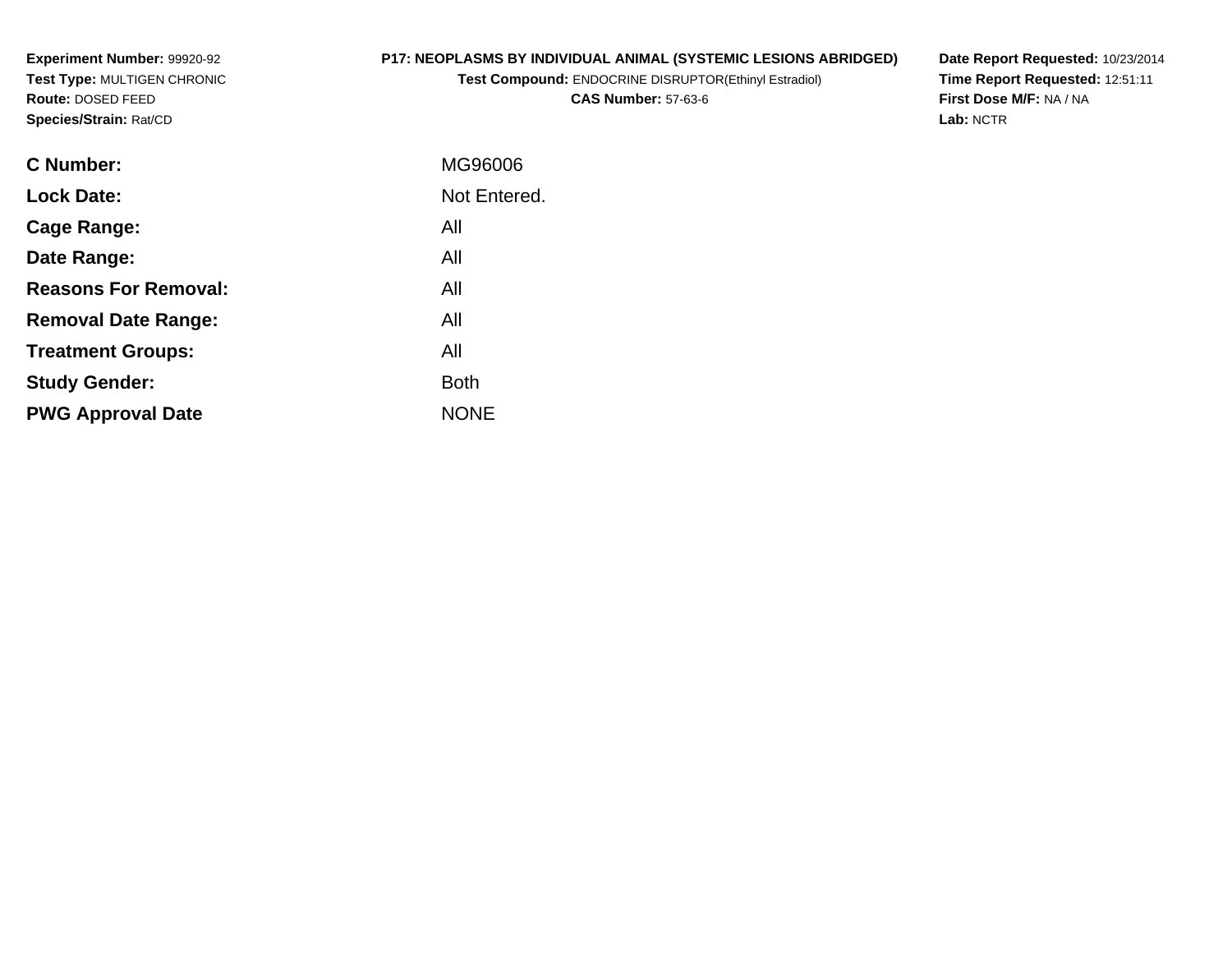**Test Compound:** ENDOCRINE DISRUPTOR(Ethinyl Estradiol)

#### **CAS Number:** 57-63-6

**Date Report Requested:** 10/23/2014**Time Report Requested:** 12:51:11**First Dose M/F:** NA / NA**Lab:** NCTR

|                                             | DAY ON TEST      | $\boldsymbol{\theta}$<br>$\boldsymbol{\beta}$ | 0<br>$\boldsymbol{4}$             | 0<br>$\boldsymbol{4}$     | 0<br>$\boldsymbol{4}$        | 0<br>$5\overline{)}$          | 0<br>$\sqrt{5}$  | 0<br>$\sqrt{5}$               | $\boldsymbol{\theta}$<br>6            | 0<br>6                          | 0<br>6                        | 0<br>6                           | 0<br>$\overline{7}$           | 0<br>$\boldsymbol{7}$       | 0<br>$\overline{7}$                  | 0<br>$\overline{7}$ | 0<br>$\overline{7}$   | 0<br>$\overline{7}$ | 0<br>$\overline{7}$ | 0<br>$\overline{7}$             | 0<br>$\overline{7}$              | $\overline{7}$             | 0<br>$\overline{7}$ | 0<br>$\boldsymbol{7}$ | 0<br>$\boldsymbol{7}$        | 0<br>$\overline{7}$           | 0<br>$\overline{7}$           | 0<br>$\overline{7}$ | 0<br>$\boldsymbol{7}$ | 0<br>$\overline{7}$          | 0<br>$\overline{7}$ | 0<br>$\overline{7}$ |
|---------------------------------------------|------------------|-----------------------------------------------|-----------------------------------|---------------------------|------------------------------|-------------------------------|------------------|-------------------------------|---------------------------------------|---------------------------------|-------------------------------|----------------------------------|-------------------------------|-----------------------------|--------------------------------------|---------------------|-----------------------|---------------------|---------------------|---------------------------------|----------------------------------|----------------------------|---------------------|-----------------------|------------------------------|-------------------------------|-------------------------------|---------------------|-----------------------|------------------------------|---------------------|---------------------|
| <b>CD Rat Male</b>                          |                  | 8                                             | $\bm{l}$                          | $\boldsymbol{4}$          | $\boldsymbol{7}$             | $\boldsymbol{2}$              | 5                | 9                             | $\boldsymbol{l}$                      | $\boldsymbol{\beta}$            | 4                             | 8                                | 0                             | $\boldsymbol{\theta}$       | $\boldsymbol{\beta}$                 | $\boldsymbol{4}$    | 4                     | 5                   | $\mathfrak{s}$      | $\mathfrak{s}$                  | 5                                | 5                          | 5<br>$\overline{7}$ | 5<br>$\overline{7}$   | 5<br>$\overline{7}$          | $\mathfrak{s}$                | $\mathfrak{s}$                | 5                   | $\mathfrak{s}$        | $\mathfrak{s}$               | $\mathfrak{s}$      | 5                   |
| F1 OPPB                                     |                  | $\boldsymbol{\beta}$<br>0                     | $\boldsymbol{\beta}$<br>$\pmb{0}$ | $\boldsymbol{\beta}$<br>0 | 8<br>$\mathbf 0$             | 6<br>0                        | 6<br>$\mathbf 0$ | $\overline{c}$<br>$\mathbf 0$ | 9<br>$\mathsf{O}\xspace$              | $\boldsymbol{l}$<br>$\mathbf 0$ | $\overline{7}$<br>$\mathbf 0$ | $\boldsymbol{\delta}$<br>0       | $\overline{2}$<br>$\mathbf 0$ | 4<br>$\mathbf 0$            | $\boldsymbol{\theta}$<br>$\mathbf 0$ | $\mathbf 0$         | $\boldsymbol{4}$<br>0 | 5<br>0              | 6<br>0              | 6<br>$\mathbf 0$                | 6<br>$\mathbf 0$                 | $\overline{7}$<br>$\Omega$ | $\Omega$            | $\pmb{0}$             | $\mathbf 0$                  | $\overline{7}$<br>$\mathbf 0$ | $\overline{7}$<br>$\mathbf 0$ | 8<br>0              | 8<br>0                | 8<br>$\mathbf 0$             | 8<br>$\mathbf 0$    | 8<br>$\Omega$       |
|                                             | <b>ANIMAL ID</b> |                                               | $\pmb{0}$                         | 0                         | $\pmb{0}$                    | 0                             | $\mathbf 0$      | $\mathbf 0$                   | $\mathbf 0$                           | $\pmb{0}$                       | 0                             | $\pmb{0}$                        | 0                             | 0                           |                                      | $\pmb{0}$           | 0                     | 0                   | 0                   | $\pmb{0}$                       | 0                                | $\mathbf 0$                | 0                   | $\pmb{0}$             | $\pmb{0}$                    | $\mathbf 0$                   | $\mathbf 0$                   | 0                   | 0                     | $\mathbf 0$                  | $\mathbf 0$         | $\Omega$            |
|                                             |                  | $\mathbf 0$<br>3                              | $\mathsf{O}\xspace$<br>4          | $\mathbf 0$<br>4          | $\overline{0}$<br>$\sqrt{5}$ | $\mathbf 0$<br>$\overline{7}$ | $\mathbf 0$<br>9 | 3                             | $\overline{\mathbf{1}}$<br>$\sqrt{5}$ | $\mathbf{1}$<br>$\overline{7}$  | $\overline{2}$<br>$\mathbf 0$ | $\overline{2}$<br>$\overline{7}$ | $\frac{2}{9}$                 | $\mathbf{3}$<br>$\mathbf 0$ | 0<br>3<br>5<br>6                     | $\mathbf{3}$<br>8   | $\mathfrak{S}$<br>8   | $\overline{4}$<br>5 | 4<br>$\mathbf 2$    | $\overline{4}$<br>$\frac{2}{5}$ | $\overline{4}$<br>$\overline{c}$ | $\overline{4}$<br>8        | 4<br>8              | $\frac{5}{2}$         | $\,$ 5 $\,$<br>$\frac{2}{9}$ | $\sqrt{5}$<br>$\mathbf{3}$    | 5<br>$\mathbf{3}$             | 5<br>$\overline{7}$ | 5<br>$\overline{7}$   | $\sqrt{5}$<br>$\overline{7}$ | 5<br>7              | 5<br>$\overline{7}$ |
|                                             |                  |                                               |                                   |                           |                              | 6                             |                  | $\mathcal{D}$                 | 9                                     | 3                               | $\Omega$                      |                                  | $\Omega$                      | 3                           |                                      |                     |                       |                     | $\overline{4}$      |                                 | 6                                | $\Omega$                   |                     |                       |                              | $\Omega$                      |                               | 3                   |                       | 5                            | 6                   | $\overline{7}$      |
| <b>Alimentary System</b>                    |                  |                                               |                                   |                           |                              |                               |                  |                               |                                       |                                 |                               |                                  |                               |                             |                                      |                     |                       |                     |                     |                                 |                                  |                            |                     |                       |                              |                               |                               |                     |                       |                              |                     |                     |
| Esophagus                                   |                  |                                               |                                   |                           |                              |                               |                  |                               |                                       |                                 |                               |                                  |                               |                             |                                      |                     |                       |                     |                     |                                 |                                  |                            |                     |                       |                              |                               |                               |                     |                       |                              |                     |                     |
| Intestine Large, Cecum                      |                  |                                               |                                   |                           |                              |                               |                  |                               |                                       |                                 |                               |                                  |                               |                             |                                      |                     |                       |                     |                     |                                 |                                  |                            |                     |                       |                              |                               |                               |                     |                       |                              |                     |                     |
| Intestine Large, Colon                      |                  |                                               |                                   |                           |                              |                               |                  |                               |                                       |                                 |                               |                                  |                               |                             |                                      |                     |                       |                     |                     |                                 |                                  |                            |                     |                       |                              |                               |                               |                     |                       |                              |                     |                     |
| Intestine Large, Rectum                     |                  | A                                             | A                                 | $+$                       | A                            | A                             |                  |                               |                                       |                                 |                               |                                  |                               |                             |                                      |                     |                       |                     |                     |                                 |                                  |                            |                     |                       |                              |                               |                               |                     |                       |                              |                     |                     |
| Intestine Small, Duodenum<br>Adenocarcinoma |                  | A                                             | A                                 | $\ddot{}$                 |                              | Α                             |                  |                               |                                       |                                 |                               |                                  |                               |                             |                                      |                     |                       |                     |                     |                                 |                                  |                            |                     |                       |                              |                               |                               |                     |                       |                              |                     |                     |
| Intestine Small, Ileum                      |                  | A                                             |                                   |                           |                              |                               |                  |                               |                                       |                                 |                               |                                  |                               |                             |                                      |                     |                       |                     |                     |                                 |                                  |                            |                     |                       |                              |                               |                               |                     |                       |                              |                     |                     |
| Intestine Small, Jejunum                    |                  | A                                             | A                                 | $+$                       | A                            | A                             |                  |                               |                                       |                                 |                               |                                  |                               |                             |                                      |                     |                       |                     |                     |                                 |                                  |                            |                     |                       |                              |                               |                               |                     |                       |                              |                     |                     |
| Liver                                       |                  |                                               |                                   |                           |                              | A                             |                  |                               |                                       |                                 |                               |                                  |                               |                             |                                      |                     |                       |                     |                     |                                 |                                  |                            |                     |                       |                              |                               |                               |                     |                       |                              |                     |                     |
| Mesentery                                   |                  |                                               |                                   |                           |                              |                               |                  | $\ddot{}$                     |                                       |                                 |                               |                                  |                               |                             |                                      |                     |                       |                     |                     |                                 |                                  |                            |                     |                       |                              |                               |                               |                     |                       |                              |                     |                     |
| Oral Mucosa                                 |                  |                                               |                                   |                           |                              |                               |                  |                               |                                       |                                 |                               | $+$                              | $+$                           |                             |                                      |                     |                       |                     |                     |                                 |                                  |                            |                     |                       |                              |                               |                               |                     |                       |                              |                     |                     |
| Squamous Cell Carcinoma                     |                  |                                               |                                   |                           |                              |                               |                  |                               |                                       |                                 |                               | X                                | $\mathsf{X}$                  |                             |                                      |                     |                       |                     |                     |                                 |                                  |                            |                     |                       |                              |                               |                               |                     |                       |                              |                     |                     |
| Pancreas                                    |                  | A                                             |                                   |                           |                              |                               |                  |                               |                                       |                                 |                               |                                  |                               |                             |                                      |                     |                       |                     |                     |                                 |                                  |                            |                     |                       |                              |                               |                               |                     |                       |                              |                     |                     |
| Salivary Glands                             |                  |                                               |                                   |                           |                              |                               |                  |                               |                                       |                                 |                               |                                  |                               |                             |                                      |                     |                       |                     |                     |                                 |                                  |                            |                     |                       |                              |                               |                               |                     |                       |                              |                     |                     |
| Stomach, Forestomach                        |                  | $+$                                           |                                   | $\ddot{+}$                | A                            |                               |                  |                               |                                       |                                 |                               |                                  |                               |                             |                                      |                     |                       |                     |                     |                                 |                                  |                            |                     |                       |                              |                               |                               |                     |                       |                              |                     |                     |
| Squamous Cell Papilloma                     |                  |                                               |                                   |                           |                              |                               |                  |                               |                                       |                                 |                               |                                  |                               |                             |                                      |                     |                       |                     |                     |                                 |                                  |                            |                     |                       |                              |                               |                               |                     |                       |                              |                     |                     |
| Stomach, Glandular                          |                  | A                                             | $\overline{A}$                    | $\ddot{}$                 | A                            | A                             |                  |                               |                                       |                                 |                               |                                  |                               |                             |                                      |                     |                       |                     |                     |                                 |                                  |                            |                     |                       |                              |                               |                               |                     |                       |                              |                     |                     |
| <b>Cardiovascular System</b>                |                  |                                               |                                   |                           |                              |                               |                  |                               |                                       |                                 |                               |                                  |                               |                             |                                      |                     |                       |                     |                     |                                 |                                  |                            |                     |                       |                              |                               |                               |                     |                       |                              |                     |                     |
| <b>Blood Vessel</b>                         |                  |                                               |                                   |                           |                              |                               |                  |                               |                                       |                                 |                               |                                  |                               |                             |                                      |                     |                       |                     |                     |                                 |                                  |                            |                     |                       |                              |                               |                               |                     |                       |                              |                     |                     |
| Heart                                       |                  |                                               |                                   |                           |                              |                               |                  |                               |                                       |                                 |                               |                                  |                               |                             |                                      |                     |                       |                     |                     |                                 |                                  |                            |                     |                       |                              |                               |                               |                     |                       |                              |                     |                     |
| Endocardium, Schwannoma Malignant           |                  |                                               |                                   |                           |                              |                               |                  |                               |                                       |                                 |                               |                                  |                               |                             |                                      |                     |                       |                     |                     |                                 |                                  |                            |                     |                       |                              |                               | X                             |                     |                       |                              |                     |                     |

\* ..Total animals with tissue examined microscopically; Total animals with tumor **M** . Missing tissue M ..Missing tissue A ..Autolysis precludes evaluation + ..Tissue examined microscopically X ..Lesion present BLANK ..Not examined microscopicallyI ..Insufficient tissue

**Experiment Number:** 99920-92**Test Type:** MULTIGEN CHRONIC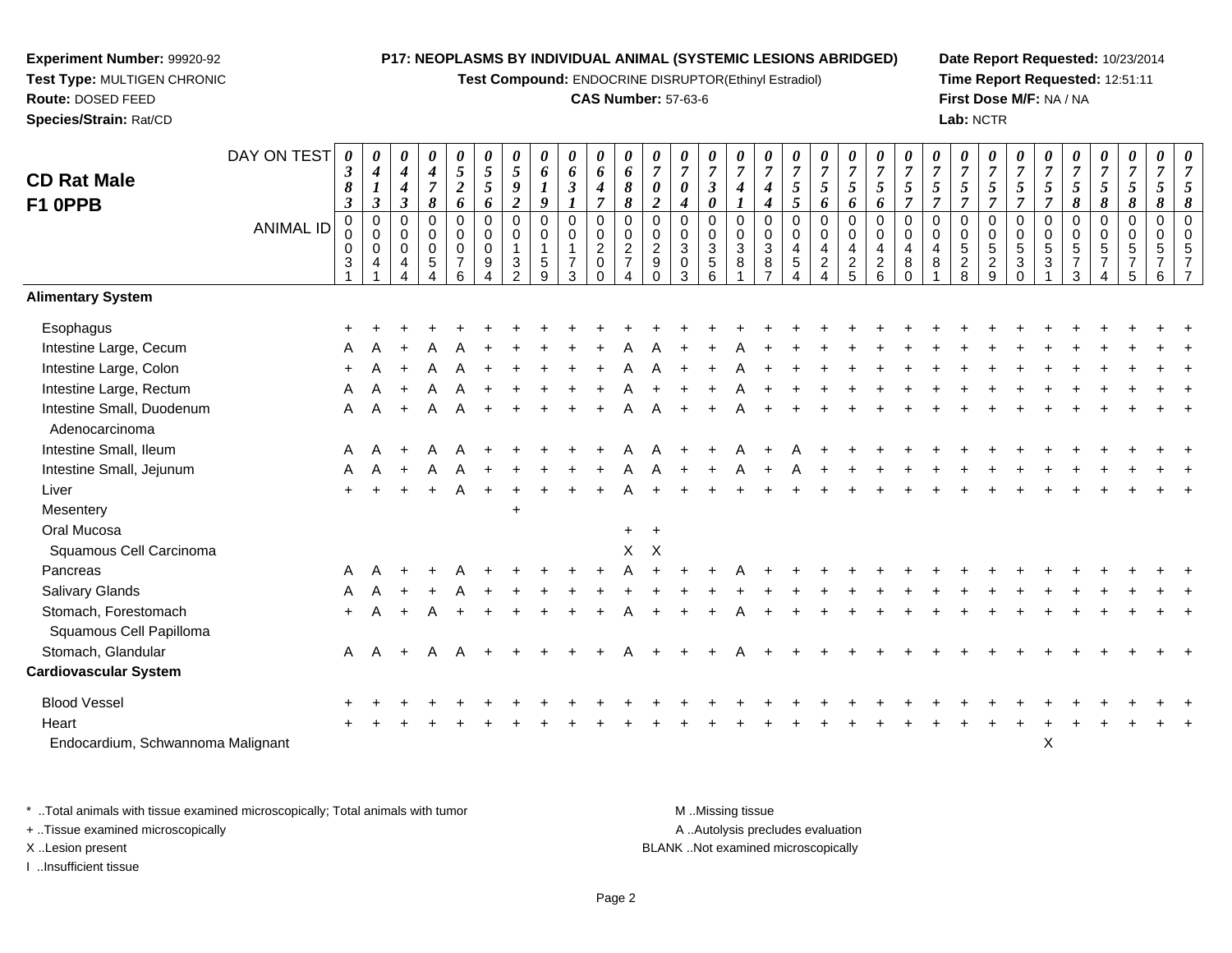**Test Compound:** ENDOCRINE DISRUPTOR(Ethinyl Estradiol)

#### **CAS Number:** 57-63-6

**Date Report Requested:** 10/23/2014**Time Report Requested:** 12:51:11**First Dose M/F:** NA / NA**Lab:** NCTR

| DAY ON TEST<br><b>ANIMAL ID</b> | 0<br>$\boldsymbol{\beta}$<br>8<br>$\mathfrak{z}$<br>0<br>0<br>0<br>3 | 0<br>$\boldsymbol{4}$<br>$\boldsymbol{l}$<br>$\mathfrak{z}$<br>$\pmb{0}$<br>$\mathbf 0$<br>$\mathbf 0$<br>$\overline{4}$ | 0<br>4<br>4<br>$\boldsymbol{\beta}$<br>0<br>0<br>$\mathbf 0$<br>4 | $\pmb{\theta}$<br>$\boldsymbol{4}$<br>$\overline{7}$<br>8<br>$\mathbf 0$<br>$\mathbf 0$<br>$\pmb{0}$<br>5 | $\pmb{\theta}$<br>$\sqrt{5}$<br>$\boldsymbol{2}$<br>6<br>$\mathbf 0$<br>$\mathbf 0$<br>$\pmb{0}$<br>$\overline{7}$<br>6 | $\pmb{\theta}$<br>$\sqrt{5}$<br>$\mathfrak{s}$<br>6<br>0<br>$\mathbf 0$<br>$\mathbf 0$<br>9 | 0<br>5<br>9<br>$\boldsymbol{2}$<br>$\mathbf 0$<br>$\mathbf 0$<br>$\mathbf{1}$<br>3<br>$\mathcal{P}$ | 0<br>6<br>9<br>0<br>$\Omega$<br>1<br>5<br>9 | $\pmb{\theta}$<br>6<br>$\boldsymbol{\beta}$<br>$\pmb{0}$<br>0<br>$\mathbf{1}$<br>$\overline{7}$<br>3 | 0<br>6<br>$\boldsymbol{4}$<br>$\overline{7}$<br>$\pmb{0}$<br>$\pmb{0}$<br>$\overline{c}$<br>0<br>$\mathbf 0$ | 0<br>6<br>$\pmb{8}$<br>$\pmb{8}$<br>0<br>$\mathbf 0$<br>$\overline{2}$<br>$\overline{7}$<br>4 | $\boldsymbol{\theta}$<br>$\overline{7}$<br>$\boldsymbol{\theta}$<br>$\boldsymbol{2}$<br>$\mathbf 0$<br>$\mathbf 0$<br>$\overline{c}$<br>9<br>$\Omega$ | 0<br>$\overline{7}$<br>0<br>$\boldsymbol{4}$<br>$\mathbf 0$<br>$\mathbf 0$<br>$\mathbf{3}$<br>$\mathbf 0$<br>3 | $\pmb{\theta}$<br>$\boldsymbol{7}$<br>$\boldsymbol{\beta}$<br>$\boldsymbol{\theta}$<br>$\pmb{0}$<br>0<br>$\sqrt{3}$<br>5<br>6 | 0<br>$\overline{7}$<br>4<br>$\pmb{0}$<br>$\pmb{0}$<br>$\sqrt{3}$<br>8 | 0<br>$\overline{7}$<br>4<br>4<br>0<br>$\mathbf 0$<br>$\mathbf{3}$<br>8<br>$\overline{ }$ | 0<br>$\overline{7}$<br>$\mathfrak{s}$<br>5<br>$\mathbf 0$<br>$\Omega$<br>$\overline{4}$<br>5 | 0<br>$\overline{7}$<br>5<br>6<br>0<br>$\mathbf 0$<br>$\overline{4}$<br>$\overline{2}$ | $\pmb{\theta}$<br>$\boldsymbol{7}$<br>$\mathfrak{H}$<br>6<br>$\,0\,$<br>$\pmb{0}$<br>$\overline{4}$<br>$\frac{2}{5}$ | $\pmb{\theta}$<br>$\overline{7}$<br>$\sqrt{5}$<br>6<br>$\pmb{0}$<br>$\mathbf 0$<br>$\overline{4}$<br>$\frac{2}{6}$ | $\pmb{\theta}$<br>$\overline{7}$<br>$\mathfrak{s}$<br>$\overline{7}$<br>0<br>$\mathbf 0$<br>$\overline{4}$<br>8<br>$\Omega$ | $\boldsymbol{\theta}$<br>$\overline{7}$<br>$\mathfrak{s}$<br>$\overline{7}$<br>$\mathbf 0$<br>$\Omega$<br>4<br>8 | 0<br>$\overline{7}$<br>5<br>$\overline{7}$<br>0<br>$\mathbf 0$<br>5<br>$\overline{a}$<br>8 | $\pmb{\theta}$<br>$\boldsymbol{7}$<br>$\sqrt{5}$<br>$\overline{7}$<br>$\,0\,$<br>$\pmb{0}$<br>$\sqrt{5}$<br>$\overline{\mathbf{c}}$<br>9 | $\pmb{\theta}$<br>$\overline{7}$<br>$\mathfrak{s}$<br>$\overline{7}$<br>$\mathbf 0$<br>$\mathbf 0$<br>$\sqrt{5}$<br>$\mathbf{3}$<br>$\Omega$ | 0<br>$\boldsymbol{7}$<br>$\mathfrak{s}$<br>$\overline{7}$<br>0<br>0<br>5<br>3 | 0<br>$\overline{7}$<br>5<br>8<br>$\mathbf 0$<br>$\Omega$<br>5<br>7<br>3 | 0<br>$\overline{7}$<br>5<br>8<br>0<br>$\mathbf 0$<br>5 | $\pmb{\theta}$<br>$\boldsymbol{7}$<br>$\sqrt{5}$<br>8<br>0<br>$\pmb{0}$<br>$\sqrt{5}$<br>5 | 0<br>$\overline{7}$<br>5<br>8<br>$\pmb{0}$<br>$\mathbf 0$<br>5<br>6 |     |
|---------------------------------|----------------------------------------------------------------------|--------------------------------------------------------------------------------------------------------------------------|-------------------------------------------------------------------|-----------------------------------------------------------------------------------------------------------|-------------------------------------------------------------------------------------------------------------------------|---------------------------------------------------------------------------------------------|-----------------------------------------------------------------------------------------------------|---------------------------------------------|------------------------------------------------------------------------------------------------------|--------------------------------------------------------------------------------------------------------------|-----------------------------------------------------------------------------------------------|-------------------------------------------------------------------------------------------------------------------------------------------------------|----------------------------------------------------------------------------------------------------------------|-------------------------------------------------------------------------------------------------------------------------------|-----------------------------------------------------------------------|------------------------------------------------------------------------------------------|----------------------------------------------------------------------------------------------|---------------------------------------------------------------------------------------|----------------------------------------------------------------------------------------------------------------------|--------------------------------------------------------------------------------------------------------------------|-----------------------------------------------------------------------------------------------------------------------------|------------------------------------------------------------------------------------------------------------------|--------------------------------------------------------------------------------------------|------------------------------------------------------------------------------------------------------------------------------------------|----------------------------------------------------------------------------------------------------------------------------------------------|-------------------------------------------------------------------------------|-------------------------------------------------------------------------|--------------------------------------------------------|--------------------------------------------------------------------------------------------|---------------------------------------------------------------------|-----|
|                                 |                                                                      |                                                                                                                          |                                                                   |                                                                                                           |                                                                                                                         |                                                                                             |                                                                                                     |                                             |                                                                                                      |                                                                                                              |                                                                                               |                                                                                                                                                       |                                                                                                                |                                                                                                                               |                                                                       |                                                                                          |                                                                                              |                                                                                       |                                                                                                                      |                                                                                                                    |                                                                                                                             |                                                                                                                  |                                                                                            |                                                                                                                                          |                                                                                                                                              |                                                                               |                                                                         |                                                        |                                                                                            |                                                                     |     |
|                                 |                                                                      |                                                                                                                          |                                                                   |                                                                                                           |                                                                                                                         |                                                                                             |                                                                                                     |                                             |                                                                                                      |                                                                                                              |                                                                                               |                                                                                                                                                       |                                                                                                                |                                                                                                                               |                                                                       |                                                                                          |                                                                                              |                                                                                       |                                                                                                                      |                                                                                                                    | X                                                                                                                           |                                                                                                                  |                                                                                            |                                                                                                                                          |                                                                                                                                              |                                                                               |                                                                         |                                                        | X                                                                                          |                                                                     |     |
| Pheochromocytoma Malignant      | $\ddot{+}$                                                           |                                                                                                                          |                                                                   |                                                                                                           |                                                                                                                         |                                                                                             |                                                                                                     |                                             |                                                                                                      |                                                                                                              |                                                                                               |                                                                                                                                                       |                                                                                                                |                                                                                                                               |                                                                       |                                                                                          |                                                                                              |                                                                                       |                                                                                                                      |                                                                                                                    |                                                                                                                             |                                                                                                                  | X                                                                                          |                                                                                                                                          |                                                                                                                                              | M                                                                             |                                                                         |                                                        |                                                                                            |                                                                     |     |
|                                 | A                                                                    |                                                                                                                          |                                                                   |                                                                                                           |                                                                                                                         |                                                                                             |                                                                                                     |                                             |                                                                                                      |                                                                                                              |                                                                                               |                                                                                                                                                       |                                                                                                                |                                                                                                                               |                                                                       |                                                                                          |                                                                                              |                                                                                       |                                                                                                                      |                                                                                                                    |                                                                                                                             |                                                                                                                  |                                                                                            |                                                                                                                                          |                                                                                                                                              |                                                                               |                                                                         |                                                        |                                                                                            |                                                                     |     |
|                                 |                                                                      |                                                                                                                          |                                                                   |                                                                                                           |                                                                                                                         |                                                                                             |                                                                                                     |                                             |                                                                                                      |                                                                                                              |                                                                                               |                                                                                                                                                       |                                                                                                                |                                                                                                                               |                                                                       |                                                                                          |                                                                                              |                                                                                       |                                                                                                                      |                                                                                                                    |                                                                                                                             |                                                                                                                  |                                                                                            |                                                                                                                                          |                                                                                                                                              |                                                                               |                                                                         |                                                        |                                                                                            |                                                                     |     |
|                                 |                                                                      |                                                                                                                          |                                                                   |                                                                                                           |                                                                                                                         |                                                                                             |                                                                                                     |                                             |                                                                                                      |                                                                                                              |                                                                                               |                                                                                                                                                       |                                                                                                                |                                                                                                                               |                                                                       |                                                                                          |                                                                                              |                                                                                       |                                                                                                                      |                                                                                                                    |                                                                                                                             |                                                                                                                  |                                                                                            |                                                                                                                                          |                                                                                                                                              |                                                                               |                                                                         |                                                        |                                                                                            |                                                                     |     |
|                                 | $+$                                                                  | A                                                                                                                        | $\overline{+}$                                                    |                                                                                                           |                                                                                                                         |                                                                                             |                                                                                                     |                                             |                                                                                                      | $\ddot{}$                                                                                                    |                                                                                               |                                                                                                                                                       |                                                                                                                |                                                                                                                               |                                                                       |                                                                                          |                                                                                              |                                                                                       |                                                                                                                      |                                                                                                                    |                                                                                                                             |                                                                                                                  |                                                                                            |                                                                                                                                          |                                                                                                                                              |                                                                               |                                                                         |                                                        |                                                                                            |                                                                     |     |
|                                 |                                                                      |                                                                                                                          |                                                                   |                                                                                                           |                                                                                                                         |                                                                                             |                                                                                                     |                                             |                                                                                                      |                                                                                                              |                                                                                               |                                                                                                                                                       |                                                                                                                |                                                                                                                               |                                                                       |                                                                                          |                                                                                              |                                                                                       |                                                                                                                      |                                                                                                                    |                                                                                                                             |                                                                                                                  |                                                                                            |                                                                                                                                          |                                                                                                                                              |                                                                               |                                                                         |                                                        |                                                                                            |                                                                     |     |
|                                 | A                                                                    |                                                                                                                          |                                                                   | $\ddot{}$                                                                                                 | A                                                                                                                       |                                                                                             |                                                                                                     | Χ                                           |                                                                                                      |                                                                                                              | Α                                                                                             | X                                                                                                                                                     |                                                                                                                |                                                                                                                               | A                                                                     |                                                                                          |                                                                                              |                                                                                       |                                                                                                                      |                                                                                                                    |                                                                                                                             |                                                                                                                  |                                                                                            |                                                                                                                                          |                                                                                                                                              |                                                                               |                                                                         |                                                        |                                                                                            |                                                                     | х   |
|                                 |                                                                      |                                                                                                                          |                                                                   |                                                                                                           |                                                                                                                         |                                                                                             |                                                                                                     |                                             |                                                                                                      |                                                                                                              |                                                                                               |                                                                                                                                                       |                                                                                                                |                                                                                                                               |                                                                       |                                                                                          |                                                                                              |                                                                                       |                                                                                                                      |                                                                                                                    |                                                                                                                             |                                                                                                                  |                                                                                            |                                                                                                                                          |                                                                                                                                              |                                                                               |                                                                         |                                                        |                                                                                            |                                                                     |     |
|                                 |                                                                      |                                                                                                                          |                                                                   |                                                                                                           |                                                                                                                         |                                                                                             |                                                                                                     |                                             |                                                                                                      |                                                                                                              |                                                                                               |                                                                                                                                                       |                                                                                                                |                                                                                                                               |                                                                       |                                                                                          |                                                                                              |                                                                                       |                                                                                                                      |                                                                                                                    |                                                                                                                             |                                                                                                                  |                                                                                            |                                                                                                                                          |                                                                                                                                              |                                                                               |                                                                         |                                                        |                                                                                            |                                                                     |     |
|                                 |                                                                      |                                                                                                                          |                                                                   |                                                                                                           |                                                                                                                         |                                                                                             |                                                                                                     |                                             |                                                                                                      |                                                                                                              |                                                                                               |                                                                                                                                                       |                                                                                                                |                                                                                                                               |                                                                       |                                                                                          |                                                                                              |                                                                                       |                                                                                                                      |                                                                                                                    |                                                                                                                             |                                                                                                                  |                                                                                            |                                                                                                                                          |                                                                                                                                              |                                                                               |                                                                         |                                                        |                                                                                            |                                                                     |     |
|                                 |                                                                      |                                                                                                                          |                                                                   |                                                                                                           |                                                                                                                         |                                                                                             |                                                                                                     |                                             |                                                                                                      |                                                                                                              |                                                                                               |                                                                                                                                                       |                                                                                                                |                                                                                                                               |                                                                       |                                                                                          |                                                                                              |                                                                                       |                                                                                                                      |                                                                                                                    |                                                                                                                             |                                                                                                                  |                                                                                            |                                                                                                                                          |                                                                                                                                              |                                                                               |                                                                         |                                                        |                                                                                            |                                                                     |     |
|                                 |                                                                      |                                                                                                                          |                                                                   |                                                                                                           |                                                                                                                         |                                                                                             |                                                                                                     |                                             |                                                                                                      |                                                                                                              |                                                                                               |                                                                                                                                                       |                                                                                                                |                                                                                                                               |                                                                       |                                                                                          |                                                                                              |                                                                                       |                                                                                                                      |                                                                                                                    |                                                                                                                             |                                                                                                                  |                                                                                            |                                                                                                                                          |                                                                                                                                              |                                                                               |                                                                         |                                                        |                                                                                            |                                                                     |     |
|                                 |                                                                      | $\ddot{}$                                                                                                                | A                                                                 |                                                                                                           | X                                                                                                                       |                                                                                             |                                                                                                     |                                             |                                                                                                      |                                                                                                              | $\mathsf X$<br>X                                                                              |                                                                                                                                                       | $\boldsymbol{\mathsf{X}}$                                                                                      |                                                                                                                               |                                                                       | $\mathsf X$                                                                              | $\sf X$<br>X                                                                                 | X                                                                                     | $\boldsymbol{\mathsf{X}}$                                                                                            |                                                                                                                    |                                                                                                                             | X                                                                                                                | X                                                                                          |                                                                                                                                          | X                                                                                                                                            | $\times$                                                                      | X                                                                       | X                                                      | X                                                                                          |                                                                     | X X |

\* ..Total animals with tissue examined microscopically; Total animals with tumor **M** . Missing tissue M ..Missing tissue A ..Autolysis precludes evaluation + ..Tissue examined microscopically X ..Lesion present BLANK ..Not examined microscopicallyI ..Insufficient tissue

**Experiment Number:** 99920-92**Test Type:** MULTIGEN CHRONIC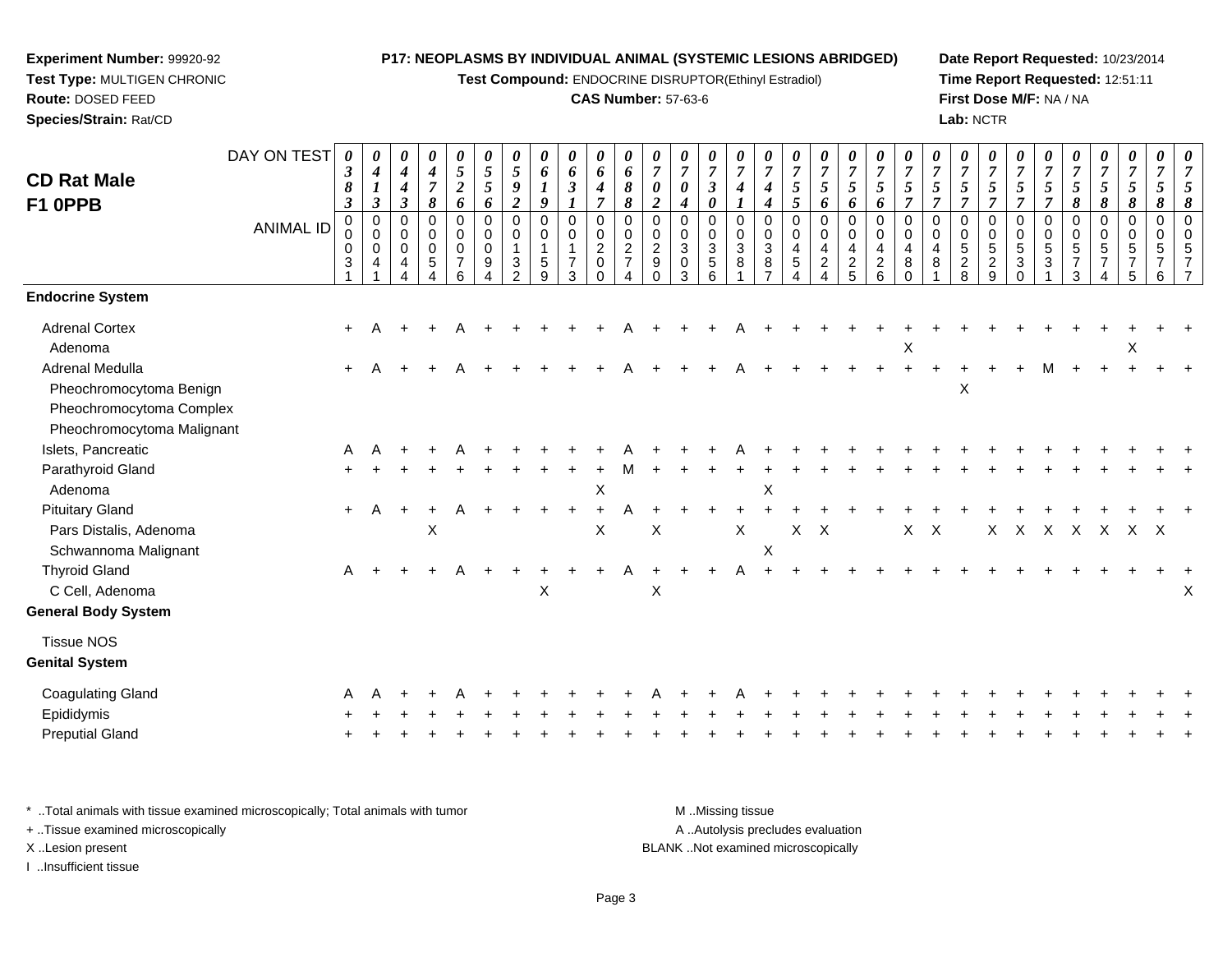**Test Compound:** ENDOCRINE DISRUPTOR(Ethinyl Estradiol)

## **CAS Number:** 57-63-6

**Date Report Requested:** 10/23/2014**Time Report Requested:** 12:51:12**First Dose M/F:** NA / NA**Lab:** NCTR

| <b>CD Rat Male</b><br>F1 0PPB                          | DAY ON TEST      | 0<br>$\boldsymbol{\beta}$<br>8<br>$\boldsymbol{\beta}$ | $\boldsymbol{\theta}$<br>$\boldsymbol{4}$<br>$\boldsymbol{l}$<br>$\mathfrak{z}$ | 0<br>$\boldsymbol{4}$<br>$\boldsymbol{4}$<br>$\boldsymbol{\beta}$ | 0<br>$\boldsymbol{4}$<br>$\boldsymbol{7}$<br>8 | 0<br>$\mathfrak{s}$<br>$\boldsymbol{2}$<br>6 | 0<br>5<br>5<br>6                | 0<br>$\mathfrak{s}$<br>9<br>$\boldsymbol{2}$                                             | 0<br>6<br>1<br>9                          | 0<br>6<br>$\boldsymbol{\beta}$                                    | 0<br>6<br>$\boldsymbol{4}$<br>$\overline{7}$ | 0<br>6<br>8<br>8                                                                   | 0<br>$\overline{7}$<br>$\boldsymbol{\theta}$<br>$\boldsymbol{2}$   | 0<br>$\overline{7}$<br>0<br>4                       | 0<br>$\overline{7}$<br>$\boldsymbol{\beta}$<br>0     | 0<br>$\overline{7}$<br>4 | $\boldsymbol{\theta}$<br>$\overline{7}$<br>$\boldsymbol{4}$<br>$\boldsymbol{4}$ | 0<br>$\overline{7}$<br>5<br>$\mathfrak{s}$    | 0<br>$\overline{7}$<br>5<br>6                   | 0<br>$\boldsymbol{7}$<br>5<br>6              | 0<br>$\overline{7}$<br>5<br>6                                  | 0<br>$\overline{7}$<br>5<br>$\overline{7}$ | 0<br>$\overline{7}$<br>5<br>$\overline{7}$     | 0<br>$\overline{7}$<br>5<br>$\overline{7}$ | 0<br>$\boldsymbol{7}$<br>5<br>$\overline{7}$              | 0<br>$\overline{7}$<br>5<br>$\overline{7}$                           | $\boldsymbol{\theta}$<br>$\overline{7}$<br>$\sqrt{5}$<br>$\overline{7}$ | 0<br>$\overline{7}$<br>$\mathfrak{s}$<br>$\pmb{8}$              | 0<br>$\boldsymbol{7}$<br>$\mathfrak{F}$<br>8     | 0<br>$\boldsymbol{7}$<br>$\mathfrak{s}$<br>8 | 0<br>$\overline{7}$<br>5<br>8     | 8        |
|--------------------------------------------------------|------------------|--------------------------------------------------------|---------------------------------------------------------------------------------|-------------------------------------------------------------------|------------------------------------------------|----------------------------------------------|---------------------------------|------------------------------------------------------------------------------------------|-------------------------------------------|-------------------------------------------------------------------|----------------------------------------------|------------------------------------------------------------------------------------|--------------------------------------------------------------------|-----------------------------------------------------|------------------------------------------------------|--------------------------|---------------------------------------------------------------------------------|-----------------------------------------------|-------------------------------------------------|----------------------------------------------|----------------------------------------------------------------|--------------------------------------------|------------------------------------------------|--------------------------------------------|-----------------------------------------------------------|----------------------------------------------------------------------|-------------------------------------------------------------------------|-----------------------------------------------------------------|--------------------------------------------------|----------------------------------------------|-----------------------------------|----------|
|                                                        | <b>ANIMAL ID</b> | $\mathbf 0$<br>0<br>0<br>3                             | $\pmb{0}$<br>$\mathbf 0$<br>$\mathbf 0$<br>4                                    | 0<br>0<br>$\mathbf 0$<br>4<br>4                                   | 0<br>0<br>0<br>5<br>4                          | $\pmb{0}$<br>0<br>0<br>$\overline{7}$<br>6   | $\mathbf 0$<br>0<br>0<br>9<br>4 | $\mathbf 0$<br>$\mathbf 0$<br>$\mathbf 1$<br>$\ensuremath{\mathsf{3}}$<br>$\overline{2}$ | 0<br>0<br>$\mathbf{1}$<br>$\sqrt{5}$<br>9 | $\mathbf 0$<br>$\mathbf 0$<br>$\mathbf{1}$<br>$\overline{7}$<br>3 | 0<br>0<br>$\overline{c}$<br>0<br>$\mathbf 0$ | $\mathbf 0$<br>$\mathbf 0$<br>$\boldsymbol{2}$<br>$\overline{7}$<br>$\overline{4}$ | $\mathbf 0$<br>0<br>$\overline{2}$<br>$\boldsymbol{9}$<br>$\Omega$ | 0<br>0<br>$\sqrt{3}$<br>$\mathbf 0$<br>$\mathbf{3}$ | $\mathbf 0$<br>$\mathbf 0$<br>$\mathbf{3}$<br>5<br>6 | 0<br>0<br>3<br>8         | $\mathbf 0$<br>0<br>$\ensuremath{\mathsf{3}}$<br>$\bf 8$<br>$\overline{7}$      | $\mathbf 0$<br>$\mathbf 0$<br>4<br>$\sqrt{5}$ | 0<br>0<br>$\overline{4}$<br>$\overline{2}$<br>4 | $\pmb{0}$<br>$\mathbf 0$<br>4<br>$rac{2}{5}$ | 0<br>$\mathbf 0$<br>4<br>$\begin{array}{c} 2 \\ 6 \end{array}$ | $\mathbf 0$<br>0<br>4<br>8<br>$\mathbf 0$  | $\mathbf 0$<br>$\Omega$<br>$\overline{4}$<br>8 | 0<br>0<br>5<br>$\overline{c}$<br>8         | $\mathbf 0$<br>$\mathbf 0$<br>$\sqrt{5}$<br>$\frac{2}{9}$ | $\mathbf 0$<br>$\Omega$<br>$\sqrt{5}$<br>$\mathbf{3}$<br>$\mathbf 0$ | $\mathbf 0$<br>0<br>$\,$ 5 $\,$<br>$\ensuremath{\mathsf{3}}$            | $\mathbf 0$<br>$\mathbf 0$<br>$\sqrt{5}$<br>$\overline{7}$<br>3 | 0<br>0<br>$5\phantom{.0}$<br>$\overline{7}$<br>4 | $\mathbf 0$<br>$\mathbf 0$<br>5<br>7<br>5    | $\mathbf 0$<br>$\Omega$<br>5<br>6 | $\Omega$ |
| Squamous Cell Carcinoma                                |                  |                                                        |                                                                                 |                                                                   |                                                |                                              |                                 |                                                                                          |                                           |                                                                   |                                              |                                                                                    |                                                                    | $\mathsf{X}$                                        | $\times$                                             |                          |                                                                                 |                                               |                                                 |                                              |                                                                |                                            |                                                |                                            |                                                           | $\sf X$                                                              |                                                                         |                                                                 |                                                  |                                              |                                   |          |
| Prostate, Dorsal/Lateral Lobe                          |                  | $+$                                                    | Α                                                                               |                                                                   |                                                | Α                                            |                                 |                                                                                          |                                           |                                                                   |                                              |                                                                                    |                                                                    |                                                     |                                                      |                          |                                                                                 |                                               |                                                 |                                              |                                                                |                                            |                                                |                                            |                                                           |                                                                      |                                                                         |                                                                 |                                                  |                                              |                                   |          |
| Prostate, Ventral Lobe                                 |                  |                                                        |                                                                                 |                                                                   |                                                |                                              |                                 |                                                                                          |                                           |                                                                   |                                              |                                                                                    |                                                                    |                                                     |                                                      |                          |                                                                                 |                                               |                                                 |                                              |                                                                |                                            |                                                |                                            |                                                           |                                                                      |                                                                         |                                                                 |                                                  |                                              |                                   |          |
| <b>Rete Testes</b>                                     |                  |                                                        |                                                                                 |                                                                   |                                                |                                              |                                 |                                                                                          |                                           |                                                                   |                                              |                                                                                    |                                                                    |                                                     |                                                      |                          |                                                                                 |                                               |                                                 |                                              |                                                                |                                            |                                                |                                            |                                                           |                                                                      |                                                                         |                                                                 |                                                  |                                              |                                   |          |
| Seminal Vesicle                                        |                  | A                                                      | A                                                                               | $\ddot{}$                                                         |                                                |                                              |                                 |                                                                                          |                                           |                                                                   |                                              |                                                                                    |                                                                    |                                                     |                                                      | Α                        |                                                                                 |                                               |                                                 |                                              |                                                                |                                            |                                                |                                            |                                                           |                                                                      |                                                                         |                                                                 |                                                  |                                              |                                   |          |
| Adenoma                                                |                  |                                                        |                                                                                 |                                                                   |                                                |                                              |                                 |                                                                                          |                                           |                                                                   |                                              |                                                                                    |                                                                    |                                                     |                                                      |                          |                                                                                 |                                               | X                                               |                                              |                                                                |                                            |                                                |                                            |                                                           |                                                                      |                                                                         |                                                                 |                                                  |                                              |                                   |          |
| <b>Testes</b>                                          |                  | $\ddot{}$                                              | A                                                                               |                                                                   |                                                |                                              |                                 |                                                                                          |                                           |                                                                   |                                              |                                                                                    |                                                                    |                                                     |                                                      |                          |                                                                                 |                                               |                                                 |                                              |                                                                |                                            |                                                |                                            |                                                           |                                                                      |                                                                         |                                                                 |                                                  |                                              |                                   |          |
| <b>Hematopoietic System</b>                            |                  |                                                        |                                                                                 |                                                                   |                                                |                                              |                                 |                                                                                          |                                           |                                                                   |                                              |                                                                                    |                                                                    |                                                     |                                                      |                          |                                                                                 |                                               |                                                 |                                              |                                                                |                                            |                                                |                                            |                                                           |                                                                      |                                                                         |                                                                 |                                                  |                                              |                                   |          |
| <b>Bone Marrow</b>                                     |                  | A                                                      | $\overline{A}$                                                                  |                                                                   |                                                |                                              |                                 |                                                                                          |                                           |                                                                   |                                              |                                                                                    |                                                                    |                                                     |                                                      |                          |                                                                                 |                                               |                                                 |                                              |                                                                |                                            |                                                |                                            |                                                           |                                                                      |                                                                         |                                                                 |                                                  |                                              |                                   |          |
| Lymph Node                                             |                  |                                                        |                                                                                 |                                                                   |                                                |                                              |                                 |                                                                                          |                                           |                                                                   |                                              |                                                                                    |                                                                    |                                                     |                                                      |                          |                                                                                 |                                               |                                                 |                                              |                                                                |                                            |                                                |                                            |                                                           |                                                                      |                                                                         |                                                                 |                                                  |                                              |                                   |          |
| Lymph Node, Mandibular                                 |                  |                                                        |                                                                                 |                                                                   |                                                |                                              |                                 |                                                                                          |                                           |                                                                   |                                              |                                                                                    |                                                                    |                                                     |                                                      |                          |                                                                                 |                                               |                                                 |                                              |                                                                |                                            |                                                |                                            |                                                           |                                                                      |                                                                         |                                                                 |                                                  |                                              |                                   |          |
| Lymph Node, Mesenteric                                 |                  | A                                                      |                                                                                 |                                                                   |                                                |                                              |                                 |                                                                                          |                                           |                                                                   |                                              |                                                                                    |                                                                    |                                                     |                                                      |                          |                                                                                 |                                               |                                                 |                                              |                                                                |                                            |                                                |                                            |                                                           |                                                                      |                                                                         |                                                                 |                                                  |                                              |                                   |          |
| Spleen                                                 |                  | A                                                      |                                                                                 |                                                                   |                                                |                                              |                                 |                                                                                          |                                           |                                                                   |                                              |                                                                                    |                                                                    |                                                     |                                                      |                          |                                                                                 |                                               |                                                 |                                              |                                                                |                                            |                                                |                                            |                                                           |                                                                      |                                                                         |                                                                 |                                                  |                                              |                                   |          |
| Thymus                                                 |                  | A                                                      |                                                                                 | $\ddot{}$                                                         |                                                |                                              |                                 |                                                                                          |                                           |                                                                   |                                              |                                                                                    |                                                                    |                                                     |                                                      |                          |                                                                                 |                                               |                                                 |                                              |                                                                |                                            |                                                |                                            |                                                           |                                                                      |                                                                         |                                                                 |                                                  |                                              |                                   |          |
| <b>Integumentary System</b>                            |                  |                                                        |                                                                                 |                                                                   |                                                |                                              |                                 |                                                                                          |                                           |                                                                   |                                              |                                                                                    |                                                                    |                                                     |                                                      |                          |                                                                                 |                                               |                                                 |                                              |                                                                |                                            |                                                |                                            |                                                           |                                                                      |                                                                         |                                                                 |                                                  |                                              |                                   |          |
| <b>Mammary Gland</b><br>Adenocarcinoma<br>Fibroadenoma |                  | $+$                                                    | $\overline{A}$                                                                  | $+$                                                               | M                                              | A                                            |                                 |                                                                                          |                                           |                                                                   |                                              |                                                                                    |                                                                    |                                                     |                                                      |                          | м                                                                               | м                                             |                                                 |                                              | X                                                              |                                            |                                                |                                            |                                                           |                                                                      |                                                                         |                                                                 |                                                  |                                              |                                   |          |
| Fibroma                                                |                  |                                                        |                                                                                 |                                                                   |                                                |                                              |                                 |                                                                                          |                                           |                                                                   |                                              |                                                                                    |                                                                    |                                                     | $\boldsymbol{\mathsf{X}}$                            |                          |                                                                                 |                                               |                                                 |                                              |                                                                |                                            |                                                |                                            |                                                           |                                                                      |                                                                         |                                                                 |                                                  |                                              |                                   |          |
| Lipoma                                                 |                  |                                                        |                                                                                 |                                                                   |                                                |                                              |                                 |                                                                                          |                                           |                                                                   |                                              |                                                                                    |                                                                    |                                                     |                                                      |                          |                                                                                 |                                               |                                                 |                                              |                                                                |                                            |                                                |                                            |                                                           |                                                                      |                                                                         |                                                                 |                                                  |                                              |                                   |          |
| Skin                                                   |                  |                                                        |                                                                                 |                                                                   |                                                |                                              |                                 |                                                                                          |                                           |                                                                   |                                              |                                                                                    |                                                                    |                                                     |                                                      |                          |                                                                                 |                                               |                                                 |                                              |                                                                |                                            |                                                |                                            |                                                           |                                                                      |                                                                         |                                                                 |                                                  |                                              |                                   |          |
| Basal Cell Adenoma                                     |                  |                                                        |                                                                                 |                                                                   |                                                |                                              |                                 |                                                                                          |                                           |                                                                   |                                              |                                                                                    |                                                                    |                                                     |                                                      |                          |                                                                                 |                                               |                                                 |                                              |                                                                |                                            |                                                |                                            |                                                           |                                                                      |                                                                         |                                                                 |                                                  |                                              |                                   |          |
|                                                        |                  |                                                        |                                                                                 |                                                                   |                                                |                                              |                                 |                                                                                          |                                           |                                                                   |                                              |                                                                                    |                                                                    |                                                     |                                                      |                          |                                                                                 |                                               |                                                 |                                              |                                                                |                                            |                                                |                                            |                                                           |                                                                      |                                                                         |                                                                 |                                                  |                                              |                                   |          |

\* ..Total animals with tissue examined microscopically; Total animals with tumor **M** . Missing tissue M ..Missing tissue A ..Autolysis precludes evaluation + ..Tissue examined microscopically X ..Lesion present BLANK ..Not examined microscopicallyI ..Insufficient tissue

**Experiment Number:** 99920-92**Test Type:** MULTIGEN CHRONIC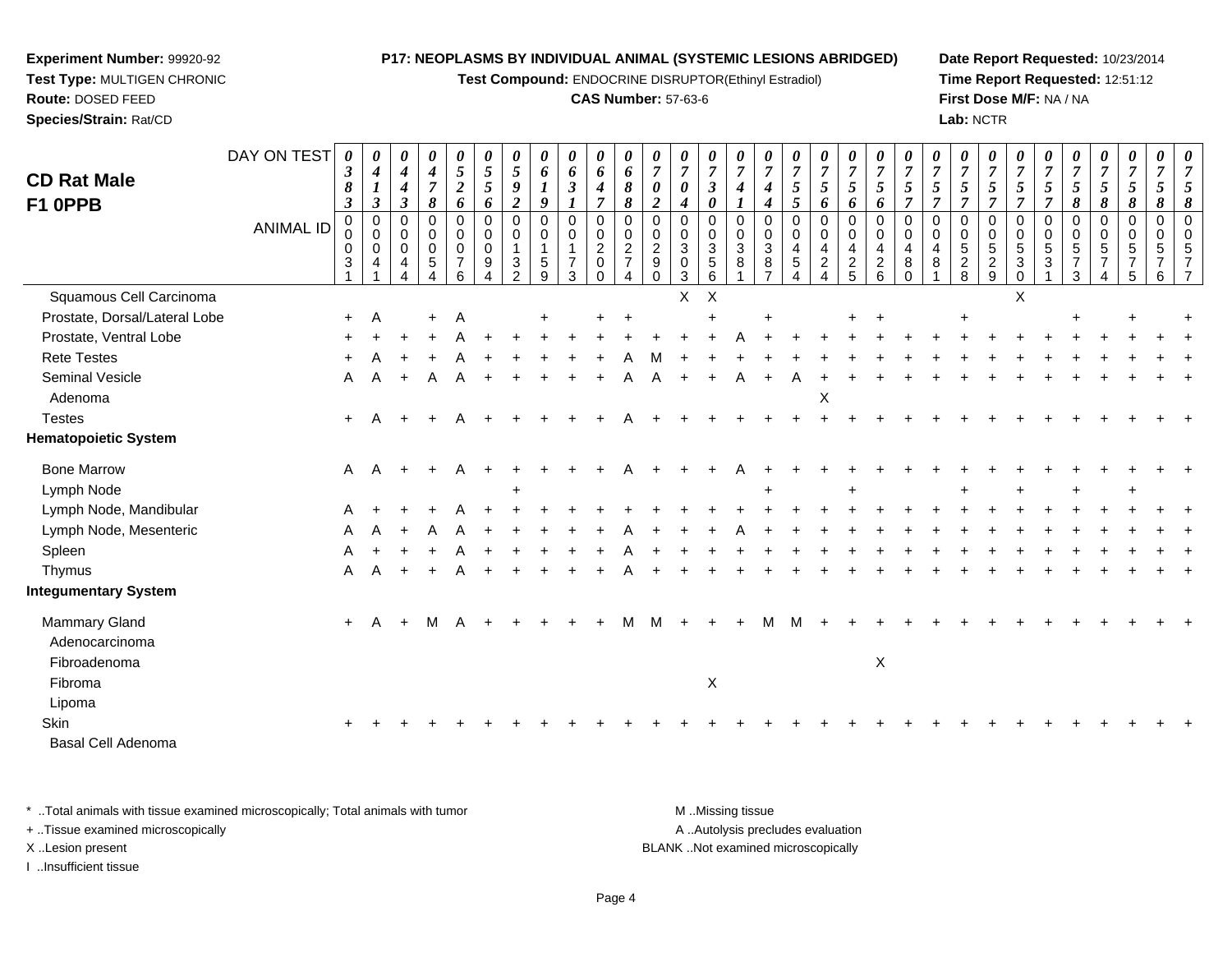**Test Compound:** ENDOCRINE DISRUPTOR(Ethinyl Estradiol)

## **CAS Number:** 57-63-6

**Date Report Requested:** 10/23/2014**Time Report Requested:** 12:51:12**First Dose M/F:** NA / NA**Lab:** NCTR

| <b>CD Rat Male</b><br>F1 OPPB                                                                                                                                           | DAY ON TEST<br><b>ANIMAL ID</b> | 3<br>8<br>$\boldsymbol{\beta}$<br>$\pmb{0}$<br>0<br>0<br>$\mathbf{3}$ | 0<br>$\boldsymbol{4}$<br>$\boldsymbol{l}$<br>$\mathfrak{z}$<br>$\pmb{0}$<br>$\Omega$<br>0<br>4 | 0<br>$\boldsymbol{4}$<br>$\boldsymbol{4}$<br>$\boldsymbol{\beta}$<br>0<br>$\Omega$<br>0<br>4 | 0<br>$\boldsymbol{4}$<br>$\boldsymbol{7}$<br>8<br>$\mathbf 0$<br>0<br>$\pmb{0}$<br>$5\phantom{.0}$ | 0<br>$\sqrt{5}$<br>$\boldsymbol{2}$<br>6<br>$\mathbf 0$<br>$\,0\,$<br>$\,0\,$<br>$\overline{7}$<br>6 | 0<br>$\sqrt{5}$<br>$\sqrt{5}$<br>6<br>$\pmb{0}$<br>0<br>0<br>9 | 0<br>$\overline{5}$<br>$\boldsymbol{9}$<br>$\boldsymbol{2}$<br>$\mathbf 0$<br>$\mathbf 0$<br>$\mathbf{1}$<br>3<br>$\Omega$ | 0<br>6<br>$\boldsymbol{l}$<br>9<br>0<br>$\mathbf 0$<br>5<br>9 | 0<br>6<br>$\boldsymbol{\beta}$<br>$\boldsymbol{l}$<br>0<br>0<br>$\mathbf{1}$<br>$\overline{7}$<br>3 | 0<br>6<br>$\boldsymbol{4}$<br>$\overline{7}$<br>$\mathbf 0$<br>$\,0\,$<br>$\overline{c}$<br>$\pmb{0}$<br>$\Omega$ | 0<br>6<br>8<br>8<br>$\mathbf 0$<br>$\mathbf 0$<br>$\overline{2}$<br>$\overline{7}$ | 0<br>$\overline{7}$<br>0<br>$\boldsymbol{2}$<br>$\overline{0}$<br>$\mathbf 0$<br>$\overline{2}$<br>$\boldsymbol{9}$ | 0<br>$\overline{7}$<br>0<br>4<br>$\mathbf 0$<br>$\Omega$<br>3<br>$\mathbf 0$<br>3 | 0<br>$\overline{7}$<br>$\boldsymbol{\beta}$<br>0<br>$\mathbf 0$<br>$\mathbf 0$<br>$\ensuremath{\mathsf{3}}$<br>$\overline{5}$<br>6 | 0<br>$\overline{7}$<br>$\boldsymbol{4}$<br>$\mathbf 0$<br>$\pmb{0}$<br>$\sqrt{3}$<br>8 | $\boldsymbol{\theta}$<br>$\overline{7}$<br>$\boldsymbol{4}$<br>$\boldsymbol{4}$<br>$\mathbf 0$<br>0<br>3<br>8<br>$\overline{ }$ | $\boldsymbol{\theta}$<br>$\overline{7}$<br>$\sqrt{5}$<br>5<br>$\mathbf 0$<br>$\mathbf 0$<br>$\overline{4}$<br>$\sqrt{5}$ | 0<br>$\overline{7}$<br>5<br>6<br>$\pmb{0}$<br>$\mathbf 0$<br>4<br>$\overline{a}$ | 0<br>$\boldsymbol{7}$<br>$\mathfrak{s}$<br>6<br>$\mathsf 0$<br>0<br>4<br>$rac{2}{5}$ | 0<br>$\overline{7}$<br>$\mathfrak{s}$<br>6<br>$\pmb{0}$<br>$\mathbf 0$<br>4<br>$\frac{2}{6}$ | $\boldsymbol{\theta}$<br>$\overline{7}$<br>5<br>$\overline{7}$<br>$\mathbf 0$<br>$\mathbf 0$<br>$\overline{4}$<br>8<br>$\Omega$ | $\boldsymbol{\theta}$<br>$\overline{7}$<br>$\mathfrak{s}$<br>$\overline{7}$<br>$\mathbf 0$<br>$\Omega$<br>4<br>8 | 0<br>$\overline{7}$<br>5<br>$\overline{7}$<br>0<br>$\Omega$<br>5<br>$\overline{2}$<br>8 | 0<br>$\overline{7}$<br>$\sqrt{5}$<br>$\overline{7}$<br>0<br>$\mathbf 0$<br>5<br>$\frac{2}{9}$ | $\boldsymbol{\theta}$<br>$\overline{7}$<br>$\mathfrak{s}$<br>$\overline{7}$<br>$\pmb{0}$<br>$\mathbf 0$<br>$\sqrt{5}$<br>$\sqrt{3}$<br>$\Omega$ | $\boldsymbol{\theta}$<br>$\overline{7}$<br>$\mathfrak{s}$<br>$\overline{7}$<br>$\pmb{0}$<br>$\mathbf 0$<br>$\sqrt{5}$<br>$\mathbf{3}$ | $\overline{7}$<br>5<br>$\pmb{8}$<br>$\mathbf 0$<br>0<br>$\sqrt{5}$<br>$\overline{7}$<br>3 | 0<br>$\overline{7}$<br>5<br>8<br>0<br>$\mathbf 0$<br>5<br>$\overline{7}$ | 0<br>$\boldsymbol{7}$<br>$\mathfrak{H}$<br>$\pmb{8}$<br>0<br>0<br>5<br>$\overline{7}$<br>5 | $\boldsymbol{\theta}$<br>7<br>5<br>8<br>$\pmb{0}$<br>0<br>$\sqrt{5}$<br>$\overline{7}$<br>6 | 8<br>$\Omega$ |
|-------------------------------------------------------------------------------------------------------------------------------------------------------------------------|---------------------------------|-----------------------------------------------------------------------|------------------------------------------------------------------------------------------------|----------------------------------------------------------------------------------------------|----------------------------------------------------------------------------------------------------|------------------------------------------------------------------------------------------------------|----------------------------------------------------------------|----------------------------------------------------------------------------------------------------------------------------|---------------------------------------------------------------|-----------------------------------------------------------------------------------------------------|-------------------------------------------------------------------------------------------------------------------|------------------------------------------------------------------------------------|---------------------------------------------------------------------------------------------------------------------|-----------------------------------------------------------------------------------|------------------------------------------------------------------------------------------------------------------------------------|----------------------------------------------------------------------------------------|---------------------------------------------------------------------------------------------------------------------------------|--------------------------------------------------------------------------------------------------------------------------|----------------------------------------------------------------------------------|--------------------------------------------------------------------------------------|----------------------------------------------------------------------------------------------|---------------------------------------------------------------------------------------------------------------------------------|------------------------------------------------------------------------------------------------------------------|-----------------------------------------------------------------------------------------|-----------------------------------------------------------------------------------------------|-------------------------------------------------------------------------------------------------------------------------------------------------|---------------------------------------------------------------------------------------------------------------------------------------|-------------------------------------------------------------------------------------------|--------------------------------------------------------------------------|--------------------------------------------------------------------------------------------|---------------------------------------------------------------------------------------------|---------------|
| Fibroma<br>Keratoacanthoma<br>Sarcoma<br>Musculoskeletal System                                                                                                         |                                 | X                                                                     |                                                                                                |                                                                                              |                                                                                                    |                                                                                                      | $\pmb{\times}$                                                 |                                                                                                                            |                                                               | $\boldsymbol{\mathsf{X}}$                                                                           |                                                                                                                   |                                                                                    |                                                                                                                     |                                                                                   |                                                                                                                                    |                                                                                        |                                                                                                                                 |                                                                                                                          |                                                                                  |                                                                                      |                                                                                              | $\boldsymbol{\mathsf{X}}$                                                                                                       |                                                                                                                  |                                                                                         |                                                                                               |                                                                                                                                                 | Χ<br>$\mathsf X$                                                                                                                      |                                                                                           |                                                                          |                                                                                            |                                                                                             |               |
| <b>Bone</b><br>Cranium, Osteosarcoma<br>Cranium, Schwannoma Malignant,<br>Metastatic, Uncertain Primary Site<br>Bone, Femur<br><b>Skeletal Muscle</b><br>Nervous System |                                 |                                                                       |                                                                                                |                                                                                              |                                                                                                    |                                                                                                      |                                                                |                                                                                                                            |                                                               | X                                                                                                   |                                                                                                                   |                                                                                    |                                                                                                                     |                                                                                   |                                                                                                                                    |                                                                                        | $\ddot{}$<br>$\mathsf X$                                                                                                        |                                                                                                                          |                                                                                  |                                                                                      |                                                                                              |                                                                                                                                 |                                                                                                                  | $\ddot{}$                                                                               |                                                                                               |                                                                                                                                                 |                                                                                                                                       |                                                                                           |                                                                          |                                                                                            |                                                                                             |               |
| Brain, Brain Stem<br>Astrocytoma Malignant<br>Brain, Cerebellum<br>Brain, Cerebrum<br>Astrocytoma Malignant<br><b>Respiratory System</b>                                |                                 |                                                                       |                                                                                                |                                                                                              |                                                                                                    |                                                                                                      |                                                                |                                                                                                                            |                                                               |                                                                                                     |                                                                                                                   |                                                                                    |                                                                                                                     |                                                                                   |                                                                                                                                    |                                                                                        |                                                                                                                                 |                                                                                                                          |                                                                                  |                                                                                      |                                                                                              |                                                                                                                                 | X<br>$\mathsf X$                                                                                                 |                                                                                         |                                                                                               |                                                                                                                                                 |                                                                                                                                       |                                                                                           |                                                                          |                                                                                            |                                                                                             |               |
| Lung<br>Alveolar/Bronchiolar Adenoma<br><b>Nose</b><br>Adenoma                                                                                                          |                                 | $\ddot{}$                                                             |                                                                                                |                                                                                              |                                                                                                    |                                                                                                      |                                                                |                                                                                                                            |                                                               |                                                                                                     |                                                                                                                   |                                                                                    |                                                                                                                     |                                                                                   |                                                                                                                                    |                                                                                        |                                                                                                                                 |                                                                                                                          |                                                                                  |                                                                                      |                                                                                              | $\boldsymbol{\mathsf{X}}$                                                                                                       |                                                                                                                  |                                                                                         |                                                                                               |                                                                                                                                                 |                                                                                                                                       |                                                                                           |                                                                          |                                                                                            | X.                                                                                          |               |

\* ..Total animals with tissue examined microscopically; Total animals with tumor **M** . Missing tissue M ..Missing tissue A ..Autolysis precludes evaluation + ..Tissue examined microscopically X ..Lesion present BLANK ..Not examined microscopicallyI ..Insufficient tissue

**Experiment Number:** 99920-92**Test Type:** MULTIGEN CHRONIC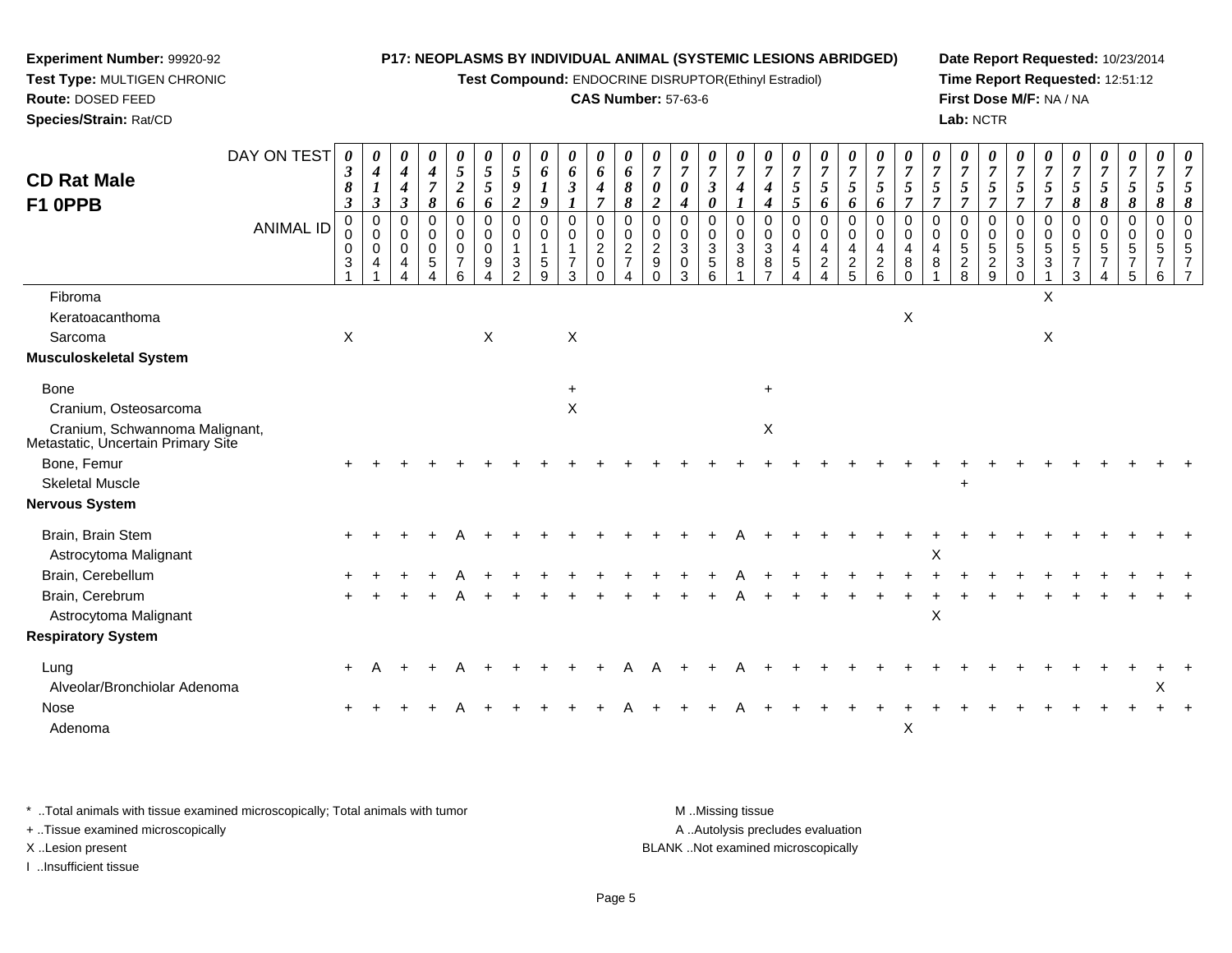**Test Compound:** ENDOCRINE DISRUPTOR(Ethinyl Estradiol)

## **CAS Number:** 57-63-6

**Date Report Requested:** 10/23/2014 **Time Report Requested:** 12:51:12**First Dose M/F:** NA / NA**Lab:** NCTR

| <b>CD Rat Male</b><br>F1 0PPB                                                  | DAY ON TEST<br><b>ANIMAL ID</b> | 0<br>3<br>8<br>$\boldsymbol{\beta}$<br>$\mathbf 0$<br>0<br>0<br>3 | 0<br>$\boldsymbol{4}$<br>$\boldsymbol{\beta}$<br>0<br>$\mathbf 0$<br>0<br>$\overline{4}$ | 0<br>$\boldsymbol{4}$<br>4<br>$\boldsymbol{\beta}$<br>0<br>$\mathbf 0$<br>0<br>$\overline{4}$ | $\pmb{\theta}$<br>$\boldsymbol{4}$<br>$\overline{7}$<br>8<br>$\mathbf 0$<br>$\mathbf 0$<br>5 | 0<br>5<br>$\overline{c}$<br>6<br>0<br>0<br>0<br>$\overline{7}$<br>6 | $\boldsymbol{\theta}$<br>5<br>5<br>6<br>0<br>0<br>9 | 0<br>$\mathfrak{s}$<br>9<br>2<br>0<br>0<br>$\sqrt{3}$<br>$\mathcal{P}$ | 0<br>6<br>1<br>9<br>0<br>0<br>1<br>5<br>9 | $\boldsymbol{\theta}$<br>$\boldsymbol{6}$<br>$\boldsymbol{\beta}$<br>$\mathbf 0$<br>$\mathbf 0$<br>1<br>$\overline{7}$<br>3 | 0<br>$\boldsymbol{6}$<br>$\boldsymbol{4}$<br>0<br>$\pmb{0}$<br>$^2_{0}$ | 0<br>6<br>8<br>8<br>$\pmb{0}$<br>$\frac{2}{7}$ | 0<br>$\overline{7}$<br>0<br>$\overline{2}$<br>0<br>$\mathbf 0$<br>$\frac{2}{9}$ | 0<br>$\overline{7}$<br>0<br>4<br>0<br>$\mathbf 0$<br>$\sqrt{3}$<br>0<br>3 | 0<br>$\overline{7}$<br>$\boldsymbol{\beta}$<br>0<br>$\mathbf 0$<br>$\sqrt{3}$<br>5<br>6 | 0<br>$\overline{ }$<br>0<br>3<br>8 | $\mathbf 0$<br>3<br>8 | 0<br>$\overline{ }$<br>5<br>5<br>0<br>4<br>$\sqrt{5}$ | $\boldsymbol{\theta}$<br>$\overline{7}$<br>$5\overline{)}$<br>6<br>0<br>$\mathbf 0$<br>4<br>$\boldsymbol{2}$ | 0<br>$\overline{7}$<br>$\mathfrak{s}$<br>6<br>0<br>$\pmb{0}$<br>$\overline{a}$<br>$\boldsymbol{2}$<br>5 | 0<br>$\overline{7}$<br>5<br>6<br>$\mathbf 0$<br>4<br>$\boldsymbol{2}$<br>6 | 0<br>$\overline{ }$<br>5<br>0<br>4<br>8 | 0<br>5<br>0<br>4<br>8 | 0<br>$\overline{7}$<br>5<br>0<br>$\mathbf 0$<br>5<br>$\overline{2}$<br>8 | $\pmb{\theta}$<br>$\overline{7}$<br>5<br>0<br>$\mathbf 0$<br>5<br>$\sqrt{2}$<br>9 | 0<br>$\overline{7}$<br>$5\overline{)}$<br>0<br>0<br>5<br>3 | 5<br>0<br>5<br>3 | 0<br>$\overline{7}$<br>5<br>8<br>0<br>0<br>5<br>$\overline{ }$<br>3 | 0<br>$\overline{7}$<br>5<br>8<br>0<br>0<br>5<br>$\overline{ }$ | 0<br>$\overline{7}$<br>5<br>8<br>0<br>0<br>5<br>$\overline{7}$ | 0<br>$\overline{7}$<br>8<br>0<br>0<br>5<br>$\overline{ }$<br>6 |  |
|--------------------------------------------------------------------------------|---------------------------------|-------------------------------------------------------------------|------------------------------------------------------------------------------------------|-----------------------------------------------------------------------------------------------|----------------------------------------------------------------------------------------------|---------------------------------------------------------------------|-----------------------------------------------------|------------------------------------------------------------------------|-------------------------------------------|-----------------------------------------------------------------------------------------------------------------------------|-------------------------------------------------------------------------|------------------------------------------------|---------------------------------------------------------------------------------|---------------------------------------------------------------------------|-----------------------------------------------------------------------------------------|------------------------------------|-----------------------|-------------------------------------------------------|--------------------------------------------------------------------------------------------------------------|---------------------------------------------------------------------------------------------------------|----------------------------------------------------------------------------|-----------------------------------------|-----------------------|--------------------------------------------------------------------------|-----------------------------------------------------------------------------------|------------------------------------------------------------|------------------|---------------------------------------------------------------------|----------------------------------------------------------------|----------------------------------------------------------------|----------------------------------------------------------------|--|
| Trachea                                                                        |                                 | $+$                                                               |                                                                                          | $\ddot{}$                                                                                     |                                                                                              | A                                                                   |                                                     |                                                                        |                                           |                                                                                                                             |                                                                         |                                                |                                                                                 |                                                                           |                                                                                         | Α                                  |                       |                                                       |                                                                                                              |                                                                                                         |                                                                            |                                         |                       |                                                                          |                                                                                   |                                                            |                  |                                                                     |                                                                |                                                                |                                                                |  |
| <b>Special Senses System</b>                                                   |                                 |                                                                   |                                                                                          |                                                                                               |                                                                                              |                                                                     |                                                     |                                                                        |                                           |                                                                                                                             |                                                                         |                                                |                                                                                 |                                                                           |                                                                                         |                                    |                       |                                                       |                                                                                                              |                                                                                                         |                                                                            |                                         |                       |                                                                          |                                                                                   |                                                            |                  |                                                                     |                                                                |                                                                |                                                                |  |
| Eye<br>Harderian Gland<br>Zymbal's Gland<br>Carcinoma<br><b>Urinary System</b> |                                 | A<br>$\ddot{}$                                                    | A                                                                                        |                                                                                               |                                                                                              | A                                                                   |                                                     |                                                                        | $\ddot{}$<br>X                            |                                                                                                                             |                                                                         |                                                |                                                                                 |                                                                           |                                                                                         |                                    |                       |                                                       |                                                                                                              |                                                                                                         |                                                                            |                                         |                       |                                                                          |                                                                                   |                                                            |                  |                                                                     |                                                                |                                                                |                                                                |  |
| Kidney<br>Transit Epithe, Papilloma                                            |                                 |                                                                   | A A                                                                                      | $+$                                                                                           |                                                                                              | A                                                                   |                                                     |                                                                        |                                           |                                                                                                                             |                                                                         |                                                |                                                                                 |                                                                           |                                                                                         |                                    |                       |                                                       |                                                                                                              |                                                                                                         |                                                                            |                                         |                       |                                                                          | X                                                                                 |                                                            |                  |                                                                     |                                                                |                                                                |                                                                |  |
| Urethra<br><b>Urinary Bladder</b><br><b>SYSTEMIC LESIONS</b>                   |                                 | $\mathsf{A}$                                                      | A                                                                                        | $+$                                                                                           | A                                                                                            | A                                                                   |                                                     |                                                                        |                                           |                                                                                                                             |                                                                         |                                                | $\ddot{}$                                                                       |                                                                           |                                                                                         |                                    |                       |                                                       |                                                                                                              |                                                                                                         |                                                                            |                                         |                       |                                                                          |                                                                                   |                                                            |                  |                                                                     |                                                                |                                                                |                                                                |  |
| Multiple Organ<br>Lymphoma Malignant                                           |                                 | $\ddot{}$                                                         |                                                                                          |                                                                                               |                                                                                              |                                                                     |                                                     | X                                                                      |                                           |                                                                                                                             |                                                                         |                                                |                                                                                 |                                                                           |                                                                                         |                                    |                       |                                                       |                                                                                                              |                                                                                                         |                                                                            |                                         |                       |                                                                          |                                                                                   |                                                            |                  |                                                                     |                                                                |                                                                |                                                                |  |

\* ..Total animals with tissue examined microscopically; Total animals with tumor **M** . Missing tissue M ..Missing tissue

+ ..Tissue examined microscopically

**Experiment Number:** 99920-92**Test Type:** MULTIGEN CHRONIC

**Route:** DOSED FEED**Species/Strain:** Rat/CD

I ..Insufficient tissue

A ..Autolysis precludes evaluation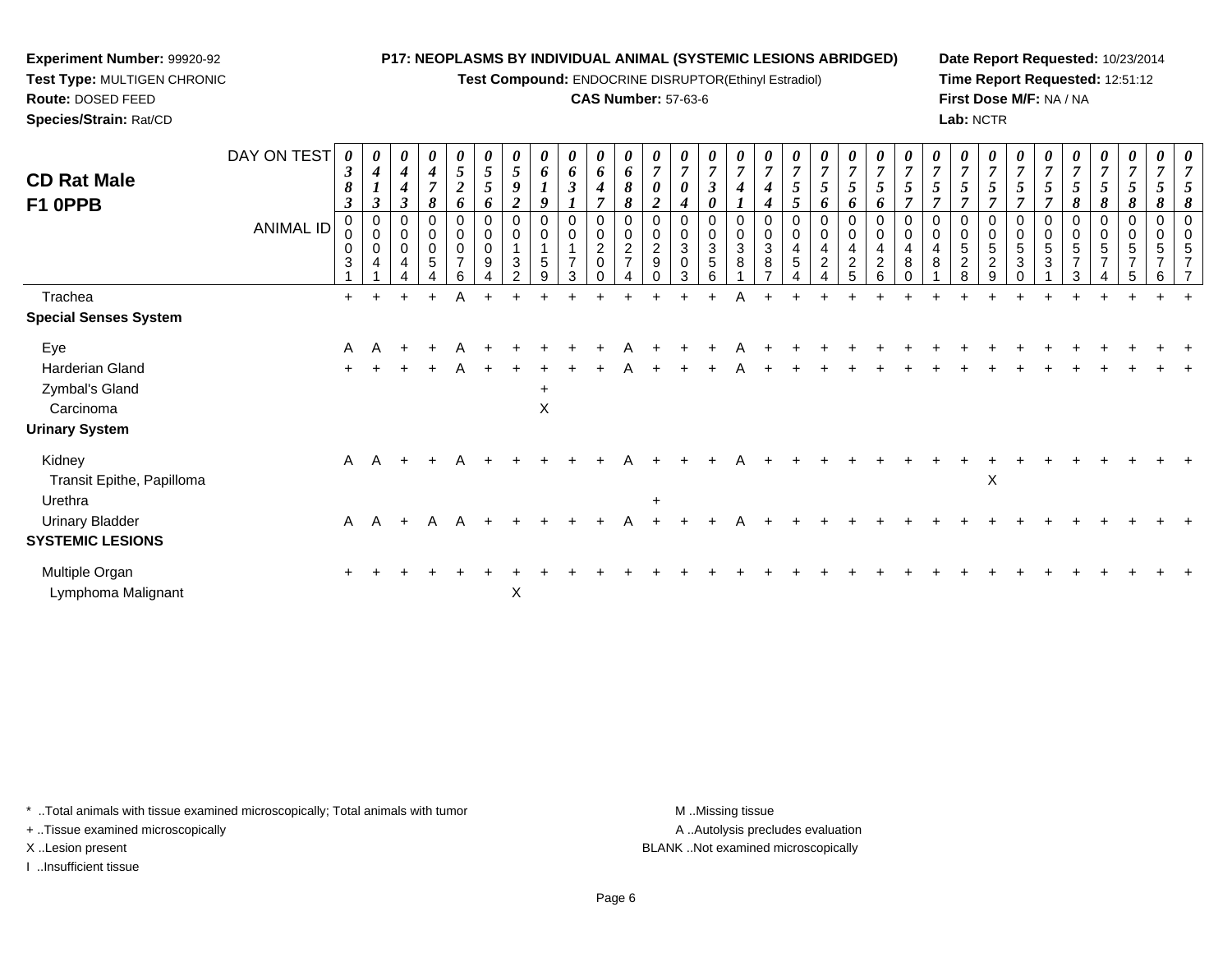**Test Compound:** ENDOCRINE DISRUPTOR(Ethinyl Estradiol)

# **CAS Number:** 57-63-6

**Date Report Requested:** 10/23/2014**Time Report Requested:** 12:51:12**First Dose M/F:** NA / NA**Lab:** NCTR

 $\mathsf 3$ 

| <b>CD Rat Male</b><br>F1 OPPB               | DAY ON TEST      | 0<br>$\overline{7}$<br>5<br>8                | 0<br>7<br>6                               | 0<br>$\overline{7}$<br>6<br>$\boldsymbol{l}$     | 0<br>$\overline{7}$<br>6<br>1         | 0<br>7<br>6<br>$\boldsymbol{l}$                 | 0<br>7<br>6<br>1                             | 0<br>$\overline{7}$<br>6<br>$\boldsymbol{l}$ | 0<br>$\overline{7}$<br>6<br>$\boldsymbol{2}$                        | 0<br>$\overline{7}$<br>6<br>$\boldsymbol{2}$           | 0<br>$\overline{7}$<br>6<br>$\overline{\mathbf{c}}$                           | 0<br>$\overline{7}$<br>6<br>$\overline{2}$                  | 0<br>$\overline{7}$<br>6<br>$\overline{2}$                            | 0<br>$\overline{7}$<br>6<br>$\boldsymbol{2}$              | 0<br>$\overline{7}$<br>6<br>$\overline{c}$                | 0<br>$\overline{7}$<br>6<br>$\mathfrak{z}$                        | 0<br>$\overline{7}$<br>6<br>$\boldsymbol{\beta}$     | 0<br>$\overline{7}$<br>6<br>$\boldsymbol{\beta}$ | 0<br>$\overline{7}$<br>6<br>$\mathfrak{z}$                        | 0<br>7<br>6<br>$\boldsymbol{\beta}$ | $\boldsymbol{\theta}$<br>$\overline{7}$<br>6<br>3      |                       |
|---------------------------------------------|------------------|----------------------------------------------|-------------------------------------------|--------------------------------------------------|---------------------------------------|-------------------------------------------------|----------------------------------------------|----------------------------------------------|---------------------------------------------------------------------|--------------------------------------------------------|-------------------------------------------------------------------------------|-------------------------------------------------------------|-----------------------------------------------------------------------|-----------------------------------------------------------|-----------------------------------------------------------|-------------------------------------------------------------------|------------------------------------------------------|--------------------------------------------------|-------------------------------------------------------------------|-------------------------------------|--------------------------------------------------------|-----------------------|
|                                             | <b>ANIMAL ID</b> | 0<br>$\mathbf 0$<br>5<br>$\overline{7}$<br>8 | $\mathbf 0$<br>$\mathbf 0$<br>6<br>2<br>9 | $\mathsf 0$<br>$\mathbf 0$<br>6<br>3<br>$\Omega$ | $\overline{0}$<br>$\pmb{0}$<br>$^6_3$ | $\overline{0}$<br>0<br>6<br>$\overline{7}$<br>5 | $\mathbf 0$<br>0<br>6<br>$\overline{7}$<br>6 | $\mathbf 0$<br>0<br>6<br>7<br>$\overline{7}$ | $\mathbf 0$<br>$\mathbf 0$<br>$\overline{7}$<br>$\overline{c}$<br>5 | $\Omega$<br>0<br>$\overline{7}$<br>$\overline{c}$<br>6 | $\Omega$<br>$\mathbf 0$<br>$\overline{7}$<br>$\overline{c}$<br>$\overline{7}$ | $\pmb{0}$<br>$\mathbf 0$<br>$\overline{7}$<br>$\frac{2}{8}$ | $\mathsf 0$<br>$\mathbf 0$<br>$\overline{7}$<br>$\boldsymbol{2}$<br>9 | $\mathbf 0$<br>0<br>$\overline{7}$<br>$\overline{7}$<br>8 | $\mathsf 0$<br>0<br>$\overline{7}$<br>$\overline{7}$<br>9 | $\pmb{0}$<br>$\mathbf 0$<br>$\overline{7}$<br>$\overline{7}$<br>2 | $\pmb{0}$<br>$\mathbf 0$<br>$\overline{7}$<br>7<br>3 | 0<br>0<br>$\overline{7}$<br>7<br>4               | $\pmb{0}$<br>$\mathbf 0$<br>$\overline{7}$<br>$\overline{7}$<br>5 | 0<br>0<br>7<br>7<br>6               | $\Omega$<br>0<br>$\overline{7}$<br>7<br>$\overline{7}$ | <i><b>*TOTALS</b></i> |
| <b>Alimentary System</b>                    |                  |                                              |                                           |                                                  |                                       |                                                 |                                              |                                              |                                                                     |                                                        |                                                                               |                                                             |                                                                       |                                                           |                                                           |                                                                   |                                                      |                                                  |                                                                   |                                     |                                                        |                       |
| Esophagus                                   |                  |                                              |                                           |                                                  |                                       |                                                 |                                              |                                              |                                                                     |                                                        |                                                                               |                                                             |                                                                       |                                                           |                                                           |                                                                   |                                                      |                                                  |                                                                   |                                     |                                                        | 51                    |
| Intestine Large, Cecum                      |                  |                                              |                                           |                                                  |                                       |                                                 |                                              |                                              |                                                                     |                                                        |                                                                               |                                                             |                                                                       |                                                           |                                                           |                                                                   |                                                      |                                                  |                                                                   |                                     |                                                        | 44                    |
| Intestine Large, Colon                      |                  |                                              |                                           |                                                  |                                       |                                                 |                                              |                                              |                                                                     |                                                        |                                                                               |                                                             |                                                                       |                                                           |                                                           |                                                                   |                                                      |                                                  |                                                                   |                                     |                                                        | 45                    |
| Intestine Large, Rectum                     |                  |                                              |                                           |                                                  |                                       |                                                 |                                              |                                              |                                                                     |                                                        |                                                                               |                                                             |                                                                       |                                                           |                                                           |                                                                   |                                                      |                                                  |                                                                   |                                     |                                                        | 45                    |
| Intestine Small, Duodenum<br>Adenocarcinoma |                  |                                              |                                           |                                                  |                                       |                                                 |                                              |                                              |                                                                     |                                                        |                                                                               |                                                             |                                                                       |                                                           | Χ                                                         |                                                                   |                                                      |                                                  |                                                                   |                                     |                                                        | 44<br>1               |
| Intestine Small, Ileum                      |                  |                                              |                                           |                                                  |                                       |                                                 |                                              |                                              |                                                                     |                                                        |                                                                               |                                                             |                                                                       |                                                           |                                                           |                                                                   |                                                      |                                                  |                                                                   |                                     |                                                        | 43                    |
| Intestine Small, Jejunum                    |                  |                                              |                                           |                                                  |                                       |                                                 |                                              |                                              |                                                                     |                                                        |                                                                               |                                                             |                                                                       |                                                           |                                                           |                                                                   |                                                      |                                                  |                                                                   |                                     |                                                        | 43                    |
| Liver                                       |                  |                                              |                                           |                                                  |                                       |                                                 |                                              |                                              |                                                                     |                                                        |                                                                               |                                                             |                                                                       |                                                           |                                                           |                                                                   |                                                      |                                                  |                                                                   |                                     |                                                        | 49                    |
| Mesentery                                   |                  |                                              |                                           |                                                  |                                       |                                                 |                                              |                                              |                                                                     |                                                        |                                                                               |                                                             |                                                                       |                                                           |                                                           |                                                                   |                                                      |                                                  |                                                                   |                                     |                                                        | $\mathbf{1}$          |
| Oral Mucosa                                 |                  |                                              |                                           | +                                                |                                       |                                                 |                                              |                                              |                                                                     |                                                        |                                                                               |                                                             |                                                                       |                                                           |                                                           |                                                                   |                                                      |                                                  |                                                                   |                                     |                                                        | 3                     |
| Squamous Cell Carcinoma                     |                  |                                              |                                           | Χ                                                |                                       |                                                 |                                              |                                              |                                                                     |                                                        |                                                                               |                                                             |                                                                       |                                                           |                                                           |                                                                   |                                                      |                                                  |                                                                   |                                     |                                                        | 3                     |
| Pancreas                                    |                  |                                              |                                           |                                                  |                                       |                                                 |                                              |                                              |                                                                     |                                                        |                                                                               |                                                             |                                                                       |                                                           |                                                           |                                                                   |                                                      |                                                  |                                                                   |                                     |                                                        | 46                    |
| Salivary Glands                             |                  |                                              |                                           |                                                  |                                       |                                                 |                                              |                                              |                                                                     |                                                        |                                                                               |                                                             |                                                                       |                                                           |                                                           |                                                                   |                                                      |                                                  |                                                                   |                                     |                                                        | 48                    |
| Stomach, Forestomach                        |                  |                                              |                                           |                                                  |                                       |                                                 |                                              |                                              |                                                                     |                                                        |                                                                               |                                                             |                                                                       |                                                           |                                                           |                                                                   |                                                      |                                                  |                                                                   |                                     |                                                        | 47                    |
| Squamous Cell Papilloma                     |                  |                                              |                                           |                                                  |                                       | X                                               |                                              |                                              |                                                                     |                                                        |                                                                               |                                                             |                                                                       |                                                           |                                                           |                                                                   |                                                      |                                                  |                                                                   |                                     |                                                        | 1                     |
| Stomach, Glandular                          |                  |                                              |                                           |                                                  |                                       |                                                 |                                              |                                              |                                                                     |                                                        |                                                                               |                                                             |                                                                       |                                                           |                                                           |                                                                   |                                                      |                                                  |                                                                   |                                     |                                                        | 45                    |
| <b>Cardiovascular System</b>                |                  |                                              |                                           |                                                  |                                       |                                                 |                                              |                                              |                                                                     |                                                        |                                                                               |                                                             |                                                                       |                                                           |                                                           |                                                                   |                                                      |                                                  |                                                                   |                                     |                                                        |                       |
| <b>Blood Vessel</b>                         |                  |                                              |                                           |                                                  |                                       |                                                 |                                              |                                              |                                                                     |                                                        |                                                                               |                                                             |                                                                       |                                                           |                                                           |                                                                   |                                                      |                                                  |                                                                   |                                     |                                                        | 51                    |
| Heart                                       |                  |                                              |                                           |                                                  |                                       |                                                 |                                              |                                              |                                                                     |                                                        |                                                                               |                                                             |                                                                       |                                                           |                                                           |                                                                   |                                                      |                                                  |                                                                   |                                     |                                                        | 51                    |
| Endocardium, Schwannoma Malignant           |                  |                                              |                                           |                                                  |                                       |                                                 |                                              |                                              |                                                                     |                                                        |                                                                               |                                                             |                                                                       |                                                           |                                                           |                                                                   |                                                      |                                                  |                                                                   |                                     |                                                        | 1                     |

**Experiment Number:** 99920-92**Test Type:** MULTIGEN CHRONIC

**Route:** DOSED FEED**Species/Strain:** Rat/CD

\* ..Total animals with tissue examined microscopically; Total animals with tumor **M** ...Missing tissue M ...Missing tissue A .. Autolysis precludes evaluation + ..Tissue examined microscopically X ..Lesion present BLANK ..Not examined microscopicallyI ..Insufficient tissue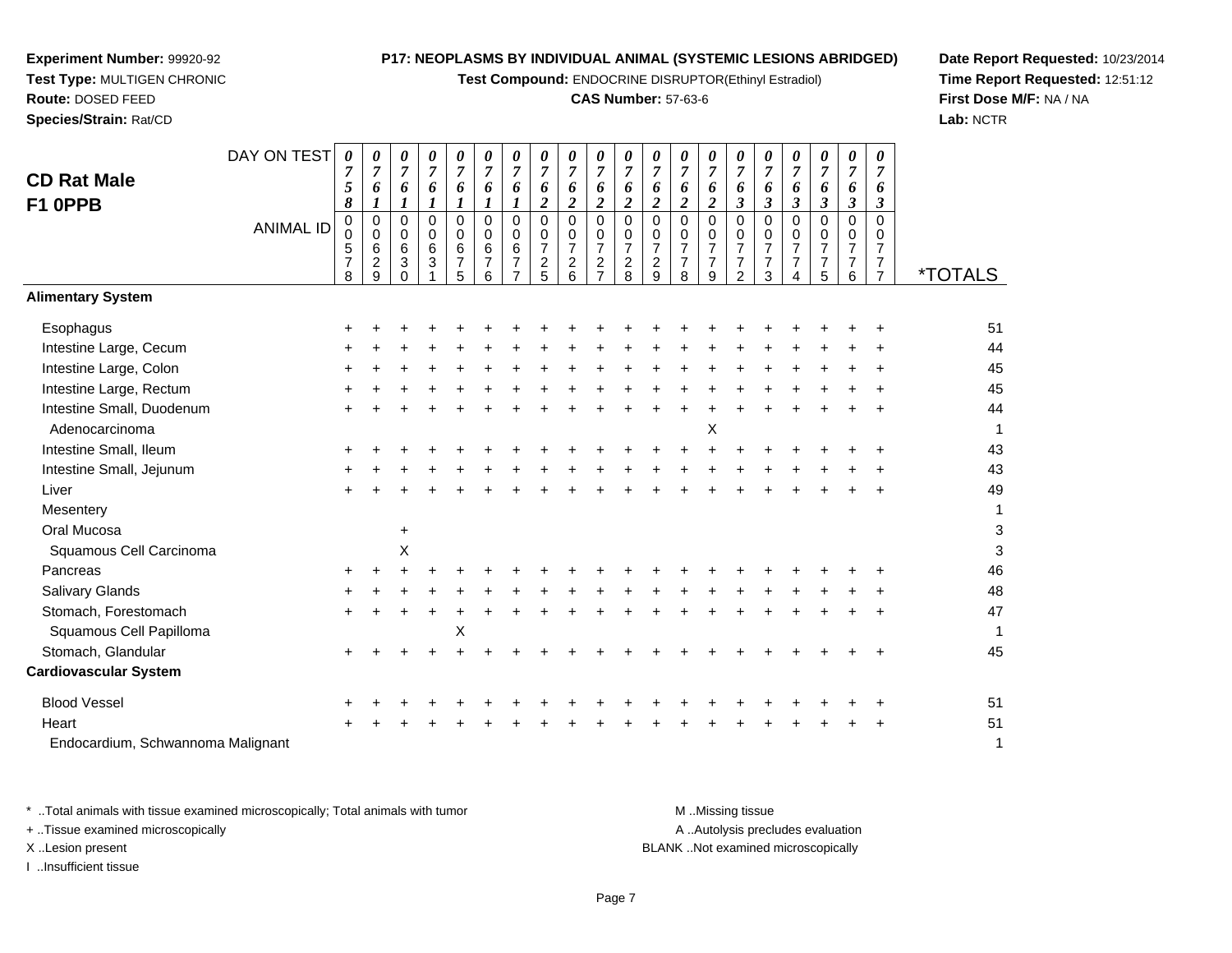**Test Compound:** ENDOCRINE DISRUPTOR(Ethinyl Estradiol)

# **CAS Number:** 57-63-6

DAY ON TEST*00000000000000000000*

**Date Report Requested:** 10/23/2014 **Time Report Requested:** 12:51:12**First Dose M/F:** NA / NA**Lab:** NCTR

| <b>CD Rat Male</b><br>F1 OPPB                                            |                  | 7<br>5<br>8                        | 7<br>6<br>$\boldsymbol{I}$                     | $\overline{7}$<br>6<br>$\boldsymbol{l}$                                           | $\overline{7}$<br>6<br>$\boldsymbol{l}$          | 6<br>1                                    | $\overline{7}$<br>6<br>$\boldsymbol{l}$   | 6                                                | 7<br>6<br>$\overline{2}$                            | 6<br>$\overline{2}$                                 | 7<br>6<br>$\overline{2}$                                            | $\overline{7}$<br>6<br>$\overline{2}$            | 7<br>6<br>$\overline{2}$                         | $\overline{7}$<br>6<br>$\overline{2}$                  | 6<br>$\overline{c}$                          | 6<br>$\boldsymbol{\beta}$                                           | $\boldsymbol{6}$<br>$\mathfrak{z}$                                  | $\overline{7}$<br>6<br>$\mathfrak{z}$                               | $\overline{7}$<br>6<br>$\mathfrak{z}$                  | $\overline{7}$<br>6<br>$\mathfrak{z}$                  | $\overline{7}$<br>6<br>$\boldsymbol{\beta}$                  |                       |
|--------------------------------------------------------------------------|------------------|------------------------------------|------------------------------------------------|-----------------------------------------------------------------------------------|--------------------------------------------------|-------------------------------------------|-------------------------------------------|--------------------------------------------------|-----------------------------------------------------|-----------------------------------------------------|---------------------------------------------------------------------|--------------------------------------------------|--------------------------------------------------|--------------------------------------------------------|----------------------------------------------|---------------------------------------------------------------------|---------------------------------------------------------------------|---------------------------------------------------------------------|--------------------------------------------------------|--------------------------------------------------------|--------------------------------------------------------------|-----------------------|
|                                                                          | <b>ANIMAL ID</b> | 0<br>0<br>5<br>$\overline{7}$<br>8 | $\mathbf 0$<br>$\pmb{0}$<br>6<br>$\frac{2}{9}$ | $\pmb{0}$<br>$\pmb{0}$<br>$6\phantom{a}$<br>$\ensuremath{\mathsf{3}}$<br>$\Omega$ | $\Omega$<br>$\mathbf 0$<br>$\,6$<br>$\mathbf{3}$ | $\Omega$<br>0<br>6<br>$\overline{7}$<br>5 | $\Omega$<br>0<br>6<br>$\overline{7}$<br>6 | 0<br>0<br>$6\phantom{1}6$<br>$\overline{7}$<br>7 | $\mathbf 0$<br>0<br>$\overline{7}$<br>$\frac{2}{5}$ | $\mathbf 0$<br>0<br>$\overline{7}$<br>$\frac{2}{6}$ | $\Omega$<br>0<br>$\overline{7}$<br>$\overline{c}$<br>$\overline{7}$ | $\Omega$<br>0<br>$\overline{7}$<br>$\frac{2}{8}$ | $\Omega$<br>0<br>$\overline{7}$<br>$\frac{2}{9}$ | $\Omega$<br>0<br>$\overline{7}$<br>$\overline{7}$<br>8 | $\mathbf 0$<br>0<br>7<br>$\overline{7}$<br>9 | $\Omega$<br>0<br>$\overline{7}$<br>$\overline{7}$<br>$\overline{2}$ | $\mathbf 0$<br>$\mathbf 0$<br>$\overline{7}$<br>$\overline{7}$<br>3 | $\mathbf 0$<br>$\mathbf 0$<br>$\overline{7}$<br>$\overline{7}$<br>4 | $\Omega$<br>0<br>$\overline{7}$<br>$\overline{7}$<br>5 | $\Omega$<br>0<br>$\overline{7}$<br>$\overline{7}$<br>6 | 0<br>0<br>$\overline{7}$<br>$\overline{7}$<br>$\overline{7}$ | <i><b>*TOTALS</b></i> |
| <b>Endocrine System</b>                                                  |                  |                                    |                                                |                                                                                   |                                                  |                                           |                                           |                                                  |                                                     |                                                     |                                                                     |                                                  |                                                  |                                                        |                                              |                                                                     |                                                                     |                                                                     |                                                        |                                                        |                                                              |                       |
| <b>Adrenal Cortex</b><br>Adenoma                                         |                  |                                    |                                                |                                                                                   |                                                  |                                           |                                           |                                                  |                                                     |                                                     |                                                                     |                                                  |                                                  |                                                        |                                              |                                                                     |                                                                     |                                                                     |                                                        |                                                        |                                                              | 47<br>$\overline{a}$  |
| Adrenal Medulla<br>Pheochromocytoma Benign<br>Pheochromocytoma Complex   |                  | $\times$                           |                                                |                                                                                   |                                                  |                                           |                                           |                                                  |                                                     |                                                     |                                                                     |                                                  |                                                  |                                                        |                                              |                                                                     |                                                                     |                                                                     | X                                                      |                                                        |                                                              | 46<br>2               |
| Pheochromocytoma Malignant                                               |                  |                                    |                                                |                                                                                   |                                                  |                                           |                                           |                                                  | X                                                   |                                                     |                                                                     |                                                  |                                                  |                                                        |                                              |                                                                     |                                                                     |                                                                     |                                                        |                                                        |                                                              |                       |
| Islets, Pancreatic<br>Parathyroid Gland<br>Adenoma                       |                  |                                    |                                                |                                                                                   |                                                  |                                           |                                           |                                                  |                                                     |                                                     |                                                                     |                                                  | м                                                |                                                        | Χ                                            |                                                                     |                                                                     |                                                                     | Χ                                                      |                                                        |                                                              | 46<br>49<br>4         |
| <b>Pituitary Gland</b><br>Pars Distalis, Adenoma<br>Schwannoma Malignant |                  |                                    | X                                              | $\boldsymbol{\mathsf{X}}$                                                         | $\boldsymbol{\mathsf{X}}$                        |                                           | X                                         |                                                  | $\boldsymbol{\mathsf{X}}$                           | $\boldsymbol{\mathsf{X}}$                           |                                                                     |                                                  | $\mathsf X$                                      | $\boldsymbol{\mathsf{X}}$                              |                                              |                                                                     |                                                                     | $\ddot{}$<br>X                                                      | $\times$                                               |                                                        |                                                              | 48<br>25<br>1         |
| <b>Thyroid Gland</b><br>C Cell, Adenoma<br><b>General Body System</b>    |                  | $\pm$                              |                                                |                                                                                   |                                                  |                                           |                                           |                                                  |                                                     |                                                     |                                                                     |                                                  |                                                  |                                                        | ٠<br>X                                       |                                                                     |                                                                     |                                                                     |                                                        | X                                                      |                                                              | 47<br>5               |
| <b>Tissue NOS</b><br><b>Genital System</b>                               |                  |                                    |                                                |                                                                                   |                                                  |                                           |                                           |                                                  |                                                     |                                                     |                                                                     |                                                  |                                                  | $\ddot{}$                                              |                                              |                                                                     |                                                                     |                                                                     |                                                        |                                                        |                                                              | 1                     |
| <b>Coagulating Gland</b><br>Epididymis                                   |                  |                                    |                                                |                                                                                   |                                                  |                                           |                                           |                                                  |                                                     |                                                     |                                                                     |                                                  |                                                  |                                                        |                                              |                                                                     |                                                                     |                                                                     |                                                        |                                                        |                                                              | 46<br>51              |

**Experiment Number:** 99920-92**Test Type:** MULTIGEN CHRONIC

**Route:** DOSED FEED**Species/Strain:** Rat/CD

Preputial Gland

d  $+$ 

| * Total animals with tissue examined microscopically; Total animals with tumor | M Missing tissue                   |
|--------------------------------------------------------------------------------|------------------------------------|
| + Tissue examined microscopically                                              | A Autolysis precludes evaluation   |
| X Lesion present                                                               | BLANK Not examined microscopically |
| Insufficient tissue                                                            |                                    |

<sup>+</sup> <sup>+</sup> <sup>+</sup> <sup>+</sup> <sup>+</sup> <sup>+</sup> <sup>+</sup> <sup>+</sup> <sup>+</sup> <sup>+</sup> <sup>+</sup> <sup>+</sup> <sup>+</sup> <sup>+</sup> <sup>+</sup> <sup>+</sup> <sup>+</sup> <sup>+</sup> <sup>+</sup> <sup>51</sup>

Page 8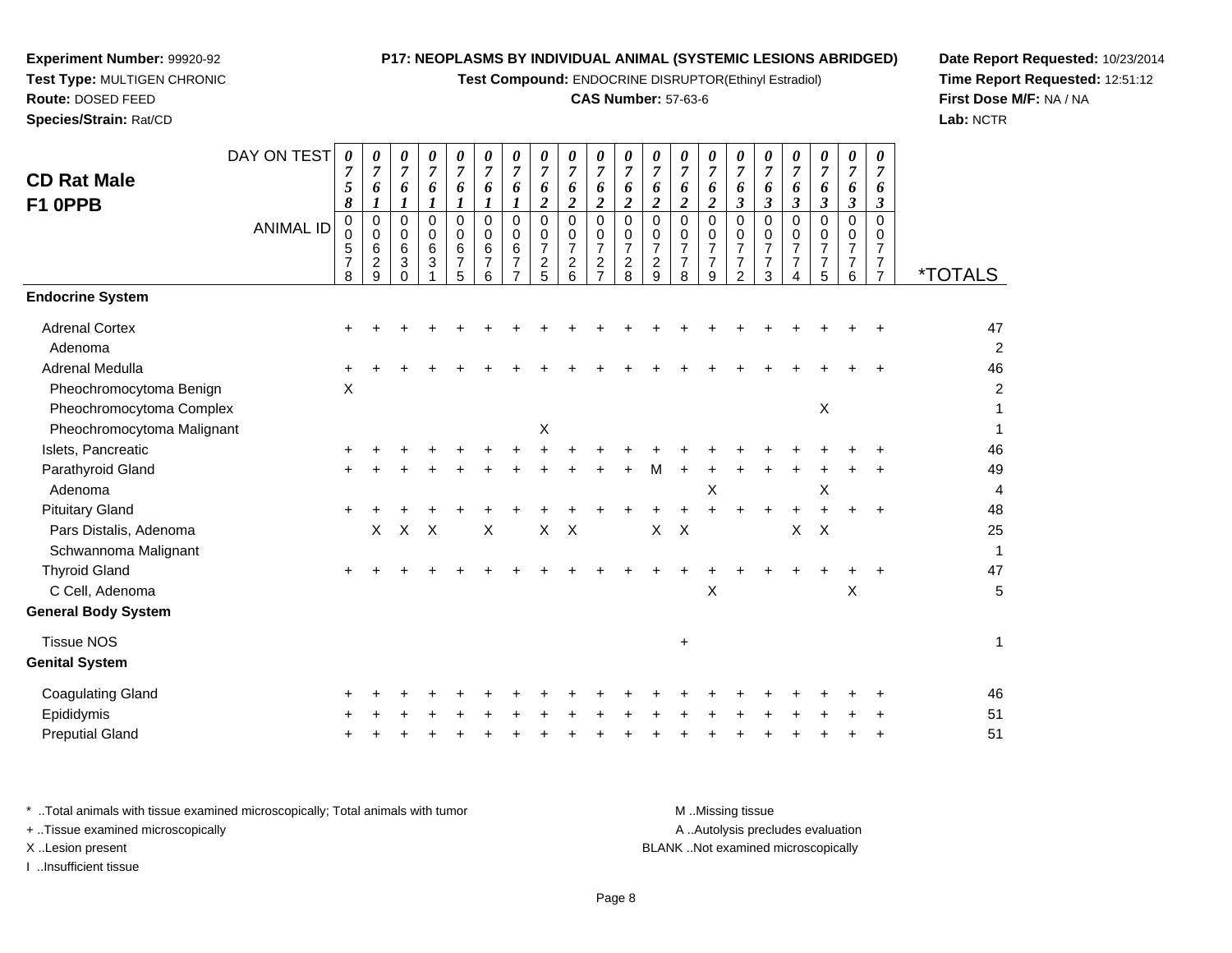**Test Compound:** ENDOCRINE DISRUPTOR(Ethinyl Estradiol)

## **CAS Number:** 57-63-6

**Date Report Requested:** 10/23/2014**Time Report Requested:** 12:51:12**First Dose M/F:** NA / NA**Lab:** NCTR

| <b>CD Rat Male</b><br>F1 OPPB | DAY ON TEST      | 0<br>$\overline{7}$<br>5<br>8                               | 0<br>$\overline{7}$<br>6                     | 0<br>$\overline{7}$<br>6        | 0<br>$\overline{7}$<br>6<br>1 | 0<br>7<br>6<br>1                                 | 6<br>1                                    | 0<br>7<br>6                          | 0<br>6<br>2                                            | 0<br>7<br>6<br>$\boldsymbol{2}$                        | 0<br>$\overline{7}$<br>6<br>$\overline{2}$                            | 0<br>$\overline{7}$<br>6<br>$\overline{2}$               | 0<br>$\overline{7}$<br>6<br>$\boldsymbol{2}$              | 0<br>6<br>2                                            | 0<br>$\overline{7}$<br>6<br>$\boldsymbol{2}$           | 0<br>$\overline{7}$<br>6<br>3             | 0<br>7<br>6<br>$\mathfrak{z}$                          | 0<br>$\overline{7}$<br>6<br>$\boldsymbol{\beta}$  | 0<br>$\overline{7}$<br>6<br>$\mathfrak{z}$             | 0<br>$\overline{7}$<br>6<br>3             | 0<br>$\overline{7}$<br>6<br>$\boldsymbol{\beta}$                    |                       |
|-------------------------------|------------------|-------------------------------------------------------------|----------------------------------------------|---------------------------------|-------------------------------|--------------------------------------------------|-------------------------------------------|--------------------------------------|--------------------------------------------------------|--------------------------------------------------------|-----------------------------------------------------------------------|----------------------------------------------------------|-----------------------------------------------------------|--------------------------------------------------------|--------------------------------------------------------|-------------------------------------------|--------------------------------------------------------|---------------------------------------------------|--------------------------------------------------------|-------------------------------------------|---------------------------------------------------------------------|-----------------------|
|                               | <b>ANIMAL ID</b> | $\pmb{0}$<br>$\pmb{0}$<br>$\sqrt{5}$<br>$\overline{7}$<br>8 | $\mathbf 0$<br>0<br>6<br>$\overline{c}$<br>9 | $\mathbf 0$<br>0<br>6<br>3<br>0 | $\Omega$<br>0<br>$\,6\,$<br>3 | $\mathbf 0$<br>0<br>$\,6$<br>$\overline{7}$<br>5 | $\Omega$<br>0<br>6<br>$\overline{7}$<br>6 | $\Omega$<br>0<br>6<br>$\overline{7}$ | $\Omega$<br>0<br>$\overline{7}$<br>$\overline{c}$<br>5 | $\Omega$<br>0<br>$\overline{7}$<br>$\overline{c}$<br>6 | $\Omega$<br>0<br>$\overline{7}$<br>$\boldsymbol{2}$<br>$\overline{ }$ | $\Omega$<br>0<br>$\overline{7}$<br>$\boldsymbol{2}$<br>8 | $\mathbf 0$<br>0<br>$\overline{7}$<br>$\overline{c}$<br>9 | $\Omega$<br>0<br>$\overline{7}$<br>$\overline{7}$<br>8 | $\Omega$<br>0<br>$\overline{7}$<br>$\overline{7}$<br>9 | $\Omega$<br>0<br>7<br>$\overline{7}$<br>2 | $\Omega$<br>0<br>$\overline{7}$<br>$\overline{7}$<br>3 | $\Omega$<br>0<br>$\overline{7}$<br>$\overline{7}$ | $\Omega$<br>0<br>$\overline{7}$<br>$\overline{7}$<br>5 | $\Omega$<br>0<br>$\overline{7}$<br>7<br>6 | $\Omega$<br>0<br>$\overline{7}$<br>$\overline{7}$<br>$\overline{7}$ | <i><b>*TOTALS</b></i> |
| Squamous Cell Carcinoma       |                  |                                                             |                                              |                                 |                               |                                                  |                                           |                                      |                                                        |                                                        |                                                                       |                                                          |                                                           |                                                        |                                                        |                                           | X                                                      |                                                   |                                                        |                                           |                                                                     | 4                     |
| Prostate, Dorsal/Lateral Lobe |                  |                                                             |                                              |                                 |                               |                                                  |                                           |                                      |                                                        |                                                        |                                                                       |                                                          |                                                           |                                                        |                                                        | $\ddot{}$                                 |                                                        |                                                   |                                                        |                                           |                                                                     | 49                    |
| Prostate, Ventral Lobe        |                  |                                                             |                                              |                                 |                               |                                                  |                                           |                                      |                                                        |                                                        |                                                                       |                                                          |                                                           |                                                        |                                                        |                                           |                                                        |                                                   |                                                        |                                           |                                                                     | 49                    |
| <b>Rete Testes</b>            |                  |                                                             |                                              |                                 |                               |                                                  |                                           |                                      |                                                        |                                                        |                                                                       |                                                          |                                                           |                                                        |                                                        |                                           |                                                        |                                                   |                                                        |                                           |                                                                     | 46                    |
| <b>Seminal Vesicle</b>        |                  |                                                             |                                              |                                 |                               |                                                  |                                           |                                      |                                                        |                                                        |                                                                       |                                                          |                                                           |                                                        |                                                        |                                           |                                                        |                                                   |                                                        |                                           |                                                                     | 43                    |
| Adenoma                       |                  |                                                             |                                              |                                 |                               |                                                  |                                           |                                      |                                                        |                                                        |                                                                       |                                                          |                                                           |                                                        |                                                        |                                           |                                                        |                                                   |                                                        |                                           |                                                                     | 1                     |
| <b>Testes</b>                 |                  |                                                             |                                              |                                 |                               |                                                  |                                           |                                      |                                                        |                                                        |                                                                       |                                                          |                                                           |                                                        |                                                        |                                           |                                                        |                                                   |                                                        |                                           |                                                                     | 48                    |
| <b>Hematopoietic System</b>   |                  |                                                             |                                              |                                 |                               |                                                  |                                           |                                      |                                                        |                                                        |                                                                       |                                                          |                                                           |                                                        |                                                        |                                           |                                                        |                                                   |                                                        |                                           |                                                                     |                       |
| <b>Bone Marrow</b>            |                  |                                                             |                                              |                                 |                               |                                                  |                                           |                                      |                                                        |                                                        |                                                                       |                                                          |                                                           |                                                        |                                                        |                                           |                                                        |                                                   |                                                        |                                           |                                                                     | 46                    |
| Lymph Node                    |                  |                                                             |                                              |                                 |                               |                                                  |                                           |                                      |                                                        |                                                        | +                                                                     |                                                          |                                                           |                                                        |                                                        |                                           |                                                        |                                                   |                                                        | $\ddot{}$                                 |                                                                     | 14                    |
| Lymph Node, Mandibular        |                  |                                                             |                                              |                                 |                               |                                                  |                                           |                                      |                                                        |                                                        |                                                                       |                                                          |                                                           |                                                        |                                                        |                                           |                                                        |                                                   |                                                        |                                           |                                                                     | 49                    |
| Lymph Node, Mesenteric        |                  |                                                             |                                              |                                 |                               |                                                  |                                           |                                      |                                                        |                                                        |                                                                       |                                                          |                                                           |                                                        |                                                        |                                           |                                                        |                                                   |                                                        |                                           |                                                                     | 45                    |
| Spleen                        |                  |                                                             |                                              |                                 |                               |                                                  |                                           |                                      |                                                        |                                                        |                                                                       |                                                          |                                                           |                                                        |                                                        |                                           |                                                        |                                                   |                                                        |                                           |                                                                     | 48                    |
| Thymus                        |                  | ÷                                                           | M                                            |                                 |                               |                                                  |                                           |                                      |                                                        |                                                        |                                                                       |                                                          |                                                           |                                                        |                                                        |                                           |                                                        |                                                   |                                                        |                                           |                                                                     | 45                    |
| <b>Integumentary System</b>   |                  |                                                             |                                              |                                 |                               |                                                  |                                           |                                      |                                                        |                                                        |                                                                       |                                                          |                                                           |                                                        |                                                        |                                           |                                                        |                                                   |                                                        |                                           |                                                                     |                       |
| Mammary Gland                 |                  | $\ddot{}$                                                   |                                              |                                 |                               |                                                  |                                           |                                      |                                                        |                                                        |                                                                       |                                                          |                                                           |                                                        |                                                        |                                           |                                                        |                                                   |                                                        |                                           |                                                                     | 44                    |
| Adenocarcinoma                |                  |                                                             | X                                            |                                 |                               |                                                  |                                           |                                      |                                                        |                                                        |                                                                       |                                                          |                                                           |                                                        |                                                        |                                           |                                                        |                                                   |                                                        |                                           |                                                                     |                       |
| Fibroadenoma                  |                  |                                                             |                                              |                                 |                               |                                                  |                                           |                                      |                                                        |                                                        |                                                                       |                                                          |                                                           |                                                        |                                                        |                                           |                                                        |                                                   |                                                        |                                           |                                                                     |                       |
| Fibroma                       |                  |                                                             |                                              |                                 |                               |                                                  |                                           |                                      |                                                        |                                                        |                                                                       |                                                          |                                                           |                                                        |                                                        |                                           |                                                        |                                                   |                                                        |                                           |                                                                     |                       |
| Lipoma                        |                  |                                                             |                                              |                                 |                               |                                                  |                                           |                                      |                                                        |                                                        |                                                                       |                                                          |                                                           |                                                        | X                                                      |                                           |                                                        |                                                   |                                                        |                                           |                                                                     |                       |
| Skin                          |                  |                                                             |                                              |                                 |                               |                                                  |                                           |                                      |                                                        |                                                        |                                                                       |                                                          |                                                           |                                                        |                                                        |                                           |                                                        |                                                   |                                                        |                                           |                                                                     | 51                    |
| Basal Cell Adenoma            |                  |                                                             |                                              |                                 |                               |                                                  |                                           |                                      |                                                        |                                                        |                                                                       |                                                          |                                                           |                                                        |                                                        |                                           | X                                                      |                                                   |                                                        |                                           |                                                                     |                       |

**Experiment Number:** 99920-92**Test Type:** MULTIGEN CHRONIC

**Route:** DOSED FEED**Species/Strain:** Rat/CD

\* ..Total animals with tissue examined microscopically; Total animals with tumor **M** ...Missing tissue M ...Missing tissue A .. Autolysis precludes evaluation + ..Tissue examined microscopically X ..Lesion present BLANK ..Not examined microscopicallyI ..Insufficient tissue

 $\alpha$ 

 $\mathsf{X}$  and  $\mathsf{Y}$  are the set of  $\mathsf{Y}$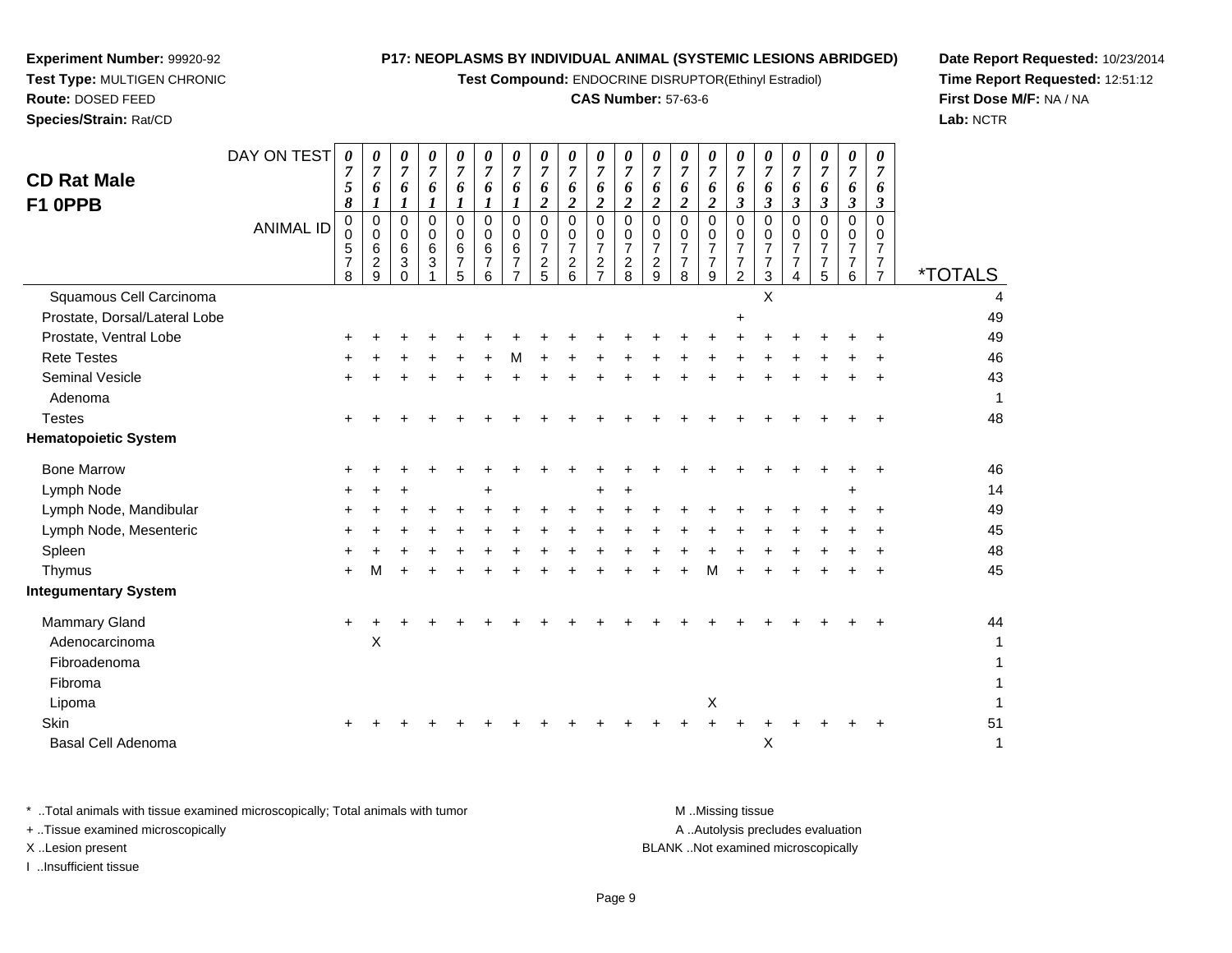**Test Compound:** ENDOCRINE DISRUPTOR(Ethinyl Estradiol)

# **CAS Number:** 57-63-6

**Date Report Requested:** 10/23/2014**Time Report Requested:** 12:51:13**First Dose M/F:** NA / NA**Lab:** NCTR

| <b>CD Rat Male</b><br>F1 OPPB                                                                                | DAY ON TEST<br><b>ANIMAL ID</b> | 0<br>$\boldsymbol{7}$<br>$\mathfrak{s}$<br>8<br>0<br>$\mathbf 0$<br>5<br>$\overline{7}$<br>8 | 0<br>7<br>6<br>$\boldsymbol{l}$<br>0<br>$\overline{0}$<br>6<br>$\overline{c}$<br>9 | 0<br>$\boldsymbol{7}$<br>6<br>1<br>$\mathbf 0$<br>$\mathbf 0$<br>6<br>3<br>$\Omega$ | 0<br>$\overline{7}$<br>6<br>1<br>0<br>0<br>$\,6$<br>3<br>1 | 0<br>$\overline{7}$<br>6<br>1<br>$\mathbf 0$<br>$\Omega$<br>6<br>$\overline{7}$<br>5 | 0<br>7<br>6<br>1<br>$\mathbf 0$<br>0<br>6<br>7<br>6 | 0<br>$\overline{7}$<br>6<br>1<br>$\Omega$<br>$\Omega$<br>6<br>$\overline{7}$<br>$\overline{7}$ | $\overline{7}$<br>6<br>2<br>$\mathbf 0$<br>$\mathbf 0$<br>$\overline{7}$<br>$\overline{c}$<br>5 | 0<br>$\overline{7}$<br>6<br>$\overline{c}$<br>$\Omega$<br>$\Omega$<br>7<br>$\boldsymbol{2}$<br>6 | 0<br>$\overline{7}$<br>6<br>$\overline{2}$<br>$\Omega$<br>$\Omega$<br>$\overline{7}$<br>$\overline{c}$<br>$\overline{7}$ | 0<br>$\overline{7}$<br>6<br>$\overline{2}$<br>$\Omega$<br>0<br>$\overline{7}$<br>$\frac{2}{8}$ | 0<br>$\boldsymbol{7}$<br>6<br>$\overline{c}$<br>$\mathbf 0$<br>0<br>$\overline{7}$<br>$\frac{2}{9}$ | 0<br>$\overline{7}$<br>6<br>$\overline{2}$<br>$\mathbf 0$<br>$\Omega$<br>$\overline{7}$<br>$\boldsymbol{7}$<br>8 | 0<br>$\overline{7}$<br>6<br>$\boldsymbol{2}$<br>0<br>$\Omega$<br>$\overline{7}$<br>$\overline{7}$<br>9 | 0<br>$\overline{7}$<br>6<br>$\mathbf{3}$<br>0<br>0<br>7<br>$\overline{7}$<br>$\overline{2}$ | 0<br>$\overline{7}$<br>6<br>$\boldsymbol{\beta}$<br>0<br>0<br>7<br>$\overline{7}$<br>3 | 0<br>7<br>6<br>3<br>0<br>0<br>7<br>7<br>4 | 0<br>$\overline{7}$<br>6<br>$\boldsymbol{\beta}$<br>$\mathbf 0$<br>$\mathbf 0$<br>$\overline{7}$<br>$\overline{7}$<br>5 | 0<br>$\overline{7}$<br>6<br>3<br>0<br>0<br>$\overline{7}$<br>7<br>6 | 0<br>$\overline{7}$<br>6<br>3<br>$\Omega$<br>$\Omega$<br>$\overline{7}$<br>7<br>$\overline{7}$ | <i><b>*TOTALS</b></i>    |
|--------------------------------------------------------------------------------------------------------------|---------------------------------|----------------------------------------------------------------------------------------------|------------------------------------------------------------------------------------|-------------------------------------------------------------------------------------|------------------------------------------------------------|--------------------------------------------------------------------------------------|-----------------------------------------------------|------------------------------------------------------------------------------------------------|-------------------------------------------------------------------------------------------------|--------------------------------------------------------------------------------------------------|--------------------------------------------------------------------------------------------------------------------------|------------------------------------------------------------------------------------------------|-----------------------------------------------------------------------------------------------------|------------------------------------------------------------------------------------------------------------------|--------------------------------------------------------------------------------------------------------|---------------------------------------------------------------------------------------------|----------------------------------------------------------------------------------------|-------------------------------------------|-------------------------------------------------------------------------------------------------------------------------|---------------------------------------------------------------------|------------------------------------------------------------------------------------------------|--------------------------|
| Fibroma<br>Keratoacanthoma<br>Sarcoma<br><b>Musculoskeletal System</b>                                       |                                 |                                                                                              |                                                                                    |                                                                                     |                                                            |                                                                                      |                                                     |                                                                                                |                                                                                                 |                                                                                                  |                                                                                                                          |                                                                                                |                                                                                                     |                                                                                                                  |                                                                                                        |                                                                                             |                                                                                        | X                                         | $\pmb{\times}$                                                                                                          |                                                                     |                                                                                                | 2<br>$\overline{2}$<br>4 |
| <b>Bone</b><br>Cranium, Osteosarcoma<br>Cranium, Schwannoma Malignant,<br>Metastatic, Uncertain Primary Site |                                 |                                                                                              |                                                                                    |                                                                                     |                                                            |                                                                                      |                                                     |                                                                                                |                                                                                                 |                                                                                                  |                                                                                                                          |                                                                                                |                                                                                                     |                                                                                                                  |                                                                                                        |                                                                                             |                                                                                        |                                           |                                                                                                                         |                                                                     |                                                                                                | 2<br>1                   |
| Bone, Femur<br><b>Skeletal Muscle</b><br><b>Nervous System</b>                                               |                                 |                                                                                              |                                                                                    |                                                                                     |                                                            |                                                                                      |                                                     |                                                                                                |                                                                                                 |                                                                                                  |                                                                                                                          |                                                                                                |                                                                                                     |                                                                                                                  |                                                                                                        |                                                                                             |                                                                                        |                                           |                                                                                                                         |                                                                     |                                                                                                | 51<br>1                  |
| Brain, Brain Stem<br>Astrocytoma Malignant<br>Brain, Cerebellum<br>Brain, Cerebrum                           |                                 |                                                                                              |                                                                                    |                                                                                     |                                                            |                                                                                      |                                                     |                                                                                                |                                                                                                 |                                                                                                  |                                                                                                                          |                                                                                                |                                                                                                     |                                                                                                                  |                                                                                                        |                                                                                             |                                                                                        |                                           |                                                                                                                         |                                                                     |                                                                                                | 49<br>1<br>49<br>49      |
| Astrocytoma Malignant<br><b>Respiratory System</b>                                                           |                                 |                                                                                              |                                                                                    |                                                                                     |                                                            |                                                                                      |                                                     |                                                                                                |                                                                                                 |                                                                                                  |                                                                                                                          |                                                                                                |                                                                                                     |                                                                                                                  |                                                                                                        |                                                                                             |                                                                                        |                                           |                                                                                                                         |                                                                     |                                                                                                | 1                        |
| Lung<br>Alveolar/Bronchiolar Adenoma<br><b>Nose</b>                                                          |                                 |                                                                                              |                                                                                    |                                                                                     |                                                            |                                                                                      |                                                     |                                                                                                |                                                                                                 |                                                                                                  |                                                                                                                          |                                                                                                |                                                                                                     |                                                                                                                  |                                                                                                        |                                                                                             |                                                                                        |                                           |                                                                                                                         |                                                                     |                                                                                                | 46<br>$\mathbf{1}$<br>48 |
| Adenoma                                                                                                      |                                 |                                                                                              |                                                                                    |                                                                                     |                                                            |                                                                                      |                                                     |                                                                                                |                                                                                                 |                                                                                                  |                                                                                                                          |                                                                                                |                                                                                                     |                                                                                                                  |                                                                                                        |                                                                                             |                                                                                        |                                           |                                                                                                                         |                                                                     |                                                                                                | 1                        |

**Experiment Number:** 99920-92**Test Type:** MULTIGEN CHRONIC

**Route:** DOSED FEED**Species/Strain:** Rat/CD

\* ..Total animals with tissue examined microscopically; Total animals with tumor **M** . Missing tissue M ..Missing tissue A ..Autolysis precludes evaluation + ..Tissue examined microscopically X ..Lesion present BLANK ..Not examined microscopicallyI ..Insufficient tissue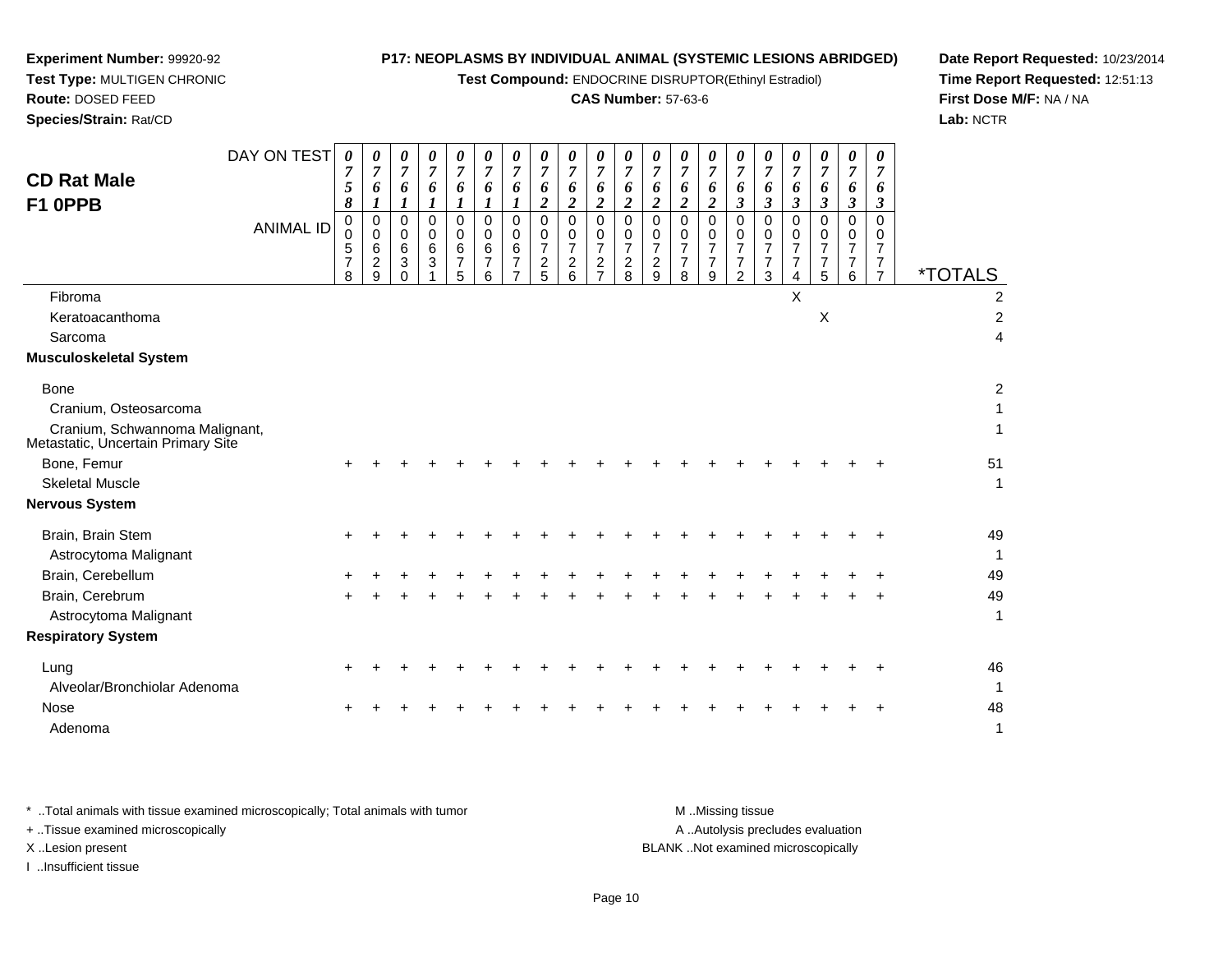**Test Compound:** ENDOCRINE DISRUPTOR(Ethinyl Estradiol)

## **CAS Number:** 57-63-6

**Date Report Requested:** 10/23/2014**Time Report Requested:** 12:51:13**First Dose M/F:** NA / NA**Lab:** NCTR

| <b>CD Rat Male</b><br>F1 OPPB | DAY ON TEST<br><b>ANIMAL ID</b> | $\boldsymbol{\theta}$<br>$\overline{7}$<br>5<br>8<br>0<br>0<br>5<br>$\overline{7}$<br>8 | 0<br>$\overline{7}$<br>6<br>0<br>$\mathbf 0$<br>6<br>$\overline{c}$<br>9 | 0<br>$\overline{7}$<br>6<br>0<br>$\mathbf 0$<br>6<br>$\mathbf{3}$ | 0<br>$\overline{7}$<br>6<br>0<br>$\mathbf 0$<br>6<br>3 | $\frac{\theta}{7}$<br>6<br>0<br>0<br>6<br>$\overline{7}$<br>5 | $\boldsymbol{\theta}$<br>$\overline{7}$<br>6<br>0<br>0<br>6<br>$\overline{ }$<br>6 | 0<br>$\overline{7}$<br>6<br>0<br>6<br>$\overline{ }$ | 0<br>$\overline{7}$<br>o<br>$\overline{7}$<br>$\overline{c}$<br>5 | 0<br>$\overline{7}$<br>6<br>0<br>0<br>$\overline{7}$<br>$\overline{2}$<br>6 | 0<br>$\overline{ }$<br>0<br>0<br>2 | 0<br>$\overline{7}$<br>6<br>∍<br>$\Omega$<br>0<br>7<br>$\overline{c}$<br>8 | $\boldsymbol{\theta}$<br>$\overline{7}$<br>6<br>0<br>$\overline{ }$<br>$\boldsymbol{2}$<br>9 | $\pmb{\theta}$<br>$\overline{7}$<br>o<br>$\overline{2}$<br>0<br>$\overline{7}$<br>$\overline{7}$<br>8 | 0<br>$\boldsymbol{7}$<br>0<br>$\overline{c}$<br>0<br>0<br>$\overline{7}$<br>$\overline{ }$<br>9 | 0<br>$\overline{7}$<br>6<br>0<br>0<br>7<br>$\overline{ }$<br>2 | 0<br>$\overline{7}$<br>o | 0<br>$\overline{7}$<br>6<br>0<br>$\overline{ }$ | 0<br>$\overline{7}$<br>6<br>7<br>$\overline{7}$<br>5 | $\boldsymbol{\theta}$<br>$\overline{7}$<br>6<br>$\boldsymbol{\beta}$<br>0<br>0<br>$\overline{7}$<br>$\overline{7}$<br>6 | 0<br>$\overline{ }$ | <i><b>*TOTALS</b></i> |
|-------------------------------|---------------------------------|-----------------------------------------------------------------------------------------|--------------------------------------------------------------------------|-------------------------------------------------------------------|--------------------------------------------------------|---------------------------------------------------------------|------------------------------------------------------------------------------------|------------------------------------------------------|-------------------------------------------------------------------|-----------------------------------------------------------------------------|------------------------------------|----------------------------------------------------------------------------|----------------------------------------------------------------------------------------------|-------------------------------------------------------------------------------------------------------|-------------------------------------------------------------------------------------------------|----------------------------------------------------------------|--------------------------|-------------------------------------------------|------------------------------------------------------|-------------------------------------------------------------------------------------------------------------------------|---------------------|-----------------------|
| Trachea                       |                                 | $\ddot{}$                                                                               | ٠                                                                        | $\ddot{}$                                                         | $\pm$                                                  |                                                               |                                                                                    |                                                      |                                                                   |                                                                             |                                    |                                                                            |                                                                                              |                                                                                                       |                                                                                                 |                                                                |                          | $\pm$                                           | $\ddot{}$                                            | ÷                                                                                                                       | $\ddot{}$           | 49                    |
| <b>Special Senses System</b>  |                                 |                                                                                         |                                                                          |                                                                   |                                                        |                                                               |                                                                                    |                                                      |                                                                   |                                                                             |                                    |                                                                            |                                                                                              |                                                                                                       |                                                                                                 |                                                                |                          |                                                 |                                                      |                                                                                                                         |                     |                       |
| Eye                           |                                 | $\ddot{}$                                                                               |                                                                          |                                                                   |                                                        |                                                               |                                                                                    |                                                      |                                                                   |                                                                             |                                    |                                                                            |                                                                                              |                                                                                                       |                                                                                                 |                                                                |                          |                                                 |                                                      |                                                                                                                         |                     | 46                    |
| Harderian Gland               |                                 | $\pm$                                                                                   |                                                                          |                                                                   |                                                        |                                                               |                                                                                    |                                                      |                                                                   |                                                                             |                                    |                                                                            |                                                                                              |                                                                                                       |                                                                                                 |                                                                |                          |                                                 |                                                      |                                                                                                                         | $\pm$               | 48                    |
| Zymbal's Gland                |                                 |                                                                                         |                                                                          |                                                                   |                                                        |                                                               |                                                                                    |                                                      |                                                                   |                                                                             |                                    |                                                                            |                                                                                              |                                                                                                       |                                                                                                 |                                                                |                          |                                                 |                                                      |                                                                                                                         |                     | 1                     |
| Carcinoma                     |                                 |                                                                                         |                                                                          |                                                                   |                                                        |                                                               |                                                                                    |                                                      |                                                                   |                                                                             |                                    |                                                                            |                                                                                              |                                                                                                       |                                                                                                 |                                                                |                          |                                                 |                                                      |                                                                                                                         |                     | 1                     |
| <b>Urinary System</b>         |                                 |                                                                                         |                                                                          |                                                                   |                                                        |                                                               |                                                                                    |                                                      |                                                                   |                                                                             |                                    |                                                                            |                                                                                              |                                                                                                       |                                                                                                 |                                                                |                          |                                                 |                                                      |                                                                                                                         |                     |                       |
| Kidney                        |                                 | ÷                                                                                       |                                                                          |                                                                   |                                                        |                                                               |                                                                                    |                                                      |                                                                   |                                                                             |                                    |                                                                            |                                                                                              |                                                                                                       |                                                                                                 |                                                                |                          |                                                 |                                                      |                                                                                                                         |                     | 46                    |
| Transit Epithe, Papilloma     |                                 |                                                                                         |                                                                          |                                                                   |                                                        |                                                               |                                                                                    |                                                      |                                                                   |                                                                             |                                    |                                                                            |                                                                                              |                                                                                                       |                                                                                                 |                                                                |                          |                                                 |                                                      |                                                                                                                         |                     | 1                     |
| Urethra                       |                                 |                                                                                         |                                                                          |                                                                   |                                                        |                                                               |                                                                                    |                                                      |                                                                   |                                                                             |                                    |                                                                            |                                                                                              | $\ddot{}$                                                                                             |                                                                                                 |                                                                |                          |                                                 |                                                      |                                                                                                                         |                     | $\overline{a}$        |
| <b>Urinary Bladder</b>        |                                 | $\ddot{}$                                                                               |                                                                          |                                                                   |                                                        |                                                               |                                                                                    |                                                      |                                                                   |                                                                             |                                    |                                                                            |                                                                                              |                                                                                                       |                                                                                                 |                                                                |                          |                                                 |                                                      |                                                                                                                         |                     | 45                    |
| <b>SYSTEMIC LESIONS</b>       |                                 |                                                                                         |                                                                          |                                                                   |                                                        |                                                               |                                                                                    |                                                      |                                                                   |                                                                             |                                    |                                                                            |                                                                                              |                                                                                                       |                                                                                                 |                                                                |                          |                                                 |                                                      |                                                                                                                         |                     |                       |

\* ..Total animals with tissue examined microscopically; Total animals with tumor **M** ...Missing tissue M ...Missing tissue

n  $+$ 

+ ..Tissue examined microscopically

**Experiment Number:** 99920-92**Test Type:** MULTIGEN CHRONIC

**Route:** DOSED FEED**Species/Strain:** Rat/CD

I ..Insufficient tissue

Multiple Organ

Lymphoma Malignant

A .. Autolysis precludes evaluation X ..Lesion present BLANK ..Not examined microscopically

t de la construction de la construction de la construction de la construction de la construction de la construction<br>La construction de la construction de la construction de la construction de la construction de la construc

<sup>+</sup> <sup>+</sup> <sup>+</sup> <sup>+</sup> <sup>+</sup> <sup>+</sup> <sup>+</sup> <sup>+</sup> <sup>+</sup> <sup>+</sup> <sup>+</sup> <sup>+</sup> <sup>+</sup> <sup>+</sup> <sup>+</sup> <sup>+</sup> <sup>+</sup> <sup>+</sup> <sup>+</sup> <sup>51</sup>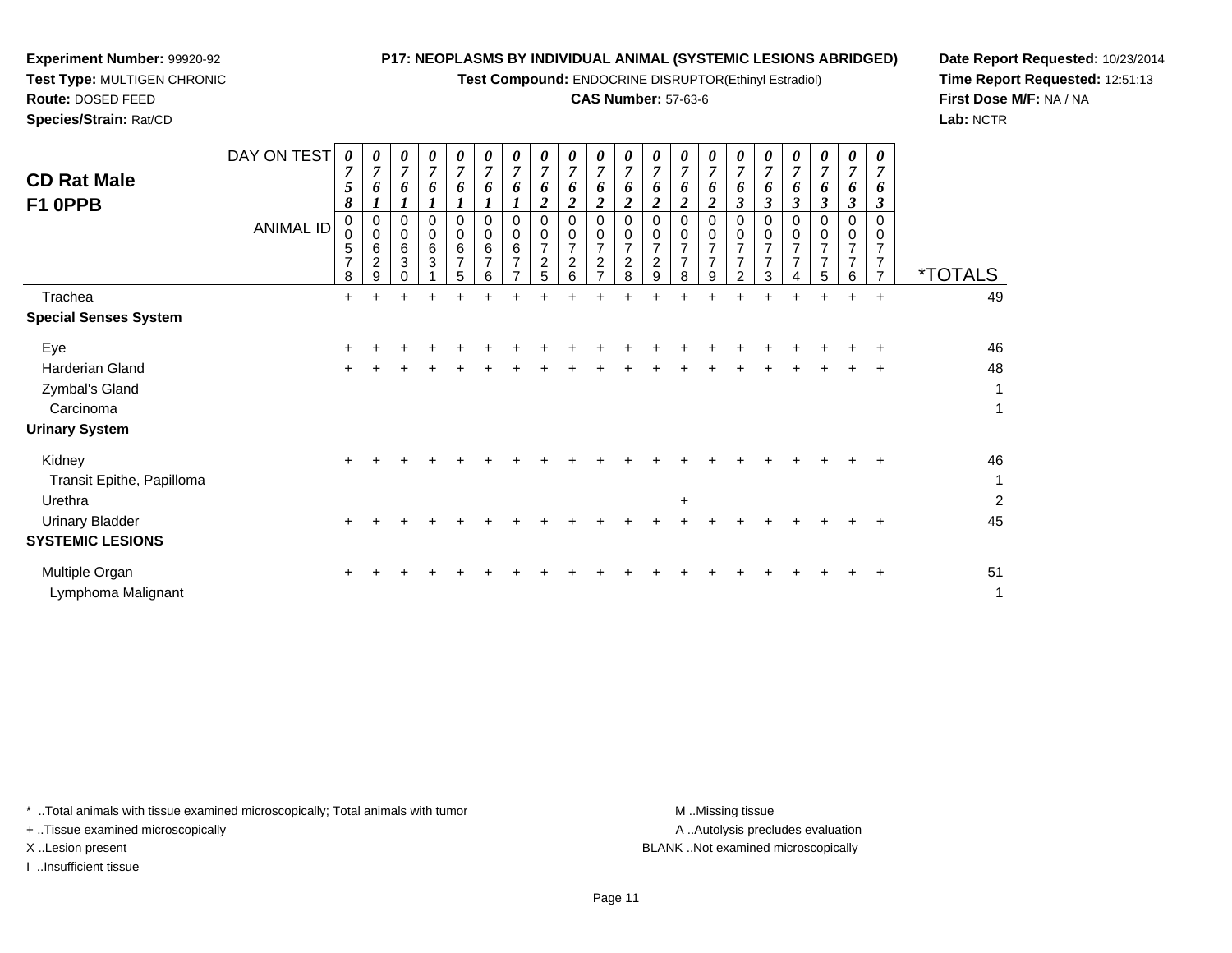**Test Compound:** ENDOCRINE DISRUPTOR(Ethinyl Estradiol)

#### **CAS Number:** 57-63-6

**Date Report Requested:** 10/23/2014**Time Report Requested:** 12:51:13**First Dose M/F:** NA / NA**Lab:** NCTR

00632

|                              | DAY ON TEST      | 0<br>1                | 0<br>$\boldsymbol{l}$                     | 0<br>$\boldsymbol{\mathfrak{z}}$          | 0<br>$\boldsymbol{4}$ | 0<br>$\mathfrak{s}$                       | 0<br>$\mathfrak{s}$                        | 0<br>5                          | 0<br>5                 | 0<br>6 | 0<br>$\boldsymbol{6}$                    | $\boldsymbol{\theta}$<br>$\pmb{6}$ | 0<br>6               | 0<br>6                               | 0<br>6                            | 0<br>$\boldsymbol{6}$                        | $\frac{\theta}{7}$                         | $\overline{7}$                                        | $\boldsymbol{\theta}$<br>$\overline{7}$     | 0<br>$\boldsymbol{7}$                         | $\frac{\theta}{7}$                           | $\frac{\boldsymbol{0}}{7}$                   | $\overline{7}$                  | $\overline{7}$                  | $\frac{\boldsymbol{0}}{7}$         | $\frac{\theta}{7}$                 | 0<br>$\overline{7}$      | $\overline{7}$                 | $\boldsymbol{\theta}$<br>$\overline{7}$   | $\boldsymbol{\theta}$<br>$\boldsymbol{7}$ | $\boldsymbol{\theta}$<br>$\overline{7}$ |  |
|------------------------------|------------------|-----------------------|-------------------------------------------|-------------------------------------------|-----------------------|-------------------------------------------|--------------------------------------------|---------------------------------|------------------------|--------|------------------------------------------|------------------------------------|----------------------|--------------------------------------|-----------------------------------|----------------------------------------------|--------------------------------------------|-------------------------------------------------------|---------------------------------------------|-----------------------------------------------|----------------------------------------------|----------------------------------------------|---------------------------------|---------------------------------|------------------------------------|------------------------------------|--------------------------|--------------------------------|-------------------------------------------|-------------------------------------------|-----------------------------------------|--|
| <b>CD Rat Male</b>           |                  | $\boldsymbol{4}$      | 9                                         | 8                                         | $\pmb{9}$             | $\mathfrak{s}$                            | $\boldsymbol{g}$                           | 9                               | 9                      | 0      | $\boldsymbol{l}$                         | $\mathfrak{z}$                     | $\boldsymbol{\beta}$ | 5                                    | 8                                 | $\pmb{9}$                                    | $\boldsymbol{\theta}$                      | $\boldsymbol{l}$                                      | $\mathfrak{z}$                              | $\boldsymbol{4}$                              | $\mathfrak{s}$                               | 5                                            | $\mathfrak{s}$                  | 5                               | $\overline{5}$                     | $\mathfrak{s}$                     | 5                        | $\sqrt{5}$                     | $\sqrt{5}$                                | $\sqrt{5}$                                | $\overline{\mathbf{5}}$                 |  |
| <b>F1 2PPB</b>               |                  | 6                     | 8                                         | 6                                         | $\overline{2}$        | $\boldsymbol{4}$                          | 6                                          | $\overline{7}$                  | 8                      | 0      | $\overline{7}$                           | $\pmb{8}$                          | 9<br>$\Omega$        | 0                                    | 8                                 | 6                                            | $\boldsymbol{4}$                           | 6                                                     | $\overline{7}$                              | $\boldsymbol{\beta}$                          | 6                                            | 6                                            | 6                               |                                 | $\overline{7}$                     | $\overline{7}$                     | $\overline{7}$           | $\overline{7}$                 | $\overline{7}$                            | $\pmb{8}$                                 | 8                                       |  |
|                              | <b>ANIMAL ID</b> | $\mathbf 0$<br>0<br>0 | $\mathbf 0$<br>$\mathbf 0$<br>$\mathbf 0$ | $\mathbf 0$<br>$\mathbf 0$<br>$\mathbf 0$ | 0<br>0<br>0           | $\mathbf 0$<br>$\mathbf 0$<br>$\mathbf 0$ | $\mathbf 0$<br>$\mathbf 0$<br>$\mathbf{1}$ | $\mathbf 0$<br>$\mathbf 0$<br>1 | 0<br>0<br>$\mathbf{1}$ | 0<br>0 | $\mathbf 0$<br>$\pmb{0}$<br>$\mathbf{1}$ | $\mathbf 0$<br>0<br>$\mathbf{1}$   | 0<br>1               | $\mathbf 0$<br>0<br>$\boldsymbol{2}$ | 0<br>$\mathbf 0$<br>$\frac{2}{6}$ | $\mathbf 0$<br>$\mathbf 0$<br>$\overline{2}$ | $\mathbf 0$<br>$\mathbf 0$<br>$\mathbf{3}$ | $\mathbf 0$<br>$\pmb{0}$<br>$\ensuremath{\mathsf{3}}$ | 0<br>$\pmb{0}$<br>$\ensuremath{\mathsf{3}}$ | 0<br>$\mathbf 0$<br>$\ensuremath{\mathsf{3}}$ | $\mathbf 0$<br>$\mathbf 0$<br>$\overline{4}$ | $\mathbf 0$<br>$\mathbf 0$<br>$\overline{4}$ | $\mathbf 0$<br>$\mathbf 0$<br>4 | $\mathbf 0$<br>$\mathbf 0$<br>4 | $\mathbf 0$<br>0<br>$\overline{4}$ | 0<br>$\mathbf 0$<br>$\overline{4}$ | 0<br>0<br>$\overline{4}$ | 0<br>$\mathbf 0$<br>5          | $\mathbf 0$<br>$\mathbf 0$<br>$\,$ 5 $\,$ | 0<br>$\mathbf 0$<br>$\frac{5}{7}$         | $\pmb{0}$<br>$\mathbf 0$<br>5           |  |
|                              |                  | 0<br>4                | $\mathbf 0$<br>5                          | 3<br>3                                    | $\sqrt{5}$            | 9<br>$\Omega$                             | $\overline{4}$<br>$\mathbf{0}$             | 3<br>9                          | 3<br>8                 | 4      | $\sqrt{5}$<br>8                          | 8<br>3                             | 8                    | $\pmb{0}$<br>Δ                       | 3                                 | $\,8\,$<br>6                                 | $\mathbf 0$<br>4                           | $\overline{c}$                                        | $\,6\,$<br>$\Omega$                         | $\bf8$<br>6                                   | $\sqrt{2}$<br>$\overline{7}$                 | $\overline{\mathbf{c}}$<br>8                 | $\sqrt{2}$<br>9                 | $\bf 8$<br>$\mathcal{D}$        | $\,8\,$<br>3                       | $\bf 8$<br>4                       | $\bf 8$<br>5             | $\ensuremath{\mathsf{3}}$<br>2 | $\sqrt{3}$<br>3                           | 9                                         | 8<br>$\Omega$                           |  |
| <b>Alimentary System</b>     |                  |                       |                                           |                                           |                       |                                           |                                            |                                 |                        |        |                                          |                                    |                      |                                      |                                   |                                              |                                            |                                                       |                                             |                                               |                                              |                                              |                                 |                                 |                                    |                                    |                          |                                |                                           |                                           |                                         |  |
| Esophagus                    |                  |                       |                                           |                                           |                       |                                           |                                            |                                 |                        |        |                                          |                                    |                      |                                      |                                   |                                              |                                            |                                                       |                                             |                                               |                                              |                                              |                                 |                                 |                                    |                                    |                          |                                |                                           |                                           |                                         |  |
| Intestine Large, Cecum       |                  |                       |                                           |                                           |                       |                                           |                                            |                                 |                        |        |                                          |                                    |                      |                                      |                                   |                                              |                                            |                                                       |                                             |                                               |                                              |                                              |                                 |                                 |                                    |                                    |                          |                                |                                           |                                           |                                         |  |
| Intestine Large, Colon       |                  | Α                     |                                           |                                           |                       |                                           |                                            |                                 |                        |        |                                          |                                    |                      |                                      |                                   |                                              |                                            |                                                       |                                             |                                               |                                              |                                              |                                 |                                 |                                    |                                    |                          |                                |                                           |                                           |                                         |  |
| Intestine Large, Rectum      |                  | Α                     |                                           |                                           |                       |                                           |                                            |                                 |                        |        |                                          |                                    |                      |                                      |                                   |                                              |                                            |                                                       |                                             |                                               |                                              |                                              |                                 |                                 |                                    |                                    |                          |                                |                                           |                                           |                                         |  |
| Intestine Small, Duodenum    |                  |                       |                                           |                                           |                       |                                           |                                            |                                 |                        |        |                                          |                                    |                      |                                      |                                   |                                              |                                            |                                                       |                                             |                                               |                                              |                                              |                                 |                                 |                                    |                                    |                          |                                |                                           |                                           |                                         |  |
| Intestine Small, Ileum       |                  | Α                     |                                           |                                           |                       |                                           |                                            |                                 |                        |        |                                          |                                    |                      |                                      |                                   |                                              |                                            |                                                       |                                             |                                               |                                              |                                              |                                 |                                 |                                    |                                    |                          |                                |                                           |                                           |                                         |  |
| Intestine Small, Jejunum     |                  | A                     |                                           |                                           | $\ddot{}$             |                                           |                                            |                                 |                        |        |                                          |                                    |                      |                                      |                                   |                                              |                                            |                                                       |                                             |                                               |                                              |                                              |                                 |                                 |                                    |                                    |                          |                                |                                           |                                           |                                         |  |
| Sarcoma                      |                  |                       |                                           |                                           |                       |                                           |                                            |                                 |                        |        |                                          |                                    |                      |                                      |                                   |                                              |                                            |                                                       |                                             |                                               |                                              |                                              |                                 |                                 |                                    |                                    |                          |                                |                                           |                                           |                                         |  |
| Liver                        |                  | A                     |                                           |                                           |                       |                                           |                                            |                                 |                        |        |                                          |                                    |                      |                                      |                                   |                                              |                                            |                                                       |                                             |                                               |                                              |                                              |                                 |                                 |                                    |                                    |                          |                                |                                           |                                           |                                         |  |
| Hepatocellular Adenoma       |                  |                       |                                           |                                           |                       |                                           | X                                          |                                 |                        |        |                                          |                                    |                      |                                      |                                   |                                              | X                                          |                                                       |                                             |                                               |                                              |                                              |                                 |                                 |                                    |                                    |                          |                                |                                           |                                           |                                         |  |
| Mesentery                    |                  |                       |                                           |                                           |                       |                                           |                                            |                                 |                        |        |                                          |                                    |                      |                                      |                                   |                                              |                                            |                                                       |                                             |                                               |                                              |                                              |                                 |                                 |                                    |                                    |                          |                                |                                           |                                           |                                         |  |
| Oral Mucosa                  |                  |                       |                                           |                                           |                       |                                           |                                            |                                 |                        |        |                                          |                                    |                      |                                      | $+$                               |                                              |                                            |                                                       |                                             |                                               |                                              |                                              |                                 |                                 |                                    |                                    |                          |                                |                                           |                                           |                                         |  |
| Sarcoma                      |                  |                       |                                           |                                           |                       |                                           |                                            |                                 |                        |        |                                          |                                    |                      |                                      |                                   |                                              | Χ                                          |                                                       |                                             |                                               |                                              |                                              |                                 |                                 |                                    |                                    |                          |                                |                                           |                                           |                                         |  |
| Pancreas                     |                  |                       |                                           |                                           |                       |                                           |                                            |                                 |                        |        |                                          |                                    |                      |                                      |                                   |                                              |                                            |                                                       |                                             |                                               |                                              |                                              |                                 |                                 |                                    |                                    |                          |                                |                                           |                                           |                                         |  |
| Salivary Glands              |                  |                       |                                           |                                           |                       |                                           |                                            |                                 |                        |        |                                          |                                    |                      |                                      |                                   |                                              |                                            |                                                       |                                             |                                               |                                              |                                              |                                 |                                 |                                    |                                    |                          |                                |                                           |                                           |                                         |  |
| Stomach, Forestomach         |                  |                       |                                           |                                           |                       |                                           |                                            |                                 |                        |        |                                          |                                    |                      |                                      |                                   |                                              |                                            |                                                       |                                             |                                               |                                              |                                              |                                 |                                 |                                    |                                    |                          |                                |                                           |                                           |                                         |  |
| Stomach, Glandular           |                  | A                     |                                           |                                           |                       |                                           |                                            |                                 |                        |        |                                          |                                    |                      |                                      |                                   |                                              |                                            |                                                       |                                             |                                               |                                              |                                              |                                 |                                 |                                    |                                    |                          |                                |                                           |                                           |                                         |  |
| <b>Cardiovascular System</b> |                  |                       |                                           |                                           |                       |                                           |                                            |                                 |                        |        |                                          |                                    |                      |                                      |                                   |                                              |                                            |                                                       |                                             |                                               |                                              |                                              |                                 |                                 |                                    |                                    |                          |                                |                                           |                                           |                                         |  |
| <b>Blood Vessel</b>          |                  |                       |                                           |                                           |                       |                                           |                                            |                                 |                        |        |                                          |                                    |                      |                                      |                                   |                                              |                                            |                                                       |                                             |                                               |                                              |                                              |                                 |                                 |                                    |                                    |                          |                                |                                           |                                           |                                         |  |
|                              |                  |                       |                                           |                                           |                       |                                           |                                            |                                 |                        |        |                                          |                                    |                      |                                      |                                   |                                              |                                            |                                                       |                                             |                                               |                                              |                                              |                                 |                                 |                                    |                                    |                          |                                |                                           |                                           |                                         |  |

Heart <sup>+</sup>Endocardium, Schwannoma MalignantX

**Experiment Number:** 99920-92**Test Type:** MULTIGEN CHRONIC

**Route:** DOSED FEED**Species/Strain:** Rat/CD

\* ..Total animals with tissue examined microscopically; Total animals with tumor **M** ...Missing tissue M ...Missing tissue A .. Autolysis precludes evaluation + ..Tissue examined microscopically X ..Lesion present BLANK ..Not examined microscopicallyI ..Insufficient tissue

<sup>+</sup> <sup>+</sup> <sup>+</sup> <sup>+</sup> <sup>+</sup> <sup>+</sup> <sup>+</sup> <sup>+</sup> <sup>+</sup> <sup>+</sup> <sup>+</sup> <sup>+</sup> <sup>+</sup> <sup>+</sup> <sup>+</sup> <sup>+</sup> <sup>+</sup> <sup>+</sup> <sup>+</sup> <sup>+</sup> <sup>+</sup> <sup>+</sup> <sup>+</sup> <sup>+</sup> <sup>+</sup> <sup>+</sup> <sup>+</sup> <sup>+</sup> <sup>+</sup> <sup>+</sup>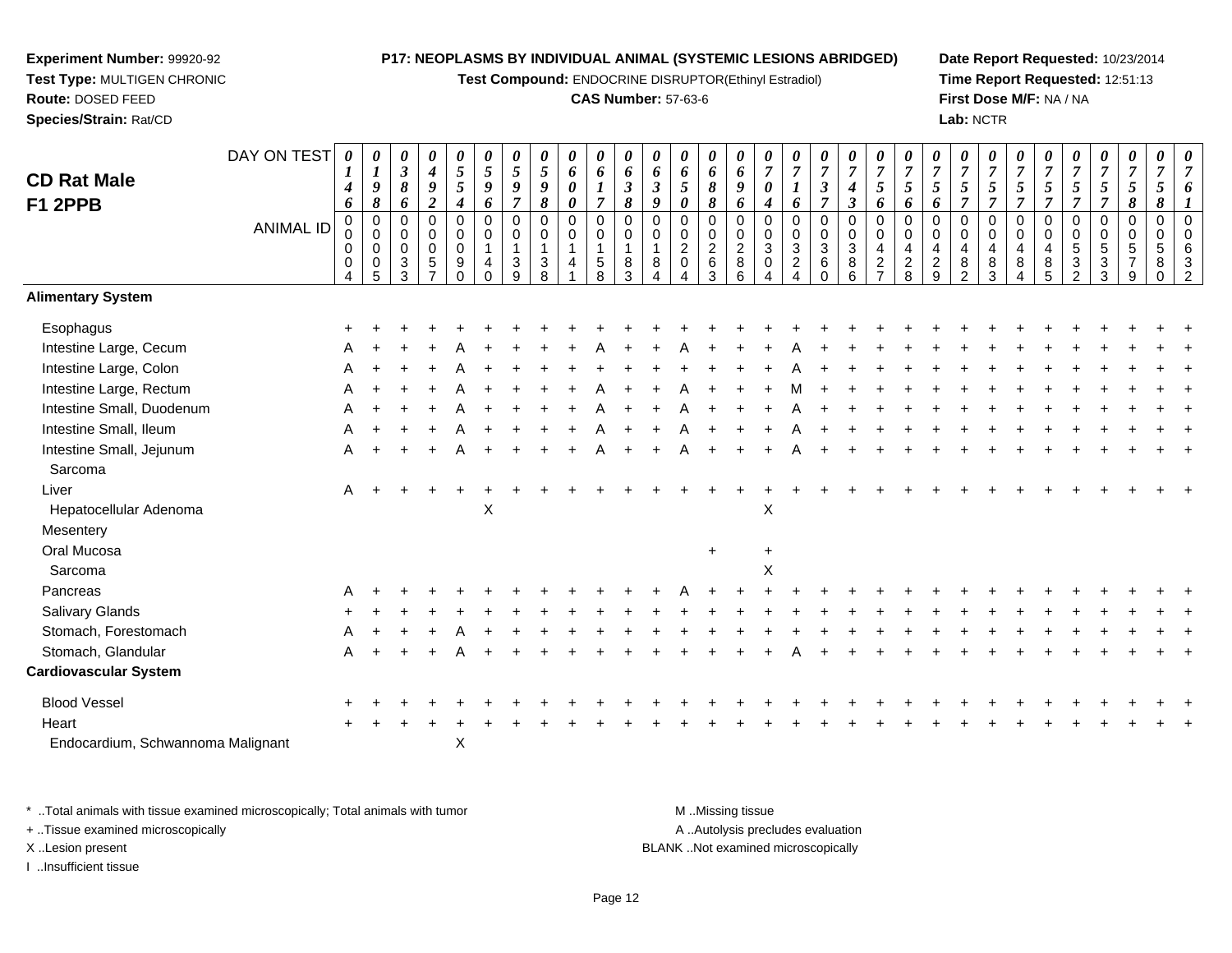**Test Compound:** ENDOCRINE DISRUPTOR(Ethinyl Estradiol)

## **CAS Number:** 57-63-6

**Date Report Requested:** 10/23/2014**Time Report Requested:** 12:51:13**First Dose M/F:** NA / NA**Lab:** NCTR

|                            | DAY ON TEST      | $\boldsymbol{\theta}$  | $\boldsymbol{\theta}$                | 0<br>$\boldsymbol{\beta}$ | 0                             | 0<br>$\mathfrak{s}$ | $\boldsymbol{\theta}$<br>$\mathfrak{s}$ | 0<br>$\overline{5}$        | 0<br>5 | 0            | 0                          | $\boldsymbol{\theta}$      | 0<br>6                     | 0<br>6         | 0              | 0                | 0<br>$\overline{7}$        | 0<br>$\overline{7}$        | 0<br>7               | 0<br>$\boldsymbol{7}$ | 0<br>$\overline{7}$                | 0<br>$\overline{7}$        | 0<br>$\overline{7}$     | 0<br>$\overline{7}$ | 0<br>$\boldsymbol{7}$ | 0<br>$\overline{7}$        | 0<br>$\overline{7}$        | $\overline{7}$                 | 0<br>$\overline{7}$ | 0<br>$\boldsymbol{7}$ | 0<br>$\overline{7}$       | 0<br>$\overline{7}$  |
|----------------------------|------------------|------------------------|--------------------------------------|---------------------------|-------------------------------|---------------------|-----------------------------------------|----------------------------|--------|--------------|----------------------------|----------------------------|----------------------------|----------------|----------------|------------------|----------------------------|----------------------------|----------------------|-----------------------|------------------------------------|----------------------------|-------------------------|---------------------|-----------------------|----------------------------|----------------------------|--------------------------------|---------------------|-----------------------|---------------------------|----------------------|
| <b>CD Rat Male</b>         |                  | $\boldsymbol{I}$<br>4  | $\boldsymbol{l}$<br>$\boldsymbol{9}$ | 8                         | $\boldsymbol{4}$<br>9         | 5                   | 9                                       | $\boldsymbol{9}$           | 9      | 6<br>0       | 6                          | 6<br>$\boldsymbol{\beta}$  | $\boldsymbol{\beta}$       | 5              | 6<br>$\pmb{8}$ | 6<br>9           | 0                          | $\boldsymbol{l}$           | $\boldsymbol{\beta}$ | $\boldsymbol{4}$      | 5                                  | $\mathfrak{s}$             | $\mathfrak{s}$          | 5                   | 5                     | 5                          | $\mathfrak{s}$             | $\sqrt{5}$                     | 5                   | $\mathfrak{s}$        | 5                         |                      |
| <b>F1 2PPB</b>             |                  | 6                      | $\pmb{8}$                            | 6                         | $\boldsymbol{2}$              | $\boldsymbol{4}$    | 6                                       | $\overline{7}$             | 8      | 0            | $\overline{7}$             | 8                          | $\boldsymbol{g}$           | 0              | 8              | 6                | $\boldsymbol{4}$           | 6                          | $\overline{7}$       | $\mathfrak{z}$        | 6                                  | 6                          | 6                       | $\overline{7}$      | $\overline{7}$        | $\overline{7}$             | $\overline{7}$             | $\overline{7}$                 | $\overline{7}$      | 8                     | 8                         |                      |
|                            | <b>ANIMAL ID</b> | $\pmb{0}$<br>$\pmb{0}$ | $\mathbf 0$<br>$\mathbf 0$           | 0<br>0                    | 0<br>0                        | $\mathbf 0$<br>0    | $\mathbf 0$<br>$\mathbf 0$              | $\mathbf 0$<br>$\mathbf 0$ | 0<br>0 | 0<br>0       | $\mathbf 0$<br>$\mathbf 0$ | $\mathbf 0$<br>$\mathbf 0$ | $\mathbf 0$<br>$\mathbf 0$ | 0<br>0         | 0<br>0         | $\mathbf 0$<br>0 | $\mathbf 0$<br>$\mathbf 0$ | $\mathbf 0$<br>$\mathbf 0$ | $\mathbf 0$<br>0     | 0<br>0                | $\mathbf 0$<br>0                   | $\mathbf 0$<br>$\mathbf 0$ | $\Omega$<br>$\mathbf 0$ | $\Omega$<br>0       | 0<br>0                | $\mathbf 0$<br>$\mathbf 0$ | $\mathbf 0$<br>$\mathbf 0$ | $\mathbf 0$<br>$\mathbf 0$     | $\mathbf 0$<br>0    | 0<br>0                | $\pmb{0}$<br>0            | $\Omega$<br>$\Omega$ |
|                            |                  | 0                      | $\mathbf 0$                          | $\Omega$                  | 0                             | 0                   | $\overline{1}$                          | $\mathbf{1}$               | 1      | $\mathbf{1}$ | 1                          |                            | $\mathbf{1}$               | $\overline{2}$ | $\overline{2}$ | $\frac{2}{8}$    | $\overline{3}$             | $\sqrt{3}$                 | 3                    | $\overline{3}$        | 4                                  | $\overline{4}$             | 4                       | 4                   | $\overline{4}$        | $\overline{4}$             | $\overline{4}$             | 5                              | 5                   | 5                     | $\sqrt{5}$                |                      |
|                            |                  | 0<br>4                 | $\pmb{0}$<br>5                       | 3<br>3                    | $\,$ 5 $\,$<br>$\overline{7}$ | 9<br>$\mathbf 0$    | 4<br>$\Omega$                           | $\mathbf{3}$<br>9          | 3<br>8 | 4            | $\sqrt{5}$<br>8            | 8<br>3                     | 8                          | $\Omega$       | 6<br>3         | 6                | $\mathbf 0$<br>4           | $\sqrt{2}$                 | 6<br>$\Omega$        | 8<br>6                | $\boldsymbol{2}$<br>$\overline{7}$ | $\frac{2}{8}$              | $\overline{2}$<br>9     | 8<br>$\mathcal{P}$  | $\bf 8$<br>3          | 8<br>Δ                     | 8<br>5                     | $\mathbf{3}$<br>$\overline{2}$ | 3<br>3              | $\overline{7}$<br>9   | 8<br>$\Omega$             |                      |
| <b>Endocrine System</b>    |                  |                        |                                      |                           |                               |                     |                                         |                            |        |              |                            |                            |                            |                |                |                  |                            |                            |                      |                       |                                    |                            |                         |                     |                       |                            |                            |                                |                     |                       |                           |                      |
| <b>Adrenal Cortex</b>      |                  |                        |                                      |                           |                               |                     |                                         |                            |        |              |                            |                            |                            |                |                |                  |                            |                            |                      |                       |                                    |                            |                         |                     |                       |                            |                            |                                |                     |                       |                           |                      |
| Adenoma                    |                  |                        |                                      |                           |                               |                     |                                         |                            |        |              |                            |                            |                            |                |                |                  |                            |                            |                      |                       |                                    | X                          |                         |                     |                       |                            |                            |                                |                     |                       |                           |                      |
| Adrenal Medulla            |                  |                        |                                      |                           |                               |                     |                                         |                            |        |              |                            |                            |                            |                |                |                  |                            |                            |                      |                       |                                    |                            |                         |                     |                       |                            |                            |                                |                     |                       |                           |                      |
| Pheochromocytoma Benign    |                  |                        |                                      |                           |                               |                     |                                         |                            |        |              |                            |                            |                            |                |                |                  |                            |                            |                      |                       |                                    |                            |                         | X                   |                       |                            |                            |                                |                     |                       |                           |                      |
| Pheochromocytoma Complex   |                  |                        |                                      |                           |                               |                     |                                         |                            |        |              |                            |                            |                            |                |                |                  |                            |                            |                      |                       |                                    |                            |                         |                     |                       |                            |                            |                                |                     |                       |                           |                      |
| Pheochromocytoma Malignant |                  |                        |                                      |                           |                               |                     |                                         |                            |        |              |                            |                            |                            |                |                |                  |                            |                            |                      |                       |                                    |                            |                         |                     |                       |                            |                            |                                |                     |                       |                           |                      |
| Islets, Pancreatic         |                  |                        |                                      |                           |                               |                     |                                         |                            |        |              |                            |                            |                            |                |                |                  |                            |                            |                      |                       |                                    |                            |                         |                     |                       |                            |                            |                                |                     |                       |                           |                      |
| Parathyroid Gland          |                  |                        |                                      |                           |                               |                     |                                         |                            |        |              |                            |                            |                            |                |                |                  |                            | M                          |                      |                       |                                    |                            |                         |                     |                       |                            |                            |                                |                     |                       |                           |                      |
| <b>Pituitary Gland</b>     |                  |                        |                                      |                           |                               |                     |                                         |                            |        |              |                            |                            |                            |                |                |                  |                            |                            |                      |                       |                                    |                            |                         |                     |                       |                            |                            |                                |                     |                       |                           |                      |
| Pars Distalis, Adenoma     |                  |                        |                                      |                           |                               |                     | X                                       |                            |        | X            |                            |                            | Χ                          |                | X              |                  | Χ                          | X                          |                      |                       | X                                  |                            | X                       | X                   |                       |                            | Χ                          |                                | X                   | $\mathsf{X}$          | $\boldsymbol{\mathsf{X}}$ |                      |
| <b>Thyroid Gland</b>       |                  | A                      |                                      |                           |                               |                     |                                         |                            |        |              |                            |                            |                            |                |                |                  |                            |                            |                      |                       |                                    |                            |                         |                     |                       |                            |                            |                                |                     |                       |                           |                      |
| C Cell, Carcinoma          |                  |                        |                                      |                           |                               |                     |                                         |                            |        |              |                            |                            |                            |                |                |                  |                            |                            |                      |                       |                                    |                            |                         |                     |                       |                            |                            |                                |                     |                       |                           |                      |
| <b>General Body System</b> |                  |                        |                                      |                           |                               |                     |                                         |                            |        |              |                            |                            |                            |                |                |                  |                            |                            |                      |                       |                                    |                            |                         |                     |                       |                            |                            |                                |                     |                       |                           |                      |
| <b>NONE</b>                |                  |                        |                                      |                           |                               |                     |                                         |                            |        |              |                            |                            |                            |                |                |                  |                            |                            |                      |                       |                                    |                            |                         |                     |                       |                            |                            |                                |                     |                       |                           |                      |
| <b>Genital System</b>      |                  |                        |                                      |                           |                               |                     |                                         |                            |        |              |                            |                            |                            |                |                |                  |                            |                            |                      |                       |                                    |                            |                         |                     |                       |                            |                            |                                |                     |                       |                           |                      |
| <b>Coagulating Gland</b>   |                  |                        |                                      |                           |                               |                     |                                         |                            |        |              |                            |                            |                            |                |                |                  |                            |                            |                      |                       |                                    |                            |                         |                     |                       |                            |                            |                                |                     |                       |                           |                      |
| Epididymis                 |                  |                        |                                      |                           |                               |                     |                                         |                            |        |              |                            |                            |                            |                |                |                  |                            |                            |                      |                       |                                    |                            |                         |                     |                       |                            |                            |                                |                     |                       |                           |                      |
| Penis                      |                  |                        |                                      |                           |                               |                     |                                         |                            |        |              |                            |                            | $\ddot{}$                  |                |                |                  |                            |                            |                      |                       |                                    |                            |                         |                     |                       |                            |                            |                                |                     |                       |                           |                      |
| <b>Preputial Gland</b>     |                  |                        |                                      |                           |                               |                     |                                         |                            |        |              |                            |                            |                            |                |                |                  |                            |                            |                      |                       |                                    |                            |                         |                     |                       |                            |                            |                                |                     |                       |                           |                      |
| Squamous Cell Carcinoma    |                  |                        |                                      |                           |                               |                     | X                                       |                            |        |              |                            |                            |                            |                |                | X                |                            |                            | $X$ $X$              |                       |                                    |                            |                         |                     |                       |                            |                            |                                |                     |                       |                           |                      |
|                            |                  |                        |                                      |                           |                               |                     |                                         |                            |        |              |                            |                            |                            |                |                |                  |                            |                            |                      |                       |                                    |                            |                         |                     |                       |                            |                            |                                |                     |                       |                           |                      |

\* ..Total animals with tissue examined microscopically; Total animals with tumor **M** . Missing tissue M ..Missing tissue A ..Autolysis precludes evaluation + ..Tissue examined microscopically X ..Lesion present BLANK ..Not examined microscopicallyI ..Insufficient tissue

**Experiment Number:** 99920-92**Test Type:** MULTIGEN CHRONIC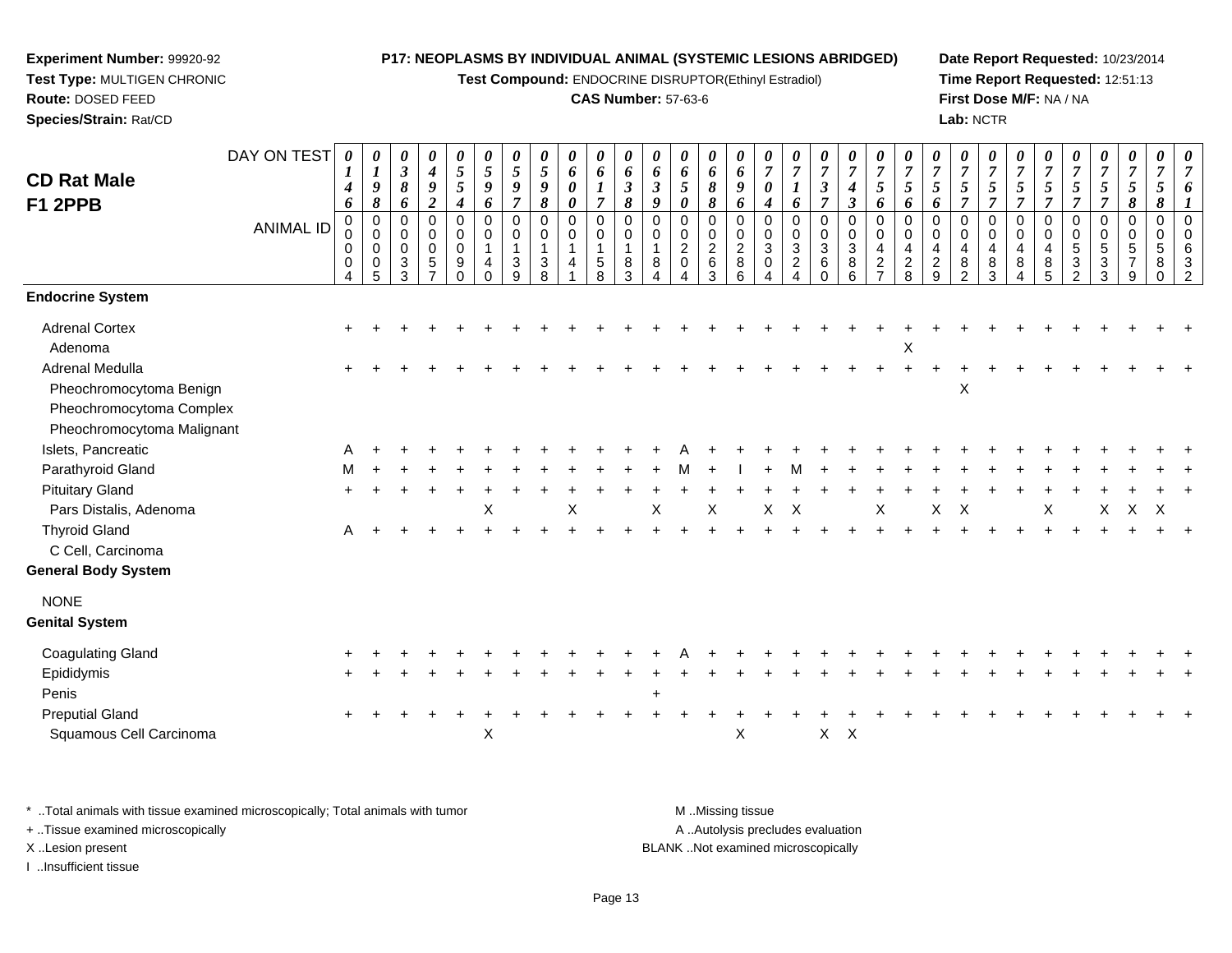**Test Compound:** ENDOCRINE DISRUPTOR(Ethinyl Estradiol)

## **CAS Number:** 57-63-6

**Date Report Requested:** 10/23/2014**Time Report Requested:** 12:51:14**First Dose M/F:** NA / NA**Lab:** NCTR

|                               | DAY ON TEST | $\boldsymbol{\theta}$             | 0<br>$\boldsymbol{l}$                          | 0<br>$\boldsymbol{\beta}$                              | 0<br>$\boldsymbol{4}$                                    | 0<br>5                                                                    | 0<br>5                                                  | 0<br>5                                                                 | 0<br>$\mathfrak{s}$                                      | 0<br>$\boldsymbol{6}$                     | 0<br>6                                                                 | 0<br>6                                          | $\theta$<br>6                          | 0<br>6                                                         | 0<br>6                                            | 0<br>6                                                         | 0<br>$\overline{7}$                                        | $\overline{7}$                                               | $\boldsymbol{\theta}$<br>$\overline{7}$                                        | $\boldsymbol{\theta}$<br>$\overline{7}$                                                   | 0<br>$\overline{7}$                                                                        | 0<br>$\overline{7}$                                      | $\boldsymbol{7}$                                         | 0<br>$\overline{7}$                                      | 0<br>$\overline{7}$                            | 0<br>$\overline{7}$                                                   | 0<br>$\overline{7}$                                      | $\overline{7}$                                                        | $\boldsymbol{\theta}$<br>$\overline{7}$        | 0<br>$\overline{7}$                                        | 0<br>$\overline{7}$                                     | 0                   |
|-------------------------------|-------------|-----------------------------------|------------------------------------------------|--------------------------------------------------------|----------------------------------------------------------|---------------------------------------------------------------------------|---------------------------------------------------------|------------------------------------------------------------------------|----------------------------------------------------------|-------------------------------------------|------------------------------------------------------------------------|-------------------------------------------------|----------------------------------------|----------------------------------------------------------------|---------------------------------------------------|----------------------------------------------------------------|------------------------------------------------------------|--------------------------------------------------------------|--------------------------------------------------------------------------------|-------------------------------------------------------------------------------------------|--------------------------------------------------------------------------------------------|----------------------------------------------------------|----------------------------------------------------------|----------------------------------------------------------|------------------------------------------------|-----------------------------------------------------------------------|----------------------------------------------------------|-----------------------------------------------------------------------|------------------------------------------------|------------------------------------------------------------|---------------------------------------------------------|---------------------|
| <b>CD Rat Male</b>            |             | $\boldsymbol{4}$                  | $\boldsymbol{g}$                               | $\boldsymbol{\delta}$                                  | $\boldsymbol{g}$                                         | 5                                                                         | 9                                                       | 9                                                                      | $\boldsymbol{9}$                                         | $\boldsymbol{\theta}$                     | $\boldsymbol{l}$                                                       | $\overline{\mathbf{3}}$                         | $\mathfrak{z}$                         | $\mathfrak{s}$                                                 | $\pmb{8}$                                         | $\boldsymbol{g}$                                               | $\boldsymbol{\theta}$                                      | $\boldsymbol{l}$                                             | $\boldsymbol{\beta}$                                                           | $\boldsymbol{4}$                                                                          | $\mathfrak{s}$                                                                             | $\mathfrak{H}$                                           | 5                                                        | 5                                                        | 5                                              | 5                                                                     | 5                                                        | 5                                                                     | 5                                              | 5                                                          | 5                                                       |                     |
| F1 2PPB                       | ANIMAL ID   | 6<br>$\Omega$<br>0<br>0<br>0<br>4 | 8<br>$\mathbf 0$<br>$\mathbf 0$<br>0<br>0<br>5 | 6<br>$\Omega$<br>$\mathbf 0$<br>0<br>$\mathbf{3}$<br>3 | $\overline{c}$<br>$\Omega$<br>0<br>$\mathbf 0$<br>5<br>⇁ | $\boldsymbol{4}$<br>$\mathbf 0$<br>0<br>0<br>$\boldsymbol{9}$<br>$\Omega$ | 6<br>$\mathbf 0$<br>$\pmb{0}$<br>$\mathbf{1}$<br>4<br>0 | $\overline{7}$<br>$\Omega$<br>0<br>$\overline{1}$<br>$\mathbf{3}$<br>9 | $\boldsymbol{\delta}$<br>$\mathbf 0$<br>0<br>1<br>3<br>8 | 0<br>$\mathbf 0$<br>$\mathbf 0$<br>1<br>4 | $\overline{7}$<br>$\mathbf 0$<br>$\mathbf 0$<br>$\mathbf{1}$<br>5<br>8 | 8<br>$\mathbf 0$<br>0<br>$\mathbf{1}$<br>8<br>3 | 9<br>$\Omega$<br>$\mathbf 0$<br>8<br>4 | 0<br>$\mathbf 0$<br>$\mathbf 0$<br>$\overline{c}$<br>$\pmb{0}$ | $\pmb{8}$<br>0<br>0<br>$\sqrt{2}$<br>$\,6\,$<br>3 | 6<br>$\overline{0}$<br>$\mathbf 0$<br>$\overline{c}$<br>8<br>6 | $\boldsymbol{4}$<br>$\Omega$<br>0<br>3<br>$\mathbf 0$<br>4 | 6<br>$\Omega$<br>$\mathbf 0$<br>$\sqrt{3}$<br>$\overline{2}$ | $\overline{7}$<br>$\Omega$<br>$\mathbf 0$<br>$\sqrt{3}$<br>$\,6\,$<br>$\Omega$ | $\boldsymbol{\beta}$<br>$\mathbf 0$<br>$\mathbf 0$<br>$\ensuremath{\mathsf{3}}$<br>8<br>6 | 6<br>$\mathbf 0$<br>$\mathbf 0$<br>$\overline{\mathbf{4}}$<br>$\sqrt{2}$<br>$\overline{7}$ | 6<br>$\Omega$<br>$\mathbf 0$<br>4<br>$\overline{2}$<br>8 | 6<br>$\Omega$<br>$\mathbf 0$<br>4<br>$\overline{c}$<br>9 | $\overline{7}$<br>$\Omega$<br>$\mathbf 0$<br>4<br>8<br>2 | $\overline{7}$<br>$\Omega$<br>0<br>4<br>8<br>3 | $\overline{7}$<br>$\Omega$<br>$\mathbf 0$<br>$\overline{4}$<br>8<br>4 | $\overline{7}$<br>$\Omega$<br>$\mathbf 0$<br>4<br>8<br>5 | $\overline{7}$<br>$\Omega$<br>$\mathbf 0$<br>5<br>3<br>$\overline{2}$ | $\overline{7}$<br>$\Omega$<br>0<br>5<br>3<br>3 | 8<br>0<br>$\mathbf 0$<br>$\sqrt{5}$<br>$\overline{7}$<br>9 | 8<br>$\mathbf 0$<br>$\mathbf 0$<br>$\sqrt{5}$<br>8<br>0 | 3<br>$\overline{2}$ |
| Prostate, Dorsal/Lateral Lobe |             | $\ddot{}$                         | $\ddot{}$                                      |                                                        |                                                          |                                                                           |                                                         |                                                                        |                                                          |                                           |                                                                        | $\ddot{}$                                       |                                        |                                                                |                                                   |                                                                |                                                            |                                                              |                                                                                |                                                                                           |                                                                                            |                                                          |                                                          |                                                          |                                                |                                                                       |                                                          |                                                                       |                                                |                                                            |                                                         |                     |
| Prostate, Ventral Lobe        |             |                                   |                                                |                                                        |                                                          |                                                                           |                                                         |                                                                        |                                                          |                                           |                                                                        |                                                 |                                        |                                                                |                                                   |                                                                |                                                            |                                                              |                                                                                |                                                                                           |                                                                                            |                                                          |                                                          |                                                          |                                                |                                                                       |                                                          |                                                                       |                                                |                                                            |                                                         |                     |
| <b>Rete Testes</b>            |             |                                   |                                                |                                                        |                                                          |                                                                           |                                                         |                                                                        |                                                          |                                           |                                                                        |                                                 |                                        |                                                                |                                                   |                                                                |                                                            |                                                              |                                                                                |                                                                                           |                                                                                            |                                                          |                                                          |                                                          |                                                |                                                                       |                                                          |                                                                       |                                                |                                                            |                                                         |                     |
| Seminal Vesicle               |             |                                   |                                                |                                                        |                                                          |                                                                           |                                                         |                                                                        |                                                          |                                           |                                                                        |                                                 |                                        |                                                                |                                                   |                                                                |                                                            |                                                              |                                                                                |                                                                                           |                                                                                            |                                                          |                                                          |                                                          |                                                |                                                                       |                                                          |                                                                       |                                                |                                                            |                                                         |                     |
| <b>Testes</b>                 |             |                                   |                                                |                                                        |                                                          |                                                                           |                                                         |                                                                        |                                                          |                                           |                                                                        |                                                 |                                        |                                                                |                                                   |                                                                |                                                            |                                                              |                                                                                |                                                                                           |                                                                                            |                                                          |                                                          |                                                          |                                                |                                                                       |                                                          |                                                                       |                                                |                                                            |                                                         |                     |
| <b>Hematopoietic System</b>   |             |                                   |                                                |                                                        |                                                          |                                                                           |                                                         |                                                                        |                                                          |                                           |                                                                        |                                                 |                                        |                                                                |                                                   |                                                                |                                                            |                                                              |                                                                                |                                                                                           |                                                                                            |                                                          |                                                          |                                                          |                                                |                                                                       |                                                          |                                                                       |                                                |                                                            |                                                         |                     |
| <b>Bone Marrow</b>            |             | A                                 |                                                |                                                        |                                                          |                                                                           |                                                         |                                                                        |                                                          |                                           |                                                                        |                                                 |                                        |                                                                |                                                   |                                                                |                                                            |                                                              |                                                                                |                                                                                           |                                                                                            |                                                          |                                                          |                                                          |                                                |                                                                       |                                                          |                                                                       |                                                |                                                            |                                                         |                     |
| Lymph Node                    |             |                                   |                                                |                                                        |                                                          |                                                                           |                                                         |                                                                        |                                                          |                                           |                                                                        |                                                 |                                        |                                                                |                                                   |                                                                |                                                            |                                                              |                                                                                |                                                                                           |                                                                                            |                                                          |                                                          |                                                          |                                                |                                                                       |                                                          |                                                                       |                                                |                                                            |                                                         |                     |
| Lymph Node, Mandibular        |             |                                   |                                                |                                                        |                                                          |                                                                           |                                                         |                                                                        |                                                          |                                           |                                                                        |                                                 |                                        |                                                                |                                                   |                                                                |                                                            |                                                              |                                                                                |                                                                                           |                                                                                            |                                                          |                                                          |                                                          |                                                |                                                                       |                                                          |                                                                       |                                                |                                                            |                                                         |                     |
| Lymph Node, Mesenteric        |             |                                   |                                                |                                                        |                                                          |                                                                           |                                                         |                                                                        |                                                          |                                           |                                                                        |                                                 |                                        |                                                                |                                                   |                                                                |                                                            |                                                              |                                                                                |                                                                                           |                                                                                            |                                                          |                                                          |                                                          |                                                |                                                                       |                                                          |                                                                       |                                                |                                                            |                                                         |                     |
| Spleen                        |             |                                   |                                                |                                                        |                                                          |                                                                           |                                                         |                                                                        |                                                          |                                           |                                                                        |                                                 |                                        |                                                                |                                                   |                                                                |                                                            |                                                              |                                                                                |                                                                                           |                                                                                            |                                                          |                                                          |                                                          |                                                |                                                                       |                                                          |                                                                       |                                                |                                                            |                                                         |                     |
| Thymus                        |             | A                                 |                                                |                                                        |                                                          |                                                                           |                                                         |                                                                        |                                                          |                                           |                                                                        |                                                 |                                        |                                                                |                                                   |                                                                |                                                            |                                                              |                                                                                |                                                                                           |                                                                                            |                                                          |                                                          |                                                          |                                                |                                                                       |                                                          |                                                                       |                                                |                                                            |                                                         |                     |
| <b>Integumentary System</b>   |             |                                   |                                                |                                                        |                                                          |                                                                           |                                                         |                                                                        |                                                          |                                           |                                                                        |                                                 |                                        |                                                                |                                                   |                                                                |                                                            |                                                              |                                                                                |                                                                                           |                                                                                            |                                                          |                                                          |                                                          |                                                |                                                                       |                                                          |                                                                       |                                                |                                                            |                                                         |                     |
| Mammary Gland                 |             |                                   |                                                |                                                        | M                                                        |                                                                           | м                                                       |                                                                        |                                                          |                                           | м                                                                      |                                                 |                                        |                                                                |                                                   |                                                                |                                                            |                                                              |                                                                                |                                                                                           |                                                                                            |                                                          |                                                          |                                                          |                                                |                                                                       |                                                          |                                                                       |                                                |                                                            |                                                         |                     |
| Fibroadenoma                  |             |                                   |                                                |                                                        |                                                          |                                                                           |                                                         |                                                                        |                                                          |                                           |                                                                        |                                                 |                                        |                                                                |                                                   |                                                                |                                                            |                                                              |                                                                                |                                                                                           |                                                                                            |                                                          |                                                          |                                                          |                                                |                                                                       |                                                          |                                                                       |                                                |                                                            |                                                         |                     |
| Fibroma                       |             |                                   |                                                |                                                        |                                                          |                                                                           |                                                         |                                                                        |                                                          |                                           |                                                                        |                                                 |                                        |                                                                |                                                   |                                                                |                                                            |                                                              |                                                                                |                                                                                           |                                                                                            |                                                          |                                                          |                                                          |                                                |                                                                       |                                                          |                                                                       |                                                |                                                            | X                                                       |                     |
| Skin                          |             |                                   |                                                |                                                        |                                                          |                                                                           |                                                         |                                                                        |                                                          |                                           |                                                                        |                                                 |                                        |                                                                |                                                   |                                                                |                                                            |                                                              |                                                                                |                                                                                           |                                                                                            |                                                          |                                                          |                                                          |                                                |                                                                       |                                                          |                                                                       |                                                |                                                            |                                                         |                     |
| Basal Cell Adenoma            |             |                                   |                                                |                                                        |                                                          |                                                                           |                                                         |                                                                        |                                                          |                                           |                                                                        |                                                 |                                        |                                                                |                                                   |                                                                |                                                            |                                                              |                                                                                |                                                                                           |                                                                                            |                                                          |                                                          |                                                          |                                                |                                                                       |                                                          |                                                                       |                                                |                                                            |                                                         |                     |
| Keratoacanthoma               |             |                                   |                                                |                                                        |                                                          |                                                                           | $\mathsf X$                                             |                                                                        |                                                          |                                           |                                                                        |                                                 |                                        |                                                                |                                                   |                                                                |                                                            |                                                              |                                                                                |                                                                                           |                                                                                            |                                                          |                                                          | X                                                        |                                                |                                                                       |                                                          |                                                                       |                                                |                                                            |                                                         |                     |
| Squamous Cell Carcinoma       |             |                                   |                                                |                                                        |                                                          |                                                                           |                                                         | X                                                                      |                                                          |                                           |                                                                        |                                                 |                                        |                                                                |                                                   |                                                                |                                                            |                                                              |                                                                                |                                                                                           |                                                                                            |                                                          |                                                          |                                                          |                                                |                                                                       |                                                          |                                                                       |                                                |                                                            |                                                         |                     |
| <b>Musculoskeletal System</b> |             |                                   |                                                |                                                        |                                                          |                                                                           |                                                         |                                                                        |                                                          |                                           |                                                                        |                                                 |                                        |                                                                |                                                   |                                                                |                                                            |                                                              |                                                                                |                                                                                           |                                                                                            |                                                          |                                                          |                                                          |                                                |                                                                       |                                                          |                                                                       |                                                |                                                            |                                                         |                     |

\* ..Total animals with tissue examined microscopically; Total animals with tumor **M** . Missing tissue M ..Missing tissue

+ ..Tissue examined microscopically

**Experiment Number:** 99920-92**Test Type:** MULTIGEN CHRONIC

**Route:** DOSED FEED**Species/Strain:** Rat/CD

I ..Insufficient tissue

A ..Autolysis precludes evaluation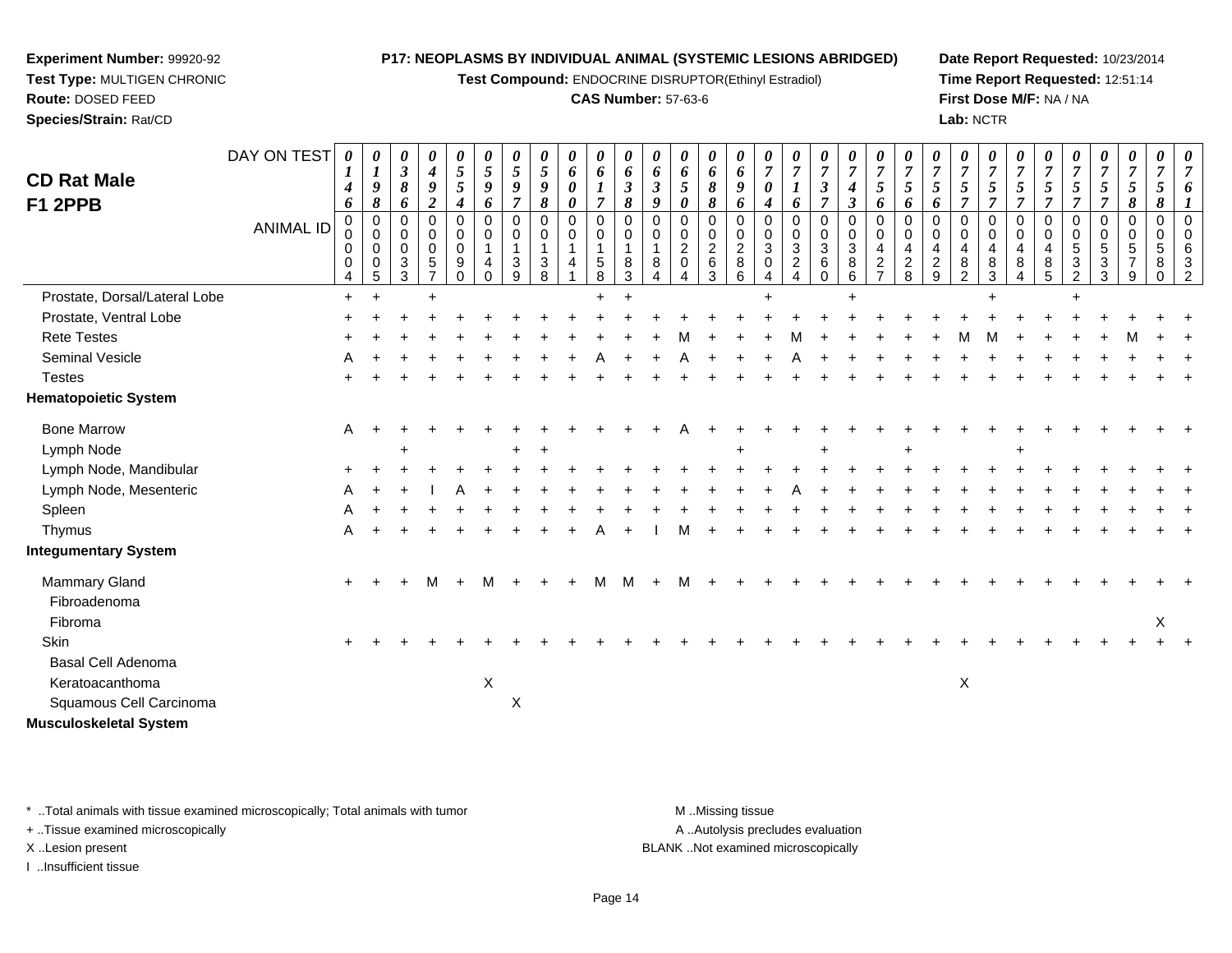**Test Compound:** ENDOCRINE DISRUPTOR(Ethinyl Estradiol)

## **CAS Number:** 57-63-6

**Date Report Requested:** 10/23/2014**Time Report Requested:** 12:51:14**First Dose M/F:** NA / NA**Lab:** NCTR

| DAY ON TEST                                             | 0                               |                                                  | 0                                                | 0                                            | 0                                                | 0                                          | 0                                  | 0                                                      | 0                                     | 0                                                    | 0                                         |                                       | 0                                                           | 0                                            | 0                                                      | 0                                       |                                        | 0                                             | 0                                        | 0                                                                   | 0                                         |                                                  | 0                                                | 0                               | 0                                    | 0                                                         |                     |                                   |                                  |                              |  |
|---------------------------------------------------------|---------------------------------|--------------------------------------------------|--------------------------------------------------|----------------------------------------------|--------------------------------------------------|--------------------------------------------|------------------------------------|--------------------------------------------------------|---------------------------------------|------------------------------------------------------|-------------------------------------------|---------------------------------------|-------------------------------------------------------------|----------------------------------------------|--------------------------------------------------------|-----------------------------------------|----------------------------------------|-----------------------------------------------|------------------------------------------|---------------------------------------------------------------------|-------------------------------------------|--------------------------------------------------|--------------------------------------------------|---------------------------------|--------------------------------------|-----------------------------------------------------------|---------------------|-----------------------------------|----------------------------------|------------------------------|--|
| <b>CD Rat Male</b>                                      |                                 | 9                                                | $\boldsymbol{\beta}$<br>$\boldsymbol{\delta}$    | $\boldsymbol{4}$<br>9                        | 5<br>5                                           | $5\overline{)}$<br>9                       | $\mathfrak{H}$<br>$\boldsymbol{g}$ | $\sqrt{5}$<br>$\boldsymbol{g}$                         | 6<br>$\boldsymbol{\theta}$            | 6<br>$\boldsymbol{l}$                                | 6<br>$\mathfrak{z}$                       | 6<br>$\mathfrak{z}$                   | 6<br>5                                                      | 6<br>$\boldsymbol{\delta}$                   | 6<br>$\boldsymbol{g}$                                  | $\overline{7}$<br>$\boldsymbol{\theta}$ | $\overline{7}$<br>$\boldsymbol{l}$     | $\boldsymbol{\beta}$                          | $\overline{7}$<br>$\boldsymbol{4}$       | $\overline{7}$<br>$\mathfrak{H}$                                    | $\overline{7}$<br>5                       | $\overline{7}$<br>5                              | $\overline{7}$<br>5                              | $\overline{7}$<br>5             | $\overline{7}$<br>$\mathfrak{s}$     | $\overline{7}$<br>$\sqrt{5}$                              | $\overline{7}$<br>5 | $\overline{7}$<br>5               | $\overline{7}$<br>$\mathfrak{s}$ | $\overline{7}$<br>5          |  |
| F1 2PPB                                                 | 4<br>6                          | 8                                                | 6                                                | $\overline{2}$                               | $\boldsymbol{4}$                                 | 6                                          | $\overline{7}$                     | 8                                                      | 0                                     | $\overline{7}$                                       | 8                                         | 9                                     | 0                                                           | 8                                            | 6                                                      | 4                                       |                                        | $\overline{7}$                                | $\mathfrak{z}$                           | 6                                                                   | 6                                         | 6                                                | $\overline{\tau}$                                | 7                               | $\overline{7}$                       | $\overline{7}$                                            | $\overline{7}$      | $\overline{7}$                    | 8                                | 8                            |  |
| <b>ANIMAL ID</b>                                        | 0<br>$\mathbf 0$<br>0<br>0<br>4 | $\mathbf 0$<br>$\Omega$<br>$\mathbf 0$<br>0<br>5 | $\mathbf 0$<br>$\Omega$<br>$\mathbf 0$<br>3<br>3 | $\pmb{0}$<br>$\mathbf 0$<br>$\mathbf 0$<br>5 | 0<br>$\mathbf 0$<br>$\mathbf 0$<br>9<br>$\Omega$ | 0<br>$\mathbf 0$<br>$\mathbf{1}$<br>4<br>0 | 0<br>0<br>$\mathbf{1}$<br>3<br>9   | $\mathbf 0$<br>$\mathbf 0$<br>$\overline{1}$<br>3<br>8 | 0<br>$\mathbf 0$<br>$\mathbf{1}$<br>4 | $\mathbf 0$<br>$\mathbf 0$<br>$\mathbf{1}$<br>5<br>8 | $\mathbf 0$<br>$\mathbf 0$<br>1<br>8<br>3 | $\mathbf 0$<br>0<br>$\mathbf{1}$<br>8 | $\mathbf 0$<br>$\mathbf 0$<br>$\overline{2}$<br>$\mathbf 0$ | 0<br>$\mathbf 0$<br>$\overline{2}$<br>6<br>3 | $\mathbf 0$<br>$\mathbf 0$<br>$\overline{2}$<br>8<br>6 | 0<br>$\mathbf 0$<br>3<br>$\Omega$       | 0<br>0<br>$\sqrt{3}$<br>$\overline{c}$ | $\mathbf 0$<br>$\mathbf 0$<br>$\sqrt{3}$<br>6 | 0<br>$\mathbf 0$<br>$\sqrt{3}$<br>8<br>6 | $\mathbf 0$<br>$\mathbf 0$<br>4<br>$\overline{2}$<br>$\overline{7}$ | 0<br>$\Omega$<br>4<br>$\overline{2}$<br>8 | $\Omega$<br>$\Omega$<br>4<br>$\overline{2}$<br>9 | $\Omega$<br>$\Omega$<br>4<br>8<br>$\mathfrak{p}$ | 0<br>$\mathbf 0$<br>4<br>8<br>3 | $\mathbf 0$<br>$\mathbf 0$<br>4<br>8 | $\mathbf 0$<br>$\overline{0}$<br>$\overline{4}$<br>8<br>5 | 0<br>0<br>5<br>3    | $\mathbf 0$<br>$\Omega$<br>5<br>3 | 0<br>0<br>5                      | $\mathbf 0$<br>$\Omega$<br>5 |  |
| Bone, Femur                                             | $\ddot{}$                       |                                                  |                                                  |                                              |                                                  |                                            |                                    |                                                        |                                       |                                                      |                                           |                                       |                                                             |                                              |                                                        |                                         |                                        |                                               |                                          |                                                                     |                                           |                                                  |                                                  |                                 |                                      |                                                           |                     |                                   |                                  |                              |  |
| <b>Skeletal Muscle</b>                                  |                                 |                                                  |                                                  |                                              |                                                  |                                            |                                    |                                                        |                                       |                                                      | $\ddot{}$                                 |                                       |                                                             |                                              |                                                        |                                         |                                        |                                               |                                          |                                                                     |                                           |                                                  |                                                  |                                 |                                      |                                                           |                     |                                   |                                  |                              |  |
| <b>Nervous System</b>                                   |                                 |                                                  |                                                  |                                              |                                                  |                                            |                                    |                                                        |                                       |                                                      |                                           |                                       |                                                             |                                              |                                                        |                                         |                                        |                                               |                                          |                                                                     |                                           |                                                  |                                                  |                                 |                                      |                                                           |                     |                                   |                                  |                              |  |
| Brain, Brain Stem                                       |                                 |                                                  |                                                  |                                              |                                                  |                                            |                                    |                                                        |                                       |                                                      |                                           |                                       |                                                             |                                              |                                                        |                                         |                                        |                                               |                                          |                                                                     |                                           |                                                  |                                                  |                                 |                                      |                                                           |                     |                                   |                                  |                              |  |
| Brain, Cerebellum                                       |                                 |                                                  |                                                  |                                              |                                                  |                                            |                                    |                                                        |                                       |                                                      |                                           |                                       |                                                             |                                              |                                                        |                                         |                                        |                                               |                                          |                                                                     |                                           |                                                  |                                                  |                                 |                                      |                                                           |                     |                                   |                                  |                              |  |
| Brain, Cerebrum                                         |                                 |                                                  |                                                  |                                              |                                                  |                                            |                                    |                                                        |                                       |                                                      |                                           |                                       |                                                             |                                              |                                                        |                                         |                                        |                                               |                                          |                                                                     |                                           |                                                  |                                                  |                                 |                                      |                                                           |                     |                                   |                                  |                              |  |
| Granular Cell Tumor Benign                              |                                 |                                                  |                                                  |                                              |                                                  |                                            |                                    |                                                        |                                       |                                                      |                                           |                                       |                                                             |                                              |                                                        | $\boldsymbol{\mathsf{X}}$               |                                        |                                               |                                          |                                                                     |                                           |                                                  |                                                  |                                 |                                      |                                                           |                     |                                   |                                  |                              |  |
| <b>Granular Cell Tumor Malignant</b>                    |                                 |                                                  |                                                  |                                              |                                                  |                                            |                                    |                                                        | $\sf X$                               |                                                      |                                           |                                       |                                                             |                                              |                                                        |                                         |                                        |                                               |                                          |                                                                     |                                           |                                                  |                                                  |                                 |                                      |                                                           |                     |                                   |                                  |                              |  |
| Peripheral Nerve                                        |                                 |                                                  |                                                  |                                              |                                                  |                                            |                                    |                                                        |                                       |                                                      | +                                         |                                       |                                                             |                                              |                                                        |                                         |                                        |                                               |                                          |                                                                     |                                           |                                                  |                                                  |                                 |                                      |                                                           |                     |                                   |                                  |                              |  |
| Spinal Cord                                             |                                 |                                                  |                                                  |                                              |                                                  |                                            |                                    |                                                        |                                       |                                                      | Α                                         |                                       |                                                             |                                              |                                                        |                                         |                                        |                                               |                                          |                                                                     |                                           |                                                  |                                                  |                                 |                                      |                                                           |                     |                                   |                                  |                              |  |
| <b>Respiratory System</b>                               |                                 |                                                  |                                                  |                                              |                                                  |                                            |                                    |                                                        |                                       |                                                      |                                           |                                       |                                                             |                                              |                                                        |                                         |                                        |                                               |                                          |                                                                     |                                           |                                                  |                                                  |                                 |                                      |                                                           |                     |                                   |                                  |                              |  |
| Lung                                                    | A                               |                                                  |                                                  |                                              |                                                  |                                            |                                    |                                                        |                                       |                                                      |                                           |                                       |                                                             |                                              |                                                        |                                         |                                        |                                               |                                          |                                                                     |                                           |                                                  |                                                  |                                 |                                      |                                                           |                     |                                   |                                  |                              |  |
| Squamous Cell Carcinoma, Metastatic,<br>Preputial Gland |                                 |                                                  |                                                  |                                              |                                                  |                                            |                                    |                                                        |                                       |                                                      |                                           |                                       |                                                             |                                              | X                                                      |                                         |                                        |                                               |                                          |                                                                     |                                           |                                                  |                                                  |                                 |                                      |                                                           |                     |                                   |                                  |                              |  |
| Nose                                                    | A                               |                                                  |                                                  |                                              |                                                  |                                            |                                    |                                                        |                                       |                                                      |                                           |                                       |                                                             |                                              |                                                        |                                         |                                        |                                               |                                          |                                                                     |                                           |                                                  |                                                  |                                 |                                      |                                                           |                     |                                   |                                  |                              |  |
| Osteosarcoma                                            |                                 |                                                  |                                                  |                                              |                                                  |                                            |                                    |                                                        |                                       |                                                      |                                           |                                       |                                                             |                                              |                                                        |                                         |                                        |                                               | X                                        |                                                                     |                                           |                                                  |                                                  |                                 |                                      |                                                           |                     |                                   |                                  |                              |  |
| Trachea                                                 |                                 |                                                  |                                                  |                                              |                                                  |                                            |                                    |                                                        |                                       |                                                      |                                           |                                       |                                                             |                                              |                                                        |                                         |                                        |                                               |                                          |                                                                     |                                           |                                                  |                                                  |                                 |                                      |                                                           |                     |                                   |                                  |                              |  |
| <b>Special Senses System</b>                            |                                 |                                                  |                                                  |                                              |                                                  |                                            |                                    |                                                        |                                       |                                                      |                                           |                                       |                                                             |                                              |                                                        |                                         |                                        |                                               |                                          |                                                                     |                                           |                                                  |                                                  |                                 |                                      |                                                           |                     |                                   |                                  |                              |  |
| Eye                                                     |                                 |                                                  |                                                  |                                              |                                                  |                                            |                                    |                                                        |                                       |                                                      |                                           |                                       |                                                             |                                              |                                                        |                                         |                                        |                                               |                                          |                                                                     |                                           |                                                  |                                                  |                                 |                                      |                                                           |                     |                                   |                                  |                              |  |
| <b>Harderian Gland</b>                                  |                                 |                                                  |                                                  |                                              |                                                  |                                            |                                    |                                                        |                                       |                                                      |                                           |                                       |                                                             |                                              |                                                        |                                         |                                        |                                               |                                          |                                                                     |                                           |                                                  |                                                  |                                 |                                      |                                                           |                     |                                   |                                  |                              |  |
| <b>Urinary System</b>                                   |                                 |                                                  |                                                  |                                              |                                                  |                                            |                                    |                                                        |                                       |                                                      |                                           |                                       |                                                             |                                              |                                                        |                                         |                                        |                                               |                                          |                                                                     |                                           |                                                  |                                                  |                                 |                                      |                                                           |                     |                                   |                                  |                              |  |

\* ..Total animals with tissue examined microscopically; Total animals with tumor **M** . Missing tissue M ..Missing tissue

+ ..Tissue examined microscopically

**Experiment Number:** 99920-92**Test Type:** MULTIGEN CHRONIC

**Route:** DOSED FEED**Species/Strain:** Rat/CD

I ..Insufficient tissue

A ..Autolysis precludes evaluation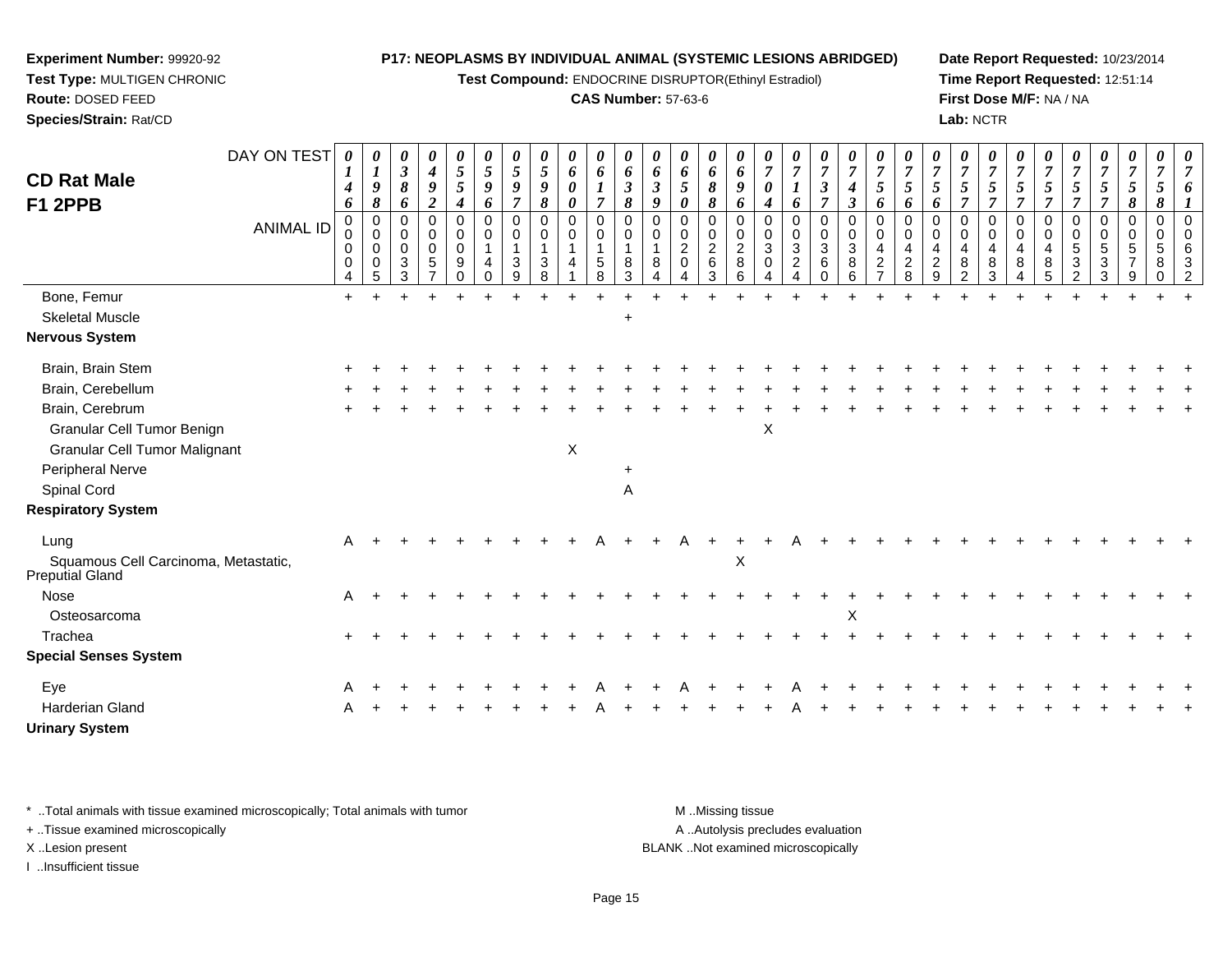**Test Compound:** ENDOCRINE DISRUPTOR(Ethinyl Estradiol)

## **CAS Number:** 57-63-6

**Date Report Requested:** 10/23/2014**Time Report Requested:** 12:51:14**First Dose M/F:** NA / NA**Lab:** NCTR

| <b>CD Rat Male</b><br>F1 2PPB           | DAY ON TEST<br>ANIMAL ID | $\overline{ }$<br>4<br>6<br>U<br>U<br>$\mathbf 0$ | $\boldsymbol{\theta}$<br>$\mathbf{I}$<br>9<br>8<br>0<br>$\pmb{0}$<br>$\pmb{0}$<br>$\pmb{0}$<br>5 | $\boldsymbol{\theta}$<br>$\mathfrak{z}$<br>8<br>6<br>0<br>0<br>0<br>$\ensuremath{\mathsf{3}}$<br>3 | $\boldsymbol{\theta}$<br>$\boldsymbol{4}$<br>9<br>$\overline{2}$<br>0<br>0<br>$\mathbf 0$<br>5 | $\boldsymbol{\theta}$<br>$\mathfrak{H}$<br>$\overline{\phantom{0}}$<br>J<br>4<br>9 | 5<br>9<br>0<br>O<br>$\overline{4}$ | U<br>5<br>9<br>0<br>0<br>3<br>9 | $\boldsymbol{\theta}$<br>$5\overline{)}$<br>9<br>8<br>0<br>$\pmb{0}$<br>$\ensuremath{\mathsf{3}}$<br>8 | $\boldsymbol{\theta}$<br>6<br>$\boldsymbol{\theta}$<br>$\boldsymbol{\theta}$<br>$\boldsymbol{0}$<br>$\pmb{0}$<br>$\overline{a}$ | $\boldsymbol{\theta}$<br>6<br>L<br>$\overline{ }$<br>0<br>$\mathbf 0$<br>5<br>$\circ$ | $\boldsymbol{\theta}$<br>6<br>3<br>8<br>0<br>8 | $\boldsymbol{\theta}$<br>6<br>$\mathbf{\Omega}$<br>J<br>Q<br>0<br>0<br>8 | $\boldsymbol{\theta}$<br>6<br>5<br>0<br>0<br>0<br>$\overline{c}$<br>0 | $\boldsymbol{\theta}$<br>6<br>8<br>8<br>0<br>0<br>$\frac{2}{6}$<br>3 | $\boldsymbol{\theta}$<br>6<br>9<br>6<br>0<br>$\pmb{0}$<br>$\overline{2}$<br>$\bf 8$<br>հ | $\boldsymbol{\mathit{U}}$<br>$\overline{ }$<br>0<br>4<br>3 | $\boldsymbol{\theta}$<br>$\overline{ }$<br>$\mathbf{I}$<br>6<br>0<br>0<br>3<br>$\overline{2}$ | $\boldsymbol{\theta}$<br>$\overline{7}$<br>$\boldsymbol{\beta}$<br>7<br>$\mathbf{0}$<br>0<br>3<br>6 | $\boldsymbol{\theta}$<br>$\overline{7}$<br>$\boldsymbol{4}$<br>$\boldsymbol{\beta}$<br>0<br>$\pmb{0}$<br>$\sqrt{3}$<br>$\bf8$<br>ĥ | $\boldsymbol{\mathit{U}}$<br>7<br>5<br>$\bm{o}$<br>0<br>0<br>4<br>$\overline{2}$ | $\boldsymbol{\mathsf{U}}$<br>$\overline{ }$<br>$\mathcal{L}$<br>$\bm{o}$<br>$\sim$ | $\boldsymbol{\theta}$<br>$\mathbf{r}$<br>◡<br>4<br>$\sim$ | $\boldsymbol{\theta}$<br>$\overline{ }$<br>$\mathfrak{s}$<br>0<br>0<br>4<br>8<br>$\sim$ | $\boldsymbol{\theta}$<br>$\overline{ }$<br>$\mathfrak{D}$<br>0<br>0<br>4<br>8<br>3 | $\boldsymbol{\theta}$<br>7<br>5<br>0<br>0<br>4<br>$\bf 8$ | U<br>$\overline{7}$<br>5<br>0<br>$\mathbf 0$<br>4<br>$\bf8$ | $\boldsymbol{\theta}$<br>$\overline{ }$<br>5<br>0<br>5<br>3 | $\boldsymbol{\theta}$<br>$\overline{7}$<br>$5\overline{)}$<br>$\mathbf{0}$<br>0<br>$\sqrt{5}$<br>3 | $\boldsymbol{\theta}$<br>$\overline{ }$<br>$\mathfrak{p}$<br>8<br>0<br>$\pmb{0}$<br>5<br>$\overline{\phantom{a}}$<br>9 | $\theta$<br>5<br>8<br>0<br>0<br>5<br>8 | $\boldsymbol{\theta}$<br>Ð<br>6<br>3<br>ົາ |
|-----------------------------------------|--------------------------|---------------------------------------------------|--------------------------------------------------------------------------------------------------|----------------------------------------------------------------------------------------------------|------------------------------------------------------------------------------------------------|------------------------------------------------------------------------------------|------------------------------------|---------------------------------|--------------------------------------------------------------------------------------------------------|---------------------------------------------------------------------------------------------------------------------------------|---------------------------------------------------------------------------------------|------------------------------------------------|--------------------------------------------------------------------------|-----------------------------------------------------------------------|----------------------------------------------------------------------|------------------------------------------------------------------------------------------|------------------------------------------------------------|-----------------------------------------------------------------------------------------------|-----------------------------------------------------------------------------------------------------|------------------------------------------------------------------------------------------------------------------------------------|----------------------------------------------------------------------------------|------------------------------------------------------------------------------------|-----------------------------------------------------------|-----------------------------------------------------------------------------------------|------------------------------------------------------------------------------------|-----------------------------------------------------------|-------------------------------------------------------------|-------------------------------------------------------------|----------------------------------------------------------------------------------------------------|------------------------------------------------------------------------------------------------------------------------|----------------------------------------|--------------------------------------------|
| Kidney                                  |                          | A                                                 |                                                                                                  |                                                                                                    |                                                                                                |                                                                                    |                                    |                                 |                                                                                                        |                                                                                                                                 |                                                                                       |                                                |                                                                          |                                                                       |                                                                      |                                                                                          |                                                            |                                                                                               |                                                                                                     |                                                                                                                                    |                                                                                  |                                                                                    |                                                           |                                                                                         |                                                                                    |                                                           |                                                             |                                                             |                                                                                                    |                                                                                                                        |                                        |                                            |
| Bilateral, Renal Tubule, Carcinoma      |                          |                                                   |                                                                                                  |                                                                                                    |                                                                                                |                                                                                    |                                    |                                 |                                                                                                        |                                                                                                                                 |                                                                                       |                                                |                                                                          |                                                                       |                                                                      |                                                                                          |                                                            |                                                                                               |                                                                                                     |                                                                                                                                    |                                                                                  |                                                                                    |                                                           |                                                                                         |                                                                                    |                                                           |                                                             |                                                             |                                                                                                    |                                                                                                                        |                                        |                                            |
| Urethra                                 |                          |                                                   |                                                                                                  |                                                                                                    |                                                                                                |                                                                                    |                                    | $\ddot{}$                       |                                                                                                        |                                                                                                                                 |                                                                                       |                                                |                                                                          |                                                                       |                                                                      |                                                                                          |                                                            |                                                                                               |                                                                                                     |                                                                                                                                    |                                                                                  |                                                                                    |                                                           |                                                                                         |                                                                                    |                                                           |                                                             |                                                             |                                                                                                    |                                                                                                                        |                                        |                                            |
| <b>Urinary Bladder</b>                  |                          | A                                                 |                                                                                                  |                                                                                                    |                                                                                                |                                                                                    |                                    |                                 |                                                                                                        |                                                                                                                                 |                                                                                       |                                                |                                                                          |                                                                       |                                                                      |                                                                                          |                                                            |                                                                                               |                                                                                                     |                                                                                                                                    |                                                                                  |                                                                                    |                                                           |                                                                                         |                                                                                    |                                                           |                                                             |                                                             |                                                                                                    |                                                                                                                        |                                        |                                            |
| <b>SYSTEMIC LESIONS</b>                 |                          |                                                   |                                                                                                  |                                                                                                    |                                                                                                |                                                                                    |                                    |                                 |                                                                                                        |                                                                                                                                 |                                                                                       |                                                |                                                                          |                                                                       |                                                                      |                                                                                          |                                                            |                                                                                               |                                                                                                     |                                                                                                                                    |                                                                                  |                                                                                    |                                                           |                                                                                         |                                                                                    |                                                           |                                                             |                                                             |                                                                                                    |                                                                                                                        |                                        |                                            |
| Multiple Organ<br>Leukemia Granulocytic |                          |                                                   |                                                                                                  | X                                                                                                  |                                                                                                |                                                                                    |                                    |                                 | X                                                                                                      |                                                                                                                                 |                                                                                       |                                                |                                                                          |                                                                       |                                                                      |                                                                                          |                                                            |                                                                                               |                                                                                                     |                                                                                                                                    |                                                                                  |                                                                                    |                                                           |                                                                                         |                                                                                    |                                                           |                                                             |                                                             |                                                                                                    |                                                                                                                        |                                        |                                            |

\* ..Total animals with tissue examined microscopically; Total animals with tumor **M** . Missing tissue M ..Missing tissue

+ ..Tissue examined microscopically

**Experiment Number:** 99920-92**Test Type:** MULTIGEN CHRONIC

**Route:** DOSED FEED**Species/Strain:** Rat/CD

I ..Insufficient tissue

A ..Autolysis precludes evaluation X ..Lesion present BLANK ..Not examined microscopically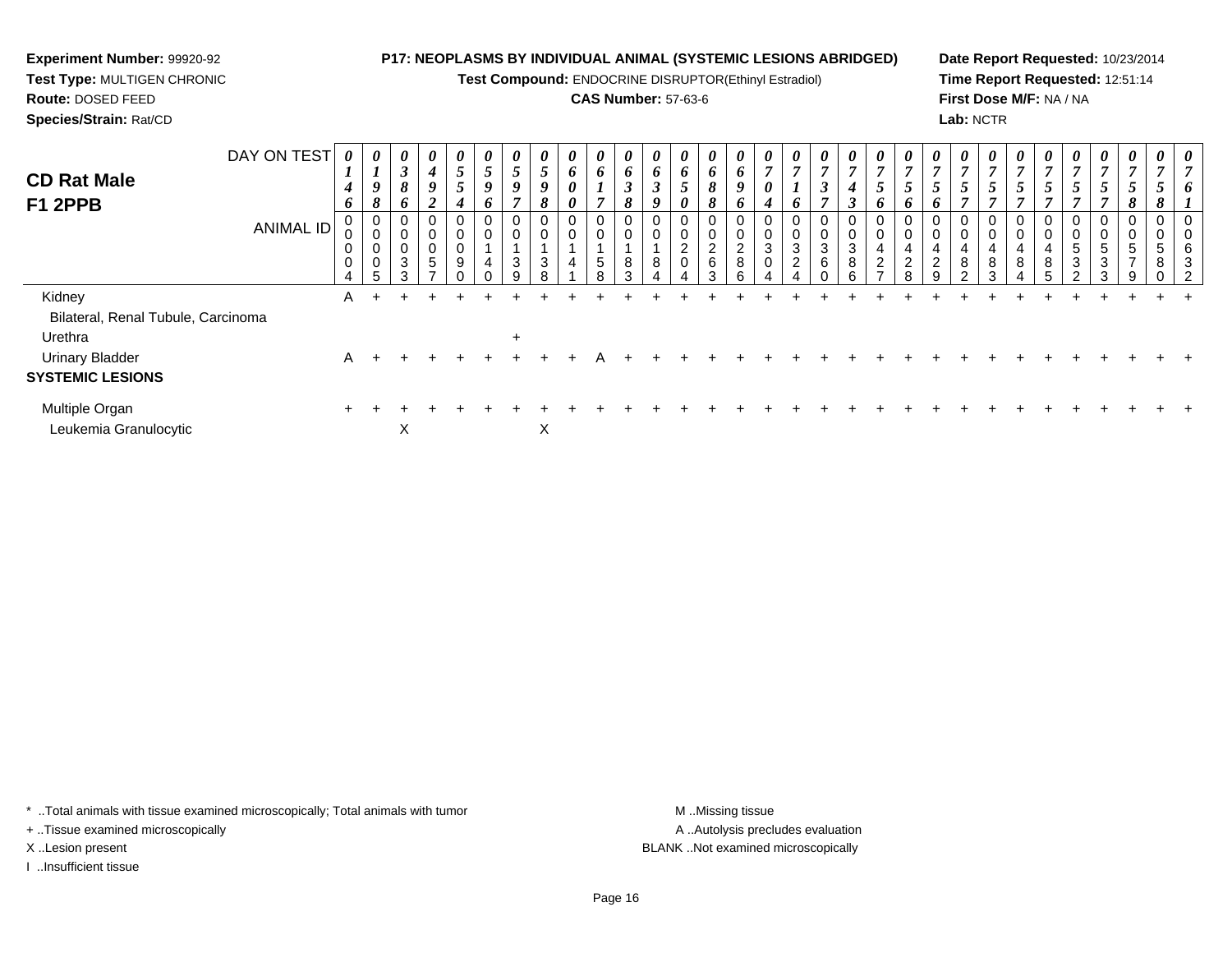**Test Compound:** ENDOCRINE DISRUPTOR(Ethinyl Estradiol)

## **CAS Number:** 57-63-6

**Date Report Requested:** 10/23/2014**Time Report Requested:** 12:51:14**First Dose M/F:** NA / NA**Lab:** NCTR

|                                   | DAY ON TEST      | 0              | 0                     | 0                   | 0                   | $\pmb{\theta}$       | 0                      | 0                   | 0                     | 0                             | 0                                  | 0                           | 0                   | 0                             | 0                             | 0                             | 0                           | 0                         | 0                    | 0                             |                       |
|-----------------------------------|------------------|----------------|-----------------------|---------------------|---------------------|----------------------|------------------------|---------------------|-----------------------|-------------------------------|------------------------------------|-----------------------------|---------------------|-------------------------------|-------------------------------|-------------------------------|-----------------------------|---------------------------|----------------------|-------------------------------|-----------------------|
| <b>CD Rat Male</b>                |                  | $\overline{7}$ | $\overline{7}$        | $\overline{7}$      | $\overline{7}$<br>6 | $\overline{7}$<br>6  | $\overline{7}$<br>6    | $\overline{7}$<br>6 | $\boldsymbol{7}$<br>6 | $\overline{7}$<br>6           | $\overline{7}$<br>$\boldsymbol{6}$ | $\boldsymbol{7}$            | $\boldsymbol{7}$    | $\overline{7}$<br>6           | $\overline{7}$<br>6           | $\overline{7}$<br>6           | $\boldsymbol{7}$<br>6       | $\boldsymbol{7}$          | $\overline{7}$<br>6  | $\overline{7}$                |                       |
| F1 2PPB                           |                  | 6<br>1         | 6<br>$\boldsymbol{l}$ | 6<br>1              | $\overline{c}$      | $\boldsymbol{2}$     | $\boldsymbol{2}$       | $\boldsymbol{2}$    | $\boldsymbol{2}$      | $\boldsymbol{2}$              | $\boldsymbol{2}$                   | 6<br>$\boldsymbol{2}$       | 6<br>$\overline{c}$ | $\boldsymbol{2}$              | $\overline{c}$                | $\overline{2}$                | $\boldsymbol{\mathfrak{z}}$ | 6<br>$\boldsymbol{\beta}$ | $\boldsymbol{\beta}$ | 6<br>$\boldsymbol{\beta}$     |                       |
|                                   | <b>ANIMAL ID</b> | $\pmb{0}$      | $\mathbf 0$           | $\mathbf 0$         | 0                   | $\mathbf 0$          | $\mathbf 0$            | $\mathbf 0$         | $\mathbf 0$           | $\mathbf 0$                   | $\pmb{0}$                          | $\overline{0}$              | $\mathbf 0$         | $\mathbf 0$                   | $\mathbf 0$                   | 0                             | $\mathsf 0$                 | $\mathbf 0$               | $\mathbf 0$          | $\mathbf 0$                   |                       |
|                                   |                  | 0<br>6         | 0<br>6                | 0<br>$\overline{7}$ | 0<br>6              | $\mathbf 0$<br>$\,6$ | $\mathbf 0$<br>$\,6\,$ | 0<br>$\overline{7}$ | 0<br>$\overline{7}$   | $\mathbf 0$<br>$\overline{7}$ | $\mathbf 0$<br>$\overline{7}$      | $\pmb{0}$<br>$\overline{7}$ | 0<br>$\overline{7}$ | $\mathbf 0$<br>$\overline{7}$ | $\mathbf 0$<br>$\overline{7}$ | $\mathbf 0$<br>$\overline{7}$ | $\pmb{0}$<br>$\overline{7}$ | 0<br>$\overline{7}$       | 0<br>$\overline{7}$  | $\mathbf 0$<br>$\overline{7}$ |                       |
|                                   |                  | 3              | 8                     | 8                   | 3                   | $\overline{7}$       | $\overline{7}$         | 3                   | 3                     | $\sqrt{3}$                    | $\ensuremath{\mathsf{3}}$          | $\ensuremath{\mathsf{3}}$   | 8                   | $\bf 8$                       | 8                             | 8                             | $\sqrt{3}$                  | $\sqrt{3}$                | 8                    | 8                             |                       |
|                                   |                  | 4              | $\Omega$              | 6                   | 3                   | 8                    | 9                      |                     | 3                     | 4                             | 5                                  | 6                           |                     | $\overline{c}$                | 3                             | 4                             | $\Omega$                    | $\overline{2}$            | $\Omega$             | 5                             | <i><b>*TOTALS</b></i> |
| <b>Alimentary System</b>          |                  |                |                       |                     |                     |                      |                        |                     |                       |                               |                                    |                             |                     |                               |                               |                               |                             |                           |                      |                               |                       |
| Esophagus                         |                  |                |                       |                     |                     |                      |                        |                     |                       |                               |                                    |                             |                     |                               |                               |                               |                             |                           |                      |                               | 50                    |
| Intestine Large, Cecum            |                  |                |                       |                     |                     |                      |                        |                     |                       |                               |                                    |                             |                     |                               |                               |                               |                             |                           |                      |                               | 45                    |
| Intestine Large, Colon            |                  | ٠              |                       |                     |                     |                      |                        |                     |                       |                               |                                    |                             |                     |                               |                               |                               |                             |                           |                      |                               | 47                    |
| Intestine Large, Rectum           |                  |                |                       |                     |                     |                      |                        |                     |                       |                               |                                    |                             |                     |                               |                               |                               |                             |                           |                      |                               | 45                    |
| Intestine Small, Duodenum         |                  |                |                       |                     |                     |                      |                        |                     |                       |                               |                                    |                             |                     |                               |                               |                               |                             |                           |                      |                               | 45                    |
| Intestine Small, Ileum            |                  |                |                       |                     |                     |                      |                        |                     |                       |                               |                                    |                             |                     |                               |                               |                               |                             |                           |                      |                               | 45                    |
| Intestine Small, Jejunum          |                  |                |                       |                     |                     |                      |                        |                     |                       |                               |                                    |                             |                     |                               |                               |                               |                             |                           |                      |                               | 45                    |
| Sarcoma                           |                  |                |                       |                     |                     | Χ                    |                        |                     |                       |                               |                                    |                             |                     |                               |                               |                               |                             |                           |                      |                               | $\mathbf{1}$          |
| Liver                             |                  |                |                       |                     |                     |                      |                        |                     |                       |                               |                                    |                             |                     |                               |                               |                               |                             |                           |                      |                               | 49                    |
| Hepatocellular Adenoma            |                  |                |                       |                     |                     |                      |                        |                     |                       | $\boldsymbol{\mathsf{X}}$     |                                    |                             |                     |                               |                               |                               |                             |                           |                      |                               | 3                     |
| Mesentery                         |                  |                |                       |                     |                     |                      |                        |                     |                       |                               |                                    |                             |                     |                               |                               |                               |                             |                           | $\ddot{}$            |                               | 1                     |
| Oral Mucosa                       |                  |                |                       |                     |                     |                      |                        |                     |                       |                               |                                    |                             |                     |                               |                               |                               |                             |                           |                      |                               | $\boldsymbol{2}$      |
| Sarcoma                           |                  |                |                       |                     |                     |                      |                        |                     |                       |                               |                                    |                             |                     |                               |                               |                               |                             |                           |                      |                               | 1                     |
| Pancreas                          |                  |                |                       |                     |                     |                      |                        |                     |                       |                               |                                    |                             |                     |                               |                               |                               |                             |                           |                      |                               | 48                    |
| Salivary Glands                   |                  |                |                       |                     |                     |                      |                        |                     |                       |                               |                                    |                             |                     |                               |                               |                               |                             |                           |                      |                               | 50                    |
| Stomach, Forestomach              |                  |                |                       |                     |                     |                      |                        |                     |                       |                               |                                    |                             |                     |                               |                               |                               |                             |                           |                      |                               | 48                    |
| Stomach, Glandular                |                  |                |                       |                     |                     |                      |                        |                     |                       |                               |                                    |                             |                     |                               |                               |                               |                             |                           |                      |                               | 47                    |
| <b>Cardiovascular System</b>      |                  |                |                       |                     |                     |                      |                        |                     |                       |                               |                                    |                             |                     |                               |                               |                               |                             |                           |                      |                               |                       |
| <b>Blood Vessel</b>               |                  |                |                       |                     |                     |                      |                        |                     |                       |                               |                                    |                             |                     |                               |                               |                               |                             |                           |                      |                               | 50                    |
| Heart                             |                  |                |                       |                     |                     |                      |                        |                     |                       |                               |                                    |                             |                     |                               |                               |                               |                             |                           |                      |                               | 50                    |
| Endocardium, Schwannoma Malignant |                  |                |                       |                     |                     |                      | X                      |                     |                       |                               |                                    |                             |                     |                               |                               |                               |                             |                           |                      |                               | $\overline{c}$        |

**Experiment Number:** 99920-92**Test Type:** MULTIGEN CHRONIC

**Route:** DOSED FEED**Species/Strain:** Rat/CD

\* ..Total animals with tissue examined microscopically; Total animals with tumor **M** ...Missing tissue M ...Missing tissue A ..Autolysis precludes evaluation + ..Tissue examined microscopically X ..Lesion present BLANK ..Not examined microscopicallyI ..Insufficient tissue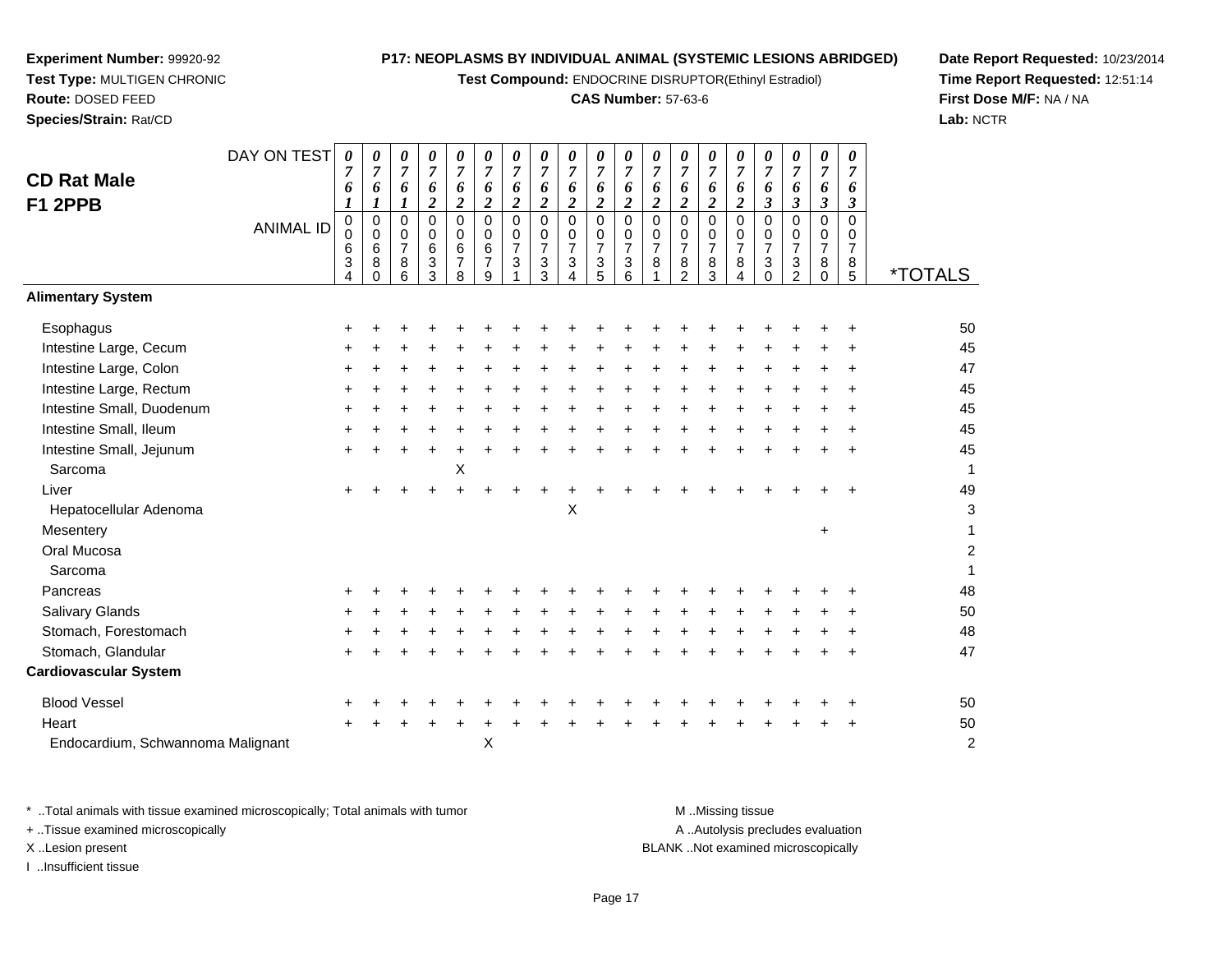**Test Compound:** ENDOCRINE DISRUPTOR(Ethinyl Estradiol)

## **CAS Number:** 57-63-6

**Date Report Requested:** 10/23/2014**Time Report Requested:** 12:51:14**First Dose M/F:** NA / NA**Lab:** NCTR

| <b>CD Rat Male</b><br>F1 2PPB    | DAY ON TEST<br><b>ANIMAL ID</b> | $\boldsymbol{\theta}$<br>7<br>6<br>$\boldsymbol{l}$<br>$_{\rm 0}^{\rm 0}$<br>6<br>3<br>4 | 0<br>$\overline{7}$<br>6<br>1<br>$\mathbf 0$<br>$\mathbf 0$<br>$6\phantom{1}6$<br>8<br>$\Omega$ | 0<br>$\overline{7}$<br>6<br>$\boldsymbol{l}$<br>$\mathbf 0$<br>0<br>$\overline{7}$<br>$\bf8$<br>6 | 0<br>$\overline{7}$<br>6<br>$\boldsymbol{2}$<br>0<br>0<br>6<br>3<br>3 | 0<br>$\overline{7}$<br>6<br>$\boldsymbol{2}$<br>$\mathbf 0$<br>0<br>6<br>$\overline{\mathbf{7}}$<br>8 | 0<br>$\overline{7}$<br>6<br>$\boldsymbol{2}$<br>$\mathbf 0$<br>$\mathbf 0$<br>$\,6\,$<br>$\overline{7}$<br>9 | 0<br>$\overline{7}$<br>6<br>$\boldsymbol{2}$<br>$\Omega$<br>0<br>$\overline{7}$<br>$\ensuremath{\mathsf{3}}$ | 0<br>$\overline{7}$<br>6<br>$\overline{2}$<br>$\mathbf 0$<br>0<br>$\overline{7}$<br>3<br>3 | 0<br>$\boldsymbol{7}$<br>6<br>$\boldsymbol{2}$<br>0<br>0<br>$\overline{7}$<br>3<br>4 | 0<br>$\boldsymbol{7}$<br>6<br>$\boldsymbol{2}$<br>0<br>0<br>$\overline{7}$<br>$\ensuremath{\mathsf{3}}$<br>5 | 0<br>$\boldsymbol{7}$<br>6<br>$\boldsymbol{2}$<br>$\mathbf 0$<br>$\mathbf 0$<br>$\overline{7}$<br>3<br>6 | 0<br>$\overline{7}$<br>6<br>$\boldsymbol{2}$<br>$\mathbf 0$<br>0<br>$\overline{7}$<br>$\bf8$ | 0<br>$\overline{7}$<br>6<br>$\boldsymbol{2}$<br>$\mathbf 0$<br>0<br>$\overline{7}$<br>8<br>$\overline{2}$ | 0<br>7<br>6<br>$\boldsymbol{2}$<br>0<br>0<br>$\overline{7}$<br>8<br>3 | 0<br>$\overline{7}$<br>6<br>$\boldsymbol{2}$<br>$\mathbf 0$<br>0<br>$\overline{7}$<br>8<br>$\overline{\mathbf{4}}$ | 0<br>$\overline{7}$<br>6<br>$\boldsymbol{\beta}$<br>0<br>0<br>$\overline{7}$<br>3<br>$\Omega$ | 0<br>7<br>6<br>$\boldsymbol{\beta}$<br>$\Omega$<br>0<br>$\overline{7}$<br>3<br>$\overline{2}$ | 0<br>$\overline{7}$<br>6<br>$\mathfrak{z}$<br>$\mathbf 0$<br>0<br>$\overline{7}$<br>8<br>$\mathbf 0$ | 0<br>$\overline{7}$<br>6<br>3<br>0<br>0<br>$\overline{7}$<br>8<br>5 | <i><b>*TOTALS</b></i> |
|----------------------------------|---------------------------------|------------------------------------------------------------------------------------------|-------------------------------------------------------------------------------------------------|---------------------------------------------------------------------------------------------------|-----------------------------------------------------------------------|-------------------------------------------------------------------------------------------------------|--------------------------------------------------------------------------------------------------------------|--------------------------------------------------------------------------------------------------------------|--------------------------------------------------------------------------------------------|--------------------------------------------------------------------------------------|--------------------------------------------------------------------------------------------------------------|----------------------------------------------------------------------------------------------------------|----------------------------------------------------------------------------------------------|-----------------------------------------------------------------------------------------------------------|-----------------------------------------------------------------------|--------------------------------------------------------------------------------------------------------------------|-----------------------------------------------------------------------------------------------|-----------------------------------------------------------------------------------------------|------------------------------------------------------------------------------------------------------|---------------------------------------------------------------------|-----------------------|
| <b>Endocrine System</b>          |                                 |                                                                                          |                                                                                                 |                                                                                                   |                                                                       |                                                                                                       |                                                                                                              |                                                                                                              |                                                                                            |                                                                                      |                                                                                                              |                                                                                                          |                                                                                              |                                                                                                           |                                                                       |                                                                                                                    |                                                                                               |                                                                                               |                                                                                                      |                                                                     |                       |
| <b>Adrenal Cortex</b><br>Adenoma |                                 |                                                                                          |                                                                                                 |                                                                                                   |                                                                       |                                                                                                       |                                                                                                              |                                                                                                              |                                                                                            |                                                                                      |                                                                                                              |                                                                                                          |                                                                                              |                                                                                                           |                                                                       |                                                                                                                    |                                                                                               |                                                                                               |                                                                                                      |                                                                     | 50<br>1               |
| <b>Adrenal Medulla</b>           |                                 |                                                                                          |                                                                                                 |                                                                                                   |                                                                       |                                                                                                       |                                                                                                              |                                                                                                              |                                                                                            |                                                                                      |                                                                                                              | М                                                                                                        |                                                                                              |                                                                                                           |                                                                       |                                                                                                                    |                                                                                               |                                                                                               |                                                                                                      |                                                                     | 48                    |
| Pheochromocytoma Benign          |                                 |                                                                                          |                                                                                                 |                                                                                                   |                                                                       |                                                                                                       |                                                                                                              |                                                                                                              |                                                                                            |                                                                                      |                                                                                                              |                                                                                                          |                                                                                              |                                                                                                           |                                                                       |                                                                                                                    |                                                                                               |                                                                                               | Χ                                                                                                    |                                                                     | $\overline{c}$        |
| Pheochromocytoma Complex         |                                 |                                                                                          |                                                                                                 | X                                                                                                 |                                                                       |                                                                                                       |                                                                                                              |                                                                                                              |                                                                                            |                                                                                      |                                                                                                              |                                                                                                          |                                                                                              |                                                                                                           |                                                                       |                                                                                                                    |                                                                                               |                                                                                               |                                                                                                      |                                                                     |                       |
| Pheochromocytoma Malignant       |                                 |                                                                                          |                                                                                                 | X                                                                                                 |                                                                       |                                                                                                       |                                                                                                              |                                                                                                              |                                                                                            |                                                                                      |                                                                                                              |                                                                                                          |                                                                                              |                                                                                                           |                                                                       |                                                                                                                    |                                                                                               |                                                                                               |                                                                                                      |                                                                     | 1                     |
| Islets, Pancreatic               |                                 |                                                                                          |                                                                                                 |                                                                                                   |                                                                       |                                                                                                       |                                                                                                              |                                                                                                              |                                                                                            |                                                                                      |                                                                                                              |                                                                                                          |                                                                                              |                                                                                                           |                                                                       |                                                                                                                    |                                                                                               |                                                                                               |                                                                                                      |                                                                     | 48                    |
| Parathyroid Gland                |                                 |                                                                                          |                                                                                                 |                                                                                                   |                                                                       |                                                                                                       |                                                                                                              |                                                                                                              |                                                                                            |                                                                                      |                                                                                                              |                                                                                                          |                                                                                              |                                                                                                           |                                                                       |                                                                                                                    |                                                                                               |                                                                                               |                                                                                                      |                                                                     | 46                    |
| <b>Pituitary Gland</b>           |                                 |                                                                                          |                                                                                                 |                                                                                                   |                                                                       |                                                                                                       |                                                                                                              |                                                                                                              |                                                                                            |                                                                                      |                                                                                                              |                                                                                                          |                                                                                              |                                                                                                           |                                                                       |                                                                                                                    |                                                                                               |                                                                                               |                                                                                                      |                                                                     | 50                    |
| Pars Distalis, Adenoma           |                                 | X                                                                                        | X                                                                                               | х                                                                                                 | Χ                                                                     | X                                                                                                     |                                                                                                              | X                                                                                                            |                                                                                            |                                                                                      |                                                                                                              |                                                                                                          | X                                                                                            | X                                                                                                         | $\times$                                                              |                                                                                                                    | $\boldsymbol{\mathsf{X}}$                                                                     | Χ                                                                                             |                                                                                                      |                                                                     | 24                    |
| <b>Thyroid Gland</b>             |                                 |                                                                                          |                                                                                                 |                                                                                                   |                                                                       |                                                                                                       |                                                                                                              |                                                                                                              |                                                                                            |                                                                                      |                                                                                                              |                                                                                                          |                                                                                              |                                                                                                           |                                                                       |                                                                                                                    |                                                                                               |                                                                                               |                                                                                                      |                                                                     | 49                    |
| C Cell, Carcinoma                |                                 | X                                                                                        |                                                                                                 |                                                                                                   |                                                                       |                                                                                                       |                                                                                                              |                                                                                                              |                                                                                            |                                                                                      |                                                                                                              |                                                                                                          |                                                                                              |                                                                                                           |                                                                       |                                                                                                                    |                                                                                               |                                                                                               |                                                                                                      |                                                                     | 1                     |
| <b>General Body System</b>       |                                 |                                                                                          |                                                                                                 |                                                                                                   |                                                                       |                                                                                                       |                                                                                                              |                                                                                                              |                                                                                            |                                                                                      |                                                                                                              |                                                                                                          |                                                                                              |                                                                                                           |                                                                       |                                                                                                                    |                                                                                               |                                                                                               |                                                                                                      |                                                                     |                       |
| <b>NONE</b>                      |                                 |                                                                                          |                                                                                                 |                                                                                                   |                                                                       |                                                                                                       |                                                                                                              |                                                                                                              |                                                                                            |                                                                                      |                                                                                                              |                                                                                                          |                                                                                              |                                                                                                           |                                                                       |                                                                                                                    |                                                                                               |                                                                                               |                                                                                                      |                                                                     |                       |
| <b>Genital System</b>            |                                 |                                                                                          |                                                                                                 |                                                                                                   |                                                                       |                                                                                                       |                                                                                                              |                                                                                                              |                                                                                            |                                                                                      |                                                                                                              |                                                                                                          |                                                                                              |                                                                                                           |                                                                       |                                                                                                                    |                                                                                               |                                                                                               |                                                                                                      |                                                                     |                       |
| <b>Coagulating Gland</b>         |                                 |                                                                                          |                                                                                                 |                                                                                                   |                                                                       |                                                                                                       |                                                                                                              |                                                                                                              |                                                                                            |                                                                                      |                                                                                                              |                                                                                                          |                                                                                              |                                                                                                           |                                                                       |                                                                                                                    |                                                                                               |                                                                                               |                                                                                                      |                                                                     | 49                    |
| Epididymis                       |                                 |                                                                                          |                                                                                                 |                                                                                                   |                                                                       |                                                                                                       |                                                                                                              |                                                                                                              |                                                                                            |                                                                                      |                                                                                                              |                                                                                                          |                                                                                              |                                                                                                           |                                                                       |                                                                                                                    |                                                                                               |                                                                                               |                                                                                                      | ÷                                                                   | 50                    |
| Penis                            |                                 |                                                                                          |                                                                                                 |                                                                                                   |                                                                       |                                                                                                       |                                                                                                              |                                                                                                              |                                                                                            |                                                                                      |                                                                                                              |                                                                                                          |                                                                                              |                                                                                                           |                                                                       |                                                                                                                    |                                                                                               |                                                                                               |                                                                                                      |                                                                     | $\mathbf{1}$          |
| <b>Preputial Gland</b>           |                                 |                                                                                          |                                                                                                 |                                                                                                   |                                                                       |                                                                                                       |                                                                                                              |                                                                                                              |                                                                                            |                                                                                      |                                                                                                              |                                                                                                          |                                                                                              |                                                                                                           |                                                                       |                                                                                                                    |                                                                                               |                                                                                               |                                                                                                      |                                                                     | 50                    |
| Squamous Cell Carcinoma          |                                 |                                                                                          |                                                                                                 |                                                                                                   |                                                                       |                                                                                                       |                                                                                                              |                                                                                                              |                                                                                            |                                                                                      |                                                                                                              |                                                                                                          |                                                                                              |                                                                                                           |                                                                       |                                                                                                                    | X                                                                                             |                                                                                               |                                                                                                      |                                                                     | 5                     |
|                                  |                                 |                                                                                          |                                                                                                 |                                                                                                   |                                                                       |                                                                                                       |                                                                                                              |                                                                                                              |                                                                                            |                                                                                      |                                                                                                              |                                                                                                          |                                                                                              |                                                                                                           |                                                                       |                                                                                                                    |                                                                                               |                                                                                               |                                                                                                      |                                                                     |                       |

**Experiment Number:** 99920-92**Test Type:** MULTIGEN CHRONIC

**Route:** DOSED FEED**Species/Strain:** Rat/CD

\* ..Total animals with tissue examined microscopically; Total animals with tumor **M** . Missing tissue M ..Missing tissue A ..Autolysis precludes evaluation + ..Tissue examined microscopically X ..Lesion present BLANK ..Not examined microscopicallyI ..Insufficient tissue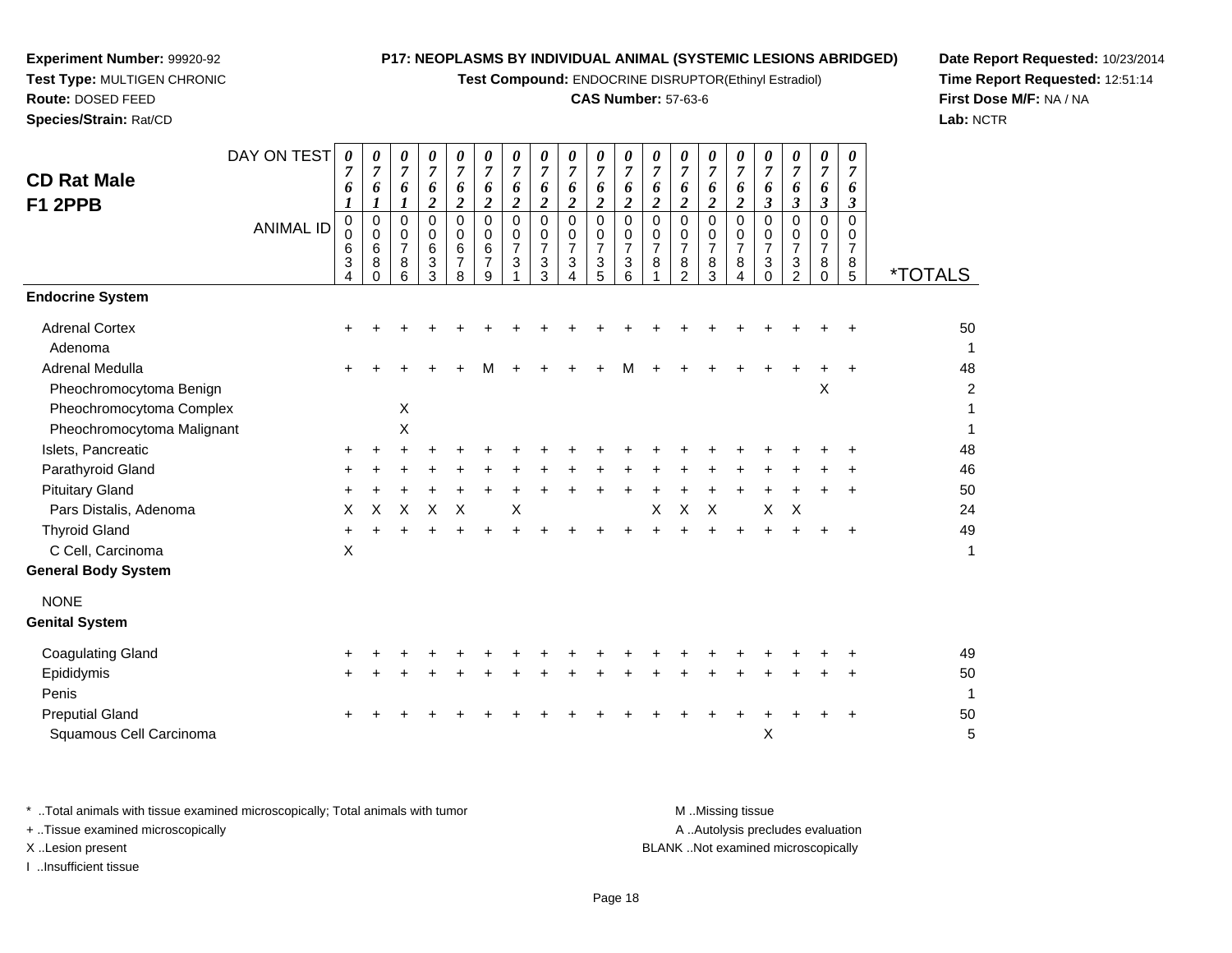**Test Compound:** ENDOCRINE DISRUPTOR(Ethinyl Estradiol)

## **CAS Number:** 57-63-6

**Date Report Requested:** 10/23/2014**Time Report Requested:** 12:51:14**First Dose M/F:** NA / NA**Lab:** NCTR

| <b>CD Rat Male</b><br>F1 2PPB | DAY ON TEST<br><b>ANIMAL ID</b> | 0<br>$\overline{7}$<br>6<br>$\boldsymbol{l}$<br>$\pmb{0}$<br>$\mathbf 0$<br>6<br>3<br>4 | 0<br>$\overline{7}$<br>6<br>$\boldsymbol{l}$<br>0<br>$\mathbf 0$<br>6<br>8<br>O | 0<br>$\overline{7}$<br>6<br>1<br>0<br>0<br>$\overline{7}$<br>8<br>6 | 0<br>$\overline{7}$<br>6<br>2<br>0<br>0<br>6<br>$\ensuremath{\mathsf{3}}$<br>3 | 0<br>$\overline{7}$<br>6<br>$\boldsymbol{2}$<br>0<br>0<br>6<br>$\overline{7}$<br>8 | 0<br>$\overline{7}$<br>6<br>$\boldsymbol{2}$<br>0<br>0<br>6<br>$\boldsymbol{7}$<br>9 | 0<br>$\overline{7}$<br>6<br>$\boldsymbol{2}$<br>$\mathbf 0$<br>0<br>7<br>$\sqrt{3}$ | 0<br>$\overline{7}$<br>6<br>$\overline{a}$<br>0<br>$\mathbf 0$<br>$\overline{7}$<br>$\ensuremath{\mathsf{3}}$<br>3 | 0<br>$\overline{7}$<br>6<br>$\boldsymbol{2}$<br>$\mathbf 0$<br>0<br>$\overline{7}$<br>3 | 0<br>$\overline{7}$<br>6<br>$\boldsymbol{2}$<br>0<br>0<br>7<br>3<br>5 | 0<br>$\overline{7}$<br>6<br>$\boldsymbol{2}$<br>$\mathbf 0$<br>0<br>$\boldsymbol{7}$<br>$\ensuremath{\mathsf{3}}$<br>6 | 0<br>$\overline{7}$<br>6<br>$\overline{c}$<br>$\Omega$<br>0<br>7<br>8 | 0<br>$\overline{7}$<br>6<br>$\overline{c}$<br>$\Omega$<br>0<br>7<br>$\bf 8$<br>$\overline{2}$ | 0<br>$\overline{7}$<br>6<br>$\boldsymbol{2}$<br>$\Omega$<br>0<br>$\overline{7}$<br>8<br>3 | 0<br>$\overline{7}$<br>6<br>$\boldsymbol{2}$<br>0<br>0<br>7<br>8 | 0<br>$\overline{7}$<br>6<br>$\boldsymbol{\beta}$<br>0<br>0<br>7<br>$\mathbf{3}$<br>$\Omega$ | 0<br>$\overline{7}$<br>6<br>$\mathfrak{z}$<br>$\Omega$<br>0<br>7<br>3<br>$\overline{2}$ | 0<br>$\overline{7}$<br>6<br>$\boldsymbol{\beta}$<br>$\mathbf 0$<br>$\mathbf 0$<br>$\overline{7}$<br>8<br>0 | 0<br>$\overline{7}$<br>6<br>3<br>$\Omega$<br>0<br>$\overline{7}$<br>$\,8\,$<br>5 | <i><b>*TOTALS</b></i> |
|-------------------------------|---------------------------------|-----------------------------------------------------------------------------------------|---------------------------------------------------------------------------------|---------------------------------------------------------------------|--------------------------------------------------------------------------------|------------------------------------------------------------------------------------|--------------------------------------------------------------------------------------|-------------------------------------------------------------------------------------|--------------------------------------------------------------------------------------------------------------------|-----------------------------------------------------------------------------------------|-----------------------------------------------------------------------|------------------------------------------------------------------------------------------------------------------------|-----------------------------------------------------------------------|-----------------------------------------------------------------------------------------------|-------------------------------------------------------------------------------------------|------------------------------------------------------------------|---------------------------------------------------------------------------------------------|-----------------------------------------------------------------------------------------|------------------------------------------------------------------------------------------------------------|----------------------------------------------------------------------------------|-----------------------|
| Prostate, Dorsal/Lateral Lobe |                                 |                                                                                         |                                                                                 |                                                                     |                                                                                |                                                                                    |                                                                                      |                                                                                     |                                                                                                                    |                                                                                         |                                                                       | 4                                                                                                                      |                                                                       |                                                                                               |                                                                                           |                                                                  |                                                                                             |                                                                                         |                                                                                                            |                                                                                  | 50                    |
| Prostate, Ventral Lobe        |                                 |                                                                                         |                                                                                 |                                                                     |                                                                                |                                                                                    |                                                                                      |                                                                                     |                                                                                                                    |                                                                                         |                                                                       |                                                                                                                        |                                                                       |                                                                                               |                                                                                           |                                                                  |                                                                                             |                                                                                         |                                                                                                            | $\ddot{}$                                                                        | 50                    |
| <b>Rete Testes</b>            |                                 |                                                                                         |                                                                                 |                                                                     |                                                                                |                                                                                    |                                                                                      |                                                                                     |                                                                                                                    |                                                                                         |                                                                       | M                                                                                                                      |                                                                       |                                                                                               |                                                                                           |                                                                  |                                                                                             |                                                                                         |                                                                                                            |                                                                                  | 44                    |
| <b>Seminal Vesicle</b>        |                                 |                                                                                         |                                                                                 |                                                                     |                                                                                |                                                                                    |                                                                                      |                                                                                     |                                                                                                                    |                                                                                         |                                                                       |                                                                                                                        |                                                                       |                                                                                               |                                                                                           |                                                                  |                                                                                             |                                                                                         |                                                                                                            |                                                                                  | 46                    |
| <b>Testes</b>                 |                                 | 4                                                                                       |                                                                                 |                                                                     |                                                                                |                                                                                    |                                                                                      |                                                                                     |                                                                                                                    |                                                                                         |                                                                       |                                                                                                                        |                                                                       |                                                                                               |                                                                                           |                                                                  |                                                                                             |                                                                                         |                                                                                                            |                                                                                  | 50                    |
| <b>Hematopoietic System</b>   |                                 |                                                                                         |                                                                                 |                                                                     |                                                                                |                                                                                    |                                                                                      |                                                                                     |                                                                                                                    |                                                                                         |                                                                       |                                                                                                                        |                                                                       |                                                                                               |                                                                                           |                                                                  |                                                                                             |                                                                                         |                                                                                                            |                                                                                  |                       |
| <b>Bone Marrow</b>            |                                 |                                                                                         |                                                                                 |                                                                     |                                                                                |                                                                                    |                                                                                      |                                                                                     |                                                                                                                    |                                                                                         |                                                                       |                                                                                                                        |                                                                       |                                                                                               |                                                                                           |                                                                  |                                                                                             |                                                                                         |                                                                                                            | ÷                                                                                | 48                    |
| Lymph Node                    |                                 | ٠                                                                                       |                                                                                 |                                                                     |                                                                                |                                                                                    |                                                                                      |                                                                                     |                                                                                                                    |                                                                                         |                                                                       |                                                                                                                        |                                                                       |                                                                                               |                                                                                           |                                                                  |                                                                                             |                                                                                         |                                                                                                            |                                                                                  | 16                    |
| Lymph Node, Mandibular        |                                 |                                                                                         |                                                                                 |                                                                     |                                                                                |                                                                                    |                                                                                      |                                                                                     |                                                                                                                    |                                                                                         |                                                                       |                                                                                                                        |                                                                       |                                                                                               |                                                                                           |                                                                  |                                                                                             |                                                                                         |                                                                                                            |                                                                                  | 50                    |
| Lymph Node, Mesenteric        |                                 |                                                                                         |                                                                                 |                                                                     |                                                                                |                                                                                    |                                                                                      |                                                                                     |                                                                                                                    |                                                                                         |                                                                       |                                                                                                                        |                                                                       |                                                                                               |                                                                                           |                                                                  |                                                                                             |                                                                                         |                                                                                                            |                                                                                  | 46                    |
| Spleen                        |                                 |                                                                                         |                                                                                 |                                                                     |                                                                                |                                                                                    |                                                                                      |                                                                                     |                                                                                                                    |                                                                                         |                                                                       |                                                                                                                        |                                                                       |                                                                                               |                                                                                           |                                                                  |                                                                                             |                                                                                         |                                                                                                            |                                                                                  | 49                    |
| Thymus                        |                                 |                                                                                         |                                                                                 |                                                                     |                                                                                |                                                                                    |                                                                                      |                                                                                     |                                                                                                                    |                                                                                         |                                                                       |                                                                                                                        |                                                                       |                                                                                               |                                                                                           |                                                                  |                                                                                             |                                                                                         | м                                                                                                          | ÷                                                                                | 44                    |
| <b>Integumentary System</b>   |                                 |                                                                                         |                                                                                 |                                                                     |                                                                                |                                                                                    |                                                                                      |                                                                                     |                                                                                                                    |                                                                                         |                                                                       |                                                                                                                        |                                                                       |                                                                                               |                                                                                           |                                                                  |                                                                                             |                                                                                         |                                                                                                            |                                                                                  |                       |
| Mammary Gland                 |                                 |                                                                                         |                                                                                 |                                                                     |                                                                                |                                                                                    |                                                                                      |                                                                                     |                                                                                                                    |                                                                                         |                                                                       |                                                                                                                        |                                                                       |                                                                                               |                                                                                           |                                                                  |                                                                                             |                                                                                         |                                                                                                            |                                                                                  | 45                    |
| Fibroadenoma                  |                                 | $\pmb{\times}$                                                                          |                                                                                 |                                                                     | Χ                                                                              |                                                                                    |                                                                                      |                                                                                     |                                                                                                                    |                                                                                         |                                                                       |                                                                                                                        | Χ                                                                     |                                                                                               |                                                                                           |                                                                  |                                                                                             |                                                                                         |                                                                                                            |                                                                                  | 3                     |
| Fibroma                       |                                 |                                                                                         |                                                                                 |                                                                     |                                                                                |                                                                                    | X                                                                                    | $\boldsymbol{\mathsf{X}}$                                                           |                                                                                                                    |                                                                                         |                                                                       |                                                                                                                        |                                                                       |                                                                                               |                                                                                           |                                                                  |                                                                                             |                                                                                         |                                                                                                            |                                                                                  | 3                     |
| Skin                          |                                 | +                                                                                       |                                                                                 |                                                                     |                                                                                |                                                                                    |                                                                                      |                                                                                     |                                                                                                                    |                                                                                         |                                                                       |                                                                                                                        |                                                                       |                                                                                               |                                                                                           |                                                                  |                                                                                             |                                                                                         |                                                                                                            |                                                                                  | 50                    |
| <b>Basal Cell Adenoma</b>     |                                 |                                                                                         |                                                                                 |                                                                     |                                                                                |                                                                                    |                                                                                      |                                                                                     |                                                                                                                    |                                                                                         |                                                                       |                                                                                                                        |                                                                       |                                                                                               | Χ                                                                                         |                                                                  |                                                                                             |                                                                                         |                                                                                                            |                                                                                  |                       |
| Keratoacanthoma               |                                 |                                                                                         |                                                                                 |                                                                     |                                                                                |                                                                                    |                                                                                      |                                                                                     |                                                                                                                    |                                                                                         |                                                                       |                                                                                                                        |                                                                       |                                                                                               |                                                                                           |                                                                  |                                                                                             |                                                                                         |                                                                                                            | X                                                                                | 3                     |
| Squamous Cell Carcinoma       |                                 |                                                                                         |                                                                                 |                                                                     |                                                                                |                                                                                    |                                                                                      |                                                                                     |                                                                                                                    |                                                                                         |                                                                       |                                                                                                                        |                                                                       |                                                                                               |                                                                                           |                                                                  |                                                                                             |                                                                                         |                                                                                                            |                                                                                  | 1                     |
| <b>Musculoskeletal System</b> |                                 |                                                                                         |                                                                                 |                                                                     |                                                                                |                                                                                    |                                                                                      |                                                                                     |                                                                                                                    |                                                                                         |                                                                       |                                                                                                                        |                                                                       |                                                                                               |                                                                                           |                                                                  |                                                                                             |                                                                                         |                                                                                                            |                                                                                  |                       |

\* ..Total animals with tissue examined microscopically; Total animals with tumor **M** . Missing tissue M ..Missing tissue

+ ..Tissue examined microscopically

**Experiment Number:** 99920-92**Test Type:** MULTIGEN CHRONIC

**Route:** DOSED FEED**Species/Strain:** Rat/CD

I ..Insufficient tissue

A ..Autolysis precludes evaluation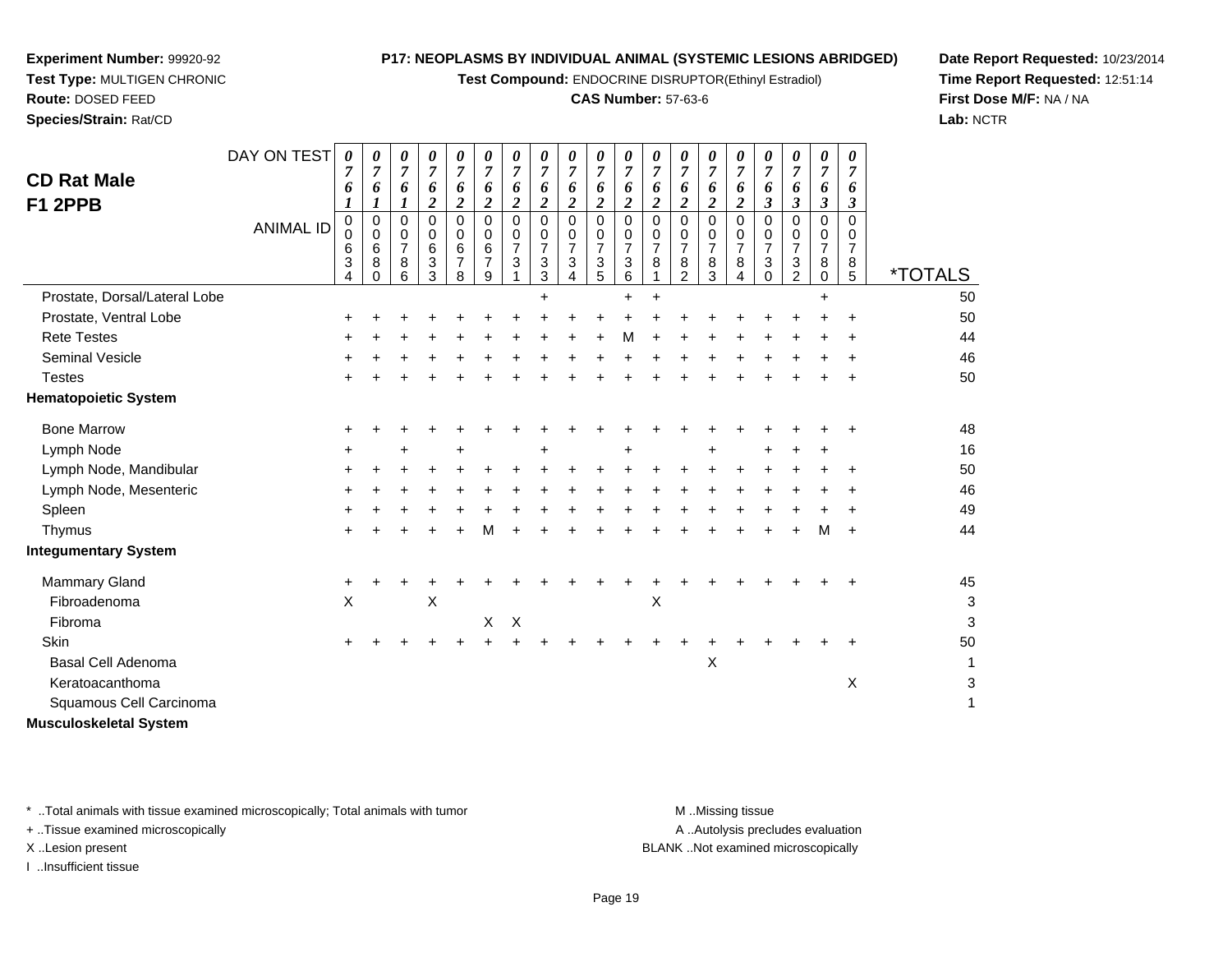**Test Compound:** ENDOCRINE DISRUPTOR(Ethinyl Estradiol)

## **CAS Number:** 57-63-6

**Date Report Requested:** 10/23/2014**Time Report Requested:** 12:51:15**First Dose M/F:** NA / NA**Lab:** NCTR

| DAY ON TEST<br><b>CD Rat Male</b><br>F1 2PPB                                                                     | 0<br>7<br>6<br>1      | 0<br>$\overline{7}$<br>6<br>$\boldsymbol{l}$ | 0<br>$\overline{7}$<br>6                            | 0<br>$\overline{7}$<br>6<br>$\overline{c}$ | 0<br>$\overline{7}$<br>6<br>$\overline{c}$ | 0<br>$\overline{7}$<br>6<br>$\overline{c}$ | 0<br>$\overline{7}$<br>6<br>$\boldsymbol{2}$ | 0<br>$\overline{7}$<br>6<br>$\boldsymbol{2}$        | 0<br>$\overline{7}$<br>6<br>$\overline{2}$                | 0<br>$\boldsymbol{7}$<br>6<br>$\overline{\mathbf{c}}$ | 0<br>$\boldsymbol{7}$<br>6<br>$\boldsymbol{2}$ | 0<br>$\overline{7}$<br>6<br>$\boldsymbol{2}$ | 0<br>$\overline{7}$<br>6<br>$\boldsymbol{2}$ | 0<br>$\overline{7}$<br>6<br>$\overline{\mathbf{c}}$ | 0<br>$\overline{7}$<br>6<br>$\overline{\mathbf{c}}$ | 0<br>$\overline{7}$<br>6<br>$\boldsymbol{\beta}$ | 0<br>$\overline{7}$<br>6<br>$\mathfrak{z}$             | 0<br>$\overline{7}$<br>6<br>$\boldsymbol{\beta}$       | 0<br>$\overline{7}$<br>6<br>$\boldsymbol{\beta}$ |                                         |
|------------------------------------------------------------------------------------------------------------------|-----------------------|----------------------------------------------|-----------------------------------------------------|--------------------------------------------|--------------------------------------------|--------------------------------------------|----------------------------------------------|-----------------------------------------------------|-----------------------------------------------------------|-------------------------------------------------------|------------------------------------------------|----------------------------------------------|----------------------------------------------|-----------------------------------------------------|-----------------------------------------------------|--------------------------------------------------|--------------------------------------------------------|--------------------------------------------------------|--------------------------------------------------|-----------------------------------------|
| <b>ANIMAL ID</b>                                                                                                 | 0<br>0<br>6<br>3<br>4 | $\pmb{0}$<br>$\mathbf 0$<br>6<br>8<br>0      | $\Omega$<br>$\mathbf 0$<br>$\overline{7}$<br>8<br>6 | $\Omega$<br>$\mathbf 0$<br>6<br>3<br>3     | $\Omega$<br>0<br>6<br>$\overline{7}$<br>8  | $\Omega$<br>0<br>6<br>$\overline{7}$<br>9  | $\mathbf 0$<br>0<br>$\overline{7}$<br>3      | $\Omega$<br>$\mathbf 0$<br>$\overline{7}$<br>3<br>3 | $\mathbf 0$<br>$\overline{0}$<br>$\overline{7}$<br>3<br>4 | 0<br>0<br>7<br>3<br>5                                 | $\mathbf 0$<br>0<br>$\overline{7}$<br>3<br>6   | $\mathbf 0$<br>0<br>$\overline{7}$<br>8      | $\Omega$<br>0<br>$\overline{7}$<br>8<br>2    | $\Omega$<br>0<br>$\overline{7}$<br>8<br>3           | $\mathbf 0$<br>0<br>$\overline{7}$<br>8<br>4        | $\Omega$<br>0<br>$\overline{7}$<br>3<br>0        | $\Omega$<br>0<br>$\overline{7}$<br>3<br>$\overline{2}$ | $\mathbf 0$<br>$\mathbf 0$<br>$\overline{7}$<br>8<br>0 | $\Omega$<br>0<br>$\overline{7}$<br>8<br>5        | <i><b>*TOTALS</b></i>                   |
| Bone, Femur                                                                                                      | $\ddot{}$             |                                              |                                                     |                                            |                                            |                                            |                                              |                                                     |                                                           |                                                       |                                                |                                              |                                              |                                                     |                                                     |                                                  |                                                        |                                                        | $+$                                              | 50                                      |
| <b>Skeletal Muscle</b>                                                                                           |                       |                                              |                                                     |                                            |                                            |                                            |                                              |                                                     |                                                           |                                                       |                                                |                                              |                                              |                                                     |                                                     |                                                  |                                                        |                                                        |                                                  | $\mathbf{1}$                            |
| <b>Nervous System</b>                                                                                            |                       |                                              |                                                     |                                            |                                            |                                            |                                              |                                                     |                                                           |                                                       |                                                |                                              |                                              |                                                     |                                                     |                                                  |                                                        |                                                        |                                                  |                                         |
| Brain, Brain Stem                                                                                                |                       |                                              |                                                     |                                            |                                            |                                            |                                              |                                                     |                                                           |                                                       |                                                |                                              |                                              |                                                     |                                                     |                                                  |                                                        |                                                        |                                                  | 50                                      |
| Brain, Cerebellum                                                                                                |                       |                                              |                                                     |                                            |                                            |                                            |                                              |                                                     |                                                           |                                                       |                                                |                                              |                                              |                                                     |                                                     |                                                  |                                                        |                                                        |                                                  | 50                                      |
| Brain, Cerebrum<br>Granular Cell Tumor Benign<br><b>Granular Cell Tumor Malignant</b><br><b>Peripheral Nerve</b> |                       |                                              |                                                     |                                            |                                            |                                            |                                              |                                                     |                                                           |                                                       |                                                |                                              |                                              |                                                     |                                                     |                                                  |                                                        |                                                        |                                                  | 50<br>$\mathbf{1}$<br>1<br>$\mathbf{1}$ |
| Spinal Cord                                                                                                      |                       |                                              |                                                     |                                            |                                            |                                            |                                              |                                                     |                                                           |                                                       |                                                |                                              |                                              |                                                     |                                                     |                                                  |                                                        |                                                        |                                                  | $\pmb{0}$                               |
| <b>Respiratory System</b>                                                                                        |                       |                                              |                                                     |                                            |                                            |                                            |                                              |                                                     |                                                           |                                                       |                                                |                                              |                                              |                                                     |                                                     |                                                  |                                                        |                                                        |                                                  |                                         |
| Lung<br>Squamous Cell Carcinoma, Metastatic,<br><b>Preputial Gland</b>                                           |                       |                                              |                                                     |                                            |                                            |                                            |                                              |                                                     |                                                           |                                                       |                                                |                                              |                                              |                                                     |                                                     |                                                  |                                                        |                                                        |                                                  | 46<br>$\mathbf 1$                       |
| Nose                                                                                                             | $\ddot{}$             |                                              |                                                     |                                            |                                            |                                            |                                              |                                                     |                                                           |                                                       |                                                |                                              |                                              |                                                     |                                                     |                                                  |                                                        |                                                        |                                                  | 49                                      |
| Osteosarcoma                                                                                                     |                       |                                              |                                                     |                                            |                                            |                                            |                                              |                                                     |                                                           |                                                       |                                                |                                              |                                              |                                                     |                                                     |                                                  |                                                        |                                                        |                                                  | $\mathbf{1}$                            |
| Trachea                                                                                                          | ÷                     |                                              |                                                     |                                            |                                            |                                            |                                              |                                                     |                                                           |                                                       |                                                |                                              |                                              |                                                     |                                                     |                                                  |                                                        |                                                        |                                                  | 50                                      |
| <b>Special Senses System</b>                                                                                     |                       |                                              |                                                     |                                            |                                            |                                            |                                              |                                                     |                                                           |                                                       |                                                |                                              |                                              |                                                     |                                                     |                                                  |                                                        |                                                        |                                                  |                                         |
| Eye                                                                                                              |                       |                                              |                                                     |                                            |                                            |                                            |                                              |                                                     |                                                           |                                                       |                                                |                                              |                                              |                                                     |                                                     |                                                  |                                                        |                                                        |                                                  | 46                                      |
| <b>Harderian Gland</b>                                                                                           |                       |                                              |                                                     |                                            |                                            |                                            |                                              |                                                     |                                                           |                                                       |                                                |                                              |                                              |                                                     |                                                     |                                                  |                                                        |                                                        |                                                  | 47                                      |
| <b>Urinary System</b>                                                                                            |                       |                                              |                                                     |                                            |                                            |                                            |                                              |                                                     |                                                           |                                                       |                                                |                                              |                                              |                                                     |                                                     |                                                  |                                                        |                                                        |                                                  |                                         |

**Experiment Number:** 99920-92**Test Type:** MULTIGEN CHRONIC

**Route:** DOSED FEED**Species/Strain:** Rat/CD

\* ..Total animals with tissue examined microscopically; Total animals with tumor **M** . Missing tissue M ..Missing tissue A ..Autolysis precludes evaluation + ..Tissue examined microscopically X ..Lesion present BLANK ..Not examined microscopicallyI ..Insufficient tissue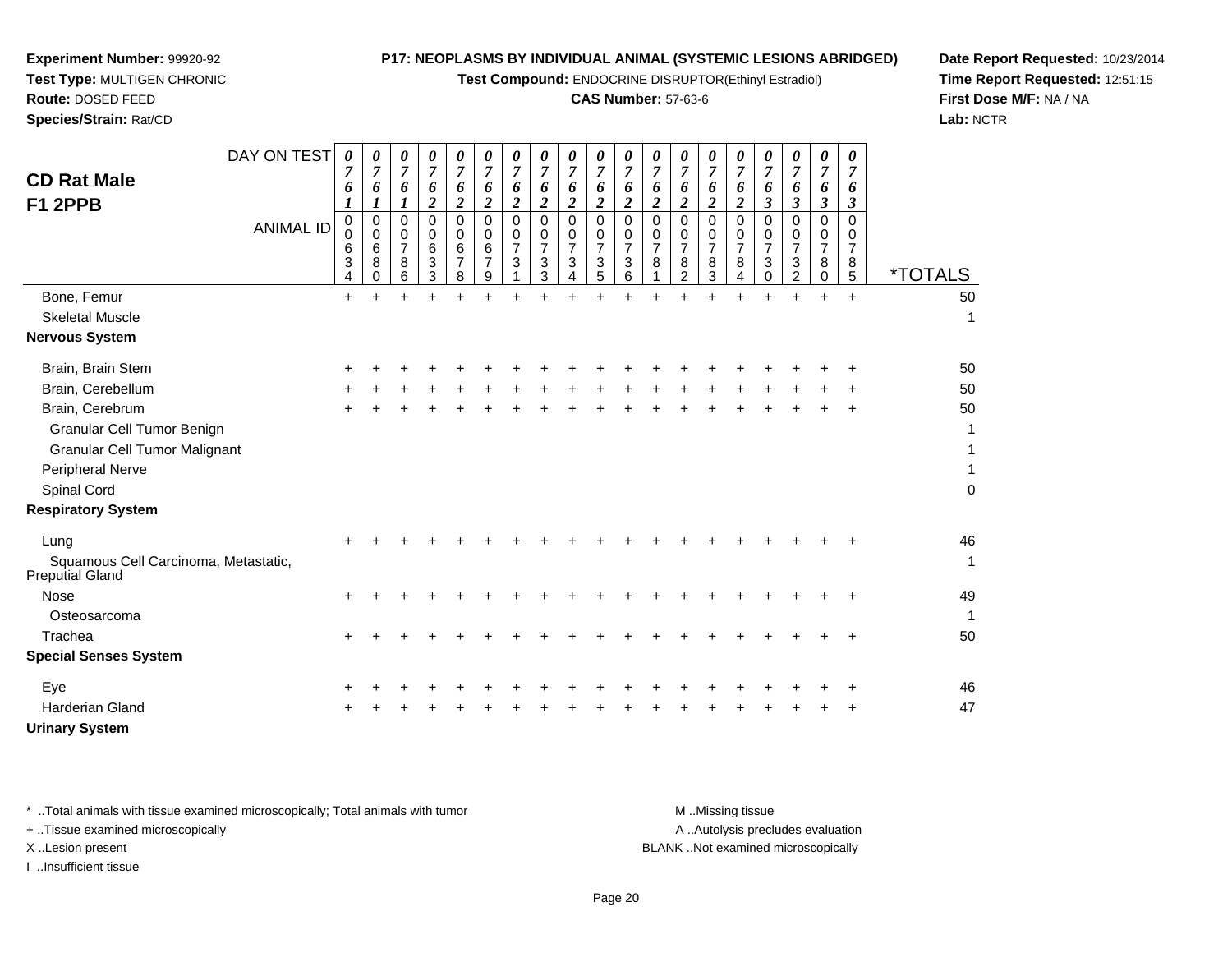**Test Compound:** ENDOCRINE DISRUPTOR(Ethinyl Estradiol)

# **CAS Number:** 57-63-6

**Date Report Requested:** 10/23/2014**Time Report Requested:** 12:51:15**First Dose M/F:** NA / NA**Lab:** NCTR

**Experiment Number:** 99920-92

| <b>CD Rat Male</b><br>F1 2PPB           | DAY ON TEST<br><b>ANIMAL ID</b> | $\boldsymbol{\theta}$<br>7<br>6<br>$\mathbf{I}$<br>0<br>0<br>6<br>3<br>4 | 0<br>7<br>6<br>0<br>0<br>6<br>8 | $\boldsymbol{\theta}$<br>$\overline{ }$<br>6<br>0<br>0<br>$\overline{ }$<br>8<br>6 | 0<br>$\overline{7}$<br>6<br>$\overline{c}$<br>0<br>0<br>6<br>3<br>3 | $\boldsymbol{\theta}$<br>$\overline{7}$<br>6<br>2<br>0<br>$\mathbf 0$<br>$\,6\,$<br>$\overline{7}$<br>8 | $\boldsymbol{\theta}$<br>$\overline{7}$<br>6<br>$\overline{2}$<br>0<br>$\,0\,$<br>6<br>$\overline{ }$<br>9 | $\boldsymbol{\theta}$<br>$\overline{7}$<br>6<br>$\overline{2}$<br>0<br>0<br>$\overline{ }$<br>3 | $\boldsymbol{\theta}$<br>7<br>6<br>$\overline{2}$<br>0<br>0<br>$\overline{ }$<br>3<br>3 | $\boldsymbol{\theta}$<br>$\overline{7}$<br>6<br>$\overline{2}$<br>0<br>0<br>$\overline{7}$<br>$\mathbf{3}$<br>4 | 0<br>$\overline{7}$<br>6<br>$\boldsymbol{2}$<br>0<br>0<br>$\overline{ }$<br>$\ensuremath{\mathsf{3}}$<br>5 | 0<br>$\overline{7}$<br>6<br>$\overline{2}$<br>0<br>$\overline{ }$<br>3<br>6 | $\boldsymbol{\theta}$<br>7<br>6<br>2<br>$\Omega$<br>0<br>$\overline{ }$<br>8 | $\boldsymbol{\theta}$<br>7<br>6<br>2<br>0<br>7<br>8<br>$\mathcal{D}$ | $\boldsymbol{\theta}$<br>7<br>6<br>$\overline{2}$<br>0<br>$\rightarrow$<br>8<br>$\mathcal{S}$ | 0<br>7<br>6<br>$\boldsymbol{2}$<br>0<br>0<br>$\overline{ }$<br>8<br>4 | $\boldsymbol{\theta}$<br>7<br>6<br>$\boldsymbol{\beta}$<br>0<br>$\pmb{0}$<br>$\overline{7}$<br>3<br>$\Omega$ | $\boldsymbol{\theta}$<br>7<br>o<br>3<br>0<br>0<br>$\overline{\phantom{a}}$<br>3<br>2 | $\boldsymbol{\theta}$<br>7<br>6<br>$\boldsymbol{\beta}$<br>0<br>0<br>$\overline{ }$<br>8<br>$\Omega$ | 0<br>o<br>8<br>5 | <i><b>*TOTALS</b></i> |
|-----------------------------------------|---------------------------------|--------------------------------------------------------------------------|---------------------------------|------------------------------------------------------------------------------------|---------------------------------------------------------------------|---------------------------------------------------------------------------------------------------------|------------------------------------------------------------------------------------------------------------|-------------------------------------------------------------------------------------------------|-----------------------------------------------------------------------------------------|-----------------------------------------------------------------------------------------------------------------|------------------------------------------------------------------------------------------------------------|-----------------------------------------------------------------------------|------------------------------------------------------------------------------|----------------------------------------------------------------------|-----------------------------------------------------------------------------------------------|-----------------------------------------------------------------------|--------------------------------------------------------------------------------------------------------------|--------------------------------------------------------------------------------------|------------------------------------------------------------------------------------------------------|------------------|-----------------------|
| Kidney                                  |                                 | $\ddot{}$                                                                |                                 | +                                                                                  | +                                                                   |                                                                                                         | +                                                                                                          | +                                                                                               | ÷.                                                                                      | +                                                                                                               |                                                                                                            |                                                                             |                                                                              | ÷                                                                    | +                                                                                             | ÷                                                                     | ÷                                                                                                            | ÷                                                                                    | $\pm$                                                                                                | $\pm$            | 49                    |
| Bilateral, Renal Tubule, Carcinoma      |                                 | $\boldsymbol{\mathsf{X}}$                                                |                                 |                                                                                    |                                                                     |                                                                                                         |                                                                                                            |                                                                                                 |                                                                                         |                                                                                                                 |                                                                                                            |                                                                             |                                                                              |                                                                      |                                                                                               |                                                                       |                                                                                                              |                                                                                      |                                                                                                      |                  | 1                     |
| Urethra                                 |                                 |                                                                          |                                 |                                                                                    |                                                                     |                                                                                                         |                                                                                                            |                                                                                                 |                                                                                         |                                                                                                                 |                                                                                                            |                                                                             | $\ddot{}$                                                                    |                                                                      |                                                                                               |                                                                       |                                                                                                              |                                                                                      |                                                                                                      |                  | $\overline{2}$        |
| <b>Urinary Bladder</b>                  |                                 | $\ddot{}$                                                                |                                 |                                                                                    |                                                                     |                                                                                                         |                                                                                                            |                                                                                                 |                                                                                         |                                                                                                                 |                                                                                                            |                                                                             |                                                                              |                                                                      |                                                                                               |                                                                       |                                                                                                              |                                                                                      |                                                                                                      |                  | 48                    |
| <b>SYSTEMIC LESIONS</b>                 |                                 |                                                                          |                                 |                                                                                    |                                                                     |                                                                                                         |                                                                                                            |                                                                                                 |                                                                                         |                                                                                                                 |                                                                                                            |                                                                             |                                                                              |                                                                      |                                                                                               |                                                                       |                                                                                                              |                                                                                      |                                                                                                      |                  |                       |
| Multiple Organ<br>Leukemia Granulocytic |                                 | $\ddot{}$                                                                |                                 |                                                                                    |                                                                     |                                                                                                         |                                                                                                            |                                                                                                 |                                                                                         |                                                                                                                 |                                                                                                            |                                                                             |                                                                              |                                                                      |                                                                                               |                                                                       |                                                                                                              |                                                                                      |                                                                                                      | $\pm$            | 50<br>2               |

\* ..Total animals with tissue examined microscopically; Total animals with tumor **M** . Missing tissue M ..Missing tissue

+ ..Tissue examined microscopically

I ..Insufficient tissue

A ..Autolysis precludes evaluation X ..Lesion present BLANK ..Not examined microscopically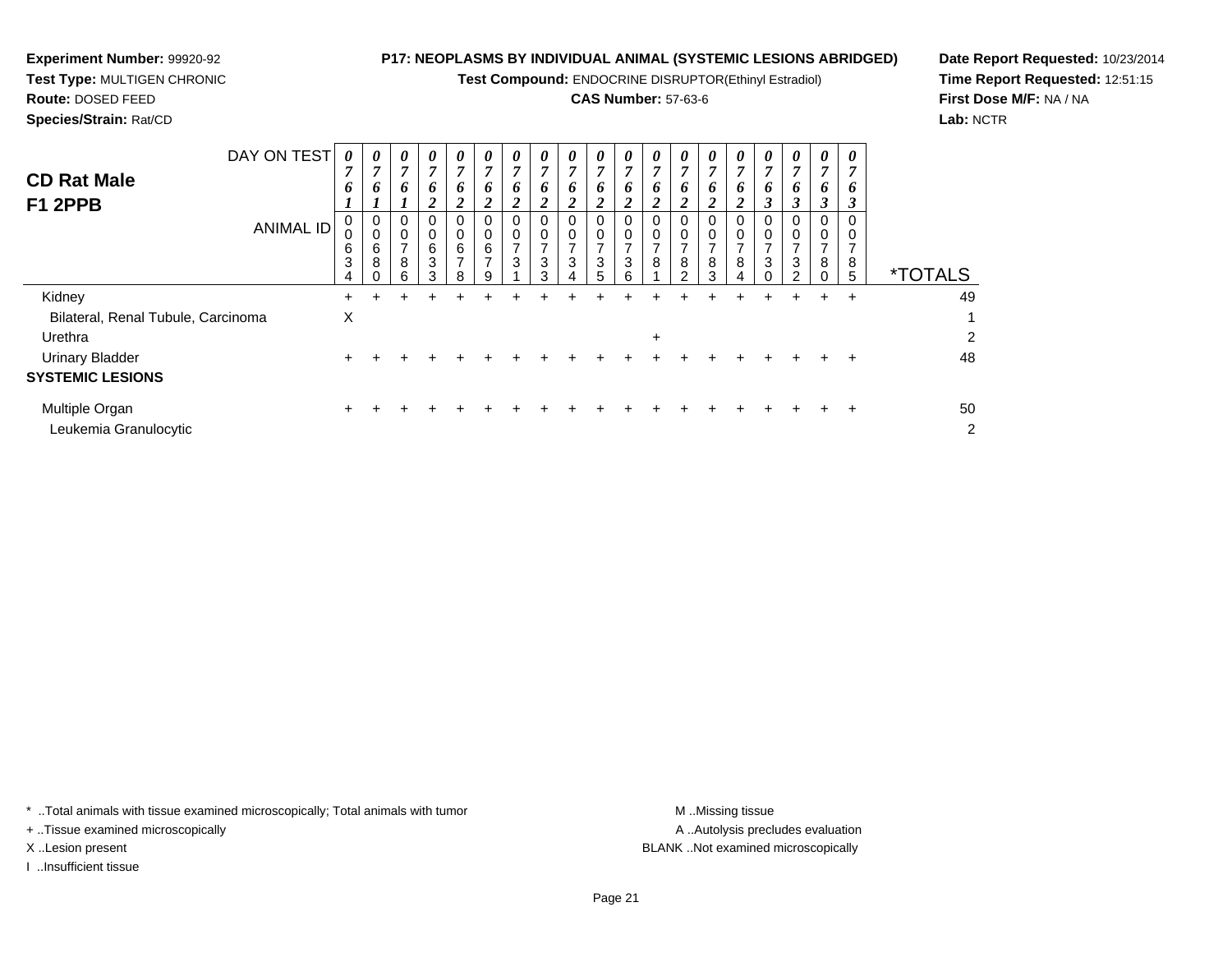**Test Compound:** ENDOCRINE DISRUPTOR(Ethinyl Estradiol)

## **CAS Number:** 57-63-6

**Date Report Requested:** 10/23/2014**Time Report Requested:** 12:51:15**First Dose M/F:** NA / NA**Lab:** NCTR

|                              | DAY ON TEST      | 0<br>$\boldsymbol{4}$    | 0<br>$\boldsymbol{4}$      | 0<br>5         | $\pmb{\theta}$<br>$\sqrt{5}$ | 0<br>$\sqrt{5}$          | 0<br>6                     | 0<br>6                     | 0<br>6                     | $\pmb{\theta}$<br>6 | $\pmb{\theta}$<br>6              | $\pmb{\theta}$<br>6        | 0<br>6                     | 0<br>6            | 0<br>6         | 0<br>6                    | 0<br>$\overline{7}$        | 0<br>$\overline{7}$        | 0<br>$\overline{7}$  | 0<br>$\boldsymbol{7}$     | $\pmb{\theta}$<br>$\overline{7}$ | 0<br>$\overline{7}$            | 0<br>$\overline{7}$     | 0<br>$\overline{7}$ | 0<br>$\boldsymbol{7}$  | 0<br>$\overline{7}$        | 0<br>$\overline{7}$ | $\overline{7}$          | 0<br>$\overline{7}$ | 0<br>$\boldsymbol{7}$ | 0<br>$\overline{7}$      | $\boldsymbol{\theta}$<br>$\overline{7}$ |
|------------------------------|------------------|--------------------------|----------------------------|----------------|------------------------------|--------------------------|----------------------------|----------------------------|----------------------------|---------------------|----------------------------------|----------------------------|----------------------------|-------------------|----------------|---------------------------|----------------------------|----------------------------|----------------------|---------------------------|----------------------------------|--------------------------------|-------------------------|---------------------|------------------------|----------------------------|---------------------|-------------------------|---------------------|-----------------------|--------------------------|-----------------------------------------|
| <b>CD Rat Male</b>           |                  | 6                        | $\boldsymbol{9}$           | 5              | 6                            | 9                        | $\boldsymbol{\theta}$      | 0                          | 1                          | $\boldsymbol{2}$    | $\mathfrak{z}$                   | $\boldsymbol{\beta}$       | 6                          | 6                 | 8              | 9                         | $\boldsymbol{\theta}$      | $\boldsymbol{\beta}$       | $\boldsymbol{\beta}$ | $\boldsymbol{4}$          | $\boldsymbol{4}$                 | $\sqrt{5}$                     | $\mathfrak{s}$          | 5                   | $\sqrt{5}$             | 5                          | $\mathfrak{s}$      | 5                       | 5                   | $\mathfrak{H}$        | 5                        |                                         |
| <b>F1 10PPB</b>              |                  | $\overline{7}$           | 4                          | $\overline{2}$ | $\boldsymbol{2}$             | 6                        | $\boldsymbol{2}$           | $\boldsymbol{2}$           | 5                          | $\boldsymbol{4}$    | $\boldsymbol{2}$                 | $\boldsymbol{\beta}$       | $\overline{7}$             | 9                 | 8              | 6                         | $\boldsymbol{9}$           | $\overline{7}$             | $\overline{7}$       | $\boldsymbol{4}$          | $\boldsymbol{4}$                 | 6                              | 6                       | 6                   | 6                      | 6                          | $\overline{7}$      | $\overline{7}$          | $\overline{7}$      | $\overline{\tau}$     | 7                        | 8                                       |
|                              | <b>ANIMAL ID</b> | $\pmb{0}$<br>$\mathbf 0$ | $\mathbf 0$<br>$\mathbf 0$ | 0<br>0         | $\mathbf 0$<br>$\mathbf 0$   | $\mathsf 0$<br>$\pmb{0}$ | $\mathbf 0$<br>$\mathbf 0$ | $\overline{0}$<br>$\Omega$ | $\mathbf 0$<br>$\mathbf 0$ | $\pmb{0}$<br>0      | $\mathsf 0$<br>$\pmb{0}$         | $\mathbf 0$<br>$\mathbf 0$ | $\mathbf 0$<br>$\mathbf 0$ | 0<br>$\mathbf 0$  | 0<br>$\pmb{0}$ | $\mathsf 0$<br>$\pmb{0}$  | $\mathbf 0$<br>$\mathbf 0$ | $\mathbf 0$<br>$\mathbf 0$ | 0<br>$\mathbf 0$     | $\pmb{0}$<br>$\pmb{0}$    | $\pmb{0}$<br>$\pmb{0}$           | $\mathbf 0$<br>$\mathbf 0$     | $\mathbf 0$<br>$\Omega$ | 0<br>$\Omega$       | $\pmb{0}$<br>$\pmb{0}$ | $\mathbf 0$<br>$\mathbf 0$ | $\mathbf 0$<br>0    | $\mathbf 0$<br>$\Omega$ | 0<br>$\Omega$       | 0<br>$\pmb{0}$        | $\pmb{0}$<br>$\mathbf 0$ |                                         |
|                              |                  | 0                        | $\mathbf 0$                | $\mathbf 0$    | $\mathbf{1}$                 | $\overline{1}$           | $\overline{1}$             | $\overline{1}$             | $\mathbf{1}$               | $\mathbf 1$         | $\mathbf 1$                      | $\mathbf{1}$               | $\overline{c}$             | $\overline{c}$    | $\sqrt{2}$     | $\sqrt{2}$                | $\sqrt{3}$                 | $\sqrt{3}$                 | $\mathbf{3}$         | $\ensuremath{\mathsf{3}}$ | $\ensuremath{\mathsf{3}}$        | $\overline{4}$                 | 4                       | 4                   | $\overline{4}$         | $\overline{a}$             | $\overline{4}$      | 4                       | 4                   | $\sqrt{5}$            | $\sqrt{5}$               |                                         |
|                              |                  | 4<br>$\overline{9}$      | $\sqrt{5}$<br>9            | 8<br>8         | $\pmb{0}$<br>3               | $\frac{3}{5}$            | 4<br>6                     | 4<br>9                     | 5<br>6                     | 6<br>$\overline{8}$ | $\overline{7}$<br>$\overline{2}$ | $\overline{7}$<br>9        | $\frac{2}{6}$              | $\mathbf{3}$<br>3 | 6<br>4         | $\bf 8$<br>$\overline{ }$ | 1<br>$\Omega$              | $\sqrt{5}$<br>9            | 6                    | $^8_3$                    | $\boldsymbol{9}$<br>$\mathbf 0$  | $\mathbf{3}$<br>$\overline{2}$ | $\mathbf{3}$<br>3       | 3                   | $\frac{3}{5}$          | $\sqrt{3}$<br>6            | $\bf 8$<br>8        | 8<br>9                  | 9                   | 3<br>6                | $\mathbf{3}$             |                                         |
| <b>Alimentary System</b>     |                  |                          |                            |                |                              |                          |                            |                            |                            |                     |                                  |                            |                            |                   |                |                           |                            |                            |                      |                           |                                  |                                |                         |                     |                        |                            |                     |                         |                     |                       |                          |                                         |
| Esophagus                    |                  |                          |                            |                |                              |                          |                            |                            |                            |                     |                                  |                            |                            |                   |                |                           |                            |                            |                      |                           |                                  |                                |                         |                     |                        |                            |                     |                         |                     |                       |                          |                                         |
| Intestine Large, Cecum       |                  |                          |                            |                |                              |                          |                            |                            |                            |                     |                                  |                            |                            |                   |                |                           |                            |                            |                      |                           |                                  |                                |                         |                     |                        |                            |                     |                         |                     |                       |                          |                                         |
| Intestine Large, Colon       |                  |                          |                            |                |                              |                          |                            |                            |                            |                     |                                  |                            |                            |                   |                |                           |                            |                            |                      |                           |                                  |                                |                         |                     |                        |                            |                     |                         |                     |                       |                          |                                         |
| Intestine Large, Rectum      |                  |                          |                            |                |                              |                          |                            |                            |                            |                     |                                  |                            |                            |                   |                |                           |                            |                            |                      |                           |                                  |                                |                         |                     |                        |                            |                     |                         |                     |                       |                          |                                         |
| Intestine Small, Duodenum    |                  |                          |                            |                |                              |                          |                            |                            |                            |                     |                                  |                            |                            |                   |                |                           |                            |                            |                      |                           |                                  |                                |                         |                     |                        |                            |                     |                         |                     |                       |                          |                                         |
| Intestine Small, Ileum       |                  |                          |                            |                |                              |                          |                            |                            |                            |                     |                                  |                            |                            |                   |                |                           |                            |                            |                      |                           |                                  |                                |                         |                     |                        |                            |                     |                         |                     |                       |                          |                                         |
| Adenocarcinoma               |                  |                          |                            |                |                              |                          | Χ                          |                            |                            |                     |                                  |                            |                            |                   |                |                           |                            |                            |                      |                           |                                  |                                |                         |                     |                        |                            |                     |                         |                     |                       |                          |                                         |
| Intestine Small, Jejunum     |                  | A                        |                            |                |                              |                          |                            |                            |                            |                     |                                  |                            |                            |                   |                |                           |                            |                            |                      |                           |                                  |                                |                         |                     |                        |                            |                     |                         |                     |                       |                          |                                         |
| Liver                        |                  |                          |                            |                |                              |                          |                            |                            |                            |                     |                                  |                            |                            |                   |                |                           |                            |                            |                      |                           |                                  |                                |                         |                     |                        |                            |                     |                         |                     |                       |                          |                                         |
| Cholangiocarcinoma           |                  |                          |                            |                |                              |                          |                            |                            |                            |                     |                                  |                            |                            |                   |                |                           |                            |                            |                      |                           |                                  |                                |                         |                     |                        |                            |                     |                         |                     |                       |                          | Χ                                       |
| Hepatocellular Adenoma       |                  |                          |                            |                |                              |                          |                            |                            |                            |                     |                                  |                            |                            |                   |                |                           |                            |                            |                      |                           |                                  |                                |                         |                     |                        |                            |                     |                         |                     |                       |                          |                                         |
| Mesentery                    |                  |                          |                            | $\ddot{}$      |                              |                          |                            |                            |                            |                     |                                  |                            |                            |                   |                |                           |                            |                            |                      |                           |                                  |                                |                         | $\ddot{}$           |                        |                            |                     |                         |                     |                       |                          |                                         |
| Oral Mucosa                  |                  |                          |                            |                |                              |                          |                            |                            |                            |                     |                                  | $\overline{+}$             |                            |                   | $\ddot{}$      |                           |                            |                            |                      | $\ddot{}$                 |                                  | $\ddot{}$                      |                         |                     |                        |                            |                     |                         |                     |                       |                          |                                         |
| Squamous Cell Carcinoma      |                  |                          |                            |                |                              |                          |                            |                            |                            |                     |                                  | $\sf X$                    |                            |                   | X              |                           |                            |                            |                      | X                         |                                  | X                              |                         |                     |                        |                            |                     |                         |                     |                       |                          |                                         |
| Pancreas                     |                  |                          |                            |                |                              |                          |                            |                            |                            |                     |                                  |                            |                            |                   |                |                           |                            |                            |                      |                           |                                  |                                |                         |                     |                        |                            |                     |                         |                     |                       |                          |                                         |
| Salivary Glands              |                  |                          |                            |                |                              |                          |                            |                            |                            |                     |                                  |                            |                            |                   |                |                           |                            |                            |                      |                           |                                  |                                |                         |                     |                        |                            |                     |                         |                     |                       |                          |                                         |
| Stomach, Forestomach         |                  |                          |                            |                |                              |                          |                            |                            |                            |                     |                                  |                            |                            |                   |                |                           |                            |                            |                      |                           |                                  |                                |                         |                     |                        |                            |                     |                         |                     |                       |                          |                                         |
| Stomach, Glandular           |                  |                          |                            |                |                              |                          |                            |                            |                            |                     |                                  |                            |                            |                   |                |                           |                            |                            |                      |                           |                                  |                                |                         |                     |                        |                            |                     |                         |                     |                       |                          |                                         |
| <b>Cardiovascular System</b> |                  |                          |                            |                |                              |                          |                            |                            |                            |                     |                                  |                            |                            |                   |                |                           |                            |                            |                      |                           |                                  |                                |                         |                     |                        |                            |                     |                         |                     |                       |                          |                                         |
| <b>Blood Vessel</b>          |                  |                          |                            |                |                              |                          |                            |                            |                            |                     |                                  |                            |                            |                   |                |                           |                            |                            |                      |                           |                                  |                                |                         |                     |                        |                            |                     |                         |                     |                       |                          |                                         |
| Heart                        |                  |                          |                            |                |                              |                          |                            |                            |                            |                     |                                  |                            |                            |                   |                |                           |                            |                            |                      |                           |                                  |                                |                         |                     |                        |                            |                     |                         |                     |                       |                          |                                         |
|                              |                  |                          |                            |                |                              |                          |                            |                            |                            |                     |                                  |                            |                            |                   |                |                           |                            |                            |                      |                           |                                  |                                |                         |                     |                        |                            |                     |                         |                     |                       |                          |                                         |

\* ..Total animals with tissue examined microscopically; Total animals with tumor **M** . Missing tissue M ..Missing tissue A ..Autolysis precludes evaluation + ..Tissue examined microscopically X ..Lesion present BLANK ..Not examined microscopicallyI ..Insufficient tissue

**Experiment Number:** 99920-92**Test Type:** MULTIGEN CHRONIC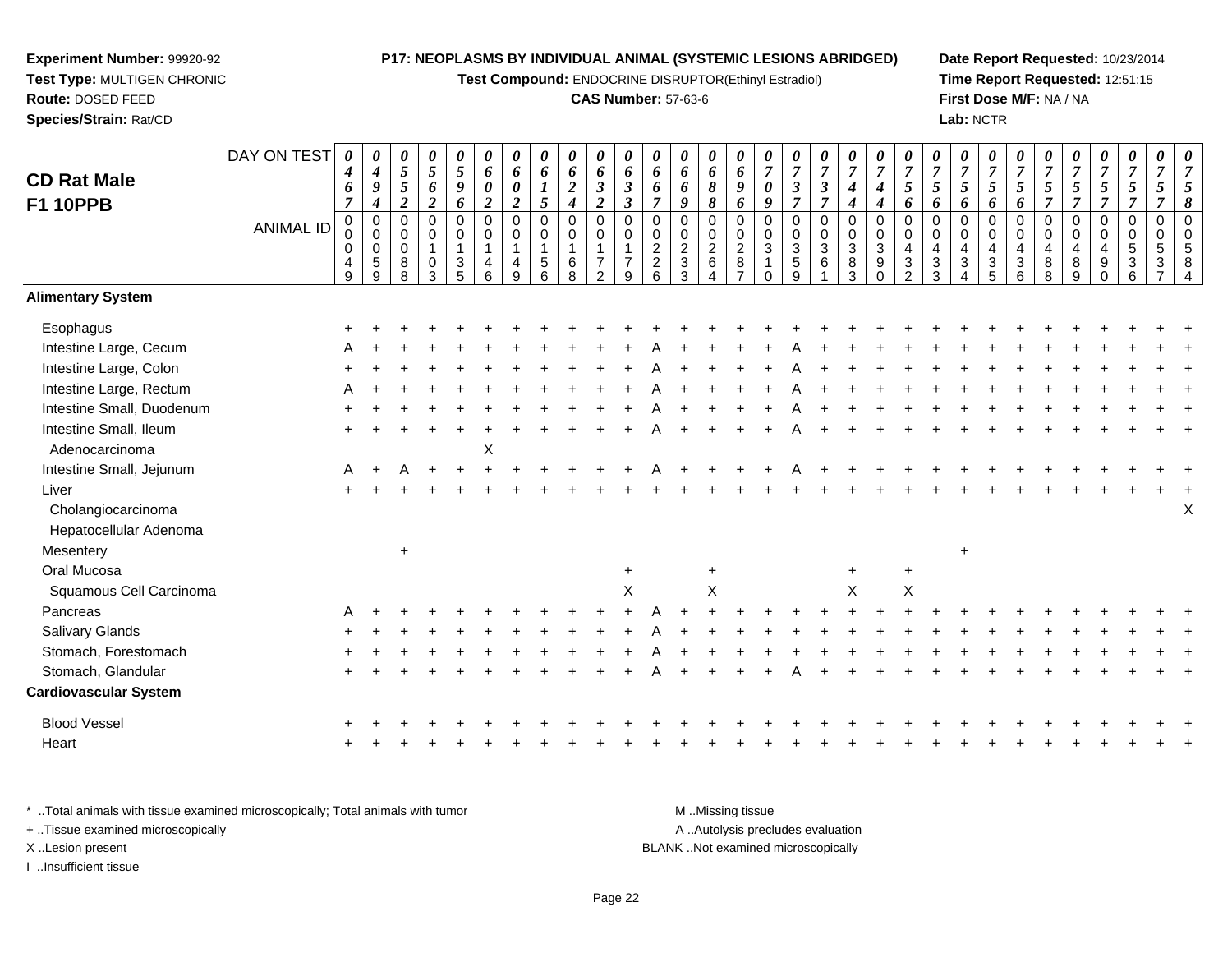**Test Compound:** ENDOCRINE DISRUPTOR(Ethinyl Estradiol)

#### **CAS Number:** 57-63-6

**Date Report Requested:** 10/23/2014**Time Report Requested:** 12:51:15**First Dose M/F:** NA / NA**Lab:** NCTR

|                                                        | DAY ON TEST      | 0                                         | 0                                                            | 0                               | 0                                                            | $\boldsymbol{\theta}$                  | 0                                          | 0                | $\boldsymbol{\theta}$                                                                 | $\boldsymbol{\theta}$                                    | $\boldsymbol{\theta}$                               | 0                                           | 0                                                         | 0                                                       | 0                                                                | $\boldsymbol{\theta}$                                                   | 0                                                           | 0                                                             | 0                                          | 0                                                  | 0                                                           | $\boldsymbol{\theta}$                                       | 0                                   | 0                                                                                   | 0                                                                                    | 0                                               | 0                                                               | 0                            | 0                                      | $\boldsymbol{\theta}$                                                    | 0                                               |                                |
|--------------------------------------------------------|------------------|-------------------------------------------|--------------------------------------------------------------|---------------------------------|--------------------------------------------------------------|----------------------------------------|--------------------------------------------|------------------|---------------------------------------------------------------------------------------|----------------------------------------------------------|-----------------------------------------------------|---------------------------------------------|-----------------------------------------------------------|---------------------------------------------------------|------------------------------------------------------------------|-------------------------------------------------------------------------|-------------------------------------------------------------|---------------------------------------------------------------|--------------------------------------------|----------------------------------------------------|-------------------------------------------------------------|-------------------------------------------------------------|-------------------------------------|-------------------------------------------------------------------------------------|--------------------------------------------------------------------------------------|-------------------------------------------------|-----------------------------------------------------------------|------------------------------|----------------------------------------|--------------------------------------------------------------------------|-------------------------------------------------|--------------------------------|
| <b>CD Rat Male</b>                                     |                  | 4<br>6                                    | 4<br>9                                                       | $\sqrt{5}$<br>$\sqrt{5}$        | $\sqrt{5}$<br>6                                              | $\sqrt{5}$<br>9                        | 6<br>$\boldsymbol{\theta}$                 | 6<br>0           | 6<br>$\boldsymbol{l}$                                                                 | 6<br>$\sqrt{2}$                                          | 6<br>$\boldsymbol{\beta}$                           | 6<br>$\boldsymbol{\beta}$                   | 6<br>6                                                    | 6<br>6                                                  | 6<br>$\pmb{8}$                                                   | 6<br>$\boldsymbol{g}$                                                   | $\overline{7}$<br>0                                         | $\overline{7}$<br>$\boldsymbol{\beta}$                        | $\overline{7}$<br>$\boldsymbol{\beta}$     | $\overline{7}$<br>$\boldsymbol{4}$                 | $\overline{7}$<br>4                                         | $\overline{7}$<br>5                                         | $\overline{7}$<br>5                 | $\overline{7}$<br>$5\overline{)}$                                                   | $\overline{7}$<br>$\mathfrak{s}$                                                     | $\overline{7}$<br>$\mathfrak{H}$                | $\overline{7}$<br>5                                             | $\overline{7}$<br>5          | $\boldsymbol{7}$<br>5                  | $\overline{7}$<br>$\mathfrak{s}$                                         | $\overline{7}$<br>$\mathfrak{s}$                | 7<br>5                         |
| <b>F1 10PPB</b>                                        |                  | $\overline{7}$                            | $\boldsymbol{4}$                                             | $\boldsymbol{2}$                | $\boldsymbol{2}$                                             | 6                                      | $\boldsymbol{2}$                           | $\overline{c}$   | $5\overline{)}$                                                                       | $\boldsymbol{4}$                                         | $\overline{a}$                                      | $\boldsymbol{\beta}$                        | $\overline{7}$                                            | 9                                                       | $\boldsymbol{\delta}$                                            | 6                                                                       | 9                                                           | $\overline{7}$                                                | $\overline{7}$                             | $\boldsymbol{4}$                                   | $\boldsymbol{4}$                                            | 6                                                           | 6                                   | 6                                                                                   | 6                                                                                    | 6                                               | $\overline{7}$                                                  | $\overline{7}$               | $\overline{7}$                         | $\overline{7}$                                                           | $\overline{7}$                                  | 8                              |
|                                                        | <b>ANIMAL ID</b> | $\mathbf 0$<br>0<br>$\mathbf 0$<br>4<br>9 | $\mathbf 0$<br>$\mathbf 0$<br>$\mathbf 0$<br>$\sqrt{5}$<br>9 | 0<br>0<br>$\mathbf 0$<br>8<br>8 | $\mathbf 0$<br>$\pmb{0}$<br>$\mathbf{1}$<br>$\mathbf 0$<br>3 | $\Omega$<br>0<br>$\mathbf 1$<br>3<br>5 | $\mathbf 0$<br>0<br>$\mathbf{1}$<br>4<br>6 | 0<br>0<br>4<br>9 | $\mathbf 0$<br>$\mathbf 0$<br>$\overline{1}$<br>$\begin{array}{c} 5 \\ 6 \end{array}$ | $\mathbf 0$<br>$\mathbf 0$<br>$\mathbf{1}$<br>$\,6$<br>8 | $\Omega$<br>$\mathbf 0$<br>1<br>7<br>$\overline{2}$ | $\Omega$<br>$\Omega$<br>$\overline{7}$<br>9 | $\mathbf 0$<br>0<br>$\overline{c}$<br>$\overline{c}$<br>6 | $\mathbf 0$<br>0<br>$\overline{c}$<br>$\mathbf{3}$<br>3 | $\mathbf 0$<br>$\mathbf 0$<br>$\sqrt{2}$<br>$\,6\,$<br>$\Lambda$ | $\mathbf 0$<br>$\pmb{0}$<br>$\overline{c}$<br>$\bf 8$<br>$\overline{ }$ | $\mathbf 0$<br>$\mathbf 0$<br>$\mathbf{3}$<br>1<br>$\Omega$ | $\mathsf 0$<br>$\mathbf 0$<br>$\mathbf{3}$<br>$\sqrt{5}$<br>9 | $\Omega$<br>$\pmb{0}$<br>$\mathbf{3}$<br>6 | $\mathbf 0$<br>$\mathbf 0$<br>$\sqrt{3}$<br>8<br>3 | $\mathbf 0$<br>$\mathbf 0$<br>$\mathbf{3}$<br>9<br>$\Omega$ | $\Omega$<br>$\mathbf 0$<br>4<br>$\sqrt{3}$<br>$\mathcal{P}$ | $\Omega$<br>$\Omega$<br>4<br>3<br>3 | $\mathbf 0$<br>0<br>$\overline{\mathbf{4}}$<br>$\sqrt{3}$<br>$\boldsymbol{\Lambda}$ | $\Omega$<br>$\mathbf 0$<br>$\overline{\mathbf{4}}$<br>$\ensuremath{\mathsf{3}}$<br>5 | $\Omega$<br>$\mathbf 0$<br>4<br>$\sqrt{3}$<br>6 | $\mathbf 0$<br>$\mathbf 0$<br>$\overline{\mathbf{4}}$<br>8<br>8 | $\Omega$<br>0<br>4<br>8<br>9 | $\mathbf 0$<br>0<br>4<br>9<br>$\Omega$ | $\mathbf 0$<br>$\pmb{0}$<br>$\sqrt{5}$<br>$\ensuremath{\mathsf{3}}$<br>6 | $\mathbf 0$<br>$\mathbf 0$<br>5<br>$\mathbf{3}$ | $\Omega$<br>$\Omega$<br>5<br>8 |
| <b>Endocrine System</b>                                |                  |                                           |                                                              |                                 |                                                              |                                        |                                            |                  |                                                                                       |                                                          |                                                     |                                             |                                                           |                                                         |                                                                  |                                                                         |                                                             |                                                               |                                            |                                                    |                                                             |                                                             |                                     |                                                                                     |                                                                                      |                                                 |                                                                 |                              |                                        |                                                                          |                                                 |                                |
| <b>Adrenal Cortex</b>                                  |                  |                                           |                                                              |                                 |                                                              |                                        |                                            |                  |                                                                                       |                                                          |                                                     |                                             |                                                           |                                                         |                                                                  |                                                                         |                                                             |                                                               |                                            |                                                    |                                                             |                                                             |                                     |                                                                                     |                                                                                      |                                                 |                                                                 |                              |                                        |                                                                          |                                                 |                                |
| Adenoma<br>Carcinoma                                   |                  |                                           |                                                              |                                 |                                                              |                                        |                                            |                  | X                                                                                     |                                                          |                                                     |                                             |                                                           |                                                         |                                                                  |                                                                         |                                                             |                                                               |                                            |                                                    |                                                             |                                                             |                                     |                                                                                     |                                                                                      |                                                 |                                                                 |                              |                                        |                                                                          |                                                 |                                |
| <b>Adrenal Medulla</b><br>Pheochromocytoma Benign      |                  |                                           |                                                              |                                 |                                                              |                                        |                                            |                  | M                                                                                     |                                                          |                                                     |                                             |                                                           |                                                         |                                                                  |                                                                         | X                                                           |                                                               |                                            |                                                    |                                                             |                                                             |                                     |                                                                                     |                                                                                      |                                                 |                                                                 |                              |                                        |                                                                          |                                                 | $\boldsymbol{\mathsf{X}}$      |
| Pheochromocytoma Complex<br>Pheochromocytoma Malignant |                  |                                           |                                                              |                                 |                                                              |                                        |                                            |                  |                                                                                       |                                                          |                                                     |                                             |                                                           |                                                         |                                                                  |                                                                         |                                                             |                                                               |                                            |                                                    |                                                             |                                                             |                                     |                                                                                     |                                                                                      |                                                 |                                                                 |                              |                                        | X                                                                        |                                                 |                                |
| Islets, Pancreatic                                     |                  |                                           |                                                              |                                 |                                                              |                                        |                                            |                  |                                                                                       |                                                          |                                                     |                                             |                                                           |                                                         |                                                                  |                                                                         |                                                             |                                                               |                                            |                                                    |                                                             |                                                             |                                     |                                                                                     |                                                                                      |                                                 |                                                                 |                              |                                        |                                                                          |                                                 |                                |
| Parathyroid Gland<br>Adenoma                           |                  |                                           |                                                              |                                 |                                                              |                                        | м                                          | M                |                                                                                       |                                                          |                                                     |                                             |                                                           |                                                         |                                                                  |                                                                         |                                                             |                                                               |                                            |                                                    |                                                             |                                                             |                                     |                                                                                     |                                                                                      |                                                 |                                                                 |                              |                                        |                                                                          |                                                 |                                |
| <b>Pituitary Gland</b>                                 |                  |                                           |                                                              |                                 |                                                              |                                        |                                            |                  |                                                                                       |                                                          |                                                     |                                             |                                                           |                                                         |                                                                  |                                                                         |                                                             |                                                               |                                            |                                                    |                                                             |                                                             |                                     |                                                                                     |                                                                                      |                                                 |                                                                 |                              |                                        |                                                                          |                                                 |                                |
| Pars Distalis, Adenoma                                 |                  |                                           |                                                              | X                               | $\mathsf{X}$                                                 | $X$ $X$                                |                                            |                  |                                                                                       | X                                                        | $\mathsf{X}$                                        |                                             | Χ                                                         |                                                         |                                                                  |                                                                         | Χ                                                           | $\boldsymbol{\mathsf{X}}$                                     | $\mathsf{X}$                               |                                                    |                                                             | X                                                           | $\mathsf{X}$                        | $\mathsf{X}$                                                                        | $\mathsf{X}$                                                                         |                                                 | Χ                                                               |                              | X                                      | $\mathsf{X}$                                                             |                                                 | X                              |
| <b>Thyroid Gland</b>                                   |                  |                                           |                                                              |                                 |                                                              |                                        |                                            |                  |                                                                                       |                                                          |                                                     |                                             |                                                           |                                                         |                                                                  |                                                                         |                                                             |                                                               |                                            |                                                    |                                                             |                                                             |                                     |                                                                                     |                                                                                      |                                                 |                                                                 |                              |                                        |                                                                          |                                                 |                                |
| C Cell, Adenoma                                        |                  |                                           |                                                              |                                 |                                                              |                                        |                                            |                  |                                                                                       |                                                          |                                                     |                                             |                                                           |                                                         | X                                                                |                                                                         |                                                             |                                                               |                                            |                                                    |                                                             |                                                             |                                     |                                                                                     |                                                                                      |                                                 |                                                                 |                              |                                        |                                                                          |                                                 |                                |
| Follicular Cel, Adenoma                                |                  |                                           |                                                              |                                 |                                                              |                                        |                                            |                  |                                                                                       |                                                          |                                                     |                                             |                                                           |                                                         |                                                                  |                                                                         |                                                             |                                                               |                                            |                                                    |                                                             |                                                             |                                     |                                                                                     |                                                                                      |                                                 |                                                                 |                              |                                        |                                                                          |                                                 |                                |
| <b>General Body System</b>                             |                  |                                           |                                                              |                                 |                                                              |                                        |                                            |                  |                                                                                       |                                                          |                                                     |                                             |                                                           |                                                         |                                                                  |                                                                         |                                                             |                                                               |                                            |                                                    |                                                             |                                                             |                                     |                                                                                     |                                                                                      |                                                 |                                                                 |                              |                                        |                                                                          |                                                 |                                |
| <b>Tissue NOS</b>                                      |                  |                                           |                                                              |                                 |                                                              | $\ddot{}$                              |                                            |                  |                                                                                       |                                                          |                                                     |                                             |                                                           |                                                         |                                                                  |                                                                         |                                                             |                                                               |                                            |                                                    |                                                             |                                                             |                                     |                                                                                     |                                                                                      |                                                 |                                                                 |                              |                                        |                                                                          |                                                 |                                |
| Lipoma                                                 |                  |                                           |                                                              |                                 |                                                              | $\mathsf{X}$                           |                                            |                  |                                                                                       |                                                          |                                                     |                                             |                                                           |                                                         |                                                                  |                                                                         |                                                             |                                                               |                                            |                                                    |                                                             |                                                             |                                     |                                                                                     |                                                                                      |                                                 |                                                                 |                              |                                        |                                                                          |                                                 |                                |
| <b>Genital System</b>                                  |                  |                                           |                                                              |                                 |                                                              |                                        |                                            |                  |                                                                                       |                                                          |                                                     |                                             |                                                           |                                                         |                                                                  |                                                                         |                                                             |                                                               |                                            |                                                    |                                                             |                                                             |                                     |                                                                                     |                                                                                      |                                                 |                                                                 |                              |                                        |                                                                          |                                                 |                                |
| <b>Coagulating Gland</b>                               |                  |                                           |                                                              |                                 |                                                              |                                        |                                            |                  |                                                                                       |                                                          |                                                     |                                             |                                                           |                                                         |                                                                  |                                                                         |                                                             |                                                               |                                            |                                                    |                                                             |                                                             |                                     |                                                                                     |                                                                                      |                                                 |                                                                 |                              |                                        |                                                                          |                                                 |                                |

\* ..Total animals with tissue examined microscopically; Total animals with tumor **M** . Missing tissue M ..Missing tissue A ..Autolysis precludes evaluation + ..Tissue examined microscopically X ..Lesion present BLANK ..Not examined microscopicallyI ..Insufficient tissue

**Experiment Number:** 99920-92**Test Type:** MULTIGEN CHRONIC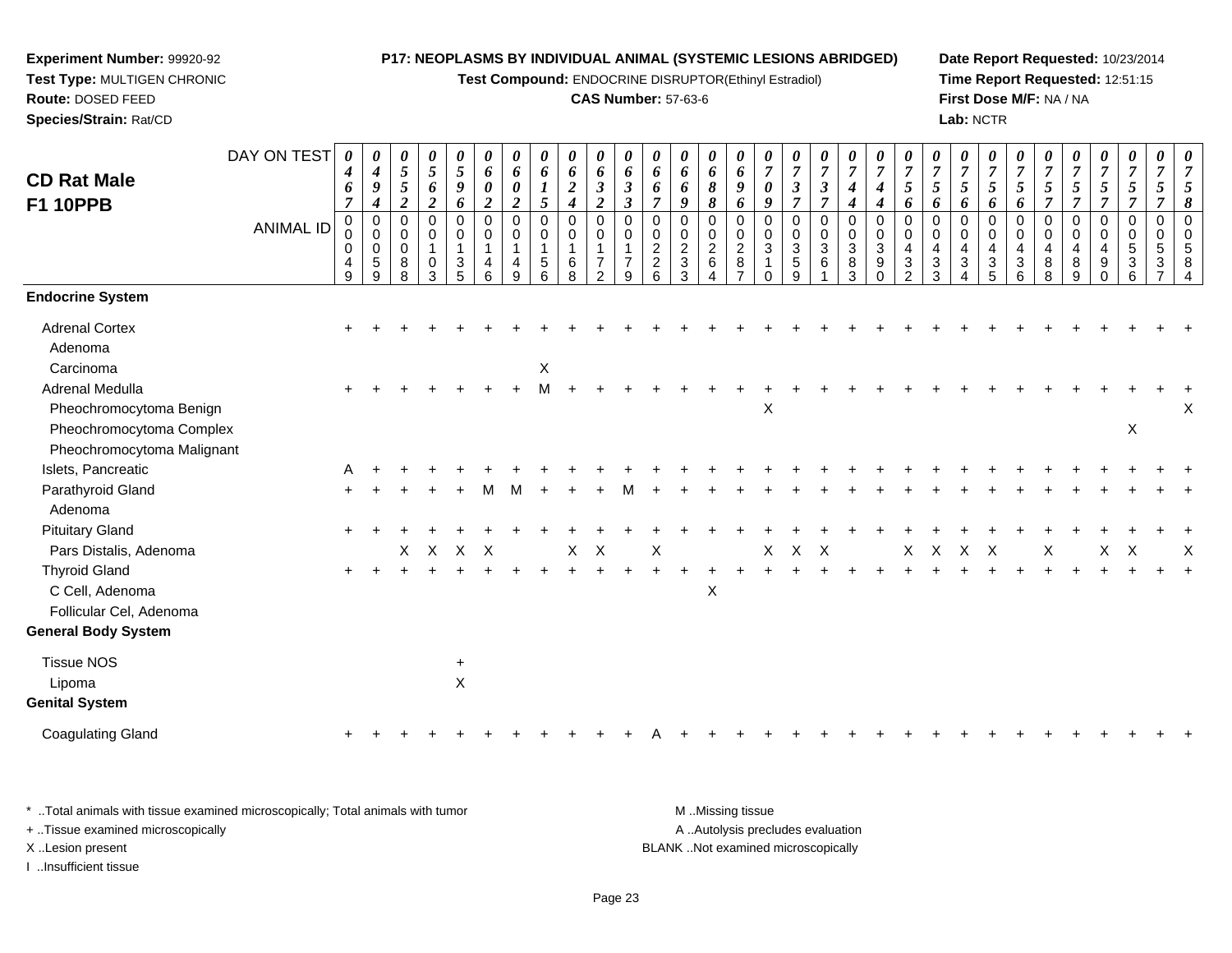**Test Compound:** ENDOCRINE DISRUPTOR(Ethinyl Estradiol)

## **CAS Number:** 57-63-6

**Date Report Requested:** 10/23/2014**Time Report Requested:** 12:51:16**First Dose M/F:** NA / NA**Lab:** NCTR

| <b>CD Rat Male</b>            | DAY ON TEST      | 0<br>4<br>6<br>$\overline{7}$           | $\boldsymbol{\theta}$<br>4<br>9<br>$\boldsymbol{4}$      | $\pmb{\theta}$<br>$\overline{5}$<br>$\mathfrak{s}$<br>$\overline{c}$ | 0<br>$\sqrt{5}$<br>6<br>$\boldsymbol{2}$                     | 0<br>$\sqrt{5}$<br>9<br>6               | 0<br>6<br>0<br>$\boldsymbol{2}$         | 0<br>6<br>0<br>$\boldsymbol{2}$           | 0<br>6<br>$\boldsymbol{I}$<br>5                       | $\pmb{\theta}$<br>$\boldsymbol{\theta}$<br>$\boldsymbol{2}$<br>$\boldsymbol{4}$ | 0<br>6<br>3<br>$\overline{2}$                          | 0<br>6<br>$\mathfrak{z}$<br>$\boldsymbol{\beta}$ | 0<br>6<br>6<br>$\overline{7}$                     | $\boldsymbol{\theta}$<br>6<br>6<br>9                                    | $\pmb{\theta}$<br>6<br>$\boldsymbol{\delta}$<br>8            | 0<br>6<br>9<br>6                                               | 0<br>$\overline{7}$<br>0<br>9 | 0<br>$\overline{7}$<br>3<br>$\overline{7}$     | 0<br>$\overline{7}$<br>$\mathfrak{z}$<br>$\overline{7}$ | 0<br>$\boldsymbol{7}$<br>$\boldsymbol{4}$<br>$\boldsymbol{4}$ | 0<br>$\overline{7}$<br>4<br>4       | 0<br>$\overline{7}$<br>5<br>6                                  | 0<br>$\overline{7}$<br>5<br>6             | 0<br>$\overline{7}$<br>5<br>6                      | 0<br>$\overline{7}$<br>5<br>6                                     | 0<br>$\overline{7}$<br>$\mathfrak{s}$<br>6              | 0<br>$\overline{7}$<br>5<br>$\overline{7}$        | 0<br>$\overline{7}$<br>5<br>$\overline{\tau}$ | 0<br>$\boldsymbol{7}$<br>5<br>$\overline{7}$ | 0<br>$\overline{7}$<br>5<br>$\overline{7}$                      | 0<br>$\overline{7}$<br>5<br>7 |  |
|-------------------------------|------------------|-----------------------------------------|----------------------------------------------------------|----------------------------------------------------------------------|--------------------------------------------------------------|-----------------------------------------|-----------------------------------------|-------------------------------------------|-------------------------------------------------------|---------------------------------------------------------------------------------|--------------------------------------------------------|--------------------------------------------------|---------------------------------------------------|-------------------------------------------------------------------------|--------------------------------------------------------------|----------------------------------------------------------------|-------------------------------|------------------------------------------------|---------------------------------------------------------|---------------------------------------------------------------|-------------------------------------|----------------------------------------------------------------|-------------------------------------------|----------------------------------------------------|-------------------------------------------------------------------|---------------------------------------------------------|---------------------------------------------------|-----------------------------------------------|----------------------------------------------|-----------------------------------------------------------------|-------------------------------|--|
| <b>F1 10PPB</b>               | <b>ANIMAL ID</b> | $\pmb{0}$<br>0<br>4<br>$\boldsymbol{9}$ | $\pmb{0}$<br>$\pmb{0}$<br>$\mathbf 0$<br>$\sqrt{5}$<br>9 | 0<br>$\pmb{0}$<br>$\mathbf 0$<br>8<br>8                              | $\mathbf 0$<br>$\pmb{0}$<br>$\mathbf{1}$<br>$\mathbf 0$<br>3 | $\Omega$<br>0<br>$\mathbf{1}$<br>3<br>5 | $\Omega$<br>0<br>$\mathbf{1}$<br>4<br>6 | $\mathbf 0$<br>$\mathbf 0$<br>1<br>4<br>9 | 0<br>$\mathbf 0$<br>$\overline{1}$<br>$\sqrt{5}$<br>6 | $\boldsymbol{0}$<br>$\pmb{0}$<br>$\overline{1}$<br>6<br>8                       | $\Omega$<br>0<br>1<br>$\overline{7}$<br>$\overline{2}$ | $\Omega$<br>0<br>$\mathbf{1}$<br>9               | $\mathbf 0$<br>0<br>$\sqrt{2}$<br>$\sqrt{2}$<br>6 | $\mathsf{O}\xspace$<br>$\mathbf 0$<br>$\overline{2}$<br>$\sqrt{3}$<br>3 | $\mathbf 0$<br>$\mathbf 0$<br>$\overline{2}$<br>$\,6\,$<br>4 | $\Omega$<br>0<br>$\boldsymbol{2}$<br>$\bf 8$<br>$\overline{7}$ | $\Omega$<br>$\Omega$<br>3     | $\Omega$<br>0<br>$\sqrt{3}$<br>$\sqrt{5}$<br>9 | $\pmb{0}$<br>$\mathbf 0$<br>$\sqrt{3}$<br>6             | $\mathbf 0$<br>$\mathbf 0$<br>$\mathbf{3}$<br>$\bf 8$<br>3    | $\Omega$<br>0<br>3<br>9<br>$\Omega$ | $\Omega$<br>$\mathbf 0$<br>4<br>$\mathbf{3}$<br>$\overline{2}$ | $\Omega$<br>0<br>$\overline{4}$<br>3<br>3 | 0<br>$\mathbf 0$<br>$\overline{4}$<br>$\mathbf{3}$ | $\mathbf 0$<br>$\mathbf 0$<br>$\overline{4}$<br>$\mathbf{3}$<br>5 | $\mathbf 0$<br>0<br>$\overline{4}$<br>$\mathbf{3}$<br>6 | $\Omega$<br>$\pmb{0}$<br>$\overline{4}$<br>8<br>8 | $\mathsf 0$<br>0<br>4<br>8<br>9               | $\mathbf 0$<br>0<br>4<br>9<br>0              | $\mathbf 0$<br>$\pmb{0}$<br>$\overline{5}$<br>$\mathbf{3}$<br>6 | $\mathbf 0$<br>0<br>5<br>3    |  |
| Epididymis                    |                  | $\ddot{}$                               |                                                          |                                                                      |                                                              |                                         |                                         |                                           |                                                       |                                                                                 |                                                        |                                                  |                                                   |                                                                         |                                                              |                                                                |                               |                                                |                                                         |                                                               |                                     |                                                                |                                           |                                                    |                                                                   |                                                         |                                                   |                                               |                                              |                                                                 |                               |  |
| <b>Preputial Gland</b>        |                  |                                         |                                                          |                                                                      |                                                              |                                         |                                         |                                           |                                                       |                                                                                 |                                                        |                                                  |                                                   |                                                                         |                                                              |                                                                |                               |                                                |                                                         |                                                               |                                     |                                                                |                                           |                                                    |                                                                   |                                                         |                                                   |                                               |                                              |                                                                 |                               |  |
| Squamous Cell Carcinoma       |                  |                                         |                                                          |                                                                      |                                                              |                                         | X                                       |                                           |                                                       |                                                                                 |                                                        |                                                  |                                                   |                                                                         |                                                              | X                                                              | $\boldsymbol{\mathsf{X}}$     |                                                |                                                         |                                                               |                                     |                                                                |                                           |                                                    |                                                                   |                                                         |                                                   |                                               | X                                            |                                                                 | X                             |  |
| Prostate, Dorsal/Lateral Lobe |                  | $+$                                     | $\overline{+}$                                           |                                                                      |                                                              |                                         |                                         |                                           |                                                       |                                                                                 |                                                        | $\ddot{}$                                        |                                                   |                                                                         |                                                              |                                                                |                               |                                                |                                                         |                                                               |                                     |                                                                |                                           |                                                    |                                                                   | $\ddot{}$                                               |                                                   |                                               |                                              |                                                                 |                               |  |
| Prostate, Ventral Lobe        |                  |                                         |                                                          |                                                                      |                                                              |                                         |                                         |                                           |                                                       |                                                                                 |                                                        |                                                  |                                                   |                                                                         |                                                              |                                                                |                               |                                                |                                                         |                                                               |                                     |                                                                |                                           |                                                    |                                                                   |                                                         |                                                   |                                               |                                              |                                                                 |                               |  |
| <b>Rete Testes</b>            |                  |                                         |                                                          |                                                                      |                                                              |                                         |                                         |                                           |                                                       |                                                                                 |                                                        |                                                  |                                                   |                                                                         |                                                              |                                                                |                               |                                                |                                                         |                                                               |                                     |                                                                |                                           |                                                    |                                                                   |                                                         |                                                   |                                               |                                              |                                                                 |                               |  |
| Seminal Vesicle               |                  |                                         |                                                          |                                                                      |                                                              |                                         |                                         |                                           |                                                       |                                                                                 |                                                        |                                                  |                                                   |                                                                         |                                                              |                                                                |                               |                                                |                                                         |                                                               |                                     |                                                                |                                           |                                                    |                                                                   |                                                         |                                                   |                                               |                                              |                                                                 |                               |  |
| Carcinoma                     |                  |                                         |                                                          |                                                                      |                                                              |                                         |                                         |                                           |                                                       |                                                                                 |                                                        |                                                  |                                                   |                                                                         |                                                              |                                                                |                               |                                                | $\pmb{\times}$                                          |                                                               |                                     |                                                                |                                           |                                                    |                                                                   |                                                         |                                                   |                                               |                                              |                                                                 |                               |  |
| <b>Testes</b>                 |                  |                                         |                                                          |                                                                      |                                                              |                                         |                                         |                                           |                                                       |                                                                                 |                                                        |                                                  |                                                   |                                                                         |                                                              |                                                                |                               |                                                |                                                         |                                                               |                                     |                                                                |                                           |                                                    |                                                                   |                                                         |                                                   |                                               |                                              |                                                                 |                               |  |
| <b>Hematopoietic System</b>   |                  |                                         |                                                          |                                                                      |                                                              |                                         |                                         |                                           |                                                       |                                                                                 |                                                        |                                                  |                                                   |                                                                         |                                                              |                                                                |                               |                                                |                                                         |                                                               |                                     |                                                                |                                           |                                                    |                                                                   |                                                         |                                                   |                                               |                                              |                                                                 |                               |  |
| <b>Bone Marrow</b>            |                  | A                                       |                                                          |                                                                      |                                                              |                                         |                                         |                                           |                                                       |                                                                                 |                                                        |                                                  |                                                   |                                                                         |                                                              |                                                                |                               |                                                |                                                         |                                                               |                                     |                                                                |                                           |                                                    |                                                                   |                                                         |                                                   |                                               |                                              |                                                                 |                               |  |
| Lymph Node                    |                  |                                         |                                                          |                                                                      |                                                              |                                         |                                         |                                           |                                                       |                                                                                 |                                                        |                                                  |                                                   |                                                                         |                                                              |                                                                |                               |                                                |                                                         |                                                               |                                     |                                                                |                                           |                                                    |                                                                   |                                                         |                                                   |                                               |                                              |                                                                 |                               |  |
| Lymph Node, Mandibular        |                  |                                         |                                                          |                                                                      |                                                              |                                         |                                         |                                           |                                                       |                                                                                 |                                                        |                                                  |                                                   |                                                                         |                                                              |                                                                |                               |                                                |                                                         |                                                               |                                     |                                                                |                                           |                                                    |                                                                   |                                                         |                                                   |                                               |                                              |                                                                 |                               |  |
| Lymph Node, Mesenteric        |                  |                                         |                                                          |                                                                      |                                                              |                                         |                                         |                                           |                                                       |                                                                                 |                                                        |                                                  |                                                   |                                                                         |                                                              |                                                                |                               |                                                |                                                         |                                                               |                                     |                                                                |                                           |                                                    |                                                                   |                                                         |                                                   |                                               |                                              |                                                                 |                               |  |
| Spleen                        |                  |                                         |                                                          |                                                                      |                                                              |                                         |                                         |                                           |                                                       |                                                                                 |                                                        |                                                  |                                                   |                                                                         |                                                              |                                                                |                               |                                                |                                                         |                                                               |                                     |                                                                |                                           |                                                    |                                                                   |                                                         |                                                   |                                               |                                              |                                                                 |                               |  |
| Thymus                        |                  |                                         |                                                          |                                                                      | м                                                            |                                         |                                         |                                           |                                                       |                                                                                 |                                                        |                                                  |                                                   |                                                                         |                                                              |                                                                |                               |                                                |                                                         |                                                               |                                     |                                                                |                                           |                                                    |                                                                   |                                                         |                                                   |                                               |                                              |                                                                 |                               |  |
| Sarcoma                       |                  |                                         |                                                          |                                                                      |                                                              |                                         |                                         |                                           |                                                       |                                                                                 |                                                        |                                                  |                                                   |                                                                         |                                                              |                                                                |                               |                                                |                                                         |                                                               | $\boldsymbol{\mathsf{X}}$           |                                                                |                                           |                                                    |                                                                   |                                                         |                                                   |                                               |                                              |                                                                 |                               |  |
| <b>Integumentary System</b>   |                  |                                         |                                                          |                                                                      |                                                              |                                         |                                         |                                           |                                                       |                                                                                 |                                                        |                                                  |                                                   |                                                                         |                                                              |                                                                |                               |                                                |                                                         |                                                               |                                     |                                                                |                                           |                                                    |                                                                   |                                                         |                                                   |                                               |                                              |                                                                 |                               |  |
| Mammary Gland                 |                  |                                         |                                                          |                                                                      |                                                              |                                         |                                         |                                           |                                                       |                                                                                 |                                                        |                                                  |                                                   |                                                                         |                                                              |                                                                |                               |                                                |                                                         |                                                               |                                     |                                                                |                                           |                                                    |                                                                   |                                                         |                                                   |                                               |                                              |                                                                 |                               |  |
| Fibroadenoma                  |                  |                                         |                                                          |                                                                      | X                                                            |                                         |                                         |                                           |                                                       |                                                                                 |                                                        |                                                  |                                                   |                                                                         |                                                              |                                                                |                               |                                                |                                                         |                                                               |                                     |                                                                |                                           |                                                    |                                                                   |                                                         |                                                   |                                               |                                              |                                                                 |                               |  |
| Skin                          |                  |                                         |                                                          |                                                                      |                                                              |                                         |                                         |                                           |                                                       |                                                                                 |                                                        |                                                  |                                                   |                                                                         |                                                              |                                                                |                               |                                                |                                                         |                                                               |                                     |                                                                |                                           |                                                    |                                                                   |                                                         |                                                   |                                               |                                              |                                                                 |                               |  |
| Basal Cell Adenoma            |                  |                                         |                                                          |                                                                      |                                                              |                                         |                                         |                                           |                                                       |                                                                                 |                                                        |                                                  |                                                   |                                                                         |                                                              |                                                                |                               |                                                |                                                         |                                                               |                                     |                                                                |                                           |                                                    |                                                                   |                                                         |                                                   |                                               |                                              |                                                                 |                               |  |

\* ..Total animals with tissue examined microscopically; Total animals with tumor **M** . Missing tissue M ..Missing tissue A ..Autolysis precludes evaluation + ..Tissue examined microscopically X ..Lesion present BLANK ..Not examined microscopicallyI ..Insufficient tissue

**Experiment Number:** 99920-92**Test Type:** MULTIGEN CHRONIC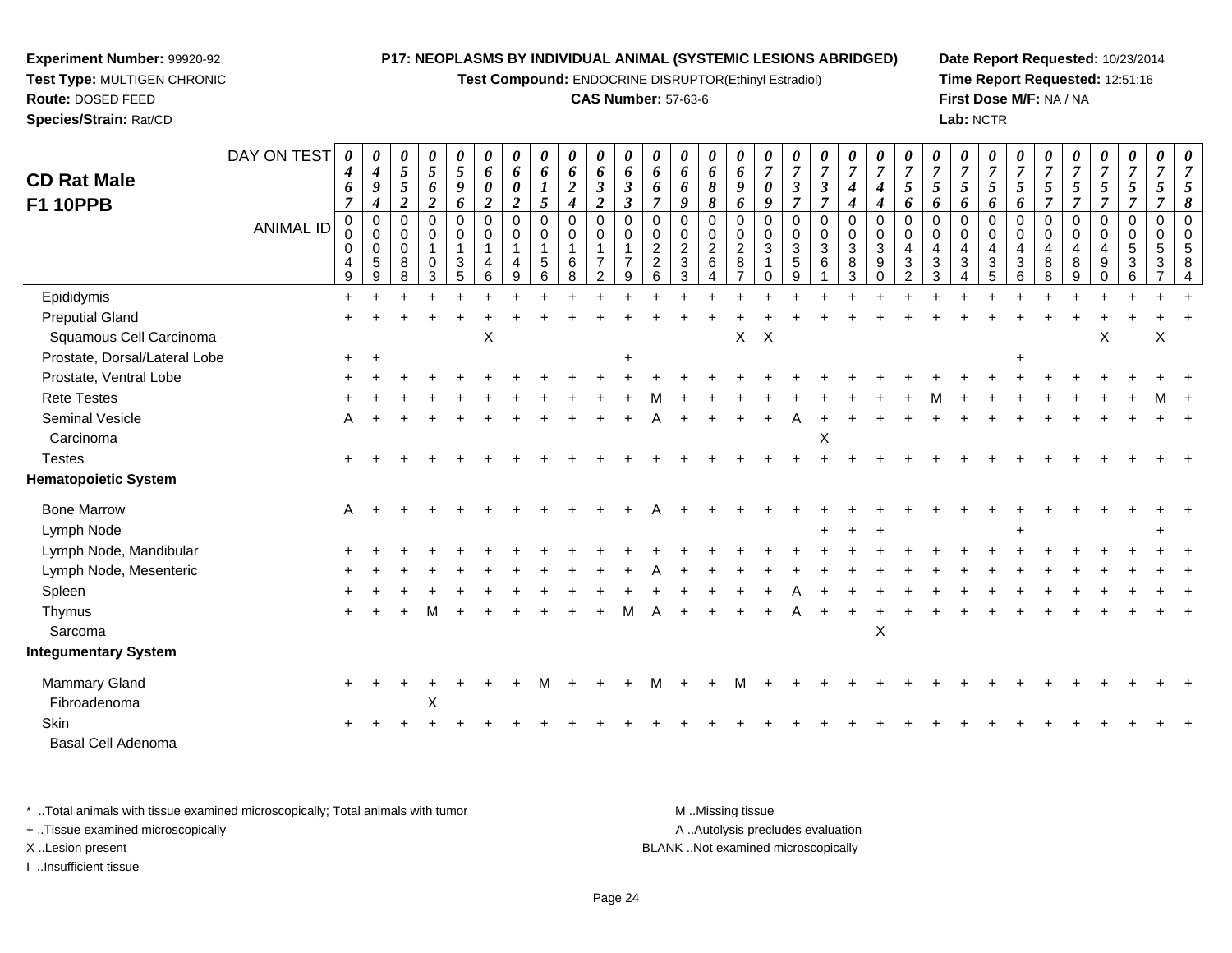**Test Compound:** ENDOCRINE DISRUPTOR(Ethinyl Estradiol)

## **CAS Number:** 57-63-6

**Date Report Requested:** 10/23/2014**Time Report Requested:** 12:51:16**First Dose M/F:** NA / NA**Lab:** NCTR

| <b>CD Rat Male</b>                    | DAY ON TEST      | 0<br>4<br>6           | $\boldsymbol{\theta}$<br>$\boldsymbol{4}$<br>9               | $\boldsymbol{\theta}$<br>$\mathfrak{z}$<br>$\sqrt{5}$ | $\boldsymbol{\theta}$<br>$\mathfrak{s}$<br>6           | 0<br>$\sqrt{5}$<br>9            | 0<br>6<br>$\boldsymbol{\theta}$ | 0<br>6<br>$\pmb{\theta}$        | $\boldsymbol{\theta}$<br>6<br>$\boldsymbol{l}$               | 0<br>6<br>$\boldsymbol{2}$                       | $\boldsymbol{\theta}$<br>6<br>$\boldsymbol{\beta}$             | 0<br>6<br>$\mathfrak{z}$                       | 0<br>6<br>6                            | 0<br>6<br>6                               | 0<br>6<br>8                                                   | 0<br>6<br>$\boldsymbol{9}$                            | $\boldsymbol{\theta}$<br>$\overline{7}$<br>$\boldsymbol{\theta}$       | 0<br>$\overline{7}$<br>$\overline{\mathbf{3}}$ | 0<br>$\boldsymbol{7}$<br>$\mathfrak{z}$ | $\boldsymbol{\theta}$<br>$\overline{7}$<br>$\boldsymbol{4}$ | $\boldsymbol{\theta}$<br>$\overline{7}$<br>$\boldsymbol{4}$ | $\boldsymbol{\theta}$<br>$\overline{7}$<br>5               | $\boldsymbol{\theta}$<br>$\overline{7}$<br>$\mathfrak{s}$ | 0<br>$\overline{7}$<br>5                                | $\boldsymbol{\theta}$<br>$\boldsymbol{7}$<br>5 | $\boldsymbol{\theta}$<br>$\boldsymbol{7}$<br>$\mathfrak{s}$ | 0<br>$\overline{7}$<br>5                        | $\boldsymbol{\theta}$<br>$\overline{7}$<br>$\mathfrak{H}$ | 0<br>$\overline{7}$<br>$\mathfrak{I}$                                 | 0<br>$\overline{7}$<br>5 | 0<br>$\overline{7}$<br>5                     | $\boldsymbol{\theta}$<br>$\overline{7}$<br>5              |
|---------------------------------------|------------------|-----------------------|--------------------------------------------------------------|-------------------------------------------------------|--------------------------------------------------------|---------------------------------|---------------------------------|---------------------------------|--------------------------------------------------------------|--------------------------------------------------|----------------------------------------------------------------|------------------------------------------------|----------------------------------------|-------------------------------------------|---------------------------------------------------------------|-------------------------------------------------------|------------------------------------------------------------------------|------------------------------------------------|-----------------------------------------|-------------------------------------------------------------|-------------------------------------------------------------|------------------------------------------------------------|-----------------------------------------------------------|---------------------------------------------------------|------------------------------------------------|-------------------------------------------------------------|-------------------------------------------------|-----------------------------------------------------------|-----------------------------------------------------------------------|--------------------------|----------------------------------------------|-----------------------------------------------------------|
| <b>F1 10PPB</b>                       |                  | $\overline{7}$        | $\boldsymbol{4}$                                             | $\overline{2}$                                        | $\boldsymbol{2}$                                       | 6                               | $\boldsymbol{2}$                | $\overline{c}$                  | 5                                                            | $\boldsymbol{4}$                                 | $\boldsymbol{2}$                                               | $\boldsymbol{\beta}$                           | $\overline{\tau}$                      | 9                                         | 8                                                             | 6                                                     | 9                                                                      | $\overline{7}$                                 | $\overline{7}$                          | $\boldsymbol{4}$                                            | $\boldsymbol{4}$                                            | 6                                                          | 6                                                         | 6                                                       | 6                                              | 6                                                           | $\overline{7}$                                  | $\overline{7}$                                            | $\overline{7}$                                                        | $\overline{7}$           | $\overline{\tau}$                            | 8                                                         |
|                                       | <b>ANIMAL ID</b> | 0<br>0<br>0<br>4<br>9 | $\mathbf 0$<br>$\mathbf 0$<br>$\mathbf 0$<br>$\sqrt{5}$<br>9 | 0<br>0<br>0<br>8<br>8                                 | $\mathbf 0$<br>$\mathbf 0$<br>1<br>$\overline{0}$<br>3 | 0<br>$\mathbf 0$<br>1<br>3<br>5 | $\mathbf 0$<br>0<br>1<br>4<br>6 | 0<br>0<br>4<br>$\boldsymbol{9}$ | $\mathbf 0$<br>$\mathbf 0$<br>$\mathbf 1$<br>$\sqrt{5}$<br>6 | $\mathbf 0$<br>0<br>$\mathbf{1}$<br>$\,6\,$<br>8 | $\mathbf 0$<br>$\mathbf 0$<br>$\overline{7}$<br>$\overline{2}$ | $\mathbf 0$<br>$\Omega$<br>$\overline{7}$<br>9 | $\mathbf 0$<br>0<br>$\frac{2}{2}$<br>6 | 0<br>0<br>$\frac{2}{3}$<br>$\mathfrak{Z}$ | $\mathbf 0$<br>$\mathbf 0$<br>$\frac{2}{6}$<br>$\overline{4}$ | 0<br>0<br>$\overline{c}$<br>$\,8\,$<br>$\overline{7}$ | $\mathbf 0$<br>$\mathbf 0$<br>$\mathbf{3}$<br>$\mathbf{1}$<br>$\Omega$ | $\mathbf 0$<br>0<br>3<br>$\,$ 5 $\,$<br>9      | 0<br>0<br>$\mathbf 3$<br>6              | $\mathbf 0$<br>$_{3}^{\rm 0}$<br>$\overline{8}$<br>3        | $\mathbf 0$<br>0<br>3<br>$\boldsymbol{9}$<br>$\mathbf 0$    | $\Omega$<br>$\Omega$<br>4<br>$\mathbf 3$<br>$\overline{2}$ | 0<br>0<br>$\overline{4}$<br>$\sqrt{3}$<br>3               | $\mathbf 0$<br>0<br>4<br>$\ensuremath{\mathsf{3}}$<br>4 | 0<br>0<br>4<br>$\ensuremath{\mathsf{3}}$<br>5  | 0<br>0<br>4<br>$\frac{3}{6}$                                | $\mathbf 0$<br>$\mathbf 0$<br>4<br>$\bf 8$<br>8 | 0<br>$\mathbf 0$<br>$\overline{4}$<br>$\bf 8$<br>9        | 0<br>$\mathbf 0$<br>$\overline{4}$<br>$\boldsymbol{9}$<br>$\mathbf 0$ | 0<br>0<br>5<br>3<br>6    | 0<br>$\mathbf 0$<br>5<br>3<br>$\overline{7}$ | $\overline{0}$<br>$\mathbf 0$<br>5<br>8<br>$\overline{4}$ |
| Fibroma<br>Hemangioma                 |                  |                       |                                                              |                                                       |                                                        |                                 |                                 | X                               |                                                              |                                                  |                                                                |                                                |                                        |                                           |                                                               |                                                       |                                                                        |                                                |                                         |                                                             |                                                             |                                                            |                                                           |                                                         |                                                |                                                             |                                                 | X                                                         |                                                                       |                          |                                              |                                                           |
| Keratoacanthoma                       |                  |                       |                                                              |                                                       |                                                        |                                 |                                 |                                 |                                                              |                                                  |                                                                |                                                |                                        |                                           |                                                               |                                                       |                                                                        |                                                | X                                       |                                                             |                                                             |                                                            |                                                           |                                                         |                                                |                                                             |                                                 |                                                           |                                                                       |                          |                                              |                                                           |
| Sarcoma                               |                  |                       | $\mathsf X$                                                  |                                                       |                                                        |                                 |                                 |                                 |                                                              |                                                  |                                                                |                                                |                                        |                                           |                                                               |                                                       |                                                                        |                                                |                                         |                                                             |                                                             |                                                            |                                                           |                                                         |                                                |                                                             |                                                 |                                                           |                                                                       |                          |                                              |                                                           |
| Squamous Cell Papilloma               |                  |                       |                                                              |                                                       |                                                        |                                 |                                 |                                 |                                                              |                                                  |                                                                |                                                |                                        |                                           |                                                               |                                                       |                                                                        |                                                |                                         |                                                             |                                                             |                                                            |                                                           |                                                         |                                                |                                                             |                                                 |                                                           |                                                                       |                          |                                              |                                                           |
| <b>Musculoskeletal System</b>         |                  |                       |                                                              |                                                       |                                                        |                                 |                                 |                                 |                                                              |                                                  |                                                                |                                                |                                        |                                           |                                                               |                                                       |                                                                        |                                                |                                         |                                                             |                                                             |                                                            |                                                           |                                                         |                                                |                                                             |                                                 |                                                           |                                                                       |                          |                                              |                                                           |
| Bone, Femur                           |                  |                       |                                                              |                                                       |                                                        |                                 |                                 |                                 |                                                              |                                                  |                                                                |                                                |                                        |                                           |                                                               |                                                       |                                                                        |                                                |                                         |                                                             |                                                             |                                                            |                                                           |                                                         |                                                |                                                             |                                                 |                                                           |                                                                       |                          |                                              |                                                           |
| <b>Skeletal Muscle</b>                |                  |                       |                                                              |                                                       |                                                        |                                 |                                 |                                 |                                                              |                                                  | $\ddot{}$                                                      |                                                |                                        |                                           |                                                               |                                                       |                                                                        |                                                |                                         |                                                             |                                                             |                                                            |                                                           |                                                         |                                                |                                                             |                                                 |                                                           |                                                                       |                          |                                              |                                                           |
| <b>Nervous System</b>                 |                  |                       |                                                              |                                                       |                                                        |                                 |                                 |                                 |                                                              |                                                  |                                                                |                                                |                                        |                                           |                                                               |                                                       |                                                                        |                                                |                                         |                                                             |                                                             |                                                            |                                                           |                                                         |                                                |                                                             |                                                 |                                                           |                                                                       |                          |                                              |                                                           |
| Brain, Brain Stem                     |                  |                       |                                                              |                                                       |                                                        |                                 |                                 |                                 |                                                              |                                                  |                                                                |                                                |                                        |                                           |                                                               |                                                       |                                                                        |                                                |                                         |                                                             |                                                             |                                                            |                                                           |                                                         |                                                |                                                             |                                                 |                                                           |                                                                       |                          |                                              |                                                           |
| Brain, Cerebellum                     |                  |                       |                                                              |                                                       |                                                        |                                 |                                 |                                 |                                                              |                                                  |                                                                |                                                |                                        |                                           |                                                               |                                                       |                                                                        |                                                |                                         |                                                             |                                                             |                                                            |                                                           |                                                         |                                                |                                                             |                                                 |                                                           |                                                                       |                          |                                              |                                                           |
| Brain, Cerebrum                       |                  |                       |                                                              |                                                       |                                                        |                                 |                                 |                                 |                                                              |                                                  |                                                                |                                                |                                        |                                           |                                                               |                                                       |                                                                        |                                                |                                         |                                                             |                                                             |                                                            |                                                           |                                                         |                                                |                                                             |                                                 |                                                           |                                                                       |                          |                                              |                                                           |
| <b>Granular Cell Tumor Malignant</b>  |                  |                       | $\mathsf X$                                                  |                                                       |                                                        |                                 |                                 |                                 |                                                              |                                                  |                                                                |                                                |                                        |                                           |                                                               |                                                       |                                                                        |                                                |                                         |                                                             |                                                             |                                                            |                                                           |                                                         |                                                |                                                             |                                                 |                                                           |                                                                       |                          |                                              |                                                           |
| Peripheral Nerve                      |                  |                       |                                                              |                                                       |                                                        |                                 |                                 |                                 |                                                              |                                                  | +                                                              |                                                |                                        |                                           |                                                               |                                                       |                                                                        |                                                |                                         |                                                             |                                                             |                                                            |                                                           |                                                         |                                                |                                                             |                                                 |                                                           |                                                                       |                          |                                              |                                                           |
| Spinal Cord                           |                  |                       |                                                              |                                                       |                                                        |                                 |                                 |                                 |                                                              |                                                  | $\overline{A}$                                                 |                                                |                                        |                                           |                                                               |                                                       |                                                                        |                                                |                                         |                                                             |                                                             |                                                            |                                                           |                                                         |                                                |                                                             |                                                 |                                                           |                                                                       |                          |                                              |                                                           |
| <b>Respiratory System</b>             |                  |                       |                                                              |                                                       |                                                        |                                 |                                 |                                 |                                                              |                                                  |                                                                |                                                |                                        |                                           |                                                               |                                                       |                                                                        |                                                |                                         |                                                             |                                                             |                                                            |                                                           |                                                         |                                                |                                                             |                                                 |                                                           |                                                                       |                          |                                              |                                                           |
| Lung                                  |                  |                       |                                                              |                                                       |                                                        |                                 |                                 |                                 |                                                              |                                                  |                                                                |                                                |                                        |                                           |                                                               |                                                       |                                                                        |                                                |                                         |                                                             |                                                             |                                                            |                                                           |                                                         |                                                |                                                             |                                                 |                                                           |                                                                       |                          |                                              |                                                           |
| Carcinoma, Metastatic, Adrenal Cortex |                  |                       |                                                              |                                                       |                                                        |                                 |                                 |                                 | $\mathsf X$                                                  |                                                  |                                                                |                                                |                                        |                                           |                                                               |                                                       |                                                                        |                                                |                                         |                                                             |                                                             |                                                            |                                                           |                                                         |                                                |                                                             |                                                 |                                                           |                                                                       |                          |                                              |                                                           |
| Nose                                  |                  |                       |                                                              |                                                       |                                                        |                                 |                                 |                                 |                                                              |                                                  |                                                                |                                                |                                        |                                           |                                                               |                                                       |                                                                        |                                                |                                         |                                                             |                                                             |                                                            |                                                           |                                                         |                                                |                                                             |                                                 |                                                           |                                                                       |                          |                                              |                                                           |
| Schwannoma Malignant                  |                  |                       |                                                              |                                                       |                                                        |                                 |                                 |                                 |                                                              |                                                  |                                                                |                                                |                                        | Χ                                         |                                                               |                                                       |                                                                        |                                                |                                         |                                                             |                                                             |                                                            |                                                           |                                                         |                                                |                                                             |                                                 |                                                           |                                                                       |                          |                                              |                                                           |
| Trachea                               |                  |                       |                                                              |                                                       |                                                        |                                 |                                 |                                 |                                                              |                                                  |                                                                |                                                |                                        |                                           |                                                               |                                                       |                                                                        |                                                |                                         |                                                             |                                                             |                                                            |                                                           |                                                         |                                                |                                                             |                                                 |                                                           |                                                                       |                          |                                              |                                                           |

\* ..Total animals with tissue examined microscopically; Total animals with tumor **M** . Missing tissue M ..Missing tissue A ..Autolysis precludes evaluation + ..Tissue examined microscopically X ..Lesion present BLANK ..Not examined microscopicallyI ..Insufficient tissue

**Experiment Number:** 99920-92**Test Type:** MULTIGEN CHRONIC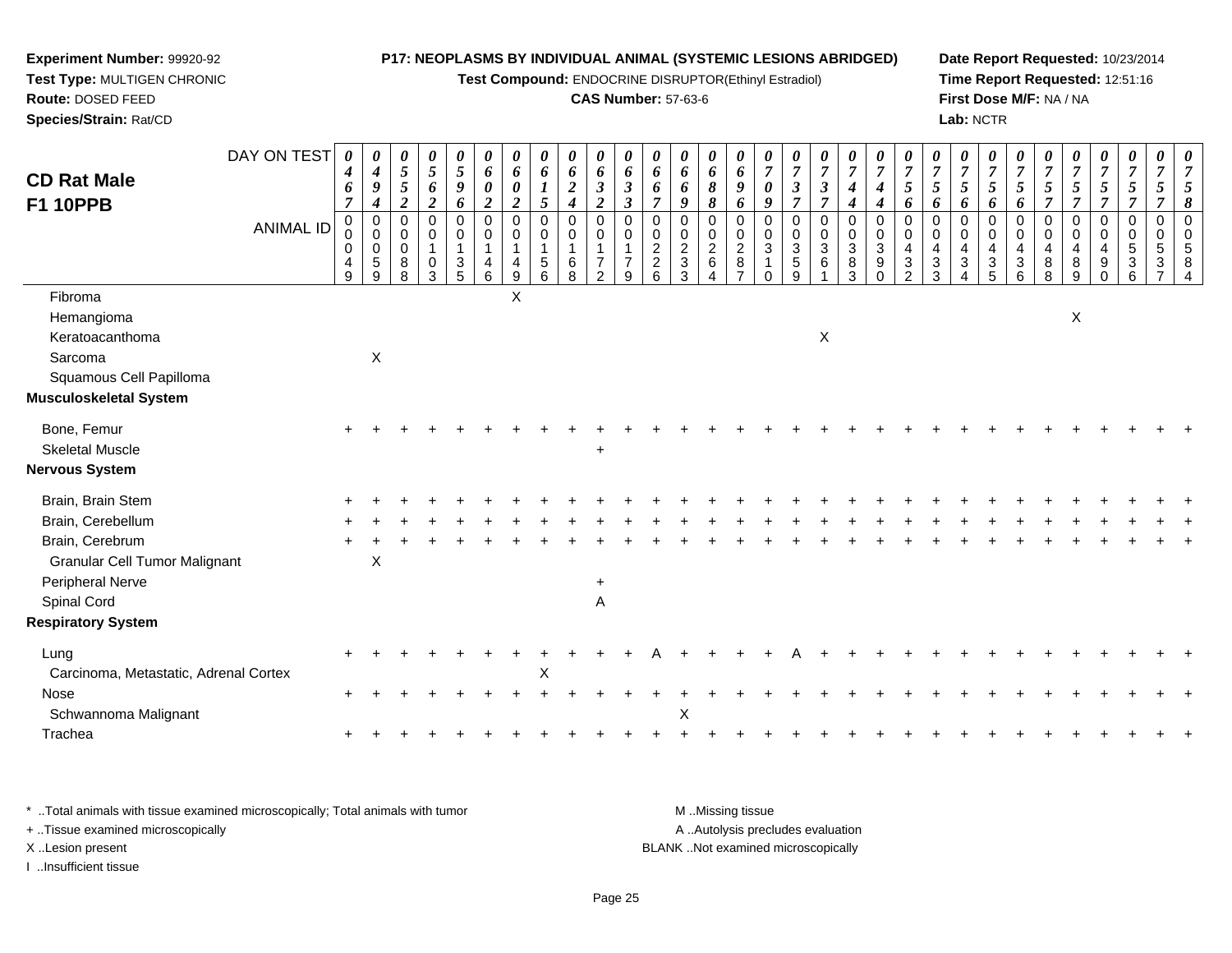**Test Compound:** ENDOCRINE DISRUPTOR(Ethinyl Estradiol)

## **CAS Number:** 57-63-6

**Date Report Requested:** 10/23/2014**Time Report Requested:** 12:51:16**First Dose M/F:** NA / NA**Lab:** NCTR

| <b>CD Rat Male</b><br><b>F1 10PPB</b>             | DAY ON TEST      | 0<br>$\boldsymbol{4}$<br>6 | $\boldsymbol{\theta}$<br>$\boldsymbol{4}$<br>9<br>4 | 0<br>$\mathfrak{s}$<br>5<br>2       | 0<br>$\overline{5}$<br>6<br>$\boldsymbol{2}$ | $\boldsymbol{\theta}$<br>5<br>$\boldsymbol{g}$<br>6 | $\boldsymbol{\mathit{U}}$<br>6<br>$\boldsymbol{\theta}$<br>2 | 0<br>6<br>$\boldsymbol{\theta}$<br>$\overline{2}$ | 0<br>6<br>$\mathbf{r}$<br>$\mathbf{I}$<br>$\mathfrak{s}$ | 0<br>6<br>$\boldsymbol{2}$<br>$\boldsymbol{4}$ | 0<br>6<br>$\mathfrak{z}$<br>$\overline{2}$          | $\boldsymbol{\mathit{U}}$<br>6<br>$\boldsymbol{\beta}$<br>$\boldsymbol{\beta}$ | $\boldsymbol{\theta}$<br>6<br>6<br>7                          | 0<br>6<br>6<br>9             | $\boldsymbol{\theta}$<br>6<br>8<br>8 | $\boldsymbol{\theta}$<br>6<br>9<br>6 | $\boldsymbol{\theta}$<br>$\overline{7}$<br>$\boldsymbol{\theta}$<br>9 | $\boldsymbol{\theta}$<br>$\overline{7}$<br>$\mathbf{3}$<br>$\overline{7}$ | 0<br>$\overline{7}$<br>$\boldsymbol{\beta}$<br>$\overline{7}$ | $\frac{\boldsymbol{\theta}}{\boldsymbol{7}}$<br>4<br>4 | $\overline{7}$<br>4                        | $\boldsymbol{\theta}$<br>$\overline{ }$<br>5<br>6     | $\frac{\boldsymbol{0}}{7}$<br>$\mathfrak{s}$<br>6 | $\boldsymbol{\theta}$<br>$\overline{7}$<br>5<br>6                                    | $\boldsymbol{\theta}$<br>$\overline{ }$<br>5<br>6 | $\boldsymbol{\theta}$<br>$\overline{7}$<br>5 | $\boldsymbol{\theta}$<br>$\overline{ }$<br>$\mathfrak{s}$<br>$\overline{ }$ | 0<br>$\overline{7}$<br>$\mathfrak{s}$<br>$\overline{7}$ | 0<br>$\overline{7}$<br>5<br>$\overline{ }$          | $\boldsymbol{\theta}$<br>$\overline{7}$<br>5 | 0<br>$\overline{ }$<br>$\mathcal{L}$ | 0<br>$\overline{ }$<br>8 |
|---------------------------------------------------|------------------|----------------------------|-----------------------------------------------------|-------------------------------------|----------------------------------------------|-----------------------------------------------------|--------------------------------------------------------------|---------------------------------------------------|----------------------------------------------------------|------------------------------------------------|-----------------------------------------------------|--------------------------------------------------------------------------------|---------------------------------------------------------------|------------------------------|--------------------------------------|--------------------------------------|-----------------------------------------------------------------------|---------------------------------------------------------------------------|---------------------------------------------------------------|--------------------------------------------------------|--------------------------------------------|-------------------------------------------------------|---------------------------------------------------|--------------------------------------------------------------------------------------|---------------------------------------------------|----------------------------------------------|-----------------------------------------------------------------------------|---------------------------------------------------------|-----------------------------------------------------|----------------------------------------------|--------------------------------------|--------------------------|
|                                                   | <b>ANIMAL ID</b> | 0<br>4<br>9                | 0<br>0<br>0<br>$\sqrt{5}$<br>9                      | 0<br>$\pmb{0}$<br>0<br>$\bf 8$<br>8 | 0<br>0<br>$\pmb{0}$<br>3                     | 0<br>$\pmb{0}$<br>3<br>5                            | $\mathbf 0$<br>4<br>F                                        | 0<br>$\mathbf 0$<br>4<br>9                        | 0<br>$\mathbf 0$<br>$\mathbf 5$<br>6                     | $\boldsymbol{0}$<br>$\pmb{0}$<br>$\,6\,$<br>8  | 0<br>0<br>$\overline{\phantom{a}}$<br>$\mathcal{P}$ | 0<br>$\mathbf 0$<br>$\overline{ }$<br>9                                        | $\mathbf 0$<br>$\overline{\mathbf{c}}$<br>$\overline{c}$<br>6 | 0<br>0<br>$\frac{2}{3}$<br>3 | 0<br>$\pmb{0}$<br>$\frac{2}{6}$      | 0<br>$\pmb{0}$<br>$_{\rm 8}^2$<br>⇁  | 0<br>$\pmb{0}$<br>$\mathbf{3}$                                        | 0<br>$\,0\,$<br>3<br>$\sqrt{5}$<br>9                                      | $\pmb{0}$<br>3<br>6                                           | 0<br>0<br>3<br>8<br>3                                  | $\pmb{0}$<br>$\mathbf{3}$<br>9<br>$\Omega$ | 0<br>$\pmb{0}$<br>4<br>$\ensuremath{\mathsf{3}}$<br>ົ | 0<br>$\pmb{0}$<br>4<br>$\sqrt{3}$<br>3            | $\mathbf 0$<br>$\mathbf 0$<br>$\overline{a}$<br>$\sqrt{3}$<br>$\boldsymbol{\Lambda}$ | $\mathbf 0$<br>4<br>3<br>5                        | 4<br>$\mathbf{3}$<br>ี                       | 0<br>0<br>4<br>$\bf 8$<br>8                                                 | 0<br>$\pmb{0}$<br>4<br>8<br>9                           | 0<br>$\pmb{0}$<br>4<br>$\boldsymbol{9}$<br>$\Omega$ | 0<br>$\pmb{0}$<br>5<br>$\mathbf{3}$<br>6     | $\mathbf 0$<br>5<br>3                | $\mathbf 0$<br>5<br>8    |
| <b>Special Senses System</b>                      |                  |                            |                                                     |                                     |                                              |                                                     |                                                              |                                                   |                                                          |                                                |                                                     |                                                                                |                                                               |                              |                                      |                                      |                                                                       |                                                                           |                                                               |                                                        |                                            |                                                       |                                                   |                                                                                      |                                                   |                                              |                                                                             |                                                         |                                                     |                                              |                                      |                          |
| Eye<br>Schwannoma Malignant                       |                  | A                          |                                                     |                                     |                                              |                                                     |                                                              |                                                   |                                                          |                                                |                                                     |                                                                                |                                                               | X                            |                                      |                                      |                                                                       |                                                                           |                                                               |                                                        |                                            |                                                       |                                                   |                                                                                      |                                                   |                                              |                                                                             |                                                         |                                                     |                                              |                                      |                          |
| Harderian Gland<br>Schwannoma Malignant           |                  | A                          |                                                     |                                     |                                              |                                                     |                                                              |                                                   |                                                          |                                                |                                                     |                                                                                | Α                                                             | X                            |                                      |                                      |                                                                       |                                                                           |                                                               |                                                        |                                            |                                                       |                                                   |                                                                                      |                                                   |                                              |                                                                             |                                                         |                                                     |                                              |                                      |                          |
| <b>Urinary System</b>                             |                  |                            |                                                     |                                     |                                              |                                                     |                                                              |                                                   |                                                          |                                                |                                                     |                                                                                |                                                               |                              |                                      |                                      |                                                                       |                                                                           |                                                               |                                                        |                                            |                                                       |                                                   |                                                                                      |                                                   |                                              |                                                                             |                                                         |                                                     |                                              |                                      |                          |
| Kidney                                            |                  |                            |                                                     |                                     |                                              |                                                     |                                                              |                                                   |                                                          |                                                |                                                     |                                                                                |                                                               |                              |                                      |                                      |                                                                       |                                                                           |                                                               |                                                        |                                            |                                                       |                                                   |                                                                                      |                                                   |                                              |                                                                             |                                                         |                                                     |                                              |                                      |                          |
| <b>Urinary Bladder</b><br><b>SYSTEMIC LESIONS</b> |                  |                            |                                                     |                                     |                                              |                                                     |                                                              |                                                   |                                                          |                                                |                                                     |                                                                                |                                                               |                              |                                      |                                      |                                                                       |                                                                           |                                                               |                                                        |                                            |                                                       |                                                   |                                                                                      |                                                   |                                              |                                                                             |                                                         |                                                     |                                              |                                      |                          |
| Multiple Organ<br>Mesothelioma Benign             |                  | $\pm$                      |                                                     |                                     | X                                            |                                                     |                                                              |                                                   |                                                          |                                                |                                                     |                                                                                |                                                               |                              |                                      |                                      |                                                                       |                                                                           |                                                               |                                                        |                                            |                                                       |                                                   |                                                                                      |                                                   |                                              |                                                                             |                                                         |                                                     |                                              |                                      | X                        |

\* ..Total animals with tissue examined microscopically; Total animals with tumor **M** . Missing tissue M ..Missing tissue

+ ..Tissue examined microscopically

**Experiment Number:** 99920-92**Test Type:** MULTIGEN CHRONIC

**Route:** DOSED FEED**Species/Strain:** Rat/CD

I ..Insufficient tissue

A ..Autolysis precludes evaluation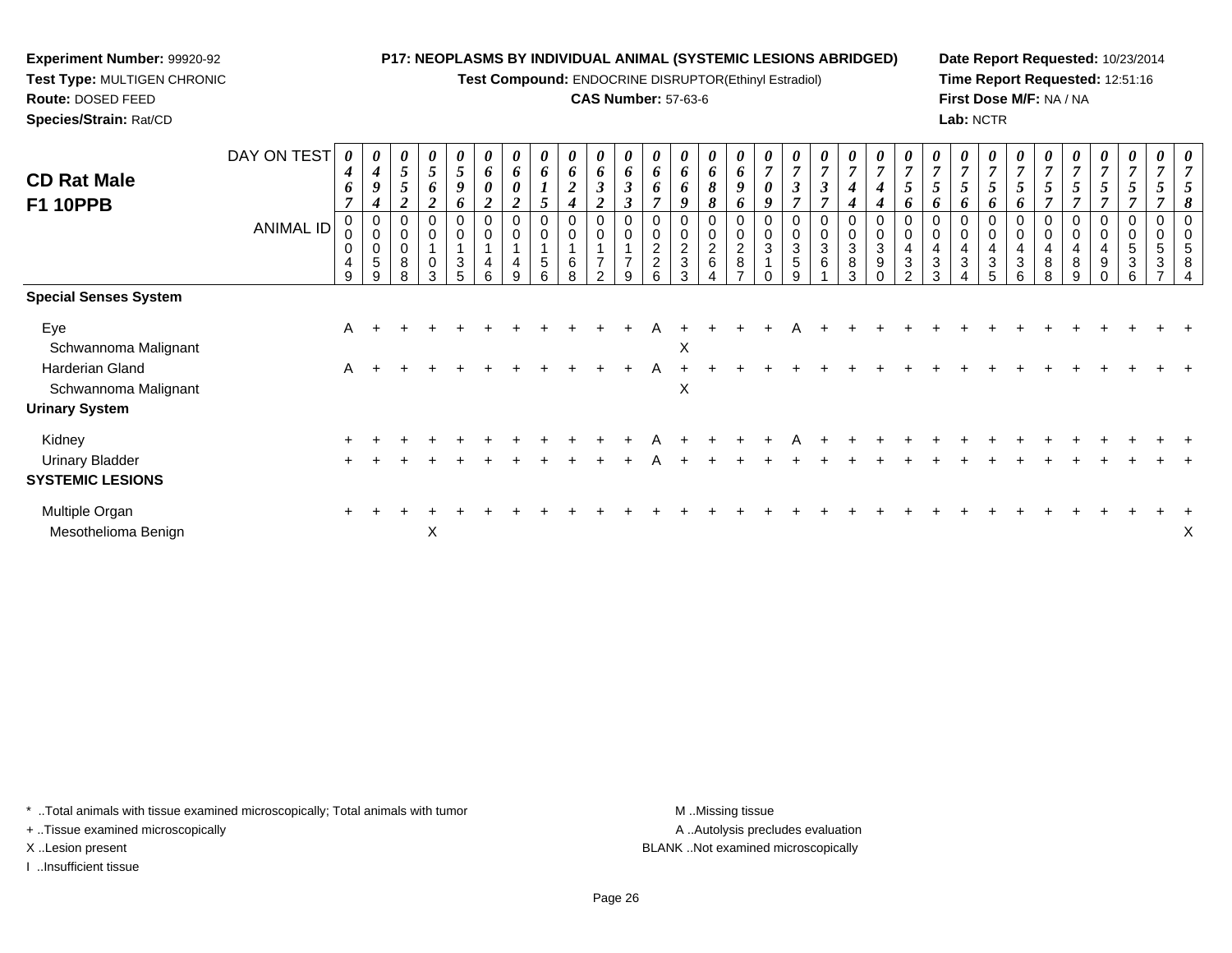**Test Compound:** ENDOCRINE DISRUPTOR(Ethinyl Estradiol)

## **CAS Number:** 57-63-6

**Date Report Requested:** 10/23/2014**Time Report Requested:** 12:51:16**First Dose M/F:** NA / NA**Lab:** NCTR

|                              | DAY ON TEST      | 0                   | 0                            | 0                                | 0                         | $\frac{\theta}{7}$ | $\pmb{\theta}$         | 0                   | $\pmb{\theta}$      | 0                   | 0                                  | 0                           | 0                     | 0                   | 0                   | 0                   | 0                             | $\pmb{\theta}$      | $\pmb{\theta}$                | 0                             |                       |
|------------------------------|------------------|---------------------|------------------------------|----------------------------------|---------------------------|--------------------|------------------------|---------------------|---------------------|---------------------|------------------------------------|-----------------------------|-----------------------|---------------------|---------------------|---------------------|-------------------------------|---------------------|-------------------------------|-------------------------------|-----------------------|
| <b>CD Rat Male</b>           |                  | $\overline{7}$<br>5 | $\overline{7}$<br>$\sqrt{5}$ | $\overline{7}$<br>$\mathfrak{s}$ | $\overline{7}$<br>6       | 6                  | $\boldsymbol{7}$<br>6  | $\overline{7}$<br>6 | $\overline{7}$<br>6 | $\overline{7}$<br>6 | $\overline{7}$<br>$\boldsymbol{6}$ | $\overline{7}$<br>6         | $\boldsymbol{7}$<br>6 | $\overline{7}$<br>6 | $\overline{7}$<br>6 | $\overline{7}$<br>6 | $\boldsymbol{7}$<br>$\pmb{6}$ | $\overline{7}$<br>6 | $\overline{7}$<br>6           | $\overline{7}$<br>6           |                       |
| <b>F1 10PPB</b>              |                  | 8                   | 8                            | $\pmb{8}$                        | 1                         | $\boldsymbol{l}$   | $\boldsymbol{l}$       | $\boldsymbol{l}$    | 1                   | $\overline{2}$      | $\overline{2}$                     | $\boldsymbol{2}$            | $\boldsymbol{2}$      | $\boldsymbol{2}$    | $\boldsymbol{2}$    | $\overline{c}$      | $\overline{\mathbf{c}}$       | $\mathfrak{z}$      | $\boldsymbol{\beta}$          | $\boldsymbol{\beta}$          |                       |
|                              | <b>ANIMAL ID</b> | $\pmb{0}$           | $\pmb{0}$                    | $\mathbf 0$                      | 0                         | $\mathbf 0$        | $\Omega$               | $\mathbf 0$         | $\pmb{0}$           | $\mathbf 0$         | $\mathbf 0$                        | $\mathsf 0$                 | $\mathbf 0$           | $\mathbf 0$         | $\mathbf 0$         | 0                   | $\mathbf 0$                   | $\mathbf 0$         | $\Omega$                      | $\Omega$                      |                       |
|                              |                  | $\pmb{0}$<br>5      | 0<br>$\sqrt{5}$              | $\mathbf 0$<br>$\overline{5}$    | 0<br>$6\phantom{a}$       | $\mathbf 0$<br>6   | $\mathbf 0$<br>$\,6\,$ | 0<br>6              | 0<br>$\,6\,$        | 0<br>$\,6$          | $\mathbf 0$<br>$\,6\,$             | $\pmb{0}$<br>$6\phantom{a}$ | 0<br>$6\phantom{a}$   | 0<br>$\,6\,$        | 0<br>$\overline{7}$ | 0<br>$\overline{7}$ | 0<br>$\overline{7}$           | 0<br>$\overline{7}$ | $\mathbf 0$<br>$\overline{7}$ | $\mathbf 0$<br>$\overline{7}$ |                       |
|                              |                  | 8                   | $\bf 8$                      | 8                                | $\ensuremath{\mathsf{3}}$ | $\overline{4}$     | $\overline{4}$         | 4                   | $\overline{4}$      | $\bf8$              | $\bf 8$                            | $\overline{8}$              | $\bf 8$               | $\boldsymbol{9}$    | $\overline{4}$      | 4                   | $\overline{4}$                | $\boldsymbol{9}$    | $\boldsymbol{9}$              | $9\,$                         |                       |
|                              |                  | 5                   | 6                            | $\overline{7}$                   | 9                         | $\Omega$           |                        | $\overline{2}$      | 3                   | 6                   | $\overline{7}$                     | 8                           | 9                     | $\Omega$            | 3                   | 4                   | 5                             | 4                   | 5                             | 6                             | <i><b>*TOTALS</b></i> |
| <b>Alimentary System</b>     |                  |                     |                              |                                  |                           |                    |                        |                     |                     |                     |                                    |                             |                       |                     |                     |                     |                               |                     |                               |                               |                       |
| Esophagus                    |                  |                     |                              |                                  |                           |                    |                        |                     |                     |                     |                                    |                             |                       |                     |                     |                     |                               |                     |                               |                               | 50                    |
| Intestine Large, Cecum       |                  |                     |                              |                                  |                           |                    |                        |                     |                     |                     |                                    |                             |                       |                     |                     |                     |                               |                     |                               |                               | 47                    |
| Intestine Large, Colon       |                  |                     |                              |                                  |                           |                    |                        |                     |                     |                     |                                    | $\div$                      |                       |                     |                     |                     |                               |                     |                               |                               | 48                    |
| Intestine Large, Rectum      |                  |                     |                              |                                  |                           |                    |                        |                     |                     |                     |                                    |                             |                       |                     |                     |                     |                               |                     |                               |                               | 47                    |
| Intestine Small, Duodenum    |                  |                     |                              |                                  |                           |                    |                        |                     |                     |                     |                                    |                             |                       |                     |                     |                     |                               |                     |                               |                               | 48                    |
| Intestine Small, Ileum       |                  |                     |                              |                                  |                           |                    |                        |                     |                     |                     |                                    |                             |                       |                     |                     |                     |                               |                     |                               |                               | 47                    |
| Adenocarcinoma               |                  |                     |                              |                                  |                           |                    |                        |                     |                     |                     |                                    |                             |                       |                     |                     |                     |                               |                     |                               |                               | 1                     |
| Intestine Small, Jejunum     |                  |                     |                              |                                  |                           |                    |                        |                     |                     |                     |                                    |                             |                       |                     |                     |                     |                               |                     |                               |                               | 46                    |
| Liver                        |                  |                     |                              |                                  |                           |                    |                        |                     |                     |                     |                                    |                             |                       |                     |                     |                     |                               |                     |                               |                               | 50                    |
| Cholangiocarcinoma           |                  |                     |                              |                                  |                           |                    |                        |                     |                     |                     |                                    |                             |                       |                     |                     |                     |                               |                     |                               |                               | 1                     |
| Hepatocellular Adenoma       |                  |                     |                              |                                  |                           |                    |                        | Χ                   |                     |                     |                                    |                             |                       |                     |                     |                     |                               |                     |                               |                               | 1                     |
| Mesentery                    |                  |                     |                              |                                  |                           |                    |                        |                     |                     |                     |                                    |                             |                       |                     |                     |                     |                               |                     |                               |                               | $\boldsymbol{2}$      |
| Oral Mucosa                  |                  |                     |                              |                                  |                           |                    |                        |                     |                     |                     |                                    |                             |                       |                     |                     |                     |                               |                     |                               |                               | 4                     |
| Squamous Cell Carcinoma      |                  |                     |                              |                                  |                           |                    |                        |                     |                     |                     |                                    |                             |                       |                     |                     |                     |                               |                     |                               |                               | $\overline{4}$        |
| Pancreas                     |                  |                     |                              |                                  |                           |                    |                        |                     |                     |                     |                                    |                             |                       |                     |                     |                     |                               |                     |                               |                               | 48                    |
| Salivary Glands              |                  |                     |                              |                                  |                           |                    |                        |                     |                     |                     |                                    |                             |                       |                     |                     |                     |                               |                     |                               |                               | 49                    |
| Stomach, Forestomach         |                  |                     |                              |                                  |                           |                    |                        |                     |                     |                     |                                    |                             |                       |                     |                     |                     |                               |                     |                               |                               | 49                    |
| Stomach, Glandular           |                  |                     |                              |                                  |                           |                    |                        |                     |                     |                     |                                    |                             |                       |                     |                     |                     |                               |                     |                               |                               | 48                    |
| <b>Cardiovascular System</b> |                  |                     |                              |                                  |                           |                    |                        |                     |                     |                     |                                    |                             |                       |                     |                     |                     |                               |                     |                               |                               |                       |
| <b>Blood Vessel</b>          |                  |                     |                              |                                  |                           |                    |                        |                     |                     |                     |                                    |                             |                       |                     |                     |                     |                               |                     |                               |                               | 50                    |
| Heart                        |                  |                     |                              |                                  |                           |                    |                        |                     |                     |                     |                                    |                             |                       |                     |                     |                     |                               |                     |                               |                               | 50                    |
|                              |                  |                     |                              |                                  |                           |                    |                        |                     |                     |                     |                                    |                             |                       |                     |                     |                     |                               |                     |                               |                               |                       |

**Experiment Number:** 99920-92**Test Type:** MULTIGEN CHRONIC

**Route:** DOSED FEED**Species/Strain:** Rat/CD

\* ..Total animals with tissue examined microscopically; Total animals with tumor **M** ...Missing tissue M ...Missing tissue A ..Autolysis precludes evaluation + ..Tissue examined microscopically X ..Lesion present BLANK ..Not examined microscopicallyI ..Insufficient tissue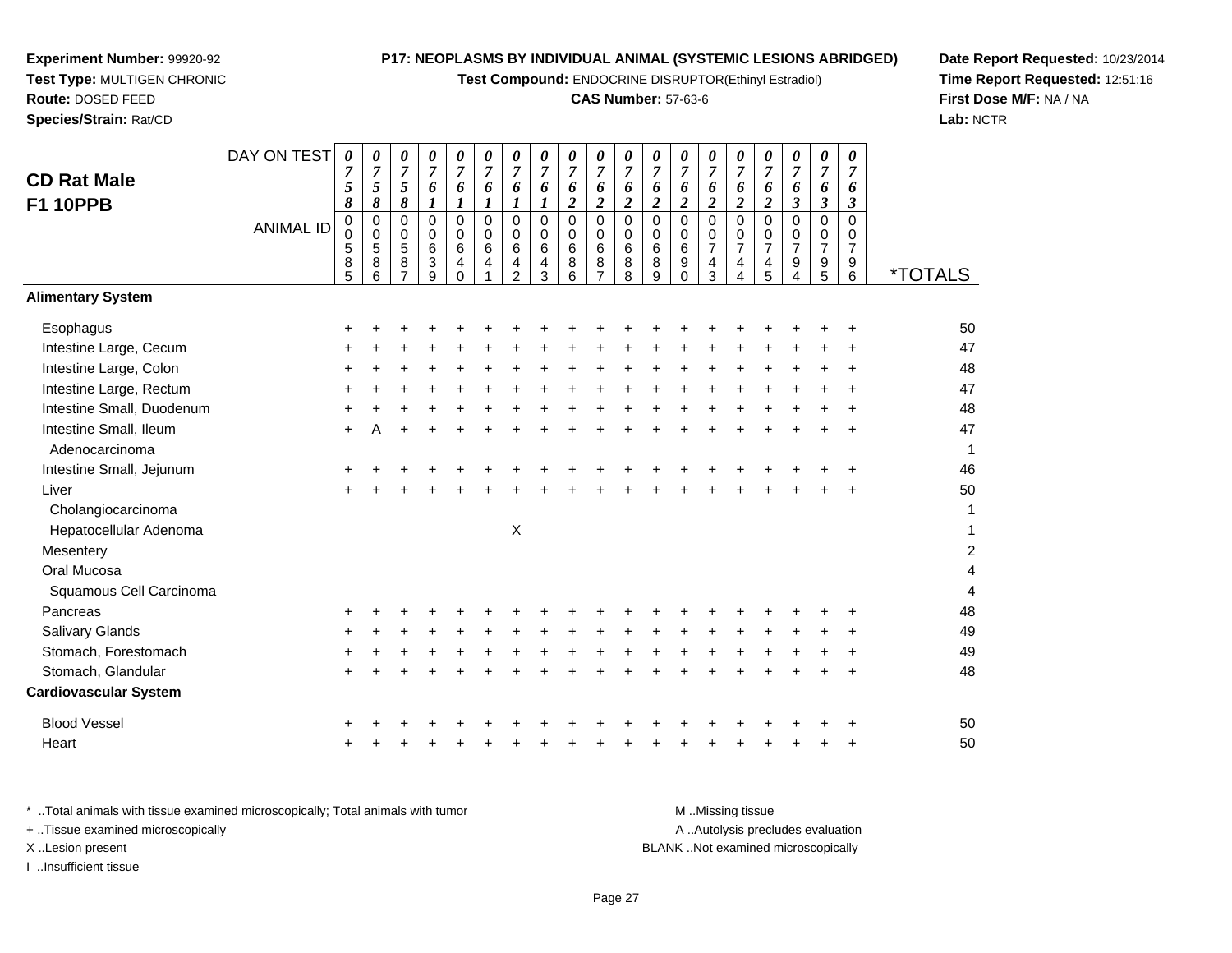**Test Compound:** ENDOCRINE DISRUPTOR(Ethinyl Estradiol)

# **CAS Number:** 57-63-6

**Date Report Requested:** 10/23/2014 **Time Report Requested:** 12:51:16**First Dose M/F:** NA / NA**Lab:** NCTR

| DAY ON TEST<br><b>CD Rat Male</b><br><b>F1 10PPB</b><br><b>ANIMAL ID</b> | 0<br>7<br>5<br>8<br>0<br>0 | 0<br>$\overline{7}$<br>5<br>8<br>$\pmb{0}$<br>$\mathbf 0$<br>$\sqrt{5}$ | 0<br>$\overline{7}$<br>5<br>8<br>$\mathbf 0$<br>$\mathbf 0$ | 0<br>$\overline{7}$<br>6<br>1<br>$\mathbf 0$<br>$\mathbf 0$<br>6 | 0<br>$\overline{7}$<br>6<br>1<br>0<br>0<br>6 | $\pmb{\theta}$<br>$\overline{7}$<br>6<br>1<br>$\mathbf 0$<br>$\mathbf 0$<br>$\,6\,$ | $\pmb{\theta}$<br>$\overline{7}$<br>6<br>1<br>$\mathbf 0$<br>$\Omega$ | 0<br>$\boldsymbol{7}$<br>6<br>1<br>0<br>$\mathbf 0$<br>$\,6\,$ | 0<br>$\overline{7}$<br>6<br>$\overline{\mathbf{c}}$<br>0<br>0<br>6 | $\pmb{\theta}$<br>$\overline{7}$<br>6<br>$\overline{c}$<br>$\pmb{0}$<br>$\pmb{0}$<br>$\,6\,$ | 0<br>$\overline{7}$<br>6<br>$\boldsymbol{2}$<br>$\mathbf 0$<br>$\mathbf 0$<br>$\,6\,$ | 0<br>$\overline{7}$<br>6<br>$\boldsymbol{2}$<br>$\mathbf 0$<br>$\mathbf 0$ | 0<br>$\overline{7}$<br>6<br>$\overline{\mathbf{2}}$<br>$\mathbf 0$<br>$\mathbf 0$<br>6 | 0<br>$\overline{7}$<br>6<br>$\overline{\mathbf{c}}$<br>0<br>0<br>$\overline{7}$ | $\pmb{\theta}$<br>$\overline{7}$<br>6<br>$\overline{2}$<br>$\pmb{0}$<br>$\mathbf 0$<br>$\overline{7}$ | 0<br>$\overline{7}$<br>6<br>$\boldsymbol{2}$<br>$\Omega$<br>0<br>$\overline{7}$ | 0<br>$\overline{7}$<br>6<br>$\boldsymbol{\beta}$<br>$\mathbf 0$<br>0<br>$\overline{7}$ | 0<br>$\overline{7}$<br>6<br>3<br>$\mathbf 0$<br>0<br>$\overline{7}$ | 0<br>$\overline{7}$<br>6<br>$\boldsymbol{\beta}$<br>$\Omega$<br>0<br>$\overline{7}$ |                                        |
|--------------------------------------------------------------------------|----------------------------|-------------------------------------------------------------------------|-------------------------------------------------------------|------------------------------------------------------------------|----------------------------------------------|-------------------------------------------------------------------------------------|-----------------------------------------------------------------------|----------------------------------------------------------------|--------------------------------------------------------------------|----------------------------------------------------------------------------------------------|---------------------------------------------------------------------------------------|----------------------------------------------------------------------------|----------------------------------------------------------------------------------------|---------------------------------------------------------------------------------|-------------------------------------------------------------------------------------------------------|---------------------------------------------------------------------------------|----------------------------------------------------------------------------------------|---------------------------------------------------------------------|-------------------------------------------------------------------------------------|----------------------------------------|
|                                                                          | 5<br>8<br>5                | 8<br>6                                                                  | 5<br>8<br>7                                                 | 3<br>9                                                           | 4<br>$\Omega$                                | 4                                                                                   | 6<br>4<br>2                                                           | 4<br>3                                                         | 8<br>6                                                             | 8<br>7                                                                                       | 8<br>8                                                                                | 6<br>8<br>9                                                                | 9<br>0                                                                                 | 4<br>3                                                                          | 4<br>4                                                                                                | 4<br>5                                                                          | 9<br>4                                                                                 | 9<br>5                                                              | 9<br>6                                                                              | <i><b>*TOTALS</b></i>                  |
| <b>Endocrine System</b>                                                  |                            |                                                                         |                                                             |                                                                  |                                              |                                                                                     |                                                                       |                                                                |                                                                    |                                                                                              |                                                                                       |                                                                            |                                                                                        |                                                                                 |                                                                                                       |                                                                                 |                                                                                        |                                                                     |                                                                                     |                                        |
| <b>Adrenal Cortex</b><br>Adenoma<br>Carcinoma                            |                            |                                                                         |                                                             | X                                                                |                                              |                                                                                     |                                                                       |                                                                |                                                                    |                                                                                              |                                                                                       | X                                                                          |                                                                                        | $\boldsymbol{\mathsf{X}}$                                                       |                                                                                                       |                                                                                 |                                                                                        |                                                                     |                                                                                     | 50<br>$\overline{c}$<br>$\overline{c}$ |
| Adrenal Medulla<br>Pheochromocytoma Benign<br>Pheochromocytoma Complex   |                            |                                                                         |                                                             |                                                                  |                                              |                                                                                     |                                                                       |                                                                |                                                                    |                                                                                              |                                                                                       |                                                                            |                                                                                        | +                                                                               | X                                                                                                     |                                                                                 |                                                                                        |                                                                     | X                                                                                   | 49<br>$\overline{4}$<br>1              |
| Pheochromocytoma Malignant                                               |                            |                                                                         |                                                             |                                                                  |                                              |                                                                                     |                                                                       |                                                                | X                                                                  | X                                                                                            |                                                                                       |                                                                            |                                                                                        |                                                                                 |                                                                                                       |                                                                                 |                                                                                        |                                                                     |                                                                                     | $\overline{c}$                         |
| Islets, Pancreatic                                                       |                            |                                                                         |                                                             |                                                                  |                                              |                                                                                     |                                                                       |                                                                |                                                                    |                                                                                              |                                                                                       |                                                                            |                                                                                        |                                                                                 |                                                                                                       |                                                                                 |                                                                                        |                                                                     |                                                                                     | 49                                     |
| Parathyroid Gland<br>Adenoma                                             |                            |                                                                         |                                                             |                                                                  |                                              |                                                                                     |                                                                       |                                                                |                                                                    | м                                                                                            |                                                                                       |                                                                            |                                                                                        |                                                                                 |                                                                                                       |                                                                                 | Χ                                                                                      |                                                                     |                                                                                     | 46<br>$\mathbf{1}$                     |
| <b>Pituitary Gland</b>                                                   |                            |                                                                         |                                                             |                                                                  |                                              |                                                                                     |                                                                       |                                                                |                                                                    |                                                                                              |                                                                                       |                                                                            |                                                                                        |                                                                                 |                                                                                                       |                                                                                 |                                                                                        |                                                                     |                                                                                     | 50                                     |
| Pars Distalis, Adenoma                                                   |                            | X                                                                       |                                                             | X                                                                | X                                            |                                                                                     |                                                                       |                                                                | X                                                                  | X                                                                                            | X                                                                                     |                                                                            |                                                                                        |                                                                                 | X                                                                                                     | $\boldsymbol{\mathsf{X}}$                                                       | X                                                                                      | X                                                                   |                                                                                     | 28                                     |
| <b>Thyroid Gland</b><br>C Cell, Adenoma<br>Follicular Cel, Adenoma       |                            |                                                                         |                                                             |                                                                  | $\boldsymbol{\mathsf{X}}$                    |                                                                                     |                                                                       |                                                                |                                                                    |                                                                                              |                                                                                       |                                                                            |                                                                                        |                                                                                 |                                                                                                       |                                                                                 |                                                                                        |                                                                     |                                                                                     | 50<br>$\mathbf{1}$<br>$\mathbf{1}$     |
| <b>General Body System</b>                                               |                            |                                                                         |                                                             |                                                                  |                                              |                                                                                     |                                                                       |                                                                |                                                                    |                                                                                              |                                                                                       |                                                                            |                                                                                        |                                                                                 |                                                                                                       |                                                                                 |                                                                                        |                                                                     |                                                                                     |                                        |
| <b>Tissue NOS</b><br>Lipoma<br><b>Genital System</b>                     |                            |                                                                         |                                                             |                                                                  |                                              |                                                                                     |                                                                       |                                                                |                                                                    |                                                                                              |                                                                                       |                                                                            |                                                                                        |                                                                                 |                                                                                                       |                                                                                 |                                                                                        |                                                                     |                                                                                     | 1<br>$\mathbf{1}$                      |
| <b>Coagulating Gland</b>                                                 |                            |                                                                         |                                                             |                                                                  |                                              |                                                                                     |                                                                       |                                                                |                                                                    |                                                                                              |                                                                                       |                                                                            |                                                                                        |                                                                                 |                                                                                                       |                                                                                 |                                                                                        |                                                                     |                                                                                     | 49                                     |

**Experiment Number:** 99920-92**Test Type:** MULTIGEN CHRONIC

| * Total animals with tissue examined microscopically; Total animals with tumor | M Missing tissue                   |
|--------------------------------------------------------------------------------|------------------------------------|
| + Tissue examined microscopically                                              | A Autolysis precludes evaluation   |
| X Lesion present                                                               | BLANK Not examined microscopically |
| Insufficient tissue                                                            |                                    |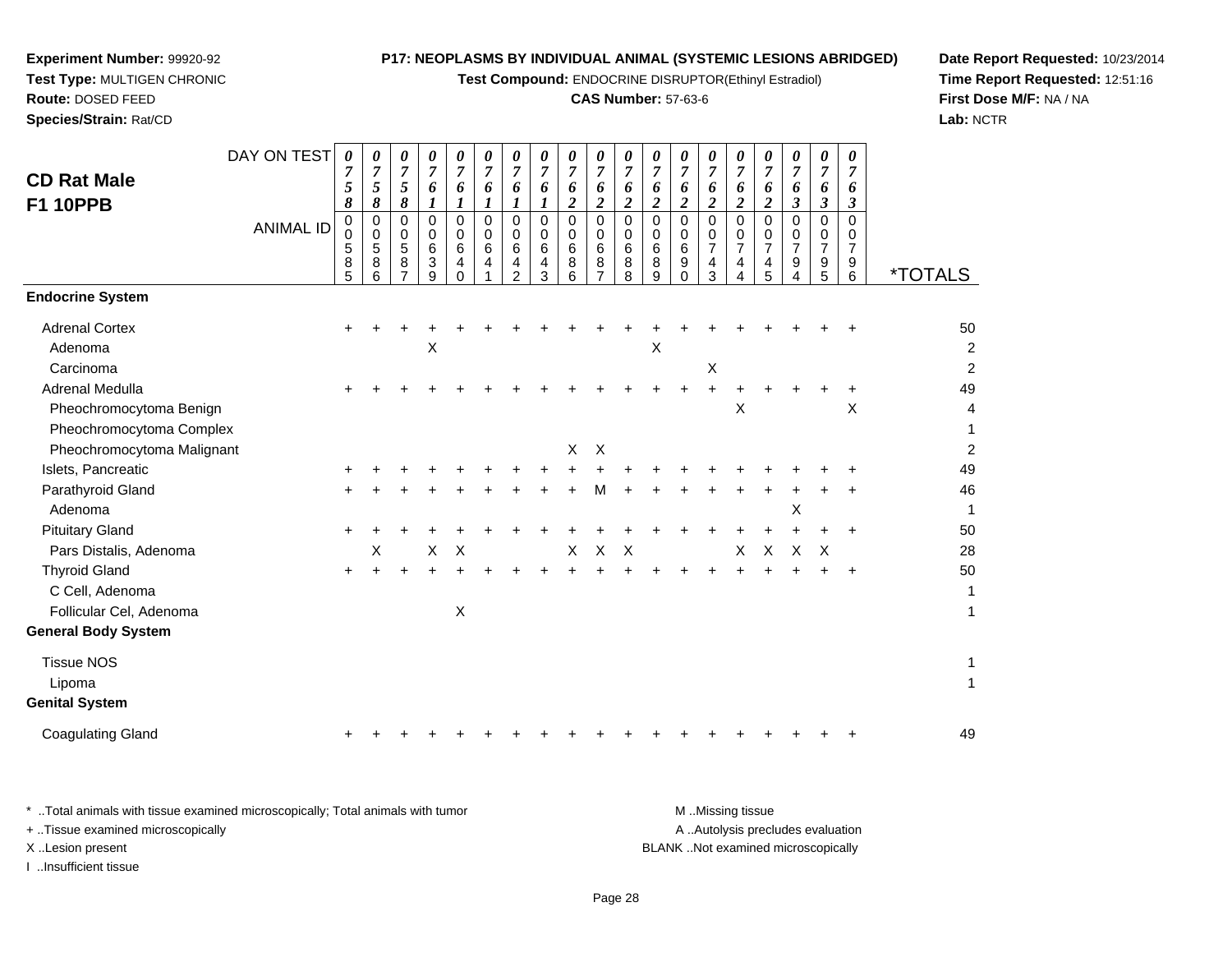**Test Compound:** ENDOCRINE DISRUPTOR(Ethinyl Estradiol)

## **CAS Number:** 57-63-6

**Date Report Requested:** 10/23/2014**Time Report Requested:** 12:51:16**First Dose M/F:** NA / NA**Lab:** NCTR

| <b>CD Rat Male</b><br><b>F1 10PPB</b> | DAY ON TEST<br><b>ANIMAL ID</b> | $\boldsymbol{\theta}$<br>7<br>5<br>8<br>$\mathbf 0$<br>$\mathbf 0$<br>5<br>8<br>5 | 0<br>7<br>5<br>8<br>$\pmb{0}$<br>0<br>5<br>8<br>6 | 0<br>7<br>5<br>8<br>0<br>0<br>5<br>8<br>7 | 0<br>$\overline{7}$<br>6<br>0<br>0<br>6<br>3<br>9 | 0<br>$\overline{7}$<br>6<br>1<br>$\Omega$<br>0<br>6<br>4<br>$\Omega$ | 0<br>7<br>6<br>1<br>$\Omega$<br>0<br>6<br>4 | $\boldsymbol{\theta}$<br>7<br>6<br>$\mathbf 0$<br>0<br>6<br>4<br>$\overline{2}$ | 0<br>7<br>6<br>1<br>$\mathbf 0$<br>$\Omega$<br>6<br>4<br>3 | 0<br>$\overline{7}$<br>6<br>$\overline{c}$<br>0<br>0<br>6<br>8<br>6 | 0<br>7<br>6<br>$\boldsymbol{2}$<br>$\Omega$<br>0<br>6<br>8<br>$\overline{7}$ | 0<br>7<br>6<br>$\boldsymbol{2}$<br>$\Omega$<br>0<br>6<br>8<br>8 | 0<br>7<br>6<br>2<br>$\mathbf 0$<br>$\Omega$<br>6<br>8<br>9 | 0<br>7<br>6<br>$\boldsymbol{2}$<br>$\mathbf 0$<br>0<br>$\,6$<br>9<br>0 | 0<br>$\overline{7}$<br>6<br>$\overline{2}$<br>$\mathbf 0$<br>0<br>$\overline{7}$<br>4<br>$\mathfrak{S}$ | $\boldsymbol{\theta}$<br>$\overline{7}$<br>6<br>$\boldsymbol{2}$<br>$\Omega$<br>0<br>$\overline{7}$<br>4<br>$\overline{4}$ | 0<br>7<br>6<br>$\overline{\mathbf{2}}$<br>$\Omega$<br>0<br>$\overline{7}$<br>4<br>5 | 0<br>$\overline{7}$<br>6<br>$\boldsymbol{\beta}$<br>$\mathbf 0$<br>0<br>$\overline{7}$<br>9<br>4 | 0<br>$\overline{7}$<br>6<br>3<br>0<br>0<br>$\overline{7}$<br>9<br>5 | 0<br>$\overline{\tau}$<br>6<br>3<br>$\Omega$<br>0<br>$\overline{7}$<br>9<br>6 | <i><b>*TOTALS</b></i> |
|---------------------------------------|---------------------------------|-----------------------------------------------------------------------------------|---------------------------------------------------|-------------------------------------------|---------------------------------------------------|----------------------------------------------------------------------|---------------------------------------------|---------------------------------------------------------------------------------|------------------------------------------------------------|---------------------------------------------------------------------|------------------------------------------------------------------------------|-----------------------------------------------------------------|------------------------------------------------------------|------------------------------------------------------------------------|---------------------------------------------------------------------------------------------------------|----------------------------------------------------------------------------------------------------------------------------|-------------------------------------------------------------------------------------|--------------------------------------------------------------------------------------------------|---------------------------------------------------------------------|-------------------------------------------------------------------------------|-----------------------|
| Epididymis                            |                                 | $\ddot{}$                                                                         |                                                   |                                           |                                                   |                                                                      |                                             |                                                                                 |                                                            |                                                                     | $\ddot{}$                                                                    |                                                                 |                                                            |                                                                        |                                                                                                         |                                                                                                                            |                                                                                     | $\ddot{}$                                                                                        | $\ddot{}$                                                           | $+$                                                                           | 50                    |
| <b>Preputial Gland</b>                |                                 |                                                                                   |                                                   |                                           |                                                   |                                                                      |                                             |                                                                                 |                                                            |                                                                     |                                                                              |                                                                 |                                                            |                                                                        |                                                                                                         |                                                                                                                            |                                                                                     |                                                                                                  |                                                                     |                                                                               | 50                    |
| Squamous Cell Carcinoma               |                                 |                                                                                   |                                                   |                                           |                                                   |                                                                      |                                             |                                                                                 |                                                            |                                                                     |                                                                              |                                                                 |                                                            |                                                                        |                                                                                                         |                                                                                                                            |                                                                                     |                                                                                                  |                                                                     |                                                                               |                       |
| Prostate, Dorsal/Lateral Lobe         |                                 |                                                                                   |                                                   | +                                         |                                                   |                                                                      |                                             |                                                                                 |                                                            |                                                                     | +                                                                            |                                                                 |                                                            |                                                                        |                                                                                                         |                                                                                                                            |                                                                                     |                                                                                                  |                                                                     |                                                                               | 50                    |
| Prostate, Ventral Lobe                |                                 | ÷                                                                                 |                                                   |                                           |                                                   |                                                                      |                                             |                                                                                 |                                                            |                                                                     |                                                                              |                                                                 |                                                            |                                                                        |                                                                                                         |                                                                                                                            |                                                                                     |                                                                                                  |                                                                     |                                                                               | 50                    |
| <b>Rete Testes</b>                    |                                 |                                                                                   |                                                   |                                           |                                                   |                                                                      |                                             |                                                                                 |                                                            |                                                                     |                                                                              |                                                                 |                                                            |                                                                        |                                                                                                         |                                                                                                                            |                                                                                     |                                                                                                  |                                                                     |                                                                               | 46                    |
| <b>Seminal Vesicle</b>                |                                 | +                                                                                 |                                                   |                                           |                                                   |                                                                      |                                             |                                                                                 |                                                            |                                                                     |                                                                              |                                                                 |                                                            |                                                                        |                                                                                                         |                                                                                                                            |                                                                                     |                                                                                                  |                                                                     |                                                                               | 47                    |
| Carcinoma                             |                                 |                                                                                   |                                                   |                                           |                                                   |                                                                      |                                             |                                                                                 |                                                            |                                                                     |                                                                              |                                                                 |                                                            |                                                                        |                                                                                                         |                                                                                                                            |                                                                                     |                                                                                                  |                                                                     |                                                                               | 1                     |
| <b>Testes</b>                         |                                 | $\pm$                                                                             |                                                   |                                           |                                                   |                                                                      |                                             |                                                                                 |                                                            |                                                                     |                                                                              |                                                                 |                                                            |                                                                        |                                                                                                         |                                                                                                                            |                                                                                     |                                                                                                  |                                                                     |                                                                               | 50                    |
| <b>Hematopoietic System</b>           |                                 |                                                                                   |                                                   |                                           |                                                   |                                                                      |                                             |                                                                                 |                                                            |                                                                     |                                                                              |                                                                 |                                                            |                                                                        |                                                                                                         |                                                                                                                            |                                                                                     |                                                                                                  |                                                                     |                                                                               |                       |
| <b>Bone Marrow</b>                    |                                 |                                                                                   |                                                   |                                           |                                                   |                                                                      |                                             |                                                                                 |                                                            |                                                                     |                                                                              |                                                                 |                                                            |                                                                        |                                                                                                         |                                                                                                                            |                                                                                     |                                                                                                  |                                                                     | +                                                                             | 48                    |
| Lymph Node                            |                                 |                                                                                   |                                                   |                                           |                                                   |                                                                      |                                             |                                                                                 |                                                            |                                                                     |                                                                              |                                                                 |                                                            |                                                                        |                                                                                                         |                                                                                                                            |                                                                                     |                                                                                                  |                                                                     |                                                                               | 16                    |
| Lymph Node, Mandibular                |                                 |                                                                                   |                                                   |                                           |                                                   |                                                                      |                                             |                                                                                 |                                                            |                                                                     |                                                                              |                                                                 |                                                            |                                                                        |                                                                                                         |                                                                                                                            |                                                                                     |                                                                                                  |                                                                     |                                                                               | 50                    |
| Lymph Node, Mesenteric                |                                 |                                                                                   |                                                   |                                           |                                                   |                                                                      |                                             |                                                                                 |                                                            |                                                                     |                                                                              |                                                                 |                                                            |                                                                        |                                                                                                         |                                                                                                                            |                                                                                     |                                                                                                  |                                                                     | +                                                                             | 49                    |
| Spleen                                |                                 |                                                                                   |                                                   |                                           |                                                   |                                                                      |                                             |                                                                                 |                                                            |                                                                     |                                                                              |                                                                 |                                                            |                                                                        |                                                                                                         |                                                                                                                            |                                                                                     |                                                                                                  |                                                                     | +                                                                             | 49                    |
| Thymus                                |                                 |                                                                                   |                                                   |                                           |                                                   |                                                                      |                                             |                                                                                 |                                                            |                                                                     |                                                                              |                                                                 |                                                            |                                                                        |                                                                                                         |                                                                                                                            |                                                                                     |                                                                                                  |                                                                     |                                                                               | 46                    |
| Sarcoma                               |                                 |                                                                                   |                                                   |                                           |                                                   |                                                                      |                                             |                                                                                 |                                                            |                                                                     |                                                                              |                                                                 |                                                            |                                                                        |                                                                                                         |                                                                                                                            |                                                                                     |                                                                                                  |                                                                     |                                                                               | 1                     |
| <b>Integumentary System</b>           |                                 |                                                                                   |                                                   |                                           |                                                   |                                                                      |                                             |                                                                                 |                                                            |                                                                     |                                                                              |                                                                 |                                                            |                                                                        |                                                                                                         |                                                                                                                            |                                                                                     |                                                                                                  |                                                                     |                                                                               |                       |
| Mammary Gland                         |                                 |                                                                                   |                                                   |                                           |                                                   |                                                                      |                                             |                                                                                 |                                                            |                                                                     |                                                                              |                                                                 |                                                            |                                                                        |                                                                                                         |                                                                                                                            |                                                                                     |                                                                                                  |                                                                     |                                                                               | 47                    |
| Fibroadenoma                          |                                 |                                                                                   |                                                   |                                           |                                                   |                                                                      |                                             |                                                                                 |                                                            |                                                                     |                                                                              |                                                                 |                                                            |                                                                        |                                                                                                         |                                                                                                                            |                                                                                     |                                                                                                  |                                                                     |                                                                               | 1                     |
| Skin                                  |                                 |                                                                                   |                                                   |                                           |                                                   |                                                                      |                                             |                                                                                 |                                                            |                                                                     |                                                                              |                                                                 |                                                            |                                                                        |                                                                                                         |                                                                                                                            |                                                                                     |                                                                                                  |                                                                     |                                                                               | 50                    |
| <b>Basal Cell Adenoma</b>             |                                 |                                                                                   |                                                   |                                           |                                                   | $\pmb{\times}$                                                       |                                             |                                                                                 |                                                            |                                                                     |                                                                              |                                                                 |                                                            |                                                                        |                                                                                                         |                                                                                                                            |                                                                                     |                                                                                                  |                                                                     |                                                                               | 1                     |
|                                       |                                 |                                                                                   |                                                   |                                           |                                                   |                                                                      |                                             |                                                                                 |                                                            |                                                                     |                                                                              |                                                                 |                                                            |                                                                        |                                                                                                         |                                                                                                                            |                                                                                     |                                                                                                  |                                                                     |                                                                               |                       |

**Experiment Number:** 99920-92**Test Type:** MULTIGEN CHRONIC

**Route:** DOSED FEED**Species/Strain:** Rat/CD

\* ..Total animals with tissue examined microscopically; Total animals with tumor **M** . Missing tissue M ..Missing tissue A ..Autolysis precludes evaluation + ..Tissue examined microscopically X ..Lesion present BLANK ..Not examined microscopicallyI ..Insufficient tissue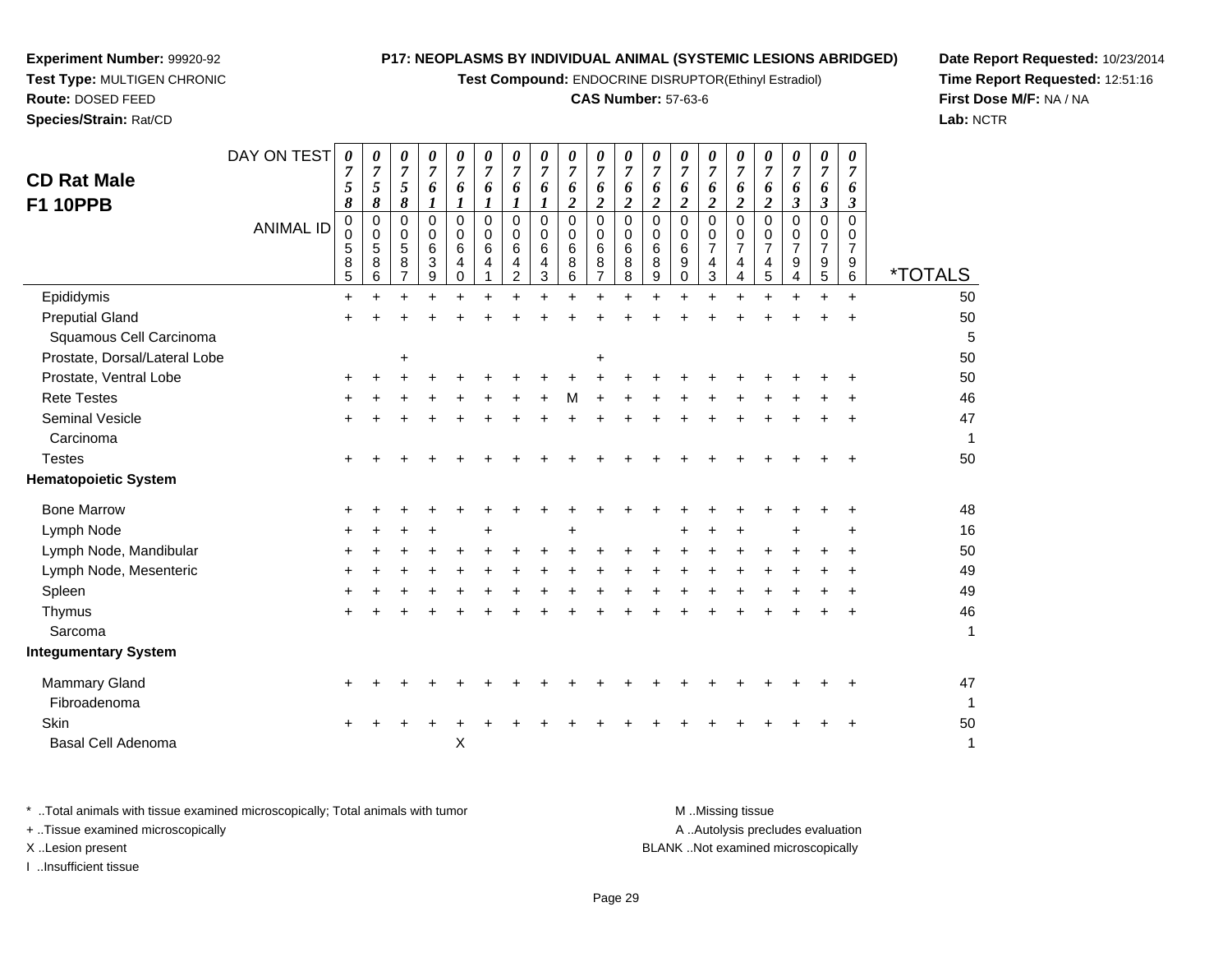**Test Compound:** ENDOCRINE DISRUPTOR(Ethinyl Estradiol)

# **CAS Number:** 57-63-6

**Date Report Requested:** 10/23/2014 **Time Report Requested:** 12:51:17**First Dose M/F:** NA / NA**Lab:** NCTR

| <b>CD Rat Male</b><br><b>F1 10PPB</b>                                                      | DAY ON TEST      | $\pmb{\theta}$<br>7<br>5<br>8 | 0<br>$\overline{7}$<br>5<br>8   | 0<br>$\overline{7}$<br>5<br>8 | 0<br>$\overline{7}$<br>6<br>1                          | 0<br>$\overline{7}$<br>6<br>$\bm{l}$       | 0<br>7<br>6<br>$\boldsymbol{l}$ | 0<br>$\overline{7}$<br>6<br>1                        | 0<br>$\overline{7}$<br>6<br>1 | 0<br>7<br>6<br>$\boldsymbol{2}$                 | 0<br>7<br>6<br>$\boldsymbol{2}$                        | 0<br>7<br>6<br>$\boldsymbol{2}$           | 0<br>$\overline{7}$<br>6<br>$\boldsymbol{2}$ | 0<br>7<br>6<br>$\boldsymbol{2}$ | 0<br>$\overline{7}$<br>6<br>$\overline{c}$   | 0<br>$\overline{7}$<br>6<br>$\boldsymbol{2}$                                    | 0<br>7<br>6<br>$\boldsymbol{2}$ | 0<br>7<br>6<br>3      | 0<br>$\overline{7}$<br>6<br>3                | 0<br>$\overline{7}$<br>6<br>3             |                                                    |
|--------------------------------------------------------------------------------------------|------------------|-------------------------------|---------------------------------|-------------------------------|--------------------------------------------------------|--------------------------------------------|---------------------------------|------------------------------------------------------|-------------------------------|-------------------------------------------------|--------------------------------------------------------|-------------------------------------------|----------------------------------------------|---------------------------------|----------------------------------------------|---------------------------------------------------------------------------------|---------------------------------|-----------------------|----------------------------------------------|-------------------------------------------|----------------------------------------------------|
|                                                                                            | <b>ANIMAL ID</b> | 0<br>0<br>5<br>8<br>5         | 0<br>$\mathbf 0$<br>5<br>8<br>6 | 0<br>0<br>5<br>8              | $\mathbf 0$<br>$\mathbf 0$<br>$\,6$<br>$\sqrt{3}$<br>9 | $\Omega$<br>$\Omega$<br>6<br>4<br>$\Omega$ | $\mathbf 0$<br>0<br>6<br>4      | $\pmb{0}$<br>$\mathbf 0$<br>6<br>4<br>$\overline{2}$ | 0<br>0<br>6<br>4<br>3         | $\mathbf 0$<br>$\mathbf 0$<br>6<br>$\bf 8$<br>6 | $\mathbf 0$<br>$\mathbf 0$<br>6<br>8<br>$\overline{7}$ | $\mathbf 0$<br>$\mathbf 0$<br>6<br>8<br>8 | 0<br>0<br>6<br>8<br>9                        | 0<br>0<br>6<br>$9\,$<br>0       | $\mathbf 0$<br>0<br>$\overline{7}$<br>4<br>3 | $\mathbf 0$<br>0<br>$\overline{7}$<br>$\overline{\mathbf{4}}$<br>$\overline{4}$ | $\mathbf 0$<br>0<br>7<br>4<br>5 | 0<br>0<br>7<br>9<br>4 | $\mathbf 0$<br>0<br>$\overline{7}$<br>9<br>5 | $\Omega$<br>0<br>$\overline{7}$<br>9<br>6 | <i><b>*TOTALS</b></i>                              |
| Fibroma<br>Hemangioma                                                                      |                  |                               |                                 |                               |                                                        |                                            |                                 |                                                      |                               |                                                 |                                                        |                                           |                                              |                                 |                                              |                                                                                 |                                 |                       |                                              |                                           |                                                    |
| Keratoacanthoma<br>Sarcoma                                                                 |                  |                               |                                 |                               |                                                        |                                            |                                 |                                                      |                               |                                                 |                                                        |                                           |                                              |                                 |                                              |                                                                                 |                                 |                       |                                              |                                           | 1                                                  |
| Squamous Cell Papilloma                                                                    |                  |                               |                                 |                               |                                                        |                                            |                                 |                                                      |                               |                                                 |                                                        |                                           |                                              |                                 |                                              | $\mathsf X$                                                                     |                                 |                       |                                              |                                           | 1                                                  |
| <b>Musculoskeletal System</b>                                                              |                  |                               |                                 |                               |                                                        |                                            |                                 |                                                      |                               |                                                 |                                                        |                                           |                                              |                                 |                                              |                                                                                 |                                 |                       |                                              |                                           |                                                    |
| Bone, Femur<br><b>Skeletal Muscle</b>                                                      |                  |                               |                                 |                               |                                                        |                                            |                                 |                                                      |                               |                                                 |                                                        |                                           |                                              |                                 |                                              |                                                                                 |                                 |                       |                                              |                                           | 50<br>1                                            |
| <b>Nervous System</b>                                                                      |                  |                               |                                 |                               |                                                        |                                            |                                 |                                                      |                               |                                                 |                                                        |                                           |                                              |                                 |                                              |                                                                                 |                                 |                       |                                              |                                           |                                                    |
| Brain, Brain Stem                                                                          |                  | ٠                             |                                 |                               |                                                        |                                            |                                 |                                                      |                               |                                                 |                                                        |                                           |                                              |                                 |                                              |                                                                                 |                                 |                       |                                              | ÷                                         | 50                                                 |
| Brain, Cerebellum                                                                          |                  |                               |                                 |                               |                                                        |                                            |                                 |                                                      |                               |                                                 |                                                        |                                           |                                              |                                 |                                              |                                                                                 |                                 |                       |                                              |                                           | 50                                                 |
| Brain, Cerebrum<br><b>Granular Cell Tumor Malignant</b><br>Peripheral Nerve<br>Spinal Cord |                  | ÷                             |                                 |                               |                                                        |                                            |                                 |                                                      |                               |                                                 |                                                        |                                           |                                              |                                 |                                              |                                                                                 |                                 |                       |                                              |                                           | 50<br>$\mathbf 1$<br>$\mathbf 1$<br>$\overline{0}$ |
| <b>Respiratory System</b>                                                                  |                  |                               |                                 |                               |                                                        |                                            |                                 |                                                      |                               |                                                 |                                                        |                                           |                                              |                                 |                                              |                                                                                 |                                 |                       |                                              |                                           |                                                    |
| Lung<br>Carcinoma, Metastatic, Adrenal Cortex                                              |                  | ÷                             |                                 |                               |                                                        |                                            |                                 |                                                      |                               |                                                 |                                                        |                                           |                                              |                                 |                                              |                                                                                 |                                 |                       |                                              |                                           | 48<br>$\mathbf 1$                                  |
| <b>Nose</b><br>Schwannoma Malignant                                                        |                  | $\ddot{}$                     |                                 |                               |                                                        |                                            |                                 |                                                      |                               |                                                 |                                                        |                                           |                                              |                                 |                                              |                                                                                 |                                 |                       |                                              | $\div$                                    | 50<br>1                                            |
| Trachea                                                                                    |                  |                               |                                 |                               |                                                        |                                            |                                 |                                                      |                               |                                                 |                                                        |                                           |                                              |                                 |                                              |                                                                                 |                                 |                       |                                              | $\ddot{}$                                 | 50                                                 |

**Experiment Number:** 99920-92**Test Type:** MULTIGEN CHRONIC

**Route:** DOSED FEED**Species/Strain:** Rat/CD

| * Total animals with tissue examined microscopically; Total animals with tumor | M Missing tissue                   |
|--------------------------------------------------------------------------------|------------------------------------|
| + Tissue examined microscopically                                              | A Autolysis precludes evaluation   |
| X Lesion present                                                               | BLANK Not examined microscopically |
| Insufficient tissue                                                            |                                    |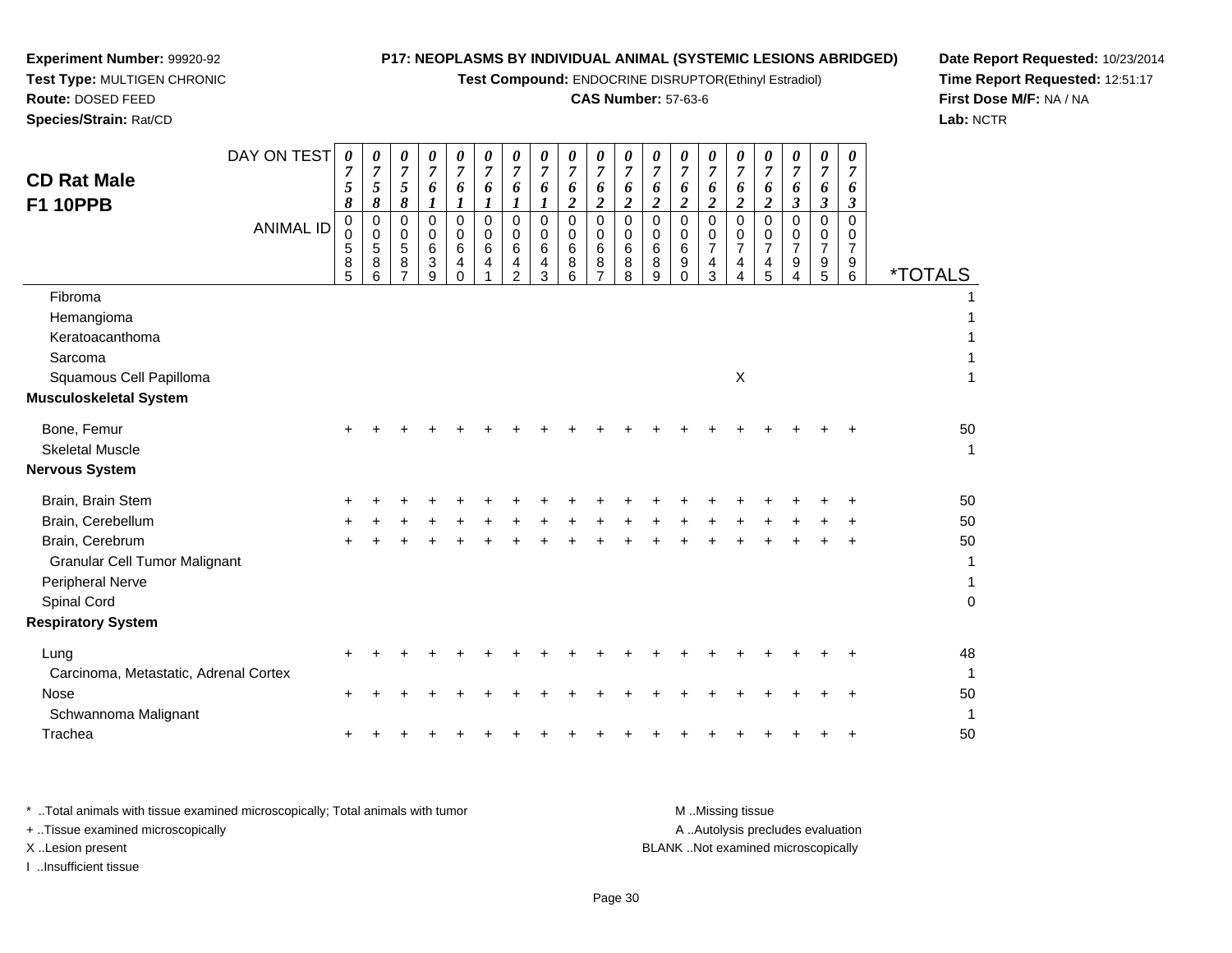**Test Compound:** ENDOCRINE DISRUPTOR(Ethinyl Estradiol)

# **CAS Number:** 57-63-6

*0 7*

*0 7*

*7 6*

0 0 7

9 4

*6*

*6*

0<br>0<br>0<br>0<br>0<br>0

**Date Report Requested:** 10/23/2014**Time Report Requested:** 12:51:17**First Dose M/F:** NA / NA**Lab:** NCTR

| Species/Strain: Rat/CD                |                  |                        |                  |                            |                       |                  |                  |                            |   |                  |                  |        |
|---------------------------------------|------------------|------------------------|------------------|----------------------------|-----------------------|------------------|------------------|----------------------------|---|------------------|------------------|--------|
|                                       | DAY ON TEST      | 0<br>,                 | 0<br>7           | $\boldsymbol{\theta}$<br>7 | $\boldsymbol{\theta}$ | $\theta$<br>7    | 0<br>7           | $\boldsymbol{\theta}$<br>7 |   | $\theta$<br>7    | 0<br>7           |        |
| <b>CD Rat Male</b><br><b>F1 10PPB</b> |                  | C<br>$\mathbf{o}$<br>ð | 5<br>8           | 5<br>8                     | o                     | Đ                | o                | 6                          | o | 6<br>ി<br>∠      | o<br>◠           |        |
|                                       | <b>ANIMAL ID</b> | 0<br>0<br>5<br>8       | 0<br>0<br>5<br>8 | 0<br>0<br>5<br>8           | 6<br>3                | 0<br>0<br>6<br>4 | 0<br>0<br>6<br>4 | 0<br>0<br>6<br>4           | 6 | 0<br>0<br>6<br>8 | 0<br>0<br>6<br>8 | 6<br>8 |
|                                       |                  | 5                      | 6                |                            |                       |                  |                  | ⌒                          |   | 6                |                  | o      |

|                              | O<br>5    | $\circ$<br>6 | O<br>$\overline{ }$ | ত<br>9 | 4<br>$\Omega$ | 4 | 4<br>$\mathcal{P}$ | 4<br>3 | O<br>6 | O<br>$\overline{ }$ | $\circ$<br>8 | $\circ$<br>9 | স<br>$\Omega$ | 4<br>$\mathcal{S}$ | 4<br>$\overline{4}$ | 4<br>5 | ັ  | ັ<br>5 | ັ<br>6    | <i><b>*TOTALS</b></i> |
|------------------------------|-----------|--------------|---------------------|--------|---------------|---|--------------------|--------|--------|---------------------|--------------|--------------|---------------|--------------------|---------------------|--------|----|--------|-----------|-----------------------|
| <b>Special Senses System</b> |           |              |                     |        |               |   |                    |        |        |                     |              |              |               |                    |                     |        |    |        |           |                       |
| Eye                          | $\ddot{}$ |              |                     |        |               |   |                    |        |        |                     |              |              |               |                    |                     |        |    |        |           | 47                    |
| Schwannoma Malignant         |           |              |                     |        |               |   |                    |        |        |                     |              |              |               |                    |                     |        |    |        |           | 1                     |
| Harderian Gland              | $\ddot{}$ |              |                     |        |               |   |                    |        |        |                     |              |              |               |                    |                     |        |    |        | $+$       | 48                    |
| Schwannoma Malignant         |           |              |                     |        |               |   |                    |        |        |                     |              |              |               |                    |                     |        |    |        |           | 1                     |
| <b>Urinary System</b>        |           |              |                     |        |               |   |                    |        |        |                     |              |              |               |                    |                     |        |    |        |           |                       |
| Kidney                       | $+$       |              |                     |        |               |   |                    |        |        |                     |              |              |               |                    |                     |        | ÷. |        |           | 48                    |
| Urinary Bladder              | $\ddot{}$ |              |                     |        |               |   |                    |        |        |                     |              |              |               |                    |                     |        |    |        | $\ddot{}$ | 49                    |
| <b>SYSTEMIC LESIONS</b>      |           |              |                     |        |               |   |                    |        |        |                     |              |              |               |                    |                     |        |    |        |           |                       |
| Multiple Organ               | $\pm$     |              |                     |        |               |   |                    |        |        |                     |              |              |               |                    |                     |        |    |        | $+$       | 50                    |
| Mesothelioma Benign          |           |              |                     |        |               |   |                    |        |        |                     |              |              |               |                    |                     |        |    |        |           | 2                     |

\* ..Total animals with tissue examined microscopically; Total animals with tumor **M** ...Missing tissue M ...Missing tissue

+ ..Tissue examined microscopically

**Experiment Number:** 99920-92**Test Type:** MULTIGEN CHRONIC

**Route:** DOSED FEED

I ..Insufficient tissue

A .. Autolysis precludes evaluation X ..Lesion present BLANK ..Not examined microscopically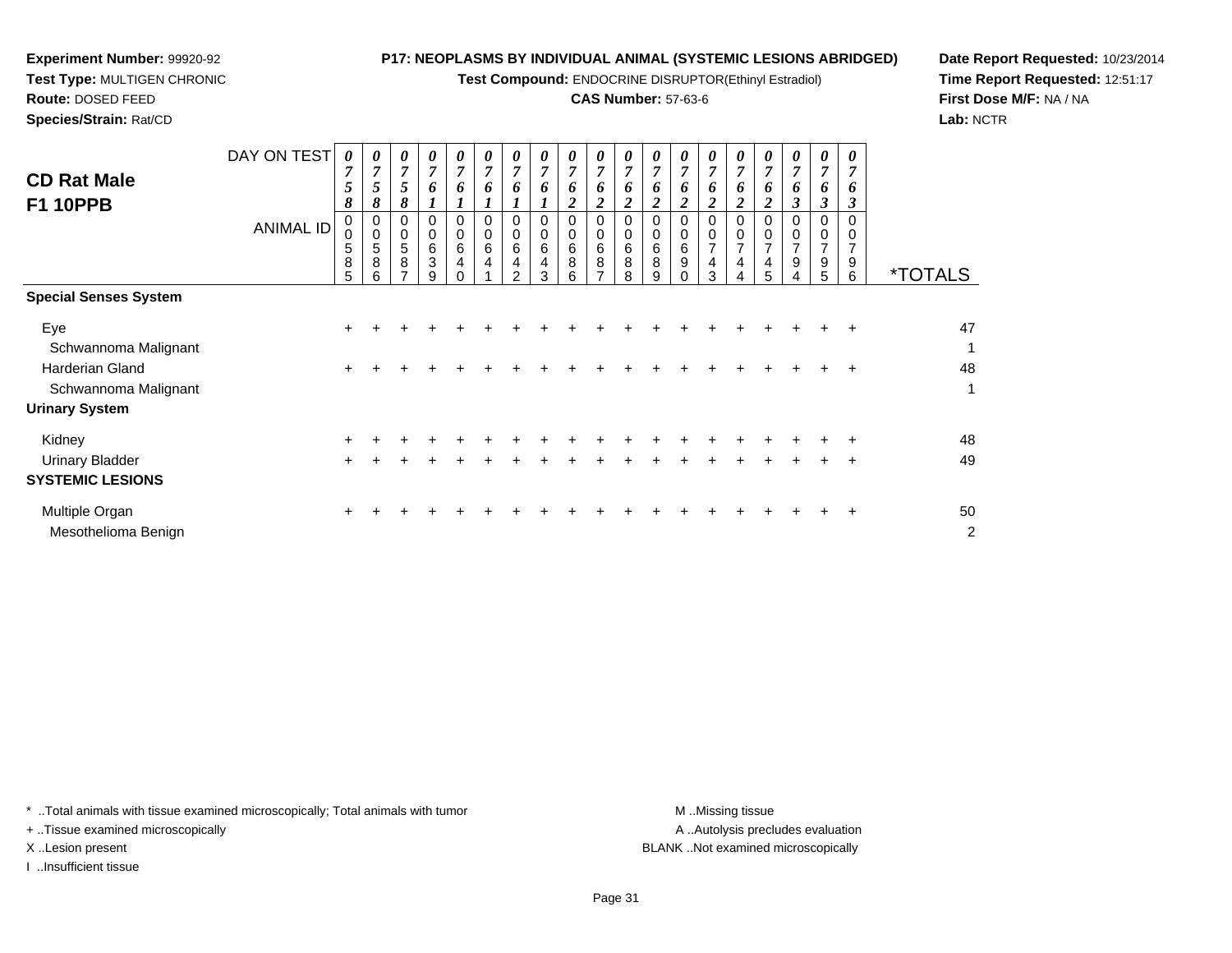**Test Compound:** ENDOCRINE DISRUPTOR(Ethinyl Estradiol)

## **CAS Number:** 57-63-6

**Date Report Requested:** 10/23/2014**Time Report Requested:** 12:51:17**First Dose M/F:** NA / NA**Lab:** NCTR

| 00545

| <b>CD Rat Male</b>           | DAY ON TEST      | 0<br>$\boldsymbol{2}$<br>$\boldsymbol{\beta}$                           | $\boldsymbol{\theta}$<br>$\boldsymbol{2}$<br>$\mathfrak{s}$ | 4<br>$\boldsymbol{l}$                                                   | 0<br>5<br>0                            | 0<br>$\sqrt{5}$<br>8                         | 0<br>6<br>$\mathfrak{z}$                                 | 0<br>6<br>4                        | 6<br>5                                                               | 0<br>6<br>6                             | 0<br>6<br>8                                                              | 0<br>6<br>$\pmb{8}$                            | 0<br>$\pmb{6}$<br>8                                         | $\boldsymbol{\theta}$<br>$\overline{7}$<br>$\boldsymbol{\theta}$          | 0<br>$\overline{7}$<br>0                                                        | 0<br>$\overline{7}$<br>$\mathfrak{z}$                           | $\theta$<br>$\boldsymbol{7}$<br>5                      | $\overline{7}$<br>$\mathfrak{s}$ | $\boldsymbol{7}$<br>5                                      | 0<br>$\overline{7}$<br>$5\phantom{.0}$ | 0<br>$\boldsymbol{7}$<br>5      | 0<br>$\overline{7}$<br>5                       | $\overline{7}$<br>5          | $\overline{7}$<br>5                        | 0<br>$\overline{7}$<br>5                | 0<br>$\overline{7}$<br>5                          | 0<br>$\overline{7}$<br>5                          | $\overline{7}$<br>5                                     | 0<br>$\overline{7}$<br>5                                                         | 0<br>$\boldsymbol{7}$<br>5              | 0<br>$\overline{7}$<br>5                                   |  |
|------------------------------|------------------|-------------------------------------------------------------------------|-------------------------------------------------------------|-------------------------------------------------------------------------|----------------------------------------|----------------------------------------------|----------------------------------------------------------|------------------------------------|----------------------------------------------------------------------|-----------------------------------------|--------------------------------------------------------------------------|------------------------------------------------|-------------------------------------------------------------|---------------------------------------------------------------------------|---------------------------------------------------------------------------------|-----------------------------------------------------------------|--------------------------------------------------------|----------------------------------|------------------------------------------------------------|----------------------------------------|---------------------------------|------------------------------------------------|------------------------------|--------------------------------------------|-----------------------------------------|---------------------------------------------------|---------------------------------------------------|---------------------------------------------------------|----------------------------------------------------------------------------------|-----------------------------------------|------------------------------------------------------------|--|
| <b>F1 50PPB</b>              | <b>ANIMAL ID</b> | $\boldsymbol{\beta}$<br>$\pmb{0}$<br>$\mathbf 0$<br>0<br>$\overline{2}$ | $\pmb{8}$<br>$\mathbf 0$<br>$\mathbf 0$<br>0<br>1<br>6      | $\overline{7}$<br>$\mathbf 0$<br>0<br>$\mathbf 0$<br>4<br>$\mathcal{P}$ | 0<br>0<br>0<br>0<br>6<br>$\mathcal{P}$ | 5<br>0<br>0<br>$\mathbf{1}$<br>$\frac{2}{2}$ | 6<br>$\mathbf 0$<br>$\mathbf 0$<br>$\mathbf 1$<br>8<br>2 | $\overline{7}$<br>0<br>0<br>9<br>8 | $\boldsymbol{\beta}$<br>$\mathbf 0$<br>$\pmb{0}$<br>$\boldsymbol{2}$ | $\mathbf 0$<br>0<br>$\overline{c}$<br>8 | $\boldsymbol{2}$<br>$\mathbf 0$<br>$\pmb{0}$<br>$\overline{2}$<br>5<br>9 | 5<br>$\pmb{0}$<br>$\pmb{0}$<br>$\sqrt{2}$<br>6 | 9<br>$\pmb{0}$<br>$\pmb{0}$<br>$\sqrt{2}$<br>$\overline{7}$ | $\boldsymbol{2}$<br>$\mathbf 0$<br>$\pmb{0}$<br>$\sqrt{3}$<br>$\mathbf 0$ | $\overline{\mathbf{3}}$<br>$\mathbf 0$<br>0<br>$\mathbf{3}$<br>$\mathbf 0$<br>5 | $\overline{7}$<br>0<br>0<br>$\mathbf{3}$<br>$\overline{7}$<br>3 | 0<br>$\mathbf 0$<br>$\,0\,$<br>4<br>0<br>$\mathcal{P}$ | 6<br>$\mathbf 0$<br>0<br>4<br>4  | 6<br>$\mathbf 0$<br>$\mathbf 0$<br>4<br>4<br>$\mathcal{P}$ | 6<br>0<br>0<br>4<br>4<br>3             | 6<br>$\mathbf 0$<br>0<br>4<br>4 | 6<br>$\mathsf 0$<br>$\mathsf 0$<br>4<br>4<br>5 | 6<br>$\Omega$<br>0<br>8<br>0 | $\Omega$<br>$\mathbf 0$<br>4<br>$9\,$<br>6 | 7<br>0<br>0<br>4<br>9<br>$\overline{ }$ | $\overline{7}$<br>$\mathbf 0$<br>0<br>4<br>9<br>8 | $\overline{7}$<br>$\mathbf 0$<br>0<br>4<br>9<br>9 | $\overline{7}$<br>0<br>$\pmb{0}$<br>$\overline{5}$<br>0 | $\overline{7}$<br>$\mathbf 0$<br>$\mathbf 0$<br>$\sqrt{5}$<br>4<br>$\mathcal{P}$ | $\overline{7}$<br>0<br>0<br>5<br>4<br>3 | $\mathbf 0$<br>$\mathbf 0$<br>$\sqrt{5}$<br>$\overline{4}$ |  |
| <b>Alimentary System</b>     |                  |                                                                         |                                                             |                                                                         |                                        |                                              |                                                          |                                    |                                                                      |                                         |                                                                          |                                                |                                                             |                                                                           |                                                                                 |                                                                 |                                                        |                                  |                                                            |                                        |                                 |                                                |                              |                                            |                                         |                                                   |                                                   |                                                         |                                                                                  |                                         |                                                            |  |
| Esophagus                    |                  |                                                                         |                                                             |                                                                         |                                        |                                              |                                                          |                                    |                                                                      |                                         |                                                                          |                                                |                                                             |                                                                           |                                                                                 |                                                                 |                                                        |                                  |                                                            |                                        |                                 |                                                |                              |                                            |                                         |                                                   |                                                   |                                                         |                                                                                  |                                         |                                                            |  |
| Intestine Large, Cecum       |                  |                                                                         |                                                             |                                                                         |                                        |                                              |                                                          |                                    |                                                                      |                                         |                                                                          |                                                |                                                             |                                                                           |                                                                                 |                                                                 |                                                        |                                  |                                                            |                                        |                                 |                                                |                              |                                            |                                         |                                                   |                                                   |                                                         |                                                                                  |                                         |                                                            |  |
| Intestine Large, Colon       |                  |                                                                         |                                                             |                                                                         |                                        |                                              |                                                          |                                    |                                                                      |                                         |                                                                          |                                                |                                                             |                                                                           |                                                                                 |                                                                 |                                                        |                                  |                                                            |                                        |                                 |                                                |                              |                                            |                                         |                                                   |                                                   |                                                         |                                                                                  |                                         |                                                            |  |
| Intestine Large, Rectum      |                  |                                                                         |                                                             |                                                                         |                                        |                                              |                                                          |                                    |                                                                      |                                         |                                                                          |                                                |                                                             |                                                                           |                                                                                 |                                                                 |                                                        |                                  |                                                            |                                        |                                 |                                                |                              |                                            |                                         |                                                   |                                                   |                                                         |                                                                                  |                                         |                                                            |  |
| Intestine Small, Duodenum    |                  | A                                                                       |                                                             |                                                                         |                                        |                                              |                                                          |                                    |                                                                      |                                         |                                                                          |                                                |                                                             |                                                                           |                                                                                 |                                                                 |                                                        |                                  |                                                            |                                        |                                 |                                                |                              |                                            |                                         |                                                   |                                                   |                                                         |                                                                                  |                                         |                                                            |  |
| Intestine Small, Ileum       |                  | A                                                                       |                                                             |                                                                         |                                        |                                              |                                                          |                                    |                                                                      |                                         |                                                                          |                                                |                                                             |                                                                           |                                                                                 |                                                                 |                                                        |                                  |                                                            |                                        |                                 |                                                |                              |                                            |                                         |                                                   |                                                   |                                                         |                                                                                  |                                         |                                                            |  |
| Intestine Small, Jejunum     |                  | A                                                                       |                                                             |                                                                         |                                        |                                              |                                                          |                                    |                                                                      |                                         |                                                                          |                                                |                                                             |                                                                           |                                                                                 |                                                                 |                                                        |                                  |                                                            |                                        |                                 |                                                |                              |                                            |                                         |                                                   |                                                   |                                                         |                                                                                  |                                         |                                                            |  |
| Liver                        |                  | A                                                                       |                                                             |                                                                         |                                        |                                              |                                                          |                                    |                                                                      |                                         |                                                                          |                                                |                                                             |                                                                           |                                                                                 |                                                                 |                                                        |                                  |                                                            |                                        |                                 |                                                |                              |                                            |                                         |                                                   |                                                   |                                                         |                                                                                  |                                         |                                                            |  |
| Hepatocellular Carcinoma     |                  |                                                                         |                                                             |                                                                         |                                        |                                              |                                                          |                                    |                                                                      |                                         |                                                                          |                                                |                                                             |                                                                           |                                                                                 |                                                                 |                                                        |                                  |                                                            |                                        |                                 |                                                |                              |                                            |                                         |                                                   | X                                                 |                                                         |                                                                                  |                                         |                                                            |  |
| Mesentery                    |                  |                                                                         |                                                             |                                                                         |                                        |                                              |                                                          |                                    |                                                                      | $\ddot{}$                               |                                                                          |                                                |                                                             |                                                                           |                                                                                 |                                                                 |                                                        |                                  |                                                            |                                        |                                 |                                                |                              |                                            |                                         |                                                   |                                                   |                                                         |                                                                                  |                                         |                                                            |  |
| Oral Mucosa                  |                  |                                                                         |                                                             |                                                                         |                                        |                                              |                                                          |                                    |                                                                      |                                         |                                                                          |                                                |                                                             |                                                                           |                                                                                 |                                                                 |                                                        |                                  |                                                            |                                        |                                 |                                                |                              | $\ddot{}$                                  |                                         |                                                   |                                                   |                                                         |                                                                                  |                                         |                                                            |  |
| Squamous Cell Carcinoma      |                  |                                                                         |                                                             |                                                                         |                                        |                                              |                                                          |                                    |                                                                      |                                         |                                                                          | X                                              |                                                             | X X                                                                       |                                                                                 |                                                                 | X                                                      | X                                |                                                            |                                        |                                 |                                                |                              |                                            |                                         |                                                   |                                                   |                                                         |                                                                                  |                                         |                                                            |  |
| Pancreas                     |                  |                                                                         |                                                             |                                                                         |                                        |                                              |                                                          |                                    |                                                                      |                                         |                                                                          |                                                |                                                             |                                                                           |                                                                                 |                                                                 |                                                        |                                  |                                                            |                                        |                                 |                                                |                              |                                            |                                         |                                                   |                                                   |                                                         |                                                                                  |                                         |                                                            |  |
| Salivary Glands              |                  |                                                                         |                                                             |                                                                         |                                        |                                              |                                                          |                                    |                                                                      |                                         |                                                                          |                                                |                                                             |                                                                           |                                                                                 |                                                                 |                                                        |                                  |                                                            |                                        |                                 |                                                |                              |                                            |                                         |                                                   |                                                   |                                                         |                                                                                  |                                         |                                                            |  |
| Stomach, Forestomach         |                  |                                                                         |                                                             |                                                                         |                                        |                                              |                                                          |                                    |                                                                      |                                         |                                                                          |                                                |                                                             |                                                                           |                                                                                 |                                                                 |                                                        |                                  |                                                            |                                        |                                 |                                                |                              |                                            |                                         |                                                   |                                                   |                                                         |                                                                                  |                                         |                                                            |  |
| Stomach, Glandular           |                  | A                                                                       |                                                             |                                                                         |                                        |                                              |                                                          |                                    |                                                                      |                                         |                                                                          |                                                |                                                             |                                                                           |                                                                                 |                                                                 |                                                        |                                  |                                                            |                                        |                                 |                                                |                              |                                            |                                         |                                                   |                                                   |                                                         |                                                                                  |                                         |                                                            |  |
| <b>Cardiovascular System</b> |                  |                                                                         |                                                             |                                                                         |                                        |                                              |                                                          |                                    |                                                                      |                                         |                                                                          |                                                |                                                             |                                                                           |                                                                                 |                                                                 |                                                        |                                  |                                                            |                                        |                                 |                                                |                              |                                            |                                         |                                                   |                                                   |                                                         |                                                                                  |                                         |                                                            |  |

| Blood Vessel      |  |  |  |  |  |  |  |  |  |  |  |  |  |  |  |  |
|-------------------|--|--|--|--|--|--|--|--|--|--|--|--|--|--|--|--|
| Heart             |  |  |  |  |  |  |  |  |  |  |  |  |  |  |  |  |
| Schwannoma Benign |  |  |  |  |  |  |  |  |  |  |  |  |  |  |  |  |

\* ..Total animals with tissue examined microscopically; Total animals with tumor **M** ...Missing tissue M ...Missing tissue

+ ..Tissue examined microscopically

**Experiment Number:** 99920-92**Test Type:** MULTIGEN CHRONIC

**Route:** DOSED FEED**Species/Strain:** Rat/CD

I ..Insufficient tissue

A ..Autolysis precludes evaluation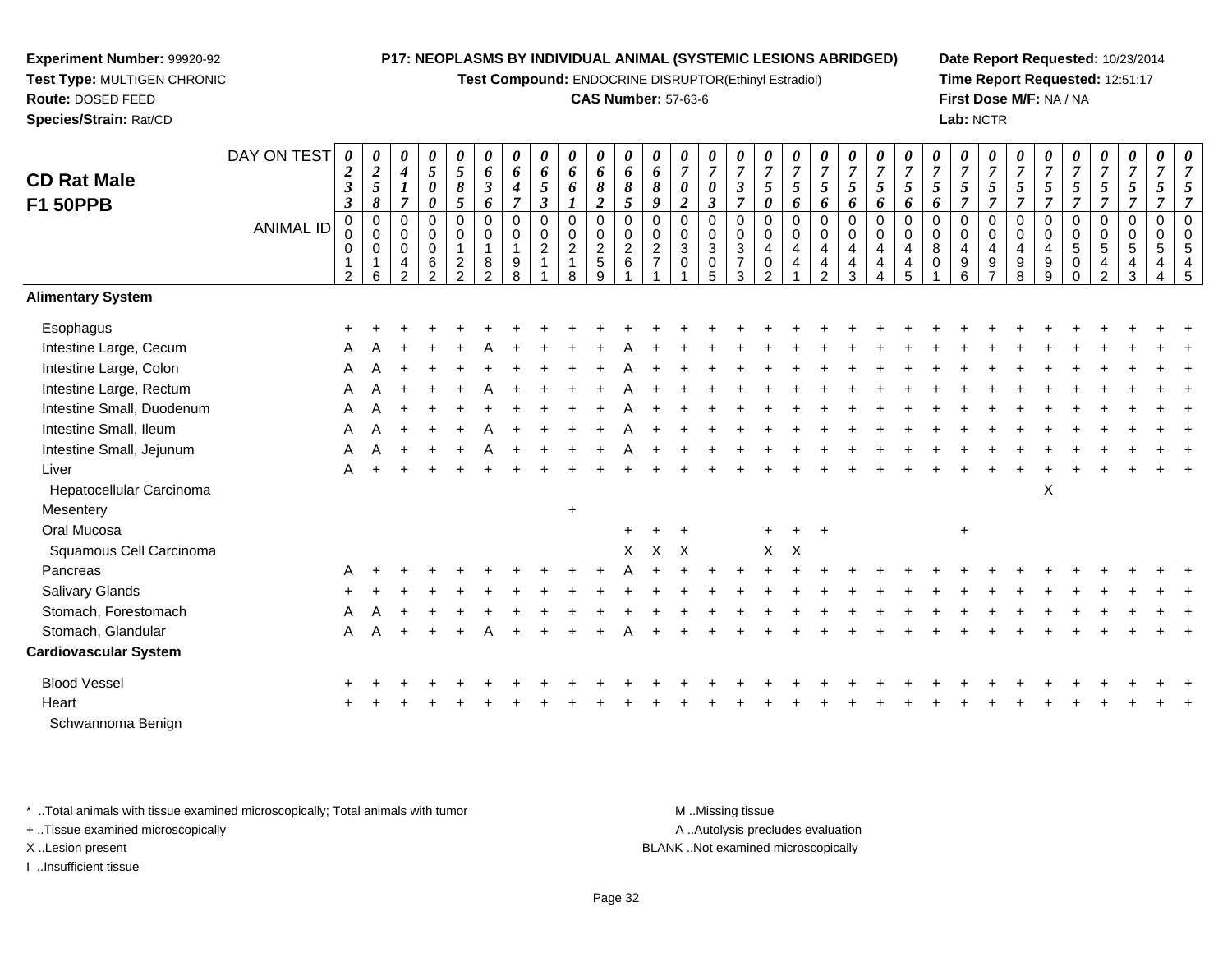**Test Compound:** ENDOCRINE DISRUPTOR(Ethinyl Estradiol)

# **CAS Number:** 57-63-6

**Date Report Requested:** 10/23/2014**Time Report Requested:** 12:51:17**First Dose M/F:** NA / NA**Lab:** NCTR

| <b>CD Rat Male</b><br><b>F1 50PPB</b>             | DAY ON TEST      | 0<br>$\boldsymbol{2}$<br>$\boldsymbol{\beta}$<br>$\boldsymbol{\beta}$ | 0<br>$\boldsymbol{2}$<br>$\mathfrak{I}$<br>$\pmb{8}$ | $\boldsymbol{\theta}$<br>$\boldsymbol{4}$<br>$\boldsymbol{l}$<br>$\overline{7}$ | $\boldsymbol{\theta}$<br>$\sqrt{5}$<br>$\pmb{\theta}$<br>$\boldsymbol{\theta}$ | 0<br>5<br>8<br>5                                        | 0<br>6<br>$\boldsymbol{\beta}$<br>6 | 0<br>6<br>4<br>$\overline{\tau}$                     | 0<br>6<br>5<br>3                        | $\boldsymbol{\theta}$<br>6<br>6<br>$\mathbf{I}$                 | $\boldsymbol{\theta}$<br>6<br>$\boldsymbol{\delta}$<br>$\overline{\mathbf{c}}$ | 0<br>6<br>8<br>5                                  | 0<br>6<br>8<br>$\boldsymbol{q}$                                | $\pmb{\theta}$<br>$\boldsymbol{7}$<br>$\pmb{\theta}$<br>$\overline{2}$ | $\pmb{\theta}$<br>$\overline{7}$<br>$\pmb{\theta}$<br>$\mathfrak{z}$ | 0<br>$\overline{7}$<br>$\boldsymbol{\beta}$<br>$\overline{7}$ | 0<br>$\overline{7}$<br>5<br>$\boldsymbol{\theta}$                    | 0<br>$\overline{7}$<br>5<br>6 | 0<br>$\boldsymbol{7}$<br>$\mathfrak{s}$<br>6              | 0<br>$\boldsymbol{7}$<br>$\mathfrak{s}$<br>6                      | 0<br>$\overline{7}$<br>$\mathfrak{s}$<br>6        | 0<br>$\overline{7}$<br>5<br>6                    | $\boldsymbol{\theta}$<br>$\boldsymbol{7}$<br>$\mathfrak{s}$<br>6 | $\pmb{\theta}$<br>$\boldsymbol{7}$<br>5<br>$\overline{7}$ | 0<br>$\overline{7}$<br>5<br>$\overline{7}$ | 0<br>$\overline{7}$<br>$\mathfrak{s}$<br>$\overline{7}$ | 0<br>$\overline{7}$<br>$\mathfrak{s}$<br>$\overline{7}$ | $\pmb{\theta}$<br>$\boldsymbol{7}$<br>$\sqrt{5}$<br>$\overline{7}$ | $\boldsymbol{\theta}$<br>$\overline{7}$<br>5<br>$\overline{7}$    | 0<br>$\overline{7}$<br>5<br>$\overline{7}$ | 7<br>5                     | 5<br>$\overline{7}$                    |
|---------------------------------------------------|------------------|-----------------------------------------------------------------------|------------------------------------------------------|---------------------------------------------------------------------------------|--------------------------------------------------------------------------------|---------------------------------------------------------|-------------------------------------|------------------------------------------------------|-----------------------------------------|-----------------------------------------------------------------|--------------------------------------------------------------------------------|---------------------------------------------------|----------------------------------------------------------------|------------------------------------------------------------------------|----------------------------------------------------------------------|---------------------------------------------------------------|----------------------------------------------------------------------|-------------------------------|-----------------------------------------------------------|-------------------------------------------------------------------|---------------------------------------------------|--------------------------------------------------|------------------------------------------------------------------|-----------------------------------------------------------|--------------------------------------------|---------------------------------------------------------|---------------------------------------------------------|--------------------------------------------------------------------|-------------------------------------------------------------------|--------------------------------------------|----------------------------|----------------------------------------|
|                                                   | <b>ANIMAL ID</b> | $\mathbf 0$<br>0<br>0<br>$\mathbf 1$<br>2                             | $\pmb{0}$<br>$\mathbf 0$<br>$\mathbf 0$<br>6         | $\pmb{0}$<br>$\mathbf 0$<br>$\mathbf 0$<br>4<br>$\overline{2}$                  | $\pmb{0}$<br>$\mathbf 0$<br>$\mathbf 0$<br>6<br>$\overline{2}$                 | $\pmb{0}$<br>0<br>1<br>$\overline{c}$<br>$\overline{2}$ | 0<br>0<br>$\mathbf{1}$<br>8<br>C    | $\mathbf 0$<br>$\mathbf 0$<br>$\mathbf{1}$<br>9<br>8 | $\boldsymbol{0}$<br>0<br>$\overline{c}$ | $\pmb{0}$<br>$\mathbf 0$<br>$\overline{2}$<br>$\mathbf{1}$<br>8 | $\mathbf 0$<br>$\mathbf 0$<br>$\overline{2}$<br>$\overline{5}$<br>9            | $\mathbf 0$<br>$\mathbf 0$<br>$\overline{c}$<br>6 | $\mathbf 0$<br>$\mathbf 0$<br>$\overline{a}$<br>$\overline{7}$ | $\,0\,$<br>0<br>$\sqrt{3}$<br>$\mathbf 0$                              | $\pmb{0}$<br>$\mathbf 0$<br>$\sqrt{3}$<br>$\mathbf 0$<br>5           | 0<br>$\mathbf 0$<br>$\mathbf{3}$<br>$\overline{7}$<br>3       | $\mathbf 0$<br>$\Omega$<br>$\overline{4}$<br>$\mathbf 0$<br>$\Omega$ | 0<br>$\mathbf 0$<br>4<br>4    | $\mathsf 0$<br>0<br>$\overline{4}$<br>4<br>$\mathfrak{p}$ | $\pmb{0}$<br>$\mathbf 0$<br>$\overline{4}$<br>$\overline{4}$<br>3 | $\mathbf 0$<br>$\mathbf 0$<br>$\overline{4}$<br>4 | $\Omega$<br>$\Omega$<br>$\overline{4}$<br>4<br>5 | 0<br>$\mathbf 0$<br>8<br>$\mathbf 0$                             | $\mathbf 0$<br>$\mathbf 0$<br>$\overline{4}$<br>9<br>6    | 0<br>$\mathbf 0$<br>$\overline{4}$<br>9    | 0<br>$\mathbf 0$<br>4<br>9<br>8                         | $\mathbf 0$<br>$\mathbf 0$<br>4<br>9<br>9               | 0<br>0<br>5<br>$\mathbf 0$                                         | $\pmb{0}$<br>$\mathbf 0$<br>5<br>$\overline{4}$<br>$\overline{2}$ | $\mathbf 0$<br>$\Omega$<br>5<br>4<br>3     | $\mathbf 0$<br>0<br>5<br>4 | $\mathbf 0$<br>$\Omega$<br>5<br>4<br>5 |
| <b>Endocrine System</b>                           |                  |                                                                       |                                                      |                                                                                 |                                                                                |                                                         |                                     |                                                      |                                         |                                                                 |                                                                                |                                                   |                                                                |                                                                        |                                                                      |                                                               |                                                                      |                               |                                                           |                                                                   |                                                   |                                                  |                                                                  |                                                           |                                            |                                                         |                                                         |                                                                    |                                                                   |                                            |                            |                                        |
| <b>Adrenal Cortex</b><br>Adenoma                  |                  |                                                                       |                                                      |                                                                                 |                                                                                |                                                         |                                     |                                                      |                                         |                                                                 |                                                                                |                                                   |                                                                |                                                                        |                                                                      |                                                               |                                                                      |                               |                                                           |                                                                   |                                                   |                                                  |                                                                  |                                                           |                                            |                                                         |                                                         |                                                                    |                                                                   |                                            |                            |                                        |
| Adrenal Medulla<br>Pheochromocytoma Benign        |                  |                                                                       |                                                      |                                                                                 |                                                                                |                                                         |                                     |                                                      |                                         | Χ                                                               |                                                                                |                                                   |                                                                |                                                                        |                                                                      |                                                               |                                                                      |                               |                                                           |                                                                   |                                                   |                                                  |                                                                  |                                                           |                                            |                                                         |                                                         |                                                                    |                                                                   |                                            |                            |                                        |
| Islets, Pancreatic<br>Adenoma                     |                  | A                                                                     |                                                      |                                                                                 |                                                                                |                                                         |                                     |                                                      |                                         |                                                                 |                                                                                |                                                   |                                                                |                                                                        |                                                                      |                                                               |                                                                      |                               |                                                           |                                                                   |                                                   |                                                  |                                                                  |                                                           |                                            |                                                         | Х                                                       |                                                                    |                                                                   |                                            |                            |                                        |
| Parathyroid Gland<br>Adenoma                      |                  |                                                                       |                                                      |                                                                                 |                                                                                |                                                         |                                     |                                                      |                                         | $\boldsymbol{\mathsf{X}}$                                       |                                                                                |                                                   |                                                                |                                                                        |                                                                      |                                                               |                                                                      |                               |                                                           |                                                                   |                                                   |                                                  |                                                                  |                                                           |                                            |                                                         |                                                         |                                                                    |                                                                   |                                            |                            |                                        |
| <b>Pituitary Gland</b><br>Pars Distalis, Adenoma  |                  |                                                                       |                                                      |                                                                                 | X                                                                              | $\boldsymbol{\mathsf{X}}$                               |                                     |                                                      |                                         |                                                                 |                                                                                |                                                   |                                                                |                                                                        |                                                                      | Х                                                             |                                                                      |                               |                                                           |                                                                   |                                                   |                                                  |                                                                  | X                                                         |                                            |                                                         |                                                         |                                                                    |                                                                   | х                                          |                            | Х                                      |
| <b>Thyroid Gland</b><br>Follicular Cel, Carcinoma |                  | A                                                                     |                                                      |                                                                                 |                                                                                |                                                         |                                     |                                                      |                                         |                                                                 |                                                                                |                                                   |                                                                |                                                                        |                                                                      |                                                               |                                                                      |                               |                                                           |                                                                   |                                                   |                                                  |                                                                  |                                                           |                                            |                                                         |                                                         |                                                                    |                                                                   |                                            |                            |                                        |
| <b>General Body System</b>                        |                  |                                                                       |                                                      |                                                                                 |                                                                                |                                                         |                                     |                                                      |                                         |                                                                 |                                                                                |                                                   |                                                                |                                                                        |                                                                      |                                                               |                                                                      |                               |                                                           |                                                                   |                                                   |                                                  |                                                                  |                                                           |                                            |                                                         |                                                         |                                                                    |                                                                   |                                            |                            |                                        |
| <b>NONE</b><br><b>Genital System</b>              |                  |                                                                       |                                                      |                                                                                 |                                                                                |                                                         |                                     |                                                      |                                         |                                                                 |                                                                                |                                                   |                                                                |                                                                        |                                                                      |                                                               |                                                                      |                               |                                                           |                                                                   |                                                   |                                                  |                                                                  |                                                           |                                            |                                                         |                                                         |                                                                    |                                                                   |                                            |                            |                                        |
| <b>Coagulating Gland</b>                          |                  |                                                                       |                                                      |                                                                                 |                                                                                |                                                         |                                     |                                                      |                                         |                                                                 |                                                                                |                                                   |                                                                |                                                                        |                                                                      |                                                               |                                                                      |                               |                                                           |                                                                   |                                                   |                                                  |                                                                  |                                                           |                                            |                                                         |                                                         |                                                                    |                                                                   |                                            |                            |                                        |
| Epididymis                                        |                  |                                                                       |                                                      |                                                                                 |                                                                                |                                                         |                                     |                                                      |                                         |                                                                 |                                                                                |                                                   |                                                                |                                                                        |                                                                      |                                                               |                                                                      |                               |                                                           |                                                                   |                                                   |                                                  |                                                                  |                                                           |                                            |                                                         |                                                         |                                                                    |                                                                   |                                            |                            |                                        |
| <b>Preputial Gland</b><br>Squamous Cell Carcinoma |                  |                                                                       |                                                      |                                                                                 |                                                                                |                                                         |                                     |                                                      |                                         |                                                                 |                                                                                |                                                   |                                                                |                                                                        |                                                                      |                                                               |                                                                      |                               |                                                           |                                                                   |                                                   |                                                  |                                                                  |                                                           |                                            |                                                         |                                                         |                                                                    |                                                                   |                                            | X                          |                                        |
| Prostate, Dorsal/Lateral Lobe                     |                  | $\ddot{}$                                                             |                                                      |                                                                                 |                                                                                |                                                         | $\ddot{}$                           |                                                      |                                         |                                                                 |                                                                                |                                                   |                                                                |                                                                        |                                                                      |                                                               | $+$                                                                  | $+$                           |                                                           |                                                                   |                                                   | $\ddot{}$                                        |                                                                  |                                                           |                                            |                                                         |                                                         |                                                                    | $\ddot{}$                                                         |                                            |                            |                                        |

\* ..Total animals with tissue examined microscopically; Total animals with tumor **M** . Missing tissue M ..Missing tissue

+ ..Tissue examined microscopically

**Experiment Number:** 99920-92**Test Type:** MULTIGEN CHRONIC

**Route:** DOSED FEED**Species/Strain:** Rat/CD

I ..Insufficient tissue

A ..Autolysis precludes evaluation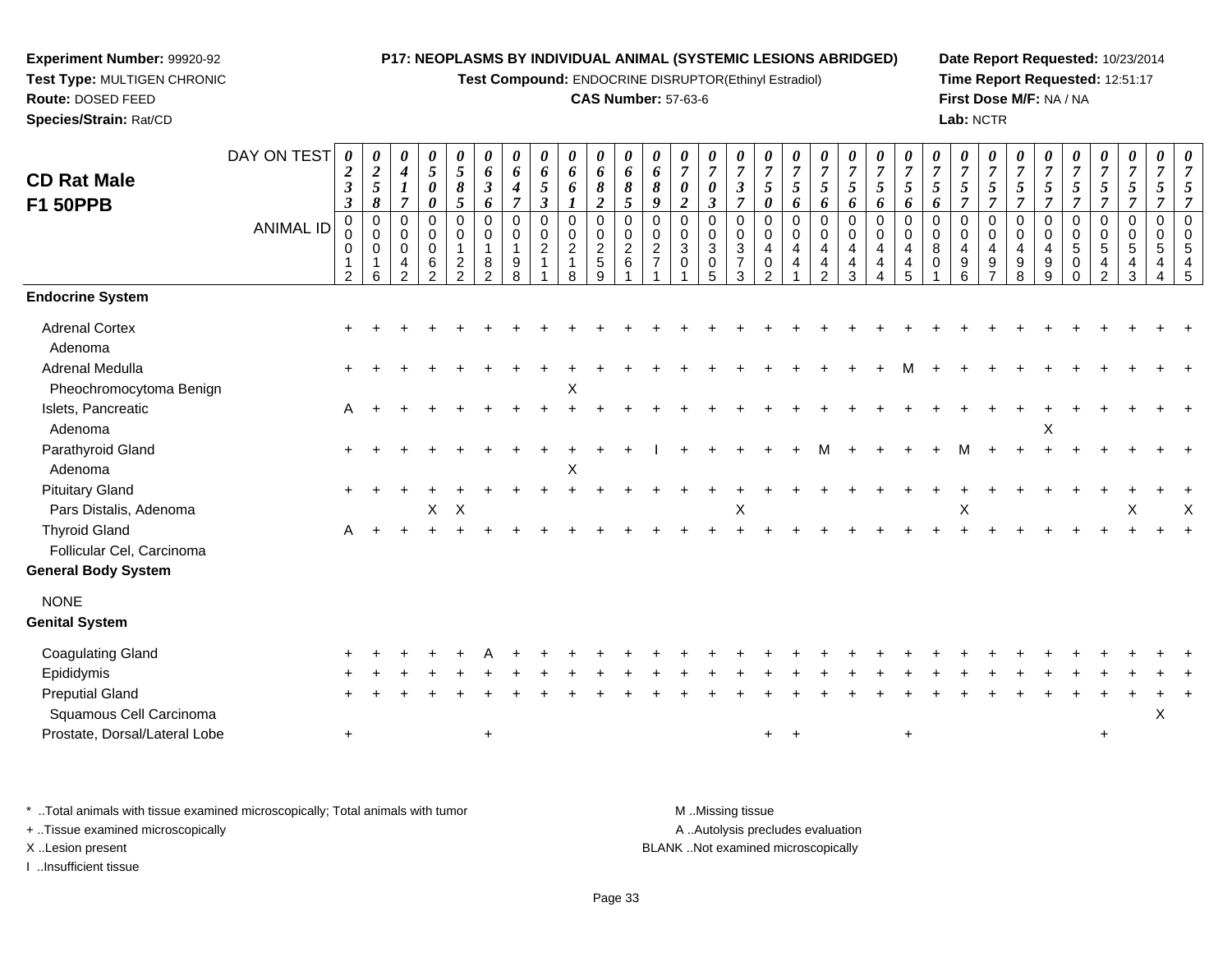**Test Compound:** ENDOCRINE DISRUPTOR(Ethinyl Estradiol)

#### **CAS Number:** 57-63-6

**Date Report Requested:** 10/23/2014**Time Report Requested:** 12:51:17**First Dose M/F:** NA / NA**Lab:** NCTR

| <b>CD Rat Male</b><br><b>F1 50PPB</b>  | DAY ON TEST      | 0<br>$\boldsymbol{2}$<br>$\boldsymbol{\beta}$<br>$\boldsymbol{\beta}$ | $\boldsymbol{\theta}$<br>$\boldsymbol{2}$<br>$\sqrt{5}$<br>8 | 0<br>$\boldsymbol{4}$<br>$\boldsymbol{l}$<br>$\overline{7}$ | 0<br>$\mathfrak{s}$<br>$\pmb{\theta}$<br>0                     | 0<br>$\sqrt{5}$<br>8<br>5                         | 0<br>6<br>$\mathfrak{z}$<br>6                          | 0<br>6<br>$\boldsymbol{4}$<br>$\overline{7}$ | 0<br>6<br>$\mathfrak{I}$<br>$\boldsymbol{\beta}$ | 0<br>6<br>6<br>1                                                | 0<br>6<br>8<br>$\overline{2}$          | 0<br>6<br>8<br>5                        | 0<br>6<br>8<br>9                             | $\pmb{\theta}$<br>$\overline{7}$<br>0<br>$\boldsymbol{2}$              | 0<br>$\boldsymbol{7}$<br>$\boldsymbol{\theta}$<br>$\boldsymbol{\beta}$ | 0<br>$\overline{7}$<br>3<br>$\overline{7}$ | $\boldsymbol{\theta}$<br>$\overline{7}$<br>5<br>0 | $\boldsymbol{\theta}$<br>$\overline{7}$<br>5<br>6 | 0<br>$\overline{7}$<br>$5\overline{)}$<br>6 | 0<br>$\overline{7}$<br>$\sqrt{5}$<br>6                                                  | 0<br>$\overline{7}$<br>5<br>6             | 0<br>$\boldsymbol{7}$<br>$\overline{5}$<br>6 | 0<br>$\overline{7}$<br>5<br>6        | 0<br>$\overline{7}$<br>5<br>$\overline{7}$ | 0<br>$\overline{7}$<br>5<br>$\overline{7}$             | 0<br>$\overline{7}$<br>5<br>7                | 0<br>$\overline{7}$<br>5<br>$\overline{7}$ | 0<br>$\overline{7}$<br>5<br>$\overline{7}$    | 0<br>$\overline{7}$<br>5<br>$\overline{7}$ | $\boldsymbol{\theta}$<br>$\overline{7}$<br>5<br>$\overline{7}$ | $\boldsymbol{\theta}$<br>$\overline{7}$<br>5<br>7 |                    |
|----------------------------------------|------------------|-----------------------------------------------------------------------|--------------------------------------------------------------|-------------------------------------------------------------|----------------------------------------------------------------|---------------------------------------------------|--------------------------------------------------------|----------------------------------------------|--------------------------------------------------|-----------------------------------------------------------------|----------------------------------------|-----------------------------------------|----------------------------------------------|------------------------------------------------------------------------|------------------------------------------------------------------------|--------------------------------------------|---------------------------------------------------|---------------------------------------------------|---------------------------------------------|-----------------------------------------------------------------------------------------|-------------------------------------------|----------------------------------------------|--------------------------------------|--------------------------------------------|--------------------------------------------------------|----------------------------------------------|--------------------------------------------|-----------------------------------------------|--------------------------------------------|----------------------------------------------------------------|---------------------------------------------------|--------------------|
|                                        | <b>ANIMAL ID</b> | $\mathbf 0$<br>0<br>0<br>$\overline{2}$                               | $\mathbf 0$<br>$\mathbf 0$<br>$\mathbf 0$<br>1<br>6          | $\mathbf 0$<br>0<br>$\mathbf 0$<br>4<br>$\overline{2}$      | $\mathbf 0$<br>$\pmb{0}$<br>$\mathbf 0$<br>6<br>$\overline{2}$ | 0<br>0<br>1<br>$\boldsymbol{2}$<br>$\overline{2}$ | $\mathbf 0$<br>0<br>$\mathbf 1$<br>8<br>$\overline{2}$ | $\mathbf 0$<br>0<br>9<br>8                   | 0<br>$\mathbf 0$<br>$\boldsymbol{2}$             | $\mathbf 0$<br>$\pmb{0}$<br>$\overline{c}$<br>$\mathbf{1}$<br>8 | $\mathbf 0$<br>0<br>$\frac{2}{5}$<br>9 | $\mathbf 0$<br>0<br>$\overline{c}$<br>6 | $\mathbf 0$<br>$\mathbf 0$<br>$\overline{2}$ | $\mathbf 0$<br>$\mathbf 0$<br>$\ensuremath{\mathsf{3}}$<br>$\mathbf 0$ | $\mathbf 0$<br>$\mathbf 0$<br>$\sqrt{3}$<br>$\pmb{0}$<br>5             | 0<br>0<br>3<br>$\overline{7}$<br>3         | 0<br>0<br>4<br>0<br>2                             | $\mathbf 0$<br>0<br>4<br>4                        | $\mathbf 0$<br>$\mathbf 0$<br>4<br>4<br>2   | $\mathbf 0$<br>$\mathbf 0$<br>$\overline{\mathbf{4}}$<br>$\overline{4}$<br>$\mathbf{3}$ | $\mathbf 0$<br>$\mathbf 0$<br>4<br>4<br>4 | $\mathbf 0$<br>$\mathbf 0$<br>4<br>4<br>5    | $\mathbf 0$<br>0<br>8<br>$\mathbf 0$ | 0<br>0<br>4<br>9<br>6                      | $\mathbf 0$<br>$\mathbf 0$<br>4<br>9<br>$\overline{7}$ | $\mathbf 0$<br>0<br>$\overline{4}$<br>9<br>8 | $\mathbf 0$<br>0<br>4<br>9<br>9            | 0<br>$\pmb{0}$<br>$\sqrt{5}$<br>0<br>$\Omega$ | 0<br>0<br>5<br>4<br>$\overline{a}$         | $\mathbf 0$<br>$\mathbf 0$<br>5<br>4<br>3                      | $\mathbf 0$<br>0<br>5<br>4<br>4                   | $\Omega$<br>5<br>5 |
| Prostate, Ventral Lobe                 |                  | $\ddot{}$                                                             |                                                              |                                                             |                                                                |                                                   |                                                        |                                              |                                                  |                                                                 |                                        |                                         |                                              |                                                                        |                                                                        |                                            |                                                   |                                                   |                                             |                                                                                         |                                           |                                              |                                      |                                            |                                                        |                                              |                                            |                                               |                                            |                                                                |                                                   |                    |
| <b>Rete Testes</b>                     |                  |                                                                       |                                                              |                                                             |                                                                |                                                   |                                                        |                                              |                                                  |                                                                 |                                        |                                         |                                              |                                                                        |                                                                        |                                            |                                                   |                                                   |                                             |                                                                                         |                                           |                                              |                                      |                                            |                                                        |                                              |                                            |                                               |                                            |                                                                |                                                   |                    |
| Seminal Vesicle<br>Carcinoma           |                  | A                                                                     |                                                              |                                                             |                                                                |                                                   |                                                        |                                              |                                                  |                                                                 |                                        |                                         |                                              |                                                                        |                                                                        |                                            |                                                   |                                                   |                                             |                                                                                         |                                           |                                              |                                      |                                            |                                                        |                                              |                                            |                                               |                                            |                                                                |                                                   |                    |
| <b>Testes</b><br>Seminoma Benign       |                  |                                                                       |                                                              |                                                             |                                                                |                                                   |                                                        |                                              |                                                  |                                                                 |                                        |                                         |                                              |                                                                        |                                                                        |                                            |                                                   |                                                   |                                             |                                                                                         |                                           |                                              |                                      |                                            |                                                        |                                              |                                            |                                               |                                            |                                                                |                                                   |                    |
| <b>Hematopoietic System</b>            |                  |                                                                       |                                                              |                                                             |                                                                |                                                   |                                                        |                                              |                                                  |                                                                 |                                        |                                         |                                              |                                                                        |                                                                        |                                            |                                                   |                                                   |                                             |                                                                                         |                                           |                                              |                                      |                                            |                                                        |                                              |                                            |                                               |                                            |                                                                |                                                   |                    |
| <b>Bone Marrow</b><br>Lymph Node       |                  | A                                                                     | A                                                            |                                                             |                                                                |                                                   |                                                        |                                              |                                                  |                                                                 |                                        |                                         |                                              |                                                                        |                                                                        |                                            |                                                   |                                                   |                                             |                                                                                         |                                           |                                              |                                      |                                            |                                                        |                                              |                                            |                                               |                                            |                                                                |                                                   |                    |
| Lymph Node, Mandibular                 |                  | Α                                                                     |                                                              |                                                             |                                                                |                                                   |                                                        |                                              |                                                  |                                                                 |                                        |                                         |                                              |                                                                        |                                                                        |                                            |                                                   |                                                   |                                             |                                                                                         |                                           |                                              |                                      |                                            |                                                        |                                              |                                            |                                               |                                            |                                                                |                                                   |                    |
| Lymph Node, Mesenteric                 |                  | A                                                                     |                                                              |                                                             |                                                                |                                                   |                                                        |                                              |                                                  |                                                                 |                                        |                                         |                                              |                                                                        |                                                                        |                                            |                                                   |                                                   |                                             |                                                                                         |                                           |                                              |                                      |                                            |                                                        |                                              |                                            |                                               |                                            |                                                                |                                                   |                    |
| Spleen                                 |                  |                                                                       |                                                              |                                                             |                                                                |                                                   |                                                        |                                              |                                                  |                                                                 |                                        |                                         |                                              |                                                                        |                                                                        |                                            |                                                   |                                                   |                                             |                                                                                         |                                           |                                              |                                      |                                            |                                                        |                                              |                                            |                                               |                                            |                                                                |                                                   |                    |
| Thymus                                 |                  | A                                                                     |                                                              |                                                             |                                                                |                                                   |                                                        | м                                            |                                                  |                                                                 |                                        |                                         |                                              |                                                                        |                                                                        |                                            |                                                   |                                                   |                                             |                                                                                         |                                           |                                              |                                      |                                            |                                                        |                                              |                                            |                                               |                                            |                                                                |                                                   |                    |
| Sarcoma<br><b>Integumentary System</b> |                  |                                                                       |                                                              |                                                             |                                                                |                                                   |                                                        |                                              |                                                  | $\times$                                                        |                                        |                                         |                                              |                                                                        |                                                                        |                                            |                                                   |                                                   |                                             |                                                                                         |                                           |                                              |                                      |                                            |                                                        |                                              |                                            |                                               |                                            |                                                                |                                                   |                    |
| Mammary Gland                          |                  | Α                                                                     |                                                              |                                                             |                                                                |                                                   | м                                                      | $\ddot{}$                                    | м                                                | $\ddot{}$                                                       | М                                      |                                         |                                              |                                                                        |                                                                        |                                            |                                                   |                                                   |                                             |                                                                                         |                                           |                                              |                                      |                                            |                                                        |                                              |                                            |                                               |                                            |                                                                |                                                   |                    |
| Fibroadenoma                           |                  |                                                                       |                                                              |                                                             |                                                                |                                                   |                                                        |                                              |                                                  |                                                                 |                                        |                                         |                                              |                                                                        |                                                                        | Χ                                          |                                                   |                                                   |                                             |                                                                                         |                                           |                                              |                                      |                                            |                                                        |                                              |                                            |                                               |                                            |                                                                |                                                   |                    |
| Skin                                   |                  | $\pm$                                                                 |                                                              |                                                             |                                                                |                                                   |                                                        |                                              |                                                  |                                                                 |                                        |                                         |                                              |                                                                        |                                                                        |                                            |                                                   |                                                   |                                             |                                                                                         |                                           |                                              |                                      |                                            |                                                        |                                              |                                            |                                               |                                            |                                                                |                                                   |                    |
| Fibroma                                |                  |                                                                       |                                                              |                                                             |                                                                |                                                   |                                                        |                                              |                                                  |                                                                 |                                        |                                         |                                              |                                                                        |                                                                        |                                            |                                                   | X                                                 |                                             |                                                                                         |                                           |                                              |                                      |                                            |                                                        |                                              |                                            |                                               |                                            |                                                                |                                                   |                    |
| Keratoacanthoma                        |                  |                                                                       |                                                              |                                                             |                                                                |                                                   |                                                        |                                              |                                                  |                                                                 |                                        |                                         |                                              |                                                                        |                                                                        |                                            |                                                   |                                                   |                                             |                                                                                         |                                           |                                              | X                                    |                                            |                                                        |                                              |                                            |                                               |                                            |                                                                |                                                   |                    |
| Schwannoma Malignant                   |                  |                                                                       |                                                              |                                                             |                                                                |                                                   |                                                        |                                              |                                                  |                                                                 | $\boldsymbol{\mathsf{X}}$              |                                         |                                              |                                                                        |                                                                        |                                            |                                                   |                                                   |                                             |                                                                                         |                                           |                                              |                                      |                                            |                                                        |                                              |                                            |                                               |                                            |                                                                |                                                   |                    |

\* ..Total animals with tissue examined microscopically; Total animals with tumor **M** . Missing tissue M ..Missing tissue A ..Autolysis precludes evaluation + ..Tissue examined microscopically X ..Lesion present BLANK ..Not examined microscopically

I ..Insufficient tissue

**Experiment Number:** 99920-92**Test Type:** MULTIGEN CHRONIC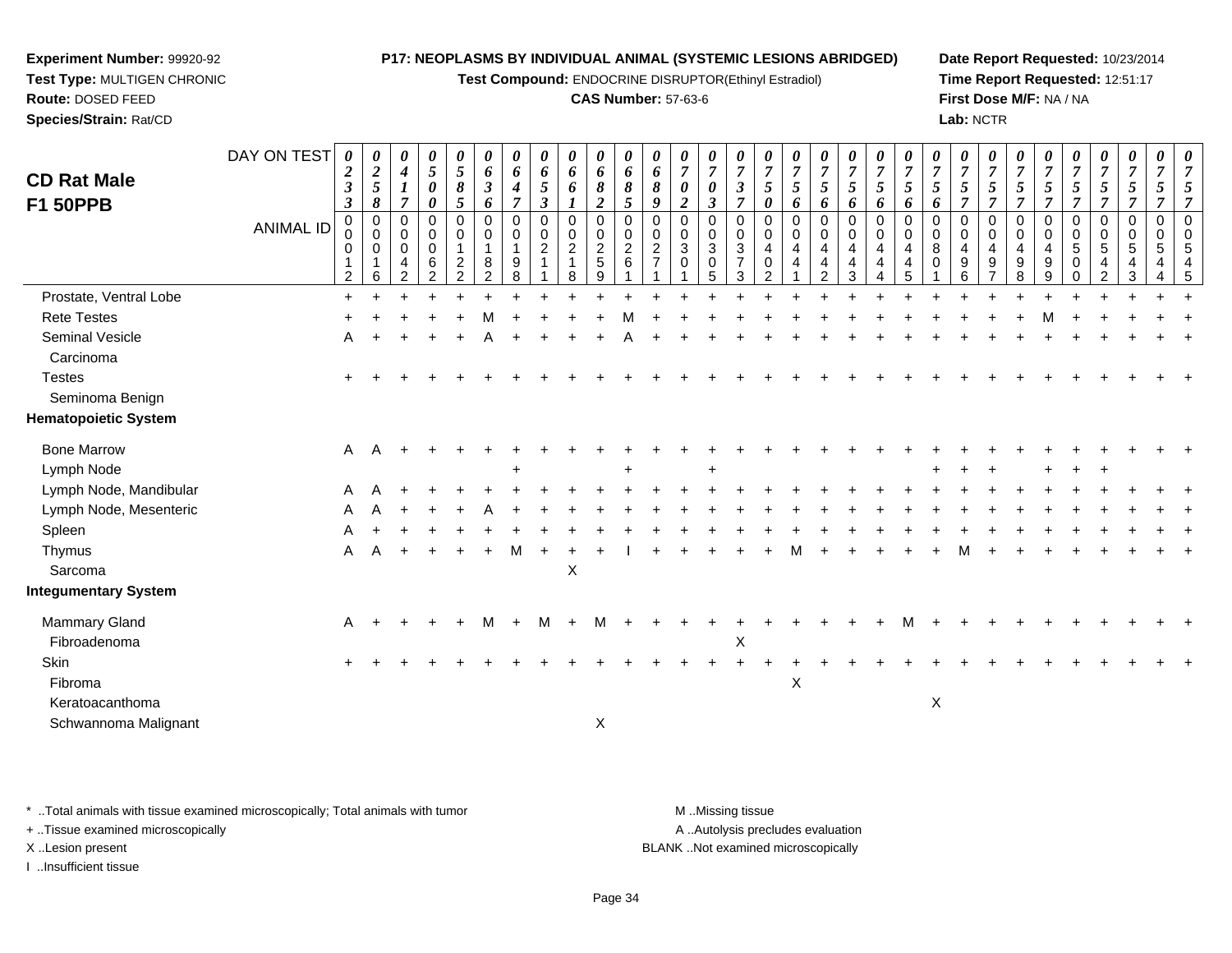**Test Compound:** ENDOCRINE DISRUPTOR(Ethinyl Estradiol)

#### **CAS Number:** 57-63-6

**Date Report Requested:** 10/23/2014**Time Report Requested:** 12:51:18**First Dose M/F:** NA / NA**Lab:** NCTR

| 00545

| <b>CD Rat Male</b><br><b>F1 50PPB</b>                  | DAY ON TEST<br><b>ANIMAL ID</b> | 0<br>$\overline{\mathbf{c}}$<br>$\boldsymbol{\beta}$<br>$\boldsymbol{\beta}$<br>0<br>0 | 0<br>$\boldsymbol{2}$<br>$\overline{5}$<br>8<br>$\mathbf 0$<br>0 | 0<br>$\boldsymbol{4}$<br>$\overline{\tau}$<br>0<br>0 | $\boldsymbol{\theta}$<br>$\mathfrak{s}$<br>0<br>0<br>0<br>0 | $\boldsymbol{\theta}$<br>$\mathfrak{s}$<br>8<br>5<br>$\mathbf 0$<br>0 | 0<br>6<br>$\boldsymbol{\beta}$<br>6<br>$\mathbf 0$<br>0 | 0<br>6<br>4<br>7<br>0<br>0 | 0<br>6<br>5<br>3<br>0<br>0     | 0<br>6<br>6<br>0<br>$\mathbf 0$ | $\boldsymbol{\theta}$<br>6<br>8<br>$\overline{2}$<br>$\mathbf 0$<br>$\pmb{0}$ | $\boldsymbol{\theta}$<br>6<br>8<br>5<br>$\mathbf 0$<br>$\mathbf 0$ | 0<br>6<br>8<br>9<br>$\Omega$<br>0 | 0<br>$\overline{\tau}$<br>0<br>$\boldsymbol{2}$<br>$\mathbf 0$<br>0 | 0<br>7<br>0<br>3<br>0<br>0      | $\pmb{\theta}$<br>$\overline{7}$<br>$\boldsymbol{\beta}$<br>$\overline{7}$<br>$\mathbf 0$<br>$\pmb{0}$ | 0<br>7<br>5<br>$\boldsymbol{\theta}$<br>0<br>$\mathbf 0$ | 0<br>$\overline{7}$<br>5<br>6<br>0<br>0 | 0<br>$\overline{7}$<br>5<br>6<br>0<br>0 | 0<br>$\overline{7}$<br>5<br>6<br>0<br>$\mathbf 0$ | $\pmb{\theta}$<br>$\overline{7}$<br>5<br>6<br>$\mathbf 0$<br>$\mathbf 0$ | 0<br>7<br>5<br>6<br>0<br>$\mathbf 0$ | 0<br>7<br>5<br>6<br>0<br>0 | 0<br>$\overline{7}$<br>5<br>$\Omega$<br>0 | $\boldsymbol{\theta}$<br>$\overline{7}$<br>5<br>$\Omega$<br>0 | 0<br>$\overline{7}$<br>5<br>$\overline{7}$<br>0<br>$\boldsymbol{0}$ | 0<br>7<br>5<br>$\Omega$<br>0 | 5<br>$\Omega$<br>0 | $\boldsymbol{\theta}$<br>5<br>0<br>0 | $\boldsymbol{\theta}$<br>$\overline{7}$<br>5<br>0<br>$\mathbf 0$ | $\boldsymbol{\theta}$<br>$\overline{7}$<br>5<br>$\mathbf 0$<br>$\mathbf 0$ |  |
|--------------------------------------------------------|---------------------------------|----------------------------------------------------------------------------------------|------------------------------------------------------------------|------------------------------------------------------|-------------------------------------------------------------|-----------------------------------------------------------------------|---------------------------------------------------------|----------------------------|--------------------------------|---------------------------------|-------------------------------------------------------------------------------|--------------------------------------------------------------------|-----------------------------------|---------------------------------------------------------------------|---------------------------------|--------------------------------------------------------------------------------------------------------|----------------------------------------------------------|-----------------------------------------|-----------------------------------------|---------------------------------------------------|--------------------------------------------------------------------------|--------------------------------------|----------------------------|-------------------------------------------|---------------------------------------------------------------|---------------------------------------------------------------------|------------------------------|--------------------|--------------------------------------|------------------------------------------------------------------|----------------------------------------------------------------------------|--|
|                                                        |                                 | 0<br>1<br>$\overline{2}$                                                               | $\mathbf 0$<br>1<br>6                                            | 0<br>4<br>$\mathcal{P}$                              | $\mathbf 0$<br>6<br>2                                       | $\overline{1}$<br>$\overline{\mathbf{c}}$<br>$\mathcal{P}$            | $\mathbf{1}$<br>8<br>$\mathfrak{p}$                     | 1<br>9<br>8                | $\overline{c}$<br>$\mathbf{1}$ | $\sqrt{2}$<br>8                 | $\frac{2}{5}$<br>9                                                            | $\overline{c}$<br>6                                                | $\overline{2}$                    | $\sqrt{3}$<br>$\mathbf 0$                                           | $\mathbf 3$<br>$\mathbf 0$<br>5 | $\sqrt{3}$<br>$\frac{7}{3}$                                                                            | 4<br>0<br>$\mathcal{P}$                                  | 4                                       | 4<br>4<br>$\mathfrak{p}$                | $\overline{4}$<br>$\overline{4}$<br>3             | $\overline{4}$<br>$\overline{\mathbf{4}}$<br>4                           | 4<br>4<br>5                          | 8<br>0                     | 4<br>9<br>6                               | $\overline{4}$<br>9<br>$\overline{ }$                         | $\overline{4}$<br>$\boldsymbol{9}$<br>8                             | 4<br>9<br>9                  | 5<br>0<br>$\Omega$ | $\sqrt{5}$<br>4<br>$\mathcal{P}$     | $\sqrt{5}$<br>4<br>3                                             | 5<br>4                                                                     |  |
| Musculoskeletal System                                 |                                 |                                                                                        |                                                                  |                                                      |                                                             |                                                                       |                                                         |                            |                                |                                 |                                                                               |                                                                    |                                   |                                                                     |                                 |                                                                                                        |                                                          |                                         |                                         |                                                   |                                                                          |                                      |                            |                                           |                                                               |                                                                     |                              |                    |                                      |                                                                  |                                                                            |  |
| Bone                                                   |                                 |                                                                                        |                                                                  |                                                      |                                                             |                                                                       |                                                         |                            |                                |                                 |                                                                               |                                                                    |                                   |                                                                     | $\ddot{}$                       |                                                                                                        |                                                          |                                         |                                         |                                                   |                                                                          |                                      |                            |                                           |                                                               |                                                                     |                              |                    |                                      |                                                                  |                                                                            |  |
| Bone, Femur                                            |                                 |                                                                                        |                                                                  |                                                      |                                                             |                                                                       |                                                         |                            |                                |                                 |                                                                               |                                                                    |                                   |                                                                     |                                 |                                                                                                        |                                                          |                                         |                                         |                                                   |                                                                          |                                      |                            |                                           |                                                               |                                                                     |                              |                    |                                      |                                                                  |                                                                            |  |
| <b>Skeletal Muscle</b>                                 |                                 |                                                                                        |                                                                  | $\ddot{}$                                            |                                                             |                                                                       |                                                         |                            |                                |                                 |                                                                               |                                                                    |                                   | $\ddot{}$                                                           |                                 |                                                                                                        |                                                          |                                         |                                         |                                                   |                                                                          |                                      |                            |                                           |                                                               |                                                                     |                              |                    |                                      |                                                                  |                                                                            |  |
| Nervous System                                         |                                 |                                                                                        |                                                                  |                                                      |                                                             |                                                                       |                                                         |                            |                                |                                 |                                                                               |                                                                    |                                   |                                                                     |                                 |                                                                                                        |                                                          |                                         |                                         |                                                   |                                                                          |                                      |                            |                                           |                                                               |                                                                     |                              |                    |                                      |                                                                  |                                                                            |  |
| Brain, Brain Stem                                      |                                 |                                                                                        |                                                                  |                                                      |                                                             |                                                                       |                                                         |                            |                                |                                 |                                                                               |                                                                    |                                   |                                                                     |                                 |                                                                                                        |                                                          |                                         |                                         |                                                   |                                                                          |                                      |                            |                                           |                                                               |                                                                     |                              |                    |                                      |                                                                  |                                                                            |  |
| Brain, Cerebellum                                      |                                 |                                                                                        |                                                                  |                                                      |                                                             |                                                                       |                                                         |                            |                                |                                 |                                                                               |                                                                    |                                   |                                                                     |                                 |                                                                                                        |                                                          |                                         |                                         |                                                   |                                                                          |                                      |                            |                                           |                                                               |                                                                     |                              |                    |                                      |                                                                  |                                                                            |  |
| Brain, Cerebrum                                        |                                 |                                                                                        |                                                                  |                                                      |                                                             |                                                                       |                                                         |                            |                                |                                 |                                                                               |                                                                    |                                   |                                                                     |                                 |                                                                                                        |                                                          |                                         |                                         |                                                   |                                                                          |                                      |                            |                                           |                                                               |                                                                     |                              |                    |                                      |                                                                  |                                                                            |  |
| Peripheral Nerve                                       |                                 |                                                                                        |                                                                  | +                                                    |                                                             |                                                                       |                                                         |                            |                                |                                 |                                                                               |                                                                    |                                   | $\ddot{}$                                                           |                                 |                                                                                                        |                                                          |                                         |                                         |                                                   |                                                                          |                                      |                            |                                           |                                                               |                                                                     |                              |                    |                                      |                                                                  |                                                                            |  |
| Spinal Cord                                            |                                 |                                                                                        |                                                                  | A                                                    |                                                             |                                                                       |                                                         |                            |                                |                                 |                                                                               |                                                                    |                                   | A                                                                   |                                 |                                                                                                        |                                                          |                                         |                                         |                                                   |                                                                          |                                      |                            |                                           |                                                               |                                                                     |                              |                    |                                      |                                                                  |                                                                            |  |
| <b>Respiratory System</b>                              |                                 |                                                                                        |                                                                  |                                                      |                                                             |                                                                       |                                                         |                            |                                |                                 |                                                                               |                                                                    |                                   |                                                                     |                                 |                                                                                                        |                                                          |                                         |                                         |                                                   |                                                                          |                                      |                            |                                           |                                                               |                                                                     |                              |                    |                                      |                                                                  |                                                                            |  |
| Lung                                                   |                                 | A                                                                                      |                                                                  |                                                      |                                                             |                                                                       |                                                         |                            |                                |                                 |                                                                               |                                                                    |                                   |                                                                     |                                 |                                                                                                        |                                                          |                                         |                                         |                                                   |                                                                          |                                      |                            |                                           |                                                               |                                                                     |                              |                    |                                      |                                                                  |                                                                            |  |
| Sarcoma, Metastatic, Thymus                            |                                 |                                                                                        |                                                                  |                                                      |                                                             |                                                                       |                                                         |                            |                                | Χ                               |                                                                               |                                                                    |                                   |                                                                     |                                 |                                                                                                        |                                                          |                                         |                                         |                                                   |                                                                          |                                      |                            |                                           |                                                               |                                                                     |                              |                    |                                      |                                                                  |                                                                            |  |
| Nose                                                   |                                 |                                                                                        |                                                                  |                                                      |                                                             |                                                                       |                                                         |                            |                                |                                 |                                                                               |                                                                    |                                   |                                                                     |                                 |                                                                                                        |                                                          |                                         |                                         |                                                   |                                                                          |                                      |                            |                                           |                                                               |                                                                     |                              |                    |                                      |                                                                  |                                                                            |  |
| Trachea                                                |                                 |                                                                                        |                                                                  |                                                      |                                                             |                                                                       |                                                         |                            |                                |                                 |                                                                               |                                                                    |                                   |                                                                     |                                 |                                                                                                        |                                                          |                                         |                                         |                                                   |                                                                          |                                      |                            |                                           |                                                               |                                                                     |                              |                    |                                      |                                                                  |                                                                            |  |
| <b>Special Senses System</b>                           |                                 |                                                                                        |                                                                  |                                                      |                                                             |                                                                       |                                                         |                            |                                |                                 |                                                                               |                                                                    |                                   |                                                                     |                                 |                                                                                                        |                                                          |                                         |                                         |                                                   |                                                                          |                                      |                            |                                           |                                                               |                                                                     |                              |                    |                                      |                                                                  |                                                                            |  |
| Eye                                                    |                                 | A                                                                                      |                                                                  |                                                      |                                                             |                                                                       |                                                         |                            |                                |                                 |                                                                               |                                                                    |                                   |                                                                     |                                 |                                                                                                        |                                                          |                                         |                                         |                                                   |                                                                          |                                      |                            |                                           |                                                               |                                                                     |                              |                    |                                      |                                                                  |                                                                            |  |
| Retrobulbar, Squamous Cell Carcinoma,<br>Deep Invasion |                                 |                                                                                        |                                                                  |                                                      |                                                             |                                                                       |                                                         |                            |                                |                                 |                                                                               |                                                                    |                                   |                                                                     |                                 |                                                                                                        |                                                          |                                         |                                         |                                                   |                                                                          |                                      |                            |                                           |                                                               |                                                                     |                              |                    |                                      |                                                                  |                                                                            |  |
| <b>Harderian Gland</b>                                 |                                 |                                                                                        | $A \quad A +$                                                    |                                                      |                                                             |                                                                       |                                                         |                            |                                |                                 |                                                                               |                                                                    |                                   |                                                                     |                                 |                                                                                                        |                                                          |                                         |                                         |                                                   |                                                                          |                                      |                            |                                           |                                                               |                                                                     |                              |                    |                                      |                                                                  |                                                                            |  |

\* ..Total animals with tissue examined microscopically; Total animals with tumor **M** ...Missing tissue M ...Missing tissue A .. Autolysis precludes evaluation + ..Tissue examined microscopically X ..Lesion present BLANK ..Not examined microscopicallyI ..Insufficient tissue

 $\alpha$ 

d A

**Experiment Number:** 99920-92**Test Type:** MULTIGEN CHRONIC

**Route:** DOSED FEED**Species/Strain:** Rat/CD

Lacrimal Gland

<sup>A</sup> <sup>+</sup> <sup>+</sup> <sup>+</sup> <sup>+</sup> <sup>+</sup> <sup>+</sup> <sup>+</sup> <sup>+</sup> <sup>+</sup> <sup>+</sup> <sup>+</sup> <sup>+</sup> <sup>+</sup> <sup>+</sup> <sup>+</sup> <sup>+</sup> <sup>+</sup> <sup>+</sup> <sup>+</sup> <sup>+</sup> <sup>+</sup> <sup>+</sup> <sup>+</sup> <sup>+</sup> <sup>+</sup> <sup>+</sup> <sup>+</sup> <sup>+</sup> <sup>+</sup>

 $+$   $+$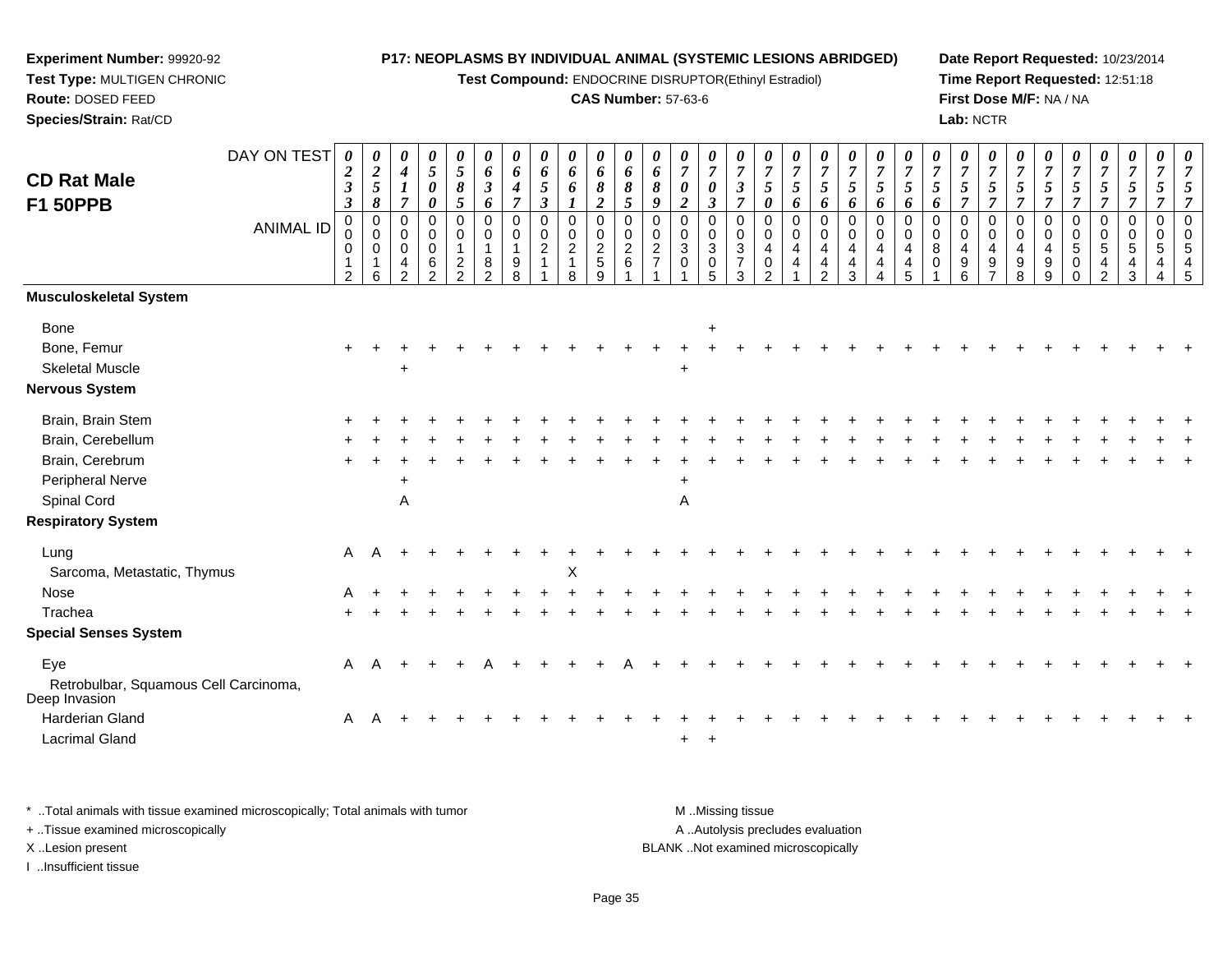**Test Compound:** ENDOCRINE DISRUPTOR(Ethinyl Estradiol)

## **CAS Number:** 57-63-6

**Date Report Requested:** 10/23/2014**Time Report Requested:** 12:51:18**First Dose M/F:** NA / NA**Lab:** NCTR

| DAY ON TEST<br><b>CD Rat Male</b><br><b>F1 50PPB</b> | 0<br>$\boldsymbol{2}$<br>$\boldsymbol{\beta}$<br>$\boldsymbol{\beta}$ | $\boldsymbol{\theta}$<br>$\boldsymbol{2}$<br>$\mathfrak{s}$<br>8 | 0<br>$\boldsymbol{4}$<br>7                   | 0<br>5<br>$\boldsymbol{\theta}$<br>$\theta$     | $\boldsymbol{\theta}$<br>5<br>8                         | $\boldsymbol{\theta}$<br>6<br>$\mathfrak{z}$<br>6 | $\boldsymbol{\theta}$<br>6<br>$\boldsymbol{4}$ | $\boldsymbol{\theta}$<br>6<br>$\overline{5}$<br>$\boldsymbol{\beta}$ | 0<br>6<br>6                                                       | 0<br>6<br>8<br>2                                                 | $\boldsymbol{\theta}$<br>6<br>8<br>5 | $\boldsymbol{\theta}$<br>6<br>8<br>9 | $\boldsymbol{\theta}$<br>$\overline{7}$<br>$\boldsymbol{\theta}$<br>$\overline{2}$ | 0<br>$\overline{7}$<br>$\boldsymbol{\theta}$<br>3 | 0<br>$\overline{7}$<br>3<br>$\overline{ }$    | U<br>$\overline{7}$<br>C<br>0 | $\boldsymbol{\theta}$<br>$\overline{7}$<br>5<br>$\bm{o}$ | $\boldsymbol{\theta}$<br>$\overline{7}$<br>5<br>6 | 0<br>$\overline{7}$<br>5<br>6 | $\frac{\boldsymbol{\theta}}{\boldsymbol{7}}$<br>5<br>6 | U<br>$\overline{ }$<br>o   | $\boldsymbol{\theta}$<br>$\overline{7}$<br>$\mathfrak{I}$<br>$\bm{o}$ | $\boldsymbol{\theta}$<br>$\overline{7}$<br>5 | 0<br>$\overline{7}$<br>$\mathfrak{s}$<br>$\overline{ }$ | $\boldsymbol{\theta}$<br>$\overline{7}$<br>5 | 5                | $\boldsymbol{\theta}$<br>$\overline{7}$<br>$\mathfrak{I}$ | $\boldsymbol{\theta}$<br>$\overline{7}$<br>5 | $\boldsymbol{\theta}$<br>$\boldsymbol{7}$<br>5 | $\boldsymbol{\theta}$ |  |
|------------------------------------------------------|-----------------------------------------------------------------------|------------------------------------------------------------------|----------------------------------------------|-------------------------------------------------|---------------------------------------------------------|---------------------------------------------------|------------------------------------------------|----------------------------------------------------------------------|-------------------------------------------------------------------|------------------------------------------------------------------|--------------------------------------|--------------------------------------|------------------------------------------------------------------------------------|---------------------------------------------------|-----------------------------------------------|-------------------------------|----------------------------------------------------------|---------------------------------------------------|-------------------------------|--------------------------------------------------------|----------------------------|-----------------------------------------------------------------------|----------------------------------------------|---------------------------------------------------------|----------------------------------------------|------------------|-----------------------------------------------------------|----------------------------------------------|------------------------------------------------|-----------------------|--|
| ANIMAL ID                                            | $\pmb{0}$<br>0<br>$\mathbf 0$<br>2                                    | 0<br>$\mathbf 0$<br>0<br>1<br>6                                  | 0<br>$\mathbf 0$<br>0<br>4<br>$\mathfrak{p}$ | $\mathbf 0$<br>$\pmb{0}$<br>6<br>$\overline{2}$ | 0<br>$\pmb{0}$<br>$\overline{A}$<br>$\overline{c}$<br>2 | 0<br>8<br>2                                       | 0<br>9<br>8                                    | 0<br>0<br>$\overline{c}$                                             | $\mathbf 0$<br>$\boldsymbol{2}$<br>$\overline{A}$<br>$\mathsf{R}$ | $\mathbf 0$<br>$\pmb{0}$<br>$\boldsymbol{2}$<br>$\mathbf 5$<br>9 | 0<br>$\boldsymbol{2}$<br>6           | $\mathbf 0$<br>$\overline{2}$        | 0<br>$\pmb{0}$<br>$\ensuremath{\mathsf{3}}$<br>0                                   | $\mathbf 0$<br>$\sqrt{3}$<br>0<br>5               | 0<br>0<br>$\mathbf{3}$<br>$\overline{7}$<br>3 | 0<br>4<br>0                   | 0<br>4<br>4                                              | $\mathbf 0$<br>4<br>4<br>$\mathcal{P}$            | 0<br>4<br>4<br>3              | 0<br>0<br>4<br>4                                       | $\mathbf 0$<br>4<br>4<br>5 | 0<br>8<br>0                                                           | 0<br>4<br>9<br>6                             | $\mathbf 0$<br>$\overline{4}$<br>9                      | 0<br>4<br>9<br>8                             | 0<br>4<br>9<br>9 | 0<br>0<br>5<br>$\pmb{0}$<br>$\mathbf 0$                   | 0<br>0<br>5<br>4<br>$\overline{2}$           | $\mathbf 0$<br>5<br>4<br>3                     | 0                     |  |
| Zymbal's Gland                                       |                                                                       |                                                                  |                                              |                                                 |                                                         |                                                   |                                                | $\ddot{}$                                                            |                                                                   |                                                                  |                                      |                                      |                                                                                    |                                                   | $\ddot{}$                                     |                               |                                                          |                                                   |                               |                                                        |                            |                                                                       |                                              |                                                         |                                              |                  |                                                           |                                              |                                                |                       |  |
| Carcinoma                                            |                                                                       |                                                                  |                                              |                                                 |                                                         |                                                   |                                                |                                                                      |                                                                   |                                                                  |                                      |                                      |                                                                                    |                                                   | Χ                                             |                               |                                                          |                                                   |                               |                                                        |                            |                                                                       |                                              |                                                         |                                              |                  |                                                           |                                              |                                                |                       |  |
| Squamous Cell Carcinoma                              |                                                                       |                                                                  |                                              |                                                 |                                                         |                                                   |                                                | Χ                                                                    |                                                                   |                                                                  |                                      |                                      |                                                                                    |                                                   |                                               |                               |                                                          |                                                   |                               |                                                        |                            |                                                                       |                                              |                                                         |                                              |                  |                                                           |                                              |                                                |                       |  |
| <b>Urinary System</b>                                |                                                                       |                                                                  |                                              |                                                 |                                                         |                                                   |                                                |                                                                      |                                                                   |                                                                  |                                      |                                      |                                                                                    |                                                   |                                               |                               |                                                          |                                                   |                               |                                                        |                            |                                                                       |                                              |                                                         |                                              |                  |                                                           |                                              |                                                |                       |  |
| Kidney<br>Bilateral, Renal Tubule, Carcinoma         | A                                                                     |                                                                  |                                              | X                                               |                                                         |                                                   |                                                |                                                                      |                                                                   |                                                                  |                                      |                                      |                                                                                    |                                                   |                                               |                               |                                                          |                                                   |                               |                                                        |                            |                                                                       |                                              |                                                         |                                              |                  |                                                           |                                              |                                                |                       |  |
| Mesenchymal Tumor Malignant<br>Urethra               |                                                                       |                                                                  | $\ddot{}$                                    |                                                 |                                                         |                                                   |                                                |                                                                      |                                                                   |                                                                  |                                      |                                      |                                                                                    |                                                   |                                               |                               |                                                          |                                                   |                               |                                                        |                            |                                                                       |                                              |                                                         | X                                            |                  |                                                           |                                              | $\ddot{}$                                      |                       |  |
| <b>Urinary Bladder</b>                               | A                                                                     |                                                                  |                                              |                                                 |                                                         |                                                   |                                                |                                                                      |                                                                   |                                                                  |                                      |                                      |                                                                                    |                                                   |                                               |                               |                                                          |                                                   |                               |                                                        |                            |                                                                       |                                              |                                                         |                                              |                  |                                                           |                                              |                                                |                       |  |
| <b>SYSTEMIC LESIONS</b>                              |                                                                       |                                                                  |                                              |                                                 |                                                         |                                                   |                                                |                                                                      |                                                                   |                                                                  |                                      |                                      |                                                                                    |                                                   |                                               |                               |                                                          |                                                   |                               |                                                        |                            |                                                                       |                                              |                                                         |                                              |                  |                                                           |                                              |                                                |                       |  |
| Multiple Organ<br>Lymphoma Malignant                 |                                                                       |                                                                  |                                              |                                                 |                                                         |                                                   | X                                              |                                                                      |                                                                   |                                                                  |                                      |                                      |                                                                                    | X                                                 |                                               |                               |                                                          |                                                   |                               |                                                        |                            |                                                                       |                                              |                                                         |                                              |                  |                                                           |                                              |                                                |                       |  |

\* ..Total animals with tissue examined microscopically; Total animals with tumor **M** . Missing tissue M ..Missing tissue

+ ..Tissue examined microscopically

**Experiment Number:** 99920-92**Test Type:** MULTIGEN CHRONIC

**Route:** DOSED FEED**Species/Strain:** Rat/CD

I ..Insufficient tissue

A ..Autolysis precludes evaluation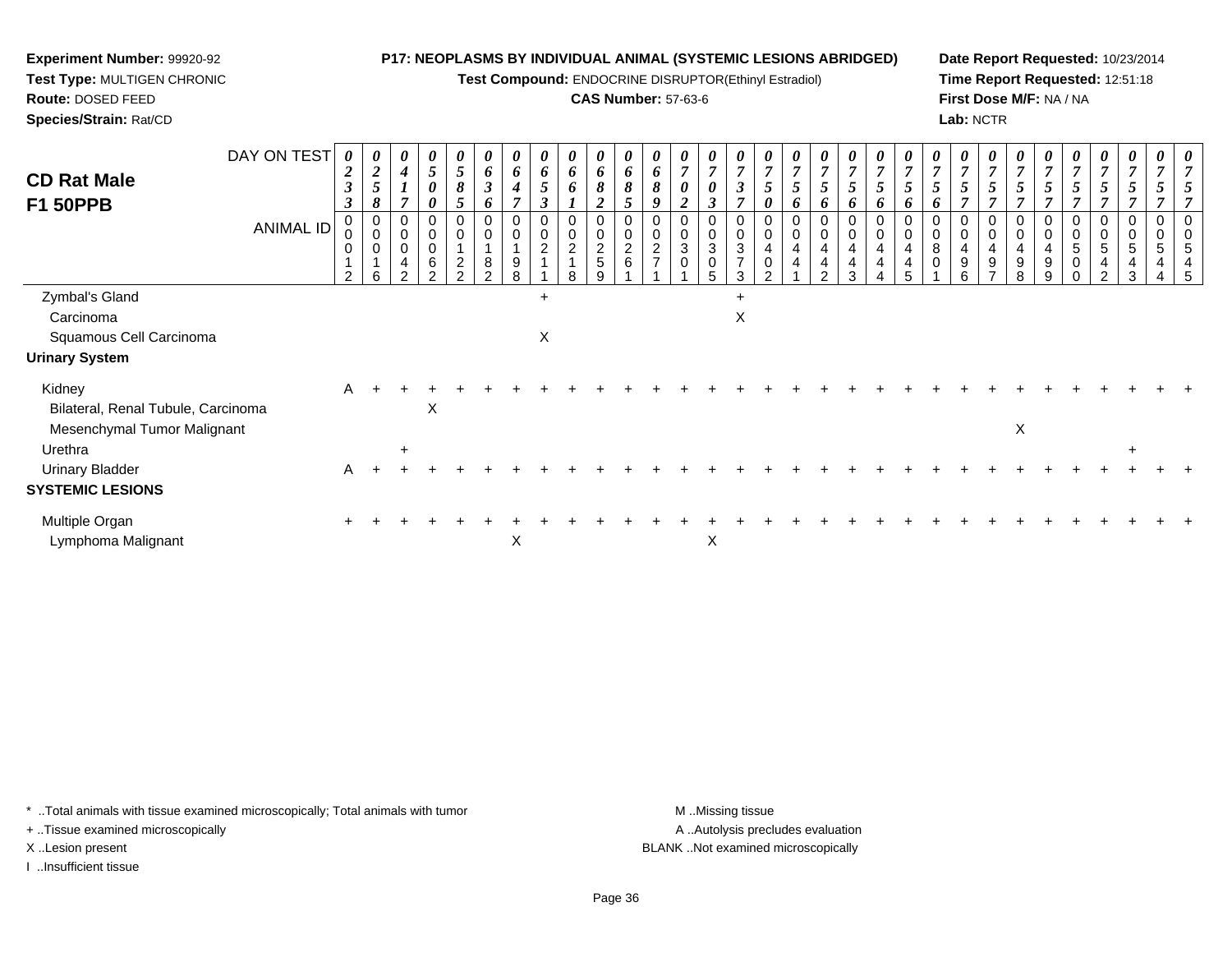**Test Compound:** ENDOCRINE DISRUPTOR(Ethinyl Estradiol)

#### **CAS Number:** 57-63-6

0 \*TOTALS

9

**Date Report Requested:** 10/23/2014**Time Report Requested:** 12:51:18**First Dose M/F:** NA / NA**Lab:** NCTR

| Esophagus                                                                                                            | +     |  |  |           |  |  |  |                                                                                                                                                                                                                                                   |  |           | ÷         | 50 |
|----------------------------------------------------------------------------------------------------------------------|-------|--|--|-----------|--|--|--|---------------------------------------------------------------------------------------------------------------------------------------------------------------------------------------------------------------------------------------------------|--|-----------|-----------|----|
| Intestine Large, Cecum                                                                                               | +     |  |  |           |  |  |  |                                                                                                                                                                                                                                                   |  |           | $\ddot{}$ | 46 |
| Intestine Large, Colon                                                                                               | +     |  |  |           |  |  |  |                                                                                                                                                                                                                                                   |  |           | ÷         | 47 |
| Intestine Large, Rectum                                                                                              | $\pm$ |  |  |           |  |  |  |                                                                                                                                                                                                                                                   |  |           | $\ddot{}$ | 46 |
| Intestine Small, Duodenum                                                                                            | +     |  |  |           |  |  |  |                                                                                                                                                                                                                                                   |  |           | ÷         | 47 |
| Intestine Small, Ileum                                                                                               | $\pm$ |  |  |           |  |  |  |                                                                                                                                                                                                                                                   |  |           | $\ddot{}$ | 46 |
| Intestine Small, Jejunum                                                                                             | +     |  |  |           |  |  |  |                                                                                                                                                                                                                                                   |  |           | ÷         | 46 |
| Liver                                                                                                                | $\pm$ |  |  |           |  |  |  |                                                                                                                                                                                                                                                   |  | $\ddot{}$ | $\ddot{}$ | 49 |
| Hepatocellular Carcinoma                                                                                             |       |  |  |           |  |  |  |                                                                                                                                                                                                                                                   |  |           |           | 1  |
| Mesentery                                                                                                            |       |  |  |           |  |  |  |                                                                                                                                                                                                                                                   |  |           |           | 1  |
| Oral Mucosa                                                                                                          |       |  |  | $\ddot{}$ |  |  |  |                                                                                                                                                                                                                                                   |  |           | $\ddot{}$ | 9  |
| Squamous Cell Carcinoma                                                                                              |       |  |  | Χ         |  |  |  |                                                                                                                                                                                                                                                   |  |           | X         | 7  |
| Pancreas                                                                                                             | +     |  |  |           |  |  |  |                                                                                                                                                                                                                                                   |  |           | ÷         | 48 |
| Salivary Glands                                                                                                      | +     |  |  |           |  |  |  |                                                                                                                                                                                                                                                   |  |           |           | 50 |
| Stomach, Forestomach                                                                                                 | +     |  |  |           |  |  |  |                                                                                                                                                                                                                                                   |  |           |           | 48 |
| Stomach, Glandular                                                                                                   | $\pm$ |  |  |           |  |  |  |                                                                                                                                                                                                                                                   |  |           | $\ddot{}$ | 46 |
| <b>Cardiovascular System</b>                                                                                         |       |  |  |           |  |  |  |                                                                                                                                                                                                                                                   |  |           |           |    |
| <b>Blood Vessel</b>                                                                                                  | ٠     |  |  |           |  |  |  |                                                                                                                                                                                                                                                   |  |           | ÷         | 50 |
| Heart                                                                                                                | $\pm$ |  |  |           |  |  |  |                                                                                                                                                                                                                                                   |  | $\ddot{}$ | $\ddot{}$ | 50 |
| Schwannoma Benign                                                                                                    |       |  |  |           |  |  |  |                                                                                                                                                                                                                                                   |  | X         |           | 1  |
|                                                                                                                      |       |  |  |           |  |  |  |                                                                                                                                                                                                                                                   |  |           |           |    |
| <b>Seat of Contract Contract of Contract Contract Contract Contract Contract Contract Contract Contract Contract</b> | .     |  |  |           |  |  |  | $\mathbf{A}$ and $\mathbf{A}$ and $\mathbf{A}$ and $\mathbf{A}$ and $\mathbf{A}$ are associated as a set of the set of the set of the set of the set of the set of the set of the set of the set of the set of the set of the set of the set of t |  |           |           |    |

\* ..Total animals with tissue examined microscopically; Total animals with tumor M ...Missing tissue M ...Missing tissue

DAY ON TEST

*0 7 5*

0<br>0<br>6<br>5<br>0<br>0

*8*

5 4 6

ANIMAL ID

+ ..Tissue examined microscopically

**Experiment Number:** 99920-92**Test Type:** MULTIGEN CHRONIC

**Route:** DOSED FEED**Species/Strain:** Rat/CD

**CD Rat MaleF1 50PPB**

**Alimentary System**

I ..Insufficient tissue

A ..Autolysis precludes evaluation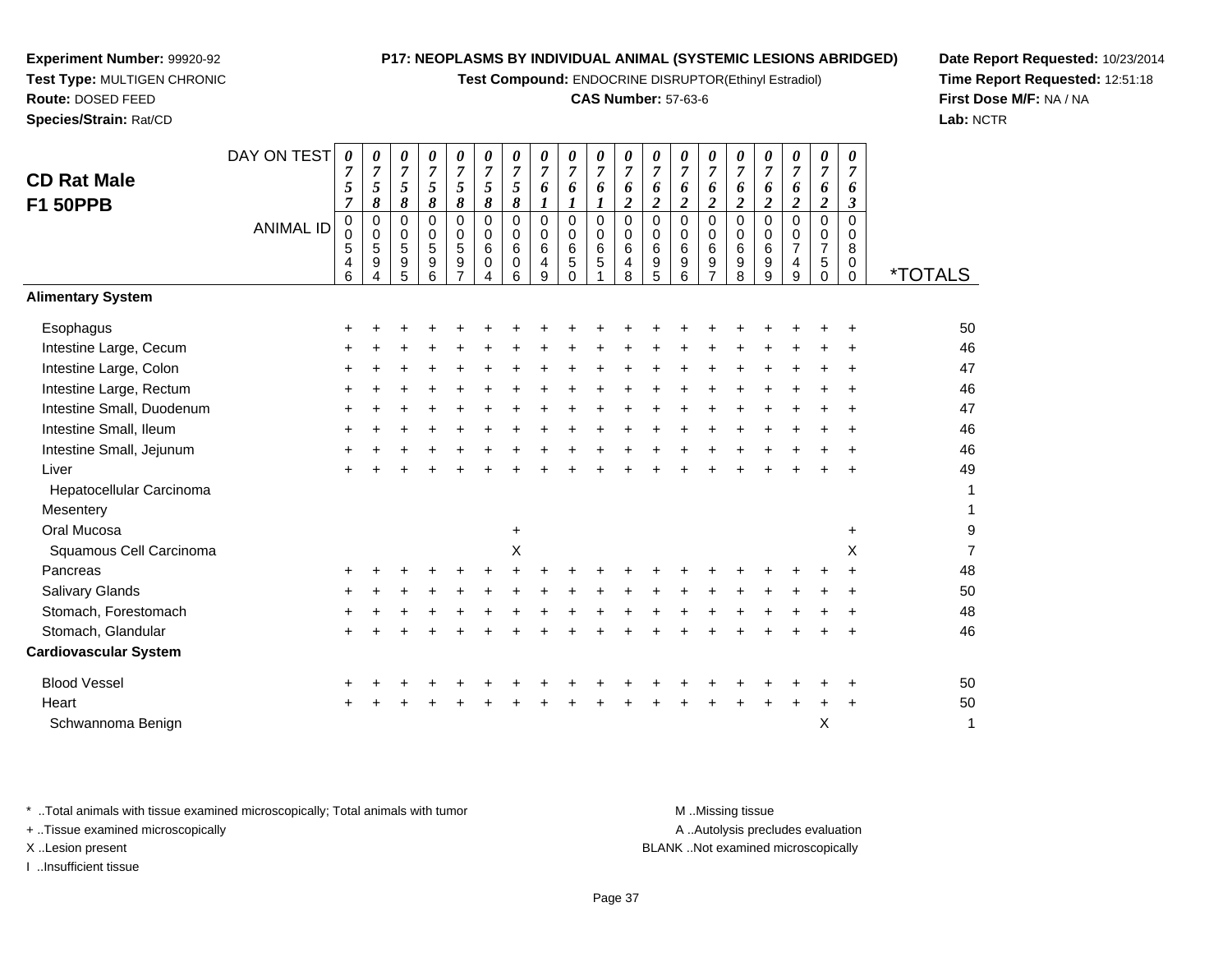**Test Compound:** ENDOCRINE DISRUPTOR(Ethinyl Estradiol)

# **CAS Number:** 57-63-6

**Date Report Requested:** 10/23/2014**Time Report Requested:** 12:51:18**First Dose M/F:** NA / NA**Lab:** NCTR

| <b>CD Rat Male</b><br><b>F1 50PPB</b> | DAY ON TEST<br><b>ANIMAL ID</b> | 0<br>7<br>5<br>$\overline{7}$<br>0<br>$\pmb{0}$<br>5<br>4<br>6 | 0<br>7<br>5<br>8<br>0<br>0<br>5<br>9 | 0<br>$\overline{7}$<br>5<br>8<br>0<br>0<br>$\sqrt{5}$<br>$\boldsymbol{9}$<br>5 | 0<br>$\overline{7}$<br>5<br>8<br>0<br>0<br>$\overline{5}$<br>9<br>6 | 0<br>$\boldsymbol{7}$<br>5<br>8<br>$\mathbf 0$<br>0<br>$\sqrt{5}$<br>$\boldsymbol{9}$ | 0<br>$\overline{7}$<br>5<br>8<br>$\mathbf 0$<br>$\mathbf 0$<br>$\,6$<br>0 | 0<br>$\overline{7}$<br>5<br>$\pmb{8}$<br>$\Omega$<br>$\Omega$<br>6<br>0<br>6 | 0<br>$\overline{7}$<br>6<br>1<br>$\mathbf 0$<br>0<br>6<br>4<br>9 | 0<br>$\overline{7}$<br>6<br>$\boldsymbol{l}$<br>$\mathbf 0$<br>0<br>6<br>5<br>$\Omega$ | 0<br>$\overline{7}$<br>6<br>1<br>$\mathbf 0$<br>0<br>$\,6\,$<br>$\overline{5}$ | 0<br>7<br>6<br>$\overline{c}$<br>$\Omega$<br>0<br>6<br>4<br>8 | 0<br>$\overline{7}$<br>6<br>$\overline{c}$<br>0<br>0<br>6<br>9<br>5 | 0<br>$\overline{7}$<br>6<br>$\overline{c}$<br>$\mathbf 0$<br>$\mathbf 0$<br>$\,6\,$<br>9<br>6 | 0<br>$\overline{7}$<br>6<br>$\overline{2}$<br>$\mathbf 0$<br>0<br>$\,6\,$<br>$\boldsymbol{9}$<br>$\overline{7}$ | 0<br>$\overline{7}$<br>6<br>$\overline{c}$<br>$\Omega$<br>0<br>$\,6\,$<br>9<br>8 | 0<br>$\overline{7}$<br>6<br>$\boldsymbol{2}$<br>$\Omega$<br>$\Omega$<br>6<br>9<br>9 | 0<br>$\overline{7}$<br>6<br>$\overline{2}$<br>$\pmb{0}$<br>$\mathbf 0$<br>$\overline{7}$<br>4<br>9 | 0<br>$\overline{7}$<br>6<br>$\overline{c}$<br>0<br>0<br>$\overline{7}$<br>5<br>0 | 0<br>$\overline{7}$<br>6<br>$\boldsymbol{\beta}$<br>$\mathbf 0$<br>0<br>8<br>0<br>$\Omega$ | <i><b>*TOTALS</b></i> |
|---------------------------------------|---------------------------------|----------------------------------------------------------------|--------------------------------------|--------------------------------------------------------------------------------|---------------------------------------------------------------------|---------------------------------------------------------------------------------------|---------------------------------------------------------------------------|------------------------------------------------------------------------------|------------------------------------------------------------------|----------------------------------------------------------------------------------------|--------------------------------------------------------------------------------|---------------------------------------------------------------|---------------------------------------------------------------------|-----------------------------------------------------------------------------------------------|-----------------------------------------------------------------------------------------------------------------|----------------------------------------------------------------------------------|-------------------------------------------------------------------------------------|----------------------------------------------------------------------------------------------------|----------------------------------------------------------------------------------|--------------------------------------------------------------------------------------------|-----------------------|
| <b>Endocrine System</b>               |                                 |                                                                |                                      |                                                                                |                                                                     |                                                                                       |                                                                           |                                                                              |                                                                  |                                                                                        |                                                                                |                                                               |                                                                     |                                                                                               |                                                                                                                 |                                                                                  |                                                                                     |                                                                                                    |                                                                                  |                                                                                            |                       |
| <b>Adrenal Cortex</b><br>Adenoma      |                                 |                                                                |                                      |                                                                                |                                                                     |                                                                                       |                                                                           |                                                                              |                                                                  |                                                                                        |                                                                                |                                                               | X                                                                   |                                                                                               |                                                                                                                 |                                                                                  |                                                                                     |                                                                                                    |                                                                                  |                                                                                            | 50<br>1               |
| Adrenal Medulla                       |                                 |                                                                |                                      |                                                                                |                                                                     |                                                                                       |                                                                           |                                                                              |                                                                  |                                                                                        |                                                                                |                                                               |                                                                     |                                                                                               |                                                                                                                 |                                                                                  |                                                                                     |                                                                                                    |                                                                                  |                                                                                            | 49                    |
| Pheochromocytoma Benign               |                                 |                                                                |                                      |                                                                                |                                                                     |                                                                                       |                                                                           |                                                                              |                                                                  |                                                                                        |                                                                                |                                                               |                                                                     |                                                                                               |                                                                                                                 |                                                                                  |                                                                                     |                                                                                                    |                                                                                  |                                                                                            | 1                     |
| Islets, Pancreatic                    |                                 | $\pm$                                                          |                                      |                                                                                |                                                                     |                                                                                       |                                                                           |                                                                              |                                                                  |                                                                                        |                                                                                |                                                               |                                                                     |                                                                                               |                                                                                                                 |                                                                                  |                                                                                     |                                                                                                    |                                                                                  |                                                                                            | 49                    |
| Adenoma                               |                                 |                                                                |                                      | X                                                                              |                                                                     |                                                                                       |                                                                           |                                                                              |                                                                  |                                                                                        |                                                                                |                                                               |                                                                     |                                                                                               |                                                                                                                 |                                                                                  |                                                                                     |                                                                                                    |                                                                                  |                                                                                            | $\overline{a}$        |
| Parathyroid Gland<br>Adenoma          |                                 | ٠                                                              |                                      |                                                                                |                                                                     |                                                                                       |                                                                           |                                                                              |                                                                  |                                                                                        |                                                                                |                                                               |                                                                     |                                                                                               | М                                                                                                               |                                                                                  |                                                                                     |                                                                                                    |                                                                                  | $\ddot{}$                                                                                  | 46<br>1               |
| <b>Pituitary Gland</b>                |                                 |                                                                |                                      |                                                                                |                                                                     |                                                                                       |                                                                           |                                                                              |                                                                  |                                                                                        |                                                                                |                                                               |                                                                     |                                                                                               |                                                                                                                 |                                                                                  |                                                                                     |                                                                                                    |                                                                                  | ÷                                                                                          | 50                    |
| Pars Distalis, Adenoma                |                                 | X                                                              | Χ                                    | X                                                                              | $\times$                                                            |                                                                                       | $\boldsymbol{\mathsf{X}}$                                                 |                                                                              | Χ                                                                |                                                                                        |                                                                                | Χ                                                             |                                                                     |                                                                                               |                                                                                                                 |                                                                                  | X                                                                                   | X                                                                                                  | $\times$                                                                         |                                                                                            | 16                    |
| <b>Thyroid Gland</b>                  |                                 |                                                                |                                      |                                                                                |                                                                     |                                                                                       |                                                                           |                                                                              |                                                                  |                                                                                        |                                                                                |                                                               |                                                                     |                                                                                               |                                                                                                                 |                                                                                  |                                                                                     |                                                                                                    |                                                                                  | $\ddot{}$                                                                                  | 49                    |
| Follicular Cel, Carcinoma             |                                 |                                                                |                                      |                                                                                |                                                                     |                                                                                       |                                                                           |                                                                              |                                                                  |                                                                                        |                                                                                |                                                               |                                                                     |                                                                                               |                                                                                                                 |                                                                                  | X                                                                                   |                                                                                                    |                                                                                  |                                                                                            | 1                     |
| <b>General Body System</b>            |                                 |                                                                |                                      |                                                                                |                                                                     |                                                                                       |                                                                           |                                                                              |                                                                  |                                                                                        |                                                                                |                                                               |                                                                     |                                                                                               |                                                                                                                 |                                                                                  |                                                                                     |                                                                                                    |                                                                                  |                                                                                            |                       |
| <b>NONE</b>                           |                                 |                                                                |                                      |                                                                                |                                                                     |                                                                                       |                                                                           |                                                                              |                                                                  |                                                                                        |                                                                                |                                                               |                                                                     |                                                                                               |                                                                                                                 |                                                                                  |                                                                                     |                                                                                                    |                                                                                  |                                                                                            |                       |
| <b>Genital System</b>                 |                                 |                                                                |                                      |                                                                                |                                                                     |                                                                                       |                                                                           |                                                                              |                                                                  |                                                                                        |                                                                                |                                                               |                                                                     |                                                                                               |                                                                                                                 |                                                                                  |                                                                                     |                                                                                                    |                                                                                  |                                                                                            |                       |
| <b>Coagulating Gland</b>              |                                 |                                                                |                                      |                                                                                |                                                                     |                                                                                       |                                                                           |                                                                              |                                                                  |                                                                                        |                                                                                |                                                               |                                                                     |                                                                                               |                                                                                                                 |                                                                                  |                                                                                     |                                                                                                    |                                                                                  |                                                                                            | 49                    |
| Epididymis                            |                                 |                                                                |                                      |                                                                                |                                                                     |                                                                                       |                                                                           |                                                                              |                                                                  |                                                                                        |                                                                                |                                                               |                                                                     |                                                                                               |                                                                                                                 |                                                                                  |                                                                                     |                                                                                                    |                                                                                  |                                                                                            | 50                    |
| <b>Preputial Gland</b>                |                                 |                                                                |                                      |                                                                                |                                                                     |                                                                                       |                                                                           |                                                                              |                                                                  |                                                                                        |                                                                                |                                                               |                                                                     |                                                                                               |                                                                                                                 |                                                                                  |                                                                                     |                                                                                                    |                                                                                  |                                                                                            | 50                    |
| Squamous Cell Carcinoma               |                                 |                                                                | Χ                                    |                                                                                |                                                                     |                                                                                       |                                                                           |                                                                              |                                                                  |                                                                                        |                                                                                |                                                               |                                                                     |                                                                                               |                                                                                                                 |                                                                                  |                                                                                     |                                                                                                    |                                                                                  |                                                                                            | 2                     |
| Prostate, Dorsal/Lateral Lobe         |                                 |                                                                |                                      |                                                                                | $\pm$                                                               | ÷                                                                                     |                                                                           |                                                                              |                                                                  |                                                                                        | $\ddot{}$                                                                      |                                                               |                                                                     |                                                                                               |                                                                                                                 |                                                                                  |                                                                                     |                                                                                                    |                                                                                  |                                                                                            | 50                    |
|                                       |                                 |                                                                |                                      |                                                                                |                                                                     |                                                                                       |                                                                           |                                                                              |                                                                  |                                                                                        |                                                                                |                                                               |                                                                     |                                                                                               |                                                                                                                 |                                                                                  |                                                                                     |                                                                                                    |                                                                                  |                                                                                            |                       |

\* ..Total animals with tissue examined microscopically; Total animals with tumor **M** . Missing tissue M ..Missing tissue

+ ..Tissue examined microscopically

**Experiment Number:** 99920-92**Test Type:** MULTIGEN CHRONIC

**Route:** DOSED FEED**Species/Strain:** Rat/CD

I ..Insufficient tissue

A ..Autolysis precludes evaluation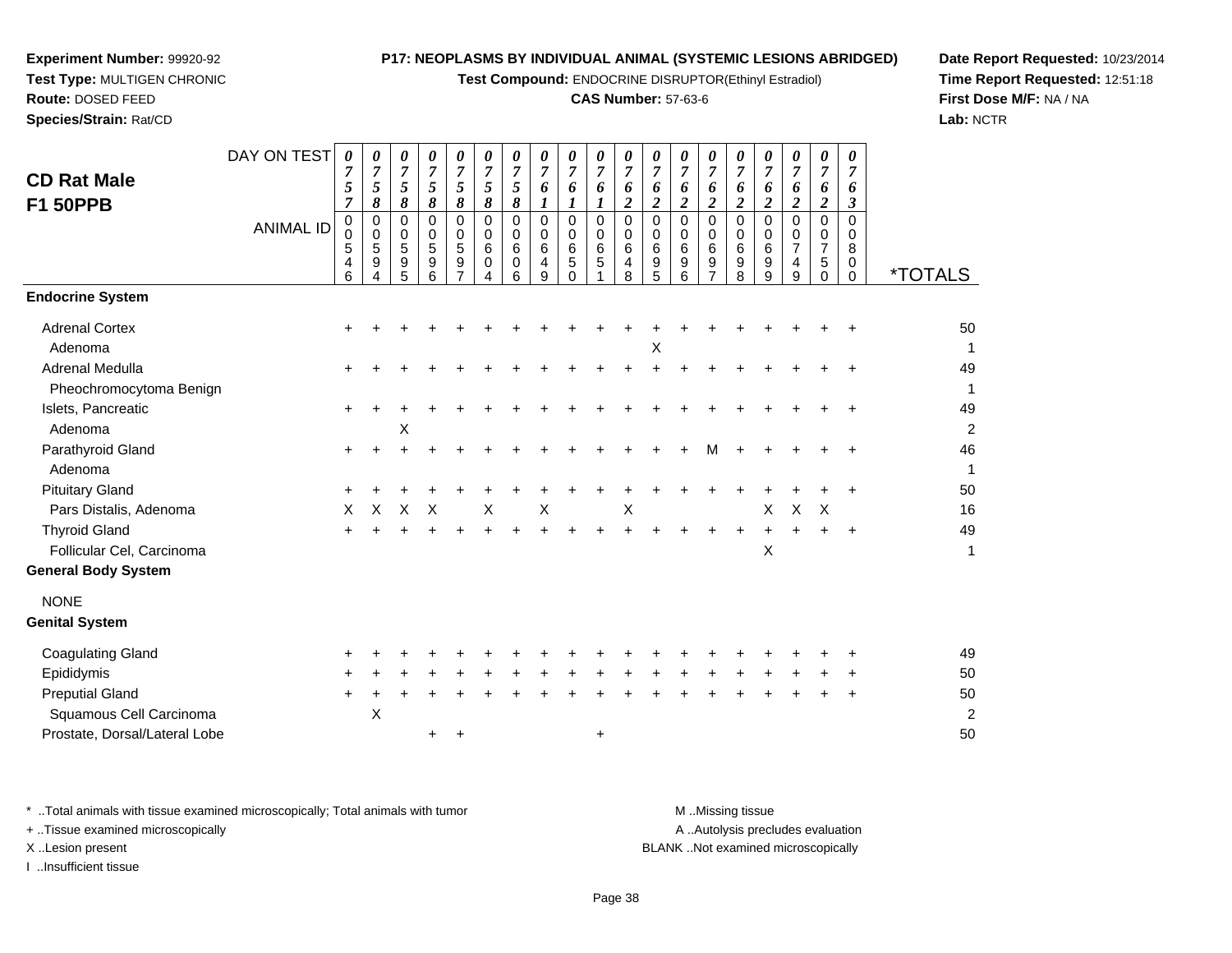**Test Compound:** ENDOCRINE DISRUPTOR(Ethinyl Estradiol)

### **CAS Number:** 57-63-6

**Date Report Requested:** 10/23/2014**Time Report Requested:** 12:51:18**First Dose M/F:** NA / NA**Lab:** NCTR

| <b>CD Rat Male</b><br><b>F1 50PPB</b> | DAY ON TEST<br><b>ANIMAL ID</b> | $\pmb{\theta}$<br>7<br>5<br>$\overline{7}$<br>0<br>$\Omega$<br>5 | $\boldsymbol{\theta}$<br>$\overline{7}$<br>5<br>8<br>0<br>$\mathbf 0$<br>5 | 0<br>7<br>5<br>8<br>0<br>0<br>5 | 0<br>$\overline{7}$<br>$\mathfrak{s}$<br>8<br>0<br>0<br>5 | 0<br>$\overline{7}$<br>5<br>$\pmb{8}$<br>$\Omega$<br>$\Omega$<br>5 | 0<br>7<br>5<br>8<br>$\Omega$<br>$\mathbf 0$<br>6 | 0<br>7<br>5<br>8<br>$\Omega$<br>0<br>6 | 0<br>7<br>6<br>1<br>0<br>0<br>6 | 0<br>$\overline{7}$<br>6<br>$\boldsymbol{l}$<br>0<br>0<br>6 | $\pmb{\theta}$<br>$\overline{7}$<br>6<br>1<br>$\mathbf 0$<br>$\mathbf 0$<br>6 | 0<br>$\overline{7}$<br>6<br>$\overline{c}$<br>0<br>0<br>6 | 0<br>$\overline{7}$<br>6<br>$\overline{c}$<br>0<br>0<br>6 | 0<br>7<br>6<br>2<br>$\mathbf 0$<br>0<br>6 | 0<br>7<br>6<br>2<br>$\Omega$<br>$\Omega$<br>6 | 0<br>$\overline{7}$<br>6<br>2<br>$\Omega$<br>$\Omega$<br>6 | 0<br>$\overline{7}$<br>6<br>$\overline{\mathbf{2}}$<br>$\Omega$<br>$\Omega$<br>6 | 0<br>$\overline{7}$<br>6<br>$\boldsymbol{2}$<br>$\Omega$<br>0<br>$\overline{7}$ | $\pmb{\theta}$<br>$\overline{7}$<br>6<br>$\boldsymbol{2}$<br>$\mathbf 0$<br>0<br>$\overline{7}$ | 0<br>7<br>6<br>3<br>$\Omega$<br>0<br>8 |                       |
|---------------------------------------|---------------------------------|------------------------------------------------------------------|----------------------------------------------------------------------------|---------------------------------|-----------------------------------------------------------|--------------------------------------------------------------------|--------------------------------------------------|----------------------------------------|---------------------------------|-------------------------------------------------------------|-------------------------------------------------------------------------------|-----------------------------------------------------------|-----------------------------------------------------------|-------------------------------------------|-----------------------------------------------|------------------------------------------------------------|----------------------------------------------------------------------------------|---------------------------------------------------------------------------------|-------------------------------------------------------------------------------------------------|----------------------------------------|-----------------------|
|                                       |                                 | 4<br>6                                                           | $\boldsymbol{9}$<br>$\overline{4}$                                         | 9<br>5                          | 9<br>6                                                    | 9<br>$\overline{7}$                                                | 0<br>4                                           | 0<br>6                                 | $\overline{4}$<br>9             | 5<br>$\pmb{0}$                                              | 5                                                                             | 4<br>8                                                    | 9<br>5                                                    | 9<br>6                                    | 9<br>$\overline{7}$                           | 9<br>8                                                     | 9<br>9                                                                           | 4<br>9                                                                          | 5<br>$\mathbf 0$                                                                                | 0<br>$\mathbf 0$                       | <i><b>*TOTALS</b></i> |
| Prostate, Ventral Lobe                |                                 | $\ddot{}$                                                        | $\ddot{}$                                                                  |                                 | 4                                                         |                                                                    | $\ddot{}$                                        |                                        |                                 | $\ddot{}$                                                   | $\ddot{}$                                                                     | $\ddot{}$                                                 | $\ddot{}$                                                 |                                           | ÷                                             |                                                            | $\ddot{}$                                                                        | $\ddot{}$                                                                       |                                                                                                 | $\ddot{}$                              | 50                    |
| <b>Rete Testes</b>                    |                                 |                                                                  |                                                                            |                                 |                                                           |                                                                    |                                                  |                                        |                                 |                                                             |                                                                               |                                                           |                                                           |                                           |                                               |                                                            |                                                                                  |                                                                                 |                                                                                                 |                                        | 47                    |
| <b>Seminal Vesicle</b>                |                                 |                                                                  |                                                                            |                                 |                                                           |                                                                    |                                                  |                                        |                                 |                                                             |                                                                               |                                                           |                                                           |                                           |                                               |                                                            |                                                                                  |                                                                                 |                                                                                                 |                                        | 47                    |
| Carcinoma                             |                                 |                                                                  |                                                                            |                                 |                                                           |                                                                    |                                                  |                                        |                                 |                                                             |                                                                               |                                                           |                                                           |                                           |                                               |                                                            |                                                                                  |                                                                                 |                                                                                                 | X                                      |                       |
| <b>Testes</b>                         |                                 |                                                                  |                                                                            |                                 |                                                           |                                                                    |                                                  |                                        |                                 |                                                             |                                                                               |                                                           |                                                           |                                           |                                               |                                                            |                                                                                  |                                                                                 |                                                                                                 | $\div$                                 | 50                    |
| Seminoma Benign                       |                                 |                                                                  |                                                                            |                                 |                                                           |                                                                    |                                                  |                                        |                                 |                                                             |                                                                               |                                                           |                                                           |                                           | $\boldsymbol{\mathsf{X}}$                     |                                                            |                                                                                  |                                                                                 |                                                                                                 |                                        | -1                    |
| <b>Hematopoietic System</b>           |                                 |                                                                  |                                                                            |                                 |                                                           |                                                                    |                                                  |                                        |                                 |                                                             |                                                                               |                                                           |                                                           |                                           |                                               |                                                            |                                                                                  |                                                                                 |                                                                                                 |                                        |                       |
| <b>Bone Marrow</b>                    |                                 |                                                                  |                                                                            |                                 |                                                           |                                                                    |                                                  |                                        |                                 |                                                             |                                                                               |                                                           |                                                           |                                           |                                               |                                                            |                                                                                  |                                                                                 |                                                                                                 |                                        | 48                    |
| Lymph Node                            |                                 |                                                                  |                                                                            |                                 |                                                           |                                                                    |                                                  |                                        |                                 |                                                             |                                                                               |                                                           |                                                           |                                           |                                               |                                                            |                                                                                  | +                                                                               |                                                                                                 |                                        | 15                    |
| Lymph Node, Mandibular                |                                 |                                                                  |                                                                            |                                 |                                                           |                                                                    |                                                  |                                        |                                 |                                                             |                                                                               |                                                           |                                                           |                                           |                                               |                                                            |                                                                                  |                                                                                 |                                                                                                 |                                        | 48                    |
| Lymph Node, Mesenteric                |                                 |                                                                  |                                                                            |                                 |                                                           |                                                                    |                                                  |                                        |                                 |                                                             |                                                                               |                                                           |                                                           |                                           |                                               |                                                            |                                                                                  |                                                                                 |                                                                                                 |                                        | 47                    |
| Spleen                                |                                 |                                                                  |                                                                            |                                 |                                                           |                                                                    |                                                  |                                        |                                 |                                                             |                                                                               |                                                           |                                                           |                                           |                                               |                                                            |                                                                                  |                                                                                 |                                                                                                 |                                        | 49                    |
| Thymus                                |                                 |                                                                  |                                                                            |                                 |                                                           |                                                                    |                                                  |                                        |                                 |                                                             |                                                                               |                                                           |                                                           |                                           |                                               |                                                            |                                                                                  |                                                                                 |                                                                                                 |                                        | 44                    |
| Sarcoma                               |                                 |                                                                  |                                                                            |                                 |                                                           |                                                                    |                                                  |                                        |                                 |                                                             |                                                                               |                                                           |                                                           |                                           |                                               |                                                            |                                                                                  |                                                                                 |                                                                                                 |                                        | $\mathbf{1}$          |
| <b>Integumentary System</b>           |                                 |                                                                  |                                                                            |                                 |                                                           |                                                                    |                                                  |                                        |                                 |                                                             |                                                                               |                                                           |                                                           |                                           |                                               |                                                            |                                                                                  |                                                                                 |                                                                                                 |                                        |                       |
| <b>Mammary Gland</b>                  |                                 |                                                                  |                                                                            |                                 |                                                           |                                                                    | м                                                |                                        |                                 |                                                             |                                                                               |                                                           |                                                           |                                           |                                               |                                                            |                                                                                  |                                                                                 |                                                                                                 |                                        | 44                    |
| Fibroadenoma                          |                                 |                                                                  |                                                                            |                                 |                                                           |                                                                    |                                                  |                                        |                                 |                                                             |                                                                               | Χ                                                         |                                                           |                                           |                                               |                                                            |                                                                                  |                                                                                 |                                                                                                 |                                        | $\overline{2}$        |
| Skin                                  |                                 |                                                                  |                                                                            |                                 |                                                           |                                                                    |                                                  |                                        |                                 |                                                             |                                                                               |                                                           |                                                           |                                           |                                               |                                                            |                                                                                  |                                                                                 |                                                                                                 |                                        | 50                    |
| Fibroma                               |                                 |                                                                  |                                                                            |                                 |                                                           |                                                                    |                                                  |                                        |                                 |                                                             |                                                                               |                                                           | X                                                         |                                           |                                               |                                                            |                                                                                  |                                                                                 |                                                                                                 |                                        | $\boldsymbol{2}$      |
| Keratoacanthoma                       |                                 |                                                                  |                                                                            |                                 |                                                           | X                                                                  |                                                  |                                        |                                 |                                                             |                                                                               |                                                           |                                                           |                                           |                                               |                                                            |                                                                                  |                                                                                 |                                                                                                 |                                        | $\overline{c}$        |
| Schwannoma Malignant                  |                                 |                                                                  |                                                                            |                                 |                                                           |                                                                    |                                                  |                                        |                                 |                                                             |                                                                               |                                                           |                                                           |                                           |                                               |                                                            |                                                                                  |                                                                                 |                                                                                                 |                                        | 1                     |

\* ..Total animals with tissue examined microscopically; Total animals with tumor **M** . Missing tissue M ..Missing tissue

+ ..Tissue examined microscopically

**Experiment Number:** 99920-92**Test Type:** MULTIGEN CHRONIC

**Route:** DOSED FEED**Species/Strain:** Rat/CD

I ..Insufficient tissue

A ..Autolysis precludes evaluation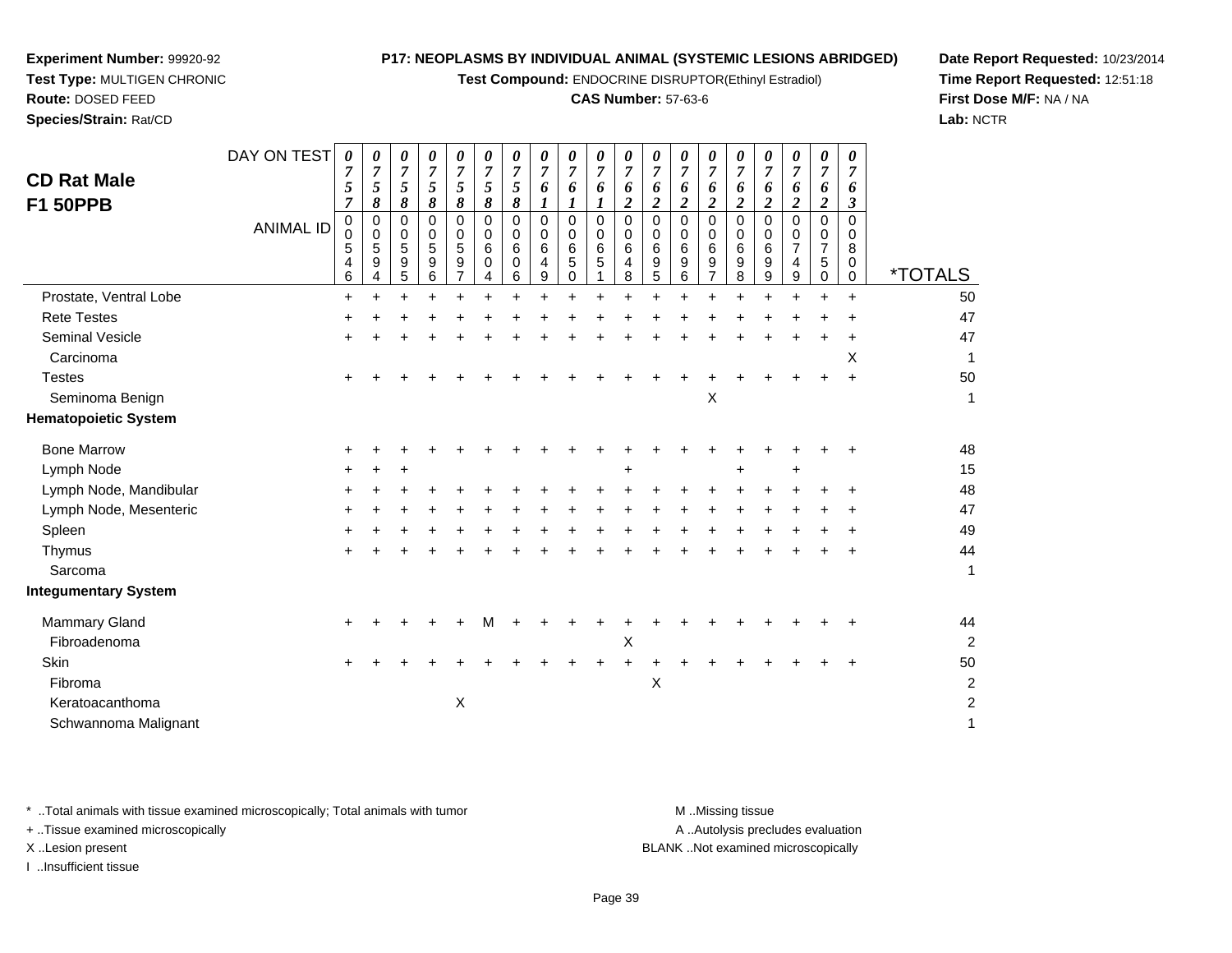**Test Compound:** ENDOCRINE DISRUPTOR(Ethinyl Estradiol)

## **CAS Number:** 57-63-6

**Date Report Requested:** 10/23/2014**Time Report Requested:** 12:51:18**First Dose M/F:** NA / NA**Lab:** NCTR

|                                                        | DAY ON TEST      | 0<br>7           | 0<br>$\overline{7}$ | 0<br>$\overline{7}$ | 0<br>$\overline{7}$ | 0<br>$\boldsymbol{7}$ | 0<br>$\overline{7}$ | $\pmb{\theta}$<br>$\boldsymbol{7}$ | 0<br>$\overline{7}$ | 0<br>$\overline{7}$     | 0<br>$\overline{7}$        | 0<br>$\overline{7}$ | 0<br>$\overline{7}$ | 0<br>$\overline{7}$ | 0<br>7           | 0<br>$\overline{7}$ | 0<br>$\overline{7}$   | 0<br>$\overline{7}$ | $\pmb{\theta}$<br>$\overline{7}$ | 0<br>$\overline{7}$     |                       |
|--------------------------------------------------------|------------------|------------------|---------------------|---------------------|---------------------|-----------------------|---------------------|------------------------------------|---------------------|-------------------------|----------------------------|---------------------|---------------------|---------------------|------------------|---------------------|-----------------------|---------------------|----------------------------------|-------------------------|-----------------------|
| <b>CD Rat Male</b>                                     |                  | 5                | $\sqrt{5}$          | $\overline{5}$      | 5                   | $\mathfrak{H}$        | $\mathfrak{s}$      | $\sqrt{5}$                         | 6                   | 6                       | 6                          | 6                   | 6                   | 6                   | 6                | 6                   | 6                     | 6                   | 6                                | 6                       |                       |
| <b>F1 50PPB</b>                                        |                  | $\overline{7}$   | 8                   | 8                   | 8                   | $\boldsymbol{\delta}$ | 8                   | 8                                  | $\boldsymbol{l}$    | 1                       | $\bm{l}$                   | $\boldsymbol{2}$    | $\boldsymbol{2}$    | 2                   | $\overline{a}$   | $\overline{2}$      | $\overline{2}$        | $\overline{2}$      | $\boldsymbol{2}$                 | $\boldsymbol{\beta}$    |                       |
|                                                        | <b>ANIMAL ID</b> | 0<br>$\mathbf 0$ | $\pmb{0}$<br>0      | $\mathbf 0$<br>0    | 0<br>0              | $\mathbf 0$<br>0      | $\mathbf 0$<br>0    | $\mathbf 0$<br>0                   | $\mathbf 0$<br>0    | $\mathbf 0$<br>0        | $\mathbf 0$<br>$\mathbf 0$ | $\mathbf 0$<br>0    | $\mathbf 0$<br>0    | $\mathbf 0$<br>0    | $\mathbf 0$<br>0 | 0<br>0              | $\mathbf 0$<br>0      | $\Omega$<br>0       | $\mathbf 0$<br>0                 | $\Omega$<br>$\mathbf 0$ |                       |
|                                                        |                  | 5                | $\overline{5}$      | 5                   | 5                   | $\sqrt{5}$            | 6                   | 6                                  | 6                   | $\,6\,$                 | 6                          | $\,6\,$             | 6                   | 6                   | 6                | 6                   | $\,6\,$               | $\overline{7}$      | $\overline{7}$                   | 8                       |                       |
|                                                        |                  | 4<br>6           | 9<br>4              | 9<br>5              | 9<br>6              | 9<br>$\overline{7}$   | 0<br>4              | 0<br>6                             | $\overline{4}$<br>9 | $\,$ 5 $\,$<br>$\Omega$ | 5                          | $\overline{4}$<br>8 | 9<br>5              | 9<br>6              | 9<br>7           | 9<br>8              | $\boldsymbol{9}$<br>9 | 4<br>9              | 5<br>$\Omega$                    | $\mathbf 0$<br>$\Omega$ | <i><b>*TOTALS</b></i> |
| <b>Musculoskeletal System</b>                          |                  |                  |                     |                     |                     |                       |                     |                                    |                     |                         |                            |                     |                     |                     |                  |                     |                       |                     |                                  |                         |                       |
| <b>Bone</b>                                            |                  |                  |                     |                     |                     |                       |                     |                                    |                     |                         |                            |                     |                     |                     |                  |                     |                       |                     |                                  |                         | $\mathbf{1}$          |
| Bone, Femur                                            |                  |                  |                     |                     |                     |                       |                     |                                    |                     |                         |                            |                     |                     |                     |                  |                     |                       |                     |                                  |                         | 50                    |
| <b>Skeletal Muscle</b>                                 |                  |                  |                     |                     |                     |                       |                     |                                    |                     |                         |                            |                     |                     |                     |                  |                     |                       |                     |                                  |                         | $\overline{c}$        |
| <b>Nervous System</b>                                  |                  |                  |                     |                     |                     |                       |                     |                                    |                     |                         |                            |                     |                     |                     |                  |                     |                       |                     |                                  |                         |                       |
| Brain, Brain Stem                                      |                  |                  |                     |                     |                     |                       |                     |                                    |                     |                         |                            |                     |                     |                     |                  |                     |                       |                     |                                  |                         | 50                    |
| Brain, Cerebellum                                      |                  |                  |                     |                     |                     |                       |                     |                                    |                     |                         |                            |                     |                     |                     |                  |                     |                       |                     |                                  |                         | 50                    |
| Brain, Cerebrum                                        |                  |                  |                     |                     |                     |                       |                     |                                    |                     |                         |                            |                     |                     |                     |                  |                     |                       |                     |                                  |                         | 50                    |
| Peripheral Nerve                                       |                  |                  |                     |                     |                     |                       |                     |                                    |                     |                         |                            |                     |                     |                     |                  |                     |                       |                     |                                  |                         | $\boldsymbol{2}$      |
| Spinal Cord                                            |                  |                  |                     |                     |                     |                       |                     |                                    |                     |                         |                            |                     |                     |                     |                  |                     |                       |                     |                                  |                         | $\mathbf 0$           |
| <b>Respiratory System</b>                              |                  |                  |                     |                     |                     |                       |                     |                                    |                     |                         |                            |                     |                     |                     |                  |                     |                       |                     |                                  |                         |                       |
| Lung                                                   |                  |                  |                     |                     |                     |                       |                     |                                    |                     |                         |                            |                     |                     |                     |                  |                     |                       |                     |                                  |                         | 48                    |
| Sarcoma, Metastatic, Thymus                            |                  |                  |                     |                     |                     |                       |                     |                                    |                     |                         |                            |                     |                     |                     |                  |                     |                       |                     |                                  |                         | 1                     |
| <b>Nose</b>                                            |                  |                  |                     |                     |                     |                       |                     |                                    |                     |                         |                            |                     |                     |                     |                  |                     |                       |                     |                                  |                         | 49                    |
| Trachea                                                |                  |                  |                     |                     |                     |                       |                     |                                    |                     |                         |                            |                     |                     |                     |                  |                     |                       |                     |                                  |                         | 50                    |
| <b>Special Senses System</b>                           |                  |                  |                     |                     |                     |                       |                     |                                    |                     |                         |                            |                     |                     |                     |                  |                     |                       |                     |                                  |                         |                       |
| Eye                                                    |                  | $\ddot{}$        |                     |                     |                     |                       |                     |                                    |                     |                         |                            |                     |                     |                     |                  |                     |                       |                     |                                  | +                       | 46                    |
| Retrobulbar, Squamous Cell Carcinoma,<br>Deep Invasion |                  |                  |                     |                     |                     |                       |                     | X                                  |                     |                         |                            |                     |                     |                     |                  |                     |                       |                     |                                  |                         | $\mathbf{1}$          |
| <b>Harderian Gland</b>                                 |                  |                  |                     |                     |                     |                       |                     |                                    |                     |                         |                            |                     |                     |                     |                  |                     |                       |                     |                                  |                         | 48                    |
| <b>Lacrimal Gland</b>                                  |                  |                  |                     |                     |                     |                       |                     |                                    |                     |                         |                            |                     |                     |                     |                  |                     |                       |                     |                                  |                         | $\overline{c}$        |

**Experiment Number:** 99920-92**Test Type:** MULTIGEN CHRONIC

**Route:** DOSED FEED**Species/Strain:** Rat/CD

\* ..Total animals with tissue examined microscopically; Total animals with tumor **M** ...Missing tissue M ...Missing tissue A ..Autolysis precludes evaluation + ..Tissue examined microscopically X ..Lesion present BLANK ..Not examined microscopicallyI ..Insufficient tissue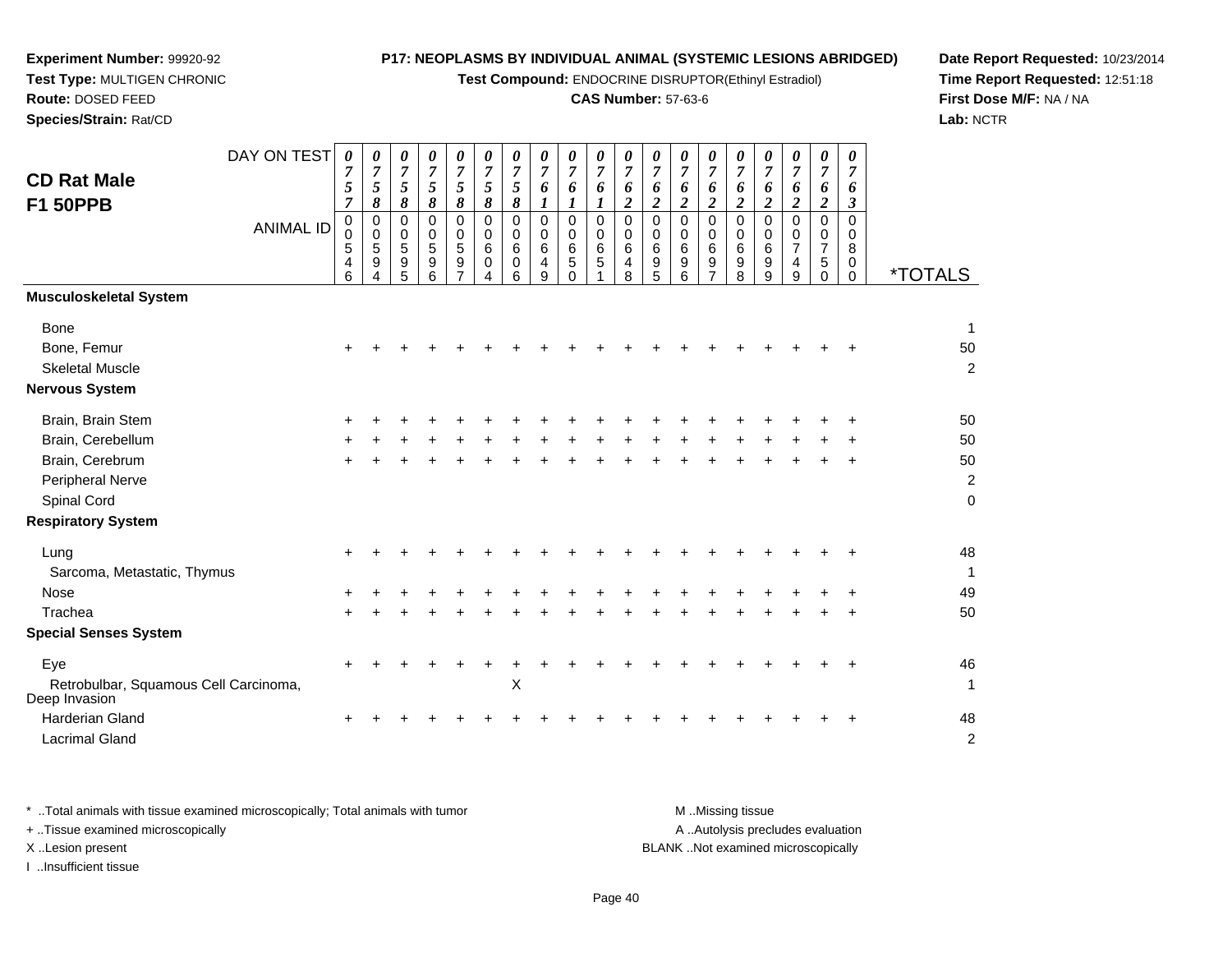**Test Compound:** ENDOCRINE DISRUPTOR(Ethinyl Estradiol)

# **CAS Number:** 57-63-6

**Date Report Requested:** 10/23/2014**Time Report Requested:** 12:51:19**First Dose M/F:** NA / NA**Lab:** NCTR

 $\overline{2}$ 

| <b>CD Rat Male</b><br><b>F1 50PPB</b>                                                                                                       | DAY ON TEST<br><b>ANIMAL ID</b> | 0<br>7<br>5<br>7<br>0<br>$\mathbf 0$<br>5<br>$\overline{4}$<br>6 | 0<br>7<br>5<br>8<br>0<br>0<br>5<br>9 | 0<br>$\overline{7}$<br>5<br>8<br>0<br>0<br>5<br>9<br>5 | 0<br>7<br>5 <sup>5</sup><br>8<br>$\Omega$<br>0<br>5<br>9<br>6 | $\boldsymbol{\theta}$<br>$\overline{7}$<br>5<br>8<br>0<br>$\mathbf 0$<br>5<br>$\boldsymbol{9}$<br>$\overline{ }$ | 0<br>$\overline{7}$<br>5<br>8<br>0<br>0<br>6<br>$\mathbf 0$<br>4 | 0<br>$\overline{7}$<br>5<br>8<br>0<br>6<br>$\Omega$<br>6 | 0<br>$\overline{7}$<br>6<br>0<br>$\mathbf 0$<br>6<br>4<br>9 | 0<br>$\overline{7}$<br>6<br>0<br>6<br>5 | 0<br>7<br>6<br>0<br>0<br>6<br>5 | 0<br>$\overline{7}$<br>6<br>$\overline{2}$<br>0<br>0<br>6<br>$\overline{\mathbf{4}}$<br>8 | 0<br>7<br>6<br>2<br>0<br>6<br>9<br>5 | 0<br>$\overline{7}$<br>6<br>2<br>0<br>6<br>9<br>6 | 0<br>7<br>6<br>2<br>0<br>6<br>9<br>$\overline{ }$ | 0<br>7<br>6<br>0<br>6<br>$\boldsymbol{9}$<br>8 | 0<br>$\overline{7}$<br>0<br>0<br>6<br>9<br>9 | 0<br>$\overline{7}$<br>6<br>2<br>0<br>0<br>7<br>4<br>9 | 0<br>7<br>6<br>2<br>0<br>5 | 0<br>7<br>6<br>$\boldsymbol{\beta}$<br>$\Omega$<br>$\Omega$<br>8<br>0<br>0 | <i><b>*TOTALS</b></i> |
|---------------------------------------------------------------------------------------------------------------------------------------------|---------------------------------|------------------------------------------------------------------|--------------------------------------|--------------------------------------------------------|---------------------------------------------------------------|------------------------------------------------------------------------------------------------------------------|------------------------------------------------------------------|----------------------------------------------------------|-------------------------------------------------------------|-----------------------------------------|---------------------------------|-------------------------------------------------------------------------------------------|--------------------------------------|---------------------------------------------------|---------------------------------------------------|------------------------------------------------|----------------------------------------------|--------------------------------------------------------|----------------------------|----------------------------------------------------------------------------|-----------------------|
| Zymbal's Gland<br>Carcinoma<br>Squamous Cell Carcinoma<br><b>Urinary System</b>                                                             |                                 |                                                                  |                                      |                                                        |                                                               |                                                                                                                  |                                                                  |                                                          |                                                             |                                         |                                 |                                                                                           |                                      |                                                   |                                                   |                                                |                                              |                                                        |                            |                                                                            | 2                     |
| Kidney<br>Bilateral, Renal Tubule, Carcinoma<br>Mesenchymal Tumor Malignant<br>Urethra<br><b>Urinary Bladder</b><br><b>SYSTEMIC LESIONS</b> |                                 | ÷                                                                |                                      |                                                        |                                                               |                                                                                                                  |                                                                  |                                                          |                                                             |                                         |                                 |                                                                                           |                                      |                                                   |                                                   |                                                |                                              |                                                        |                            |                                                                            | 49<br>2<br>49         |
| Multiple Organ                                                                                                                              |                                 |                                                                  |                                      |                                                        |                                                               |                                                                                                                  |                                                                  |                                                          |                                                             |                                         |                                 |                                                                                           |                                      |                                                   |                                                   |                                                |                                              |                                                        |                            |                                                                            | 50                    |

\* ..Total animals with tissue examined microscopically; Total animals with tumor **M** ...Missing tissue M ...Missing tissue

+ ..Tissue examined microscopically

Lymphoma Malignant

**Experiment Number:** 99920-92**Test Type:** MULTIGEN CHRONIC

**Route:** DOSED FEED**Species/Strain:** Rat/CD

I ..Insufficient tissue

A ..Autolysis precludes evaluation X ..Lesion present BLANK ..Not examined microscopically

t de la construction de la construction de la construction de la construction de la construction de la construction<br>De la construction de la construction de la construction de la construction de la construction de la const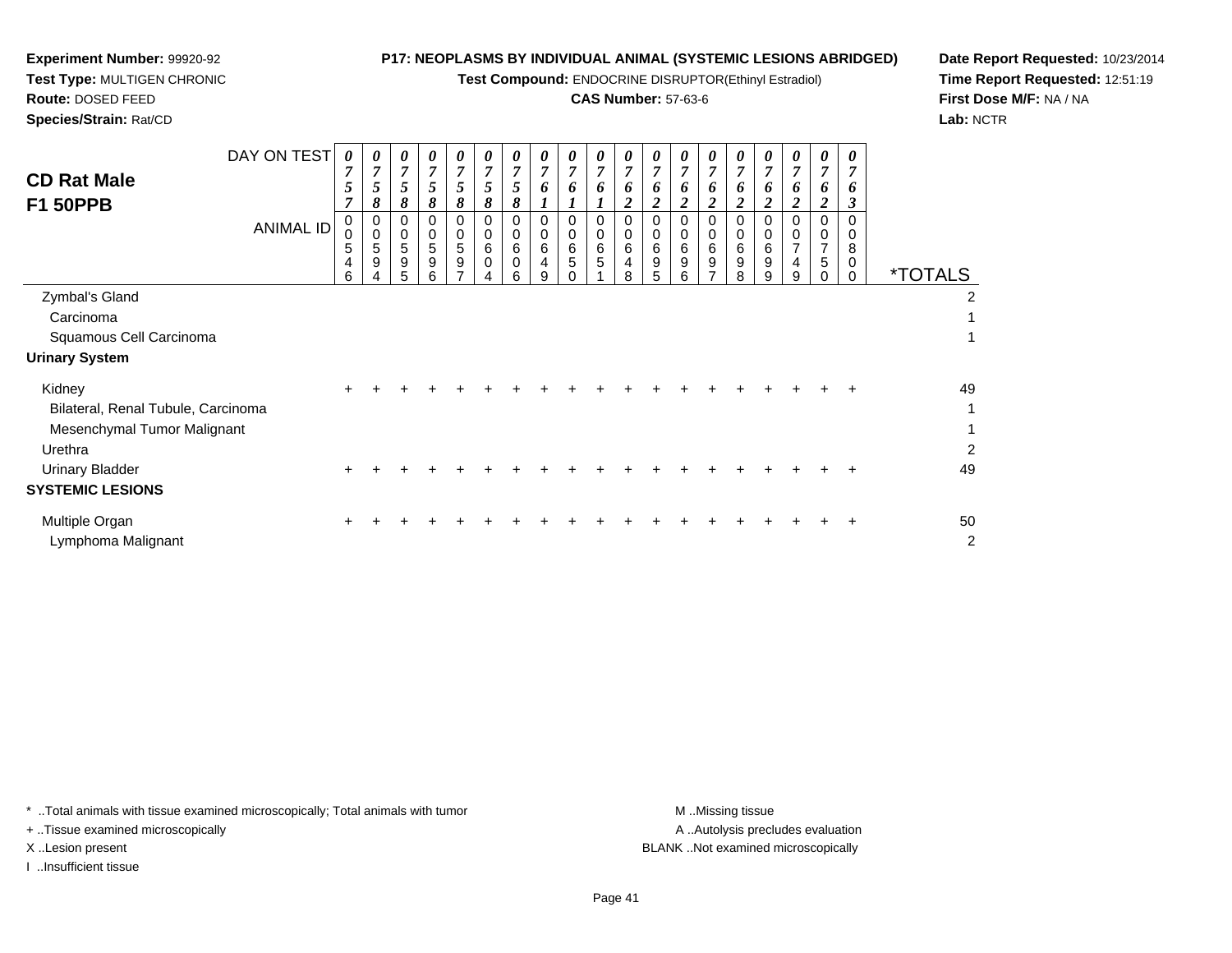**Test Compound:** ENDOCRINE DISRUPTOR(Ethinyl Estradiol)

## **CAS Number:** 57-63-6

**Date Report Requested:** 10/23/2014**Time Report Requested:** 12:51:19**First Dose M/F:** NA / NA**Lab:** NCTR

| <b>CD Rat Male</b>           | DAY ON TEST      | 0<br>4<br>$\pmb{8}$                       | 0<br>$\mathfrak{s}$                                                    | 0<br>$\mathfrak{s}$<br>$\boldsymbol{\beta}$                                | $\boldsymbol{\theta}$<br>5<br>$\boldsymbol{4}$                    | $\boldsymbol{\theta}$<br>$\overline{5}$<br>6 | 0<br>6<br>0                                                      | 0<br>6                                                         | $\pmb{\theta}$<br>6<br>$\boldsymbol{l}$                     | 0<br>6<br>$\boldsymbol{2}$                                                            | $\pmb{\theta}$<br>6<br>$\boldsymbol{4}$                             | $\boldsymbol{\theta}$<br>6<br>$\boldsymbol{4}$       | 0<br>6<br>5                                  | 0<br>6<br>$\pmb{8}$                                                       | $\pmb{\theta}$<br>6<br>9                                        | 0<br>$\overline{7}$                                  | $\boldsymbol{\theta}$<br>$\overline{7}$<br>$\boldsymbol{2}$ | $\boldsymbol{\theta}$<br>$\overline{7}$<br>$\mathbf{3}$                                         | 0<br>$\overline{7}$<br>$\mathfrak{z}$                                            | 0<br>$\overline{7}$<br>$\boldsymbol{4}$                             | 0<br>$\boldsymbol{7}$<br>5                                                                | 0<br>$\overline{7}$<br>5                                        | $\boldsymbol{\theta}$<br>$\overline{7}$<br>$\mathfrak{s}$  | $\boldsymbol{\theta}$<br>$\overline{7}$<br>$\overline{5}$                     | 0<br>$\overline{7}$<br>$5\overline{)}$                                                  | 0<br>$\overline{7}$<br>$\mathfrak{s}$                                                 | $\pmb{\theta}$<br>$\overline{7}$<br>5               | 0<br>$\boldsymbol{7}$<br>$\sqrt{5}$        | $\boldsymbol{\theta}$<br>$\overline{7}$<br>$\mathfrak{s}$                   | $\boldsymbol{\theta}$<br>$\overline{7}$<br>6 | 0<br>7<br>6                            | $\pmb{\theta}$<br>$\overline{7}$<br>6     |
|------------------------------|------------------|-------------------------------------------|------------------------------------------------------------------------|----------------------------------------------------------------------------|-------------------------------------------------------------------|----------------------------------------------|------------------------------------------------------------------|----------------------------------------------------------------|-------------------------------------------------------------|---------------------------------------------------------------------------------------|---------------------------------------------------------------------|------------------------------------------------------|----------------------------------------------|---------------------------------------------------------------------------|-----------------------------------------------------------------|------------------------------------------------------|-------------------------------------------------------------|-------------------------------------------------------------------------------------------------|----------------------------------------------------------------------------------|---------------------------------------------------------------------|-------------------------------------------------------------------------------------------|-----------------------------------------------------------------|------------------------------------------------------------|-------------------------------------------------------------------------------|-----------------------------------------------------------------------------------------|---------------------------------------------------------------------------------------|-----------------------------------------------------|--------------------------------------------|-----------------------------------------------------------------------------|----------------------------------------------|----------------------------------------|-------------------------------------------|
| F1/2PPB TO CTL               | <b>ANIMAL ID</b> | 5<br>$\pmb{0}$<br>0<br>0<br>$\frac{5}{5}$ | $\boldsymbol{\theta}$<br>0<br>$\mathbf 0$<br>$\pmb{0}$<br>$\,6\,$<br>8 | $\boldsymbol{4}$<br>0<br>$\mathbf 0$<br>$\mathbf 0$<br>$\overline{7}$<br>9 | 9<br>$\pmb{0}$<br>$\mathsf 0$<br>$\pmb{0}$<br>8<br>$\overline{7}$ | 9<br>$\mathbf 0$<br>0<br>$\mathbf{1}$<br>0   | $\boldsymbol{\beta}$<br>$\overline{0}$<br>0<br>$\mathbf{1}$<br>5 | 0<br>$\overline{0}$<br>0<br>$\mathbf{1}$<br>5<br>$\mathcal{R}$ | 9<br>$\mathbf 0$<br>0<br>$\mathbf 1$<br>$\,6\,$<br>$\Omega$ | $\mathfrak{z}$<br>$\pmb{0}$<br>$\pmb{0}$<br>$\overline{1}$<br>$\,6$<br>$\overline{z}$ | $\boldsymbol{2}$<br>0<br>0<br>$\overline{1}$<br>8<br>$\overline{ }$ | 6<br>$\overline{0}$<br>$\Omega$<br>$\mathbf{1}$<br>9 | 6<br>$\mathbf 0$<br>0<br>$\overline{c}$<br>5 | $\mathbf{I}$<br>0<br>$\mathbf 0$<br>$\overline{c}$<br>$\overline{5}$<br>5 | 5<br>$\mathbf 0$<br>$\pmb{0}$<br>$\overline{c}$<br>$\bf 8$<br>5 | 9<br>$\pmb{0}$<br>0<br>$\mathbf{3}$<br>$\frac{2}{6}$ | 5<br>$\overline{0}$<br>$\mathbf 0$<br>$\mathbf{3}$<br>4     | 6<br>$\mathbf 0$<br>$\mathbf 0$<br>$\ensuremath{\mathsf{3}}$<br>$\overline{7}$<br>$\mathcal{P}$ | $\overline{7}$<br>$\pmb{0}$<br>$\mathbf 0$<br>$\mathbf{3}$<br>6<br>$\mathcal{P}$ | $\overline{7}$<br>$\mathsf{O}\xspace$<br>$\mathbf 0$<br>3<br>8<br>9 | 6<br>$\mathbf 0$<br>0<br>$\overline{\mathbf{4}}$<br>$\ensuremath{\mathsf{3}}$<br>$\Omega$ | 6<br>$\mathbf 0$<br>$\mathbf 0$<br>$\overline{4}$<br>$\sqrt{3}$ | $\overline{7}$<br>0<br>0<br>$\overline{4}$<br>$\bf 8$<br>6 | $\overline{7}$<br>$\pmb{0}$<br>$\mathbf 0$<br>$\overline{4}$<br>$\frac{8}{7}$ | $\overline{7}$<br>$\mathbf 0$<br>$\mathbf 0$<br>$\sqrt{5}$<br>$\ensuremath{\mathsf{3}}$ | $\overline{7}$<br>$\overline{0}$<br>0<br>$5\phantom{.0}$<br>$\ensuremath{\mathsf{3}}$ | 8<br>$\overline{0}$<br>$\pmb{0}$<br>$\sqrt{5}$<br>8 | 8<br>$\mathbf 0$<br>0<br>5<br>$\bf 8$<br>2 | $\pmb{8}$<br>$\overline{0}$<br>$\mathbf 0$<br>$\overline{5}$<br>$\, 8$<br>3 | $\mathbf 0$<br>$\Omega$<br>6<br>3            | $\mathbf 0$<br>$\Omega$<br>6<br>3<br>8 | $\overline{0}$<br>$\Omega$<br>6<br>8<br>5 |
| <b>Alimentary System</b>     |                  |                                           |                                                                        |                                                                            |                                                                   |                                              |                                                                  |                                                                |                                                             |                                                                                       |                                                                     |                                                      |                                              |                                                                           |                                                                 |                                                      |                                                             |                                                                                                 |                                                                                  |                                                                     |                                                                                           |                                                                 |                                                            |                                                                               |                                                                                         |                                                                                       |                                                     |                                            |                                                                             |                                              |                                        |                                           |
| Esophagus                    |                  |                                           |                                                                        |                                                                            |                                                                   |                                              |                                                                  |                                                                |                                                             |                                                                                       |                                                                     |                                                      |                                              |                                                                           |                                                                 |                                                      |                                                             |                                                                                                 |                                                                                  |                                                                     |                                                                                           |                                                                 |                                                            |                                                                               |                                                                                         |                                                                                       |                                                     |                                            |                                                                             |                                              |                                        |                                           |
| Intestine Large, Cecum       |                  |                                           |                                                                        |                                                                            |                                                                   |                                              |                                                                  |                                                                |                                                             |                                                                                       |                                                                     |                                                      |                                              |                                                                           |                                                                 |                                                      |                                                             |                                                                                                 |                                                                                  |                                                                     |                                                                                           |                                                                 |                                                            |                                                                               |                                                                                         |                                                                                       |                                                     |                                            |                                                                             |                                              |                                        |                                           |
| Intestine Large, Colon       |                  |                                           |                                                                        |                                                                            |                                                                   |                                              |                                                                  |                                                                |                                                             |                                                                                       |                                                                     |                                                      |                                              |                                                                           |                                                                 |                                                      |                                                             |                                                                                                 |                                                                                  |                                                                     |                                                                                           |                                                                 |                                                            |                                                                               |                                                                                         |                                                                                       |                                                     |                                            |                                                                             |                                              |                                        |                                           |
| Intestine Large, Rectum      |                  |                                           |                                                                        |                                                                            |                                                                   |                                              |                                                                  |                                                                |                                                             |                                                                                       |                                                                     |                                                      |                                              |                                                                           |                                                                 |                                                      |                                                             |                                                                                                 |                                                                                  |                                                                     |                                                                                           |                                                                 |                                                            |                                                                               |                                                                                         |                                                                                       |                                                     |                                            |                                                                             |                                              |                                        |                                           |
| Intestine Small, Duodenum    |                  |                                           |                                                                        |                                                                            |                                                                   |                                              |                                                                  |                                                                |                                                             |                                                                                       |                                                                     |                                                      |                                              |                                                                           |                                                                 |                                                      |                                                             |                                                                                                 |                                                                                  |                                                                     |                                                                                           |                                                                 |                                                            |                                                                               |                                                                                         |                                                                                       |                                                     |                                            |                                                                             |                                              |                                        |                                           |
| Adenocarcinoma               |                  |                                           |                                                                        |                                                                            |                                                                   |                                              |                                                                  |                                                                |                                                             |                                                                                       |                                                                     |                                                      |                                              |                                                                           |                                                                 |                                                      |                                                             |                                                                                                 |                                                                                  | X                                                                   |                                                                                           |                                                                 |                                                            |                                                                               |                                                                                         |                                                                                       |                                                     | X                                          |                                                                             |                                              |                                        |                                           |
| Intestine Small, Ileum       |                  |                                           |                                                                        |                                                                            |                                                                   |                                              |                                                                  |                                                                |                                                             |                                                                                       |                                                                     |                                                      |                                              |                                                                           |                                                                 |                                                      |                                                             |                                                                                                 |                                                                                  |                                                                     |                                                                                           |                                                                 |                                                            |                                                                               |                                                                                         |                                                                                       |                                                     |                                            |                                                                             |                                              |                                        |                                           |
| Intestine Small, Jejunum     |                  |                                           |                                                                        |                                                                            |                                                                   |                                              |                                                                  |                                                                |                                                             |                                                                                       |                                                                     |                                                      |                                              |                                                                           |                                                                 |                                                      |                                                             |                                                                                                 |                                                                                  |                                                                     |                                                                                           |                                                                 |                                                            |                                                                               |                                                                                         |                                                                                       |                                                     |                                            |                                                                             |                                              |                                        |                                           |
| Liver                        |                  |                                           |                                                                        |                                                                            |                                                                   |                                              |                                                                  |                                                                |                                                             |                                                                                       |                                                                     |                                                      |                                              |                                                                           |                                                                 |                                                      |                                                             |                                                                                                 |                                                                                  |                                                                     |                                                                                           |                                                                 |                                                            |                                                                               |                                                                                         |                                                                                       |                                                     |                                            |                                                                             |                                              |                                        |                                           |
| Cholangiocarcinoma           |                  |                                           |                                                                        |                                                                            |                                                                   |                                              |                                                                  |                                                                |                                                             |                                                                                       |                                                                     |                                                      |                                              |                                                                           | $\pmb{\times}$                                                  |                                                      |                                                             |                                                                                                 |                                                                                  |                                                                     |                                                                                           |                                                                 |                                                            |                                                                               |                                                                                         |                                                                                       |                                                     |                                            |                                                                             |                                              |                                        |                                           |
| Mesentery                    |                  |                                           |                                                                        |                                                                            |                                                                   |                                              |                                                                  |                                                                |                                                             |                                                                                       |                                                                     |                                                      |                                              |                                                                           |                                                                 |                                                      |                                                             |                                                                                                 |                                                                                  |                                                                     |                                                                                           |                                                                 |                                                            |                                                                               |                                                                                         |                                                                                       |                                                     |                                            |                                                                             |                                              |                                        |                                           |
| Oral Mucosa                  |                  |                                           |                                                                        |                                                                            |                                                                   |                                              |                                                                  | $\ddot{}$                                                      |                                                             |                                                                                       |                                                                     |                                                      | +                                            |                                                                           |                                                                 |                                                      | $\ddot{}$                                                   |                                                                                                 |                                                                                  |                                                                     |                                                                                           |                                                                 |                                                            |                                                                               |                                                                                         |                                                                                       |                                                     |                                            |                                                                             |                                              | $\ddot{}$                              |                                           |
| Squamous Cell Carcinoma      |                  |                                           |                                                                        |                                                                            |                                                                   |                                              |                                                                  | X                                                              |                                                             |                                                                                       |                                                                     |                                                      | X                                            |                                                                           | $\pmb{\times}$                                                  |                                                      |                                                             |                                                                                                 |                                                                                  |                                                                     |                                                                                           |                                                                 |                                                            |                                                                               |                                                                                         |                                                                                       |                                                     |                                            |                                                                             |                                              |                                        |                                           |
| Pancreas                     |                  |                                           |                                                                        |                                                                            |                                                                   |                                              |                                                                  |                                                                |                                                             |                                                                                       |                                                                     |                                                      |                                              |                                                                           |                                                                 |                                                      |                                                             |                                                                                                 |                                                                                  |                                                                     |                                                                                           |                                                                 |                                                            |                                                                               |                                                                                         |                                                                                       |                                                     |                                            |                                                                             |                                              |                                        |                                           |
| Salivary Glands              |                  |                                           |                                                                        |                                                                            |                                                                   |                                              |                                                                  |                                                                |                                                             |                                                                                       |                                                                     |                                                      |                                              |                                                                           |                                                                 |                                                      |                                                             |                                                                                                 |                                                                                  |                                                                     |                                                                                           |                                                                 |                                                            |                                                                               |                                                                                         |                                                                                       |                                                     |                                            |                                                                             |                                              |                                        |                                           |
| Stomach, Forestomach         |                  |                                           |                                                                        |                                                                            |                                                                   |                                              |                                                                  |                                                                |                                                             |                                                                                       |                                                                     |                                                      |                                              |                                                                           |                                                                 |                                                      |                                                             |                                                                                                 |                                                                                  |                                                                     |                                                                                           |                                                                 |                                                            |                                                                               |                                                                                         |                                                                                       |                                                     |                                            |                                                                             |                                              |                                        |                                           |
| Stomach, Glandular           |                  |                                           |                                                                        |                                                                            |                                                                   |                                              |                                                                  |                                                                |                                                             |                                                                                       |                                                                     |                                                      |                                              |                                                                           |                                                                 |                                                      |                                                             |                                                                                                 |                                                                                  |                                                                     |                                                                                           |                                                                 |                                                            |                                                                               |                                                                                         |                                                                                       |                                                     |                                            |                                                                             |                                              |                                        |                                           |
| Adenoma                      |                  |                                           |                                                                        |                                                                            |                                                                   |                                              |                                                                  |                                                                |                                                             |                                                                                       |                                                                     |                                                      |                                              |                                                                           |                                                                 |                                                      |                                                             |                                                                                                 |                                                                                  |                                                                     |                                                                                           |                                                                 | X                                                          |                                                                               |                                                                                         |                                                                                       |                                                     |                                            |                                                                             |                                              |                                        |                                           |
| <b>Cardiovascular System</b> |                  |                                           |                                                                        |                                                                            |                                                                   |                                              |                                                                  |                                                                |                                                             |                                                                                       |                                                                     |                                                      |                                              |                                                                           |                                                                 |                                                      |                                                             |                                                                                                 |                                                                                  |                                                                     |                                                                                           |                                                                 |                                                            |                                                                               |                                                                                         |                                                                                       |                                                     |                                            |                                                                             |                                              |                                        |                                           |
| <b>Blood Vessel</b>          |                  |                                           |                                                                        |                                                                            |                                                                   |                                              |                                                                  |                                                                |                                                             |                                                                                       |                                                                     |                                                      |                                              |                                                                           |                                                                 |                                                      |                                                             |                                                                                                 |                                                                                  |                                                                     |                                                                                           |                                                                 |                                                            |                                                                               |                                                                                         |                                                                                       |                                                     |                                            |                                                                             |                                              |                                        |                                           |
| Heart                        |                  |                                           |                                                                        |                                                                            |                                                                   |                                              |                                                                  |                                                                |                                                             |                                                                                       |                                                                     |                                                      |                                              |                                                                           |                                                                 |                                                      |                                                             |                                                                                                 |                                                                                  |                                                                     |                                                                                           |                                                                 |                                                            |                                                                               |                                                                                         |                                                                                       |                                                     |                                            |                                                                             |                                              |                                        |                                           |
|                              |                  |                                           |                                                                        |                                                                            |                                                                   |                                              |                                                                  |                                                                |                                                             |                                                                                       |                                                                     |                                                      |                                              |                                                                           |                                                                 |                                                      |                                                             |                                                                                                 |                                                                                  |                                                                     |                                                                                           |                                                                 |                                                            |                                                                               |                                                                                         |                                                                                       |                                                     |                                            |                                                                             |                                              |                                        |                                           |

\* ..Total animals with tissue examined microscopically; Total animals with tumor **M** . Missing tissue M ..Missing tissue A ..Autolysis precludes evaluation + ..Tissue examined microscopically X ..Lesion present BLANK ..Not examined microscopicallyI ..Insufficient tissue

**Experiment Number:** 99920-92**Test Type:** MULTIGEN CHRONIC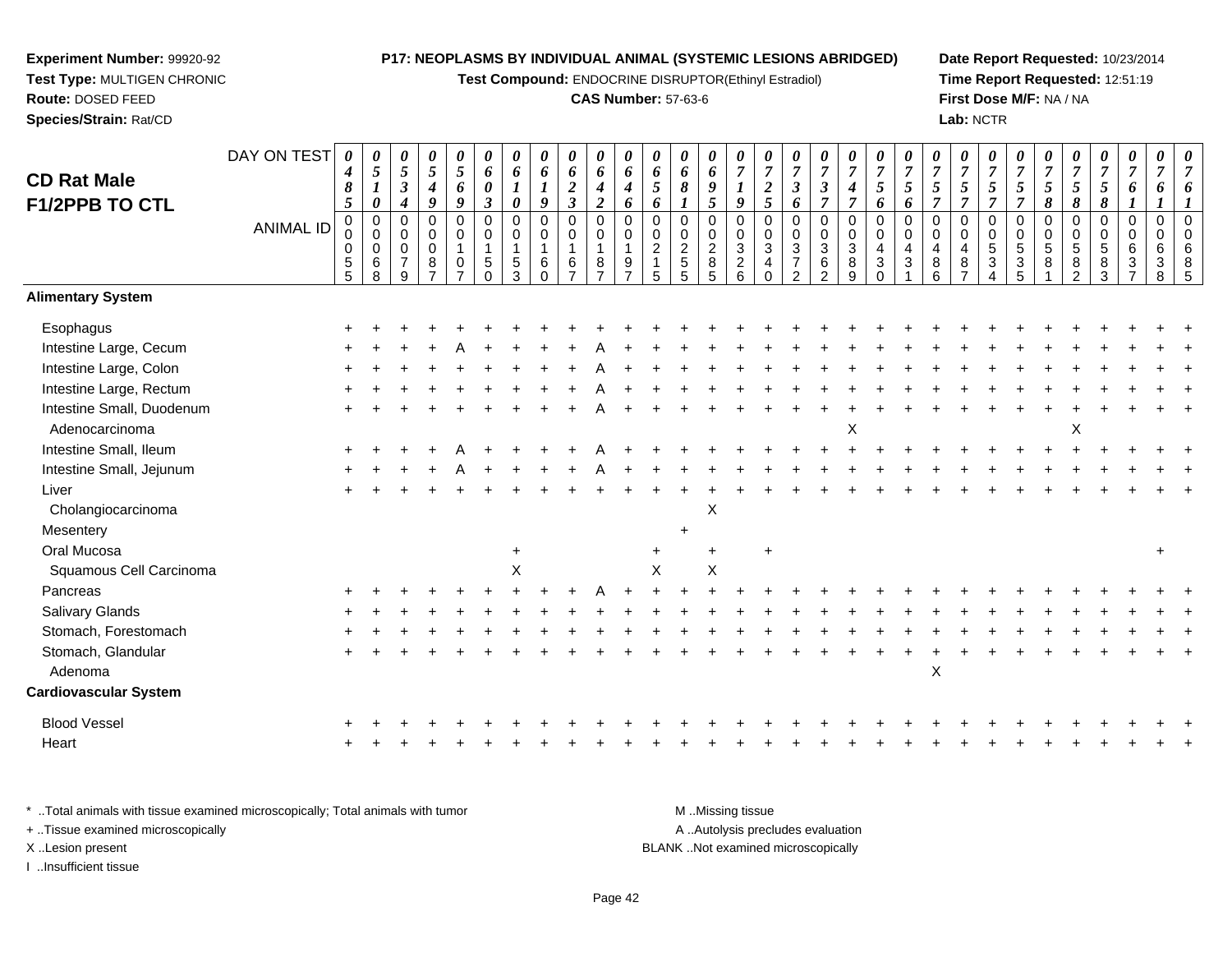**Test Compound:** ENDOCRINE DISRUPTOR(Ethinyl Estradiol)

### **CAS Number:** 57-63-6

**Date Report Requested:** 10/23/2014**Time Report Requested:** 12:51:19**First Dose M/F:** NA / NA**Lab:** NCTR

| <b>CD Rat Male</b><br><b>F1/2PPB TO CTL</b>                                             | DAY ON TEST<br><b>ANIMAL ID</b> | 0<br>$\boldsymbol{4}$<br>8<br>$5\phantom{.0}$<br>0<br>0<br>$\pmb{0}$<br>5<br>5 | 0<br>$\sqrt{5}$<br>$\boldsymbol{\mathit{1}}$<br>$\boldsymbol{\theta}$<br>$\mathbf 0$<br>$\pmb{0}$<br>$\pmb{0}$<br>6<br>8 | 0<br>$\sqrt{5}$<br>$\mathfrak{z}$<br>$\boldsymbol{4}$<br>$\Omega$<br>$\mathbf 0$<br>$\mathbf 0$<br>$\overline{7}$<br>9 | 0<br>$\sqrt{5}$<br>$\boldsymbol{4}$<br>9<br>$\mathbf 0$<br>$\mathbf 0$<br>$\mathbf 0$<br>8<br>$\overline{\phantom{a}}$ | 0<br>$\overline{5}$<br>6<br>9<br>$\Omega$<br>$\mathbf 0$<br>$\mathbf{1}$<br>0<br>$\overline{ }$ | $\boldsymbol{\theta}$<br>6<br>$\boldsymbol{\theta}$<br>$\mathfrak{z}$<br>$\Omega$<br>0<br>$\overline{1}$<br>5<br>$\Omega$ | 0<br>6<br>$\boldsymbol{l}$<br>$\boldsymbol{\theta}$<br>$\Omega$<br>0<br>1<br>5<br>3 | 0<br>6<br>$\boldsymbol{l}$<br>9<br>$\mathbf 0$<br>0<br>6<br>$\Omega$ | 0<br>6<br>$\boldsymbol{2}$<br>$\mathbf{3}$<br>$\mathbf 0$<br>$\mathbf 0$<br>$\mathbf{1}$<br>6<br>$\overline{z}$ | 0<br>6<br>$\boldsymbol{4}$<br>$\overline{2}$<br>$\Omega$<br>$\mathbf 0$<br>$\mathbf{1}$<br>8<br>$\overline{ }$ | 0<br>6<br>$\boldsymbol{4}$<br>6<br>$\Omega$<br>$\mathbf 0$<br>$\overline{1}$<br>9<br>$\overline{ }$ | $\theta$<br>6<br>$\mathfrak{s}$<br>6<br>$\Omega$<br>0<br>$\sqrt{2}$<br>$\mathbf{1}$<br>5 | 0<br>$\pmb{6}$<br>8<br>$\mathbf 0$<br>$\mathbf 0$<br>$\frac{2}{5}$<br>5 | 0<br>6<br>9<br>5<br>$\Omega$<br>$\mathbf 0$<br>$\overline{c}$<br>8<br>5 | 0<br>$\overline{7}$<br>$\boldsymbol{l}$<br>9<br>$\mathbf 0$<br>$\mathbf 0$<br>3<br>$\overline{a}$<br>6 | $\boldsymbol{7}$<br>$\boldsymbol{2}$<br>$\mathfrak{s}$<br>$\mathbf 0$<br>0<br>$\sqrt{3}$<br>4<br>$\Omega$ | $\boldsymbol{\theta}$<br>$\overline{7}$<br>$\mathfrak{z}$<br>6<br>$\mathbf 0$<br>$\mathbf 0$<br>$\sqrt{3}$<br>$\overline{7}$<br>$\mathfrak{p}$ | 0<br>$\overline{7}$<br>$\boldsymbol{\beta}$<br>$\overline{7}$<br>$\pmb{0}$<br>$\mathbf 0$<br>$\sqrt{3}$<br>$\,6\,$<br>$\mathfrak{p}$ | 0<br>$\overline{7}$<br>$\boldsymbol{4}$<br>$\overline{7}$<br>$\mathbf 0$<br>$\pmb{0}$<br>$\mathbf{3}$<br>8<br>9 | $\boldsymbol{\theta}$<br>$\overline{7}$<br>$\mathfrak{s}$<br>6<br>$\Omega$<br>$\mathbf 0$<br>$\overline{4}$<br>3<br>$\Omega$ | $\boldsymbol{7}$<br>5<br>6<br>$\Omega$<br>$\mathbf 0$<br>4<br>3 | 0<br>$\overline{7}$<br>5<br>$\overline{7}$<br>$\Omega$<br>$\mathbf 0$<br>4<br>8<br>6 | 0<br>$\boldsymbol{7}$<br>5<br>$\overline{7}$<br>$\mathbf 0$<br>$\mathbf 0$<br>$\overline{\mathbf{4}}$<br>$\bf8$<br>$\overline{7}$ | $\boldsymbol{\theta}$<br>$\overline{7}$<br>5<br>$\overline{7}$<br>$\Omega$<br>$\mathbf 0$<br>$\sqrt{5}$<br>3<br>4 | $\theta$<br>$\overline{7}$<br>$\mathfrak{s}$<br>$\overline{7}$<br>$\mathbf 0$<br>$\mathbf 0$<br>$\,$ 5 $\,$<br>$\ensuremath{\mathsf{3}}$<br>5 | $\boldsymbol{\theta}$<br>$\overline{7}$<br>$\overline{5}$<br>8<br>$\Omega$<br>$\mathbf 0$<br>5<br>8 | $\boldsymbol{\theta}$<br>$\overline{7}$<br>$\mathfrak{s}$<br>8<br>$\mathbf 0$<br>$\mathbf 0$<br>$\sqrt{5}$<br>8<br>2 | 0<br>$\boldsymbol{7}$<br>5<br>8<br>$\mathbf 0$<br>0<br>5<br>8<br>3 | 0<br>$\overline{7}$<br>6<br>$\mathbf 0$<br>0<br>6<br>3<br>$\overline{ }$ | 0<br>$\overline{7}$<br>6<br>$\boldsymbol{l}$<br>$\mathbf 0$<br>0<br>6<br>3<br>8 | 0<br>$\overline{7}$<br>6<br>$\Omega$<br>$\mathbf 0$<br>6<br>8<br>5 |
|-----------------------------------------------------------------------------------------|---------------------------------|--------------------------------------------------------------------------------|--------------------------------------------------------------------------------------------------------------------------|------------------------------------------------------------------------------------------------------------------------|------------------------------------------------------------------------------------------------------------------------|-------------------------------------------------------------------------------------------------|---------------------------------------------------------------------------------------------------------------------------|-------------------------------------------------------------------------------------|----------------------------------------------------------------------|-----------------------------------------------------------------------------------------------------------------|----------------------------------------------------------------------------------------------------------------|-----------------------------------------------------------------------------------------------------|------------------------------------------------------------------------------------------|-------------------------------------------------------------------------|-------------------------------------------------------------------------|--------------------------------------------------------------------------------------------------------|-----------------------------------------------------------------------------------------------------------|------------------------------------------------------------------------------------------------------------------------------------------------|--------------------------------------------------------------------------------------------------------------------------------------|-----------------------------------------------------------------------------------------------------------------|------------------------------------------------------------------------------------------------------------------------------|-----------------------------------------------------------------|--------------------------------------------------------------------------------------|-----------------------------------------------------------------------------------------------------------------------------------|-------------------------------------------------------------------------------------------------------------------|-----------------------------------------------------------------------------------------------------------------------------------------------|-----------------------------------------------------------------------------------------------------|----------------------------------------------------------------------------------------------------------------------|--------------------------------------------------------------------|--------------------------------------------------------------------------|---------------------------------------------------------------------------------|--------------------------------------------------------------------|
| <b>Endocrine System</b>                                                                 |                                 |                                                                                |                                                                                                                          |                                                                                                                        |                                                                                                                        |                                                                                                 |                                                                                                                           |                                                                                     |                                                                      |                                                                                                                 |                                                                                                                |                                                                                                     |                                                                                          |                                                                         |                                                                         |                                                                                                        |                                                                                                           |                                                                                                                                                |                                                                                                                                      |                                                                                                                 |                                                                                                                              |                                                                 |                                                                                      |                                                                                                                                   |                                                                                                                   |                                                                                                                                               |                                                                                                     |                                                                                                                      |                                                                    |                                                                          |                                                                                 |                                                                    |
| <b>Adrenal Cortex</b>                                                                   |                                 |                                                                                |                                                                                                                          |                                                                                                                        |                                                                                                                        |                                                                                                 |                                                                                                                           |                                                                                     |                                                                      |                                                                                                                 |                                                                                                                |                                                                                                     |                                                                                          |                                                                         |                                                                         |                                                                                                        |                                                                                                           |                                                                                                                                                |                                                                                                                                      |                                                                                                                 |                                                                                                                              |                                                                 |                                                                                      |                                                                                                                                   |                                                                                                                   |                                                                                                                                               |                                                                                                     |                                                                                                                      |                                                                    |                                                                          |                                                                                 |                                                                    |
| <b>Adrenal Medulla</b><br>Bilateral, Pheochromocytoma Benign<br>Pheochromocytoma Benign |                                 |                                                                                |                                                                                                                          |                                                                                                                        |                                                                                                                        |                                                                                                 |                                                                                                                           |                                                                                     |                                                                      |                                                                                                                 |                                                                                                                |                                                                                                     |                                                                                          |                                                                         |                                                                         |                                                                                                        |                                                                                                           |                                                                                                                                                |                                                                                                                                      |                                                                                                                 | $\times$                                                                                                                     |                                                                 |                                                                                      |                                                                                                                                   |                                                                                                                   |                                                                                                                                               |                                                                                                     |                                                                                                                      |                                                                    |                                                                          |                                                                                 |                                                                    |
| Islets, Pancreatic                                                                      |                                 |                                                                                |                                                                                                                          |                                                                                                                        |                                                                                                                        |                                                                                                 |                                                                                                                           |                                                                                     |                                                                      |                                                                                                                 |                                                                                                                |                                                                                                     |                                                                                          |                                                                         |                                                                         |                                                                                                        |                                                                                                           |                                                                                                                                                |                                                                                                                                      |                                                                                                                 |                                                                                                                              |                                                                 |                                                                                      |                                                                                                                                   |                                                                                                                   |                                                                                                                                               |                                                                                                     |                                                                                                                      |                                                                    |                                                                          |                                                                                 |                                                                    |
| Parathyroid Gland<br>Adenoma                                                            |                                 |                                                                                |                                                                                                                          |                                                                                                                        |                                                                                                                        |                                                                                                 |                                                                                                                           |                                                                                     |                                                                      |                                                                                                                 |                                                                                                                |                                                                                                     |                                                                                          |                                                                         |                                                                         |                                                                                                        |                                                                                                           |                                                                                                                                                |                                                                                                                                      |                                                                                                                 |                                                                                                                              |                                                                 |                                                                                      |                                                                                                                                   |                                                                                                                   |                                                                                                                                               |                                                                                                     |                                                                                                                      |                                                                    |                                                                          |                                                                                 |                                                                    |
| <b>Pituitary Gland</b>                                                                  |                                 |                                                                                |                                                                                                                          |                                                                                                                        |                                                                                                                        |                                                                                                 |                                                                                                                           |                                                                                     |                                                                      |                                                                                                                 |                                                                                                                |                                                                                                     |                                                                                          |                                                                         |                                                                         |                                                                                                        |                                                                                                           |                                                                                                                                                |                                                                                                                                      |                                                                                                                 |                                                                                                                              |                                                                 |                                                                                      |                                                                                                                                   |                                                                                                                   |                                                                                                                                               |                                                                                                     |                                                                                                                      |                                                                    |                                                                          |                                                                                 |                                                                    |
| Pars Distalis, Adenoma                                                                  |                                 |                                                                                |                                                                                                                          | X.                                                                                                                     | $\mathsf{X}$                                                                                                           | $\times$                                                                                        | $\mathsf{X}$                                                                                                              |                                                                                     |                                                                      | X                                                                                                               | $\times$                                                                                                       | $\times$                                                                                            |                                                                                          |                                                                         | $\times$                                                                | $\mathsf{X}$                                                                                           |                                                                                                           | X                                                                                                                                              | $\boldsymbol{\mathsf{X}}$                                                                                                            | $\sf X$                                                                                                         | $\boldsymbol{\mathsf{X}}$                                                                                                    |                                                                 | X                                                                                    | $\boldsymbol{\mathsf{X}}$                                                                                                         | $\times$                                                                                                          | Χ                                                                                                                                             |                                                                                                     | X                                                                                                                    | $\mathsf{X}$                                                       |                                                                          | X                                                                               |                                                                    |
| <b>Thyroid Gland</b><br>C Cell, Adenoma<br>C Cell, Carcinoma                            |                                 |                                                                                |                                                                                                                          |                                                                                                                        |                                                                                                                        |                                                                                                 |                                                                                                                           |                                                                                     |                                                                      |                                                                                                                 |                                                                                                                |                                                                                                     |                                                                                          |                                                                         |                                                                         |                                                                                                        |                                                                                                           |                                                                                                                                                |                                                                                                                                      |                                                                                                                 |                                                                                                                              |                                                                 |                                                                                      |                                                                                                                                   |                                                                                                                   |                                                                                                                                               |                                                                                                     | X<br>X                                                                                                               |                                                                    |                                                                          |                                                                                 |                                                                    |
| <b>General Body System</b>                                                              |                                 |                                                                                |                                                                                                                          |                                                                                                                        |                                                                                                                        |                                                                                                 |                                                                                                                           |                                                                                     |                                                                      |                                                                                                                 |                                                                                                                |                                                                                                     |                                                                                          |                                                                         |                                                                         |                                                                                                        |                                                                                                           |                                                                                                                                                |                                                                                                                                      |                                                                                                                 |                                                                                                                              |                                                                 |                                                                                      |                                                                                                                                   |                                                                                                                   |                                                                                                                                               |                                                                                                     |                                                                                                                      |                                                                    |                                                                          |                                                                                 |                                                                    |
| <b>Tissue NOS</b><br>Schwannoma Malignant                                               |                                 |                                                                                |                                                                                                                          |                                                                                                                        |                                                                                                                        |                                                                                                 |                                                                                                                           |                                                                                     |                                                                      |                                                                                                                 |                                                                                                                |                                                                                                     |                                                                                          |                                                                         |                                                                         |                                                                                                        |                                                                                                           |                                                                                                                                                |                                                                                                                                      |                                                                                                                 |                                                                                                                              |                                                                 |                                                                                      |                                                                                                                                   |                                                                                                                   |                                                                                                                                               |                                                                                                     |                                                                                                                      | $\ddot{}$<br>$\pmb{\times}$                                        |                                                                          |                                                                                 |                                                                    |
| <b>Genital System</b>                                                                   |                                 |                                                                                |                                                                                                                          |                                                                                                                        |                                                                                                                        |                                                                                                 |                                                                                                                           |                                                                                     |                                                                      |                                                                                                                 |                                                                                                                |                                                                                                     |                                                                                          |                                                                         |                                                                         |                                                                                                        |                                                                                                           |                                                                                                                                                |                                                                                                                                      |                                                                                                                 |                                                                                                                              |                                                                 |                                                                                      |                                                                                                                                   |                                                                                                                   |                                                                                                                                               |                                                                                                     |                                                                                                                      |                                                                    |                                                                          |                                                                                 |                                                                    |
| Coagulating Gland<br>Epididymis<br>Penis                                                |                                 |                                                                                |                                                                                                                          |                                                                                                                        |                                                                                                                        |                                                                                                 |                                                                                                                           |                                                                                     |                                                                      |                                                                                                                 |                                                                                                                |                                                                                                     |                                                                                          |                                                                         |                                                                         |                                                                                                        |                                                                                                           |                                                                                                                                                | $\ddot{}$                                                                                                                            |                                                                                                                 |                                                                                                                              |                                                                 |                                                                                      |                                                                                                                                   |                                                                                                                   |                                                                                                                                               |                                                                                                     |                                                                                                                      |                                                                    |                                                                          |                                                                                 |                                                                    |

\* ..Total animals with tissue examined microscopically; Total animals with tumor **M** . Missing tissue M ..Missing tissue A ..Autolysis precludes evaluation + ..Tissue examined microscopically X ..Lesion present BLANK ..Not examined microscopically

I ..Insufficient tissue

**Experiment Number:** 99920-92**Test Type:** MULTIGEN CHRONIC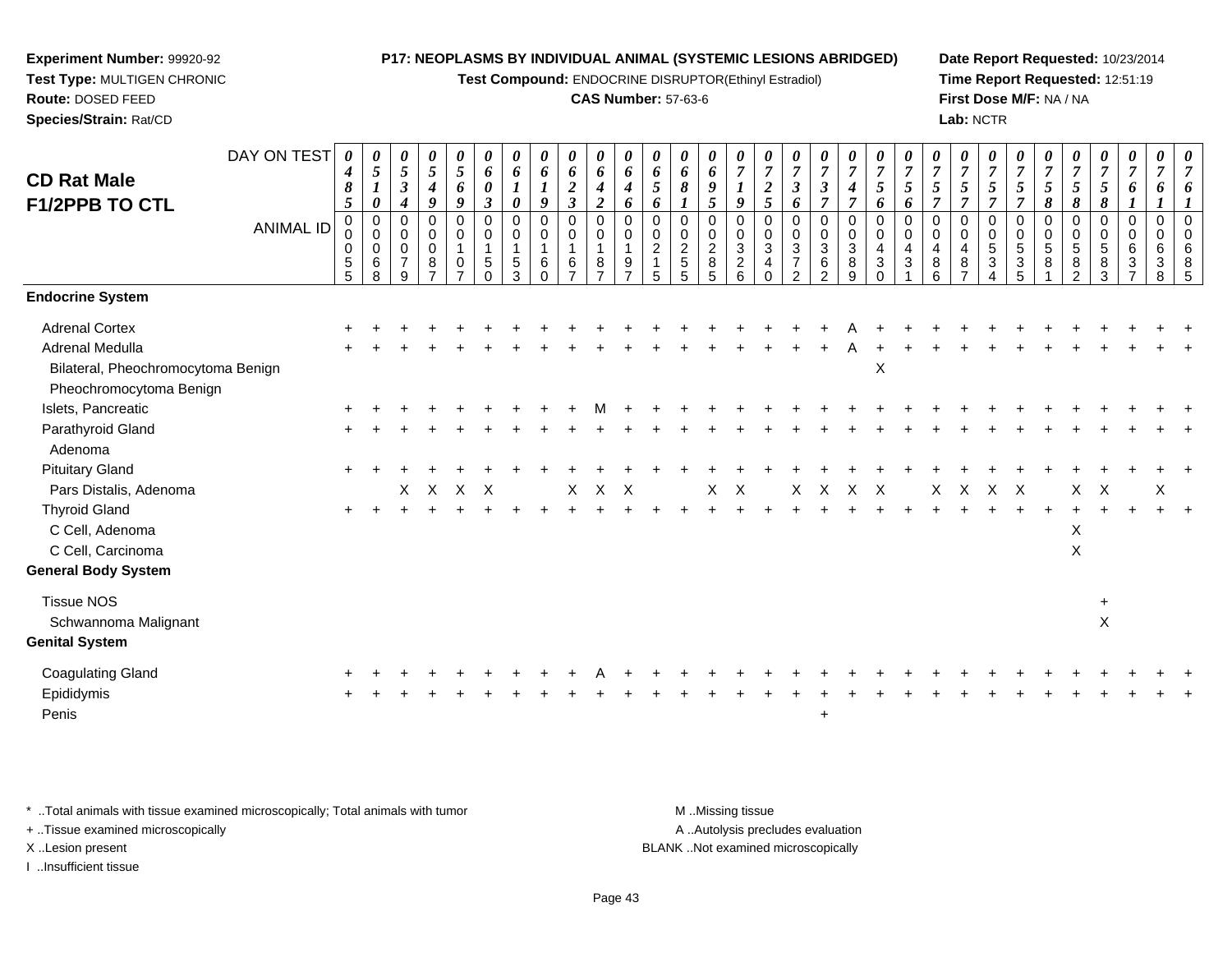**Test Compound:** ENDOCRINE DISRUPTOR(Ethinyl Estradiol)

# **CAS Number:** 57-63-6

**Date Report Requested:** 10/23/2014**Time Report Requested:** 12:51:19**First Dose M/F:** NA / NA**Lab:** NCTR

| <b>CD Rat Male</b><br><b>F1/2PPB TO CTL</b>                    | DAY ON TEST      | 0<br>4<br>8<br>5                                 | $\boldsymbol{\theta}$<br>$\mathfrak{s}$<br>$\boldsymbol{l}$<br>$\boldsymbol{\theta}$<br>$\overline{0}$ | 0<br>$\overline{5}$<br>$\boldsymbol{\beta}$<br>$\boldsymbol{4}$<br>$\Omega$ | 0<br>5<br>4<br>9<br>$\Omega$                      | 0<br>$\mathfrak{s}$<br>6<br>9                             | 0<br>6<br>0<br>$\mathbf{3}$                       | 0<br>6<br>0             | $\boldsymbol{\theta}$<br>6<br>9<br>$\mathbf 0$ | 0<br>6<br>$\boldsymbol{2}$<br>$\overline{\mathbf{3}}$ | 0<br>6<br>4<br>$\overline{2}$<br>$\mathbf 0$       | $\boldsymbol{\theta}$<br>6<br>4<br>6    | 0<br>6<br>5<br>6<br>$\mathbf 0$          | 0<br>6<br>8<br>$\Omega$                          | 0<br>6<br>9<br>5                                                          | 0<br>$\overline{7}$<br>$\boldsymbol{l}$<br>9                | 0<br>7<br>$\overline{\mathbf{c}}$<br>5 | 0<br>$\overline{7}$<br>$\boldsymbol{\beta}$<br>6                                 | 0<br>$\overline{7}$<br>$\mathfrak{z}$<br>$\overline{7}$<br>$\mathbf 0$ | 0<br>$\overline{7}$<br>4<br>7              | $\boldsymbol{\theta}$<br>$\overline{7}$<br>5<br>6<br>$\mathbf 0$ | 0<br>$\overline{7}$<br>5<br>6                      | 7<br>5<br>7<br>$\Omega$    | 0<br>$\overline{7}$<br>5<br>$\Omega$ | 0<br>$\overline{7}$<br>5<br>$\overline{7}$                 | 0<br>$\overline{7}$<br>5<br>$\overline{7}$       | 0<br>$\overline{7}$<br>5<br>8        | 0<br>$\overline{7}$<br>$\mathfrak{s}$<br>8  | 0<br>$\overline{7}$<br>5<br>8          | 0<br>$\overline{7}$<br>6                    | 0<br>$\overline{7}$<br>6                     |   |
|----------------------------------------------------------------|------------------|--------------------------------------------------|--------------------------------------------------------------------------------------------------------|-----------------------------------------------------------------------------|---------------------------------------------------|-----------------------------------------------------------|---------------------------------------------------|-------------------------|------------------------------------------------|-------------------------------------------------------|----------------------------------------------------|-----------------------------------------|------------------------------------------|--------------------------------------------------|---------------------------------------------------------------------------|-------------------------------------------------------------|----------------------------------------|----------------------------------------------------------------------------------|------------------------------------------------------------------------|--------------------------------------------|------------------------------------------------------------------|----------------------------------------------------|----------------------------|--------------------------------------|------------------------------------------------------------|--------------------------------------------------|--------------------------------------|---------------------------------------------|----------------------------------------|---------------------------------------------|----------------------------------------------|---|
|                                                                | <b>ANIMAL ID</b> | $\mathbf 0$<br>$\mathbf 0$<br>0<br>$\frac{5}{5}$ | $\mathbf 0$<br>0<br>$\,6$<br>8                                                                         | 0<br>0<br>$\overline{7}$<br>9                                               | $\mathbf 0$<br>$\mathbf 0$<br>8<br>$\overline{ }$ | 0<br>$\mathbf 0$<br>$\overline{1}$<br>0<br>$\overline{7}$ | $\mathbf 0$<br>0<br>$\mathbf{1}$<br>5<br>$\Omega$ | $\Omega$<br>0<br>5<br>3 | $\mathbf 0$<br>6<br>$\Omega$                   | 0<br>$\mathbf 0$<br>1<br>6<br>$\overline{z}$          | $\mathbf 0$<br>$\mathbf{1}$<br>8<br>$\overline{7}$ | 0<br>$\mathbf 0$<br>9<br>$\overline{ }$ | 0<br>$\overline{c}$<br>$\mathbf{1}$<br>5 | $\mathbf 0$<br>$\overline{c}$<br>$\sqrt{5}$<br>5 | $\mathbf 0$<br>$\mathbf 0$<br>$\overline{c}$<br>$\bf 8$<br>$\overline{5}$ | $\mathbf 0$<br>$\mathbf 0$<br>$\sqrt{3}$<br>$\sqrt{2}$<br>6 | 0<br>$\mathbf 0$<br>3<br>4<br>$\Omega$ | $\mathbf 0$<br>$\mathbf 0$<br>$\mathbf{3}$<br>$\boldsymbol{7}$<br>$\overline{2}$ | 0<br>3<br>6<br>$\overline{2}$                                          | 0<br>$\mathbf 0$<br>$\mathbf{3}$<br>8<br>9 | $\mathbf 0$<br>4<br>$\mathbf{3}$<br>$\mathbf 0$                  | 0<br>$\mathbf 0$<br>4<br>$\ensuremath{\mathsf{3}}$ | $\mathbf 0$<br>4<br>8<br>6 | $\Omega$<br>8                        | 0<br>0<br>5<br>$\ensuremath{\mathsf{3}}$<br>$\overline{4}$ | $\mathbf 0$<br>$\mathbf 0$<br>5<br>$\frac{3}{5}$ | $\mathbf 0$<br>$\mathbf 0$<br>5<br>8 | $\mathbf 0$<br>0<br>5<br>8<br>$\mathcal{P}$ | $\Omega$<br>$\mathbf 0$<br>5<br>8<br>3 | 0<br>0<br>6<br>$\sqrt{3}$<br>$\overline{7}$ | $\mathbf 0$<br>0<br>6<br>3<br>$\overline{8}$ | 5 |
| Squamous Cell Carcinoma, Metastatic,<br>Preputial Gland        |                  |                                                  |                                                                                                        |                                                                             |                                                   |                                                           |                                                   |                         |                                                |                                                       |                                                    |                                         |                                          |                                                  |                                                                           |                                                             |                                        |                                                                                  | X                                                                      |                                            |                                                                  |                                                    |                            |                                      |                                                            |                                                  |                                      |                                             |                                        |                                             |                                              |   |
| <b>Preputial Gland</b>                                         |                  |                                                  |                                                                                                        |                                                                             |                                                   |                                                           |                                                   |                         |                                                |                                                       |                                                    |                                         |                                          |                                                  |                                                                           |                                                             |                                        |                                                                                  |                                                                        |                                            |                                                                  |                                                    |                            |                                      |                                                            |                                                  |                                      |                                             |                                        |                                             |                                              |   |
| Adenoma                                                        |                  |                                                  |                                                                                                        |                                                                             |                                                   |                                                           |                                                   |                         |                                                |                                                       |                                                    |                                         |                                          |                                                  |                                                                           |                                                             |                                        |                                                                                  |                                                                        |                                            |                                                                  |                                                    |                            |                                      |                                                            |                                                  |                                      |                                             |                                        |                                             |                                              |   |
| Squamous Cell Carcinoma                                        |                  |                                                  |                                                                                                        |                                                                             |                                                   |                                                           |                                                   |                         |                                                |                                                       | $\boldsymbol{\mathsf{X}}$                          |                                         |                                          |                                                  |                                                                           |                                                             |                                        | $\mathsf{X}$                                                                     | $\mathsf{X}$                                                           |                                            |                                                                  |                                                    |                            |                                      |                                                            |                                                  | $\mathsf X$                          |                                             |                                        |                                             |                                              |   |
| Prostate, Dorsal/Lateral Lobe                                  |                  |                                                  |                                                                                                        |                                                                             |                                                   |                                                           |                                                   |                         |                                                |                                                       |                                                    |                                         |                                          |                                                  |                                                                           |                                                             |                                        |                                                                                  |                                                                        |                                            |                                                                  |                                                    |                            |                                      |                                                            |                                                  |                                      |                                             |                                        |                                             |                                              |   |
| Prostate, Ventral Lobe                                         |                  |                                                  |                                                                                                        |                                                                             |                                                   |                                                           |                                                   |                         |                                                |                                                       |                                                    |                                         |                                          |                                                  |                                                                           |                                                             |                                        |                                                                                  |                                                                        |                                            |                                                                  |                                                    |                            |                                      |                                                            |                                                  |                                      |                                             |                                        |                                             |                                              |   |
| <b>Rete Testes</b>                                             |                  |                                                  |                                                                                                        |                                                                             |                                                   |                                                           |                                                   |                         |                                                |                                                       |                                                    |                                         |                                          |                                                  |                                                                           |                                                             |                                        |                                                                                  |                                                                        |                                            |                                                                  |                                                    |                            |                                      |                                                            |                                                  |                                      |                                             |                                        |                                             |                                              |   |
| Seminal Vesicle                                                |                  |                                                  |                                                                                                        |                                                                             |                                                   |                                                           |                                                   |                         |                                                |                                                       |                                                    |                                         |                                          |                                                  |                                                                           |                                                             |                                        |                                                                                  |                                                                        |                                            |                                                                  |                                                    |                            |                                      |                                                            |                                                  |                                      |                                             |                                        |                                             |                                              |   |
| <b>Testes</b>                                                  |                  |                                                  |                                                                                                        |                                                                             |                                                   |                                                           |                                                   |                         |                                                |                                                       |                                                    |                                         |                                          |                                                  |                                                                           |                                                             |                                        |                                                                                  |                                                                        |                                            |                                                                  |                                                    |                            |                                      |                                                            |                                                  |                                      |                                             |                                        |                                             |                                              |   |
| Sarcoma                                                        |                  |                                                  |                                                                                                        |                                                                             |                                                   |                                                           |                                                   |                         |                                                |                                                       | X                                                  |                                         |                                          |                                                  |                                                                           |                                                             |                                        |                                                                                  |                                                                        |                                            |                                                                  |                                                    |                            |                                      |                                                            |                                                  |                                      |                                             |                                        |                                             |                                              |   |
| <b>Hematopoietic System</b>                                    |                  |                                                  |                                                                                                        |                                                                             |                                                   |                                                           |                                                   |                         |                                                |                                                       |                                                    |                                         |                                          |                                                  |                                                                           |                                                             |                                        |                                                                                  |                                                                        |                                            |                                                                  |                                                    |                            |                                      |                                                            |                                                  |                                      |                                             |                                        |                                             |                                              |   |
| <b>Bone Marrow</b>                                             |                  |                                                  |                                                                                                        |                                                                             |                                                   |                                                           |                                                   |                         |                                                |                                                       |                                                    |                                         |                                          |                                                  |                                                                           |                                                             |                                        |                                                                                  |                                                                        |                                            |                                                                  |                                                    |                            |                                      |                                                            |                                                  |                                      |                                             |                                        |                                             |                                              |   |
| Lymph Node                                                     |                  |                                                  |                                                                                                        |                                                                             |                                                   |                                                           | $\div$                                            |                         |                                                |                                                       |                                                    |                                         |                                          |                                                  |                                                                           |                                                             |                                        |                                                                                  |                                                                        |                                            |                                                                  |                                                    |                            |                                      |                                                            |                                                  |                                      |                                             |                                        |                                             |                                              |   |
| Squamous Cell Carcinoma, Metastatic,<br><b>Preputial Gland</b> |                  |                                                  |                                                                                                        |                                                                             |                                                   |                                                           |                                                   |                         |                                                |                                                       |                                                    |                                         |                                          |                                                  |                                                                           |                                                             |                                        | X                                                                                |                                                                        |                                            |                                                                  |                                                    |                            |                                      |                                                            |                                                  |                                      |                                             |                                        |                                             |                                              |   |
| Lymph Node, Mandibular                                         |                  |                                                  |                                                                                                        |                                                                             |                                                   |                                                           |                                                   |                         |                                                |                                                       |                                                    |                                         |                                          |                                                  |                                                                           |                                                             |                                        |                                                                                  |                                                                        |                                            |                                                                  |                                                    |                            |                                      |                                                            |                                                  |                                      |                                             |                                        |                                             |                                              |   |
| Lymph Node, Mesenteric                                         |                  |                                                  |                                                                                                        |                                                                             |                                                   |                                                           |                                                   |                         |                                                |                                                       |                                                    |                                         |                                          |                                                  |                                                                           |                                                             |                                        |                                                                                  |                                                                        |                                            |                                                                  |                                                    |                            |                                      |                                                            |                                                  |                                      |                                             |                                        |                                             |                                              |   |
| Spleen                                                         |                  |                                                  |                                                                                                        |                                                                             |                                                   |                                                           |                                                   |                         |                                                |                                                       |                                                    |                                         |                                          |                                                  |                                                                           |                                                             |                                        |                                                                                  |                                                                        |                                            |                                                                  |                                                    |                            |                                      |                                                            |                                                  |                                      |                                             |                                        |                                             |                                              |   |
| Thymus                                                         |                  |                                                  |                                                                                                        |                                                                             |                                                   |                                                           |                                                   |                         |                                                |                                                       |                                                    |                                         |                                          |                                                  |                                                                           |                                                             |                                        |                                                                                  |                                                                        |                                            |                                                                  |                                                    |                            |                                      |                                                            |                                                  |                                      |                                             |                                        |                                             |                                              |   |
| Thymoma Benign                                                 |                  |                                                  |                                                                                                        |                                                                             |                                                   |                                                           |                                                   |                         |                                                |                                                       |                                                    |                                         |                                          |                                                  |                                                                           |                                                             |                                        |                                                                                  |                                                                        | X                                          |                                                                  |                                                    |                            |                                      |                                                            |                                                  |                                      |                                             |                                        |                                             |                                              |   |
| <b>Integumentary System</b>                                    |                  |                                                  |                                                                                                        |                                                                             |                                                   |                                                           |                                                   |                         |                                                |                                                       |                                                    |                                         |                                          |                                                  |                                                                           |                                                             |                                        |                                                                                  |                                                                        |                                            |                                                                  |                                                    |                            |                                      |                                                            |                                                  |                                      |                                             |                                        |                                             |                                              |   |

\* ..Total animals with tissue examined microscopically; Total animals with tumor **M** . Missing tissue M ..Missing tissue

+ ..Tissue examined microscopically

**Experiment Number:** 99920-92**Test Type:** MULTIGEN CHRONIC

**Route:** DOSED FEED**Species/Strain:** Rat/CD

I ..Insufficient tissue

A ..Autolysis precludes evaluation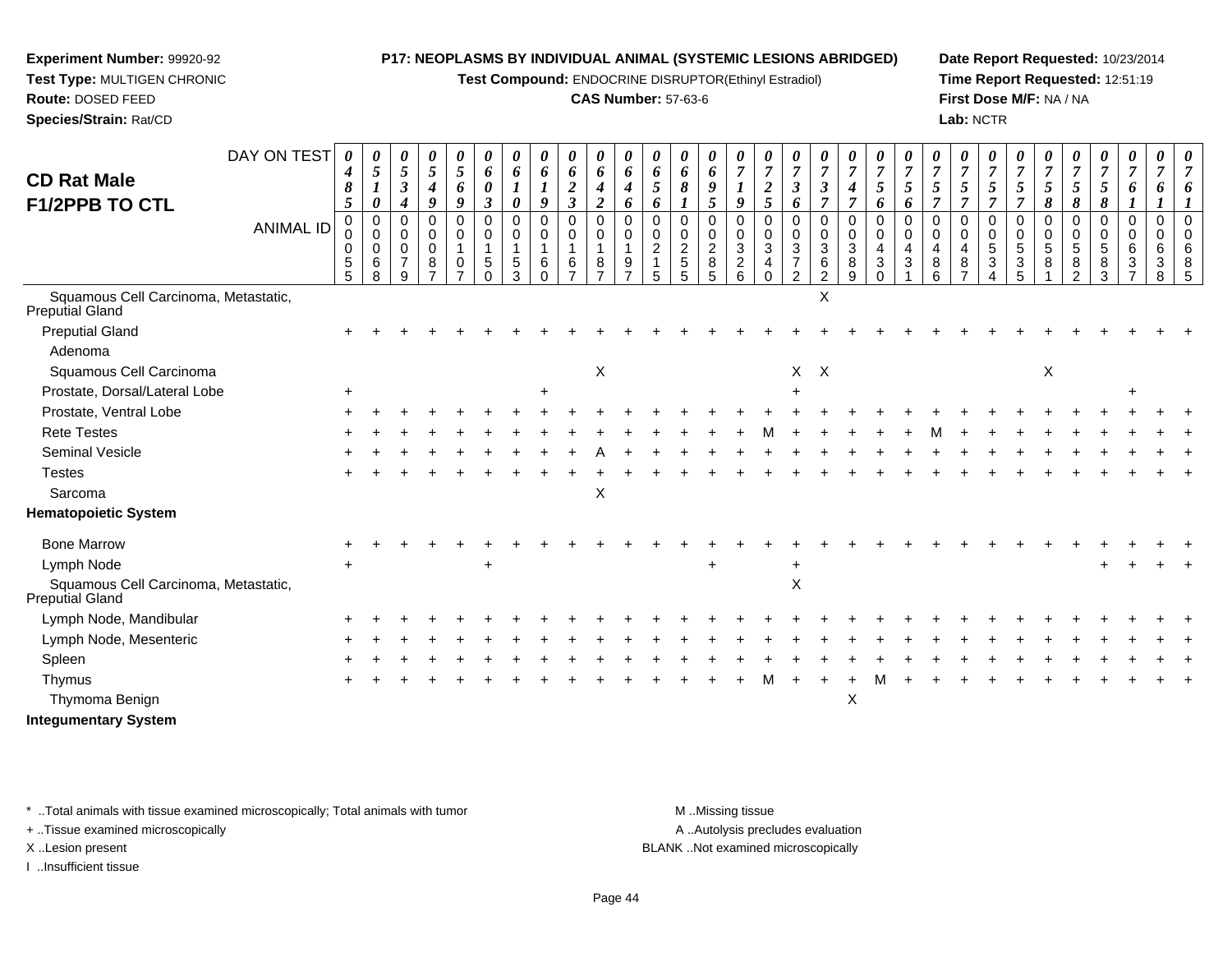**Test Compound:** ENDOCRINE DISRUPTOR(Ethinyl Estradiol)

#### **CAS Number:** 57-63-6

**Date Report Requested:** 10/23/2014**Time Report Requested:** 12:51:20**First Dose M/F:** NA / NA**Lab:** NCTR

| <b>CD Rat Male</b><br><b>F1/2PPB TO CTL</b> | DAY ON TEST<br><b>ANIMAL ID</b> | $\boldsymbol{\theta}$<br>$\boldsymbol{4}$<br>$\pmb{8}$<br>$\overline{5}$<br>$\boldsymbol{0}$<br>0<br>$\pmb{0}$<br>$\begin{array}{c} 5 \\ 5 \end{array}$ | 0<br>5<br>0<br>$\pmb{0}$<br>$\mathbf 0$<br>$\mathbf 0$<br>6<br>8 | 0<br>$\sqrt{5}$<br>$\boldsymbol{\beta}$<br>4<br>0<br>0<br>$\mathbf 0$<br>$\overline{7}$<br>9 | $\boldsymbol{\theta}$<br>$\mathfrak{s}$<br>$\boldsymbol{4}$<br>9<br>$\pmb{0}$<br>$\mathbf 0$<br>$\mathsf{O}\xspace$<br>8 | 0<br>$\sqrt{5}$<br>6<br>9<br>$\mathbf 0$<br>0<br>$\mathbf{1}$<br>0<br>7 | 0<br>6<br>0<br>3<br>$\mathbf 0$<br>$\Omega$<br>$\mathbf{1}$<br>5<br>$\Omega$ | 0<br>6<br>0<br>0<br>0<br>5<br>3 | 0<br>6<br>1<br>9<br>$\pmb{0}$<br>$\boldsymbol{0}$<br>$\mathbf{1}$<br>6<br>0 | $\pmb{\theta}$<br>6<br>$\boldsymbol{2}$<br>$\mathfrak{z}$<br>$\pmb{0}$<br>$\mathbf 0$<br>6 | $\boldsymbol{\theta}$<br>6<br>$\boldsymbol{4}$<br>$\overline{2}$<br>$\mathbf 0$<br>$\mathbf 0$<br>$\overline{1}$<br>8<br>$\overline{7}$ | $\boldsymbol{\theta}$<br>6<br>4<br>6<br>$\mathbf 0$<br>$\Omega$<br>$\mathbf{1}$<br>9<br>$\overline{7}$ | 0<br>6<br>$5\overline{)}$<br>6<br>$\mathbf 0$<br>0<br>$\overline{c}$<br>5 | $\pmb{\theta}$<br>6<br>$\pmb{8}$<br>$\boldsymbol{l}$<br>0<br>$\begin{smallmatrix} 0\\ 2 \end{smallmatrix}$<br>$\sqrt{5}$<br>5 | $\pmb{\theta}$<br>6<br>9<br>5<br>$\pmb{0}$<br>$\pmb{0}$<br>$\overline{c}$<br>8<br>5 | 0<br>$\overline{7}$<br>9<br>0<br>0<br>$\mathbf{3}$<br>$\overline{c}$<br>6 | 0<br>$\overline{7}$<br>$\boldsymbol{2}$<br>$\overline{5}$<br>$\pmb{0}$<br>$\mathsf{O}\xspace$<br>3<br>$\overline{4}$<br>$\mathbf 0$ | 0<br>$\boldsymbol{7}$<br>$\boldsymbol{\beta}$<br>6<br>0<br>0<br>$\mathbf{3}$<br>$\overline{7}$<br>$\overline{2}$ | 0<br>$\boldsymbol{7}$<br>$\mathfrak{z}$<br>$\overline{7}$<br>$\mathbf 0$<br>$\mathbf 0$<br>$\sqrt{3}$<br>6<br>2 | 0<br>$\boldsymbol{7}$<br>$\boldsymbol{4}$<br>$\overline{7}$<br>$\pmb{0}$<br>0<br>$\sqrt{3}$<br>8<br>9 | 0<br>$\boldsymbol{7}$<br>$\mathfrak{s}$<br>6<br>$\pmb{0}$<br>0<br>$\overline{4}$<br>3<br>$\Omega$ | 0<br>$\overline{7}$<br>5<br>6<br>$\mathbf 0$<br>$\mathbf 0$<br>4<br>3 | $\boldsymbol{\theta}$<br>$\overline{7}$<br>$\mathfrak{s}$<br>$\overline{7}$<br>0<br>0<br>$\overline{4}$<br>8<br>6 | $\pmb{\theta}$<br>$\overline{7}$<br>$\mathfrak{s}$<br>$\overline{7}$<br>$\mathbf 0$<br>$\mathbf 0$<br>$\overline{4}$<br>8<br>$\overline{7}$ | 0<br>$\overline{7}$<br>$5\overline{)}$<br>$\overline{7}$<br>0<br>$\mathbf 0$<br>5<br>3<br>4 | 0<br>$\boldsymbol{7}$<br>$\mathfrak{s}$<br>$\overline{7}$<br>$\mathbf 0$<br>$\mathbf 0$<br>$\sqrt{5}$<br>$\sqrt{3}$<br>5 | 0<br>$\overline{7}$<br>5<br>8<br>$\pmb{0}$<br>0<br>$\sqrt{5}$<br>8 | 0<br>$\boldsymbol{7}$<br>$\sqrt{5}$<br>8<br>0<br>0<br>$\overline{5}$<br>8<br>$\overline{2}$ | $\boldsymbol{\theta}$<br>$\overline{7}$<br>$\mathfrak{s}$<br>$\pmb{8}$<br>$\pmb{0}$<br>$\mathbf 0$<br>$\overline{5}$<br>8<br>3 | 0<br>$\overline{7}$<br>6<br>$\mathbf 0$<br>$\Omega$<br>6<br>3 | $\boldsymbol{\theta}$<br>$\overline{7}$<br>6<br>$\mathbf 0$<br>$\Omega$<br>6<br>3<br>8 | $\pmb{\theta}$<br>$\overline{7}$<br>6<br>$\mathbf 0$<br>$\mathbf 0$<br>6<br>8<br>5 |
|---------------------------------------------|---------------------------------|---------------------------------------------------------------------------------------------------------------------------------------------------------|------------------------------------------------------------------|----------------------------------------------------------------------------------------------|--------------------------------------------------------------------------------------------------------------------------|-------------------------------------------------------------------------|------------------------------------------------------------------------------|---------------------------------|-----------------------------------------------------------------------------|--------------------------------------------------------------------------------------------|-----------------------------------------------------------------------------------------------------------------------------------------|--------------------------------------------------------------------------------------------------------|---------------------------------------------------------------------------|-------------------------------------------------------------------------------------------------------------------------------|-------------------------------------------------------------------------------------|---------------------------------------------------------------------------|-------------------------------------------------------------------------------------------------------------------------------------|------------------------------------------------------------------------------------------------------------------|-----------------------------------------------------------------------------------------------------------------|-------------------------------------------------------------------------------------------------------|---------------------------------------------------------------------------------------------------|-----------------------------------------------------------------------|-------------------------------------------------------------------------------------------------------------------|---------------------------------------------------------------------------------------------------------------------------------------------|---------------------------------------------------------------------------------------------|--------------------------------------------------------------------------------------------------------------------------|--------------------------------------------------------------------|---------------------------------------------------------------------------------------------|--------------------------------------------------------------------------------------------------------------------------------|---------------------------------------------------------------|----------------------------------------------------------------------------------------|------------------------------------------------------------------------------------|
| Mammary Gland                               |                                 | $+$                                                                                                                                                     |                                                                  |                                                                                              |                                                                                                                          |                                                                         |                                                                              | м                               | М                                                                           | $+$                                                                                        | A                                                                                                                                       |                                                                                                        |                                                                           |                                                                                                                               |                                                                                     |                                                                           |                                                                                                                                     | M                                                                                                                | $\ddot{}$                                                                                                       |                                                                                                       |                                                                                                   |                                                                       |                                                                                                                   |                                                                                                                                             |                                                                                             |                                                                                                                          |                                                                    |                                                                                             |                                                                                                                                |                                                               |                                                                                        |                                                                                    |
| Adenoma                                     |                                 |                                                                                                                                                         |                                                                  |                                                                                              |                                                                                                                          |                                                                         |                                                                              |                                 |                                                                             |                                                                                            |                                                                                                                                         |                                                                                                        | X                                                                         |                                                                                                                               |                                                                                     |                                                                           |                                                                                                                                     |                                                                                                                  |                                                                                                                 |                                                                                                       |                                                                                                   |                                                                       |                                                                                                                   |                                                                                                                                             |                                                                                             |                                                                                                                          |                                                                    |                                                                                             |                                                                                                                                |                                                               |                                                                                        |                                                                                    |
| Fibroma                                     |                                 |                                                                                                                                                         |                                                                  |                                                                                              |                                                                                                                          |                                                                         |                                                                              |                                 |                                                                             |                                                                                            |                                                                                                                                         |                                                                                                        |                                                                           | $\times$                                                                                                                      |                                                                                     |                                                                           |                                                                                                                                     |                                                                                                                  |                                                                                                                 |                                                                                                       |                                                                                                   |                                                                       |                                                                                                                   |                                                                                                                                             |                                                                                             |                                                                                                                          |                                                                    |                                                                                             |                                                                                                                                |                                                               |                                                                                        |                                                                                    |
| Skin                                        |                                 | $+$                                                                                                                                                     |                                                                  |                                                                                              |                                                                                                                          |                                                                         |                                                                              |                                 |                                                                             |                                                                                            |                                                                                                                                         |                                                                                                        |                                                                           |                                                                                                                               |                                                                                     |                                                                           |                                                                                                                                     |                                                                                                                  |                                                                                                                 |                                                                                                       |                                                                                                   |                                                                       |                                                                                                                   |                                                                                                                                             |                                                                                             |                                                                                                                          |                                                                    |                                                                                             |                                                                                                                                |                                                               |                                                                                        |                                                                                    |
| Keratoacanthoma                             |                                 |                                                                                                                                                         |                                                                  |                                                                                              |                                                                                                                          |                                                                         | X                                                                            |                                 |                                                                             |                                                                                            |                                                                                                                                         |                                                                                                        |                                                                           |                                                                                                                               |                                                                                     |                                                                           |                                                                                                                                     |                                                                                                                  |                                                                                                                 |                                                                                                       |                                                                                                   |                                                                       |                                                                                                                   |                                                                                                                                             |                                                                                             |                                                                                                                          |                                                                    |                                                                                             |                                                                                                                                |                                                               |                                                                                        |                                                                                    |
| Lipoma                                      |                                 |                                                                                                                                                         |                                                                  |                                                                                              |                                                                                                                          |                                                                         |                                                                              |                                 |                                                                             |                                                                                            |                                                                                                                                         |                                                                                                        |                                                                           |                                                                                                                               |                                                                                     |                                                                           |                                                                                                                                     |                                                                                                                  |                                                                                                                 |                                                                                                       |                                                                                                   |                                                                       |                                                                                                                   |                                                                                                                                             |                                                                                             |                                                                                                                          |                                                                    | X                                                                                           |                                                                                                                                |                                                               |                                                                                        |                                                                                    |
| Sarcoma                                     |                                 |                                                                                                                                                         |                                                                  |                                                                                              |                                                                                                                          |                                                                         |                                                                              |                                 | X                                                                           |                                                                                            |                                                                                                                                         |                                                                                                        |                                                                           |                                                                                                                               |                                                                                     |                                                                           |                                                                                                                                     |                                                                                                                  |                                                                                                                 |                                                                                                       |                                                                                                   |                                                                       |                                                                                                                   |                                                                                                                                             |                                                                                             |                                                                                                                          |                                                                    |                                                                                             |                                                                                                                                |                                                               |                                                                                        |                                                                                    |
| Sebaceous Gl, Adenoma                       |                                 |                                                                                                                                                         |                                                                  |                                                                                              |                                                                                                                          |                                                                         |                                                                              |                                 |                                                                             |                                                                                            |                                                                                                                                         |                                                                                                        |                                                                           |                                                                                                                               |                                                                                     |                                                                           |                                                                                                                                     |                                                                                                                  |                                                                                                                 |                                                                                                       | X                                                                                                 |                                                                       |                                                                                                                   |                                                                                                                                             |                                                                                             |                                                                                                                          |                                                                    |                                                                                             |                                                                                                                                |                                                               |                                                                                        |                                                                                    |
| Squamous Cell Papilloma                     |                                 |                                                                                                                                                         |                                                                  |                                                                                              |                                                                                                                          |                                                                         |                                                                              |                                 |                                                                             |                                                                                            |                                                                                                                                         |                                                                                                        |                                                                           |                                                                                                                               |                                                                                     |                                                                           |                                                                                                                                     |                                                                                                                  |                                                                                                                 |                                                                                                       |                                                                                                   |                                                                       |                                                                                                                   |                                                                                                                                             |                                                                                             |                                                                                                                          |                                                                    |                                                                                             |                                                                                                                                | X                                                             |                                                                                        |                                                                                    |
| Musculoskeletal System                      |                                 |                                                                                                                                                         |                                                                  |                                                                                              |                                                                                                                          |                                                                         |                                                                              |                                 |                                                                             |                                                                                            |                                                                                                                                         |                                                                                                        |                                                                           |                                                                                                                               |                                                                                     |                                                                           |                                                                                                                                     |                                                                                                                  |                                                                                                                 |                                                                                                       |                                                                                                   |                                                                       |                                                                                                                   |                                                                                                                                             |                                                                                             |                                                                                                                          |                                                                    |                                                                                             |                                                                                                                                |                                                               |                                                                                        |                                                                                    |
| Bone, Femur                                 |                                 |                                                                                                                                                         |                                                                  |                                                                                              |                                                                                                                          |                                                                         |                                                                              |                                 |                                                                             |                                                                                            |                                                                                                                                         |                                                                                                        |                                                                           |                                                                                                                               |                                                                                     |                                                                           |                                                                                                                                     |                                                                                                                  |                                                                                                                 |                                                                                                       |                                                                                                   |                                                                       |                                                                                                                   |                                                                                                                                             |                                                                                             |                                                                                                                          |                                                                    |                                                                                             |                                                                                                                                |                                                               |                                                                                        |                                                                                    |
| <b>Skeletal Muscle</b>                      |                                 |                                                                                                                                                         | $\ddot{}$                                                        |                                                                                              |                                                                                                                          |                                                                         |                                                                              |                                 |                                                                             |                                                                                            |                                                                                                                                         |                                                                                                        |                                                                           |                                                                                                                               |                                                                                     |                                                                           |                                                                                                                                     |                                                                                                                  |                                                                                                                 |                                                                                                       |                                                                                                   |                                                                       |                                                                                                                   |                                                                                                                                             |                                                                                             |                                                                                                                          |                                                                    |                                                                                             |                                                                                                                                |                                                               |                                                                                        |                                                                                    |
| Nervous System                              |                                 |                                                                                                                                                         |                                                                  |                                                                                              |                                                                                                                          |                                                                         |                                                                              |                                 |                                                                             |                                                                                            |                                                                                                                                         |                                                                                                        |                                                                           |                                                                                                                               |                                                                                     |                                                                           |                                                                                                                                     |                                                                                                                  |                                                                                                                 |                                                                                                       |                                                                                                   |                                                                       |                                                                                                                   |                                                                                                                                             |                                                                                             |                                                                                                                          |                                                                    |                                                                                             |                                                                                                                                |                                                               |                                                                                        |                                                                                    |
| Brain, Brain Stem                           |                                 |                                                                                                                                                         |                                                                  |                                                                                              |                                                                                                                          |                                                                         |                                                                              |                                 |                                                                             |                                                                                            |                                                                                                                                         |                                                                                                        |                                                                           |                                                                                                                               |                                                                                     |                                                                           |                                                                                                                                     |                                                                                                                  |                                                                                                                 |                                                                                                       |                                                                                                   |                                                                       |                                                                                                                   |                                                                                                                                             |                                                                                             |                                                                                                                          |                                                                    |                                                                                             |                                                                                                                                |                                                               |                                                                                        |                                                                                    |
| Brain, Cerebellum                           |                                 |                                                                                                                                                         |                                                                  |                                                                                              |                                                                                                                          |                                                                         |                                                                              |                                 |                                                                             |                                                                                            |                                                                                                                                         |                                                                                                        |                                                                           |                                                                                                                               |                                                                                     |                                                                           |                                                                                                                                     |                                                                                                                  |                                                                                                                 |                                                                                                       |                                                                                                   |                                                                       |                                                                                                                   |                                                                                                                                             |                                                                                             |                                                                                                                          |                                                                    |                                                                                             |                                                                                                                                |                                                               |                                                                                        |                                                                                    |
| Brain, Cerebrum                             |                                 |                                                                                                                                                         |                                                                  |                                                                                              |                                                                                                                          |                                                                         |                                                                              |                                 |                                                                             |                                                                                            |                                                                                                                                         |                                                                                                        |                                                                           |                                                                                                                               |                                                                                     |                                                                           |                                                                                                                                     |                                                                                                                  |                                                                                                                 |                                                                                                       |                                                                                                   |                                                                       |                                                                                                                   |                                                                                                                                             |                                                                                             |                                                                                                                          |                                                                    |                                                                                             |                                                                                                                                |                                                               |                                                                                        |                                                                                    |
| Reticulosis Malignant                       |                                 |                                                                                                                                                         |                                                                  |                                                                                              |                                                                                                                          |                                                                         |                                                                              |                                 |                                                                             |                                                                                            |                                                                                                                                         |                                                                                                        |                                                                           |                                                                                                                               |                                                                                     | X                                                                         |                                                                                                                                     |                                                                                                                  |                                                                                                                 |                                                                                                       |                                                                                                   |                                                                       |                                                                                                                   |                                                                                                                                             |                                                                                             |                                                                                                                          |                                                                    |                                                                                             |                                                                                                                                |                                                               |                                                                                        |                                                                                    |
| Peripheral Nerve                            |                                 |                                                                                                                                                         | $\ddot{}$                                                        |                                                                                              |                                                                                                                          |                                                                         |                                                                              |                                 |                                                                             |                                                                                            |                                                                                                                                         |                                                                                                        |                                                                           |                                                                                                                               |                                                                                     |                                                                           |                                                                                                                                     |                                                                                                                  |                                                                                                                 |                                                                                                       |                                                                                                   |                                                                       |                                                                                                                   |                                                                                                                                             |                                                                                             |                                                                                                                          |                                                                    |                                                                                             |                                                                                                                                |                                                               |                                                                                        |                                                                                    |
| Spinal Cord                                 |                                 |                                                                                                                                                         | A                                                                |                                                                                              |                                                                                                                          |                                                                         |                                                                              |                                 |                                                                             |                                                                                            |                                                                                                                                         |                                                                                                        |                                                                           |                                                                                                                               |                                                                                     |                                                                           |                                                                                                                                     |                                                                                                                  |                                                                                                                 |                                                                                                       |                                                                                                   |                                                                       |                                                                                                                   |                                                                                                                                             |                                                                                             |                                                                                                                          |                                                                    |                                                                                             |                                                                                                                                |                                                               |                                                                                        |                                                                                    |
| <b>Respiratory System</b>                   |                                 |                                                                                                                                                         |                                                                  |                                                                                              |                                                                                                                          |                                                                         |                                                                              |                                 |                                                                             |                                                                                            |                                                                                                                                         |                                                                                                        |                                                                           |                                                                                                                               |                                                                                     |                                                                           |                                                                                                                                     |                                                                                                                  |                                                                                                                 |                                                                                                       |                                                                                                   |                                                                       |                                                                                                                   |                                                                                                                                             |                                                                                             |                                                                                                                          |                                                                    |                                                                                             |                                                                                                                                |                                                               |                                                                                        |                                                                                    |
| Lung                                        |                                 | +                                                                                                                                                       |                                                                  |                                                                                              |                                                                                                                          |                                                                         |                                                                              |                                 |                                                                             |                                                                                            |                                                                                                                                         |                                                                                                        |                                                                           |                                                                                                                               |                                                                                     |                                                                           |                                                                                                                                     |                                                                                                                  |                                                                                                                 |                                                                                                       |                                                                                                   |                                                                       |                                                                                                                   |                                                                                                                                             |                                                                                             |                                                                                                                          |                                                                    |                                                                                             |                                                                                                                                |                                                               |                                                                                        |                                                                                    |
|                                             |                                 |                                                                                                                                                         |                                                                  |                                                                                              |                                                                                                                          |                                                                         |                                                                              |                                 |                                                                             |                                                                                            |                                                                                                                                         |                                                                                                        |                                                                           |                                                                                                                               |                                                                                     |                                                                           |                                                                                                                                     |                                                                                                                  |                                                                                                                 |                                                                                                       |                                                                                                   |                                                                       |                                                                                                                   |                                                                                                                                             |                                                                                             |                                                                                                                          |                                                                    |                                                                                             |                                                                                                                                |                                                               |                                                                                        |                                                                                    |

\* ..Total animals with tissue examined microscopically; Total animals with tumor **M** . Missing tissue M ..Missing tissue A ..Autolysis precludes evaluation + ..Tissue examined microscopically X ..Lesion present BLANK ..Not examined microscopicallyI ..Insufficient tissue

**Experiment Number:** 99920-92**Test Type:** MULTIGEN CHRONIC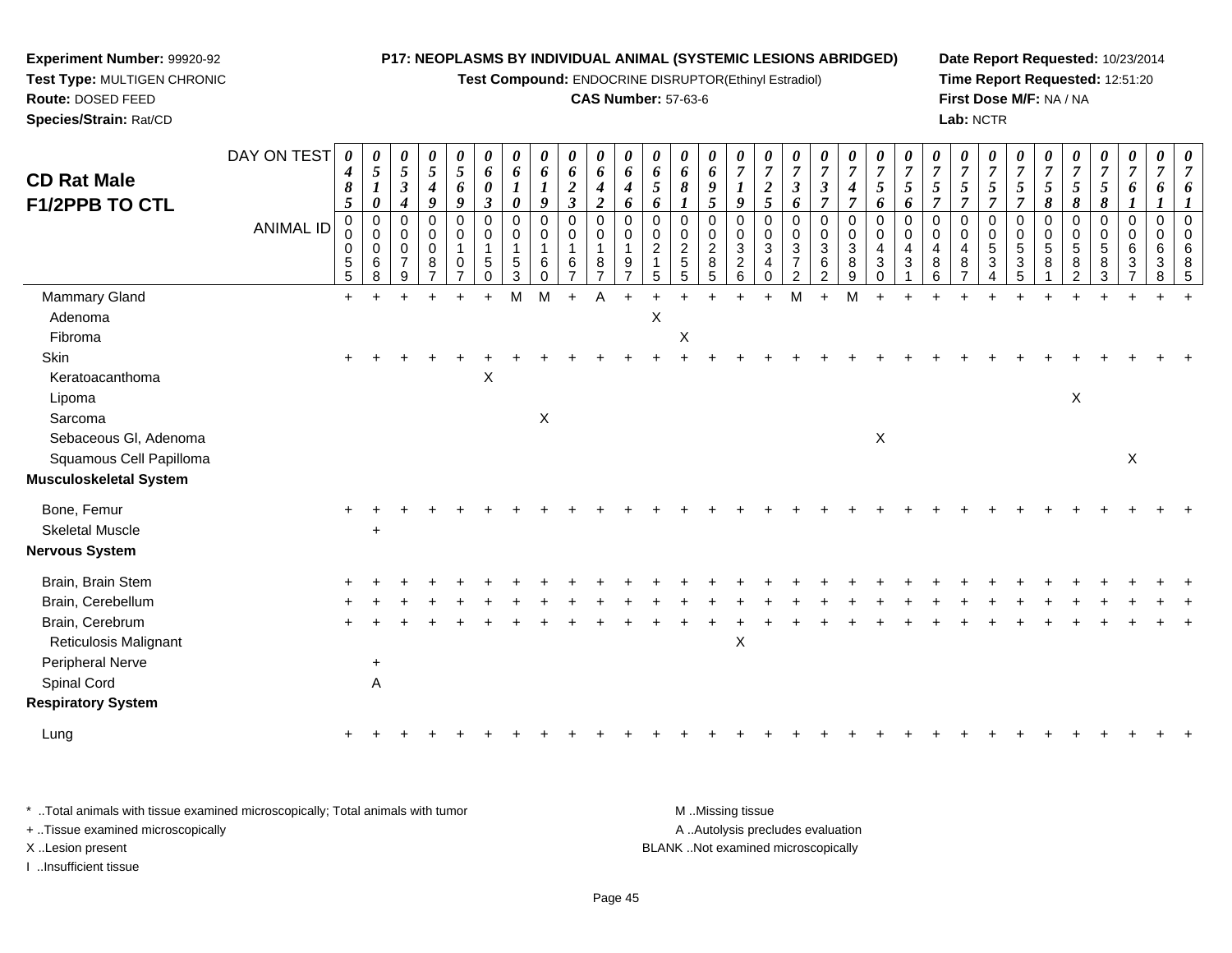**Test Compound:** ENDOCRINE DISRUPTOR(Ethinyl Estradiol)

#### **CAS Number:** 57-63-6

**Date Report Requested:** 10/23/2014**Time Report Requested:** 12:51:20**First Dose M/F:** NA / NA**Lab:** NCTR

| DAY ON TEST<br><b>CD Rat Male</b><br><b>F1/2PPB TO CTL</b><br><b>ANIMAL ID</b> | 0<br>4<br>8<br>5<br>0<br>0<br>0 | 0<br>5<br>0<br>0<br>0<br>0<br>$\,6\,$ | 0<br>$\sqrt{5}$<br>$\boldsymbol{\beta}$<br>$\boldsymbol{4}$<br>0<br>$\mathbf 0$<br>0 | 0<br>5<br>$\boldsymbol{4}$<br>9<br>0<br>0<br>0<br>8 | 0<br>5<br>6<br>9<br>$\mathbf 0$<br>0<br>1<br>0 | 0<br>6<br>0<br>$\boldsymbol{\beta}$<br>0<br>0<br>5 | 0<br>6<br>0<br>0<br>0<br>5 | 0<br>6<br>9<br>0<br>0<br>6 | 0<br>6<br>$\boldsymbol{2}$<br>$\mathfrak{z}$<br>0<br>$\mathbf 0$<br>-1 | 0<br>6<br>4<br>$\boldsymbol{2}$<br>0<br>0<br>8 | 0<br>6<br>$\boldsymbol{4}$<br>6<br>$\mathbf 0$<br>$\Omega$<br>9 | 0<br>6<br>5<br>6<br>0<br>0<br>$\overline{\mathbf{c}}$ | 0<br>6<br>8<br>0<br>0<br>$\boldsymbol{2}$ | 0<br>6<br>9<br>5<br>0<br>0<br>$\boldsymbol{2}$<br>$\bf8$ | 0<br>$\overline{7}$<br>9<br>$\Omega$<br>0<br>3 | 0<br>$\overline{7}$<br>$\boldsymbol{2}$<br>$\mathfrak{s}$<br>0<br>$\mathbf 0$<br>3<br>4 | 0<br>$\overline{7}$<br>$\boldsymbol{\beta}$<br>6<br>0<br>0<br>$\ensuremath{\mathsf{3}}$<br>$\boldsymbol{7}$ | 0<br>$\boldsymbol{7}$<br>3<br>$\overline{7}$<br>0<br>0<br>$\ensuremath{\mathsf{3}}$<br>$\,6$ | $\frac{\boldsymbol{0}}{7}$<br>$\boldsymbol{4}$<br>$\overline{7}$<br>0<br>0<br>3<br>8 | 0<br>$\overline{7}$<br>5<br>6<br>0<br>0<br>$\overline{4}$<br>$\sqrt{3}$ | 0<br>$\overline{7}$<br>5<br>6<br>$\Omega$<br>$\mathbf 0$<br>4<br>3 | $\boldsymbol{\theta}$<br>$\overline{7}$<br>5<br>$\overline{7}$<br>0<br>0<br>4 | 0<br>$\overline{7}$<br>5<br>$\overline{7}$<br>0<br>$\mathbf 0$<br>$\overline{\mathbf{4}}$<br>$\,8\,$ | 0<br>$\overline{7}$<br>5<br>7<br>$\Omega$<br>0<br>5<br>3 | 0<br>$\overline{7}$<br>5<br>0<br>0<br>5<br>$\sqrt{3}$ | 0<br>$\overline{7}$<br>5<br>8<br>0<br>0<br>5<br>8 | 0<br>$\overline{7}$<br>5<br>8<br>0<br>0<br>5<br>8 | $\boldsymbol{\theta}$<br>$\overline{7}$<br>5<br>8<br>0<br>$\mathbf 0$<br>5 | 0<br>$\overline{7}$<br>6<br>0<br>$\Omega$<br>6<br>$\mathbf{3}$ | 0<br>7<br>0<br>0<br>$\Omega$<br>6<br>3 | 0<br>$\overline{7}$<br>6<br>0<br>$\Omega$<br>6<br>8 |
|--------------------------------------------------------------------------------|---------------------------------|---------------------------------------|--------------------------------------------------------------------------------------|-----------------------------------------------------|------------------------------------------------|----------------------------------------------------|----------------------------|----------------------------|------------------------------------------------------------------------|------------------------------------------------|-----------------------------------------------------------------|-------------------------------------------------------|-------------------------------------------|----------------------------------------------------------|------------------------------------------------|-----------------------------------------------------------------------------------------|-------------------------------------------------------------------------------------------------------------|----------------------------------------------------------------------------------------------|--------------------------------------------------------------------------------------|-------------------------------------------------------------------------|--------------------------------------------------------------------|-------------------------------------------------------------------------------|------------------------------------------------------------------------------------------------------|----------------------------------------------------------|-------------------------------------------------------|---------------------------------------------------|---------------------------------------------------|----------------------------------------------------------------------------|----------------------------------------------------------------|----------------------------------------|-----------------------------------------------------|
|                                                                                | $\frac{5}{5}$                   | 8                                     | 9                                                                                    | $\overline{z}$                                      | $\overline{ }$                                 | $\Omega$                                           | 3                          | $\Omega$                   | $rac{6}{7}$                                                            | $\overline{7}$                                 | $\overline{z}$                                                  | 5                                                     | $\frac{5}{5}$                             | 5                                                        | $\frac{2}{6}$                                  | $\Omega$                                                                                | $\overline{2}$                                                                                              | $\mathcal{P}$                                                                                | 9                                                                                    | $\Omega$                                                                |                                                                    | $\frac{8}{6}$                                                                 | $\overline{z}$                                                                                       | 4                                                        | 5                                                     |                                                   | $\mathcal{P}$                                     | $\frac{8}{3}$                                                              | $\overline{7}$                                                 | 8                                      | 5                                                   |
| Alveolar/Bronchiolar Carcinoma                                                 |                                 |                                       |                                                                                      |                                                     |                                                |                                                    |                            |                            |                                                                        |                                                |                                                                 |                                                       |                                           |                                                          |                                                |                                                                                         |                                                                                                             |                                                                                              |                                                                                      | X                                                                       |                                                                    |                                                                               |                                                                                                      |                                                          |                                                       |                                                   |                                                   |                                                                            |                                                                |                                        |                                                     |
| Nose                                                                           |                                 |                                       |                                                                                      |                                                     |                                                |                                                    |                            |                            |                                                                        |                                                |                                                                 |                                                       |                                           |                                                          |                                                |                                                                                         |                                                                                                             |                                                                                              |                                                                                      |                                                                         |                                                                    |                                                                               |                                                                                                      |                                                          |                                                       |                                                   |                                                   |                                                                            |                                                                |                                        |                                                     |
| Trachea                                                                        |                                 |                                       |                                                                                      |                                                     |                                                |                                                    |                            |                            |                                                                        |                                                |                                                                 |                                                       |                                           |                                                          |                                                |                                                                                         |                                                                                                             |                                                                                              |                                                                                      |                                                                         |                                                                    |                                                                               |                                                                                                      |                                                          |                                                       |                                                   |                                                   |                                                                            |                                                                |                                        |                                                     |
| <b>Special Senses System</b>                                                   |                                 |                                       |                                                                                      |                                                     |                                                |                                                    |                            |                            |                                                                        |                                                |                                                                 |                                                       |                                           |                                                          |                                                |                                                                                         |                                                                                                             |                                                                                              |                                                                                      |                                                                         |                                                                    |                                                                               |                                                                                                      |                                                          |                                                       |                                                   |                                                   |                                                                            |                                                                |                                        |                                                     |
| Eye                                                                            |                                 |                                       |                                                                                      |                                                     |                                                |                                                    |                            |                            |                                                                        |                                                |                                                                 |                                                       |                                           |                                                          |                                                |                                                                                         |                                                                                                             |                                                                                              |                                                                                      |                                                                         |                                                                    |                                                                               |                                                                                                      |                                                          |                                                       |                                                   |                                                   |                                                                            |                                                                |                                        |                                                     |
| Harderian Gland                                                                |                                 |                                       |                                                                                      |                                                     |                                                |                                                    |                            |                            |                                                                        |                                                |                                                                 |                                                       |                                           |                                                          |                                                |                                                                                         |                                                                                                             |                                                                                              |                                                                                      |                                                                         |                                                                    |                                                                               |                                                                                                      |                                                          |                                                       |                                                   |                                                   |                                                                            |                                                                |                                        |                                                     |
| Squamous Cell Carcinoma, Deep Invasion                                         |                                 |                                       |                                                                                      |                                                     |                                                |                                                    |                            |                            |                                                                        |                                                |                                                                 | Χ                                                     |                                           |                                                          |                                                |                                                                                         |                                                                                                             |                                                                                              |                                                                                      |                                                                         |                                                                    |                                                                               |                                                                                                      |                                                          |                                                       |                                                   |                                                   |                                                                            |                                                                |                                        |                                                     |
| Zymbal's Gland                                                                 |                                 |                                       |                                                                                      |                                                     |                                                |                                                    |                            |                            |                                                                        |                                                |                                                                 |                                                       |                                           |                                                          |                                                |                                                                                         |                                                                                                             |                                                                                              |                                                                                      |                                                                         |                                                                    |                                                                               |                                                                                                      |                                                          |                                                       |                                                   |                                                   |                                                                            |                                                                |                                        |                                                     |
| Adenoma                                                                        |                                 |                                       |                                                                                      |                                                     |                                                |                                                    |                            |                            |                                                                        |                                                |                                                                 | X                                                     |                                           |                                                          |                                                |                                                                                         |                                                                                                             |                                                                                              |                                                                                      |                                                                         |                                                                    |                                                                               |                                                                                                      |                                                          |                                                       |                                                   |                                                   |                                                                            |                                                                |                                        |                                                     |
| <b>Urinary System</b>                                                          |                                 |                                       |                                                                                      |                                                     |                                                |                                                    |                            |                            |                                                                        |                                                |                                                                 |                                                       |                                           |                                                          |                                                |                                                                                         |                                                                                                             |                                                                                              |                                                                                      |                                                                         |                                                                    |                                                                               |                                                                                                      |                                                          |                                                       |                                                   |                                                   |                                                                            |                                                                |                                        |                                                     |
| Kidney                                                                         |                                 |                                       |                                                                                      |                                                     |                                                |                                                    |                            |                            |                                                                        |                                                |                                                                 |                                                       |                                           |                                                          |                                                |                                                                                         |                                                                                                             |                                                                                              |                                                                                      |                                                                         |                                                                    |                                                                               |                                                                                                      |                                                          |                                                       |                                                   |                                                   |                                                                            |                                                                |                                        |                                                     |
| Bilateral, Renal Tubule, Adenoma                                               |                                 |                                       |                                                                                      | X                                                   |                                                |                                                    |                            |                            |                                                                        |                                                |                                                                 |                                                       |                                           |                                                          |                                                |                                                                                         |                                                                                                             |                                                                                              |                                                                                      |                                                                         |                                                                    |                                                                               |                                                                                                      |                                                          |                                                       |                                                   |                                                   |                                                                            |                                                                |                                        |                                                     |
| Mesenchymal Tumor Malignant                                                    |                                 |                                       |                                                                                      |                                                     |                                                |                                                    |                            |                            |                                                                        |                                                |                                                                 |                                                       |                                           |                                                          |                                                |                                                                                         |                                                                                                             |                                                                                              |                                                                                      |                                                                         |                                                                    |                                                                               |                                                                                                      |                                                          |                                                       |                                                   |                                                   |                                                                            | X                                                              |                                        |                                                     |
| Renal Tubule, Adenoma                                                          |                                 |                                       | X                                                                                    |                                                     |                                                |                                                    |                            |                            |                                                                        |                                                |                                                                 |                                                       |                                           |                                                          |                                                |                                                                                         |                                                                                                             |                                                                                              |                                                                                      |                                                                         |                                                                    |                                                                               |                                                                                                      |                                                          |                                                       |                                                   |                                                   |                                                                            |                                                                |                                        |                                                     |
| Renal Tubule, Carcinoma                                                        |                                 |                                       | $\pmb{\times}$                                                                       |                                                     |                                                |                                                    |                            |                            |                                                                        |                                                |                                                                 |                                                       |                                           |                                                          |                                                |                                                                                         |                                                                                                             |                                                                                              |                                                                                      |                                                                         |                                                                    |                                                                               |                                                                                                      |                                                          |                                                       |                                                   |                                                   |                                                                            |                                                                |                                        |                                                     |
| Urethra                                                                        |                                 |                                       |                                                                                      |                                                     |                                                |                                                    |                            |                            |                                                                        |                                                |                                                                 |                                                       |                                           |                                                          |                                                |                                                                                         |                                                                                                             |                                                                                              |                                                                                      |                                                                         |                                                                    |                                                                               |                                                                                                      |                                                          |                                                       |                                                   |                                                   |                                                                            |                                                                |                                        |                                                     |
| <b>Urinary Bladder</b>                                                         |                                 |                                       |                                                                                      |                                                     |                                                |                                                    |                            |                            |                                                                        |                                                |                                                                 |                                                       |                                           |                                                          |                                                |                                                                                         |                                                                                                             |                                                                                              |                                                                                      |                                                                         |                                                                    |                                                                               |                                                                                                      |                                                          |                                                       |                                                   |                                                   |                                                                            |                                                                |                                        |                                                     |
| <b>SYSTEMIC LESIONS</b>                                                        |                                 |                                       |                                                                                      |                                                     |                                                |                                                    |                            |                            |                                                                        |                                                |                                                                 |                                                       |                                           |                                                          |                                                |                                                                                         |                                                                                                             |                                                                                              |                                                                                      |                                                                         |                                                                    |                                                                               |                                                                                                      |                                                          |                                                       |                                                   |                                                   |                                                                            |                                                                |                                        |                                                     |
| Multiple Organ                                                                 |                                 |                                       |                                                                                      |                                                     |                                                |                                                    |                            |                            |                                                                        |                                                |                                                                 |                                                       |                                           |                                                          |                                                |                                                                                         |                                                                                                             |                                                                                              |                                                                                      |                                                                         |                                                                    |                                                                               |                                                                                                      |                                                          |                                                       |                                                   |                                                   |                                                                            |                                                                |                                        |                                                     |
| Lymphoma Malignant                                                             | $\mathsf X$                     |                                       |                                                                                      |                                                     |                                                |                                                    |                            |                            |                                                                        |                                                |                                                                 |                                                       |                                           |                                                          |                                                |                                                                                         |                                                                                                             |                                                                                              |                                                                                      |                                                                         |                                                                    |                                                                               |                                                                                                      |                                                          |                                                       |                                                   |                                                   |                                                                            |                                                                |                                        |                                                     |

\* ..Total animals with tissue examined microscopically; Total animals with tumor **M** . Missing tissue M ..Missing tissue

+ ..Tissue examined microscopically

**Experiment Number:** 99920-92**Test Type:** MULTIGEN CHRONIC

**Route:** DOSED FEED**Species/Strain:** Rat/CD

I ..Insufficient tissue

A ..Autolysis precludes evaluation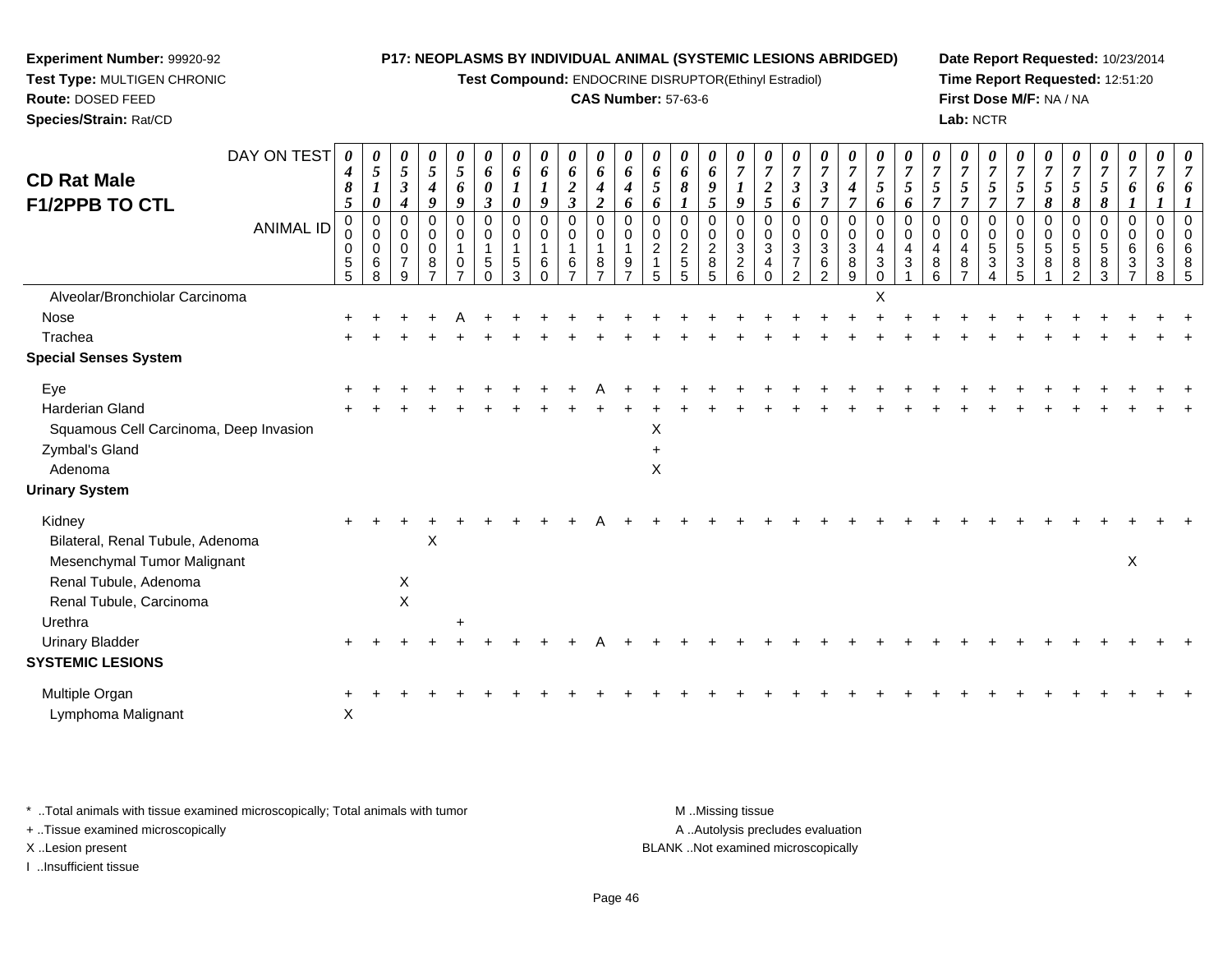**Test Compound:** ENDOCRINE DISRUPTOR(Ethinyl Estradiol)

# **CAS Number:** 57-63-6

**Date Report Requested:** 10/23/2014 **Time Report Requested:** 12:51:20**First Dose M/F:** NA / NA**Lab:** NCTR

|                              | DAY ON TEST      | 0                             | 0                   | 0                         | 0                   | $\frac{\theta}{7}$            | $\pmb{\theta}$       | $\pmb{\theta}$                | $\pmb{\theta}$                | 0                             | 0                                  | 0                       | 0                                     | 0                             | $\boldsymbol{\theta}$         | 0                             | $\pmb{\theta}$                               | $\pmb{\theta}$                | $\pmb{\theta}$                              | $\pmb{\theta}$                |                       |
|------------------------------|------------------|-------------------------------|---------------------|---------------------------|---------------------|-------------------------------|----------------------|-------------------------------|-------------------------------|-------------------------------|------------------------------------|-------------------------|---------------------------------------|-------------------------------|-------------------------------|-------------------------------|----------------------------------------------|-------------------------------|---------------------------------------------|-------------------------------|-----------------------|
| <b>CD Rat Male</b>           |                  | $\overline{7}$<br>6           | $\overline{7}$<br>6 | $\overline{7}$<br>6       | $\overline{7}$<br>6 | $\boldsymbol{6}$              | $\overline{7}$<br>6  | $\overline{7}$<br>6           | $\overline{7}$<br>6           | $\boldsymbol{7}$<br>6         | $\overline{7}$<br>$\boldsymbol{6}$ | $\overline{7}$<br>6     | $\boldsymbol{7}$<br>6                 | $\overline{7}$<br>6           | $\overline{7}$<br>6           | $\overline{7}$<br>6           | $\boldsymbol{7}$<br>$\boldsymbol{6}$         | $\overline{7}$<br>6           | $\boldsymbol{7}$<br>6                       | $\overline{7}$<br>6           |                       |
| <b>F1/2PPB TO CTL</b>        |                  | 1                             | $\boldsymbol{2}$    | $\boldsymbol{2}$          | $\overline{c}$      | $\boldsymbol{2}$              | $\boldsymbol{2}$     | $\boldsymbol{2}$              | $\boldsymbol{2}$              | $\boldsymbol{2}$              | $\overline{\mathbf{c}}$            | $\overline{\mathbf{c}}$ | $\overline{2}$                        | $\overline{2}$                | $\boldsymbol{2}$              | $\overline{c}$                | $\boldsymbol{2}$                             | $\boldsymbol{2}$              | $\mathfrak{z}$                              | $\boldsymbol{\beta}$          |                       |
|                              | <b>ANIMAL ID</b> | $\pmb{0}$                     | $\pmb{0}$           | $\pmb{0}$                 | 0                   | $\pmb{0}$                     | $\mathbf 0$          | $\pmb{0}$                     | $\pmb{0}$                     | $\mathsf{O}\xspace$           | $\mathbf 0$                        | 0                       | $\pmb{0}$                             | $\mathbf 0$                   | $\pmb{0}$                     | 0                             | $\pmb{0}$                                    | $\Omega$                      | $\pmb{0}$                                   | $\mathbf 0$                   |                       |
|                              |                  | $\mathbf 0$<br>$\overline{7}$ | $\Omega$<br>6       | $\mathbf 0$<br>$\,6\,$    | $\mathbf 0$<br>6    | $\mathbf 0$<br>$\overline{6}$ | $\mathbf 0$<br>$\,6$ | $\mathbf 0$<br>$\overline{6}$ | $\mathbf 0$<br>$\overline{7}$ | $\mathbf 0$<br>$\overline{7}$ | 0<br>$\frac{5}{7}$                 | $\frac{0}{7}$           | $\begin{array}{c} 0 \\ 7 \end{array}$ | $\mathbf 0$<br>$\overline{7}$ | $\mathbf 0$<br>$\overline{7}$ | $\mathbf 0$<br>$\overline{7}$ | $\begin{smallmatrix} 0\\7 \end{smallmatrix}$ | $\mathbf 0$<br>$\overline{7}$ | $\pmb{0}$<br>$\overline{7}$                 | $\mathbf 0$<br>$\overline{7}$ |                       |
|                              |                  | $\boldsymbol{9}$              | 3                   | $\ensuremath{\mathsf{3}}$ | 8                   | $\overline{8}$                | $\bf 8$              | 8                             | 3                             | 3                             | 4                                  | 4                       | $\overline{\mathbf{4}}$               | 8                             | 8                             | 9                             | $\boldsymbol{9}$                             | $\boldsymbol{9}$              | $\ensuremath{\mathsf{3}}$<br>$\overline{7}$ | 8                             |                       |
|                              |                  | 3                             | 5                   | 6                         |                     | $\mathfrak{p}$                | 3                    |                               | 8                             | 9                             | $\Omega$                           |                         | $\overline{2}$                        | 8                             | 9                             | 0                             |                                              | $\overline{2}$                |                                             | $\overline{7}$                | <i><b>*TOTALS</b></i> |
| <b>Alimentary System</b>     |                  |                               |                     |                           |                     |                               |                      |                               |                               |                               |                                    |                         |                                       |                               |                               |                               |                                              |                               |                                             |                               |                       |
| Esophagus                    |                  |                               |                     |                           |                     |                               |                      |                               |                               |                               |                                    |                         |                                       |                               |                               |                               |                                              |                               |                                             |                               | 50                    |
| Intestine Large, Cecum       |                  |                               |                     |                           |                     |                               |                      |                               |                               |                               |                                    |                         |                                       |                               |                               |                               |                                              |                               |                                             |                               | 48                    |
| Intestine Large, Colon       |                  |                               |                     |                           |                     |                               |                      |                               |                               |                               |                                    |                         |                                       |                               |                               |                               |                                              |                               |                                             |                               | 49                    |
| Intestine Large, Rectum      |                  |                               |                     |                           |                     |                               |                      |                               |                               |                               |                                    |                         |                                       |                               |                               |                               |                                              |                               |                                             |                               | 49                    |
| Intestine Small, Duodenum    |                  |                               |                     |                           |                     |                               |                      |                               |                               |                               |                                    |                         |                                       |                               |                               |                               |                                              |                               |                                             |                               | 49                    |
| Adenocarcinoma               |                  |                               |                     |                           |                     |                               |                      |                               |                               |                               |                                    |                         |                                       |                               |                               |                               |                                              |                               |                                             |                               | $\overline{c}$        |
| Intestine Small, Ileum       |                  |                               |                     |                           |                     |                               |                      |                               |                               |                               |                                    |                         |                                       |                               |                               |                               |                                              |                               |                                             |                               | 48                    |
| Intestine Small, Jejunum     |                  |                               |                     |                           |                     |                               |                      |                               |                               |                               |                                    |                         |                                       |                               |                               |                               |                                              |                               |                                             |                               | 48                    |
| Liver                        |                  |                               |                     |                           |                     |                               |                      |                               |                               |                               |                                    |                         |                                       |                               |                               |                               |                                              |                               |                                             |                               | 50                    |
| Cholangiocarcinoma           |                  |                               |                     |                           |                     |                               |                      |                               |                               |                               |                                    |                         |                                       |                               |                               |                               |                                              |                               |                                             |                               | 1                     |
| Mesentery                    |                  |                               |                     |                           |                     |                               |                      |                               |                               |                               |                                    |                         |                                       |                               |                               |                               |                                              |                               |                                             |                               | 1                     |
| Oral Mucosa                  |                  |                               |                     |                           |                     |                               |                      |                               |                               |                               |                                    |                         |                                       |                               |                               |                               |                                              |                               |                                             |                               | 5                     |
| Squamous Cell Carcinoma      |                  |                               |                     |                           |                     |                               |                      |                               |                               |                               |                                    |                         |                                       |                               |                               |                               |                                              |                               |                                             |                               | 3                     |
| Pancreas                     |                  |                               |                     |                           |                     |                               |                      |                               |                               |                               |                                    |                         |                                       |                               |                               |                               |                                              |                               |                                             |                               | 49                    |
| Salivary Glands              |                  |                               |                     |                           |                     |                               |                      |                               |                               |                               |                                    |                         |                                       |                               |                               |                               |                                              |                               |                                             |                               | 50                    |
| Stomach, Forestomach         |                  |                               |                     |                           |                     |                               |                      |                               |                               |                               |                                    |                         |                                       |                               |                               |                               |                                              |                               |                                             |                               | 50                    |
| Stomach, Glandular           |                  |                               |                     |                           |                     |                               |                      |                               |                               |                               |                                    |                         |                                       |                               |                               |                               |                                              |                               |                                             | ÷                             | 50                    |
| Adenoma                      |                  |                               |                     |                           |                     |                               |                      |                               |                               |                               |                                    |                         |                                       |                               |                               |                               |                                              |                               |                                             |                               | $\mathbf{1}$          |
| <b>Cardiovascular System</b> |                  |                               |                     |                           |                     |                               |                      |                               |                               |                               |                                    |                         |                                       |                               |                               |                               |                                              |                               |                                             |                               |                       |
| <b>Blood Vessel</b>          |                  |                               |                     |                           |                     |                               |                      |                               |                               |                               |                                    |                         |                                       |                               |                               |                               |                                              |                               |                                             |                               | 50                    |
| Heart                        |                  |                               |                     |                           |                     |                               |                      |                               |                               |                               |                                    |                         |                                       |                               |                               |                               |                                              |                               |                                             |                               | 50                    |

**Experiment Number:** 99920-92**Test Type:** MULTIGEN CHRONIC

| Total animals with tissue examined microscopically: Total animals with tumor. | M Missing tissue                   |
|-------------------------------------------------------------------------------|------------------------------------|
| + Tissue examined microscopically                                             | A Autolysis precludes evaluation   |
| X Lesion present                                                              | BLANK Not examined microscopically |
| Insufficient tissue                                                           |                                    |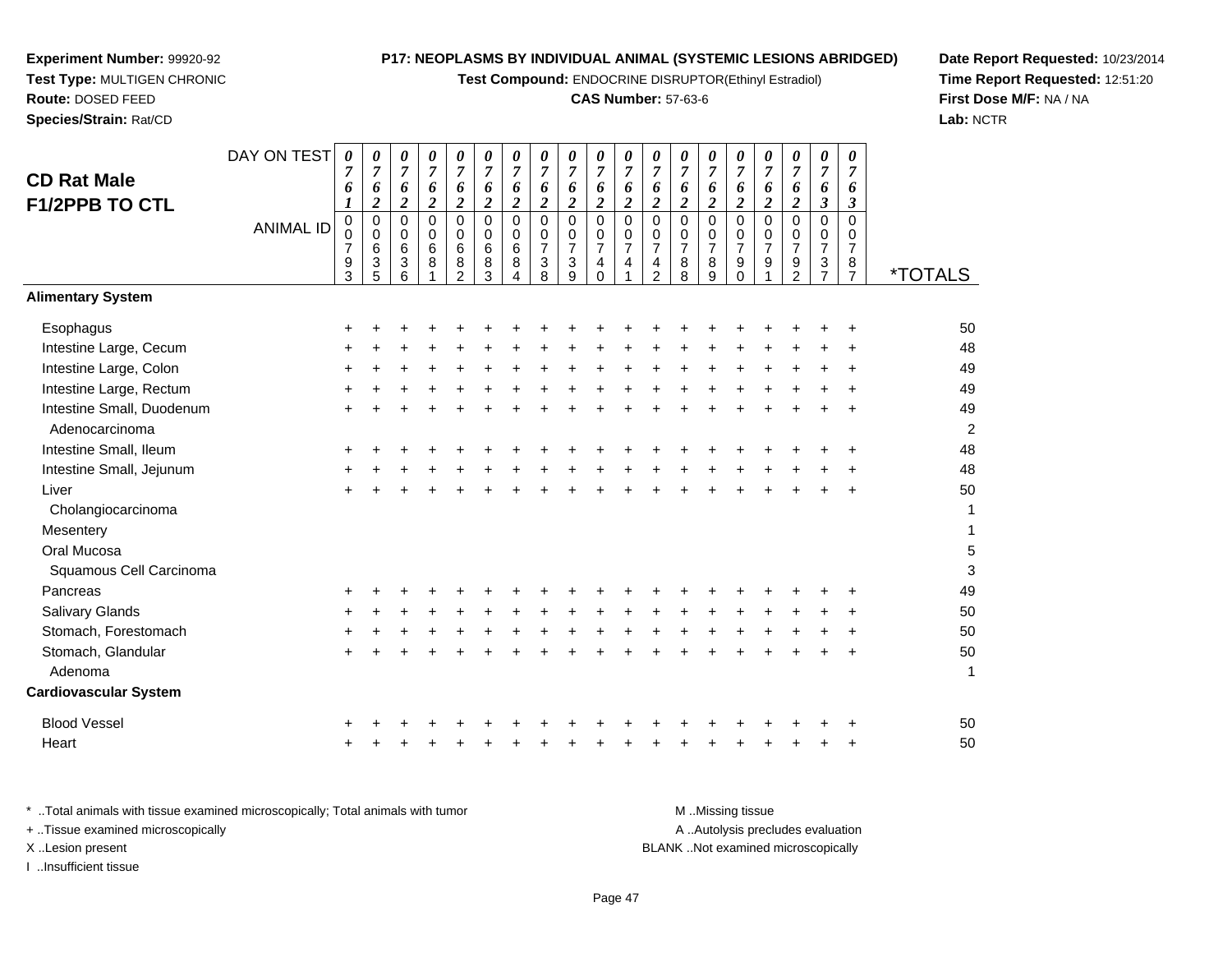**Test Compound:** ENDOCRINE DISRUPTOR(Ethinyl Estradiol)

# **CAS Number:** 57-63-6

**Date Report Requested:** 10/23/2014**Time Report Requested:** 12:51:20**First Dose M/F:** NA / NA**Lab:** NCTR

| <b>CD Rat Male</b><br><b>F1/2PPB TO CTL</b> | DAY ON TEST<br><b>ANIMAL ID</b> | $\theta$<br>7<br>6<br>0<br>0 | U<br>$\overline{7}$<br>6<br>2<br>0<br>0 | 0<br>$\overline{7}$<br>6<br>2<br>0<br>$\mathbf 0$ | 0<br>$\overline{7}$<br>6<br>$\overline{\mathbf{2}}$<br>0<br>0 | 0<br>$\overline{7}$<br>6<br>2<br>0<br>0 | $\boldsymbol{\theta}$<br>$\boldsymbol{7}$<br>6<br>$\boldsymbol{2}$<br>0<br>0 | 0<br>$\overline{7}$<br>6<br>$\boldsymbol{2}$<br>0<br>0 | 0<br>$\overline{7}$<br>6<br>$\boldsymbol{2}$<br>0<br>0 | 0<br>$\overline{7}$<br>6<br>$\overline{c}$<br>0<br>$\mathbf 0$ | 0<br>$\overline{7}$<br>6<br>$\boldsymbol{2}$<br>0<br>0 | 0<br>$\overline{7}$<br>6<br>2<br>0<br>0 | 0<br>$\boldsymbol{7}$<br>6<br>2<br>0<br>0 | 0<br>$\overline{7}$<br>6<br>$\overline{2}$<br>0<br>0 | 0<br>$\overline{7}$<br>6<br>2<br>0<br>0 | 0<br>$\overline{7}$<br>6<br>$\boldsymbol{2}$<br>0<br>0 | 0<br>$\overline{7}$<br>6<br>$\boldsymbol{2}$<br>0<br>0 | 0<br>$\overline{7}$<br>6<br>$\boldsymbol{2}$<br>0<br>$\mathbf 0$ | $\theta$<br>$\overline{7}$<br>6<br>$\mathfrak{z}$<br>0<br>0 | 0<br>$\overline{7}$<br>6<br>3<br>0<br>0 |                         |
|---------------------------------------------|---------------------------------|------------------------------|-----------------------------------------|---------------------------------------------------|---------------------------------------------------------------|-----------------------------------------|------------------------------------------------------------------------------|--------------------------------------------------------|--------------------------------------------------------|----------------------------------------------------------------|--------------------------------------------------------|-----------------------------------------|-------------------------------------------|------------------------------------------------------|-----------------------------------------|--------------------------------------------------------|--------------------------------------------------------|------------------------------------------------------------------|-------------------------------------------------------------|-----------------------------------------|-------------------------|
|                                             |                                 | 7<br>9                       | 6<br>3                                  | $6\phantom{1}6$<br>3                              | 6<br>8                                                        | 6<br>8                                  | 6<br>8                                                                       | 6<br>8                                                 | $\overline{7}$<br>3                                    | $\overline{7}$<br>$\sqrt{3}$                                   | $\overline{7}$<br>4                                    | 7<br>4                                  | $\overline{7}$<br>4                       | $\overline{7}$<br>8                                  | $\overline{7}$<br>8                     | $\overline{7}$<br>9                                    | $\overline{7}$<br>9                                    | $\overline{7}$<br>9                                              | 7<br>3                                                      | $\overline{7}$<br>8                     |                         |
|                                             |                                 | 3                            | 5                                       | 6                                                 |                                                               | $\mathcal{P}$                           | 3                                                                            | 4                                                      | 8                                                      | 9                                                              | $\Omega$                                               |                                         | 2                                         | 8                                                    | 9                                       | $\Omega$                                               |                                                        | $\overline{2}$                                                   | $\overline{7}$                                              | $\overline{7}$                          | <i><b>*TOTALS</b></i>   |
| <b>Endocrine System</b>                     |                                 |                              |                                         |                                                   |                                                               |                                         |                                                                              |                                                        |                                                        |                                                                |                                                        |                                         |                                           |                                                      |                                         |                                                        |                                                        |                                                                  |                                                             |                                         |                         |
| <b>Adrenal Cortex</b>                       |                                 |                              |                                         |                                                   |                                                               |                                         |                                                                              |                                                        |                                                        |                                                                |                                                        |                                         |                                           |                                                      |                                         |                                                        |                                                        |                                                                  |                                                             | ÷                                       | 49                      |
| Adrenal Medulla                             |                                 |                              |                                         |                                                   |                                                               |                                         |                                                                              |                                                        |                                                        |                                                                |                                                        |                                         |                                           |                                                      |                                         |                                                        |                                                        |                                                                  |                                                             |                                         | 49                      |
| Bilateral, Pheochromocytoma Benign          |                                 |                              |                                         |                                                   |                                                               |                                         |                                                                              |                                                        |                                                        |                                                                |                                                        |                                         |                                           |                                                      |                                         |                                                        |                                                        |                                                                  |                                                             |                                         | 1                       |
| Pheochromocytoma Benign                     |                                 |                              |                                         |                                                   |                                                               |                                         |                                                                              |                                                        |                                                        |                                                                |                                                        |                                         |                                           |                                                      |                                         | X                                                      |                                                        |                                                                  | X                                                           | X                                       | 3                       |
| Islets, Pancreatic                          |                                 |                              |                                         |                                                   |                                                               |                                         |                                                                              |                                                        |                                                        |                                                                |                                                        |                                         |                                           |                                                      |                                         |                                                        |                                                        |                                                                  |                                                             |                                         | 49                      |
| Parathyroid Gland                           |                                 |                              |                                         |                                                   |                                                               |                                         |                                                                              |                                                        |                                                        |                                                                |                                                        |                                         |                                           |                                                      |                                         |                                                        |                                                        |                                                                  |                                                             |                                         | 50                      |
| Adenoma                                     |                                 |                              |                                         |                                                   | X                                                             | $\times$                                |                                                                              |                                                        |                                                        |                                                                |                                                        |                                         |                                           |                                                      |                                         |                                                        |                                                        |                                                                  | X                                                           |                                         | 3                       |
| <b>Pituitary Gland</b>                      |                                 | ٠                            |                                         |                                                   |                                                               |                                         |                                                                              |                                                        |                                                        |                                                                |                                                        |                                         |                                           |                                                      |                                         |                                                        |                                                        |                                                                  |                                                             | $\ddot{}$                               | 50                      |
| Pars Distalis, Adenoma                      |                                 |                              |                                         | X                                                 | $\times$                                                      |                                         |                                                                              |                                                        | X                                                      | $\mathsf{X}$                                                   | $\boldsymbol{\mathsf{X}}$                              | $\boldsymbol{\mathsf{X}}$               |                                           | Χ                                                    |                                         |                                                        |                                                        |                                                                  | X                                                           | $\times$                                | 29                      |
| <b>Thyroid Gland</b>                        |                                 | $+$                          | $\ddot{}$                               | ٠                                                 |                                                               | +                                       |                                                                              |                                                        |                                                        |                                                                |                                                        |                                         | $\ddot{}$                                 |                                                      |                                         |                                                        | ٠                                                      | ÷                                                                | $\pm$                                                       | $\ddot{}$                               | 50                      |
| C Cell, Adenoma                             |                                 | X                            |                                         |                                                   |                                                               |                                         | X                                                                            |                                                        |                                                        |                                                                |                                                        |                                         |                                           |                                                      |                                         |                                                        |                                                        |                                                                  |                                                             |                                         | 3                       |
| C Cell, Carcinoma                           |                                 | X                            |                                         |                                                   |                                                               |                                         |                                                                              |                                                        |                                                        |                                                                |                                                        |                                         |                                           |                                                      |                                         |                                                        |                                                        |                                                                  |                                                             |                                         | $\overline{\mathbf{c}}$ |
| <b>General Body System</b>                  |                                 |                              |                                         |                                                   |                                                               |                                         |                                                                              |                                                        |                                                        |                                                                |                                                        |                                         |                                           |                                                      |                                         |                                                        |                                                        |                                                                  |                                                             |                                         |                         |
| <b>Tissue NOS</b>                           |                                 |                              |                                         |                                                   |                                                               |                                         |                                                                              |                                                        |                                                        |                                                                |                                                        |                                         |                                           |                                                      |                                         |                                                        |                                                        |                                                                  |                                                             |                                         | 1                       |
| Schwannoma Malignant                        |                                 |                              |                                         |                                                   |                                                               |                                         |                                                                              |                                                        |                                                        |                                                                |                                                        |                                         |                                           |                                                      |                                         |                                                        |                                                        |                                                                  |                                                             |                                         | 1                       |
| <b>Genital System</b>                       |                                 |                              |                                         |                                                   |                                                               |                                         |                                                                              |                                                        |                                                        |                                                                |                                                        |                                         |                                           |                                                      |                                         |                                                        |                                                        |                                                                  |                                                             |                                         |                         |
|                                             |                                 |                              |                                         |                                                   |                                                               |                                         |                                                                              |                                                        |                                                        |                                                                |                                                        |                                         |                                           |                                                      |                                         |                                                        |                                                        |                                                                  |                                                             |                                         |                         |

| Coagulating Gland |  |  |  |  |  |  |  |  | + + + + + + + + + + + + + + + + + + + |  | 49 |
|-------------------|--|--|--|--|--|--|--|--|---------------------------------------|--|----|
| Epididymis        |  |  |  |  |  |  |  |  | + + + + + + + + + + + + + + + + + + + |  | 50 |
| Penis             |  |  |  |  |  |  |  |  |                                       |  |    |

\* ..Total animals with tissue examined microscopically; Total animals with tumor **M** . Missing tissue M ..Missing tissue + ..Tissue examined microscopically X ..Lesion present BLANK ..Not examined microscopically

I ..Insufficient tissue

**Experiment Number:** 99920-92**Test Type:** MULTIGEN CHRONIC

**Route:** DOSED FEED**Species/Strain:** Rat/CD

A ..Autolysis precludes evaluation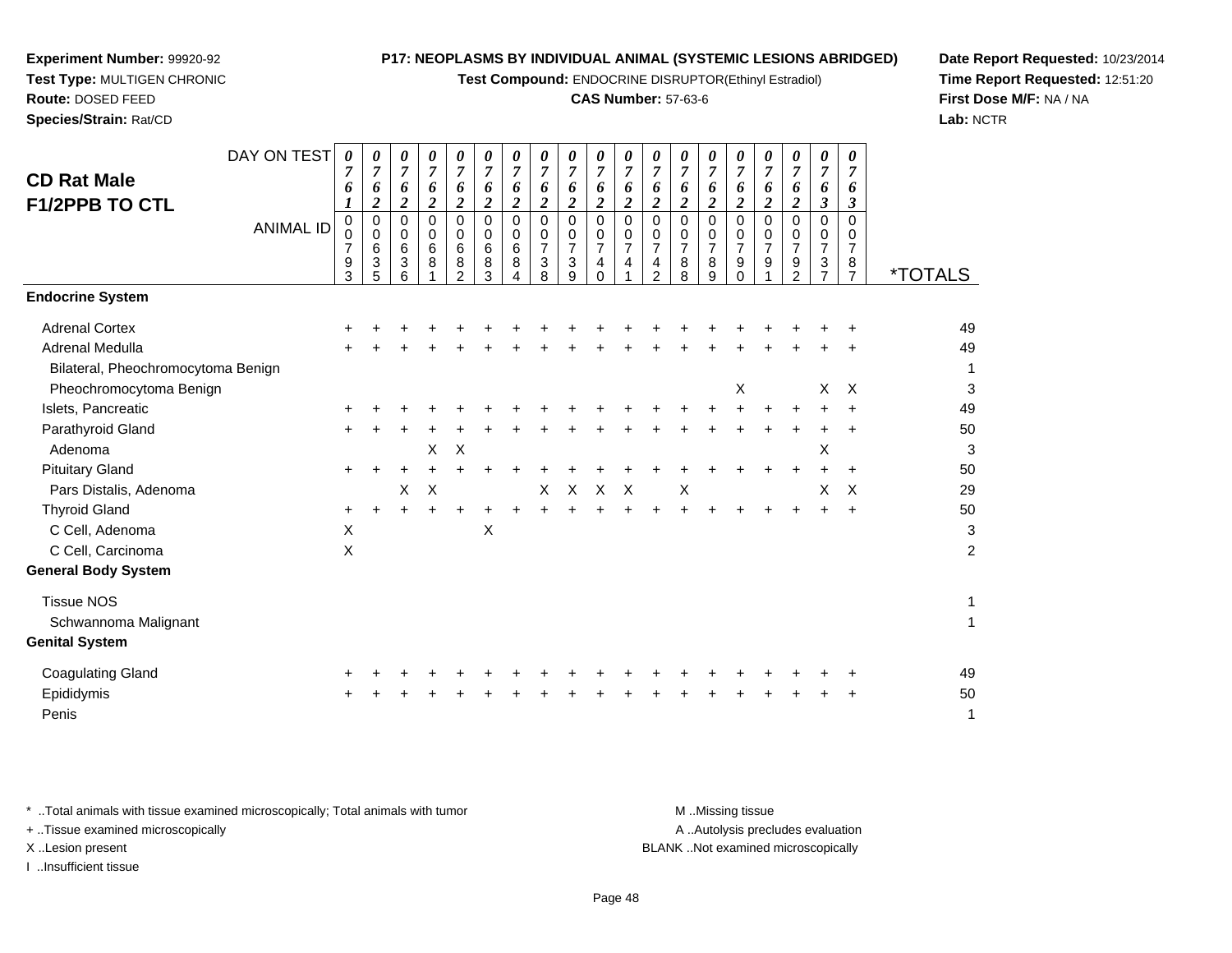**Test Compound:** ENDOCRINE DISRUPTOR(Ethinyl Estradiol)

# **CAS Number:** 57-63-6

**Date Report Requested:** 10/23/2014**Time Report Requested:** 12:51:20**First Dose M/F:** NA / NA**Lab:** NCTR

**Experiment Number:** 99920-92**Test Type:** MULTIGEN CHRONIC

| DAY ON TEST<br><b>CD Rat Male</b>                              | 0                                                    | 0<br>7                                    | 0<br>$\overline{7}$                       | 0<br>$\overline{7}$        | 0                                        | 0<br>7                          | 0<br>$\overline{7}$                       | $\overline{7}$                     | 0<br>$\overline{7}$                          | 0<br>7                                           |                         | 0<br>$\overline{7}$                                       | 0<br>7                                    |                                           | 0<br>7                                    | 0<br>7                               | 0<br>$\overline{7}$                       | 0<br>$\overline{7}$                                     | 0<br>7                                                 |                       |
|----------------------------------------------------------------|------------------------------------------------------|-------------------------------------------|-------------------------------------------|----------------------------|------------------------------------------|---------------------------------|-------------------------------------------|------------------------------------|----------------------------------------------|--------------------------------------------------|-------------------------|-----------------------------------------------------------|-------------------------------------------|-------------------------------------------|-------------------------------------------|--------------------------------------|-------------------------------------------|---------------------------------------------------------|--------------------------------------------------------|-----------------------|
|                                                                | 6                                                    | 6<br>$\overline{\mathbf{c}}$              | 6<br>$\overline{c}$                       | 6<br>$\overline{c}$        | 6<br>$\boldsymbol{2}$                    | 6<br>$\overline{2}$             | 6<br>$\boldsymbol{2}$                     | 6<br>$\overline{\mathbf{c}}$       | 6<br>$\boldsymbol{2}$                        | 6<br>$\boldsymbol{2}$                            | 6<br>$\boldsymbol{2}$   | 6<br>$\boldsymbol{2}$                                     | 6<br>$\overline{2}$                       | 6<br>2                                    | 6<br>$\overline{\mathbf{c}}$              | 6<br>$\overline{c}$                  | 6<br>$\boldsymbol{2}$                     | 6<br>$\mathfrak{z}$                                     | 6<br>3                                                 |                       |
| <b>F1/2PPB TO CTL</b><br><b>ANIMAL ID</b>                      | $\pmb{0}$<br>$\mathbf 0$<br>$\overline{7}$<br>9<br>3 | $\mathbf 0$<br>$\mathbf 0$<br>6<br>3<br>5 | $\mathbf 0$<br>$\mathbf 0$<br>6<br>3<br>6 | $\mathbf 0$<br>0<br>6<br>8 | $\Omega$<br>0<br>6<br>8<br>$\mathcal{P}$ | $\mathbf 0$<br>0<br>6<br>8<br>3 | $\mathbf 0$<br>$\mathbf 0$<br>6<br>8<br>4 | 0<br>0<br>$\overline{7}$<br>3<br>8 | $\mathbf 0$<br>0<br>$\overline{7}$<br>3<br>9 | $\Omega$<br>0<br>$\overline{7}$<br>4<br>$\Omega$ | $\Omega$<br>0<br>7<br>4 | $\mathbf 0$<br>0<br>$\overline{7}$<br>4<br>$\overline{2}$ | $\Omega$<br>0<br>$\overline{7}$<br>8<br>8 | $\Omega$<br>0<br>$\overline{7}$<br>8<br>9 | 0<br>0<br>$\overline{7}$<br>9<br>$\Omega$ | $\Omega$<br>0<br>$\overline{7}$<br>9 | $\Omega$<br>0<br>$\overline{7}$<br>9<br>2 | $\pmb{0}$<br>0<br>$\overline{7}$<br>3<br>$\overline{7}$ | $\Omega$<br>0<br>$\overline{7}$<br>8<br>$\overline{7}$ | <i><b>*TOTALS</b></i> |
| Squamous Cell Carcinoma, Metastatic,<br><b>Preputial Gland</b> |                                                      |                                           |                                           |                            |                                          |                                 |                                           |                                    |                                              |                                                  |                         |                                                           |                                           |                                           |                                           |                                      |                                           |                                                         |                                                        |                       |
| <b>Preputial Gland</b>                                         | $\pm$                                                |                                           |                                           |                            |                                          |                                 |                                           |                                    |                                              |                                                  |                         |                                                           |                                           |                                           |                                           |                                      |                                           |                                                         |                                                        | 50                    |
| Adenoma                                                        |                                                      | X                                         |                                           |                            |                                          |                                 |                                           |                                    |                                              |                                                  |                         |                                                           |                                           |                                           |                                           |                                      |                                           |                                                         |                                                        | 1                     |
| Squamous Cell Carcinoma                                        |                                                      |                                           |                                           |                            |                                          |                                 |                                           |                                    |                                              |                                                  |                         |                                                           |                                           |                                           |                                           |                                      |                                           |                                                         |                                                        | 4                     |
| Prostate, Dorsal/Lateral Lobe                                  |                                                      |                                           |                                           |                            |                                          | +                               |                                           |                                    |                                              |                                                  |                         |                                                           |                                           |                                           |                                           |                                      |                                           |                                                         |                                                        | 50                    |
| Prostate, Ventral Lobe                                         |                                                      |                                           |                                           |                            |                                          |                                 |                                           |                                    |                                              |                                                  |                         |                                                           |                                           |                                           |                                           |                                      |                                           |                                                         |                                                        | 50                    |
| <b>Rete Testes</b>                                             | м                                                    |                                           |                                           |                            |                                          |                                 |                                           |                                    |                                              |                                                  |                         |                                                           |                                           |                                           |                                           |                                      |                                           |                                                         |                                                        | 47                    |
| <b>Seminal Vesicle</b>                                         |                                                      |                                           |                                           |                            |                                          |                                 |                                           |                                    |                                              |                                                  |                         |                                                           |                                           |                                           |                                           |                                      |                                           |                                                         |                                                        | 49                    |
| <b>Testes</b>                                                  |                                                      |                                           |                                           |                            |                                          |                                 |                                           |                                    |                                              |                                                  |                         |                                                           |                                           |                                           |                                           |                                      |                                           |                                                         |                                                        | 50                    |
| Sarcoma                                                        |                                                      |                                           |                                           |                            |                                          |                                 |                                           |                                    |                                              |                                                  |                         |                                                           |                                           |                                           |                                           |                                      |                                           |                                                         |                                                        | 1                     |
| <b>Hematopoietic System</b>                                    |                                                      |                                           |                                           |                            |                                          |                                 |                                           |                                    |                                              |                                                  |                         |                                                           |                                           |                                           |                                           |                                      |                                           |                                                         |                                                        |                       |
| <b>Bone Marrow</b>                                             |                                                      |                                           |                                           |                            |                                          |                                 |                                           |                                    |                                              |                                                  |                         |                                                           |                                           |                                           |                                           |                                      |                                           |                                                         |                                                        | 50                    |
| Lymph Node                                                     |                                                      |                                           |                                           |                            |                                          |                                 |                                           |                                    |                                              |                                                  |                         | +                                                         |                                           |                                           |                                           |                                      |                                           |                                                         |                                                        | 19                    |
| Squamous Cell Carcinoma, Metastatic,<br><b>Preputial Gland</b> |                                                      |                                           |                                           |                            |                                          |                                 |                                           |                                    |                                              |                                                  |                         |                                                           |                                           |                                           |                                           |                                      |                                           |                                                         |                                                        | 1                     |
| Lymph Node, Mandibular                                         |                                                      |                                           |                                           |                            |                                          |                                 |                                           |                                    |                                              |                                                  |                         |                                                           |                                           |                                           |                                           |                                      |                                           |                                                         |                                                        | 50                    |
| Lymph Node, Mesenteric                                         | ÷                                                    |                                           |                                           |                            |                                          |                                 |                                           |                                    |                                              |                                                  |                         |                                                           |                                           |                                           |                                           |                                      |                                           |                                                         |                                                        | 50                    |
| Spleen                                                         |                                                      |                                           |                                           |                            |                                          |                                 |                                           |                                    |                                              |                                                  |                         |                                                           |                                           |                                           |                                           |                                      |                                           |                                                         |                                                        | 50                    |
| Thymus                                                         |                                                      |                                           |                                           |                            |                                          |                                 |                                           |                                    |                                              |                                                  | м                       |                                                           | м                                         |                                           |                                           |                                      |                                           |                                                         |                                                        | 46                    |
| Thymoma Benign                                                 |                                                      |                                           |                                           |                            |                                          |                                 |                                           |                                    |                                              |                                                  |                         |                                                           |                                           |                                           |                                           |                                      |                                           |                                                         |                                                        | 1                     |

 $\top$ 

 $\top$ <u>and the second</u>

\* ..Total animals with tissue examined microscopically; Total animals with tumor **M** ...Missing tissue M ...Missing tissue

+ ..Tissue examined microscopically

I ..Insufficient tissue

A ..Autolysis precludes evaluation

**Integumentary System**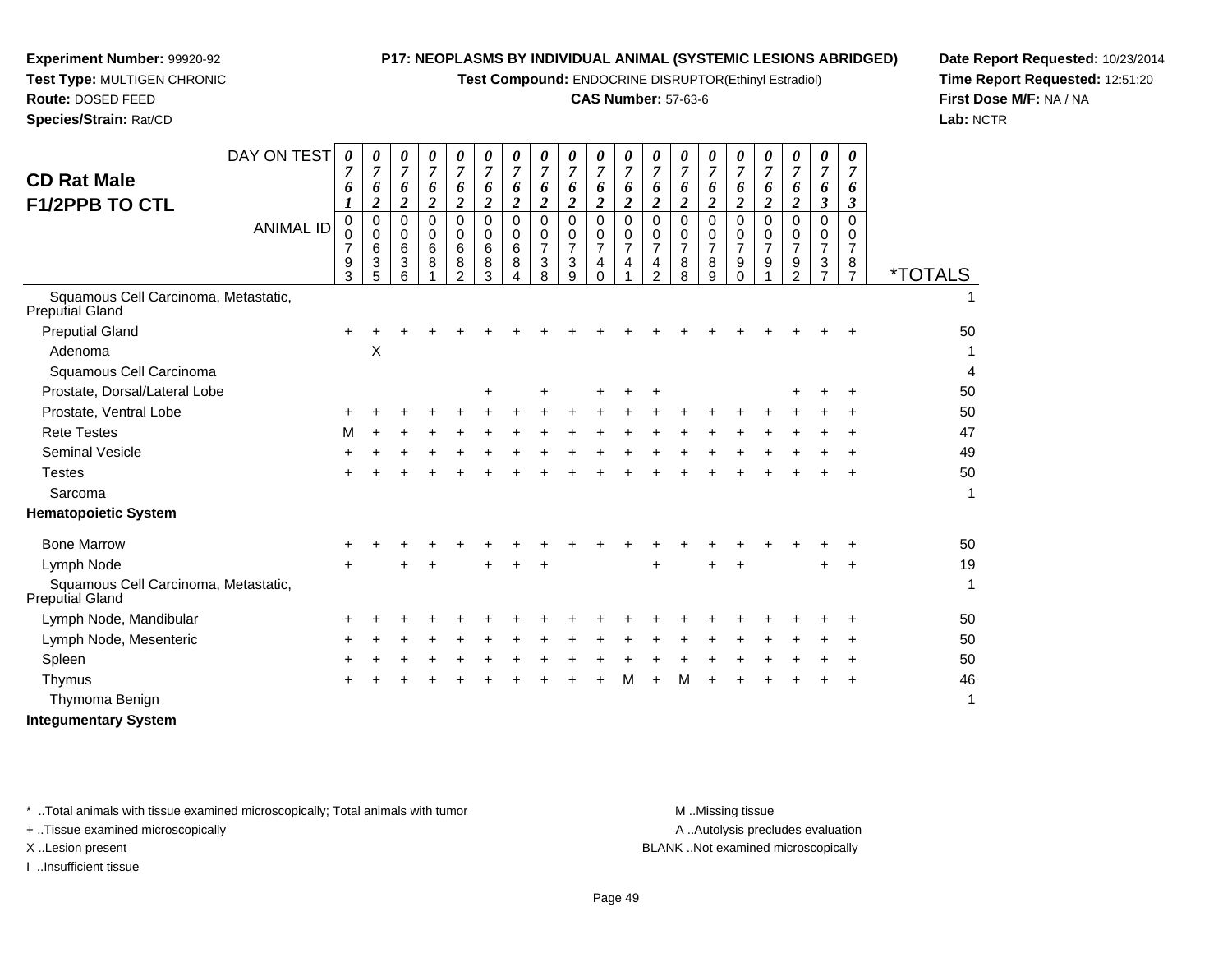**Test Compound:** ENDOCRINE DISRUPTOR(Ethinyl Estradiol)

# **CAS Number:** 57-63-6

**Date Report Requested:** 10/23/2014 **Time Report Requested:** 12:51:20**First Dose M/F:** NA / NA**Lab:** NCTR

| <b>CD Rat Male</b><br><b>F1/2PPB TO CTL</b> | DAY ON TEST<br><b>ANIMAL ID</b> | 0<br>7<br>6<br>$\mathbf 0$<br>$\mathbf 0$<br>7<br>9<br>3 | 0<br>7<br>6<br>$\overline{c}$<br>$\mathbf 0$<br>$\mathbf 0$<br>6<br>3<br>5 | 0<br>7<br>6<br>$\boldsymbol{2}$<br>$\Omega$<br>$\mathbf 0$<br>6<br>3<br>6 | 0<br>$\overline{7}$<br>6<br>$\boldsymbol{2}$<br>$\mathbf 0$<br>0<br>6<br>8 | 0<br>7<br>6<br>$\overline{2}$<br>$\Omega$<br>0<br>6<br>8<br>$\overline{2}$ | 0<br>$\overline{7}$<br>6<br>2<br>$\Omega$<br>0<br>6<br>8<br>3 | 0<br>7<br>6<br>$\boldsymbol{2}$<br>$\Omega$<br>0<br>6<br>8 | $\pmb{\theta}$<br>$\overline{7}$<br>6<br>$\boldsymbol{2}$<br>$\Omega$<br>0<br>$\overline{7}$<br>3<br>8 | 0<br>$\overline{7}$<br>6<br>2<br>$\Omega$<br>0<br>$\overline{7}$<br>$\ensuremath{\mathsf{3}}$<br>9 | 0<br>$\overline{7}$<br>6<br>$\boldsymbol{2}$<br>$\Omega$<br>0<br>$\overline{7}$<br>4<br>0 | 0<br>$\boldsymbol{7}$<br>6<br>$\overline{\mathbf{c}}$<br>$\mathbf 0$<br>0<br>$\overline{7}$<br>4 | 0<br>7<br>6<br>$\boldsymbol{2}$<br>$\mathbf 0$<br>0<br>$\overline{7}$<br>4<br>$\overline{2}$ | 0<br>7<br>6<br>2<br>$\Omega$<br>0<br>$\overline{7}$<br>8<br>8 | 0<br>$\overline{7}$<br>6<br>2<br>$\Omega$<br>0<br>$\overline{7}$<br>8<br>9 | 0<br>$\overline{7}$<br>6<br>$\boldsymbol{2}$<br>$\Omega$<br>0<br>$\overline{7}$<br>9<br>0 | 0<br>7<br>6<br>$\overline{2}$<br>$\Omega$<br>0<br>$\overline{7}$<br>9 | 0<br>7<br>6<br>2<br>$\Omega$<br>0<br>$\overline{7}$<br>9<br>2 | $\pmb{\theta}$<br>$\overline{7}$<br>6<br>$\mathfrak{z}$<br>$\Omega$<br>0<br>$\overline{7}$<br>3<br>$\overline{7}$ | 0<br>7<br>6<br>3<br>$\Omega$<br>0<br>7<br>8<br>$\overline{7}$ | <i><b>*TOTALS</b></i> |
|---------------------------------------------|---------------------------------|----------------------------------------------------------|----------------------------------------------------------------------------|---------------------------------------------------------------------------|----------------------------------------------------------------------------|----------------------------------------------------------------------------|---------------------------------------------------------------|------------------------------------------------------------|--------------------------------------------------------------------------------------------------------|----------------------------------------------------------------------------------------------------|-------------------------------------------------------------------------------------------|--------------------------------------------------------------------------------------------------|----------------------------------------------------------------------------------------------|---------------------------------------------------------------|----------------------------------------------------------------------------|-------------------------------------------------------------------------------------------|-----------------------------------------------------------------------|---------------------------------------------------------------|-------------------------------------------------------------------------------------------------------------------|---------------------------------------------------------------|-----------------------|
| Mammary Gland                               |                                 | $\pm$                                                    |                                                                            |                                                                           |                                                                            |                                                                            |                                                               |                                                            |                                                                                                        |                                                                                                    |                                                                                           |                                                                                                  |                                                                                              |                                                               |                                                                            |                                                                                           | +                                                                     |                                                               | $\ddot{}$                                                                                                         | $\ddot{}$                                                     | 45                    |
| Adenoma                                     |                                 |                                                          |                                                                            |                                                                           |                                                                            |                                                                            |                                                               |                                                            |                                                                                                        |                                                                                                    |                                                                                           |                                                                                                  |                                                                                              |                                                               |                                                                            |                                                                                           |                                                                       |                                                               |                                                                                                                   |                                                               | 1                     |
| Fibroma                                     |                                 |                                                          |                                                                            |                                                                           |                                                                            |                                                                            |                                                               |                                                            |                                                                                                        |                                                                                                    |                                                                                           |                                                                                                  |                                                                                              |                                                               |                                                                            |                                                                                           |                                                                       |                                                               |                                                                                                                   |                                                               | 1                     |
| Skin                                        |                                 |                                                          |                                                                            |                                                                           |                                                                            |                                                                            |                                                               |                                                            |                                                                                                        |                                                                                                    |                                                                                           |                                                                                                  |                                                                                              |                                                               |                                                                            |                                                                                           |                                                                       |                                                               |                                                                                                                   |                                                               | 50                    |
| Keratoacanthoma                             |                                 |                                                          |                                                                            |                                                                           |                                                                            |                                                                            |                                                               |                                                            |                                                                                                        |                                                                                                    |                                                                                           |                                                                                                  |                                                                                              |                                                               |                                                                            |                                                                                           |                                                                       |                                                               |                                                                                                                   |                                                               | 1                     |
| Lipoma                                      |                                 |                                                          |                                                                            |                                                                           |                                                                            |                                                                            |                                                               |                                                            |                                                                                                        |                                                                                                    |                                                                                           |                                                                                                  |                                                                                              |                                                               |                                                                            |                                                                                           |                                                                       |                                                               |                                                                                                                   |                                                               | 1                     |
| Sarcoma                                     |                                 |                                                          |                                                                            |                                                                           |                                                                            |                                                                            |                                                               |                                                            |                                                                                                        |                                                                                                    |                                                                                           |                                                                                                  |                                                                                              |                                                               |                                                                            |                                                                                           |                                                                       |                                                               |                                                                                                                   |                                                               | 1                     |
| Sebaceous Gl, Adenoma                       |                                 |                                                          |                                                                            |                                                                           |                                                                            |                                                                            |                                                               |                                                            |                                                                                                        |                                                                                                    |                                                                                           |                                                                                                  |                                                                                              |                                                               |                                                                            |                                                                                           |                                                                       |                                                               |                                                                                                                   |                                                               | 1                     |
| Squamous Cell Papilloma                     |                                 |                                                          |                                                                            |                                                                           |                                                                            |                                                                            |                                                               |                                                            |                                                                                                        | $\pmb{\times}$                                                                                     |                                                                                           |                                                                                                  |                                                                                              |                                                               |                                                                            |                                                                                           |                                                                       |                                                               |                                                                                                                   |                                                               | $\overline{2}$        |
| Musculoskeletal System                      |                                 |                                                          |                                                                            |                                                                           |                                                                            |                                                                            |                                                               |                                                            |                                                                                                        |                                                                                                    |                                                                                           |                                                                                                  |                                                                                              |                                                               |                                                                            |                                                                                           |                                                                       |                                                               |                                                                                                                   |                                                               |                       |
| Bone, Femur                                 |                                 |                                                          |                                                                            |                                                                           |                                                                            |                                                                            |                                                               |                                                            |                                                                                                        |                                                                                                    |                                                                                           |                                                                                                  |                                                                                              |                                                               |                                                                            |                                                                                           |                                                                       |                                                               |                                                                                                                   |                                                               | 50                    |
| <b>Skeletal Muscle</b>                      |                                 |                                                          |                                                                            |                                                                           |                                                                            |                                                                            |                                                               |                                                            |                                                                                                        |                                                                                                    |                                                                                           |                                                                                                  | $\ddot{}$                                                                                    |                                                               |                                                                            |                                                                                           |                                                                       |                                                               |                                                                                                                   |                                                               | $\overline{c}$        |
| Nervous System                              |                                 |                                                          |                                                                            |                                                                           |                                                                            |                                                                            |                                                               |                                                            |                                                                                                        |                                                                                                    |                                                                                           |                                                                                                  |                                                                                              |                                                               |                                                                            |                                                                                           |                                                                       |                                                               |                                                                                                                   |                                                               |                       |
| Brain, Brain Stem                           |                                 |                                                          |                                                                            |                                                                           |                                                                            |                                                                            |                                                               |                                                            |                                                                                                        |                                                                                                    |                                                                                           |                                                                                                  |                                                                                              |                                                               |                                                                            |                                                                                           |                                                                       |                                                               |                                                                                                                   |                                                               | 50                    |
| Brain, Cerebellum                           |                                 |                                                          |                                                                            |                                                                           |                                                                            |                                                                            |                                                               |                                                            |                                                                                                        |                                                                                                    |                                                                                           |                                                                                                  |                                                                                              |                                                               |                                                                            |                                                                                           |                                                                       |                                                               |                                                                                                                   |                                                               | 50                    |
| Brain, Cerebrum                             |                                 |                                                          |                                                                            |                                                                           |                                                                            |                                                                            |                                                               |                                                            |                                                                                                        |                                                                                                    |                                                                                           |                                                                                                  |                                                                                              |                                                               |                                                                            |                                                                                           |                                                                       |                                                               |                                                                                                                   |                                                               | 50                    |
| Reticulosis Malignant                       |                                 |                                                          |                                                                            |                                                                           |                                                                            |                                                                            |                                                               |                                                            |                                                                                                        |                                                                                                    |                                                                                           |                                                                                                  |                                                                                              |                                                               |                                                                            |                                                                                           |                                                                       |                                                               |                                                                                                                   |                                                               | 1                     |
| Peripheral Nerve                            |                                 |                                                          |                                                                            |                                                                           |                                                                            |                                                                            |                                                               |                                                            |                                                                                                        |                                                                                                    |                                                                                           |                                                                                                  | $\ddot{}$                                                                                    |                                                               |                                                                            |                                                                                           |                                                                       |                                                               |                                                                                                                   |                                                               | $\overline{c}$        |
| Spinal Cord                                 |                                 |                                                          |                                                                            |                                                                           |                                                                            |                                                                            |                                                               |                                                            |                                                                                                        |                                                                                                    |                                                                                           |                                                                                                  | $\overline{\mathsf{A}}$                                                                      |                                                               |                                                                            |                                                                                           |                                                                       |                                                               |                                                                                                                   |                                                               | $\mathbf 0$           |
| <b>Respiratory System</b>                   |                                 |                                                          |                                                                            |                                                                           |                                                                            |                                                                            |                                                               |                                                            |                                                                                                        |                                                                                                    |                                                                                           |                                                                                                  |                                                                                              |                                                               |                                                                            |                                                                                           |                                                                       |                                                               |                                                                                                                   |                                                               |                       |
|                                             |                                 |                                                          |                                                                            |                                                                           |                                                                            |                                                                            |                                                               |                                                            |                                                                                                        |                                                                                                    |                                                                                           |                                                                                                  |                                                                                              |                                                               |                                                                            |                                                                                           |                                                                       |                                                               |                                                                                                                   |                                                               |                       |

| Lung |  | ÷ |
|------|--|---|
|------|--|---|

**Experiment Number:** 99920-92**Test Type:** MULTIGEN CHRONIC

**Route:** DOSED FEED**Species/Strain:** Rat/CD

| * Total animals with tissue examined microscopically; Total animals with tumor | M Missing tissue                   |
|--------------------------------------------------------------------------------|------------------------------------|
| + Tissue examined microscopically                                              | A Autolysis precludes evaluation   |
| X Lesion present                                                               | BLANK Not examined microscopically |
| …Insufficient tissue                                                           |                                    |

<sup>+</sup> <sup>+</sup> <sup>+</sup> <sup>+</sup> <sup>+</sup> <sup>+</sup> <sup>+</sup> <sup>+</sup> <sup>+</sup> <sup>+</sup> <sup>+</sup> <sup>+</sup> <sup>+</sup> <sup>+</sup> <sup>+</sup> <sup>+</sup> <sup>+</sup> <sup>+</sup> <sup>50</sup>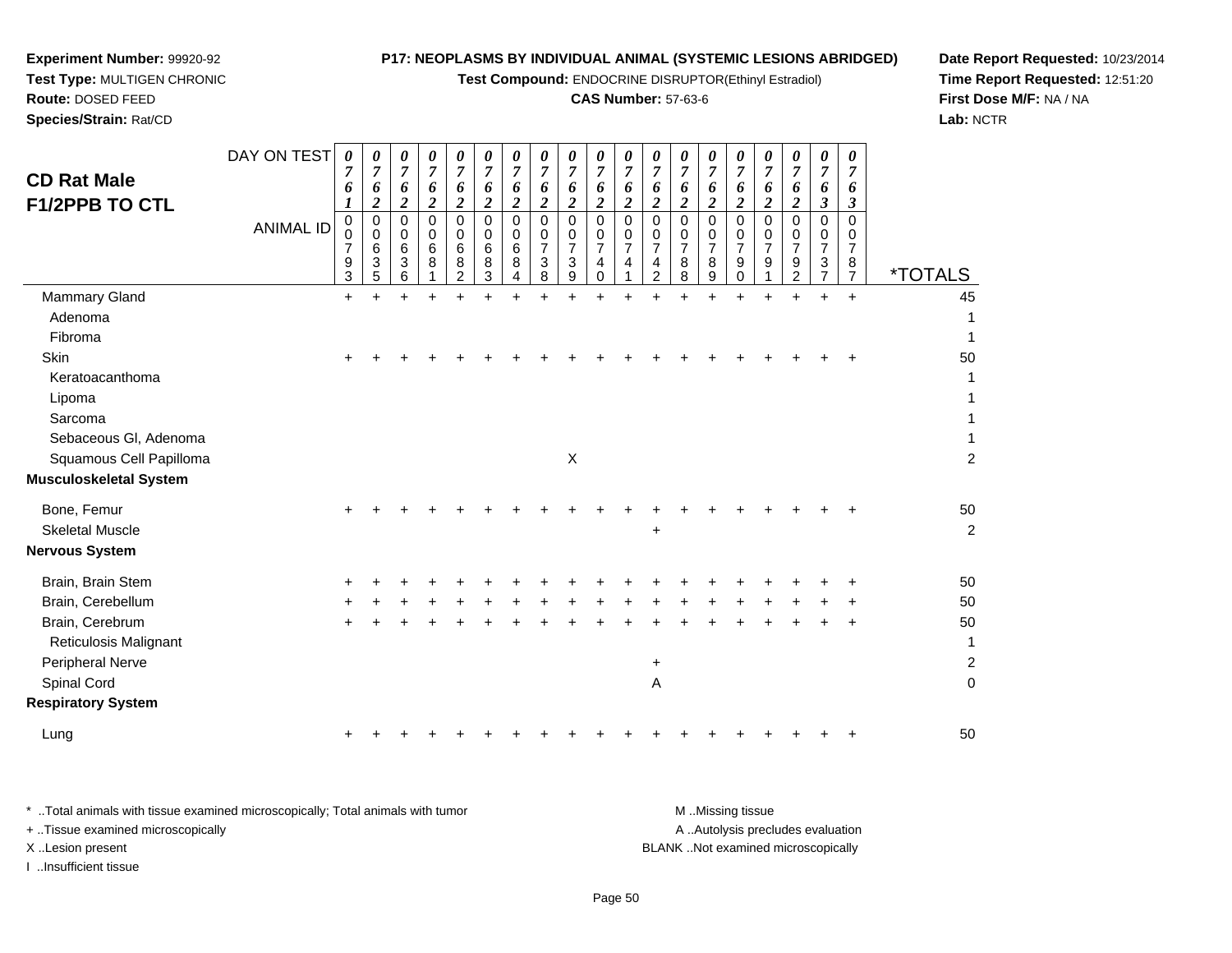**Test Compound:** ENDOCRINE DISRUPTOR(Ethinyl Estradiol)

# **CAS Number:** 57-63-6

**Date Report Requested:** 10/23/2014**Time Report Requested:** 12:51:21**First Dose M/F:** NA / NA**Lab:** NCTR

 $\overline{2}$ 

| <b>CD Rat Male</b><br><b>F1/2PPB TO CTL</b>       | DAY ON TEST<br><b>ANIMAL ID</b> | 0<br>6<br>$\mathbf 0$<br>0<br>$\overline{7}$<br>9<br>3 | $\boldsymbol{\theta}$<br>$\overline{7}$<br>6<br>2<br>$\mathbf 0$<br>$\pmb{0}$<br>6<br>3<br>5 | 0<br>7<br>6<br>$\overline{\mathbf{2}}$<br>$\Omega$<br>0<br>6<br>3<br>6 | 0<br>$\boldsymbol{7}$<br>6<br>$\overline{\mathbf{c}}$<br>$\Omega$<br>0<br>6<br>8 | 0<br>7<br>6<br>$\boldsymbol{2}$<br>$\Omega$<br>0<br>6<br>8<br>$\mathfrak{D}$ | $\boldsymbol{\theta}$<br>$\overline{7}$<br>6<br>$\boldsymbol{2}$<br>$\Omega$<br>0<br>6<br>8<br>3 | U<br>$\overline{7}$<br>6<br>$\boldsymbol{2}$<br>$\Omega$<br>0<br>6<br>8 | 0<br>7<br>6<br>$\overline{2}$<br>$\Omega$<br>0<br>$\overline{7}$<br>3<br>8 | 0<br>$\overline{7}$<br>6<br>2<br>$\Omega$<br>0<br>$\overline{7}$<br>3<br>9 | 0<br>7<br>6<br>$\boldsymbol{2}$<br>$\mathbf 0$<br>0<br>$\overline{7}$<br>4<br>$\Omega$ | U<br>7<br>6<br>$\overline{2}$<br>$\Omega$<br>$\Omega$<br>$\overline{7}$<br>4 | $\overline{7}$<br>6<br>2<br>$\Omega$<br>$\Omega$<br>$\overline{7}$<br>4<br>$\mathcal{P}$ | 7<br>6<br>$\overline{\mathbf{2}}$<br>$\Omega$<br>$\Omega$<br>$\overline{7}$<br>8<br>8 | 0<br>6<br>2<br>$\Omega$<br>0<br>7<br>8<br>9 | 7<br>6<br>$\boldsymbol{2}$<br>$\Omega$<br>0<br>$\overline{7}$<br>9<br>$\Omega$ | $\boldsymbol{\theta}$<br>$\overline{7}$<br>6<br>$\overline{c}$<br>$\Omega$<br>0<br>$\overline{7}$<br>9 | 0<br>$\overline{7}$<br>6<br>$\boldsymbol{2}$<br>$\Omega$<br>0<br>$\overline{7}$<br>9<br>$\mathcal{P}$ | 0<br>7<br>6<br>3<br>$\Omega$<br>0<br>$\overline{7}$<br>3<br>$\overline{ }$ | 0<br>6<br>$\boldsymbol{\beta}$<br>$\Omega$<br>0<br>7<br>8<br>$\overline{7}$ | <i><b>*TOTALS</b></i> |
|---------------------------------------------------|---------------------------------|--------------------------------------------------------|----------------------------------------------------------------------------------------------|------------------------------------------------------------------------|----------------------------------------------------------------------------------|------------------------------------------------------------------------------|--------------------------------------------------------------------------------------------------|-------------------------------------------------------------------------|----------------------------------------------------------------------------|----------------------------------------------------------------------------|----------------------------------------------------------------------------------------|------------------------------------------------------------------------------|------------------------------------------------------------------------------------------|---------------------------------------------------------------------------------------|---------------------------------------------|--------------------------------------------------------------------------------|--------------------------------------------------------------------------------------------------------|-------------------------------------------------------------------------------------------------------|----------------------------------------------------------------------------|-----------------------------------------------------------------------------|-----------------------|
| Alveolar/Bronchiolar Carcinoma                    |                                 |                                                        |                                                                                              |                                                                        |                                                                                  |                                                                              |                                                                                                  |                                                                         |                                                                            |                                                                            |                                                                                        |                                                                              |                                                                                          |                                                                                       |                                             |                                                                                |                                                                                                        |                                                                                                       |                                                                            |                                                                             |                       |
| Nose                                              |                                 |                                                        |                                                                                              |                                                                        |                                                                                  |                                                                              |                                                                                                  |                                                                         |                                                                            |                                                                            |                                                                                        |                                                                              |                                                                                          |                                                                                       |                                             |                                                                                |                                                                                                        |                                                                                                       |                                                                            |                                                                             | 49                    |
| Trachea                                           |                                 |                                                        |                                                                                              |                                                                        |                                                                                  |                                                                              |                                                                                                  |                                                                         |                                                                            |                                                                            |                                                                                        |                                                                              |                                                                                          |                                                                                       |                                             |                                                                                |                                                                                                        |                                                                                                       |                                                                            |                                                                             | 50                    |
| <b>Special Senses System</b>                      |                                 |                                                        |                                                                                              |                                                                        |                                                                                  |                                                                              |                                                                                                  |                                                                         |                                                                            |                                                                            |                                                                                        |                                                                              |                                                                                          |                                                                                       |                                             |                                                                                |                                                                                                        |                                                                                                       |                                                                            |                                                                             |                       |
| Eye                                               |                                 |                                                        |                                                                                              |                                                                        |                                                                                  |                                                                              |                                                                                                  |                                                                         |                                                                            |                                                                            |                                                                                        |                                                                              |                                                                                          |                                                                                       |                                             |                                                                                |                                                                                                        |                                                                                                       |                                                                            |                                                                             | 49                    |
| <b>Harderian Gland</b>                            |                                 |                                                        |                                                                                              |                                                                        |                                                                                  |                                                                              |                                                                                                  |                                                                         |                                                                            |                                                                            |                                                                                        |                                                                              |                                                                                          |                                                                                       |                                             |                                                                                |                                                                                                        |                                                                                                       |                                                                            |                                                                             | 50                    |
| Squamous Cell Carcinoma, Deep Invasion            |                                 |                                                        |                                                                                              |                                                                        |                                                                                  |                                                                              |                                                                                                  |                                                                         |                                                                            |                                                                            |                                                                                        |                                                                              |                                                                                          |                                                                                       |                                             |                                                                                |                                                                                                        |                                                                                                       |                                                                            |                                                                             | 1                     |
| Zymbal's Gland                                    |                                 |                                                        |                                                                                              |                                                                        |                                                                                  |                                                                              |                                                                                                  |                                                                         |                                                                            |                                                                            |                                                                                        |                                                                              |                                                                                          |                                                                                       |                                             |                                                                                |                                                                                                        |                                                                                                       |                                                                            |                                                                             |                       |
| Adenoma                                           |                                 |                                                        |                                                                                              |                                                                        |                                                                                  |                                                                              |                                                                                                  |                                                                         |                                                                            |                                                                            |                                                                                        |                                                                              |                                                                                          |                                                                                       |                                             |                                                                                |                                                                                                        |                                                                                                       |                                                                            |                                                                             |                       |
| <b>Urinary System</b>                             |                                 |                                                        |                                                                                              |                                                                        |                                                                                  |                                                                              |                                                                                                  |                                                                         |                                                                            |                                                                            |                                                                                        |                                                                              |                                                                                          |                                                                                       |                                             |                                                                                |                                                                                                        |                                                                                                       |                                                                            |                                                                             |                       |
| Kidney                                            |                                 |                                                        |                                                                                              |                                                                        |                                                                                  |                                                                              |                                                                                                  |                                                                         |                                                                            |                                                                            |                                                                                        |                                                                              |                                                                                          |                                                                                       |                                             |                                                                                |                                                                                                        |                                                                                                       |                                                                            |                                                                             | 49                    |
| Bilateral, Renal Tubule, Adenoma                  |                                 |                                                        |                                                                                              |                                                                        |                                                                                  |                                                                              |                                                                                                  |                                                                         |                                                                            |                                                                            |                                                                                        |                                                                              |                                                                                          |                                                                                       |                                             |                                                                                |                                                                                                        |                                                                                                       |                                                                            |                                                                             | 1                     |
| Mesenchymal Tumor Malignant                       |                                 |                                                        |                                                                                              |                                                                        |                                                                                  |                                                                              |                                                                                                  |                                                                         |                                                                            |                                                                            |                                                                                        |                                                                              |                                                                                          |                                                                                       |                                             |                                                                                |                                                                                                        |                                                                                                       |                                                                            |                                                                             |                       |
| Renal Tubule, Adenoma                             |                                 |                                                        |                                                                                              |                                                                        |                                                                                  |                                                                              |                                                                                                  |                                                                         |                                                                            |                                                                            |                                                                                        |                                                                              |                                                                                          |                                                                                       |                                             |                                                                                |                                                                                                        |                                                                                                       | X                                                                          |                                                                             |                       |
| Renal Tubule, Carcinoma                           |                                 |                                                        |                                                                                              |                                                                        |                                                                                  |                                                                              |                                                                                                  |                                                                         |                                                                            |                                                                            |                                                                                        |                                                                              |                                                                                          |                                                                                       |                                             |                                                                                |                                                                                                        |                                                                                                       |                                                                            |                                                                             |                       |
| Urethra                                           |                                 |                                                        |                                                                                              |                                                                        |                                                                                  |                                                                              |                                                                                                  |                                                                         |                                                                            |                                                                            |                                                                                        |                                                                              |                                                                                          |                                                                                       |                                             |                                                                                |                                                                                                        |                                                                                                       |                                                                            |                                                                             |                       |
| <b>Urinary Bladder</b><br><b>SYSTEMIC LESIONS</b> |                                 |                                                        |                                                                                              |                                                                        |                                                                                  |                                                                              |                                                                                                  |                                                                         |                                                                            |                                                                            |                                                                                        |                                                                              |                                                                                          |                                                                                       |                                             |                                                                                |                                                                                                        |                                                                                                       |                                                                            |                                                                             | 49                    |
|                                                   |                                 |                                                        |                                                                                              |                                                                        |                                                                                  |                                                                              |                                                                                                  |                                                                         |                                                                            |                                                                            |                                                                                        |                                                                              |                                                                                          |                                                                                       |                                             |                                                                                |                                                                                                        |                                                                                                       |                                                                            |                                                                             |                       |

**Experiment Number:** 99920-92**Test Type:** MULTIGEN CHRONIC

**Route:** DOSED FEED**Species/Strain:** Rat/CD

Multiple Organn  $+$  <sup>+</sup> <sup>+</sup> <sup>+</sup> <sup>+</sup> <sup>+</sup> <sup>+</sup> <sup>+</sup> <sup>+</sup> <sup>+</sup> <sup>+</sup> <sup>+</sup> <sup>+</sup> <sup>+</sup> <sup>+</sup> <sup>+</sup> <sup>+</sup> <sup>+</sup> <sup>+</sup> <sup>50</sup> Lymphoma Malignantt de la construction de la construction de la construction de la construction de la construction de la construction<br>La construction de la construction de la construction de la construction de la construction de la construc

\* ..Total animals with tissue examined microscopically; Total animals with tumor **M** ...Missing tissue M ...Missing tissue A .. Autolysis precludes evaluation + ..Tissue examined microscopically X ..Lesion present BLANK ..Not examined microscopicallyI ..Insufficient tissue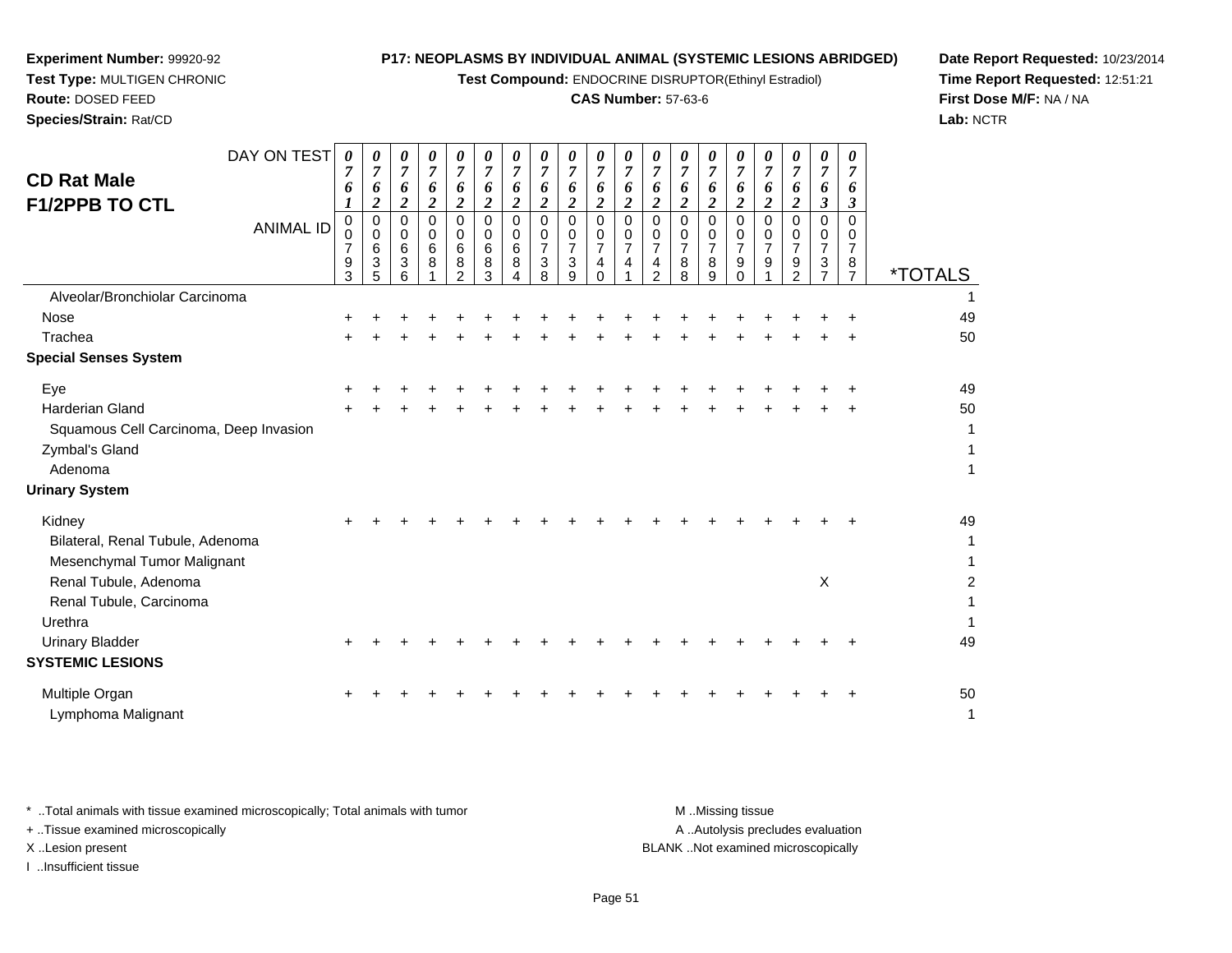**Test Compound:** ENDOCRINE DISRUPTOR(Ethinyl Estradiol)

#### **CAS Number:** 57-63-6

**Date Report Requested:** 10/23/2014**Time Report Requested:** 12:51:21**First Dose M/F:** NA / NA**Lab:** NCTR

| DAY ON TEST<br><b>CD Rat Male</b><br>F1/10PPB TO CTL | <b>ANIMAL ID</b> | 0<br>$\boldsymbol{2}$<br>1<br>9<br>0<br>0<br>$\mathbf 0$<br>0<br>$\overline{7}$ | $\boldsymbol{\theta}$<br>$\boldsymbol{2}$<br>$\boldsymbol{4}$<br>1<br>$\Omega$<br>$\mathbf 0$<br>$\mathbf 0$<br>3 | 0<br>$\boldsymbol{\beta}$<br>$\pmb{8}$<br>6<br>$\mathbf{0}$<br>$\mathbf 0$<br>$\mathbf 0$<br>$\sqrt{3}$<br>$\mathcal{P}$ | $\pmb{\theta}$<br>$\boldsymbol{4}$<br>$\sqrt{5}$<br>4<br>0<br>0<br>$\pmb{0}$<br>4<br>6 | $\boldsymbol{\theta}$<br>$\mathfrak{s}$<br>$\boldsymbol{l}$<br>$\boldsymbol{l}$<br>$\mathbf 0$<br>$\mathbf 0$<br>$\pmb{0}$<br>$\overline{7}$<br>$\Omega$ | 0<br>5<br>2<br>$\Omega$<br>0<br>$\mathbf 0$<br>6<br>9 | 0<br>$\mathfrak{s}$<br>$\overline{7}$<br>6<br>0<br>0<br>3 | 0<br>6<br>5<br>9<br>0<br>$\pmb{0}$<br>$\overline{c}$<br>$\mathbf{1}$ | 0<br>6<br>6<br>9<br>0<br>$\mathbf 0$<br>$\overline{2}$<br>$\mathfrak{S}$<br>$\Delta$ | $\boldsymbol{\theta}$<br>6<br>$\overline{7}$<br>$\overline{7}$<br>$\mathbf 0$<br>$\frac{0}{2}$<br>$\overline{5}$ | 0<br>$\overline{7}$<br>$\overline{\mathbf{c}}$<br>5<br>0<br>$\mathbf 0$<br>$\sqrt{3}$<br>3<br>6 | 0<br>$\overline{7}$<br>$\boldsymbol{2}$<br>$\boldsymbol{g}$<br>$\Omega$<br>0<br>$\mathbf{3}$<br>4<br>8 | 0<br>$\overline{7}$<br>$\boldsymbol{\mathfrak{z}}$<br>0<br>$\Omega$<br>0<br>$\mathbf{3}$<br>4 | 0<br>$\boldsymbol{7}$<br>$\boldsymbol{\mathfrak{z}}$<br>6<br>$\Omega$<br>0<br>$\mathbf{3}$<br>6<br>5 | 0<br>$\overline{7}$<br>$\boldsymbol{4}$<br>$\boldsymbol{\beta}$<br>$\mathbf 0$<br>$\pmb{0}$<br>$\sqrt{3}$<br>8<br>$\Omega$ | $\overline{7}$<br>4<br>6<br>$\Omega$<br>0<br>$\mathbf{3}$<br>8<br>Δ | 0<br>$\overline{7}$<br>$\boldsymbol{4}$<br>6<br>$\mathbf 0$<br>$\mathbf 0$<br>$\mathbf{3}$<br>$9\,$<br>$\overline{5}$ | 0<br>7<br>5<br>6<br>0<br>$\mathbf 0$<br>$\overline{\mathbf{4}}$<br>$\sqrt{3}$<br>$\overline{ }$ | 0<br>$\overline{7}$<br>$\sqrt{5}$<br>6<br>$\mathbf 0$<br>$\pmb{0}$<br>$\overline{\mathbf{4}}$<br>$\ensuremath{\mathsf{3}}$<br>8 | 0<br>$\overline{7}$<br>$\mathfrak{H}$<br>6<br>$\Omega$<br>0<br>$\overline{4}$<br>3<br>9 | 5<br>6<br>$\Omega$<br>0<br>4<br>4 | 0<br>$\sqrt{5}$<br>7<br>$\Omega$<br>0<br>4<br>9 | 0<br>$\overline{7}$<br>$\mathfrak{s}$<br>7<br>$\Omega$<br>$\mathbf 0$<br>$\overline{a}$<br>9<br>2 | 0<br>$\overline{7}$<br>5<br>$\overline{7}$<br>$\Omega$<br>$\pmb{0}$<br>$\overline{4}$<br>$\boldsymbol{9}$<br>3 | 0<br>$\overline{7}$<br>$\overline{5}$<br>$\overline{7}$<br>$\mathbf 0$<br>$\mathbf 0$<br>$\overline{4}$<br>9<br>4 | 7<br>5<br>7<br>$\Omega$<br>0<br>4<br>9<br>5 | 0<br>$\overline{7}$<br>5<br>$\overline{7}$<br>$\mathbf 0$<br>0<br>5<br>3<br>8 | 0<br>$\overline{7}$<br>5<br>$\overline{7}$<br>$\mathbf 0$<br>$\pmb{0}$<br>$\sqrt{5}$<br>$\ensuremath{\mathsf{3}}$<br>9 | 0<br>$\overline{7}$<br>$\mathfrak{s}$<br>7<br>$\mathbf 0$<br>$\pmb{0}$<br>$\sqrt{5}$<br>4<br>$\Omega$ | 0<br>$\overline{7}$<br>$\mathfrak{s}$<br>$\overline{7}$<br>$\mathbf 0$<br>0<br>5<br>4 | 5<br>8<br>$\Omega$<br>$\mathbf 0$<br>5<br>8<br>8 |
|------------------------------------------------------|------------------|---------------------------------------------------------------------------------|-------------------------------------------------------------------------------------------------------------------|--------------------------------------------------------------------------------------------------------------------------|----------------------------------------------------------------------------------------|----------------------------------------------------------------------------------------------------------------------------------------------------------|-------------------------------------------------------|-----------------------------------------------------------|----------------------------------------------------------------------|--------------------------------------------------------------------------------------|------------------------------------------------------------------------------------------------------------------|-------------------------------------------------------------------------------------------------|--------------------------------------------------------------------------------------------------------|-----------------------------------------------------------------------------------------------|------------------------------------------------------------------------------------------------------|----------------------------------------------------------------------------------------------------------------------------|---------------------------------------------------------------------|-----------------------------------------------------------------------------------------------------------------------|-------------------------------------------------------------------------------------------------|---------------------------------------------------------------------------------------------------------------------------------|-----------------------------------------------------------------------------------------|-----------------------------------|-------------------------------------------------|---------------------------------------------------------------------------------------------------|----------------------------------------------------------------------------------------------------------------|-------------------------------------------------------------------------------------------------------------------|---------------------------------------------|-------------------------------------------------------------------------------|------------------------------------------------------------------------------------------------------------------------|-------------------------------------------------------------------------------------------------------|---------------------------------------------------------------------------------------|--------------------------------------------------|
| <b>Alimentary System</b>                             |                  |                                                                                 |                                                                                                                   |                                                                                                                          |                                                                                        |                                                                                                                                                          |                                                       |                                                           |                                                                      |                                                                                      |                                                                                                                  |                                                                                                 |                                                                                                        |                                                                                               |                                                                                                      |                                                                                                                            |                                                                     |                                                                                                                       |                                                                                                 |                                                                                                                                 |                                                                                         |                                   |                                                 |                                                                                                   |                                                                                                                |                                                                                                                   |                                             |                                                                               |                                                                                                                        |                                                                                                       |                                                                                       |                                                  |
| Esophagus                                            |                  |                                                                                 |                                                                                                                   |                                                                                                                          |                                                                                        |                                                                                                                                                          |                                                       |                                                           |                                                                      |                                                                                      |                                                                                                                  |                                                                                                 |                                                                                                        |                                                                                               |                                                                                                      |                                                                                                                            |                                                                     |                                                                                                                       |                                                                                                 |                                                                                                                                 |                                                                                         |                                   |                                                 |                                                                                                   |                                                                                                                |                                                                                                                   |                                             |                                                                               |                                                                                                                        |                                                                                                       |                                                                                       |                                                  |
| Intestine Large, Cecum                               |                  |                                                                                 |                                                                                                                   |                                                                                                                          |                                                                                        |                                                                                                                                                          |                                                       |                                                           |                                                                      |                                                                                      |                                                                                                                  |                                                                                                 |                                                                                                        |                                                                                               |                                                                                                      |                                                                                                                            |                                                                     |                                                                                                                       |                                                                                                 |                                                                                                                                 |                                                                                         |                                   |                                                 |                                                                                                   |                                                                                                                |                                                                                                                   |                                             |                                                                               |                                                                                                                        |                                                                                                       |                                                                                       |                                                  |
| Intestine Large, Colon                               |                  | $\ddot{}$                                                                       |                                                                                                                   |                                                                                                                          |                                                                                        |                                                                                                                                                          |                                                       |                                                           |                                                                      |                                                                                      |                                                                                                                  |                                                                                                 |                                                                                                        |                                                                                               |                                                                                                      |                                                                                                                            |                                                                     |                                                                                                                       |                                                                                                 |                                                                                                                                 |                                                                                         |                                   |                                                 |                                                                                                   |                                                                                                                |                                                                                                                   |                                             |                                                                               |                                                                                                                        |                                                                                                       |                                                                                       |                                                  |
| Intestine Large, Rectum                              |                  | $\div$                                                                          |                                                                                                                   |                                                                                                                          |                                                                                        |                                                                                                                                                          |                                                       |                                                           |                                                                      |                                                                                      |                                                                                                                  |                                                                                                 |                                                                                                        |                                                                                               |                                                                                                      |                                                                                                                            |                                                                     |                                                                                                                       |                                                                                                 |                                                                                                                                 |                                                                                         |                                   |                                                 |                                                                                                   |                                                                                                                |                                                                                                                   |                                             |                                                                               |                                                                                                                        |                                                                                                       |                                                                                       |                                                  |
| Intestine Small, Duodenum                            |                  |                                                                                 |                                                                                                                   |                                                                                                                          |                                                                                        |                                                                                                                                                          |                                                       |                                                           |                                                                      |                                                                                      |                                                                                                                  |                                                                                                 |                                                                                                        |                                                                                               |                                                                                                      |                                                                                                                            |                                                                     |                                                                                                                       |                                                                                                 |                                                                                                                                 |                                                                                         |                                   |                                                 |                                                                                                   |                                                                                                                |                                                                                                                   |                                             |                                                                               |                                                                                                                        |                                                                                                       |                                                                                       |                                                  |
| Intestine Small, Ileum                               |                  | $\div$                                                                          |                                                                                                                   |                                                                                                                          | A                                                                                      |                                                                                                                                                          |                                                       |                                                           |                                                                      |                                                                                      |                                                                                                                  |                                                                                                 |                                                                                                        |                                                                                               |                                                                                                      |                                                                                                                            |                                                                     |                                                                                                                       |                                                                                                 |                                                                                                                                 |                                                                                         |                                   |                                                 |                                                                                                   |                                                                                                                |                                                                                                                   |                                             |                                                                               |                                                                                                                        |                                                                                                       |                                                                                       |                                                  |
| Intestine Small, Jejunum                             |                  | $\ddot{}$                                                                       |                                                                                                                   |                                                                                                                          | A                                                                                      | A                                                                                                                                                        |                                                       |                                                           |                                                                      |                                                                                      |                                                                                                                  | Α                                                                                               |                                                                                                        | A                                                                                             | A                                                                                                    |                                                                                                                            |                                                                     |                                                                                                                       |                                                                                                 |                                                                                                                                 |                                                                                         |                                   |                                                 |                                                                                                   |                                                                                                                |                                                                                                                   |                                             |                                                                               |                                                                                                                        |                                                                                                       |                                                                                       |                                                  |
| Liver                                                |                  | $\ddot{}$                                                                       |                                                                                                                   |                                                                                                                          |                                                                                        |                                                                                                                                                          |                                                       |                                                           |                                                                      |                                                                                      |                                                                                                                  |                                                                                                 |                                                                                                        |                                                                                               |                                                                                                      |                                                                                                                            |                                                                     |                                                                                                                       |                                                                                                 |                                                                                                                                 |                                                                                         |                                   |                                                 |                                                                                                   |                                                                                                                |                                                                                                                   |                                             |                                                                               |                                                                                                                        |                                                                                                       |                                                                                       |                                                  |
| Hepatocellular Carcinoma                             |                  |                                                                                 |                                                                                                                   |                                                                                                                          |                                                                                        |                                                                                                                                                          |                                                       |                                                           |                                                                      |                                                                                      |                                                                                                                  |                                                                                                 |                                                                                                        |                                                                                               |                                                                                                      |                                                                                                                            |                                                                     |                                                                                                                       |                                                                                                 |                                                                                                                                 |                                                                                         |                                   |                                                 |                                                                                                   |                                                                                                                |                                                                                                                   |                                             |                                                                               |                                                                                                                        |                                                                                                       |                                                                                       |                                                  |
| Mesentery                                            |                  |                                                                                 |                                                                                                                   |                                                                                                                          |                                                                                        |                                                                                                                                                          |                                                       |                                                           |                                                                      |                                                                                      | $\ddot{}$                                                                                                        |                                                                                                 |                                                                                                        |                                                                                               |                                                                                                      |                                                                                                                            |                                                                     |                                                                                                                       |                                                                                                 |                                                                                                                                 |                                                                                         |                                   |                                                 |                                                                                                   |                                                                                                                |                                                                                                                   |                                             |                                                                               |                                                                                                                        |                                                                                                       |                                                                                       |                                                  |
| Carcinoma, Metastatic, Uncertain Primary<br>Site     |                  |                                                                                 |                                                                                                                   |                                                                                                                          |                                                                                        |                                                                                                                                                          |                                                       |                                                           |                                                                      |                                                                                      | X                                                                                                                |                                                                                                 |                                                                                                        |                                                                                               |                                                                                                      |                                                                                                                            |                                                                     |                                                                                                                       |                                                                                                 |                                                                                                                                 |                                                                                         |                                   |                                                 |                                                                                                   |                                                                                                                |                                                                                                                   |                                             |                                                                               |                                                                                                                        |                                                                                                       |                                                                                       |                                                  |
| Oral Mucosa                                          |                  |                                                                                 |                                                                                                                   |                                                                                                                          |                                                                                        |                                                                                                                                                          |                                                       |                                                           | $\ddot{}$                                                            |                                                                                      |                                                                                                                  |                                                                                                 |                                                                                                        |                                                                                               |                                                                                                      |                                                                                                                            |                                                                     |                                                                                                                       |                                                                                                 |                                                                                                                                 |                                                                                         |                                   |                                                 |                                                                                                   |                                                                                                                |                                                                                                                   |                                             |                                                                               |                                                                                                                        |                                                                                                       |                                                                                       |                                                  |
| Pancreas                                             |                  |                                                                                 |                                                                                                                   |                                                                                                                          |                                                                                        |                                                                                                                                                          |                                                       |                                                           |                                                                      |                                                                                      |                                                                                                                  |                                                                                                 |                                                                                                        |                                                                                               |                                                                                                      |                                                                                                                            |                                                                     |                                                                                                                       |                                                                                                 |                                                                                                                                 |                                                                                         |                                   |                                                 |                                                                                                   |                                                                                                                |                                                                                                                   |                                             |                                                                               |                                                                                                                        |                                                                                                       |                                                                                       |                                                  |
| Salivary Glands                                      |                  |                                                                                 |                                                                                                                   |                                                                                                                          |                                                                                        |                                                                                                                                                          |                                                       |                                                           |                                                                      |                                                                                      |                                                                                                                  |                                                                                                 |                                                                                                        |                                                                                               |                                                                                                      |                                                                                                                            |                                                                     |                                                                                                                       |                                                                                                 |                                                                                                                                 |                                                                                         |                                   |                                                 |                                                                                                   |                                                                                                                |                                                                                                                   |                                             |                                                                               |                                                                                                                        |                                                                                                       |                                                                                       |                                                  |
| Stomach, Forestomach                                 |                  | $\ddot{}$                                                                       |                                                                                                                   |                                                                                                                          | A                                                                                      |                                                                                                                                                          |                                                       |                                                           |                                                                      |                                                                                      |                                                                                                                  |                                                                                                 |                                                                                                        |                                                                                               |                                                                                                      |                                                                                                                            |                                                                     |                                                                                                                       |                                                                                                 |                                                                                                                                 |                                                                                         |                                   |                                                 |                                                                                                   |                                                                                                                |                                                                                                                   |                                             |                                                                               |                                                                                                                        |                                                                                                       |                                                                                       |                                                  |
| Stomach, Glandular                                   |                  | $\ddot{}$                                                                       |                                                                                                                   | A                                                                                                                        | A                                                                                      | A                                                                                                                                                        |                                                       |                                                           |                                                                      |                                                                                      |                                                                                                                  |                                                                                                 |                                                                                                        |                                                                                               |                                                                                                      |                                                                                                                            |                                                                     |                                                                                                                       |                                                                                                 |                                                                                                                                 |                                                                                         |                                   |                                                 |                                                                                                   |                                                                                                                |                                                                                                                   |                                             |                                                                               |                                                                                                                        |                                                                                                       |                                                                                       |                                                  |
| <b>Cardiovascular System</b>                         |                  |                                                                                 |                                                                                                                   |                                                                                                                          |                                                                                        |                                                                                                                                                          |                                                       |                                                           |                                                                      |                                                                                      |                                                                                                                  |                                                                                                 |                                                                                                        |                                                                                               |                                                                                                      |                                                                                                                            |                                                                     |                                                                                                                       |                                                                                                 |                                                                                                                                 |                                                                                         |                                   |                                                 |                                                                                                   |                                                                                                                |                                                                                                                   |                                             |                                                                               |                                                                                                                        |                                                                                                       |                                                                                       |                                                  |
| <b>Blood Vessel</b>                                  |                  | $\div$                                                                          |                                                                                                                   |                                                                                                                          |                                                                                        |                                                                                                                                                          |                                                       |                                                           |                                                                      |                                                                                      |                                                                                                                  |                                                                                                 |                                                                                                        |                                                                                               |                                                                                                      |                                                                                                                            |                                                                     |                                                                                                                       |                                                                                                 |                                                                                                                                 |                                                                                         |                                   |                                                 |                                                                                                   |                                                                                                                |                                                                                                                   |                                             |                                                                               |                                                                                                                        |                                                                                                       |                                                                                       |                                                  |

\* ..Total animals with tissue examined microscopically; Total animals with tumor **M** ...Missing tissue M ...Missing tissue A ..Autolysis precludes evaluation + ..Tissue examined microscopically X ..Lesion present BLANK ..Not examined microscopicallyI ..Insufficient tissue

 $+$  A  $+$ 

**Experiment Number:** 99920-92**Test Type:** MULTIGEN CHRONIC

**Route:** DOSED FEED**Species/Strain:** Rat/CD

Heart

 $\frac{1}{2}$ 

Page 52

<sup>+</sup> <sup>+</sup> <sup>A</sup> <sup>+</sup> <sup>+</sup> <sup>+</sup> <sup>+</sup> <sup>+</sup> <sup>+</sup> <sup>+</sup> <sup>+</sup> <sup>+</sup> <sup>+</sup> <sup>+</sup> <sup>+</sup> <sup>+</sup> <sup>+</sup> <sup>+</sup> <sup>+</sup> <sup>+</sup> <sup>+</sup> <sup>+</sup> <sup>+</sup> <sup>+</sup> <sup>+</sup> <sup>+</sup> <sup>+</sup> <sup>+</sup> <sup>+</sup>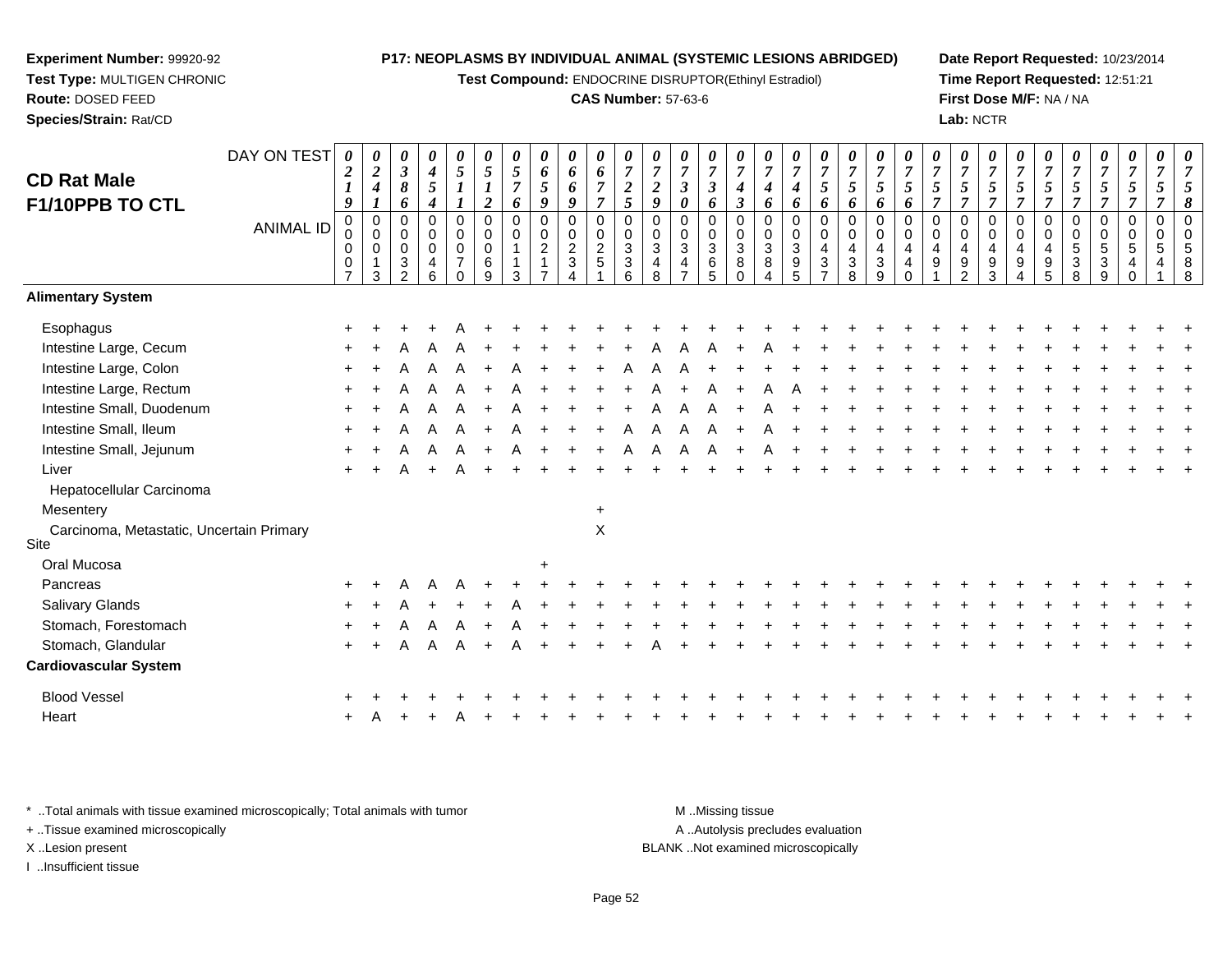**Test Compound:** ENDOCRINE DISRUPTOR(Ethinyl Estradiol)

## **CAS Number:** 57-63-6

**Date Report Requested:** 10/23/2014**Time Report Requested:** 12:51:21**First Dose M/F:** NA / NA**Lab:** NCTR

| <b>CD Rat Male</b><br>F1/10PPB TO CTL                                                                                                   | DAY ON TEST<br><b>ANIMAL ID</b> | 0<br>$\boldsymbol{2}$<br>$\bm{l}$<br>9<br>0<br>0<br>$\mathbf 0$<br>0<br>$\overline{7}$ | 0<br>$\boldsymbol{2}$<br>$\boldsymbol{4}$<br>$\mathbf 0$<br>$\mathbf 0$<br>$\Omega$<br>3 | 0<br>$\mathfrak{z}$<br>$\pmb{8}$<br>6<br>$\mathbf 0$<br>$\mathbf 0$<br>$\mathbf 0$<br>3<br>$\mathcal{P}$ | 0<br>$\boldsymbol{4}$<br>5<br>4<br>0<br>0<br>$\mathbf 0$<br>4<br>6 | 0<br>$\mathfrak{s}$<br>$\boldsymbol{l}$<br>$\boldsymbol{l}$<br>$\pmb{0}$<br>$\mathbf 0$<br>$\mathbf 0$<br>$\overline{7}$<br>$\Omega$ | 0<br>5<br>1<br>$\boldsymbol{2}$<br>$\mathbf 0$<br>0<br>$\mathbf 0$<br>6<br>9 | 0<br>$\mathfrak{s}$<br>$\overline{7}$<br>6<br>$\mathbf 0$<br>0<br>1<br>3 | 0<br>6<br>5<br>9<br>$\pmb{0}$<br>0<br>$\overline{a}$ | 0<br>6<br>6<br>9<br>0<br>$\mathbf 0$<br>$\overline{2}$<br>$\sqrt{3}$<br>$\Lambda$ | 0<br>6<br>$\overline{7}$<br>$\overline{7}$<br>$\pmb{0}$<br>$\mathsf{O}\xspace$<br>$\overline{c}$<br>$\overline{5}$ | 0<br>$\overline{7}$<br>$\boldsymbol{2}$<br>5<br>$\mathbf 0$<br>0<br>3<br>3<br>6 | 0<br>$\overline{7}$<br>$\overline{2}$<br>9<br>$\mathbf 0$<br>$\mathbf 0$<br>3<br>4<br>8 | 0<br>$\overline{7}$<br>$\boldsymbol{\beta}$<br>0<br>$\mathbf 0$<br>0<br>3<br>4 | 0<br>$\boldsymbol{7}$<br>$\boldsymbol{\beta}$<br>6<br>0<br>0<br>3<br>$\,6$<br>$\overline{5}$ | 0<br>$\overline{7}$<br>$\boldsymbol{4}$<br>$\boldsymbol{\beta}$<br>$\mathbf 0$<br>$\pmb{0}$<br>$\sqrt{3}$<br>8<br>$\Omega$ | 0<br>$\overline{7}$<br>4<br>6<br>$\mathbf 0$<br>0<br>$\mathbf{3}$<br>8<br>4 | 0<br>$\overline{7}$<br>4<br>6<br>$\pmb{0}$<br>0<br>$\mathbf{3}$<br>9<br>$\overline{5}$ | 0<br>$\overline{7}$<br>5<br>6<br>0<br>0<br>4<br>$\ensuremath{\mathsf{3}}$<br>$\overline{7}$ | 0<br>$\boldsymbol{7}$<br>$\mathfrak{s}$<br>6<br>$\boldsymbol{0}$<br>$\mathsf 0$<br>4<br>$\ensuremath{\mathsf{3}}$<br>8 | 0<br>$\overline{7}$<br>5<br>6<br>$\mathbf 0$<br>0<br>$\overline{4}$<br>3<br>9 | 0<br>$\overline{7}$<br>5<br>6<br>$\mathbf 0$<br>0<br>$\overline{4}$<br>$\overline{4}$ | 0<br>$\overline{7}$<br>5<br>$\mathbf 0$<br>$\mathbf 0$<br>4<br>9 | 0<br>$\overline{7}$<br>5<br>$\overline{7}$<br>$\mathbf 0$<br>$\mathbf 0$<br>$\overline{4}$<br>9<br>2 | 0<br>$\overline{7}$<br>5<br>$\overline{7}$<br>$\mathbf 0$<br>$\mathbf 0$<br>$\overline{4}$<br>9<br>3 | 0<br>$\overline{7}$<br>5<br>$\overline{7}$<br>$\mathbf 0$<br>$\mathbf 0$<br>$\overline{a}$<br>9<br>$\boldsymbol{\Lambda}$ | 0<br>$\overline{7}$<br>5<br>7<br>$\mathbf 0$<br>$\mathbf 0$<br>4<br>9<br>5 | 0<br>$\overline{7}$<br>5<br>$\overline{7}$<br>0<br>0<br>5<br>3<br>8 | 0<br>$\overline{7}$<br>$\sqrt{5}$<br>$\overline{7}$<br>$\pmb{0}$<br>$\pmb{0}$<br>$\sqrt{5}$<br>3<br>9 | 0<br>$\overline{7}$<br>$\mathfrak{s}$<br>$\overline{7}$<br>$\mathbf 0$<br>$\mathbf 0$<br>$\sqrt{5}$<br>4<br>$\Omega$ | 0<br>$\overline{7}$<br>$\mathfrak{s}$<br>$\overline{7}$<br>$\mathbf 0$<br>0<br>5<br>4 | 0<br>$\overline{7}$<br>5<br>8<br>$\overline{0}$<br>$\mathbf 0$<br>5<br>8<br>8 |
|-----------------------------------------------------------------------------------------------------------------------------------------|---------------------------------|----------------------------------------------------------------------------------------|------------------------------------------------------------------------------------------|----------------------------------------------------------------------------------------------------------|--------------------------------------------------------------------|--------------------------------------------------------------------------------------------------------------------------------------|------------------------------------------------------------------------------|--------------------------------------------------------------------------|------------------------------------------------------|-----------------------------------------------------------------------------------|--------------------------------------------------------------------------------------------------------------------|---------------------------------------------------------------------------------|-----------------------------------------------------------------------------------------|--------------------------------------------------------------------------------|----------------------------------------------------------------------------------------------|----------------------------------------------------------------------------------------------------------------------------|-----------------------------------------------------------------------------|----------------------------------------------------------------------------------------|---------------------------------------------------------------------------------------------|------------------------------------------------------------------------------------------------------------------------|-------------------------------------------------------------------------------|---------------------------------------------------------------------------------------|------------------------------------------------------------------|------------------------------------------------------------------------------------------------------|------------------------------------------------------------------------------------------------------|---------------------------------------------------------------------------------------------------------------------------|----------------------------------------------------------------------------|---------------------------------------------------------------------|-------------------------------------------------------------------------------------------------------|----------------------------------------------------------------------------------------------------------------------|---------------------------------------------------------------------------------------|-------------------------------------------------------------------------------|
| <b>Endocrine System</b>                                                                                                                 |                                 |                                                                                        |                                                                                          |                                                                                                          |                                                                    |                                                                                                                                      |                                                                              |                                                                          |                                                      |                                                                                   |                                                                                                                    |                                                                                 |                                                                                         |                                                                                |                                                                                              |                                                                                                                            |                                                                             |                                                                                        |                                                                                             |                                                                                                                        |                                                                               |                                                                                       |                                                                  |                                                                                                      |                                                                                                      |                                                                                                                           |                                                                            |                                                                     |                                                                                                       |                                                                                                                      |                                                                                       |                                                                               |
| <b>Adrenal Cortex</b><br>Adenoma                                                                                                        |                                 |                                                                                        |                                                                                          |                                                                                                          | A                                                                  | $\mathsf{A}$                                                                                                                         |                                                                              |                                                                          |                                                      |                                                                                   |                                                                                                                    |                                                                                 |                                                                                         |                                                                                |                                                                                              |                                                                                                                            |                                                                             |                                                                                        |                                                                                             |                                                                                                                        |                                                                               |                                                                                       |                                                                  |                                                                                                      |                                                                                                      |                                                                                                                           |                                                                            |                                                                     |                                                                                                       |                                                                                                                      |                                                                                       |                                                                               |
| Adrenal Medulla<br>Pheochromocytoma Benign                                                                                              |                                 | $\ddot{}$                                                                              |                                                                                          |                                                                                                          | A                                                                  |                                                                                                                                      |                                                                              |                                                                          |                                                      |                                                                                   |                                                                                                                    |                                                                                 |                                                                                         |                                                                                |                                                                                              |                                                                                                                            |                                                                             |                                                                                        |                                                                                             |                                                                                                                        |                                                                               |                                                                                       |                                                                  |                                                                                                      |                                                                                                      |                                                                                                                           |                                                                            |                                                                     |                                                                                                       |                                                                                                                      |                                                                                       |                                                                               |
| Islets, Pancreatic<br>Adenoma                                                                                                           |                                 | $\ddot{}$                                                                              | $\pm$                                                                                    | A                                                                                                        | A                                                                  | $\mathsf{A}$                                                                                                                         |                                                                              |                                                                          |                                                      |                                                                                   |                                                                                                                    |                                                                                 |                                                                                         |                                                                                |                                                                                              |                                                                                                                            |                                                                             |                                                                                        |                                                                                             |                                                                                                                        |                                                                               |                                                                                       |                                                                  |                                                                                                      |                                                                                                      |                                                                                                                           |                                                                            |                                                                     |                                                                                                       |                                                                                                                      |                                                                                       | X                                                                             |
| Parathyroid Gland<br>Adenoma                                                                                                            |                                 |                                                                                        |                                                                                          |                                                                                                          |                                                                    |                                                                                                                                      |                                                                              |                                                                          |                                                      |                                                                                   |                                                                                                                    |                                                                                 |                                                                                         |                                                                                |                                                                                              |                                                                                                                            |                                                                             |                                                                                        | м                                                                                           |                                                                                                                        |                                                                               |                                                                                       |                                                                  | M                                                                                                    | X                                                                                                    |                                                                                                                           |                                                                            |                                                                     | м                                                                                                     |                                                                                                                      |                                                                                       |                                                                               |
| <b>Pituitary Gland</b><br>Pars Distalis, Adenoma                                                                                        |                                 |                                                                                        |                                                                                          |                                                                                                          | м                                                                  |                                                                                                                                      |                                                                              |                                                                          | Χ                                                    | X                                                                                 | X                                                                                                                  | X                                                                               |                                                                                         | Х                                                                              | X                                                                                            | X                                                                                                                          | X                                                                           | X                                                                                      | X                                                                                           | X                                                                                                                      |                                                                               |                                                                                       | Х                                                                |                                                                                                      | Х                                                                                                    | х                                                                                                                         |                                                                            |                                                                     |                                                                                                       | X                                                                                                                    | $X$ X                                                                                 |                                                                               |
| <b>Thyroid Gland</b><br>C Cell, Adenoma                                                                                                 |                                 | $\ddot{}$                                                                              |                                                                                          |                                                                                                          |                                                                    |                                                                                                                                      |                                                                              |                                                                          |                                                      |                                                                                   |                                                                                                                    |                                                                                 |                                                                                         |                                                                                |                                                                                              |                                                                                                                            |                                                                             |                                                                                        |                                                                                             |                                                                                                                        |                                                                               |                                                                                       |                                                                  |                                                                                                      |                                                                                                      |                                                                                                                           |                                                                            |                                                                     |                                                                                                       |                                                                                                                      |                                                                                       |                                                                               |
| <b>General Body System</b>                                                                                                              |                                 |                                                                                        |                                                                                          |                                                                                                          |                                                                    |                                                                                                                                      |                                                                              |                                                                          |                                                      |                                                                                   |                                                                                                                    |                                                                                 |                                                                                         |                                                                                |                                                                                              |                                                                                                                            |                                                                             |                                                                                        |                                                                                             |                                                                                                                        |                                                                               |                                                                                       |                                                                  |                                                                                                      |                                                                                                      |                                                                                                                           |                                                                            |                                                                     |                                                                                                       |                                                                                                                      |                                                                                       |                                                                               |
| <b>NONE</b><br><b>Genital System</b>                                                                                                    |                                 |                                                                                        |                                                                                          |                                                                                                          |                                                                    |                                                                                                                                      |                                                                              |                                                                          |                                                      |                                                                                   |                                                                                                                    |                                                                                 |                                                                                         |                                                                                |                                                                                              |                                                                                                                            |                                                                             |                                                                                        |                                                                                             |                                                                                                                        |                                                                               |                                                                                       |                                                                  |                                                                                                      |                                                                                                      |                                                                                                                           |                                                                            |                                                                     |                                                                                                       |                                                                                                                      |                                                                                       |                                                                               |
| <b>Coagulating Gland</b><br>Carcinoma, Metastatic, Prostate,<br>Dorsal/Lateral Lobe<br>Carcinoma, Metastatic, Uncertain Primary<br>Site |                                 | $+$                                                                                    |                                                                                          | A                                                                                                        | A                                                                  | X                                                                                                                                    |                                                                              |                                                                          |                                                      |                                                                                   | X                                                                                                                  |                                                                                 |                                                                                         |                                                                                |                                                                                              |                                                                                                                            |                                                                             |                                                                                        |                                                                                             |                                                                                                                        |                                                                               |                                                                                       |                                                                  |                                                                                                      |                                                                                                      |                                                                                                                           |                                                                            |                                                                     |                                                                                                       |                                                                                                                      |                                                                                       |                                                                               |
| <b>Ductus Deferens</b>                                                                                                                  |                                 |                                                                                        |                                                                                          |                                                                                                          |                                                                    | $\ddot{}$                                                                                                                            |                                                                              |                                                                          |                                                      |                                                                                   |                                                                                                                    |                                                                                 |                                                                                         |                                                                                |                                                                                              |                                                                                                                            |                                                                             |                                                                                        |                                                                                             |                                                                                                                        |                                                                               |                                                                                       |                                                                  |                                                                                                      |                                                                                                      |                                                                                                                           |                                                                            |                                                                     |                                                                                                       |                                                                                                                      |                                                                                       |                                                                               |

\* ..Total animals with tissue examined microscopically; Total animals with tumor **M** . Missing tissue M ..Missing tissue A ..Autolysis precludes evaluation + ..Tissue examined microscopically X ..Lesion present BLANK ..Not examined microscopicallyI ..Insufficient tissue

**Experiment Number:** 99920-92**Test Type:** MULTIGEN CHRONIC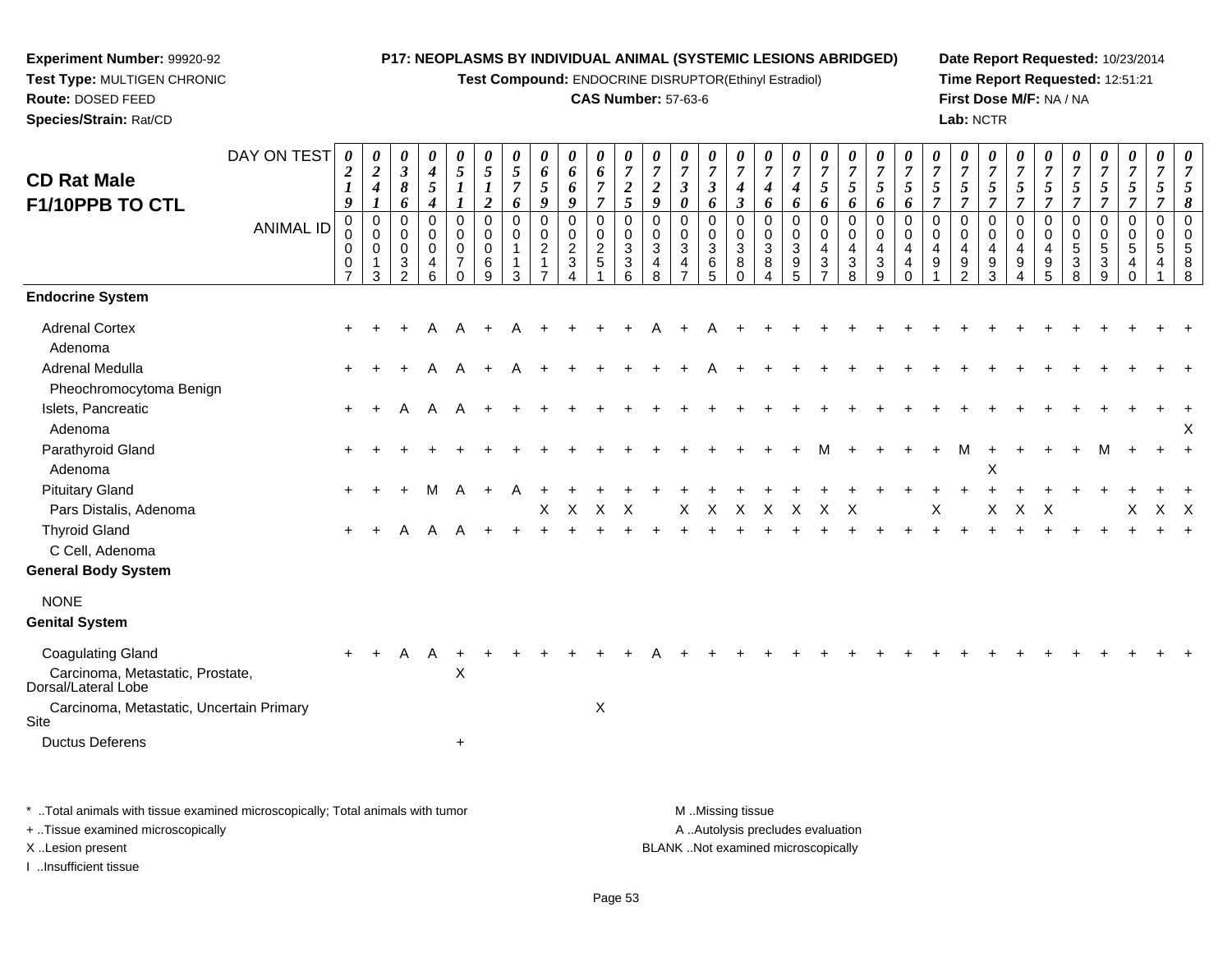**Test Compound:** ENDOCRINE DISRUPTOR(Ethinyl Estradiol)

#### **CAS Number:** 57-63-6

**Date Report Requested:** 10/23/2014**Time Report Requested:** 12:51:21**First Dose M/F:** NA / NA**Lab:** NCTR

| DAY ON TEST                                             | 0                                            | 0                       | 0                                                       | 0                               |                                                     | 0                                         |                       | 0                                        | 0                                                     | 0                                                 | 0                            |                                                |                              | 0                                           | 0                                                    | 0                               |                                                      | 0                                    | 0                                            | 0                                                                 | 0                                                          |                                   | 0                                   | 0                     |                                                     | 0                               |                         |                       |             |                       |  |
|---------------------------------------------------------|----------------------------------------------|-------------------------|---------------------------------------------------------|---------------------------------|-----------------------------------------------------|-------------------------------------------|-----------------------|------------------------------------------|-------------------------------------------------------|---------------------------------------------------|------------------------------|------------------------------------------------|------------------------------|---------------------------------------------|------------------------------------------------------|---------------------------------|------------------------------------------------------|--------------------------------------|----------------------------------------------|-------------------------------------------------------------------|------------------------------------------------------------|-----------------------------------|-------------------------------------|-----------------------|-----------------------------------------------------|---------------------------------|-------------------------|-----------------------|-------------|-----------------------|--|
| <b>CD Rat Male</b>                                      | $\boldsymbol{2}$                             | $\boldsymbol{2}$<br>4   | $\boldsymbol{\beta}$<br>8                               | $\boldsymbol{4}$<br>5           | 5                                                   | 5                                         | 5<br>$\overline{7}$   | 6<br>5                                   | 6<br>6                                                | 6<br>$\overline{7}$                               | $\overline{7}$<br>2          | $\overline{7}$<br>$\boldsymbol{2}$             | 3                            | $\overline{7}$<br>$\boldsymbol{\beta}$      | $\overline{7}$<br>$\boldsymbol{4}$                   | 7<br>4                          | 4                                                    | 5                                    | 7<br>5                                       | $\overline{7}$<br>5                                               | $\overline{7}$<br>5                                        | 7<br>5                            | $\overline{7}$<br>5                 | $\overline{7}$<br>5   | $\overline{7}$<br>5                                 | $\overline{7}$<br>5             | 5                       | 5                     | 5           |                       |  |
| F1/10PPB TO CTL                                         | 9                                            | 1                       | 6                                                       | 4                               |                                                     | $\overline{2}$                            | 6                     | 9                                        | 9                                                     | $\overline{7}$                                    | 5                            | 9                                              | $\boldsymbol{\theta}$        | 6                                           | $\boldsymbol{\beta}$                                 | 6                               | 6                                                    | 6                                    | 6                                            | 6                                                                 | 6                                                          | 7                                 | $\overline{7}$                      | $\overline{7}$        | $\overline{7}$                                      | 7                               | 7                       |                       |             |                       |  |
| <b>ANIMAL ID</b>                                        | 0<br>0<br>$\mathbf 0$<br>0<br>$\overline{7}$ | 0<br>0<br>$\Omega$<br>3 | $\Omega$<br>$\Omega$<br>$\Omega$<br>3<br>$\overline{2}$ | 0<br>$\mathbf 0$<br>0<br>4<br>6 | 0<br>0<br>$\mathbf 0$<br>$\overline{7}$<br>$\Omega$ | $\mathbf 0$<br>0<br>$\mathbf 0$<br>6<br>9 | 0<br>$\mathbf 0$<br>3 | $\mathbf 0$<br>$\mathsf 0$<br>$\sqrt{2}$ | 0<br>$\mathbf 0$<br>$\overline{c}$<br>$\sqrt{3}$<br>Δ | $\mathbf 0$<br>$\mathbf 0$<br>$\overline{2}$<br>5 | $\Omega$<br>0<br>3<br>3<br>6 | $\Omega$<br>$\Omega$<br>$\mathbf{3}$<br>4<br>8 | $\Omega$<br>$\mathbf 0$<br>3 | $\Omega$<br>0<br>$\mathbf{3}$<br>$\,6$<br>5 | $\mathbf 0$<br>$\mathbf 0$<br>$\mathbf{3}$<br>8<br>0 | $\mathbf 0$<br>0<br>3<br>8<br>4 | $\mathbf 0$<br>$\mathbf 0$<br>$\mathbf{3}$<br>9<br>5 | $\mathbf 0$<br>$\mathbf 0$<br>4<br>3 | 0<br>$\mathbf 0$<br>$\overline{4}$<br>3<br>8 | $\mathbf 0$<br>$\mathbf 0$<br>4<br>$\ensuremath{\mathsf{3}}$<br>9 | $\Omega$<br>$\mathbf 0$<br>$\overline{4}$<br>4<br>$\Omega$ | $\Omega$<br>$\mathbf 0$<br>4<br>9 | $\Omega$<br>0<br>9<br>$\mathcal{P}$ | 0<br>0<br>4<br>9<br>3 | $\Omega$<br>$\mathbf 0$<br>$\overline{4}$<br>9<br>Δ | 0<br>$\mathbf 0$<br>4<br>9<br>5 | 0<br>$\Omega$<br>5<br>3 | 0<br>0<br>5<br>3<br>g | 0<br>0<br>5 | $\mathbf 0$<br>0<br>5 |  |
| Epididymis                                              | $+$                                          | +                       |                                                         | $+$                             |                                                     |                                           |                       |                                          |                                                       |                                                   |                              |                                                |                              |                                             |                                                      |                                 |                                                      |                                      |                                              |                                                                   |                                                            |                                   |                                     |                       |                                                     |                                 |                         |                       |             |                       |  |
| Penis                                                   |                                              |                         |                                                         |                                 |                                                     |                                           |                       |                                          |                                                       |                                                   |                              |                                                |                              |                                             |                                                      |                                 |                                                      |                                      |                                              |                                                                   |                                                            |                                   |                                     |                       |                                                     |                                 |                         |                       |             |                       |  |
| <b>Preputial Gland</b>                                  |                                              |                         |                                                         |                                 |                                                     |                                           |                       |                                          |                                                       |                                                   |                              |                                                |                              |                                             |                                                      |                                 |                                                      |                                      |                                              |                                                                   |                                                            |                                   |                                     |                       |                                                     |                                 |                         |                       |             |                       |  |
| Squamous Cell Carcinoma                                 |                                              |                         |                                                         |                                 |                                                     |                                           |                       |                                          |                                                       | X                                                 | $\boldsymbol{\mathsf{X}}$    |                                                |                              |                                             |                                                      |                                 |                                                      |                                      |                                              |                                                                   | X                                                          |                                   |                                     |                       |                                                     |                                 |                         |                       |             |                       |  |
| Prostate, Dorsal/Lateral Lobe                           | $+$                                          | $\div$                  |                                                         | Α                               |                                                     |                                           |                       |                                          |                                                       |                                                   |                              |                                                |                              |                                             |                                                      |                                 |                                                      |                                      |                                              |                                                                   |                                                            |                                   |                                     |                       |                                                     |                                 |                         |                       |             |                       |  |
| Carcinoma                                               |                                              |                         |                                                         |                                 | $\times$                                            |                                           |                       |                                          |                                                       |                                                   |                              |                                                |                              |                                             |                                                      |                                 |                                                      |                                      |                                              |                                                                   |                                                            |                                   |                                     |                       |                                                     |                                 |                         |                       |             |                       |  |
| Carcinoma, Metastatic, Uncertain Primary<br>Site        |                                              |                         |                                                         |                                 |                                                     |                                           |                       |                                          |                                                       | X                                                 |                              |                                                |                              |                                             |                                                      |                                 |                                                      |                                      |                                              |                                                                   |                                                            |                                   |                                     |                       |                                                     |                                 |                         |                       |             |                       |  |
| Prostate, Ventral Lobe                                  |                                              |                         |                                                         |                                 |                                                     |                                           |                       |                                          |                                                       |                                                   |                              |                                                |                              |                                             |                                                      |                                 |                                                      |                                      |                                              |                                                                   |                                                            |                                   |                                     |                       |                                                     |                                 |                         |                       |             |                       |  |
| Carcinoma                                               |                                              |                         |                                                         |                                 | X                                                   |                                           |                       |                                          |                                                       |                                                   |                              |                                                |                              |                                             |                                                      |                                 |                                                      |                                      |                                              |                                                                   |                                                            |                                   |                                     |                       |                                                     |                                 |                         |                       |             |                       |  |
| <b>Rete Testes</b>                                      |                                              |                         |                                                         |                                 |                                                     |                                           |                       |                                          |                                                       |                                                   |                              |                                                |                              |                                             |                                                      |                                 |                                                      |                                      |                                              |                                                                   |                                                            |                                   |                                     |                       |                                                     |                                 |                         |                       |             |                       |  |
| Seminal Vesicle                                         | $\ddot{}$                                    |                         |                                                         | A                               |                                                     |                                           |                       |                                          |                                                       |                                                   |                              |                                                |                              |                                             |                                                      |                                 |                                                      |                                      |                                              |                                                                   |                                                            |                                   |                                     |                       |                                                     |                                 |                         |                       |             |                       |  |
| Carcinoma, Metastatic, Prostate,<br>Dorsal/Lateral Lobe |                                              |                         |                                                         |                                 | X                                                   |                                           |                       |                                          |                                                       |                                                   |                              |                                                |                              |                                             |                                                      |                                 |                                                      |                                      |                                              |                                                                   |                                                            |                                   |                                     |                       |                                                     |                                 |                         |                       |             |                       |  |
| Carcinoma, Metastatic, Uncertain Primary<br>Site        |                                              |                         |                                                         |                                 |                                                     |                                           |                       |                                          |                                                       | $\boldsymbol{\mathsf{X}}$                         |                              |                                                |                              |                                             |                                                      |                                 |                                                      |                                      |                                              |                                                                   |                                                            |                                   |                                     |                       |                                                     |                                 |                         |                       |             |                       |  |
| <b>Testes</b>                                           | $\pm$                                        |                         |                                                         |                                 |                                                     |                                           |                       |                                          |                                                       |                                                   |                              |                                                |                              |                                             |                                                      |                                 |                                                      |                                      |                                              |                                                                   |                                                            |                                   |                                     |                       |                                                     |                                 |                         |                       |             |                       |  |
| <b>Hematopoietic System</b>                             |                                              |                         |                                                         |                                 |                                                     |                                           |                       |                                          |                                                       |                                                   |                              |                                                |                              |                                             |                                                      |                                 |                                                      |                                      |                                              |                                                                   |                                                            |                                   |                                     |                       |                                                     |                                 |                         |                       |             |                       |  |
| <b>Bone Marrow</b>                                      | $\ddot{}$                                    |                         | A                                                       | A                               | A                                                   |                                           |                       |                                          |                                                       |                                                   |                              |                                                |                              |                                             |                                                      |                                 |                                                      |                                      |                                              |                                                                   |                                                            |                                   |                                     |                       |                                                     |                                 |                         |                       |             |                       |  |
| Lymph Node                                              |                                              |                         |                                                         |                                 |                                                     |                                           |                       |                                          |                                                       |                                                   |                              |                                                |                              |                                             |                                                      |                                 |                                                      |                                      |                                              |                                                                   |                                                            |                                   |                                     |                       |                                                     |                                 |                         |                       |             |                       |  |
| Lymph Node, Mandibular                                  |                                              |                         |                                                         |                                 |                                                     |                                           |                       |                                          |                                                       |                                                   |                              |                                                |                              |                                             |                                                      |                                 |                                                      |                                      |                                              |                                                                   |                                                            |                                   |                                     |                       |                                                     |                                 |                         |                       |             |                       |  |
| Lymph Node, Mesenteric                                  |                                              |                         |                                                         |                                 |                                                     |                                           |                       |                                          |                                                       |                                                   |                              |                                                |                              |                                             |                                                      |                                 |                                                      |                                      |                                              |                                                                   |                                                            |                                   |                                     |                       |                                                     |                                 |                         |                       |             |                       |  |
| Spleen                                                  |                                              |                         |                                                         |                                 |                                                     |                                           |                       |                                          |                                                       |                                                   |                              |                                                |                              |                                             |                                                      |                                 |                                                      |                                      |                                              |                                                                   |                                                            |                                   |                                     |                       |                                                     |                                 |                         |                       |             |                       |  |
|                                                         |                                              |                         |                                                         |                                 |                                                     |                                           |                       |                                          |                                                       |                                                   |                              |                                                |                              |                                             |                                                      |                                 |                                                      |                                      |                                              |                                                                   |                                                            |                                   |                                     |                       |                                                     |                                 |                         |                       |             |                       |  |

\* ..Total animals with tissue examined microscopically; Total animals with tumor **M** ...Missing tissue M ...Missing tissue A ..Autolysis precludes evaluation + ..Tissue examined microscopically X ..Lesion present BLANK ..Not examined microscopicallyI ..Insufficient tissue

**Experiment Number:** 99920-92**Test Type:** MULTIGEN CHRONIC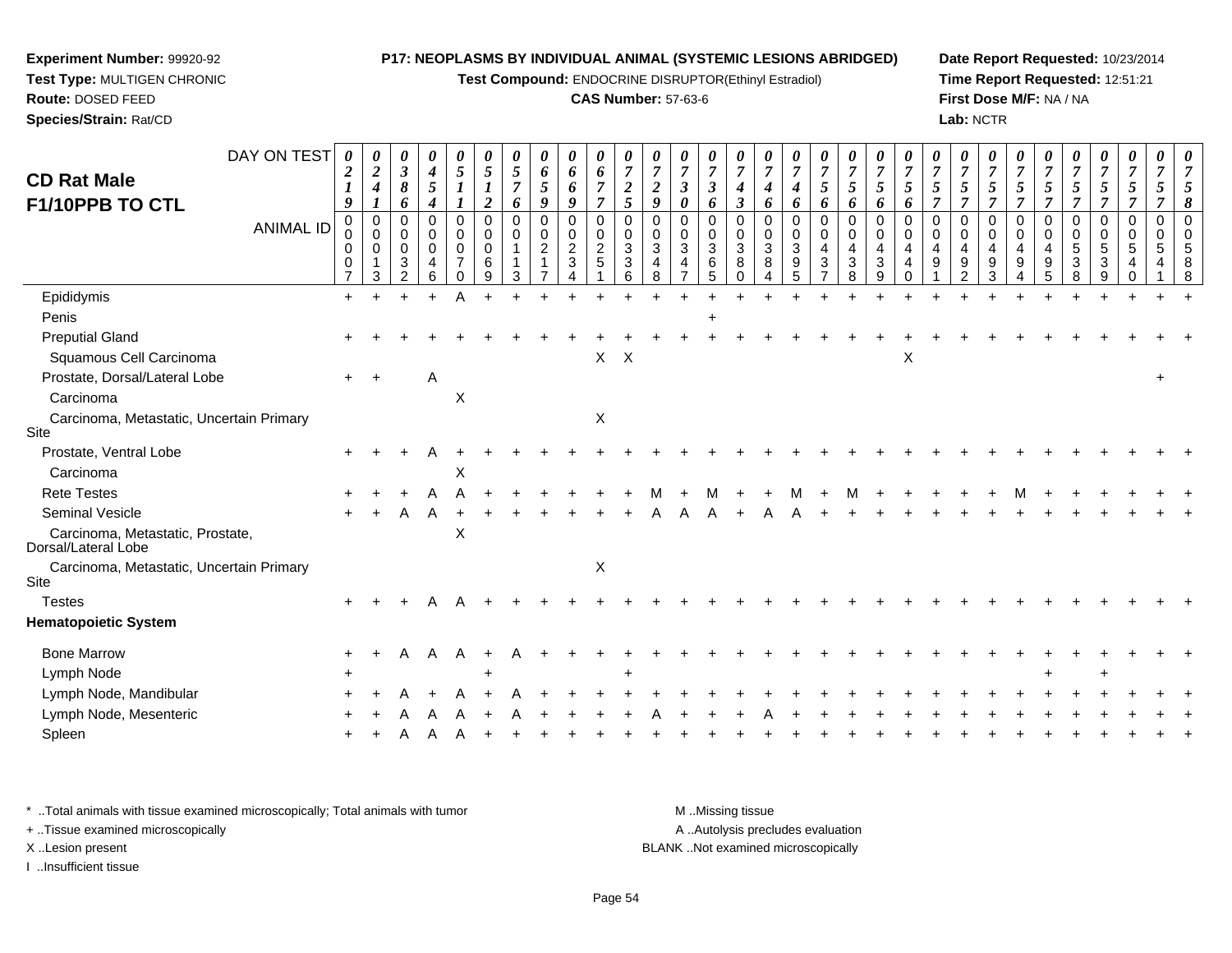**Test Compound:** ENDOCRINE DISRUPTOR(Ethinyl Estradiol)

#### **CAS Number:** 57-63-6

**Date Report Requested:** 10/23/2014**Time Report Requested:** 12:51:22**First Dose M/F:** NA / NA**Lab:** NCTR

| <b>CD Rat Male</b>                                     | DAY ON TEST      | 0<br>$\boldsymbol{2}$<br>$\boldsymbol{l}$         | $\boldsymbol{\theta}$<br>$\overline{2}$<br>$\boldsymbol{4}$               | 0<br>$\boldsymbol{\beta}$<br>8                                  | 0<br>$\boldsymbol{4}$<br>$\sqrt{5}$          | $\boldsymbol{\theta}$<br>$\mathfrak{s}$                | $\boldsymbol{\theta}$<br>$\overline{5}$<br>$\boldsymbol{l}$ | $\boldsymbol{\theta}$<br>$\sqrt{5}$<br>$\overline{7}$ | $\boldsymbol{\theta}$<br>6<br>5    | 0<br>6<br>6                                                                    | $\boldsymbol{\theta}$<br>6<br>$\overline{7}$               | $\boldsymbol{\theta}$<br>$\overline{7}$<br>$\boldsymbol{2}$ | $\boldsymbol{\theta}$<br>$\overline{7}$<br>$\boldsymbol{2}$  | 0<br>$\overline{7}$<br>$\mathbf{3}$ | 0<br>$\boldsymbol{7}$<br>$\boldsymbol{\beta}$ | $\boldsymbol{\theta}$<br>$\overline{7}$<br>$\boldsymbol{4}$ | 0<br>$\overline{7}$<br>$\boldsymbol{4}$ | $\boldsymbol{\theta}$<br>$\overline{7}$<br>$\boldsymbol{4}$      | $\boldsymbol{\theta}$<br>$\boldsymbol{7}$<br>$5\overline{)}$                     | 0<br>$\boldsymbol{7}$<br>5               | $\boldsymbol{\theta}$<br>$\overline{7}$<br>5            | 0<br>$\overline{7}$<br>5                                   | $\boldsymbol{\theta}$<br>$\overline{7}$<br>5   | $\boldsymbol{\theta}$<br>$\overline{7}$<br>$\mathfrak{s}$ | 0<br>$\boldsymbol{7}$<br>5                        | $\boldsymbol{\theta}$<br>$\overline{7}$<br>5 | $\overline{7}$<br>5                                                | $\overline{7}$<br>5                               | $\boldsymbol{\theta}$<br>$\boldsymbol{7}$<br>5          | $\boldsymbol{\theta}$<br>$\boldsymbol{7}$<br>$5\overline{)}$ | $\boldsymbol{\theta}$<br>$\overline{7}$<br>5 |          |
|--------------------------------------------------------|------------------|---------------------------------------------------|---------------------------------------------------------------------------|-----------------------------------------------------------------|----------------------------------------------|--------------------------------------------------------|-------------------------------------------------------------|-------------------------------------------------------|------------------------------------|--------------------------------------------------------------------------------|------------------------------------------------------------|-------------------------------------------------------------|--------------------------------------------------------------|-------------------------------------|-----------------------------------------------|-------------------------------------------------------------|-----------------------------------------|------------------------------------------------------------------|----------------------------------------------------------------------------------|------------------------------------------|---------------------------------------------------------|------------------------------------------------------------|------------------------------------------------|-----------------------------------------------------------|---------------------------------------------------|----------------------------------------------|--------------------------------------------------------------------|---------------------------------------------------|---------------------------------------------------------|--------------------------------------------------------------|----------------------------------------------|----------|
| F1/10PPB TO CTL                                        |                  | $\boldsymbol{g}$                                  | $\boldsymbol{l}$                                                          | 6                                                               | $\boldsymbol{4}$                             |                                                        | $\overline{2}$                                              | 6                                                     | 9                                  | 9                                                                              | $\overline{7}$                                             | $\mathfrak{s}$                                              | 9                                                            | 0                                   | 6                                             | $\mathfrak{z}$                                              | 6                                       | 6                                                                | 6                                                                                | 6                                        | 6                                                       | 6                                                          | $\overline{7}$                                 | $\overline{7}$                                            | $\overline{7}$                                    | $\overline{\tau}$                            | $\overline{7}$                                                     | $\overline{7}$                                    | $\overline{7}$                                          | $\overline{7}$                                               | $\overline{\tau}$                            |          |
|                                                        | <b>ANIMAL ID</b> | $\boldsymbol{0}$<br>0<br>0<br>0<br>$\overline{7}$ | $\mathbf 0$<br>$\mathbf 0$<br>$\mathbf 0$<br>$\mathbf{1}$<br>$\mathbf{3}$ | 0<br>$\mathbf 0$<br>$\mathbf 0$<br>$\sqrt{3}$<br>$\overline{2}$ | 0<br>0<br>$\mathbf 0$<br>$\overline{4}$<br>6 | $\mathbf 0$<br>0<br>0<br>$\overline{7}$<br>$\mathbf 0$ | $\mathbf 0$<br>0<br>$\mathbf 0$<br>6<br>9                   | $\mathbf 0$<br>0<br>$\mathbf{1}$<br>1<br>3            | $\mathbf 0$<br>0<br>$\overline{c}$ | 0<br>$\begin{smallmatrix} 0\\2 \end{smallmatrix}$<br>$\ensuremath{\mathsf{3}}$ | $\mathbf 0$<br>$\,0\,$<br>$\overline{2}$<br>$\overline{5}$ | $\mathbf 0$<br>0<br>3<br>$\sqrt{3}$<br>6                    | $\Omega$<br>$\mathbf 0$<br>$\sqrt{3}$<br>$\overline{4}$<br>8 | $\Omega$<br>0<br>3<br>4             | 0<br>$\pmb{0}$<br>$\overline{3}$<br>6<br>5    | $\mathbf 0$<br>0<br>$\sqrt{3}$<br>8<br>$\mathbf 0$          | $\Omega$<br>0<br>3<br>8<br>4            | $\Omega$<br>$\mathbf 0$<br>$\mathbf{3}$<br>$\boldsymbol{9}$<br>5 | 0<br>0<br>$\overline{\mathbf{4}}$<br>$\ensuremath{\mathsf{3}}$<br>$\overline{7}$ | 0<br>$\pmb{0}$<br>4<br>$\mathbf{3}$<br>8 | $\mathbf 0$<br>0<br>4<br>$\ensuremath{\mathsf{3}}$<br>9 | $\Omega$<br>$\Omega$<br>$\overline{4}$<br>4<br>$\mathbf 0$ | $\Omega$<br>$\mathbf 0$<br>$\overline{4}$<br>9 | 0<br>0<br>4<br>$\boldsymbol{9}$<br>$\overline{2}$         | 0<br>0<br>$\overline{4}$<br>$\boldsymbol{9}$<br>3 | $\mathbf 0$<br>0<br>4<br>9                   | $\Omega$<br>$\mathbf 0$<br>4<br>$\boldsymbol{9}$<br>$\overline{5}$ | $\mathbf 0$<br>0<br>$\sqrt{5}$<br>$\sqrt{3}$<br>8 | 0<br>0<br>$\,$ 5 $\,$<br>$\ensuremath{\mathsf{3}}$<br>9 | $\mathbf 0$<br>$\mathbf 0$<br>$\sqrt{5}$<br>4<br>$\Omega$    | 0<br>$\mathbf 0$<br>5                        | $\Omega$ |
| Thymus                                                 |                  | $+$                                               | $+$                                                                       | A                                                               | A                                            | A                                                      | M                                                           | M                                                     | М                                  |                                                                                |                                                            |                                                             |                                                              |                                     |                                               |                                                             |                                         |                                                                  |                                                                                  |                                          |                                                         |                                                            |                                                |                                                           |                                                   |                                              | M                                                                  |                                                   |                                                         |                                                              |                                              |          |
| <b>Integumentary System</b>                            |                  |                                                   |                                                                           |                                                                 |                                              |                                                        |                                                             |                                                       |                                    |                                                                                |                                                            |                                                             |                                                              |                                     |                                               |                                                             |                                         |                                                                  |                                                                                  |                                          |                                                         |                                                            |                                                |                                                           |                                                   |                                              |                                                                    |                                                   |                                                         |                                                              |                                              |          |
| Mammary Gland<br>Adenoma                               |                  | $+$                                               |                                                                           | Α                                                               | A                                            |                                                        |                                                             |                                                       |                                    |                                                                                |                                                            |                                                             |                                                              |                                     |                                               |                                                             | Χ                                       |                                                                  |                                                                                  |                                          |                                                         |                                                            |                                                |                                                           |                                                   |                                              |                                                                    |                                                   |                                                         |                                                              |                                              |          |
| Fibroadenoma                                           |                  |                                                   |                                                                           |                                                                 |                                              |                                                        |                                                             |                                                       |                                    |                                                                                |                                                            |                                                             |                                                              |                                     |                                               |                                                             |                                         |                                                                  |                                                                                  |                                          |                                                         |                                                            |                                                |                                                           | $\boldsymbol{\mathsf{X}}$                         |                                              |                                                                    |                                                   |                                                         |                                                              |                                              |          |
| Skin                                                   |                  | $+$                                               |                                                                           |                                                                 |                                              |                                                        |                                                             |                                                       |                                    |                                                                                |                                                            |                                                             |                                                              |                                     |                                               |                                                             |                                         |                                                                  |                                                                                  |                                          |                                                         |                                                            |                                                |                                                           |                                                   |                                              |                                                                    |                                                   |                                                         |                                                              |                                              |          |
| Fibroma<br>Keratoacanthoma<br>Prepuce, Keratoacanthoma |                  |                                                   |                                                                           |                                                                 |                                              |                                                        |                                                             |                                                       |                                    |                                                                                | $\pmb{\times}$                                             |                                                             |                                                              |                                     |                                               |                                                             |                                         | $\mathsf X$                                                      |                                                                                  |                                          |                                                         |                                                            |                                                |                                                           | $\mathsf X$                                       |                                              |                                                                    |                                                   |                                                         |                                                              |                                              |          |
| Squamous Cell Carcinoma                                |                  |                                                   |                                                                           |                                                                 |                                              |                                                        |                                                             |                                                       |                                    | $\boldsymbol{\mathsf{X}}$                                                      |                                                            |                                                             |                                                              |                                     |                                               |                                                             |                                         |                                                                  |                                                                                  |                                          |                                                         |                                                            |                                                |                                                           |                                                   |                                              |                                                                    |                                                   |                                                         |                                                              |                                              |          |
| Squamous Cell Papilloma                                |                  |                                                   |                                                                           |                                                                 |                                              |                                                        |                                                             |                                                       |                                    |                                                                                |                                                            |                                                             |                                                              |                                     |                                               |                                                             |                                         |                                                                  |                                                                                  |                                          |                                                         |                                                            |                                                |                                                           |                                                   | $\boldsymbol{\mathsf{X}}$                    |                                                                    |                                                   |                                                         |                                                              |                                              |          |
| <b>Musculoskeletal System</b>                          |                  |                                                   |                                                                           |                                                                 |                                              |                                                        |                                                             |                                                       |                                    |                                                                                |                                                            |                                                             |                                                              |                                     |                                               |                                                             |                                         |                                                                  |                                                                                  |                                          |                                                         |                                                            |                                                |                                                           |                                                   |                                              |                                                                    |                                                   |                                                         |                                                              |                                              |          |
| Bone, Femur                                            |                  |                                                   |                                                                           |                                                                 |                                              |                                                        |                                                             |                                                       |                                    |                                                                                |                                                            |                                                             |                                                              |                                     |                                               |                                                             |                                         |                                                                  |                                                                                  |                                          |                                                         |                                                            |                                                |                                                           |                                                   |                                              |                                                                    |                                                   |                                                         |                                                              |                                              |          |
| <b>Nervous System</b>                                  |                  |                                                   |                                                                           |                                                                 |                                              |                                                        |                                                             |                                                       |                                    |                                                                                |                                                            |                                                             |                                                              |                                     |                                               |                                                             |                                         |                                                                  |                                                                                  |                                          |                                                         |                                                            |                                                |                                                           |                                                   |                                              |                                                                    |                                                   |                                                         |                                                              |                                              |          |
| Brain, Brain Stem                                      |                  |                                                   |                                                                           |                                                                 |                                              |                                                        |                                                             |                                                       |                                    |                                                                                |                                                            |                                                             |                                                              |                                     |                                               |                                                             |                                         |                                                                  |                                                                                  |                                          |                                                         |                                                            |                                                |                                                           |                                                   |                                              |                                                                    |                                                   |                                                         |                                                              |                                              |          |
| Brain, Cerebellum                                      |                  |                                                   |                                                                           |                                                                 |                                              |                                                        |                                                             |                                                       |                                    |                                                                                |                                                            |                                                             |                                                              |                                     |                                               |                                                             |                                         |                                                                  |                                                                                  |                                          |                                                         |                                                            |                                                |                                                           |                                                   |                                              |                                                                    |                                                   |                                                         |                                                              |                                              |          |
| Brain, Cerebrum                                        |                  |                                                   |                                                                           |                                                                 |                                              |                                                        |                                                             |                                                       |                                    |                                                                                |                                                            |                                                             |                                                              |                                     |                                               |                                                             |                                         |                                                                  |                                                                                  |                                          |                                                         |                                                            |                                                |                                                           |                                                   |                                              |                                                                    |                                                   |                                                         |                                                              |                                              |          |
| <b>Respiratory System</b>                              |                  |                                                   |                                                                           |                                                                 |                                              |                                                        |                                                             |                                                       |                                    |                                                                                |                                                            |                                                             |                                                              |                                     |                                               |                                                             |                                         |                                                                  |                                                                                  |                                          |                                                         |                                                            |                                                |                                                           |                                                   |                                              |                                                                    |                                                   |                                                         |                                                              |                                              |          |
| Lung                                                   |                  |                                                   |                                                                           |                                                                 |                                              |                                                        |                                                             |                                                       |                                    |                                                                                |                                                            |                                                             |                                                              |                                     |                                               |                                                             |                                         |                                                                  |                                                                                  |                                          |                                                         |                                                            |                                                |                                                           |                                                   |                                              |                                                                    |                                                   |                                                         |                                                              |                                              |          |
| Nose                                                   |                  |                                                   |                                                                           |                                                                 |                                              |                                                        |                                                             |                                                       |                                    |                                                                                |                                                            |                                                             |                                                              |                                     |                                               |                                                             |                                         |                                                                  |                                                                                  |                                          |                                                         |                                                            |                                                |                                                           |                                                   |                                              |                                                                    |                                                   |                                                         |                                                              |                                              |          |
| Trachea                                                |                  |                                                   |                                                                           |                                                                 |                                              |                                                        |                                                             |                                                       |                                    |                                                                                |                                                            |                                                             |                                                              |                                     |                                               |                                                             |                                         |                                                                  |                                                                                  |                                          |                                                         |                                                            |                                                |                                                           |                                                   |                                              |                                                                    |                                                   |                                                         |                                                              |                                              |          |

\* ..Total animals with tissue examined microscopically; Total animals with tumor **M** . Missing tissue M ..Missing tissue A ..Autolysis precludes evaluation + ..Tissue examined microscopically X ..Lesion present BLANK ..Not examined microscopicallyI ..Insufficient tissue

**Experiment Number:** 99920-92**Test Type:** MULTIGEN CHRONIC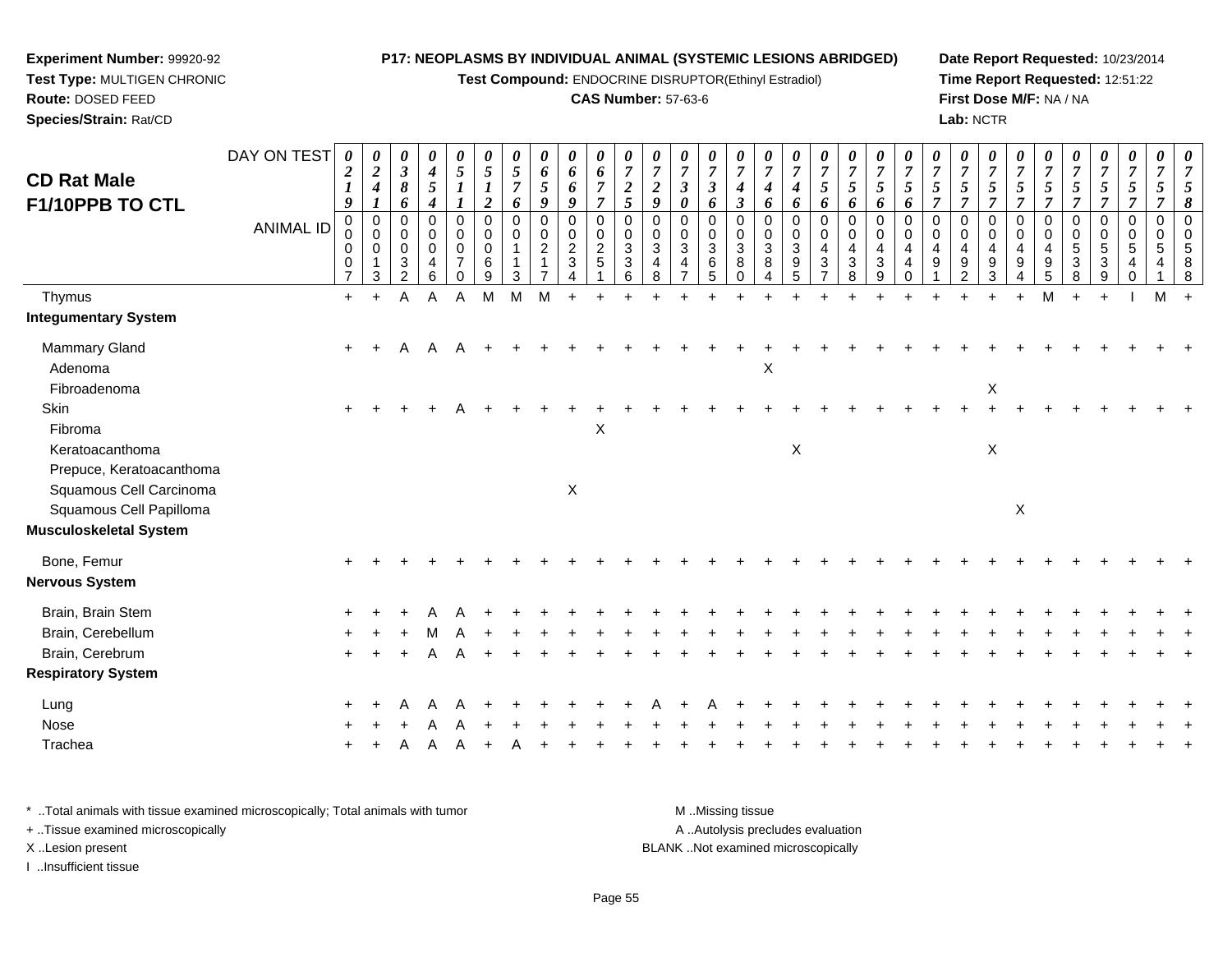**Test Compound:** ENDOCRINE DISRUPTOR(Ethinyl Estradiol)

## **CAS Number:** 57-63-6

**Date Report Requested:** 10/23/2014**Time Report Requested:** 12:51:22**First Dose M/F:** NA / NA**Lab:** NCTR

| <b>CD Rat Male</b><br>F1/10PPB TO CTL                                    | DAY ON TEST<br>ANIMAL ID | $\overline{2}$<br>9<br>0<br>0 | $\boldsymbol{\theta}$<br>$\overline{2}$<br>$\boldsymbol{4}$<br>0<br>$\mathbf 0$<br>0<br>3 | $\boldsymbol{\theta}$<br>$\mathbf{3}$<br>8<br>o<br>0<br>0<br>0<br>3<br>$\mathcal{P}$ | 0<br>$\boldsymbol{4}$<br>5<br>4<br>$\Omega$<br>$\mathbf 0$<br>$\mathbf 0$<br>4<br>6 | 0<br>5<br>0<br>0<br>$\pmb{0}$<br>$\overline{ }$ | $\mathfrak{s}$<br>$\overline{2}$<br>0<br>6<br>9 | 5<br>$\overline{ }$<br>6<br>0<br>$\mathbf 0$<br>3 | 0<br>6<br>5<br>$\boldsymbol{9}$<br>0<br>$\pmb{0}$<br>$\overline{c}$ | $\boldsymbol{\theta}$<br>$\boldsymbol{\theta}$<br>6<br>9<br>$\overline{0}$<br>$\pmb{0}$<br>$\frac{2}{3}$ | $\boldsymbol{\theta}$<br>6<br>$\overline{ }$<br>$\overline{7}$<br>$\mathbf 0$<br>$\mathbf 0$<br>$\frac{2}{5}$ | $\overline{7}$<br>$\overline{2}$<br>5<br>$\Omega$<br>$\Omega$<br>3<br>3<br>6 | $\overline{7}$<br>$\overline{2}$<br>9<br>0<br>$\mathbf{3}$<br>4<br>8 | $\boldsymbol{\theta}$<br>$\overline{7}$<br>$\boldsymbol{\beta}$<br>0<br>$\mathbf 0$<br>0<br>3<br>4 | 0<br>$\overline{7}$<br>$\mathfrak{z}$<br>6<br>$\mathbf 0$<br>$\mathbf 0$<br>$\sqrt{3}$<br>6<br>5 | $\boldsymbol{\theta}$<br>$\overline{7}$<br>3<br>0<br>0<br>3<br>8 | o<br>$\sqrt{3}$<br>8 | $\overline{ }$<br>6<br>0<br>0<br>3<br>9<br>5 | $\boldsymbol{\theta}$<br>$\overline{7}$<br>5<br>6<br>0<br>0<br>$\overline{4}$<br>$\mathbf{3}$<br>$\rightarrow$ | $\boldsymbol{\theta}$<br>$\overline{7}$<br>$\overline{5}$<br>6<br>$\pmb{0}$<br>$\pmb{0}$<br>$\overline{\mathbf{4}}$<br>$\mathbf{3}$<br>8 | $\boldsymbol{\theta}$<br>$\overline{7}$<br>$\bm{o}$<br>$\mathbf 0$<br>$\mathbf 0$<br>4<br>$\mathbf{3}$<br>9 | o | $\overline{7}$<br>0<br>0<br>4<br>9 | $\boldsymbol{\theta}$<br>$\overline{7}$<br>$5\overline{)}$<br>$\Omega$<br>4<br>9<br>$\mathcal{D}$ | $\theta$<br>$\overline{7}$<br>$\mathbf 0$<br>$\mathbf 0$<br>4<br>9<br>3 | 7<br>0<br>$\mathbf 0$<br>4<br>9 | 7<br>$\Omega$<br>9 | $\boldsymbol{\theta}$<br>$\overline{\tau}$<br>0<br>0<br>5<br>3 | 0<br>$\mathfrak{s}$<br>0<br>0<br>$\mathbf 5$<br>3<br>9 | 0<br>$\overline{7}$<br>5<br>0<br>$\mathbf 0$<br>5<br>4<br>$\Omega$ | $\boldsymbol{\theta}$<br>0<br>0<br>5 | 8<br>$\Omega$<br>8 |
|--------------------------------------------------------------------------|--------------------------|-------------------------------|-------------------------------------------------------------------------------------------|--------------------------------------------------------------------------------------|-------------------------------------------------------------------------------------|-------------------------------------------------|-------------------------------------------------|---------------------------------------------------|---------------------------------------------------------------------|----------------------------------------------------------------------------------------------------------|---------------------------------------------------------------------------------------------------------------|------------------------------------------------------------------------------|----------------------------------------------------------------------|----------------------------------------------------------------------------------------------------|--------------------------------------------------------------------------------------------------|------------------------------------------------------------------|----------------------|----------------------------------------------|----------------------------------------------------------------------------------------------------------------|------------------------------------------------------------------------------------------------------------------------------------------|-------------------------------------------------------------------------------------------------------------|---|------------------------------------|---------------------------------------------------------------------------------------------------|-------------------------------------------------------------------------|---------------------------------|--------------------|----------------------------------------------------------------|--------------------------------------------------------|--------------------------------------------------------------------|--------------------------------------|--------------------|
| Trachea<br><b>Special Senses System</b>                                  |                          | $+$                           | $+$                                                                                       | A                                                                                    | A                                                                                   | A                                               | $+$                                             | A                                                 |                                                                     |                                                                                                          |                                                                                                               |                                                                              |                                                                      |                                                                                                    |                                                                                                  |                                                                  |                      |                                              |                                                                                                                |                                                                                                                                          |                                                                                                             |   |                                    |                                                                                                   |                                                                         |                                 |                    |                                                                |                                                        |                                                                    |                                      |                    |
| Eye<br>Harderian Gland<br><b>Lacrimal Gland</b><br><b>Urinary System</b> |                          | $+$<br>$+$                    |                                                                                           | A<br>A                                                                               | A<br>$\mathsf{A}$                                                                   | A<br>$\mathsf{A}$                               | $+$                                             | A<br>A<br>$\ddot{}$                               |                                                                     |                                                                                                          |                                                                                                               |                                                                              |                                                                      |                                                                                                    |                                                                                                  |                                                                  |                      |                                              |                                                                                                                |                                                                                                                                          |                                                                                                             |   |                                    |                                                                                                   |                                                                         |                                 |                    |                                                                |                                                        |                                                                    |                                      |                    |
| Kidney<br>Urethra<br><b>Urinary Bladder</b><br><b>SYSTEMIC LESIONS</b>   |                          | $+$<br>$+$                    | A                                                                                         | Α<br>Α                                                                               | A<br>$\mathsf{A}$                                                                   | A                                               |                                                 |                                                   |                                                                     |                                                                                                          |                                                                                                               |                                                                              |                                                                      |                                                                                                    |                                                                                                  |                                                                  |                      |                                              |                                                                                                                |                                                                                                                                          | $+$                                                                                                         |   |                                    |                                                                                                   |                                                                         |                                 |                    |                                                                | $\overline{+}$                                         |                                                                    |                                      |                    |
| Multiple Organ<br>Lymphoma Malignant                                     |                          | $\pm$                         | $X$ $X$                                                                                   |                                                                                      |                                                                                     |                                                 |                                                 |                                                   |                                                                     |                                                                                                          |                                                                                                               |                                                                              |                                                                      |                                                                                                    |                                                                                                  |                                                                  |                      |                                              |                                                                                                                |                                                                                                                                          |                                                                                                             |   |                                    |                                                                                                   |                                                                         |                                 |                    |                                                                |                                                        |                                                                    |                                      |                    |

\* ..Total animals with tissue examined microscopically; Total animals with tumor **M** . Missing tissue M ..Missing tissue

+ ..Tissue examined microscopically

**Experiment Number:** 99920-92**Test Type:** MULTIGEN CHRONIC

**Route:** DOSED FEED**Species/Strain:** Rat/CD

I ..Insufficient tissue

A ..Autolysis precludes evaluation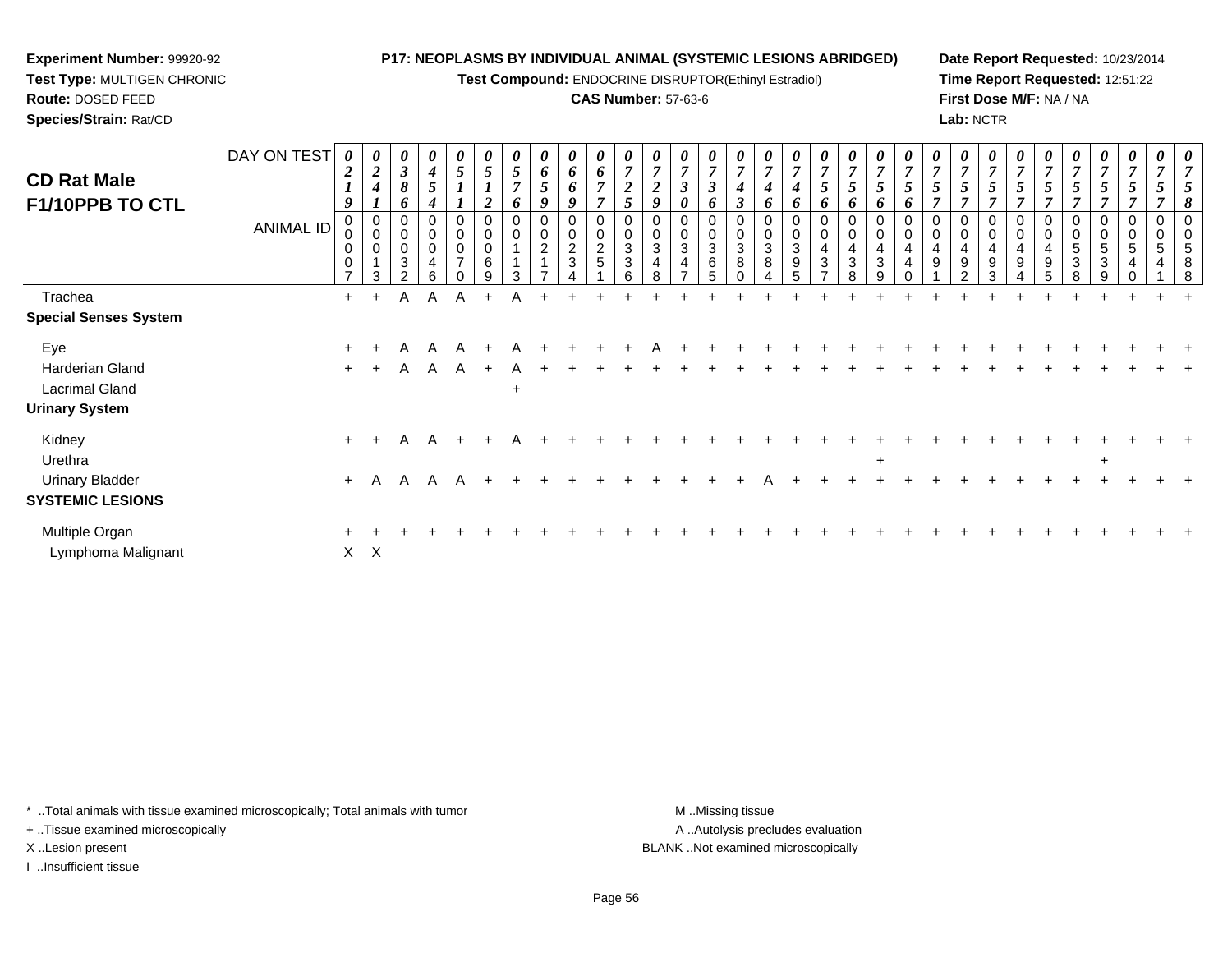**Test Compound:** ENDOCRINE DISRUPTOR(Ethinyl Estradiol)

#### **CAS Number:** 57-63-6

<sup>+</sup> <sup>+</sup> <sup>+</sup> <sup>+</sup> <sup>+</sup> <sup>+</sup> <sup>+</sup> <sup>+</sup> <sup>+</sup> <sup>+</sup> <sup>+</sup> <sup>+</sup> <sup>+</sup> <sup>+</sup> <sup>+</sup> <sup>+</sup> <sup>+</sup> <sup>+</sup> <sup>49</sup>

<sup>+</sup> <sup>+</sup> <sup>+</sup> <sup>+</sup> <sup>+</sup> <sup>+</sup> <sup>+</sup> <sup>+</sup> <sup>+</sup> <sup>+</sup> <sup>+</sup> <sup>+</sup> <sup>+</sup> <sup>+</sup> <sup>+</sup> <sup>+</sup> <sup>+</sup> <sup>+</sup> <sup>43</sup>

9 \*TOTALS

**Date Report Requested:** 10/23/2014**Time Report Requested:** 12:51:22**First Dose M/F:** NA / NA**Lab:** NCTR

| Intestine Large, Rectum                                                        | +         |           |  |  |  |  |  |  |                  |                                 |           |           | 42 |
|--------------------------------------------------------------------------------|-----------|-----------|--|--|--|--|--|--|------------------|---------------------------------|-----------|-----------|----|
| Intestine Small, Duodenum                                                      | $\ddot{}$ |           |  |  |  |  |  |  |                  |                                 |           | ÷         | 42 |
| Intestine Small, Ileum                                                         | $\pm$     |           |  |  |  |  |  |  |                  |                                 |           | $\pm$     | 41 |
| Intestine Small, Jejunum                                                       | +         |           |  |  |  |  |  |  |                  |                                 |           | $\pm$     | 41 |
| Liver                                                                          | +         |           |  |  |  |  |  |  |                  |                                 |           | $\ddot{}$ | 48 |
| Hepatocellular Carcinoma                                                       | X         |           |  |  |  |  |  |  |                  |                                 |           |           | 1  |
| Mesentery                                                                      |           | $\ddot{}$ |  |  |  |  |  |  |                  |                                 |           |           | 2  |
| Carcinoma, Metastatic, Uncertain Primary<br>Site                               |           |           |  |  |  |  |  |  |                  |                                 |           |           | 1  |
| Oral Mucosa                                                                    |           |           |  |  |  |  |  |  |                  |                                 |           |           | 1  |
| Pancreas                                                                       | +         |           |  |  |  |  |  |  |                  |                                 |           | ÷         | 47 |
| Salivary Glands                                                                | +         |           |  |  |  |  |  |  |                  |                                 |           |           | 48 |
| Stomach, Forestomach                                                           | $\ddot{}$ |           |  |  |  |  |  |  |                  |                                 |           | ÷         | 46 |
| Stomach, Glandular                                                             | $\pm$     |           |  |  |  |  |  |  |                  |                                 | $\ddot{}$ | $\ddot{}$ | 45 |
| <b>Cardiovascular System</b>                                                   |           |           |  |  |  |  |  |  |                  |                                 |           |           |    |
| <b>Blood Vessel</b>                                                            | +         |           |  |  |  |  |  |  |                  |                                 |           | ÷         | 50 |
| Heart                                                                          | $\pm$     |           |  |  |  |  |  |  |                  |                                 |           | $\ddot{}$ | 48 |
|                                                                                |           |           |  |  |  |  |  |  |                  |                                 |           |           |    |
| * Total animals with tissue examined microscopically; Total animals with tumor |           |           |  |  |  |  |  |  | M Missing tissue |                                 |           |           |    |
| <b>Ticque overwined microsoppically</b>                                        |           |           |  |  |  |  |  |  |                  | A Autolicio produdos ovoluction |           |           |    |

**Experiment Number:** 99920-92**Test Type:** MULTIGEN CHRONIC

DAY ON TEST

<sup>+</sup> <sup>+</sup> <sup>+</sup> <sup>+</sup> <sup>+</sup> <sup>+</sup> <sup>+</sup> <sup>+</sup> <sup>+</sup> <sup>+</sup> <sup>+</sup> <sup>+</sup> <sup>+</sup> <sup>+</sup> <sup>+</sup> <sup>+</sup> <sup>+</sup> <sup>+</sup> <sup>+</sup> <sup>43</sup>

ANIMAL ID

 $\mathsf{S}$  +

 $\mathsf{n}$  +

**Route:** DOSED FEED**Species/Strain:** Rat/CD

**CD Rat Male**

**Alimentary System**

Intestine Large, Cecum

Intestine Large, Colon

**Esophagus** 

Site

**F1/10PPB TO CTL**

\* ..Total animals with tis + ..Tissue examined microscopically A ..Autolysis precludes evaluation X ..Lesion present BLANK ..Not examined microscopicallyI ..Insufficient tissue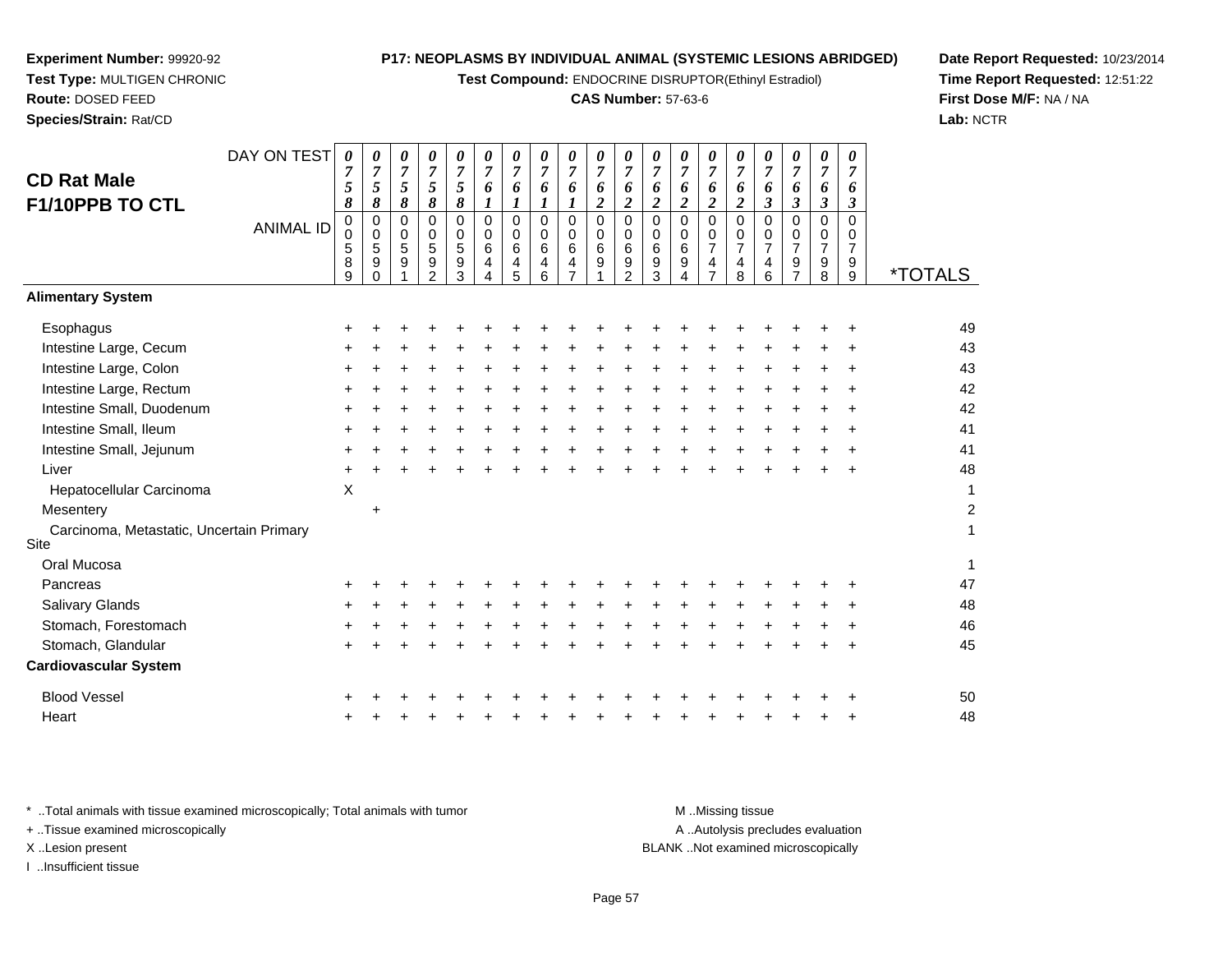**Test Compound:** ENDOCRINE DISRUPTOR(Ethinyl Estradiol)

# **CAS Number:** 57-63-6

**Date Report Requested:** 10/23/2014**Time Report Requested:** 12:51:22**First Dose M/F:** NA / NA**Lab:** NCTR

| Species/Strain: Rat/CD                                                              |                                 |                                                                 |                                                                                   |                                                             |                                                                     |                                                                          |                                                                                 |                                                         |                                                               |                                                               |                                                                            |                                                                                                             |                                                                 |                                                                         |                                                                            |                                                                                           |                                                                                  |                                                         |                                                                                               |                                                  | Lab: N                   |
|-------------------------------------------------------------------------------------|---------------------------------|-----------------------------------------------------------------|-----------------------------------------------------------------------------------|-------------------------------------------------------------|---------------------------------------------------------------------|--------------------------------------------------------------------------|---------------------------------------------------------------------------------|---------------------------------------------------------|---------------------------------------------------------------|---------------------------------------------------------------|----------------------------------------------------------------------------|-------------------------------------------------------------------------------------------------------------|-----------------------------------------------------------------|-------------------------------------------------------------------------|----------------------------------------------------------------------------|-------------------------------------------------------------------------------------------|----------------------------------------------------------------------------------|---------------------------------------------------------|-----------------------------------------------------------------------------------------------|--------------------------------------------------|--------------------------|
| <b>CD Rat Male</b><br>F1/10PPB TO CTL                                               | DAY ON TEST<br><b>ANIMAL ID</b> | 0<br>$\boldsymbol{7}$<br>5<br>8<br>0<br>$\Omega$<br>5<br>8<br>9 | 0<br>$\overline{7}$<br>5<br>8<br>$\mathbf 0$<br>$\mathbf 0$<br>5<br>9<br>$\Omega$ | 0<br>$\overline{7}$<br>5<br>8<br>$\mathbf 0$<br>0<br>5<br>9 | 0<br>$\overline{7}$<br>5<br>8<br>0<br>0<br>5<br>9<br>$\overline{2}$ | 0<br>$\overline{7}$<br>5<br>$\pmb{8}$<br>$\mathbf 0$<br>0<br>5<br>9<br>3 | 0<br>$\overline{7}$<br>6<br>$\boldsymbol{l}$<br>$\mathbf 0$<br>0<br>6<br>4<br>4 | 0<br>7<br>6<br>1<br>$\Omega$<br>$\Omega$<br>6<br>4<br>5 | 0<br>$\overline{7}$<br>6<br>1<br>$\Omega$<br>0<br>6<br>4<br>6 | 0<br>$\overline{7}$<br>6<br>1<br>$\Omega$<br>0<br>6<br>4<br>7 | 0<br>$\overline{7}$<br>6<br>$\boldsymbol{2}$<br>$\mathbf 0$<br>0<br>6<br>9 | 0<br>$\boldsymbol{7}$<br>6<br>$\boldsymbol{2}$<br>$\overline{0}$<br>$\mathbf 0$<br>6<br>9<br>$\mathfrak{p}$ | 0<br>7<br>6<br>$\boldsymbol{2}$<br>$\Omega$<br>0<br>6<br>9<br>3 | 0<br>$\overline{7}$<br>6<br>$\boldsymbol{2}$<br>$\Omega$<br>0<br>6<br>9 | 0<br>$\overline{7}$<br>6<br>$\overline{c}$<br>$\Omega$<br>0<br>7<br>4<br>7 | 0<br>$\overline{7}$<br>6<br>$\boldsymbol{2}$<br>$\Omega$<br>0<br>$\overline{7}$<br>4<br>8 | 0<br>$\overline{7}$<br>6<br>$\boldsymbol{\beta}$<br>$\Omega$<br>0<br>7<br>4<br>6 | 0<br>7<br>6<br>3<br>$\Omega$<br>$\Omega$<br>7<br>9<br>7 | 0<br>$\overline{7}$<br>6<br>$\boldsymbol{\beta}$<br>$\Omega$<br>0<br>$\overline{7}$<br>9<br>8 | 0<br>7<br>6<br>3<br>$\Omega$<br>0<br>7<br>9<br>9 | <i><b>*TOTALS</b></i>    |
| <b>Endocrine System</b>                                                             |                                 |                                                                 |                                                                                   |                                                             |                                                                     |                                                                          |                                                                                 |                                                         |                                                               |                                                               |                                                                            |                                                                                                             |                                                                 |                                                                         |                                                                            |                                                                                           |                                                                                  |                                                         |                                                                                               |                                                  |                          |
| <b>Adrenal Cortex</b><br>Adenoma<br>Adrenal Medulla                                 |                                 |                                                                 |                                                                                   | Х                                                           |                                                                     |                                                                          |                                                                                 |                                                         |                                                               |                                                               |                                                                            |                                                                                                             |                                                                 |                                                                         |                                                                            |                                                                                           |                                                                                  |                                                         |                                                                                               |                                                  | 45<br>$\mathbf{1}$<br>45 |
| Pheochromocytoma Benign                                                             |                                 |                                                                 |                                                                                   |                                                             |                                                                     |                                                                          |                                                                                 |                                                         |                                                               | X                                                             |                                                                            |                                                                                                             |                                                                 |                                                                         |                                                                            |                                                                                           |                                                                                  |                                                         |                                                                                               |                                                  | $\mathbf 1$              |
| Islets, Pancreatic<br>Adenoma                                                       |                                 |                                                                 |                                                                                   |                                                             |                                                                     |                                                                          |                                                                                 |                                                         |                                                               | $\ddot{}$                                                     |                                                                            |                                                                                                             |                                                                 |                                                                         | х                                                                          |                                                                                           |                                                                                  |                                                         |                                                                                               |                                                  | 47<br>$\overline{2}$     |
| Parathyroid Gland<br>Adenoma                                                        |                                 |                                                                 |                                                                                   |                                                             |                                                                     |                                                                          |                                                                                 |                                                         |                                                               | м                                                             |                                                                            |                                                                                                             |                                                                 |                                                                         |                                                                            |                                                                                           |                                                                                  | м                                                       | $\ddot{}$                                                                                     | $\ddot{}$                                        | 44<br>$\mathbf{1}$       |
| <b>Pituitary Gland</b><br>Pars Distalis, Adenoma                                    |                                 | X                                                               | X                                                                                 |                                                             | х                                                                   | $\times$                                                                 |                                                                                 |                                                         |                                                               | X                                                             | $\boldsymbol{\mathsf{X}}$                                                  | $\boldsymbol{\mathsf{X}}$                                                                                   |                                                                 |                                                                         | X                                                                          | X                                                                                         |                                                                                  | X                                                       |                                                                                               |                                                  | 47<br>28                 |
| <b>Thyroid Gland</b><br>C Cell, Adenoma<br><b>General Body System</b>               |                                 | X                                                               |                                                                                   |                                                             |                                                                     |                                                                          |                                                                                 |                                                         |                                                               |                                                               |                                                                            |                                                                                                             |                                                                 |                                                                         |                                                                            |                                                                                           |                                                                                  |                                                         |                                                                                               |                                                  | 47<br>1                  |
| <b>NONE</b><br><b>Genital System</b>                                                |                                 |                                                                 |                                                                                   |                                                             |                                                                     |                                                                          |                                                                                 |                                                         |                                                               |                                                               |                                                                            |                                                                                                             |                                                                 |                                                                         |                                                                            |                                                                                           |                                                                                  |                                                         |                                                                                               |                                                  |                          |
| <b>Coagulating Gland</b><br>Carcinoma, Metastatic, Prostate,<br>Dorsal/Lateral Lobe |                                 |                                                                 |                                                                                   |                                                             |                                                                     |                                                                          |                                                                                 |                                                         |                                                               |                                                               |                                                                            |                                                                                                             |                                                                 |                                                                         |                                                                            |                                                                                           |                                                                                  |                                                         |                                                                                               |                                                  | 47<br>1                  |
| Carcinoma, Metastatic, Uncertain Primary<br>Site<br><b>Ductus Deferens</b>          |                                 |                                                                 |                                                                                   |                                                             |                                                                     |                                                                          |                                                                                 |                                                         |                                                               |                                                               |                                                                            |                                                                                                             |                                                                 |                                                                         |                                                                            |                                                                                           |                                                                                  |                                                         |                                                                                               |                                                  | 1<br>1                   |
|                                                                                     |                                 |                                                                 |                                                                                   |                                                             |                                                                     |                                                                          |                                                                                 |                                                         |                                                               |                                                               |                                                                            |                                                                                                             |                                                                 |                                                                         |                                                                            |                                                                                           |                                                                                  |                                                         |                                                                                               |                                                  |                          |

**Experiment Number:** 99920-92**Test Type:** MULTIGEN CHRONIC

**Route:** DOSED FEED

\* ..Total animals with tissue examined microscopically; Total animals with tumor **M** . Missing tissue M ..Missing tissue A ..Autolysis precludes evaluation + ..Tissue examined microscopically X ..Lesion present BLANK ..Not examined microscopicallyI ..Insufficient tissue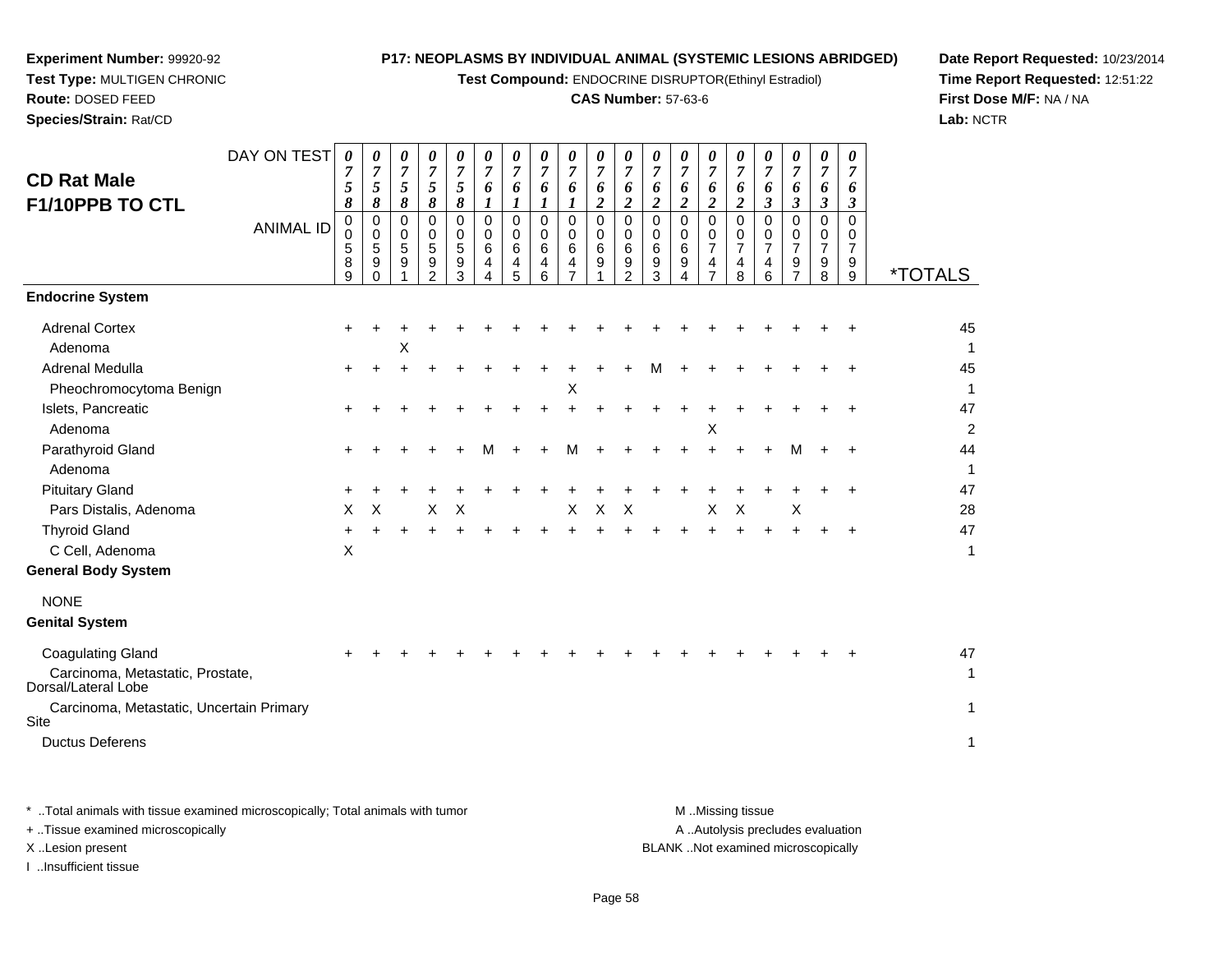**Test Compound:** ENDOCRINE DISRUPTOR(Ethinyl Estradiol)

# **CAS Number:** 57-63-6

**Date Report Requested:** 10/23/2014 **Time Report Requested:** 12:51:22**First Dose M/F:** NA / NA**Lab:** NCTR

| <b>CD Rat Male</b><br>F1/10PPB TO CTL                   | 7<br>5<br>8           | 5<br>8                | 5<br>8           | 5<br>$\pmb{8}$                     | 5<br>8                       | 6<br>$\boldsymbol{l}$           | 6<br>$\boldsymbol{l}$     | 6<br>1                | 6<br>$\boldsymbol{l}$   | 6<br>$\boldsymbol{2}$   | 6<br>$\boldsymbol{2}$              | 6<br>$\boldsymbol{2}$     | 6<br>$\overline{\mathbf{c}}$ | 6<br>$\overline{c}$                                    | 6<br>$\overline{2}$          | 6<br>$\mathfrak{z}$                       | 6<br>$\boldsymbol{\beta}$            | 6<br>$\boldsymbol{\beta}$                 | 7<br>6<br>$\mathfrak{z}$                  |                       |
|---------------------------------------------------------|-----------------------|-----------------------|------------------|------------------------------------|------------------------------|---------------------------------|---------------------------|-----------------------|-------------------------|-------------------------|------------------------------------|---------------------------|------------------------------|--------------------------------------------------------|------------------------------|-------------------------------------------|--------------------------------------|-------------------------------------------|-------------------------------------------|-----------------------|
| <b>ANIMAL ID</b>                                        | 0<br>0<br>5<br>8<br>9 | 0<br>0<br>5<br>9<br>0 | 0<br>0<br>5<br>9 | 0<br>0<br>5<br>9<br>$\overline{2}$ | $\Omega$<br>0<br>5<br>9<br>3 | $\mathbf 0$<br>0<br>6<br>4<br>4 | 0<br>0<br>$\,6$<br>4<br>5 | 0<br>0<br>6<br>4<br>6 | $\Omega$<br>0<br>6<br>4 | $\Omega$<br>0<br>6<br>9 | 0<br>0<br>6<br>9<br>$\overline{2}$ | 0<br>0<br>$\,6$<br>9<br>3 | $\Omega$<br>0<br>6<br>9      | $\Omega$<br>0<br>$\overline{7}$<br>4<br>$\overline{7}$ | $\Omega$<br>0<br>7<br>4<br>8 | $\Omega$<br>0<br>$\overline{7}$<br>4<br>6 | $\Omega$<br>0<br>$\overline{7}$<br>9 | $\Omega$<br>0<br>$\overline{7}$<br>9<br>8 | $\Omega$<br>0<br>$\overline{7}$<br>9<br>9 | <i><b>*TOTALS</b></i> |
| Epididymis                                              | ÷                     |                       |                  |                                    |                              |                                 |                           |                       |                         |                         |                                    |                           |                              |                                                        |                              |                                           |                                      |                                           | ÷                                         | 49                    |
| Penis                                                   |                       |                       |                  |                                    |                              |                                 |                           |                       |                         |                         |                                    |                           |                              |                                                        |                              |                                           |                                      |                                           |                                           |                       |
| <b>Preputial Gland</b>                                  |                       |                       |                  |                                    |                              |                                 |                           |                       |                         |                         |                                    |                           |                              |                                                        |                              |                                           |                                      |                                           |                                           | 50                    |
| Squamous Cell Carcinoma                                 |                       |                       |                  |                                    |                              |                                 |                           |                       |                         |                         |                                    |                           |                              |                                                        |                              |                                           |                                      |                                           |                                           | 3                     |
| Prostate, Dorsal/Lateral Lobe                           |                       |                       |                  |                                    |                              | $\ddot{}$                       |                           |                       |                         |                         |                                    |                           |                              |                                                        |                              |                                           |                                      | +                                         |                                           | 49                    |
| Carcinoma                                               |                       |                       |                  |                                    |                              |                                 |                           |                       |                         |                         |                                    |                           |                              |                                                        |                              |                                           |                                      |                                           |                                           |                       |
| Carcinoma, Metastatic, Uncertain Primary<br>Site        |                       |                       |                  |                                    |                              |                                 |                           |                       |                         |                         |                                    |                           |                              |                                                        |                              |                                           |                                      |                                           |                                           | 1                     |
| Prostate, Ventral Lobe                                  |                       |                       |                  |                                    |                              |                                 |                           |                       |                         |                         |                                    |                           |                              |                                                        |                              |                                           |                                      |                                           |                                           | 49                    |
| Carcinoma                                               |                       |                       |                  |                                    |                              |                                 |                           |                       |                         |                         |                                    |                           |                              |                                                        |                              |                                           |                                      |                                           |                                           |                       |
| <b>Rete Testes</b>                                      |                       |                       |                  |                                    |                              |                                 |                           |                       |                         |                         |                                    |                           |                              |                                                        |                              |                                           |                                      |                                           |                                           | 43                    |
| <b>Seminal Vesicle</b>                                  |                       |                       |                  |                                    |                              |                                 |                           |                       |                         |                         |                                    |                           |                              |                                                        |                              |                                           |                                      |                                           |                                           | 43                    |
| Carcinoma, Metastatic, Prostate,<br>Dorsal/Lateral Lobe |                       |                       |                  |                                    |                              |                                 |                           |                       |                         |                         |                                    |                           |                              |                                                        |                              |                                           |                                      |                                           |                                           | 1                     |
| Carcinoma, Metastatic, Uncertain Primary<br>Site        |                       |                       |                  |                                    |                              |                                 |                           |                       |                         |                         |                                    |                           |                              |                                                        |                              |                                           |                                      |                                           |                                           | 1                     |
| <b>Testes</b>                                           |                       |                       |                  |                                    |                              |                                 |                           |                       |                         |                         |                                    |                           |                              |                                                        |                              |                                           |                                      |                                           |                                           | 48                    |
| <b>Hematopoietic System</b>                             |                       |                       |                  |                                    |                              |                                 |                           |                       |                         |                         |                                    |                           |                              |                                                        |                              |                                           |                                      |                                           |                                           |                       |
| <b>Bone Marrow</b>                                      |                       |                       |                  |                                    |                              |                                 |                           |                       |                         |                         |                                    |                           |                              |                                                        |                              |                                           |                                      |                                           |                                           | 46                    |
| Lymph Node                                              |                       |                       |                  |                                    |                              |                                 |                           |                       |                         |                         |                                    |                           |                              |                                                        |                              |                                           |                                      |                                           |                                           | 14                    |
| Lymph Node, Mandibular                                  |                       |                       |                  |                                    |                              |                                 |                           |                       |                         |                         |                                    |                           |                              |                                                        |                              |                                           |                                      |                                           |                                           | 47                    |
| Lymph Node, Mesenteric                                  |                       |                       |                  |                                    |                              |                                 |                           |                       |                         |                         |                                    |                           |                              |                                                        |                              |                                           |                                      |                                           |                                           | 44                    |

**Experiment Number:** 99920-92**Test Type:** MULTIGEN CHRONIC

DAY ON TEST*0*

**Route:** DOSED FEED**Species/Strain:** Rat/CD

Spleen

n  $+$ 

| * Total animals with tissue examined microscopically; Total animals with tumor | M Missing tissue                   |
|--------------------------------------------------------------------------------|------------------------------------|
| + Tissue examined microscopically                                              | A Autolysis precludes evaluation   |
| X Lesion present                                                               | BLANK Not examined microscopically |
| …Insufficient tissue                                                           |                                    |

<sup>+</sup> <sup>+</sup> <sup>+</sup> <sup>+</sup> <sup>+</sup> <sup>+</sup> <sup>+</sup> <sup>+</sup> <sup>+</sup> <sup>+</sup> <sup>+</sup> <sup>+</sup> <sup>+</sup> <sup>+</sup> <sup>+</sup> <sup>+</sup> <sup>+</sup> <sup>+</sup> <sup>47</sup>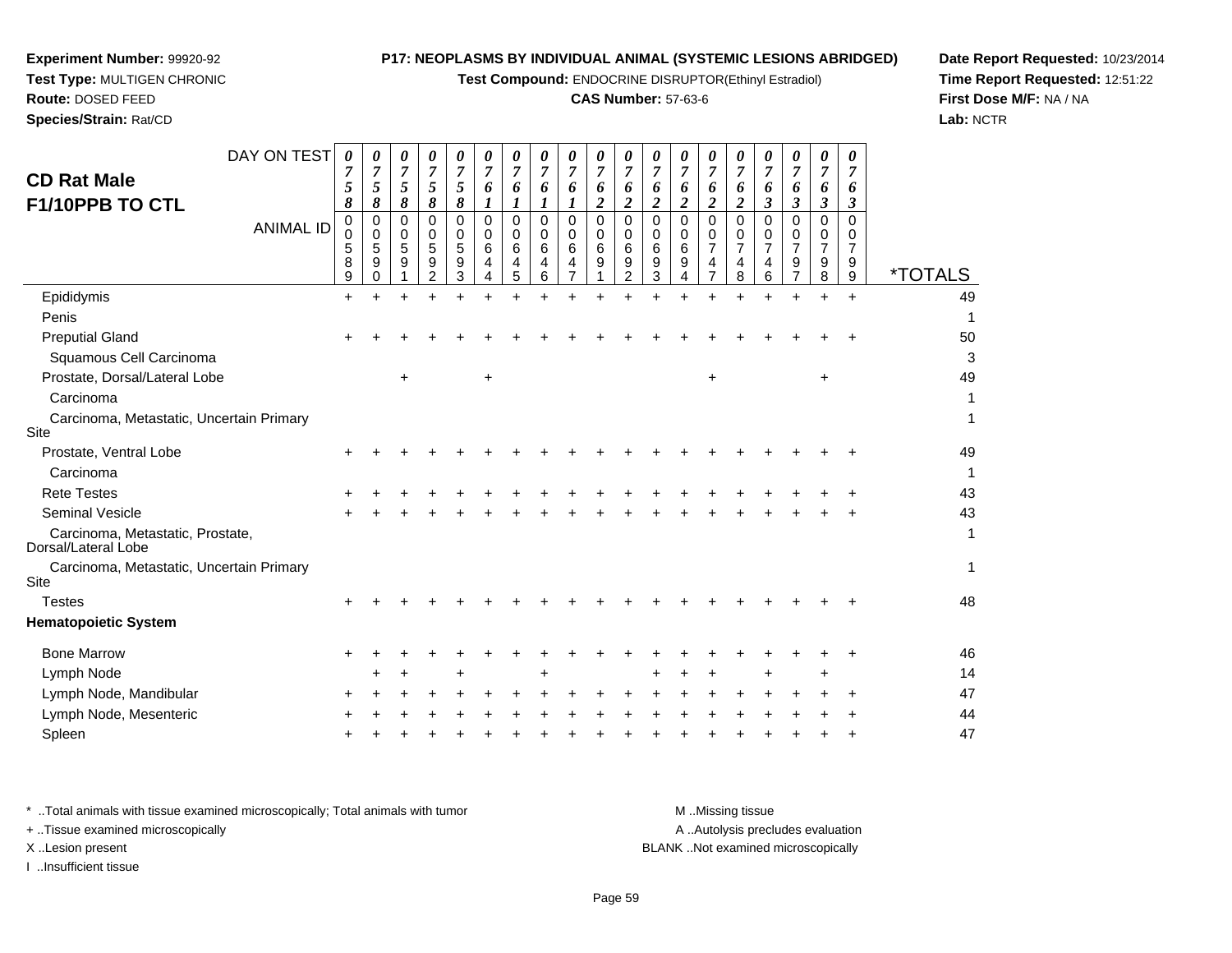**Test Compound:** ENDOCRINE DISRUPTOR(Ethinyl Estradiol)

# **CAS Number:** 57-63-6

**Date Report Requested:** 10/23/2014 **Time Report Requested:** 12:51:22**First Dose M/F:** NA / NA**Lab:** NCTR

| <b>CD Rat Male</b><br>F1/10PPB TO CTL                                          | DAY ON TEST<br><b>ANIMAL ID</b> | 0<br>7<br>5<br>8<br>0<br>$\mathbf 0$<br>5<br>8<br>9 | 0<br>$\overline{7}$<br>5<br>8<br>0<br>0<br>5<br>9<br>0 | 0<br>$\overline{7}$<br>5<br>8<br>0<br>0<br>5<br>9 | 0<br>$\overline{7}$<br>5<br>8<br>0<br>0<br>5<br>9<br>$\overline{2}$ | 0<br>$\overline{7}$<br>5<br>$\pmb{8}$<br>0<br>$\mathbf 0$<br>5<br>9<br>$\mathbf{3}$ | 0<br>$\overline{7}$<br>6<br>1<br>$\mathbf 0$<br>$\Omega$<br>6<br>4<br>4 | 0<br>$\overline{7}$<br>6<br>1<br>$\mathbf 0$<br>$\Omega$<br>6<br>4<br>5 | 0<br>$\overline{7}$<br>6<br>1<br>0<br>0<br>6<br>4<br>6 | 0<br>$\overline{7}$<br>6<br>1<br>$\mathbf 0$<br>$\mathbf 0$<br>6<br>4<br>$\overline{7}$ | 0<br>7<br>6<br>$\overline{c}$<br>$\Omega$<br>0<br>$6\phantom{1}6$<br>9 | 0<br>$\overline{7}$<br>6<br>$\overline{\mathbf{2}}$<br>$\mathbf 0$<br>0<br>6<br>9<br>$\overline{2}$ | 0<br>$\overline{7}$<br>6<br>$\overline{\mathbf{2}}$<br>$\Omega$<br>$\Omega$<br>6<br>9<br>3 | 0<br>$\overline{7}$<br>6<br>$\overline{2}$<br>$\mathbf 0$<br>0<br>6<br>9<br>4 | 0<br>$\overline{7}$<br>6<br>$\overline{2}$<br>$\mathbf 0$<br>0<br>$\overline{7}$<br>4<br>$\overline{7}$ | 0<br>$\overline{7}$<br>6<br>$\boldsymbol{2}$<br>$\Omega$<br>0<br>$\overline{7}$<br>4<br>8 | 0<br>$\overline{7}$<br>6<br>3<br>$\Omega$<br>0<br>$\overline{7}$<br>4<br>6 | 0<br>$\overline{7}$<br>6<br>$\boldsymbol{\beta}$<br>0<br>$\mathbf 0$<br>$\overline{7}$<br>9<br>$\overline{7}$ | 0<br>$\overline{7}$<br>6<br>$\boldsymbol{\beta}$<br>0<br>0<br>$\overline{7}$<br>9<br>8 | 0<br>$\overline{7}$<br>6<br>3<br>$\Omega$<br>0<br>7<br>9<br>$\boldsymbol{9}$ | <i><b>*TOTALS</b></i>     |
|--------------------------------------------------------------------------------|---------------------------------|-----------------------------------------------------|--------------------------------------------------------|---------------------------------------------------|---------------------------------------------------------------------|-------------------------------------------------------------------------------------|-------------------------------------------------------------------------|-------------------------------------------------------------------------|--------------------------------------------------------|-----------------------------------------------------------------------------------------|------------------------------------------------------------------------|-----------------------------------------------------------------------------------------------------|--------------------------------------------------------------------------------------------|-------------------------------------------------------------------------------|---------------------------------------------------------------------------------------------------------|-------------------------------------------------------------------------------------------|----------------------------------------------------------------------------|---------------------------------------------------------------------------------------------------------------|----------------------------------------------------------------------------------------|------------------------------------------------------------------------------|---------------------------|
| Thymus                                                                         |                                 | $\ddot{}$                                           | M                                                      | $\ddot{}$                                         |                                                                     |                                                                                     |                                                                         |                                                                         |                                                        |                                                                                         |                                                                        |                                                                                                     |                                                                                            |                                                                               |                                                                                                         |                                                                                           | $\ddot{}$                                                                  | +                                                                                                             |                                                                                        | $\ddot{}$                                                                    | 40                        |
| <b>Integumentary System</b>                                                    |                                 |                                                     |                                                        |                                                   |                                                                     |                                                                                     |                                                                         |                                                                         |                                                        |                                                                                         |                                                                        |                                                                                                     |                                                                                            |                                                                               |                                                                                                         |                                                                                           |                                                                            |                                                                                                               |                                                                                        |                                                                              |                           |
| <b>Mammary Gland</b><br>Adenoma<br>Fibroadenoma                                |                                 | ÷                                                   |                                                        |                                                   |                                                                     |                                                                                     |                                                                         |                                                                         |                                                        |                                                                                         |                                                                        |                                                                                                     |                                                                                            |                                                                               |                                                                                                         |                                                                                           |                                                                            |                                                                                                               |                                                                                        | ٠                                                                            | 47<br>1<br>1              |
| Skin<br>Fibroma<br>Keratoacanthoma                                             |                                 | $\pm$                                               |                                                        |                                                   |                                                                     |                                                                                     |                                                                         |                                                                         |                                                        |                                                                                         |                                                                        |                                                                                                     |                                                                                            |                                                                               |                                                                                                         |                                                                                           |                                                                            |                                                                                                               |                                                                                        | ÷                                                                            | 49<br>1<br>$\overline{c}$ |
| Prepuce, Keratoacanthoma<br>Squamous Cell Carcinoma<br>Squamous Cell Papilloma |                                 |                                                     | $\mathsf X$                                            |                                                   |                                                                     |                                                                                     |                                                                         |                                                                         |                                                        |                                                                                         |                                                                        |                                                                                                     |                                                                                            |                                                                               |                                                                                                         |                                                                                           |                                                                            |                                                                                                               |                                                                                        |                                                                              | 1<br>1                    |
| Musculoskeletal System                                                         |                                 |                                                     |                                                        |                                                   |                                                                     |                                                                                     |                                                                         |                                                                         |                                                        |                                                                                         |                                                                        |                                                                                                     |                                                                                            |                                                                               |                                                                                                         |                                                                                           |                                                                            |                                                                                                               |                                                                                        |                                                                              |                           |
| Bone, Femur<br>Nervous System                                                  |                                 |                                                     |                                                        |                                                   |                                                                     |                                                                                     |                                                                         |                                                                         |                                                        |                                                                                         |                                                                        |                                                                                                     |                                                                                            |                                                                               |                                                                                                         |                                                                                           |                                                                            |                                                                                                               |                                                                                        |                                                                              | 50                        |
| Brain, Brain Stem                                                              |                                 |                                                     |                                                        |                                                   |                                                                     |                                                                                     |                                                                         |                                                                         |                                                        |                                                                                         |                                                                        |                                                                                                     |                                                                                            |                                                                               |                                                                                                         |                                                                                           |                                                                            |                                                                                                               |                                                                                        |                                                                              | 48                        |
| Brain, Cerebellum                                                              |                                 |                                                     |                                                        |                                                   |                                                                     |                                                                                     |                                                                         |                                                                         |                                                        |                                                                                         |                                                                        |                                                                                                     |                                                                                            |                                                                               |                                                                                                         |                                                                                           |                                                                            |                                                                                                               |                                                                                        |                                                                              | 48                        |
| Brain, Cerebrum<br><b>Respiratory System</b>                                   |                                 |                                                     |                                                        |                                                   |                                                                     |                                                                                     |                                                                         |                                                                         |                                                        |                                                                                         |                                                                        |                                                                                                     |                                                                                            |                                                                               |                                                                                                         |                                                                                           |                                                                            |                                                                                                               |                                                                                        |                                                                              | 48                        |
| Lung                                                                           |                                 |                                                     |                                                        |                                                   |                                                                     |                                                                                     |                                                                         |                                                                         |                                                        |                                                                                         |                                                                        |                                                                                                     |                                                                                            |                                                                               |                                                                                                         |                                                                                           |                                                                            |                                                                                                               |                                                                                        | +                                                                            | 45                        |
| Nose<br>Trachea                                                                |                                 |                                                     |                                                        |                                                   |                                                                     |                                                                                     |                                                                         |                                                                         |                                                        |                                                                                         |                                                                        |                                                                                                     |                                                                                            |                                                                               |                                                                                                         |                                                                                           |                                                                            |                                                                                                               |                                                                                        | ٠                                                                            | 48<br>46                  |
|                                                                                |                                 |                                                     |                                                        |                                                   |                                                                     |                                                                                     |                                                                         |                                                                         |                                                        |                                                                                         |                                                                        |                                                                                                     |                                                                                            |                                                                               |                                                                                                         |                                                                                           |                                                                            |                                                                                                               |                                                                                        |                                                                              |                           |

**Experiment Number:** 99920-92**Test Type:** MULTIGEN CHRONIC

| * Total animals with tissue examined microscopically; Total animals with tumor | M Missing tissue                   |
|--------------------------------------------------------------------------------|------------------------------------|
| + Tissue examined microscopically                                              | A Autolysis precludes evaluation   |
| X Lesion present                                                               | BLANK Not examined microscopically |
| …Insufficient tissue                                                           |                                    |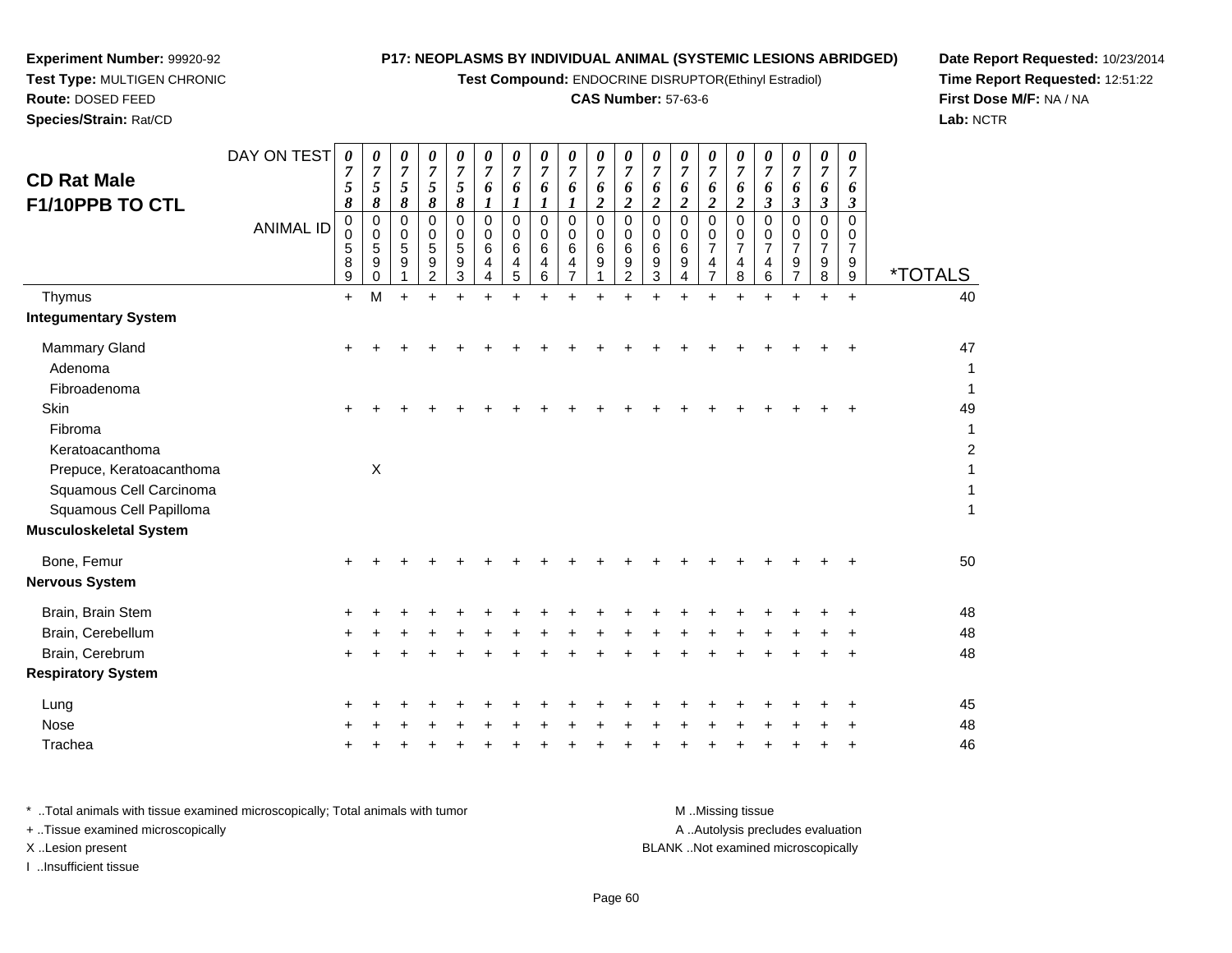**Test Compound:** ENDOCRINE DISRUPTOR(Ethinyl Estradiol)

# **CAS Number:** 57-63-6

<sup>+</sup> <sup>+</sup> <sup>+</sup> <sup>+</sup> <sup>+</sup> <sup>+</sup> <sup>+</sup> <sup>+</sup> <sup>+</sup> <sup>+</sup> <sup>+</sup> <sup>+</sup> <sup>+</sup> <sup>+</sup> <sup>+</sup> <sup>+</sup> <sup>+</sup> <sup>+</sup> <sup>50</sup>

t de la construction de la construction de la construction de la construction de la construction de la construction<br>De la construction de la construction de la construction de la construction de la construction de la const

**Date Report Requested:** 10/23/2014 **Time Report Requested:** 12:51:22**First Dose M/F:** NA / NA**Lab:** NCTR

| <b>CD Rat Male</b><br>F1/10PPB TO CTL                                  | DAY ON TEST<br><b>ANIMAL ID</b> | $\boldsymbol{\theta}$<br>$\overline{7}$<br>5<br>8<br>0<br>$\mathbf 0$<br>5<br>8<br>9 | 0<br>$\overline{ }$<br>5<br>8<br>0<br>0<br>5<br>9 | 0<br>$\overline{7}$<br>5<br>8<br>0<br>0<br>5<br>9 | 0<br>7<br>5<br>8<br>$\Omega$<br>0<br>5<br>9<br>$\mathcal{P}$ | $\boldsymbol{\theta}$<br>7<br>5<br>8<br>$\Omega$<br>0<br>5<br>9<br>3 | 0<br>$\overline{7}$<br>6<br>$\Omega$<br>0<br>6<br>4<br>4 | 0<br>$\overline{ }$<br>0<br>0<br>6<br>5 | 0<br>$\overline{ }$<br>6<br>0<br>0<br>6<br>6 | 0<br>$\overline{ }$<br>0<br>0<br>6 | 0<br>$\overline{7}$<br>6<br>0<br>0<br>6<br>9 | 0<br>$\overline{7}$<br>6<br>0<br>0<br>6<br>$\boldsymbol{9}$<br>$\mathfrak{p}$ | 0<br>7<br>o<br>$\Omega$<br>0<br>6<br>9 | 0<br>7<br>o<br>0<br>6<br>9 | 0<br>$\overline{ }$<br>0 | 0<br>0<br>4<br>8 | 0<br>$\overline{ }$<br>3<br>6 | 0<br>7<br>6<br>3<br>0<br>0<br>7<br>9 | 0<br>7<br>o<br>3<br>9<br>8 | 0<br>$\overline{7}$<br>o<br>$\boldsymbol{\beta}$<br>$\Omega$<br>0<br>9<br>9 | <i><b>*TOTALS</b></i> |
|------------------------------------------------------------------------|---------------------------------|--------------------------------------------------------------------------------------|---------------------------------------------------|---------------------------------------------------|--------------------------------------------------------------|----------------------------------------------------------------------|----------------------------------------------------------|-----------------------------------------|----------------------------------------------|------------------------------------|----------------------------------------------|-------------------------------------------------------------------------------|----------------------------------------|----------------------------|--------------------------|------------------|-------------------------------|--------------------------------------|----------------------------|-----------------------------------------------------------------------------|-----------------------|
| Trachea<br><b>Special Senses System</b>                                |                                 | $+$                                                                                  | +                                                 | $\pm$                                             | $\pm$                                                        | +                                                                    |                                                          | +                                       | +                                            |                                    |                                              |                                                                               |                                        |                            |                          | +                | $\pm$                         | $\pm$                                | $\pm$                      | $\overline{+}$                                                              | 46                    |
| Eye<br>Harderian Gland<br>Lacrimal Gland<br><b>Urinary System</b>      |                                 | $\pm$<br>$\pm$                                                                       |                                                   |                                                   |                                                              |                                                                      |                                                          |                                         |                                              |                                    |                                              |                                                                               |                                        |                            |                          |                  |                               |                                      |                            | $\ddot{}$                                                                   | 45<br>46<br>1         |
| Kidney<br>Urethra<br><b>Urinary Bladder</b><br><b>SYSTEMIC LESIONS</b> |                                 | $\pm$<br>$\ddot{}$                                                                   |                                                   |                                                   |                                                              | $\ddot{}$                                                            |                                                          |                                         |                                              |                                    |                                              |                                                                               |                                        |                            |                          |                  | $\ddot{}$                     |                                      | $\ddot{}$                  | ÷                                                                           | 47<br>5<br>45         |

\* ..Total animals with tissue examined microscopically; Total animals with tumor **M** . Missing tissue M ..Missing tissue

n  $+$ 

+ ..Tissue examined microscopically

**Experiment Number:** 99920-92**Test Type:** MULTIGEN CHRONIC

**Route:** DOSED FEED**Species/Strain:** Rat/CD

I ..Insufficient tissue

Multiple Organ

Lymphoma Malignant

A .. Autolysis precludes evaluation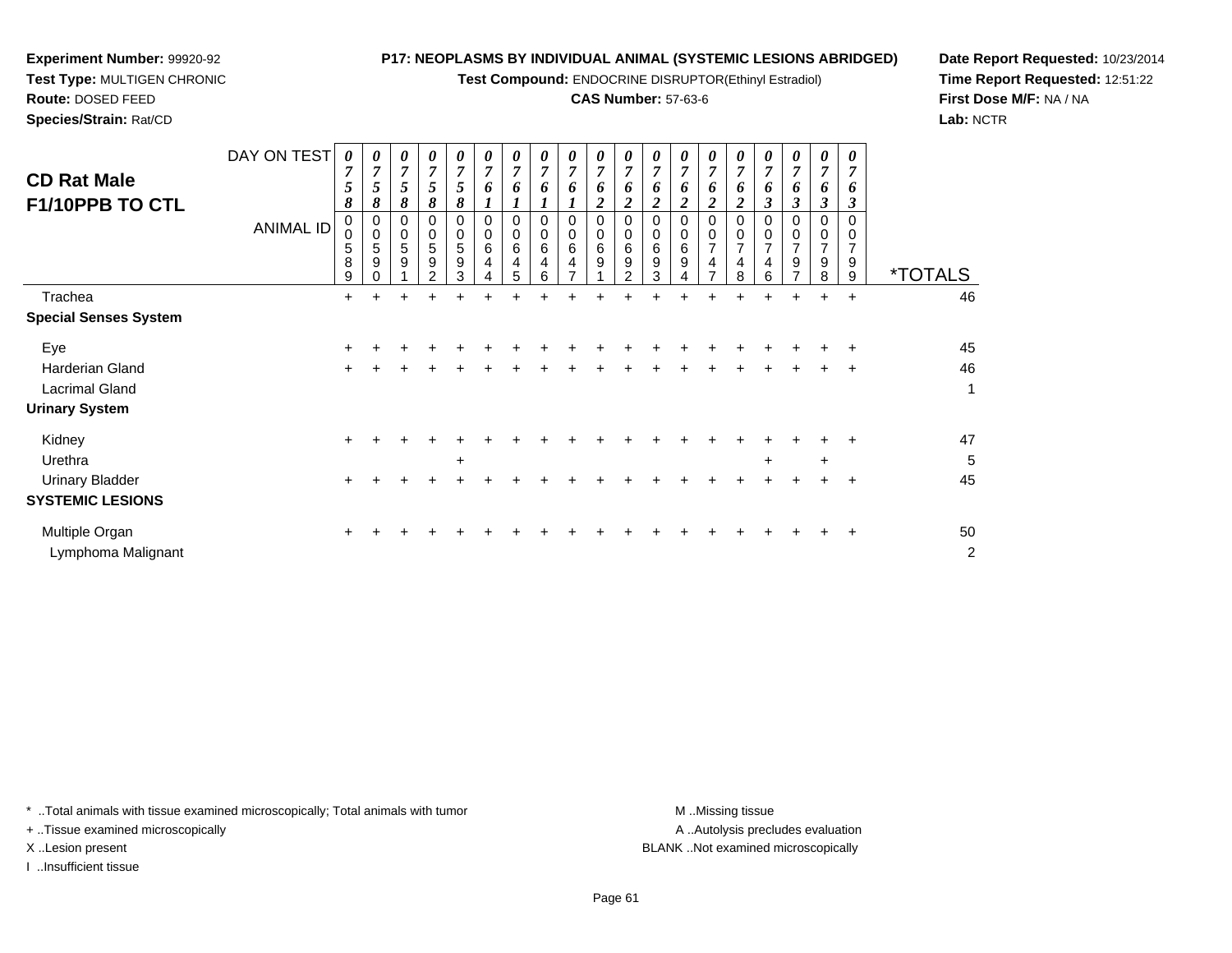**Test Compound:** ENDOCRINE DISRUPTOR(Ethinyl Estradiol)

#### **CAS Number:** 57-63-6

**Date Report Requested:** 10/23/2014 **Time Report Requested:** 12:51:22**First Dose M/F:** NA / NA**Lab:** NCTR

| <b>CD Rat Male</b><br>F1/50PPB TO CTL                                    | DAY ON TEST<br><b>ANIMAL ID</b> | $\boldsymbol{\theta}$<br>4<br>6<br>9<br>$\pmb{0}$<br>0<br>0<br>$\sqrt{5}$<br>$\Omega$ | 0<br>$\overline{5}$<br>5<br>6<br>$\mathbf 0$<br>$\mathbf 0$<br>0<br>9<br>$\overline{2}$ | 0<br>5<br>$\overline{7}$<br>3<br>$\Omega$<br>0 | $\pmb{\theta}$<br>$\sqrt{5}$<br>9<br>4<br>0<br>0<br>$\mathbf{1}$<br>3 | $\pmb{\theta}$<br>6<br>0<br>$\mathbf 0$<br>$\mathbf 0$<br>$\mathbf{1}$<br>4 | 0<br>6<br>0<br>1<br>$\mathbf 0$<br>0<br>-1<br>4<br>8 | 0<br>6<br>9<br>$\overline{0}$<br>$\mathbf 0$<br>1<br>6<br>$\mathcal{P}$ | 0<br>6<br>4<br>6<br>$\mathbf 0$<br>$\mathbf 0$<br>9 | 0<br>6<br>$\boldsymbol{4}$<br>6<br>$\mathbf 0$<br>$\pmb{0}$<br>$\boldsymbol{2}$<br>$\mathbf 0$ | $\pmb{\theta}$<br>6<br>$\mathfrak{s}$<br>$\boldsymbol{4}$<br>$\mathsf 0$<br>$\pmb{0}$<br>$\overline{2}$<br>$\mathbf 0$<br>6 | $\pmb{\theta}$<br>6<br>$\overline{7}$<br>$5\overline{)}$<br>$\mathbf 0$<br>$\mathbf 0$<br>$\sqrt{2}$<br>$\overline{4}$<br>3 | 0<br>$\overline{7}$<br>$\mathfrak{s}$<br>$\overline{0}$<br>$\Omega$<br>3 | 0<br>$\overline{7}$<br>$\boldsymbol{\beta}$<br>8<br>$\Omega$<br>0<br>3<br>6 | 0<br>$\boldsymbol{7}$<br>$\boldsymbol{\beta}$<br>8<br>0<br>$\mathbf 0$<br>$\sqrt{3}$<br>$\overline{7}$ | $\pmb{\theta}$<br>$\overline{7}$<br>$\boldsymbol{4}$<br>6<br>$\mathsf 0$<br>$\mathbf 0$<br>$\sqrt{3}$<br>8<br>8 | 0<br>$\overline{7}$<br>$\mathfrak{s}$<br>0<br>$\mathbf 0$<br>0<br>$\overline{4}$<br>$\mathbf 0$<br>0 | 0<br>$\overline{7}$<br>$\mathfrak{s}$<br>$\boldsymbol{2}$<br>$\overline{0}$<br>$\mathbf 0$<br>4<br>$\mathbf 0$ | 0<br>$\overline{7}$<br>5<br>6<br>0<br>0<br>4<br>4<br>6 | 0<br>$\boldsymbol{7}$<br>5<br>6<br>$\pmb{0}$<br>0<br>4<br>4<br>$\overline{ }$ | $\pmb{\theta}$<br>$\overline{7}$<br>5<br>6<br>$\pmb{0}$<br>$\mathbf 0$<br>$\overline{4}$<br>4<br>8 | 0<br>$\overline{7}$<br>$\sqrt{5}$<br>6<br>$\Omega$<br>0<br>4<br>4<br>9 | 0<br>$\overline{7}$<br>$\mathfrak{s}$<br>6<br>$\Omega$<br>$\Omega$<br>8<br>0<br>$\mathfrak{p}$ | 0<br>$\overline{7}$<br>5<br>$\overline{7}$<br>$\Omega$<br>0<br>5<br>$\Omega$ | 0<br>$\boldsymbol{7}$<br>5<br>$\overline{7}$<br>$\pmb{0}$<br>$\,0\,$<br>$\sqrt{5}$<br>$\pmb{0}$<br>$\overline{2}$ | $\pmb{\theta}$<br>$\overline{7}$<br>5<br>$\overline{7}$<br>$\mathbf 0$<br>$\mathbf 0$<br>$\sqrt{5}$<br>0<br>3 | 0<br>$\overline{7}$<br>5<br>$\overline{7}$<br>$\mathbf{0}$<br>0<br>$\sqrt{5}$<br>0<br>4 | 0<br>7<br>5<br>$\overline{7}$<br>$\Omega$<br>$\Omega$<br>5<br>4 | 0<br>$\overline{7}$<br>5<br>$\overline{\tau}$<br>0<br>0<br>5<br>8 | 0<br>$\boldsymbol{7}$<br>5<br>$\overline{7}$<br>0<br>$\,0\,$<br>$\sqrt{5}$<br>4<br>9 | $\pmb{\theta}$<br>$\overline{7}$<br>5<br>7<br>$\mathbf 0$<br>$\mathbf 0$<br>$\sqrt{5}$<br>5<br>$\Omega$ | $\frac{\theta}{7}$ |
|--------------------------------------------------------------------------|---------------------------------|---------------------------------------------------------------------------------------|-----------------------------------------------------------------------------------------|------------------------------------------------|-----------------------------------------------------------------------|-----------------------------------------------------------------------------|------------------------------------------------------|-------------------------------------------------------------------------|-----------------------------------------------------|------------------------------------------------------------------------------------------------|-----------------------------------------------------------------------------------------------------------------------------|-----------------------------------------------------------------------------------------------------------------------------|--------------------------------------------------------------------------|-----------------------------------------------------------------------------|--------------------------------------------------------------------------------------------------------|-----------------------------------------------------------------------------------------------------------------|------------------------------------------------------------------------------------------------------|----------------------------------------------------------------------------------------------------------------|--------------------------------------------------------|-------------------------------------------------------------------------------|----------------------------------------------------------------------------------------------------|------------------------------------------------------------------------|------------------------------------------------------------------------------------------------|------------------------------------------------------------------------------|-------------------------------------------------------------------------------------------------------------------|---------------------------------------------------------------------------------------------------------------|-----------------------------------------------------------------------------------------|-----------------------------------------------------------------|-------------------------------------------------------------------|--------------------------------------------------------------------------------------|---------------------------------------------------------------------------------------------------------|--------------------|
| <b>Alimentary System</b>                                                 |                                 |                                                                                       |                                                                                         |                                                |                                                                       |                                                                             |                                                      |                                                                         |                                                     |                                                                                                |                                                                                                                             |                                                                                                                             |                                                                          |                                                                             |                                                                                                        |                                                                                                                 |                                                                                                      |                                                                                                                |                                                        |                                                                               |                                                                                                    |                                                                        |                                                                                                |                                                                              |                                                                                                                   |                                                                                                               |                                                                                         |                                                                 |                                                                   |                                                                                      |                                                                                                         |                    |
| Esophagus                                                                |                                 |                                                                                       |                                                                                         |                                                |                                                                       |                                                                             |                                                      |                                                                         |                                                     |                                                                                                |                                                                                                                             |                                                                                                                             |                                                                          |                                                                             |                                                                                                        |                                                                                                                 |                                                                                                      |                                                                                                                |                                                        |                                                                               |                                                                                                    |                                                                        |                                                                                                |                                                                              |                                                                                                                   |                                                                                                               |                                                                                         |                                                                 |                                                                   |                                                                                      |                                                                                                         |                    |
| Intestine Large, Cecum                                                   |                                 |                                                                                       |                                                                                         |                                                |                                                                       |                                                                             |                                                      |                                                                         |                                                     |                                                                                                |                                                                                                                             |                                                                                                                             |                                                                          |                                                                             |                                                                                                        |                                                                                                                 |                                                                                                      |                                                                                                                |                                                        |                                                                               |                                                                                                    |                                                                        |                                                                                                |                                                                              |                                                                                                                   |                                                                                                               |                                                                                         |                                                                 |                                                                   |                                                                                      |                                                                                                         |                    |
| Intestine Large, Colon                                                   |                                 |                                                                                       |                                                                                         |                                                |                                                                       |                                                                             |                                                      |                                                                         |                                                     |                                                                                                |                                                                                                                             |                                                                                                                             |                                                                          |                                                                             |                                                                                                        |                                                                                                                 |                                                                                                      |                                                                                                                |                                                        |                                                                               |                                                                                                    |                                                                        |                                                                                                |                                                                              |                                                                                                                   |                                                                                                               |                                                                                         |                                                                 |                                                                   |                                                                                      |                                                                                                         |                    |
| Intestine Large, Rectum                                                  |                                 |                                                                                       |                                                                                         |                                                |                                                                       |                                                                             |                                                      |                                                                         |                                                     |                                                                                                |                                                                                                                             |                                                                                                                             |                                                                          |                                                                             |                                                                                                        |                                                                                                                 |                                                                                                      |                                                                                                                |                                                        |                                                                               |                                                                                                    |                                                                        |                                                                                                |                                                                              |                                                                                                                   |                                                                                                               |                                                                                         |                                                                 |                                                                   |                                                                                      |                                                                                                         |                    |
| Intestine Small, Duodenum                                                |                                 |                                                                                       |                                                                                         |                                                |                                                                       |                                                                             |                                                      |                                                                         |                                                     |                                                                                                |                                                                                                                             |                                                                                                                             |                                                                          |                                                                             |                                                                                                        |                                                                                                                 |                                                                                                      |                                                                                                                |                                                        |                                                                               |                                                                                                    |                                                                        |                                                                                                |                                                                              |                                                                                                                   |                                                                                                               |                                                                                         |                                                                 |                                                                   |                                                                                      |                                                                                                         |                    |
| Intestine Small, Ileum                                                   |                                 |                                                                                       |                                                                                         |                                                |                                                                       |                                                                             |                                                      |                                                                         |                                                     |                                                                                                |                                                                                                                             |                                                                                                                             |                                                                          |                                                                             |                                                                                                        |                                                                                                                 |                                                                                                      |                                                                                                                |                                                        |                                                                               |                                                                                                    |                                                                        |                                                                                                |                                                                              |                                                                                                                   |                                                                                                               |                                                                                         |                                                                 |                                                                   |                                                                                      |                                                                                                         |                    |
| Intestine Small, Jejunum<br>Adenocarcinoma                               |                                 | A                                                                                     |                                                                                         |                                                |                                                                       |                                                                             |                                                      |                                                                         |                                                     | X                                                                                              |                                                                                                                             |                                                                                                                             |                                                                          |                                                                             |                                                                                                        |                                                                                                                 |                                                                                                      |                                                                                                                |                                                        |                                                                               |                                                                                                    |                                                                        |                                                                                                |                                                                              |                                                                                                                   |                                                                                                               |                                                                                         |                                                                 |                                                                   |                                                                                      |                                                                                                         |                    |
| Liver                                                                    |                                 |                                                                                       |                                                                                         |                                                |                                                                       |                                                                             |                                                      |                                                                         |                                                     |                                                                                                |                                                                                                                             |                                                                                                                             |                                                                          |                                                                             |                                                                                                        |                                                                                                                 |                                                                                                      |                                                                                                                |                                                        |                                                                               |                                                                                                    |                                                                        |                                                                                                |                                                                              |                                                                                                                   |                                                                                                               |                                                                                         |                                                                 |                                                                   |                                                                                      |                                                                                                         |                    |
| Cholangiocarcinoma<br>Hepatocellular Adenoma<br>Hepatocellular Carcinoma |                                 |                                                                                       |                                                                                         |                                                |                                                                       |                                                                             |                                                      |                                                                         |                                                     |                                                                                                |                                                                                                                             |                                                                                                                             |                                                                          |                                                                             |                                                                                                        |                                                                                                                 |                                                                                                      |                                                                                                                | $\mathsf X$                                            |                                                                               |                                                                                                    |                                                                        |                                                                                                |                                                                              |                                                                                                                   |                                                                                                               |                                                                                         |                                                                 |                                                                   |                                                                                      |                                                                                                         |                    |
| Oral Mucosa                                                              |                                 | $\ddot{}$                                                                             |                                                                                         |                                                |                                                                       |                                                                             |                                                      |                                                                         |                                                     |                                                                                                | $\div$                                                                                                                      |                                                                                                                             | +                                                                        |                                                                             |                                                                                                        |                                                                                                                 | $\ddot{}$                                                                                            |                                                                                                                |                                                        |                                                                               |                                                                                                    |                                                                        | +                                                                                              |                                                                              |                                                                                                                   |                                                                                                               |                                                                                         |                                                                 |                                                                   |                                                                                      |                                                                                                         |                    |
| Squamous Cell Carcinoma                                                  |                                 | $\mathsf X$                                                                           |                                                                                         |                                                |                                                                       |                                                                             |                                                      |                                                                         |                                                     |                                                                                                | X                                                                                                                           |                                                                                                                             | $\sf X$                                                                  |                                                                             |                                                                                                        |                                                                                                                 |                                                                                                      |                                                                                                                |                                                        |                                                                               |                                                                                                    |                                                                        | Χ                                                                                              |                                                                              |                                                                                                                   |                                                                                                               |                                                                                         |                                                                 |                                                                   |                                                                                      |                                                                                                         |                    |
| Pancreas                                                                 |                                 |                                                                                       |                                                                                         |                                                |                                                                       |                                                                             |                                                      |                                                                         |                                                     |                                                                                                |                                                                                                                             |                                                                                                                             |                                                                          |                                                                             |                                                                                                        |                                                                                                                 |                                                                                                      |                                                                                                                |                                                        |                                                                               |                                                                                                    |                                                                        |                                                                                                |                                                                              |                                                                                                                   |                                                                                                               |                                                                                         |                                                                 |                                                                   |                                                                                      |                                                                                                         |                    |
| <b>Salivary Glands</b>                                                   |                                 |                                                                                       |                                                                                         |                                                |                                                                       |                                                                             |                                                      |                                                                         |                                                     |                                                                                                |                                                                                                                             |                                                                                                                             |                                                                          |                                                                             |                                                                                                        |                                                                                                                 |                                                                                                      |                                                                                                                |                                                        |                                                                               |                                                                                                    |                                                                        |                                                                                                |                                                                              |                                                                                                                   |                                                                                                               |                                                                                         |                                                                 |                                                                   |                                                                                      |                                                                                                         |                    |
| Stomach, Forestomach                                                     |                                 |                                                                                       |                                                                                         |                                                |                                                                       |                                                                             |                                                      |                                                                         |                                                     |                                                                                                |                                                                                                                             |                                                                                                                             |                                                                          |                                                                             |                                                                                                        |                                                                                                                 |                                                                                                      |                                                                                                                |                                                        |                                                                               |                                                                                                    |                                                                        |                                                                                                |                                                                              |                                                                                                                   |                                                                                                               |                                                                                         |                                                                 |                                                                   |                                                                                      |                                                                                                         |                    |
| Stomach, Glandular                                                       |                                 |                                                                                       |                                                                                         |                                                |                                                                       |                                                                             |                                                      |                                                                         |                                                     |                                                                                                |                                                                                                                             |                                                                                                                             |                                                                          |                                                                             |                                                                                                        |                                                                                                                 |                                                                                                      |                                                                                                                |                                                        |                                                                               |                                                                                                    |                                                                        |                                                                                                |                                                                              |                                                                                                                   |                                                                                                               |                                                                                         |                                                                 |                                                                   |                                                                                      |                                                                                                         |                    |
| Tongue                                                                   |                                 |                                                                                       |                                                                                         |                                                |                                                                       |                                                                             |                                                      |                                                                         |                                                     |                                                                                                | $\overline{1}$                                                                                                              |                                                                                                                             |                                                                          |                                                                             |                                                                                                        |                                                                                                                 |                                                                                                      |                                                                                                                |                                                        |                                                                               |                                                                                                    |                                                                        |                                                                                                |                                                                              |                                                                                                                   |                                                                                                               |                                                                                         |                                                                 |                                                                   |                                                                                      |                                                                                                         |                    |
| <b>Cardiovascular System</b>                                             |                                 |                                                                                       |                                                                                         |                                                |                                                                       |                                                                             |                                                      |                                                                         |                                                     |                                                                                                |                                                                                                                             |                                                                                                                             |                                                                          |                                                                             |                                                                                                        |                                                                                                                 |                                                                                                      |                                                                                                                |                                                        |                                                                               |                                                                                                    |                                                                        |                                                                                                |                                                                              |                                                                                                                   |                                                                                                               |                                                                                         |                                                                 |                                                                   |                                                                                      |                                                                                                         |                    |
| <b>Blood Vessel</b>                                                      |                                 | $+$                                                                                   |                                                                                         |                                                |                                                                       |                                                                             |                                                      |                                                                         |                                                     |                                                                                                |                                                                                                                             |                                                                                                                             |                                                                          |                                                                             |                                                                                                        |                                                                                                                 |                                                                                                      |                                                                                                                |                                                        |                                                                               |                                                                                                    |                                                                        |                                                                                                |                                                                              |                                                                                                                   |                                                                                                               |                                                                                         |                                                                 |                                                                   |                                                                                      |                                                                                                         |                    |

\* ..Total animals with tissue examined microscopically; Total animals with tumor **M** ...Missing tissue M ...Missing tissue A ..Autolysis precludes evaluation + ..Tissue examined microscopically X ..Lesion present BLANK ..Not examined microscopicallyI ..Insufficient tissue

<sup>+</sup>

**Experiment Number:** 99920-92**Test Type:** MULTIGEN CHRONIC

**Route:** DOSED FEED**Species/Strain:** Rat/CD

<sup>+</sup> <sup>+</sup> <sup>+</sup> <sup>+</sup> <sup>+</sup> <sup>+</sup> <sup>+</sup> <sup>+</sup> <sup>+</sup> <sup>+</sup> <sup>+</sup> <sup>+</sup> <sup>+</sup> <sup>+</sup> <sup>+</sup> <sup>+</sup> <sup>+</sup> <sup>+</sup> <sup>+</sup> <sup>+</sup> <sup>+</sup> <sup>+</sup> <sup>+</sup> <sup>+</sup> <sup>+</sup> <sup>+</sup> <sup>+</sup> <sup>+</sup> <sup>+</sup> <sup>+</sup>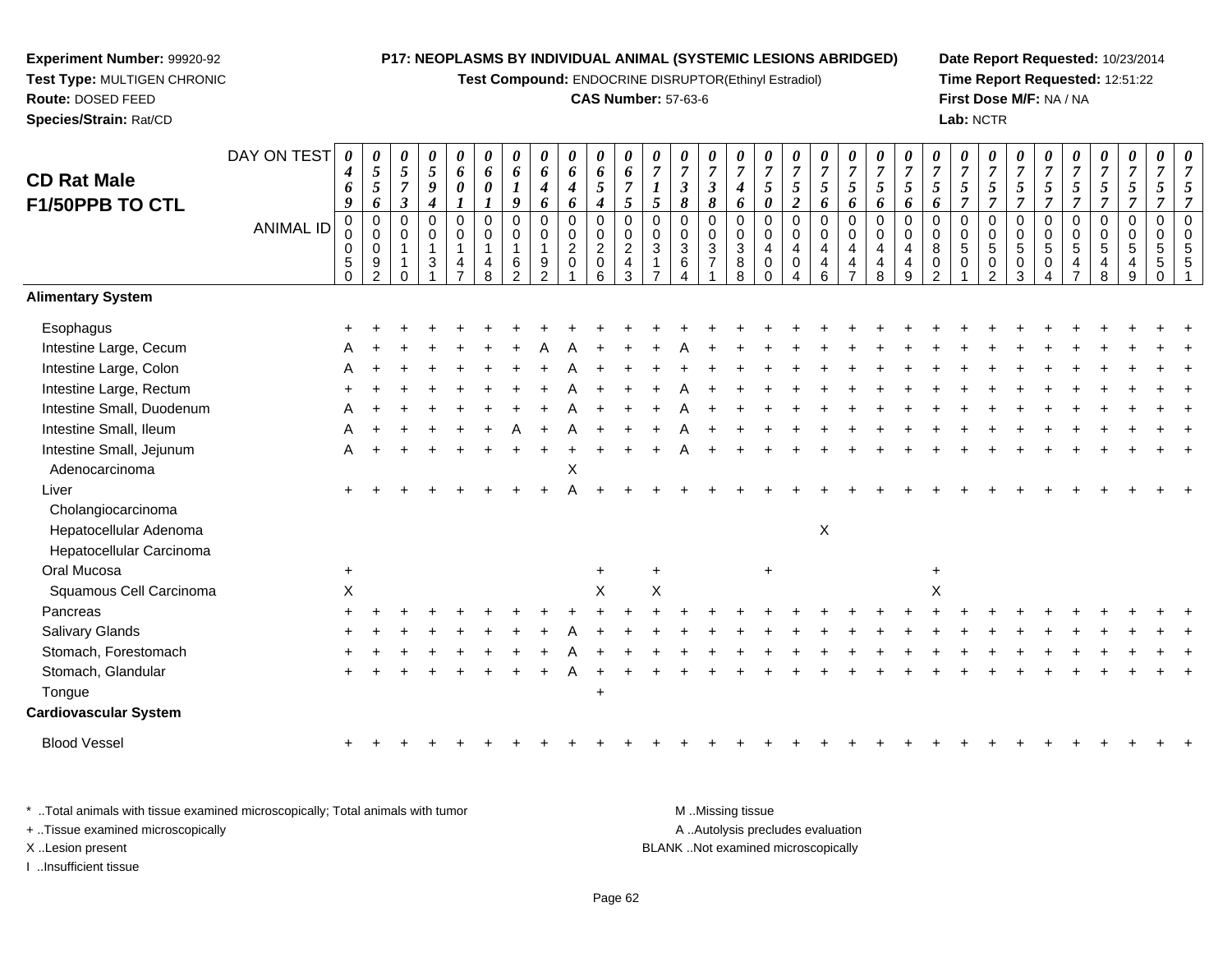**Test Compound:** ENDOCRINE DISRUPTOR(Ethinyl Estradiol)

### **CAS Number:** 57-63-6

**Date Report Requested:** 10/23/2014**Time Report Requested:** 12:51:23**First Dose M/F:** NA / NA**Lab:** NCTR

| <b>CD Rat Male</b><br>F1/50PPB TO CTL<br>Heart               | DAY ON TEST<br><b>ANIMAL ID</b> | 0<br>4<br>6<br>9<br>0<br>0<br>0<br>5<br>$\mathbf 0$<br>$+$ | 0<br>$\mathfrak{s}$<br>$\mathfrak{s}$<br>6<br>0<br>0<br>0<br>9<br>2 | 0<br>$\mathfrak{s}$<br>$\overline{7}$<br>$\boldsymbol{\beta}$<br>0<br>$\mathbf 0$<br>$\overline{1}$<br>0 | 0<br>5<br>$\boldsymbol{g}$<br>$\boldsymbol{4}$<br>$\mathbf 0$<br>$\mathbf 0$<br>$\mathbf{1}$<br>3 | 0<br>6<br>$\boldsymbol{\theta}$<br>$\mathbf 0$<br>$\mathbf 0$<br>$\mathbf{1}$<br>4 | 0<br>6<br>$\boldsymbol{l}$<br>$\mathbf 0$<br>0<br>1<br>4<br>8 | 0<br>6<br>9<br>0<br>$\mathbf 0$<br>6<br>2 | 0<br>6<br>$\boldsymbol{4}$<br>6<br>$\mathbf 0$<br>0<br>$\mathbf{1}$<br>9<br>$\overline{2}$ | 0<br>6<br>$\boldsymbol{4}$<br>6<br>$\pmb{0}$<br>$\mathsf{O}\xspace$<br>$\sqrt{2}$<br>$\mathbf 0$ | 0<br>6<br>5<br>$\boldsymbol{4}$<br>0<br>0<br>$\overline{2}$<br>0<br>6 | 6<br>$\overline{7}$<br>5<br>$\mathbf 0$<br>$\mathbf 0$<br>$\overline{2}$<br>4<br>3 | 0<br>$\overline{7}$<br>5<br>0<br>$\mathbf 0$<br>$\mathbf{3}$ | 0<br>$\overline{7}$<br>$\boldsymbol{\mathfrak{z}}$<br>8<br>0<br>0<br>3<br>6<br>4 | 0<br>$\boldsymbol{7}$<br>$\boldsymbol{\mathfrak{z}}$<br>8<br>$\pmb{0}$<br>$\pmb{0}$<br>$\sqrt{3}$<br>$\overline{7}$ | 0<br>$\overline{7}$<br>$\boldsymbol{4}$<br>6<br>$\mathbf 0$<br>$\mathbf 0$<br>$\sqrt{3}$<br>8<br>8 | $\overline{7}$<br>5<br>$\boldsymbol{\theta}$<br>$\mathbf 0$<br>$\mathbf 0$<br>4<br>$\Omega$<br>$\Omega$ | 0<br>$\overline{7}$<br>$\mathfrak{s}$<br>$\boldsymbol{2}$<br>$\pmb{0}$<br>0<br>$\overline{4}$<br>0<br>4 | 0<br>$\boldsymbol{7}$<br>$\overline{5}$<br>6<br>$\pmb{0}$<br>$\mathsf 0$<br>4<br>4<br>6 | 0<br>$\overline{7}$<br>5<br>6<br>$\mathsf{O}\xspace$<br>0<br>4<br>4<br>$\overline{7}$ | 0<br>$\boldsymbol{7}$<br>5<br>6<br>$\mathbf 0$<br>$\Omega$<br>4<br>4<br>8 | 0<br>$\overline{7}$<br>5<br>6<br>$\mathbf 0$<br>$\Omega$<br>$\overline{4}$<br>4<br>9 | $\boldsymbol{\theta}$<br>$\overline{7}$<br>$\sqrt{5}$<br>6<br>0<br>0<br>$\bf 8$<br>$\pmb{0}$<br>$\overline{2}$ | 0<br>$\overline{7}$<br>$\sqrt{5}$<br>$\overline{7}$<br>$\pmb{0}$<br>$\pmb{0}$<br>$\sqrt{5}$<br>$\mathbf 0$<br>$\overline{1}$ | 0<br>$\overline{7}$<br>5<br>$\overline{7}$<br>0<br>0<br>5<br>0<br>2 | $\boldsymbol{7}$<br>$\sqrt{5}$<br>$\overline{7}$<br>0<br>$\mathbf 0$<br>$\sqrt{5}$<br>0<br>3 | 0<br>$\overline{7}$<br>5<br>$\overline{7}$<br>$\pmb{0}$<br>$\pmb{0}$<br>$\sqrt{5}$<br>0 | 0<br>$\boldsymbol{7}$<br>5<br>$\overline{7}$<br>0<br>$\mathsf{O}$<br>$5\phantom{.0}$<br>4 | 0<br>$\overline{7}$<br>$\mathfrak{s}$<br>$\overline{7}$<br>$\pmb{0}$<br>$\mathbf 0$<br>$\overline{5}$<br>$\overline{4}$<br>8 | 0<br>$\overline{7}$<br>$\sqrt{5}$<br>$\overline{7}$<br>0<br>$\mathbf 0$<br>5<br>4<br>9 | $\overline{7}$<br>5<br>7<br>0<br>$\Omega$<br>5<br>5<br>$\Omega$ | 0<br>$\overline{7}$<br>5<br>$\overline{7}$<br>$\mathbf 0$<br>$\Omega$<br>5<br>5 |
|--------------------------------------------------------------|---------------------------------|------------------------------------------------------------|---------------------------------------------------------------------|----------------------------------------------------------------------------------------------------------|---------------------------------------------------------------------------------------------------|------------------------------------------------------------------------------------|---------------------------------------------------------------|-------------------------------------------|--------------------------------------------------------------------------------------------|--------------------------------------------------------------------------------------------------|-----------------------------------------------------------------------|------------------------------------------------------------------------------------|--------------------------------------------------------------|----------------------------------------------------------------------------------|---------------------------------------------------------------------------------------------------------------------|----------------------------------------------------------------------------------------------------|---------------------------------------------------------------------------------------------------------|---------------------------------------------------------------------------------------------------------|-----------------------------------------------------------------------------------------|---------------------------------------------------------------------------------------|---------------------------------------------------------------------------|--------------------------------------------------------------------------------------|----------------------------------------------------------------------------------------------------------------|------------------------------------------------------------------------------------------------------------------------------|---------------------------------------------------------------------|----------------------------------------------------------------------------------------------|-----------------------------------------------------------------------------------------|-------------------------------------------------------------------------------------------|------------------------------------------------------------------------------------------------------------------------------|----------------------------------------------------------------------------------------|-----------------------------------------------------------------|---------------------------------------------------------------------------------|
| <b>Endocrine System</b>                                      |                                 |                                                            |                                                                     |                                                                                                          |                                                                                                   |                                                                                    |                                                               |                                           |                                                                                            |                                                                                                  |                                                                       |                                                                                    |                                                              |                                                                                  |                                                                                                                     |                                                                                                    |                                                                                                         |                                                                                                         |                                                                                         |                                                                                       |                                                                           |                                                                                      |                                                                                                                |                                                                                                                              |                                                                     |                                                                                              |                                                                                         |                                                                                           |                                                                                                                              |                                                                                        |                                                                 |                                                                                 |
| <b>Adrenal Cortex</b><br>Adenoma                             |                                 |                                                            |                                                                     |                                                                                                          |                                                                                                   |                                                                                    |                                                               |                                           |                                                                                            |                                                                                                  |                                                                       |                                                                                    |                                                              |                                                                                  |                                                                                                                     |                                                                                                    |                                                                                                         |                                                                                                         |                                                                                         |                                                                                       |                                                                           |                                                                                      |                                                                                                                |                                                                                                                              |                                                                     |                                                                                              | х                                                                                       |                                                                                           |                                                                                                                              |                                                                                        |                                                                 |                                                                                 |
| Adrenal Medulla<br>Pheochromocytoma Benign                   |                                 |                                                            |                                                                     |                                                                                                          |                                                                                                   |                                                                                    |                                                               |                                           |                                                                                            |                                                                                                  |                                                                       |                                                                                    |                                                              |                                                                                  |                                                                                                                     |                                                                                                    |                                                                                                         |                                                                                                         |                                                                                         |                                                                                       |                                                                           |                                                                                      |                                                                                                                |                                                                                                                              |                                                                     |                                                                                              |                                                                                         |                                                                                           |                                                                                                                              |                                                                                        |                                                                 |                                                                                 |
| Islets, Pancreatic                                           |                                 |                                                            |                                                                     |                                                                                                          |                                                                                                   |                                                                                    |                                                               |                                           |                                                                                            |                                                                                                  |                                                                       |                                                                                    |                                                              |                                                                                  |                                                                                                                     |                                                                                                    |                                                                                                         |                                                                                                         |                                                                                         |                                                                                       |                                                                           |                                                                                      |                                                                                                                |                                                                                                                              |                                                                     |                                                                                              |                                                                                         |                                                                                           |                                                                                                                              |                                                                                        |                                                                 |                                                                                 |
| Parathyroid Gland                                            |                                 |                                                            |                                                                     |                                                                                                          |                                                                                                   |                                                                                    |                                                               |                                           |                                                                                            |                                                                                                  |                                                                       |                                                                                    |                                                              |                                                                                  |                                                                                                                     |                                                                                                    |                                                                                                         |                                                                                                         |                                                                                         |                                                                                       |                                                                           |                                                                                      |                                                                                                                |                                                                                                                              |                                                                     |                                                                                              |                                                                                         |                                                                                           |                                                                                                                              |                                                                                        |                                                                 |                                                                                 |
| <b>Pituitary Gland</b>                                       |                                 |                                                            |                                                                     |                                                                                                          |                                                                                                   |                                                                                    |                                                               |                                           |                                                                                            |                                                                                                  |                                                                       |                                                                                    |                                                              |                                                                                  |                                                                                                                     |                                                                                                    |                                                                                                         |                                                                                                         |                                                                                         |                                                                                       |                                                                           |                                                                                      |                                                                                                                |                                                                                                                              |                                                                     |                                                                                              |                                                                                         |                                                                                           |                                                                                                                              |                                                                                        |                                                                 |                                                                                 |
| Pars Distalis, Adenoma                                       |                                 |                                                            | X                                                                   | $\pmb{\times}$                                                                                           | X                                                                                                 |                                                                                    | Χ                                                             |                                           |                                                                                            |                                                                                                  | X                                                                     | X                                                                                  |                                                              | X                                                                                |                                                                                                                     | X                                                                                                  | $\mathsf X$                                                                                             | $\times$                                                                                                |                                                                                         |                                                                                       |                                                                           | X                                                                                    | $\mathsf X$                                                                                                    |                                                                                                                              |                                                                     | Χ                                                                                            |                                                                                         |                                                                                           | $\pmb{\times}$                                                                                                               |                                                                                        |                                                                 | X                                                                               |
| <b>Thyroid Gland</b><br>C Cell, Adenoma<br>C Cell, Carcinoma |                                 | $+$                                                        | X                                                                   |                                                                                                          |                                                                                                   |                                                                                    |                                                               |                                           |                                                                                            |                                                                                                  |                                                                       |                                                                                    |                                                              |                                                                                  |                                                                                                                     |                                                                                                    |                                                                                                         |                                                                                                         | $\times$                                                                                |                                                                                       |                                                                           |                                                                                      |                                                                                                                |                                                                                                                              |                                                                     |                                                                                              |                                                                                         |                                                                                           |                                                                                                                              |                                                                                        |                                                                 |                                                                                 |
| <b>General Body System</b>                                   |                                 |                                                            |                                                                     |                                                                                                          |                                                                                                   |                                                                                    |                                                               |                                           |                                                                                            |                                                                                                  |                                                                       |                                                                                    |                                                              |                                                                                  |                                                                                                                     |                                                                                                    |                                                                                                         |                                                                                                         |                                                                                         |                                                                                       |                                                                           |                                                                                      |                                                                                                                |                                                                                                                              |                                                                     |                                                                                              |                                                                                         |                                                                                           |                                                                                                                              |                                                                                        |                                                                 |                                                                                 |
| <b>NONE</b><br><b>Genital System</b>                         |                                 |                                                            |                                                                     |                                                                                                          |                                                                                                   |                                                                                    |                                                               |                                           |                                                                                            |                                                                                                  |                                                                       |                                                                                    |                                                              |                                                                                  |                                                                                                                     |                                                                                                    |                                                                                                         |                                                                                                         |                                                                                         |                                                                                       |                                                                           |                                                                                      |                                                                                                                |                                                                                                                              |                                                                     |                                                                                              |                                                                                         |                                                                                           |                                                                                                                              |                                                                                        |                                                                 |                                                                                 |
| <b>Coagulating Gland</b>                                     |                                 |                                                            |                                                                     |                                                                                                          |                                                                                                   |                                                                                    |                                                               |                                           |                                                                                            |                                                                                                  |                                                                       |                                                                                    |                                                              |                                                                                  |                                                                                                                     |                                                                                                    |                                                                                                         |                                                                                                         |                                                                                         |                                                                                       |                                                                           |                                                                                      |                                                                                                                |                                                                                                                              |                                                                     |                                                                                              |                                                                                         |                                                                                           |                                                                                                                              |                                                                                        |                                                                 |                                                                                 |
| Epididymis                                                   |                                 |                                                            |                                                                     |                                                                                                          |                                                                                                   |                                                                                    |                                                               |                                           |                                                                                            |                                                                                                  |                                                                       |                                                                                    |                                                              |                                                                                  |                                                                                                                     |                                                                                                    |                                                                                                         |                                                                                                         |                                                                                         |                                                                                       |                                                                           |                                                                                      |                                                                                                                |                                                                                                                              |                                                                     |                                                                                              |                                                                                         |                                                                                           |                                                                                                                              |                                                                                        |                                                                 |                                                                                 |
| <b>Preputial Gland</b><br>Squamous Cell Carcinoma            |                                 |                                                            |                                                                     |                                                                                                          |                                                                                                   |                                                                                    |                                                               |                                           |                                                                                            |                                                                                                  |                                                                       |                                                                                    |                                                              |                                                                                  |                                                                                                                     |                                                                                                    |                                                                                                         |                                                                                                         |                                                                                         |                                                                                       |                                                                           |                                                                                      |                                                                                                                |                                                                                                                              |                                                                     |                                                                                              |                                                                                         |                                                                                           |                                                                                                                              |                                                                                        |                                                                 |                                                                                 |
| Prostate, Dorsal/Lateral Lobe                                |                                 |                                                            |                                                                     |                                                                                                          |                                                                                                   |                                                                                    |                                                               |                                           |                                                                                            |                                                                                                  |                                                                       |                                                                                    |                                                              |                                                                                  | $\ddot{}$                                                                                                           |                                                                                                    |                                                                                                         |                                                                                                         | $+$                                                                                     | $^+$                                                                                  | $\div$                                                                    |                                                                                      |                                                                                                                |                                                                                                                              |                                                                     |                                                                                              |                                                                                         |                                                                                           | $\ddot{}$                                                                                                                    |                                                                                        | $\ddot{}$                                                       |                                                                                 |

\* ..Total animals with tissue examined microscopically; Total animals with tumor **M** . Missing tissue M ..Missing tissue

+ ..Tissue examined microscopically

**Experiment Number:** 99920-92**Test Type:** MULTIGEN CHRONIC

**Route:** DOSED FEED**Species/Strain:** Rat/CD

I ..Insufficient tissue

A ..Autolysis precludes evaluation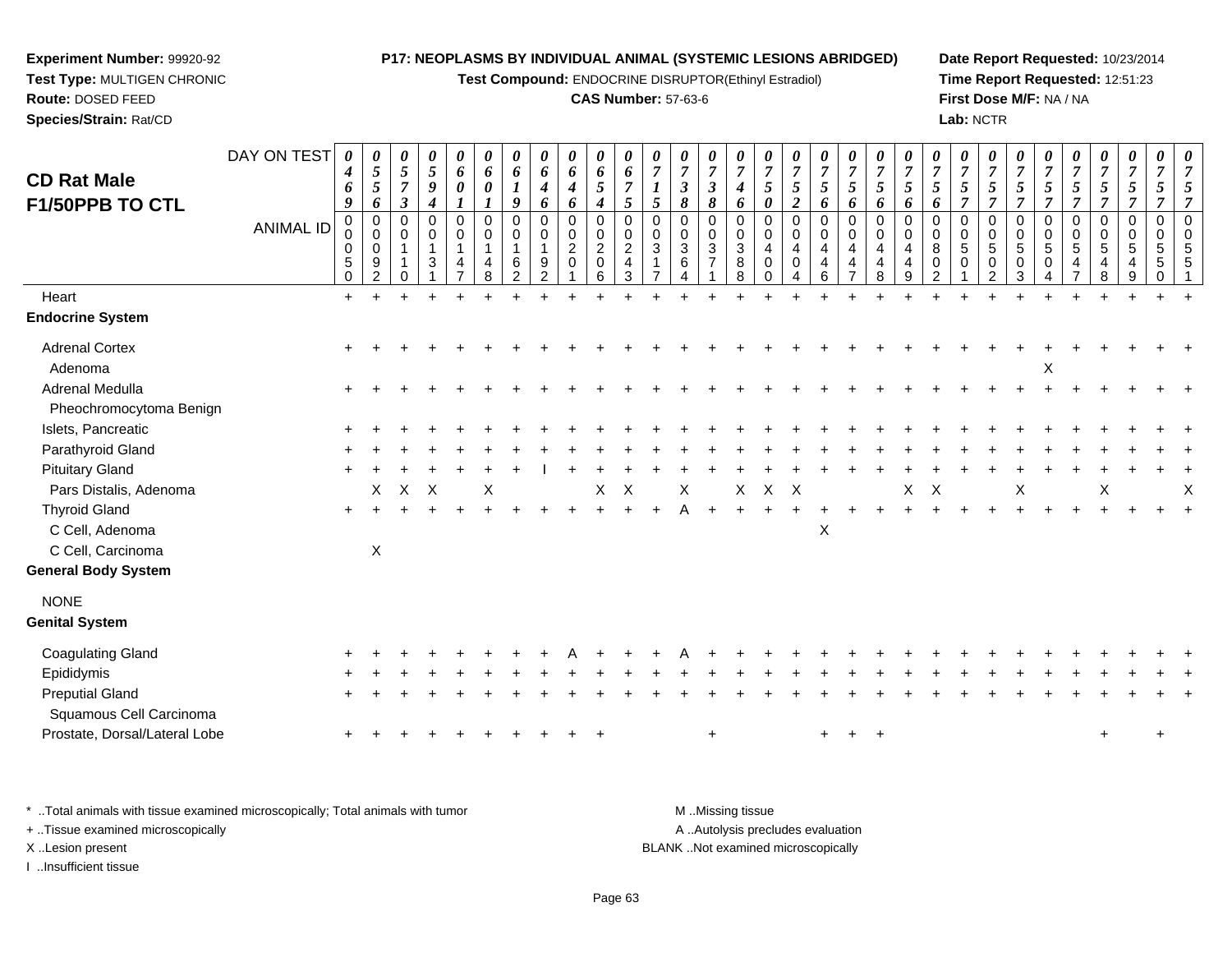**Test Compound:** ENDOCRINE DISRUPTOR(Ethinyl Estradiol)

#### **CAS Number:** 57-63-6

**Date Report Requested:** 10/23/2014**Time Report Requested:** 12:51:23**First Dose M/F:** NA / NA**Lab:** NCTR

|                                  | DAY ON TEST      | 0                | 0                          | 0                                | 0                     | 0                                           | 0                                         | 0                                   | 0                | 0                             | 0                          | 0                                 | $\boldsymbol{\theta}$      | 0                   | 0                                | $\boldsymbol{\theta}$ | $\theta$                                  | $\boldsymbol{\theta}$              | $\boldsymbol{\theta}$    | 0                                     | $\boldsymbol{\theta}$ | $\boldsymbol{\theta}$      | $\boldsymbol{\theta}$        | $\boldsymbol{\theta}$ | 0                                                    | $\boldsymbol{\theta}$    | 0                                | $\boldsymbol{\theta}$        | 0                   | 0                                          | 0                               | 0                    |
|----------------------------------|------------------|------------------|----------------------------|----------------------------------|-----------------------|---------------------------------------------|-------------------------------------------|-------------------------------------|------------------|-------------------------------|----------------------------|-----------------------------------|----------------------------|---------------------|----------------------------------|-----------------------|-------------------------------------------|------------------------------------|--------------------------|---------------------------------------|-----------------------|----------------------------|------------------------------|-----------------------|------------------------------------------------------|--------------------------|----------------------------------|------------------------------|---------------------|--------------------------------------------|---------------------------------|----------------------|
| <b>CD Rat Male</b>               |                  | 4                | $\mathfrak{s}$             | $5\overline{)}$                  | $\mathfrak{I}$        | 6                                           | 6                                         | 6                                   | 6                | 6                             | $\pmb{6}$                  | 6                                 | $\overline{7}$             | $\overline{7}$      | $\overline{7}$                   | $\overline{7}$        | $\overline{7}$                            | $\overline{7}$                     | $\overline{7}$           | $\boldsymbol{7}$                      | $\overline{7}$        | $\overline{7}$             | $\overline{7}$               | $\overline{7}$        | $\overline{7}$                                       | $\overline{7}$           | $\overline{7}$                   | $\overline{7}$               | $\overline{7}$      | $\boldsymbol{7}$                           | $\overline{7}$                  | $\overline{7}$       |
| <b>F1/50PPB TO CTL</b>           |                  | 6<br>9           | $\overline{5}$<br>6        | $\overline{7}$<br>$\mathfrak{z}$ | 9<br>$\boldsymbol{4}$ | $\pmb{\theta}$<br>$\boldsymbol{\mathit{1}}$ | $\boldsymbol{\theta}$<br>$\boldsymbol{l}$ | $\boldsymbol{l}$<br>9               | 4<br>6           | $\boldsymbol{4}$<br>6         | 5<br>$\boldsymbol{4}$      | $\overline{7}$<br>$\mathfrak{s}$  | $\boldsymbol{l}$<br>5      | $\mathfrak{z}$<br>8 | $\mathfrak{z}$<br>8              | $\boldsymbol{4}$<br>6 | $\mathfrak{s}$<br>$\boldsymbol{\theta}$   | $\overline{5}$<br>$\boldsymbol{2}$ | 5<br>6                   | 5<br>6                                | 5<br>6                | $\mathfrak{s}$<br>6        | $\overline{5}$<br>6          | 5<br>7                | 5<br>$\overline{7}$                                  | 5<br>7                   | $\mathfrak{s}$<br>$\overline{7}$ | $\sqrt{5}$<br>$\overline{7}$ | 5<br>$\overline{7}$ | 5<br>$\overline{7}$                        | 5<br>7                          |                      |
|                                  | <b>ANIMAL ID</b> | $\mathbf 0$<br>0 | $\mathbf 0$<br>$\mathbf 0$ | $\mathbf 0$<br>0                 | $\mathbf 0$<br>0      | $\mathbf 0$<br>0                            | $\Omega$<br>0                             | $\mathbf 0$<br>0                    | $\mathbf 0$<br>0 | $\mathbf 0$<br>$_{2}^{\rm 0}$ | $\mathbf 0$<br>$\,0\,$     | $\mathbf 0$<br>0                  | $\Omega$<br>$\mathbf 0$    | $\Omega$<br>0       | $\mathbf 0$<br>$\pmb{0}$         | $\mathbf 0$<br>0      | $\Omega$<br>0                             | $\mathbf 0$<br>0                   | $\mathbf 0$<br>0         | 0<br>0                                | $\mathbf 0$<br>0      | $\mathbf 0$<br>$\mathbf 0$ | $\Omega$<br>0                | $\Omega$<br>0         | $\mathbf 0$<br>$\begin{array}{c} 0 \\ 5 \end{array}$ | $\mathbf 0$<br>0         | $\mathbf 0$<br>$\mathbf 0$       | $\Omega$<br>0                | $\mathbf 0$<br>0    | 0<br>$\begin{array}{c} 0 \\ 5 \end{array}$ | $\mathbf 0$<br>0                | $\Omega$<br>$\Omega$ |
|                                  |                  | 0<br>5<br>0      | $\mathbf 0$<br>9<br>2      | $\mathbf{1}$<br>0                | $\mathbf{1}$<br>3     | $\mathbf{1}$<br>4                           | $\mathbf 1$<br>4<br>8                     | $\mathbf{1}$<br>6<br>$\overline{2}$ | 1<br>9<br>2      | 0                             | $\boldsymbol{2}$<br>0<br>6 | $\sqrt{2}$<br>$\overline{4}$<br>3 | $\sqrt{3}$<br>$\mathbf{1}$ | 3<br>6              | $\overline{3}$<br>$\overline{7}$ | $\sqrt{3}$<br>8<br>8  | $\overline{4}$<br>$\mathbf 0$<br>$\Omega$ | $\overline{4}$<br>$\Omega$         | $\overline{4}$<br>4<br>6 | $\overline{4}$<br>4<br>$\overline{7}$ | 4<br>4<br>8           | 4<br>$\overline{4}$<br>9   | $\bf8$<br>0<br>$\mathcal{P}$ | 5<br>$\Omega$         | 0<br>$\overline{c}$                                  | $\overline{5}$<br>0<br>3 | $\overline{5}$<br>0              | $\overline{5}$<br>4          | 5<br>4<br>8         | 4<br>9                                     | $\overline{5}$<br>5<br>$\Omega$ |                      |
| Prostate, Ventral Lobe           |                  | $\ddot{}$        |                            |                                  |                       |                                             |                                           |                                     |                  |                               |                            |                                   |                            |                     |                                  |                       |                                           |                                    |                          |                                       |                       |                            |                              |                       |                                                      |                          |                                  |                              |                     |                                            |                                 |                      |
| <b>Rete Testes</b>               |                  | M                |                            |                                  |                       |                                             |                                           |                                     |                  |                               |                            |                                   |                            |                     |                                  |                       |                                           |                                    |                          |                                       |                       |                            |                              |                       |                                                      |                          |                                  |                              |                     |                                            |                                 |                      |
| Seminal Vesicle                  |                  |                  |                            |                                  |                       |                                             |                                           |                                     |                  |                               |                            |                                   |                            |                     |                                  |                       |                                           |                                    |                          |                                       |                       |                            |                              |                       |                                                      |                          |                                  |                              |                     |                                            |                                 |                      |
| <b>Testes</b>                    |                  |                  |                            |                                  |                       |                                             |                                           |                                     |                  |                               |                            |                                   |                            |                     |                                  |                       |                                           |                                    |                          |                                       |                       |                            |                              |                       |                                                      |                          |                                  |                              |                     |                                            |                                 |                      |
| <b>Hematopoietic System</b>      |                  |                  |                            |                                  |                       |                                             |                                           |                                     |                  |                               |                            |                                   |                            |                     |                                  |                       |                                           |                                    |                          |                                       |                       |                            |                              |                       |                                                      |                          |                                  |                              |                     |                                            |                                 |                      |
| <b>Bone Marrow</b>               |                  |                  |                            |                                  |                       |                                             |                                           |                                     |                  |                               |                            |                                   |                            |                     |                                  |                       |                                           |                                    |                          |                                       |                       |                            |                              |                       |                                                      |                          |                                  |                              |                     |                                            |                                 |                      |
| Lymph Node                       |                  |                  |                            |                                  |                       |                                             |                                           |                                     |                  |                               |                            |                                   |                            |                     |                                  |                       |                                           |                                    |                          |                                       |                       |                            |                              |                       |                                                      |                          |                                  |                              |                     |                                            |                                 |                      |
| Lymph Node, Mandibular           |                  |                  |                            |                                  |                       |                                             |                                           |                                     |                  |                               |                            |                                   |                            |                     |                                  |                       |                                           |                                    |                          |                                       |                       |                            |                              |                       |                                                      |                          |                                  |                              |                     |                                            |                                 |                      |
| Lymph Node, Mesenteric           |                  |                  |                            |                                  |                       |                                             |                                           |                                     |                  |                               |                            |                                   |                            |                     |                                  |                       |                                           |                                    |                          |                                       |                       |                            |                              |                       |                                                      |                          |                                  |                              |                     |                                            |                                 |                      |
| Spleen                           |                  |                  |                            |                                  |                       |                                             |                                           |                                     |                  |                               |                            |                                   |                            |                     |                                  |                       |                                           |                                    |                          |                                       |                       |                            |                              |                       |                                                      |                          |                                  |                              |                     |                                            |                                 |                      |
| Hemangiosarcoma                  |                  |                  |                            |                                  |                       |                                             |                                           |                                     |                  |                               |                            | X                                 |                            |                     |                                  |                       |                                           |                                    |                          |                                       |                       |                            |                              |                       |                                                      |                          |                                  |                              |                     |                                            |                                 |                      |
| Thymus                           |                  |                  |                            |                                  |                       |                                             |                                           |                                     |                  |                               |                            |                                   |                            |                     |                                  |                       |                                           |                                    |                          |                                       |                       |                            |                              |                       |                                                      |                          |                                  |                              |                     |                                            |                                 |                      |
| <b>Integumentary System</b>      |                  |                  |                            |                                  |                       |                                             |                                           |                                     |                  |                               |                            |                                   |                            |                     |                                  |                       |                                           |                                    |                          |                                       |                       |                            |                              |                       |                                                      |                          |                                  |                              |                     |                                            |                                 |                      |
| <b>Mammary Gland</b>             |                  |                  |                            |                                  |                       |                                             |                                           |                                     | М                |                               | м                          |                                   |                            |                     |                                  |                       |                                           |                                    |                          |                                       |                       |                            |                              |                       |                                                      |                          |                                  |                              |                     |                                            |                                 |                      |
| Adenoma                          |                  |                  |                            |                                  |                       |                                             |                                           |                                     |                  |                               |                            |                                   |                            |                     |                                  |                       |                                           |                                    |                          |                                       |                       |                            |                              |                       |                                                      |                          |                                  |                              |                     | X                                          |                                 |                      |
| Fibroadenoma                     |                  |                  |                            |                                  |                       |                                             |                                           |                                     |                  |                               |                            |                                   |                            |                     |                                  | $\mathsf X$           |                                           |                                    |                          |                                       |                       |                            |                              |                       |                                                      |                          |                                  |                              |                     |                                            |                                 |                      |
| Fibroma                          |                  |                  |                            |                                  |                       |                                             |                                           |                                     |                  |                               |                            |                                   |                            |                     |                                  |                       |                                           |                                    |                          |                                       |                       |                            |                              |                       |                                                      |                          |                                  |                              |                     |                                            |                                 |                      |
| Skin                             |                  |                  |                            |                                  |                       |                                             |                                           |                                     |                  |                               |                            |                                   |                            |                     |                                  |                       |                                           |                                    |                          |                                       |                       |                            |                              |                       |                                                      |                          |                                  |                              |                     |                                            |                                 |                      |
| <b>Basal Cell Adenoma</b>        |                  |                  |                            |                                  |                       |                                             |                                           |                                     |                  |                               |                            |                                   |                            |                     |                                  |                       |                                           |                                    | X                        |                                       |                       |                            |                              | X                     |                                                      |                          |                                  |                              |                     |                                            |                                 |                      |
| Keratoacanthoma                  |                  |                  |                            |                                  |                       |                                             |                                           |                                     |                  |                               |                            |                                   |                            |                     |                                  |                       |                                           |                                    |                          |                                       |                       |                            |                              |                       |                                                      |                          |                                  |                              |                     |                                            |                                 |                      |
| Osteosarcoma                     |                  |                  |                            |                                  |                       |                                             |                                           | $\mathsf X$                         |                  |                               |                            |                                   |                            |                     |                                  |                       |                                           |                                    |                          |                                       |                       |                            |                              |                       |                                                      |                          |                                  |                              |                     |                                            |                                 |                      |
| Prepuce, Squamous Cell Carcinoma |                  |                  |                            |                                  |                       |                                             |                                           |                                     |                  |                               |                            |                                   |                            |                     |                                  |                       |                                           |                                    |                          |                                       |                       |                            |                              |                       |                                                      |                          | $\mathsf X$                      |                              |                     |                                            |                                 |                      |
|                                  |                  |                  |                            |                                  |                       |                                             |                                           |                                     |                  |                               |                            |                                   |                            |                     |                                  |                       |                                           |                                    |                          |                                       |                       |                            |                              |                       |                                                      |                          |                                  |                              |                     |                                            |                                 |                      |

\* ..Total animals with tissue examined microscopically; Total animals with tumor **M** . Missing tissue M ..Missing tissue A ..Autolysis precludes evaluation + ..Tissue examined microscopically X ..Lesion present BLANK ..Not examined microscopicallyI ..Insufficient tissue

**Experiment Number:** 99920-92**Test Type:** MULTIGEN CHRONIC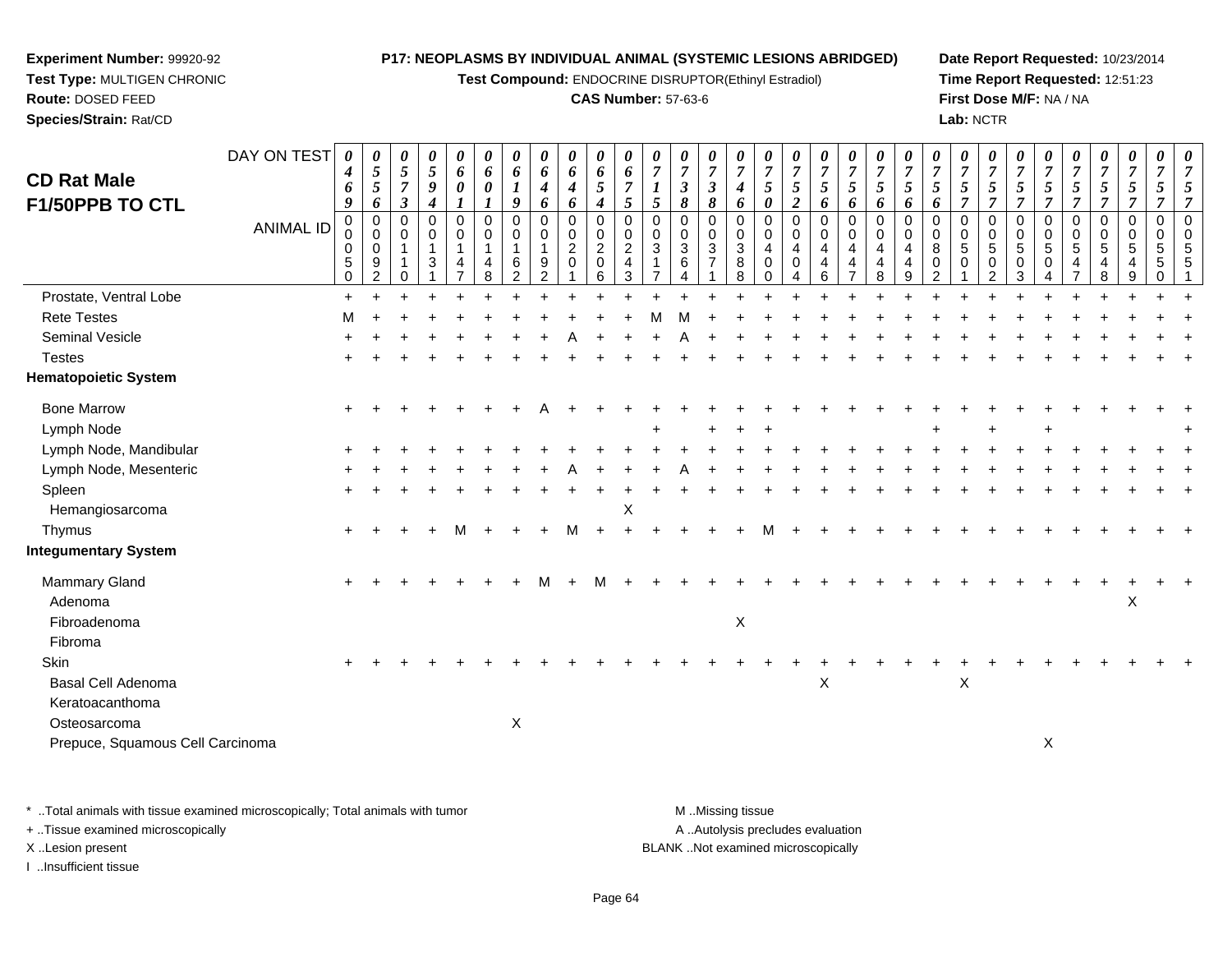**Test Compound:** ENDOCRINE DISRUPTOR(Ethinyl Estradiol)

#### **CAS Number:** 57-63-6

**Date Report Requested:** 10/23/2014**Time Report Requested:** 12:51:23**First Dose M/F:** NA / NA**Lab:** NCTR

| <b>CD Rat Male</b>                                        | DAY ON TEST      | 0<br>4<br>6<br>9                                             | $\boldsymbol{\theta}$<br>$\sqrt{5}$<br>$\sqrt{5}$<br>6               | 0<br>5<br>$\overline{7}$<br>$\mathfrak{z}$ | 0<br>$\mathfrak{s}$<br>$\boldsymbol{g}$<br>$\boldsymbol{4}$ | $\boldsymbol{\theta}$<br>6<br>0<br>$\mathbf{I}$ | 0<br>6<br>0                                | $\boldsymbol{\theta}$<br>6<br>$\boldsymbol{l}$<br>9              | $\boldsymbol{\theta}$<br>6<br>4<br>6                                   | 0<br>6<br>$\boldsymbol{4}$<br>6                               | 0<br>6<br>5<br>$\boldsymbol{4}$    | $\theta$<br>6<br>$\overline{7}$<br>5                                | $\overline{7}$<br>5                           | 0<br>$\boldsymbol{7}$<br>$\boldsymbol{\beta}$<br>8 | $\boldsymbol{\theta}$<br>$\overline{7}$<br>$\boldsymbol{\beta}$<br>8 | $\overline{7}$<br>$\boldsymbol{4}$<br>6 | $\overline{7}$<br>5<br>$\boldsymbol{\theta}$      | U<br>$\overline{7}$<br>$\mathfrak{s}$<br>$\boldsymbol{2}$ | $\boldsymbol{\theta}$<br>$\overline{7}$<br>$\mathfrak{H}$<br>6      | 0<br>$\overline{7}$<br>$\mathfrak{s}$<br>6                                       | $\boldsymbol{\theta}$<br>$\overline{7}$<br>5<br>6 | $\boldsymbol{7}$<br>$\mathfrak{s}$<br>6             | $\overline{7}$<br>5<br>6                               | 0<br>$\boldsymbol{7}$<br>5<br>$\overline{7}$ | $\boldsymbol{\theta}$<br>$\overline{7}$<br>$\mathfrak{s}$<br>$\overline{7}$ | $\boldsymbol{\theta}$<br>$\overline{7}$<br>$\mathfrak{s}$<br>$\overline{7}$ | $\overline{7}$<br>5<br>$\overline{7}$ | $\boldsymbol{\theta}$<br>$\overline{7}$<br>5<br>$\overline{7}$ | $\boldsymbol{\theta}$<br>$\overline{7}$<br>5<br>$\overline{7}$ | 0<br>$\overline{7}$<br>$\mathfrak{s}$<br>$\overline{7}$ | $\boldsymbol{\theta}$<br>$\overline{7}$<br>5<br>$\overline{7}$ | 5<br>$\overline{7}$  |
|-----------------------------------------------------------|------------------|--------------------------------------------------------------|----------------------------------------------------------------------|--------------------------------------------|-------------------------------------------------------------|-------------------------------------------------|--------------------------------------------|------------------------------------------------------------------|------------------------------------------------------------------------|---------------------------------------------------------------|------------------------------------|---------------------------------------------------------------------|-----------------------------------------------|----------------------------------------------------|----------------------------------------------------------------------|-----------------------------------------|---------------------------------------------------|-----------------------------------------------------------|---------------------------------------------------------------------|----------------------------------------------------------------------------------|---------------------------------------------------|-----------------------------------------------------|--------------------------------------------------------|----------------------------------------------|-----------------------------------------------------------------------------|-----------------------------------------------------------------------------|---------------------------------------|----------------------------------------------------------------|----------------------------------------------------------------|---------------------------------------------------------|----------------------------------------------------------------|----------------------|
| F1/50PPB TO CTL                                           | <b>ANIMAL ID</b> | $\mathbf 0$<br>0<br>$\mathbf 0$<br>$\sqrt{5}$<br>$\mathbf 0$ | $\mathbf 0$<br>$\mathbf 0$<br>$\mathbf 0$<br>$9\,$<br>$\overline{2}$ | $\Omega$<br>0<br>1<br>$\Omega$             | $\mathbf 0$<br>0<br>$\overline{1}$<br>$\mathbf{3}$          | $\pmb{0}$<br>0<br>$\mathbf{1}$<br>4             | $\mathbf 0$<br>0<br>$\mathbf{1}$<br>4<br>8 | $\mathbf 0$<br>$\mathbf 0$<br>$\mathbf{1}$<br>6<br>$\mathcal{P}$ | $\mathbf 0$<br>0<br>$\mathbf{1}$<br>$\boldsymbol{9}$<br>$\overline{2}$ | $\mathbf 0$<br>$\mathbf 0$<br>$\boldsymbol{2}$<br>$\mathbf 0$ | 0<br>0<br>$\overline{2}$<br>0<br>6 | $\Omega$<br>0<br>$\boldsymbol{2}$<br>$\overline{4}$<br>$\mathbf{3}$ | $\mathbf 0$<br>0<br>$\ensuremath{\mathsf{3}}$ | 0<br>0<br>$\mathbf{3}$<br>$\,6\,$<br>4             | $\overline{0}$<br>$\mathbf 0$<br>$\mathbf{3}$<br>$\overline{7}$      | $\Omega$<br>0<br>$\mathbf{3}$<br>8<br>8 | $\mathbf 0$<br>0<br>$\overline{4}$<br>$\mathbf 0$ | $\mathbf 0$<br>$\mathbf 0$<br>4<br>$\mathbf 0$            | $\mathbf 0$<br>$\mathbf 0$<br>$\overline{4}$<br>$\overline{4}$<br>6 | $\mathbf 0$<br>$\mathbf 0$<br>$\overline{a}$<br>$\overline{4}$<br>$\overline{7}$ | $\mathbf 0$<br>0<br>4<br>4<br>8                   | $\Omega$<br>$\mathbf 0$<br>$\overline{4}$<br>4<br>9 | $\mathbf 0$<br>$\mathbf 0$<br>8<br>0<br>$\mathfrak{p}$ | $\mathbf 0$<br>0<br>$5\,$<br>$\mathbf 0$     | $\mathbf 0$<br>0<br>$\sqrt{5}$<br>0<br>$\overline{2}$                       | $\mathbf 0$<br>0<br>$\overline{5}$<br>$\mathbf 0$<br>3                      | $\Omega$<br>0<br>5<br>0               | $\mathbf 0$<br>0<br>5<br>4                                     | $\pmb{0}$<br>$\pmb{0}$<br>$\sqrt{5}$<br>4<br>8                 | $\mathbf 0$<br>$\mathbf 0$<br>$\sqrt{5}$<br>4<br>9      | 0<br>0<br>5<br>5<br>0                                          | $\Omega$<br>$\Omega$ |
| Squamous Cell Carcinoma                                   |                  |                                                              |                                                                      |                                            |                                                             |                                                 |                                            |                                                                  |                                                                        |                                                               |                                    |                                                                     |                                               |                                                    |                                                                      |                                         |                                                   |                                                           |                                                                     |                                                                                  |                                                   |                                                     |                                                        |                                              |                                                                             |                                                                             |                                       |                                                                |                                                                |                                                         | X                                                              |                      |
| <b>Musculoskeletal System</b>                             |                  |                                                              |                                                                      |                                            |                                                             |                                                 |                                            |                                                                  |                                                                        |                                                               |                                    |                                                                     |                                               |                                                    |                                                                      |                                         |                                                   |                                                           |                                                                     |                                                                                  |                                                   |                                                     |                                                        |                                              |                                                                             |                                                                             |                                       |                                                                |                                                                |                                                         |                                                                |                      |
| <b>Bone</b>                                               |                  |                                                              |                                                                      |                                            |                                                             |                                                 |                                            |                                                                  |                                                                        |                                                               |                                    |                                                                     |                                               |                                                    |                                                                      |                                         |                                                   |                                                           |                                                                     |                                                                                  |                                                   |                                                     |                                                        |                                              |                                                                             |                                                                             |                                       |                                                                |                                                                |                                                         |                                                                |                      |
| Cranium, Nerve, Squamous Cell Carcinoma,<br>Deep Invasion |                  |                                                              |                                                                      |                                            |                                                             |                                                 |                                            |                                                                  |                                                                        |                                                               |                                    |                                                                     | $\mathsf X$                                   |                                                    |                                                                      |                                         |                                                   |                                                           |                                                                     |                                                                                  |                                                   |                                                     |                                                        |                                              |                                                                             |                                                                             |                                       |                                                                |                                                                |                                                         |                                                                |                      |
| Bone, Femur                                               |                  |                                                              |                                                                      |                                            |                                                             |                                                 |                                            |                                                                  |                                                                        |                                                               |                                    |                                                                     |                                               |                                                    |                                                                      |                                         |                                                   |                                                           |                                                                     |                                                                                  |                                                   |                                                     |                                                        |                                              |                                                                             |                                                                             |                                       |                                                                |                                                                |                                                         |                                                                |                      |
| <b>Skeletal Muscle</b>                                    |                  |                                                              |                                                                      |                                            |                                                             |                                                 |                                            |                                                                  |                                                                        |                                                               |                                    |                                                                     |                                               |                                                    |                                                                      | ÷                                       |                                                   |                                                           |                                                                     |                                                                                  |                                                   |                                                     |                                                        |                                              |                                                                             |                                                                             |                                       |                                                                |                                                                |                                                         |                                                                |                      |
| <b>Nervous System</b>                                     |                  |                                                              |                                                                      |                                            |                                                             |                                                 |                                            |                                                                  |                                                                        |                                                               |                                    |                                                                     |                                               |                                                    |                                                                      |                                         |                                                   |                                                           |                                                                     |                                                                                  |                                                   |                                                     |                                                        |                                              |                                                                             |                                                                             |                                       |                                                                |                                                                |                                                         |                                                                |                      |
| Brain, Brain Stem                                         |                  |                                                              |                                                                      |                                            |                                                             |                                                 |                                            |                                                                  |                                                                        |                                                               |                                    |                                                                     |                                               |                                                    |                                                                      |                                         |                                                   |                                                           |                                                                     |                                                                                  |                                                   |                                                     |                                                        |                                              |                                                                             |                                                                             |                                       |                                                                |                                                                |                                                         |                                                                |                      |
| Astrocytoma Malignant                                     |                  |                                                              |                                                                      |                                            | X                                                           |                                                 |                                            |                                                                  |                                                                        |                                                               |                                    |                                                                     |                                               |                                                    |                                                                      |                                         |                                                   |                                                           |                                                                     |                                                                                  |                                                   |                                                     |                                                        |                                              |                                                                             |                                                                             |                                       |                                                                |                                                                |                                                         |                                                                |                      |
| Brain, Cerebellum<br>Astrocytoma Malignant                |                  | $+$                                                          |                                                                      | $\ddot{}$                                  | X                                                           |                                                 |                                            |                                                                  |                                                                        |                                                               |                                    |                                                                     |                                               |                                                    |                                                                      |                                         |                                                   |                                                           |                                                                     |                                                                                  |                                                   |                                                     |                                                        |                                              |                                                                             |                                                                             |                                       |                                                                |                                                                |                                                         |                                                                |                      |
| Brain, Cerebrum                                           |                  |                                                              |                                                                      |                                            |                                                             |                                                 |                                            |                                                                  |                                                                        |                                                               |                                    |                                                                     |                                               |                                                    |                                                                      |                                         |                                                   |                                                           |                                                                     |                                                                                  |                                                   |                                                     |                                                        |                                              |                                                                             |                                                                             |                                       |                                                                |                                                                |                                                         |                                                                |                      |
| Astrocytoma Malignant                                     |                  |                                                              |                                                                      |                                            | $\pmb{\times}$                                              |                                                 |                                            |                                                                  |                                                                        |                                                               |                                    |                                                                     |                                               |                                                    |                                                                      |                                         |                                                   |                                                           |                                                                     |                                                                                  |                                                   |                                                     |                                                        |                                              |                                                                             |                                                                             |                                       |                                                                |                                                                |                                                         |                                                                |                      |
| <b>Granular Cell Tumor Benign</b>                         |                  |                                                              |                                                                      | X                                          |                                                             |                                                 |                                            |                                                                  |                                                                        |                                                               |                                    |                                                                     |                                               |                                                    |                                                                      |                                         |                                                   |                                                           |                                                                     |                                                                                  |                                                   |                                                     |                                                        |                                              |                                                                             |                                                                             |                                       |                                                                |                                                                |                                                         |                                                                |                      |
| <b>Respiratory System</b>                                 |                  |                                                              |                                                                      |                                            |                                                             |                                                 |                                            |                                                                  |                                                                        |                                                               |                                    |                                                                     |                                               |                                                    |                                                                      |                                         |                                                   |                                                           |                                                                     |                                                                                  |                                                   |                                                     |                                                        |                                              |                                                                             |                                                                             |                                       |                                                                |                                                                |                                                         |                                                                |                      |
| Lung                                                      |                  |                                                              |                                                                      |                                            |                                                             |                                                 |                                            |                                                                  |                                                                        |                                                               |                                    |                                                                     |                                               |                                                    |                                                                      |                                         |                                                   |                                                           |                                                                     |                                                                                  |                                                   |                                                     |                                                        |                                              |                                                                             |                                                                             |                                       |                                                                |                                                                |                                                         |                                                                |                      |
| Nose                                                      |                  |                                                              |                                                                      |                                            |                                                             |                                                 |                                            |                                                                  |                                                                        |                                                               |                                    |                                                                     |                                               |                                                    |                                                                      |                                         |                                                   |                                                           |                                                                     |                                                                                  |                                                   |                                                     |                                                        |                                              |                                                                             |                                                                             |                                       |                                                                |                                                                |                                                         |                                                                |                      |
| Trachea                                                   |                  |                                                              |                                                                      |                                            |                                                             |                                                 |                                            |                                                                  |                                                                        |                                                               |                                    |                                                                     |                                               |                                                    |                                                                      |                                         |                                                   |                                                           |                                                                     |                                                                                  |                                                   |                                                     |                                                        |                                              |                                                                             |                                                                             |                                       |                                                                |                                                                |                                                         |                                                                |                      |
| <b>Special Senses System</b>                              |                  |                                                              |                                                                      |                                            |                                                             |                                                 |                                            |                                                                  |                                                                        |                                                               |                                    |                                                                     |                                               |                                                    |                                                                      |                                         |                                                   |                                                           |                                                                     |                                                                                  |                                                   |                                                     |                                                        |                                              |                                                                             |                                                                             |                                       |                                                                |                                                                |                                                         |                                                                |                      |
| Eye                                                       |                  |                                                              |                                                                      |                                            |                                                             |                                                 |                                            |                                                                  |                                                                        |                                                               |                                    |                                                                     |                                               |                                                    |                                                                      |                                         |                                                   |                                                           |                                                                     |                                                                                  |                                                   |                                                     |                                                        |                                              |                                                                             |                                                                             |                                       |                                                                |                                                                |                                                         |                                                                |                      |

\* ..Total animals with tissue examined microscopically; Total animals with tumor **M** . Missing tissue M ..Missing tissue A ..Autolysis precludes evaluation + ..Tissue examined microscopically X ..Lesion present BLANK ..Not examined microscopicallyI ..Insufficient tissue

**Experiment Number:** 99920-92**Test Type:** MULTIGEN CHRONIC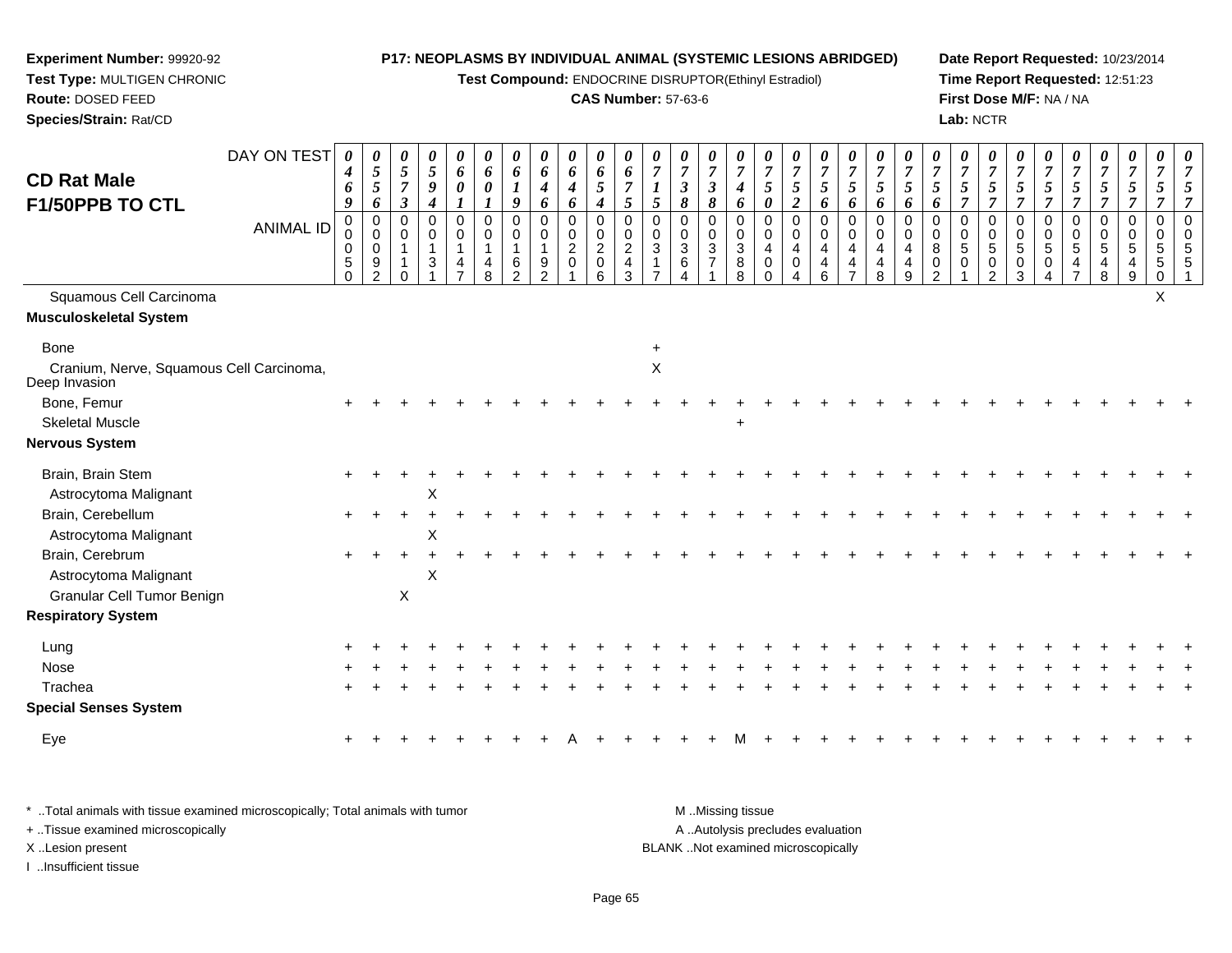**Test Compound:** ENDOCRINE DISRUPTOR(Ethinyl Estradiol)

## **CAS Number:** 57-63-6

**Date Report Requested:** 10/23/2014**Time Report Requested:** 12:51:24**First Dose M/F:** NA / NA**Lab:** NCTR

| DAY ON TEST<br><b>CD Rat Male</b><br>F1/50PPB TO CTL                                                        | 4<br>6<br>9 | $\boldsymbol{\theta}$<br>$\sqrt{5}$<br>$5\overline{)}$<br>6 | 0<br>$5\overline{)}$<br>$\overline{7}$<br>$\mathfrak{z}$ | $\boldsymbol{\theta}$<br>$\sqrt{5}$<br>9   | 6<br>0      | 6<br>$\boldsymbol{\theta}$ | 6<br>o | $\theta$<br>6<br>$\boldsymbol{4}$<br>6                     | 6<br>$\boldsymbol{4}$<br>6                | 6<br>$5\overline{)}$<br>4                                  |   |        | 0<br>7<br>$\boldsymbol{\beta}$<br>8        | $\boldsymbol{\theta}$<br>$\overline{7}$<br>$\boldsymbol{\beta}$<br>8 | $\overline{ }$<br>4<br>6                 | $5\phantom{.0}$<br>0 | $\overline{7}$<br>$5\overline{)}$<br>$\overline{2}$ | $\overline{7}$<br>$5\overline{)}$<br>6 | $\overline{7}$<br>$\mathfrak{s}$<br>6                                         | $5\overline{)}$<br>6     | C<br>o |   | $\overline{7}$<br>$\mathfrak{H}$<br>$\overline{ }$ | $\overline{7}$<br>5<br>$\overline{ }$   | $\mathfrak{s}$<br>$\overline{ }$   | 5<br>$\overline{ }$ | $\overline{7}$<br>$5\overline{)}$<br>$\overline{ }$ | $\sqrt{5}$  |        |        | 0<br>$\overline{7}$ |
|-------------------------------------------------------------------------------------------------------------|-------------|-------------------------------------------------------------|----------------------------------------------------------|--------------------------------------------|-------------|----------------------------|--------|------------------------------------------------------------|-------------------------------------------|------------------------------------------------------------|---|--------|--------------------------------------------|----------------------------------------------------------------------|------------------------------------------|----------------------|-----------------------------------------------------|----------------------------------------|-------------------------------------------------------------------------------|--------------------------|--------|---|----------------------------------------------------|-----------------------------------------|------------------------------------|---------------------|-----------------------------------------------------|-------------|--------|--------|---------------------|
| <b>ANIMAL ID</b>                                                                                            | 0<br>5<br>0 | $\boldsymbol{0}$<br>$\pmb{0}$<br>$\pmb{0}$<br>9<br>ົ        | 0<br>0<br>4                                              | $\mathbf 0$<br>$\mathbf 0$<br>$\mathbf{3}$ | $\mathbf 0$ | 0                          | 0<br>6 | $\boldsymbol{0}$<br>$\boldsymbol{0}$<br>9<br>$\mathcal{P}$ | 0<br>$\pmb{0}$<br>$\sqrt{2}$<br>$\pmb{0}$ | $\mathbf 0$<br>$\overline{\mathbf{c}}$<br>$\mathbf 0$<br>6 |   | 0<br>3 | 0<br>$\boldsymbol{0}$<br>$\mathbf{3}$<br>6 | 0<br>$\pmb{0}$<br>$\overline{3}$<br>$\overline{z}$                   | 0<br>$\pmb{0}$<br>$\mathbf{3}$<br>8<br>8 |                      | 0<br>$\boldsymbol{0}$<br>0                          | 0<br>4<br>4<br>R.                      | 0<br>$\pmb{0}$<br>$\overline{\mathbf{4}}$<br>$\overline{a}$<br>$\overline{ }$ | $\pmb{0}$<br>4<br>4<br>8 |        | 0 | 0<br>$\sqrt{5}$<br>0                               | 0<br>$\pmb{0}$<br>5<br>$\mathbf 0$<br>ົ | $\pmb{0}$<br>5<br>$\mathbf 0$<br>3 | $\mathbf 0$<br>5    | 0<br>5<br>4                                         | 0<br>5<br>4 | 0<br>5 | 0<br>5 | 5                   |
| Harderian Gland<br>Squamous Cell Carcinoma, Deep Invasion<br><b>Lacrimal Gland</b><br><b>Urinary System</b> |             |                                                             |                                                          |                                            |             |                            |        |                                                            |                                           | X                                                          |   |        | $\ddot{}$                                  |                                                                      |                                          |                      |                                                     |                                        |                                                                               |                          |        |   |                                                    |                                         |                                    |                     |                                                     |             |        |        |                     |
| Kidney<br>Bilateral, Renal Tubule, Adenoma<br>Sarcoma<br>Urethra                                            |             | X                                                           |                                                          |                                            |             |                            |        |                                                            |                                           |                                                            | X |        |                                            | X                                                                    |                                          |                      |                                                     | $\ddot{}$                              |                                                                               |                          |        |   |                                                    |                                         |                                    |                     |                                                     |             |        |        |                     |
| <b>Urinary Bladder</b><br><b>SYSTEMIC LESIONS</b>                                                           | $\pm$       |                                                             |                                                          |                                            |             |                            |        |                                                            |                                           |                                                            |   |        |                                            |                                                                      |                                          |                      |                                                     |                                        |                                                                               |                          |        |   |                                                    |                                         |                                    |                     |                                                     |             |        |        |                     |
| Multiple Organ                                                                                              |             |                                                             |                                                          |                                            |             |                            |        |                                                            |                                           |                                                            |   |        |                                            |                                                                      |                                          |                      |                                                     |                                        |                                                                               |                          |        |   |                                                    |                                         |                                    |                     |                                                     |             |        |        |                     |

\* ..Total animals with tissue examined microscopically; Total animals with tumor **M** . Missing tissue M ..Missing tissue

+ ..Tissue examined microscopically

**Experiment Number:** 99920-92**Test Type:** MULTIGEN CHRONIC

**Route:** DOSED FEED**Species/Strain:** Rat/CD

I ..Insufficient tissue

A ..Autolysis precludes evaluation X ..Lesion present BLANK ..Not examined microscopically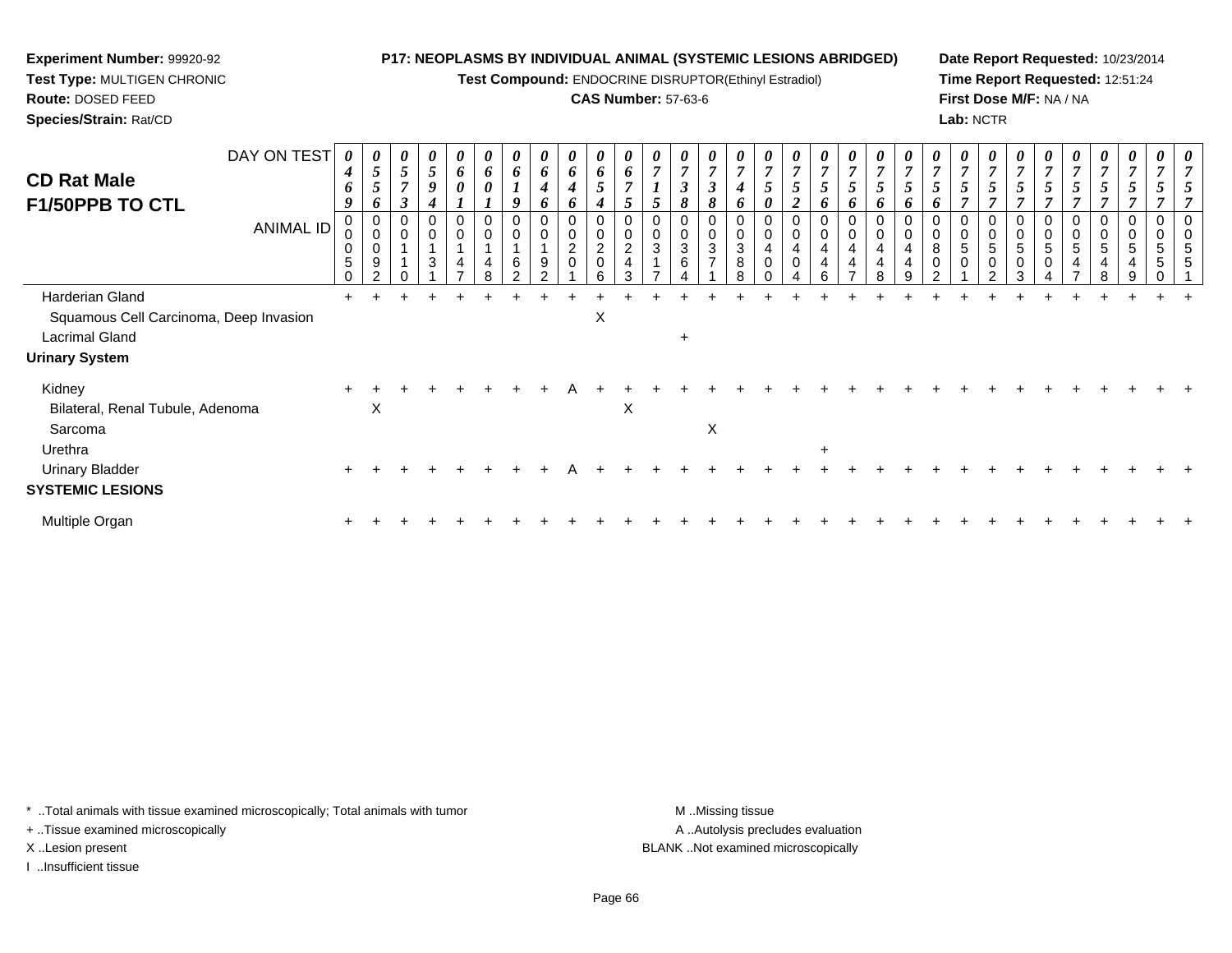**Test Compound:** ENDOCRINE DISRUPTOR(Ethinyl Estradiol)

# **CAS Number:** 57-63-6

**Date Report Requested:** 10/23/2014**Time Report Requested:** 12:51:24**First Dose M/F:** NA / NA**Lab:** NCTR

|                              | DAY ON TEST      | 0         | 0             | 0                   | 0                   | 0              | 0                   | 0                   | 0                   | 0                   | 0                   | 0                   | 0                   | 0                             | 0                             | 0                          | 0                          | 0                             | 0                   | 0                   |                       |
|------------------------------|------------------|-----------|---------------|---------------------|---------------------|----------------|---------------------|---------------------|---------------------|---------------------|---------------------|---------------------|---------------------|-------------------------------|-------------------------------|----------------------------|----------------------------|-------------------------------|---------------------|---------------------|-----------------------|
| <b>CD Rat Male</b>           |                  | 7<br>5    | 7<br>5        | $\overline{7}$<br>5 | $\overline{7}$<br>5 | 7<br>5         | $\overline{7}$<br>6 | $\overline{7}$<br>6 | $\overline{7}$<br>6 | $\overline{7}$<br>6 | $\overline{7}$<br>6 | 7<br>6              | $\overline{7}$<br>6 | $\overline{7}$<br>6           | $\overline{7}$<br>6           | $\overline{7}$<br>6        | 7<br>6                     | $\overline{7}$<br>6           | $\overline{7}$<br>6 | $\overline{7}$<br>6 |                       |
| F1/50PPB TO CTL              |                  | 8         | 8             | 8                   | 8                   | 8              | 1                   | 1                   | 1                   | $\boldsymbol{l}$    |                     | $\overline{c}$      | 2                   | $\overline{c}$                | $\boldsymbol{2}$              | $\boldsymbol{2}$           | $\boldsymbol{2}$           | $\boldsymbol{2}$              | $\overline{c}$      | 3                   |                       |
|                              | <b>ANIMAL ID</b> | $\pmb{0}$ | $\mathbf 0$   | $\mathbf 0$         | 0                   | $\mathbf 0$    | $\mathbf 0$         | $\Omega$            | $\mathbf 0$         | $\mathbf 0$         | $\overline{0}$      | $\mathbf 0$         | $\mathbf 0$         | 0                             | $\mathbf 0$                   | $\mathbf 0$                | $\mathbf 0$                | $\pmb{0}$                     | 0                   | 0                   |                       |
|                              |                  | 0<br>5    | $\Omega$<br>5 | $\Omega$<br>6       | 0<br>6              | $\Omega$<br>6  | $\Omega$<br>$\,6\,$ | $\Omega$<br>6       | $\Omega$<br>6       | 0<br>$\,6$          | 0<br>$\,6\,$        | 0<br>$\overline{7}$ | 0<br>$\overline{7}$ | $\mathbf 0$<br>$\overline{7}$ | $\mathbf 0$<br>$\overline{7}$ | $\Omega$<br>$\overline{7}$ | $\Omega$<br>$\overline{7}$ | $\mathbf 0$<br>$\overline{7}$ | 0<br>$\overline{7}$ | 0<br>$\overline{7}$ |                       |
|                              |                  | 9         | 9             | 0                   | 0                   | $\mathbf 0$    | $\sqrt{5}$          | $\sqrt{5}$          | $\sqrt{5}$          | $\sqrt{5}$          | $\sqrt{5}$          | 0                   | 0                   | $\mathbf 0$                   | $\pmb{0}$                     | 0                          | 5                          | $\mathbf 5$                   | 5                   | 5                   |                       |
| <b>Alimentary System</b>     |                  | 8         | 9             | $\Omega$            |                     | $\mathfrak{D}$ | $\mathcal{P}$       | 3                   | 4                   | 5                   | 6                   | $\Omega$            |                     | $\mathcal{P}$                 | 3                             | Δ                          | $\mathcal{P}$              | 3                             |                     |                     | <i><b>*TOTALS</b></i> |
|                              |                  |           |               |                     |                     |                |                     |                     |                     |                     |                     |                     |                     |                               |                               |                            |                            |                               |                     |                     |                       |
| Esophagus                    |                  |           |               |                     |                     |                |                     |                     |                     |                     |                     |                     |                     |                               |                               |                            |                            |                               |                     |                     | 50                    |
| Intestine Large, Cecum       |                  |           |               |                     |                     |                |                     |                     |                     |                     |                     |                     |                     |                               |                               |                            |                            |                               |                     |                     | 46                    |
| Intestine Large, Colon       |                  |           |               |                     |                     |                |                     |                     |                     |                     |                     |                     |                     |                               |                               |                            |                            |                               |                     |                     | 48                    |
| Intestine Large, Rectum      |                  |           |               |                     |                     |                |                     |                     |                     |                     |                     |                     |                     |                               |                               |                            |                            |                               |                     |                     | 48                    |
| Intestine Small, Duodenum    |                  |           |               |                     |                     |                |                     |                     |                     |                     |                     |                     |                     |                               |                               |                            |                            |                               |                     |                     | 47                    |
| Intestine Small, Ileum       |                  |           |               |                     |                     |                |                     |                     |                     |                     |                     |                     |                     |                               |                               |                            |                            |                               |                     |                     | 45                    |
| Intestine Small, Jejunum     |                  |           |               |                     |                     |                |                     |                     |                     |                     |                     |                     |                     |                               |                               |                            |                            |                               |                     |                     | 48                    |
| Adenocarcinoma               |                  |           |               |                     |                     |                |                     |                     |                     |                     |                     |                     |                     |                               |                               |                            |                            |                               |                     |                     | 1                     |
| Liver                        |                  |           |               |                     |                     |                |                     |                     |                     |                     |                     |                     |                     |                               |                               |                            |                            |                               |                     |                     | 49                    |
| Cholangiocarcinoma           |                  |           |               | X                   |                     |                |                     |                     |                     |                     |                     |                     |                     |                               |                               |                            |                            |                               |                     |                     | 1                     |
| Hepatocellular Adenoma       |                  |           |               |                     |                     |                |                     |                     |                     |                     |                     |                     |                     |                               |                               |                            |                            |                               |                     |                     | 1                     |
| Hepatocellular Carcinoma     |                  |           |               |                     |                     |                | $\pmb{\times}$      |                     |                     |                     |                     |                     |                     |                               |                               |                            |                            |                               |                     |                     |                       |
| Oral Mucosa                  |                  |           |               |                     |                     |                |                     |                     |                     |                     | $\ddot{}$           |                     |                     |                               |                               |                            |                            |                               |                     |                     | 6                     |
| Squamous Cell Carcinoma      |                  |           |               |                     |                     |                |                     |                     |                     |                     |                     |                     |                     |                               |                               |                            |                            |                               |                     |                     | 4                     |
| Pancreas                     |                  |           |               |                     |                     |                |                     |                     |                     |                     |                     |                     |                     |                               |                               |                            |                            |                               |                     |                     | 50                    |
| <b>Salivary Glands</b>       |                  |           |               |                     |                     |                |                     |                     |                     |                     |                     |                     |                     |                               |                               |                            |                            |                               |                     |                     | 49                    |
| Stomach, Forestomach         |                  |           |               |                     |                     |                |                     |                     |                     |                     |                     |                     |                     |                               |                               |                            |                            |                               |                     |                     | 49                    |
| Stomach, Glandular           |                  |           |               |                     |                     |                |                     |                     |                     |                     |                     |                     |                     |                               |                               |                            |                            |                               |                     |                     | 49                    |
| Tongue                       |                  |           |               |                     |                     |                |                     |                     |                     |                     |                     |                     |                     |                               |                               |                            |                            |                               |                     |                     | 1                     |
| <b>Cardiovascular System</b> |                  |           |               |                     |                     |                |                     |                     |                     |                     |                     |                     |                     |                               |                               |                            |                            |                               |                     |                     |                       |
| <b>Blood Vessel</b>          |                  |           |               |                     |                     |                |                     |                     |                     |                     |                     |                     |                     |                               |                               |                            |                            |                               |                     |                     | 50                    |
|                              |                  |           |               |                     |                     |                |                     |                     |                     |                     |                     |                     |                     |                               |                               |                            |                            |                               |                     |                     |                       |

**Experiment Number:** 99920-92**Test Type:** MULTIGEN CHRONIC

**Route:** DOSED FEED**Species/Strain:** Rat/CD

\* ..Total animals with tissue examined microscopically; Total animals with tumor **M** . Missing tissue M ..Missing tissue A ..Autolysis precludes evaluation + ..Tissue examined microscopically X ..Lesion present BLANK ..Not examined microscopicallyI ..Insufficient tissue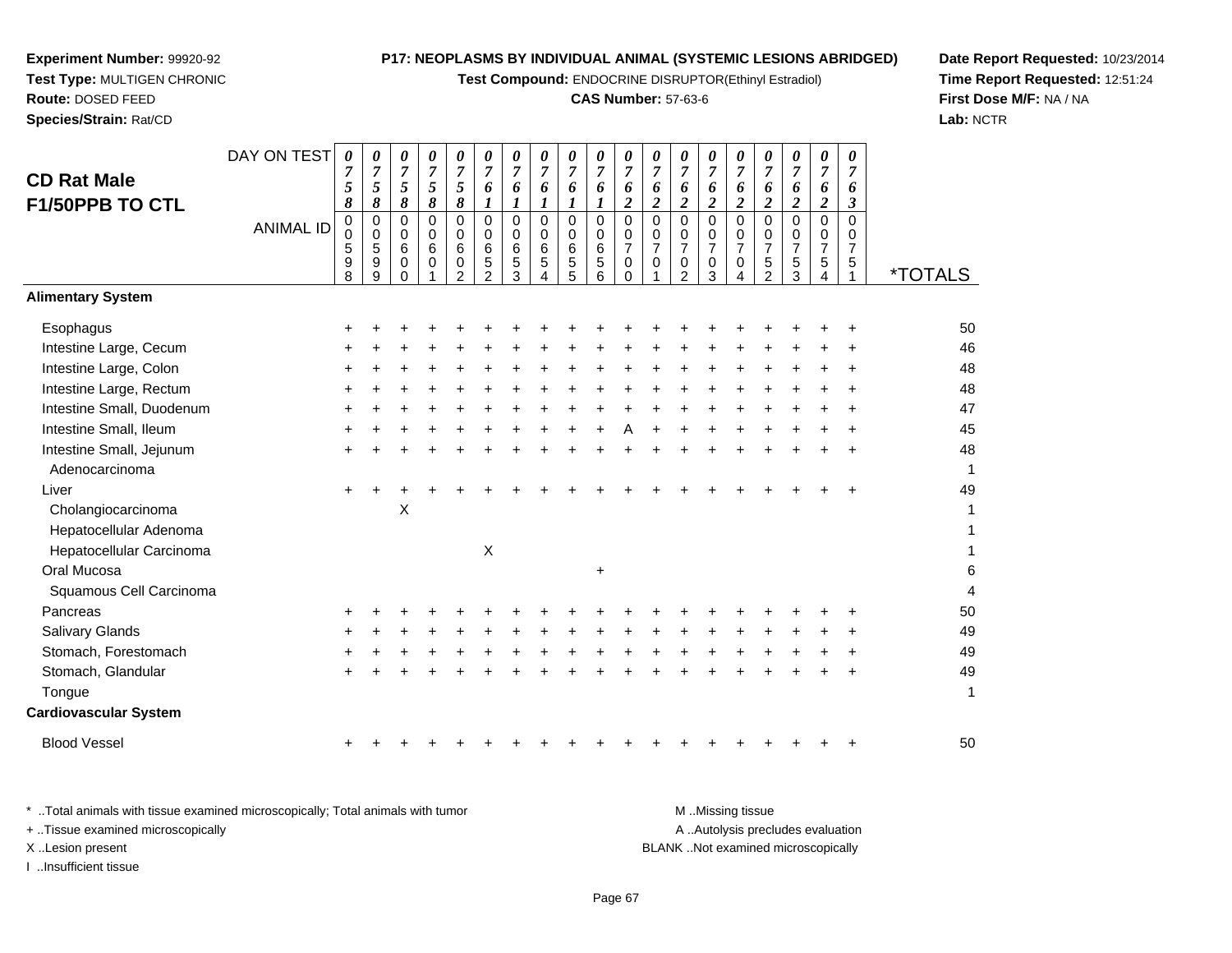**Test Compound:** ENDOCRINE DISRUPTOR(Ethinyl Estradiol)

# **CAS Number:** 57-63-6

**Date Report Requested:** 10/23/2014**Time Report Requested:** 12:51:24**First Dose M/F:** NA / NA**Lab:** NCTR

**Route:** DOSED FEED**Species/Strain:** Rat/CD

**Experiment Number:** 99920-92**Test Type:** MULTIGEN CHRONIC

| <b>CD Rat Male</b><br>F1/50PPB TO CTL<br>Heart<br><b>Endocrine System</b> | DAY ON TEST<br><b>ANIMAL ID</b> | 0<br>7<br>$\mathfrak{s}$<br>8<br>$\pmb{0}$<br>0<br>5<br>9<br>8<br>$\ddot{}$ | 0<br>$\overline{7}$<br>$\sqrt{5}$<br>$\pmb{8}$<br>$\pmb{0}$<br>$\mathbf 0$<br>5<br>9<br>9 | 0<br>$\overline{7}$<br>5<br>8<br>$\mathbf 0$<br>$\Omega$<br>6<br>0<br>0 | 0<br>$\overline{7}$<br>5<br>8<br>0<br>$\mathbf 0$<br>6<br>$\Omega$ | 0<br>$\boldsymbol{7}$<br>$\mathfrak{s}$<br>8<br>0<br>0<br>6<br>$\mathbf 0$<br>2 | 0<br>$\overline{7}$<br>6<br>1<br>$\overline{0}$<br>0<br>$\,6\,$<br>5<br>2 | $\pmb{\theta}$<br>$\overline{7}$<br>6<br>$\boldsymbol{l}$<br>$\mathbf 0$<br>0<br>6<br>5<br>3 | $\pmb{\theta}$<br>$\overline{7}$<br>6<br>$\boldsymbol{l}$<br>$\mathbf 0$<br>$\mathbf 0$<br>$6\phantom{1}6$<br>5<br>4 | 0<br>$\overline{7}$<br>6<br>1<br>$\mathbf 0$<br>0<br>6<br>5<br>5 | $\frac{\boldsymbol{0}}{7}$<br>6<br>$\boldsymbol{l}$<br>$\pmb{0}$<br>$\begin{array}{c} 0 \\ 6 \end{array}$<br>$\sqrt{5}$<br>6<br>÷ | 0<br>$\overline{7}$<br>6<br>$\boldsymbol{2}$<br>$\overline{0}$<br>$\mathbf 0$<br>$\overline{7}$<br>0<br>0 | 0<br>$\overline{7}$<br>6<br>$\boldsymbol{2}$<br>$\mathbf 0$<br>0<br>7<br>0 | 0<br>$\overline{7}$<br>6<br>$\overline{\mathbf{c}}$<br>0<br>$\mathbf 0$<br>$\overline{7}$<br>0<br>$\overline{2}$ | 0<br>$\overline{7}$<br>6<br>$\overline{c}$<br>$\overline{0}$<br>$\Omega$<br>$\overline{7}$<br>0<br>3 | 0<br>$\overline{7}$<br>6<br>$\overline{2}$<br>$\Omega$<br>$\Omega$<br>$\overline{7}$<br>$\mathbf 0$<br>4 | 0<br>$\overline{7}$<br>6<br>$\overline{c}$<br>$\Omega$<br>0<br>7<br>5<br>$\overline{2}$ | 0<br>$\boldsymbol{7}$<br>6<br>$\overline{2}$<br>$\Omega$<br>0<br>$\overline{7}$<br>5<br>3 | $\pmb{\theta}$<br>$\overline{7}$<br>6<br>$\overline{c}$<br>$\mathbf 0$<br>0<br>$\overline{7}$<br>5<br>4<br>÷ | 0<br>$\overline{7}$<br>6<br>3<br>$\Omega$<br>0<br>$\overline{7}$<br>5<br>$+$ | <i><b>*TOTALS</b></i><br>50 |
|---------------------------------------------------------------------------|---------------------------------|-----------------------------------------------------------------------------|-------------------------------------------------------------------------------------------|-------------------------------------------------------------------------|--------------------------------------------------------------------|---------------------------------------------------------------------------------|---------------------------------------------------------------------------|----------------------------------------------------------------------------------------------|----------------------------------------------------------------------------------------------------------------------|------------------------------------------------------------------|-----------------------------------------------------------------------------------------------------------------------------------|-----------------------------------------------------------------------------------------------------------|----------------------------------------------------------------------------|------------------------------------------------------------------------------------------------------------------|------------------------------------------------------------------------------------------------------|----------------------------------------------------------------------------------------------------------|-----------------------------------------------------------------------------------------|-------------------------------------------------------------------------------------------|--------------------------------------------------------------------------------------------------------------|------------------------------------------------------------------------------|-----------------------------|
| <b>Adrenal Cortex</b>                                                     |                                 |                                                                             |                                                                                           |                                                                         |                                                                    |                                                                                 |                                                                           |                                                                                              |                                                                                                                      |                                                                  |                                                                                                                                   |                                                                                                           |                                                                            |                                                                                                                  |                                                                                                      |                                                                                                          |                                                                                         |                                                                                           |                                                                                                              |                                                                              | 50                          |
| Adenoma                                                                   |                                 |                                                                             |                                                                                           |                                                                         |                                                                    |                                                                                 |                                                                           |                                                                                              |                                                                                                                      |                                                                  |                                                                                                                                   |                                                                                                           |                                                                            |                                                                                                                  |                                                                                                      |                                                                                                          |                                                                                         |                                                                                           |                                                                                                              |                                                                              | $\mathbf 1$                 |
| Adrenal Medulla                                                           |                                 |                                                                             |                                                                                           |                                                                         |                                                                    |                                                                                 |                                                                           |                                                                                              |                                                                                                                      |                                                                  |                                                                                                                                   |                                                                                                           |                                                                            |                                                                                                                  |                                                                                                      |                                                                                                          |                                                                                         |                                                                                           |                                                                                                              |                                                                              | 50                          |
| Pheochromocytoma Benign                                                   |                                 |                                                                             |                                                                                           |                                                                         |                                                                    |                                                                                 |                                                                           |                                                                                              |                                                                                                                      |                                                                  |                                                                                                                                   |                                                                                                           |                                                                            |                                                                                                                  |                                                                                                      |                                                                                                          |                                                                                         |                                                                                           |                                                                                                              | х                                                                            | -1                          |
| Islets, Pancreatic                                                        |                                 |                                                                             |                                                                                           |                                                                         |                                                                    |                                                                                 |                                                                           |                                                                                              |                                                                                                                      |                                                                  |                                                                                                                                   |                                                                                                           |                                                                            |                                                                                                                  |                                                                                                      |                                                                                                          |                                                                                         |                                                                                           |                                                                                                              |                                                                              | 50                          |
| Parathyroid Gland                                                         |                                 |                                                                             |                                                                                           |                                                                         |                                                                    |                                                                                 |                                                                           |                                                                                              |                                                                                                                      |                                                                  |                                                                                                                                   |                                                                                                           |                                                                            |                                                                                                                  |                                                                                                      |                                                                                                          |                                                                                         |                                                                                           |                                                                                                              |                                                                              | 50                          |
| <b>Pituitary Gland</b>                                                    |                                 |                                                                             |                                                                                           |                                                                         |                                                                    |                                                                                 |                                                                           |                                                                                              |                                                                                                                      |                                                                  |                                                                                                                                   |                                                                                                           |                                                                            |                                                                                                                  |                                                                                                      |                                                                                                          |                                                                                         |                                                                                           |                                                                                                              |                                                                              | 49                          |
| Pars Distalis, Adenoma                                                    |                                 |                                                                             | х                                                                                         |                                                                         | X                                                                  | $\mathsf X$                                                                     | Χ                                                                         |                                                                                              |                                                                                                                      |                                                                  | Χ                                                                                                                                 | $\mathsf X$                                                                                               |                                                                            | Χ                                                                                                                |                                                                                                      |                                                                                                          |                                                                                         |                                                                                           | X                                                                                                            | X                                                                            | 24                          |
| <b>Thyroid Gland</b>                                                      |                                 |                                                                             |                                                                                           |                                                                         |                                                                    |                                                                                 |                                                                           |                                                                                              |                                                                                                                      |                                                                  |                                                                                                                                   |                                                                                                           |                                                                            |                                                                                                                  |                                                                                                      |                                                                                                          |                                                                                         |                                                                                           |                                                                                                              |                                                                              | 49                          |
| C Cell, Adenoma                                                           |                                 |                                                                             |                                                                                           |                                                                         |                                                                    |                                                                                 |                                                                           |                                                                                              |                                                                                                                      |                                                                  |                                                                                                                                   |                                                                                                           |                                                                            |                                                                                                                  |                                                                                                      |                                                                                                          |                                                                                         |                                                                                           |                                                                                                              |                                                                              | 1                           |
| C Cell, Carcinoma                                                         |                                 |                                                                             |                                                                                           |                                                                         |                                                                    |                                                                                 |                                                                           |                                                                                              |                                                                                                                      |                                                                  |                                                                                                                                   |                                                                                                           |                                                                            |                                                                                                                  |                                                                                                      |                                                                                                          |                                                                                         |                                                                                           |                                                                                                              |                                                                              | 1                           |
| <b>General Body System</b>                                                |                                 |                                                                             |                                                                                           |                                                                         |                                                                    |                                                                                 |                                                                           |                                                                                              |                                                                                                                      |                                                                  |                                                                                                                                   |                                                                                                           |                                                                            |                                                                                                                  |                                                                                                      |                                                                                                          |                                                                                         |                                                                                           |                                                                                                              |                                                                              |                             |
| <b>NONE</b>                                                               |                                 |                                                                             |                                                                                           |                                                                         |                                                                    |                                                                                 |                                                                           |                                                                                              |                                                                                                                      |                                                                  |                                                                                                                                   |                                                                                                           |                                                                            |                                                                                                                  |                                                                                                      |                                                                                                          |                                                                                         |                                                                                           |                                                                                                              |                                                                              |                             |
| <b>Genital System</b>                                                     |                                 |                                                                             |                                                                                           |                                                                         |                                                                    |                                                                                 |                                                                           |                                                                                              |                                                                                                                      |                                                                  |                                                                                                                                   |                                                                                                           |                                                                            |                                                                                                                  |                                                                                                      |                                                                                                          |                                                                                         |                                                                                           |                                                                                                              |                                                                              |                             |
| <b>Coagulating Gland</b>                                                  |                                 |                                                                             |                                                                                           |                                                                         |                                                                    |                                                                                 |                                                                           |                                                                                              |                                                                                                                      |                                                                  |                                                                                                                                   |                                                                                                           |                                                                            |                                                                                                                  |                                                                                                      |                                                                                                          |                                                                                         |                                                                                           |                                                                                                              |                                                                              | 48                          |
| Epididymis                                                                |                                 |                                                                             |                                                                                           |                                                                         |                                                                    |                                                                                 |                                                                           |                                                                                              |                                                                                                                      |                                                                  |                                                                                                                                   |                                                                                                           |                                                                            |                                                                                                                  |                                                                                                      |                                                                                                          |                                                                                         |                                                                                           |                                                                                                              |                                                                              | 50                          |
| <b>Preputial Gland</b>                                                    |                                 |                                                                             |                                                                                           |                                                                         |                                                                    |                                                                                 |                                                                           |                                                                                              |                                                                                                                      |                                                                  |                                                                                                                                   |                                                                                                           |                                                                            |                                                                                                                  |                                                                                                      |                                                                                                          |                                                                                         |                                                                                           |                                                                                                              | ÷                                                                            | 50                          |
| Squamous Cell Carcinoma                                                   |                                 |                                                                             |                                                                                           |                                                                         |                                                                    |                                                                                 |                                                                           |                                                                                              |                                                                                                                      |                                                                  |                                                                                                                                   |                                                                                                           |                                                                            |                                                                                                                  |                                                                                                      |                                                                                                          |                                                                                         |                                                                                           |                                                                                                              | Χ                                                                            | 1                           |
| Prostate, Dorsal/Lateral Lobe                                             |                                 | $\ddot{}$                                                                   |                                                                                           |                                                                         | ٠                                                                  |                                                                                 |                                                                           |                                                                                              | $\ddot{}$                                                                                                            |                                                                  |                                                                                                                                   |                                                                                                           |                                                                            |                                                                                                                  |                                                                                                      | +                                                                                                        |                                                                                         |                                                                                           |                                                                                                              |                                                                              | 50                          |

\* ..Total animals with tissue examined microscopically; Total animals with tumor **M** . Missing tissue M ..Missing tissue + ..Tissue examined microscopically X ..Lesion present BLANK ..Not examined microscopically

I ..Insufficient tissue

A ..Autolysis precludes evaluation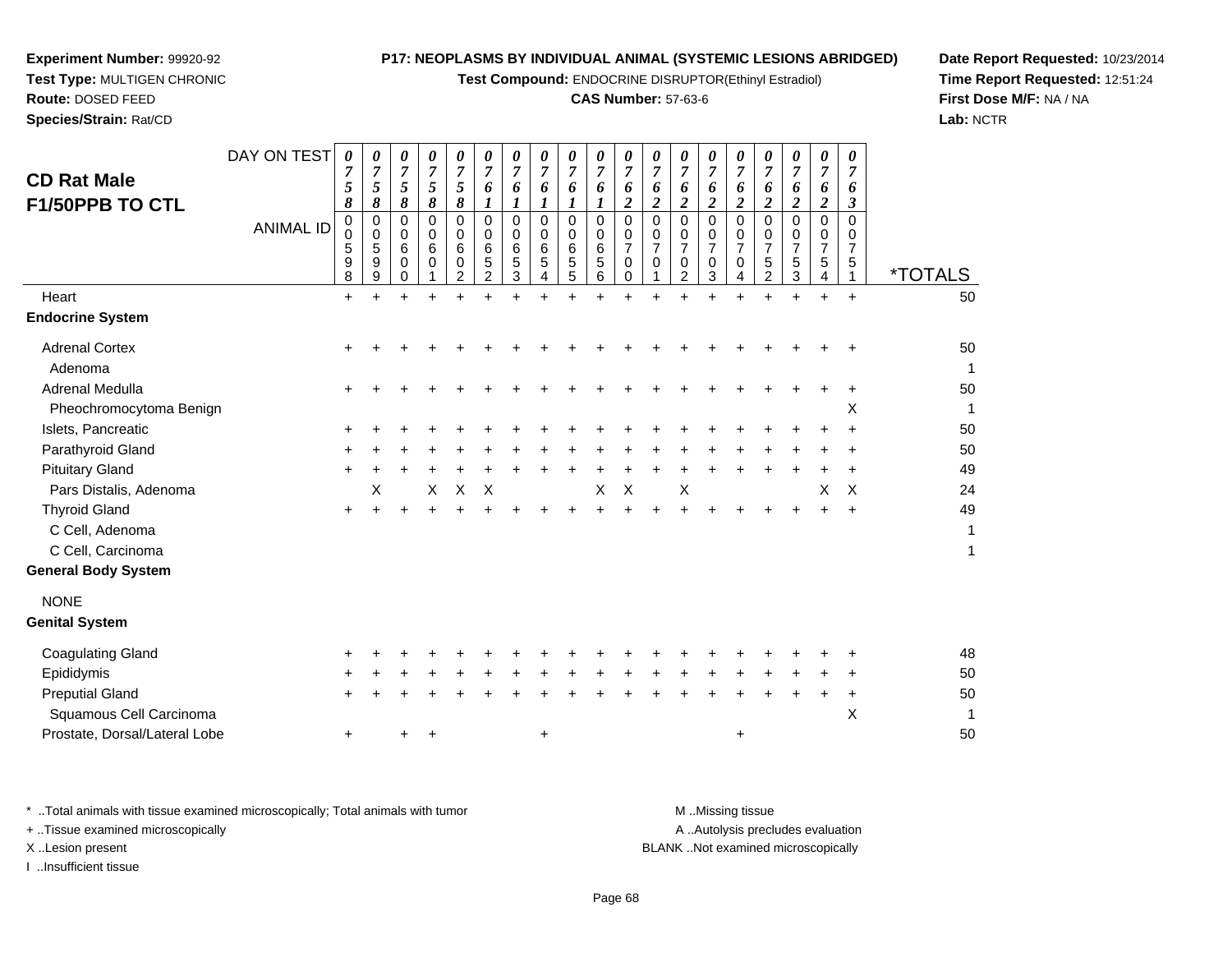**Test Compound:** ENDOCRINE DISRUPTOR(Ethinyl Estradiol)

### **CAS Number:** 57-63-6

**Date Report Requested:** 10/23/2014**Time Report Requested:** 12:51:24**First Dose M/F:** NA / NA**Lab:** NCTR

| <b>CD Rat Male</b><br><b>F1/50PPB TO CTL</b> | DAY ON TEST<br><b>ANIMAL ID</b> | 0<br>7<br>5<br>8<br>0<br>0<br>5<br>9<br>8 | 0<br>$\boldsymbol{7}$<br>5<br>8<br>0<br>0<br>5<br>9<br>9 | 0<br>$\overline{7}$<br>5<br>8<br>0<br>0<br>6<br>0<br>0 | 0<br>7<br>5<br>8<br>0<br>0<br>6<br>0 | 0<br>7<br>5<br>8<br>0<br>0<br>6<br>0<br>$\overline{2}$ | 0<br>$\overline{7}$<br>6<br>1<br>$\Omega$<br>0<br>6<br>$\sqrt{5}$<br>2 | $\boldsymbol{\theta}$<br>$\overline{7}$<br>6<br>1<br>$\Omega$<br>0<br>6<br>5<br>3 | 0<br>$\overline{7}$<br>6<br>1<br>$\mathbf 0$<br>0<br>6<br>5<br>4 | 0<br>$\overline{7}$<br>6<br>1<br>$\mathbf 0$<br>0<br>6<br>$\mathbf 5$<br>5 | 0<br>7<br>6<br>$\Omega$<br>0<br>$\,6$<br>5<br>6 | 0<br>7<br>6<br>$\overline{\mathbf{2}}$<br>$\Omega$<br>0<br>$\overline{7}$<br>0<br>0 | 0<br>7<br>6<br>2<br>0<br>0<br>$\overline{7}$<br>0 | 0<br>7<br>6<br>$\boldsymbol{2}$<br>$\mathbf 0$<br>0<br>$\overline{7}$<br>0<br>$\overline{2}$ | 0<br>7<br>6<br>$\overline{2}$<br>$\Omega$<br>0<br>$\overline{7}$<br>0<br>3 | $\boldsymbol{\theta}$<br>$\overline{7}$<br>6<br>$\boldsymbol{2}$<br>$\Omega$<br>0<br>$\overline{7}$<br>0<br>4 | 0<br>7<br>6<br>2<br>$\Omega$<br>0<br>$\overline{7}$<br>5<br>2 | $\boldsymbol{\theta}$<br>$\overline{7}$<br>6<br>$\boldsymbol{2}$<br>$\mathbf 0$<br>0<br>$\overline{7}$<br>5<br>3 | 0<br>$\overline{7}$<br>6<br>$\overline{2}$<br>0<br>0<br>$\overline{7}$<br>5<br>4 | 0<br>$\overline{7}$<br>6<br>3<br>$\Omega$<br>0<br>7<br>5<br>1 | <i><b>*TOTALS</b></i>   |
|----------------------------------------------|---------------------------------|-------------------------------------------|----------------------------------------------------------|--------------------------------------------------------|--------------------------------------|--------------------------------------------------------|------------------------------------------------------------------------|-----------------------------------------------------------------------------------|------------------------------------------------------------------|----------------------------------------------------------------------------|-------------------------------------------------|-------------------------------------------------------------------------------------|---------------------------------------------------|----------------------------------------------------------------------------------------------|----------------------------------------------------------------------------|---------------------------------------------------------------------------------------------------------------|---------------------------------------------------------------|------------------------------------------------------------------------------------------------------------------|----------------------------------------------------------------------------------|---------------------------------------------------------------|-------------------------|
| Prostate, Ventral Lobe                       |                                 | $\ddot{}$                                 |                                                          | $\ddot{}$                                              |                                      |                                                        |                                                                        |                                                                                   |                                                                  |                                                                            | $\ddot{}$                                       |                                                                                     |                                                   |                                                                                              |                                                                            |                                                                                                               |                                                               | $\ddot{}$                                                                                                        |                                                                                  | $\ddot{}$                                                     | 50                      |
| <b>Rete Testes</b>                           |                                 | +                                         |                                                          |                                                        |                                      |                                                        |                                                                        |                                                                                   |                                                                  |                                                                            |                                                 | M                                                                                   |                                                   |                                                                                              |                                                                            |                                                                                                               |                                                               |                                                                                                                  |                                                                                  |                                                               | 46                      |
| <b>Seminal Vesicle</b>                       |                                 |                                           |                                                          |                                                        |                                      |                                                        |                                                                        |                                                                                   |                                                                  |                                                                            |                                                 |                                                                                     |                                                   |                                                                                              |                                                                            |                                                                                                               |                                                               |                                                                                                                  |                                                                                  |                                                               | 48                      |
| <b>Testes</b>                                |                                 | +                                         |                                                          |                                                        |                                      |                                                        |                                                                        |                                                                                   |                                                                  |                                                                            |                                                 |                                                                                     |                                                   |                                                                                              |                                                                            |                                                                                                               |                                                               |                                                                                                                  | +                                                                                | $\ddot{}$                                                     | 50                      |
| <b>Hematopoietic System</b>                  |                                 |                                           |                                                          |                                                        |                                      |                                                        |                                                                        |                                                                                   |                                                                  |                                                                            |                                                 |                                                                                     |                                                   |                                                                                              |                                                                            |                                                                                                               |                                                               |                                                                                                                  |                                                                                  |                                                               |                         |
| <b>Bone Marrow</b>                           |                                 | $\ddot{}$                                 |                                                          |                                                        |                                      |                                                        |                                                                        |                                                                                   |                                                                  |                                                                            |                                                 |                                                                                     |                                                   |                                                                                              |                                                                            |                                                                                                               |                                                               |                                                                                                                  |                                                                                  | +                                                             | 49                      |
| Lymph Node                                   |                                 |                                           |                                                          |                                                        |                                      |                                                        |                                                                        |                                                                                   |                                                                  |                                                                            |                                                 |                                                                                     |                                                   |                                                                                              |                                                                            |                                                                                                               |                                                               |                                                                                                                  |                                                                                  |                                                               | 19                      |
| Lymph Node, Mandibular                       |                                 | +                                         |                                                          |                                                        |                                      |                                                        |                                                                        |                                                                                   |                                                                  |                                                                            | +                                               |                                                                                     |                                                   |                                                                                              |                                                                            |                                                                                                               |                                                               |                                                                                                                  |                                                                                  | +                                                             | 50                      |
| Lymph Node, Mesenteric                       |                                 |                                           |                                                          |                                                        |                                      |                                                        |                                                                        |                                                                                   |                                                                  |                                                                            |                                                 |                                                                                     |                                                   |                                                                                              |                                                                            |                                                                                                               |                                                               |                                                                                                                  |                                                                                  |                                                               | 48                      |
| Spleen                                       |                                 | $\ddot{}$                                 |                                                          |                                                        |                                      |                                                        |                                                                        |                                                                                   |                                                                  |                                                                            |                                                 |                                                                                     |                                                   |                                                                                              |                                                                            |                                                                                                               |                                                               |                                                                                                                  | $\div$                                                                           | $\ddot{}$                                                     | 50                      |
| Hemangiosarcoma                              |                                 |                                           |                                                          |                                                        |                                      |                                                        |                                                                        |                                                                                   |                                                                  |                                                                            |                                                 |                                                                                     |                                                   |                                                                                              |                                                                            |                                                                                                               |                                                               |                                                                                                                  |                                                                                  |                                                               | 1                       |
| Thymus                                       |                                 | ٠                                         |                                                          |                                                        |                                      |                                                        |                                                                        |                                                                                   |                                                                  |                                                                            |                                                 |                                                                                     |                                                   |                                                                                              |                                                                            |                                                                                                               |                                                               |                                                                                                                  |                                                                                  | +                                                             | 47                      |
| <b>Integumentary System</b>                  |                                 |                                           |                                                          |                                                        |                                      |                                                        |                                                                        |                                                                                   |                                                                  |                                                                            |                                                 |                                                                                     |                                                   |                                                                                              |                                                                            |                                                                                                               |                                                               |                                                                                                                  |                                                                                  |                                                               |                         |
| <b>Mammary Gland</b>                         |                                 | +                                         |                                                          |                                                        |                                      |                                                        |                                                                        |                                                                                   |                                                                  |                                                                            |                                                 |                                                                                     |                                                   |                                                                                              |                                                                            |                                                                                                               |                                                               |                                                                                                                  |                                                                                  | +                                                             | 48                      |
| Adenoma                                      |                                 |                                           |                                                          |                                                        |                                      |                                                        |                                                                        |                                                                                   |                                                                  |                                                                            |                                                 |                                                                                     |                                                   |                                                                                              |                                                                            |                                                                                                               |                                                               |                                                                                                                  | Χ                                                                                |                                                               | $\overline{\mathbf{c}}$ |
| Fibroadenoma                                 |                                 |                                           |                                                          |                                                        |                                      |                                                        |                                                                        |                                                                                   |                                                                  |                                                                            |                                                 |                                                                                     |                                                   |                                                                                              |                                                                            |                                                                                                               |                                                               |                                                                                                                  |                                                                                  |                                                               | 1                       |
| Fibroma                                      |                                 |                                           |                                                          |                                                        |                                      |                                                        |                                                                        |                                                                                   |                                                                  |                                                                            |                                                 | $\boldsymbol{\mathsf{X}}$                                                           |                                                   |                                                                                              |                                                                            |                                                                                                               |                                                               |                                                                                                                  |                                                                                  |                                                               |                         |
| <b>Skin</b>                                  |                                 | +                                         |                                                          |                                                        |                                      |                                                        |                                                                        |                                                                                   |                                                                  |                                                                            |                                                 |                                                                                     |                                                   |                                                                                              |                                                                            |                                                                                                               |                                                               |                                                                                                                  |                                                                                  |                                                               | 50                      |
| <b>Basal Cell Adenoma</b>                    |                                 |                                           |                                                          |                                                        |                                      |                                                        |                                                                        |                                                                                   |                                                                  |                                                                            |                                                 |                                                                                     |                                                   |                                                                                              |                                                                            |                                                                                                               |                                                               |                                                                                                                  |                                                                                  |                                                               | 2                       |
| Keratoacanthoma                              |                                 |                                           |                                                          | Χ                                                      |                                      |                                                        |                                                                        |                                                                                   |                                                                  |                                                                            |                                                 |                                                                                     |                                                   |                                                                                              |                                                                            |                                                                                                               |                                                               |                                                                                                                  |                                                                                  |                                                               |                         |
| Osteosarcoma                                 |                                 |                                           |                                                          |                                                        |                                      |                                                        |                                                                        |                                                                                   |                                                                  |                                                                            |                                                 |                                                                                     |                                                   |                                                                                              |                                                                            |                                                                                                               |                                                               |                                                                                                                  |                                                                                  |                                                               |                         |
| Prepuce, Squamous Cell Carcinoma             |                                 |                                           |                                                          |                                                        |                                      |                                                        |                                                                        |                                                                                   |                                                                  |                                                                            |                                                 |                                                                                     |                                                   |                                                                                              |                                                                            |                                                                                                               |                                                               |                                                                                                                  |                                                                                  |                                                               | 1                       |

**Experiment Number:** 99920-92**Test Type:** MULTIGEN CHRONIC

**Route:** DOSED FEED**Species/Strain:** Rat/CD

\* ..Total animals with tissue examined microscopically; Total animals with tumor **M** . Missing tissue M ..Missing tissue A ..Autolysis precludes evaluation + ..Tissue examined microscopically X ..Lesion present BLANK ..Not examined microscopicallyI ..Insufficient tissue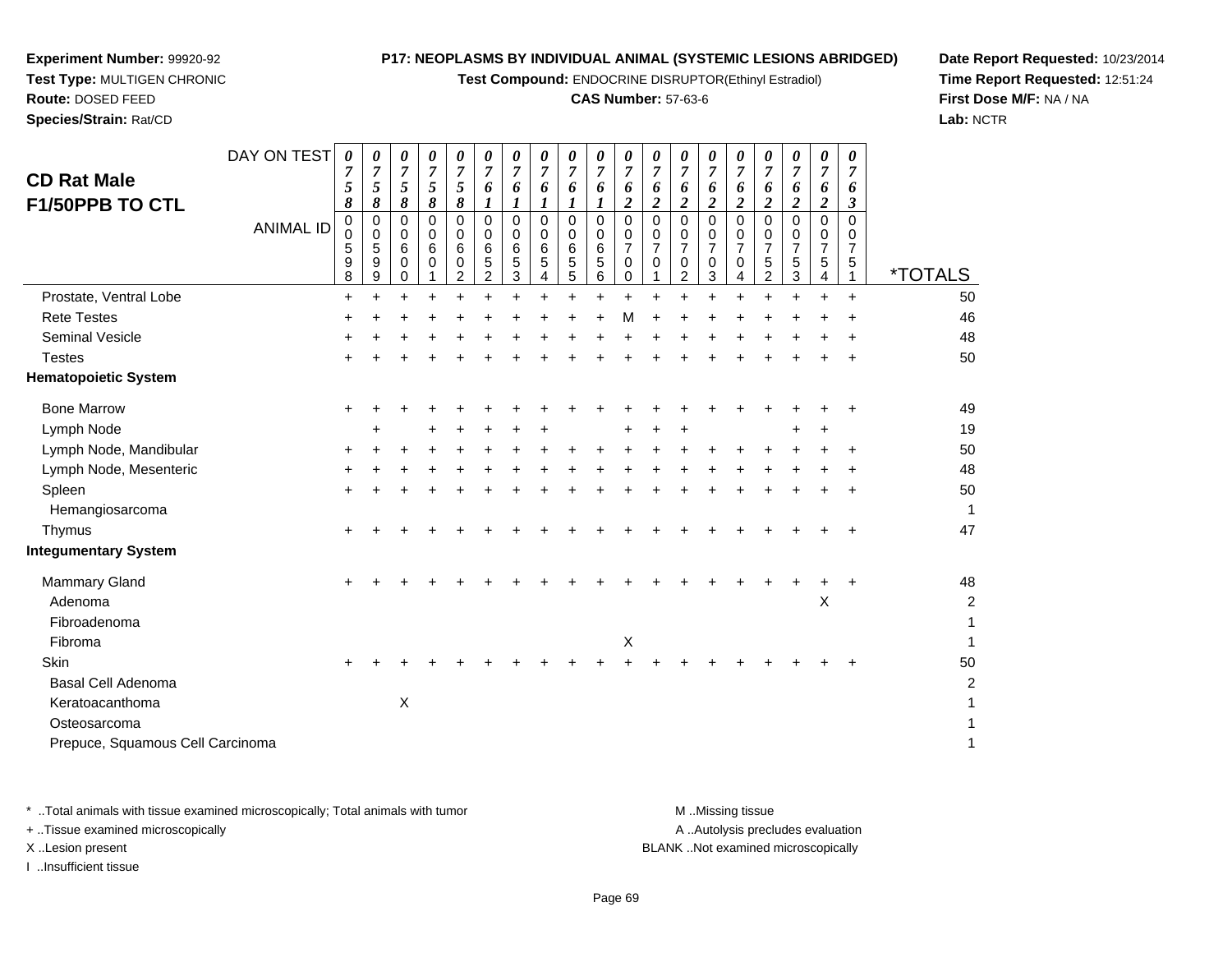**Test Compound:** ENDOCRINE DISRUPTOR(Ethinyl Estradiol)

# **CAS Number:** 57-63-6

**Date Report Requested:** 10/23/2014 **Time Report Requested:** 12:51:24**First Dose M/F:** NA / NA**Lab:** NCTR

 $\mathbf{1}$ 

| <b>CD Rat Male</b><br>F1/50PPB TO CTL                                    | DAY ON TEST<br><b>ANIMAL ID</b> | $\boldsymbol{\theta}$<br>5<br>8<br>0<br>$\mathbf 0$<br>5<br>9<br>8 | 0<br>7<br>5<br>8<br>0<br>0<br>5<br>$\boldsymbol{9}$<br>9 | 0<br>$\overline{7}$<br>5<br>8<br>0<br>$\mathbf 0$<br>6<br>$\mathbf 0$<br>$\Omega$ | 0<br>$\overline{7}$<br>5<br>8<br>0<br>$\mathbf 0$<br>6<br>$\Omega$ | $\boldsymbol{\theta}$<br>$\overline{7}$<br>5<br>8<br>$\mathbf 0$<br>$\mathbf 0$<br>6<br>$\Omega$<br>$\mathfrak{p}$ | 0<br>7<br>6<br>1<br>$\Omega$<br>0<br>6<br>5<br>$\mathfrak{p}$ | 0<br>$\overline{7}$<br>6<br>1<br>$\Omega$<br>0<br>6<br>$\sqrt{5}$<br>3 | 0<br>$\overline{7}$<br>6<br>1<br>0<br>0<br>6<br>5<br>4 | 0<br>$\boldsymbol{7}$<br>6<br>$\boldsymbol{l}$<br>$\mathbf 0$<br>$\mathbf 0$<br>$\,6$<br>5<br>5 | 0<br>$\overline{7}$<br>6<br>1<br>$\mathbf 0$<br>$\mathbf 0$<br>$\,6\,$<br>5<br>6 | 0<br>$\overline{7}$<br>6<br>$\boldsymbol{2}$<br>$\Omega$<br>0<br>$\overline{7}$<br>$\mathbf 0$<br>$\Omega$ | 0<br>$\overline{7}$<br>6<br>$\boldsymbol{2}$<br>$\Omega$<br>0<br>$\overline{7}$<br>$\Omega$ | 0<br>$\overline{7}$<br>6<br>$\boldsymbol{2}$<br>0<br>0<br>$\overline{7}$<br>$\mathbf 0$<br>$\overline{2}$ | 0<br>$\overline{7}$<br>6<br>$\overline{\mathbf{c}}$<br>$\Omega$<br>0<br>7<br>0<br>3 | 0<br>7<br>6<br>$\boldsymbol{2}$<br>$\Omega$<br>$\mathbf 0$<br>$\overline{7}$<br>$\mathbf 0$<br>4 | 0<br>$\overline{7}$<br>6<br>$\boldsymbol{2}$<br>$\Omega$<br>0<br>$\overline{7}$<br>$\sqrt{5}$<br>$\mathcal{P}$ | 0<br>$\overline{7}$<br>6<br>$\boldsymbol{2}$<br>$\Omega$<br>0<br>7<br>5<br>3 | 0<br>$\overline{7}$<br>6<br>$\boldsymbol{2}$<br>$\Omega$<br>0<br>$\overline{7}$<br>$\sqrt{5}$<br>4 | 0<br>7<br>6<br>3<br>$\Omega$<br>0<br>7<br>5 | <i><b>*TOTALS</b></i>   |
|--------------------------------------------------------------------------|---------------------------------|--------------------------------------------------------------------|----------------------------------------------------------|-----------------------------------------------------------------------------------|--------------------------------------------------------------------|--------------------------------------------------------------------------------------------------------------------|---------------------------------------------------------------|------------------------------------------------------------------------|--------------------------------------------------------|-------------------------------------------------------------------------------------------------|----------------------------------------------------------------------------------|------------------------------------------------------------------------------------------------------------|---------------------------------------------------------------------------------------------|-----------------------------------------------------------------------------------------------------------|-------------------------------------------------------------------------------------|--------------------------------------------------------------------------------------------------|----------------------------------------------------------------------------------------------------------------|------------------------------------------------------------------------------|----------------------------------------------------------------------------------------------------|---------------------------------------------|-------------------------|
| Squamous Cell Carcinoma<br><b>Musculoskeletal System</b>                 |                                 |                                                                    |                                                          |                                                                                   |                                                                    |                                                                                                                    |                                                               |                                                                        |                                                        |                                                                                                 |                                                                                  |                                                                                                            |                                                                                             |                                                                                                           |                                                                                     |                                                                                                  |                                                                                                                |                                                                              |                                                                                                    |                                             | 1                       |
| <b>Bone</b><br>Cranium, Nerve, Squamous Cell Carcinoma,<br>Deep Invasion |                                 |                                                                    |                                                          |                                                                                   |                                                                    |                                                                                                                    |                                                               |                                                                        |                                                        |                                                                                                 |                                                                                  |                                                                                                            |                                                                                             |                                                                                                           |                                                                                     |                                                                                                  |                                                                                                                |                                                                              |                                                                                                    |                                             | 1<br>1                  |
| Bone, Femur<br><b>Skeletal Muscle</b>                                    |                                 |                                                                    |                                                          |                                                                                   |                                                                    |                                                                                                                    |                                                               |                                                                        |                                                        |                                                                                                 |                                                                                  |                                                                                                            |                                                                                             |                                                                                                           |                                                                                     |                                                                                                  |                                                                                                                |                                                                              |                                                                                                    |                                             | 50<br>1                 |
| Nervous System                                                           |                                 |                                                                    |                                                          |                                                                                   |                                                                    |                                                                                                                    |                                                               |                                                                        |                                                        |                                                                                                 |                                                                                  |                                                                                                            |                                                                                             |                                                                                                           |                                                                                     |                                                                                                  |                                                                                                                |                                                                              |                                                                                                    |                                             |                         |
| Brain, Brain Stem<br>Astrocytoma Malignant                               |                                 |                                                                    |                                                          |                                                                                   |                                                                    |                                                                                                                    |                                                               |                                                                        |                                                        |                                                                                                 |                                                                                  |                                                                                                            |                                                                                             |                                                                                                           |                                                                                     |                                                                                                  |                                                                                                                |                                                                              |                                                                                                    |                                             | 50<br>1                 |
| Brain, Cerebellum<br>Astrocytoma Malignant                               |                                 | ٠                                                                  |                                                          |                                                                                   |                                                                    |                                                                                                                    |                                                               |                                                                        |                                                        |                                                                                                 |                                                                                  |                                                                                                            |                                                                                             |                                                                                                           |                                                                                     |                                                                                                  |                                                                                                                |                                                                              |                                                                                                    | +                                           | 50<br>1                 |
| Brain, Cerebrum<br>Astrocytoma Malignant<br>Granular Cell Tumor Benign   |                                 |                                                                    |                                                          |                                                                                   |                                                                    |                                                                                                                    |                                                               |                                                                        |                                                        |                                                                                                 |                                                                                  |                                                                                                            |                                                                                             |                                                                                                           |                                                                                     |                                                                                                  |                                                                                                                |                                                                              |                                                                                                    |                                             | 50<br>$\mathbf{1}$<br>1 |
| <b>Respiratory System</b>                                                |                                 |                                                                    |                                                          |                                                                                   |                                                                    |                                                                                                                    |                                                               |                                                                        |                                                        |                                                                                                 |                                                                                  |                                                                                                            |                                                                                             |                                                                                                           |                                                                                     |                                                                                                  |                                                                                                                |                                                                              |                                                                                                    |                                             |                         |
| Lung                                                                     |                                 |                                                                    |                                                          |                                                                                   |                                                                    |                                                                                                                    |                                                               |                                                                        |                                                        |                                                                                                 |                                                                                  |                                                                                                            |                                                                                             |                                                                                                           |                                                                                     |                                                                                                  |                                                                                                                |                                                                              |                                                                                                    |                                             | 50                      |
| <b>Nose</b>                                                              |                                 |                                                                    |                                                          |                                                                                   |                                                                    |                                                                                                                    |                                                               |                                                                        |                                                        |                                                                                                 |                                                                                  |                                                                                                            |                                                                                             |                                                                                                           |                                                                                     |                                                                                                  |                                                                                                                |                                                                              |                                                                                                    |                                             | 50                      |
| Trachea<br><b>Special Senses System</b>                                  |                                 |                                                                    |                                                          |                                                                                   |                                                                    |                                                                                                                    |                                                               |                                                                        |                                                        |                                                                                                 |                                                                                  |                                                                                                            |                                                                                             |                                                                                                           |                                                                                     |                                                                                                  |                                                                                                                |                                                                              |                                                                                                    |                                             | 50                      |
|                                                                          |                                 |                                                                    |                                                          |                                                                                   |                                                                    |                                                                                                                    |                                                               |                                                                        |                                                        |                                                                                                 |                                                                                  |                                                                                                            |                                                                                             |                                                                                                           |                                                                                     |                                                                                                  |                                                                                                                |                                                                              |                                                                                                    |                                             |                         |

Eye $e$  +

**Experiment Number:** 99920-92**Test Type:** MULTIGEN CHRONIC

**Route:** DOSED FEED**Species/Strain:** Rat/CD

| Total animals with tissue examined microscopically: Total animals with tumor. | M Missing tissue                   |
|-------------------------------------------------------------------------------|------------------------------------|
| + Tissue examined microscopically                                             | A Autolysis precludes evaluation   |
| X Lesion present                                                              | BLANK Not examined microscopically |
| Insufficient tissue                                                           |                                    |

<sup>+</sup> <sup>+</sup> <sup>+</sup> <sup>+</sup> <sup>+</sup> <sup>+</sup> <sup>+</sup> <sup>+</sup> <sup>+</sup> <sup>+</sup> <sup>+</sup> <sup>+</sup> <sup>+</sup> <sup>+</sup> <sup>+</sup> <sup>+</sup> <sup>+</sup> <sup>+</sup> <sup>48</sup>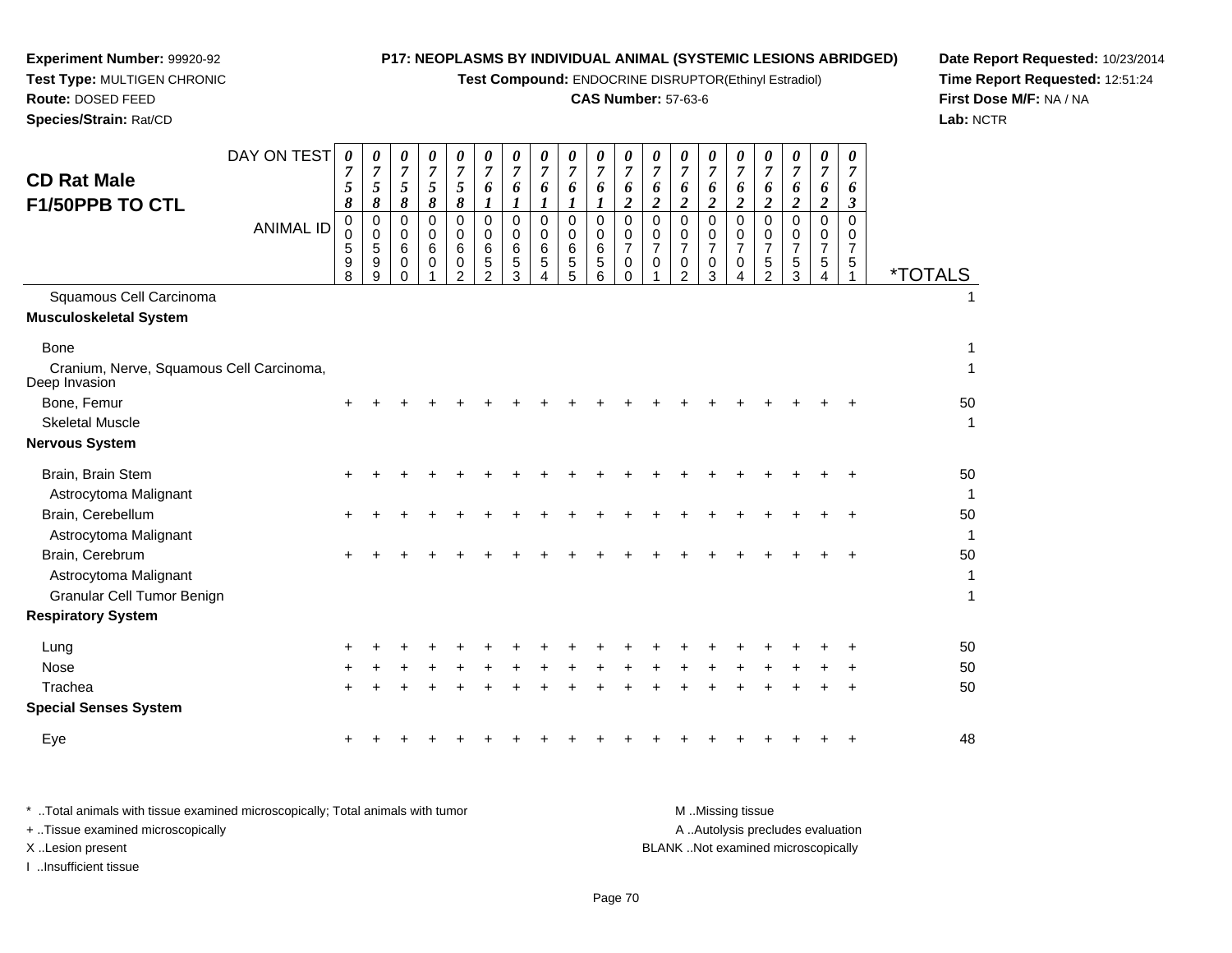**Test Compound:** ENDOCRINE DISRUPTOR(Ethinyl Estradiol)

# **CAS Number:** 57-63-6

**Date Report Requested:** 10/23/2014**Time Report Requested:** 12:51:24**First Dose M/F:** NA / NA**Lab:** NCTR

**Route:** DOSED FEED**Species/Strain:** Rat/CD

**Experiment Number:** 99920-92**Test Type:** MULTIGEN CHRONIC

| <b>CD Rat Male</b><br>F1/50PPB TO CTL                                                                                 | DAY ON TEST<br><b>ANIMAL ID</b> | $\theta$<br>$\overline{7}$<br>5<br>8<br>0<br>$\mathbf 0$<br>5<br>9<br>8 | U<br>$\overline{7}$<br>5<br>8<br>0<br>$\Omega$<br>5<br>9<br>q | 0<br>$\overline{7}$<br>5<br>8<br>0<br>0<br>6<br>0 | 0<br>$\overline{7}$<br>$5\overline{)}$<br>8<br>0<br>0<br>6<br>0 | 0<br>$\overline{7}$<br>5<br>8<br>0<br>$\mathbf 0$<br>6<br>$\mathbf 0$<br>າ | 0<br>$\overline{7}$<br>6<br>0<br>$\mathbf 0$<br>6<br>5 | 0<br>$\overline{7}$<br>6<br>0<br>$\mathbf 0$<br>6<br>5<br>3 | $\theta$<br>$\overline{7}$<br>6<br>0<br>$\Omega$<br>6<br>5 | 0<br>$\overline{7}$<br>6<br>0<br>$\pmb{0}$<br>$\,6$<br>5<br>5 | 0<br>$\overline{7}$<br>6<br>0<br>$\pmb{0}$<br>6<br>5<br>6 | $\boldsymbol{\theta}$<br>$\boldsymbol{7}$<br>6<br>2<br>0<br>0<br>$\overline{7}$<br>0 | 0<br>7<br>6<br>0<br>0<br>$\overline{7}$<br>0 | 0<br>$\overline{7}$<br>6<br>0<br>$\mathbf 0$<br>7<br>$\pmb{0}$<br>C | 0<br>$\overline{7}$<br>6<br>ኅ<br>0<br>0<br>7<br>0<br>3 | 0<br>$\overline{7}$<br>6<br>$\boldsymbol{2}$<br>0<br>0<br>$\overline{7}$<br>$\mathsf 0$<br>Δ | 0<br>$\overline{7}$<br>5 | 0<br>$\overline{7}$<br>$\bm{o}$<br>0<br>7<br>5<br>з | $\boldsymbol{\theta}$<br>$\overline{7}$<br>6<br>$\boldsymbol{2}$<br>0<br>$\Omega$<br>7<br>5 | 0<br>$\overline{7}$<br>6<br>$\boldsymbol{\beta}$<br>0<br>7<br>5 | <i><b>*TOTALS</b></i>                |
|-----------------------------------------------------------------------------------------------------------------------|---------------------------------|-------------------------------------------------------------------------|---------------------------------------------------------------|---------------------------------------------------|-----------------------------------------------------------------|----------------------------------------------------------------------------|--------------------------------------------------------|-------------------------------------------------------------|------------------------------------------------------------|---------------------------------------------------------------|-----------------------------------------------------------|--------------------------------------------------------------------------------------|----------------------------------------------|---------------------------------------------------------------------|--------------------------------------------------------|----------------------------------------------------------------------------------------------|--------------------------|-----------------------------------------------------|---------------------------------------------------------------------------------------------|-----------------------------------------------------------------|--------------------------------------|
| Harderian Gland<br>Squamous Cell Carcinoma, Deep Invasion<br><b>Lacrimal Gland</b><br><b>Urinary System</b>           |                                 | +                                                                       |                                                               |                                                   |                                                                 |                                                                            |                                                        |                                                             |                                                            |                                                               |                                                           |                                                                                      |                                              |                                                                     |                                                        |                                                                                              |                          | $\pm$                                               | $\pm$                                                                                       | $\ddot{}$                                                       | 50<br>1<br>1                         |
| Kidney<br>Bilateral, Renal Tubule, Adenoma<br>Sarcoma<br>Urethra<br><b>Urinary Bladder</b><br><b>SYSTEMIC LESIONS</b> |                                 |                                                                         |                                                               |                                                   |                                                                 |                                                                            |                                                        |                                                             |                                                            |                                                               |                                                           |                                                                                      |                                              |                                                                     |                                                        |                                                                                              |                          |                                                     |                                                                                             |                                                                 | 49<br>$\overline{2}$<br>1<br>1<br>49 |
| Multiple Organ                                                                                                        |                                 |                                                                         |                                                               |                                                   |                                                                 |                                                                            |                                                        |                                                             |                                                            |                                                               |                                                           |                                                                                      |                                              |                                                                     |                                                        |                                                                                              |                          |                                                     |                                                                                             |                                                                 | 50                                   |

\* ..Total animals with tissue examined microscopically; Total animals with tumor **M** . Missing tissue M ..Missing tissue

+ ..Tissue examined microscopically

I ..Insufficient tissue

A ..Autolysis precludes evaluation X ..Lesion present BLANK ..Not examined microscopically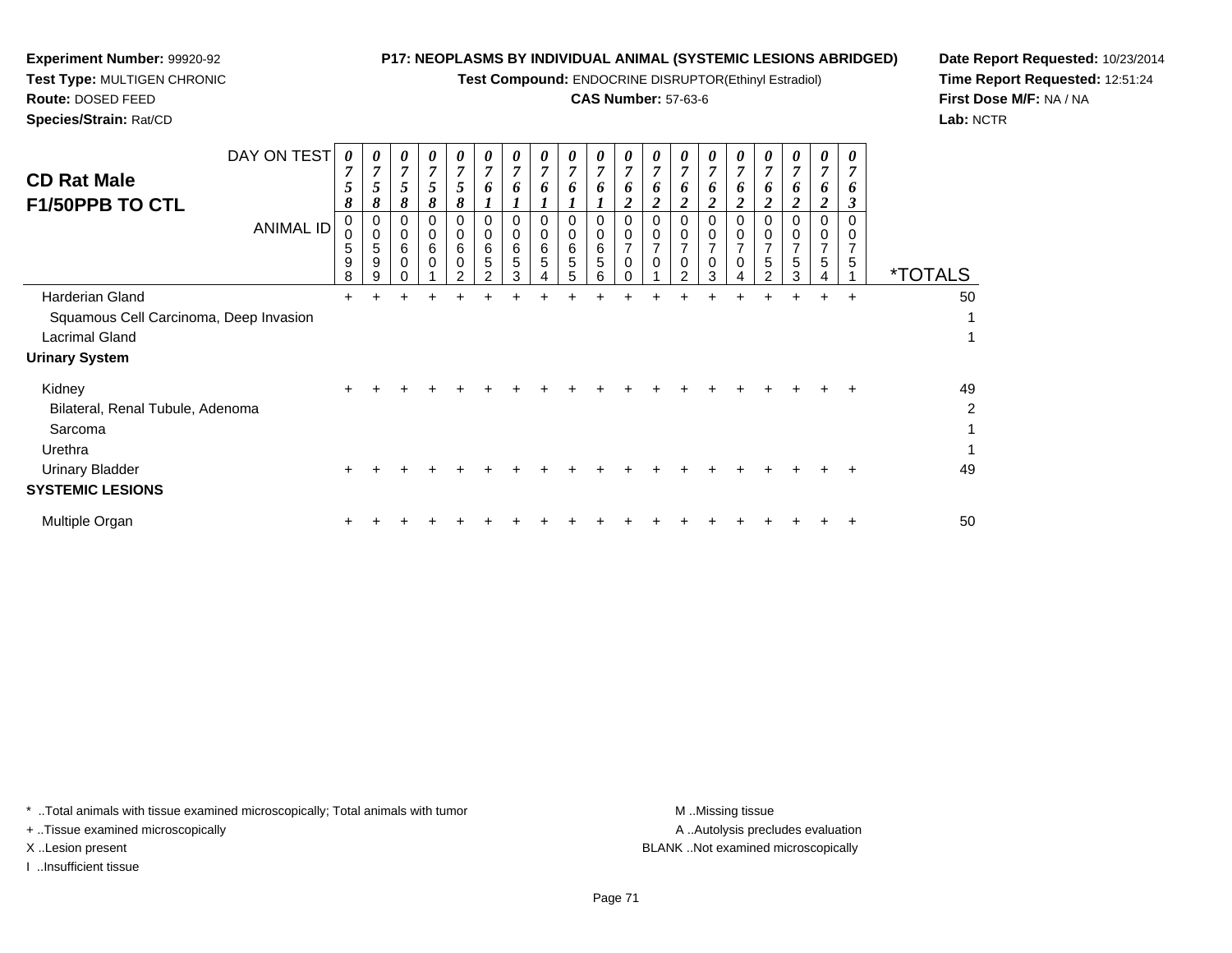**Test Compound:** ENDOCRINE DISRUPTOR(Ethinyl Estradiol)

#### **CAS Number:** 57-63-6

**Date Report Requested:** 10/23/2014**Time Report Requested:** 12:51:24**First Dose M/F:** NA / NA**Lab:** NCTR

| <b>CD Rat Male</b>           | DAY ON TEST      | 0<br>$\mathbf{I}$<br>5                                                    | 0<br>$\boldsymbol{4}$<br>$\boldsymbol{2}$                   | 0<br>$\boldsymbol{4}$<br>$\boldsymbol{2}$                                | 0<br>$\mathfrak{s}$<br>$\boldsymbol{2}$                                            | $\pmb{\theta}$<br>$\mathfrak{s}$<br>$\sqrt{2}$                                   | 0<br>$\mathfrak{s}$<br>6                                                | 0<br>5<br>8                                                                     | $\pmb{\theta}$<br>5<br>9                                           | 0<br>$5\overline{)}$<br>$\pmb{9}$                                       | $\pmb{\theta}$<br>6<br>$\pmb{\theta}$                        | 0<br>6<br>$\mathfrak{z}$                   | $\boldsymbol{\theta}$<br>6<br>$\boldsymbol{4}$                          | 0<br>6<br>4                                      | 0<br>6<br>6                                                                              | 0<br>6<br>$\overline{7}$                                    | 0<br>$\boldsymbol{7}$<br>$\boldsymbol{\theta}$ | 0<br>$\overline{7}$<br>0                                          | 0<br>$\overline{7}$<br>0                            | $\frac{\boldsymbol{0}}{7}$<br>$\boldsymbol{4}$                                       | 0<br>$\overline{7}$<br>4                                                     | $\overline{7}$<br>4                             | 0<br>$\overline{7}$<br>4                  | $\pmb{\theta}$<br>$\overline{7}$<br>$\boldsymbol{4}$    | 0<br>$\overline{7}$<br>$\boldsymbol{4}$                  | 0<br>$\overline{7}$<br>$\boldsymbol{4}$                                       | 0<br>$\overline{7}$<br>$\boldsymbol{4}$                                   | $\boldsymbol{\theta}$<br>$\overline{7}$<br>$\boldsymbol{4}$ | 0<br>$\overline{7}$<br>$\boldsymbol{4}$                  | 0<br>$\overline{7}$<br>$\boldsymbol{4}$      | $\overline{7}$                                 | 0                                          |
|------------------------------|------------------|---------------------------------------------------------------------------|-------------------------------------------------------------|--------------------------------------------------------------------------|------------------------------------------------------------------------------------|----------------------------------------------------------------------------------|-------------------------------------------------------------------------|---------------------------------------------------------------------------------|--------------------------------------------------------------------|-------------------------------------------------------------------------|--------------------------------------------------------------|--------------------------------------------|-------------------------------------------------------------------------|--------------------------------------------------|------------------------------------------------------------------------------------------|-------------------------------------------------------------|------------------------------------------------|-------------------------------------------------------------------|-----------------------------------------------------|--------------------------------------------------------------------------------------|------------------------------------------------------------------------------|-------------------------------------------------|-------------------------------------------|---------------------------------------------------------|----------------------------------------------------------|-------------------------------------------------------------------------------|---------------------------------------------------------------------------|-------------------------------------------------------------|----------------------------------------------------------|----------------------------------------------|------------------------------------------------|--------------------------------------------|
| F3 OPPB                      | <b>ANIMAL ID</b> | 4<br>$\mathbf 0$<br>$\mathbf 0$<br>$\mathbf 0$<br>$\overline{\mathbf{c}}$ | $\overline{2}$<br>$\pmb{0}$<br>$\Omega$<br>1<br>$\mathbf 1$ | $\boldsymbol{q}$<br>$\boldsymbol{0}$<br>$\mathbf 0$<br>$\mathbf{1}$<br>9 | $\mathbf{I}$<br>0<br>$\pmb{0}$<br>$\boldsymbol{2}$<br>$\overline{\mathbf{4}}$<br>6 | $\overline{7}$<br>$\pmb{0}$<br>$\pmb{0}$<br>$\boldsymbol{2}$<br>$\,$ 5 $\,$<br>8 | $\overline{c}$<br>0<br>$\mathbf 0$<br>$\sqrt{3}$<br>$\overline{c}$<br>5 | $\mathfrak{s}$<br>$\pmb{0}$<br>$\pmb{0}$<br>$\mathbf{3}$<br>$\overline{7}$<br>5 | 0<br>$\pmb{0}$<br>$\pmb{0}$<br>$\ensuremath{\mathsf{3}}$<br>8<br>5 | $\boldsymbol{g}$<br>0<br>$\pmb{0}$<br>$\overline{\mathbf{4}}$<br>0<br>3 | $\pmb{0}$<br>$\pmb{0}$<br>$\overline{4}$<br>$\mathbf 5$<br>2 | 0<br>$\mathbf 0$<br>$\mathbf 0$<br>$\,8\,$ | 6<br>$\mathbf 0$<br>$\mathbf 0$<br>$\bf8$<br>$\overline{c}$<br>$\Omega$ | 9<br>0<br>$\mathbf 0$<br>$\bf 8$<br>$\mathbf{3}$ | $\boldsymbol{\theta}$<br>$\mathbf 0$<br>$\mathbf 0$<br>8<br>$\sqrt{3}$<br>$\overline{2}$ | 3<br>$\mathbf 0$<br>$\mathbf 0$<br>8<br>$\overline{4}$<br>5 | 0<br>0<br>$\mathbf 0$<br>8<br>6<br>6           | $\boldsymbol{2}$<br>$\pmb{0}$<br>$\pmb{0}$<br>8<br>$\overline{7}$ | 3<br>$\boldsymbol{0}$<br>$\boldsymbol{0}$<br>8<br>6 | $\boldsymbol{l}$<br>$\pmb{0}$<br>$\mathbf 0$<br>$\boldsymbol{9}$<br>$\mathbf 0$<br>9 | $\boldsymbol{\beta}$<br>$\mathbf 0$<br>$\mathbf 0$<br>$9\,$<br>1<br>$\Omega$ | 5<br>$\Omega$<br>$\mathbf{1}$<br>$\overline{c}$ | $\boldsymbol{g}$<br>0<br>$\mathbf 0$<br>9 | $\boldsymbol{q}$<br>$\mathbf 0$<br>$\mathbf 0$<br>$9\,$ | 9<br>$\mathbf 0$<br>$\mathbf 0$<br>$\boldsymbol{9}$<br>9 | 9<br>$\mathbf 0$<br>$\mathbf 0$<br>$\boldsymbol{9}$<br>$\sqrt{2}$<br>$\Omega$ | 9<br>$\mathbf 0$<br>$\mathbf 0$<br>$\boldsymbol{9}$<br>5<br>$\mathcal{D}$ | 9<br>0<br>$\pmb{0}$<br>$\boldsymbol{9}$<br>$\sqrt{5}$<br>3  | 9<br>$\mathbf 0$<br>$\mathbf 0$<br>$\boldsymbol{9}$<br>5 | 9<br>$\pmb{0}$<br>0<br>9<br>$\mathbf 5$<br>5 | $\boldsymbol{q}$<br>$\mathbf 0$<br>0<br>0<br>2 | Q<br>$\Omega$<br>$\Omega$<br>$\Omega$<br>3 |
| <b>Alimentary System</b>     |                  |                                                                           |                                                             |                                                                          |                                                                                    |                                                                                  |                                                                         |                                                                                 |                                                                    |                                                                         |                                                              |                                            |                                                                         |                                                  |                                                                                          |                                                             |                                                |                                                                   |                                                     |                                                                                      |                                                                              |                                                 |                                           |                                                         |                                                          |                                                                               |                                                                           |                                                             |                                                          |                                              |                                                |                                            |
| Esophagus                    |                  |                                                                           |                                                             |                                                                          |                                                                                    |                                                                                  |                                                                         |                                                                                 |                                                                    |                                                                         |                                                              |                                            |                                                                         |                                                  |                                                                                          |                                                             |                                                |                                                                   |                                                     |                                                                                      |                                                                              |                                                 |                                           |                                                         |                                                          |                                                                               |                                                                           |                                                             |                                                          |                                              |                                                |                                            |
| Intestine Large, Cecum       |                  |                                                                           |                                                             |                                                                          |                                                                                    |                                                                                  |                                                                         |                                                                                 |                                                                    |                                                                         |                                                              |                                            |                                                                         |                                                  |                                                                                          |                                                             |                                                |                                                                   |                                                     |                                                                                      |                                                                              |                                                 |                                           |                                                         |                                                          |                                                                               |                                                                           |                                                             |                                                          |                                              |                                                |                                            |
| Intestine Large, Colon       |                  | A                                                                         |                                                             |                                                                          |                                                                                    |                                                                                  |                                                                         |                                                                                 |                                                                    |                                                                         |                                                              |                                            |                                                                         |                                                  |                                                                                          |                                                             |                                                |                                                                   |                                                     |                                                                                      |                                                                              |                                                 |                                           |                                                         |                                                          |                                                                               |                                                                           |                                                             |                                                          |                                              |                                                |                                            |
| Adenoma                      |                  |                                                                           |                                                             | X                                                                        |                                                                                    |                                                                                  |                                                                         |                                                                                 |                                                                    |                                                                         |                                                              |                                            |                                                                         |                                                  |                                                                                          |                                                             |                                                |                                                                   |                                                     |                                                                                      |                                                                              |                                                 |                                           | X                                                       |                                                          |                                                                               |                                                                           |                                                             |                                                          |                                              |                                                |                                            |
| Intestine Large, Rectum      |                  | Α                                                                         |                                                             |                                                                          |                                                                                    |                                                                                  |                                                                         |                                                                                 |                                                                    |                                                                         |                                                              |                                            |                                                                         |                                                  |                                                                                          |                                                             |                                                |                                                                   |                                                     |                                                                                      |                                                                              |                                                 |                                           |                                                         |                                                          |                                                                               |                                                                           |                                                             |                                                          |                                              |                                                |                                            |
| Intestine Small, Duodenum    |                  | Α                                                                         |                                                             | A                                                                        | A                                                                                  |                                                                                  |                                                                         |                                                                                 |                                                                    |                                                                         |                                                              |                                            |                                                                         | Α                                                |                                                                                          |                                                             |                                                |                                                                   |                                                     |                                                                                      |                                                                              |                                                 |                                           |                                                         |                                                          |                                                                               |                                                                           |                                                             |                                                          |                                              |                                                |                                            |
| Adenocarcinoma               |                  |                                                                           |                                                             |                                                                          |                                                                                    |                                                                                  |                                                                         |                                                                                 | X                                                                  |                                                                         |                                                              |                                            |                                                                         |                                                  |                                                                                          | X                                                           |                                                |                                                                   |                                                     |                                                                                      |                                                                              |                                                 |                                           |                                                         |                                                          |                                                                               |                                                                           |                                                             |                                                          |                                              |                                                |                                            |
| Intestine Small, Ileum       |                  | A                                                                         |                                                             | A                                                                        |                                                                                    |                                                                                  |                                                                         |                                                                                 |                                                                    |                                                                         |                                                              |                                            |                                                                         | Α                                                |                                                                                          |                                                             |                                                |                                                                   |                                                     |                                                                                      |                                                                              |                                                 |                                           |                                                         |                                                          |                                                                               |                                                                           |                                                             |                                                          |                                              |                                                |                                            |
| Intestine Small, Jejunum     |                  | A                                                                         |                                                             |                                                                          |                                                                                    |                                                                                  |                                                                         |                                                                                 |                                                                    |                                                                         |                                                              |                                            |                                                                         |                                                  |                                                                                          |                                                             |                                                |                                                                   |                                                     |                                                                                      |                                                                              |                                                 |                                           |                                                         |                                                          |                                                                               |                                                                           |                                                             |                                                          |                                              |                                                |                                            |
| Liver                        |                  | A                                                                         |                                                             |                                                                          |                                                                                    |                                                                                  |                                                                         |                                                                                 |                                                                    |                                                                         |                                                              |                                            |                                                                         |                                                  |                                                                                          |                                                             |                                                |                                                                   |                                                     |                                                                                      |                                                                              |                                                 |                                           |                                                         |                                                          |                                                                               |                                                                           |                                                             |                                                          |                                              |                                                |                                            |
| Cholangiocarcinoma           |                  |                                                                           |                                                             |                                                                          | X                                                                                  |                                                                                  |                                                                         |                                                                                 |                                                                    |                                                                         |                                                              |                                            |                                                                         |                                                  |                                                                                          |                                                             |                                                |                                                                   |                                                     |                                                                                      |                                                                              |                                                 |                                           |                                                         | X                                                        |                                                                               |                                                                           |                                                             |                                                          |                                              |                                                |                                            |
| Cholangioma                  |                  |                                                                           |                                                             |                                                                          |                                                                                    |                                                                                  |                                                                         |                                                                                 |                                                                    |                                                                         |                                                              |                                            |                                                                         |                                                  |                                                                                          |                                                             |                                                |                                                                   |                                                     |                                                                                      |                                                                              |                                                 |                                           |                                                         |                                                          |                                                                               |                                                                           |                                                             |                                                          |                                              |                                                |                                            |
| Hepatocellular Adenoma       |                  |                                                                           |                                                             |                                                                          |                                                                                    |                                                                                  |                                                                         |                                                                                 |                                                                    |                                                                         |                                                              |                                            |                                                                         |                                                  |                                                                                          |                                                             |                                                |                                                                   |                                                     |                                                                                      |                                                                              |                                                 |                                           | X                                                       |                                                          |                                                                               |                                                                           |                                                             |                                                          |                                              |                                                |                                            |
| Mesentery                    |                  |                                                                           |                                                             |                                                                          |                                                                                    |                                                                                  |                                                                         | $\ddot{}$                                                                       |                                                                    |                                                                         |                                                              |                                            |                                                                         |                                                  |                                                                                          |                                                             |                                                |                                                                   |                                                     |                                                                                      |                                                                              |                                                 |                                           |                                                         |                                                          |                                                                               |                                                                           |                                                             |                                                          |                                              |                                                |                                            |
| Oral Mucosa                  |                  |                                                                           |                                                             |                                                                          |                                                                                    |                                                                                  |                                                                         |                                                                                 |                                                                    |                                                                         |                                                              |                                            |                                                                         |                                                  |                                                                                          | $\ddot{}$                                                   |                                                | $+$                                                               | $+$                                                 |                                                                                      |                                                                              |                                                 |                                           |                                                         |                                                          |                                                                               |                                                                           |                                                             |                                                          |                                              |                                                |                                            |
| Squamous Cell Carcinoma      |                  |                                                                           |                                                             |                                                                          |                                                                                    |                                                                                  |                                                                         |                                                                                 |                                                                    |                                                                         |                                                              |                                            |                                                                         |                                                  |                                                                                          | X                                                           |                                                | $X$ $X$                                                           |                                                     |                                                                                      |                                                                              |                                                 |                                           |                                                         |                                                          |                                                                               |                                                                           |                                                             |                                                          |                                              |                                                |                                            |
| Pancreas                     |                  | Α                                                                         |                                                             |                                                                          |                                                                                    |                                                                                  |                                                                         |                                                                                 |                                                                    |                                                                         |                                                              |                                            |                                                                         |                                                  |                                                                                          |                                                             |                                                |                                                                   |                                                     |                                                                                      |                                                                              |                                                 |                                           |                                                         |                                                          |                                                                               |                                                                           |                                                             |                                                          |                                              |                                                |                                            |
| Salivary Glands              |                  | Α                                                                         |                                                             |                                                                          |                                                                                    |                                                                                  |                                                                         |                                                                                 |                                                                    |                                                                         |                                                              |                                            |                                                                         |                                                  |                                                                                          |                                                             |                                                |                                                                   |                                                     |                                                                                      |                                                                              |                                                 |                                           |                                                         |                                                          |                                                                               |                                                                           |                                                             |                                                          |                                              |                                                |                                            |
| Stomach, Forestomach         |                  | Α                                                                         |                                                             |                                                                          |                                                                                    |                                                                                  |                                                                         |                                                                                 |                                                                    |                                                                         |                                                              |                                            |                                                                         |                                                  |                                                                                          |                                                             |                                                |                                                                   |                                                     |                                                                                      |                                                                              |                                                 |                                           |                                                         |                                                          |                                                                               |                                                                           |                                                             |                                                          |                                              |                                                |                                            |
| Stomach, Glandular           |                  | A                                                                         |                                                             |                                                                          |                                                                                    |                                                                                  |                                                                         |                                                                                 |                                                                    |                                                                         |                                                              |                                            |                                                                         |                                                  |                                                                                          |                                                             |                                                |                                                                   |                                                     |                                                                                      |                                                                              |                                                 |                                           |                                                         |                                                          |                                                                               |                                                                           |                                                             |                                                          |                                              |                                                |                                            |
| <b>Cardiovascular System</b> |                  |                                                                           |                                                             |                                                                          |                                                                                    |                                                                                  |                                                                         |                                                                                 |                                                                    |                                                                         |                                                              |                                            |                                                                         |                                                  |                                                                                          |                                                             |                                                |                                                                   |                                                     |                                                                                      |                                                                              |                                                 |                                           |                                                         |                                                          |                                                                               |                                                                           |                                                             |                                                          |                                              |                                                |                                            |

\* ..Total animals with tissue examined microscopically; Total animals with tumor **M** . Missing tissue M ..Missing tissue

+ ..Tissue examined microscopically

**Experiment Number:** 99920-92**Test Type:** MULTIGEN CHRONIC

**Route:** DOSED FEED**Species/Strain:** Rat/CD

I ..Insufficient tissue

A ..Autolysis precludes evaluation X ..Lesion present BLANK ..Not examined microscopically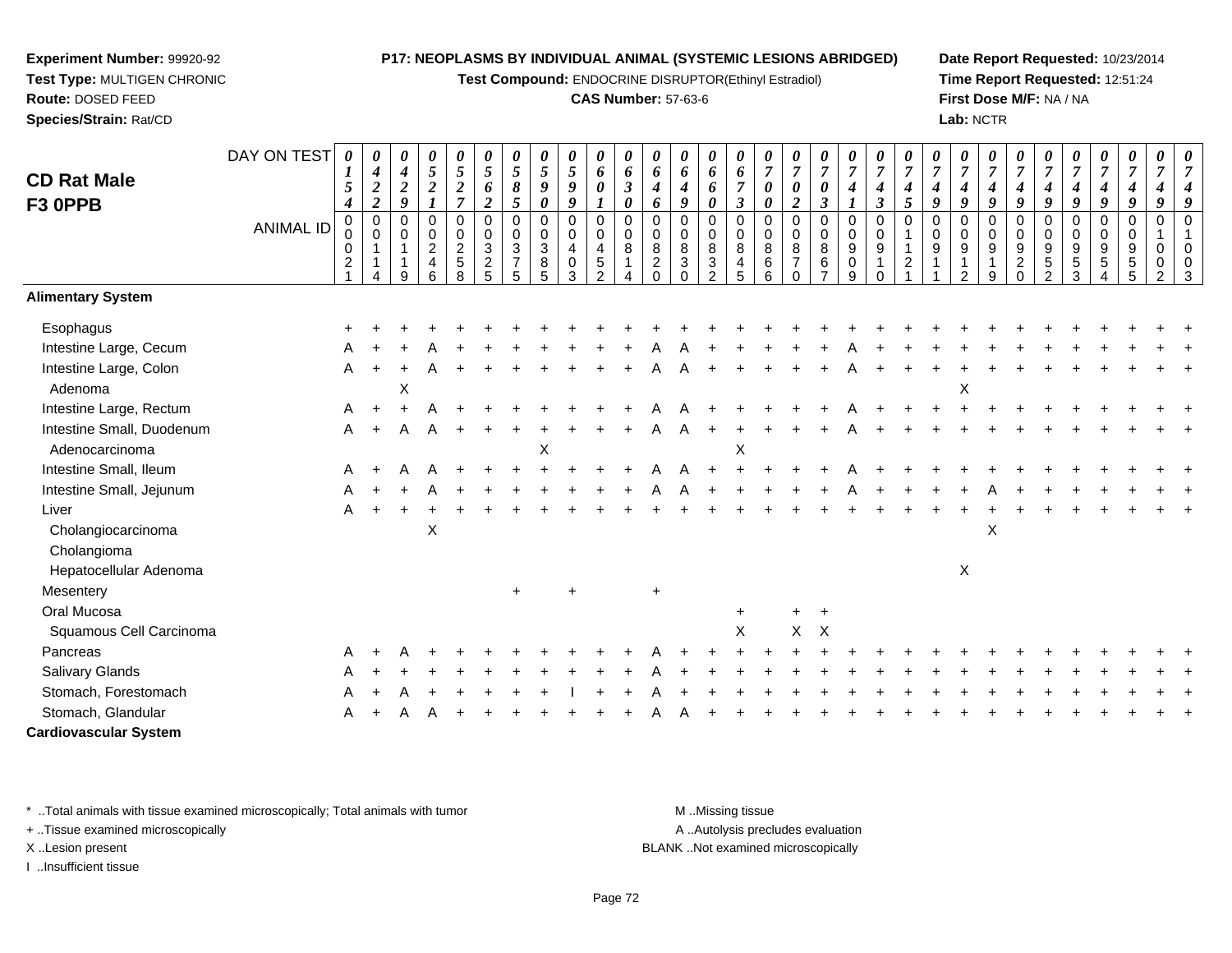**Test Compound:** ENDOCRINE DISRUPTOR(Ethinyl Estradiol)

#### **CAS Number:** 57-63-6

**Date Report Requested:** 10/23/2014**Time Report Requested:** 12:51:25**First Dose M/F:** NA / NA**Lab:** NCTR

|                            | DAY ON TEST      | 0                     | 0                             | 0<br>4           | 0<br>$\sqrt{5}$                  | 0<br>$\sqrt{5}$            | 0<br>$\overline{5}$          | $\boldsymbol{\theta}$<br>5     | 0<br>5        | 0<br>$\sqrt{5}$             | 0<br>6                       | 0<br>6               | 0                       | 0<br>6           | 0               | 0<br>6                     | 0<br>$\overline{7}$ | $\overline{7}$          | 0<br>$\overline{7}$ | 0<br>$\overline{7}$  | 0<br>$\overline{7}$              | 0<br>$\overline{7}$       | $\overline{7}$          | 0<br>$\overline{7}$ | 0<br>$\overline{7}$              | 0<br>$\overline{7}$     | 0<br>$\overline{7}$ |                      | 0<br>$\overline{7}$ | 0<br>$\boldsymbol{7}$ | 0<br>$\overline{7}$ | $\boldsymbol{\theta}$<br>7 |
|----------------------------|------------------|-----------------------|-------------------------------|------------------|----------------------------------|----------------------------|------------------------------|--------------------------------|---------------|-----------------------------|------------------------------|----------------------|-------------------------|------------------|-----------------|----------------------------|---------------------|-------------------------|---------------------|----------------------|----------------------------------|---------------------------|-------------------------|---------------------|----------------------------------|-------------------------|---------------------|----------------------|---------------------|-----------------------|---------------------|----------------------------|
| <b>CD Rat Male</b>         |                  | $\boldsymbol{I}$<br>5 | 4<br>$\boldsymbol{2}$         | $\boldsymbol{2}$ | $\boldsymbol{2}$                 | $\boldsymbol{2}$           | 6                            | $\pmb{8}$                      | 9             | 9                           | 0                            | $\boldsymbol{\beta}$ | 6<br>$\boldsymbol{4}$   | 4                | 6<br>6          | $\overline{7}$             | 0                   | 0                       | 0                   | 4                    | 4                                | 4                         | 4                       | 4                   | 4                                | $\boldsymbol{4}$        | 4                   |                      | 4                   | 4                     | 4                   |                            |
| F3 OPPB                    |                  | $\boldsymbol{4}$      | $\boldsymbol{2}$              | 9                |                                  | $\overline{7}$             | $\boldsymbol{2}$             | 5                              | 0             | 9                           |                              | 0                    | 6                       | 9                | 0               | $\boldsymbol{\beta}$       | 0                   | $\boldsymbol{2}$        | 3                   | 1                    | $\boldsymbol{\beta}$             | 5                         | 9                       | 9                   | 9                                | $\boldsymbol{q}$        | 9                   | 9                    | 9                   | 9                     | 9                   |                            |
|                            | <b>ANIMAL ID</b> | $\mathbf 0$<br>0      | $\mathbf 0$<br>$\mathbf 0$    | 0<br>0           | 0<br>$\mathbf 0$                 | $\mathbf 0$<br>$\mathbf 0$ | $\mathbf 0$<br>$\mathbf 0$   | $\mathbf 0$<br>$\mathbf 0$     | $\Omega$<br>0 | $\mathbf 0$<br>0            | $\mathbf 0$<br>$\mathbf 0$   | 0<br>$\mathbf 0$     | $\Omega$<br>$\mathbf 0$ | 0<br>$\mathbf 0$ | 0<br>0          | $\mathbf 0$<br>$\mathbf 0$ | 0<br>0              | $\Omega$<br>$\mathbf 0$ | $\Omega$<br>0       | $\,0\,$<br>$\pmb{0}$ | $\mathbf 0$<br>$\mathbf 0$       | $\Omega$                  | $\Omega$<br>$\mathbf 0$ | $\Omega$<br>0       | 0<br>0                           | $\Omega$<br>$\mathbf 0$ | 0<br>0              | $\Omega$<br>$\Omega$ | 0<br>0              | 0<br>0                | $\mathbf 0$         |                            |
|                            |                  | 0<br>$\overline{c}$   | $\overline{1}$<br>$\mathbf 1$ |                  | $\overline{2}$<br>$\overline{4}$ | $\frac{2}{5}$              | $\sqrt{3}$<br>$\overline{c}$ | $\mathbf{3}$<br>$\overline{7}$ | 3<br>8        | $\overline{4}$<br>$\pmb{0}$ | $\overline{4}$<br>$\sqrt{5}$ | 8<br>$\mathbf{1}$    | 8<br>$\overline{2}$     | 8<br>3           | 8<br>$\sqrt{3}$ | $\,8\,$<br>$\overline{4}$  | 8<br>$\,6\,$        | 8<br>$\overline{7}$     | 8<br>6              | 9<br>$\pmb{0}$       | $\boldsymbol{9}$<br>$\mathbf{1}$ | $\sqrt{2}$                | 9                       | 9                   | $\boldsymbol{9}$<br>$\mathbf{1}$ | 9<br>$\boldsymbol{2}$   | 9<br>5              | 9<br>5               | 9<br>5              | 9<br>$\sqrt{5}$       | $\Omega$<br>0       |                            |
|                            |                  |                       |                               | 9                | 6                                | 8                          | $\sqrt{5}$                   | 5                              | 5             | 3                           | $\overline{2}$               | 4                    | $\Omega$                |                  | 2               | 5                          | 6                   | $\Omega$                |                     | 9                    | $\Omega$                         |                           |                         | 2                   | 9                                | $\Omega$                | $\overline{2}$      |                      |                     |                       |                     |                            |
| <b>Blood Vessel</b>        |                  | $\ddot{}$             |                               |                  |                                  |                            |                              |                                |               |                             |                              |                      |                         |                  |                 |                            |                     |                         |                     |                      |                                  |                           |                         |                     |                                  |                         |                     |                      |                     |                       |                     |                            |
| Heart                      |                  |                       |                               |                  |                                  |                            |                              |                                |               |                             |                              |                      |                         |                  |                 |                            |                     |                         |                     |                      |                                  |                           |                         |                     |                                  |                         |                     |                      |                     |                       |                     |                            |
| <b>Endocrine System</b>    |                  |                       |                               |                  |                                  |                            |                              |                                |               |                             |                              |                      |                         |                  |                 |                            |                     |                         |                     |                      |                                  |                           |                         |                     |                                  |                         |                     |                      |                     |                       |                     |                            |
| <b>Adrenal Cortex</b>      |                  | A                     |                               |                  |                                  |                            |                              |                                |               |                             |                              |                      |                         |                  |                 |                            |                     |                         |                     |                      |                                  |                           |                         |                     |                                  |                         |                     |                      |                     |                       |                     |                            |
| Adenoma                    |                  |                       |                               |                  |                                  |                            |                              |                                |               |                             |                              |                      |                         |                  |                 |                            |                     |                         |                     |                      |                                  |                           |                         |                     |                                  |                         |                     |                      |                     |                       |                     |                            |
| Adrenal Medulla            |                  | Α                     |                               |                  |                                  |                            |                              |                                |               |                             |                              |                      |                         |                  |                 |                            |                     |                         |                     |                      |                                  |                           |                         |                     |                                  |                         |                     |                      |                     |                       |                     |                            |
| Pheochromocytoma Benign    |                  |                       |                               |                  |                                  |                            |                              |                                |               |                             |                              |                      |                         |                  |                 |                            |                     |                         |                     |                      |                                  | X                         |                         |                     | X                                |                         |                     |                      |                     |                       |                     |                            |
| Pheochromocytoma Malignant |                  |                       |                               |                  |                                  |                            |                              |                                |               |                             |                              |                      |                         |                  |                 |                            |                     |                         |                     |                      |                                  |                           |                         |                     |                                  |                         |                     |                      |                     |                       |                     |                            |
| Islets, Pancreatic         |                  | A                     |                               |                  |                                  |                            |                              |                                |               |                             |                              |                      |                         |                  |                 |                            |                     |                         |                     |                      |                                  |                           |                         |                     |                                  |                         |                     |                      |                     |                       |                     |                            |
| Adenoma                    |                  |                       |                               |                  |                                  |                            |                              |                                |               |                             |                              | X                    |                         |                  |                 | X                          |                     |                         |                     |                      |                                  |                           |                         |                     |                                  |                         |                     |                      |                     |                       |                     |                            |
| Parathyroid Gland          |                  | $\ddot{}$             |                               |                  |                                  |                            |                              |                                |               |                             |                              |                      |                         |                  |                 | М                          |                     |                         |                     |                      |                                  |                           |                         |                     |                                  |                         |                     |                      |                     |                       |                     |                            |
| Adenoma                    |                  |                       |                               |                  |                                  |                            |                              |                                |               |                             |                              |                      | X                       |                  |                 |                            |                     |                         |                     |                      |                                  |                           |                         |                     |                                  |                         |                     |                      |                     |                       |                     |                            |
| <b>Pituitary Gland</b>     |                  | A                     |                               |                  |                                  |                            |                              |                                |               |                             |                              |                      |                         |                  |                 |                            |                     |                         |                     |                      |                                  |                           |                         |                     |                                  |                         |                     |                      |                     |                       |                     |                            |
| Pars Distalis, Adenoma     |                  |                       |                               |                  |                                  |                            |                              | X                              |               | $\mathsf X$                 | $\mathsf{X}$                 |                      |                         | X                |                 | X                          |                     |                         | X                   |                      | $\mathsf X$                      | $\boldsymbol{\mathsf{X}}$ |                         |                     |                                  | X                       | $\mathsf X$         | X                    |                     | X                     | X X                 |                            |
| <b>Thyroid Gland</b>       |                  | Α                     |                               |                  |                                  |                            |                              |                                |               |                             |                              |                      |                         |                  |                 |                            |                     |                         | $+$                 | $+$                  |                                  |                           |                         |                     |                                  |                         |                     |                      |                     |                       |                     |                            |
| C Cell, Carcinoma          |                  |                       |                               |                  |                                  |                            |                              |                                |               |                             |                              |                      |                         |                  |                 |                            |                     |                         |                     | $\pmb{\times}$       |                                  |                           |                         |                     |                                  |                         |                     |                      |                     |                       |                     |                            |
| <b>General Body System</b> |                  |                       |                               |                  |                                  |                            |                              |                                |               |                             |                              |                      |                         |                  |                 |                            |                     |                         |                     |                      |                                  |                           |                         |                     |                                  |                         |                     |                      |                     |                       |                     |                            |
| <b>NONE</b>                |                  |                       |                               |                  |                                  |                            |                              |                                |               |                             |                              |                      |                         |                  |                 |                            |                     |                         |                     |                      |                                  |                           |                         |                     |                                  |                         |                     |                      |                     |                       |                     |                            |
| <b>Genital System</b>      |                  |                       |                               |                  |                                  |                            |                              |                                |               |                             |                              |                      |                         |                  |                 |                            |                     |                         |                     |                      |                                  |                           |                         |                     |                                  |                         |                     |                      |                     |                       |                     |                            |
| <b>Coagulating Gland</b>   |                  |                       |                               |                  |                                  |                            |                              |                                |               |                             |                              |                      |                         |                  |                 |                            |                     |                         |                     |                      |                                  |                           |                         |                     |                                  |                         |                     |                      |                     |                       |                     |                            |
| Epididymis                 |                  | A                     |                               |                  |                                  |                            |                              |                                |               |                             |                              |                      |                         |                  |                 |                            |                     |                         |                     |                      |                                  |                           |                         |                     |                                  |                         |                     |                      |                     |                       |                     |                            |
|                            |                  |                       |                               |                  |                                  |                            |                              |                                |               |                             |                              |                      |                         |                  |                 |                            |                     |                         |                     |                      |                                  |                           |                         |                     |                                  |                         |                     |                      |                     |                       |                     |                            |

\* ..Total animals with tissue examined microscopically; Total animals with tumor **M** . Missing tissue M ..Missing tissue A ..Autolysis precludes evaluation + ..Tissue examined microscopically X ..Lesion present BLANK ..Not examined microscopicallyI ..Insufficient tissue

**Experiment Number:** 99920-92**Test Type:** MULTIGEN CHRONIC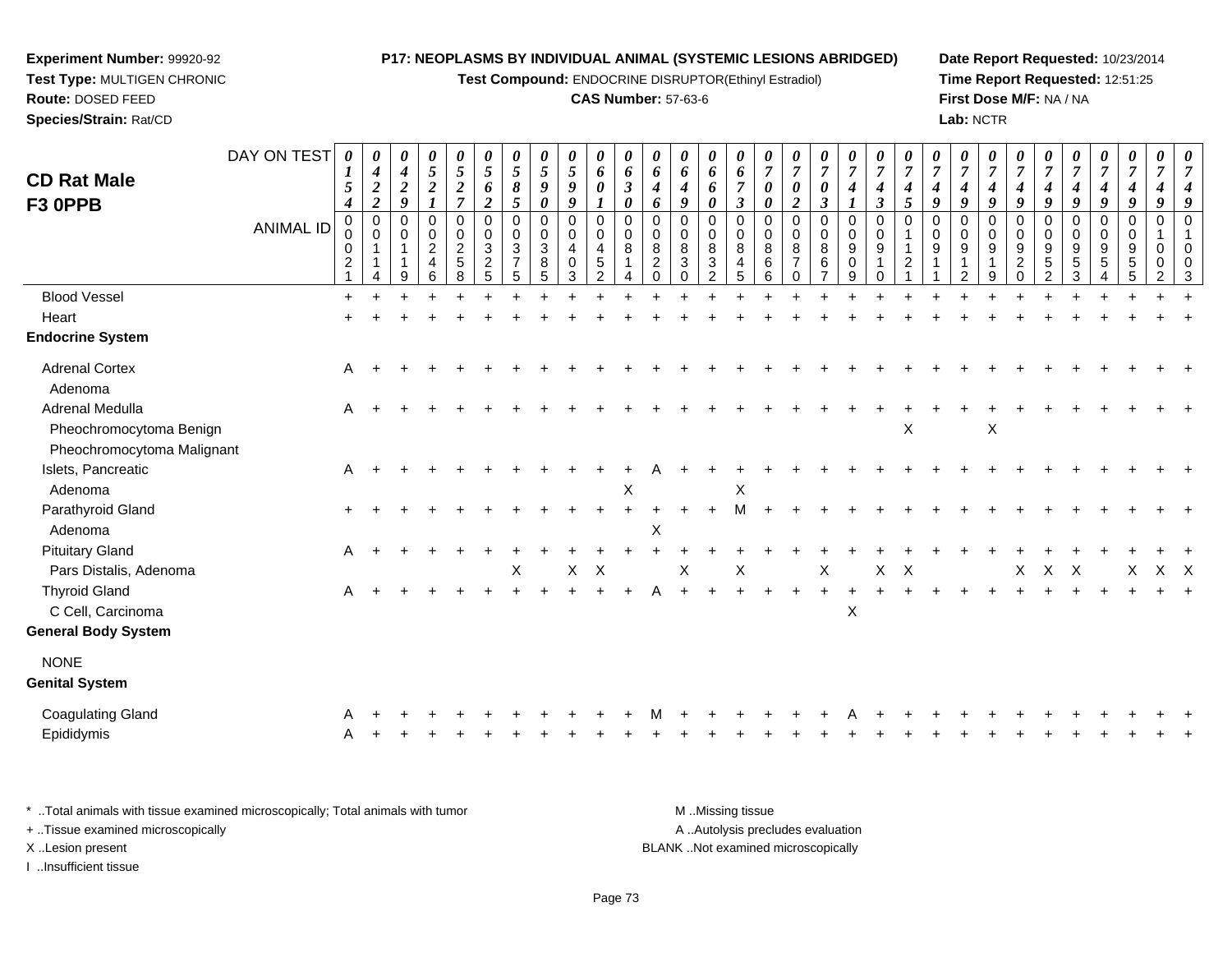**Test Compound:** ENDOCRINE DISRUPTOR(Ethinyl Estradiol)

#### **CAS Number:** 57-63-6

**Date Report Requested:** 10/23/2014**Time Report Requested:** 12:51:25**First Dose M/F:** NA / NA**Lab:** NCTR

| <b>CD Rat Male</b><br>F3 OPPB        | DAY ON TEST<br><b>ANIMAL ID</b> | 0<br>1<br>5<br>$\boldsymbol{4}$<br>$\mathbf 0$<br>0<br>0<br>$\overline{c}$ | 0<br>4<br>$\boldsymbol{2}$<br>$\overline{2}$<br>0<br>0 | 0<br>$\boldsymbol{4}$<br>$\boldsymbol{2}$<br>9<br>$\mathbf 0$<br>$\mathbf 0$<br>9 | 0<br>$\overline{5}$<br>$\boldsymbol{2}$<br>$\boldsymbol{\eta}$<br>$\mathbf 0$<br>$\mathbf 0$<br>$\overline{c}$<br>$\overline{\mathbf{4}}$<br>6 | 0<br>5<br>$\overline{\mathbf{c}}$<br>$\overline{7}$<br>$\mathbf 0$<br>0<br>$\overline{2}$<br>$\sqrt{5}$<br>8 | 0<br>5<br>6<br>$\boldsymbol{2}$<br>$\mathbf 0$<br>0<br>3<br>$\overline{c}$<br>5 | 0<br>5<br>8<br>5<br>$\pmb{0}$<br>0<br>3<br>$\overline{ }$<br>5 | 0<br>$\mathfrak{s}$<br>9<br>0<br>0<br>$\mathbf 0$<br>$\ensuremath{\mathsf{3}}$<br>$\bf 8$<br>5 | 0<br>$\mathfrak{s}$<br>9<br>9<br>$\mathbf 0$<br>$\mathbf 0$<br>$\overline{4}$<br>$\pmb{0}$<br>3 | 0<br>6<br>0<br>0<br>$\mathbf 0$<br>4<br>$\sqrt{5}$<br>2 | 0<br>6<br>$\mathfrak{z}$<br>0<br>$\Omega$<br>$\mathbf 0$<br>8 | 0<br>6<br>4<br>6<br>$\Omega$<br>0<br>8<br>$\overline{c}$<br>$\Omega$ | 0<br>6<br>$\boldsymbol{4}$<br>9<br>$\mathbf 0$<br>$\pmb{0}$<br>$\bf8$<br>$\sqrt{3}$<br>$\Omega$ | 0<br>6<br>6<br>0<br>$\mathbf 0$<br>$\mathbf 0$<br>$\,8\,$<br>$\ensuremath{\mathsf{3}}$<br>$\overline{2}$ | 0<br>6<br>$\overline{7}$<br>$\mathfrak{z}$<br>$\mathbf 0$<br>0<br>8<br>$\overline{4}$<br>5 | 0<br>$\overline{7}$<br>$\boldsymbol{\theta}$<br>0<br>0<br>$\mathbf 0$<br>8<br>$\,6$<br>6 | 0<br>$\overline{7}$<br>$\boldsymbol{\theta}$<br>$\overline{2}$<br>$\mathbf 0$<br>0<br>8<br>$\overline{7}$<br>$\Omega$ | 0<br>$\overline{7}$<br>$\boldsymbol{\theta}$<br>$\mathfrak{z}$<br>$\pmb{0}$<br>$\mathsf{O}\xspace$<br>$\bf 8$<br>$\,6\,$<br>$\overline{7}$ | 0<br>$\overline{7}$<br>$\boldsymbol{4}$<br>$\pmb{0}$<br>$\pmb{0}$<br>9<br>$\,0\,$<br>9 | 0<br>4<br>$\boldsymbol{\beta}$<br>$\Omega$<br>$\mathbf 0$<br>9<br>0 | 0<br>$\overline{7}$<br>4<br>5<br>$\Omega$<br>$\overline{2}$ | 0<br>$\overline{7}$<br>4<br>9<br>0<br>0<br>9 | $\pmb{\theta}$<br>$\boldsymbol{7}$<br>4<br>9<br>0<br>0<br>9<br>1<br>$\overline{2}$ | 0<br>$\overline{7}$<br>4<br>9<br>0<br>0<br>9<br>$\mathbf{1}$<br>9 | 4<br>9<br>$\Omega$<br>$\mathbf 0$<br>9<br>$\overline{c}$<br>$\mathbf 0$ | 0<br>$\overline{7}$<br>4<br>9<br>$\mathbf 0$<br>0<br>9<br>$\sqrt{5}$<br>$\overline{2}$ | 0<br>$\overline{7}$<br>4<br>9<br>0<br>$\mathbf 0$<br>9<br>$\,$ 5 $\,$<br>3 | 0<br>$\overline{7}$<br>$\boldsymbol{4}$<br>9<br>$\overline{0}$<br>$\mathbf 0$<br>$\boldsymbol{9}$<br>$\sqrt{5}$<br>$\overline{\mathbf{4}}$ | 0<br>4<br>9<br>$\Omega$<br>0<br>9<br>5<br>5 | 9<br>0<br>0<br>0<br>2 | 0<br>g<br>0<br>0<br>3 |
|--------------------------------------|---------------------------------|----------------------------------------------------------------------------|--------------------------------------------------------|-----------------------------------------------------------------------------------|------------------------------------------------------------------------------------------------------------------------------------------------|--------------------------------------------------------------------------------------------------------------|---------------------------------------------------------------------------------|----------------------------------------------------------------|------------------------------------------------------------------------------------------------|-------------------------------------------------------------------------------------------------|---------------------------------------------------------|---------------------------------------------------------------|----------------------------------------------------------------------|-------------------------------------------------------------------------------------------------|----------------------------------------------------------------------------------------------------------|--------------------------------------------------------------------------------------------|------------------------------------------------------------------------------------------|-----------------------------------------------------------------------------------------------------------------------|--------------------------------------------------------------------------------------------------------------------------------------------|----------------------------------------------------------------------------------------|---------------------------------------------------------------------|-------------------------------------------------------------|----------------------------------------------|------------------------------------------------------------------------------------|-------------------------------------------------------------------|-------------------------------------------------------------------------|----------------------------------------------------------------------------------------|----------------------------------------------------------------------------|--------------------------------------------------------------------------------------------------------------------------------------------|---------------------------------------------|-----------------------|-----------------------|
| <b>Preputial Gland</b>               |                                 | M                                                                          |                                                        |                                                                                   |                                                                                                                                                |                                                                                                              |                                                                                 |                                                                |                                                                                                |                                                                                                 |                                                         |                                                               |                                                                      |                                                                                                 |                                                                                                          |                                                                                            |                                                                                          |                                                                                                                       |                                                                                                                                            |                                                                                        |                                                                     |                                                             |                                              |                                                                                    |                                                                   |                                                                         |                                                                                        |                                                                            |                                                                                                                                            |                                             |                       |                       |
| Squamous Cell Carcinoma              |                                 |                                                                            |                                                        |                                                                                   |                                                                                                                                                |                                                                                                              |                                                                                 |                                                                |                                                                                                |                                                                                                 | X                                                       |                                                               |                                                                      |                                                                                                 |                                                                                                          |                                                                                            | X                                                                                        |                                                                                                                       |                                                                                                                                            |                                                                                        |                                                                     |                                                             |                                              |                                                                                    |                                                                   |                                                                         |                                                                                        |                                                                            |                                                                                                                                            |                                             |                       |                       |
| Prostate, Dorsal/Lateral Lobe        |                                 |                                                                            |                                                        |                                                                                   |                                                                                                                                                |                                                                                                              |                                                                                 |                                                                |                                                                                                |                                                                                                 |                                                         |                                                               |                                                                      |                                                                                                 |                                                                                                          |                                                                                            |                                                                                          |                                                                                                                       |                                                                                                                                            |                                                                                        |                                                                     |                                                             |                                              |                                                                                    | ÷                                                                 |                                                                         |                                                                                        |                                                                            |                                                                                                                                            |                                             |                       |                       |
| Prostate, Ventral Lobe               |                                 |                                                                            |                                                        |                                                                                   |                                                                                                                                                |                                                                                                              |                                                                                 |                                                                |                                                                                                |                                                                                                 |                                                         |                                                               |                                                                      |                                                                                                 |                                                                                                          |                                                                                            |                                                                                          |                                                                                                                       |                                                                                                                                            |                                                                                        |                                                                     |                                                             |                                              |                                                                                    |                                                                   |                                                                         |                                                                                        |                                                                            |                                                                                                                                            |                                             |                       |                       |
| <b>Rete Testes</b>                   |                                 |                                                                            |                                                        |                                                                                   |                                                                                                                                                |                                                                                                              |                                                                                 |                                                                |                                                                                                |                                                                                                 |                                                         |                                                               |                                                                      |                                                                                                 |                                                                                                          |                                                                                            |                                                                                          |                                                                                                                       |                                                                                                                                            |                                                                                        |                                                                     |                                                             |                                              |                                                                                    |                                                                   |                                                                         |                                                                                        |                                                                            |                                                                                                                                            |                                             |                       |                       |
| Seminal Vesicle                      |                                 |                                                                            |                                                        |                                                                                   |                                                                                                                                                |                                                                                                              |                                                                                 |                                                                |                                                                                                |                                                                                                 |                                                         |                                                               |                                                                      |                                                                                                 |                                                                                                          |                                                                                            |                                                                                          |                                                                                                                       |                                                                                                                                            |                                                                                        |                                                                     |                                                             |                                              |                                                                                    |                                                                   |                                                                         |                                                                                        |                                                                            |                                                                                                                                            |                                             |                       |                       |
| <b>Testes</b>                        |                                 |                                                                            |                                                        |                                                                                   |                                                                                                                                                |                                                                                                              |                                                                                 |                                                                |                                                                                                |                                                                                                 |                                                         |                                                               |                                                                      |                                                                                                 |                                                                                                          |                                                                                            |                                                                                          |                                                                                                                       |                                                                                                                                            |                                                                                        |                                                                     |                                                             |                                              |                                                                                    |                                                                   |                                                                         |                                                                                        |                                                                            |                                                                                                                                            |                                             |                       |                       |
| <b>Hematopoietic System</b>          |                                 |                                                                            |                                                        |                                                                                   |                                                                                                                                                |                                                                                                              |                                                                                 |                                                                |                                                                                                |                                                                                                 |                                                         |                                                               |                                                                      |                                                                                                 |                                                                                                          |                                                                                            |                                                                                          |                                                                                                                       |                                                                                                                                            |                                                                                        |                                                                     |                                                             |                                              |                                                                                    |                                                                   |                                                                         |                                                                                        |                                                                            |                                                                                                                                            |                                             |                       |                       |
| <b>Bone Marrow</b>                   |                                 | A                                                                          |                                                        |                                                                                   |                                                                                                                                                |                                                                                                              |                                                                                 |                                                                |                                                                                                |                                                                                                 |                                                         |                                                               |                                                                      |                                                                                                 |                                                                                                          |                                                                                            |                                                                                          |                                                                                                                       |                                                                                                                                            |                                                                                        |                                                                     |                                                             |                                              |                                                                                    |                                                                   |                                                                         |                                                                                        |                                                                            |                                                                                                                                            |                                             |                       |                       |
| Lymph Node                           |                                 |                                                                            |                                                        |                                                                                   |                                                                                                                                                |                                                                                                              |                                                                                 |                                                                |                                                                                                |                                                                                                 |                                                         |                                                               |                                                                      |                                                                                                 |                                                                                                          |                                                                                            |                                                                                          |                                                                                                                       |                                                                                                                                            |                                                                                        |                                                                     |                                                             |                                              |                                                                                    |                                                                   |                                                                         |                                                                                        |                                                                            |                                                                                                                                            |                                             |                       |                       |
| Lymph Node, Mandibular               |                                 | A                                                                          |                                                        |                                                                                   |                                                                                                                                                |                                                                                                              |                                                                                 |                                                                |                                                                                                |                                                                                                 |                                                         |                                                               |                                                                      |                                                                                                 |                                                                                                          |                                                                                            |                                                                                          |                                                                                                                       |                                                                                                                                            |                                                                                        |                                                                     |                                                             |                                              |                                                                                    |                                                                   |                                                                         |                                                                                        |                                                                            |                                                                                                                                            |                                             |                       |                       |
| Lymph Node, Mesenteric               |                                 | A                                                                          |                                                        |                                                                                   |                                                                                                                                                |                                                                                                              |                                                                                 |                                                                |                                                                                                |                                                                                                 |                                                         |                                                               |                                                                      |                                                                                                 |                                                                                                          |                                                                                            |                                                                                          |                                                                                                                       |                                                                                                                                            |                                                                                        |                                                                     |                                                             |                                              |                                                                                    |                                                                   |                                                                         |                                                                                        |                                                                            |                                                                                                                                            |                                             |                       |                       |
| Spleen                               |                                 |                                                                            |                                                        |                                                                                   |                                                                                                                                                |                                                                                                              |                                                                                 |                                                                |                                                                                                |                                                                                                 |                                                         |                                                               |                                                                      |                                                                                                 |                                                                                                          |                                                                                            |                                                                                          |                                                                                                                       |                                                                                                                                            |                                                                                        |                                                                     |                                                             |                                              |                                                                                    |                                                                   |                                                                         |                                                                                        |                                                                            |                                                                                                                                            |                                             |                       |                       |
| Thymus                               |                                 | Α                                                                          |                                                        |                                                                                   |                                                                                                                                                |                                                                                                              |                                                                                 |                                                                |                                                                                                |                                                                                                 |                                                         |                                                               |                                                                      |                                                                                                 |                                                                                                          |                                                                                            |                                                                                          |                                                                                                                       |                                                                                                                                            |                                                                                        |                                                                     |                                                             |                                              |                                                                                    |                                                                   |                                                                         |                                                                                        |                                                                            |                                                                                                                                            |                                             |                       |                       |
| <b>Integumentary System</b>          |                                 |                                                                            |                                                        |                                                                                   |                                                                                                                                                |                                                                                                              |                                                                                 |                                                                |                                                                                                |                                                                                                 |                                                         |                                                               |                                                                      |                                                                                                 |                                                                                                          |                                                                                            |                                                                                          |                                                                                                                       |                                                                                                                                            |                                                                                        |                                                                     |                                                             |                                              |                                                                                    |                                                                   |                                                                         |                                                                                        |                                                                            |                                                                                                                                            |                                             |                       |                       |
| Mammary Gland<br>Fibroma             |                                 | $\mathsf{A}$                                                               | M                                                      | A                                                                                 | $+$                                                                                                                                            | $\pm$                                                                                                        | M                                                                               | $+$                                                            | M                                                                                              |                                                                                                 |                                                         |                                                               | A                                                                    |                                                                                                 | M                                                                                                        |                                                                                            |                                                                                          | м                                                                                                                     |                                                                                                                                            |                                                                                        |                                                                     |                                                             |                                              |                                                                                    |                                                                   |                                                                         |                                                                                        |                                                                            |                                                                                                                                            |                                             |                       |                       |
| Skin                                 |                                 |                                                                            |                                                        |                                                                                   |                                                                                                                                                |                                                                                                              |                                                                                 |                                                                |                                                                                                |                                                                                                 |                                                         |                                                               |                                                                      |                                                                                                 |                                                                                                          |                                                                                            |                                                                                          |                                                                                                                       |                                                                                                                                            |                                                                                        |                                                                     |                                                             |                                              |                                                                                    |                                                                   |                                                                         |                                                                                        |                                                                            |                                                                                                                                            |                                             |                       |                       |
| <b>Basal Cell Adenoma</b><br>Sarcoma |                                 |                                                                            |                                                        |                                                                                   |                                                                                                                                                |                                                                                                              |                                                                                 |                                                                |                                                                                                |                                                                                                 |                                                         |                                                               |                                                                      |                                                                                                 | X                                                                                                        |                                                                                            |                                                                                          |                                                                                                                       |                                                                                                                                            |                                                                                        |                                                                     |                                                             |                                              |                                                                                    |                                                                   |                                                                         |                                                                                        |                                                                            |                                                                                                                                            |                                             |                       |                       |

\* ..Total animals with tissue examined microscopically; Total animals with tumor **M** . Missing tissue M ..Missing tissue A ..Autolysis precludes evaluation + ..Tissue examined microscopically X ..Lesion present BLANK ..Not examined microscopically

I ..Insufficient tissue

**Musculoskeletal System**

**Experiment Number:** 99920-92**Test Type:** MULTIGEN CHRONIC

**Route:** DOSED FEED**Species/Strain:** Rat/CD

Page 74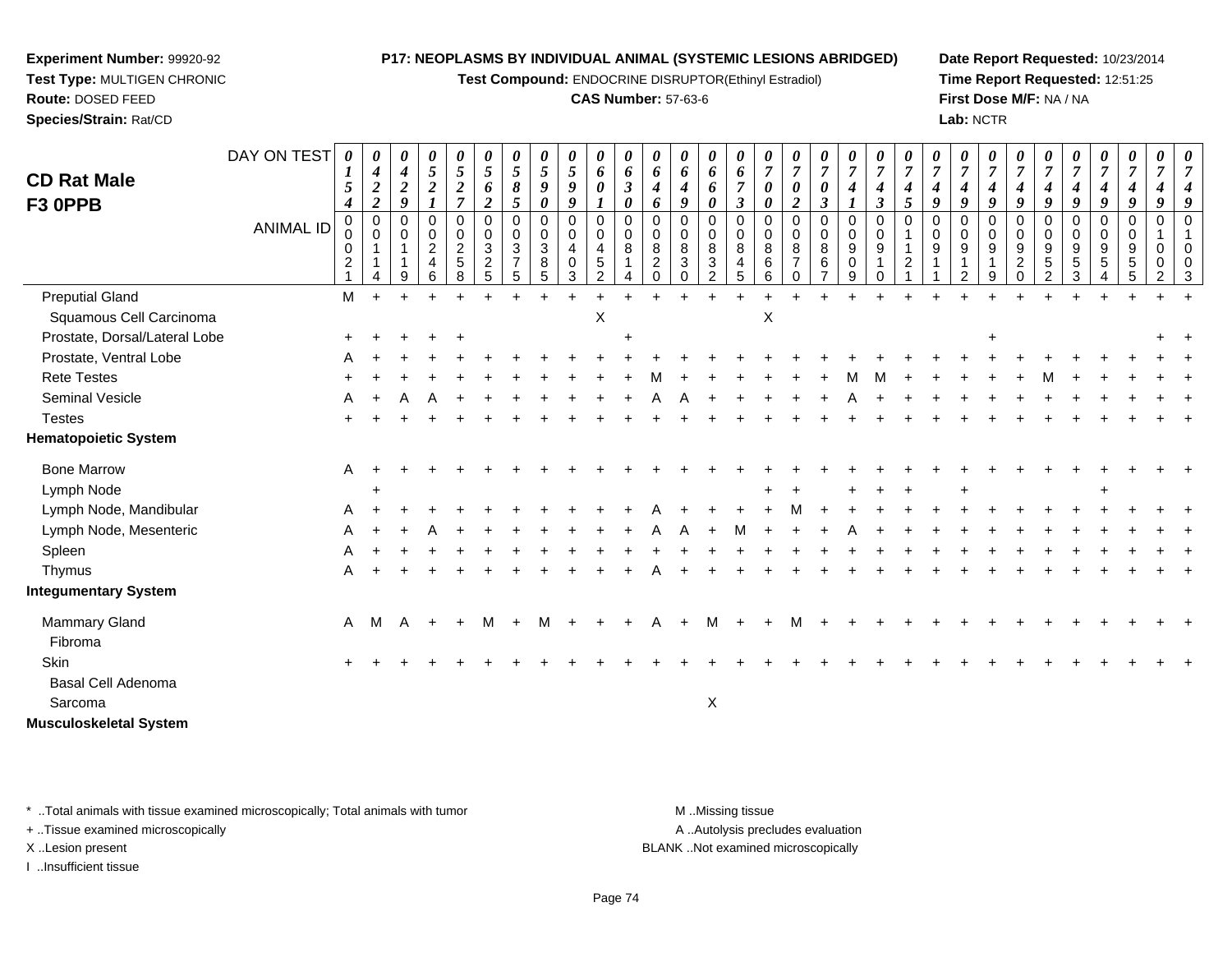**Test Compound:** ENDOCRINE DISRUPTOR(Ethinyl Estradiol)

#### **CAS Number:** 57-63-6

**Date Report Requested:** 10/23/2014**Time Report Requested:** 12:51:25**First Dose M/F:** NA / NA**Lab:** NCTR

| <b>CD Rat Male</b>                                     | DAY ON TEST      | $\boldsymbol{\theta}$<br>$\boldsymbol{I}$<br>5             | 0<br>$\boldsymbol{4}$<br>$\boldsymbol{2}$<br>$\overline{\mathbf{c}}$ | 0<br>$\boldsymbol{4}$<br>$\boldsymbol{2}$<br>9 | 0<br>5<br>$\boldsymbol{2}$         | 0<br>$\mathfrak{s}$<br>$\boldsymbol{2}$<br>$\overline{7}$   | $\boldsymbol{\theta}$<br>$\overline{5}$<br>6                    | $\boldsymbol{\theta}$<br>$\sqrt{5}$<br>$\pmb{8}$                                     | 0<br>$5\overline{)}$<br>9                          | 0<br>$\mathfrak{s}$<br>9<br>9    | 0<br>6<br>$\boldsymbol{\theta}$                               | 0<br>6<br>$\boldsymbol{\beta}$                              | $\boldsymbol{\theta}$<br>6<br>4                                  | 0<br>6<br>4<br>9                       | 0<br>6<br>6<br>0                                   | $\boldsymbol{\theta}$<br>6<br>$\overline{7}$                                   | 0<br>$\overline{7}$<br>0                                                  | $\boldsymbol{\theta}$<br>$\overline{7}$<br>$\boldsymbol{\theta}$<br>$\boldsymbol{2}$ | 0<br>$\overline{7}$<br>0                          | 0<br>$\overline{7}$<br>4                                   | $\boldsymbol{\theta}$<br>$\overline{7}$<br>4                                        | 0<br>$\overline{7}$<br>$\boldsymbol{4}$      | $\overline{7}$<br>4<br>9        | 0<br>$\overline{7}$<br>4<br>9 | 0<br>$\boldsymbol{7}$<br>$\boldsymbol{4}$<br>9 | $\boldsymbol{\theta}$<br>$\overline{7}$<br>4<br>9                   | 0<br>$\overline{7}$<br>$\boldsymbol{4}$<br>9       | $\overline{7}$<br>4<br>9       | 0<br>$\overline{7}$<br>4<br>9 | 0<br>$\overline{7}$<br>$\boldsymbol{4}$<br>9         | $\boldsymbol{\theta}$<br>$\overline{7}$<br>4<br>9 | $\boldsymbol{\theta}$<br>$\overline{7}$ |
|--------------------------------------------------------|------------------|------------------------------------------------------------|----------------------------------------------------------------------|------------------------------------------------|------------------------------------|-------------------------------------------------------------|-----------------------------------------------------------------|--------------------------------------------------------------------------------------|----------------------------------------------------|----------------------------------|---------------------------------------------------------------|-------------------------------------------------------------|------------------------------------------------------------------|----------------------------------------|----------------------------------------------------|--------------------------------------------------------------------------------|---------------------------------------------------------------------------|--------------------------------------------------------------------------------------|---------------------------------------------------|------------------------------------------------------------|-------------------------------------------------------------------------------------|----------------------------------------------|---------------------------------|-------------------------------|------------------------------------------------|---------------------------------------------------------------------|----------------------------------------------------|--------------------------------|-------------------------------|------------------------------------------------------|---------------------------------------------------|-----------------------------------------|
| F3 OPPB                                                | <b>ANIMAL ID</b> | $\boldsymbol{4}$<br>$\mathbf 0$<br>0<br>0<br>$\frac{2}{1}$ | $\mathsf 0$<br>$\mathbf 0$<br>$\mathbf 1$<br>$\mathbf{1}$<br>4       | 0<br>$\Omega$<br>9                             | 0<br>0<br>$\overline{c}$<br>4<br>6 | $\mathbf 0$<br>$\pmb{0}$<br>$\frac{2}{5}$<br>$\overline{8}$ | $\boldsymbol{2}$<br>$\mathbf 0$<br>$\mathbf 0$<br>$\frac{3}{2}$ | $\mathfrak{s}$<br>0<br>$\mathbf 0$<br>$\sqrt{3}$<br>$\overline{7}$<br>$\overline{5}$ | 0<br>0<br>0<br>$\mathbf{3}$<br>8<br>$\overline{5}$ | 0<br>0<br>4<br>0<br>$\mathbf{3}$ | $\mathbf 0$<br>$\mathbf 0$<br>$\overline{4}$<br>$\frac{5}{2}$ | 0<br>$\mathbf 0$<br>$\mathbf 0$<br>8<br>$\overline{1}$<br>4 | 6<br>$\mathbf 0$<br>0<br>$\bf8$<br>$\overline{c}$<br>$\mathsf 0$ | 0<br>$\mathbf 0$<br>8<br>3<br>$\Omega$ | 0<br>0<br>$\bf 8$<br>$\,$ 3 $\,$<br>$\overline{2}$ | $\boldsymbol{\beta}$<br>$\mathbf 0$<br>$\pmb{0}$<br>$\bf 8$<br>4<br>$\sqrt{5}$ | $\boldsymbol{\theta}$<br>$\mathbf 0$<br>0<br>$\bf8$<br>$\,6\,$<br>$\,6\,$ | $\mathbf 0$<br>0<br>8<br>$\overline{7}$<br>0                                         | 3<br>$\mathbf 0$<br>0<br>8<br>6<br>$\overline{7}$ | 0<br>0<br>$\boldsymbol{9}$<br>$\mathsf{O}\xspace$<br>$9\,$ | $\boldsymbol{\beta}$<br>$\mathbf 0$<br>$\pmb{0}$<br>$\boldsymbol{9}$<br>$\mathbf 0$ | $\mathfrak{s}$<br>$\Omega$<br>$\overline{2}$ | 0<br>0<br>$\boldsymbol{9}$<br>1 | 0<br>0<br>9<br>$\overline{2}$ | 0<br>0<br>$\boldsymbol{9}$<br>1<br>9           | $\mathbf 0$<br>0<br>$\boldsymbol{9}$<br>$\overline{c}$<br>$\pmb{0}$ | $\Omega$<br>0<br>$\boldsymbol{9}$<br>$\frac{5}{2}$ | 0<br>0<br>9<br>$\sqrt{5}$<br>3 | 0<br>0<br>9<br>5<br>4         | 0<br>0<br>$\begin{array}{c} 9 \\ 5 \end{array}$<br>5 | $\mathbf 0$<br>0<br>0<br>2                        | $\Omega$                                |
| Bone, Femur                                            |                  | $+$                                                        |                                                                      |                                                |                                    | $\ddot{}$                                                   |                                                                 |                                                                                      |                                                    |                                  |                                                               |                                                             |                                                                  |                                        | $\pm$                                              | $\ddot{}$                                                                      |                                                                           |                                                                                      |                                                   |                                                            |                                                                                     |                                              |                                 |                               |                                                |                                                                     |                                                    |                                |                               |                                                      |                                                   |                                         |
| <b>Skeletal Muscle</b>                                 |                  |                                                            | $\ddot{}$                                                            |                                                |                                    |                                                             |                                                                 |                                                                                      |                                                    | $\ddot{}$                        |                                                               | $\ddot{}$                                                   |                                                                  |                                        |                                                    |                                                                                |                                                                           |                                                                                      |                                                   |                                                            |                                                                                     |                                              |                                 |                               |                                                |                                                                     |                                                    |                                |                               |                                                      |                                                   |                                         |
| <b>Nervous System</b>                                  |                  |                                                            |                                                                      |                                                |                                    |                                                             |                                                                 |                                                                                      |                                                    |                                  |                                                               |                                                             |                                                                  |                                        |                                                    |                                                                                |                                                                           |                                                                                      |                                                   |                                                            |                                                                                     |                                              |                                 |                               |                                                |                                                                     |                                                    |                                |                               |                                                      |                                                   |                                         |
| Brain, Brain Stem                                      |                  | A                                                          |                                                                      |                                                |                                    |                                                             |                                                                 |                                                                                      |                                                    |                                  |                                                               |                                                             |                                                                  |                                        |                                                    |                                                                                |                                                                           |                                                                                      |                                                   |                                                            |                                                                                     |                                              |                                 |                               |                                                |                                                                     |                                                    |                                |                               |                                                      |                                                   |                                         |
| Brain, Cerebellum                                      |                  |                                                            |                                                                      |                                                |                                    |                                                             |                                                                 |                                                                                      |                                                    |                                  |                                                               |                                                             |                                                                  |                                        |                                                    |                                                                                |                                                                           |                                                                                      |                                                   |                                                            |                                                                                     |                                              |                                 |                               |                                                |                                                                     |                                                    |                                |                               |                                                      |                                                   |                                         |
| Brain, Cerebrum                                        |                  | A                                                          |                                                                      |                                                |                                    |                                                             |                                                                 |                                                                                      |                                                    |                                  |                                                               |                                                             |                                                                  |                                        |                                                    |                                                                                |                                                                           |                                                                                      |                                                   |                                                            |                                                                                     |                                              |                                 |                               |                                                |                                                                     |                                                    |                                |                               |                                                      |                                                   |                                         |
| Osteoma                                                |                  |                                                            |                                                                      |                                                |                                    |                                                             | $\pmb{\times}$                                                  |                                                                                      |                                                    |                                  |                                                               |                                                             |                                                                  |                                        |                                                    |                                                                                |                                                                           |                                                                                      |                                                   |                                                            |                                                                                     |                                              |                                 |                               |                                                |                                                                     |                                                    |                                |                               |                                                      |                                                   |                                         |
| Peripheral Nerve                                       |                  |                                                            |                                                                      |                                                |                                    |                                                             |                                                                 |                                                                                      |                                                    | +                                |                                                               | $\ddot{}$                                                   |                                                                  |                                        |                                                    |                                                                                |                                                                           |                                                                                      |                                                   |                                                            |                                                                                     |                                              |                                 |                               |                                                |                                                                     |                                                    |                                |                               |                                                      |                                                   |                                         |
| Spinal Cord                                            |                  |                                                            |                                                                      |                                                |                                    |                                                             |                                                                 |                                                                                      |                                                    | A                                |                                                               | A                                                           |                                                                  |                                        |                                                    |                                                                                |                                                                           |                                                                                      |                                                   |                                                            |                                                                                     |                                              |                                 |                               |                                                |                                                                     |                                                    |                                |                               |                                                      |                                                   |                                         |
| <b>Respiratory System</b>                              |                  |                                                            |                                                                      |                                                |                                    |                                                             |                                                                 |                                                                                      |                                                    |                                  |                                                               |                                                             |                                                                  |                                        |                                                    |                                                                                |                                                                           |                                                                                      |                                                   |                                                            |                                                                                     |                                              |                                 |                               |                                                |                                                                     |                                                    |                                |                               |                                                      |                                                   |                                         |
| Lung                                                   |                  | A                                                          |                                                                      |                                                |                                    |                                                             |                                                                 |                                                                                      |                                                    |                                  |                                                               |                                                             |                                                                  |                                        |                                                    |                                                                                |                                                                           |                                                                                      |                                                   |                                                            |                                                                                     |                                              |                                 |                               |                                                |                                                                     |                                                    |                                |                               |                                                      |                                                   |                                         |
| Nose                                                   |                  |                                                            |                                                                      |                                                |                                    |                                                             |                                                                 |                                                                                      |                                                    |                                  |                                                               |                                                             |                                                                  |                                        |                                                    |                                                                                |                                                                           |                                                                                      |                                                   |                                                            |                                                                                     |                                              |                                 |                               |                                                |                                                                     |                                                    |                                |                               |                                                      |                                                   |                                         |
| Trachea                                                |                  | A                                                          |                                                                      |                                                |                                    |                                                             |                                                                 |                                                                                      |                                                    |                                  |                                                               |                                                             |                                                                  |                                        |                                                    |                                                                                |                                                                           |                                                                                      |                                                   |                                                            |                                                                                     |                                              |                                 |                               |                                                |                                                                     |                                                    |                                |                               |                                                      |                                                   |                                         |
| <b>Special Senses System</b>                           |                  |                                                            |                                                                      |                                                |                                    |                                                             |                                                                 |                                                                                      |                                                    |                                  |                                                               |                                                             |                                                                  |                                        |                                                    |                                                                                |                                                                           |                                                                                      |                                                   |                                                            |                                                                                     |                                              |                                 |                               |                                                |                                                                     |                                                    |                                |                               |                                                      |                                                   |                                         |
| Eye                                                    |                  | A                                                          |                                                                      |                                                |                                    |                                                             |                                                                 |                                                                                      |                                                    |                                  |                                                               |                                                             |                                                                  |                                        |                                                    |                                                                                |                                                                           |                                                                                      |                                                   |                                                            |                                                                                     |                                              |                                 |                               |                                                |                                                                     |                                                    |                                |                               |                                                      |                                                   |                                         |
| Retrobulbar, Squamous Cell Carcinoma,<br>Deep Invasion |                  |                                                            |                                                                      |                                                |                                    |                                                             |                                                                 |                                                                                      |                                                    |                                  |                                                               |                                                             |                                                                  |                                        |                                                    |                                                                                |                                                                           |                                                                                      | X                                                 |                                                            |                                                                                     |                                              |                                 |                               |                                                |                                                                     |                                                    |                                |                               |                                                      |                                                   |                                         |
| <b>Harderian Gland</b>                                 |                  | A                                                          |                                                                      |                                                |                                    |                                                             |                                                                 |                                                                                      |                                                    |                                  |                                                               |                                                             |                                                                  |                                        |                                                    |                                                                                |                                                                           |                                                                                      |                                                   |                                                            |                                                                                     |                                              |                                 |                               |                                                |                                                                     |                                                    |                                |                               |                                                      |                                                   |                                         |
| <b>Lacrimal Gland</b>                                  |                  |                                                            |                                                                      |                                                |                                    |                                                             |                                                                 |                                                                                      |                                                    |                                  |                                                               |                                                             |                                                                  |                                        |                                                    |                                                                                |                                                                           |                                                                                      |                                                   |                                                            |                                                                                     |                                              |                                 |                               |                                                |                                                                     |                                                    |                                |                               |                                                      |                                                   |                                         |
| Zymbal's Gland                                         |                  |                                                            |                                                                      |                                                |                                    |                                                             |                                                                 |                                                                                      |                                                    |                                  |                                                               |                                                             |                                                                  |                                        |                                                    |                                                                                | $\ddot{}$                                                                 |                                                                                      |                                                   |                                                            |                                                                                     |                                              |                                 |                               |                                                |                                                                     |                                                    |                                |                               |                                                      |                                                   |                                         |
| Carcinoma                                              |                  |                                                            |                                                                      |                                                |                                    |                                                             |                                                                 |                                                                                      |                                                    |                                  |                                                               |                                                             |                                                                  |                                        |                                                    |                                                                                | $\pmb{\times}$                                                            |                                                                                      |                                                   |                                                            |                                                                                     |                                              |                                 |                               |                                                |                                                                     |                                                    |                                |                               |                                                      |                                                   |                                         |

\* ..Total animals with tissue examined microscopically; Total animals with tumor **M** . Missing tissue M ..Missing tissue A ..Autolysis precludes evaluation + ..Tissue examined microscopically X ..Lesion present BLANK ..Not examined microscopicallyI ..Insufficient tissue

**Experiment Number:** 99920-92**Test Type:** MULTIGEN CHRONIC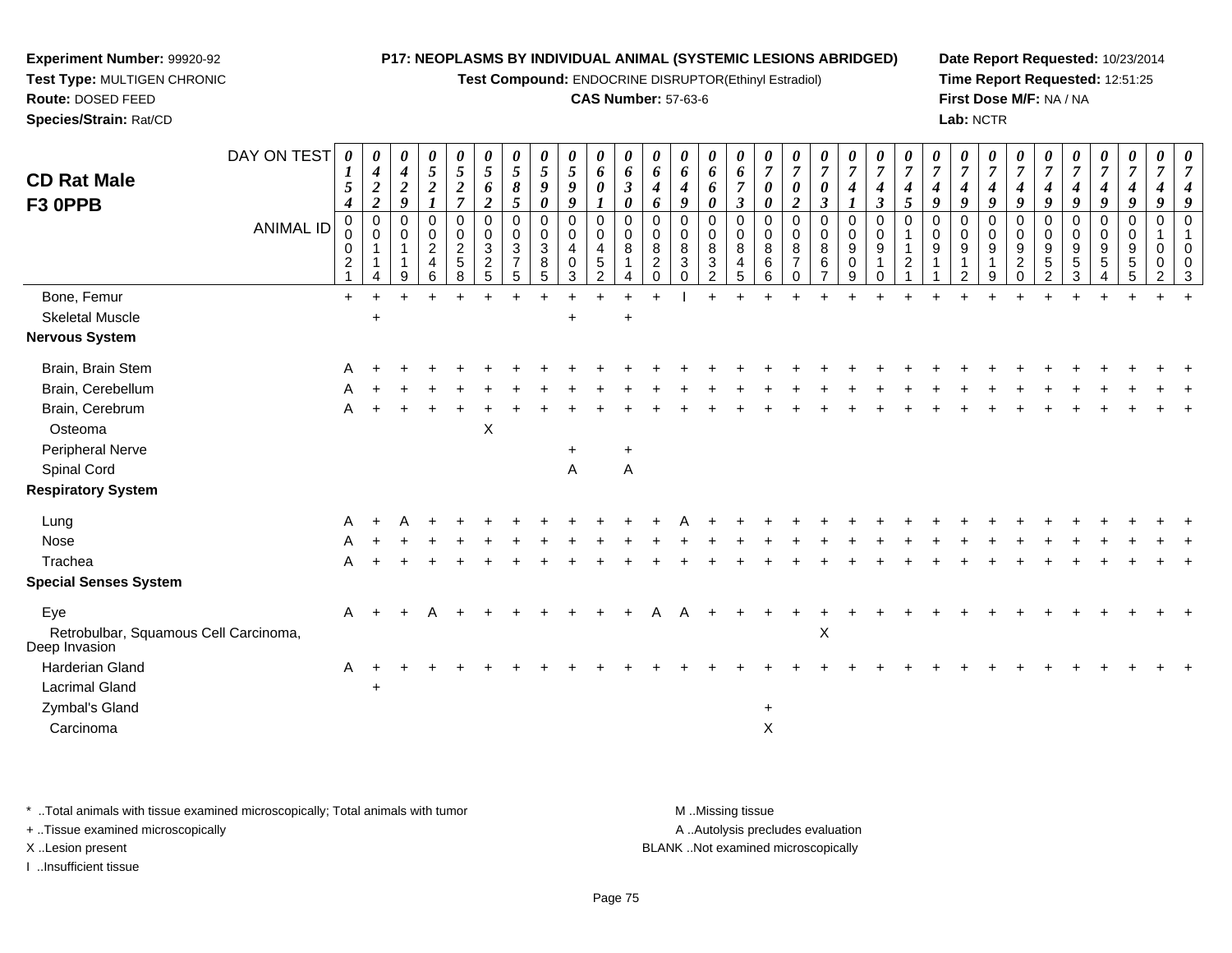#### **Experiment Number:** 99920-92**P17: NEOPLASMS BY INDIVIDUAL ANIMAL (SYSTEMIC LESIONS ABRIDGED)**

 **Test Type:** MULTIGEN CHRONIC**Route:** DOSED FEED

**Species/Strain:** Rat/CD

# **Test Compound:** ENDOCRINE DISRUPTOR(Ethinyl Estradiol)**CAS Number:** 57-63-6

**Date Report Requested:** 10/23/2014**Time Report Requested:** 12:51:26**First Dose M/F:** NA / NA**Lab:** NCTR

| <b>CD Rat Male</b><br>F3 OPPB                     | DAY ON TEST<br><b>ANIMAL ID</b> | 0<br>$\mathbf{I}$<br>$\mathcal{L}$<br>4<br>0<br>0<br>2 | $\boldsymbol{\theta}$<br>$\boldsymbol{4}$<br>$\mathbf{\hat{z}}$<br>◢<br>$\boldsymbol{2}$<br>$\boldsymbol{0}$<br>$\mathbf 0$ | 0<br>$\boldsymbol{4}$<br>$\boldsymbol{2}$<br>9<br>0<br>0<br>$\overline{A}$<br>$\overline{A}$<br>9 | 0<br>$5\overline{)}$<br>$\overline{2}$<br>0<br>0<br>$\overline{2}$<br>$\overline{\mathbf{4}}$<br>6 | $\boldsymbol{\theta}$<br>$\sqrt{5}$<br>$\boldsymbol{2}$<br>$\overline{ }$<br>0<br>$\pmb{0}$<br>$\frac{2}{5}$<br>8 | $\boldsymbol{\theta}$<br>$\overline{5}$<br>6<br>◠<br>$\epsilon$<br>0<br>0<br>$\sqrt{3}$<br>$\overline{c}$<br>5 | $\boldsymbol{\theta}$<br>5<br>8<br>$\mathcal{L}$<br>$\mathbf 0$<br>$\pmb{0}$<br>$\mathbf{3}$<br>$\overline{ }$ | 0<br>5<br>9<br>0<br>0<br>0<br>3<br>8<br>5 | 0<br>$\mathfrak{H}$<br>$\pmb{9}$<br>$\boldsymbol{9}$<br>0<br>$\mathbf 0$<br>4<br>$\pmb{0}$<br>3 | 0<br>6<br>0<br>$\mathbf 0$<br>$\pmb{0}$<br>$\overline{\mathbf{4}}$<br>$\sqrt{5}$<br>$\sim$ | $\boldsymbol{\theta}$<br>6<br>$\sim$<br>J<br>0<br>0<br>8 | $\boldsymbol{\theta}$<br>6<br>$\boldsymbol{4}$<br>6<br>0<br>$\pmb{0}$<br>8<br>$\overline{2}$ | 0<br>6<br>4<br>9<br>0<br>0<br>8<br>3 | $\boldsymbol{\theta}$<br>6<br>$\bm{o}$<br>0<br>0<br>$\pmb{0}$<br>$\, 8$<br>3<br>$\sim$ | $\boldsymbol{\theta}$<br>6<br>$\overline{ }$<br>$\rightarrow$<br>J<br>0<br>8<br>4 | U<br>0<br>0<br>0<br>8<br>6<br>ี | $\boldsymbol{\theta}$<br>$\overline{ }$<br>0<br>ി<br>$\overline{v}$<br>0<br>0<br>8<br>$\overline{ }$ | $\boldsymbol{\theta}$<br>7<br>0<br>$\boldsymbol{\beta}$<br>0<br>0<br>8<br>6<br>$\rightarrow$ | $\boldsymbol{\theta}$<br>$\overline{7}$<br>$\boldsymbol{4}$<br>$\overline{ }$<br>0<br>$\pmb{0}$<br>$\boldsymbol{9}$<br>$\pmb{0}$<br>9 | $\boldsymbol{\theta}$<br>$\overline{ }$<br>4<br>$\boldsymbol{\beta}$<br>0<br>$\pmb{0}$<br>9<br>$\overline{ }$ | $\boldsymbol{\theta}$<br>$\overline{ }$<br>4<br>5<br>$\sim$<br>∠ | $\boldsymbol{\theta}$<br>$\overline{ }$<br>4<br>o<br>9 | 0<br>4<br>9<br>$\mathbf 0$<br>0<br>9<br>$\sim$ | $\boldsymbol{\theta}$<br>$\mathbf{r}$<br>4<br>Q<br>U<br>0<br>9<br>9 | $\boldsymbol{\theta}$<br>4<br>$\boldsymbol{0}$<br>0<br>0<br>9<br>$\overline{c}$ | $\boldsymbol{\theta}$<br>4<br>9<br>0<br>0<br>9<br>$\sqrt{5}$<br>$\sim$ | $\boldsymbol{\theta}$<br>$\overline{ }$<br>4<br>9<br>0<br>0<br>9<br>$5\phantom{.0}$<br>3 | $\boldsymbol{\theta}$<br>7<br>4<br>9<br>0<br>9<br>$\sqrt{5}$ | 0<br>$\overline{ }$<br>4<br>9<br>0<br>0<br>9<br>$\sqrt{5}$<br>5 | 0<br>9<br>$\mathbf 0$<br>$\Omega$ | $\boldsymbol{\theta}$<br>Q<br>0<br>3 |
|---------------------------------------------------|---------------------------------|--------------------------------------------------------|-----------------------------------------------------------------------------------------------------------------------------|---------------------------------------------------------------------------------------------------|----------------------------------------------------------------------------------------------------|-------------------------------------------------------------------------------------------------------------------|----------------------------------------------------------------------------------------------------------------|----------------------------------------------------------------------------------------------------------------|-------------------------------------------|-------------------------------------------------------------------------------------------------|--------------------------------------------------------------------------------------------|----------------------------------------------------------|----------------------------------------------------------------------------------------------|--------------------------------------|----------------------------------------------------------------------------------------|-----------------------------------------------------------------------------------|---------------------------------|------------------------------------------------------------------------------------------------------|----------------------------------------------------------------------------------------------|---------------------------------------------------------------------------------------------------------------------------------------|---------------------------------------------------------------------------------------------------------------|------------------------------------------------------------------|--------------------------------------------------------|------------------------------------------------|---------------------------------------------------------------------|---------------------------------------------------------------------------------|------------------------------------------------------------------------|------------------------------------------------------------------------------------------|--------------------------------------------------------------|-----------------------------------------------------------------|-----------------------------------|--------------------------------------|
| <b>Urinary System</b>                             |                                 |                                                        |                                                                                                                             |                                                                                                   |                                                                                                    |                                                                                                                   |                                                                                                                |                                                                                                                |                                           |                                                                                                 |                                                                                            |                                                          |                                                                                              |                                      |                                                                                        |                                                                                   |                                 |                                                                                                      |                                                                                              |                                                                                                                                       |                                                                                                               |                                                                  |                                                        |                                                |                                                                     |                                                                                 |                                                                        |                                                                                          |                                                              |                                                                 |                                   |                                      |
| Kidney<br>Urethra                                 |                                 | A                                                      |                                                                                                                             |                                                                                                   |                                                                                                    |                                                                                                                   |                                                                                                                |                                                                                                                |                                           |                                                                                                 |                                                                                            |                                                          |                                                                                              |                                      |                                                                                        |                                                                                   |                                 |                                                                                                      |                                                                                              |                                                                                                                                       |                                                                                                               |                                                                  |                                                        | $+$                                            | $+$                                                                 |                                                                                 |                                                                        |                                                                                          |                                                              |                                                                 |                                   |                                      |
| <b>Urinary Bladder</b><br><b>SYSTEMIC LESIONS</b> |                                 | A                                                      |                                                                                                                             |                                                                                                   |                                                                                                    |                                                                                                                   |                                                                                                                |                                                                                                                |                                           |                                                                                                 |                                                                                            |                                                          |                                                                                              |                                      |                                                                                        |                                                                                   |                                 |                                                                                                      |                                                                                              |                                                                                                                                       |                                                                                                               |                                                                  |                                                        |                                                |                                                                     |                                                                                 |                                                                        |                                                                                          |                                                              |                                                                 |                                   |                                      |
| Multiple Organ<br>Lymphoma Malignant              |                                 | $\ddot{}$                                              | X                                                                                                                           |                                                                                                   |                                                                                                    |                                                                                                                   |                                                                                                                |                                                                                                                |                                           | X                                                                                               |                                                                                            |                                                          |                                                                                              |                                      |                                                                                        |                                                                                   |                                 |                                                                                                      |                                                                                              |                                                                                                                                       |                                                                                                               |                                                                  |                                                        |                                                |                                                                     |                                                                                 |                                                                        |                                                                                          |                                                              |                                                                 |                                   |                                      |

\* ..Total animals with tissue examined microscopically; Total animals with tumor **M** . Missing tissue M ..Missing tissue

+ ..Tissue examined microscopically

I ..Insufficient tissue

A ..Autolysis precludes evaluation X ..Lesion present BLANK ..Not examined microscopically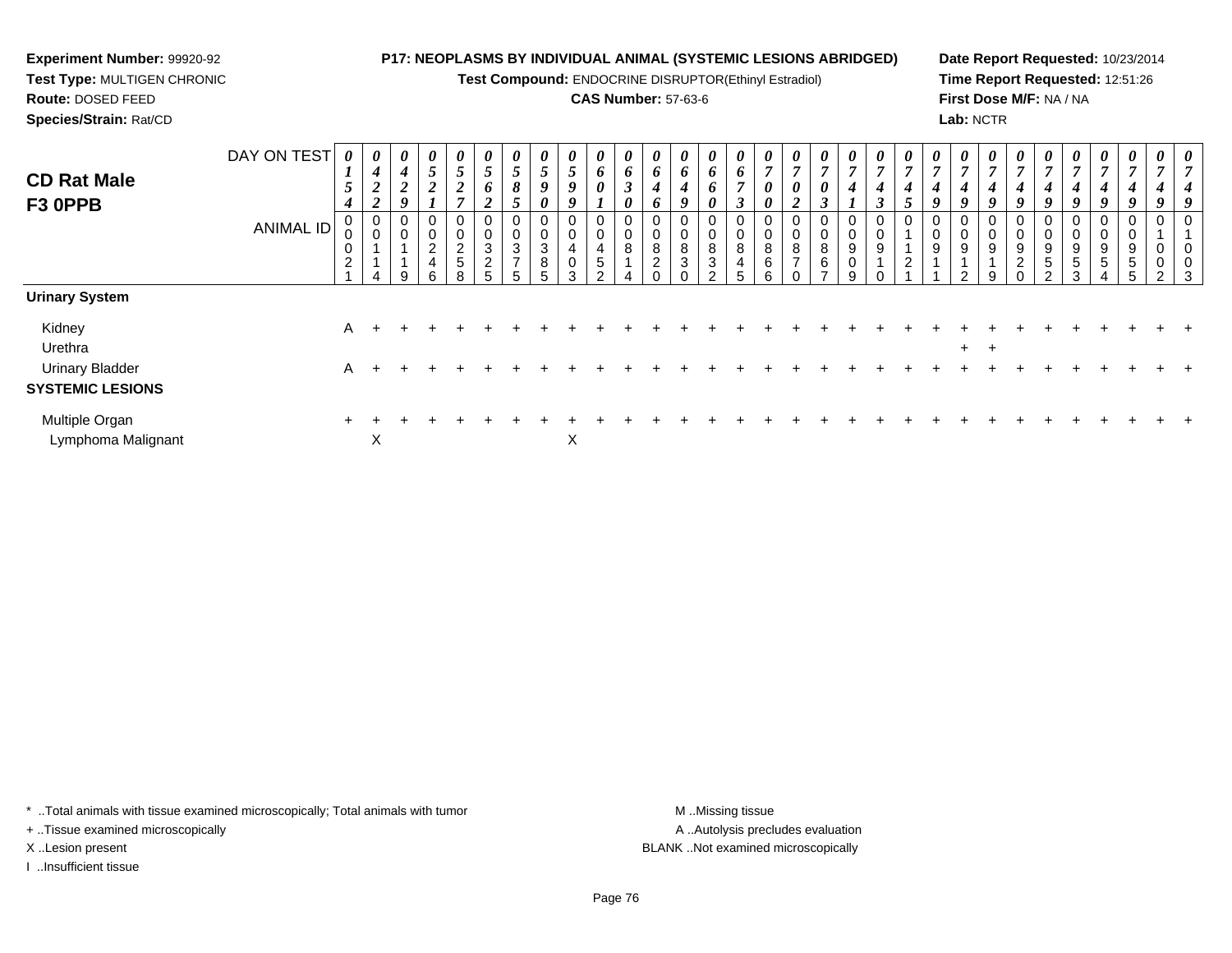**Test Compound:** ENDOCRINE DISRUPTOR(Ethinyl Estradiol)

#### **CAS Number:** 57-63-6

**Date Report Requested:** 10/23/2014**Time Report Requested:** 12:51:26**First Dose M/F:** NA / NA**Lab:** NCTR

|                              | DAY ON TEST      | $\boldsymbol{\theta}$<br>$\overline{7}$ | 0<br>$\overline{7}$      | 0<br>$\overline{7}$          | 0<br>$\overline{7}$   | 0<br>$\boldsymbol{7}$      | $\boldsymbol{\theta}$<br>$\overline{7}$ | 0<br>$\overline{7}$ | $\frac{\boldsymbol{0}}{7}$ | 0<br>$\overline{7}$           | 0<br>$\overline{7}$          | 0<br>$\overline{7}$  | 0<br>$\overline{7}$ | 0<br>$\overline{7}$         | 0<br>$\overline{7}$ | 0<br>$\overline{7}$ | 0<br>$\overline{7}$ | 0<br>$\overline{7}$ | 0<br>$\overline{7}$ | 0<br>$\overline{7}$ |                       |
|------------------------------|------------------|-----------------------------------------|--------------------------|------------------------------|-----------------------|----------------------------|-----------------------------------------|---------------------|----------------------------|-------------------------------|------------------------------|----------------------|---------------------|-----------------------------|---------------------|---------------------|---------------------|---------------------|---------------------|---------------------|-----------------------|
| <b>CD Rat Male</b>           |                  | 4                                       | 4                        | 5                            | 5                     | $\mathfrak{s}$             | $\mathfrak{s}$                          | $\sqrt{5}$          | 5                          | 5                             | 5                            | 5                    | 5                   | 5                           | 5                   | 5                   | $\overline{5}$      | $\mathfrak{s}$      | 5                   | 5                   |                       |
| F3 OPPB                      |                  | 9                                       | 9                        | 0                            | $\boldsymbol{\theta}$ | 0                          | 0                                       | $\pmb{\theta}$      | $\boldsymbol{2}$           | $\boldsymbol{2}$              | $\mathfrak{z}$               | $\boldsymbol{\beta}$ | $\boldsymbol{4}$    | $\boldsymbol{4}$            | 5                   | $\overline{5}$      | $\overline{5}$      | $\mathfrak{s}$      | 5                   | 5                   |                       |
|                              | <b>ANIMAL ID</b> | $\mathbf 0$                             | $\mathbf 0$<br>1         | 0<br>0                       | $\Omega$<br>0         | $\mathbf 0$<br>$\mathbf 0$ | $\Omega$<br>$\mathbf 0$                 | $\mathbf 0$<br>0    | $\overline{0}$             | $\mathbf 0$<br>$\mathbf{1}$   | $\mathbf 0$<br>1             | $\Omega$             | $\Omega$<br>1       | $\mathbf 0$<br>$\mathbf{1}$ | 0                   | 0                   | $\mathbf 0$<br>1    | $\mathbf 0$<br>1    | $\mathbf 0$         | $\mathbf 0$         |                       |
|                              |                  | 0                                       | $\pmb{0}$                | 9                            | $\boldsymbol{9}$      | $\boldsymbol{9}$           | 9                                       | $\boldsymbol{9}$    | $\mathbf 0$                | $\mathbf{1}$                  | $\pmb{0}$                    | 1                    | $\mathbf 0$         | 1                           | $\mathbf 0$         | 1                   | $\mathbf{1}$        | 1                   | $\mathbf{1}$        |                     |                       |
|                              |                  | 0<br>9                                  | $\mathbf{1}$<br>$\Omega$ | $\overline{\mathbf{4}}$<br>4 | $\overline{4}$<br>9   | 5<br>$\Omega$              | 9<br>4                                  | 9<br>5              | 4<br>9                     | $\overline{c}$<br>$\mathbf 0$ | $\sqrt{3}$<br>$\overline{7}$ | 9                    | 5<br>3              | 0<br>9                      | 9<br>9              | 0<br>$\overline{2}$ | $\mathbf 0$<br>5    | 0<br>6              | 0<br>$\overline{7}$ | 0<br>8              | <i><b>*TOTALS</b></i> |
| <b>Alimentary System</b>     |                  |                                         |                          |                              |                       |                            |                                         |                     |                            |                               |                              |                      |                     |                             |                     |                     |                     |                     |                     |                     |                       |
| Esophagus                    |                  |                                         |                          |                              |                       |                            |                                         |                     |                            |                               |                              |                      |                     |                             |                     |                     |                     |                     |                     |                     | 50                    |
| Intestine Large, Cecum       |                  |                                         |                          |                              |                       |                            |                                         |                     |                            |                               |                              |                      |                     |                             |                     |                     |                     |                     |                     |                     | 45                    |
| Intestine Large, Colon       |                  |                                         |                          |                              |                       |                            |                                         |                     |                            |                               |                              |                      |                     |                             |                     |                     |                     |                     |                     |                     | 45                    |
| Adenoma                      |                  |                                         |                          |                              |                       |                            |                                         |                     |                            |                               |                              |                      |                     |                             |                     |                     |                     |                     |                     |                     | $\overline{a}$        |
| Intestine Large, Rectum      |                  |                                         |                          |                              |                       |                            |                                         |                     |                            |                               |                              |                      |                     |                             |                     |                     |                     |                     |                     |                     | 45                    |
| Intestine Small, Duodenum    |                  | $\ddot{}$                               |                          |                              |                       |                            |                                         |                     |                            |                               |                              |                      |                     |                             |                     |                     |                     |                     |                     |                     | 44                    |
| Adenocarcinoma               |                  |                                         |                          |                              |                       |                            |                                         |                     |                            |                               |                              |                      |                     |                             |                     |                     |                     |                     |                     |                     | $\overline{c}$        |
| Intestine Small, Ileum       |                  |                                         |                          |                              |                       |                            |                                         |                     |                            |                               |                              |                      |                     |                             |                     |                     |                     |                     |                     |                     | 44                    |
| Intestine Small, Jejunum     |                  |                                         |                          |                              |                       |                            |                                         |                     |                            |                               |                              |                      |                     |                             |                     |                     |                     |                     |                     |                     | 44                    |
| Liver                        |                  | $\div$                                  |                          |                              |                       |                            |                                         |                     |                            |                               |                              |                      |                     |                             |                     |                     |                     |                     |                     |                     | 49                    |
| Cholangiocarcinoma           |                  |                                         |                          |                              |                       |                            |                                         |                     |                            |                               |                              |                      |                     |                             |                     |                     |                     |                     |                     |                     | 2                     |
| Cholangioma                  |                  |                                         |                          |                              |                       |                            | X                                       |                     |                            |                               |                              |                      |                     |                             |                     |                     |                     |                     |                     |                     | 1                     |
| Hepatocellular Adenoma       |                  |                                         |                          |                              |                       |                            |                                         |                     |                            |                               |                              |                      |                     |                             |                     |                     |                     |                     |                     |                     |                       |
| Mesentery                    |                  |                                         |                          |                              |                       |                            |                                         |                     |                            |                               |                              |                      | $\ddot{}$           |                             |                     |                     |                     |                     |                     |                     |                       |
| Oral Mucosa                  |                  |                                         |                          |                              |                       |                            |                                         |                     |                            |                               |                              |                      |                     |                             |                     |                     |                     |                     |                     |                     | 3                     |
| Squamous Cell Carcinoma      |                  |                                         |                          |                              |                       |                            |                                         |                     |                            |                               |                              |                      |                     |                             |                     |                     |                     |                     |                     |                     | 3                     |
| Pancreas                     |                  |                                         |                          |                              |                       |                            |                                         |                     |                            |                               |                              |                      |                     |                             |                     |                     |                     |                     |                     |                     | 47                    |
| Salivary Glands              |                  |                                         |                          |                              |                       |                            |                                         |                     |                            |                               |                              |                      |                     |                             |                     |                     |                     |                     |                     | ÷                   | 48                    |
| Stomach, Forestomach         |                  |                                         |                          |                              |                       |                            |                                         |                     |                            |                               |                              |                      |                     |                             |                     |                     |                     |                     |                     |                     | 46                    |
| Stomach, Glandular           |                  |                                         |                          |                              |                       |                            |                                         |                     |                            |                               |                              |                      |                     |                             |                     |                     |                     |                     |                     |                     | 45                    |
| <b>Cardiovascular System</b> |                  |                                         |                          |                              |                       |                            |                                         |                     |                            |                               |                              |                      |                     |                             |                     |                     |                     |                     |                     |                     |                       |

\* ..Total animals with tissue examined microscopically; Total animals with tumor **M** ...Missing tissue M ...Missing tissue

+ ..Tissue examined microscopically

**Experiment Number:** 99920-92**Test Type:** MULTIGEN CHRONIC

**Route:** DOSED FEED**Species/Strain:** Rat/CD

I ..Insufficient tissue

A ..Autolysis precludes evaluation X ..Lesion present BLANK ..Not examined microscopically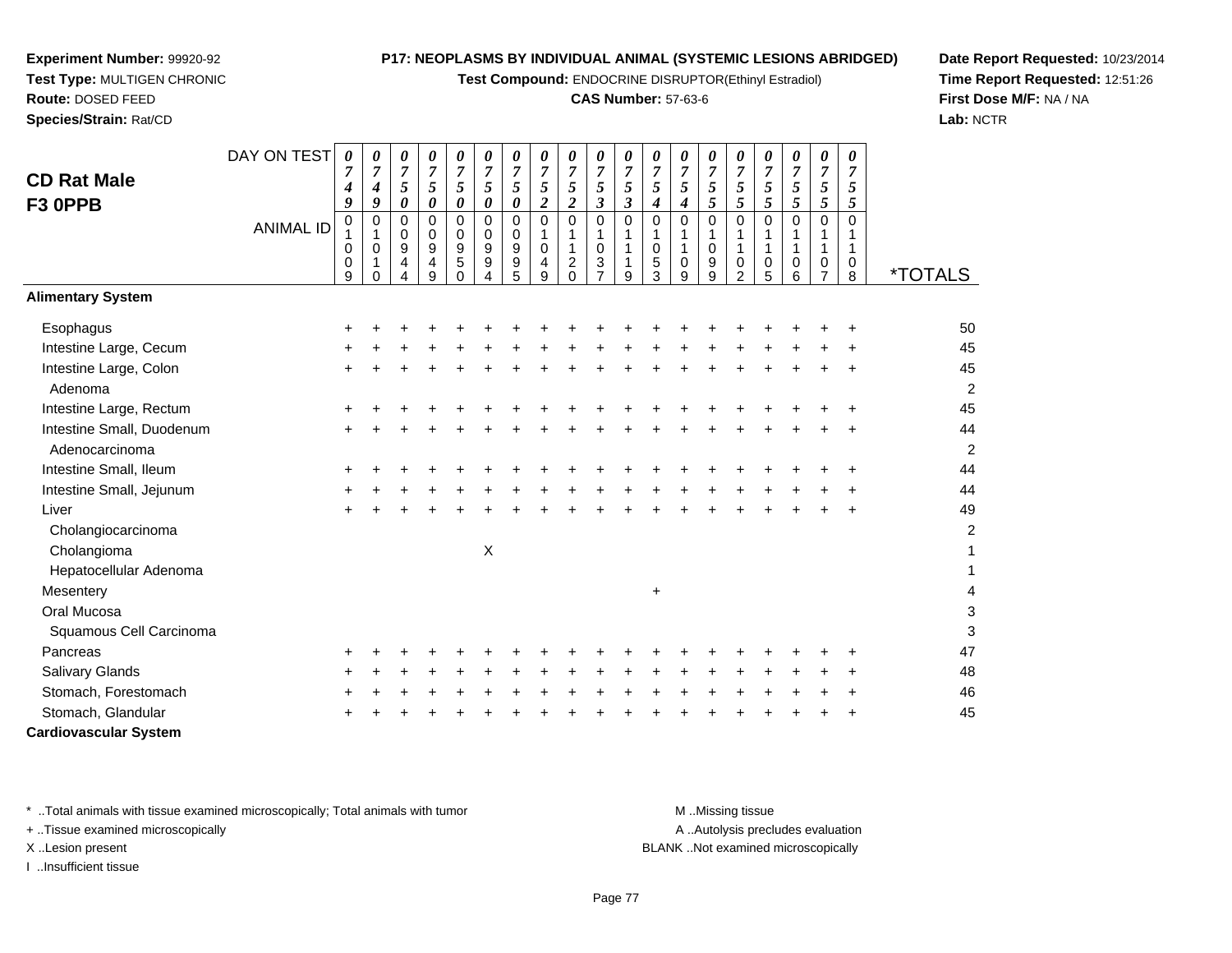**Test Compound:** ENDOCRINE DISRUPTOR(Ethinyl Estradiol)

# **CAS Number:** 57-63-6

**Date Report Requested:** 10/23/2014 **Time Report Requested:** 12:51:26**First Dose M/F:** NA / NA**Lab:** NCTR

| <b>CD Rat Male</b><br>F3 OPPB                                            | DAY ON TEST<br><b>ANIMAL ID</b> | 0<br>7<br>4<br>9<br>0<br>0<br>0<br>9 | 0<br>$\overline{7}$<br>4<br>9<br>0<br>1<br>$\mathbf 0$<br>1<br>0 | 0<br>$\boldsymbol{7}$<br>5<br>0<br>0<br>0<br>9<br>4 | 0<br>$\boldsymbol{7}$<br>5<br>0<br>0<br>0<br>$\boldsymbol{9}$<br>4<br>9 | 0<br>$\boldsymbol{7}$<br>5<br>0<br>$\mathbf 0$<br>0<br>9<br>$\sqrt{5}$<br>0 | 0<br>$\overline{7}$<br>$\mathfrak{s}$<br>0<br>$\mathbf 0$<br>0<br>9<br>9<br>4 | 0<br>$\overline{7}$<br>$\sqrt{5}$<br>0<br>0<br>0<br>9<br>9<br>$\sqrt{5}$ | 0<br>$\overline{7}$<br>5<br>$\overline{a}$<br>$\mathbf 0$<br>1<br>$\mathbf 0$<br>4<br>9 | 0<br>$\boldsymbol{7}$<br>5<br>$\overline{c}$<br>0<br>1<br>1<br>$\boldsymbol{2}$<br>$\mathbf 0$ | 0<br>$\boldsymbol{7}$<br>$\sqrt{5}$<br>$\mathfrak{z}$<br>$\mathbf 0$<br>1<br>0<br>3<br>$\overline{7}$ | 0<br>$\overline{7}$<br>$\mathfrak{s}$<br>$\boldsymbol{\beta}$<br>0<br>1<br>9 | 0<br>$\overline{7}$<br>5<br>4<br>0<br>1<br>$\mathbf 0$<br>5<br>3 | 0<br>$\boldsymbol{7}$<br>5<br>$\boldsymbol{4}$<br>$\mathbf 0$<br>0<br>9 | 0<br>$\overline{7}$<br>5<br>5<br>$\Omega$<br>0<br>9<br>9 | 0<br>$\boldsymbol{7}$<br>5<br>5<br>$\Omega$<br>0<br>$\overline{2}$ | 0<br>$\overline{7}$<br>$\sqrt{5}$<br>5<br>0<br>1<br>1<br>0<br>5 | 0<br>$\overline{7}$<br>$\mathfrak{s}$<br>5<br>$\mathbf 0$<br>1<br>1<br>$\mathbf 0$<br>6 | 0<br>$\overline{7}$<br>$\sqrt{5}$<br>5<br>$\mathbf 0$<br>-1<br>0 | 0<br>$\overline{7}$<br>5<br>5<br>$\Omega$<br>0<br>8 | <i><b>*TOTALS</b></i> |
|--------------------------------------------------------------------------|---------------------------------|--------------------------------------|------------------------------------------------------------------|-----------------------------------------------------|-------------------------------------------------------------------------|-----------------------------------------------------------------------------|-------------------------------------------------------------------------------|--------------------------------------------------------------------------|-----------------------------------------------------------------------------------------|------------------------------------------------------------------------------------------------|-------------------------------------------------------------------------------------------------------|------------------------------------------------------------------------------|------------------------------------------------------------------|-------------------------------------------------------------------------|----------------------------------------------------------|--------------------------------------------------------------------|-----------------------------------------------------------------|-----------------------------------------------------------------------------------------|------------------------------------------------------------------|-----------------------------------------------------|-----------------------|
| <b>Blood Vessel</b>                                                      |                                 | $\ddot{}$                            | $\pm$                                                            | $\pm$                                               | +                                                                       |                                                                             | $\ddot{}$                                                                     | $\div$                                                                   | $\pm$                                                                                   | $\ddot{}$                                                                                      |                                                                                                       |                                                                              |                                                                  |                                                                         | $\ddot{}$                                                |                                                                    | $\ddot{}$                                                       | $\ddot{}$                                                                               | $\ddot{}$                                                        | $\ddot{}$                                           | 50                    |
| Heart                                                                    |                                 |                                      |                                                                  |                                                     |                                                                         |                                                                             |                                                                               |                                                                          |                                                                                         |                                                                                                |                                                                                                       |                                                                              |                                                                  |                                                                         |                                                          |                                                                    |                                                                 |                                                                                         |                                                                  |                                                     | 50                    |
| <b>Endocrine System</b>                                                  |                                 |                                      |                                                                  |                                                     |                                                                         |                                                                             |                                                                               |                                                                          |                                                                                         |                                                                                                |                                                                                                       |                                                                              |                                                                  |                                                                         |                                                          |                                                                    |                                                                 |                                                                                         |                                                                  |                                                     |                       |
| <b>Adrenal Cortex</b><br>Adenoma                                         |                                 | $\ddot{}$                            |                                                                  |                                                     |                                                                         |                                                                             |                                                                               |                                                                          |                                                                                         |                                                                                                |                                                                                                       | X                                                                            |                                                                  |                                                                         |                                                          |                                                                    |                                                                 |                                                                                         |                                                                  |                                                     | 49<br>1               |
| Adrenal Medulla<br>Pheochromocytoma Benign<br>Pheochromocytoma Malignant |                                 |                                      | Χ                                                                | Χ                                                   |                                                                         |                                                                             |                                                                               |                                                                          | X                                                                                       |                                                                                                |                                                                                                       |                                                                              |                                                                  |                                                                         |                                                          |                                                                    |                                                                 |                                                                                         |                                                                  |                                                     | 49<br>4<br>1          |
| Islets, Pancreatic<br>Adenoma                                            |                                 | $\ddot{}$                            |                                                                  |                                                     |                                                                         |                                                                             |                                                                               |                                                                          |                                                                                         |                                                                                                |                                                                                                       |                                                                              |                                                                  |                                                                         |                                                          |                                                                    |                                                                 |                                                                                         |                                                                  | $\ddot{}$                                           | 48<br>$\overline{a}$  |
| Parathyroid Gland<br>Adenoma                                             |                                 | $\ddot{}$                            |                                                                  |                                                     |                                                                         | M                                                                           |                                                                               |                                                                          |                                                                                         |                                                                                                |                                                                                                       |                                                                              |                                                                  |                                                                         |                                                          |                                                                    |                                                                 |                                                                                         |                                                                  |                                                     | 47<br>1               |
| <b>Pituitary Gland</b>                                                   |                                 | $\ddot{}$                            |                                                                  |                                                     |                                                                         |                                                                             |                                                                               |                                                                          |                                                                                         |                                                                                                |                                                                                                       |                                                                              |                                                                  |                                                                         |                                                          |                                                                    |                                                                 |                                                                                         |                                                                  |                                                     | 49                    |
| Pars Distalis, Adenoma                                                   |                                 |                                      |                                                                  |                                                     |                                                                         |                                                                             | $\pmb{\times}$                                                                | $\boldsymbol{\mathsf{X}}$                                                |                                                                                         |                                                                                                |                                                                                                       | X                                                                            | $\boldsymbol{\mathsf{X}}$                                        |                                                                         | X                                                        | X                                                                  | X                                                               | X                                                                                       | X                                                                | X                                                   | 24                    |
| <b>Thyroid Gland</b><br>C Cell, Carcinoma<br><b>General Body System</b>  |                                 | $\ddot{}$                            |                                                                  | X                                                   |                                                                         |                                                                             | $\ddot{}$<br>Χ                                                                | $\ddot{}$                                                                | $\ddot{}$                                                                               | $\ddot{}$                                                                                      |                                                                                                       |                                                                              |                                                                  | $\ddot{}$                                                               | $\ddot{}$                                                |                                                                    |                                                                 |                                                                                         | ÷.                                                               | $\ddot{}$                                           | 48<br>3               |
|                                                                          |                                 |                                      |                                                                  |                                                     |                                                                         |                                                                             |                                                                               |                                                                          |                                                                                         |                                                                                                |                                                                                                       |                                                                              |                                                                  |                                                                         |                                                          |                                                                    |                                                                 |                                                                                         |                                                                  |                                                     |                       |
| <b>NONE</b><br><b>Genital System</b>                                     |                                 |                                      |                                                                  |                                                     |                                                                         |                                                                             |                                                                               |                                                                          |                                                                                         |                                                                                                |                                                                                                       |                                                                              |                                                                  |                                                                         |                                                          |                                                                    |                                                                 |                                                                                         |                                                                  |                                                     |                       |
| <b>Coagulating Gland</b><br>Epididymis                                   |                                 |                                      |                                                                  |                                                     |                                                                         |                                                                             |                                                                               |                                                                          |                                                                                         |                                                                                                |                                                                                                       |                                                                              |                                                                  |                                                                         |                                                          |                                                                    |                                                                 |                                                                                         |                                                                  |                                                     | 47<br>49              |

**Experiment Number:** 99920-92**Test Type:** MULTIGEN CHRONIC

| Total animals with tissue examined microscopically; Total animals with tumor | M Missing tissue                   |
|------------------------------------------------------------------------------|------------------------------------|
| + Tissue examined microscopically                                            | A Autolysis precludes evaluation   |
| X Lesion present                                                             | BLANK Not examined microscopically |
| …Insufficient tissue                                                         |                                    |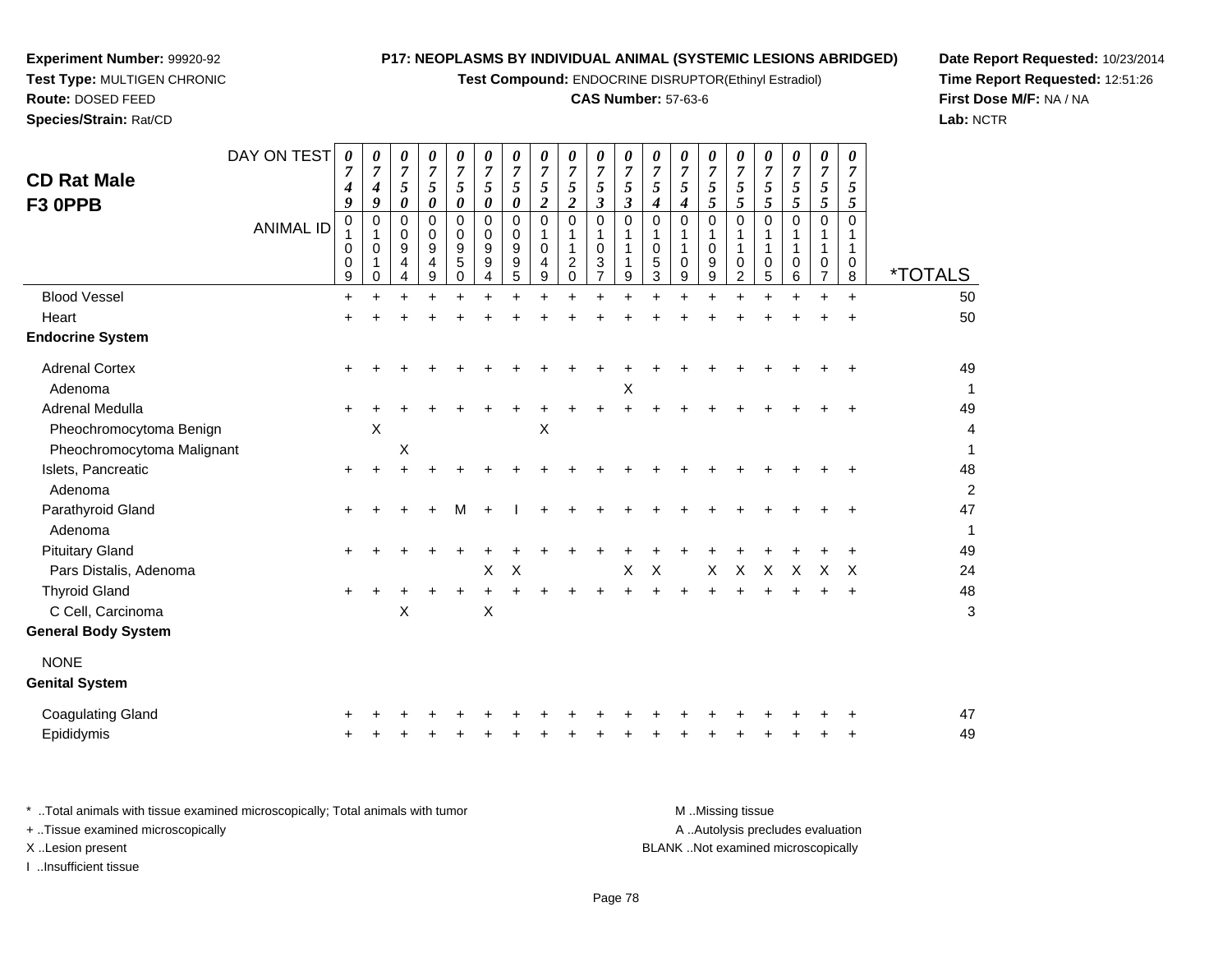**Test Compound:** ENDOCRINE DISRUPTOR(Ethinyl Estradiol)

#### **CAS Number:** 57-63-6

**Date Report Requested:** 10/23/2014**Time Report Requested:** 12:51:26**First Dose M/F:** NA / NA**Lab:** NCTR

| <b>CD Rat Male</b><br>F3 OPPB<br><b>Preputial Gland</b> | DAY ON TEST<br><b>ANIMAL ID</b> | 0<br>$\overline{7}$<br>$\boldsymbol{4}$<br>9<br>$\pmb{0}$<br>0<br>0<br>9 | 0<br>7<br>$\boldsymbol{4}$<br>9<br>$\mathbf 0$<br>$\Omega$<br>1<br>0 | 0<br>$\overline{7}$<br>5<br>0<br>0<br>0<br>9<br>4<br>4<br>$+$ | 0<br>7<br>5<br>0<br>$\Omega$<br>0<br>9<br>4<br>9 | 0<br>$\overline{7}$<br>5<br>0<br>$\Omega$<br>0<br>9<br>5<br>0 | 0<br>$\overline{7}$<br>5<br>0<br>$\mathbf 0$<br>0<br>9<br>9<br>4 | $\boldsymbol{\theta}$<br>$\overline{7}$<br>5<br>0<br>$\mathbf 0$<br>0<br>9<br>9<br>5 | 0<br>$\overline{7}$<br>5<br>$\overline{c}$<br>$\Omega$<br>$\mathbf 0$<br>4<br>$\boldsymbol{9}$<br>$+$ | 0<br>5<br>$\boldsymbol{2}$<br>$\Omega$<br>$\boldsymbol{2}$<br>$\pmb{0}$ | 0<br>7<br>5<br>3<br>$\Omega$<br>0<br>3<br>$\overline{7}$<br>÷ | 0<br>$\overline{7}$<br>$\sqrt{5}$<br>3<br>$\mathbf 0$<br>1<br>1<br>1<br>9<br>÷ | 0<br>$\overline{7}$<br>5<br>4<br>$\Omega$<br>1<br>0<br>5<br>3<br>÷ | 0<br>$\overline{7}$<br>5<br>4<br>$\Omega$<br>0<br>9<br>$\ddot{}$ | 0<br>7<br>5<br>5<br>$\Omega$<br>$\mathbf 0$<br>9<br>$\boldsymbol{9}$ | 0<br>7<br>5<br>5<br>$\Omega$<br>0<br>$\overline{c}$<br>$\ddot{}$ | 0<br>$\overline{7}$<br>5<br>5<br>$\Omega$<br>1<br>0<br>5 | 0<br>$\overline{7}$<br>5<br>5<br>$\Omega$<br>1<br>$\Omega$<br>6<br>$\ddot{}$ | 0<br>$\overline{7}$<br>5<br>5<br>$\Omega$<br>0<br>$\overline{7}$ | 0<br>$\overline{7}$<br>5<br>5<br>$\Omega$<br>0<br>8 | <i><b>*TOTALS</b></i><br>49 |
|---------------------------------------------------------|---------------------------------|--------------------------------------------------------------------------|----------------------------------------------------------------------|---------------------------------------------------------------|--------------------------------------------------|---------------------------------------------------------------|------------------------------------------------------------------|--------------------------------------------------------------------------------------|-------------------------------------------------------------------------------------------------------|-------------------------------------------------------------------------|---------------------------------------------------------------|--------------------------------------------------------------------------------|--------------------------------------------------------------------|------------------------------------------------------------------|----------------------------------------------------------------------|------------------------------------------------------------------|----------------------------------------------------------|------------------------------------------------------------------------------|------------------------------------------------------------------|-----------------------------------------------------|-----------------------------|
| Squamous Cell Carcinoma                                 |                                 | $\ddot{}$                                                                | $\ddot{}$                                                            |                                                               | $\ddot{}$                                        | $\ddot{}$                                                     | $\ddot{}$                                                        | $\ddot{}$                                                                            |                                                                                                       | $\ddot{}$                                                               |                                                               |                                                                                |                                                                    |                                                                  | $\ddot{}$                                                            |                                                                  | $\ddot{}$                                                |                                                                              | $\ddot{}$                                                        | $\ddot{}$                                           |                             |
| Prostate, Dorsal/Lateral Lobe                           |                                 |                                                                          |                                                                      |                                                               |                                                  |                                                               |                                                                  |                                                                                      |                                                                                                       |                                                                         |                                                               |                                                                                |                                                                    |                                                                  |                                                                      |                                                                  |                                                          |                                                                              |                                                                  |                                                     | $\overline{c}$<br>50        |
| Prostate, Ventral Lobe                                  |                                 | +                                                                        |                                                                      |                                                               | +                                                |                                                               |                                                                  |                                                                                      |                                                                                                       |                                                                         |                                                               |                                                                                |                                                                    |                                                                  |                                                                      |                                                                  |                                                          |                                                                              | $\ddot{}$                                                        |                                                     | 49                          |
| <b>Rete Testes</b>                                      |                                 |                                                                          |                                                                      |                                                               |                                                  |                                                               |                                                                  |                                                                                      |                                                                                                       |                                                                         |                                                               |                                                                                |                                                                    |                                                                  |                                                                      |                                                                  |                                                          |                                                                              |                                                                  |                                                     | 46                          |
| Seminal Vesicle                                         |                                 |                                                                          |                                                                      |                                                               |                                                  |                                                               |                                                                  |                                                                                      |                                                                                                       |                                                                         |                                                               |                                                                                |                                                                    |                                                                  |                                                                      |                                                                  |                                                          |                                                                              |                                                                  |                                                     | 44                          |
| <b>Testes</b>                                           |                                 |                                                                          |                                                                      |                                                               |                                                  |                                                               |                                                                  |                                                                                      |                                                                                                       |                                                                         |                                                               |                                                                                |                                                                    |                                                                  |                                                                      |                                                                  |                                                          |                                                                              |                                                                  |                                                     | 50                          |
| <b>Hematopoietic System</b>                             |                                 |                                                                          |                                                                      |                                                               |                                                  |                                                               |                                                                  |                                                                                      |                                                                                                       |                                                                         |                                                               |                                                                                |                                                                    |                                                                  |                                                                      |                                                                  |                                                          |                                                                              |                                                                  |                                                     |                             |
| <b>Bone Marrow</b>                                      |                                 | ٠                                                                        |                                                                      |                                                               |                                                  |                                                               |                                                                  |                                                                                      |                                                                                                       |                                                                         |                                                               |                                                                                |                                                                    |                                                                  |                                                                      |                                                                  |                                                          |                                                                              |                                                                  | $\ddot{}$                                           | 49                          |
| Lymph Node                                              |                                 | +                                                                        |                                                                      |                                                               |                                                  |                                                               |                                                                  |                                                                                      |                                                                                                       |                                                                         |                                                               |                                                                                |                                                                    |                                                                  |                                                                      | +                                                                |                                                          | M                                                                            |                                                                  |                                                     | 14                          |
| Lymph Node, Mandibular                                  |                                 | м                                                                        |                                                                      |                                                               |                                                  |                                                               |                                                                  |                                                                                      |                                                                                                       |                                                                         |                                                               |                                                                                |                                                                    |                                                                  |                                                                      |                                                                  |                                                          |                                                                              |                                                                  | $\ddot{}$                                           | 46                          |
| Lymph Node, Mesenteric                                  |                                 |                                                                          |                                                                      |                                                               |                                                  |                                                               |                                                                  |                                                                                      |                                                                                                       |                                                                         |                                                               |                                                                                |                                                                    |                                                                  |                                                                      |                                                                  |                                                          |                                                                              |                                                                  |                                                     | 44                          |
| Spleen                                                  |                                 |                                                                          |                                                                      |                                                               |                                                  |                                                               |                                                                  |                                                                                      |                                                                                                       |                                                                         |                                                               |                                                                                |                                                                    |                                                                  |                                                                      |                                                                  |                                                          |                                                                              |                                                                  |                                                     | 49                          |
| Thymus                                                  |                                 | +                                                                        |                                                                      |                                                               |                                                  |                                                               |                                                                  |                                                                                      |                                                                                                       |                                                                         |                                                               |                                                                                | м                                                                  |                                                                  |                                                                      |                                                                  |                                                          |                                                                              |                                                                  |                                                     | 47                          |
| <b>Integumentary System</b>                             |                                 |                                                                          |                                                                      |                                                               |                                                  |                                                               |                                                                  |                                                                                      |                                                                                                       |                                                                         |                                                               |                                                                                |                                                                    |                                                                  |                                                                      |                                                                  |                                                          |                                                                              |                                                                  |                                                     |                             |
| <b>Mammary Gland</b>                                    |                                 | ٠                                                                        |                                                                      |                                                               |                                                  |                                                               |                                                                  |                                                                                      |                                                                                                       |                                                                         |                                                               |                                                                                |                                                                    |                                                                  |                                                                      |                                                                  |                                                          |                                                                              |                                                                  |                                                     | 42                          |
| Fibroma                                                 |                                 |                                                                          |                                                                      |                                                               |                                                  |                                                               |                                                                  |                                                                                      |                                                                                                       |                                                                         |                                                               |                                                                                |                                                                    |                                                                  |                                                                      |                                                                  |                                                          | Χ                                                                            |                                                                  |                                                     |                             |
| Skin                                                    |                                 | $\ddot{}$                                                                |                                                                      |                                                               |                                                  |                                                               |                                                                  |                                                                                      |                                                                                                       |                                                                         |                                                               |                                                                                |                                                                    |                                                                  |                                                                      |                                                                  |                                                          |                                                                              |                                                                  | $\ddot{}$                                           | 50                          |
| <b>Basal Cell Adenoma</b>                               |                                 |                                                                          |                                                                      |                                                               |                                                  |                                                               |                                                                  | X                                                                                    |                                                                                                       |                                                                         | X                                                             |                                                                                |                                                                    |                                                                  |                                                                      |                                                                  |                                                          |                                                                              |                                                                  |                                                     | 2                           |
| Sarcoma                                                 |                                 |                                                                          |                                                                      |                                                               |                                                  |                                                               |                                                                  |                                                                                      |                                                                                                       |                                                                         |                                                               |                                                                                |                                                                    |                                                                  |                                                                      |                                                                  |                                                          |                                                                              |                                                                  |                                                     | 1                           |
| <b>Musculoskeletal System</b>                           |                                 |                                                                          |                                                                      |                                                               |                                                  |                                                               |                                                                  |                                                                                      |                                                                                                       |                                                                         |                                                               |                                                                                |                                                                    |                                                                  |                                                                      |                                                                  |                                                          |                                                                              |                                                                  |                                                     |                             |

\* ..Total animals with tissue examined microscopically; Total animals with tumor **M** . Missing tissue M ..Missing tissue

+ ..Tissue examined microscopically

**Experiment Number:** 99920-92**Test Type:** MULTIGEN CHRONIC

**Route:** DOSED FEED**Species/Strain:** Rat/CD

I ..Insufficient tissue

A ..Autolysis precludes evaluation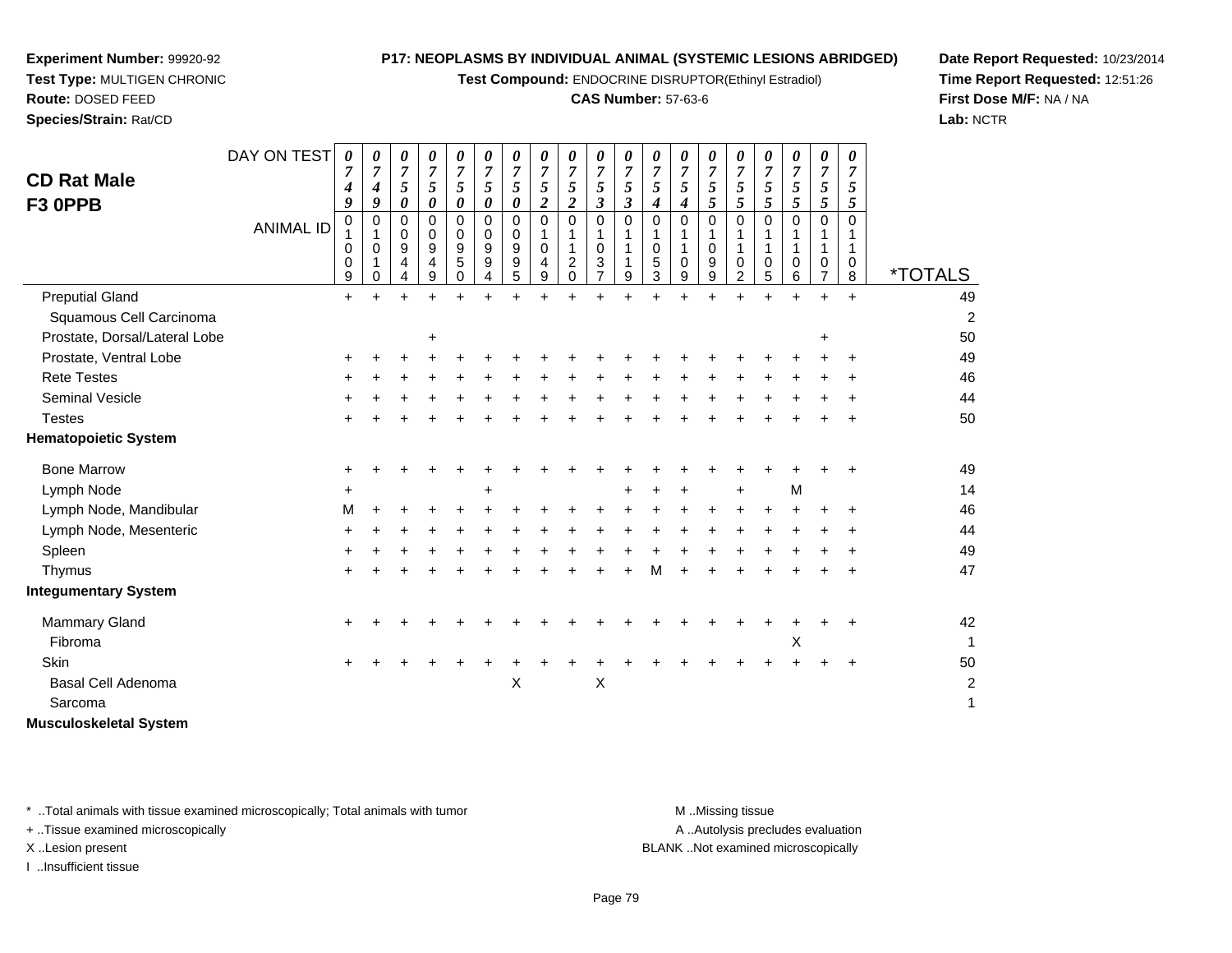**Test Compound:** ENDOCRINE DISRUPTOR(Ethinyl Estradiol)

#### **CAS Number:** 57-63-6

49

**Date Report Requested:** 10/23/2014**Time Report Requested:** 12:51:26**First Dose M/F:** NA / NA**Lab:** NCTR

| DAY ON TEST<br>0<br>0<br>0<br>0<br>0<br>0<br>$\boldsymbol{\theta}$<br>$\boldsymbol{\theta}$<br>$\boldsymbol{\theta}$<br>$\boldsymbol{\theta}$<br>$\boldsymbol{\theta}$<br>U<br>$\boldsymbol{\theta}$<br>7<br>$\overline{ }$<br>7<br>7<br>$\overline{7}$<br>7<br>7<br>7<br>7<br>7<br>7<br>7<br>$\mathbf{z}$<br>7<br>$\overline{7}$<br>7<br><b>CD Rat Male</b><br>5<br>5<br>5<br>$5\overline{)}$<br>5<br>5<br>5<br>5<br>5<br>5<br>5<br>5<br>5<br>5<br>4<br>4<br>9<br>0<br>$\boldsymbol{\theta}$<br>$\boldsymbol{2}$<br>$\boldsymbol{\beta}$<br>9<br>0<br>5<br>5 <sup>5</sup><br>5<br>0<br>$\overline{2}$<br>$\boldsymbol{\beta}$<br>0<br>F3 OPPB<br>4<br>4<br>0<br>$\mathbf 0$<br>0<br>0<br>0<br>0<br>0<br>0<br>0<br>0<br>0<br>0<br>$\Omega$<br><b>ANIMAL ID</b><br>0<br>0<br>0<br>9<br>9<br>9<br>$\pmb{0}$<br>0<br>0<br>9<br>9<br>0<br>0<br>0<br>3<br>9<br>5<br>5<br>0<br>$\overline{c}$<br>4<br>9<br>0<br>9<br>0<br>4<br>4<br>$\overline{7}$<br>3<br>2<br>5<br>9<br>9<br>$\Omega$<br>9<br>5<br>9<br>9<br>9<br>$\Omega$<br>4<br>4 | 5<br>5<br>0<br>6 | 7 | $\overline{7}$<br>5<br>5<br>0<br>0<br>⇁ | $\overline{7}$<br>C<br>Ć<br>0<br>0<br>8 | <i><b>*TOTALS</b></i> |
|----------------------------------------------------------------------------------------------------------------------------------------------------------------------------------------------------------------------------------------------------------------------------------------------------------------------------------------------------------------------------------------------------------------------------------------------------------------------------------------------------------------------------------------------------------------------------------------------------------------------------------------------------------------------------------------------------------------------------------------------------------------------------------------------------------------------------------------------------------------------------------------------------------------------------------------------------------------------------------------------------------------------------------|------------------|---|-----------------------------------------|-----------------------------------------|-----------------------|
| Bone, Femur<br>$\ddot{}$<br>+<br>÷<br>÷<br>+<br>÷<br>+<br>÷<br>+<br>+<br>÷                                                                                                                                                                                                                                                                                                                                                                                                                                                                                                                                                                                                                                                                                                                                                                                                                                                                                                                                                       | ÷                |   | $\pm$                                   | $\ddot{}$                               | 49                    |
| <b>Skeletal Muscle</b>                                                                                                                                                                                                                                                                                                                                                                                                                                                                                                                                                                                                                                                                                                                                                                                                                                                                                                                                                                                                           |                  |   |                                         |                                         | 3                     |
| <b>Nervous System</b>                                                                                                                                                                                                                                                                                                                                                                                                                                                                                                                                                                                                                                                                                                                                                                                                                                                                                                                                                                                                            |                  |   |                                         |                                         |                       |
| Brain, Brain Stem<br>٠                                                                                                                                                                                                                                                                                                                                                                                                                                                                                                                                                                                                                                                                                                                                                                                                                                                                                                                                                                                                           |                  |   |                                         |                                         | 49                    |
| Brain, Cerebellum<br>÷                                                                                                                                                                                                                                                                                                                                                                                                                                                                                                                                                                                                                                                                                                                                                                                                                                                                                                                                                                                                           |                  |   |                                         | ÷                                       | 49                    |
| Brain, Cerebrum<br>$\pm$<br>÷                                                                                                                                                                                                                                                                                                                                                                                                                                                                                                                                                                                                                                                                                                                                                                                                                                                                                                                                                                                                    |                  |   | ÷                                       | $\div$                                  | 49                    |
| Osteoma                                                                                                                                                                                                                                                                                                                                                                                                                                                                                                                                                                                                                                                                                                                                                                                                                                                                                                                                                                                                                          |                  |   |                                         |                                         | 1                     |
| Peripheral Nerve                                                                                                                                                                                                                                                                                                                                                                                                                                                                                                                                                                                                                                                                                                                                                                                                                                                                                                                                                                                                                 |                  |   |                                         |                                         | 2                     |

DAY ON TEST

 $\sim$  0 **Respiratory System**

Spinal Cord

**Experiment Number:** 99920-92**Test Type:** MULTIGEN CHRONIC

**Route:** DOSED FEED**Species/Strain:** Rat/CD

| Lung                                                   | $+$   |  |  |  |  |  |  |  |  |       | $\pm$ | 47 |
|--------------------------------------------------------|-------|--|--|--|--|--|--|--|--|-------|-------|----|
| Nose                                                   | $\pm$ |  |  |  |  |  |  |  |  | +     | $\pm$ | 49 |
| Trachea                                                | $+$   |  |  |  |  |  |  |  |  | $\pm$ | $+$   | 49 |
| <b>Special Senses System</b>                           |       |  |  |  |  |  |  |  |  |       |       |    |
| Eye                                                    | $+$   |  |  |  |  |  |  |  |  | +     | $+$   | 46 |
| Retrobulbar, Squamous Cell Carcinoma,<br>Deep Invasion |       |  |  |  |  |  |  |  |  |       |       | 1  |
| Harderian Gland                                        | $+$   |  |  |  |  |  |  |  |  |       | $\pm$ | 49 |
| Lacrimal Gland                                         |       |  |  |  |  |  |  |  |  |       |       | 4  |
| Zymbal's Gland                                         |       |  |  |  |  |  |  |  |  |       |       | 1  |
| Carcinoma                                              |       |  |  |  |  |  |  |  |  |       |       | 1  |
|                                                        |       |  |  |  |  |  |  |  |  |       |       |    |

| * Total animals with tissue examined microscopically; Total animals with tumor | M Missing tissue                   |
|--------------------------------------------------------------------------------|------------------------------------|
| + Tissue examined microscopically                                              | A Autolysis precludes evaluation   |
| X Lesion present                                                               | BLANK Not examined microscopically |
| Insufficient tissue                                                            |                                    |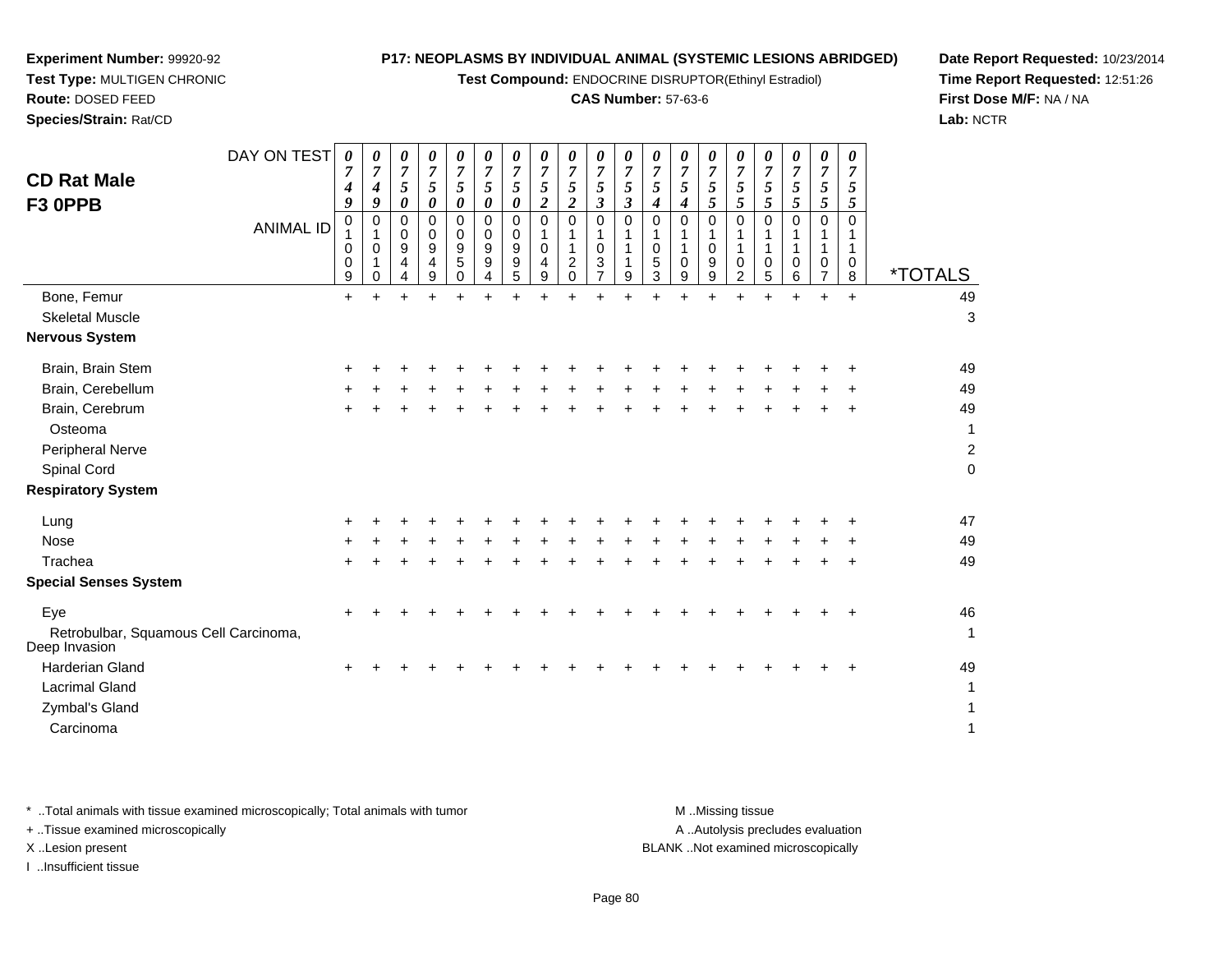**Test Compound:** ENDOCRINE DISRUPTOR(Ethinyl Estradiol)

#### **CAS Number:** 57-63-6

8 \*TOTALS

0 1

1 0 5

0 1 1

0 2

**Date Report Requested:** 10/23/2014**Time Report Requested:** 12:51:26**First Dose M/F:** NA / NA**Lab:** NCTR

| <b>Species/Strain: Rat/CD</b> |                  |        |        |                       |                       |                       |                       |        |                       |                       |   |         |        |   |
|-------------------------------|------------------|--------|--------|-----------------------|-----------------------|-----------------------|-----------------------|--------|-----------------------|-----------------------|---|---------|--------|---|
|                               | DAY ON TEST      | 0      | 0      | $\boldsymbol{\theta}$ | $\boldsymbol{\theta}$ | $\boldsymbol{\theta}$ | $\boldsymbol{\theta}$ | U      | $\boldsymbol{\theta}$ | $\boldsymbol{\theta}$ |   | U       | 0      | 0 |
| <b>CD Rat Male</b>            |                  | ∽<br>4 | 7<br>4 |                       |                       | ~                     | ,<br>C                |        | 7<br>Ć                | -<br>C                |   | 7<br>C. | ~      |   |
| F3 OPPB                       |                  | 9      | g      | J                     | Э                     | $\mathcal{L}$         | 0                     | U      | 2                     | ∠                     | J |         |        |   |
|                               | <b>ANIMAL ID</b> | 0      | O      |                       | U<br>0                | O<br>0                | 0<br>0                | O<br>0 | 0<br>и                | 0                     |   | 0       | 0      | 0 |
|                               |                  | 0      | 0      | 9                     | 9                     | 9                     | 9                     | 9      | 0                     |                       |   |         | 0      |   |
|                               |                  | 0      |        | 4                     | 4                     | 5                     | 9                     | 9      | 4                     | っ                     | າ |         | 5      | 0 |
|                               |                  | 9      |        |                       | 9                     |                       |                       | 5      | 9                     |                       |   | 9       | ◠<br>w | 9 |

| <b>Urinary System</b>   |     |         |           |           |         |                     |  |  |  |  |             |         |    |
|-------------------------|-----|---------|-----------|-----------|---------|---------------------|--|--|--|--|-------------|---------|----|
| Kidney                  |     |         | + + + + + |           |         | + + + + + + + + + + |  |  |  |  | $+$ $+$ $+$ |         | 49 |
| Urethra                 |     |         |           | $\ddot{}$ |         |                     |  |  |  |  |             |         | 3  |
| <b>Urinary Bladder</b>  | $+$ |         |           |           | $+$ $-$ | $+$                 |  |  |  |  |             | $+$ $+$ | 49 |
| <b>SYSTEMIC LESIONS</b> |     |         |           |           |         |                     |  |  |  |  |             |         |    |
| Multiple Organ          |     | $+$ $+$ | $+$ $+$   |           |         | + + + + + + + + + + |  |  |  |  |             | $+$ $+$ | 50 |
| Lymphoma Malignant      |     |         |           |           |         |                     |  |  |  |  |             |         | 2  |

\* ..Total animals with tissue examined microscopically; Total animals with tumor **M** ...Missing tissue M ...Missing tissue

+ ..Tissue examined microscopically

**Experiment Number:** 99920-92**Test Type:** MULTIGEN CHRONIC

**Route:** DOSED FEED

I ..Insufficient tissue

A .. Autolysis precludes evaluation X ..Lesion present BLANK ..Not examined microscopically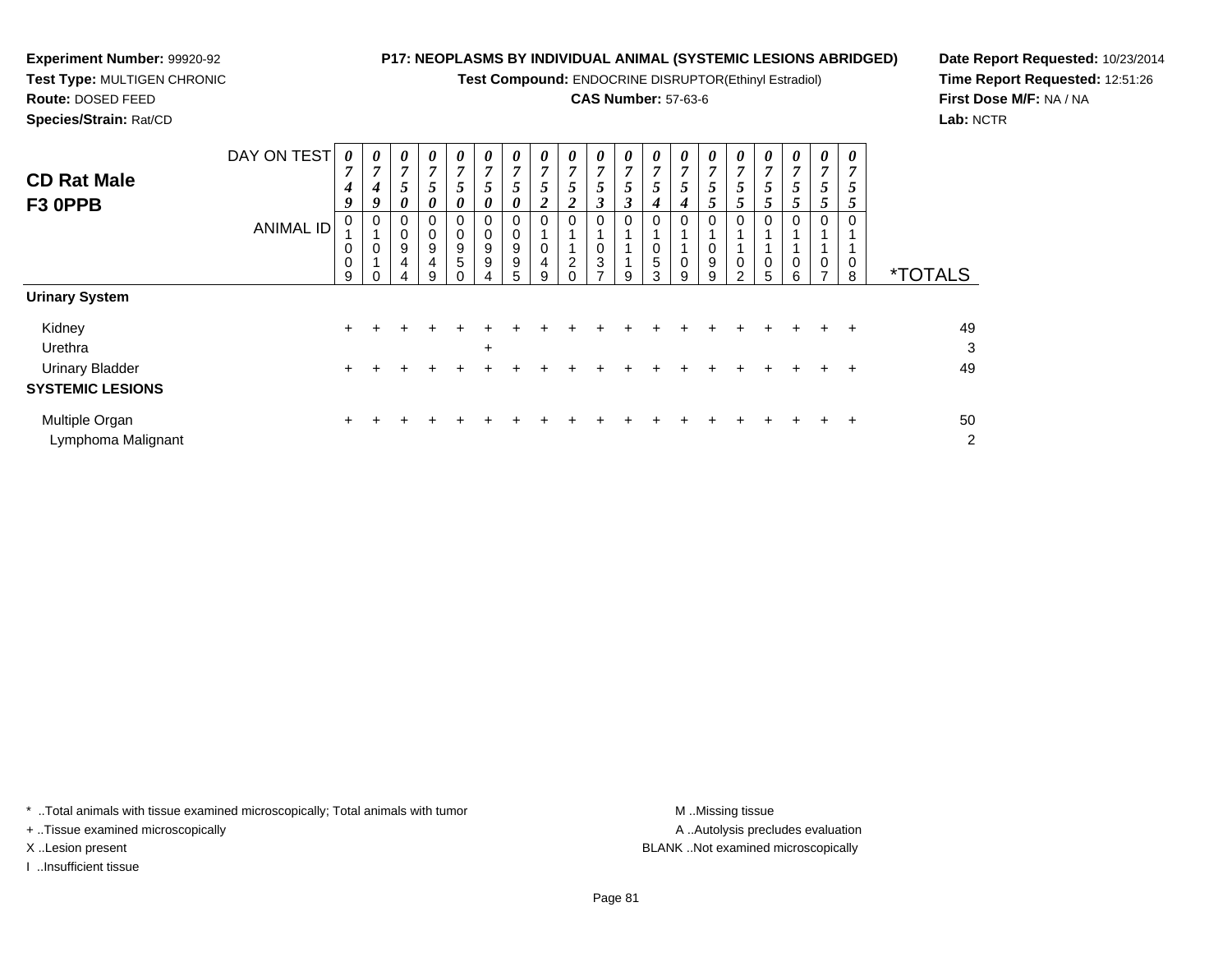**Test Compound:** ENDOCRINE DISRUPTOR(Ethinyl Estradiol)

#### **CAS Number:** 57-63-6

**Date Report Requested:** 10/23/2014**Time Report Requested:** 12:51:26**First Dose M/F:** NA / NA**Lab:** NCTR

| <b>CD Rat Male</b><br><b>F3/2PPB TO CTL</b>                  | DAY ON TEST      | 0<br>$\boldsymbol{\beta}$<br>$\boldsymbol{\beta}$ | 0<br>$\boldsymbol{\beta}$<br>$\boldsymbol{4}$<br>$\overline{7}$ | 0<br>$\boldsymbol{4}$<br>$\boldsymbol{\beta}$<br>$\boldsymbol{4}$ | 0<br>5<br>$\boldsymbol{2}$<br>$\overline{7}$ | 0<br>5<br>8<br>6                                   | 0<br>5<br>9<br>6                                       | 0<br>6<br>$\boldsymbol{l}$<br>$\pmb{8}$   | 0<br>6<br>$\boldsymbol{2}$<br>$\boldsymbol{\delta}$ | $\boldsymbol{\theta}$<br>6<br>$\boldsymbol{\beta}$<br>0 | 0<br>6<br>$\boldsymbol{\beta}$<br>8 | 0<br>6<br>$\boldsymbol{4}$<br>6               | 0<br>6<br>5<br>$\boldsymbol{\beta}$   | 0<br>6<br>6<br>0                                           | $\boldsymbol{\theta}$<br>6<br>6<br>6                       | 0<br>6<br>6<br>6                | 0<br>6<br>$\overline{7}$<br>$\boldsymbol{\beta}$ | 0<br>6<br>$\overline{7}$<br>4                    | 0<br>6<br>8<br>0                                  | 0<br>7<br>$\boldsymbol{2}$<br>$\boldsymbol{\theta}$ | 0<br>$\boldsymbol{7}$<br>$\boldsymbol{2}$<br>$\boldsymbol{4}$ | 0<br>$\overline{7}$<br>$\boldsymbol{\beta}$<br>0 | 0<br>$\overline{7}$<br>$\boldsymbol{\beta}$<br>4 |          | 0<br>7<br>4<br>9      | 0<br>$\overline{7}$<br>4<br>9 | 0<br>$\overline{7}$<br>4<br>9               | $\overline{7}$<br>4<br>9     | 0<br>4<br>9                    | 0<br>$\overline{7}$<br>4<br>9 | 0<br>$\overline{7}$  |  |
|--------------------------------------------------------------|------------------|---------------------------------------------------|-----------------------------------------------------------------|-------------------------------------------------------------------|----------------------------------------------|----------------------------------------------------|--------------------------------------------------------|-------------------------------------------|-----------------------------------------------------|---------------------------------------------------------|-------------------------------------|-----------------------------------------------|---------------------------------------|------------------------------------------------------------|------------------------------------------------------------|---------------------------------|--------------------------------------------------|--------------------------------------------------|---------------------------------------------------|-----------------------------------------------------|---------------------------------------------------------------|--------------------------------------------------|--------------------------------------------------|----------|-----------------------|-------------------------------|---------------------------------------------|------------------------------|--------------------------------|-------------------------------|----------------------|--|
|                                                              | <b>ANIMAL ID</b> | 0<br>0<br>0<br>$\sqrt{5}$<br>6                    | $\mathbf 0$<br>$\Omega$<br>$\mathbf 0$<br>6<br>3                | $\Omega$<br>$\Omega$<br>1<br>$\overline{c}$<br>8                  | 0<br>$\Omega$<br>$\overline{c}$<br>5         | 0<br>$\mathbf 0$<br>$\mathbf{3}$<br>$\overline{7}$ | $\mathbf 0$<br>$\pmb{0}$<br>$\overline{4}$<br>$\Omega$ | $\mathbf 0$<br>$\mathbf 0$<br>8<br>0<br>6 | $\mathbf 0$<br>$\mathbf 0$<br>8                     | 0<br>$\mathbf 0$<br>8<br>3                              | $\,0\,$<br>$\mathbf 0$<br>8<br>հ    | $\pmb{0}$<br>$\pmb{0}$<br>8<br>$\overline{c}$ | 0<br>$\Omega$<br>8<br>$\sqrt{2}$<br>6 | $\Omega$<br>$\Omega$<br>8<br>$\mathbf{3}$<br>$\mathcal{R}$ | $\pmb{0}$<br>$\mathbf 0$<br>8<br>$\ensuremath{\mathsf{3}}$ | 0<br>$\mathbf 0$<br>8<br>3<br>5 | 0<br>$\mathbf 0$<br>8<br>$\overline{4}$          | $\Omega$<br>$\Omega$<br>8<br>$\overline{4}$<br>3 | $\Omega$<br>$\mathbf 0$<br>8<br>4<br><sub>9</sub> | 0<br>$\mathbf 0$<br>$\,8\,$<br>8<br>6               | 0<br>$\mathbf 0$<br>8<br>9<br>3                               | 0<br>0<br>9<br>0<br>$\mathcal{P}$                | $\Omega$<br>$\Omega$<br>9<br>0                   | $\Omega$ | 0<br>$\mathbf 0$<br>9 | $\mathbf 0$<br>$\Omega$<br>9  | $\Omega$<br>$\Omega$<br>9<br>$\overline{c}$ | 0<br>$\Omega$<br>9<br>5<br>6 | $\Omega$<br>$\Omega$<br>9<br>9 | 0<br>$\Omega$<br>9<br>9       | $\Omega$<br>$\Omega$ |  |
| <b>Alimentary System</b>                                     |                  |                                                   |                                                                 |                                                                   |                                              |                                                    |                                                        |                                           |                                                     |                                                         |                                     |                                               |                                       |                                                            |                                                            |                                 |                                                  |                                                  |                                                   |                                                     |                                                               |                                                  |                                                  |          |                       |                               |                                             |                              |                                |                               |                      |  |
| Esophagus                                                    |                  |                                                   |                                                                 |                                                                   |                                              |                                                    |                                                        |                                           |                                                     |                                                         |                                     |                                               |                                       |                                                            |                                                            |                                 |                                                  |                                                  |                                                   |                                                     |                                                               |                                                  |                                                  |          |                       |                               |                                             |                              |                                |                               |                      |  |
| Intestine Large, Cecum                                       |                  |                                                   |                                                                 |                                                                   |                                              |                                                    |                                                        |                                           |                                                     |                                                         |                                     |                                               |                                       |                                                            |                                                            |                                 |                                                  |                                                  |                                                   |                                                     |                                                               |                                                  |                                                  |          |                       |                               |                                             |                              |                                |                               |                      |  |
| Intestine Large, Colon                                       |                  |                                                   |                                                                 |                                                                   |                                              |                                                    |                                                        |                                           |                                                     |                                                         |                                     |                                               |                                       |                                                            |                                                            |                                 |                                                  |                                                  |                                                   |                                                     |                                                               |                                                  |                                                  |          |                       |                               |                                             |                              |                                |                               |                      |  |
| Intestine Large, Rectum                                      |                  |                                                   |                                                                 |                                                                   |                                              |                                                    |                                                        |                                           |                                                     |                                                         |                                     |                                               |                                       |                                                            |                                                            |                                 |                                                  |                                                  |                                                   |                                                     |                                                               |                                                  |                                                  |          |                       |                               |                                             |                              |                                |                               |                      |  |
| Intestine Small, Duodenum                                    |                  |                                                   |                                                                 |                                                                   |                                              |                                                    |                                                        |                                           |                                                     |                                                         |                                     |                                               |                                       |                                                            |                                                            |                                 |                                                  |                                                  |                                                   |                                                     |                                                               |                                                  |                                                  |          |                       |                               |                                             |                              |                                |                               |                      |  |
| Intestine Small, Ileum                                       |                  |                                                   |                                                                 |                                                                   |                                              |                                                    |                                                        |                                           |                                                     |                                                         |                                     |                                               |                                       |                                                            |                                                            |                                 |                                                  |                                                  |                                                   |                                                     |                                                               |                                                  |                                                  |          |                       |                               |                                             |                              |                                |                               |                      |  |
| Intestine Small, Jejunum                                     |                  |                                                   |                                                                 |                                                                   |                                              |                                                    |                                                        |                                           |                                                     |                                                         |                                     |                                               |                                       |                                                            |                                                            |                                 |                                                  |                                                  |                                                   |                                                     |                                                               |                                                  |                                                  |          |                       |                               |                                             |                              |                                |                               |                      |  |
| Liver                                                        |                  |                                                   |                                                                 |                                                                   |                                              |                                                    |                                                        |                                           |                                                     |                                                         |                                     |                                               |                                       |                                                            |                                                            |                                 |                                                  |                                                  |                                                   |                                                     |                                                               |                                                  |                                                  |          |                       |                               |                                             |                              |                                |                               |                      |  |
| Squamous Cell Carcinoma, Metastatic,<br>Stomach, Forestomach |                  |                                                   |                                                                 |                                                                   |                                              |                                                    |                                                        |                                           |                                                     |                                                         |                                     | $\boldsymbol{\mathsf{X}}$                     |                                       |                                                            |                                                            |                                 |                                                  |                                                  |                                                   |                                                     |                                                               |                                                  |                                                  |          |                       |                               |                                             |                              |                                |                               |                      |  |
| Oral Mucosa                                                  |                  |                                                   |                                                                 |                                                                   |                                              |                                                    |                                                        |                                           |                                                     |                                                         |                                     |                                               | $\ddot{}$                             |                                                            |                                                            |                                 |                                                  |                                                  |                                                   |                                                     |                                                               |                                                  |                                                  |          |                       |                               |                                             |                              |                                |                               |                      |  |
| Squamous Cell Carcinoma                                      |                  |                                                   |                                                                 |                                                                   |                                              |                                                    |                                                        |                                           |                                                     |                                                         |                                     |                                               |                                       |                                                            | X                                                          |                                 | X                                                |                                                  | X                                                 |                                                     |                                                               |                                                  |                                                  |          |                       |                               |                                             |                              | X                              |                               |                      |  |
| Pancreas                                                     |                  |                                                   |                                                                 |                                                                   |                                              |                                                    |                                                        |                                           |                                                     |                                                         |                                     |                                               |                                       |                                                            |                                                            |                                 |                                                  |                                                  |                                                   |                                                     |                                                               |                                                  |                                                  |          |                       |                               |                                             |                              |                                |                               |                      |  |
| Squamous Cell Carcinoma, Metastatic,<br>Stomach, Forestomach |                  |                                                   |                                                                 |                                                                   |                                              |                                                    |                                                        |                                           |                                                     |                                                         |                                     | X                                             |                                       |                                                            |                                                            |                                 |                                                  |                                                  |                                                   |                                                     |                                                               |                                                  |                                                  |          |                       |                               |                                             |                              |                                |                               |                      |  |
| Salivary Glands                                              |                  |                                                   |                                                                 |                                                                   |                                              |                                                    |                                                        |                                           |                                                     |                                                         |                                     |                                               |                                       |                                                            |                                                            |                                 |                                                  |                                                  |                                                   |                                                     |                                                               |                                                  |                                                  |          |                       |                               |                                             |                              |                                |                               |                      |  |
| Stomach, Forestomach                                         |                  |                                                   |                                                                 |                                                                   |                                              |                                                    |                                                        |                                           |                                                     |                                                         |                                     |                                               |                                       |                                                            |                                                            |                                 |                                                  |                                                  |                                                   |                                                     |                                                               |                                                  |                                                  |          |                       |                               |                                             |                              |                                |                               |                      |  |
| Squamous Cell Carcinoma                                      |                  |                                                   |                                                                 |                                                                   |                                              |                                                    |                                                        |                                           |                                                     |                                                         |                                     | X                                             |                                       |                                                            |                                                            |                                 |                                                  |                                                  |                                                   |                                                     |                                                               |                                                  |                                                  |          |                       |                               |                                             |                              |                                |                               |                      |  |
| Stomach, Glandular                                           |                  |                                                   |                                                                 |                                                                   |                                              |                                                    |                                                        |                                           |                                                     |                                                         |                                     |                                               |                                       |                                                            |                                                            |                                 |                                                  |                                                  |                                                   |                                                     |                                                               |                                                  |                                                  |          |                       |                               |                                             |                              |                                |                               |                      |  |
| <b>Cardiovascular System</b>                                 |                  |                                                   |                                                                 |                                                                   |                                              |                                                    |                                                        |                                           |                                                     |                                                         |                                     |                                               |                                       |                                                            |                                                            |                                 |                                                  |                                                  |                                                   |                                                     |                                                               |                                                  |                                                  |          |                       |                               |                                             |                              |                                |                               |                      |  |

Blood Vessel $\mathbf{+}$ 

**Experiment Number:** 99920-92**Test Type:** MULTIGEN CHRONIC

**Route:** DOSED FEED**Species/Strain:** Rat/CD

\* ..Total animals with tissue examined microscopically; Total animals with tumor **M** ...Missing tissue M ...Missing tissue A ..Autolysis precludes evaluation + ..Tissue examined microscopically X ..Lesion present BLANK ..Not examined microscopicallyI ..Insufficient tissue

Page 82

<sup>+</sup> <sup>+</sup> <sup>+</sup> <sup>+</sup> <sup>+</sup> <sup>+</sup> <sup>+</sup> <sup>+</sup> <sup>+</sup> <sup>+</sup> <sup>+</sup> <sup>+</sup> <sup>+</sup> <sup>+</sup> <sup>+</sup> <sup>+</sup> <sup>+</sup> <sup>+</sup> <sup>+</sup> <sup>+</sup> <sup>+</sup> <sup>+</sup> <sup>+</sup> <sup>+</sup> <sup>+</sup> <sup>+</sup> <sup>+</sup> <sup>+</sup> <sup>+</sup> <sup>+</sup>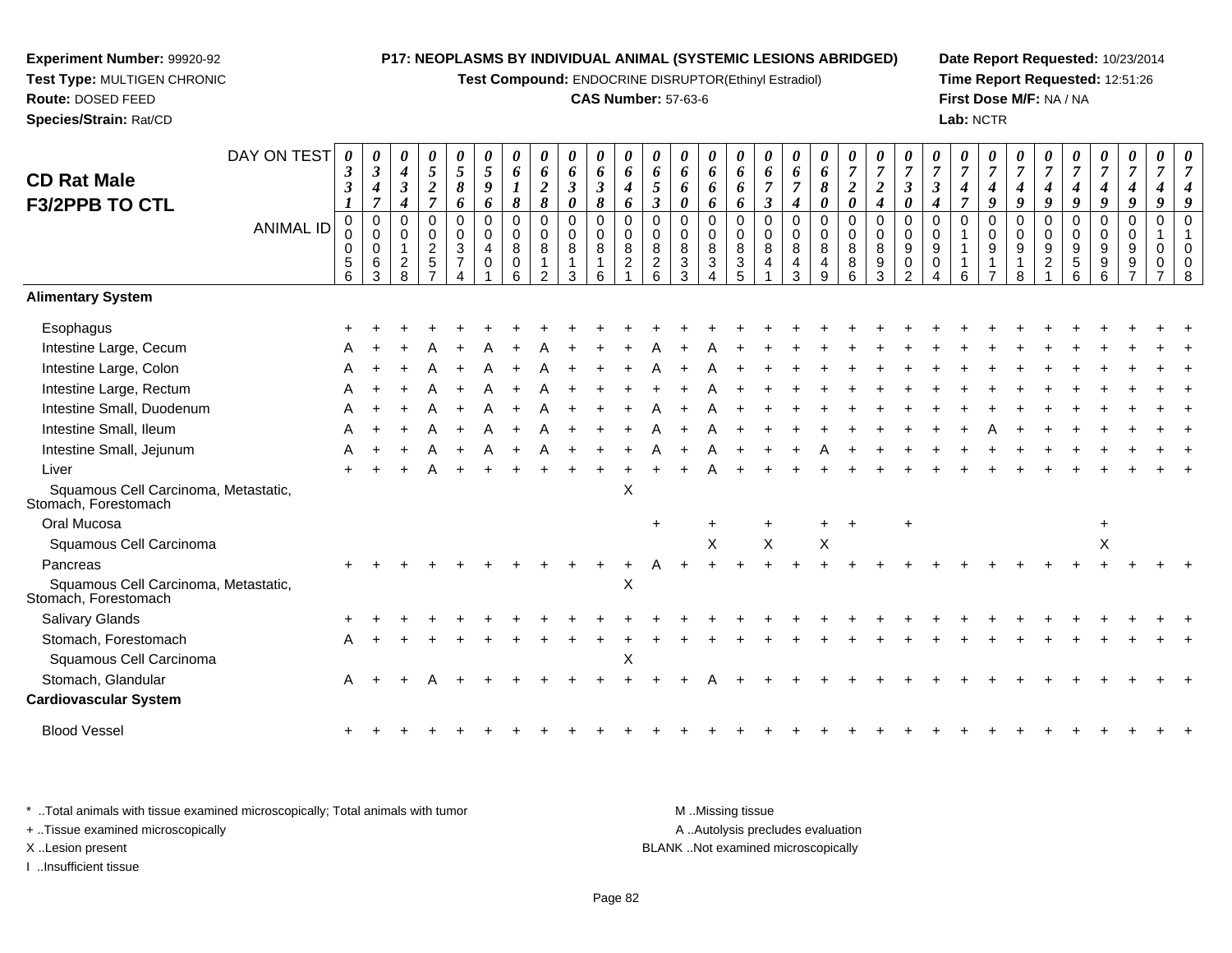**Test Compound:** ENDOCRINE DISRUPTOR(Ethinyl Estradiol)

#### **CAS Number:** 57-63-6

**Date Report Requested:** 10/23/2014**Time Report Requested:** 12:51:27**First Dose M/F:** NA / NA**Lab:** NCTR

| <b>CD Rat Male</b><br><b>F3/2PPB TO CTL</b>                  | DAY ON TEST<br><b>ANIMAL ID</b> | $\theta$<br>3<br>3<br>0<br>0<br>0<br>$\sqrt{5}$ | 0<br>$\mathfrak{z}$<br>4<br>$\overline{7}$<br>$\mathbf 0$<br>0<br>$\Omega$<br>6 | 0<br>$\boldsymbol{4}$<br>3<br>4<br>0<br>$\mathbf 0$<br>$\overline{c}$ | 0<br>$\mathfrak{H}$<br>$\boldsymbol{2}$<br>$\overline{7}$<br>0<br>$\mathbf 0$<br>$\frac{2}{5}$ | 0<br>$\mathfrak{S}$<br>8<br>6<br>$\mathbf 0$<br>$\pmb{0}$<br>$\sqrt{3}$<br>$\overline{7}$ | 0<br>$\mathfrak{s}$<br>9<br>6<br>$\Omega$<br>0<br>$\overline{4}$<br>$\mathbf 0$ | 0<br>6<br>$\boldsymbol{l}$<br>8<br>$\mathbf 0$<br>0<br>8<br>0 | 0<br>6<br>$\overline{2}$<br>$\pmb{8}$<br>$\mathbf 0$<br>0<br>8<br>1 | 0<br>6<br>$\boldsymbol{\beta}$<br>$\boldsymbol{\theta}$<br>0<br>$\mathbf 0$<br>8<br>$\mathbf{1}$ | 0<br>6<br>$\boldsymbol{\beta}$<br>8<br>$\mathbf 0$<br>$\mathbf 0$<br>8<br>$\mathbf{1}$ | $\boldsymbol{\theta}$<br>6<br>4<br>6<br>$\Omega$<br>0<br>8<br>$\overline{c}$ | 0<br>6<br>5<br>$\boldsymbol{\beta}$<br>$\Omega$<br>$\mathbf 0$<br>8<br>$\boldsymbol{2}$ | $\boldsymbol{\theta}$<br>6<br>6<br>0<br>$\Omega$<br>0<br>8<br>$\ensuremath{\mathsf{3}}$ | 0<br>6<br>6<br>6<br>0<br>0<br>8<br>$\mathbf{3}$ | 0<br>6<br>6<br>6<br>$\mathbf 0$<br>0<br>8<br>$\mathbf{3}$ | U<br>6<br>3<br>$\Omega$<br>0<br>8<br>4 | $\boldsymbol{\theta}$<br>6<br>4<br>$\mathbf 0$<br>$\mathbf 0$<br>8<br>4 | $\boldsymbol{\theta}$<br>6<br>8<br>0<br>0<br>0<br>8<br>$\overline{4}$ | 0<br>$\boldsymbol{7}$<br>$\boldsymbol{2}$<br>$\boldsymbol{\theta}$<br>0<br>0<br>8<br>8 | 0<br>$\overline{7}$<br>$\boldsymbol{2}$<br>$\boldsymbol{4}$<br>$\pmb{0}$<br>0<br>8<br>9 | U<br>$\overline{7}$<br>$\boldsymbol{\beta}$<br>0<br>$\Omega$<br>0<br>9<br>0 | $\boldsymbol{\beta}$<br>$\Omega$<br>$\mathbf 0$<br>9<br>$\mathbf 0$ | 0<br>$\overline{7}$<br>4<br>7<br>$\Omega$ | 0<br>$\boldsymbol{7}$<br>4<br>9<br>$\Omega$<br>$\mathbf 0$<br>9<br>$\mathbf{1}$ | 0<br>$\overline{7}$<br>4<br>9<br>$\Omega$<br>0<br>9 | $\overline{7}$<br>4<br>9<br>0<br>9<br>$\overline{c}$ | 0<br>$\overline{7}$<br>4<br>9<br>$\mathbf 0$<br>$\mathbf 0$<br>$9\,$<br>$\,$ 5 $\,$ | 0<br>$\overline{7}$<br>$\boldsymbol{4}$<br>9<br>0<br>0<br>9<br>9 | 0<br>$\overline{7}$<br>4<br>9<br>$\mathbf 0$<br>$\mathbf 0$<br>9<br>9 | 0<br>$\overline{7}$<br>9<br>$\Omega$<br>$\Omega$<br>0 |   |
|--------------------------------------------------------------|---------------------------------|-------------------------------------------------|---------------------------------------------------------------------------------|-----------------------------------------------------------------------|------------------------------------------------------------------------------------------------|-------------------------------------------------------------------------------------------|---------------------------------------------------------------------------------|---------------------------------------------------------------|---------------------------------------------------------------------|--------------------------------------------------------------------------------------------------|----------------------------------------------------------------------------------------|------------------------------------------------------------------------------|-----------------------------------------------------------------------------------------|-----------------------------------------------------------------------------------------|-------------------------------------------------|-----------------------------------------------------------|----------------------------------------|-------------------------------------------------------------------------|-----------------------------------------------------------------------|----------------------------------------------------------------------------------------|-----------------------------------------------------------------------------------------|-----------------------------------------------------------------------------|---------------------------------------------------------------------|-------------------------------------------|---------------------------------------------------------------------------------|-----------------------------------------------------|------------------------------------------------------|-------------------------------------------------------------------------------------|------------------------------------------------------------------|-----------------------------------------------------------------------|-------------------------------------------------------|---|
|                                                              |                                 | 6                                               | 3                                                                               | 8                                                                     | $\overline{ }$                                                                                 | $\overline{A}$                                                                            |                                                                                 | 6                                                             | 2                                                                   | 3                                                                                                | 6                                                                                      |                                                                              | 6                                                                                       | 3                                                                                       | 4                                               | 5                                                         |                                        | 3                                                                       | 9                                                                     | 6                                                                                      | 3                                                                                       | $\overline{2}$                                                              | Δ                                                                   | 6                                         |                                                                                 | 8                                                   |                                                      | 6                                                                                   | 6                                                                |                                                                       |                                                       |   |
| Heart                                                        |                                 | $+$                                             |                                                                                 | $\ddot{}$                                                             |                                                                                                |                                                                                           |                                                                                 |                                                               |                                                                     |                                                                                                  | $\div$                                                                                 |                                                                              |                                                                                         |                                                                                         |                                                 | $\overline{1}$                                            |                                        |                                                                         | ÷                                                                     |                                                                                        |                                                                                         |                                                                             |                                                                     |                                           |                                                                                 |                                                     |                                                      |                                                                                     |                                                                  |                                                                       |                                                       |   |
| Endocardium, Schwannoma Malignant                            |                                 |                                                 |                                                                                 |                                                                       | Χ                                                                                              |                                                                                           |                                                                                 |                                                               |                                                                     |                                                                                                  |                                                                                        |                                                                              |                                                                                         |                                                                                         |                                                 |                                                           |                                        |                                                                         |                                                                       |                                                                                        |                                                                                         |                                                                             |                                                                     |                                           |                                                                                 |                                                     |                                                      |                                                                                     |                                                                  |                                                                       |                                                       |   |
| Squamous Cell Carcinoma, Metastatic,<br>Stomach, Forestomach |                                 |                                                 |                                                                                 |                                                                       |                                                                                                |                                                                                           |                                                                                 |                                                               |                                                                     |                                                                                                  |                                                                                        | $\boldsymbol{\mathsf{X}}$                                                    |                                                                                         |                                                                                         |                                                 |                                                           |                                        |                                                                         |                                                                       |                                                                                        |                                                                                         |                                                                             |                                                                     |                                           |                                                                                 |                                                     |                                                      |                                                                                     |                                                                  |                                                                       |                                                       |   |
| <b>Endocrine System</b>                                      |                                 |                                                 |                                                                                 |                                                                       |                                                                                                |                                                                                           |                                                                                 |                                                               |                                                                     |                                                                                                  |                                                                                        |                                                                              |                                                                                         |                                                                                         |                                                 |                                                           |                                        |                                                                         |                                                                       |                                                                                        |                                                                                         |                                                                             |                                                                     |                                           |                                                                                 |                                                     |                                                      |                                                                                     |                                                                  |                                                                       |                                                       |   |
| <b>Adrenal Cortex</b>                                        |                                 |                                                 |                                                                                 |                                                                       |                                                                                                |                                                                                           |                                                                                 |                                                               |                                                                     |                                                                                                  |                                                                                        |                                                                              |                                                                                         |                                                                                         |                                                 |                                                           |                                        |                                                                         |                                                                       |                                                                                        |                                                                                         |                                                                             |                                                                     |                                           |                                                                                 |                                                     |                                                      |                                                                                     |                                                                  |                                                                       |                                                       |   |
| Adenoma                                                      |                                 |                                                 |                                                                                 |                                                                       |                                                                                                |                                                                                           |                                                                                 |                                                               |                                                                     |                                                                                                  |                                                                                        | Χ                                                                            |                                                                                         |                                                                                         |                                                 |                                                           |                                        |                                                                         |                                                                       |                                                                                        |                                                                                         |                                                                             |                                                                     |                                           |                                                                                 |                                                     |                                                      |                                                                                     |                                                                  |                                                                       |                                                       |   |
| Adrenal Medulla                                              |                                 |                                                 |                                                                                 |                                                                       |                                                                                                |                                                                                           |                                                                                 |                                                               |                                                                     |                                                                                                  |                                                                                        |                                                                              |                                                                                         |                                                                                         |                                                 |                                                           |                                        |                                                                         |                                                                       |                                                                                        |                                                                                         |                                                                             |                                                                     |                                           |                                                                                 |                                                     |                                                      |                                                                                     |                                                                  |                                                                       |                                                       |   |
| Pheochromocytoma Benign                                      |                                 |                                                 |                                                                                 |                                                                       |                                                                                                |                                                                                           |                                                                                 |                                                               |                                                                     |                                                                                                  |                                                                                        |                                                                              |                                                                                         |                                                                                         |                                                 |                                                           |                                        |                                                                         |                                                                       |                                                                                        |                                                                                         |                                                                             | Χ                                                                   |                                           |                                                                                 |                                                     |                                                      |                                                                                     | X                                                                |                                                                       |                                                       |   |
| Islets, Pancreatic                                           |                                 |                                                 |                                                                                 |                                                                       |                                                                                                |                                                                                           |                                                                                 |                                                               |                                                                     |                                                                                                  |                                                                                        |                                                                              |                                                                                         |                                                                                         |                                                 |                                                           |                                        |                                                                         |                                                                       |                                                                                        |                                                                                         |                                                                             |                                                                     |                                           |                                                                                 |                                                     |                                                      |                                                                                     |                                                                  |                                                                       |                                                       |   |
| Adenoma                                                      |                                 |                                                 |                                                                                 |                                                                       |                                                                                                | X                                                                                         |                                                                                 |                                                               |                                                                     |                                                                                                  |                                                                                        |                                                                              |                                                                                         |                                                                                         |                                                 |                                                           |                                        |                                                                         |                                                                       |                                                                                        |                                                                                         |                                                                             |                                                                     |                                           |                                                                                 |                                                     |                                                      |                                                                                     |                                                                  |                                                                       |                                                       |   |
| Parathyroid Gland                                            |                                 |                                                 |                                                                                 |                                                                       |                                                                                                |                                                                                           |                                                                                 |                                                               |                                                                     |                                                                                                  |                                                                                        |                                                                              |                                                                                         |                                                                                         |                                                 |                                                           |                                        |                                                                         |                                                                       |                                                                                        |                                                                                         |                                                                             |                                                                     |                                           |                                                                                 |                                                     |                                                      |                                                                                     |                                                                  |                                                                       |                                                       |   |
| Adenoma                                                      |                                 |                                                 |                                                                                 |                                                                       |                                                                                                |                                                                                           |                                                                                 |                                                               |                                                                     |                                                                                                  |                                                                                        |                                                                              |                                                                                         |                                                                                         |                                                 |                                                           |                                        |                                                                         |                                                                       |                                                                                        | X                                                                                       |                                                                             |                                                                     |                                           |                                                                                 |                                                     |                                                      |                                                                                     |                                                                  |                                                                       |                                                       |   |
| <b>Pituitary Gland</b>                                       |                                 |                                                 |                                                                                 |                                                                       |                                                                                                |                                                                                           |                                                                                 |                                                               |                                                                     |                                                                                                  |                                                                                        |                                                                              |                                                                                         |                                                                                         |                                                 |                                                           |                                        |                                                                         |                                                                       |                                                                                        |                                                                                         |                                                                             |                                                                     |                                           |                                                                                 |                                                     |                                                      |                                                                                     |                                                                  |                                                                       |                                                       |   |
| Pars Distalis, Adenoma                                       |                                 |                                                 |                                                                                 | X                                                                     |                                                                                                |                                                                                           |                                                                                 |                                                               |                                                                     |                                                                                                  |                                                                                        |                                                                              |                                                                                         | $\mathsf{X}$                                                                            | $X$ $X$                                         |                                                           |                                        |                                                                         | $X$ $X$ $X$                                                           |                                                                                        |                                                                                         |                                                                             | Χ                                                                   |                                           | X                                                                               |                                                     |                                                      |                                                                                     |                                                                  |                                                                       |                                                       | х |
| Pars Intermed, Adenoma                                       |                                 |                                                 |                                                                                 |                                                                       |                                                                                                |                                                                                           |                                                                                 |                                                               |                                                                     |                                                                                                  |                                                                                        |                                                                              |                                                                                         |                                                                                         |                                                 |                                                           |                                        |                                                                         |                                                                       |                                                                                        | Χ                                                                                       |                                                                             |                                                                     |                                           |                                                                                 |                                                     |                                                      |                                                                                     |                                                                  |                                                                       |                                                       |   |
| <b>Thyroid Gland</b>                                         |                                 |                                                 |                                                                                 |                                                                       |                                                                                                |                                                                                           |                                                                                 |                                                               |                                                                     |                                                                                                  |                                                                                        |                                                                              |                                                                                         |                                                                                         |                                                 |                                                           |                                        |                                                                         |                                                                       |                                                                                        |                                                                                         |                                                                             |                                                                     |                                           |                                                                                 |                                                     |                                                      |                                                                                     |                                                                  |                                                                       |                                                       |   |
| Follicular Cel, Adenoma                                      |                                 |                                                 |                                                                                 |                                                                       |                                                                                                |                                                                                           |                                                                                 |                                                               |                                                                     |                                                                                                  |                                                                                        |                                                                              |                                                                                         |                                                                                         |                                                 |                                                           |                                        |                                                                         |                                                                       |                                                                                        |                                                                                         |                                                                             |                                                                     |                                           |                                                                                 |                                                     |                                                      |                                                                                     |                                                                  |                                                                       |                                                       |   |
| <b>General Body System</b>                                   |                                 |                                                 |                                                                                 |                                                                       |                                                                                                |                                                                                           |                                                                                 |                                                               |                                                                     |                                                                                                  |                                                                                        |                                                                              |                                                                                         |                                                                                         |                                                 |                                                           |                                        |                                                                         |                                                                       |                                                                                        |                                                                                         |                                                                             |                                                                     |                                           |                                                                                 |                                                     |                                                      |                                                                                     |                                                                  |                                                                       |                                                       |   |
| <b>NONE</b>                                                  |                                 |                                                 |                                                                                 |                                                                       |                                                                                                |                                                                                           |                                                                                 |                                                               |                                                                     |                                                                                                  |                                                                                        |                                                                              |                                                                                         |                                                                                         |                                                 |                                                           |                                        |                                                                         |                                                                       |                                                                                        |                                                                                         |                                                                             |                                                                     |                                           |                                                                                 |                                                     |                                                      |                                                                                     |                                                                  |                                                                       |                                                       |   |
| <b>Genital System</b>                                        |                                 |                                                 |                                                                                 |                                                                       |                                                                                                |                                                                                           |                                                                                 |                                                               |                                                                     |                                                                                                  |                                                                                        |                                                                              |                                                                                         |                                                                                         |                                                 |                                                           |                                        |                                                                         |                                                                       |                                                                                        |                                                                                         |                                                                             |                                                                     |                                           |                                                                                 |                                                     |                                                      |                                                                                     |                                                                  |                                                                       |                                                       |   |

\* ..Total animals with tissue examined microscopically; Total animals with tumor **M** . Missing tissue M ..Missing tissue

+ ..Tissue examined microscopically

**Experiment Number:** 99920-92**Test Type:** MULTIGEN CHRONIC

**Route:** DOSED FEED**Species/Strain:** Rat/CD

I ..Insufficient tissue

A ..Autolysis precludes evaluation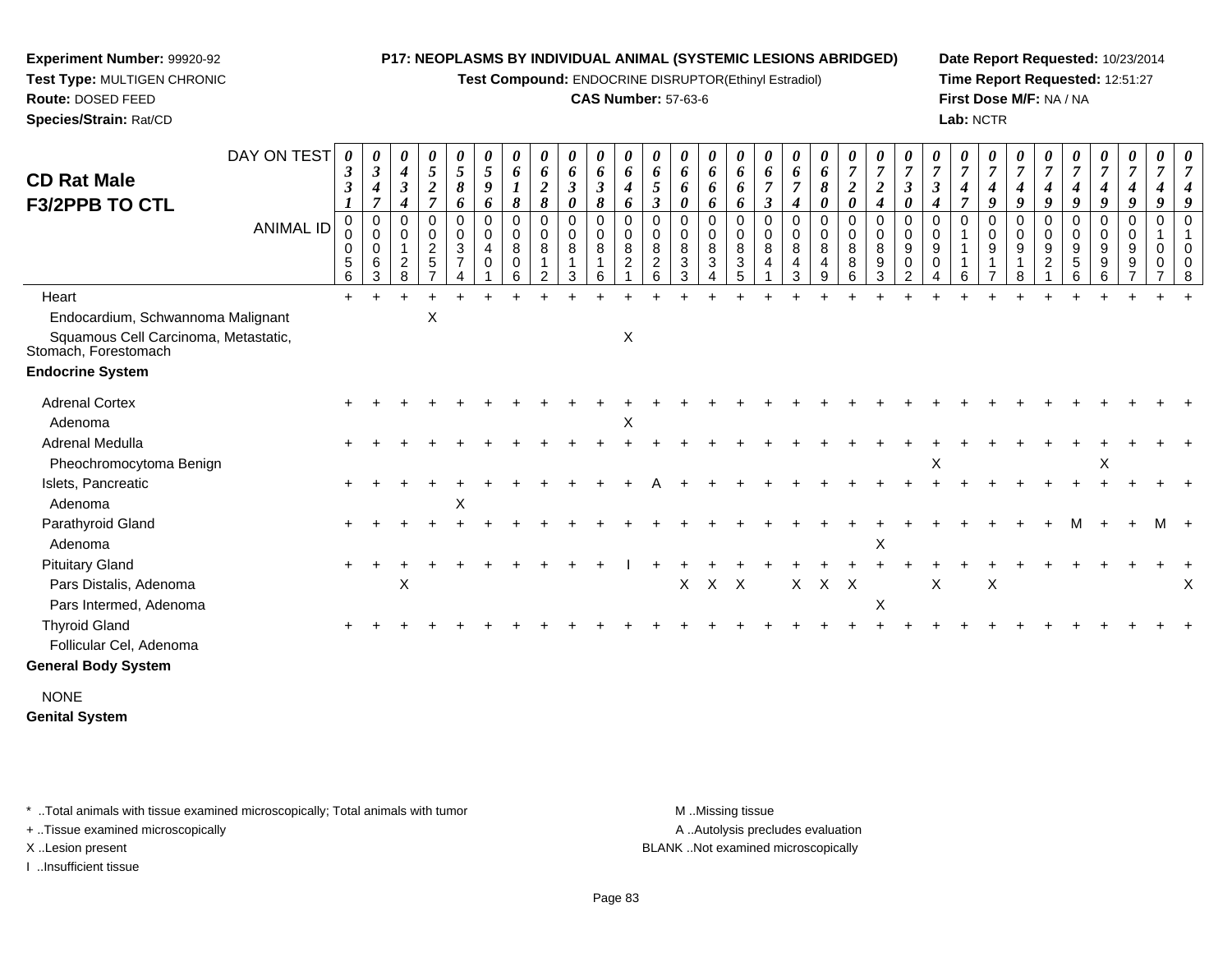**Test Compound:** ENDOCRINE DISRUPTOR(Ethinyl Estradiol)

#### **CAS Number:** 57-63-6

**Date Report Requested:** 10/23/2014**Time Report Requested:** 12:51:27**First Dose M/F:** NA / NA**Lab:** NCTR

| DAY ON TEST                                                  | 0<br>3                | 0<br>$\boldsymbol{\beta}$                           | 0<br>4                             | 0<br>$\mathfrak{s}$                            | 0<br>5             | 5                     | 0<br>6                                           | 0<br>6                | 6                               | 0<br>6                            | 6                                              | 6                                   | 0<br>6                           | 0<br>6                               | 0<br>6                       | 6              | 6                | 0<br>6                                    | 0<br>$\overline{7}$                       | 0<br>$\overline{7}$          |        |                           | 0<br>7            | 0<br>$\overline{7}$          | $\overline{7}$          |                    | $\overline{7}$                           |                       |                              |          |  |
|--------------------------------------------------------------|-----------------------|-----------------------------------------------------|------------------------------------|------------------------------------------------|--------------------|-----------------------|--------------------------------------------------|-----------------------|---------------------------------|-----------------------------------|------------------------------------------------|-------------------------------------|----------------------------------|--------------------------------------|------------------------------|----------------|------------------|-------------------------------------------|-------------------------------------------|------------------------------|--------|---------------------------|-------------------|------------------------------|-------------------------|--------------------|------------------------------------------|-----------------------|------------------------------|----------|--|
| <b>CD Rat Male</b>                                           | 3                     | 4                                                   | $\boldsymbol{\beta}$               | $\overline{\mathbf{c}}$                        | 8                  | 9                     |                                                  | $\boldsymbol{2}$      | $\boldsymbol{\beta}$            | 3                                 | 4                                              | 5                                   | 6                                | 6                                    | 6                            |                |                  | 8                                         | $\boldsymbol{2}$                          | $\overline{2}$               | 3      | 3                         | 4                 | 4                            | 4                       | 4                  | 4                                        | 4                     |                              |          |  |
| <b>F3/2PPB TO CTL</b>                                        |                       | $\overline{7}$                                      | 4                                  | $\overline{7}$                                 | 6                  | 6                     | 8                                                | 8                     | $\boldsymbol{\theta}$           | 8                                 | 6                                              | 3                                   | 0                                | 6                                    | 6                            | $\mathfrak{z}$ | 4                | 0                                         | $\pmb{\theta}$                            | 4                            | 0      | 4                         | $\overline{\tau}$ | 9                            | 9                       | 9                  | 9                                        | 9                     | 9                            |          |  |
| <b>ANIMAL ID</b>                                             | 0<br>0<br>0<br>5<br>6 | $\mathbf 0$<br>$\mathbf 0$<br>$\mathbf 0$<br>6<br>3 | 0<br>0<br>1<br>$\overline{c}$<br>8 | $\Omega$<br>$\mathbf 0$<br>$\overline{c}$<br>5 | $\Omega$<br>0<br>3 | $\mathbf 0$<br>0<br>4 | $\mathbf 0$<br>$\mathbf 0$<br>8<br>$\Omega$<br>6 | $\mathbf 0$<br>0<br>8 | $\mathbf 0$<br>$\mathbf 0$<br>8 | $\Omega$<br>$\mathbf 0$<br>8<br>6 | $\Omega$<br>$\mathbf 0$<br>8<br>$\overline{c}$ | $\Omega$<br>$\Omega$<br>8<br>2<br>6 | 0<br>0<br>8<br>$\mathbf{3}$<br>3 | $\mathbf 0$<br>$\mathbf 0$<br>8<br>3 | $\Omega$<br>0<br>8<br>3<br>5 | 0<br>0<br>8    | 0<br>0<br>8<br>3 | $\mathbf 0$<br>$\mathbf 0$<br>8<br>4<br>9 | $\mathbf 0$<br>$\mathbf 0$<br>8<br>8<br>6 | $\Omega$<br>0<br>8<br>9<br>3 | 0<br>9 | $\Omega$<br>$\Omega$<br>9 | 0<br>6            | $\Omega$<br>$\mathbf 0$<br>9 | $\Omega$<br>0<br>9<br>8 | $\Omega$<br>0<br>9 | $\mathbf 0$<br>0<br>9<br>$\sqrt{5}$<br>6 | 0<br>0<br>9<br>9<br>6 | $\Omega$<br>$\mathbf 0$<br>9 | $\Omega$ |  |
| <b>Coagulating Gland</b>                                     |                       |                                                     |                                    |                                                |                    |                       |                                                  |                       |                                 |                                   |                                                |                                     |                                  |                                      |                              |                |                  |                                           |                                           |                              |        |                           |                   |                              |                         |                    |                                          |                       |                              |          |  |
| Epididymis                                                   |                       |                                                     |                                    |                                                |                    |                       |                                                  |                       |                                 |                                   |                                                |                                     |                                  |                                      |                              |                |                  |                                           |                                           |                              |        |                           |                   |                              |                         |                    |                                          |                       |                              |          |  |
| Squamous Cell Carcinoma, Metastatic,<br>Stomach, Forestomach |                       |                                                     |                                    |                                                |                    |                       |                                                  |                       |                                 |                                   | Χ                                              |                                     |                                  |                                      |                              |                |                  |                                           |                                           |                              |        |                           |                   |                              |                         |                    |                                          |                       |                              |          |  |
| <b>Preputial Gland</b>                                       |                       |                                                     |                                    |                                                |                    |                       |                                                  |                       |                                 |                                   |                                                |                                     |                                  |                                      |                              |                |                  |                                           |                                           |                              |        |                           |                   |                              |                         |                    |                                          |                       |                              |          |  |
| Carcinoma                                                    |                       |                                                     |                                    |                                                |                    |                       |                                                  |                       |                                 |                                   |                                                |                                     |                                  |                                      |                              |                |                  |                                           |                                           | X                            |        |                           |                   |                              |                         |                    |                                          |                       |                              |          |  |
| Squamous Cell Carcinoma                                      |                       |                                                     |                                    |                                                |                    |                       |                                                  |                       |                                 | X                                 |                                                |                                     |                                  |                                      |                              |                |                  |                                           |                                           |                              | X      |                           |                   |                              |                         |                    |                                          |                       |                              |          |  |
| Prostate, Dorsal/Lateral Lobe                                |                       |                                                     |                                    |                                                |                    |                       |                                                  |                       |                                 |                                   |                                                |                                     |                                  |                                      |                              |                |                  |                                           |                                           |                              |        |                           |                   |                              |                         |                    |                                          |                       |                              |          |  |
| Squamous Cell Carcinoma, Metastatic,<br>Stomach, Forestomach |                       |                                                     |                                    |                                                |                    |                       |                                                  |                       |                                 |                                   | X                                              |                                     |                                  |                                      |                              |                |                  |                                           |                                           |                              |        |                           |                   |                              |                         |                    |                                          |                       |                              |          |  |
| Prostate, Ventral Lobe                                       |                       |                                                     |                                    |                                                |                    |                       |                                                  |                       |                                 |                                   |                                                |                                     |                                  |                                      |                              |                |                  |                                           |                                           |                              |        |                           |                   |                              |                         |                    |                                          |                       |                              |          |  |
| <b>Rete Testes</b>                                           |                       |                                                     |                                    |                                                |                    |                       |                                                  |                       |                                 |                                   |                                                |                                     |                                  |                                      |                              |                |                  |                                           |                                           |                              |        |                           |                   |                              |                         |                    |                                          |                       |                              |          |  |
| <b>Seminal Vesicle</b>                                       |                       |                                                     |                                    |                                                |                    |                       |                                                  |                       |                                 |                                   |                                                |                                     |                                  |                                      |                              |                |                  |                                           |                                           |                              |        |                           |                   |                              |                         |                    |                                          |                       |                              |          |  |
| <b>Testes</b>                                                |                       |                                                     |                                    |                                                |                    |                       |                                                  |                       |                                 |                                   |                                                |                                     |                                  |                                      |                              |                |                  |                                           |                                           |                              |        |                           |                   |                              |                         |                    |                                          |                       |                              |          |  |
| Interstit Cell, Adenoma                                      |                       |                                                     |                                    |                                                |                    |                       |                                                  | X                     |                                 |                                   |                                                |                                     |                                  |                                      |                              |                |                  |                                           |                                           |                              |        |                           |                   |                              |                         |                    |                                          |                       |                              |          |  |
| Squamous Cell Carcinoma, Metastatic,<br>Stomach, Forestomach |                       |                                                     |                                    |                                                |                    |                       |                                                  |                       |                                 |                                   | X                                              |                                     |                                  |                                      |                              |                |                  |                                           |                                           |                              |        |                           |                   |                              |                         |                    |                                          |                       |                              |          |  |
| <b>Hematopoietic System</b>                                  |                       |                                                     |                                    |                                                |                    |                       |                                                  |                       |                                 |                                   |                                                |                                     |                                  |                                      |                              |                |                  |                                           |                                           |                              |        |                           |                   |                              |                         |                    |                                          |                       |                              |          |  |
| <b>Bone Marrow</b>                                           |                       |                                                     |                                    |                                                |                    |                       |                                                  |                       |                                 |                                   |                                                |                                     |                                  |                                      |                              |                |                  |                                           |                                           |                              |        |                           |                   |                              |                         |                    |                                          |                       |                              |          |  |
| Lymph Node                                                   |                       |                                                     |                                    |                                                |                    |                       |                                                  |                       |                                 |                                   |                                                |                                     |                                  |                                      |                              |                |                  |                                           |                                           |                              |        |                           |                   |                              |                         |                    |                                          |                       |                              |          |  |
| Lymph Node, Mandibular                                       |                       |                                                     |                                    |                                                |                    |                       |                                                  |                       |                                 |                                   |                                                |                                     |                                  |                                      |                              |                |                  |                                           |                                           |                              |        |                           |                   |                              |                         |                    |                                          |                       |                              |          |  |
| Lymph Node, Mesenteric                                       |                       |                                                     |                                    |                                                |                    |                       |                                                  |                       |                                 |                                   |                                                |                                     |                                  |                                      |                              |                |                  |                                           |                                           |                              |        |                           |                   |                              |                         |                    |                                          |                       |                              |          |  |
|                                                              |                       |                                                     |                                    |                                                |                    |                       |                                                  |                       |                                 |                                   |                                                |                                     |                                  |                                      |                              |                |                  |                                           |                                           |                              |        |                           |                   |                              |                         |                    |                                          |                       |                              |          |  |

\* ..Total animals with tissue examined microscopically; Total animals with tumor **M** . Missing tissue M ..Missing tissue

+ ..Tissue examined microscopically

**Experiment Number:** 99920-92**Test Type:** MULTIGEN CHRONIC

**Route:** DOSED FEED**Species/Strain:** Rat/CD

I ..Insufficient tissue

A ..Autolysis precludes evaluation X ..Lesion present BLANK ..Not examined microscopically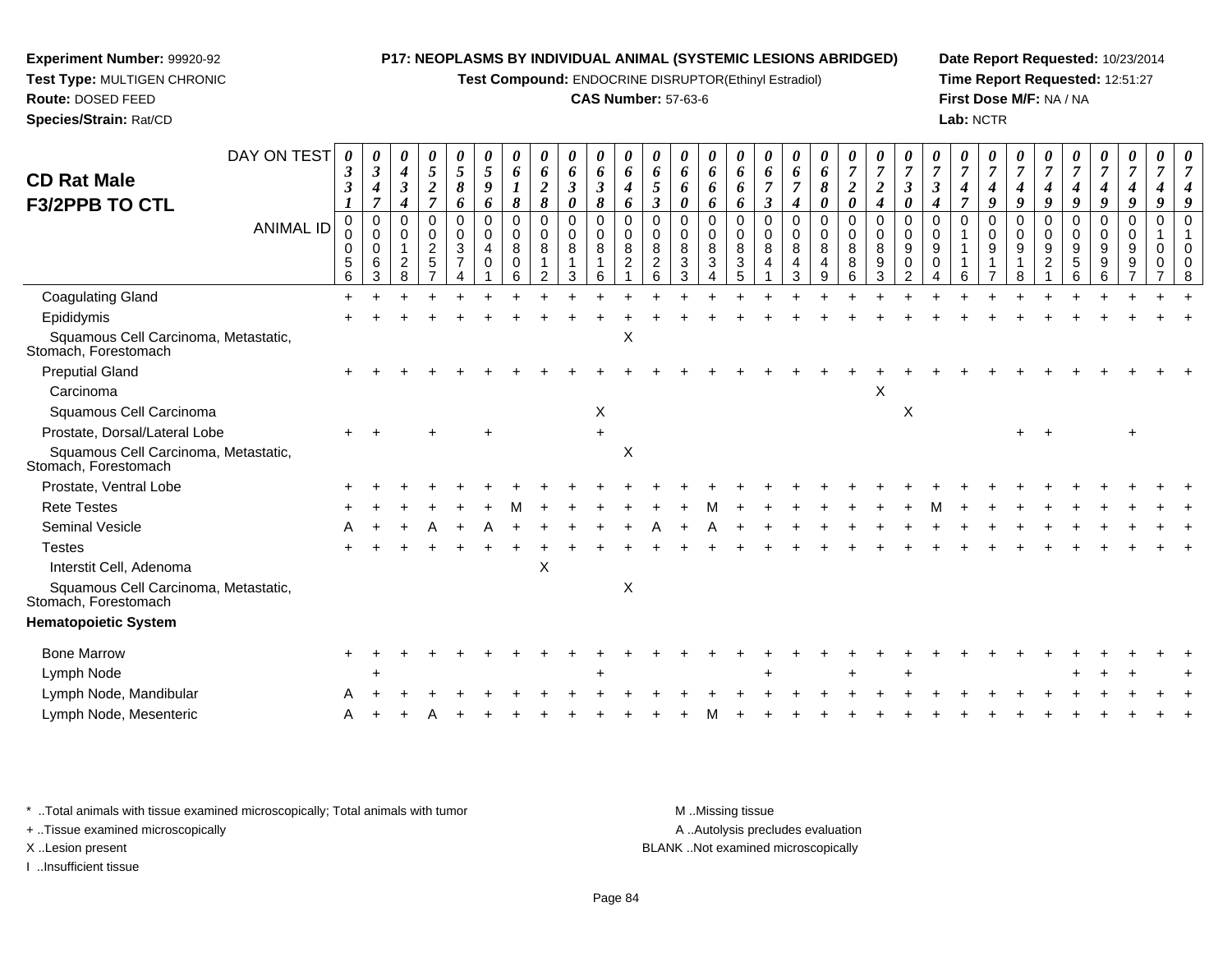**Test Compound:** ENDOCRINE DISRUPTOR(Ethinyl Estradiol)

#### **CAS Number:** 57-63-6

**Date Report Requested:** 10/23/2014**Time Report Requested:** 12:51:27**First Dose M/F:** NA / NA**Lab:** NCTR

| <b>CD Rat Male</b>                                                      | DAY ON TEST      | 3<br>$\mathfrak{z}$          | $\boldsymbol{\theta}$<br>$\boldsymbol{\beta}$<br>4<br>$\overline{7}$ | 0<br>$\boldsymbol{4}$<br>$\mathbf{3}$     | 0<br>$\sqrt{5}$<br>$\overline{2}$<br>$\overline{7}$                  | $\boldsymbol{\theta}$<br>$5\overline{)}$<br>8               | $\theta$<br>$\overline{5}$<br>9           | $\boldsymbol{\theta}$<br>6<br>$\boldsymbol{l}$ | $\boldsymbol{\theta}$<br>6<br>$\boldsymbol{2}$ | 0<br>6<br>$\boldsymbol{\beta}$ | $\boldsymbol{\theta}$<br>6<br>$\boldsymbol{\beta}$ | $\theta$<br>6<br>4                        | $\boldsymbol{\theta}$<br>6<br>5                                    | $\theta$<br>6<br>6                | 0<br>6<br>6                     | $\boldsymbol{\theta}$<br>6<br>6      | $\theta$<br>6                                        | 6<br>$\overline{7}$                         | $\boldsymbol{\theta}$<br>6<br>8                 | $\boldsymbol{\theta}$<br>$\boldsymbol{7}$<br>$\boldsymbol{2}$ | $\boldsymbol{\theta}$<br>$\overline{7}$<br>$\boldsymbol{2}$ | $\theta$<br>$\boldsymbol{\beta}$                            | $\boldsymbol{\beta}$                               | $\boldsymbol{\theta}$<br>$\overline{7}$<br>4 | $\theta$<br>$\overline{7}$ | $\boldsymbol{\theta}$<br>$\boldsymbol{4}$<br>9 | $\boldsymbol{\theta}$<br>4                             | 4                                 | U<br>4                            | $\theta$<br>$\boldsymbol{7}$ | $\boldsymbol{\theta}$ |  |
|-------------------------------------------------------------------------|------------------|------------------------------|----------------------------------------------------------------------|-------------------------------------------|----------------------------------------------------------------------|-------------------------------------------------------------|-------------------------------------------|------------------------------------------------|------------------------------------------------|--------------------------------|----------------------------------------------------|-------------------------------------------|--------------------------------------------------------------------|-----------------------------------|---------------------------------|--------------------------------------|------------------------------------------------------|---------------------------------------------|-------------------------------------------------|---------------------------------------------------------------|-------------------------------------------------------------|-------------------------------------------------------------|----------------------------------------------------|----------------------------------------------|----------------------------|------------------------------------------------|--------------------------------------------------------|-----------------------------------|-----------------------------------|------------------------------|-----------------------|--|
| <b>F3/2PPB TO CTL</b>                                                   | <b>ANIMAL ID</b> | $\Omega$<br>0<br>0<br>5<br>6 | $\mathbf 0$<br>$\mathbf 0$<br>0<br>6<br>3                            | 4<br>0<br>$\Omega$<br>$\overline{2}$<br>8 | 0<br>$\mathbf 0$<br>$\boldsymbol{2}$<br>$\sqrt{5}$<br>$\overline{7}$ | 6<br>$\mathbf 0$<br>$\mathbf 0$<br>3<br>$\overline{7}$<br>Δ | 6<br>$\mathbf 0$<br>$\mathbf 0$<br>4<br>0 | 8<br>$\mathbf 0$<br>$\mathbf 0$<br>8<br>0<br>6 | 8<br>0<br>0<br>8<br>2                          | 0<br>0<br>0<br>8<br>1<br>3     | 8<br>$\mathbf 0$<br>$\mathbf 0$<br>8<br>1<br>6     | 6<br>$\Omega$<br>0<br>8<br>$\overline{2}$ | $\mathfrak{z}$<br>$\Omega$<br>$\Omega$<br>8<br>$\overline{c}$<br>6 | 0<br>0<br>$\Omega$<br>8<br>3<br>3 | 6<br>0<br>$\mathbf 0$<br>8<br>3 | 6<br>0<br>$\mathbf 0$<br>8<br>3<br>5 | $\boldsymbol{\beta}$<br>$\Omega$<br>$\mathbf 0$<br>8 | 4<br>$\mathbf 0$<br>$\Omega$<br>8<br>4<br>3 | 0<br>0<br>$\mathbf 0$<br>8<br>4<br><sub>9</sub> | 0<br>0<br>$\mathbf 0$<br>8<br>8<br>6                          | 4<br>$\mathbf 0$<br>$\mathbf 0$<br>8<br>9<br>3              | 0<br>$\Omega$<br>$\mathbf 0$<br>$9\,$<br>0<br>$\mathcal{P}$ | $\boldsymbol{4}$<br>$\Omega$<br>$\Omega$<br>9<br>0 | $\Omega$                                     | 9<br>$\Omega$<br>0<br>9    | $\Omega$<br>$\mathbf 0$<br>9<br>8              | 9<br>$\mathbf 0$<br>$\mathbf 0$<br>9<br>$\overline{2}$ | 9<br>0<br>$\Omega$<br>9<br>5<br>6 | 9<br>0<br>$\Omega$<br>9<br>9<br>ี | 9<br>0<br>0<br>9<br>9        | 0<br>$\Omega$<br>0    |  |
| Squamous Cell Carcinoma, Metastatic,<br>Stomach, Forestomach            |                  |                              |                                                                      |                                           |                                                                      |                                                             |                                           |                                                |                                                |                                |                                                    | X                                         |                                                                    |                                   |                                 |                                      |                                                      |                                             |                                                 |                                                               |                                                             |                                                             |                                                    |                                              |                            |                                                |                                                        |                                   |                                   |                              |                       |  |
| Spleen                                                                  |                  |                              |                                                                      |                                           |                                                                      |                                                             |                                           |                                                |                                                |                                |                                                    |                                           |                                                                    |                                   |                                 |                                      |                                                      |                                             |                                                 |                                                               |                                                             |                                                             |                                                    |                                              |                            |                                                |                                                        |                                   |                                   |                              |                       |  |
| Squamous Cell Carcinoma, Metastatic,<br>Stomach, Forestomach            |                  |                              |                                                                      |                                           |                                                                      |                                                             |                                           |                                                |                                                |                                |                                                    | X                                         |                                                                    |                                   |                                 |                                      |                                                      |                                             |                                                 |                                                               |                                                             |                                                             |                                                    |                                              |                            |                                                |                                                        |                                   |                                   |                              |                       |  |
| Thymus                                                                  |                  | A                            |                                                                      |                                           |                                                                      |                                                             |                                           |                                                |                                                |                                |                                                    |                                           |                                                                    |                                   |                                 |                                      |                                                      |                                             |                                                 |                                                               |                                                             |                                                             |                                                    |                                              |                            |                                                |                                                        |                                   |                                   |                              |                       |  |
| Squamous Cell Carcinoma, Metastatic,<br>Stomach, Forestomach            |                  |                              |                                                                      |                                           |                                                                      |                                                             |                                           |                                                |                                                |                                |                                                    | X                                         |                                                                    |                                   |                                 |                                      |                                                      |                                             |                                                 |                                                               |                                                             |                                                             |                                                    |                                              |                            |                                                |                                                        |                                   |                                   |                              |                       |  |
| <b>Integumentary System</b>                                             |                  |                              |                                                                      |                                           |                                                                      |                                                             |                                           |                                                |                                                |                                |                                                    |                                           |                                                                    |                                   |                                 |                                      |                                                      |                                             |                                                 |                                                               |                                                             |                                                             |                                                    |                                              |                            |                                                |                                                        |                                   |                                   |                              |                       |  |
| <b>Mammary Gland</b>                                                    |                  | A                            |                                                                      |                                           |                                                                      |                                                             |                                           |                                                |                                                |                                |                                                    |                                           |                                                                    |                                   |                                 |                                      |                                                      |                                             |                                                 |                                                               |                                                             |                                                             |                                                    |                                              |                            |                                                |                                                        |                                   |                                   |                              |                       |  |
| Fibroadenoma                                                            |                  |                              |                                                                      |                                           |                                                                      |                                                             |                                           |                                                | Χ                                              |                                |                                                    |                                           |                                                                    |                                   |                                 |                                      |                                                      |                                             |                                                 |                                                               |                                                             |                                                             |                                                    |                                              |                            |                                                |                                                        |                                   |                                   |                              |                       |  |
| Fibroma                                                                 |                  |                              |                                                                      |                                           |                                                                      |                                                             |                                           |                                                |                                                |                                |                                                    |                                           |                                                                    |                                   |                                 |                                      |                                                      |                                             |                                                 |                                                               |                                                             |                                                             |                                                    |                                              |                            |                                                |                                                        |                                   |                                   |                              |                       |  |
| Skin                                                                    |                  |                              |                                                                      |                                           |                                                                      |                                                             |                                           |                                                |                                                |                                |                                                    |                                           |                                                                    |                                   |                                 |                                      |                                                      |                                             |                                                 |                                                               |                                                             |                                                             |                                                    |                                              |                            |                                                |                                                        |                                   |                                   |                              |                       |  |
| Keratoacanthoma                                                         |                  |                              |                                                                      |                                           |                                                                      |                                                             |                                           |                                                |                                                |                                |                                                    |                                           |                                                                    |                                   |                                 |                                      |                                                      |                                             |                                                 |                                                               |                                                             | X                                                           |                                                    |                                              |                            |                                                |                                                        |                                   |                                   |                              |                       |  |
| Lipoma                                                                  |                  |                              |                                                                      |                                           |                                                                      |                                                             |                                           |                                                |                                                |                                |                                                    |                                           |                                                                    |                                   |                                 |                                      |                                                      |                                             | X                                               |                                                               |                                                             |                                                             |                                                    |                                              |                            |                                                |                                                        |                                   |                                   | X                            |                       |  |
| Musculoskeletal System                                                  |                  |                              |                                                                      |                                           |                                                                      |                                                             |                                           |                                                |                                                |                                |                                                    |                                           |                                                                    |                                   |                                 |                                      |                                                      |                                             |                                                 |                                                               |                                                             |                                                             |                                                    |                                              |                            |                                                |                                                        |                                   |                                   |                              |                       |  |
| <b>Bone</b>                                                             |                  |                              |                                                                      |                                           |                                                                      |                                                             |                                           |                                                |                                                |                                |                                                    |                                           |                                                                    |                                   |                                 |                                      |                                                      |                                             |                                                 |                                                               |                                                             |                                                             |                                                    |                                              |                            |                                                |                                                        |                                   |                                   |                              |                       |  |
| Cranium, Squamous Cell Carcinoma, Deep<br>Invasion                      |                  |                              |                                                                      |                                           |                                                                      |                                                             |                                           |                                                |                                                |                                |                                                    |                                           |                                                                    |                                   |                                 |                                      | $\pmb{\times}$                                       |                                             |                                                 |                                                               |                                                             |                                                             |                                                    |                                              |                            |                                                |                                                        |                                   |                                   |                              |                       |  |
| Bone, Femur                                                             |                  |                              |                                                                      |                                           |                                                                      |                                                             |                                           |                                                |                                                |                                |                                                    |                                           |                                                                    |                                   |                                 |                                      |                                                      |                                             |                                                 |                                                               |                                                             |                                                             |                                                    |                                              |                            |                                                |                                                        |                                   |                                   |                              |                       |  |
| <b>Skeletal Muscle</b>                                                  |                  |                              |                                                                      |                                           |                                                                      | $\ddot{}$                                                   |                                           |                                                |                                                |                                |                                                    | $\pm$                                     |                                                                    |                                   |                                 |                                      |                                                      | $\ddot{}$                                   |                                                 |                                                               |                                                             |                                                             |                                                    |                                              |                            |                                                |                                                        |                                   |                                   |                              |                       |  |
| Diaphragm, Squamous Cell Carcinoma,<br>Metastatic, Štomach, Forestomach |                  |                              |                                                                      |                                           |                                                                      |                                                             |                                           |                                                |                                                |                                |                                                    | $\mathsf X$                               |                                                                    |                                   |                                 |                                      |                                                      |                                             |                                                 |                                                               |                                                             |                                                             |                                                    |                                              |                            |                                                |                                                        |                                   |                                   |                              |                       |  |

\* ..Total animals with tissue examined microscopically; Total animals with tumor **M** . Missing tissue M ..Missing tissue A ..Autolysis precludes evaluation + ..Tissue examined microscopically X ..Lesion present BLANK ..Not examined microscopicallyI ..Insufficient tissue

**Experiment Number:** 99920-92**Test Type:** MULTIGEN CHRONIC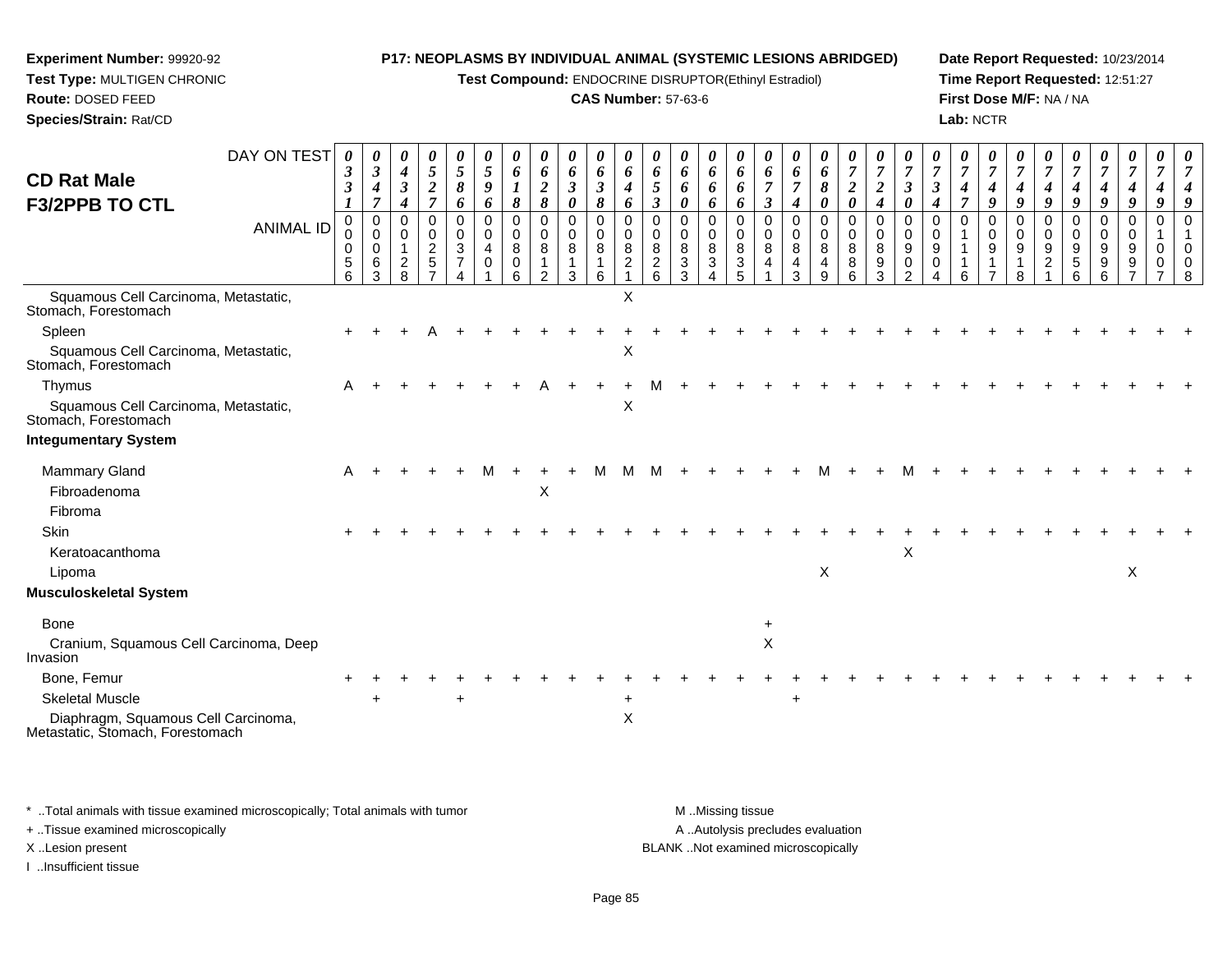**Test Compound:** ENDOCRINE DISRUPTOR(Ethinyl Estradiol)

#### **CAS Number:** 57-63-6

**Date Report Requested:** 10/23/2014**Time Report Requested:** 12:51:27**First Dose M/F:** NA / NA**Lab:** NCTR

| DAY ON TEST<br><b>CD Rat Male</b><br><b>F3/2PPB TO CTL</b>                                                                                                                                                                                                  | 0<br>$\boldsymbol{\beta}$<br>$\boldsymbol{\beta}$ | 0<br>$\boldsymbol{\beta}$<br>4<br>$\overline{7}$ | 0<br>$\boldsymbol{4}$<br>$\boldsymbol{\beta}$<br>4 | 0<br>$\overline{5}$<br>$\boldsymbol{2}$<br>$\overline{7}$      | 0<br>$\mathfrak{s}$<br>8<br>6           | 0<br>$\mathfrak{s}$<br>9<br>6            | 0<br>6<br>8                               | $\boldsymbol{\theta}$<br>6<br>$\overline{2}$<br>8                 | 0<br>6<br>$\boldsymbol{\beta}$<br>$\boldsymbol{\theta}$ | $\boldsymbol{\theta}$<br>6<br>$\boldsymbol{\beta}$<br>8 | 0<br>6<br>4<br>6                                | $\boldsymbol{\theta}$<br>6<br>5<br>$\boldsymbol{\beta}$ | 0<br>6<br>6<br>0                             | 0<br>6<br>6<br>6                                             | 0<br>6<br>6<br>6                         | 0<br>6<br>$\overline{7}$<br>$\boldsymbol{\beta}$ | 0<br>6<br>$\overline{7}$<br>4 | $\boldsymbol{\theta}$<br>6<br>8<br>0 | $\boldsymbol{\theta}$<br>$\overline{7}$<br>$\boldsymbol{2}$<br>$\boldsymbol{\theta}$ | $\boldsymbol{\theta}$<br>$\overline{7}$<br>$\boldsymbol{2}$<br>$\boldsymbol{4}$ | $\overline{7}$<br>$\boldsymbol{\beta}$<br>0                  | 0<br>$\overline{7}$<br>3<br>4  | 0<br>$\overline{7}$<br>4<br>$\overline{\tau}$ | $\boldsymbol{\theta}$<br>$\overline{7}$<br>4<br>9 | $\boldsymbol{\theta}$<br>$\overline{7}$<br>$\boldsymbol{4}$<br>9 | $\overline{7}$<br>$\boldsymbol{4}$<br>9               | 0<br>$\overline{7}$<br>4<br>9          | 0<br>$\overline{7}$<br>$\boldsymbol{4}$<br>9 | $\boldsymbol{\theta}$<br>$\overline{7}$<br>$\boldsymbol{4}$<br>9 | 0<br>$\overline{7}$<br>4<br>9 | 0<br>$\overline{7}$<br>$\overline{4}$<br>9          |
|-------------------------------------------------------------------------------------------------------------------------------------------------------------------------------------------------------------------------------------------------------------|---------------------------------------------------|--------------------------------------------------|----------------------------------------------------|----------------------------------------------------------------|-----------------------------------------|------------------------------------------|-------------------------------------------|-------------------------------------------------------------------|---------------------------------------------------------|---------------------------------------------------------|-------------------------------------------------|---------------------------------------------------------|----------------------------------------------|--------------------------------------------------------------|------------------------------------------|--------------------------------------------------|-------------------------------|--------------------------------------|--------------------------------------------------------------------------------------|---------------------------------------------------------------------------------|--------------------------------------------------------------|--------------------------------|-----------------------------------------------|---------------------------------------------------|------------------------------------------------------------------|-------------------------------------------------------|----------------------------------------|----------------------------------------------|------------------------------------------------------------------|-------------------------------|-----------------------------------------------------|
| <b>ANIMAL ID</b>                                                                                                                                                                                                                                            | 0<br>0<br>0<br>$\mathbf 5$<br>6                   | 0<br>$\mathbf 0$<br>0<br>$\,6\,$<br>3            | 0<br>$\mathbf 0$<br>1<br>$\overline{c}$<br>8       | $\mathbf 0$<br>$\mathbf 0$<br>$\overline{2}$<br>$\overline{5}$ | 0<br>$\mathbf 0$<br>3<br>$\overline{7}$ | $\mathbf 0$<br>$\Omega$<br>4<br>$\Omega$ | $\mathbf 0$<br>$\mathbf 0$<br>8<br>0<br>6 | $\mathbf 0$<br>$\mathbf 0$<br>8<br>$\mathbf{1}$<br>$\overline{2}$ | $\mathbf 0$<br>$\mathbf 0$<br>8<br>$\mathbf{1}$<br>3    | 0<br>$\mathbf 0$<br>8<br>1<br>6                         | 0<br>$\mathbf 0$<br>$\bf 8$<br>$\boldsymbol{2}$ | 0<br>$\mathbf 0$<br>8<br>$\overline{a}$<br>6            | $\mathbf 0$<br>0<br>8<br>$\mathfrak{3}$<br>3 | 0<br>$\mathbf 0$<br>$\, 8$<br>$\ensuremath{\mathsf{3}}$<br>4 | $\mathbf 0$<br>0<br>8<br>$\sqrt{3}$<br>5 | $\mathbf 0$<br>0<br>8<br>$\overline{4}$          | 0<br>0<br>8<br>4<br>3         | 0<br>0<br>8<br>4<br>$\boldsymbol{9}$ | $\mathbf 0$<br>$\mathbf 0$<br>8<br>$\bf 8$<br>6                                      | $\mathbf 0$<br>0<br>8<br>$\boldsymbol{9}$<br>3                                  | $\mathbf 0$<br>$\Omega$<br>9<br>$\mathbf 0$<br>$\mathcal{D}$ | $\Omega$<br>$\Omega$<br>9<br>0 | 0<br>$\mathbf{1}$<br>-1<br>6                  | $\mathbf 0$<br>$\mathbf 0$<br>9                   | $\mathbf 0$<br>$\mathbf 0$<br>9<br>-1<br>8                       | $\mathbf 0$<br>$\mathbf 0$<br>$9\,$<br>$\overline{2}$ | $\Omega$<br>$\mathbf 0$<br>9<br>5<br>6 | 0<br>0<br>$9\,$<br>$\boldsymbol{9}$<br>6     | $\mathbf 0$<br>$\mathbf 0$<br>9<br>9                             | $\Omega$<br>0<br>0            | $\Omega$<br>$\overline{1}$<br>$\mathbf 0$<br>0<br>8 |
| Nervous System                                                                                                                                                                                                                                              |                                                   |                                                  |                                                    |                                                                |                                         |                                          |                                           |                                                                   |                                                         |                                                         |                                                 |                                                         |                                              |                                                              |                                          |                                                  |                               |                                      |                                                                                      |                                                                                 |                                                              |                                |                                               |                                                   |                                                                  |                                                       |                                        |                                              |                                                                  |                               |                                                     |
| Brain, Brain Stem<br>Brain, Cerebellum<br>Brain, Cerebrum<br><b>Peripheral Nerve</b><br>Spinal Cord<br><b>Respiratory System</b><br>Lung<br>Squamous Cell Carcinoma, Metastatic,<br>Stomach, Forestomach<br>Nose<br>Trachea<br><b>Special Senses System</b> | $+$                                               | $\ddot{}$<br>A                                   |                                                    |                                                                | $\ddot{}$<br>A                          |                                          |                                           |                                                                   |                                                         |                                                         | $\ddot{}$<br>A<br>$\boldsymbol{\mathsf{X}}$     |                                                         |                                              |                                                              |                                          |                                                  | $\ddot{}$<br>A                |                                      |                                                                                      |                                                                                 |                                                              |                                |                                               |                                                   |                                                                  |                                                       |                                        |                                              |                                                                  |                               |                                                     |
| Eye<br><b>Harderian Gland</b><br><b>Lacrimal Gland</b><br><b>Urinary System</b><br>Kidney<br>Sarcoma<br>Squamous Cell Carcinoma, Metastatic,<br>Stomach, Forestomach                                                                                        | $\ddot{}$                                         |                                                  |                                                    |                                                                | $\pmb{\times}$                          |                                          |                                           |                                                                   |                                                         |                                                         | X                                               |                                                         |                                              |                                                              |                                          |                                                  |                               |                                      |                                                                                      |                                                                                 | $\ddot{}$                                                    |                                |                                               |                                                   |                                                                  |                                                       |                                        |                                              |                                                                  |                               |                                                     |

\* ..Total animals with tissue examined microscopically; Total animals with tumor **M** . Missing tissue M ..Missing tissue A ..Autolysis precludes evaluation + ..Tissue examined microscopically X ..Lesion present BLANK ..Not examined microscopicallyI ..Insufficient tissue

**Experiment Number:** 99920-92**Test Type:** MULTIGEN CHRONIC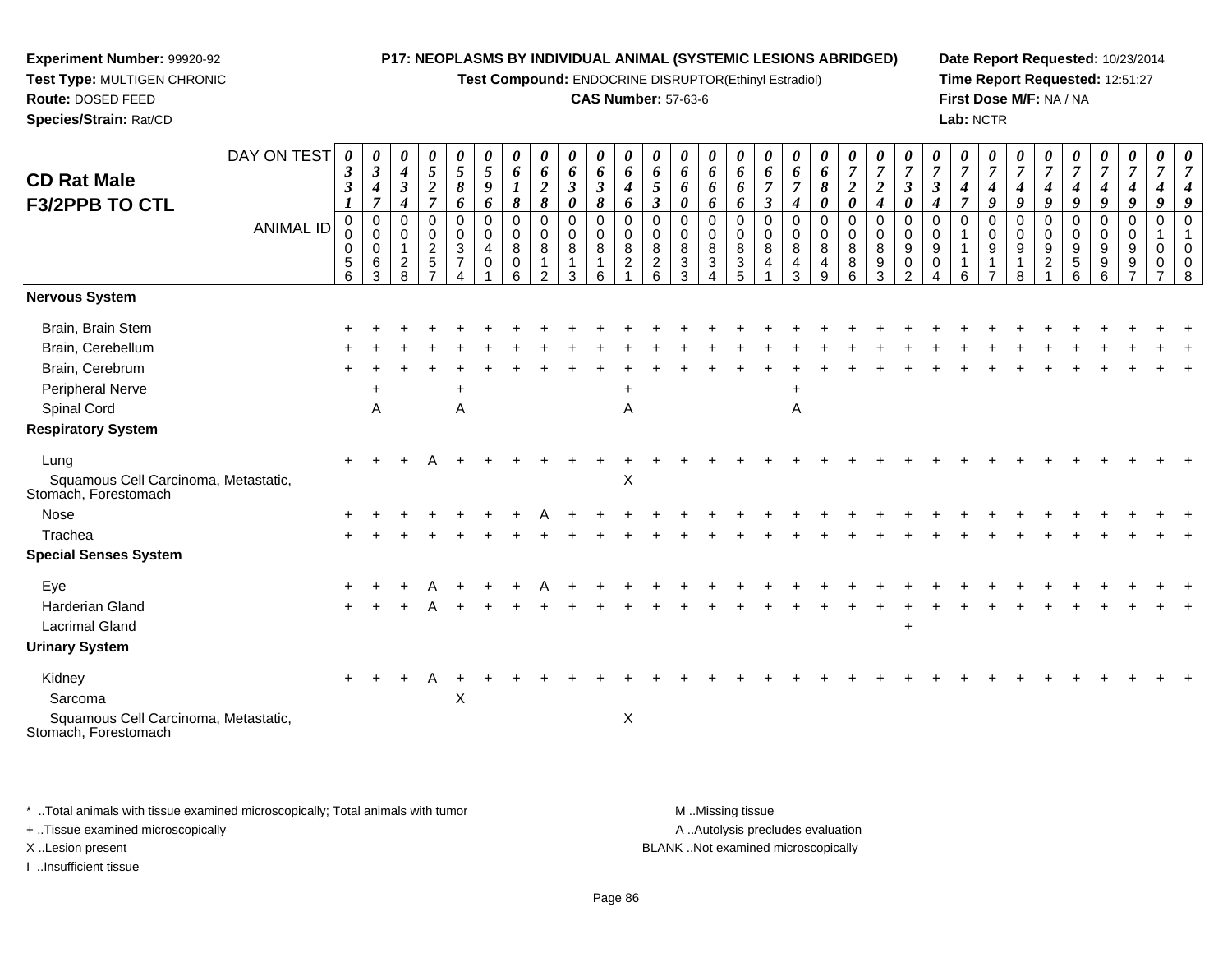**Test Compound:** ENDOCRINE DISRUPTOR(Ethinyl Estradiol)

#### **CAS Number:** 57-63-6

**Date Report Requested:** 10/23/2014**Time Report Requested:** 12:51:28**First Dose M/F:** NA / NA**Lab:** NCTR

| <b>CD Rat Male</b>                     | DAY ON TEST      | 0<br>$\boldsymbol{\beta}$ | $\boldsymbol{\theta}$<br>$\rightarrow$ | $\boldsymbol{\theta}$<br>4 | 0<br>5                | $\boldsymbol{\theta}$<br>$\mathcal{L}$ | 0<br>5                                  | 0<br>6            | $\boldsymbol{\theta}$<br>6               | $\boldsymbol{\theta}$<br>6 | $\boldsymbol{\theta}$<br>6                  | $\boldsymbol{\theta}$<br>6        | 0<br>6                        | 0<br>6           | $\boldsymbol{\theta}$<br>6 | $\boldsymbol{\theta}$<br>$\bm{o}$ | $\boldsymbol{\theta}$<br>6 | 0<br>6              | 0<br>6                     | $\boldsymbol{\theta}$ | $\boldsymbol{\theta}$ | $\boldsymbol{\theta}$<br>$\overline{ }$ | $\boldsymbol{\theta}$<br>$\mathbf{r}$ | $\boldsymbol{\theta}$ | 0           | $\boldsymbol{\theta}$ | $\boldsymbol{\theta}$<br>$\mathbf{r}$ | $\boldsymbol{\theta}$<br>$\overline{ }$ | $\boldsymbol{\theta}$<br>$\overline{ }$ | $\boldsymbol{\theta}$<br>7 | $\boldsymbol{\theta}$ | 0 |
|----------------------------------------|------------------|---------------------------|----------------------------------------|----------------------------|-----------------------|----------------------------------------|-----------------------------------------|-------------------|------------------------------------------|----------------------------|---------------------------------------------|-----------------------------------|-------------------------------|------------------|----------------------------|-----------------------------------|----------------------------|---------------------|----------------------------|-----------------------|-----------------------|-----------------------------------------|---------------------------------------|-----------------------|-------------|-----------------------|---------------------------------------|-----------------------------------------|-----------------------------------------|----------------------------|-----------------------|---|
| <b>F3/2PPB TO CTL</b>                  |                  | $\rightarrow$<br>J        | 4                                      | $\mathbf{J}$<br>4          | $\boldsymbol{2}$      | $\mathbf{o}$<br>$\sigma$<br>6          | 9<br>6                                  | $\mathbf{I}$<br>8 | $\mathbf{\hat{}}$<br>$\overline{z}$<br>8 | $\boldsymbol{\beta}$<br>0  | $\boldsymbol{\beta}$<br>$\overline{\delta}$ | 4<br>6                            | $\overline{\phantom{0}}$<br>J | o<br>0           | 6<br>6                     | $\bm{o}$<br>6                     | $\boldsymbol{\beta}$       | $\overline{ }$<br>4 | 8<br>$\boldsymbol{\theta}$ | $\overline{z}$<br>0   | ◢<br>4                | 3<br>$\boldsymbol{\theta}$              | $\boldsymbol{\beta}$<br>4             | $\boldsymbol{4}$      | 4<br>Q      | 4<br>9                | 4<br>9                                | 4<br>9                                  | 4<br>9                                  | 4<br>9                     | 4                     |   |
|                                        | <b>ANIMAL ID</b> | U<br>0<br>$\sqrt{5}$      | U<br>U<br>U<br>6                       | 0<br>0<br>$\overline{2}$   | 0<br>U<br>$rac{2}{5}$ | 0<br>0<br>3<br>⇁                       | $\mathbf 0$<br>0<br>4<br>$\overline{0}$ | 0<br>0<br>8<br>0  | 0<br>0<br>8                              | 0<br>0<br>8                | 0<br>0<br>8                                 | 0<br>$\mathbf 0$<br>8<br>$\Omega$ | 8<br>$\sim$<br>∼              | 0<br>0<br>8<br>3 | U<br>U<br>8<br>3           | 0<br>0<br>8<br>3                  | 0<br>0<br>8<br>4           | 0<br>0<br>8<br>4    | υ<br>8<br>4                | 0<br>0<br>8<br>8      | U<br>0<br>8<br>9      | 0<br>0<br>9<br>0                        | 0<br>0<br>9<br>0                      | 0                     | 0<br>U<br>9 | υ<br>U<br>9           | 0<br>0<br>9<br>$\overline{2}$         | 0<br>0<br>9<br>5                        | 0<br>0<br>$9\,$<br>9                    | 0<br>0<br>9<br>9           |                       |   |
| Urethra                                |                  | 6                         | 3                                      | 8                          | $\rightarrow$         |                                        |                                         | Р.                | ົ                                        | 3                          | ี                                           |                                   | $\mathbf{C}$                  | $\sim$           |                            |                                   |                            | ર<br>$\pm$          |                            | R.                    | $\sim$                | $\sim$                                  |                                       |                       |             |                       |                                       | 6                                       | 6                                       |                            |                       |   |
| <b>Urinary Bladder</b>                 |                  | $+$                       |                                        |                            |                       |                                        |                                         |                   |                                          |                            |                                             |                                   |                               |                  |                            |                                   |                            |                     |                            |                       |                       |                                         |                                       |                       |             |                       |                                       |                                         |                                         |                            |                       |   |
| <b>SYSTEMIC LESIONS</b>                |                  |                           |                                        |                            |                       |                                        |                                         |                   |                                          |                            |                                             |                                   |                               |                  |                            |                                   |                            |                     |                            |                       |                       |                                         |                                       |                       |             |                       |                                       |                                         |                                         |                            |                       |   |
| Multiple Organ<br>Leukemia Mononuclear |                  |                           |                                        |                            |                       |                                        |                                         |                   |                                          |                            |                                             |                                   |                               |                  |                            |                                   |                            |                     |                            |                       |                       |                                         | X                                     |                       |             |                       |                                       |                                         |                                         |                            |                       |   |

Lymphoma MalignantX

**Experiment Number:** 99920-92**Test Type:** MULTIGEN CHRONIC

**Route:** DOSED FEED**Species/Strain:** Rat/CD

\* ..Total animals with tissue examined microscopically; Total animals with tumor **M** . Missing tissue M ..Missing tissue

+ ..Tissue examined microscopically

I ..Insufficient tissue

A ..Autolysis precludes evaluation X ..Lesion present BLANK ..Not examined microscopically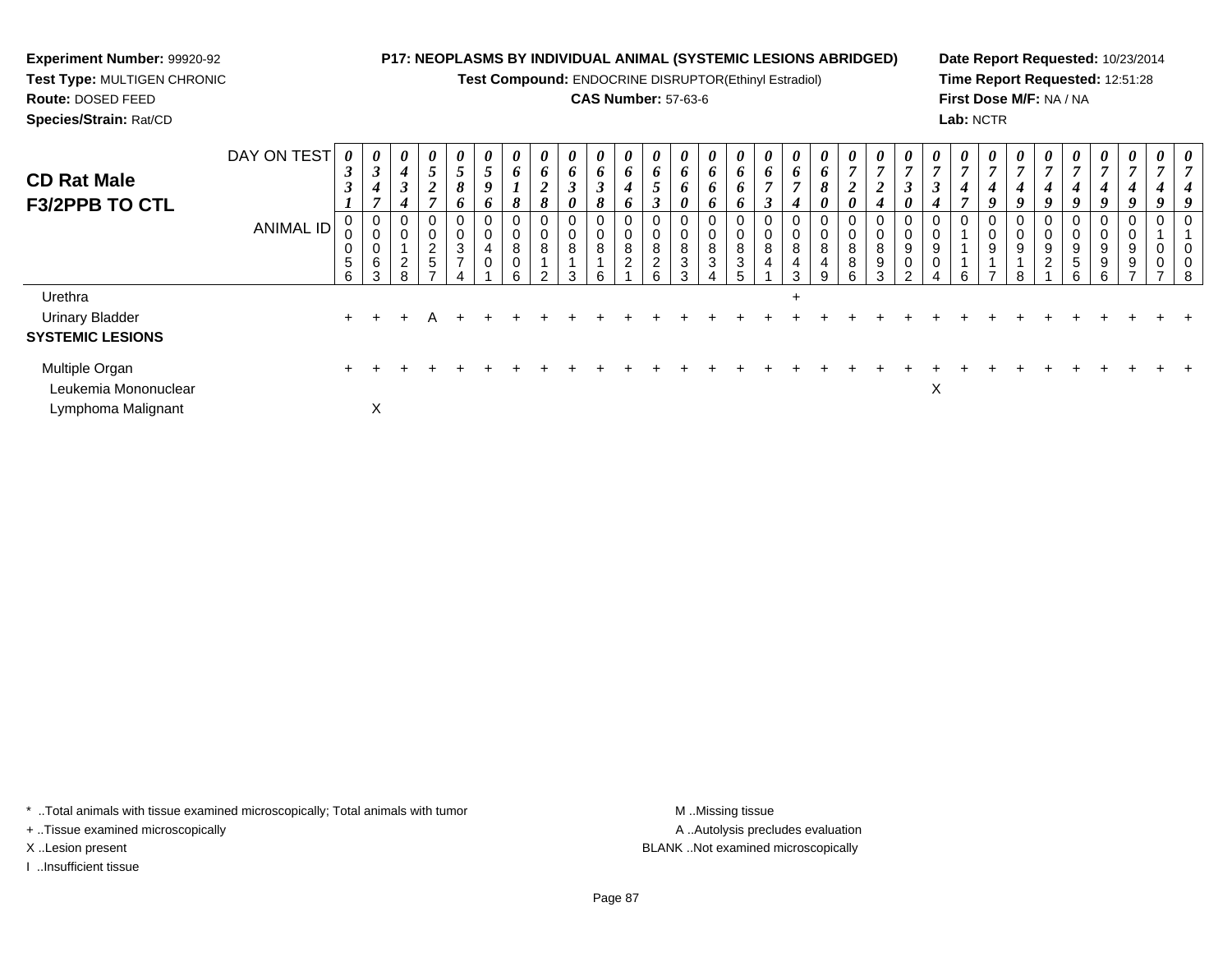**Test Compound:** ENDOCRINE DISRUPTOR(Ethinyl Estradiol)

# **CAS Number:** 57-63-6

**Date Report Requested:** 10/23/2014**Time Report Requested:** 12:51:28**First Dose M/F:** NA / NA**Lab:** NCTR

| * Total animals with tissue examined microscopically; Total animals with tumor | M Missing tissue                   |
|--------------------------------------------------------------------------------|------------------------------------|
| + Tissue examined microscopically                                              | A Autolysis precludes evaluation   |
| X Lesion present                                                               | BLANK Not examined microscopically |
| Insufficient tissue                                                            |                                    |

**CD Rat Male**

# **Test Type:** MULTIGEN CHRONIC**Route:** DOSED FEED

| DAY ON TEST<br><b>CD Rat Male</b>                            | 0<br>7<br>$\boldsymbol{4}$           | 0<br>7<br>5                                                        | 0<br>7<br>5                                                        | 0<br>7<br>5                                                | 0<br>$\overline{7}$<br>5                                       | 0<br>$\overline{7}$<br>5                                    | 0<br>7<br>5                                           | 0<br>$\overline{7}$<br>5                                       | 0<br>$\overline{7}$<br>5                                    | 0<br>$\overline{7}$<br>5                          | 0<br>$\overline{7}$<br>5                                              | 0<br>7<br>5                                           | 0<br>$\overline{7}$<br>5                                   | 0<br>$\overline{7}$<br>5             | 0<br>$\overline{7}$<br>5                                 | 0<br>$\overline{7}$<br>5     | 0<br>$\overline{7}$<br>5             | 0<br>$\overline{7}$<br>5 |                       |
|--------------------------------------------------------------|--------------------------------------|--------------------------------------------------------------------|--------------------------------------------------------------------|------------------------------------------------------------|----------------------------------------------------------------|-------------------------------------------------------------|-------------------------------------------------------|----------------------------------------------------------------|-------------------------------------------------------------|---------------------------------------------------|-----------------------------------------------------------------------|-------------------------------------------------------|------------------------------------------------------------|--------------------------------------|----------------------------------------------------------|------------------------------|--------------------------------------|--------------------------|-----------------------|
| <b>F3/2PPB TO CTL</b><br><b>ANIMAL ID</b>                    | 9<br>$\mathbf 0$<br>1<br>1<br>1<br>5 | $\boldsymbol{\theta}$<br>$\mathbf 0$<br>$\mathbf 0$<br>9<br>4<br>6 | 0<br>$\Omega$<br>$\mathbf 0$<br>$\boldsymbol{9}$<br>$\overline{4}$ | 0<br>$\Omega$<br>$\mathbf 0$<br>$\boldsymbol{9}$<br>8<br>8 | $\boldsymbol{2}$<br>$\mathbf{0}$<br>1<br>$\mathbf 0$<br>4<br>4 | $\overline{2}$<br>$\Omega$<br>1<br>0<br>4<br>$\overline{7}$ | $\overline{2}$<br>$\Omega$<br>1<br>$\Omega$<br>4<br>8 | $\boldsymbol{\beta}$<br>$\Omega$<br>1<br>$\mathbf 0$<br>4<br>3 | $\boldsymbol{4}$<br>$\mathbf 0$<br>1<br>$\pmb{0}$<br>5<br>4 | $\boldsymbol{4}$<br>0<br>1<br>$\pmb{0}$<br>5<br>5 | $\boldsymbol{4}$<br>$\Omega$<br>1<br>$\pmb{0}$<br>$\overline{5}$<br>6 | $\boldsymbol{4}$<br>$\Omega$<br>1<br>$\mathbf 0$<br>5 | $\boldsymbol{4}$<br>$\Omega$<br>1<br>$\mathbf 0$<br>5<br>8 | 5<br>$\mathbf 0$<br>1<br>0<br>6<br>6 | 5<br>$\Omega$<br>1<br>$\mathbf 0$<br>6<br>$\overline{7}$ | 5<br>$\Omega$<br>0<br>6<br>9 | 5<br>$\mathbf 0$<br>1<br>1<br>0<br>3 | 5<br>0<br>1<br>0<br>4    | <i><b>*TOTALS</b></i> |
| <b>Alimentary System</b>                                     |                                      |                                                                    |                                                                    |                                                            |                                                                |                                                             |                                                       |                                                                |                                                             |                                                   |                                                                       |                                                       |                                                            |                                      |                                                          |                              |                                      |                          |                       |
| Esophagus                                                    |                                      |                                                                    |                                                                    |                                                            |                                                                |                                                             |                                                       |                                                                |                                                             |                                                   |                                                                       |                                                       |                                                            |                                      |                                                          |                              | м                                    |                          | 48                    |
| Intestine Large, Cecum                                       |                                      |                                                                    |                                                                    |                                                            |                                                                |                                                             |                                                       |                                                                |                                                             |                                                   |                                                                       |                                                       |                                                            |                                      |                                                          |                              |                                      |                          | 43                    |
| Intestine Large, Colon                                       |                                      |                                                                    |                                                                    |                                                            |                                                                |                                                             |                                                       |                                                                |                                                             |                                                   |                                                                       |                                                       |                                                            |                                      | ÷                                                        |                              |                                      |                          | 43                    |
| Intestine Large, Rectum                                      |                                      |                                                                    |                                                                    |                                                            |                                                                |                                                             |                                                       |                                                                |                                                             |                                                   |                                                                       |                                                       |                                                            |                                      |                                                          |                              |                                      |                          | 44                    |
| Intestine Small, Duodenum                                    |                                      |                                                                    |                                                                    |                                                            |                                                                |                                                             |                                                       |                                                                |                                                             |                                                   |                                                                       |                                                       |                                                            |                                      |                                                          |                              |                                      |                          | 43                    |
| Intestine Small, Ileum                                       |                                      |                                                                    |                                                                    |                                                            | A                                                              | $\ddot{}$                                                   | Α                                                     | Α                                                              |                                                             | $\ddot{}$                                         | $\ddot{}$                                                             | $\div$                                                | Α                                                          |                                      | $\ddot{}$                                                |                              |                                      |                          | 38                    |
| Intestine Small, Jejunum                                     | ÷                                    |                                                                    |                                                                    |                                                            |                                                                |                                                             |                                                       |                                                                |                                                             |                                                   | $\ddot{}$                                                             | A                                                     |                                                            |                                      |                                                          |                              |                                      |                          | 41                    |
| Liver                                                        |                                      |                                                                    |                                                                    |                                                            |                                                                |                                                             |                                                       |                                                                |                                                             |                                                   |                                                                       |                                                       |                                                            |                                      |                                                          |                              |                                      |                          | 47                    |
| Squamous Cell Carcinoma, Metastatic,<br>Stomach, Forestomach |                                      |                                                                    |                                                                    |                                                            |                                                                |                                                             |                                                       |                                                                |                                                             |                                                   |                                                                       |                                                       |                                                            |                                      |                                                          |                              |                                      |                          | 1                     |
| Oral Mucosa                                                  |                                      |                                                                    |                                                                    |                                                            |                                                                |                                                             |                                                       |                                                                |                                                             |                                                   |                                                                       |                                                       |                                                            |                                      | +                                                        |                              |                                      |                          | 8                     |
| Squamous Cell Carcinoma                                      |                                      |                                                                    |                                                                    |                                                            |                                                                |                                                             |                                                       |                                                                |                                                             |                                                   |                                                                       |                                                       |                                                            |                                      |                                                          |                              |                                      |                          | $\overline{4}$        |
| Pancreas                                                     |                                      |                                                                    |                                                                    |                                                            |                                                                |                                                             |                                                       |                                                                |                                                             |                                                   |                                                                       |                                                       |                                                            |                                      |                                                          |                              |                                      |                          | 48                    |
| Squamous Cell Carcinoma, Metastatic,<br>Stomach, Forestomach |                                      |                                                                    |                                                                    |                                                            |                                                                |                                                             |                                                       |                                                                |                                                             |                                                   |                                                                       |                                                       |                                                            |                                      |                                                          |                              |                                      |                          | 1                     |
| <b>Salivary Glands</b>                                       |                                      |                                                                    |                                                                    |                                                            |                                                                |                                                             |                                                       |                                                                |                                                             |                                                   |                                                                       |                                                       |                                                            |                                      |                                                          |                              |                                      |                          | 49                    |
| Stomach, Forestomach                                         |                                      |                                                                    |                                                                    |                                                            |                                                                |                                                             |                                                       |                                                                |                                                             |                                                   |                                                                       |                                                       |                                                            |                                      |                                                          |                              |                                      |                          | 48                    |
| Squamous Cell Carcinoma                                      |                                      |                                                                    |                                                                    |                                                            |                                                                |                                                             |                                                       |                                                                |                                                             |                                                   |                                                                       |                                                       |                                                            |                                      |                                                          |                              |                                      |                          | 1                     |
| Stomach, Glandular                                           |                                      |                                                                    |                                                                    |                                                            |                                                                |                                                             |                                                       |                                                                |                                                             |                                                   |                                                                       |                                                       |                                                            |                                      |                                                          |                              |                                      |                          | 46                    |
| <b>Cardiovascular System</b>                                 |                                      |                                                                    |                                                                    |                                                            |                                                                |                                                             |                                                       |                                                                |                                                             |                                                   |                                                                       |                                                       |                                                            |                                      |                                                          |                              |                                      |                          |                       |
| <b>Blood Vessel</b>                                          |                                      |                                                                    |                                                                    |                                                            |                                                                |                                                             |                                                       |                                                                |                                                             |                                                   |                                                                       |                                                       |                                                            |                                      |                                                          |                              |                                      |                          | 49                    |

**Experiment Number:** 99920-92

**Species/Strain:** Rat/CD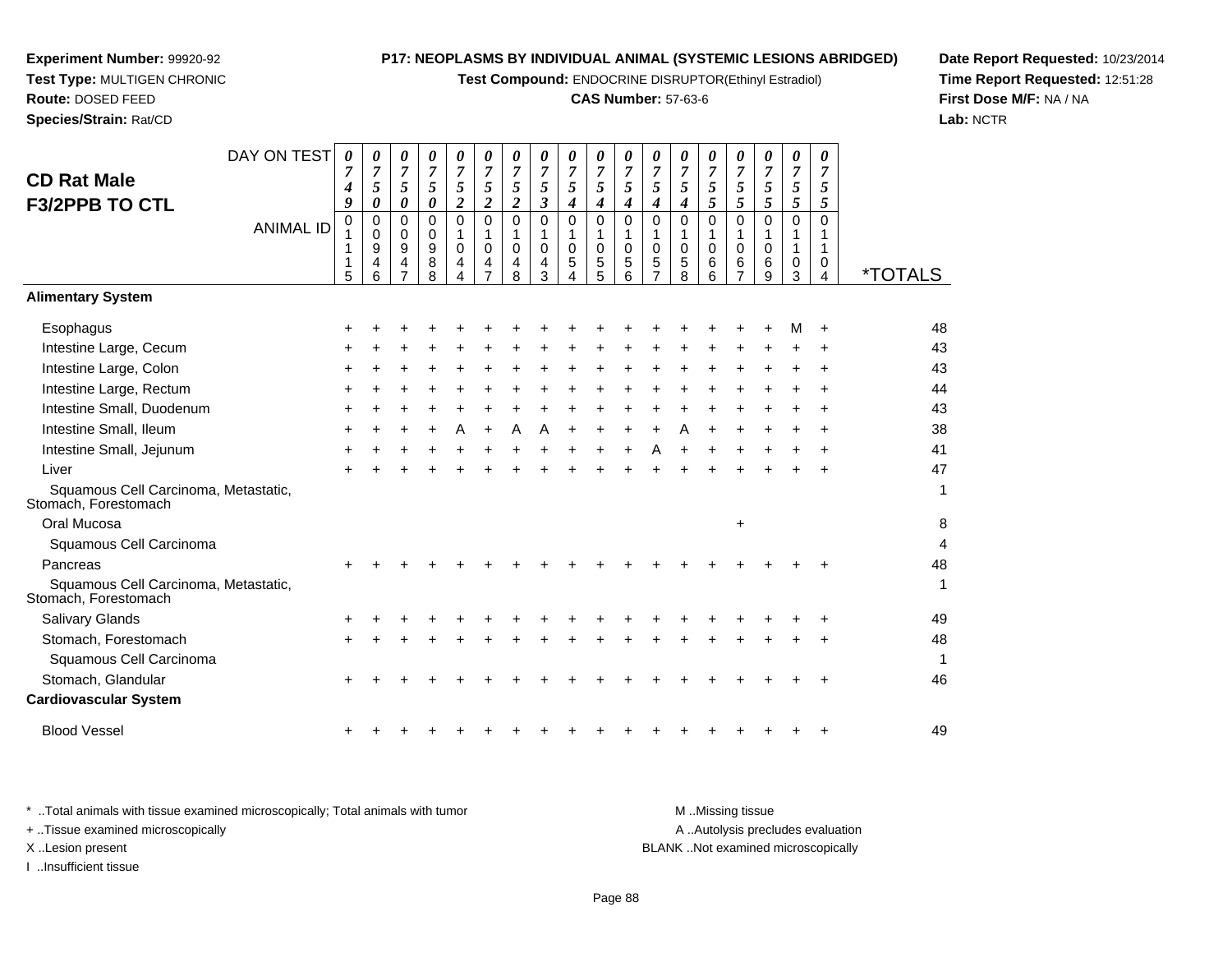**Test Compound:** ENDOCRINE DISRUPTOR(Ethinyl Estradiol)

#### **CAS Number:** 57-63-6

**Date Report Requested:** 10/23/2014**Time Report Requested:** 12:51:28**First Dose M/F:** NA / NA**Lab:** NCTR

| <b>CD Rat Male</b><br><b>F3/2PPB TO CTL</b>                  | DAY ON TEST<br><b>ANIMAL ID</b> | 0<br>4<br>9<br>0<br>5 | 0<br>7<br>5<br>$\boldsymbol{\theta}$<br>0<br>$\mathbf 0$<br>9<br>4<br>6 | 0<br>7<br>5<br>0<br>0<br>$\Omega$<br>9<br>4<br>$\overline{7}$ | $\boldsymbol{\theta}$<br>$\overline{7}$<br>5<br>$\boldsymbol{\theta}$<br>0<br>0<br>9<br>8<br>8 | 0<br>$\overline{7}$<br>5<br>$\overline{2}$<br>$\Omega$<br>$\mathbf 0$<br>$\overline{4}$<br>4 | $\boldsymbol{\theta}$<br>5<br>$\boldsymbol{2}$<br>$\Omega$<br>$\Omega$<br>4<br>$\overline{7}$ | 0<br>$\overline{7}$<br>5<br>$\boldsymbol{2}$<br>0<br>$\Omega$<br>4<br>8 | $\boldsymbol{\theta}$<br>7<br>5<br>3<br>0<br>$\Omega$<br>4<br>3 | 0<br>7<br>5<br>4<br>0<br>$\mathbf 0$<br>5<br>4 | 0<br>5<br>4<br>0<br>0<br>5<br>5 | $\boldsymbol{\theta}$<br>7<br>5<br>4<br>0<br>$\Omega$<br>5<br>6 | 0<br>$\overline{7}$<br>5<br>4<br>$\Omega$<br>$\mathbf 0$<br>5<br>$\overline{7}$ | 0<br>7<br>5<br>$\boldsymbol{4}$<br>$\Omega$<br>$\mathbf 0$<br>5<br>8 | 0<br>7<br>5<br>5<br>0<br>$\Omega$<br>6<br>6 | 0<br>7<br>5<br>5<br>0<br>$\Omega$<br>6<br>7 | 0<br>7<br>5<br>5<br>$\Omega$<br>$\mathbf 0$<br>6<br>9 | $\boldsymbol{\theta}$<br>$\overline{7}$<br>$\mathfrak{s}$<br>$5\overline{)}$<br>$\Omega$<br>1<br>0<br>3 | 0<br>7<br>5<br>5<br>0<br>0<br>4 | <i><b>*TOTALS</b></i> |
|--------------------------------------------------------------|---------------------------------|-----------------------|-------------------------------------------------------------------------|---------------------------------------------------------------|------------------------------------------------------------------------------------------------|----------------------------------------------------------------------------------------------|-----------------------------------------------------------------------------------------------|-------------------------------------------------------------------------|-----------------------------------------------------------------|------------------------------------------------|---------------------------------|-----------------------------------------------------------------|---------------------------------------------------------------------------------|----------------------------------------------------------------------|---------------------------------------------|---------------------------------------------|-------------------------------------------------------|---------------------------------------------------------------------------------------------------------|---------------------------------|-----------------------|
| Heart                                                        |                                 | $\ddot{}$             |                                                                         |                                                               |                                                                                                |                                                                                              |                                                                                               |                                                                         |                                                                 |                                                |                                 |                                                                 |                                                                                 |                                                                      |                                             |                                             |                                                       |                                                                                                         | $\ddot{}$                       | 49                    |
| Endocardium, Schwannoma Malignant                            |                                 |                       |                                                                         |                                                               |                                                                                                |                                                                                              |                                                                                               |                                                                         |                                                                 |                                                |                                 |                                                                 |                                                                                 |                                                                      |                                             |                                             |                                                       |                                                                                                         |                                 |                       |
| Squamous Cell Carcinoma, Metastatic,<br>Stomach, Forestomach |                                 |                       |                                                                         |                                                               |                                                                                                |                                                                                              |                                                                                               |                                                                         |                                                                 |                                                |                                 |                                                                 |                                                                                 |                                                                      |                                             |                                             |                                                       |                                                                                                         |                                 | 1                     |
| <b>Endocrine System</b>                                      |                                 |                       |                                                                         |                                                               |                                                                                                |                                                                                              |                                                                                               |                                                                         |                                                                 |                                                |                                 |                                                                 |                                                                                 |                                                                      |                                             |                                             |                                                       |                                                                                                         |                                 |                       |
| <b>Adrenal Cortex</b>                                        |                                 |                       |                                                                         |                                                               |                                                                                                |                                                                                              |                                                                                               |                                                                         |                                                                 |                                                |                                 |                                                                 |                                                                                 |                                                                      |                                             |                                             |                                                       |                                                                                                         |                                 | 49                    |
| Adenoma                                                      |                                 |                       |                                                                         |                                                               |                                                                                                |                                                                                              |                                                                                               |                                                                         |                                                                 |                                                |                                 |                                                                 |                                                                                 |                                                                      |                                             |                                             |                                                       |                                                                                                         |                                 |                       |
| Adrenal Medulla                                              |                                 |                       |                                                                         |                                                               |                                                                                                |                                                                                              |                                                                                               |                                                                         |                                                                 |                                                |                                 |                                                                 |                                                                                 |                                                                      | м                                           |                                             |                                                       |                                                                                                         |                                 | 48                    |
| Pheochromocytoma Benign                                      |                                 |                       |                                                                         |                                                               | X                                                                                              |                                                                                              |                                                                                               |                                                                         |                                                                 |                                                |                                 |                                                                 |                                                                                 |                                                                      |                                             | X                                           |                                                       |                                                                                                         |                                 | 4                     |
| Islets, Pancreatic                                           |                                 |                       |                                                                         |                                                               |                                                                                                |                                                                                              |                                                                                               |                                                                         |                                                                 |                                                |                                 |                                                                 |                                                                                 |                                                                      |                                             |                                             |                                                       |                                                                                                         |                                 | 48                    |
| Adenoma                                                      |                                 |                       |                                                                         |                                                               |                                                                                                |                                                                                              |                                                                                               |                                                                         |                                                                 |                                                |                                 |                                                                 |                                                                                 |                                                                      |                                             |                                             |                                                       |                                                                                                         |                                 | 1                     |
| Parathyroid Gland                                            |                                 |                       |                                                                         |                                                               |                                                                                                |                                                                                              |                                                                                               | м                                                                       |                                                                 | М                                              | +                               | м                                                               |                                                                                 |                                                                      |                                             |                                             |                                                       |                                                                                                         |                                 | 44                    |
| Adenoma                                                      |                                 |                       |                                                                         |                                                               |                                                                                                |                                                                                              |                                                                                               |                                                                         |                                                                 |                                                |                                 |                                                                 |                                                                                 |                                                                      |                                             |                                             |                                                       |                                                                                                         |                                 | 1                     |
| <b>Pituitary Gland</b>                                       |                                 |                       |                                                                         |                                                               |                                                                                                |                                                                                              |                                                                                               |                                                                         |                                                                 |                                                |                                 |                                                                 |                                                                                 |                                                                      |                                             |                                             |                                                       |                                                                                                         |                                 | 48                    |
| Pars Distalis, Adenoma                                       |                                 | X                     |                                                                         | X                                                             |                                                                                                |                                                                                              | X                                                                                             | X                                                                       | $\times$                                                        | $\times$                                       |                                 |                                                                 | Χ                                                                               |                                                                      |                                             |                                             | X                                                     | X                                                                                                       | $\times$                        | 20                    |
| Pars Intermed, Adenoma                                       |                                 |                       |                                                                         |                                                               |                                                                                                |                                                                                              |                                                                                               |                                                                         |                                                                 |                                                |                                 |                                                                 |                                                                                 |                                                                      |                                             |                                             |                                                       |                                                                                                         |                                 | 1                     |
| <b>Thyroid Gland</b>                                         |                                 |                       |                                                                         |                                                               |                                                                                                |                                                                                              |                                                                                               |                                                                         |                                                                 |                                                |                                 |                                                                 |                                                                                 |                                                                      |                                             |                                             |                                                       |                                                                                                         |                                 | 49                    |
| Follicular Cel, Adenoma                                      |                                 |                       |                                                                         |                                                               |                                                                                                |                                                                                              | X                                                                                             |                                                                         |                                                                 |                                                |                                 |                                                                 |                                                                                 |                                                                      |                                             |                                             |                                                       |                                                                                                         |                                 | 1                     |
| <b>General Body System</b>                                   |                                 |                       |                                                                         |                                                               |                                                                                                |                                                                                              |                                                                                               |                                                                         |                                                                 |                                                |                                 |                                                                 |                                                                                 |                                                                      |                                             |                                             |                                                       |                                                                                                         |                                 |                       |
|                                                              |                                 |                       |                                                                         |                                                               |                                                                                                |                                                                                              |                                                                                               |                                                                         |                                                                 |                                                |                                 |                                                                 |                                                                                 |                                                                      |                                             |                                             |                                                       |                                                                                                         |                                 |                       |

NONE**Genital System**

\* ..Total animals with tissue examined microscopically; Total animals with tumor **M** . Missing tissue M ..Missing tissue

+ ..Tissue examined microscopically

**Experiment Number:** 99920-92**Test Type:** MULTIGEN CHRONIC

**Route:** DOSED FEED**Species/Strain:** Rat/CD

I ..Insufficient tissue

A ..Autolysis precludes evaluation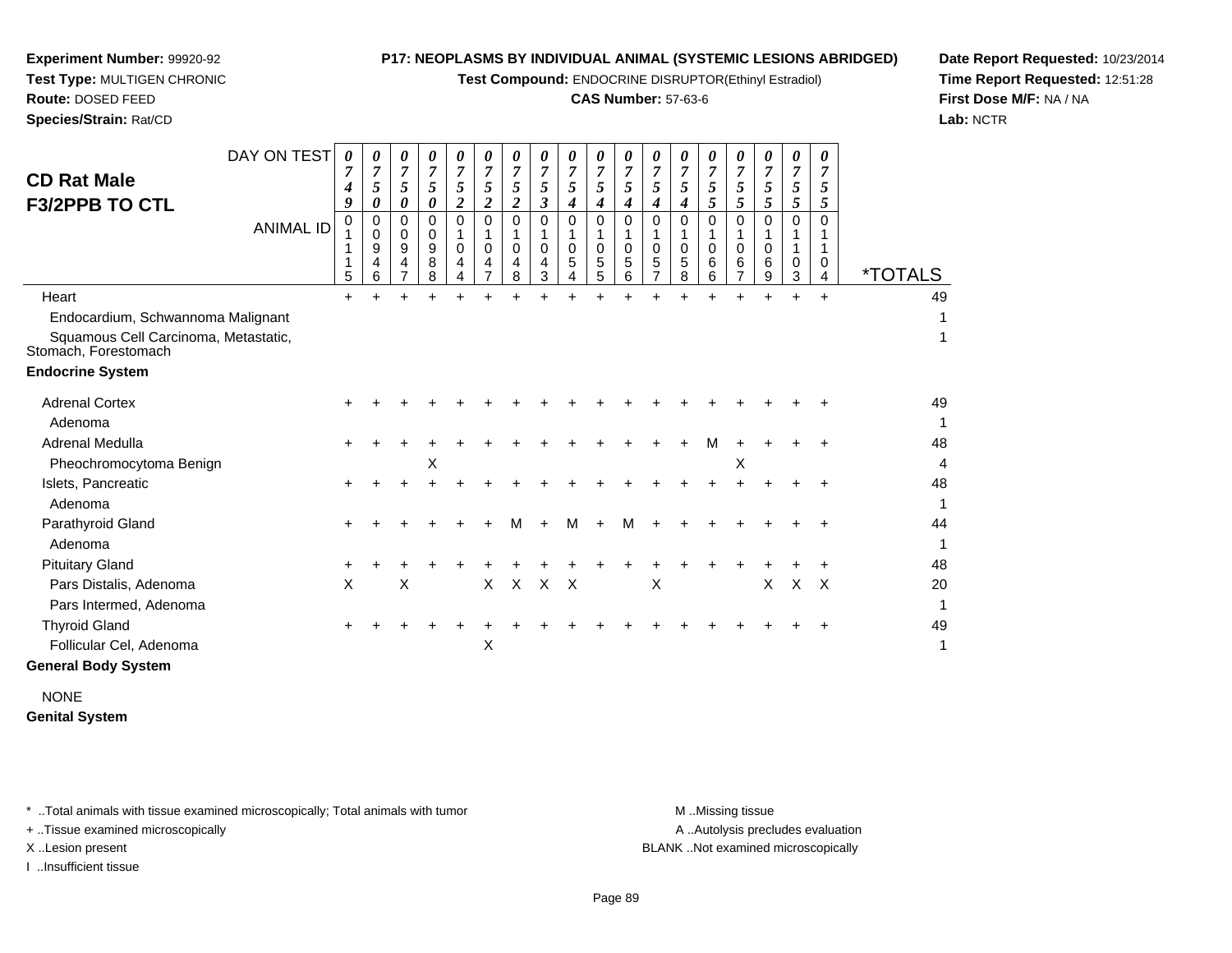**Test Compound:** ENDOCRINE DISRUPTOR(Ethinyl Estradiol)

#### **CAS Number:** 57-63-6

*0*

*7 5 4*

*0 7 5*

*0*

49

1

1

1

*7 5 5*

**Date Report Requested:** 10/23/2014**Time Report Requested:** 12:51:28**First Dose M/F:** NA / NA**Lab:** NCTR

| <b>F3/2PPB TO CTL</b>                                        | 9         | 0                     | 0                | 0                               | 2           | 2           | 2                | 3                | 4           | 4                | 4                       | 4           | 4                | 5                | 5           | 5                | 5           | 5      |                       |
|--------------------------------------------------------------|-----------|-----------------------|------------------|---------------------------------|-------------|-------------|------------------|------------------|-------------|------------------|-------------------------|-------------|------------------|------------------|-------------|------------------|-------------|--------|-----------------------|
| <b>ANIMAL ID</b>                                             | 0<br>5    | 0<br>0<br>9<br>4<br>6 | 0<br>0<br>9<br>4 | 0<br>$\mathbf 0$<br>9<br>8<br>8 | 0<br>0<br>4 | 0<br>0<br>4 | 0<br>0<br>4<br>8 | 0<br>0<br>4<br>3 | 0<br>0<br>5 | 0<br>0<br>5<br>5 | $\Omega$<br>0<br>5<br>6 | 0<br>0<br>5 | 0<br>0<br>5<br>8 | 0<br>0<br>6<br>6 | 0<br>0<br>6 | 0<br>0<br>6<br>9 | 0<br>0<br>3 | 0<br>0 | <i><b>*TOTALS</b></i> |
| <b>Coagulating Gland</b>                                     | $\ddot{}$ |                       |                  |                                 |             |             |                  |                  |             |                  |                         |             |                  |                  |             |                  |             |        | 49                    |
| Epididymis                                                   |           |                       |                  |                                 |             |             |                  |                  |             |                  |                         |             |                  |                  |             |                  |             |        | 49                    |
| Squamous Cell Carcinoma, Metastatic,<br>Stomach, Forestomach |           |                       |                  |                                 |             |             |                  |                  |             |                  |                         |             |                  |                  |             |                  |             |        | 1                     |
| <b>Preputial Gland</b>                                       |           |                       |                  |                                 |             |             |                  |                  |             |                  |                         |             |                  |                  |             |                  |             |        | 49                    |
| Carcinoma                                                    |           |                       |                  |                                 |             |             |                  |                  |             |                  |                         |             |                  |                  |             |                  |             |        | 1                     |
| Squamous Cell Carcinoma                                      |           |                       |                  |                                 |             |             |                  |                  |             |                  |                         |             |                  |                  | X           |                  |             |        | 3                     |
| Prostate, Dorsal/Lateral Lobe                                |           | $\ddot{}$             |                  |                                 | M           |             |                  | +                |             |                  |                         |             |                  |                  |             |                  |             | +      | 48                    |
| Squamous Cell Carcinoma, Metastatic,<br>Stomach, Forestomach |           |                       |                  |                                 |             |             |                  |                  |             |                  |                         |             |                  |                  |             |                  |             |        | 1                     |
| Prostate, Ventral Lobe                                       |           |                       |                  |                                 |             |             |                  |                  |             |                  |                         |             |                  |                  |             |                  |             |        | 48                    |
| <b>Rete Testes</b>                                           | +         |                       |                  |                                 |             |             |                  |                  |             |                  |                         |             |                  |                  |             |                  |             | м      | 45                    |
| <b>Seminal Vesicle</b>                                       |           |                       |                  |                                 |             |             |                  |                  |             |                  |                         |             |                  |                  |             |                  |             |        | 44                    |
| <b>Testes</b>                                                |           |                       |                  |                                 |             |             |                  |                  |             |                  |                         |             |                  |                  |             |                  |             |        | 49                    |
| Interstit Cell, Adenoma                                      |           |                       |                  |                                 |             |             |                  |                  |             |                  |                         |             |                  |                  |             |                  |             |        | 1                     |
| Squamous Cell Carcinoma, Metastatic,<br>Stomach, Forestomach |           |                       |                  |                                 |             |             |                  |                  |             |                  |                         |             |                  |                  |             |                  |             |        | 1                     |
| <b>Hematopoietic System</b>                                  |           |                       |                  |                                 |             |             |                  |                  |             |                  |                         |             |                  |                  |             |                  |             |        |                       |
| <b>Bone Marrow</b>                                           |           |                       |                  |                                 |             |             |                  |                  |             |                  |                         |             |                  |                  |             |                  |             |        | 49                    |
| Lymph Node                                                   |           |                       |                  |                                 |             |             |                  |                  |             | ٠                |                         |             |                  |                  |             |                  |             |        | 16                    |
| Lymph Node, Mandibular                                       |           |                       |                  |                                 |             |             |                  |                  |             |                  |                         |             |                  |                  |             |                  |             |        | 48                    |
|                                                              |           |                       |                  |                                 |             |             |                  |                  |             |                  |                         |             |                  |                  |             |                  |             |        |                       |

**Experiment Number:** 99920-92**Test Type:** MULTIGEN CHRONIC

Lymph Node, Mesenteric

DAY ON TEST

 $\circ$  +

**Route:** DOSED FEED**Species/Strain:** Rat/CD

**CD Rat Male**

\* ..Total animals with tissue examined microscopically; Total animals with tumor **M** ..Missing tissue M ..Missing tissue A ..Autolysis precludes evaluation + ..Tissue examined microscopically X ..Lesion present BLANK ..Not examined microscopicallyI ..Insufficient tissue

Page 90

<sup>+</sup> <sup>+</sup> <sup>+</sup> <sup>+</sup> <sup>+</sup> <sup>+</sup> <sup>+</sup> <sup>+</sup> <sup>+</sup> <sup>+</sup> <sup>+</sup> <sup>+</sup> <sup>+</sup> <sup>+</sup> <sup>+</sup> <sup>+</sup> <sup>+</sup> <sup>46</sup>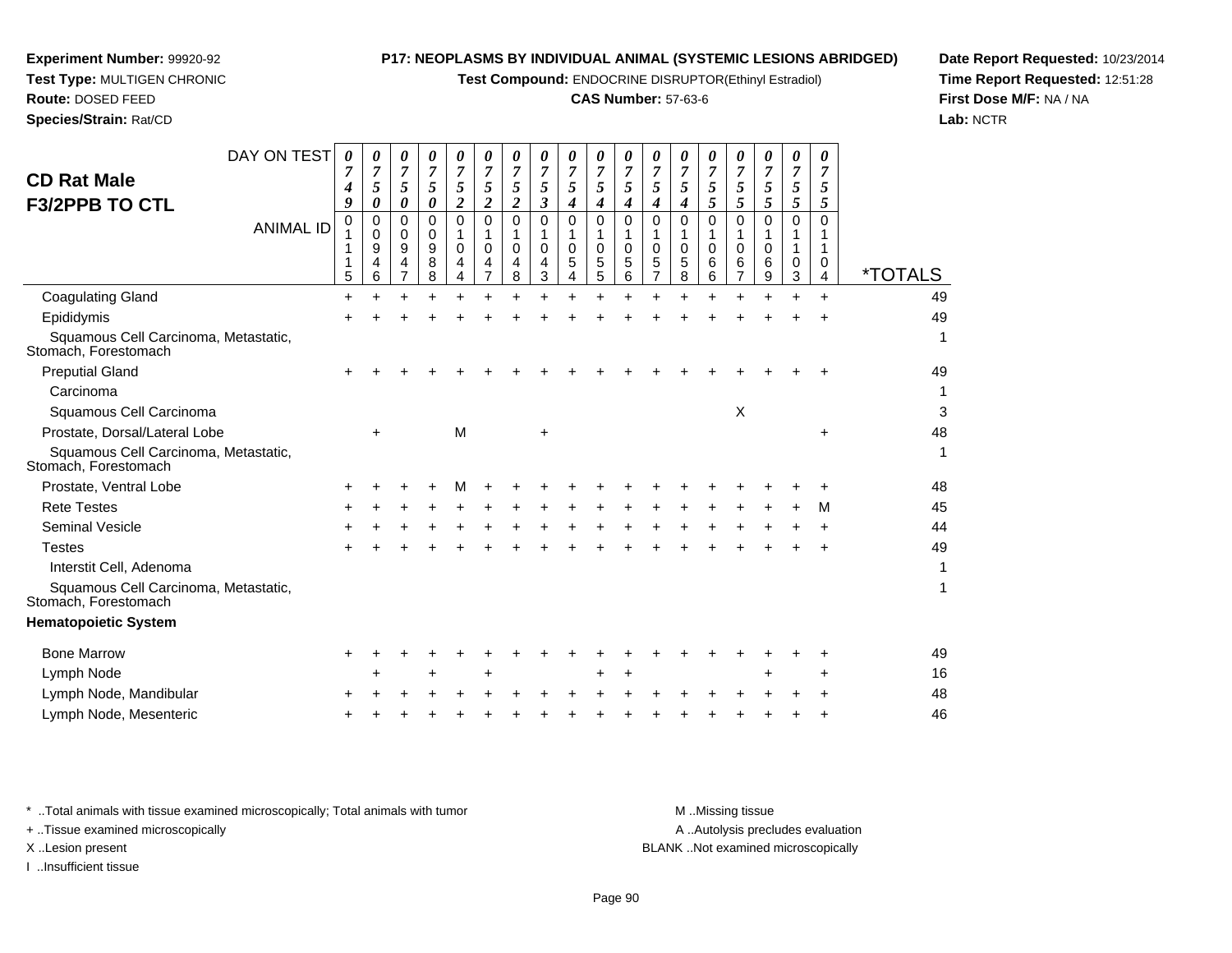**Test Compound:** ENDOCRINE DISRUPTOR(Ethinyl Estradiol)

#### **CAS Number:** 57-63-6

**Date Report Requested:** 10/23/2014**Time Report Requested:** 12:51:28**First Dose M/F:** NA / NA**Lab:** NCTR

**Species/Strain:** Rat/CD

**Experiment Number:** 99920-92

| DAY ON TEST<br><b>CD Rat Male</b><br><b>F3/2PPB TO CTL</b><br><b>ANIMAL ID</b>                                   | 0<br>7<br>4<br>9<br>0<br>1<br>1<br>1<br>5 | 0<br>$\overline{7}$<br>$\mathfrak{I}$<br>0<br>0<br>0<br>9<br>4<br>6 | 0<br>$\overline{7}$<br>$\mathfrak{H}$<br>0<br>$\mathbf 0$<br>0<br>9<br>$\overline{4}$<br>7 | 0<br>$\overline{7}$<br>$\mathfrak{H}$<br>0<br>0<br>0<br>9<br>8<br>8 | $\theta$<br>$\overline{7}$<br>5<br>$\boldsymbol{2}$<br>$\Omega$<br>1<br>0<br>4<br>Δ | 0<br>$\overline{7}$<br>5<br>$\boldsymbol{2}$<br>$\mathbf 0$<br>1<br>0<br>4<br>7 | 0<br>$\overline{7}$<br>5<br>$\boldsymbol{2}$<br>0<br>1<br>$\mathbf 0$<br>4<br>8 | 0<br>$\overline{7}$<br>5<br>3<br>$\mathbf 0$<br>1<br>$\mathbf 0$<br>4<br>3 | 0<br>7<br>5<br>4<br>$\Omega$<br>1<br>$\mathbf 0$<br>5 | $\boldsymbol{\theta}$<br>$\overline{7}$<br>5<br>4<br>$\Omega$<br>$\mathbf 0$<br>5<br>5 | 0<br>$\overline{7}$<br>5<br>4<br>$\Omega$<br>$\mathbf 0$<br>5<br>6 | 0<br>$\overline{7}$<br>5<br>4<br>$\Omega$<br>$\mathbf 0$<br>5 | $\boldsymbol{\theta}$<br>7<br>5<br>4<br>$\Omega$<br>1<br>$\mathbf 0$<br>5<br>8 | 0<br>7<br>5<br>5<br>$\Omega$<br>$\mathbf 0$<br>6<br>6 | $\boldsymbol{\theta}$<br>7<br>5<br>5<br>$\mathbf 0$<br>1<br>$\mathbf 0$<br>6<br>7 | 0<br>7<br>5<br>5<br>$\Omega$<br>$\mathbf 0$<br>6<br>9 | $\boldsymbol{\theta}$<br>7<br>5<br>5<br>$\Omega$<br>1<br>0<br>3 | $\theta$<br>7<br>5<br>5<br>$\Omega$<br>1<br>0<br>4 | <i><b>*TOTALS</b></i>                  |
|------------------------------------------------------------------------------------------------------------------|-------------------------------------------|---------------------------------------------------------------------|--------------------------------------------------------------------------------------------|---------------------------------------------------------------------|-------------------------------------------------------------------------------------|---------------------------------------------------------------------------------|---------------------------------------------------------------------------------|----------------------------------------------------------------------------|-------------------------------------------------------|----------------------------------------------------------------------------------------|--------------------------------------------------------------------|---------------------------------------------------------------|--------------------------------------------------------------------------------|-------------------------------------------------------|-----------------------------------------------------------------------------------|-------------------------------------------------------|-----------------------------------------------------------------|----------------------------------------------------|----------------------------------------|
| Squamous Cell Carcinoma, Metastatic,<br>Stomach, Forestomach                                                     |                                           |                                                                     |                                                                                            |                                                                     |                                                                                     |                                                                                 |                                                                                 |                                                                            |                                                       |                                                                                        |                                                                    |                                                               |                                                                                |                                                       |                                                                                   |                                                       |                                                                 |                                                    |                                        |
| Spleen<br>Squamous Cell Carcinoma, Metastatic,<br>Stomach, Forestomach                                           |                                           |                                                                     |                                                                                            |                                                                     |                                                                                     |                                                                                 |                                                                                 |                                                                            |                                                       |                                                                                        |                                                                    |                                                               |                                                                                |                                                       |                                                                                   |                                                       |                                                                 |                                                    | 48<br>1                                |
| Thymus<br>Squamous Cell Carcinoma, Metastatic,<br>Stomach, Forestomach                                           |                                           |                                                                     |                                                                                            |                                                                     |                                                                                     |                                                                                 |                                                                                 |                                                                            |                                                       |                                                                                        |                                                                    |                                                               |                                                                                |                                                       |                                                                                   |                                                       |                                                                 |                                                    | 45<br>$\mathbf{1}$                     |
| <b>Integumentary System</b>                                                                                      |                                           |                                                                     |                                                                                            |                                                                     |                                                                                     |                                                                                 |                                                                                 |                                                                            |                                                       |                                                                                        |                                                                    |                                                               |                                                                                |                                                       |                                                                                   |                                                       |                                                                 |                                                    |                                        |
| <b>Mammary Gland</b><br>Fibroadenoma<br>Fibroma                                                                  |                                           |                                                                     |                                                                                            |                                                                     | X                                                                                   |                                                                                 |                                                                                 |                                                                            |                                                       |                                                                                        |                                                                    |                                                               |                                                                                |                                                       |                                                                                   |                                                       |                                                                 | X                                                  | 42<br>$\overline{c}$<br>-1             |
| <b>Skin</b><br>Keratoacanthoma<br>Lipoma                                                                         |                                           |                                                                     |                                                                                            |                                                                     | $\pmb{\times}$                                                                      |                                                                                 |                                                                                 |                                                                            |                                                       |                                                                                        |                                                                    |                                                               |                                                                                |                                                       |                                                                                   |                                                       |                                                                 |                                                    | 49<br>$\overline{c}$<br>$\overline{c}$ |
| <b>Musculoskeletal System</b>                                                                                    |                                           |                                                                     |                                                                                            |                                                                     |                                                                                     |                                                                                 |                                                                                 |                                                                            |                                                       |                                                                                        |                                                                    |                                                               |                                                                                |                                                       |                                                                                   |                                                       |                                                                 |                                                    |                                        |
| Bone<br>Cranium, Squamous Cell Carcinoma, Deep<br>Invasion                                                       |                                           |                                                                     |                                                                                            |                                                                     |                                                                                     |                                                                                 |                                                                                 |                                                                            |                                                       |                                                                                        |                                                                    |                                                               |                                                                                |                                                       |                                                                                   |                                                       |                                                                 |                                                    | 1<br>1                                 |
| Bone, Femur<br><b>Skeletal Muscle</b><br>Diaphragm, Squamous Cell Carcinoma,<br>Metastatic, Stomach, Forestomach |                                           |                                                                     |                                                                                            |                                                                     |                                                                                     |                                                                                 |                                                                                 |                                                                            |                                                       |                                                                                        |                                                                    |                                                               |                                                                                |                                                       |                                                                                   |                                                       |                                                                 |                                                    | 49<br>4<br>1                           |

\* ..Total animals with tissue examined microscopically; Total animals with tumor **M** . Missing tissue M ..Missing tissue A ..Autolysis precludes evaluation + ..Tissue examined microscopically X ..Lesion present BLANK ..Not examined microscopicallyI ..Insufficient tissue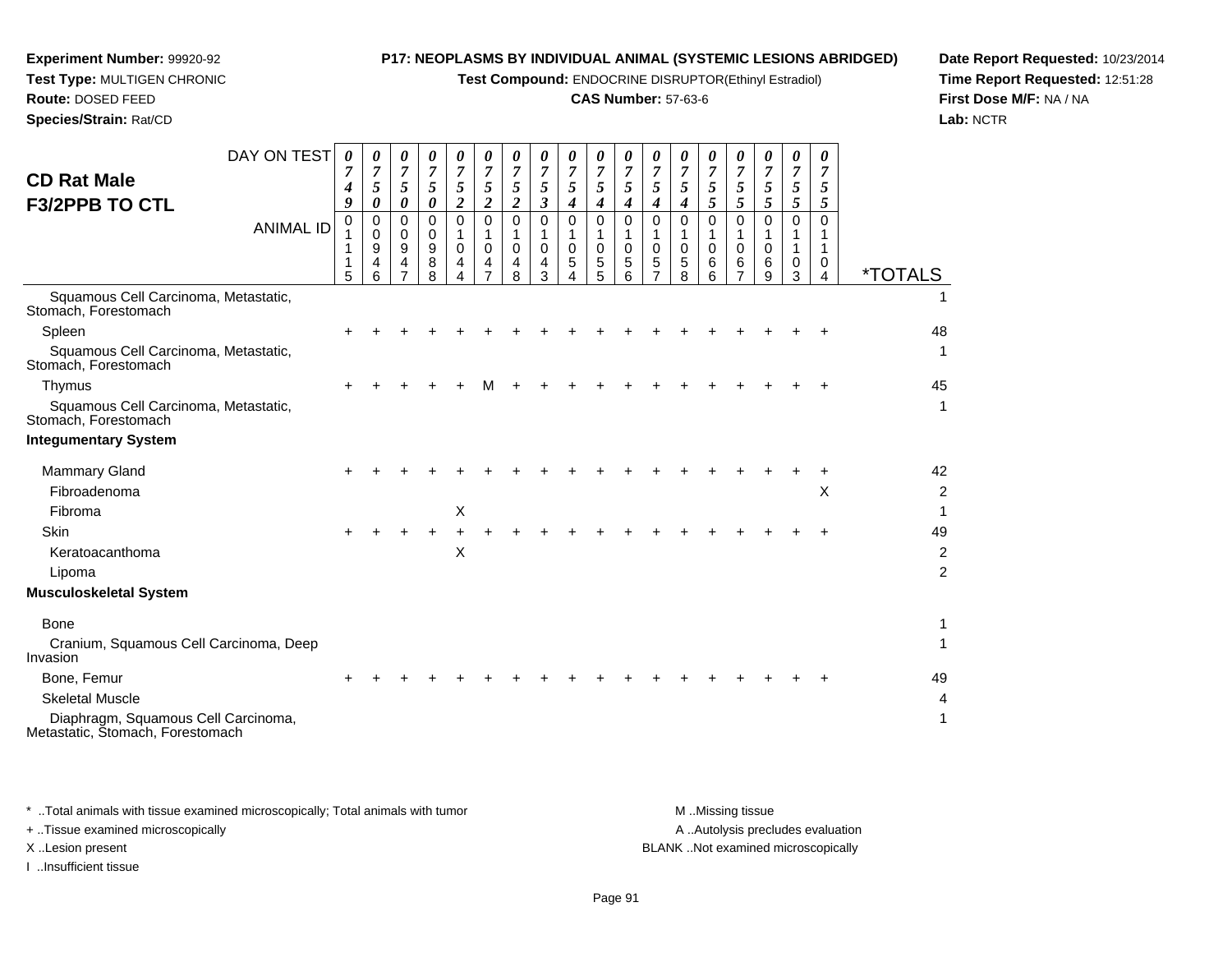**Test Compound:** ENDOCRINE DISRUPTOR(Ethinyl Estradiol)

#### **CAS Number:** 57-63-6

**Date Report Requested:** 10/23/2014**Time Report Requested:** 12:51:28**First Dose M/F:** NA / NA**Lab:** NCTR

| <b>CD Rat Male</b><br><b>F3/2PPB TO CTL</b>                  | DAY ON TEST<br><b>ANIMAL ID</b> | $\boldsymbol{\theta}$<br>$\overline{7}$<br>$\boldsymbol{4}$<br>9<br>0<br>1<br>1<br>1<br>5 | 0<br>$\overline{7}$<br>5<br>0<br>$\mathbf{0}$<br>$\mathbf 0$<br>9<br>4<br>6 | $\theta$<br>$\boldsymbol{7}$<br>5<br>$\Omega$<br>$\mathbf 0$<br>9<br>4 | 0<br>$\boldsymbol{7}$<br>5<br>0<br>$\Omega$<br>$\mathbf 0$<br>$\boldsymbol{9}$<br>8<br>8 | 0<br>$\overline{7}$<br>5<br>$\boldsymbol{2}$<br>$\Omega$<br>$\pmb{0}$<br>4 | 0<br>$\overline{7}$<br>5<br>$\boldsymbol{2}$<br>$\Omega$<br>1<br>$\mathbf 0$<br>4 | 0<br>$\overline{7}$<br>5<br>$\overline{2}$<br>$\Omega$<br>0<br>4<br>8 | 0<br>$\overline{7}$<br>5<br>3<br>$\Omega$<br>$\mathbf 0$<br>4<br>3 | $\boldsymbol{\theta}$<br>$\overline{7}$<br>5<br>$\Omega$<br>$\mathbf 0$<br>5 | $\boldsymbol{\theta}$<br>$\overline{7}$<br>5<br>$\Omega$<br>$\mathbf 0$<br>5<br>5 | 0<br>$\overline{7}$<br>5<br>4<br>$\Omega$<br>0<br>5<br>6 | 0<br>$\boldsymbol{7}$<br>5<br>4<br>$\Omega$<br>$\mathbf 0$<br>5 | 0<br>$\overline{7}$<br>5<br>4<br>$\Omega$<br>1<br>$\mathbf 0$<br>5<br>8 | 0<br>$\overline{7}$<br>5<br>5<br>$\Omega$<br>$\mathbf 0$<br>6<br>6 | 0<br>$\overline{7}$<br>5<br>5<br>$\Omega$<br>$\pmb{0}$<br>6<br>7 | 0<br>$\overline{7}$<br>5<br>5<br>$\Omega$<br>$\mathbf 0$<br>6<br>9 | 0<br>$\overline{7}$<br>5<br>$\overline{5}$<br>$\Omega$<br>0<br>3 | 0<br>7<br>5<br>5<br>$\Omega$<br>0 | <i><b>*TOTALS</b></i> |
|--------------------------------------------------------------|---------------------------------|-------------------------------------------------------------------------------------------|-----------------------------------------------------------------------------|------------------------------------------------------------------------|------------------------------------------------------------------------------------------|----------------------------------------------------------------------------|-----------------------------------------------------------------------------------|-----------------------------------------------------------------------|--------------------------------------------------------------------|------------------------------------------------------------------------------|-----------------------------------------------------------------------------------|----------------------------------------------------------|-----------------------------------------------------------------|-------------------------------------------------------------------------|--------------------------------------------------------------------|------------------------------------------------------------------|--------------------------------------------------------------------|------------------------------------------------------------------|-----------------------------------|-----------------------|
| <b>Nervous System</b>                                        |                                 |                                                                                           |                                                                             |                                                                        |                                                                                          |                                                                            |                                                                                   |                                                                       |                                                                    |                                                                              |                                                                                   |                                                          |                                                                 |                                                                         |                                                                    |                                                                  |                                                                    |                                                                  |                                   |                       |
| Brain, Brain Stem                                            |                                 | +                                                                                         |                                                                             |                                                                        |                                                                                          |                                                                            |                                                                                   |                                                                       |                                                                    |                                                                              |                                                                                   |                                                          |                                                                 |                                                                         |                                                                    |                                                                  |                                                                    |                                                                  |                                   | 49                    |
| Brain, Cerebellum                                            |                                 | +                                                                                         |                                                                             |                                                                        |                                                                                          |                                                                            |                                                                                   |                                                                       |                                                                    |                                                                              |                                                                                   |                                                          |                                                                 |                                                                         |                                                                    |                                                                  |                                                                    |                                                                  |                                   | 49                    |
| Brain, Cerebrum                                              |                                 | $\ddot{}$                                                                                 |                                                                             |                                                                        |                                                                                          |                                                                            |                                                                                   |                                                                       |                                                                    |                                                                              |                                                                                   |                                                          |                                                                 |                                                                         |                                                                    |                                                                  |                                                                    | $\ddot{}$                                                        | $\div$                            | 49                    |
| Peripheral Nerve                                             |                                 |                                                                                           |                                                                             |                                                                        |                                                                                          |                                                                            |                                                                                   |                                                                       |                                                                    |                                                                              |                                                                                   |                                                          |                                                                 |                                                                         |                                                                    |                                                                  |                                                                    |                                                                  |                                   | 4                     |
| Spinal Cord                                                  |                                 |                                                                                           |                                                                             |                                                                        |                                                                                          |                                                                            |                                                                                   |                                                                       |                                                                    |                                                                              |                                                                                   |                                                          |                                                                 |                                                                         |                                                                    |                                                                  |                                                                    |                                                                  |                                   | $\mathbf 0$           |
| <b>Respiratory System</b>                                    |                                 |                                                                                           |                                                                             |                                                                        |                                                                                          |                                                                            |                                                                                   |                                                                       |                                                                    |                                                                              |                                                                                   |                                                          |                                                                 |                                                                         |                                                                    |                                                                  |                                                                    |                                                                  |                                   |                       |
| Lung                                                         |                                 |                                                                                           |                                                                             |                                                                        |                                                                                          |                                                                            |                                                                                   |                                                                       |                                                                    |                                                                              |                                                                                   |                                                          |                                                                 |                                                                         |                                                                    |                                                                  |                                                                    |                                                                  |                                   | 48                    |
| Squamous Cell Carcinoma, Metastatic,<br>Stomach, Forestomach |                                 |                                                                                           |                                                                             |                                                                        |                                                                                          |                                                                            |                                                                                   |                                                                       |                                                                    |                                                                              |                                                                                   |                                                          |                                                                 |                                                                         |                                                                    |                                                                  |                                                                    |                                                                  |                                   | 1                     |
| <b>Nose</b>                                                  |                                 |                                                                                           |                                                                             |                                                                        |                                                                                          |                                                                            |                                                                                   |                                                                       |                                                                    |                                                                              |                                                                                   |                                                          |                                                                 |                                                                         |                                                                    |                                                                  |                                                                    |                                                                  |                                   | 48                    |
| Trachea                                                      |                                 | +                                                                                         |                                                                             |                                                                        |                                                                                          |                                                                            |                                                                                   |                                                                       |                                                                    |                                                                              |                                                                                   |                                                          |                                                                 |                                                                         |                                                                    |                                                                  |                                                                    |                                                                  |                                   | 49                    |
| <b>Special Senses System</b>                                 |                                 |                                                                                           |                                                                             |                                                                        |                                                                                          |                                                                            |                                                                                   |                                                                       |                                                                    |                                                                              |                                                                                   |                                                          |                                                                 |                                                                         |                                                                    |                                                                  |                                                                    |                                                                  |                                   |                       |
| Eye                                                          |                                 |                                                                                           |                                                                             |                                                                        |                                                                                          |                                                                            |                                                                                   |                                                                       |                                                                    |                                                                              |                                                                                   |                                                          |                                                                 |                                                                         |                                                                    |                                                                  |                                                                    |                                                                  |                                   | 47                    |
| <b>Harderian Gland</b>                                       |                                 |                                                                                           |                                                                             |                                                                        |                                                                                          |                                                                            |                                                                                   |                                                                       |                                                                    |                                                                              |                                                                                   |                                                          |                                                                 |                                                                         |                                                                    |                                                                  |                                                                    |                                                                  | $\pm$                             | 48                    |
| <b>Lacrimal Gland</b>                                        |                                 |                                                                                           |                                                                             |                                                                        |                                                                                          |                                                                            |                                                                                   |                                                                       |                                                                    |                                                                              |                                                                                   |                                                          |                                                                 |                                                                         |                                                                    |                                                                  |                                                                    |                                                                  |                                   | 1                     |

**Urinary System**

**Experiment Number:** 99920-92**Test Type:** MULTIGEN CHRONIC

**Route:** DOSED FEED**Species/Strain:** Rat/CD

| Kidney                               |  | + + + + + + + + + + + + + + + + + + |  |  |  |  |  |  |  | 48 |
|--------------------------------------|--|-------------------------------------|--|--|--|--|--|--|--|----|
| Sarcoma                              |  |                                     |  |  |  |  |  |  |  |    |
| Squamous Cell Carcinoma, Metastatic, |  |                                     |  |  |  |  |  |  |  |    |
| Stomach, Forestomach                 |  |                                     |  |  |  |  |  |  |  |    |

\* ..Total animals with tissue examined microscopically; Total animals with tumor **M** ...Missing tissue M ...Missing tissue A .. Autolysis precludes evaluation + ..Tissue examined microscopically X ..Lesion present BLANK ..Not examined microscopicallyI ..Insufficient tissue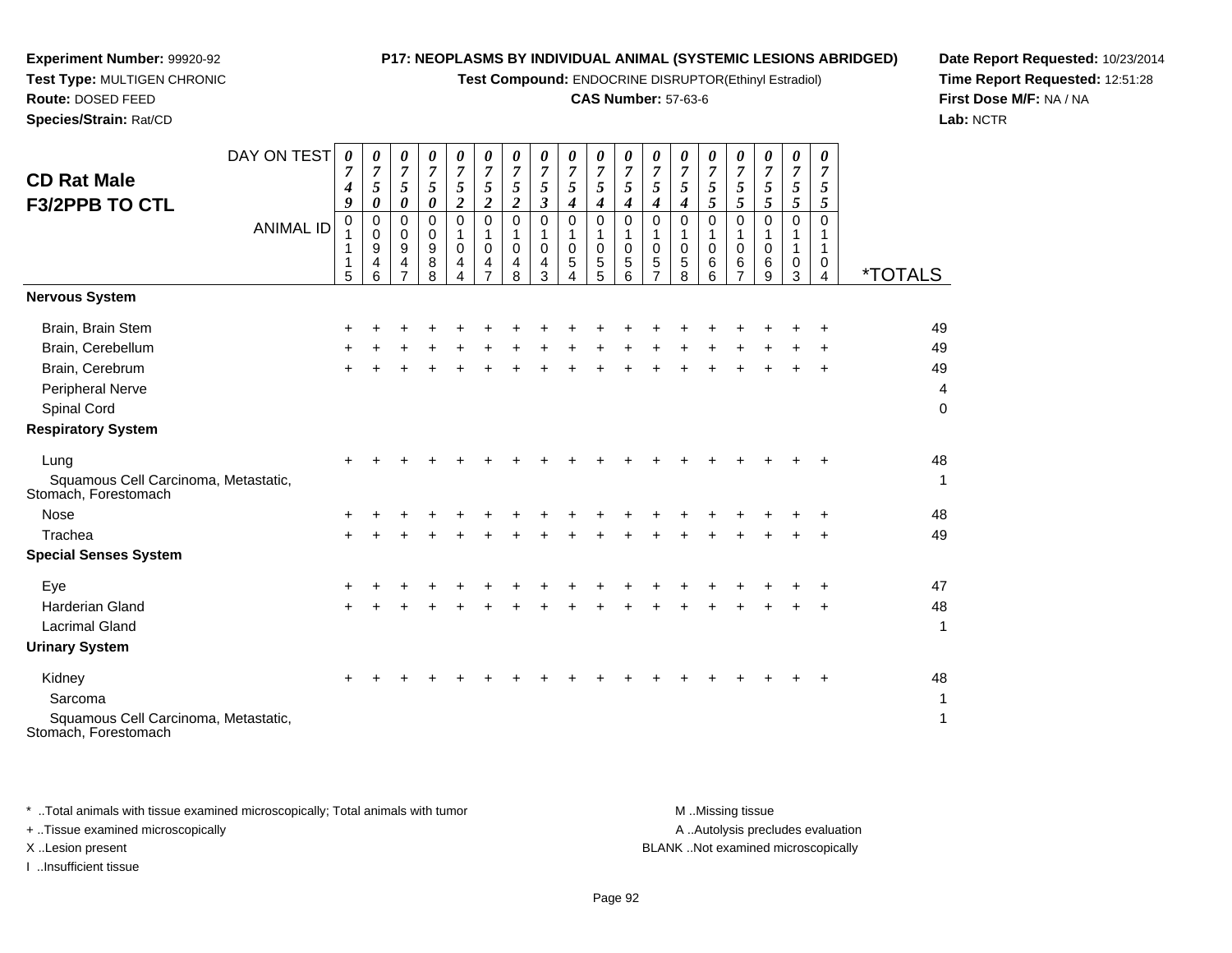**Test Compound:** ENDOCRINE DISRUPTOR(Ethinyl Estradiol)

#### **CAS Number:** 57-63-6

**Date Report Requested:** 10/23/2014**Time Report Requested:** 12:51:29**First Dose M/F:** NA / NA**Lab:** NCTR

**Experiment Number:** 99920-92**Test Type:** MULTIGEN CHRONIC

| <b>CD Rat Male</b><br><b>F3/2PPB TO CTL</b>                  | DAY ON TEST<br><b>ANIMAL ID</b> | $\boldsymbol{\theta}$<br>$\overline{7}$<br>$\boldsymbol{4}$<br>9<br>0<br>1<br>$5\phantom{.0}$ | 0<br>7<br>5<br>$\boldsymbol{\theta}$<br>0<br>$\pmb{0}$<br>9<br>4<br>6 | 0<br>7<br>5<br>0<br>0<br>0<br>9<br>4 | $\boldsymbol{\theta}$<br>$\overline{7}$<br>5<br>0<br>0<br>$\mathbf 0$<br>9<br>8<br>8 | 0<br>$\overline{7}$<br>5<br>2<br>$\mathbf 0$<br>0<br>$\overline{a}$<br>4 | 0<br>7<br>5<br>2<br>$\Omega$<br>0<br>4 | 0<br>7<br>5<br>2<br>0<br>4<br>-8 | 0<br>$\overline{7}$<br>5<br>3<br>$\Omega$<br>0<br>4<br>3 | 0<br>7<br>5<br>4<br>$\Omega$<br>0<br>5<br>4 | 0<br>7<br>5<br>4<br>$\Omega$<br>0<br>5<br>5 | U<br>7<br>5<br>4<br>0<br>5<br>6 | 0<br>$\overline{7}$<br>5 <sup>5</sup><br>4<br>$\Omega$<br>$\mathbf 0$<br>$\sqrt{5}$<br>$\overline{ }$ | 0<br>7<br>5 <sup>5</sup><br>$\boldsymbol{4}$<br>$\Omega$<br>0<br>5<br>8 | 0<br>7<br>5<br>Ć<br>$\Omega$<br>0<br>6<br>6 | 0<br>5 <sup>5</sup><br>$\mathcal{P}$<br>0<br>6 | 0<br>$\overline{7}$<br>5<br>Ć.<br>$\Omega$<br>0<br>6<br>9 | 0<br>7<br>5<br>0<br>0<br>3 | 0<br>7<br>Э<br>C<br>$\Omega$<br>0<br>4 | <i><b>*TOTALS</b></i>              |
|--------------------------------------------------------------|---------------------------------|-----------------------------------------------------------------------------------------------|-----------------------------------------------------------------------|--------------------------------------|--------------------------------------------------------------------------------------|--------------------------------------------------------------------------|----------------------------------------|----------------------------------|----------------------------------------------------------|---------------------------------------------|---------------------------------------------|---------------------------------|-------------------------------------------------------------------------------------------------------|-------------------------------------------------------------------------|---------------------------------------------|------------------------------------------------|-----------------------------------------------------------|----------------------------|----------------------------------------|------------------------------------|
| Urethra<br><b>Urinary Bladder</b><br><b>SYSTEMIC LESIONS</b> |                                 | $\pm$                                                                                         |                                                                       |                                      |                                                                                      |                                                                          |                                        |                                  |                                                          |                                             |                                             |                                 |                                                                                                       |                                                                         |                                             |                                                |                                                           |                            |                                        | 48                                 |
| Multiple Organ<br>Leukemia Mononuclear<br>Lymphoma Malignant |                                 | ÷                                                                                             |                                                                       |                                      |                                                                                      |                                                                          |                                        |                                  |                                                          |                                             |                                             |                                 |                                                                                                       |                                                                         |                                             |                                                |                                                           |                            | ÷                                      | 49<br>$\mathbf{1}$<br>$\mathbf{1}$ |

\* ..Total animals with tissue examined microscopically; Total animals with tumor **M** ...Missing tissue M ...Missing tissue

+ ..Tissue examined microscopically

I ..Insufficient tissue

A ..Autolysis precludes evaluation X ..Lesion present BLANK ..Not examined microscopically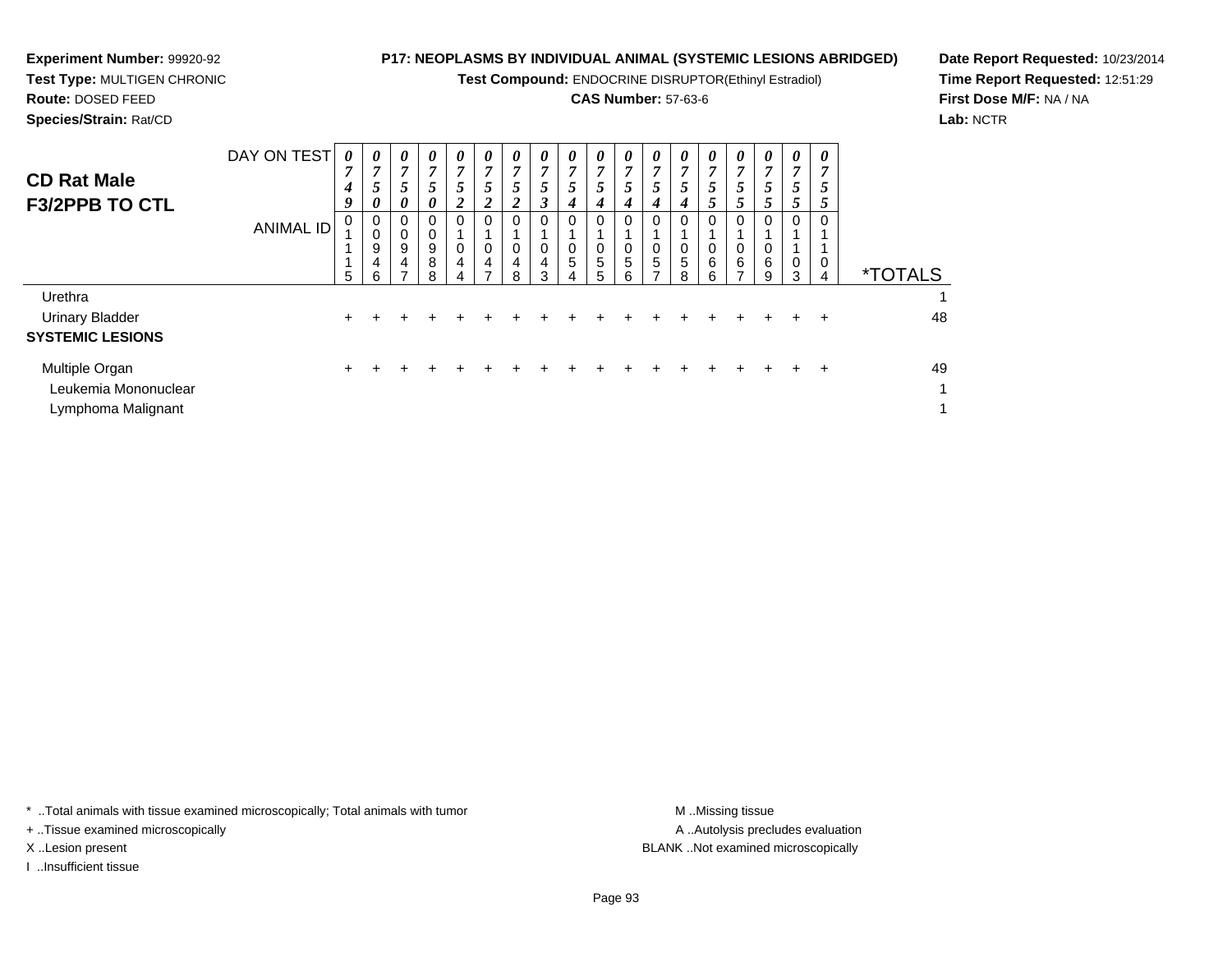**Test Compound:** ENDOCRINE DISRUPTOR(Ethinyl Estradiol)

#### **CAS Number:** 57-63-6

**Date Report Requested:** 10/23/2014**Time Report Requested:** 12:51:29**First Dose M/F:** NA / NA**Lab:** NCTR

| <b>CD Rat Male</b><br>F3/10 PPB TO CTL                         | DAY ON TEST<br><b>ANIMAL ID</b> | 0<br>$\boldsymbol{l}$<br>9<br>8<br>0<br>0<br>0 | 0<br>$\mathfrak{z}$<br>$\pmb{\theta}$<br>$\overline{2}$<br>$\pmb{0}$<br>$\pmb{0}$<br>$\pmb{0}$ | 0<br>$\mathfrak{z}$<br>$\pmb{8}$<br>$\boldsymbol{q}$<br>$\mathbf 0$<br>$\mathbf 0$<br>$\mathbf 0$ | 0<br>$\boldsymbol{4}$<br>$\boldsymbol{2}$<br>$\boldsymbol{4}$<br>$\mathbf 0$<br>$\mathbf 0$ | $\boldsymbol{\theta}$<br>5<br>$\mathfrak{Z}$<br>9<br>$\mathbf 0$<br>$\pmb{0}$<br>$\overline{c}$ | 0<br>5<br>6<br>5<br>0<br>0<br>$\mathbf{3}$ | 0<br>$\sqrt{5}$<br>6<br>8<br>$\mathbf 0$<br>$\pmb{0}$<br>$\ensuremath{\mathsf{3}}$ | 0<br>5<br>8<br>$\boldsymbol{2}$<br>$\mathbf 0$<br>$\pmb{0}$<br>$\sqrt{3}$ | $\boldsymbol{\theta}$<br>6<br>$\mathfrak{s}$<br>6<br>0<br>$\pmb{0}$<br>$\bf8$ | $\pmb{\theta}$<br>6<br>$\overline{7}$<br>4<br>$\mathbf 0$<br>$\pmb{0}$<br>$\bf8$ | 0<br>6<br>$\overline{7}$<br>4<br>$\Omega$<br>0<br>8 | 0<br>6<br>8<br>6<br>$\Omega$<br>$\mathbf 0$<br>8 | 0<br>6<br>9<br>$\boldsymbol{q}$<br>$\Omega$<br>$\mathbf 0$<br>8 | 0<br>$\overline{7}$<br>0<br>9<br>$\mathbf 0$<br>0<br>$\, 8$ | $\boldsymbol{\theta}$<br>$\overline{7}$<br>$\sqrt{2}$<br>$\boldsymbol{\theta}$<br>0<br>$\pmb{0}$<br>$\,8\,$ | 0<br>$\overline{7}$<br>$\boldsymbol{2}$<br>$\mathbf 0$<br>$\mathbf 0$<br>8 | 0<br>$\overline{7}$<br>$\overline{2}$<br>$\mathfrak{z}$<br>$\Omega$<br>$\mathbf 0$<br>8 | 0<br>$\overline{7}$<br>$\boldsymbol{2}$<br>4<br>$\mathbf 0$<br>$\pmb{0}$<br>$\bf 8$ | 0<br>$\overline{7}$<br>$\boldsymbol{\beta}$<br>$\overline{7}$<br>0<br>$\mathbf 0$<br>$\boldsymbol{9}$ | $\frac{\theta}{7}$<br>$\boldsymbol{4}$<br>8<br>$\mathbf 0$<br>$\pmb{0}$<br>$\boldsymbol{9}$ | $\boldsymbol{\theta}$<br>$\overline{7}$<br>$\boldsymbol{4}$<br>8<br>$\mathbf 0$<br>$\mathbf 0$<br>$\boldsymbol{9}$ | 0<br>$\overline{7}$<br>4<br>9<br>$\Omega$<br>$\Omega$<br>9 | $\boldsymbol{\theta}$<br>$\overline{7}$<br>4<br>$\boldsymbol{q}$<br>$\Omega$<br>$\mathbf 0$<br>9 | 0<br>$\boldsymbol{7}$<br>$\boldsymbol{4}$<br>9<br>$\Omega$<br>0<br>9 | 0<br>$\overline{7}$<br>$\boldsymbol{4}$<br>9<br>$\Omega$<br>$\mathbf 0$<br>$\boldsymbol{9}$ | 0<br>$\overline{7}$<br>$\boldsymbol{4}$<br>9<br>$\mathbf 0$<br>$\mathbf 0$<br>$\boldsymbol{9}$ | 0<br>$\overline{7}$<br>4<br>9<br>$\Omega$<br>0<br>9 | 0<br>$\overline{7}$<br>4<br>$\boldsymbol{q}$<br>$\Omega$<br>0<br>9 | 0<br>$\overline{7}$<br>$\boldsymbol{4}$<br>9<br>$\Omega$<br>0<br>$\boldsymbol{9}$ | 0<br>$\overline{7}$<br>5<br>$\boldsymbol{\theta}$<br>$\mathbf 0$<br>$\mathbf 0$<br>9 |   |
|----------------------------------------------------------------|---------------------------------|------------------------------------------------|------------------------------------------------------------------------------------------------|---------------------------------------------------------------------------------------------------|---------------------------------------------------------------------------------------------|-------------------------------------------------------------------------------------------------|--------------------------------------------|------------------------------------------------------------------------------------|---------------------------------------------------------------------------|-------------------------------------------------------------------------------|----------------------------------------------------------------------------------|-----------------------------------------------------|--------------------------------------------------|-----------------------------------------------------------------|-------------------------------------------------------------|-------------------------------------------------------------------------------------------------------------|----------------------------------------------------------------------------|-----------------------------------------------------------------------------------------|-------------------------------------------------------------------------------------|-------------------------------------------------------------------------------------------------------|---------------------------------------------------------------------------------------------|--------------------------------------------------------------------------------------------------------------------|------------------------------------------------------------|--------------------------------------------------------------------------------------------------|----------------------------------------------------------------------|---------------------------------------------------------------------------------------------|------------------------------------------------------------------------------------------------|-----------------------------------------------------|--------------------------------------------------------------------|-----------------------------------------------------------------------------------|--------------------------------------------------------------------------------------|---|
|                                                                |                                 | $\overline{\mathbf{c}}$<br>$\overline{4}$      | 4<br>$\overline{7}$                                                                            | 8<br>5                                                                                            | 6                                                                                           | $\, 8$                                                                                          | 3                                          | $\ensuremath{\mathsf{3}}$<br>$\boldsymbol{\Lambda}$                                | $\,6\,$<br>8                                                              | $\ensuremath{\mathsf{3}}$                                                     | $\overline{4}$<br>2                                                              | $\overline{\mathbf{4}}$<br>6                        | $\,6\,$<br>$\Omega$                              | $\overline{ }$<br>9                                             | $\overline{7}$<br>$\overline{ }$                            | $\bf 8$<br>8                                                                                                | $\bf 8$<br>$\overline{z}$                                                  | $\boldsymbol{9}$<br>$\overline{7}$                                                      | 9<br>6                                                                              | $\mathbf 0$<br>$\overline{z}$                                                                         | $\overline{5}$<br>$\overline{7}$                                                            | $\sqrt{5}$<br>8                                                                                                    | $\mathbf 1$<br>3                                           |                                                                                                  | 5                                                                    | $\overline{\mathbf{4}}$<br>8                                                                | $\, 8$<br>$6\phantom{1}$                                                                       | 8<br>$\overline{7}$                                 | 9<br>$\Omega$                                                      | $\boldsymbol{9}$<br>$\mathbf{3}$                                                  | $\overline{4}$<br>5                                                                  | 5 |
| <b>Alimentary System</b>                                       |                                 |                                                |                                                                                                |                                                                                                   |                                                                                             |                                                                                                 |                                            |                                                                                    |                                                                           |                                                                               |                                                                                  |                                                     |                                                  |                                                                 |                                                             |                                                                                                             |                                                                            |                                                                                         |                                                                                     |                                                                                                       |                                                                                             |                                                                                                                    |                                                            |                                                                                                  |                                                                      |                                                                                             |                                                                                                |                                                     |                                                                    |                                                                                   |                                                                                      |   |
| Esophagus                                                      |                                 |                                                |                                                                                                |                                                                                                   |                                                                                             |                                                                                                 |                                            |                                                                                    |                                                                           |                                                                               |                                                                                  |                                                     |                                                  |                                                                 |                                                             |                                                                                                             |                                                                            |                                                                                         |                                                                                     |                                                                                                       |                                                                                             |                                                                                                                    |                                                            |                                                                                                  |                                                                      |                                                                                             |                                                                                                |                                                     |                                                                    |                                                                                   |                                                                                      |   |
| Intestine Large, Cecum                                         |                                 |                                                |                                                                                                |                                                                                                   |                                                                                             |                                                                                                 |                                            |                                                                                    |                                                                           |                                                                               |                                                                                  |                                                     |                                                  |                                                                 |                                                             |                                                                                                             |                                                                            |                                                                                         |                                                                                     |                                                                                                       |                                                                                             |                                                                                                                    |                                                            |                                                                                                  |                                                                      |                                                                                             |                                                                                                |                                                     |                                                                    |                                                                                   |                                                                                      |   |
| Intestine Large, Colon<br>Adenoma                              |                                 |                                                |                                                                                                |                                                                                                   | A                                                                                           | A                                                                                               |                                            |                                                                                    |                                                                           |                                                                               |                                                                                  |                                                     |                                                  |                                                                 |                                                             |                                                                                                             | X                                                                          |                                                                                         |                                                                                     |                                                                                                       |                                                                                             |                                                                                                                    |                                                            |                                                                                                  |                                                                      |                                                                                             |                                                                                                |                                                     |                                                                    |                                                                                   |                                                                                      |   |
| Intestine Large, Rectum<br>Anus, Sarcoma                       |                                 |                                                |                                                                                                |                                                                                                   | A                                                                                           | A                                                                                               | X                                          |                                                                                    |                                                                           |                                                                               |                                                                                  |                                                     |                                                  |                                                                 |                                                             |                                                                                                             |                                                                            |                                                                                         |                                                                                     |                                                                                                       |                                                                                             |                                                                                                                    |                                                            |                                                                                                  |                                                                      |                                                                                             |                                                                                                |                                                     |                                                                    |                                                                                   |                                                                                      |   |
| Intestine Small, Duodenum                                      |                                 |                                                |                                                                                                |                                                                                                   |                                                                                             |                                                                                                 |                                            |                                                                                    |                                                                           |                                                                               |                                                                                  |                                                     |                                                  |                                                                 |                                                             |                                                                                                             |                                                                            |                                                                                         |                                                                                     |                                                                                                       |                                                                                             |                                                                                                                    |                                                            |                                                                                                  |                                                                      |                                                                                             |                                                                                                |                                                     |                                                                    |                                                                                   |                                                                                      |   |
| Intestine Small, Ileum                                         |                                 |                                                |                                                                                                |                                                                                                   |                                                                                             |                                                                                                 |                                            |                                                                                    |                                                                           |                                                                               |                                                                                  |                                                     |                                                  |                                                                 |                                                             |                                                                                                             |                                                                            |                                                                                         |                                                                                     |                                                                                                       |                                                                                             |                                                                                                                    |                                                            |                                                                                                  |                                                                      |                                                                                             |                                                                                                |                                                     |                                                                    |                                                                                   |                                                                                      |   |
| Intestine Small, Jejunum                                       |                                 |                                                |                                                                                                |                                                                                                   |                                                                                             |                                                                                                 |                                            |                                                                                    |                                                                           |                                                                               |                                                                                  |                                                     |                                                  |                                                                 |                                                             |                                                                                                             |                                                                            |                                                                                         |                                                                                     |                                                                                                       |                                                                                             |                                                                                                                    |                                                            |                                                                                                  |                                                                      |                                                                                             |                                                                                                |                                                     |                                                                    |                                                                                   |                                                                                      |   |
| Liver                                                          |                                 |                                                |                                                                                                |                                                                                                   |                                                                                             |                                                                                                 |                                            |                                                                                    |                                                                           |                                                                               |                                                                                  |                                                     |                                                  |                                                                 |                                                             |                                                                                                             |                                                                            |                                                                                         |                                                                                     |                                                                                                       |                                                                                             |                                                                                                                    |                                                            |                                                                                                  |                                                                      |                                                                                             |                                                                                                |                                                     |                                                                    |                                                                                   |                                                                                      |   |
| Cholangioma                                                    |                                 |                                                |                                                                                                |                                                                                                   |                                                                                             |                                                                                                 |                                            |                                                                                    |                                                                           |                                                                               |                                                                                  |                                                     |                                                  |                                                                 |                                                             |                                                                                                             |                                                                            |                                                                                         |                                                                                     |                                                                                                       |                                                                                             |                                                                                                                    |                                                            |                                                                                                  |                                                                      |                                                                                             |                                                                                                |                                                     |                                                                    |                                                                                   |                                                                                      |   |
| Mesentery                                                      |                                 |                                                |                                                                                                |                                                                                                   |                                                                                             |                                                                                                 |                                            | $+$                                                                                |                                                                           |                                                                               |                                                                                  |                                                     |                                                  |                                                                 |                                                             |                                                                                                             |                                                                            |                                                                                         |                                                                                     |                                                                                                       |                                                                                             |                                                                                                                    |                                                            |                                                                                                  |                                                                      |                                                                                             |                                                                                                |                                                     |                                                                    |                                                                                   |                                                                                      |   |
| Squamous Cell Carcinoma, Metastatic,<br>Uncertain Primary Site |                                 |                                                |                                                                                                |                                                                                                   |                                                                                             |                                                                                                 |                                            |                                                                                    |                                                                           |                                                                               |                                                                                  |                                                     |                                                  |                                                                 |                                                             |                                                                                                             |                                                                            |                                                                                         |                                                                                     |                                                                                                       |                                                                                             |                                                                                                                    |                                                            |                                                                                                  |                                                                      |                                                                                             |                                                                                                |                                                     |                                                                    |                                                                                   |                                                                                      |   |
| Oral Mucosa                                                    |                                 |                                                |                                                                                                |                                                                                                   |                                                                                             |                                                                                                 |                                            |                                                                                    | $\ddot{}$                                                                 |                                                                               |                                                                                  |                                                     |                                                  |                                                                 |                                                             | $\ddot{}$                                                                                                   |                                                                            |                                                                                         |                                                                                     | $\ddot{}$                                                                                             |                                                                                             |                                                                                                                    |                                                            |                                                                                                  |                                                                      |                                                                                             |                                                                                                |                                                     |                                                                    |                                                                                   |                                                                                      |   |
| Squamous Cell Carcinoma                                        |                                 |                                                |                                                                                                |                                                                                                   |                                                                                             |                                                                                                 |                                            |                                                                                    |                                                                           |                                                                               |                                                                                  |                                                     |                                                  |                                                                 |                                                             | X                                                                                                           |                                                                            |                                                                                         |                                                                                     |                                                                                                       |                                                                                             |                                                                                                                    |                                                            |                                                                                                  |                                                                      |                                                                                             |                                                                                                |                                                     |                                                                    |                                                                                   |                                                                                      |   |
| Pancreas                                                       |                                 |                                                |                                                                                                |                                                                                                   |                                                                                             |                                                                                                 |                                            |                                                                                    |                                                                           |                                                                               |                                                                                  |                                                     |                                                  |                                                                 |                                                             |                                                                                                             |                                                                            |                                                                                         |                                                                                     |                                                                                                       |                                                                                             |                                                                                                                    |                                                            |                                                                                                  |                                                                      |                                                                                             |                                                                                                |                                                     |                                                                    |                                                                                   |                                                                                      |   |
| <b>Salivary Glands</b>                                         |                                 |                                                |                                                                                                |                                                                                                   |                                                                                             |                                                                                                 |                                            |                                                                                    |                                                                           |                                                                               |                                                                                  |                                                     |                                                  |                                                                 |                                                             |                                                                                                             |                                                                            |                                                                                         |                                                                                     |                                                                                                       |                                                                                             |                                                                                                                    |                                                            |                                                                                                  |                                                                      |                                                                                             |                                                                                                |                                                     |                                                                    |                                                                                   |                                                                                      |   |
| Stomach, Forestomach                                           |                                 |                                                |                                                                                                |                                                                                                   |                                                                                             |                                                                                                 |                                            |                                                                                    |                                                                           |                                                                               |                                                                                  |                                                     |                                                  |                                                                 |                                                             |                                                                                                             |                                                                            |                                                                                         |                                                                                     |                                                                                                       |                                                                                             |                                                                                                                    |                                                            |                                                                                                  |                                                                      |                                                                                             |                                                                                                |                                                     |                                                                    |                                                                                   |                                                                                      |   |
| Stomach, Glandular                                             |                                 |                                                |                                                                                                |                                                                                                   |                                                                                             |                                                                                                 |                                            |                                                                                    |                                                                           |                                                                               |                                                                                  |                                                     |                                                  |                                                                 |                                                             |                                                                                                             |                                                                            |                                                                                         |                                                                                     |                                                                                                       |                                                                                             |                                                                                                                    |                                                            |                                                                                                  |                                                                      |                                                                                             |                                                                                                |                                                     |                                                                    |                                                                                   |                                                                                      |   |
| <b>Cardiovascular System</b>                                   |                                 |                                                |                                                                                                |                                                                                                   |                                                                                             |                                                                                                 |                                            |                                                                                    |                                                                           |                                                                               |                                                                                  |                                                     |                                                  |                                                                 |                                                             |                                                                                                             |                                                                            |                                                                                         |                                                                                     |                                                                                                       |                                                                                             |                                                                                                                    |                                                            |                                                                                                  |                                                                      |                                                                                             |                                                                                                |                                                     |                                                                    |                                                                                   |                                                                                      |   |

\* ..Total animals with tissue examined microscopically; Total animals with tumor **M** . Missing tissue M ..Missing tissue

+ ..Tissue examined microscopically

**Experiment Number:** 99920-92**Test Type:** MULTIGEN CHRONIC

**Route:** DOSED FEED**Species/Strain:** Rat/CD

I ..Insufficient tissue

A ..Autolysis precludes evaluation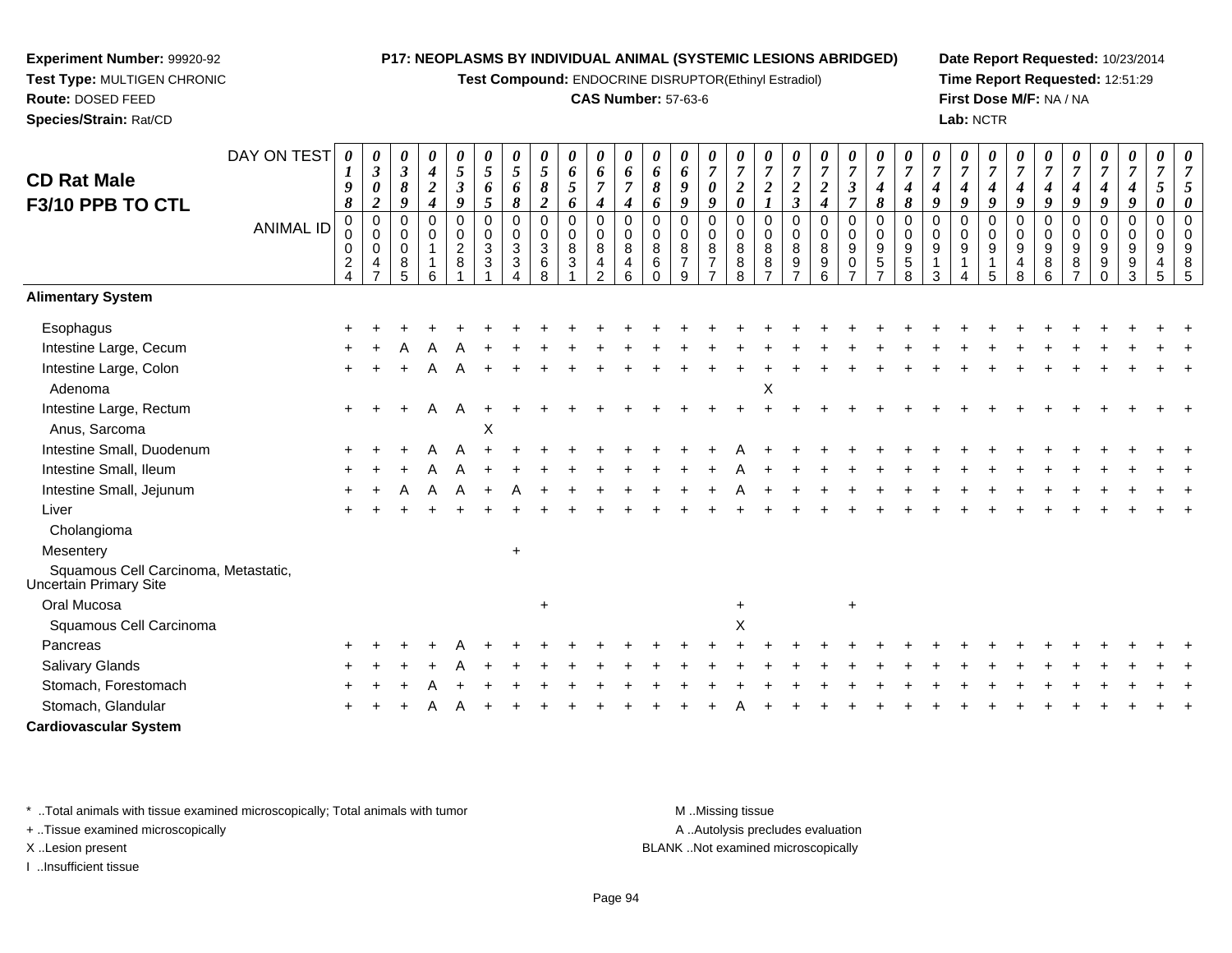**Test Compound:** ENDOCRINE DISRUPTOR(Ethinyl Estradiol)

#### **CAS Number:** 57-63-6

**Date Report Requested:** 10/23/2014**Time Report Requested:** 12:51:29**First Dose M/F:** NA / NA**Lab:** NCTR

|                                        | DAY ON TEST      | 0<br>$\bm{l}$                                   | $\boldsymbol{\beta}$                                   | 0<br>$\boldsymbol{\beta}$      | 0<br>$\boldsymbol{4}$                | $\boldsymbol{\theta}$<br>$5\phantom{.0}$          | 0<br>$\overline{5}$ | $\mathfrak{s}$                                  | $\boldsymbol{\theta}$<br>5 | 0<br>6                      | 0<br>6                                            | 0<br>6                | 6                                             | $\boldsymbol{\theta}$<br>6     | 0<br>$\overline{7}$           | 0<br>$\overline{7}$                   | $\boldsymbol{\theta}$<br>$\overline{7}$  | $\overline{7}$                               | $\boldsymbol{\theta}$<br>$\overline{7}$ | 0<br>$\overline{7}$                                      | $\frac{\boldsymbol{0}}{7}$                                    | $\boldsymbol{\theta}$<br>$\overline{7}$ | $\overline{7}$                 | 0<br>$\overline{7}$ | 0<br>$\overline{7}$   | $\boldsymbol{\theta}$<br>$\overline{7}$ | $\theta$<br>$\overline{7}$ | 7                                    | $\frac{\boldsymbol{0}}{7}$ | 0<br>$\overline{7}$           | 0<br>$\overline{7}$                  | $\boldsymbol{\theta}$ |
|----------------------------------------|------------------|-------------------------------------------------|--------------------------------------------------------|--------------------------------|--------------------------------------|---------------------------------------------------|---------------------|-------------------------------------------------|----------------------------|-----------------------------|---------------------------------------------------|-----------------------|-----------------------------------------------|--------------------------------|-------------------------------|---------------------------------------|------------------------------------------|----------------------------------------------|-----------------------------------------|----------------------------------------------------------|---------------------------------------------------------------|-----------------------------------------|--------------------------------|---------------------|-----------------------|-----------------------------------------|----------------------------|--------------------------------------|----------------------------|-------------------------------|--------------------------------------|-----------------------|
| <b>CD Rat Male</b><br>F3/10 PPB TO CTL |                  | 9<br>$\pmb{8}$                                  | $\boldsymbol{\theta}$<br>$\boldsymbol{2}$              | 8<br>9                         | $\boldsymbol{2}$<br>$\boldsymbol{4}$ | $\boldsymbol{\beta}$<br>9                         | 6<br>$\mathfrak{I}$ | 6<br>8                                          | 8<br>$\overline{c}$        | $\sqrt{5}$<br>6             | $\overline{7}$<br>$\boldsymbol{4}$                | $\overline{7}$<br>4   | 8<br>6                                        | 9<br>9                         | $\boldsymbol{\theta}$<br>9    | $\boldsymbol{2}$<br>$\pmb{\theta}$    | $\boldsymbol{2}$<br>$\boldsymbol{l}$     | $\boldsymbol{2}$<br>$\mathfrak{z}$           | $\boldsymbol{2}$<br>$\boldsymbol{4}$    | $\mathfrak{z}$<br>$\overline{7}$                         | $\boldsymbol{4}$<br>8                                         | 4<br>$\pmb{8}$                          | 9                              | 4<br>9              | $\boldsymbol{4}$<br>9 | $\boldsymbol{4}$<br>9                   | $\boldsymbol{4}$<br>9      | 4<br>9                               | 4<br>9                     | 4<br>9                        | 5<br>0                               |                       |
|                                        | <b>ANIMAL ID</b> | 0<br>0<br>0<br>$\overline{c}$<br>$\overline{4}$ | $\mathbf 0$<br>0<br>$\mathbf 0$<br>4<br>$\overline{ }$ | 0<br>$\Omega$<br>$\Omega$<br>8 | 0<br>0<br>$\mathbf{1}$<br>6          | $\mathbf 0$<br>$\mathbf 0$<br>$\overline{c}$<br>8 | 0<br>0<br>3<br>3    | $\mathbf 0$<br>$\mathbf 0$<br>$\mathbf{3}$<br>3 | 0<br>0<br>3<br>6<br>8      | 0<br>0<br>8<br>$\mathbf{3}$ | $\mathbf 0$<br>$\mathsf{O}\xspace$<br>8<br>4<br>2 | 0<br>0<br>8<br>4<br>6 | $\Omega$<br>$\mathbf 0$<br>8<br>6<br>$\Omega$ | $\Omega$<br>$\Omega$<br>8<br>Q | 0<br>0<br>8<br>$\overline{7}$ | $\mathbf 0$<br>0<br>8<br>$\bf 8$<br>8 | 0<br>0<br>8<br>$\,8\,$<br>$\overline{ }$ | $\mathbf 0$<br>0<br>8<br>9<br>$\overline{ }$ | 0<br>0<br>8<br>9<br>6                   | $\,0\,$<br>$\pmb{0}$<br>9<br>$\pmb{0}$<br>$\overline{ }$ | $\mathbf 0$<br>$\pmb{0}$<br>9<br>$\sqrt{5}$<br>$\overline{ }$ | 0<br>0<br>9<br>$\sqrt{5}$<br>8          | $\Omega$<br>$\Omega$<br>9<br>3 | $\Omega$<br>0<br>9  | 0<br>0<br>9<br>5      | $\Omega$<br>$\mathbf 0$<br>9<br>4<br>8  | 0<br>0<br>9<br>8<br>6      | $\mathbf 0$<br>$\mathbf 0$<br>9<br>8 | 0<br>0<br>9<br>9           | 0<br>$\pmb{0}$<br>9<br>9<br>3 | $\mathbf 0$<br>$\mathbf 0$<br>9<br>5 |                       |
| <b>Blood Vessel</b>                    |                  | $+$                                             |                                                        |                                |                                      |                                                   |                     |                                                 |                            |                             |                                                   |                       |                                               |                                |                               |                                       |                                          |                                              |                                         |                                                          |                                                               |                                         |                                |                     |                       |                                         |                            |                                      |                            |                               |                                      |                       |
| Heart                                  |                  |                                                 |                                                        |                                |                                      |                                                   |                     |                                                 |                            |                             |                                                   |                       |                                               |                                |                               |                                       |                                          |                                              |                                         |                                                          |                                                               |                                         |                                |                     |                       |                                         |                            |                                      |                            |                               |                                      |                       |
| <b>Endocrine System</b>                |                  |                                                 |                                                        |                                |                                      |                                                   |                     |                                                 |                            |                             |                                                   |                       |                                               |                                |                               |                                       |                                          |                                              |                                         |                                                          |                                                               |                                         |                                |                     |                       |                                         |                            |                                      |                            |                               |                                      |                       |
| <b>Adrenal Cortex</b>                  |                  |                                                 |                                                        |                                |                                      |                                                   |                     |                                                 |                            |                             |                                                   |                       |                                               |                                |                               |                                       |                                          |                                              |                                         |                                                          |                                                               |                                         |                                |                     |                       |                                         |                            |                                      |                            |                               |                                      |                       |
| Adenoma                                |                  |                                                 |                                                        |                                |                                      |                                                   |                     |                                                 |                            |                             |                                                   |                       |                                               |                                |                               |                                       |                                          |                                              |                                         |                                                          |                                                               |                                         |                                |                     |                       |                                         |                            |                                      |                            |                               |                                      |                       |
| Adrenal Medulla                        |                  |                                                 |                                                        |                                |                                      |                                                   |                     |                                                 |                            |                             |                                                   |                       |                                               |                                |                               |                                       |                                          |                                              |                                         |                                                          |                                                               |                                         |                                |                     |                       |                                         |                            |                                      |                            |                               |                                      |                       |
| Bilateral, Pheochromocytoma Benign     |                  |                                                 |                                                        |                                |                                      |                                                   |                     |                                                 |                            |                             |                                                   |                       |                                               |                                |                               |                                       |                                          |                                              |                                         |                                                          |                                                               |                                         |                                |                     |                       |                                         | $\mathsf X$                |                                      |                            |                               |                                      |                       |
| Pheochromocytoma Benign                |                  |                                                 |                                                        |                                |                                      |                                                   |                     |                                                 |                            |                             |                                                   |                       | X                                             |                                |                               |                                       |                                          |                                              |                                         | X                                                        |                                                               | $\mathsf X$                             |                                |                     |                       | $\pmb{\times}$                          |                            | $\boldsymbol{\mathsf{X}}$            |                            |                               |                                      |                       |
| Pheochromocytoma Malignant             |                  |                                                 |                                                        |                                |                                      |                                                   |                     |                                                 |                            |                             |                                                   |                       | X                                             |                                |                               |                                       |                                          |                                              |                                         |                                                          |                                                               |                                         |                                |                     |                       |                                         |                            |                                      |                            |                               |                                      |                       |
| Islets, Pancreatic                     |                  |                                                 |                                                        |                                |                                      |                                                   |                     |                                                 |                            |                             |                                                   |                       |                                               |                                |                               |                                       |                                          |                                              |                                         |                                                          |                                                               |                                         |                                |                     |                       |                                         |                            |                                      |                            |                               |                                      |                       |
| Adenoma                                |                  |                                                 |                                                        |                                |                                      |                                                   |                     |                                                 |                            |                             |                                                   |                       |                                               |                                |                               |                                       |                                          |                                              |                                         |                                                          |                                                               | X                                       |                                |                     |                       |                                         |                            |                                      |                            |                               |                                      |                       |
| Parathyroid Gland                      |                  |                                                 |                                                        |                                |                                      |                                                   |                     |                                                 |                            |                             |                                                   |                       |                                               |                                |                               |                                       |                                          |                                              |                                         |                                                          |                                                               |                                         |                                |                     |                       |                                         |                            |                                      |                            |                               |                                      |                       |
| <b>Pituitary Gland</b>                 |                  |                                                 |                                                        |                                |                                      |                                                   |                     |                                                 |                            |                             |                                                   |                       |                                               |                                |                               |                                       |                                          |                                              |                                         |                                                          |                                                               |                                         |                                |                     |                       |                                         |                            |                                      |                            |                               |                                      |                       |
| Pars Distalis, Adenoma                 |                  |                                                 |                                                        | Χ                              |                                      |                                                   | $\sf X$             |                                                 |                            |                             |                                                   |                       |                                               |                                |                               | X                                     | $\mathsf{X}$                             | $X$ $X$                                      |                                         | $X$ $X$                                                  |                                                               |                                         |                                |                     |                       | $\mathsf{X}$                            |                            | $X$ $X$                              |                            |                               |                                      |                       |
| Pars Intermed, Adenoma                 |                  |                                                 |                                                        |                                |                                      |                                                   |                     |                                                 |                            |                             |                                                   |                       |                                               |                                |                               |                                       |                                          |                                              |                                         |                                                          |                                                               |                                         |                                |                     |                       |                                         |                            |                                      |                            |                               |                                      |                       |
| <b>Thyroid Gland</b>                   |                  |                                                 |                                                        |                                |                                      |                                                   |                     |                                                 |                            |                             |                                                   |                       |                                               |                                |                               |                                       |                                          |                                              |                                         |                                                          |                                                               |                                         |                                |                     |                       |                                         |                            |                                      |                            |                               |                                      |                       |
| C Cell, Adenoma                        |                  |                                                 |                                                        |                                |                                      |                                                   |                     |                                                 |                            |                             |                                                   |                       |                                               |                                |                               |                                       |                                          |                                              |                                         |                                                          |                                                               |                                         |                                |                     |                       |                                         | X                          |                                      |                            |                               |                                      |                       |
| C Cell, Carcinoma                      |                  |                                                 |                                                        |                                |                                      |                                                   |                     |                                                 |                            |                             |                                                   |                       |                                               |                                |                               | X                                     |                                          |                                              |                                         |                                                          |                                                               |                                         |                                |                     |                       |                                         |                            |                                      |                            |                               |                                      |                       |
| <b>General Body System</b>             |                  |                                                 |                                                        |                                |                                      |                                                   |                     |                                                 |                            |                             |                                                   |                       |                                               |                                |                               |                                       |                                          |                                              |                                         |                                                          |                                                               |                                         |                                |                     |                       |                                         |                            |                                      |                            |                               |                                      |                       |
| <b>NONE</b>                            |                  |                                                 |                                                        |                                |                                      |                                                   |                     |                                                 |                            |                             |                                                   |                       |                                               |                                |                               |                                       |                                          |                                              |                                         |                                                          |                                                               |                                         |                                |                     |                       |                                         |                            |                                      |                            |                               |                                      |                       |

**Genital System**

\* ..Total animals with tissue examined microscopically; Total animals with tumor **M** . Missing tissue M ..Missing tissue

+ ..Tissue examined microscopically

**Experiment Number:** 99920-92**Test Type:** MULTIGEN CHRONIC

**Route:** DOSED FEED**Species/Strain:** Rat/CD

I ..Insufficient tissue

A ..Autolysis precludes evaluation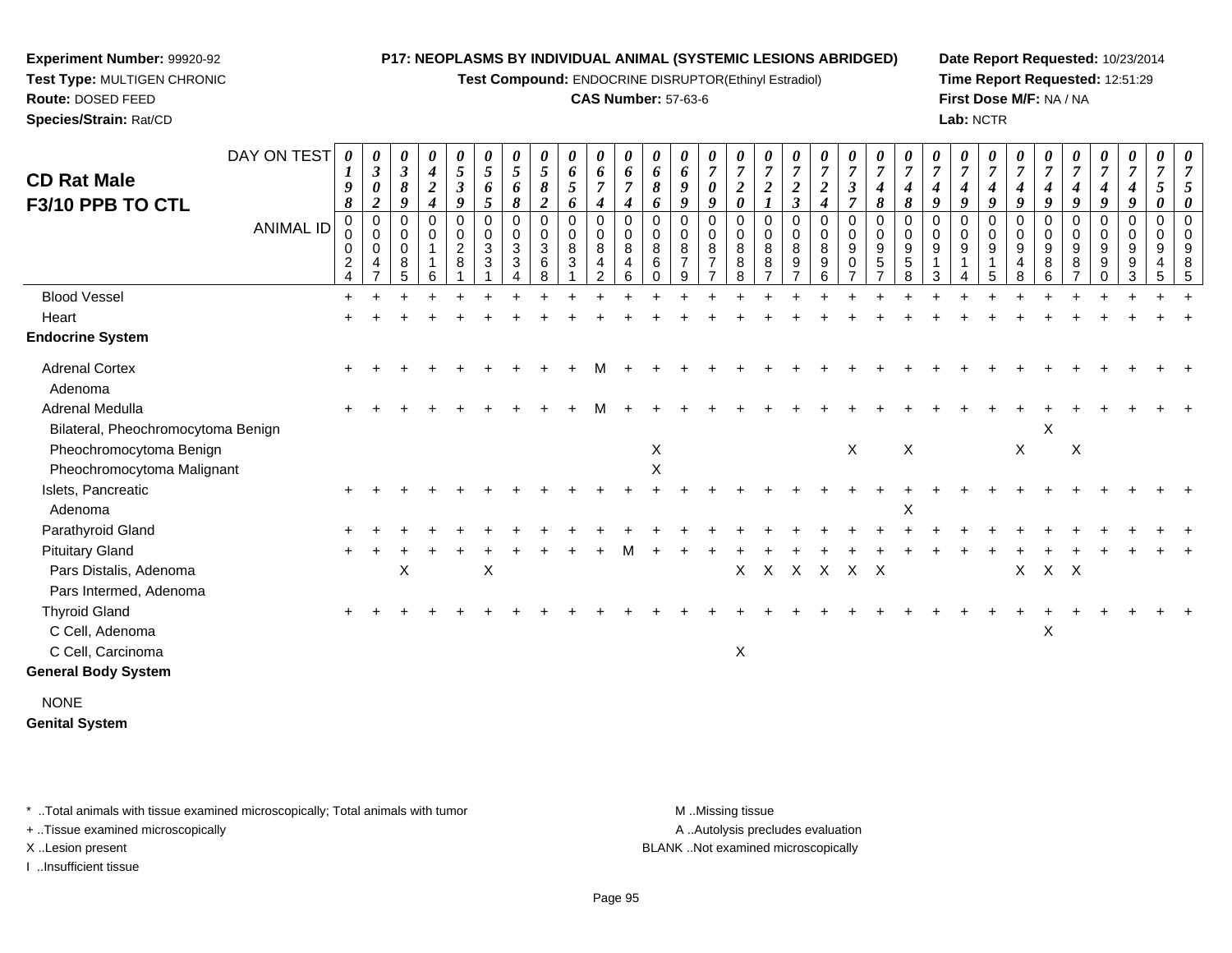**Test Compound:** ENDOCRINE DISRUPTOR(Ethinyl Estradiol)

#### **CAS Number:** 57-63-6

**Date Report Requested:** 10/23/2014**Time Report Requested:** 12:51:29**First Dose M/F:** NA / NA**Lab:** NCTR

| <b>CD Rat Male</b><br>F3/10 PPB TO CTL | DAY ON TEST<br><b>ANIMAL ID</b> | 0<br>1<br>9<br>8<br>0<br>0<br>$\mathbf 0$<br>$\frac{2}{4}$ | $\boldsymbol{\theta}$<br>$\boldsymbol{\beta}$<br>0<br>2<br>$\mathbf 0$<br>$\mathbf 0$<br>$\mathbf 0$<br>4<br>$\overline{ }$ | 0<br>$\mathbf{3}$<br>$\pmb{8}$<br>9<br>$\pmb{0}$<br>0<br>$\mathbf 0$<br>8<br>5 | 0<br>$\boldsymbol{4}$<br>$\boldsymbol{2}$<br>$\boldsymbol{4}$<br>0<br>0<br>$\mathbf{1}$<br>1<br>6 | 0<br>5<br>$\boldsymbol{\beta}$<br>9<br>$\pmb{0}$<br>0<br>$\overline{a}$<br>8 | $\boldsymbol{\theta}$<br>$5\overline{)}$<br>6<br>5<br>$\mathbf 0$<br>$\mathbf 0$<br>$\mathbf{3}$<br>$\mathbf{3}$ | $\boldsymbol{\theta}$<br>$\overline{5}$<br>6<br>8<br>$\mathbf 0$<br>$\mathbf 0$<br>$\sqrt{3}$<br>$\mathbf{3}$ | $\boldsymbol{\theta}$<br>$\overline{5}$<br>$\pmb{8}$<br>$\overline{\mathbf{c}}$<br>0<br>0<br>$\sqrt{3}$<br>$\,6$<br>8 | 0<br>6<br>5<br>6<br>$\mathbf 0$<br>0<br>8<br>$\mathbf{3}$ | 0<br>6<br>$\overline{7}$<br>4<br>0<br>0<br>8<br>4<br>$\overline{2}$ | $\boldsymbol{\theta}$<br>6<br>$\overline{7}$<br>$\boldsymbol{4}$<br>$\Omega$<br>$\mathbf 0$<br>8<br>4<br>6 | $\theta$<br>6<br>8<br>6<br>$\Omega$<br>$\Omega$<br>8<br>6<br>$\Omega$ | $\boldsymbol{\theta}$<br>$\boldsymbol{6}$<br>9<br>9<br>0<br>0<br>$\bf8$<br>$\overline{7}$<br>9 | $\boldsymbol{\theta}$<br>$\overline{7}$<br>$\boldsymbol{\theta}$<br>9<br>$\mathbf 0$<br>$\mathbf 0$<br>8<br>$\overline{7}$<br>$\overline{7}$ | $\boldsymbol{\theta}$<br>$\overline{7}$<br>$\boldsymbol{2}$<br>$\boldsymbol{\theta}$<br>$\mathbf 0$<br>0<br>8<br>8<br>8 | $\overline{7}$<br>$\boldsymbol{2}$<br>$\boldsymbol{I}$<br>$\mathbf 0$<br>$\mathbf 0$<br>8<br>$\bf 8$<br>$\overline{7}$ | $\boldsymbol{\theta}$<br>$\overline{7}$<br>$\boldsymbol{2}$<br>$\mathfrak{z}$<br>$\mathbf 0$<br>$\mathbf 0$<br>$\, 8$<br>$9\,$ | $\boldsymbol{\theta}$<br>$\overline{7}$<br>$\boldsymbol{2}$<br>$\boldsymbol{4}$<br>0<br>0<br>$\,8\,$<br>$\boldsymbol{9}$<br>6 | $\boldsymbol{\theta}$<br>$\overline{7}$<br>$\boldsymbol{\beta}$<br>$\overline{7}$<br>$\mathbf 0$<br>$\mathbf 0$<br>$\boldsymbol{9}$<br>$\mathbf 0$<br>$\overline{7}$ | $\boldsymbol{\theta}$<br>$\overline{7}$<br>4<br>8<br>0<br>0<br>$\boldsymbol{9}$<br>5<br>$\overline{7}$ | $\boldsymbol{\theta}$<br>$\overline{7}$<br>$\boldsymbol{4}$<br>8<br>$\mathbf 0$<br>0<br>$\boldsymbol{9}$<br>$\sqrt{5}$<br>8 | $\boldsymbol{\theta}$<br>$\overline{7}$<br>4<br>9<br>$\Omega$<br>$\Omega$<br>9<br>3 | 0<br>$\overline{7}$<br>4<br>9<br>$\Omega$<br>0<br>$\boldsymbol{9}$<br>1<br>4 | $\boldsymbol{\theta}$<br>$\overline{7}$<br>$\boldsymbol{4}$<br>9<br>$\mathbf 0$<br>$\mathbf 0$<br>$\boldsymbol{9}$<br>$\mathbf{1}$<br>5 | $\boldsymbol{\theta}$<br>$\overline{7}$<br>4<br>9<br>$\mathbf 0$<br>$\Omega$<br>9<br>4<br>8 | $\boldsymbol{\theta}$<br>$\overline{7}$<br>4<br>9<br>$\mathbf 0$<br>0<br>$\boldsymbol{9}$<br>8<br>6 | 0<br>$\overline{7}$<br>4<br>9<br>$\mathbf 0$<br>$\mathbf 0$<br>$\boldsymbol{9}$<br>8 | 0<br>$\boldsymbol{7}$<br>$\boldsymbol{4}$<br>9<br>0<br>0<br>$\boldsymbol{9}$<br>$\boldsymbol{9}$<br>$\Omega$ | 0<br>$\overline{7}$<br>$\boldsymbol{4}$<br>9<br>$\mathbf 0$<br>$\mathbf 0$<br>9<br>9<br>3 | 0<br>$\overline{7}$<br>5<br>0<br>0<br>$\Omega$<br>9<br>4<br>5 | $\overline{7}$ |
|----------------------------------------|---------------------------------|------------------------------------------------------------|-----------------------------------------------------------------------------------------------------------------------------|--------------------------------------------------------------------------------|---------------------------------------------------------------------------------------------------|------------------------------------------------------------------------------|------------------------------------------------------------------------------------------------------------------|---------------------------------------------------------------------------------------------------------------|-----------------------------------------------------------------------------------------------------------------------|-----------------------------------------------------------|---------------------------------------------------------------------|------------------------------------------------------------------------------------------------------------|-----------------------------------------------------------------------|------------------------------------------------------------------------------------------------|----------------------------------------------------------------------------------------------------------------------------------------------|-------------------------------------------------------------------------------------------------------------------------|------------------------------------------------------------------------------------------------------------------------|--------------------------------------------------------------------------------------------------------------------------------|-------------------------------------------------------------------------------------------------------------------------------|----------------------------------------------------------------------------------------------------------------------------------------------------------------------|--------------------------------------------------------------------------------------------------------|-----------------------------------------------------------------------------------------------------------------------------|-------------------------------------------------------------------------------------|------------------------------------------------------------------------------|-----------------------------------------------------------------------------------------------------------------------------------------|---------------------------------------------------------------------------------------------|-----------------------------------------------------------------------------------------------------|--------------------------------------------------------------------------------------|--------------------------------------------------------------------------------------------------------------|-------------------------------------------------------------------------------------------|---------------------------------------------------------------|----------------|
| <b>Coagulating Gland</b>               |                                 | $+$                                                        |                                                                                                                             |                                                                                |                                                                                                   | Α                                                                            |                                                                                                                  |                                                                                                               |                                                                                                                       |                                                           |                                                                     |                                                                                                            |                                                                       |                                                                                                |                                                                                                                                              |                                                                                                                         |                                                                                                                        |                                                                                                                                |                                                                                                                               |                                                                                                                                                                      |                                                                                                        |                                                                                                                             |                                                                                     |                                                                              |                                                                                                                                         |                                                                                             |                                                                                                     |                                                                                      |                                                                                                              |                                                                                           |                                                               |                |
| Epididymis                             |                                 |                                                            |                                                                                                                             |                                                                                |                                                                                                   |                                                                              |                                                                                                                  |                                                                                                               |                                                                                                                       |                                                           |                                                                     |                                                                                                            |                                                                       |                                                                                                |                                                                                                                                              |                                                                                                                         |                                                                                                                        |                                                                                                                                |                                                                                                                               |                                                                                                                                                                      |                                                                                                        |                                                                                                                             |                                                                                     |                                                                              |                                                                                                                                         |                                                                                             |                                                                                                     |                                                                                      |                                                                                                              |                                                                                           |                                                               |                |
| <b>Preputial Gland</b>                 |                                 |                                                            |                                                                                                                             |                                                                                |                                                                                                   |                                                                              |                                                                                                                  |                                                                                                               |                                                                                                                       |                                                           |                                                                     |                                                                                                            |                                                                       |                                                                                                |                                                                                                                                              |                                                                                                                         |                                                                                                                        |                                                                                                                                |                                                                                                                               |                                                                                                                                                                      |                                                                                                        |                                                                                                                             |                                                                                     |                                                                              |                                                                                                                                         |                                                                                             |                                                                                                     |                                                                                      |                                                                                                              |                                                                                           |                                                               |                |
| Squamous Cell Carcinoma                |                                 |                                                            |                                                                                                                             |                                                                                |                                                                                                   | X                                                                            |                                                                                                                  |                                                                                                               |                                                                                                                       |                                                           |                                                                     |                                                                                                            |                                                                       |                                                                                                | $X$ $X$                                                                                                                                      |                                                                                                                         |                                                                                                                        |                                                                                                                                |                                                                                                                               |                                                                                                                                                                      |                                                                                                        |                                                                                                                             |                                                                                     |                                                                              |                                                                                                                                         |                                                                                             |                                                                                                     | Χ                                                                                    |                                                                                                              |                                                                                           |                                                               |                |
| Prostate, Dorsal/Lateral Lobe          |                                 | $\ddot{}$                                                  |                                                                                                                             |                                                                                |                                                                                                   |                                                                              |                                                                                                                  |                                                                                                               |                                                                                                                       | ÷                                                         |                                                                     |                                                                                                            |                                                                       |                                                                                                |                                                                                                                                              | $\ddot{}$                                                                                                               |                                                                                                                        |                                                                                                                                |                                                                                                                               |                                                                                                                                                                      |                                                                                                        |                                                                                                                             |                                                                                     |                                                                              | $\pm$                                                                                                                                   |                                                                                             |                                                                                                     |                                                                                      |                                                                                                              |                                                                                           |                                                               |                |
| Prostate, Ventral Lobe                 |                                 |                                                            |                                                                                                                             |                                                                                |                                                                                                   |                                                                              |                                                                                                                  |                                                                                                               |                                                                                                                       |                                                           |                                                                     |                                                                                                            |                                                                       |                                                                                                |                                                                                                                                              |                                                                                                                         |                                                                                                                        |                                                                                                                                |                                                                                                                               |                                                                                                                                                                      |                                                                                                        |                                                                                                                             |                                                                                     |                                                                              |                                                                                                                                         |                                                                                             |                                                                                                     |                                                                                      |                                                                                                              |                                                                                           |                                                               |                |
| <b>Rete Testes</b>                     |                                 |                                                            |                                                                                                                             |                                                                                |                                                                                                   |                                                                              |                                                                                                                  |                                                                                                               |                                                                                                                       |                                                           |                                                                     |                                                                                                            |                                                                       |                                                                                                |                                                                                                                                              |                                                                                                                         |                                                                                                                        |                                                                                                                                |                                                                                                                               |                                                                                                                                                                      |                                                                                                        |                                                                                                                             |                                                                                     |                                                                              |                                                                                                                                         |                                                                                             |                                                                                                     |                                                                                      |                                                                                                              |                                                                                           |                                                               |                |
| Seminal Vesicle                        |                                 |                                                            |                                                                                                                             |                                                                                |                                                                                                   |                                                                              |                                                                                                                  |                                                                                                               |                                                                                                                       |                                                           |                                                                     |                                                                                                            |                                                                       |                                                                                                |                                                                                                                                              |                                                                                                                         |                                                                                                                        |                                                                                                                                |                                                                                                                               |                                                                                                                                                                      |                                                                                                        |                                                                                                                             |                                                                                     |                                                                              |                                                                                                                                         |                                                                                             |                                                                                                     |                                                                                      |                                                                                                              |                                                                                           |                                                               |                |
| <b>Testes</b>                          |                                 |                                                            |                                                                                                                             |                                                                                |                                                                                                   |                                                                              |                                                                                                                  |                                                                                                               |                                                                                                                       |                                                           |                                                                     |                                                                                                            |                                                                       |                                                                                                |                                                                                                                                              |                                                                                                                         |                                                                                                                        |                                                                                                                                |                                                                                                                               |                                                                                                                                                                      |                                                                                                        |                                                                                                                             |                                                                                     |                                                                              |                                                                                                                                         |                                                                                             |                                                                                                     |                                                                                      |                                                                                                              |                                                                                           |                                                               |                |
| <b>Hematopoietic System</b>            |                                 |                                                            |                                                                                                                             |                                                                                |                                                                                                   |                                                                              |                                                                                                                  |                                                                                                               |                                                                                                                       |                                                           |                                                                     |                                                                                                            |                                                                       |                                                                                                |                                                                                                                                              |                                                                                                                         |                                                                                                                        |                                                                                                                                |                                                                                                                               |                                                                                                                                                                      |                                                                                                        |                                                                                                                             |                                                                                     |                                                                              |                                                                                                                                         |                                                                                             |                                                                                                     |                                                                                      |                                                                                                              |                                                                                           |                                                               |                |
| <b>Bone Marrow</b>                     |                                 |                                                            |                                                                                                                             |                                                                                |                                                                                                   |                                                                              |                                                                                                                  |                                                                                                               |                                                                                                                       |                                                           |                                                                     |                                                                                                            |                                                                       |                                                                                                |                                                                                                                                              |                                                                                                                         |                                                                                                                        |                                                                                                                                |                                                                                                                               |                                                                                                                                                                      |                                                                                                        |                                                                                                                             |                                                                                     |                                                                              |                                                                                                                                         |                                                                                             |                                                                                                     |                                                                                      |                                                                                                              |                                                                                           |                                                               |                |
| Lymph Node                             |                                 |                                                            |                                                                                                                             |                                                                                |                                                                                                   | A                                                                            |                                                                                                                  |                                                                                                               |                                                                                                                       |                                                           |                                                                     |                                                                                                            |                                                                       |                                                                                                |                                                                                                                                              |                                                                                                                         |                                                                                                                        |                                                                                                                                |                                                                                                                               |                                                                                                                                                                      |                                                                                                        |                                                                                                                             |                                                                                     |                                                                              |                                                                                                                                         |                                                                                             |                                                                                                     |                                                                                      |                                                                                                              |                                                                                           |                                                               |                |
| Lymph Node, Mandibular                 |                                 |                                                            |                                                                                                                             |                                                                                |                                                                                                   |                                                                              |                                                                                                                  |                                                                                                               |                                                                                                                       |                                                           |                                                                     |                                                                                                            |                                                                       |                                                                                                |                                                                                                                                              |                                                                                                                         |                                                                                                                        |                                                                                                                                |                                                                                                                               |                                                                                                                                                                      |                                                                                                        |                                                                                                                             |                                                                                     |                                                                              |                                                                                                                                         |                                                                                             |                                                                                                     |                                                                                      |                                                                                                              |                                                                                           |                                                               |                |
| Lymph Node, Mesenteric                 |                                 |                                                            |                                                                                                                             |                                                                                |                                                                                                   |                                                                              |                                                                                                                  |                                                                                                               |                                                                                                                       |                                                           |                                                                     |                                                                                                            |                                                                       |                                                                                                |                                                                                                                                              |                                                                                                                         |                                                                                                                        |                                                                                                                                |                                                                                                                               |                                                                                                                                                                      |                                                                                                        |                                                                                                                             |                                                                                     |                                                                              |                                                                                                                                         |                                                                                             |                                                                                                     |                                                                                      |                                                                                                              |                                                                                           |                                                               |                |
| Spleen                                 |                                 |                                                            |                                                                                                                             |                                                                                |                                                                                                   |                                                                              |                                                                                                                  |                                                                                                               |                                                                                                                       |                                                           |                                                                     |                                                                                                            |                                                                       |                                                                                                |                                                                                                                                              |                                                                                                                         |                                                                                                                        |                                                                                                                                |                                                                                                                               |                                                                                                                                                                      |                                                                                                        |                                                                                                                             |                                                                                     |                                                                              |                                                                                                                                         |                                                                                             |                                                                                                     |                                                                                      |                                                                                                              |                                                                                           |                                                               |                |
| Thymus                                 |                                 | $\pm$                                                      |                                                                                                                             |                                                                                | м                                                                                                 |                                                                              |                                                                                                                  |                                                                                                               |                                                                                                                       |                                                           |                                                                     |                                                                                                            |                                                                       |                                                                                                |                                                                                                                                              |                                                                                                                         |                                                                                                                        |                                                                                                                                |                                                                                                                               |                                                                                                                                                                      |                                                                                                        |                                                                                                                             |                                                                                     |                                                                              |                                                                                                                                         |                                                                                             |                                                                                                     |                                                                                      |                                                                                                              |                                                                                           |                                                               |                |
| <b>Integumentary System</b>            |                                 |                                                            |                                                                                                                             |                                                                                |                                                                                                   |                                                                              |                                                                                                                  |                                                                                                               |                                                                                                                       |                                                           |                                                                     |                                                                                                            |                                                                       |                                                                                                |                                                                                                                                              |                                                                                                                         |                                                                                                                        |                                                                                                                                |                                                                                                                               |                                                                                                                                                                      |                                                                                                        |                                                                                                                             |                                                                                     |                                                                              |                                                                                                                                         |                                                                                             |                                                                                                     |                                                                                      |                                                                                                              |                                                                                           |                                                               |                |
| Mammary Gland                          |                                 | м                                                          | м                                                                                                                           | $\ddot{}$                                                                      |                                                                                                   | м                                                                            | $+$                                                                                                              | м                                                                                                             | M                                                                                                                     | M                                                         |                                                                     |                                                                                                            |                                                                       |                                                                                                |                                                                                                                                              |                                                                                                                         |                                                                                                                        |                                                                                                                                |                                                                                                                               |                                                                                                                                                                      |                                                                                                        |                                                                                                                             |                                                                                     |                                                                              |                                                                                                                                         |                                                                                             |                                                                                                     |                                                                                      |                                                                                                              |                                                                                           |                                                               |                |
| Skin                                   |                                 |                                                            |                                                                                                                             |                                                                                |                                                                                                   |                                                                              |                                                                                                                  |                                                                                                               |                                                                                                                       |                                                           |                                                                     |                                                                                                            |                                                                       |                                                                                                |                                                                                                                                              |                                                                                                                         |                                                                                                                        |                                                                                                                                |                                                                                                                               |                                                                                                                                                                      |                                                                                                        |                                                                                                                             |                                                                                     |                                                                              |                                                                                                                                         |                                                                                             |                                                                                                     |                                                                                      |                                                                                                              |                                                                                           |                                                               |                |
| Basal Cell Adenoma                     |                                 |                                                            |                                                                                                                             |                                                                                |                                                                                                   |                                                                              |                                                                                                                  |                                                                                                               |                                                                                                                       |                                                           |                                                                     |                                                                                                            |                                                                       |                                                                                                |                                                                                                                                              |                                                                                                                         |                                                                                                                        |                                                                                                                                |                                                                                                                               | $\boldsymbol{\mathsf{X}}$                                                                                                                                            |                                                                                                        |                                                                                                                             |                                                                                     |                                                                              |                                                                                                                                         |                                                                                             |                                                                                                     |                                                                                      |                                                                                                              |                                                                                           |                                                               |                |
| Fibroma                                |                                 |                                                            |                                                                                                                             |                                                                                |                                                                                                   |                                                                              |                                                                                                                  |                                                                                                               |                                                                                                                       |                                                           |                                                                     |                                                                                                            | $\mathsf X$                                                           |                                                                                                |                                                                                                                                              |                                                                                                                         |                                                                                                                        |                                                                                                                                |                                                                                                                               |                                                                                                                                                                      |                                                                                                        |                                                                                                                             |                                                                                     |                                                                              |                                                                                                                                         |                                                                                             |                                                                                                     |                                                                                      |                                                                                                              |                                                                                           |                                                               |                |
| Keratoacanthoma                        |                                 |                                                            |                                                                                                                             |                                                                                |                                                                                                   |                                                                              |                                                                                                                  |                                                                                                               |                                                                                                                       |                                                           |                                                                     |                                                                                                            |                                                                       |                                                                                                |                                                                                                                                              |                                                                                                                         |                                                                                                                        |                                                                                                                                |                                                                                                                               |                                                                                                                                                                      |                                                                                                        | X                                                                                                                           |                                                                                     |                                                                              |                                                                                                                                         |                                                                                             |                                                                                                     |                                                                                      |                                                                                                              |                                                                                           |                                                               |                |
|                                        |                                 |                                                            |                                                                                                                             |                                                                                |                                                                                                   |                                                                              |                                                                                                                  |                                                                                                               |                                                                                                                       |                                                           |                                                                     |                                                                                                            |                                                                       |                                                                                                |                                                                                                                                              |                                                                                                                         |                                                                                                                        |                                                                                                                                |                                                                                                                               |                                                                                                                                                                      |                                                                                                        |                                                                                                                             |                                                                                     |                                                                              |                                                                                                                                         |                                                                                             |                                                                                                     |                                                                                      |                                                                                                              |                                                                                           |                                                               |                |

\* ..Total animals with tissue examined microscopically; Total animals with tumor **M** . Missing tissue M ..Missing tissue A ..Autolysis precludes evaluation + ..Tissue examined microscopically X ..Lesion present BLANK ..Not examined microscopicallyI ..Insufficient tissue

**Experiment Number:** 99920-92**Test Type:** MULTIGEN CHRONIC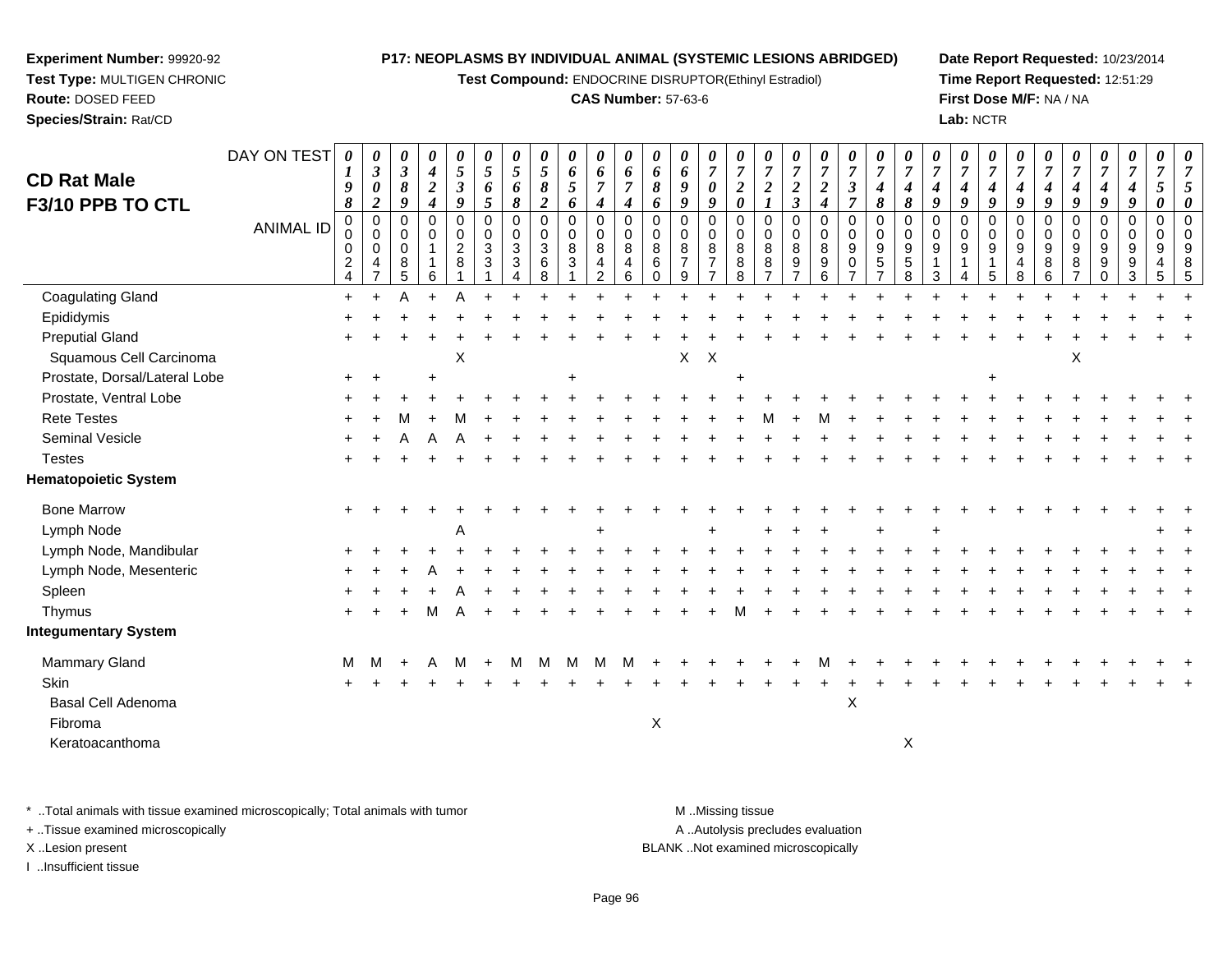**Test Compound:** ENDOCRINE DISRUPTOR(Ethinyl Estradiol)

#### **CAS Number:** 57-63-6

**Date Report Requested:** 10/23/2014**Time Report Requested:** 12:51:30**First Dose M/F:** NA / NA**Lab:** NCTR

| <b>CD Rat Male</b><br>F3/10 PPB TO CTL                         | DAY ON TEST      | $\boldsymbol{\theta}$<br>1<br>9<br>8   | 0<br>$\boldsymbol{\beta}$<br>$\boldsymbol{\theta}$<br>$\overline{2}$ | 0<br>$\mathfrak{z}$<br>8<br>9                 | 0<br>$\boldsymbol{4}$<br>$\boldsymbol{2}$<br>$\boldsymbol{4}$ | $\boldsymbol{\theta}$<br>$\mathfrak{s}$<br>$\boldsymbol{\beta}$<br>9 | 0<br>$\overline{5}$<br>6<br>$\overline{5}$               | $\boldsymbol{\theta}$<br>$\mathfrak{s}$<br>6<br>$\pmb{8}$                | 0<br>$5\overline{)}$<br>$\pmb{8}$<br>$\overline{\mathbf{c}}$ | 0<br>6<br>5<br>6                                  | 0<br>6<br>$\overline{7}$<br>$\boldsymbol{4}$ | 0<br>6<br>7<br>4                                             | 0<br>6<br>8<br>6                              | 0<br>6<br>9<br>9                               | 0<br>$\overline{7}$<br>$\boldsymbol{\theta}$<br>9         | $\boldsymbol{\theta}$<br>$\overline{7}$<br>$\boldsymbol{2}$<br>$\boldsymbol{\theta}$ | $\boldsymbol{7}$<br>$\boldsymbol{2}$<br>$\boldsymbol{l}$ | $\boldsymbol{7}$<br>$\boldsymbol{2}$<br>$\mathfrak{z}$                      | $\boldsymbol{\theta}$<br>$\boldsymbol{7}$<br>$\boldsymbol{2}$<br>$\boldsymbol{4}$ | $\boldsymbol{\theta}$<br>$\overline{7}$<br>$\mathfrak{z}$<br>$\overline{7}$     | 0<br>$\overline{7}$<br>4<br>8                                | $\overline{7}$<br>4<br>$\pmb{8}$                                         | $\overline{7}$<br>4<br>9          | 0<br>$\overline{7}$<br>$\boldsymbol{4}$<br>9 | 0<br>$\overline{7}$<br>$\boldsymbol{4}$<br>9 | U<br>$\overline{7}$<br>4<br>9          | $\overline{7}$<br>4<br>9            | $\overline{7}$<br>4<br>9                  | 0<br>$\boldsymbol{7}$<br>$\boldsymbol{4}$<br>9 | 0<br>$\overline{7}$<br>$\boldsymbol{4}$<br>9                          | $\boldsymbol{\theta}$<br>$\overline{7}$<br>5<br>0 |             |
|----------------------------------------------------------------|------------------|----------------------------------------|----------------------------------------------------------------------|-----------------------------------------------|---------------------------------------------------------------|----------------------------------------------------------------------|----------------------------------------------------------|--------------------------------------------------------------------------|--------------------------------------------------------------|---------------------------------------------------|----------------------------------------------|--------------------------------------------------------------|-----------------------------------------------|------------------------------------------------|-----------------------------------------------------------|--------------------------------------------------------------------------------------|----------------------------------------------------------|-----------------------------------------------------------------------------|-----------------------------------------------------------------------------------|---------------------------------------------------------------------------------|--------------------------------------------------------------|--------------------------------------------------------------------------|-----------------------------------|----------------------------------------------|----------------------------------------------|----------------------------------------|-------------------------------------|-------------------------------------------|------------------------------------------------|-----------------------------------------------------------------------|---------------------------------------------------|-------------|
|                                                                | <b>ANIMAL ID</b> | $\mathbf 0$<br>0<br>0<br>$\frac{2}{4}$ | $\mathbf 0$<br>$\mathbf 0$<br>$\mathbf 0$<br>4<br>$\overline{7}$     | $\Omega$<br>$\mathbf 0$<br>$\Omega$<br>8<br>5 | $\mathbf 0$<br>0<br>$\mathbf{1}$<br>1<br>6                    | $\mathbf 0$<br>$\begin{smallmatrix} 0\\2\\8 \end{smallmatrix}$       | $\mathbf 0$<br>$\mathbf 0$<br>$\sqrt{3}$<br>$\mathbf{3}$ | $\mathbf 0$<br>$\mathbf 0$<br>$\sqrt{3}$<br>$\sqrt{3}$<br>$\overline{A}$ | $\mathbf 0$<br>0<br>3<br>$\,6\,$<br>$\overline{8}$           | $\pmb{0}$<br>$\mathbf 0$<br>$\,8\,$<br>$\sqrt{3}$ | $\pmb{0}$<br>$\pmb{0}$<br>8<br>4<br>2        | $\Omega$<br>$\mathbf 0$<br>8<br>$\overline{\mathbf{4}}$<br>6 | $\Omega$<br>$\mathbf 0$<br>8<br>6<br>$\Omega$ | $\Omega$<br>0<br>$\bf8$<br>$\overline{7}$<br>9 | $\mathbf 0$<br>0<br>8<br>$\overline{7}$<br>$\overline{7}$ | $\mathbf 0$<br>0<br>8<br>8<br>8                                                      | $\mathbf 0$<br>0<br>$\bf8$<br>$\frac{8}{7}$              | $\mathbf 0$<br>$\mathbf 0$<br>$\,8\,$<br>$\boldsymbol{9}$<br>$\overline{7}$ | 0<br>0<br>$\bf 8$<br>$\boldsymbol{9}$<br>$6^{\circ}$                              | $\mathbf 0$<br>$\mathbf 0$<br>$\boldsymbol{9}$<br>$\mathbf 0$<br>$\overline{7}$ | $\Omega$<br>$\mathbf 0$<br>9<br>$\sqrt{5}$<br>$\overline{7}$ | $\mathbf 0$<br>0<br>$\boldsymbol{9}$<br>$\overline{5}$<br>$\overline{8}$ | $\Omega$<br>$\mathbf 0$<br>9<br>3 | $\Omega$<br>0<br>$\boldsymbol{9}$<br>4       | $\Omega$<br>0<br>$9\,$<br>$\mathbf{1}$<br>5  | $\Omega$<br>$\mathbf 0$<br>9<br>4<br>8 | $\Omega$<br>$\Omega$<br>9<br>8<br>6 | $\Omega$<br>0<br>9<br>8<br>$\overline{z}$ | $\Omega$<br>$\mathbf 0$<br>9<br>9<br>$\Omega$  | $\mathbf 0$<br>$\mathbf 0$<br>9<br>$\boldsymbol{9}$<br>$\overline{3}$ | $\mathbf 0$<br>0<br>9<br>4<br>5                   | $\cap$<br>5 |
| Schwannoma Malignant<br><b>Musculoskeletal System</b>          |                  |                                        |                                                                      |                                               |                                                               |                                                                      |                                                          |                                                                          |                                                              |                                                   |                                              |                                                              |                                               |                                                | X                                                         |                                                                                      |                                                          |                                                                             |                                                                                   |                                                                                 |                                                              |                                                                          |                                   |                                              |                                              |                                        |                                     |                                           |                                                |                                                                       |                                                   |             |
| <b>Bone</b>                                                    |                  |                                        |                                                                      |                                               |                                                               |                                                                      |                                                          |                                                                          |                                                              |                                                   |                                              |                                                              |                                               |                                                |                                                           |                                                                                      | $\ddot{}$                                                |                                                                             |                                                                                   |                                                                                 |                                                              |                                                                          |                                   |                                              |                                              |                                        |                                     |                                           |                                                |                                                                       |                                                   |             |
| Bone, Femur                                                    |                  |                                        |                                                                      |                                               |                                                               |                                                                      |                                                          |                                                                          |                                                              |                                                   |                                              |                                                              |                                               |                                                |                                                           |                                                                                      |                                                          |                                                                             |                                                                                   |                                                                                 |                                                              |                                                                          |                                   |                                              |                                              |                                        |                                     |                                           |                                                |                                                                       |                                                   |             |
| <b>Skeletal Muscle</b>                                         |                  |                                        |                                                                      |                                               |                                                               |                                                                      |                                                          |                                                                          |                                                              |                                                   | $\ddot{}$                                    |                                                              |                                               |                                                |                                                           |                                                                                      |                                                          |                                                                             |                                                                                   |                                                                                 |                                                              |                                                                          |                                   |                                              |                                              |                                        |                                     |                                           |                                                |                                                                       |                                                   |             |
| <b>Nervous System</b>                                          |                  |                                        |                                                                      |                                               |                                                               |                                                                      |                                                          |                                                                          |                                                              |                                                   |                                              |                                                              |                                               |                                                |                                                           |                                                                                      |                                                          |                                                                             |                                                                                   |                                                                                 |                                                              |                                                                          |                                   |                                              |                                              |                                        |                                     |                                           |                                                |                                                                       |                                                   |             |
| Brain, Brain Stem                                              |                  |                                        |                                                                      |                                               |                                                               |                                                                      |                                                          |                                                                          |                                                              |                                                   |                                              |                                                              |                                               |                                                |                                                           |                                                                                      |                                                          |                                                                             |                                                                                   |                                                                                 |                                                              |                                                                          |                                   |                                              |                                              |                                        |                                     |                                           |                                                |                                                                       |                                                   |             |
| Brain, Cerebellum                                              |                  |                                        |                                                                      |                                               |                                                               |                                                                      |                                                          |                                                                          |                                                              |                                                   |                                              |                                                              |                                               |                                                |                                                           |                                                                                      |                                                          |                                                                             |                                                                                   |                                                                                 |                                                              |                                                                          |                                   |                                              |                                              |                                        |                                     |                                           |                                                |                                                                       |                                                   |             |
| <b>Granular Cell Tumor Malignant</b>                           |                  |                                        |                                                                      |                                               |                                                               |                                                                      |                                                          |                                                                          |                                                              |                                                   |                                              |                                                              |                                               |                                                |                                                           |                                                                                      |                                                          |                                                                             |                                                                                   |                                                                                 |                                                              |                                                                          |                                   |                                              |                                              |                                        |                                     |                                           |                                                |                                                                       |                                                   |             |
| Brain, Cerebrum                                                |                  |                                        |                                                                      |                                               |                                                               |                                                                      |                                                          |                                                                          |                                                              |                                                   |                                              |                                                              |                                               |                                                |                                                           |                                                                                      |                                                          |                                                                             |                                                                                   |                                                                                 |                                                              |                                                                          |                                   |                                              |                                              |                                        |                                     |                                           |                                                |                                                                       |                                                   |             |
| <b>Granular Cell Tumor Malignant</b>                           |                  |                                        |                                                                      |                                               |                                                               |                                                                      |                                                          |                                                                          |                                                              |                                                   |                                              |                                                              |                                               |                                                |                                                           |                                                                                      | X                                                        |                                                                             |                                                                                   |                                                                                 |                                                              |                                                                          |                                   |                                              |                                              |                                        |                                     |                                           |                                                |                                                                       |                                                   |             |
| Peripheral Nerve                                               |                  | A                                      |                                                                      |                                               |                                                               |                                                                      |                                                          |                                                                          |                                                              |                                                   | $\ddot{}$                                    |                                                              |                                               |                                                |                                                           |                                                                                      |                                                          |                                                                             |                                                                                   |                                                                                 |                                                              |                                                                          |                                   |                                              |                                              |                                        |                                     |                                           |                                                |                                                                       |                                                   |             |
| Spinal Cord                                                    |                  | Α                                      |                                                                      |                                               |                                                               |                                                                      |                                                          |                                                                          |                                                              |                                                   | Α                                            |                                                              |                                               |                                                |                                                           |                                                                                      |                                                          | Α                                                                           |                                                                                   |                                                                                 |                                                              |                                                                          |                                   |                                              |                                              |                                        |                                     |                                           |                                                |                                                                       |                                                   |             |
| <b>Respiratory System</b>                                      |                  |                                        |                                                                      |                                               |                                                               |                                                                      |                                                          |                                                                          |                                                              |                                                   |                                              |                                                              |                                               |                                                |                                                           |                                                                                      |                                                          |                                                                             |                                                                                   |                                                                                 |                                                              |                                                                          |                                   |                                              |                                              |                                        |                                     |                                           |                                                |                                                                       |                                                   |             |
| Lung                                                           |                  |                                        |                                                                      |                                               |                                                               |                                                                      |                                                          |                                                                          |                                                              |                                                   |                                              |                                                              |                                               |                                                |                                                           |                                                                                      |                                                          |                                                                             |                                                                                   |                                                                                 |                                                              |                                                                          |                                   |                                              |                                              |                                        |                                     |                                           |                                                |                                                                       |                                                   |             |
| Alveolar/Bronchiolar Adenoma                                   |                  |                                        |                                                                      |                                               |                                                               |                                                                      |                                                          |                                                                          |                                                              |                                                   |                                              |                                                              |                                               |                                                | X                                                         |                                                                                      |                                                          |                                                                             |                                                                                   |                                                                                 |                                                              |                                                                          |                                   |                                              |                                              |                                        |                                     |                                           |                                                |                                                                       |                                                   |             |
| Schwannoma Malignant, Metastatic, Skin                         |                  |                                        |                                                                      |                                               |                                                               |                                                                      |                                                          |                                                                          |                                                              |                                                   |                                              |                                                              |                                               |                                                | $\pmb{\times}$                                            |                                                                                      |                                                          |                                                                             |                                                                                   |                                                                                 |                                                              |                                                                          |                                   |                                              |                                              |                                        |                                     |                                           |                                                |                                                                       |                                                   |             |
| Squamous Cell Carcinoma, Metastatic,<br>Uncertain Primary Site |                  |                                        |                                                                      |                                               |                                                               |                                                                      |                                                          |                                                                          |                                                              |                                                   |                                              |                                                              |                                               |                                                |                                                           |                                                                                      |                                                          |                                                                             |                                                                                   |                                                                                 |                                                              |                                                                          |                                   |                                              |                                              |                                        |                                     |                                           |                                                |                                                                       |                                                   |             |
| <b>Nose</b>                                                    |                  |                                        |                                                                      |                                               |                                                               |                                                                      |                                                          |                                                                          |                                                              |                                                   |                                              |                                                              |                                               |                                                |                                                           |                                                                                      |                                                          |                                                                             |                                                                                   |                                                                                 |                                                              |                                                                          |                                   |                                              |                                              |                                        |                                     |                                           |                                                |                                                                       |                                                   |             |
| Trachea                                                        |                  |                                        |                                                                      |                                               |                                                               |                                                                      |                                                          |                                                                          |                                                              |                                                   |                                              |                                                              |                                               |                                                |                                                           |                                                                                      |                                                          |                                                                             |                                                                                   |                                                                                 |                                                              |                                                                          |                                   |                                              |                                              |                                        |                                     |                                           |                                                |                                                                       |                                                   |             |
|                                                                |                  |                                        |                                                                      |                                               |                                                               |                                                                      |                                                          |                                                                          |                                                              |                                                   |                                              |                                                              |                                               |                                                |                                                           |                                                                                      |                                                          |                                                                             |                                                                                   |                                                                                 |                                                              |                                                                          |                                   |                                              |                                              |                                        |                                     |                                           |                                                |                                                                       |                                                   |             |

\* ..Total animals with tissue examined microscopically; Total animals with tumor **M** . Missing tissue M ..Missing tissue A ..Autolysis precludes evaluation + ..Tissue examined microscopically X ..Lesion present BLANK ..Not examined microscopicallyI ..Insufficient tissue

**Experiment Number:** 99920-92**Test Type:** MULTIGEN CHRONIC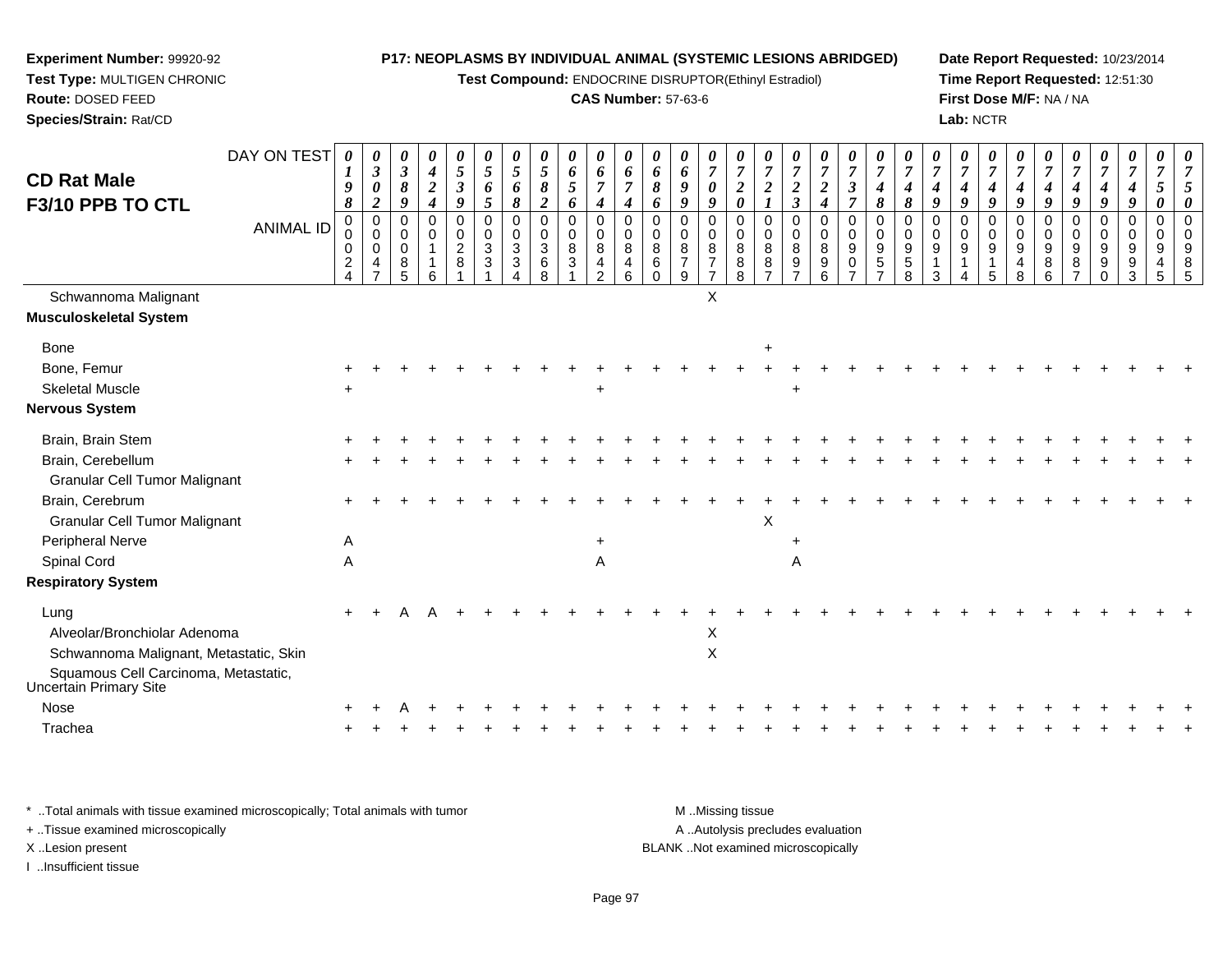**Test Compound:** ENDOCRINE DISRUPTOR(Ethinyl Estradiol)

#### **CAS Number:** 57-63-6

**Date Report Requested:** 10/23/2014**Time Report Requested:** 12:51:30**First Dose M/F:** NA / NA**Lab:** NCTR

| <b>CD Rat Male</b><br>F3/10 PPB TO CTL                        | DAY ON TEST<br><b>ANIMAL ID</b> | 0<br>1<br>9<br>8<br>0<br>0<br>$\overline{\mathbf{c}}$ | 0<br>$\boldsymbol{\beta}$<br>0<br>$\overline{2}$<br>0<br>0<br>0<br>4 | 0<br>$\boldsymbol{\beta}$<br>8<br>9<br>0<br>0<br>0<br>8<br>5 | 0<br>$\boldsymbol{4}$<br>$\boldsymbol{2}$<br>4<br>0<br>$\mathbf 0$<br>6 | 0<br>5<br>$\boldsymbol{\beta}$<br>9<br>0<br>$\mathbf 0$<br>$\overline{c}$<br>8 | 0<br>5<br>6<br>5<br>0<br>0<br>$\mathbf{3}$<br>3 | 0<br>5<br>6<br>8<br>0<br>0<br>$\,$ 3 $\,$<br>3 | 0<br>5<br>8<br>$\boldsymbol{2}$<br>0<br>$\pmb{0}$<br>$\ensuremath{\mathsf{3}}$<br>6<br>8 | 0<br>6<br>5<br>6<br>0<br>$\pmb{0}$<br>$\, 8$<br>3 | 0<br>6<br>$\overline{7}$<br>4<br>0<br>$\mathbf 0$<br>8<br>$\overline{4}$<br>$\overline{2}$ | 0<br>6<br>$\overline{7}$<br>$\mathbf 0$<br>0<br>8<br>4<br>6 | 0<br>6<br>8<br>6<br>0<br>8<br>6 | 0<br>6<br>9<br>9<br>0<br>0<br>8<br>$\overline{7}$<br>$\mathbf{Q}$ | 0<br>$\overline{7}$<br>0<br>9<br>0<br>$\pmb{0}$<br>$\bf8$<br>$\overline{7}$ | 0<br>$\overline{7}$<br>$\boldsymbol{2}$<br>$\boldsymbol{\theta}$<br>0<br>0<br>8<br>8<br>8 | 0<br>$\overline{7}$<br>$\boldsymbol{2}$<br>0<br>$\pmb{0}$<br>$\, 8$<br>8 | 0<br>$\overline{7}$<br>$\overline{2}$<br>$\mathfrak{z}$<br>0<br>$\mathbf 0$<br>$\,8\,$<br>$9\,$ | 0<br>$\overline{7}$<br>$\boldsymbol{2}$<br>4<br>0<br>$\mathbf 0$<br>8<br>9<br>6 | 0<br>$\overline{7}$<br>3<br>$\overline{7}$<br>0<br>0<br>9<br>0 | $\boldsymbol{7}$<br>4<br>8<br>$\mathbf 0$<br>$\boldsymbol{9}$<br>$\sqrt{5}$ | 0<br>$\overline{7}$<br>4<br>$\pmb{8}$<br>0<br>0<br>$\boldsymbol{9}$<br>$\sqrt{5}$<br>8 | 0<br>$\overline{7}$<br>$\boldsymbol{4}$<br>$\boldsymbol{g}$<br>0<br>0<br>9<br>3 | 0<br>$\overline{7}$<br>$\boldsymbol{4}$<br>9<br>0<br>$\mathbf 0$<br>9<br>$\mathbf 1$<br>4 | 0<br>$\overline{7}$<br>9<br>0<br>0<br>9<br>5 | 0<br>$\overline{7}$<br>4<br>9<br>$\mathbf 0$<br>9 | 0<br>$\overline{7}$<br>4<br>9<br>0<br>0<br>9<br>8<br>6 | 0<br>$\overline{7}$<br>4<br>9<br>0<br>$\mathbf 0$<br>$9\,$<br>8<br>$\overline{ }$ | 0<br>$\overline{7}$<br>$\boldsymbol{4}$<br>9<br>0<br>$\pmb{0}$<br>$9\,$<br>9<br>$\mathbf 0$ | 0<br>4<br>9<br>0<br>0<br>9<br>9<br>3 | 0<br>$\overline{\tau}$<br>5<br>0<br>$\Omega$<br>0<br>9<br>4<br>5 | 0<br>7<br>5<br>0<br>$\mathbf 0$<br>0<br>9<br>8<br>5 |
|---------------------------------------------------------------|---------------------------------|-------------------------------------------------------|----------------------------------------------------------------------|--------------------------------------------------------------|-------------------------------------------------------------------------|--------------------------------------------------------------------------------|-------------------------------------------------|------------------------------------------------|------------------------------------------------------------------------------------------|---------------------------------------------------|--------------------------------------------------------------------------------------------|-------------------------------------------------------------|---------------------------------|-------------------------------------------------------------------|-----------------------------------------------------------------------------|-------------------------------------------------------------------------------------------|--------------------------------------------------------------------------|-------------------------------------------------------------------------------------------------|---------------------------------------------------------------------------------|----------------------------------------------------------------|-----------------------------------------------------------------------------|----------------------------------------------------------------------------------------|---------------------------------------------------------------------------------|-------------------------------------------------------------------------------------------|----------------------------------------------|---------------------------------------------------|--------------------------------------------------------|-----------------------------------------------------------------------------------|---------------------------------------------------------------------------------------------|--------------------------------------|------------------------------------------------------------------|-----------------------------------------------------|
| <b>Special Senses System</b>                                  |                                 |                                                       |                                                                      |                                                              |                                                                         |                                                                                |                                                 |                                                |                                                                                          |                                                   |                                                                                            |                                                             |                                 |                                                                   |                                                                             |                                                                                           |                                                                          |                                                                                                 |                                                                                 |                                                                |                                                                             |                                                                                        |                                                                                 |                                                                                           |                                              |                                                   |                                                        |                                                                                   |                                                                                             |                                      |                                                                  |                                                     |
| Ear<br>Squamous Cell Papilloma                                |                                 |                                                       |                                                                      |                                                              |                                                                         |                                                                                |                                                 |                                                |                                                                                          |                                                   |                                                                                            |                                                             |                                 |                                                                   |                                                                             |                                                                                           |                                                                          |                                                                                                 |                                                                                 |                                                                |                                                                             |                                                                                        |                                                                                 |                                                                                           |                                              |                                                   |                                                        |                                                                                   |                                                                                             |                                      |                                                                  |                                                     |
| Eye                                                           |                                 | $\ddot{}$                                             |                                                                      |                                                              |                                                                         |                                                                                |                                                 |                                                |                                                                                          |                                                   |                                                                                            |                                                             |                                 |                                                                   |                                                                             |                                                                                           |                                                                          |                                                                                                 |                                                                                 |                                                                |                                                                             |                                                                                        |                                                                                 |                                                                                           |                                              |                                                   |                                                        |                                                                                   |                                                                                             |                                      |                                                                  |                                                     |
| <b>Harderian Gland</b><br><b>Lacrimal Gland</b>               |                                 |                                                       |                                                                      |                                                              |                                                                         |                                                                                |                                                 |                                                |                                                                                          |                                                   | $\ddot{}$                                                                                  |                                                             |                                 |                                                                   | $\ddot{}$                                                                   |                                                                                           |                                                                          |                                                                                                 |                                                                                 |                                                                |                                                                             |                                                                                        |                                                                                 |                                                                                           |                                              |                                                   |                                                        |                                                                                   |                                                                                             |                                      |                                                                  |                                                     |
| Zymbal's Gland                                                |                                 |                                                       |                                                                      |                                                              |                                                                         |                                                                                |                                                 | $\ddot{}$                                      |                                                                                          |                                                   |                                                                                            |                                                             | $\ddot{}$                       |                                                                   |                                                                             |                                                                                           |                                                                          |                                                                                                 |                                                                                 |                                                                |                                                                             |                                                                                        |                                                                                 |                                                                                           |                                              |                                                   |                                                        |                                                                                   |                                                                                             |                                      |                                                                  |                                                     |
| Carcinoma<br>Squamous Cell Carcinoma<br><b>Urinary System</b> |                                 |                                                       |                                                                      |                                                              |                                                                         |                                                                                |                                                 | X                                              |                                                                                          |                                                   |                                                                                            |                                                             | $\pmb{\times}$                  |                                                                   |                                                                             |                                                                                           |                                                                          |                                                                                                 |                                                                                 |                                                                |                                                                             |                                                                                        |                                                                                 |                                                                                           |                                              |                                                   |                                                        |                                                                                   |                                                                                             |                                      |                                                                  |                                                     |
| Kidney<br>Urethra                                             |                                 |                                                       |                                                                      |                                                              |                                                                         |                                                                                |                                                 |                                                |                                                                                          |                                                   |                                                                                            |                                                             |                                 |                                                                   |                                                                             |                                                                                           |                                                                          |                                                                                                 |                                                                                 |                                                                |                                                                             |                                                                                        |                                                                                 |                                                                                           |                                              |                                                   |                                                        |                                                                                   |                                                                                             |                                      |                                                                  |                                                     |
| <b>Urinary Bladder</b><br><b>SYSTEMIC LESIONS</b>             |                                 |                                                       |                                                                      |                                                              |                                                                         |                                                                                |                                                 |                                                |                                                                                          |                                                   |                                                                                            |                                                             |                                 |                                                                   |                                                                             |                                                                                           |                                                                          |                                                                                                 |                                                                                 |                                                                |                                                                             |                                                                                        |                                                                                 |                                                                                           |                                              |                                                   |                                                        |                                                                                   |                                                                                             |                                      |                                                                  |                                                     |
| Multiple Organ<br>Leukemia Mononuclear                        |                                 |                                                       |                                                                      |                                                              |                                                                         |                                                                                |                                                 |                                                |                                                                                          |                                                   |                                                                                            |                                                             |                                 |                                                                   |                                                                             |                                                                                           |                                                                          |                                                                                                 |                                                                                 |                                                                |                                                                             |                                                                                        |                                                                                 |                                                                                           |                                              |                                                   |                                                        |                                                                                   |                                                                                             |                                      |                                                                  |                                                     |
| Lymphoma Malignant                                            |                                 |                                                       |                                                                      |                                                              |                                                                         |                                                                                |                                                 |                                                |                                                                                          |                                                   | $\mathsf X$                                                                                |                                                             |                                 |                                                                   |                                                                             |                                                                                           |                                                                          |                                                                                                 |                                                                                 |                                                                |                                                                             |                                                                                        |                                                                                 |                                                                                           |                                              |                                                   |                                                        |                                                                                   |                                                                                             |                                      |                                                                  |                                                     |

\* ..Total animals with tissue examined microscopically; Total animals with tumor **M** . Missing tissue M ..Missing tissue

+ ..Tissue examined microscopically

**Experiment Number:** 99920-92**Test Type:** MULTIGEN CHRONIC

**Route:** DOSED FEED**Species/Strain:** Rat/CD

I ..Insufficient tissue

A ..Autolysis precludes evaluation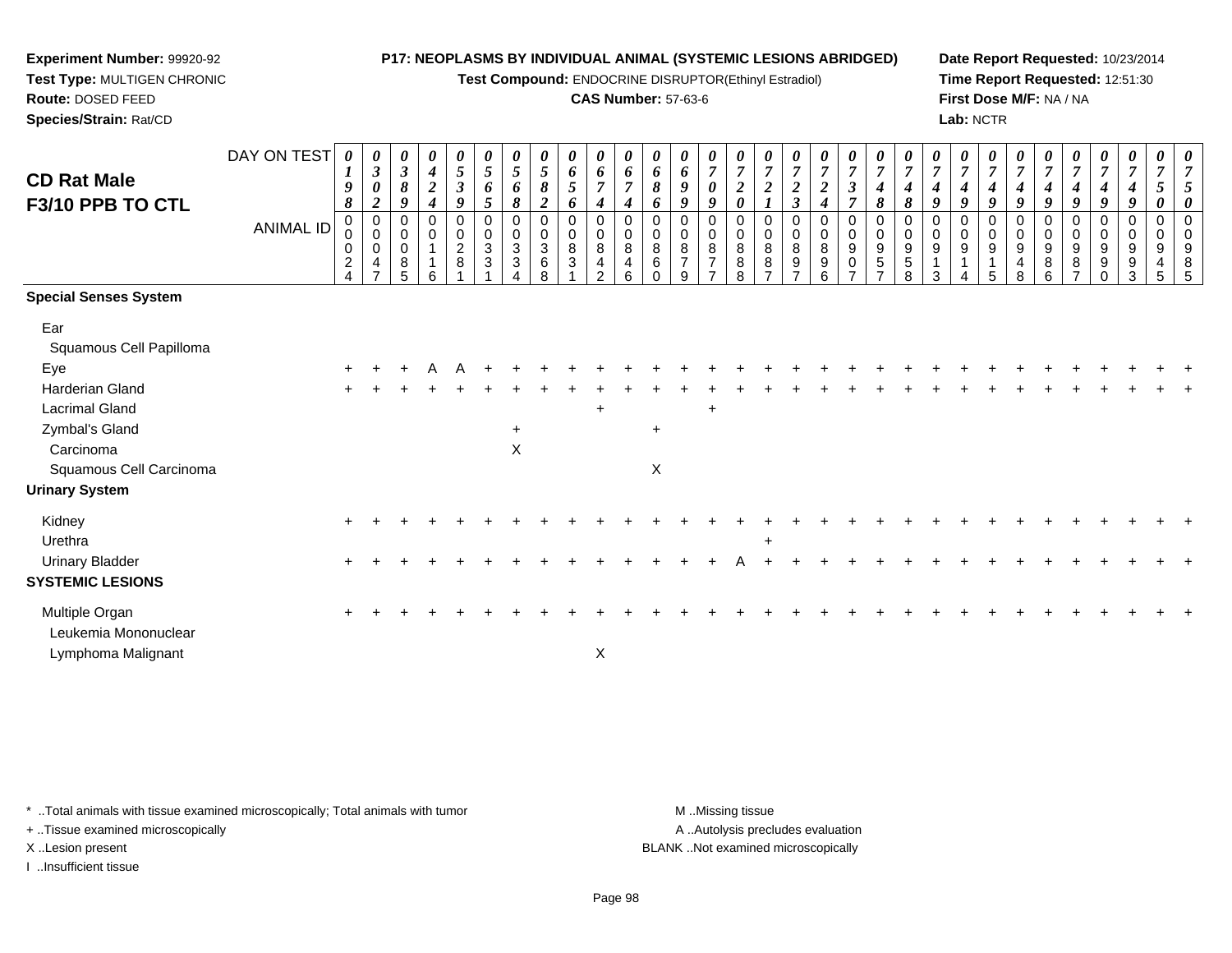**Test Compound:** ENDOCRINE DISRUPTOR(Ethinyl Estradiol)

#### **CAS Number:** 57-63-6

**Date Report Requested:** 10/23/2014**Time Report Requested:** 12:51:30**First Dose M/F:** NA / NA**Lab:** NCTR

| DAY ON TEST<br><b>CD Rat Male</b><br>F3/10 PPB TO CTL          | 0<br>7<br>5<br>3             | 0<br>$\overline{7}$<br>$\mathfrak{s}$ | $\boldsymbol{\beta}$       | 0<br>7<br>5<br>3                       | 0<br>$\overline{7}$<br>$\sqrt{5}$<br>$\boldsymbol{\beta}$ | 0<br>7<br>$\mathfrak{s}$<br>4      | 0<br>$\overline{7}$<br>$\mathfrak{S}$<br>4 | 0<br>$\overline{7}$<br>$\sqrt{5}$<br>$\boldsymbol{4}$ | 0<br>$\overline{7}$<br>5<br>$\boldsymbol{4}$ | 0<br>$\overline{7}$<br>5<br>$\boldsymbol{4}$ | 0<br>$\overline{7}$<br>5<br>4 | 0<br>$\overline{7}$<br>$\mathfrak{s}$<br>4                    | 0<br>$\overline{7}$<br>5<br>$\boldsymbol{4}$   | 0<br>$\overline{7}$<br>5<br>4 | 0<br>$\overline{7}$<br>5<br>4 | 0<br>$\overline{7}$<br>$\sqrt{5}$<br>$\boldsymbol{4}$ | 0<br>$\overline{7}$<br>$\overline{5}$<br>$\mathfrak{s}$ | 0<br>$\overline{7}$<br>5<br>$\sqrt{5}$    | 0<br>$\overline{7}$<br>$\mathfrak{s}$<br>5        | 0<br>$\overline{7}$<br>5<br>5 |                       |
|----------------------------------------------------------------|------------------------------|---------------------------------------|----------------------------|----------------------------------------|-----------------------------------------------------------|------------------------------------|--------------------------------------------|-------------------------------------------------------|----------------------------------------------|----------------------------------------------|-------------------------------|---------------------------------------------------------------|------------------------------------------------|-------------------------------|-------------------------------|-------------------------------------------------------|---------------------------------------------------------|-------------------------------------------|---------------------------------------------------|-------------------------------|-----------------------|
| <b>ANIMAL ID</b>                                               | 0<br>1<br>0<br>3<br>$\Omega$ | 0                                     | 1<br>$\mathbf 0$<br>3<br>5 | $\Omega$<br>1<br>$\mathbf 0$<br>3<br>6 | $\Omega$<br>1<br>$\mathbf 0$<br>3<br>9                    | $\overline{0}$<br>$\mathbf 0$<br>6 | $\Omega$<br>0<br>6<br>$\mathcal{P}$        | $\mathbf 0$<br>$\mathbf{1}$<br>$\mathbf 0$<br>6<br>3  | $\mathbf 0$<br>1<br>$\mathbf 0$<br>6         | 0<br>$\mathbf{1}$<br>$\mathbf 0$<br>6<br>5   | 0<br>1<br>0<br>6<br>8         | $\mathbf 0$<br>1<br>$\mathbf 0$<br>$\overline{7}$<br>$\Omega$ | $\Omega$<br>1<br>$\mathbf{1}$<br>1<br>$\Omega$ | $\Omega$                      | $\Omega$                      | 0<br>1<br>1<br>1<br>8                                 | $\mathbf 0$<br>1<br>$\mathbf 0$<br>9<br>$\overline{7}$  | $\mathbf 0$<br>1<br>$\mathbf 0$<br>9<br>8 | $\mathsf 0$<br>1<br>$\mathbf{1}$<br>0<br>$\Omega$ | $\Omega$<br>1<br>0            | <i><b>*TOTALS</b></i> |
| <b>Alimentary System</b>                                       |                              |                                       |                            |                                        |                                                           |                                    |                                            |                                                       |                                              |                                              |                               |                                                               |                                                |                               |                               |                                                       |                                                         |                                           |                                                   |                               |                       |
| Esophagus                                                      |                              |                                       |                            |                                        |                                                           |                                    |                                            |                                                       |                                              |                                              |                               |                                                               |                                                |                               |                               |                                                       |                                                         |                                           |                                                   |                               | 50                    |
| Intestine Large, Cecum                                         |                              |                                       |                            |                                        |                                                           |                                    |                                            |                                                       |                                              |                                              |                               |                                                               |                                                |                               |                               |                                                       |                                                         |                                           |                                                   |                               | 47                    |
| Intestine Large, Colon<br>Adenoma                              |                              |                                       |                            |                                        |                                                           |                                    |                                            |                                                       |                                              |                                              |                               |                                                               |                                                |                               |                               |                                                       |                                                         |                                           |                                                   |                               | 48<br>-1              |
| Intestine Large, Rectum<br>Anus, Sarcoma                       |                              |                                       |                            |                                        |                                                           |                                    |                                            |                                                       |                                              |                                              |                               |                                                               |                                                |                               |                               |                                                       |                                                         |                                           |                                                   |                               | 48<br>1               |
| Intestine Small, Duodenum                                      |                              |                                       |                            |                                        |                                                           |                                    |                                            |                                                       |                                              |                                              |                               |                                                               |                                                |                               |                               |                                                       |                                                         |                                           |                                                   |                               | 47                    |
| Intestine Small, Ileum                                         |                              |                                       |                            |                                        |                                                           |                                    |                                            |                                                       |                                              |                                              |                               |                                                               |                                                |                               |                               |                                                       |                                                         |                                           |                                                   |                               | 47                    |
| Intestine Small, Jejunum                                       |                              |                                       |                            |                                        |                                                           |                                    |                                            |                                                       |                                              |                                              |                               |                                                               |                                                |                               |                               |                                                       |                                                         |                                           |                                                   |                               | 45                    |
| Liver                                                          |                              |                                       |                            |                                        |                                                           |                                    |                                            |                                                       |                                              |                                              |                               |                                                               |                                                |                               |                               |                                                       |                                                         |                                           |                                                   |                               | 50                    |
| Cholangioma                                                    |                              |                                       |                            |                                        |                                                           |                                    |                                            |                                                       | X                                            |                                              |                               |                                                               |                                                |                               |                               |                                                       |                                                         |                                           |                                                   |                               | 1                     |
| Mesentery                                                      |                              | $\ddot{}$                             |                            |                                        |                                                           |                                    |                                            |                                                       |                                              | +                                            | +                             |                                                               |                                                |                               | +                             |                                                       |                                                         |                                           |                                                   |                               | 6                     |
| Squamous Cell Carcinoma, Metastatic,<br>Uncertain Primary Site |                              |                                       |                            |                                        |                                                           |                                    |                                            |                                                       |                                              |                                              |                               |                                                               |                                                |                               | X                             |                                                       |                                                         |                                           |                                                   |                               | $\mathbf{1}$          |
| Oral Mucosa                                                    |                              |                                       |                            |                                        | +                                                         |                                    |                                            |                                                       |                                              |                                              |                               |                                                               |                                                |                               |                               |                                                       |                                                         |                                           |                                                   |                               | 4                     |
| Squamous Cell Carcinoma                                        |                              |                                       |                            |                                        |                                                           |                                    |                                            |                                                       |                                              |                                              |                               |                                                               |                                                |                               |                               |                                                       |                                                         |                                           |                                                   |                               | 1                     |
| Pancreas                                                       |                              |                                       |                            |                                        |                                                           |                                    |                                            |                                                       |                                              |                                              |                               |                                                               |                                                |                               |                               |                                                       |                                                         |                                           |                                                   |                               | 49                    |
| <b>Salivary Glands</b>                                         |                              |                                       |                            |                                        |                                                           |                                    |                                            |                                                       |                                              |                                              |                               |                                                               |                                                |                               |                               |                                                       |                                                         |                                           |                                                   |                               | 49                    |
| Stomach, Forestomach                                           |                              |                                       |                            |                                        |                                                           |                                    |                                            |                                                       |                                              |                                              |                               |                                                               |                                                |                               |                               |                                                       |                                                         |                                           |                                                   |                               | 49                    |
| Stomach, Glandular                                             |                              |                                       |                            |                                        |                                                           |                                    |                                            |                                                       |                                              |                                              |                               |                                                               |                                                |                               |                               |                                                       |                                                         |                                           |                                                   |                               | 47                    |
| <b>Cardiovascular System</b>                                   |                              |                                       |                            |                                        |                                                           |                                    |                                            |                                                       |                                              |                                              |                               |                                                               |                                                |                               |                               |                                                       |                                                         |                                           |                                                   |                               |                       |

\* ..Total animals with tissue examined microscopically; Total animals with tumor **M** ...Missing tissue M ...Missing tissue

+ ..Tissue examined microscopically

**Experiment Number:** 99920-92**Test Type:** MULTIGEN CHRONIC

**Route:** DOSED FEED**Species/Strain:** Rat/CD

I ..Insufficient tissue

A ..Autolysis precludes evaluation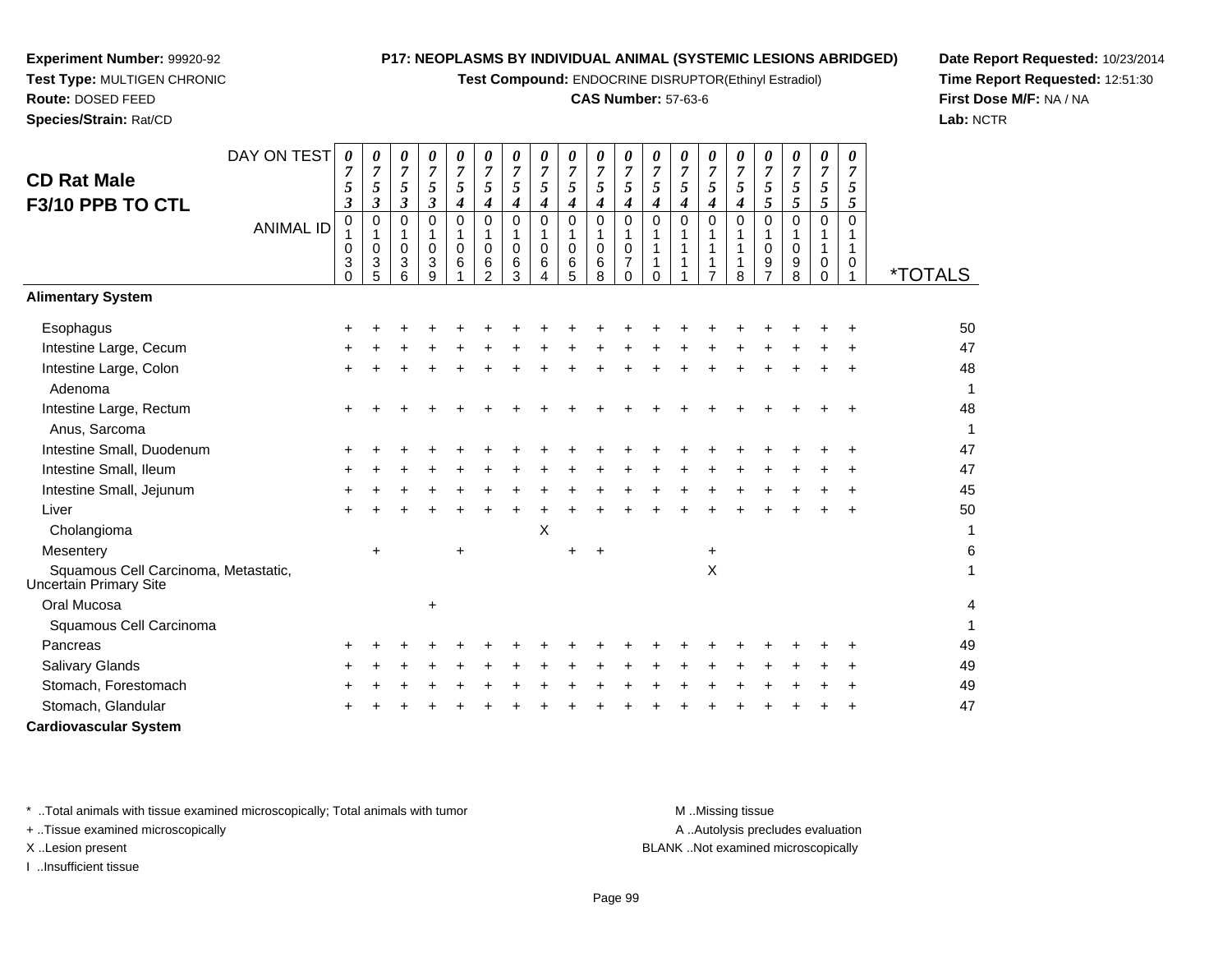**Test Compound:** ENDOCRINE DISRUPTOR(Ethinyl Estradiol)

#### **CAS Number:** 57-63-6

**Date Report Requested:** 10/23/2014**Time Report Requested:** 12:51:30**First Dose M/F:** NA / NA**Lab:** NCTR

| Species/Strain: Rat/CD                                                           |                  |                                      |                               |                               |                               |                               |                               |             |             |                          |                          |                          |        |                               |                          |             |             |                               |             |                  | Lab:                  |
|----------------------------------------------------------------------------------|------------------|--------------------------------------|-------------------------------|-------------------------------|-------------------------------|-------------------------------|-------------------------------|-------------|-------------|--------------------------|--------------------------|--------------------------|--------|-------------------------------|--------------------------|-------------|-------------|-------------------------------|-------------|------------------|-----------------------|
| <b>CD Rat Male</b><br>F3/10 PPB TO CTL                                           | DAY ON TEST      | $\boldsymbol{\theta}$<br>7<br>5<br>3 | 0<br>$\overline{ }$<br>5<br>3 | 0<br>$\overline{7}$<br>5<br>3 | 0<br>$\overline{7}$<br>5<br>3 | 0<br>$\overline{7}$<br>5<br>4 | 0<br>$\overline{7}$<br>5<br>4 | 0<br>5<br>4 | 0<br>7<br>5 | 0<br>$\overline{7}$<br>5 | $\overline{7}$<br>5<br>4 | 0<br>7<br>C              | 5<br>4 | 0<br>7<br>$\mathfrak{I}$<br>4 | 0<br>$\overline{7}$<br>C | 0<br>7<br>4 | 0<br>5      | 0<br>7<br>5<br>$\mathfrak{p}$ | 0<br>7<br>5 | 0<br>7<br>C<br>C |                       |
|                                                                                  | <b>ANIMAL ID</b> | 0<br>0<br>3                          | 3<br>5.                       | 0<br>0<br>3<br>6              | 0<br>0<br>3<br>9              | $\Omega$<br>0<br>6            | 0<br>0<br>6<br>$\mathfrak{p}$ | 6<br>3      | 0<br>6      | 0<br>6                   | 0<br>6<br>8              | 0<br>0<br>$\overline{ }$ |        | 0                             | 0                        | 8           | 0<br>0<br>9 | 0<br>0<br>9<br>8              | 0<br>0      | 0                | <i><b>*TOTALS</b></i> |
| <b>Blood Vessel</b>                                                              |                  | $\div$                               |                               |                               |                               |                               |                               |             |             |                          |                          |                          |        |                               |                          |             | ÷           |                               | $\ddot{}$   | $\div$           | 50                    |
| Heart                                                                            |                  |                                      |                               |                               |                               |                               |                               |             |             |                          |                          |                          |        |                               |                          |             |             |                               |             | $\div$           | 50                    |
| <b>Endocrine System</b>                                                          |                  |                                      |                               |                               |                               |                               |                               |             |             |                          |                          |                          |        |                               |                          |             |             |                               |             |                  |                       |
| <b>Adrenal Cortex</b><br>Adenoma                                                 |                  |                                      | х                             |                               |                               |                               |                               |             |             |                          |                          |                          |        |                               |                          |             |             |                               |             |                  | 49<br>1               |
| Adrenal Medulla<br>Bilateral, Pheochromocytoma Benign<br>Pheochromocytoma Benign |                  | $\pm$                                |                               |                               |                               |                               |                               |             |             |                          |                          |                          |        |                               |                          |             |             |                               |             | $\mathbf +$      | 49<br>1<br>5          |
|                                                                                  |                  |                                      |                               |                               |                               |                               |                               |             |             |                          |                          |                          |        |                               |                          |             |             |                               |             |                  |                       |

| <b>Adrenal Medulla</b>             | $\pm$ |   |   |   |    |              |   |   |   |  |   |   | 49 |
|------------------------------------|-------|---|---|---|----|--------------|---|---|---|--|---|---|----|
| Bilateral, Pheochromocytoma Benign |       |   |   |   |    |              |   |   |   |  |   |   |    |
| Pheochromocytoma Benign            |       |   |   |   |    |              |   |   |   |  |   |   | 5  |
| Pheochromocytoma Malignant         |       |   |   |   |    |              |   |   |   |  |   | X | 2  |
| Islets, Pancreatic                 |       |   |   |   |    |              |   |   |   |  |   |   | 50 |
| Adenoma                            |       |   | X |   |    | X            |   |   |   |  |   |   | 3  |
| Parathyroid Gland                  | ÷     |   |   |   |    |              |   |   |   |  |   |   | 50 |
| <b>Pituitary Gland</b>             | $\pm$ |   |   |   |    |              |   |   |   |  |   |   | 49 |
| Pars Distalis, Adenoma             |       | X | X |   | X. | $\mathsf{X}$ |   |   | X |  | X | X | 18 |
| Pars Intermed, Adenoma             |       |   |   |   |    |              | X |   |   |  |   |   |    |
| <b>Thyroid Gland</b>               | $\pm$ |   |   |   |    |              |   |   |   |  |   |   | 50 |
| C Cell, Adenoma                    |       |   |   |   |    |              |   |   |   |  |   |   |    |
| C Cell, Carcinoma                  |       |   |   | Х |    |              |   | X |   |  |   |   | 3  |

### **General Body System**

**Experiment Number:** 99920-92**Test Type:** MULTIGEN CHRONIC

**Route:** DOSED FEED

NONE**Genital System**

\* ..Total animals with tissue examined microscopically; Total animals with tumor **M** ...Missing tissue M ...Missing tissue

+ ..Tissue examined microscopically

I ..Insufficient tissue

A .. Autolysis precludes evaluation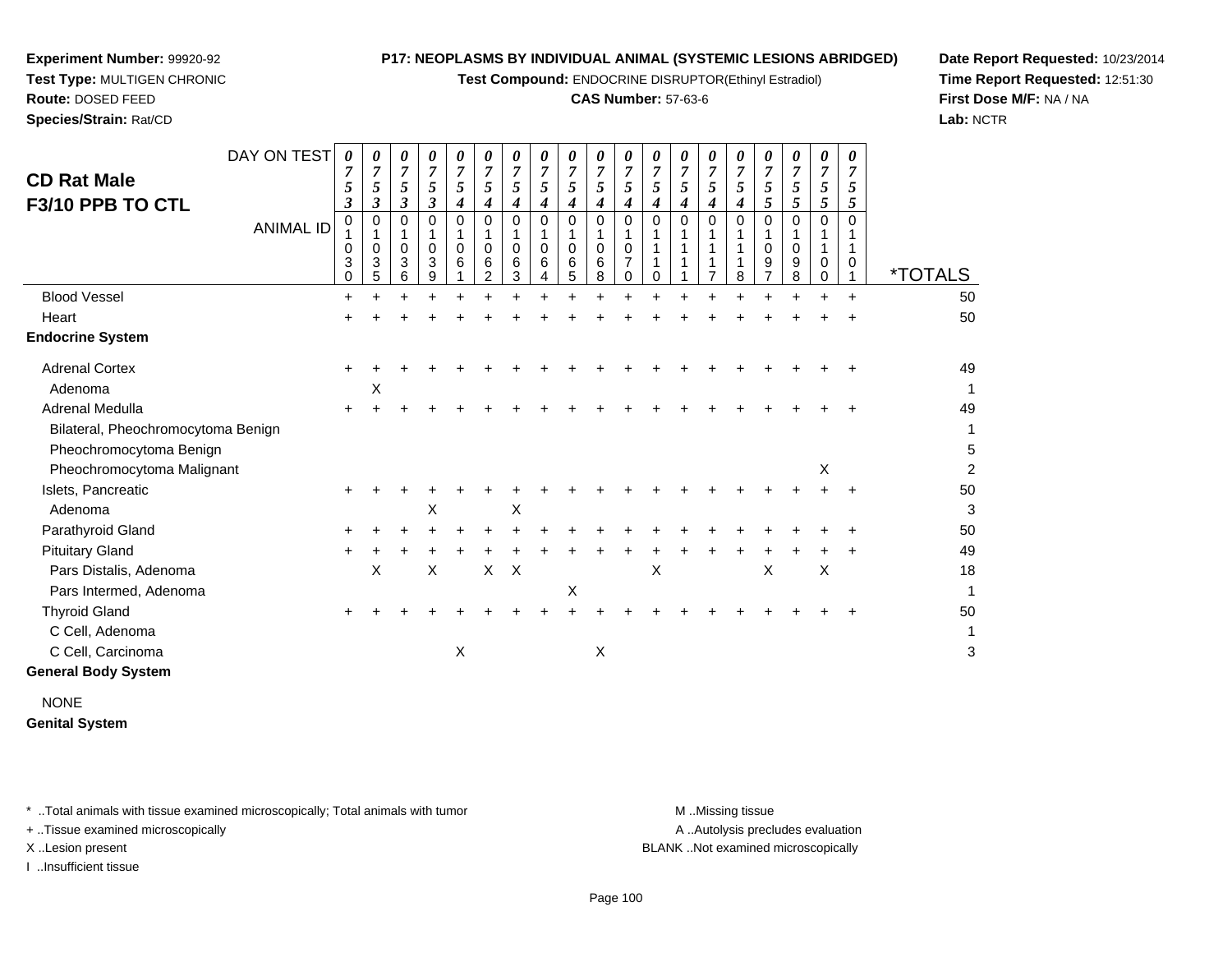**Test Compound:** ENDOCRINE DISRUPTOR(Ethinyl Estradiol)

#### **CAS Number:** 57-63-6

**Date Report Requested:** 10/23/2014**Time Report Requested:** 12:51:30**First Dose M/F:** NA / NA**Lab:** NCTR

| <b>CD Rat Male</b><br>F3/10 PPB TO CTL | DAY ON TEST<br><b>ANIMAL ID</b> | 0<br>7<br>5<br>$\boldsymbol{\beta}$<br>$\pmb{0}$<br>0<br>3<br>$\mathbf 0$ | 0<br>7<br>5<br>3<br>$\mathbf 0$<br>$\mathbf 0$<br>3<br>5 | 0<br>$\overline{7}$<br>5<br>$\boldsymbol{\beta}$<br>$\mathbf 0$<br>1<br>$\mathbf 0$<br>3<br>6 | 0<br>7<br>5<br>$\boldsymbol{\beta}$<br>$\mathbf 0$<br>1<br>$\mathbf 0$<br>3<br>9 | 0<br>$\overline{7}$<br>5<br>$\boldsymbol{4}$<br>$\Omega$<br>1<br>$\mathbf 0$<br>6 | 0<br>$\overline{7}$<br>5<br>4<br>$\Omega$<br>$\mathbf 0$<br>6<br>2 | 0<br>7<br>5<br>4<br>$\Omega$<br>$\mathbf 0$<br>6<br>3 | 0<br>$\overline{7}$<br>5<br>4<br>$\mathbf 0$<br>$\mathbf 0$<br>6<br>4 | 0<br>7<br>5<br>4<br>0<br>0<br>6<br>5 | 0<br>7<br>5<br>4<br>$\Omega$<br>1<br>$\mathbf 0$<br>$\,6\,$<br>8 | 0<br>7<br>5<br>$\boldsymbol{4}$<br>$\mathbf{0}$<br>$\mathbf 0$<br>$\overline{7}$<br>$\mathbf 0$ | 0<br>7<br>5<br>4<br>$\mathbf{0}$<br>1<br>1<br>$\mathbf 0$ | 0<br>7<br>5<br>4<br>$\Omega$<br>1 | 0<br>$\overline{7}$<br>5<br>$\boldsymbol{4}$<br>$\Omega$<br>$\overline{7}$ | 0<br>7<br>5<br>4<br>$\Omega$<br>1<br>8 | 0<br>7<br>5<br>5<br>$\Omega$<br>0<br>9<br>$\overline{7}$ | 0<br>$\overline{7}$<br>$\mathfrak{s}$<br>$\sqrt{5}$<br>$\mathbf 0$<br>1<br>0<br>9<br>8 | 0<br>7<br>5<br>5<br>$\Omega$<br>1<br>0<br>$\mathbf 0$ | 0<br>$\overline{7}$<br>5<br>5<br>$\Omega$<br>1<br>0<br>$\mathbf{1}$ | <i><b>*TOTALS</b></i> |
|----------------------------------------|---------------------------------|---------------------------------------------------------------------------|----------------------------------------------------------|-----------------------------------------------------------------------------------------------|----------------------------------------------------------------------------------|-----------------------------------------------------------------------------------|--------------------------------------------------------------------|-------------------------------------------------------|-----------------------------------------------------------------------|--------------------------------------|------------------------------------------------------------------|-------------------------------------------------------------------------------------------------|-----------------------------------------------------------|-----------------------------------|----------------------------------------------------------------------------|----------------------------------------|----------------------------------------------------------|----------------------------------------------------------------------------------------|-------------------------------------------------------|---------------------------------------------------------------------|-----------------------|
| <b>Coagulating Gland</b>               |                                 | $\ddot{}$                                                                 |                                                          |                                                                                               |                                                                                  | $\ddot{}$                                                                         |                                                                    |                                                       | $\ddot{}$                                                             | $\ddot{}$                            | $\ddot{}$                                                        |                                                                                                 |                                                           |                                   |                                                                            | $\ddot{}$                              |                                                          |                                                                                        |                                                       | $\ddot{}$                                                           | 48                    |
| Epididymis                             |                                 | ٠                                                                         |                                                          |                                                                                               |                                                                                  |                                                                                   |                                                                    |                                                       |                                                                       |                                      |                                                                  |                                                                                                 |                                                           |                                   |                                                                            |                                        |                                                          |                                                                                        |                                                       |                                                                     | 50                    |
| <b>Preputial Gland</b>                 |                                 |                                                                           |                                                          |                                                                                               |                                                                                  |                                                                                   |                                                                    |                                                       |                                                                       |                                      |                                                                  |                                                                                                 |                                                           |                                   |                                                                            |                                        |                                                          |                                                                                        |                                                       |                                                                     | 50                    |
| Squamous Cell Carcinoma                |                                 |                                                                           |                                                          |                                                                                               |                                                                                  |                                                                                   |                                                                    |                                                       |                                                                       |                                      |                                                                  |                                                                                                 |                                                           |                                   |                                                                            |                                        |                                                          |                                                                                        |                                                       |                                                                     | 4                     |
| Prostate, Dorsal/Lateral Lobe          |                                 |                                                                           |                                                          |                                                                                               |                                                                                  |                                                                                   |                                                                    |                                                       |                                                                       |                                      |                                                                  | $\ddot{}$                                                                                       |                                                           |                                   |                                                                            |                                        |                                                          | +                                                                                      |                                                       |                                                                     | 50                    |
| Prostate, Ventral Lobe                 |                                 | $\pm$                                                                     |                                                          |                                                                                               |                                                                                  |                                                                                   |                                                                    |                                                       |                                                                       |                                      |                                                                  |                                                                                                 |                                                           |                                   |                                                                            |                                        |                                                          |                                                                                        |                                                       |                                                                     | 50                    |
| <b>Rete Testes</b>                     |                                 | +                                                                         |                                                          |                                                                                               | м                                                                                | +                                                                                 | M                                                                  |                                                       |                                                                       |                                      |                                                                  |                                                                                                 |                                                           |                                   | М                                                                          |                                        |                                                          |                                                                                        |                                                       |                                                                     | 43                    |
| <b>Seminal Vesicle</b>                 |                                 |                                                                           |                                                          |                                                                                               |                                                                                  |                                                                                   |                                                                    |                                                       |                                                                       |                                      |                                                                  |                                                                                                 |                                                           |                                   |                                                                            |                                        |                                                          |                                                                                        |                                                       |                                                                     | 47                    |
| <b>Testes</b>                          |                                 | $\pm$                                                                     |                                                          |                                                                                               |                                                                                  |                                                                                   |                                                                    |                                                       |                                                                       |                                      |                                                                  |                                                                                                 |                                                           |                                   |                                                                            |                                        |                                                          |                                                                                        |                                                       | $\ddot{}$                                                           | 50                    |
| <b>Hematopoietic System</b>            |                                 |                                                                           |                                                          |                                                                                               |                                                                                  |                                                                                   |                                                                    |                                                       |                                                                       |                                      |                                                                  |                                                                                                 |                                                           |                                   |                                                                            |                                        |                                                          |                                                                                        |                                                       |                                                                     |                       |
| <b>Bone Marrow</b>                     |                                 | $\ddot{}$                                                                 |                                                          |                                                                                               |                                                                                  |                                                                                   |                                                                    |                                                       |                                                                       |                                      |                                                                  |                                                                                                 |                                                           |                                   |                                                                            |                                        |                                                          |                                                                                        |                                                       |                                                                     | 50                    |
| Lymph Node                             |                                 |                                                                           |                                                          |                                                                                               |                                                                                  |                                                                                   |                                                                    |                                                       |                                                                       |                                      |                                                                  |                                                                                                 |                                                           |                                   |                                                                            |                                        |                                                          |                                                                                        |                                                       |                                                                     | 13                    |
| Lymph Node, Mandibular                 |                                 | +                                                                         |                                                          |                                                                                               |                                                                                  |                                                                                   |                                                                    |                                                       |                                                                       |                                      |                                                                  |                                                                                                 |                                                           |                                   |                                                                            |                                        |                                                          |                                                                                        |                                                       |                                                                     | 50                    |
| Lymph Node, Mesenteric                 |                                 | ٠                                                                         |                                                          |                                                                                               |                                                                                  |                                                                                   |                                                                    |                                                       |                                                                       |                                      |                                                                  |                                                                                                 |                                                           |                                   |                                                                            |                                        |                                                          |                                                                                        |                                                       |                                                                     | 49                    |
| Spleen                                 |                                 |                                                                           |                                                          |                                                                                               |                                                                                  |                                                                                   |                                                                    |                                                       |                                                                       |                                      |                                                                  |                                                                                                 |                                                           |                                   |                                                                            |                                        |                                                          |                                                                                        |                                                       |                                                                     | 49                    |
| Thymus                                 |                                 |                                                                           |                                                          |                                                                                               |                                                                                  |                                                                                   |                                                                    |                                                       |                                                                       |                                      |                                                                  |                                                                                                 |                                                           |                                   |                                                                            |                                        |                                                          |                                                                                        |                                                       |                                                                     | 47                    |
| <b>Integumentary System</b>            |                                 |                                                                           |                                                          |                                                                                               |                                                                                  |                                                                                   |                                                                    |                                                       |                                                                       |                                      |                                                                  |                                                                                                 |                                                           |                                   |                                                                            |                                        |                                                          |                                                                                        |                                                       |                                                                     |                       |
| Mammary Gland                          |                                 | ٠                                                                         |                                                          |                                                                                               |                                                                                  |                                                                                   |                                                                    |                                                       |                                                                       |                                      |                                                                  |                                                                                                 |                                                           |                                   |                                                                            |                                        |                                                          |                                                                                        |                                                       |                                                                     | 40                    |
| Skin                                   |                                 |                                                                           |                                                          |                                                                                               |                                                                                  |                                                                                   |                                                                    |                                                       |                                                                       |                                      |                                                                  |                                                                                                 |                                                           |                                   |                                                                            |                                        |                                                          |                                                                                        |                                                       |                                                                     | 50                    |
| <b>Basal Cell Adenoma</b>              |                                 |                                                                           |                                                          |                                                                                               |                                                                                  |                                                                                   |                                                                    |                                                       |                                                                       |                                      |                                                                  |                                                                                                 |                                                           |                                   |                                                                            |                                        |                                                          |                                                                                        |                                                       |                                                                     | 1                     |
| Fibroma                                |                                 |                                                                           |                                                          |                                                                                               |                                                                                  |                                                                                   |                                                                    |                                                       |                                                                       |                                      |                                                                  |                                                                                                 |                                                           |                                   |                                                                            |                                        |                                                          |                                                                                        |                                                       |                                                                     | 1                     |
| Keratoacanthoma                        |                                 |                                                                           |                                                          |                                                                                               |                                                                                  |                                                                                   | X                                                                  |                                                       |                                                                       |                                      | X                                                                |                                                                                                 |                                                           |                                   |                                                                            |                                        |                                                          |                                                                                        |                                                       |                                                                     | 3                     |
|                                        |                                 |                                                                           |                                                          |                                                                                               |                                                                                  |                                                                                   |                                                                    |                                                       |                                                                       |                                      |                                                                  |                                                                                                 |                                                           |                                   |                                                                            |                                        |                                                          |                                                                                        |                                                       |                                                                     |                       |

**Experiment Number:** 99920-92**Test Type:** MULTIGEN CHRONIC

**Route:** DOSED FEED**Species/Strain:** Rat/CD

\* ..Total animals with tissue examined microscopically; Total animals with tumor **M** . Missing tissue M ..Missing tissue A ..Autolysis precludes evaluation + ..Tissue examined microscopically X ..Lesion present BLANK ..Not examined microscopicallyI ..Insufficient tissue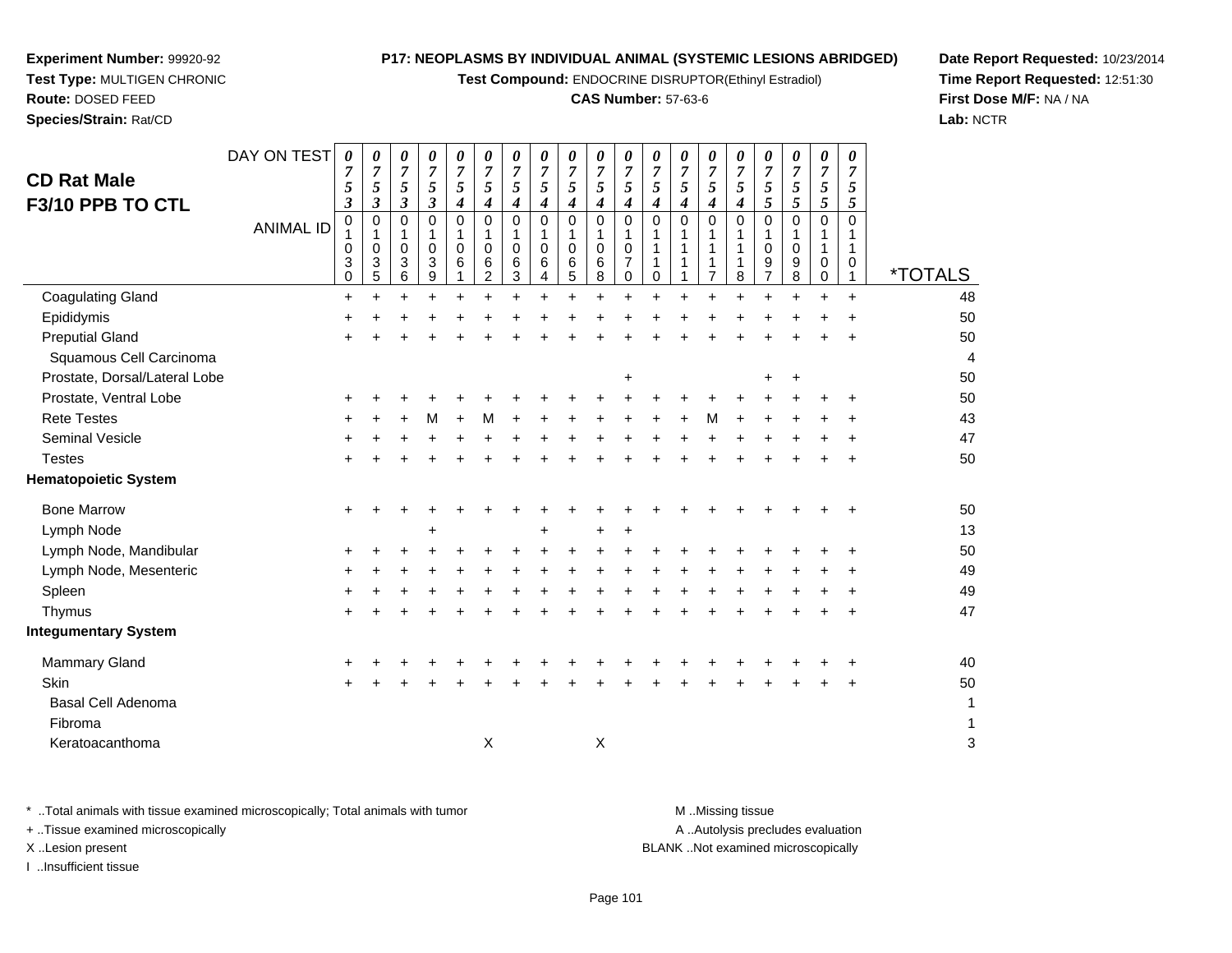$\overline{\phantom{a}}$ 

**Test Compound:** ENDOCRINE DISRUPTOR(Ethinyl Estradiol)

# **CAS Number:** 57-63-6

**Date Report Requested:** 10/23/2014 **Time Report Requested:** 12:51:30**First Dose M/F:** NA / NA**Lab:** NCTR

| DAY ON TEST                            | $\boldsymbol{\theta}$<br>7 | 0<br>$\overline{7}$                                         | 0<br>$\overline{7}$             | 0<br>$\overline{7}$              | 0<br>$\overline{7}$                   | 0<br>$\overline{7}$                                            | 0<br>$\boldsymbol{7}$                               | 0<br>$\overline{7}$                                  | 0<br>$\overline{7}$                         | 0<br>$\overline{7}$                                | 0<br>$\overline{7}$                                                      | 0<br>$\overline{7}$          | 0<br>$\boldsymbol{7}$ | 0<br>$\overline{7}$                                     | 0<br>$\overline{7}$                        | 0<br>$\overline{7}$                                                              | 0<br>$\overline{7}$             | 0<br>$\overline{7}$                                         | $\boldsymbol{\theta}$<br>7        |                       |
|----------------------------------------|----------------------------|-------------------------------------------------------------|---------------------------------|----------------------------------|---------------------------------------|----------------------------------------------------------------|-----------------------------------------------------|------------------------------------------------------|---------------------------------------------|----------------------------------------------------|--------------------------------------------------------------------------|------------------------------|-----------------------|---------------------------------------------------------|--------------------------------------------|----------------------------------------------------------------------------------|---------------------------------|-------------------------------------------------------------|-----------------------------------|-----------------------|
| <b>CD Rat Male</b>                     | 5                          | $\mathfrak{s}$                                              | 5                               | 5                                | 5                                     | $\mathfrak{s}$                                                 | 5                                                   | 5                                                    | 5                                           | $\sqrt{5}$                                         | 5                                                                        | 5                            | 5                     | 5                                                       | $\mathfrak{H}$                             | $\sqrt{5}$                                                                       | 5                               | $\sqrt{5}$                                                  | 5                                 |                       |
| F3/10 PPB TO CTL                       | 3                          | $\mathfrak{z}$                                              | 3                               | $\mathfrak{z}$                   | $\boldsymbol{4}$                      | $\boldsymbol{4}$                                               | 4                                                   | $\boldsymbol{4}$                                     | $\boldsymbol{4}$                            | $\boldsymbol{4}$                                   | $\boldsymbol{4}$                                                         | 4                            | 4                     | $\boldsymbol{4}$                                        | $\boldsymbol{4}$                           | 5                                                                                | $5\overline{)}$                 | 5                                                           | 5                                 |                       |
| <b>ANIMAL ID</b>                       | 0<br>0<br>3<br>$\Omega$    | $\pmb{0}$<br>$\mathbf{1}$<br>$\pmb{0}$<br>$\mathbf{3}$<br>5 | 0<br>1<br>$\mathbf 0$<br>3<br>6 | 0<br>$\mathbf{1}$<br>0<br>3<br>9 | 0<br>$\mathbf{1}$<br>$\mathbf 0$<br>6 | $\pmb{0}$<br>$\mathbf 1$<br>$\mathbf 0$<br>6<br>$\mathfrak{p}$ | $\mathbf 0$<br>$\mathbf 1$<br>$\mathbf 0$<br>6<br>3 | $\mathbf 0$<br>$\mathbf{1}$<br>$\mathbf 0$<br>6<br>4 | $\mathsf{O}$<br>$\mathbf{1}$<br>0<br>6<br>5 | $\pmb{0}$<br>$\mathbf{1}$<br>$\mathbf 0$<br>6<br>8 | $\mathbf 0$<br>$\mathbf{1}$<br>$\mathbf 0$<br>$\overline{7}$<br>$\Omega$ | $\mathbf 0$<br>1<br>$\Omega$ | 0<br>1<br>1<br>1      | 0<br>$\mathbf 1$<br>1<br>$\mathbf{1}$<br>$\overline{7}$ | $\mathbf 0$<br>$\mathbf{1}$<br>1<br>1<br>8 | $\mathbf 0$<br>$\mathbf{1}$<br>$\mathbf 0$<br>$\boldsymbol{9}$<br>$\overline{7}$ | $\mathbf 0$<br>1<br>0<br>9<br>8 | $\mathbf 0$<br>$\mathbf{1}$<br>1<br>$\mathbf 0$<br>$\Omega$ | $\mathbf 0$<br>1<br>1<br>$\Omega$ | <i><b>*TOTALS</b></i> |
| Schwannoma Malignant                   |                            |                                                             |                                 |                                  |                                       |                                                                |                                                     |                                                      |                                             |                                                    |                                                                          |                              |                       |                                                         |                                            |                                                                                  |                                 |                                                             |                                   | 1                     |
| <b>Musculoskeletal System</b>          |                            |                                                             |                                 |                                  |                                       |                                                                |                                                     |                                                      |                                             |                                                    |                                                                          |                              |                       |                                                         |                                            |                                                                                  |                                 |                                                             |                                   |                       |
| <b>Bone</b>                            |                            |                                                             |                                 |                                  |                                       |                                                                |                                                     |                                                      |                                             |                                                    |                                                                          |                              |                       |                                                         |                                            |                                                                                  |                                 |                                                             |                                   | 1                     |
| Bone, Femur                            |                            |                                                             |                                 |                                  |                                       |                                                                |                                                     |                                                      |                                             |                                                    |                                                                          |                              |                       |                                                         |                                            |                                                                                  |                                 |                                                             |                                   | 50                    |
| <b>Skeletal Muscle</b>                 |                            |                                                             |                                 |                                  |                                       |                                                                |                                                     |                                                      |                                             |                                                    |                                                                          |                              |                       |                                                         |                                            |                                                                                  |                                 |                                                             |                                   | 3                     |
| <b>Nervous System</b>                  |                            |                                                             |                                 |                                  |                                       |                                                                |                                                     |                                                      |                                             |                                                    |                                                                          |                              |                       |                                                         |                                            |                                                                                  |                                 |                                                             |                                   |                       |
| Brain, Brain Stem                      |                            |                                                             |                                 |                                  |                                       |                                                                |                                                     |                                                      |                                             |                                                    |                                                                          |                              |                       |                                                         |                                            |                                                                                  |                                 |                                                             |                                   | 50                    |
| Brain, Cerebellum                      | ÷                          |                                                             |                                 |                                  |                                       |                                                                |                                                     |                                                      |                                             |                                                    |                                                                          |                              |                       |                                                         |                                            |                                                                                  |                                 |                                                             |                                   | 50                    |
| <b>Granular Cell Tumor Malignant</b>   |                            |                                                             |                                 |                                  |                                       |                                                                |                                                     |                                                      |                                             |                                                    |                                                                          |                              |                       |                                                         | X                                          |                                                                                  |                                 |                                                             |                                   | $\mathbf{1}$          |
| Brain, Cerebrum                        |                            |                                                             |                                 |                                  |                                       |                                                                |                                                     |                                                      |                                             |                                                    |                                                                          |                              |                       |                                                         |                                            |                                                                                  |                                 |                                                             |                                   | 50                    |
| <b>Granular Cell Tumor Malignant</b>   |                            |                                                             |                                 |                                  |                                       |                                                                |                                                     |                                                      |                                             |                                                    |                                                                          |                              |                       |                                                         |                                            |                                                                                  |                                 |                                                             |                                   | 1                     |
| Peripheral Nerve                       |                            |                                                             |                                 |                                  |                                       |                                                                |                                                     |                                                      |                                             |                                                    |                                                                          |                              |                       |                                                         |                                            |                                                                                  |                                 |                                                             |                                   | $\overline{c}$        |
| Spinal Cord                            |                            |                                                             |                                 |                                  |                                       |                                                                |                                                     |                                                      |                                             |                                                    |                                                                          |                              |                       |                                                         |                                            |                                                                                  |                                 |                                                             |                                   | $\mathbf 0$           |
| <b>Respiratory System</b>              |                            |                                                             |                                 |                                  |                                       |                                                                |                                                     |                                                      |                                             |                                                    |                                                                          |                              |                       |                                                         |                                            |                                                                                  |                                 |                                                             |                                   |                       |
| Lung                                   |                            |                                                             |                                 |                                  |                                       |                                                                |                                                     |                                                      |                                             |                                                    |                                                                          |                              |                       |                                                         |                                            |                                                                                  |                                 |                                                             |                                   | 48                    |
| Alveolar/Bronchiolar Adenoma           |                            |                                                             |                                 |                                  |                                       |                                                                |                                                     |                                                      |                                             |                                                    |                                                                          |                              |                       |                                                         |                                            |                                                                                  |                                 |                                                             |                                   | 1                     |
| Schwannoma Malignant, Metastatic, Skin |                            |                                                             |                                 |                                  |                                       |                                                                |                                                     |                                                      |                                             |                                                    |                                                                          |                              |                       |                                                         |                                            |                                                                                  |                                 |                                                             |                                   | 1                     |
| Squamous Cell Carcinoma, Metastatic,   |                            |                                                             |                                 |                                  |                                       |                                                                |                                                     |                                                      |                                             |                                                    |                                                                          |                              |                       | $\boldsymbol{\mathsf{X}}$                               |                                            |                                                                                  |                                 |                                                             |                                   | 1                     |
| Uncertain Primary Site                 |                            |                                                             |                                 |                                  |                                       |                                                                |                                                     |                                                      |                                             |                                                    |                                                                          |                              |                       |                                                         |                                            |                                                                                  |                                 |                                                             |                                   |                       |
| <b>Nose</b>                            |                            |                                                             |                                 |                                  |                                       |                                                                |                                                     |                                                      |                                             |                                                    |                                                                          |                              |                       |                                                         |                                            |                                                                                  |                                 |                                                             |                                   | 49                    |
| Trachea                                |                            |                                                             |                                 |                                  |                                       |                                                                |                                                     |                                                      |                                             |                                                    |                                                                          |                              |                       |                                                         |                                            |                                                                                  |                                 |                                                             |                                   | 50                    |
|                                        |                            |                                                             |                                 |                                  |                                       |                                                                |                                                     |                                                      |                                             |                                                    |                                                                          |                              |                       |                                                         |                                            |                                                                                  |                                 |                                                             |                                   |                       |

**Experiment Number:** 99920-92**Test Type:** MULTIGEN CHRONIC

| * Total animals with tissue examined microscopically; Total animals with tumor | M Missing tissue                   |
|--------------------------------------------------------------------------------|------------------------------------|
| + Tissue examined microscopically                                              | A Autolysis precludes evaluation   |
| X Lesion present                                                               | BLANK Not examined microscopically |
| Insufficient tissue                                                            |                                    |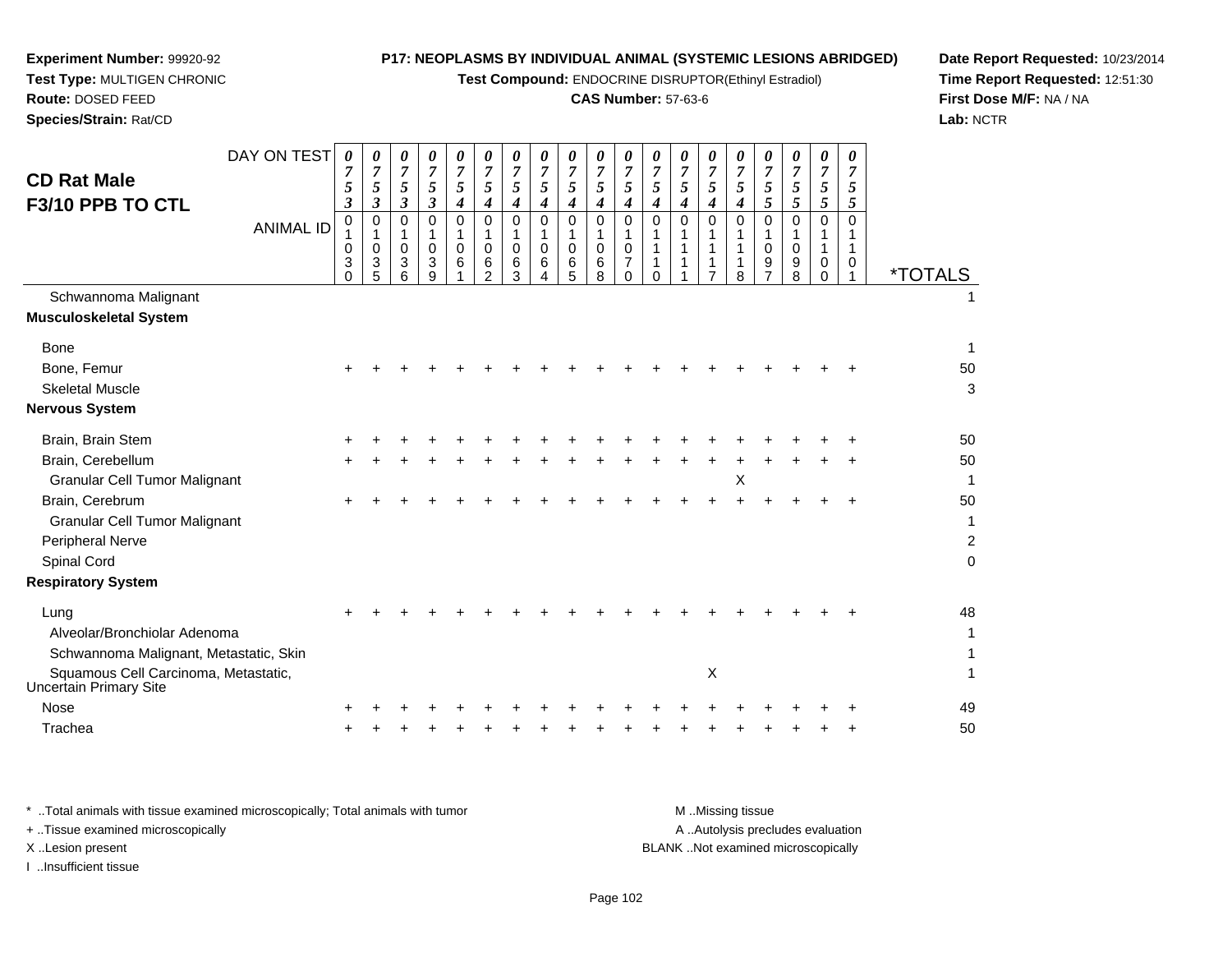**Test Compound:** ENDOCRINE DISRUPTOR(Ethinyl Estradiol)

#### **CAS Number:** 57-63-6

**Date Report Requested:** 10/23/2014**Time Report Requested:** 12:51:30**First Dose M/F:** NA / NA**Lab:** NCTR

| <b>CD Rat Male</b><br>F3/10 PPB TO CTL                                                                    | DAY ON TEST<br><b>ANIMAL ID</b> | 0<br>5<br>3<br>0<br>0<br>3<br>$\Omega$ | 0<br>5<br>$\mathfrak{z}$<br>0<br>$\mathbf{1}$<br>$\pmb{0}$<br>$\ensuremath{\mathsf{3}}$<br>5 | 0<br>$\overline{7}$<br>$\mathfrak{s}$<br>3<br>$\Omega$<br>0<br>$\mathbf{3}$<br>6 | 0<br>$\overline{7}$<br>5<br>$\boldsymbol{\beta}$<br>$\Omega$<br>$\pmb{0}$<br>$\mathbf{3}$<br>9 | 0<br>$\overline{7}$<br>5<br>4<br>0<br>1<br>0<br>6 | 0<br>$\boldsymbol{7}$<br>5<br>$\boldsymbol{4}$<br>$\mathbf 0$<br>1<br>$\pmb{0}$<br>6<br>$\overline{2}$ | 0<br>$\overline{7}$<br>5<br>$\boldsymbol{4}$<br>$\Omega$<br>1<br>$\pmb{0}$<br>6<br>3 | 0<br>$\overline{7}$<br>5<br>4<br>$\Omega$<br>$\mathsf 0$<br>$6\phantom{1}6$<br>4 | 7<br>5<br>4<br>$\Omega$<br>$\mathbf 0$<br>6<br>5 | 0<br>$\overline{7}$<br>$\mathfrak{z}$<br>$\boldsymbol{4}$<br>$\Omega$<br>1<br>$\pmb{0}$<br>$\,6$<br>8 | 0<br>$\overline{7}$<br>5<br>4<br>$\Omega$<br>$\mathbf 0$<br>7<br>$\Omega$ | 0<br>$\overline{7}$<br>5<br>$\boldsymbol{4}$<br>$\Omega$<br>$\Omega$ | 0<br>7<br>5<br>4<br>$\Omega$ | 0<br>$\overline{7}$<br>5<br>4<br>$\Omega$ | 0<br>$\overline{7}$<br>5<br>4<br>$\Omega$<br>8 | 0<br>$\overline{7}$<br>5<br>5<br>0<br>$\pmb{0}$<br>$\boldsymbol{9}$<br>$\overline{7}$ | 0<br>$\overline{7}$<br>5<br>5<br>$\Omega$<br>$\Omega$<br>9<br>8 | 0<br>$\overline{7}$<br>5<br>5<br>$\Omega$<br>$\mathbf{1}$<br>$\pmb{0}$<br>$\Omega$ | 0<br>$\overline{7}$<br>5<br>5<br>$\Omega$<br>1<br>0 | <i><b>*TOTALS</b></i> |
|-----------------------------------------------------------------------------------------------------------|---------------------------------|----------------------------------------|----------------------------------------------------------------------------------------------|----------------------------------------------------------------------------------|------------------------------------------------------------------------------------------------|---------------------------------------------------|--------------------------------------------------------------------------------------------------------|--------------------------------------------------------------------------------------|----------------------------------------------------------------------------------|--------------------------------------------------|-------------------------------------------------------------------------------------------------------|---------------------------------------------------------------------------|----------------------------------------------------------------------|------------------------------|-------------------------------------------|------------------------------------------------|---------------------------------------------------------------------------------------|-----------------------------------------------------------------|------------------------------------------------------------------------------------|-----------------------------------------------------|-----------------------|
| <b>Special Senses System</b>                                                                              |                                 |                                        |                                                                                              |                                                                                  |                                                                                                |                                                   |                                                                                                        |                                                                                      |                                                                                  |                                                  |                                                                                                       |                                                                           |                                                                      |                              |                                           |                                                |                                                                                       |                                                                 |                                                                                    |                                                     |                       |
| Ear<br>Squamous Cell Papilloma<br>Eye                                                                     |                                 | $\ddot{}$<br>$\boldsymbol{\mathsf{X}}$ |                                                                                              |                                                                                  |                                                                                                |                                                   |                                                                                                        |                                                                                      |                                                                                  |                                                  |                                                                                                       |                                                                           |                                                                      |                              |                                           |                                                |                                                                                       |                                                                 |                                                                                    |                                                     | 1<br>1<br>48          |
| <b>Harderian Gland</b><br><b>Lacrimal Gland</b><br>Zymbal's Gland<br>Carcinoma<br>Squamous Cell Carcinoma |                                 |                                        |                                                                                              |                                                                                  |                                                                                                |                                                   |                                                                                                        |                                                                                      |                                                                                  |                                                  |                                                                                                       |                                                                           |                                                                      |                              |                                           |                                                |                                                                                       |                                                                 |                                                                                    |                                                     | 50<br>2<br>2<br>1     |
| <b>Urinary System</b>                                                                                     |                                 |                                        |                                                                                              |                                                                                  |                                                                                                |                                                   |                                                                                                        |                                                                                      |                                                                                  |                                                  |                                                                                                       |                                                                           |                                                                      |                              |                                           |                                                |                                                                                       |                                                                 |                                                                                    |                                                     |                       |
| Kidney<br>Urethra                                                                                         |                                 |                                        |                                                                                              |                                                                                  |                                                                                                |                                                   |                                                                                                        |                                                                                      |                                                                                  |                                                  |                                                                                                       |                                                                           |                                                                      |                              |                                           |                                                |                                                                                       |                                                                 |                                                                                    |                                                     | 50<br>1               |
| <b>Urinary Bladder</b><br><b>SYSTEMIC LESIONS</b>                                                         |                                 |                                        |                                                                                              |                                                                                  |                                                                                                |                                                   |                                                                                                        |                                                                                      |                                                                                  |                                                  |                                                                                                       |                                                                           |                                                                      |                              |                                           |                                                |                                                                                       |                                                                 |                                                                                    |                                                     | 49                    |
| Multiple Organ<br>Leukemia Mononuclear<br>Lymphoma Malignant                                              |                                 |                                        |                                                                                              |                                                                                  |                                                                                                |                                                   |                                                                                                        |                                                                                      |                                                                                  |                                                  |                                                                                                       |                                                                           |                                                                      |                              |                                           |                                                |                                                                                       |                                                                 | X                                                                                  |                                                     | 50<br>1<br>1          |

\* ..Total animals with tissue examined microscopically; Total animals with tumor **M** ...Missing tissue M ...Missing tissue

+ ..Tissue examined microscopically

**Experiment Number:** 99920-92**Test Type:** MULTIGEN CHRONIC

**Route:** DOSED FEED**Species/Strain:** Rat/CD

I ..Insufficient tissue

A ..Autolysis precludes evaluation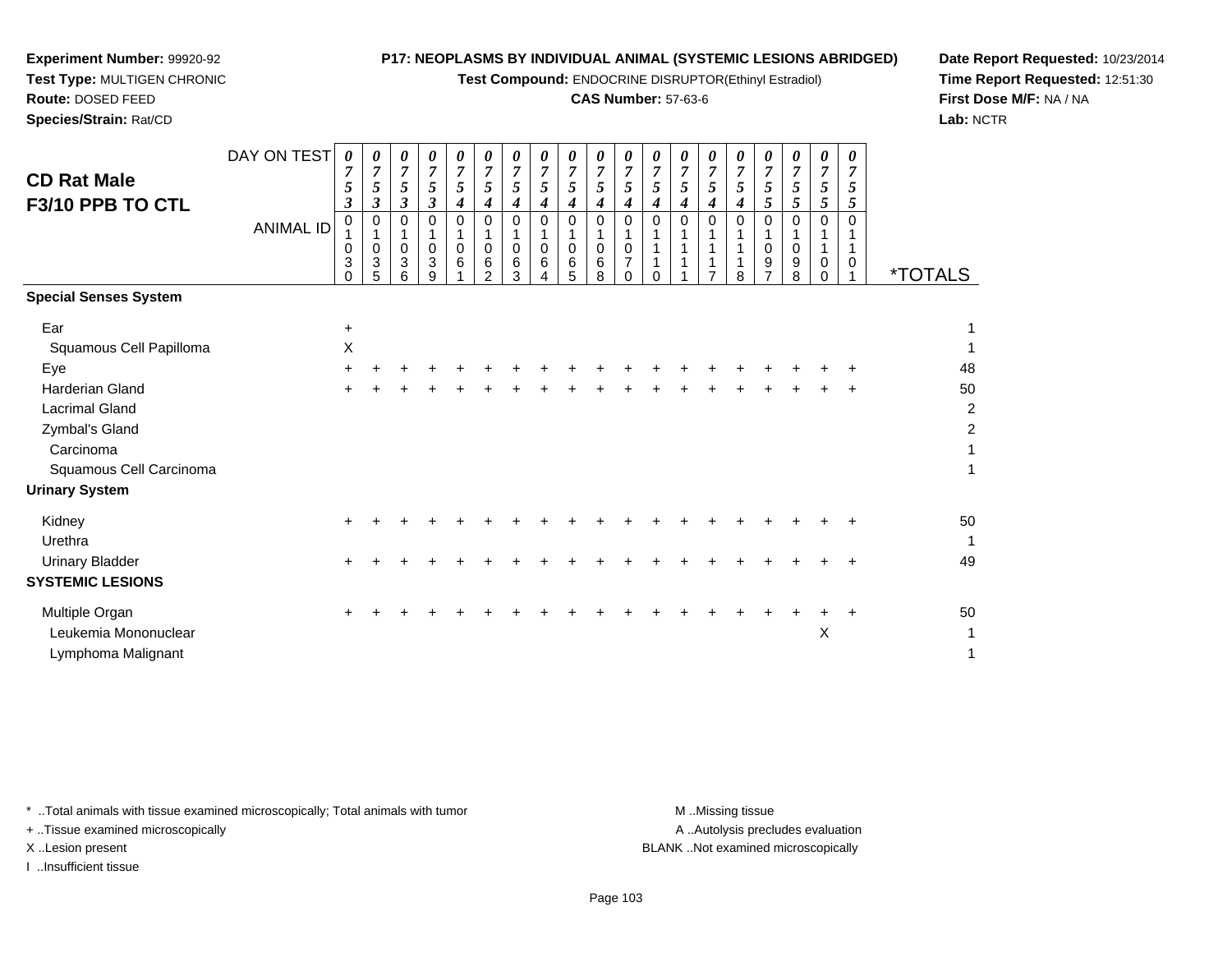**Test Compound:** ENDOCRINE DISRUPTOR(Ethinyl Estradiol)

#### **CAS Number:** 57-63-6

**Date Report Requested:** 10/23/2014**Time Report Requested:** 12:51:31**First Dose M/F:** NA / NA**Lab:** NCTR

| <b>CD Rat Male</b><br>F3/50 PPB TO CTL | DAY ON TEST<br>ANIMAL ID | 0<br>$\boldsymbol{\beta}$<br>9<br>$\,0\,$<br>$\mathbf 0$<br>$\mathbf 0$<br>9 | 5<br>$\pmb{\theta}$<br>$\boldsymbol{4}$<br>$\pmb{0}$<br>$\mathbf 0$<br>$\boldsymbol{2}$<br>$\mathbf{1}$<br>9 | 0<br>5<br>$5\phantom{.0}$<br>$\boldsymbol{\beta}$<br>$\mathsf 0$<br>$\mathbf 0$<br>$\sqrt{3}$ | 0<br>$\sqrt{5}$<br>6<br>9<br>0<br>0<br>$\sqrt{3}$<br>$\sqrt{3}$<br>$\overline{2}$ | 0<br>6<br>$\boldsymbol{\theta}$<br>8<br>$\pmb{0}$<br>$\pmb{0}$<br>$\overline{7}$<br>$\mathbf 0$<br>5 | 0<br>6<br>$\boldsymbol{2}$<br>$\mathfrak{H}$<br>$\mathbf 0$<br>0<br>8 | 0<br>6<br>$\mathfrak{I}$<br>5<br>$\mathbf 0$<br>$\mathbf 0$<br>$\bf 8$<br>$\overline{c}$<br>$\boldsymbol{\Delta}$ | 0<br>6<br>$5\phantom{.0}$<br>$5\overline{)}$<br>$\pmb{0}$<br>0<br>$\bf 8$<br>$\frac{2}{5}$ | $\boldsymbol{\theta}$<br>6<br>$\overline{7}$<br>$\boldsymbol{4}$<br>$\pmb{0}$<br>$\mathbf 0$<br>$\, 8$<br>4<br>$\overline{4}$ | 0<br>$\boldsymbol{7}$<br>$\pmb{\theta}$<br>$\boldsymbol{\beta}$<br>$\mathbf 0$<br>$\pmb{0}$<br>8<br>$\,6\,$<br>9 | 0<br>$\overline{7}$<br>$\pmb{\theta}$<br>9<br>$\mathbf 0$<br>$\mathbf 0$<br>8<br>$\overline{7}$<br>6 | $\overline{7}$<br>$\boldsymbol{\theta}$<br>9<br>$\Omega$<br>$\mathbf 0$<br>$\,8\,$<br>$\boldsymbol{7}$<br>8 | 0<br>6<br>$\Omega$<br>0<br>8<br>8 | 0<br>$\overline{7}$<br>$\boldsymbol{\beta}$<br>$\pmb{8}$<br>0<br>0<br>9<br>$\mathbf 0$<br>6 | 0<br>$\overline{7}$<br>$\boldsymbol{4}$<br>9<br>$\mathbf 0$<br>$\mathbf 0$<br>$\boldsymbol{9}$<br>$\mathbf{1}$<br>6 | 0<br>$\overline{7}$<br>4<br>$\boldsymbol{g}$<br>$\mathbf 0$<br>$\mathbf 0$<br>$\boldsymbol{9}$<br>$\overline{\mathbf{c}}$<br>$\overline{2}$ | $\overline{7}$<br>$\boldsymbol{4}$<br>9<br>$\mathbf 0$<br>$\mathbf 0$<br>$\boldsymbol{9}$<br>5 | 0<br>$\overline{7}$<br>4<br>$\boldsymbol{q}$<br>$\mathbf 0$<br>0<br>$\boldsymbol{9}$<br>$\,$ 5 $\,$<br>9 | 0<br>$\overline{7}$<br>$\boldsymbol{4}$<br>9<br>0<br>$\pmb{0}$<br>$\boldsymbol{9}$<br>6<br>$\Omega$ | 0<br>$\overline{7}$<br>$\boldsymbol{4}$<br>9<br>$\mathsf 0$<br>$\pmb{0}$<br>$9\,$<br>$\,6\,$ | 0<br>$\overline{7}$<br>$\boldsymbol{4}$<br>9<br>$\mathbf 0$<br>$\mathbf 0$<br>$9\,$<br>$\,6$<br>$\overline{2}$ | $\overline{7}$<br>$\boldsymbol{4}$<br>9<br>$\Omega$<br>0<br>9<br>$\boldsymbol{9}$<br>8 | 0<br>$\overline{7}$<br>4<br>$\boldsymbol{q}$<br>$\mathbf 0$<br>$\mathbf 0$<br>9<br>9<br>9 | 0<br>$\boldsymbol{7}$<br>$\boldsymbol{4}$<br>9<br>$\Omega$<br>0<br>0<br>$\Omega$ | 0<br>$\overline{7}$<br>$\boldsymbol{4}$<br>9<br>$\mathbf 0$<br>$\mathbf 0$<br>$\Omega$ | 0<br>$\overline{7}$<br>$\boldsymbol{4}$<br>9<br>$\mathbf 0$<br>1<br>$\mathbf 0$<br>0<br>$\overline{4}$ | 7<br>4<br>Q<br>$\Omega$<br>$\Omega$<br>0<br>5 | 0<br>$\overline{7}$<br>4<br>9<br>$\mathbf 0$<br>$\Omega$<br>0<br>6 | 0<br>$\overline{7}$<br>4<br>9<br>$\Omega$ | $\Omega$<br>$\Omega$ |  |
|----------------------------------------|--------------------------|------------------------------------------------------------------------------|--------------------------------------------------------------------------------------------------------------|-----------------------------------------------------------------------------------------------|-----------------------------------------------------------------------------------|------------------------------------------------------------------------------------------------------|-----------------------------------------------------------------------|-------------------------------------------------------------------------------------------------------------------|--------------------------------------------------------------------------------------------|-------------------------------------------------------------------------------------------------------------------------------|------------------------------------------------------------------------------------------------------------------|------------------------------------------------------------------------------------------------------|-------------------------------------------------------------------------------------------------------------|-----------------------------------|---------------------------------------------------------------------------------------------|---------------------------------------------------------------------------------------------------------------------|---------------------------------------------------------------------------------------------------------------------------------------------|------------------------------------------------------------------------------------------------|----------------------------------------------------------------------------------------------------------|-----------------------------------------------------------------------------------------------------|----------------------------------------------------------------------------------------------|----------------------------------------------------------------------------------------------------------------|----------------------------------------------------------------------------------------|-------------------------------------------------------------------------------------------|----------------------------------------------------------------------------------|----------------------------------------------------------------------------------------|--------------------------------------------------------------------------------------------------------|-----------------------------------------------|--------------------------------------------------------------------|-------------------------------------------|----------------------|--|
| <b>Alimentary System</b>               |                          |                                                                              |                                                                                                              |                                                                                               |                                                                                   |                                                                                                      |                                                                       |                                                                                                                   |                                                                                            |                                                                                                                               |                                                                                                                  |                                                                                                      |                                                                                                             |                                   |                                                                                             |                                                                                                                     |                                                                                                                                             |                                                                                                |                                                                                                          |                                                                                                     |                                                                                              |                                                                                                                |                                                                                        |                                                                                           |                                                                                  |                                                                                        |                                                                                                        |                                               |                                                                    |                                           |                      |  |
| Esophagus                              |                          |                                                                              |                                                                                                              |                                                                                               |                                                                                   |                                                                                                      |                                                                       |                                                                                                                   |                                                                                            |                                                                                                                               |                                                                                                                  |                                                                                                      |                                                                                                             |                                   |                                                                                             |                                                                                                                     |                                                                                                                                             |                                                                                                |                                                                                                          |                                                                                                     |                                                                                              |                                                                                                                |                                                                                        |                                                                                           |                                                                                  |                                                                                        |                                                                                                        |                                               |                                                                    |                                           |                      |  |
| Intestine Large, Cecum                 |                          |                                                                              |                                                                                                              |                                                                                               |                                                                                   |                                                                                                      |                                                                       |                                                                                                                   |                                                                                            |                                                                                                                               |                                                                                                                  |                                                                                                      |                                                                                                             |                                   |                                                                                             |                                                                                                                     |                                                                                                                                             |                                                                                                |                                                                                                          |                                                                                                     |                                                                                              |                                                                                                                |                                                                                        |                                                                                           |                                                                                  |                                                                                        |                                                                                                        |                                               |                                                                    |                                           |                      |  |
| Intestine Large, Colon                 |                          | Α                                                                            |                                                                                                              |                                                                                               |                                                                                   |                                                                                                      |                                                                       |                                                                                                                   |                                                                                            |                                                                                                                               |                                                                                                                  |                                                                                                      |                                                                                                             |                                   |                                                                                             |                                                                                                                     |                                                                                                                                             |                                                                                                |                                                                                                          |                                                                                                     |                                                                                              |                                                                                                                |                                                                                        |                                                                                           |                                                                                  |                                                                                        |                                                                                                        |                                               |                                                                    |                                           |                      |  |
| Intestine Large, Rectum                |                          |                                                                              |                                                                                                              |                                                                                               |                                                                                   |                                                                                                      |                                                                       |                                                                                                                   |                                                                                            |                                                                                                                               |                                                                                                                  |                                                                                                      |                                                                                                             |                                   |                                                                                             |                                                                                                                     |                                                                                                                                             |                                                                                                |                                                                                                          |                                                                                                     |                                                                                              |                                                                                                                |                                                                                        |                                                                                           |                                                                                  |                                                                                        |                                                                                                        |                                               |                                                                    |                                           |                      |  |
| Intestine Small, Duodenum              |                          | A                                                                            |                                                                                                              |                                                                                               |                                                                                   |                                                                                                      |                                                                       |                                                                                                                   |                                                                                            |                                                                                                                               |                                                                                                                  |                                                                                                      |                                                                                                             |                                   |                                                                                             |                                                                                                                     |                                                                                                                                             |                                                                                                |                                                                                                          |                                                                                                     |                                                                                              |                                                                                                                |                                                                                        |                                                                                           |                                                                                  |                                                                                        |                                                                                                        |                                               |                                                                    |                                           |                      |  |
| Intestine Small, Ileum                 |                          | A                                                                            |                                                                                                              |                                                                                               |                                                                                   |                                                                                                      |                                                                       |                                                                                                                   |                                                                                            |                                                                                                                               |                                                                                                                  |                                                                                                      |                                                                                                             |                                   |                                                                                             |                                                                                                                     |                                                                                                                                             |                                                                                                |                                                                                                          |                                                                                                     |                                                                                              |                                                                                                                |                                                                                        |                                                                                           |                                                                                  |                                                                                        |                                                                                                        |                                               |                                                                    |                                           |                      |  |
| Intestine Small, Jejunum               |                          | А                                                                            |                                                                                                              |                                                                                               |                                                                                   | м                                                                                                    |                                                                       |                                                                                                                   |                                                                                            |                                                                                                                               |                                                                                                                  |                                                                                                      |                                                                                                             |                                   |                                                                                             |                                                                                                                     |                                                                                                                                             |                                                                                                |                                                                                                          |                                                                                                     |                                                                                              |                                                                                                                |                                                                                        |                                                                                           |                                                                                  |                                                                                        |                                                                                                        |                                               |                                                                    |                                           |                      |  |
| Liver                                  |                          |                                                                              |                                                                                                              |                                                                                               |                                                                                   |                                                                                                      |                                                                       |                                                                                                                   |                                                                                            |                                                                                                                               |                                                                                                                  |                                                                                                      |                                                                                                             |                                   |                                                                                             |                                                                                                                     |                                                                                                                                             |                                                                                                |                                                                                                          |                                                                                                     |                                                                                              |                                                                                                                |                                                                                        |                                                                                           |                                                                                  |                                                                                        |                                                                                                        |                                               |                                                                    |                                           |                      |  |
| Hepatocellular Adenoma                 |                          |                                                                              |                                                                                                              |                                                                                               |                                                                                   |                                                                                                      |                                                                       |                                                                                                                   |                                                                                            |                                                                                                                               |                                                                                                                  |                                                                                                      |                                                                                                             |                                   |                                                                                             |                                                                                                                     |                                                                                                                                             |                                                                                                |                                                                                                          |                                                                                                     |                                                                                              |                                                                                                                |                                                                                        |                                                                                           |                                                                                  |                                                                                        | X                                                                                                      |                                               |                                                                    |                                           |                      |  |
| Mesentery                              |                          |                                                                              |                                                                                                              |                                                                                               |                                                                                   |                                                                                                      |                                                                       | $\ddot{}$                                                                                                         |                                                                                            |                                                                                                                               |                                                                                                                  |                                                                                                      |                                                                                                             |                                   |                                                                                             |                                                                                                                     |                                                                                                                                             | $\ddot{}$                                                                                      |                                                                                                          |                                                                                                     |                                                                                              |                                                                                                                |                                                                                        |                                                                                           |                                                                                  |                                                                                        |                                                                                                        |                                               |                                                                    |                                           |                      |  |
| Oral Mucosa                            |                          |                                                                              | $\ddot{}$                                                                                                    |                                                                                               | $\ddot{}$                                                                         |                                                                                                      |                                                                       | $\ddot{}$                                                                                                         |                                                                                            |                                                                                                                               |                                                                                                                  |                                                                                                      |                                                                                                             |                                   |                                                                                             |                                                                                                                     |                                                                                                                                             |                                                                                                |                                                                                                          |                                                                                                     |                                                                                              |                                                                                                                |                                                                                        |                                                                                           |                                                                                  | $\ddot{}$                                                                              |                                                                                                        |                                               |                                                                    |                                           |                      |  |
| Squamous Cell Carcinoma                |                          |                                                                              | $\mathsf X$                                                                                                  |                                                                                               | $\mathsf X$                                                                       |                                                                                                      |                                                                       | X                                                                                                                 |                                                                                            |                                                                                                                               |                                                                                                                  |                                                                                                      |                                                                                                             |                                   |                                                                                             |                                                                                                                     |                                                                                                                                             |                                                                                                |                                                                                                          |                                                                                                     |                                                                                              |                                                                                                                |                                                                                        |                                                                                           |                                                                                  | X                                                                                      |                                                                                                        |                                               |                                                                    |                                           |                      |  |
| Pancreas                               |                          |                                                                              |                                                                                                              |                                                                                               |                                                                                   |                                                                                                      |                                                                       |                                                                                                                   |                                                                                            |                                                                                                                               |                                                                                                                  |                                                                                                      |                                                                                                             |                                   |                                                                                             |                                                                                                                     |                                                                                                                                             |                                                                                                |                                                                                                          |                                                                                                     |                                                                                              |                                                                                                                |                                                                                        |                                                                                           |                                                                                  |                                                                                        |                                                                                                        |                                               |                                                                    |                                           |                      |  |
| Salivary Glands                        |                          |                                                                              |                                                                                                              |                                                                                               |                                                                                   |                                                                                                      |                                                                       |                                                                                                                   |                                                                                            |                                                                                                                               |                                                                                                                  |                                                                                                      |                                                                                                             |                                   |                                                                                             |                                                                                                                     |                                                                                                                                             |                                                                                                |                                                                                                          |                                                                                                     |                                                                                              |                                                                                                                |                                                                                        |                                                                                           |                                                                                  |                                                                                        |                                                                                                        |                                               |                                                                    |                                           |                      |  |
| Stomach, Forestomach                   |                          |                                                                              |                                                                                                              |                                                                                               |                                                                                   |                                                                                                      |                                                                       |                                                                                                                   |                                                                                            |                                                                                                                               |                                                                                                                  |                                                                                                      |                                                                                                             |                                   |                                                                                             |                                                                                                                     |                                                                                                                                             |                                                                                                |                                                                                                          |                                                                                                     |                                                                                              |                                                                                                                |                                                                                        |                                                                                           |                                                                                  |                                                                                        |                                                                                                        |                                               |                                                                    |                                           |                      |  |
| Stomach, Glandular                     |                          | Α                                                                            |                                                                                                              |                                                                                               |                                                                                   |                                                                                                      |                                                                       |                                                                                                                   |                                                                                            |                                                                                                                               |                                                                                                                  |                                                                                                      |                                                                                                             |                                   |                                                                                             |                                                                                                                     |                                                                                                                                             |                                                                                                |                                                                                                          |                                                                                                     |                                                                                              |                                                                                                                |                                                                                        |                                                                                           |                                                                                  |                                                                                        |                                                                                                        |                                               |                                                                    |                                           |                      |  |
| <b>Cardiovascular System</b>           |                          |                                                                              |                                                                                                              |                                                                                               |                                                                                   |                                                                                                      |                                                                       |                                                                                                                   |                                                                                            |                                                                                                                               |                                                                                                                  |                                                                                                      |                                                                                                             |                                   |                                                                                             |                                                                                                                     |                                                                                                                                             |                                                                                                |                                                                                                          |                                                                                                     |                                                                                              |                                                                                                                |                                                                                        |                                                                                           |                                                                                  |                                                                                        |                                                                                                        |                                               |                                                                    |                                           |                      |  |
| <b>Blood Vessel</b>                    |                          |                                                                              |                                                                                                              |                                                                                               |                                                                                   |                                                                                                      |                                                                       |                                                                                                                   |                                                                                            |                                                                                                                               |                                                                                                                  |                                                                                                      |                                                                                                             |                                   |                                                                                             |                                                                                                                     |                                                                                                                                             |                                                                                                |                                                                                                          |                                                                                                     |                                                                                              |                                                                                                                |                                                                                        |                                                                                           |                                                                                  |                                                                                        |                                                                                                        |                                               |                                                                    |                                           |                      |  |
| Heart                                  |                          |                                                                              |                                                                                                              |                                                                                               |                                                                                   |                                                                                                      |                                                                       |                                                                                                                   |                                                                                            |                                                                                                                               |                                                                                                                  |                                                                                                      |                                                                                                             |                                   |                                                                                             |                                                                                                                     |                                                                                                                                             |                                                                                                |                                                                                                          |                                                                                                     |                                                                                              |                                                                                                                |                                                                                        |                                                                                           |                                                                                  |                                                                                        |                                                                                                        |                                               |                                                                    |                                           |                      |  |
| <b>Endocrine System</b>                |                          |                                                                              |                                                                                                              |                                                                                               |                                                                                   |                                                                                                      |                                                                       |                                                                                                                   |                                                                                            |                                                                                                                               |                                                                                                                  |                                                                                                      |                                                                                                             |                                   |                                                                                             |                                                                                                                     |                                                                                                                                             |                                                                                                |                                                                                                          |                                                                                                     |                                                                                              |                                                                                                                |                                                                                        |                                                                                           |                                                                                  |                                                                                        |                                                                                                        |                                               |                                                                    |                                           |                      |  |

\* ..Total animals with tissue examined microscopically; Total animals with tumor **M** . Missing tissue M ..Missing tissue

+ ..Tissue examined microscopically

**Experiment Number:** 99920-92**Test Type:** MULTIGEN CHRONIC

**Route:** DOSED FEED**Species/Strain:** Rat/CD

I ..Insufficient tissue

A ..Autolysis precludes evaluation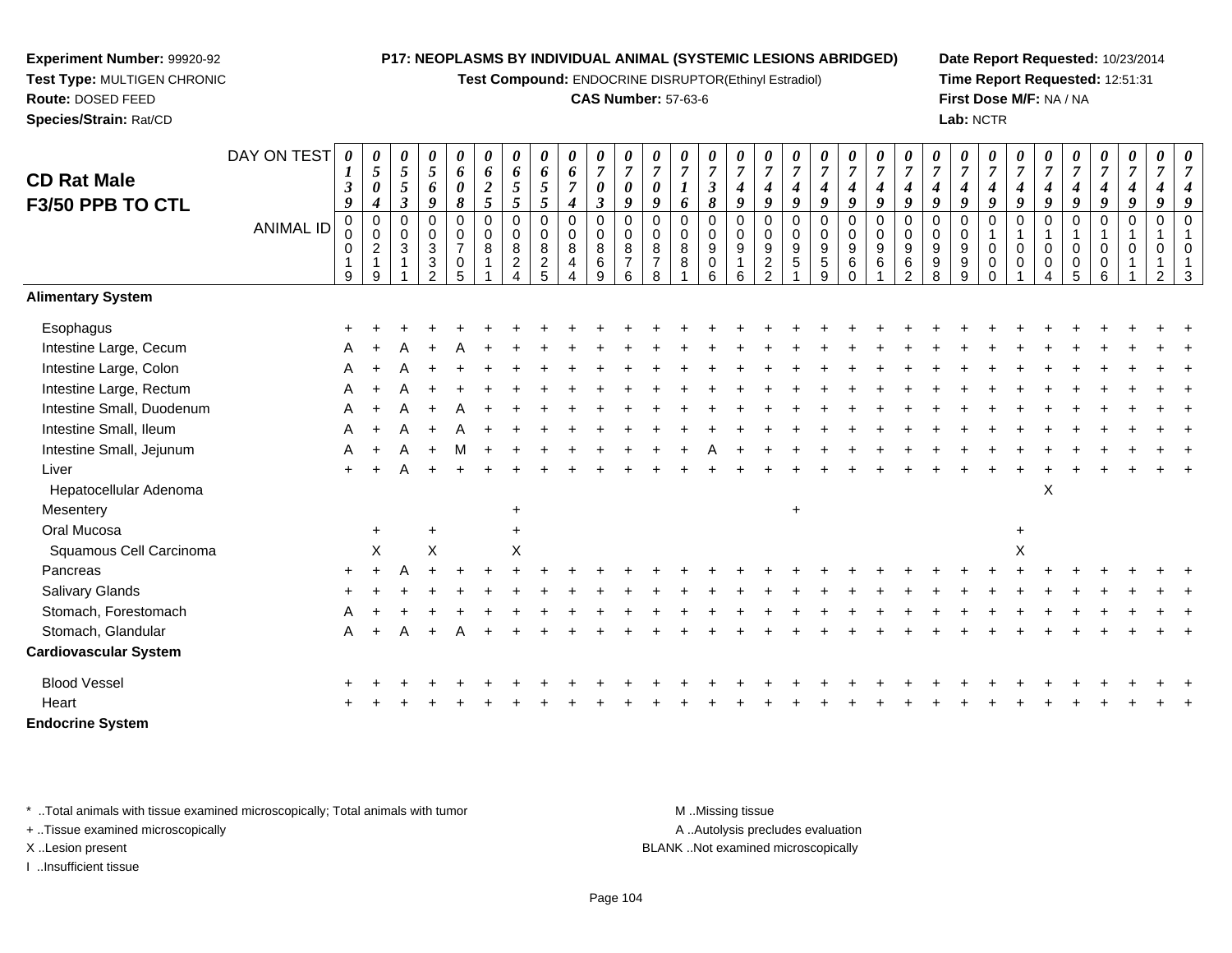**Test Compound:** ENDOCRINE DISRUPTOR(Ethinyl Estradiol)

#### **CAS Number:** 57-63-6

**Date Report Requested:** 10/23/2014**Time Report Requested:** 12:51:31**First Dose M/F:** NA / NA**Lab:** NCTR

| DAY ON TEST<br><b>CD Rat Male</b><br>F3/50 PPB TO CTL<br>ANIMAL ID | $\boldsymbol{\theta}$<br>$\boldsymbol{\beta}$<br>9<br>0<br>0<br>0 | 0<br>$\overline{5}$<br>0<br>$\boldsymbol{4}$<br>0<br>$\mathbf 0$<br>$\overline{2}$<br>1 | $\overline{5}$<br>$\mathfrak{s}$<br>$\mathfrak{z}$<br>$\mathbf 0$<br>$\mathbf 0$<br>3 | 0<br>5<br>6<br>9<br>$\mathbf 0$<br>0<br>3<br>3 | 0<br>6<br>0<br>8<br>0<br>0<br>$\overline{7}$<br>0 | 0<br>6<br>$\boldsymbol{2}$<br>5<br>$\mathbf 0$<br>$\mathbf 0$<br>8 | 0<br>6<br>$\mathfrak{s}$<br>$\mathfrak{s}$<br>$\mathbf 0$<br>0<br>8<br>$\overline{2}$ | 0<br>6<br>$\sqrt{5}$<br>$\mathfrak{s}$<br>$\mathbf 0$<br>0<br>8<br>$\overline{c}$ | 0<br>6<br>$\boldsymbol{7}$<br>$\boldsymbol{4}$<br>0<br>0<br>8<br>4 | 0<br>$\boldsymbol{7}$<br>$\pmb{\theta}$<br>$\boldsymbol{\beta}$<br>$\pmb{0}$<br>$\mathbf 0$<br>8<br>6 | 0<br>$\overline{7}$<br>$\boldsymbol{\theta}$<br>9<br>$\mathbf 0$<br>$\mathbf 0$<br>8<br>$\overline{7}$ | $\overline{7}$<br>$\boldsymbol{\theta}$<br>9<br>$\Omega$<br>0<br>8<br>$\overline{7}$ | 6<br>$\mathbf 0$<br>0<br>8<br>8 | 0<br>$\overline{7}$<br>$\mathbf{3}$<br>8<br>0<br>0<br>9<br>0 | $\overline{7}$<br>$\boldsymbol{4}$<br>$\boldsymbol{g}$<br>$\Omega$<br>$\mathbf 0$<br>9<br>1 | 0<br>$\overline{7}$<br>$\boldsymbol{4}$<br>9<br>$\mathbf 0$<br>0<br>9<br>$\overline{\mathbf{c}}$ | $\boldsymbol{7}$<br>$\boldsymbol{4}$<br>9<br>0<br>0<br>9<br>$\sqrt{5}$ | $\overline{7}$<br>$\boldsymbol{4}$<br>9<br>$\mathbf 0$<br>0<br>$\boldsymbol{9}$<br>$\,$ 5 $\,$ | 0<br>$\overline{7}$<br>$\boldsymbol{4}$<br>9<br>0<br>0<br>9<br>6 | 0<br>$\overline{7}$<br>$\boldsymbol{4}$<br>9<br>$\mathbf 0$<br>$\mathbf 0$<br>9<br>6 | 0<br>$\overline{7}$<br>4<br>9<br>$\Omega$<br>$\mathbf 0$<br>9<br>6 | $\overline{7}$<br>$\boldsymbol{4}$<br>9<br>0<br>0<br>9<br>9 | 4<br>9<br>$\mathbf 0$<br>$\mathbf 0$<br>9<br>9 | 0<br>$\overline{7}$<br>$\boldsymbol{4}$<br>9<br>$\Omega$<br>0<br>0 | 0<br>$\overline{7}$<br>$\boldsymbol{4}$<br>9<br>$\Omega$<br>$\mathbf{1}$<br>$\mathbf 0$<br>0 | 0<br>$\overline{7}$<br>$\boldsymbol{4}$<br>9<br>$\Omega$<br>$\mathbf 0$<br>0 | $\overline{7}$<br>$\boldsymbol{4}$<br>9<br>$\Omega$<br>0 | $\overline{7}$<br>$\boldsymbol{4}$<br>$\boldsymbol{q}$<br>$\mathbf 0$<br>$\mathbf{1}$<br>0<br>0 | $\overline{7}$<br>9<br><sup>n</sup><br>$\Omega$ | $\Omega$<br>$\Omega$ |  |
|--------------------------------------------------------------------|-------------------------------------------------------------------|-----------------------------------------------------------------------------------------|---------------------------------------------------------------------------------------|------------------------------------------------|---------------------------------------------------|--------------------------------------------------------------------|---------------------------------------------------------------------------------------|-----------------------------------------------------------------------------------|--------------------------------------------------------------------|-------------------------------------------------------------------------------------------------------|--------------------------------------------------------------------------------------------------------|--------------------------------------------------------------------------------------|---------------------------------|--------------------------------------------------------------|---------------------------------------------------------------------------------------------|--------------------------------------------------------------------------------------------------|------------------------------------------------------------------------|------------------------------------------------------------------------------------------------|------------------------------------------------------------------|--------------------------------------------------------------------------------------|--------------------------------------------------------------------|-------------------------------------------------------------|------------------------------------------------|--------------------------------------------------------------------|----------------------------------------------------------------------------------------------|------------------------------------------------------------------------------|----------------------------------------------------------|-------------------------------------------------------------------------------------------------|-------------------------------------------------|----------------------|--|
| <b>Adrenal Cortex</b>                                              | 9                                                                 | 9                                                                                       |                                                                                       | $\mathcal{D}$                                  | 5                                                 |                                                                    |                                                                                       |                                                                                   |                                                                    | 9                                                                                                     | 6                                                                                                      | 8                                                                                    |                                 | 6                                                            | 6                                                                                           | $\mathfrak{p}$                                                                                   |                                                                        | q                                                                                              | $\Omega$                                                         |                                                                                      | $\mathcal{P}$                                                      | 8                                                           | q                                              | $\Omega$                                                           |                                                                                              |                                                                              |                                                          |                                                                                                 |                                                 |                      |  |
| Adrenal Medulla                                                    |                                                                   |                                                                                         |                                                                                       |                                                |                                                   |                                                                    |                                                                                       |                                                                                   |                                                                    |                                                                                                       |                                                                                                        |                                                                                      |                                 |                                                              |                                                                                             |                                                                                                  |                                                                        |                                                                                                |                                                                  |                                                                                      |                                                                    |                                                             |                                                |                                                                    |                                                                                              |                                                                              |                                                          |                                                                                                 |                                                 |                      |  |
|                                                                    |                                                                   |                                                                                         |                                                                                       |                                                |                                                   |                                                                    |                                                                                       |                                                                                   |                                                                    |                                                                                                       |                                                                                                        |                                                                                      |                                 |                                                              |                                                                                             |                                                                                                  |                                                                        |                                                                                                |                                                                  |                                                                                      |                                                                    |                                                             |                                                |                                                                    |                                                                                              |                                                                              |                                                          |                                                                                                 |                                                 |                      |  |
| Pheochromocytoma Benign<br>Pheochromocytoma Malignant              |                                                                   |                                                                                         |                                                                                       |                                                |                                                   | X                                                                  |                                                                                       |                                                                                   |                                                                    |                                                                                                       |                                                                                                        |                                                                                      |                                 |                                                              |                                                                                             |                                                                                                  |                                                                        |                                                                                                | $\boldsymbol{\mathsf{X}}$                                        |                                                                                      |                                                                    |                                                             |                                                |                                                                    |                                                                                              |                                                                              |                                                          |                                                                                                 |                                                 |                      |  |
| Islets, Pancreatic                                                 |                                                                   |                                                                                         |                                                                                       |                                                |                                                   |                                                                    |                                                                                       |                                                                                   |                                                                    |                                                                                                       |                                                                                                        |                                                                                      |                                 |                                                              |                                                                                             |                                                                                                  |                                                                        |                                                                                                |                                                                  |                                                                                      |                                                                    |                                                             |                                                |                                                                    |                                                                                              |                                                                              |                                                          |                                                                                                 |                                                 |                      |  |
| Adenoma                                                            |                                                                   |                                                                                         |                                                                                       |                                                |                                                   |                                                                    |                                                                                       |                                                                                   |                                                                    |                                                                                                       |                                                                                                        |                                                                                      |                                 |                                                              |                                                                                             |                                                                                                  |                                                                        |                                                                                                |                                                                  |                                                                                      |                                                                    |                                                             |                                                |                                                                    |                                                                                              |                                                                              |                                                          |                                                                                                 |                                                 |                      |  |
| Parathyroid Gland                                                  |                                                                   |                                                                                         |                                                                                       |                                                |                                                   |                                                                    |                                                                                       |                                                                                   |                                                                    |                                                                                                       |                                                                                                        |                                                                                      |                                 |                                                              |                                                                                             |                                                                                                  |                                                                        |                                                                                                |                                                                  |                                                                                      |                                                                    |                                                             |                                                |                                                                    |                                                                                              |                                                                              |                                                          |                                                                                                 |                                                 |                      |  |
| <b>Pituitary Gland</b>                                             |                                                                   |                                                                                         |                                                                                       |                                                |                                                   |                                                                    |                                                                                       |                                                                                   |                                                                    |                                                                                                       |                                                                                                        |                                                                                      |                                 |                                                              |                                                                                             |                                                                                                  |                                                                        |                                                                                                |                                                                  |                                                                                      |                                                                    |                                                             |                                                |                                                                    |                                                                                              |                                                                              |                                                          |                                                                                                 |                                                 |                      |  |
| Pars Distalis, Adenoma                                             |                                                                   | X                                                                                       |                                                                                       |                                                | X                                                 | X                                                                  | $\pmb{\times}$                                                                        | $\times$                                                                          |                                                                    | X                                                                                                     |                                                                                                        | Χ                                                                                    |                                 |                                                              | X                                                                                           |                                                                                                  | X                                                                      | X                                                                                              | $\boldsymbol{\mathsf{X}}$                                        | $\boldsymbol{X}$                                                                     | $\mathsf{X}$                                                       |                                                             | X                                              |                                                                    | X                                                                                            | $\mathsf{X}$                                                                 | $\mathsf{X}$                                             |                                                                                                 |                                                 |                      |  |
| <b>Thyroid Gland</b>                                               |                                                                   |                                                                                         |                                                                                       |                                                |                                                   |                                                                    |                                                                                       |                                                                                   |                                                                    |                                                                                                       |                                                                                                        |                                                                                      |                                 |                                                              |                                                                                             |                                                                                                  |                                                                        |                                                                                                |                                                                  |                                                                                      |                                                                    |                                                             |                                                |                                                                    |                                                                                              |                                                                              |                                                          |                                                                                                 |                                                 |                      |  |
| C Cell, Carcinoma                                                  |                                                                   |                                                                                         |                                                                                       |                                                |                                                   |                                                                    |                                                                                       |                                                                                   |                                                                    |                                                                                                       |                                                                                                        |                                                                                      |                                 |                                                              |                                                                                             |                                                                                                  |                                                                        |                                                                                                |                                                                  |                                                                                      |                                                                    |                                                             | X                                              |                                                                    |                                                                                              |                                                                              |                                                          |                                                                                                 |                                                 |                      |  |
| <b>General Body System</b>                                         |                                                                   |                                                                                         |                                                                                       |                                                |                                                   |                                                                    |                                                                                       |                                                                                   |                                                                    |                                                                                                       |                                                                                                        |                                                                                      |                                 |                                                              |                                                                                             |                                                                                                  |                                                                        |                                                                                                |                                                                  |                                                                                      |                                                                    |                                                             |                                                |                                                                    |                                                                                              |                                                                              |                                                          |                                                                                                 |                                                 |                      |  |
| <b>Tissue NOS</b>                                                  |                                                                   |                                                                                         | +                                                                                     |                                                |                                                   |                                                                    |                                                                                       |                                                                                   |                                                                    |                                                                                                       |                                                                                                        |                                                                                      |                                 |                                                              |                                                                                             |                                                                                                  |                                                                        |                                                                                                |                                                                  |                                                                                      |                                                                    |                                                             |                                                |                                                                    |                                                                                              |                                                                              |                                                          |                                                                                                 |                                                 |                      |  |
| Sarcoma                                                            |                                                                   |                                                                                         | $\boldsymbol{\mathsf{X}}$                                                             |                                                |                                                   |                                                                    |                                                                                       |                                                                                   |                                                                    |                                                                                                       |                                                                                                        |                                                                                      |                                 |                                                              |                                                                                             |                                                                                                  |                                                                        |                                                                                                |                                                                  |                                                                                      |                                                                    |                                                             |                                                |                                                                    |                                                                                              |                                                                              |                                                          |                                                                                                 |                                                 |                      |  |
| <b>Genital System</b>                                              |                                                                   |                                                                                         |                                                                                       |                                                |                                                   |                                                                    |                                                                                       |                                                                                   |                                                                    |                                                                                                       |                                                                                                        |                                                                                      |                                 |                                                              |                                                                                             |                                                                                                  |                                                                        |                                                                                                |                                                                  |                                                                                      |                                                                    |                                                             |                                                |                                                                    |                                                                                              |                                                                              |                                                          |                                                                                                 |                                                 |                      |  |
| <b>Coagulating Gland</b>                                           |                                                                   |                                                                                         |                                                                                       |                                                |                                                   |                                                                    |                                                                                       |                                                                                   |                                                                    |                                                                                                       |                                                                                                        |                                                                                      |                                 |                                                              |                                                                                             |                                                                                                  |                                                                        |                                                                                                |                                                                  |                                                                                      |                                                                    |                                                             |                                                |                                                                    |                                                                                              |                                                                              |                                                          |                                                                                                 |                                                 |                      |  |
| Carcinoma, Metastatic, Uncertain Primary<br>Site                   |                                                                   |                                                                                         |                                                                                       |                                                |                                                   |                                                                    |                                                                                       | X                                                                                 |                                                                    |                                                                                                       |                                                                                                        |                                                                                      |                                 |                                                              |                                                                                             |                                                                                                  |                                                                        |                                                                                                |                                                                  |                                                                                      |                                                                    |                                                             |                                                |                                                                    |                                                                                              |                                                                              |                                                          |                                                                                                 |                                                 |                      |  |
| Schwannoma Malignant                                               |                                                                   |                                                                                         |                                                                                       |                                                |                                                   |                                                                    |                                                                                       |                                                                                   |                                                                    |                                                                                                       |                                                                                                        |                                                                                      | X                               |                                                              |                                                                                             |                                                                                                  |                                                                        |                                                                                                |                                                                  |                                                                                      |                                                                    |                                                             |                                                |                                                                    |                                                                                              |                                                                              |                                                          |                                                                                                 |                                                 |                      |  |
| <b>Ductus Deferens</b>                                             |                                                                   |                                                                                         |                                                                                       |                                                |                                                   |                                                                    |                                                                                       |                                                                                   |                                                                    |                                                                                                       |                                                                                                        |                                                                                      |                                 |                                                              |                                                                                             |                                                                                                  |                                                                        |                                                                                                |                                                                  |                                                                                      |                                                                    |                                                             |                                                |                                                                    |                                                                                              |                                                                              |                                                          |                                                                                                 |                                                 |                      |  |
| Epididymis                                                         |                                                                   |                                                                                         |                                                                                       |                                                |                                                   |                                                                    |                                                                                       |                                                                                   |                                                                    |                                                                                                       |                                                                                                        |                                                                                      |                                 |                                                              |                                                                                             |                                                                                                  |                                                                        |                                                                                                |                                                                  |                                                                                      |                                                                    |                                                             |                                                |                                                                    |                                                                                              |                                                                              |                                                          |                                                                                                 |                                                 |                      |  |
| Penis                                                              |                                                                   |                                                                                         |                                                                                       |                                                |                                                   |                                                                    |                                                                                       |                                                                                   |                                                                    |                                                                                                       |                                                                                                        |                                                                                      |                                 |                                                              |                                                                                             |                                                                                                  |                                                                        |                                                                                                |                                                                  |                                                                                      |                                                                    |                                                             |                                                |                                                                    |                                                                                              |                                                                              |                                                          |                                                                                                 |                                                 |                      |  |

\* ..Total animals with tissue examined microscopically; Total animals with tumor **M** . Missing tissue M ..Missing tissue A ..Autolysis precludes evaluation + ..Tissue examined microscopically X ..Lesion present BLANK ..Not examined microscopicallyI ..Insufficient tissue

**Experiment Number:** 99920-92**Test Type:** MULTIGEN CHRONIC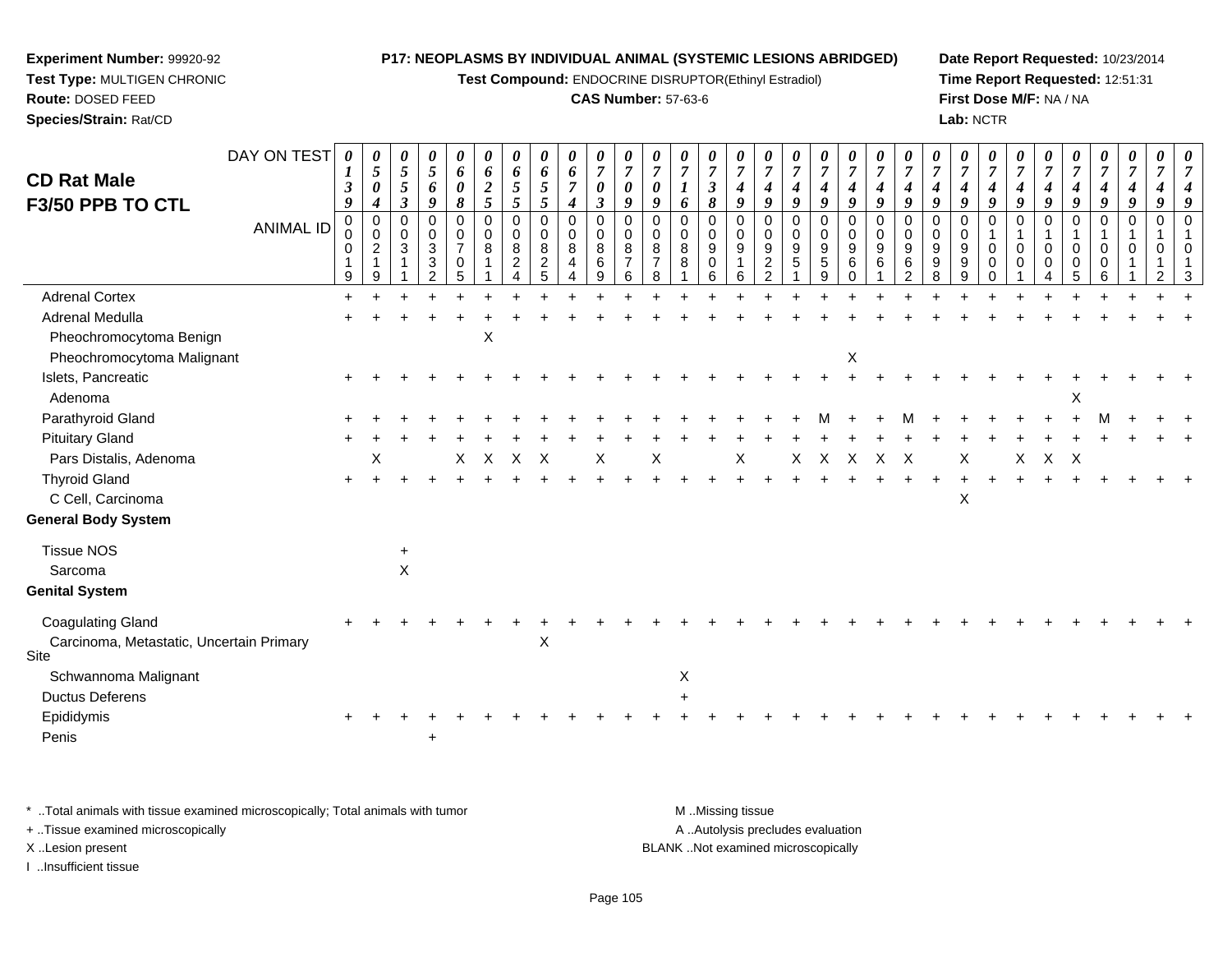**Test Compound:** ENDOCRINE DISRUPTOR(Ethinyl Estradiol)

#### **CAS Number:** 57-63-6

**Date Report Requested:** 10/23/2014**Time Report Requested:** 12:51:31**First Dose M/F:** NA / NA**Lab:** NCTR

| <b>CD Rat Male</b><br>F3/50 PPB TO CTL | DAY ON TEST<br><b>ANIMAL ID</b> | $\boldsymbol{\theta}$<br>1<br>$\mathfrak{z}$<br>9<br>$\mathbf 0$<br>0<br>0<br>9 | $\boldsymbol{\theta}$<br>$\mathfrak{s}$<br>$\boldsymbol{\theta}$<br>$\boldsymbol{4}$<br>$\pmb{0}$<br>$\mathbf 0$<br>$\overline{2}$<br>9 | $\pmb{\theta}$<br>$\mathfrak{s}$<br>$\sqrt{5}$<br>$\boldsymbol{\beta}$<br>0<br>$\mathbf 0$<br>$\sqrt{3}$<br>1 | 0<br>$\sqrt{5}$<br>6<br>9<br>$\pmb{0}$<br>$\mathbf 0$<br>$\sqrt{3}$<br>3<br>2 | 0<br>6<br>0<br>$\pmb{8}$<br>0<br>0<br>$\overline{7}$<br>0<br>5 | 0<br>6<br>$\boldsymbol{2}$<br>5<br>$\pmb{0}$<br>$\mathbf 0$<br>8 | $\boldsymbol{\theta}$<br>6<br>$\mathfrak{I}$<br>$\sqrt{5}$<br>$\mathbf 0$<br>$\mathbf 0$<br>$\,8\,$<br>$\overline{c}$ | 0<br>6<br>$\sqrt{5}$<br>5<br>0<br>$\mathbf 0$<br>$\bf 8$<br>$\sqrt{2}$<br>5 | $\boldsymbol{\theta}$<br>6<br>$\boldsymbol{7}$<br>4<br>$\pmb{0}$<br>$\mathbf 0$<br>8<br>4<br>$\boldsymbol{\Lambda}$ | 0<br>$\overline{7}$<br>0<br>$\boldsymbol{\beta}$<br>$\pmb{0}$<br>$\mathbf 0$<br>8<br>$\,6$<br>9 | 0<br>$\boldsymbol{7}$<br>0<br>9<br>$\mathbf 0$<br>$\mathbf 0$<br>8<br>$\overline{7}$<br>6 | 0<br>$\overline{7}$<br>$\boldsymbol{\theta}$<br>9<br>$\pmb{0}$<br>$\mathbf 0$<br>8<br>8 | 0<br>$\overline{7}$<br>$\boldsymbol{l}$<br>6<br>0<br>$\mathbf 0$<br>$\,8\,$<br>8 | $\boldsymbol{\theta}$<br>$\overline{7}$<br>$\mathfrak{z}$<br>8<br>$\mathbf 0$<br>$\mathbf 0$<br>9<br>$\mathbf 0$<br>6 | 0<br>$\overline{7}$<br>4<br>9<br>$\mathbf 0$<br>$\mathbf 0$<br>9<br>6 | 0<br>$\overline{7}$<br>$\boldsymbol{4}$<br>9<br>$\mathbf 0$<br>$\mathbf 0$<br>$\boldsymbol{9}$<br>$\overline{c}$<br>2 | 0<br>$\overline{7}$<br>4<br>9<br>$\pmb{0}$<br>$\mathbf 0$<br>$\boldsymbol{9}$<br>5 | $\boldsymbol{\theta}$<br>$\overline{7}$<br>$\boldsymbol{4}$<br>9<br>$\pmb{0}$<br>$\mathbf 0$<br>$\boldsymbol{9}$<br>$\sqrt{5}$<br>9 | $\boldsymbol{\theta}$<br>$\overline{7}$<br>$\boldsymbol{4}$<br>9<br>$\pmb{0}$<br>$\overline{0}$<br>$\boldsymbol{9}$<br>6<br>$\Omega$ | $\pmb{\theta}$<br>$\overline{7}$<br>4<br>9<br>$\mathbf 0$<br>$\mathbf 0$<br>9<br>6 | 0<br>$\overline{7}$<br>9<br>$\mathbf 0$<br>$\mathbf 0$<br>9<br>6<br>2 | 0<br>$\overline{7}$<br>$\boldsymbol{4}$<br>9<br>$\mathbf 0$<br>$\mathbf 0$<br>$\boldsymbol{9}$<br>9<br>8 | 0<br>$\overline{7}$<br>$\boldsymbol{4}$<br>9<br>$\pmb{0}$<br>$\mathbf 0$<br>$\boldsymbol{9}$<br>9<br>9 | $\boldsymbol{\theta}$<br>$\overline{7}$<br>$\boldsymbol{4}$<br>9<br>$\pmb{0}$<br>$\overline{1}$<br>$\mathbf 0$<br>$\mathbf 0$<br>$\Omega$ | 0<br>$\overline{7}$<br>4<br>9<br>$\mathbf 0$<br>1<br>$\mathbf 0$<br>0 | 0<br>$\overline{7}$<br>$\boldsymbol{4}$<br>9<br>0<br>0<br>0 | 0<br>$\overline{7}$<br>$\boldsymbol{4}$<br>9<br>$\mathbf 0$<br>$\mathbf 0$<br>0<br>5 | $\boldsymbol{\theta}$<br>$\overline{7}$<br>$\boldsymbol{4}$<br>9<br>$\mathbf 0$<br>-1<br>0<br>0<br>6 | $\pmb{\theta}$<br>$\overline{7}$<br>$\boldsymbol{4}$<br>9<br>$\pmb{0}$<br>$\mathbf{1}$<br>$\mathbf 0$<br>1 | 0<br>7<br>4<br>9<br>$\mathbf 0$<br>$\Omega$<br>2 |  |
|----------------------------------------|---------------------------------|---------------------------------------------------------------------------------|-----------------------------------------------------------------------------------------------------------------------------------------|---------------------------------------------------------------------------------------------------------------|-------------------------------------------------------------------------------|----------------------------------------------------------------|------------------------------------------------------------------|-----------------------------------------------------------------------------------------------------------------------|-----------------------------------------------------------------------------|---------------------------------------------------------------------------------------------------------------------|-------------------------------------------------------------------------------------------------|-------------------------------------------------------------------------------------------|-----------------------------------------------------------------------------------------|----------------------------------------------------------------------------------|-----------------------------------------------------------------------------------------------------------------------|-----------------------------------------------------------------------|-----------------------------------------------------------------------------------------------------------------------|------------------------------------------------------------------------------------|-------------------------------------------------------------------------------------------------------------------------------------|--------------------------------------------------------------------------------------------------------------------------------------|------------------------------------------------------------------------------------|-----------------------------------------------------------------------|----------------------------------------------------------------------------------------------------------|--------------------------------------------------------------------------------------------------------|-------------------------------------------------------------------------------------------------------------------------------------------|-----------------------------------------------------------------------|-------------------------------------------------------------|--------------------------------------------------------------------------------------|------------------------------------------------------------------------------------------------------|------------------------------------------------------------------------------------------------------------|--------------------------------------------------|--|
| <b>Preputial Gland</b>                 |                                 | $+$                                                                             |                                                                                                                                         |                                                                                                               |                                                                               |                                                                |                                                                  |                                                                                                                       |                                                                             |                                                                                                                     |                                                                                                 |                                                                                           |                                                                                         |                                                                                  |                                                                                                                       |                                                                       |                                                                                                                       |                                                                                    |                                                                                                                                     |                                                                                                                                      |                                                                                    |                                                                       |                                                                                                          |                                                                                                        |                                                                                                                                           |                                                                       |                                                             |                                                                                      |                                                                                                      |                                                                                                            |                                                  |  |
| Carcinoma<br>Squamous Cell Carcinoma   |                                 |                                                                                 |                                                                                                                                         |                                                                                                               |                                                                               |                                                                | X                                                                |                                                                                                                       | X                                                                           |                                                                                                                     | $X$ $X$                                                                                         |                                                                                           |                                                                                         | $X$ $X$                                                                          |                                                                                                                       |                                                                       |                                                                                                                       |                                                                                    |                                                                                                                                     |                                                                                                                                      |                                                                                    |                                                                       |                                                                                                          |                                                                                                        |                                                                                                                                           | X                                                                     |                                                             |                                                                                      |                                                                                                      |                                                                                                            |                                                  |  |
| Prostate, Dorsal/Lateral Lobe          |                                 | $+$                                                                             |                                                                                                                                         | +                                                                                                             | $+$                                                                           |                                                                |                                                                  |                                                                                                                       |                                                                             |                                                                                                                     |                                                                                                 |                                                                                           | $\ddot{}$                                                                               |                                                                                  |                                                                                                                       |                                                                       |                                                                                                                       | $\ddot{}$                                                                          |                                                                                                                                     |                                                                                                                                      |                                                                                    |                                                                       | +                                                                                                        |                                                                                                        |                                                                                                                                           |                                                                       |                                                             |                                                                                      |                                                                                                      |                                                                                                            |                                                  |  |
| Schwannoma Malignant                   |                                 |                                                                                 |                                                                                                                                         |                                                                                                               |                                                                               |                                                                |                                                                  |                                                                                                                       |                                                                             |                                                                                                                     |                                                                                                 |                                                                                           |                                                                                         | Χ                                                                                |                                                                                                                       |                                                                       |                                                                                                                       |                                                                                    |                                                                                                                                     |                                                                                                                                      |                                                                                    |                                                                       |                                                                                                          |                                                                                                        |                                                                                                                                           |                                                                       |                                                             |                                                                                      |                                                                                                      |                                                                                                            |                                                  |  |
| Prostate, Ventral Lobe                 |                                 |                                                                                 |                                                                                                                                         |                                                                                                               |                                                                               |                                                                |                                                                  |                                                                                                                       |                                                                             |                                                                                                                     |                                                                                                 |                                                                                           |                                                                                         |                                                                                  |                                                                                                                       |                                                                       |                                                                                                                       |                                                                                    |                                                                                                                                     |                                                                                                                                      |                                                                                    |                                                                       |                                                                                                          |                                                                                                        |                                                                                                                                           |                                                                       |                                                             |                                                                                      |                                                                                                      |                                                                                                            |                                                  |  |
| Schwannoma Malignant                   |                                 |                                                                                 |                                                                                                                                         |                                                                                                               |                                                                               |                                                                |                                                                  |                                                                                                                       |                                                                             |                                                                                                                     |                                                                                                 |                                                                                           |                                                                                         | X                                                                                |                                                                                                                       |                                                                       |                                                                                                                       |                                                                                    |                                                                                                                                     |                                                                                                                                      |                                                                                    |                                                                       |                                                                                                          |                                                                                                        |                                                                                                                                           |                                                                       |                                                             |                                                                                      |                                                                                                      |                                                                                                            |                                                  |  |
| <b>Rete Testes</b>                     |                                 |                                                                                 |                                                                                                                                         |                                                                                                               |                                                                               |                                                                |                                                                  |                                                                                                                       |                                                                             |                                                                                                                     |                                                                                                 |                                                                                           |                                                                                         |                                                                                  |                                                                                                                       |                                                                       |                                                                                                                       |                                                                                    |                                                                                                                                     |                                                                                                                                      |                                                                                    |                                                                       |                                                                                                          |                                                                                                        |                                                                                                                                           |                                                                       |                                                             |                                                                                      |                                                                                                      |                                                                                                            |                                                  |  |
| Seminal Vesicle                        |                                 |                                                                                 |                                                                                                                                         |                                                                                                               |                                                                               |                                                                |                                                                  |                                                                                                                       |                                                                             |                                                                                                                     |                                                                                                 |                                                                                           |                                                                                         |                                                                                  |                                                                                                                       |                                                                       |                                                                                                                       |                                                                                    |                                                                                                                                     |                                                                                                                                      |                                                                                    |                                                                       |                                                                                                          |                                                                                                        |                                                                                                                                           |                                                                       |                                                             |                                                                                      |                                                                                                      |                                                                                                            |                                                  |  |
| <b>Testes</b>                          |                                 |                                                                                 |                                                                                                                                         |                                                                                                               |                                                                               |                                                                |                                                                  |                                                                                                                       |                                                                             |                                                                                                                     |                                                                                                 |                                                                                           |                                                                                         |                                                                                  |                                                                                                                       |                                                                       |                                                                                                                       |                                                                                    |                                                                                                                                     |                                                                                                                                      |                                                                                    |                                                                       |                                                                                                          |                                                                                                        |                                                                                                                                           |                                                                       |                                                             |                                                                                      |                                                                                                      |                                                                                                            |                                                  |  |
| Interstit Cell, Adenoma                |                                 |                                                                                 |                                                                                                                                         |                                                                                                               |                                                                               |                                                                |                                                                  |                                                                                                                       |                                                                             |                                                                                                                     |                                                                                                 |                                                                                           |                                                                                         |                                                                                  |                                                                                                                       |                                                                       |                                                                                                                       |                                                                                    |                                                                                                                                     |                                                                                                                                      |                                                                                    |                                                                       |                                                                                                          |                                                                                                        |                                                                                                                                           |                                                                       |                                                             |                                                                                      |                                                                                                      |                                                                                                            |                                                  |  |
| <b>Hematopoietic System</b>            |                                 |                                                                                 |                                                                                                                                         |                                                                                                               |                                                                               |                                                                |                                                                  |                                                                                                                       |                                                                             |                                                                                                                     |                                                                                                 |                                                                                           |                                                                                         |                                                                                  |                                                                                                                       |                                                                       |                                                                                                                       |                                                                                    |                                                                                                                                     |                                                                                                                                      |                                                                                    |                                                                       |                                                                                                          |                                                                                                        |                                                                                                                                           |                                                                       |                                                             |                                                                                      |                                                                                                      |                                                                                                            |                                                  |  |
| <b>Bone Marrow</b>                     |                                 |                                                                                 |                                                                                                                                         |                                                                                                               |                                                                               |                                                                |                                                                  |                                                                                                                       |                                                                             |                                                                                                                     |                                                                                                 |                                                                                           |                                                                                         |                                                                                  |                                                                                                                       |                                                                       |                                                                                                                       |                                                                                    |                                                                                                                                     |                                                                                                                                      |                                                                                    |                                                                       |                                                                                                          |                                                                                                        |                                                                                                                                           |                                                                       |                                                             |                                                                                      |                                                                                                      |                                                                                                            |                                                  |  |
| Lymph Node                             |                                 |                                                                                 |                                                                                                                                         | A                                                                                                             |                                                                               |                                                                |                                                                  |                                                                                                                       |                                                                             |                                                                                                                     |                                                                                                 |                                                                                           |                                                                                         |                                                                                  |                                                                                                                       |                                                                       |                                                                                                                       |                                                                                    |                                                                                                                                     |                                                                                                                                      |                                                                                    |                                                                       |                                                                                                          |                                                                                                        |                                                                                                                                           |                                                                       |                                                             |                                                                                      |                                                                                                      |                                                                                                            |                                                  |  |
| Lymph Node, Mandibular                 |                                 |                                                                                 |                                                                                                                                         |                                                                                                               |                                                                               |                                                                |                                                                  |                                                                                                                       |                                                                             |                                                                                                                     |                                                                                                 |                                                                                           |                                                                                         |                                                                                  |                                                                                                                       |                                                                       |                                                                                                                       |                                                                                    |                                                                                                                                     |                                                                                                                                      |                                                                                    |                                                                       |                                                                                                          |                                                                                                        |                                                                                                                                           |                                                                       |                                                             |                                                                                      |                                                                                                      |                                                                                                            |                                                  |  |
| Lymph Node, Mesenteric                 |                                 |                                                                                 |                                                                                                                                         |                                                                                                               |                                                                               |                                                                |                                                                  |                                                                                                                       |                                                                             |                                                                                                                     |                                                                                                 |                                                                                           |                                                                                         |                                                                                  |                                                                                                                       |                                                                       |                                                                                                                       |                                                                                    |                                                                                                                                     |                                                                                                                                      |                                                                                    |                                                                       |                                                                                                          |                                                                                                        |                                                                                                                                           |                                                                       |                                                             |                                                                                      |                                                                                                      |                                                                                                            |                                                  |  |
| Spleen                                 |                                 |                                                                                 |                                                                                                                                         |                                                                                                               |                                                                               |                                                                |                                                                  |                                                                                                                       |                                                                             |                                                                                                                     |                                                                                                 |                                                                                           |                                                                                         |                                                                                  |                                                                                                                       |                                                                       |                                                                                                                       |                                                                                    |                                                                                                                                     |                                                                                                                                      |                                                                                    |                                                                       |                                                                                                          |                                                                                                        |                                                                                                                                           |                                                                       |                                                             |                                                                                      |                                                                                                      |                                                                                                            |                                                  |  |
| Sarcoma                                |                                 |                                                                                 |                                                                                                                                         |                                                                                                               |                                                                               |                                                                |                                                                  |                                                                                                                       |                                                                             |                                                                                                                     |                                                                                                 |                                                                                           |                                                                                         |                                                                                  |                                                                                                                       |                                                                       |                                                                                                                       |                                                                                    |                                                                                                                                     |                                                                                                                                      |                                                                                    |                                                                       |                                                                                                          |                                                                                                        |                                                                                                                                           |                                                                       |                                                             |                                                                                      |                                                                                                      |                                                                                                            |                                                  |  |
| Thymus                                 |                                 | $\ddot{}$                                                                       |                                                                                                                                         | м                                                                                                             |                                                                               |                                                                |                                                                  | М                                                                                                                     |                                                                             |                                                                                                                     |                                                                                                 |                                                                                           |                                                                                         |                                                                                  |                                                                                                                       |                                                                       |                                                                                                                       |                                                                                    |                                                                                                                                     |                                                                                                                                      |                                                                                    |                                                                       |                                                                                                          |                                                                                                        | M                                                                                                                                         |                                                                       |                                                             |                                                                                      |                                                                                                      |                                                                                                            |                                                  |  |
| <b>Integumentary System</b>            |                                 |                                                                                 |                                                                                                                                         |                                                                                                               |                                                                               |                                                                |                                                                  |                                                                                                                       |                                                                             |                                                                                                                     |                                                                                                 |                                                                                           |                                                                                         |                                                                                  |                                                                                                                       |                                                                       |                                                                                                                       |                                                                                    |                                                                                                                                     |                                                                                                                                      |                                                                                    |                                                                       |                                                                                                          |                                                                                                        |                                                                                                                                           |                                                                       |                                                             |                                                                                      |                                                                                                      |                                                                                                            |                                                  |  |
| Mammary Gland<br>Adenocarcinoma        |                                 | A                                                                               | $+$                                                                                                                                     | X                                                                                                             |                                                                               | м                                                              | $+$                                                              | M                                                                                                                     | M                                                                           | M                                                                                                                   | X                                                                                               |                                                                                           |                                                                                         |                                                                                  |                                                                                                                       |                                                                       |                                                                                                                       |                                                                                    |                                                                                                                                     |                                                                                                                                      |                                                                                    |                                                                       |                                                                                                          |                                                                                                        |                                                                                                                                           |                                                                       |                                                             |                                                                                      |                                                                                                      |                                                                                                            |                                                  |  |

\* ..Total animals with tissue examined microscopically; Total animals with tumor **M** . Missing tissue M ..Missing tissue A ..Autolysis precludes evaluation + ..Tissue examined microscopically X ..Lesion present BLANK ..Not examined microscopicallyI ..Insufficient tissue

**Experiment Number:** 99920-92**Test Type:** MULTIGEN CHRONIC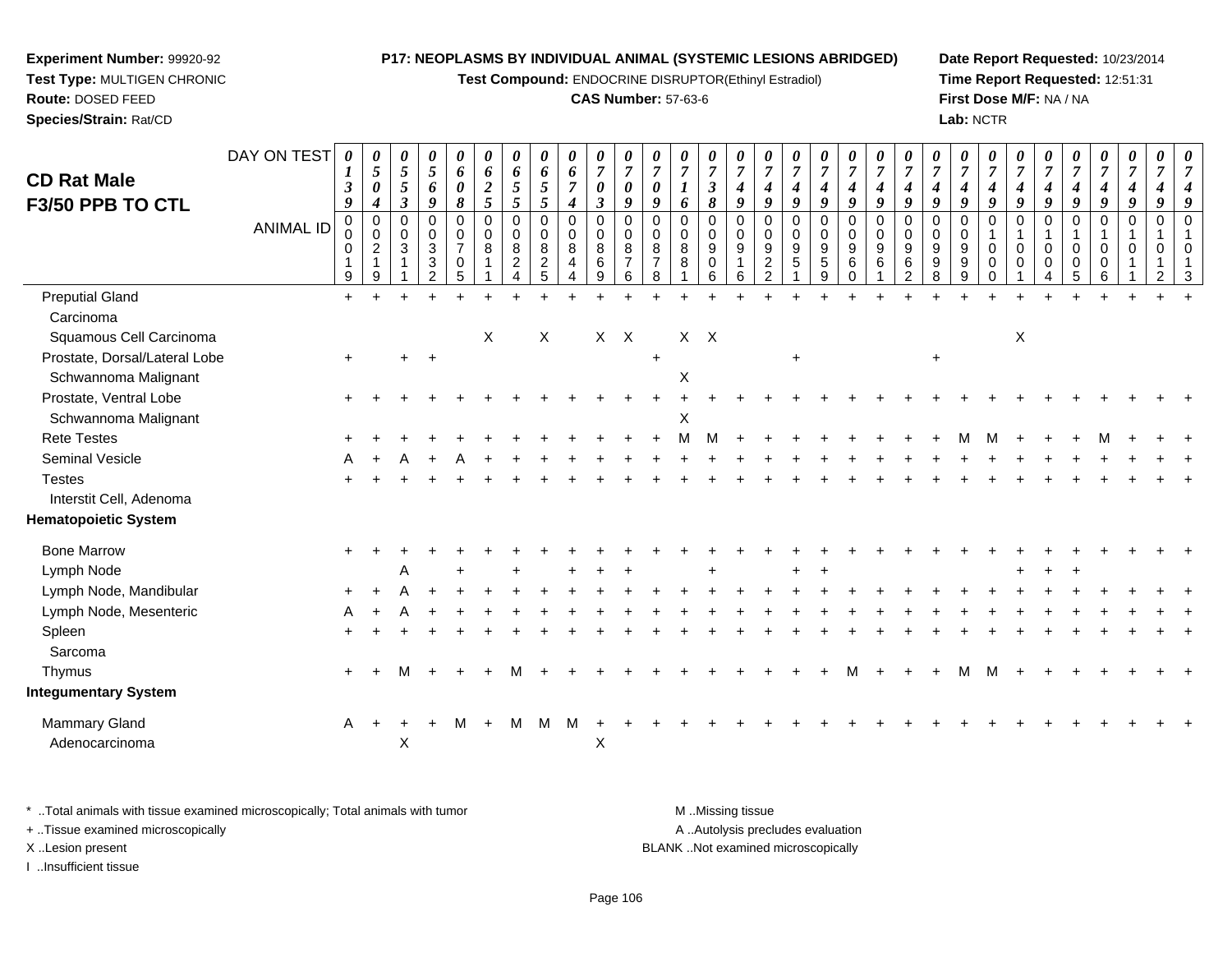**Test Compound:** ENDOCRINE DISRUPTOR(Ethinyl Estradiol)

#### **CAS Number:** 57-63-6

**Date Report Requested:** 10/23/2014**Time Report Requested:** 12:51:32**First Dose M/F:** NA / NA**Lab:** NCTR

| <b>CD Rat Male</b>                   | DAY ON TEST      | $\boldsymbol{\beta}$         | $\boldsymbol{\theta}$<br>$\mathfrak{H}$<br>$\boldsymbol{\theta}$                                         | $\boldsymbol{\theta}$<br>$\mathfrak{s}$<br>5 | 0<br>5<br>6                            | 0<br>6<br>0                             | $\boldsymbol{\theta}$<br>6<br>$\boldsymbol{2}$ | $\boldsymbol{\theta}$<br>6<br>$\mathfrak{H}$           | $\boldsymbol{\theta}$<br>6<br>$\sqrt{5}$     | $\boldsymbol{\theta}$<br>6<br>$\overline{7}$   | $\boldsymbol{\theta}$<br>$\overline{7}$<br>$\pmb{\theta}$ | $\overline{7}$<br>$\boldsymbol{\theta}$        | $\overline{7}$<br>$\boldsymbol{\theta}$                  | $\boldsymbol{\theta}$<br>$\overline{7}$<br>1 | $\boldsymbol{\theta}$<br>$\overline{7}$<br>$\boldsymbol{\beta}$ | $\boldsymbol{\theta}$<br>$\overline{7}$<br>$\boldsymbol{4}$ | $\overline{7}$<br>$\boldsymbol{4}$       | $\overline{7}$<br>4                                  | $\boldsymbol{\theta}$<br>$\overline{7}$<br>4 | $\boldsymbol{\theta}$<br>$\overline{7}$<br>$\boldsymbol{4}$ | $\boldsymbol{\theta}$<br>$\overline{7}$<br>$\boldsymbol{4}$ | $\overline{7}$<br>$\boldsymbol{4}$                       | $\overline{7}$<br>4                         | $\boldsymbol{\theta}$<br>$\overline{7}$<br>4 | $\boldsymbol{\theta}$<br>$\boldsymbol{7}$<br>$\boldsymbol{4}$    | $\boldsymbol{\theta}$<br>$\overline{7}$<br>$\boldsymbol{4}$ | $\overline{7}$<br>$\boldsymbol{4}$ | $\overline{7}$<br>$\boldsymbol{4}$ | $\boldsymbol{\theta}$<br>$\overline{7}$<br>$\boldsymbol{4}$ | 0<br>$\overline{7}$<br>$\boldsymbol{4}$         | 0<br>$\overline{7}$<br>4   |  |
|--------------------------------------|------------------|------------------------------|----------------------------------------------------------------------------------------------------------|----------------------------------------------|----------------------------------------|-----------------------------------------|------------------------------------------------|--------------------------------------------------------|----------------------------------------------|------------------------------------------------|-----------------------------------------------------------|------------------------------------------------|----------------------------------------------------------|----------------------------------------------|-----------------------------------------------------------------|-------------------------------------------------------------|------------------------------------------|------------------------------------------------------|----------------------------------------------|-------------------------------------------------------------|-------------------------------------------------------------|----------------------------------------------------------|---------------------------------------------|----------------------------------------------|------------------------------------------------------------------|-------------------------------------------------------------|------------------------------------|------------------------------------|-------------------------------------------------------------|-------------------------------------------------|----------------------------|--|
| F3/50 PPB TO CTL                     | <b>ANIMAL ID</b> | 9<br>$\Omega$<br>0<br>0<br>9 | $\boldsymbol{4}$<br>$\mathbf 0$<br>$\mathsf{O}\xspace$<br>$\overline{2}$<br>$\mathbf{1}$<br>$\mathsf{Q}$ | $\mathfrak{z}$<br>0<br>$\mathbf 0$<br>3<br>1 | 9<br>0<br>0<br>3<br>3<br>$\mathcal{P}$ | 8<br>0<br>0<br>$\overline{7}$<br>0<br>5 | 5<br>$\Omega$<br>0<br>8                        | 5<br>$\mathbf 0$<br>$\mathbf 0$<br>8<br>$\overline{2}$ | 5<br>0<br>0<br>$\bf8$<br>$\overline{c}$<br>5 | $\boldsymbol{4}$<br>0<br>$\mathbf 0$<br>8<br>4 | $\boldsymbol{\beta}$<br>0<br>0<br>8<br>6<br>9             | 9<br>$\Omega$<br>0<br>8<br>$\overline{7}$<br>6 | 9<br>$\Omega$<br>$\mathbf 0$<br>8<br>$\overline{7}$<br>8 | 6<br>$\Omega$<br>0<br>8<br>8                 | 8<br>$\mathbf 0$<br>$\mathbf 0$<br>9<br>0<br>6                  | 9<br>$\Omega$<br>$\mathbf 0$<br>9<br>$\mathbf{1}$<br>6      | 9<br>$\Omega$<br>0<br>9<br>$\frac{2}{2}$ | 9<br>$\Omega$<br>$\mathbf 0$<br>$9\,$<br>$\,$ 5 $\,$ | 9<br>0<br>$\mathbf 0$<br>9<br>$5\,$<br>9     | 9<br>0<br>$\mathbf 0$<br>9<br>6<br>$\Omega$                 | 9<br>$\mathbf 0$<br>$\mathbf 0$<br>9<br>6                   | 9<br>$\Omega$<br>$\mathbf 0$<br>9<br>6<br>$\overline{2}$ | 9<br>$\Omega$<br>$\mathbf 0$<br>9<br>9<br>8 | 9<br>0<br>$\mathbf 0$<br>9<br>9<br>9         | 9<br>0<br>$\mathbf{1}$<br>$\mathbf 0$<br>$\mathbf 0$<br>$\Omega$ | 9<br>$\Omega$<br>0<br>0                                     | 9<br>$\Omega$<br>0<br>0            | 9<br>$\Omega$<br>0<br>0<br>5       | 9<br>0<br>$\mathbf{1}$<br>0<br>0<br>6                       | 9<br>$\mathbf 0$<br>$\mathbf{1}$<br>$\mathbf 0$ | $\boldsymbol{q}$<br>0<br>0 |  |
| Adenoma                              |                  |                              |                                                                                                          |                                              |                                        |                                         |                                                |                                                        |                                              |                                                |                                                           |                                                |                                                          |                                              |                                                                 |                                                             |                                          |                                                      |                                              |                                                             | X                                                           |                                                          |                                             |                                              |                                                                  |                                                             |                                    |                                    |                                                             |                                                 |                            |  |
| Fibroadenoma                         |                  |                              |                                                                                                          |                                              |                                        |                                         |                                                |                                                        |                                              |                                                |                                                           |                                                |                                                          |                                              |                                                                 |                                                             |                                          |                                                      | X                                            |                                                             |                                                             |                                                          |                                             |                                              |                                                                  |                                                             |                                    |                                    |                                                             |                                                 |                            |  |
| <b>Skin</b>                          |                  |                              |                                                                                                          |                                              |                                        |                                         |                                                |                                                        |                                              |                                                |                                                           |                                                |                                                          |                                              |                                                                 |                                                             |                                          |                                                      |                                              |                                                             |                                                             |                                                          |                                             |                                              |                                                                  |                                                             |                                    |                                    |                                                             |                                                 |                            |  |
| Carcinoma                            |                  |                              |                                                                                                          |                                              |                                        |                                         |                                                |                                                        | X                                            |                                                |                                                           |                                                |                                                          |                                              |                                                                 |                                                             |                                          |                                                      |                                              |                                                             |                                                             |                                                          |                                             |                                              |                                                                  |                                                             |                                    |                                    |                                                             |                                                 |                            |  |
| Fibroma                              |                  |                              |                                                                                                          |                                              |                                        |                                         |                                                |                                                        |                                              |                                                |                                                           |                                                |                                                          |                                              |                                                                 |                                                             |                                          |                                                      |                                              |                                                             |                                                             |                                                          |                                             |                                              |                                                                  |                                                             |                                    |                                    |                                                             |                                                 |                            |  |
| Keratoacanthoma                      |                  |                              |                                                                                                          |                                              |                                        |                                         |                                                |                                                        |                                              |                                                |                                                           |                                                |                                                          |                                              |                                                                 |                                                             |                                          |                                                      |                                              |                                                             |                                                             |                                                          |                                             |                                              |                                                                  |                                                             |                                    |                                    |                                                             |                                                 |                            |  |
| Lipoma                               |                  |                              |                                                                                                          |                                              |                                        |                                         |                                                | X                                                      |                                              |                                                |                                                           |                                                |                                                          |                                              |                                                                 |                                                             |                                          |                                                      |                                              |                                                             |                                                             |                                                          |                                             |                                              |                                                                  |                                                             |                                    |                                    |                                                             |                                                 |                            |  |
| Sarcoma                              |                  |                              |                                                                                                          |                                              |                                        |                                         |                                                |                                                        |                                              |                                                |                                                           |                                                |                                                          |                                              |                                                                 |                                                             |                                          |                                                      |                                              |                                                             |                                                             |                                                          |                                             |                                              |                                                                  |                                                             |                                    |                                    |                                                             |                                                 |                            |  |
| Musculoskeletal System               |                  |                              |                                                                                                          |                                              |                                        |                                         |                                                |                                                        |                                              |                                                |                                                           |                                                |                                                          |                                              |                                                                 |                                                             |                                          |                                                      |                                              |                                                             |                                                             |                                                          |                                             |                                              |                                                                  |                                                             |                                    |                                    |                                                             |                                                 |                            |  |
| Bone, Femur                          |                  |                              |                                                                                                          |                                              |                                        |                                         |                                                |                                                        |                                              |                                                |                                                           |                                                |                                                          |                                              |                                                                 |                                                             |                                          |                                                      |                                              |                                                             |                                                             |                                                          |                                             |                                              |                                                                  |                                                             |                                    |                                    |                                                             |                                                 |                            |  |
| Nervous System                       |                  |                              |                                                                                                          |                                              |                                        |                                         |                                                |                                                        |                                              |                                                |                                                           |                                                |                                                          |                                              |                                                                 |                                                             |                                          |                                                      |                                              |                                                             |                                                             |                                                          |                                             |                                              |                                                                  |                                                             |                                    |                                    |                                                             |                                                 |                            |  |
| <b>Brain</b>                         |                  |                              |                                                                                                          |                                              |                                        | $\ddot{}$                               |                                                |                                                        |                                              |                                                |                                                           |                                                |                                                          |                                              |                                                                 |                                                             |                                          |                                                      |                                              |                                                             |                                                             |                                                          |                                             |                                              |                                                                  |                                                             |                                    |                                    |                                                             |                                                 |                            |  |
| Cranial Nerve, Schwannoma Malignant  |                  |                              |                                                                                                          |                                              |                                        | X                                       |                                                |                                                        |                                              |                                                |                                                           |                                                |                                                          |                                              |                                                                 |                                                             |                                          |                                                      |                                              |                                                             |                                                             |                                                          |                                             |                                              |                                                                  |                                                             |                                    |                                    |                                                             |                                                 |                            |  |
| Brain, Brain Stem                    |                  |                              |                                                                                                          |                                              |                                        |                                         |                                                |                                                        |                                              |                                                |                                                           |                                                |                                                          |                                              |                                                                 |                                                             |                                          |                                                      |                                              |                                                             |                                                             |                                                          |                                             |                                              |                                                                  |                                                             |                                    |                                    |                                                             |                                                 |                            |  |
| <b>Reticulosis Malignant</b>         |                  |                              |                                                                                                          |                                              |                                        |                                         |                                                |                                                        |                                              |                                                |                                                           |                                                |                                                          |                                              |                                                                 |                                                             |                                          |                                                      |                                              |                                                             |                                                             | X                                                        |                                             |                                              |                                                                  |                                                             |                                    |                                    |                                                             |                                                 |                            |  |
| Brain, Cerebellum                    |                  |                              |                                                                                                          |                                              |                                        |                                         |                                                |                                                        |                                              |                                                |                                                           |                                                |                                                          |                                              |                                                                 |                                                             |                                          |                                                      |                                              |                                                             |                                                             |                                                          |                                             |                                              |                                                                  |                                                             |                                    |                                    |                                                             |                                                 |                            |  |
| Brain, Cerebrum                      |                  |                              |                                                                                                          |                                              |                                        |                                         |                                                |                                                        |                                              |                                                |                                                           |                                                |                                                          |                                              |                                                                 |                                                             |                                          |                                                      |                                              |                                                             |                                                             |                                                          |                                             |                                              |                                                                  |                                                             |                                    |                                    |                                                             |                                                 |                            |  |
| Meninges, Granular Cell Tumor Benign |                  |                              |                                                                                                          |                                              |                                        |                                         |                                                |                                                        |                                              |                                                |                                                           |                                                |                                                          |                                              | $\mathsf X$                                                     |                                                             |                                          |                                                      |                                              |                                                             |                                                             |                                                          |                                             |                                              |                                                                  |                                                             |                                    |                                    |                                                             |                                                 |                            |  |
| <b>Respiratory System</b>            |                  |                              |                                                                                                          |                                              |                                        |                                         |                                                |                                                        |                                              |                                                |                                                           |                                                |                                                          |                                              |                                                                 |                                                             |                                          |                                                      |                                              |                                                             |                                                             |                                                          |                                             |                                              |                                                                  |                                                             |                                    |                                    |                                                             |                                                 |                            |  |
| Lung                                 |                  |                              |                                                                                                          |                                              |                                        |                                         |                                                |                                                        |                                              |                                                |                                                           |                                                |                                                          |                                              |                                                                 |                                                             |                                          |                                                      |                                              |                                                             |                                                             |                                                          |                                             |                                              |                                                                  |                                                             |                                    |                                    |                                                             |                                                 |                            |  |
|                                      |                  |                              |                                                                                                          |                                              |                                        |                                         |                                                |                                                        |                                              |                                                |                                                           |                                                |                                                          |                                              |                                                                 |                                                             |                                          |                                                      |                                              |                                                             |                                                             |                                                          |                                             |                                              |                                                                  |                                                             |                                    |                                    |                                                             |                                                 |                            |  |

\* ..Total animals with tissue examined microscopically; Total animals with tumor **M** . Missing tissue M ..Missing tissue A ..Autolysis precludes evaluation + ..Tissue examined microscopically X ..Lesion present BLANK ..Not examined microscopicallyI ..Insufficient tissue

**Experiment Number:** 99920-92**Test Type:** MULTIGEN CHRONIC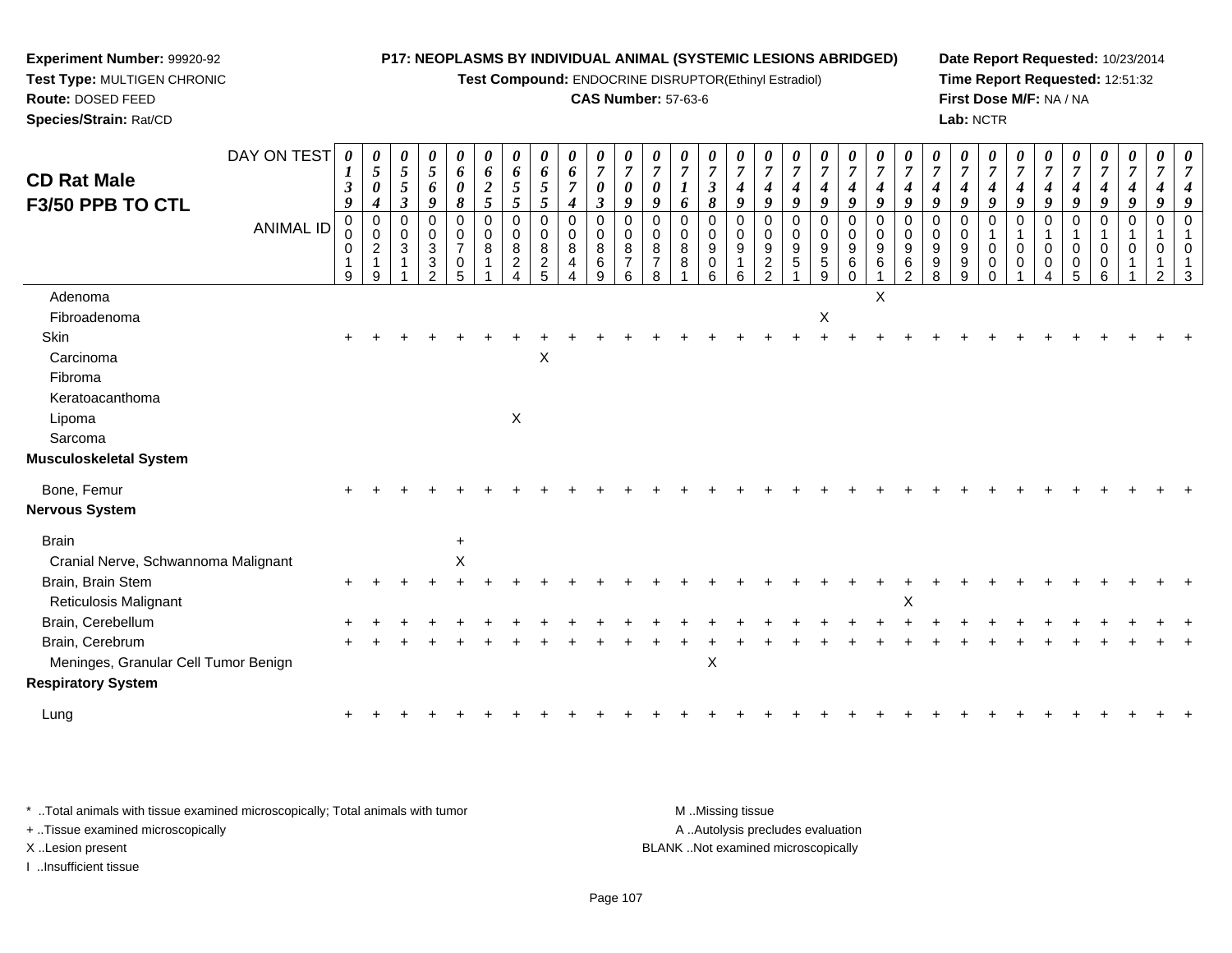# **Experiment Number:** 99920-92

 **Test Type:** MULTIGEN CHRONIC**Route:** DOSED FEED

**Species/Strain:** Rat/CD

#### **P17: NEOPLASMS BY INDIVIDUAL ANIMAL (SYSTEMIC LESIONS ABRIDGED)**

**Test Compound:** ENDOCRINE DISRUPTOR(Ethinyl Estradiol)

## **CAS Number:** 57-63-6

**Date Report Requested:** 10/23/2014**Time Report Requested:** 12:51:32**First Dose M/F:** NA / NA**Lab:** NCTR

| <b>CD Rat Male</b><br>F3/50 PPB TO CTL                   | DAY ON TEST<br><b>ANIMAL ID</b> | 0<br>$\boldsymbol{l}$<br>$\mathbf{3}$<br>9<br>0<br>0<br>$\mathbf 0$<br>$\mathbf{1}$<br>9 | $\boldsymbol{\theta}$<br>5<br>$\boldsymbol{\theta}$<br>$\boldsymbol{4}$<br>$\mathbf 0$<br>$\mathbf 0$<br>$\overline{c}$<br>$\mathbf{1}$<br>9 | $\boldsymbol{\theta}$<br>5<br>5<br>$\boldsymbol{\beta}$<br>$\mathbf 0$<br>$\mathbf 0$<br>$\ensuremath{\mathsf{3}}$ | 0<br>$5\overline{)}$<br>6<br>9<br>0<br>0<br>3<br>3<br>$\mathfrak{p}$ | 0<br>6<br>0<br>8<br>0<br>$\pmb{0}$<br>$\overline{7}$<br>0<br>5 | $\boldsymbol{\theta}$<br>6<br>$\boldsymbol{2}$<br>5<br>0<br>$\pmb{0}$<br>8 | $\theta$<br>6<br>5<br>5<br>0<br>$\mathbf 0$<br>$\, 8$<br>$\overline{c}$<br>4 | $\boldsymbol{\theta}$<br>6<br>$\mathfrak{s}$<br>5<br>0<br>$\mathbf 0$<br>$\bf 8$<br>$\frac{2}{5}$ | $\boldsymbol{\theta}$<br>6<br>7<br>4<br>0<br>$\mathbf 0$<br>8<br>4<br>Δ | $\boldsymbol{\theta}$<br>$\overline{7}$<br>$\boldsymbol{\theta}$<br>$\mathfrak{z}$<br>$\mathbf 0$<br>$\pmb{0}$<br>$\,8\,$<br>$\,6\,$<br>9 | 0<br>$\overline{7}$<br>0<br>9<br>0<br>$\mathbf 0$<br>8<br>$\overline{7}$<br>6 | $\boldsymbol{\theta}$<br>$\overline{7}$<br>0<br>9<br>$\mathbf 0$<br>$\mathbf 0$<br>8<br>7<br>8 | $\theta$<br>$\overline{7}$<br>6<br>0<br>0<br>8<br>8 | 0<br>$\overline{7}$<br>$\boldsymbol{\beta}$<br>8<br>0<br>$\boldsymbol{9}$<br>$\mathbf 0$<br>6 | 0<br>$\overline{7}$<br>4<br>9<br>$\mathbf 0$<br>$\pmb{0}$<br>$\boldsymbol{9}$<br>$\overline{1}$<br>6 | 0<br>$\overline{7}$<br>4<br>9<br>$\mathbf 0$<br>$\mathbf 0$<br>$\boldsymbol{9}$<br>$\frac{2}{2}$ | $\boldsymbol{\theta}$<br>$\overline{7}$<br>$\boldsymbol{4}$<br>$\boldsymbol{g}$<br>0<br>$\mathbf 0$<br>$\boldsymbol{9}$<br>$\sqrt{5}$ | $\boldsymbol{\theta}$<br>$\overline{7}$<br>4<br>9<br>0<br>$\mathbf 0$<br>$\boldsymbol{9}$<br>5<br>9 | $\frac{\boldsymbol{\theta}}{\boldsymbol{7}}$<br>4<br>$\boldsymbol{9}$<br>0<br>$\mathbf 0$<br>9<br>6<br>$\Omega$ | $\frac{\boldsymbol{0}}{7}$<br>$\boldsymbol{4}$<br>9<br>0<br>$\mathbf 0$<br>9<br>6 | $\boldsymbol{\theta}$<br>$\boldsymbol{7}$<br>9<br>0<br>0<br>$\boldsymbol{9}$<br>6<br>2 | $\boldsymbol{\theta}$<br>$\overline{7}$<br>9<br>0<br>0<br>$\boldsymbol{9}$<br>9<br>8 | $\boldsymbol{\theta}$<br>$\overline{7}$<br>$\boldsymbol{4}$<br>9<br>0<br>$\mathbf 0$<br>$\boldsymbol{9}$<br>$\boldsymbol{9}$<br>9 | 0<br>$\overline{7}$<br>4<br>9<br>0<br>$\mathbf{1}$<br>$\pmb{0}$<br>$\mathbf 0$<br>$\Omega$ | $\boldsymbol{\theta}$<br>$\overline{7}$<br>4<br>9<br>0<br>$\mathbf{1}$<br>$\mathbf 0$<br>$\mathbf 0$ | $\overline{7}$<br>9<br>$\Omega$<br>$\mathbf 0$<br>0 | $\boldsymbol{\theta}$<br>$\overline{7}$<br>4<br>9<br>0<br>0<br>0<br>5 | 0<br>$\overline{7}$<br>$\boldsymbol{4}$<br>9<br>0<br>$\mathbf{1}$<br>$\mathsf 0$<br>0<br>6 | $\frac{\boldsymbol{0}}{7}$<br>$\boldsymbol{4}$<br>9<br>0<br>$\mathbf{1}$<br>$\mathbf 0$ | $\boldsymbol{\theta}$<br>$\overline{7}$<br>9<br>0<br>0<br>2 | $\boldsymbol{\theta}$<br>$\overline{7}$<br>9<br>$\mathbf 0$<br>$\overline{1}$<br>$\mathbf 0$<br>3 |
|----------------------------------------------------------|---------------------------------|------------------------------------------------------------------------------------------|----------------------------------------------------------------------------------------------------------------------------------------------|--------------------------------------------------------------------------------------------------------------------|----------------------------------------------------------------------|----------------------------------------------------------------|----------------------------------------------------------------------------|------------------------------------------------------------------------------|---------------------------------------------------------------------------------------------------|-------------------------------------------------------------------------|-------------------------------------------------------------------------------------------------------------------------------------------|-------------------------------------------------------------------------------|------------------------------------------------------------------------------------------------|-----------------------------------------------------|-----------------------------------------------------------------------------------------------|------------------------------------------------------------------------------------------------------|--------------------------------------------------------------------------------------------------|---------------------------------------------------------------------------------------------------------------------------------------|-----------------------------------------------------------------------------------------------------|-----------------------------------------------------------------------------------------------------------------|-----------------------------------------------------------------------------------|----------------------------------------------------------------------------------------|--------------------------------------------------------------------------------------|-----------------------------------------------------------------------------------------------------------------------------------|--------------------------------------------------------------------------------------------|------------------------------------------------------------------------------------------------------|-----------------------------------------------------|-----------------------------------------------------------------------|--------------------------------------------------------------------------------------------|-----------------------------------------------------------------------------------------|-------------------------------------------------------------|---------------------------------------------------------------------------------------------------|
| Thymoma Malignant, Metastatic, Uncertain<br>Primary Site |                                 |                                                                                          |                                                                                                                                              | X                                                                                                                  |                                                                      |                                                                |                                                                            |                                                                              |                                                                                                   |                                                                         |                                                                                                                                           |                                                                               |                                                                                                |                                                     |                                                                                               |                                                                                                      |                                                                                                  |                                                                                                                                       |                                                                                                     |                                                                                                                 |                                                                                   |                                                                                        |                                                                                      |                                                                                                                                   |                                                                                            |                                                                                                      |                                                     |                                                                       |                                                                                            |                                                                                         |                                                             |                                                                                                   |
| Nose                                                     |                                 |                                                                                          |                                                                                                                                              |                                                                                                                    |                                                                      |                                                                |                                                                            |                                                                              |                                                                                                   |                                                                         |                                                                                                                                           |                                                                               |                                                                                                |                                                     |                                                                                               |                                                                                                      |                                                                                                  |                                                                                                                                       |                                                                                                     |                                                                                                                 |                                                                                   |                                                                                        |                                                                                      |                                                                                                                                   |                                                                                            |                                                                                                      |                                                     |                                                                       |                                                                                            |                                                                                         |                                                             |                                                                                                   |
| Osteosarcoma                                             |                                 |                                                                                          |                                                                                                                                              |                                                                                                                    |                                                                      |                                                                | X                                                                          |                                                                              |                                                                                                   |                                                                         |                                                                                                                                           |                                                                               |                                                                                                |                                                     |                                                                                               |                                                                                                      |                                                                                                  |                                                                                                                                       |                                                                                                     |                                                                                                                 |                                                                                   |                                                                                        |                                                                                      |                                                                                                                                   |                                                                                            |                                                                                                      |                                                     |                                                                       |                                                                                            |                                                                                         |                                                             |                                                                                                   |
| Trachea                                                  |                                 |                                                                                          |                                                                                                                                              |                                                                                                                    |                                                                      |                                                                |                                                                            |                                                                              |                                                                                                   |                                                                         |                                                                                                                                           |                                                                               |                                                                                                |                                                     |                                                                                               |                                                                                                      |                                                                                                  |                                                                                                                                       |                                                                                                     |                                                                                                                 |                                                                                   |                                                                                        |                                                                                      |                                                                                                                                   |                                                                                            |                                                                                                      |                                                     |                                                                       |                                                                                            |                                                                                         |                                                             |                                                                                                   |
| <b>Special Senses System</b>                             |                                 |                                                                                          |                                                                                                                                              |                                                                                                                    |                                                                      |                                                                |                                                                            |                                                                              |                                                                                                   |                                                                         |                                                                                                                                           |                                                                               |                                                                                                |                                                     |                                                                                               |                                                                                                      |                                                                                                  |                                                                                                                                       |                                                                                                     |                                                                                                                 |                                                                                   |                                                                                        |                                                                                      |                                                                                                                                   |                                                                                            |                                                                                                      |                                                     |                                                                       |                                                                                            |                                                                                         |                                                             |                                                                                                   |
| Ear<br>Neural Crest Tumor                                |                                 |                                                                                          |                                                                                                                                              |                                                                                                                    |                                                                      |                                                                |                                                                            |                                                                              |                                                                                                   |                                                                         |                                                                                                                                           |                                                                               |                                                                                                |                                                     |                                                                                               |                                                                                                      |                                                                                                  |                                                                                                                                       |                                                                                                     |                                                                                                                 |                                                                                   |                                                                                        |                                                                                      |                                                                                                                                   |                                                                                            |                                                                                                      |                                                     |                                                                       |                                                                                            |                                                                                         |                                                             |                                                                                                   |
| Eye<br>Iris, Melanoma Benign                             |                                 |                                                                                          |                                                                                                                                              |                                                                                                                    |                                                                      |                                                                |                                                                            |                                                                              |                                                                                                   |                                                                         |                                                                                                                                           |                                                                               |                                                                                                |                                                     |                                                                                               |                                                                                                      |                                                                                                  |                                                                                                                                       |                                                                                                     |                                                                                                                 |                                                                                   |                                                                                        |                                                                                      |                                                                                                                                   |                                                                                            |                                                                                                      |                                                     |                                                                       |                                                                                            |                                                                                         |                                                             |                                                                                                   |
| Harderian Gland                                          |                                 |                                                                                          |                                                                                                                                              |                                                                                                                    |                                                                      |                                                                |                                                                            |                                                                              |                                                                                                   |                                                                         |                                                                                                                                           |                                                                               |                                                                                                |                                                     |                                                                                               |                                                                                                      |                                                                                                  |                                                                                                                                       |                                                                                                     |                                                                                                                 |                                                                                   |                                                                                        |                                                                                      |                                                                                                                                   |                                                                                            |                                                                                                      |                                                     |                                                                       |                                                                                            |                                                                                         |                                                             |                                                                                                   |
| <b>Lacrimal Gland</b>                                    |                                 |                                                                                          |                                                                                                                                              |                                                                                                                    |                                                                      |                                                                |                                                                            | $\overline{+}$                                                               |                                                                                                   |                                                                         |                                                                                                                                           |                                                                               |                                                                                                |                                                     |                                                                                               |                                                                                                      |                                                                                                  |                                                                                                                                       |                                                                                                     |                                                                                                                 |                                                                                   |                                                                                        |                                                                                      |                                                                                                                                   |                                                                                            |                                                                                                      |                                                     |                                                                       |                                                                                            |                                                                                         |                                                             |                                                                                                   |
| <b>Urinary System</b>                                    |                                 |                                                                                          |                                                                                                                                              |                                                                                                                    |                                                                      |                                                                |                                                                            |                                                                              |                                                                                                   |                                                                         |                                                                                                                                           |                                                                               |                                                                                                |                                                     |                                                                                               |                                                                                                      |                                                                                                  |                                                                                                                                       |                                                                                                     |                                                                                                                 |                                                                                   |                                                                                        |                                                                                      |                                                                                                                                   |                                                                                            |                                                                                                      |                                                     |                                                                       |                                                                                            |                                                                                         |                                                             |                                                                                                   |
| Kidney<br>Liposarcoma                                    |                                 |                                                                                          |                                                                                                                                              |                                                                                                                    |                                                                      |                                                                |                                                                            |                                                                              |                                                                                                   |                                                                         |                                                                                                                                           |                                                                               | X                                                                                              |                                                     |                                                                                               |                                                                                                      |                                                                                                  |                                                                                                                                       |                                                                                                     |                                                                                                                 |                                                                                   |                                                                                        |                                                                                      |                                                                                                                                   |                                                                                            |                                                                                                      |                                                     |                                                                       |                                                                                            |                                                                                         |                                                             |                                                                                                   |
| <b>Urinary Bladder</b><br><b>SYSTEMIC LESIONS</b>        |                                 |                                                                                          |                                                                                                                                              |                                                                                                                    |                                                                      |                                                                |                                                                            |                                                                              |                                                                                                   |                                                                         |                                                                                                                                           |                                                                               |                                                                                                |                                                     |                                                                                               |                                                                                                      |                                                                                                  |                                                                                                                                       |                                                                                                     |                                                                                                                 |                                                                                   |                                                                                        |                                                                                      |                                                                                                                                   |                                                                                            |                                                                                                      |                                                     |                                                                       |                                                                                            |                                                                                         |                                                             |                                                                                                   |
| Multiple Organ                                           |                                 |                                                                                          |                                                                                                                                              |                                                                                                                    |                                                                      |                                                                |                                                                            |                                                                              |                                                                                                   |                                                                         |                                                                                                                                           |                                                                               |                                                                                                |                                                     |                                                                                               |                                                                                                      |                                                                                                  |                                                                                                                                       |                                                                                                     |                                                                                                                 |                                                                                   |                                                                                        |                                                                                      |                                                                                                                                   |                                                                                            |                                                                                                      |                                                     |                                                                       |                                                                                            |                                                                                         |                                                             |                                                                                                   |

\* ..Total animals with tissue examined microscopically; Total animals with tumor **M** . Missing tissue M ..Missing tissue

+ ..Tissue examined microscopically

I ..Insufficient tissue

A ..Autolysis precludes evaluation X ..Lesion present BLANK ..Not examined microscopically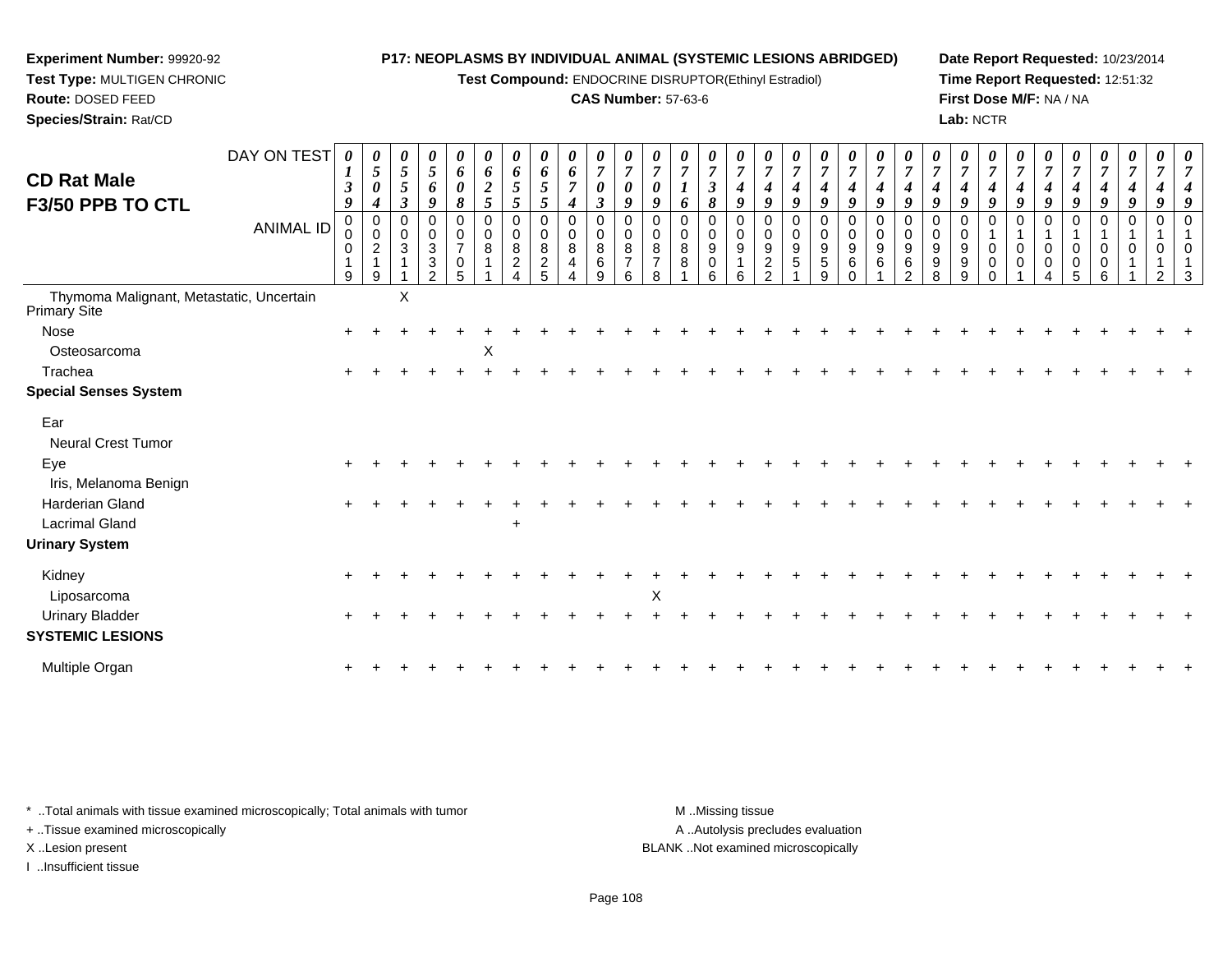**Test Compound:** ENDOCRINE DISRUPTOR(Ethinyl Estradiol)

#### **CAS Number:** 57-63-6

**Date Report Requested:** 10/23/2014**Time Report Requested:** 12:51:32**First Dose M/F:** NA / NA**Lab:** NCTR

|                              | DAY ON TEST      | 0                                | 0                     | 0                                         | 0                                            | 0                                      | 0                                | $\pmb{\theta}$                                         | 0                                                    | 0                                                  | 0                                                      | 0                     | 0                                                          | 0                                                   | 0                                       | 0                               | 0                                                    | 0                                  | 0                                                             | 0                            |                       |
|------------------------------|------------------|----------------------------------|-----------------------|-------------------------------------------|----------------------------------------------|----------------------------------------|----------------------------------|--------------------------------------------------------|------------------------------------------------------|----------------------------------------------------|--------------------------------------------------------|-----------------------|------------------------------------------------------------|-----------------------------------------------------|-----------------------------------------|---------------------------------|------------------------------------------------------|------------------------------------|---------------------------------------------------------------|------------------------------|-----------------------|
| <b>CD Rat Male</b>           |                  | 7<br>4                           | 7<br>5                | $\boldsymbol{7}$<br>5                     | $\overline{7}$<br>5                          | $\overline{7}$<br>5                    | $\overline{7}$<br>$\mathfrak{s}$ | $\boldsymbol{7}$<br>5                                  | $\overline{7}$<br>5                                  | $\overline{7}$<br>5                                | $\overline{7}$<br>5                                    | 7<br>5                | $\overline{7}$<br>$\sqrt{5}$                               | $\overline{7}$<br>5                                 | $\overline{7}$<br>5                     | $\overline{7}$<br>5             | $\boldsymbol{7}$<br>5                                | $\overline{7}$<br>5                | $\overline{7}$<br>5                                           | 0<br>9                       |                       |
| F3/50 PPB TO CTL             |                  | 9                                | 0                     | 0                                         | $\pmb{\theta}$                               | $\boldsymbol{2}$                       | $\boldsymbol{2}$                 | $\boldsymbol{2}$                                       | $\boldsymbol{2}$                                     | $\boldsymbol{2}$                                   | $\boldsymbol{\beta}$                                   | 3                     | $\boldsymbol{4}$                                           | 4                                                   | $\boldsymbol{4}$                        | 4                               | $\boldsymbol{4}$                                     | 4                                  | $\sqrt{5}$                                                    | 1                            |                       |
|                              | <b>ANIMAL ID</b> | $\,0\,$<br>0<br>$\mathbf 1$<br>4 | 0<br>0<br>9<br>8<br>9 | $\mathbf 0$<br>0<br>$\boldsymbol{9}$<br>9 | 0<br>$\mathbf 0$<br>9<br>9<br>$\overline{2}$ | $\mathbf 0$<br>1<br>0<br>4<br>$\Omega$ | $\mathbf 0$<br>1<br>0<br>4       | $\mathbf 0$<br>1<br>$\mathbf 0$<br>4<br>$\overline{2}$ | $\mathbf 0$<br>$\mathbf{1}$<br>$\mathbf 0$<br>4<br>5 | $\mathbf 0$<br>$\mathbf{1}$<br>$\pmb{0}$<br>4<br>6 | $\overline{0}$<br>1<br>$\mathbf 0$<br>$\mathsf 3$<br>3 | 0<br>$\mathbf 0$<br>3 | $\mathbf 0$<br>1<br>$\pmb{0}$<br>$\ensuremath{\mathsf{3}}$ | $\Omega$<br>1<br>$\mathbf 0$<br>3<br>$\overline{2}$ | 0<br>1<br>$\pmb{0}$<br>$\mathbf 5$<br>9 | 0<br>1<br>$\mathbf 0$<br>6<br>0 | $\mathbf 0$<br>1<br>$\mathbf 1$<br>$\mathbf{1}$<br>3 | $\Omega$<br>1<br>$\mathbf{1}$<br>4 | $\Omega$<br>1<br>$\mathbf 1$<br>$\mathbf 1$<br>$\overline{2}$ | $\Omega$<br>0<br>0<br>1<br>4 | <i><b>*TOTALS</b></i> |
| <b>Alimentary System</b>     |                  |                                  |                       |                                           |                                              |                                        |                                  |                                                        |                                                      |                                                    |                                                        |                       |                                                            |                                                     |                                         |                                 |                                                      |                                    |                                                               |                              |                       |
| Esophagus                    |                  | ٠                                |                       |                                           |                                              |                                        |                                  |                                                        |                                                      |                                                    |                                                        |                       |                                                            |                                                     |                                         |                                 |                                                      |                                    |                                                               |                              | 50                    |
| Intestine Large, Cecum       |                  |                                  |                       |                                           |                                              |                                        |                                  |                                                        |                                                      |                                                    |                                                        |                       |                                                            |                                                     |                                         |                                 |                                                      |                                    |                                                               |                              | 47                    |
| Intestine Large, Colon       |                  | +                                |                       |                                           |                                              |                                        |                                  |                                                        |                                                      |                                                    |                                                        |                       |                                                            |                                                     |                                         |                                 |                                                      |                                    |                                                               |                              | 48                    |
| Intestine Large, Rectum      |                  | ÷                                |                       |                                           |                                              |                                        |                                  |                                                        |                                                      |                                                    |                                                        |                       |                                                            |                                                     |                                         |                                 |                                                      |                                    |                                                               |                              | 48                    |
| Intestine Small, Duodenum    |                  | ÷                                |                       |                                           |                                              |                                        |                                  |                                                        |                                                      |                                                    |                                                        |                       |                                                            |                                                     |                                         |                                 |                                                      |                                    |                                                               |                              | 47                    |
| Intestine Small, Ileum       |                  | ÷                                |                       |                                           |                                              |                                        |                                  |                                                        |                                                      |                                                    |                                                        |                       |                                                            |                                                     |                                         |                                 |                                                      |                                    |                                                               |                              | 47                    |
| Intestine Small, Jejunum     |                  | ÷                                |                       |                                           |                                              |                                        |                                  |                                                        |                                                      |                                                    |                                                        |                       |                                                            |                                                     |                                         |                                 |                                                      |                                    |                                                               |                              | 46                    |
| Liver                        |                  |                                  |                       |                                           |                                              |                                        |                                  |                                                        |                                                      |                                                    |                                                        |                       |                                                            |                                                     |                                         |                                 |                                                      |                                    |                                                               |                              | 49                    |
| Hepatocellular Adenoma       |                  |                                  |                       |                                           |                                              |                                        |                                  |                                                        |                                                      |                                                    |                                                        |                       |                                                            |                                                     |                                         |                                 |                                                      |                                    |                                                               |                              | $\mathbf{1}$          |
| Mesentery                    |                  |                                  |                       |                                           |                                              |                                        |                                  |                                                        |                                                      |                                                    |                                                        | $\ddot{}$             |                                                            |                                                     |                                         |                                 |                                                      |                                    |                                                               |                              | 3                     |
| Oral Mucosa                  |                  |                                  |                       |                                           |                                              | +                                      | +                                |                                                        |                                                      |                                                    |                                                        |                       |                                                            |                                                     |                                         |                                 |                                                      |                                    |                                                               |                              | $6\phantom{1}6$       |
| Squamous Cell Carcinoma      |                  |                                  |                       |                                           |                                              | X                                      |                                  |                                                        |                                                      |                                                    |                                                        |                       |                                                            |                                                     |                                         |                                 |                                                      |                                    |                                                               |                              | 5                     |
| Pancreas                     |                  | ÷                                |                       |                                           |                                              |                                        |                                  |                                                        |                                                      |                                                    |                                                        |                       |                                                            |                                                     |                                         |                                 |                                                      |                                    |                                                               |                              | 49                    |
| <b>Salivary Glands</b>       |                  |                                  |                       |                                           |                                              |                                        |                                  |                                                        |                                                      |                                                    |                                                        |                       |                                                            |                                                     |                                         |                                 |                                                      |                                    |                                                               |                              | 50                    |
| Stomach, Forestomach         |                  |                                  |                       |                                           |                                              |                                        |                                  |                                                        |                                                      |                                                    |                                                        |                       |                                                            |                                                     |                                         |                                 |                                                      |                                    |                                                               |                              | 49                    |
| Stomach, Glandular           |                  |                                  |                       |                                           |                                              |                                        |                                  |                                                        |                                                      |                                                    |                                                        |                       |                                                            |                                                     |                                         |                                 |                                                      |                                    |                                                               |                              | 47                    |
| <b>Cardiovascular System</b> |                  |                                  |                       |                                           |                                              |                                        |                                  |                                                        |                                                      |                                                    |                                                        |                       |                                                            |                                                     |                                         |                                 |                                                      |                                    |                                                               |                              |                       |
| <b>Blood Vessel</b>          |                  |                                  |                       |                                           |                                              |                                        |                                  |                                                        |                                                      |                                                    |                                                        |                       |                                                            |                                                     |                                         |                                 |                                                      |                                    |                                                               |                              | 50                    |
| Heart                        |                  |                                  |                       |                                           |                                              |                                        |                                  |                                                        |                                                      |                                                    |                                                        |                       |                                                            |                                                     |                                         |                                 |                                                      |                                    |                                                               | ÷                            | 50                    |
| <b>Endocrine System</b>      |                  |                                  |                       |                                           |                                              |                                        |                                  |                                                        |                                                      |                                                    |                                                        |                       |                                                            |                                                     |                                         |                                 |                                                      |                                    |                                                               |                              |                       |

\* ..Total animals with tissue examined microscopically; Total animals with tumor **M** ...Missing tissue M ...Missing tissue

+ ..Tissue examined microscopically

**Experiment Number:** 99920-92**Test Type:** MULTIGEN CHRONIC

**Route:** DOSED FEED**Species/Strain:** Rat/CD

I ..Insufficient tissue

A ..Autolysis precludes evaluation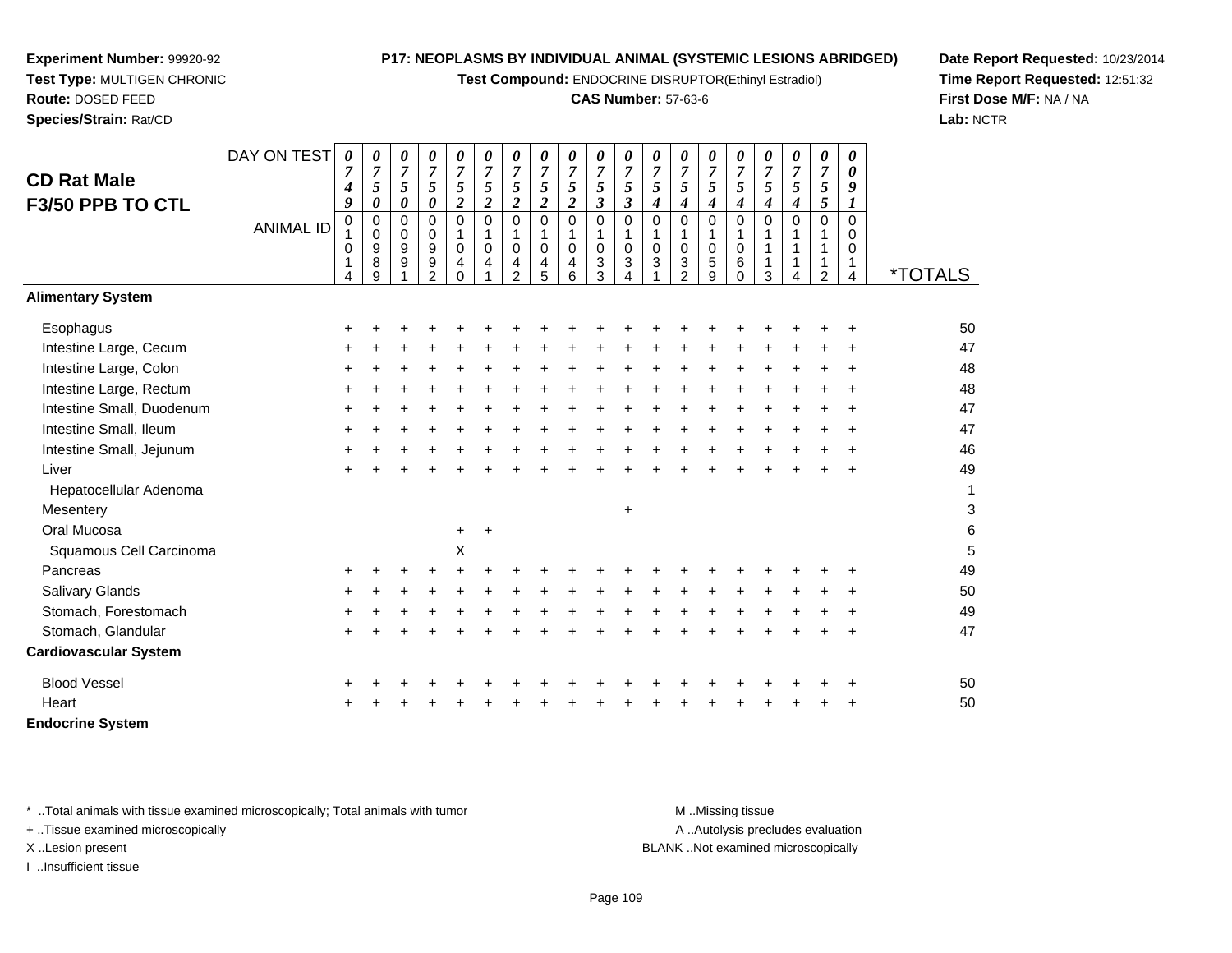**Test Compound:** ENDOCRINE DISRUPTOR(Ethinyl Estradiol)

# **CAS Number:** 57-63-6

**Date Report Requested:** 10/23/2014 **Time Report Requested:** 12:51:32**First Dose M/F:** NA / NA**Lab:** NCTR

**Experiment Number:** 99920-92

| DAY ON TEST<br><b>CD Rat Male</b><br>F3/50 PPB TO CTL<br><b>ANIMAL ID</b>    | 0<br>7<br>4<br>9<br>$\mathbf 0$<br>0<br>1<br>4 | 0<br>$\overline{7}$<br>5<br>0<br>0<br>0<br>9<br>8<br>9 | 0<br>$\overline{7}$<br>$\mathfrak{s}$<br>0<br>$\mathbf 0$<br>0<br>9<br>9 | 0<br>$\overline{7}$<br>5<br>$\boldsymbol{\theta}$<br>$\mathbf 0$<br>$\mathbf 0$<br>9<br>9<br>2 | 0<br>$\boldsymbol{7}$<br>$\sqrt{5}$<br>$\boldsymbol{2}$<br>$\Omega$<br>1<br>$\Omega$<br>4<br>$\Omega$ | 0<br>$\boldsymbol{7}$<br>5<br>$\boldsymbol{2}$<br>$\mathbf 0$<br>1<br>$\Omega$<br>4 | 0<br>$\boldsymbol{7}$<br>5<br>$\boldsymbol{2}$<br>$\mathbf 0$<br>1<br>0<br>4<br>$\overline{c}$ | 0<br>$\boldsymbol{7}$<br>$\mathfrak{s}$<br>$\overline{c}$<br>$\mathbf 0$<br>$\mathbf{1}$<br>$\mathbf 0$<br>4<br>5 | 0<br>$\boldsymbol{7}$<br>5<br>$\overline{2}$<br>$\mathbf 0$<br>$\mathbf{1}$<br>$\mathbf 0$<br>4<br>6 | 0<br>$\overline{7}$<br>$\sqrt{5}$<br>$\boldsymbol{\beta}$<br>$\mathbf 0$<br>1<br>$\Omega$<br>3<br>3 | 0<br>$\boldsymbol{7}$<br>5<br>$\mathfrak{z}$<br>$\mathbf 0$<br>1<br>$\Omega$<br>3<br>4 | 0<br>$\boldsymbol{7}$<br>5<br>4<br>0<br>1<br>$\mathbf 0$<br>3 | 0<br>$\overline{7}$<br>5<br>4<br>$\mathbf 0$<br>$\mathbf{1}$<br>$\mathbf 0$<br>3<br>$\overline{2}$ | 0<br>$\overline{7}$<br>5<br>$\boldsymbol{4}$<br>$\mathbf 0$<br>$\mathbf{1}$<br>$\mathbf 0$<br>5<br>9 | 0<br>$\boldsymbol{7}$<br>5<br>4<br>$\Omega$<br>1<br>$\Omega$<br>6<br>0 | 0<br>$\overline{7}$<br>$5\overline{)}$<br>4<br>$\Omega$<br>1<br>3 | 0<br>$\overline{7}$<br>5<br>4<br>0<br>1<br>1<br>1<br>4 | 0<br>$\overline{7}$<br>$\sqrt{5}$<br>5<br>$\mathbf 0$<br>1<br>$\mathbf 1$<br>1<br>$\overline{2}$ | 0<br>0<br>9<br>$\bm{l}$<br>0<br>$\Omega$<br>$\Omega$<br>1<br>4 | <i><b>*TOTALS</b></i> |
|------------------------------------------------------------------------------|------------------------------------------------|--------------------------------------------------------|--------------------------------------------------------------------------|------------------------------------------------------------------------------------------------|-------------------------------------------------------------------------------------------------------|-------------------------------------------------------------------------------------|------------------------------------------------------------------------------------------------|-------------------------------------------------------------------------------------------------------------------|------------------------------------------------------------------------------------------------------|-----------------------------------------------------------------------------------------------------|----------------------------------------------------------------------------------------|---------------------------------------------------------------|----------------------------------------------------------------------------------------------------|------------------------------------------------------------------------------------------------------|------------------------------------------------------------------------|-------------------------------------------------------------------|--------------------------------------------------------|--------------------------------------------------------------------------------------------------|----------------------------------------------------------------|-----------------------|
| <b>Adrenal Cortex</b>                                                        | $\ddot{}$                                      | $\ddot{}$                                              |                                                                          |                                                                                                |                                                                                                       |                                                                                     | $\ddot{}$                                                                                      |                                                                                                                   | $+$                                                                                                  |                                                                                                     |                                                                                        |                                                               |                                                                                                    | ÷                                                                                                    |                                                                        |                                                                   | $\ddot{}$                                              |                                                                                                  | $+$                                                            | 50                    |
| Adrenal Medulla                                                              |                                                |                                                        |                                                                          |                                                                                                |                                                                                                       |                                                                                     |                                                                                                |                                                                                                                   |                                                                                                      |                                                                                                     |                                                                                        |                                                               |                                                                                                    |                                                                                                      |                                                                        |                                                                   |                                                        |                                                                                                  |                                                                | 50                    |
| Pheochromocytoma Benign                                                      |                                                |                                                        |                                                                          |                                                                                                |                                                                                                       |                                                                                     |                                                                                                |                                                                                                                   |                                                                                                      |                                                                                                     |                                                                                        |                                                               |                                                                                                    |                                                                                                      |                                                                        |                                                                   |                                                        |                                                                                                  |                                                                |                       |
| Pheochromocytoma Malignant                                                   |                                                |                                                        |                                                                          |                                                                                                |                                                                                                       |                                                                                     |                                                                                                |                                                                                                                   |                                                                                                      |                                                                                                     |                                                                                        |                                                               |                                                                                                    |                                                                                                      |                                                                        |                                                                   |                                                        |                                                                                                  |                                                                |                       |
| Islets, Pancreatic<br>Adenoma                                                |                                                |                                                        |                                                                          |                                                                                                |                                                                                                       |                                                                                     |                                                                                                |                                                                                                                   |                                                                                                      |                                                                                                     |                                                                                        |                                                               |                                                                                                    |                                                                                                      |                                                                        |                                                                   |                                                        |                                                                                                  |                                                                | 50<br>1               |
| Parathyroid Gland                                                            |                                                |                                                        |                                                                          |                                                                                                |                                                                                                       |                                                                                     |                                                                                                |                                                                                                                   |                                                                                                      |                                                                                                     |                                                                                        |                                                               |                                                                                                    |                                                                                                      |                                                                        |                                                                   |                                                        |                                                                                                  |                                                                | 46                    |
| <b>Pituitary Gland</b>                                                       |                                                |                                                        |                                                                          |                                                                                                |                                                                                                       |                                                                                     |                                                                                                |                                                                                                                   |                                                                                                      |                                                                                                     |                                                                                        |                                                               |                                                                                                    |                                                                                                      |                                                                        |                                                                   |                                                        |                                                                                                  |                                                                | 50                    |
| Pars Distalis, Adenoma                                                       |                                                | х                                                      | X                                                                        |                                                                                                | X                                                                                                     |                                                                                     | $\times$                                                                                       |                                                                                                                   | X                                                                                                    | $\pmb{\times}$                                                                                      |                                                                                        | X                                                             | X                                                                                                  |                                                                                                      |                                                                        |                                                                   |                                                        | X                                                                                                |                                                                | 26                    |
| <b>Thyroid Gland</b>                                                         | $\pm$                                          |                                                        |                                                                          |                                                                                                |                                                                                                       |                                                                                     |                                                                                                |                                                                                                                   |                                                                                                      |                                                                                                     |                                                                                        |                                                               |                                                                                                    |                                                                                                      |                                                                        |                                                                   |                                                        |                                                                                                  | $\ddot{}$                                                      | 50                    |
| C Cell, Carcinoma                                                            |                                                |                                                        |                                                                          |                                                                                                |                                                                                                       |                                                                                     |                                                                                                |                                                                                                                   |                                                                                                      |                                                                                                     |                                                                                        |                                                               |                                                                                                    |                                                                                                      |                                                                        |                                                                   |                                                        |                                                                                                  |                                                                | 1                     |
| <b>General Body System</b>                                                   |                                                |                                                        |                                                                          |                                                                                                |                                                                                                       |                                                                                     |                                                                                                |                                                                                                                   |                                                                                                      |                                                                                                     |                                                                                        |                                                               |                                                                                                    |                                                                                                      |                                                                        |                                                                   |                                                        |                                                                                                  |                                                                |                       |
| <b>Tissue NOS</b><br>Sarcoma                                                 |                                                |                                                        |                                                                          |                                                                                                |                                                                                                       |                                                                                     |                                                                                                |                                                                                                                   |                                                                                                      |                                                                                                     |                                                                                        |                                                               |                                                                                                    |                                                                                                      |                                                                        |                                                                   |                                                        |                                                                                                  |                                                                | 1<br>1                |
| <b>Genital System</b>                                                        |                                                |                                                        |                                                                          |                                                                                                |                                                                                                       |                                                                                     |                                                                                                |                                                                                                                   |                                                                                                      |                                                                                                     |                                                                                        |                                                               |                                                                                                    |                                                                                                      |                                                                        |                                                                   |                                                        |                                                                                                  |                                                                |                       |
| <b>Coagulating Gland</b><br>Carcinoma, Metastatic, Uncertain Primary<br>Site |                                                |                                                        |                                                                          |                                                                                                |                                                                                                       |                                                                                     |                                                                                                |                                                                                                                   |                                                                                                      |                                                                                                     |                                                                                        |                                                               |                                                                                                    |                                                                                                      |                                                                        |                                                                   |                                                        |                                                                                                  |                                                                | 50<br>1               |
| Schwannoma Malignant<br><b>Ductus Deferens</b>                               |                                                |                                                        |                                                                          |                                                                                                |                                                                                                       |                                                                                     |                                                                                                |                                                                                                                   |                                                                                                      |                                                                                                     |                                                                                        |                                                               |                                                                                                    |                                                                                                      |                                                                        |                                                                   |                                                        |                                                                                                  |                                                                |                       |
| Epididymis<br>Penis                                                          |                                                |                                                        |                                                                          |                                                                                                |                                                                                                       |                                                                                     |                                                                                                |                                                                                                                   |                                                                                                      |                                                                                                     |                                                                                        |                                                               |                                                                                                    |                                                                                                      |                                                                        |                                                                   |                                                        |                                                                                                  |                                                                | 50<br>1               |

| Total animals with tissue examined microscopically; Total animals with tumor | M Missing tissue                   |
|------------------------------------------------------------------------------|------------------------------------|
| + Tissue examined microscopically                                            | A Autolysis precludes evaluation   |
| X Lesion present                                                             | BLANK Not examined microscopically |
| Insufficient tissue                                                          |                                    |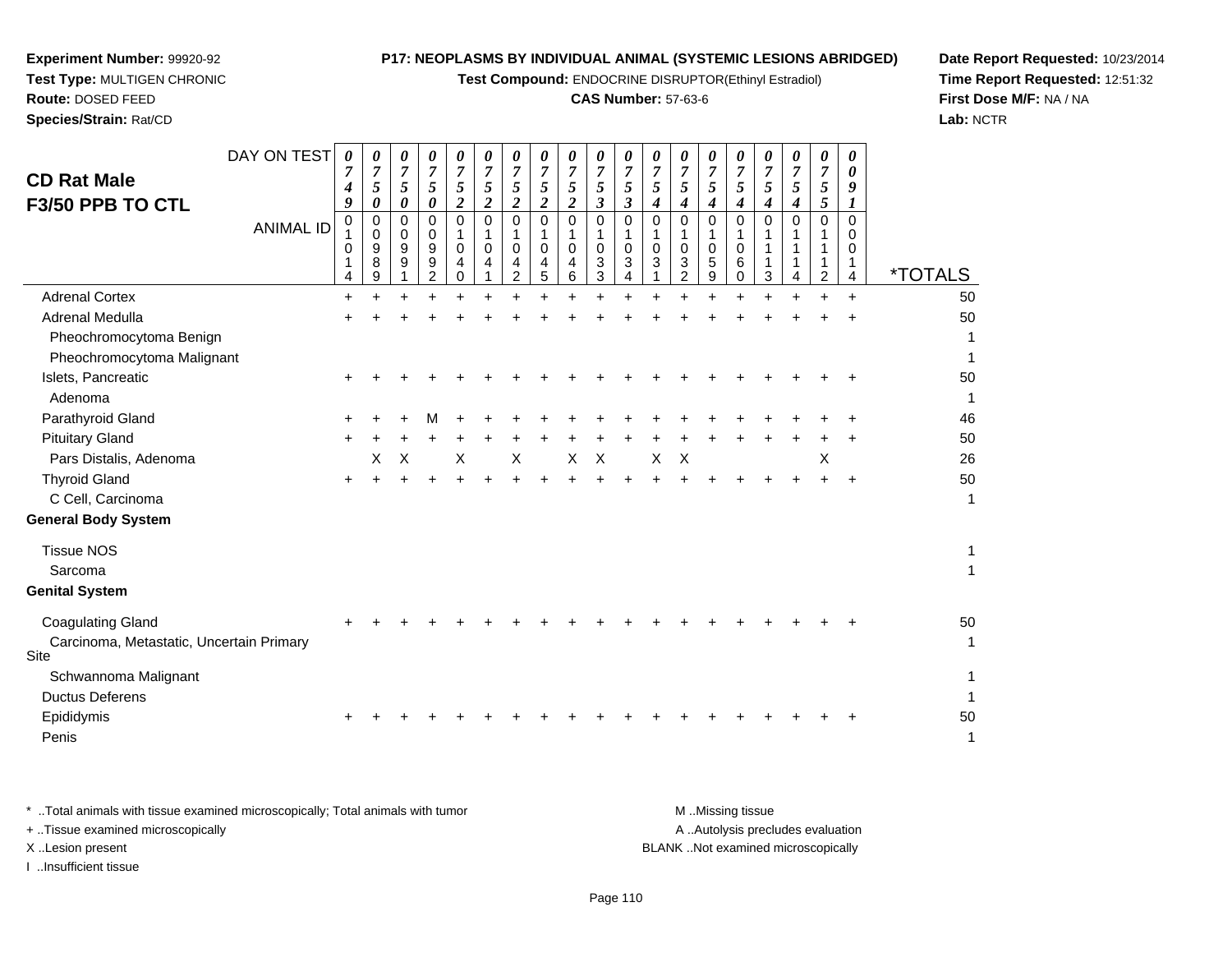**Test Compound:** ENDOCRINE DISRUPTOR(Ethinyl Estradiol)

#### **CAS Number:** 57-63-6

**Date Report Requested:** 10/23/2014**Time Report Requested:** 12:51:32**First Dose M/F:** NA / NA**Lab:** NCTR

| <b>CD Rat Male</b><br><b>F3/50 PPB TO CTL</b> | DAY ON TEST<br><b>ANIMAL ID</b> | 0<br>4<br>9<br>0<br>$\mathbf{1}$<br>0<br>4 | 0<br>7<br>5<br>0<br>0<br>$\mathbf 0$<br>9<br>8<br>9 | 0<br>$\overline{7}$<br>5<br>$\boldsymbol{\theta}$<br>$\mathbf 0$<br>$\mathbf 0$<br>9<br>9 | 0<br>$\overline{7}$<br>5<br>$\pmb{\theta}$<br>0<br>0<br>$\boldsymbol{9}$<br>9<br>$\overline{2}$ | 0<br>$\boldsymbol{7}$<br>5<br>$\overline{c}$<br>0<br>1<br>$\mathbf 0$<br>4<br>0 | 0<br>$\boldsymbol{7}$<br>$\sqrt{5}$<br>$\overline{c}$<br>$\Omega$<br>1<br>$\Omega$<br>4 | 0<br>$\overline{7}$<br>5<br>$\boldsymbol{2}$<br>$\Omega$<br>1<br>$\mathbf 0$<br>4<br>2 | 0<br>$\overline{7}$<br>5<br>$\boldsymbol{2}$<br>$\mathbf 0$<br>1<br>$\mathbf 0$<br>4<br>5 | 0<br>$\overline{7}$<br>5<br>$\boldsymbol{2}$<br>$\mathbf 0$<br>1<br>$\mathbf 0$<br>4<br>6 | 0<br>$\overline{7}$<br>5<br>$\boldsymbol{\beta}$<br>$\mathbf 0$<br>$\mathbf 0$<br>3<br>3 | 0<br>$\boldsymbol{7}$<br>5<br>$\boldsymbol{\beta}$<br>$\pmb{0}$<br>$\mathbf{1}$<br>$\pmb{0}$<br>3<br>4 | 0<br>$\overline{7}$<br>$\sqrt{5}$<br>$\boldsymbol{4}$<br>$\mathbf 0$<br>1<br>$\mathbf 0$<br>3 | 0<br>$\boldsymbol{7}$<br>5<br>$\boldsymbol{4}$<br>$\Omega$<br>$\mathbf{1}$<br>$\mathbf 0$<br>3<br>$\overline{2}$ | 0<br>$\overline{7}$<br>5<br>4<br>$\Omega$<br>1<br>0<br>5<br>9 | 0<br>$\overline{7}$<br>5<br>$\boldsymbol{4}$<br>$\mathbf 0$<br>1<br>$\mathbf 0$<br>6<br>$\mathbf 0$ | 0<br>7<br>5<br>4<br>$\Omega$<br>3 | 0<br>7<br>$\sqrt{5}$<br>$\boldsymbol{4}$<br>$\Omega$<br>4 | 0<br>$\overline{7}$<br>$\sqrt{5}$<br>$\mathfrak{s}$<br>$\mathbf 0$<br>1<br>$\mathbf{1}$<br>1<br>$\overline{c}$ | 0<br>0<br>9<br>1<br>$\Omega$<br>$\mathbf 0$<br>$\mathbf 0$<br>1<br>4 | <i><b>*TOTALS</b></i> |
|-----------------------------------------------|---------------------------------|--------------------------------------------|-----------------------------------------------------|-------------------------------------------------------------------------------------------|-------------------------------------------------------------------------------------------------|---------------------------------------------------------------------------------|-----------------------------------------------------------------------------------------|----------------------------------------------------------------------------------------|-------------------------------------------------------------------------------------------|-------------------------------------------------------------------------------------------|------------------------------------------------------------------------------------------|--------------------------------------------------------------------------------------------------------|-----------------------------------------------------------------------------------------------|------------------------------------------------------------------------------------------------------------------|---------------------------------------------------------------|-----------------------------------------------------------------------------------------------------|-----------------------------------|-----------------------------------------------------------|----------------------------------------------------------------------------------------------------------------|----------------------------------------------------------------------|-----------------------|
| <b>Preputial Gland</b>                        |                                 | $+$                                        |                                                     |                                                                                           |                                                                                                 |                                                                                 | ÷                                                                                       |                                                                                        |                                                                                           |                                                                                           |                                                                                          | $\ddot{}$                                                                                              |                                                                                               |                                                                                                                  |                                                               |                                                                                                     |                                   |                                                           | $\ddot{}$                                                                                                      | M                                                                    | 49                    |
| Carcinoma                                     |                                 |                                            |                                                     |                                                                                           |                                                                                                 |                                                                                 |                                                                                         |                                                                                        |                                                                                           |                                                                                           |                                                                                          |                                                                                                        |                                                                                               | Χ                                                                                                                |                                                               |                                                                                                     |                                   |                                                           |                                                                                                                |                                                                      | 1                     |
| Squamous Cell Carcinoma                       |                                 |                                            |                                                     |                                                                                           |                                                                                                 |                                                                                 |                                                                                         |                                                                                        |                                                                                           |                                                                                           |                                                                                          |                                                                                                        |                                                                                               |                                                                                                                  |                                                               |                                                                                                     |                                   |                                                           |                                                                                                                |                                                                      | $\overline{7}$        |
| Prostate, Dorsal/Lateral Lobe                 |                                 |                                            |                                                     |                                                                                           |                                                                                                 |                                                                                 |                                                                                         | $\ddot{}$                                                                              |                                                                                           |                                                                                           |                                                                                          |                                                                                                        |                                                                                               |                                                                                                                  |                                                               |                                                                                                     |                                   |                                                           |                                                                                                                | $\ddot{}$                                                            | 50                    |
| Schwannoma Malignant                          |                                 |                                            |                                                     |                                                                                           |                                                                                                 |                                                                                 |                                                                                         |                                                                                        |                                                                                           |                                                                                           |                                                                                          |                                                                                                        |                                                                                               |                                                                                                                  |                                                               |                                                                                                     |                                   |                                                           |                                                                                                                |                                                                      | 1                     |
| Prostate, Ventral Lobe                        |                                 |                                            |                                                     |                                                                                           |                                                                                                 |                                                                                 |                                                                                         |                                                                                        |                                                                                           |                                                                                           |                                                                                          |                                                                                                        |                                                                                               |                                                                                                                  |                                                               |                                                                                                     |                                   |                                                           |                                                                                                                |                                                                      | 50                    |
| Schwannoma Malignant                          |                                 |                                            |                                                     |                                                                                           |                                                                                                 |                                                                                 |                                                                                         |                                                                                        |                                                                                           |                                                                                           |                                                                                          |                                                                                                        |                                                                                               |                                                                                                                  |                                                               |                                                                                                     |                                   |                                                           |                                                                                                                |                                                                      | 1                     |
| <b>Rete Testes</b>                            |                                 |                                            |                                                     |                                                                                           |                                                                                                 |                                                                                 |                                                                                         |                                                                                        |                                                                                           |                                                                                           |                                                                                          |                                                                                                        |                                                                                               |                                                                                                                  |                                                               |                                                                                                     |                                   |                                                           |                                                                                                                |                                                                      | 44                    |
| Seminal Vesicle                               |                                 |                                            |                                                     |                                                                                           |                                                                                                 |                                                                                 |                                                                                         |                                                                                        |                                                                                           |                                                                                           |                                                                                          |                                                                                                        |                                                                                               |                                                                                                                  |                                                               |                                                                                                     |                                   |                                                           |                                                                                                                |                                                                      | 47                    |
| <b>Testes</b>                                 |                                 |                                            |                                                     |                                                                                           |                                                                                                 |                                                                                 |                                                                                         |                                                                                        |                                                                                           |                                                                                           |                                                                                          |                                                                                                        |                                                                                               |                                                                                                                  |                                                               |                                                                                                     |                                   |                                                           |                                                                                                                |                                                                      | 50                    |
| Interstit Cell, Adenoma                       |                                 |                                            |                                                     |                                                                                           |                                                                                                 |                                                                                 |                                                                                         |                                                                                        | Χ                                                                                         |                                                                                           |                                                                                          |                                                                                                        |                                                                                               |                                                                                                                  |                                                               |                                                                                                     |                                   |                                                           |                                                                                                                |                                                                      | $\mathbf{1}$          |
| <b>Hematopoietic System</b>                   |                                 |                                            |                                                     |                                                                                           |                                                                                                 |                                                                                 |                                                                                         |                                                                                        |                                                                                           |                                                                                           |                                                                                          |                                                                                                        |                                                                                               |                                                                                                                  |                                                               |                                                                                                     |                                   |                                                           |                                                                                                                |                                                                      |                       |
| <b>Bone Marrow</b>                            |                                 |                                            |                                                     |                                                                                           |                                                                                                 |                                                                                 |                                                                                         |                                                                                        |                                                                                           |                                                                                           |                                                                                          |                                                                                                        |                                                                                               |                                                                                                                  |                                                               |                                                                                                     |                                   |                                                           |                                                                                                                |                                                                      | 50                    |
| Lymph Node                                    |                                 |                                            |                                                     |                                                                                           | ÷                                                                                               |                                                                                 |                                                                                         |                                                                                        |                                                                                           |                                                                                           |                                                                                          | ÷                                                                                                      |                                                                                               |                                                                                                                  |                                                               |                                                                                                     |                                   |                                                           |                                                                                                                |                                                                      | 16                    |
| Lymph Node, Mandibular                        |                                 |                                            |                                                     |                                                                                           |                                                                                                 |                                                                                 |                                                                                         |                                                                                        |                                                                                           |                                                                                           |                                                                                          |                                                                                                        |                                                                                               |                                                                                                                  |                                                               |                                                                                                     |                                   |                                                           |                                                                                                                |                                                                      | 49                    |
| Lymph Node, Mesenteric                        |                                 |                                            |                                                     |                                                                                           |                                                                                                 |                                                                                 |                                                                                         |                                                                                        |                                                                                           |                                                                                           |                                                                                          |                                                                                                        |                                                                                               |                                                                                                                  |                                                               |                                                                                                     |                                   |                                                           |                                                                                                                |                                                                      | 48                    |
| Spleen                                        |                                 |                                            |                                                     |                                                                                           |                                                                                                 |                                                                                 |                                                                                         |                                                                                        |                                                                                           |                                                                                           |                                                                                          |                                                                                                        |                                                                                               |                                                                                                                  |                                                               |                                                                                                     |                                   |                                                           |                                                                                                                |                                                                      | 50                    |
| Sarcoma                                       |                                 |                                            |                                                     |                                                                                           |                                                                                                 | X                                                                               |                                                                                         |                                                                                        |                                                                                           |                                                                                           |                                                                                          |                                                                                                        |                                                                                               |                                                                                                                  |                                                               |                                                                                                     |                                   |                                                           |                                                                                                                |                                                                      | 1                     |
| Thymus                                        |                                 |                                            |                                                     |                                                                                           |                                                                                                 |                                                                                 |                                                                                         |                                                                                        |                                                                                           |                                                                                           |                                                                                          |                                                                                                        |                                                                                               |                                                                                                                  |                                                               |                                                                                                     |                                   |                                                           |                                                                                                                |                                                                      | 45                    |
| <b>Integumentary System</b>                   |                                 |                                            |                                                     |                                                                                           |                                                                                                 |                                                                                 |                                                                                         |                                                                                        |                                                                                           |                                                                                           |                                                                                          |                                                                                                        |                                                                                               |                                                                                                                  |                                                               |                                                                                                     |                                   |                                                           |                                                                                                                |                                                                      |                       |
| <b>Mammary Gland</b><br>Adenocarcinoma        |                                 |                                            |                                                     |                                                                                           |                                                                                                 |                                                                                 |                                                                                         |                                                                                        |                                                                                           |                                                                                           |                                                                                          |                                                                                                        |                                                                                               |                                                                                                                  |                                                               |                                                                                                     |                                   |                                                           |                                                                                                                |                                                                      | 45<br>$\overline{c}$  |

**Experiment Number:** 99920-92**Test Type:** MULTIGEN CHRONIC

**Route:** DOSED FEED**Species/Strain:** Rat/CD

\* ..Total animals with tissue examined microscopically; Total animals with tumor **M** . Missing tissue M ..Missing tissue A ..Autolysis precludes evaluation + ..Tissue examined microscopically X ..Lesion present BLANK ..Not examined microscopicallyI ..Insufficient tissue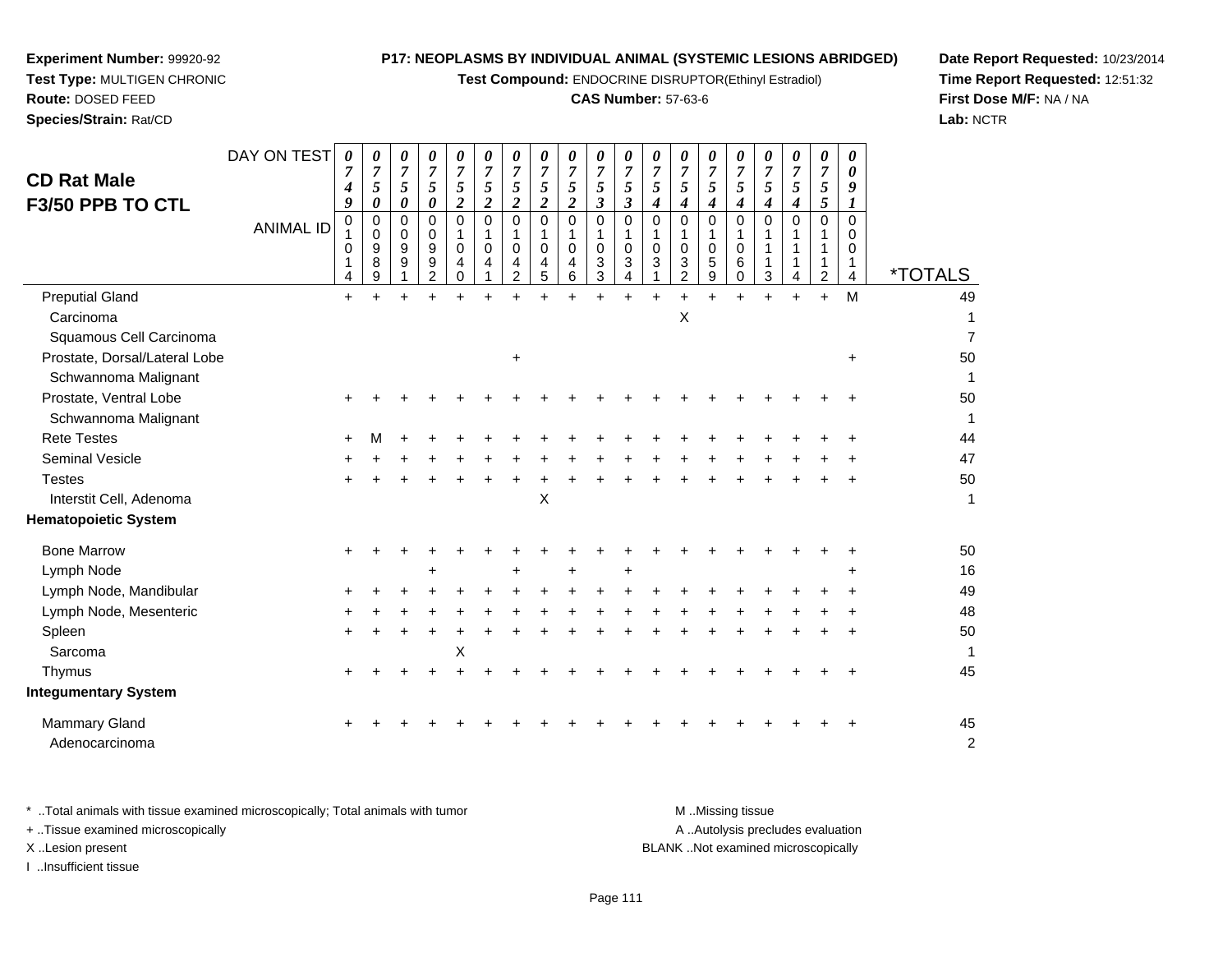**Test Compound:** ENDOCRINE DISRUPTOR(Ethinyl Estradiol)

# **CAS Number:** 57-63-6

**Date Report Requested:** 10/23/2014 **Time Report Requested:** 12:51:32**First Dose M/F:** NA / NA**Lab:** NCTR

| <b>CD Rat Male</b><br>F3/50 PPB TO CTL | DAY ON TEST      | 0<br>$\overline{7}$<br>$\boldsymbol{4}$<br>9 | 0<br>$\overline{7}$<br>5<br>0                  | 0<br>$\overline{7}$<br>5<br>0 | 0<br>$\overline{7}$<br>$\sqrt{5}$<br>0                                  | 0<br>$\overline{7}$<br>5<br>$\boldsymbol{2}$ | 0<br>$\overline{7}$<br>5<br>$\boldsymbol{2}$ | 0<br>$\overline{7}$<br>$\sqrt{5}$<br>$\boldsymbol{2}$               | 0<br>$\overline{7}$<br>5<br>$\overline{c}$ | 0<br>$\overline{7}$<br>$\overline{5}$<br>$\overline{c}$ | 0<br>$\overline{7}$<br>5<br>$\mathfrak{z}$ | 0<br>$\overline{7}$<br>$\mathfrak{s}$<br>$\boldsymbol{\beta}$ | 0<br>$\overline{7}$<br>5<br>4                   | $\overline{7}$<br>5<br>4             | 0<br>$\overline{7}$<br>$\overline{5}$<br>$\boldsymbol{4}$ | 0<br>$\overline{7}$<br>5<br>4                 | 0<br>$\overline{7}$<br>5<br>4 | 0<br>$\overline{7}$<br>5<br>4 | 0<br>$\overline{7}$<br>5<br>5 | 0<br>0<br>9<br>1                       |                       |
|----------------------------------------|------------------|----------------------------------------------|------------------------------------------------|-------------------------------|-------------------------------------------------------------------------|----------------------------------------------|----------------------------------------------|---------------------------------------------------------------------|--------------------------------------------|---------------------------------------------------------|--------------------------------------------|---------------------------------------------------------------|-------------------------------------------------|--------------------------------------|-----------------------------------------------------------|-----------------------------------------------|-------------------------------|-------------------------------|-------------------------------|----------------------------------------|-----------------------|
|                                        | <b>ANIMAL ID</b> | $\mathbf 0$<br>$\Omega$<br>Δ                 | 0<br>$\mathbf 0$<br>$\boldsymbol{9}$<br>8<br>9 | 0<br>0<br>9<br>9              | $\Omega$<br>0<br>$\boldsymbol{9}$<br>$\boldsymbol{9}$<br>$\overline{2}$ | $\Omega$<br>$\Omega$<br>4<br>$\Omega$        | $\Omega$<br>$\Omega$<br>4                    | $\mathbf 0$<br>1<br>$\mathbf 0$<br>$\overline{4}$<br>$\overline{2}$ | 0<br>$\mathbf 0$<br>4<br>5                 | 0<br>1<br>$\mathbf 0$<br>4<br>6                         | $\mathbf 0$<br>1<br>$\mathbf 0$<br>3<br>3  | $\Omega$<br>-1<br>$\Omega$<br>3<br>Δ                          | $\mathbf 0$<br>1<br>$\mathbf 0$<br>$\mathbf{3}$ | $\Omega$<br>0<br>3<br>$\overline{2}$ | $\Omega$<br>1<br>$\pmb{0}$<br>$\sqrt{5}$<br>9             | $\Omega$<br>1<br>$\mathbf 0$<br>6<br>$\Omega$ | $\Omega$<br>-1<br>3           | $\Omega$                      | $\Omega$<br>$\overline{2}$    | 0<br>$\Omega$<br>$\mathbf 0$<br>1<br>4 | <i><b>*TOTALS</b></i> |
| Adenoma                                |                  |                                              |                                                |                               |                                                                         |                                              |                                              |                                                                     |                                            |                                                         |                                            |                                                               |                                                 |                                      |                                                           |                                               |                               |                               |                               |                                        |                       |
| Fibroadenoma                           |                  |                                              |                                                |                               |                                                                         |                                              |                                              |                                                                     |                                            |                                                         |                                            |                                                               |                                                 |                                      |                                                           |                                               |                               |                               |                               |                                        |                       |
| Skin                                   |                  |                                              |                                                |                               |                                                                         |                                              |                                              |                                                                     |                                            |                                                         |                                            |                                                               |                                                 |                                      |                                                           |                                               |                               |                               |                               |                                        | 50                    |
| Carcinoma                              |                  |                                              |                                                |                               |                                                                         |                                              |                                              |                                                                     |                                            |                                                         |                                            |                                                               |                                                 |                                      |                                                           |                                               |                               |                               |                               |                                        | 1                     |
| Fibroma                                |                  |                                              |                                                |                               |                                                                         |                                              |                                              |                                                                     | $\times$                                   |                                                         |                                            |                                                               |                                                 | $\boldsymbol{\mathsf{X}}$            |                                                           |                                               |                               |                               |                               |                                        | $\overline{c}$        |
| Keratoacanthoma                        |                  |                                              |                                                |                               |                                                                         |                                              |                                              |                                                                     |                                            |                                                         |                                            |                                                               |                                                 |                                      |                                                           |                                               |                               | X                             |                               |                                        |                       |
| Lipoma                                 |                  | $\mathsf{X}$                                 |                                                |                               |                                                                         |                                              |                                              |                                                                     |                                            |                                                         |                                            |                                                               |                                                 |                                      |                                                           |                                               |                               |                               |                               |                                        | $\overline{c}$        |
| Sarcoma                                |                  |                                              |                                                |                               |                                                                         |                                              |                                              |                                                                     |                                            |                                                         |                                            |                                                               |                                                 |                                      |                                                           |                                               | X                             |                               |                               |                                        | $\mathbf{1}$          |
| <b>Musculoskeletal System</b>          |                  |                                              |                                                |                               |                                                                         |                                              |                                              |                                                                     |                                            |                                                         |                                            |                                                               |                                                 |                                      |                                                           |                                               |                               |                               |                               |                                        |                       |
| Bone, Femur                            |                  |                                              |                                                |                               |                                                                         |                                              |                                              |                                                                     |                                            |                                                         |                                            |                                                               |                                                 |                                      |                                                           |                                               |                               |                               |                               |                                        | 50                    |
| <b>Nervous System</b>                  |                  |                                              |                                                |                               |                                                                         |                                              |                                              |                                                                     |                                            |                                                         |                                            |                                                               |                                                 |                                      |                                                           |                                               |                               |                               |                               |                                        |                       |
| <b>Brain</b>                           |                  |                                              |                                                |                               |                                                                         |                                              |                                              |                                                                     |                                            |                                                         |                                            |                                                               |                                                 |                                      |                                                           |                                               |                               |                               |                               |                                        | 1                     |
| Cranial Nerve, Schwannoma Malignant    |                  |                                              |                                                |                               |                                                                         |                                              |                                              |                                                                     |                                            |                                                         |                                            |                                                               |                                                 |                                      |                                                           |                                               |                               |                               |                               |                                        |                       |
| Brain, Brain Stem                      |                  |                                              |                                                |                               |                                                                         |                                              |                                              |                                                                     |                                            |                                                         |                                            |                                                               |                                                 |                                      |                                                           |                                               |                               |                               |                               |                                        | 50                    |
| Reticulosis Malignant                  |                  |                                              |                                                |                               |                                                                         |                                              |                                              |                                                                     |                                            |                                                         |                                            |                                                               |                                                 |                                      |                                                           |                                               |                               |                               |                               |                                        | 1                     |
| Brain, Cerebellum                      |                  |                                              |                                                |                               |                                                                         |                                              |                                              |                                                                     |                                            |                                                         |                                            |                                                               |                                                 |                                      |                                                           |                                               |                               |                               |                               |                                        | 50                    |
| Brain, Cerebrum                        |                  |                                              |                                                |                               |                                                                         |                                              |                                              |                                                                     |                                            |                                                         |                                            |                                                               |                                                 |                                      |                                                           |                                               |                               |                               |                               |                                        | 50                    |
| Meninges, Granular Cell Tumor Benign   |                  |                                              |                                                |                               |                                                                         |                                              |                                              |                                                                     |                                            |                                                         |                                            |                                                               |                                                 |                                      |                                                           |                                               |                               |                               |                               |                                        | $\mathbf{1}$          |
| <b>Respiratory System</b>              |                  |                                              |                                                |                               |                                                                         |                                              |                                              |                                                                     |                                            |                                                         |                                            |                                                               |                                                 |                                      |                                                           |                                               |                               |                               |                               |                                        |                       |
| Lung                                   |                  |                                              |                                                |                               |                                                                         |                                              |                                              |                                                                     |                                            |                                                         |                                            |                                                               |                                                 |                                      |                                                           |                                               |                               |                               |                               |                                        | 50                    |
|                                        |                  |                                              |                                                |                               |                                                                         |                                              |                                              |                                                                     |                                            |                                                         |                                            |                                                               |                                                 |                                      |                                                           |                                               |                               |                               |                               |                                        |                       |

**Experiment Number:** 99920-92**Test Type:** MULTIGEN CHRONIC

| Total animals with tissue examined microscopically; Total animals with tumor | M Missing tissue                   |
|------------------------------------------------------------------------------|------------------------------------|
| + Tissue examined microscopically                                            | A Autolysis precludes evaluation   |
| X Lesion present                                                             | BLANK Not examined microscopically |
| …Insufficient tissue                                                         |                                    |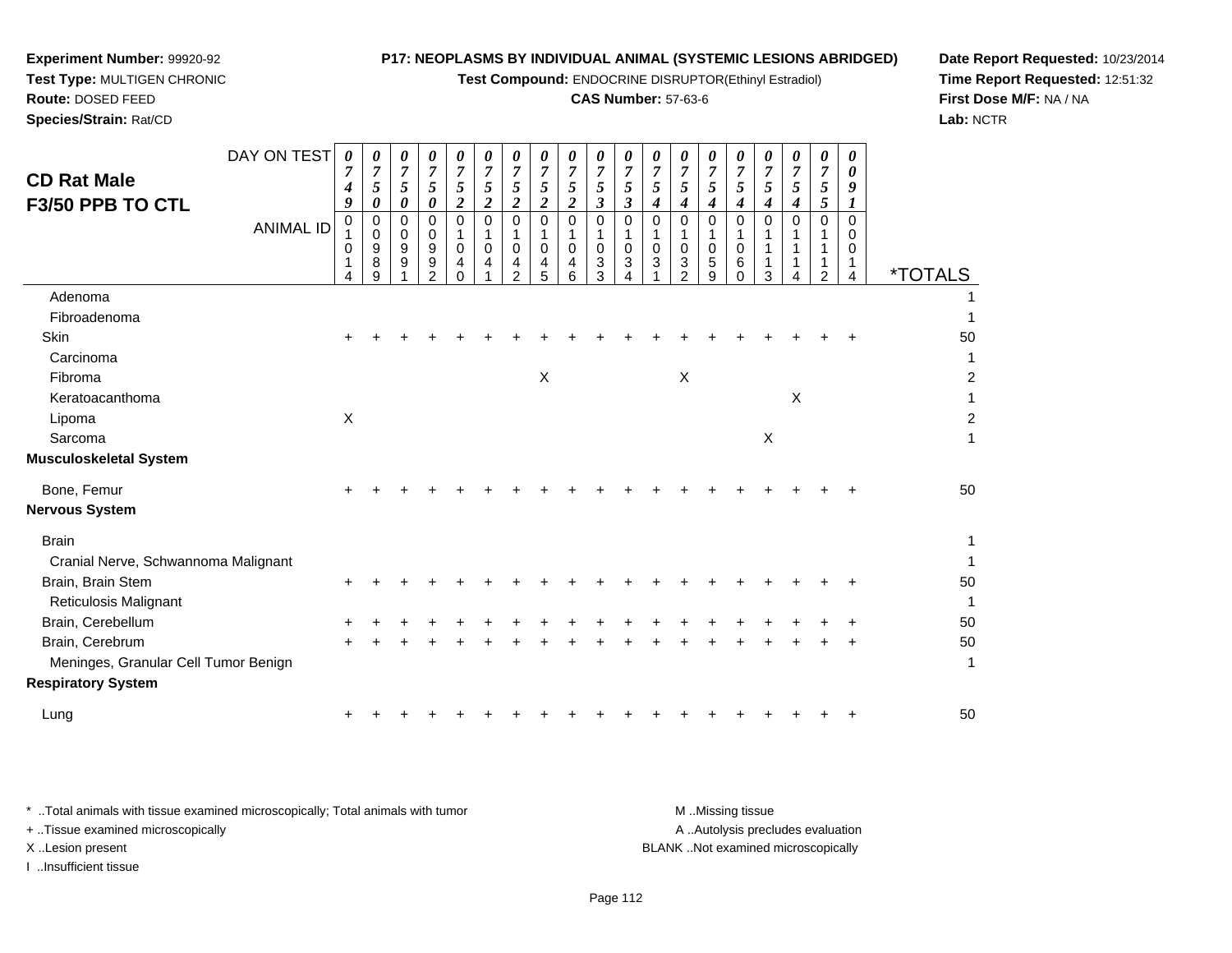**Test Compound:** ENDOCRINE DISRUPTOR(Ethinyl Estradiol)

## **CAS Number:** 57-63-6

**Date Report Requested:** 10/23/2014**Time Report Requested:** 12:51:32**First Dose M/F:** NA / NA**Lab:** NCTR

*0*

| <b>CD Rat Male</b><br>F3/50 PPB TO CTL                          | DAY ON TEST<br><b>ANIMAL ID</b> | 0<br>7<br>$\boldsymbol{4}$<br>9<br>0<br>0<br>4 | 0<br>$\overline{7}$<br>5<br>0<br>0<br>0<br>9<br>8<br>9 | $\overline{7}$<br>5<br>0<br>0<br>0<br>9<br>9 | 0<br>$\overline{7}$<br>5<br>0<br>0<br>0<br>9<br>9<br>$\mathcal{P}$ | 7<br>5<br>$\boldsymbol{2}$<br>$\Omega$<br>0<br>4<br>$\Omega$ | 0<br>$\overline{7}$<br>5<br>$\boldsymbol{2}$<br>$\Omega$<br>0<br>4 | U<br>$\overline{7}$<br>5<br>2<br>$\Omega$<br>0<br>4<br>$\mathcal{P}$ | 0<br>7<br>5<br>2<br>$\Omega$<br>$\mathbf 0$<br>4<br>5 | 0<br>$\overline{7}$<br>5<br>$\overline{\mathbf{2}}$<br>0<br>0<br>4<br>6 | U<br>$\overline{7}$<br>5<br>3<br>$\mathbf 0$<br>1<br>0<br>3<br>3 | U<br>7<br>5<br>3<br>$\Omega$<br>0<br>3 | $\overline{7}$<br>5<br>4<br>$\Omega$<br>0<br>3 | 7<br>5<br>4<br>$\Omega$<br>$\mathbf 0$<br>3<br>$\mathcal{P}$ | 0<br>5<br>4<br>$\Omega$<br>0<br>5<br>9 | 0<br>7<br>5<br>4<br>$\Omega$<br>0<br>6<br>0 | $\boldsymbol{\theta}$<br>$\overline{7}$<br>$\mathfrak{s}$<br>$\boldsymbol{4}$<br>$\Omega$<br>3 | 0<br>7<br>5<br>$\boldsymbol{4}$<br>$\Omega$ | 0<br>7<br>5<br>5<br>$\Omega$<br>2 | 0<br>0<br>9<br>$\Omega$<br>0<br>0 | <i><b>*TOTALS</b></i> |
|-----------------------------------------------------------------|---------------------------------|------------------------------------------------|--------------------------------------------------------|----------------------------------------------|--------------------------------------------------------------------|--------------------------------------------------------------|--------------------------------------------------------------------|----------------------------------------------------------------------|-------------------------------------------------------|-------------------------------------------------------------------------|------------------------------------------------------------------|----------------------------------------|------------------------------------------------|--------------------------------------------------------------|----------------------------------------|---------------------------------------------|------------------------------------------------------------------------------------------------|---------------------------------------------|-----------------------------------|-----------------------------------|-----------------------|
| Thymoma Malignant, Metastatic, Uncertain<br><b>Primary Site</b> |                                 |                                                |                                                        |                                              |                                                                    |                                                              |                                                                    |                                                                      |                                                       |                                                                         |                                                                  |                                        |                                                |                                                              |                                        |                                             |                                                                                                |                                             |                                   |                                   | 1                     |
| Nose                                                            |                                 | $\ddot{}$                                      |                                                        |                                              |                                                                    |                                                              |                                                                    |                                                                      |                                                       |                                                                         |                                                                  |                                        |                                                |                                                              |                                        |                                             |                                                                                                |                                             |                                   |                                   | 50                    |
| Osteosarcoma                                                    |                                 |                                                |                                                        |                                              |                                                                    |                                                              |                                                                    |                                                                      |                                                       |                                                                         |                                                                  |                                        |                                                |                                                              |                                        |                                             |                                                                                                |                                             |                                   |                                   | 1                     |
| Trachea                                                         |                                 | $\ddot{}$                                      |                                                        |                                              |                                                                    |                                                              |                                                                    |                                                                      |                                                       |                                                                         |                                                                  |                                        |                                                |                                                              |                                        |                                             |                                                                                                |                                             |                                   |                                   | 50                    |
| <b>Special Senses System</b>                                    |                                 |                                                |                                                        |                                              |                                                                    |                                                              |                                                                    |                                                                      |                                                       |                                                                         |                                                                  |                                        |                                                |                                                              |                                        |                                             |                                                                                                |                                             |                                   |                                   |                       |
| Ear                                                             |                                 |                                                |                                                        |                                              |                                                                    |                                                              |                                                                    |                                                                      |                                                       |                                                                         |                                                                  | $\ddot{}$                              |                                                |                                                              |                                        |                                             |                                                                                                |                                             |                                   |                                   | 1                     |
| <b>Neural Crest Tumor</b>                                       |                                 |                                                |                                                        |                                              |                                                                    |                                                              |                                                                    |                                                                      |                                                       |                                                                         |                                                                  | X                                      |                                                |                                                              |                                        |                                             |                                                                                                |                                             |                                   |                                   | 1                     |
| Eye<br>Iris, Melanoma Benign                                    |                                 | ÷                                              |                                                        |                                              |                                                                    |                                                              | X                                                                  |                                                                      |                                                       |                                                                         |                                                                  |                                        |                                                |                                                              |                                        |                                             |                                                                                                |                                             |                                   |                                   | 50<br>1               |
| Harderian Gland<br><b>Lacrimal Gland</b>                        |                                 | $\ddot{}$                                      |                                                        |                                              |                                                                    |                                                              |                                                                    |                                                                      |                                                       |                                                                         |                                                                  |                                        |                                                |                                                              |                                        |                                             |                                                                                                |                                             |                                   |                                   | 50<br>1               |
| <b>Urinary System</b>                                           |                                 |                                                |                                                        |                                              |                                                                    |                                                              |                                                                    |                                                                      |                                                       |                                                                         |                                                                  |                                        |                                                |                                                              |                                        |                                             |                                                                                                |                                             |                                   |                                   |                       |
| Kidney<br>Liposarcoma                                           |                                 |                                                |                                                        |                                              |                                                                    |                                                              |                                                                    |                                                                      |                                                       |                                                                         |                                                                  |                                        |                                                |                                                              |                                        |                                             |                                                                                                |                                             |                                   |                                   | 50                    |
| <b>Urinary Bladder</b><br><b>SYSTEMIC LESIONS</b>               |                                 |                                                |                                                        |                                              |                                                                    |                                                              |                                                                    |                                                                      |                                                       |                                                                         |                                                                  |                                        |                                                |                                                              |                                        |                                             |                                                                                                |                                             |                                   |                                   | 50                    |
| Multiple Organ                                                  |                                 |                                                |                                                        |                                              |                                                                    |                                                              |                                                                    |                                                                      |                                                       |                                                                         |                                                                  |                                        |                                                |                                                              |                                        |                                             |                                                                                                |                                             |                                   |                                   | 50                    |

**Experiment Number:** 99920-92**Test Type:** MULTIGEN CHRONIC

DAY ON TEST

**Route:** DOSED FEED**Species/Strain:** Rat/CD

# \*\*\*END OF MALE DATA\*\*\*

\* ..Total animals with tissue examined microscopically; Total animals with tumor **M** ..Missing tissue M ..Missing tissue A .. Autolysis precludes evaluation + ..Tissue examined microscopically X ..Lesion present BLANK ..Not examined microscopicallyI ..Insufficient tissue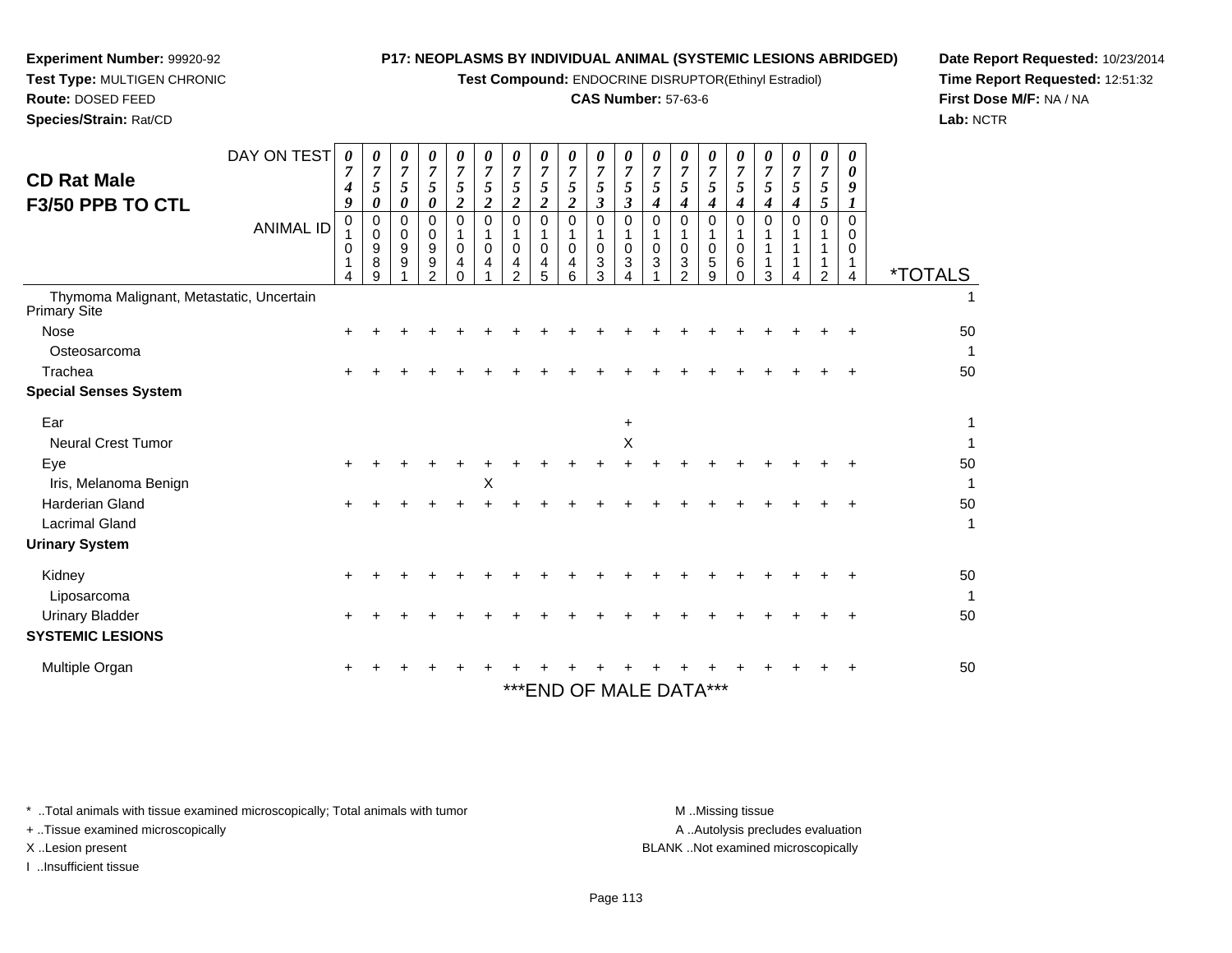**Test Compound:** ENDOCRINE DISRUPTOR(Ethinyl Estradiol)

#### **CAS Number:** 57-63-6

**Date Report Requested:** 10/23/2014**Time Report Requested:** 12:51:32**First Dose M/F:** NA / NA**Lab:** NCTR

#### DAY ON TEST**CD Rat FemaleF1 0PPB**ANIMAL ID*0 5 2 9* 0 0 0 7 7*0 5 3 9* 0 0 0 8 1*0 5 6 8* 0 0 1 0 9*0 5 9 5* 0 0 1 3 7*0 5 9 8* 0 0 1 4 5*0 6 1 4* 0 0 1 5 7*0 6 3 1* 0 0 1 7 6*0 6 4 5* 0 0 1 8 8*0 6 4 9* 0 0 2 0 2*0 6 5 3* 0 0 2 1 0*0 6 6 8* 0 0 2 3 1*0 6 6 9* 0 0 2 3 0*0 6 7 2* 0 0 2 4 0*0 6 7 5* 0 0 2 4 1*0 6 7 9* 0 0 2 5 2*0 6 7 9* 0 0 2 5 4*0 6 8 6* 0 0 2 6 8*0 6 9 0* 0 0 2 7 5*0 7 0 0* 0 0 2 9 4*0 7 0 2* 0 0 3 0 2*0 7 1 3* 0 0 3 1 5*0 7 1 7* 0 0 3 2 3*0 7 2 0* 0 0 3 2 8*0 7 2 0* 0 0 3 2 9*0 7 5 6* 0 0 4 0 5*0 7 5 6* 0 0 4 0 6*0 7 5 6* 0 0 4 0 7*0 7 5 7* 0 0 4 5 9*0 7 5 7* 0 0 5 0 6*0 7 5 7* 0 0 5 0 7*0 7 5 7* 0 0 5 0 8**Alimentary SystemEsophagus**  $\mathsf{S}$  + <sup>+</sup> <sup>+</sup> <sup>+</sup> <sup>+</sup> <sup>+</sup> <sup>+</sup> <sup>+</sup> <sup>+</sup> <sup>+</sup> <sup>+</sup> <sup>+</sup> <sup>+</sup> <sup>+</sup> <sup>+</sup> <sup>+</sup> <sup>+</sup> <sup>+</sup> <sup>+</sup> <sup>+</sup> <sup>+</sup> <sup>+</sup> <sup>+</sup> <sup>+</sup> <sup>+</sup> <sup>+</sup> <sup>+</sup> <sup>+</sup> <sup>+</sup> <sup>+</sup> <sup>+</sup> Intestine Large, Cecum <sup>+</sup> <sup>+</sup> <sup>+</sup> <sup>+</sup> <sup>+</sup> <sup>+</sup> <sup>+</sup> <sup>+</sup> <sup>+</sup> <sup>+</sup> <sup>+</sup> <sup>+</sup> <sup>+</sup> <sup>+</sup> <sup>+</sup> <sup>+</sup> <sup>+</sup> <sup>+</sup> <sup>+</sup> <sup>+</sup> <sup>+</sup> <sup>+</sup> <sup>+</sup> <sup>+</sup> <sup>+</sup> <sup>+</sup> <sup>+</sup> <sup>+</sup> <sup>+</sup> <sup>+</sup> <sup>+</sup> Intestine Large, Colon $\mathsf{n}$  + <sup>+</sup> <sup>+</sup> <sup>+</sup> <sup>+</sup> <sup>+</sup> <sup>+</sup> <sup>+</sup> <sup>+</sup> <sup>+</sup> <sup>+</sup> <sup>+</sup> <sup>+</sup> <sup>+</sup> <sup>+</sup> <sup>+</sup> <sup>+</sup> <sup>+</sup> <sup>+</sup> <sup>+</sup> <sup>+</sup> <sup>+</sup> <sup>+</sup> <sup>+</sup> <sup>+</sup> <sup>+</sup> <sup>+</sup> <sup>+</sup> <sup>+</sup> <sup>+</sup> <sup>+</sup> Intestine Large, Rectum <sup>+</sup> <sup>+</sup> <sup>+</sup> <sup>+</sup> <sup>+</sup> <sup>+</sup> <sup>+</sup> <sup>+</sup> <sup>+</sup> <sup>+</sup> <sup>+</sup> <sup>+</sup> <sup>+</sup> <sup>+</sup> <sup>+</sup> <sup>+</sup> <sup>+</sup> <sup>+</sup> <sup>+</sup> <sup>+</sup> <sup>+</sup> <sup>+</sup> <sup>+</sup> <sup>+</sup> <sup>+</sup> <sup>+</sup> <sup>+</sup> <sup>+</sup> <sup>+</sup> <sup>+</sup> <sup>+</sup> Intestine Small, Duodenum <sup>+</sup> <sup>+</sup> <sup>+</sup> <sup>+</sup> <sup>+</sup> <sup>+</sup> <sup>+</sup> <sup>+</sup> <sup>+</sup> <sup>+</sup> <sup>+</sup> <sup>+</sup> <sup>+</sup> <sup>+</sup> <sup>+</sup> <sup>+</sup> <sup>+</sup> <sup>+</sup> <sup>+</sup> <sup>+</sup> <sup>+</sup> <sup>+</sup> <sup>+</sup> <sup>+</sup> <sup>+</sup> <sup>+</sup> <sup>+</sup> <sup>+</sup> <sup>+</sup> <sup>+</sup> <sup>+</sup> Intestine Small, Ileum <sup>+</sup> <sup>+</sup> <sup>+</sup> <sup>+</sup> <sup>+</sup> <sup>+</sup> <sup>+</sup> <sup>+</sup> <sup>+</sup> <sup>+</sup> <sup>+</sup> <sup>+</sup> <sup>+</sup> <sup>+</sup> <sup>+</sup> <sup>+</sup> <sup>+</sup> <sup>+</sup> <sup>+</sup> <sup>+</sup> <sup>+</sup> <sup>+</sup> <sup>+</sup> <sup>+</sup> <sup>+</sup> <sup>+</sup> <sup>+</sup> <sup>+</sup> <sup>+</sup> <sup>+</sup> <sup>+</sup> Intestine Small, Jejunum <sup>+</sup> <sup>+</sup> <sup>+</sup> <sup>+</sup> <sup>+</sup> <sup>+</sup> <sup>+</sup> <sup>+</sup> <sup>+</sup> <sup>+</sup> <sup>+</sup> <sup>+</sup> <sup>+</sup> <sup>+</sup> <sup>+</sup> <sup>+</sup> <sup>+</sup> <sup>+</sup> <sup>+</sup> <sup>+</sup> <sup>+</sup> <sup>+</sup> <sup>+</sup> <sup>+</sup> <sup>+</sup> <sup>+</sup> <sup>+</sup> <sup>+</sup> <sup>+</sup> <sup>+</sup> <sup>+</sup> Liver $\mathsf{r}$  + <sup>+</sup> <sup>+</sup> <sup>+</sup> <sup>+</sup> <sup>+</sup> <sup>+</sup> <sup>+</sup> <sup>+</sup> <sup>+</sup> <sup>+</sup> <sup>+</sup> <sup>+</sup> <sup>+</sup> <sup>+</sup> <sup>+</sup> <sup>+</sup> <sup>+</sup> <sup>+</sup> <sup>+</sup> <sup>+</sup> <sup>+</sup> <sup>+</sup> <sup>+</sup> <sup>+</sup> <sup>+</sup> <sup>+</sup> <sup>+</sup> <sup>+</sup> <sup>+</sup> <sup>+</sup> Cholangiocarcinoma $\alpha$ Hepatocellular AdenomaMesentery $\mathsf y$  <sup>+</sup> Oral Mucosa $\overline{a}$  a <sup>+</sup> <sup>+</sup> Squamous Cell Carcinoma $\alpha$  $X$  X  $X$ Pancreas <sup>+</sup> <sup>+</sup> <sup>+</sup> <sup>+</sup> <sup>+</sup> <sup>+</sup> <sup>+</sup> <sup>+</sup> <sup>+</sup> <sup>+</sup> <sup>+</sup> <sup>+</sup> <sup>+</sup> <sup>+</sup> <sup>+</sup> <sup>+</sup> <sup>+</sup> <sup>+</sup> <sup>+</sup> <sup>+</sup> <sup>+</sup> <sup>+</sup> <sup>+</sup> <sup>+</sup> <sup>+</sup> <sup>+</sup> <sup>+</sup> <sup>+</sup> <sup>+</sup> <sup>+</sup> <sup>+</sup> Salivary Glands $\sim$   $\sim$   $\sim$   $\sim$   $\sim$   $\sim$  <sup>+</sup> <sup>+</sup> <sup>+</sup> <sup>+</sup> <sup>+</sup> <sup>+</sup> <sup>+</sup> <sup>+</sup> <sup>+</sup> <sup>+</sup> <sup>+</sup> <sup>+</sup> <sup>+</sup> <sup>+</sup> <sup>+</sup> <sup>+</sup> <sup>+</sup> <sup>+</sup> <sup>+</sup> <sup>+</sup> <sup>+</sup> <sup>+</sup> <sup>+</sup> <sup>+</sup> <sup>+</sup> <sup>+</sup> <sup>+</sup> <sup>+</sup> <sup>+</sup> <sup>+</sup> Stomach, Forestomach $h \rightarrow$  <sup>+</sup> <sup>+</sup> <sup>+</sup> <sup>+</sup> <sup>+</sup> <sup>+</sup> <sup>+</sup> <sup>+</sup> <sup>+</sup> <sup>+</sup> <sup>+</sup> <sup>+</sup> <sup>+</sup> <sup>+</sup> <sup>+</sup> <sup>+</sup> <sup>+</sup> <sup>+</sup> <sup>+</sup> <sup>+</sup> <sup>+</sup> <sup>+</sup> <sup>+</sup> <sup>+</sup> <sup>+</sup> <sup>+</sup> <sup>+</sup> <sup>+</sup> <sup>+</sup> <sup>+</sup> Squamous Cell PapillomaStomach, Glandular $\mathsf{r}$  + <sup>+</sup> <sup>+</sup> <sup>+</sup> <sup>+</sup> <sup>+</sup> <sup>+</sup> <sup>+</sup> <sup>+</sup> <sup>+</sup> <sup>+</sup> <sup>+</sup> <sup>+</sup> <sup>+</sup> <sup>+</sup> <sup>+</sup> <sup>+</sup> <sup>+</sup> <sup>+</sup> <sup>+</sup> <sup>+</sup> <sup>+</sup> <sup>+</sup> <sup>+</sup> <sup>+</sup> <sup>+</sup> <sup>+</sup> <sup>+</sup> <sup>+</sup> <sup>+</sup> <sup>+</sup> **Cardiovascular System**Blood Vessel $\mathbf{+}$  <sup>+</sup> <sup>+</sup> <sup>+</sup> <sup>+</sup> <sup>+</sup> <sup>+</sup> <sup>+</sup> <sup>+</sup> <sup>+</sup> <sup>+</sup> <sup>+</sup> <sup>+</sup> <sup>+</sup> <sup>+</sup> <sup>+</sup> <sup>+</sup> <sup>+</sup> <sup>+</sup> <sup>+</sup> <sup>+</sup> <sup>+</sup> <sup>+</sup> <sup>+</sup> <sup>+</sup> <sup>+</sup> <sup>+</sup> <sup>+</sup> <sup>+</sup> <sup>+</sup> <sup>+</sup> Heart

\* ..Total animals with tissue examined microscopically; Total animals with tumor M ...Total animals with tumor A ..Autolysis precludes evaluation + ..Tissue examined microscopically X ..Lesion present BLANK ..Not examined microscopicallyI ..Insufficient tissue

**Experiment Number:** 99920-92**Test Type:** MULTIGEN CHRONIC

<sup>+</sup>

**Route:** DOSED FEED**Species/Strain:** Rat/CD

<sup>+</sup> <sup>+</sup> <sup>+</sup> <sup>+</sup> <sup>+</sup> <sup>+</sup> <sup>+</sup> <sup>+</sup> <sup>+</sup> <sup>+</sup> <sup>+</sup> <sup>+</sup> <sup>+</sup> <sup>+</sup> <sup>+</sup> <sup>+</sup> <sup>+</sup> <sup>+</sup> <sup>+</sup> <sup>+</sup> <sup>+</sup> <sup>+</sup> <sup>+</sup> <sup>+</sup> <sup>+</sup> <sup>+</sup> <sup>+</sup> <sup>+</sup> <sup>+</sup> <sup>+</sup>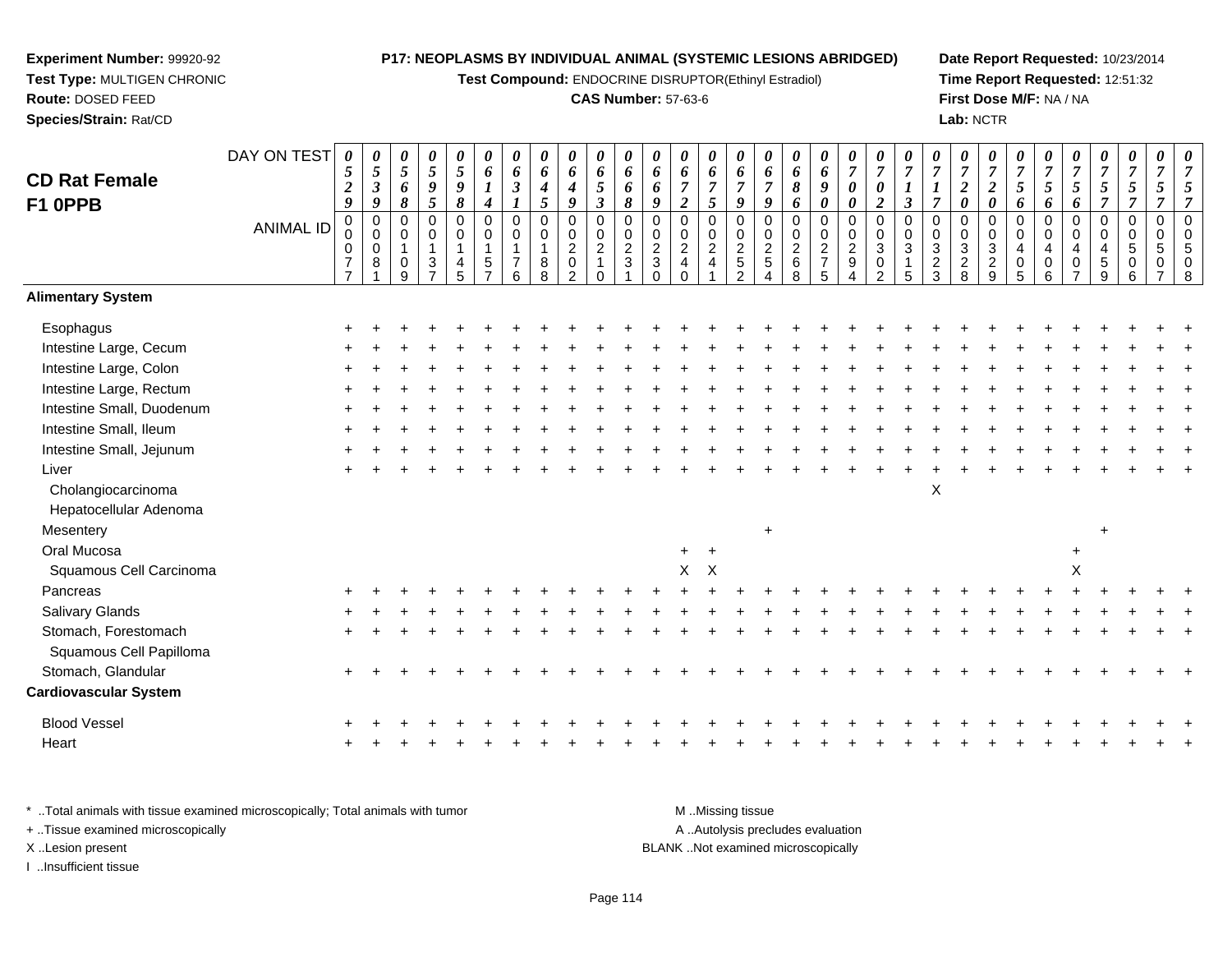**Test Compound:** ENDOCRINE DISRUPTOR(Ethinyl Estradiol)

#### **CAS Number:** 57-63-6

**Date Report Requested:** 10/23/2014**Time Report Requested:** 12:51:33**First Dose M/F:** NA / NA**Lab:** NCTR

| <b>CD Rat Female</b><br>F1 0PPB                                                                                            | DAY ON TEST<br><b>ANIMAL ID</b> | 0<br>$\mathfrak{s}$<br>$\boldsymbol{2}$<br>9<br>0<br>$\mathbf 0$<br>$\mathbf 0$<br>$\overline{7}$<br>$\overline{7}$ | 0<br>$\overline{5}$<br>$\boldsymbol{\beta}$<br>9<br>$\mathbf 0$<br>$\mathbf 0$<br>$\mathbf 0$<br>8 | 0<br>5<br>6<br>8<br>0<br>0<br>1<br>$\Omega$<br>9 | $\pmb{\theta}$<br>$\sqrt{5}$<br>9<br>5<br>0<br>0<br>$\mathbf{1}$<br>3<br>$\overline{ }$ | 0<br>$\sqrt{5}$<br>9<br>$\pmb{8}$<br>$\mathbf 0$<br>$\mathbf 0$<br>$\mathbf{1}$<br>4<br>5 | 0<br>6<br>$\boldsymbol{l}$<br>4<br>$\mathbf 0$<br>0<br>$\overline{1}$<br>5<br>$\overline{ }$ | 0<br>6<br>$\boldsymbol{\beta}$<br>$\mathbf 0$<br>$\Omega$<br>6 | 0<br>6<br>4<br>5<br>0<br>$\Omega$<br>1<br>8<br>8 | 0<br>6<br>$\boldsymbol{4}$<br>9<br>$\pmb{0}$<br>0<br>$\overline{c}$<br>0<br>2 | $\pmb{\theta}$<br>6<br>5<br>$\mathfrak{z}$<br>$\pmb{0}$<br>$\pmb{0}$<br>$\overline{c}$<br>$\mathbf{1}$<br>$\Omega$ | 0<br>6<br>6<br>$\pmb{8}$<br>0<br>$\mathbf 0$<br>$\overline{2}$<br>3 | 0<br>6<br>6<br>9<br>$\mathbf 0$<br>$\mathbf 0$<br>$\overline{2}$<br>3<br>$\Omega$ | 0<br>6<br>$\overline{2}$<br>0<br>$\Omega$<br>$\overline{a}$<br>4 | $\pmb{\theta}$<br>6<br>$\boldsymbol{7}$<br>5<br>$\pmb{0}$<br>$\pmb{0}$<br>$\overline{c}$<br>$\overline{4}$ | 0<br>6<br>$\overline{7}$<br>9<br>$\pmb{0}$<br>$\pmb{0}$<br>$\sqrt{2}$<br>$\,$ 5 $\,$<br>2 | 0<br>6<br>$\overline{7}$<br>9<br>0<br>$\mathbf 0$<br>$\overline{2}$<br>$\sqrt{5}$<br>4 | 0<br>6<br>8<br>6<br>$\mathbf 0$<br>$\Omega$<br>$\overline{2}$<br>6<br>8 | 0<br>6<br>9<br>0<br>0<br>$\mathbf 0$<br>$\overline{2}$<br>$\overline{7}$<br>5 | $\pmb{\theta}$<br>$\boldsymbol{7}$<br>$\pmb{\theta}$<br>$\pmb{\theta}$<br>$\,0\,$<br>$\pmb{0}$<br>$\overline{c}$<br>9<br>$\overline{\mathbf{4}}$ | $\pmb{\theta}$<br>$\overline{7}$<br>$\pmb{\theta}$<br>$\overline{2}$<br>$\pmb{0}$<br>$\mathbf 0$<br>$\sqrt{3}$<br>$\pmb{0}$<br>2 | 0<br>$\overline{7}$<br>$\boldsymbol{l}$<br>$\boldsymbol{\beta}$<br>0<br>$\Omega$<br>3<br>5 | 0<br>$\overline{7}$<br>$\overline{7}$<br>$\mathbf 0$<br>$\Omega$<br>3<br>$\overline{\mathbf{c}}$<br>3 | 0<br>$\overline{7}$<br>$\boldsymbol{2}$<br>0<br>$\mathbf 0$<br>$\Omega$<br>$\mathbf{3}$<br>$\overline{c}$<br>8 | $\pmb{\theta}$<br>$\overline{7}$<br>$\boldsymbol{2}$<br>$\pmb{\theta}$<br>0<br>0<br>$\ensuremath{\mathsf{3}}$<br>$\frac{2}{9}$ | 0<br>$\overline{7}$<br>5<br>6<br>$\mathbf 0$<br>$\mathbf 0$<br>$\overline{4}$<br>0<br>5 | 0<br>$\overline{7}$<br>$\mathfrak{s}$<br>6<br>0<br>$\Omega$<br>$\overline{4}$<br>0<br>6 | $\overline{7}$<br>5<br>6<br>$\Omega$<br>$\Omega$<br>$\overline{4}$<br>$\Omega$ | 0<br>$\overline{7}$<br>5<br>$\overline{\tau}$<br>0<br>$\Omega$<br>4<br>5<br>9 | 0<br>$\overline{7}$<br>5<br>$\overline{7}$<br>0<br>0<br>5<br>0<br>6 | 0<br>$\overline{7}$<br>5<br>$\boldsymbol{0}$<br>$\mathbf 0$<br>5<br>0 |   |
|----------------------------------------------------------------------------------------------------------------------------|---------------------------------|---------------------------------------------------------------------------------------------------------------------|----------------------------------------------------------------------------------------------------|--------------------------------------------------|-----------------------------------------------------------------------------------------|-------------------------------------------------------------------------------------------|----------------------------------------------------------------------------------------------|----------------------------------------------------------------|--------------------------------------------------|-------------------------------------------------------------------------------|--------------------------------------------------------------------------------------------------------------------|---------------------------------------------------------------------|-----------------------------------------------------------------------------------|------------------------------------------------------------------|------------------------------------------------------------------------------------------------------------|-------------------------------------------------------------------------------------------|----------------------------------------------------------------------------------------|-------------------------------------------------------------------------|-------------------------------------------------------------------------------|--------------------------------------------------------------------------------------------------------------------------------------------------|----------------------------------------------------------------------------------------------------------------------------------|--------------------------------------------------------------------------------------------|-------------------------------------------------------------------------------------------------------|----------------------------------------------------------------------------------------------------------------|--------------------------------------------------------------------------------------------------------------------------------|-----------------------------------------------------------------------------------------|-----------------------------------------------------------------------------------------|--------------------------------------------------------------------------------|-------------------------------------------------------------------------------|---------------------------------------------------------------------|-----------------------------------------------------------------------|---|
| <b>Endocrine System</b>                                                                                                    |                                 |                                                                                                                     |                                                                                                    |                                                  |                                                                                         |                                                                                           |                                                                                              |                                                                |                                                  |                                                                               |                                                                                                                    |                                                                     |                                                                                   |                                                                  |                                                                                                            |                                                                                           |                                                                                        |                                                                         |                                                                               |                                                                                                                                                  |                                                                                                                                  |                                                                                            |                                                                                                       |                                                                                                                |                                                                                                                                |                                                                                         |                                                                                         |                                                                                |                                                                               |                                                                     |                                                                       |   |
| <b>Adrenal Cortex</b><br>Adenoma                                                                                           |                                 |                                                                                                                     |                                                                                                    |                                                  |                                                                                         |                                                                                           |                                                                                              |                                                                |                                                  |                                                                               |                                                                                                                    |                                                                     |                                                                                   |                                                                  |                                                                                                            |                                                                                           |                                                                                        |                                                                         |                                                                               |                                                                                                                                                  |                                                                                                                                  |                                                                                            |                                                                                                       |                                                                                                                |                                                                                                                                |                                                                                         |                                                                                         |                                                                                |                                                                               |                                                                     |                                                                       |   |
| <b>Adrenal Medulla</b><br>Pheochromocytoma Benign                                                                          |                                 |                                                                                                                     |                                                                                                    |                                                  |                                                                                         |                                                                                           |                                                                                              |                                                                |                                                  |                                                                               |                                                                                                                    |                                                                     |                                                                                   |                                                                  |                                                                                                            |                                                                                           |                                                                                        |                                                                         |                                                                               |                                                                                                                                                  |                                                                                                                                  |                                                                                            |                                                                                                       |                                                                                                                |                                                                                                                                |                                                                                         | X                                                                                       |                                                                                |                                                                               |                                                                     |                                                                       |   |
| Islets, Pancreatic<br>Adenoma                                                                                              |                                 |                                                                                                                     |                                                                                                    |                                                  |                                                                                         |                                                                                           |                                                                                              |                                                                |                                                  |                                                                               |                                                                                                                    |                                                                     |                                                                                   |                                                                  |                                                                                                            |                                                                                           |                                                                                        |                                                                         |                                                                               |                                                                                                                                                  |                                                                                                                                  |                                                                                            |                                                                                                       |                                                                                                                |                                                                                                                                |                                                                                         |                                                                                         |                                                                                |                                                                               |                                                                     |                                                                       |   |
| Parathyroid Gland                                                                                                          |                                 |                                                                                                                     |                                                                                                    |                                                  |                                                                                         |                                                                                           |                                                                                              |                                                                |                                                  |                                                                               |                                                                                                                    |                                                                     |                                                                                   |                                                                  |                                                                                                            |                                                                                           |                                                                                        |                                                                         |                                                                               |                                                                                                                                                  |                                                                                                                                  |                                                                                            |                                                                                                       |                                                                                                                |                                                                                                                                |                                                                                         |                                                                                         |                                                                                |                                                                               |                                                                     |                                                                       |   |
| <b>Pituitary Gland</b>                                                                                                     |                                 |                                                                                                                     |                                                                                                    |                                                  |                                                                                         |                                                                                           |                                                                                              |                                                                |                                                  |                                                                               |                                                                                                                    |                                                                     |                                                                                   |                                                                  |                                                                                                            |                                                                                           |                                                                                        |                                                                         |                                                                               |                                                                                                                                                  |                                                                                                                                  |                                                                                            |                                                                                                       |                                                                                                                |                                                                                                                                |                                                                                         |                                                                                         |                                                                                |                                                                               |                                                                     |                                                                       |   |
| Pars Distalis, Adenoma<br><b>Thyroid Gland</b><br>C Cell, Adenoma<br>Follicular Cel, Adenoma<br><b>General Body System</b> |                                 | $\ddot{}$                                                                                                           | Χ                                                                                                  | X                                                | $\times$                                                                                |                                                                                           | X                                                                                            |                                                                |                                                  | X                                                                             | X                                                                                                                  | $\boldsymbol{\mathsf{X}}$                                           | Χ                                                                                 |                                                                  | X                                                                                                          | X                                                                                         | X                                                                                      |                                                                         | Χ                                                                             | X                                                                                                                                                |                                                                                                                                  | Χ                                                                                          |                                                                                                       |                                                                                                                |                                                                                                                                | Х                                                                                       |                                                                                         |                                                                                |                                                                               |                                                                     | X                                                                     | Χ |
| <b>NONE</b><br><b>Genital System</b>                                                                                       |                                 |                                                                                                                     |                                                                                                    |                                                  |                                                                                         |                                                                                           |                                                                                              |                                                                |                                                  |                                                                               |                                                                                                                    |                                                                     |                                                                                   |                                                                  |                                                                                                            |                                                                                           |                                                                                        |                                                                         |                                                                               |                                                                                                                                                  |                                                                                                                                  |                                                                                            |                                                                                                       |                                                                                                                |                                                                                                                                |                                                                                         |                                                                                         |                                                                                |                                                                               |                                                                     |                                                                       |   |
| <b>Clitoral Gland</b><br>Squamous Cell Papilloma                                                                           |                                 |                                                                                                                     |                                                                                                    |                                                  |                                                                                         |                                                                                           |                                                                                              |                                                                |                                                  |                                                                               |                                                                                                                    |                                                                     |                                                                                   |                                                                  |                                                                                                            |                                                                                           |                                                                                        |                                                                         |                                                                               |                                                                                                                                                  |                                                                                                                                  |                                                                                            |                                                                                                       |                                                                                                                |                                                                                                                                |                                                                                         |                                                                                         |                                                                                |                                                                               |                                                                     |                                                                       |   |
| Ovary<br>Sertoli Cell Tumor Benign                                                                                         |                                 | $\ddot{}$                                                                                                           |                                                                                                    |                                                  |                                                                                         |                                                                                           |                                                                                              |                                                                |                                                  |                                                                               |                                                                                                                    |                                                                     |                                                                                   |                                                                  |                                                                                                            |                                                                                           |                                                                                        |                                                                         |                                                                               |                                                                                                                                                  |                                                                                                                                  |                                                                                            |                                                                                                       |                                                                                                                |                                                                                                                                |                                                                                         |                                                                                         |                                                                                |                                                                               |                                                                     |                                                                       |   |
| Oviduct                                                                                                                    |                                 |                                                                                                                     |                                                                                                    |                                                  |                                                                                         |                                                                                           |                                                                                              |                                                                |                                                  |                                                                               |                                                                                                                    |                                                                     |                                                                                   |                                                                  |                                                                                                            |                                                                                           |                                                                                        |                                                                         |                                                                               |                                                                                                                                                  |                                                                                                                                  |                                                                                            |                                                                                                       |                                                                                                                |                                                                                                                                |                                                                                         |                                                                                         |                                                                                |                                                                               |                                                                     |                                                                       |   |

\* ..Total animals with tissue examined microscopically; Total animals with tumor **M** . Missing tissue M ..Missing tissue A ..Autolysis precludes evaluation + ..Tissue examined microscopically X ..Lesion present BLANK ..Not examined microscopicallyI ..Insufficient tissue

**Experiment Number:** 99920-92**Test Type:** MULTIGEN CHRONIC

**Route:** DOSED FEED**Species/Strain:** Rat/CD

Page 115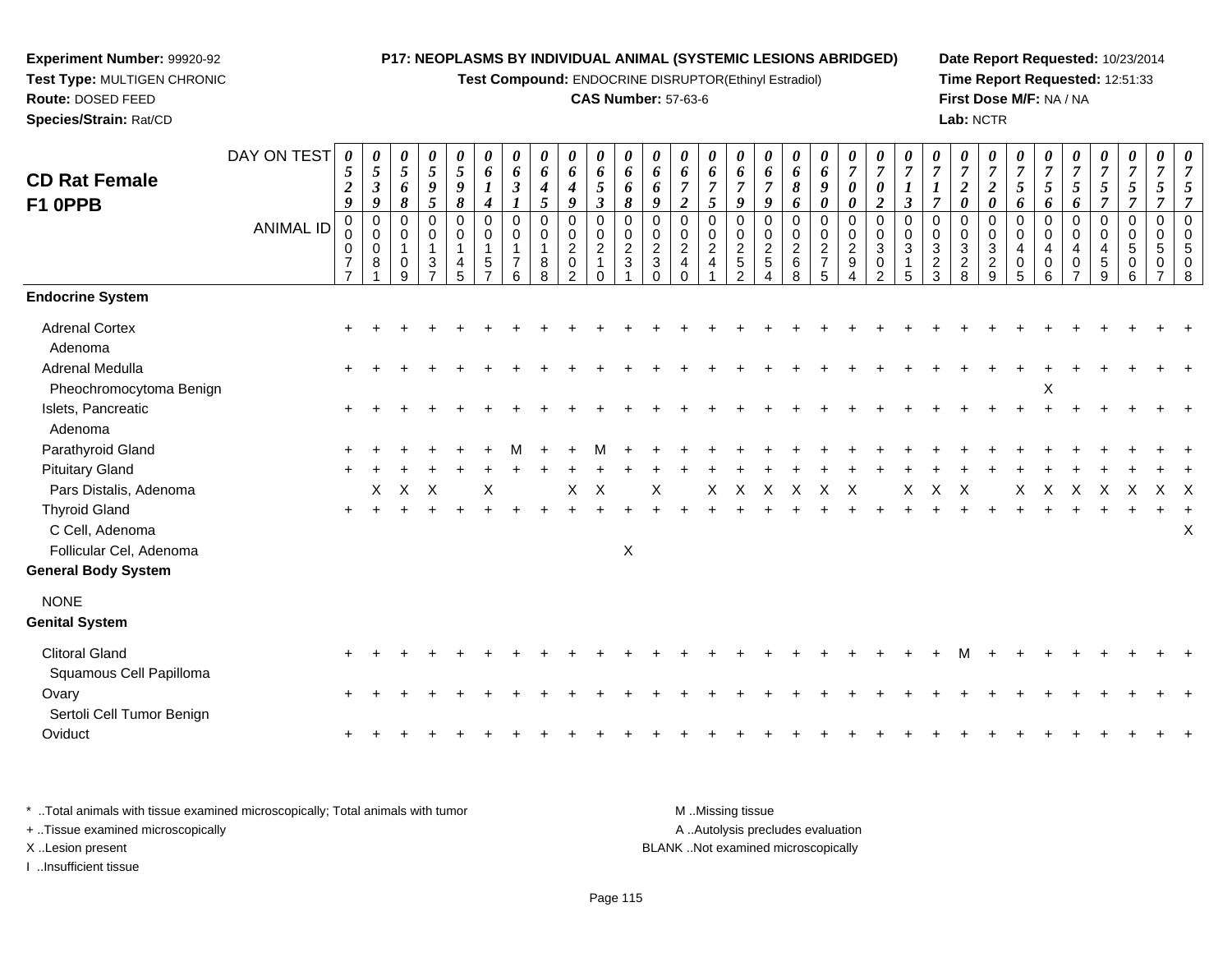**Test Compound:** ENDOCRINE DISRUPTOR(Ethinyl Estradiol)

#### **CAS Number:** 57-63-6

**Date Report Requested:** 10/23/2014**Time Report Requested:** 12:51:33**First Dose M/F:** NA / NA**Lab:** NCTR

| <b>CD Rat Female</b>        | DAY ON TEST      | 0<br>$\mathfrak{s}$<br>$\boldsymbol{2}$      | $\boldsymbol{\theta}$<br>5<br>$\boldsymbol{\beta}$ | 0<br>5<br>6                       | 0<br>$\mathfrak{S}$<br>9                                                                       | 0<br>$\overline{5}$<br>9              | 0<br>6<br>$\boldsymbol{l}$                                   | $\boldsymbol{\theta}$<br>6<br>$\boldsymbol{\beta}$               | 0<br>6<br>4           | 0<br>6<br>$\boldsymbol{4}$                                        | 0<br>6<br>5                                                                    | 0<br>6<br>6                        | $\boldsymbol{\theta}$<br>6<br>6                                     | 0<br>6                                                 | 0<br>6<br>$\overline{7}$                    | 0<br>6<br>$\overline{7}$                                                             | $\boldsymbol{\theta}$<br>6<br>$\overline{7}$           | 0<br>6<br>8                                       | 0<br>6<br>9                                                                           | 0<br>$\overline{7}$<br>0                                              | 0<br>$\boldsymbol{7}$<br>$\boldsymbol{\theta}$                                          | $\boldsymbol{\theta}$<br>$\overline{7}$                | $\boldsymbol{\theta}$<br>$\boldsymbol{7}$<br>$\boldsymbol{l}$               | $\boldsymbol{\theta}$<br>$\overline{7}$<br>$\boldsymbol{2}$ | 0<br>$\overline{7}$<br>$\boldsymbol{2}$                     | 0<br>$\overline{7}$<br>5                                  | 0<br>$\overline{7}$<br>5   | $\theta$<br>$\overline{7}$<br>$\mathfrak{s}$ | $\boldsymbol{\theta}$<br>$\overline{7}$<br>$\mathfrak{s}$ | 0<br>$\overline{7}$<br>5                                   | $\boldsymbol{\theta}$<br>$\overline{7}$<br>5 |  |
|-----------------------------|------------------|----------------------------------------------|----------------------------------------------------|-----------------------------------|------------------------------------------------------------------------------------------------|---------------------------------------|--------------------------------------------------------------|------------------------------------------------------------------|-----------------------|-------------------------------------------------------------------|--------------------------------------------------------------------------------|------------------------------------|---------------------------------------------------------------------|--------------------------------------------------------|---------------------------------------------|--------------------------------------------------------------------------------------|--------------------------------------------------------|---------------------------------------------------|---------------------------------------------------------------------------------------|-----------------------------------------------------------------------|-----------------------------------------------------------------------------------------|--------------------------------------------------------|-----------------------------------------------------------------------------|-------------------------------------------------------------|-------------------------------------------------------------|-----------------------------------------------------------|----------------------------|----------------------------------------------|-----------------------------------------------------------|------------------------------------------------------------|----------------------------------------------|--|
| F1 0PPB                     | <b>ANIMAL ID</b> | 9<br>0<br>0<br>$\mathbf 0$<br>$\overline{7}$ | 9<br>$\boldsymbol{0}$<br>0<br>$\mathbf 0$<br>8     | 8<br>0<br>0<br>1<br>$\Omega$<br>9 | $\mathfrak{s}$<br>$\Omega$<br>0<br>$\mathbf{1}$<br>$\ensuremath{\mathsf{3}}$<br>$\overline{z}$ | 8<br>0<br>0<br>$\mathbf{1}$<br>4<br>5 | 4<br>0<br>0<br>$\mathbf{1}$<br>$\,$ 5 $\,$<br>$\overline{z}$ | $\boldsymbol{l}$<br>$\mathbf 0$<br>$\mathbf 0$<br>$\overline{7}$ | 5<br>0<br>0<br>8<br>8 | 9<br>$\mathbf 0$<br>$\pmb{0}$<br>$\overline{c}$<br>$\pmb{0}$<br>2 | $\boldsymbol{\beta}$<br>$\mathbf 0$<br>$\pmb{0}$<br>$\overline{2}$<br>$\Omega$ | 8<br>0<br>0<br>$\overline{c}$<br>3 | 9<br>$\Omega$<br>$\mathbf 0$<br>$\overline{c}$<br>$\mathbf{3}$<br>∩ | $\boldsymbol{2}$<br>0<br>0<br>$\overline{c}$<br>4<br>∩ | 5<br>0<br>0<br>$\sqrt{2}$<br>$\overline{4}$ | 9<br>$\mathbf 0$<br>$\mathbf 0$<br>$\overline{c}$<br>$\overline{5}$<br>$\mathcal{P}$ | 9<br>$\mathbf 0$<br>$\mathbf 0$<br>$\overline{c}$<br>5 | 6<br>0<br>$\mathbf 0$<br>$\overline{c}$<br>6<br>8 | $\pmb{\theta}$<br>$\mathbf 0$<br>$\mathbf 0$<br>$\overline{c}$<br>$\overline{7}$<br>5 | $\boldsymbol{\theta}$<br>0<br>$\mathbf 0$<br>$\overline{c}$<br>9<br>4 | $\boldsymbol{2}$<br>$\pmb{0}$<br>$\pmb{0}$<br>$\sqrt{3}$<br>$\pmb{0}$<br>$\overline{c}$ | $\mathfrak{z}$<br>$\mathbf 0$<br>$\mathbf 0$<br>3<br>5 | $\overline{7}$<br>$\mathbf 0$<br>$\mathbf 0$<br>$\sqrt{3}$<br>$\frac{2}{3}$ | 0<br>0<br>0<br>3<br>$\overline{2}$<br>8                     | $\boldsymbol{\theta}$<br>0<br>0<br>3<br>$\overline{2}$<br>9 | 6<br>0<br>$\mathbf 0$<br>$\overline{4}$<br>$\pmb{0}$<br>5 | 6<br>0<br>0<br>4<br>0<br>6 | 6<br>0<br>0<br>4<br>0                        | $\mathbf 0$<br>0<br>$\overline{4}$<br>5<br>9              | $\overline{7}$<br>$\mathbf 0$<br>0<br>$\sqrt{5}$<br>0<br>6 | 7<br>$\mathbf 0$<br>$\overline{0}$<br>5      |  |
| <b>Uterus</b>               |                  | $\ddot{+}$                                   |                                                    |                                   |                                                                                                |                                       |                                                              |                                                                  |                       |                                                                   |                                                                                |                                    |                                                                     |                                                        |                                             |                                                                                      |                                                        |                                                   |                                                                                       |                                                                       |                                                                                         |                                                        |                                                                             |                                                             |                                                             |                                                           |                            |                                              |                                                           |                                                            |                                              |  |
| Endometrium, Adenoma        |                  |                                              |                                                    |                                   |                                                                                                |                                       |                                                              |                                                                  | X                     |                                                                   |                                                                                |                                    |                                                                     |                                                        |                                             |                                                                                      |                                                        |                                                   |                                                                                       |                                                                       |                                                                                         |                                                        |                                                                             |                                                             |                                                             |                                                           |                            |                                              |                                                           |                                                            |                                              |  |
| Polyp Stromal               |                  |                                              |                                                    |                                   |                                                                                                |                                       |                                                              |                                                                  |                       |                                                                   |                                                                                |                                    |                                                                     |                                                        |                                             |                                                                                      |                                                        |                                                   |                                                                                       |                                                                       |                                                                                         |                                                        |                                                                             |                                                             |                                                             |                                                           |                            | X                                            |                                                           |                                                            |                                              |  |
| Vagina                      |                  |                                              |                                                    |                                   |                                                                                                |                                       |                                                              |                                                                  |                       |                                                                   |                                                                                |                                    |                                                                     |                                                        |                                             |                                                                                      |                                                        |                                                   |                                                                                       |                                                                       |                                                                                         |                                                        |                                                                             |                                                             |                                                             |                                                           |                            |                                              |                                                           |                                                            |                                              |  |
| <b>Hematopoietic System</b> |                  |                                              |                                                    |                                   |                                                                                                |                                       |                                                              |                                                                  |                       |                                                                   |                                                                                |                                    |                                                                     |                                                        |                                             |                                                                                      |                                                        |                                                   |                                                                                       |                                                                       |                                                                                         |                                                        |                                                                             |                                                             |                                                             |                                                           |                            |                                              |                                                           |                                                            |                                              |  |
| <b>Bone Marrow</b>          |                  |                                              |                                                    |                                   |                                                                                                |                                       |                                                              |                                                                  |                       |                                                                   |                                                                                |                                    |                                                                     |                                                        |                                             |                                                                                      |                                                        |                                                   |                                                                                       |                                                                       |                                                                                         |                                                        |                                                                             |                                                             |                                                             |                                                           |                            |                                              |                                                           |                                                            |                                              |  |
| Lymph Node                  |                  |                                              |                                                    |                                   |                                                                                                |                                       |                                                              |                                                                  |                       |                                                                   |                                                                                |                                    |                                                                     |                                                        |                                             |                                                                                      |                                                        |                                                   |                                                                                       |                                                                       |                                                                                         |                                                        |                                                                             |                                                             |                                                             |                                                           |                            |                                              |                                                           |                                                            |                                              |  |
| Lymph Node, Mandibular      |                  |                                              |                                                    |                                   |                                                                                                |                                       |                                                              |                                                                  |                       |                                                                   |                                                                                |                                    |                                                                     |                                                        |                                             |                                                                                      |                                                        |                                                   |                                                                                       |                                                                       |                                                                                         |                                                        |                                                                             |                                                             |                                                             |                                                           |                            |                                              |                                                           |                                                            |                                              |  |
| Lymph Node, Mesenteric      |                  |                                              |                                                    |                                   |                                                                                                |                                       |                                                              |                                                                  |                       |                                                                   |                                                                                |                                    |                                                                     |                                                        |                                             |                                                                                      |                                                        |                                                   |                                                                                       |                                                                       |                                                                                         |                                                        |                                                                             |                                                             |                                                             |                                                           |                            |                                              |                                                           |                                                            |                                              |  |
| Spleen                      |                  |                                              |                                                    |                                   |                                                                                                |                                       |                                                              |                                                                  |                       |                                                                   |                                                                                |                                    |                                                                     |                                                        |                                             |                                                                                      |                                                        |                                                   |                                                                                       |                                                                       |                                                                                         |                                                        |                                                                             |                                                             |                                                             |                                                           |                            |                                              |                                                           |                                                            |                                              |  |
| Thymus                      |                  |                                              |                                                    |                                   |                                                                                                |                                       |                                                              |                                                                  |                       |                                                                   |                                                                                |                                    |                                                                     |                                                        |                                             |                                                                                      |                                                        |                                                   |                                                                                       |                                                                       |                                                                                         |                                                        |                                                                             |                                                             |                                                             |                                                           |                            |                                              |                                                           |                                                            |                                              |  |
| <b>Integumentary System</b> |                  |                                              |                                                    |                                   |                                                                                                |                                       |                                                              |                                                                  |                       |                                                                   |                                                                                |                                    |                                                                     |                                                        |                                             |                                                                                      |                                                        |                                                   |                                                                                       |                                                                       |                                                                                         |                                                        |                                                                             |                                                             |                                                             |                                                           |                            |                                              |                                                           |                                                            |                                              |  |
| Mammary Gland               |                  |                                              |                                                    |                                   |                                                                                                |                                       |                                                              |                                                                  |                       |                                                                   |                                                                                |                                    |                                                                     |                                                        |                                             |                                                                                      |                                                        |                                                   |                                                                                       |                                                                       |                                                                                         |                                                        |                                                                             |                                                             |                                                             |                                                           |                            |                                              |                                                           |                                                            |                                              |  |
| Adenocarcinoma              |                  |                                              |                                                    |                                   |                                                                                                |                                       |                                                              |                                                                  |                       |                                                                   |                                                                                |                                    |                                                                     |                                                        |                                             |                                                                                      |                                                        |                                                   |                                                                                       | X                                                                     |                                                                                         |                                                        |                                                                             | $X$ $X$                                                     |                                                             |                                                           |                            |                                              |                                                           | X                                                          |                                              |  |
| Adenocarcinoma, Multiple    |                  |                                              |                                                    |                                   |                                                                                                |                                       |                                                              |                                                                  |                       |                                                                   |                                                                                |                                    |                                                                     |                                                        | X                                           |                                                                                      |                                                        |                                                   |                                                                                       |                                                                       |                                                                                         |                                                        |                                                                             |                                                             |                                                             |                                                           |                            |                                              |                                                           |                                                            |                                              |  |
| Fibroadenoma                |                  | $\mathsf X$                                  |                                                    |                                   |                                                                                                | $\mathsf{X}$                          | $\mathsf{X}$                                                 |                                                                  |                       | $\mathsf{X}$                                                      |                                                                                |                                    | X X X                                                               |                                                        |                                             |                                                                                      | $\mathsf{X}$                                           |                                                   |                                                                                       | $X$ $X$                                                               |                                                                                         |                                                        |                                                                             |                                                             | $X$ $X$                                                     |                                                           |                            |                                              | Χ                                                         |                                                            |                                              |  |
| Fibroadenoma, Multiple      |                  |                                              |                                                    | X                                 |                                                                                                |                                       |                                                              | $\mathsf X$                                                      |                       |                                                                   | $\boldsymbol{\mathsf{X}}$                                                      |                                    |                                                                     |                                                        |                                             |                                                                                      |                                                        |                                                   |                                                                                       |                                                                       |                                                                                         | $\mathsf{X}$                                           | $\mathsf{X}$                                                                |                                                             |                                                             | $\mathsf{X}$                                              |                            | $X$ $X$                                      |                                                           | $X \times$                                                 |                                              |  |
| Skin                        |                  |                                              |                                                    |                                   |                                                                                                |                                       |                                                              |                                                                  |                       |                                                                   |                                                                                |                                    |                                                                     |                                                        |                                             |                                                                                      |                                                        |                                                   |                                                                                       |                                                                       |                                                                                         |                                                        |                                                                             |                                                             |                                                             |                                                           |                            |                                              |                                                           |                                                            |                                              |  |
| Sebaceous Gl, Carcinoma     |                  |                                              |                                                    |                                   |                                                                                                |                                       |                                                              |                                                                  |                       |                                                                   |                                                                                |                                    |                                                                     |                                                        |                                             |                                                                                      |                                                        |                                                   |                                                                                       |                                                                       |                                                                                         |                                                        |                                                                             |                                                             |                                                             | X                                                         |                            |                                              |                                                           |                                                            |                                              |  |
| Squamous Cell Papilloma     |                  |                                              |                                                    |                                   |                                                                                                |                                       |                                                              |                                                                  |                       |                                                                   |                                                                                |                                    |                                                                     |                                                        |                                             |                                                                                      |                                                        |                                                   |                                                                                       |                                                                       |                                                                                         |                                                        |                                                                             |                                                             |                                                             |                                                           |                            |                                              |                                                           |                                                            |                                              |  |

\* ..Total animals with tissue examined microscopically; Total animals with tumor **M** ...Missing tissue M ...Missing tissue

+ ..Tissue examined microscopically

**Musculoskeletal System**

**Experiment Number:** 99920-92**Test Type:** MULTIGEN CHRONIC

**Route:** DOSED FEED**Species/Strain:** Rat/CD

I ..Insufficient tissue

A ..Autolysis precludes evaluation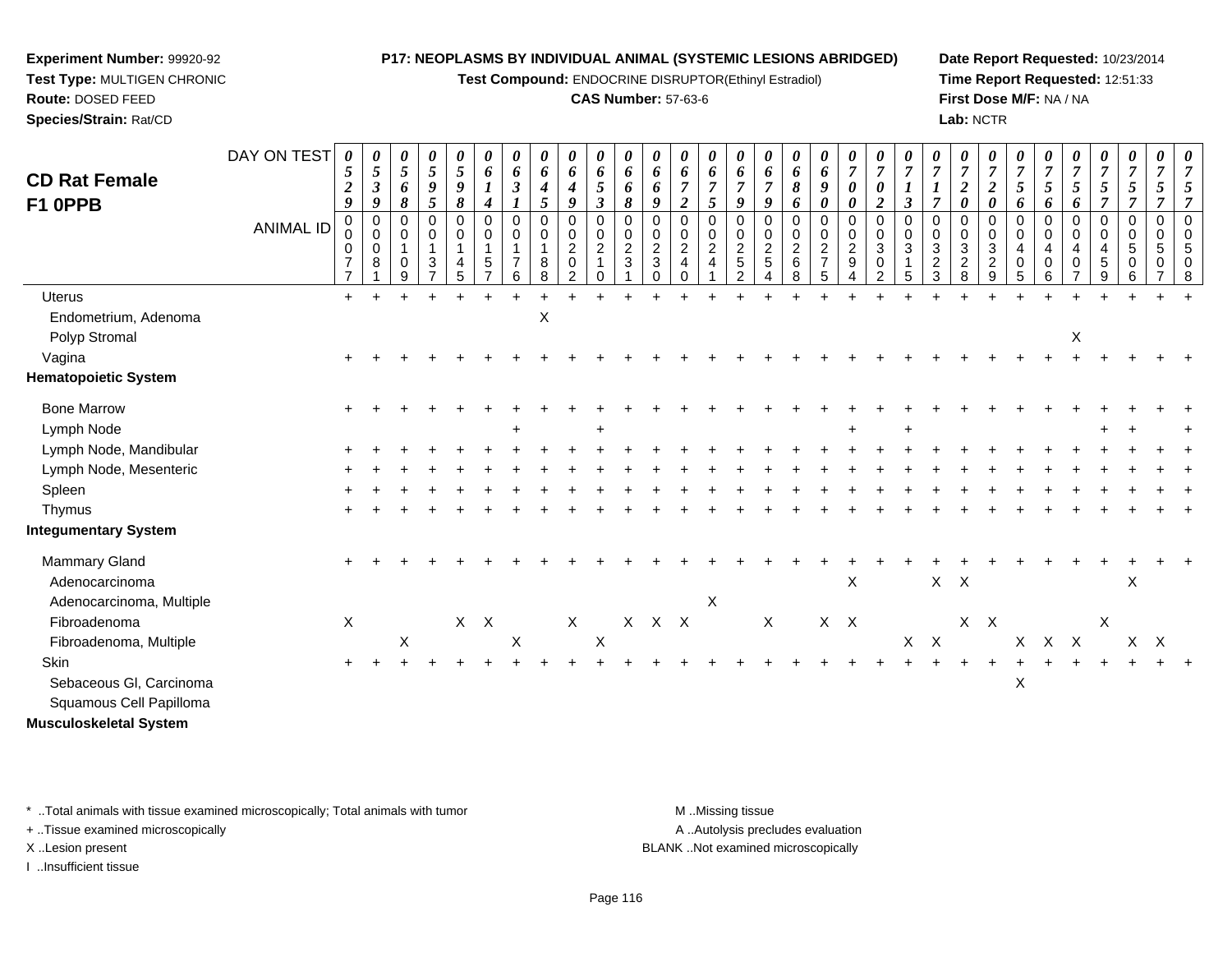**Test Compound:** ENDOCRINE DISRUPTOR(Ethinyl Estradiol)

#### **CAS Number:** 57-63-6

**Date Report Requested:** 10/23/2014**Time Report Requested:** 12:51:33**First Dose M/F:** NA / NA**Lab:** NCTR

| <b>CD Rat Female</b><br>F1 OPPB                 | DAY ON TEST<br><b>ANIMAL ID</b> | 0<br>$\sqrt{5}$<br>$\boldsymbol{2}$<br>$\boldsymbol{9}$<br>0<br>0<br>0<br>7 | $\boldsymbol{\theta}$<br>$5\phantom{.0}$<br>$\boldsymbol{\beta}$<br>$\boldsymbol{9}$<br>0<br>0<br>0<br>8 | U<br>5<br>6<br>8<br>0<br>$\mathbf 0$<br>0 | 0<br>$\mathfrak{s}$<br>9<br>$\mathfrak{s}$<br>0<br>$\mathbf 0$<br>$\overline{\mathbf{1}}$<br>$\mathbf{3}$ | 0<br>$\sqrt{5}$<br>9<br>$\boldsymbol{\delta}$<br>$\mathbf 0$<br>$\mathbf 0$<br>$\mathbf{1}$<br>4 | $\boldsymbol{\theta}$<br>6<br>4<br>0<br>0<br>5 | $\boldsymbol{\theta}$<br>6<br>$\boldsymbol{\beta}$<br>0<br>0 | $\boldsymbol{\theta}$<br>6<br>4<br>$\mathfrak{s}$<br>$\mathbf 0$<br>0<br>8 | 0<br>6<br>4<br>9<br>$\mathbf 0$<br>$\mathbf 0$<br>$\overline{c}$<br>$\mathsf{O}\xspace$ | 0<br>6<br>$\mathfrak{s}$<br>$\boldsymbol{\beta}$<br>$\mathbf 0$<br>$\pmb{0}$<br>$\overline{2}$<br>$\mathbf{1}$ | $\boldsymbol{\theta}$<br>6<br>6<br>8<br>0<br>0<br>$\overline{c}$<br>$\mathbf{3}$ | $\boldsymbol{\theta}$<br>6<br>6<br>9<br>0<br>0<br>$\overline{c}$<br>3 | U<br>6<br>$\boldsymbol{2}$<br>$\mathbf 0$<br>0<br>$\overline{2}$<br>4 | 0<br>6<br>$\overline{7}$<br>$\mathfrak{H}$<br>$\mathbf 0$<br>$\mathbf 0$<br>$\overline{2}$<br>$\overline{4}$ | $\boldsymbol{\theta}$<br>6<br>7<br>$\boldsymbol{g}$<br>$\mathbf 0$<br>$\mathbf 0$<br>$\overline{2}$<br>$\sqrt{5}$ | 0<br>6<br>9<br>0<br>0<br>$\overline{c}$<br>5 | $\boldsymbol{\theta}$<br>6<br>8<br>6<br>0<br>0<br>$\overline{c}$<br>6 | U<br>6<br>9<br>$\pmb{\theta}$<br>$\mathbf 0$<br>$\mathsf{O}\xspace$<br>$\overline{c}$<br>$\overline{7}$ | 0<br>$\boldsymbol{7}$<br>$\boldsymbol{\theta}$<br>$\boldsymbol{\theta}$<br>$\pmb{0}$<br>$\mathbf 0$<br>$\overline{c}$<br>$\boldsymbol{9}$ | $\boldsymbol{\theta}$<br>$\overline{7}$<br>$\boldsymbol{\theta}$<br>$\overline{2}$<br>$\pmb{0}$<br>$\mathbf 0$<br>$\mathbf{3}$<br>$\mathbf 0$ | $\overline{7}$<br>$\mathfrak{z}$<br>0<br>$\mathbf 0$<br>3 | $\overline{7}$<br>1<br>$\overline{7}$<br>$\mathbf 0$<br>0<br>$\sqrt{3}$<br>$\boldsymbol{2}$ | $\overline{7}$<br>$\boldsymbol{2}$<br>$\boldsymbol{\theta}$<br>$\mathbf 0$<br>0<br>$\sqrt{3}$<br>$\overline{c}$ | 0<br>$\overline{7}$<br>$\boldsymbol{2}$<br>$\boldsymbol{\theta}$<br>$\mathbf 0$<br>$\mathbf 0$<br>$\sqrt{3}$<br>$\sqrt{2}$ | $\boldsymbol{\theta}$<br>$\overline{7}$<br>5<br>6<br>$\mathbf 0$<br>$\mathbf 0$<br>$\overline{a}$<br>0 | $\overline{7}$<br>5<br>6<br>0<br>$\mathbf 0$<br>4<br>0 | $\mathfrak{s}$<br>6<br>0<br>0<br>4 | U<br>$\overline{7}$<br>5<br>0<br>$\mathbf 0$<br>4<br>5 | 0<br>$\overline{7}$<br>5<br>$\overline{7}$<br>0<br>$\mathbf 0$<br>$\sqrt{5}$<br>0 | $\boldsymbol{\theta}$<br>$\overline{7}$<br>5<br>$\overline{0}$<br>$\mathbf 0$<br>$\sqrt{5}$<br>0 |  |
|-------------------------------------------------|---------------------------------|-----------------------------------------------------------------------------|----------------------------------------------------------------------------------------------------------|-------------------------------------------|-----------------------------------------------------------------------------------------------------------|--------------------------------------------------------------------------------------------------|------------------------------------------------|--------------------------------------------------------------|----------------------------------------------------------------------------|-----------------------------------------------------------------------------------------|----------------------------------------------------------------------------------------------------------------|----------------------------------------------------------------------------------|-----------------------------------------------------------------------|-----------------------------------------------------------------------|--------------------------------------------------------------------------------------------------------------|-------------------------------------------------------------------------------------------------------------------|----------------------------------------------|-----------------------------------------------------------------------|---------------------------------------------------------------------------------------------------------|-------------------------------------------------------------------------------------------------------------------------------------------|-----------------------------------------------------------------------------------------------------------------------------------------------|-----------------------------------------------------------|---------------------------------------------------------------------------------------------|-----------------------------------------------------------------------------------------------------------------|----------------------------------------------------------------------------------------------------------------------------|--------------------------------------------------------------------------------------------------------|--------------------------------------------------------|------------------------------------|--------------------------------------------------------|-----------------------------------------------------------------------------------|--------------------------------------------------------------------------------------------------|--|
|                                                 |                                 | $\overline{7}$                                                              |                                                                                                          | 9                                         |                                                                                                           | 5                                                                                                |                                                |                                                              | 8                                                                          | 2                                                                                       | 0                                                                                                              |                                                                                  |                                                                       |                                                                       |                                                                                                              | $\overline{2}$                                                                                                    |                                              | 8                                                                     | 5                                                                                                       |                                                                                                                                           | 2                                                                                                                                             | 5                                                         | 3                                                                                           | 8                                                                                                               | 9                                                                                                                          | 5                                                                                                      | 6                                                      |                                    | g                                                      |                                                                                   |                                                                                                  |  |
| Bone, Femur                                     |                                 | $+$                                                                         |                                                                                                          |                                           |                                                                                                           |                                                                                                  |                                                |                                                              |                                                                            |                                                                                         |                                                                                                                |                                                                                  |                                                                       |                                                                       |                                                                                                              |                                                                                                                   |                                              |                                                                       |                                                                                                         |                                                                                                                                           |                                                                                                                                               |                                                           |                                                                                             |                                                                                                                 |                                                                                                                            |                                                                                                        |                                                        |                                    |                                                        |                                                                                   |                                                                                                  |  |
| <b>Skeletal Muscle</b><br><b>Nervous System</b> |                                 |                                                                             |                                                                                                          |                                           |                                                                                                           |                                                                                                  |                                                |                                                              |                                                                            |                                                                                         |                                                                                                                |                                                                                  |                                                                       |                                                                       |                                                                                                              |                                                                                                                   |                                              |                                                                       |                                                                                                         |                                                                                                                                           | $\ddot{}$                                                                                                                                     |                                                           |                                                                                             |                                                                                                                 |                                                                                                                            |                                                                                                        |                                                        |                                    |                                                        |                                                                                   |                                                                                                  |  |
| Brain, Brain Stem                               |                                 |                                                                             |                                                                                                          |                                           |                                                                                                           |                                                                                                  |                                                |                                                              |                                                                            |                                                                                         |                                                                                                                |                                                                                  |                                                                       |                                                                       |                                                                                                              |                                                                                                                   |                                              |                                                                       |                                                                                                         |                                                                                                                                           |                                                                                                                                               |                                                           |                                                                                             |                                                                                                                 |                                                                                                                            |                                                                                                        |                                                        |                                    |                                                        |                                                                                   |                                                                                                  |  |
| Brain, Cerebellum                               |                                 |                                                                             |                                                                                                          |                                           |                                                                                                           |                                                                                                  |                                                |                                                              |                                                                            |                                                                                         |                                                                                                                |                                                                                  |                                                                       |                                                                       |                                                                                                              |                                                                                                                   |                                              |                                                                       |                                                                                                         |                                                                                                                                           |                                                                                                                                               |                                                           |                                                                                             |                                                                                                                 |                                                                                                                            |                                                                                                        |                                                        |                                    |                                                        |                                                                                   |                                                                                                  |  |
| Brain, Cerebrum<br>Granular Cell Tumor Benign   |                                 |                                                                             |                                                                                                          |                                           |                                                                                                           |                                                                                                  |                                                |                                                              | $\mathsf X$                                                                |                                                                                         |                                                                                                                |                                                                                  |                                                                       |                                                                       |                                                                                                              |                                                                                                                   |                                              |                                                                       |                                                                                                         |                                                                                                                                           |                                                                                                                                               |                                                           |                                                                                             |                                                                                                                 |                                                                                                                            |                                                                                                        |                                                        |                                    |                                                        |                                                                                   |                                                                                                  |  |
| Peripheral Nerve<br>Spinal Cord                 |                                 |                                                                             |                                                                                                          |                                           |                                                                                                           |                                                                                                  |                                                |                                                              |                                                                            |                                                                                         |                                                                                                                |                                                                                  |                                                                       |                                                                       |                                                                                                              |                                                                                                                   |                                              |                                                                       |                                                                                                         |                                                                                                                                           | $\ddot{}$<br>A                                                                                                                                |                                                           |                                                                                             |                                                                                                                 |                                                                                                                            |                                                                                                        |                                                        |                                    |                                                        |                                                                                   |                                                                                                  |  |
| <b>Respiratory System</b>                       |                                 |                                                                             |                                                                                                          |                                           |                                                                                                           |                                                                                                  |                                                |                                                              |                                                                            |                                                                                         |                                                                                                                |                                                                                  |                                                                       |                                                                       |                                                                                                              |                                                                                                                   |                                              |                                                                       |                                                                                                         |                                                                                                                                           |                                                                                                                                               |                                                           |                                                                                             |                                                                                                                 |                                                                                                                            |                                                                                                        |                                                        |                                    |                                                        |                                                                                   |                                                                                                  |  |
| Lung                                            |                                 |                                                                             |                                                                                                          |                                           |                                                                                                           |                                                                                                  |                                                |                                                              |                                                                            |                                                                                         |                                                                                                                |                                                                                  |                                                                       |                                                                       |                                                                                                              |                                                                                                                   |                                              |                                                                       |                                                                                                         |                                                                                                                                           |                                                                                                                                               |                                                           |                                                                                             |                                                                                                                 |                                                                                                                            |                                                                                                        |                                                        |                                    |                                                        |                                                                                   |                                                                                                  |  |
| Nose                                            |                                 |                                                                             |                                                                                                          |                                           |                                                                                                           |                                                                                                  |                                                |                                                              |                                                                            |                                                                                         |                                                                                                                |                                                                                  |                                                                       |                                                                       |                                                                                                              |                                                                                                                   |                                              |                                                                       |                                                                                                         |                                                                                                                                           |                                                                                                                                               |                                                           |                                                                                             |                                                                                                                 |                                                                                                                            |                                                                                                        |                                                        |                                    |                                                        |                                                                                   |                                                                                                  |  |
| Trachea                                         |                                 |                                                                             |                                                                                                          |                                           |                                                                                                           |                                                                                                  |                                                |                                                              |                                                                            |                                                                                         |                                                                                                                |                                                                                  |                                                                       |                                                                       |                                                                                                              |                                                                                                                   |                                              |                                                                       |                                                                                                         |                                                                                                                                           |                                                                                                                                               |                                                           |                                                                                             |                                                                                                                 |                                                                                                                            |                                                                                                        |                                                        |                                    |                                                        |                                                                                   |                                                                                                  |  |
| <b>Special Senses System</b>                    |                                 |                                                                             |                                                                                                          |                                           |                                                                                                           |                                                                                                  |                                                |                                                              |                                                                            |                                                                                         |                                                                                                                |                                                                                  |                                                                       |                                                                       |                                                                                                              |                                                                                                                   |                                              |                                                                       |                                                                                                         |                                                                                                                                           |                                                                                                                                               |                                                           |                                                                                             |                                                                                                                 |                                                                                                                            |                                                                                                        |                                                        |                                    |                                                        |                                                                                   |                                                                                                  |  |
| Eye                                             |                                 |                                                                             |                                                                                                          |                                           |                                                                                                           |                                                                                                  |                                                |                                                              |                                                                            |                                                                                         |                                                                                                                |                                                                                  |                                                                       |                                                                       |                                                                                                              |                                                                                                                   |                                              |                                                                       |                                                                                                         |                                                                                                                                           |                                                                                                                                               |                                                           |                                                                                             |                                                                                                                 |                                                                                                                            |                                                                                                        |                                                        |                                    |                                                        |                                                                                   |                                                                                                  |  |
| Harderian Gland                                 |                                 |                                                                             |                                                                                                          |                                           |                                                                                                           |                                                                                                  |                                                |                                                              |                                                                            |                                                                                         |                                                                                                                |                                                                                  |                                                                       |                                                                       |                                                                                                              |                                                                                                                   |                                              |                                                                       |                                                                                                         |                                                                                                                                           |                                                                                                                                               |                                                           |                                                                                             |                                                                                                                 |                                                                                                                            |                                                                                                        |                                                        |                                    |                                                        |                                                                                   |                                                                                                  |  |
| <b>Urinary System</b>                           |                                 |                                                                             |                                                                                                          |                                           |                                                                                                           |                                                                                                  |                                                |                                                              |                                                                            |                                                                                         |                                                                                                                |                                                                                  |                                                                       |                                                                       |                                                                                                              |                                                                                                                   |                                              |                                                                       |                                                                                                         |                                                                                                                                           |                                                                                                                                               |                                                           |                                                                                             |                                                                                                                 |                                                                                                                            |                                                                                                        |                                                        |                                    |                                                        |                                                                                   |                                                                                                  |  |
| Kidney                                          |                                 |                                                                             |                                                                                                          |                                           |                                                                                                           |                                                                                                  |                                                |                                                              |                                                                            |                                                                                         |                                                                                                                |                                                                                  |                                                                       |                                                                       |                                                                                                              |                                                                                                                   |                                              |                                                                       |                                                                                                         |                                                                                                                                           |                                                                                                                                               |                                                           |                                                                                             |                                                                                                                 |                                                                                                                            |                                                                                                        |                                                        |                                    |                                                        |                                                                                   |                                                                                                  |  |
|                                                 |                                 |                                                                             |                                                                                                          |                                           |                                                                                                           |                                                                                                  |                                                |                                                              |                                                                            |                                                                                         |                                                                                                                |                                                                                  |                                                                       |                                                                       |                                                                                                              |                                                                                                                   |                                              |                                                                       |                                                                                                         |                                                                                                                                           |                                                                                                                                               |                                                           |                                                                                             |                                                                                                                 |                                                                                                                            |                                                                                                        |                                                        |                                    |                                                        |                                                                                   |                                                                                                  |  |

\* ..Total animals with tissue examined microscopically; Total animals with tumor **M** ...Missing tissue M ...Missing tissue

 $\mathsf{r}$  +

+ ..Tissue examined microscopically

**Experiment Number:** 99920-92**Test Type:** MULTIGEN CHRONIC

**Route:** DOSED FEED**Species/Strain:** Rat/CD

I ..Insufficient tissue

Urinary Bladder

**SYSTEMIC LESIONS**

A .. Autolysis precludes evaluation

<sup>+</sup> <sup>+</sup> <sup>+</sup> <sup>+</sup> <sup>+</sup> <sup>+</sup> <sup>+</sup> <sup>+</sup> <sup>+</sup> <sup>+</sup> <sup>+</sup> <sup>+</sup> <sup>+</sup> <sup>+</sup> <sup>+</sup> <sup>+</sup> <sup>+</sup> <sup>+</sup> <sup>+</sup> <sup>+</sup> <sup>+</sup> <sup>+</sup> <sup>+</sup> <sup>+</sup> <sup>+</sup> <sup>+</sup> <sup>+</sup> <sup>+</sup> <sup>+</sup> <sup>+</sup>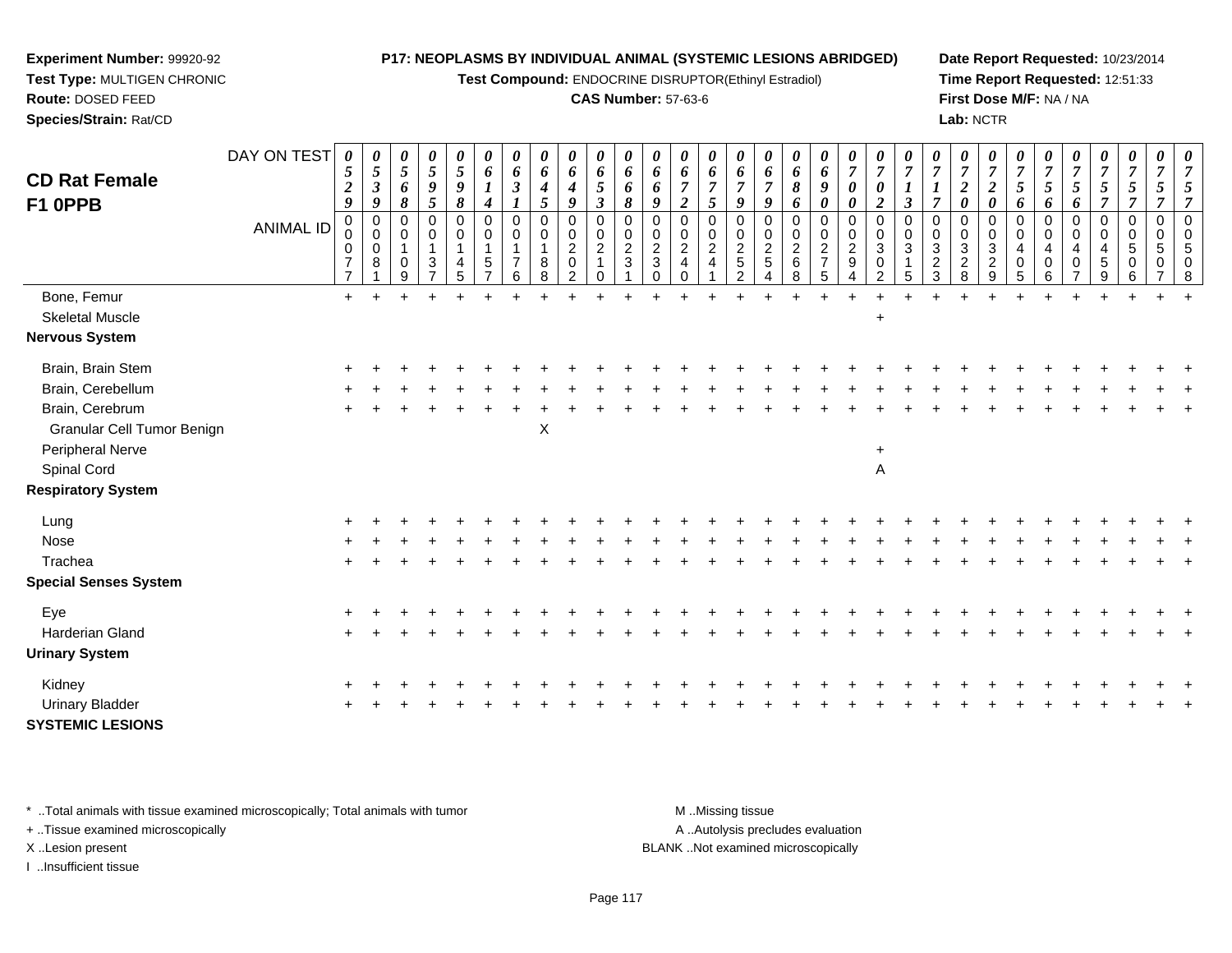**Test Compound:** ENDOCRINE DISRUPTOR(Ethinyl Estradiol)

#### **CAS Number:** 57-63-6

**Date Report Requested:** 10/23/2014**Time Report Requested:** 12:51:34**First Dose M/F:** NA / NA**Lab:** NCTR

| <b>CD Rat Female</b><br>F1 OPPB | DAY ON TEST      | $\boldsymbol{\theta}$<br>◡<br>◢<br>$\boldsymbol{0}$ | 0<br>$\boldsymbol{o}$ | $\theta$<br>◡<br>O<br>$\mathbf{o}$<br>$\mathbf o$ | 0<br>$\overline{\phantom{0}}$<br>$\mathcal{L}$<br>9<br>$\mathcal{L}$ | $\boldsymbol{\theta}$<br>◡<br>$\boldsymbol{0}$<br>$\mathbf{o}$ | 0<br>6<br>4 | 0<br>6<br>◡        | $\boldsymbol{\theta}$<br>6 | 0<br>$\bm{o}$<br>$\boldsymbol{a}$ | $\boldsymbol{\theta}$<br>$\bm{o}$<br>ູ<br>◡ | $\boldsymbol{\theta}$<br>6<br>$\bm{b}$ | 0<br>o<br>6 | 0<br>6 | $\theta$<br>o | $\theta$<br>o<br>u           | 0<br>$\bm{o}$<br>9  | $\boldsymbol{\theta}$<br>$\bm{o}$<br>$\mathbf o$<br>$\bm{o}$ | $\boldsymbol{\theta}$<br>6<br>$\boldsymbol{\theta}$ | 0<br>0<br>0     | $\boldsymbol{\theta}$<br>$\boldsymbol{\eta}$<br>◢ | 0<br>$\mathbf{r}$ | $\boldsymbol{\theta}$ | $\boldsymbol{\theta}$<br>ി<br>◢<br>$\boldsymbol{\theta}$ | $\boldsymbol{\theta}$<br>$\boldsymbol{\mathit{U}}$ | $\boldsymbol{\theta}$ | 0<br>$\overline{ }$<br>6 | $\theta$<br>$\mathbf{r}$<br>J<br>6 | $\boldsymbol{\theta}$<br>$\mathcal{L}$ | $\boldsymbol{\theta}$<br>◡       | 0<br>◡ | 0 |
|---------------------------------|------------------|-----------------------------------------------------|-----------------------|---------------------------------------------------|----------------------------------------------------------------------|----------------------------------------------------------------|-------------|--------------------|----------------------------|-----------------------------------|---------------------------------------------|----------------------------------------|-------------|--------|---------------|------------------------------|---------------------|--------------------------------------------------------------|-----------------------------------------------------|-----------------|---------------------------------------------------|-------------------|-----------------------|----------------------------------------------------------|----------------------------------------------------|-----------------------|--------------------------|------------------------------------|----------------------------------------|----------------------------------|--------|---|
|                                 | <b>ANIMAL ID</b> | U<br>ັບ<br>v                                        | U<br>U<br>U<br>8      | 0<br>0<br>U<br>Q                                  | 0<br>3<br>$\overline{ }$                                             | 0<br>0<br>4<br>∽                                               | G           | 0<br>0<br>-<br>ี ค | U<br>U<br>8<br>R           | 0<br>0<br>ົ<br>$\mathbf{0}$<br>ົ  | 0<br>U<br>ົ<br><u>_</u>                     | 0<br>0<br>ົ<br>3                       | $\sim$      |        | U<br>U        | 0<br>ົ<br><u>_</u><br>5<br>◠ | ົ<br><u>_</u><br>.5 | 0<br>0<br>ົ<br><u>_</u><br>6<br>8                            | -                                                   | $\epsilon$<br>9 | ึ<br>J<br>◡<br>ີ                                  | 0<br>0<br>3<br>Б. | 0<br>3<br>2<br>3      | 0<br>0<br>3<br>ົ<br><u>_</u><br>R                        | Q                                                  |                       | 0<br>0<br>4<br>0<br>ĥ.   | 0<br>4<br>0<br>-                   | 0<br>0<br>4<br>$\mathbf{p}$<br>Q       | 0<br>0<br>$\mathbf{p}$<br>0<br>6 | -      |   |
| Multiple Organ                  |                  |                                                     |                       |                                                   |                                                                      |                                                                |             |                    |                            |                                   |                                             |                                        |             |        |               |                              |                     |                                                              |                                                     |                 |                                                   |                   |                       |                                                          |                                                    |                       |                          |                                    |                                        |                                  |        |   |

\* ..Total animals with tissue examined microscopically; Total animals with tumor **M** . Missing tissue M ..Missing tissue

+ ..Tissue examined microscopically

**Experiment Number:** 99920-92**Test Type:** MULTIGEN CHRONIC

**Route:** DOSED FEED**Species/Strain:** Rat/CD

I ..Insufficient tissue

A ..Autolysis precludes evaluation X ..Lesion present BLANK ..Not examined microscopically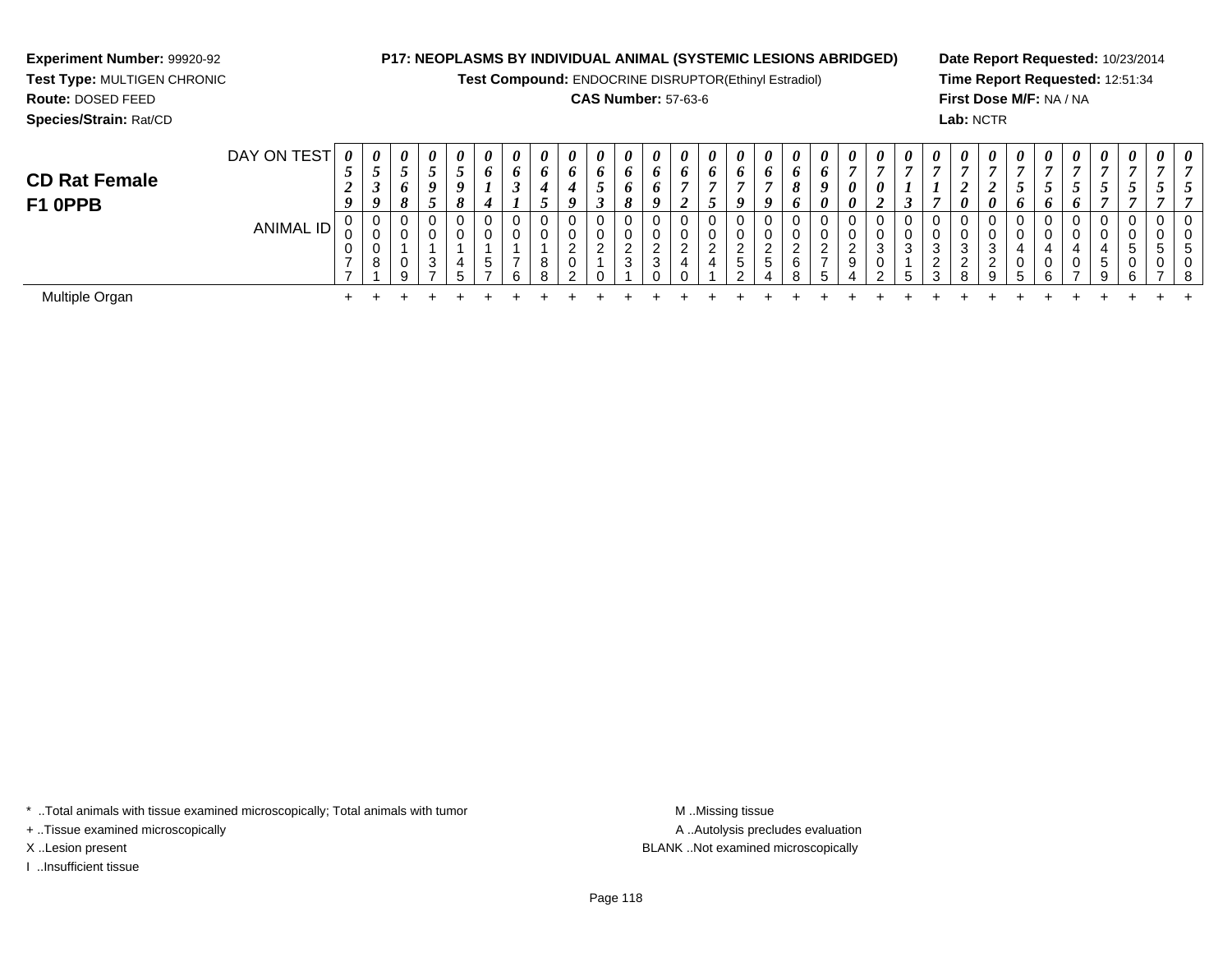**Test Compound:** ENDOCRINE DISRUPTOR(Ethinyl Estradiol)

## **CAS Number:** 57-63-6

**Date Report Requested:** 10/23/2014**Time Report Requested:** 12:51:34**First Dose M/F:** NA / NA**Lab:** NCTR

 $\mathbf{3}$ 

| Species/Strain: Rat/CD          |                  |                                                                |                                      |                                 |                                                   |                                         |                                              |                              |                              |                          |                                                     |                                                                |                                                        |                                            |                                           |                                                  |                                                           |                               |                                                                      |                                              |                                                  | Lab: NCTF             |
|---------------------------------|------------------|----------------------------------------------------------------|--------------------------------------|---------------------------------|---------------------------------------------------|-----------------------------------------|----------------------------------------------|------------------------------|------------------------------|--------------------------|-----------------------------------------------------|----------------------------------------------------------------|--------------------------------------------------------|--------------------------------------------|-------------------------------------------|--------------------------------------------------|-----------------------------------------------------------|-------------------------------|----------------------------------------------------------------------|----------------------------------------------|--------------------------------------------------|-----------------------|
| <b>CD Rat Female</b><br>F1 OPPB | DAY ON TEST      | $\boldsymbol{\theta}$<br>$\overline{7}$<br>5<br>$\overline{7}$ | 0<br>$\overline{7}$<br>5<br>8        | 0<br>$\overline{7}$<br>5<br>8   | $\boldsymbol{\theta}$<br>$\overline{7}$<br>5<br>8 | 0<br>$\overline{7}$<br>5<br>8           | 0<br>$\overline{7}$<br>5<br>9                | 0<br>$\boldsymbol{7}$<br>6   | 0<br>$\overline{7}$<br>6     | 0<br>$\overline{7}$<br>6 | 0<br>$\overline{7}$<br>6<br>$\overline{\mathbf{c}}$ | $\boldsymbol{\theta}$<br>$\overline{7}$<br>6<br>$\overline{c}$ | 0<br>$\overline{7}$<br>6<br>$\overline{\mathbf{2}}$    | 0<br>$\overline{7}$<br>6<br>$\overline{2}$ | 0<br>$\overline{7}$<br>6<br>3             | 0<br>$\overline{7}$<br>6<br>$\boldsymbol{\beta}$ | 0<br>$\overline{7}$<br>6<br>$\boldsymbol{\beta}$          | 0<br>$\overline{7}$<br>6<br>3 | $\boldsymbol{\theta}$<br>$\overline{7}$<br>6<br>$\mathfrak{z}$       | $\pmb{\theta}$<br>$\overline{7}$<br>6<br>3   | 0<br>$\overline{7}$<br>6<br>$\boldsymbol{\beta}$ |                       |
|                                 | <b>ANIMAL ID</b> | $\mathbf 0$<br>0<br>5<br>0<br>9                                | $\mathbf 0$<br>$\mathbf 0$<br>5<br>5 | $\mathbf 0$<br>0<br>5<br>5<br>5 | $\mathbf 0$<br>0<br>$\sqrt{5}$<br>5<br>6          | 0<br>0<br>$\mathbf 5$<br>$\overline{5}$ | $\mathbf 0$<br>0<br>6<br>0<br>$\overline{7}$ | $\Omega$<br>0<br>6<br>0<br>8 | $\Omega$<br>0<br>6<br>1<br>0 | $\Omega$<br>0<br>6<br>5  | 0<br>0<br>7<br>0<br>8                               | $\Omega$<br>0<br>$\overline{7}$<br>0<br>9                      | $\Omega$<br>0<br>$\overline{7}$<br>6<br>$\overline{2}$ | $\Omega$<br>0<br>$\overline{7}$<br>6<br>3  | $\Omega$<br>0<br>$\overline{7}$<br>5<br>5 | $\pmb{0}$<br>0<br>$\overline{7}$<br>5<br>6       | $\mathbf 0$<br>0<br>$\overline{7}$<br>5<br>$\overline{7}$ | $\Omega$<br>0<br>7<br>5<br>8  | $\mathbf 0$<br>0<br>$\overline{7}$<br>$\sqrt{5}$<br>$\boldsymbol{9}$ | $\mathbf 0$<br>0<br>$\overline{7}$<br>6<br>0 | $\Omega$<br>0<br>$\overline{7}$<br>6             | <i><b>*TOTALS</b></i> |
| <b>Alimentary System</b>        |                  |                                                                |                                      |                                 |                                                   |                                         |                                              |                              |                              |                          |                                                     |                                                                |                                                        |                                            |                                           |                                                  |                                                           |                               |                                                                      |                                              |                                                  |                       |
| Esophagus                       |                  |                                                                |                                      |                                 |                                                   |                                         |                                              |                              |                              |                          |                                                     |                                                                |                                                        |                                            |                                           |                                                  |                                                           |                               |                                                                      |                                              |                                                  | 51                    |
| Intestine Large, Cecum          |                  |                                                                |                                      |                                 |                                                   |                                         |                                              |                              |                              |                          |                                                     |                                                                |                                                        |                                            |                                           |                                                  |                                                           |                               |                                                                      |                                              |                                                  | 51                    |
| Intestine Large, Colon          |                  |                                                                |                                      |                                 |                                                   |                                         |                                              |                              |                              |                          |                                                     |                                                                |                                                        |                                            |                                           |                                                  |                                                           |                               |                                                                      |                                              |                                                  | 51                    |
| Intestine Large, Rectum         |                  |                                                                |                                      |                                 |                                                   |                                         |                                              |                              |                              |                          |                                                     |                                                                |                                                        |                                            |                                           |                                                  |                                                           |                               |                                                                      |                                              |                                                  | 51                    |
| Intestine Small, Duodenum       |                  |                                                                |                                      |                                 |                                                   |                                         |                                              |                              |                              |                          |                                                     |                                                                |                                                        |                                            |                                           |                                                  |                                                           |                               |                                                                      |                                              |                                                  | 51                    |
| Intestine Small, Ileum          |                  |                                                                |                                      |                                 |                                                   |                                         |                                              |                              |                              |                          |                                                     |                                                                |                                                        |                                            |                                           |                                                  |                                                           |                               |                                                                      |                                              |                                                  | 51                    |
| Intestine Small, Jejunum        |                  |                                                                |                                      |                                 |                                                   |                                         |                                              |                              |                              |                          |                                                     |                                                                |                                                        |                                            |                                           |                                                  |                                                           |                               |                                                                      |                                              |                                                  | 51                    |
| Liver                           |                  |                                                                |                                      |                                 |                                                   |                                         |                                              |                              |                              |                          |                                                     |                                                                |                                                        |                                            |                                           |                                                  |                                                           |                               |                                                                      |                                              |                                                  | 51                    |
| Cholangiocarcinoma              |                  |                                                                |                                      |                                 |                                                   |                                         |                                              |                              |                              |                          |                                                     |                                                                |                                                        |                                            |                                           |                                                  |                                                           |                               |                                                                      |                                              |                                                  |                       |
| Hepatocellular Adenoma          |                  |                                                                | X                                    |                                 |                                                   |                                         |                                              |                              |                              |                          |                                                     |                                                                |                                                        |                                            |                                           |                                                  |                                                           |                               |                                                                      |                                              |                                                  |                       |
| Mesentery                       |                  |                                                                |                                      |                                 |                                                   |                                         |                                              |                              |                              |                          |                                                     |                                                                |                                                        |                                            |                                           |                                                  |                                                           |                               |                                                                      |                                              |                                                  | $\overline{c}$        |
| Oral Mucosa                     |                  |                                                                |                                      |                                 |                                                   |                                         |                                              |                              |                              |                          |                                                     |                                                                |                                                        |                                            |                                           |                                                  |                                                           |                               |                                                                      |                                              |                                                  | 3                     |
| Squamous Cell Carcinoma         |                  |                                                                |                                      |                                 |                                                   |                                         |                                              |                              |                              |                          |                                                     |                                                                |                                                        |                                            |                                           |                                                  |                                                           |                               |                                                                      |                                              |                                                  | 3                     |
| Pancreas                        |                  |                                                                |                                      |                                 |                                                   |                                         |                                              |                              |                              |                          |                                                     |                                                                |                                                        |                                            |                                           |                                                  |                                                           |                               |                                                                      |                                              |                                                  | 51                    |
| Salivary Glands                 |                  |                                                                |                                      |                                 |                                                   |                                         |                                              |                              |                              |                          |                                                     |                                                                |                                                        |                                            |                                           |                                                  |                                                           |                               |                                                                      |                                              |                                                  | 51                    |
| Stomach, Forestomach            |                  |                                                                |                                      |                                 |                                                   |                                         |                                              |                              |                              |                          |                                                     |                                                                |                                                        |                                            |                                           |                                                  |                                                           |                               |                                                                      |                                              |                                                  | 51                    |
| Squamous Cell Papilloma         |                  |                                                                |                                      |                                 |                                                   |                                         |                                              |                              |                              |                          | x                                                   |                                                                |                                                        |                                            |                                           |                                                  |                                                           |                               |                                                                      |                                              |                                                  |                       |

**Experiment Number:** 99920-92**Test Type:** MULTIGEN CHRONIC

**Route:** DOSED FEED

 <sup>+</sup> <sup>+</sup> <sup>+</sup> <sup>+</sup> <sup>+</sup> <sup>+</sup> <sup>+</sup> <sup>+</sup> <sup>+</sup> <sup>+</sup> <sup>+</sup> <sup>+</sup> <sup>+</sup> <sup>+</sup> <sup>+</sup> <sup>+</sup> <sup>+</sup> <sup>+</sup> <sup>+</sup> <sup>51</sup> Squamous Cell Papillomaa  $X$  $\mathsf{X}$  and  $\mathsf{Y}$  are the set of  $\mathsf{Y}$  and  $\mathsf{Y}$  are the set of  $\mathsf{Y}$  and  $\mathsf{Y}$  are the set of  $\mathsf{Y}$  and  $\mathsf{Y}$  are the set of  $\mathsf{Y}$  and  $\mathsf{Y}$  are the set of  $\mathsf{Y}$  and  $\mathsf{Y}$  are the set of Stomach, Glandular $\mathsf{r}$  + <sup>+</sup> <sup>+</sup> <sup>+</sup> <sup>+</sup> <sup>+</sup> <sup>+</sup> <sup>+</sup> <sup>+</sup> <sup>+</sup> <sup>+</sup> <sup>+</sup> <sup>+</sup> <sup>+</sup> <sup>+</sup> <sup>+</sup> <sup>+</sup> <sup>+</sup> <sup>+</sup> <sup>+</sup> <sup>51</sup> **Cardiovascular System**Blood Vessel $\mathbf{+}$  <sup>+</sup> <sup>+</sup> <sup>+</sup> <sup>+</sup> <sup>+</sup> <sup>+</sup> <sup>+</sup> <sup>+</sup> <sup>+</sup> <sup>+</sup> <sup>+</sup> <sup>+</sup> <sup>+</sup> <sup>+</sup> <sup>+</sup> <sup>+</sup> <sup>+</sup> <sup>+</sup> <sup>+</sup> <sup>51</sup> Heart <sup>+</sup><sup>+</sup> <sup>+</sup> <sup>+</sup> <sup>+</sup> <sup>+</sup> <sup>+</sup> <sup>+</sup> <sup>+</sup> <sup>+</sup> <sup>+</sup> <sup>+</sup> <sup>+</sup> <sup>+</sup> <sup>+</sup> <sup>+</sup> <sup>+</sup> <sup>+</sup> <sup>+</sup> <sup>+</sup> <sup>51</sup>

\* ..Total animals with tissue examined microscopically; Total animals with tumor **M** ...Missing tissue M ...Missing tissue A .. Autolysis precludes evaluation + ..Tissue examined microscopically X ..Lesion present BLANK ..Not examined microscopicallyI ..Insufficient tissue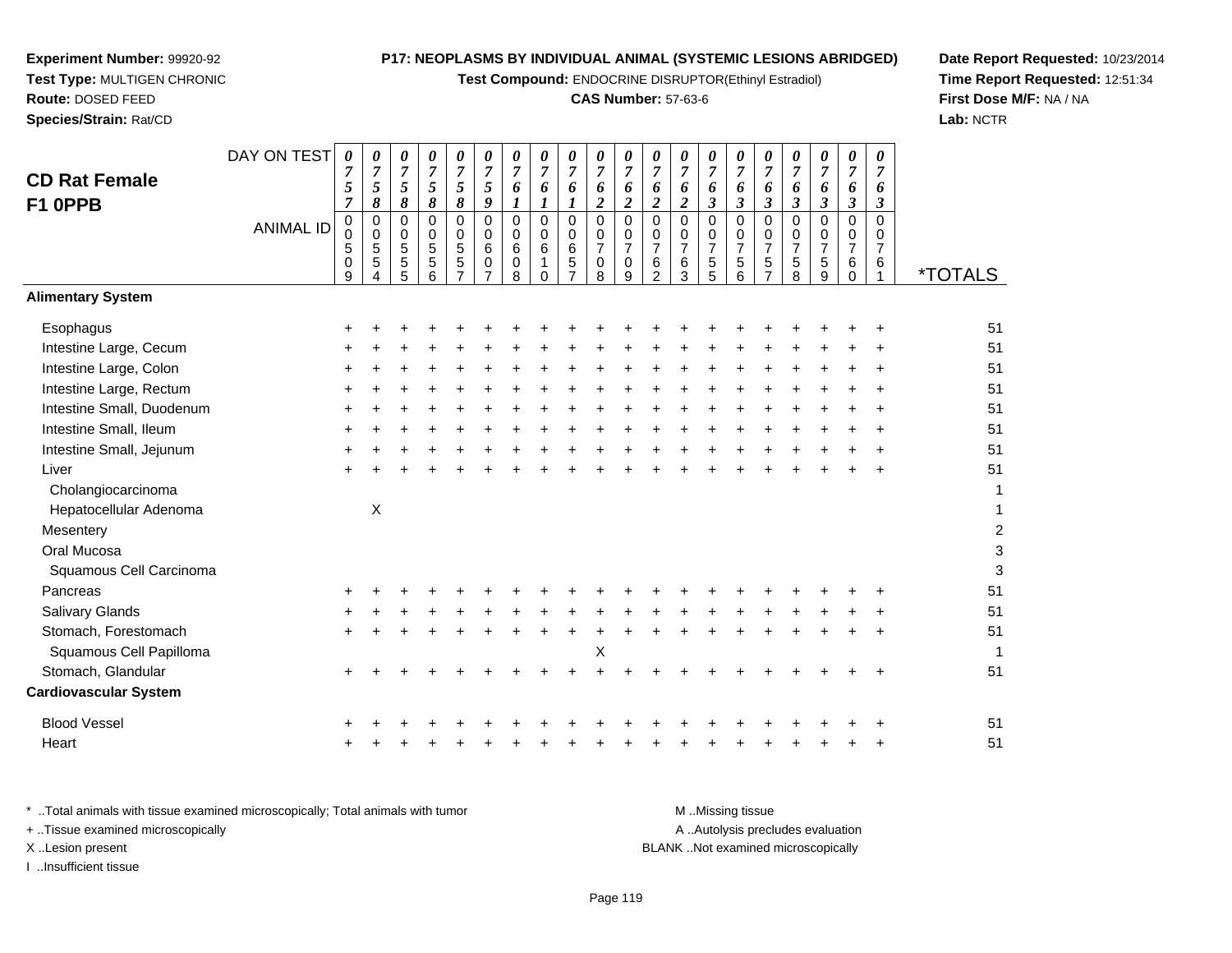**Test Compound:** ENDOCRINE DISRUPTOR(Ethinyl Estradiol)

## **CAS Number:** 57-63-6

**Date Report Requested:** 10/23/2014**Time Report Requested:** 12:51:34**First Dose M/F:** NA / NA**Lab:** NCTR

|                            | DAY ON TEST      | 0                   | 0                   | 0                         | 0                             | 0                            | 0                              | 0                   | 0                   | 0                   | 0                             | $\pmb{\theta}$          | $\boldsymbol{\theta}$         | 0                     | 0                             | 0                             | 0                   | $\frac{\boldsymbol{0}}{7}$    | 0                   | 0                             | 0                    |                       |
|----------------------------|------------------|---------------------|---------------------|---------------------------|-------------------------------|------------------------------|--------------------------------|---------------------|---------------------|---------------------|-------------------------------|-------------------------|-------------------------------|-----------------------|-------------------------------|-------------------------------|---------------------|-------------------------------|---------------------|-------------------------------|----------------------|-----------------------|
| <b>CD Rat Female</b>       |                  | $\overline{7}$<br>5 | $\overline{7}$<br>5 | $\overline{7}$<br>5       | $\overline{7}$<br>$\sqrt{5}$  | $\overline{7}$<br>$\sqrt{5}$ | $\boldsymbol{7}$<br>$\sqrt{5}$ | $\overline{7}$<br>6 | $\overline{7}$<br>6 | $\overline{7}$<br>6 | $\overline{7}$<br>6           | $\overline{7}$<br>6     | $\overline{7}$<br>6           | $\boldsymbol{7}$<br>6 | $\overline{7}$<br>6           | $\overline{7}$<br>6           | $\overline{7}$<br>6 | 6                             | $\overline{7}$<br>6 | $\overline{7}$<br>6           | $\overline{7}$<br>6  |                       |
| F1 OPPB                    |                  | $\overline{7}$      | 8                   | 8                         | 8                             | 8                            | $\boldsymbol{9}$               | $\boldsymbol{l}$    | $\boldsymbol{l}$    |                     | $\overline{c}$                | $\overline{\mathbf{c}}$ | $\boldsymbol{2}$              | $\boldsymbol{2}$      | $\mathfrak{z}$                | $\boldsymbol{\beta}$          | $\mathfrak{z}$      | $\mathfrak{z}$                | $\mathfrak{z}$      | $\mathfrak{z}$                | $\boldsymbol{\beta}$ |                       |
|                            | <b>ANIMAL ID</b> | 0                   | $\mathbf 0$         | $\mathbf 0$               | 0                             | $\mathbf 0$                  | $\mathbf 0$                    | $\mathbf 0$         | $\mathbf 0$         | 0                   | $\mathbf 0$                   | $\mathbf 0$             | $\mathbf 0$                   | $\mathbf 0$           | $\mathbf 0$                   | $\mathbf 0$                   | 0                   | $\mathbf 0$                   | $\mathbf 0$         | $\mathbf 0$                   | $\Omega$             |                       |
|                            |                  | $\mathbf 0$<br>5    | 0<br>5              | $\mathbf 0$<br>$\sqrt{5}$ | $\mathsf 0$<br>$\overline{5}$ | $\mathbf 0$<br>$\sqrt{5}$    | 0<br>6                         | $\Omega$<br>6       | $\mathbf 0$<br>6    | 0<br>6              | $\mathbf 0$<br>$\overline{7}$ | 0<br>$\overline{7}$     | $\mathbf 0$<br>$\overline{7}$ | 0<br>$\overline{7}$   | $\mathbf 0$<br>$\overline{7}$ | $\mathbf 0$<br>$\overline{7}$ | 0<br>$\overline{7}$ | $\mathbf 0$<br>$\overline{7}$ | 0<br>7              | $\mathbf 0$<br>$\overline{7}$ | 0<br>$\overline{7}$  |                       |
|                            |                  | 0                   | 5                   | $\sqrt{5}$                | $\overline{5}$                | $\,$ 5 $\,$                  | 0                              | $\mathbf 0$         | $\mathbf{1}$        | 5                   | $\mathbf 0$                   | 0                       | 6                             | 6                     | 5                             | 5                             | 5                   | 5                             | $\mathbf 5$         | $\,6$                         | 6                    |                       |
| <b>Endocrine System</b>    |                  | 9                   | 4                   | 5                         | 6                             | $\overline{7}$               | $\overline{7}$                 | 8                   | $\Omega$            | $\overline{7}$      | 8                             | 9                       | $\overline{2}$                | 3                     | 5                             | 6                             | $\overline{7}$      | 8                             | $\boldsymbol{9}$    | $\mathbf 0$                   |                      | <i><b>*TOTALS</b></i> |
| <b>Adrenal Cortex</b>      |                  |                     |                     |                           |                               |                              |                                |                     |                     |                     |                               |                         |                               |                       |                               |                               |                     |                               |                     |                               |                      | 51                    |
| Adenoma                    |                  |                     |                     |                           | Χ                             |                              |                                |                     |                     |                     |                               |                         |                               |                       |                               |                               |                     |                               |                     |                               |                      | 1                     |
| <b>Adrenal Medulla</b>     |                  | $\ddot{}$           | M                   | $\ddot{}$                 | $\ddot{}$                     | M                            |                                |                     |                     |                     |                               |                         |                               |                       |                               |                               |                     |                               |                     |                               |                      | 48                    |
| Pheochromocytoma Benign    |                  |                     |                     |                           |                               |                              |                                |                     |                     |                     |                               | Χ                       |                               |                       |                               |                               |                     |                               |                     |                               |                      | 2                     |
| Islets, Pancreatic         |                  |                     |                     |                           |                               |                              |                                |                     |                     |                     |                               |                         |                               |                       |                               |                               |                     |                               |                     |                               |                      | 51                    |
| Adenoma                    |                  |                     |                     |                           |                               |                              |                                |                     |                     |                     |                               |                         |                               |                       | X                             |                               |                     |                               |                     |                               |                      | 1                     |
| Parathyroid Gland          |                  |                     |                     |                           |                               |                              |                                |                     |                     |                     |                               |                         |                               | м                     |                               |                               |                     |                               |                     |                               |                      | 48                    |
| <b>Pituitary Gland</b>     |                  |                     |                     |                           |                               |                              |                                |                     |                     |                     |                               |                         |                               |                       |                               |                               |                     |                               |                     |                               |                      | 51                    |
| Pars Distalis, Adenoma     |                  | х                   | Х                   |                           | х                             |                              | Χ                              | X                   |                     | X                   | X                             | X                       | X                             | Х                     | X                             |                               | X                   | X                             |                     | Χ                             | X                    | 38                    |
| <b>Thyroid Gland</b>       |                  |                     |                     |                           |                               |                              |                                |                     |                     |                     |                               |                         |                               |                       |                               |                               |                     |                               |                     |                               |                      | 51                    |
| C Cell, Adenoma            |                  |                     |                     |                           |                               |                              |                                |                     |                     |                     |                               |                         |                               | Х                     |                               |                               |                     |                               |                     |                               |                      | 2                     |
| Follicular Cel, Adenoma    |                  |                     |                     |                           |                               |                              |                                |                     |                     |                     |                               |                         |                               |                       |                               |                               |                     |                               |                     |                               |                      |                       |
| <b>General Body System</b> |                  |                     |                     |                           |                               |                              |                                |                     |                     |                     |                               |                         |                               |                       |                               |                               |                     |                               |                     |                               |                      |                       |
| <b>NONE</b>                |                  |                     |                     |                           |                               |                              |                                |                     |                     |                     |                               |                         |                               |                       |                               |                               |                     |                               |                     |                               |                      |                       |
| <b>Genital System</b>      |                  |                     |                     |                           |                               |                              |                                |                     |                     |                     |                               |                         |                               |                       |                               |                               |                     |                               |                     |                               |                      |                       |
| <b>Clitoral Gland</b>      |                  | $\ddot{}$           |                     |                           |                               |                              |                                |                     |                     |                     |                               |                         |                               |                       |                               |                               |                     |                               |                     |                               |                      | 50                    |
| Squamous Cell Papilloma    |                  | X                   |                     |                           |                               |                              |                                |                     |                     |                     |                               |                         |                               |                       |                               |                               |                     |                               |                     |                               |                      |                       |
| Ovary                      |                  | ÷                   |                     |                           |                               |                              |                                |                     |                     |                     |                               |                         |                               |                       |                               |                               |                     |                               |                     |                               |                      | 51                    |
| Sertoli Cell Tumor Benign  |                  |                     |                     |                           |                               |                              |                                |                     |                     |                     |                               |                         |                               |                       |                               |                               |                     | X                             |                     |                               |                      |                       |
| Oviduct                    |                  |                     |                     |                           |                               |                              |                                |                     |                     |                     |                               |                         |                               |                       |                               |                               |                     |                               |                     |                               |                      | 51                    |
|                            |                  |                     |                     |                           |                               |                              |                                |                     |                     |                     |                               |                         |                               |                       |                               |                               |                     |                               |                     |                               |                      |                       |

**Experiment Number:** 99920-92**Test Type:** MULTIGEN CHRONIC

**Route:** DOSED FEED**Species/Strain:** Rat/CD

\* ..Total animals with tissue examined microscopically; Total animals with tumor **M** . Missing tissue M ..Missing tissue A ..Autolysis precludes evaluation + ..Tissue examined microscopically X ..Lesion present BLANK ..Not examined microscopicallyI ..Insufficient tissue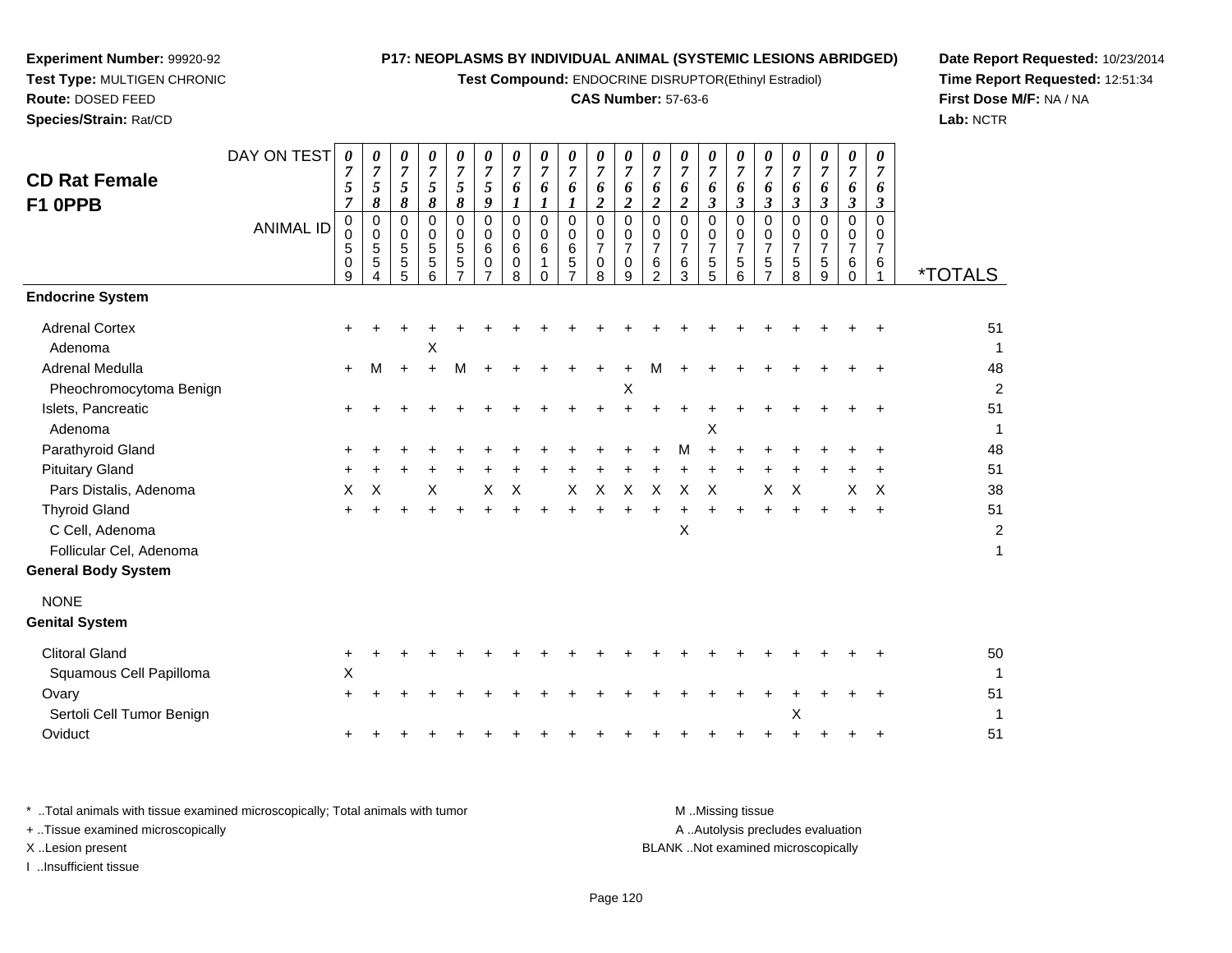**Test Compound:** ENDOCRINE DISRUPTOR(Ethinyl Estradiol)

## **CAS Number:** 57-63-6

**Date Report Requested:** 10/23/2014**Time Report Requested:** 12:51:34**First Dose M/F:** NA / NA**Lab:** NCTR

| <b>CD Rat Female</b><br>F1 OPPB | DAY ON TEST<br><b>ANIMAL ID</b> | 0<br>$\overline{7}$<br>5<br>$\overline{7}$<br>0<br>$\mathbf 0$<br>5<br>0<br>9 | 0<br>7<br>5<br>8<br>0<br>$\mathbf 0$<br>5<br>5 | 0<br>$\overline{7}$<br>5<br>8<br>$\mathbf 0$<br>$\mathbf 0$<br>$\sqrt{5}$<br>5<br>5 | 0<br>$\boldsymbol{7}$<br>5<br>8<br>$\Omega$<br>0<br>5<br>5<br>6 | 0<br>$\overline{7}$<br>5<br>8<br>$\Omega$<br>0<br>5<br>5<br>$\overline{7}$ | 0<br>$\boldsymbol{7}$<br>5<br>9<br>$\mathbf 0$<br>0<br>6<br>0<br>7 | 0<br>7<br>6<br>1<br>$\Omega$<br>$\Omega$<br>6<br>$\mathbf 0$<br>8 | 0<br>$\overline{7}$<br>6<br>$\mathbf 0$<br>0<br>6<br>1<br>0 | $\overline{7}$<br>6<br>$\mathbf 0$<br>0<br>6<br>5<br>$\overline{7}$ | 0<br>$\overline{7}$<br>6<br>$\overline{c}$<br>$\Omega$<br>0<br>$\overline{7}$<br>$\mathbf 0$<br>8 | 0<br>7<br>6<br>$\overline{\mathbf{2}}$<br>$\mathbf 0$<br>0<br>$\overline{7}$<br>0<br>9 | 0<br>$\overline{7}$<br>6<br>$\boldsymbol{2}$<br>$\Omega$<br>0<br>$\overline{7}$<br>6<br>$\overline{2}$ | 0<br>$\overline{7}$<br>6<br>$\overline{2}$<br>$\mathbf 0$<br>0<br>$\overline{7}$<br>6<br>3 | 0<br>$\overline{7}$<br>6<br>3<br>0<br>0<br>$\overline{7}$<br>5<br>5 | 0<br>$\overline{7}$<br>6<br>$\boldsymbol{\beta}$<br>$\mathbf 0$<br>0<br>$\overline{7}$<br>$\mathbf 5$<br>6 | 0<br>$\boldsymbol{7}$<br>6<br>3<br>$\mathbf 0$<br>0<br>7<br>5<br>7 | 0<br>$\overline{7}$<br>6<br>$\boldsymbol{\beta}$<br>$\Omega$<br>0<br>$\overline{7}$<br>5<br>8 | 0<br>$\overline{7}$<br>6<br>3<br>$\Omega$<br>0<br>7<br>$\sqrt{5}$<br>9 | 0<br>$\overline{7}$<br>6<br>$\boldsymbol{\beta}$<br>$\Omega$<br>0<br>$\boldsymbol{7}$<br>6<br>$\mathbf 0$ | 0<br>6<br>3<br>$\Omega$<br>$\overline{7}$<br>6 | <i><b>*TOTALS</b></i> |
|---------------------------------|---------------------------------|-------------------------------------------------------------------------------|------------------------------------------------|-------------------------------------------------------------------------------------|-----------------------------------------------------------------|----------------------------------------------------------------------------|--------------------------------------------------------------------|-------------------------------------------------------------------|-------------------------------------------------------------|---------------------------------------------------------------------|---------------------------------------------------------------------------------------------------|----------------------------------------------------------------------------------------|--------------------------------------------------------------------------------------------------------|--------------------------------------------------------------------------------------------|---------------------------------------------------------------------|------------------------------------------------------------------------------------------------------------|--------------------------------------------------------------------|-----------------------------------------------------------------------------------------------|------------------------------------------------------------------------|-----------------------------------------------------------------------------------------------------------|------------------------------------------------|-----------------------|
| <b>Uterus</b>                   |                                 | $\ddot{}$                                                                     | ÷.                                             | $\ddot{}$                                                                           | $\ddot{}$                                                       |                                                                            |                                                                    |                                                                   | ÷.                                                          |                                                                     | ÷                                                                                                 | $\ddot{}$                                                                              |                                                                                                        | +                                                                                          | ÷                                                                   | $\div$                                                                                                     | ÷.                                                                 | $\ddot{}$                                                                                     | +                                                                      | ÷                                                                                                         | $\ddot{}$                                      | 51                    |
| Endometrium, Adenoma            |                                 |                                                                               |                                                |                                                                                     |                                                                 |                                                                            |                                                                    |                                                                   |                                                             |                                                                     |                                                                                                   |                                                                                        |                                                                                                        |                                                                                            |                                                                     |                                                                                                            |                                                                    |                                                                                               |                                                                        |                                                                                                           |                                                |                       |
| Polyp Stromal                   |                                 |                                                                               |                                                |                                                                                     |                                                                 |                                                                            |                                                                    |                                                                   |                                                             |                                                                     |                                                                                                   | Χ                                                                                      |                                                                                                        |                                                                                            |                                                                     |                                                                                                            |                                                                    |                                                                                               |                                                                        |                                                                                                           |                                                | 2                     |
| Vagina                          |                                 |                                                                               |                                                |                                                                                     |                                                                 |                                                                            |                                                                    |                                                                   |                                                             |                                                                     |                                                                                                   |                                                                                        |                                                                                                        |                                                                                            |                                                                     |                                                                                                            |                                                                    |                                                                                               |                                                                        |                                                                                                           |                                                | 51                    |
| <b>Hematopoietic System</b>     |                                 |                                                                               |                                                |                                                                                     |                                                                 |                                                                            |                                                                    |                                                                   |                                                             |                                                                     |                                                                                                   |                                                                                        |                                                                                                        |                                                                                            |                                                                     |                                                                                                            |                                                                    |                                                                                               |                                                                        |                                                                                                           |                                                |                       |
| <b>Bone Marrow</b>              |                                 | ÷                                                                             |                                                |                                                                                     |                                                                 |                                                                            |                                                                    |                                                                   |                                                             |                                                                     |                                                                                                   |                                                                                        |                                                                                                        |                                                                                            |                                                                     |                                                                                                            |                                                                    |                                                                                               |                                                                        |                                                                                                           |                                                | 51                    |
| Lymph Node                      |                                 |                                                                               |                                                |                                                                                     |                                                                 |                                                                            |                                                                    |                                                                   |                                                             |                                                                     |                                                                                                   |                                                                                        |                                                                                                        |                                                                                            |                                                                     |                                                                                                            |                                                                    |                                                                                               |                                                                        |                                                                                                           | ÷                                              | 16                    |
| Lymph Node, Mandibular          |                                 |                                                                               |                                                |                                                                                     |                                                                 |                                                                            |                                                                    |                                                                   |                                                             |                                                                     |                                                                                                   |                                                                                        |                                                                                                        |                                                                                            |                                                                     |                                                                                                            |                                                                    |                                                                                               |                                                                        |                                                                                                           |                                                | 51                    |
| Lymph Node, Mesenteric          |                                 | ÷                                                                             |                                                |                                                                                     |                                                                 |                                                                            |                                                                    |                                                                   |                                                             |                                                                     |                                                                                                   |                                                                                        |                                                                                                        |                                                                                            |                                                                     |                                                                                                            |                                                                    |                                                                                               |                                                                        |                                                                                                           |                                                | 51                    |
| Spleen                          |                                 |                                                                               |                                                |                                                                                     |                                                                 |                                                                            |                                                                    |                                                                   |                                                             |                                                                     |                                                                                                   |                                                                                        |                                                                                                        |                                                                                            |                                                                     |                                                                                                            |                                                                    |                                                                                               |                                                                        |                                                                                                           |                                                | 51                    |
| Thymus                          |                                 |                                                                               |                                                |                                                                                     |                                                                 |                                                                            |                                                                    |                                                                   |                                                             |                                                                     |                                                                                                   |                                                                                        |                                                                                                        |                                                                                            |                                                                     |                                                                                                            |                                                                    |                                                                                               |                                                                        |                                                                                                           |                                                | 51                    |
| <b>Integumentary System</b>     |                                 |                                                                               |                                                |                                                                                     |                                                                 |                                                                            |                                                                    |                                                                   |                                                             |                                                                     |                                                                                                   |                                                                                        |                                                                                                        |                                                                                            |                                                                     |                                                                                                            |                                                                    |                                                                                               |                                                                        |                                                                                                           |                                                |                       |
| Mammary Gland                   |                                 | $\ddot{}$                                                                     |                                                |                                                                                     |                                                                 |                                                                            |                                                                    |                                                                   |                                                             |                                                                     |                                                                                                   |                                                                                        |                                                                                                        |                                                                                            |                                                                     |                                                                                                            |                                                                    |                                                                                               |                                                                        |                                                                                                           |                                                | 51                    |
| Adenocarcinoma                  |                                 |                                                                               | X                                              |                                                                                     |                                                                 |                                                                            |                                                                    |                                                                   |                                                             |                                                                     |                                                                                                   |                                                                                        |                                                                                                        |                                                                                            |                                                                     |                                                                                                            |                                                                    |                                                                                               |                                                                        |                                                                                                           |                                                | 5                     |
| Adenocarcinoma, Multiple        |                                 | X                                                                             |                                                |                                                                                     |                                                                 |                                                                            |                                                                    |                                                                   |                                                             |                                                                     |                                                                                                   |                                                                                        |                                                                                                        | Χ                                                                                          |                                                                     |                                                                                                            |                                                                    |                                                                                               |                                                                        |                                                                                                           |                                                | 3                     |
| Fibroadenoma                    |                                 |                                                                               |                                                |                                                                                     |                                                                 |                                                                            | X                                                                  |                                                                   | X                                                           |                                                                     |                                                                                                   | X                                                                                      |                                                                                                        |                                                                                            |                                                                     |                                                                                                            |                                                                    |                                                                                               |                                                                        | X                                                                                                         | $\mathsf{X}$                                   | 18                    |
| Fibroadenoma, Multiple          |                                 |                                                                               | X.                                             | $\mathsf{X}$                                                                        | $\times$                                                        |                                                                            |                                                                    |                                                                   |                                                             |                                                                     |                                                                                                   |                                                                                        |                                                                                                        |                                                                                            |                                                                     |                                                                                                            |                                                                    |                                                                                               | X                                                                      |                                                                                                           |                                                | 14                    |
| Skin                            |                                 | $\ddot{}$                                                                     |                                                |                                                                                     |                                                                 |                                                                            |                                                                    |                                                                   |                                                             |                                                                     |                                                                                                   |                                                                                        |                                                                                                        |                                                                                            |                                                                     |                                                                                                            |                                                                    |                                                                                               |                                                                        |                                                                                                           | ÷                                              | 51                    |
| Sebaceous GI, Carcinoma         |                                 |                                                                               |                                                |                                                                                     |                                                                 |                                                                            |                                                                    |                                                                   |                                                             |                                                                     |                                                                                                   |                                                                                        |                                                                                                        |                                                                                            |                                                                     |                                                                                                            |                                                                    |                                                                                               |                                                                        |                                                                                                           |                                                |                       |
| Squamous Cell Papilloma         |                                 |                                                                               |                                                |                                                                                     |                                                                 |                                                                            |                                                                    |                                                                   |                                                             |                                                                     |                                                                                                   | Χ                                                                                      |                                                                                                        |                                                                                            |                                                                     |                                                                                                            |                                                                    |                                                                                               |                                                                        |                                                                                                           |                                                | 1                     |
| <b>Musculoskeletal System</b>   |                                 |                                                                               |                                                |                                                                                     |                                                                 |                                                                            |                                                                    |                                                                   |                                                             |                                                                     |                                                                                                   |                                                                                        |                                                                                                        |                                                                                            |                                                                     |                                                                                                            |                                                                    |                                                                                               |                                                                        |                                                                                                           |                                                |                       |

\* ..Total animals with tissue examined microscopically; Total animals with tumor **M** ...Missing tissue M ...Missing tissue

+ ..Tissue examined microscopically

**Experiment Number:** 99920-92**Test Type:** MULTIGEN CHRONIC

**Route:** DOSED FEED**Species/Strain:** Rat/CD

I ..Insufficient tissue

A ..Autolysis precludes evaluation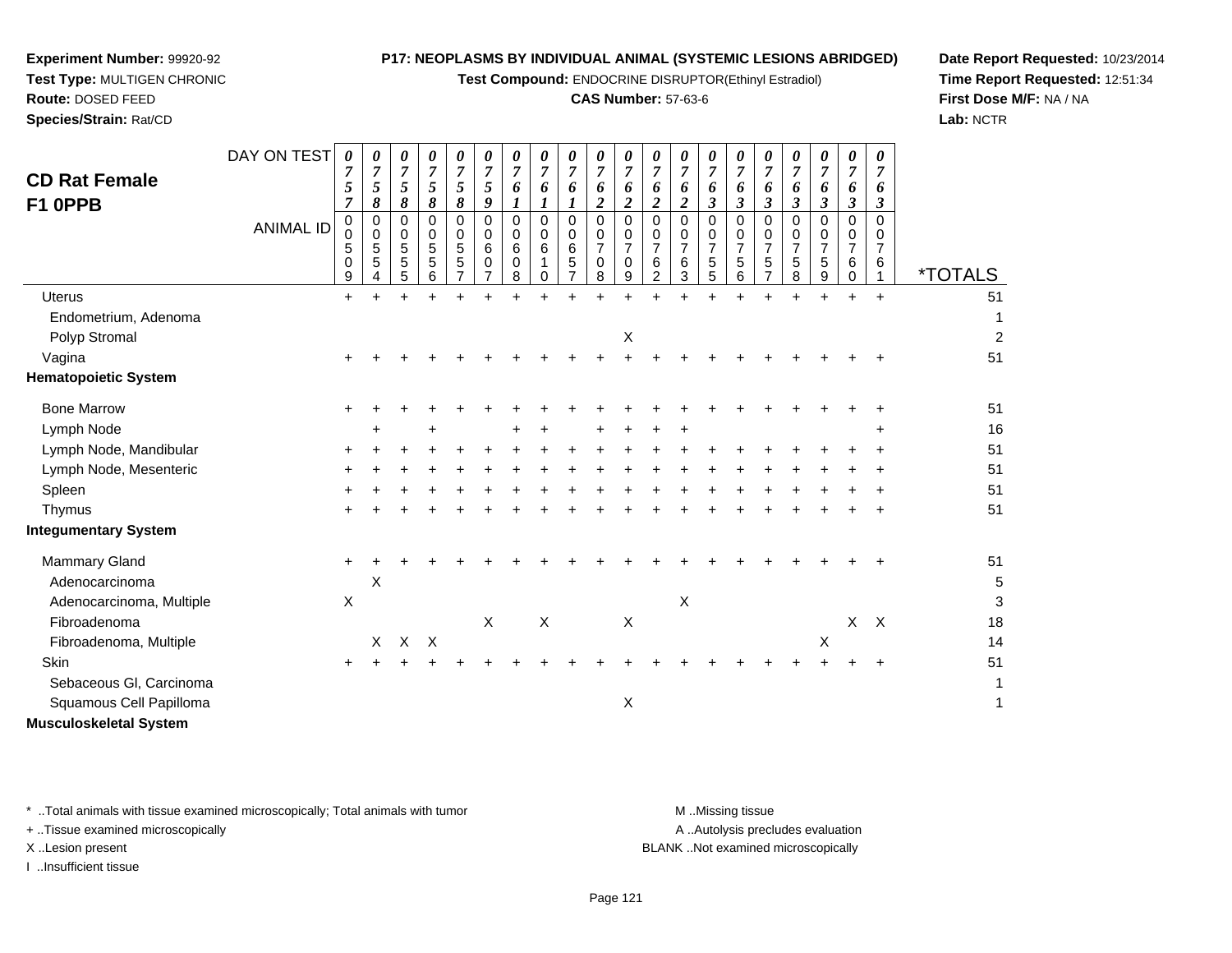**Test Compound:** ENDOCRINE DISRUPTOR(Ethinyl Estradiol)

## **CAS Number:** 57-63-6

**Date Report Requested:** 10/23/2014**Time Report Requested:** 12:51:34**First Dose M/F:** NA / NA**Lab:** NCTR

**Experiment Number:** 99920-92

**Species/Strain:** Rat/CD

| <b>CD Rat Female</b><br>F1 OPPB                                | DAY ON TEST      | $\boldsymbol{\theta}$<br>$\overline{7}$<br>$\sqrt{5}$<br>$\overline{7}$<br>$\pmb{0}$ | 0<br>$\boldsymbol{7}$<br>5<br>8<br>0 | 0<br>$\boldsymbol{7}$<br>5<br>$\pmb{8}$<br>$\mathbf 0$ | 0<br>$\overline{7}$<br>5<br>8<br>$\pmb{0}$ | 0<br>$\boldsymbol{7}$<br>$\mathfrak{s}$<br>$\pmb{8}$<br>$\pmb{0}$ | 0<br>$\boldsymbol{7}$<br>5<br>9<br>$\mathbf 0$ | 0<br>$\boldsymbol{7}$<br>6<br>$\boldsymbol{l}$<br>$\pmb{0}$ | 0<br>$\overline{7}$<br>6<br>$\boldsymbol{l}$<br>0 | 0<br>$\overline{7}$<br>6<br>$\boldsymbol{l}$<br>$\mathbf 0$ | 0<br>$\overline{7}$<br>6<br>$\boldsymbol{2}$<br>$\pmb{0}$ | 0<br>$\overline{7}$<br>6<br>$\overline{c}$<br>$\mathbf 0$ | 0<br>$\overline{7}$<br>6<br>$\overline{2}$<br>$\mathbf 0$ | 0<br>$\overline{7}$<br>6<br>$\overline{\mathbf{c}}$<br>$\pmb{0}$ | $\pmb{\theta}$<br>$\overline{7}$<br>6<br>$\boldsymbol{\beta}$<br>$\mathbf 0$ | 0<br>$\overline{7}$<br>6<br>$\boldsymbol{\beta}$<br>0 | 0<br>$\overline{7}$<br>6<br>$\boldsymbol{\beta}$<br>$\mathbf 0$ | 0<br>$\overline{7}$<br>6<br>$\mathfrak{z}$<br>$\pmb{0}$ | 0<br>$\overline{7}$<br>6<br>$\boldsymbol{\beta}$<br>$\mathbf 0$ | 0<br>$\overline{7}$<br>6<br>$\boldsymbol{\beta}$<br>0 | $\boldsymbol{\theta}$<br>$\overline{7}$<br>6<br>$\mathfrak{z}$<br>0 |                       |
|----------------------------------------------------------------|------------------|--------------------------------------------------------------------------------------|--------------------------------------|--------------------------------------------------------|--------------------------------------------|-------------------------------------------------------------------|------------------------------------------------|-------------------------------------------------------------|---------------------------------------------------|-------------------------------------------------------------|-----------------------------------------------------------|-----------------------------------------------------------|-----------------------------------------------------------|------------------------------------------------------------------|------------------------------------------------------------------------------|-------------------------------------------------------|-----------------------------------------------------------------|---------------------------------------------------------|-----------------------------------------------------------------|-------------------------------------------------------|---------------------------------------------------------------------|-----------------------|
|                                                                | <b>ANIMAL ID</b> | 0<br>5<br>0<br>$\boldsymbol{9}$                                                      | $\mathbf 0$<br>$\sqrt{5}$<br>5<br>4  | $\pmb{0}$<br>$\overline{5}$<br>5<br>5                  | $\mathbf 0$<br>5<br>$\overline{5}$<br>6    | $\mathbf 0$<br>$\,$ 5 $\,$<br>$\sqrt{5}$<br>7                     | $\pmb{0}$<br>6<br>0<br>$\overline{7}$          | 0<br>6<br>0<br>8                                            | 0<br>6<br>0                                       | $\pmb{0}$<br>$\,6\,$<br>$\overline{5}$<br>$\overline{7}$    | 0<br>$\overline{7}$<br>$\mathbf 0$<br>8                   | $\mathbf 0$<br>$\overline{7}$<br>0<br>9                   | $\mathbf 0$<br>$\overline{7}$<br>6<br>$\overline{2}$      | 0<br>$\overline{7}$<br>6<br>$\overline{3}$                       | $\mathbf 0$<br>$\overline{7}$<br>5<br>5                                      | 0<br>$\overline{7}$<br>5<br>6                         | 0<br>$\overline{7}$<br>5<br>$\overline{7}$                      | 0<br>$\overline{7}$<br>5<br>8                           | $\mathbf 0$<br>$\overline{7}$<br>5<br>9                         | 0<br>7<br>6<br>0                                      | 0<br>$\overline{7}$<br>6<br>$\mathbf{1}$                            | <i><b>*TOTALS</b></i> |
| Bone, Femur<br><b>Skeletal Muscle</b><br><b>Nervous System</b> |                  | $\ddot{}$                                                                            | $+$                                  | $+$                                                    | $+$                                        | $\ddot{}$                                                         | $+$                                            | ÷.                                                          | $+$                                               | $\ddot{}$                                                   | $+$                                                       | $+$                                                       | $\ddot{}$                                                 | $\ddot{}$                                                        | $+$                                                                          | $\ddot{}$                                             | +                                                               | $+$                                                     | $\ddot{}$                                                       | $+$                                                   | $\ddot{}$                                                           | 51<br>1               |
| Brain, Brain Stem                                              |                  |                                                                                      |                                      |                                                        |                                            |                                                                   |                                                |                                                             |                                                   |                                                             |                                                           |                                                           |                                                           |                                                                  |                                                                              |                                                       |                                                                 |                                                         |                                                                 |                                                       |                                                                     | 51                    |
| Brain, Cerebellum                                              |                  |                                                                                      |                                      |                                                        |                                            |                                                                   |                                                |                                                             |                                                   |                                                             |                                                           |                                                           |                                                           |                                                                  |                                                                              |                                                       |                                                                 |                                                         |                                                                 |                                                       |                                                                     | 51                    |
| Brain, Cerebrum<br>Granular Cell Tumor Benign                  |                  |                                                                                      |                                      |                                                        |                                            |                                                                   |                                                |                                                             |                                                   |                                                             |                                                           |                                                           |                                                           |                                                                  |                                                                              |                                                       |                                                                 |                                                         |                                                                 |                                                       | $\ddot{}$                                                           | 51<br>1               |
| Peripheral Nerve<br>Spinal Cord                                |                  |                                                                                      |                                      |                                                        |                                            |                                                                   |                                                |                                                             |                                                   |                                                             |                                                           |                                                           |                                                           |                                                                  |                                                                              |                                                       |                                                                 |                                                         |                                                                 |                                                       |                                                                     | 1<br>$\mathbf 0$      |
| <b>Respiratory System</b>                                      |                  |                                                                                      |                                      |                                                        |                                            |                                                                   |                                                |                                                             |                                                   |                                                             |                                                           |                                                           |                                                           |                                                                  |                                                                              |                                                       |                                                                 |                                                         |                                                                 |                                                       |                                                                     |                       |
| Lung                                                           |                  |                                                                                      |                                      |                                                        |                                            |                                                                   |                                                |                                                             |                                                   |                                                             |                                                           |                                                           |                                                           |                                                                  |                                                                              |                                                       |                                                                 |                                                         |                                                                 |                                                       |                                                                     | 51                    |
| Nose                                                           |                  |                                                                                      |                                      |                                                        |                                            |                                                                   |                                                |                                                             |                                                   |                                                             |                                                           |                                                           |                                                           |                                                                  |                                                                              |                                                       |                                                                 |                                                         |                                                                 |                                                       |                                                                     | 51                    |
| Trachea<br><b>Special Senses System</b>                        |                  |                                                                                      |                                      |                                                        |                                            |                                                                   |                                                |                                                             |                                                   |                                                             |                                                           |                                                           |                                                           |                                                                  |                                                                              |                                                       |                                                                 |                                                         |                                                                 |                                                       |                                                                     | 51                    |
|                                                                |                  |                                                                                      |                                      |                                                        |                                            |                                                                   |                                                |                                                             |                                                   |                                                             |                                                           |                                                           |                                                           |                                                                  |                                                                              |                                                       |                                                                 |                                                         |                                                                 |                                                       |                                                                     |                       |
| Eye                                                            |                  |                                                                                      |                                      |                                                        |                                            |                                                                   |                                                |                                                             |                                                   |                                                             |                                                           |                                                           |                                                           |                                                                  |                                                                              |                                                       |                                                                 |                                                         |                                                                 |                                                       |                                                                     | 51                    |
| <b>Harderian Gland</b><br><b>Urinary System</b>                |                  | +                                                                                    |                                      |                                                        |                                            |                                                                   |                                                |                                                             |                                                   |                                                             |                                                           |                                                           |                                                           |                                                                  |                                                                              |                                                       |                                                                 |                                                         |                                                                 |                                                       | $\ddot{}$                                                           | 51                    |
| Kidney                                                         |                  |                                                                                      |                                      |                                                        |                                            |                                                                   |                                                |                                                             |                                                   |                                                             |                                                           |                                                           |                                                           |                                                                  |                                                                              |                                                       |                                                                 |                                                         |                                                                 |                                                       |                                                                     | 51                    |
| <b>Urinary Bladder</b><br><b>SYSTEMIC LESIONS</b>              |                  |                                                                                      |                                      |                                                        |                                            |                                                                   |                                                |                                                             |                                                   |                                                             |                                                           |                                                           |                                                           |                                                                  |                                                                              |                                                       |                                                                 |                                                         |                                                                 |                                                       |                                                                     | 51                    |

\* ..Total animals with tissue examined microscopically; Total animals with tumor **M** . Missing tissue M ..Missing tissue

+ ..Tissue examined microscopically

I ..Insufficient tissue

A ..Autolysis precludes evaluation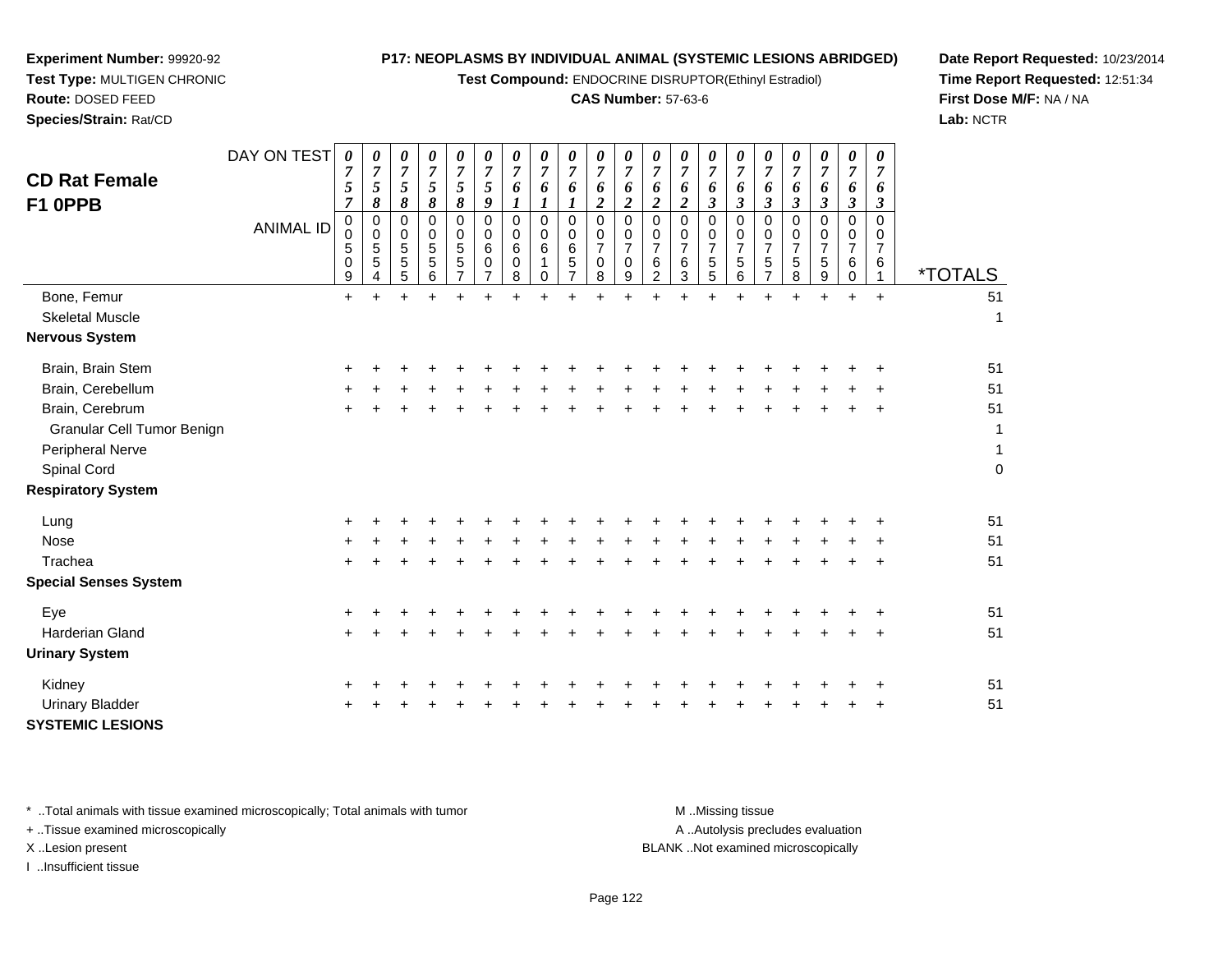**Test Compound:** ENDOCRINE DISRUPTOR(Ethinyl Estradiol)

## **CAS Number:** 57-63-6

 $\ddot{+}$ 

<sup>+</sup> <sup>+</sup> <sup>+</sup> <sup>+</sup> <sup>+</sup> <sup>+</sup> <sup>+</sup> <sup>+</sup> <sup>+</sup> <sup>+</sup> <sup>+</sup> <sup>+</sup> <sup>+</sup> <sup>+</sup> <sup>+</sup> <sup>+</sup> <sup>+</sup> <sup>+</sup> <sup>+</sup> <sup>51</sup>

 $+$ 

\*TOTALS

**Date Report Requested:** 10/23/2014**Time Report Requested:** 12:51:34**First Dose M/F:** NA / NA**Lab:** NCTR

| Species/Strain: Rat/CD |             |                       |                       |                       |                       |                       |   |                |   |   |   |        |                       |          |                       |                       |   |   |                      |                       |   |
|------------------------|-------------|-----------------------|-----------------------|-----------------------|-----------------------|-----------------------|---|----------------|---|---|---|--------|-----------------------|----------|-----------------------|-----------------------|---|---|----------------------|-----------------------|---|
|                        | DAY ON TEST | $\boldsymbol{\theta}$ | $\boldsymbol{\theta}$ | $\boldsymbol{\theta}$ | $\boldsymbol{\theta}$ | $\boldsymbol{\theta}$ | U | 0              | 0 | 0 | U | 0      | $\boldsymbol{\theta}$ | $\theta$ | $\boldsymbol{\theta}$ | $\boldsymbol{\theta}$ | U | U | 0                    | $\boldsymbol{\theta}$ |   |
| <b>CD Rat Female</b>   |             |                       |                       | е                     |                       | −                     |   | $\overline{ }$ |   |   |   | P,     | −                     |          | −                     |                       | , |   |                      |                       |   |
|                        |             | ັ                     | ູ                     | C                     | ູ                     |                       | C | o              | o | 6 | O | o      | o                     | o        | o                     | o                     | 0 | o | O                    | o                     |   |
| F1 0PPB                |             |                       | o                     | 8                     | 8                     | 8                     |   |                |   |   |   | ി<br>◢ | ∠                     | ◢        |                       |                       |   | J | $\ddot{\phantom{0}}$ |                       |   |
|                        |             |                       |                       | 0                     |                       | 0                     |   |                |   | 0 |   | 0      | 0                     |          |                       |                       |   |   |                      |                       |   |
|                        | ANIMAL ID   | U                     |                       | 0                     |                       | J.                    |   |                |   | 0 |   | 0      | υ                     |          | 0                     |                       |   |   |                      |                       |   |
|                        |             | đ                     | 5                     | 5                     | 5                     | 5.                    | 6 | 6              | 6 | 6 |   |        |                       |          |                       |                       |   |   |                      |                       |   |
|                        |             |                       | 5                     | 5                     | 5                     | 5                     |   |                |   | 5 |   | 0      | 6                     | 6        | 5                     | 5                     | 5 | 5 | ა                    | 6                     | 6 |
|                        |             | 9                     |                       | $\mathbf{b}$          | 6                     |                       |   | 8              |   |   |   | 9      |                       |          | ∽<br>÷.               |                       |   | 8 | 9                    |                       |   |

 $+$ 

 $\ddot{+}$ 

 $\ddot{+}$ 

 $\ddot{+}$ 

 $+$ 

Multiple Organn  $+$ 

**Experiment Number:** 99920-92**Test Type:** MULTIGEN CHRONIC

**Route:** DOSED FEED

\* ..Total animals with tissue examined microscopically; Total animals with tumor **M** ...Missing tissue M ...Missing tissue

+ ..Tissue examined microscopically

I ..Insufficient tissue

A .. Autolysis precludes evaluation X ..Lesion present BLANK ..Not examined microscopically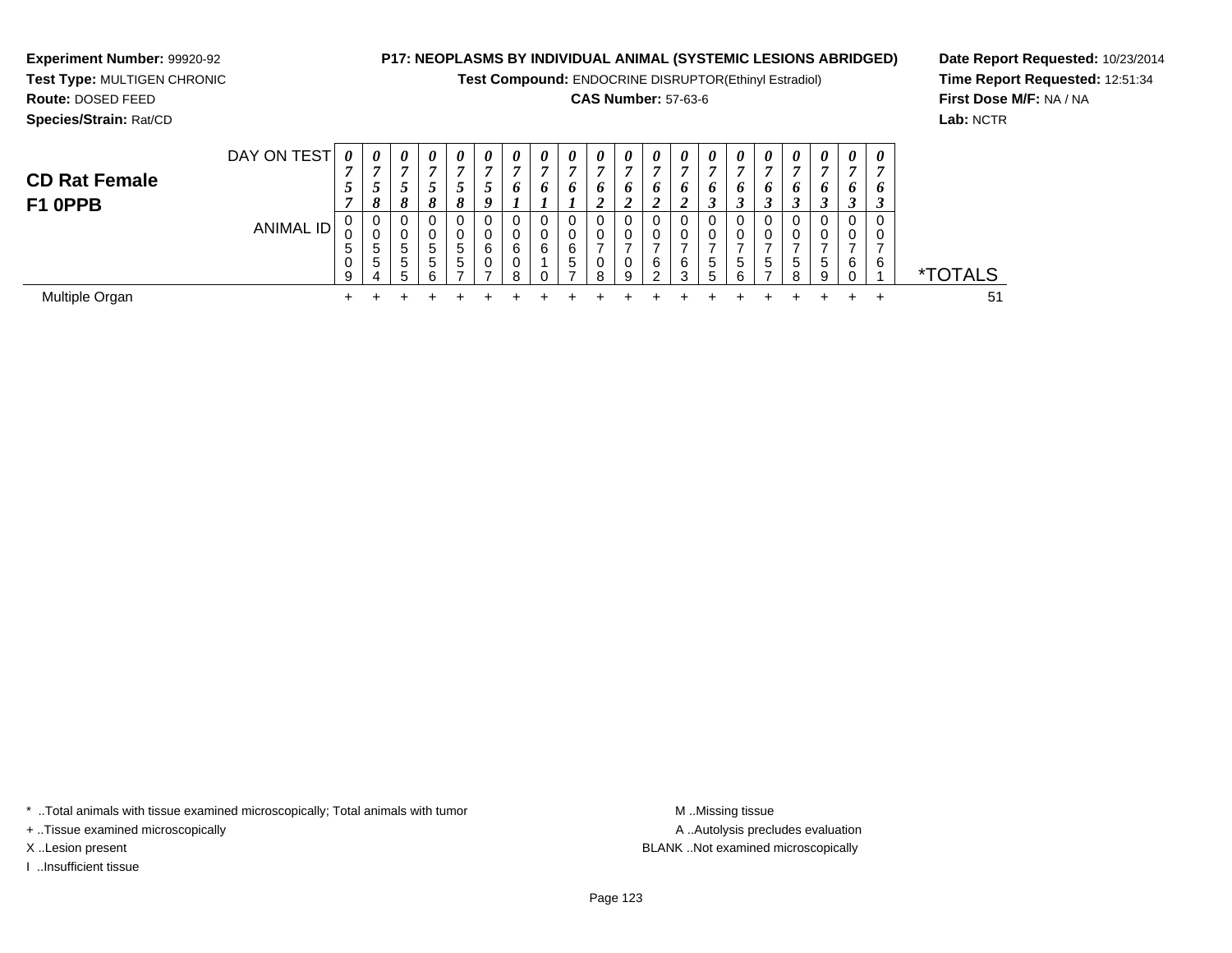**Test Compound:** ENDOCRINE DISRUPTOR(Ethinyl Estradiol)

#### **CAS Number:** 57-63-6

**Date Report Requested:** 10/23/2014**Time Report Requested:** 12:51:34**First Dose M/F:** NA / NA**Lab:** NCTR

|                                    | DAY ON TEST      | 0                                        | 0                        | 0                     | 0<br>$\mathfrak{s}$        | $\boldsymbol{\theta}$ | 0                                  | $\boldsymbol{\theta}$ | 0              | 0                             | $\boldsymbol{\theta}$ | 0                | 0              | 0                                | 0<br>6                   | 0                       | $\boldsymbol{\theta}$    | 0                | 0                     | $\boldsymbol{\theta}$<br>$\boldsymbol{7}$ | 0<br>$\overline{7}$        | $\overline{7}$   | 0                                  | 0                                    | 0<br>$\overline{7}$          | 0<br>$\overline{7}$   | 0<br>$\overline{7}$        | $\boldsymbol{\theta}$ | $\boldsymbol{\theta}$          | 0<br>$\overline{7}$ | 0<br>$\overline{7}$ | 0<br>7               |
|------------------------------------|------------------|------------------------------------------|--------------------------|-----------------------|----------------------------|-----------------------|------------------------------------|-----------------------|----------------|-------------------------------|-----------------------|------------------|----------------|----------------------------------|--------------------------|-------------------------|--------------------------|------------------|-----------------------|-------------------------------------------|----------------------------|------------------|------------------------------------|--------------------------------------|------------------------------|-----------------------|----------------------------|-----------------------|--------------------------------|---------------------|---------------------|----------------------|
| <b>CD Rat Female</b>               |                  | $\boldsymbol{\beta}$<br>$\boldsymbol{4}$ | $\boldsymbol{4}$<br>6    | $\boldsymbol{4}$<br>9 | $\pmb{\theta}$             | $\sqrt{5}$<br>6       | $\mathfrak{H}$<br>$\boldsymbol{9}$ | 5<br>9                | 6<br>0         | $\pmb{6}$<br>$\boldsymbol{2}$ | 6<br>$\boldsymbol{4}$ | 6<br>4           | 6<br>5         | 6<br>6                           | 6                        | 6<br>$\overline{7}$     | 6<br>8                   | 6<br>8           | 6<br>9                | $\boldsymbol{\theta}$                     | $\boldsymbol{\theta}$      | $\boldsymbol{l}$ | $\boldsymbol{7}$<br>$\overline{2}$ | $\boldsymbol{7}$<br>$\boldsymbol{2}$ | $\boldsymbol{\beta}$         | $\boldsymbol{\beta}$  | $\boldsymbol{4}$           | $\boldsymbol{7}$<br>5 | $\boldsymbol{7}$<br>$\sqrt{5}$ | 5                   | 5                   | 5                    |
| F1 2PPB                            |                  | 9                                        | $\pmb{8}$                | $\boldsymbol{g}$      | $\boldsymbol{4}$           | $\boldsymbol{\beta}$  | $\boldsymbol{4}$                   | 5                     | $\overline{2}$ | $\boldsymbol{4}$              | $\boldsymbol{\beta}$  | $\boldsymbol{4}$ | $\overline{c}$ | $\overline{7}$                   | $\overline{7}$           | $\pmb{8}$               | 4                        | 6                | $\boldsymbol{l}$      | $\boldsymbol{2}$                          | $\mathfrak{s}$             | $\boldsymbol{2}$ | $\pmb{8}$                          | 9                                    | $\boldsymbol{\theta}$        | $\boldsymbol{g}$      | $\overline{7}$             | 6                     | 6                              | 6                   | 6                   | 7                    |
|                                    | <b>ANIMAL ID</b> | $\pmb{0}$                                | $\pmb{0}$<br>$\mathbf 0$ | $\mathbf 0$<br>0      | $\mathbf 0$<br>$\mathbf 0$ | $\pmb{0}$<br>0        | $\mathbf 0$<br>0                   | $\mathbf 0$<br>0      | 0<br>0         | $\mathbf 0$<br>$\mathbf 0$    | $\mathbf 0$<br>0      | $\mathbf 0$<br>0 | 0<br>0         | 0<br>$\pmb{0}$                   | $\mathbf 0$<br>$\pmb{0}$ | 0<br>0                  | $\mathbf 0$<br>$\pmb{0}$ | 0<br>0           | 0<br>0                | $\mathbf 0$<br>$\pmb{0}$                  | $\mathbf 0$<br>$\mathbf 0$ | $\mathbf 0$<br>0 | $\mathbf 0$<br>0                   | $\mathbf 0$<br>$\mathbf 0$           | $\mathbf 0$<br>0             | $\mathbf 0$<br>0      | $\mathbf 0$<br>$\mathbf 0$ | 0<br>0                | $\mathbf 0$<br>$\mathbf 0$     | 0<br>$\Omega$       | 0<br>$\Omega$       | $\Omega$<br>$\Omega$ |
|                                    |                  | 0                                        | $\mathbf 0$              | $\mathsf{O}\xspace$   | $\mathbf 0$                | 1                     | 1                                  | $\mathbf{1}$          | $\mathbf{1}$   | $\overline{1}$                | $\overline{1}$        | 1                | $\overline{c}$ | $\overline{2}$                   | $\overline{2}$           | $\overline{2}$          | $\overline{2}$           | $\boldsymbol{2}$ | $\overline{2}$        | $\overline{3}$                            | $\sqrt{3}$                 | $\sqrt{3}$       | $\sqrt{3}$                         | $\overline{3}$                       | $\mathbf{3}$                 | $\sqrt{3}$            | $\sqrt{3}$                 | 4                     | 4                              | 4                   |                     |                      |
|                                    |                  | $\frac{2}{3}$                            | $\sqrt{5}$               | 6                     | $\,6$<br>Δ                 | $\mathbf 0$           | $\sqrt{3}$                         | 3                     | 5              | $\,6$<br>9                    | $9\,$<br>4            | 9<br>∩           | 0<br>9         | $\overline{a}$<br>$\overline{7}$ | $\frac{2}{9}$            | $\,$ 5 $\,$<br>$\Omega$ | $\,6\,$<br>$\Omega$      | $\,6\,$          | $\boldsymbol{7}$<br>9 | $\pmb{0}$<br>6                            | 0                          | 1<br>6           | $\sqrt{5}$<br>3                    | 4<br>$\overline{2}$                  | $\overline{\mathbf{4}}$<br>9 | $\boldsymbol{7}$<br>9 | 9                          | $\pmb{0}$<br>8        | $\mathbf 0$<br>9               |                     |                     | 6<br>$\sqrt{ }$      |
| <b>Alimentary System</b>           |                  |                                          |                          |                       |                            |                       |                                    |                       |                |                               |                       |                  |                |                                  |                          |                         |                          |                  |                       |                                           |                            |                  |                                    |                                      |                              |                       |                            |                       |                                |                     |                     |                      |
| Esophagus                          |                  |                                          |                          |                       |                            |                       |                                    |                       |                |                               |                       |                  |                |                                  |                          |                         |                          |                  |                       |                                           |                            |                  |                                    |                                      |                              |                       |                            |                       |                                |                     |                     |                      |
| Intestine Large, Cecum             |                  |                                          |                          |                       |                            |                       |                                    |                       |                |                               |                       |                  |                |                                  |                          |                         |                          |                  |                       |                                           |                            |                  |                                    |                                      |                              |                       |                            |                       |                                |                     |                     |                      |
| Intestine Large, Colon             |                  |                                          |                          |                       |                            |                       |                                    |                       |                |                               |                       |                  |                |                                  |                          |                         |                          |                  |                       |                                           |                            |                  |                                    |                                      |                              |                       |                            |                       |                                |                     |                     |                      |
| Intestine Large, Rectum            |                  |                                          |                          |                       |                            |                       |                                    |                       |                |                               |                       |                  |                |                                  |                          |                         |                          |                  |                       |                                           |                            |                  |                                    |                                      |                              |                       |                            |                       |                                |                     |                     |                      |
| Leiomyosarcoma, Metastatic, Uterus |                  |                                          |                          |                       |                            |                       |                                    |                       | X              |                               |                       |                  |                |                                  |                          |                         |                          |                  |                       |                                           |                            |                  |                                    |                                      |                              |                       |                            |                       |                                |                     |                     |                      |
| Intestine Small, Duodenum          |                  |                                          |                          |                       |                            |                       |                                    |                       |                |                               |                       |                  |                |                                  |                          |                         |                          |                  |                       |                                           |                            |                  |                                    |                                      |                              |                       |                            |                       |                                |                     |                     |                      |
| Intestine Small, Ileum             |                  |                                          |                          |                       |                            |                       |                                    |                       |                |                               |                       |                  |                |                                  |                          |                         |                          |                  |                       |                                           |                            |                  |                                    |                                      |                              |                       |                            |                       |                                |                     |                     |                      |
| Intestine Small, Jejunum           |                  |                                          |                          |                       |                            |                       |                                    |                       |                |                               |                       |                  |                |                                  |                          |                         |                          |                  |                       |                                           |                            |                  |                                    |                                      |                              |                       |                            |                       |                                |                     |                     |                      |
| Liver                              |                  |                                          |                          |                       |                            |                       |                                    |                       |                |                               |                       |                  |                |                                  |                          |                         |                          |                  |                       |                                           |                            |                  |                                    |                                      |                              |                       |                            |                       |                                |                     |                     |                      |
| Hepatocellular Adenoma             |                  |                                          |                          |                       |                            |                       |                                    |                       |                |                               |                       |                  |                |                                  |                          |                         |                          |                  |                       |                                           |                            |                  |                                    |                                      |                              |                       |                            |                       |                                |                     |                     |                      |
| Mesentery                          |                  |                                          |                          |                       |                            |                       |                                    |                       | $\ddot{}$      |                               |                       |                  |                |                                  |                          |                         |                          |                  |                       |                                           |                            | $\ddot{}$        |                                    |                                      |                              |                       |                            |                       |                                |                     |                     |                      |
| Leiomyosarcoma, Metastatic, Uterus |                  |                                          |                          |                       |                            |                       |                                    |                       | $\mathsf X$    |                               |                       |                  |                |                                  |                          |                         |                          |                  |                       |                                           |                            |                  |                                    |                                      |                              |                       |                            |                       |                                |                     |                     |                      |
| Oral Mucosa                        |                  |                                          |                          |                       |                            |                       |                                    |                       |                |                               |                       |                  |                |                                  |                          |                         |                          |                  |                       | $\ddot{}$                                 |                            |                  |                                    |                                      |                              |                       |                            |                       |                                |                     |                     |                      |
| Squamous Cell Carcinoma            |                  |                                          |                          |                       |                            |                       |                                    |                       |                |                               |                       |                  |                |                                  |                          |                         |                          |                  |                       | X                                         |                            |                  |                                    |                                      |                              |                       |                            |                       |                                |                     |                     |                      |
| Pancreas                           |                  |                                          |                          |                       |                            |                       |                                    |                       |                |                               |                       |                  |                |                                  |                          |                         |                          |                  |                       |                                           |                            |                  |                                    |                                      |                              |                       |                            |                       |                                |                     |                     |                      |
| Acinar Cell, Adenoma               |                  |                                          |                          |                       |                            |                       |                                    |                       |                |                               |                       |                  |                |                                  |                          |                         |                          |                  |                       |                                           |                            |                  |                                    |                                      |                              |                       |                            |                       |                                |                     |                     |                      |
| Salivary Glands                    |                  |                                          |                          |                       |                            |                       |                                    |                       |                |                               |                       |                  |                |                                  |                          |                         |                          |                  |                       |                                           |                            |                  |                                    |                                      |                              |                       |                            |                       |                                |                     |                     |                      |
| Stomach, Forestomach               |                  |                                          |                          |                       |                            |                       |                                    |                       |                |                               |                       |                  |                |                                  |                          |                         |                          |                  |                       |                                           |                            |                  |                                    |                                      |                              |                       |                            |                       |                                |                     |                     |                      |
| Stomach, Glandular                 |                  |                                          |                          |                       |                            |                       |                                    |                       |                |                               |                       |                  |                |                                  |                          |                         |                          |                  |                       |                                           |                            |                  |                                    |                                      |                              |                       |                            |                       |                                |                     |                     |                      |
| <b>Cardiovascular System</b>       |                  |                                          |                          |                       |                            |                       |                                    |                       |                |                               |                       |                  |                |                                  |                          |                         |                          |                  |                       |                                           |                            |                  |                                    |                                      |                              |                       |                            |                       |                                |                     |                     |                      |
| <b>Blood Vessel</b>                |                  | ÷                                        |                          |                       |                            |                       |                                    |                       |                |                               |                       |                  |                |                                  |                          |                         |                          |                  |                       |                                           |                            |                  |                                    |                                      |                              |                       |                            |                       |                                |                     |                     |                      |
|                                    |                  |                                          |                          |                       |                            |                       |                                    |                       |                |                               |                       |                  |                |                                  |                          |                         |                          |                  |                       |                                           |                            |                  |                                    |                                      |                              |                       |                            |                       |                                |                     |                     |                      |

\* ..Total animals with tissue examined microscopically; Total animals with tumor **M** . Missing tissue M ..Missing tissue A ..Autolysis precludes evaluation + ..Tissue examined microscopically X ..Lesion present BLANK ..Not examined microscopicallyI ..Insufficient tissue

**Experiment Number:** 99920-92**Test Type:** MULTIGEN CHRONIC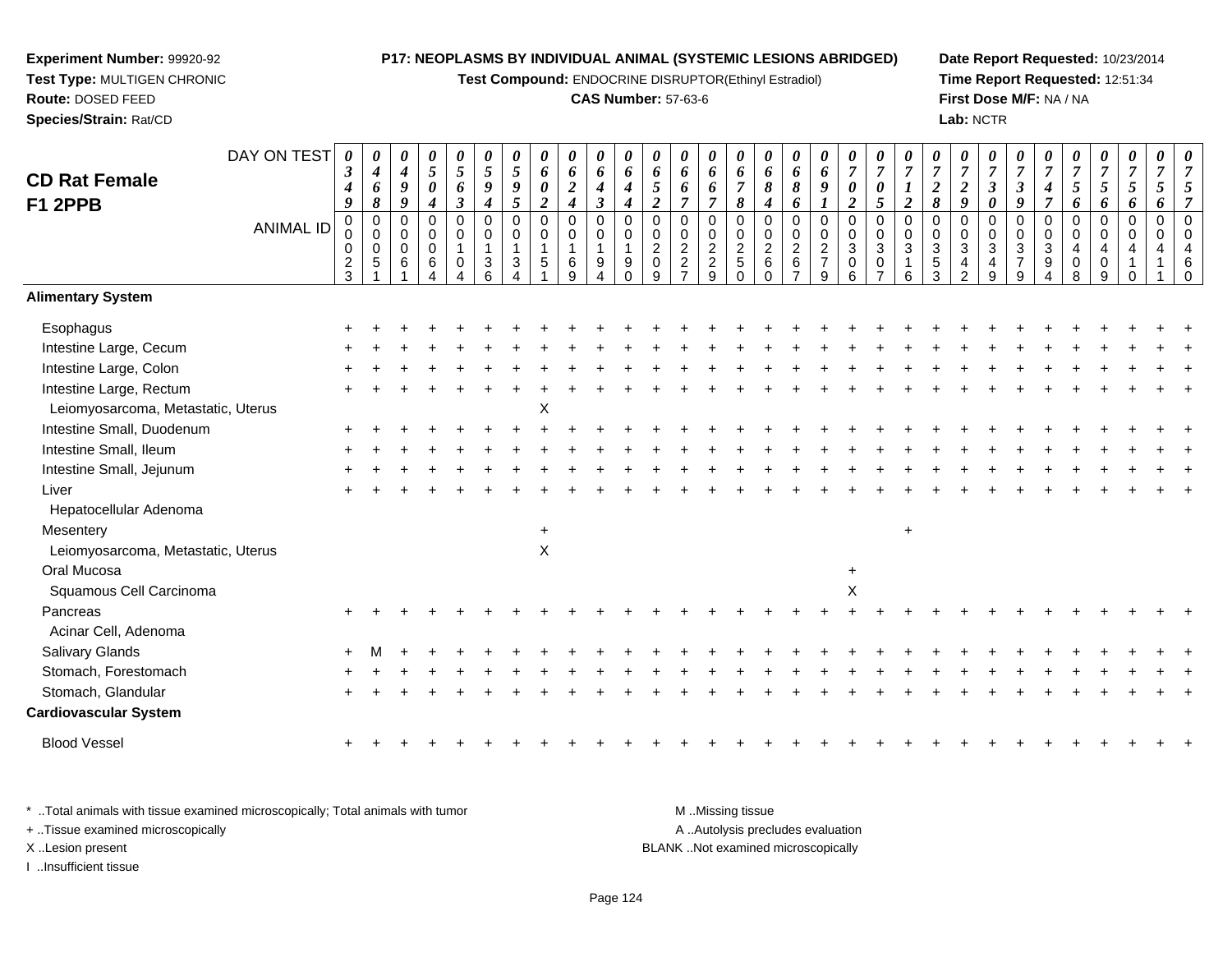**Test Compound:** ENDOCRINE DISRUPTOR(Ethinyl Estradiol)

#### **CAS Number:** 57-63-6

**Date Report Requested:** 10/23/2014**Time Report Requested:** 12:51:35**First Dose M/F:** NA / NA**Lab:** NCTR

| <b>CD Rat Female</b><br>F1 2PPB                                      | DAY ON TEST<br><b>ANIMAL ID</b> | 0<br>3<br>4<br>9<br>0<br>0<br>$\frac{2}{3}$ | 0<br>$\boldsymbol{4}$<br>6<br>8<br>$\pmb{0}$<br>0<br>$\mathbf 0$<br>5 | 0<br>$\boldsymbol{4}$<br>$\boldsymbol{g}$<br>9<br>0<br>0<br>$\mathbf 0$<br>6 | $\boldsymbol{\theta}$<br>$\overline{5}$<br>$\boldsymbol{\theta}$<br>4<br>$\pmb{0}$<br>0<br>$\mathbf 0$<br>6 | 0<br>5<br>6<br>$\boldsymbol{\beta}$<br>$\mathbf 0$<br>0<br>$\mathbf{1}$<br>0 | 0<br>5<br>9<br>4<br>$\mathbf 0$<br>0<br>$\mathbf{1}$<br>3 | 0<br>5<br>9<br>5<br>0<br>0<br>$\mathbf{1}$<br>3 | 0<br>6<br>0<br>$\boldsymbol{2}$<br>$\pmb{0}$<br>$\pmb{0}$<br>$\mathbf 1$<br>5 | $\pmb{\theta}$<br>6<br>$\overline{2}$<br>$\boldsymbol{4}$<br>$\mathbf 0$<br>$\pmb{0}$<br>$\mathbf{1}$<br>$\,6$<br>9 | $\pmb{\theta}$<br>6<br>$\boldsymbol{4}$<br>$\boldsymbol{\beta}$<br>0<br>0<br>$\overline{1}$<br>9<br>4 | 0<br>6<br>4<br>4<br>$\Omega$<br>$\Omega$<br>$\mathbf{1}$<br>9<br>$\Omega$ | 0<br>6<br>5<br>$\overline{2}$<br>0<br>0<br>$\overline{c}$<br>$\Omega$<br>9 | 0<br>6<br>6<br>$\overline{7}$<br>0<br>0<br>$\overline{2}$<br>$\overline{c}$<br>$\overline{7}$ | 0<br>6<br>6<br>$\overline{7}$<br>$\mathbf 0$<br>0<br>$\boldsymbol{2}$<br>$\overline{c}$<br>9 | 0<br>6<br>$\overline{7}$<br>8<br>$\mathbf 0$<br>0<br>$\overline{c}$<br>$5\,$<br>$\mathbf 0$ | 0<br>6<br>8<br>4<br>$\mathbf 0$<br>0<br>$\overline{2}$<br>$\,6\,$ | 0<br>6<br>8<br>6<br>0<br>$\mathbf 0$<br>$\boldsymbol{2}$<br>$\,6\,$<br>$\overline{7}$ | 0<br>6<br>9<br>0<br>$\pmb{0}$<br>$\overline{a}$<br>$\overline{7}$<br>9 | 0<br>$\overline{7}$<br>0<br>$\overline{c}$<br>0<br>$\mathbf 0$<br>3<br>0<br>6 | 0<br>$\boldsymbol{7}$<br>0<br>5<br>$\mathbf 0$<br>$\mathbf 0$<br>$\sqrt{3}$<br>$\mathbf 0$<br>$\overline{7}$ | 0<br>$\overline{7}$<br>$\boldsymbol{2}$<br>$\mathbf 0$<br>$\Omega$<br>$\sqrt{3}$<br>6 | $\boldsymbol{\theta}$<br>$\overline{7}$<br>$\overline{2}$<br>8<br>0<br>0<br>$\sqrt{3}$<br>$\,$ 5 $\,$<br>3 | 0<br>$\overline{7}$<br>$\boldsymbol{2}$<br>$\boldsymbol{g}$<br>$\mathbf 0$<br>$\mathbf 0$<br>$\sqrt{3}$<br>$\overline{4}$<br>$\overline{2}$ | 0<br>$\overline{7}$<br>3<br>0<br>0<br>$\Omega$<br>$\mathbf{3}$<br>4<br>9 | 0<br>$\overline{7}$<br>$\boldsymbol{\beta}$<br>9<br>$\mathbf 0$<br>$\Omega$<br>$\sqrt{3}$<br>$\overline{7}$<br>9 | 0<br>$\overline{7}$<br>4<br>$\overline{7}$<br>$\pmb{0}$<br>0<br>$\sqrt{3}$<br>$\boldsymbol{9}$ | 0<br>$\overline{7}$<br>5<br>6<br>0<br>0<br>4<br>$\mathbf 0$<br>8 | $\boldsymbol{\theta}$<br>$\overline{7}$<br>5<br>6<br>$\pmb{0}$<br>$\mathbf 0$<br>4<br>$\mathbf 0$<br>9 | 0<br>$\overline{7}$<br>5<br>6<br>$\mathbf 0$<br>$\Omega$<br>4<br>0 | 0<br>$\overline{7}$<br>5<br>6<br>$\mathbf 0$<br>$\Omega$<br>4 | 0<br>$\overline{7}$<br>5<br>$\overline{7}$<br>$\mathbf 0$<br>$\Omega$<br>4<br>6<br>$\mathbf 0$ |
|----------------------------------------------------------------------|---------------------------------|---------------------------------------------|-----------------------------------------------------------------------|------------------------------------------------------------------------------|-------------------------------------------------------------------------------------------------------------|------------------------------------------------------------------------------|-----------------------------------------------------------|-------------------------------------------------|-------------------------------------------------------------------------------|---------------------------------------------------------------------------------------------------------------------|-------------------------------------------------------------------------------------------------------|---------------------------------------------------------------------------|----------------------------------------------------------------------------|-----------------------------------------------------------------------------------------------|----------------------------------------------------------------------------------------------|---------------------------------------------------------------------------------------------|-------------------------------------------------------------------|---------------------------------------------------------------------------------------|------------------------------------------------------------------------|-------------------------------------------------------------------------------|--------------------------------------------------------------------------------------------------------------|---------------------------------------------------------------------------------------|------------------------------------------------------------------------------------------------------------|---------------------------------------------------------------------------------------------------------------------------------------------|--------------------------------------------------------------------------|------------------------------------------------------------------------------------------------------------------|------------------------------------------------------------------------------------------------|------------------------------------------------------------------|--------------------------------------------------------------------------------------------------------|--------------------------------------------------------------------|---------------------------------------------------------------|------------------------------------------------------------------------------------------------|
| Heart                                                                |                                 | $\ddot{}$                                   |                                                                       |                                                                              |                                                                                                             |                                                                              |                                                           |                                                 |                                                                               |                                                                                                                     |                                                                                                       |                                                                           |                                                                            |                                                                                               |                                                                                              |                                                                                             |                                                                   |                                                                                       |                                                                        |                                                                               |                                                                                                              |                                                                                       |                                                                                                            |                                                                                                                                             |                                                                          |                                                                                                                  |                                                                                                |                                                                  |                                                                                                        |                                                                    |                                                               |                                                                                                |
| Endocardium, Schwannoma Malignant                                    |                                 |                                             |                                                                       |                                                                              |                                                                                                             |                                                                              |                                                           |                                                 |                                                                               |                                                                                                                     |                                                                                                       |                                                                           |                                                                            |                                                                                               |                                                                                              |                                                                                             |                                                                   |                                                                                       |                                                                        |                                                                               |                                                                                                              |                                                                                       |                                                                                                            |                                                                                                                                             |                                                                          |                                                                                                                  |                                                                                                |                                                                  |                                                                                                        | X                                                                  |                                                               |                                                                                                |
| <b>Endocrine System</b>                                              |                                 |                                             |                                                                       |                                                                              |                                                                                                             |                                                                              |                                                           |                                                 |                                                                               |                                                                                                                     |                                                                                                       |                                                                           |                                                                            |                                                                                               |                                                                                              |                                                                                             |                                                                   |                                                                                       |                                                                        |                                                                               |                                                                                                              |                                                                                       |                                                                                                            |                                                                                                                                             |                                                                          |                                                                                                                  |                                                                                                |                                                                  |                                                                                                        |                                                                    |                                                               |                                                                                                |
| <b>Adrenal Cortex</b><br>Adenoma                                     |                                 |                                             |                                                                       |                                                                              |                                                                                                             |                                                                              |                                                           |                                                 |                                                                               |                                                                                                                     |                                                                                                       |                                                                           |                                                                            |                                                                                               |                                                                                              |                                                                                             |                                                                   |                                                                                       | X                                                                      |                                                                               |                                                                                                              |                                                                                       |                                                                                                            |                                                                                                                                             |                                                                          |                                                                                                                  |                                                                                                |                                                                  |                                                                                                        |                                                                    |                                                               |                                                                                                |
| Adrenal Medulla                                                      |                                 |                                             |                                                                       |                                                                              |                                                                                                             |                                                                              |                                                           |                                                 |                                                                               |                                                                                                                     |                                                                                                       |                                                                           |                                                                            |                                                                                               |                                                                                              |                                                                                             |                                                                   |                                                                                       |                                                                        |                                                                               |                                                                                                              |                                                                                       |                                                                                                            |                                                                                                                                             |                                                                          |                                                                                                                  |                                                                                                |                                                                  |                                                                                                        |                                                                    |                                                               |                                                                                                |
| Islets, Pancreatic<br>Adenoma                                        |                                 |                                             |                                                                       |                                                                              |                                                                                                             |                                                                              |                                                           |                                                 |                                                                               |                                                                                                                     |                                                                                                       |                                                                           |                                                                            |                                                                                               |                                                                                              |                                                                                             |                                                                   |                                                                                       |                                                                        |                                                                               |                                                                                                              |                                                                                       |                                                                                                            |                                                                                                                                             |                                                                          |                                                                                                                  |                                                                                                |                                                                  |                                                                                                        |                                                                    |                                                               |                                                                                                |
| Parathyroid Gland<br>Adenoma<br>Carcinoma, Metastatic, Thyroid Gland |                                 |                                             |                                                                       |                                                                              |                                                                                                             |                                                                              |                                                           |                                                 |                                                                               |                                                                                                                     |                                                                                                       |                                                                           |                                                                            |                                                                                               | $\mathsf X$                                                                                  | X                                                                                           |                                                                   |                                                                                       |                                                                        |                                                                               |                                                                                                              |                                                                                       |                                                                                                            |                                                                                                                                             |                                                                          |                                                                                                                  |                                                                                                |                                                                  |                                                                                                        |                                                                    |                                                               |                                                                                                |
| <b>Pituitary Gland</b>                                               |                                 |                                             |                                                                       |                                                                              |                                                                                                             |                                                                              |                                                           |                                                 |                                                                               |                                                                                                                     |                                                                                                       |                                                                           |                                                                            |                                                                                               |                                                                                              |                                                                                             |                                                                   |                                                                                       |                                                                        |                                                                               |                                                                                                              |                                                                                       |                                                                                                            |                                                                                                                                             |                                                                          |                                                                                                                  |                                                                                                |                                                                  |                                                                                                        |                                                                    |                                                               |                                                                                                |
| Pars Distalis, Adenoma<br>Pars Distalis, Carcinoma                   |                                 |                                             |                                                                       | $\mathsf{X}$                                                                 | $\mathsf{X}$                                                                                                |                                                                              |                                                           | x x x x x                                       |                                                                               |                                                                                                                     |                                                                                                       |                                                                           |                                                                            |                                                                                               | X                                                                                            | $\sf X$                                                                                     | $X$ $X$                                                           |                                                                                       |                                                                        | X                                                                             |                                                                                                              | X X X                                                                                 |                                                                                                            | $\mathsf{X}$                                                                                                                                | $X$ $X$                                                                  |                                                                                                                  | $\mathsf X$                                                                                    |                                                                  | $X$ $X$                                                                                                |                                                                    |                                                               | $\times$                                                                                       |
| <b>Thyroid Gland</b><br>Bilateral, C Cell, Carcinoma                 |                                 |                                             |                                                                       |                                                                              |                                                                                                             |                                                                              |                                                           |                                                 |                                                                               |                                                                                                                     |                                                                                                       |                                                                           |                                                                            |                                                                                               | X                                                                                            |                                                                                             |                                                                   |                                                                                       |                                                                        |                                                                               |                                                                                                              |                                                                                       |                                                                                                            |                                                                                                                                             |                                                                          |                                                                                                                  |                                                                                                |                                                                  |                                                                                                        |                                                                    |                                                               |                                                                                                |
| C Cell, Adenoma<br><b>General Body System</b>                        |                                 |                                             |                                                                       |                                                                              |                                                                                                             |                                                                              |                                                           |                                                 |                                                                               |                                                                                                                     |                                                                                                       |                                                                           |                                                                            |                                                                                               |                                                                                              |                                                                                             |                                                                   |                                                                                       |                                                                        |                                                                               |                                                                                                              |                                                                                       |                                                                                                            |                                                                                                                                             |                                                                          |                                                                                                                  |                                                                                                |                                                                  | $X$ $X$                                                                                                |                                                                    |                                                               |                                                                                                |
| <b>NONE</b><br><b>Genital System</b>                                 |                                 |                                             |                                                                       |                                                                              |                                                                                                             |                                                                              |                                                           |                                                 |                                                                               |                                                                                                                     |                                                                                                       |                                                                           |                                                                            |                                                                                               |                                                                                              |                                                                                             |                                                                   |                                                                                       |                                                                        |                                                                               |                                                                                                              |                                                                                       |                                                                                                            |                                                                                                                                             |                                                                          |                                                                                                                  |                                                                                                |                                                                  |                                                                                                        |                                                                    |                                                               |                                                                                                |
| <b>Clitoral Gland</b>                                                |                                 | м                                           |                                                                       |                                                                              |                                                                                                             |                                                                              |                                                           |                                                 |                                                                               |                                                                                                                     |                                                                                                       |                                                                           |                                                                            |                                                                                               |                                                                                              |                                                                                             |                                                                   |                                                                                       |                                                                        |                                                                               |                                                                                                              |                                                                                       |                                                                                                            |                                                                                                                                             |                                                                          |                                                                                                                  |                                                                                                |                                                                  |                                                                                                        |                                                                    |                                                               |                                                                                                |
|                                                                      |                                 |                                             |                                                                       |                                                                              |                                                                                                             |                                                                              |                                                           |                                                 |                                                                               |                                                                                                                     |                                                                                                       |                                                                           |                                                                            |                                                                                               |                                                                                              |                                                                                             |                                                                   |                                                                                       |                                                                        |                                                                               |                                                                                                              |                                                                                       |                                                                                                            |                                                                                                                                             |                                                                          |                                                                                                                  |                                                                                                |                                                                  |                                                                                                        |                                                                    |                                                               |                                                                                                |

\* ..Total animals with tissue examined microscopically; Total animals with tumor **M** . Missing tissue M ..Missing tissue A ..Autolysis precludes evaluation + ..Tissue examined microscopically X ..Lesion present BLANK ..Not examined microscopicallyI ..Insufficient tissue

**Experiment Number:** 99920-92**Test Type:** MULTIGEN CHRONIC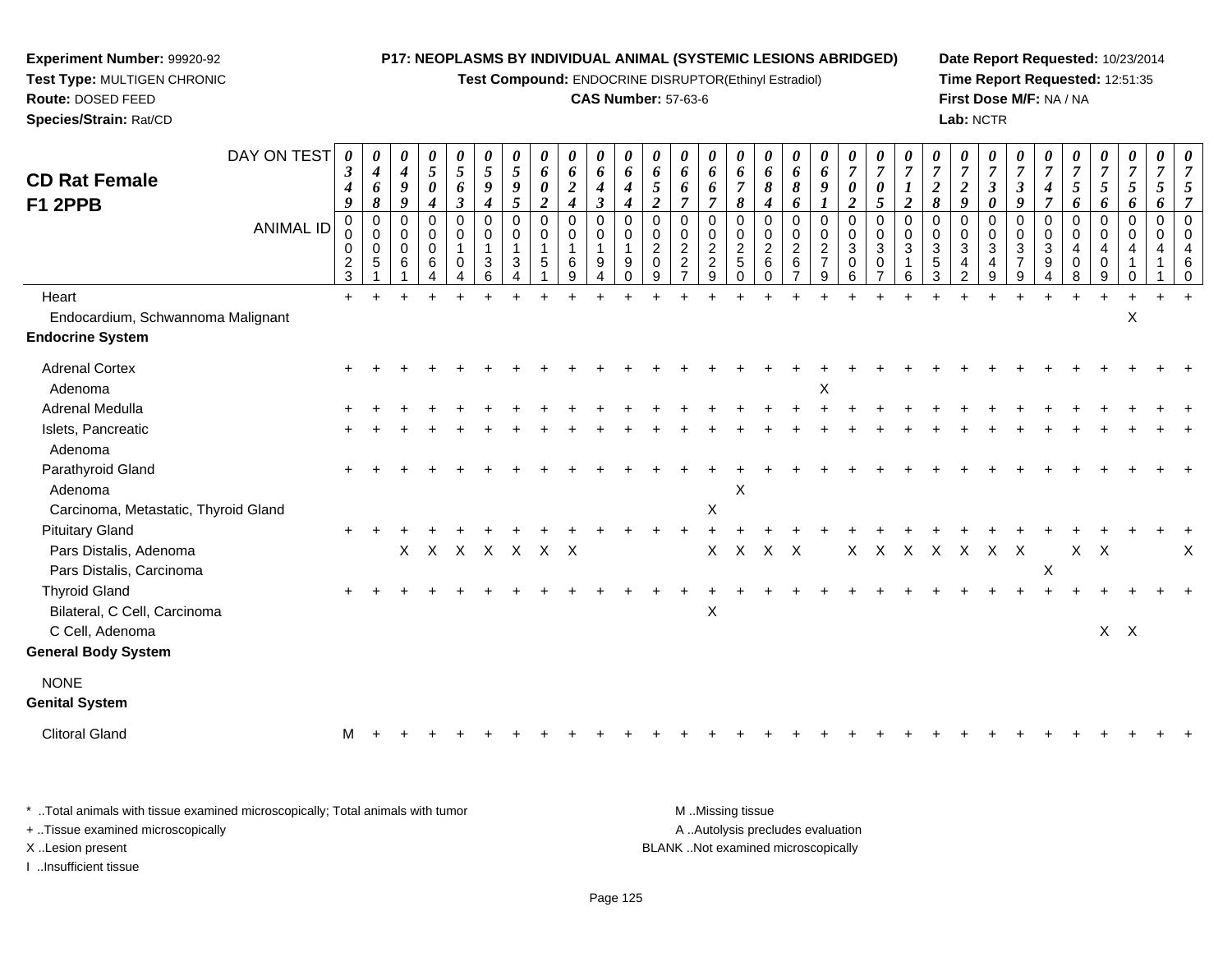**Test Compound:** ENDOCRINE DISRUPTOR(Ethinyl Estradiol)

#### **CAS Number:** 57-63-6

**Date Report Requested:** 10/23/2014**Time Report Requested:** 12:51:35**First Dose M/F:** NA / NA**Lab:** NCTR

| <b>CD Rat Female</b>        | DAY ON TEST      | 0<br>$\boldsymbol{\beta}$<br>4       | $\boldsymbol{\theta}$<br>$\boldsymbol{4}$<br>6 | 0<br>$\boldsymbol{4}$<br>$\boldsymbol{9}$      | 0<br>5<br>$\pmb{\theta}$                        | 0<br>$\mathfrak{s}$<br>6                           | 0<br>$\sqrt{5}$<br>9 | $\boldsymbol{\theta}$<br>5<br>$\boldsymbol{9}$ | 0<br>6<br>$\pmb{\theta}$ | 0<br>6<br>$\boldsymbol{2}$                         | 0<br>6<br>$\boldsymbol{4}$               | 0<br>6<br>$\boldsymbol{4}$               | 0<br>$\pmb{6}$<br>5                                              | 0<br>6<br>6                                                  | 0<br>6<br>6                                                                    | 0<br>6<br>$\overline{7}$                                      | 0<br>6<br>8                                               | 0<br>$\pmb{6}$<br>8                               | 0<br>6<br>$\boldsymbol{9}$                     | 0<br>$\overline{7}$<br>$\boldsymbol{\theta}$               | 0<br>$\boldsymbol{7}$<br>0                                        | 0<br>$\overline{7}$<br>$\boldsymbol{l}$                     | 0<br>$\overline{7}$<br>$\boldsymbol{2}$                          | 0<br>$\overline{7}$<br>$\overline{2}$                              | $\boldsymbol{\theta}$<br>$\overline{7}$<br>$\mathfrak{z}$         | 0<br>$\overline{7}$<br>$\boldsymbol{\beta}$           | 0<br>$\overline{7}$<br>4              | 0<br>$\overline{7}$<br>5                  | $\boldsymbol{\theta}$<br>$\overline{7}$<br>$\mathfrak{H}$        | 0<br>$\overline{7}$<br>$\mathfrak{s}$                                       | 0<br>$\overline{7}$<br>5 | $\overline{7}$            |
|-----------------------------|------------------|--------------------------------------|------------------------------------------------|------------------------------------------------|-------------------------------------------------|----------------------------------------------------|----------------------|------------------------------------------------|--------------------------|----------------------------------------------------|------------------------------------------|------------------------------------------|------------------------------------------------------------------|--------------------------------------------------------------|--------------------------------------------------------------------------------|---------------------------------------------------------------|-----------------------------------------------------------|---------------------------------------------------|------------------------------------------------|------------------------------------------------------------|-------------------------------------------------------------------|-------------------------------------------------------------|------------------------------------------------------------------|--------------------------------------------------------------------|-------------------------------------------------------------------|-------------------------------------------------------|---------------------------------------|-------------------------------------------|------------------------------------------------------------------|-----------------------------------------------------------------------------|--------------------------|---------------------------|
| <b>F1 2PPB</b>              |                  | 9                                    | 8                                              | $\boldsymbol{9}$                               | $\boldsymbol{4}$                                | $\boldsymbol{\beta}$                               | $\boldsymbol{4}$     | $\mathfrak{s}$                                 | $\overline{2}$           | $\boldsymbol{4}$                                   | $\boldsymbol{\beta}$                     | $\boldsymbol{4}$                         | $\overline{2}$                                                   | $\overline{7}$                                               | $\overline{7}$                                                                 | 8                                                             | $\boldsymbol{4}$                                          | 6                                                 | 1                                              | $\boldsymbol{2}$                                           | 5                                                                 | $\overline{2}$                                              | $\pmb{8}$                                                        | 9                                                                  | $\boldsymbol{\theta}$                                             | 9                                                     | $\overline{7}$                        | 6                                         | 6                                                                | 6                                                                           | 6                        | 7                         |
|                             | <b>ANIMAL ID</b> | $\pmb{0}$<br>0<br>0<br>$\frac{2}{3}$ | $\mathbf 0$<br>$\mathbf 0$<br>$\mathbf 0$<br>5 | $\mathbf 0$<br>$\mathbf 0$<br>$\mathbf 0$<br>6 | $\mathbf 0$<br>$\pmb{0}$<br>$\pmb{0}$<br>6<br>4 | $\mathbf 0$<br>$\pmb{0}$<br>$\mathbf{1}$<br>0<br>4 | 0<br>0<br>3<br>6     | $\mathbf 0$<br>$\mathbf 0$<br>1<br>3           | $\pmb{0}$<br>0<br>1<br>5 | $\mathbf 0$<br>$\pmb{0}$<br>$\mathbf{1}$<br>6<br>9 | 0<br>$\pmb{0}$<br>$\mathbf{1}$<br>9<br>4 | $\Omega$<br>$\mathbf 0$<br>9<br>$\Omega$ | $\mathbf 0$<br>$\mathbf 0$<br>$\overline{2}$<br>$\mathbf 0$<br>9 | 0<br>0<br>$\overline{c}$<br>$\overline{2}$<br>$\overline{7}$ | $\mathbf 0$<br>$\pmb{0}$<br>$\sqrt{2}$<br>$\boldsymbol{2}$<br>$\boldsymbol{9}$ | $\mathbf 0$<br>$\mathbf 0$<br>$\overline{2}$<br>5<br>$\Omega$ | $\pmb{0}$<br>$\pmb{0}$<br>$\overline{c}$<br>6<br>$\Omega$ | $\mathbf 0$<br>$\pmb{0}$<br>$\sqrt{2}$<br>$\,6\,$ | $\pmb{0}$<br>$\mathbf 0$<br>$\frac{2}{7}$<br>9 | $\pmb{0}$<br>$\pmb{0}$<br>$\mathbf{3}$<br>$\mathbf 0$<br>6 | $\mathbf 0$<br>0<br>$\mathbf{3}$<br>$\mathbf 0$<br>$\overline{ }$ | $\mathbf 0$<br>$\pmb{0}$<br>$\sqrt{3}$<br>$\mathbf{1}$<br>6 | $\mathbf 0$<br>$\mathbf 0$<br>$\sqrt{3}$<br>$5\phantom{.0}$<br>3 | $\pmb{0}$<br>0<br>$\ensuremath{\mathsf{3}}$<br>4<br>$\overline{2}$ | $\mathbf 0$<br>$\mathbf 0$<br>$\mathbf{3}$<br>$\overline{a}$<br>9 | 0<br>$\mathbf 0$<br>$\sqrt{3}$<br>$\overline{7}$<br>9 | 0<br>$\mathbf 0$<br>$\mathbf{3}$<br>9 | $\mathbf 0$<br>$\mathbf 0$<br>4<br>0<br>8 | $\mathbf 0$<br>$\mathbf 0$<br>$\overline{4}$<br>$\mathbf 0$<br>9 | $\mathbf 0$<br>$\mathbf 0$<br>$\overline{a}$<br>$\mathbf{1}$<br>$\mathbf 0$ | 0<br>0<br>4              | $\Omega$<br>$\Omega$<br>6 |
| Carcinoma                   |                  |                                      |                                                |                                                |                                                 |                                                    |                      |                                                |                          |                                                    |                                          |                                          |                                                                  |                                                              |                                                                                |                                                               |                                                           |                                                   |                                                |                                                            |                                                                   |                                                             |                                                                  |                                                                    |                                                                   |                                                       |                                       |                                           |                                                                  |                                                                             |                          |                           |
| Squamous Cell Carcinoma     |                  |                                      |                                                |                                                |                                                 |                                                    |                      |                                                |                          |                                                    |                                          |                                          |                                                                  |                                                              |                                                                                |                                                               |                                                           |                                                   |                                                |                                                            |                                                                   |                                                             |                                                                  |                                                                    |                                                                   |                                                       |                                       |                                           |                                                                  |                                                                             |                          |                           |
| Ovary                       |                  |                                      |                                                |                                                |                                                 |                                                    |                      |                                                |                          |                                                    |                                          |                                          |                                                                  |                                                              |                                                                                |                                                               |                                                           |                                                   |                                                |                                                            |                                                                   |                                                             |                                                                  |                                                                    |                                                                   |                                                       |                                       |                                           |                                                                  |                                                                             |                          |                           |
| Sertoli Cell Tumor Benign   |                  |                                      |                                                |                                                |                                                 |                                                    |                      |                                                |                          |                                                    |                                          |                                          |                                                                  |                                                              |                                                                                |                                                               |                                                           |                                                   |                                                |                                                            |                                                                   |                                                             |                                                                  |                                                                    |                                                                   |                                                       |                                       |                                           |                                                                  |                                                                             |                          |                           |
| Oviduct                     |                  |                                      |                                                |                                                |                                                 |                                                    |                      |                                                |                          |                                                    |                                          |                                          |                                                                  |                                                              |                                                                                |                                                               |                                                           |                                                   |                                                |                                                            |                                                                   |                                                             |                                                                  |                                                                    |                                                                   |                                                       |                                       |                                           |                                                                  |                                                                             |                          |                           |
| <b>Uterus</b>               |                  |                                      |                                                |                                                |                                                 |                                                    |                      |                                                |                          |                                                    |                                          |                                          |                                                                  |                                                              |                                                                                |                                                               |                                                           |                                                   |                                                |                                                            |                                                                   |                                                             |                                                                  |                                                                    |                                                                   |                                                       |                                       |                                           |                                                                  |                                                                             |                          |                           |
| Endometrium, Adenocarcinoma |                  |                                      |                                                |                                                |                                                 |                                                    |                      |                                                |                          |                                                    |                                          |                                          |                                                                  |                                                              |                                                                                |                                                               |                                                           |                                                   |                                                |                                                            |                                                                   |                                                             |                                                                  |                                                                    |                                                                   |                                                       |                                       |                                           |                                                                  |                                                                             |                          |                           |
| Leiomyoma                   |                  |                                      |                                                |                                                |                                                 |                                                    |                      |                                                |                          |                                                    |                                          |                                          |                                                                  |                                                              |                                                                                |                                                               |                                                           |                                                   |                                                |                                                            |                                                                   | $\mathsf X$                                                 |                                                                  |                                                                    |                                                                   |                                                       |                                       |                                           |                                                                  |                                                                             |                          |                           |
| Leiomyosarcoma              |                  |                                      |                                                |                                                |                                                 |                                                    |                      |                                                | $\mathsf X$              |                                                    |                                          |                                          |                                                                  |                                                              |                                                                                |                                                               |                                                           |                                                   |                                                |                                                            |                                                                   |                                                             |                                                                  |                                                                    |                                                                   |                                                       |                                       |                                           |                                                                  |                                                                             |                          |                           |
| Polyp Stromal               |                  |                                      |                                                |                                                |                                                 | $\mathsf X$                                        |                      |                                                |                          |                                                    |                                          |                                          |                                                                  |                                                              |                                                                                |                                                               |                                                           |                                                   |                                                |                                                            |                                                                   |                                                             |                                                                  |                                                                    |                                                                   |                                                       |                                       |                                           |                                                                  | X                                                                           |                          | X                         |
| Vagina                      |                  | $\ddot{}$                            |                                                |                                                |                                                 |                                                    |                      |                                                |                          |                                                    |                                          |                                          |                                                                  |                                                              |                                                                                |                                                               |                                                           |                                                   |                                                |                                                            |                                                                   |                                                             |                                                                  |                                                                    |                                                                   |                                                       |                                       |                                           |                                                                  |                                                                             |                          |                           |
| Polyp                       |                  |                                      |                                                |                                                |                                                 |                                                    |                      |                                                |                          |                                                    |                                          |                                          |                                                                  |                                                              |                                                                                |                                                               |                                                           |                                                   |                                                |                                                            |                                                                   |                                                             |                                                                  |                                                                    |                                                                   |                                                       |                                       |                                           |                                                                  |                                                                             |                          |                           |
| <b>Hematopoietic System</b> |                  |                                      |                                                |                                                |                                                 |                                                    |                      |                                                |                          |                                                    |                                          |                                          |                                                                  |                                                              |                                                                                |                                                               |                                                           |                                                   |                                                |                                                            |                                                                   |                                                             |                                                                  |                                                                    |                                                                   |                                                       |                                       |                                           |                                                                  |                                                                             |                          |                           |
| <b>Bone Marrow</b>          |                  |                                      |                                                |                                                |                                                 |                                                    |                      |                                                |                          |                                                    |                                          |                                          |                                                                  |                                                              |                                                                                |                                                               |                                                           |                                                   |                                                |                                                            |                                                                   |                                                             |                                                                  |                                                                    |                                                                   |                                                       |                                       |                                           |                                                                  |                                                                             |                          |                           |
| Lymph Node                  |                  |                                      |                                                |                                                |                                                 |                                                    |                      |                                                |                          |                                                    |                                          |                                          |                                                                  |                                                              |                                                                                |                                                               |                                                           |                                                   |                                                |                                                            |                                                                   |                                                             |                                                                  |                                                                    |                                                                   |                                                       |                                       |                                           |                                                                  |                                                                             |                          |                           |
| Lymph Node, Mandibular      |                  |                                      |                                                |                                                |                                                 |                                                    |                      |                                                |                          |                                                    |                                          |                                          |                                                                  |                                                              |                                                                                |                                                               |                                                           |                                                   |                                                |                                                            |                                                                   |                                                             |                                                                  |                                                                    |                                                                   |                                                       |                                       |                                           |                                                                  |                                                                             |                          |                           |
| Lymph Node, Mesenteric      |                  |                                      |                                                |                                                |                                                 |                                                    |                      |                                                |                          |                                                    |                                          |                                          |                                                                  |                                                              |                                                                                |                                                               |                                                           |                                                   |                                                |                                                            |                                                                   |                                                             |                                                                  |                                                                    |                                                                   |                                                       |                                       |                                           |                                                                  |                                                                             |                          |                           |
| Spleen                      |                  |                                      |                                                |                                                |                                                 |                                                    |                      |                                                |                          |                                                    |                                          |                                          |                                                                  |                                                              |                                                                                |                                                               |                                                           |                                                   |                                                |                                                            |                                                                   |                                                             |                                                                  |                                                                    |                                                                   |                                                       |                                       |                                           |                                                                  |                                                                             |                          |                           |
| Thymus                      |                  | $\ddot{}$                            | М                                              | M                                              |                                                 |                                                    |                      |                                                | м                        |                                                    |                                          |                                          |                                                                  |                                                              |                                                                                |                                                               |                                                           |                                                   |                                                |                                                            |                                                                   |                                                             |                                                                  |                                                                    |                                                                   |                                                       |                                       |                                           |                                                                  |                                                                             |                          |                           |
| <b>Integumentary System</b> |                  |                                      |                                                |                                                |                                                 |                                                    |                      |                                                |                          |                                                    |                                          |                                          |                                                                  |                                                              |                                                                                |                                                               |                                                           |                                                   |                                                |                                                            |                                                                   |                                                             |                                                                  |                                                                    |                                                                   |                                                       |                                       |                                           |                                                                  |                                                                             |                          |                           |
| <b>Mammary Gland</b>        |                  | M                                    |                                                |                                                |                                                 |                                                    |                      |                                                |                          |                                                    |                                          |                                          |                                                                  |                                                              |                                                                                |                                                               |                                                           |                                                   |                                                |                                                            |                                                                   |                                                             |                                                                  |                                                                    |                                                                   |                                                       |                                       |                                           |                                                                  |                                                                             |                          |                           |
| Adenocarcinoma              |                  |                                      | X                                              |                                                |                                                 |                                                    |                      |                                                |                          |                                                    |                                          |                                          |                                                                  |                                                              |                                                                                |                                                               |                                                           | X                                                 |                                                |                                                            |                                                                   |                                                             | X                                                                |                                                                    |                                                                   |                                                       |                                       | X                                         |                                                                  |                                                                             |                          |                           |
|                             |                  |                                      |                                                |                                                |                                                 |                                                    |                      |                                                |                          |                                                    |                                          |                                          |                                                                  |                                                              |                                                                                |                                                               |                                                           |                                                   |                                                |                                                            |                                                                   |                                                             |                                                                  |                                                                    |                                                                   |                                                       |                                       |                                           |                                                                  |                                                                             |                          |                           |

\* ..Total animals with tissue examined microscopically; Total animals with tumor **M** . Missing tissue M ..Missing tissue A ..Autolysis precludes evaluation + ..Tissue examined microscopically X ..Lesion present BLANK ..Not examined microscopicallyI ..Insufficient tissue

**Experiment Number:** 99920-92**Test Type:** MULTIGEN CHRONIC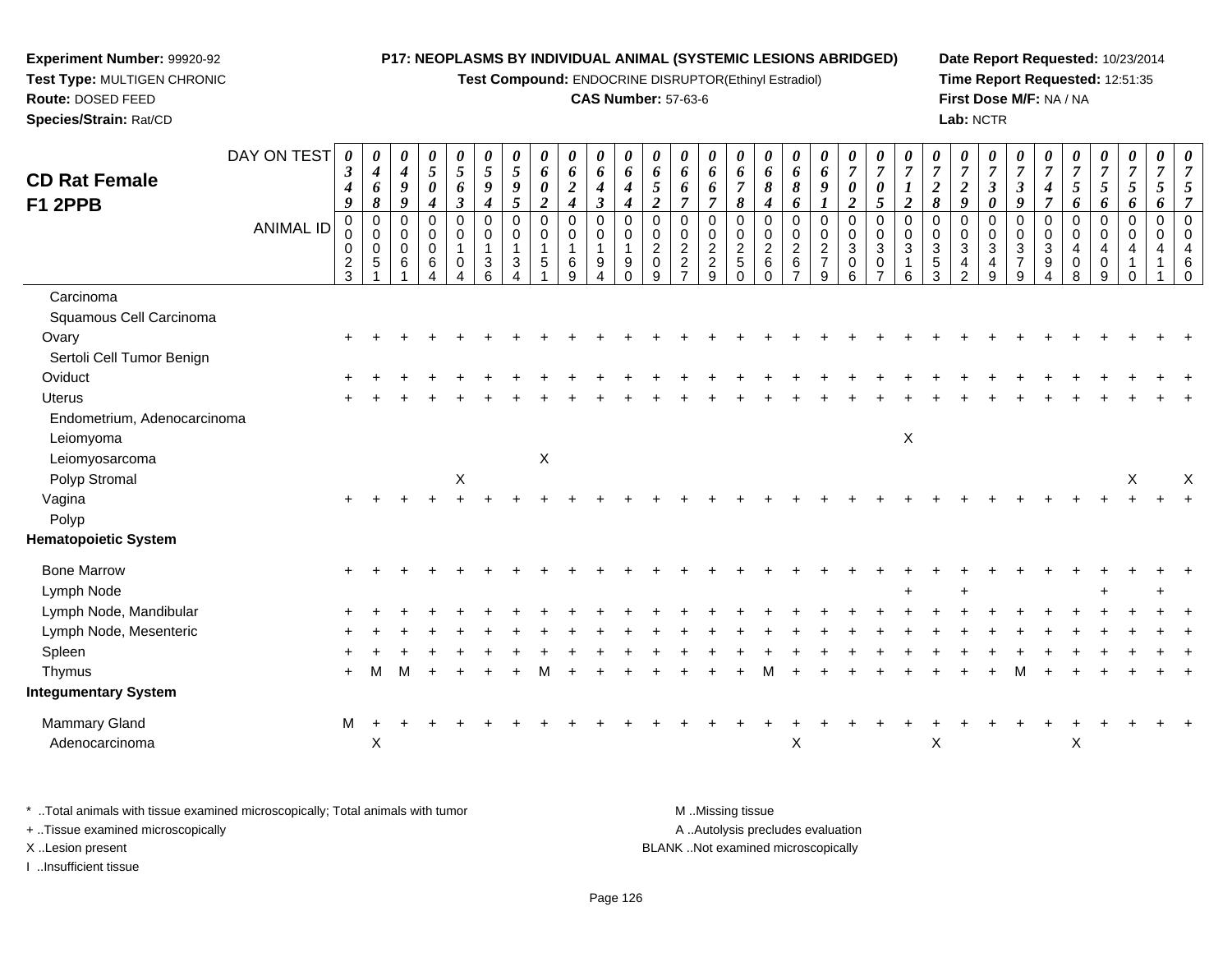**Test Compound:** ENDOCRINE DISRUPTOR(Ethinyl Estradiol)

#### **CAS Number:** 57-63-6

**Date Report Requested:** 10/23/2014**Time Report Requested:** 12:51:35**First Dose M/F:** NA / NA**Lab:** NCTR

| <b>CD Rat Female</b>                                               | DAY ON TEST      | 3<br>$\boldsymbol{4}$                    | 0<br>$\boldsymbol{4}$<br>6                                   | 0<br>$\boldsymbol{4}$<br>9 | 0<br>5<br>$\pmb{\theta}$                                                | $\frac{\theta}{5}$<br>6                                 | $\boldsymbol{\theta}$<br>$\sqrt{5}$<br>9                             | $\boldsymbol{\theta}$<br>$\mathfrak{s}$<br>9         | 0<br>$\boldsymbol{6}$<br>$\pmb{\theta}$                     | 0<br>6<br>$\boldsymbol{2}$                                                      | 0<br>6<br>4                                                       | $\boldsymbol{\theta}$<br>6<br>$\boldsymbol{4}$              | $\boldsymbol{\theta}$<br>6<br>5                                        | $\boldsymbol{\theta}$<br>6<br>6                                                 | 0<br>6<br>6                                                        | $\boldsymbol{\theta}$<br>6<br>$\overline{7}$                    | $\boldsymbol{\theta}$<br>6<br>8                                      | $\boldsymbol{\theta}$<br>6<br>8                                    | $\boldsymbol{\theta}$<br>6<br>9                                                         | $\boldsymbol{\theta}$<br>$\boldsymbol{7}$<br>$\boldsymbol{\theta}$                            | $\boldsymbol{\theta}$<br>$\overline{7}$<br>$\boldsymbol{\theta}$         | 0<br>$\boldsymbol{7}$<br>$\boldsymbol{l}$                             | 0<br>$\overline{7}$<br>$\overline{2}$                        | $\boldsymbol{\theta}$<br>$\boldsymbol{7}$<br>$\boldsymbol{2}$            | $\boldsymbol{\theta}$<br>$\overline{7}$<br>$\mathfrak{z}$                               | $\boldsymbol{\theta}$<br>$\boldsymbol{7}$<br>$\boldsymbol{\beta}$ | $\overline{7}$<br>$\boldsymbol{4}$                  | $\boldsymbol{\theta}$<br>$\overline{7}$<br>5 | $\boldsymbol{\theta}$<br>$\boldsymbol{7}$<br>$\sqrt{5}$ | 0<br>$\overline{7}$<br>$\mathfrak{s}$                  | 0<br>$\overline{7}$<br>$\overline{5}$ | 0<br>$\overline{7}$<br>5                                                     |
|--------------------------------------------------------------------|------------------|------------------------------------------|--------------------------------------------------------------|----------------------------|-------------------------------------------------------------------------|---------------------------------------------------------|----------------------------------------------------------------------|------------------------------------------------------|-------------------------------------------------------------|---------------------------------------------------------------------------------|-------------------------------------------------------------------|-------------------------------------------------------------|------------------------------------------------------------------------|---------------------------------------------------------------------------------|--------------------------------------------------------------------|-----------------------------------------------------------------|----------------------------------------------------------------------|--------------------------------------------------------------------|-----------------------------------------------------------------------------------------|-----------------------------------------------------------------------------------------------|--------------------------------------------------------------------------|-----------------------------------------------------------------------|--------------------------------------------------------------|--------------------------------------------------------------------------|-----------------------------------------------------------------------------------------|-------------------------------------------------------------------|-----------------------------------------------------|----------------------------------------------|---------------------------------------------------------|--------------------------------------------------------|---------------------------------------|------------------------------------------------------------------------------|
| F1 2PPB                                                            | <b>ANIMAL ID</b> | 9<br>$\Omega$<br>0<br>0<br>$\frac{2}{3}$ | 8<br>$\mathbf 0$<br>$\mathbf 0$<br>$\mathbf 0$<br>$\sqrt{5}$ | 9<br>0<br>0<br>0<br>6      | $\boldsymbol{4}$<br>$\mathbf 0$<br>$\mathbf 0$<br>$\mathbf 0$<br>6<br>4 | $\boldsymbol{\beta}$<br>$\mathbf 0$<br>0<br>1<br>0<br>4 | $\boldsymbol{4}$<br>$\mathbf 0$<br>0<br>$\mathbf 1$<br>$\frac{3}{6}$ | 5<br>$\mathbf 0$<br>0<br>1<br>$\sqrt{3}$<br>$\Delta$ | $\boldsymbol{2}$<br>$\mathbf 0$<br>0<br>$\overline{1}$<br>5 | $\boldsymbol{4}$<br>$\overline{0}$<br>$\mathbf 0$<br>$\mathbf{1}$<br>$\,6$<br>9 | $\boldsymbol{\beta}$<br>$\mathbf 0$<br>$\mathbf 0$<br>1<br>9<br>4 | $\overline{\boldsymbol{4}}$<br>0<br>0<br>1<br>9<br>$\Omega$ | $\overline{c}$<br>$\mathbf 0$<br>0<br>$\overline{2}$<br>$\pmb{0}$<br>9 | $\overline{7}$<br>$\mathbf 0$<br>$\mathbf 0$<br>$\frac{2}{2}$<br>$\overline{7}$ | $\overline{7}$<br>$\mathbf 0$<br>$\mathbf 0$<br>$\frac{2}{2}$<br>9 | 8<br>$\Omega$<br>$\mathbf 0$<br>$\overline{c}$<br>5<br>$\Omega$ | $\boldsymbol{4}$<br>$\mathbf 0$<br>0<br>$^2\phantom{1}6$<br>$\Omega$ | 6<br>$\mathbf 0$<br>0<br>$\overline{2}$<br>$\,6$<br>$\overline{7}$ | $\boldsymbol{l}$<br>$\mathbf 0$<br>$\mathbf 0$<br>$\overline{2}$<br>$\overline{7}$<br>9 | $\boldsymbol{2}$<br>$\mathbf 0$<br>$\mathbf 0$<br>$\mathbf{3}$<br>$\pmb{0}$<br>$6\phantom{a}$ | $\overline{5}$<br>$\mathbf 0$<br>$\mathbf 0$<br>3<br>0<br>$\overline{7}$ | $\boldsymbol{2}$<br>$\Omega$<br>$\mathbf 0$<br>$\mathbf{3}$<br>1<br>6 | 8<br>$\mathbf 0$<br>0<br>$\mathbf{3}$<br>$\overline{5}$<br>3 | $\boldsymbol{g}$<br>$\Omega$<br>0<br>$\mathbf{3}$<br>4<br>$\overline{2}$ | $\boldsymbol{\theta}$<br>$\Omega$<br>$\mathbf 0$<br>$\ensuremath{\mathsf{3}}$<br>4<br>9 | 9<br>0<br>0<br>3<br>7<br>9                                        | $\overline{7}$<br>$\Omega$<br>$\mathbf 0$<br>3<br>9 | 6<br>$\mathbf 0$<br>0<br>4<br>0<br>8         | 6<br>$\mathbf 0$<br>$\mathbf 0$<br>4<br>0<br>9          | 6<br>$\mathbf 0$<br>0<br>4<br>$\mathbf{1}$<br>$\Omega$ | 6<br>0<br>0<br>4                      | $\overline{7}$<br>$\mathbf 0$<br>$\Omega$<br>$\overline{4}$<br>6<br>$\Omega$ |
| Adenocarcinoma, Multiple<br>Fibroadenoma<br>Fibroadenoma, Multiple |                  |                                          |                                                              |                            |                                                                         | X                                                       |                                                                      |                                                      | $\mathsf X$                                                 |                                                                                 |                                                                   |                                                             | X X X                                                                  |                                                                                 |                                                                    |                                                                 |                                                                      | $X$ $X$                                                            | X                                                                                       | X                                                                                             |                                                                          |                                                                       | x x x x x                                                    |                                                                          |                                                                                         |                                                                   |                                                     |                                              | X                                                       |                                                        |                                       | $\times$                                                                     |
| Skin<br>Sarcoma<br>Subcut Tiss, Leiomyosarcoma, Metastatic,        |                  | X                                        |                                                              |                            |                                                                         |                                                         |                                                                      |                                                      | $\mathsf X$                                                 |                                                                                 |                                                                   |                                                             |                                                                        |                                                                                 |                                                                    |                                                                 |                                                                      |                                                                    |                                                                                         |                                                                                               |                                                                          |                                                                       |                                                              |                                                                          |                                                                                         |                                                                   |                                                     |                                              |                                                         |                                                        |                                       |                                                                              |
| Uterus<br>Musculoskeletal System                                   |                  |                                          |                                                              |                            |                                                                         |                                                         |                                                                      |                                                      |                                                             |                                                                                 |                                                                   |                                                             |                                                                        |                                                                                 |                                                                    |                                                                 |                                                                      |                                                                    |                                                                                         |                                                                                               |                                                                          |                                                                       |                                                              |                                                                          |                                                                                         |                                                                   |                                                     |                                              |                                                         |                                                        |                                       |                                                                              |
| Bone, Femur<br>Nervous System                                      |                  |                                          |                                                              |                            |                                                                         |                                                         |                                                                      |                                                      |                                                             |                                                                                 |                                                                   |                                                             |                                                                        |                                                                                 |                                                                    |                                                                 |                                                                      |                                                                    |                                                                                         |                                                                                               |                                                                          |                                                                       |                                                              |                                                                          |                                                                                         |                                                                   |                                                     |                                              |                                                         |                                                        |                                       |                                                                              |
| Brain, Brain Stem<br>Carcinoma, Metastatic, Pituitary Gland        |                  |                                          |                                                              |                            |                                                                         |                                                         |                                                                      |                                                      |                                                             |                                                                                 |                                                                   |                                                             |                                                                        |                                                                                 |                                                                    |                                                                 |                                                                      |                                                                    |                                                                                         |                                                                                               |                                                                          |                                                                       |                                                              |                                                                          |                                                                                         |                                                                   | X                                                   |                                              |                                                         |                                                        |                                       |                                                                              |
| Brain, Cerebellum<br>Brain, Cerebrum<br><b>Respiratory System</b>  |                  |                                          |                                                              |                            |                                                                         |                                                         |                                                                      |                                                      |                                                             |                                                                                 |                                                                   |                                                             |                                                                        |                                                                                 |                                                                    |                                                                 |                                                                      |                                                                    |                                                                                         |                                                                                               |                                                                          |                                                                       |                                                              |                                                                          |                                                                                         |                                                                   |                                                     |                                              |                                                         |                                                        |                                       |                                                                              |
| Lung<br>Alveolar/Bronchiolar Adenoma                               |                  |                                          |                                                              |                            |                                                                         |                                                         |                                                                      |                                                      |                                                             |                                                                                 |                                                                   |                                                             |                                                                        |                                                                                 |                                                                    |                                                                 |                                                                      |                                                                    |                                                                                         |                                                                                               |                                                                          |                                                                       |                                                              |                                                                          |                                                                                         |                                                                   |                                                     |                                              |                                                         |                                                        |                                       |                                                                              |
| Nose<br>Trachea<br><b>Special Senses System</b>                    |                  |                                          |                                                              |                            |                                                                         |                                                         |                                                                      |                                                      |                                                             |                                                                                 |                                                                   |                                                             |                                                                        |                                                                                 |                                                                    |                                                                 |                                                                      |                                                                    |                                                                                         |                                                                                               |                                                                          |                                                                       |                                                              |                                                                          |                                                                                         |                                                                   |                                                     |                                              |                                                         |                                                        |                                       |                                                                              |
| Ear                                                                |                  |                                          |                                                              |                            |                                                                         |                                                         |                                                                      |                                                      |                                                             |                                                                                 |                                                                   |                                                             |                                                                        |                                                                                 |                                                                    |                                                                 |                                                                      |                                                                    |                                                                                         |                                                                                               |                                                                          |                                                                       | $\ddot{}$                                                    |                                                                          |                                                                                         |                                                                   |                                                     |                                              |                                                         |                                                        |                                       |                                                                              |

\* ..Total animals with tissue examined microscopically; Total animals with tumor **M** . Missing tissue M ..Missing tissue A ..Autolysis precludes evaluation + ..Tissue examined microscopically X ..Lesion present BLANK ..Not examined microscopicallyI ..Insufficient tissue

**Experiment Number:** 99920-92**Test Type:** MULTIGEN CHRONIC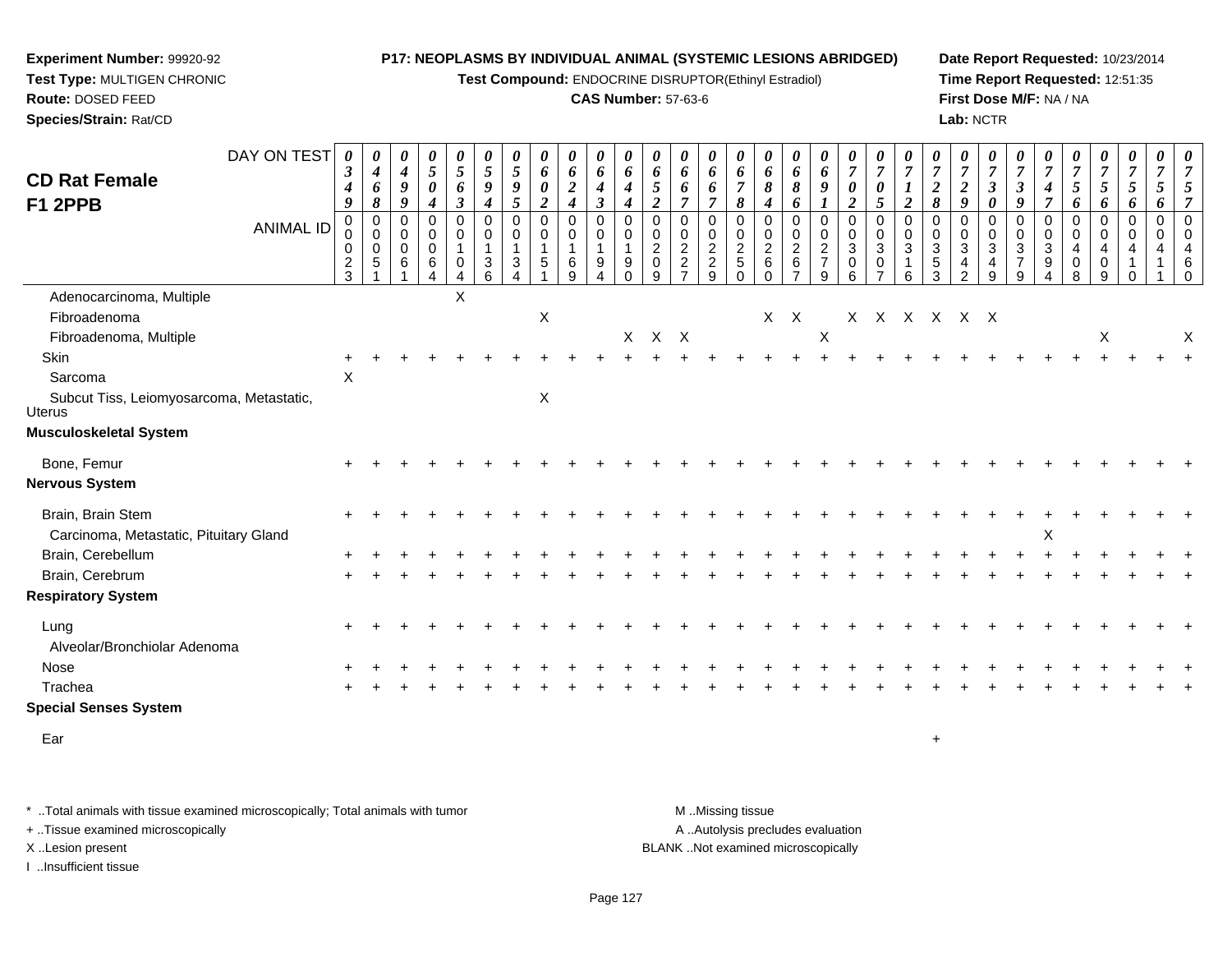**Test Compound:** ENDOCRINE DISRUPTOR(Ethinyl Estradiol)

#### **CAS Number:** 57-63-6

**Date Report Requested:** 10/23/2014**Time Report Requested:** 12:51:35**First Dose M/F:** NA / NA**Lab:** NCTR

| DAY ON TEST<br><b>CD Rat Female</b><br>F1 2PPB    | 0<br>$\boldsymbol{\beta}$<br>4<br>q | $\boldsymbol{\theta}$<br>$\boldsymbol{4}$<br>6<br>8 | 0<br>4<br>9<br>9 | $\boldsymbol{\theta}$<br>$\overline{5}$<br>$\boldsymbol{\theta}$ | $\boldsymbol{\theta}$<br>$\mathfrak{H}$<br>6 | $\mathfrak{I}$<br>9 | U<br>5<br>9     | $\boldsymbol{\theta}$<br>6<br>0           | 0<br>6<br>$\boldsymbol{2}$<br>$\boldsymbol{4}$            | $\boldsymbol{\theta}$<br>6<br>4 | 6<br>4 | 6                        | $\boldsymbol{\theta}$<br>6<br>6 | $\boldsymbol{\theta}$<br>6<br>6             | $\boldsymbol{\theta}$<br>6<br>$\overline{ }$<br>$\sigma$ | 6<br>8<br>4 | U.<br>6<br>8             | $\boldsymbol{\theta}$<br>6<br>9  | $\boldsymbol{\theta}$<br>$\overline{7}$<br>$\boldsymbol{\theta}$<br><u>ำ</u> | $\boldsymbol{\theta}$<br>$\overline{ }$<br>0 | $\boldsymbol{\theta}$ | $\boldsymbol{\theta}$<br>$\mathbf{r}$<br>∠      | 0<br>$\overline{ }$<br>◠<br>J<br>0      | $\boldsymbol{\theta}$<br>J<br>9    | 4                     | $\theta$<br>$\overline{ }$<br>5<br>O. | $\boldsymbol{\theta}$<br>5 | $\theta$<br>$\mathcal{I}$ | 0 |   |
|---------------------------------------------------|-------------------------------------|-----------------------------------------------------|------------------|------------------------------------------------------------------|----------------------------------------------|---------------------|-----------------|-------------------------------------------|-----------------------------------------------------------|---------------------------------|--------|--------------------------|---------------------------------|---------------------------------------------|----------------------------------------------------------|-------------|--------------------------|----------------------------------|------------------------------------------------------------------------------|----------------------------------------------|-----------------------|-------------------------------------------------|-----------------------------------------|------------------------------------|-----------------------|---------------------------------------|----------------------------|---------------------------|---|---|
| <b>ANIMAL ID</b>                                  | 0<br>$\overline{c}$<br>3            | 0<br>$\mathbf 0$<br>$\pmb{0}$<br>$\sqrt{5}$         | 0<br>0<br>0<br>6 | $\mathbf 0$<br>$\mathbf 0$<br>$\mathbf 0$<br>$\,6\,$             |                                              | 3                   | 0<br>$\sqrt{3}$ | $\mathbf 0$<br>$\mathbf 0$<br>$\,$ 5 $\,$ | $\boldsymbol{0}$<br>$\pmb{0}$<br>$\overline{A}$<br>6<br>9 | $\Omega$<br>9                   |        | 0<br>$\overline{c}$<br>0 | 0<br>0<br>$\frac{2}{2}$         | 0<br>$\pmb{0}$<br>$\frac{2}{2}$<br>$\Omega$ | 0<br>$\mathbf 0$<br>$\frac{2}{5}$                        | $^2$ 6      | 0<br>$\overline{a}$<br>6 | $\overline{c}$<br>$\overline{ }$ | $\mathbf 0$<br>$\pmb{0}$<br>$\mathbf{3}$<br>$\pmb{0}$<br>6                   | 0<br>$\mathbf 0$<br>3<br>0                   | 3                     | $\overline{0}$<br>3<br>$\overline{4}$<br>$\sim$ | $\mathbf 0$<br>3<br>$\overline{4}$<br>9 | $\mathbf 0$<br>3<br>$\overline{ }$ | $\mathbf 0$<br>3<br>9 | 4                                     |                            |                           |   | 6 |
| Neural Crest Tumor                                |                                     |                                                     |                  |                                                                  |                                              |                     |                 |                                           |                                                           |                                 |        |                          |                                 |                                             |                                                          |             |                          |                                  |                                                                              |                                              | X                     |                                                 |                                         |                                    |                       |                                       |                            |                           |   |   |
| Eye                                               |                                     |                                                     |                  |                                                                  |                                              |                     |                 |                                           |                                                           |                                 |        |                          |                                 |                                             |                                                          |             |                          |                                  |                                                                              |                                              |                       |                                                 |                                         |                                    |                       |                                       |                            |                           |   |   |
| Harderian Gland                                   |                                     |                                                     |                  |                                                                  |                                              |                     |                 |                                           |                                                           |                                 |        |                          |                                 |                                             |                                                          |             |                          |                                  |                                                                              |                                              |                       |                                                 |                                         |                                    |                       |                                       |                            |                           |   |   |
| <b>Urinary System</b>                             |                                     |                                                     |                  |                                                                  |                                              |                     |                 |                                           |                                                           |                                 |        |                          |                                 |                                             |                                                          |             |                          |                                  |                                                                              |                                              |                       |                                                 |                                         |                                    |                       |                                       |                            |                           |   |   |
| Kidney<br>Bilateral, Renal Tubule, Carcinoma      | $\pm$                               |                                                     |                  | X                                                                |                                              |                     |                 |                                           |                                                           |                                 |        |                          |                                 | X                                           |                                                          |             |                          |                                  |                                                                              |                                              |                       |                                                 |                                         |                                    |                       |                                       |                            |                           |   |   |
| <b>Urinary Bladder</b><br><b>SYSTEMIC LESIONS</b> | $\pm$                               |                                                     |                  |                                                                  |                                              |                     |                 |                                           |                                                           |                                 |        |                          |                                 |                                             |                                                          |             |                          |                                  |                                                                              |                                              |                       |                                                 |                                         |                                    |                       |                                       |                            |                           |   |   |
| Multiple Organ                                    | $\pm$                               |                                                     |                  |                                                                  |                                              |                     |                 |                                           |                                                           |                                 |        |                          |                                 |                                             |                                                          |             |                          |                                  |                                                                              |                                              |                       |                                                 |                                         |                                    |                       |                                       |                            |                           |   |   |

\* ..Total animals with tissue examined microscopically; Total animals with tumor **M** . Missing tissue M ..Missing tissue

+ ..Tissue examined microscopically

**Experiment Number:** 99920-92**Test Type:** MULTIGEN CHRONIC

**Route:** DOSED FEED**Species/Strain:** Rat/CD

I ..Insufficient tissue

A ..Autolysis precludes evaluation X ..Lesion present BLANK ..Not examined microscopically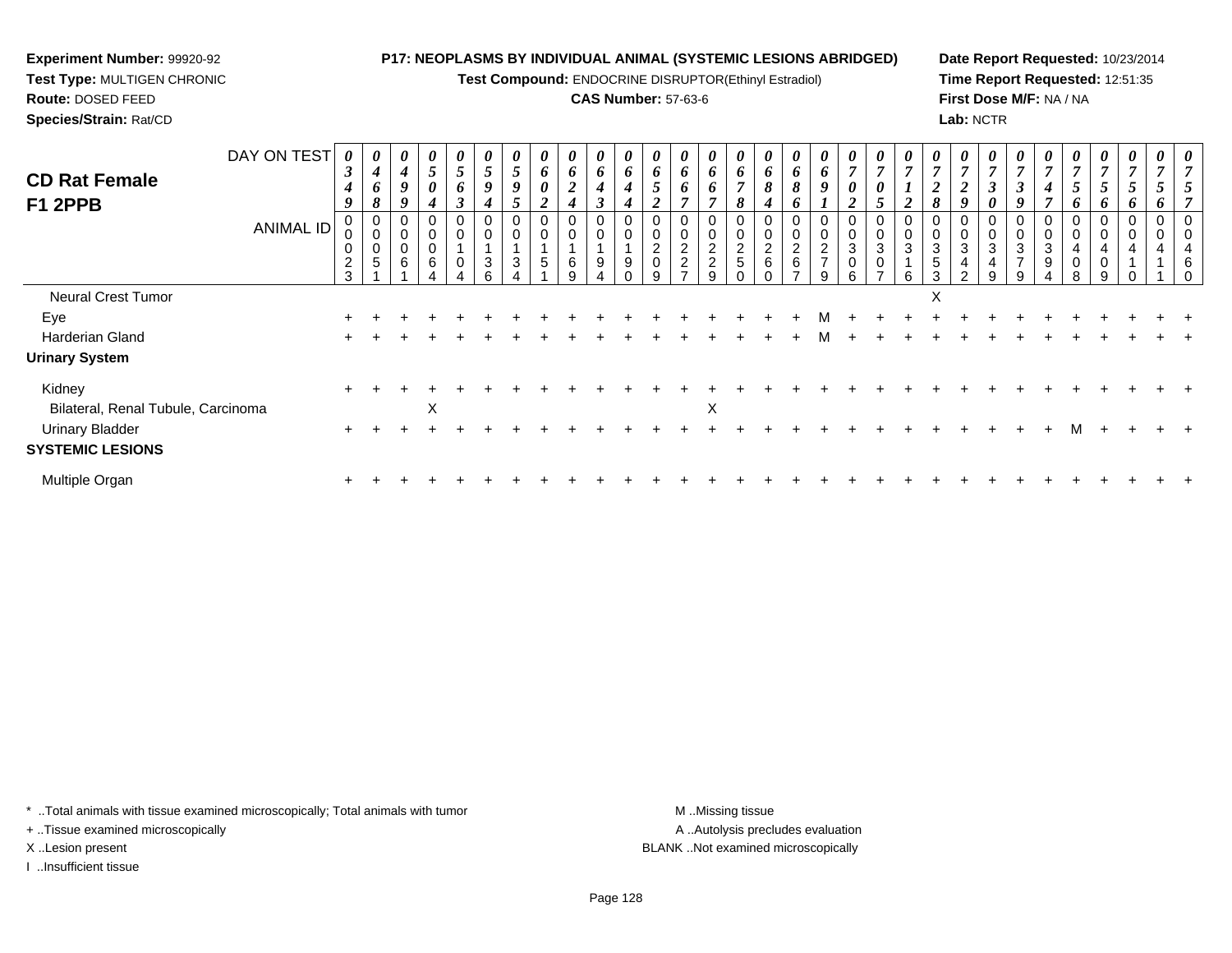**Test Compound:** ENDOCRINE DISRUPTOR(Ethinyl Estradiol)

#### **CAS Number:** 57-63-6

**Date Report Requested:** 10/23/2014**Time Report Requested:** 12:51:35**First Dose M/F:** NA / NA**Lab:** NCTR

|                                    | DAY ON TEST      | 0              | 0                     | 0                       | 0                          | 0                     | 0                     | 0                            | 0                   | 0                              | 0                   | 0                   | 0                              | 0<br>$\overline{7}$ | 0                     | 0                   | 0                       | 0                           | 0<br>$\overline{7}$ | 0<br>$\boldsymbol{\theta}$ |                       |
|------------------------------------|------------------|----------------|-----------------------|-------------------------|----------------------------|-----------------------|-----------------------|------------------------------|---------------------|--------------------------------|---------------------|---------------------|--------------------------------|---------------------|-----------------------|---------------------|-------------------------|-----------------------------|---------------------|----------------------------|-----------------------|
| <b>CD Rat Female</b>               |                  | 7<br>5         | $\boldsymbol{7}$<br>5 | $\boldsymbol{7}$<br>5   | $\boldsymbol{7}$<br>5      | $\boldsymbol{7}$<br>5 | $\boldsymbol{7}$<br>5 | $\overline{7}$<br>$\sqrt{5}$ | $\overline{7}$<br>5 | $\boldsymbol{7}$<br>6          | $\overline{7}$<br>6 | $\overline{7}$<br>6 | $\overline{7}$<br>6            | 6                   | $\boldsymbol{7}$<br>6 | $\overline{7}$<br>6 | $\boldsymbol{7}$<br>6   | $\overline{7}$<br>6         | 6                   | 8                          |                       |
| F1 2PPB                            |                  | $\overline{7}$ | 7                     | $\overline{7}$          | $\overline{7}$             | $\overline{7}$        | $\boldsymbol{7}$      | $\pmb{8}$                    | 8                   | $\boldsymbol{l}$               | $\boldsymbol{2}$    | $\boldsymbol{2}$    | $\boldsymbol{2}$               | $\overline{c}$      | $\boldsymbol{2}$      | $\boldsymbol{2}$    | $\overline{\mathbf{c}}$ | $\mathfrak{z}$              | $\mathfrak{z}$      | $\overline{7}$             |                       |
|                                    | <b>ANIMAL ID</b> | $\pmb{0}$<br>0 | $\mathbf 0$<br>0      | $\mathbf 0$<br>0        | $\mathbf 0$<br>$\mathbf 0$ | $\mathbf 0$<br>0      | $\mathbf 0$<br>0      | $\mathbf 0$<br>0             | $\mathbf 0$<br>0    | $\pmb{0}$<br>0                 | $\mathbf 0$<br>0    | $\mathbf 0$<br>0    | $\mathbf 0$<br>0               | $\mathbf 0$<br>0    | $\mathbf 0$<br>0      | $\mathbf 0$<br>0    | $\mathbf 0$<br>0        | $\mathbf 0$<br>0            | $\Omega$<br>0       | $\Omega$<br>0              |                       |
|                                    |                  | 4              | 4                     | $\overline{\mathbf{4}}$ | 4                          | 5                     | 5                     | $\sqrt{5}$                   | 5                   | 6                              | 6                   | 6                   | $\overline{7}$                 | $\overline{7}$      | $\overline{7}$        | $\overline{7}$      | $\overline{7}$          | $\overline{7}$              | $\overline{7}$      | $\mathbf 0$                |                       |
|                                    |                  | 6              | 6<br>$\overline{2}$   | 6<br>3                  | 6<br>4                     | 1<br>$\Omega$         |                       | $\mathbf 5$<br>8             | 5<br>9              | $\mathbf{1}$<br>$\overline{c}$ | $\mathbf{1}$        | 5<br>8              | $\mathbf{1}$<br>$\overline{2}$ | 1<br>3              | 6<br>4                | $\,6$<br>5          | 6<br>6                  | $\mathbf{1}$<br>$\mathbf 0$ | 1                   | 0<br>$\overline{c}$        | <i><b>*TOTALS</b></i> |
| <b>Alimentary System</b>           |                  |                |                       |                         |                            |                       |                       |                              |                     |                                |                     |                     |                                |                     |                       |                     |                         |                             |                     |                            |                       |
| Esophagus                          |                  |                |                       |                         |                            |                       |                       |                              |                     |                                |                     |                     |                                |                     |                       |                     |                         |                             |                     |                            | 50                    |
| Intestine Large, Cecum             |                  |                |                       |                         |                            |                       |                       |                              |                     |                                |                     |                     |                                |                     |                       |                     |                         |                             |                     |                            | 50                    |
| Intestine Large, Colon             |                  |                |                       |                         |                            |                       |                       |                              |                     |                                |                     |                     |                                |                     |                       |                     |                         |                             |                     |                            | 50                    |
| Intestine Large, Rectum            |                  |                |                       |                         |                            |                       |                       |                              |                     |                                |                     |                     |                                |                     |                       |                     |                         |                             |                     |                            | 50                    |
| Leiomyosarcoma, Metastatic, Uterus |                  |                |                       |                         |                            |                       |                       |                              |                     |                                |                     |                     |                                |                     |                       |                     |                         |                             |                     |                            | 1                     |
| Intestine Small, Duodenum          |                  |                |                       |                         |                            |                       |                       |                              |                     |                                |                     |                     |                                |                     |                       |                     |                         |                             |                     |                            | 50                    |
| Intestine Small, Ileum             |                  | +              |                       |                         |                            |                       |                       |                              |                     |                                |                     |                     |                                |                     |                       |                     |                         |                             |                     |                            | 50                    |
| Intestine Small, Jejunum           |                  |                |                       |                         |                            |                       |                       |                              |                     |                                |                     |                     |                                |                     |                       |                     |                         |                             |                     |                            | 50                    |
| Liver                              |                  | $\pm$          |                       |                         |                            |                       |                       |                              |                     |                                |                     |                     |                                |                     |                       |                     |                         |                             |                     |                            | 50                    |
| Hepatocellular Adenoma             |                  |                |                       |                         |                            |                       |                       |                              |                     |                                |                     | Χ                   |                                |                     |                       |                     |                         |                             |                     |                            | 1                     |
| Mesentery                          |                  |                |                       |                         |                            |                       |                       |                              |                     |                                |                     |                     |                                |                     |                       |                     |                         |                             |                     |                            | $\overline{c}$        |
| Leiomyosarcoma, Metastatic, Uterus |                  |                |                       |                         |                            |                       |                       |                              |                     |                                |                     |                     |                                |                     |                       |                     |                         |                             |                     |                            | 1                     |
| Oral Mucosa                        |                  |                |                       |                         |                            |                       |                       |                              |                     |                                |                     |                     |                                |                     |                       |                     |                         |                             |                     |                            | 1                     |
| Squamous Cell Carcinoma            |                  |                |                       |                         |                            |                       |                       |                              |                     |                                |                     |                     |                                |                     |                       |                     |                         |                             |                     |                            |                       |
| Pancreas                           |                  |                |                       |                         |                            |                       |                       |                              |                     |                                |                     |                     |                                |                     |                       |                     |                         |                             |                     |                            | 50                    |
| Acinar Cell, Adenoma               |                  |                |                       |                         |                            |                       |                       | X                            |                     |                                |                     |                     |                                |                     |                       |                     |                         |                             |                     |                            | $\mathbf{1}$          |
| Salivary Glands                    |                  |                |                       |                         |                            |                       |                       |                              |                     |                                |                     |                     |                                |                     |                       |                     |                         |                             |                     |                            | 49                    |
| Stomach, Forestomach               |                  |                |                       |                         |                            |                       |                       |                              |                     |                                |                     |                     |                                |                     |                       |                     |                         |                             |                     |                            | 50                    |
| Stomach, Glandular                 |                  |                |                       |                         |                            |                       |                       |                              |                     |                                |                     |                     |                                |                     |                       |                     |                         |                             |                     |                            | 50                    |
| <b>Cardiovascular System</b>       |                  |                |                       |                         |                            |                       |                       |                              |                     |                                |                     |                     |                                |                     |                       |                     |                         |                             |                     |                            |                       |
| <b>Blood Vessel</b>                |                  |                |                       |                         |                            |                       |                       |                              |                     |                                |                     |                     |                                |                     |                       |                     |                         |                             |                     |                            | 50                    |

**Experiment Number:** 99920-92**Test Type:** MULTIGEN CHRONIC

**Route:** DOSED FEED**Species/Strain:** Rat/CD

\* ..Total animals with tissue examined microscopically; Total animals with tumor **M** . Missing tissue M ..Missing tissue A ..Autolysis precludes evaluation + ..Tissue examined microscopically X ..Lesion present BLANK ..Not examined microscopicallyI ..Insufficient tissue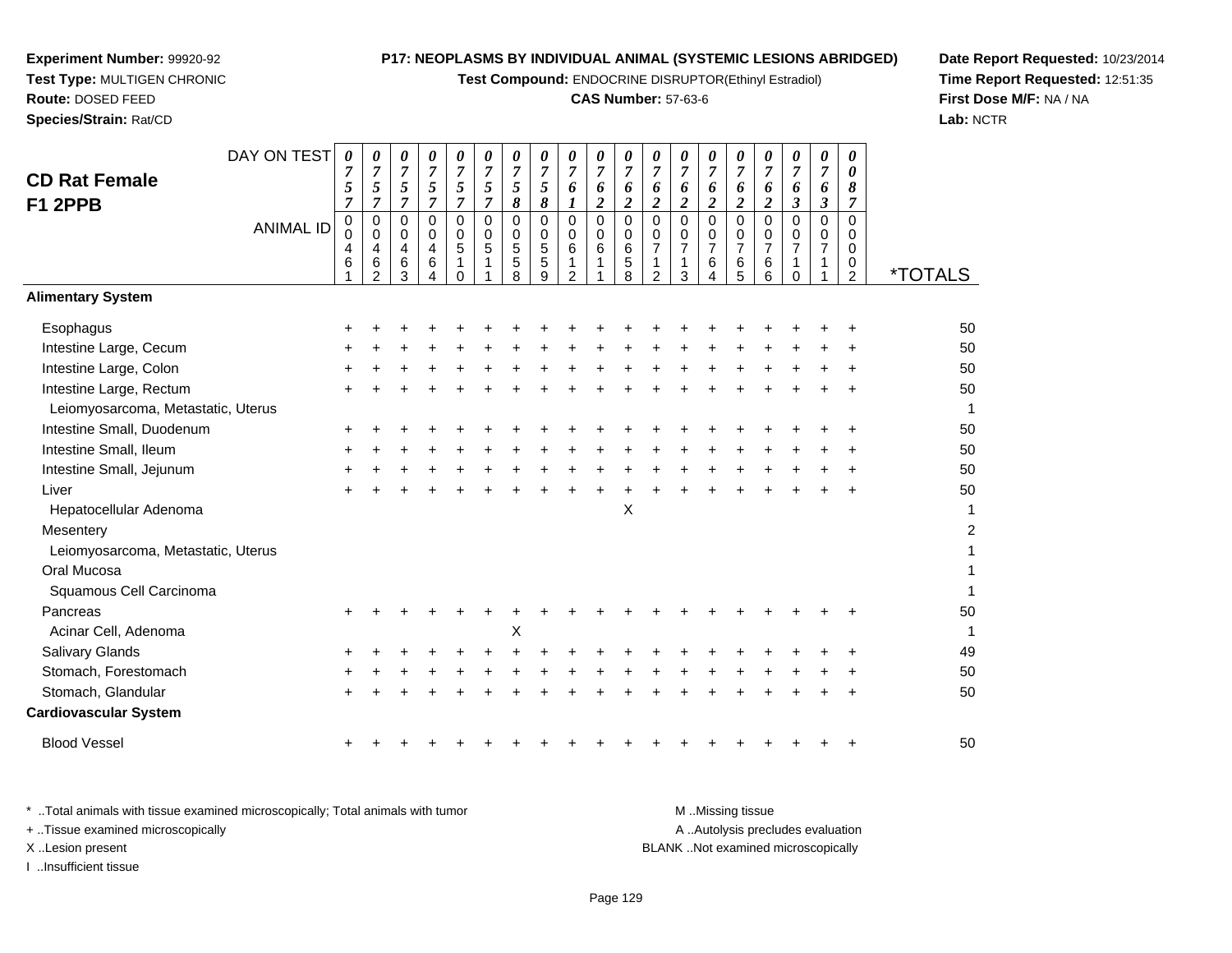**Test Compound:** ENDOCRINE DISRUPTOR(Ethinyl Estradiol)

# **CAS Number:** 57-63-6

**Date Report Requested:** 10/23/2014 **Time Report Requested:** 12:51:36**First Dose M/F:** NA / NA**Lab:** NCTR

| <b>CD Rat Female</b><br>F1 2PPB<br>Heart             | DAY ON TEST<br><b>ANIMAL ID</b> | $\boldsymbol{\theta}$<br>$\overline{7}$<br>5<br>$\overline{7}$<br>$\mathbf 0$<br>0<br>4<br>$6\phantom{1}6$<br>$+$ | 0<br>$\overline{7}$<br>$\sqrt{5}$<br>$\overline{7}$<br>$\Omega$<br>$\mathbf 0$<br>4<br>6<br>$\overline{2}$<br>$+$ | $\boldsymbol{\theta}$<br>$\overline{7}$<br>5<br>$\overline{7}$<br>$\Omega$<br>0<br>4<br>6<br>3<br>$\ddot{}$ | 0<br>7<br>5<br>$\overline{7}$<br>$\Omega$<br>0<br>$\overline{4}$<br>6<br>4<br>$\ddot{}$ | 0<br>$\overline{7}$<br>5<br>$\overline{7}$<br>$\Omega$<br>$\mathbf 0$<br>5<br>1<br>$\mathbf 0$<br>$+$ | $\boldsymbol{\theta}$<br>$\overline{7}$<br>$\sqrt{5}$<br>$\overline{7}$<br>0<br>$\mathbf 0$<br>5<br>1<br>1<br>$\ddot{}$ | 0<br>$\overline{7}$<br>$\sqrt{5}$<br>8<br>$\Omega$<br>$\mathbf 0$<br>$\sqrt{5}$<br>$\sqrt{5}$<br>8<br>$+$ | 0<br>$\overline{7}$<br>5<br>8<br>$\mathbf 0$<br>0<br>$\sqrt{5}$<br>$\sqrt{5}$<br>9<br>$+$ | 0<br>7<br>6<br>1<br>$\mathbf 0$<br>0<br>6<br>$\overline{2}$<br>$\ddot{}$ | 0<br>$\overline{7}$<br>6<br>$\boldsymbol{2}$<br>$\Omega$<br>0<br>6<br>1<br>$\ddot{}$ | 0<br>$\overline{7}$<br>6<br>$\boldsymbol{2}$<br>0<br>$\mathbf 0$<br>6<br>$\mathbf 5$<br>8<br>÷ | 0<br>$\overline{7}$<br>6<br>$\overline{c}$<br>$\Omega$<br>0<br>$\overline{7}$<br>1<br>2<br>$\ddot{}$ | 0<br>$\overline{7}$<br>6<br>$\boldsymbol{2}$<br>$\Omega$<br>$\mathbf 0$<br>$\overline{7}$<br>3<br>$\ddot{}$ | 0<br>7<br>6<br>$\boldsymbol{2}$<br>$\Omega$<br>$\mathbf 0$<br>$\overline{7}$<br>$\,6$<br>$\overline{4}$<br>$\ddot{}$ | 0<br>7<br>6<br>$\overline{2}$<br>$\Omega$<br>0<br>7<br>6<br>5<br>$+$ | 0<br>$\overline{7}$<br>6<br>$\boldsymbol{2}$<br>$\mathbf 0$<br>0<br>7<br>$\,6\,$<br>$\,6\,$<br>$+$ | 0<br>$\overline{7}$<br>6<br>$\boldsymbol{\beta}$<br>$\Omega$<br>0<br>7<br>1<br>$\mathbf 0$<br>$+$ | 0<br>$\overline{7}$<br>6<br>$\boldsymbol{\beta}$<br>$\mathbf 0$<br>$\mathbf 0$<br>$\overline{7}$<br>$\ddot{}$ | 0<br>0<br>8<br>$\overline{7}$<br>$\Omega$<br>0<br>0<br>0<br>$\overline{2}$<br>$+$ | <i><b>*TOTALS</b></i><br>50   |
|------------------------------------------------------|---------------------------------|-------------------------------------------------------------------------------------------------------------------|-------------------------------------------------------------------------------------------------------------------|-------------------------------------------------------------------------------------------------------------|-----------------------------------------------------------------------------------------|-------------------------------------------------------------------------------------------------------|-------------------------------------------------------------------------------------------------------------------------|-----------------------------------------------------------------------------------------------------------|-------------------------------------------------------------------------------------------|--------------------------------------------------------------------------|--------------------------------------------------------------------------------------|------------------------------------------------------------------------------------------------|------------------------------------------------------------------------------------------------------|-------------------------------------------------------------------------------------------------------------|----------------------------------------------------------------------------------------------------------------------|----------------------------------------------------------------------|----------------------------------------------------------------------------------------------------|---------------------------------------------------------------------------------------------------|---------------------------------------------------------------------------------------------------------------|-----------------------------------------------------------------------------------|-------------------------------|
| Endocardium, Schwannoma Malignant                    |                                 |                                                                                                                   |                                                                                                                   |                                                                                                             |                                                                                         |                                                                                                       |                                                                                                                         |                                                                                                           |                                                                                           |                                                                          |                                                                                      |                                                                                                |                                                                                                      |                                                                                                             |                                                                                                                      |                                                                      |                                                                                                    |                                                                                                   |                                                                                                               |                                                                                   | 1                             |
| <b>Endocrine System</b>                              |                                 |                                                                                                                   |                                                                                                                   |                                                                                                             |                                                                                         |                                                                                                       |                                                                                                                         |                                                                                                           |                                                                                           |                                                                          |                                                                                      |                                                                                                |                                                                                                      |                                                                                                             |                                                                                                                      |                                                                      |                                                                                                    |                                                                                                   |                                                                                                               |                                                                                   |                               |
| <b>Adrenal Cortex</b><br>Adenoma                     |                                 |                                                                                                                   |                                                                                                                   |                                                                                                             | X                                                                                       |                                                                                                       |                                                                                                                         |                                                                                                           |                                                                                           |                                                                          |                                                                                      |                                                                                                |                                                                                                      |                                                                                                             |                                                                                                                      |                                                                      |                                                                                                    |                                                                                                   |                                                                                                               |                                                                                   | 50<br>$\overline{\mathbf{c}}$ |
| Adrenal Medulla                                      |                                 |                                                                                                                   |                                                                                                                   |                                                                                                             |                                                                                         |                                                                                                       |                                                                                                                         |                                                                                                           |                                                                                           |                                                                          |                                                                                      |                                                                                                |                                                                                                      |                                                                                                             |                                                                                                                      |                                                                      |                                                                                                    |                                                                                                   |                                                                                                               |                                                                                   | 50                            |
| Islets, Pancreatic                                   |                                 |                                                                                                                   |                                                                                                                   |                                                                                                             |                                                                                         |                                                                                                       |                                                                                                                         |                                                                                                           |                                                                                           |                                                                          |                                                                                      |                                                                                                |                                                                                                      |                                                                                                             |                                                                                                                      |                                                                      |                                                                                                    |                                                                                                   |                                                                                                               |                                                                                   | 50                            |
| Adenoma                                              |                                 |                                                                                                                   |                                                                                                                   |                                                                                                             |                                                                                         |                                                                                                       |                                                                                                                         |                                                                                                           |                                                                                           |                                                                          | $\boldsymbol{\mathsf{X}}$                                                            |                                                                                                |                                                                                                      |                                                                                                             |                                                                                                                      |                                                                      |                                                                                                    |                                                                                                   |                                                                                                               |                                                                                   | 1                             |
| Parathyroid Gland<br>Adenoma                         |                                 |                                                                                                                   |                                                                                                                   |                                                                                                             |                                                                                         |                                                                                                       |                                                                                                                         |                                                                                                           |                                                                                           |                                                                          |                                                                                      |                                                                                                |                                                                                                      |                                                                                                             |                                                                                                                      | M                                                                    |                                                                                                    | м                                                                                                 |                                                                                                               |                                                                                   | 47<br>1                       |
| Carcinoma, Metastatic, Thyroid Gland                 |                                 |                                                                                                                   |                                                                                                                   |                                                                                                             |                                                                                         |                                                                                                       |                                                                                                                         |                                                                                                           |                                                                                           |                                                                          |                                                                                      |                                                                                                |                                                                                                      |                                                                                                             |                                                                                                                      |                                                                      |                                                                                                    |                                                                                                   |                                                                                                               |                                                                                   | 1                             |
| <b>Pituitary Gland</b>                               |                                 | ٠                                                                                                                 |                                                                                                                   |                                                                                                             |                                                                                         |                                                                                                       |                                                                                                                         |                                                                                                           |                                                                                           |                                                                          |                                                                                      |                                                                                                |                                                                                                      |                                                                                                             |                                                                                                                      |                                                                      |                                                                                                    |                                                                                                   |                                                                                                               |                                                                                   | 50                            |
| Pars Distalis, Adenoma<br>Pars Distalis, Carcinoma   |                                 |                                                                                                                   | X                                                                                                                 | $\boldsymbol{\mathsf{X}}$                                                                                   |                                                                                         | X                                                                                                     | $\mathsf{X}$                                                                                                            | $\boldsymbol{\mathsf{X}}$                                                                                 | $\mathsf{X}$                                                                              |                                                                          | $\pmb{\times}$                                                                       | X                                                                                              | $\boldsymbol{\mathsf{X}}$                                                                            |                                                                                                             | X                                                                                                                    | $\mathsf{X}$                                                         | $\mathsf{X}$                                                                                       | $\boldsymbol{\mathsf{X}}$                                                                         | $\mathsf{X}$                                                                                                  |                                                                                   | 35<br>1                       |
| <b>Thyroid Gland</b><br>Bilateral, C Cell, Carcinoma |                                 |                                                                                                                   |                                                                                                                   |                                                                                                             |                                                                                         |                                                                                                       |                                                                                                                         |                                                                                                           |                                                                                           |                                                                          |                                                                                      |                                                                                                |                                                                                                      |                                                                                                             |                                                                                                                      |                                                                      |                                                                                                    |                                                                                                   |                                                                                                               |                                                                                   | 50<br>1                       |
| C Cell, Adenoma                                      |                                 |                                                                                                                   |                                                                                                                   |                                                                                                             |                                                                                         |                                                                                                       |                                                                                                                         |                                                                                                           |                                                                                           |                                                                          | $\boldsymbol{\mathsf{X}}$                                                            |                                                                                                |                                                                                                      |                                                                                                             |                                                                                                                      |                                                                      |                                                                                                    |                                                                                                   |                                                                                                               |                                                                                   | 3                             |
| <b>General Body System</b>                           |                                 |                                                                                                                   |                                                                                                                   |                                                                                                             |                                                                                         |                                                                                                       |                                                                                                                         |                                                                                                           |                                                                                           |                                                                          |                                                                                      |                                                                                                |                                                                                                      |                                                                                                             |                                                                                                                      |                                                                      |                                                                                                    |                                                                                                   |                                                                                                               |                                                                                   |                               |
| <b>NONE</b>                                          |                                 |                                                                                                                   |                                                                                                                   |                                                                                                             |                                                                                         |                                                                                                       |                                                                                                                         |                                                                                                           |                                                                                           |                                                                          |                                                                                      |                                                                                                |                                                                                                      |                                                                                                             |                                                                                                                      |                                                                      |                                                                                                    |                                                                                                   |                                                                                                               |                                                                                   |                               |
| <b>Genital System</b>                                |                                 |                                                                                                                   |                                                                                                                   |                                                                                                             |                                                                                         |                                                                                                       |                                                                                                                         |                                                                                                           |                                                                                           |                                                                          |                                                                                      |                                                                                                |                                                                                                      |                                                                                                             |                                                                                                                      |                                                                      |                                                                                                    |                                                                                                   |                                                                                                               |                                                                                   |                               |
| <b>Clitoral Gland</b>                                |                                 |                                                                                                                   |                                                                                                                   |                                                                                                             |                                                                                         |                                                                                                       |                                                                                                                         |                                                                                                           |                                                                                           |                                                                          |                                                                                      |                                                                                                |                                                                                                      |                                                                                                             |                                                                                                                      |                                                                      |                                                                                                    |                                                                                                   |                                                                                                               |                                                                                   | 49                            |

**Experiment Number:** 99920-92**Test Type:** MULTIGEN CHRONIC

| * Total animals with tissue examined microscopically; Total animals with tumor | M Missing tissue                   |
|--------------------------------------------------------------------------------|------------------------------------|
| + Tissue examined microscopically                                              | A Autolysis precludes evaluation   |
| X Lesion present                                                               | BLANK Not examined microscopically |
| Insufficient tissue                                                            |                                    |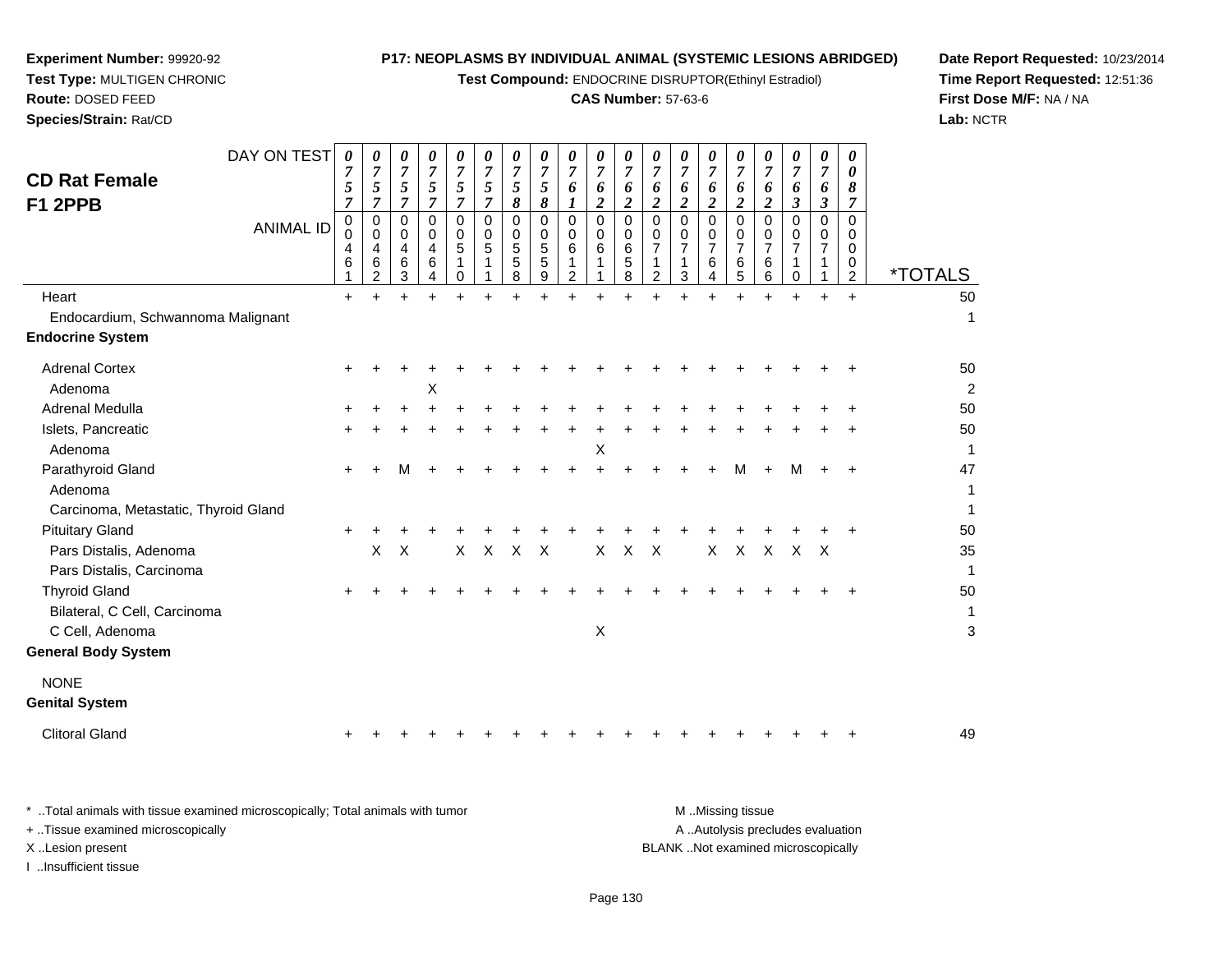**Test Compound:** ENDOCRINE DISRUPTOR(Ethinyl Estradiol)

#### **CAS Number:** 57-63-6

**Date Report Requested:** 10/23/2014**Time Report Requested:** 12:51:36**First Dose M/F:** NA / NA**Lab:** NCTR

| DAY ON TEST<br><b>CD Rat Female</b><br>F1 2PPB<br><b>ANIMAL ID</b> | $\overline{7}$<br>5<br>$\overline{7}$<br>$\pmb{0}$<br>$\mathbf 0$<br>4<br>6 | $\overline{7}$<br>5<br>$\overline{7}$<br>0<br>$\mathbf 0$<br>4<br>6<br>$\overline{2}$ | $\boldsymbol{7}$<br>5<br>$\overline{7}$<br>0<br>$\mathbf 0$<br>4<br>6<br>3 | $\overline{7}$<br>5<br>$\overline{7}$<br>$\pmb{0}$<br>$\mathbf 0$<br>$\overline{4}$<br>$6\phantom{1}6$<br>4 | $\overline{7}$<br>5<br>$\overline{7}$<br>$\mathbf 0$<br>$\mathbf 0$<br>5<br>1<br>$\Omega$ | $\overline{7}$<br>$\sqrt{5}$<br>$\overline{7}$<br>$\mathbf 0$<br>$\Omega$<br>5 | $\boldsymbol{7}$<br>5<br>8<br>$\mathbf 0$<br>$\mathbf 0$<br>$\sqrt{5}$<br>5<br>8 | $\boldsymbol{7}$<br>5<br>8<br>0<br>0<br>5<br>5<br>9 | $\overline{7}$<br>6<br>1<br>0<br>$\mathbf 0$<br>6<br>$\overline{2}$ | $\overline{7}$<br>6<br>$\boldsymbol{2}$<br>$\mathbf 0$<br>$\mathbf 0$<br>6 | $\overline{7}$<br>6<br>$\overline{2}$<br>$\mathbf 0$<br>$\mathbf 0$<br>6<br>5<br>8 | $\overline{7}$<br>6<br>$\boldsymbol{2}$<br>$\mathbf 0$<br>0<br>$\overline{7}$<br>1<br>$\overline{2}$ | $\overline{7}$<br>6<br>$\overline{\mathbf{c}}$<br>0<br>0<br>$\overline{7}$<br>3 | 7<br>6<br>$\boldsymbol{2}$<br>$\mathsf 0$<br>0<br>$\overline{7}$<br>6<br>4 | $\overline{7}$<br>6<br>$\boldsymbol{2}$<br>$\mathbf 0$<br>0<br>$\overline{7}$<br>$\,6$<br>5 | $\overline{7}$<br>6<br>$\boldsymbol{2}$<br>$\mathbf 0$<br>0<br>7<br>6<br>6 | $\overline{7}$<br>6<br>3<br>$\mathbf 0$<br>$\mathbf 0$<br>7<br>1<br>$\Omega$ | $\overline{7}$<br>6<br>3<br>0<br>0<br>$\overline{7}$ | 0<br>8<br>$\overline{7}$<br>0<br>0<br>0<br>0<br>$\overline{2}$ | <i><b>*TOTALS</b></i>    |
|--------------------------------------------------------------------|-----------------------------------------------------------------------------|---------------------------------------------------------------------------------------|----------------------------------------------------------------------------|-------------------------------------------------------------------------------------------------------------|-------------------------------------------------------------------------------------------|--------------------------------------------------------------------------------|----------------------------------------------------------------------------------|-----------------------------------------------------|---------------------------------------------------------------------|----------------------------------------------------------------------------|------------------------------------------------------------------------------------|------------------------------------------------------------------------------------------------------|---------------------------------------------------------------------------------|----------------------------------------------------------------------------|---------------------------------------------------------------------------------------------|----------------------------------------------------------------------------|------------------------------------------------------------------------------|------------------------------------------------------|----------------------------------------------------------------|--------------------------|
| Carcinoma                                                          |                                                                             |                                                                                       |                                                                            |                                                                                                             |                                                                                           | X                                                                              |                                                                                  |                                                     |                                                                     |                                                                            |                                                                                    |                                                                                                      |                                                                                 |                                                                            |                                                                                             |                                                                            |                                                                              |                                                      |                                                                |                          |
| Squamous Cell Carcinoma                                            |                                                                             |                                                                                       |                                                                            | $\boldsymbol{\mathsf{X}}$                                                                                   |                                                                                           |                                                                                |                                                                                  |                                                     |                                                                     |                                                                            |                                                                                    |                                                                                                      |                                                                                 |                                                                            |                                                                                             |                                                                            |                                                                              |                                                      |                                                                | 1                        |
| Ovary                                                              | $\ddot{}$                                                                   |                                                                                       |                                                                            | $\ddot{}$                                                                                                   |                                                                                           |                                                                                |                                                                                  |                                                     |                                                                     |                                                                            |                                                                                    |                                                                                                      |                                                                                 |                                                                            |                                                                                             |                                                                            |                                                                              |                                                      |                                                                | 50                       |
| Sertoli Cell Tumor Benign                                          |                                                                             |                                                                                       |                                                                            |                                                                                                             |                                                                                           | Χ                                                                              |                                                                                  |                                                     |                                                                     |                                                                            |                                                                                    |                                                                                                      |                                                                                 |                                                                            |                                                                                             |                                                                            |                                                                              |                                                      |                                                                | 1                        |
| Oviduct                                                            |                                                                             |                                                                                       |                                                                            |                                                                                                             |                                                                                           |                                                                                |                                                                                  |                                                     |                                                                     |                                                                            |                                                                                    |                                                                                                      |                                                                                 |                                                                            |                                                                                             |                                                                            |                                                                              |                                                      |                                                                | 50                       |
| <b>Uterus</b>                                                      |                                                                             |                                                                                       |                                                                            |                                                                                                             |                                                                                           |                                                                                |                                                                                  |                                                     |                                                                     |                                                                            |                                                                                    |                                                                                                      |                                                                                 |                                                                            |                                                                                             |                                                                            |                                                                              |                                                      |                                                                | 50                       |
| Endometrium, Adenocarcinoma                                        |                                                                             |                                                                                       |                                                                            |                                                                                                             |                                                                                           |                                                                                |                                                                                  |                                                     |                                                                     | $\pmb{\times}$                                                             |                                                                                    |                                                                                                      |                                                                                 |                                                                            |                                                                                             |                                                                            |                                                                              |                                                      |                                                                |                          |
| Leiomyoma                                                          |                                                                             |                                                                                       |                                                                            |                                                                                                             |                                                                                           |                                                                                |                                                                                  |                                                     |                                                                     |                                                                            |                                                                                    |                                                                                                      |                                                                                 |                                                                            |                                                                                             |                                                                            |                                                                              |                                                      |                                                                | 1                        |
| Leiomyosarcoma                                                     |                                                                             |                                                                                       |                                                                            |                                                                                                             |                                                                                           |                                                                                |                                                                                  |                                                     |                                                                     |                                                                            |                                                                                    |                                                                                                      |                                                                                 |                                                                            |                                                                                             |                                                                            |                                                                              |                                                      |                                                                | 1                        |
| Polyp Stromal                                                      |                                                                             |                                                                                       |                                                                            |                                                                                                             | $\mathsf X$                                                                               |                                                                                |                                                                                  |                                                     |                                                                     |                                                                            |                                                                                    |                                                                                                      |                                                                                 |                                                                            |                                                                                             |                                                                            |                                                                              |                                                      |                                                                | $\overline{\mathcal{L}}$ |
| Vagina                                                             | $\ddot{}$                                                                   |                                                                                       |                                                                            |                                                                                                             |                                                                                           |                                                                                |                                                                                  |                                                     |                                                                     |                                                                            |                                                                                    |                                                                                                      |                                                                                 |                                                                            |                                                                                             |                                                                            |                                                                              |                                                      |                                                                | 50                       |
| Polyp                                                              |                                                                             |                                                                                       |                                                                            |                                                                                                             |                                                                                           |                                                                                |                                                                                  |                                                     |                                                                     |                                                                            |                                                                                    |                                                                                                      |                                                                                 | Χ                                                                          |                                                                                             |                                                                            |                                                                              |                                                      |                                                                | 1                        |
| <b>Hematopoietic System</b>                                        |                                                                             |                                                                                       |                                                                            |                                                                                                             |                                                                                           |                                                                                |                                                                                  |                                                     |                                                                     |                                                                            |                                                                                    |                                                                                                      |                                                                                 |                                                                            |                                                                                             |                                                                            |                                                                              |                                                      |                                                                |                          |
| <b>Bone Marrow</b>                                                 | +                                                                           |                                                                                       |                                                                            |                                                                                                             |                                                                                           |                                                                                |                                                                                  |                                                     |                                                                     |                                                                            |                                                                                    |                                                                                                      |                                                                                 |                                                                            |                                                                                             |                                                                            |                                                                              |                                                      |                                                                | 50                       |
| Lymph Node                                                         |                                                                             | ÷                                                                                     |                                                                            |                                                                                                             |                                                                                           | $\ddot{}$                                                                      |                                                                                  |                                                     |                                                                     |                                                                            |                                                                                    |                                                                                                      |                                                                                 | $\ddot{}$                                                                  |                                                                                             |                                                                            |                                                                              |                                                      | ÷                                                              | 14                       |
| Lymph Node, Mandibular                                             | +                                                                           |                                                                                       |                                                                            |                                                                                                             |                                                                                           |                                                                                |                                                                                  |                                                     |                                                                     |                                                                            |                                                                                    |                                                                                                      |                                                                                 |                                                                            |                                                                                             |                                                                            |                                                                              |                                                      |                                                                | 50                       |
| Lymph Node, Mesenteric                                             | +                                                                           |                                                                                       |                                                                            |                                                                                                             |                                                                                           |                                                                                |                                                                                  |                                                     |                                                                     |                                                                            |                                                                                    |                                                                                                      |                                                                                 |                                                                            |                                                                                             |                                                                            |                                                                              |                                                      |                                                                | 50                       |
| Spleen                                                             |                                                                             |                                                                                       |                                                                            |                                                                                                             |                                                                                           |                                                                                |                                                                                  |                                                     |                                                                     |                                                                            |                                                                                    |                                                                                                      |                                                                                 |                                                                            |                                                                                             |                                                                            |                                                                              |                                                      |                                                                | 50                       |
| Thymus                                                             | $\pm$                                                                       |                                                                                       |                                                                            |                                                                                                             |                                                                                           |                                                                                |                                                                                  |                                                     |                                                                     |                                                                            |                                                                                    |                                                                                                      | M                                                                               |                                                                            |                                                                                             |                                                                            |                                                                              |                                                      | $\ddot{}$                                                      | 44                       |
| <b>Integumentary System</b>                                        |                                                                             |                                                                                       |                                                                            |                                                                                                             |                                                                                           |                                                                                |                                                                                  |                                                     |                                                                     |                                                                            |                                                                                    |                                                                                                      |                                                                                 |                                                                            |                                                                                             |                                                                            |                                                                              |                                                      |                                                                |                          |
| Mammary Gland                                                      | $\ddot{}$                                                                   |                                                                                       |                                                                            |                                                                                                             |                                                                                           |                                                                                |                                                                                  |                                                     |                                                                     |                                                                            |                                                                                    |                                                                                                      |                                                                                 |                                                                            |                                                                                             |                                                                            |                                                                              |                                                      |                                                                | 49                       |
| Adenocarcinoma                                                     |                                                                             | X                                                                                     |                                                                            | $\boldsymbol{\mathsf{X}}$                                                                                   |                                                                                           |                                                                                |                                                                                  |                                                     |                                                                     | $\boldsymbol{\mathsf{X}}$                                                  |                                                                                    |                                                                                                      |                                                                                 | Χ                                                                          |                                                                                             |                                                                            | X                                                                            |                                                      |                                                                | g                        |

**Experiment Number:** 99920-92**Test Type:** MULTIGEN CHRONIC

**Route:** DOSED FEED**Species/Strain:** Rat/CD

\* ..Total animals with tissue examined microscopically; Total animals with tumor **M** . Missing tissue M ..Missing tissue A ..Autolysis precludes evaluation + ..Tissue examined microscopically X ..Lesion present BLANK ..Not examined microscopicallyI ..Insufficient tissue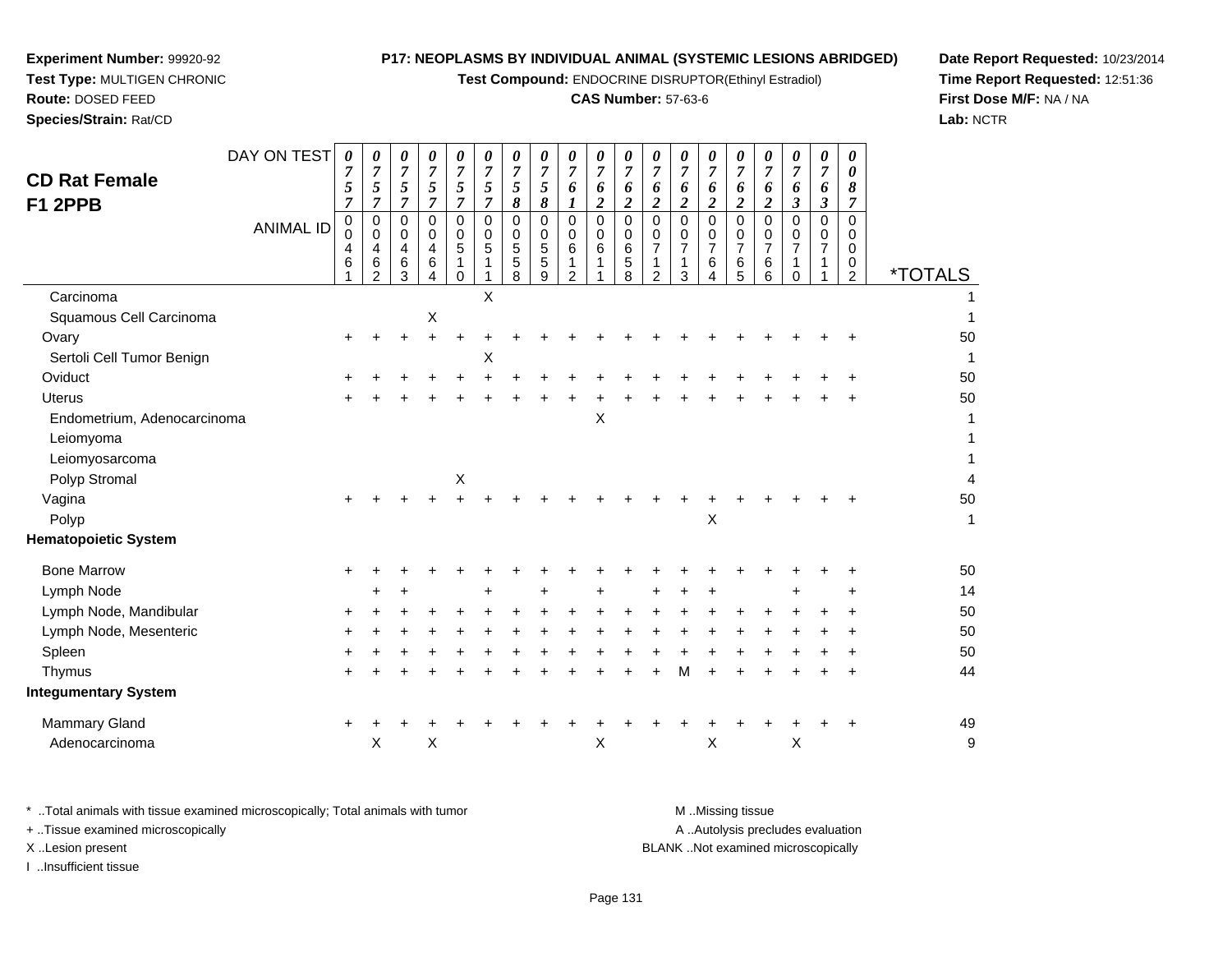**Test Compound:** ENDOCRINE DISRUPTOR(Ethinyl Estradiol)

#### **CAS Number:** 57-63-6

**Date Report Requested:** 10/23/2014**Time Report Requested:** 12:51:36**First Dose M/F:** NA / NA**Lab:** NCTR

| <b>CD Rat Female</b><br>F1 2PPB                           | DAY ON TEST<br><b>ANIMAL ID</b> | 0<br>7<br>5<br>$\overline{7}$<br>$\pmb{0}$<br>0<br>4<br>6 | 0<br>$\boldsymbol{7}$<br>5<br>$\overline{7}$<br>0<br>0<br>4<br>6<br>$\overline{2}$ | 0<br>$\overline{7}$<br>5<br>$\overline{7}$<br>0<br>0<br>$\overline{4}$<br>6<br>3 | $\pmb{\theta}$<br>$\overline{7}$<br>$\sqrt{5}$<br>$\overline{7}$<br>$\mathbf 0$<br>0<br>$\overline{4}$<br>6<br>4 | $\boldsymbol{\theta}$<br>$\overline{7}$<br>5<br>$\overline{7}$<br>$\Omega$<br>0<br>5<br>1<br>$\Omega$ | $\pmb{\theta}$<br>$\overline{7}$<br>$\sqrt{5}$<br>$\overline{7}$<br>0<br>0<br>5 | 0<br>$\boldsymbol{7}$<br>5<br>8<br>0<br>0<br>$\sqrt{5}$<br>5<br>8 | 0<br>$\boldsymbol{7}$<br>5<br>8<br>$\pmb{0}$<br>$\mathbf 0$<br>5<br>5<br>9 | $\pmb{\theta}$<br>$\boldsymbol{7}$<br>6<br>1<br>0<br>$\mathbf 0$<br>$\,6$<br>1<br>2 | 0<br>$\overline{7}$<br>6<br>$\boldsymbol{2}$<br>$\Omega$<br>0<br>6<br>1 | 0<br>$\overline{7}$<br>6<br>$\boldsymbol{2}$<br>0<br>0<br>6<br>5<br>8 | 0<br>$\overline{7}$<br>6<br>$\boldsymbol{2}$<br>0<br>0<br>$\overline{7}$<br>$\overline{2}$ | 0<br>7<br>6<br>$\overline{c}$<br>0<br>0<br>7<br>3 | 0<br>$\overline{7}$<br>6<br>$\boldsymbol{2}$<br>$\mathbf 0$<br>0<br>$\overline{7}$<br>6<br>$\overline{4}$ | 0<br>$\overline{7}$<br>6<br>$\boldsymbol{2}$<br>$\Omega$<br>0<br>$\overline{7}$<br>6<br>5 | 0<br>$\overline{7}$<br>6<br>$\overline{2}$<br>0<br>0<br>$\overline{7}$<br>6<br>6 | 0<br>$\overline{7}$<br>6<br>$\boldsymbol{\beta}$<br>0<br>0<br>$\overline{7}$<br>$\Omega$ | 0<br>7<br>6<br>3<br>$\Omega$<br>0<br>$\overline{7}$ | 0<br>0<br>8<br>$\overline{7}$<br>$\Omega$<br>0<br>0<br>0<br>2 | <i><b>*TOTALS</b></i> |
|-----------------------------------------------------------|---------------------------------|-----------------------------------------------------------|------------------------------------------------------------------------------------|----------------------------------------------------------------------------------|------------------------------------------------------------------------------------------------------------------|-------------------------------------------------------------------------------------------------------|---------------------------------------------------------------------------------|-------------------------------------------------------------------|----------------------------------------------------------------------------|-------------------------------------------------------------------------------------|-------------------------------------------------------------------------|-----------------------------------------------------------------------|--------------------------------------------------------------------------------------------|---------------------------------------------------|-----------------------------------------------------------------------------------------------------------|-------------------------------------------------------------------------------------------|----------------------------------------------------------------------------------|------------------------------------------------------------------------------------------|-----------------------------------------------------|---------------------------------------------------------------|-----------------------|
| Adenocarcinoma, Multiple                                  |                                 |                                                           |                                                                                    |                                                                                  |                                                                                                                  |                                                                                                       |                                                                                 |                                                                   |                                                                            |                                                                                     |                                                                         |                                                                       |                                                                                            |                                                   |                                                                                                           |                                                                                           |                                                                                  |                                                                                          |                                                     |                                                               |                       |
| Fibroadenoma                                              |                                 | X                                                         |                                                                                    | X                                                                                |                                                                                                                  |                                                                                                       | $X$ $X$                                                                         |                                                                   |                                                                            |                                                                                     |                                                                         |                                                                       |                                                                                            |                                                   |                                                                                                           |                                                                                           |                                                                                  | $\times$                                                                                 |                                                     |                                                               | 14                    |
| Fibroadenoma, Multiple                                    |                                 |                                                           |                                                                                    |                                                                                  |                                                                                                                  |                                                                                                       |                                                                                 | X                                                                 |                                                                            | X                                                                                   | X                                                                       |                                                                       |                                                                                            | X X X                                             | $\times$                                                                                                  | $\mathsf{X}$                                                                              |                                                                                  |                                                                                          |                                                     |                                                               | 14                    |
| Skin                                                      |                                 |                                                           |                                                                                    |                                                                                  |                                                                                                                  |                                                                                                       |                                                                                 |                                                                   |                                                                            |                                                                                     |                                                                         |                                                                       |                                                                                            |                                                   |                                                                                                           |                                                                                           |                                                                                  |                                                                                          |                                                     |                                                               | 50                    |
| Sarcoma                                                   |                                 |                                                           |                                                                                    |                                                                                  |                                                                                                                  |                                                                                                       |                                                                                 |                                                                   |                                                                            |                                                                                     |                                                                         |                                                                       |                                                                                            |                                                   |                                                                                                           |                                                                                           |                                                                                  |                                                                                          |                                                     |                                                               |                       |
| Subcut Tiss, Leiomyosarcoma, Metastatic,<br><b>Uterus</b> |                                 |                                                           |                                                                                    |                                                                                  |                                                                                                                  |                                                                                                       |                                                                                 |                                                                   |                                                                            |                                                                                     |                                                                         |                                                                       |                                                                                            |                                                   |                                                                                                           |                                                                                           |                                                                                  |                                                                                          |                                                     |                                                               | 1                     |
| <b>Musculoskeletal System</b>                             |                                 |                                                           |                                                                                    |                                                                                  |                                                                                                                  |                                                                                                       |                                                                                 |                                                                   |                                                                            |                                                                                     |                                                                         |                                                                       |                                                                                            |                                                   |                                                                                                           |                                                                                           |                                                                                  |                                                                                          |                                                     |                                                               |                       |
| Bone, Femur                                               |                                 |                                                           |                                                                                    |                                                                                  |                                                                                                                  |                                                                                                       |                                                                                 |                                                                   |                                                                            |                                                                                     |                                                                         |                                                                       |                                                                                            |                                                   |                                                                                                           |                                                                                           |                                                                                  |                                                                                          |                                                     |                                                               | 50                    |
| <b>Nervous System</b>                                     |                                 |                                                           |                                                                                    |                                                                                  |                                                                                                                  |                                                                                                       |                                                                                 |                                                                   |                                                                            |                                                                                     |                                                                         |                                                                       |                                                                                            |                                                   |                                                                                                           |                                                                                           |                                                                                  |                                                                                          |                                                     |                                                               |                       |
| Brain, Brain Stem                                         |                                 | ÷                                                         |                                                                                    |                                                                                  |                                                                                                                  |                                                                                                       |                                                                                 |                                                                   |                                                                            |                                                                                     |                                                                         |                                                                       |                                                                                            |                                                   |                                                                                                           |                                                                                           |                                                                                  |                                                                                          |                                                     | $\div$                                                        | 50                    |
| Carcinoma, Metastatic, Pituitary Gland                    |                                 |                                                           |                                                                                    |                                                                                  |                                                                                                                  |                                                                                                       |                                                                                 |                                                                   |                                                                            |                                                                                     |                                                                         |                                                                       |                                                                                            |                                                   |                                                                                                           |                                                                                           |                                                                                  |                                                                                          |                                                     |                                                               |                       |
| Brain, Cerebellum                                         |                                 |                                                           |                                                                                    |                                                                                  |                                                                                                                  |                                                                                                       |                                                                                 |                                                                   |                                                                            |                                                                                     |                                                                         |                                                                       |                                                                                            |                                                   |                                                                                                           |                                                                                           |                                                                                  |                                                                                          |                                                     |                                                               | 50                    |
| Brain, Cerebrum                                           |                                 | ÷                                                         |                                                                                    |                                                                                  |                                                                                                                  |                                                                                                       |                                                                                 |                                                                   |                                                                            |                                                                                     |                                                                         |                                                                       |                                                                                            |                                                   |                                                                                                           |                                                                                           |                                                                                  |                                                                                          |                                                     |                                                               | 50                    |
| <b>Respiratory System</b>                                 |                                 |                                                           |                                                                                    |                                                                                  |                                                                                                                  |                                                                                                       |                                                                                 |                                                                   |                                                                            |                                                                                     |                                                                         |                                                                       |                                                                                            |                                                   |                                                                                                           |                                                                                           |                                                                                  |                                                                                          |                                                     |                                                               |                       |
| Lung                                                      |                                 | ÷                                                         |                                                                                    |                                                                                  |                                                                                                                  |                                                                                                       |                                                                                 |                                                                   |                                                                            |                                                                                     |                                                                         |                                                                       |                                                                                            |                                                   |                                                                                                           |                                                                                           |                                                                                  |                                                                                          |                                                     |                                                               | 50                    |
| Alveolar/Bronchiolar Adenoma                              |                                 |                                                           |                                                                                    |                                                                                  | Χ                                                                                                                |                                                                                                       |                                                                                 |                                                                   |                                                                            |                                                                                     |                                                                         |                                                                       |                                                                                            |                                                   |                                                                                                           |                                                                                           |                                                                                  |                                                                                          |                                                     |                                                               | 1                     |
| Nose                                                      |                                 |                                                           |                                                                                    |                                                                                  |                                                                                                                  |                                                                                                       |                                                                                 |                                                                   |                                                                            |                                                                                     |                                                                         |                                                                       |                                                                                            |                                                   |                                                                                                           |                                                                                           |                                                                                  |                                                                                          |                                                     |                                                               | 50                    |
| Trachea                                                   |                                 |                                                           |                                                                                    |                                                                                  |                                                                                                                  |                                                                                                       |                                                                                 |                                                                   |                                                                            |                                                                                     |                                                                         |                                                                       |                                                                                            |                                                   |                                                                                                           |                                                                                           |                                                                                  |                                                                                          |                                                     |                                                               | 50                    |
|                                                           |                                 |                                                           |                                                                                    |                                                                                  |                                                                                                                  |                                                                                                       |                                                                                 |                                                                   |                                                                            |                                                                                     |                                                                         |                                                                       |                                                                                            |                                                   |                                                                                                           |                                                                                           |                                                                                  |                                                                                          |                                                     |                                                               |                       |

**Special Senses System**

**Experiment Number:** 99920-92**Test Type:** MULTIGEN CHRONIC

**Route:** DOSED FEED**Species/Strain:** Rat/CD

> Earr and the contract of the contract of the contract of the contract of the contract of the contract of the contract of the contract of the contract of the contract of the contract of the contract of the contract of the cont

\* ..Total animals with tissue examined microscopically; Total animals with tumor **M** . Missing tissue M ..Missing tissue A ..Autolysis precludes evaluation + ..Tissue examined microscopically X ..Lesion present BLANK ..Not examined microscopicallyI ..Insufficient tissue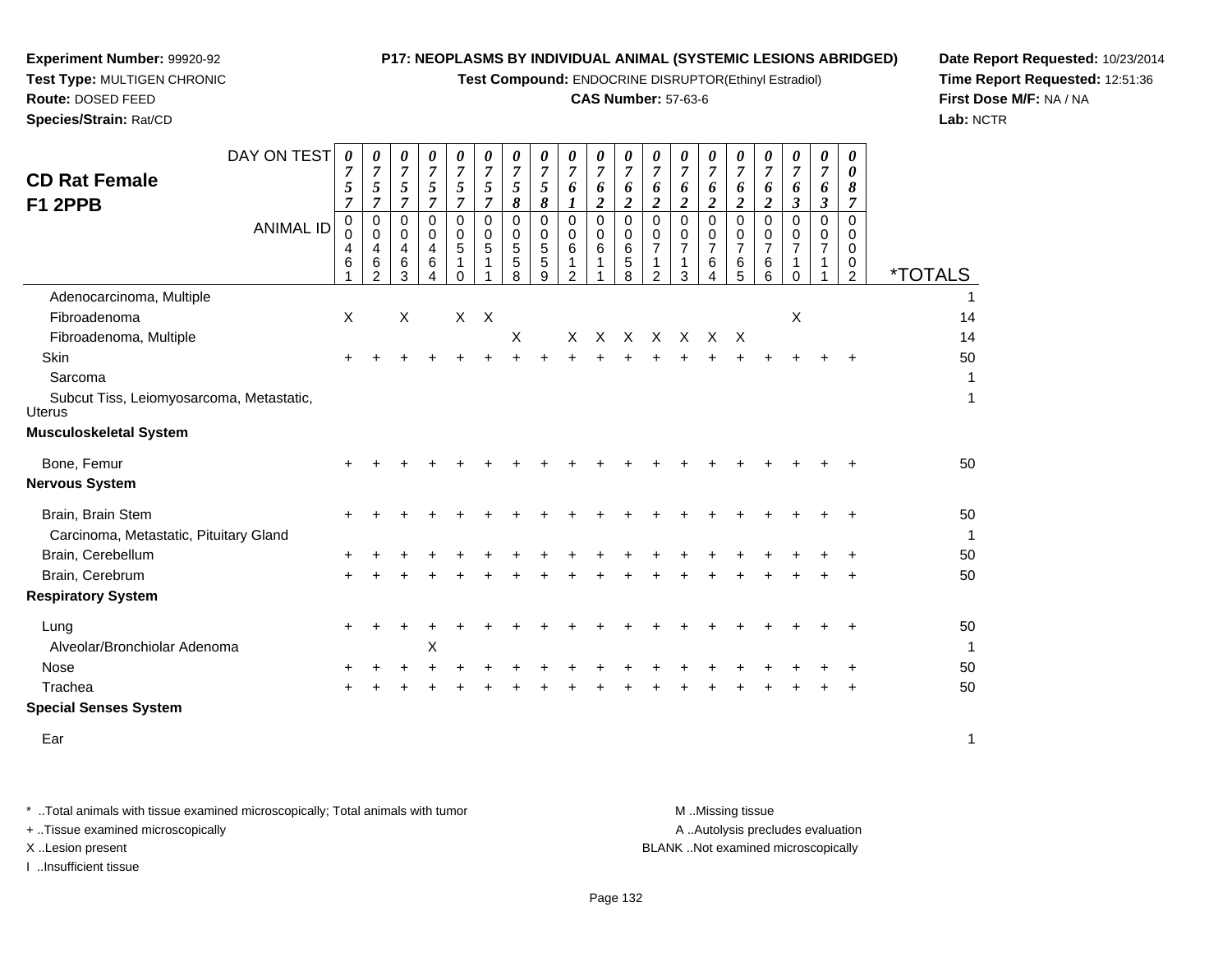**Test Compound:** ENDOCRINE DISRUPTOR(Ethinyl Estradiol)

## **CAS Number:** 57-63-6

0

0

0

0

0

0

0

**Date Report Requested:** 10/23/2014**Time Report Requested:** 12:51:36**First Dose M/F:** NA / NA**Lab:** NCTR

| Species/Strain: Rat/CD          |             |                                         |                                         |   |        |             |             |        |                    |             |             |   |  |
|---------------------------------|-------------|-----------------------------------------|-----------------------------------------|---|--------|-------------|-------------|--------|--------------------|-------------|-------------|---|--|
|                                 | DAY ON TEST | ~                                       | 0<br>-                                  | U | U<br>− | U<br>~      | U<br>−      | U      | U<br>A             | 0<br>~      | U           |   |  |
| <b>CD Rat Female</b><br>F1 2PPB |             | J<br>-                                  | Ć<br>-                                  | J | J<br>- | C<br>~      | J<br>~      | ິ<br>Ω | ມ<br>$\Omega$<br>o | 0           | n           | O |  |
|                                 | ANIMAL ID   | 0<br>0<br>4<br>$\overline{\phantom{a}}$ | 0<br>0<br>4<br>$\overline{\phantom{a}}$ | U | -      | 0<br>0<br>5 | 0<br>0<br>5 | 5      | U<br>U<br>5        | 0<br>0<br>6 | O<br>O<br>6 | 6 |  |

| AIVIIVIAL ID                       | 0<br>4<br>6 | 0<br>4<br>6<br>っ | 0<br>4<br>6<br>◠ | 0<br>4<br>6 | 0<br>$\overline{5}$ | 0<br>5<br>$\overline{\mathbf{A}}$ | $\mathbf 0$<br>$\sqrt{5}$<br>$\sqrt{5}$<br>8 | 0<br>5<br>5<br>g | 0<br>6<br>$\overline{A}$<br>$\sim$ | 0<br>$\,6\,$<br>$\overline{A}$ | 0<br>$\,6\,$<br>5<br>8 | $\mathbf 0$<br>$\overline{ }$<br>$\mathcal{D}$ | 0<br>$\overline{ }$<br>ર | 0<br>$\overline{ }$<br>6 | 0<br>$\overline{ }$<br>6<br>5 | 0<br>$\overline{7}$<br>6<br>6 | 0<br>$\overline{ }$ | 0<br>$\overline{ }$ | 0<br>0<br>0<br>$\sim$ | <i><b>*TOTALS</b></i> |
|------------------------------------|-------------|------------------|------------------|-------------|---------------------|-----------------------------------|----------------------------------------------|------------------|------------------------------------|--------------------------------|------------------------|------------------------------------------------|--------------------------|--------------------------|-------------------------------|-------------------------------|---------------------|---------------------|-----------------------|-----------------------|
| <b>Neural Crest Tumor</b>          |             |                  |                  |             |                     |                                   |                                              |                  |                                    |                                |                        |                                                |                          |                          |                               |                               |                     |                     |                       |                       |
| Eye                                | $\ddot{}$   |                  |                  |             |                     |                                   |                                              |                  |                                    |                                |                        |                                                |                          |                          |                               |                               |                     | ÷.                  | ÷                     | 49                    |
| <b>Harderian Gland</b>             | $\div$      |                  |                  |             |                     |                                   |                                              |                  |                                    |                                |                        |                                                |                          |                          |                               |                               |                     | ÷.                  |                       | 49                    |
| <b>Urinary System</b>              |             |                  |                  |             |                     |                                   |                                              |                  |                                    |                                |                        |                                                |                          |                          |                               |                               |                     |                     |                       |                       |
| Kidney                             | $\ddot{}$   |                  |                  |             |                     |                                   |                                              |                  |                                    |                                |                        |                                                |                          |                          |                               |                               |                     |                     |                       | 50                    |
| Bilateral, Renal Tubule, Carcinoma |             |                  |                  |             |                     |                                   |                                              |                  |                                    |                                |                        |                                                |                          |                          |                               |                               |                     |                     |                       | $\overline{c}$        |
| <b>Urinary Bladder</b>             | $\pm$       |                  |                  |             |                     |                                   |                                              |                  |                                    |                                |                        |                                                |                          |                          |                               |                               |                     |                     |                       | 49                    |
| <b>SYSTEMIC LESIONS</b>            |             |                  |                  |             |                     |                                   |                                              |                  |                                    |                                |                        |                                                |                          |                          |                               |                               |                     |                     |                       |                       |
| Multiple Organ                     | ÷           |                  |                  |             |                     |                                   |                                              |                  |                                    |                                |                        |                                                |                          |                          |                               |                               |                     |                     |                       | 50                    |
|                                    |             |                  |                  |             |                     |                                   |                                              |                  |                                    |                                |                        |                                                |                          |                          |                               |                               |                     |                     |                       |                       |

\* ..Total animals with tissue examined microscopically; Total animals with tumor **M** ...Missing tissue M ...Missing tissue

+ ..Tissue examined microscopically

**Experiment Number:** 99920-92**Test Type:** MULTIGEN CHRONIC

**Route:** DOSED FEED

I ..Insufficient tissue

A ..Autolysis precludes evaluation X ..Lesion present BLANK ..Not examined microscopically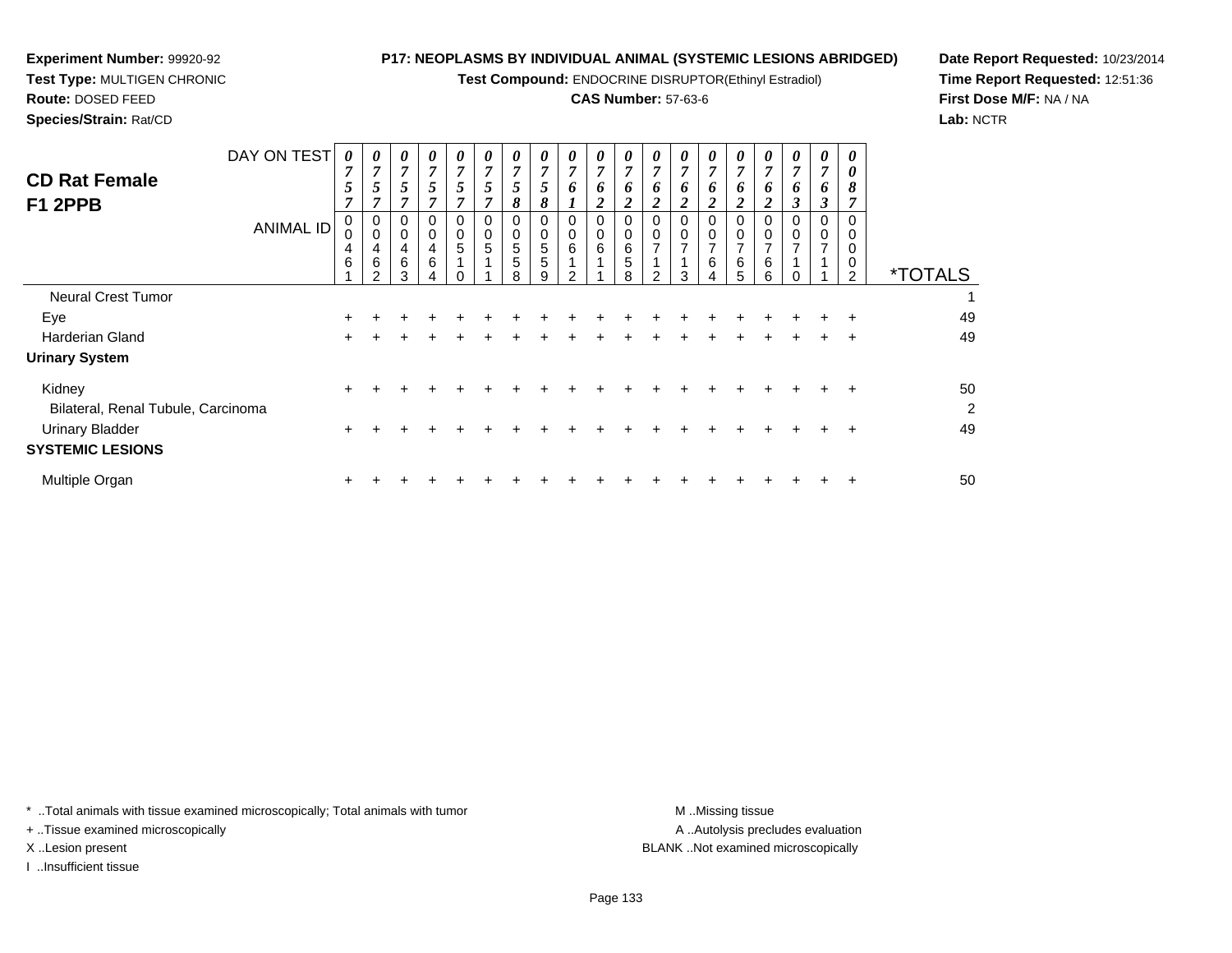**Test Compound:** ENDOCRINE DISRUPTOR(Ethinyl Estradiol)

#### **CAS Number:** 57-63-6

**Date Report Requested:** 10/23/2014**Time Report Requested:** 12:51:36**First Dose M/F:** NA / NA**Lab:** NCTR

| <b>CD Rat Female</b><br><b>F1 10 PPB</b> | DAY ON TEST<br><b>ANIMAL ID</b> | $\boldsymbol{2}$<br>$\overline{7}$<br>$\mathfrak{s}$<br>$\pmb{0}$<br>0<br>0 | 0<br>$\mathfrak{z}$<br>9<br>$\pmb{0}$<br>$\pmb{0}$<br>$\pmb{0}$<br>$\sqrt{3}$<br>$\Delta$ | $\pmb{\theta}$<br>$\mathfrak{s}$<br>$\boldsymbol{\beta}$<br>8<br>0<br>0<br>$\mathbf 0$<br>8<br>3 | $\boldsymbol{\theta}$<br>$\mathfrak{s}$<br>$\overline{5}$<br>5<br>$\mathbf 0$<br>$\mathbf 0$<br>$\mathbf 0$<br>$\,8\,$<br>9 | 0<br>$5\overline{)}$<br>5<br>5<br>$\Omega$<br>0<br>$\mathbf 0$<br>9<br>3 | 0<br>5<br>$\overline{7}$<br>$\mathfrak{s}$<br>$\mathbf 0$<br>0<br>$\mathbf{1}$<br>$\mathfrak{D}$ | 0<br>5<br>$\overline{7}$<br>9<br>$\mathbf 0$<br>$\mathbf 0$<br>5 | $\boldsymbol{\theta}$<br>$\mathfrak{H}$<br>8<br>$\overline{2}$<br>$\pmb{0}$<br>$\mathbf 0$<br>$\overline{1}$<br>$\overline{7}$ | $\boldsymbol{\theta}$<br>$\overline{5}$<br>$\pmb{8}$<br>$\boldsymbol{\beta}$<br>$\pmb{0}$<br>$\mathbf 0$<br>$\mathbf{1}$<br>$\sqrt{2}$<br>$\Omega$ | 0<br>6<br>0<br>4<br>$\mathbf 0$<br>$\mathbf 0$<br>5<br>$\mathfrak{p}$ | 0<br>6<br>$\boldsymbol{\beta}$<br>$\overline{2}$<br>$\Omega$<br>$\Omega$<br>$\overline{7}$<br>5 | 0<br>6<br>3<br>$\Omega$<br>0<br>8<br>$\Omega$ | 0<br>6<br>$\boldsymbol{4}$<br>5<br>$\mathbf 0$<br>0<br>9 | $\boldsymbol{\theta}$<br>6<br>5<br>$\overline{7}$<br>$\mathbf 0$<br>$\pmb{0}$<br>$\frac{2}{1}$<br>3 | 0<br>6<br>6<br>6<br>$\mathbf 0$<br>$\mathbf 0$<br>$\begin{array}{c} 2 \\ 2 \\ 5 \end{array}$ | 0<br>6<br>$\overline{7}$<br>$\boldsymbol{\beta}$<br>$\mathbf 0$<br>$\mathbf 0$<br>$\overline{2}$<br>$\ensuremath{\mathsf{3}}$<br>8 | 0<br>6<br>$\overline{7}$<br>5<br>$\mathbf 0$<br>$\mathbf 0$<br>$\overline{c}$<br>4 | 0<br>6<br>$\overline{7}$<br>6<br>0<br>0<br>$\overline{2}$<br>$\overline{\mathbf{4}}$<br>$\overline{z}$ | 0<br>6<br>8<br>$\overline{7}$<br>$\pmb{0}$<br>$\pmb{0}$<br>$\frac{2}{6}$<br>9 | 0<br>6<br>$\pmb{8}$<br>8<br>$\mathbf 0$<br>0<br>$\sqrt{2}$<br>$\overline{7}$<br>6 | 0<br>6<br>9<br>5<br>$\mathbf 0$<br>$\mathbf 0$<br>$\overline{c}$<br>$\,$ 8 $\,$<br>$\mathcal{P}$ | 0<br>$\overline{7}$<br>0<br>$\Omega$<br>0<br>$_{8}^2$<br>9 | $\pmb{\theta}$<br>$\overline{7}$<br>$\boldsymbol{\theta}$<br>$\boldsymbol{\beta}$<br>$\mathbf 0$<br>$0$<br>$9$<br>$6$ | 0<br>$\overline{7}$<br>$\boldsymbol{\theta}$<br>9<br>$\mathbf 0$<br>$\mathsf{O}\xspace$<br>$\overline{3}$<br>3 | 0<br>$\overline{7}$<br>$\boldsymbol{l}$<br>5<br>$\mathbf 0$<br>$\mathbf 0$<br>$\sqrt{3}$<br>9 | $\overline{7}$<br>$\boldsymbol{2}$<br>$\mathfrak{s}$<br>$\mathbf 0$<br>$\mathbf 0$<br>$\mathbf{3}$<br>$\sqrt{3}$<br>$\mathbf{8}$ | 0<br>$\overline{7}$<br>$\boldsymbol{2}$<br>$\overline{7}$<br>0<br>0<br>3<br>4<br>5 | 0<br>$\boldsymbol{7}$<br>$\boldsymbol{\beta}$<br>0<br>0<br>0<br>$\overline{3}$<br>$\frac{5}{5}$ | 0<br>$\overline{7}$<br>$\boldsymbol{\beta}$<br>4<br>$\mathbf 0$<br>$\pmb{0}$<br>$\sqrt{3}$<br>$\sqrt{5}$<br>8 | 0<br>$\boldsymbol{\beta}$<br>$\mathbf 0$<br>0<br>3<br>6<br>9 | 7<br>5<br>$\overline{4}$<br>$\Omega$<br>$\Omega$<br>$\overline{4}$<br>5<br>3 |
|------------------------------------------|---------------------------------|-----------------------------------------------------------------------------|-------------------------------------------------------------------------------------------|--------------------------------------------------------------------------------------------------|-----------------------------------------------------------------------------------------------------------------------------|--------------------------------------------------------------------------|--------------------------------------------------------------------------------------------------|------------------------------------------------------------------|--------------------------------------------------------------------------------------------------------------------------------|----------------------------------------------------------------------------------------------------------------------------------------------------|-----------------------------------------------------------------------|-------------------------------------------------------------------------------------------------|-----------------------------------------------|----------------------------------------------------------|-----------------------------------------------------------------------------------------------------|----------------------------------------------------------------------------------------------|------------------------------------------------------------------------------------------------------------------------------------|------------------------------------------------------------------------------------|--------------------------------------------------------------------------------------------------------|-------------------------------------------------------------------------------|-----------------------------------------------------------------------------------|--------------------------------------------------------------------------------------------------|------------------------------------------------------------|-----------------------------------------------------------------------------------------------------------------------|----------------------------------------------------------------------------------------------------------------|-----------------------------------------------------------------------------------------------|----------------------------------------------------------------------------------------------------------------------------------|------------------------------------------------------------------------------------|-------------------------------------------------------------------------------------------------|---------------------------------------------------------------------------------------------------------------|--------------------------------------------------------------|------------------------------------------------------------------------------|
| <b>Alimentary System</b>                 |                                 |                                                                             |                                                                                           |                                                                                                  |                                                                                                                             |                                                                          |                                                                                                  |                                                                  |                                                                                                                                |                                                                                                                                                    |                                                                       |                                                                                                 |                                               |                                                          |                                                                                                     |                                                                                              |                                                                                                                                    |                                                                                    |                                                                                                        |                                                                               |                                                                                   |                                                                                                  |                                                            |                                                                                                                       |                                                                                                                |                                                                                               |                                                                                                                                  |                                                                                    |                                                                                                 |                                                                                                               |                                                              |                                                                              |
| Esophagus                                |                                 |                                                                             |                                                                                           |                                                                                                  |                                                                                                                             |                                                                          |                                                                                                  |                                                                  |                                                                                                                                |                                                                                                                                                    |                                                                       |                                                                                                 |                                               |                                                          |                                                                                                     |                                                                                              |                                                                                                                                    |                                                                                    |                                                                                                        |                                                                               |                                                                                   |                                                                                                  |                                                            |                                                                                                                       |                                                                                                                |                                                                                               |                                                                                                                                  |                                                                                    |                                                                                                 |                                                                                                               |                                                              |                                                                              |
| Intestine Large, Cecum                   |                                 |                                                                             |                                                                                           |                                                                                                  |                                                                                                                             |                                                                          |                                                                                                  |                                                                  |                                                                                                                                |                                                                                                                                                    |                                                                       |                                                                                                 |                                               |                                                          |                                                                                                     |                                                                                              |                                                                                                                                    |                                                                                    |                                                                                                        |                                                                               |                                                                                   |                                                                                                  |                                                            |                                                                                                                       |                                                                                                                |                                                                                               |                                                                                                                                  |                                                                                    |                                                                                                 |                                                                                                               |                                                              |                                                                              |
| Intestine Large, Colon                   |                                 |                                                                             |                                                                                           |                                                                                                  |                                                                                                                             |                                                                          |                                                                                                  |                                                                  |                                                                                                                                |                                                                                                                                                    |                                                                       |                                                                                                 |                                               |                                                          |                                                                                                     |                                                                                              |                                                                                                                                    |                                                                                    |                                                                                                        |                                                                               |                                                                                   |                                                                                                  |                                                            |                                                                                                                       |                                                                                                                |                                                                                               |                                                                                                                                  |                                                                                    |                                                                                                 |                                                                                                               |                                                              |                                                                              |
| Intestine Large, Rectum                  |                                 |                                                                             |                                                                                           |                                                                                                  |                                                                                                                             |                                                                          |                                                                                                  |                                                                  |                                                                                                                                |                                                                                                                                                    |                                                                       |                                                                                                 |                                               |                                                          |                                                                                                     |                                                                                              |                                                                                                                                    |                                                                                    |                                                                                                        |                                                                               |                                                                                   |                                                                                                  |                                                            |                                                                                                                       |                                                                                                                |                                                                                               |                                                                                                                                  |                                                                                    |                                                                                                 |                                                                                                               |                                                              |                                                                              |
| Intestine Small, Duodenum                |                                 |                                                                             |                                                                                           |                                                                                                  |                                                                                                                             |                                                                          |                                                                                                  |                                                                  |                                                                                                                                |                                                                                                                                                    | м                                                                     |                                                                                                 |                                               |                                                          |                                                                                                     |                                                                                              |                                                                                                                                    |                                                                                    |                                                                                                        |                                                                               |                                                                                   |                                                                                                  |                                                            |                                                                                                                       |                                                                                                                |                                                                                               |                                                                                                                                  |                                                                                    |                                                                                                 |                                                                                                               |                                                              |                                                                              |
| Intestine Small, Ileum                   |                                 |                                                                             |                                                                                           |                                                                                                  |                                                                                                                             |                                                                          |                                                                                                  |                                                                  |                                                                                                                                |                                                                                                                                                    |                                                                       |                                                                                                 |                                               |                                                          |                                                                                                     |                                                                                              |                                                                                                                                    |                                                                                    |                                                                                                        |                                                                               |                                                                                   |                                                                                                  |                                                            |                                                                                                                       |                                                                                                                |                                                                                               |                                                                                                                                  |                                                                                    |                                                                                                 |                                                                                                               |                                                              |                                                                              |
| Intestine Small, Jejunum                 |                                 |                                                                             |                                                                                           |                                                                                                  |                                                                                                                             |                                                                          |                                                                                                  |                                                                  |                                                                                                                                |                                                                                                                                                    |                                                                       |                                                                                                 |                                               |                                                          |                                                                                                     |                                                                                              |                                                                                                                                    |                                                                                    |                                                                                                        |                                                                               |                                                                                   |                                                                                                  |                                                            |                                                                                                                       |                                                                                                                |                                                                                               |                                                                                                                                  |                                                                                    |                                                                                                 |                                                                                                               |                                                              |                                                                              |
| Liver                                    |                                 | $\pm$                                                                       |                                                                                           |                                                                                                  |                                                                                                                             |                                                                          |                                                                                                  |                                                                  |                                                                                                                                |                                                                                                                                                    | М                                                                     |                                                                                                 |                                               |                                                          |                                                                                                     |                                                                                              |                                                                                                                                    |                                                                                    |                                                                                                        |                                                                               |                                                                                   |                                                                                                  |                                                            |                                                                                                                       |                                                                                                                |                                                                                               |                                                                                                                                  |                                                                                    |                                                                                                 |                                                                                                               |                                                              |                                                                              |
| Hepatocellular Adenoma                   |                                 |                                                                             |                                                                                           |                                                                                                  |                                                                                                                             |                                                                          |                                                                                                  |                                                                  |                                                                                                                                |                                                                                                                                                    |                                                                       |                                                                                                 |                                               |                                                          |                                                                                                     |                                                                                              |                                                                                                                                    |                                                                                    |                                                                                                        |                                                                               |                                                                                   |                                                                                                  |                                                            |                                                                                                                       |                                                                                                                |                                                                                               |                                                                                                                                  | X                                                                                  |                                                                                                 |                                                                                                               |                                                              |                                                                              |
| Oral Mucosa                              |                                 |                                                                             |                                                                                           |                                                                                                  |                                                                                                                             |                                                                          |                                                                                                  |                                                                  |                                                                                                                                |                                                                                                                                                    |                                                                       |                                                                                                 |                                               | $+$                                                      | $+$                                                                                                 |                                                                                              |                                                                                                                                    |                                                                                    |                                                                                                        |                                                                               |                                                                                   |                                                                                                  | $\ddot{}$                                                  |                                                                                                                       |                                                                                                                |                                                                                               |                                                                                                                                  |                                                                                    |                                                                                                 |                                                                                                               |                                                              |                                                                              |
| Squamous Cell Carcinoma                  |                                 |                                                                             |                                                                                           |                                                                                                  |                                                                                                                             |                                                                          |                                                                                                  |                                                                  |                                                                                                                                |                                                                                                                                                    |                                                                       |                                                                                                 |                                               | X                                                        |                                                                                                     |                                                                                              |                                                                                                                                    |                                                                                    |                                                                                                        |                                                                               |                                                                                   |                                                                                                  |                                                            |                                                                                                                       |                                                                                                                |                                                                                               |                                                                                                                                  |                                                                                    |                                                                                                 |                                                                                                               |                                                              |                                                                              |
| Pancreas                                 |                                 |                                                                             |                                                                                           |                                                                                                  |                                                                                                                             |                                                                          |                                                                                                  |                                                                  |                                                                                                                                |                                                                                                                                                    |                                                                       |                                                                                                 |                                               |                                                          |                                                                                                     |                                                                                              |                                                                                                                                    |                                                                                    |                                                                                                        |                                                                               |                                                                                   |                                                                                                  |                                                            |                                                                                                                       |                                                                                                                |                                                                                               |                                                                                                                                  |                                                                                    |                                                                                                 |                                                                                                               |                                                              |                                                                              |
| Salivary Glands                          |                                 |                                                                             |                                                                                           |                                                                                                  |                                                                                                                             |                                                                          |                                                                                                  |                                                                  |                                                                                                                                |                                                                                                                                                    |                                                                       |                                                                                                 |                                               |                                                          |                                                                                                     |                                                                                              |                                                                                                                                    |                                                                                    |                                                                                                        |                                                                               |                                                                                   |                                                                                                  |                                                            |                                                                                                                       |                                                                                                                |                                                                                               |                                                                                                                                  |                                                                                    |                                                                                                 |                                                                                                               |                                                              |                                                                              |
| Stomach, Forestomach                     |                                 |                                                                             |                                                                                           |                                                                                                  |                                                                                                                             |                                                                          |                                                                                                  |                                                                  |                                                                                                                                |                                                                                                                                                    |                                                                       |                                                                                                 |                                               |                                                          |                                                                                                     |                                                                                              |                                                                                                                                    |                                                                                    |                                                                                                        |                                                                               |                                                                                   |                                                                                                  |                                                            |                                                                                                                       |                                                                                                                |                                                                                               |                                                                                                                                  |                                                                                    |                                                                                                 |                                                                                                               |                                                              |                                                                              |
| Squamous Cell Papilloma                  |                                 |                                                                             |                                                                                           |                                                                                                  |                                                                                                                             |                                                                          |                                                                                                  |                                                                  |                                                                                                                                |                                                                                                                                                    |                                                                       |                                                                                                 |                                               |                                                          |                                                                                                     |                                                                                              |                                                                                                                                    |                                                                                    |                                                                                                        |                                                                               |                                                                                   | X                                                                                                |                                                            |                                                                                                                       |                                                                                                                |                                                                                               |                                                                                                                                  |                                                                                    |                                                                                                 |                                                                                                               |                                                              |                                                                              |
| Stomach, Glandular                       |                                 | $+$                                                                         |                                                                                           |                                                                                                  |                                                                                                                             |                                                                          |                                                                                                  |                                                                  |                                                                                                                                |                                                                                                                                                    |                                                                       |                                                                                                 |                                               |                                                          |                                                                                                     |                                                                                              |                                                                                                                                    |                                                                                    |                                                                                                        |                                                                               |                                                                                   |                                                                                                  |                                                            |                                                                                                                       |                                                                                                                |                                                                                               |                                                                                                                                  |                                                                                    |                                                                                                 |                                                                                                               |                                                              |                                                                              |
| <b>Cardiovascular System</b>             |                                 |                                                                             |                                                                                           |                                                                                                  |                                                                                                                             |                                                                          |                                                                                                  |                                                                  |                                                                                                                                |                                                                                                                                                    |                                                                       |                                                                                                 |                                               |                                                          |                                                                                                     |                                                                                              |                                                                                                                                    |                                                                                    |                                                                                                        |                                                                               |                                                                                   |                                                                                                  |                                                            |                                                                                                                       |                                                                                                                |                                                                                               |                                                                                                                                  |                                                                                    |                                                                                                 |                                                                                                               |                                                              |                                                                              |
| <b>Blood Vessel</b>                      |                                 |                                                                             |                                                                                           |                                                                                                  |                                                                                                                             |                                                                          |                                                                                                  |                                                                  |                                                                                                                                |                                                                                                                                                    |                                                                       |                                                                                                 |                                               |                                                          |                                                                                                     |                                                                                              |                                                                                                                                    |                                                                                    |                                                                                                        |                                                                               |                                                                                   |                                                                                                  |                                                            |                                                                                                                       |                                                                                                                |                                                                                               |                                                                                                                                  |                                                                                    |                                                                                                 |                                                                                                               |                                                              |                                                                              |
| Heart                                    |                                 |                                                                             |                                                                                           |                                                                                                  |                                                                                                                             |                                                                          |                                                                                                  |                                                                  |                                                                                                                                |                                                                                                                                                    |                                                                       |                                                                                                 |                                               |                                                          |                                                                                                     |                                                                                              |                                                                                                                                    |                                                                                    |                                                                                                        |                                                                               |                                                                                   |                                                                                                  |                                                            |                                                                                                                       |                                                                                                                |                                                                                               |                                                                                                                                  |                                                                                    |                                                                                                 |                                                                                                               |                                                              |                                                                              |
|                                          |                                 |                                                                             |                                                                                           |                                                                                                  |                                                                                                                             |                                                                          |                                                                                                  |                                                                  |                                                                                                                                |                                                                                                                                                    |                                                                       |                                                                                                 |                                               |                                                          |                                                                                                     |                                                                                              |                                                                                                                                    |                                                                                    |                                                                                                        |                                                                               |                                                                                   |                                                                                                  |                                                            |                                                                                                                       |                                                                                                                |                                                                                               |                                                                                                                                  |                                                                                    |                                                                                                 |                                                                                                               |                                                              |                                                                              |

**Endocrine System**

\* ..Total animals with tissue examined microscopically; Total animals with tumor **M** . Missing tissue M ..Missing tissue

+ ..Tissue examined microscopically

**Experiment Number:** 99920-92**Test Type:** MULTIGEN CHRONIC

**Route:** DOSED FEED**Species/Strain:** Rat/CD

I ..Insufficient tissue

A ..Autolysis precludes evaluation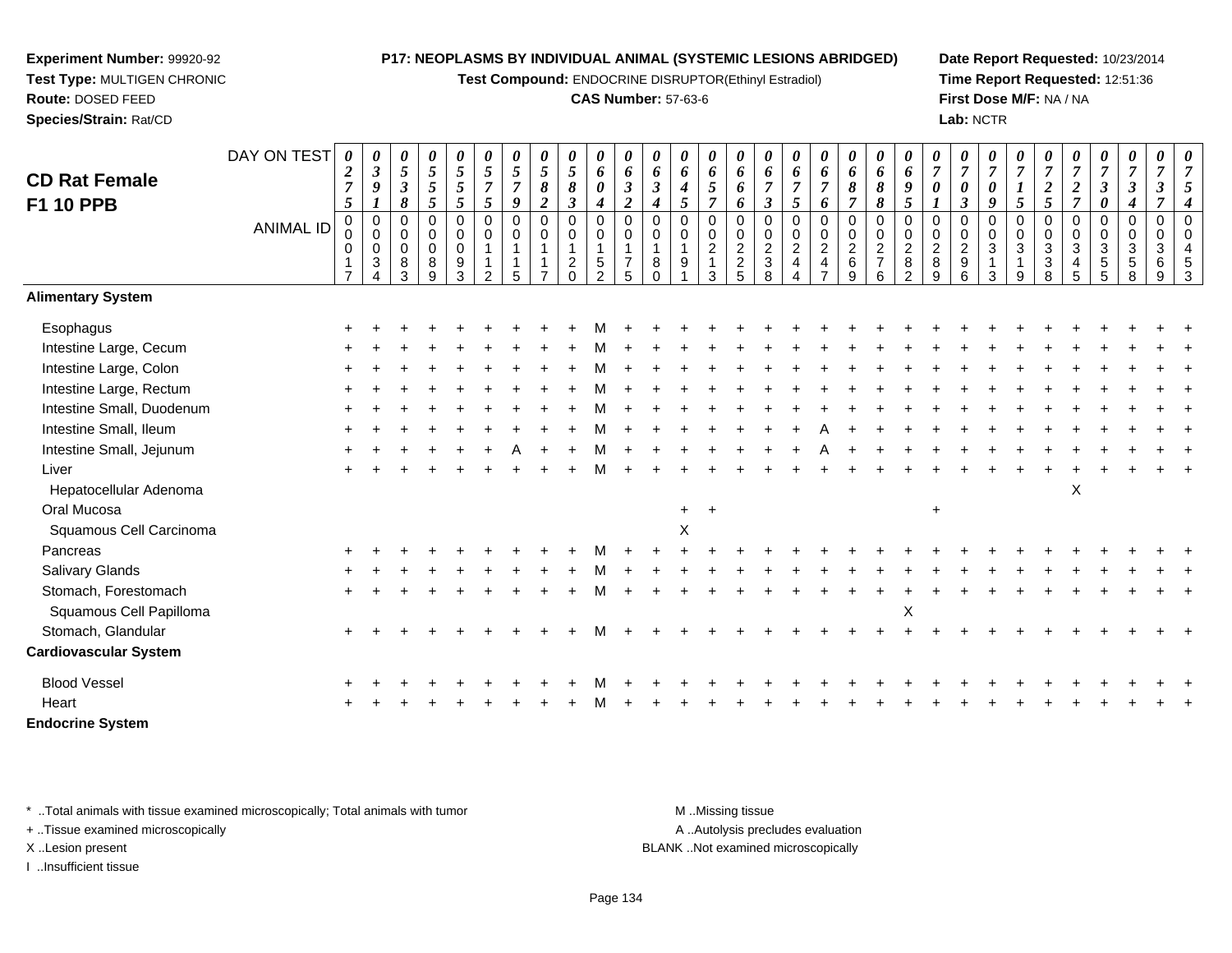**Test Compound:** ENDOCRINE DISRUPTOR(Ethinyl Estradiol)

## **CAS Number:** 57-63-6

**Date Report Requested:** 10/23/2014**Time Report Requested:** 12:51:37**First Dose M/F:** NA / NA**Lab:** NCTR

<sup>X</sup> <sup>X</sup>

<sup>+</sup> <sup>+</sup> <sup>+</sup> <sup>+</sup> <sup>+</sup> <sup>+</sup> <sup>+</sup> <sup>+</sup> <sup>+</sup> <sup>+</sup> <sup>+</sup> <sup>+</sup> <sup>+</sup> <sup>+</sup> <sup>+</sup> <sup>+</sup> <sup>+</sup> <sup>+</sup> <sup>+</sup> <sup>+</sup> <sup>+</sup>

|                             | DAY ON TEST      | 0<br>$\boldsymbol{2}$    | 0<br>$\boldsymbol{\beta}$ | 0<br>5                  | 0<br>$\mathfrak{s}$ | 0<br>$\mathfrak{s}$ | 0<br>$\sqrt{5}$            | $\boldsymbol{\theta}$<br>$\mathfrak{s}$ | 0<br>5         | 0<br>$\mathfrak{S}$            | 0<br>6                     | $\boldsymbol{\theta}$<br>6 | $\boldsymbol{\theta}$<br>6 | 0<br>6               | 0<br>6         | 0<br>6                             | 0<br>6                     | $\boldsymbol{\theta}$<br>6   | 0<br>6              | 0<br>6              | 0<br>6                             | $\boldsymbol{\theta}$<br>6 | $\overline{7}$          | $\theta$<br>$\overline{7}$ | 0<br>$\overline{7}$ | $\boldsymbol{\theta}$<br>$\overline{7}$ | $\theta$<br>$\overline{7}$ | $\overline{7}$       | 0<br>$\overline{7}$     | 0<br>$\overline{7}$  | 0<br>$\overline{7}$ | $\boldsymbol{\theta}$ |
|-----------------------------|------------------|--------------------------|---------------------------|-------------------------|---------------------|---------------------|----------------------------|-----------------------------------------|----------------|--------------------------------|----------------------------|----------------------------|----------------------------|----------------------|----------------|------------------------------------|----------------------------|------------------------------|---------------------|---------------------|------------------------------------|----------------------------|-------------------------|----------------------------|---------------------|-----------------------------------------|----------------------------|----------------------|-------------------------|----------------------|---------------------|-----------------------|
| <b>CD Rat Female</b>        |                  | $\overline{7}$           | $\boldsymbol{9}$          | $\overline{\mathbf{3}}$ | $\sqrt{5}$          | $\mathfrak{s}$      | $\overline{7}$             | $\overline{7}$                          | 8              | 8                              | 0                          | $\mathfrak{z}$             | $\mathfrak{z}$             | 4                    | 5              | 6                                  | $\overline{7}$             | $\overline{7}$               | $\overline{7}$      | 8                   | 8                                  | 9                          | $\boldsymbol{\theta}$   | $\boldsymbol{\theta}$      | 0                   |                                         | $\frac{2}{5}$              | $\boldsymbol{2}$     | $\overline{\mathbf{3}}$ | $\boldsymbol{\beta}$ |                     |                       |
| F1 10 PPB                   |                  | 5                        | $\boldsymbol{l}$          | 8                       | 5                   | 5                   | $\mathfrak{H}$             | $\boldsymbol{g}$                        | $\overline{2}$ | $\mathfrak{z}$                 | 4                          | $\boldsymbol{2}$           | $\boldsymbol{4}$           | 5                    | $\overline{7}$ | 6                                  | $\boldsymbol{\beta}$       | $\sqrt{5}$                   | 6                   | $\overline{7}$      | 8                                  | $\sqrt{5}$                 | 1                       | $\boldsymbol{\beta}$       | 9                   | 5                                       |                            | $\overline{7}$       | 0                       |                      |                     |                       |
|                             | <b>ANIMAL ID</b> | $\mathsf{O}\xspace$<br>0 | $\pmb{0}$<br>$\mathbf 0$  | $\Omega$<br>$\Omega$    | 0<br>0              | 0<br>0              | $\mathbf 0$<br>$\mathbf 0$ | $\mathbf 0$<br>0                        | 0<br>0         | 0<br>0                         | $\mathbf 0$<br>$\mathbf 0$ | $\mathbf 0$<br>$\mathbf 0$ | $\Omega$<br>$\Omega$       | $\Omega$<br>$\Omega$ | 0<br>0         | $\mathbf 0$<br>0                   | $\mathbf 0$<br>$\mathbf 0$ | $\mathbf 0$<br>$\mathbf 0$   | 0<br>0              | 0<br>0              | $\mathbf 0$<br>0                   | $\mathbf 0$<br>0           | $\Omega$<br>$\mathbf 0$ | $\Omega$<br>$\Omega$       | 0<br>0              | $\mathbf 0$<br>0                        | $\mathbf 0$<br>$\mathbf 0$ | $\Omega$<br>$\Omega$ | 0<br>0                  | 0<br>0               | 0<br>0              |                       |
|                             |                  | 0                        | 0<br>$\mathbf{3}$         | $\mathbf 0$<br>8        | 0<br>8              | $\mathbf 0$<br>9    |                            |                                         |                | $\mathbf{1}$<br>$\overline{2}$ | 5                          | $\overline{7}$             | 1<br>8                     | 9                    | $\overline{a}$ | $\overline{c}$<br>$\boldsymbol{2}$ | $\overline{2}$<br>3        | $\sqrt{2}$<br>$\overline{4}$ | $\overline{c}$<br>4 | $\overline{2}$<br>6 | $\boldsymbol{2}$<br>$\overline{7}$ | $\overline{2}$<br>8        | $\sqrt{2}$<br>8         | $\overline{2}$<br>9        | $\mathbf{3}$        | 3                                       | 3<br>3                     | 3<br>4               | 3<br>5                  | $\mathfrak{S}$<br>5  | 3<br>6              |                       |
|                             |                  | $\overline{7}$           | Δ                         | 3                       | 9                   | 3                   |                            |                                         |                | $\Omega$                       | $\mathcal{P}$              | 5                          |                            |                      | 3              | 5                                  | 8                          |                              |                     | 9                   | 6                                  | $\overline{2}$             | 9                       | 6                          | 3                   | 9                                       | 8                          | 5                    | 5                       |                      | $\mathbf{Q}$        |                       |
| <b>Adrenal Cortex</b>       |                  | $+$                      |                           |                         |                     |                     |                            |                                         |                | $+$                            | M                          |                            |                            |                      |                |                                    |                            |                              |                     |                     |                                    |                            |                         |                            |                     |                                         |                            |                      |                         |                      |                     |                       |
| Adenoma                     |                  |                          |                           |                         |                     |                     |                            |                                         |                |                                |                            |                            |                            |                      |                |                                    |                            |                              |                     |                     |                                    |                            |                         |                            |                     |                                         |                            | X                    |                         |                      |                     |                       |
| Adrenal Medulla             |                  |                          |                           |                         |                     |                     |                            |                                         |                |                                |                            |                            |                            |                      |                |                                    |                            |                              |                     |                     |                                    |                            |                         |                            |                     |                                         |                            |                      |                         |                      |                     |                       |
| Islets, Pancreatic          |                  |                          |                           |                         |                     |                     |                            |                                         |                |                                |                            |                            |                            |                      |                |                                    |                            |                              |                     |                     |                                    |                            |                         |                            |                     |                                         |                            |                      |                         |                      |                     |                       |
| Carcinoma                   |                  |                          |                           |                         |                     |                     |                            |                                         |                |                                |                            |                            |                            |                      |                |                                    |                            |                              |                     |                     |                                    |                            |                         |                            |                     |                                         |                            |                      |                         |                      |                     |                       |
| Parathyroid Gland           |                  |                          |                           |                         |                     |                     |                            |                                         |                |                                |                            |                            |                            |                      |                |                                    |                            |                              |                     |                     |                                    |                            |                         |                            |                     |                                         |                            | м                    |                         |                      |                     |                       |
| <b>Pituitary Gland</b>      |                  |                          |                           |                         |                     |                     |                            |                                         |                |                                |                            |                            |                            |                      |                |                                    |                            |                              |                     |                     |                                    |                            |                         |                            |                     |                                         |                            |                      |                         |                      |                     |                       |
| Pars Distalis, Adenoma      |                  |                          |                           | X                       | $\mathsf{X}$        |                     | X                          | $\times$                                |                | X                              | $\times$                   |                            | X                          | $\mathsf{X}$         | $\times$       | $\times$                           | X                          | X                            | $\times$            | $\times$            | $\times$                           | X                          | X                       | X                          | X                   | X                                       | X                          |                      | X                       |                      | $X$ $X$             |                       |
| <b>Thyroid Gland</b>        |                  |                          |                           |                         |                     |                     |                            |                                         |                |                                |                            |                            |                            |                      |                |                                    |                            |                              |                     |                     |                                    |                            |                         |                            |                     |                                         |                            |                      |                         |                      |                     |                       |
| C Cell, Adenoma             |                  |                          |                           |                         |                     |                     |                            |                                         |                |                                |                            |                            |                            |                      |                |                                    |                            |                              |                     |                     |                                    |                            |                         |                            |                     |                                         |                            |                      |                         |                      |                     |                       |
| <b>General Body System</b>  |                  |                          |                           |                         |                     |                     |                            |                                         |                |                                |                            |                            |                            |                      |                |                                    |                            |                              |                     |                     |                                    |                            |                         |                            |                     |                                         |                            |                      |                         |                      |                     |                       |
| <b>Tissue NOS</b>           |                  |                          |                           |                         |                     |                     |                            |                                         |                |                                | $\ddot{}$                  |                            |                            |                      |                |                                    |                            |                              |                     |                     |                                    |                            |                         |                            |                     |                                         |                            |                      |                         |                      |                     |                       |
| Sarcoma                     |                  |                          |                           |                         |                     |                     |                            |                                         |                |                                | X                          |                            |                            |                      |                |                                    |                            |                              |                     |                     |                                    |                            |                         |                            |                     |                                         |                            |                      |                         |                      |                     |                       |
| <b>Genital System</b>       |                  |                          |                           |                         |                     |                     |                            |                                         |                |                                |                            |                            |                            |                      |                |                                    |                            |                              |                     |                     |                                    |                            |                         |                            |                     |                                         |                            |                      |                         |                      |                     |                       |
| <b>Clitoral Gland</b>       |                  |                          |                           |                         |                     |                     |                            |                                         |                |                                |                            |                            |                            |                      |                |                                    |                            |                              |                     |                     |                                    |                            |                         |                            |                     |                                         |                            |                      |                         |                      |                     |                       |
| Ovary                       |                  |                          |                           |                         |                     |                     |                            |                                         |                |                                |                            |                            |                            |                      |                |                                    |                            |                              |                     |                     |                                    |                            |                         |                            |                     |                                         |                            |                      |                         |                      |                     |                       |
| Granulosa Cell Tumor Benign |                  |                          |                           |                         |                     |                     |                            |                                         |                |                                |                            |                            |                            |                      |                |                                    |                            |                              |                     |                     |                                    |                            |                         |                            |                     |                                         |                            |                      |                         |                      |                     |                       |
| Sertoli Cell Tumor Benign   |                  |                          |                           |                         |                     |                     |                            |                                         |                | X                              |                            |                            |                            |                      |                |                                    |                            |                              |                     |                     |                                    |                            |                         |                            |                     |                                         |                            |                      |                         |                      |                     |                       |
| Oviduct                     |                  |                          |                           |                         |                     |                     |                            |                                         |                |                                |                            |                            |                            |                      |                |                                    |                            |                              |                     |                     |                                    |                            |                         |                            |                     |                                         |                            |                      |                         |                      |                     |                       |
| <b>Uterus</b>               |                  |                          |                           |                         |                     |                     |                            |                                         |                |                                |                            |                            |                            |                      |                |                                    |                            |                              |                     |                     |                                    |                            |                         |                            |                     |                                         |                            |                      |                         |                      |                     |                       |
|                             |                  |                          |                           |                         |                     |                     |                            |                                         |                |                                |                            |                            |                            |                      |                |                                    |                            |                              |                     |                     |                                    |                            |                         |                            |                     |                                         |                            |                      |                         |                      |                     |                       |

\* ..Total animals with tissue examined microscopically; Total animals with tumor **M** ...Missing tissue M ...Missing tissue A .. Autolysis precludes evaluation + ..Tissue examined microscopically X ..Lesion present BLANK ..Not examined microscopicallyI ..Insufficient tissue

<u>i</u>

<sup>+</sup> <sup>+</sup> <sup>+</sup> <sup>+</sup> <sup>+</sup> <sup>+</sup> <sup>+</sup> <sup>+</sup> <sup>M</sup>

**Experiment Number:** 99920-92**Test Type:** MULTIGEN CHRONIC

**Route:** DOSED FEED**Species/Strain:** Rat/CD

Polyp Stromal

a  $+$ 

Vagina

Page 135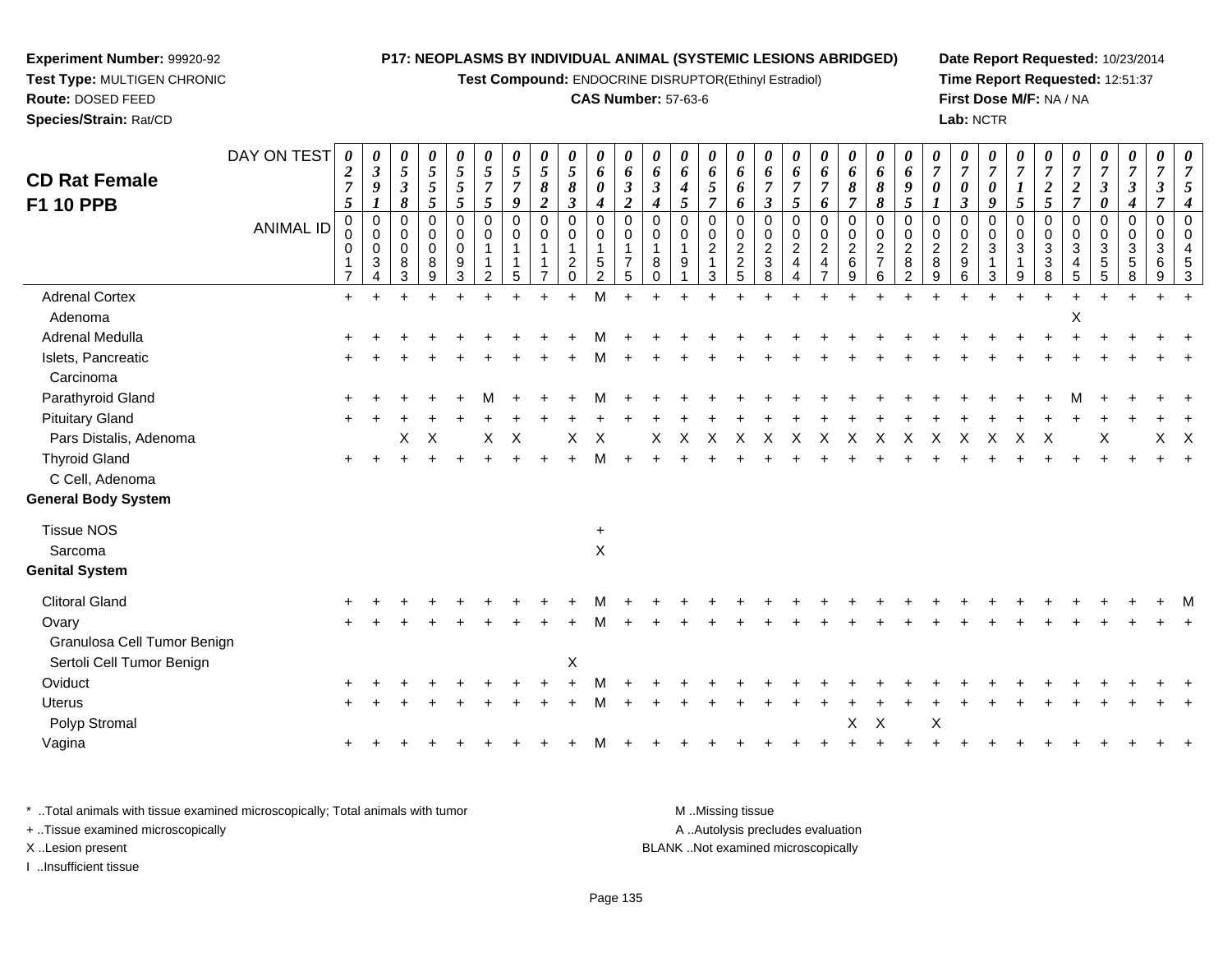**Test Compound:** ENDOCRINE DISRUPTOR(Ethinyl Estradiol)

# **CAS Number:** 57-63-6

**Date Report Requested:** 10/23/2014 **Time Report Requested:** 12:51:37**First Dose M/F:** NA / NA**Lab:** NCTR

| <b>CD Rat Female</b>                                                      | DAY ON TEST      | 0<br>$\boldsymbol{2}$<br>$\boldsymbol{7}$                                          | 0<br>$\mathfrak{z}$<br>$\boldsymbol{9}$                                                  | 0<br>$\mathfrak{s}$<br>$\boldsymbol{\beta}$                      | 0<br>$\overline{5}$<br>$\sqrt{5}$                                     | 0<br>5<br>5                          | 0<br>$\mathfrak{s}$<br>$\boldsymbol{7}$                   | 0<br>$\overline{5}$<br>$\overline{7}$             | 0<br>$\overline{5}$<br>8                                  | $\frac{\theta}{5}$<br>$\pmb{8}$                                                            | $\boldsymbol{\theta}$<br>6<br>$\boldsymbol{\theta}$                                            | 0<br>6<br>$\boldsymbol{\beta}$                                           | 0<br>6<br>$\mathfrak{z}$                    | 0<br>6<br>$\boldsymbol{4}$                 | 0<br>6<br>$\sqrt{5}$                                             | 0<br>6<br>6                          | 0<br>6<br>$\overline{7}$                                           | 0<br>6<br>$\overline{7}$                                  | 0<br>6<br>$\overline{7}$                  | 0<br>6<br>$\pmb{8}$                                              | 0<br>6<br>$\pmb{8}$                         | 0<br>6<br>$\boldsymbol{9}$                                    | 0<br>$\overline{7}$<br>$\boldsymbol{\theta}$       | 0<br>$\overline{7}$<br>$\pmb{\theta}$                  | 0<br>$\overline{7}$<br>0                                   | $\overline{7}$<br>$\boldsymbol{l}$                                                   | 0<br>$\overline{7}$<br>$\boldsymbol{2}$                            | 0<br>$\overline{7}$<br>$\boldsymbol{2}$                         | 0<br>$\overline{7}$<br>$\boldsymbol{\beta}$                                            | 0<br>$\overline{7}$<br>$\mathbf{3}$             | 0<br>$\overline{7}$<br>$\boldsymbol{\beta}$                 | 0<br>$\overline{7}$<br>5                                                           |
|---------------------------------------------------------------------------|------------------|------------------------------------------------------------------------------------|------------------------------------------------------------------------------------------|------------------------------------------------------------------|-----------------------------------------------------------------------|--------------------------------------|-----------------------------------------------------------|---------------------------------------------------|-----------------------------------------------------------|--------------------------------------------------------------------------------------------|------------------------------------------------------------------------------------------------|--------------------------------------------------------------------------|---------------------------------------------|--------------------------------------------|------------------------------------------------------------------|--------------------------------------|--------------------------------------------------------------------|-----------------------------------------------------------|-------------------------------------------|------------------------------------------------------------------|---------------------------------------------|---------------------------------------------------------------|----------------------------------------------------|--------------------------------------------------------|------------------------------------------------------------|--------------------------------------------------------------------------------------|--------------------------------------------------------------------|-----------------------------------------------------------------|----------------------------------------------------------------------------------------|-------------------------------------------------|-------------------------------------------------------------|------------------------------------------------------------------------------------|
| F1 10 PPB                                                                 | <b>ANIMAL ID</b> | $\overline{5}$<br>$\mathbf 0$<br>0<br>$\mathbf 0$<br>$\mathbf 1$<br>$\overline{7}$ | $\boldsymbol{l}$<br>$\mathbf 0$<br>$\pmb{0}$<br>$\pmb{0}$<br>3<br>$\boldsymbol{\Lambda}$ | 8<br>$\mathbf 0$<br>$\mathbf 0$<br>$\mathsf{O}\xspace$<br>8<br>3 | $\mathfrak{s}$<br>$\mathbf 0$<br>$\mathbf 0$<br>$\mathbf 0$<br>8<br>9 | 5<br>0<br>0<br>$\mathbf 0$<br>9<br>3 | $\mathfrak{s}$<br>$\mathbf 0$<br>0<br>1<br>$\overline{2}$ | 9<br>$\mathbf 0$<br>0<br>$\overline{1}$<br>1<br>5 | $\overline{2}$<br>$\mathbf 0$<br>0<br>1<br>$\overline{7}$ | $\mathfrak{z}$<br>$\pmb{0}$<br>$\mathbf 0$<br>$\overline{1}$<br>$\overline{c}$<br>$\Omega$ | $\boldsymbol{4}$<br>$\mathbf 0$<br>$\mathbf 0$<br>$\mathbf{1}$<br>$\sqrt{5}$<br>$\overline{2}$ | $\overline{2}$<br>$\mathbf 0$<br>$\mathbf 0$<br>1<br>$\overline{7}$<br>5 | $\boldsymbol{4}$<br>0<br>0<br>8<br>$\Omega$ | 5<br>$\mathbf 0$<br>0<br>$\mathbf{1}$<br>9 | $\overline{7}$<br>$\mathbf 0$<br>$\pmb{0}$<br>$\frac{2}{1}$<br>3 | 6<br>0<br>$\pmb{0}$<br>$\frac{2}{2}$ | $\mathfrak{z}$<br>$\mathbf 0$<br>$\mathbf 0$<br>$\frac{2}{3}$<br>8 | 5<br>$\mathbf 0$<br>0<br>$\overline{c}$<br>$\overline{4}$ | 6<br>0<br>$\frac{0}{2}$<br>$\overline{7}$ | $\overline{7}$<br>$\mathbf 0$<br>$\frac{0}{2}$<br>$\overline{9}$ | 8<br>$\mathbf 0$<br>0<br>$\frac{2}{7}$<br>6 | 5<br>$\mathbf 0$<br>0<br>$\overline{2}$<br>8<br>$\mathcal{P}$ | $\mathbf 0$<br>0<br>$\overline{c}$<br>$\bf 8$<br>9 | $\mathfrak{z}$<br>0<br>$\pmb{0}$<br>$\frac{2}{9}$<br>6 | 9<br>$\mathbf 0$<br>0<br>$\mathbf{3}$<br>$\mathbf{1}$<br>3 | $\mathfrak{s}$<br>$\mathbf 0$<br>0<br>$\sqrt{3}$<br>$\mathbf{1}$<br>$\boldsymbol{9}$ | $\overline{5}$<br>$\mathbf 0$<br>$_{3}^{\rm 0}$<br>$\sqrt{3}$<br>8 | $\overline{7}$<br>0<br>0<br>$\mathbf{3}$<br>$\overline{4}$<br>5 | $\boldsymbol{\theta}$<br>$\mathbf 0$<br>$\mathbf 0$<br>$\mathbf{3}$<br>$\sqrt{5}$<br>5 | 4<br>0<br>0<br>$\mathbf{3}$<br>$\mathbf 5$<br>8 | $\overline{7}$<br>$\mathbf 0$<br>$\mathbf 0$<br>3<br>6<br>9 | $\overline{\mathcal{A}}$<br>$\mathbf 0$<br>$\mathbf 0$<br>$\overline{4}$<br>5<br>3 |
| Granular Cell Tumor Benign<br>Polyp<br><b>Hematopoietic System</b>        |                  |                                                                                    |                                                                                          |                                                                  |                                                                       | $\mathsf X$                          |                                                           |                                                   |                                                           |                                                                                            |                                                                                                |                                                                          |                                             |                                            |                                                                  |                                      |                                                                    |                                                           |                                           |                                                                  | X                                           |                                                               |                                                    |                                                        |                                                            |                                                                                      |                                                                    |                                                                 |                                                                                        |                                                 |                                                             |                                                                                    |
| <b>Bone Marrow</b><br>Lymph Node                                          |                  | $\ddot{}$                                                                          |                                                                                          |                                                                  |                                                                       |                                      |                                                           |                                                   |                                                           |                                                                                            |                                                                                                |                                                                          |                                             |                                            |                                                                  |                                      |                                                                    |                                                           |                                           |                                                                  |                                             |                                                               |                                                    |                                                        |                                                            |                                                                                      |                                                                    |                                                                 |                                                                                        |                                                 |                                                             |                                                                                    |
| Lymph Node, Mandibular<br>Lymph Node, Mesenteric                          |                  | м                                                                                  |                                                                                          |                                                                  |                                                                       |                                      |                                                           |                                                   |                                                           |                                                                                            |                                                                                                |                                                                          |                                             |                                            |                                                                  |                                      |                                                                    |                                                           |                                           |                                                                  |                                             |                                                               |                                                    |                                                        |                                                            |                                                                                      |                                                                    |                                                                 |                                                                                        |                                                 |                                                             |                                                                                    |
| Spleen<br>Thymus                                                          |                  | М                                                                                  |                                                                                          |                                                                  |                                                                       |                                      |                                                           |                                                   |                                                           | м                                                                                          | м                                                                                              |                                                                          |                                             |                                            |                                                                  |                                      |                                                                    |                                                           |                                           |                                                                  |                                             |                                                               |                                                    |                                                        |                                                            |                                                                                      |                                                                    | М                                                               |                                                                                        |                                                 |                                                             |                                                                                    |
| <b>Integumentary System</b>                                               |                  |                                                                                    |                                                                                          |                                                                  |                                                                       |                                      |                                                           |                                                   |                                                           |                                                                                            |                                                                                                |                                                                          |                                             |                                            |                                                                  |                                      |                                                                    |                                                           |                                           |                                                                  |                                             |                                                               |                                                    |                                                        |                                                            |                                                                                      |                                                                    |                                                                 |                                                                                        |                                                 |                                                             |                                                                                    |
| Mammary Gland<br>Adenocarcinoma<br>Fibroadenoma<br>Fibroadenoma, Multiple |                  | $\ddot{}$                                                                          |                                                                                          | $\mathsf X$                                                      |                                                                       | X                                    | $\mathsf{X}$                                              |                                                   | X                                                         | X                                                                                          |                                                                                                | $\boldsymbol{\mathsf{X}}$                                                | X<br>X                                      |                                            | X X X                                                            |                                      |                                                                    |                                                           |                                           | $X$ $X$                                                          |                                             | X                                                             | $\boldsymbol{\mathsf{X}}$                          | X                                                      | X<br>X                                                     | X                                                                                    |                                                                    |                                                                 | X X X                                                                                  |                                                 | X                                                           | X                                                                                  |
| Skin<br>Keratoacanthoma<br>Musculoskeletal System                         |                  | $\ddot{}$                                                                          |                                                                                          |                                                                  |                                                                       |                                      |                                                           |                                                   |                                                           |                                                                                            | м                                                                                              |                                                                          |                                             |                                            |                                                                  |                                      |                                                                    |                                                           |                                           |                                                                  |                                             |                                                               |                                                    |                                                        |                                                            |                                                                                      |                                                                    |                                                                 |                                                                                        |                                                 |                                                             |                                                                                    |
| Bone, Femur<br><b>Skeletal Muscle</b><br>Nervous System                   |                  |                                                                                    |                                                                                          |                                                                  |                                                                       |                                      |                                                           |                                                   |                                                           |                                                                                            |                                                                                                |                                                                          |                                             |                                            |                                                                  |                                      |                                                                    |                                                           |                                           |                                                                  |                                             |                                                               |                                                    |                                                        |                                                            |                                                                                      |                                                                    |                                                                 |                                                                                        | $\ddot{}$                                       |                                                             |                                                                                    |
| Brain, Brain Stem                                                         |                  |                                                                                    |                                                                                          |                                                                  |                                                                       |                                      |                                                           |                                                   |                                                           |                                                                                            |                                                                                                |                                                                          |                                             |                                            |                                                                  |                                      |                                                                    |                                                           |                                           |                                                                  |                                             |                                                               |                                                    |                                                        |                                                            |                                                                                      |                                                                    |                                                                 |                                                                                        |                                                 |                                                             |                                                                                    |
|                                                                           |                  |                                                                                    |                                                                                          |                                                                  |                                                                       |                                      |                                                           |                                                   |                                                           |                                                                                            |                                                                                                |                                                                          |                                             |                                            |                                                                  |                                      |                                                                    |                                                           |                                           |                                                                  |                                             |                                                               |                                                    |                                                        |                                                            |                                                                                      |                                                                    |                                                                 |                                                                                        |                                                 |                                                             |                                                                                    |

| * Total animals with tissue examined microscopically; Total animals with tumor | M Missing tissue                   |
|--------------------------------------------------------------------------------|------------------------------------|
| + Tissue examined microscopically                                              | A Autolysis precludes evaluation   |
| X Lesion present                                                               | BLANK Not examined microscopically |
| Insufficient tissue                                                            |                                    |

**Experiment Number:** 99920-92**Test Type:** MULTIGEN CHRONIC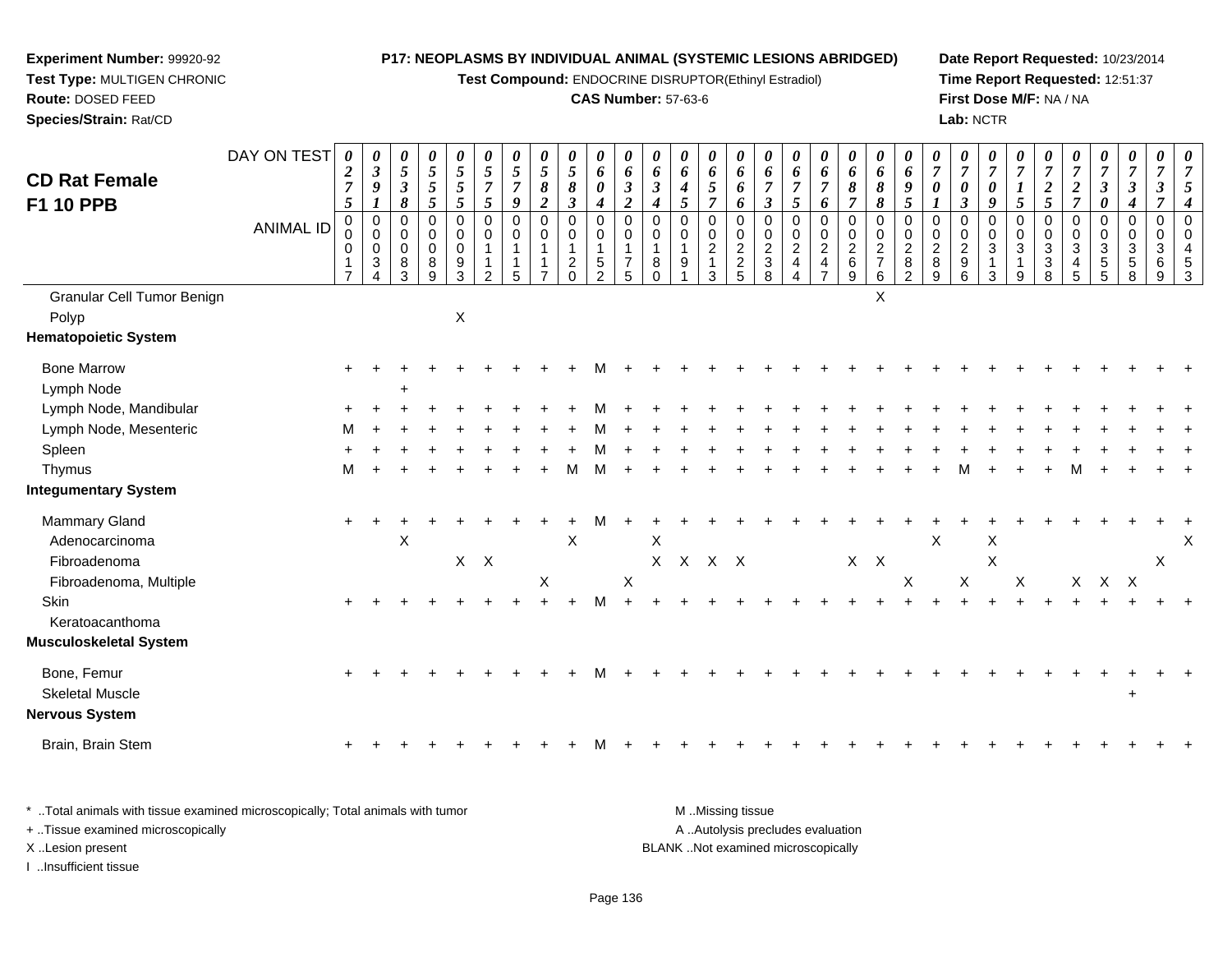**Test Compound:** ENDOCRINE DISRUPTOR(Ethinyl Estradiol)

#### **CAS Number:** 57-63-6

**Date Report Requested:** 10/23/2014**Time Report Requested:** 12:51:37**First Dose M/F:** NA / NA**Lab:** NCTR

 $+$ 

| <b>CD Rat Female</b><br>F1 10 PPB | DAY ON TEST<br><b>ANIMAL ID</b> | 0<br>$\boldsymbol{2}$<br>$\overline{7}$<br>$\mathfrak{s}$<br>$\mathbf 0$<br>0<br>0<br>$\overline{ }$ | $\boldsymbol{\theta}$<br>$\boldsymbol{\beta}$<br>1<br>$\mathbf 0$<br>$\mathbf 0$<br>0<br>3 | 0<br>5<br>3<br>8<br>0<br>0<br>0<br>8<br>3 | 0<br>$\mathfrak{s}$<br>5<br>5<br>0<br>$\mathbf 0$<br>8<br>9 | 0<br>$\mathfrak{s}$<br>$\overline{5}$<br>5<br>0<br>$\pmb{0}$<br>$\mathbf 0$<br>$9\,$<br>3 | 5<br>7<br>5<br>0<br>$\mathbf 0$ | 5<br>7<br>9<br>$\Omega$ | 0<br>5<br>8<br>0<br>0 | 0<br>$\mathfrak{s}$<br>8<br>0<br>0<br>$\overline{c}$ | 0<br>6<br>0<br>4<br>0<br>$\pmb{0}$<br>$\sqrt{5}$<br>$\overline{2}$ | $\boldsymbol{\theta}$<br>6<br>$\boldsymbol{\beta}$<br>$\boldsymbol{2}$<br>0<br>$\mathbf 0$<br>5 | 0<br>3<br>4 | 0<br>6<br>4<br>5<br>0<br>$\mathbf 0$<br>9 | 0<br>6<br>5<br>0<br>0<br>2<br>3 | 0<br>6<br>6<br>6<br>0<br>$\pmb{0}$<br>$\frac{2}{2}$<br>5 | $\boldsymbol{\theta}$<br>6<br>7<br>$\boldsymbol{\beta}$<br>0<br>$\mathbf 0$<br>$\overline{c}$<br>$\ensuremath{\mathsf{3}}$<br>8 | 7<br>5<br>$\overline{c}$ | $\boldsymbol{\theta}$<br>6<br>$\overline{ }$<br>6<br>0<br>0<br>$\overline{2}$<br>4 | 0<br>6<br>8<br>7<br>0<br>0<br>$\overline{c}$<br>6<br>9 | 0<br>6<br>$\pmb{8}$<br>$\boldsymbol{\delta}$<br>0<br>$\pmb{0}$<br>$\frac{2}{7}$<br>6 | 0<br>6<br>9<br>5<br>$\mathbf 0$<br>$\mathbf 0$<br>$\overline{\mathbf{c}}$<br>8<br>C | 0<br>$\boldsymbol{2}$<br>8 | 0<br>$\Omega$<br>$\overline{2}$<br>9 | 0<br>$\overline{ }$<br>0<br>9<br>$\mathbf 0$<br>$\mathbf 0$<br>3<br>3 | 0<br>$\overline{ }$<br>$\mathfrak{s}$<br>0<br>$\pmb{0}$<br>$\mathbf{3}$<br>9 | $\theta$<br>$\overline{ }$<br>∍<br>5<br>0<br>$\Omega$<br>3<br>3<br>8 | 3 | 0<br>$\Omega$<br>3<br>5 | $\theta$<br>7<br>3<br>0<br>$\mathbf 0$<br>3<br>$\sqrt{5}$ | $\overline{7}$<br>0<br>$\mathbf 0$<br>3<br>6 |  |
|-----------------------------------|---------------------------------|------------------------------------------------------------------------------------------------------|--------------------------------------------------------------------------------------------|-------------------------------------------|-------------------------------------------------------------|-------------------------------------------------------------------------------------------|---------------------------------|-------------------------|-----------------------|------------------------------------------------------|--------------------------------------------------------------------|-------------------------------------------------------------------------------------------------|-------------|-------------------------------------------|---------------------------------|----------------------------------------------------------|---------------------------------------------------------------------------------------------------------------------------------|--------------------------|------------------------------------------------------------------------------------|--------------------------------------------------------|--------------------------------------------------------------------------------------|-------------------------------------------------------------------------------------|----------------------------|--------------------------------------|-----------------------------------------------------------------------|------------------------------------------------------------------------------|----------------------------------------------------------------------|---|-------------------------|-----------------------------------------------------------|----------------------------------------------|--|
| Brain, Cerebellum                 |                                 | $\ddot{}$                                                                                            |                                                                                            |                                           |                                                             |                                                                                           |                                 |                         |                       |                                                      | M                                                                  |                                                                                                 |             |                                           |                                 |                                                          |                                                                                                                                 |                          |                                                                                    |                                                        |                                                                                      |                                                                                     |                            |                                      |                                                                       |                                                                              |                                                                      |   |                         |                                                           |                                              |  |
| Brain, Cerebrum                   |                                 | $\ddot{}$                                                                                            |                                                                                            |                                           |                                                             |                                                                                           |                                 |                         |                       |                                                      |                                                                    |                                                                                                 |             |                                           |                                 |                                                          |                                                                                                                                 |                          |                                                                                    |                                                        |                                                                                      |                                                                                     |                            |                                      |                                                                       |                                                                              |                                                                      |   |                         |                                                           |                                              |  |
| Oligodendroglioma Nos             |                                 |                                                                                                      |                                                                                            |                                           |                                                             |                                                                                           |                                 |                         |                       |                                                      |                                                                    |                                                                                                 |             |                                           |                                 |                                                          |                                                                                                                                 |                          |                                                                                    |                                                        |                                                                                      |                                                                                     |                            |                                      |                                                                       |                                                                              |                                                                      |   |                         |                                                           |                                              |  |
| <b>Respiratory System</b>         |                                 |                                                                                                      |                                                                                            |                                           |                                                             |                                                                                           |                                 |                         |                       |                                                      |                                                                    |                                                                                                 |             |                                           |                                 |                                                          |                                                                                                                                 |                          |                                                                                    |                                                        |                                                                                      |                                                                                     |                            |                                      |                                                                       |                                                                              |                                                                      |   |                         |                                                           |                                              |  |
| Lung                              |                                 |                                                                                                      |                                                                                            |                                           |                                                             |                                                                                           |                                 |                         |                       |                                                      |                                                                    |                                                                                                 |             |                                           |                                 |                                                          |                                                                                                                                 |                          |                                                                                    |                                                        |                                                                                      |                                                                                     |                            |                                      |                                                                       |                                                                              |                                                                      |   |                         |                                                           |                                              |  |
| Nose                              |                                 |                                                                                                      |                                                                                            |                                           |                                                             |                                                                                           |                                 |                         |                       |                                                      |                                                                    |                                                                                                 |             |                                           |                                 |                                                          |                                                                                                                                 |                          |                                                                                    |                                                        |                                                                                      |                                                                                     |                            |                                      |                                                                       |                                                                              |                                                                      |   |                         |                                                           |                                              |  |
| Trachea                           |                                 |                                                                                                      |                                                                                            |                                           |                                                             |                                                                                           |                                 |                         |                       |                                                      |                                                                    |                                                                                                 |             |                                           |                                 |                                                          |                                                                                                                                 |                          |                                                                                    |                                                        |                                                                                      |                                                                                     |                            |                                      |                                                                       |                                                                              |                                                                      |   |                         |                                                           |                                              |  |
| <b>Special Senses System</b>      |                                 |                                                                                                      |                                                                                            |                                           |                                                             |                                                                                           |                                 |                         |                       |                                                      |                                                                    |                                                                                                 |             |                                           |                                 |                                                          |                                                                                                                                 |                          |                                                                                    |                                                        |                                                                                      |                                                                                     |                            |                                      |                                                                       |                                                                              |                                                                      |   |                         |                                                           |                                              |  |
| Eye                               |                                 | $\ddot{}$                                                                                            |                                                                                            |                                           |                                                             |                                                                                           |                                 |                         |                       |                                                      |                                                                    |                                                                                                 |             |                                           |                                 |                                                          |                                                                                                                                 |                          |                                                                                    |                                                        |                                                                                      |                                                                                     |                            |                                      |                                                                       |                                                                              |                                                                      |   |                         |                                                           |                                              |  |
| Harderian Gland                   |                                 |                                                                                                      |                                                                                            |                                           |                                                             |                                                                                           |                                 |                         |                       |                                                      |                                                                    |                                                                                                 |             |                                           |                                 |                                                          |                                                                                                                                 |                          |                                                                                    |                                                        |                                                                                      |                                                                                     |                            |                                      |                                                                       |                                                                              |                                                                      |   |                         |                                                           |                                              |  |
| <b>Urinary System</b>             |                                 |                                                                                                      |                                                                                            |                                           |                                                             |                                                                                           |                                 |                         |                       |                                                      |                                                                    |                                                                                                 |             |                                           |                                 |                                                          |                                                                                                                                 |                          |                                                                                    |                                                        |                                                                                      |                                                                                     |                            |                                      |                                                                       |                                                                              |                                                                      |   |                         |                                                           |                                              |  |
| Kidney                            |                                 |                                                                                                      |                                                                                            |                                           |                                                             |                                                                                           |                                 |                         |                       |                                                      |                                                                    |                                                                                                 |             |                                           |                                 |                                                          |                                                                                                                                 |                          |                                                                                    |                                                        |                                                                                      |                                                                                     |                            |                                      |                                                                       |                                                                              |                                                                      |   |                         |                                                           |                                              |  |
| <b>Urinary Bladder</b>            |                                 |                                                                                                      |                                                                                            |                                           |                                                             |                                                                                           |                                 |                         |                       |                                                      |                                                                    |                                                                                                 |             |                                           |                                 |                                                          |                                                                                                                                 |                          |                                                                                    |                                                        |                                                                                      |                                                                                     |                            |                                      |                                                                       |                                                                              |                                                                      |   |                         |                                                           |                                              |  |
|                                   |                                 |                                                                                                      |                                                                                            |                                           |                                                             |                                                                                           |                                 |                         |                       |                                                      |                                                                    |                                                                                                 |             |                                           |                                 |                                                          |                                                                                                                                 |                          |                                                                                    |                                                        |                                                                                      |                                                                                     |                            |                                      |                                                                       |                                                                              |                                                                      |   |                         |                                                           |                                              |  |

\* ..Total animals with tissue examined microscopically; Total animals with tumor **M** ...Missing tissue M ...Missing tissue

n  $+$ 

+ ..Tissue examined microscopically

**Experiment Number:** 99920-92**Test Type:** MULTIGEN CHRONIC

**Route:** DOSED FEED**Species/Strain:** Rat/CD

I ..Insufficient tissue

**SYSTEMIC LESIONS**

Multiple Organ

A ..Autolysis precludes evaluation

<sup>+</sup> <sup>+</sup> <sup>+</sup> <sup>+</sup> <sup>+</sup> <sup>+</sup> <sup>+</sup> <sup>+</sup> <sup>+</sup> <sup>+</sup> <sup>+</sup> <sup>+</sup> <sup>+</sup> <sup>+</sup> <sup>+</sup> <sup>+</sup> <sup>+</sup> <sup>+</sup> <sup>+</sup> <sup>+</sup> <sup>+</sup> <sup>+</sup> <sup>+</sup> <sup>+</sup> <sup>+</sup> <sup>+</sup> <sup>+</sup> <sup>+</sup> <sup>+</sup> <sup>+</sup>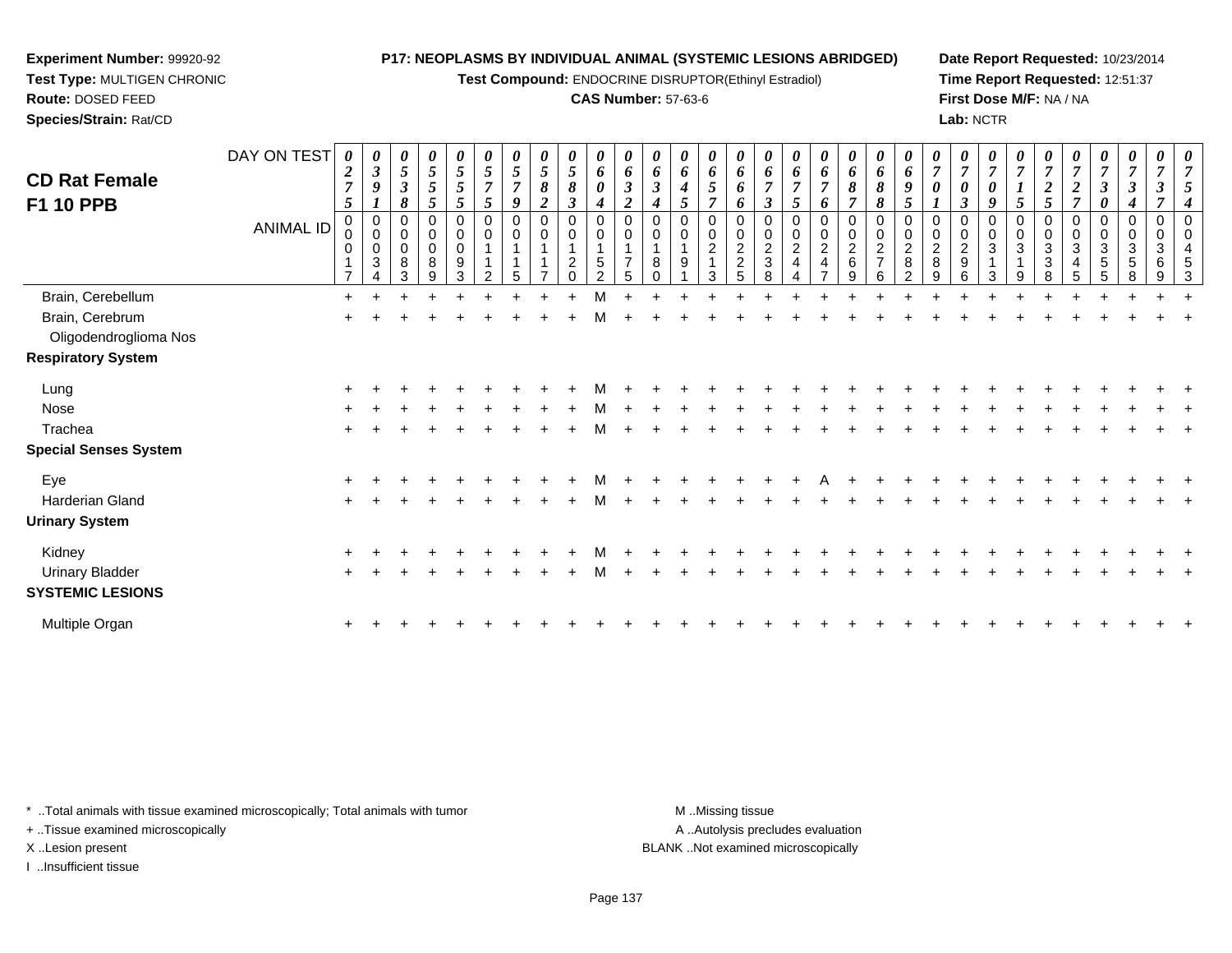**Test Compound:** ENDOCRINE DISRUPTOR(Ethinyl Estradiol)

#### **CAS Number:** 57-63-6

*0 75*

*0 76*

*0 76*

*0 76*

*0 76* *0 76*

*0 76*

*0 76*

*0 76*

**Date Report Requested:** 10/23/2014**Time Report Requested:** 12:51:37**First Dose M/F:** NA / NA**Lab:** NCTR

Page 138

**F1 10 PPB**ANIMAL ID *6* 0 0 4 1 5 *6* 0 0 4 1 6 *7* 0 0 4 6 8 *7* 0 0 4 6 9 *7 5 7* 0 0 5 1 3 *7* 0 0 5 1 4 *7 5 7* 0 0 5 1 5 *8* 0 0 5 6 1 *8* 0 0 5 6 2 *8* 0 0 5 6 3 *8* 0 0 5 6 4 *1* 0 0 6 1 4 *1* 0 0 6 1 5 *1* 0 0 6 1 6 *2* 0 0 6 6 1 *2* 0 0 6 6 2 *2* 0 0 7 1 8 *2* 0 0 7 1 9 *3* 0 0 7 6 $\check{8}$ 8 \*TOTALS**Alimentary SystemEsophagus**  $\mathsf{S}$  + <sup>+</sup> <sup>+</sup> <sup>+</sup> <sup>+</sup> <sup>+</sup> <sup>+</sup> <sup>+</sup> <sup>+</sup> <sup>+</sup> <sup>+</sup> <sup>+</sup> <sup>+</sup> <sup>+</sup> <sup>+</sup> <sup>+</sup> <sup>+</sup> <sup>+</sup> <sup>+</sup> <sup>49</sup> Intestine Large, Cecum <sup>+</sup> <sup>+</sup> <sup>+</sup> <sup>+</sup> <sup>+</sup> <sup>+</sup> <sup>+</sup> <sup>+</sup> <sup>+</sup> <sup>+</sup> <sup>+</sup> <sup>+</sup> <sup>+</sup> <sup>+</sup> <sup>+</sup> <sup>+</sup> <sup>+</sup> <sup>+</sup> <sup>+</sup> <sup>49</sup> Intestine Large, Colon $\mathsf{n}$  + <sup>+</sup> <sup>+</sup> <sup>+</sup> <sup>+</sup> <sup>+</sup> <sup>+</sup> <sup>+</sup> <sup>+</sup> <sup>+</sup> <sup>+</sup> <sup>+</sup> <sup>+</sup> <sup>+</sup> <sup>+</sup> <sup>+</sup> <sup>+</sup> <sup>+</sup> <sup>+</sup> <sup>49</sup> Intestine Large, Rectum <sup>+</sup> <sup>+</sup> <sup>+</sup> <sup>+</sup> <sup>+</sup> <sup>+</sup> <sup>+</sup> <sup>+</sup> <sup>+</sup> <sup>+</sup> <sup>+</sup> <sup>+</sup> <sup>+</sup> <sup>+</sup> <sup>+</sup> <sup>+</sup> <sup>+</sup> <sup>+</sup> <sup>+</sup> <sup>49</sup> Intestine Small, Duodenum <sup>+</sup> <sup>+</sup> <sup>+</sup> <sup>+</sup> <sup>+</sup> <sup>+</sup> <sup>+</sup> <sup>+</sup> <sup>+</sup> <sup>+</sup> <sup>+</sup> <sup>+</sup> <sup>+</sup> <sup>+</sup> <sup>+</sup> <sup>+</sup> <sup>+</sup> <sup>+</sup> <sup>+</sup> <sup>49</sup> Intestine Small, Ileum <sup>+</sup> <sup>+</sup> <sup>+</sup> <sup>+</sup> <sup>+</sup> <sup>+</sup> <sup>+</sup> <sup>+</sup> <sup>+</sup> <sup>+</sup> <sup>+</sup> <sup>+</sup> <sup>+</sup> <sup>+</sup> <sup>+</sup> <sup>+</sup> <sup>+</sup> <sup>+</sup> <sup>+</sup> <sup>48</sup> Intestine Small, Jejunum <sup>+</sup> <sup>+</sup> <sup>+</sup> <sup>+</sup> <sup>+</sup> <sup>+</sup> <sup>+</sup> <sup>+</sup> <sup>+</sup> <sup>+</sup> <sup>+</sup> <sup>+</sup> <sup>+</sup> <sup>+</sup> <sup>+</sup> <sup>+</sup> <sup>+</sup> <sup>+</sup> <sup>+</sup> <sup>47</sup> Liver $\mathsf{r}$  + <sup>+</sup> <sup>+</sup> <sup>+</sup> <sup>+</sup> <sup>+</sup> <sup>+</sup> <sup>+</sup> <sup>+</sup> <sup>+</sup> <sup>+</sup> <sup>+</sup> <sup>+</sup> <sup>+</sup> <sup>+</sup> <sup>+</sup> <sup>+</sup> <sup>+</sup> <sup>+</sup> <sup>49</sup> Hepatocellular Adenoma $\overline{a}$ Oral Mucosa $\overline{a}$  and  $\overline{b}$  and  $\overline{a}$  and  $\overline{a}$  and  $\overline{a}$  and  $\overline{a}$  and  $\overline{a}$  and  $\overline{a}$  and  $\overline{a}$  and  $\overline{a}$  and  $\overline{a}$  and  $\overline{a}$  and  $\overline{a}$  and  $\overline{a}$  and  $\overline{a}$  and  $\overline{a}$  and  $\overline{a}$  and  $+$  4 Squamous Cell Carcinoma $a \hspace{2.5cm}$ Pancreas <sup>+</sup> <sup>+</sup> <sup>+</sup> <sup>+</sup> <sup>+</sup> <sup>+</sup> <sup>+</sup> <sup>+</sup> <sup>+</sup> <sup>+</sup> <sup>+</sup> <sup>+</sup> <sup>+</sup> <sup>+</sup> <sup>+</sup> <sup>+</sup> <sup>+</sup> <sup>+</sup> <sup>+</sup> <sup>49</sup> Salivary Glands $\sim$   $\sim$   $\sim$   $\sim$   $\sim$   $\sim$   $\sim$  <sup>+</sup> <sup>+</sup> <sup>+</sup> <sup>+</sup> <sup>+</sup> <sup>+</sup> <sup>+</sup> <sup>+</sup> <sup>+</sup> <sup>+</sup> <sup>+</sup> <sup>+</sup> <sup>+</sup> <sup>+</sup> <sup>+</sup> <sup>+</sup> <sup>+</sup> <sup>+</sup> <sup>49</sup> Stomach, Forestomach $h \rightarrow$  <sup>+</sup> <sup>+</sup> <sup>+</sup> <sup>+</sup> <sup>+</sup> <sup>+</sup> <sup>+</sup> <sup>+</sup> <sup>+</sup> <sup>+</sup> <sup>+</sup> <sup>+</sup> <sup>+</sup> <sup>+</sup> <sup>+</sup> <sup>+</sup> <sup>+</sup> <sup>+</sup> <sup>49</sup> Squamous Cell Papilloma $\overline{a}$ Stomach, Glandular $\mathsf{r}$  + <sup>+</sup> <sup>+</sup> <sup>+</sup> <sup>+</sup> <sup>+</sup> <sup>+</sup> <sup>+</sup> <sup>+</sup> <sup>+</sup> <sup>+</sup> <sup>+</sup> <sup>+</sup> <sup>+</sup> <sup>+</sup> <sup>+</sup> <sup>+</sup> <sup>+</sup> <sup>+</sup> <sup>49</sup> **Cardiovascular System**Blood Vessel <sup>+</sup> <sup>+</sup> <sup>+</sup> <sup>+</sup> <sup>+</sup> <sup>+</sup> <sup>+</sup> <sup>+</sup> <sup>+</sup> <sup>+</sup> <sup>+</sup> <sup>+</sup> <sup>+</sup> <sup>+</sup> <sup>+</sup> <sup>+</sup> <sup>+</sup> <sup>+</sup> <sup>+</sup> <sup>49</sup> **Heart**  $\frac{1}{2}$ <sup>+</sup> <sup>+</sup> <sup>+</sup> <sup>+</sup> <sup>+</sup> <sup>+</sup> <sup>+</sup> <sup>+</sup> <sup>+</sup> <sup>+</sup> <sup>+</sup> <sup>+</sup> <sup>+</sup> <sup>+</sup> <sup>+</sup> <sup>+</sup> <sup>+</sup> <sup>+</sup> <sup>49</sup>

**Endocrine System**

\* ..Total animals with tissue examined microscopically; Total animals with tumor M ...Missing tissue M ...Missing tissue

DAY ON TEST

*0 75*

*0 7 5*

*0 75* *0 75*

*0*

*0 75*

*0*

*0 75* *0 75*

*0 75*

+ ..Tissue examined microscopically

**Experiment Number:** 99920-92**Test Type:** MULTIGEN CHRONIC

**Route:** DOSED FEED**Species/Strain:** Rat/CD

**CD Rat Female**

I ..Insufficient tissue

A ..Autolysis precludes evaluation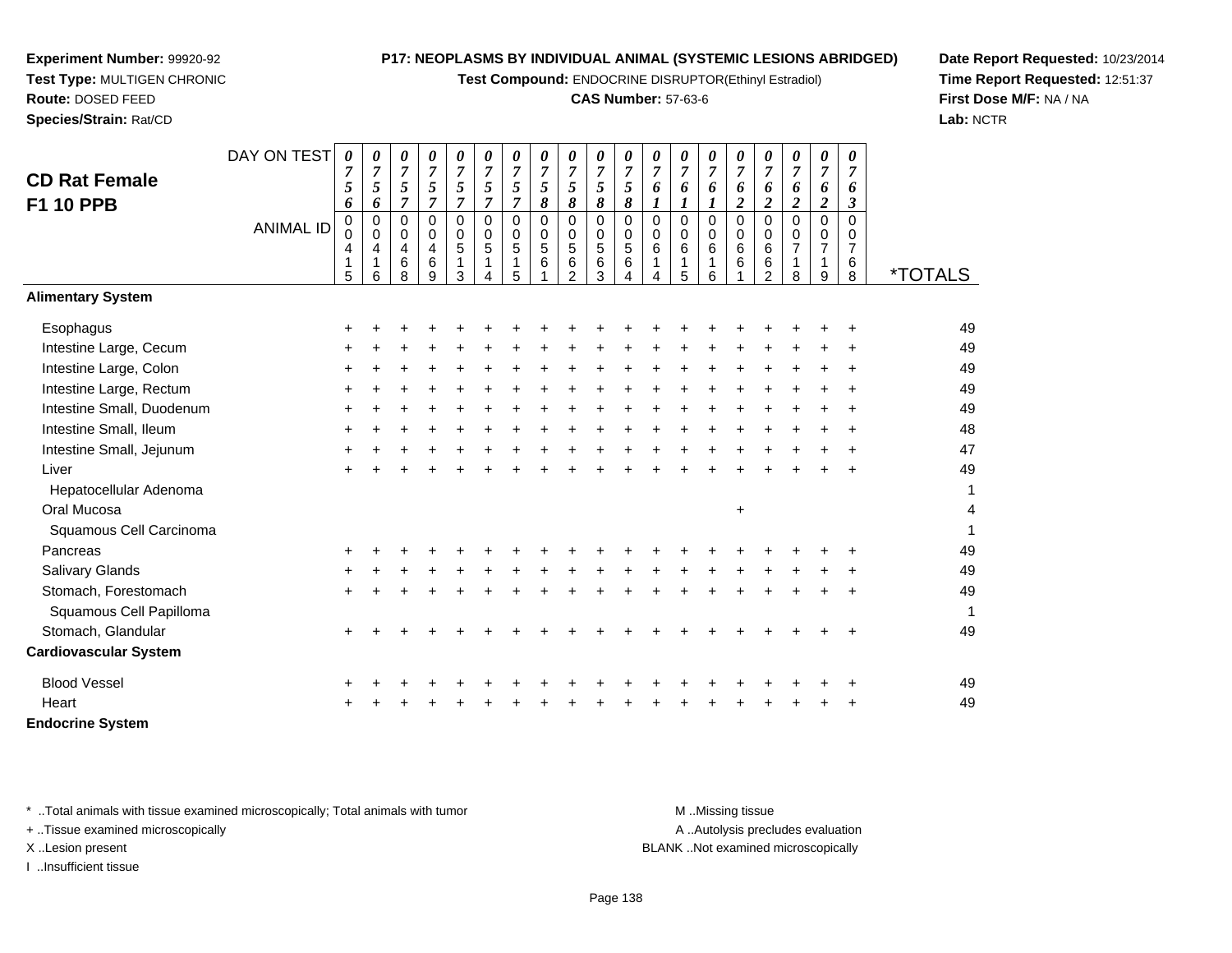**Test Compound:** ENDOCRINE DISRUPTOR(Ethinyl Estradiol)

#### **CAS Number:** 57-63-6

**Date Report Requested:** 10/23/2014**Time Report Requested:** 12:51:37**First Dose M/F:** NA / NA**Lab:** NCTR

|                             | DAY ON TEST      | 0                            | 0                                        | 0                               | 0                                      | 0                          | 0                         | 0                                                           | 0                          | 0                               | 0                     | 0                               | 0                               | 0                               | 0                                      | 0                          | 0                                  | 0                                  | $\pmb{\theta}$                                          | 0                                  |                       |
|-----------------------------|------------------|------------------------------|------------------------------------------|---------------------------------|----------------------------------------|----------------------------|---------------------------|-------------------------------------------------------------|----------------------------|---------------------------------|-----------------------|---------------------------------|---------------------------------|---------------------------------|----------------------------------------|----------------------------|------------------------------------|------------------------------------|---------------------------------------------------------|------------------------------------|-----------------------|
| <b>CD Rat Female</b>        |                  | 7<br>5                       | 7<br>5                                   | 7<br>5                          | 7<br>$\sqrt{5}$                        | $\overline{7}$<br>5        | 7<br>5                    | 7<br>5                                                      | 7<br>5                     | 7<br>5                          | $\boldsymbol{7}$<br>5 | 7<br>5                          | 7<br>6                          | 7<br>6                          | 7<br>6                                 | 7<br>6                     | 7<br>6                             | 7<br>6                             | $\overline{7}$<br>6                                     | 7<br>6                             |                       |
| <b>F1 10 PPB</b>            |                  | 6                            | 6                                        | 7                               | 7                                      | 7                          | 7                         | $\overline{7}$                                              | 8                          | 8                               | 8                     | 8                               | 1                               |                                 | 1                                      | $\overline{c}$             | $\boldsymbol{2}$                   | $\boldsymbol{2}$                   | $\boldsymbol{2}$                                        | $\boldsymbol{\beta}$               |                       |
|                             | <b>ANIMAL ID</b> | 0<br>$\Omega$<br>4<br>1<br>5 | $\pmb{0}$<br>0<br>4<br>$\mathbf{1}$<br>6 | $\mathbf 0$<br>0<br>4<br>6<br>8 | $\mathbf 0$<br>$\Omega$<br>4<br>6<br>9 | $\mathbf 0$<br>0<br>5<br>3 | 0<br>0<br>5<br>1<br>4     | $\mathbf 0$<br>0<br>$\sqrt{5}$<br>$\mathbf 1$<br>$\sqrt{5}$ | $\mathbf 0$<br>0<br>5<br>6 | $\mathbf 0$<br>0<br>5<br>6<br>2 | 0<br>0<br>5<br>6<br>3 | $\mathbf 0$<br>0<br>5<br>6<br>4 | $\mathbf 0$<br>0<br>6<br>1<br>4 | $\mathbf 0$<br>0<br>6<br>1<br>5 | $\mathbf 0$<br>$\Omega$<br>6<br>1<br>6 | $\mathbf 0$<br>0<br>6<br>6 | 0<br>0<br>6<br>6<br>$\overline{2}$ | 0<br>0<br>$\overline{7}$<br>1<br>8 | $\pmb{0}$<br>0<br>$\boldsymbol{7}$<br>$\mathbf{1}$<br>9 | 0<br>0<br>$\overline{7}$<br>6<br>8 | <i><b>*TOTALS</b></i> |
| <b>Adrenal Cortex</b>       |                  | $\ddot{}$                    |                                          |                                 |                                        |                            |                           |                                                             |                            |                                 |                       |                                 |                                 |                                 |                                        |                            |                                    |                                    | $\ddot{}$                                               | $\ddot{}$                          | 49                    |
| Adenoma                     |                  |                              |                                          |                                 |                                        |                            |                           |                                                             |                            |                                 |                       |                                 |                                 |                                 |                                        |                            |                                    |                                    |                                                         |                                    | 1                     |
| Adrenal Medulla             |                  |                              |                                          |                                 |                                        |                            |                           |                                                             |                            |                                 |                       |                                 |                                 |                                 |                                        |                            |                                    |                                    |                                                         |                                    | 49                    |
| Islets, Pancreatic          |                  |                              |                                          |                                 |                                        |                            |                           |                                                             |                            |                                 |                       |                                 |                                 |                                 |                                        |                            |                                    |                                    |                                                         |                                    | 49                    |
| Carcinoma                   |                  |                              |                                          |                                 |                                        |                            |                           |                                                             |                            |                                 |                       | Χ                               |                                 |                                 |                                        |                            |                                    |                                    |                                                         |                                    | $\mathbf{1}$          |
| Parathyroid Gland           |                  | ٠                            |                                          |                                 |                                        |                            |                           |                                                             |                            |                                 |                       |                                 |                                 |                                 |                                        |                            |                                    |                                    |                                                         |                                    | 46                    |
| <b>Pituitary Gland</b>      |                  | +                            |                                          |                                 |                                        |                            |                           |                                                             |                            |                                 |                       |                                 |                                 |                                 |                                        |                            |                                    |                                    |                                                         |                                    | 50                    |
| Pars Distalis, Adenoma      |                  | X                            |                                          | X                               | X                                      | X                          | $\boldsymbol{\mathsf{X}}$ | $\boldsymbol{\mathsf{X}}$                                   |                            | $\boldsymbol{\mathsf{X}}$       |                       | Χ                               | $\times$                        | $\boldsymbol{\mathsf{X}}$       | X                                      | X                          | $\pmb{\times}$                     | X                                  | X                                                       | X                                  | 40                    |
| <b>Thyroid Gland</b>        |                  | +                            |                                          |                                 |                                        |                            |                           |                                                             |                            |                                 |                       |                                 |                                 |                                 |                                        |                            |                                    |                                    |                                                         | $\ddot{}$                          | 49                    |
| C Cell, Adenoma             |                  |                              |                                          |                                 |                                        |                            |                           |                                                             |                            | X                               |                       |                                 |                                 |                                 |                                        |                            |                                    |                                    |                                                         |                                    | $\mathbf{1}$          |
| <b>General Body System</b>  |                  |                              |                                          |                                 |                                        |                            |                           |                                                             |                            |                                 |                       |                                 |                                 |                                 |                                        |                            |                                    |                                    |                                                         |                                    |                       |
| <b>Tissue NOS</b>           |                  |                              |                                          |                                 |                                        |                            |                           |                                                             |                            |                                 |                       |                                 |                                 |                                 |                                        |                            |                                    |                                    |                                                         |                                    | 1                     |
| Sarcoma                     |                  |                              |                                          |                                 |                                        |                            |                           |                                                             |                            |                                 |                       |                                 |                                 |                                 |                                        |                            |                                    |                                    |                                                         |                                    | $\mathbf{1}$          |
| <b>Genital System</b>       |                  |                              |                                          |                                 |                                        |                            |                           |                                                             |                            |                                 |                       |                                 |                                 |                                 |                                        |                            |                                    |                                    |                                                         |                                    |                       |
| <b>Clitoral Gland</b>       |                  |                              |                                          |                                 |                                        |                            |                           |                                                             |                            |                                 |                       |                                 |                                 |                                 |                                        |                            |                                    |                                    |                                                         |                                    | 48                    |
| Ovary                       |                  |                              |                                          |                                 |                                        |                            |                           |                                                             |                            |                                 |                       |                                 |                                 |                                 |                                        |                            |                                    |                                    |                                                         |                                    | 49                    |
| Granulosa Cell Tumor Benign |                  |                              |                                          |                                 |                                        |                            |                           |                                                             |                            |                                 |                       |                                 |                                 |                                 |                                        |                            |                                    | X                                  |                                                         |                                    | 1                     |
| Sertoli Cell Tumor Benign   |                  |                              |                                          |                                 |                                        |                            |                           |                                                             |                            |                                 |                       |                                 |                                 |                                 |                                        |                            |                                    |                                    |                                                         |                                    | 1                     |
| Oviduct                     |                  |                              |                                          |                                 |                                        |                            |                           |                                                             |                            |                                 |                       |                                 |                                 |                                 |                                        |                            |                                    |                                    |                                                         |                                    | 49                    |
| <b>Uterus</b>               |                  | ÷.                           |                                          |                                 |                                        |                            |                           |                                                             |                            |                                 |                       |                                 |                                 |                                 |                                        |                            |                                    |                                    |                                                         |                                    | 49                    |
| Polyp Stromal               |                  |                              |                                          |                                 |                                        |                            |                           |                                                             |                            |                                 |                       |                                 | X                               | X                               |                                        |                            |                                    |                                    |                                                         |                                    | 5                     |
| Vagina                      |                  | +                            |                                          |                                 |                                        |                            |                           |                                                             |                            |                                 |                       |                                 |                                 |                                 |                                        |                            |                                    |                                    |                                                         |                                    | 49                    |
|                             |                  |                              |                                          |                                 |                                        |                            |                           |                                                             |                            |                                 |                       |                                 |                                 |                                 |                                        |                            |                                    |                                    |                                                         |                                    |                       |

**Experiment Number:** 99920-92**Test Type:** MULTIGEN CHRONIC

**Route:** DOSED FEED**Species/Strain:** Rat/CD

\* ..Total animals with tissue examined microscopically; Total animals with tumor **M** . Missing tissue M ..Missing tissue A ..Autolysis precludes evaluation + ..Tissue examined microscopically X ..Lesion present BLANK ..Not examined microscopicallyI ..Insufficient tissue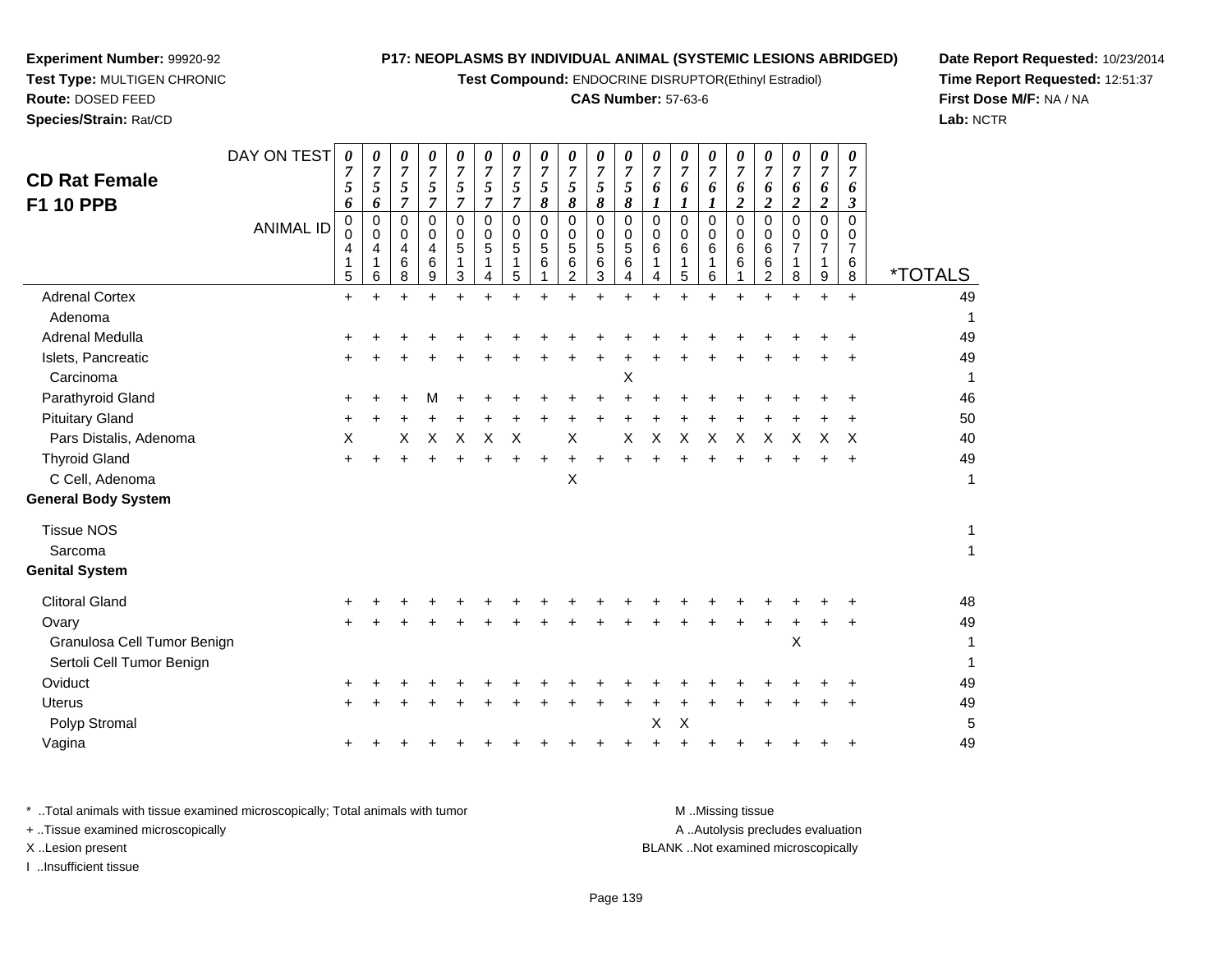**Test Compound:** ENDOCRINE DISRUPTOR(Ethinyl Estradiol)

# **CAS Number:** 57-63-6

**Date Report Requested:** 10/23/2014 **Time Report Requested:** 12:51:37**First Dose M/F:** NA / NA**Lab:** NCTR

| <b>CD Rat Female</b><br><b>F1 10 PPB</b><br>Granular Cell Tumor Benign<br>Polyp | DAY ON TEST<br><b>ANIMAL ID</b> | 0<br>$\overline{7}$<br>5<br>6<br>$\mathbf 0$<br>$\Omega$<br>4<br>1<br>5 | 0<br>$\boldsymbol{7}$<br>5<br>6<br>$\pmb{0}$<br>0<br>4<br>1<br>6 | 0<br>$\overline{7}$<br>5<br>$\overline{7}$<br>0<br>0<br>4<br>6<br>8 | 0<br>$\boldsymbol{7}$<br>5<br>$\overline{7}$<br>0<br>0<br>$\overline{4}$<br>6<br>9 | 0<br>$\overline{7}$<br>5<br>$\overline{7}$<br>$\Omega$<br>0<br>5<br>1<br>3 | 0<br>$\overline{7}$<br>$\sqrt{5}$<br>$\overline{7}$<br>$\Omega$<br>$\mathbf 0$<br>5<br>1<br>4 | 0<br>$\boldsymbol{7}$<br>5<br>$\overline{7}$<br>$\mathbf 0$<br>0<br>5<br>1<br>5 | 0<br>$\overline{7}$<br>5<br>8<br>0<br>0<br>5<br>6 | 0<br>$\boldsymbol{7}$<br>$\sqrt{5}$<br>8<br>0<br>0<br>5<br>6<br>$\overline{2}$ | 0<br>$\boldsymbol{7}$<br>$\sqrt{5}$<br>$\pmb{8}$<br>$\pmb{0}$<br>$\mathbf 0$<br>$\sqrt{5}$<br>$\,6$<br>3 | 0<br>$\overline{7}$<br>5<br>$\pmb{8}$<br>$\mathbf 0$<br>$\Omega$<br>5<br>6<br>4 | 0<br>$\overline{7}$<br>6<br>1<br>$\Omega$<br>$\Omega$<br>6<br>1<br>4 | 0<br>$\overline{7}$<br>6<br>$\boldsymbol{l}$<br>$\mathbf 0$<br>$\mathbf 0$<br>6<br>1<br>5 | 0<br>$\overline{7}$<br>6<br>1<br>0<br>0<br>6<br>1<br>6 | 0<br>$\overline{7}$<br>6<br>$\overline{2}$<br>$\Omega$<br>0<br>6<br>6 | 0<br>$\boldsymbol{7}$<br>6<br>$\overline{2}$<br>$\mathbf 0$<br>$\mathbf 0$<br>6<br>$\,6$<br>$\overline{c}$ | $\boldsymbol{\theta}$<br>$\overline{7}$<br>6<br>$\overline{c}$<br>$\Omega$<br>$\Omega$<br>$\overline{7}$<br>1<br>8 | $\boldsymbol{\theta}$<br>$\overline{7}$<br>6<br>$\overline{2}$<br>$\mathbf 0$<br>0<br>$\overline{7}$<br>$\mathbf 1$<br>9 | 0<br>$\overline{7}$<br>6<br>$\boldsymbol{\beta}$<br>$\Omega$<br>0<br>$\overline{7}$<br>6<br>8 | <i><b>*TOTALS</b></i><br>1 |
|---------------------------------------------------------------------------------|---------------------------------|-------------------------------------------------------------------------|------------------------------------------------------------------|---------------------------------------------------------------------|------------------------------------------------------------------------------------|----------------------------------------------------------------------------|-----------------------------------------------------------------------------------------------|---------------------------------------------------------------------------------|---------------------------------------------------|--------------------------------------------------------------------------------|----------------------------------------------------------------------------------------------------------|---------------------------------------------------------------------------------|----------------------------------------------------------------------|-------------------------------------------------------------------------------------------|--------------------------------------------------------|-----------------------------------------------------------------------|------------------------------------------------------------------------------------------------------------|--------------------------------------------------------------------------------------------------------------------|--------------------------------------------------------------------------------------------------------------------------|-----------------------------------------------------------------------------------------------|----------------------------|
| <b>Hematopoietic System</b>                                                     |                                 |                                                                         |                                                                  |                                                                     |                                                                                    |                                                                            |                                                                                               |                                                                                 |                                                   |                                                                                |                                                                                                          |                                                                                 |                                                                      |                                                                                           |                                                        |                                                                       |                                                                                                            |                                                                                                                    |                                                                                                                          |                                                                                               |                            |
| <b>Bone Marrow</b>                                                              |                                 |                                                                         |                                                                  |                                                                     |                                                                                    |                                                                            |                                                                                               |                                                                                 |                                                   |                                                                                |                                                                                                          |                                                                                 |                                                                      |                                                                                           |                                                        |                                                                       |                                                                                                            |                                                                                                                    |                                                                                                                          |                                                                                               | 49                         |
| Lymph Node                                                                      |                                 |                                                                         |                                                                  | ÷                                                                   |                                                                                    |                                                                            |                                                                                               |                                                                                 |                                                   |                                                                                |                                                                                                          |                                                                                 |                                                                      |                                                                                           | ÷                                                      |                                                                       |                                                                                                            |                                                                                                                    | ÷                                                                                                                        | ÷                                                                                             | 6                          |
| Lymph Node, Mandibular                                                          |                                 |                                                                         |                                                                  |                                                                     |                                                                                    |                                                                            |                                                                                               |                                                                                 |                                                   |                                                                                |                                                                                                          |                                                                                 |                                                                      |                                                                                           |                                                        |                                                                       |                                                                                                            |                                                                                                                    |                                                                                                                          |                                                                                               | 49                         |
| Lymph Node, Mesenteric                                                          |                                 |                                                                         |                                                                  |                                                                     |                                                                                    |                                                                            |                                                                                               |                                                                                 |                                                   |                                                                                |                                                                                                          |                                                                                 |                                                                      |                                                                                           |                                                        |                                                                       |                                                                                                            |                                                                                                                    |                                                                                                                          |                                                                                               | 47                         |
| Spleen                                                                          |                                 |                                                                         |                                                                  |                                                                     |                                                                                    |                                                                            |                                                                                               |                                                                                 |                                                   |                                                                                |                                                                                                          |                                                                                 |                                                                      |                                                                                           |                                                        |                                                                       |                                                                                                            |                                                                                                                    |                                                                                                                          |                                                                                               | 49                         |
| Thymus                                                                          |                                 |                                                                         |                                                                  |                                                                     |                                                                                    |                                                                            |                                                                                               |                                                                                 |                                                   |                                                                                |                                                                                                          |                                                                                 |                                                                      |                                                                                           |                                                        |                                                                       |                                                                                                            |                                                                                                                    |                                                                                                                          |                                                                                               | 45                         |
| <b>Integumentary System</b>                                                     |                                 |                                                                         |                                                                  |                                                                     |                                                                                    |                                                                            |                                                                                               |                                                                                 |                                                   |                                                                                |                                                                                                          |                                                                                 |                                                                      |                                                                                           |                                                        |                                                                       |                                                                                                            |                                                                                                                    |                                                                                                                          |                                                                                               |                            |
| Mammary Gland                                                                   |                                 |                                                                         |                                                                  |                                                                     |                                                                                    |                                                                            |                                                                                               |                                                                                 |                                                   |                                                                                |                                                                                                          |                                                                                 |                                                                      |                                                                                           |                                                        |                                                                       |                                                                                                            |                                                                                                                    |                                                                                                                          |                                                                                               | 49                         |
| Adenocarcinoma                                                                  |                                 |                                                                         |                                                                  |                                                                     |                                                                                    |                                                                            | X                                                                                             |                                                                                 |                                                   |                                                                                |                                                                                                          | Х                                                                               |                                                                      |                                                                                           |                                                        |                                                                       |                                                                                                            | X                                                                                                                  |                                                                                                                          |                                                                                               | g                          |
| Fibroadenoma                                                                    |                                 |                                                                         |                                                                  | $\pmb{\times}$                                                      |                                                                                    | $\mathsf{X}$                                                               | $\mathsf{X}$                                                                                  |                                                                                 | $\mathsf{X}$                                      | $\times$                                                                       |                                                                                                          | Χ                                                                               |                                                                      |                                                                                           |                                                        |                                                                       | $\boldsymbol{\mathsf{X}}$                                                                                  |                                                                                                                    |                                                                                                                          | X                                                                                             | 18                         |
| Fibroadenoma, Multiple                                                          |                                 | X                                                                       | $\boldsymbol{\mathsf{X}}$                                        |                                                                     | Χ                                                                                  |                                                                            |                                                                                               |                                                                                 |                                                   |                                                                                | X                                                                                                        |                                                                                 |                                                                      |                                                                                           | X                                                      | $\times$                                                              |                                                                                                            |                                                                                                                    | X                                                                                                                        |                                                                                               | 15                         |
| Skin                                                                            |                                 | $\ddot{}$                                                               |                                                                  | +                                                                   |                                                                                    |                                                                            |                                                                                               |                                                                                 |                                                   |                                                                                |                                                                                                          |                                                                                 |                                                                      |                                                                                           |                                                        |                                                                       |                                                                                                            |                                                                                                                    |                                                                                                                          | $\ddot{}$                                                                                     | 49                         |
| Keratoacanthoma                                                                 |                                 |                                                                         |                                                                  |                                                                     | $\times$                                                                           |                                                                            |                                                                                               |                                                                                 |                                                   |                                                                                |                                                                                                          |                                                                                 |                                                                      |                                                                                           |                                                        |                                                                       |                                                                                                            |                                                                                                                    |                                                                                                                          |                                                                                               | 1                          |
| <b>Musculoskeletal System</b>                                                   |                                 |                                                                         |                                                                  |                                                                     |                                                                                    |                                                                            |                                                                                               |                                                                                 |                                                   |                                                                                |                                                                                                          |                                                                                 |                                                                      |                                                                                           |                                                        |                                                                       |                                                                                                            |                                                                                                                    |                                                                                                                          |                                                                                               |                            |
| Bone, Femur<br><b>Skeletal Muscle</b><br><b>Nervous System</b>                  |                                 | ٠                                                                       |                                                                  |                                                                     |                                                                                    |                                                                            |                                                                                               |                                                                                 |                                                   |                                                                                |                                                                                                          |                                                                                 |                                                                      |                                                                                           |                                                        |                                                                       |                                                                                                            |                                                                                                                    |                                                                                                                          |                                                                                               | 49<br>1                    |
| Brain, Brain Stem                                                               |                                 |                                                                         |                                                                  |                                                                     |                                                                                    |                                                                            |                                                                                               |                                                                                 |                                                   |                                                                                |                                                                                                          |                                                                                 |                                                                      |                                                                                           |                                                        |                                                                       |                                                                                                            |                                                                                                                    |                                                                                                                          |                                                                                               | 49                         |
|                                                                                 |                                 |                                                                         |                                                                  |                                                                     |                                                                                    |                                                                            |                                                                                               |                                                                                 |                                                   |                                                                                |                                                                                                          |                                                                                 |                                                                      |                                                                                           |                                                        |                                                                       |                                                                                                            |                                                                                                                    |                                                                                                                          |                                                                                               |                            |

**Experiment Number:** 99920-92**Test Type:** MULTIGEN CHRONIC

| Total animals with tissue examined microscopically; Total animals with tumor. | M Missing tissue                   |
|-------------------------------------------------------------------------------|------------------------------------|
| + Tissue examined microscopically                                             | A Autolysis precludes evaluation   |
| X Lesion present                                                              | BLANK Not examined microscopically |
| Insufficient tissue                                                           |                                    |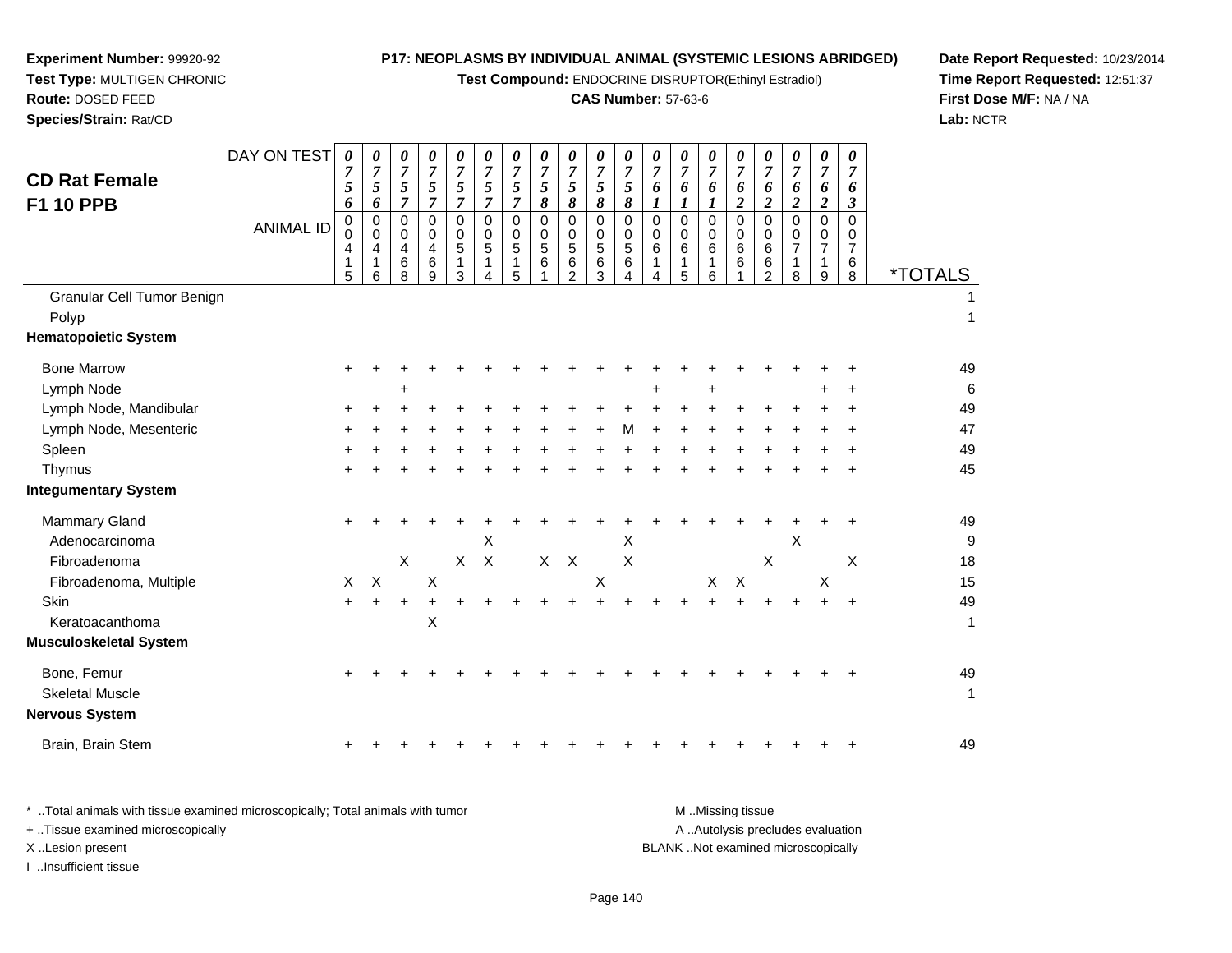**Test Compound:** ENDOCRINE DISRUPTOR(Ethinyl Estradiol)

#### **CAS Number:** 57-63-6

**Date Report Requested:** 10/23/2014**Time Report Requested:** 12:51:37**First Dose M/F:** NA / NA**Lab:** NCTR

**Experiment Number:** 99920-92

| <b>CD Rat Female</b><br><b>F1 10 PPB</b> | DAY ON TEST<br><b>ANIMAL ID</b> | 0<br>7<br>5<br>6<br>$\Omega$<br>0<br>4<br>5 | $\overline{7}$<br>5<br>6<br>0<br>0<br>4<br>6 | 0<br>7<br>5<br>$\overline{7}$<br>0<br>0<br>4<br>6<br>8 | 0<br>$\overline{7}$<br>5<br>$\overline{7}$<br>0<br>0<br>4<br>6<br>9 | 0<br>$\overline{7}$<br>5<br>$\overline{7}$<br>$\Omega$<br>$\mathbf 0$<br>5<br>3 | 0<br>$\boldsymbol{7}$<br>5<br>$\overline{7}$<br>0<br>0<br>5<br>4 | $\theta$<br>$\boldsymbol{7}$<br>5<br>0<br>0<br>5<br>5 | 0<br>$\boldsymbol{7}$<br>5<br>8<br>0<br>$\mathbf 0$<br>5<br>6 | 0<br>$\overline{7}$<br>5<br>8<br>$\mathbf 0$<br>$\mathbf 0$<br>$\sqrt{5}$<br>$\,6$<br>2 | 0<br>$\overline{7}$<br>5<br>8<br>$\mathbf 0$<br>$\mathbf 0$<br>$\sqrt{5}$<br>6<br>3 | $\theta$<br>$\overline{7}$<br>5<br>8<br>$\mathbf 0$<br>0<br>$\sqrt{5}$<br>6<br>4 | $\boldsymbol{\theta}$<br>7<br>6<br>0<br>0<br>6<br>4 | 0<br>$\overline{7}$<br>6<br>$\mathbf 0$<br>$\mathbf 0$<br>6<br>1<br>5 | $\boldsymbol{\theta}$<br>$\overline{7}$<br>6<br>0<br>0<br>6<br>6 | 0<br>$\overline{7}$<br>6<br>$\boldsymbol{2}$<br>$\Omega$<br>0<br>6<br>6 | 7<br>6<br>2<br>$\Omega$<br>0<br>6<br>6<br>2 | $\theta$<br>$\overline{7}$<br>6<br>$\boldsymbol{2}$<br>$\Omega$<br>0<br>$\overline{7}$<br>1<br>8 | 0<br>$\overline{7}$<br>6<br>2<br>$\Omega$<br>0<br>7<br>9 | 0<br>$\overline{7}$<br>6<br>3<br>$\Omega$<br>0<br>$\overline{7}$<br>6<br>8 | <i><b>*TOTALS</b></i> |
|------------------------------------------|---------------------------------|---------------------------------------------|----------------------------------------------|--------------------------------------------------------|---------------------------------------------------------------------|---------------------------------------------------------------------------------|------------------------------------------------------------------|-------------------------------------------------------|---------------------------------------------------------------|-----------------------------------------------------------------------------------------|-------------------------------------------------------------------------------------|----------------------------------------------------------------------------------|-----------------------------------------------------|-----------------------------------------------------------------------|------------------------------------------------------------------|-------------------------------------------------------------------------|---------------------------------------------|--------------------------------------------------------------------------------------------------|----------------------------------------------------------|----------------------------------------------------------------------------|-----------------------|
| Brain, Cerebellum                        |                                 | $\ddot{}$                                   |                                              |                                                        |                                                                     |                                                                                 |                                                                  |                                                       |                                                               |                                                                                         |                                                                                     |                                                                                  |                                                     |                                                                       |                                                                  |                                                                         |                                             |                                                                                                  |                                                          | $\ddot{}$                                                                  | 49                    |
| Brain, Cerebrum                          |                                 | $\ddot{}$                                   |                                              |                                                        |                                                                     |                                                                                 |                                                                  |                                                       |                                                               |                                                                                         |                                                                                     |                                                                                  |                                                     |                                                                       |                                                                  |                                                                         |                                             |                                                                                                  |                                                          | $\ddot{}$                                                                  | 49                    |
| Oligodendroglioma Nos                    |                                 | Χ                                           |                                              |                                                        |                                                                     |                                                                                 |                                                                  |                                                       |                                                               |                                                                                         |                                                                                     |                                                                                  |                                                     |                                                                       |                                                                  |                                                                         |                                             |                                                                                                  |                                                          |                                                                            | 1                     |
| <b>Respiratory System</b>                |                                 |                                             |                                              |                                                        |                                                                     |                                                                                 |                                                                  |                                                       |                                                               |                                                                                         |                                                                                     |                                                                                  |                                                     |                                                                       |                                                                  |                                                                         |                                             |                                                                                                  |                                                          |                                                                            |                       |
| Lung                                     |                                 | $\ddot{}$                                   |                                              |                                                        |                                                                     |                                                                                 |                                                                  |                                                       |                                                               |                                                                                         |                                                                                     |                                                                                  |                                                     |                                                                       |                                                                  |                                                                         |                                             |                                                                                                  |                                                          |                                                                            | 49                    |
| <b>Nose</b>                              |                                 | $\ddot{}$                                   |                                              |                                                        |                                                                     |                                                                                 |                                                                  |                                                       |                                                               |                                                                                         |                                                                                     |                                                                                  |                                                     |                                                                       |                                                                  |                                                                         |                                             |                                                                                                  |                                                          |                                                                            | 49                    |
| Trachea                                  |                                 | $\div$                                      |                                              |                                                        |                                                                     |                                                                                 |                                                                  |                                                       |                                                               |                                                                                         |                                                                                     |                                                                                  |                                                     |                                                                       |                                                                  |                                                                         |                                             |                                                                                                  |                                                          |                                                                            | 49                    |
| <b>Special Senses System</b>             |                                 |                                             |                                              |                                                        |                                                                     |                                                                                 |                                                                  |                                                       |                                                               |                                                                                         |                                                                                     |                                                                                  |                                                     |                                                                       |                                                                  |                                                                         |                                             |                                                                                                  |                                                          |                                                                            |                       |
| Eye                                      |                                 | $\ddot{}$                                   |                                              |                                                        |                                                                     |                                                                                 |                                                                  |                                                       |                                                               |                                                                                         |                                                                                     |                                                                                  |                                                     |                                                                       |                                                                  |                                                                         |                                             |                                                                                                  |                                                          | ÷                                                                          | 48                    |
| <b>Harderian Gland</b>                   |                                 | $\ddot{}$                                   |                                              |                                                        |                                                                     |                                                                                 |                                                                  |                                                       |                                                               |                                                                                         |                                                                                     |                                                                                  |                                                     |                                                                       |                                                                  |                                                                         |                                             |                                                                                                  |                                                          | $\ddot{}$                                                                  | 49                    |
| <b>Urinary System</b>                    |                                 |                                             |                                              |                                                        |                                                                     |                                                                                 |                                                                  |                                                       |                                                               |                                                                                         |                                                                                     |                                                                                  |                                                     |                                                                       |                                                                  |                                                                         |                                             |                                                                                                  |                                                          |                                                                            |                       |
| Kidney                                   |                                 | ÷                                           |                                              |                                                        |                                                                     |                                                                                 |                                                                  |                                                       |                                                               |                                                                                         |                                                                                     |                                                                                  |                                                     |                                                                       |                                                                  |                                                                         |                                             |                                                                                                  |                                                          | ٠                                                                          | 49                    |
| <b>Urinary Bladder</b>                   |                                 | $\div$                                      |                                              |                                                        |                                                                     |                                                                                 |                                                                  |                                                       |                                                               |                                                                                         |                                                                                     |                                                                                  |                                                     |                                                                       |                                                                  |                                                                         |                                             |                                                                                                  |                                                          |                                                                            | 49                    |
| <b>SYSTEMIC LESIONS</b>                  |                                 |                                             |                                              |                                                        |                                                                     |                                                                                 |                                                                  |                                                       |                                                               |                                                                                         |                                                                                     |                                                                                  |                                                     |                                                                       |                                                                  |                                                                         |                                             |                                                                                                  |                                                          |                                                                            |                       |
| Multiple Organ                           |                                 |                                             |                                              |                                                        |                                                                     |                                                                                 |                                                                  |                                                       |                                                               |                                                                                         |                                                                                     |                                                                                  |                                                     |                                                                       |                                                                  |                                                                         |                                             |                                                                                                  |                                                          | ÷                                                                          | 50                    |

\* ..Total animals with tissue examined microscopically; Total animals with tumor **M** . Missing tissue M ..Missing tissue

+ ..Tissue examined microscopically

I ..Insufficient tissue

A ..Autolysis precludes evaluation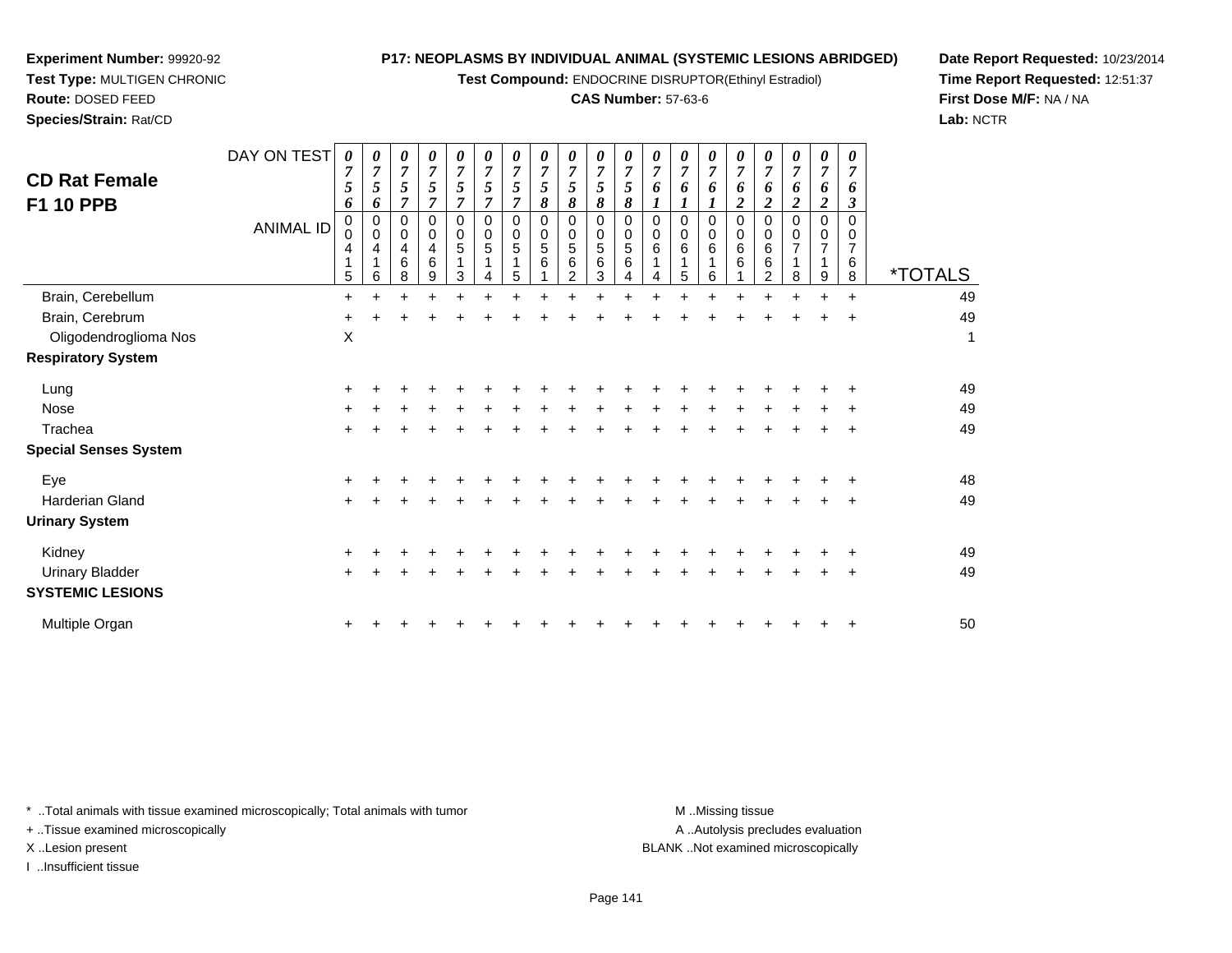**Test Compound:** ENDOCRINE DISRUPTOR(Ethinyl Estradiol)

#### **CAS Number:** 57-63-6

**Date Report Requested:** 10/23/2014**Time Report Requested:** 12:51:38**First Dose M/F:** NA / NA**Lab:** NCTR

#### DAY ON TEST**CD Rat FemaleF1 50 PPB**ANIMAL ID*0 2 8 9* 0 0 0 1 8*0 5 1 6* 0 0 0 7 2*0 5 8 4* 0 0 1 2 3*0 5 9 2* 0 0 1 2 9*0 5 9 7* 0 0 1 4 3*0 6 1 4* 0 0 1 5 5*0 6 2 6* 0 0 1 7 0*0 6 4 6* 0 0 1 9 5*0 6 5 0* 0 0 2 0 3*0 6 5 3* 0 0 2 0 7*0 6 5 4* 0 0 2 1 2*0 6 5 8* 0 0 2 1 6*0 6 6 6* 0 0 2 2 3*0 6 6 6* 0 0 2 2 4*0 6 7 0* 0 0 2 3 6*0 6 8 0* 0 0 2 5 3*0 6 8 7* 0 0 2 6 5*0 6 8 9* 0 0 2 7 7*0 7 0 1* 0 0 2 9 1*0 7 0 6* 0 0 3 0 8*0 7 1 1* 0 0 3 1 4*0 7 2 2* 0 0 3 3 0*0 7 2 6* 0 0 3 4 3*0 7 2 7* 0 0 3 4 4*0 7 3 0* 0 0 3 5 1*0 7 5 6* 0 0 4 1 9*0 7 5 6* 0 0 4 2 0*0 7 5 6* 0 0 4 2 1*0 7 5 6* 0 0 7 7 0*0 7 5 7* 0 0 4 7 4*0 7 5 7* 0 0 4 7 5**Alimentary SystemEsophagus**  $\mathsf{S}$  + <sup>+</sup> <sup>+</sup> <sup>+</sup> <sup>+</sup> <sup>+</sup> <sup>+</sup> <sup>+</sup> <sup>+</sup> <sup>+</sup> <sup>+</sup> <sup>+</sup> <sup>+</sup> <sup>+</sup> <sup>+</sup> <sup>+</sup> <sup>+</sup> <sup>+</sup> <sup>+</sup> <sup>+</sup> <sup>+</sup> <sup>+</sup> <sup>+</sup> <sup>+</sup> <sup>+</sup> <sup>+</sup> <sup>+</sup> <sup>+</sup> <sup>+</sup> <sup>+</sup> <sup>+</sup> Intestine Large, Cecum <sup>+</sup> <sup>+</sup> <sup>+</sup> <sup>+</sup> <sup>+</sup> <sup>+</sup> <sup>+</sup> <sup>+</sup> <sup>+</sup> <sup>+</sup> <sup>+</sup> <sup>A</sup> <sup>+</sup> <sup>+</sup> <sup>+</sup> <sup>+</sup> <sup>+</sup> <sup>+</sup> <sup>+</sup> <sup>+</sup> <sup>+</sup> <sup>+</sup> <sup>+</sup> <sup>+</sup> <sup>+</sup> <sup>+</sup> <sup>+</sup> <sup>+</sup> <sup>+</sup> <sup>+</sup> <sup>+</sup> Intestine Large, Colon $\mathsf{n}$  + <sup>+</sup> <sup>+</sup> <sup>+</sup> <sup>+</sup> <sup>+</sup> <sup>+</sup> <sup>+</sup> <sup>+</sup> <sup>+</sup> <sup>+</sup> <sup>A</sup> <sup>+</sup> <sup>+</sup> <sup>+</sup> <sup>+</sup> <sup>+</sup> <sup>+</sup> <sup>+</sup> <sup>+</sup> <sup>+</sup> <sup>+</sup> <sup>+</sup> <sup>+</sup> <sup>+</sup> <sup>+</sup> <sup>+</sup> <sup>+</sup> <sup>+</sup> <sup>+</sup> <sup>+</sup> Intestine Large, Rectum <sup>+</sup> <sup>+</sup> <sup>+</sup> <sup>+</sup> <sup>+</sup> <sup>+</sup> <sup>+</sup> <sup>+</sup> <sup>+</sup> <sup>+</sup> <sup>+</sup> <sup>+</sup> <sup>+</sup> <sup>+</sup> <sup>+</sup> <sup>+</sup> <sup>+</sup> <sup>+</sup> <sup>+</sup> <sup>+</sup> <sup>+</sup> <sup>+</sup> <sup>+</sup> <sup>+</sup> <sup>+</sup> <sup>+</sup> <sup>+</sup> <sup>+</sup> <sup>+</sup> <sup>+</sup> <sup>+</sup> Granular Cell Tumor Malignant, Metastatic,Vagina Intestine Small, DuodenumX <sup>+</sup> <sup>+</sup> <sup>+</sup> <sup>+</sup> <sup>+</sup> <sup>+</sup> <sup>+</sup> <sup>+</sup> <sup>+</sup> <sup>+</sup> <sup>+</sup> <sup>A</sup> <sup>+</sup> <sup>+</sup> <sup>+</sup> <sup>+</sup> <sup>+</sup> <sup>+</sup> <sup>+</sup> <sup>+</sup> <sup>+</sup> <sup>+</sup> <sup>+</sup> <sup>+</sup> <sup>+</sup> <sup>+</sup> <sup>+</sup> <sup>+</sup> <sup>+</sup> <sup>+</sup> <sup>+</sup> Intestine Small, Ileum <sup>+</sup> <sup>+</sup> <sup>+</sup> <sup>+</sup> <sup>+</sup> <sup>+</sup> <sup>+</sup> <sup>+</sup> <sup>+</sup> <sup>+</sup> <sup>+</sup> <sup>A</sup> <sup>+</sup> <sup>+</sup> <sup>+</sup> <sup>+</sup> <sup>+</sup> <sup>+</sup> <sup>+</sup> <sup>+</sup> <sup>+</sup> <sup>+</sup> <sup>+</sup> <sup>+</sup> <sup>+</sup> <sup>+</sup> <sup>+</sup> <sup>+</sup> <sup>+</sup> <sup>+</sup> <sup>+</sup> Intestine Small, Jejunum <sup>+</sup> <sup>+</sup> <sup>+</sup> <sup>+</sup> <sup>+</sup> <sup>A</sup> <sup>+</sup> <sup>+</sup> <sup>+</sup> <sup>+</sup> <sup>+</sup> <sup>A</sup> <sup>+</sup> <sup>+</sup> <sup>+</sup> <sup>A</sup> <sup>+</sup> <sup>+</sup> <sup>+</sup> <sup>+</sup> <sup>+</sup> <sup>+</sup> <sup>+</sup> <sup>+</sup> <sup>+</sup> <sup>+</sup> <sup>+</sup> <sup>+</sup> <sup>+</sup> <sup>+</sup> <sup>+</sup> Liver $\mathsf{r}$  + <sup>+</sup> <sup>+</sup> <sup>+</sup> <sup>+</sup> <sup>+</sup> <sup>+</sup> <sup>+</sup> <sup>+</sup> <sup>+</sup> <sup>+</sup> <sup>+</sup> <sup>+</sup> <sup>+</sup> <sup>+</sup> <sup>+</sup> <sup>+</sup> <sup>+</sup> <sup>+</sup> <sup>+</sup> <sup>+</sup> <sup>+</sup> <sup>+</sup> <sup>+</sup> <sup>+</sup> <sup>+</sup> <sup>+</sup> <sup>+</sup> <sup>+</sup> <sup>+</sup> <sup>+</sup> Hepatocellular Adenoma $\alpha$  $\mathsf{X}$  and  $\mathsf{X}$ **Mesentery**  <sup>+</sup>Oral Mucosa $\overline{a}$  and  $\overline{b}$  and  $\overline{a}$  and  $\overline{a}$  and  $\overline{a}$  and  $\overline{a}$  and  $\overline{a}$  and  $\overline{a}$  and  $\overline{a}$  and  $\overline{a}$  and  $\overline{a}$  and  $\overline{a}$  and  $\overline{a}$  and  $\overline{a}$  and  $\overline{a}$  and  $\overline{a}$  and  $\overline{a}$  and <sup>+</sup> Squamous Cell Carcinoma $\alpha$  $\mathsf{x}$  x Pancreas <sup>+</sup> <sup>+</sup> <sup>+</sup> <sup>+</sup> <sup>+</sup> <sup>+</sup> <sup>+</sup> <sup>+</sup> <sup>+</sup> <sup>+</sup> <sup>+</sup> <sup>A</sup> <sup>+</sup> <sup>+</sup> <sup>+</sup> <sup>+</sup> <sup>+</sup> <sup>+</sup> <sup>+</sup> <sup>+</sup> <sup>+</sup> <sup>+</sup> <sup>+</sup> <sup>+</sup> <sup>+</sup> <sup>+</sup> <sup>+</sup> <sup>+</sup> <sup>+</sup> <sup>+</sup> <sup>+</sup> Acinar Cell, AdenocarcinomaSalivary Glands $\sim$   $\sim$   $\sim$   $\sim$   $\sim$   $\sim$   $\sim$  <sup>+</sup> <sup>+</sup> <sup>+</sup> <sup>+</sup> <sup>+</sup> <sup>+</sup> <sup>+</sup> <sup>+</sup> <sup>+</sup> <sup>+</sup> <sup>+</sup> <sup>+</sup> <sup>+</sup> <sup>+</sup> <sup>+</sup> <sup>+</sup> <sup>+</sup> <sup>+</sup> <sup>+</sup> <sup>+</sup> <sup>+</sup> <sup>+</sup> <sup>+</sup> <sup>+</sup> <sup>+</sup> <sup>+</sup> <sup>+</sup> <sup>+</sup> <sup>+</sup> <sup>+</sup> Stomach, Forestomach $h \rightarrow$  <sup>+</sup> <sup>+</sup> <sup>+</sup> <sup>+</sup> <sup>+</sup> <sup>+</sup> <sup>+</sup> <sup>+</sup> <sup>+</sup> <sup>+</sup> <sup>+</sup> <sup>+</sup> <sup>+</sup> <sup>+</sup> <sup>+</sup> <sup>+</sup> <sup>+</sup> <sup>+</sup> <sup>+</sup> <sup>+</sup> <sup>+</sup> <sup>+</sup> <sup>+</sup> <sup>+</sup> <sup>+</sup> <sup>+</sup> <sup>+</sup> <sup>+</sup> <sup>+</sup> <sup>+</sup> Stomach, Glandular $\mathsf{r}$  + <sup>+</sup> <sup>+</sup> <sup>+</sup> <sup>+</sup> <sup>+</sup> <sup>+</sup> <sup>+</sup> <sup>+</sup> <sup>+</sup> <sup>+</sup> <sup>+</sup> <sup>+</sup> <sup>+</sup> <sup>+</sup> <sup>+</sup> <sup>+</sup> <sup>+</sup> <sup>+</sup> <sup>+</sup> <sup>+</sup> <sup>+</sup> <sup>+</sup> <sup>+</sup> <sup>+</sup> <sup>+</sup> <sup>+</sup> <sup>+</sup> <sup>+</sup> <sup>+</sup> <sup>+</sup> **Cardiovascular System**Blood Vessel $\mathbf{+}$ <sup>+</sup> <sup>+</sup> <sup>+</sup> <sup>+</sup> <sup>+</sup> <sup>+</sup> <sup>+</sup> <sup>+</sup> <sup>+</sup> <sup>+</sup> <sup>+</sup> <sup>+</sup> <sup>+</sup> <sup>+</sup> <sup>+</sup> <sup>+</sup> <sup>+</sup> <sup>+</sup> <sup>+</sup> <sup>+</sup> <sup>+</sup> <sup>+</sup> <sup>+</sup> <sup>+</sup> <sup>+</sup> <sup>+</sup> <sup>+</sup> <sup>+</sup> <sup>+</sup> <sup>+</sup>

\* ..Total animals with tissue examined microscopically; Total animals with tumor M ...Total animals with tumor A ..Autolysis precludes evaluation + ..Tissue examined microscopically X ..Lesion present BLANK ..Not examined microscopicallyI ..Insufficient tissue

**Experiment Number:** 99920-92**Test Type:** MULTIGEN CHRONIC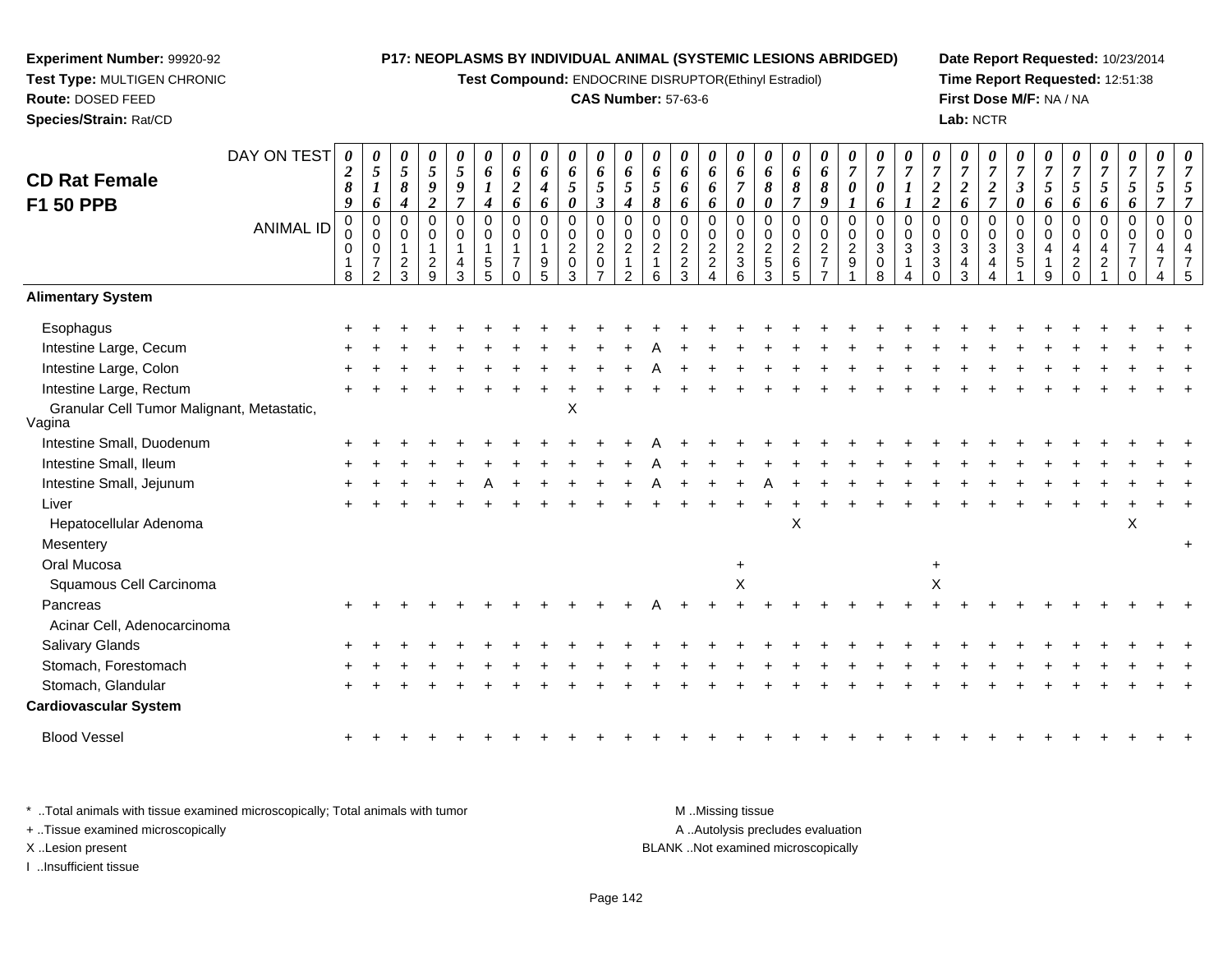**Test Compound:** ENDOCRINE DISRUPTOR(Ethinyl Estradiol)

#### **CAS Number:** 57-63-6

**Date Report Requested:** 10/23/2014**Time Report Requested:** 12:51:38**First Dose M/F:** NA / NA**Lab:** NCTR

| <b>CD Rat Female</b><br>F1 50 PPB                       | DAY ON TEST<br><b>ANIMAL ID</b> | $\boldsymbol{\theta}$<br>$\boldsymbol{2}$<br>$\pmb{8}$<br>9<br>$\mathbf 0$<br>0<br>0 | $\boldsymbol{\theta}$<br>5<br>$\boldsymbol{l}$<br>6<br>$\Omega$<br>$\mathbf 0$<br>$\mathbf 0$<br>7 | 0<br>5<br>8<br>4<br>0<br>$\Omega$<br>2 | 0<br>5<br>9<br>$\overline{2}$<br>$\Omega$<br>0<br>$\mathbf{1}$<br>$\overline{2}$ | $\boldsymbol{\theta}$<br>5<br>9<br>$\overline{7}$<br>$\Omega$<br>$\mathbf 0$<br>$\mathbf{1}$<br>4 | 0<br>6<br>$\boldsymbol{l}$<br>4<br>$\Omega$<br>0<br>5 | $\boldsymbol{\theta}$<br>6<br>$\boldsymbol{2}$<br>6<br>$\Omega$<br>$\mathbf 0$<br>7 | 0<br>6<br>$\boldsymbol{4}$<br>6<br>$\Omega$<br>0<br>9 | 0<br>6<br>5<br>0<br>$\Omega$<br>$\pmb{0}$<br>$\overline{c}$<br>$\pmb{0}$ | 0<br>6<br>5<br>$\mathfrak{z}$<br>$\Omega$<br>0<br>$\overline{2}$<br>$\mathbf 0$ | 0<br>6<br>$\overline{5}$<br>$\boldsymbol{4}$<br>$\Omega$<br>0<br>$\overline{c}$<br>$\mathbf 1$ | $\boldsymbol{\theta}$<br>6<br>$\mathfrak{s}$<br>8<br>$\Omega$<br>0<br>$\overline{2}$ | 0<br>6<br>6<br>6<br>$\Omega$<br>0<br>$\overline{c}$<br>$\overline{c}$ | 0<br>6<br>6<br>6<br>$\Omega$<br>0<br>$\frac{2}{2}$ | 0<br>6<br>$\overline{7}$<br>0<br>$\Omega$<br>$\mathbf 0$<br>$\frac{2}{3}$ | $\boldsymbol{\theta}$<br>6<br>$\boldsymbol{\delta}$<br>0<br>0<br>0<br>$\frac{2}{5}$ | 6<br>8<br>$\overline{7}$<br>$\Omega$<br>0<br>$\overline{c}$<br>6 | $\boldsymbol{\theta}$<br>6<br>8<br>9<br>$\Omega$<br>0<br>$\overline{c}$<br>$\overline{7}$ | $\boldsymbol{\theta}$<br>$\overline{7}$<br>$\boldsymbol{\theta}$<br>$\Omega$<br>$\mathbf 0$<br>$\overline{c}$<br>$\boldsymbol{9}$ | 0<br>$\overline{7}$<br>$\boldsymbol{\theta}$<br>6<br>$\Omega$<br>$\mathbf 0$<br>$\sqrt{3}$<br>0 | $\boldsymbol{\theta}$<br>$\overline{7}$<br>$\boldsymbol{I}$<br>$\Omega$<br>0<br>3 | $\overline{7}$<br>$\boldsymbol{2}$<br>$\overline{\mathbf{c}}$<br>$\Omega$<br>$\mathbf 0$<br>3<br>3 | 0<br>$\overline{7}$<br>$\overline{2}$<br>6<br>$\Omega$<br>0<br>3 | 0<br>$\overline{7}$<br>$\boldsymbol{2}$<br>$\overline{7}$<br>$\Omega$<br>$\pmb{0}$<br>$\sqrt{3}$<br>4 | $\overline{7}$<br>$\mathfrak{z}$<br>$\boldsymbol{\theta}$<br>$\Omega$<br>$\mathbf 0$<br>$\sqrt{3}$<br>5 | 0<br>$\overline{7}$<br>$\sqrt{5}$<br>6<br>0<br>0<br>$\overline{4}$ | $\overline{7}$<br>5<br>6<br>$\Omega$<br>$\mathbf 0$<br>4<br>2 | U<br>$\overline{7}$<br>5<br>6<br>$\Omega$<br>0<br>$\overline{2}$ | $\boldsymbol{\theta}$<br>$\overline{7}$<br>$\mathfrak{H}$<br>6<br>$\Omega$<br>0<br>$\overline{7}$ | $\boldsymbol{\theta}$<br>$\overline{7}$<br>5<br>$\Omega$<br>$\Omega$<br>4 | $\boldsymbol{\theta}$ |
|---------------------------------------------------------|---------------------------------|--------------------------------------------------------------------------------------|----------------------------------------------------------------------------------------------------|----------------------------------------|----------------------------------------------------------------------------------|---------------------------------------------------------------------------------------------------|-------------------------------------------------------|-------------------------------------------------------------------------------------|-------------------------------------------------------|--------------------------------------------------------------------------|---------------------------------------------------------------------------------|------------------------------------------------------------------------------------------------|--------------------------------------------------------------------------------------|-----------------------------------------------------------------------|----------------------------------------------------|---------------------------------------------------------------------------|-------------------------------------------------------------------------------------|------------------------------------------------------------------|-------------------------------------------------------------------------------------------|-----------------------------------------------------------------------------------------------------------------------------------|-------------------------------------------------------------------------------------------------|-----------------------------------------------------------------------------------|----------------------------------------------------------------------------------------------------|------------------------------------------------------------------|-------------------------------------------------------------------------------------------------------|---------------------------------------------------------------------------------------------------------|--------------------------------------------------------------------|---------------------------------------------------------------|------------------------------------------------------------------|---------------------------------------------------------------------------------------------------|---------------------------------------------------------------------------|-----------------------|
| Heart                                                   |                                 | 8<br>$+$                                                                             | $\mathcal{P}$                                                                                      | 3                                      | $9\,$                                                                            | 3                                                                                                 | $5\phantom{1}$                                        | $\Omega$                                                                            | 5                                                     | 3                                                                        | $\overline{7}$                                                                  | 2                                                                                              | 6                                                                                    | 3                                                                     | $\overline{4}$                                     | 6                                                                         | 3                                                                                   | 5                                                                |                                                                                           |                                                                                                                                   | 8                                                                                               | 4                                                                                 | $\Omega$                                                                                           | 3                                                                |                                                                                                       |                                                                                                         | 9                                                                  | $\Omega$                                                      |                                                                  | 0                                                                                                 |                                                                           |                       |
| <b>Endocrine System</b>                                 |                                 |                                                                                      |                                                                                                    |                                        |                                                                                  |                                                                                                   |                                                       |                                                                                     |                                                       |                                                                          |                                                                                 |                                                                                                |                                                                                      |                                                                       |                                                    |                                                                           |                                                                                     |                                                                  |                                                                                           |                                                                                                                                   |                                                                                                 |                                                                                   |                                                                                                    |                                                                  |                                                                                                       |                                                                                                         |                                                                    |                                                               |                                                                  |                                                                                                   |                                                                           |                       |
|                                                         |                                 |                                                                                      |                                                                                                    |                                        |                                                                                  |                                                                                                   |                                                       |                                                                                     |                                                       |                                                                          |                                                                                 |                                                                                                |                                                                                      |                                                                       |                                                    |                                                                           |                                                                                     |                                                                  |                                                                                           |                                                                                                                                   |                                                                                                 |                                                                                   |                                                                                                    |                                                                  |                                                                                                       |                                                                                                         |                                                                    |                                                               |                                                                  |                                                                                                   |                                                                           |                       |
| <b>Adrenal Cortex</b>                                   |                                 |                                                                                      |                                                                                                    |                                        |                                                                                  |                                                                                                   |                                                       |                                                                                     |                                                       |                                                                          |                                                                                 |                                                                                                |                                                                                      |                                                                       |                                                    |                                                                           |                                                                                     |                                                                  |                                                                                           |                                                                                                                                   |                                                                                                 |                                                                                   |                                                                                                    |                                                                  |                                                                                                       |                                                                                                         |                                                                    |                                                               |                                                                  |                                                                                                   |                                                                           |                       |
| Adenoma                                                 |                                 |                                                                                      |                                                                                                    | X                                      |                                                                                  |                                                                                                   |                                                       |                                                                                     |                                                       |                                                                          |                                                                                 |                                                                                                |                                                                                      |                                                                       |                                                    |                                                                           |                                                                                     |                                                                  |                                                                                           |                                                                                                                                   |                                                                                                 |                                                                                   |                                                                                                    |                                                                  |                                                                                                       |                                                                                                         |                                                                    |                                                               |                                                                  |                                                                                                   |                                                                           |                       |
| Adrenal Medulla                                         |                                 |                                                                                      |                                                                                                    |                                        |                                                                                  |                                                                                                   |                                                       |                                                                                     |                                                       |                                                                          |                                                                                 |                                                                                                |                                                                                      |                                                                       |                                                    |                                                                           |                                                                                     |                                                                  |                                                                                           |                                                                                                                                   |                                                                                                 |                                                                                   |                                                                                                    |                                                                  |                                                                                                       |                                                                                                         |                                                                    |                                                               |                                                                  |                                                                                                   |                                                                           |                       |
| Islets, Pancreatic                                      |                                 |                                                                                      |                                                                                                    |                                        |                                                                                  |                                                                                                   |                                                       |                                                                                     |                                                       |                                                                          |                                                                                 |                                                                                                |                                                                                      |                                                                       |                                                    |                                                                           |                                                                                     |                                                                  |                                                                                           |                                                                                                                                   |                                                                                                 |                                                                                   |                                                                                                    |                                                                  |                                                                                                       |                                                                                                         |                                                                    |                                                               |                                                                  |                                                                                                   |                                                                           |                       |
| Adenoma                                                 |                                 |                                                                                      |                                                                                                    |                                        |                                                                                  |                                                                                                   |                                                       |                                                                                     |                                                       | $\boldsymbol{\mathsf{X}}$                                                |                                                                                 |                                                                                                |                                                                                      |                                                                       |                                                    |                                                                           |                                                                                     |                                                                  |                                                                                           |                                                                                                                                   |                                                                                                 |                                                                                   |                                                                                                    |                                                                  |                                                                                                       |                                                                                                         |                                                                    |                                                               |                                                                  |                                                                                                   |                                                                           |                       |
| Carcinoma                                               |                                 |                                                                                      |                                                                                                    |                                        |                                                                                  |                                                                                                   |                                                       |                                                                                     |                                                       |                                                                          |                                                                                 |                                                                                                |                                                                                      |                                                                       |                                                    |                                                                           |                                                                                     |                                                                  |                                                                                           |                                                                                                                                   |                                                                                                 |                                                                                   |                                                                                                    |                                                                  |                                                                                                       |                                                                                                         |                                                                    |                                                               |                                                                  |                                                                                                   |                                                                           |                       |
| Parathyroid Gland                                       |                                 |                                                                                      |                                                                                                    |                                        | м                                                                                |                                                                                                   |                                                       |                                                                                     |                                                       |                                                                          | M                                                                               |                                                                                                | м                                                                                    |                                                                       |                                                    |                                                                           |                                                                                     |                                                                  |                                                                                           |                                                                                                                                   |                                                                                                 |                                                                                   |                                                                                                    |                                                                  |                                                                                                       |                                                                                                         |                                                                    |                                                               |                                                                  |                                                                                                   |                                                                           |                       |
| Adenoma                                                 |                                 |                                                                                      |                                                                                                    |                                        |                                                                                  |                                                                                                   |                                                       |                                                                                     |                                                       |                                                                          |                                                                                 |                                                                                                |                                                                                      |                                                                       |                                                    |                                                                           |                                                                                     |                                                                  |                                                                                           |                                                                                                                                   |                                                                                                 |                                                                                   |                                                                                                    |                                                                  |                                                                                                       |                                                                                                         |                                                                    |                                                               |                                                                  |                                                                                                   |                                                                           |                       |
| <b>Pituitary Gland</b>                                  |                                 |                                                                                      |                                                                                                    |                                        |                                                                                  |                                                                                                   |                                                       |                                                                                     |                                                       |                                                                          |                                                                                 |                                                                                                |                                                                                      |                                                                       |                                                    |                                                                           |                                                                                     |                                                                  |                                                                                           |                                                                                                                                   |                                                                                                 |                                                                                   |                                                                                                    |                                                                  |                                                                                                       |                                                                                                         |                                                                    |                                                               |                                                                  |                                                                                                   |                                                                           |                       |
| Pars Distalis, Adenoma                                  |                                 |                                                                                      | $\mathsf{X}$                                                                                       | $X$ $X$                                |                                                                                  |                                                                                                   |                                                       | $\mathsf{X}$                                                                        | $\boldsymbol{\mathsf{X}}$                             |                                                                          | $\mathsf{X}$                                                                    | X                                                                                              | $\mathsf{X}$                                                                         | $\mathsf{X}$                                                          | $\mathsf{X}$                                       |                                                                           | X                                                                                   |                                                                  | X                                                                                         | $X$ $X$                                                                                                                           |                                                                                                 | $X$ $X$                                                                           |                                                                                                    |                                                                  |                                                                                                       | $\mathsf{X}$                                                                                            | $\times$                                                           | $\times$                                                      | $\mathsf{X}$                                                     | $\mathsf{X}$                                                                                      | X X                                                                       |                       |
| Pars Distalis, Carcinoma                                |                                 |                                                                                      |                                                                                                    |                                        |                                                                                  |                                                                                                   |                                                       |                                                                                     |                                                       | $\boldsymbol{\mathsf{X}}$                                                |                                                                                 |                                                                                                |                                                                                      |                                                                       |                                                    |                                                                           |                                                                                     |                                                                  |                                                                                           |                                                                                                                                   |                                                                                                 |                                                                                   |                                                                                                    |                                                                  |                                                                                                       |                                                                                                         |                                                                    |                                                               |                                                                  |                                                                                                   |                                                                           |                       |
| Pars Nervosa, Schwannoma Malignant,<br>Metastatic, Nose |                                 | X                                                                                    |                                                                                                    |                                        |                                                                                  |                                                                                                   |                                                       |                                                                                     |                                                       |                                                                          |                                                                                 |                                                                                                |                                                                                      |                                                                       |                                                    |                                                                           |                                                                                     |                                                                  |                                                                                           |                                                                                                                                   |                                                                                                 |                                                                                   |                                                                                                    |                                                                  |                                                                                                       |                                                                                                         |                                                                    |                                                               |                                                                  |                                                                                                   |                                                                           |                       |
| <b>Thyroid Gland</b>                                    |                                 |                                                                                      |                                                                                                    |                                        |                                                                                  |                                                                                                   |                                                       |                                                                                     |                                                       |                                                                          |                                                                                 |                                                                                                |                                                                                      |                                                                       |                                                    |                                                                           |                                                                                     |                                                                  |                                                                                           |                                                                                                                                   |                                                                                                 |                                                                                   |                                                                                                    |                                                                  |                                                                                                       |                                                                                                         |                                                                    |                                                               |                                                                  |                                                                                                   |                                                                           |                       |
| C Cell, Adenoma                                         |                                 |                                                                                      |                                                                                                    |                                        |                                                                                  |                                                                                                   |                                                       |                                                                                     |                                                       |                                                                          |                                                                                 |                                                                                                |                                                                                      |                                                                       |                                                    |                                                                           |                                                                                     |                                                                  |                                                                                           |                                                                                                                                   |                                                                                                 | $\mathsf X$                                                                       |                                                                                                    |                                                                  |                                                                                                       |                                                                                                         |                                                                    |                                                               |                                                                  |                                                                                                   |                                                                           |                       |
| <b>General Body System</b>                              |                                 |                                                                                      |                                                                                                    |                                        |                                                                                  |                                                                                                   |                                                       |                                                                                     |                                                       |                                                                          |                                                                                 |                                                                                                |                                                                                      |                                                                       |                                                    |                                                                           |                                                                                     |                                                                  |                                                                                           |                                                                                                                                   |                                                                                                 |                                                                                   |                                                                                                    |                                                                  |                                                                                                       |                                                                                                         |                                                                    |                                                               |                                                                  |                                                                                                   |                                                                           |                       |
| <b>NONE</b>                                             |                                 |                                                                                      |                                                                                                    |                                        |                                                                                  |                                                                                                   |                                                       |                                                                                     |                                                       |                                                                          |                                                                                 |                                                                                                |                                                                                      |                                                                       |                                                    |                                                                           |                                                                                     |                                                                  |                                                                                           |                                                                                                                                   |                                                                                                 |                                                                                   |                                                                                                    |                                                                  |                                                                                                       |                                                                                                         |                                                                    |                                                               |                                                                  |                                                                                                   |                                                                           |                       |
| <b>Genital System</b>                                   |                                 |                                                                                      |                                                                                                    |                                        |                                                                                  |                                                                                                   |                                                       |                                                                                     |                                                       |                                                                          |                                                                                 |                                                                                                |                                                                                      |                                                                       |                                                    |                                                                           |                                                                                     |                                                                  |                                                                                           |                                                                                                                                   |                                                                                                 |                                                                                   |                                                                                                    |                                                                  |                                                                                                       |                                                                                                         |                                                                    |                                                               |                                                                  |                                                                                                   |                                                                           |                       |
| <b>Clitoral Gland</b>                                   |                                 |                                                                                      |                                                                                                    |                                        |                                                                                  |                                                                                                   |                                                       |                                                                                     |                                                       |                                                                          |                                                                                 |                                                                                                |                                                                                      |                                                                       |                                                    |                                                                           |                                                                                     |                                                                  |                                                                                           |                                                                                                                                   |                                                                                                 |                                                                                   |                                                                                                    |                                                                  |                                                                                                       |                                                                                                         |                                                                    |                                                               |                                                                  |                                                                                                   |                                                                           |                       |
|                                                         |                                 |                                                                                      |                                                                                                    |                                        |                                                                                  |                                                                                                   |                                                       |                                                                                     |                                                       |                                                                          |                                                                                 |                                                                                                |                                                                                      |                                                                       |                                                    |                                                                           |                                                                                     |                                                                  |                                                                                           |                                                                                                                                   |                                                                                                 |                                                                                   |                                                                                                    |                                                                  |                                                                                                       |                                                                                                         |                                                                    |                                                               |                                                                  |                                                                                                   |                                                                           |                       |

\* ..Total animals with tissue examined microscopically; Total animals with tumor **M** . Missing tissue M ..Missing tissue A ..Autolysis precludes evaluation + ..Tissue examined microscopically X ..Lesion present BLANK ..Not examined microscopicallyI ..Insufficient tissue

**Experiment Number:** 99920-92**Test Type:** MULTIGEN CHRONIC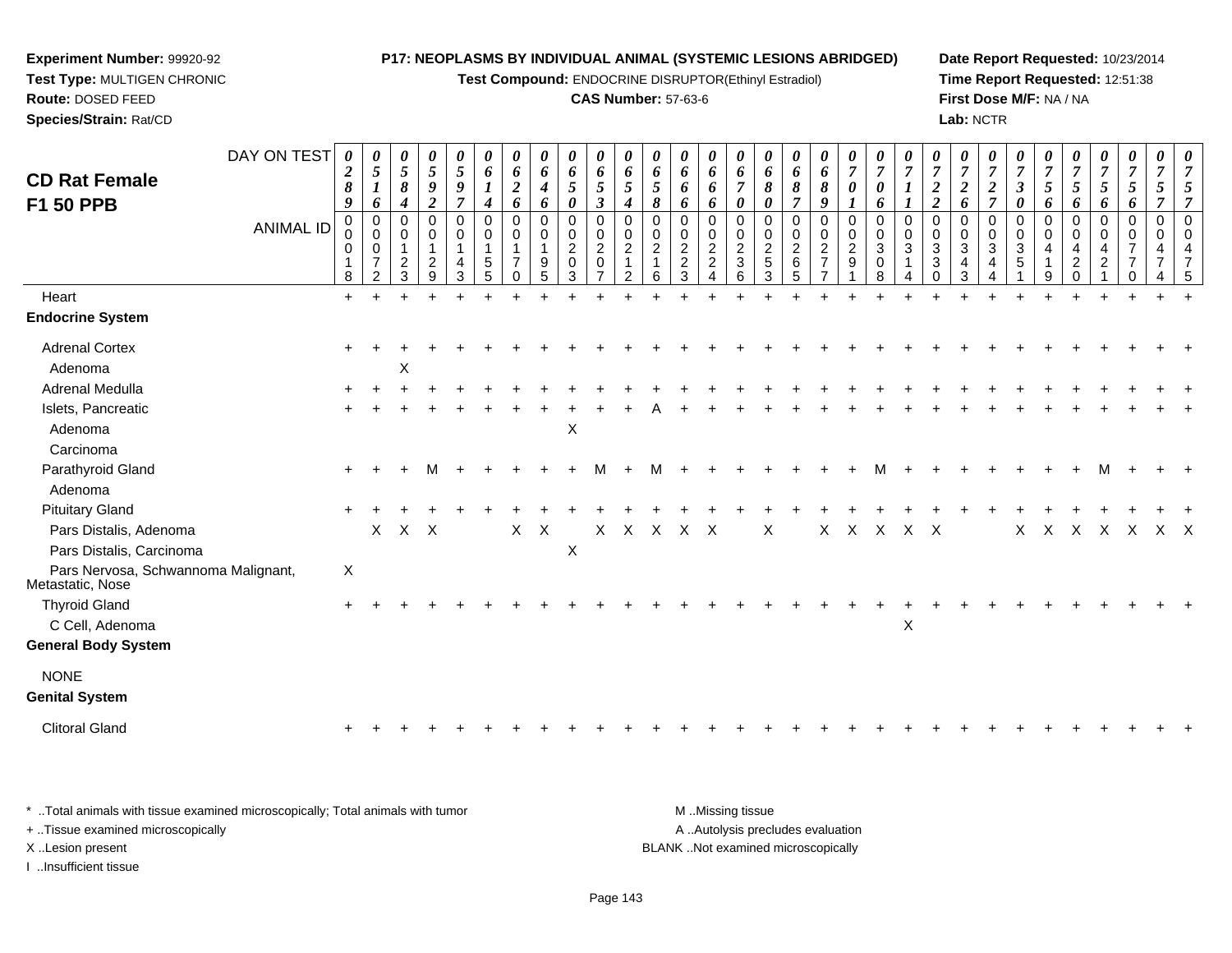**Test Compound:** ENDOCRINE DISRUPTOR(Ethinyl Estradiol)

#### **CAS Number:** 57-63-6

**Date Report Requested:** 10/23/2014**Time Report Requested:** 12:51:38**First Dose M/F:** NA / NA**Lab:** NCTR

|                                                         |                                 | $\boldsymbol{\theta}$                                                       | 0                                                 | 0                                                       | 0                                | 0                                                                      | 0                                                                                   | 0                                                  | 0                                                                       | 0                                                                   | 0                                                                    | 0                                    | 0                                                           | 0                                                                              | 0                                                      | 0                                                               | 0                                                  | 0                                                                               |                                                                  | 0                                                                         | 0                                               |                                                |                                                                                         | 0                                                               | 0                                            | $\boldsymbol{\theta}$                                             |                                                     | 0                                      |                                                                     | $\boldsymbol{\theta}$                                  | $\boldsymbol{\theta}$                                         |
|---------------------------------------------------------|---------------------------------|-----------------------------------------------------------------------------|---------------------------------------------------|---------------------------------------------------------|----------------------------------|------------------------------------------------------------------------|-------------------------------------------------------------------------------------|----------------------------------------------------|-------------------------------------------------------------------------|---------------------------------------------------------------------|----------------------------------------------------------------------|--------------------------------------|-------------------------------------------------------------|--------------------------------------------------------------------------------|--------------------------------------------------------|-----------------------------------------------------------------|----------------------------------------------------|---------------------------------------------------------------------------------|------------------------------------------------------------------|---------------------------------------------------------------------------|-------------------------------------------------|------------------------------------------------|-----------------------------------------------------------------------------------------|-----------------------------------------------------------------|----------------------------------------------|-------------------------------------------------------------------|-----------------------------------------------------|----------------------------------------|---------------------------------------------------------------------|--------------------------------------------------------|---------------------------------------------------------------|
| DAY ON TEST<br><b>CD Rat Female</b>                     | 0<br>$\boldsymbol{2}$<br>8      | $\sqrt{5}$<br>$\boldsymbol{l}$                                              | $\overline{5}$<br>$\pmb{8}$                       | $\mathfrak{S}$<br>9                                     | $\overline{5}$<br>9              | 6<br>$\boldsymbol{l}$                                                  | $\boldsymbol{6}$<br>$\boldsymbol{2}$                                                | 6<br>$\boldsymbol{4}$                              | 6<br>$\mathfrak{s}$                                                     | 6<br>5                                                              | 6<br>$\overline{5}$                                                  | 6<br>$\mathfrak{s}$                  | 6<br>6                                                      | 6<br>6                                                                         | $\boldsymbol{6}$<br>$\overline{7}$                     | 6<br>8                                                          | 6<br>8                                             | 6<br>$\pmb{8}$                                                                  | $\frac{\theta}{7}$<br>$\boldsymbol{\theta}$                      | $\overline{7}$<br>$\boldsymbol{\theta}$                                   | $\overline{7}$<br>1                             | $\frac{\boldsymbol{0}}{7}$<br>$\boldsymbol{2}$ | $\frac{\boldsymbol{0}}{7}$<br>$\boldsymbol{2}$                                          | $\overline{7}$<br>$\boldsymbol{2}$                              | $\overline{7}$<br>$\boldsymbol{\beta}$       | $\overline{7}$<br>5                                               | $\frac{\boldsymbol{0}}{7}$<br>5                     | $\overline{7}$<br>$\mathfrak{s}$       | $\frac{\theta}{7}$<br>$\mathfrak{s}$                                | $\overline{7}$<br>$\mathfrak{H}$                       | $\overline{7}$<br>5                                           |
| F1 50 PPB                                               | 9                               | $\pmb{6}$                                                                   | $\boldsymbol{4}$                                  | $\overline{2}$                                          | $\overline{7}$                   | $\boldsymbol{4}$                                                       | 6                                                                                   | 6                                                  | $\boldsymbol{\theta}$                                                   | $\mathfrak{z}$                                                      | $\boldsymbol{4}$                                                     | $\pmb{8}$                            | 6                                                           | 6                                                                              | $\pmb{\theta}$                                         | $\pmb{\theta}$                                                  | $\overline{7}$                                     | 9                                                                               | $\boldsymbol{l}$                                                 | 6                                                                         | $\boldsymbol{l}$                                | $\overline{2}$                                 | 6                                                                                       | $\overline{7}$                                                  | $\pmb{\theta}$                               | 6                                                                 | 6                                                   | 6                                      | 6                                                                   | $\overline{7}$                                         | $\overline{7}$                                                |
| <b>ANIMAL ID</b>                                        | $\mathbf 0$<br>0<br>0<br>1<br>8 | $\mathbf 0$<br>$\mathbf 0$<br>$\pmb{0}$<br>$\overline{7}$<br>$\overline{2}$ | 0<br>$\mathbf 0$<br>$\mathbf{1}$<br>$\frac{2}{3}$ | $\mathbf 0$<br>0<br>$\mathbf{1}$<br>$\overline{c}$<br>9 | 0<br>0<br>$\mathbf{1}$<br>4<br>3 | $\pmb{0}$<br>0<br>$\mathbf 1$<br>$\begin{array}{c} 5 \\ 5 \end{array}$ | $\mathbf 0$<br>$\mathbf 0$<br>$\mathbf{1}$<br>$\overline{7}$<br>$\mathsf{O}\xspace$ | 0<br>0<br>1<br>$\boldsymbol{9}$<br>$5\phantom{.0}$ | $\mathbf 0$<br>$\pmb{0}$<br>$\overline{c}$<br>$\pmb{0}$<br>$\mathbf{3}$ | $\mathbf 0$<br>0<br>$\boldsymbol{2}$<br>$\pmb{0}$<br>$\overline{7}$ | $\mathbf 0$<br>0<br>$\overline{c}$<br>$\mathbf{1}$<br>$\overline{2}$ | $\Omega$<br>0<br>$\overline{c}$<br>6 | $\mathbf 0$<br>$\mathbf 0$<br>$\frac{2}{2}$<br>$\mathbf{3}$ | $\mathbf 0$<br>$\mathbf 0$<br>$\boldsymbol{2}$<br>$\sqrt{2}$<br>$\overline{4}$ | $\mathbf 0$<br>0<br>$\overline{c}$<br>$\,$ 3 $\,$<br>6 | $\mathbf 0$<br>$\pmb{0}$<br>$\boldsymbol{2}$<br>$\sqrt{5}$<br>3 | 0<br>$\mathbf 0$<br>$\overline{c}$<br>$\,6\,$<br>5 | $\mathbf 0$<br>$\overline{0}$<br>$\sqrt{2}$<br>$\overline{7}$<br>$\overline{7}$ | $\mathbf 0$<br>$\pmb{0}$<br>$\boldsymbol{2}$<br>$\boldsymbol{9}$ | $\mathbf 0$<br>$\mathbf 0$<br>$\ensuremath{\mathsf{3}}$<br>$\pmb{0}$<br>8 | $\mathbf 0$<br>$\mathbf 0$<br>3<br>$\mathbf{1}$ | $\mathbf 0$<br>0<br>3<br>3<br>$\Omega$         | $\pmb{0}$<br>$\mathbf 0$<br>$\ensuremath{\mathsf{3}}$<br>$\overline{4}$<br>$\mathbf{3}$ | $\mathbf 0$<br>$\mathsf 0$<br>$\sqrt{3}$<br>$\overline{4}$<br>4 | $\mathbf 0$<br>0<br>$\sqrt{3}$<br>$\sqrt{5}$ | $\mathbf 0$<br>$\mathbf 0$<br>$\overline{4}$<br>$\mathbf{1}$<br>9 | $\mathbf 0$<br>0<br>4<br>$\overline{c}$<br>$\Omega$ | 0<br>0<br>$\overline{4}$<br>$\sqrt{2}$ | $\mathbf 0$<br>0<br>$\overline{7}$<br>$\overline{7}$<br>$\mathbf 0$ | $\mathbf 0$<br>$\mathbf 0$<br>4<br>$\overline{7}$<br>4 | $\Omega$<br>$\Omega$<br>$\overline{4}$<br>$\overline{7}$<br>5 |
| Adenoma                                                 |                                 |                                                                             |                                                   |                                                         |                                  |                                                                        |                                                                                     |                                                    |                                                                         | X                                                                   | $\mathsf{X}$                                                         |                                      |                                                             |                                                                                |                                                        |                                                                 |                                                    |                                                                                 |                                                                  |                                                                           |                                                 |                                                |                                                                                         |                                                                 |                                              |                                                                   |                                                     |                                        |                                                                     |                                                        |                                                               |
| Carcinoma                                               |                                 |                                                                             |                                                   |                                                         |                                  |                                                                        |                                                                                     |                                                    |                                                                         |                                                                     |                                                                      |                                      |                                                             |                                                                                |                                                        |                                                                 |                                                    |                                                                                 |                                                                  | $\boldsymbol{\mathsf{X}}$                                                 |                                                 |                                                |                                                                                         |                                                                 |                                              |                                                                   |                                                     |                                        |                                                                     |                                                        |                                                               |
| Squamous Cell Carcinoma                                 |                                 |                                                                             |                                                   |                                                         |                                  |                                                                        |                                                                                     |                                                    |                                                                         |                                                                     |                                                                      |                                      |                                                             |                                                                                |                                                        |                                                                 |                                                    |                                                                                 |                                                                  |                                                                           |                                                 |                                                |                                                                                         |                                                                 |                                              |                                                                   |                                                     | X                                      |                                                                     |                                                        |                                                               |
| Ovary                                                   |                                 |                                                                             |                                                   |                                                         |                                  |                                                                        |                                                                                     |                                                    |                                                                         |                                                                     |                                                                      |                                      |                                                             |                                                                                |                                                        |                                                                 |                                                    |                                                                                 |                                                                  |                                                                           |                                                 |                                                |                                                                                         |                                                                 |                                              |                                                                   |                                                     |                                        |                                                                     |                                                        |                                                               |
| Oviduct                                                 |                                 |                                                                             |                                                   |                                                         |                                  |                                                                        |                                                                                     |                                                    |                                                                         |                                                                     |                                                                      |                                      |                                                             |                                                                                |                                                        |                                                                 |                                                    |                                                                                 |                                                                  |                                                                           |                                                 |                                                |                                                                                         |                                                                 |                                              |                                                                   |                                                     |                                        |                                                                     |                                                        |                                                               |
| <b>Uterus</b>                                           |                                 |                                                                             |                                                   |                                                         |                                  |                                                                        |                                                                                     |                                                    |                                                                         |                                                                     |                                                                      |                                      |                                                             |                                                                                |                                                        |                                                                 |                                                    |                                                                                 |                                                                  |                                                                           |                                                 |                                                |                                                                                         |                                                                 |                                              |                                                                   |                                                     |                                        |                                                                     |                                                        |                                                               |
| Cervix, Squamous Cell Carcinoma<br>Endometrium, Adenoma |                                 |                                                                             |                                                   |                                                         |                                  | $\mathsf X$                                                            |                                                                                     |                                                    |                                                                         |                                                                     |                                                                      |                                      |                                                             |                                                                                |                                                        |                                                                 |                                                    |                                                                                 |                                                                  |                                                                           |                                                 |                                                |                                                                                         |                                                                 |                                              |                                                                   |                                                     |                                        |                                                                     | X                                                      |                                                               |
| Polyp Stromal                                           |                                 |                                                                             |                                                   |                                                         |                                  |                                                                        | X                                                                                   |                                                    |                                                                         | X                                                                   |                                                                      |                                      |                                                             |                                                                                |                                                        |                                                                 |                                                    |                                                                                 |                                                                  |                                                                           | $X$ $X$                                         |                                                |                                                                                         | X                                                               |                                              |                                                                   |                                                     |                                        |                                                                     |                                                        |                                                               |
| Vagina<br><b>Granular Cell Tumor Malignant</b>          |                                 |                                                                             |                                                   |                                                         |                                  |                                                                        |                                                                                     | $\pm$                                              | X                                                                       |                                                                     |                                                                      |                                      |                                                             |                                                                                |                                                        |                                                                 |                                                    |                                                                                 |                                                                  |                                                                           |                                                 |                                                |                                                                                         |                                                                 |                                              |                                                                   |                                                     |                                        |                                                                     |                                                        |                                                               |
| <b>Hematopoietic System</b>                             |                                 |                                                                             |                                                   |                                                         |                                  |                                                                        |                                                                                     |                                                    |                                                                         |                                                                     |                                                                      |                                      |                                                             |                                                                                |                                                        |                                                                 |                                                    |                                                                                 |                                                                  |                                                                           |                                                 |                                                |                                                                                         |                                                                 |                                              |                                                                   |                                                     |                                        |                                                                     |                                                        |                                                               |
| <b>Bone Marrow</b>                                      |                                 |                                                                             |                                                   |                                                         |                                  |                                                                        |                                                                                     |                                                    |                                                                         |                                                                     |                                                                      |                                      |                                                             |                                                                                |                                                        |                                                                 |                                                    |                                                                                 |                                                                  |                                                                           |                                                 |                                                |                                                                                         |                                                                 |                                              |                                                                   |                                                     |                                        |                                                                     |                                                        |                                                               |
| Lymph Node                                              |                                 |                                                                             |                                                   |                                                         |                                  |                                                                        |                                                                                     |                                                    |                                                                         |                                                                     |                                                                      |                                      |                                                             |                                                                                |                                                        |                                                                 |                                                    | $\ddot{}$                                                                       |                                                                  | $\ddot{}$                                                                 |                                                 |                                                |                                                                                         |                                                                 |                                              |                                                                   |                                                     |                                        |                                                                     |                                                        |                                                               |
| Lymph Node, Mandibular                                  |                                 |                                                                             |                                                   |                                                         |                                  |                                                                        |                                                                                     |                                                    |                                                                         |                                                                     |                                                                      |                                      |                                                             |                                                                                |                                                        |                                                                 |                                                    |                                                                                 |                                                                  |                                                                           |                                                 |                                                |                                                                                         |                                                                 |                                              |                                                                   |                                                     |                                        |                                                                     |                                                        |                                                               |
| Lymph Node, Mesenteric                                  |                                 |                                                                             |                                                   |                                                         |                                  |                                                                        |                                                                                     |                                                    |                                                                         |                                                                     |                                                                      |                                      |                                                             |                                                                                |                                                        |                                                                 |                                                    |                                                                                 |                                                                  |                                                                           |                                                 |                                                |                                                                                         |                                                                 |                                              |                                                                   |                                                     |                                        |                                                                     |                                                        |                                                               |
| Spleen                                                  |                                 |                                                                             |                                                   |                                                         |                                  |                                                                        |                                                                                     |                                                    |                                                                         |                                                                     |                                                                      |                                      |                                                             |                                                                                |                                                        |                                                                 |                                                    |                                                                                 |                                                                  |                                                                           |                                                 |                                                |                                                                                         |                                                                 |                                              |                                                                   |                                                     |                                        |                                                                     |                                                        |                                                               |
| Sarcoma                                                 |                                 |                                                                             |                                                   |                                                         |                                  |                                                                        |                                                                                     |                                                    |                                                                         |                                                                     |                                                                      |                                      |                                                             |                                                                                |                                                        |                                                                 |                                                    |                                                                                 |                                                                  |                                                                           |                                                 |                                                |                                                                                         |                                                                 |                                              |                                                                   |                                                     |                                        |                                                                     |                                                        |                                                               |
| Thymus                                                  |                                 |                                                                             |                                                   |                                                         |                                  |                                                                        |                                                                                     |                                                    |                                                                         |                                                                     |                                                                      |                                      |                                                             |                                                                                |                                                        |                                                                 |                                                    |                                                                                 |                                                                  |                                                                           |                                                 |                                                |                                                                                         |                                                                 |                                              |                                                                   |                                                     |                                        |                                                                     |                                                        |                                                               |
| <b>Integumentary System</b>                             |                                 |                                                                             |                                                   |                                                         |                                  |                                                                        |                                                                                     |                                                    |                                                                         |                                                                     |                                                                      |                                      |                                                             |                                                                                |                                                        |                                                                 |                                                    |                                                                                 |                                                                  |                                                                           |                                                 |                                                |                                                                                         |                                                                 |                                              |                                                                   |                                                     |                                        |                                                                     |                                                        |                                                               |
| Mammary Gland<br>Adenocarcinoma                         |                                 |                                                                             |                                                   |                                                         |                                  |                                                                        |                                                                                     |                                                    |                                                                         |                                                                     |                                                                      |                                      |                                                             |                                                                                |                                                        |                                                                 |                                                    | X                                                                               |                                                                  |                                                                           |                                                 |                                                |                                                                                         |                                                                 |                                              | $\mathsf{X}$                                                      |                                                     |                                        |                                                                     |                                                        |                                                               |

\* ..Total animals with tissue examined microscopically; Total animals with tumor **M** . Missing tissue M ..Missing tissue A ..Autolysis precludes evaluation + ..Tissue examined microscopically X ..Lesion present BLANK ..Not examined microscopicallyI ..Insufficient tissue

**Experiment Number:** 99920-92**Test Type:** MULTIGEN CHRONIC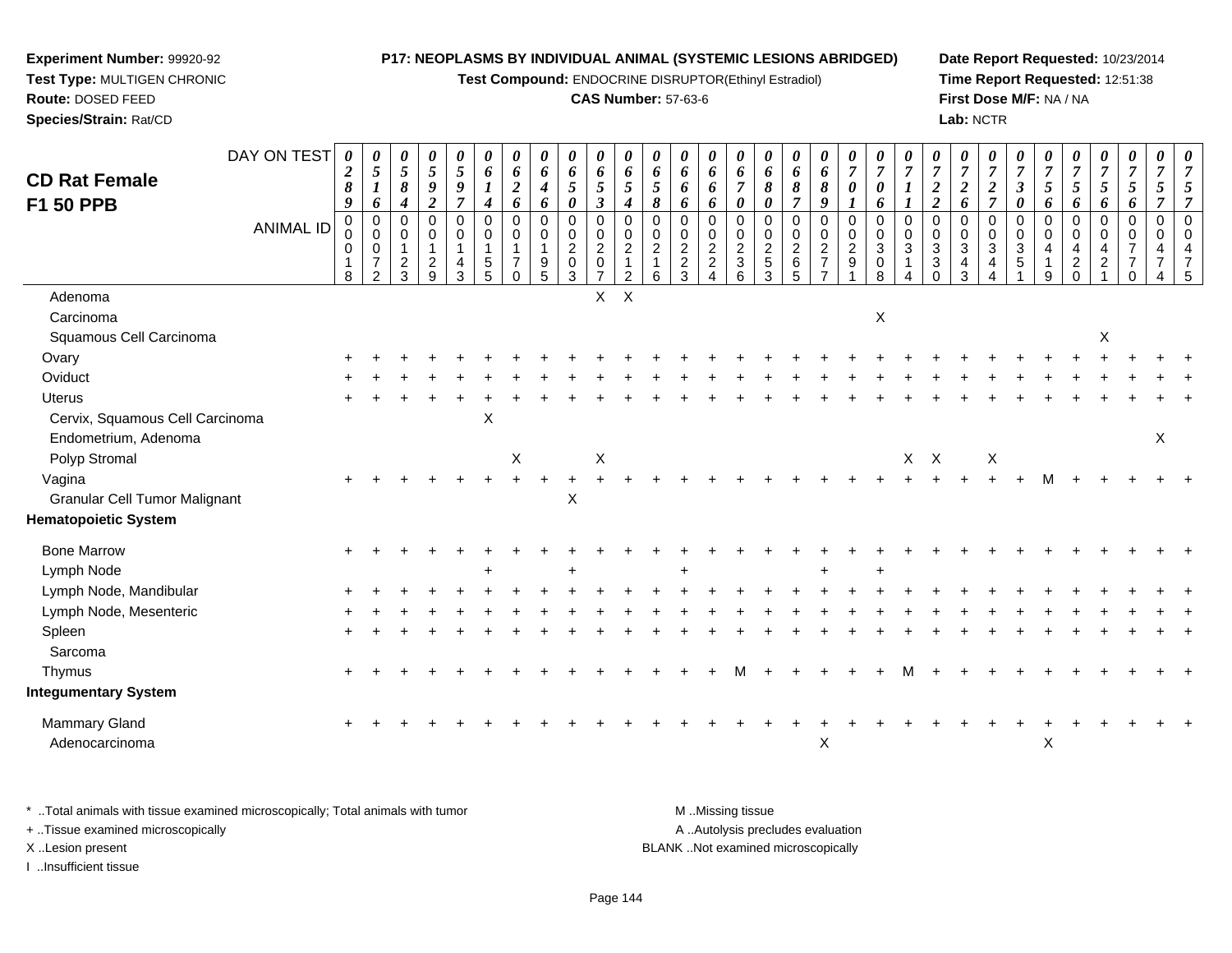**Test Compound:** ENDOCRINE DISRUPTOR(Ethinyl Estradiol)

#### **CAS Number:** 57-63-6

**Date Report Requested:** 10/23/2014**Time Report Requested:** 12:51:38**First Dose M/F:** NA / NA**Lab:** NCTR

|                                        | DAY ON TEST      |                       |                               |                    |                                  |                               |                              |                                |                  |                            |                                     |                                  |                                |                                  |                              |                                               |                                   |                               |                                           |                            |                                        |                |                                         |                                |                                              |                            |                     |                                  |                     |                                  |                     |   |
|----------------------------------------|------------------|-----------------------|-------------------------------|--------------------|----------------------------------|-------------------------------|------------------------------|--------------------------------|------------------|----------------------------|-------------------------------------|----------------------------------|--------------------------------|----------------------------------|------------------------------|-----------------------------------------------|-----------------------------------|-------------------------------|-------------------------------------------|----------------------------|----------------------------------------|----------------|-----------------------------------------|--------------------------------|----------------------------------------------|----------------------------|---------------------|----------------------------------|---------------------|----------------------------------|---------------------|---|
|                                        |                  | 0<br>$\boldsymbol{2}$ | 0<br>$\sqrt{5}$               | $\frac{\theta}{5}$ | $\frac{\theta}{5}$               | $\frac{\theta}{5}$            | 0<br>6                       | 0<br>6                         | 0<br>6           | 0<br>6                     | 0<br>$\pmb{6}$                      | 0<br>6                           | 0<br>6                         | 0<br>6                           | 0<br>6                       | 0<br>$\pmb{6}$                                | $\boldsymbol{\theta}$<br>6        | $\boldsymbol{\theta}$<br>6    | $\boldsymbol{\theta}$<br>$\boldsymbol{6}$ | $\frac{\boldsymbol{0}}{7}$ | $\frac{\boldsymbol{0}}{7}$             | $\overline{7}$ | $\boldsymbol{\theta}$<br>$\overline{7}$ | $\frac{\boldsymbol{0}}{7}$     | $\frac{\boldsymbol{\theta}}{\boldsymbol{7}}$ | $\frac{\boldsymbol{0}}{7}$ | U<br>$\overline{7}$ | $\overline{7}$                   | $\frac{\theta}{7}$  | 0<br>$\boldsymbol{7}$            | 0<br>$\overline{7}$ |   |
| <b>CD Rat Female</b>                   |                  | 8                     | $\boldsymbol{l}$              | 8                  | 9                                | 9                             |                              | $\boldsymbol{2}$               | $\boldsymbol{4}$ | $\mathfrak{z}$             | 5                                   | 5                                | $\overline{5}$                 | 6                                | 6                            | $\overline{7}$                                | 8                                 | $\boldsymbol{\delta}$         | 8                                         | $\boldsymbol{\theta}$      | $\boldsymbol{\theta}$                  |                | $\boldsymbol{2}$                        | $\overline{2}$                 | $\boldsymbol{2}$                             | $\overline{\mathbf{3}}$    | 5                   | $\mathfrak{s}$                   | $5\overline{)}$     | $\overline{5}$                   | 5                   |   |
| F1 50 PPB                              |                  | 9<br>$\mathbf{0}$     | 6<br>$\Omega$                 | 4<br>$\Omega$      | $\overline{2}$<br>$\mathbf 0$    | $\overline{7}$<br>$\mathbf 0$ | $\boldsymbol{4}$<br>$\Omega$ | 6<br>$\mathbf 0$               | 6<br>$\mathbf 0$ | $\boldsymbol{\theta}$<br>0 | $\boldsymbol{\beta}$<br>$\mathbf 0$ | $\boldsymbol{4}$<br>$\Omega$     | 8<br>$\Omega$                  | 6<br>$\Omega$                    | 6<br>$\mathbf 0$             | 0<br>$\mathbf 0$                              | $\boldsymbol{\theta}$<br>$\Omega$ | $\overline{7}$<br>$\mathbf 0$ | 9<br>$\mathbf 0$                          | $\boldsymbol{l}$           | 6<br>$\mathbf 0$                       | $\Omega$       | $\overline{2}$<br>$\Omega$              | 6<br>$\Omega$                  | $\overline{7}$<br>$\pmb{0}$                  | 0<br>$\mathbf 0$           | 6<br>$\Omega$       | 6<br>$\Omega$                    | 6<br>$\mathbf 0$    | 6<br>$\pmb{0}$                   | 7<br>$\mathbf 0$    |   |
|                                        | <b>ANIMAL ID</b> | $\pmb{0}$             | $\mathbf 0$                   | $\mathbf 0$        | $\mathbf 0$                      | $\pmb{0}$                     | $\mathbf 0$                  | $\mathbf 0$                    | $\mathbf 0$      | $\mathbf 0$                | $\pmb{0}$                           | $\mathbf 0$                      | $\mathbf 0$                    | $\mathbf 0$                      | $\pmb{0}$                    | $\pmb{0}$                                     | $\mathbf 0$                       | $\mathbf 0$                   | $\mathbf 0$                               | $_{\rm 0}^{\rm 0}$         | $\pmb{0}$                              | $\mathbf 0$    | $\mathbf 0$                             | 0                              | $\pmb{0}$                                    | $\mathbf 0$                | $\mathbf 0$         | $\mathbf 0$                      | $\mathbf 0$         | $\mathbf 0$                      | $\mathbf 0$         |   |
|                                        |                  | 0                     | $\mathbf 0$<br>$\overline{7}$ | $\overline{c}$     | $\overline{1}$<br>$\overline{c}$ | $\mathbf{1}$<br>4             | $\mathbf 1$<br>$\sqrt{5}$    | $\mathbf{1}$<br>$\overline{7}$ | 9                | $\frac{2}{3}$              | $\overline{c}$<br>$\mathbf 0$       | $\overline{2}$<br>$\overline{1}$ | $\overline{c}$<br>$\mathbf{1}$ | $\overline{2}$<br>$\overline{c}$ | $\sqrt{2}$<br>$\overline{c}$ | $\boldsymbol{2}$<br>$\ensuremath{\mathsf{3}}$ | $\frac{2}{5}$                     | $\sqrt{2}$<br>$\,6\,$         | $rac{2}{7}$                               | $\frac{2}{9}$              | $\ensuremath{\mathsf{3}}$<br>$\pmb{0}$ | 3              | $\sqrt{3}$<br>$\ensuremath{\mathsf{3}}$ | $\mathbf{3}$<br>$\overline{4}$ | $\mathbf{3}$<br>4                            | 3<br>5                     | 4                   | $\overline{4}$<br>$\overline{c}$ | 4<br>$\overline{a}$ | $\overline{7}$<br>$\overline{7}$ | 4<br>$\overline{7}$ |   |
|                                        |                  | 8                     | $\overline{2}$                | 3                  | 9                                | 3                             | 5                            | $\mathbf 0$                    | 5                |                            | $\overline{7}$                      | 2                                | 6                              | 3                                | $\overline{4}$               | 6                                             | 3                                 | 5                             |                                           | $\overline{1}$             | 8                                      |                | $\Omega$                                | 3                              | 4                                            |                            | 9                   | $\Omega$                         |                     | $\Omega$                         |                     |   |
| Adenocarcinoma, Multiple               |                  |                       |                               | X                  |                                  |                               |                              | $\boldsymbol{\mathsf{X}}$      |                  |                            |                                     |                                  |                                |                                  |                              |                                               |                                   |                               |                                           |                            |                                        |                | $\sf X$                                 |                                |                                              |                            |                     |                                  |                     |                                  |                     |   |
| Fibroadenoma                           |                  |                       |                               |                    |                                  | X                             |                              |                                |                  | $X$ $X$                    |                                     |                                  | $\boldsymbol{\mathsf{X}}$      |                                  |                              |                                               |                                   | X X X X                       |                                           |                            |                                        |                |                                         |                                | $X$ $X$                                      |                            |                     | $X$ $X$                          |                     |                                  | X                   |   |
| Fibroadenoma, Multiple                 |                  |                       |                               |                    |                                  |                               |                              |                                |                  |                            |                                     |                                  |                                |                                  |                              |                                               |                                   |                               |                                           |                            |                                        |                | $\mathsf X$                             |                                |                                              | $\boldsymbol{\mathsf{X}}$  |                     |                                  |                     | $\boldsymbol{\mathsf{X}}$        |                     | X |
| Skin                                   |                  |                       |                               |                    |                                  |                               |                              |                                |                  |                            |                                     |                                  |                                |                                  |                              |                                               |                                   |                               |                                           |                            |                                        |                |                                         |                                |                                              |                            |                     |                                  |                     |                                  |                     |   |
| Musculoskeletal System                 |                  |                       |                               |                    |                                  |                               |                              |                                |                  |                            |                                     |                                  |                                |                                  |                              |                                               |                                   |                               |                                           |                            |                                        |                |                                         |                                |                                              |                            |                     |                                  |                     |                                  |                     |   |
| Bone, Femur                            |                  |                       |                               |                    |                                  |                               |                              |                                |                  |                            |                                     |                                  |                                |                                  |                              |                                               |                                   |                               |                                           |                            |                                        |                |                                         |                                |                                              |                            |                     |                                  |                     |                                  |                     |   |
| <b>Skeletal Muscle</b>                 |                  |                       |                               |                    |                                  |                               |                              |                                |                  |                            |                                     |                                  |                                |                                  |                              |                                               |                                   |                               |                                           |                            |                                        |                |                                         |                                |                                              | $\pm$                      |                     |                                  |                     |                                  |                     |   |
| Nervous System                         |                  |                       |                               |                    |                                  |                               |                              |                                |                  |                            |                                     |                                  |                                |                                  |                              |                                               |                                   |                               |                                           |                            |                                        |                |                                         |                                |                                              |                            |                     |                                  |                     |                                  |                     |   |
| Brain, Brain Stem                      |                  |                       |                               |                    |                                  |                               |                              |                                |                  |                            |                                     |                                  |                                |                                  |                              |                                               |                                   |                               |                                           |                            |                                        |                |                                         |                                |                                              |                            |                     |                                  |                     |                                  |                     |   |
| Carcinoma, Metastatic, Pituitary Gland |                  |                       |                               |                    |                                  |                               |                              |                                |                  | X                          |                                     |                                  |                                |                                  |                              |                                               |                                   |                               |                                           |                            |                                        |                |                                         |                                |                                              |                            |                     |                                  |                     |                                  |                     |   |
| Brain, Cerebellum                      |                  |                       |                               |                    |                                  |                               |                              |                                |                  |                            |                                     |                                  |                                |                                  |                              |                                               |                                   |                               |                                           |                            |                                        |                |                                         |                                |                                              |                            |                     |                                  |                     |                                  |                     |   |
| Brain, Cerebrum                        |                  |                       |                               |                    |                                  |                               |                              |                                |                  |                            |                                     |                                  |                                |                                  |                              |                                               |                                   |                               |                                           |                            |                                        |                |                                         |                                |                                              |                            |                     |                                  |                     |                                  |                     |   |
| <b>Respiratory System</b>              |                  |                       |                               |                    |                                  |                               |                              |                                |                  |                            |                                     |                                  |                                |                                  |                              |                                               |                                   |                               |                                           |                            |                                        |                |                                         |                                |                                              |                            |                     |                                  |                     |                                  |                     |   |
| Lung                                   |                  |                       |                               |                    |                                  |                               |                              |                                |                  |                            |                                     |                                  |                                |                                  |                              |                                               |                                   |                               |                                           |                            |                                        |                |                                         |                                |                                              |                            |                     |                                  |                     |                                  |                     |   |
| <b>Nose</b>                            |                  |                       |                               |                    |                                  |                               |                              |                                |                  |                            |                                     |                                  |                                |                                  |                              |                                               |                                   |                               |                                           |                            |                                        |                |                                         |                                |                                              |                            |                     |                                  |                     |                                  |                     |   |
| Schwannoma Malignant                   |                  | X                     |                               |                    |                                  |                               |                              |                                |                  |                            |                                     |                                  |                                |                                  |                              |                                               |                                   |                               |                                           |                            |                                        |                |                                         |                                |                                              |                            |                     |                                  |                     |                                  |                     |   |
| Trachea                                |                  |                       |                               |                    |                                  |                               |                              |                                |                  |                            |                                     |                                  |                                |                                  |                              |                                               |                                   |                               |                                           |                            |                                        |                |                                         |                                |                                              |                            |                     |                                  |                     |                                  |                     |   |
| <b>Special Senses System</b>           |                  |                       |                               |                    |                                  |                               |                              |                                |                  |                            |                                     |                                  |                                |                                  |                              |                                               |                                   |                               |                                           |                            |                                        |                |                                         |                                |                                              |                            |                     |                                  |                     |                                  |                     |   |
| Eye                                    |                  |                       |                               |                    |                                  |                               |                              |                                |                  |                            |                                     |                                  |                                |                                  |                              |                                               |                                   |                               |                                           |                            |                                        |                |                                         |                                |                                              |                            |                     |                                  |                     |                                  |                     |   |
| Harderian Gland                        |                  |                       |                               |                    |                                  |                               |                              |                                |                  |                            |                                     |                                  |                                |                                  |                              |                                               |                                   |                               |                                           |                            |                                        |                |                                         |                                |                                              |                            |                     |                                  |                     |                                  |                     |   |
|                                        |                  |                       |                               |                    |                                  |                               |                              |                                |                  |                            |                                     |                                  |                                |                                  |                              |                                               |                                   |                               |                                           |                            |                                        |                |                                         |                                |                                              |                            |                     |                                  |                     |                                  |                     |   |

\* ..Total animals with tissue examined microscopically; Total animals with tumor **M** . Missing tissue M ..Missing tissue A ..Autolysis precludes evaluation + ..Tissue examined microscopically X ..Lesion present BLANK ..Not examined microscopicallyI ..Insufficient tissue

**Experiment Number:** 99920-92**Test Type:** MULTIGEN CHRONIC

**Route:** DOSED FEED**Species/Strain:** Rat/CD

Page 145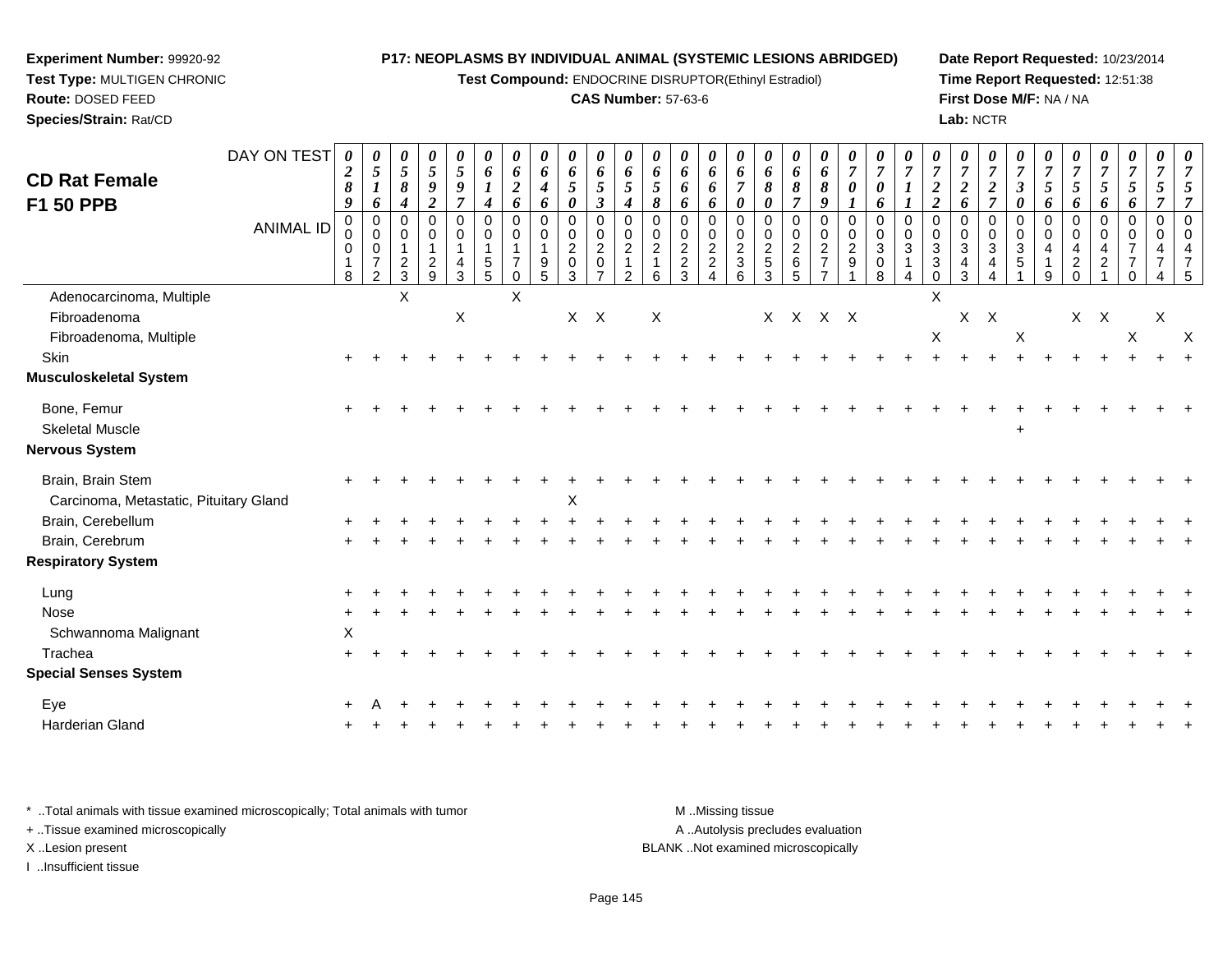**Test Compound:** ENDOCRINE DISRUPTOR(Ethinyl Estradiol)

#### **CAS Number:** 57-63-6

**Date Report Requested:** 10/23/2014**Time Report Requested:** 12:51:39**First Dose M/F:** NA / NA**Lab:** NCTR

| DAY ON TEST<br><b>CD Rat Female</b>               | $\boldsymbol{2}$<br>$\pmb{8}$        | U<br>$5\overline{)}$                                   | $\boldsymbol{\theta}$<br>$\sqrt{5}$<br>8                    | $\boldsymbol{\theta}$<br>$\overline{5}$<br>$\boldsymbol{g}$                 | $\boldsymbol{\theta}$<br>$\overline{5}$<br>$\boldsymbol{9}$<br>$\overline{ }$ | U<br>6<br>$\boldsymbol{l}$           | $\boldsymbol{\theta}$<br>6<br>$\overline{\mathbf{c}}$ | $\boldsymbol{\theta}$<br>6<br>4 | $\boldsymbol{\theta}$<br>6<br>$\mathfrak{s}$                           | $\boldsymbol{\theta}$<br>6<br>5                                            | $\boldsymbol{\mathit{U}}$<br>6<br>5                  | $\boldsymbol{\theta}$<br>6<br>$5\overline{)}$ | 0<br>6<br>6                                  | $\boldsymbol{\theta}$<br>6<br>6      | U<br>$\bm{o}$<br>$\overline{ }$             | $\boldsymbol{\theta}$<br>6<br>$\pmb{8}$                       | $\boldsymbol{\theta}$<br>6<br>8<br>$\overline{7}$ | $\boldsymbol{\theta}$<br>6<br>$\pmb{8}$   | $\boldsymbol{\theta}$<br>$\overline{ }$<br>0 | $\overline{ }$<br>0                                                          | $\boldsymbol{\theta}$<br>$\overline{ }$ | $\boldsymbol{\theta}$<br>$\overline{7}$<br>$\boldsymbol{2}$                                            | $\boldsymbol{\theta}$<br>$\overline{7}$<br>$\overline{2}$               | $\boldsymbol{\theta}$<br>$\overline{ }$<br>∍<br>◢<br>$\overline{ }$ | U<br>$\overline{7}$<br>$\boldsymbol{\beta}$ | $\boldsymbol{\theta}$<br>$\overline{ }$<br>5 | $\boldsymbol{\theta}$<br>$\overline{7}$<br>$5\overline{)}$      | $\boldsymbol{\theta}$<br>$\overline{7}$<br>$\mathfrak{s}$ | $\boldsymbol{\theta}$<br>7<br>$\mathfrak{s}$                        | $\boldsymbol{\mathit{U}}$<br>$\overline{ }$<br>$\mathfrak{I}$ | $\boldsymbol{\theta}$<br>$\overline{ }$ |
|---------------------------------------------------|--------------------------------------|--------------------------------------------------------|-------------------------------------------------------------|-----------------------------------------------------------------------------|-------------------------------------------------------------------------------|--------------------------------------|-------------------------------------------------------|---------------------------------|------------------------------------------------------------------------|----------------------------------------------------------------------------|------------------------------------------------------|-----------------------------------------------|----------------------------------------------|--------------------------------------|---------------------------------------------|---------------------------------------------------------------|---------------------------------------------------|-------------------------------------------|----------------------------------------------|------------------------------------------------------------------------------|-----------------------------------------|--------------------------------------------------------------------------------------------------------|-------------------------------------------------------------------------|---------------------------------------------------------------------|---------------------------------------------|----------------------------------------------|-----------------------------------------------------------------|-----------------------------------------------------------|---------------------------------------------------------------------|---------------------------------------------------------------|-----------------------------------------|
| <b>F1 50 PPB</b><br><b>ANIMAL ID</b>              | $\boldsymbol{g}$<br>$\mathbf 0$<br>8 | 6<br>U<br>0<br>$\pmb{0}$<br>$\overline{ }$<br>$\Omega$ | $\boldsymbol{4}$<br>0<br>$\mathbf 0$<br>$\overline{2}$<br>3 | $\overline{2}$<br>0<br>$\mathbf 0$<br>$\overline{A}$<br>$\overline{2}$<br>9 | 0<br>$\pmb{0}$<br>4<br>3                                                      | $\boldsymbol{4}$<br>$\mathbf 0$<br>5 | 6<br>0<br>0<br>$\overline{ }$                         | 6<br>0<br>$\pmb{0}$<br>9<br>5   | $\boldsymbol{\theta}$<br>$\mathbf 0$<br>$\pmb{0}$<br>$^2_{\rm 0}$<br>3 | $\boldsymbol{\beta}$<br>0<br>$\mathbf 0$<br>$^2_{\rm 0}$<br>$\overline{ }$ | $\boldsymbol{4}$<br>0<br>$\pmb{0}$<br>$\overline{2}$ | 8<br>$\Omega$<br>$\overline{\mathbf{c}}$<br>6 | 0<br>0<br>0<br>$\frac{2}{2}$<br>$\mathbf{r}$ | 6<br>0<br>$\pmb{0}$<br>$\frac{2}{2}$ | 0<br>0<br>$\mathbf 0$<br>$\frac{2}{3}$<br>6 | $\boldsymbol{\theta}$<br>0<br>$\pmb{0}$<br>$\frac{2}{5}$<br>3 | 0<br>$\mathbf 0$<br>$\frac{2}{6}$<br>5            | 0<br>0<br>$\frac{2}{7}$<br>$\overline{ }$ | 0<br>0<br>$\frac{2}{9}$                      | 6<br>$\mathbf 0$<br>$\ensuremath{\mathsf{3}}$<br>$\mathbf 0$<br>$\mathsf{R}$ | 0<br>$\pmb{0}$<br>$\sqrt{3}$            | $\overline{2}$<br>$\boldsymbol{0}$<br>$\pmb{0}$<br>$\ensuremath{\mathsf{3}}$<br>$\sqrt{3}$<br>$\Omega$ | 6<br>$\boldsymbol{0}$<br>$\pmb{0}$<br>$\sqrt{3}$<br>$\overline{4}$<br>3 | $\mathbf 0$<br>3<br>4                                               | 0<br>3<br>$\sqrt{5}$                        | 6<br>0<br>0<br>4<br>9                        | 6<br>0<br>0<br>$\overline{4}$<br>$\overline{2}$<br><sup>n</sup> | 6<br>0<br>$\pmb{0}$<br>$\overline{4}$<br>$\overline{2}$   | 6<br>0<br>$\pmb{0}$<br>$\overline{ }$<br>$\overline{ }$<br>$\Omega$ | 0<br>0<br>4<br>$\overline{ }$                                 | 4<br>7                                  |
| <b>Urinary System</b>                             |                                      |                                                        |                                                             |                                                                             |                                                                               |                                      |                                                       |                                 |                                                                        |                                                                            |                                                      |                                               |                                              |                                      |                                             |                                                               |                                                   |                                           |                                              |                                                                              |                                         |                                                                                                        |                                                                         |                                                                     |                                             |                                              |                                                                 |                                                           |                                                                     |                                                               |                                         |
| Kidney<br>Bilateral, Renal Tubule, Carcinoma      |                                      |                                                        | X                                                           |                                                                             |                                                                               |                                      |                                                       |                                 |                                                                        |                                                                            |                                                      |                                               |                                              |                                      |                                             |                                                               |                                                   |                                           |                                              |                                                                              |                                         |                                                                                                        |                                                                         |                                                                     |                                             |                                              |                                                                 |                                                           |                                                                     |                                                               |                                         |
| Renal Tubule, Adenoma                             |                                      |                                                        |                                                             |                                                                             |                                                                               |                                      |                                                       |                                 |                                                                        |                                                                            |                                                      |                                               |                                              |                                      |                                             |                                                               |                                                   |                                           |                                              |                                                                              |                                         |                                                                                                        |                                                                         |                                                                     |                                             |                                              |                                                                 |                                                           |                                                                     |                                                               |                                         |
| <b>Urinary Bladder</b><br><b>SYSTEMIC LESIONS</b> |                                      |                                                        |                                                             |                                                                             |                                                                               |                                      |                                                       |                                 |                                                                        |                                                                            |                                                      |                                               |                                              |                                      |                                             |                                                               |                                                   |                                           |                                              |                                                                              |                                         |                                                                                                        |                                                                         |                                                                     |                                             | м                                            |                                                                 |                                                           |                                                                     |                                                               |                                         |
| Multiple Organ<br>Leukemia Mononuclear            |                                      |                                                        |                                                             |                                                                             |                                                                               | X                                    |                                                       |                                 |                                                                        |                                                                            |                                                      |                                               |                                              |                                      |                                             |                                                               |                                                   |                                           |                                              |                                                                              |                                         |                                                                                                        |                                                                         |                                                                     |                                             |                                              |                                                                 |                                                           |                                                                     |                                                               |                                         |
| Lymphoma Malignant                                |                                      |                                                        |                                                             |                                                                             |                                                                               |                                      |                                                       |                                 |                                                                        |                                                                            |                                                      |                                               |                                              |                                      |                                             |                                                               |                                                   |                                           |                                              | X                                                                            |                                         |                                                                                                        |                                                                         |                                                                     |                                             |                                              |                                                                 |                                                           |                                                                     |                                                               |                                         |

\* ..Total animals with tissue examined microscopically; Total animals with tumor **M** . Missing tissue M ..Missing tissue

+ ..Tissue examined microscopically

**Experiment Number:** 99920-92**Test Type:** MULTIGEN CHRONIC

**Route:** DOSED FEED**Species/Strain:** Rat/CD

I ..Insufficient tissue

A ..Autolysis precludes evaluation X ..Lesion present BLANK ..Not examined microscopically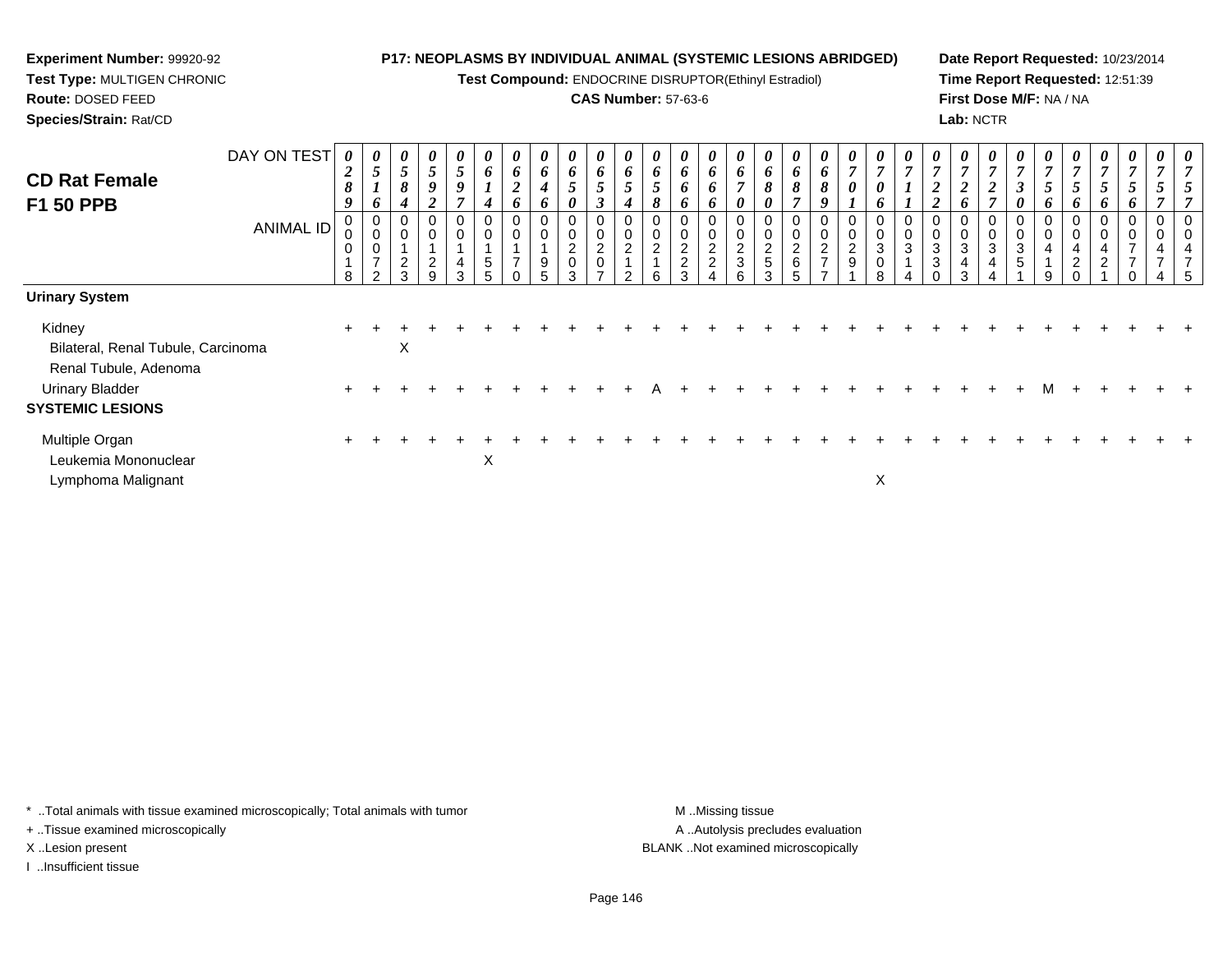**Test Compound:** ENDOCRINE DISRUPTOR(Ethinyl Estradiol)

#### **CAS Number:** 57-63-6

**Date Report Requested:** 10/23/2014**Time Report Requested:** 12:51:39**First Dose M/F:** NA / NA**Lab:** NCTR

 $\overline{4}$ 

| DAY ON TEST<br><b>CD Rat Female</b><br><b>F1 50 PPB</b> | 0<br>$\mathfrak{s}$<br>$\overline{7}$        | 0<br>$\overline{7}$<br>$\sqrt{5}$<br>7    | 0<br>$\overline{7}$<br>$\sqrt{5}$<br>$\overline{7}$ | 0<br>$\overline{7}$<br>$\sqrt{5}$<br>$\overline{7}$                   | 0<br>7<br>5<br>$\overline{7}$                  | 0<br>7<br>$\mathfrak{s}$<br>$\overline{7}$ | 0<br>$\overline{7}$<br>$\mathfrak{s}$<br>$\pmb{8}$ | 0<br>$\overline{7}$<br>$\sqrt{5}$<br>$\pmb{8}$     | 0<br>$\overline{7}$<br>$\mathfrak{H}$<br>8 | 0<br>$\overline{7}$<br>5<br>8                                | 0<br>7<br>6             | 0<br>$\overline{7}$<br>6<br>1                                    | 0<br>$\overline{7}$<br>6                            | 0<br>$\boldsymbol{7}$<br>6<br>$\overline{2}$ | 0<br>$\overline{7}$<br>6<br>$\overline{2}$ | 0<br>7<br>6<br>$\boldsymbol{2}$ | 0<br>$\overline{7}$<br>6<br>$\overline{c}$ | 0<br>$\overline{7}$<br>6<br>$\overline{2}$                 | 0<br>$\overline{7}$<br>6<br>$\boldsymbol{2}$                                  |                       |
|---------------------------------------------------------|----------------------------------------------|-------------------------------------------|-----------------------------------------------------|-----------------------------------------------------------------------|------------------------------------------------|--------------------------------------------|----------------------------------------------------|----------------------------------------------------|--------------------------------------------|--------------------------------------------------------------|-------------------------|------------------------------------------------------------------|-----------------------------------------------------|----------------------------------------------|--------------------------------------------|---------------------------------|--------------------------------------------|------------------------------------------------------------|-------------------------------------------------------------------------------|-----------------------|
| <b>ANIMAL ID</b>                                        | $\mathbf 0$<br>0<br>4<br>$\overline{7}$<br>6 | 0<br>0<br>5<br>$\overline{c}$<br>$\Omega$ | 0<br>0<br>$\sqrt{5}$<br>$\overline{c}$              | $\mathbf 0$<br>$\mathbf 0$<br>5<br>$\boldsymbol{2}$<br>$\mathfrak{p}$ | $\mathbf 0$<br>0<br>5<br>$\boldsymbol{2}$<br>3 | $\mathbf 0$<br>0<br>$\sqrt{5}$<br>2        | $\mathbf 0$<br>$\mathbf 0$<br>5<br>6<br>7          | $\mathbf 0$<br>$\mathbf 0$<br>$\sqrt{5}$<br>6<br>8 | $\mathbf 0$<br>0<br>$\sqrt{5}$<br>6<br>9   | $\mathbf 0$<br>0<br>$\sqrt{5}$<br>$\overline{7}$<br>$\Omega$ | 0<br>$\Omega$<br>6<br>2 | $\mathbf 0$<br>$\Omega$<br>6<br>$\overline{c}$<br>$\overline{2}$ | $\mathbf 0$<br>$\Omega$<br>6<br>$\overline{c}$<br>3 | 0<br>$\mathbf 0$<br>6<br>6<br>6              | 0<br>0<br>6<br>6<br>$\overline{7}$         | 0<br>0<br>6<br>6<br>8           | $\mathbf 0$<br>$\Omega$<br>6<br>6<br>9     | $\mathbf 0$<br>$\Omega$<br>6<br>$\overline{7}$<br>$\Omega$ | $\mathbf 0$<br>$\Omega$<br>$\overline{7}$<br>$\overline{2}$<br>$\overline{2}$ | <i><b>*TOTALS</b></i> |
| <b>Alimentary System</b>                                |                                              |                                           |                                                     |                                                                       |                                                |                                            |                                                    |                                                    |                                            |                                                              |                         |                                                                  |                                                     |                                              |                                            |                                 |                                            |                                                            |                                                                               |                       |
| Esophagus                                               | +                                            |                                           |                                                     |                                                                       |                                                |                                            |                                                    |                                                    |                                            |                                                              |                         |                                                                  |                                                     |                                              |                                            |                                 |                                            |                                                            |                                                                               | 50                    |
| Intestine Large, Cecum                                  |                                              |                                           |                                                     |                                                                       |                                                |                                            |                                                    |                                                    |                                            |                                                              |                         |                                                                  |                                                     |                                              |                                            |                                 |                                            |                                                            |                                                                               | 49                    |
| Intestine Large, Colon                                  |                                              |                                           |                                                     |                                                                       |                                                |                                            |                                                    |                                                    |                                            |                                                              |                         |                                                                  |                                                     |                                              |                                            |                                 |                                            |                                                            |                                                                               | 49                    |
| Intestine Large, Rectum                                 |                                              |                                           |                                                     |                                                                       |                                                |                                            |                                                    |                                                    |                                            |                                                              |                         |                                                                  |                                                     |                                              |                                            |                                 |                                            |                                                            |                                                                               | 50                    |
| Granular Cell Tumor Malignant, Metastatic,<br>Vagina    |                                              |                                           |                                                     |                                                                       |                                                |                                            |                                                    |                                                    |                                            |                                                              |                         |                                                                  |                                                     |                                              |                                            |                                 |                                            |                                                            |                                                                               | 1                     |
| Intestine Small, Duodenum                               |                                              |                                           |                                                     |                                                                       |                                                |                                            |                                                    |                                                    |                                            |                                                              |                         |                                                                  |                                                     |                                              |                                            |                                 |                                            |                                                            |                                                                               | 49                    |
| Intestine Small, Ileum                                  | +                                            |                                           |                                                     |                                                                       |                                                |                                            |                                                    |                                                    |                                            |                                                              |                         |                                                                  |                                                     |                                              |                                            |                                 |                                            |                                                            |                                                                               | 49                    |
| Intestine Small, Jejunum                                |                                              |                                           |                                                     |                                                                       |                                                |                                            |                                                    |                                                    |                                            |                                                              |                         |                                                                  |                                                     |                                              |                                            |                                 |                                            |                                                            |                                                                               | 47                    |
| Liver                                                   |                                              |                                           |                                                     |                                                                       |                                                |                                            |                                                    |                                                    |                                            |                                                              |                         |                                                                  |                                                     |                                              |                                            |                                 |                                            |                                                            |                                                                               | 50                    |
| Hepatocellular Adenoma                                  |                                              |                                           |                                                     |                                                                       |                                                |                                            |                                                    |                                                    |                                            |                                                              |                         |                                                                  |                                                     |                                              |                                            |                                 |                                            |                                                            |                                                                               | $\overline{c}$        |
| Mesentery                                               |                                              |                                           |                                                     |                                                                       |                                                |                                            |                                                    |                                                    |                                            |                                                              |                         |                                                                  |                                                     |                                              |                                            |                                 |                                            |                                                            |                                                                               | 1                     |
| Oral Mucosa                                             |                                              |                                           | $\ddot{}$                                           |                                                                       |                                                |                                            |                                                    |                                                    |                                            |                                                              |                         |                                                                  |                                                     |                                              | $\ddot{}$                                  |                                 |                                            |                                                            |                                                                               | 4                     |
| Squamous Cell Carcinoma                                 |                                              |                                           |                                                     |                                                                       |                                                |                                            |                                                    |                                                    |                                            |                                                              |                         |                                                                  |                                                     |                                              |                                            |                                 |                                            |                                                            |                                                                               | $\overline{c}$        |
| Pancreas                                                |                                              |                                           |                                                     |                                                                       |                                                |                                            |                                                    |                                                    |                                            |                                                              |                         |                                                                  |                                                     |                                              |                                            |                                 |                                            |                                                            |                                                                               | 49                    |
| Acinar Cell, Adenocarcinoma                             |                                              |                                           |                                                     |                                                                       |                                                | X                                          |                                                    |                                                    |                                            |                                                              |                         |                                                                  |                                                     |                                              |                                            |                                 |                                            |                                                            |                                                                               | 1                     |
| <b>Salivary Glands</b>                                  |                                              |                                           |                                                     |                                                                       |                                                |                                            |                                                    |                                                    |                                            |                                                              |                         |                                                                  |                                                     |                                              |                                            |                                 |                                            |                                                            |                                                                               | 50                    |
| Stomach, Forestomach                                    |                                              |                                           |                                                     |                                                                       |                                                |                                            |                                                    |                                                    |                                            |                                                              |                         |                                                                  |                                                     |                                              |                                            |                                 |                                            |                                                            |                                                                               | 50                    |
| Stomach, Glandular                                      |                                              |                                           |                                                     |                                                                       |                                                |                                            |                                                    |                                                    |                                            |                                                              |                         |                                                                  |                                                     |                                              |                                            |                                 |                                            |                                                            |                                                                               | 50                    |
| <b>Cardiovascular System</b>                            |                                              |                                           |                                                     |                                                                       |                                                |                                            |                                                    |                                                    |                                            |                                                              |                         |                                                                  |                                                     |                                              |                                            |                                 |                                            |                                                            |                                                                               |                       |
| <b>Blood Vessel</b>                                     |                                              |                                           |                                                     |                                                                       |                                                |                                            |                                                    |                                                    |                                            |                                                              |                         |                                                                  |                                                     |                                              |                                            |                                 |                                            |                                                            |                                                                               | 50                    |

**Experiment Number:** 99920-92**Test Type:** MULTIGEN CHRONIC

**Route:** DOSED FEED**Species/Strain:** Rat/CD

\* ..Total animals with tissue examined microscopically; Total animals with tumor A .. Autolysis precludes evaluation + ..Tissue examined microscopically X ..Lesion present BLANK ..Not examined microscopicallyI ..Insufficient tissue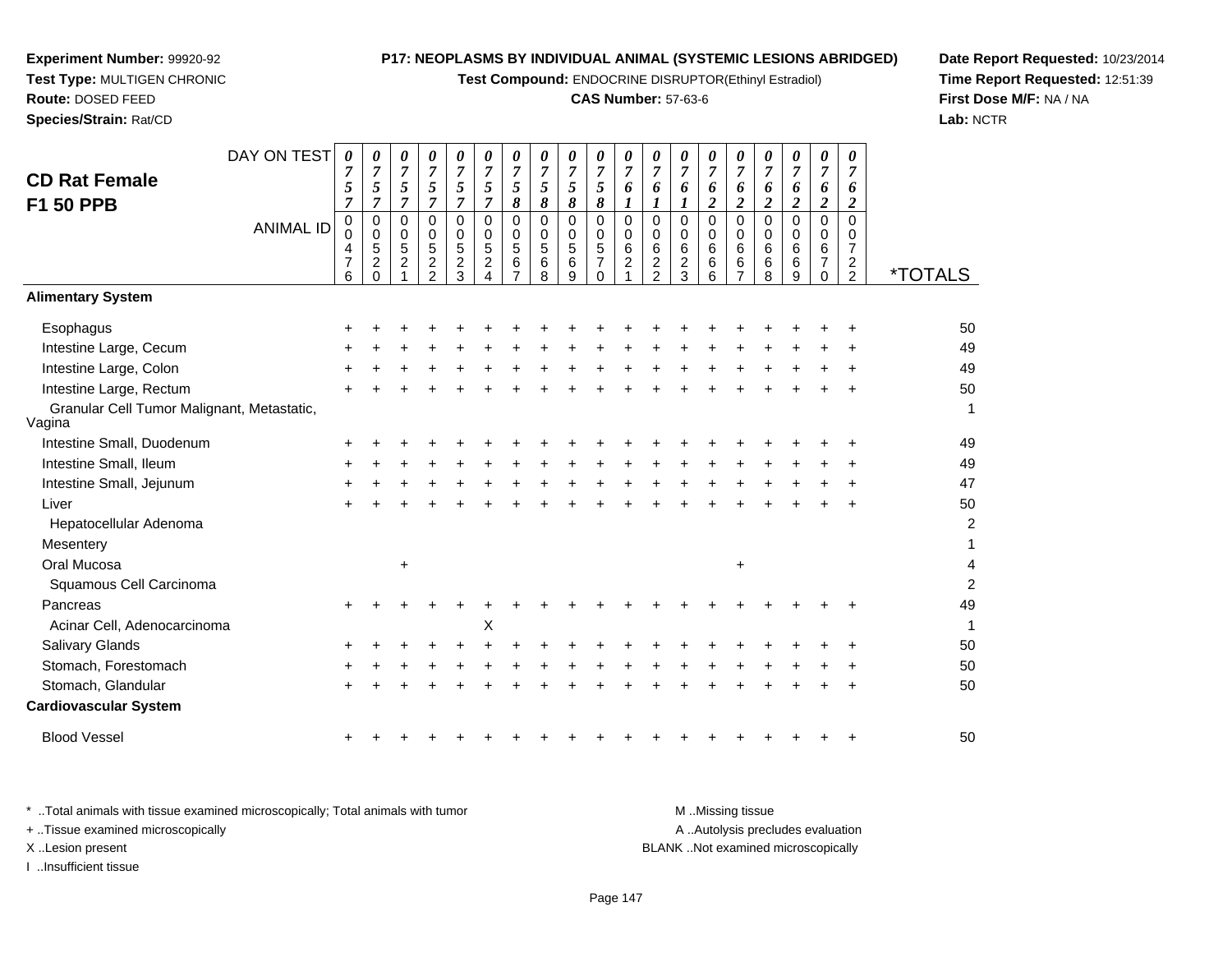**Test Compound:** ENDOCRINE DISRUPTOR(Ethinyl Estradiol)

# **CAS Number:** 57-63-6

**Date Report Requested:** 10/23/2014 **Time Report Requested:** 12:51:39**First Dose M/F:** NA / NA**Lab:** NCTR

| <b>CD Rat Female</b><br>F1 50 PPB<br>Heart              | DAY ON TEST<br><b>ANIMAL ID</b> | 0<br>7<br>5<br>7<br>0<br>0<br>4<br>7<br>6<br>$+$ | 0<br>$\overline{7}$<br>5<br>$\overline{7}$<br>$\mathbf 0$<br>$\mathbf 0$<br>$\,$ 5 $\,$<br>$\boldsymbol{2}$<br>$\mathbf 0$<br>$+$ | 0<br>$\overline{7}$<br>5<br>$\overline{7}$<br>$\Omega$<br>$\mathbf 0$<br>5<br>$\boldsymbol{2}$<br>1<br>÷ | 0<br>$\overline{7}$<br>5<br>$\overline{7}$<br>$\Omega$<br>0<br>$\,$ 5 $\,$<br>$\boldsymbol{2}$<br>$\overline{c}$<br>$\ddot{}$ | 0<br>$\overline{7}$<br>5<br>$\overline{7}$<br>$\Omega$<br>0<br>5<br>$\overline{c}$<br>3<br>$+$ | 0<br>$\boldsymbol{7}$<br>5<br>$\overline{7}$<br>$\Omega$<br>0<br>5<br>$\overline{c}$<br>$\overline{4}$<br>$\ddot{}$ | 0<br>$\overline{7}$<br>5<br>8<br>$\Omega$<br>0<br>5<br>6<br>$\overline{7}$ | 0<br>$\overline{7}$<br>5<br>8<br>$\Omega$<br>0<br>5<br>6<br>8<br>$\ddot{}$ | 0<br>$\boldsymbol{7}$<br>5<br>8<br>$\Omega$<br>$\mathbf 0$<br>5<br>$6\phantom{1}6$<br>9<br>$+$ | 0<br>$\overline{7}$<br>5<br>$\boldsymbol{\delta}$<br>$\mathbf 0$<br>$\mathbf 0$<br>5<br>$\overline{7}$<br>$\mathbf 0$<br>$+$ | 0<br>7<br>6<br>1<br>$\mathbf 0$<br>0<br>6<br>$\boldsymbol{2}$<br>1<br>$\ddot{}$ | 0<br>$\overline{7}$<br>6<br>$\boldsymbol{l}$<br>$\Omega$<br>$\mathbf 0$<br>6<br>$\boldsymbol{2}$<br>$\overline{2}$<br>÷. | $\boldsymbol{\theta}$<br>$\overline{7}$<br>6<br>1<br>$\Omega$<br>0<br>6<br>$\overline{\mathbf{c}}$<br>$\mathfrak{S}$<br>÷ | 0<br>$\overline{7}$<br>6<br>$\boldsymbol{2}$<br>$\Omega$<br>$\mathbf 0$<br>6<br>6<br>6<br>$\ddot{}$ | 0<br>$\overline{7}$<br>6<br>$\overline{2}$<br>$\Omega$<br>0<br>6<br>6<br>$\overline{7}$<br>$\ddot{}$ | 0<br>7<br>6<br>$\overline{c}$<br>0<br>0<br>6<br>$\,6$<br>8<br>$\ddot{}$ | 0<br>7<br>6<br>$\overline{c}$<br>$\Omega$<br>$\Omega$<br>6<br>6<br>9<br>$\ddot{}$ | 0<br>$\overline{7}$<br>6<br>$\boldsymbol{2}$<br>0<br>0<br>6<br>$\overline{7}$<br>$\mathbf 0$<br>$\ddot{}$ | 0<br>7<br>6<br>$\overline{c}$<br>$\Omega$<br>0<br>$\overline{7}$<br>$\overline{\mathbf{c}}$<br>$\overline{2}$<br>$+$ | <i><b>*TOTALS</b></i><br>50 |
|---------------------------------------------------------|---------------------------------|--------------------------------------------------|-----------------------------------------------------------------------------------------------------------------------------------|----------------------------------------------------------------------------------------------------------|-------------------------------------------------------------------------------------------------------------------------------|------------------------------------------------------------------------------------------------|---------------------------------------------------------------------------------------------------------------------|----------------------------------------------------------------------------|----------------------------------------------------------------------------|------------------------------------------------------------------------------------------------|------------------------------------------------------------------------------------------------------------------------------|---------------------------------------------------------------------------------|--------------------------------------------------------------------------------------------------------------------------|---------------------------------------------------------------------------------------------------------------------------|-----------------------------------------------------------------------------------------------------|------------------------------------------------------------------------------------------------------|-------------------------------------------------------------------------|-----------------------------------------------------------------------------------|-----------------------------------------------------------------------------------------------------------|----------------------------------------------------------------------------------------------------------------------|-----------------------------|
| <b>Endocrine System</b>                                 |                                 |                                                  |                                                                                                                                   |                                                                                                          |                                                                                                                               |                                                                                                |                                                                                                                     |                                                                            |                                                                            |                                                                                                |                                                                                                                              |                                                                                 |                                                                                                                          |                                                                                                                           |                                                                                                     |                                                                                                      |                                                                         |                                                                                   |                                                                                                           |                                                                                                                      |                             |
| <b>Adrenal Cortex</b><br>Adenoma                        |                                 |                                                  |                                                                                                                                   |                                                                                                          |                                                                                                                               |                                                                                                |                                                                                                                     |                                                                            |                                                                            |                                                                                                |                                                                                                                              |                                                                                 |                                                                                                                          |                                                                                                                           |                                                                                                     |                                                                                                      |                                                                         |                                                                                   |                                                                                                           |                                                                                                                      | 50<br>1                     |
| Adrenal Medulla                                         |                                 |                                                  |                                                                                                                                   |                                                                                                          |                                                                                                                               |                                                                                                |                                                                                                                     |                                                                            |                                                                            |                                                                                                |                                                                                                                              |                                                                                 |                                                                                                                          |                                                                                                                           |                                                                                                     |                                                                                                      |                                                                         |                                                                                   |                                                                                                           |                                                                                                                      | 50                          |
| Islets, Pancreatic<br>Adenoma<br>Carcinoma              |                                 |                                                  |                                                                                                                                   |                                                                                                          |                                                                                                                               |                                                                                                | Χ                                                                                                                   |                                                                            |                                                                            |                                                                                                |                                                                                                                              |                                                                                 |                                                                                                                          |                                                                                                                           |                                                                                                     |                                                                                                      |                                                                         |                                                                                   |                                                                                                           |                                                                                                                      | 49<br>1<br>1                |
| Parathyroid Gland                                       |                                 | M                                                |                                                                                                                                   |                                                                                                          |                                                                                                                               |                                                                                                |                                                                                                                     |                                                                            |                                                                            |                                                                                                | м                                                                                                                            | +                                                                               |                                                                                                                          |                                                                                                                           |                                                                                                     |                                                                                                      |                                                                         |                                                                                   |                                                                                                           |                                                                                                                      | 43                          |
| Adenoma                                                 |                                 |                                                  |                                                                                                                                   |                                                                                                          |                                                                                                                               |                                                                                                |                                                                                                                     |                                                                            |                                                                            |                                                                                                |                                                                                                                              | Χ                                                                               |                                                                                                                          |                                                                                                                           |                                                                                                     |                                                                                                      |                                                                         |                                                                                   |                                                                                                           |                                                                                                                      | $\mathbf{1}$                |
| <b>Pituitary Gland</b>                                  |                                 | ٠                                                |                                                                                                                                   |                                                                                                          |                                                                                                                               |                                                                                                |                                                                                                                     |                                                                            |                                                                            |                                                                                                |                                                                                                                              |                                                                                 |                                                                                                                          |                                                                                                                           |                                                                                                     |                                                                                                      |                                                                         |                                                                                   |                                                                                                           |                                                                                                                      | 50                          |
| Pars Distalis, Adenoma                                  |                                 | X                                                |                                                                                                                                   | X                                                                                                        | X                                                                                                                             | $\times$                                                                                       |                                                                                                                     | X                                                                          |                                                                            | X                                                                                              | X                                                                                                                            | X                                                                               | X                                                                                                                        | $\times$                                                                                                                  |                                                                                                     | X                                                                                                    | $\times$                                                                |                                                                                   | X                                                                                                         | $\times$                                                                                                             | 37                          |
| Pars Distalis, Carcinoma                                |                                 |                                                  |                                                                                                                                   |                                                                                                          |                                                                                                                               |                                                                                                |                                                                                                                     |                                                                            |                                                                            |                                                                                                |                                                                                                                              |                                                                                 |                                                                                                                          |                                                                                                                           |                                                                                                     |                                                                                                      |                                                                         |                                                                                   |                                                                                                           |                                                                                                                      | 1                           |
| Pars Nervosa, Schwannoma Malignant,<br>Metastatic, Nose |                                 |                                                  |                                                                                                                                   |                                                                                                          |                                                                                                                               |                                                                                                |                                                                                                                     |                                                                            |                                                                            |                                                                                                |                                                                                                                              |                                                                                 |                                                                                                                          |                                                                                                                           |                                                                                                     |                                                                                                      |                                                                         |                                                                                   |                                                                                                           |                                                                                                                      | 1                           |
| <b>Thyroid Gland</b>                                    |                                 |                                                  |                                                                                                                                   |                                                                                                          |                                                                                                                               |                                                                                                |                                                                                                                     |                                                                            |                                                                            |                                                                                                |                                                                                                                              |                                                                                 |                                                                                                                          |                                                                                                                           |                                                                                                     |                                                                                                      |                                                                         |                                                                                   |                                                                                                           |                                                                                                                      | 50                          |
| C Cell, Adenoma                                         |                                 |                                                  |                                                                                                                                   |                                                                                                          |                                                                                                                               |                                                                                                |                                                                                                                     |                                                                            |                                                                            |                                                                                                |                                                                                                                              |                                                                                 |                                                                                                                          |                                                                                                                           |                                                                                                     |                                                                                                      |                                                                         |                                                                                   |                                                                                                           |                                                                                                                      | 1                           |
| <b>General Body System</b>                              |                                 |                                                  |                                                                                                                                   |                                                                                                          |                                                                                                                               |                                                                                                |                                                                                                                     |                                                                            |                                                                            |                                                                                                |                                                                                                                              |                                                                                 |                                                                                                                          |                                                                                                                           |                                                                                                     |                                                                                                      |                                                                         |                                                                                   |                                                                                                           |                                                                                                                      |                             |
| <b>NONE</b>                                             |                                 |                                                  |                                                                                                                                   |                                                                                                          |                                                                                                                               |                                                                                                |                                                                                                                     |                                                                            |                                                                            |                                                                                                |                                                                                                                              |                                                                                 |                                                                                                                          |                                                                                                                           |                                                                                                     |                                                                                                      |                                                                         |                                                                                   |                                                                                                           |                                                                                                                      |                             |
| <b>Genital System</b>                                   |                                 |                                                  |                                                                                                                                   |                                                                                                          |                                                                                                                               |                                                                                                |                                                                                                                     |                                                                            |                                                                            |                                                                                                |                                                                                                                              |                                                                                 |                                                                                                                          |                                                                                                                           |                                                                                                     |                                                                                                      |                                                                         |                                                                                   |                                                                                                           |                                                                                                                      |                             |
| <b>Clitoral Gland</b>                                   |                                 |                                                  |                                                                                                                                   |                                                                                                          |                                                                                                                               |                                                                                                |                                                                                                                     |                                                                            |                                                                            |                                                                                                |                                                                                                                              |                                                                                 |                                                                                                                          |                                                                                                                           |                                                                                                     |                                                                                                      |                                                                         |                                                                                   |                                                                                                           |                                                                                                                      | 50                          |
|                                                         |                                 |                                                  |                                                                                                                                   |                                                                                                          |                                                                                                                               |                                                                                                |                                                                                                                     |                                                                            |                                                                            |                                                                                                |                                                                                                                              |                                                                                 |                                                                                                                          |                                                                                                                           |                                                                                                     |                                                                                                      |                                                                         |                                                                                   |                                                                                                           |                                                                                                                      |                             |

**Experiment Number:** 99920-92**Test Type:** MULTIGEN CHRONIC

| * Total animals with tissue examined microscopically; Total animals with tumor | M Missing tissue                   |
|--------------------------------------------------------------------------------|------------------------------------|
| + Tissue examined microscopically                                              | A Autolysis precludes evaluation   |
| X Lesion present                                                               | BLANK Not examined microscopically |
| Insufficient tissue                                                            |                                    |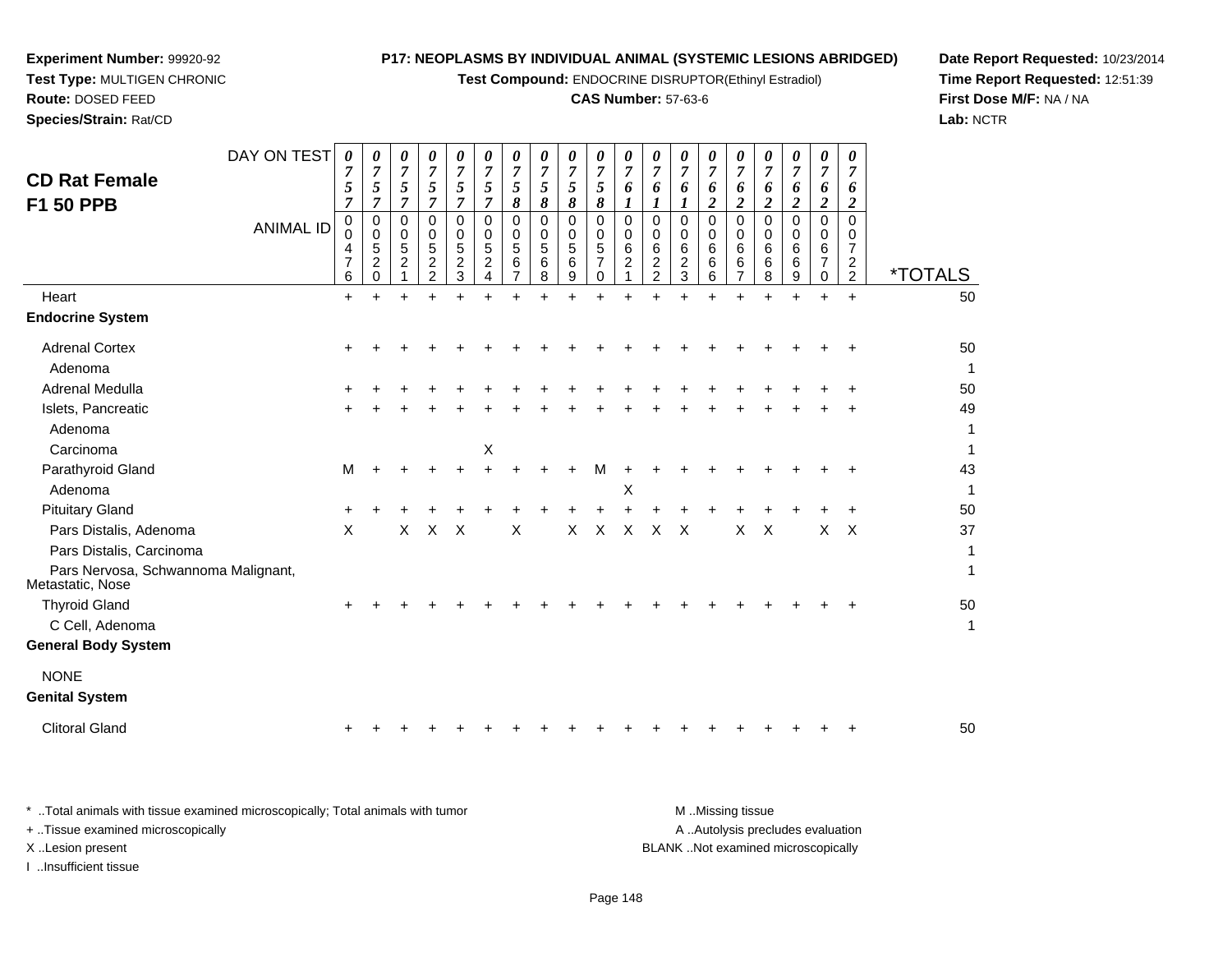**Test Compound:** ENDOCRINE DISRUPTOR(Ethinyl Estradiol)

# **CAS Number:** 57-63-6

**Date Report Requested:** 10/23/2014 **Time Report Requested:** 12:51:39**First Dose M/F:** NA / NA**Lab:** NCTR

| DAY ON TEST<br><b>CD Rat Female</b><br><b>F1 50 PPB</b><br><b>ANIMAL ID</b> | 0<br>7<br>5<br>$\overline{7}$<br>0 | 0<br>$\boldsymbol{7}$<br>5<br>$\overline{7}$<br>$\pmb{0}$ | 0<br>$\overline{7}$<br>5<br>$\overline{7}$<br>0 | 0<br>$\overline{7}$<br>5<br>$\overline{7}$<br>$\mathbf 0$ | 0<br>$\boldsymbol{7}$<br>5<br>$\overline{7}$<br>$\mathbf 0$ | 0<br>$\overline{7}$<br>5<br>$\overline{7}$<br>0 | 0<br>$\boldsymbol{7}$<br>$\sqrt{5}$<br>$\boldsymbol{\delta}$<br>$\mathbf 0$ | 0<br>$\boldsymbol{7}$<br>5<br>8<br>$\mathbf 0$ | 0<br>$\boldsymbol{7}$<br>5<br>8<br>0    | 0<br>$\overline{7}$<br>5<br>8<br>$\mathsf 0$      | 0<br>$\overline{7}$<br>6<br>$\boldsymbol{l}$<br>$\pmb{0}$ | 0<br>$\overline{7}$<br>6<br>$\boldsymbol{l}$<br>$\mathbf 0$ | 0<br>$\overline{7}$<br>6<br>$\boldsymbol{l}$<br>0 | 0<br>$\overline{7}$<br>6<br>$\overline{\mathbf{c}}$<br>0 | 0<br>$\overline{7}$<br>6<br>$\boldsymbol{2}$<br>$\pmb{0}$ | 0<br>$\overline{7}$<br>6<br>$\boldsymbol{2}$<br>$\mathbf 0$ | 0<br>$\overline{7}$<br>6<br>$\boldsymbol{2}$<br>$\mathbf 0$ | 0<br>$\overline{7}$<br>6<br>$\boldsymbol{2}$<br>0 | 0<br>$\overline{7}$<br>6<br>$\overline{2}$<br>$\Omega$ |                       |
|-----------------------------------------------------------------------------|------------------------------------|-----------------------------------------------------------|-------------------------------------------------|-----------------------------------------------------------|-------------------------------------------------------------|-------------------------------------------------|-----------------------------------------------------------------------------|------------------------------------------------|-----------------------------------------|---------------------------------------------------|-----------------------------------------------------------|-------------------------------------------------------------|---------------------------------------------------|----------------------------------------------------------|-----------------------------------------------------------|-------------------------------------------------------------|-------------------------------------------------------------|---------------------------------------------------|--------------------------------------------------------|-----------------------|
|                                                                             | 0<br>4<br>$\overline{7}$<br>6      | $\mathbf 0$<br>$\mathbf 5$<br>$\overline{c}$<br>$\Omega$  | $\mathbf 0$<br>$\sqrt{5}$<br>$\boldsymbol{2}$   | 0<br>$\sqrt{5}$<br>$\boldsymbol{2}$<br>$\overline{2}$     | $\mathbf 0$<br>$\,$ 5 $\,$<br>$\overline{c}$<br>3           | 0<br>5<br>$\overline{c}$                        | $\mathbf 0$<br>$\sqrt{5}$<br>$\,6\,$<br>$\overline{7}$                      | $\mathbf 0$<br>5<br>6<br>8                     | $\mathbf 0$<br>$\sqrt{5}$<br>$\,6$<br>9 | 0<br>$\overline{5}$<br>$\overline{7}$<br>$\Omega$ | $\mathbf 0$<br>$\,6$<br>$\overline{c}$                    | $\mathbf 0$<br>6<br>$\overline{c}$<br>2                     | 0<br>$\,6$<br>$\overline{c}$<br>3                 | 0<br>6<br>6<br>6                                         | 0<br>$\,6\,$<br>$\,6\,$<br>$\overline{7}$                 | 0<br>6<br>$6\phantom{1}6$<br>8                              | 0<br>6<br>6<br>9                                            | 0<br>6<br>7<br>$\Omega$                           | 0<br>$\overline{7}$<br>$\overline{c}$<br>2             | <i><b>*TOTALS</b></i> |
| Adenoma                                                                     |                                    |                                                           |                                                 |                                                           |                                                             |                                                 |                                                                             |                                                |                                         |                                                   |                                                           |                                                             |                                                   |                                                          |                                                           |                                                             |                                                             |                                                   |                                                        | $\overline{2}$        |
| Carcinoma                                                                   |                                    |                                                           |                                                 |                                                           |                                                             |                                                 |                                                                             |                                                |                                         |                                                   |                                                           |                                                             |                                                   |                                                          |                                                           |                                                             |                                                             |                                                   |                                                        |                       |
| Squamous Cell Carcinoma                                                     |                                    |                                                           |                                                 |                                                           |                                                             |                                                 |                                                                             |                                                |                                         |                                                   |                                                           |                                                             |                                                   |                                                          |                                                           |                                                             |                                                             |                                                   |                                                        | 1                     |
| Ovary                                                                       |                                    |                                                           |                                                 |                                                           |                                                             |                                                 |                                                                             |                                                |                                         |                                                   |                                                           |                                                             |                                                   |                                                          |                                                           |                                                             |                                                             |                                                   |                                                        | 50                    |
| Oviduct                                                                     | $\pm$                              |                                                           |                                                 |                                                           |                                                             |                                                 |                                                                             |                                                |                                         |                                                   |                                                           |                                                             |                                                   |                                                          |                                                           |                                                             |                                                             |                                                   |                                                        | 50                    |
| <b>Uterus</b>                                                               |                                    |                                                           |                                                 |                                                           |                                                             |                                                 |                                                                             |                                                |                                         |                                                   |                                                           |                                                             |                                                   |                                                          |                                                           |                                                             |                                                             |                                                   |                                                        | 50                    |
| Cervix, Squamous Cell Carcinoma                                             |                                    |                                                           |                                                 |                                                           |                                                             |                                                 |                                                                             |                                                |                                         |                                                   |                                                           |                                                             |                                                   |                                                          |                                                           |                                                             |                                                             |                                                   |                                                        | 1                     |
| Endometrium, Adenoma                                                        |                                    |                                                           |                                                 |                                                           |                                                             |                                                 |                                                                             |                                                |                                         |                                                   |                                                           |                                                             |                                                   |                                                          |                                                           |                                                             |                                                             | X                                                 |                                                        | $\overline{c}$        |
| Polyp Stromal                                                               |                                    |                                                           |                                                 |                                                           |                                                             |                                                 |                                                                             |                                                |                                         |                                                   |                                                           |                                                             |                                                   |                                                          |                                                           |                                                             |                                                             |                                                   |                                                        | 5                     |
| Vagina                                                                      |                                    |                                                           |                                                 |                                                           |                                                             |                                                 |                                                                             |                                                |                                         |                                                   |                                                           |                                                             |                                                   |                                                          |                                                           |                                                             |                                                             |                                                   |                                                        | 49                    |
| <b>Granular Cell Tumor Malignant</b>                                        |                                    |                                                           |                                                 |                                                           |                                                             |                                                 |                                                                             |                                                |                                         |                                                   |                                                           |                                                             |                                                   |                                                          |                                                           |                                                             |                                                             |                                                   |                                                        | $\mathbf{1}$          |
| <b>Hematopoietic System</b>                                                 |                                    |                                                           |                                                 |                                                           |                                                             |                                                 |                                                                             |                                                |                                         |                                                   |                                                           |                                                             |                                                   |                                                          |                                                           |                                                             |                                                             |                                                   |                                                        |                       |
| <b>Bone Marrow</b>                                                          | $\ddot{}$                          |                                                           |                                                 |                                                           |                                                             |                                                 |                                                                             |                                                |                                         |                                                   |                                                           |                                                             |                                                   |                                                          |                                                           |                                                             |                                                             |                                                   |                                                        | 50                    |
| Lymph Node                                                                  |                                    |                                                           |                                                 |                                                           | $\ddot{}$                                                   |                                                 |                                                                             | $\ddot{}$                                      |                                         |                                                   |                                                           |                                                             |                                                   |                                                          |                                                           |                                                             |                                                             | ÷                                                 |                                                        | 10                    |
| Lymph Node, Mandibular                                                      | +                                  |                                                           |                                                 |                                                           |                                                             |                                                 |                                                                             |                                                |                                         |                                                   |                                                           |                                                             |                                                   |                                                          |                                                           |                                                             |                                                             |                                                   |                                                        | 50                    |
| Lymph Node, Mesenteric                                                      |                                    |                                                           |                                                 |                                                           |                                                             |                                                 |                                                                             |                                                |                                         |                                                   |                                                           |                                                             |                                                   |                                                          |                                                           |                                                             |                                                             |                                                   |                                                        | 50                    |
| Spleen                                                                      | $\ddot{}$                          |                                                           |                                                 |                                                           | $\ddot{}$                                                   |                                                 |                                                                             |                                                |                                         |                                                   |                                                           |                                                             |                                                   |                                                          |                                                           |                                                             |                                                             |                                                   |                                                        | 50                    |
| Sarcoma                                                                     |                                    |                                                           |                                                 |                                                           |                                                             | $\boldsymbol{\mathsf{X}}$                       |                                                                             |                                                |                                         |                                                   |                                                           |                                                             |                                                   |                                                          |                                                           |                                                             |                                                             |                                                   |                                                        | $\mathbf{1}$          |
| Thymus                                                                      | $\pm$                              |                                                           |                                                 |                                                           |                                                             |                                                 |                                                                             |                                                |                                         |                                                   |                                                           |                                                             |                                                   |                                                          |                                                           |                                                             |                                                             |                                                   |                                                        | 48                    |
| <b>Integumentary System</b>                                                 |                                    |                                                           |                                                 |                                                           |                                                             |                                                 |                                                                             |                                                |                                         |                                                   |                                                           |                                                             |                                                   |                                                          |                                                           |                                                             |                                                             |                                                   |                                                        |                       |
| <b>Mammary Gland</b>                                                        | $\ddot{}$                          |                                                           |                                                 |                                                           |                                                             |                                                 |                                                                             |                                                |                                         |                                                   |                                                           |                                                             |                                                   |                                                          |                                                           |                                                             |                                                             |                                                   |                                                        | 50                    |
| Adenocarcinoma                                                              |                                    | X                                                         |                                                 | Χ                                                         |                                                             |                                                 |                                                                             |                                                |                                         | X                                                 |                                                           |                                                             | X                                                 |                                                          |                                                           |                                                             |                                                             |                                                   |                                                        | 6                     |

**Experiment Number:** 99920-92**Test Type:** MULTIGEN CHRONIC

| * Total animals with tissue examined microscopically; Total animals with tumor | M Missing tissue                   |
|--------------------------------------------------------------------------------|------------------------------------|
| + Tissue examined microscopically                                              | A Autolysis precludes evaluation   |
| X Lesion present                                                               | BLANK Not examined microscopically |
| …Insufficient tissue                                                           |                                    |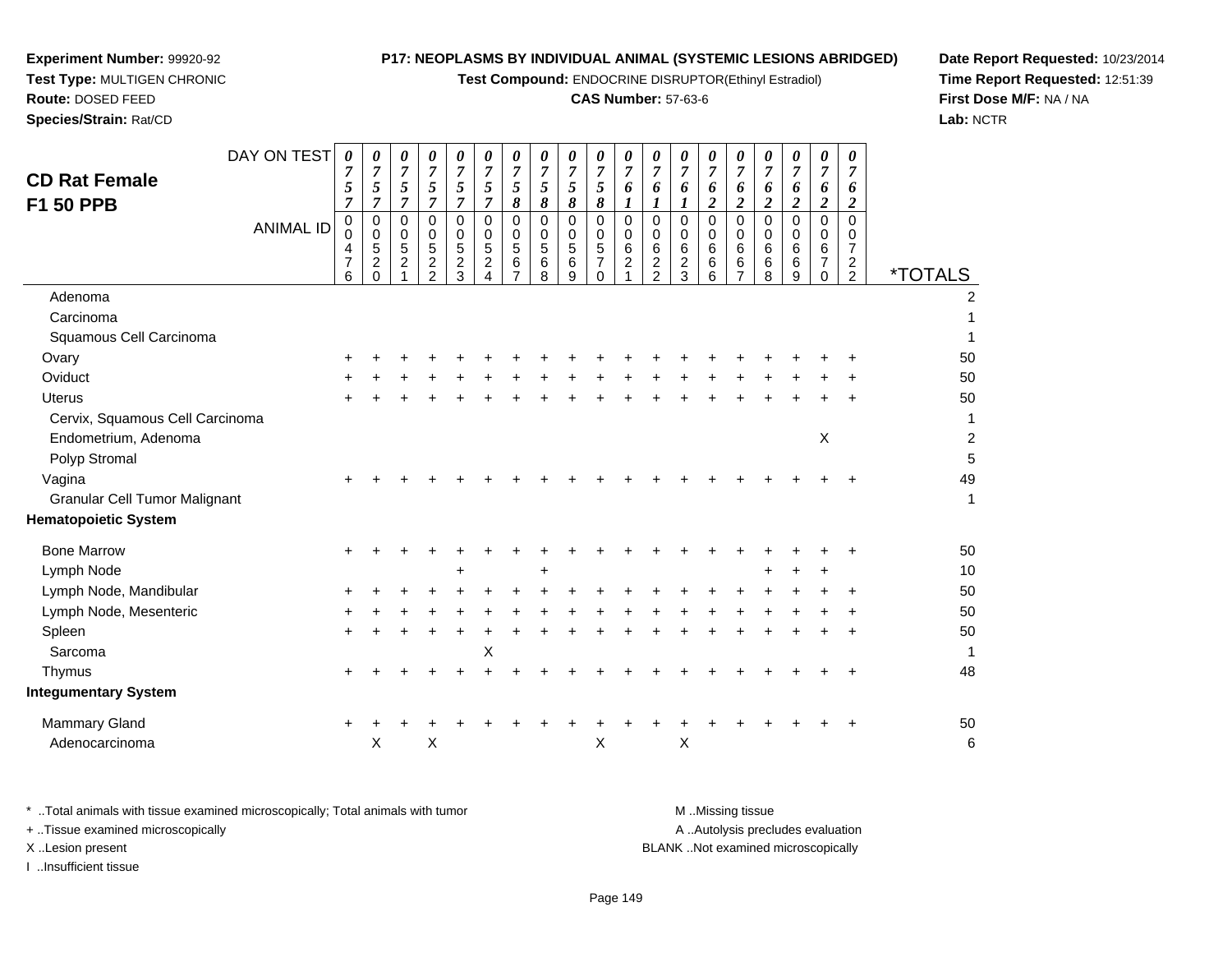**Test Compound:** ENDOCRINE DISRUPTOR(Ethinyl Estradiol)

#### **CAS Number:** 57-63-6

**Date Report Requested:** 10/23/2014**Time Report Requested:** 12:51:39**First Dose M/F:** NA / NA**Lab:** NCTR

| <b>CD Rat Female</b><br>F1 50 PPB                           | DAY ON TEST<br><b>ANIMAL ID</b> | 0<br>7<br>5<br>$\overline{7}$<br>0<br>0<br>4<br>$\overline{7}$<br>6 | 0<br>$\overline{7}$<br>5<br>$\overline{7}$<br>$\mathbf 0$<br>$\mathbf 0$<br>$\mathbf 5$<br>$\overline{c}$<br>$\Omega$ | 0<br>$\overline{7}$<br>5<br>$\overline{7}$<br>0<br>$\mathbf 0$<br>$\sqrt{5}$<br>$\overline{c}$ | 0<br>$\overline{7}$<br>5<br>$\overline{7}$<br>$\Omega$<br>$\mathbf 0$<br>5<br>$\overline{c}$<br>2 | 0<br>$\boldsymbol{7}$<br>5<br>$\overline{7}$<br>$\Omega$<br>$\mathbf 0$<br>5<br>$\overline{a}$<br>3 | 0<br>$\overline{7}$<br>5<br>$\overline{7}$<br>$\Omega$<br>0<br>$\sqrt{5}$<br>$\overline{c}$ | 0<br>$\boldsymbol{7}$<br>5<br>8<br>$\Omega$<br>0<br>5<br>6 | 0<br>$\overline{7}$<br>5<br>$\pmb{8}$<br>0<br>$\mathbf 0$<br>$\,$ 5 $\,$<br>$\,6\,$<br>8 | 0<br>$\overline{7}$<br>5<br>8<br>$\Omega$<br>$\mathbf 0$<br>$\sqrt{5}$<br>6<br>9 | 0<br>$\overline{7}$<br>5<br>8<br>$\mathbf 0$<br>$\mathbf 0$<br>5<br>$\overline{7}$<br>$\Omega$ | 0<br>$\boldsymbol{7}$<br>6<br>$\boldsymbol{l}$<br>$\mathbf 0$<br>0<br>6<br>$\overline{c}$ | 0<br>$\overline{7}$<br>6<br>$\boldsymbol{l}$<br>$\Omega$<br>$\mathbf 0$<br>6<br>$\overline{a}$<br>$\overline{2}$ | 0<br>$\overline{7}$<br>6<br>1<br>$\Omega$<br>0<br>6<br>$\overline{c}$<br>3 | 0<br>$\overline{7}$<br>6<br>$\boldsymbol{2}$<br>$\Omega$<br>$\mathbf 0$<br>6<br>6<br>6 | 0<br>$\overline{7}$<br>6<br>$\overline{2}$<br>$\Omega$<br>$\mathbf 0$<br>6<br>6 | 0<br>$\overline{7}$<br>6<br>$\overline{c}$<br>$\Omega$<br>$\mathbf 0$<br>6<br>6<br>8 | 0<br>$\overline{7}$<br>6<br>$\overline{2}$<br>$\Omega$<br>$\mathbf 0$<br>6<br>6<br>9 | 0<br>$\overline{7}$<br>6<br>$\boldsymbol{2}$<br>$\mathbf 0$<br>0<br>6<br>$\overline{7}$<br>$\Omega$ | 0<br>$\overline{7}$<br>6<br>2<br>$\Omega$<br>0<br>$\overline{7}$<br>$\overline{2}$<br>2 | <i><b>*TOTALS</b></i> |
|-------------------------------------------------------------|---------------------------------|---------------------------------------------------------------------|-----------------------------------------------------------------------------------------------------------------------|------------------------------------------------------------------------------------------------|---------------------------------------------------------------------------------------------------|-----------------------------------------------------------------------------------------------------|---------------------------------------------------------------------------------------------|------------------------------------------------------------|------------------------------------------------------------------------------------------|----------------------------------------------------------------------------------|------------------------------------------------------------------------------------------------|-------------------------------------------------------------------------------------------|------------------------------------------------------------------------------------------------------------------|----------------------------------------------------------------------------|----------------------------------------------------------------------------------------|---------------------------------------------------------------------------------|--------------------------------------------------------------------------------------|--------------------------------------------------------------------------------------|-----------------------------------------------------------------------------------------------------|-----------------------------------------------------------------------------------------|-----------------------|
| Adenocarcinoma, Multiple                                    |                                 |                                                                     |                                                                                                                       |                                                                                                |                                                                                                   |                                                                                                     |                                                                                             |                                                            |                                                                                          |                                                                                  |                                                                                                |                                                                                           |                                                                                                                  |                                                                            |                                                                                        |                                                                                 |                                                                                      |                                                                                      |                                                                                                     |                                                                                         | 3                     |
| Fibroadenoma                                                |                                 |                                                                     | $\mathsf{X}$                                                                                                          |                                                                                                |                                                                                                   |                                                                                                     | X                                                                                           | $\mathsf{X}$                                               |                                                                                          |                                                                                  | $X$ $X$ $X$                                                                                    |                                                                                           |                                                                                                                  | $\mathsf{X}$                                                               | $\mathsf{X}$                                                                           |                                                                                 |                                                                                      | $\mathsf X$                                                                          |                                                                                                     |                                                                                         | 22                    |
| Fibroadenoma, Multiple                                      |                                 | $\mathsf X$                                                         |                                                                                                                       |                                                                                                |                                                                                                   |                                                                                                     |                                                                                             |                                                            |                                                                                          |                                                                                  |                                                                                                |                                                                                           |                                                                                                                  |                                                                            |                                                                                        |                                                                                 |                                                                                      |                                                                                      |                                                                                                     |                                                                                         | 5                     |
| <b>Skin</b>                                                 |                                 | $\ddot{}$                                                           |                                                                                                                       |                                                                                                |                                                                                                   |                                                                                                     |                                                                                             |                                                            |                                                                                          |                                                                                  |                                                                                                |                                                                                           |                                                                                                                  |                                                                            |                                                                                        |                                                                                 |                                                                                      |                                                                                      |                                                                                                     |                                                                                         | 50                    |
| Musculoskeletal System                                      |                                 |                                                                     |                                                                                                                       |                                                                                                |                                                                                                   |                                                                                                     |                                                                                             |                                                            |                                                                                          |                                                                                  |                                                                                                |                                                                                           |                                                                                                                  |                                                                            |                                                                                        |                                                                                 |                                                                                      |                                                                                      |                                                                                                     |                                                                                         |                       |
| Bone, Femur                                                 |                                 | +                                                                   |                                                                                                                       |                                                                                                |                                                                                                   |                                                                                                     |                                                                                             |                                                            |                                                                                          |                                                                                  |                                                                                                |                                                                                           |                                                                                                                  |                                                                            |                                                                                        |                                                                                 |                                                                                      |                                                                                      |                                                                                                     |                                                                                         | 50                    |
| <b>Skeletal Muscle</b>                                      |                                 |                                                                     |                                                                                                                       |                                                                                                |                                                                                                   |                                                                                                     |                                                                                             |                                                            |                                                                                          |                                                                                  |                                                                                                |                                                                                           |                                                                                                                  |                                                                            |                                                                                        |                                                                                 |                                                                                      |                                                                                      |                                                                                                     |                                                                                         | $\mathbf{1}$          |
| Nervous System                                              |                                 |                                                                     |                                                                                                                       |                                                                                                |                                                                                                   |                                                                                                     |                                                                                             |                                                            |                                                                                          |                                                                                  |                                                                                                |                                                                                           |                                                                                                                  |                                                                            |                                                                                        |                                                                                 |                                                                                      |                                                                                      |                                                                                                     |                                                                                         |                       |
| Brain, Brain Stem<br>Carcinoma, Metastatic, Pituitary Gland |                                 | ÷                                                                   |                                                                                                                       |                                                                                                |                                                                                                   |                                                                                                     |                                                                                             |                                                            |                                                                                          |                                                                                  |                                                                                                |                                                                                           |                                                                                                                  |                                                                            |                                                                                        |                                                                                 |                                                                                      |                                                                                      |                                                                                                     |                                                                                         | 50<br>$\mathbf{1}$    |
| Brain, Cerebellum                                           |                                 |                                                                     |                                                                                                                       |                                                                                                |                                                                                                   |                                                                                                     |                                                                                             |                                                            |                                                                                          |                                                                                  |                                                                                                |                                                                                           |                                                                                                                  |                                                                            |                                                                                        |                                                                                 |                                                                                      |                                                                                      |                                                                                                     |                                                                                         | 50                    |
| Brain, Cerebrum                                             |                                 | $\pm$                                                               |                                                                                                                       |                                                                                                |                                                                                                   |                                                                                                     |                                                                                             |                                                            |                                                                                          |                                                                                  |                                                                                                |                                                                                           |                                                                                                                  |                                                                            |                                                                                        |                                                                                 |                                                                                      |                                                                                      |                                                                                                     |                                                                                         | 50                    |
| <b>Respiratory System</b>                                   |                                 |                                                                     |                                                                                                                       |                                                                                                |                                                                                                   |                                                                                                     |                                                                                             |                                                            |                                                                                          |                                                                                  |                                                                                                |                                                                                           |                                                                                                                  |                                                                            |                                                                                        |                                                                                 |                                                                                      |                                                                                      |                                                                                                     |                                                                                         |                       |
| Lung                                                        |                                 | +                                                                   |                                                                                                                       |                                                                                                |                                                                                                   |                                                                                                     |                                                                                             |                                                            |                                                                                          |                                                                                  |                                                                                                |                                                                                           |                                                                                                                  |                                                                            |                                                                                        |                                                                                 |                                                                                      |                                                                                      |                                                                                                     |                                                                                         | 50                    |
| <b>Nose</b>                                                 |                                 | +                                                                   |                                                                                                                       |                                                                                                |                                                                                                   |                                                                                                     |                                                                                             |                                                            |                                                                                          |                                                                                  |                                                                                                |                                                                                           |                                                                                                                  |                                                                            |                                                                                        |                                                                                 |                                                                                      |                                                                                      |                                                                                                     |                                                                                         | 50                    |
| Schwannoma Malignant                                        |                                 |                                                                     |                                                                                                                       |                                                                                                |                                                                                                   |                                                                                                     |                                                                                             |                                                            |                                                                                          |                                                                                  |                                                                                                |                                                                                           |                                                                                                                  |                                                                            |                                                                                        |                                                                                 |                                                                                      |                                                                                      |                                                                                                     |                                                                                         | $\mathbf{1}$          |
| Trachea                                                     |                                 | ÷                                                                   |                                                                                                                       |                                                                                                |                                                                                                   |                                                                                                     |                                                                                             |                                                            |                                                                                          |                                                                                  |                                                                                                |                                                                                           |                                                                                                                  |                                                                            |                                                                                        |                                                                                 |                                                                                      |                                                                                      |                                                                                                     |                                                                                         | 50                    |
| <b>Special Senses System</b>                                |                                 |                                                                     |                                                                                                                       |                                                                                                |                                                                                                   |                                                                                                     |                                                                                             |                                                            |                                                                                          |                                                                                  |                                                                                                |                                                                                           |                                                                                                                  |                                                                            |                                                                                        |                                                                                 |                                                                                      |                                                                                      |                                                                                                     |                                                                                         |                       |
| Eye                                                         |                                 |                                                                     |                                                                                                                       |                                                                                                |                                                                                                   |                                                                                                     |                                                                                             |                                                            |                                                                                          |                                                                                  |                                                                                                |                                                                                           |                                                                                                                  |                                                                            |                                                                                        |                                                                                 |                                                                                      |                                                                                      |                                                                                                     |                                                                                         | 49                    |
| Harderian Gland                                             |                                 | ٠                                                                   |                                                                                                                       |                                                                                                |                                                                                                   |                                                                                                     |                                                                                             |                                                            |                                                                                          |                                                                                  |                                                                                                |                                                                                           |                                                                                                                  |                                                                            |                                                                                        |                                                                                 |                                                                                      |                                                                                      |                                                                                                     |                                                                                         | 50                    |
|                                                             |                                 |                                                                     |                                                                                                                       |                                                                                                |                                                                                                   |                                                                                                     |                                                                                             |                                                            |                                                                                          |                                                                                  |                                                                                                |                                                                                           |                                                                                                                  |                                                                            |                                                                                        |                                                                                 |                                                                                      |                                                                                      |                                                                                                     |                                                                                         |                       |

**Experiment Number:** 99920-92**Test Type:** MULTIGEN CHRONIC

**Route:** DOSED FEED**Species/Strain:** Rat/CD

\* ..Total animals with tissue examined microscopically; Total animals with tumor **M** . Missing tissue M ..Missing tissue A ..Autolysis precludes evaluation + ..Tissue examined microscopically X ..Lesion present BLANK ..Not examined microscopicallyI ..Insufficient tissue

Page 150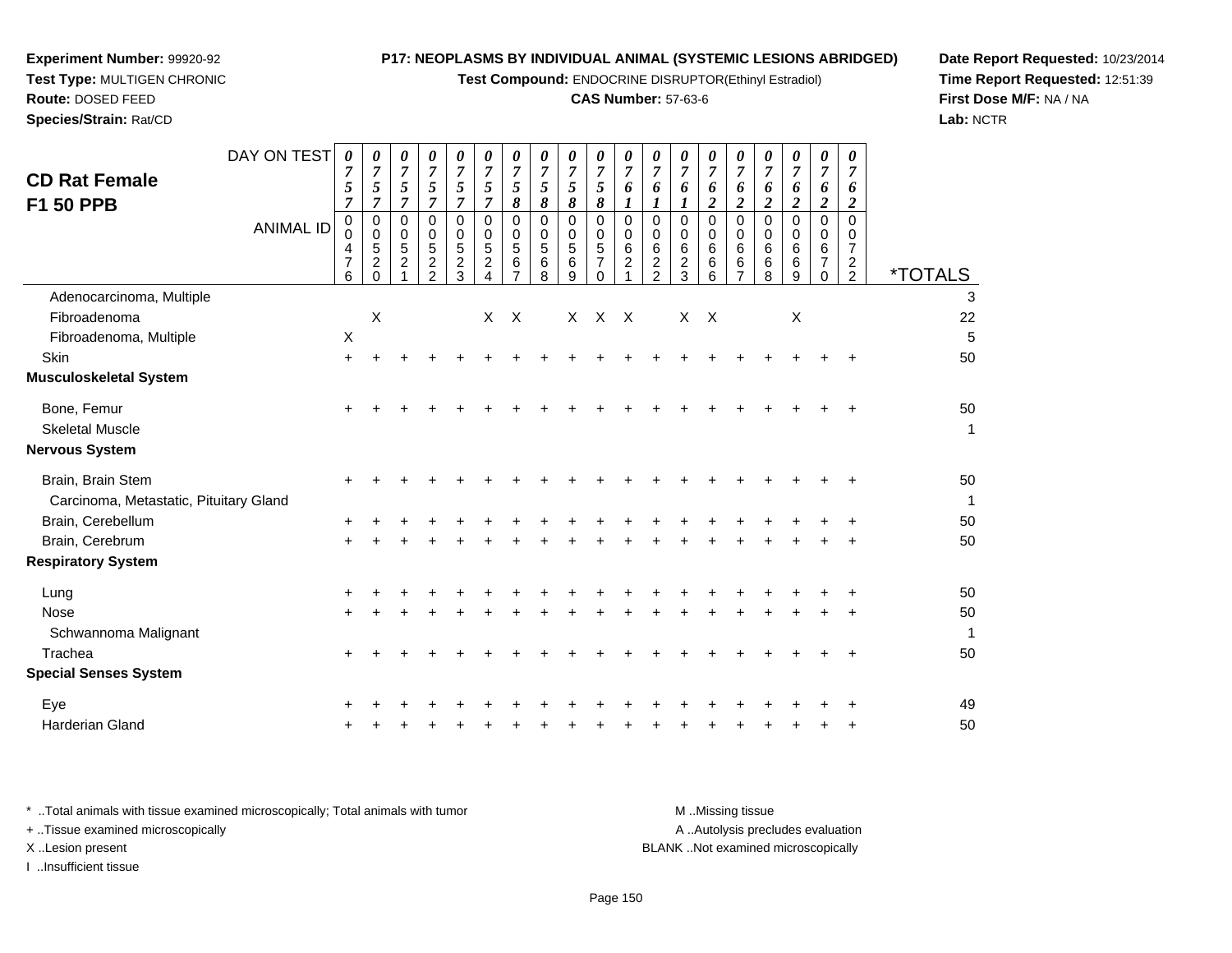**Test Compound:** ENDOCRINE DISRUPTOR(Ethinyl Estradiol)

## **CAS Number:** 57-63-6

*0*

*0 7*

*0 7*

0<br>0<br>6<br>7

*6 2*

0<br>0<br>6<br>6

0<br>0<br>6<br>6

*6 2*

0<br>0<br>6<br>6

*7 6 1*

0<br>0<br>6<br>2

**Date Report Requested:** 10/23/2014**Time Report Requested:** 12:51:39**First Dose M/F:** NA / NA**Lab:** NCTR

| Species/Strain: Rat/CD                   |                  |                |                  |                  |                            |                  |                                |                  |                  |   |
|------------------------------------------|------------------|----------------|------------------|------------------|----------------------------|------------------|--------------------------------|------------------|------------------|---|
|                                          | DAY ON TEST      | 7              | 0<br>~           | 0                | $\boldsymbol{\theta}$<br>7 | U<br>7           | $\boldsymbol{\mathit{U}}$<br>7 | 0<br>7           | U                |   |
| <b>CD Rat Female</b><br><b>F1 50 PPB</b> |                  | $\overline{ }$ | ~                |                  | 5<br>~                     | 7                | 7                              | 8                | ο<br>O           |   |
|                                          | <b>ANIMAL ID</b> | 0<br>0<br>4    | 0<br>0<br>5<br>◠ | 0<br>0<br>5<br>ົ | 0<br>0<br>5<br>◠           | 0<br>0<br>5<br>⌒ | 0<br>0<br>5<br>ົ               | 0<br>0<br>5<br>6 | O<br>0<br>5<br>6 | 5 |
|                                          |                  |                |                  |                  |                            |                  |                                |                  |                  |   |

|                                    | 6     | $\Omega$ | $\mathcal{P}$ | 3 | 4 | $\overline{ }$ | 8 | 9 | $\Omega$ | $\mathcal{P}$ | 3 | 6 | $\overline{ }$ | 8 | 9 | $\overline{0}$ | $\mathcal{P}$ | <i>*</i> TOTALS |
|------------------------------------|-------|----------|---------------|---|---|----------------|---|---|----------|---------------|---|---|----------------|---|---|----------------|---------------|-----------------|
| <b>Urinary System</b>              |       |          |               |   |   |                |   |   |          |               |   |   |                |   |   |                |               |                 |
| Kidney                             | $+$   |          |               |   |   |                |   |   |          |               |   |   |                |   |   |                | $+$           | 50              |
| Bilateral, Renal Tubule, Carcinoma |       |          |               |   |   |                |   |   |          |               |   |   |                |   |   |                |               | $\mathbf{1}$    |
| Renal Tubule, Adenoma              |       |          |               |   |   |                | X |   |          |               |   |   |                |   |   |                |               | $\mathbf{1}$    |
| Urinary Bladder                    | $\pm$ |          |               |   |   |                |   |   |          |               |   |   |                |   |   |                |               | 48              |
| <b>SYSTEMIC LESIONS</b>            |       |          |               |   |   |                |   |   |          |               |   |   |                |   |   |                |               |                 |
| Multiple Organ                     | $+$   |          |               |   |   |                |   |   |          |               |   |   |                |   |   |                | $\ddot{}$     | 50              |
| Leukemia Mononuclear               |       |          |               |   |   |                |   |   |          |               |   |   |                |   |   |                |               | $\mathbf{1}$    |
| Lymphoma Malignant                 |       |          |               |   |   |                |   |   |          |               |   |   |                |   |   |                |               | 1               |

\* ..Total animals with tissue examined microscopically; Total animals with tumor **M** ...Missing tissue M ...Missing tissue

+ ..Tissue examined microscopically

**Experiment Number:** 99920-92**Test Type:** MULTIGEN CHRONIC

**Route:** DOSED FEED

I ..Insufficient tissue

A .. Autolysis precludes evaluation X ..Lesion present BLANK ..Not examined microscopically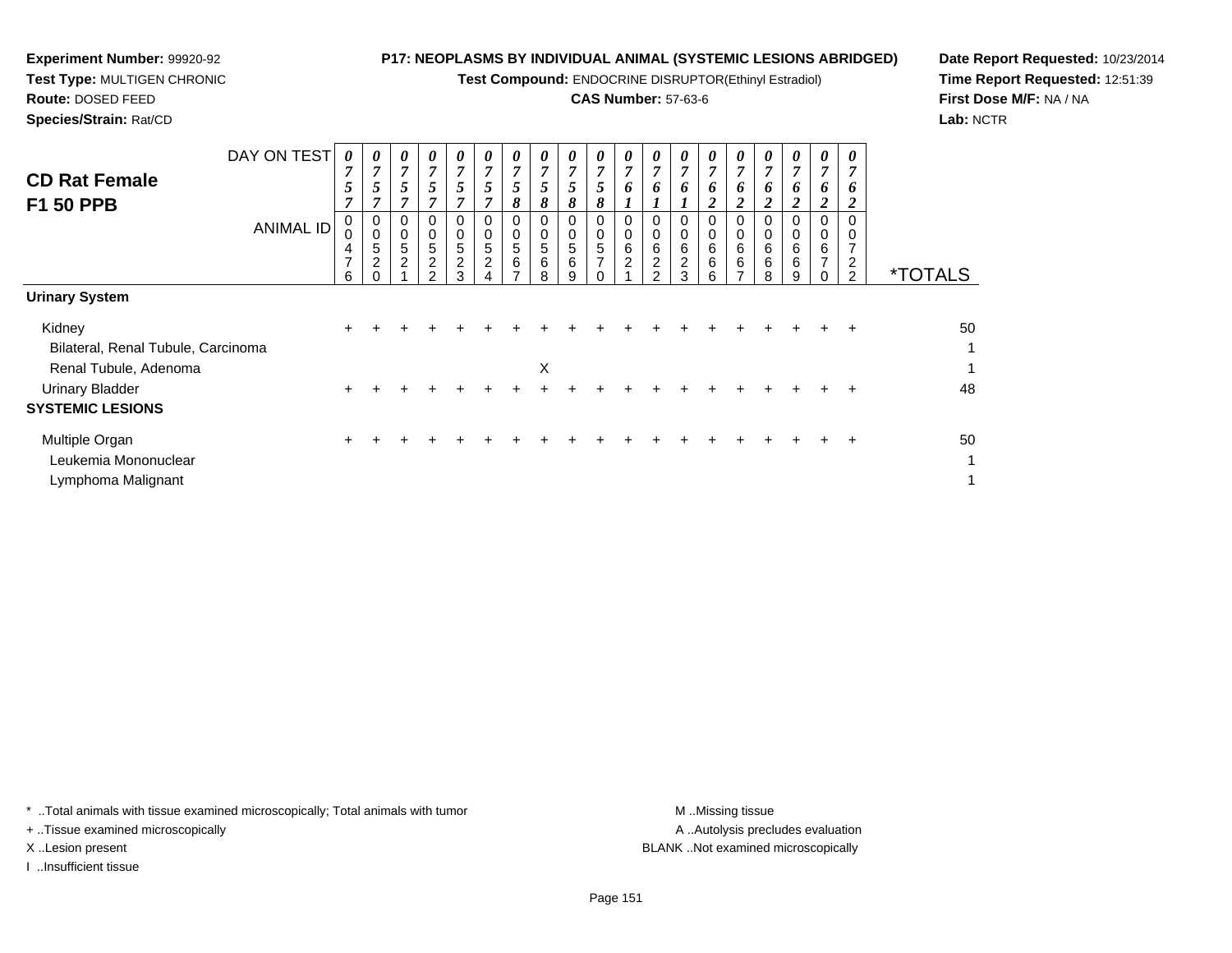**Test Compound:** ENDOCRINE DISRUPTOR(Ethinyl Estradiol)

#### **CAS Number:** 57-63-6

**Date Report Requested:** 10/23/2014**Time Report Requested:** 12:51:39**First Dose M/F:** NA / NA**Lab:** NCTR

| <b>CD Rat Female</b><br>F1/2PPB TO CTL | DAY ON TEST<br><b>ANIMAL ID</b> | 0<br>4<br>0<br>6<br>$\mathbf 0$<br>0<br>0<br>$\sqrt{3}$<br>6 | 0<br>$\boldsymbol{4}$<br>$\sqrt{5}$<br>$\overline{2}$<br>$\mathbf 0$<br>$\mathbf 0$<br>$\mathbf 0$<br>$\overline{4}$<br>5 | 0<br>$5\overline{)}$<br>0<br>$\boldsymbol{\beta}$<br>0<br>$\Omega$<br>$\Omega$<br>6<br>5 | 0<br>$\sqrt{5}$<br>$\pmb{\theta}$<br>9<br>$\mathbf 0$<br>0<br>0<br>6<br>$6\phantom{a}$ | 0<br>5<br>$\boldsymbol{l}$<br>$\boldsymbol{4}$<br>$\mathbf 0$<br>$\mathbf 0$<br>$\mathbf 0$<br>$\overline{7}$<br>4 | 0<br>$\overline{5}$<br>$\boldsymbol{l}$<br>5<br>$\mathbf 0$<br>$\mathbf 0$<br>$\mathbf 0$<br>$\overline{7}$<br>3 | 0<br>5<br>$\boldsymbol{\beta}$<br>$\pmb{\theta}$<br>$\mathbf 0$<br>$\mathbf 0$<br>$\mathbf 0$<br>$\overline{7}$<br>8 | 0<br>5<br>$\boldsymbol{\beta}$<br>8<br>$\mathbf 0$<br>0<br>$\Omega$<br>8<br><sup>0</sup> | 0<br>$\mathfrak{s}$<br>$\boldsymbol{4}$<br>$\boldsymbol{2}$<br>$\pmb{0}$<br>0<br>0<br>8 | 0<br>5<br>6<br>9<br>$\mathbf 0$<br>$\mathbf 0$<br>1<br>$\pmb{0}$<br>6 | $\boldsymbol{\theta}$<br>$\mathfrak{s}$<br>9<br>$\overline{2}$<br>$\pmb{0}$<br>$\mathbf 0$<br>$\overline{1}$<br>$\frac{3}{3}$ | $\theta$<br>$\overline{5}$<br>9<br>$\overline{7}$<br>$\mathbf 0$<br>$\mathbf 0$<br>$\mathbf{1}$<br>$\overline{4}$<br>$\overline{2}$ | 0<br>6<br>8<br>$\Omega$<br>0<br>6<br>3 | 0<br>6<br>$\boldsymbol{l}$<br>$\pmb{8}$<br>0<br>0<br>$\mathbf{1}$<br>$\,6$ | 0<br>6<br>$\boldsymbol{2}$<br>$\pmb{\theta}$<br>$\mathbf 0$<br>$\pmb{0}$<br>$\mathbf{1}$<br>$\,6\,$<br>5 | 0<br>6<br>$\boldsymbol{\beta}$<br>$\overline{2}$<br>$\mathbf 0$<br>0<br>$\overline{7}$<br>8 | 0<br>6<br>$\boldsymbol{\beta}$<br>4<br>$\mathbf 0$<br>0<br>$\mathbf{1}$<br>8 | 0<br>6<br>6<br>$\mathbf 0$<br>$\mathbf 0$<br>$\boldsymbol{2}$<br>$\overline{c}$<br>$\mathbf 0$ | 0<br>6<br>6<br>6<br>0<br>$\begin{array}{c}\n0 \\ 2 \\ 3 \\ 5\n\end{array}$ | 0<br>6<br>$\overline{7}$<br>0<br>$\mathbf 0$<br>$^{\rm 0}_{\rm 2}$<br>$\mathsf 3$<br>$\overline{7}$ | 0<br>6<br>7<br>$\boldsymbol{\beta}$<br>0<br>0<br>$\overline{2}$<br>$\ensuremath{\mathsf{3}}$<br>9 | 0<br>6<br>5<br>$\mathbf 0$<br>$\mathbf 0$<br>$\overline{2}$<br>$\overline{4}$<br>8 | 0<br>6<br>$\pmb{8}$<br>$\mathfrak{z}$<br>$\pmb{0}$<br>0<br>$\overline{2}$<br>$\overline{5}$<br>$6\phantom{1}6$ | 0<br>6<br>8<br>5<br>0<br>0<br>$\overline{a}$<br>$\overline{7}$<br>3 | 0<br>6<br>8<br>9<br>0<br>0<br>$\overline{2}$<br>$\overline{7}$<br>$\Omega$ | $\overline{7}$<br>$\boldsymbol{2}$<br>5<br>0<br>$\mathbf 0$<br>$\mathbf{3}$<br>$\sqrt{3}$<br>9 | $\overline{7}$<br>$\boldsymbol{2}$<br>$\boldsymbol{g}$<br>$\mathbf 0$<br>$\mathbf 0$<br>$\mathbf{3}$<br>$\overline{4}$ | 0<br>$\overline{7}$<br>$\boldsymbol{\beta}$<br>$\pmb{\theta}$<br>0<br>0<br>$\mathbf{3}$<br>$\sqrt{5}$<br>2 | 0<br>$\overline{7}$<br>$\mathbf{3}$<br>6<br>0<br>$\mathbf 0$<br>3<br>$\overline{7}$ | 0<br>$\overline{7}$<br>$\boldsymbol{\beta}$<br>$\overline{7}$<br>$\pmb{0}$<br>$\mathbf 0$<br>3<br>6<br>6 | $\overline{7}$<br>8<br>$\mathbf{0}$<br>$\Omega$<br>9 |
|----------------------------------------|---------------------------------|--------------------------------------------------------------|---------------------------------------------------------------------------------------------------------------------------|------------------------------------------------------------------------------------------|----------------------------------------------------------------------------------------|--------------------------------------------------------------------------------------------------------------------|------------------------------------------------------------------------------------------------------------------|----------------------------------------------------------------------------------------------------------------------|------------------------------------------------------------------------------------------|-----------------------------------------------------------------------------------------|-----------------------------------------------------------------------|-------------------------------------------------------------------------------------------------------------------------------|-------------------------------------------------------------------------------------------------------------------------------------|----------------------------------------|----------------------------------------------------------------------------|----------------------------------------------------------------------------------------------------------|---------------------------------------------------------------------------------------------|------------------------------------------------------------------------------|------------------------------------------------------------------------------------------------|----------------------------------------------------------------------------|-----------------------------------------------------------------------------------------------------|---------------------------------------------------------------------------------------------------|------------------------------------------------------------------------------------|----------------------------------------------------------------------------------------------------------------|---------------------------------------------------------------------|----------------------------------------------------------------------------|------------------------------------------------------------------------------------------------|------------------------------------------------------------------------------------------------------------------------|------------------------------------------------------------------------------------------------------------|-------------------------------------------------------------------------------------|----------------------------------------------------------------------------------------------------------|------------------------------------------------------|
| <b>Alimentary System</b>               |                                 |                                                              |                                                                                                                           |                                                                                          |                                                                                        |                                                                                                                    |                                                                                                                  |                                                                                                                      |                                                                                          |                                                                                         |                                                                       |                                                                                                                               |                                                                                                                                     |                                        |                                                                            |                                                                                                          |                                                                                             |                                                                              |                                                                                                |                                                                            |                                                                                                     |                                                                                                   |                                                                                    |                                                                                                                |                                                                     |                                                                            |                                                                                                |                                                                                                                        |                                                                                                            |                                                                                     |                                                                                                          |                                                      |
| Esophagus                              |                                 |                                                              |                                                                                                                           |                                                                                          |                                                                                        |                                                                                                                    |                                                                                                                  |                                                                                                                      |                                                                                          |                                                                                         |                                                                       |                                                                                                                               |                                                                                                                                     |                                        |                                                                            |                                                                                                          |                                                                                             |                                                                              |                                                                                                |                                                                            |                                                                                                     |                                                                                                   |                                                                                    |                                                                                                                |                                                                     |                                                                            |                                                                                                |                                                                                                                        |                                                                                                            |                                                                                     |                                                                                                          |                                                      |
| Intestine Large, Cecum                 |                                 |                                                              |                                                                                                                           |                                                                                          |                                                                                        |                                                                                                                    |                                                                                                                  |                                                                                                                      |                                                                                          |                                                                                         |                                                                       |                                                                                                                               |                                                                                                                                     |                                        |                                                                            |                                                                                                          |                                                                                             |                                                                              |                                                                                                |                                                                            |                                                                                                     |                                                                                                   |                                                                                    |                                                                                                                |                                                                     |                                                                            |                                                                                                |                                                                                                                        |                                                                                                            |                                                                                     |                                                                                                          |                                                      |
| Intestine Large, Colon<br>Carcinoma    |                                 |                                                              |                                                                                                                           |                                                                                          |                                                                                        |                                                                                                                    |                                                                                                                  |                                                                                                                      |                                                                                          |                                                                                         |                                                                       |                                                                                                                               |                                                                                                                                     |                                        |                                                                            |                                                                                                          |                                                                                             |                                                                              |                                                                                                |                                                                            |                                                                                                     |                                                                                                   |                                                                                    |                                                                                                                |                                                                     |                                                                            |                                                                                                |                                                                                                                        |                                                                                                            |                                                                                     |                                                                                                          |                                                      |
| Intestine Large, Rectum                |                                 |                                                              |                                                                                                                           |                                                                                          |                                                                                        |                                                                                                                    |                                                                                                                  |                                                                                                                      |                                                                                          |                                                                                         |                                                                       |                                                                                                                               |                                                                                                                                     |                                        |                                                                            |                                                                                                          |                                                                                             |                                                                              |                                                                                                |                                                                            |                                                                                                     |                                                                                                   |                                                                                    |                                                                                                                |                                                                     |                                                                            |                                                                                                |                                                                                                                        |                                                                                                            |                                                                                     |                                                                                                          |                                                      |
| Intestine Small, Duodenum              |                                 |                                                              |                                                                                                                           |                                                                                          |                                                                                        |                                                                                                                    |                                                                                                                  |                                                                                                                      |                                                                                          |                                                                                         |                                                                       |                                                                                                                               |                                                                                                                                     |                                        |                                                                            |                                                                                                          |                                                                                             |                                                                              |                                                                                                |                                                                            |                                                                                                     |                                                                                                   |                                                                                    |                                                                                                                |                                                                     |                                                                            |                                                                                                |                                                                                                                        |                                                                                                            |                                                                                     |                                                                                                          |                                                      |
| Intestine Small, Ileum                 |                                 |                                                              |                                                                                                                           |                                                                                          |                                                                                        |                                                                                                                    |                                                                                                                  |                                                                                                                      |                                                                                          |                                                                                         |                                                                       |                                                                                                                               |                                                                                                                                     |                                        |                                                                            |                                                                                                          |                                                                                             |                                                                              |                                                                                                |                                                                            |                                                                                                     |                                                                                                   |                                                                                    |                                                                                                                |                                                                     |                                                                            |                                                                                                |                                                                                                                        |                                                                                                            |                                                                                     |                                                                                                          |                                                      |
| Intestine Small, Jejunum               |                                 |                                                              |                                                                                                                           |                                                                                          |                                                                                        |                                                                                                                    |                                                                                                                  |                                                                                                                      |                                                                                          |                                                                                         |                                                                       |                                                                                                                               |                                                                                                                                     |                                        |                                                                            |                                                                                                          |                                                                                             |                                                                              |                                                                                                |                                                                            |                                                                                                     |                                                                                                   |                                                                                    |                                                                                                                |                                                                     |                                                                            |                                                                                                |                                                                                                                        |                                                                                                            |                                                                                     |                                                                                                          |                                                      |
| Liver                                  |                                 |                                                              |                                                                                                                           |                                                                                          |                                                                                        |                                                                                                                    |                                                                                                                  |                                                                                                                      |                                                                                          |                                                                                         |                                                                       |                                                                                                                               |                                                                                                                                     |                                        |                                                                            |                                                                                                          |                                                                                             |                                                                              |                                                                                                |                                                                            |                                                                                                     |                                                                                                   |                                                                                    |                                                                                                                |                                                                     |                                                                            |                                                                                                |                                                                                                                        |                                                                                                            |                                                                                     |                                                                                                          |                                                      |
| Hepatocellular Adenoma                 |                                 |                                                              |                                                                                                                           |                                                                                          |                                                                                        |                                                                                                                    |                                                                                                                  |                                                                                                                      |                                                                                          |                                                                                         |                                                                       |                                                                                                                               |                                                                                                                                     |                                        |                                                                            |                                                                                                          |                                                                                             |                                                                              |                                                                                                |                                                                            |                                                                                                     |                                                                                                   |                                                                                    |                                                                                                                |                                                                     |                                                                            |                                                                                                |                                                                                                                        |                                                                                                            |                                                                                     |                                                                                                          |                                                      |
| Mesentery                              |                                 | $+$                                                          |                                                                                                                           |                                                                                          |                                                                                        |                                                                                                                    |                                                                                                                  |                                                                                                                      |                                                                                          |                                                                                         |                                                                       |                                                                                                                               |                                                                                                                                     |                                        |                                                                            |                                                                                                          |                                                                                             |                                                                              |                                                                                                |                                                                            |                                                                                                     |                                                                                                   |                                                                                    |                                                                                                                |                                                                     |                                                                            | $+$                                                                                            |                                                                                                                        |                                                                                                            |                                                                                     |                                                                                                          |                                                      |
| Oral Mucosa                            |                                 |                                                              |                                                                                                                           |                                                                                          |                                                                                        |                                                                                                                    |                                                                                                                  |                                                                                                                      |                                                                                          |                                                                                         |                                                                       |                                                                                                                               |                                                                                                                                     | $\ddot{}$                              |                                                                            |                                                                                                          |                                                                                             |                                                                              |                                                                                                |                                                                            | $+$                                                                                                 |                                                                                                   |                                                                                    |                                                                                                                |                                                                     |                                                                            |                                                                                                |                                                                                                                        |                                                                                                            |                                                                                     |                                                                                                          |                                                      |
| Squamous Cell Carcinoma                |                                 |                                                              |                                                                                                                           |                                                                                          |                                                                                        |                                                                                                                    |                                                                                                                  |                                                                                                                      |                                                                                          |                                                                                         |                                                                       |                                                                                                                               |                                                                                                                                     |                                        |                                                                            |                                                                                                          |                                                                                             |                                                                              |                                                                                                |                                                                            | X                                                                                                   | $\times$                                                                                          |                                                                                    |                                                                                                                |                                                                     |                                                                            |                                                                                                |                                                                                                                        |                                                                                                            |                                                                                     |                                                                                                          |                                                      |
| Pancreas                               |                                 |                                                              |                                                                                                                           |                                                                                          |                                                                                        |                                                                                                                    |                                                                                                                  |                                                                                                                      |                                                                                          |                                                                                         |                                                                       |                                                                                                                               |                                                                                                                                     |                                        |                                                                            |                                                                                                          |                                                                                             |                                                                              |                                                                                                |                                                                            |                                                                                                     |                                                                                                   |                                                                                    |                                                                                                                |                                                                     |                                                                            |                                                                                                |                                                                                                                        |                                                                                                            |                                                                                     |                                                                                                          |                                                      |
| Salivary Glands                        |                                 |                                                              |                                                                                                                           |                                                                                          |                                                                                        |                                                                                                                    |                                                                                                                  |                                                                                                                      |                                                                                          |                                                                                         |                                                                       |                                                                                                                               |                                                                                                                                     |                                        |                                                                            |                                                                                                          |                                                                                             |                                                                              |                                                                                                |                                                                            |                                                                                                     |                                                                                                   |                                                                                    |                                                                                                                |                                                                     |                                                                            |                                                                                                |                                                                                                                        |                                                                                                            |                                                                                     |                                                                                                          |                                                      |
| Stomach, Forestomach                   |                                 |                                                              |                                                                                                                           |                                                                                          |                                                                                        |                                                                                                                    |                                                                                                                  |                                                                                                                      |                                                                                          |                                                                                         |                                                                       |                                                                                                                               |                                                                                                                                     |                                        |                                                                            |                                                                                                          |                                                                                             |                                                                              |                                                                                                |                                                                            |                                                                                                     |                                                                                                   |                                                                                    |                                                                                                                |                                                                     |                                                                            |                                                                                                |                                                                                                                        |                                                                                                            |                                                                                     |                                                                                                          |                                                      |
| Squamous Cell Papilloma                |                                 |                                                              |                                                                                                                           |                                                                                          |                                                                                        |                                                                                                                    |                                                                                                                  |                                                                                                                      |                                                                                          |                                                                                         |                                                                       |                                                                                                                               |                                                                                                                                     |                                        |                                                                            |                                                                                                          |                                                                                             |                                                                              |                                                                                                |                                                                            |                                                                                                     |                                                                                                   |                                                                                    |                                                                                                                |                                                                     |                                                                            |                                                                                                |                                                                                                                        |                                                                                                            |                                                                                     |                                                                                                          |                                                      |
| Stomach, Glandular                     |                                 |                                                              |                                                                                                                           |                                                                                          |                                                                                        |                                                                                                                    |                                                                                                                  |                                                                                                                      |                                                                                          |                                                                                         |                                                                       |                                                                                                                               |                                                                                                                                     |                                        |                                                                            |                                                                                                          |                                                                                             |                                                                              |                                                                                                |                                                                            |                                                                                                     |                                                                                                   |                                                                                    |                                                                                                                |                                                                     |                                                                            |                                                                                                |                                                                                                                        |                                                                                                            |                                                                                     |                                                                                                          |                                                      |
| Tooth                                  |                                 |                                                              |                                                                                                                           |                                                                                          |                                                                                        |                                                                                                                    | $\ddot{}$                                                                                                        |                                                                                                                      |                                                                                          |                                                                                         |                                                                       |                                                                                                                               |                                                                                                                                     |                                        |                                                                            |                                                                                                          |                                                                                             |                                                                              |                                                                                                |                                                                            |                                                                                                     |                                                                                                   |                                                                                    |                                                                                                                |                                                                     |                                                                            |                                                                                                |                                                                                                                        |                                                                                                            |                                                                                     |                                                                                                          |                                                      |
| <b>Cardiovascular System</b>           |                                 |                                                              |                                                                                                                           |                                                                                          |                                                                                        |                                                                                                                    |                                                                                                                  |                                                                                                                      |                                                                                          |                                                                                         |                                                                       |                                                                                                                               |                                                                                                                                     |                                        |                                                                            |                                                                                                          |                                                                                             |                                                                              |                                                                                                |                                                                            |                                                                                                     |                                                                                                   |                                                                                    |                                                                                                                |                                                                     |                                                                            |                                                                                                |                                                                                                                        |                                                                                                            |                                                                                     |                                                                                                          |                                                      |
| <b>Blood Vessel</b>                    |                                 |                                                              |                                                                                                                           |                                                                                          |                                                                                        |                                                                                                                    |                                                                                                                  |                                                                                                                      |                                                                                          |                                                                                         |                                                                       |                                                                                                                               |                                                                                                                                     |                                        |                                                                            |                                                                                                          |                                                                                             |                                                                              |                                                                                                |                                                                            |                                                                                                     |                                                                                                   |                                                                                    |                                                                                                                |                                                                     |                                                                            |                                                                                                |                                                                                                                        |                                                                                                            |                                                                                     |                                                                                                          |                                                      |

\* ..Total animals with tissue examined microscopically; Total animals with tumor **M** . Missing tissue M ..Missing tissue A ..Autolysis precludes evaluation + ..Tissue examined microscopically X ..Lesion present BLANK ..Not examined microscopicallyI ..Insufficient tissue

**Experiment Number:** 99920-92**Test Type:** MULTIGEN CHRONIC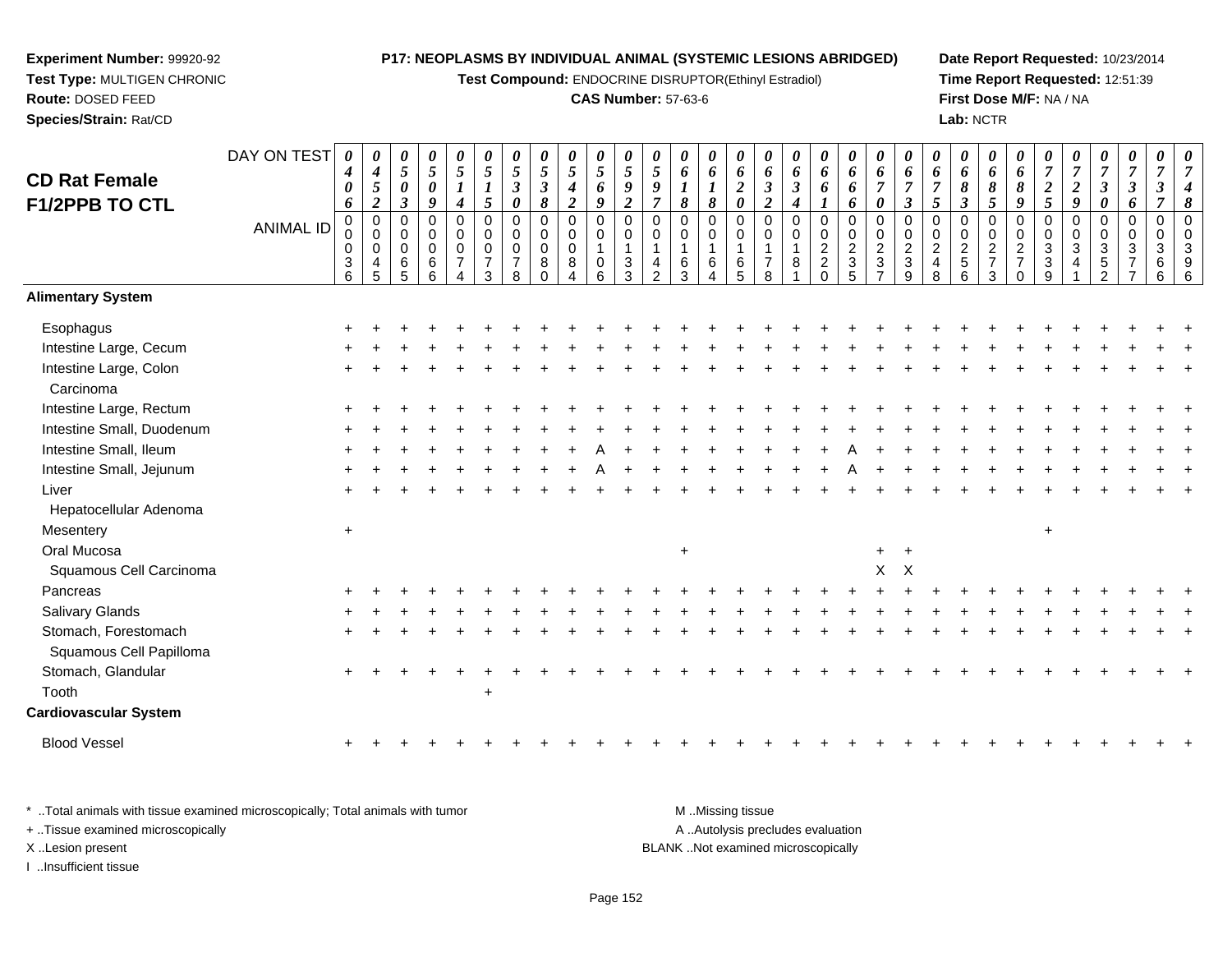**Test Compound:** ENDOCRINE DISRUPTOR(Ethinyl Estradiol)

#### **CAS Number:** 57-63-6

**Date Report Requested:** 10/23/2014**Time Report Requested:** 12:51:40**First Dose M/F:** NA / NA**Lab:** NCTR

| <b>CD Rat Female</b><br>F1/2PPB TO CTL                       | DAY ON TEST<br><b>ANIMAL ID</b> | 0<br>$\boldsymbol{4}$<br>$\boldsymbol{\theta}$<br>6<br>0<br>0<br>$\pmb{0}$<br>3<br>6 | $\theta$<br>$\boldsymbol{4}$<br>$\overline{5}$<br>$\boldsymbol{2}$<br>$\overline{0}$<br>$\mathbf 0$<br>$\mathbf 0$<br>4<br>5 | 0<br>5<br>0<br>3<br>$\Omega$<br>0<br>$\Omega$<br>6<br>5 | $\pmb{\theta}$<br>$\sqrt{5}$<br>$\boldsymbol{\theta}$<br>9<br>0<br>0<br>$\mathbf 0$<br>6<br>6 | 0<br>5<br>$\boldsymbol{4}$<br>$\mathbf 0$<br>0<br>$\pmb{0}$<br>$\overline{7}$<br>4 | $\boldsymbol{\theta}$<br>$\mathfrak{I}$<br>$\boldsymbol{l}$<br>$\mathfrak{I}$<br>0<br>$\mathbf 0$<br>$\mathbf 0$<br>$\overline{7}$<br>3 | $\boldsymbol{\theta}$<br>5<br>$\mathfrak{z}$<br>$\boldsymbol{\theta}$<br>$\mathbf 0$<br>$\mathbf 0$<br>$\mathbf 0$<br>$\overline{7}$<br>8 | 0<br>5<br>$\boldsymbol{\beta}$<br>8<br>$\mathbf 0$<br>0<br>$\Omega$<br>8<br>$\Omega$ | $\pmb{\theta}$<br>$\mathfrak{s}$<br>$\boldsymbol{4}$<br>$\boldsymbol{2}$<br>$\pmb{0}$<br>$\pmb{0}$<br>0<br>8<br>4 | $\boldsymbol{\theta}$<br>$\sqrt{5}$<br>6<br>9<br>$\mathbf 0$<br>0<br>$\overline{1}$<br>0<br>6 | 0<br>$\mathfrak{s}$<br>9<br>$\boldsymbol{2}$<br>$\mathbf 0$<br>0<br>3<br>3 | $\boldsymbol{\theta}$<br>$\mathfrak{s}$<br>9<br>$\overline{7}$<br>$\Omega$<br>$\Omega$<br>$\overline{4}$<br>$\mathcal{P}$ | 0<br>6<br>8<br>$\Omega$<br>$\Omega$<br>6<br>3 | 0<br>6<br>$\boldsymbol{l}$<br>8<br>0<br>0<br>$\mathbf{1}$<br>6<br>4 | 0<br>6<br>$\boldsymbol{2}$<br>0<br>$\mathbf 0$<br>$\mathbf 0$<br>$\mathbf{1}$<br>$\,6$<br>5 | 0<br>6<br>$\boldsymbol{\beta}$<br>$\boldsymbol{2}$<br>$\Omega$<br>$\Omega$<br>$\overline{7}$<br>8 | $\boldsymbol{\theta}$<br>6<br>$\boldsymbol{\beta}$<br>$\mathbf 0$<br>$\Omega$<br>8 | 0<br>6<br>6<br>$\mathbf 0$<br>0<br>$\overline{c}$<br>$\boldsymbol{2}$<br>$\Omega$ | 0<br>6<br>6<br>6<br>$\,0\,$<br>$\pmb{0}$<br>$\overline{a}$<br>$\mathbf{3}$<br>$\sqrt{5}$ | $\boldsymbol{\theta}$<br>6<br>$\overline{7}$<br>$\boldsymbol{\theta}$<br>$\pmb{0}$<br>$\pmb{0}$<br>$\boldsymbol{2}$<br>$\mathbf{3}$<br>$\overline{7}$ | 0<br>6<br>$\overline{7}$<br>$\mathfrak{z}$<br>0<br>0<br>$\overline{c}$<br>$\sqrt{3}$<br>9 | $\boldsymbol{\theta}$<br>6<br>$\overline{7}$<br>5<br>$\Omega$<br>$\Omega$<br>$\boldsymbol{2}$<br>4<br>8 | 0<br>6<br>8<br>3<br>$\Omega$<br>0<br>$\overline{a}$<br>$5\phantom{.0}$<br>6 | 0<br>6<br>8<br>5<br>0<br>0<br>$\overline{c}$<br>$\overline{7}$<br>$\mathbf{3}$ | $\boldsymbol{\theta}$<br>6<br>8<br>9<br>$\mathbf 0$<br>$\mathbf 0$<br>$\sqrt{2}$<br>$\overline{7}$<br>$\Omega$ | 0<br>$\overline{7}$<br>$\boldsymbol{2}$<br>5<br>0<br>0<br>$\ensuremath{\mathsf{3}}$<br>$\mathbf{3}$<br>9 | 7<br>$\boldsymbol{2}$<br>9<br>$\Omega$<br>$\Omega$<br>3<br>4 | 0<br>$\overline{7}$<br>3<br>0<br>0<br>0<br>3<br>5<br>$\mathfrak{p}$ | 0<br>$\boldsymbol{7}$<br>$\boldsymbol{\beta}$<br>6<br>0<br>$\mathbf 0$<br>$\sqrt{3}$<br>$\overline{7}$ | 0<br>7<br>3<br>$\mathbf 0$<br>$\mathbf 0$<br>$\mathbf{3}$<br>6<br>6 |                           |
|--------------------------------------------------------------|---------------------------------|--------------------------------------------------------------------------------------|------------------------------------------------------------------------------------------------------------------------------|---------------------------------------------------------|-----------------------------------------------------------------------------------------------|------------------------------------------------------------------------------------|-----------------------------------------------------------------------------------------------------------------------------------------|-------------------------------------------------------------------------------------------------------------------------------------------|--------------------------------------------------------------------------------------|-------------------------------------------------------------------------------------------------------------------|-----------------------------------------------------------------------------------------------|----------------------------------------------------------------------------|---------------------------------------------------------------------------------------------------------------------------|-----------------------------------------------|---------------------------------------------------------------------|---------------------------------------------------------------------------------------------|---------------------------------------------------------------------------------------------------|------------------------------------------------------------------------------------|-----------------------------------------------------------------------------------|------------------------------------------------------------------------------------------|-------------------------------------------------------------------------------------------------------------------------------------------------------|-------------------------------------------------------------------------------------------|---------------------------------------------------------------------------------------------------------|-----------------------------------------------------------------------------|--------------------------------------------------------------------------------|----------------------------------------------------------------------------------------------------------------|----------------------------------------------------------------------------------------------------------|--------------------------------------------------------------|---------------------------------------------------------------------|--------------------------------------------------------------------------------------------------------|---------------------------------------------------------------------|---------------------------|
| Heart                                                        |                                 | $+$                                                                                  |                                                                                                                              | ÷.                                                      | $\div$                                                                                        | $\div$                                                                             |                                                                                                                                         |                                                                                                                                           |                                                                                      | ÷.                                                                                                                |                                                                                               |                                                                            |                                                                                                                           |                                               |                                                                     |                                                                                             |                                                                                                   |                                                                                    |                                                                                   |                                                                                          |                                                                                                                                                       |                                                                                           |                                                                                                         |                                                                             |                                                                                |                                                                                                                | +                                                                                                        |                                                              |                                                                     |                                                                                                        |                                                                     |                           |
| <b>Endocrine System</b>                                      |                                 |                                                                                      |                                                                                                                              |                                                         |                                                                                               |                                                                                    |                                                                                                                                         |                                                                                                                                           |                                                                                      |                                                                                                                   |                                                                                               |                                                                            |                                                                                                                           |                                               |                                                                     |                                                                                             |                                                                                                   |                                                                                    |                                                                                   |                                                                                          |                                                                                                                                                       |                                                                                           |                                                                                                         |                                                                             |                                                                                |                                                                                                                |                                                                                                          |                                                              |                                                                     |                                                                                                        |                                                                     |                           |
| <b>Adrenal Cortex</b><br>Adenoma                             |                                 |                                                                                      |                                                                                                                              |                                                         |                                                                                               |                                                                                    |                                                                                                                                         |                                                                                                                                           |                                                                                      |                                                                                                                   |                                                                                               |                                                                            |                                                                                                                           |                                               |                                                                     |                                                                                             |                                                                                                   |                                                                                    |                                                                                   |                                                                                          |                                                                                                                                                       |                                                                                           |                                                                                                         |                                                                             |                                                                                |                                                                                                                |                                                                                                          |                                                              |                                                                     |                                                                                                        |                                                                     |                           |
| Adrenal Medulla                                              |                                 |                                                                                      |                                                                                                                              |                                                         |                                                                                               |                                                                                    |                                                                                                                                         |                                                                                                                                           |                                                                                      |                                                                                                                   |                                                                                               |                                                                            |                                                                                                                           |                                               |                                                                     |                                                                                             |                                                                                                   |                                                                                    |                                                                                   |                                                                                          |                                                                                                                                                       |                                                                                           |                                                                                                         |                                                                             |                                                                                |                                                                                                                |                                                                                                          |                                                              |                                                                     |                                                                                                        |                                                                     |                           |
| Islets, Pancreatic                                           |                                 |                                                                                      |                                                                                                                              |                                                         |                                                                                               |                                                                                    |                                                                                                                                         |                                                                                                                                           |                                                                                      |                                                                                                                   |                                                                                               |                                                                            |                                                                                                                           |                                               |                                                                     |                                                                                             |                                                                                                   |                                                                                    |                                                                                   |                                                                                          |                                                                                                                                                       |                                                                                           |                                                                                                         |                                                                             |                                                                                |                                                                                                                |                                                                                                          |                                                              |                                                                     |                                                                                                        |                                                                     |                           |
| Parathyroid Gland                                            |                                 |                                                                                      |                                                                                                                              |                                                         |                                                                                               |                                                                                    |                                                                                                                                         |                                                                                                                                           |                                                                                      |                                                                                                                   |                                                                                               |                                                                            |                                                                                                                           |                                               |                                                                     |                                                                                             |                                                                                                   |                                                                                    |                                                                                   |                                                                                          |                                                                                                                                                       |                                                                                           |                                                                                                         |                                                                             |                                                                                |                                                                                                                |                                                                                                          |                                                              |                                                                     |                                                                                                        |                                                                     |                           |
| <b>Pituitary Gland</b>                                       |                                 |                                                                                      |                                                                                                                              |                                                         |                                                                                               |                                                                                    |                                                                                                                                         |                                                                                                                                           |                                                                                      |                                                                                                                   |                                                                                               |                                                                            |                                                                                                                           |                                               |                                                                     |                                                                                             |                                                                                                   |                                                                                    |                                                                                   |                                                                                          |                                                                                                                                                       |                                                                                           |                                                                                                         |                                                                             |                                                                                |                                                                                                                |                                                                                                          |                                                              |                                                                     |                                                                                                        |                                                                     |                           |
| Pars Distalis, Adenoma<br>Pars Distalis, Carcinoma           |                                 |                                                                                      | $\mathsf{X}$                                                                                                                 | $\boldsymbol{\mathsf{X}}$                               |                                                                                               | X                                                                                  |                                                                                                                                         |                                                                                                                                           | X                                                                                    | $\boldsymbol{\mathsf{X}}$                                                                                         | $\mathsf{X}$                                                                                  | X                                                                          | $\mathsf{X}$                                                                                                              |                                               | X                                                                   | $\mathsf{X}$                                                                                | $\times$                                                                                          |                                                                                    | X                                                                                 | $\mathsf{X}$                                                                             |                                                                                                                                                       |                                                                                           | $\boldsymbol{\mathsf{X}}$                                                                               | X                                                                           | X                                                                              | Χ                                                                                                              | Χ                                                                                                        | X                                                            | X                                                                   | X                                                                                                      | X                                                                   | $\boldsymbol{\mathsf{x}}$ |
| <b>Thyroid Gland</b><br>C Cell, Adenoma<br>C Cell, Carcinoma |                                 | $\ddot{}$                                                                            |                                                                                                                              |                                                         |                                                                                               |                                                                                    |                                                                                                                                         |                                                                                                                                           |                                                                                      |                                                                                                                   |                                                                                               |                                                                            |                                                                                                                           |                                               |                                                                     |                                                                                             |                                                                                                   |                                                                                    |                                                                                   |                                                                                          |                                                                                                                                                       |                                                                                           |                                                                                                         |                                                                             |                                                                                |                                                                                                                |                                                                                                          |                                                              |                                                                     |                                                                                                        | $\boldsymbol{\mathsf{X}}$                                           |                           |
| Follicular Cel, Adenoma<br>Follicular Cel, Carcinoma         |                                 |                                                                                      |                                                                                                                              |                                                         |                                                                                               |                                                                                    |                                                                                                                                         |                                                                                                                                           |                                                                                      |                                                                                                                   |                                                                                               |                                                                            | $\mathsf X$                                                                                                               |                                               |                                                                     |                                                                                             | X                                                                                                 |                                                                                    |                                                                                   |                                                                                          |                                                                                                                                                       |                                                                                           |                                                                                                         |                                                                             |                                                                                |                                                                                                                |                                                                                                          |                                                              | X                                                                   |                                                                                                        |                                                                     |                           |
| <b>General Body System</b>                                   |                                 |                                                                                      |                                                                                                                              |                                                         |                                                                                               |                                                                                    |                                                                                                                                         |                                                                                                                                           |                                                                                      |                                                                                                                   |                                                                                               |                                                                            |                                                                                                                           |                                               |                                                                     |                                                                                             |                                                                                                   |                                                                                    |                                                                                   |                                                                                          |                                                                                                                                                       |                                                                                           |                                                                                                         |                                                                             |                                                                                |                                                                                                                |                                                                                                          |                                                              |                                                                     |                                                                                                        |                                                                     |                           |
| <b>NONE</b><br><b>Genital System</b>                         |                                 |                                                                                      |                                                                                                                              |                                                         |                                                                                               |                                                                                    |                                                                                                                                         |                                                                                                                                           |                                                                                      |                                                                                                                   |                                                                                               |                                                                            |                                                                                                                           |                                               |                                                                     |                                                                                             |                                                                                                   |                                                                                    |                                                                                   |                                                                                          |                                                                                                                                                       |                                                                                           |                                                                                                         |                                                                             |                                                                                |                                                                                                                |                                                                                                          |                                                              |                                                                     |                                                                                                        |                                                                     |                           |
| <b>Clitoral Gland</b><br>Carcinoma                           |                                 |                                                                                      |                                                                                                                              |                                                         |                                                                                               |                                                                                    |                                                                                                                                         |                                                                                                                                           |                                                                                      |                                                                                                                   |                                                                                               |                                                                            |                                                                                                                           |                                               |                                                                     |                                                                                             | X                                                                                                 |                                                                                    |                                                                                   |                                                                                          |                                                                                                                                                       |                                                                                           |                                                                                                         |                                                                             |                                                                                |                                                                                                                |                                                                                                          |                                                              |                                                                     |                                                                                                        |                                                                     |                           |

\* ..Total animals with tissue examined microscopically; Total animals with tumor **M** . Missing tissue M ..Missing tissue

+ ..Tissue examined microscopically

**Experiment Number:** 99920-92**Test Type:** MULTIGEN CHRONIC

**Route:** DOSED FEED**Species/Strain:** Rat/CD

Sarcoma

I ..Insufficient tissue

A ..Autolysis precludes evaluation

X ..Lesion present BLANK ..Not examined microscopically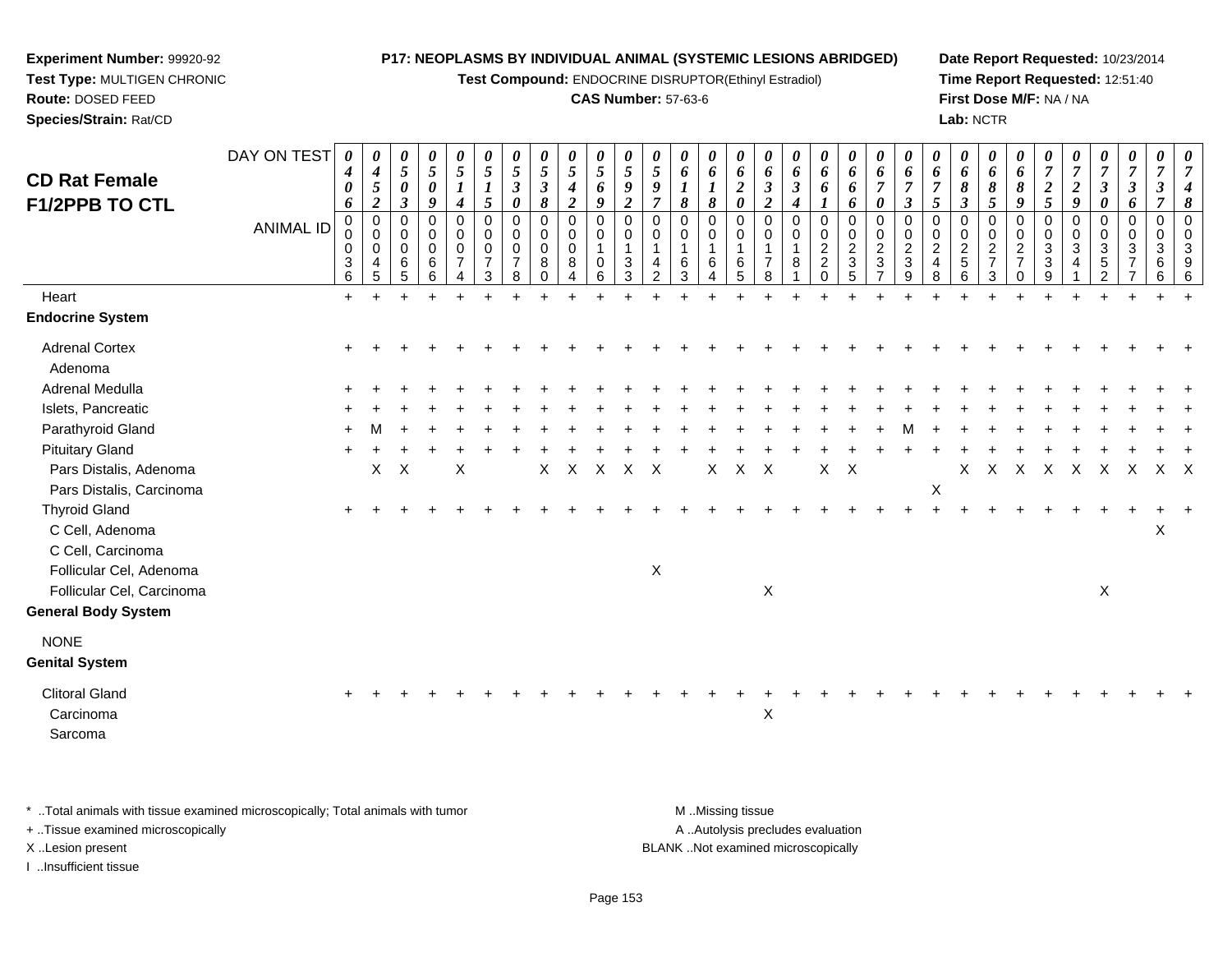**Test Compound:** ENDOCRINE DISRUPTOR(Ethinyl Estradiol)

#### **CAS Number:** 57-63-6

**Date Report Requested:** 10/23/2014**Time Report Requested:** 12:51:40**First Dose M/F:** NA / NA**Lab:** NCTR

 $\mathsf{x}$  x  $\mathsf{x}$ 

|                                                        | DAY ON TEST      | 0<br>4                | $\boldsymbol{\theta}$<br>$\boldsymbol{4}$ | 0<br>5         | 0<br>$\mathfrak{s}$ | 0<br>5                        | $\boldsymbol{\theta}$<br>$\mathfrak{s}$ | $\boldsymbol{\theta}$<br>$\mathfrak{s}$ | 0<br>5         | 0<br>$\mathfrak{s}$           | 0<br>5           | 0<br>$\mathfrak{s}$           | $\overline{5}$                | 0<br>6        | 0<br>6                 | $\boldsymbol{\theta}$<br>6 | $\boldsymbol{\theta}$<br>6      | $\boldsymbol{\theta}$<br>6      | 0<br>6                           | 0<br>6              | 0<br>6              | $\boldsymbol{\theta}$<br>6          | 6                                | 0<br>6              | 0<br>6                           | 0<br>6                             | $\boldsymbol{\theta}$<br>$\overline{7}$ | $\overline{7}$   | 0<br>$\overline{7}$        | 0<br>$\boldsymbol{7}$          | 0<br>$\overline{7}$  | 0             |
|--------------------------------------------------------|------------------|-----------------------|-------------------------------------------|----------------|---------------------|-------------------------------|-----------------------------------------|-----------------------------------------|----------------|-------------------------------|------------------|-------------------------------|-------------------------------|---------------|------------------------|----------------------------|---------------------------------|---------------------------------|----------------------------------|---------------------|---------------------|-------------------------------------|----------------------------------|---------------------|----------------------------------|------------------------------------|-----------------------------------------|------------------|----------------------------|--------------------------------|----------------------|---------------|
| <b>CD Rat Female</b>                                   |                  | $\boldsymbol{\theta}$ | $\mathfrak{s}$                            | $\pmb{\theta}$ | $\pmb{\theta}$      |                               | $\boldsymbol{l}$                        | $\boldsymbol{\beta}$                    | $\mathfrak{z}$ | $\boldsymbol{4}$              | 6                | $\boldsymbol{9}$              | 9                             |               |                        | $\overline{c}$             | $\boldsymbol{\beta}$            | $\boldsymbol{\beta}$            | 6                                | 6                   | $\overline{7}$      | $\overline{7}$                      | $\overline{7}$                   | 8                   | 8                                | 8                                  | $\boldsymbol{2}$                        | $\boldsymbol{2}$ | $\overline{\mathbf{3}}$    | $\mathfrak{z}$                 | $\boldsymbol{\beta}$ |               |
| <b>F1/2PPB TO CTL</b>                                  |                  | 6<br>$\pmb{0}$        | $\overline{2}$<br>$\pmb{0}$               | 3<br>0         | 9<br>0              | 4<br>$\pmb{0}$                | $\mathfrak{s}$<br>$\pmb{0}$             | $\boldsymbol{\theta}$<br>$\mathsf 0$    | 8<br>0         | $\overline{2}$<br>$\mathsf 0$ | 9<br>$\mathbf 0$ | $\overline{2}$<br>$\mathbf 0$ | $\overline{7}$<br>$\mathbf 0$ | 8<br>$\Omega$ | $\pmb{8}$<br>0         | 0<br>$\pmb{0}$             | $\boldsymbol{2}$<br>$\mathbf 0$ | $\boldsymbol{4}$<br>$\mathbf 0$ | 0                                | 6<br>$\mathsf 0$    | 0<br>$\pmb{0}$      | $\boldsymbol{\beta}$<br>$\mathbf 0$ | $\mathfrak{s}$<br>$\mathbf 0$    | 3<br>$\Omega$       | 5<br>0                           | 9<br>$\pmb{0}$                     | 5<br>$\mathbf 0$                        | 9<br>$\mathbf 0$ | $\boldsymbol{\theta}$<br>0 | 6<br>$\pmb{0}$                 | $\pmb{0}$            | 8<br>$\Omega$ |
|                                                        | <b>ANIMAL ID</b> | 0                     | $\mathbf 0$                               | $\Omega$       | 0                   | $\mathbf 0$                   | 0                                       | $\mathbf 0$                             | $\mathbf 0$    | 0                             | $\mathbf 0$      | 0                             | 0                             | $\Omega$      | 0                      | $\mathbf 0$                | $\mathbf 0$                     | 0                               | 0                                | 0                   | $\pmb{0}$           | $\mathbf 0$                         | 0                                | $\mathbf 0$         | 0                                | $\pmb{0}$                          | $\mathbf 0$                             | 0                | $\mathbf 0$                | 0                              | $\mathbf 0$          | $\Omega$      |
|                                                        |                  | 0<br>3                | $\mathbf 0$<br>$\overline{4}$             | 0<br>6         | 0<br>6              | $\mathbf 0$<br>$\overline{7}$ | 0<br>$\overline{7}$                     | $\mathbf 0$<br>$\overline{7}$           | 0<br>8         | 0<br>8                        | $\mathbf 0$      | $\overline{1}$<br>3           | $\mathbf{1}$<br>4             | 6             | $\mathbf{1}$<br>6      | 6                          | $\overline{7}$                  | 1<br>8                          | $\overline{2}$<br>$\overline{2}$ | $\overline{2}$<br>3 | $\overline{2}$<br>3 | $\overline{2}$<br>3                 | $\overline{2}$<br>$\overline{4}$ | $\overline{2}$<br>5 | $\overline{2}$<br>$\overline{7}$ | $\boldsymbol{2}$<br>$\overline{7}$ | 3<br>3                                  | 3<br>4           | 3<br>5                     | $\mathbf{3}$<br>$\overline{7}$ | $\mathbf{3}$<br>6    |               |
|                                                        |                  | 6                     | 5                                         | 5              | 6                   | 4                             | 3                                       | 8                                       |                | 4                             | 6                | 3                             | 2                             | 3             | $\boldsymbol{\Lambda}$ | 5                          | 8                               |                                 | $\Omega$                         | 5                   |                     | 9                                   | 8                                | 6                   | 3                                | $\Omega$                           | 9                                       |                  |                            |                                | 6                    | 6             |
| Ovary                                                  |                  | $\ddot{}$             |                                           |                |                     |                               |                                         |                                         |                |                               |                  |                               |                               |               |                        |                            |                                 |                                 |                                  |                     |                     |                                     |                                  |                     |                                  |                                    |                                         |                  |                            |                                |                      |               |
| Carcinoma, Metastatic, Kidney                          |                  |                       |                                           |                |                     |                               |                                         |                                         |                |                               |                  |                               |                               |               |                        |                            | $\pmb{\times}$                  |                                 |                                  |                     |                     |                                     |                                  |                     |                                  |                                    |                                         |                  |                            |                                |                      |               |
| Granulosa Cell Tumor Benign                            |                  |                       |                                           |                |                     |                               |                                         |                                         |                |                               |                  |                               |                               |               |                        |                            |                                 |                                 |                                  |                     |                     |                                     |                                  |                     |                                  |                                    |                                         |                  |                            |                                |                      |               |
| Oviduct                                                |                  |                       |                                           |                |                     |                               |                                         |                                         |                |                               |                  |                               |                               |               |                        |                            |                                 |                                 |                                  |                     |                     |                                     |                                  |                     |                                  |                                    |                                         |                  |                            |                                |                      |               |
| <b>Uterus</b>                                          |                  |                       |                                           |                |                     |                               |                                         |                                         |                |                               |                  |                               |                               |               |                        |                            |                                 |                                 |                                  |                     |                     |                                     |                                  |                     |                                  |                                    |                                         |                  |                            |                                |                      |               |
| Endometrium, Adenoma                                   |                  |                       |                                           |                |                     |                               |                                         |                                         |                |                               |                  |                               |                               |               |                        |                            |                                 |                                 |                                  |                     |                     |                                     |                                  |                     |                                  |                                    |                                         |                  |                            |                                |                      |               |
| Polyp Stromal                                          |                  |                       |                                           |                |                     |                               |                                         |                                         |                |                               |                  |                               |                               |               | X                      |                            |                                 | X                               |                                  |                     |                     |                                     |                                  |                     |                                  |                                    | $\mathsf X$                             |                  |                            |                                |                      |               |
| Vagina                                                 |                  |                       |                                           |                |                     |                               |                                         |                                         |                |                               |                  |                               |                               |               |                        |                            |                                 |                                 |                                  |                     |                     |                                     |                                  |                     |                                  |                                    |                                         |                  |                            |                                |                      |               |
| Polyp                                                  |                  |                       |                                           |                |                     |                               |                                         |                                         |                |                               |                  |                               |                               |               |                        |                            |                                 |                                 |                                  |                     |                     |                                     |                                  |                     |                                  |                                    |                                         |                  |                            |                                |                      |               |
| <b>Hematopoietic System</b>                            |                  |                       |                                           |                |                     |                               |                                         |                                         |                |                               |                  |                               |                               |               |                        |                            |                                 |                                 |                                  |                     |                     |                                     |                                  |                     |                                  |                                    |                                         |                  |                            |                                |                      |               |
| <b>Bone Marrow</b>                                     |                  |                       |                                           |                |                     |                               |                                         |                                         |                |                               |                  |                               |                               |               |                        |                            |                                 |                                 |                                  |                     |                     |                                     |                                  |                     |                                  |                                    |                                         |                  |                            |                                |                      |               |
| Lymph Node                                             |                  |                       |                                           |                |                     |                               |                                         |                                         |                |                               |                  |                               |                               |               |                        |                            |                                 |                                 |                                  |                     |                     |                                     |                                  |                     |                                  |                                    |                                         |                  |                            |                                |                      |               |
| Carcinoma, Metastatic, Thyroid Gland                   |                  |                       |                                           |                |                     |                               |                                         |                                         |                |                               |                  |                               |                               |               |                        |                            |                                 |                                 |                                  |                     |                     |                                     |                                  |                     |                                  |                                    |                                         |                  | Χ                          |                                |                      |               |
| Deep Cervical, Carcinoma, Metastatic,<br>Thyroid Gland |                  |                       |                                           |                |                     |                               |                                         |                                         |                |                               |                  |                               |                               |               |                        |                            |                                 |                                 |                                  |                     |                     |                                     |                                  |                     |                                  |                                    |                                         |                  |                            |                                |                      |               |
| Lymph Node, Mandibular                                 |                  |                       |                                           |                |                     |                               |                                         |                                         |                |                               |                  |                               |                               |               |                        |                            |                                 |                                 |                                  |                     |                     |                                     |                                  |                     |                                  |                                    |                                         |                  |                            |                                |                      |               |
| Lymph Node, Mesenteric                                 |                  |                       |                                           |                |                     |                               |                                         |                                         |                |                               |                  |                               |                               |               |                        |                            |                                 |                                 |                                  |                     |                     |                                     |                                  |                     |                                  |                                    |                                         |                  |                            |                                |                      |               |
| Spleen                                                 |                  |                       |                                           |                |                     |                               |                                         |                                         |                |                               |                  |                               |                               |               |                        |                            |                                 |                                 |                                  |                     |                     |                                     |                                  |                     |                                  |                                    |                                         |                  |                            |                                |                      |               |
| Thymus                                                 |                  |                       |                                           |                |                     |                               |                                         |                                         |                |                               |                  |                               | м                             |               |                        |                            |                                 |                                 |                                  |                     | м                   |                                     | м                                |                     |                                  |                                    |                                         |                  |                            |                                |                      |               |
| <b>Integumentary System</b>                            |                  |                       |                                           |                |                     |                               |                                         |                                         |                |                               |                  |                               |                               |               |                        |                            |                                 |                                 |                                  |                     |                     |                                     |                                  |                     |                                  |                                    |                                         |                  |                            |                                |                      |               |
| Mammary Gland                                          |                  |                       |                                           |                |                     |                               |                                         |                                         |                |                               |                  |                               |                               |               |                        |                            |                                 |                                 |                                  |                     |                     |                                     |                                  |                     |                                  |                                    |                                         |                  |                            |                                |                      |               |
|                                                        |                  |                       |                                           |                |                     |                               |                                         |                                         |                |                               |                  |                               |                               |               |                        |                            |                                 |                                 |                                  |                     |                     |                                     |                                  |                     |                                  |                                    |                                         |                  |                            |                                |                      |               |

\* ..Total animals with tissue examined microscopically; Total animals with tumor **M** . Missing tissue M ..Missing tissue A ..Autolysis precludes evaluation + ..Tissue examined microscopically X ..Lesion present BLANK ..Not examined microscopicallyI ..Insufficient tissue

 $\alpha$ 

**Experiment Number:** 99920-92**Test Type:** MULTIGEN CHRONIC

**Route:** DOSED FEED**Species/Strain:** Rat/CD

Adenocarcinoma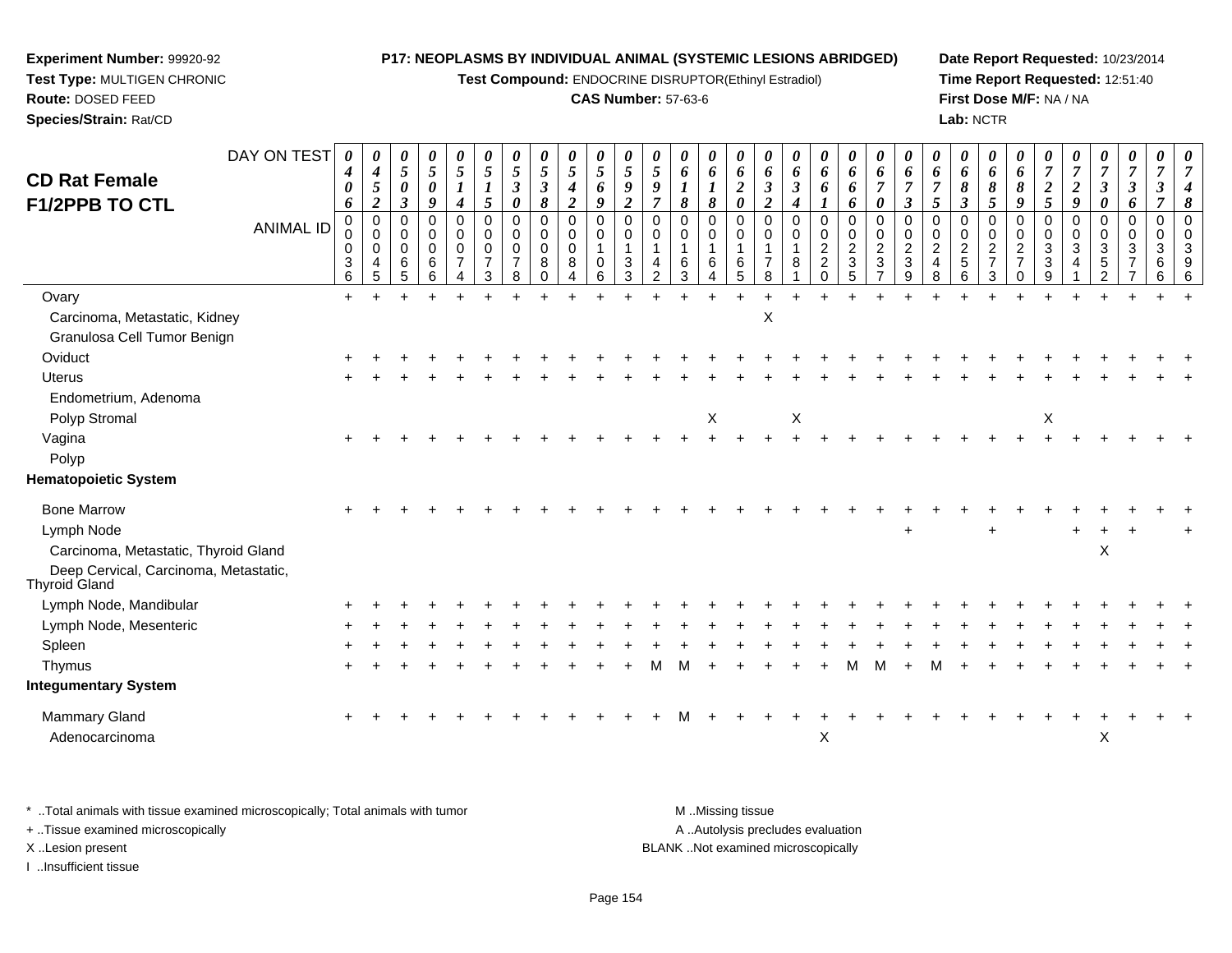**Test Compound:** ENDOCRINE DISRUPTOR(Ethinyl Estradiol)

#### **CAS Number:** 57-63-6

**Date Report Requested:** 10/23/2014**Time Report Requested:** 12:51:40**First Dose M/F:** NA / NA**Lab:** NCTR

| <b>CD Rat Female</b><br><b>F1/2PPB TO CTL</b><br>Fibroadenoma | DAY ON TEST<br><b>ANIMAL ID</b> | 0<br>4<br>0<br>6<br>0<br>0<br>0<br>3<br>6 | 0<br>$\boldsymbol{4}$<br>5<br>$\boldsymbol{2}$<br>$\pmb{0}$<br>0<br>$\mathbf 0$<br>4<br>$\sqrt{5}$<br>$\times$ | 0<br>$\sqrt{5}$<br>$\boldsymbol{\theta}$<br>$\mathfrak{Z}$<br>$\mathbf 0$<br>0<br>0<br>6<br>5 | 0<br>5<br>0<br>9<br>$\Omega$<br>0<br>$\Omega$<br>$\,6$<br>6<br>X | 0<br>5<br>$\boldsymbol{l}$<br>$\boldsymbol{4}$<br>$\mathbf 0$<br>$\mathbf 0$<br>$\mathbf 0$<br>$\overline{7}$<br>4 | 0<br>$\overline{5}$<br>$\boldsymbol{l}$<br>5<br>$\mathbf 0$<br>$\mathbf 0$<br>$\mathbf 0$<br>$\overline{7}$<br>3 | 0<br>$\mathfrak{s}$<br>3<br>0<br>$\mathbf 0$<br>0<br>$\mathbf 0$<br>$\overline{7}$<br>8 | 0<br>$\mathfrak{s}$<br>$\boldsymbol{\beta}$<br>8<br>$\Omega$<br>$\mathbf 0$<br>$\mathbf 0$<br>8 | 0<br>5<br>4<br>$\overline{a}$<br>$\mathbf 0$<br>0<br>$\Omega$<br>8 | 0<br>$\mathfrak{s}$<br>6<br>9<br>0<br>0<br>0<br>6 | 0<br>$\mathfrak{s}$<br>9<br>$\overline{2}$<br>$\mathbf 0$<br>$\mathbf 0$<br>$\mathbf 1$<br>$\sqrt{3}$<br>$\overline{3}$<br>$\times$ | 0<br>$\overline{5}$<br>$\boldsymbol{9}$<br>$\overline{\tau}$<br>$\Omega$<br>0<br>4<br>$\overline{2}$ | 0<br>6<br>8<br>$\Omega$<br>$\Omega$<br>6<br>3 | 0<br>6<br>8<br>$\Omega$<br>0<br>6 | 0<br>6<br>$\boldsymbol{2}$<br>0<br>0<br>0<br>1<br>6<br>5 | 0<br>6<br>$\boldsymbol{\beta}$<br>$\boldsymbol{2}$<br>$\mathbf 0$<br>0<br>$\overline{7}$<br>8<br>$X$ $X$ | 0<br>6<br>$\boldsymbol{\beta}$<br>4<br>$\Omega$<br>0<br>8 | 0<br>6<br>6<br>$\Omega$<br>$\mathbf 0$<br>$\overline{2}$<br>$\overline{c}$<br>$\Omega$ | 0<br>6<br>6<br>6<br>0<br>0<br>$\boldsymbol{2}$<br>$\sqrt{3}$<br>5 | $\boldsymbol{\theta}$<br>6<br>$\overline{7}$<br>$\boldsymbol{\theta}$<br>0<br>0<br>$\overline{c}$<br>$\mathbf{3}$<br>$\overline{7}$ | 0<br>6<br>$\overline{7}$<br>$\boldsymbol{\beta}$<br>0<br>0<br>$\overline{c}$<br>3<br>9 | 0<br>6<br>$\overline{7}$<br>5<br>$\mathbf 0$<br>$\pmb{0}$<br>$\overline{c}$<br>$\overline{4}$<br>8<br>X | 0<br>6<br>8<br>$\boldsymbol{\beta}$<br>$\Omega$<br>$\mathbf 0$<br>$\frac{2}{5}$<br>6<br>$X$ $X$ | 0<br>6<br>8<br>5<br>0<br>0<br>$\frac{2}{7}$<br>3 | $\boldsymbol{\theta}$<br>6<br>8<br>9<br>$\mathbf 0$<br>$\mathbf 0$<br>$\overline{2}$<br>$\overline{7}$<br>$\mathbf 0$ | 0<br>$\overline{7}$<br>$\boldsymbol{2}$<br>$5\overline{)}$<br>$\Omega$<br>0<br>3<br>3<br>9 | 0<br>$\overline{7}$<br>$\boldsymbol{2}$<br>9<br>$\mathbf 0$<br>3<br>X | 0<br>$\overline{7}$<br>3<br>0<br>0<br>0<br>3<br>5<br>$X$ $X$ | 0<br>$\overline{7}$<br>$\boldsymbol{\beta}$<br>6<br>0<br>3 | $\boldsymbol{\theta}$<br>$\overline{7}$<br>3<br>$\mathbf 0$<br>$\mathbf 0$<br>3<br>6<br>6 |  |
|---------------------------------------------------------------|---------------------------------|-------------------------------------------|----------------------------------------------------------------------------------------------------------------|-----------------------------------------------------------------------------------------------|------------------------------------------------------------------|--------------------------------------------------------------------------------------------------------------------|------------------------------------------------------------------------------------------------------------------|-----------------------------------------------------------------------------------------|-------------------------------------------------------------------------------------------------|--------------------------------------------------------------------|---------------------------------------------------|-------------------------------------------------------------------------------------------------------------------------------------|------------------------------------------------------------------------------------------------------|-----------------------------------------------|-----------------------------------|----------------------------------------------------------|----------------------------------------------------------------------------------------------------------|-----------------------------------------------------------|----------------------------------------------------------------------------------------|-------------------------------------------------------------------|-------------------------------------------------------------------------------------------------------------------------------------|----------------------------------------------------------------------------------------|---------------------------------------------------------------------------------------------------------|-------------------------------------------------------------------------------------------------|--------------------------------------------------|-----------------------------------------------------------------------------------------------------------------------|--------------------------------------------------------------------------------------------|-----------------------------------------------------------------------|--------------------------------------------------------------|------------------------------------------------------------|-------------------------------------------------------------------------------------------|--|
| Fibroadenoma, Multiple                                        |                                 |                                           |                                                                                                                |                                                                                               |                                                                  |                                                                                                                    |                                                                                                                  | X                                                                                       | $\boldsymbol{\mathsf{X}}$                                                                       |                                                                    |                                                   |                                                                                                                                     | X                                                                                                    |                                               |                                   |                                                          |                                                                                                          |                                                           |                                                                                        |                                                                   | X                                                                                                                                   |                                                                                        |                                                                                                         |                                                                                                 |                                                  |                                                                                                                       | X                                                                                          |                                                                       |                                                              |                                                            |                                                                                           |  |
| Skin                                                          |                                 |                                           |                                                                                                                |                                                                                               |                                                                  |                                                                                                                    |                                                                                                                  |                                                                                         |                                                                                                 |                                                                    |                                                   |                                                                                                                                     |                                                                                                      |                                               |                                   |                                                          |                                                                                                          |                                                           |                                                                                        |                                                                   |                                                                                                                                     |                                                                                        |                                                                                                         |                                                                                                 |                                                  |                                                                                                                       |                                                                                            |                                                                       |                                                              |                                                            |                                                                                           |  |
| <b>Musculoskeletal System</b>                                 |                                 |                                           |                                                                                                                |                                                                                               |                                                                  |                                                                                                                    |                                                                                                                  |                                                                                         |                                                                                                 |                                                                    |                                                   |                                                                                                                                     |                                                                                                      |                                               |                                   |                                                          |                                                                                                          |                                                           |                                                                                        |                                                                   |                                                                                                                                     |                                                                                        |                                                                                                         |                                                                                                 |                                                  |                                                                                                                       |                                                                                            |                                                                       |                                                              |                                                            |                                                                                           |  |
| Bone, Femur                                                   |                                 |                                           |                                                                                                                |                                                                                               |                                                                  |                                                                                                                    |                                                                                                                  |                                                                                         |                                                                                                 |                                                                    |                                                   |                                                                                                                                     |                                                                                                      |                                               |                                   |                                                          |                                                                                                          |                                                           |                                                                                        |                                                                   |                                                                                                                                     |                                                                                        |                                                                                                         |                                                                                                 |                                                  |                                                                                                                       |                                                                                            |                                                                       |                                                              |                                                            |                                                                                           |  |
| <b>Nervous System</b>                                         |                                 |                                           |                                                                                                                |                                                                                               |                                                                  |                                                                                                                    |                                                                                                                  |                                                                                         |                                                                                                 |                                                                    |                                                   |                                                                                                                                     |                                                                                                      |                                               |                                   |                                                          |                                                                                                          |                                                           |                                                                                        |                                                                   |                                                                                                                                     |                                                                                        |                                                                                                         |                                                                                                 |                                                  |                                                                                                                       |                                                                                            |                                                                       |                                                              |                                                            |                                                                                           |  |
| Brain, Brain Stem<br>Carcinoma, Metastatic, Pituitary Gland   |                                 |                                           |                                                                                                                |                                                                                               |                                                                  |                                                                                                                    |                                                                                                                  |                                                                                         |                                                                                                 |                                                                    |                                                   |                                                                                                                                     |                                                                                                      |                                               |                                   |                                                          |                                                                                                          |                                                           |                                                                                        |                                                                   |                                                                                                                                     |                                                                                        | X                                                                                                       |                                                                                                 |                                                  |                                                                                                                       |                                                                                            |                                                                       |                                                              |                                                            |                                                                                           |  |
| Brain, Cerebellum                                             |                                 |                                           |                                                                                                                |                                                                                               |                                                                  |                                                                                                                    |                                                                                                                  |                                                                                         |                                                                                                 |                                                                    |                                                   |                                                                                                                                     |                                                                                                      |                                               |                                   |                                                          |                                                                                                          |                                                           |                                                                                        |                                                                   |                                                                                                                                     |                                                                                        |                                                                                                         |                                                                                                 |                                                  |                                                                                                                       |                                                                                            |                                                                       |                                                              |                                                            |                                                                                           |  |
| Brain, Cerebrum<br>Astrocytoma Nos                            |                                 |                                           |                                                                                                                |                                                                                               |                                                                  |                                                                                                                    |                                                                                                                  |                                                                                         |                                                                                                 |                                                                    |                                                   |                                                                                                                                     |                                                                                                      |                                               |                                   |                                                          |                                                                                                          |                                                           |                                                                                        |                                                                   |                                                                                                                                     |                                                                                        |                                                                                                         |                                                                                                 |                                                  |                                                                                                                       |                                                                                            |                                                                       |                                                              |                                                            |                                                                                           |  |
| <b>Respiratory System</b>                                     |                                 |                                           |                                                                                                                |                                                                                               |                                                                  |                                                                                                                    |                                                                                                                  |                                                                                         |                                                                                                 |                                                                    |                                                   |                                                                                                                                     |                                                                                                      |                                               |                                   |                                                          |                                                                                                          |                                                           |                                                                                        |                                                                   |                                                                                                                                     |                                                                                        |                                                                                                         |                                                                                                 |                                                  |                                                                                                                       |                                                                                            |                                                                       |                                                              |                                                            |                                                                                           |  |
| Lung                                                          |                                 |                                           |                                                                                                                |                                                                                               |                                                                  |                                                                                                                    |                                                                                                                  |                                                                                         |                                                                                                 |                                                                    |                                                   |                                                                                                                                     |                                                                                                      |                                               |                                   |                                                          |                                                                                                          |                                                           |                                                                                        |                                                                   |                                                                                                                                     |                                                                                        |                                                                                                         |                                                                                                 |                                                  |                                                                                                                       |                                                                                            |                                                                       |                                                              |                                                            |                                                                                           |  |
| Nose                                                          |                                 |                                           |                                                                                                                |                                                                                               |                                                                  |                                                                                                                    |                                                                                                                  |                                                                                         |                                                                                                 |                                                                    |                                                   |                                                                                                                                     |                                                                                                      |                                               |                                   |                                                          |                                                                                                          |                                                           |                                                                                        |                                                                   |                                                                                                                                     |                                                                                        |                                                                                                         |                                                                                                 |                                                  |                                                                                                                       |                                                                                            |                                                                       |                                                              |                                                            |                                                                                           |  |
| Trachea                                                       |                                 |                                           |                                                                                                                |                                                                                               |                                                                  |                                                                                                                    |                                                                                                                  |                                                                                         |                                                                                                 |                                                                    |                                                   |                                                                                                                                     |                                                                                                      |                                               |                                   |                                                          |                                                                                                          |                                                           |                                                                                        |                                                                   |                                                                                                                                     |                                                                                        |                                                                                                         |                                                                                                 |                                                  |                                                                                                                       |                                                                                            |                                                                       |                                                              |                                                            |                                                                                           |  |
| <b>Special Senses System</b>                                  |                                 |                                           |                                                                                                                |                                                                                               |                                                                  |                                                                                                                    |                                                                                                                  |                                                                                         |                                                                                                 |                                                                    |                                                   |                                                                                                                                     |                                                                                                      |                                               |                                   |                                                          |                                                                                                          |                                                           |                                                                                        |                                                                   |                                                                                                                                     |                                                                                        |                                                                                                         |                                                                                                 |                                                  |                                                                                                                       |                                                                                            |                                                                       |                                                              |                                                            |                                                                                           |  |
| Eye<br>Squamous Cell Carcinoma, Deep Invasion                 |                                 |                                           |                                                                                                                |                                                                                               |                                                                  |                                                                                                                    |                                                                                                                  |                                                                                         |                                                                                                 |                                                                    |                                                   |                                                                                                                                     |                                                                                                      |                                               |                                   |                                                          |                                                                                                          |                                                           |                                                                                        |                                                                   | X                                                                                                                                   |                                                                                        |                                                                                                         |                                                                                                 |                                                  |                                                                                                                       |                                                                                            |                                                                       |                                                              |                                                            |                                                                                           |  |
| <b>Harderian Gland</b><br><b>Urinary System</b>               |                                 |                                           |                                                                                                                |                                                                                               |                                                                  |                                                                                                                    |                                                                                                                  |                                                                                         |                                                                                                 |                                                                    |                                                   |                                                                                                                                     |                                                                                                      |                                               |                                   |                                                          |                                                                                                          |                                                           |                                                                                        |                                                                   |                                                                                                                                     |                                                                                        |                                                                                                         |                                                                                                 |                                                  |                                                                                                                       |                                                                                            |                                                                       |                                                              |                                                            |                                                                                           |  |

\* ..Total animals with tissue examined microscopically; Total animals with tumor **M** . Missing tissue M ..Missing tissue + ..Tissue examined microscopically

**Experiment Number:** 99920-92**Test Type:** MULTIGEN CHRONIC

**Route:** DOSED FEED**Species/Strain:** Rat/CD

I ..Insufficient tissue

A ..Autolysis precludes evaluation X ..Lesion present BLANK ..Not examined microscopically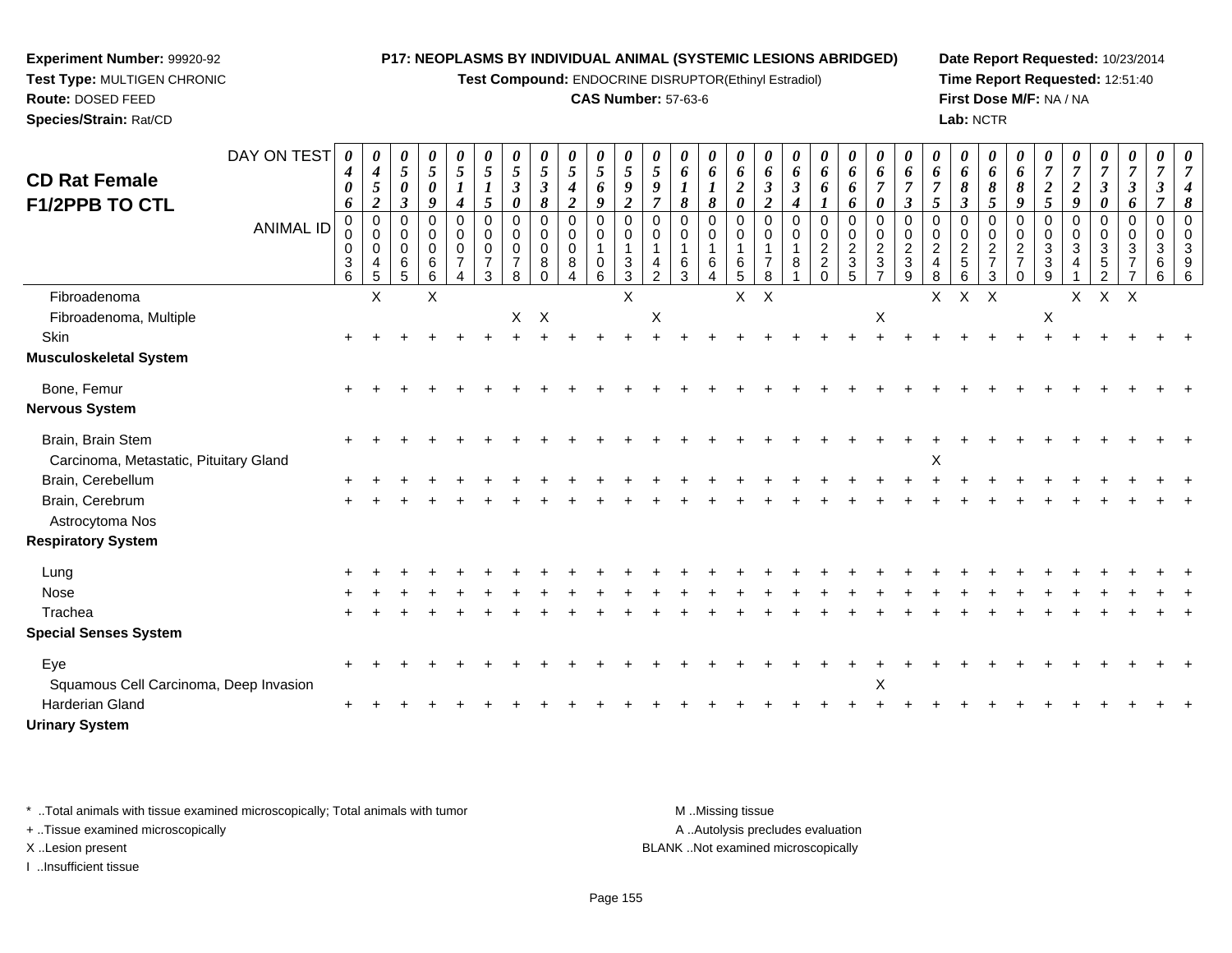**Test Compound:** ENDOCRINE DISRUPTOR(Ethinyl Estradiol)

#### **CAS Number:** 57-63-6

**Date Report Requested:** 10/23/2014**Time Report Requested:** 12:51:40**First Dose M/F:** NA / NA**Lab:** NCTR

| <b>CD Rat Female</b><br><b>F1/2PPB TO CTL</b> | DAY ON TEST<br>ANIMAL ID | 0<br>4<br>0<br>6<br>0<br>U<br>0<br>$\mathbf{3}$ | $\boldsymbol{\mathit{U}}$<br>4<br>$\mathcal{L}$<br>2<br>U<br>0<br>4 | $\boldsymbol{\theta}$<br>$\overline{ }$<br>J<br>0<br>$\rightarrow$<br>6 | $\boldsymbol{\theta}$<br>$\mathfrak{s}$<br>$\boldsymbol{\theta}$<br>9<br>0<br>0<br>0<br>6<br>$\sim$ | $\boldsymbol{\theta}$<br>Э<br>4<br>0<br>0<br>- | $\boldsymbol{\theta}$<br>$\mathfrak{I}$<br>$\mathbf{I}$<br>$\overline{5}$<br>0<br>0<br>0<br>$\overline{ }$<br>ົ | $\boldsymbol{\mathit{U}}$<br>5<br>$\boldsymbol{\beta}$<br>$\boldsymbol{\theta}$<br>$\pmb{0}$<br>$\pmb{0}$<br>$\overline{7}$<br>ີ | 0<br>$\overline{ }$<br>$\mathcal{L}$<br>$\rightarrow$<br>$\mathbf{J}$<br>8<br>0<br>0<br>8 | $\boldsymbol{\theta}$<br>$\mathfrak{I}$<br>$\boldsymbol{4}$<br>$\boldsymbol{2}$<br>0<br>U<br>8 | $\boldsymbol{\theta}$<br>5<br>6<br>9<br>0<br>0<br>$\pmb{0}$ | $\boldsymbol{\mathit{U}}$<br>C<br>9<br>2<br>0<br>$\sqrt{3}$<br>$\sim$ | $\boldsymbol{\theta}$<br>$5\overline{)}$<br>9<br>0<br>4 | $\boldsymbol{\theta}$<br>6<br>8<br>0<br>0<br>6<br>$\sim$ | $\boldsymbol{\theta}$<br>$\bm{o}$<br>8<br>6 | $\boldsymbol{\theta}$<br>o<br>◢<br>0<br>6 | 6<br>J<br>$\overline{2}$<br>0<br>$\overline{7}$ | $\boldsymbol{\theta}$<br>6<br>3<br>$\boldsymbol{4}$<br>0<br>0<br>8 | $\boldsymbol{\theta}$<br>6<br>6<br>T<br>0<br>0<br>$\frac{2}{2}$<br>⌒ | $\boldsymbol{\theta}$<br>6<br>6<br>6<br>0<br>$\pmb{0}$<br>$\frac{2}{3}$ | $\boldsymbol{\theta}$<br>6<br>$\overline{ }$<br>0<br>$\sim$<br>$\epsilon$<br>3 | $\boldsymbol{\theta}$<br>o<br>3<br>$\sim$<br>$\epsilon$<br>3 | $\boldsymbol{\theta}$<br>6<br>0<br>$\Omega$<br>$\epsilon$<br>4 | $\theta$<br>6<br>8<br>3<br>0<br>0<br>$\overline{2}$<br>5 | $\boldsymbol{\theta}$<br>$\bm{o}$<br>8<br>5<br>0<br>0<br>$\overline{2}$<br>$\overline{ }$ | $\boldsymbol{\theta}$<br>6<br>8<br>9<br>0<br>0<br>2<br>$\overline{ }$ | $\boldsymbol{\mathit{U}}$<br>$\boldsymbol{2}$<br>5<br>3<br>3 | $\boldsymbol{\theta}$<br>$\overline{ }$<br>$\boldsymbol{2}$<br>9<br>0<br>3 | $\boldsymbol{\theta}$<br>$\overline{7}$<br>$\boldsymbol{\beta}$<br>0<br>0<br>$\mathbf{3}$<br>$\sqrt{5}$ | $\boldsymbol{\theta}$<br>$\overline{ }$<br>$\boldsymbol{\beta}$<br>6<br>$\mathbf{0}$<br>0<br>3<br>$\overline{ }$ | 0<br>0<br>3<br>6 | $\boldsymbol{\theta}$<br>0<br>್ |
|-----------------------------------------------|--------------------------|-------------------------------------------------|---------------------------------------------------------------------|-------------------------------------------------------------------------|-----------------------------------------------------------------------------------------------------|------------------------------------------------|-----------------------------------------------------------------------------------------------------------------|----------------------------------------------------------------------------------------------------------------------------------|-------------------------------------------------------------------------------------------|------------------------------------------------------------------------------------------------|-------------------------------------------------------------|-----------------------------------------------------------------------|---------------------------------------------------------|----------------------------------------------------------|---------------------------------------------|-------------------------------------------|-------------------------------------------------|--------------------------------------------------------------------|----------------------------------------------------------------------|-------------------------------------------------------------------------|--------------------------------------------------------------------------------|--------------------------------------------------------------|----------------------------------------------------------------|----------------------------------------------------------|-------------------------------------------------------------------------------------------|-----------------------------------------------------------------------|--------------------------------------------------------------|----------------------------------------------------------------------------|---------------------------------------------------------------------------------------------------------|------------------------------------------------------------------------------------------------------------------|------------------|---------------------------------|
| Kidney                                        |                          | 6                                               | 5                                                                   |                                                                         |                                                                                                     |                                                |                                                                                                                 |                                                                                                                                  |                                                                                           |                                                                                                | 6                                                           |                                                                       |                                                         |                                                          |                                             |                                           |                                                 |                                                                    |                                                                      |                                                                         |                                                                                |                                                              | R                                                              | 6                                                        | 3                                                                                         |                                                                       |                                                              |                                                                            |                                                                                                         |                                                                                                                  | 6                | -6                              |
| Bilateral, Renal Tubule, Carcinoma            |                          |                                                 |                                                                     |                                                                         |                                                                                                     |                                                |                                                                                                                 |                                                                                                                                  |                                                                                           |                                                                                                |                                                             |                                                                       |                                                         |                                                          |                                             |                                           | Χ                                               |                                                                    |                                                                      |                                                                         |                                                                                |                                                              |                                                                |                                                          |                                                                                           |                                                                       |                                                              |                                                                            |                                                                                                         |                                                                                                                  |                  |                                 |
| <b>Urinary Bladder</b>                        |                          | ÷                                               |                                                                     |                                                                         |                                                                                                     |                                                |                                                                                                                 |                                                                                                                                  |                                                                                           |                                                                                                |                                                             |                                                                       |                                                         |                                                          |                                             |                                           |                                                 |                                                                    |                                                                      |                                                                         |                                                                                |                                                              |                                                                |                                                          |                                                                                           |                                                                       |                                                              |                                                                            |                                                                                                         |                                                                                                                  |                  |                                 |
| <b>SYSTEMIC LESIONS</b>                       |                          |                                                 |                                                                     |                                                                         |                                                                                                     |                                                |                                                                                                                 |                                                                                                                                  |                                                                                           |                                                                                                |                                                             |                                                                       |                                                         |                                                          |                                             |                                           |                                                 |                                                                    |                                                                      |                                                                         |                                                                                |                                                              |                                                                |                                                          |                                                                                           |                                                                       |                                                              |                                                                            |                                                                                                         |                                                                                                                  |                  |                                 |
| Multiple Organ<br>Lymphoma Malignant          |                          |                                                 |                                                                     |                                                                         |                                                                                                     |                                                |                                                                                                                 |                                                                                                                                  |                                                                                           |                                                                                                |                                                             |                                                                       | Χ                                                       |                                                          |                                             |                                           |                                                 |                                                                    |                                                                      |                                                                         |                                                                                |                                                              |                                                                |                                                          | X                                                                                         |                                                                       |                                                              |                                                                            |                                                                                                         |                                                                                                                  |                  |                                 |

\* ..Total animals with tissue examined microscopically; Total animals with tumor **M** . Missing tissue M ..Missing tissue

+ ..Tissue examined microscopically

**Experiment Number:** 99920-92**Test Type:** MULTIGEN CHRONIC

**Route:** DOSED FEED**Species/Strain:** Rat/CD

I ..Insufficient tissue

A ..Autolysis precludes evaluation X ..Lesion present BLANK ..Not examined microscopically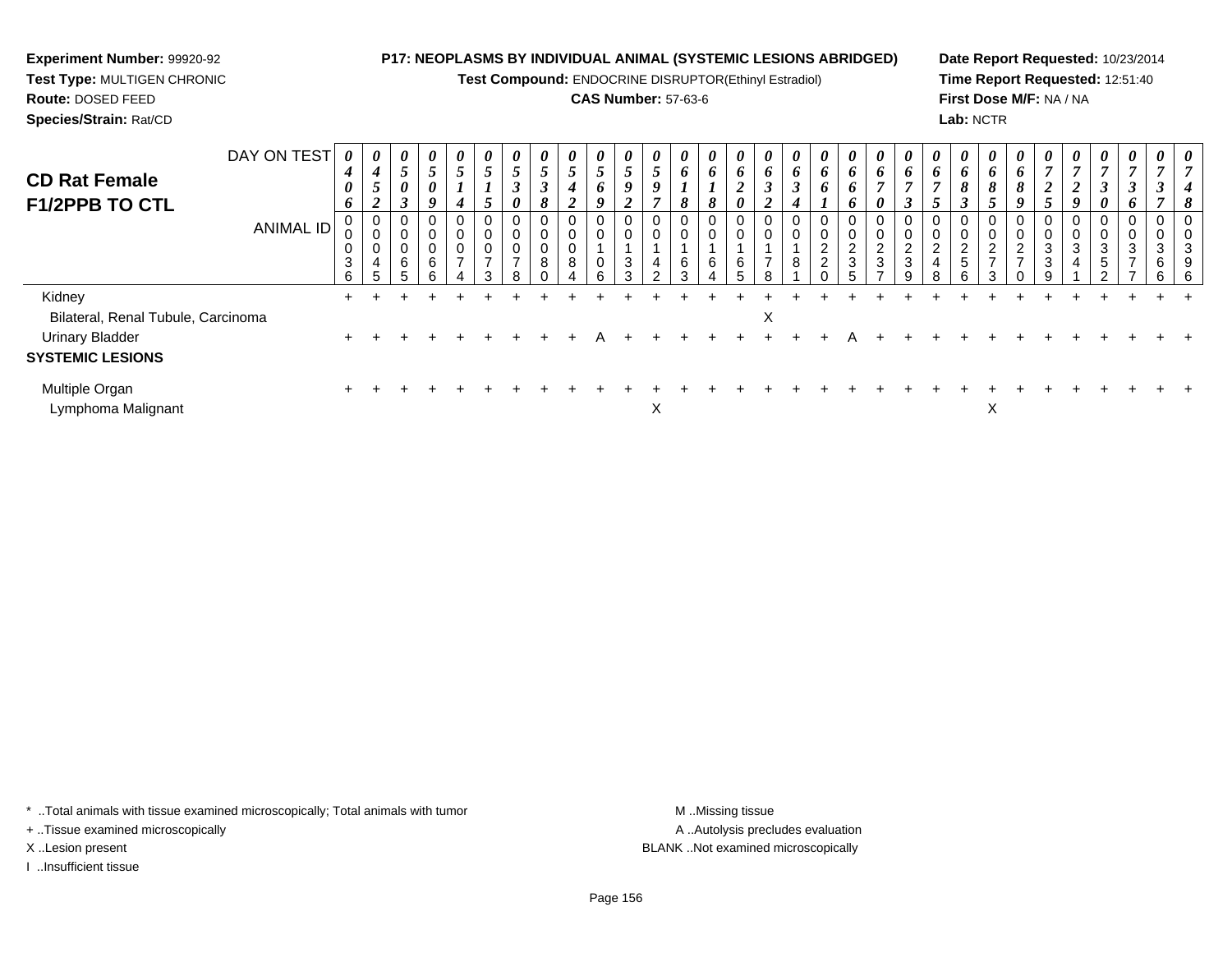**Test Compound:** ENDOCRINE DISRUPTOR(Ethinyl Estradiol)

#### **CAS Number:** 57-63-6

**Date Report Requested:** 10/23/2014**Time Report Requested:** 12:51:41**First Dose M/F:** NA / NA**Lab:** NCTR

| <b>CD Rat Female</b>                | DAY ON TEST      | 0<br>$\overline{7}$<br>5                                 | 0<br>$\overline{7}$<br>5                | 0<br>$\overline{7}$<br>5                        | 0<br>$\boldsymbol{7}$<br>5                 | 0<br>$\overline{7}$<br>5                                             | $\pmb{\theta}$<br>$\overline{7}$<br>5                       | 0<br>$\overline{7}$<br>5                                                        | 0<br>$\boldsymbol{7}$<br>5                                                     | 0<br>$\overline{7}$<br>5                          | 0<br>$\overline{7}$<br>$\mathfrak{s}$              | 0<br>$\overline{7}$<br>6                                  | 0<br>$\overline{7}$<br>6                              | 0<br>$\overline{7}$<br>6                                 | 0<br>$\overline{7}$<br>6                                        | 0<br>$\overline{7}$<br>6                                                 | 0<br>$\overline{7}$<br>6                                                 | 0<br>$\overline{7}$<br>6                                                  | 0<br>$\overline{7}$<br>6                                          | 0<br>$\theta$<br>8                                                 |                       |
|-------------------------------------|------------------|----------------------------------------------------------|-----------------------------------------|-------------------------------------------------|--------------------------------------------|----------------------------------------------------------------------|-------------------------------------------------------------|---------------------------------------------------------------------------------|--------------------------------------------------------------------------------|---------------------------------------------------|----------------------------------------------------|-----------------------------------------------------------|-------------------------------------------------------|----------------------------------------------------------|-----------------------------------------------------------------|--------------------------------------------------------------------------|--------------------------------------------------------------------------|---------------------------------------------------------------------------|-------------------------------------------------------------------|--------------------------------------------------------------------|-----------------------|
| <b>F1/2PPB TO CTL</b>               | <b>ANIMAL ID</b> | $\overline{2}$<br>0<br>$\mathbf 0$<br>4<br>5<br>$\Omega$ | 6<br>0<br>0<br>4<br>1<br>$\overline{2}$ | 6<br>$\mathbf 0$<br>0<br>4<br>$\mathbf{1}$<br>3 | 6<br>$\mathbf 0$<br>0<br>4<br>$\mathbf{1}$ | $\overline{7}$<br>$\mathbf 0$<br>0<br>$\overline{4}$<br>$\,6\,$<br>5 | $\overline{7}$<br>$\Omega$<br>0<br>$\overline{4}$<br>6<br>6 | $\overline{7}$<br>$\Omega$<br>$\Omega$<br>$\overline{4}$<br>6<br>$\overline{7}$ | $\overline{7}$<br>$\pmb{0}$<br>$\mathbf 0$<br>$\mathbf 5$<br>$\mathbf{1}$<br>2 | $\overline{7}$<br>$\mathbf 0$<br>0<br>6<br>0<br>3 | 8<br>0<br>0<br>$\overline{5}$<br>$\,6$<br>$\Omega$ | 1<br>$\mathbf 0$<br>$\mathbf 0$<br>6<br>$\mathbf{1}$<br>3 | $\overline{2}$<br>$\Omega$<br>$\Omega$<br>6<br>5<br>9 | $\overline{2}$<br>$\mathbf 0$<br>0<br>6<br>6<br>$\Omega$ | $\overline{2}$<br>0<br>0<br>$\overline{7}$<br>$\mathbf{1}$<br>6 | $\overline{2}$<br>$\Omega$<br>0<br>$\overline{7}$<br>1<br>$\overline{7}$ | $\overline{2}$<br>$\Omega$<br>0<br>$\overline{7}$<br>6<br>$\overline{7}$ | $\mathfrak{z}$<br>$\mathbf 0$<br>0<br>$\overline{7}$<br>$\mathbf{1}$<br>4 | $\boldsymbol{\beta}$<br>$\Omega$<br>0<br>$\overline{7}$<br>1<br>5 | $\overline{7}$<br>$\Omega$<br>$\mathbf 0$<br>0<br>$\mathbf 0$<br>3 | <i><b>*TOTALS</b></i> |
| <b>Alimentary System</b>            |                  |                                                          |                                         |                                                 |                                            |                                                                      |                                                             |                                                                                 |                                                                                |                                                   |                                                    |                                                           |                                                       |                                                          |                                                                 |                                                                          |                                                                          |                                                                           |                                                                   |                                                                    |                       |
| Esophagus                           |                  |                                                          |                                         |                                                 |                                            |                                                                      |                                                             |                                                                                 |                                                                                |                                                   |                                                    |                                                           |                                                       |                                                          |                                                                 |                                                                          |                                                                          |                                                                           |                                                                   |                                                                    | 50                    |
| Intestine Large, Cecum              |                  |                                                          |                                         |                                                 |                                            |                                                                      |                                                             |                                                                                 |                                                                                |                                                   |                                                    |                                                           |                                                       |                                                          |                                                                 |                                                                          |                                                                          |                                                                           |                                                                   |                                                                    | 50<br>50              |
| Intestine Large, Colon<br>Carcinoma |                  |                                                          |                                         |                                                 |                                            |                                                                      |                                                             |                                                                                 |                                                                                |                                                   |                                                    |                                                           | х                                                     |                                                          |                                                                 |                                                                          |                                                                          |                                                                           |                                                                   |                                                                    |                       |
| Intestine Large, Rectum             |                  |                                                          |                                         |                                                 |                                            |                                                                      |                                                             |                                                                                 |                                                                                |                                                   |                                                    |                                                           |                                                       |                                                          |                                                                 |                                                                          |                                                                          |                                                                           |                                                                   |                                                                    | 50                    |
| Intestine Small, Duodenum           |                  |                                                          |                                         |                                                 |                                            |                                                                      |                                                             |                                                                                 |                                                                                |                                                   |                                                    |                                                           |                                                       |                                                          |                                                                 |                                                                          |                                                                          |                                                                           |                                                                   |                                                                    | 50                    |
| Intestine Small, Ileum              |                  |                                                          |                                         |                                                 |                                            |                                                                      |                                                             |                                                                                 |                                                                                |                                                   |                                                    |                                                           |                                                       |                                                          |                                                                 |                                                                          |                                                                          |                                                                           |                                                                   |                                                                    | 48                    |
| Intestine Small, Jejunum            |                  |                                                          |                                         |                                                 |                                            |                                                                      |                                                             |                                                                                 |                                                                                |                                                   |                                                    |                                                           |                                                       |                                                          |                                                                 |                                                                          |                                                                          |                                                                           |                                                                   |                                                                    | 48                    |
| Liver                               |                  |                                                          |                                         |                                                 |                                            |                                                                      |                                                             |                                                                                 |                                                                                |                                                   |                                                    |                                                           |                                                       |                                                          |                                                                 |                                                                          |                                                                          |                                                                           |                                                                   |                                                                    | 50                    |
| Hepatocellular Adenoma<br>Mesentery |                  |                                                          |                                         |                                                 |                                            |                                                                      |                                                             |                                                                                 |                                                                                |                                                   |                                                    |                                                           |                                                       |                                                          |                                                                 |                                                                          | $\boldsymbol{\mathsf{X}}$                                                |                                                                           |                                                                   |                                                                    | 1<br>$\overline{c}$   |
| Oral Mucosa                         |                  |                                                          | $\ddot{}$                               |                                                 |                                            |                                                                      |                                                             |                                                                                 |                                                                                | $\pm$                                             |                                                    |                                                           |                                                       |                                                          |                                                                 |                                                                          |                                                                          |                                                                           |                                                                   |                                                                    | 5                     |
| Squamous Cell Carcinoma             |                  |                                                          | X                                       |                                                 |                                            |                                                                      |                                                             |                                                                                 |                                                                                |                                                   |                                                    |                                                           |                                                       |                                                          |                                                                 |                                                                          |                                                                          |                                                                           |                                                                   |                                                                    | 3                     |
| Pancreas                            |                  |                                                          |                                         |                                                 |                                            |                                                                      |                                                             |                                                                                 |                                                                                |                                                   |                                                    |                                                           |                                                       |                                                          |                                                                 |                                                                          |                                                                          |                                                                           |                                                                   |                                                                    | 50                    |
| Salivary Glands                     |                  |                                                          |                                         |                                                 |                                            |                                                                      |                                                             |                                                                                 |                                                                                |                                                   |                                                    |                                                           |                                                       |                                                          |                                                                 |                                                                          |                                                                          |                                                                           |                                                                   |                                                                    | 50                    |
| Stomach, Forestomach                |                  |                                                          |                                         |                                                 |                                            |                                                                      |                                                             |                                                                                 |                                                                                |                                                   |                                                    |                                                           |                                                       |                                                          |                                                                 |                                                                          |                                                                          |                                                                           |                                                                   |                                                                    | 50                    |
| Squamous Cell Papilloma             |                  |                                                          |                                         |                                                 |                                            |                                                                      |                                                             |                                                                                 |                                                                                |                                                   |                                                    |                                                           | Χ                                                     |                                                          |                                                                 |                                                                          |                                                                          |                                                                           |                                                                   |                                                                    |                       |
| Stomach, Glandular                  |                  |                                                          |                                         |                                                 |                                            |                                                                      |                                                             |                                                                                 |                                                                                |                                                   |                                                    |                                                           |                                                       |                                                          |                                                                 |                                                                          |                                                                          |                                                                           |                                                                   |                                                                    | 50                    |
| Tooth                               |                  |                                                          |                                         |                                                 |                                            |                                                                      |                                                             |                                                                                 |                                                                                |                                                   |                                                    |                                                           |                                                       |                                                          |                                                                 |                                                                          |                                                                          |                                                                           |                                                                   |                                                                    | 1                     |
|                                     |                  |                                                          |                                         |                                                 |                                            |                                                                      |                                                             |                                                                                 |                                                                                |                                                   |                                                    |                                                           |                                                       |                                                          |                                                                 |                                                                          |                                                                          |                                                                           |                                                                   |                                                                    |                       |

**Cardiovascular System**

**Experiment Number:** 99920-92**Test Type:** MULTIGEN CHRONIC

**Route:** DOSED FEED**Species/Strain:** Rat/CD

Blood Vessel<sup>+</sup>

\* ..Total animals with tissue examined microscopically; Total animals with tumor **M** ...Missing tissue M ...Missing tissue A .. Autolysis precludes evaluation + ..Tissue examined microscopically X ..Lesion present BLANK ..Not examined microscopicallyI ..Insufficient tissue

<sup>+</sup> <sup>+</sup> <sup>+</sup> <sup>+</sup> <sup>+</sup> <sup>+</sup> <sup>+</sup> <sup>+</sup> <sup>+</sup> <sup>+</sup> <sup>+</sup> <sup>+</sup> <sup>+</sup> <sup>+</sup> <sup>+</sup> <sup>+</sup> <sup>+</sup> <sup>+</sup> <sup>50</sup>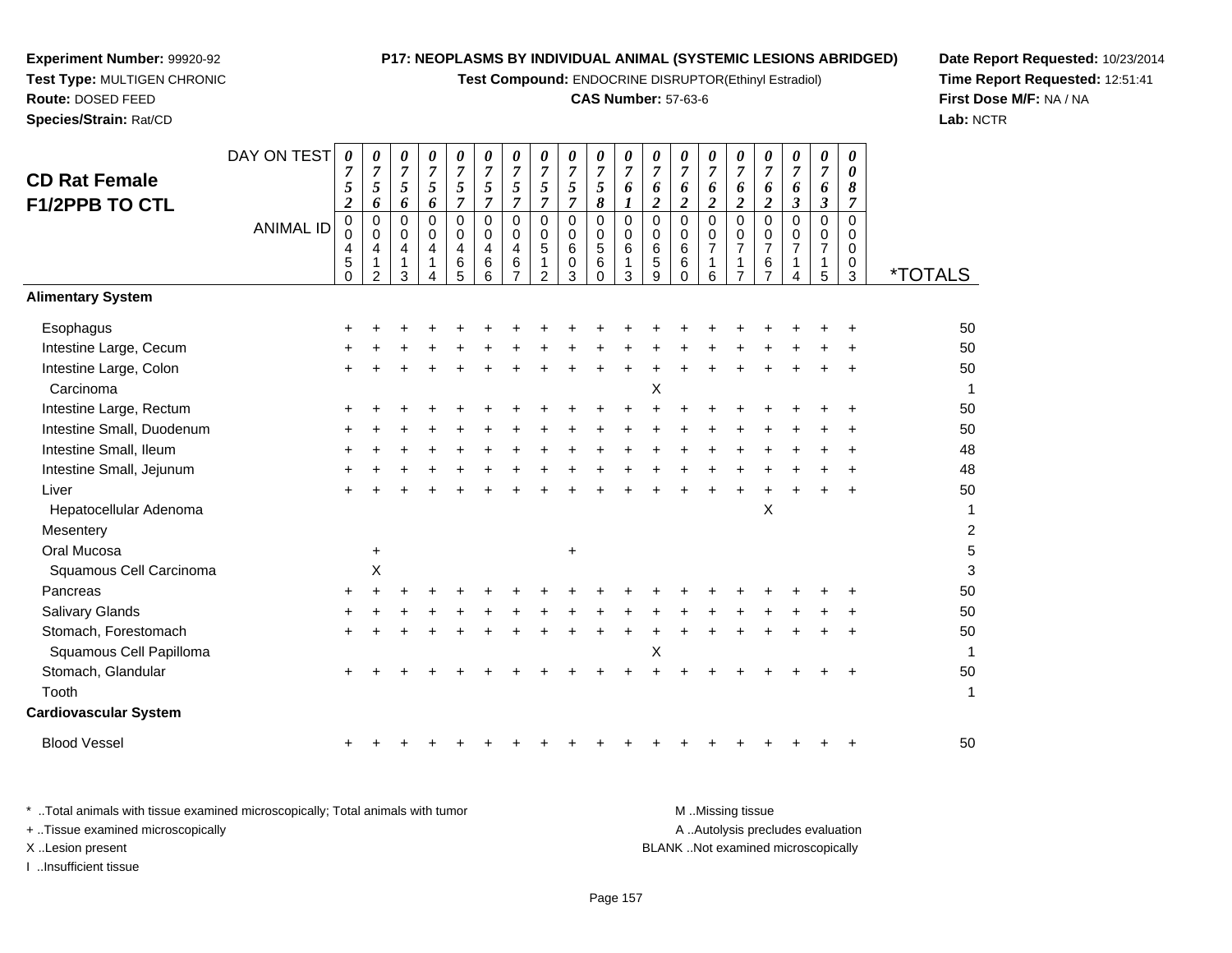**Test Compound:** ENDOCRINE DISRUPTOR(Ethinyl Estradiol)

#### **CAS Number:** 57-63-6

**Date Report Requested:** 10/23/2014**Time Report Requested:** 12:51:41**First Dose M/F:** NA / NA**Lab:** NCTR

| <b>CD Rat Female</b><br><b>F1/2PPB TO CTL</b><br>Heart<br><b>Endocrine System</b>                                                                | DAY ON TEST<br><b>ANIMAL ID</b> | $\boldsymbol{\theta}$<br>7<br>5<br>$\boldsymbol{2}$<br>$\mathbf 0$<br>$\mathbf 0$<br>4<br>5<br>$\Omega$<br>$\ddot{}$ | 0<br>$\overline{7}$<br>5<br>6<br>0<br>$\Omega$<br>4<br>2 | 0<br>$\overline{7}$<br>5<br>6<br>0<br>$\mathbf 0$<br>4<br>1<br>3<br>$\ddot{}$ | 0<br>$\overline{7}$<br>5<br>6<br>0<br>0<br>4<br>$\ddot{}$ | 0<br>$\boldsymbol{7}$<br>5<br>$\overline{7}$<br>0<br>0<br>4<br>6<br>5<br>$\ddot{}$ | $\boldsymbol{\theta}$<br>$\overline{7}$<br>5<br>$\overline{7}$<br>$\mathbf 0$<br>$\mathbf 0$<br>4<br>6<br>6 | 0<br>$\overline{7}$<br>$5\overline{)}$<br>$\overline{7}$<br>$\Omega$<br>$\Omega$<br>4<br>6<br>$\overline{7}$<br>÷ | $\boldsymbol{\theta}$<br>$\overline{7}$<br>$\sqrt{5}$<br>$\overline{7}$<br>$\mathbf 0$<br>$\mathbf 0$<br>5<br>1<br>$\overline{2}$<br>$\ddot{}$ | 0<br>$\overline{7}$<br>5<br>$\boldsymbol{7}$<br>$\mathbf 0$<br>$\mathbf 0$<br>6<br>0<br>3<br>$\ddot{}$ | 0<br>$\overline{7}$<br>5<br>8<br>$\mathbf 0$<br>$\pmb{0}$<br>5<br>6<br>$\Omega$ | 0<br>$\overline{7}$<br>6<br>1<br>0<br>0<br>6<br>3 | 0<br>$\overline{7}$<br>6<br>$\overline{c}$<br>0<br>$\mathbf 0$<br>6<br>5<br>9<br>$\ddot{}$ | $\boldsymbol{\theta}$<br>$\overline{7}$<br>6<br>$\overline{c}$<br>$\mathbf 0$<br>$\mathbf 0$<br>6<br>6<br>$\Omega$ | 0<br>$\overline{7}$<br>6<br>$\overline{2}$<br>$\mathbf 0$<br>0<br>$\overline{7}$<br>6<br>$\ddot{}$ | 0<br>$\overline{7}$<br>6<br>$\overline{c}$<br>$\Omega$<br>$\mathbf 0$<br>$\overline{7}$<br>1<br>$\overline{7}$ | 0<br>$\overline{7}$<br>6<br>$\boldsymbol{2}$<br>$\Omega$<br>$\Omega$<br>$\overline{7}$<br>6<br>$\overline{7}$ | 0<br>$\overline{7}$<br>6<br>$\boldsymbol{\beta}$<br>0<br>0<br>$\overline{7}$<br>1<br>4<br>$\ddot{}$ | 0<br>$\overline{7}$<br>6<br>3<br>0<br>0<br>$\overline{7}$<br>1<br>5<br>$\ddot{}$ | 0<br>0<br>8<br>7<br>$\Omega$<br>0<br>0<br>0<br>3<br>$\ddot{}$ | <i><b>*TOTALS</b></i><br>50    |
|--------------------------------------------------------------------------------------------------------------------------------------------------|---------------------------------|----------------------------------------------------------------------------------------------------------------------|----------------------------------------------------------|-------------------------------------------------------------------------------|-----------------------------------------------------------|------------------------------------------------------------------------------------|-------------------------------------------------------------------------------------------------------------|-------------------------------------------------------------------------------------------------------------------|------------------------------------------------------------------------------------------------------------------------------------------------|--------------------------------------------------------------------------------------------------------|---------------------------------------------------------------------------------|---------------------------------------------------|--------------------------------------------------------------------------------------------|--------------------------------------------------------------------------------------------------------------------|----------------------------------------------------------------------------------------------------|----------------------------------------------------------------------------------------------------------------|---------------------------------------------------------------------------------------------------------------|-----------------------------------------------------------------------------------------------------|----------------------------------------------------------------------------------|---------------------------------------------------------------|--------------------------------|
| <b>Adrenal Cortex</b><br>Adenoma                                                                                                                 |                                 | +                                                                                                                    |                                                          | X                                                                             |                                                           |                                                                                    |                                                                                                             |                                                                                                                   |                                                                                                                                                |                                                                                                        |                                                                                 |                                                   |                                                                                            |                                                                                                                    |                                                                                                    |                                                                                                                |                                                                                                               |                                                                                                     |                                                                                  |                                                               | 50<br>1                        |
| Adrenal Medulla<br>Islets, Pancreatic<br>Parathyroid Gland<br><b>Pituitary Gland</b><br>Pars Distalis, Adenoma                                   |                                 | $\pm$<br>$\times$                                                                                                    | M<br>X                                                   | X                                                                             | X                                                         | X                                                                                  | X                                                                                                           | X                                                                                                                 | X                                                                                                                                              | $\times$                                                                                               | X                                                                               | $\times$                                          |                                                                                            | X                                                                                                                  | M                                                                                                  | X                                                                                                              | M                                                                                                             | X                                                                                                   | $\times$                                                                         | $\ddot{}$                                                     | 49<br>50<br>46<br>50<br>37     |
| Pars Distalis, Carcinoma<br><b>Thyroid Gland</b><br>C Cell, Adenoma<br>C Cell, Carcinoma<br>Follicular Cel, Adenoma<br>Follicular Cel, Carcinoma |                                 |                                                                                                                      |                                                          |                                                                               |                                                           |                                                                                    |                                                                                                             |                                                                                                                   |                                                                                                                                                |                                                                                                        |                                                                                 |                                                   |                                                                                            |                                                                                                                    |                                                                                                    |                                                                                                                | $\mathsf X$                                                                                                   |                                                                                                     |                                                                                  | $\ddot{}$                                                     | 1<br>50<br>1<br>$\overline{c}$ |
| General Body System<br><b>NONE</b><br><b>Genital System</b>                                                                                      |                                 |                                                                                                                      |                                                          |                                                                               |                                                           |                                                                                    |                                                                                                             |                                                                                                                   |                                                                                                                                                |                                                                                                        |                                                                                 |                                                   |                                                                                            |                                                                                                                    |                                                                                                    |                                                                                                                |                                                                                                               |                                                                                                     |                                                                                  |                                                               |                                |
| <b>Clitoral Gland</b><br>Carcinoma<br>Sarcoma                                                                                                    |                                 |                                                                                                                      |                                                          | Χ                                                                             |                                                           |                                                                                    |                                                                                                             |                                                                                                                   |                                                                                                                                                |                                                                                                        |                                                                                 |                                                   |                                                                                            |                                                                                                                    |                                                                                                    |                                                                                                                |                                                                                                               |                                                                                                     |                                                                                  |                                                               | 50<br>1<br>1                   |

**Experiment Number:** 99920-92**Test Type:** MULTIGEN CHRONIC

**Route:** DOSED FEED**Species/Strain:** Rat/CD

\* ..Total animals with tissue examined microscopically; Total animals with tumor **M** . Missing tissue M ..Missing tissue A ..Autolysis precludes evaluation + ..Tissue examined microscopically X ..Lesion present BLANK ..Not examined microscopicallyI ..Insufficient tissue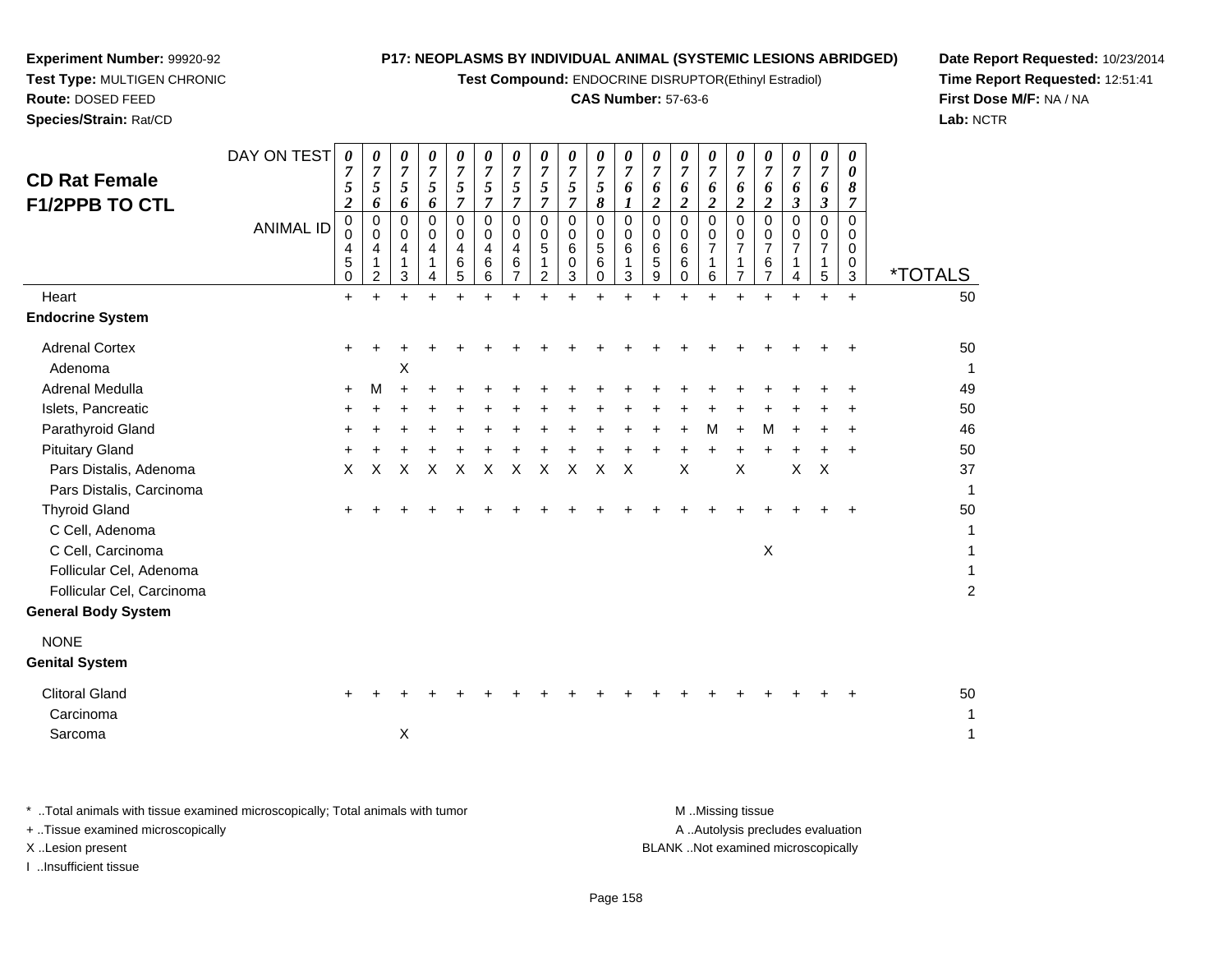**Test Compound:** ENDOCRINE DISRUPTOR(Ethinyl Estradiol)

#### **CAS Number:** 57-63-6

**Date Report Requested:** 10/23/2014**Time Report Requested:** 12:51:41**First Dose M/F:** NA / NA**Lab:** NCTR

| <b>CD Rat Female</b><br><b>F1/2PPB TO CTL</b>          | DAY ON TEST<br><b>ANIMAL ID</b> | $\boldsymbol{\theta}$<br>7<br>5<br>$\overline{\mathbf{2}}$<br>0<br>0<br>4<br>5<br>0 | 0<br>7<br>5<br>6<br>0<br>$\Omega$<br>4<br>$\overline{2}$ | 0<br>$\overline{7}$<br>5<br>6<br>0<br>0<br>4<br>3 | 0<br>7<br>5<br>6<br>0<br>0<br>4 | 0<br>$\overline{7}$<br>5<br>7<br>$\Omega$<br>0<br>4<br>6<br>5 | 0<br>7<br>5<br>7<br>$\Omega$<br>0<br>4<br>6<br>6 | 0<br>7<br>5<br>7<br>$\mathbf 0$<br>0<br>4<br>6<br>7 | 0<br>$\overline{7}$<br>5<br>$\overline{7}$<br>$\mathbf 0$<br>0<br>5<br>1<br>2 | 0<br>$\overline{7}$<br>5<br>$\overline{7}$<br>$\mathbf 0$<br>0<br>6<br>0<br>3 | 0<br>7<br>5<br>8<br>$\Omega$<br>0<br>$\sqrt{5}$<br>6<br>$\Omega$ | 0<br>7<br>6<br>$\mathbf 0$<br>0<br>6<br>3 | 0<br>7<br>6<br>2<br>$\Omega$<br>$\Omega$<br>6<br>5<br>9 | 0<br>$\overline{7}$<br>6<br>$\overline{\mathbf{2}}$<br>$\Omega$<br>$\Omega$<br>6<br>6<br>$\Omega$ | 0<br>$\overline{7}$<br>6<br>$\overline{2}$<br>$\mathbf 0$<br>0<br>$\overline{7}$<br>1<br>6 | 0<br>7<br>6<br>$\boldsymbol{2}$<br>$\Omega$<br>0<br>$\overline{7}$<br>$\overline{7}$ | 0<br>7<br>6<br>$\boldsymbol{2}$<br>$\mathbf 0$<br>0<br>$\overline{7}$<br>6<br>$\overline{7}$ | 0<br>7<br>6<br>3<br>$\Omega$<br>0<br>$\overline{7}$<br>4 | 0<br>7<br>6<br>3<br>0<br>0<br>$\overline{7}$<br>1<br>5 | 0<br>0<br>8<br>7<br>$\Omega$<br>0<br>0<br>0<br>3 | <i><b>*TOTALS</b></i> |
|--------------------------------------------------------|---------------------------------|-------------------------------------------------------------------------------------|----------------------------------------------------------|---------------------------------------------------|---------------------------------|---------------------------------------------------------------|--------------------------------------------------|-----------------------------------------------------|-------------------------------------------------------------------------------|-------------------------------------------------------------------------------|------------------------------------------------------------------|-------------------------------------------|---------------------------------------------------------|---------------------------------------------------------------------------------------------------|--------------------------------------------------------------------------------------------|--------------------------------------------------------------------------------------|----------------------------------------------------------------------------------------------|----------------------------------------------------------|--------------------------------------------------------|--------------------------------------------------|-----------------------|
| Ovary                                                  |                                 |                                                                                     |                                                          |                                                   |                                 |                                                               |                                                  |                                                     |                                                                               |                                                                               |                                                                  |                                           |                                                         |                                                                                                   |                                                                                            |                                                                                      |                                                                                              |                                                          |                                                        | $+$                                              | 50                    |
| Carcinoma, Metastatic, Kidney                          |                                 |                                                                                     |                                                          |                                                   |                                 |                                                               |                                                  |                                                     |                                                                               |                                                                               |                                                                  |                                           |                                                         |                                                                                                   |                                                                                            |                                                                                      |                                                                                              |                                                          |                                                        |                                                  | 1                     |
| Granulosa Cell Tumor Benign                            |                                 |                                                                                     |                                                          |                                                   |                                 |                                                               |                                                  |                                                     | X                                                                             |                                                                               |                                                                  |                                           |                                                         |                                                                                                   |                                                                                            |                                                                                      |                                                                                              |                                                          |                                                        |                                                  | 1                     |
| Oviduct                                                |                                 |                                                                                     |                                                          |                                                   |                                 |                                                               |                                                  |                                                     |                                                                               |                                                                               |                                                                  |                                           |                                                         |                                                                                                   |                                                                                            |                                                                                      |                                                                                              |                                                          |                                                        |                                                  | 50                    |
| <b>Uterus</b>                                          |                                 |                                                                                     |                                                          |                                                   |                                 |                                                               |                                                  |                                                     |                                                                               |                                                                               |                                                                  |                                           |                                                         |                                                                                                   |                                                                                            |                                                                                      |                                                                                              |                                                          |                                                        |                                                  | 50                    |
| Endometrium, Adenoma                                   |                                 |                                                                                     |                                                          |                                                   |                                 |                                                               |                                                  | X                                                   |                                                                               |                                                                               |                                                                  |                                           |                                                         |                                                                                                   |                                                                                            |                                                                                      |                                                                                              |                                                          |                                                        |                                                  | 1                     |
| Polyp Stromal                                          |                                 |                                                                                     |                                                          |                                                   |                                 |                                                               | $\boldsymbol{\mathsf{X}}$                        |                                                     |                                                                               |                                                                               |                                                                  |                                           |                                                         |                                                                                                   | X                                                                                          |                                                                                      |                                                                                              |                                                          |                                                        |                                                  | 5                     |
| Vagina                                                 |                                 |                                                                                     |                                                          |                                                   |                                 |                                                               |                                                  |                                                     |                                                                               |                                                                               |                                                                  |                                           |                                                         |                                                                                                   | $\ddot{}$                                                                                  |                                                                                      |                                                                                              |                                                          |                                                        | $\ddot{}$                                        | 50                    |
| Polyp                                                  |                                 |                                                                                     | Χ                                                        |                                                   |                                 |                                                               |                                                  |                                                     |                                                                               |                                                                               |                                                                  |                                           |                                                         |                                                                                                   |                                                                                            |                                                                                      |                                                                                              |                                                          |                                                        |                                                  | 1                     |
| <b>Hematopoietic System</b>                            |                                 |                                                                                     |                                                          |                                                   |                                 |                                                               |                                                  |                                                     |                                                                               |                                                                               |                                                                  |                                           |                                                         |                                                                                                   |                                                                                            |                                                                                      |                                                                                              |                                                          |                                                        |                                                  |                       |
| <b>Bone Marrow</b>                                     |                                 |                                                                                     |                                                          |                                                   |                                 |                                                               |                                                  |                                                     |                                                                               |                                                                               |                                                                  |                                           |                                                         |                                                                                                   |                                                                                            |                                                                                      |                                                                                              |                                                          |                                                        |                                                  | 50                    |
| Lymph Node                                             |                                 |                                                                                     |                                                          |                                                   |                                 |                                                               |                                                  |                                                     |                                                                               |                                                                               |                                                                  |                                           |                                                         |                                                                                                   |                                                                                            |                                                                                      |                                                                                              |                                                          |                                                        |                                                  | 15                    |
| Carcinoma, Metastatic, Thyroid Gland                   |                                 |                                                                                     |                                                          |                                                   |                                 |                                                               |                                                  |                                                     |                                                                               |                                                                               |                                                                  |                                           |                                                         |                                                                                                   |                                                                                            |                                                                                      |                                                                                              |                                                          |                                                        |                                                  | $\mathbf 1$           |
| Deep Cervical, Carcinoma, Metastatic,<br>Thyroid Gland |                                 |                                                                                     |                                                          |                                                   |                                 |                                                               |                                                  |                                                     |                                                                               |                                                                               |                                                                  |                                           |                                                         |                                                                                                   |                                                                                            |                                                                                      | Χ                                                                                            |                                                          |                                                        |                                                  | $\mathbf 1$           |
| Lymph Node, Mandibular                                 |                                 |                                                                                     |                                                          |                                                   |                                 |                                                               |                                                  |                                                     |                                                                               |                                                                               |                                                                  |                                           |                                                         |                                                                                                   |                                                                                            |                                                                                      |                                                                                              |                                                          |                                                        |                                                  | 50                    |
| Lymph Node, Mesenteric                                 |                                 |                                                                                     |                                                          |                                                   |                                 |                                                               |                                                  |                                                     |                                                                               |                                                                               |                                                                  |                                           |                                                         |                                                                                                   |                                                                                            |                                                                                      |                                                                                              |                                                          |                                                        |                                                  | 50                    |
| Spleen                                                 |                                 |                                                                                     |                                                          |                                                   |                                 |                                                               |                                                  |                                                     |                                                                               |                                                                               |                                                                  |                                           |                                                         |                                                                                                   |                                                                                            |                                                                                      |                                                                                              |                                                          |                                                        |                                                  | 50                    |
| Thymus                                                 |                                 | м                                                                                   |                                                          |                                                   |                                 |                                                               |                                                  |                                                     |                                                                               |                                                                               |                                                                  |                                           |                                                         |                                                                                                   |                                                                                            |                                                                                      |                                                                                              |                                                          |                                                        | ÷                                                | 44                    |
| <b>Integumentary System</b>                            |                                 |                                                                                     |                                                          |                                                   |                                 |                                                               |                                                  |                                                     |                                                                               |                                                                               |                                                                  |                                           |                                                         |                                                                                                   |                                                                                            |                                                                                      |                                                                                              |                                                          |                                                        |                                                  |                       |
| Mammary Gland                                          |                                 |                                                                                     |                                                          |                                                   |                                 |                                                               |                                                  |                                                     |                                                                               |                                                                               |                                                                  |                                           |                                                         |                                                                                                   |                                                                                            |                                                                                      |                                                                                              |                                                          |                                                        | +                                                | 49                    |
| Adenocarcinoma                                         |                                 |                                                                                     |                                                          |                                                   |                                 |                                                               |                                                  |                                                     |                                                                               |                                                                               |                                                                  |                                           |                                                         |                                                                                                   |                                                                                            |                                                                                      |                                                                                              |                                                          | $\boldsymbol{\mathsf{X}}$                              |                                                  | 3                     |
|                                                        |                                 |                                                                                     |                                                          |                                                   |                                 |                                                               |                                                  |                                                     |                                                                               |                                                                               |                                                                  |                                           |                                                         |                                                                                                   |                                                                                            |                                                                                      |                                                                                              |                                                          |                                                        |                                                  |                       |

**Experiment Number:** 99920-92**Test Type:** MULTIGEN CHRONIC

**Route:** DOSED FEED**Species/Strain:** Rat/CD

\* ..Total animals with tissue examined microscopically; Total animals with tumor **M** . Missing tissue M ..Missing tissue A ..Autolysis precludes evaluation + ..Tissue examined microscopically X ..Lesion present BLANK ..Not examined microscopicallyI ..Insufficient tissue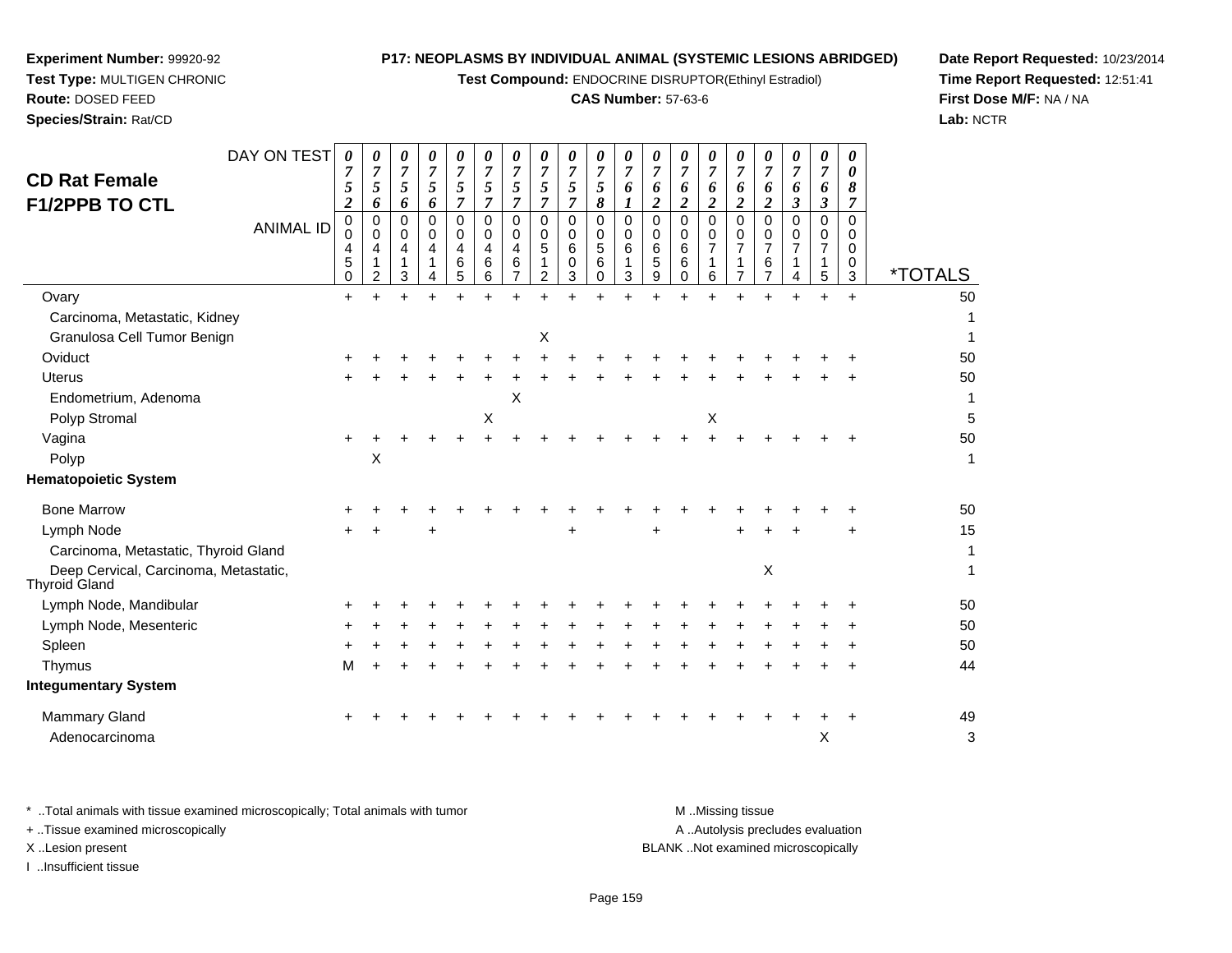**Test Compound:** ENDOCRINE DISRUPTOR(Ethinyl Estradiol)

#### **CAS Number:** 57-63-6

**Date Report Requested:** 10/23/2014**Time Report Requested:** 12:51:41**First Dose M/F:** NA / NA**Lab:** NCTR

| <b>CD Rat Female</b><br><b>F1/2PPB TO CTL</b>               | DAY ON TEST<br><b>ANIMAL ID</b> | 0<br>7<br>5<br>$\boldsymbol{2}$<br>0<br>$\Omega$<br>4<br>5<br>0 | 0<br>$\overline{7}$<br>5<br>6<br>0<br>0<br>4<br>1<br>$\overline{2}$ | 0<br>$\overline{7}$<br>5<br>6<br>$\Omega$<br>0<br>4<br>1<br>3 | 0<br>$\overline{7}$<br>5<br>6<br>$\Omega$<br>0<br>4<br>$\mathbf{1}$<br>4 | 0<br>$\overline{7}$<br>5<br>7<br>$\Omega$<br>0<br>4<br>$\,6\,$<br>5 | 0<br>7<br>5<br>7<br>$\Omega$<br>0<br>4<br>6<br>6 | 0<br>$\overline{7}$<br>5<br>7<br>$\Omega$<br>0<br>4<br>6 | 0<br>$\overline{7}$<br>5<br>7<br>$\Omega$<br>0<br>5<br>$\overline{2}$ | 0<br>7<br>5<br>7<br>$\mathbf 0$<br>0<br>6<br>0<br>3 | 0<br>7<br>5<br>8<br>$\Omega$<br>0<br>5<br>6<br>$\mathbf 0$ | 0<br>7<br>6<br>$\Omega$<br>0<br>6<br>3 | 0<br>$\overline{7}$<br>6<br>$\boldsymbol{2}$<br>$\Omega$<br>0<br>6<br>5<br>9 | 0<br>$\overline{7}$<br>6<br>$\overline{2}$<br>$\Omega$<br>0<br>6<br>6<br>$\Omega$ | 0<br>7<br>6<br>2<br>$\Omega$<br>0<br>1<br>6 | 0<br>7<br>6<br>2<br>$\Omega$<br>0 | 0<br>$\overline{7}$<br>6<br>$\boldsymbol{2}$<br>$\Omega$<br>0<br>$\overline{7}$<br>$\,6$<br>$\overline{7}$ | 0<br>$\overline{7}$<br>6<br>$\boldsymbol{\beta}$<br>$\Omega$<br>0<br>7<br>1<br>4 | $\boldsymbol{\theta}$<br>$\overline{7}$<br>6<br>3<br>$\Omega$<br>0<br>$\overline{7}$<br>-1<br>5 | 0<br>0<br>8<br>7<br>$\Omega$<br>0<br>$\Omega$<br>0<br>3 | <i><b>*TOTALS</b></i> |
|-------------------------------------------------------------|---------------------------------|-----------------------------------------------------------------|---------------------------------------------------------------------|---------------------------------------------------------------|--------------------------------------------------------------------------|---------------------------------------------------------------------|--------------------------------------------------|----------------------------------------------------------|-----------------------------------------------------------------------|-----------------------------------------------------|------------------------------------------------------------|----------------------------------------|------------------------------------------------------------------------------|-----------------------------------------------------------------------------------|---------------------------------------------|-----------------------------------|------------------------------------------------------------------------------------------------------------|----------------------------------------------------------------------------------|-------------------------------------------------------------------------------------------------|---------------------------------------------------------|-----------------------|
| Fibroadenoma                                                |                                 | X                                                               | $\times$                                                            |                                                               | $\times$                                                                 |                                                                     |                                                  |                                                          |                                                                       | X                                                   | $\times$                                                   |                                        |                                                                              |                                                                                   |                                             |                                   |                                                                                                            |                                                                                  |                                                                                                 |                                                         | 16                    |
| Fibroadenoma, Multiple                                      |                                 |                                                                 |                                                                     |                                                               |                                                                          | $\boldsymbol{\mathsf{X}}$                                           |                                                  | X                                                        | $\boldsymbol{\mathsf{X}}$                                             |                                                     |                                                            | $\boldsymbol{\mathsf{X}}$              |                                                                              |                                                                                   | Χ                                           |                                   |                                                                                                            |                                                                                  |                                                                                                 |                                                         | 10                    |
| Skin<br><b>Musculoskeletal System</b>                       |                                 | ÷                                                               |                                                                     |                                                               |                                                                          |                                                                     |                                                  |                                                          |                                                                       |                                                     |                                                            |                                        |                                                                              |                                                                                   | $\ddot{}$                                   |                                   |                                                                                                            |                                                                                  |                                                                                                 |                                                         | 50                    |
| Bone, Femur                                                 |                                 | $\ddot{}$                                                       |                                                                     |                                                               |                                                                          |                                                                     |                                                  |                                                          |                                                                       |                                                     |                                                            |                                        |                                                                              |                                                                                   |                                             |                                   |                                                                                                            |                                                                                  |                                                                                                 |                                                         | 50                    |
| <b>Nervous System</b>                                       |                                 |                                                                 |                                                                     |                                                               |                                                                          |                                                                     |                                                  |                                                          |                                                                       |                                                     |                                                            |                                        |                                                                              |                                                                                   |                                             |                                   |                                                                                                            |                                                                                  |                                                                                                 |                                                         |                       |
| Brain, Brain Stem<br>Carcinoma, Metastatic, Pituitary Gland |                                 | $\ddot{}$                                                       |                                                                     |                                                               |                                                                          |                                                                     |                                                  |                                                          |                                                                       |                                                     |                                                            |                                        |                                                                              |                                                                                   |                                             |                                   |                                                                                                            |                                                                                  |                                                                                                 |                                                         | 50<br>1               |
| Brain, Cerebellum                                           |                                 |                                                                 |                                                                     |                                                               |                                                                          |                                                                     |                                                  |                                                          |                                                                       |                                                     |                                                            |                                        |                                                                              |                                                                                   |                                             |                                   |                                                                                                            |                                                                                  |                                                                                                 |                                                         | 50                    |
| Brain, Cerebrum<br>Astrocytoma Nos                          |                                 |                                                                 |                                                                     |                                                               |                                                                          |                                                                     |                                                  |                                                          |                                                                       |                                                     |                                                            | Χ                                      |                                                                              |                                                                                   |                                             |                                   |                                                                                                            |                                                                                  |                                                                                                 |                                                         | 50<br>1               |
| <b>Respiratory System</b>                                   |                                 |                                                                 |                                                                     |                                                               |                                                                          |                                                                     |                                                  |                                                          |                                                                       |                                                     |                                                            |                                        |                                                                              |                                                                                   |                                             |                                   |                                                                                                            |                                                                                  |                                                                                                 |                                                         |                       |
| Lung                                                        |                                 |                                                                 |                                                                     |                                                               |                                                                          |                                                                     |                                                  |                                                          |                                                                       |                                                     |                                                            |                                        |                                                                              |                                                                                   |                                             |                                   |                                                                                                            |                                                                                  |                                                                                                 |                                                         | 50                    |
| Nose                                                        |                                 |                                                                 |                                                                     |                                                               |                                                                          |                                                                     |                                                  |                                                          |                                                                       |                                                     |                                                            |                                        |                                                                              |                                                                                   |                                             |                                   |                                                                                                            |                                                                                  |                                                                                                 |                                                         | 50                    |
| Trachea                                                     |                                 | +                                                               |                                                                     |                                                               |                                                                          |                                                                     |                                                  |                                                          |                                                                       |                                                     |                                                            |                                        |                                                                              |                                                                                   |                                             |                                   |                                                                                                            |                                                                                  |                                                                                                 |                                                         | 50                    |
| <b>Special Senses System</b>                                |                                 |                                                                 |                                                                     |                                                               |                                                                          |                                                                     |                                                  |                                                          |                                                                       |                                                     |                                                            |                                        |                                                                              |                                                                                   |                                             |                                   |                                                                                                            |                                                                                  |                                                                                                 |                                                         |                       |
| Eye<br>Squamous Cell Carcinoma, Deep Invasion               |                                 |                                                                 |                                                                     |                                                               |                                                                          |                                                                     |                                                  |                                                          |                                                                       |                                                     |                                                            |                                        |                                                                              |                                                                                   |                                             |                                   |                                                                                                            |                                                                                  |                                                                                                 |                                                         | 50<br>1               |
| <b>Harderian Gland</b>                                      |                                 |                                                                 |                                                                     |                                                               |                                                                          |                                                                     |                                                  |                                                          |                                                                       |                                                     |                                                            |                                        |                                                                              |                                                                                   |                                             |                                   |                                                                                                            |                                                                                  |                                                                                                 |                                                         | 50                    |
| <b>Urinary System</b>                                       |                                 |                                                                 |                                                                     |                                                               |                                                                          |                                                                     |                                                  |                                                          |                                                                       |                                                     |                                                            |                                        |                                                                              |                                                                                   |                                             |                                   |                                                                                                            |                                                                                  |                                                                                                 |                                                         |                       |

**Experiment Number:** 99920-92**Test Type:** MULTIGEN CHRONIC

**Route:** DOSED FEED**Species/Strain:** Rat/CD

\* ..Total animals with tissue examined microscopically; Total animals with tumor **M** . Missing tissue M ..Missing tissue A ..Autolysis precludes evaluation + ..Tissue examined microscopically X ..Lesion present BLANK ..Not examined microscopicallyI ..Insufficient tissue

Page 160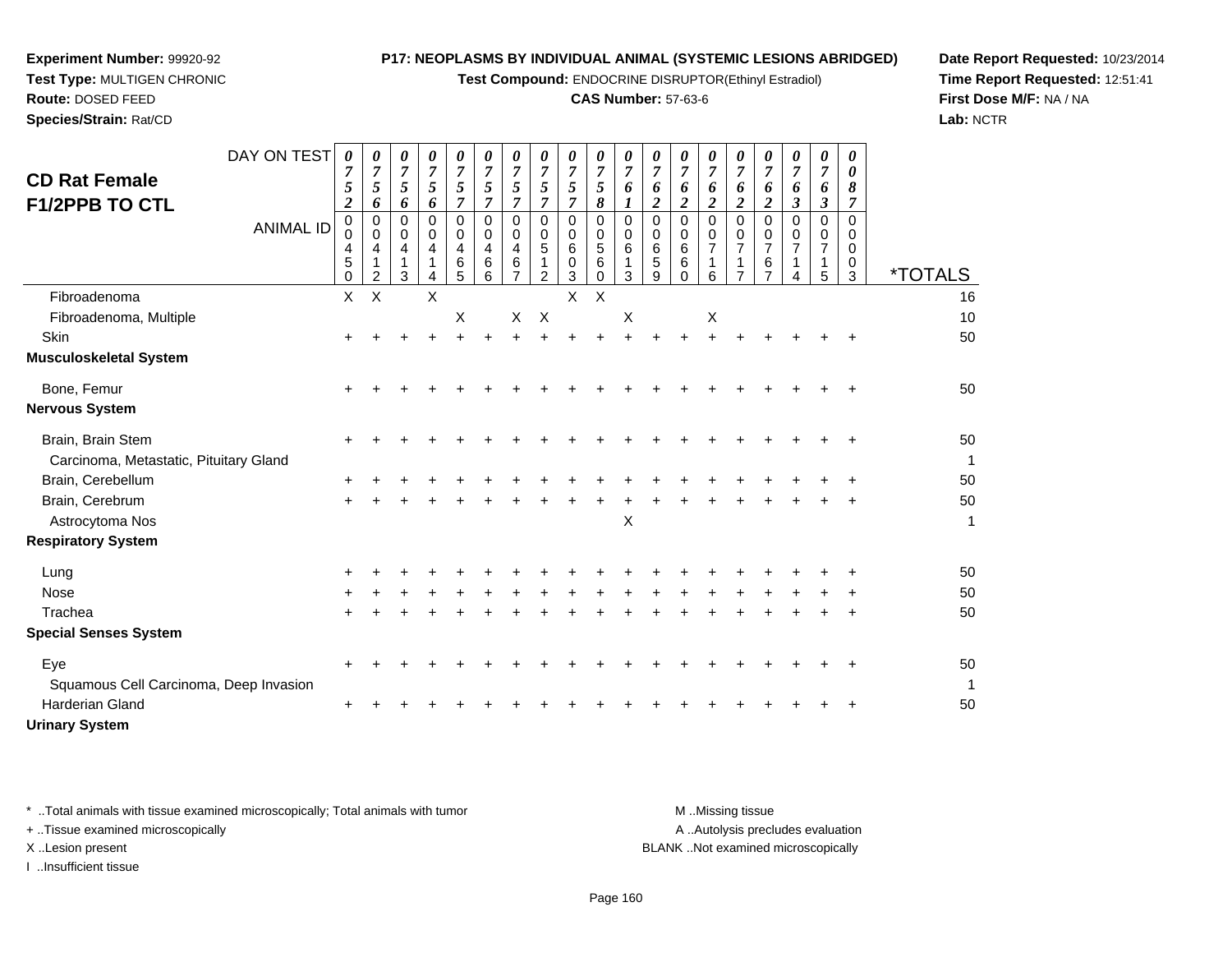**Test Compound:** ENDOCRINE DISRUPTOR(Ethinyl Estradiol)

### **CAS Number:** 57-63-6

**Date Report Requested:** 10/23/2014**Time Report Requested:** 12:51:41**First Dose M/F:** NA / NA**Lab:** NCTR

| <b>CD Rat Female</b><br><b>F1/2PPB TO CTL</b>     |                  | 7<br>5<br>C<br>∠        | 7<br>5<br>6                               | 7<br>5<br>6      | 7<br>5<br>6                                            | 7<br>5<br>7           | 7<br>$5\overline{)}$<br>7       | 5 <sup>5</sup> | 7<br>$5\overline{)}$<br>7  | 7<br>5<br>7                         | $\overline{7}$<br>5<br>8     | 7<br>6                     | 7<br>6           | 7<br>6           | 7<br>6                       | 7<br>6<br>2              | $\overline{7}$<br>6<br>$\overline{2}$ | 7<br>6<br>3 | 7<br>6<br>3 | $\boldsymbol{\theta}$<br>8<br>$\overline{ }$ |                       |
|---------------------------------------------------|------------------|-------------------------|-------------------------------------------|------------------|--------------------------------------------------------|-----------------------|---------------------------------|----------------|----------------------------|-------------------------------------|------------------------------|----------------------------|------------------|------------------|------------------------------|--------------------------|---------------------------------------|-------------|-------------|----------------------------------------------|-----------------------|
|                                                   | <b>ANIMAL ID</b> | υ<br>4<br>5<br>$\Omega$ | $\overline{0}$<br>0<br>4<br>$\mathcal{P}$ | 0<br>0<br>4<br>3 | $\boldsymbol{0}$<br>$\mathbf 0$<br>$\overline{4}$<br>4 | 0<br>0<br>4<br>6<br>5 | 0<br>$\mathbf 0$<br>4<br>6<br>6 | 0<br>4<br>6    | $\mathbf 0$<br>0<br>5<br>っ | 0<br>$\,0\,$<br>6<br>$\pmb{0}$<br>3 | 0<br>0<br>5<br>6<br>$\Omega$ | 0<br>$\mathbf 0$<br>6<br>3 | U<br>6<br>5<br>9 | 0<br>0<br>6<br>6 | 0<br>0<br>$\rightarrow$<br>6 | 0<br>0<br>$\overline{7}$ | 0<br>0<br>$\overline{ }$<br>6<br>⇁    | 0<br>0<br>4 | 5           | 0<br>0<br>0<br>0<br>3                        | <i><b>*TOTALS</b></i> |
| Kidney<br>Bilateral, Renal Tubule, Carcinoma      |                  | $+$                     | +                                         |                  |                                                        |                       |                                 |                |                            |                                     |                              |                            |                  |                  | ÷                            | ÷.                       | ÷                                     | $\pm$       | $+$         | $\ddot{}$                                    | 50                    |
| <b>Urinary Bladder</b><br><b>SYSTEMIC LESIONS</b> |                  |                         |                                           |                  |                                                        |                       |                                 |                |                            |                                     |                              |                            |                  |                  |                              |                          |                                       |             |             |                                              | 48                    |
| Multiple Organ<br>Lymphoma Malignant              |                  |                         |                                           |                  |                                                        |                       |                                 |                |                            |                                     |                              |                            |                  |                  |                              |                          |                                       |             | ÷.          | ÷                                            | 50<br>$\overline{2}$  |

\* ..Total animals with tissue examined microscopically; Total animals with tumor **M** ...Missing tissue M ...Missing tissue

+ ..Tissue examined microscopically

**Experiment Number:** 99920-92**Test Type:** MULTIGEN CHRONIC

I ..Insufficient tissue

A .. Autolysis precludes evaluation X ..Lesion present BLANK ..Not examined microscopically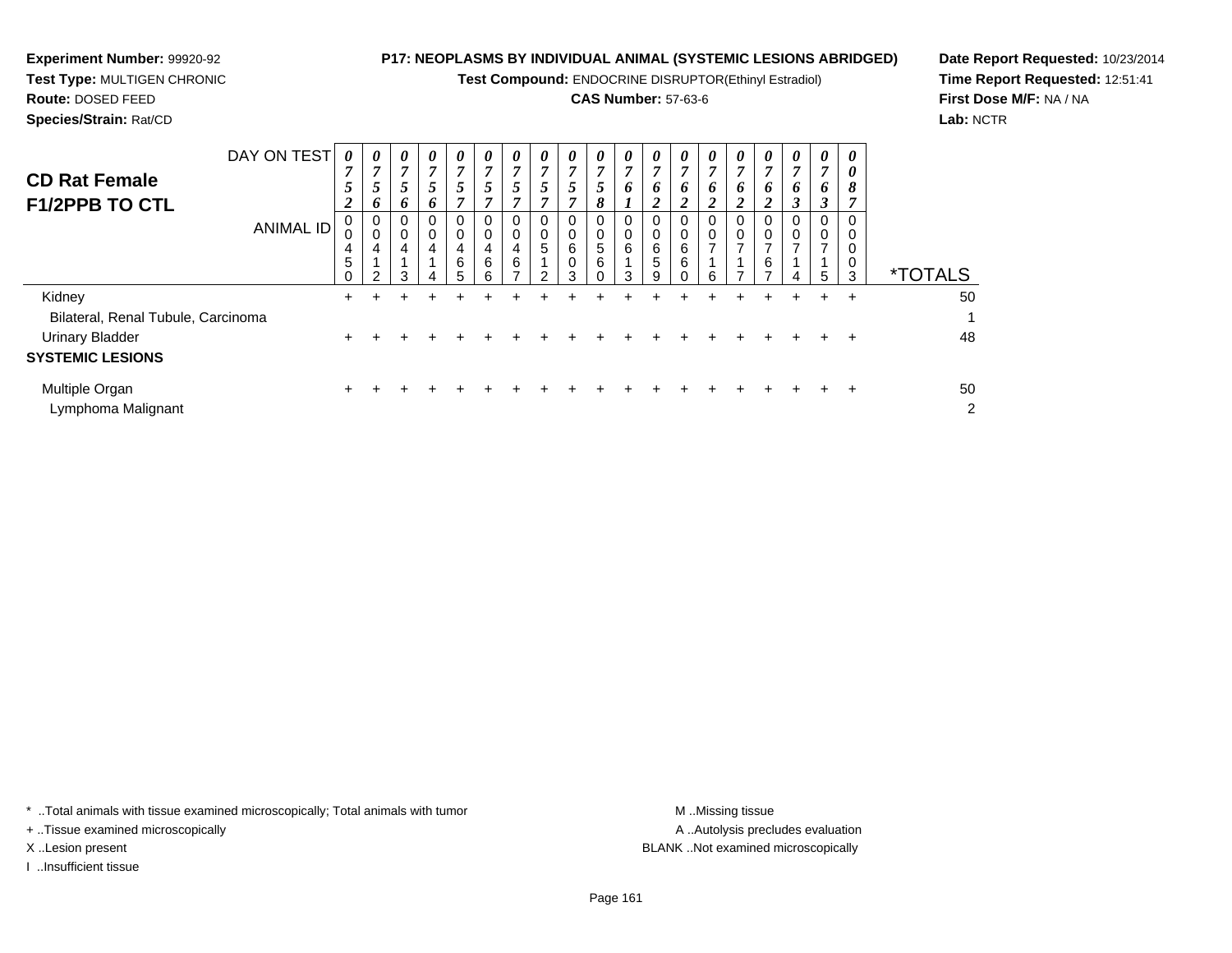**Test Compound:** ENDOCRINE DISRUPTOR(Ethinyl Estradiol)

#### **CAS Number:** 57-63-6

**Date Report Requested:** 10/23/2014**Time Report Requested:** 12:51:41**First Dose M/F:** NA / NA**Lab:** NCTR

| <b>CD Rat Female</b><br>F1/10PPB TO CTL | DAY ON TEST<br><b>ANIMAL ID</b> | 0<br>$\boldsymbol{2}$<br>$\mathfrak{s}$<br>$\boldsymbol{4}$<br>$\pmb{0}$<br>$\mathbf 0$<br>0<br>$\mathbf{1}$<br>5 | 0<br>$\boldsymbol{4}$<br>$\boldsymbol{7}$<br>$\boldsymbol{7}$<br>$\pmb{0}$<br>$\pmb{0}$<br>$\pmb{0}$<br>$\,$ 5 $\,$<br>3 | 0<br>$\boldsymbol{4}$<br>9<br>$\mathbf 0$<br>$\mathbf 0$<br>$\mathbf 0$<br>$\overline{5}$<br>8 | 0<br>5<br>$\boldsymbol{l}$<br>0<br>$\Omega$<br>0<br>0<br>$\,6\,$<br>$\overline{z}$ | $\pmb{\theta}$<br>5<br>$\boldsymbol{l}$<br>9<br>$\mathbf 0$<br>$\mathbf 0$<br>$\mathbf 0$<br>$\overline{7}$<br>5 | 0<br>$\overline{5}$<br>$\boldsymbol{\beta}$<br>$\overline{7}$<br>$\pmb{0}$<br>$\mathbf 0$<br>$\mathbf 0$<br>8<br>$\overline{2}$ | 0<br>5<br>4<br>6<br>0<br>$\mathbf 0$<br>$\mathbf 0$<br>8<br>6 | 0<br>5<br>6<br>0<br>$\mathbf 0$<br>0<br>$\mathcal{P}$ | 0<br>5<br>6<br>6<br>0<br>$\mathbf 0$<br>$\pmb{0}$<br>5 | $\boldsymbol{\theta}$<br>6<br>$\overline{2}$<br>$\pmb{0}$<br>$\mathbf 0$<br>$\mathbf{1}$<br>$\sqrt{5}$<br>$\Delta$ | $\pmb{\theta}$<br>6<br>$\boldsymbol{\beta}$<br>$\boldsymbol{2}$<br>$\mathbf 0$<br>0<br>$\mathbf{1}$<br>$\overline{7}$<br>$\overline{ }$ | 0<br>6<br>$\boldsymbol{\mathfrak{z}}$<br>9<br>$\mathbf 0$<br>$\Omega$<br>1<br>$\bf 8$<br>5 | 0<br>6<br>4<br>$\Omega$<br>0<br>8<br>6 | 0<br>6<br>$\boldsymbol{4}$<br>6<br>$\pmb{0}$<br>$\pmb{0}$<br>$\mathbf{1}$<br>$\boldsymbol{9}$<br>$6\phantom{a}$ | 0<br>6<br>6<br>8<br>$\mathbf 0$<br>$\pmb{0}$<br>$\boldsymbol{2}$<br>$\sqrt{3}$<br>$\overline{2}$ | 0<br>6<br>$\overline{7}$<br>$\boldsymbol{4}$<br>$\mathbf 0$<br>0<br>$\sqrt{2}$<br>$\overline{4}$<br>5 | 0<br>6<br>8<br>$\overline{7}$<br>$\mathbf 0$<br>$\mathbf 0$<br>$\overline{2}$<br>$\,6$<br>$6\phantom{1}$ | 0<br>$\overline{7}$<br>0<br>$\mathbf 0$<br>0<br>$\overline{c}$<br>$\boldsymbol{9}$<br>2 | 0<br>$\boldsymbol{7}$<br>$\pmb{\theta}$<br>$\overline{2}$<br>$\pmb{0}$<br>$\pmb{0}$<br>$\overline{a}$<br>$\frac{9}{3}$ | $\pmb{\theta}$<br>$\overline{7}$<br>$\boldsymbol{l}$<br>$\boldsymbol{4}$<br>$\pmb{0}$<br>$\pmb{0}$<br>$\sqrt{3}$<br>$\frac{2}{0}$ | 0<br>$\overline{7}$<br>$\boldsymbol{l}$<br>5<br>$\mathbf 0$<br>$\mathbf 0$<br>$\mathfrak{S}$<br>$\overline{1}$<br>8 | 0<br>$\overline{7}$<br>$\boldsymbol{l}$<br>$\overline{7}$<br>$\mathbf 0$<br>$\mathbf 0$<br>$\mathbf{3}$<br>$\boldsymbol{2}$<br>$\overline{z}$ | 0<br>$\overline{7}$<br>$\overline{c}$<br>$\boldsymbol{4}$<br>$\Omega$<br>0<br>3<br>$\mathbf{3}$<br>3 | 0<br>$\overline{7}$<br>$\boldsymbol{\beta}$<br>0<br>0<br>0<br>$\mathbf 3$<br>$\sqrt{5}$<br>4 | 0<br>$\overline{7}$<br>3<br>$\overline{7}$<br>$\mathbf 0$<br>$\pmb{0}$<br>$\ensuremath{\mathsf{3}}$<br>$\overline{7}$<br>$\mathbf 0$ | 0<br>$\overline{7}$<br>$\boldsymbol{\beta}$<br>8<br>$\mathbf 0$<br>$\mathbf 0$<br>$\sqrt{3}$<br>$\overline{7}$<br>$\,8\,$ | $\overline{7}$<br>$\boldsymbol{4}$<br>8<br>$\mathbf 0$<br>$\mathbf 0$<br>3<br>$\frac{9}{2}$ | 0<br>$\overline{7}$<br>4<br>8<br>0<br>0<br>3<br>9<br>3 | $\pmb{\theta}$<br>$\overline{7}$<br>5<br>6<br>$\mathbf 0$<br>$\mathbf 0$<br>$\overline{4}$ | 0<br>$\overline{7}$<br>$\mathfrak{s}$<br>6<br>$\mathbf 0$<br>$\mathbf 0$<br>4<br>8 | $\Omega$ |
|-----------------------------------------|---------------------------------|-------------------------------------------------------------------------------------------------------------------|--------------------------------------------------------------------------------------------------------------------------|------------------------------------------------------------------------------------------------|------------------------------------------------------------------------------------|------------------------------------------------------------------------------------------------------------------|---------------------------------------------------------------------------------------------------------------------------------|---------------------------------------------------------------|-------------------------------------------------------|--------------------------------------------------------|--------------------------------------------------------------------------------------------------------------------|-----------------------------------------------------------------------------------------------------------------------------------------|--------------------------------------------------------------------------------------------|----------------------------------------|-----------------------------------------------------------------------------------------------------------------|--------------------------------------------------------------------------------------------------|-------------------------------------------------------------------------------------------------------|----------------------------------------------------------------------------------------------------------|-----------------------------------------------------------------------------------------|------------------------------------------------------------------------------------------------------------------------|-----------------------------------------------------------------------------------------------------------------------------------|---------------------------------------------------------------------------------------------------------------------|-----------------------------------------------------------------------------------------------------------------------------------------------|------------------------------------------------------------------------------------------------------|----------------------------------------------------------------------------------------------|--------------------------------------------------------------------------------------------------------------------------------------|---------------------------------------------------------------------------------------------------------------------------|---------------------------------------------------------------------------------------------|--------------------------------------------------------|--------------------------------------------------------------------------------------------|------------------------------------------------------------------------------------|----------|
| <b>Alimentary System</b>                |                                 |                                                                                                                   |                                                                                                                          |                                                                                                |                                                                                    |                                                                                                                  |                                                                                                                                 |                                                               |                                                       |                                                        |                                                                                                                    |                                                                                                                                         |                                                                                            |                                        |                                                                                                                 |                                                                                                  |                                                                                                       |                                                                                                          |                                                                                         |                                                                                                                        |                                                                                                                                   |                                                                                                                     |                                                                                                                                               |                                                                                                      |                                                                                              |                                                                                                                                      |                                                                                                                           |                                                                                             |                                                        |                                                                                            |                                                                                    |          |
| Esophagus                               |                                 |                                                                                                                   |                                                                                                                          |                                                                                                |                                                                                    |                                                                                                                  |                                                                                                                                 |                                                               |                                                       |                                                        |                                                                                                                    |                                                                                                                                         |                                                                                            |                                        |                                                                                                                 |                                                                                                  |                                                                                                       |                                                                                                          |                                                                                         |                                                                                                                        |                                                                                                                                   |                                                                                                                     |                                                                                                                                               |                                                                                                      |                                                                                              |                                                                                                                                      |                                                                                                                           |                                                                                             |                                                        |                                                                                            |                                                                                    |          |
| Intestine Large, Cecum                  |                                 |                                                                                                                   |                                                                                                                          |                                                                                                |                                                                                    |                                                                                                                  |                                                                                                                                 |                                                               |                                                       |                                                        |                                                                                                                    |                                                                                                                                         |                                                                                            |                                        |                                                                                                                 |                                                                                                  |                                                                                                       |                                                                                                          |                                                                                         |                                                                                                                        |                                                                                                                                   |                                                                                                                     |                                                                                                                                               |                                                                                                      |                                                                                              |                                                                                                                                      |                                                                                                                           |                                                                                             |                                                        |                                                                                            |                                                                                    |          |
| Intestine Large, Colon                  |                                 |                                                                                                                   |                                                                                                                          |                                                                                                |                                                                                    |                                                                                                                  |                                                                                                                                 |                                                               |                                                       |                                                        |                                                                                                                    |                                                                                                                                         |                                                                                            |                                        |                                                                                                                 |                                                                                                  |                                                                                                       |                                                                                                          |                                                                                         |                                                                                                                        |                                                                                                                                   |                                                                                                                     |                                                                                                                                               |                                                                                                      |                                                                                              |                                                                                                                                      |                                                                                                                           |                                                                                             |                                                        |                                                                                            |                                                                                    |          |
| Intestine Large, Rectum                 |                                 |                                                                                                                   |                                                                                                                          |                                                                                                |                                                                                    |                                                                                                                  |                                                                                                                                 |                                                               |                                                       |                                                        |                                                                                                                    |                                                                                                                                         |                                                                                            |                                        |                                                                                                                 |                                                                                                  |                                                                                                       |                                                                                                          |                                                                                         |                                                                                                                        |                                                                                                                                   |                                                                                                                     |                                                                                                                                               |                                                                                                      |                                                                                              |                                                                                                                                      |                                                                                                                           |                                                                                             |                                                        |                                                                                            |                                                                                    |          |
| Intestine Small, Duodenum               |                                 |                                                                                                                   |                                                                                                                          |                                                                                                |                                                                                    |                                                                                                                  |                                                                                                                                 |                                                               |                                                       |                                                        |                                                                                                                    |                                                                                                                                         |                                                                                            |                                        |                                                                                                                 |                                                                                                  |                                                                                                       |                                                                                                          |                                                                                         |                                                                                                                        |                                                                                                                                   |                                                                                                                     |                                                                                                                                               |                                                                                                      |                                                                                              |                                                                                                                                      |                                                                                                                           |                                                                                             |                                                        |                                                                                            |                                                                                    |          |
| Intestine Small, Ileum                  |                                 |                                                                                                                   |                                                                                                                          |                                                                                                |                                                                                    |                                                                                                                  |                                                                                                                                 |                                                               |                                                       |                                                        |                                                                                                                    |                                                                                                                                         |                                                                                            |                                        |                                                                                                                 |                                                                                                  |                                                                                                       |                                                                                                          |                                                                                         |                                                                                                                        |                                                                                                                                   |                                                                                                                     |                                                                                                                                               |                                                                                                      |                                                                                              |                                                                                                                                      |                                                                                                                           |                                                                                             |                                                        |                                                                                            |                                                                                    |          |
| Intestine Small, Jejunum<br>Leiomyoma   |                                 |                                                                                                                   |                                                                                                                          |                                                                                                |                                                                                    |                                                                                                                  |                                                                                                                                 |                                                               |                                                       |                                                        |                                                                                                                    |                                                                                                                                         |                                                                                            |                                        |                                                                                                                 |                                                                                                  |                                                                                                       |                                                                                                          |                                                                                         |                                                                                                                        |                                                                                                                                   |                                                                                                                     |                                                                                                                                               |                                                                                                      |                                                                                              |                                                                                                                                      |                                                                                                                           |                                                                                             |                                                        |                                                                                            |                                                                                    |          |
| Liver                                   |                                 |                                                                                                                   |                                                                                                                          |                                                                                                |                                                                                    |                                                                                                                  |                                                                                                                                 |                                                               |                                                       |                                                        |                                                                                                                    |                                                                                                                                         |                                                                                            |                                        |                                                                                                                 |                                                                                                  |                                                                                                       |                                                                                                          |                                                                                         |                                                                                                                        |                                                                                                                                   |                                                                                                                     |                                                                                                                                               |                                                                                                      |                                                                                              |                                                                                                                                      |                                                                                                                           |                                                                                             |                                                        |                                                                                            |                                                                                    |          |
| Hepatocellular Adenoma                  |                                 |                                                                                                                   |                                                                                                                          |                                                                                                |                                                                                    |                                                                                                                  |                                                                                                                                 |                                                               |                                                       |                                                        |                                                                                                                    |                                                                                                                                         |                                                                                            |                                        |                                                                                                                 |                                                                                                  |                                                                                                       |                                                                                                          |                                                                                         |                                                                                                                        | $\mathsf X$                                                                                                                       |                                                                                                                     |                                                                                                                                               |                                                                                                      |                                                                                              |                                                                                                                                      |                                                                                                                           |                                                                                             |                                                        |                                                                                            |                                                                                    |          |
| Mesentery                               |                                 |                                                                                                                   |                                                                                                                          |                                                                                                |                                                                                    |                                                                                                                  |                                                                                                                                 |                                                               |                                                       |                                                        |                                                                                                                    |                                                                                                                                         |                                                                                            |                                        |                                                                                                                 |                                                                                                  |                                                                                                       |                                                                                                          |                                                                                         |                                                                                                                        |                                                                                                                                   |                                                                                                                     |                                                                                                                                               |                                                                                                      |                                                                                              |                                                                                                                                      |                                                                                                                           |                                                                                             |                                                        |                                                                                            |                                                                                    |          |
| Oral Mucosa                             |                                 |                                                                                                                   |                                                                                                                          |                                                                                                |                                                                                    |                                                                                                                  |                                                                                                                                 |                                                               |                                                       |                                                        |                                                                                                                    |                                                                                                                                         |                                                                                            |                                        | $+$                                                                                                             | $+$                                                                                              |                                                                                                       |                                                                                                          |                                                                                         | $+$                                                                                                                    |                                                                                                                                   |                                                                                                                     |                                                                                                                                               |                                                                                                      | $+$                                                                                          |                                                                                                                                      |                                                                                                                           |                                                                                             | $\ddot{}$                                              |                                                                                            |                                                                                    |          |
| Squamous Cell Carcinoma                 |                                 |                                                                                                                   |                                                                                                                          |                                                                                                |                                                                                    |                                                                                                                  |                                                                                                                                 |                                                               |                                                       |                                                        |                                                                                                                    |                                                                                                                                         |                                                                                            |                                        |                                                                                                                 |                                                                                                  |                                                                                                       |                                                                                                          |                                                                                         |                                                                                                                        |                                                                                                                                   |                                                                                                                     |                                                                                                                                               |                                                                                                      |                                                                                              | X                                                                                                                                    |                                                                                                                           |                                                                                             |                                                        |                                                                                            |                                                                                    |          |
| Pancreas                                |                                 |                                                                                                                   |                                                                                                                          |                                                                                                |                                                                                    |                                                                                                                  |                                                                                                                                 |                                                               |                                                       |                                                        |                                                                                                                    |                                                                                                                                         |                                                                                            |                                        |                                                                                                                 |                                                                                                  |                                                                                                       |                                                                                                          |                                                                                         |                                                                                                                        |                                                                                                                                   |                                                                                                                     |                                                                                                                                               |                                                                                                      |                                                                                              |                                                                                                                                      |                                                                                                                           |                                                                                             |                                                        |                                                                                            |                                                                                    |          |
| Salivary Glands                         |                                 |                                                                                                                   |                                                                                                                          |                                                                                                |                                                                                    |                                                                                                                  |                                                                                                                                 |                                                               |                                                       |                                                        |                                                                                                                    |                                                                                                                                         |                                                                                            |                                        |                                                                                                                 |                                                                                                  |                                                                                                       |                                                                                                          |                                                                                         |                                                                                                                        |                                                                                                                                   |                                                                                                                     |                                                                                                                                               |                                                                                                      |                                                                                              |                                                                                                                                      |                                                                                                                           |                                                                                             |                                                        |                                                                                            |                                                                                    |          |
| Stomach, Forestomach                    |                                 |                                                                                                                   |                                                                                                                          |                                                                                                |                                                                                    |                                                                                                                  |                                                                                                                                 |                                                               |                                                       |                                                        |                                                                                                                    |                                                                                                                                         |                                                                                            |                                        |                                                                                                                 |                                                                                                  |                                                                                                       |                                                                                                          |                                                                                         |                                                                                                                        |                                                                                                                                   |                                                                                                                     |                                                                                                                                               |                                                                                                      |                                                                                              |                                                                                                                                      |                                                                                                                           |                                                                                             |                                                        |                                                                                            |                                                                                    |          |
| Stomach, Glandular                      |                                 |                                                                                                                   |                                                                                                                          |                                                                                                |                                                                                    |                                                                                                                  |                                                                                                                                 |                                                               |                                                       |                                                        |                                                                                                                    |                                                                                                                                         |                                                                                            |                                        |                                                                                                                 |                                                                                                  |                                                                                                       |                                                                                                          |                                                                                         |                                                                                                                        |                                                                                                                                   |                                                                                                                     |                                                                                                                                               |                                                                                                      |                                                                                              |                                                                                                                                      |                                                                                                                           |                                                                                             |                                                        |                                                                                            |                                                                                    |          |
| <b>Cardiovascular System</b>            |                                 |                                                                                                                   |                                                                                                                          |                                                                                                |                                                                                    |                                                                                                                  |                                                                                                                                 |                                                               |                                                       |                                                        |                                                                                                                    |                                                                                                                                         |                                                                                            |                                        |                                                                                                                 |                                                                                                  |                                                                                                       |                                                                                                          |                                                                                         |                                                                                                                        |                                                                                                                                   |                                                                                                                     |                                                                                                                                               |                                                                                                      |                                                                                              |                                                                                                                                      |                                                                                                                           |                                                                                             |                                                        |                                                                                            |                                                                                    |          |
| <b>Blood Vessel</b>                     |                                 |                                                                                                                   |                                                                                                                          |                                                                                                |                                                                                    |                                                                                                                  |                                                                                                                                 |                                                               |                                                       |                                                        |                                                                                                                    |                                                                                                                                         |                                                                                            |                                        |                                                                                                                 |                                                                                                  |                                                                                                       |                                                                                                          |                                                                                         |                                                                                                                        |                                                                                                                                   |                                                                                                                     |                                                                                                                                               |                                                                                                      |                                                                                              |                                                                                                                                      |                                                                                                                           |                                                                                             |                                                        |                                                                                            |                                                                                    |          |
| Heart                                   |                                 |                                                                                                                   |                                                                                                                          |                                                                                                |                                                                                    |                                                                                                                  |                                                                                                                                 |                                                               |                                                       |                                                        |                                                                                                                    |                                                                                                                                         |                                                                                            |                                        |                                                                                                                 |                                                                                                  |                                                                                                       |                                                                                                          |                                                                                         |                                                                                                                        |                                                                                                                                   |                                                                                                                     |                                                                                                                                               |                                                                                                      |                                                                                              |                                                                                                                                      |                                                                                                                           |                                                                                             |                                                        |                                                                                            |                                                                                    |          |

\* ..Total animals with tissue examined microscopically; Total animals with tumor **M** . Missing tissue M ..Missing tissue A ..Autolysis precludes evaluation + ..Tissue examined microscopically X ..Lesion present BLANK ..Not examined microscopicallyI ..Insufficient tissue

**Experiment Number:** 99920-92**Test Type:** MULTIGEN CHRONIC

**Route:** DOSED FEED**Species/Strain:** Rat/CD

Page 162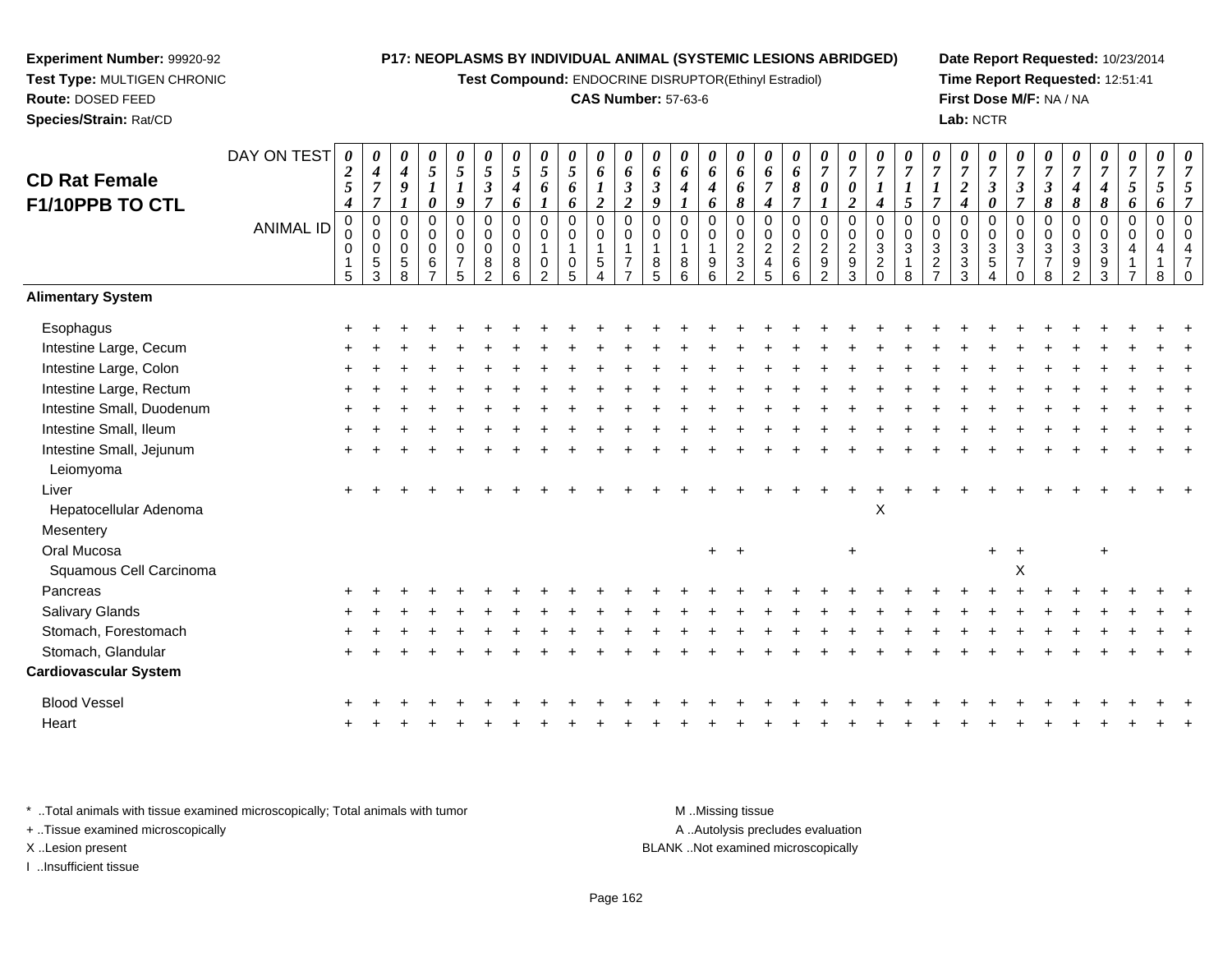**Test Compound:** ENDOCRINE DISRUPTOR(Ethinyl Estradiol)

#### **CAS Number:** 57-63-6

**Date Report Requested:** 10/23/2014**Time Report Requested:** 12:51:42**First Dose M/F:** NA / NA**Lab:** NCTR

| <b>CD Rat Female</b><br>F1/10PPB TO CTL            | DAY ON TEST      | $\boldsymbol{\theta}$<br>$\boldsymbol{2}$<br>$\mathfrak{s}$<br>$\boldsymbol{4}$ | 0<br>$\boldsymbol{4}$<br>$\boldsymbol{7}$<br>$\overline{7}$         | 0<br>$\boldsymbol{4}$<br>9      | 0<br>$\mathfrak{s}$<br>$\boldsymbol{l}$<br>0 | 0<br>5<br>$\boldsymbol{l}$<br>9                              | $\boldsymbol{\theta}$<br>$\mathfrak{s}$<br>$\boldsymbol{\beta}$<br>$\overline{7}$ | 0<br>$\mathfrak{s}$<br>$\boldsymbol{4}$<br>6 | 0<br>5<br>6      | 0<br>$\mathfrak{s}$<br>6<br>6    | 0<br>6<br>$\overline{2}$                               | $\boldsymbol{\theta}$<br>6<br>$\boldsymbol{\beta}$<br>$\overline{2}$ | 0<br>6<br>$\boldsymbol{\beta}$<br>9        | 0<br>6<br>4                | 0<br>6<br>$\boldsymbol{4}$<br>6              | 0<br>6<br>6<br>8                                                           | $\boldsymbol{\theta}$<br>6<br>$\overline{7}$<br>$\boldsymbol{4}$    | 0<br>6<br>$\pmb{8}$<br>$\overline{7}$                  | 0<br>$\overline{7}$<br>$\boldsymbol{\theta}$                | 0<br>$\boldsymbol{7}$<br>0<br>$\overline{c}$                             | 0<br>$\overline{7}$<br>4                                                | 0<br>$\overline{7}$<br>$\boldsymbol{l}$<br>5                          | $\theta$<br>$\overline{7}$<br>$\boldsymbol{l}$<br>$\overline{7}$   | 0<br>$\overline{7}$<br>$\overline{2}$<br>4  | 0<br>$\overline{7}$<br>3<br>0 | 0<br>$\overline{7}$<br>3<br>$\overline{7}$                           | 0<br>$\overline{7}$<br>$\boldsymbol{\beta}$<br>8                     | $\overline{7}$<br>$\boldsymbol{4}$<br>8                      | 0<br>$\overline{7}$<br>$\boldsymbol{4}$<br>8 | 0<br>$\overline{7}$<br>5<br>6 | 0<br>$\overline{7}$<br>5<br>6 | 0<br>$\overline{7}$ |
|----------------------------------------------------|------------------|---------------------------------------------------------------------------------|---------------------------------------------------------------------|---------------------------------|----------------------------------------------|--------------------------------------------------------------|-----------------------------------------------------------------------------------|----------------------------------------------|------------------|----------------------------------|--------------------------------------------------------|----------------------------------------------------------------------|--------------------------------------------|----------------------------|----------------------------------------------|----------------------------------------------------------------------------|---------------------------------------------------------------------|--------------------------------------------------------|-------------------------------------------------------------|--------------------------------------------------------------------------|-------------------------------------------------------------------------|-----------------------------------------------------------------------|--------------------------------------------------------------------|---------------------------------------------|-------------------------------|----------------------------------------------------------------------|----------------------------------------------------------------------|--------------------------------------------------------------|----------------------------------------------|-------------------------------|-------------------------------|---------------------|
|                                                    | <b>ANIMAL ID</b> | 0<br>0<br>0<br>$\mathbf 1$<br>5                                                 | $\pmb{0}$<br>$\mathbf 0$<br>$\pmb{0}$<br>$\sqrt{5}$<br>$\mathbf{3}$ | 0<br>0<br>$\mathbf 0$<br>5<br>8 | 0<br>0<br>0<br>$\,6\,$<br>$\overline{7}$     | $\mathbf 0$<br>$\pmb{0}$<br>$\pmb{0}$<br>$\overline{7}$<br>5 | 0<br>$\mathbf 0$<br>$\mathbf 0$<br>8<br>$\overline{2}$                            | 0<br>0<br>$\mathbf 0$<br>8<br>6              | 0<br>0<br>0<br>2 | 0<br>0<br>$\mathbf{1}$<br>0<br>5 | $\pmb{0}$<br>$\pmb{0}$<br>$\sqrt{5}$<br>$\overline{4}$ | $\mathbf 0$<br>$\mathbf 0$<br>$\overline{7}$                         | $\mathbf 0$<br>0<br>$\mathbf{1}$<br>8<br>5 | 0<br>$\mathbf 0$<br>8<br>6 | 0<br>$\mathbf 0$<br>$\overline{1}$<br>9<br>6 | $\mathbf 0$<br>$\pmb{0}$<br>$\overline{c}$<br>$\sqrt{3}$<br>$\overline{2}$ | $\mathbf 0$<br>$\mathbf 0$<br>$\overline{c}$<br>$\overline{4}$<br>5 | $\mathbf 0$<br>$\pmb{0}$<br>$\sqrt{2}$<br>$\,6\,$<br>6 | 0<br>$\mathbf 0$<br>$\overline{c}$<br>$\boldsymbol{9}$<br>2 | $\pmb{0}$<br>$\boldsymbol{0}$<br>$\overline{a}$<br>$\boldsymbol{9}$<br>3 | $\mathbf 0$<br>$\pmb{0}$<br>$\sqrt{3}$<br>$\overline{c}$<br>$\mathbf 0$ | $\mathbf 0$<br>$\mathsf{O}\xspace$<br>$\sqrt{3}$<br>$\mathbf{1}$<br>8 | $\mathbf 0$<br>0<br>$\sqrt{3}$<br>$\overline{c}$<br>$\overline{z}$ | 0<br>0<br>$\mathbf{3}$<br>$\mathbf{3}$<br>3 | 0<br>0<br>3<br>$5\,$<br>4     | $\mathbf 0$<br>$\pmb{0}$<br>$\sqrt{3}$<br>$\overline{7}$<br>$\Omega$ | 0<br>$\mathbf 0$<br>$\ensuremath{\mathsf{3}}$<br>$\overline{7}$<br>8 | 0<br>0<br>$\mathbf{3}$<br>$\boldsymbol{9}$<br>$\overline{2}$ | $\mathbf 0$<br>0<br>3<br>9<br>3              | 0<br>$\mathbf 0$<br>4         | 0<br>$\mathbf 0$<br>4<br>8    |                     |
| <b>Endocrine System</b>                            |                  |                                                                                 |                                                                     |                                 |                                              |                                                              |                                                                                   |                                              |                  |                                  |                                                        |                                                                      |                                            |                            |                                              |                                                                            |                                                                     |                                                        |                                                             |                                                                          |                                                                         |                                                                       |                                                                    |                                             |                               |                                                                      |                                                                      |                                                              |                                              |                               |                               |                     |
| <b>Adrenal Cortex</b><br>Adenoma                   |                  |                                                                                 |                                                                     |                                 |                                              |                                                              |                                                                                   |                                              |                  |                                  |                                                        |                                                                      |                                            |                            |                                              |                                                                            |                                                                     |                                                        |                                                             |                                                                          |                                                                         |                                                                       |                                                                    |                                             |                               |                                                                      | X                                                                    |                                                              |                                              |                               |                               |                     |
| <b>Adrenal Medulla</b><br>Pheochromocytoma Benign  |                  | $\pm$                                                                           |                                                                     | М                               |                                              |                                                              |                                                                                   |                                              |                  |                                  |                                                        |                                                                      |                                            |                            |                                              |                                                                            |                                                                     |                                                        |                                                             |                                                                          |                                                                         |                                                                       |                                                                    |                                             |                               |                                                                      |                                                                      |                                                              |                                              |                               |                               |                     |
| Islets, Pancreatic                                 |                  |                                                                                 |                                                                     |                                 |                                              |                                                              |                                                                                   |                                              |                  |                                  |                                                        |                                                                      |                                            |                            |                                              |                                                                            |                                                                     |                                                        |                                                             |                                                                          |                                                                         |                                                                       |                                                                    |                                             |                               |                                                                      |                                                                      |                                                              |                                              |                               |                               |                     |
| Parathyroid Gland                                  |                  |                                                                                 |                                                                     |                                 |                                              |                                                              |                                                                                   |                                              |                  |                                  |                                                        |                                                                      |                                            |                            |                                              |                                                                            |                                                                     |                                                        |                                                             |                                                                          |                                                                         |                                                                       |                                                                    |                                             |                               |                                                                      |                                                                      |                                                              |                                              |                               |                               |                     |
| <b>Pituitary Gland</b>                             |                  |                                                                                 |                                                                     |                                 |                                              |                                                              |                                                                                   |                                              |                  |                                  |                                                        |                                                                      |                                            |                            |                                              |                                                                            |                                                                     |                                                        |                                                             |                                                                          |                                                                         |                                                                       |                                                                    |                                             |                               |                                                                      |                                                                      |                                                              |                                              |                               |                               |                     |
| Pars Distalis, Adenoma<br>Pars Distalis, Carcinoma |                  |                                                                                 |                                                                     |                                 |                                              |                                                              | X                                                                                 | $X$ $X$                                      |                  | $X$ $X$                          |                                                        |                                                                      | $\boldsymbol{\mathsf{X}}$                  | X                          | $\mathsf{X}$                                 |                                                                            | X                                                                   | $\times$                                               | $\boldsymbol{\mathsf{X}}$                                   | $\mathsf{X}$                                                             | $\boldsymbol{\mathsf{X}}$                                               | $\mathsf{X}$                                                          | $\boldsymbol{\mathsf{X}}$                                          | $\boldsymbol{X}$                            | $\mathsf{X}$                  |                                                                      | X                                                                    | Χ                                                            |                                              | X                             | X X                           |                     |
| <b>Thyroid Gland</b>                               |                  |                                                                                 |                                                                     |                                 |                                              |                                                              |                                                                                   |                                              |                  |                                  |                                                        |                                                                      |                                            |                            |                                              |                                                                            |                                                                     |                                                        |                                                             |                                                                          |                                                                         |                                                                       |                                                                    |                                             |                               |                                                                      |                                                                      |                                                              |                                              |                               |                               |                     |
| C Cell, Adenoma                                    |                  |                                                                                 |                                                                     |                                 |                                              |                                                              |                                                                                   |                                              | X                |                                  |                                                        |                                                                      |                                            |                            |                                              |                                                                            |                                                                     |                                                        |                                                             |                                                                          |                                                                         |                                                                       |                                                                    |                                             |                               | $\boldsymbol{\mathsf{X}}$                                            |                                                                      |                                                              |                                              |                               |                               | Χ                   |
| <b>General Body System</b>                         |                  |                                                                                 |                                                                     |                                 |                                              |                                                              |                                                                                   |                                              |                  |                                  |                                                        |                                                                      |                                            |                            |                                              |                                                                            |                                                                     |                                                        |                                                             |                                                                          |                                                                         |                                                                       |                                                                    |                                             |                               |                                                                      |                                                                      |                                                              |                                              |                               |                               |                     |
| <b>NONE</b><br><b>Genital System</b>               |                  |                                                                                 |                                                                     |                                 |                                              |                                                              |                                                                                   |                                              |                  |                                  |                                                        |                                                                      |                                            |                            |                                              |                                                                            |                                                                     |                                                        |                                                             |                                                                          |                                                                         |                                                                       |                                                                    |                                             |                               |                                                                      |                                                                      |                                                              |                                              |                               |                               |                     |
| <b>Clitoral Gland</b>                              |                  |                                                                                 |                                                                     |                                 |                                              |                                                              |                                                                                   |                                              |                  |                                  |                                                        |                                                                      |                                            |                            |                                              |                                                                            |                                                                     |                                                        |                                                             |                                                                          |                                                                         |                                                                       |                                                                    |                                             |                               |                                                                      |                                                                      |                                                              |                                              |                               |                               |                     |
| Ovary                                              |                  |                                                                                 |                                                                     |                                 |                                              |                                                              |                                                                                   |                                              |                  |                                  |                                                        |                                                                      |                                            |                            |                                              |                                                                            |                                                                     |                                                        |                                                             |                                                                          |                                                                         |                                                                       |                                                                    |                                             |                               |                                                                      |                                                                      |                                                              |                                              |                               |                               |                     |
| Oviduct                                            |                  |                                                                                 |                                                                     |                                 |                                              |                                                              |                                                                                   |                                              |                  |                                  |                                                        |                                                                      |                                            |                            |                                              |                                                                            |                                                                     |                                                        |                                                             |                                                                          |                                                                         |                                                                       |                                                                    |                                             |                               |                                                                      |                                                                      |                                                              |                                              |                               |                               |                     |
| Uterus                                             |                  |                                                                                 |                                                                     |                                 |                                              |                                                              |                                                                                   |                                              |                  |                                  |                                                        |                                                                      |                                            |                            |                                              |                                                                            |                                                                     |                                                        |                                                             |                                                                          |                                                                         |                                                                       |                                                                    |                                             |                               |                                                                      |                                                                      |                                                              |                                              |                               |                               |                     |
| Endometrium, Adenoma                               |                  |                                                                                 |                                                                     |                                 |                                              |                                                              |                                                                                   |                                              |                  |                                  |                                                        |                                                                      |                                            |                            |                                              |                                                                            |                                                                     |                                                        |                                                             |                                                                          |                                                                         |                                                                       |                                                                    |                                             |                               |                                                                      |                                                                      | X                                                            |                                              |                               |                               |                     |
| Fibrous Histiocytoma                               |                  |                                                                                 |                                                                     |                                 |                                              | X                                                            |                                                                                   |                                              |                  |                                  |                                                        |                                                                      |                                            |                            |                                              |                                                                            |                                                                     |                                                        |                                                             |                                                                          |                                                                         |                                                                       |                                                                    |                                             |                               |                                                                      |                                                                      |                                                              |                                              |                               |                               |                     |
|                                                    |                  |                                                                                 |                                                                     |                                 |                                              |                                                              |                                                                                   |                                              |                  |                                  |                                                        |                                                                      |                                            |                            |                                              |                                                                            |                                                                     |                                                        |                                                             |                                                                          |                                                                         |                                                                       |                                                                    |                                             |                               |                                                                      |                                                                      |                                                              |                                              |                               |                               |                     |

\* ..Total animals with tissue examined microscopically; Total animals with tumor **M** . Missing tissue M ..Missing tissue

+ ..Tissue examined microscopically

**Experiment Number:** 99920-92**Test Type:** MULTIGEN CHRONIC

**Route:** DOSED FEED**Species/Strain:** Rat/CD

I ..Insufficient tissue

A ..Autolysis precludes evaluation

X ..Lesion present BLANK ..Not examined microscopically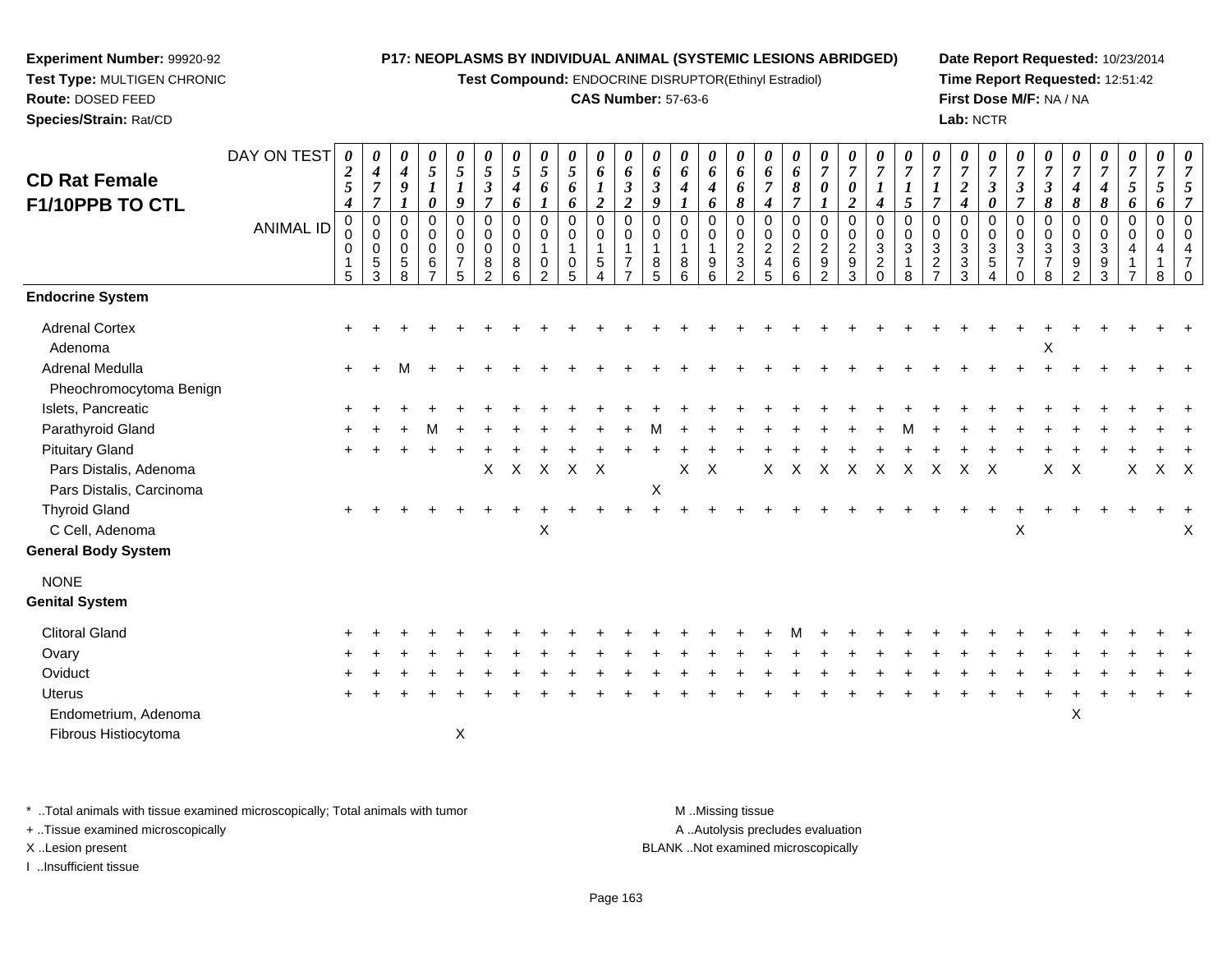**Test Compound:** ENDOCRINE DISRUPTOR(Ethinyl Estradiol)

#### **CAS Number:** 57-63-6

**Date Report Requested:** 10/23/2014**Time Report Requested:** 12:51:42**First Dose M/F:** NA / NA**Lab:** NCTR

| <b>CD Rat Female</b><br><b>F1/10PPB TO CTL</b> | DAY ON TEST<br><b>ANIMAL ID</b> | $\boldsymbol{\theta}$<br>$\boldsymbol{2}$<br>$\mathfrak{s}$<br>$\boldsymbol{4}$<br>$\pmb{0}$<br>0<br>$\mathbf 0$<br>$\sqrt{5}$ | 0<br>$\boldsymbol{4}$<br>$\overline{7}$<br>$\overline{7}$<br>$\pmb{0}$<br>$\pmb{0}$<br>0<br>$\sqrt{5}$<br>$\mathbf{3}$ | 0<br>$\boldsymbol{4}$<br>9<br>0<br>0<br>$\mathbf 0$<br>5<br>8 | 0<br>$\mathfrak{z}$<br>$\boldsymbol{l}$<br>0<br>0<br>0<br>$\mathbf 0$<br>6<br>$\overline{7}$ | 0<br>$\sqrt{5}$<br>9<br>$\boldsymbol{0}$<br>0<br>$\mathbf 0$<br>$\overline{7}$<br>5 | 0<br>$\overline{5}$<br>$\boldsymbol{\beta}$<br>7<br>$\pmb{0}$<br>0<br>$\mathbf 0$<br>8<br>$\overline{2}$ | 0<br>$\mathfrak{s}$<br>$\boldsymbol{4}$<br>6<br>$\mathbf 0$<br>$\mathbf 0$<br>$\mathbf 0$<br>8<br>6 | 0<br>5<br>6<br>$\mathbf 0$<br>0<br>$\mathbf{1}$<br>0<br>$\overline{2}$ | 0<br>$\mathfrak{s}$<br>6<br>6<br>0<br>0<br>$\mathbf{1}$<br>0<br>5 | $\boldsymbol{\theta}$<br>6<br>1<br>$\overline{2}$<br>$\pmb{0}$<br>$\mathbf 0$<br>1<br>$\sqrt{5}$<br>Δ | $\boldsymbol{\theta}$<br>6<br>$\boldsymbol{\beta}$<br>$\overline{\mathbf{c}}$<br>$\boldsymbol{0}$<br>$\mathbf 0$<br>$\overline{1}$<br>$\overline{7}$ | $\boldsymbol{\theta}$<br>6<br>$\boldsymbol{\beta}$<br>9<br>$\mathbf 0$<br>0<br>$\overline{1}$<br>8<br>5 | 0<br>6<br>4<br>$\Omega$<br>0<br>1<br>8<br>6 | 0<br>6<br>$\boldsymbol{4}$<br>6<br>0<br>0<br>$\mathbf{1}$<br>9<br>6 | 0<br>6<br>6<br>8<br>$\pmb{0}$<br>$\pmb{0}$<br>$\boldsymbol{2}$<br>$\ensuremath{\mathsf{3}}$<br>$\overline{c}$ | 0<br>6<br>$\overline{7}$<br>$\boldsymbol{4}$<br>$\mathbf 0$<br>0<br>$\boldsymbol{2}$<br>$\overline{4}$<br>5 | 0<br>6<br>8<br>$\overline{7}$<br>$\mathbf 0$<br>$\pmb{0}$<br>$\overline{2}$<br>$\,6\,$<br>6 | 0<br>$\overline{7}$<br>0<br>$\mathbf 0$<br>0<br>$\overline{c}$<br>$\boldsymbol{9}$<br>$\overline{2}$ | $\pmb{\theta}$<br>$\overline{7}$<br>0<br>$\boldsymbol{2}$<br>$\pmb{0}$<br>$\pmb{0}$<br>$\overline{c}$<br>$\boldsymbol{9}$<br>$\mathbf{3}$ | 0<br>$\overline{7}$<br>4<br>$\pmb{0}$<br>$\mathsf 0$<br>$\sqrt{3}$<br>$\overline{c}$<br>$\mathsf{O}\xspace$ | 0<br>$\overline{7}$<br>$\boldsymbol{l}$<br>5<br>0<br>0<br>$\sqrt{3}$<br>$\overline{1}$<br>8 | 0<br>$\overline{7}$<br>$\boldsymbol{l}$<br>$\overline{7}$<br>$\Omega$<br>$\mathbf 0$<br>$\mathbf{3}$<br>$\overline{c}$<br>$\overline{7}$ | 0<br>$\overline{7}$<br>$\overline{c}$<br>$\boldsymbol{4}$<br>$\Omega$<br>$\Omega$<br>3<br>3<br>3 | $\pmb{\theta}$<br>$\boldsymbol{7}$<br>$\boldsymbol{\beta}$<br>0<br>0<br>$\pmb{0}$<br>$\mathbf{3}$<br>$\sqrt{5}$<br>4 | $\pmb{\theta}$<br>$\overline{7}$<br>3<br>7<br>$\mathbf 0$<br>$\mathbf 0$<br>$\sqrt{3}$<br>$\overline{7}$<br>$\mathbf 0$ | 0<br>$\overline{7}$<br>$\boldsymbol{\beta}$<br>8<br>0<br>$\mathbf 0$<br>3<br>$\overline{7}$<br>8 | 7<br>4<br>8<br>$\Omega$<br>$\Omega$<br>3<br>9<br>$\overline{2}$ | 0<br>$\overline{7}$<br>4<br>8<br>$\mathbf 0$<br>$\Omega$<br>3<br>9<br>3 | $\pmb{\theta}$<br>$\overline{7}$<br>5<br>6<br>$\,0\,$<br>0<br>$\overline{7}$ | 0<br>$\overline{7}$<br>5<br>6<br>$\mathbf 0$<br>$\Omega$<br>8 |   |
|------------------------------------------------|---------------------------------|--------------------------------------------------------------------------------------------------------------------------------|------------------------------------------------------------------------------------------------------------------------|---------------------------------------------------------------|----------------------------------------------------------------------------------------------|-------------------------------------------------------------------------------------|----------------------------------------------------------------------------------------------------------|-----------------------------------------------------------------------------------------------------|------------------------------------------------------------------------|-------------------------------------------------------------------|-------------------------------------------------------------------------------------------------------|------------------------------------------------------------------------------------------------------------------------------------------------------|---------------------------------------------------------------------------------------------------------|---------------------------------------------|---------------------------------------------------------------------|---------------------------------------------------------------------------------------------------------------|-------------------------------------------------------------------------------------------------------------|---------------------------------------------------------------------------------------------|------------------------------------------------------------------------------------------------------|-------------------------------------------------------------------------------------------------------------------------------------------|-------------------------------------------------------------------------------------------------------------|---------------------------------------------------------------------------------------------|------------------------------------------------------------------------------------------------------------------------------------------|--------------------------------------------------------------------------------------------------|----------------------------------------------------------------------------------------------------------------------|-------------------------------------------------------------------------------------------------------------------------|--------------------------------------------------------------------------------------------------|-----------------------------------------------------------------|-------------------------------------------------------------------------|------------------------------------------------------------------------------|---------------------------------------------------------------|---|
| Polyp Stromal                                  |                                 |                                                                                                                                |                                                                                                                        |                                                               |                                                                                              |                                                                                     |                                                                                                          |                                                                                                     |                                                                        |                                                                   |                                                                                                       |                                                                                                                                                      |                                                                                                         | X                                           |                                                                     | $\boldsymbol{\mathsf{X}}$                                                                                     |                                                                                                             |                                                                                             |                                                                                                      |                                                                                                                                           |                                                                                                             | $\sf X$                                                                                     |                                                                                                                                          |                                                                                                  |                                                                                                                      |                                                                                                                         |                                                                                                  |                                                                 |                                                                         |                                                                              |                                                               |   |
| Sarcoma Stromal                                |                                 |                                                                                                                                |                                                                                                                        |                                                               |                                                                                              |                                                                                     |                                                                                                          |                                                                                                     |                                                                        |                                                                   |                                                                                                       |                                                                                                                                                      |                                                                                                         |                                             |                                                                     |                                                                                                               |                                                                                                             |                                                                                             |                                                                                                      |                                                                                                                                           |                                                                                                             |                                                                                             |                                                                                                                                          |                                                                                                  |                                                                                                                      |                                                                                                                         |                                                                                                  |                                                                 |                                                                         |                                                                              |                                                               |   |
| Vagina                                         |                                 |                                                                                                                                |                                                                                                                        |                                                               |                                                                                              |                                                                                     |                                                                                                          |                                                                                                     |                                                                        |                                                                   |                                                                                                       |                                                                                                                                                      |                                                                                                         |                                             |                                                                     |                                                                                                               |                                                                                                             |                                                                                             |                                                                                                      |                                                                                                                                           |                                                                                                             |                                                                                             |                                                                                                                                          |                                                                                                  |                                                                                                                      |                                                                                                                         |                                                                                                  |                                                                 |                                                                         |                                                                              |                                                               |   |
| <b>Hematopoietic System</b>                    |                                 |                                                                                                                                |                                                                                                                        |                                                               |                                                                                              |                                                                                     |                                                                                                          |                                                                                                     |                                                                        |                                                                   |                                                                                                       |                                                                                                                                                      |                                                                                                         |                                             |                                                                     |                                                                                                               |                                                                                                             |                                                                                             |                                                                                                      |                                                                                                                                           |                                                                                                             |                                                                                             |                                                                                                                                          |                                                                                                  |                                                                                                                      |                                                                                                                         |                                                                                                  |                                                                 |                                                                         |                                                                              |                                                               |   |
| <b>Bone Marrow</b>                             |                                 |                                                                                                                                |                                                                                                                        |                                                               |                                                                                              |                                                                                     |                                                                                                          |                                                                                                     |                                                                        |                                                                   |                                                                                                       |                                                                                                                                                      |                                                                                                         |                                             |                                                                     |                                                                                                               |                                                                                                             |                                                                                             |                                                                                                      |                                                                                                                                           |                                                                                                             |                                                                                             |                                                                                                                                          |                                                                                                  |                                                                                                                      |                                                                                                                         |                                                                                                  |                                                                 |                                                                         |                                                                              |                                                               |   |
| Lymph Node                                     |                                 |                                                                                                                                |                                                                                                                        |                                                               |                                                                                              |                                                                                     |                                                                                                          |                                                                                                     |                                                                        |                                                                   |                                                                                                       |                                                                                                                                                      |                                                                                                         |                                             |                                                                     |                                                                                                               |                                                                                                             |                                                                                             |                                                                                                      |                                                                                                                                           |                                                                                                             |                                                                                             |                                                                                                                                          |                                                                                                  |                                                                                                                      |                                                                                                                         |                                                                                                  |                                                                 |                                                                         |                                                                              |                                                               |   |
| Lymph Node, Mandibular                         |                                 |                                                                                                                                |                                                                                                                        |                                                               |                                                                                              |                                                                                     |                                                                                                          |                                                                                                     |                                                                        |                                                                   |                                                                                                       |                                                                                                                                                      |                                                                                                         |                                             |                                                                     |                                                                                                               |                                                                                                             |                                                                                             |                                                                                                      |                                                                                                                                           |                                                                                                             |                                                                                             |                                                                                                                                          |                                                                                                  |                                                                                                                      |                                                                                                                         |                                                                                                  |                                                                 |                                                                         |                                                                              |                                                               |   |
| Lymph Node, Mesenteric                         |                                 |                                                                                                                                |                                                                                                                        |                                                               |                                                                                              |                                                                                     |                                                                                                          |                                                                                                     |                                                                        |                                                                   |                                                                                                       |                                                                                                                                                      |                                                                                                         |                                             |                                                                     |                                                                                                               |                                                                                                             |                                                                                             |                                                                                                      |                                                                                                                                           |                                                                                                             |                                                                                             |                                                                                                                                          |                                                                                                  |                                                                                                                      |                                                                                                                         |                                                                                                  |                                                                 |                                                                         |                                                                              |                                                               |   |
| Spleen                                         |                                 |                                                                                                                                |                                                                                                                        |                                                               |                                                                                              |                                                                                     |                                                                                                          |                                                                                                     |                                                                        |                                                                   |                                                                                                       |                                                                                                                                                      |                                                                                                         |                                             |                                                                     |                                                                                                               |                                                                                                             |                                                                                             |                                                                                                      |                                                                                                                                           |                                                                                                             |                                                                                             |                                                                                                                                          |                                                                                                  |                                                                                                                      |                                                                                                                         |                                                                                                  |                                                                 |                                                                         |                                                                              |                                                               |   |
| Thymus                                         |                                 |                                                                                                                                |                                                                                                                        |                                                               |                                                                                              |                                                                                     |                                                                                                          |                                                                                                     |                                                                        |                                                                   |                                                                                                       |                                                                                                                                                      |                                                                                                         |                                             |                                                                     |                                                                                                               |                                                                                                             |                                                                                             |                                                                                                      |                                                                                                                                           |                                                                                                             |                                                                                             |                                                                                                                                          |                                                                                                  |                                                                                                                      |                                                                                                                         |                                                                                                  |                                                                 |                                                                         |                                                                              |                                                               |   |
| <b>Integumentary System</b>                    |                                 |                                                                                                                                |                                                                                                                        |                                                               |                                                                                              |                                                                                     |                                                                                                          |                                                                                                     |                                                                        |                                                                   |                                                                                                       |                                                                                                                                                      |                                                                                                         |                                             |                                                                     |                                                                                                               |                                                                                                             |                                                                                             |                                                                                                      |                                                                                                                                           |                                                                                                             |                                                                                             |                                                                                                                                          |                                                                                                  |                                                                                                                      |                                                                                                                         |                                                                                                  |                                                                 |                                                                         |                                                                              |                                                               |   |
| Mammary Gland                                  |                                 |                                                                                                                                |                                                                                                                        |                                                               |                                                                                              |                                                                                     |                                                                                                          |                                                                                                     |                                                                        |                                                                   |                                                                                                       |                                                                                                                                                      |                                                                                                         |                                             |                                                                     |                                                                                                               |                                                                                                             |                                                                                             |                                                                                                      |                                                                                                                                           |                                                                                                             |                                                                                             |                                                                                                                                          |                                                                                                  |                                                                                                                      |                                                                                                                         |                                                                                                  |                                                                 |                                                                         |                                                                              |                                                               |   |
| Adenocarcinoma                                 |                                 |                                                                                                                                | X                                                                                                                      |                                                               |                                                                                              |                                                                                     |                                                                                                          |                                                                                                     |                                                                        | $\boldsymbol{\mathsf{X}}$                                         |                                                                                                       |                                                                                                                                                      |                                                                                                         |                                             |                                                                     |                                                                                                               |                                                                                                             | $\sf X$                                                                                     |                                                                                                      | X                                                                                                                                         | $\mathsf{X}$                                                                                                |                                                                                             |                                                                                                                                          |                                                                                                  |                                                                                                                      |                                                                                                                         |                                                                                                  |                                                                 |                                                                         |                                                                              |                                                               |   |
| Fibroadenoma                                   |                                 |                                                                                                                                |                                                                                                                        |                                                               | X                                                                                            |                                                                                     | $\mathsf X$                                                                                              |                                                                                                     | X                                                                      |                                                                   |                                                                                                       |                                                                                                                                                      |                                                                                                         | X                                           |                                                                     | $\boldsymbol{\mathsf{X}}$                                                                                     |                                                                                                             |                                                                                             |                                                                                                      |                                                                                                                                           | $X$ $X$                                                                                                     |                                                                                             |                                                                                                                                          | X                                                                                                |                                                                                                                      | X                                                                                                                       |                                                                                                  |                                                                 | X                                                                       |                                                                              | X                                                             |   |
| Fibroadenoma, Multiple                         |                                 |                                                                                                                                |                                                                                                                        |                                                               |                                                                                              |                                                                                     |                                                                                                          |                                                                                                     |                                                                        |                                                                   |                                                                                                       | $\mathsf X$                                                                                                                                          |                                                                                                         |                                             |                                                                     |                                                                                                               |                                                                                                             |                                                                                             | $\mathsf X$                                                                                          |                                                                                                                                           |                                                                                                             |                                                                                             | $\boldsymbol{\mathsf{X}}$                                                                                                                |                                                                                                  |                                                                                                                      |                                                                                                                         |                                                                                                  |                                                                 |                                                                         | X                                                                            |                                                               | X |
| <b>Skin</b>                                    |                                 |                                                                                                                                |                                                                                                                        |                                                               |                                                                                              |                                                                                     |                                                                                                          |                                                                                                     |                                                                        |                                                                   |                                                                                                       |                                                                                                                                                      |                                                                                                         |                                             |                                                                     |                                                                                                               |                                                                                                             |                                                                                             |                                                                                                      |                                                                                                                                           |                                                                                                             |                                                                                             |                                                                                                                                          |                                                                                                  |                                                                                                                      |                                                                                                                         |                                                                                                  |                                                                 |                                                                         |                                                                              |                                                               |   |
| <b>Basal Cell Carcinoma</b>                    |                                 |                                                                                                                                |                                                                                                                        |                                                               |                                                                                              |                                                                                     |                                                                                                          |                                                                                                     |                                                                        |                                                                   |                                                                                                       |                                                                                                                                                      |                                                                                                         |                                             | $\mathsf X$                                                         |                                                                                                               |                                                                                                             |                                                                                             |                                                                                                      |                                                                                                                                           |                                                                                                             |                                                                                             |                                                                                                                                          |                                                                                                  |                                                                                                                      |                                                                                                                         |                                                                                                  |                                                                 |                                                                         |                                                                              |                                                               |   |
| Fibrous Histiocytoma                           |                                 |                                                                                                                                |                                                                                                                        |                                                               |                                                                                              |                                                                                     |                                                                                                          |                                                                                                     |                                                                        |                                                                   |                                                                                                       |                                                                                                                                                      |                                                                                                         |                                             |                                                                     |                                                                                                               |                                                                                                             |                                                                                             |                                                                                                      |                                                                                                                                           |                                                                                                             |                                                                                             |                                                                                                                                          |                                                                                                  |                                                                                                                      | X                                                                                                                       |                                                                                                  |                                                                 |                                                                         |                                                                              |                                                               |   |
| Keratoacanthoma                                |                                 |                                                                                                                                |                                                                                                                        |                                                               |                                                                                              |                                                                                     |                                                                                                          |                                                                                                     |                                                                        |                                                                   |                                                                                                       |                                                                                                                                                      |                                                                                                         |                                             |                                                                     |                                                                                                               |                                                                                                             |                                                                                             |                                                                                                      |                                                                                                                                           | X                                                                                                           |                                                                                             |                                                                                                                                          |                                                                                                  |                                                                                                                      |                                                                                                                         |                                                                                                  |                                                                 |                                                                         |                                                                              |                                                               |   |
| Musculoskeletal System                         |                                 |                                                                                                                                |                                                                                                                        |                                                               |                                                                                              |                                                                                     |                                                                                                          |                                                                                                     |                                                                        |                                                                   |                                                                                                       |                                                                                                                                                      |                                                                                                         |                                             |                                                                     |                                                                                                               |                                                                                                             |                                                                                             |                                                                                                      |                                                                                                                                           |                                                                                                             |                                                                                             |                                                                                                                                          |                                                                                                  |                                                                                                                      |                                                                                                                         |                                                                                                  |                                                                 |                                                                         |                                                                              |                                                               |   |
| Bone, Femur                                    |                                 |                                                                                                                                |                                                                                                                        |                                                               |                                                                                              |                                                                                     |                                                                                                          |                                                                                                     |                                                                        |                                                                   |                                                                                                       |                                                                                                                                                      |                                                                                                         |                                             |                                                                     |                                                                                                               |                                                                                                             |                                                                                             |                                                                                                      |                                                                                                                                           |                                                                                                             |                                                                                             |                                                                                                                                          |                                                                                                  |                                                                                                                      |                                                                                                                         |                                                                                                  |                                                                 |                                                                         |                                                                              |                                                               |   |
|                                                |                                 |                                                                                                                                |                                                                                                                        |                                                               |                                                                                              |                                                                                     |                                                                                                          |                                                                                                     |                                                                        |                                                                   |                                                                                                       |                                                                                                                                                      |                                                                                                         |                                             |                                                                     |                                                                                                               |                                                                                                             |                                                                                             |                                                                                                      |                                                                                                                                           |                                                                                                             |                                                                                             |                                                                                                                                          |                                                                                                  |                                                                                                                      |                                                                                                                         |                                                                                                  |                                                                 |                                                                         |                                                                              |                                                               |   |

\* ..Total animals with tissue examined microscopically; Total animals with tumor **M** . Missing tissue M ..Missing tissue A ..Autolysis precludes evaluation + ..Tissue examined microscopically X ..Lesion present BLANK ..Not examined microscopicallyI ..Insufficient tissue

**Experiment Number:** 99920-92**Test Type:** MULTIGEN CHRONIC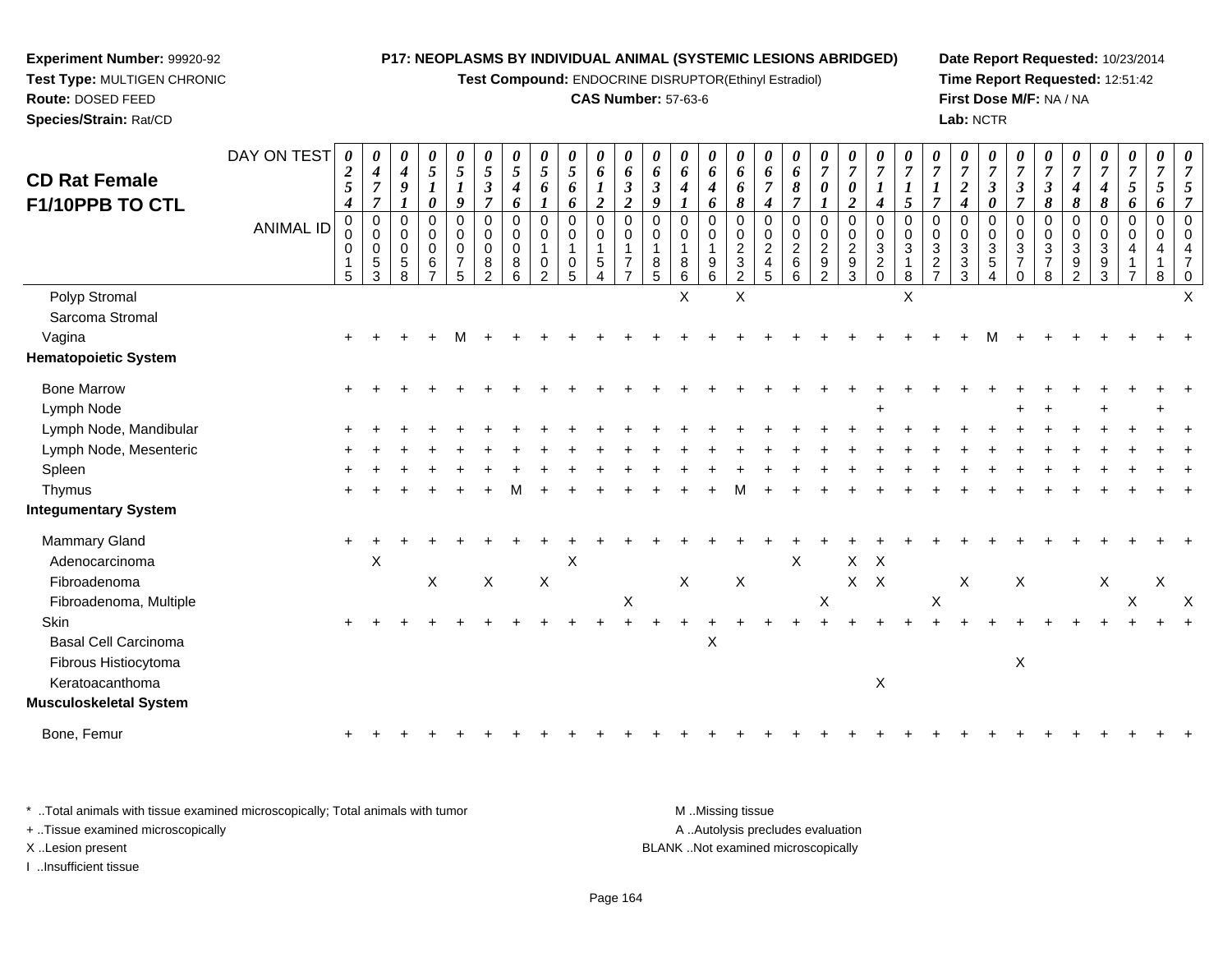**Test Compound:** ENDOCRINE DISRUPTOR(Ethinyl Estradiol)

#### **CAS Number:** 57-63-6

**Date Report Requested:** 10/23/2014**Time Report Requested:** 12:51:42**First Dose M/F:** NA / NA**Lab:** NCTR

| <b>CD Rat Female</b><br>F1/10PPB TO CTL                     | DAY ON TEST<br><b>ANIMAL ID</b> | 0<br>$\boldsymbol{2}$<br>$\mathfrak{s}$<br>$\boldsymbol{4}$<br>$\mathbf 0$<br>0<br>0<br>-1<br>5 | $\boldsymbol{\theta}$<br>$\boldsymbol{4}$<br>$\overline{7}$<br>$\overline{7}$<br>$\overline{0}$<br>$\mathbf 0$<br>$\mathbf 0$<br>$\sqrt{5}$<br>3 | $\theta$<br>$\boldsymbol{4}$<br>9<br>$\Omega$<br>$\Omega$<br>$\Omega$<br>5<br>8 | 0<br>$\mathfrak{s}$<br>$\boldsymbol{l}$<br>0<br>$\mathbf 0$<br>0<br>$\mathbf 0$<br>6 | $\frac{\theta}{5}$<br>$\boldsymbol{l}$<br>$\boldsymbol{9}$<br>$\mathbf 0$<br>$\mathbf 0$<br>$\pmb{0}$<br>$\overline{7}$<br>$\sqrt{5}$ | $\boldsymbol{\theta}$<br>$\overline{5}$<br>$\boldsymbol{\beta}$<br>$\overline{7}$<br>$\mathbf 0$<br>$\mathbf 0$<br>$\mathbf 0$<br>8<br>$\overline{2}$ | $\boldsymbol{\theta}$<br>5<br>$\boldsymbol{4}$<br>6<br>$\mathbf 0$<br>$\mathbf 0$<br>$\mathbf 0$<br>8<br>6 | 0<br>$5\overline{)}$<br>6<br>$\mathbf 0$<br>0<br>0<br>2 | 0<br>$5\overline{)}$<br>6<br>6<br>$\mathbf 0$<br>0<br>$\mathbf 1$<br>0<br>$\sqrt{5}$ | 0<br>$\boldsymbol{6}$<br>$\boldsymbol{l}$<br>$\boldsymbol{2}$<br>$\mathbf 0$<br>$\mathbf 0$<br>1<br>$\sqrt{5}$<br>4 | 0<br>6<br>$\boldsymbol{\beta}$<br>$\boldsymbol{2}$<br>$\Omega$<br>$\Omega$<br>$\overline{7}$ | $\boldsymbol{\theta}$<br>6<br>$\boldsymbol{\beta}$<br>9<br>$\Omega$<br>$\Omega$<br>8<br>5 | 0<br>6<br>4<br>$\Omega$<br>$\Omega$<br>8<br>6 | 0<br>6<br>$\boldsymbol{4}$<br>6<br>$\mathbf 0$<br>0<br>$\mathbf{1}$<br>$\boldsymbol{9}$<br>6 | $\boldsymbol{\theta}$<br>6<br>6<br>$\pmb{8}$<br>$\mathbf 0$<br>$\mathbf 0$<br>$\boldsymbol{2}$<br>$\ensuremath{\mathsf{3}}$<br>$\overline{2}$ | $\boldsymbol{\theta}$<br>6<br>$\overline{7}$<br>$\boldsymbol{4}$<br>$\Omega$<br>0<br>$\overline{c}$<br>$\overline{4}$<br>$\sqrt{5}$ | $\boldsymbol{\theta}$<br>6<br>8<br>$\overline{7}$<br>$\mathbf 0$<br>$\mathbf 0$<br>$\overline{2}$<br>$\,6\,$<br>6 | $\boldsymbol{\theta}$<br>$\overline{7}$<br>0<br>$\mathbf 0$<br>0<br>$\overline{c}$<br>$\boldsymbol{9}$<br>$\overline{2}$ | $\frac{\boldsymbol{\theta}}{\boldsymbol{7}}$<br>$\pmb{\theta}$<br>$\boldsymbol{2}$<br>$\pmb{0}$<br>$\mathbf 0$<br>$\overline{2}$<br>$\boldsymbol{9}$<br>$\mathfrak{S}$ | $\boldsymbol{\theta}$<br>$\overline{7}$<br>$\boldsymbol{l}$<br>$\boldsymbol{4}$<br>$\mathbf 0$<br>$\pmb{0}$<br>$\overline{3}$<br>$\boldsymbol{2}$<br>$\pmb{0}$ | $\boldsymbol{\theta}$<br>$\overline{7}$<br>$\boldsymbol{l}$<br>$5\overline{)}$<br>$\Omega$<br>$\mathbf 0$<br>3<br>$\mathbf{1}$<br>8 | $\overline{7}$<br>1<br>$\overline{7}$<br>$\Omega$<br>$\Omega$<br>$\mathbf{3}$<br>$\overline{c}$<br>$\overline{7}$ | $\frac{\boldsymbol{0}}{7}$<br>$\overline{2}$<br>$\boldsymbol{4}$<br>$\Omega$<br>0<br>3<br>3<br>3 | $\frac{\boldsymbol{0}}{7}$<br>$\boldsymbol{\beta}$<br>$\pmb{\theta}$<br>$\mathbf 0$<br>$\mathbf 0$<br>$\ensuremath{\mathsf{3}}$<br>$\sqrt{5}$<br>$\overline{4}$ | $\boldsymbol{\theta}$<br>$\overline{7}$<br>$\mathfrak{z}$<br>$\overline{7}$<br>$\Omega$<br>$\mathbf 0$<br>$\sqrt{3}$<br>$\overline{7}$<br>$\mathbf 0$ | $\boldsymbol{\theta}$<br>$\overline{7}$<br>$\boldsymbol{\beta}$<br>$\pmb{8}$<br>$\mathbf 0$<br>$\mathbf 0$<br>$\sqrt{3}$<br>$\overline{7}$<br>$\,8\,$ | $\overline{7}$<br>4<br>$\pmb{8}$<br>$\Omega$<br>$\Omega$<br>3<br>9<br>$\overline{2}$ | $\frac{\boldsymbol{0}}{7}$<br>4<br>8<br>$\Omega$<br>$\Omega$<br>3<br>9<br>3 | $\boldsymbol{\theta}$<br>$\overline{7}$<br>5<br>6<br>$\mathbf 0$<br>$\Omega$ | $\boldsymbol{\theta}$<br>$\overline{7}$<br>5<br>6<br>$\mathbf 0$<br>$\Omega$ | $\boldsymbol{\theta}$ |
|-------------------------------------------------------------|---------------------------------|-------------------------------------------------------------------------------------------------|--------------------------------------------------------------------------------------------------------------------------------------------------|---------------------------------------------------------------------------------|--------------------------------------------------------------------------------------|---------------------------------------------------------------------------------------------------------------------------------------|-------------------------------------------------------------------------------------------------------------------------------------------------------|------------------------------------------------------------------------------------------------------------|---------------------------------------------------------|--------------------------------------------------------------------------------------|---------------------------------------------------------------------------------------------------------------------|----------------------------------------------------------------------------------------------|-------------------------------------------------------------------------------------------|-----------------------------------------------|----------------------------------------------------------------------------------------------|-----------------------------------------------------------------------------------------------------------------------------------------------|-------------------------------------------------------------------------------------------------------------------------------------|-------------------------------------------------------------------------------------------------------------------|--------------------------------------------------------------------------------------------------------------------------|------------------------------------------------------------------------------------------------------------------------------------------------------------------------|----------------------------------------------------------------------------------------------------------------------------------------------------------------|-------------------------------------------------------------------------------------------------------------------------------------|-------------------------------------------------------------------------------------------------------------------|--------------------------------------------------------------------------------------------------|-----------------------------------------------------------------------------------------------------------------------------------------------------------------|-------------------------------------------------------------------------------------------------------------------------------------------------------|-------------------------------------------------------------------------------------------------------------------------------------------------------|--------------------------------------------------------------------------------------|-----------------------------------------------------------------------------|------------------------------------------------------------------------------|------------------------------------------------------------------------------|-----------------------|
| <b>Skeletal Muscle</b>                                      |                                 |                                                                                                 |                                                                                                                                                  |                                                                                 |                                                                                      |                                                                                                                                       |                                                                                                                                                       |                                                                                                            |                                                         | $+$                                                                                  |                                                                                                                     |                                                                                              |                                                                                           |                                               |                                                                                              |                                                                                                                                               | $\ddot{}$                                                                                                                           |                                                                                                                   |                                                                                                                          |                                                                                                                                                                        |                                                                                                                                                                |                                                                                                                                     |                                                                                                                   |                                                                                                  |                                                                                                                                                                 |                                                                                                                                                       |                                                                                                                                                       | $+$                                                                                  | $+$                                                                         |                                                                              |                                                                              |                       |
| <b>Nervous System</b>                                       |                                 |                                                                                                 |                                                                                                                                                  |                                                                                 |                                                                                      |                                                                                                                                       |                                                                                                                                                       |                                                                                                            |                                                         |                                                                                      |                                                                                                                     |                                                                                              |                                                                                           |                                               |                                                                                              |                                                                                                                                               |                                                                                                                                     |                                                                                                                   |                                                                                                                          |                                                                                                                                                                        |                                                                                                                                                                |                                                                                                                                     |                                                                                                                   |                                                                                                  |                                                                                                                                                                 |                                                                                                                                                       |                                                                                                                                                       |                                                                                      |                                                                             |                                                                              |                                                                              |                       |
| Brain, Brain Stem<br>Carcinoma, Metastatic, Pituitary Gland |                                 |                                                                                                 |                                                                                                                                                  |                                                                                 |                                                                                      |                                                                                                                                       |                                                                                                                                                       |                                                                                                            |                                                         |                                                                                      |                                                                                                                     |                                                                                              | X                                                                                         |                                               |                                                                                              |                                                                                                                                               |                                                                                                                                     |                                                                                                                   |                                                                                                                          |                                                                                                                                                                        |                                                                                                                                                                |                                                                                                                                     |                                                                                                                   |                                                                                                  |                                                                                                                                                                 |                                                                                                                                                       |                                                                                                                                                       |                                                                                      |                                                                             |                                                                              |                                                                              |                       |
| Brain, Cerebellum                                           |                                 |                                                                                                 |                                                                                                                                                  |                                                                                 |                                                                                      |                                                                                                                                       |                                                                                                                                                       |                                                                                                            |                                                         |                                                                                      |                                                                                                                     |                                                                                              |                                                                                           |                                               |                                                                                              |                                                                                                                                               |                                                                                                                                     |                                                                                                                   |                                                                                                                          |                                                                                                                                                                        |                                                                                                                                                                |                                                                                                                                     |                                                                                                                   |                                                                                                  |                                                                                                                                                                 |                                                                                                                                                       |                                                                                                                                                       |                                                                                      |                                                                             |                                                                              |                                                                              |                       |
| Brain, Cerebrum                                             |                                 |                                                                                                 |                                                                                                                                                  |                                                                                 |                                                                                      |                                                                                                                                       |                                                                                                                                                       |                                                                                                            |                                                         |                                                                                      |                                                                                                                     |                                                                                              |                                                                                           |                                               |                                                                                              |                                                                                                                                               |                                                                                                                                     |                                                                                                                   |                                                                                                                          |                                                                                                                                                                        |                                                                                                                                                                |                                                                                                                                     |                                                                                                                   |                                                                                                  |                                                                                                                                                                 |                                                                                                                                                       |                                                                                                                                                       |                                                                                      |                                                                             |                                                                              |                                                                              |                       |
| Peripheral Nerve                                            |                                 |                                                                                                 |                                                                                                                                                  |                                                                                 |                                                                                      |                                                                                                                                       |                                                                                                                                                       |                                                                                                            |                                                         |                                                                                      |                                                                                                                     |                                                                                              |                                                                                           |                                               |                                                                                              |                                                                                                                                               |                                                                                                                                     |                                                                                                                   |                                                                                                                          |                                                                                                                                                                        |                                                                                                                                                                |                                                                                                                                     |                                                                                                                   |                                                                                                  |                                                                                                                                                                 |                                                                                                                                                       |                                                                                                                                                       |                                                                                      |                                                                             |                                                                              |                                                                              |                       |
| Spinal Cord                                                 |                                 |                                                                                                 |                                                                                                                                                  |                                                                                 |                                                                                      |                                                                                                                                       |                                                                                                                                                       |                                                                                                            |                                                         | Α                                                                                    |                                                                                                                     |                                                                                              |                                                                                           |                                               |                                                                                              |                                                                                                                                               | Α                                                                                                                                   |                                                                                                                   |                                                                                                                          |                                                                                                                                                                        |                                                                                                                                                                |                                                                                                                                     |                                                                                                                   |                                                                                                  |                                                                                                                                                                 |                                                                                                                                                       |                                                                                                                                                       |                                                                                      |                                                                             |                                                                              |                                                                              |                       |
| <b>Respiratory System</b>                                   |                                 |                                                                                                 |                                                                                                                                                  |                                                                                 |                                                                                      |                                                                                                                                       |                                                                                                                                                       |                                                                                                            |                                                         |                                                                                      |                                                                                                                     |                                                                                              |                                                                                           |                                               |                                                                                              |                                                                                                                                               |                                                                                                                                     |                                                                                                                   |                                                                                                                          |                                                                                                                                                                        |                                                                                                                                                                |                                                                                                                                     |                                                                                                                   |                                                                                                  |                                                                                                                                                                 |                                                                                                                                                       |                                                                                                                                                       |                                                                                      |                                                                             |                                                                              |                                                                              |                       |
| Lung<br>Alveolar/Bronchiolar Adenoma                        |                                 |                                                                                                 |                                                                                                                                                  |                                                                                 |                                                                                      |                                                                                                                                       |                                                                                                                                                       |                                                                                                            |                                                         |                                                                                      |                                                                                                                     |                                                                                              |                                                                                           |                                               |                                                                                              |                                                                                                                                               |                                                                                                                                     |                                                                                                                   |                                                                                                                          |                                                                                                                                                                        |                                                                                                                                                                |                                                                                                                                     |                                                                                                                   |                                                                                                  |                                                                                                                                                                 |                                                                                                                                                       |                                                                                                                                                       |                                                                                      |                                                                             |                                                                              | X                                                                            |                       |
| Nephroblastoma, Metastatic, Kidney                          |                                 | X                                                                                               |                                                                                                                                                  |                                                                                 |                                                                                      |                                                                                                                                       |                                                                                                                                                       |                                                                                                            |                                                         |                                                                                      |                                                                                                                     |                                                                                              |                                                                                           |                                               |                                                                                              |                                                                                                                                               |                                                                                                                                     |                                                                                                                   |                                                                                                                          |                                                                                                                                                                        |                                                                                                                                                                |                                                                                                                                     |                                                                                                                   |                                                                                                  |                                                                                                                                                                 |                                                                                                                                                       |                                                                                                                                                       |                                                                                      |                                                                             |                                                                              |                                                                              |                       |
| Nose<br>Trachea                                             |                                 |                                                                                                 |                                                                                                                                                  |                                                                                 |                                                                                      |                                                                                                                                       |                                                                                                                                                       |                                                                                                            |                                                         |                                                                                      |                                                                                                                     |                                                                                              |                                                                                           |                                               |                                                                                              |                                                                                                                                               |                                                                                                                                     |                                                                                                                   |                                                                                                                          |                                                                                                                                                                        |                                                                                                                                                                |                                                                                                                                     |                                                                                                                   |                                                                                                  |                                                                                                                                                                 |                                                                                                                                                       |                                                                                                                                                       |                                                                                      |                                                                             |                                                                              |                                                                              |                       |
| <b>Special Senses System</b>                                |                                 |                                                                                                 |                                                                                                                                                  |                                                                                 |                                                                                      |                                                                                                                                       |                                                                                                                                                       |                                                                                                            |                                                         |                                                                                      |                                                                                                                     |                                                                                              |                                                                                           |                                               |                                                                                              |                                                                                                                                               |                                                                                                                                     |                                                                                                                   |                                                                                                                          |                                                                                                                                                                        |                                                                                                                                                                |                                                                                                                                     |                                                                                                                   |                                                                                                  |                                                                                                                                                                 |                                                                                                                                                       |                                                                                                                                                       |                                                                                      |                                                                             |                                                                              |                                                                              |                       |
| Eye                                                         |                                 |                                                                                                 |                                                                                                                                                  |                                                                                 |                                                                                      |                                                                                                                                       |                                                                                                                                                       |                                                                                                            |                                                         |                                                                                      |                                                                                                                     |                                                                                              |                                                                                           |                                               |                                                                                              |                                                                                                                                               |                                                                                                                                     |                                                                                                                   |                                                                                                                          |                                                                                                                                                                        |                                                                                                                                                                |                                                                                                                                     |                                                                                                                   |                                                                                                  |                                                                                                                                                                 |                                                                                                                                                       |                                                                                                                                                       |                                                                                      |                                                                             |                                                                              |                                                                              |                       |
| <b>Harderian Gland</b>                                      |                                 |                                                                                                 |                                                                                                                                                  |                                                                                 |                                                                                      |                                                                                                                                       |                                                                                                                                                       |                                                                                                            |                                                         |                                                                                      |                                                                                                                     |                                                                                              |                                                                                           |                                               |                                                                                              |                                                                                                                                               |                                                                                                                                     |                                                                                                                   |                                                                                                                          |                                                                                                                                                                        |                                                                                                                                                                |                                                                                                                                     |                                                                                                                   |                                                                                                  |                                                                                                                                                                 |                                                                                                                                                       |                                                                                                                                                       |                                                                                      |                                                                             |                                                                              |                                                                              |                       |
| <b>Urinary System</b>                                       |                                 |                                                                                                 |                                                                                                                                                  |                                                                                 |                                                                                      |                                                                                                                                       |                                                                                                                                                       |                                                                                                            |                                                         |                                                                                      |                                                                                                                     |                                                                                              |                                                                                           |                                               |                                                                                              |                                                                                                                                               |                                                                                                                                     |                                                                                                                   |                                                                                                                          |                                                                                                                                                                        |                                                                                                                                                                |                                                                                                                                     |                                                                                                                   |                                                                                                  |                                                                                                                                                                 |                                                                                                                                                       |                                                                                                                                                       |                                                                                      |                                                                             |                                                                              |                                                                              |                       |
| Kidney                                                      |                                 |                                                                                                 |                                                                                                                                                  |                                                                                 |                                                                                      |                                                                                                                                       |                                                                                                                                                       |                                                                                                            |                                                         |                                                                                      |                                                                                                                     |                                                                                              |                                                                                           |                                               |                                                                                              |                                                                                                                                               |                                                                                                                                     |                                                                                                                   |                                                                                                                          |                                                                                                                                                                        |                                                                                                                                                                |                                                                                                                                     |                                                                                                                   |                                                                                                  |                                                                                                                                                                 |                                                                                                                                                       |                                                                                                                                                       |                                                                                      |                                                                             |                                                                              |                                                                              |                       |
| Nephroblastoma                                              |                                 | X                                                                                               |                                                                                                                                                  |                                                                                 |                                                                                      |                                                                                                                                       |                                                                                                                                                       |                                                                                                            |                                                         |                                                                                      |                                                                                                                     |                                                                                              |                                                                                           |                                               |                                                                                              |                                                                                                                                               |                                                                                                                                     |                                                                                                                   |                                                                                                                          |                                                                                                                                                                        |                                                                                                                                                                |                                                                                                                                     |                                                                                                                   |                                                                                                  |                                                                                                                                                                 |                                                                                                                                                       |                                                                                                                                                       |                                                                                      |                                                                             |                                                                              |                                                                              |                       |
| <b>Urinary Bladder</b>                                      |                                 |                                                                                                 |                                                                                                                                                  |                                                                                 |                                                                                      |                                                                                                                                       |                                                                                                                                                       |                                                                                                            |                                                         |                                                                                      |                                                                                                                     |                                                                                              |                                                                                           |                                               |                                                                                              |                                                                                                                                               |                                                                                                                                     |                                                                                                                   |                                                                                                                          |                                                                                                                                                                        |                                                                                                                                                                |                                                                                                                                     |                                                                                                                   |                                                                                                  |                                                                                                                                                                 |                                                                                                                                                       |                                                                                                                                                       |                                                                                      |                                                                             |                                                                              |                                                                              |                       |

\* ..Total animals with tissue examined microscopically; Total animals with tumor **M** . Missing tissue M ..Missing tissue A ..Autolysis precludes evaluation + ..Tissue examined microscopically X ..Lesion present BLANK ..Not examined microscopicallyI ..Insufficient tissue

**Experiment Number:** 99920-92**Test Type:** MULTIGEN CHRONIC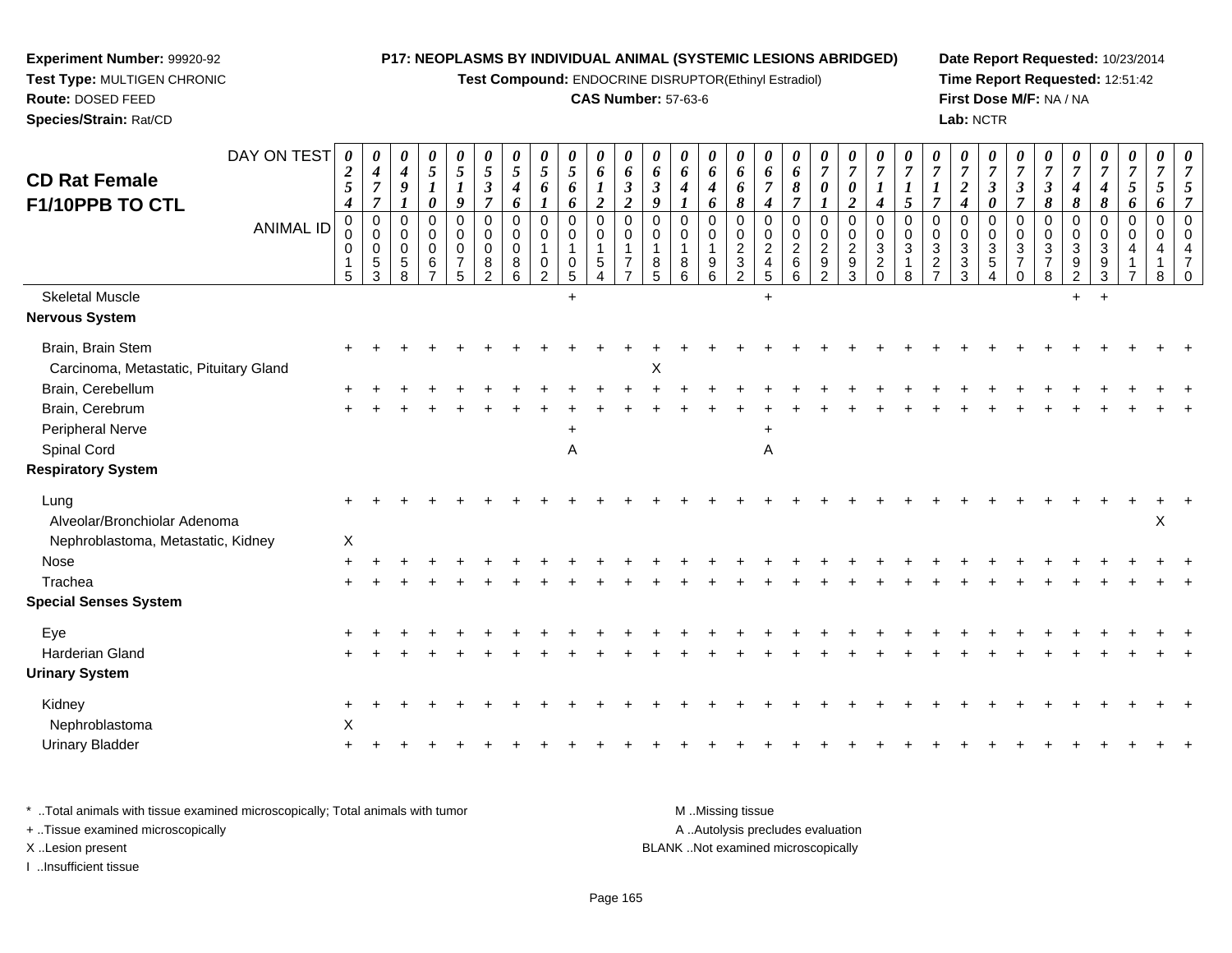**Test Compound:** ENDOCRINE DISRUPTOR(Ethinyl Estradiol)

### **CAS Number:** 57-63-6

**Date Report Requested:** 10/23/2014**Time Report Requested:** 12:51:42**First Dose M/F:** NA / NA**Lab:** NCTR

#### **Route:** DOSED FEED **Species/Strain:** Rat/CDDAY ON TEST *0 2***CD Rat Female***0 0 0 0 0 0 0 0 0 60 60 60 60 60 60 60 6*

| <b>CD Rat Female</b><br>F1/10PPB TO CTL           | DAY ON TEST<br><b>ANIMAL ID</b> | 0<br>$\overline{2}$<br>$5\overline{)}$<br>$\boldsymbol{4}$ | 0<br>4<br>$\overline{ }$<br>$\overline{ }$<br>0<br>⌒<br>U<br>0<br>5<br>3 | $\boldsymbol{\theta}$<br>4<br>9<br>J<br>5<br>8 | $\boldsymbol{\theta}$<br>C<br>$\boldsymbol{\theta}$<br>0<br>0<br>0<br>6<br>- | $\boldsymbol{\theta}$<br>$\overline{5}$<br>$\mathbf{I}$<br>9<br>0<br>0<br>0<br>$\overline{ }$<br>5 | $\boldsymbol{\theta}$<br>5<br>$\boldsymbol{\beta}$<br>Ł.<br>0<br>U<br>U<br>8<br>ົ | $\boldsymbol{\theta}$<br>C<br>4<br>6<br>0<br>0<br>0<br>8<br>6 | $\boldsymbol{\theta}$<br>C<br>$\bm{o}$<br>◠ | $\boldsymbol{\theta}$<br>o<br>O. | $\boldsymbol{\theta}$<br>o<br>◢<br>0<br>0<br>$5\phantom{.0}$ | $\boldsymbol{\theta}$<br>6<br>$\rightarrow$<br>◠<br>$\overline{v}$<br>0<br>0 | U<br>o<br>Q<br>υ<br>8<br>ς | $\boldsymbol{\theta}$<br>6<br>4<br>0<br>0<br>8<br>6 | $\boldsymbol{\theta}$<br>6<br>4<br>6<br>0<br>0<br>9<br>6 | $\boldsymbol{\theta}$<br>$\bm{o}$<br>$\bm{o}$<br>8<br>0<br>U<br>$\overline{2}$<br>3<br>າ | $\boldsymbol{\theta}$<br>6<br>$\overline{ }$<br>4<br>0<br>0<br>ົ<br>∼<br>4<br>5 | $\boldsymbol{\theta}$<br>6<br>8<br>$\overline{ }$<br>6<br>$\sim$ | $\boldsymbol{\theta}$<br>0<br>$\epsilon$<br>9<br>$\sim$ | $\boldsymbol{\theta}$<br>U<br>$\sim$<br>$\epsilon$<br>9<br>3 | $\boldsymbol{\theta}$<br>$\overline{ }$<br>U<br>U<br>3<br>$\sim$<br>∠ | $\boldsymbol{\mathit{U}}$<br>ν<br>⌒<br>చ<br>8 | $\boldsymbol{\theta}$<br>$\overline{ }$<br>0<br>0<br>3<br>$\Omega$<br>$\epsilon$<br>$\rightarrow$ | $\boldsymbol{\theta}$<br>7<br>◠<br>$\overline{v}$<br>4<br>0<br>0<br>3<br>3<br>3 | $\boldsymbol{\theta}$<br>7<br>$\boldsymbol{\beta}$<br>0<br>0<br>0<br>3<br>5 | $\boldsymbol{\theta}$<br>$\overline{ }$<br>J<br>$\overline{ }$<br>0<br>υ<br>$\sim$<br>J | $\boldsymbol{\theta}$<br>J<br>8<br>ა<br>⇁ | 0<br>4<br>8<br>0<br>υ<br>ົ<br>J.<br>9 | $\boldsymbol{\theta}$<br>4<br>$\Omega$<br>U<br>3<br>9<br>$\sim$ | $\boldsymbol{\theta}$<br>o<br>U<br>U<br>4 | $\theta$<br>0<br>4<br>o | 0<br>0<br>0<br>- 0 |
|---------------------------------------------------|---------------------------------|------------------------------------------------------------|--------------------------------------------------------------------------|------------------------------------------------|------------------------------------------------------------------------------|----------------------------------------------------------------------------------------------------|-----------------------------------------------------------------------------------|---------------------------------------------------------------|---------------------------------------------|----------------------------------|--------------------------------------------------------------|------------------------------------------------------------------------------|----------------------------|-----------------------------------------------------|----------------------------------------------------------|------------------------------------------------------------------------------------------|---------------------------------------------------------------------------------|------------------------------------------------------------------|---------------------------------------------------------|--------------------------------------------------------------|-----------------------------------------------------------------------|-----------------------------------------------|---------------------------------------------------------------------------------------------------|---------------------------------------------------------------------------------|-----------------------------------------------------------------------------|-----------------------------------------------------------------------------------------|-------------------------------------------|---------------------------------------|-----------------------------------------------------------------|-------------------------------------------|-------------------------|--------------------|
| <b>Urinary Bladder</b><br><b>SYSTEMIC LESIONS</b> |                                 |                                                            |                                                                          |                                                |                                                                              |                                                                                                    |                                                                                   |                                                               |                                             |                                  |                                                              |                                                                              |                            |                                                     |                                                          |                                                                                          |                                                                                 |                                                                  |                                                         |                                                              |                                                                       |                                               |                                                                                                   |                                                                                 |                                                                             |                                                                                         |                                           |                                       |                                                                 |                                           |                         |                    |
| Multiple Organ<br>Lymphoma Malignant              |                                 |                                                            |                                                                          |                                                |                                                                              |                                                                                                    |                                                                                   |                                                               |                                             |                                  |                                                              |                                                                              |                            |                                                     |                                                          |                                                                                          |                                                                                 |                                                                  |                                                         |                                                              |                                                                       |                                               |                                                                                                   |                                                                                 |                                                                             |                                                                                         |                                           |                                       | ㅅ                                                               |                                           |                         |                    |

Mesothelioma Malignant

**Experiment Number:** 99920-92**Test Type:** MULTIGEN CHRONIC

\* ..Total animals with tissue examined microscopically; Total animals with tumor **M** ..Missing tissue M ..Missing tissue

+ ..Tissue examined microscopically

I ..Insufficient tissue

A .. Autolysis precludes evaluation X ..Lesion present BLANK ..Not examined microscopically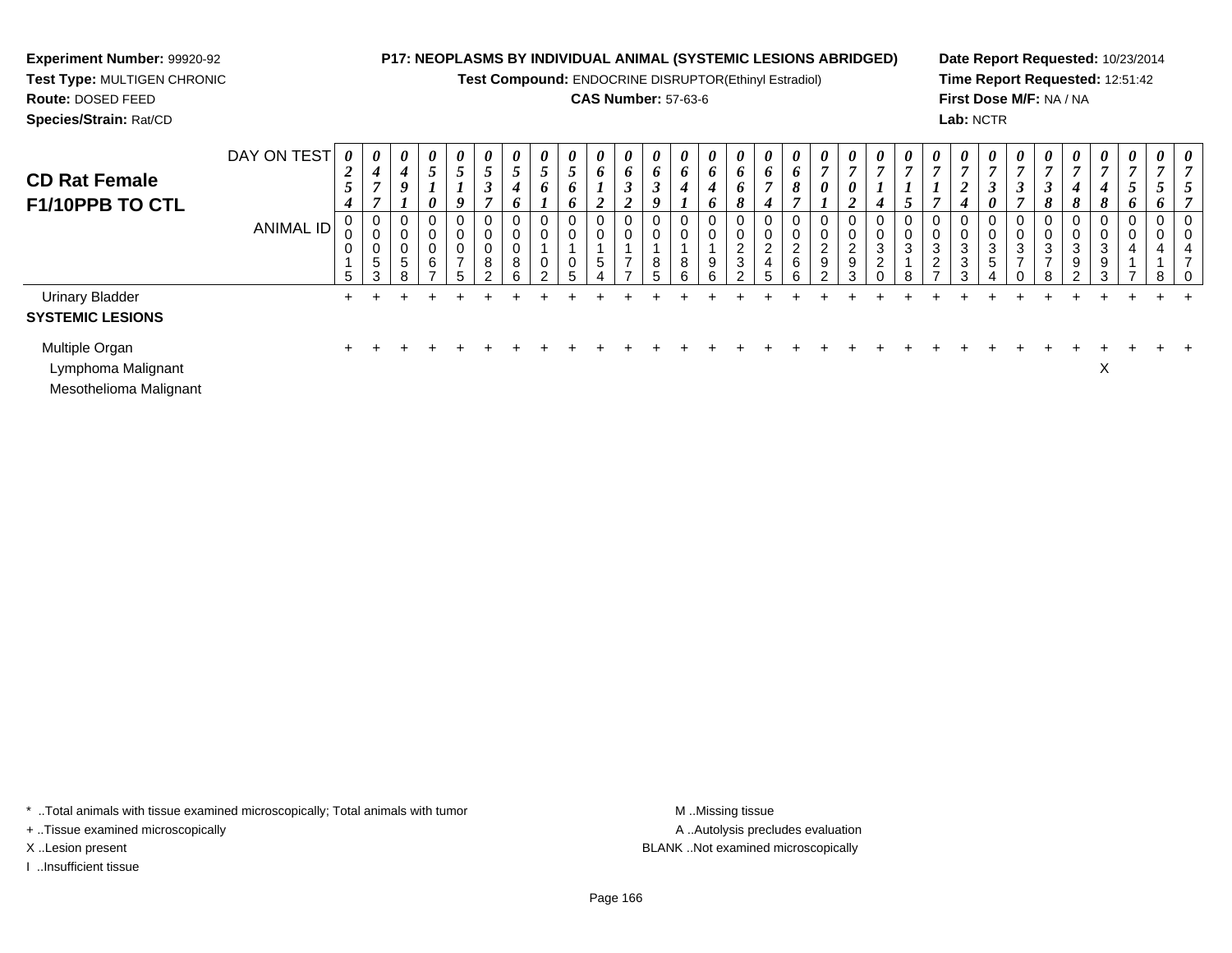**Test Compound:** ENDOCRINE DISRUPTOR(Ethinyl Estradiol)

#### **CAS Number:** 57-63-6

<sup>+</sup> <sup>+</sup> <sup>+</sup> <sup>+</sup> <sup>+</sup> <sup>+</sup> <sup>+</sup> <sup>+</sup> <sup>+</sup> <sup>+</sup> <sup>+</sup> <sup>+</sup> <sup>+</sup> <sup>+</sup> <sup>+</sup> <sup>+</sup> <sup>+</sup> <sup>+</sup> <sup>50</sup>

<sup>+</sup> <sup>+</sup> <sup>+</sup> <sup>+</sup> <sup>+</sup> <sup>+</sup> <sup>+</sup> <sup>+</sup> <sup>+</sup> <sup>+</sup> <sup>+</sup> <sup>+</sup> <sup>+</sup> <sup>+</sup> <sup>+</sup> <sup>+</sup> <sup>+</sup> <sup>+</sup> <sup>50</sup>

9 \*TOTALS

**Date Report Requested:** 10/23/2014**Time Report Requested:** 12:51:42**First Dose M/F:** NA / NA**Lab:** NCTR

| Intestine Large, Rectum      | $\pm$     |   |                |   |           |           |           |       |           |           |        |        |       |           |           |           |           |           |           | 50             |
|------------------------------|-----------|---|----------------|---|-----------|-----------|-----------|-------|-----------|-----------|--------|--------|-------|-----------|-----------|-----------|-----------|-----------|-----------|----------------|
| Intestine Small, Duodenum    | $+$       | ٠ |                | ÷ | $\pm$     | ٠         | $\pm$     | $\pm$ | $\ddot{}$ | $\pm$     | $\pm$  | $\pm$  | $\pm$ | $\ddot{}$ | $\pm$     | $\ddot{}$ | $\pm$     | ÷         | $\pm$     | 50             |
| Intestine Small, Ileum       | $+$       | ÷ |                | ÷ | $\ddot{}$ | $\ddot{}$ | $\ddot{}$ |       | ٠         |           | $\pm$  | $\pm$  | $\pm$ | $\ddot{}$ |           | $\ddot{}$ | $\pm$     | $\pm$     | $\pm$     | 50             |
| Intestine Small, Jejunum     | $\ddot{}$ |   |                |   |           |           |           |       |           |           |        |        |       | ÷.        |           |           |           | $\ddot{}$ | $\pm$     | 50             |
| Leiomyoma                    | X         |   |                |   |           |           |           |       |           |           |        |        |       |           |           |           |           |           |           | 1              |
| Liver                        | $+$       |   |                |   |           |           |           |       |           |           |        |        |       |           |           |           |           |           | $\ddot{}$ | 50             |
| Hepatocellular Adenoma       |           |   |                |   |           |           |           |       |           |           |        |        |       |           |           |           |           |           |           | 1              |
| Mesentery                    |           |   |                |   |           |           |           |       | $\ddot{}$ |           |        |        |       |           |           |           |           |           |           | 1              |
| Oral Mucosa                  |           |   | $\ddot{}$      |   |           |           |           |       |           |           |        |        |       |           |           |           |           |           |           | 7              |
| Squamous Cell Carcinoma      |           |   | $\pmb{\times}$ |   |           |           |           |       |           |           |        |        |       |           |           |           |           |           |           | $\overline{c}$ |
| Pancreas                     | $\ddot{}$ |   |                |   |           |           |           |       |           |           |        |        |       |           |           |           |           |           | $\pm$     | 50             |
| Salivary Glands              | $\ddot{}$ |   |                |   |           |           | $+$       |       | ÷         |           | $\div$ | $\div$ | $\pm$ | $+$       | $\ddot{}$ | ÷         | $\ddot{}$ |           | $\ddot{}$ | 50             |
| Stomach, Forestomach         | $+$       |   |                |   | ÷         | $\div$    | $\pm$     | $+$   | $\div$    | $\ddot{}$ | $\div$ | $\div$ | $\pm$ | $\pm$     | $\div$    | $\div$    | $\div$    |           | $\pm$     | 50             |
| Stomach, Glandular           | $\pm$     |   |                |   |           |           | ÷         | $+$   | ÷         |           | +      | +      | $\pm$ | $\pm$     | +         | ÷         | $\pm$     | $\ddot{}$ | $\pm$     | 50             |
| <b>Cardiovascular System</b> |           |   |                |   |           |           |           |       |           |           |        |        |       |           |           |           |           |           |           |                |
| <b>Blood Vessel</b>          | $\ddot{}$ |   |                |   |           |           |           |       |           |           |        |        |       |           |           |           |           |           | $\pm$     | 50             |
| Heart                        | $+$       |   |                |   | ÷         |           | ÷         |       |           |           |        | ÷      | $\pm$ | $\pm$     | $\pm$     | $\pm$     | $\pm$     | $\ddot{}$ | $\ddot{}$ | 50             |
|                              |           |   |                |   |           |           |           |       |           |           |        |        |       |           |           |           |           |           |           |                |
|                              |           |   |                |   |           |           |           |       |           |           |        |        |       |           |           |           |           |           |           |                |

**Experiment Number:** 99920-92**Test Type:** MULTIGEN CHRONIC

DAY ON TEST

*0 7*

*0*

*0*

<sup>+</sup> <sup>+</sup> <sup>+</sup> <sup>+</sup> <sup>+</sup> <sup>+</sup> <sup>+</sup> <sup>+</sup> <sup>+</sup> <sup>+</sup> <sup>+</sup> <sup>+</sup> <sup>+</sup> <sup>+</sup> <sup>+</sup> <sup>+</sup> <sup>+</sup> <sup>+</sup> <sup>+</sup> <sup>50</sup>

*7 5 7*

*7 5 7*

ANIMAL ID

 $\mathsf{S}$  +

n  $+$ 

**Route:** DOSED FEED**Species/Strain:** Rat/CD

**CD Rat FemaleF1/10PPB TO CTL**

**Alimentary System**

Intestine Large, Cecum

Intestine Large, Colon

**Esophagus** 

\* ..Total animals with tissue examined microscopically; Total animals with tumor M ...Missing tissue M ...Missing tissue A ..Autolysis precludes evaluation + ..Tissue examined microscopically X ..Lesion present BLANK ..Not examined microscopicallyI ..Insufficient tissue

Page 167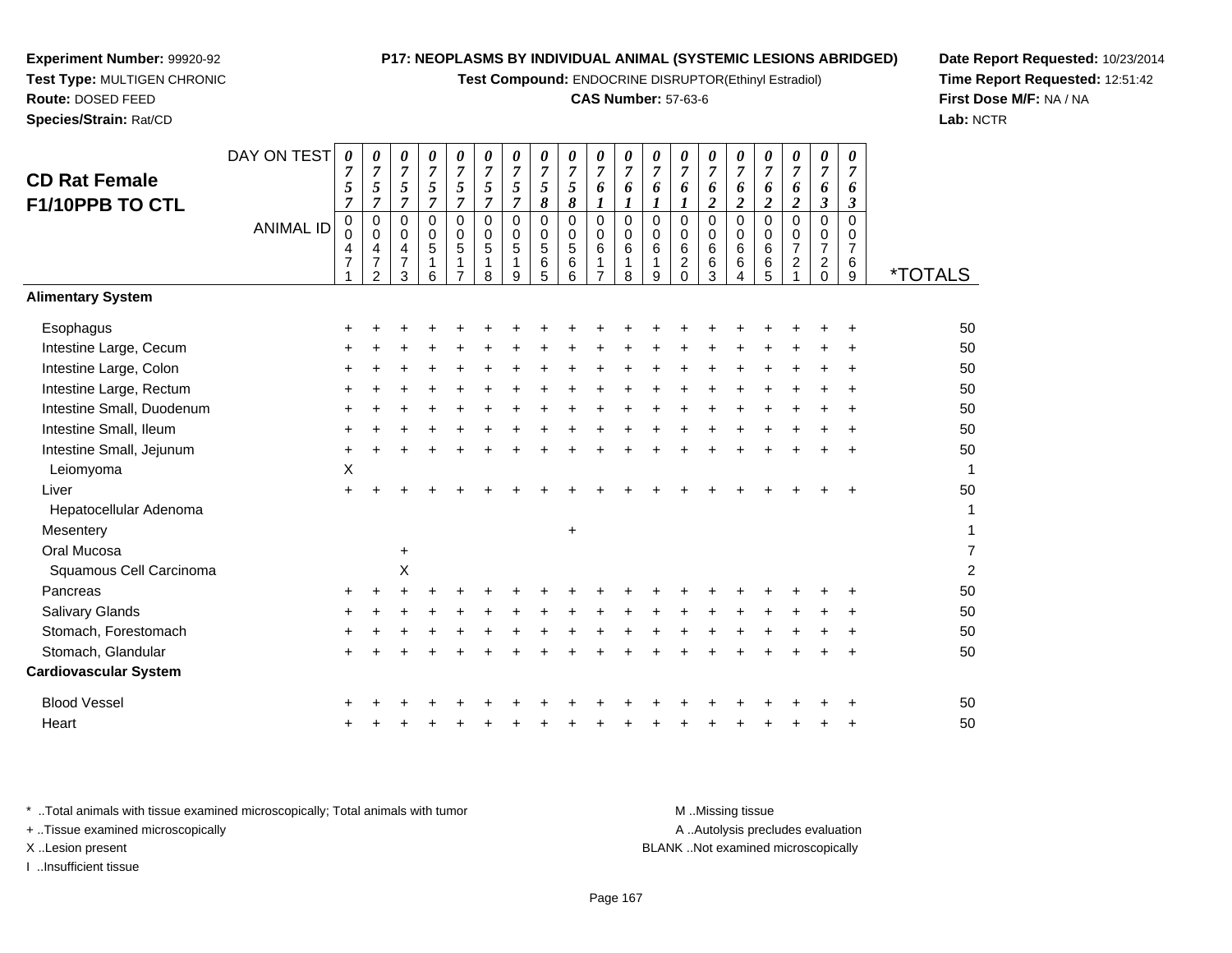**Test Compound:** ENDOCRINE DISRUPTOR(Ethinyl Estradiol)

#### **CAS Number:** 57-63-6

**Date Report Requested:** 10/23/2014**Time Report Requested:** 12:51:43**First Dose M/F:** NA / NA**Lab:** NCTR

| <b>CD Rat Female</b>                               | DAY ON TEST      | 0<br>7<br>5<br>$\overline{7}$         | 0<br>$\overline{7}$<br>5<br>$\overline{7}$      | 0<br>$\overline{7}$<br>5<br>$\overline{7}$ | 0<br>$\overline{7}$<br>5<br>$\overline{7}$ | 0<br>$\overline{7}$<br>$\sqrt{5}$<br>$\overline{7}$ | 0<br>$\overline{7}$<br>5<br>$\overline{7}$ | 0<br>$\overline{7}$<br>$\sqrt{5}$<br>$\overline{7}$ | 0<br>$\overline{7}$<br>$\sqrt{5}$<br>8 | 0<br>$\boldsymbol{7}$<br>5<br>8 | 0<br>$\overline{7}$<br>6<br>1                                   | 0<br>$\boldsymbol{7}$<br>6<br>1 | 0<br>$\boldsymbol{7}$<br>6 | 0<br>$\overline{7}$<br>6<br>1                   | 0<br>$\overline{7}$<br>6<br>$\overline{2}$      | 0<br>$\boldsymbol{7}$<br>6<br>$\overline{2}$ | 0<br>$\overline{7}$<br>6<br>$\boldsymbol{2}$ | 0<br>$\overline{7}$<br>6<br>$\boldsymbol{2}$                 | 0<br>$\overline{7}$<br>6<br>$\boldsymbol{\beta}$ | 0<br>$\overline{7}$<br>6<br>$\boldsymbol{\beta}$ |                              |
|----------------------------------------------------|------------------|---------------------------------------|-------------------------------------------------|--------------------------------------------|--------------------------------------------|-----------------------------------------------------|--------------------------------------------|-----------------------------------------------------|----------------------------------------|---------------------------------|-----------------------------------------------------------------|---------------------------------|----------------------------|-------------------------------------------------|-------------------------------------------------|----------------------------------------------|----------------------------------------------|--------------------------------------------------------------|--------------------------------------------------|--------------------------------------------------|------------------------------|
| F1/10PPB TO CTL                                    | <b>ANIMAL ID</b> | $\pmb{0}$<br>0<br>4<br>$\overline{7}$ | 0<br>0<br>4<br>$\overline{7}$<br>$\overline{2}$ | 0<br>0<br>4<br>$\overline{7}$<br>3         | 0<br>0<br>5<br>6                           | $\mathbf 0$<br>0<br>5<br>1                          | $\mathbf 0$<br>0<br>5<br>1<br>8            | $\mathbf 0$<br>0<br>5<br>$\mathbf{1}$<br>9          | $\mathbf 0$<br>0<br>5<br>6<br>5        | $\mathbf 0$<br>0<br>5<br>6<br>6 | $\mathbf 0$<br>$\pmb{0}$<br>6<br>$\mathbf{1}$<br>$\overline{7}$ | 0<br>0<br>6<br>1<br>8           | 0<br>0<br>6<br>1<br>9      | $\mathbf 0$<br>0<br>6<br>$\sqrt{2}$<br>$\Omega$ | $\mathbf 0$<br>$\mathbf 0$<br>6<br>$\,6\,$<br>3 | $\Omega$<br>0<br>6<br>6<br>4                 | $\mathbf 0$<br>0<br>6<br>6<br>5              | $\pmb{0}$<br>$\mathbf 0$<br>$\overline{7}$<br>$\overline{c}$ | 0<br>0<br>7<br>$\overline{a}$<br>0               | 0<br>0<br>$\overline{7}$<br>6<br>9               | <i><b>*TOTALS</b></i>        |
| <b>Endocrine System</b>                            |                  |                                       |                                                 |                                            |                                            |                                                     |                                            |                                                     |                                        |                                 |                                                                 |                                 |                            |                                                 |                                                 |                                              |                                              |                                                              |                                                  |                                                  |                              |
| <b>Adrenal Cortex</b><br>Adenoma                   |                  |                                       |                                                 |                                            |                                            |                                                     |                                            |                                                     |                                        |                                 |                                                                 |                                 |                            |                                                 |                                                 |                                              | $\mathsf X$                                  |                                                              |                                                  | ÷                                                | 50<br>2                      |
| Adrenal Medulla<br>Pheochromocytoma Benign         |                  |                                       |                                                 |                                            |                                            |                                                     |                                            |                                                     |                                        |                                 |                                                                 |                                 |                            |                                                 |                                                 |                                              | M                                            | X                                                            |                                                  | $\ddot{}$                                        | 48<br>1                      |
| Islets, Pancreatic                                 |                  |                                       |                                                 |                                            |                                            |                                                     |                                            |                                                     |                                        |                                 |                                                                 |                                 |                            |                                                 |                                                 |                                              |                                              |                                                              |                                                  | +                                                | 50                           |
| Parathyroid Gland                                  |                  | м                                     |                                                 |                                            |                                            |                                                     |                                            |                                                     |                                        |                                 |                                                                 |                                 |                            |                                                 |                                                 |                                              |                                              |                                                              | М                                                | $\ddot{}$                                        | 44                           |
| <b>Pituitary Gland</b>                             |                  | ٠                                     |                                                 |                                            |                                            |                                                     |                                            |                                                     |                                        |                                 |                                                                 |                                 |                            |                                                 |                                                 |                                              |                                              |                                                              |                                                  | $\ddot{}$                                        | 50                           |
| Pars Distalis, Adenoma<br>Pars Distalis, Carcinoma |                  | $\pmb{\times}$                        | X                                               | X                                          | X                                          | X                                                   | $\boldsymbol{\mathsf{X}}$                  |                                                     | $\pmb{\times}$                         | $\sf X$                         | X                                                               | $\boldsymbol{\mathsf{X}}$       |                            | $\sf X$                                         |                                                 | $\pmb{\times}$                               | $\mathsf X$                                  | $\pmb{\times}$                                               | $\times$                                         |                                                  | 36                           |
| <b>Thyroid Gland</b>                               |                  |                                       |                                                 |                                            |                                            |                                                     |                                            |                                                     |                                        |                                 |                                                                 |                                 |                            |                                                 |                                                 |                                              |                                              |                                                              |                                                  |                                                  | 50                           |
| C Cell, Adenoma                                    |                  |                                       |                                                 |                                            |                                            |                                                     |                                            |                                                     |                                        |                                 |                                                                 |                                 |                            |                                                 |                                                 |                                              |                                              |                                                              |                                                  |                                                  | 3                            |
| <b>General Body System</b>                         |                  |                                       |                                                 |                                            |                                            |                                                     |                                            |                                                     |                                        |                                 |                                                                 |                                 |                            |                                                 |                                                 |                                              |                                              |                                                              |                                                  |                                                  |                              |
| <b>NONE</b><br><b>Genital System</b>               |                  |                                       |                                                 |                                            |                                            |                                                     |                                            |                                                     |                                        |                                 |                                                                 |                                 |                            |                                                 |                                                 |                                              |                                              |                                                              |                                                  |                                                  |                              |
| <b>Clitoral Gland</b>                              |                  |                                       |                                                 |                                            |                                            |                                                     |                                            |                                                     |                                        |                                 |                                                                 |                                 |                            |                                                 |                                                 |                                              |                                              |                                                              |                                                  |                                                  | 49                           |
| Ovary                                              |                  |                                       |                                                 |                                            |                                            |                                                     |                                            |                                                     |                                        |                                 |                                                                 |                                 |                            |                                                 |                                                 |                                              |                                              |                                                              |                                                  |                                                  | 50                           |
| Oviduct                                            |                  |                                       |                                                 |                                            |                                            |                                                     |                                            |                                                     |                                        |                                 |                                                                 |                                 |                            |                                                 |                                                 |                                              |                                              |                                                              |                                                  | ÷                                                | 50                           |
| <b>Uterus</b>                                      |                  |                                       |                                                 |                                            |                                            |                                                     |                                            |                                                     |                                        |                                 |                                                                 |                                 |                            |                                                 |                                                 |                                              |                                              |                                                              |                                                  |                                                  | 50                           |
| Endometrium, Adenoma<br>Fibrous Histiocytoma       |                  |                                       |                                                 |                                            |                                            |                                                     |                                            |                                                     |                                        |                                 |                                                                 |                                 |                            |                                                 |                                                 |                                              |                                              |                                                              | X                                                |                                                  | $\overline{\mathbf{c}}$<br>1 |
|                                                    |                  |                                       |                                                 |                                            |                                            |                                                     |                                            |                                                     |                                        |                                 |                                                                 |                                 |                            |                                                 |                                                 |                                              |                                              |                                                              |                                                  |                                                  |                              |

\* ..Total animals with tissue examined microscopically; Total animals with tumor **M** . Missing tissue M ..Missing tissue A ..Autolysis precludes evaluation + ..Tissue examined microscopically X ..Lesion present BLANK ..Not examined microscopicallyI ..Insufficient tissue

**Experiment Number:** 99920-92**Test Type:** MULTIGEN CHRONIC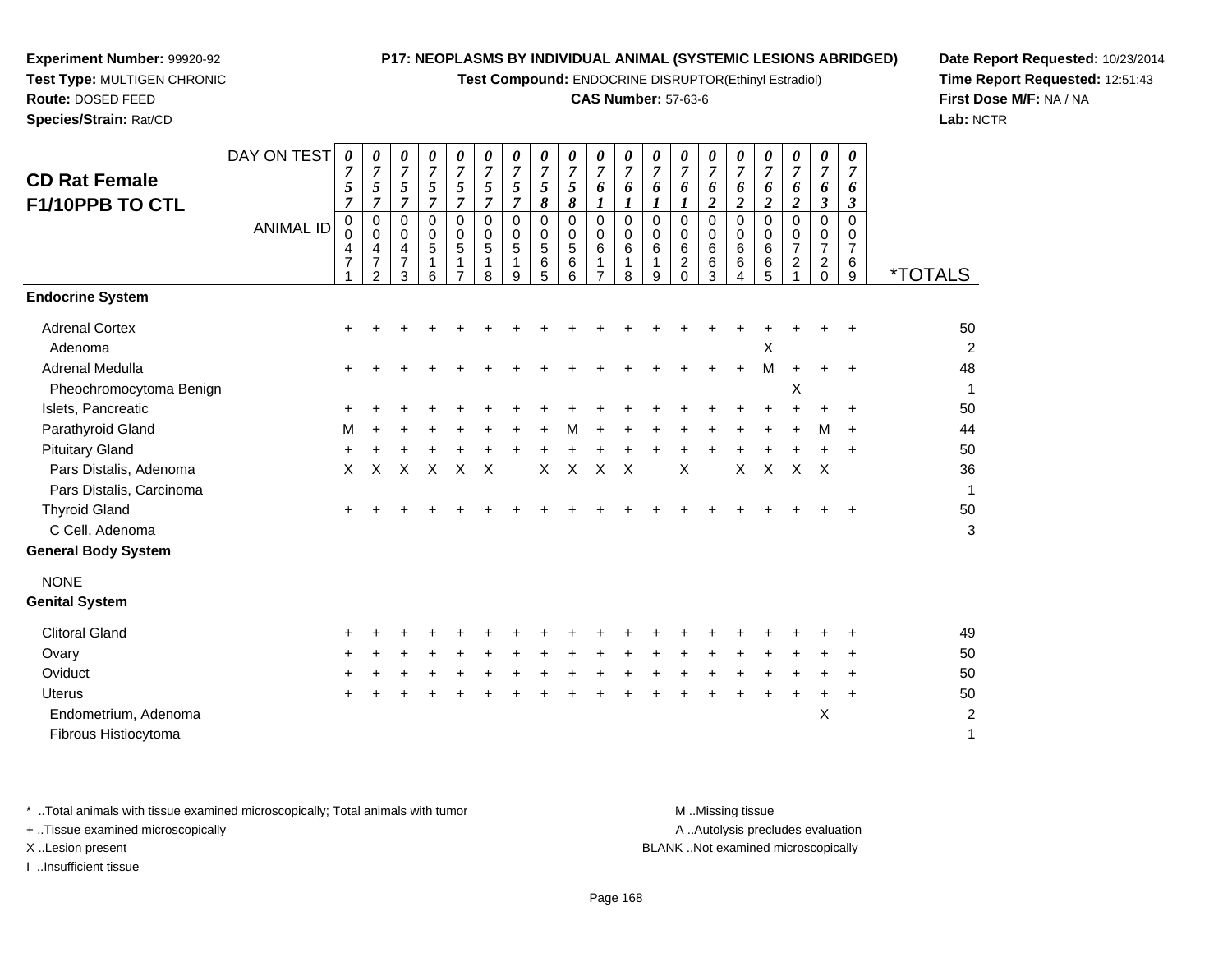**Test Compound:** ENDOCRINE DISRUPTOR(Ethinyl Estradiol)

#### **CAS Number:** 57-63-6

**Date Report Requested:** 10/23/2014**Time Report Requested:** 12:51:43**First Dose M/F:** NA / NA**Lab:** NCTR

| <b>CD Rat Female</b><br>F1/10PPB TO CTL                                                                  | DAY ON TEST      | 0<br>7<br>5<br>$\overline{7}$ | 0<br>$\overline{7}$<br>5<br>$\overline{7}$ | 0<br>$\overline{7}$<br>5<br>$\overline{7}$ | 0<br>$\overline{7}$<br>5<br>$\overline{7}$ | 0<br>$\overline{7}$<br>$\mathfrak{s}$<br>$\overline{7}$ | 0<br>$\overline{7}$<br>5<br>$\overline{7}$ | 0<br>$\overline{7}$<br>5<br>$\overline{7}$ | 0<br>$\overline{7}$<br>5<br>8   | 0<br>$\overline{7}$<br>5<br>$\pmb{8}$               | 0<br>7<br>6<br>1                                   | 0<br>7<br>6<br>1        | 0<br>$\overline{7}$<br>6<br>$\boldsymbol{l}$ | 0<br>$\overline{7}$<br>6                                        | 0<br>$\overline{7}$<br>6<br>$\overline{c}$          | 0<br>$\overline{7}$<br>6<br>$\boldsymbol{2}$ | 0<br>$\overline{7}$<br>6<br>$\boldsymbol{2}$ | 0<br>$\overline{7}$<br>6<br>$\boldsymbol{2}$           | 0<br>$\overline{7}$<br>6<br>3                          | 0<br>$\overline{7}$<br>6<br>$\mathfrak{z}$      |                       |
|----------------------------------------------------------------------------------------------------------|------------------|-------------------------------|--------------------------------------------|--------------------------------------------|--------------------------------------------|---------------------------------------------------------|--------------------------------------------|--------------------------------------------|---------------------------------|-----------------------------------------------------|----------------------------------------------------|-------------------------|----------------------------------------------|-----------------------------------------------------------------|-----------------------------------------------------|----------------------------------------------|----------------------------------------------|--------------------------------------------------------|--------------------------------------------------------|-------------------------------------------------|-----------------------|
|                                                                                                          | <b>ANIMAL ID</b> | 0<br>0<br>4<br>7              | 0<br>0<br>4<br>$\overline{7}$<br>2         | 0<br>0<br>4<br>7<br>3                      | 0<br>0<br>5<br>6                           | 0<br>0<br>$\sqrt{5}$<br>7                               | $\Omega$<br>0<br>5<br>8                    | $\Omega$<br>0<br>5<br>1<br>9               | $\mathbf 0$<br>0<br>5<br>6<br>5 | $\mathbf 0$<br>$\mathbf 0$<br>$\,$ 5 $\,$<br>6<br>6 | $\Omega$<br>0<br>$6\phantom{1}6$<br>$\overline{7}$ | $\Omega$<br>0<br>6<br>8 | $\Omega$<br>0<br>6<br>9                      | $\mathbf 0$<br>$\mathbf 0$<br>6<br>$\boldsymbol{2}$<br>$\Omega$ | $\mathbf 0$<br>$\mathbf 0$<br>$\,6\,$<br>$\,6$<br>3 | $\Omega$<br>0<br>6<br>6<br>4                 | $\Omega$<br>0<br>6<br>6<br>5                 | $\mathbf 0$<br>0<br>$\overline{7}$<br>$\boldsymbol{2}$ | 0<br>0<br>$\overline{7}$<br>$\overline{a}$<br>$\Omega$ | 0<br>0<br>$\overline{7}$<br>6<br>$\overline{9}$ | <i><b>*TOTALS</b></i> |
| Polyp Stromal<br>Sarcoma Stromal                                                                         |                  |                               |                                            |                                            |                                            |                                                         |                                            |                                            |                                 |                                                     | X<br>X                                             |                         |                                              |                                                                 |                                                     |                                              |                                              |                                                        |                                                        | X                                               | 6                     |
| Vagina<br><b>Hematopoietic System</b>                                                                    |                  |                               |                                            |                                            |                                            |                                                         |                                            |                                            |                                 |                                                     |                                                    |                         |                                              |                                                                 |                                                     |                                              |                                              |                                                        |                                                        |                                                 | 48                    |
| <b>Bone Marrow</b>                                                                                       |                  | +                             |                                            |                                            |                                            |                                                         |                                            |                                            |                                 |                                                     |                                                    |                         |                                              |                                                                 |                                                     |                                              |                                              |                                                        |                                                        |                                                 | 50                    |
| Lymph Node                                                                                               |                  |                               | +                                          |                                            |                                            |                                                         |                                            | ÷                                          |                                 |                                                     |                                                    | +                       |                                              |                                                                 |                                                     |                                              | +                                            |                                                        |                                                        | +                                               | 12                    |
| Lymph Node, Mandibular                                                                                   |                  | ÷                             |                                            |                                            |                                            |                                                         | м                                          |                                            |                                 |                                                     |                                                    |                         |                                              |                                                                 |                                                     |                                              |                                              |                                                        |                                                        |                                                 | 49                    |
| Lymph Node, Mesenteric                                                                                   |                  |                               |                                            |                                            |                                            |                                                         |                                            |                                            |                                 |                                                     |                                                    |                         |                                              |                                                                 |                                                     |                                              |                                              |                                                        |                                                        |                                                 | 50                    |
| Spleen                                                                                                   |                  |                               |                                            |                                            |                                            |                                                         |                                            |                                            |                                 |                                                     |                                                    |                         |                                              |                                                                 |                                                     |                                              |                                              |                                                        |                                                        |                                                 | 50                    |
| Thymus                                                                                                   |                  |                               |                                            |                                            |                                            |                                                         |                                            |                                            |                                 |                                                     |                                                    |                         |                                              |                                                                 | м                                                   | м                                            |                                              |                                                        |                                                        | +                                               | 46                    |
| <b>Integumentary System</b>                                                                              |                  |                               |                                            |                                            |                                            |                                                         |                                            |                                            |                                 |                                                     |                                                    |                         |                                              |                                                                 |                                                     |                                              |                                              |                                                        |                                                        |                                                 |                       |
| <b>Mammary Gland</b><br>Adenocarcinoma<br>Fibroadenoma                                                   |                  | $\ddot{}$<br>$\mathsf X$      |                                            |                                            |                                            | $\mathsf X$                                             | Χ<br>$\times$                              |                                            |                                 |                                                     |                                                    |                         | X                                            | $\mathsf{X}$                                                    |                                                     | $\boldsymbol{\mathsf{X}}$                    |                                              |                                                        |                                                        |                                                 | 50<br>8<br>15         |
| Fibroadenoma, Multiple                                                                                   |                  |                               | X                                          |                                            |                                            |                                                         |                                            | X                                          |                                 | X X X                                               |                                                    |                         |                                              |                                                                 | $\boldsymbol{\mathsf{X}}$                           |                                              | X                                            | $\boldsymbol{\mathsf{X}}$                              |                                                        |                                                 | 13                    |
| Skin<br><b>Basal Cell Carcinoma</b><br>Fibrous Histiocytoma<br>Keratoacanthoma<br>Musculoskeletal System |                  | +                             |                                            |                                            |                                            |                                                         |                                            |                                            |                                 |                                                     |                                                    |                         |                                              |                                                                 |                                                     |                                              |                                              |                                                        |                                                        | ٠                                               | 50<br>1<br>1<br>1     |
| Bone, Femur                                                                                              |                  | ÷                             |                                            |                                            |                                            |                                                         |                                            |                                            |                                 |                                                     |                                                    |                         |                                              |                                                                 |                                                     |                                              |                                              |                                                        |                                                        | +                                               | 50                    |
|                                                                                                          |                  |                               |                                            |                                            |                                            |                                                         |                                            |                                            |                                 |                                                     |                                                    |                         |                                              |                                                                 |                                                     |                                              |                                              |                                                        |                                                        |                                                 |                       |

**Experiment Number:** 99920-92**Test Type:** MULTIGEN CHRONIC

**Route:** DOSED FEED**Species/Strain:** Rat/CD

\* ..Total animals with tissue examined microscopically; Total animals with tumor **M** . Missing tissue M ..Missing tissue A ..Autolysis precludes evaluation + ..Tissue examined microscopically X ..Lesion present BLANK ..Not examined microscopicallyI ..Insufficient tissue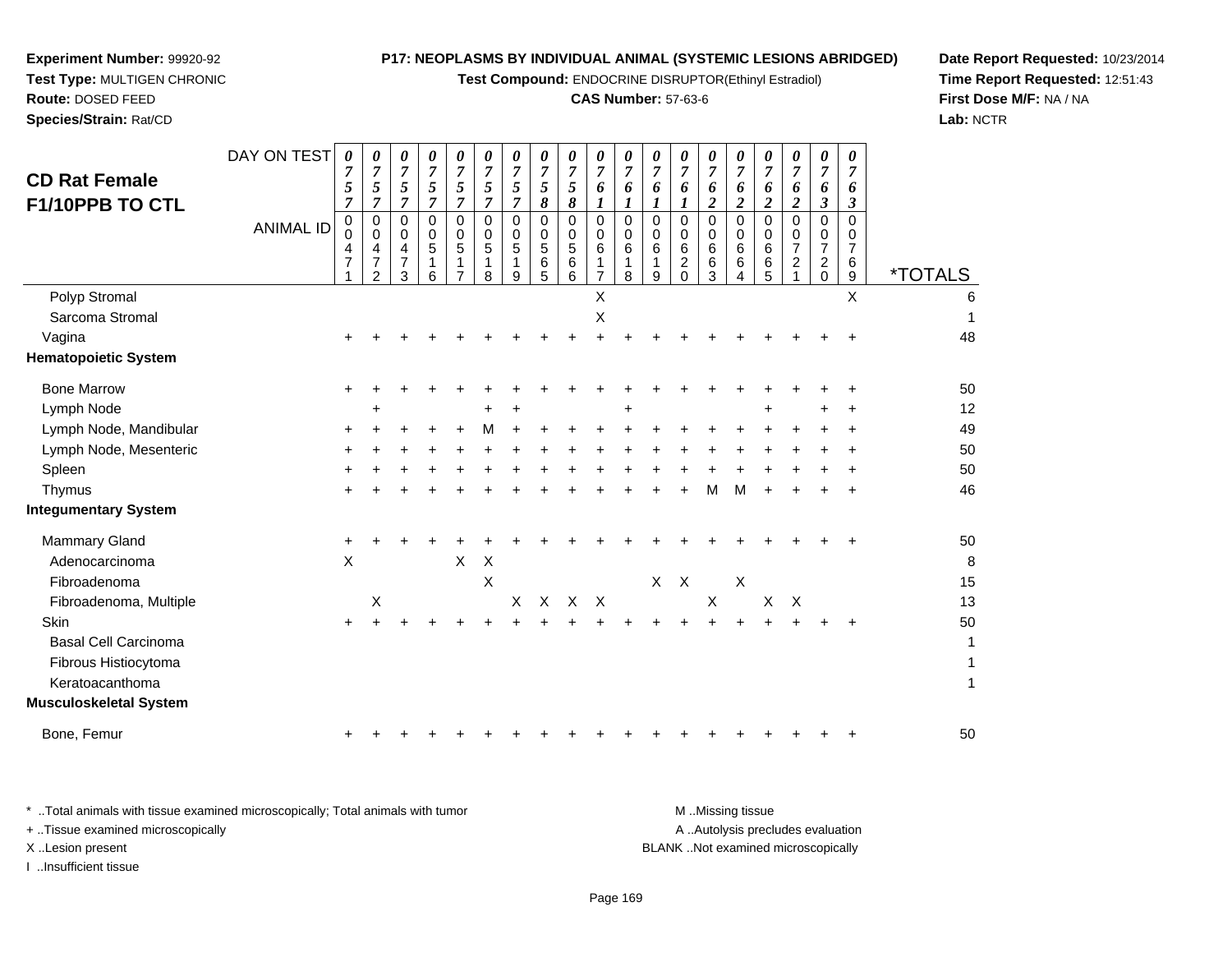**Test Compound:** ENDOCRINE DISRUPTOR(Ethinyl Estradiol)

#### **CAS Number:** 57-63-6

**Date Report Requested:** 10/23/2014**Time Report Requested:** 12:51:43**First Dose M/F:** NA / NA**Lab:** NCTR

| <b>CD Rat Female</b><br>F1/10PPB TO CTL                                    | DAY ON TEST<br><b>ANIMAL ID</b> | $\boldsymbol{\theta}$<br>7<br>5<br>$\overline{7}$<br>0<br>$\Omega$<br>4<br>$\overline{7}$ | 0<br>7<br>5<br>$\overline{7}$<br>$\pmb{0}$<br>0<br>$\overline{\mathbf{4}}$<br>$\overline{7}$<br>$\overline{2}$ | 0<br>$\overline{7}$<br>5<br>$\overline{7}$<br>$\mathbf 0$<br>0<br>4<br>$\overline{7}$<br>3 | 0<br>$\overline{7}$<br>$\sqrt{5}$<br>$\overline{7}$<br>$\mathbf 0$<br>0<br>5<br>1<br>6 | 0<br>$\overline{7}$<br>5<br>$\overline{7}$<br>$\mathbf 0$<br>0<br>5<br>$\overline{7}$ | 0<br>7<br>5<br>$\overline{7}$<br>$\Omega$<br>0<br>$\overline{5}$<br>1<br>8 | 0<br>7<br>5<br>7<br>0<br>0<br>5<br>1<br>9 | 0<br>$\overline{7}$<br>5<br>8<br>$\mathbf 0$<br>0<br>$\sqrt{5}$<br>$\,6\,$<br>5 | 0<br>$\overline{7}$<br>5<br>8<br>$\mathbf 0$<br>0<br>5<br>6<br>6 | 0<br>$\overline{7}$<br>6<br>$\boldsymbol{l}$<br>$\pmb{0}$<br>0<br>6<br>1<br>$\overline{7}$ | 0<br>$\overline{7}$<br>6<br>$\boldsymbol{l}$<br>$\mathbf 0$<br>0<br>6<br>1<br>8 | 0<br>7<br>6<br>1<br>$\mathbf 0$<br>0<br>6<br>1<br>9 | 0<br>7<br>6<br>1<br>$\mathbf 0$<br>0<br>6<br>$\overline{c}$<br>$\Omega$ | 0<br>$\overline{7}$<br>6<br>$\overline{2}$<br>$\pmb{0}$<br>0<br>$\,6\,$<br>6<br>3 | 0<br>7<br>6<br>$\overline{c}$<br>0<br>0<br>$\,6\,$<br>6<br>4 | 0<br>7<br>6<br>$\overline{c}$<br>$\Omega$<br>0<br>6<br>6<br>5 | 0<br>7<br>6<br>$\boldsymbol{2}$<br>$\mathbf 0$<br>0<br>$\overline{7}$<br>$\overline{2}$ | 0<br>7<br>6<br>3<br>$\mathbf 0$<br>0<br>$\overline{7}$<br>$\overline{2}$<br>0 | 0<br>7<br>6<br>$\boldsymbol{\beta}$<br>$\Omega$<br>0<br>$\overline{7}$<br>6<br>9 | <i><b>*TOTALS</b></i>               |
|----------------------------------------------------------------------------|---------------------------------|-------------------------------------------------------------------------------------------|----------------------------------------------------------------------------------------------------------------|--------------------------------------------------------------------------------------------|----------------------------------------------------------------------------------------|---------------------------------------------------------------------------------------|----------------------------------------------------------------------------|-------------------------------------------|---------------------------------------------------------------------------------|------------------------------------------------------------------|--------------------------------------------------------------------------------------------|---------------------------------------------------------------------------------|-----------------------------------------------------|-------------------------------------------------------------------------|-----------------------------------------------------------------------------------|--------------------------------------------------------------|---------------------------------------------------------------|-----------------------------------------------------------------------------------------|-------------------------------------------------------------------------------|----------------------------------------------------------------------------------|-------------------------------------|
| <b>Skeletal Muscle</b>                                                     |                                 |                                                                                           |                                                                                                                |                                                                                            |                                                                                        |                                                                                       |                                                                            |                                           |                                                                                 |                                                                  |                                                                                            |                                                                                 |                                                     |                                                                         |                                                                                   |                                                              |                                                               |                                                                                         |                                                                               |                                                                                  | 4                                   |
| Nervous System                                                             |                                 |                                                                                           |                                                                                                                |                                                                                            |                                                                                        |                                                                                       |                                                                            |                                           |                                                                                 |                                                                  |                                                                                            |                                                                                 |                                                     |                                                                         |                                                                                   |                                                              |                                                               |                                                                                         |                                                                               |                                                                                  |                                     |
| Brain, Brain Stem<br>Carcinoma, Metastatic, Pituitary Gland                |                                 | +                                                                                         |                                                                                                                |                                                                                            |                                                                                        |                                                                                       |                                                                            |                                           |                                                                                 |                                                                  |                                                                                            |                                                                                 |                                                     |                                                                         |                                                                                   |                                                              |                                                               |                                                                                         |                                                                               |                                                                                  | 50<br>1                             |
| Brain, Cerebellum                                                          |                                 |                                                                                           |                                                                                                                |                                                                                            |                                                                                        |                                                                                       |                                                                            |                                           |                                                                                 |                                                                  |                                                                                            |                                                                                 |                                                     |                                                                         |                                                                                   |                                                              |                                                               |                                                                                         |                                                                               |                                                                                  | 50                                  |
| Brain, Cerebrum<br>Peripheral Nerve<br>Spinal Cord                         |                                 | $\pm$                                                                                     |                                                                                                                |                                                                                            |                                                                                        |                                                                                       |                                                                            |                                           |                                                                                 |                                                                  |                                                                                            |                                                                                 |                                                     |                                                                         |                                                                                   |                                                              |                                                               |                                                                                         |                                                                               |                                                                                  | 50<br>$\overline{c}$<br>$\mathsf 0$ |
| <b>Respiratory System</b>                                                  |                                 |                                                                                           |                                                                                                                |                                                                                            |                                                                                        |                                                                                       |                                                                            |                                           |                                                                                 |                                                                  |                                                                                            |                                                                                 |                                                     |                                                                         |                                                                                   |                                                              |                                                               |                                                                                         |                                                                               |                                                                                  |                                     |
| Lung<br>Alveolar/Bronchiolar Adenoma<br>Nephroblastoma, Metastatic, Kidney |                                 |                                                                                           |                                                                                                                |                                                                                            |                                                                                        |                                                                                       |                                                                            |                                           |                                                                                 |                                                                  |                                                                                            |                                                                                 |                                                     |                                                                         |                                                                                   |                                                              |                                                               |                                                                                         |                                                                               |                                                                                  | 50<br>$\mathbf{1}$<br>$\mathbf{1}$  |
| Nose                                                                       |                                 |                                                                                           |                                                                                                                |                                                                                            |                                                                                        |                                                                                       |                                                                            |                                           |                                                                                 |                                                                  |                                                                                            |                                                                                 |                                                     |                                                                         |                                                                                   |                                                              |                                                               |                                                                                         |                                                                               |                                                                                  | 50                                  |
| Trachea<br><b>Special Senses System</b>                                    |                                 |                                                                                           |                                                                                                                |                                                                                            |                                                                                        |                                                                                       |                                                                            |                                           |                                                                                 |                                                                  |                                                                                            |                                                                                 |                                                     |                                                                         |                                                                                   |                                                              |                                                               |                                                                                         |                                                                               |                                                                                  | 50                                  |
| Eye                                                                        |                                 | +                                                                                         |                                                                                                                |                                                                                            |                                                                                        |                                                                                       |                                                                            |                                           |                                                                                 |                                                                  |                                                                                            |                                                                                 |                                                     |                                                                         |                                                                                   |                                                              |                                                               |                                                                                         |                                                                               |                                                                                  | 50                                  |
| <b>Harderian Gland</b>                                                     |                                 |                                                                                           |                                                                                                                |                                                                                            |                                                                                        |                                                                                       |                                                                            |                                           |                                                                                 |                                                                  |                                                                                            |                                                                                 |                                                     |                                                                         |                                                                                   |                                                              |                                                               |                                                                                         |                                                                               |                                                                                  | 50                                  |
| <b>Urinary System</b>                                                      |                                 |                                                                                           |                                                                                                                |                                                                                            |                                                                                        |                                                                                       |                                                                            |                                           |                                                                                 |                                                                  |                                                                                            |                                                                                 |                                                     |                                                                         |                                                                                   |                                                              |                                                               |                                                                                         |                                                                               |                                                                                  |                                     |
| Kidney<br>Nephroblastoma                                                   |                                 | $\ddot{}$                                                                                 |                                                                                                                |                                                                                            |                                                                                        |                                                                                       |                                                                            |                                           |                                                                                 |                                                                  |                                                                                            |                                                                                 |                                                     |                                                                         |                                                                                   |                                                              |                                                               |                                                                                         |                                                                               |                                                                                  | 50<br>$\mathbf 1$                   |
| <b>Urinary Bladder</b>                                                     |                                 | ÷                                                                                         |                                                                                                                |                                                                                            |                                                                                        |                                                                                       |                                                                            |                                           |                                                                                 |                                                                  |                                                                                            |                                                                                 |                                                     |                                                                         |                                                                                   |                                                              |                                                               |                                                                                         |                                                                               | +                                                                                | 50                                  |

**Experiment Number:** 99920-92**Test Type:** MULTIGEN CHRONIC

**Route:** DOSED FEED**Species/Strain:** Rat/CD

\* ..Total animals with tissue examined microscopically; Total animals with tumor **M** . Missing tissue M ..Missing tissue A ..Autolysis precludes evaluation + ..Tissue examined microscopically X ..Lesion present BLANK ..Not examined microscopicallyI ..Insufficient tissue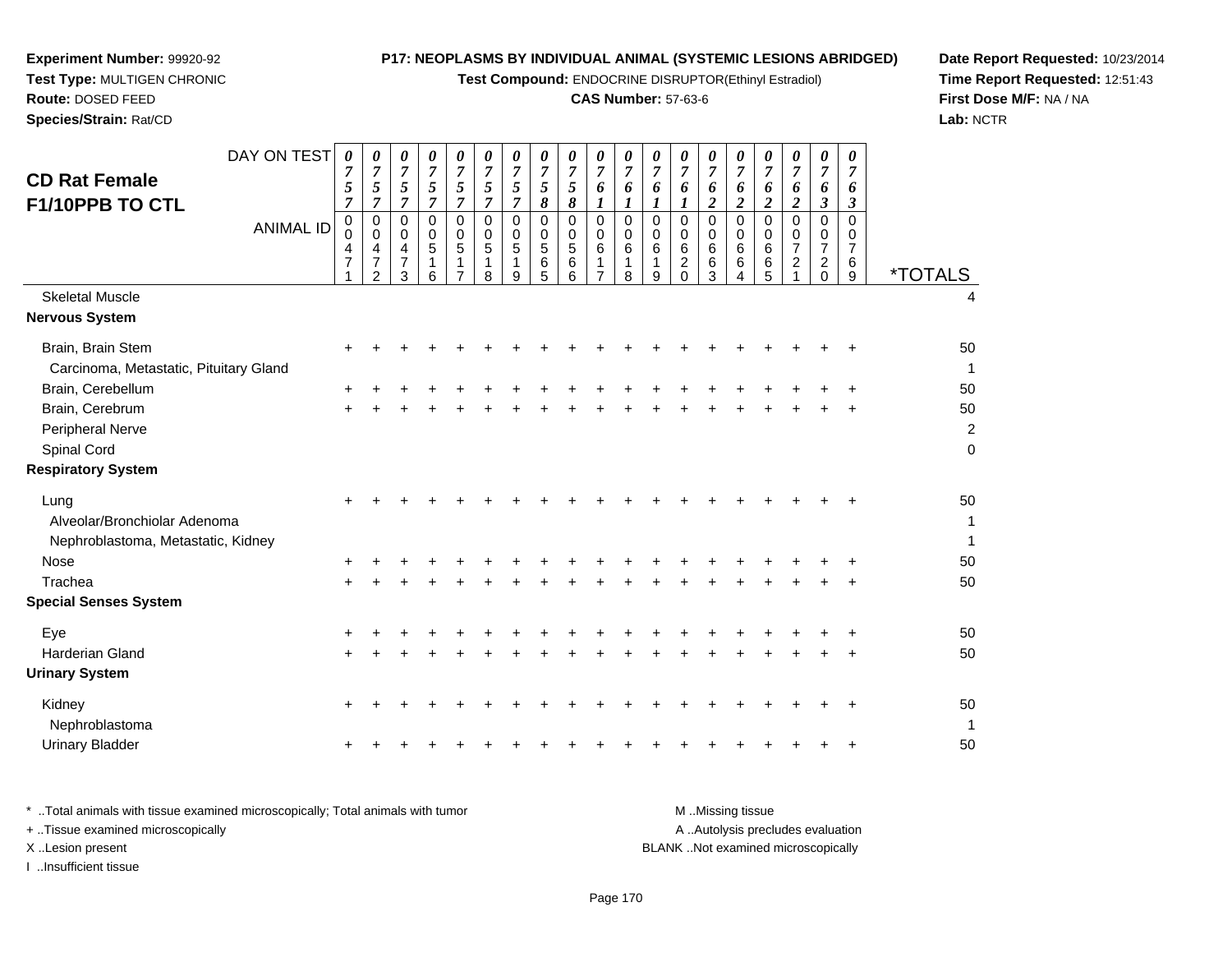**Test Compound:** ENDOCRINE DISRUPTOR(Ethinyl Estradiol)

### **CAS Number:** 57-63-6

**Date Report Requested:** 10/23/2014**Time Report Requested:** 12:51:43**First Dose M/F:** NA / NA**Lab:** NCTR

**Experiment Number:** 99920-92

| <b>CD Rat Female</b><br>F1/10PPB TO CTL                        | DAY ON TEST<br>ANIMAL ID | 0<br>$\overline{7}$<br>5<br>7<br>0<br>0<br>4<br>$\overline{ }$ | 0<br>$\mathbf{r}$<br>5<br>4<br>2 | 0<br>$\mathbf{r}$<br>$\mathcal{L}$<br>F.<br>0<br>0<br>4<br>$\overline{ }$<br>3 | 0<br>$\overline{7}$<br>5<br>σ<br>0<br>0<br>5<br>6 | $\boldsymbol{\theta}$<br>$\overline{ }$<br>5<br>,<br>0<br>$\mathbf 0$<br>5 | 0<br>7<br>5<br>0<br>0<br>5<br>8 | $\boldsymbol{\theta}$<br>7<br>$5\overline{)}$<br>σ<br>$\pmb{0}$<br>5<br>9 | $\boldsymbol{\theta}$<br>7<br>5<br>8<br>0<br>0<br>$5\overline{)}$<br>6<br>5 | 0<br>$\mathbf{r}$<br>5<br>8<br>0<br>0<br>5<br>6<br>6 | 0<br>7<br>6<br>0<br>$\mathbf 0$<br>6 | 0<br>7<br>6<br>0<br>0<br>6<br>8 | $\boldsymbol{\theta}$<br>$\overline{ }$<br>6<br>0<br>0<br>6<br>9 | $\boldsymbol{\theta}$<br>6<br>6<br>$\overline{2}$ | $\boldsymbol{\theta}$<br>7<br>6<br>∍<br>∠<br>$\mathbf 0$<br>$\mathbf 0$<br>6<br>6<br>3 | 0<br>7<br>6<br>$\boldsymbol{2}$<br>0<br>0<br>6<br>6<br>4 | 0<br>$\overline{ }$<br>6<br>2<br>0<br>6<br>6<br>5 | $\theta$<br>7<br>6<br>2<br>$\Omega$<br>$\mathbf 0$<br>7<br>2 | 0<br>7<br>6<br>3<br>0<br>0<br>7<br>$\overline{2}$ | $\theta$<br>$\overline{ }$<br>0<br>3<br>6<br>9 | <i><b>*TOTALS</b></i> |
|----------------------------------------------------------------|--------------------------|----------------------------------------------------------------|----------------------------------|--------------------------------------------------------------------------------|---------------------------------------------------|----------------------------------------------------------------------------|---------------------------------|---------------------------------------------------------------------------|-----------------------------------------------------------------------------|------------------------------------------------------|--------------------------------------|---------------------------------|------------------------------------------------------------------|---------------------------------------------------|----------------------------------------------------------------------------------------|----------------------------------------------------------|---------------------------------------------------|--------------------------------------------------------------|---------------------------------------------------|------------------------------------------------|-----------------------|
| <b>Urinary Bladder</b><br><b>SYSTEMIC LESIONS</b>              |                          | $+$                                                            | ÷.                               | ÷                                                                              |                                                   |                                                                            |                                 |                                                                           |                                                                             |                                                      |                                      |                                 |                                                                  |                                                   | +                                                                                      | ÷                                                        | $\pm$                                             | +                                                            | ÷                                                 | $\div$                                         | 50                    |
| Multiple Organ<br>Lymphoma Malignant<br>Mesothelioma Malignant |                          | $\pm$                                                          |                                  |                                                                                |                                                   | ÷                                                                          |                                 |                                                                           | ÷                                                                           | X                                                    |                                      |                                 |                                                                  |                                                   |                                                                                        | ÷.                                                       | $+$                                               | $\div$                                                       | $\div$                                            | ÷                                              | 50<br>-1<br>-4        |

\* ..Total animals with tissue examined microscopically; Total animals with tumor **M** . Missing tissue M ..Missing tissue

+ ..Tissue examined microscopically

I ..Insufficient tissue

A ..Autolysis precludes evaluation X ..Lesion present BLANK ..Not examined microscopically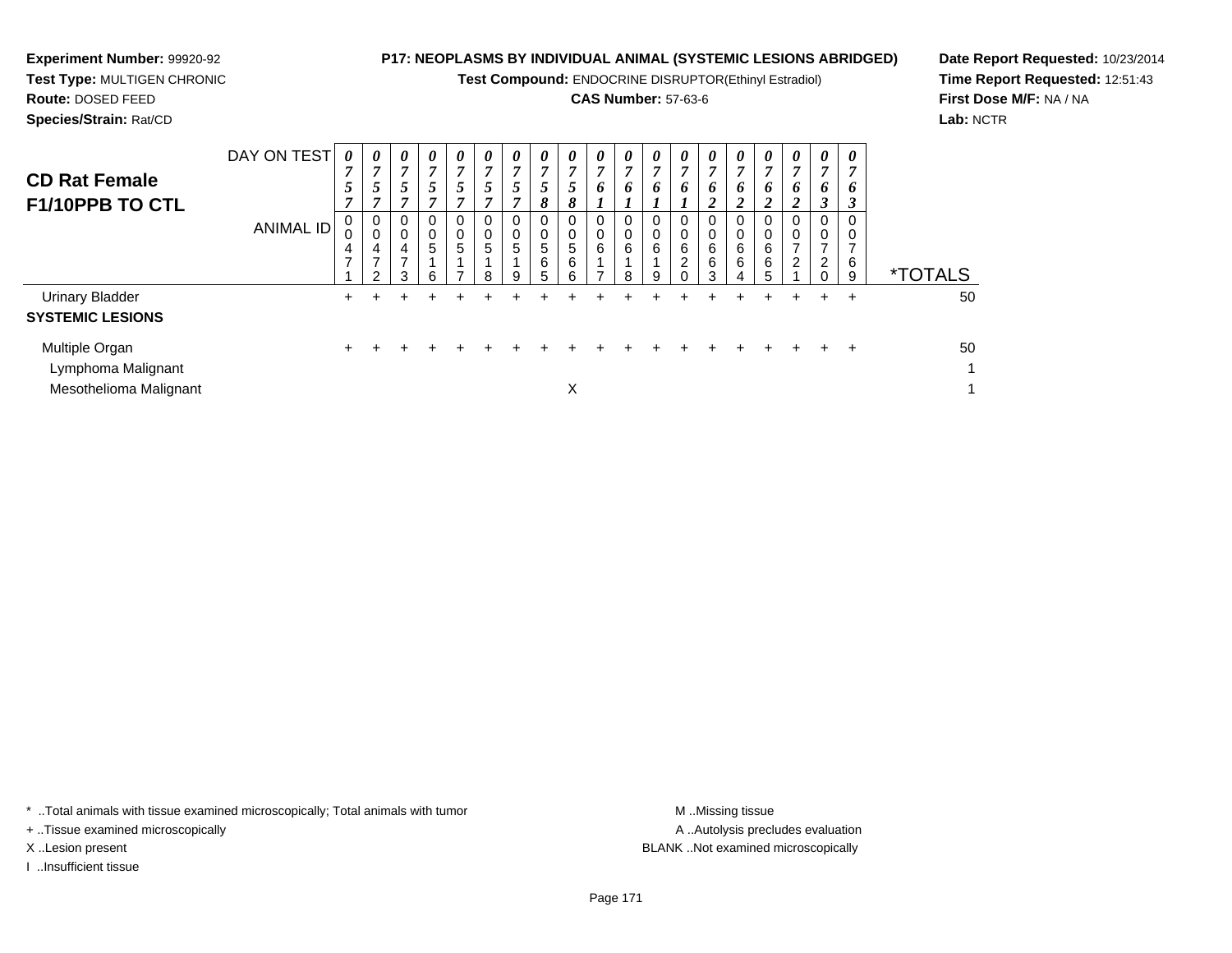**Test Compound:** ENDOCRINE DISRUPTOR(Ethinyl Estradiol)

#### **CAS Number:** 57-63-6

**Date Report Requested:** 10/23/2014**Time Report Requested:** 12:51:43**First Dose M/F:** NA / NA**Lab:** NCTR

| <b>CD Rat Female</b>                   | DAY ON TEST      | 0<br>$\boldsymbol{4}$                            | 0<br>$\boldsymbol{4}$                            | 0<br>5                                                      | 0<br>$\mathfrak{s}$               | 0<br>$\mathfrak{s}$                | 0<br>$\sqrt{5}$                                                           | 0<br>5                                | 0<br>6                                  | 0<br>6                             | 0<br>6                                            | 0<br>6                                           | 0<br>6                                                            | 0<br>6                                               | 0<br>6                                                    | 0<br>6                                                | 0<br>6                                                             | 0<br>6                                                                 | 0<br>6                             | 0<br>6                                               | 0<br>$\overline{7}$                                                                        | 0<br>$\overline{7}$                                                   | $\overline{7}$                                               | 0<br>$\overline{7}$                               | 0<br>$\boldsymbol{7}$                            | 0<br>$\overline{7}$                                      | 0<br>$\overline{7}$                                             | $\overline{7}$                                                   | 0<br>$\overline{7}$                | 0<br>$\boldsymbol{7}$                                                    | 0<br>$\overline{7}$                                                 | 0<br>$\overline{7}$ |
|----------------------------------------|------------------|--------------------------------------------------|--------------------------------------------------|-------------------------------------------------------------|-----------------------------------|------------------------------------|---------------------------------------------------------------------------|---------------------------------------|-----------------------------------------|------------------------------------|---------------------------------------------------|--------------------------------------------------|-------------------------------------------------------------------|------------------------------------------------------|-----------------------------------------------------------|-------------------------------------------------------|--------------------------------------------------------------------|------------------------------------------------------------------------|------------------------------------|------------------------------------------------------|--------------------------------------------------------------------------------------------|-----------------------------------------------------------------------|--------------------------------------------------------------|---------------------------------------------------|--------------------------------------------------|----------------------------------------------------------|-----------------------------------------------------------------|------------------------------------------------------------------|------------------------------------|--------------------------------------------------------------------------|---------------------------------------------------------------------|---------------------|
| F1/50PPB TO CTL                        |                  | 0<br>$\boldsymbol{4}$                            | 9<br>5                                           | $\bm{l}$                                                    | 6                                 | $\overline{7}$<br>$\boldsymbol{4}$ | 9<br>$\mathfrak{z}$                                                       | 9<br>8                                | 1<br>$\overline{7}$                     | $\boldsymbol{2}$<br>$\pmb{\theta}$ | $\boldsymbol{\beta}$<br>$\overline{2}$            | $\boldsymbol{4}$<br>5                            | 5<br>$\boldsymbol{2}$                                             | 5<br>$\boldsymbol{\beta}$                            | 6<br>5                                                    | 6<br>$\overline{7}$                                   | $\pmb{8}$<br>9                                                     | 9<br>$\mathfrak{s}$                                                    | 9<br>6                             | 9<br>8                                               | $\boldsymbol{\theta}$                                                                      | $\boldsymbol{\theta}$<br>$\boldsymbol{2}$                             | $\boldsymbol{l}$<br>$\mathfrak{s}$                           | $\overline{c}$<br>$\boldsymbol{4}$                | $\overline{2}$<br>8                              | 3<br>6                                                   | $\boldsymbol{\beta}$<br>8                                       | $\boldsymbol{4}$<br>$\boldsymbol{2}$                             | 4<br>6                             | 5<br>6                                                                   | 5<br>6                                                              |                     |
|                                        | <b>ANIMAL ID</b> | $\pmb{0}$<br>0<br>$\mathbf 0$<br>$\sqrt{3}$<br>5 | $\mathbf 0$<br>0<br>$\mathbf 0$<br>6<br>$\Omega$ | $\mathbf 0$<br>$\mathbf 0$<br>$\mathbf 0$<br>$\overline{7}$ | $\mathbf 0$<br>0<br>1<br>$\Omega$ | $\mathbf 0$<br>0<br>1              | $\mathbf 0$<br>0<br>$\mathbf{1}$<br>$\ensuremath{\mathsf{3}}$<br>$\Omega$ | $\mathbf 0$<br>0<br>$\mathbf{1}$<br>4 | $\overline{0}$<br>0<br>$\mathbf 1$<br>6 | $\mathbf 0$<br>0<br>6<br>6         | $\mathbf 0$<br>$\mathbf 0$<br>1<br>$\overline{7}$ | $\mathbf 0$<br>0<br>$\mathbf{1}$<br>$\bf 8$<br>9 | $\overline{0}$<br>$\mathbf 0$<br>$\overline{2}$<br>$\pmb{0}$<br>8 | $\mathbf 0$<br>0<br>$\overline{c}$<br>$\overline{a}$ | $\pmb{0}$<br>$\pmb{0}$<br>$\overline{2}$<br>$\frac{2}{2}$ | $\pmb{0}$<br>$\pmb{0}$<br>$\sqrt{2}$<br>$\frac{2}{8}$ | $\mathbf 0$<br>0<br>$\sqrt{2}$<br>$\overline{7}$<br>$\overline{2}$ | $\overline{0}$<br>$\mathbf 0$<br>$\overline{2}$<br>$\bf 8$<br>$\Omega$ | 0<br>0<br>$\overline{c}$<br>8<br>3 | $\pmb{0}$<br>$\pmb{0}$<br>$\overline{2}$<br>$_{8}^8$ | $\overline{0}$<br>$\mathbf 0$<br>$\boldsymbol{2}$<br>$\begin{array}{c} 9 \\ 5 \end{array}$ | $\mathbf 0$<br>$\mathbf 0$<br>$\mathbf{3}$<br>$\mathbf 0$<br>$\Omega$ | $\overline{0}$<br>$\Omega$<br>$\mathbf{3}$<br>$\overline{2}$ | $\Omega$<br>$\mathbf 0$<br>3<br>$\mathbf{3}$<br>5 | 0<br>0<br>$\mathbf{3}$<br>$\sqrt{5}$<br>$\Omega$ | $\mathbf 0$<br>$\mathbf 0$<br>$\sqrt{3}$<br>$\,6\,$<br>3 | $\mathbf 0$<br>$\mathbf 0$<br>$\sqrt{3}$<br>$\overline{7}$<br>6 | $\overline{0}$<br>$\Omega$<br>$\mathbf{3}$<br>8<br>$\mathcal{D}$ | 0<br>$\Omega$<br>$\mathbf{3}$<br>9 | $\mathbf 0$<br>0<br>$\overline{4}$<br>$\boldsymbol{2}$<br>$\mathfrak{p}$ | $\mathsf 0$<br>$\mathbf 0$<br>$\overline{4}$<br>$\overline{c}$<br>3 | $\Omega$            |
| <b>Alimentary System</b>               |                  |                                                  |                                                  |                                                             |                                   |                                    |                                                                           |                                       |                                         |                                    |                                                   |                                                  |                                                                   |                                                      |                                                           |                                                       |                                                                    |                                                                        |                                    |                                                      |                                                                                            |                                                                       |                                                              |                                                   |                                                  |                                                          |                                                                 |                                                                  |                                    |                                                                          |                                                                     |                     |
| Esophagus                              |                  |                                                  |                                                  |                                                             |                                   |                                    |                                                                           |                                       |                                         |                                    |                                                   |                                                  |                                                                   |                                                      |                                                           |                                                       |                                                                    |                                                                        |                                    |                                                      |                                                                                            |                                                                       |                                                              |                                                   |                                                  |                                                          |                                                                 |                                                                  |                                    |                                                                          |                                                                     |                     |
| Intestine Large, Cecum                 |                  |                                                  |                                                  |                                                             |                                   |                                    |                                                                           |                                       |                                         |                                    |                                                   |                                                  |                                                                   |                                                      |                                                           |                                                       |                                                                    |                                                                        |                                    |                                                      |                                                                                            |                                                                       |                                                              |                                                   |                                                  |                                                          |                                                                 |                                                                  |                                    |                                                                          |                                                                     |                     |
| Intestine Large, Colon                 |                  |                                                  |                                                  |                                                             |                                   |                                    |                                                                           |                                       |                                         |                                    |                                                   |                                                  |                                                                   |                                                      |                                                           |                                                       |                                                                    |                                                                        |                                    |                                                      |                                                                                            |                                                                       |                                                              |                                                   |                                                  |                                                          |                                                                 |                                                                  |                                    |                                                                          |                                                                     |                     |
| Intestine Large, Rectum                |                  |                                                  |                                                  |                                                             |                                   |                                    |                                                                           |                                       |                                         |                                    |                                                   |                                                  |                                                                   |                                                      |                                                           |                                                       |                                                                    |                                                                        |                                    |                                                      |                                                                                            |                                                                       |                                                              |                                                   |                                                  |                                                          |                                                                 |                                                                  |                                    |                                                                          |                                                                     |                     |
| Intestine Small, Duodenum<br>Leiomyoma |                  |                                                  |                                                  |                                                             |                                   |                                    |                                                                           |                                       |                                         |                                    |                                                   |                                                  |                                                                   |                                                      |                                                           |                                                       |                                                                    |                                                                        | X                                  |                                                      |                                                                                            |                                                                       |                                                              |                                                   |                                                  |                                                          |                                                                 |                                                                  |                                    |                                                                          |                                                                     |                     |
| Intestine Small, Ileum                 |                  |                                                  |                                                  |                                                             |                                   |                                    |                                                                           |                                       |                                         |                                    |                                                   |                                                  |                                                                   |                                                      |                                                           |                                                       |                                                                    |                                                                        |                                    |                                                      |                                                                                            |                                                                       |                                                              |                                                   |                                                  |                                                          |                                                                 |                                                                  |                                    |                                                                          |                                                                     |                     |
| Intestine Small, Jejunum               |                  |                                                  |                                                  |                                                             |                                   |                                    |                                                                           |                                       |                                         |                                    |                                                   |                                                  |                                                                   |                                                      |                                                           |                                                       |                                                                    |                                                                        |                                    |                                                      |                                                                                            |                                                                       |                                                              |                                                   |                                                  |                                                          |                                                                 |                                                                  |                                    |                                                                          |                                                                     |                     |
| Liver                                  |                  |                                                  |                                                  |                                                             |                                   |                                    |                                                                           |                                       |                                         |                                    |                                                   |                                                  |                                                                   |                                                      |                                                           |                                                       |                                                                    |                                                                        |                                    |                                                      |                                                                                            |                                                                       |                                                              |                                                   |                                                  |                                                          |                                                                 |                                                                  |                                    |                                                                          |                                                                     |                     |
| Cholangioma                            |                  |                                                  |                                                  |                                                             |                                   |                                    |                                                                           |                                       |                                         |                                    |                                                   |                                                  |                                                                   |                                                      |                                                           |                                                       |                                                                    |                                                                        |                                    |                                                      |                                                                                            |                                                                       |                                                              |                                                   |                                                  |                                                          |                                                                 |                                                                  |                                    |                                                                          |                                                                     |                     |
| Hepatocellular Adenoma                 |                  |                                                  |                                                  |                                                             |                                   |                                    |                                                                           |                                       |                                         |                                    |                                                   |                                                  |                                                                   |                                                      |                                                           |                                                       |                                                                    |                                                                        | X                                  |                                                      |                                                                                            |                                                                       |                                                              |                                                   |                                                  |                                                          |                                                                 |                                                                  |                                    |                                                                          |                                                                     |                     |
| Hepatocellular Adenoma, Multiple       |                  |                                                  |                                                  |                                                             |                                   |                                    |                                                                           |                                       |                                         |                                    |                                                   |                                                  |                                                                   |                                                      |                                                           |                                                       |                                                                    |                                                                        |                                    | $\pmb{\times}$                                       |                                                                                            |                                                                       |                                                              |                                                   |                                                  |                                                          |                                                                 |                                                                  |                                    |                                                                          |                                                                     |                     |
| Oral Mucosa                            |                  |                                                  |                                                  |                                                             |                                   |                                    |                                                                           |                                       |                                         |                                    |                                                   |                                                  |                                                                   |                                                      |                                                           |                                                       |                                                                    |                                                                        |                                    |                                                      |                                                                                            |                                                                       |                                                              |                                                   |                                                  |                                                          |                                                                 |                                                                  |                                    |                                                                          | $\pm$                                                               |                     |
| Squamous Cell Carcinoma                |                  |                                                  |                                                  |                                                             |                                   |                                    |                                                                           |                                       |                                         |                                    | X                                                 |                                                  |                                                                   |                                                      |                                                           |                                                       |                                                                    |                                                                        |                                    |                                                      |                                                                                            |                                                                       |                                                              |                                                   |                                                  |                                                          |                                                                 |                                                                  |                                    |                                                                          |                                                                     |                     |
| Pancreas                               |                  |                                                  |                                                  |                                                             |                                   |                                    |                                                                           |                                       |                                         |                                    |                                                   |                                                  |                                                                   |                                                      |                                                           |                                                       |                                                                    |                                                                        |                                    |                                                      |                                                                                            |                                                                       |                                                              |                                                   |                                                  |                                                          |                                                                 |                                                                  |                                    |                                                                          |                                                                     |                     |
| Salivary Glands                        |                  |                                                  |                                                  |                                                             |                                   |                                    |                                                                           |                                       |                                         |                                    |                                                   |                                                  |                                                                   |                                                      |                                                           |                                                       |                                                                    |                                                                        |                                    |                                                      |                                                                                            |                                                                       |                                                              |                                                   |                                                  |                                                          |                                                                 |                                                                  |                                    |                                                                          |                                                                     |                     |
| Stomach, Forestomach                   |                  |                                                  |                                                  |                                                             |                                   |                                    |                                                                           |                                       |                                         |                                    |                                                   |                                                  |                                                                   |                                                      |                                                           |                                                       |                                                                    |                                                                        |                                    |                                                      |                                                                                            |                                                                       |                                                              |                                                   |                                                  |                                                          |                                                                 |                                                                  |                                    |                                                                          |                                                                     |                     |
| Stomach, Glandular                     |                  |                                                  |                                                  |                                                             |                                   |                                    |                                                                           |                                       |                                         |                                    |                                                   |                                                  |                                                                   |                                                      |                                                           |                                                       |                                                                    |                                                                        |                                    |                                                      |                                                                                            |                                                                       |                                                              |                                                   |                                                  |                                                          |                                                                 |                                                                  |                                    |                                                                          |                                                                     |                     |
| <b>Cardiovascular System</b>           |                  |                                                  |                                                  |                                                             |                                   |                                    |                                                                           |                                       |                                         |                                    |                                                   |                                                  |                                                                   |                                                      |                                                           |                                                       |                                                                    |                                                                        |                                    |                                                      |                                                                                            |                                                                       |                                                              |                                                   |                                                  |                                                          |                                                                 |                                                                  |                                    |                                                                          |                                                                     |                     |
| <b>Blood Vessel</b>                    |                  |                                                  |                                                  |                                                             |                                   |                                    |                                                                           |                                       |                                         |                                    |                                                   |                                                  |                                                                   |                                                      |                                                           |                                                       |                                                                    |                                                                        |                                    |                                                      |                                                                                            |                                                                       |                                                              |                                                   |                                                  |                                                          |                                                                 |                                                                  |                                    |                                                                          |                                                                     |                     |
| Heart                                  |                  |                                                  |                                                  |                                                             |                                   |                                    |                                                                           |                                       |                                         |                                    |                                                   |                                                  |                                                                   |                                                      |                                                           |                                                       |                                                                    |                                                                        |                                    |                                                      |                                                                                            |                                                                       |                                                              |                                                   |                                                  |                                                          |                                                                 |                                                                  |                                    |                                                                          |                                                                     |                     |
|                                        |                  |                                                  |                                                  |                                                             |                                   |                                    |                                                                           |                                       |                                         |                                    |                                                   |                                                  |                                                                   |                                                      |                                                           |                                                       |                                                                    |                                                                        |                                    |                                                      |                                                                                            |                                                                       |                                                              |                                                   |                                                  |                                                          |                                                                 |                                                                  |                                    |                                                                          |                                                                     |                     |

\* ..Total animals with tissue examined microscopically; Total animals with tumor **M** . Missing tissue M ..Missing tissue A ..Autolysis precludes evaluation + ..Tissue examined microscopically X ..Lesion present BLANK ..Not examined microscopicallyI ..Insufficient tissue

**Experiment Number:** 99920-92**Test Type:** MULTIGEN CHRONIC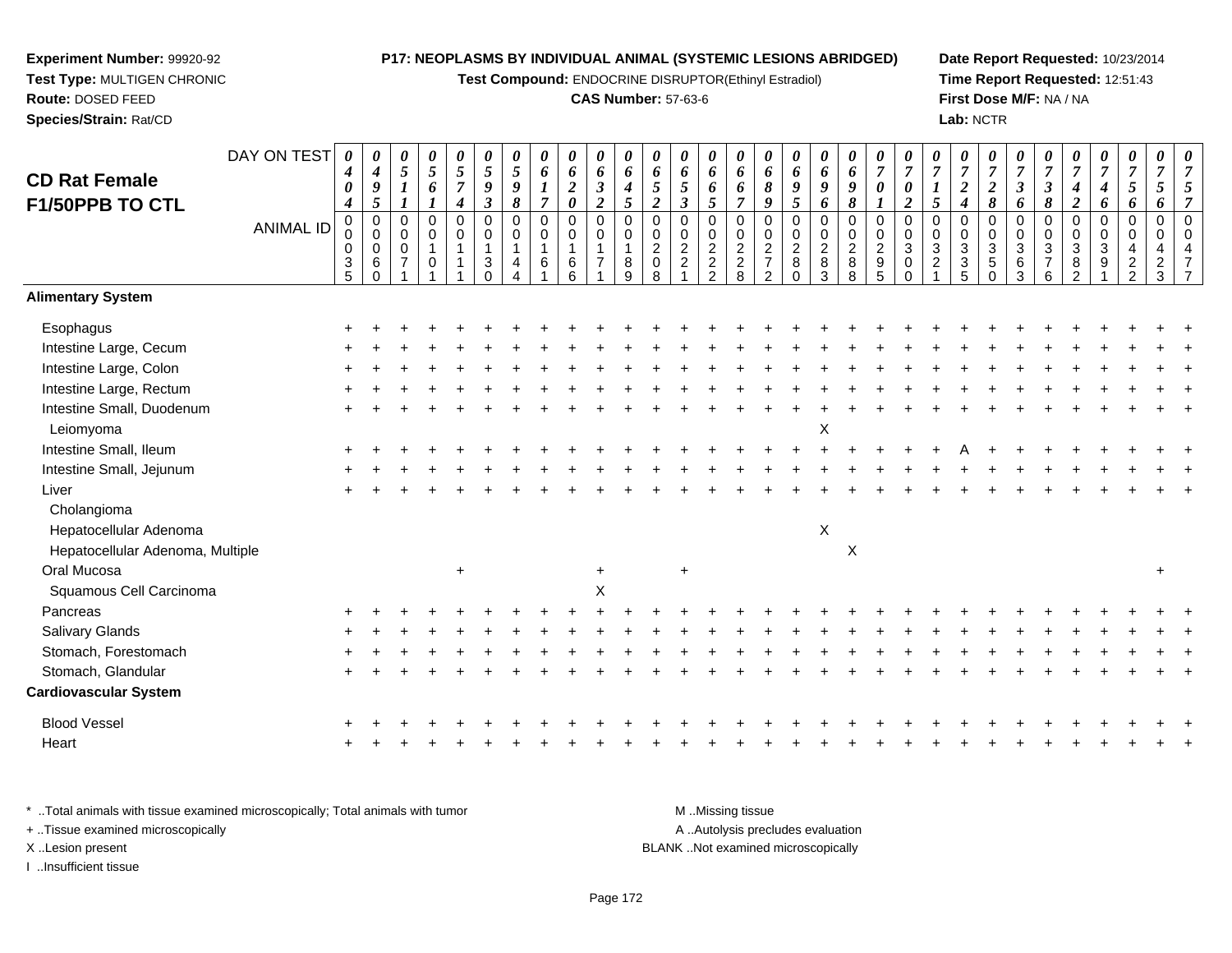**Test Compound:** ENDOCRINE DISRUPTOR(Ethinyl Estradiol)

#### **CAS Number:** 57-63-6

**Date Report Requested:** 10/23/2014**Time Report Requested:** 12:51:43**First Dose M/F:** NA / NA**Lab:** NCTR

| <b>CD Rat Female</b><br>F1/50PPB TO CTL                                      | DAY ON TEST      | 0<br>4<br>0<br>4        | 0<br>$\boldsymbol{4}$<br>9<br>5            | 0<br>$\overline{5}$<br>1                | 0<br>5<br>6<br>1                      | 0<br>5<br>$\overline{7}$<br>$\boldsymbol{4}$         | 0<br>5<br>9<br>$\boldsymbol{\beta}$ | 0<br>5<br>9<br>8 | 0<br>6<br>$\boldsymbol{l}$<br>$\overline{7}$ | 0<br>6<br>$\boldsymbol{2}$<br>$\boldsymbol{\theta}$    | 0<br>6<br>$\boldsymbol{\beta}$<br>$\boldsymbol{2}$ | 0<br>6<br>$\boldsymbol{4}$<br>$\mathfrak{s}$                   | 0<br>6<br>5<br>$\overline{2}$                          | 0<br>6<br>5<br>$\mathfrak{z}$ | 0<br>6<br>6<br>5                                  | 0<br>6<br>6<br>$\overline{7}$                    | 0<br>6<br>8<br>9                                                                    | 0<br>6<br>9<br>5                                          | 0<br>6<br>9<br>6                         | 0<br>6<br>9<br>8             | 0<br>$\boldsymbol{7}$<br>0<br>1                             | 0<br>$\overline{7}$<br>$\boldsymbol{\theta}$<br>$\boldsymbol{2}$    | 0<br>$\overline{7}$<br>$\boldsymbol{l}$<br>5 | 0<br>$\overline{7}$<br>$\boldsymbol{2}$<br>$\boldsymbol{4}$ | 0<br>$\overline{7}$<br>2<br>8           | 0<br>$\overline{7}$<br>$\boldsymbol{\beta}$<br>6 | 0<br>$\overline{7}$<br>$\boldsymbol{\beta}$<br>8 | 0<br>$\boldsymbol{7}$<br>$\boldsymbol{4}$<br>$\boldsymbol{2}$ | 0<br>$\overline{7}$<br>$\boldsymbol{4}$<br>6        | 0<br>$\overline{7}$<br>5<br>6                   | 0<br>7<br>5<br>6                          | 0<br>$\overline{7}$<br>5<br>$\overline{7}$                       |
|------------------------------------------------------------------------------|------------------|-------------------------|--------------------------------------------|-----------------------------------------|---------------------------------------|------------------------------------------------------|-------------------------------------|------------------|----------------------------------------------|--------------------------------------------------------|----------------------------------------------------|----------------------------------------------------------------|--------------------------------------------------------|-------------------------------|---------------------------------------------------|--------------------------------------------------|-------------------------------------------------------------------------------------|-----------------------------------------------------------|------------------------------------------|------------------------------|-------------------------------------------------------------|---------------------------------------------------------------------|----------------------------------------------|-------------------------------------------------------------|-----------------------------------------|--------------------------------------------------|--------------------------------------------------|---------------------------------------------------------------|-----------------------------------------------------|-------------------------------------------------|-------------------------------------------|------------------------------------------------------------------|
|                                                                              | <b>ANIMAL ID</b> | 0<br>0<br>$\frac{3}{5}$ | 0<br>$\pmb{0}$<br>0<br>$\,6\,$<br>$\Omega$ | 0<br>0<br>$\mathbf 0$<br>$\overline{7}$ | 0<br>0<br>$\mathbf{1}$<br>$\mathbf 0$ | $\mathbf 0$<br>0<br>$\overline{1}$<br>$\overline{1}$ | 0<br>0<br>1<br>3                    | 0<br>0<br>4      | $\pmb{0}$<br>$\pmb{0}$<br>6                  | $\pmb{0}$<br>$\mathbf 0$<br>$\mathbf{1}$<br>$\,6$<br>6 | 0<br>0<br>$\overline{7}$                           | $\mathbf 0$<br>$\Omega$<br>$\overline{1}$<br>8<br>$\mathsf{Q}$ | 0<br>$\mathbf 0$<br>$\overline{c}$<br>$\mathsf 0$<br>8 | 0<br>0<br>$\frac{2}{2}$       | 0<br>$\pmb{0}$<br>$\frac{2}{2}$<br>$\overline{2}$ | $\mathbf 0$<br>$\mathbf 0$<br>$\frac{2}{2}$<br>8 | $\mathbf 0$<br>$\mathop{2}\limits^{\mathbb{O}}$<br>$\overline{7}$<br>$\overline{2}$ | 0<br>$\mathbf 0$<br>$\overline{c}$<br>$\,8\,$<br>$\Omega$ | 0<br>0<br>$\overline{c}$<br>$\,8\,$<br>3 | 0<br>0<br>$\frac{2}{8}$<br>8 | 0<br>$\pmb{0}$<br>$\boldsymbol{2}$<br>$\boldsymbol{9}$<br>5 | $\mathbf 0$<br>$\mathbf 0$<br>$\sqrt{3}$<br>$\mathbf 0$<br>$\Omega$ | 0<br>0<br>$\sqrt{3}$<br>$\overline{c}$       | 0<br>$\pmb{0}$<br>$\mathbf{3}$<br>$\mathbf{3}$<br>5         | 0<br>0<br>$\mathbf{3}$<br>5<br>$\Omega$ | 0<br>$\mathbf 0$<br>$\sqrt{3}$<br>$\,6\,$<br>3   | 0<br>0<br>$\sqrt{3}$<br>$\overline{7}$<br>6      | 0<br>$\mathbf 0$<br>$\mathbf{3}$<br>8<br>$\overline{2}$       | $\mathbf 0$<br>$\mathbf 0$<br>$\mathbf{3}$<br>$9\,$ | 0<br>0<br>4<br>$\overline{c}$<br>$\overline{2}$ | 0<br>$\Omega$<br>4<br>$\overline{c}$<br>3 | $\Omega$<br>$\mathbf 0$<br>$\overline{4}$<br>$\overline{7}$<br>7 |
| <b>Endocrine System</b>                                                      |                  |                         |                                            |                                         |                                       |                                                      |                                     |                  |                                              |                                                        |                                                    |                                                                |                                                        |                               |                                                   |                                                  |                                                                                     |                                                           |                                          |                              |                                                             |                                                                     |                                              |                                                             |                                         |                                                  |                                                  |                                                               |                                                     |                                                 |                                           |                                                                  |
| <b>Adrenal Cortex</b><br>Adenoma                                             |                  |                         |                                            |                                         |                                       |                                                      |                                     |                  |                                              |                                                        |                                                    |                                                                |                                                        |                               |                                                   |                                                  |                                                                                     |                                                           |                                          |                              |                                                             |                                                                     | X                                            | $\boldsymbol{\mathsf{X}}$                                   |                                         |                                                  |                                                  |                                                               |                                                     |                                                 |                                           |                                                                  |
| Adrenal Medulla<br>Pheochromocytoma Benign                                   |                  |                         |                                            |                                         |                                       |                                                      |                                     |                  |                                              |                                                        |                                                    |                                                                |                                                        |                               |                                                   |                                                  |                                                                                     | м                                                         |                                          |                              |                                                             |                                                                     | $+$                                          |                                                             |                                         |                                                  |                                                  |                                                               | X                                                   |                                                 |                                           |                                                                  |
| Islets, Pancreatic<br>Adenoma                                                |                  |                         |                                            |                                         |                                       |                                                      |                                     |                  |                                              |                                                        |                                                    |                                                                |                                                        |                               |                                                   |                                                  |                                                                                     |                                                           |                                          |                              |                                                             |                                                                     |                                              |                                                             |                                         |                                                  |                                                  |                                                               |                                                     |                                                 |                                           |                                                                  |
| Parathyroid Gland<br>Adenoma                                                 |                  |                         |                                            |                                         |                                       |                                                      |                                     |                  | м                                            |                                                        |                                                    |                                                                |                                                        |                               |                                                   |                                                  |                                                                                     |                                                           |                                          |                              |                                                             |                                                                     |                                              |                                                             |                                         |                                                  |                                                  |                                                               |                                                     |                                                 |                                           |                                                                  |
| <b>Pituitary Gland</b><br>Pars Distalis, Adenoma<br>Pars Distalis, Carcinoma |                  | $\ddot{}$               |                                            |                                         | $\mathsf X$                           |                                                      | X                                   |                  | $\mathsf X$                                  | $\boldsymbol{\mathsf{X}}$                              |                                                    |                                                                | X                                                      |                               | X                                                 |                                                  | $\times$                                                                            | $\mathsf{X}$                                              | X X                                      |                              |                                                             |                                                                     | X X                                          | $\mathsf{X}$                                                | $\mathsf{X}$                            | X X                                              |                                                  |                                                               | X                                                   | X X                                             |                                           |                                                                  |
| <b>Thyroid Gland</b><br>C Cell, Carcinoma<br><b>General Body System</b>      |                  | $\ddot{}$               |                                            |                                         |                                       |                                                      |                                     |                  |                                              |                                                        |                                                    |                                                                |                                                        |                               |                                                   |                                                  |                                                                                     |                                                           |                                          |                              |                                                             |                                                                     |                                              |                                                             |                                         |                                                  |                                                  |                                                               |                                                     |                                                 |                                           |                                                                  |
| <b>NONE</b><br><b>Genital System</b>                                         |                  |                         |                                            |                                         |                                       |                                                      |                                     |                  |                                              |                                                        |                                                    |                                                                |                                                        |                               |                                                   |                                                  |                                                                                     |                                                           |                                          |                              |                                                             |                                                                     |                                              |                                                             |                                         |                                                  |                                                  |                                                               |                                                     |                                                 |                                           |                                                                  |
| <b>Clitoral Gland</b>                                                        |                  |                         |                                            |                                         |                                       |                                                      |                                     |                  |                                              |                                                        |                                                    |                                                                |                                                        |                               |                                                   |                                                  |                                                                                     |                                                           |                                          |                              |                                                             |                                                                     |                                              |                                                             |                                         |                                                  |                                                  |                                                               |                                                     |                                                 |                                           |                                                                  |
| Ovary<br>Granulosa Cell Tumor Benign                                         |                  |                         |                                            |                                         |                                       |                                                      |                                     |                  |                                              |                                                        |                                                    |                                                                |                                                        |                               |                                                   |                                                  |                                                                                     |                                                           |                                          |                              |                                                             |                                                                     |                                              | X                                                           |                                         |                                                  |                                                  |                                                               |                                                     |                                                 |                                           |                                                                  |
| Oviduct                                                                      |                  | $\ddot{}$               |                                            |                                         |                                       |                                                      |                                     |                  |                                              |                                                        |                                                    |                                                                |                                                        |                               |                                                   |                                                  |                                                                                     |                                                           |                                          |                              |                                                             |                                                                     |                                              |                                                             |                                         |                                                  |                                                  |                                                               |                                                     |                                                 |                                           |                                                                  |

\* ..Total animals with tissue examined microscopically; Total animals with tumor **M** . Missing tissue M ..Missing tissue A ..Autolysis precludes evaluation + ..Tissue examined microscopically X ..Lesion present BLANK ..Not examined microscopicallyI ..Insufficient tissue

**Experiment Number:** 99920-92**Test Type:** MULTIGEN CHRONIC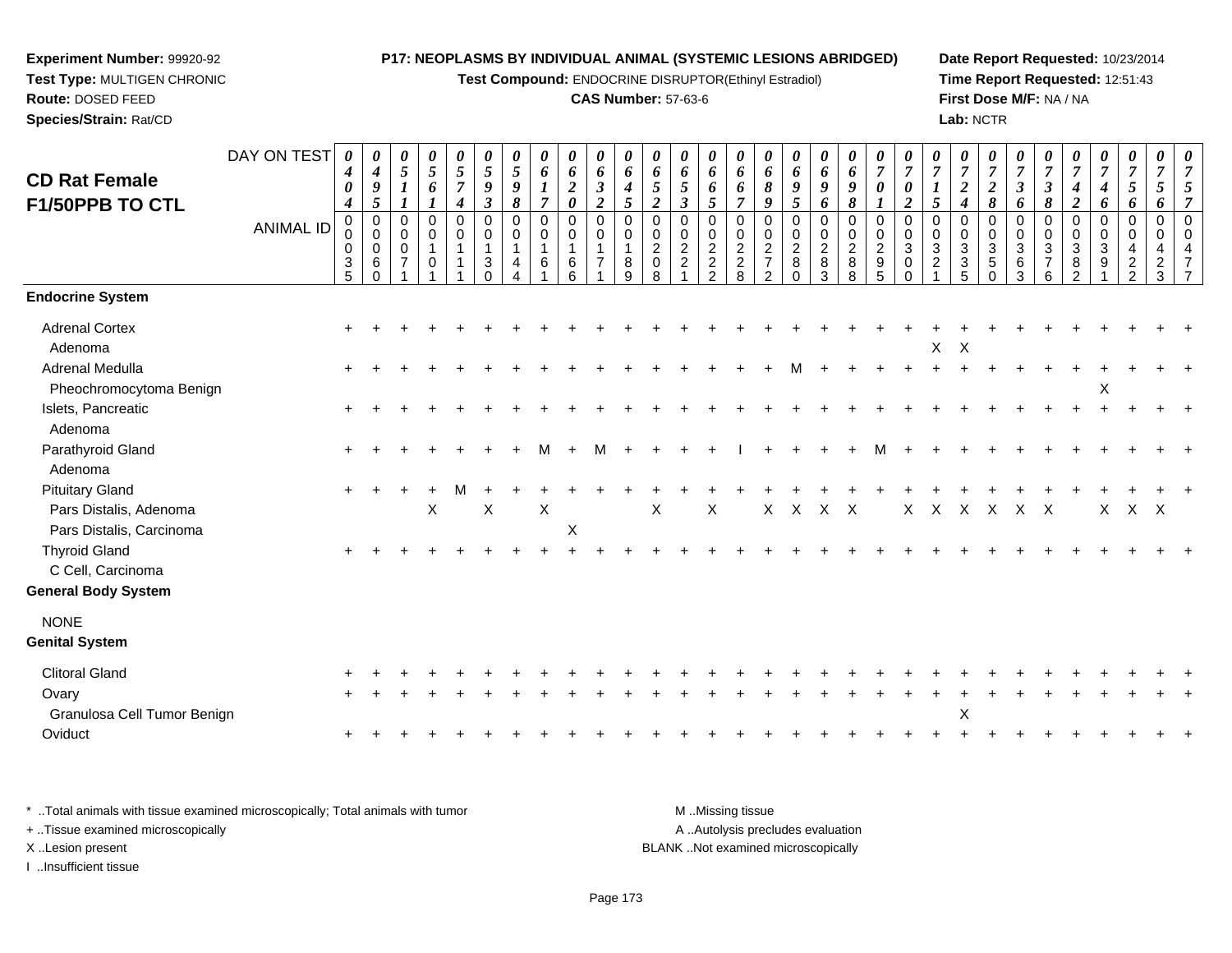**Test Compound:** ENDOCRINE DISRUPTOR(Ethinyl Estradiol)

#### **CAS Number:** 57-63-6

**Date Report Requested:** 10/23/2014**Time Report Requested:** 12:51:44**First Dose M/F:** NA / NA**Lab:** NCTR

| <b>CD Rat Female</b>                                           | DAY ON TEST      | 4<br>0                                                     | 0<br>$\boldsymbol{4}$<br>$\boldsymbol{g}$                       | 0<br>$\mathfrak{s}$<br>$\boldsymbol{l}$      | 0<br>5<br>6                                | 0<br>$\mathfrak{s}$<br>$\boldsymbol{7}$              | $\boldsymbol{\theta}$<br>$\mathfrak{s}$<br>$\boldsymbol{9}$ | 0<br>5<br>9                          | 0<br>$\boldsymbol{6}$<br>1         | 0<br>6<br>$\boldsymbol{2}$                                          | 0<br>$\boldsymbol{6}$<br>$\boldsymbol{\beta}$                       | $\boldsymbol{\theta}$<br>6<br>$\boldsymbol{4}$ | 0<br>6<br>$\mathfrak{s}$                                              | 0<br>6<br>$\sqrt{5}$                                                   | 0<br>6<br>6                                              | 0<br>6<br>6                               | $\boldsymbol{\theta}$<br>6<br>$\pmb{8}$                                       | 0<br>6<br>9                                                              | 0<br>$\boldsymbol{6}$<br>9                | 0<br>6<br>9                                                 | $\frac{\theta}{7}$<br>$\pmb{\theta}$                | $\overline{7}$<br>$\boldsymbol{\theta}$   | $\overline{7}$                            | 0<br>$\overline{7}$<br>$\boldsymbol{2}$   | 0<br>$\boldsymbol{7}$<br>$\boldsymbol{2}$         | 0<br>$\overline{7}$<br>$\boldsymbol{\beta}$ | $\overline{7}$<br>$\boldsymbol{\beta}$            | $\boldsymbol{\theta}$<br>$\overline{7}$<br>$\boldsymbol{4}$                 | 0<br>$\boldsymbol{7}$<br>$\boldsymbol{4}$ | 0<br>$\boldsymbol{7}$<br>$\mathfrak{s}$               | 0<br>$\overline{7}$<br>5                    |                                        |
|----------------------------------------------------------------|------------------|------------------------------------------------------------|-----------------------------------------------------------------|----------------------------------------------|--------------------------------------------|------------------------------------------------------|-------------------------------------------------------------|--------------------------------------|------------------------------------|---------------------------------------------------------------------|---------------------------------------------------------------------|------------------------------------------------|-----------------------------------------------------------------------|------------------------------------------------------------------------|----------------------------------------------------------|-------------------------------------------|-------------------------------------------------------------------------------|--------------------------------------------------------------------------|-------------------------------------------|-------------------------------------------------------------|-----------------------------------------------------|-------------------------------------------|-------------------------------------------|-------------------------------------------|---------------------------------------------------|---------------------------------------------|---------------------------------------------------|-----------------------------------------------------------------------------|-------------------------------------------|-------------------------------------------------------|---------------------------------------------|----------------------------------------|
| <b>F1/50PPB TO CTL</b>                                         | <b>ANIMAL ID</b> | $\boldsymbol{4}$<br>$\mathbf 0$<br>0<br>0<br>$\frac{3}{5}$ | 5<br>$\mathbf 0$<br>$\mathbf 0$<br>$\mathbf 0$<br>6<br>$\Omega$ | 1<br>0<br>0<br>$\mathbf 0$<br>$\overline{7}$ | 1<br>0<br>$\mathbf 0$<br>$\mathbf{1}$<br>0 | $\boldsymbol{4}$<br>$\mathbf 0$<br>0<br>$\mathbf{1}$ | $\boldsymbol{\beta}$<br>$\mathbf 0$<br>0<br>3<br>0          | 8<br>$\mathbf 0$<br>$\mathbf 0$<br>4 | $\overline{7}$<br>0<br>0<br>1<br>6 | $\boldsymbol{\theta}$<br>$\mathbf 0$<br>0<br>$\mathbf{1}$<br>6<br>6 | $\overline{2}$<br>$\mathbf 0$<br>0<br>$\mathbf 1$<br>$\overline{7}$ | 5<br>$\Omega$<br>0<br>8<br>9                   | $\overline{2}$<br>$\Omega$<br>0<br>$\overline{c}$<br>$\mathbf 0$<br>8 | $\mathfrak{z}$<br>0<br>$\mathbf 0$<br>$\overline{2}$<br>$\overline{c}$ | 5<br>$\mathbf 0$<br>0<br>$\overline{c}$<br>$\frac{2}{2}$ | $\overline{7}$<br>0<br>0<br>$\frac{2}{8}$ | 9<br>$\mathbf 0$<br>0<br>$\boldsymbol{2}$<br>$\overline{7}$<br>$\overline{2}$ | $\mathfrak{s}$<br>$\mathbf 0$<br>0<br>$\overline{c}$<br>8<br>$\mathbf 0$ | 6<br>0<br>0<br>$\boldsymbol{2}$<br>8<br>3 | 8<br>$\mathbf 0$<br>$\mathbf 0$<br>$\overline{c}$<br>8<br>8 | $\mathbf 0$<br>0<br>$\frac{2}{9}$<br>$\overline{5}$ | $\boldsymbol{2}$<br>0<br>0<br>3<br>0<br>0 | 5<br>$\Omega$<br>0<br>3<br>$\overline{c}$ | $\boldsymbol{4}$<br>0<br>0<br>3<br>3<br>5 | 8<br>$\Omega$<br>0<br>$\sqrt{3}$<br>5<br>$\Omega$ | 6<br>$\mathbf 0$<br>0<br>3<br>6<br>3        | 8<br>$\mathbf 0$<br>0<br>3<br>$\overline{7}$<br>6 | $\boldsymbol{2}$<br>$\mathbf 0$<br>0<br>$\mathbf{3}$<br>8<br>$\overline{2}$ | 6<br>0<br>0<br>$\mathbf{3}$<br>9          | 6<br>$\mathbf 0$<br>$\mathbf 0$<br>4<br>$\frac{2}{2}$ | 6<br>$\mathbf 0$<br>0<br>4<br>$\frac{2}{3}$ | $\overline{7}$<br>$\Omega$<br>$\Omega$ |
| <b>Uterus</b>                                                  |                  | $\ddot{}$                                                  |                                                                 |                                              |                                            |                                                      |                                                             |                                      |                                    |                                                                     |                                                                     |                                                |                                                                       |                                                                        |                                                          |                                           |                                                                               |                                                                          |                                           |                                                             |                                                     |                                           |                                           |                                           |                                                   |                                             |                                                   |                                                                             |                                           |                                                       |                                             |                                        |
| Endometrium, Adenoma<br>Polyp Stromal                          |                  |                                                            |                                                                 |                                              | X                                          |                                                      |                                                             |                                      |                                    |                                                                     |                                                                     |                                                |                                                                       |                                                                        |                                                          |                                           | $\mathsf{X}$                                                                  | $\mathsf{X}$                                                             |                                           |                                                             |                                                     |                                           |                                           |                                           |                                                   |                                             |                                                   |                                                                             |                                           |                                                       |                                             | Χ                                      |
| Vagina                                                         |                  | $+$                                                        |                                                                 |                                              |                                            |                                                      |                                                             |                                      |                                    |                                                                     |                                                                     |                                                |                                                                       |                                                                        |                                                          |                                           |                                                                               |                                                                          |                                           |                                                             |                                                     |                                           |                                           |                                           |                                                   |                                             |                                                   |                                                                             |                                           |                                                       |                                             |                                        |
| Hematopoietic System                                           |                  |                                                            |                                                                 |                                              |                                            |                                                      |                                                             |                                      |                                    |                                                                     |                                                                     |                                                |                                                                       |                                                                        |                                                          |                                           |                                                                               |                                                                          |                                           |                                                             |                                                     |                                           |                                           |                                           |                                                   |                                             |                                                   |                                                                             |                                           |                                                       |                                             |                                        |
| <b>Bone Marrow</b><br>Lymph Node                               |                  |                                                            |                                                                 |                                              |                                            |                                                      |                                                             |                                      |                                    |                                                                     |                                                                     |                                                |                                                                       |                                                                        |                                                          |                                           |                                                                               |                                                                          |                                           |                                                             |                                                     |                                           |                                           |                                           |                                                   |                                             |                                                   |                                                                             |                                           |                                                       |                                             |                                        |
| Lymph Node, Mandibular                                         |                  |                                                            |                                                                 |                                              |                                            |                                                      |                                                             |                                      |                                    |                                                                     |                                                                     |                                                |                                                                       |                                                                        |                                                          |                                           |                                                                               |                                                                          |                                           |                                                             |                                                     |                                           |                                           |                                           |                                                   |                                             |                                                   |                                                                             |                                           |                                                       |                                             |                                        |
| Lymph Node, Mesenteric                                         |                  |                                                            |                                                                 |                                              |                                            |                                                      |                                                             |                                      |                                    |                                                                     |                                                                     |                                                |                                                                       |                                                                        |                                                          |                                           |                                                                               |                                                                          |                                           |                                                             |                                                     |                                           |                                           |                                           |                                                   |                                             |                                                   |                                                                             |                                           |                                                       |                                             |                                        |
| Spleen                                                         |                  |                                                            |                                                                 |                                              |                                            |                                                      |                                                             |                                      |                                    |                                                                     |                                                                     |                                                |                                                                       |                                                                        |                                                          |                                           |                                                                               |                                                                          |                                           |                                                             |                                                     |                                           |                                           |                                           |                                                   |                                             |                                                   |                                                                             |                                           |                                                       |                                             |                                        |
| Thymus<br>Thymoma Benign                                       |                  |                                                            |                                                                 |                                              |                                            |                                                      |                                                             |                                      |                                    |                                                                     |                                                                     |                                                |                                                                       |                                                                        |                                                          |                                           |                                                                               |                                                                          | X                                         |                                                             |                                                     |                                           |                                           |                                           |                                                   |                                             |                                                   |                                                                             |                                           |                                                       |                                             |                                        |
| <b>Integumentary System</b>                                    |                  |                                                            |                                                                 |                                              |                                            |                                                      |                                                             |                                      |                                    |                                                                     |                                                                     |                                                |                                                                       |                                                                        |                                                          |                                           |                                                                               |                                                                          |                                           |                                                             |                                                     |                                           |                                           |                                           |                                                   |                                             |                                                   |                                                                             |                                           |                                                       |                                             |                                        |
| <b>Mammary Gland</b>                                           |                  |                                                            |                                                                 |                                              |                                            |                                                      |                                                             |                                      |                                    |                                                                     |                                                                     |                                                |                                                                       |                                                                        |                                                          |                                           |                                                                               |                                                                          |                                           |                                                             |                                                     |                                           |                                           |                                           |                                                   |                                             |                                                   |                                                                             |                                           |                                                       |                                             |                                        |
| Adenocarcinoma                                                 |                  |                                                            | X                                                               |                                              |                                            |                                                      |                                                             |                                      | $X$ $X$                            |                                                                     |                                                                     |                                                |                                                                       |                                                                        |                                                          |                                           |                                                                               |                                                                          | X                                         |                                                             |                                                     | X                                         |                                           |                                           |                                                   | X                                           | $X$ $X$                                           |                                                                             |                                           |                                                       |                                             |                                        |
| Fibroadenoma                                                   |                  |                                                            |                                                                 | $\mathsf X$                                  |                                            | $\mathsf{X}$                                         | $\mathsf{X}$                                                |                                      |                                    |                                                                     | X X X X X X X                                                       |                                                |                                                                       |                                                                        |                                                          |                                           |                                                                               |                                                                          | X                                         |                                                             |                                                     | $X$ $X$                                   |                                           |                                           |                                                   | X                                           |                                                   | $\mathsf X$                                                                 |                                           |                                                       | X                                           |                                        |
| Fibroadenoma, Multiple                                         |                  |                                                            |                                                                 |                                              |                                            |                                                      |                                                             |                                      |                                    |                                                                     |                                                                     |                                                |                                                                       |                                                                        |                                                          | X                                         |                                                                               | $\pmb{\times}$                                                           |                                           |                                                             | $\times$                                            |                                           |                                           |                                           |                                                   |                                             |                                                   |                                                                             |                                           |                                                       |                                             |                                        |
| <b>Skin</b>                                                    |                  |                                                            |                                                                 |                                              |                                            |                                                      |                                                             |                                      |                                    |                                                                     |                                                                     |                                                |                                                                       |                                                                        |                                                          |                                           |                                                                               |                                                                          |                                           |                                                             |                                                     |                                           |                                           |                                           |                                                   |                                             |                                                   |                                                                             |                                           |                                                       |                                             |                                        |
| Fibrous Histiocytoma                                           |                  | X                                                          |                                                                 |                                              |                                            |                                                      |                                                             |                                      |                                    |                                                                     |                                                                     |                                                |                                                                       |                                                                        |                                                          |                                           |                                                                               |                                                                          |                                           |                                                             |                                                     |                                           |                                           |                                           |                                                   |                                             |                                                   |                                                                             |                                           |                                                       |                                             |                                        |
| Sarcoma                                                        |                  |                                                            |                                                                 |                                              |                                            |                                                      |                                                             |                                      |                                    |                                                                     |                                                                     | X                                              |                                                                       |                                                                        |                                                          |                                           |                                                                               |                                                                          |                                           |                                                             |                                                     |                                           |                                           |                                           |                                                   |                                             |                                                   |                                                                             |                                           |                                                       |                                             |                                        |
| Subcut Tiss, Granular Cell Tumor Benign<br>Subcut Tiss, Lipoma |                  |                                                            |                                                                 |                                              |                                            |                                                      |                                                             |                                      |                                    |                                                                     |                                                                     |                                                |                                                                       |                                                                        |                                                          |                                           |                                                                               |                                                                          |                                           |                                                             |                                                     |                                           |                                           |                                           |                                                   |                                             |                                                   |                                                                             |                                           | X                                                     |                                             |                                        |
|                                                                |                  |                                                            |                                                                 |                                              |                                            |                                                      |                                                             |                                      |                                    |                                                                     |                                                                     |                                                |                                                                       |                                                                        |                                                          |                                           |                                                                               |                                                                          |                                           |                                                             |                                                     |                                           |                                           |                                           |                                                   |                                             |                                                   |                                                                             |                                           |                                                       |                                             |                                        |

\* ..Total animals with tissue examined microscopically; Total animals with tumor **M** . Missing tissue M ..Missing tissue

+ ..Tissue examined microscopically

**Experiment Number:** 99920-92**Test Type:** MULTIGEN CHRONIC

**Route:** DOSED FEED**Species/Strain:** Rat/CD

I ..Insufficient tissue

A ..Autolysis precludes evaluation

X ..Lesion present BLANK ..Not examined microscopically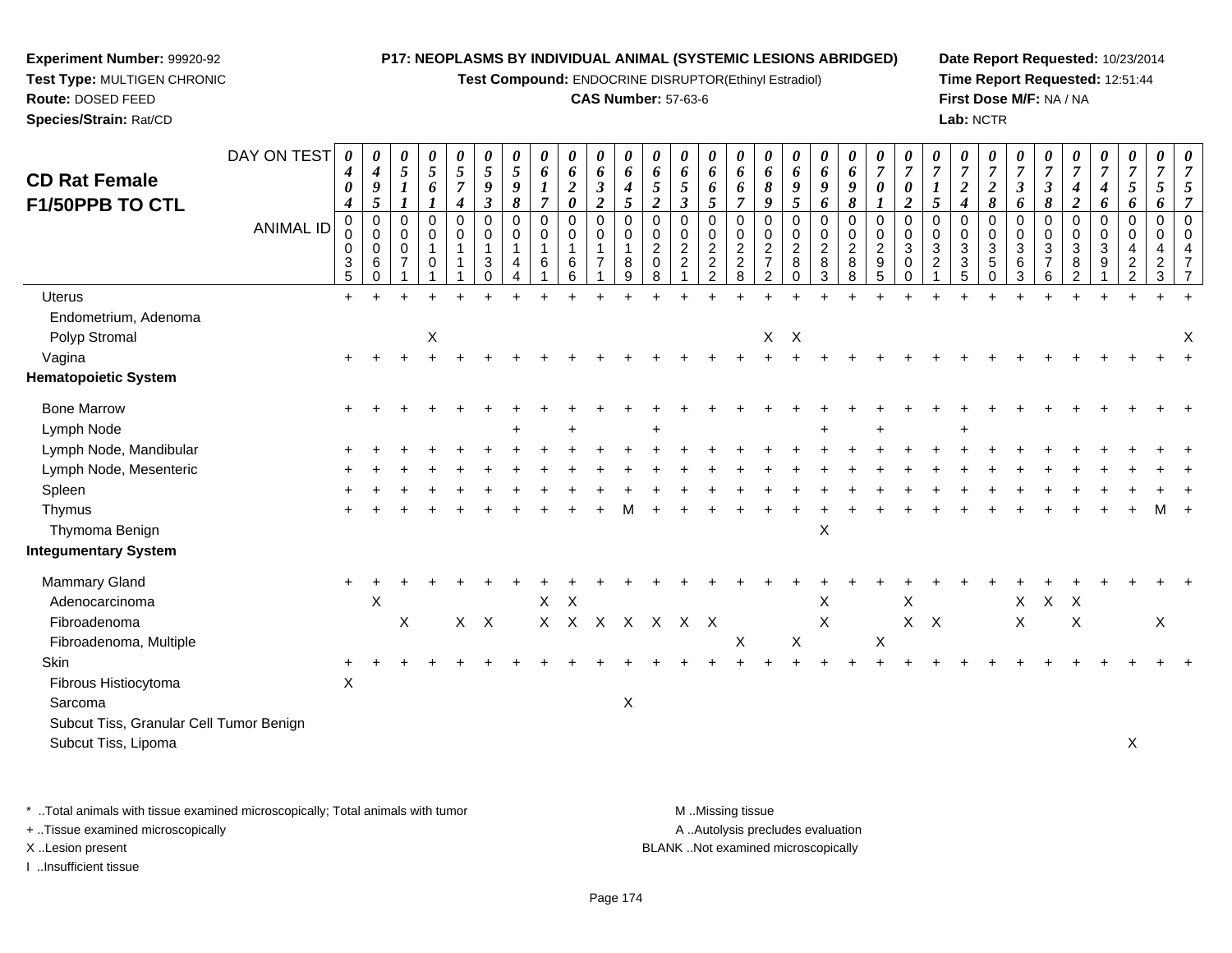**Test Compound:** ENDOCRINE DISRUPTOR(Ethinyl Estradiol)

#### **CAS Number:** 57-63-6

**Date Report Requested:** 10/23/2014**Time Report Requested:** 12:51:44**First Dose M/F:** NA / NA**Lab:** NCTR

| <b>CD Rat Female</b><br>F1/50PPB TO CTL                     | DAY ON TEST<br><b>ANIMAL ID</b> | $\boldsymbol{\theta}$<br>$\boldsymbol{4}$<br>0<br>$\boldsymbol{4}$<br>$\mathbf 0$<br>0<br>0<br>$\frac{3}{5}$ | $\boldsymbol{\theta}$<br>$\boldsymbol{4}$<br>$\boldsymbol{9}$<br>5<br>$\mathbf 0$<br>$\mathbf 0$<br>$\mathbf 0$<br>6<br>$\Omega$ | 0<br>5<br>0<br>0<br>$\mathbf 0$ | $\pmb{\theta}$<br>$\sqrt{5}$<br>6<br>$\mathbf 0$<br>0<br>$\mathbf{1}$<br>0 | 0<br>$\sqrt{5}$<br>$\overline{7}$<br>$\boldsymbol{4}$<br>$\pmb{0}$<br>$\mathbf 0$ | 0<br>$\overline{5}$<br>9<br>$\boldsymbol{\beta}$<br>$\mathbf 0$<br>0<br>$\overline{1}$<br>3 | 0<br>5<br>9<br>8<br>$\mathbf 0$<br>$\Omega$<br>-1<br>4 | 0<br>6<br>$\overline{7}$<br>0<br>$\mathbf 0$<br>6 | $\pmb{\theta}$<br>6<br>$\boldsymbol{2}$<br>$\boldsymbol{\theta}$<br>$\mathbf 0$<br>0<br>$\mathbf{1}$<br>$\,6$<br>6 | 0<br>6<br>$\boldsymbol{\beta}$<br>$\boldsymbol{2}$<br>$\pmb{0}$<br>$\mathbf 0$<br>$\mathbf 1$<br>$\overline{7}$ | 0<br>6<br>$\boldsymbol{4}$<br>5<br>0<br>$\mathbf 0$<br>$\mathbf{1}$<br>8<br>9 | 0<br>6<br>5<br>$\overline{2}$<br>$\pmb{0}$<br>$\mathbf 0$<br>$\overline{2}$<br>$\mathbf 0$<br>8 | 0<br>6<br>5<br>3<br>$\mathbf 0$<br>$\Omega$<br>$\overline{c}$<br>$\overline{2}$ | $\pmb{\theta}$<br>6<br>6<br>5<br>$\mathbf 0$<br>$\begin{smallmatrix} 0\\ 2 \end{smallmatrix}$<br>$\frac{2}{2}$ | 0<br>6<br>6<br>$\overline{7}$<br>$\mathbf 0$<br>$\pmb{0}$<br>$\sqrt{2}$<br>$_{\rm 8}^2$ | 0<br>6<br>$\pmb{8}$<br>9<br>0<br>$\mathbf 0$<br>$\sqrt{2}$<br>$\overline{7}$<br>2 | 0<br>6<br>9<br>5<br>$\mathbf 0$<br>$\mathbf 0$<br>$\overline{2}$<br>8<br>$\Omega$ | 0<br>6<br>9<br>6<br>0<br>0<br>$\sqrt{2}$<br>8<br>3 | $\pmb{\theta}$<br>6<br>9<br>8<br>0<br>$^{\rm 0}_{\rm 2}$<br>$_{8}^8$ | $\pmb{\theta}$<br>$\overline{7}$<br>$\pmb{\theta}$<br>$\pmb{0}$<br>$\mathsf{O}\xspace$<br>$\sqrt{2}$<br>$\begin{array}{c} 9 \\ 5 \end{array}$ | 0<br>$\overline{7}$<br>$\boldsymbol{\theta}$<br>$\boldsymbol{2}$<br>$\mathbf 0$<br>$\Omega$<br>3<br>0<br>0 | 0<br>$\overline{7}$<br>$\boldsymbol{l}$<br>5<br>$\overline{0}$<br>$\Omega$<br>$\mathbf{3}$<br>$\overline{2}$ | 0<br>$\overline{7}$<br>$\overline{c}$<br>4<br>$\mathbf 0$<br>$\mathbf 0$<br>$\mathbf{3}$<br>3<br>5 | $\pmb{\theta}$<br>$\overline{7}$<br>$\boldsymbol{2}$<br>8<br>$\pmb{0}$<br>0<br>$\ensuremath{\mathsf{3}}$<br>$\sqrt{5}$<br>$\Omega$ | 0<br>$\overline{7}$<br>$\boldsymbol{\beta}$<br>6<br>$\pmb{0}$<br>$\mathbf 0$<br>$\sqrt{3}$<br>$\,6$<br>3 | 0<br>$\overline{7}$<br>$\boldsymbol{\beta}$<br>$\pmb{8}$<br>0<br>$\Omega$<br>3<br>$\overline{7}$<br>6 | $\overline{7}$<br>$\overline{c}$<br>$\mathbf 0$<br>$\Omega$<br>3<br>8 | 0<br>$\overline{7}$<br>4<br>6<br>0<br>$\Omega$<br>3<br>9 | 0<br>$\overline{7}$<br>5<br>6<br>0<br>0<br>4<br>$\overline{c}$<br>$\mathcal{P}$ | 0<br>$\overline{7}$<br>5<br>6<br>$\mathsf{O}\xspace$<br>$\mathbf 0$<br>$\overline{4}$<br>$\overline{c}$<br>3 |  |
|-------------------------------------------------------------|---------------------------------|--------------------------------------------------------------------------------------------------------------|----------------------------------------------------------------------------------------------------------------------------------|---------------------------------|----------------------------------------------------------------------------|-----------------------------------------------------------------------------------|---------------------------------------------------------------------------------------------|--------------------------------------------------------|---------------------------------------------------|--------------------------------------------------------------------------------------------------------------------|-----------------------------------------------------------------------------------------------------------------|-------------------------------------------------------------------------------|-------------------------------------------------------------------------------------------------|---------------------------------------------------------------------------------|----------------------------------------------------------------------------------------------------------------|-----------------------------------------------------------------------------------------|-----------------------------------------------------------------------------------|-----------------------------------------------------------------------------------|----------------------------------------------------|----------------------------------------------------------------------|-----------------------------------------------------------------------------------------------------------------------------------------------|------------------------------------------------------------------------------------------------------------|--------------------------------------------------------------------------------------------------------------|----------------------------------------------------------------------------------------------------|------------------------------------------------------------------------------------------------------------------------------------|----------------------------------------------------------------------------------------------------------|-------------------------------------------------------------------------------------------------------|-----------------------------------------------------------------------|----------------------------------------------------------|---------------------------------------------------------------------------------|--------------------------------------------------------------------------------------------------------------|--|
| Musculoskeletal System                                      |                                 |                                                                                                              |                                                                                                                                  |                                 |                                                                            |                                                                                   |                                                                                             |                                                        |                                                   |                                                                                                                    |                                                                                                                 |                                                                               |                                                                                                 |                                                                                 |                                                                                                                |                                                                                         |                                                                                   |                                                                                   |                                                    |                                                                      |                                                                                                                                               |                                                                                                            |                                                                                                              |                                                                                                    |                                                                                                                                    |                                                                                                          |                                                                                                       |                                                                       |                                                          |                                                                                 |                                                                                                              |  |
| Bone, Femur<br><b>Skeletal Muscle</b><br>Nervous System     |                                 |                                                                                                              |                                                                                                                                  |                                 |                                                                            |                                                                                   |                                                                                             |                                                        |                                                   |                                                                                                                    |                                                                                                                 |                                                                               |                                                                                                 |                                                                                 |                                                                                                                |                                                                                         |                                                                                   |                                                                                   |                                                    |                                                                      |                                                                                                                                               |                                                                                                            |                                                                                                              |                                                                                                    |                                                                                                                                    |                                                                                                          |                                                                                                       |                                                                       |                                                          |                                                                                 |                                                                                                              |  |
| Brain, Brain Stem<br>Carcinoma, Metastatic, Pituitary Gland |                                 |                                                                                                              |                                                                                                                                  |                                 |                                                                            |                                                                                   |                                                                                             |                                                        |                                                   | X                                                                                                                  |                                                                                                                 |                                                                               |                                                                                                 |                                                                                 |                                                                                                                |                                                                                         |                                                                                   |                                                                                   |                                                    |                                                                      |                                                                                                                                               |                                                                                                            |                                                                                                              |                                                                                                    |                                                                                                                                    |                                                                                                          |                                                                                                       |                                                                       |                                                          |                                                                                 |                                                                                                              |  |
| Brain, Cerebellum                                           |                                 |                                                                                                              |                                                                                                                                  |                                 |                                                                            |                                                                                   |                                                                                             |                                                        |                                                   |                                                                                                                    |                                                                                                                 |                                                                               |                                                                                                 |                                                                                 |                                                                                                                |                                                                                         |                                                                                   |                                                                                   |                                                    |                                                                      |                                                                                                                                               |                                                                                                            |                                                                                                              |                                                                                                    |                                                                                                                                    |                                                                                                          |                                                                                                       |                                                                       |                                                          |                                                                                 |                                                                                                              |  |
| Brain, Cerebrum                                             |                                 |                                                                                                              |                                                                                                                                  |                                 |                                                                            |                                                                                   |                                                                                             |                                                        |                                                   |                                                                                                                    |                                                                                                                 |                                                                               |                                                                                                 |                                                                                 |                                                                                                                |                                                                                         |                                                                                   |                                                                                   |                                                    |                                                                      |                                                                                                                                               |                                                                                                            |                                                                                                              |                                                                                                    |                                                                                                                                    |                                                                                                          |                                                                                                       |                                                                       |                                                          |                                                                                 |                                                                                                              |  |
| <b>Respiratory System</b>                                   |                                 |                                                                                                              |                                                                                                                                  |                                 |                                                                            |                                                                                   |                                                                                             |                                                        |                                                   |                                                                                                                    |                                                                                                                 |                                                                               |                                                                                                 |                                                                                 |                                                                                                                |                                                                                         |                                                                                   |                                                                                   |                                                    |                                                                      |                                                                                                                                               |                                                                                                            |                                                                                                              |                                                                                                    |                                                                                                                                    |                                                                                                          |                                                                                                       |                                                                       |                                                          |                                                                                 |                                                                                                              |  |
| Lung                                                        |                                 |                                                                                                              |                                                                                                                                  |                                 |                                                                            |                                                                                   |                                                                                             |                                                        |                                                   |                                                                                                                    |                                                                                                                 |                                                                               |                                                                                                 |                                                                                 |                                                                                                                |                                                                                         |                                                                                   |                                                                                   |                                                    |                                                                      |                                                                                                                                               |                                                                                                            |                                                                                                              |                                                                                                    |                                                                                                                                    |                                                                                                          |                                                                                                       |                                                                       |                                                          |                                                                                 |                                                                                                              |  |
| Nose                                                        |                                 |                                                                                                              |                                                                                                                                  |                                 |                                                                            |                                                                                   |                                                                                             |                                                        |                                                   |                                                                                                                    |                                                                                                                 |                                                                               |                                                                                                 |                                                                                 |                                                                                                                |                                                                                         |                                                                                   |                                                                                   |                                                    |                                                                      |                                                                                                                                               |                                                                                                            |                                                                                                              |                                                                                                    |                                                                                                                                    |                                                                                                          |                                                                                                       |                                                                       |                                                          |                                                                                 |                                                                                                              |  |
| Trachea                                                     |                                 |                                                                                                              |                                                                                                                                  |                                 |                                                                            |                                                                                   |                                                                                             |                                                        |                                                   |                                                                                                                    |                                                                                                                 |                                                                               |                                                                                                 |                                                                                 |                                                                                                                |                                                                                         |                                                                                   |                                                                                   |                                                    |                                                                      |                                                                                                                                               |                                                                                                            |                                                                                                              |                                                                                                    |                                                                                                                                    |                                                                                                          |                                                                                                       |                                                                       |                                                          |                                                                                 |                                                                                                              |  |
| <b>Special Senses System</b>                                |                                 |                                                                                                              |                                                                                                                                  |                                 |                                                                            |                                                                                   |                                                                                             |                                                        |                                                   |                                                                                                                    |                                                                                                                 |                                                                               |                                                                                                 |                                                                                 |                                                                                                                |                                                                                         |                                                                                   |                                                                                   |                                                    |                                                                      |                                                                                                                                               |                                                                                                            |                                                                                                              |                                                                                                    |                                                                                                                                    |                                                                                                          |                                                                                                       |                                                                       |                                                          |                                                                                 |                                                                                                              |  |
| Eye                                                         |                                 |                                                                                                              |                                                                                                                                  |                                 |                                                                            |                                                                                   |                                                                                             |                                                        |                                                   |                                                                                                                    |                                                                                                                 |                                                                               |                                                                                                 |                                                                                 |                                                                                                                |                                                                                         |                                                                                   |                                                                                   |                                                    |                                                                      |                                                                                                                                               |                                                                                                            |                                                                                                              |                                                                                                    |                                                                                                                                    |                                                                                                          |                                                                                                       |                                                                       |                                                          |                                                                                 |                                                                                                              |  |
| <b>Harderian Gland</b>                                      |                                 |                                                                                                              |                                                                                                                                  |                                 |                                                                            |                                                                                   |                                                                                             |                                                        |                                                   |                                                                                                                    |                                                                                                                 |                                                                               |                                                                                                 |                                                                                 |                                                                                                                |                                                                                         |                                                                                   |                                                                                   |                                                    |                                                                      |                                                                                                                                               |                                                                                                            |                                                                                                              |                                                                                                    |                                                                                                                                    |                                                                                                          |                                                                                                       |                                                                       |                                                          |                                                                                 |                                                                                                              |  |
| Zymbal's Gland<br>Carcinoma                                 |                                 |                                                                                                              |                                                                                                                                  |                                 |                                                                            |                                                                                   |                                                                                             |                                                        |                                                   |                                                                                                                    |                                                                                                                 |                                                                               |                                                                                                 |                                                                                 |                                                                                                                |                                                                                         |                                                                                   |                                                                                   |                                                    |                                                                      |                                                                                                                                               |                                                                                                            | $\ddot{}$<br>$\mathsf X$                                                                                     |                                                                                                    |                                                                                                                                    |                                                                                                          |                                                                                                       |                                                                       |                                                          |                                                                                 |                                                                                                              |  |
| <b>Urinary System</b>                                       |                                 |                                                                                                              |                                                                                                                                  |                                 |                                                                            |                                                                                   |                                                                                             |                                                        |                                                   |                                                                                                                    |                                                                                                                 |                                                                               |                                                                                                 |                                                                                 |                                                                                                                |                                                                                         |                                                                                   |                                                                                   |                                                    |                                                                      |                                                                                                                                               |                                                                                                            |                                                                                                              |                                                                                                    |                                                                                                                                    |                                                                                                          |                                                                                                       |                                                                       |                                                          |                                                                                 |                                                                                                              |  |
| Kidney                                                      |                                 |                                                                                                              |                                                                                                                                  |                                 |                                                                            |                                                                                   |                                                                                             |                                                        |                                                   |                                                                                                                    |                                                                                                                 |                                                                               |                                                                                                 |                                                                                 |                                                                                                                |                                                                                         |                                                                                   |                                                                                   |                                                    |                                                                      |                                                                                                                                               |                                                                                                            |                                                                                                              |                                                                                                    |                                                                                                                                    |                                                                                                          |                                                                                                       |                                                                       |                                                          |                                                                                 |                                                                                                              |  |
| <b>Urinary Bladder</b>                                      |                                 |                                                                                                              |                                                                                                                                  |                                 |                                                                            |                                                                                   |                                                                                             |                                                        |                                                   |                                                                                                                    |                                                                                                                 |                                                                               |                                                                                                 |                                                                                 |                                                                                                                |                                                                                         |                                                                                   |                                                                                   |                                                    |                                                                      |                                                                                                                                               |                                                                                                            |                                                                                                              |                                                                                                    |                                                                                                                                    |                                                                                                          |                                                                                                       |                                                                       |                                                          |                                                                                 |                                                                                                              |  |
|                                                             |                                 |                                                                                                              |                                                                                                                                  |                                 |                                                                            |                                                                                   |                                                                                             |                                                        |                                                   |                                                                                                                    |                                                                                                                 |                                                                               |                                                                                                 |                                                                                 |                                                                                                                |                                                                                         |                                                                                   |                                                                                   |                                                    |                                                                      |                                                                                                                                               |                                                                                                            |                                                                                                              |                                                                                                    |                                                                                                                                    |                                                                                                          |                                                                                                       |                                                                       |                                                          |                                                                                 |                                                                                                              |  |

\* ..Total animals with tissue examined microscopically; Total animals with tumor **M** . Missing tissue M ..Missing tissue A ..Autolysis precludes evaluation + ..Tissue examined microscopically X ..Lesion present BLANK ..Not examined microscopicallyI ..Insufficient tissue

**Experiment Number:** 99920-92**Test Type:** MULTIGEN CHRONIC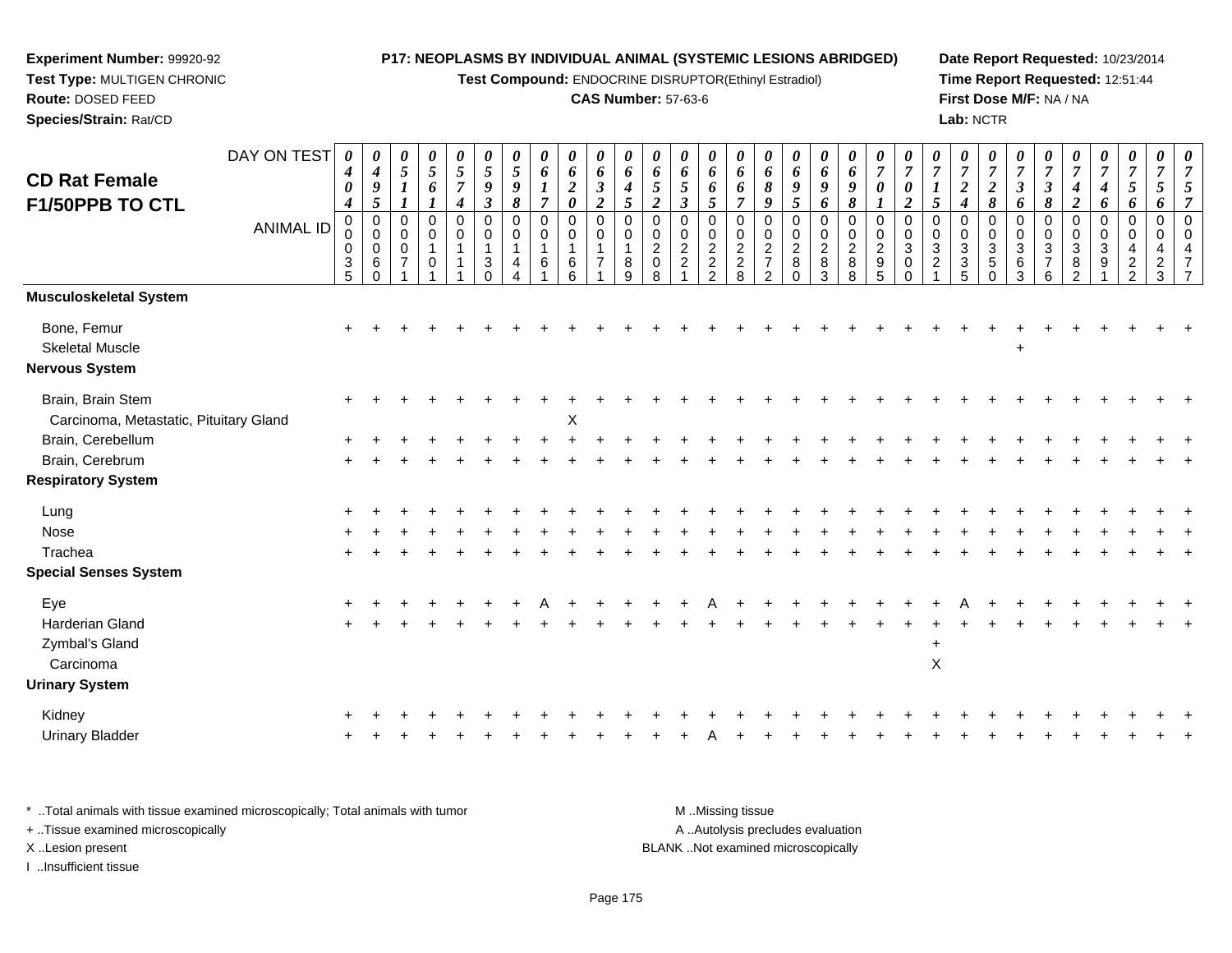# **Experiment Number:** 99920-92**Test Type:** MULTIGEN CHRONIC

**Route:** DOSED FEED

**Species/Strain:** Rat/CD

# **P17: NEOPLASMS BY INDIVIDUAL ANIMAL (SYSTEMIC LESIONS ABRIDGED)**

**Test Compound:** ENDOCRINE DISRUPTOR(Ethinyl Estradiol)

# **CAS Number:** 57-63-6

**Date Report Requested:** 10/23/2014**Time Report Requested:** 12:51:44**First Dose M/F:** NA / NA**Lab:** NCTR

| <b>CD Rat Female</b><br>F1/50PPB TO CTL | DAY ON TEST | $\theta$<br>4<br>0<br>4          | $\theta$<br>4<br>9<br>$\overline{\phantom{0}}$<br>◡ | 0<br>-<br>$\mathcal{L}$ | $\boldsymbol{\theta}$<br>◡<br>6 | $\boldsymbol{\theta}$<br>J<br>4 | $\boldsymbol{\theta}$<br>J | $\boldsymbol{\theta}$<br>J<br>$\boldsymbol{0}$<br>$\mathbf{o}$ | 0<br>6      | $\theta$<br>o<br>∠<br>0 | $\boldsymbol{\theta}$<br>$\bm{o}$<br>J<br>◠ | $\boldsymbol{\theta}$<br>$\bm{b}$<br>4<br>◡ | $\boldsymbol{\theta}$<br>J<br>$\epsilon$ | 0<br>$\bm{o}$<br>$\mathcal{L}$<br>J | $\boldsymbol{\theta}$<br>$\bm{o}$<br>$\bm{o}$ | $\boldsymbol{\theta}$<br>0<br>$\bm{o}$ | $\boldsymbol{\theta}$<br>0<br>$\Omega$<br>$\mathbf o$ | $\boldsymbol{\theta}$<br>o<br>$\boldsymbol{0}$<br>$\overline{\phantom{0}}$ | $\theta$<br>6<br>9<br>6 | $\boldsymbol{\theta}$<br>$\bm{o}$<br>$\boldsymbol{o}$<br>$\mathbf{o}$ | $\boldsymbol{\theta}$<br>0          | $\boldsymbol{\theta}$<br>0<br>◢ | $\boldsymbol{\theta}$<br>J | $\boldsymbol{\theta}$<br>ി<br>4 | $\boldsymbol{\theta}$<br>$\mathbf{o}$ | $\boldsymbol{\theta}$<br>J<br>6 | 0<br>$\overline{ }$<br>◡<br>8 | $\boldsymbol{\theta}$<br>$\overline{ }$<br>4<br>$\overline{v}$ | $\boldsymbol{\theta}$<br>4<br>$\bm{o}$ | $\boldsymbol{\theta}$<br>O       | $\boldsymbol{\theta}$<br>J<br>0          | $\boldsymbol{\theta}$        |
|-----------------------------------------|-------------|----------------------------------|-----------------------------------------------------|-------------------------|---------------------------------|---------------------------------|----------------------------|----------------------------------------------------------------|-------------|-------------------------|---------------------------------------------|---------------------------------------------|------------------------------------------|-------------------------------------|-----------------------------------------------|----------------------------------------|-------------------------------------------------------|----------------------------------------------------------------------------|-------------------------|-----------------------------------------------------------------------|-------------------------------------|---------------------------------|----------------------------|---------------------------------|---------------------------------------|---------------------------------|-------------------------------|----------------------------------------------------------------|----------------------------------------|----------------------------------|------------------------------------------|------------------------------|
|                                         | ANIMAL ID   | 0<br>U<br>0<br>3<br><sub>5</sub> | 0<br>ັບ<br>v<br>6                                   | 0<br>0<br>0<br>-        | 0<br>0<br>U                     |                                 | P                          |                                                                | 0<br>0<br>6 | 6<br>ี                  | 0<br>0<br>⇁                                 | 0<br>0<br>8<br>Q                            | 0<br>0<br>$\sim$<br>0<br>Ω               | 0<br>0<br>ົ<br>▵<br>2               | ົ<br>っ<br><u>_</u><br>ົ                       |                                        | -                                                     | 0<br>0<br>ົ<br><u>L</u><br>8<br>∩                                          | U<br>ົ<br>∠<br>8<br>ີ   | $\mathbf{0}$<br>0<br>റ<br>8<br>R                                      | 0<br>0<br>റ<br>$\epsilon$<br>9<br>5 | 3                               | 0<br>0<br>3<br>◠<br>∼      | 0<br>υ<br>3<br>3<br>5           | э                                     | ⌒<br>3                          | 0<br>0<br>3<br>-<br>6         | 0<br>0<br>3<br>8<br>ົ                                          | U<br>U<br>3<br>9                       | 4<br>$\sqrt{2}$<br><u>_</u><br>◠ | 0<br>0<br>4<br>$\Omega$<br><u>_</u><br>3 | 0<br>0<br>4<br>$\rightarrow$ |
| <b>SYSTEMIC LESIONS</b>                 |             |                                  |                                                     |                         |                                 |                                 |                            |                                                                |             |                         |                                             |                                             |                                          |                                     |                                               |                                        |                                                       |                                                                            |                         |                                                                       |                                     |                                 |                            |                                 |                                       |                                 |                               |                                                                |                                        |                                  |                                          |                              |
| Multiple Organ                          |             |                                  |                                                     |                         |                                 |                                 |                            |                                                                |             |                         |                                             |                                             |                                          |                                     |                                               |                                        |                                                       |                                                                            |                         |                                                                       |                                     |                                 |                            |                                 |                                       |                                 |                               |                                                                |                                        |                                  |                                          |                              |

\* ..Total animals with tissue examined microscopically; Total animals with tumor **M** . Missing tissue M ..Missing tissue

+ ..Tissue examined microscopically

I ..Insufficient tissue

A ..Autolysis precludes evaluation X ..Lesion present BLANK ..Not examined microscopically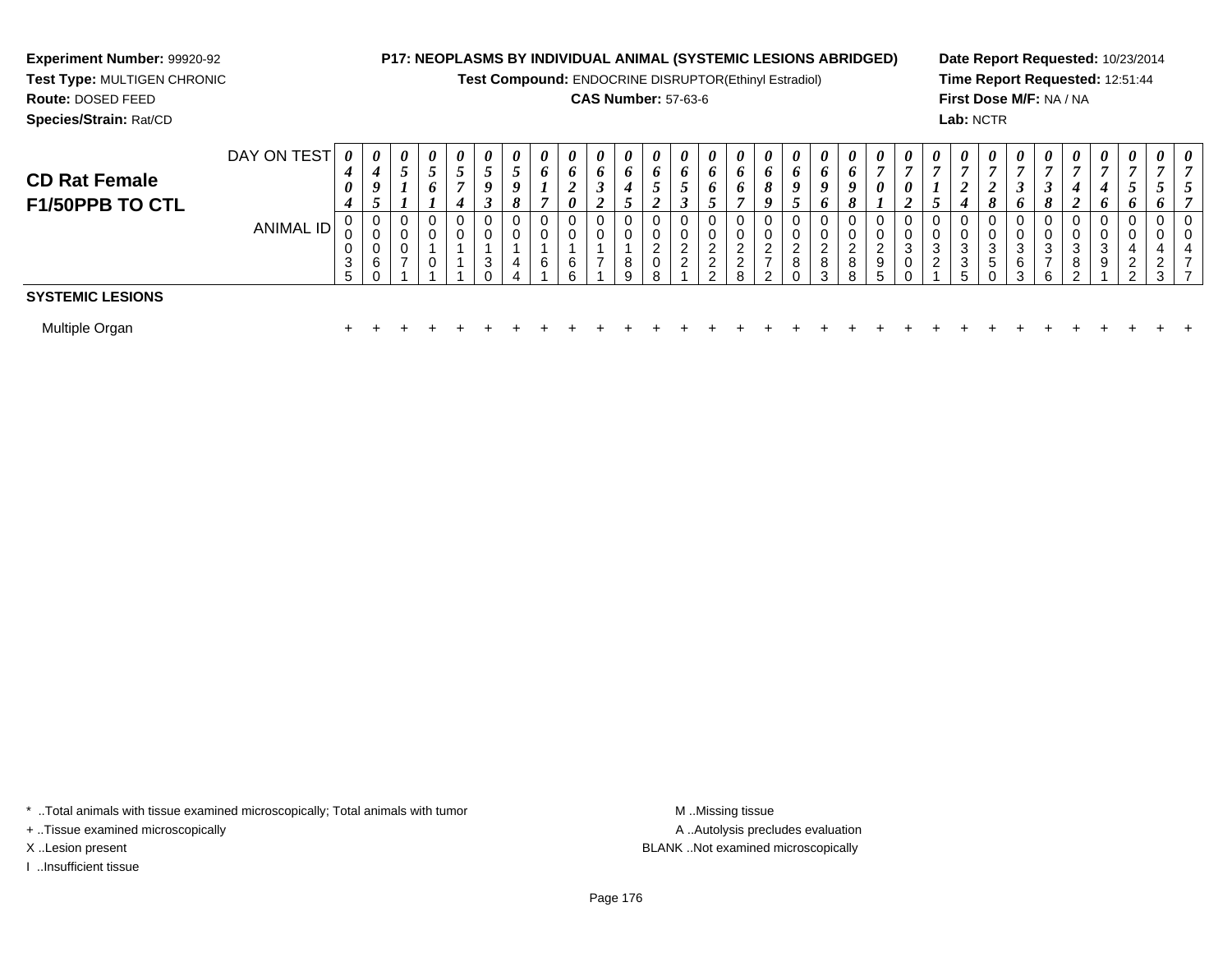**Test Compound:** ENDOCRINE DISRUPTOR(Ethinyl Estradiol)

#### **CAS Number:** 57-63-6

**Date Report Requested:** 10/23/2014**Time Report Requested:** 12:51:44**First Dose M/F:** NA / NA**Lab:** NCTR

| <b>CD Rat Female</b><br><b>F1/50PPB TO CTL</b> | DAY ON TEST<br><b>ANIMAL ID</b> | 0<br>7<br>5<br>7<br>0<br>0<br>4<br>$\overline{7}$ | 0<br>$\boldsymbol{7}$<br>5<br>$\overline{7}$<br>0<br>$\Omega$<br>4<br>$\overline{7}$ | 0<br>$\overline{7}$<br>5<br>$\overline{7}$<br>0<br>$\mathbf 0$<br>$\mathbf 5$<br>$\overline{c}$ | 0<br>$\overline{7}$<br>5<br>$\overline{7}$<br>0<br>$\mathbf 0$<br>5<br>$\overline{c}$ | 0<br>$\overline{7}$<br>5<br>$\overline{7}$<br>0<br>0<br>$\mathbf 5$<br>$\overline{c}$ | $\boldsymbol{\theta}$<br>$\boldsymbol{7}$<br>5<br>8<br>$\mathbf 0$<br>0<br>$\sqrt{5}$<br>$\overline{7}$ | 0<br>$\overline{7}$<br>5<br>8<br>0<br>$\mathbf 0$<br>$\sqrt{5}$<br>$\overline{7}$ | 0<br>$\overline{7}$<br>6<br>$\mathbf 0$<br>$\mathbf 0$<br>6<br>$\overline{c}$ | 0<br>$\overline{7}$<br>6<br>$\mathbf 0$<br>$\mathbf 0$<br>6<br>$\boldsymbol{2}$ | 0<br>$\overline{7}$<br>6<br>0<br>$\pmb{0}$<br>$\begin{array}{c} 6 \\ 2 \end{array}$ | 0<br>$\overline{7}$<br>6<br>$\overline{c}$<br>$\Omega$<br>0<br>6<br>$\overline{c}$ | 0<br>$\overline{7}$<br>6<br>2<br>0<br>0<br>6 | 0<br>$\overline{7}$<br>6<br>2<br>$\Omega$<br>$\mathbf 0$<br>$\,6$<br>$\overline{7}$ | 0<br>$\overline{7}$<br>6<br>$\overline{c}$<br>0<br>$\mathbf 0$<br>$\,6$<br>$\overline{\mathcal{I}}$ | 0<br>$\overline{7}$<br>6<br>$\boldsymbol{2}$<br>$\Omega$<br>$\mathbf 0$<br>$\,6\,$<br>$\overline{7}$ | 0<br>$\overline{7}$<br>6<br>$\overline{c}$<br>$\Omega$<br>$\Omega$<br>6<br>$\overline{7}$ | 0<br>$\overline{7}$<br>6<br>$\boldsymbol{2}$<br>0<br>$\mathbf 0$<br>$\boldsymbol{7}$ | $\boldsymbol{\theta}$<br>$\overline{7}$<br>6<br>3<br>0<br>$\mathbf 0$<br>$\overline{7}$ | 0<br>$\overline{7}$<br>6<br>3<br>$\Omega$<br>0<br>$\overline{7}$<br>7 |                       |
|------------------------------------------------|---------------------------------|---------------------------------------------------|--------------------------------------------------------------------------------------|-------------------------------------------------------------------------------------------------|---------------------------------------------------------------------------------------|---------------------------------------------------------------------------------------|---------------------------------------------------------------------------------------------------------|-----------------------------------------------------------------------------------|-------------------------------------------------------------------------------|---------------------------------------------------------------------------------|-------------------------------------------------------------------------------------|------------------------------------------------------------------------------------|----------------------------------------------|-------------------------------------------------------------------------------------|-----------------------------------------------------------------------------------------------------|------------------------------------------------------------------------------------------------------|-------------------------------------------------------------------------------------------|--------------------------------------------------------------------------------------|-----------------------------------------------------------------------------------------|-----------------------------------------------------------------------|-----------------------|
|                                                |                                 | 8                                                 | 9                                                                                    | 5                                                                                               | 6                                                                                     | $\overline{7}$                                                                        |                                                                                                         | $\mathfrak{p}$                                                                    | 6                                                                             | $\overline{7}$                                                                  | 8                                                                                   |                                                                                    | $\frac{2}{5}$                                |                                                                                     | $\mathcal{P}$                                                                                       | 3                                                                                                    | 4                                                                                         | $\frac{2}{4}$                                                                        | $\frac{2}{3}$                                                                           |                                                                       | <i><b>*TOTALS</b></i> |
| <b>Alimentary System</b>                       |                                 |                                                   |                                                                                      |                                                                                                 |                                                                                       |                                                                                       |                                                                                                         |                                                                                   |                                                                               |                                                                                 |                                                                                     |                                                                                    |                                              |                                                                                     |                                                                                                     |                                                                                                      |                                                                                           |                                                                                      |                                                                                         |                                                                       |                       |
| Esophagus                                      |                                 |                                                   |                                                                                      |                                                                                                 |                                                                                       |                                                                                       |                                                                                                         |                                                                                   |                                                                               |                                                                                 |                                                                                     |                                                                                    |                                              |                                                                                     |                                                                                                     |                                                                                                      |                                                                                           |                                                                                      |                                                                                         |                                                                       | 50                    |
| Intestine Large, Cecum                         |                                 |                                                   |                                                                                      |                                                                                                 |                                                                                       |                                                                                       |                                                                                                         |                                                                                   |                                                                               |                                                                                 |                                                                                     |                                                                                    |                                              |                                                                                     |                                                                                                     |                                                                                                      |                                                                                           |                                                                                      |                                                                                         |                                                                       | 50                    |
| Intestine Large, Colon                         |                                 |                                                   |                                                                                      |                                                                                                 |                                                                                       |                                                                                       |                                                                                                         |                                                                                   |                                                                               |                                                                                 |                                                                                     |                                                                                    |                                              |                                                                                     |                                                                                                     |                                                                                                      |                                                                                           |                                                                                      |                                                                                         |                                                                       | 50                    |
| Intestine Large, Rectum                        |                                 |                                                   |                                                                                      |                                                                                                 |                                                                                       |                                                                                       |                                                                                                         |                                                                                   |                                                                               |                                                                                 |                                                                                     |                                                                                    |                                              |                                                                                     |                                                                                                     |                                                                                                      |                                                                                           |                                                                                      |                                                                                         |                                                                       | 50                    |
| Intestine Small, Duodenum<br>Leiomyoma         |                                 |                                                   |                                                                                      |                                                                                                 |                                                                                       |                                                                                       |                                                                                                         |                                                                                   |                                                                               |                                                                                 |                                                                                     |                                                                                    |                                              |                                                                                     |                                                                                                     |                                                                                                      |                                                                                           |                                                                                      |                                                                                         |                                                                       | 50<br>1               |
| Intestine Small, Ileum                         |                                 |                                                   |                                                                                      |                                                                                                 |                                                                                       |                                                                                       |                                                                                                         |                                                                                   |                                                                               |                                                                                 |                                                                                     |                                                                                    |                                              |                                                                                     |                                                                                                     |                                                                                                      |                                                                                           |                                                                                      |                                                                                         |                                                                       | 49                    |
| Intestine Small, Jejunum                       |                                 |                                                   |                                                                                      |                                                                                                 |                                                                                       |                                                                                       |                                                                                                         |                                                                                   |                                                                               |                                                                                 |                                                                                     |                                                                                    |                                              |                                                                                     |                                                                                                     |                                                                                                      |                                                                                           |                                                                                      |                                                                                         |                                                                       | 50                    |
| Liver                                          |                                 |                                                   |                                                                                      |                                                                                                 |                                                                                       |                                                                                       |                                                                                                         |                                                                                   |                                                                               |                                                                                 |                                                                                     |                                                                                    |                                              |                                                                                     |                                                                                                     |                                                                                                      |                                                                                           |                                                                                      |                                                                                         | ÷                                                                     | 50                    |
| Cholangioma                                    |                                 | X                                                 |                                                                                      |                                                                                                 |                                                                                       |                                                                                       |                                                                                                         |                                                                                   |                                                                               |                                                                                 |                                                                                     |                                                                                    |                                              |                                                                                     |                                                                                                     |                                                                                                      |                                                                                           |                                                                                      |                                                                                         |                                                                       | 1                     |
| Hepatocellular Adenoma                         |                                 |                                                   |                                                                                      |                                                                                                 |                                                                                       |                                                                                       |                                                                                                         |                                                                                   |                                                                               |                                                                                 |                                                                                     |                                                                                    |                                              | X                                                                                   |                                                                                                     |                                                                                                      |                                                                                           |                                                                                      |                                                                                         |                                                                       | 2                     |
| Hepatocellular Adenoma, Multiple               |                                 |                                                   |                                                                                      |                                                                                                 |                                                                                       |                                                                                       |                                                                                                         |                                                                                   |                                                                               |                                                                                 |                                                                                     |                                                                                    |                                              |                                                                                     |                                                                                                     |                                                                                                      |                                                                                           |                                                                                      |                                                                                         |                                                                       |                       |
| Oral Mucosa                                    |                                 |                                                   |                                                                                      |                                                                                                 |                                                                                       |                                                                                       |                                                                                                         |                                                                                   |                                                                               |                                                                                 |                                                                                     |                                                                                    |                                              |                                                                                     |                                                                                                     |                                                                                                      |                                                                                           |                                                                                      |                                                                                         |                                                                       | 4                     |
| Squamous Cell Carcinoma                        |                                 |                                                   |                                                                                      |                                                                                                 |                                                                                       |                                                                                       |                                                                                                         |                                                                                   |                                                                               |                                                                                 |                                                                                     |                                                                                    |                                              |                                                                                     |                                                                                                     |                                                                                                      |                                                                                           |                                                                                      |                                                                                         |                                                                       |                       |
| Pancreas                                       |                                 |                                                   |                                                                                      |                                                                                                 |                                                                                       |                                                                                       |                                                                                                         |                                                                                   |                                                                               |                                                                                 |                                                                                     |                                                                                    |                                              |                                                                                     |                                                                                                     |                                                                                                      |                                                                                           |                                                                                      |                                                                                         |                                                                       | 50                    |
| Salivary Glands                                |                                 |                                                   |                                                                                      |                                                                                                 |                                                                                       |                                                                                       |                                                                                                         |                                                                                   |                                                                               |                                                                                 |                                                                                     |                                                                                    |                                              |                                                                                     |                                                                                                     |                                                                                                      |                                                                                           |                                                                                      |                                                                                         |                                                                       | 50                    |
|                                                |                                 |                                                   |                                                                                      |                                                                                                 |                                                                                       |                                                                                       |                                                                                                         |                                                                                   |                                                                               |                                                                                 |                                                                                     |                                                                                    |                                              |                                                                                     |                                                                                                     |                                                                                                      |                                                                                           |                                                                                      |                                                                                         |                                                                       |                       |

**Experiment Number:** 99920-92**Test Type:** MULTIGEN CHRONIC

Stomach, Forestomach

Stomach, Glandular

 $\mathsf{h}$  +

 $\mathsf{r}$  +

**Route:** DOSED FEED**Species/Strain:** Rat/CD

\* ..Total animals with tissue examined microscopically; Total animals with tumor **M** ...Missing tissue M ...Missing tissue <sup>+</sup> <sup>+</sup> <sup>+</sup> <sup>+</sup> <sup>+</sup> <sup>+</sup> <sup>+</sup> <sup>+</sup> <sup>+</sup> <sup>+</sup> <sup>+</sup> <sup>+</sup> <sup>+</sup> <sup>+</sup> <sup>+</sup> <sup>+</sup> <sup>+</sup> <sup>+</sup> <sup>50</sup> **Cardiovascular System**Blood Vessel $\mathbf{+}$  <sup>+</sup> <sup>+</sup> <sup>+</sup> <sup>+</sup> <sup>+</sup> <sup>+</sup> <sup>+</sup> <sup>+</sup> <sup>+</sup> <sup>+</sup> <sup>+</sup> <sup>+</sup> <sup>+</sup> <sup>+</sup> <sup>+</sup> <sup>+</sup> <sup>+</sup> <sup>+</sup> <sup>50</sup> Heart <sup>+</sup><sup>+</sup> <sup>+</sup> <sup>+</sup> <sup>+</sup> <sup>+</sup> <sup>+</sup> <sup>+</sup> <sup>+</sup> <sup>+</sup> <sup>+</sup> <sup>+</sup> <sup>+</sup> <sup>+</sup> <sup>+</sup> <sup>+</sup> <sup>+</sup> <sup>+</sup> <sup>+</sup> <sup>50</sup>

A .. Autolysis precludes evaluation + ..Tissue examined microscopically X ..Lesion present BLANK ..Not examined microscopicallyI ..Insufficient tissue

<sup>+</sup> <sup>+</sup> <sup>+</sup> <sup>+</sup> <sup>+</sup> <sup>+</sup> <sup>+</sup> <sup>+</sup> <sup>+</sup> <sup>+</sup> <sup>+</sup> <sup>+</sup> <sup>+</sup> <sup>+</sup> <sup>+</sup> <sup>+</sup> <sup>+</sup> <sup>+</sup> <sup>50</sup>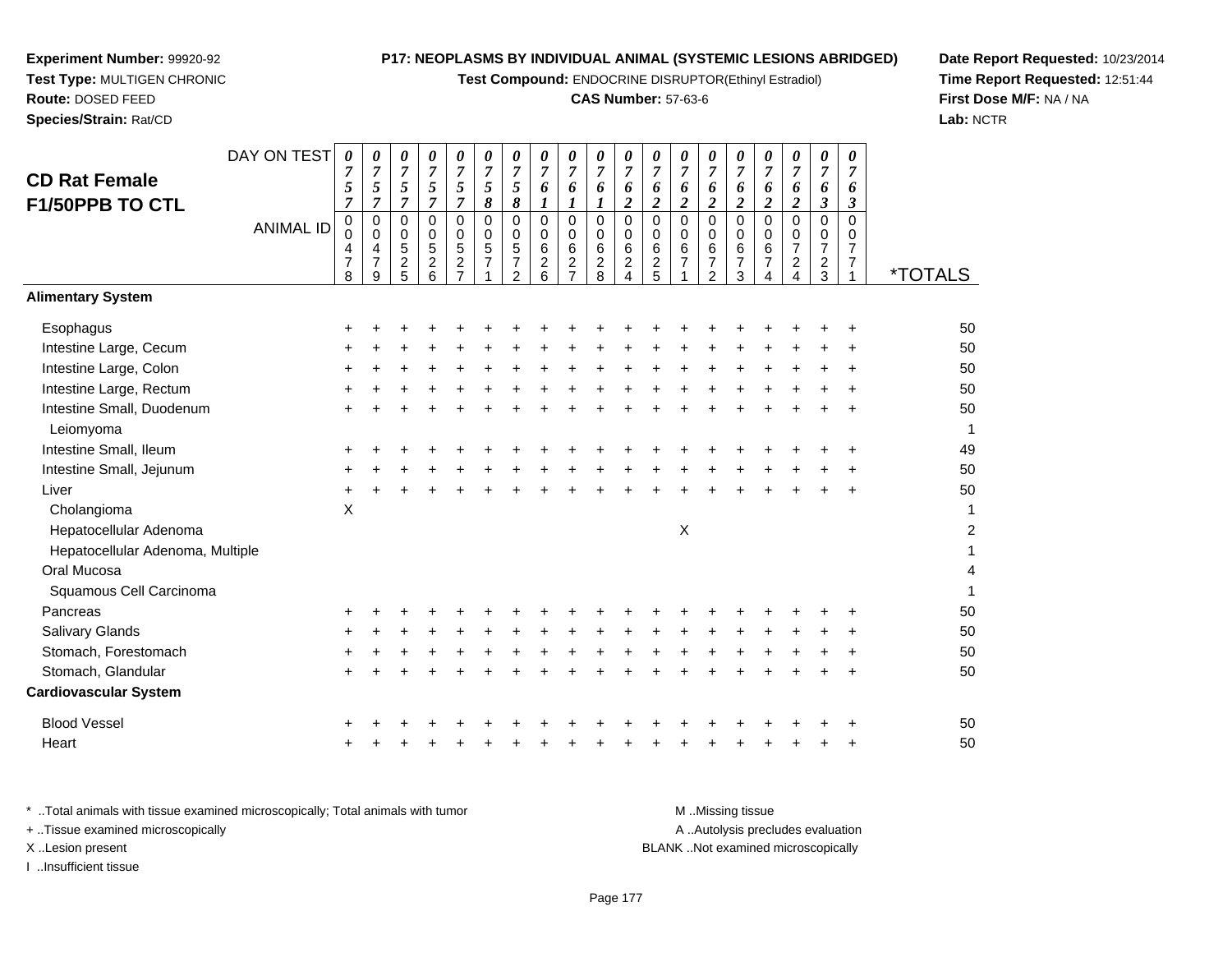**Test Compound:** ENDOCRINE DISRUPTOR(Ethinyl Estradiol)

#### **CAS Number:** 57-63-6

**Date Report Requested:** 10/23/2014**Time Report Requested:** 12:51:44**First Dose M/F:** NA / NA**Lab:** NCTR

DAY ON TEST**CD Rat Female F1/50PPB TO CTL**ANIMAL ID*0 7 5 7* 0 0 4 7 8*0 7 5 7* 0 0 4 7 9*0 7 5 7* 0 0 5 2 5*0 7 5 7* 0 0 5 2 6*0 7 5 7* 0 0 5 2 7*0 7 5 8* 0 0 5 71*0 7 5 8* 0 0 5 7 2*0 7 6 1* 0 0 6 2 6*0 7 6 1* 0 0 6 2 7*0 7 6 1* 0 0 6 2 8*0 7 6 2* 0 0 6 2 4*0 7 6 2* 0 0 6 2 5*0 7 6 2* 0 0 6 7 1*0 7 6 2* 0 0 6 7 2*0 7 6 2* 0 0 6 7 3*0 7 6 2* 0 0 6 7 4*0 7 6 2* 0 0 7 2 4*0 7 6 3* 0 0 7 2 3*0 7 6 3* 0 0 7 7 $\overline{1}$ <sup>1</sup> \*TOTALS**Endocrine System**Adrenal Cortex $\times$  + <sup>+</sup> <sup>+</sup> <sup>+</sup> <sup>+</sup> <sup>+</sup> <sup>+</sup> <sup>+</sup> <sup>+</sup> <sup>+</sup> <sup>+</sup> <sup>+</sup> <sup>+</sup> <sup>+</sup> <sup>+</sup> <sup>+</sup> <sup>+</sup> <sup>+</sup> <sup>+</sup> <sup>50</sup> Adenoma $\alpha$  $\mathsf{X}$  3 Adrenal Medullaa  $+$  <sup>+</sup> <sup>+</sup> <sup>+</sup> <sup>+</sup> <sup>+</sup> <sup>+</sup> <sup>+</sup> <sup>+</sup> <sup>+</sup> <sup>+</sup> <sup>+</sup> <sup>+</sup> <sup>+</sup> <sup>+</sup> <sup>+</sup> <sup>+</sup> <sup>+</sup> <sup>+</sup> <sup>49</sup> Pheochromocytoma Benign $\mathsf{M}$  $\mathsf{X}$  and  $\mathsf{Z}$ Islets, Pancreatic $\overline{c}$  + <sup>+</sup> <sup>+</sup> <sup>+</sup> <sup>+</sup> <sup>+</sup> <sup>+</sup> <sup>+</sup> <sup>+</sup> <sup>+</sup> <sup>+</sup> <sup>+</sup> <sup>+</sup> <sup>+</sup> <sup>+</sup> <sup>+</sup> <sup>+</sup> <sup>+</sup> <sup>+</sup> <sup>50</sup> Adenomaa  $\lambda$  $\chi$  1 Parathyroid Glandd  $+$  <sup>+</sup> <sup>+</sup> <sup>+</sup> <sup>+</sup> <sup>+</sup> <sup>+</sup> <sup>+</sup> <sup>+</sup> <sup>+</sup> <sup>+</sup> <sup>+</sup> <sup>+</sup> <sup>+</sup> <sup>+</sup> <sup>+</sup> <sup>+</sup> <sup>+</sup> <sup>+</sup> <sup>46</sup> Adenoma $\alpha$  $\mathsf{X}$  and  $\mathsf{Y}$  are the set of  $\mathsf{Y}$  and  $\mathsf{Y}$  are the set of  $\mathsf{Y}$  and  $\mathsf{Y}$  are the set of  $\mathsf{Y}$  and  $\mathsf{Y}$  are the set of  $\mathsf{Y}$  and  $\mathsf{Y}$  are the set of  $\mathsf{Y}$  and  $\mathsf{Y}$  are the set of Pituitary Gland $\alpha$  + <sup>+</sup> <sup>+</sup> <sup>+</sup> <sup>+</sup> <sup>+</sup> <sup>+</sup> <sup>+</sup> <sup>+</sup> <sup>+</sup> <sup>+</sup> <sup>+</sup> <sup>+</sup> <sup>+</sup> <sup>+</sup> <sup>+</sup> <sup>+</sup> <sup>+</sup> <sup>+</sup> <sup>49</sup> Pars Distalis, Adenomaa X <sup>X</sup> <sup>X</sup> <sup>X</sup> <sup>X</sup> <sup>X</sup> <sup>X</sup> <sup>X</sup> <sup>X</sup> <sup>X</sup> <sup>X</sup> <sup>X</sup> <sup>X</sup> <sup>X</sup> <sup>X</sup> <sup>X</sup> <sup>34</sup> Pars Distalis, Carcinoma $\overline{a}$ Thyroid Gland $\alpha$  + <sup>+</sup> <sup>+</sup> <sup>+</sup> <sup>+</sup> <sup>+</sup> <sup>+</sup> <sup>+</sup> <sup>+</sup> <sup>+</sup> <sup>+</sup> <sup>+</sup> <sup>+</sup> <sup>+</sup> <sup>+</sup> <sup>+</sup> <sup>+</sup> <sup>+</sup> <sup>+</sup> <sup>50</sup> C Cell, Carcinoma $\alpha$  $\mathsf{X}$  and  $\mathsf{Y}$  are the set of  $\mathsf{Y}$  and  $\mathsf{Y}$  are the set of  $\mathsf{Y}$  and  $\mathsf{Y}$  are the set of  $\mathsf{Y}$  and  $\mathsf{Y}$  are the set of  $\mathsf{Y}$  and  $\mathsf{Y}$  are the set of  $\mathsf{Y}$  and  $\mathsf{Y}$  are the set of **General Body System**NONE **Genital System**Clitoral Glandd  $+$  <sup>M</sup> <sup>+</sup> <sup>+</sup> <sup>+</sup> <sup>+</sup> <sup>+</sup> <sup>+</sup> <sup>+</sup> <sup>+</sup> <sup>+</sup> <sup>+</sup> <sup>+</sup> <sup>+</sup> <sup>+</sup> <sup>+</sup> <sup>+</sup> <sup>+</sup> <sup>+</sup> <sup>49</sup> Ovary $\mathsf y$  <sup>+</sup> <sup>+</sup> <sup>+</sup> <sup>+</sup> <sup>+</sup> <sup>+</sup> <sup>+</sup> <sup>+</sup> <sup>+</sup> <sup>+</sup> <sup>+</sup> <sup>+</sup> <sup>+</sup> <sup>+</sup> <sup>+</sup> <sup>+</sup> <sup>+</sup> <sup>+</sup> <sup>50</sup> Granulosa Cell Tumor Benign $\mathsf{M}$  $\chi$  2 **Oviduct**  $\mathfrak{t}$  + <sup>+</sup> <sup>+</sup> <sup>+</sup> <sup>+</sup> <sup>+</sup> <sup>+</sup> <sup>+</sup> <sup>+</sup> <sup>+</sup> <sup>+</sup> <sup>+</sup> <sup>+</sup> <sup>+</sup> <sup>+</sup> <sup>+</sup> <sup>+</sup> <sup>+</sup> <sup>+</sup> <sup>50</sup>

**Experiment Number:** 99920-92**Test Type:** MULTIGEN CHRONIC

**Route:** DOSED FEED**Species/Strain:** Rat/CD

\* ..Total animals with tissue examined microscopically; Total animals with tumor M ...Missing tissue M ...Missing tissue A ..Autolysis precludes evaluation + ..Tissue examined microscopically X ..Lesion present BLANK ..Not examined microscopicallyI ..Insufficient tissue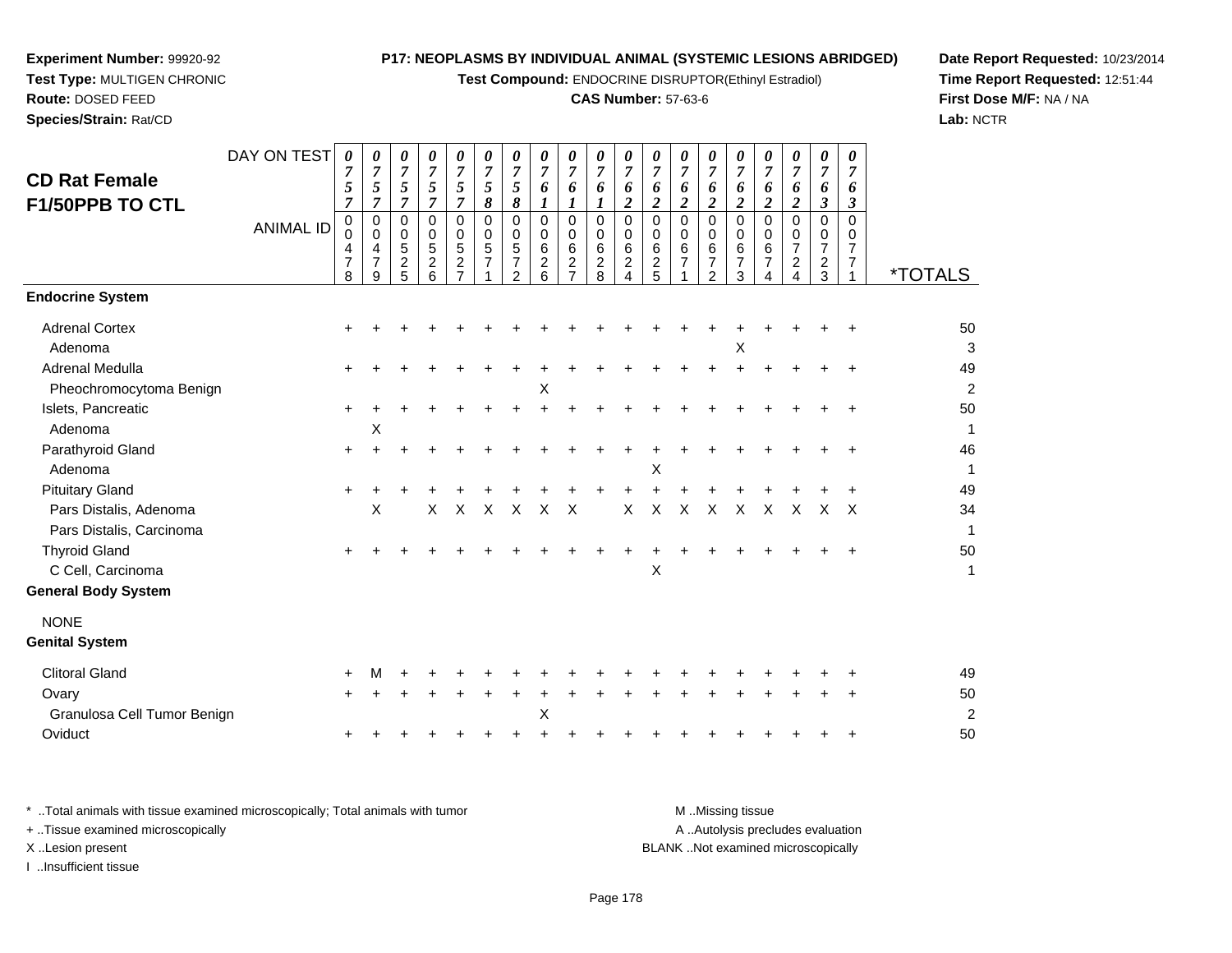**Test Compound:** ENDOCRINE DISRUPTOR(Ethinyl Estradiol)

#### **CAS Number:** 57-63-6

**Date Report Requested:** 10/23/2014**Time Report Requested:** 12:51:44**First Dose M/F:** NA / NA**Lab:** NCTR

| <b>CD Rat Female</b><br><b>F1/50PPB TO CTL</b>                 | DAY ON TEST<br><b>ANIMAL ID</b> | 0<br>7<br>5<br>$\overline{7}$<br>0<br>$\Omega$<br>4<br>$\overline{7}$<br>8 | 0<br>$\overline{7}$<br>5<br>$\overline{7}$<br>$\mathbf 0$<br>0<br>$\overline{4}$<br>$\overline{7}$<br>9 | 0<br>$\overline{7}$<br>5<br>$\overline{7}$<br>$\mathbf 0$<br>0<br>5<br>$\overline{c}$<br>5 | 0<br>$\overline{7}$<br>5<br>$\overline{7}$<br>$\pmb{0}$<br>0<br>$\overline{5}$<br>$\boldsymbol{2}$<br>6 | 0<br>7<br>5<br>$\overline{\tau}$<br>0<br>0<br>5<br>$\overline{\mathbf{c}}$<br>$\overline{7}$ | 0<br>$\overline{7}$<br>5<br>8<br>$\Omega$<br>0<br>$\sqrt{5}$<br>$\overline{7}$ | 0<br>$\overline{7}$<br>5<br>8<br>$\Omega$<br>0<br>5<br>$\overline{7}$<br>2 | 0<br>$\overline{7}$<br>6<br>1<br>$\Omega$<br>0<br>6<br>$\overline{\mathbf{c}}$<br>6 | 0<br>$\overline{7}$<br>6<br>1<br>$\mathbf 0$<br>0<br>6<br>$\overline{\mathbf{c}}$<br>$\overline{7}$ | 0<br>$\overline{7}$<br>6<br>1<br>0<br>0<br>6<br>$\frac{2}{8}$ | 0<br>$\overline{7}$<br>6<br>$\boldsymbol{2}$<br>0<br>0<br>6<br>$\frac{2}{4}$ | 0<br>$\overline{7}$<br>6<br>$\boldsymbol{2}$<br>$\mathbf 0$<br>0<br>$\,6\,$<br>$\frac{2}{5}$ | 0<br>$\overline{7}$<br>6<br>2<br>$\Omega$<br>$\Omega$<br>6<br>$\overline{7}$ | 0<br>$\overline{7}$<br>6<br>$\boldsymbol{2}$<br>0<br>0<br>6<br>$\overline{7}$<br>2 | 0<br>$\overline{7}$<br>6<br>$\overline{2}$<br>$\mathbf 0$<br>0<br>6<br>$\overline{7}$<br>3 | 0<br>7<br>6<br>$\boldsymbol{2}$<br>0<br>0<br>6<br>$\overline{7}$<br>4 | 0<br>$\overline{7}$<br>6<br>$\boldsymbol{2}$<br>$\Omega$<br>0<br>$\overline{7}$<br>$\overline{\mathbf{c}}$<br>4 | 0<br>$\overline{7}$<br>6<br>$\boldsymbol{\beta}$<br>$\mathbf 0$<br>0<br>$\overline{7}$<br>$\frac{2}{3}$ | 0<br>$\overline{7}$<br>6<br>$\boldsymbol{\beta}$<br>$\Omega$<br>0<br>$\overline{7}$<br>$\overline{7}$<br>1 | <i><b>*TOTALS</b></i> |
|----------------------------------------------------------------|---------------------------------|----------------------------------------------------------------------------|---------------------------------------------------------------------------------------------------------|--------------------------------------------------------------------------------------------|---------------------------------------------------------------------------------------------------------|----------------------------------------------------------------------------------------------|--------------------------------------------------------------------------------|----------------------------------------------------------------------------|-------------------------------------------------------------------------------------|-----------------------------------------------------------------------------------------------------|---------------------------------------------------------------|------------------------------------------------------------------------------|----------------------------------------------------------------------------------------------|------------------------------------------------------------------------------|------------------------------------------------------------------------------------|--------------------------------------------------------------------------------------------|-----------------------------------------------------------------------|-----------------------------------------------------------------------------------------------------------------|---------------------------------------------------------------------------------------------------------|------------------------------------------------------------------------------------------------------------|-----------------------|
| Uterus                                                         |                                 | $\ddot{}$                                                                  |                                                                                                         |                                                                                            |                                                                                                         |                                                                                              |                                                                                |                                                                            |                                                                                     |                                                                                                     |                                                               |                                                                              |                                                                                              |                                                                              |                                                                                    |                                                                                            |                                                                       |                                                                                                                 | $\ddot{}$                                                                                               | $\ddot{}$                                                                                                  | 50                    |
| Endometrium, Adenoma                                           |                                 |                                                                            |                                                                                                         |                                                                                            |                                                                                                         |                                                                                              |                                                                                | X                                                                          |                                                                                     |                                                                                                     |                                                               |                                                                              |                                                                                              |                                                                              |                                                                                    |                                                                                            |                                                                       |                                                                                                                 |                                                                                                         |                                                                                                            | 1                     |
| Polyp Stromal                                                  |                                 |                                                                            |                                                                                                         |                                                                                            |                                                                                                         |                                                                                              |                                                                                | $\mathsf X$                                                                |                                                                                     |                                                                                                     |                                                               |                                                                              |                                                                                              |                                                                              |                                                                                    | X                                                                                          |                                                                       | $\mathsf X$                                                                                                     |                                                                                                         |                                                                                                            | $\overline{7}$        |
| Vagina                                                         |                                 |                                                                            |                                                                                                         |                                                                                            |                                                                                                         |                                                                                              |                                                                                |                                                                            |                                                                                     |                                                                                                     |                                                               |                                                                              |                                                                                              |                                                                              |                                                                                    | $\ddot{}$                                                                                  | $+$                                                                   | $+$                                                                                                             |                                                                                                         |                                                                                                            | 50                    |
| <b>Hematopoietic System</b>                                    |                                 |                                                                            |                                                                                                         |                                                                                            |                                                                                                         |                                                                                              |                                                                                |                                                                            |                                                                                     |                                                                                                     |                                                               |                                                                              |                                                                                              |                                                                              |                                                                                    |                                                                                            |                                                                       |                                                                                                                 |                                                                                                         |                                                                                                            |                       |
| <b>Bone Marrow</b>                                             |                                 | $\pm$                                                                      |                                                                                                         |                                                                                            |                                                                                                         |                                                                                              |                                                                                |                                                                            |                                                                                     |                                                                                                     |                                                               |                                                                              |                                                                                              |                                                                              |                                                                                    |                                                                                            |                                                                       |                                                                                                                 |                                                                                                         |                                                                                                            | 50                    |
| Lymph Node                                                     |                                 |                                                                            |                                                                                                         |                                                                                            |                                                                                                         |                                                                                              |                                                                                |                                                                            |                                                                                     |                                                                                                     |                                                               |                                                                              |                                                                                              |                                                                              |                                                                                    |                                                                                            |                                                                       |                                                                                                                 |                                                                                                         |                                                                                                            | 13                    |
| Lymph Node, Mandibular                                         |                                 |                                                                            |                                                                                                         |                                                                                            |                                                                                                         |                                                                                              |                                                                                |                                                                            |                                                                                     |                                                                                                     |                                                               |                                                                              |                                                                                              |                                                                              |                                                                                    |                                                                                            |                                                                       |                                                                                                                 |                                                                                                         |                                                                                                            | 50                    |
| Lymph Node, Mesenteric                                         |                                 |                                                                            |                                                                                                         |                                                                                            |                                                                                                         |                                                                                              |                                                                                |                                                                            |                                                                                     |                                                                                                     |                                                               |                                                                              |                                                                                              |                                                                              |                                                                                    |                                                                                            |                                                                       |                                                                                                                 |                                                                                                         |                                                                                                            | 50                    |
| Spleen                                                         |                                 |                                                                            |                                                                                                         |                                                                                            |                                                                                                         |                                                                                              |                                                                                |                                                                            |                                                                                     |                                                                                                     |                                                               |                                                                              |                                                                                              |                                                                              |                                                                                    |                                                                                            |                                                                       |                                                                                                                 |                                                                                                         |                                                                                                            | 50                    |
| Thymus                                                         |                                 |                                                                            |                                                                                                         |                                                                                            |                                                                                                         |                                                                                              |                                                                                |                                                                            |                                                                                     |                                                                                                     |                                                               |                                                                              |                                                                                              |                                                                              |                                                                                    |                                                                                            |                                                                       |                                                                                                                 |                                                                                                         |                                                                                                            | 48                    |
| Thymoma Benign                                                 |                                 |                                                                            |                                                                                                         |                                                                                            |                                                                                                         |                                                                                              |                                                                                |                                                                            |                                                                                     |                                                                                                     |                                                               |                                                                              |                                                                                              |                                                                              |                                                                                    |                                                                                            |                                                                       |                                                                                                                 |                                                                                                         |                                                                                                            | $\mathbf{1}$          |
| <b>Integumentary System</b>                                    |                                 |                                                                            |                                                                                                         |                                                                                            |                                                                                                         |                                                                                              |                                                                                |                                                                            |                                                                                     |                                                                                                     |                                                               |                                                                              |                                                                                              |                                                                              |                                                                                    |                                                                                            |                                                                       |                                                                                                                 |                                                                                                         |                                                                                                            |                       |
| <b>Mammary Gland</b>                                           |                                 |                                                                            |                                                                                                         |                                                                                            |                                                                                                         |                                                                                              |                                                                                |                                                                            |                                                                                     |                                                                                                     |                                                               |                                                                              |                                                                                              |                                                                              |                                                                                    |                                                                                            |                                                                       |                                                                                                                 |                                                                                                         |                                                                                                            | 50                    |
| Adenocarcinoma                                                 |                                 |                                                                            |                                                                                                         |                                                                                            | X                                                                                                       |                                                                                              |                                                                                |                                                                            |                                                                                     |                                                                                                     |                                                               |                                                                              |                                                                                              |                                                                              |                                                                                    | $\pmb{\times}$                                                                             | $\boldsymbol{\mathsf{X}}$                                             |                                                                                                                 |                                                                                                         |                                                                                                            | 11                    |
| Fibroadenoma                                                   |                                 |                                                                            | X                                                                                                       |                                                                                            |                                                                                                         |                                                                                              |                                                                                | $\boldsymbol{\mathsf{X}}$                                                  |                                                                                     |                                                                                                     | $\boldsymbol{\mathsf{X}}$                                     |                                                                              |                                                                                              |                                                                              |                                                                                    | X                                                                                          | $\times$                                                              |                                                                                                                 |                                                                                                         |                                                                                                            | 21                    |
| Fibroadenoma, Multiple                                         |                                 | X                                                                          |                                                                                                         | X                                                                                          |                                                                                                         | $\pmb{\times}$                                                                               | $\times$                                                                       |                                                                            | $\pmb{\times}$                                                                      | $\boldsymbol{\mathsf{X}}$                                                                           |                                                               |                                                                              |                                                                                              | X                                                                            | $\boldsymbol{X}$                                                                   |                                                                                            |                                                                       | $\times$                                                                                                        | $\times$                                                                                                |                                                                                                            | 13                    |
| Skin                                                           |                                 |                                                                            |                                                                                                         |                                                                                            |                                                                                                         |                                                                                              |                                                                                |                                                                            |                                                                                     |                                                                                                     |                                                               |                                                                              |                                                                                              |                                                                              |                                                                                    |                                                                                            | ÷                                                                     |                                                                                                                 |                                                                                                         |                                                                                                            | 50                    |
| Fibrous Histiocytoma                                           |                                 |                                                                            |                                                                                                         |                                                                                            |                                                                                                         |                                                                                              |                                                                                |                                                                            |                                                                                     |                                                                                                     |                                                               |                                                                              |                                                                                              |                                                                              |                                                                                    |                                                                                            |                                                                       |                                                                                                                 |                                                                                                         |                                                                                                            | 1                     |
| Sarcoma                                                        |                                 |                                                                            |                                                                                                         |                                                                                            |                                                                                                         |                                                                                              |                                                                                |                                                                            |                                                                                     |                                                                                                     |                                                               |                                                                              |                                                                                              |                                                                              |                                                                                    |                                                                                            |                                                                       |                                                                                                                 |                                                                                                         |                                                                                                            | 1                     |
| Subcut Tiss, Granular Cell Tumor Benign<br>Subcut Tiss, Lipoma |                                 |                                                                            |                                                                                                         |                                                                                            |                                                                                                         |                                                                                              |                                                                                | $\boldsymbol{\mathsf{X}}$                                                  |                                                                                     |                                                                                                     |                                                               |                                                                              |                                                                                              |                                                                              |                                                                                    |                                                                                            |                                                                       |                                                                                                                 |                                                                                                         |                                                                                                            | 1<br>1                |

**Experiment Number:** 99920-92**Test Type:** MULTIGEN CHRONIC

**Route:** DOSED FEED**Species/Strain:** Rat/CD

\* ..Total animals with tissue examined microscopically; Total animals with tumor **M** . Missing tissue M ..Missing tissue A ..Autolysis precludes evaluation + ..Tissue examined microscopically X ..Lesion present BLANK ..Not examined microscopicallyI ..Insufficient tissue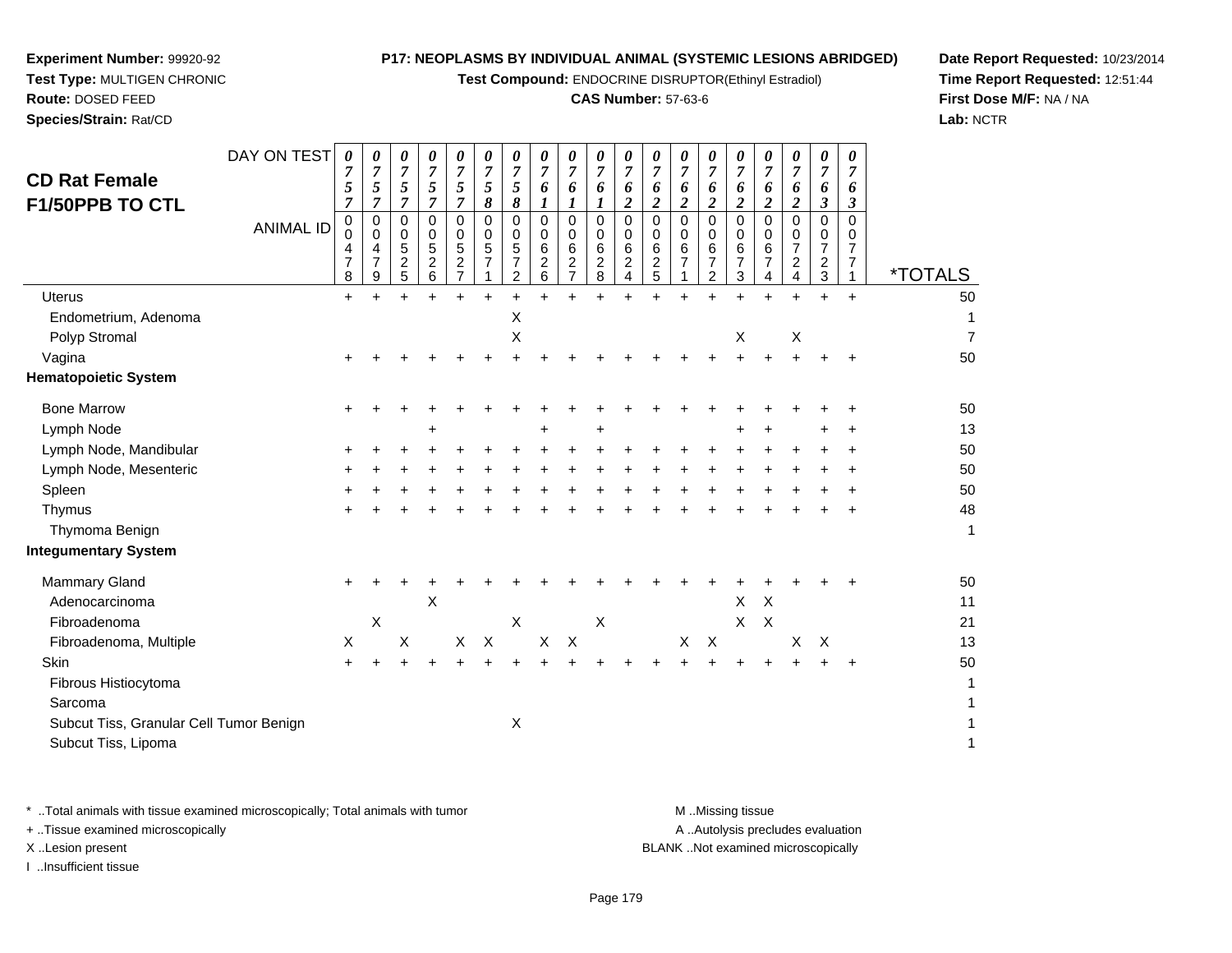**Test Compound:** ENDOCRINE DISRUPTOR(Ethinyl Estradiol)

# **CAS Number:** 57-63-6

**Date Report Requested:** 10/23/2014 **Time Report Requested:** 12:51:45**First Dose M/F:** NA / NA**Lab:** NCTR

| <b>CD Rat Female</b><br>F1/50PPB TO CTL                     | DAY ON TEST      | $\boldsymbol{\theta}$<br>7<br>5<br>$\overline{7}$   | 0<br>$\overline{7}$<br>5<br>7             | 0<br>$\overline{7}$<br>5<br>$\overline{7}$ | 0<br>$\overline{7}$<br>5<br>7      | 0<br>$\boldsymbol{7}$<br>$\mathfrak{s}$<br>$\overline{7}$ | 0<br>$\overline{7}$<br>$\mathfrak{s}$<br>8 | 0<br>$\overline{7}$<br>5<br>8                                              | 0<br>$\overline{7}$<br>6<br>1                          | 0<br>$\overline{7}$<br>6<br>1                                   | 0<br>$\overline{7}$<br>6<br>1                      | 0<br>$\boldsymbol{7}$<br>6<br>2            | 0<br>$\boldsymbol{7}$<br>6<br>2 | 0<br>$\boldsymbol{7}$<br>6<br>$\overline{2}$      | 0<br>$\boldsymbol{7}$<br>6<br>$\overline{2}$               | $\boldsymbol{\theta}$<br>$\boldsymbol{7}$<br>6<br>$\overline{2}$ | 0<br>$\overline{7}$<br>6<br>$\boldsymbol{2}$     | 0<br>$\overline{7}$<br>6<br>$\overline{c}$                     | 0<br>$\overline{7}$<br>6<br>3 | 0<br>$\overline{7}$<br>6<br>3                     |                       |
|-------------------------------------------------------------|------------------|-----------------------------------------------------|-------------------------------------------|--------------------------------------------|------------------------------------|-----------------------------------------------------------|--------------------------------------------|----------------------------------------------------------------------------|--------------------------------------------------------|-----------------------------------------------------------------|----------------------------------------------------|--------------------------------------------|---------------------------------|---------------------------------------------------|------------------------------------------------------------|------------------------------------------------------------------|--------------------------------------------------|----------------------------------------------------------------|-------------------------------|---------------------------------------------------|-----------------------|
|                                                             | <b>ANIMAL ID</b> | $\mathbf 0$<br>$\Omega$<br>4<br>$\overline{7}$<br>8 | 0<br>$\Omega$<br>4<br>$\overline{7}$<br>9 | 0<br>0<br>5<br>$\overline{c}$<br>5         | 0<br>0<br>5<br>$\overline{c}$<br>6 | $\Omega$<br>0<br>5<br>$\overline{c}$<br>$\overline{7}$    | $\mathbf 0$<br>0<br>5<br>$\overline{7}$    | $\mathbf 0$<br>$\Omega$<br>$\mathbf 5$<br>$\overline{7}$<br>$\overline{2}$ | $\mathbf 0$<br>$\mathbf 0$<br>6<br>$\overline{c}$<br>6 | $\mathbf 0$<br>0<br>$\,6$<br>$\boldsymbol{2}$<br>$\overline{7}$ | $\pmb{0}$<br>0<br>$\,6\,$<br>$\boldsymbol{2}$<br>8 | $\pmb{0}$<br>0<br>6<br>$\overline{a}$<br>4 | 0<br>0<br>6<br>$\frac{2}{5}$    | $\mathbf 0$<br>$\mathbf 0$<br>6<br>$\overline{7}$ | $\mathbf 0$<br>$\mathbf 0$<br>$\,6$<br>$\overline{7}$<br>2 | $\mathbf 0$<br>$\mathbf 0$<br>6<br>$\overline{7}$<br>3           | $\Omega$<br>$\Omega$<br>6<br>$\overline{7}$<br>4 | 0<br>0<br>$\overline{7}$<br>$\boldsymbol{2}$<br>$\overline{4}$ | 0<br>0<br>7<br>$\frac{2}{3}$  | $\Omega$<br>0<br>$\overline{7}$<br>$\overline{7}$ | <i><b>*TOTALS</b></i> |
| Musculoskeletal System                                      |                  |                                                     |                                           |                                            |                                    |                                                           |                                            |                                                                            |                                                        |                                                                 |                                                    |                                            |                                 |                                                   |                                                            |                                                                  |                                                  |                                                                |                               |                                                   |                       |
| Bone, Femur<br><b>Skeletal Muscle</b><br>Nervous System     |                  | +                                                   |                                           |                                            |                                    |                                                           |                                            |                                                                            |                                                        |                                                                 |                                                    |                                            |                                 |                                                   |                                                            |                                                                  |                                                  |                                                                |                               |                                                   | 50<br>$\overline{1}$  |
| Brain, Brain Stem<br>Carcinoma, Metastatic, Pituitary Gland |                  |                                                     |                                           |                                            |                                    |                                                           |                                            |                                                                            |                                                        |                                                                 |                                                    |                                            |                                 |                                                   |                                                            |                                                                  |                                                  |                                                                |                               |                                                   | 50<br>1               |
| Brain, Cerebellum                                           |                  |                                                     |                                           |                                            |                                    |                                                           |                                            |                                                                            |                                                        |                                                                 |                                                    |                                            |                                 |                                                   |                                                            |                                                                  |                                                  |                                                                |                               |                                                   | 50                    |
| Brain, Cerebrum                                             |                  | $\pm$                                               |                                           |                                            |                                    |                                                           |                                            |                                                                            |                                                        |                                                                 |                                                    |                                            |                                 |                                                   |                                                            |                                                                  |                                                  |                                                                |                               |                                                   | 50                    |
| <b>Respiratory System</b>                                   |                  |                                                     |                                           |                                            |                                    |                                                           |                                            |                                                                            |                                                        |                                                                 |                                                    |                                            |                                 |                                                   |                                                            |                                                                  |                                                  |                                                                |                               |                                                   |                       |
| Lung                                                        |                  |                                                     |                                           |                                            |                                    |                                                           |                                            |                                                                            |                                                        |                                                                 |                                                    |                                            |                                 |                                                   |                                                            |                                                                  |                                                  |                                                                |                               | +                                                 | 50                    |
| Nose                                                        |                  |                                                     |                                           |                                            |                                    |                                                           |                                            |                                                                            |                                                        |                                                                 |                                                    |                                            |                                 |                                                   |                                                            |                                                                  |                                                  |                                                                |                               | ÷                                                 | 50                    |
| Trachea                                                     |                  | $\div$                                              |                                           |                                            |                                    |                                                           |                                            |                                                                            |                                                        |                                                                 |                                                    |                                            |                                 |                                                   |                                                            |                                                                  |                                                  |                                                                |                               | $\ddot{}$                                         | 50                    |
| <b>Special Senses System</b>                                |                  |                                                     |                                           |                                            |                                    |                                                           |                                            |                                                                            |                                                        |                                                                 |                                                    |                                            |                                 |                                                   |                                                            |                                                                  |                                                  |                                                                |                               |                                                   |                       |
| Eye                                                         |                  | +                                                   |                                           |                                            |                                    |                                                           |                                            |                                                                            |                                                        |                                                                 |                                                    |                                            |                                 |                                                   |                                                            |                                                                  |                                                  |                                                                |                               | +                                                 | 47                    |
| <b>Harderian Gland</b><br>Zymbal's Gland                    |                  | +                                                   |                                           |                                            |                                    |                                                           |                                            |                                                                            |                                                        |                                                                 |                                                    |                                            |                                 |                                                   |                                                            |                                                                  |                                                  |                                                                |                               |                                                   | 50<br>1               |
| Carcinoma                                                   |                  |                                                     |                                           |                                            |                                    |                                                           |                                            |                                                                            |                                                        |                                                                 |                                                    |                                            |                                 |                                                   |                                                            |                                                                  |                                                  |                                                                |                               |                                                   | 1                     |
| <b>Urinary System</b>                                       |                  |                                                     |                                           |                                            |                                    |                                                           |                                            |                                                                            |                                                        |                                                                 |                                                    |                                            |                                 |                                                   |                                                            |                                                                  |                                                  |                                                                |                               |                                                   |                       |
| Kidney                                                      |                  |                                                     |                                           |                                            |                                    |                                                           |                                            |                                                                            |                                                        |                                                                 |                                                    |                                            |                                 |                                                   |                                                            |                                                                  |                                                  |                                                                |                               |                                                   | 50                    |
| <b>Urinary Bladder</b>                                      |                  |                                                     |                                           |                                            |                                    |                                                           |                                            |                                                                            |                                                        |                                                                 |                                                    |                                            |                                 |                                                   |                                                            |                                                                  |                                                  |                                                                |                               | +                                                 | 49                    |
|                                                             |                  |                                                     |                                           |                                            |                                    |                                                           |                                            |                                                                            |                                                        |                                                                 |                                                    |                                            |                                 |                                                   |                                                            |                                                                  |                                                  |                                                                |                               |                                                   |                       |

**Experiment Number:** 99920-92**Test Type:** MULTIGEN CHRONIC

| * Total animals with tissue examined microscopically; Total animals with tumor | M Missing tissue                   |
|--------------------------------------------------------------------------------|------------------------------------|
| + Tissue examined microscopically                                              | A Autolysis precludes evaluation   |
| X Lesion present                                                               | BLANK Not examined microscopically |
| Insufficient tissue                                                            |                                    |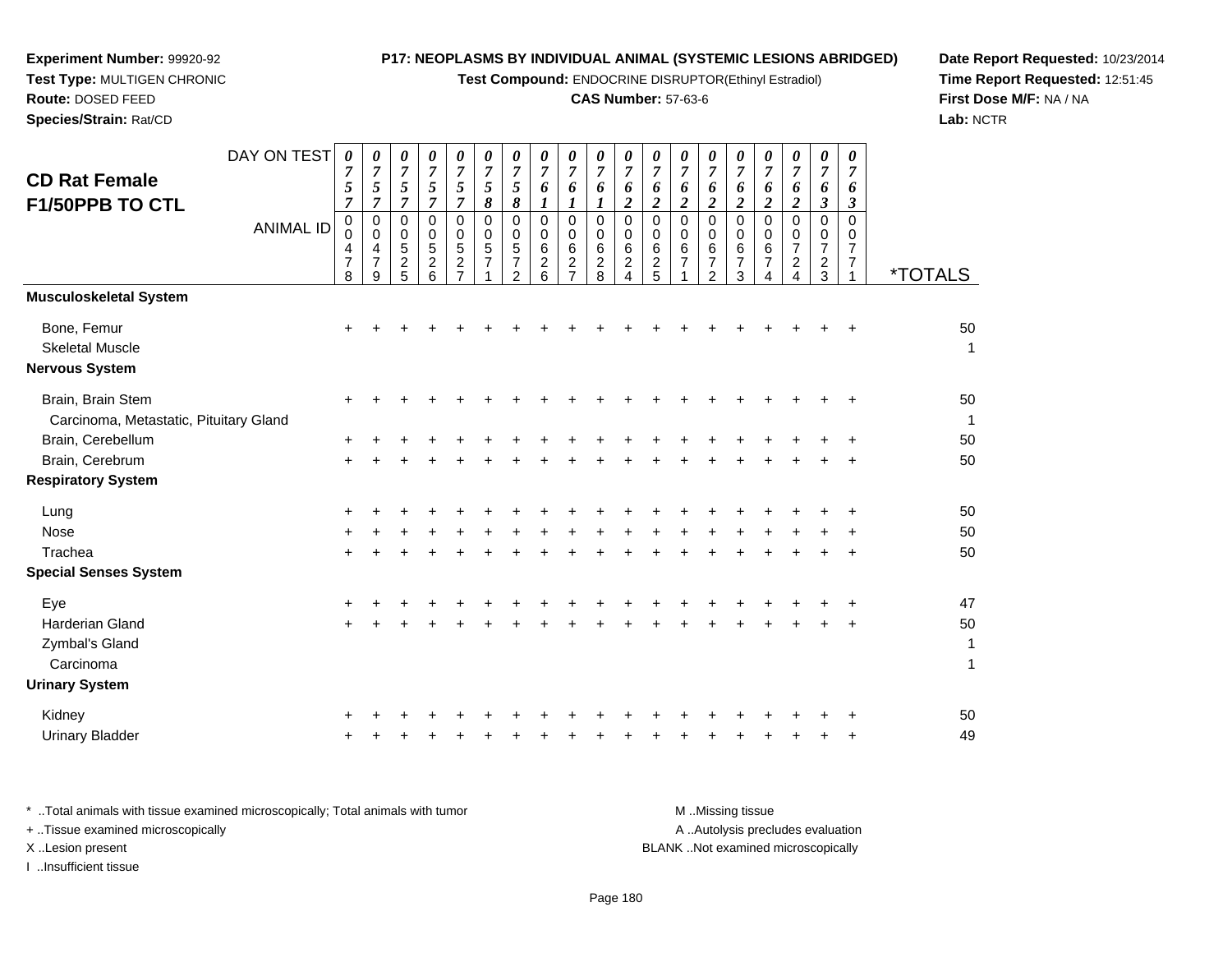**Test Compound:** ENDOCRINE DISRUPTOR(Ethinyl Estradiol)

# **CAS Number:** 57-63-6

**Date Report Requested:** 10/23/2014**Time Report Requested:** 12:51:45**First Dose M/F:** NA / NA**Lab:** NCTR

**Species/Strain:** Rat/CD

**Experiment Number:** 99920-92

| <b>CD Rat Female</b><br>F1/50PPB TO CTL | DAY ON TEST<br><b>ANIMAL ID</b> | $\boldsymbol{\theta}$<br>$\overline{ }$<br>8 | 0<br>r,<br>0<br>4<br><sub>9</sub> | 0<br>⇁<br>~<br>0<br>0<br>5<br>ົ<br>5 | $\boldsymbol{\theta}$<br>- 0<br>0<br>5<br>ົ<br>6 | $\boldsymbol{\theta}$<br>5 | $\boldsymbol{\theta}$<br>$\overline{ }$<br>8<br>0<br>0<br>5<br>⇁ | 0<br>7<br>8<br>0<br>5 | 0<br>7<br>6<br>0<br>0<br>6<br>ົ<br>6 | $\boldsymbol{\theta}$<br>6<br>0<br>6<br>റ | $\boldsymbol{\theta}$<br>6<br>ົ<br>я | 0<br>7<br>6<br>ാ<br>0<br>0<br>6<br>ົ<br>4 | 0<br>7<br>6<br>2<br>0<br>6<br>າ | 0<br>7<br>o<br>ി<br>0<br>0<br>6 | $\boldsymbol{\theta}$<br>o<br>ി<br>0<br>6<br>ົ | $\boldsymbol{\theta}$<br>6 | 0<br>o<br>$\Omega$<br>6<br>д | 0<br>6<br>າ<br>4 | $\boldsymbol{\theta}$<br>7<br>6<br>0<br>0<br>ົ<br>3 | $\boldsymbol{\theta}$<br>o<br>-0<br>-0 | <i><b>*TOTALS</b></i> |
|-----------------------------------------|---------------------------------|----------------------------------------------|-----------------------------------|--------------------------------------|--------------------------------------------------|----------------------------|------------------------------------------------------------------|-----------------------|--------------------------------------|-------------------------------------------|--------------------------------------|-------------------------------------------|---------------------------------|---------------------------------|------------------------------------------------|----------------------------|------------------------------|------------------|-----------------------------------------------------|----------------------------------------|-----------------------|
| <b>SYSTEMIC LESIONS</b>                 |                                 |                                              |                                   |                                      |                                                  |                            |                                                                  |                       |                                      |                                           |                                      |                                           |                                 |                                 |                                                |                            |                              |                  |                                                     |                                        |                       |
| Multiple Organ                          |                                 |                                              |                                   |                                      |                                                  |                            |                                                                  |                       |                                      |                                           |                                      |                                           |                                 |                                 |                                                |                            |                              |                  |                                                     |                                        | 50                    |

\* ..Total animals with tissue examined microscopically; Total animals with tumor **M** . Missing tissue M ..Missing tissue

+ ..Tissue examined microscopically

I ..Insufficient tissue

A ..Autolysis precludes evaluation X ..Lesion present BLANK ..Not examined microscopically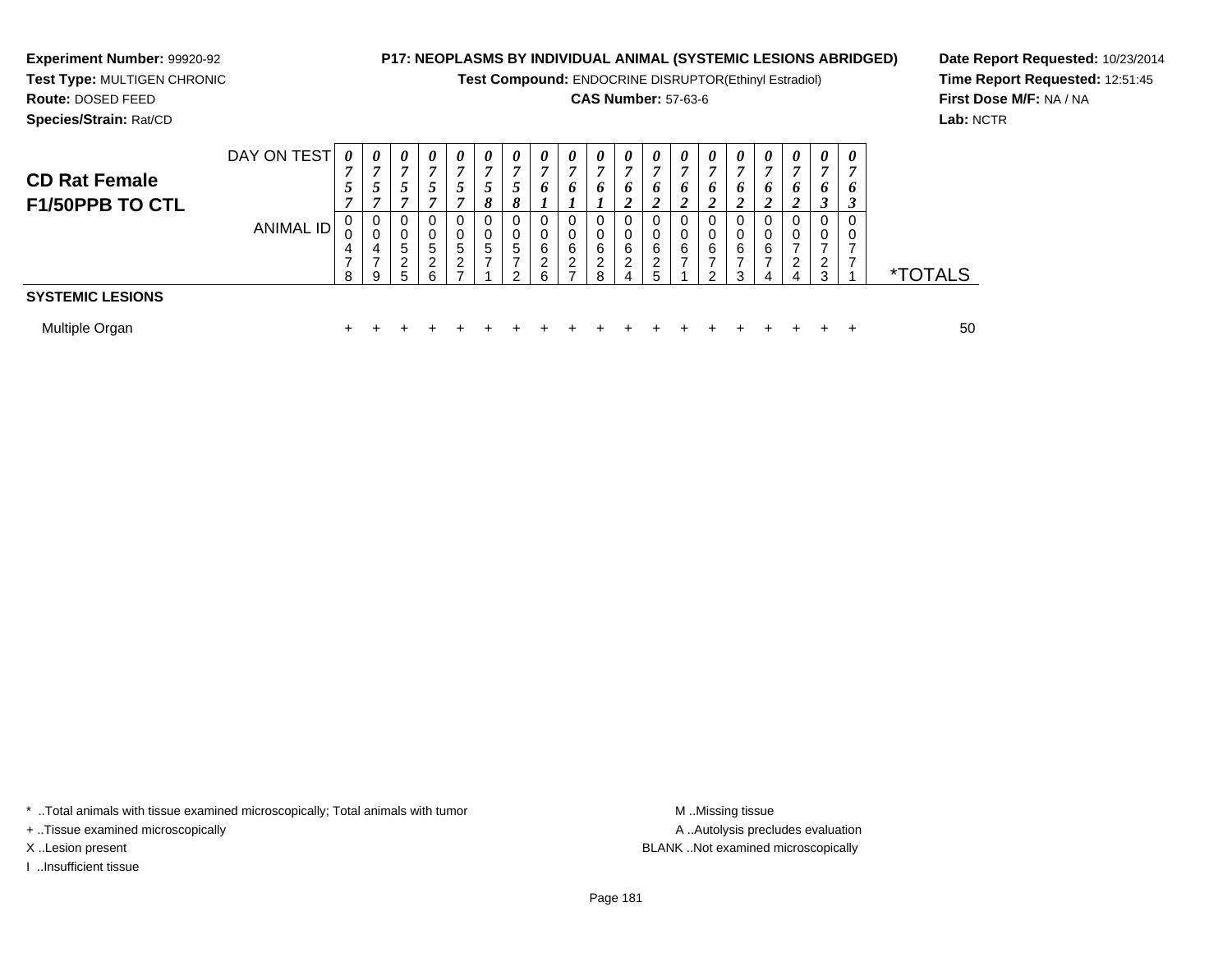**Test Compound:** ENDOCRINE DISRUPTOR(Ethinyl Estradiol)

# **CAS Number:** 57-63-6

**Date Report Requested:** 10/23/2014**Time Report Requested:** 12:51:45**First Dose M/F:** NA / NA**Lab:** NCTR

| <b>CD Rat Female</b><br>F3 OPPB    | DAY ON TEST      | 0<br>0<br>4<br>$\overline{7}$                | 0<br>4<br>$\overline{7}$<br>$\boldsymbol{4}$    | 0<br>5<br>0<br>4         | 0<br>$\sqrt{5}$<br>$\boldsymbol{l}$<br>8        | 0<br>5<br>$\boldsymbol{4}$<br>$\pmb{8}$                             | 0<br>$\overline{5}$<br>$\overline{7}$<br>$\boldsymbol{l}$ | 0<br>$\mathfrak{s}$<br>$\overline{7}$<br>$\mathfrak{s}$ | 0<br>5<br>$\overline{7}$<br>9                 | 0<br>6<br>0<br>$\overline{2}$        | 0<br>6<br>$\pmb{\theta}$<br>$\mathfrak{z}$                | 0<br>6<br>$\boldsymbol{4}$<br>1 | 0<br>6<br>4<br>4                     | $\theta$<br>6<br>5                                     | 0<br>6<br>5                          | 0<br>6<br>5<br>6                                      | 0<br>6<br>$\sqrt{5}$<br>6          | 0<br>6<br>$\overline{7}$<br>$\boldsymbol{l}$                  | 0<br>6<br>8<br>0           | 0<br>6<br>8<br>$\pmb{\theta}$                  | 0<br>6<br>9<br>$\overline{2}$                      | 0<br>$\overline{7}$<br>$\boldsymbol{\theta}$<br>6 | $\boldsymbol{\theta}$<br>$\overline{7}$<br>$\boldsymbol{\theta}$<br>8 | 0<br>$\overline{7}$<br>2 | 0<br>$\boldsymbol{7}$<br>$\boldsymbol{2}$<br>$\overline{2}$ | $\overline{7}$<br>$\boldsymbol{2}$<br>6       | 0<br>$\overline{7}$<br>$\boldsymbol{4}$<br>9 | $\overline{7}$<br>9                                   | 0<br>$\overline{7}$<br>4<br>9 | 0<br>$\overline{7}$<br>4<br>9 | 9                                    |   |
|------------------------------------|------------------|----------------------------------------------|-------------------------------------------------|--------------------------|-------------------------------------------------|---------------------------------------------------------------------|-----------------------------------------------------------|---------------------------------------------------------|-----------------------------------------------|--------------------------------------|-----------------------------------------------------------|---------------------------------|--------------------------------------|--------------------------------------------------------|--------------------------------------|-------------------------------------------------------|------------------------------------|---------------------------------------------------------------|----------------------------|------------------------------------------------|----------------------------------------------------|---------------------------------------------------|-----------------------------------------------------------------------|--------------------------|-------------------------------------------------------------|-----------------------------------------------|----------------------------------------------|-------------------------------------------------------|-------------------------------|-------------------------------|--------------------------------------|---|
|                                    | <b>ANIMAL ID</b> | $\mathbf 0$<br>0<br>0<br>0<br>$6\phantom{1}$ | $\overline{0}$<br>$\mathbf 0$<br>$\overline{7}$ | 0<br>0<br>$\overline{2}$ | 0<br>0<br>$\overline{c}$<br>$\overline{4}$<br>າ | $\mathbf 0$<br>$\pmb{0}$<br>$\overline{c}$<br>$\boldsymbol{9}$<br>8 | $\mathbf 0$<br>0<br>$\mathbf{3}$<br>3                     | $\mathbf 0$<br>$\pmb{0}$<br>$\mathbf{3}$<br>4<br>6      | $\mathbf 0$<br>$\mathbf 0$<br>$\sqrt{3}$<br>6 | $\mathbf 0$<br>$\mathbf 0$<br>4<br>5 | $\mathbf 0$<br>$\pmb{0}$<br>$\sqrt{5}$<br>$\sqrt{5}$<br>3 | 0<br>0<br>8<br>9                | $\mathbf 0$<br>$\mathbf 0$<br>8<br>8 | $\Omega$<br>0<br>8<br>$\boldsymbol{2}$<br><sub>2</sub> | 0<br>$\pmb{0}$<br>8<br>$\frac{2}{3}$ | $\mathbf 0$<br>$\pmb{0}$<br>$\bf 8$<br>$\overline{c}$ | 0<br>0<br>$\,8\,$<br>$\frac{2}{8}$ | $\mathbf 0$<br>$\mathbf 0$<br>8<br>$\sqrt{3}$<br>$\mathbf{Q}$ | $\mathbf 0$<br>0<br>8<br>4 | $\mathbf 0$<br>$\pmb{0}$<br>8<br>$\frac{5}{2}$ | $\mathbf 0$<br>$\mathsf{O}\xspace$<br>$\,8\,$<br>6 | 0<br>$\mathbf 0$<br>8<br>$\overline{7}$<br>5      | $\mathbf 0$<br>$\mathbf 0$<br>8<br>$\overline{7}$<br>ົ                | 0<br>0<br>9<br>$\Omega$  | 0<br>$\pmb{0}$<br>8<br>$\frac{9}{2}$                        | $\mathbf 0$<br>$\mathbf 0$<br>8<br>$9\,$<br>8 | 0<br>0<br>9<br>$\overline{c}$<br>3           | $\mathbf 0$<br>0<br>9<br>$\overline{\mathbf{c}}$<br>9 | 0<br>0<br>9<br>3              | 0<br>$\pmb{0}$<br>9           | $\mathbf 0$<br>$\mathbf 0$<br>9<br>6 |   |
| <b>Alimentary System</b>           |                  |                                              |                                                 |                          |                                                 |                                                                     |                                                           |                                                         |                                               |                                      |                                                           |                                 |                                      |                                                        |                                      |                                                       |                                    |                                                               |                            |                                                |                                                    |                                                   |                                                                       |                          |                                                             |                                               |                                              |                                                       |                               |                               |                                      |   |
| Esophagus                          |                  |                                              |                                                 |                          |                                                 |                                                                     |                                                           |                                                         |                                               |                                      |                                                           |                                 |                                      |                                                        |                                      |                                                       |                                    |                                                               |                            |                                                |                                                    |                                                   |                                                                       |                          |                                                             |                                               |                                              |                                                       |                               |                               |                                      |   |
| Intestine Large, Cecum             |                  |                                              |                                                 |                          |                                                 |                                                                     |                                                           |                                                         |                                               |                                      |                                                           |                                 |                                      |                                                        |                                      |                                                       |                                    |                                                               |                            |                                                |                                                    |                                                   |                                                                       |                          |                                                             |                                               |                                              |                                                       |                               |                               |                                      |   |
| Intestine Large, Colon             |                  |                                              |                                                 |                          |                                                 |                                                                     |                                                           |                                                         |                                               |                                      |                                                           |                                 |                                      |                                                        |                                      |                                                       |                                    |                                                               |                            |                                                |                                                    |                                                   |                                                                       |                          |                                                             |                                               |                                              |                                                       |                               |                               |                                      |   |
| Intestine Large, Rectum            |                  |                                              |                                                 |                          |                                                 |                                                                     |                                                           |                                                         |                                               |                                      |                                                           |                                 |                                      |                                                        |                                      |                                                       |                                    |                                                               |                            |                                                |                                                    |                                                   |                                                                       |                          |                                                             |                                               |                                              |                                                       |                               |                               |                                      |   |
| Adenoma                            |                  |                                              |                                                 |                          |                                                 |                                                                     | х                                                         |                                                         |                                               |                                      |                                                           |                                 |                                      |                                                        |                                      |                                                       |                                    |                                                               |                            |                                                |                                                    |                                                   |                                                                       |                          |                                                             |                                               |                                              |                                                       |                               |                               |                                      |   |
| Intestine Small, Duodenum          |                  |                                              |                                                 |                          |                                                 |                                                                     |                                                           |                                                         |                                               |                                      |                                                           |                                 |                                      |                                                        |                                      |                                                       |                                    |                                                               |                            |                                                |                                                    |                                                   |                                                                       |                          |                                                             |                                               |                                              |                                                       |                               |                               |                                      |   |
| Intestine Small, Ileum             |                  |                                              |                                                 |                          |                                                 |                                                                     |                                                           |                                                         |                                               |                                      |                                                           |                                 |                                      |                                                        |                                      |                                                       |                                    |                                                               |                            |                                                |                                                    |                                                   |                                                                       |                          |                                                             |                                               |                                              |                                                       |                               |                               |                                      |   |
| Intestine Small, Jejunum           |                  |                                              |                                                 |                          |                                                 |                                                                     |                                                           |                                                         |                                               |                                      |                                                           |                                 |                                      |                                                        |                                      |                                                       |                                    |                                                               |                            |                                                |                                                    |                                                   |                                                                       |                          |                                                             |                                               |                                              |                                                       |                               |                               |                                      |   |
| Liver                              |                  |                                              |                                                 |                          |                                                 |                                                                     |                                                           |                                                         |                                               |                                      |                                                           |                                 |                                      |                                                        |                                      |                                                       |                                    |                                                               |                            |                                                |                                                    |                                                   |                                                                       |                          |                                                             |                                               |                                              |                                                       |                               |                               |                                      |   |
| Adenocarcinoma, Metastatic, Uterus |                  |                                              |                                                 |                          |                                                 |                                                                     |                                                           |                                                         |                                               |                                      |                                                           |                                 |                                      |                                                        |                                      |                                                       |                                    |                                                               |                            | х                                              |                                                    |                                                   |                                                                       |                          |                                                             |                                               |                                              |                                                       |                               |                               |                                      |   |
| Cholangiocarcinoma                 |                  |                                              |                                                 |                          |                                                 |                                                                     |                                                           |                                                         |                                               |                                      |                                                           |                                 |                                      |                                                        |                                      |                                                       |                                    |                                                               |                            |                                                |                                                    |                                                   |                                                                       |                          |                                                             |                                               |                                              |                                                       |                               |                               |                                      | Χ |
| Hepatocellular Adenoma             |                  |                                              |                                                 |                          |                                                 |                                                                     |                                                           |                                                         |                                               |                                      |                                                           |                                 |                                      |                                                        |                                      |                                                       |                                    |                                                               |                            |                                                |                                                    |                                                   |                                                                       |                          |                                                             |                                               |                                              |                                                       |                               | Χ                             |                                      |   |
| Nephroblastoma, Metastatic, Kidney |                  |                                              |                                                 |                          |                                                 |                                                                     |                                                           |                                                         | X                                             |                                      |                                                           |                                 |                                      |                                                        |                                      |                                                       |                                    |                                                               |                            |                                                |                                                    |                                                   |                                                                       |                          |                                                             |                                               |                                              |                                                       |                               |                               |                                      |   |
| Mesentery                          |                  |                                              |                                                 |                          |                                                 |                                                                     |                                                           |                                                         | $\ddot{}$                                     |                                      |                                                           |                                 |                                      |                                                        |                                      |                                                       |                                    |                                                               |                            | $+$                                            |                                                    |                                                   |                                                                       |                          |                                                             |                                               |                                              |                                                       |                               |                               |                                      |   |
| Adenocarcinoma, Metastatic, Uterus |                  |                                              |                                                 |                          |                                                 |                                                                     |                                                           |                                                         |                                               |                                      |                                                           |                                 |                                      |                                                        |                                      |                                                       |                                    |                                                               |                            | X                                              |                                                    |                                                   |                                                                       |                          |                                                             |                                               |                                              |                                                       |                               |                               |                                      |   |
| Nephroblastoma, Metastatic, Kidney |                  |                                              |                                                 |                          |                                                 |                                                                     |                                                           |                                                         | Χ                                             |                                      |                                                           |                                 |                                      |                                                        |                                      |                                                       |                                    |                                                               |                            |                                                |                                                    |                                                   |                                                                       |                          |                                                             |                                               |                                              |                                                       |                               |                               |                                      |   |
| Oral Mucosa                        |                  |                                              |                                                 |                          |                                                 |                                                                     |                                                           |                                                         |                                               |                                      |                                                           |                                 |                                      |                                                        |                                      |                                                       |                                    |                                                               |                            |                                                |                                                    |                                                   | +                                                                     |                          |                                                             |                                               |                                              |                                                       |                               |                               |                                      |   |
| Squamous Cell Carcinoma            |                  |                                              |                                                 |                          |                                                 |                                                                     |                                                           | Χ                                                       |                                               |                                      |                                                           |                                 |                                      |                                                        |                                      |                                                       |                                    |                                                               |                            |                                                |                                                    |                                                   | X                                                                     |                          |                                                             |                                               |                                              |                                                       |                               |                               |                                      |   |
| Pancreas                           |                  |                                              |                                                 |                          |                                                 |                                                                     |                                                           |                                                         |                                               |                                      |                                                           |                                 |                                      |                                                        |                                      |                                                       |                                    |                                                               |                            |                                                |                                                    |                                                   |                                                                       |                          |                                                             |                                               |                                              |                                                       |                               |                               |                                      |   |
| Adenocarcinoma, Metastatic, Uterus |                  |                                              |                                                 |                          |                                                 |                                                                     |                                                           |                                                         |                                               |                                      |                                                           |                                 |                                      |                                                        |                                      |                                                       |                                    |                                                               |                            | X                                              |                                                    |                                                   |                                                                       |                          |                                                             |                                               |                                              |                                                       |                               |                               |                                      |   |
| Salivary Glands                    |                  |                                              |                                                 |                          |                                                 |                                                                     |                                                           |                                                         |                                               |                                      |                                                           |                                 |                                      |                                                        |                                      |                                                       |                                    |                                                               |                            |                                                |                                                    |                                                   |                                                                       |                          |                                                             |                                               |                                              |                                                       |                               |                               |                                      |   |
|                                    |                  |                                              |                                                 |                          |                                                 |                                                                     |                                                           |                                                         |                                               |                                      |                                                           |                                 |                                      |                                                        |                                      |                                                       |                                    |                                                               |                            |                                                |                                                    |                                                   |                                                                       |                          |                                                             |                                               |                                              |                                                       |                               |                               |                                      |   |

\* ..Total animals with tissue examined microscopically; Total animals with tumor **M** . Missing tissue M ..Missing tissue + ..Tissue examined microscopically X ..Lesion present BLANK ..Not examined microscopically

I ..Insufficient tissue

**Experiment Number:** 99920-92**Test Type:** MULTIGEN CHRONIC

**Route:** DOSED FEED**Species/Strain:** Rat/CD

A ..Autolysis precludes evaluation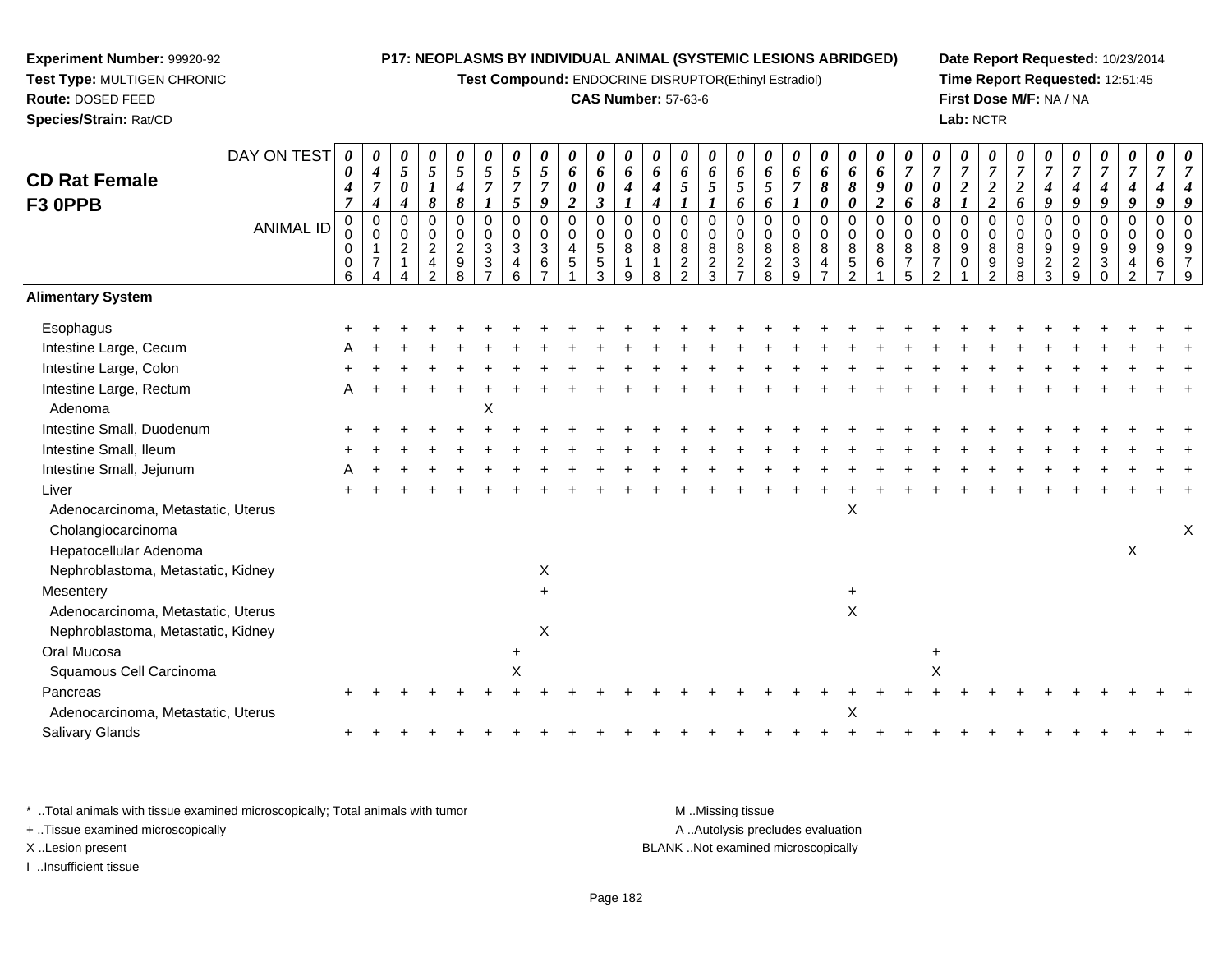**Test Compound:** ENDOCRINE DISRUPTOR(Ethinyl Estradiol)

# **CAS Number:** 57-63-6

**Date Report Requested:** 10/23/2014**Time Report Requested:** 12:51:45**First Dose M/F:** NA / NA**Lab:** NCTR

|                                                               | DAY ON TEST      | 0<br>0                          | 0<br>$\boldsymbol{4}$              | 0<br>$\mathfrak{s}$                       | 0<br>$\overline{5}$                                              | 0<br>5                                        | 0<br>5                                    | 0<br>5                | 0<br>$\mathfrak{s}$                      | 0<br>6                                                      | $\boldsymbol{\theta}$<br>6                    | 0<br>6                  | 0<br>6                  | 0<br>6                                    | 0<br>6                                                          | 0<br>6                               | 0<br>6                                                         | $\boldsymbol{\theta}$<br>6                           | 0<br>6                                                          | 0<br>6                              | 0<br>6                  | 0<br>$\overline{7}$                  | 0<br>$\overline{7}$                                    | 0<br>$\overline{7}$                                 | 0<br>$\overline{7}$                | $\overline{7}$               | $\theta$<br>$\overline{7}$                | 0<br>$\overline{7}$                                 | 0<br>$\overline{7}$                                  | 0<br>$\overline{7}$                       | 0<br>$\overline{7}$     | $\boldsymbol{\theta}$<br>$\overline{7}$ |
|---------------------------------------------------------------|------------------|---------------------------------|------------------------------------|-------------------------------------------|------------------------------------------------------------------|-----------------------------------------------|-------------------------------------------|-----------------------|------------------------------------------|-------------------------------------------------------------|-----------------------------------------------|-------------------------|-------------------------|-------------------------------------------|-----------------------------------------------------------------|--------------------------------------|----------------------------------------------------------------|------------------------------------------------------|-----------------------------------------------------------------|-------------------------------------|-------------------------|--------------------------------------|--------------------------------------------------------|-----------------------------------------------------|------------------------------------|------------------------------|-------------------------------------------|-----------------------------------------------------|------------------------------------------------------|-------------------------------------------|-------------------------|-----------------------------------------|
| <b>CD Rat Female</b><br>F3 OPPB                               |                  | 4<br>$\overline{7}$             | $\overline{7}$<br>$\boldsymbol{4}$ | $\boldsymbol{\theta}$<br>$\boldsymbol{4}$ | $\boldsymbol{l}$<br>$\boldsymbol{\delta}$                        | $\boldsymbol{4}$<br>8                         | $\overline{7}$<br>1                       | $\overline{7}$<br>5   | $\overline{7}$<br>9                      | $\boldsymbol{\theta}$<br>$\overline{2}$                     | $\boldsymbol{\theta}$<br>$\boldsymbol{\beta}$ | $\boldsymbol{4}$        | 4<br>4                  | $\mathfrak{s}$                            | 5                                                               | 5<br>6                               | 5<br>6                                                         | $\overline{7}$                                       | 8<br>0                                                          | $\boldsymbol{\delta}$<br>0          | 9<br>$\overline{2}$     | 0<br>6                               | $\boldsymbol{\theta}$<br>8                             | $\boldsymbol{2}$<br>$\boldsymbol{l}$                | $\boldsymbol{2}$<br>$\overline{2}$ | $\boldsymbol{2}$<br>6        | 4<br>9                                    | 4<br>9                                              | $\boldsymbol{4}$<br>9                                | $\boldsymbol{4}$<br>$\boldsymbol{g}$      | 4<br>9                  | $\overline{4}$<br>9                     |
|                                                               | <b>ANIMAL ID</b> | $\mathbf 0$<br>0<br>0<br>0<br>6 | $\Omega$<br>$\mathbf 0$            | $\Omega$<br>0<br>$\overline{2}$           | $\Omega$<br>$\mathbf 0$<br>$\overline{2}$<br>4<br>$\overline{2}$ | $\Omega$<br>0<br>$\overline{2}$<br>$9\,$<br>8 | $\Omega$<br>0<br>3<br>3<br>$\overline{ }$ | 0<br>0<br>3<br>4<br>6 | $\Omega$<br>$\pmb{0}$<br>$\sqrt{3}$<br>6 | $\mathbf 0$<br>$\mathbf 0$<br>$\overline{4}$<br>$\,$ 5 $\,$ | $\Omega$<br>0<br>5<br>$\,$ 5 $\,$<br>3        | $\Omega$<br>0<br>8<br>9 | $\Omega$<br>0<br>8<br>8 | $\Omega$<br>0<br>8<br>$\overline{c}$<br>2 | $\Omega$<br>$\pmb{0}$<br>$\bf8$<br>$\overline{\mathbf{c}}$<br>3 | $\Omega$<br>0<br>8<br>$\overline{c}$ | $\Omega$<br>$\mathbf 0$<br>8<br>$\overline{c}$<br>$\mathbf{8}$ | $\mathbf 0$<br>$\mathbf 0$<br>8<br>$\mathbf{3}$<br>9 | $\Omega$<br>0<br>8<br>$\overline{\mathbf{4}}$<br>$\overline{7}$ | $\Omega$<br>0<br>8<br>$\frac{5}{2}$ | $\Omega$<br>0<br>8<br>6 | $\Omega$<br>0<br>8<br>$\overline{5}$ | $\Omega$<br>0<br>8<br>$\overline{7}$<br>$\overline{2}$ | $\Omega$<br>$\mathbf 0$<br>9<br>0<br>$\overline{1}$ | $\Omega$<br>0<br>8<br>9<br>2       | $\Omega$<br>0<br>8<br>9<br>8 | $\Omega$<br>0<br>9<br>$\overline{c}$<br>3 | $\Omega$<br>$\mathbf 0$<br>9<br>$\overline{a}$<br>9 | $\Omega$<br>$\mathbf 0$<br>$9\,$<br>3<br>$\mathbf 0$ | $\Omega$<br>0<br>9<br>4<br>$\overline{2}$ | $\Omega$<br>0<br>9<br>6 | $\Omega$<br>0<br>9<br>7<br>9            |
| Stomach, Forestomach                                          |                  | $\ddot{}$                       |                                    |                                           |                                                                  |                                               |                                           |                       |                                          |                                                             |                                               |                         |                         |                                           |                                                                 |                                      |                                                                |                                                      |                                                                 |                                     |                         |                                      |                                                        |                                                     |                                    |                              |                                           |                                                     |                                                      |                                           |                         |                                         |
| Adenocarcinoma, Metastatic, Uterus<br>Squamous Cell Papilloma |                  |                                 |                                    |                                           |                                                                  |                                               |                                           |                       |                                          |                                                             |                                               |                         |                         |                                           |                                                                 |                                      |                                                                |                                                      |                                                                 | $\sf X$                             |                         |                                      | X                                                      |                                                     |                                    |                              |                                           |                                                     |                                                      |                                           |                         |                                         |
| Stomach, Glandular                                            |                  |                                 |                                    |                                           |                                                                  |                                               |                                           |                       |                                          |                                                             |                                               |                         |                         |                                           |                                                                 |                                      |                                                                |                                                      |                                                                 |                                     |                         |                                      |                                                        |                                                     |                                    |                              |                                           |                                                     |                                                      |                                           |                         |                                         |
| Leiomyosarcoma<br><b>Cardiovascular System</b>                |                  |                                 |                                    |                                           |                                                                  |                                               |                                           |                       |                                          |                                                             |                                               |                         |                         |                                           |                                                                 |                                      |                                                                |                                                      |                                                                 |                                     |                         |                                      | X                                                      |                                                     |                                    |                              |                                           |                                                     |                                                      |                                           |                         |                                         |
| <b>Blood Vessel</b>                                           |                  |                                 |                                    |                                           |                                                                  |                                               |                                           |                       |                                          |                                                             |                                               |                         |                         |                                           |                                                                 |                                      |                                                                |                                                      |                                                                 |                                     |                         |                                      |                                                        |                                                     |                                    |                              |                                           |                                                     |                                                      |                                           |                         |                                         |
| Heart                                                         |                  |                                 |                                    |                                           |                                                                  |                                               |                                           |                       |                                          |                                                             |                                               |                         |                         |                                           |                                                                 |                                      |                                                                |                                                      |                                                                 |                                     |                         |                                      |                                                        |                                                     |                                    |                              |                                           |                                                     |                                                      |                                           |                         |                                         |
| <b>Endocrine System</b>                                       |                  |                                 |                                    |                                           |                                                                  |                                               |                                           |                       |                                          |                                                             |                                               |                         |                         |                                           |                                                                 |                                      |                                                                |                                                      |                                                                 |                                     |                         |                                      |                                                        |                                                     |                                    |                              |                                           |                                                     |                                                      |                                           |                         |                                         |
| <b>Adrenal Cortex</b><br>Adenoma                              |                  | $\ddot{}$                       |                                    |                                           |                                                                  |                                               |                                           |                       |                                          |                                                             |                                               |                         | X                       |                                           |                                                                 |                                      |                                                                |                                                      |                                                                 |                                     |                         |                                      |                                                        |                                                     |                                    |                              |                                           | X                                                   |                                                      |                                           |                         |                                         |
| Adrenal Medulla                                               |                  |                                 |                                    |                                           |                                                                  |                                               |                                           |                       |                                          |                                                             |                                               |                         |                         |                                           |                                                                 |                                      |                                                                |                                                      |                                                                 |                                     |                         |                                      |                                                        |                                                     |                                    |                              |                                           |                                                     |                                                      |                                           |                         |                                         |
| Islets, Pancreatic<br>Adenoma                                 |                  |                                 |                                    |                                           |                                                                  |                                               |                                           |                       |                                          |                                                             |                                               |                         |                         |                                           |                                                                 |                                      |                                                                |                                                      |                                                                 |                                     |                         |                                      |                                                        |                                                     |                                    |                              |                                           |                                                     |                                                      |                                           |                         |                                         |
| Parathyroid Gland                                             |                  |                                 |                                    |                                           |                                                                  |                                               |                                           |                       |                                          |                                                             |                                               |                         |                         |                                           |                                                                 |                                      |                                                                |                                                      |                                                                 |                                     |                         |                                      |                                                        |                                                     |                                    |                              |                                           |                                                     | M                                                    | М                                         |                         |                                         |
| <b>Pituitary Gland</b>                                        |                  |                                 |                                    |                                           |                                                                  |                                               |                                           |                       |                                          |                                                             |                                               |                         |                         |                                           |                                                                 |                                      |                                                                |                                                      |                                                                 |                                     |                         |                                      |                                                        |                                                     |                                    |                              |                                           |                                                     |                                                      |                                           |                         |                                         |
| Pars Distalis, Adenoma                                        |                  |                                 |                                    |                                           |                                                                  | Χ                                             | X                                         |                       |                                          | X                                                           | $\mathsf X$                                   | X                       |                         |                                           |                                                                 | X                                    | X                                                              | $\boldsymbol{\mathsf{X}}$                            | $\mathsf{X}$                                                    | $\boldsymbol{\mathsf{X}}$           | $\mathsf{X}$            | X                                    | $\boldsymbol{\mathsf{X}}$                              | $\mathsf{X}$                                        | $\times$                           |                              |                                           | Χ                                                   |                                                      | X                                         |                         | $\times$                                |
| <b>Thyroid Gland</b>                                          |                  |                                 |                                    |                                           |                                                                  |                                               |                                           |                       |                                          |                                                             |                                               |                         |                         |                                           |                                                                 |                                      |                                                                |                                                      |                                                                 |                                     |                         |                                      |                                                        |                                                     |                                    |                              |                                           |                                                     |                                                      |                                           |                         |                                         |
| C Cell, Adenoma                                               |                  |                                 |                                    |                                           |                                                                  |                                               |                                           |                       |                                          |                                                             |                                               |                         |                         |                                           |                                                                 |                                      |                                                                |                                                      |                                                                 |                                     |                         |                                      |                                                        |                                                     |                                    |                              |                                           |                                                     |                                                      |                                           |                         |                                         |
| C Cell, Carcinoma                                             |                  |                                 |                                    |                                           |                                                                  |                                               |                                           |                       |                                          |                                                             |                                               |                         |                         |                                           |                                                                 |                                      |                                                                |                                                      |                                                                 |                                     |                         |                                      |                                                        |                                                     |                                    |                              | X                                         |                                                     |                                                      |                                           |                         |                                         |
| <b>General Body System</b>                                    |                  |                                 |                                    |                                           |                                                                  |                                               |                                           |                       |                                          |                                                             |                                               |                         |                         |                                           |                                                                 |                                      |                                                                |                                                      |                                                                 |                                     |                         |                                      |                                                        |                                                     |                                    |                              |                                           |                                                     |                                                      |                                           |                         |                                         |

\* ..Total animals with tissue examined microscopically; Total animals with tumor **M** . Missing tissue M ..Missing tissue

+ ..Tissue examined microscopically

**Experiment Number:** 99920-92**Test Type:** MULTIGEN CHRONIC

**Route:** DOSED FEED**Species/Strain:** Rat/CD

I ..Insufficient tissue

A ..Autolysis precludes evaluation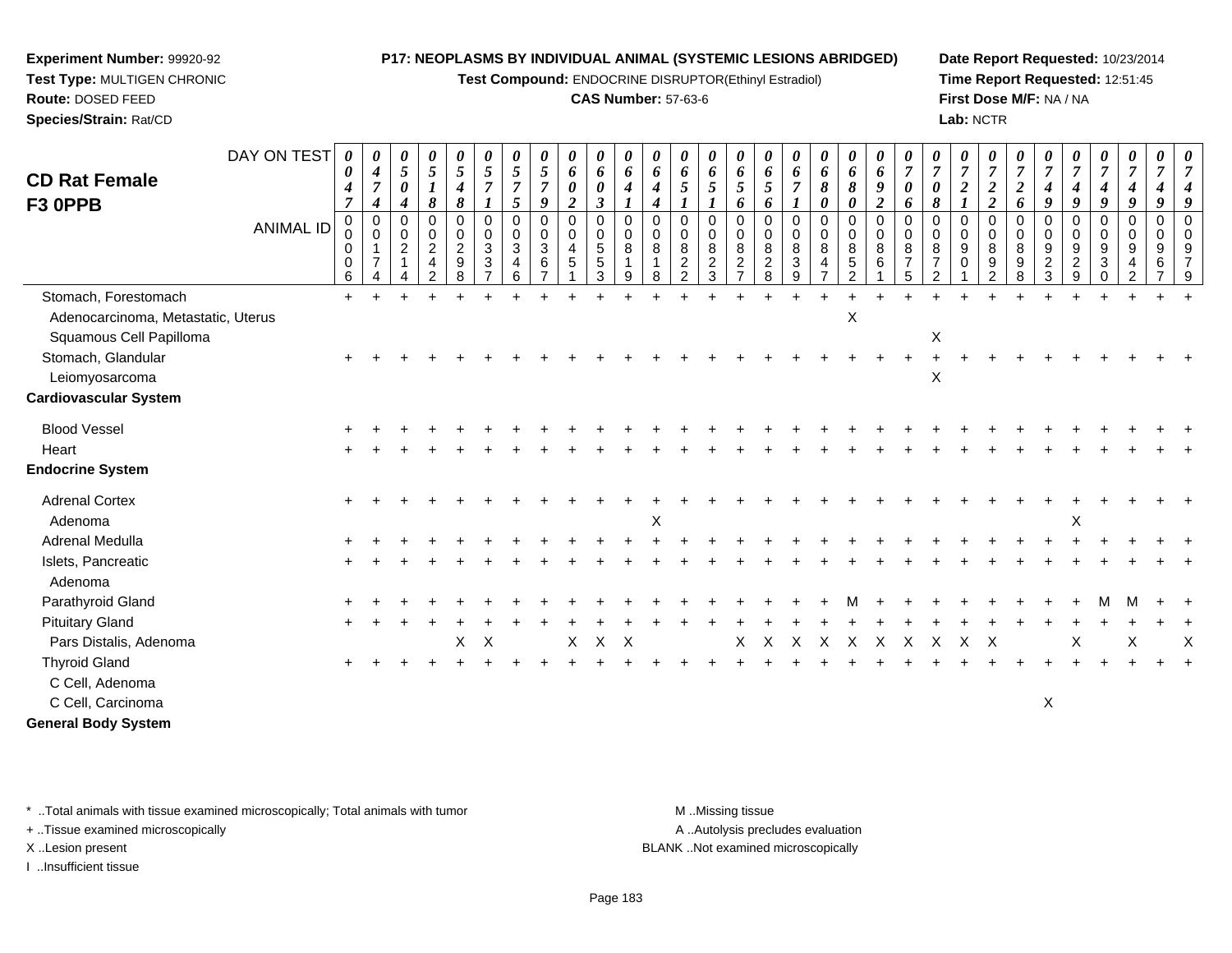**Test Compound:** ENDOCRINE DISRUPTOR(Ethinyl Estradiol)

## **CAS Number:** 57-63-6

**Date Report Requested:** 10/23/2014**Time Report Requested:** 12:51:46**First Dose M/F:** NA / NA**Lab:** NCTR

| <b>CD Rat Female</b><br>F3 OPPB                                                           | DAY ON TEST      | $\boldsymbol{\theta}$<br>0<br>$\boldsymbol{4}$<br>$\overline{7}$ | 0<br>$\boldsymbol{4}$<br>$\overline{7}$<br>$\boldsymbol{4}$               | 0<br>$5\overline{)}$<br>$\pmb{\theta}$<br>$\boldsymbol{4}$ | 0<br>$5\overline{)}$<br>$\boldsymbol{l}$<br>8                                    | 0<br>5<br>$\boldsymbol{4}$<br>8                  | U<br>5<br>$\overline{7}$<br>1 | 0<br>$\sqrt{5}$<br>$\overline{7}$<br>$\mathfrak{s}$                            | 0<br>5<br>$\overline{7}$<br>9                                                    | 0<br>6<br>0<br>$\overline{2}$        | 0<br>6<br>0<br>$\boldsymbol{\beta}$                  | 0<br>6<br>$\boldsymbol{4}$       | 0<br>6<br>$\boldsymbol{4}$<br>$\boldsymbol{4}$ | 0<br>6<br>5                        | 0<br>6<br>5<br>$\boldsymbol{l}$                       | 0<br>6<br>5<br>6                    | $\boldsymbol{\theta}$<br>6<br>$\mathfrak{s}$<br>6 | 0<br>6<br>$\overline{7}$                               | $\boldsymbol{\theta}$<br>6<br>$\pmb{8}$<br>$\boldsymbol{\theta}$ | 0<br>6<br>$\boldsymbol{\delta}$<br>$\boldsymbol{\theta}$ | 0<br>6<br>9<br>$\overline{a}$ | $\boldsymbol{\theta}$<br>$\boldsymbol{7}$<br>0<br>6 | $\overline{7}$<br>0<br>$\pmb{8}$                         | 0<br>$\boldsymbol{7}$<br>$\boldsymbol{2}$ | 0<br>$\overline{7}$<br>$\boldsymbol{2}$<br>$\overline{\mathbf{c}}$ | $\boldsymbol{\theta}$<br>$\overline{7}$<br>$\overline{2}$<br>6 | $\overline{7}$<br>4<br>$\boldsymbol{g}$     | $\overline{7}$<br>4<br>9               | 0<br>$\boldsymbol{7}$<br>$\boldsymbol{4}$<br>9 | $\boldsymbol{\theta}$<br>$\overline{7}$<br>$\boldsymbol{4}$<br>9    | 0<br>$\overline{7}$<br>9                     |               |
|-------------------------------------------------------------------------------------------|------------------|------------------------------------------------------------------|---------------------------------------------------------------------------|------------------------------------------------------------|----------------------------------------------------------------------------------|--------------------------------------------------|-------------------------------|--------------------------------------------------------------------------------|----------------------------------------------------------------------------------|--------------------------------------|------------------------------------------------------|----------------------------------|------------------------------------------------|------------------------------------|-------------------------------------------------------|-------------------------------------|---------------------------------------------------|--------------------------------------------------------|------------------------------------------------------------------|----------------------------------------------------------|-------------------------------|-----------------------------------------------------|----------------------------------------------------------|-------------------------------------------|--------------------------------------------------------------------|----------------------------------------------------------------|---------------------------------------------|----------------------------------------|------------------------------------------------|---------------------------------------------------------------------|----------------------------------------------|---------------|
|                                                                                           | <b>ANIMAL ID</b> | $\mathbf 0$<br>0<br>0<br>0<br>6                                  | $\mathbf 0$<br>$\mathbf 0$<br>$\mathbf{1}$<br>$\overline{7}$<br>$\Lambda$ | 0<br>$\overline{0}$<br>$\overline{c}$                      | $\mathbf 0$<br>$\mathbf 0$<br>$\overline{2}$<br>$\overline{4}$<br>$\overline{2}$ | $\mathbf 0$<br>$\mathbf 0$<br>$\frac{2}{9}$<br>8 | 0<br>0<br>3<br>$\frac{3}{7}$  | $\mathbf 0$<br>$\mathbf 0$<br>$\ensuremath{\mathsf{3}}$<br>$\overline{4}$<br>6 | $\pmb{0}$<br>$\mathbf 0$<br>$\ensuremath{\mathsf{3}}$<br>$\,6$<br>$\overline{7}$ | $\mathbf 0$<br>$\mathbf 0$<br>4<br>5 | 0<br>$\begin{array}{c} 0 \\ 5 \\ 5 \end{array}$<br>3 | $\mathbf 0$<br>0<br>8<br>-1<br>9 | $\mathbf 0$<br>0<br>8<br>8                     | 0<br>0<br>$\bf 8$<br>$\frac{2}{2}$ | $\mathbf 0$<br>$\mathbf 0$<br>$\, 8$<br>$\frac{2}{3}$ | $\Omega$<br>0<br>8<br>$\frac{2}{7}$ | $\mathbf 0$<br>0<br>8<br>$\frac{2}{8}$            | $\mathbf 0$<br>$\mathbf 0$<br>$\bf 8$<br>$\frac{3}{9}$ | 0<br>$\mathbf 0$<br>8<br>$\overline{4}$<br>$\overline{7}$        | $\mathbf 0$<br>$\mathbf 0$<br>$\, 8$<br>$\frac{5}{2}$    | $\mathbf 0$<br>0<br>8<br>6    | 0<br>0<br>8<br>$\overline{7}$<br>5                  | $\mathbf 0$<br>0<br>8<br>$\overline{7}$<br>$\mathcal{P}$ | $\mathbf 0$<br>0<br>9<br>0                | $\mathbf 0$<br>0<br>8<br>9<br>$\overline{2}$                       | $\mathbf 0$<br>$\mathbf 0$<br>8<br>9<br>8                      | 0<br>0<br>$\boldsymbol{9}$<br>$\frac{2}{3}$ | $\mathbf 0$<br>0<br>9<br>$\frac{2}{9}$ | 0<br>0<br>9<br>$\mathbf{3}$<br>$\Omega$        | $\mathbf 0$<br>$\mathbf 0$<br>9<br>$\overline{4}$<br>$\overline{2}$ | $\mathbf 0$<br>0<br>9<br>6<br>$\overline{ }$ | $\Omega$<br>Q |
| <b>NONE</b>                                                                               |                  |                                                                  |                                                                           |                                                            |                                                                                  |                                                  |                               |                                                                                |                                                                                  |                                      |                                                      |                                  |                                                |                                    |                                                       |                                     |                                                   |                                                        |                                                                  |                                                          |                               |                                                     |                                                          |                                           |                                                                    |                                                                |                                             |                                        |                                                |                                                                     |                                              |               |
| <b>Genital System</b>                                                                     |                  |                                                                  |                                                                           |                                                            |                                                                                  |                                                  |                               |                                                                                |                                                                                  |                                      |                                                      |                                  |                                                |                                    |                                                       |                                     |                                                   |                                                        |                                                                  |                                                          |                               |                                                     |                                                          |                                           |                                                                    |                                                                |                                             |                                        |                                                |                                                                     |                                              |               |
| <b>Clitoral Gland</b>                                                                     |                  |                                                                  |                                                                           |                                                            |                                                                                  |                                                  |                               |                                                                                |                                                                                  |                                      |                                                      |                                  |                                                |                                    |                                                       |                                     |                                                   |                                                        |                                                                  |                                                          |                               |                                                     |                                                          |                                           |                                                                    |                                                                |                                             |                                        |                                                |                                                                     |                                              |               |
| Ovary                                                                                     |                  | M                                                                |                                                                           |                                                            |                                                                                  |                                                  |                               |                                                                                |                                                                                  |                                      |                                                      |                                  |                                                |                                    |                                                       |                                     |                                                   |                                                        |                                                                  |                                                          |                               |                                                     |                                                          |                                           |                                                                    |                                                                |                                             |                                        |                                                |                                                                     |                                              |               |
| Oviduct                                                                                   |                  |                                                                  |                                                                           |                                                            |                                                                                  |                                                  |                               |                                                                                |                                                                                  |                                      |                                                      |                                  |                                                |                                    |                                                       |                                     |                                                   |                                                        |                                                                  |                                                          |                               |                                                     |                                                          |                                           |                                                                    |                                                                |                                             |                                        |                                                |                                                                     |                                              |               |
| Uterus                                                                                    |                  |                                                                  |                                                                           |                                                            |                                                                                  |                                                  |                               |                                                                                |                                                                                  |                                      |                                                      |                                  |                                                |                                    |                                                       |                                     |                                                   |                                                        |                                                                  |                                                          |                               |                                                     |                                                          |                                           |                                                                    |                                                                |                                             |                                        |                                                |                                                                     |                                              |               |
| Endometrium, Adenocarcinoma<br>Endometrium, Adenoma<br>Nephroblastoma, Metastatic, Kidney |                  |                                                                  |                                                                           |                                                            |                                                                                  |                                                  |                               |                                                                                | X                                                                                |                                      |                                                      |                                  | $\mathsf X$                                    |                                    |                                                       |                                     |                                                   |                                                        |                                                                  | $\times$                                                 |                               |                                                     |                                                          | X                                         |                                                                    |                                                                |                                             |                                        |                                                |                                                                     |                                              |               |
| Polyp Stromal                                                                             |                  |                                                                  |                                                                           |                                                            |                                                                                  | X                                                |                               |                                                                                |                                                                                  |                                      |                                                      |                                  |                                                |                                    |                                                       |                                     |                                                   |                                                        |                                                                  |                                                          |                               |                                                     |                                                          |                                           |                                                                    |                                                                |                                             |                                        |                                                |                                                                     |                                              |               |
| Vagina<br>Nephroblastoma, Metastatic, Kidney                                              |                  | M                                                                |                                                                           |                                                            |                                                                                  |                                                  |                               |                                                                                | X                                                                                |                                      |                                                      |                                  |                                                |                                    |                                                       |                                     |                                                   |                                                        |                                                                  |                                                          |                               |                                                     |                                                          |                                           |                                                                    |                                                                |                                             |                                        |                                                |                                                                     |                                              |               |
| <b>Hematopoietic System</b>                                                               |                  |                                                                  |                                                                           |                                                            |                                                                                  |                                                  |                               |                                                                                |                                                                                  |                                      |                                                      |                                  |                                                |                                    |                                                       |                                     |                                                   |                                                        |                                                                  |                                                          |                               |                                                     |                                                          |                                           |                                                                    |                                                                |                                             |                                        |                                                |                                                                     |                                              |               |
| <b>Bone Marrow</b><br>Schwannoma Malignant, Metastatic, Skin<br>Lymph Node                |                  |                                                                  | X                                                                         |                                                            |                                                                                  |                                                  |                               |                                                                                |                                                                                  |                                      | ÷                                                    |                                  |                                                |                                    | $\ddot{}$                                             |                                     |                                                   |                                                        |                                                                  |                                                          |                               |                                                     |                                                          |                                           |                                                                    |                                                                | $\div$                                      |                                        |                                                |                                                                     |                                              |               |
| Lymph Node, Mandibular                                                                    |                  | A                                                                |                                                                           |                                                            |                                                                                  |                                                  |                               |                                                                                |                                                                                  |                                      |                                                      |                                  |                                                |                                    |                                                       |                                     |                                                   |                                                        |                                                                  |                                                          |                               |                                                     |                                                          |                                           |                                                                    |                                                                |                                             |                                        |                                                |                                                                     |                                              |               |
| Lymph Node, Mesenteric<br>Nephroblastoma, Metastatic, Kidney                              |                  | A                                                                |                                                                           |                                                            |                                                                                  |                                                  |                               |                                                                                | X                                                                                |                                      |                                                      |                                  |                                                |                                    |                                                       |                                     |                                                   |                                                        |                                                                  |                                                          |                               |                                                     |                                                          |                                           |                                                                    |                                                                |                                             |                                        |                                                |                                                                     |                                              |               |
| Spleen                                                                                    |                  |                                                                  |                                                                           |                                                            |                                                                                  |                                                  |                               |                                                                                |                                                                                  |                                      |                                                      |                                  |                                                |                                    |                                                       |                                     |                                                   |                                                        |                                                                  |                                                          |                               |                                                     |                                                          |                                           |                                                                    |                                                                |                                             |                                        |                                                |                                                                     |                                              |               |
| Thymus                                                                                    |                  |                                                                  |                                                                           |                                                            |                                                                                  |                                                  |                               |                                                                                |                                                                                  |                                      |                                                      |                                  |                                                |                                    |                                                       |                                     |                                                   |                                                        |                                                                  |                                                          |                               |                                                     |                                                          |                                           |                                                                    |                                                                |                                             |                                        |                                                |                                                                     |                                              |               |
|                                                                                           |                  |                                                                  |                                                                           |                                                            |                                                                                  |                                                  |                               |                                                                                |                                                                                  |                                      |                                                      |                                  |                                                |                                    |                                                       |                                     |                                                   |                                                        |                                                                  |                                                          |                               |                                                     |                                                          |                                           |                                                                    |                                                                |                                             |                                        |                                                |                                                                     |                                              |               |

\* ..Total animals with tissue examined microscopically; Total animals with tumor **M** . Missing tissue M ..Missing tissue A ..Autolysis precludes evaluation + ..Tissue examined microscopically X ..Lesion present BLANK ..Not examined microscopicallyI ..Insufficient tissue

**Experiment Number:** 99920-92**Test Type:** MULTIGEN CHRONIC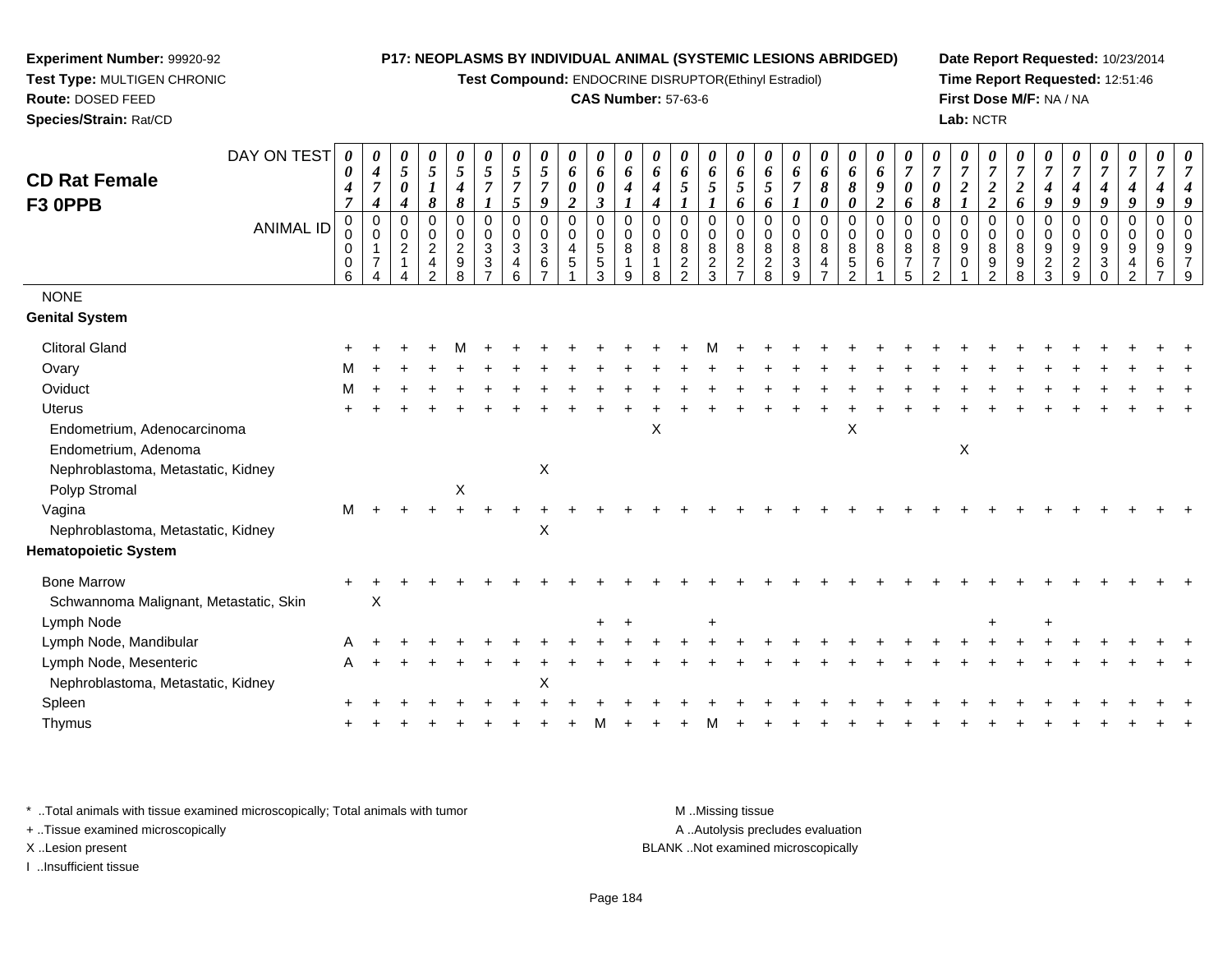**Test Compound:** ENDOCRINE DISRUPTOR(Ethinyl Estradiol)

### **CAS Number:** 57-63-6

**Date Report Requested:** 10/23/2014**Time Report Requested:** 12:51:46**First Dose M/F:** NA / NA**Lab:** NCTR

| <b>CD Rat Female</b><br>F3 OPPB<br><b>Integumentary System</b> | DAY ON TEST<br><b>ANIMAL ID</b> | 0<br>0<br>4<br>$\overline{7}$<br>$\overline{0}$<br>0<br>0<br>0<br>6 | 0<br>$\boldsymbol{4}$<br>$\overline{7}$<br>$\boldsymbol{4}$<br>$\mathbf 0$<br>$\mathbf 0$<br>$\overline{7}$ | 0<br>5<br>$\boldsymbol{\theta}$<br>4<br>0<br>0<br>$\overline{\mathbf{c}}$<br>$\mathbf{1}$ | 0<br>$\mathfrak{s}$<br>$\boldsymbol{l}$<br>8<br>0<br>$\mathbf 0$<br>$\frac{2}{4}$<br>$\overline{2}$ | $\pmb{\theta}$<br>$\sqrt{5}$<br>$\boldsymbol{4}$<br>8<br>$\pmb{0}$<br>$\mathbf 0$<br>$\frac{2}{9}$<br>8 | $\boldsymbol{\theta}$<br>$\overline{5}$<br>$\overline{7}$<br>$\boldsymbol{l}$<br>0<br>0<br>$\sqrt{3}$<br>3<br>$\overline{7}$ | 0<br>5<br>$\overline{7}$<br>$\mathfrak{s}$<br>$\pmb{0}$<br>$\pmb{0}$<br>$\mathbf{3}$<br>$\overline{\mathbf{4}}$<br>6 | 0<br>5<br>$\boldsymbol{7}$<br>9<br>$\pmb{0}$<br>$\mathbf 0$<br>$\ensuremath{\mathsf{3}}$<br>6<br>$\overline{7}$ | 0<br>6<br>0<br>$\boldsymbol{2}$<br>0<br>$\mathsf{O}\xspace$<br>4<br>5 | 0<br>6<br>$\pmb{\theta}$<br>$\boldsymbol{\beta}$<br>$\pmb{0}$<br>$\pmb{0}$<br>$\frac{5}{3}$ | 0<br>6<br>4<br>$\mathbf 0$<br>0<br>$\,8\,$<br>9 | $\boldsymbol{\theta}$<br>6<br>4<br>4<br>$\mathbf 0$<br>$\pmb{0}$<br>$\bf 8$<br>$\mathbf 1$<br>8 | 0<br>6<br>5<br>0<br>0<br>$\bf 8$<br>$\frac{2}{2}$ | $\boldsymbol{\theta}$<br>6<br>5<br>$\mathbf 0$<br>$\mathbf 0$<br>$\bf 8$<br>$\frac{2}{3}$ | 0<br>6<br>$5\overline{)}$<br>6<br>0<br>0<br>8<br>$\frac{2}{7}$ | 0<br>6<br>5<br>6<br>$\mathbf 0$<br>0<br>8<br>$\frac{2}{8}$ | 0<br>6<br>$\overline{7}$<br>$\pmb{0}$<br>$\pmb{0}$<br>$\bf8$<br>$\ensuremath{\mathsf{3}}$<br>9 | 0<br>6<br>8<br>0<br>0<br>$\mathbf 0$<br>8<br>$\overline{\mathbf{4}}$<br>$\overline{ }$ | $\boldsymbol{\theta}$<br>6<br>8<br>$\boldsymbol{\theta}$<br>$\mathbf 0$<br>$\mathbf 0$<br>$\bf 8$<br>$\frac{5}{2}$ | 0<br>6<br>$\boldsymbol{g}$<br>$\boldsymbol{2}$<br>$\mathbf 0$<br>$\mathbf 0$<br>$\bf 8$<br>6 | $\boldsymbol{\theta}$<br>$\boldsymbol{7}$<br>$\boldsymbol{\theta}$<br>6<br>$\mathbf 0$<br>$\mathbf 0$<br>8<br>$\overline{7}$<br>5 | 0<br>$\overline{7}$<br>0<br>8<br>$\Omega$<br>0<br>8<br>$\overline{7}$<br>$\mathfrak{p}$ | $\pmb{\theta}$<br>$\overline{7}$<br>$\overline{\mathbf{c}}$<br>$\mathbf 0$<br>$\mathbf 0$<br>$\boldsymbol{9}$<br>$\Omega$ | 0<br>$\overline{7}$<br>$\overline{2}$<br>$\boldsymbol{2}$<br>$\overline{0}$<br>$\pmb{0}$<br>$\bf 8$<br>$\boldsymbol{9}$<br>2 | 0<br>$\overline{7}$<br>$\overline{2}$<br>6<br>$\mathbf 0$<br>0<br>8<br>9<br>8 | $\boldsymbol{\theta}$<br>$\overline{7}$<br>4<br>9<br>$\mathbf 0$<br>0<br>$\boldsymbol{9}$<br>$\frac{2}{3}$ | $\boldsymbol{\theta}$<br>$\overline{7}$<br>$\boldsymbol{4}$<br>9<br>$\pmb{0}$<br>$\mathbf 0$<br>$\boldsymbol{9}$<br>$\frac{2}{9}$ | 0<br>$\overline{7}$<br>$\boldsymbol{4}$<br>9<br>0<br>0<br>$\boldsymbol{9}$<br>$\sqrt{3}$<br>$\Omega$ | 0<br>$\overline{7}$<br>4<br>9<br>$\mathbf 0$<br>0<br>9<br>4<br>$\overline{2}$ | $\pmb{\theta}$<br>$\overline{7}$<br>$\boldsymbol{4}$<br>9<br>$\mathbf 0$<br>0<br>9<br>6<br>$\overline{7}$ | 0<br>7<br>9<br>$\overline{0}$<br>$\Omega$<br>9<br>7<br>9 |
|----------------------------------------------------------------|---------------------------------|---------------------------------------------------------------------|-------------------------------------------------------------------------------------------------------------|-------------------------------------------------------------------------------------------|-----------------------------------------------------------------------------------------------------|---------------------------------------------------------------------------------------------------------|------------------------------------------------------------------------------------------------------------------------------|----------------------------------------------------------------------------------------------------------------------|-----------------------------------------------------------------------------------------------------------------|-----------------------------------------------------------------------|---------------------------------------------------------------------------------------------|-------------------------------------------------|-------------------------------------------------------------------------------------------------|---------------------------------------------------|-------------------------------------------------------------------------------------------|----------------------------------------------------------------|------------------------------------------------------------|------------------------------------------------------------------------------------------------|----------------------------------------------------------------------------------------|--------------------------------------------------------------------------------------------------------------------|----------------------------------------------------------------------------------------------|-----------------------------------------------------------------------------------------------------------------------------------|-----------------------------------------------------------------------------------------|---------------------------------------------------------------------------------------------------------------------------|------------------------------------------------------------------------------------------------------------------------------|-------------------------------------------------------------------------------|------------------------------------------------------------------------------------------------------------|-----------------------------------------------------------------------------------------------------------------------------------|------------------------------------------------------------------------------------------------------|-------------------------------------------------------------------------------|-----------------------------------------------------------------------------------------------------------|----------------------------------------------------------|
|                                                                |                                 |                                                                     |                                                                                                             |                                                                                           |                                                                                                     |                                                                                                         |                                                                                                                              |                                                                                                                      |                                                                                                                 |                                                                       |                                                                                             |                                                 |                                                                                                 |                                                   |                                                                                           |                                                                |                                                            |                                                                                                |                                                                                        |                                                                                                                    |                                                                                              |                                                                                                                                   |                                                                                         |                                                                                                                           |                                                                                                                              |                                                                               |                                                                                                            |                                                                                                                                   |                                                                                                      |                                                                               |                                                                                                           |                                                          |
| <b>Mammary Gland</b>                                           |                                 | ÷                                                                   |                                                                                                             |                                                                                           |                                                                                                     |                                                                                                         |                                                                                                                              |                                                                                                                      |                                                                                                                 |                                                                       |                                                                                             |                                                 |                                                                                                 |                                                   |                                                                                           |                                                                |                                                            |                                                                                                |                                                                                        |                                                                                                                    |                                                                                              |                                                                                                                                   |                                                                                         |                                                                                                                           |                                                                                                                              |                                                                               |                                                                                                            |                                                                                                                                   |                                                                                                      |                                                                               |                                                                                                           |                                                          |
| Adenocarcinoma                                                 |                                 |                                                                     |                                                                                                             |                                                                                           |                                                                                                     |                                                                                                         |                                                                                                                              |                                                                                                                      |                                                                                                                 |                                                                       |                                                                                             | X                                               |                                                                                                 | X                                                 |                                                                                           | X                                                              |                                                            |                                                                                                |                                                                                        |                                                                                                                    |                                                                                              |                                                                                                                                   | Χ                                                                                       |                                                                                                                           |                                                                                                                              |                                                                               |                                                                                                            |                                                                                                                                   |                                                                                                      |                                                                               |                                                                                                           |                                                          |
| Fibroadenoma                                                   |                                 |                                                                     |                                                                                                             |                                                                                           | $X$ $X$                                                                                             |                                                                                                         |                                                                                                                              |                                                                                                                      |                                                                                                                 |                                                                       | $\sf X$                                                                                     |                                                 | $X$ $X$                                                                                         |                                                   | $\mathsf X$                                                                               |                                                                |                                                            | X X X                                                                                          |                                                                                        |                                                                                                                    | X X                                                                                          |                                                                                                                                   |                                                                                         | X                                                                                                                         |                                                                                                                              | X                                                                             |                                                                                                            |                                                                                                                                   |                                                                                                      |                                                                               |                                                                                                           |                                                          |
| Fibroadenoma, Multiple                                         |                                 |                                                                     |                                                                                                             |                                                                                           |                                                                                                     | X                                                                                                       | $\boldsymbol{\mathsf{X}}$                                                                                                    |                                                                                                                      |                                                                                                                 |                                                                       |                                                                                             |                                                 |                                                                                                 | Χ                                                 |                                                                                           |                                                                |                                                            |                                                                                                |                                                                                        | X                                                                                                                  |                                                                                              |                                                                                                                                   | $\boldsymbol{\mathsf{X}}$                                                               |                                                                                                                           | X                                                                                                                            |                                                                               |                                                                                                            |                                                                                                                                   | $X$ $X$                                                                                              |                                                                               |                                                                                                           |                                                          |
| Skin                                                           |                                 |                                                                     |                                                                                                             |                                                                                           |                                                                                                     |                                                                                                         |                                                                                                                              |                                                                                                                      |                                                                                                                 |                                                                       |                                                                                             |                                                 |                                                                                                 |                                                   |                                                                                           |                                                                |                                                            |                                                                                                |                                                                                        |                                                                                                                    |                                                                                              |                                                                                                                                   |                                                                                         |                                                                                                                           |                                                                                                                              |                                                                               |                                                                                                            |                                                                                                                                   |                                                                                                      |                                                                               |                                                                                                           |                                                          |
| Lipoma                                                         |                                 |                                                                     |                                                                                                             |                                                                                           |                                                                                                     |                                                                                                         |                                                                                                                              |                                                                                                                      |                                                                                                                 |                                                                       |                                                                                             |                                                 |                                                                                                 |                                                   |                                                                                           |                                                                |                                                            |                                                                                                |                                                                                        |                                                                                                                    |                                                                                              |                                                                                                                                   |                                                                                         |                                                                                                                           |                                                                                                                              |                                                                               |                                                                                                            |                                                                                                                                   |                                                                                                      |                                                                               |                                                                                                           |                                                          |
| Sarcoma                                                        |                                 |                                                                     |                                                                                                             |                                                                                           | X                                                                                                   |                                                                                                         |                                                                                                                              |                                                                                                                      |                                                                                                                 |                                                                       |                                                                                             |                                                 |                                                                                                 |                                                   |                                                                                           |                                                                |                                                            |                                                                                                |                                                                                        |                                                                                                                    |                                                                                              |                                                                                                                                   |                                                                                         |                                                                                                                           |                                                                                                                              |                                                                               |                                                                                                            |                                                                                                                                   |                                                                                                      |                                                                               |                                                                                                           |                                                          |
| Schwannoma Malignant                                           |                                 |                                                                     | $\mathsf X$                                                                                                 |                                                                                           |                                                                                                     |                                                                                                         |                                                                                                                              |                                                                                                                      |                                                                                                                 |                                                                       |                                                                                             |                                                 |                                                                                                 |                                                   |                                                                                           |                                                                |                                                            |                                                                                                |                                                                                        |                                                                                                                    |                                                                                              |                                                                                                                                   |                                                                                         |                                                                                                                           |                                                                                                                              |                                                                               |                                                                                                            |                                                                                                                                   |                                                                                                      |                                                                               |                                                                                                           |                                                          |
| <b>Musculoskeletal System</b>                                  |                                 |                                                                     |                                                                                                             |                                                                                           |                                                                                                     |                                                                                                         |                                                                                                                              |                                                                                                                      |                                                                                                                 |                                                                       |                                                                                             |                                                 |                                                                                                 |                                                   |                                                                                           |                                                                |                                                            |                                                                                                |                                                                                        |                                                                                                                    |                                                                                              |                                                                                                                                   |                                                                                         |                                                                                                                           |                                                                                                                              |                                                                               |                                                                                                            |                                                                                                                                   |                                                                                                      |                                                                               |                                                                                                           |                                                          |
| Bone, Femur                                                    |                                 |                                                                     |                                                                                                             |                                                                                           |                                                                                                     |                                                                                                         |                                                                                                                              |                                                                                                                      |                                                                                                                 |                                                                       |                                                                                             |                                                 |                                                                                                 |                                                   |                                                                                           |                                                                |                                                            |                                                                                                |                                                                                        |                                                                                                                    |                                                                                              |                                                                                                                                   |                                                                                         |                                                                                                                           |                                                                                                                              |                                                                               |                                                                                                            |                                                                                                                                   |                                                                                                      |                                                                               |                                                                                                           |                                                          |
| <b>Skeletal Muscle</b>                                         |                                 |                                                                     |                                                                                                             |                                                                                           |                                                                                                     |                                                                                                         |                                                                                                                              | $\ddot{}$                                                                                                            | $\ddot{}$                                                                                                       |                                                                       |                                                                                             |                                                 |                                                                                                 |                                                   |                                                                                           |                                                                |                                                            |                                                                                                |                                                                                        | $\ddot{}$                                                                                                          |                                                                                              |                                                                                                                                   |                                                                                         |                                                                                                                           |                                                                                                                              |                                                                               |                                                                                                            |                                                                                                                                   |                                                                                                      |                                                                               |                                                                                                           |                                                          |
| Diaphragm, Adenocarcinoma, Metastatic,<br><b>Uterus</b>        |                                 |                                                                     |                                                                                                             |                                                                                           |                                                                                                     |                                                                                                         |                                                                                                                              |                                                                                                                      |                                                                                                                 |                                                                       |                                                                                             |                                                 |                                                                                                 |                                                   |                                                                                           |                                                                |                                                            |                                                                                                |                                                                                        | $\sf X$                                                                                                            |                                                                                              |                                                                                                                                   |                                                                                         |                                                                                                                           |                                                                                                                              |                                                                               |                                                                                                            |                                                                                                                                   |                                                                                                      |                                                                               |                                                                                                           |                                                          |
| Diaphragm, Nephroblastoma, Metastatic,<br>Kidney               |                                 |                                                                     |                                                                                                             |                                                                                           |                                                                                                     |                                                                                                         |                                                                                                                              |                                                                                                                      | X                                                                                                               |                                                                       |                                                                                             |                                                 |                                                                                                 |                                                   |                                                                                           |                                                                |                                                            |                                                                                                |                                                                                        |                                                                                                                    |                                                                                              |                                                                                                                                   |                                                                                         |                                                                                                                           |                                                                                                                              |                                                                               |                                                                                                            |                                                                                                                                   |                                                                                                      |                                                                               |                                                                                                           |                                                          |
| <b>Nervous System</b>                                          |                                 |                                                                     |                                                                                                             |                                                                                           |                                                                                                     |                                                                                                         |                                                                                                                              |                                                                                                                      |                                                                                                                 |                                                                       |                                                                                             |                                                 |                                                                                                 |                                                   |                                                                                           |                                                                |                                                            |                                                                                                |                                                                                        |                                                                                                                    |                                                                                              |                                                                                                                                   |                                                                                         |                                                                                                                           |                                                                                                                              |                                                                               |                                                                                                            |                                                                                                                                   |                                                                                                      |                                                                               |                                                                                                           |                                                          |
| Brain, Brain Stem                                              |                                 |                                                                     |                                                                                                             |                                                                                           |                                                                                                     |                                                                                                         |                                                                                                                              |                                                                                                                      |                                                                                                                 |                                                                       |                                                                                             |                                                 |                                                                                                 |                                                   |                                                                                           |                                                                |                                                            |                                                                                                |                                                                                        |                                                                                                                    |                                                                                              |                                                                                                                                   |                                                                                         |                                                                                                                           |                                                                                                                              |                                                                               |                                                                                                            |                                                                                                                                   |                                                                                                      |                                                                               |                                                                                                           |                                                          |
| Brain, Cerebellum                                              |                                 |                                                                     |                                                                                                             |                                                                                           |                                                                                                     |                                                                                                         |                                                                                                                              |                                                                                                                      |                                                                                                                 |                                                                       |                                                                                             |                                                 |                                                                                                 |                                                   |                                                                                           |                                                                |                                                            |                                                                                                |                                                                                        |                                                                                                                    |                                                                                              |                                                                                                                                   |                                                                                         |                                                                                                                           |                                                                                                                              |                                                                               |                                                                                                            |                                                                                                                                   |                                                                                                      |                                                                               |                                                                                                           |                                                          |
| Brain, Cerebrum                                                |                                 |                                                                     |                                                                                                             |                                                                                           |                                                                                                     |                                                                                                         |                                                                                                                              |                                                                                                                      |                                                                                                                 |                                                                       |                                                                                             |                                                 |                                                                                                 |                                                   |                                                                                           |                                                                |                                                            |                                                                                                |                                                                                        |                                                                                                                    |                                                                                              |                                                                                                                                   |                                                                                         |                                                                                                                           |                                                                                                                              |                                                                               |                                                                                                            |                                                                                                                                   |                                                                                                      |                                                                               |                                                                                                           |                                                          |
| <b>Respiratory System</b>                                      |                                 |                                                                     |                                                                                                             |                                                                                           |                                                                                                     |                                                                                                         |                                                                                                                              |                                                                                                                      |                                                                                                                 |                                                                       |                                                                                             |                                                 |                                                                                                 |                                                   |                                                                                           |                                                                |                                                            |                                                                                                |                                                                                        |                                                                                                                    |                                                                                              |                                                                                                                                   |                                                                                         |                                                                                                                           |                                                                                                                              |                                                                               |                                                                                                            |                                                                                                                                   |                                                                                                      |                                                                               |                                                                                                           |                                                          |

\* ..Total animals with tissue examined microscopically; Total animals with tumor **M** . Missing tissue M ..Missing tissue

+ ..Tissue examined microscopically

**Experiment Number:** 99920-92**Test Type:** MULTIGEN CHRONIC

**Route:** DOSED FEED**Species/Strain:** Rat/CD

I ..Insufficient tissue

A ..Autolysis precludes evaluation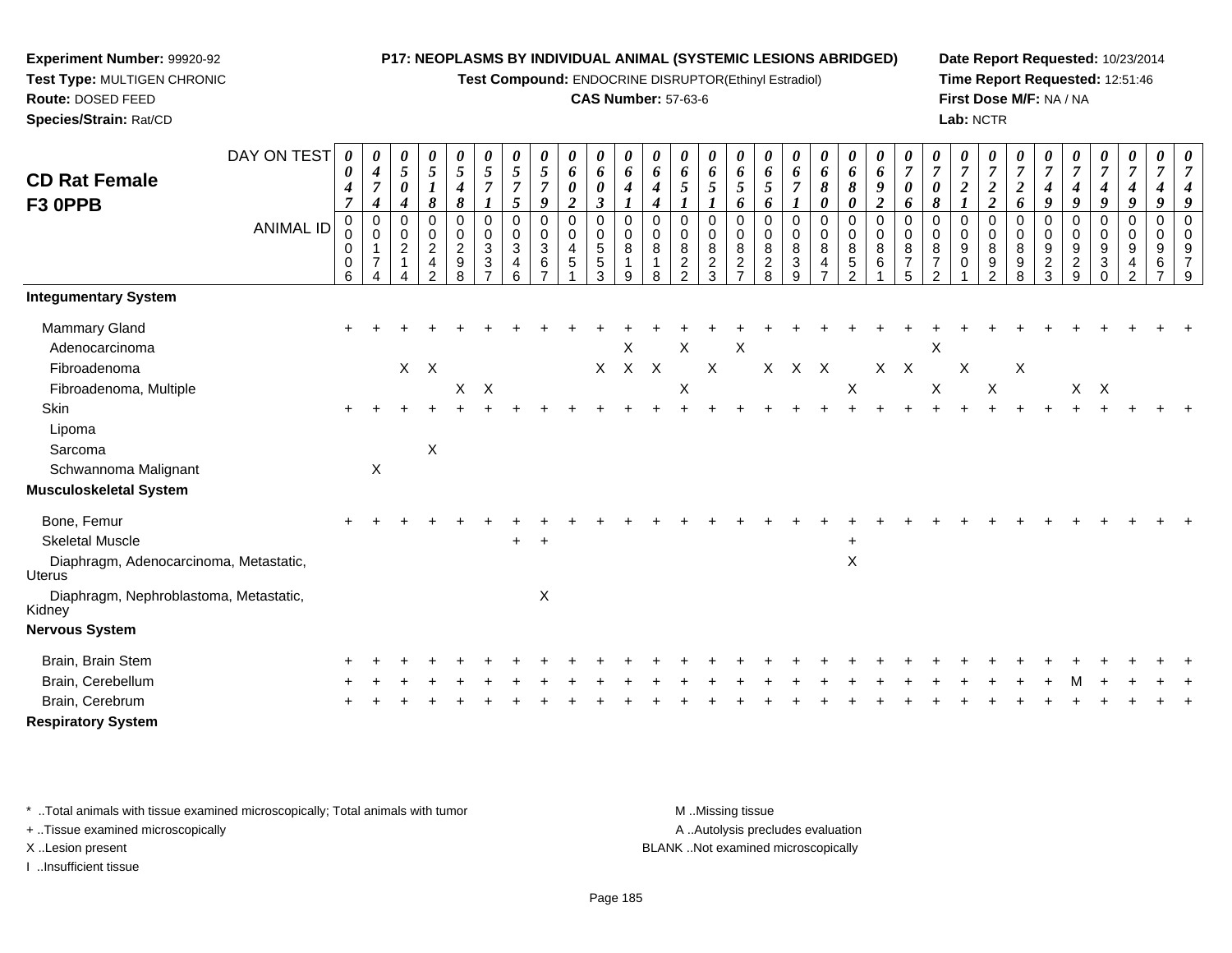**Test Compound:** ENDOCRINE DISRUPTOR(Ethinyl Estradiol)

# **CAS Number:** 57-63-6

**Date Report Requested:** 10/23/2014**Time Report Requested:** 12:51:46**First Dose M/F:** NA / NA**Lab:** NCTR

| <b>CD Rat Female</b><br>F3 OPPB                                      | DAY ON TEST<br><b>ANIMAL ID</b> | 0<br>0<br>4<br>7<br>0<br>0<br>0<br>0<br>6 | U<br>4<br>7<br>4<br>$\mathbf 0$<br>$\overline{7}$ | 0<br>5<br>0<br>0<br>0<br>$\overline{c}$ | $\boldsymbol{\theta}$<br>$\sqrt{5}$<br>8<br>0<br>$\boldsymbol{2}$<br>$\overline{\mathbf{r}}$ | $\boldsymbol{\theta}$<br>5<br>4<br>8<br>0<br>$\mathbf 0$<br>$\overline{2}$<br>9 | $5\overline{)}$<br>7<br>0<br>0<br>$\mathbf{3}$<br>3 | 5<br>7<br>5<br>0<br>3 | $\boldsymbol{\theta}$<br>5<br>$\overline{7}$<br>9<br>0<br>0<br>3<br>6 | $\theta$<br>6<br>0<br>$\overline{\mathbf{2}}$<br>0<br>0<br>4<br>$5\phantom{.0}$ | $\boldsymbol{\theta}$<br>$\pmb{6}$<br>$\boldsymbol{\theta}$<br>$\boldsymbol{\beta}$<br>$\pmb{0}$<br>$\pmb{0}$<br>$\sqrt{5}$<br>$\overline{5}$<br>3 | $\boldsymbol{\theta}$<br>$\boldsymbol{\delta}$<br>4<br>$\mathbf 0$<br>0<br>8<br>9 | U<br>6<br>4 | 0<br>6<br>5<br>$\mathbf 0$<br>0<br>8<br>$\overline{c}$<br>ົ | 0<br>6<br>5<br>0<br>0<br>8<br>$\overline{c}$<br>3 | $\boldsymbol{\theta}$<br>6<br>5<br>6<br>$\mathbf 0$<br>0<br>8<br>$\overline{2}$ | $\boldsymbol{\theta}$<br>6<br>$\mathfrak{s}$<br>6<br>0<br>0<br>8<br>$\overline{c}$<br>8 | 7<br>8<br>3 | $\boldsymbol{\theta}$<br>6<br>8<br>0<br>0<br>0<br>8<br>4 | 0<br>6<br>8<br>0<br>0<br>0<br>8<br>5<br>$\Omega$ | 0<br>6<br>$\boldsymbol{g}$<br>$\boldsymbol{2}$<br>$\mathbf 0$<br>$\pmb{0}$<br>$\bf 8$<br>6 | $\boldsymbol{\theta}$<br>$\overline{7}$<br>0<br>6<br>0<br>$\mathbf 0$<br>8<br>$\overline{7}$ | 8<br>$\overline{ }$ | $\boldsymbol{2}$<br>0<br>9<br>$\Omega$ | 0<br>$\overline{7}$<br>$\overline{\mathbf{c}}$<br>$\overline{c}$<br>$\mathbf 0$<br>0<br>8<br>9 | 0<br>$\overline{7}$<br>$\boldsymbol{2}$<br>6<br>0<br>$\bf8$<br>9 | $\theta$<br>9<br>0<br>9<br>$\overline{\mathbf{c}}$<br>3 | 4<br>9<br>9<br>$\overline{c}$ | 4<br>9<br>0<br>9<br>3 | $\boldsymbol{\theta}$<br>4<br>9<br>0<br>0<br>9 | $\boldsymbol{\theta}$<br>0<br>9<br>6 |  |
|----------------------------------------------------------------------|---------------------------------|-------------------------------------------|---------------------------------------------------|-----------------------------------------|----------------------------------------------------------------------------------------------|---------------------------------------------------------------------------------|-----------------------------------------------------|-----------------------|-----------------------------------------------------------------------|---------------------------------------------------------------------------------|----------------------------------------------------------------------------------------------------------------------------------------------------|-----------------------------------------------------------------------------------|-------------|-------------------------------------------------------------|---------------------------------------------------|---------------------------------------------------------------------------------|-----------------------------------------------------------------------------------------|-------------|----------------------------------------------------------|--------------------------------------------------|--------------------------------------------------------------------------------------------|----------------------------------------------------------------------------------------------|---------------------|----------------------------------------|------------------------------------------------------------------------------------------------|------------------------------------------------------------------|---------------------------------------------------------|-------------------------------|-----------------------|------------------------------------------------|--------------------------------------|--|
| Lung                                                                 |                                 | $\ddot{}$                                 |                                                   |                                         |                                                                                              |                                                                                 |                                                     |                       |                                                                       |                                                                                 |                                                                                                                                                    |                                                                                   |             |                                                             |                                                   |                                                                                 |                                                                                         |             |                                                          |                                                  |                                                                                            |                                                                                              |                     |                                        |                                                                                                |                                                                  |                                                         |                               |                       |                                                |                                      |  |
| Alveolar/Bronchiolar Adenoma<br>Carcinoma, Metastatic, Thyroid Gland |                                 |                                           |                                                   |                                         |                                                                                              |                                                                                 |                                                     |                       |                                                                       |                                                                                 |                                                                                                                                                    |                                                                                   |             |                                                             |                                                   |                                                                                 |                                                                                         |             |                                                          |                                                  |                                                                                            |                                                                                              |                     |                                        |                                                                                                |                                                                  | X                                                       |                               |                       |                                                |                                      |  |
| Nose                                                                 |                                 |                                           |                                                   |                                         |                                                                                              |                                                                                 |                                                     |                       |                                                                       |                                                                                 |                                                                                                                                                    |                                                                                   |             |                                                             |                                                   |                                                                                 |                                                                                         |             |                                                          |                                                  |                                                                                            |                                                                                              |                     |                                        |                                                                                                |                                                                  |                                                         |                               |                       |                                                |                                      |  |
| Trachea                                                              |                                 |                                           |                                                   |                                         |                                                                                              |                                                                                 |                                                     |                       |                                                                       |                                                                                 |                                                                                                                                                    |                                                                                   |             |                                                             |                                                   |                                                                                 |                                                                                         |             |                                                          |                                                  |                                                                                            |                                                                                              |                     |                                        |                                                                                                |                                                                  |                                                         |                               |                       |                                                |                                      |  |
| <b>Special Senses System</b>                                         |                                 |                                           |                                                   |                                         |                                                                                              |                                                                                 |                                                     |                       |                                                                       |                                                                                 |                                                                                                                                                    |                                                                                   |             |                                                             |                                                   |                                                                                 |                                                                                         |             |                                                          |                                                  |                                                                                            |                                                                                              |                     |                                        |                                                                                                |                                                                  |                                                         |                               |                       |                                                |                                      |  |
| Eye                                                                  |                                 |                                           |                                                   |                                         |                                                                                              |                                                                                 |                                                     |                       |                                                                       |                                                                                 |                                                                                                                                                    |                                                                                   |             |                                                             |                                                   |                                                                                 |                                                                                         |             |                                                          |                                                  |                                                                                            |                                                                                              |                     |                                        |                                                                                                |                                                                  |                                                         |                               |                       |                                                |                                      |  |
| Harderian Gland                                                      |                                 |                                           |                                                   |                                         |                                                                                              |                                                                                 |                                                     |                       |                                                                       |                                                                                 |                                                                                                                                                    |                                                                                   |             |                                                             |                                                   |                                                                                 |                                                                                         |             |                                                          |                                                  |                                                                                            |                                                                                              |                     |                                        |                                                                                                |                                                                  |                                                         |                               |                       |                                                |                                      |  |
| <b>Urinary System</b>                                                |                                 |                                           |                                                   |                                         |                                                                                              |                                                                                 |                                                     |                       |                                                                       |                                                                                 |                                                                                                                                                    |                                                                                   |             |                                                             |                                                   |                                                                                 |                                                                                         |             |                                                          |                                                  |                                                                                            |                                                                                              |                     |                                        |                                                                                                |                                                                  |                                                         |                               |                       |                                                |                                      |  |
| Kidney<br>Lipoma                                                     |                                 |                                           |                                                   |                                         |                                                                                              |                                                                                 |                                                     |                       |                                                                       |                                                                                 |                                                                                                                                                    |                                                                                   |             |                                                             |                                                   |                                                                                 |                                                                                         |             |                                                          |                                                  |                                                                                            |                                                                                              |                     |                                        |                                                                                                |                                                                  |                                                         |                               |                       |                                                |                                      |  |
| Nephroblastoma<br><b>Urinary Bladder</b><br><b>SYSTEMIC LESIONS</b>  |                                 | $\div$                                    |                                                   |                                         |                                                                                              |                                                                                 |                                                     |                       | X                                                                     |                                                                                 |                                                                                                                                                    |                                                                                   |             |                                                             |                                                   |                                                                                 |                                                                                         |             |                                                          |                                                  |                                                                                            |                                                                                              |                     |                                        |                                                                                                |                                                                  |                                                         |                               |                       |                                                |                                      |  |

\* ..Total animals with tissue examined microscopically; Total animals with tumor **M** ...Missing tissue M ...Missing tissue

n  $+$ 

 $\mathsf{r}$  x

+ ..Tissue examined microscopically

**Experiment Number:** 99920-92**Test Type:** MULTIGEN CHRONIC

**Route:** DOSED FEED**Species/Strain:** Rat/CD

I ..Insufficient tissue

Multiple Organ

Leukemia Mononuclear

A .. Autolysis precludes evaluation

<sup>+</sup> <sup>+</sup> <sup>+</sup> <sup>+</sup> <sup>+</sup> <sup>+</sup> <sup>+</sup> <sup>+</sup> <sup>+</sup> <sup>+</sup> <sup>+</sup> <sup>+</sup> <sup>+</sup> <sup>+</sup> <sup>+</sup> <sup>+</sup> <sup>+</sup> <sup>+</sup> <sup>+</sup> <sup>+</sup> <sup>+</sup> <sup>+</sup> <sup>+</sup> <sup>+</sup> <sup>+</sup> <sup>+</sup> <sup>+</sup> <sup>+</sup> <sup>+</sup> <sup>+</sup>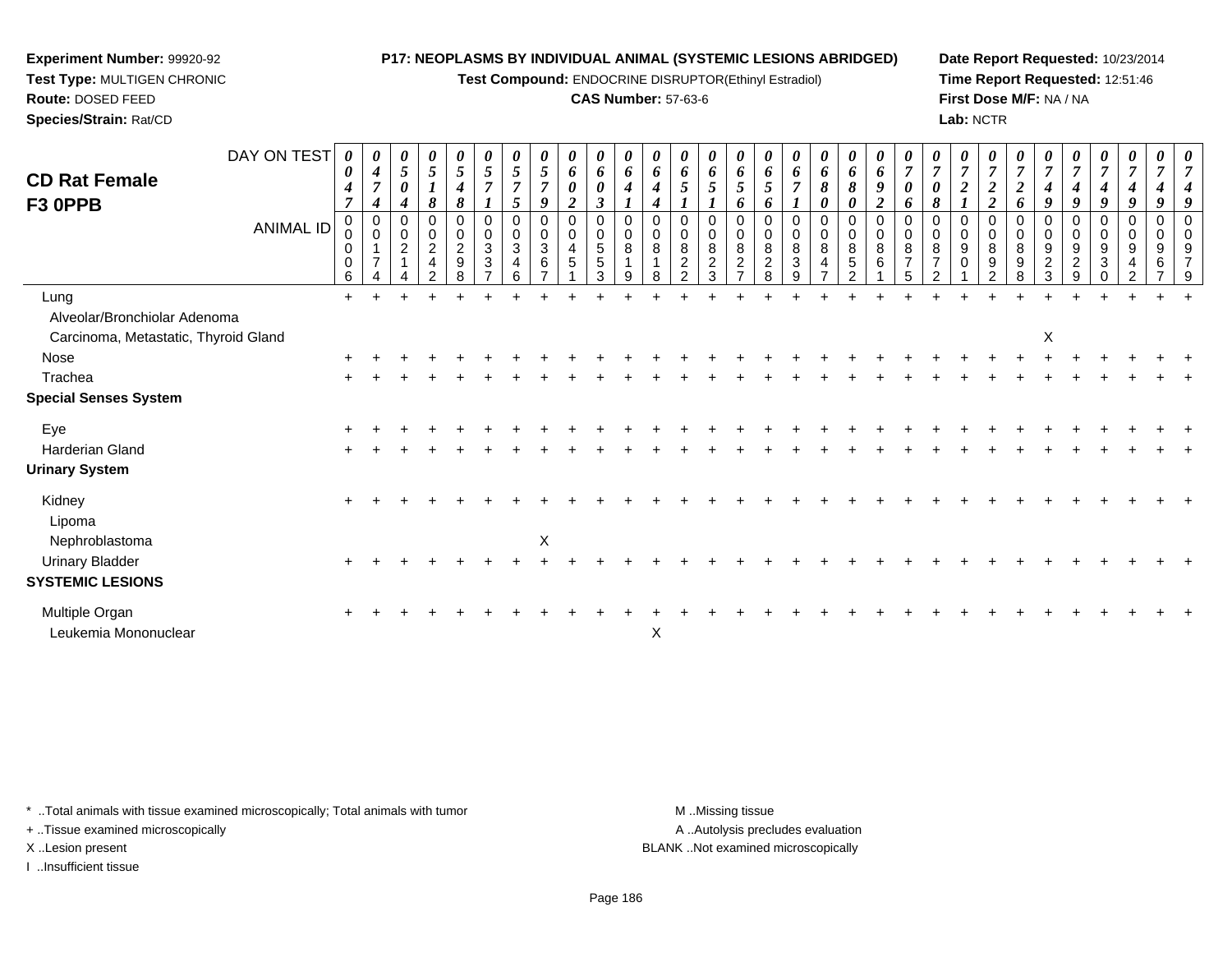**Test Compound:** ENDOCRINE DISRUPTOR(Ethinyl Estradiol)

# **CAS Number:** 57-63-6

**Date Report Requested:** 10/23/2014**Time Report Requested:** 12:51:46**First Dose M/F:** NA / NA**Lab:** NCTR

| Nephroblastoma, Metastatic, Kidney                                             |  |  |  |  |  |  |                                    |  |  |  |
|--------------------------------------------------------------------------------|--|--|--|--|--|--|------------------------------------|--|--|--|
| Oral Mucosa                                                                    |  |  |  |  |  |  |                                    |  |  |  |
| Squamous Cell Carcinoma                                                        |  |  |  |  |  |  |                                    |  |  |  |
| Pancreas                                                                       |  |  |  |  |  |  |                                    |  |  |  |
| Adenocarcinoma, Metastatic, Uterus                                             |  |  |  |  |  |  |                                    |  |  |  |
| <b>Salivary Glands</b>                                                         |  |  |  |  |  |  |                                    |  |  |  |
| * Total animals with tissue examined microscopically; Total animals with tumor |  |  |  |  |  |  | MMissing tissue                    |  |  |  |
| + Tissue examined microscopically                                              |  |  |  |  |  |  | A Autolysis precludes evaluation   |  |  |  |
| X Lesion present                                                               |  |  |  |  |  |  | BLANK Not examined microscopically |  |  |  |

I ..Insufficient tissue

| DAY ON TEST                                              | 0                                    | 0                                               | 0                              | 0                                                        | 0                                   | 0                            | 0                                                   | 0                                       | 0                                                         | 0                                                       | 0                                            | $\boldsymbol{\theta}$               | 0                   | 0                     | 0                                                          | 0                            | 0                                                                    | 0                                                       | 0                                          | 0                              | 0                   |                       |
|----------------------------------------------------------|--------------------------------------|-------------------------------------------------|--------------------------------|----------------------------------------------------------|-------------------------------------|------------------------------|-----------------------------------------------------|-----------------------------------------|-----------------------------------------------------------|---------------------------------------------------------|----------------------------------------------|-------------------------------------|---------------------|-----------------------|------------------------------------------------------------|------------------------------|----------------------------------------------------------------------|---------------------------------------------------------|--------------------------------------------|--------------------------------|---------------------|-----------------------|
| <b>CD Rat Female</b>                                     | 7<br>4                               | $\overline{7}$<br>4                             | $\overline{7}$<br>4            | $\overline{7}$<br>5                                      | $\overline{7}$<br>5                 | 7<br>5                       | $\overline{7}$<br>5                                 | $\overline{7}$<br>5                     | $\overline{7}$<br>5                                       | $\overline{7}$<br>$\mathfrak{s}$                        | $\overline{7}$<br>5                          | $\overline{7}$<br>$\mathfrak{s}$    | $\overline{7}$<br>5 | $\overline{7}$<br>5   | $\overline{7}$<br>$5\phantom{.0}$                          | $\overline{7}$<br>$\sqrt{5}$ | $\overline{7}$<br>5                                                  | $\overline{7}$<br>5                                     | 7<br>5                                     | $\overline{7}$<br>5            | $\overline{7}$<br>5 |                       |
| F3 OPPB                                                  | 9                                    | 9                                               | 9                              | $\boldsymbol{\theta}$                                    | $\boldsymbol{\theta}$               | 0                            | 0                                                   | 0                                       | 0                                                         | $\boldsymbol{\theta}$                                   | $\boldsymbol{\theta}$                        | $\mathfrak{z}$                      | $\mathfrak{z}$      | 4                     | $\boldsymbol{4}$                                           | $\boldsymbol{4}$             | $\boldsymbol{4}$                                                     | 5                                                       | $\mathfrak{s}$                             | $\mathfrak{s}$                 | 5                   |                       |
| <b>ANIMAL ID</b>                                         | 0<br>$\mathbf 0$<br>9<br>$\bf8$<br>3 | $\pmb{0}$<br>$\mathbf 0$<br>$\overline{c}$<br>6 | 0<br>$\mathbf 0$<br>$\sqrt{2}$ | $\mathsf 0$<br>$\mathbf 0$<br>$\boldsymbol{9}$<br>6<br>3 | $\mathbf 0$<br>0<br>9<br>$\,6$<br>5 | $\Omega$<br>0<br>9<br>6<br>6 | $\mathbf 0$<br>0<br>9<br>$\overline{7}$<br>$\Omega$ | $\mathbf 0$<br>0<br>9<br>$\overline{7}$ | $\mathbf 0$<br>0<br>9<br>$\overline{7}$<br>$\overline{2}$ | $\pmb{0}$<br>0<br>9<br>$\overline{7}$<br>$\overline{7}$ | $\mathbf 0$<br>0<br>9<br>$\overline{7}$<br>8 | $\Omega$<br>1<br>$\Omega$<br>9<br>6 | $\Omega$<br>3<br>5  | 0<br>$\mathbf 0$<br>8 | $\mathbf 0$<br>$\mathbf{1}$<br>$\mathsf 0$<br>$\bf 8$<br>2 | 0<br>1<br>0<br>8<br>5        | $\overline{0}$<br>$\mathbf{1}$<br>$\boldsymbol{2}$<br>$\overline{7}$ | $\overline{0}$<br>1<br>$\overline{c}$<br>$\overline{2}$ | $\overline{0}$<br>1<br>$\overline{2}$<br>3 | $\Omega$<br>1<br>3<br>$\Omega$ | $\Omega$<br>3       | <i><b>*TOTALS</b></i> |
| <b>Alimentary System</b>                                 |                                      |                                                 |                                |                                                          |                                     |                              |                                                     |                                         |                                                           |                                                         |                                              |                                     |                     |                       |                                                            |                              |                                                                      |                                                         |                                            |                                |                     |                       |
| Esophagus                                                |                                      |                                                 |                                |                                                          |                                     |                              |                                                     |                                         |                                                           |                                                         |                                              |                                     |                     |                       |                                                            |                              |                                                                      |                                                         |                                            |                                |                     | 52                    |
| Intestine Large, Cecum                                   |                                      |                                                 |                                |                                                          |                                     |                              |                                                     |                                         |                                                           |                                                         |                                              |                                     |                     |                       |                                                            |                              |                                                                      |                                                         |                                            |                                |                     | 51                    |
| Intestine Large, Colon                                   |                                      |                                                 |                                |                                                          |                                     |                              |                                                     |                                         |                                                           |                                                         |                                              |                                     |                     |                       |                                                            |                              |                                                                      |                                                         |                                            |                                |                     | 52                    |
| Intestine Large, Rectum<br>Adenoma                       |                                      |                                                 |                                |                                                          |                                     |                              |                                                     |                                         |                                                           |                                                         |                                              |                                     |                     |                       |                                                            |                              |                                                                      |                                                         |                                            |                                |                     | 51<br>1               |
| Intestine Small, Duodenum                                |                                      |                                                 |                                |                                                          |                                     |                              |                                                     |                                         |                                                           |                                                         |                                              |                                     |                     |                       |                                                            |                              |                                                                      |                                                         |                                            |                                |                     | 52                    |
| Intestine Small, Ileum                                   |                                      |                                                 |                                |                                                          |                                     |                              |                                                     |                                         |                                                           |                                                         |                                              |                                     |                     |                       |                                                            |                              |                                                                      |                                                         |                                            |                                |                     | 52                    |
| Intestine Small, Jejunum                                 |                                      |                                                 |                                |                                                          |                                     |                              |                                                     |                                         |                                                           |                                                         |                                              |                                     |                     |                       |                                                            |                              |                                                                      |                                                         |                                            |                                |                     | 51                    |
| Liver                                                    |                                      |                                                 |                                |                                                          |                                     |                              |                                                     |                                         |                                                           |                                                         |                                              |                                     |                     |                       |                                                            |                              |                                                                      |                                                         |                                            |                                |                     | 52                    |
| Adenocarcinoma, Metastatic, Uterus<br>Cholangiocarcinoma |                                      |                                                 |                                |                                                          |                                     |                              |                                                     |                                         |                                                           |                                                         |                                              |                                     |                     |                       |                                                            |                              |                                                                      |                                                         |                                            |                                |                     | 1<br>1                |
| Hepatocellular Adenoma                                   |                                      |                                                 |                                |                                                          |                                     |                              |                                                     |                                         |                                                           |                                                         |                                              |                                     |                     |                       |                                                            |                              |                                                                      |                                                         |                                            |                                | X                   | 2                     |
| Nephroblastoma, Metastatic, Kidney                       |                                      |                                                 |                                |                                                          |                                     |                              |                                                     |                                         |                                                           |                                                         |                                              |                                     |                     |                       |                                                            |                              |                                                                      |                                                         |                                            |                                |                     |                       |
| Mesentery                                                |                                      |                                                 |                                |                                                          |                                     |                              |                                                     |                                         |                                                           |                                                         |                                              |                                     |                     |                       |                                                            |                              |                                                                      |                                                         | $\ddot{}$                                  |                                |                     | 3                     |
| Adenocarcinoma, Metastatic, Uterus                       |                                      |                                                 |                                |                                                          |                                     |                              |                                                     |                                         |                                                           |                                                         |                                              |                                     |                     |                       |                                                            |                              |                                                                      |                                                         |                                            |                                |                     |                       |
| Nephroblastoma, Metastatic, Kidney                       |                                      |                                                 |                                |                                                          |                                     |                              |                                                     |                                         |                                                           |                                                         |                                              |                                     |                     |                       |                                                            |                              |                                                                      |                                                         |                                            |                                |                     |                       |
| Oral Mucosa                                              |                                      |                                                 |                                |                                                          |                                     |                              |                                                     |                                         |                                                           |                                                         |                                              |                                     |                     |                       |                                                            |                              |                                                                      |                                                         |                                            |                                |                     | $\overline{c}$        |
| Squamous Cell Carcinoma                                  |                                      |                                                 |                                |                                                          |                                     |                              |                                                     |                                         |                                                           |                                                         |                                              |                                     |                     |                       |                                                            |                              |                                                                      |                                                         |                                            |                                |                     | $\overline{2}$        |
| Pancreas                                                 |                                      |                                                 |                                |                                                          |                                     |                              |                                                     |                                         |                                                           |                                                         |                                              |                                     |                     |                       |                                                            |                              |                                                                      |                                                         |                                            |                                |                     | 52                    |
| Adenocarcinoma, Metastatic, Uterus                       |                                      |                                                 |                                |                                                          |                                     |                              |                                                     |                                         |                                                           |                                                         |                                              |                                     |                     |                       |                                                            |                              |                                                                      |                                                         |                                            |                                |                     | 1                     |
| Salivary Glands                                          |                                      |                                                 |                                |                                                          |                                     |                              |                                                     |                                         |                                                           |                                                         |                                              |                                     |                     |                       |                                                            |                              |                                                                      |                                                         |                                            |                                |                     | 52                    |

# **Experiment Number:** 99920-92 **Test Type:** MULTIGEN CHRONIC**Route:** DOSED FEED

DAY ON TEST

**Species/Strain:** Rat/CD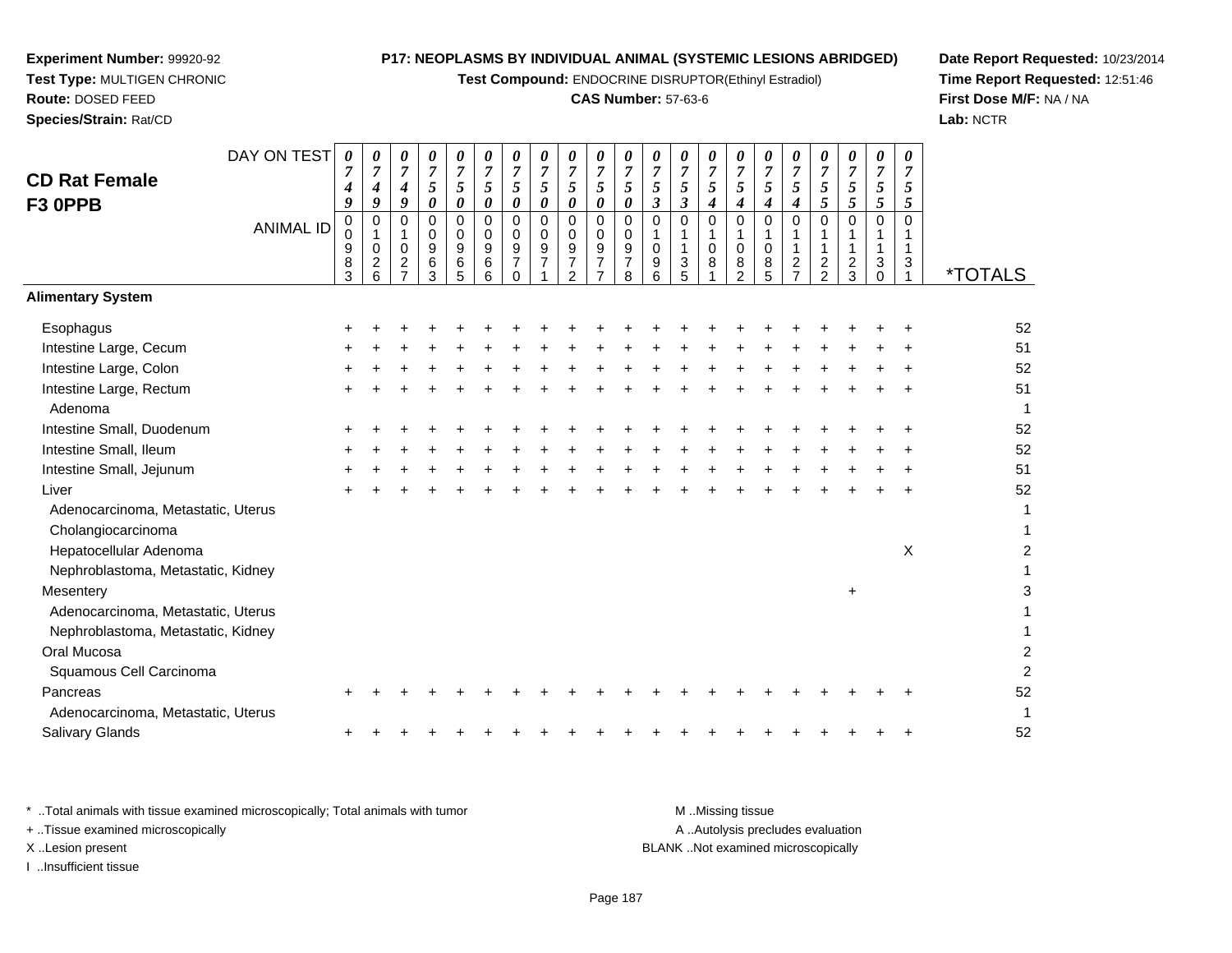**Test Compound:** ENDOCRINE DISRUPTOR(Ethinyl Estradiol)

# **CAS Number:** 57-63-6

**Date Report Requested:** 10/23/2014**Time Report Requested:** 12:51:46**First Dose M/F:** NA / NA**Lab:** NCTR

 **Test Type:** MULTIGEN CHRONIC**Route:** DOSED FEED**Species/Strain:** Rat/CD

**Experiment Number:** 99920-92

|                                    | DAY ON TEST      | 0                     | 0                                                      | $\pmb{\theta}$                                                     | $\boldsymbol{\theta}$                                      | 0                                              | 0                                                        | 0                                         | 0                                       | 0                                  | 0                                                                        | 0                                            | 0                                                    | 0                                     | 0                                  | 0                                         | 0                                                  | 0                                                      | 0                            | 0                                                 | 0                               |                     |                       |
|------------------------------------|------------------|-----------------------|--------------------------------------------------------|--------------------------------------------------------------------|------------------------------------------------------------|------------------------------------------------|----------------------------------------------------------|-------------------------------------------|-----------------------------------------|------------------------------------|--------------------------------------------------------------------------|----------------------------------------------|------------------------------------------------------|---------------------------------------|------------------------------------|-------------------------------------------|----------------------------------------------------|--------------------------------------------------------|------------------------------|---------------------------------------------------|---------------------------------|---------------------|-----------------------|
| <b>CD Rat Female</b>               |                  | $\boldsymbol{7}$<br>4 | $\boldsymbol{7}$<br>$\boldsymbol{4}$                   | $\boldsymbol{7}$<br>$\boldsymbol{4}$                               | $\boldsymbol{7}$<br>$\mathfrak{s}$                         | $\boldsymbol{7}$<br>5                          | $\overline{7}$<br>$\mathfrak{s}$                         | $\boldsymbol{7}$<br>5                     | $\boldsymbol{7}$<br>$\sqrt{5}$          | $\overline{7}$<br>5                | $\boldsymbol{7}$<br>5                                                    | $\boldsymbol{7}$<br>5                        | $\boldsymbol{7}$<br>$\mathfrak{s}$                   | $\overline{7}$<br>5                   | $\boldsymbol{7}$<br>5              | $\boldsymbol{7}$<br>5                     | $\overline{7}$<br>5                                | $\overline{7}$<br>5                                    | $\boldsymbol{7}$<br>5        | $\boldsymbol{7}$<br>$\sqrt{5}$                    | $\overline{7}$<br>$\sqrt{5}$    | $\overline{7}$<br>5 |                       |
| F3 OPPB                            |                  | 9                     | 9                                                      | $\boldsymbol{g}$                                                   | $\boldsymbol{\theta}$                                      | 0                                              | 0                                                        | 0                                         | $\boldsymbol{\theta}$                   | 0                                  | 0                                                                        | 0                                            | $\mathfrak{z}$                                       | $\boldsymbol{\beta}$                  | $\boldsymbol{4}$                   | $\boldsymbol{4}$                          | $\boldsymbol{4}$                                   | $\boldsymbol{4}$                                       | 5                            | 5                                                 | 5                               | 5                   |                       |
|                                    | <b>ANIMAL ID</b> | 0<br>0<br>9<br>8<br>3 | 0<br>$\mathbf 1$<br>$\mathbf 0$<br>$\overline{2}$<br>6 | 0<br>$\mathbf{1}$<br>$\pmb{0}$<br>$\overline{c}$<br>$\overline{7}$ | $\pmb{0}$<br>$\mathbf 0$<br>$\boldsymbol{9}$<br>$\,6$<br>3 | $\mathbf 0$<br>0<br>$\boldsymbol{9}$<br>6<br>5 | $\mathbf 0$<br>$\mathbf 0$<br>$\boldsymbol{9}$<br>6<br>6 | 0<br>$\Omega$<br>9<br>$\overline{7}$<br>0 | 0<br>$\mathbf 0$<br>9<br>$\overline{7}$ | 0<br>0<br>9<br>$\overline{7}$<br>2 | 0<br>$\mathbf 0$<br>$\boldsymbol{9}$<br>$\overline{7}$<br>$\overline{7}$ | 0<br>$\mathbf 0$<br>9<br>$\overline{7}$<br>8 | $\mathbf 0$<br>$\mathbf{1}$<br>$\mathbf 0$<br>9<br>6 | $\Omega$<br>1<br>1<br>$\sqrt{3}$<br>5 | $\mathbf 0$<br>1<br>$\pmb{0}$<br>8 | $\mathbf 0$<br>1<br>$\mathbf 0$<br>8<br>2 | $\mathbf 0$<br>$\mathbf{1}$<br>$\pmb{0}$<br>8<br>5 | $\Omega$<br>1<br>1<br>$\overline{c}$<br>$\overline{7}$ | $\mathbf 0$<br>$\frac{2}{2}$ | $\mathbf 0$<br>1<br>$\mathbf{1}$<br>$\frac{2}{3}$ | $\mathbf 0$<br>1<br>1<br>3<br>0 | $\Omega$<br>3       | <i><b>*TOTALS</b></i> |
| Stomach, Forestomach               |                  | $+$                   |                                                        |                                                                    |                                                            |                                                |                                                          |                                           |                                         |                                    |                                                                          |                                              |                                                      |                                       | $\ddot{}$                          |                                           | $\ddot{}$                                          |                                                        | $\ddot{}$                    |                                                   |                                 | $+$                 | 52                    |
| Adenocarcinoma, Metastatic, Uterus |                  |                       |                                                        |                                                                    |                                                            |                                                |                                                          |                                           |                                         |                                    |                                                                          |                                              |                                                      |                                       |                                    |                                           |                                                    |                                                        |                              |                                                   |                                 |                     | 1                     |
| Squamous Cell Papilloma            |                  |                       |                                                        |                                                                    |                                                            |                                                |                                                          |                                           |                                         |                                    |                                                                          |                                              |                                                      |                                       |                                    |                                           |                                                    |                                                        |                              |                                                   |                                 |                     | 1                     |
| Stomach, Glandular                 |                  |                       |                                                        |                                                                    |                                                            |                                                |                                                          |                                           |                                         |                                    |                                                                          |                                              |                                                      |                                       |                                    |                                           |                                                    |                                                        |                              |                                                   |                                 |                     | 52                    |
| Leiomyosarcoma                     |                  |                       |                                                        |                                                                    |                                                            |                                                |                                                          |                                           |                                         |                                    |                                                                          |                                              |                                                      |                                       |                                    |                                           |                                                    |                                                        |                              |                                                   |                                 |                     | 1                     |
| <b>Cardiovascular System</b>       |                  |                       |                                                        |                                                                    |                                                            |                                                |                                                          |                                           |                                         |                                    |                                                                          |                                              |                                                      |                                       |                                    |                                           |                                                    |                                                        |                              |                                                   |                                 |                     |                       |
| <b>Blood Vessel</b>                |                  |                       |                                                        |                                                                    |                                                            |                                                |                                                          |                                           |                                         |                                    |                                                                          |                                              |                                                      |                                       |                                    |                                           |                                                    |                                                        |                              |                                                   |                                 |                     | 52                    |
| Heart                              |                  |                       |                                                        |                                                                    |                                                            |                                                |                                                          |                                           |                                         |                                    |                                                                          |                                              |                                                      |                                       |                                    |                                           |                                                    |                                                        |                              |                                                   |                                 |                     | 52                    |
| <b>Endocrine System</b>            |                  |                       |                                                        |                                                                    |                                                            |                                                |                                                          |                                           |                                         |                                    |                                                                          |                                              |                                                      |                                       |                                    |                                           |                                                    |                                                        |                              |                                                   |                                 |                     |                       |
| <b>Adrenal Cortex</b><br>Adenoma   |                  | +                     |                                                        |                                                                    |                                                            |                                                |                                                          |                                           |                                         |                                    |                                                                          |                                              |                                                      |                                       |                                    |                                           |                                                    |                                                        |                              |                                                   |                                 |                     | 52<br>$\overline{2}$  |
| Adrenal Medulla                    |                  |                       |                                                        |                                                                    |                                                            |                                                |                                                          |                                           |                                         |                                    |                                                                          |                                              |                                                      |                                       |                                    |                                           |                                                    |                                                        |                              |                                                   |                                 |                     | 52                    |
| Islets, Pancreatic                 |                  | +                     |                                                        |                                                                    |                                                            |                                                |                                                          |                                           |                                         |                                    |                                                                          |                                              |                                                      |                                       |                                    |                                           |                                                    |                                                        |                              |                                                   |                                 |                     | 52                    |
| Adenoma                            |                  | X                     |                                                        |                                                                    |                                                            |                                                |                                                          |                                           |                                         |                                    |                                                                          |                                              |                                                      |                                       |                                    |                                           |                                                    |                                                        |                              |                                                   |                                 |                     | $\mathbf{1}$          |
| Parathyroid Gland                  |                  | $\ddot{}$             |                                                        |                                                                    |                                                            |                                                |                                                          |                                           |                                         |                                    |                                                                          |                                              |                                                      |                                       |                                    |                                           |                                                    |                                                        |                              |                                                   |                                 |                     | 48                    |
| <b>Pituitary Gland</b>             |                  | $\ddot{}$             |                                                        |                                                                    |                                                            |                                                |                                                          |                                           |                                         |                                    |                                                                          |                                              |                                                      |                                       |                                    |                                           |                                                    |                                                        |                              |                                                   |                                 |                     | 52                    |
| Pars Distalis, Adenoma             |                  |                       | Χ                                                      |                                                                    |                                                            | Χ                                              | $\boldsymbol{\mathsf{X}}$                                | X                                         | Χ                                       |                                    | Χ                                                                        |                                              | X                                                    | $\boldsymbol{X}$                      | $\boldsymbol{X}$                   | $\mathsf X$                               | X                                                  |                                                        | Χ                            | X                                                 | X                               |                     | 32                    |
| <b>Thyroid Gland</b>               |                  |                       |                                                        |                                                                    |                                                            |                                                |                                                          |                                           |                                         |                                    |                                                                          |                                              |                                                      |                                       |                                    |                                           |                                                    |                                                        |                              |                                                   |                                 |                     | 52                    |
| C Cell, Adenoma                    |                  |                       |                                                        |                                                                    |                                                            |                                                |                                                          |                                           |                                         |                                    |                                                                          |                                              |                                                      |                                       |                                    | Χ                                         |                                                    |                                                        |                              |                                                   |                                 |                     | 1                     |
| C Cell, Carcinoma                  |                  |                       |                                                        |                                                                    |                                                            |                                                |                                                          |                                           |                                         |                                    |                                                                          |                                              |                                                      |                                       |                                    |                                           |                                                    |                                                        |                              |                                                   |                                 |                     | $\mathbf{1}$          |
| <b>General Body System</b>         |                  |                       |                                                        |                                                                    |                                                            |                                                |                                                          |                                           |                                         |                                    |                                                                          |                                              |                                                      |                                       |                                    |                                           |                                                    |                                                        |                              |                                                   |                                 |                     |                       |

\* ..Total animals with tissue examined microscopically; Total animals with tumor **M** . Missing tissue M ..Missing tissue

+ ..Tissue examined microscopically

I ..Insufficient tissue

A ..Autolysis precludes evaluation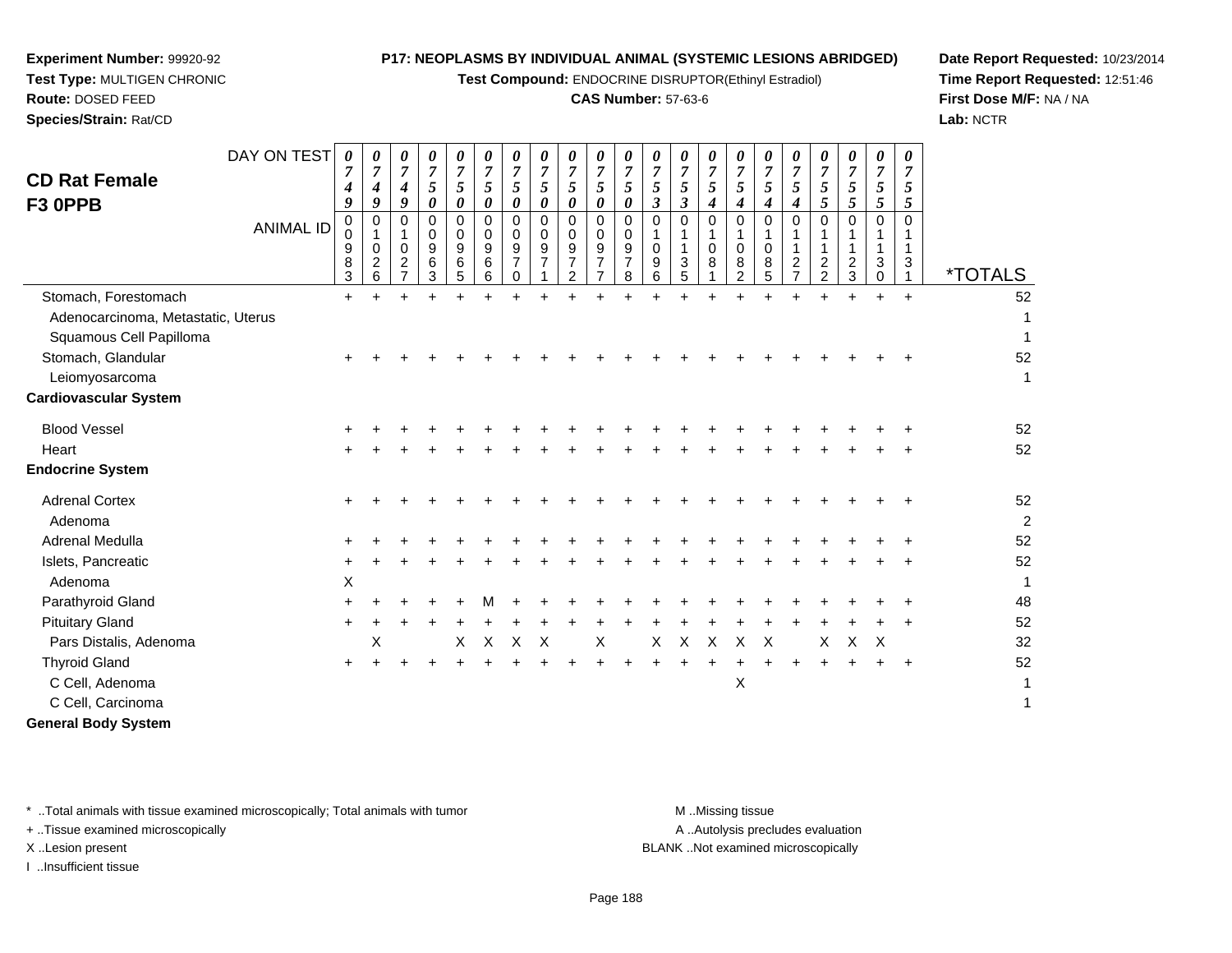**Test Compound:** ENDOCRINE DISRUPTOR(Ethinyl Estradiol)

# **CAS Number:** 57-63-6

**Date Report Requested:** 10/23/2014**Time Report Requested:** 12:51:46**First Dose M/F:** NA / NA**Lab:** NCTR

| DAY ON TEST                            | 0                          | 0                                                       | 0                                                                             | 0                                                    | 0                                                  | $\boldsymbol{\theta}$                                    | 0                                                          | 0                                       | 0                                                        | 0                                                                        | 0                                            | 0                                      | 0                                  | 0                     | 0                                                          | 0                                   | 0                                                                               | 0                                                                      | 0                                                     | 0                                      | 0                   |                       |
|----------------------------------------|----------------------------|---------------------------------------------------------|-------------------------------------------------------------------------------|------------------------------------------------------|----------------------------------------------------|----------------------------------------------------------|------------------------------------------------------------|-----------------------------------------|----------------------------------------------------------|--------------------------------------------------------------------------|----------------------------------------------|----------------------------------------|------------------------------------|-----------------------|------------------------------------------------------------|-------------------------------------|---------------------------------------------------------------------------------|------------------------------------------------------------------------|-------------------------------------------------------|----------------------------------------|---------------------|-----------------------|
| <b>CD Rat Female</b>                   | $\overline{7}$<br>4        | $\boldsymbol{7}$<br>4                                   | $\overline{7}$<br>4                                                           | $\overline{7}$<br>$\sqrt{5}$                         | $\overline{7}$<br>5                                | 7<br>5                                                   | $\overline{7}$<br>$\sqrt{5}$                               | $\overline{7}$<br>$\sqrt{5}$            | $\overline{7}$<br>5                                      | $\boldsymbol{7}$<br>5                                                    | $\overline{7}$<br>5                          | $\overline{7}$<br>$\sqrt{5}$           | $\boldsymbol{7}$<br>$\mathfrak{s}$ | $\boldsymbol{7}$<br>5 | $\overline{7}$<br>$\mathfrak{H}$                           | $\overline{7}$<br>$\sqrt{5}$        | $\overline{7}$<br>5                                                             | $\overline{7}$<br>5                                                    | $\overline{7}$<br>$\mathfrak{s}$                      | $\overline{7}$<br>5                    | $\overline{7}$<br>5 |                       |
| F3 OPPB                                | 9                          | 9                                                       | 9                                                                             | $\pmb{\theta}$                                       | $\boldsymbol{\theta}$                              | 0                                                        | 0                                                          | $\boldsymbol{\theta}$                   | 0                                                        | 0                                                                        | 0                                            | $\boldsymbol{\beta}$                   | $\boldsymbol{\beta}$               | $\boldsymbol{4}$      | $\boldsymbol{4}$                                           | $\boldsymbol{4}$                    | $\boldsymbol{4}$                                                                | $\sqrt{5}$                                                             | 5                                                     | $\overline{5}$                         | 5                   |                       |
| <b>ANIMAL ID</b>                       | 0<br>0<br>9<br>$\bf8$<br>3 | 0<br>$\mathbf{1}$<br>$\mathbf 0$<br>$\overline{c}$<br>6 | $\mathbf 0$<br>$\mathbf 1$<br>$\mathbf 0$<br>$\overline{c}$<br>$\overline{7}$ | $\mathsf 0$<br>0<br>$\boldsymbol{9}$<br>$\,6\,$<br>3 | $\mathbf 0$<br>0<br>$\boldsymbol{9}$<br>$\,6$<br>5 | $\mathbf 0$<br>$\mathbf 0$<br>$\boldsymbol{9}$<br>6<br>6 | $\mathbf 0$<br>$\Omega$<br>9<br>$\overline{7}$<br>$\Omega$ | 0<br>$\mathbf 0$<br>9<br>$\overline{7}$ | $\mathbf 0$<br>$\mathbf 0$<br>9<br>$\boldsymbol{7}$<br>2 | $\mathbf 0$<br>0<br>$\boldsymbol{9}$<br>$\overline{7}$<br>$\overline{7}$ | $\mathbf 0$<br>0<br>9<br>$\overline{7}$<br>8 | $\Omega$<br>1<br>$\mathbf 0$<br>9<br>6 | $\Omega$<br>1<br>3<br>5            | $\mathbf 0$<br>0<br>8 | $\mathbf 0$<br>$\mathbf{1}$<br>$\mathbf 0$<br>$\bf 8$<br>2 | 0<br>1<br>$\pmb{0}$<br>$\bf 8$<br>5 | $\mathbf 0$<br>$\mathbf{1}$<br>$\mathbf{1}$<br>$\overline{c}$<br>$\overline{7}$ | $\mathbf 0$<br>1<br>$\mathbf{1}$<br>$\boldsymbol{2}$<br>$\overline{2}$ | $\mathbf 0$<br>1<br>1<br>$\overline{\mathbf{c}}$<br>3 | $\mathbf 0$<br>1<br>1<br>3<br>$\Omega$ | 0<br>1<br>3         | <i><b>*TOTALS</b></i> |
| <b>NONE</b>                            |                            |                                                         |                                                                               |                                                      |                                                    |                                                          |                                                            |                                         |                                                          |                                                                          |                                              |                                        |                                    |                       |                                                            |                                     |                                                                                 |                                                                        |                                                       |                                        |                     |                       |
| <b>Genital System</b>                  |                            |                                                         |                                                                               |                                                      |                                                    |                                                          |                                                            |                                         |                                                          |                                                                          |                                              |                                        |                                    |                       |                                                            |                                     |                                                                                 |                                                                        |                                                       |                                        |                     |                       |
| <b>Clitoral Gland</b>                  |                            |                                                         |                                                                               |                                                      |                                                    |                                                          |                                                            |                                         |                                                          |                                                                          |                                              |                                        |                                    |                       |                                                            |                                     |                                                                                 |                                                                        |                                                       |                                        |                     | 50                    |
| Ovary                                  |                            |                                                         |                                                                               |                                                      |                                                    |                                                          |                                                            |                                         |                                                          |                                                                          |                                              |                                        |                                    |                       |                                                            |                                     |                                                                                 |                                                                        |                                                       |                                        |                     | 51                    |
| Oviduct                                |                            |                                                         |                                                                               |                                                      |                                                    |                                                          |                                                            |                                         |                                                          |                                                                          |                                              |                                        |                                    |                       |                                                            |                                     |                                                                                 |                                                                        |                                                       |                                        |                     | 51                    |
| <b>Uterus</b>                          |                            |                                                         |                                                                               |                                                      |                                                    |                                                          |                                                            |                                         |                                                          |                                                                          |                                              |                                        |                                    |                       |                                                            |                                     |                                                                                 |                                                                        |                                                       |                                        |                     | 52                    |
| Endometrium, Adenocarcinoma            |                            | X                                                       |                                                                               |                                                      |                                                    |                                                          |                                                            |                                         |                                                          |                                                                          |                                              |                                        | $\pmb{\times}$                     |                       |                                                            |                                     |                                                                                 |                                                                        |                                                       |                                        |                     | 4                     |
| Endometrium, Adenoma                   |                            |                                                         |                                                                               |                                                      |                                                    |                                                          |                                                            |                                         |                                                          |                                                                          |                                              |                                        |                                    |                       |                                                            |                                     |                                                                                 |                                                                        |                                                       |                                        |                     | 1                     |
| Nephroblastoma, Metastatic, Kidney     |                            |                                                         |                                                                               |                                                      |                                                    |                                                          |                                                            |                                         |                                                          |                                                                          |                                              |                                        |                                    |                       |                                                            |                                     |                                                                                 |                                                                        |                                                       |                                        |                     |                       |
| Polyp Stromal                          |                            |                                                         |                                                                               |                                                      |                                                    |                                                          |                                                            |                                         |                                                          |                                                                          |                                              |                                        |                                    |                       |                                                            |                                     |                                                                                 |                                                                        |                                                       |                                        |                     | 1                     |
| Vagina                                 |                            |                                                         |                                                                               |                                                      |                                                    |                                                          |                                                            |                                         |                                                          |                                                                          |                                              |                                        |                                    |                       |                                                            |                                     |                                                                                 |                                                                        |                                                       |                                        |                     | 51                    |
| Nephroblastoma, Metastatic, Kidney     |                            |                                                         |                                                                               |                                                      |                                                    |                                                          |                                                            |                                         |                                                          |                                                                          |                                              |                                        |                                    |                       |                                                            |                                     |                                                                                 |                                                                        |                                                       |                                        |                     | 1                     |
| <b>Hematopoietic System</b>            |                            |                                                         |                                                                               |                                                      |                                                    |                                                          |                                                            |                                         |                                                          |                                                                          |                                              |                                        |                                    |                       |                                                            |                                     |                                                                                 |                                                                        |                                                       |                                        |                     |                       |
| <b>Bone Marrow</b>                     |                            |                                                         |                                                                               |                                                      |                                                    |                                                          |                                                            |                                         |                                                          |                                                                          |                                              |                                        |                                    |                       |                                                            |                                     |                                                                                 |                                                                        |                                                       |                                        |                     | 52                    |
| Schwannoma Malignant, Metastatic, Skin |                            |                                                         |                                                                               |                                                      |                                                    |                                                          |                                                            |                                         |                                                          |                                                                          |                                              |                                        |                                    |                       |                                                            |                                     |                                                                                 |                                                                        |                                                       |                                        |                     | 1                     |
| Lymph Node                             |                            |                                                         |                                                                               | +                                                    |                                                    |                                                          |                                                            |                                         |                                                          |                                                                          |                                              |                                        |                                    |                       |                                                            | +                                   |                                                                                 | $\ddot{}$                                                              |                                                       |                                        |                     | 10                    |
| Lymph Node, Mandibular                 |                            |                                                         |                                                                               |                                                      |                                                    |                                                          |                                                            |                                         |                                                          |                                                                          |                                              |                                        |                                    |                       |                                                            |                                     |                                                                                 |                                                                        |                                                       |                                        |                     | 51                    |
| Lymph Node, Mesenteric                 | $\pm$                      |                                                         |                                                                               |                                                      |                                                    |                                                          |                                                            |                                         |                                                          |                                                                          |                                              |                                        |                                    |                       |                                                            |                                     |                                                                                 |                                                                        |                                                       |                                        |                     | 51                    |
| Nephroblastoma, Metastatic, Kidney     |                            |                                                         |                                                                               |                                                      |                                                    |                                                          |                                                            |                                         |                                                          |                                                                          |                                              |                                        |                                    |                       |                                                            |                                     |                                                                                 |                                                                        |                                                       |                                        |                     | 1                     |
| Spleen                                 |                            |                                                         |                                                                               |                                                      |                                                    |                                                          |                                                            |                                         |                                                          |                                                                          |                                              |                                        |                                    |                       |                                                            |                                     |                                                                                 |                                                                        |                                                       |                                        |                     | 52                    |
| Thymus                                 |                            |                                                         |                                                                               |                                                      |                                                    |                                                          |                                                            |                                         |                                                          |                                                                          |                                              |                                        |                                    |                       |                                                            |                                     |                                                                                 |                                                                        |                                                       |                                        |                     | 50                    |
|                                        |                            |                                                         |                                                                               |                                                      |                                                    |                                                          |                                                            |                                         |                                                          |                                                                          |                                              |                                        |                                    |                       |                                                            |                                     |                                                                                 |                                                                        |                                                       |                                        |                     |                       |

\* ..Total animals with tissue examined microscopically; Total animals with tumor **M** ...Missing tissue M ...Missing tissue A .. Autolysis precludes evaluation + ..Tissue examined microscopically X ..Lesion present BLANK ..Not examined microscopicallyI ..Insufficient tissue

**Experiment Number:** 99920-92**Test Type:** MULTIGEN CHRONIC

**Route:** DOSED FEED**Species/Strain:** Rat/CD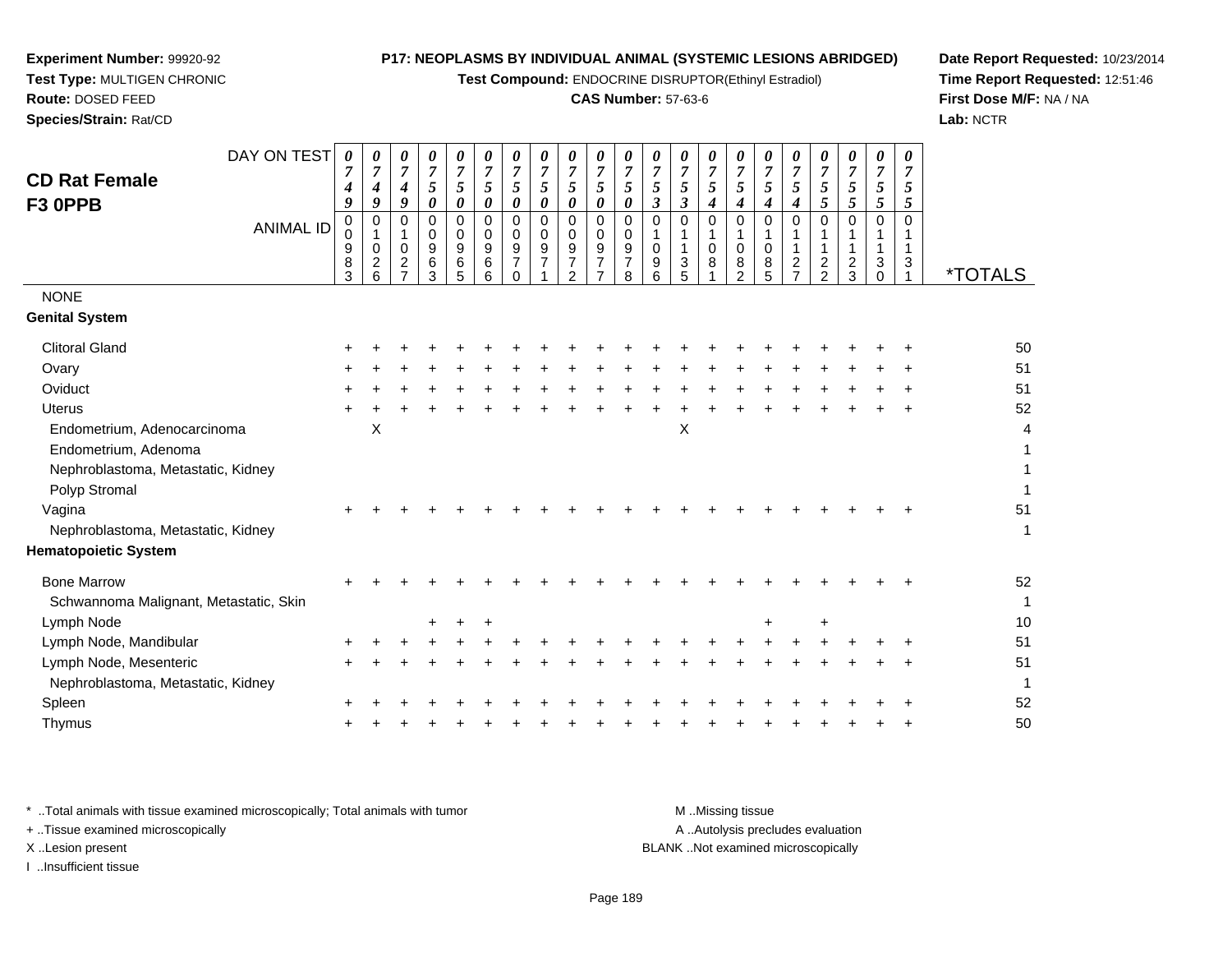**Test Compound:** ENDOCRINE DISRUPTOR(Ethinyl Estradiol)

# **CAS Number:** 57-63-6

*0 7*

*0 7*

*0 7*

*0 7*

*0 7*

*0 7*

*0 7*

*0 7*

*0 7*

*0 7*

*0 7*

**Date Report Requested:** 10/23/2014**Time Report Requested:** 12:51:47**First Dose M/F:** NA / NA**Lab:** NCTR

| <b>Route: DOSED FEED</b> |                |          |   |   |   |   |   |  |
|--------------------------|----------------|----------|---|---|---|---|---|--|
| Species/Strain: Rat/CD   |                |          |   |   |   |   |   |  |
|                          | DAY ON TEST    | $\theta$ | 0 | 0 | 0 |   |   |  |
| <b>CD Rat Female</b>     |                |          |   |   |   |   | 5 |  |
| F <sub>3</sub> OPPB      |                | Q        | g |   |   | 0 | 0 |  |
|                          | <b>ANIIMAI</b> | 0        |   |   |   |   |   |  |

| <b>VD INGLI GILIGIG</b>                                 | 4                     | 4                                                        | 4                                                           | 5                     | 5                                                      | 5                                                            | 5                                      | 5                                    | 5                                            | 5                                               | 5                                  | 5                                          | 5                     | 5                                    | 5                                                   | 5                                      | 5                                                            |                                |                           | 5                                                 | 5                  |                       |
|---------------------------------------------------------|-----------------------|----------------------------------------------------------|-------------------------------------------------------------|-----------------------|--------------------------------------------------------|--------------------------------------------------------------|----------------------------------------|--------------------------------------|----------------------------------------------|-------------------------------------------------|------------------------------------|--------------------------------------------|-----------------------|--------------------------------------|-----------------------------------------------------|----------------------------------------|--------------------------------------------------------------|--------------------------------|---------------------------|---------------------------------------------------|--------------------|-----------------------|
| F3 OPPB                                                 | 9                     | $\boldsymbol{g}$                                         | $\boldsymbol{9}$                                            | $\boldsymbol{\theta}$ | $\pmb{\theta}$                                         | $\pmb{\theta}$                                               | $\pmb{\theta}$                         | $\pmb{\theta}$                       | $\pmb{\theta}$                               | $\boldsymbol{\theta}$                           | $\boldsymbol{\theta}$              | $\mathfrak{z}$                             | $\boldsymbol{\beta}$  | $\boldsymbol{4}$                     | $\boldsymbol{4}$                                    | $\boldsymbol{4}$                       | $\boldsymbol{4}$                                             | $rac{5}{5}$                    | $\frac{5}{5}$             | 5                                                 | 5                  |                       |
| <b>ANIMAL ID</b>                                        | 0<br>0<br>9<br>8<br>3 | 0<br>$\mathbf{1}$<br>$\mathbf{0}$<br>$\overline{c}$<br>6 | 0<br>1<br>$\mathbf 0$<br>$\boldsymbol{2}$<br>$\overline{7}$ | 0<br>0<br>9<br>6<br>3 | $\mathbf 0$<br>$\pmb{0}$<br>$\boldsymbol{9}$<br>6<br>5 | $\mathbf 0$<br>$\mathbf 0$<br>$\boldsymbol{9}$<br>$\,6$<br>6 | $\mathbf 0$<br>0<br>9<br>7<br>$\Omega$ | $\mathbf 0$<br>$\mathbf 0$<br>9<br>7 | 0<br>$\mathbf 0$<br>9<br>$\overline{7}$<br>2 | 0<br>0<br>9<br>$\overline{7}$<br>$\overline{ }$ | 0<br>0<br>9<br>$\overline{7}$<br>8 | 0<br>$\mathbf{1}$<br>$\mathbf 0$<br>9<br>6 | 0<br>1<br>1<br>3<br>5 | $\mathbf 0$<br>1<br>$\mathbf 0$<br>8 | $\Omega$<br>1<br>$\mathbf 0$<br>8<br>$\overline{2}$ | $\Omega$<br>1<br>$\mathbf 0$<br>8<br>5 | $\Omega$<br>$\mathbf{1}$<br>$\overline{c}$<br>$\overline{ }$ | $\Omega$<br>1<br>$\frac{2}{2}$ | $\Omega$<br>$\frac{2}{3}$ | $\mathbf 0$<br>1<br>$\mathbf{1}$<br>3<br>$\Omega$ | $\Omega$<br>1<br>3 | <i><b>*TOTALS</b></i> |
| <b>Integumentary System</b>                             |                       |                                                          |                                                             |                       |                                                        |                                                              |                                        |                                      |                                              |                                                 |                                    |                                            |                       |                                      |                                                     |                                        |                                                              |                                |                           |                                                   |                    |                       |
| Mammary Gland                                           | $\ddot{}$             |                                                          |                                                             |                       |                                                        |                                                              |                                        |                                      |                                              |                                                 |                                    |                                            |                       |                                      |                                                     |                                        |                                                              |                                |                           |                                                   |                    | 52                    |
| Adenocarcinoma                                          |                       | X                                                        |                                                             |                       |                                                        |                                                              |                                        |                                      |                                              |                                                 | X                                  |                                            |                       |                                      |                                                     |                                        |                                                              |                                |                           |                                                   |                    | 6                     |
| Fibroadenoma                                            |                       |                                                          |                                                             | Χ                     |                                                        |                                                              |                                        | $\boldsymbol{\mathsf{X}}$            |                                              | $\sf X$                                         |                                    |                                            |                       |                                      |                                                     |                                        |                                                              |                                |                           | X                                                 |                    | 17                    |
| Fibroadenoma, Multiple                                  |                       |                                                          | X                                                           |                       | X                                                      | $\mathsf{X}$                                                 |                                        |                                      | $\boldsymbol{X}$                             |                                                 | $\boldsymbol{\mathsf{X}}$          |                                            |                       | X                                    |                                                     |                                        |                                                              | X X X                          | $\boldsymbol{\mathsf{X}}$ |                                                   | $\sf X$            | 19                    |
| Skin                                                    | $\pm$                 |                                                          |                                                             |                       |                                                        |                                                              |                                        |                                      |                                              |                                                 |                                    |                                            |                       |                                      |                                                     | $\ddot{}$                              | $\ddot{}$                                                    | $\ddot{}$                      | $\ddot{}$                 | $+$                                               |                    | 52                    |
| Lipoma                                                  |                       |                                                          |                                                             |                       |                                                        |                                                              |                                        |                                      |                                              |                                                 |                                    |                                            |                       |                                      |                                                     |                                        | Χ                                                            |                                |                           |                                                   |                    | 1                     |
| Sarcoma                                                 |                       |                                                          |                                                             |                       |                                                        |                                                              |                                        |                                      |                                              |                                                 |                                    |                                            |                       |                                      |                                                     |                                        |                                                              |                                |                           |                                                   |                    |                       |
| Schwannoma Malignant                                    |                       |                                                          |                                                             |                       |                                                        |                                                              |                                        |                                      |                                              |                                                 |                                    |                                            |                       |                                      |                                                     |                                        |                                                              |                                |                           |                                                   |                    | 1                     |
| <b>Musculoskeletal System</b>                           |                       |                                                          |                                                             |                       |                                                        |                                                              |                                        |                                      |                                              |                                                 |                                    |                                            |                       |                                      |                                                     |                                        |                                                              |                                |                           |                                                   |                    |                       |
| Bone, Femur                                             |                       |                                                          |                                                             |                       |                                                        |                                                              |                                        |                                      |                                              |                                                 |                                    |                                            |                       |                                      |                                                     |                                        |                                                              |                                |                           |                                                   |                    | 52                    |
| <b>Skeletal Muscle</b>                                  |                       |                                                          |                                                             |                       |                                                        |                                                              |                                        |                                      |                                              |                                                 |                                    |                                            |                       |                                      |                                                     |                                        |                                                              |                                |                           |                                                   |                    | $\mathbf{3}$          |
| Diaphragm, Adenocarcinoma, Metastatic,<br><b>Uterus</b> |                       |                                                          |                                                             |                       |                                                        |                                                              |                                        |                                      |                                              |                                                 |                                    |                                            |                       |                                      |                                                     |                                        |                                                              |                                |                           |                                                   |                    | 1                     |
| Diaphragm, Nephroblastoma, Metastatic,<br>Kidney        |                       |                                                          |                                                             |                       |                                                        |                                                              |                                        |                                      |                                              |                                                 |                                    |                                            |                       |                                      |                                                     |                                        |                                                              |                                |                           |                                                   |                    | 1                     |
| <b>Nervous System</b>                                   |                       |                                                          |                                                             |                       |                                                        |                                                              |                                        |                                      |                                              |                                                 |                                    |                                            |                       |                                      |                                                     |                                        |                                                              |                                |                           |                                                   |                    |                       |
| Brain, Brain Stem                                       |                       |                                                          |                                                             |                       |                                                        |                                                              |                                        |                                      |                                              |                                                 |                                    |                                            |                       |                                      |                                                     |                                        |                                                              |                                |                           |                                                   |                    | 52                    |
| Brain, Cerebellum                                       |                       |                                                          |                                                             |                       |                                                        |                                                              |                                        |                                      |                                              |                                                 |                                    |                                            |                       |                                      |                                                     |                                        |                                                              |                                |                           |                                                   |                    | 51                    |
| Brain, Cerebrum                                         |                       |                                                          |                                                             |                       |                                                        |                                                              |                                        |                                      |                                              |                                                 |                                    |                                            |                       |                                      |                                                     |                                        |                                                              |                                |                           |                                                   |                    | 52                    |
| <b>Respiratory System</b>                               |                       |                                                          |                                                             |                       |                                                        |                                                              |                                        |                                      |                                              |                                                 |                                    |                                            |                       |                                      |                                                     |                                        |                                                              |                                |                           |                                                   |                    |                       |

*0 7*

*0 7*

*0 7*

*0 7*

\* ..Total animals with tissue examined microscopically; Total animals with tumor **M** ...Missing tissue M ...Missing tissue

+ ..Tissue examined microscopically

**Experiment Number:** 99920-92**Test Type:** MULTIGEN CHRONIC

I ..Insufficient tissue

A .. Autolysis precludes evaluation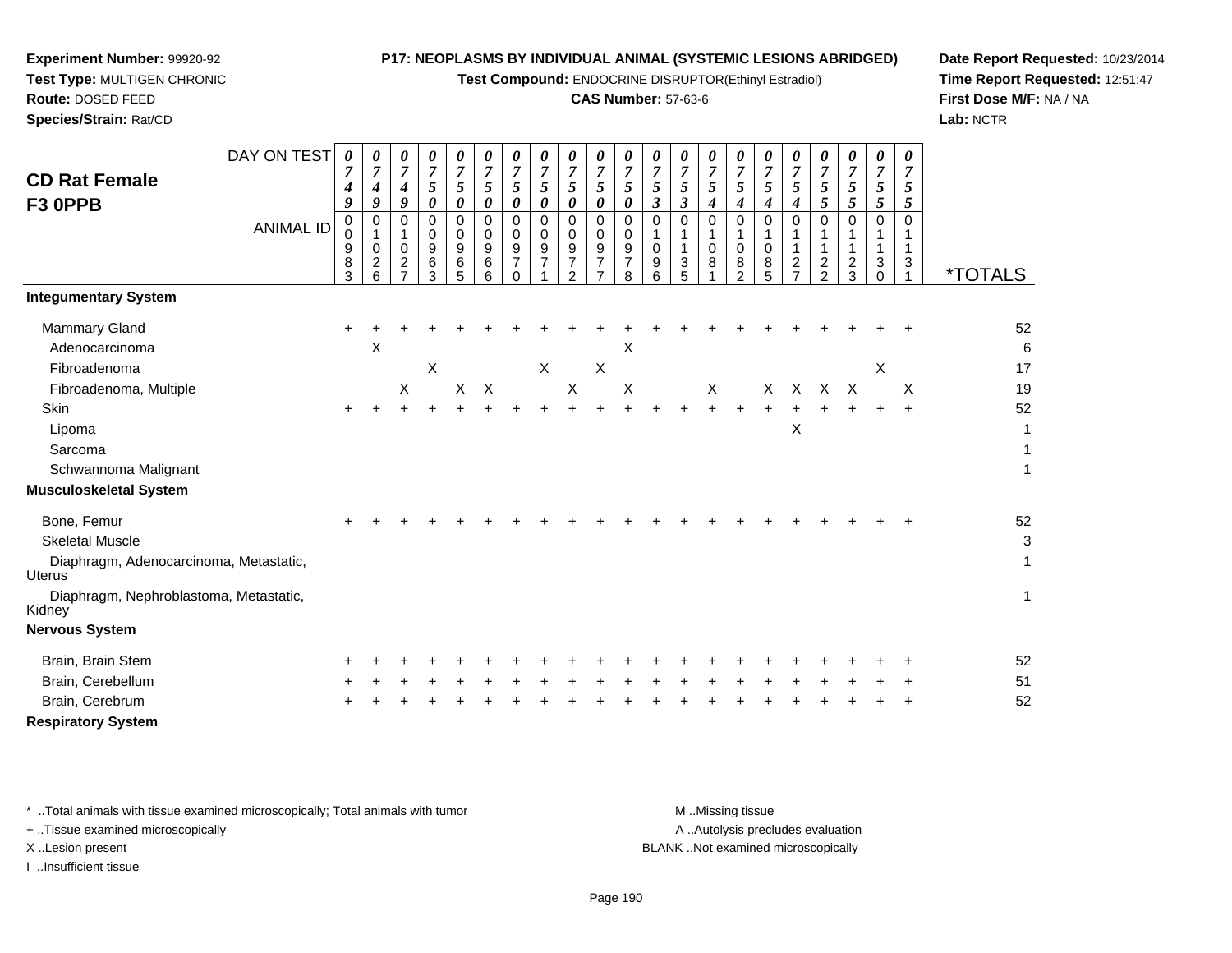**Test Compound:** ENDOCRINE DISRUPTOR(Ethinyl Estradiol)

# **CAS Number:** 57-63-6

**Date Report Requested:** 10/23/2014**Time Report Requested:** 12:51:47**First Dose M/F:** NA / NA**Lab:** NCTR

| <b>CD Rat Female</b><br>F3 OPPB      | DAY ON TEST<br><b>ANIMAL ID</b> | 0<br>7<br>4<br>9<br>$\mathbf 0$<br>$\mathbf{0}$<br>9<br>8<br>3 | $\boldsymbol{7}$<br>4<br>9<br>0<br>0<br>$\boldsymbol{2}$<br>6 | 0<br>$\overline{7}$<br>$\boldsymbol{4}$<br>9<br>0<br>$\mathbf 0$<br>$\overline{2}$ | $\boldsymbol{\theta}$<br>$\overline{7}$<br>5<br>0<br>0<br>$\pmb{0}$<br>9<br>6<br>3 | $\boldsymbol{\theta}$<br>$\overline{7}$<br>5<br>0<br>0<br>$\pmb{0}$<br>$\boldsymbol{9}$<br>6<br>5 | 0<br>$\overline{7}$<br>5<br>0<br>$\Omega$<br>0<br>9<br>6<br>6 | 0<br>$\overline{7}$<br>U<br>$\Omega$<br>$\mathbf 0$<br>9 | 0<br>$\overline{7}$<br>5<br>0<br>0<br>$\boldsymbol{9}$<br>$\overline{ }$ | 0<br>$\overline{7}$<br>5<br>0<br>0<br>0<br>9<br>$\overline{ }$<br>2 | 0<br>$\overline{7}$<br>5 <sup>5</sup><br>0<br>0<br>0<br>9<br>$\overline{7}$ | 0<br>$\overline{7}$<br>5<br>0<br>0<br>0<br>9<br>$\overline{ }$<br>8 | 0<br>$\overline{7}$<br>$5\overline{)}$<br>$\boldsymbol{\beta}$<br>$\Omega$<br>0<br>9<br>6 | $\overline{\tau}$<br>5<br>3<br>$\Omega$<br>3<br>5 | 0<br>$\overline{7}$<br>5<br>4<br>$\Omega$<br>0<br>8 | 0<br>$\overline{7}$<br>5<br>4<br>0<br>0<br>8<br>$\mathfrak{p}$ | 0<br>$\overline{7}$<br>5<br>4<br>0<br>8<br>5 | 0<br>$\overline{7}$<br>5<br>4<br>$\Omega$<br>$\overline{c}$ | 0<br>$\overline{7}$<br>5<br>5<br>$\Omega$<br>$\overline{c}$<br>$\overline{2}$ | 0<br>$\overline{7}$<br>$5\overline{)}$<br>$\overline{5}$<br>0<br>$\overline{c}$<br>3 | 0<br>$\overline{\tau}$<br>$5\overline{)}$<br>5<br>$\Omega$<br>3 | 0<br>7<br>$\mathfrak{H}$<br>5<br>3 | <i><b>*TOTALS</b></i> |
|--------------------------------------|---------------------------------|----------------------------------------------------------------|---------------------------------------------------------------|------------------------------------------------------------------------------------|------------------------------------------------------------------------------------|---------------------------------------------------------------------------------------------------|---------------------------------------------------------------|----------------------------------------------------------|--------------------------------------------------------------------------|---------------------------------------------------------------------|-----------------------------------------------------------------------------|---------------------------------------------------------------------|-------------------------------------------------------------------------------------------|---------------------------------------------------|-----------------------------------------------------|----------------------------------------------------------------|----------------------------------------------|-------------------------------------------------------------|-------------------------------------------------------------------------------|--------------------------------------------------------------------------------------|-----------------------------------------------------------------|------------------------------------|-----------------------|
| Lung                                 |                                 | $+$                                                            | $+$                                                           | $\ddot{}$                                                                          | $\div$                                                                             | $\ddot{}$                                                                                         |                                                               |                                                          |                                                                          |                                                                     |                                                                             |                                                                     |                                                                                           |                                                   | +                                                   |                                                                |                                              |                                                             |                                                                               |                                                                                      | $+$                                                             | $\ddot{}$                          | 52                    |
| Alveolar/Bronchiolar Adenoma         |                                 |                                                                |                                                               |                                                                                    |                                                                                    |                                                                                                   |                                                               |                                                          | $\mathsf X$                                                              |                                                                     |                                                                             |                                                                     |                                                                                           |                                                   |                                                     |                                                                |                                              |                                                             |                                                                               |                                                                                      |                                                                 |                                    |                       |
| Carcinoma, Metastatic, Thyroid Gland |                                 |                                                                |                                                               |                                                                                    |                                                                                    |                                                                                                   |                                                               |                                                          |                                                                          |                                                                     |                                                                             |                                                                     |                                                                                           |                                                   |                                                     |                                                                |                                              |                                                             |                                                                               |                                                                                      |                                                                 |                                    |                       |
| Nose                                 |                                 |                                                                |                                                               |                                                                                    |                                                                                    |                                                                                                   |                                                               |                                                          |                                                                          |                                                                     |                                                                             |                                                                     |                                                                                           |                                                   |                                                     |                                                                |                                              |                                                             |                                                                               |                                                                                      |                                                                 |                                    | 52                    |
| Trachea                              |                                 |                                                                |                                                               |                                                                                    |                                                                                    |                                                                                                   |                                                               |                                                          |                                                                          |                                                                     |                                                                             |                                                                     |                                                                                           |                                                   |                                                     |                                                                |                                              |                                                             |                                                                               |                                                                                      | $\div$                                                          | $\ddot{}$                          | 52                    |
| <b>Special Senses System</b>         |                                 |                                                                |                                                               |                                                                                    |                                                                                    |                                                                                                   |                                                               |                                                          |                                                                          |                                                                     |                                                                             |                                                                     |                                                                                           |                                                   |                                                     |                                                                |                                              |                                                             |                                                                               |                                                                                      |                                                                 |                                    |                       |
| Eye                                  |                                 |                                                                |                                                               |                                                                                    |                                                                                    |                                                                                                   |                                                               |                                                          |                                                                          |                                                                     |                                                                             |                                                                     |                                                                                           |                                                   |                                                     |                                                                |                                              |                                                             |                                                                               |                                                                                      |                                                                 |                                    | 52                    |
| Harderian Gland                      |                                 |                                                                |                                                               |                                                                                    |                                                                                    |                                                                                                   |                                                               |                                                          |                                                                          |                                                                     |                                                                             |                                                                     |                                                                                           |                                                   |                                                     |                                                                |                                              |                                                             |                                                                               |                                                                                      |                                                                 |                                    | 52                    |
| Urinary System                       |                                 |                                                                |                                                               |                                                                                    |                                                                                    |                                                                                                   |                                                               |                                                          |                                                                          |                                                                     |                                                                             |                                                                     |                                                                                           |                                                   |                                                     |                                                                |                                              |                                                             |                                                                               |                                                                                      |                                                                 |                                    |                       |
| Kidney<br>Lipoma<br>Nephroblastoma   |                                 |                                                                |                                                               |                                                                                    |                                                                                    |                                                                                                   |                                                               |                                                          | X                                                                        |                                                                     |                                                                             |                                                                     |                                                                                           |                                                   |                                                     |                                                                |                                              |                                                             |                                                                               |                                                                                      |                                                                 |                                    | 52                    |
| <b>Urinary Bladder</b>               |                                 |                                                                |                                                               |                                                                                    |                                                                                    |                                                                                                   |                                                               |                                                          |                                                                          |                                                                     |                                                                             |                                                                     |                                                                                           |                                                   |                                                     |                                                                |                                              |                                                             |                                                                               |                                                                                      |                                                                 |                                    | 52                    |
|                                      |                                 |                                                                |                                                               |                                                                                    |                                                                                    |                                                                                                   |                                                               |                                                          |                                                                          |                                                                     |                                                                             |                                                                     |                                                                                           |                                                   |                                                     |                                                                |                                              |                                                             |                                                                               |                                                                                      |                                                                 |                                    |                       |

\* ..Total animals with tissue examined microscopically; Total animals with tumor **M** ...Missing tissue M ...Missing tissue

n  $+$ 

+ ..Tissue examined microscopically

**Experiment Number:** 99920-92**Test Type:** MULTIGEN CHRONIC

**Route:** DOSED FEED**Species/Strain:** Rat/CD

I ..Insufficient tissue

**SYSTEMIC LESIONS**

Leukemia Mononuclear

Multiple Organ

<sup>+</sup> <sup>+</sup> <sup>+</sup> <sup>+</sup> <sup>+</sup> <sup>+</sup> <sup>+</sup> <sup>+</sup> <sup>+</sup> <sup>+</sup> <sup>+</sup> <sup>+</sup> <sup>+</sup> <sup>+</sup> <sup>+</sup> <sup>+</sup> <sup>+</sup> <sup>+</sup> <sup>+</sup> <sup>+</sup> <sup>52</sup>

A .. Autolysis precludes evaluation

X ..Lesion present BLANK ..Not examined microscopically

r and the contract of the contract of the contract of the contract of the contract of the contract of the contract of the contract of the contract of the contract of the contract of the contract of the contract of the cont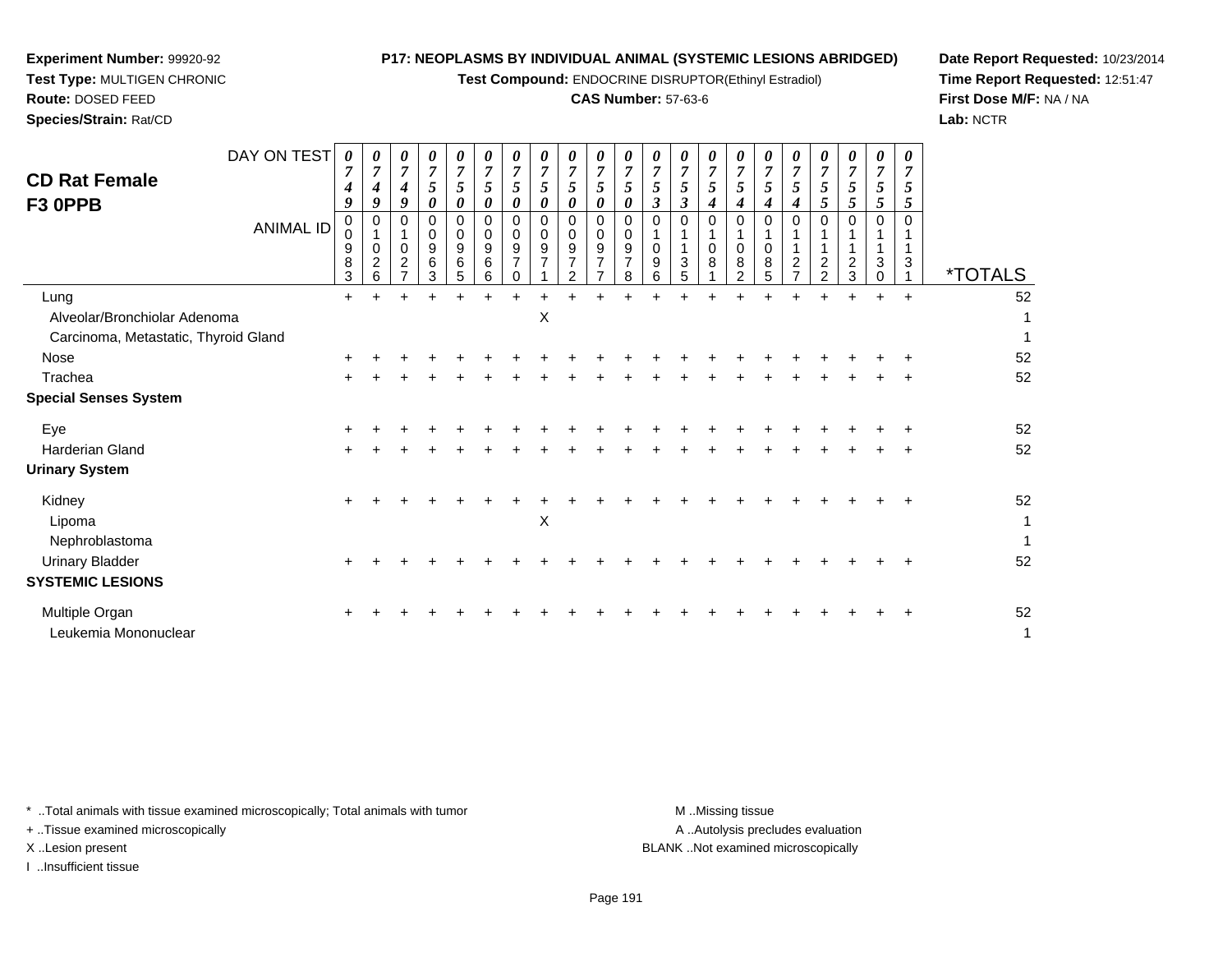**Test Compound:** ENDOCRINE DISRUPTOR(Ethinyl Estradiol)

# **CAS Number:** 57-63-6

**Date Report Requested:** 10/23/2014**Time Report Requested:** 12:51:47**First Dose M/F:** NA / NA**Lab:** NCTR

| <b>CD Rat Female</b><br>F3 /2PPB TO CTL            | DAY ON TEST<br><b>ANIMAL ID</b> | 0<br>$\boldsymbol{4}$<br>1<br>8<br>$\pmb{0}$<br>$\mathbf{1}$<br>0<br>8 | $\boldsymbol{\theta}$<br>$\boldsymbol{4}$<br>9<br>$5\phantom{.0}$<br>$\pmb{0}$<br>0<br>$\frac{2}{0}$<br>5 | $\boldsymbol{\theta}$<br>$\sqrt{5}$<br>$\boldsymbol{2}$<br>$\boldsymbol{2}$<br>$\pmb{0}$<br>$\mathbf 0$<br>$\frac{2}{4}$<br>9 | $\pmb{\theta}$<br>$\overline{5}$<br>$\boldsymbol{4}$<br>$\boldsymbol{l}$<br>$\pmb{0}$<br>$\pmb{0}$<br>$\overline{2}$<br>$\bf8$<br>4 | 0<br>5<br>4<br>8<br>$\mathbf 0$<br>0<br>$\boldsymbol{2}$<br>9<br>9 | 0<br>$\mathfrak{s}$<br>5<br>$\overline{7}$<br>$\mathbf 0$<br>0<br>3<br>$\mathcal{P}$ | 0<br>5<br>9<br>$\overline{7}$<br>$\pmb{0}$<br>0<br>$\sqrt{3}$<br>9<br>9 | 0<br>$\sqrt{5}$<br>9<br>9<br>0<br>$\boldsymbol{0}$<br>8<br>0<br>3 | $\boldsymbol{\theta}$<br>6<br>$\boldsymbol{\theta}$<br>9<br>$\pmb{0}$<br>$\pmb{0}$<br>$\overline{7}$<br>$\mathbf 0$<br>6 | $\boldsymbol{\theta}$<br>6<br>$\boldsymbol{2}$<br>$\boldsymbol{l}$<br>$\boldsymbol{0}$<br>0<br>$\, 8$<br>$\mathbf{1}$<br>$\Omega$ | 0<br>6<br>$\boldsymbol{2}$<br>4<br>$\Omega$<br>0<br>8<br>0<br>8 | $\pmb{\theta}$<br>6<br>$\overline{7}$<br>$\boldsymbol{\beta}$<br>0<br>0<br>8<br>4 | $\pmb{\theta}$<br>6<br>8<br>0<br>$\mathbf 0$<br>0<br>$^8$ 5 | $\pmb{\theta}$<br>6<br>8<br>$\boldsymbol{\beta}$<br>$\pmb{0}$<br>$\pmb{0}$<br>$\overline{8}$<br>$\sqrt{5}$ | $\pmb{\theta}$<br>6<br>9<br>6<br>$\mathbf 0$<br>0<br>$\bf 8$<br>6<br>4 | 0<br>$\overline{7}$<br>$\boldsymbol{\theta}$<br>$\boldsymbol{\theta}$<br>$\mathbf 0$<br>$\mathbf 0$<br>8<br>6<br>8 | $\pmb{\theta}$<br>$\overline{7}$<br>$\boldsymbol{\theta}$<br>8<br>0<br>0<br>8<br>$\overline{7}$<br>3 | 0<br>$\boldsymbol{7}$<br>$\boldsymbol{l}$<br>$\pmb{8}$<br>0<br>0<br>8<br>8<br>$\overline{5}$ | $\boldsymbol{\theta}$<br>$\overline{7}$<br>$\boldsymbol{2}$<br>$\boldsymbol{2}$<br>$\mathbf 0$<br>$\pmb{0}$<br>$\, 8$<br>$\bf 8$<br>9 | $\boldsymbol{\theta}$<br>$\overline{7}$<br>$\overline{2}$<br>6<br>$\mathbf 0$<br>0<br>$\bf 8$<br>9<br>9 | $\boldsymbol{\theta}$<br>$\overline{7}$<br>$\boldsymbol{\beta}$<br>6<br>$\Omega$<br>$\Omega$<br>9<br>0<br>$\mathcal{R}$ | $\boldsymbol{\theta}$<br>$\overline{7}$<br>4<br>$\overline{7}$<br>$\Omega$<br>3 | 0<br>$\boldsymbol{7}$<br>$\boldsymbol{4}$<br>9<br>$\mathbf 0$<br>$\pmb{0}$<br>$\boldsymbol{9}$<br>$\overline{2}$<br>8 | $\pmb{\theta}$<br>$\overline{7}$<br>$\boldsymbol{4}$<br>9<br>$\mathbf 0$<br>0<br>$\boldsymbol{9}$<br>3 | 0<br>$\overline{7}$<br>$\boldsymbol{4}$<br>9<br>$\Omega$<br>0<br>9<br>$\sqrt{3}$<br>$\mathfrak{p}$ | $\boldsymbol{\theta}$<br>$\overline{7}$<br>4<br>9<br>$\pmb{0}$<br>$\pmb{0}$<br>$\boldsymbol{9}$<br>$\mathbf{3}$ | $\pmb{\theta}$<br>$\overline{7}$<br>4<br>9<br>0<br>0<br>$\boldsymbol{9}$<br>$\mathbf{3}$<br>5 | $\boldsymbol{\theta}$<br>$\overline{7}$<br>4<br>9<br>$\mathbf 0$<br>$\mathbf 0$<br>$\boldsymbol{9}$<br>$\overline{4}$<br>3 | 0<br>$\overline{7}$<br>4<br>9<br>$\Omega$<br>0<br>9<br>6<br>8 | $\boldsymbol{\theta}$<br>$\overline{7}$<br>9<br>$\mathbf 0$<br>0<br>9<br>8 | $\boldsymbol{\theta}$<br>7<br>9<br>$\Omega$<br>$\mathbf 0$<br>9<br>8 |
|----------------------------------------------------|---------------------------------|------------------------------------------------------------------------|-----------------------------------------------------------------------------------------------------------|-------------------------------------------------------------------------------------------------------------------------------|-------------------------------------------------------------------------------------------------------------------------------------|--------------------------------------------------------------------|--------------------------------------------------------------------------------------|-------------------------------------------------------------------------|-------------------------------------------------------------------|--------------------------------------------------------------------------------------------------------------------------|-----------------------------------------------------------------------------------------------------------------------------------|-----------------------------------------------------------------|-----------------------------------------------------------------------------------|-------------------------------------------------------------|------------------------------------------------------------------------------------------------------------|------------------------------------------------------------------------|--------------------------------------------------------------------------------------------------------------------|------------------------------------------------------------------------------------------------------|----------------------------------------------------------------------------------------------|---------------------------------------------------------------------------------------------------------------------------------------|---------------------------------------------------------------------------------------------------------|-------------------------------------------------------------------------------------------------------------------------|---------------------------------------------------------------------------------|-----------------------------------------------------------------------------------------------------------------------|--------------------------------------------------------------------------------------------------------|----------------------------------------------------------------------------------------------------|-----------------------------------------------------------------------------------------------------------------|-----------------------------------------------------------------------------------------------|----------------------------------------------------------------------------------------------------------------------------|---------------------------------------------------------------|----------------------------------------------------------------------------|----------------------------------------------------------------------|
| <b>Alimentary System</b>                           |                                 |                                                                        |                                                                                                           |                                                                                                                               |                                                                                                                                     |                                                                    |                                                                                      |                                                                         |                                                                   |                                                                                                                          |                                                                                                                                   |                                                                 |                                                                                   |                                                             |                                                                                                            |                                                                        |                                                                                                                    |                                                                                                      |                                                                                              |                                                                                                                                       |                                                                                                         |                                                                                                                         |                                                                                 |                                                                                                                       |                                                                                                        |                                                                                                    |                                                                                                                 |                                                                                               |                                                                                                                            |                                                               |                                                                            |                                                                      |
| Esophagus                                          |                                 |                                                                        |                                                                                                           |                                                                                                                               |                                                                                                                                     |                                                                    |                                                                                      |                                                                         |                                                                   |                                                                                                                          |                                                                                                                                   |                                                                 |                                                                                   |                                                             |                                                                                                            |                                                                        |                                                                                                                    |                                                                                                      |                                                                                              |                                                                                                                                       |                                                                                                         |                                                                                                                         |                                                                                 |                                                                                                                       |                                                                                                        |                                                                                                    |                                                                                                                 |                                                                                               |                                                                                                                            |                                                               |                                                                            |                                                                      |
| Intestine Large, Cecum                             |                                 |                                                                        |                                                                                                           |                                                                                                                               |                                                                                                                                     |                                                                    |                                                                                      |                                                                         |                                                                   |                                                                                                                          |                                                                                                                                   |                                                                 |                                                                                   |                                                             |                                                                                                            |                                                                        |                                                                                                                    |                                                                                                      |                                                                                              |                                                                                                                                       |                                                                                                         |                                                                                                                         |                                                                                 |                                                                                                                       |                                                                                                        |                                                                                                    |                                                                                                                 |                                                                                               |                                                                                                                            |                                                               |                                                                            |                                                                      |
| Intestine Large, Colon                             |                                 |                                                                        |                                                                                                           |                                                                                                                               |                                                                                                                                     |                                                                    |                                                                                      |                                                                         |                                                                   |                                                                                                                          |                                                                                                                                   |                                                                 |                                                                                   |                                                             |                                                                                                            |                                                                        |                                                                                                                    |                                                                                                      |                                                                                              |                                                                                                                                       |                                                                                                         |                                                                                                                         |                                                                                 |                                                                                                                       |                                                                                                        |                                                                                                    |                                                                                                                 |                                                                                               |                                                                                                                            |                                                               |                                                                            |                                                                      |
| Intestine Large, Rectum                            |                                 |                                                                        |                                                                                                           |                                                                                                                               |                                                                                                                                     |                                                                    |                                                                                      |                                                                         |                                                                   |                                                                                                                          |                                                                                                                                   |                                                                 |                                                                                   |                                                             |                                                                                                            |                                                                        |                                                                                                                    |                                                                                                      |                                                                                              |                                                                                                                                       |                                                                                                         |                                                                                                                         |                                                                                 |                                                                                                                       |                                                                                                        |                                                                                                    |                                                                                                                 |                                                                                               |                                                                                                                            |                                                               |                                                                            |                                                                      |
| Intestine Small, Duodenum                          |                                 |                                                                        |                                                                                                           |                                                                                                                               |                                                                                                                                     |                                                                    |                                                                                      |                                                                         |                                                                   |                                                                                                                          |                                                                                                                                   |                                                                 |                                                                                   |                                                             |                                                                                                            |                                                                        |                                                                                                                    |                                                                                                      |                                                                                              |                                                                                                                                       |                                                                                                         |                                                                                                                         |                                                                                 |                                                                                                                       |                                                                                                        |                                                                                                    |                                                                                                                 |                                                                                               |                                                                                                                            |                                                               |                                                                            |                                                                      |
| Intestine Small, Ileum                             |                                 |                                                                        |                                                                                                           |                                                                                                                               |                                                                                                                                     |                                                                    |                                                                                      |                                                                         |                                                                   |                                                                                                                          |                                                                                                                                   |                                                                 |                                                                                   |                                                             |                                                                                                            |                                                                        |                                                                                                                    |                                                                                                      |                                                                                              |                                                                                                                                       |                                                                                                         |                                                                                                                         |                                                                                 |                                                                                                                       |                                                                                                        |                                                                                                    |                                                                                                                 |                                                                                               |                                                                                                                            |                                                               |                                                                            |                                                                      |
| Intestine Small, Jejunum                           |                                 | $\pm$                                                                  |                                                                                                           |                                                                                                                               |                                                                                                                                     |                                                                    |                                                                                      |                                                                         |                                                                   |                                                                                                                          |                                                                                                                                   |                                                                 |                                                                                   |                                                             |                                                                                                            |                                                                        |                                                                                                                    |                                                                                                      |                                                                                              |                                                                                                                                       |                                                                                                         |                                                                                                                         |                                                                                 |                                                                                                                       |                                                                                                        |                                                                                                    |                                                                                                                 |                                                                                               |                                                                                                                            |                                                               |                                                                            |                                                                      |
| Carcinoma                                          |                                 |                                                                        |                                                                                                           |                                                                                                                               |                                                                                                                                     |                                                                    |                                                                                      |                                                                         |                                                                   |                                                                                                                          |                                                                                                                                   |                                                                 |                                                                                   |                                                             |                                                                                                            |                                                                        |                                                                                                                    |                                                                                                      |                                                                                              |                                                                                                                                       |                                                                                                         |                                                                                                                         |                                                                                 |                                                                                                                       |                                                                                                        |                                                                                                    |                                                                                                                 |                                                                                               | X                                                                                                                          |                                                               |                                                                            |                                                                      |
| Leiomyoma                                          |                                 |                                                                        |                                                                                                           |                                                                                                                               |                                                                                                                                     |                                                                    |                                                                                      |                                                                         |                                                                   |                                                                                                                          |                                                                                                                                   |                                                                 |                                                                                   |                                                             |                                                                                                            |                                                                        |                                                                                                                    |                                                                                                      |                                                                                              |                                                                                                                                       |                                                                                                         |                                                                                                                         |                                                                                 |                                                                                                                       |                                                                                                        |                                                                                                    |                                                                                                                 |                                                                                               |                                                                                                                            |                                                               |                                                                            |                                                                      |
| Liver                                              |                                 |                                                                        |                                                                                                           |                                                                                                                               |                                                                                                                                     |                                                                    |                                                                                      |                                                                         |                                                                   |                                                                                                                          |                                                                                                                                   |                                                                 |                                                                                   |                                                             |                                                                                                            |                                                                        |                                                                                                                    |                                                                                                      |                                                                                              |                                                                                                                                       |                                                                                                         |                                                                                                                         |                                                                                 |                                                                                                                       |                                                                                                        |                                                                                                    |                                                                                                                 |                                                                                               |                                                                                                                            |                                                               |                                                                            |                                                                      |
| Carcinoma, Metastatic, Intestine Small,<br>Jejunum |                                 |                                                                        |                                                                                                           |                                                                                                                               |                                                                                                                                     |                                                                    |                                                                                      |                                                                         |                                                                   |                                                                                                                          |                                                                                                                                   |                                                                 |                                                                                   |                                                             |                                                                                                            |                                                                        |                                                                                                                    |                                                                                                      |                                                                                              |                                                                                                                                       |                                                                                                         |                                                                                                                         |                                                                                 |                                                                                                                       |                                                                                                        |                                                                                                    |                                                                                                                 |                                                                                               | X                                                                                                                          |                                                               |                                                                            |                                                                      |
| Cholangiocarcinoma                                 |                                 |                                                                        |                                                                                                           |                                                                                                                               |                                                                                                                                     |                                                                    |                                                                                      |                                                                         |                                                                   |                                                                                                                          |                                                                                                                                   |                                                                 |                                                                                   |                                                             |                                                                                                            |                                                                        |                                                                                                                    |                                                                                                      |                                                                                              |                                                                                                                                       |                                                                                                         |                                                                                                                         |                                                                                 |                                                                                                                       |                                                                                                        |                                                                                                    |                                                                                                                 |                                                                                               |                                                                                                                            |                                                               |                                                                            |                                                                      |
| Hepatocellular Carcinoma                           |                                 |                                                                        |                                                                                                           |                                                                                                                               |                                                                                                                                     |                                                                    |                                                                                      |                                                                         |                                                                   |                                                                                                                          |                                                                                                                                   |                                                                 |                                                                                   |                                                             |                                                                                                            |                                                                        |                                                                                                                    |                                                                                                      |                                                                                              |                                                                                                                                       |                                                                                                         |                                                                                                                         |                                                                                 |                                                                                                                       |                                                                                                        |                                                                                                    |                                                                                                                 |                                                                                               |                                                                                                                            |                                                               |                                                                            |                                                                      |
| Mesentery                                          |                                 |                                                                        |                                                                                                           |                                                                                                                               |                                                                                                                                     |                                                                    |                                                                                      |                                                                         |                                                                   |                                                                                                                          |                                                                                                                                   |                                                                 | $\ddot{}$                                                                         |                                                             |                                                                                                            |                                                                        |                                                                                                                    |                                                                                                      |                                                                                              |                                                                                                                                       |                                                                                                         |                                                                                                                         |                                                                                 |                                                                                                                       | $\ddot{}$                                                                                              |                                                                                                    |                                                                                                                 |                                                                                               |                                                                                                                            |                                                               |                                                                            |                                                                      |
| Oral Mucosa                                        |                                 |                                                                        |                                                                                                           |                                                                                                                               | $\ddot{}$                                                                                                                           |                                                                    |                                                                                      |                                                                         |                                                                   |                                                                                                                          |                                                                                                                                   |                                                                 |                                                                                   |                                                             |                                                                                                            |                                                                        |                                                                                                                    |                                                                                                      | $\ddot{}$                                                                                    |                                                                                                                                       |                                                                                                         |                                                                                                                         |                                                                                 |                                                                                                                       |                                                                                                        |                                                                                                    |                                                                                                                 |                                                                                               |                                                                                                                            |                                                               |                                                                            |                                                                      |
| Squamous Cell Carcinoma                            |                                 |                                                                        |                                                                                                           |                                                                                                                               |                                                                                                                                     |                                                                    |                                                                                      |                                                                         |                                                                   |                                                                                                                          |                                                                                                                                   |                                                                 |                                                                                   |                                                             |                                                                                                            |                                                                        |                                                                                                                    |                                                                                                      |                                                                                              |                                                                                                                                       |                                                                                                         |                                                                                                                         |                                                                                 |                                                                                                                       |                                                                                                        |                                                                                                    |                                                                                                                 |                                                                                               |                                                                                                                            |                                                               | X                                                                          |                                                                      |
| Pancreas                                           |                                 |                                                                        |                                                                                                           |                                                                                                                               |                                                                                                                                     |                                                                    |                                                                                      |                                                                         |                                                                   |                                                                                                                          |                                                                                                                                   |                                                                 |                                                                                   |                                                             |                                                                                                            |                                                                        |                                                                                                                    |                                                                                                      |                                                                                              |                                                                                                                                       |                                                                                                         |                                                                                                                         |                                                                                 |                                                                                                                       |                                                                                                        |                                                                                                    |                                                                                                                 |                                                                                               |                                                                                                                            |                                                               |                                                                            |                                                                      |
| <b>Salivary Glands</b>                             |                                 |                                                                        |                                                                                                           |                                                                                                                               |                                                                                                                                     |                                                                    |                                                                                      |                                                                         |                                                                   |                                                                                                                          |                                                                                                                                   |                                                                 |                                                                                   |                                                             |                                                                                                            |                                                                        |                                                                                                                    |                                                                                                      |                                                                                              |                                                                                                                                       |                                                                                                         |                                                                                                                         |                                                                                 |                                                                                                                       |                                                                                                        |                                                                                                    |                                                                                                                 |                                                                                               |                                                                                                                            |                                                               |                                                                            |                                                                      |
| Stomach, Forestomach                               |                                 |                                                                        |                                                                                                           |                                                                                                                               |                                                                                                                                     |                                                                    |                                                                                      |                                                                         |                                                                   |                                                                                                                          |                                                                                                                                   |                                                                 |                                                                                   |                                                             |                                                                                                            |                                                                        |                                                                                                                    |                                                                                                      |                                                                                              |                                                                                                                                       |                                                                                                         |                                                                                                                         |                                                                                 |                                                                                                                       |                                                                                                        |                                                                                                    |                                                                                                                 |                                                                                               |                                                                                                                            |                                                               |                                                                            |                                                                      |
| Stomach, Glandular                                 |                                 |                                                                        |                                                                                                           |                                                                                                                               |                                                                                                                                     |                                                                    |                                                                                      |                                                                         |                                                                   |                                                                                                                          |                                                                                                                                   |                                                                 |                                                                                   |                                                             |                                                                                                            |                                                                        |                                                                                                                    |                                                                                                      |                                                                                              |                                                                                                                                       |                                                                                                         |                                                                                                                         |                                                                                 |                                                                                                                       |                                                                                                        |                                                                                                    |                                                                                                                 |                                                                                               |                                                                                                                            |                                                               |                                                                            |                                                                      |
|                                                    |                                 |                                                                        |                                                                                                           |                                                                                                                               |                                                                                                                                     |                                                                    |                                                                                      |                                                                         |                                                                   |                                                                                                                          |                                                                                                                                   |                                                                 |                                                                                   |                                                             |                                                                                                            |                                                                        |                                                                                                                    |                                                                                                      |                                                                                              |                                                                                                                                       |                                                                                                         |                                                                                                                         |                                                                                 |                                                                                                                       |                                                                                                        |                                                                                                    |                                                                                                                 |                                                                                               |                                                                                                                            |                                                               |                                                                            |                                                                      |

\* ..Total animals with tissue examined microscopically; Total animals with tumor **M** . Missing tissue M ..Missing tissue A ..Autolysis precludes evaluation + ..Tissue examined microscopically X ..Lesion present BLANK ..Not examined microscopicallyI ..Insufficient tissue

**Experiment Number:** 99920-92**Test Type:** MULTIGEN CHRONIC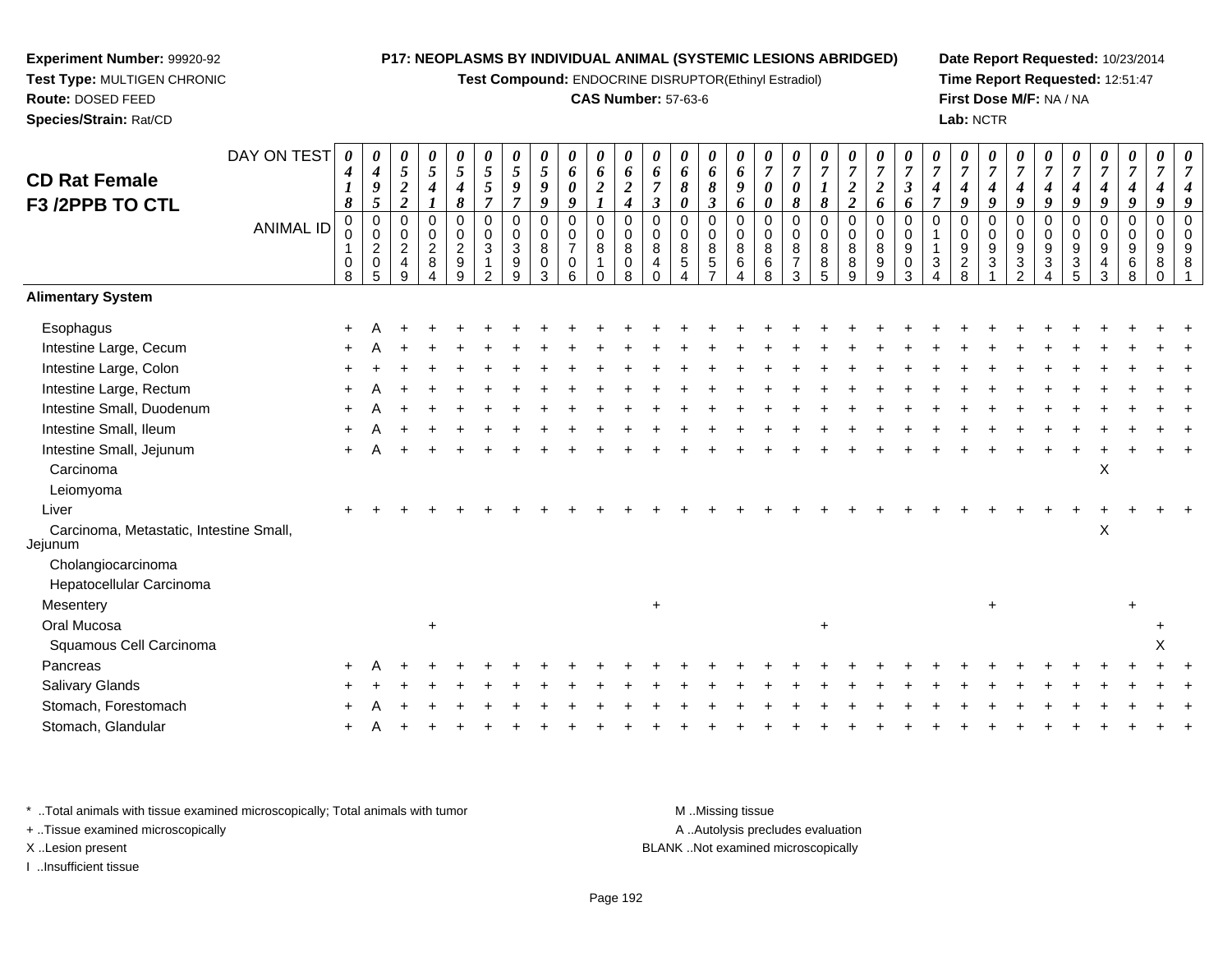**Test Compound:** ENDOCRINE DISRUPTOR(Ethinyl Estradiol)

### **CAS Number:** 57-63-6

**Date Report Requested:** 10/23/2014**Time Report Requested:** 12:51:47**First Dose M/F:** NA / NA**Lab:** NCTR

| <b>CD Rat Female</b>                                                           | DAY ON TEST      | 0<br>4<br>1<br>8  | 0<br>$\boldsymbol{4}$<br>$\boldsymbol{g}$<br>5                 | 0<br>$\overline{5}$<br>$\frac{2}{2}$       | 0<br>$\mathfrak{s}$<br>$\boldsymbol{4}$<br>$\boldsymbol{l}$ | $\boldsymbol{\theta}$<br>$\sqrt{5}$<br>4<br>8               | 0<br>$\sqrt{5}$<br>$rac{5}{7}$                          | 0<br>$\sqrt{5}$<br>$\boldsymbol{9}$<br>$\overline{7}$             | $\boldsymbol{\theta}$<br>$\sqrt{5}$<br>$\pmb{9}$<br>$\boldsymbol{g}$ | 0<br>6<br>$\pmb{\theta}$<br>9                                    | $\boldsymbol{\theta}$<br>6<br>$\boldsymbol{2}$ | 0<br>6<br>$\boldsymbol{2}$<br>$\boldsymbol{4}$ | 0<br>6<br>$\overline{7}$<br>$\mathbf{3}$ | 0<br>6<br>8<br>0                                        | 0<br>6<br>8<br>$\boldsymbol{\beta}$                                      | 0<br>6<br>9<br>6                               | 0<br>$\boldsymbol{7}$<br>0<br>0           | 0<br>$\overline{7}$<br>0<br>8                | 0<br>$\boldsymbol{7}$<br>$\boldsymbol{I}$<br>$\pmb{8}$       | $\boldsymbol{\theta}$<br>$\overline{7}$<br>$\boldsymbol{2}$<br>$\overline{2}$ | $\boldsymbol{\theta}$<br>$\overline{7}$<br>$\boldsymbol{2}$<br>6 | $\boldsymbol{\theta}$<br>$\boldsymbol{7}$<br>$\boldsymbol{\beta}$<br>6 | 0<br>$\overline{7}$<br>4<br>$\overline{\tau}$ | 0<br>$\boldsymbol{7}$<br>$\boldsymbol{4}$<br>9        | $\boldsymbol{\theta}$<br>$\overline{7}$<br>$\boldsymbol{4}$<br>$\boldsymbol{q}$ | $\boldsymbol{\theta}$<br>$\overline{7}$<br>$\boldsymbol{4}$<br>9 | $\boldsymbol{\theta}$<br>$\overline{7}$<br>4<br>9         | 0<br>$\overline{7}$<br>4<br>9                         | 0<br>$\boldsymbol{7}$<br>$\boldsymbol{4}$<br>9  | 0<br>$\overline{7}$<br>$\boldsymbol{4}$<br>9  | 0<br>$\overline{7}$<br>$\boldsymbol{4}$<br>9 | $\boldsymbol{\theta}$<br>$\overline{7}$<br>$\boldsymbol{4}$<br>9 |
|--------------------------------------------------------------------------------|------------------|-------------------|----------------------------------------------------------------|--------------------------------------------|-------------------------------------------------------------|-------------------------------------------------------------|---------------------------------------------------------|-------------------------------------------------------------------|----------------------------------------------------------------------|------------------------------------------------------------------|------------------------------------------------|------------------------------------------------|------------------------------------------|---------------------------------------------------------|--------------------------------------------------------------------------|------------------------------------------------|-------------------------------------------|----------------------------------------------|--------------------------------------------------------------|-------------------------------------------------------------------------------|------------------------------------------------------------------|------------------------------------------------------------------------|-----------------------------------------------|-------------------------------------------------------|---------------------------------------------------------------------------------|------------------------------------------------------------------|-----------------------------------------------------------|-------------------------------------------------------|-------------------------------------------------|-----------------------------------------------|----------------------------------------------|------------------------------------------------------------------|
| F3 /2PPB TO CTL                                                                | <b>ANIMAL ID</b> | 0<br>-1<br>0<br>8 | $\mathbf 0$<br>$\mathbf 0$<br>$\overline{c}$<br>$\pmb{0}$<br>5 | 0<br>$\pmb{0}$<br>$\overline{c}$<br>4<br>9 | $\overline{0}$<br>$\mathbf 0$<br>$\overline{c}$<br>8<br>4   | $\mathbf 0$<br>0<br>$\overline{c}$<br>$\boldsymbol{9}$<br>9 | $\mathbf 0$<br>0<br>3<br>$\mathbf{1}$<br>$\overline{2}$ | $\mathbf 0$<br>$\mathbf 0$<br>$\sqrt{3}$<br>$\boldsymbol{9}$<br>9 | $\mathbf 0$<br>$\pmb{0}$<br>$\bf8$<br>$\mathbf 0$<br>3               | $\mathbf 0$<br>$\mathbf 0$<br>$\overline{7}$<br>$\mathbf 0$<br>6 | $\mathbf 0$<br>0<br>8<br>1<br>$\Omega$         | $\mathbf 0$<br>$\mathbf 0$<br>8<br>0<br>8      | $\mathbf 0$<br>0<br>8<br>4<br>$\Omega$   | $\mathbf 0$<br>$\mathbf 0$<br>8<br>$5\phantom{.0}$<br>4 | $\mathbf 0$<br>$\mathbf 0$<br>$\, 8$<br>$\overline{5}$<br>$\overline{7}$ | $\overline{0}$<br>$\pmb{0}$<br>8<br>$\,6$<br>4 | $\mathbf 0$<br>$\mathbf 0$<br>8<br>6<br>8 | $\mathbf 0$<br>0<br>8<br>$\overline{7}$<br>3 | $\mathbf 0$<br>$\mathbf 0$<br>8<br>$\bf 8$<br>$\overline{5}$ | $\mathbf 0$<br>$\pmb{0}$<br>8<br>8<br>9                                       | $\mathbf 0$<br>$\mathbf 0$<br>8<br>9<br>9                        | $\mathbf 0$<br>$\mathbf 0$<br>9<br>0<br>3                              | $\Omega$<br>3<br>$\overline{\mathbf{4}}$      | $\mathbf 0$<br>0<br>$\boldsymbol{9}$<br>$\frac{2}{8}$ | $\mathbf 0$<br>$\mathbf 0$<br>9<br>$\sqrt{3}$                                   | $\mathbf 0$<br>0<br>9<br>$\frac{3}{2}$                           | $\mathbf 0$<br>$\mathbf 0$<br>9<br>$\sqrt{3}$<br>$\Delta$ | 0<br>$\pmb{0}$<br>9<br>$\ensuremath{\mathsf{3}}$<br>5 | 0<br>0<br>$9\,$<br>$\overline{\mathbf{4}}$<br>3 | $\mathbf 0$<br>$\pmb{0}$<br>9<br>$\,6\,$<br>8 | $\mathbf 0$<br>0<br>9<br>8<br>$\mathbf{0}$   | $\Omega$<br>$\mathbf 0$<br>9<br>8<br>-1                          |
| Tongue<br>Cardiovascular System                                                |                  |                   | $\ddot{}$                                                      |                                            |                                                             |                                                             |                                                         |                                                                   |                                                                      |                                                                  |                                                |                                                |                                          |                                                         |                                                                          |                                                |                                           |                                              |                                                              |                                                                               |                                                                  |                                                                        |                                               |                                                       |                                                                                 |                                                                  |                                                           |                                                       |                                                 |                                               |                                              |                                                                  |
| <b>Blood Vessel</b><br>Heart<br><b>Endocrine System</b>                        |                  |                   |                                                                |                                            |                                                             |                                                             |                                                         |                                                                   |                                                                      |                                                                  |                                                |                                                |                                          |                                                         |                                                                          |                                                |                                           |                                              |                                                              |                                                                               |                                                                  |                                                                        |                                               |                                                       |                                                                                 |                                                                  |                                                           |                                                       |                                                 |                                               |                                              |                                                                  |
| <b>Adrenal Cortex</b><br>Adenoma                                               |                  |                   |                                                                |                                            |                                                             |                                                             |                                                         |                                                                   |                                                                      |                                                                  |                                                |                                                |                                          |                                                         |                                                                          |                                                |                                           |                                              |                                                              |                                                                               |                                                                  |                                                                        |                                               |                                                       |                                                                                 |                                                                  |                                                           |                                                       |                                                 |                                               |                                              |                                                                  |
| <b>Adrenal Medulla</b>                                                         |                  |                   |                                                                |                                            |                                                             |                                                             |                                                         |                                                                   |                                                                      |                                                                  |                                                |                                                |                                          |                                                         |                                                                          |                                                |                                           |                                              |                                                              |                                                                               |                                                                  |                                                                        |                                               |                                                       |                                                                                 |                                                                  |                                                           |                                                       |                                                 |                                               |                                              |                                                                  |
| Islets, Pancreatic                                                             |                  |                   |                                                                |                                            |                                                             |                                                             |                                                         |                                                                   |                                                                      |                                                                  |                                                |                                                |                                          |                                                         |                                                                          |                                                |                                           |                                              |                                                              |                                                                               |                                                                  |                                                                        |                                               |                                                       |                                                                                 |                                                                  |                                                           |                                                       |                                                 |                                               |                                              |                                                                  |
| Parathyroid Gland<br><b>Pituitary Gland</b>                                    |                  |                   |                                                                |                                            |                                                             |                                                             |                                                         |                                                                   |                                                                      |                                                                  |                                                |                                                |                                          |                                                         |                                                                          |                                                |                                           |                                              |                                                              |                                                                               |                                                                  |                                                                        |                                               |                                                       |                                                                                 |                                                                  |                                                           |                                                       |                                                 |                                               |                                              |                                                                  |
| Pars Distalis, Adenoma                                                         |                  |                   |                                                                | X                                          |                                                             | X                                                           |                                                         | $\mathsf{X}$                                                      | $\mathsf{X}$                                                         | $\mathsf{X}$                                                     |                                                | Χ                                              |                                          |                                                         | X                                                                        | X                                              |                                           |                                              | X                                                            |                                                                               |                                                                  |                                                                        |                                               | X                                                     | $\mathsf{X}$                                                                    | $\mathsf{X}$                                                     | $\mathsf{X}$                                              | X                                                     |                                                 |                                               | $X$ $X$                                      |                                                                  |
| <b>Thyroid Gland</b><br>C Cell, Adenoma<br><b>General Body System</b>          |                  | $+$               | $\overline{A}$                                                 | $\div$                                     |                                                             |                                                             |                                                         |                                                                   |                                                                      |                                                                  |                                                |                                                |                                          |                                                         |                                                                          |                                                |                                           |                                              |                                                              |                                                                               |                                                                  |                                                                        |                                               |                                                       |                                                                                 |                                                                  |                                                           |                                                       |                                                 |                                               |                                              |                                                                  |
| <b>NONE</b><br><b>Genital System</b>                                           |                  |                   |                                                                |                                            |                                                             |                                                             |                                                         |                                                                   |                                                                      |                                                                  |                                                |                                                |                                          |                                                         |                                                                          |                                                |                                           |                                              |                                                              |                                                                               |                                                                  |                                                                        |                                               |                                                       |                                                                                 |                                                                  |                                                           |                                                       |                                                 |                                               |                                              |                                                                  |
| <b>Clitoral Gland</b><br>Adenoma                                               |                  |                   |                                                                |                                            |                                                             |                                                             |                                                         |                                                                   |                                                                      |                                                                  |                                                |                                                |                                          |                                                         |                                                                          |                                                |                                           |                                              |                                                              |                                                                               |                                                                  |                                                                        |                                               | X                                                     |                                                                                 |                                                                  |                                                           |                                                       |                                                 |                                               |                                              |                                                                  |
| Ovary<br>Granulosa Cell Tumor Benign                                           |                  | $\ddot{}$         |                                                                |                                            |                                                             |                                                             |                                                         |                                                                   |                                                                      |                                                                  |                                                |                                                |                                          |                                                         | $\sf X$                                                                  |                                                |                                           |                                              |                                                              |                                                                               |                                                                  |                                                                        |                                               |                                                       |                                                                                 |                                                                  |                                                           |                                                       |                                                 |                                               |                                              |                                                                  |
| * Total animals with tissue examined microscopically; Total animals with tumor |                  |                   |                                                                |                                            |                                                             |                                                             |                                                         |                                                                   |                                                                      |                                                                  |                                                |                                                |                                          |                                                         |                                                                          | M Missing tissue                               |                                           |                                              |                                                              |                                                                               |                                                                  |                                                                        |                                               |                                                       |                                                                                 |                                                                  |                                                           |                                                       |                                                 |                                               |                                              |                                                                  |

+ ..Tissue examined microscopically

**Experiment Number:** 99920-92**Test Type:** MULTIGEN CHRONIC

**Route:** DOSED FEED**Species/Strain:** Rat/CD

I ..Insufficient tissue

A ..Autolysis precludes evaluation X ..Lesion present BLANK ..Not examined microscopically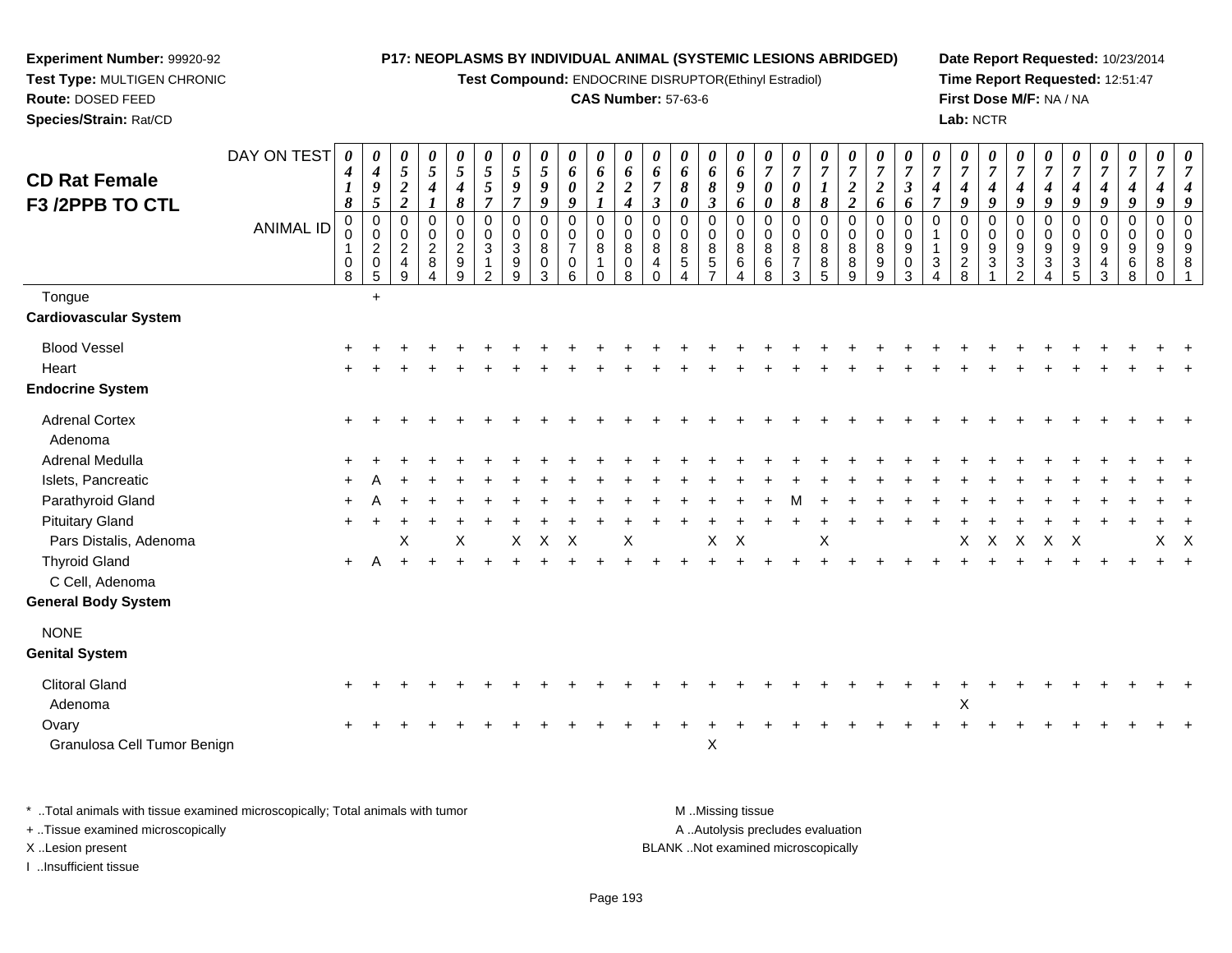**Test Compound:** ENDOCRINE DISRUPTOR(Ethinyl Estradiol)

# **CAS Number:** 57-63-6

**Date Report Requested:** 10/23/2014**Time Report Requested:** 12:51:47**First Dose M/F:** NA / NA**Lab:** NCTR

| <b>CD Rat Female</b>                     | DAY ON TEST      | $\boldsymbol{\theta}$<br>$\boldsymbol{4}$ | $\boldsymbol{\theta}$<br>$\boldsymbol{4}$                               | 0<br>5                                       | 0<br>$\sqrt{5}$               | 0<br>$\mathfrak{s}$                                     | 0<br>$\mathfrak{s}$                                               | 0<br>$\mathfrak{s}$                                        | 0<br>5<br>9                     | 0<br>6                       | 0<br>6                                     | $\boldsymbol{\theta}$<br>6              | 0<br>6<br>$\overline{7}$                                            | 0<br>6                     | 0<br>6                                      | 0<br>6<br>9                                       | 0<br>$\overline{7}$                       | $\overline{7}$<br>$\boldsymbol{\theta}$                | 0<br>7                          | 0<br>$\overline{7}$                  | 0<br>$\overline{7}$                         | 0<br>$\overline{7}$             | $\overline{7}$      | 0<br>$\overline{7}$                                 | 0<br>$\overline{7}$             | 0<br>$\overline{7}$                                                 | 0<br>$\overline{7}$     | 7                                      | 0<br>$\overline{7}$        | 0<br>$\overline{7}$   | 0<br>$\overline{7}$               |   |
|------------------------------------------|------------------|-------------------------------------------|-------------------------------------------------------------------------|----------------------------------------------|-------------------------------|---------------------------------------------------------|-------------------------------------------------------------------|------------------------------------------------------------|---------------------------------|------------------------------|--------------------------------------------|-----------------------------------------|---------------------------------------------------------------------|----------------------------|---------------------------------------------|---------------------------------------------------|-------------------------------------------|--------------------------------------------------------|---------------------------------|--------------------------------------|---------------------------------------------|---------------------------------|---------------------|-----------------------------------------------------|---------------------------------|---------------------------------------------------------------------|-------------------------|----------------------------------------|----------------------------|-----------------------|-----------------------------------|---|
| <b>F3 /2PPB TO CTL</b>                   |                  | 1<br>8                                    | 9<br>$\mathfrak{s}$                                                     | $\boldsymbol{2}$<br>$\overline{2}$           | $\boldsymbol{4}$              | $\boldsymbol{4}$<br>8                                   | $\mathfrak{s}$<br>$\overline{7}$                                  | $\boldsymbol{9}$<br>$\overline{7}$                         | 9                               | 0<br>9                       | $\boldsymbol{2}$                           | $\boldsymbol{2}$<br>$\boldsymbol{4}$    | $\boldsymbol{\beta}$                                                | 8<br>0                     | 8<br>3                                      | 6                                                 | $\boldsymbol{\theta}$<br>0                | 8                                                      | 8                               | $\boldsymbol{2}$<br>$\boldsymbol{2}$ | $\boldsymbol{2}$<br>6                       | $\boldsymbol{\beta}$<br>6       | 4<br>$\overline{7}$ | 9                                                   | 4<br>9                          | 4<br>9                                                              | 4<br>9                  | 9                                      | 4<br>9                     | 4<br>9                |                                   |   |
|                                          | <b>ANIMAL ID</b> | $\pmb{0}$<br>0<br>-1<br>0<br>8            | $\pmb{0}$<br>$\pmb{0}$<br>$\overline{2}$<br>$\pmb{0}$<br>$5\phantom{1}$ | 0<br>$\mathbf 0$<br>$\overline{a}$<br>4<br>9 | 0<br>0<br>$\overline{2}$<br>8 | $\boldsymbol{0}$<br>$\mathbf 0$<br>$\sqrt{2}$<br>9<br>9 | $\pmb{0}$<br>$\mathbf 0$<br>3<br>$\overline{1}$<br>$\overline{2}$ | $\pmb{0}$<br>$\mathsf{O}\xspace$<br>$\mathbf{3}$<br>9<br>9 | $\mathbf 0$<br>0<br>8<br>0<br>3 | 0<br>$\frac{0}{7}$<br>0<br>6 | $\pmb{0}$<br>$\pmb{0}$<br>8<br>$\mathbf 0$ | $\pmb{0}$<br>$\mathbf 0$<br>8<br>0<br>8 | $\mathbf 0$<br>$\mathbf 0$<br>$\,8\,$<br>$\overline{4}$<br>$\Omega$ | 0<br>$\mathbf 0$<br>8<br>5 | 0<br>0<br>8<br>$\sqrt{5}$<br>$\overline{7}$ | $\pmb{0}$<br>$\mathbf 0$<br>$\,8\,$<br>$\,6$<br>4 | $\mathbf 0$<br>$\mathbf 0$<br>8<br>6<br>8 | $\mathbf 0$<br>$\mathbf 0$<br>8<br>$\overline{7}$<br>3 | $\mathbf 0$<br>0<br>8<br>8<br>5 | $\pmb{0}$<br>0<br>8<br>8<br>9        | $\pmb{0}$<br>$\pmb{0}$<br>$\,8\,$<br>9<br>9 | 0<br>$\mathbf 0$<br>9<br>0<br>3 | $\Omega$<br>3       | $\mathbf 0$<br>$\Omega$<br>9<br>$\overline{2}$<br>8 | 0<br>0<br>$\boldsymbol{9}$<br>3 | $\mathbf 0$<br>$\mathbf 0$<br>$\boldsymbol{9}$<br>$\mathbf{3}$<br>2 | 0<br>$\Omega$<br>9<br>3 | $\mathbf 0$<br>$\Omega$<br>9<br>3<br>5 | $\mathbf 0$<br>0<br>9<br>3 | 0<br>0<br>9<br>6<br>8 | $\mathbf 0$<br>$\Omega$<br>9<br>8 |   |
| Granulosa Cell Tumor Benign              |                  |                                           |                                                                         |                                              |                               |                                                         |                                                                   |                                                            |                                 |                              |                                            |                                         |                                                                     |                            | X                                           |                                                   |                                           |                                                        |                                 |                                      |                                             |                                 |                     |                                                     |                                 |                                                                     |                         |                                        |                            |                       |                                   |   |
| Granulosa Cell Tumor Malignant           |                  |                                           |                                                                         |                                              |                               |                                                         |                                                                   |                                                            |                                 |                              |                                            |                                         |                                                                     |                            |                                             |                                                   |                                           |                                                        |                                 |                                      |                                             |                                 |                     |                                                     |                                 |                                                                     |                         |                                        |                            | Χ                     |                                   |   |
| Sertoli Cell Tumor Benign                |                  |                                           |                                                                         |                                              |                               |                                                         |                                                                   |                                                            |                                 |                              |                                            |                                         |                                                                     |                            |                                             |                                                   |                                           |                                                        |                                 |                                      |                                             |                                 |                     |                                                     |                                 |                                                                     |                         |                                        |                            |                       |                                   |   |
| Oviduct                                  |                  |                                           |                                                                         |                                              |                               |                                                         |                                                                   |                                                            |                                 |                              |                                            |                                         |                                                                     |                            |                                             |                                                   |                                           |                                                        |                                 |                                      |                                             |                                 |                     |                                                     |                                 |                                                                     |                         |                                        |                            |                       |                                   |   |
| <b>Uterus</b>                            |                  |                                           |                                                                         |                                              |                               |                                                         |                                                                   |                                                            |                                 |                              |                                            |                                         |                                                                     |                            |                                             |                                                   |                                           |                                                        |                                 |                                      |                                             |                                 |                     |                                                     |                                 |                                                                     |                         |                                        |                            |                       |                                   |   |
| Endometrium, Adenocarcinoma              |                  |                                           |                                                                         | X                                            |                               |                                                         |                                                                   |                                                            |                                 |                              |                                            |                                         |                                                                     |                            |                                             |                                                   |                                           |                                                        |                                 |                                      |                                             |                                 |                     |                                                     |                                 |                                                                     |                         |                                        |                            |                       |                                   |   |
| Endometrium, Adenoma                     |                  |                                           |                                                                         |                                              |                               |                                                         |                                                                   |                                                            |                                 |                              |                                            |                                         |                                                                     |                            |                                             |                                                   |                                           |                                                        |                                 |                                      |                                             |                                 |                     |                                                     |                                 | X                                                                   |                         |                                        |                            |                       |                                   |   |
| Polyp Stromal                            |                  |                                           |                                                                         |                                              |                               |                                                         |                                                                   |                                                            |                                 |                              |                                            |                                         |                                                                     |                            |                                             |                                                   |                                           |                                                        |                                 |                                      |                                             |                                 |                     | $X$ $X$                                             |                                 |                                                                     |                         | X                                      |                            |                       |                                   |   |
| Vagina                                   |                  |                                           |                                                                         |                                              |                               |                                                         |                                                                   |                                                            |                                 |                              |                                            |                                         |                                                                     |                            |                                             |                                                   |                                           |                                                        |                                 |                                      |                                             |                                 |                     |                                                     |                                 |                                                                     |                         |                                        |                            |                       |                                   |   |
| <b>Hematopoietic System</b>              |                  |                                           |                                                                         |                                              |                               |                                                         |                                                                   |                                                            |                                 |                              |                                            |                                         |                                                                     |                            |                                             |                                                   |                                           |                                                        |                                 |                                      |                                             |                                 |                     |                                                     |                                 |                                                                     |                         |                                        |                            |                       |                                   |   |
| <b>Bone Marrow</b>                       |                  |                                           |                                                                         |                                              |                               |                                                         |                                                                   |                                                            |                                 |                              |                                            |                                         |                                                                     |                            |                                             |                                                   |                                           |                                                        |                                 |                                      |                                             |                                 |                     |                                                     |                                 |                                                                     |                         |                                        |                            |                       |                                   |   |
| Lymph Node                               |                  |                                           |                                                                         |                                              |                               |                                                         |                                                                   |                                                            |                                 |                              |                                            |                                         |                                                                     |                            |                                             |                                                   |                                           |                                                        |                                 |                                      |                                             |                                 |                     |                                                     |                                 |                                                                     |                         |                                        |                            |                       |                                   |   |
| Lymph Node, Mandibular                   |                  |                                           |                                                                         |                                              |                               |                                                         |                                                                   |                                                            |                                 |                              |                                            |                                         |                                                                     |                            |                                             |                                                   |                                           |                                                        |                                 |                                      |                                             |                                 |                     |                                                     |                                 |                                                                     |                         |                                        |                            |                       |                                   |   |
| Lymph Node, Mesenteric                   |                  |                                           |                                                                         |                                              |                               |                                                         |                                                                   |                                                            |                                 |                              |                                            |                                         |                                                                     |                            |                                             |                                                   |                                           |                                                        |                                 |                                      |                                             |                                 |                     |                                                     |                                 |                                                                     |                         |                                        |                            |                       |                                   |   |
| Spleen                                   |                  |                                           |                                                                         |                                              |                               |                                                         |                                                                   |                                                            |                                 |                              |                                            |                                         |                                                                     |                            |                                             |                                                   |                                           |                                                        |                                 |                                      |                                             |                                 |                     |                                                     |                                 |                                                                     |                         |                                        |                            |                       |                                   |   |
| Thymus                                   |                  |                                           |                                                                         |                                              |                               |                                                         |                                                                   |                                                            |                                 |                              |                                            |                                         |                                                                     |                            |                                             |                                                   |                                           |                                                        |                                 |                                      |                                             |                                 |                     |                                                     |                                 |                                                                     |                         |                                        |                            |                       |                                   |   |
| <b>Integumentary System</b>              |                  |                                           |                                                                         |                                              |                               |                                                         |                                                                   |                                                            |                                 |                              |                                            |                                         |                                                                     |                            |                                             |                                                   |                                           |                                                        |                                 |                                      |                                             |                                 |                     |                                                     |                                 |                                                                     |                         |                                        |                            |                       |                                   |   |
| Mammary Gland                            |                  |                                           |                                                                         |                                              |                               |                                                         |                                                                   |                                                            |                                 |                              |                                            |                                         |                                                                     |                            |                                             |                                                   |                                           |                                                        |                                 |                                      |                                             |                                 |                     |                                                     |                                 |                                                                     |                         |                                        |                            |                       |                                   |   |
| Adenocarcinoma                           |                  |                                           |                                                                         |                                              |                               |                                                         |                                                                   |                                                            | X                               |                              |                                            |                                         |                                                                     |                            |                                             |                                                   |                                           |                                                        |                                 |                                      |                                             |                                 |                     |                                                     |                                 |                                                                     |                         |                                        |                            |                       |                                   |   |
| Adenocarcinoma, Multiple<br>Fibroadenoma |                  |                                           |                                                                         |                                              |                               |                                                         |                                                                   | $X$ $X$                                                    |                                 | $X$ $X$                      |                                            |                                         |                                                                     |                            |                                             | X                                                 |                                           |                                                        |                                 | x x x x x                            |                                             |                                 |                     |                                                     |                                 |                                                                     |                         |                                        | X                          |                       |                                   |   |
| Fibroadenoma, Multiple                   |                  |                                           |                                                                         |                                              | X                             |                                                         |                                                                   |                                                            |                                 |                              |                                            |                                         | X X X X                                                             |                            |                                             |                                                   |                                           |                                                        |                                 |                                      |                                             | Χ                               |                     |                                                     | $X$ $X$ $X$                     |                                                                     |                         |                                        |                            |                       |                                   | Χ |
|                                          |                  |                                           |                                                                         |                                              |                               |                                                         |                                                                   |                                                            |                                 |                              |                                            |                                         |                                                                     |                            |                                             |                                                   |                                           |                                                        |                                 |                                      |                                             |                                 |                     |                                                     |                                 |                                                                     |                         |                                        |                            |                       |                                   |   |

\* ..Total animals with tissue examined microscopically; Total animals with tumor **M** . Missing tissue M ..Missing tissue A ..Autolysis precludes evaluation + ..Tissue examined microscopically X ..Lesion present BLANK ..Not examined microscopicallyI ..Insufficient tissue

**Experiment Number:** 99920-92**Test Type:** MULTIGEN CHRONIC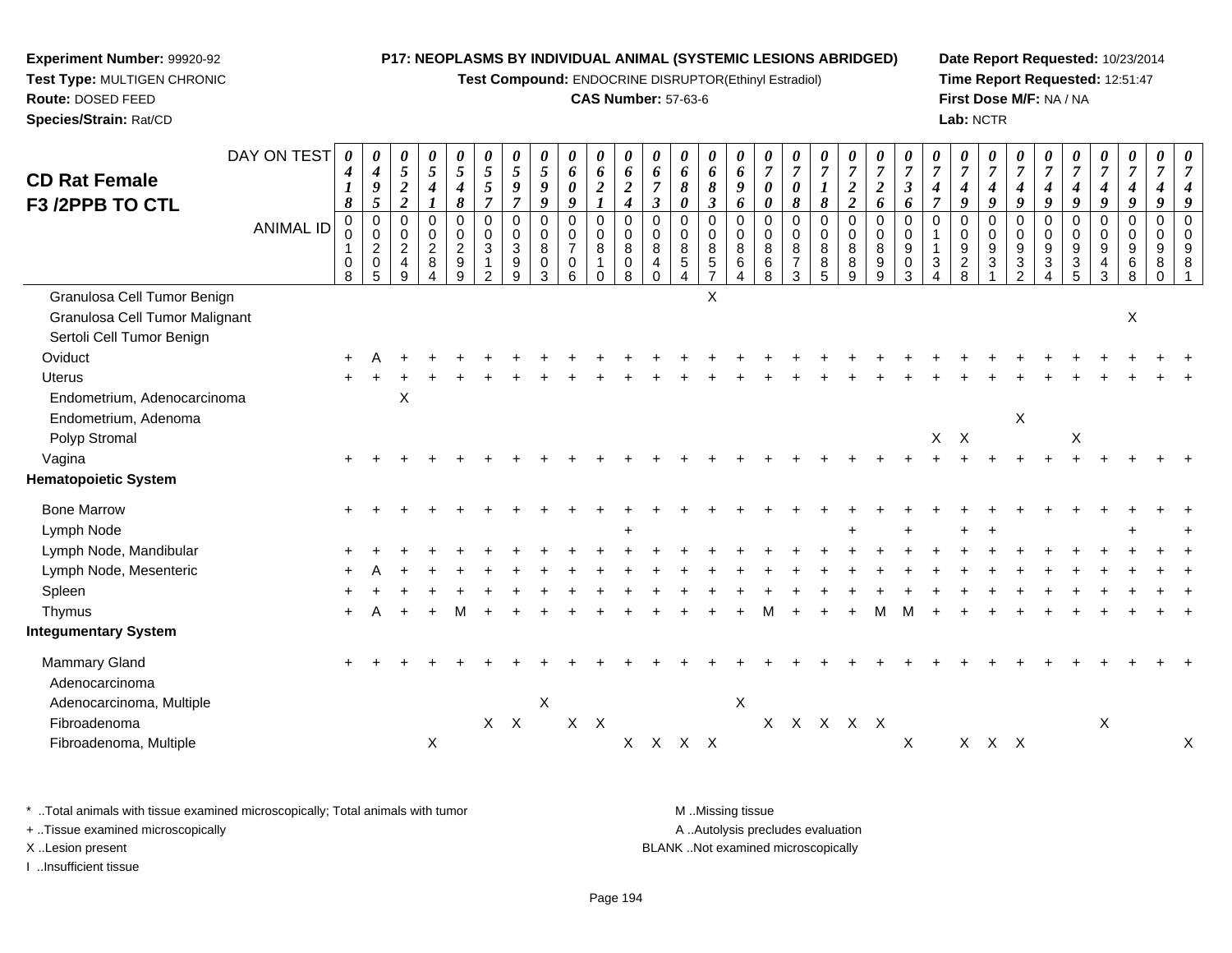**Test Compound:** ENDOCRINE DISRUPTOR(Ethinyl Estradiol)

### **CAS Number:** 57-63-6

**Date Report Requested:** 10/23/2014**Time Report Requested:** 12:51:48**First Dose M/F:** NA / NA**Lab:** NCTR

| <b>CD Rat Female</b><br>F3 /2PPB TO CTL                         | DAY ON TEST      | 0<br>4<br>1<br>$\boldsymbol{\delta}$ | 0<br>$\boldsymbol{4}$<br>$\boldsymbol{9}$<br>5         | 0<br>$5\overline{)}$<br>$\boldsymbol{2}$<br>$\overline{2}$ | 0<br>$\mathfrak{s}$<br>$\boldsymbol{4}$<br>$\mathbf{I}$ | $\boldsymbol{\theta}$<br>$\overline{5}$<br>$\boldsymbol{4}$<br>8 | 0<br>$\sqrt{5}$<br>$\sqrt{5}$<br>$\overline{7}$    | $\boldsymbol{\theta}$<br>$\sqrt{5}$<br>$\boldsymbol{9}$<br>$\overline{7}$ | $\boldsymbol{\theta}$<br>$\overline{5}$<br>$\boldsymbol{9}$<br>9 | $\boldsymbol{\theta}$<br>6<br>$\pmb{\theta}$<br>9      | 0<br>6<br>$\boldsymbol{2}$             | $\boldsymbol{\theta}$<br>6<br>$\boldsymbol{2}$<br>$\boldsymbol{4}$ | $\boldsymbol{\theta}$<br>6<br>$\overline{7}$<br>$\mathfrak{z}$ | 0<br>6<br>$\pmb{8}$<br>$\boldsymbol{\theta}$             | 0<br>6<br>$\pmb{8}$<br>$\mathfrak{z}$                       | $\boldsymbol{\theta}$<br>6<br>$\boldsymbol{g}$<br>6 | $\boldsymbol{\theta}$<br>$\overline{7}$<br>$\boldsymbol{\theta}$<br>0 | $\boldsymbol{\theta}$<br>$\overline{7}$<br>0<br>8 | $\boldsymbol{\theta}$<br>$\overline{7}$<br>$\boldsymbol{I}$<br>8 | $\boldsymbol{\theta}$<br>$\overline{7}$<br>$\boldsymbol{2}$<br>$\overline{2}$ | $\boldsymbol{\theta}$<br>$\overline{7}$<br>$\overline{2}$<br>6 | $\boldsymbol{\theta}$<br>$\overline{7}$<br>$\mathfrak{z}$<br>6 | 0<br>$\overline{7}$<br>4<br>$\overline{7}$ | 0<br>$\boldsymbol{7}$<br>$\boldsymbol{4}$<br>9    | $\boldsymbol{\theta}$<br>$\overline{7}$<br>$\boldsymbol{4}$<br>9 | 0<br>$\overline{7}$<br>4<br>9                          | $\boldsymbol{\theta}$<br>$\overline{7}$<br>$\boldsymbol{4}$<br>9 | $\boldsymbol{\theta}$<br>$\overline{7}$<br>4<br>9            | U<br>$\overline{7}$<br>$\boldsymbol{4}$<br>9             | 0<br>$\overline{7}$<br>4<br>9                | 0<br>$\overline{7}$<br>$\boldsymbol{4}$<br>9 | 0<br>$\overline{7}$<br>4<br>g  |
|-----------------------------------------------------------------|------------------|--------------------------------------|--------------------------------------------------------|------------------------------------------------------------|---------------------------------------------------------|------------------------------------------------------------------|----------------------------------------------------|---------------------------------------------------------------------------|------------------------------------------------------------------|--------------------------------------------------------|----------------------------------------|--------------------------------------------------------------------|----------------------------------------------------------------|----------------------------------------------------------|-------------------------------------------------------------|-----------------------------------------------------|-----------------------------------------------------------------------|---------------------------------------------------|------------------------------------------------------------------|-------------------------------------------------------------------------------|----------------------------------------------------------------|----------------------------------------------------------------|--------------------------------------------|---------------------------------------------------|------------------------------------------------------------------|--------------------------------------------------------|------------------------------------------------------------------|--------------------------------------------------------------|----------------------------------------------------------|----------------------------------------------|----------------------------------------------|--------------------------------|
|                                                                 | <b>ANIMAL ID</b> | 0<br>0<br>0<br>8                     | $\mathbf 0$<br>0<br>$\overline{2}$<br>$\mathbf 0$<br>5 | $\Omega$<br>0<br>$\boldsymbol{2}$<br>$\overline{4}$<br>9   | $\mathbf 0$<br>0<br>$\overline{2}$<br>$\,8\,$           | $\mathbf 0$<br>0<br>$\boldsymbol{2}$<br>$\boldsymbol{9}$<br>9    | $\mathbf 0$<br>0<br>$\sqrt{3}$<br>$\mathbf 1$<br>2 | $\mathbf 0$<br>$\mathbf 0$<br>$\mathbf{3}$<br>9<br>9                      | 0<br>0<br>$\,8\,$<br>$\mathbf 0$<br>3                            | $\mathbf 0$<br>0<br>$\overline{7}$<br>$\mathbf 0$<br>6 | $\mathbf 0$<br>0<br>8<br>1<br>$\Omega$ | 0<br>0<br>8<br>$\pmb{0}$<br>8                                      | $\Omega$<br>$\mathbf 0$<br>$\,8\,$<br>4<br>$\Omega$            | $\mathbf 0$<br>$\mathbf 0$<br>$\,8\,$<br>$\sqrt{5}$<br>4 | $\mathbf 0$<br>0<br>$\,8\,$<br>$\sqrt{5}$<br>$\overline{7}$ | $\Omega$<br>0<br>8<br>$\,6$<br>4                    | $\mathbf 0$<br>0<br>8<br>6<br>8                                       | $\mathbf 0$<br>0<br>8<br>$\overline{7}$<br>3      | 0<br>0<br>8<br>$\bf 8$<br>$\sqrt{5}$                             | $\mathbf 0$<br>$\boldsymbol{0}$<br>$\,8\,$<br>$\bf8$<br>9                     | 0<br>0<br>$\,8\,$<br>$\boldsymbol{9}$<br>9                     | $\Omega$<br>$\mathbf 0$<br>$9\,$<br>$\mathbf 0$<br>3           | $\Omega$<br>3<br>4                         | 0<br>0<br>$\boldsymbol{9}$<br>$\overline{c}$<br>8 | $\Omega$<br>0<br>$\boldsymbol{9}$<br>$\mathbf{3}$                | $\Omega$<br>0<br>$\boldsymbol{9}$<br>$\mathbf{3}$<br>2 | $\Omega$<br>0<br>$9\,$<br>3<br>$\boldsymbol{\Lambda}$            | 0<br>0<br>$\boldsymbol{9}$<br>$\ensuremath{\mathsf{3}}$<br>5 | $\Omega$<br>0<br>$\boldsymbol{9}$<br>$\overline{4}$<br>3 | $\Omega$<br>$\mathbf 0$<br>9<br>$\,6\,$<br>8 | $\Omega$<br>0<br>9<br>8<br>0                 | $\Omega$<br>$\Omega$<br>9<br>8 |
| Skin                                                            |                  | $+$                                  |                                                        |                                                            |                                                         |                                                                  |                                                    |                                                                           |                                                                  |                                                        |                                        |                                                                    |                                                                |                                                          |                                                             |                                                     |                                                                       |                                                   |                                                                  |                                                                               |                                                                |                                                                |                                            |                                                   |                                                                  |                                                        |                                                                  |                                                              |                                                          |                                              |                                              |                                |
| Ear, Basal Cell Adenoma                                         |                  |                                      |                                                        |                                                            |                                                         |                                                                  |                                                    |                                                                           |                                                                  |                                                        |                                        |                                                                    |                                                                |                                                          |                                                             |                                                     |                                                                       |                                                   |                                                                  |                                                                               |                                                                |                                                                |                                            |                                                   |                                                                  |                                                        |                                                                  |                                                              |                                                          |                                              |                                              |                                |
| Fibroma                                                         |                  |                                      |                                                        |                                                            |                                                         |                                                                  |                                                    |                                                                           |                                                                  |                                                        |                                        |                                                                    |                                                                |                                                          | X                                                           |                                                     |                                                                       |                                                   | X                                                                |                                                                               |                                                                |                                                                |                                            |                                                   |                                                                  |                                                        |                                                                  |                                                              |                                                          |                                              |                                              |                                |
| <b>Musculoskeletal System</b>                                   |                  |                                      |                                                        |                                                            |                                                         |                                                                  |                                                    |                                                                           |                                                                  |                                                        |                                        |                                                                    |                                                                |                                                          |                                                             |                                                     |                                                                       |                                                   |                                                                  |                                                                               |                                                                |                                                                |                                            |                                                   |                                                                  |                                                        |                                                                  |                                                              |                                                          |                                              |                                              |                                |
| Bone                                                            |                  |                                      |                                                        |                                                            |                                                         |                                                                  |                                                    |                                                                           |                                                                  |                                                        |                                        |                                                                    |                                                                |                                                          |                                                             |                                                     | $\ddot{}$                                                             |                                                   |                                                                  |                                                                               |                                                                |                                                                |                                            |                                                   |                                                                  |                                                        |                                                                  |                                                              |                                                          |                                              |                                              |                                |
| Bone, Femur                                                     |                  |                                      |                                                        |                                                            |                                                         |                                                                  |                                                    |                                                                           |                                                                  |                                                        |                                        |                                                                    |                                                                |                                                          |                                                             |                                                     |                                                                       |                                                   |                                                                  |                                                                               |                                                                |                                                                |                                            |                                                   |                                                                  |                                                        |                                                                  |                                                              |                                                          |                                              |                                              |                                |
| <b>Skeletal Muscle</b>                                          |                  | $\ddot{}$                            |                                                        |                                                            |                                                         |                                                                  |                                                    |                                                                           |                                                                  |                                                        |                                        |                                                                    |                                                                |                                                          |                                                             |                                                     |                                                                       |                                                   |                                                                  |                                                                               |                                                                |                                                                |                                            |                                                   | $\pm$                                                            |                                                        |                                                                  |                                                              |                                                          | ÷                                            |                                              |                                |
| Diaphragm, Granulosa Cell Tumor<br>Malignant, Metastatic, Ovary |                  |                                      |                                                        |                                                            |                                                         |                                                                  |                                                    |                                                                           |                                                                  |                                                        |                                        |                                                                    |                                                                |                                                          |                                                             |                                                     |                                                                       |                                                   |                                                                  |                                                                               |                                                                |                                                                |                                            |                                                   |                                                                  |                                                        |                                                                  |                                                              |                                                          | $\mathsf X$                                  |                                              |                                |
| <b>Nervous System</b>                                           |                  |                                      |                                                        |                                                            |                                                         |                                                                  |                                                    |                                                                           |                                                                  |                                                        |                                        |                                                                    |                                                                |                                                          |                                                             |                                                     |                                                                       |                                                   |                                                                  |                                                                               |                                                                |                                                                |                                            |                                                   |                                                                  |                                                        |                                                                  |                                                              |                                                          |                                              |                                              |                                |
| Brain, Brain Stem                                               |                  |                                      |                                                        |                                                            |                                                         |                                                                  |                                                    |                                                                           |                                                                  |                                                        |                                        |                                                                    |                                                                |                                                          |                                                             |                                                     |                                                                       |                                                   |                                                                  |                                                                               |                                                                |                                                                |                                            |                                                   |                                                                  |                                                        |                                                                  |                                                              |                                                          |                                              |                                              |                                |
| Brain, Cerebellum                                               |                  |                                      |                                                        |                                                            |                                                         |                                                                  |                                                    |                                                                           |                                                                  |                                                        |                                        |                                                                    |                                                                |                                                          |                                                             |                                                     |                                                                       |                                                   |                                                                  |                                                                               |                                                                |                                                                |                                            |                                                   |                                                                  |                                                        |                                                                  |                                                              |                                                          |                                              |                                              |                                |
| Brain, Cerebrum                                                 |                  |                                      |                                                        |                                                            |                                                         |                                                                  |                                                    |                                                                           |                                                                  |                                                        |                                        |                                                                    |                                                                |                                                          |                                                             |                                                     |                                                                       |                                                   |                                                                  |                                                                               |                                                                |                                                                |                                            |                                                   |                                                                  |                                                        |                                                                  |                                                              |                                                          |                                              |                                              |                                |
| Peripheral Nerve                                                |                  | $\ddot{}$                            |                                                        |                                                            |                                                         |                                                                  |                                                    |                                                                           |                                                                  |                                                        |                                        |                                                                    |                                                                |                                                          |                                                             |                                                     |                                                                       |                                                   |                                                                  |                                                                               |                                                                |                                                                |                                            |                                                   |                                                                  |                                                        |                                                                  |                                                              |                                                          |                                              |                                              |                                |
| Spinal Cord                                                     |                  | $\ddot{}$                            |                                                        |                                                            |                                                         |                                                                  |                                                    |                                                                           |                                                                  |                                                        |                                        |                                                                    |                                                                |                                                          |                                                             |                                                     |                                                                       |                                                   |                                                                  |                                                                               |                                                                |                                                                |                                            |                                                   |                                                                  |                                                        |                                                                  |                                                              |                                                          |                                              |                                              |                                |
| <b>Respiratory System</b>                                       |                  |                                      |                                                        |                                                            |                                                         |                                                                  |                                                    |                                                                           |                                                                  |                                                        |                                        |                                                                    |                                                                |                                                          |                                                             |                                                     |                                                                       |                                                   |                                                                  |                                                                               |                                                                |                                                                |                                            |                                                   |                                                                  |                                                        |                                                                  |                                                              |                                                          |                                              |                                              |                                |
| Lung                                                            |                  |                                      |                                                        |                                                            |                                                         |                                                                  |                                                    |                                                                           |                                                                  |                                                        |                                        |                                                                    |                                                                |                                                          |                                                             |                                                     |                                                                       |                                                   |                                                                  |                                                                               |                                                                |                                                                |                                            |                                                   |                                                                  |                                                        |                                                                  |                                                              |                                                          |                                              |                                              |                                |
| Nose                                                            |                  |                                      |                                                        |                                                            |                                                         |                                                                  |                                                    |                                                                           |                                                                  |                                                        |                                        |                                                                    |                                                                |                                                          |                                                             |                                                     |                                                                       |                                                   |                                                                  |                                                                               |                                                                |                                                                |                                            |                                                   |                                                                  |                                                        |                                                                  |                                                              |                                                          |                                              |                                              |                                |
| Trachea                                                         |                  |                                      |                                                        |                                                            |                                                         |                                                                  |                                                    |                                                                           |                                                                  |                                                        |                                        |                                                                    |                                                                |                                                          |                                                             |                                                     |                                                                       |                                                   |                                                                  |                                                                               |                                                                |                                                                |                                            |                                                   |                                                                  |                                                        |                                                                  |                                                              |                                                          |                                              |                                              |                                |
| <b>Special Senses System</b>                                    |                  |                                      |                                                        |                                                            |                                                         |                                                                  |                                                    |                                                                           |                                                                  |                                                        |                                        |                                                                    |                                                                |                                                          |                                                             |                                                     |                                                                       |                                                   |                                                                  |                                                                               |                                                                |                                                                |                                            |                                                   |                                                                  |                                                        |                                                                  |                                                              |                                                          |                                              |                                              |                                |
| Eye                                                             |                  |                                      |                                                        |                                                            |                                                         |                                                                  |                                                    |                                                                           |                                                                  |                                                        |                                        |                                                                    |                                                                |                                                          |                                                             |                                                     |                                                                       |                                                   |                                                                  |                                                                               |                                                                |                                                                |                                            |                                                   |                                                                  |                                                        |                                                                  |                                                              |                                                          |                                              |                                              |                                |
|                                                                 |                  |                                      |                                                        |                                                            |                                                         |                                                                  |                                                    |                                                                           |                                                                  |                                                        |                                        |                                                                    |                                                                |                                                          |                                                             |                                                     |                                                                       |                                                   |                                                                  |                                                                               |                                                                |                                                                |                                            |                                                   |                                                                  |                                                        |                                                                  |                                                              |                                                          |                                              |                                              |                                |

\* ..Total animals with tissue examined microscopically; Total animals with tumor **M** . Missing tissue M ..Missing tissue A ..Autolysis precludes evaluation + ..Tissue examined microscopically X ..Lesion present BLANK ..Not examined microscopicallyI ..Insufficient tissue

**Experiment Number:** 99920-92**Test Type:** MULTIGEN CHRONIC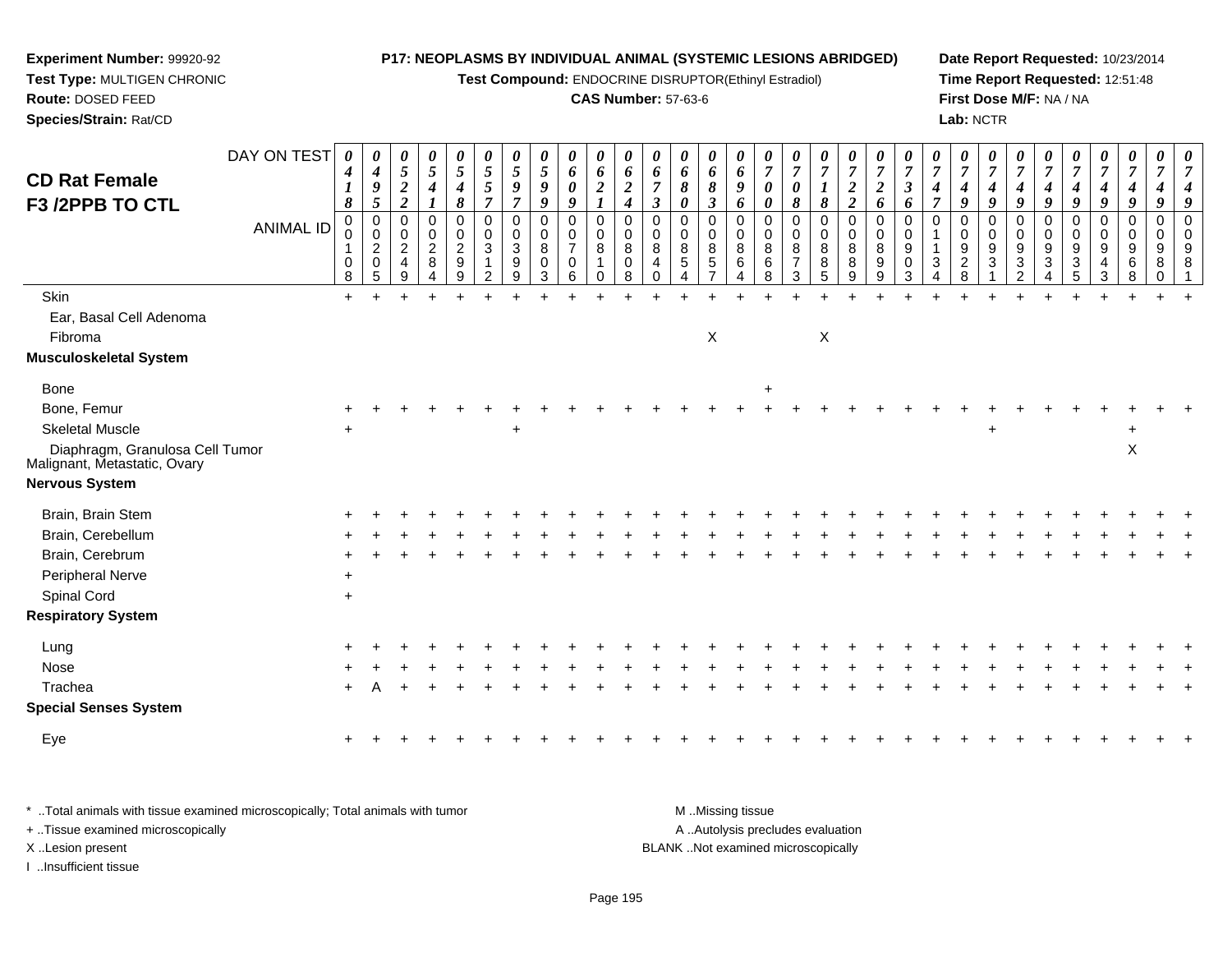**Test Compound:** ENDOCRINE DISRUPTOR(Ethinyl Estradiol)

# **CAS Number:** 57-63-6

**Date Report Requested:** 10/23/2014**Time Report Requested:** 12:51:48**First Dose M/F:** NA / NA**Lab:** NCTR

| <b>CD Rat Female</b><br>F3 /2PPB TO CTL  | DAY ON TEST      | 4<br>1<br>8 | $\boldsymbol{\theta}$<br>4<br>9            | $\boldsymbol{\theta}$<br>$\overline{5}$<br>າ<br>◢<br>◠<br>◢ | $\boldsymbol{\theta}$<br>$\overline{5}$<br>4 | $\boldsymbol{\theta}$<br>$\epsilon$<br>$\mathcal{L}$<br>4<br>$\sigma$ | $\boldsymbol{\mathit{U}}$<br>$\mathfrak{s}$<br>$\mathfrak{s}$ | $\boldsymbol{\theta}$<br>5<br>9<br>$\mathbf{r}$ | $\boldsymbol{\theta}$<br>$5\overline{)}$<br>9<br>9 | $\boldsymbol{\theta}$<br>6<br>$\boldsymbol{\theta}$<br>9 | 0<br>6<br>$\boldsymbol{2}$ | U<br>6<br>$\overline{2}$                | $\boldsymbol{\theta}$<br>6<br>$\overline{ }$ | $\boldsymbol{\theta}$<br>6<br>8 | $\boldsymbol{\theta}$<br>6<br>$\mathbf o$ | U<br>$\bm{o}$<br>9<br>$\bm{o}$ | $\boldsymbol{\theta}$<br>$\overline{ }$<br>$\boldsymbol{\theta}$<br>0 | $\boldsymbol{\theta}$<br>$\overline{7}$<br>$\boldsymbol{\theta}$<br>8 | $\boldsymbol{\theta}$<br>$\overline{7}$<br>8 | $\boldsymbol{\theta}$<br>$\overline{ }$<br>$\boldsymbol{2}$<br>$\overline{2}$ | U<br>$\overline{ }$<br>$\boldsymbol{2}$<br>6 | $\boldsymbol{\theta}$<br>3<br>o | $\boldsymbol{\theta}$<br>$\overline{7}$<br>4 | $\boldsymbol{\theta}$<br>$\overline{7}$<br>4<br>9         | $\boldsymbol{\theta}$<br>$\overline{ }$<br>4 | U<br>4 | $\boldsymbol{\theta}$<br>$\overline{ }$<br>4<br>Q | $\boldsymbol{\theta}$<br>$\overline{7}$<br>4<br>9 | $\boldsymbol{\theta}$<br>$\overline{7}$<br>4<br>9         | $\boldsymbol{\theta}$<br>$\overline{ }$<br>4<br>9 | 0<br>$\overline{7}$<br>4 | $\boldsymbol{\theta}$<br>$\overline{ }$<br>4<br>Q |
|------------------------------------------|------------------|-------------|--------------------------------------------|-------------------------------------------------------------|----------------------------------------------|-----------------------------------------------------------------------|---------------------------------------------------------------|-------------------------------------------------|----------------------------------------------------|----------------------------------------------------------|----------------------------|-----------------------------------------|----------------------------------------------|---------------------------------|-------------------------------------------|--------------------------------|-----------------------------------------------------------------------|-----------------------------------------------------------------------|----------------------------------------------|-------------------------------------------------------------------------------|----------------------------------------------|---------------------------------|----------------------------------------------|-----------------------------------------------------------|----------------------------------------------|--------|---------------------------------------------------|---------------------------------------------------|-----------------------------------------------------------|---------------------------------------------------|--------------------------|---------------------------------------------------|
|                                          | <b>ANIMAL ID</b> | 0<br>8      | 0<br>0<br>$\overline{c}$<br>$\pmb{0}$<br>5 | 0<br>0<br>$\overline{c}$<br>4<br>9                          | 0<br>0<br>$\boldsymbol{2}$<br>$\,8\,$        | 0<br>$\pmb{0}$<br>$\overline{2}$<br>9<br>g                            | 0<br>3                                                        | 0<br>0<br>3<br>9                                | 0<br>0<br>8<br>$\mathbf 0$<br>3                    | 0<br>$\pmb{0}$<br>$\overline{ }$<br>$\pmb{0}$<br>6       | 0<br>0<br>8                | 0<br>$\mathbf 0$<br>8<br>$\pmb{0}$<br>8 | 0<br>8<br>4                                  | 0<br>0<br>8<br>5                | 0<br>0<br>$\bf8$<br>$\sqrt{5}$            | 0<br>0<br>8<br>6               | 0<br>0<br>8<br>$\,6$                                                  | 0<br>0<br>8<br>$\overline{ }$<br>3                                    | 0<br>8<br>8                                  | 0<br>0<br>8<br>8<br>a                                                         | 0<br>0<br>8<br>9<br>9                        | 0<br>$\pmb{0}$<br>9<br>0        | 0<br>$\mathbf{3}$                            | 0<br>$\pmb{0}$<br>$\boldsymbol{9}$<br>$\overline{c}$<br>8 | 0<br>9<br>3                                  | 9<br>3 | 0<br>0<br>9<br>3                                  | 0<br>0<br>9<br>3<br>5                             | 0<br>$\pmb{0}$<br>$\boldsymbol{9}$<br>$\overline{4}$<br>3 | 0<br>$\pmb{0}$<br>9<br>$\,6$<br>8                 | 9<br>8                   | 9<br>8                                            |
| Harderian Gland                          |                  | $\pm$       |                                            |                                                             |                                              |                                                                       |                                                               |                                                 |                                                    |                                                          |                            |                                         |                                              |                                 |                                           |                                |                                                                       |                                                                       |                                              |                                                                               |                                              |                                 |                                              |                                                           |                                              |        |                                                   |                                                   |                                                           |                                                   |                          |                                                   |
| <b>Urinary System</b>                    |                  |             |                                            |                                                             |                                              |                                                                       |                                                               |                                                 |                                                    |                                                          |                            |                                         |                                              |                                 |                                           |                                |                                                                       |                                                                       |                                              |                                                                               |                                              |                                 |                                              |                                                           |                                              |        |                                                   |                                                   |                                                           |                                                   |                          |                                                   |
| Kidney                                   |                  |             |                                            |                                                             |                                              |                                                                       |                                                               |                                                 |                                                    |                                                          |                            |                                         |                                              |                                 |                                           |                                |                                                                       |                                                                       |                                              |                                                                               |                                              |                                 |                                              |                                                           |                                              |        |                                                   |                                                   |                                                           |                                                   |                          |                                                   |
| <b>Urinary Bladder</b>                   |                  | $+$         | А                                          |                                                             |                                              |                                                                       |                                                               |                                                 |                                                    |                                                          |                            |                                         |                                              |                                 |                                           |                                |                                                                       |                                                                       |                                              |                                                                               |                                              |                                 |                                              |                                                           |                                              |        |                                                   |                                                   |                                                           |                                                   |                          |                                                   |
| <b>SYSTEMIC LESIONS</b>                  |                  |             |                                            |                                                             |                                              |                                                                       |                                                               |                                                 |                                                    |                                                          |                            |                                         |                                              |                                 |                                           |                                |                                                                       |                                                                       |                                              |                                                                               |                                              |                                 |                                              |                                                           |                                              |        |                                                   |                                                   |                                                           |                                                   |                          |                                                   |
| Multiple Organ<br>Mesothelioma Malignant |                  | $\pm$       |                                            |                                                             |                                              |                                                                       |                                                               |                                                 |                                                    |                                                          |                            |                                         |                                              |                                 |                                           |                                |                                                                       |                                                                       |                                              |                                                                               |                                              |                                 |                                              |                                                           | X                                            |        |                                                   |                                                   |                                                           |                                                   |                          |                                                   |

\* ..Total animals with tissue examined microscopically; Total animals with tumor **M** . Missing tissue M ..Missing tissue

+ ..Tissue examined microscopically

**Experiment Number:** 99920-92**Test Type:** MULTIGEN CHRONIC

**Route:** DOSED FEED**Species/Strain:** Rat/CD

I ..Insufficient tissue

A ..Autolysis precludes evaluation X ..Lesion present BLANK ..Not examined microscopically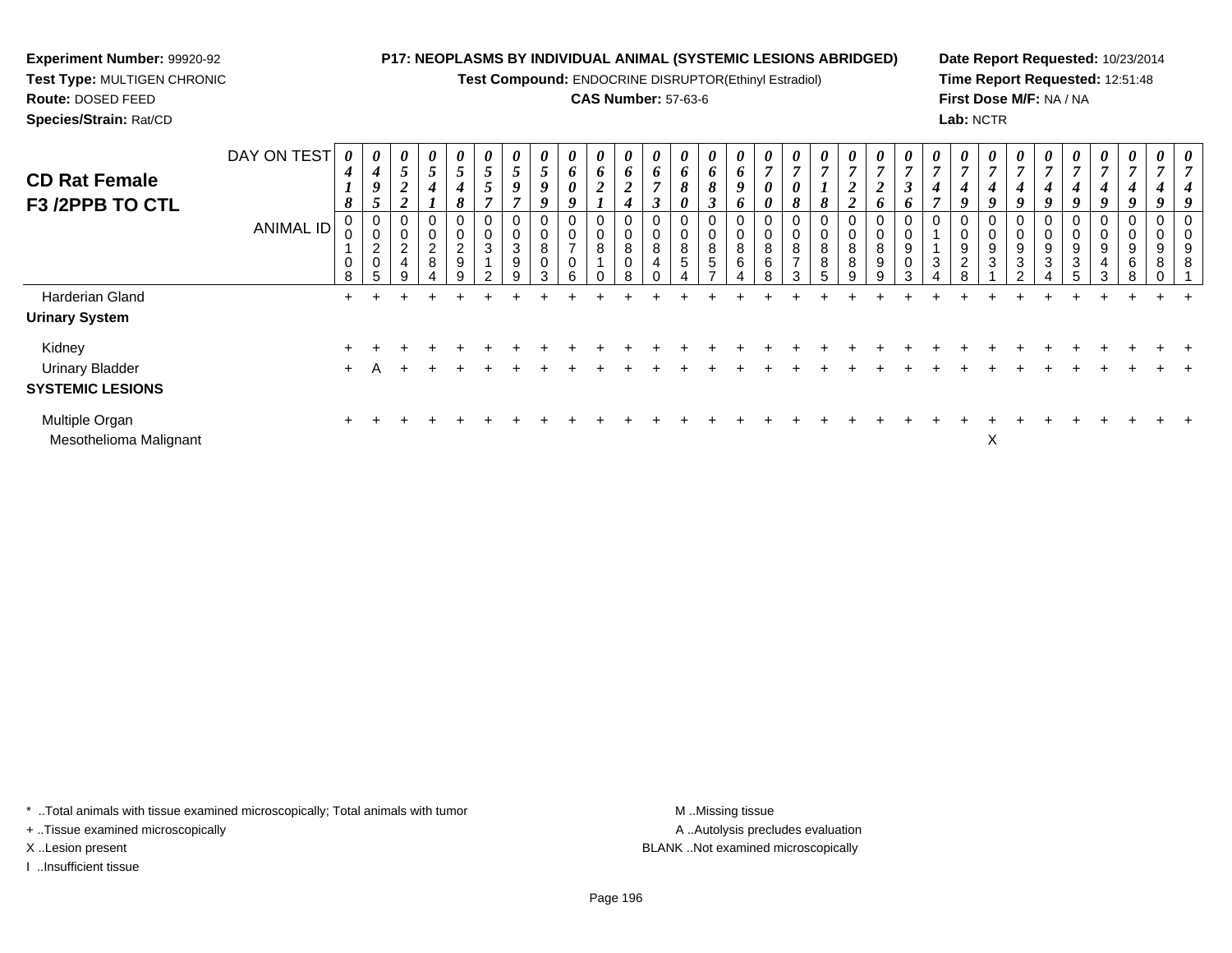**Test Compound:** ENDOCRINE DISRUPTOR(Ethinyl Estradiol)

# **CAS Number:** 57-63-6

**Date Report Requested:** 10/23/2014**Time Report Requested:** 12:51:48**First Dose M/F:** NA / NA**Lab:** NCTR

|                                                    | DAY ON TEST      | 0                | 0                     | 0                            | 0                   | 0                | 0                         | $\pmb{\theta}$                 | 0                           | 0                              | 0                                  | 0                                  | 0              | 0                   | 0              | 0                         | 0                 | 0                | 0                                | 0                           |                       |
|----------------------------------------------------|------------------|------------------|-----------------------|------------------------------|---------------------|------------------|---------------------------|--------------------------------|-----------------------------|--------------------------------|------------------------------------|------------------------------------|----------------|---------------------|----------------|---------------------------|-------------------|------------------|----------------------------------|-----------------------------|-----------------------|
| <b>CD Rat Female</b>                               |                  | $\overline{7}$   | $\overline{7}$        | $\overline{7}$               | $\boldsymbol{7}$    | $\boldsymbol{7}$ | $\boldsymbol{7}$          | $\overline{7}$                 | $\overline{7}$              | $\overline{7}$                 | $\overline{7}$                     | $\boldsymbol{7}$                   | $\overline{7}$ | $\boldsymbol{7}$    | $\overline{7}$ | $\overline{7}$            | $\overline{7}$    | $\boldsymbol{7}$ | $\overline{7}$                   | $\overline{7}$              |                       |
| F3 /2PPB TO CTL                                    |                  | 4<br>9           | $\boldsymbol{4}$<br>9 | $\sqrt{5}$<br>$\pmb{\theta}$ | 5<br>$\pmb{\theta}$ | $\sqrt{5}$<br>0  | 5<br>$\pmb{\theta}$       | $\sqrt{5}$<br>$\boldsymbol{2}$ | $\sqrt{5}$<br>4             | $\sqrt{5}$<br>$\boldsymbol{4}$ | $\mathfrak{s}$<br>$\boldsymbol{4}$ | $\mathfrak{s}$<br>$\boldsymbol{4}$ | 5<br>4         | $\overline{5}$<br>4 | 5<br>4         | 5<br>$\boldsymbol{4}$     | 5<br>5            | 5<br>5           | $\mathfrak{H}$<br>$\mathfrak{s}$ | 5<br>5                      |                       |
|                                                    | <b>ANIMAL ID</b> | 0                | $\pmb{0}$             | $\,0\,$                      | 0                   | $\mathbf 0$      | $\pmb{0}$                 | $\mathbf 0$                    | $\mathbf 0$                 | 0                              | $\pmb{0}$                          | $\mathsf{O}\xspace$                | $\mathbf 0$    | $\pmb{0}$           | 0              | 0                         | 0                 | $\mathbf 0$      | $\mathbf 0$                      | 0                           |                       |
|                                                    |                  | 1<br>$\mathbf 0$ | 1<br>$\mathbf{1}$     | 0<br>$\boldsymbol{9}$        | 0<br>9              | 1<br>$\mathbf 0$ | $\mathbf{1}$<br>$\pmb{0}$ | $\mathbf{1}$<br>$\mathbf 0$    | $\mathbf{1}$<br>$\mathbf 0$ | 1<br>$\pmb{0}$                 | $\mathbf{1}$<br>$\mathbf 0$        | $\mathbf{1}$<br>$\pmb{0}$          | 1<br>$\pmb{0}$ | 1<br>0              | 1<br>0         | $\mathbf{1}$<br>$\pmb{0}$ | $\mathbf{1}$<br>0 | 1<br>0           | 1                                | $\mathbf 1$<br>$\mathbf{1}$ |                       |
|                                                    |                  | $\frac{2}{3}$    | $\mathsf 3$           | $\overline{7}$               | 7                   | 1                | $\boldsymbol{2}$          | $\mathbf 5$                    | $\overline{7}$              | 8                              | 8                                  | 8                                  | 8              | $\boldsymbol{9}$    | 9              | 9                         | $\overline{7}$    | $\overline{7}$   | $\overline{a}$                   | 3                           |                       |
|                                                    |                  |                  | 3                     | 3                            | 4                   | $\overline{7}$   | 2                         | $\Omega$                       | 6                           | 3                              | 4                                  | $\overline{7}$                     | 8              | $\overline{2}$      | 3              | 4                         | 4                 | 5                | $\overline{4}$                   | $\overline{2}$              | <i><b>*TOTALS</b></i> |
| <b>Alimentary System</b>                           |                  |                  |                       |                              |                     |                  |                           |                                |                             |                                |                                    |                                    |                |                     |                |                           |                   |                  |                                  |                             |                       |
| Esophagus                                          |                  |                  |                       |                              |                     |                  |                           |                                |                             |                                |                                    |                                    |                |                     |                |                           |                   |                  |                                  |                             | 49                    |
| Intestine Large, Cecum                             |                  |                  |                       |                              |                     |                  |                           |                                |                             |                                |                                    |                                    |                |                     |                |                           |                   |                  |                                  |                             | 49                    |
| Intestine Large, Colon                             |                  |                  |                       |                              |                     |                  |                           |                                |                             |                                |                                    |                                    |                |                     |                |                           |                   |                  |                                  |                             | 50                    |
| Intestine Large, Rectum                            |                  |                  |                       |                              |                     |                  |                           |                                |                             |                                |                                    |                                    |                |                     |                |                           |                   |                  |                                  |                             | 49                    |
| Intestine Small, Duodenum                          |                  |                  |                       |                              |                     |                  |                           |                                |                             |                                |                                    |                                    |                |                     |                |                           |                   |                  |                                  |                             | 49                    |
| Intestine Small, Ileum                             |                  |                  |                       |                              |                     |                  |                           |                                |                             |                                |                                    |                                    |                |                     |                |                           |                   |                  |                                  |                             | 49                    |
| Intestine Small, Jejunum                           |                  |                  |                       |                              |                     |                  |                           |                                |                             |                                |                                    |                                    |                |                     |                |                           |                   |                  |                                  |                             | 49                    |
| Carcinoma                                          |                  |                  |                       |                              |                     |                  |                           |                                |                             |                                |                                    |                                    |                |                     |                |                           |                   |                  |                                  |                             | 1                     |
| Leiomyoma                                          |                  |                  |                       |                              | X                   |                  |                           |                                |                             |                                |                                    |                                    |                |                     |                |                           |                   |                  |                                  |                             | 1                     |
| Liver                                              |                  |                  |                       |                              |                     |                  |                           |                                |                             |                                |                                    |                                    |                |                     |                |                           |                   |                  |                                  |                             | 50                    |
| Carcinoma, Metastatic, Intestine Small,<br>Jejunum |                  |                  |                       |                              |                     |                  |                           |                                |                             |                                |                                    |                                    |                |                     |                |                           |                   |                  |                                  |                             | 1                     |
| Cholangiocarcinoma                                 |                  |                  |                       |                              |                     |                  |                           |                                |                             |                                |                                    |                                    |                |                     |                |                           |                   |                  |                                  | X                           | 1                     |
| Hepatocellular Carcinoma                           |                  |                  |                       |                              |                     |                  |                           | Χ                              |                             |                                |                                    |                                    |                |                     |                |                           |                   |                  |                                  |                             | 1                     |
| Mesentery                                          |                  |                  |                       |                              |                     |                  |                           |                                |                             |                                |                                    |                                    |                |                     |                |                           |                   |                  |                                  |                             | 3                     |
| Oral Mucosa                                        |                  |                  |                       |                              |                     |                  |                           | $\ddot{}$                      |                             |                                |                                    |                                    |                |                     |                |                           |                   |                  |                                  |                             | 4                     |
| Squamous Cell Carcinoma                            |                  |                  |                       |                              |                     |                  |                           |                                |                             |                                |                                    |                                    |                |                     |                |                           |                   |                  |                                  |                             |                       |
| Pancreas                                           |                  |                  |                       |                              |                     |                  |                           |                                |                             |                                |                                    |                                    |                |                     |                |                           |                   |                  |                                  |                             | 49                    |
| Salivary Glands                                    |                  |                  |                       |                              |                     |                  |                           |                                |                             |                                |                                    |                                    |                |                     |                |                           |                   |                  |                                  |                             | 50                    |
| Stomach, Forestomach                               |                  |                  |                       |                              |                     |                  |                           |                                |                             |                                |                                    |                                    |                |                     |                |                           |                   |                  |                                  |                             | 49                    |
| Stomach, Glandular                                 |                  |                  |                       |                              |                     |                  |                           |                                |                             |                                |                                    |                                    |                |                     |                |                           |                   |                  |                                  |                             | 49                    |
|                                                    |                  |                  |                       |                              |                     |                  |                           |                                |                             |                                |                                    |                                    |                |                     |                |                           |                   |                  |                                  |                             |                       |

**Experiment Number:** 99920-92**Test Type:** MULTIGEN CHRONIC

**Route:** DOSED FEED**Species/Strain:** Rat/CD

Jejunum

\* ..Total animals with tissue examined microscopically; Total animals with tumor **M** . Missing tissue M ..Missing tissue A ..Autolysis precludes evaluation + ..Tissue examined microscopically X ..Lesion present BLANK ..Not examined microscopicallyI ..Insufficient tissue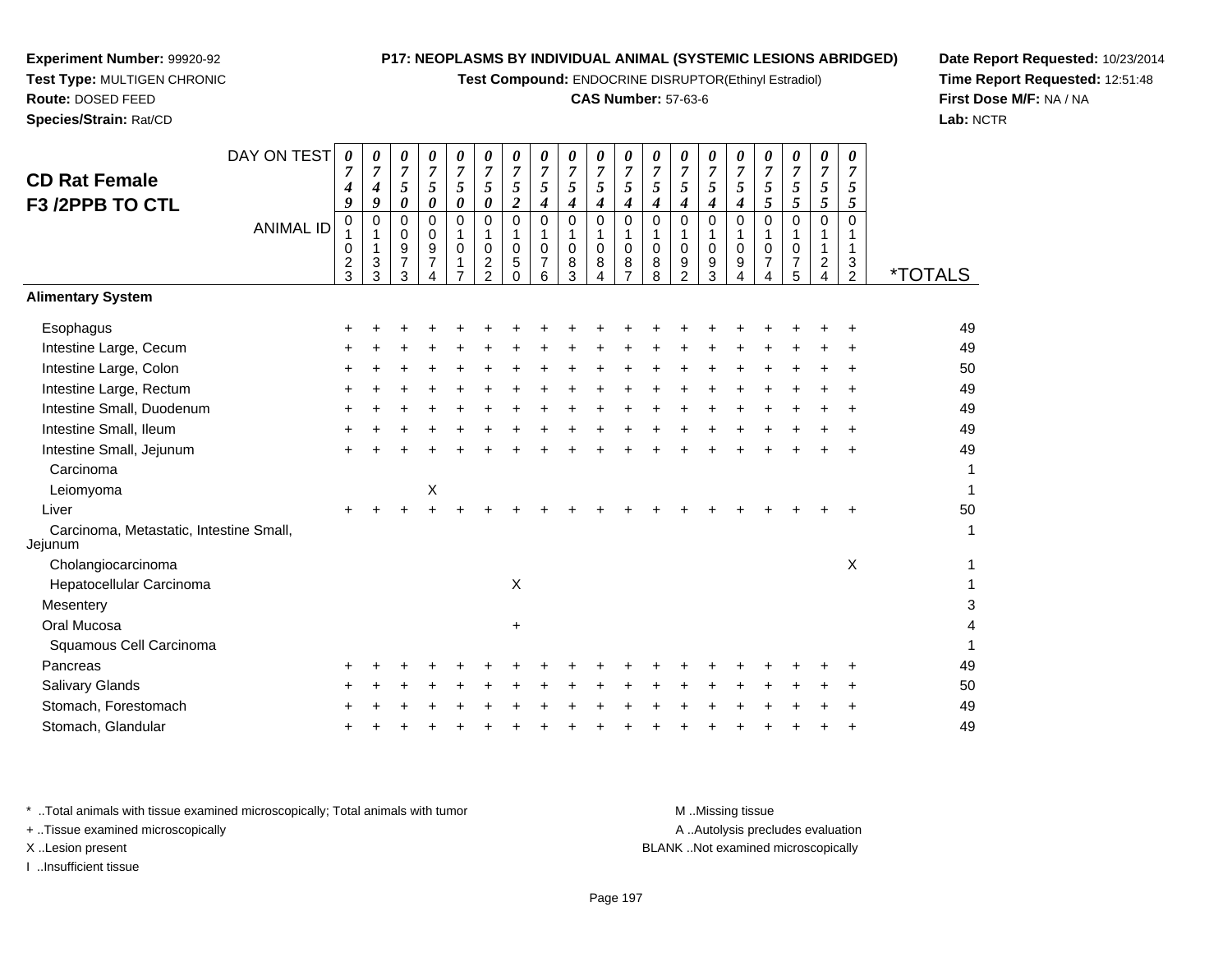**Test Compound:** ENDOCRINE DISRUPTOR(Ethinyl Estradiol)

# **CAS Number:** 57-63-6

**Date Report Requested:** 10/23/2014**Time Report Requested:** 12:51:48**First Dose M/F:** NA / NA**Lab:** NCTR

| <b>ANIMAL ID</b> | 9<br>$\mathbf 0$<br>1<br>0<br>$\overline{c}$<br>3<br>$\ddot{}$ | 9<br>0<br>3<br>3                      | $\boldsymbol{\theta}$<br>0<br>0<br>9<br>$\overline{7}$<br>3 | $\boldsymbol{\theta}$<br>0<br>$\mathbf 0$<br>9<br>$\overline{7}$<br>4 | $\pmb{\theta}$<br>$\mathbf 0$<br>1<br>$\Omega$<br>1<br>7 | $\pmb{\theta}$<br>$\mathbf 0$<br>1<br>$\mathbf 0$<br>$\overline{c}$<br>$\overline{2}$ | $\boldsymbol{2}$<br>$\Omega$<br>1<br>$\Omega$<br>5<br>$\Omega$ | $\boldsymbol{4}$<br>$\mathbf 0$<br>1<br>$\mathbf 0$<br>7<br>6 | $\boldsymbol{4}$<br>$\mathbf 0$<br>$\mathbf{1}$<br>$\mathbf 0$<br>8<br>3 | $\boldsymbol{4}$<br>$\mathbf 0$<br>1<br>$\mathbf 0$<br>8<br>$\overline{\mathbf{4}}$ | 4<br>0<br>0<br>8 | 4<br>$\mathbf 0$<br>1<br>0<br>8<br>8 | 4<br>0<br>1<br>$\mathbf 0$<br>9<br>$\overline{2}$ | $\boldsymbol{4}$<br>$\Omega$<br>1<br>$\mathbf 0$<br>9<br>3 | $\boldsymbol{4}$<br>$\Omega$<br>1<br>$\Omega$<br>9<br>4 | 5<br>$\mathbf 0$<br>$\Omega$<br>$\overline{7}$<br>4 | $\mathfrak{s}$<br>$\pmb{0}$<br>$\mathbf{1}$<br>$\mathbf 0$<br>7<br>5 | 5<br>$\mathbf 0$<br>$\mathbf{1}$<br>1<br>$\overline{\mathbf{c}}$<br>$\overline{4}$ | 5<br>0<br>1<br>$\mathbf{1}$<br>$\frac{3}{2}$ | <i><b>*TOTALS</b></i><br>1                                       |
|------------------|----------------------------------------------------------------|---------------------------------------|-------------------------------------------------------------|-----------------------------------------------------------------------|----------------------------------------------------------|---------------------------------------------------------------------------------------|----------------------------------------------------------------|---------------------------------------------------------------|--------------------------------------------------------------------------|-------------------------------------------------------------------------------------|------------------|--------------------------------------|---------------------------------------------------|------------------------------------------------------------|---------------------------------------------------------|-----------------------------------------------------|----------------------------------------------------------------------|------------------------------------------------------------------------------------|----------------------------------------------|------------------------------------------------------------------|
|                  |                                                                |                                       |                                                             |                                                                       |                                                          |                                                                                       |                                                                |                                                               |                                                                          |                                                                                     |                  |                                      |                                                   |                                                            |                                                         |                                                     |                                                                      |                                                                                    |                                              |                                                                  |
|                  |                                                                |                                       |                                                             |                                                                       |                                                          |                                                                                       |                                                                |                                                               |                                                                          |                                                                                     |                  |                                      |                                                   |                                                            |                                                         |                                                     |                                                                      |                                                                                    |                                              |                                                                  |
|                  |                                                                |                                       |                                                             |                                                                       |                                                          |                                                                                       |                                                                |                                                               |                                                                          |                                                                                     |                  |                                      |                                                   |                                                            |                                                         |                                                     |                                                                      |                                                                                    | $\ddot{}$<br>$\ddot{}$                       | 50<br>50                                                         |
|                  |                                                                | ٠                                     |                                                             |                                                                       |                                                          |                                                                                       |                                                                |                                                               |                                                                          |                                                                                     |                  |                                      |                                                   | х                                                          | X                                                       |                                                     |                                                                      | $\ddot{}$                                                                          | $\ddot{}$                                    | 50<br>2                                                          |
|                  |                                                                |                                       |                                                             |                                                                       |                                                          |                                                                                       |                                                                |                                                               |                                                                          |                                                                                     |                  |                                      |                                                   | +                                                          |                                                         |                                                     |                                                                      |                                                                                    | +                                            | 50                                                               |
|                  |                                                                |                                       |                                                             |                                                                       |                                                          |                                                                                       |                                                                |                                                               |                                                                          |                                                                                     |                  |                                      |                                                   | +                                                          |                                                         |                                                     |                                                                      |                                                                                    |                                              | 49                                                               |
|                  |                                                                |                                       |                                                             |                                                                       |                                                          |                                                                                       |                                                                |                                                               |                                                                          |                                                                                     |                  |                                      |                                                   |                                                            |                                                         |                                                     |                                                                      |                                                                                    |                                              | 45                                                               |
|                  |                                                                |                                       |                                                             |                                                                       |                                                          |                                                                                       |                                                                |                                                               |                                                                          |                                                                                     |                  |                                      |                                                   |                                                            |                                                         |                                                     |                                                                      |                                                                                    |                                              | 50<br>30                                                         |
|                  |                                                                |                                       |                                                             |                                                                       |                                                          |                                                                                       |                                                                |                                                               |                                                                          |                                                                                     |                  |                                      |                                                   |                                                            |                                                         |                                                     |                                                                      |                                                                                    |                                              | 49                                                               |
|                  |                                                                |                                       |                                                             |                                                                       | Χ                                                        |                                                                                       |                                                                |                                                               |                                                                          |                                                                                     |                  |                                      |                                                   |                                                            |                                                         |                                                     |                                                                      |                                                                                    |                                              | 1                                                                |
|                  |                                                                |                                       |                                                             |                                                                       |                                                          |                                                                                       |                                                                |                                                               |                                                                          |                                                                                     |                  |                                      |                                                   |                                                            |                                                         |                                                     |                                                                      |                                                                                    |                                              |                                                                  |
|                  |                                                                |                                       |                                                             |                                                                       |                                                          |                                                                                       |                                                                |                                                               |                                                                          |                                                                                     |                  |                                      |                                                   |                                                            |                                                         |                                                     |                                                                      |                                                                                    |                                              |                                                                  |
|                  |                                                                |                                       |                                                             |                                                                       |                                                          |                                                                                       |                                                                |                                                               |                                                                          |                                                                                     |                  |                                      |                                                   |                                                            |                                                         |                                                     |                                                                      |                                                                                    |                                              | 50<br>1                                                          |
|                  |                                                                |                                       |                                                             |                                                                       |                                                          |                                                                                       |                                                                |                                                               |                                                                          |                                                                                     |                  |                                      |                                                   |                                                            |                                                         |                                                     |                                                                      | +                                                                                  | $\ddot{}$                                    | 50<br>1                                                          |
|                  |                                                                | М<br>$\ddot{}$<br>$\pmb{\times}$<br>+ | X<br>$\pm$                                                  | $\ddot{}$<br>$\ddot{}$                                                | X<br>+                                                   | +<br>$\times$<br>+                                                                    | $\times$                                                       | М<br>+                                                        | ÷<br>$\pmb{\times}$                                                      | +<br>$\mathsf{X}$                                                                   | $\ddot{}$<br>X   | X                                    | X                                                 | X                                                          | +<br>$\ddot{}$<br>$\ddot{}$                             | $\ddot{}$<br>$\pmb{\times}$                         | м<br>+<br>+                                                          | $\ddot{}$<br>$\ddot{}$                                                             | +<br>X<br>$\ddot{}$                          | $\ddot{}$<br>$\ddot{}$<br>$\boldsymbol{\mathsf{X}}$<br>$\ddot{}$ |

**Experiment Number:** 99920-92**Test Type:** MULTIGEN CHRONIC

**Route:** DOSED FEED**Species/Strain:** Rat/CD

\* ..Total animals with tissue examined microscopically; Total animals with tumor **M** . Missing tissue M ..Missing tissue A ..Autolysis precludes evaluation + ..Tissue examined microscopically X ..Lesion present BLANK ..Not examined microscopicallyI ..Insufficient tissue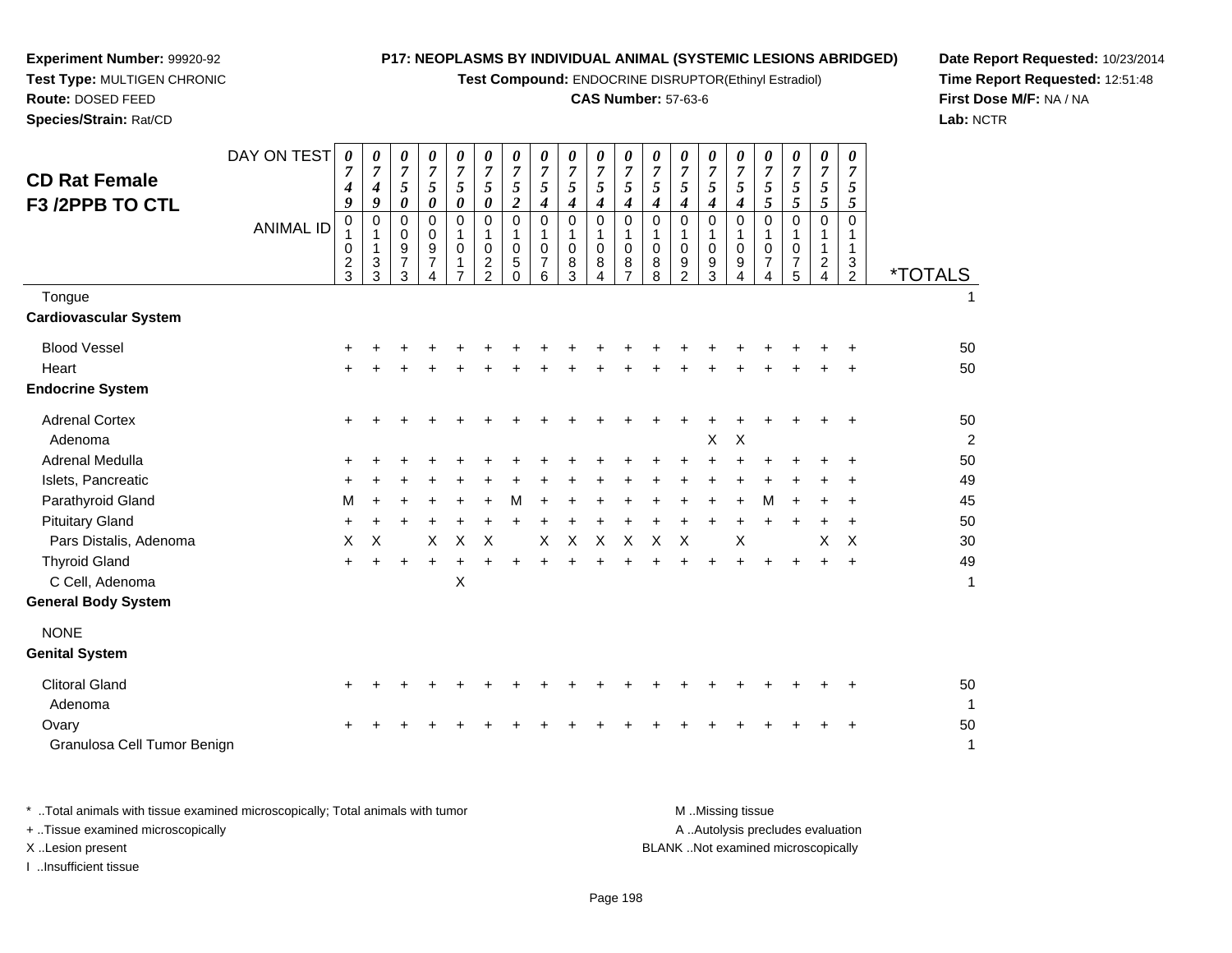**Test Compound:** ENDOCRINE DISRUPTOR(Ethinyl Estradiol)

# **CAS Number:** 57-63-6

**Date Report Requested:** 10/23/2014**Time Report Requested:** 12:51:48**First Dose M/F:** NA / NA**Lab:** NCTR

\* ..Total animals with tissue examined microscopically; Total animals with tumor **M** ...Missing tissue M ...Missing tissue

I ..Insufficient tissue

+ ..Tissue examined microscopically

| A  Autolysis precludes evaluation |
|-----------------------------------|
| LANK Not examined microscopically |
|                                   |

| <b>CD Rat Female</b><br>F3 /2PPB TO CTL | DAY ON TEST      | 0<br>$\overline{7}$<br>$\boldsymbol{4}$<br>9 | 0<br>$\overline{7}$<br>$\boldsymbol{4}$<br>9 | 0<br>$\overline{7}$<br>5<br>0      | 0<br>$\overline{7}$<br>$\sqrt{5}$<br>$\boldsymbol{\theta}$             | 0<br>$\overline{7}$<br>5<br>0                            | 0<br>7<br>5<br>0                                            | 0<br>$\overline{7}$<br>5<br>$\boldsymbol{2}$ | 0<br>7<br>5<br>$\boldsymbol{4}$           | 0<br>$\overline{7}$<br>5<br>$\boldsymbol{4}$ | 0<br>7<br>5<br>4                         | 0<br>$\overline{7}$<br>$\mathfrak{s}$<br>$\boldsymbol{4}$ | 0<br>$\overline{7}$<br>5<br>4        | 0<br>$\overline{7}$<br>$\mathfrak{s}$<br>4        | 0<br>7<br>5<br>4           | 0<br>$\overline{7}$<br>5<br>$\boldsymbol{4}$ | 0<br>$\overline{7}$<br>5<br>5                  | 0<br>5<br>5             | 0<br>$\overline{7}$<br>$\mathfrak{s}$<br>$\mathfrak{s}$ | 0<br>$\overline{7}$<br>5<br>5 |                       |
|-----------------------------------------|------------------|----------------------------------------------|----------------------------------------------|------------------------------------|------------------------------------------------------------------------|----------------------------------------------------------|-------------------------------------------------------------|----------------------------------------------|-------------------------------------------|----------------------------------------------|------------------------------------------|-----------------------------------------------------------|--------------------------------------|---------------------------------------------------|----------------------------|----------------------------------------------|------------------------------------------------|-------------------------|---------------------------------------------------------|-------------------------------|-----------------------|
|                                         | <b>ANIMAL ID</b> | 0<br>0<br>$\overline{c}$<br>3                | 0<br>1<br>$\mathbf{1}$<br>3<br>3             | 0<br>0<br>9<br>$\overline{7}$<br>3 | 0<br>0<br>$\boldsymbol{9}$<br>$\overline{7}$<br>$\boldsymbol{\Lambda}$ | $\Omega$<br>$\mathbf 0$<br>$\mathbf 1$<br>$\overline{7}$ | $\mathbf 0$<br>$\pmb{0}$<br>$\overline{c}$<br>$\mathcal{P}$ | $\mathbf 0$<br>1<br>$\mathbf 0$<br>5<br>0    | $\mathbf 0$<br>1<br>$\mathbf 0$<br>7<br>6 | $\mathbf 0$<br>$\mathbf 0$<br>8<br>3         | 0<br>$\mathbf{1}$<br>$\pmb{0}$<br>8<br>4 | $\pmb{0}$<br>$\mathbf 1$<br>$\mathbf 0$<br>8<br>7         | $\mathbf 0$<br>$\mathbf 0$<br>8<br>8 | $\mathbf 0$<br>$\mathbf 0$<br>9<br>$\mathfrak{p}$ | 0<br>$\mathbf 0$<br>9<br>3 | 0<br>1<br>$\mathbf 0$<br>9<br>4              | $\Omega$<br>$\mathbf 0$<br>$\overline{7}$<br>4 | $\Omega$<br>0<br>7<br>5 | $\mathbf 0$<br>1<br>$\overline{2}$<br>4                 | $\Omega$<br>1<br>3<br>2       | <i><b>*TOTALS</b></i> |
| Granulosa Cell Tumor Benign             |                  |                                              |                                              |                                    |                                                                        |                                                          |                                                             |                                              |                                           |                                              |                                          |                                                           |                                      |                                                   |                            |                                              |                                                |                         |                                                         |                               |                       |
| Granulosa Cell Tumor Malignant          |                  |                                              |                                              |                                    |                                                                        |                                                          |                                                             |                                              |                                           |                                              |                                          |                                                           |                                      |                                                   |                            |                                              |                                                |                         |                                                         |                               |                       |
| Sertoli Cell Tumor Benign               |                  |                                              |                                              | $\boldsymbol{\mathsf{X}}$          |                                                                        |                                                          |                                                             |                                              |                                           |                                              |                                          |                                                           |                                      |                                                   |                            | X                                            |                                                |                         |                                                         |                               | $\overline{c}$        |
| Oviduct                                 |                  | $\ddot{}$                                    |                                              |                                    |                                                                        |                                                          |                                                             |                                              |                                           |                                              |                                          |                                                           |                                      |                                                   |                            |                                              |                                                |                         |                                                         |                               | 49                    |
| <b>Uterus</b>                           |                  |                                              |                                              |                                    |                                                                        |                                                          |                                                             |                                              |                                           |                                              |                                          |                                                           |                                      |                                                   |                            |                                              |                                                |                         |                                                         |                               | 50                    |
| Endometrium, Adenocarcinoma             |                  |                                              |                                              |                                    |                                                                        |                                                          |                                                             |                                              |                                           |                                              |                                          |                                                           |                                      |                                                   |                            |                                              |                                                |                         |                                                         |                               | 1                     |
| Endometrium, Adenoma                    |                  |                                              |                                              |                                    |                                                                        |                                                          |                                                             |                                              |                                           |                                              |                                          |                                                           |                                      |                                                   |                            |                                              |                                                |                         |                                                         |                               |                       |
| Polyp Stromal                           |                  |                                              |                                              | х                                  |                                                                        |                                                          |                                                             |                                              |                                           |                                              |                                          | X                                                         |                                      |                                                   |                            |                                              | X                                              |                         | X                                                       |                               | $\overline{7}$        |
| Vagina                                  |                  |                                              |                                              |                                    |                                                                        |                                                          |                                                             |                                              |                                           |                                              |                                          |                                                           |                                      |                                                   |                            |                                              |                                                |                         |                                                         |                               | 50                    |
| <b>Hematopoietic System</b>             |                  |                                              |                                              |                                    |                                                                        |                                                          |                                                             |                                              |                                           |                                              |                                          |                                                           |                                      |                                                   |                            |                                              |                                                |                         |                                                         |                               |                       |
| <b>Bone Marrow</b>                      |                  |                                              |                                              |                                    |                                                                        |                                                          |                                                             |                                              |                                           |                                              |                                          |                                                           |                                      |                                                   |                            |                                              |                                                |                         |                                                         |                               | 50                    |
| Lymph Node                              |                  |                                              |                                              |                                    |                                                                        |                                                          |                                                             |                                              |                                           |                                              |                                          |                                                           |                                      |                                                   |                            |                                              |                                                |                         |                                                         |                               | 17                    |
| Lymph Node, Mandibular                  |                  |                                              |                                              |                                    |                                                                        |                                                          |                                                             |                                              |                                           |                                              |                                          |                                                           |                                      |                                                   |                            |                                              |                                                |                         |                                                         |                               | 50                    |
| Lymph Node, Mesenteric                  |                  |                                              |                                              |                                    |                                                                        |                                                          |                                                             |                                              |                                           |                                              |                                          |                                                           |                                      |                                                   |                            |                                              |                                                |                         |                                                         |                               | 49                    |
| Spleen                                  |                  |                                              |                                              |                                    |                                                                        |                                                          |                                                             |                                              |                                           |                                              |                                          |                                                           |                                      |                                                   |                            |                                              |                                                |                         |                                                         |                               | 50                    |
| Thymus                                  |                  |                                              |                                              |                                    |                                                                        |                                                          |                                                             |                                              |                                           |                                              |                                          |                                                           |                                      |                                                   |                            |                                              |                                                |                         |                                                         |                               | 45                    |
| <b>Integumentary System</b>             |                  |                                              |                                              |                                    |                                                                        |                                                          |                                                             |                                              |                                           |                                              |                                          |                                                           |                                      |                                                   |                            |                                              |                                                |                         |                                                         |                               |                       |
| Mammary Gland                           |                  | ٠                                            |                                              |                                    |                                                                        |                                                          |                                                             |                                              |                                           |                                              |                                          |                                                           |                                      |                                                   |                            |                                              |                                                |                         |                                                         | $\ddot{}$                     | 50                    |
| Adenocarcinoma                          |                  | X                                            |                                              |                                    | Χ                                                                      |                                                          |                                                             |                                              | X                                         |                                              |                                          |                                                           |                                      |                                                   |                            |                                              |                                                |                         |                                                         | X                             | 4                     |
| Adenocarcinoma, Multiple                |                  |                                              |                                              |                                    |                                                                        |                                                          |                                                             |                                              |                                           |                                              |                                          |                                                           |                                      |                                                   |                            |                                              |                                                |                         |                                                         |                               | $\overline{c}$        |
| Fibroadenoma                            |                  | $\pmb{\times}$                               |                                              |                                    |                                                                        |                                                          |                                                             | $\boldsymbol{\mathsf{X}}$                    |                                           |                                              |                                          | $\times$                                                  |                                      |                                                   |                            |                                              |                                                |                         |                                                         |                               | 13                    |
| Fibroadenoma, Multiple                  |                  |                                              | X                                            |                                    | X                                                                      |                                                          |                                                             |                                              | X                                         |                                              | $\mathsf X$                              |                                                           |                                      | X                                                 |                            |                                              | x x x x x x                                    |                         |                                                         |                               | 21                    |
|                                         |                  |                                              |                                              |                                    |                                                                        |                                                          |                                                             |                                              |                                           |                                              |                                          |                                                           |                                      |                                                   |                            |                                              |                                                |                         |                                                         |                               |                       |

**Experiment Number:** 99920-92 **Test Type:** MULTIGEN CHRONIC**Route:** DOSED FEED**Species/Strain:** Rat/CD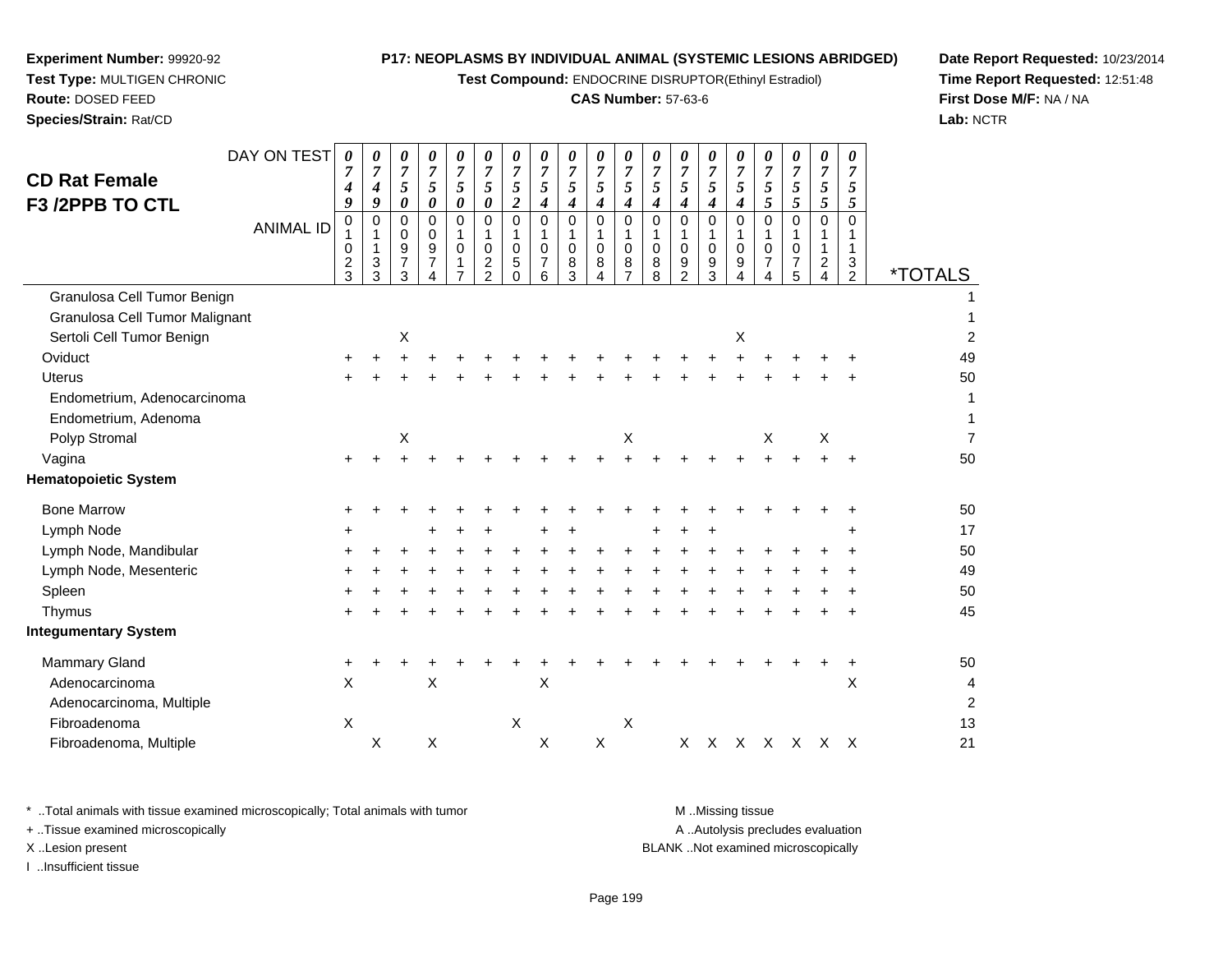**Test Compound:** ENDOCRINE DISRUPTOR(Ethinyl Estradiol)

# **CAS Number:** 57-63-6

**Date Report Requested:** 10/23/2014 **Time Report Requested:** 12:51:48**First Dose M/F:** NA / NA**Lab:** NCTR

|                                                                 | DAY ON TEST      | 0                   | 0                           | 0                       | 0                   | 0<br>$\overline{7}$ | 0                                | 0                   | 0                   | 0                   | 0<br>$\overline{7}$ | 0<br>$\overline{7}$ | 0                   | 0                                  | 0                   | 0<br>$\overline{7}$ | 0                   | 0                                   | 0                                | 0                                 |                       |
|-----------------------------------------------------------------|------------------|---------------------|-----------------------------|-------------------------|---------------------|---------------------|----------------------------------|---------------------|---------------------|---------------------|---------------------|---------------------|---------------------|------------------------------------|---------------------|---------------------|---------------------|-------------------------------------|----------------------------------|-----------------------------------|-----------------------|
| <b>CD Rat Female</b>                                            |                  | $\overline{7}$<br>4 | $\overline{7}$<br>4         | $\overline{7}$<br>5     | $\overline{7}$<br>5 | 5                   | $\overline{7}$<br>$\mathfrak{s}$ | $\overline{7}$<br>5 | $\overline{7}$<br>5 | $\overline{7}$<br>5 | 5                   | 5                   | $\overline{7}$<br>5 | $\boldsymbol{7}$<br>$\mathfrak{s}$ | $\overline{7}$<br>5 | 5                   | $\overline{7}$<br>5 | $\boldsymbol{7}$<br>$5\overline{)}$ | $\overline{7}$<br>$\mathfrak{s}$ | $\overline{7}$<br>$5\overline{)}$ |                       |
| F3 /2PPB TO CTL                                                 |                  | 9                   | 9                           | 0                       | 0                   | 0                   | 0                                | $\overline{2}$      | $\boldsymbol{4}$    | 4                   | $\boldsymbol{4}$    | 4                   | 4                   | 4                                  | 4                   | $\boldsymbol{4}$    | 5                   | $5\overline{)}$                     | 5                                | $5\overline{)}$                   |                       |
|                                                                 | <b>ANIMAL ID</b> | 0                   | $\mathbf 0$<br>$\mathbf{1}$ | $\mathbf 0$<br>$\Omega$ | 0<br>0              | $\Omega$            | 0<br>1                           | $\Omega$<br>1       | $\Omega$<br>1       | $\mathbf 0$<br>1    | $\mathbf 0$         | $\mathbf 0$<br>1    | $\Omega$<br>1       | $\Omega$<br>1                      | $\Omega$<br>1       | $\Omega$            | $\Omega$            | $\Omega$                            | $\mathbf 0$                      | $\Omega$<br>1                     |                       |
|                                                                 |                  | 0                   | $\mathbf{1}$                | 9                       | 9                   | $\mathbf 0$         | $\mathbf 0$                      | 0                   | $\mathbf 0$         | $\mathbf 0$         | 1<br>$\mathbf 0$    | 0                   | $\mathbf 0$         | $\mathbf 0$                        | $\mathbf 0$         | $\mathbf 0$         | $\mathbf 0$         | $\mathbf 0$                         | 1<br>$\mathbf{1}$                | 1                                 |                       |
|                                                                 |                  | $\frac{2}{3}$       | $\mathbf{3}$<br>3           | $\overline{7}$<br>3     | 7                   |                     | $\overline{2}$<br>2              | 5<br>0              | $\overline{7}$<br>6 | 8<br>3              | 8<br>4              | 8<br>$\overline{7}$ | 8<br>8              | 9<br>$\overline{2}$                | 9<br>3              | 9<br>4              | 7<br>4              | $\overline{7}$<br>5                 | $\overline{c}$<br>$\overline{4}$ | 3<br>$\overline{2}$               | <i><b>*TOTALS</b></i> |
| Skin                                                            |                  | $\ddot{}$           |                             |                         | $\ddot{}$           |                     |                                  |                     |                     |                     | $\ddot{}$           | $\ddot{}$           |                     |                                    |                     | $\ddot{}$           | $\ddot{}$           |                                     | $\ddot{}$                        | $\ddot{}$                         | 50                    |
| Ear, Basal Cell Adenoma                                         |                  |                     |                             |                         |                     | X                   |                                  |                     |                     |                     |                     |                     |                     |                                    |                     |                     |                     |                                     |                                  |                                   | 1                     |
| Fibroma                                                         |                  |                     |                             |                         |                     |                     |                                  |                     |                     |                     |                     |                     |                     |                                    |                     |                     |                     |                                     |                                  |                                   | $\overline{c}$        |
| Musculoskeletal System                                          |                  |                     |                             |                         |                     |                     |                                  |                     |                     |                     |                     |                     |                     |                                    |                     |                     |                     |                                     |                                  |                                   |                       |
| <b>Bone</b>                                                     |                  |                     |                             |                         |                     |                     |                                  |                     |                     |                     |                     |                     |                     |                                    |                     |                     |                     |                                     |                                  |                                   | $\mathbf{1}$          |
| Bone, Femur                                                     |                  |                     |                             |                         |                     |                     |                                  |                     |                     |                     |                     |                     |                     |                                    |                     |                     |                     |                                     |                                  |                                   | 50                    |
| <b>Skeletal Muscle</b>                                          |                  |                     |                             |                         |                     |                     |                                  |                     |                     |                     |                     |                     |                     |                                    |                     |                     |                     |                                     |                                  |                                   | $\overline{4}$        |
| Diaphragm, Granulosa Cell Tumor<br>Malignant, Metastatic, Ovary |                  |                     |                             |                         |                     |                     |                                  |                     |                     |                     |                     |                     |                     |                                    |                     |                     |                     |                                     |                                  |                                   | $\mathbf{1}$          |
| Nervous System                                                  |                  |                     |                             |                         |                     |                     |                                  |                     |                     |                     |                     |                     |                     |                                    |                     |                     |                     |                                     |                                  |                                   |                       |
| Brain, Brain Stem                                               |                  |                     |                             |                         |                     |                     |                                  |                     |                     |                     |                     |                     |                     |                                    |                     |                     |                     |                                     |                                  |                                   | 50                    |
| Brain, Cerebellum                                               |                  |                     |                             |                         |                     |                     |                                  |                     |                     |                     |                     |                     |                     |                                    |                     |                     |                     |                                     |                                  |                                   | 50                    |
| Brain, Cerebrum                                                 |                  |                     |                             |                         |                     |                     |                                  |                     |                     |                     |                     |                     |                     |                                    |                     |                     |                     |                                     |                                  |                                   | 50                    |
| Peripheral Nerve                                                |                  |                     |                             |                         |                     |                     |                                  |                     |                     |                     |                     |                     |                     |                                    |                     |                     |                     |                                     |                                  |                                   | 1                     |
| Spinal Cord                                                     |                  |                     |                             |                         |                     |                     |                                  |                     |                     |                     |                     |                     |                     |                                    |                     |                     |                     |                                     |                                  |                                   | 1                     |
| <b>Respiratory System</b>                                       |                  |                     |                             |                         |                     |                     |                                  |                     |                     |                     |                     |                     |                     |                                    |                     |                     |                     |                                     |                                  |                                   |                       |
| Lung                                                            |                  |                     |                             |                         |                     |                     |                                  |                     |                     |                     |                     |                     |                     |                                    |                     |                     |                     |                                     |                                  |                                   | 50                    |
| Nose                                                            |                  |                     |                             |                         |                     |                     |                                  |                     |                     |                     |                     |                     |                     |                                    |                     |                     |                     |                                     |                                  |                                   | 50                    |
| Trachea                                                         |                  |                     |                             |                         |                     |                     |                                  |                     |                     |                     |                     |                     |                     |                                    |                     |                     |                     |                                     |                                  |                                   | 49                    |
| <b>Special Senses System</b>                                    |                  |                     |                             |                         |                     |                     |                                  |                     |                     |                     |                     |                     |                     |                                    |                     |                     |                     |                                     |                                  |                                   |                       |
| Eye                                                             |                  |                     |                             |                         |                     |                     |                                  |                     |                     |                     |                     |                     |                     |                                    |                     |                     |                     |                                     |                                  |                                   | 50                    |
|                                                                 |                  |                     |                             |                         |                     |                     |                                  |                     |                     |                     |                     |                     |                     |                                    |                     |                     |                     |                                     |                                  |                                   |                       |

**Experiment Number:** 99920-92**Test Type:** MULTIGEN CHRONIC

| Total animals with tissue examined microscopically; Total animals with tumor | M Missing tissue                   |
|------------------------------------------------------------------------------|------------------------------------|
| + Tissue examined microscopically                                            | A Autolysis precludes evaluation   |
| X Lesion present                                                             | BLANK Not examined microscopically |
| …Insufficient tissue                                                         |                                    |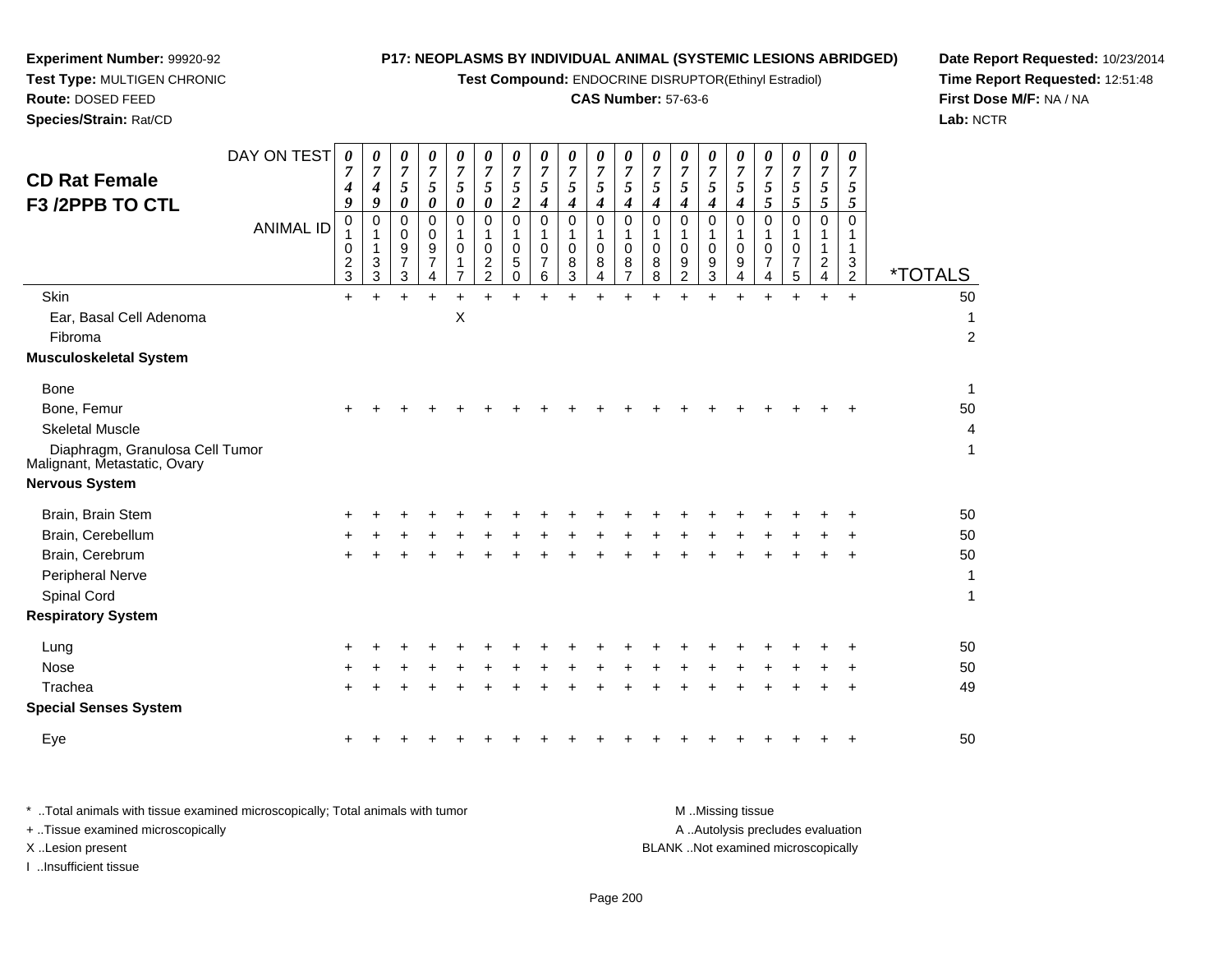**Test Compound:** ENDOCRINE DISRUPTOR(Ethinyl Estradiol)

# **CAS Number:** 57-63-6

**Date Report Requested:** 10/23/2014**Time Report Requested:** 12:51:49**First Dose M/F:** NA / NA**Lab:** NCTR

| Species/Strain: Rat/CD |                  |   |   |   |   |        |   |                       |    |   |   |   |
|------------------------|------------------|---|---|---|---|--------|---|-----------------------|----|---|---|---|
|                        | DAY ON TEST      | 0 |   | U |   | 0      | U | $\boldsymbol{\theta}$ |    |   |   |   |
|                        |                  |   |   |   |   |        |   |                       |    |   |   |   |
| <b>CD Rat Female</b>   |                  |   |   |   |   |        |   | ٠,                    | نم |   |   |   |
| <b>F3 /2PPB TO CTL</b> |                  |   |   |   |   | 0      |   |                       |    |   |   |   |
|                        |                  |   | 0 | 0 |   | 0      |   |                       |    |   |   | 0 |
|                        | <b>ANIMAL ID</b> |   |   | 0 |   |        |   |                       |    |   |   |   |
|                        |                  | 0 |   | 9 | 9 | 0      |   |                       |    |   |   | 0 |
|                        |                  | ⌒ | ົ |   |   | $\sim$ |   | C                     | C  | C | C |   |

| <b>CD Rat Female</b><br><b>F3 /2PPB TO CTL</b> | DAY ON TEST<br><b>ANIMAL ID</b> | 0<br>$\overline{7}$<br>4<br>9<br>0<br>0<br>$\overline{2}$<br>3 | $\theta$<br>7<br>4<br>9<br>3<br>3 | 0<br>7<br>5<br>0<br>0<br>0<br>9<br>3 | 0<br>7<br>5<br>9 | 0<br>7<br>$\overline{ }$<br>Ć<br>0<br>0<br>$\Omega$ | $\boldsymbol{\theta}$<br>7<br>5<br>$\theta$<br>$\Omega$<br>0<br>2<br>ົ | $\boldsymbol{\theta}$<br>7<br>5<br>∍<br>$\Omega$<br>0<br>5 | $\boldsymbol{\theta}$<br>7<br>$\mathcal{P}$<br>0<br>⇁<br>6 | $\boldsymbol{\theta}$<br>7<br>$\mathfrak{p}$<br>0<br>8<br>3 | 0<br>7<br>5<br>4<br>0<br>0<br>8 | 0<br>5<br>4<br>0<br>8 | 0<br>7<br>$\mathfrak{p}$<br>0<br>8<br>8 | $\boldsymbol{\theta}$<br>7<br>$\mathcal{F}$<br>0<br>9<br>$\sim$ | $\boldsymbol{\theta}$<br>7<br>5<br>0<br>0<br>9<br>3 | 0<br>7<br>5<br>4<br>0<br>0<br>9<br>4 | $\boldsymbol{\theta}$<br>7<br>$\mathfrak{p}$<br>0<br>$\rightarrow$ | 0<br>7<br>5 | 0<br>7<br>5<br>2 | 0<br>7<br>Ć<br>3<br>$\mathcal{D}$ | <i><b>*TOTALS</b></i> |
|------------------------------------------------|---------------------------------|----------------------------------------------------------------|-----------------------------------|--------------------------------------|------------------|-----------------------------------------------------|------------------------------------------------------------------------|------------------------------------------------------------|------------------------------------------------------------|-------------------------------------------------------------|---------------------------------|-----------------------|-----------------------------------------|-----------------------------------------------------------------|-----------------------------------------------------|--------------------------------------|--------------------------------------------------------------------|-------------|------------------|-----------------------------------|-----------------------|
| <b>Harderian Gland</b>                         |                                 | $\pm$                                                          |                                   |                                      |                  |                                                     |                                                                        |                                                            |                                                            |                                                             |                                 |                       |                                         |                                                                 |                                                     |                                      |                                                                    | $\pm$       | $\pm$            | $\ddot{}$                         | 50                    |
| <b>Urinary System</b>                          |                                 |                                                                |                                   |                                      |                  |                                                     |                                                                        |                                                            |                                                            |                                                             |                                 |                       |                                         |                                                                 |                                                     |                                      |                                                                    |             |                  |                                   |                       |
| Kidney                                         |                                 |                                                                |                                   |                                      |                  |                                                     |                                                                        |                                                            |                                                            |                                                             |                                 |                       |                                         |                                                                 |                                                     |                                      |                                                                    |             |                  |                                   | 50                    |
| <b>Urinary Bladder</b>                         |                                 | ÷                                                              |                                   |                                      |                  |                                                     |                                                                        |                                                            |                                                            |                                                             |                                 |                       |                                         |                                                                 |                                                     |                                      |                                                                    |             |                  | ÷                                 | 49                    |
| <b>SYSTEMIC LESIONS</b>                        |                                 |                                                                |                                   |                                      |                  |                                                     |                                                                        |                                                            |                                                            |                                                             |                                 |                       |                                         |                                                                 |                                                     |                                      |                                                                    |             |                  |                                   |                       |
| Multiple Organ<br>Mesothelioma Malignant       |                                 | $\ddot{}$                                                      |                                   |                                      |                  |                                                     |                                                                        |                                                            |                                                            |                                                             |                                 |                       |                                         |                                                                 |                                                     |                                      |                                                                    |             |                  | ÷                                 | 50<br>1               |

\* ..Total animals with tissue examined microscopically; Total animals with tumor **M** . Missing tissue M ..Missing tissue

+ ..Tissue examined microscopically

**Experiment Number:** 99920-92**Test Type:** MULTIGEN CHRONIC

**Route:** DOSED FEED

I ..Insufficient tissue

A ..Autolysis precludes evaluation X ..Lesion present BLANK ..Not examined microscopically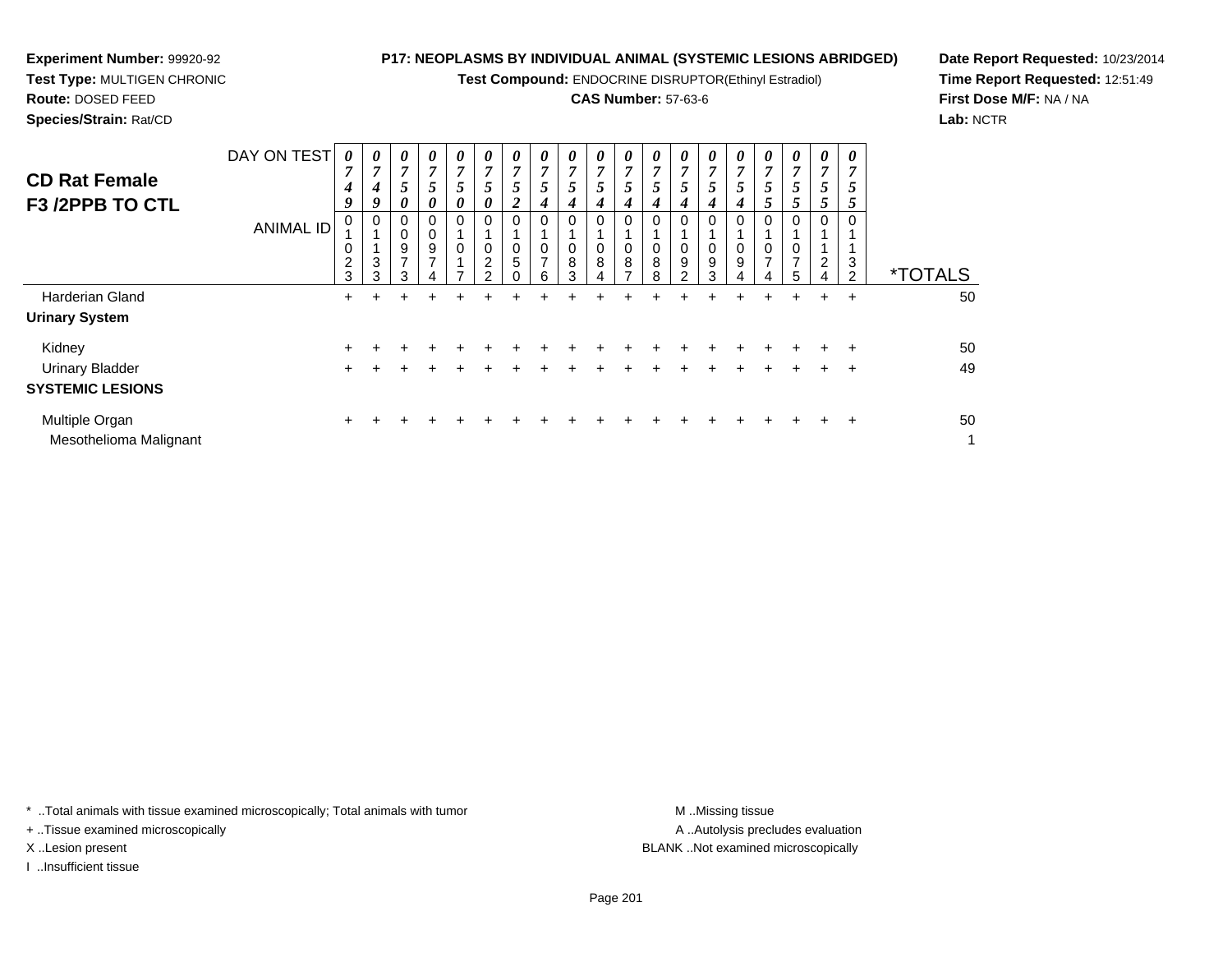**Test Compound:** ENDOCRINE DISRUPTOR(Ethinyl Estradiol)

## **CAS Number:** 57-63-6

**Date Report Requested:** 10/23/2014**Time Report Requested:** 12:51:49**First Dose M/F:** NA / NA**Lab:** NCTR

| <b>CD Rat Female</b>         | DAY ON TEST      | 0<br>1                          | 0                                                | $\boldsymbol{\theta}$<br>$\boldsymbol{4}$           | $\pmb{\theta}$<br>$\mathfrak{s}$                                  | 0<br>5                                                            | 0<br>$\sqrt{5}$                                  | $\pmb{\theta}$<br>6           | $\pmb{\theta}$<br>6                                                 | $\pmb{\theta}$<br>$\pmb{6}$                                 | $\boldsymbol{\theta}$<br>6                        | $\boldsymbol{\theta}$<br>6   | 0<br>6                                       | $\pmb{\theta}$<br>6                        | $\boldsymbol{\theta}$<br>6                               | 0<br>6                                          | $\boldsymbol{\theta}$<br>6                                   | 0<br>6                               | 0<br>6                             | $\boldsymbol{\theta}$<br>$\pmb{6}$                       | $\boldsymbol{\theta}$<br>6             | 0<br>$\overline{7}$                         | $\pmb{\theta}$<br>$\overline{7}$                      | 0<br>$\boldsymbol{7}$                  | $\frac{\boldsymbol{0}}{7}$           | 0<br>$\overline{7}$                  | 0<br>$\overline{7}$                            | 0<br>$\boldsymbol{7}$ | $\pmb{\theta}$<br>$\overline{7}$          | 0<br>$\overline{7}$ | 0<br>$\overline{7}$                          | 0<br>$\overline{7}$            |
|------------------------------|------------------|---------------------------------|--------------------------------------------------|-----------------------------------------------------|-------------------------------------------------------------------|-------------------------------------------------------------------|--------------------------------------------------|-------------------------------|---------------------------------------------------------------------|-------------------------------------------------------------|---------------------------------------------------|------------------------------|----------------------------------------------|--------------------------------------------|----------------------------------------------------------|-------------------------------------------------|--------------------------------------------------------------|--------------------------------------|------------------------------------|----------------------------------------------------------|----------------------------------------|---------------------------------------------|-------------------------------------------------------|----------------------------------------|--------------------------------------|--------------------------------------|------------------------------------------------|-----------------------|-------------------------------------------|---------------------|----------------------------------------------|--------------------------------|
| F3/10PPB TO CTL              |                  | $\boldsymbol{\beta}$<br>9       | $\pmb{8}$<br>$\boldsymbol{2}$                    | $\pmb{9}$<br>$\boldsymbol{\theta}$                  | $\frac{3}{2}$                                                     | 4<br>$\boldsymbol{\theta}$                                        | $\sqrt{5}$<br>6                                  | 0<br>$\mathfrak{z}$           | 0<br>8                                                              | $\sqrt{2}$<br>$\pmb{\theta}$                                | $\overline{2}$<br>$\boldsymbol{\theta}$           | $\boldsymbol{\beta}$<br>6    | 5<br>5                                       | 6<br>6                                     | $\overline{7}$<br>$\boldsymbol{\theta}$                  | $\pmb{8}$<br>0                                  | 8<br>$\boldsymbol{2}$                                        | $\pmb{8}$<br>$\overline{7}$          | $\pmb{8}$<br>$\overline{7}$        | $\boldsymbol{g}$<br>$\boldsymbol{2}$                     | $\boldsymbol{g}$<br>$\pmb{8}$          | 0<br>6                                      | $\boldsymbol{\mathfrak{z}}$                           | $\boldsymbol{l}$<br>6                  | $\overline{7}$                       | $\boldsymbol{2}$                     | $\boldsymbol{2}$<br>$\pmb{8}$                  | $\mathbf{3}$<br>4     | $\boldsymbol{\beta}$<br>9                 | 4<br>5              | 8                                            | $\pmb{8}$                      |
|                              | <b>ANIMAL ID</b> | $\pmb{0}$<br>0<br>0<br>$^2_{0}$ | $\mathsf 0$<br>$\mathbf 0$<br>0<br>$\frac{2}{2}$ | $\mathbf 0$<br>0<br>$\overline{1}$<br>$\frac{9}{3}$ | $\pmb{0}$<br>$\mathbf 0$<br>$\overline{2}$<br>6<br>$\overline{2}$ | $\pmb{0}$<br>$\mathbf 0$<br>$\overline{c}$<br>$\overline{7}$<br>8 | $\pmb{0}$<br>$\mathbf 0$<br>$\sqrt{3}$<br>0<br>9 | $\pmb{0}$<br>0<br>6<br>0<br>5 | $\mathbf 0$<br>$\mathbf 0$<br>$\overline{7}$<br>0<br>$\overline{ }$ | $\boldsymbol{0}$<br>$\mathbf 0$<br>8<br>0<br>$\overline{ }$ | $\pmb{0}$<br>$\mathbf 0$<br>8<br>$\mathbf 0$<br>9 | $\mathbf 0$<br>$\Omega$<br>8 | 0<br>$\mathbf 0$<br>8<br>$\overline{a}$<br>9 | 0<br>$\pmb{0}$<br>$\,8\,$<br>$\frac{3}{7}$ | $\mathbf 0$<br>$\mathbf 0$<br>$\,8\,$<br>$\sqrt{3}$<br>8 | $\mathbf 0$<br>$\Omega$<br>8<br>$\sqrt{5}$<br>3 | $\mathbf 0$<br>$\Omega$<br>8<br>$\sqrt{5}$<br>$\overline{5}$ | $\pmb{0}$<br>$\Omega$<br>8<br>5<br>8 | 0<br>0<br>8<br>5<br>$\overline{9}$ | $\pmb{0}$<br>$\pmb{0}$<br>8<br>$\,6\,$<br>$\overline{2}$ | $\mathbf 0$<br>$\Omega$<br>8<br>6<br>5 | $\Omega$<br>$\Omega$<br>8<br>$\overline{7}$ | $\mathbf 0$<br>$\mathbf 0$<br>8<br>8<br>$\mathcal{P}$ | 0<br>$\mathbf 0$<br>8<br>8<br>$\Omega$ | $\mathsf 0$<br>$\mathbf 0$<br>8<br>8 | $\mathbf 0$<br>$\mathbf 0$<br>8<br>9 | $\pmb{0}$<br>$\mathbf 0$<br>9<br>0<br>$\Omega$ | 0<br>0<br>9<br>0<br>5 | $\mathbf 0$<br>$\mathbf 0$<br>9<br>0<br>8 | $\Omega$<br>3<br>8  | $\mathbf 0$<br>0<br>9<br>8<br>$\mathfrak{p}$ | $\Omega$<br>$\Omega$<br>2<br>9 |
| <b>Alimentary System</b>     |                  |                                 |                                                  |                                                     |                                                                   |                                                                   |                                                  |                               |                                                                     |                                                             |                                                   |                              |                                              |                                            |                                                          |                                                 |                                                              |                                      |                                    |                                                          |                                        |                                             |                                                       |                                        |                                      |                                      |                                                |                       |                                           |                     |                                              |                                |
| Esophagus                    |                  |                                 |                                                  |                                                     |                                                                   |                                                                   |                                                  |                               |                                                                     |                                                             |                                                   |                              |                                              |                                            |                                                          |                                                 |                                                              |                                      |                                    |                                                          |                                        |                                             |                                                       |                                        |                                      |                                      |                                                |                       |                                           |                     |                                              |                                |
| Intestine Large, Cecum       |                  |                                 |                                                  |                                                     |                                                                   |                                                                   |                                                  |                               |                                                                     |                                                             |                                                   |                              |                                              |                                            |                                                          |                                                 |                                                              |                                      |                                    |                                                          |                                        |                                             |                                                       |                                        |                                      |                                      |                                                |                       |                                           |                     |                                              |                                |
| Intestine Large, Colon       |                  |                                 |                                                  |                                                     |                                                                   |                                                                   |                                                  |                               |                                                                     |                                                             |                                                   |                              |                                              |                                            |                                                          |                                                 |                                                              |                                      |                                    |                                                          |                                        |                                             |                                                       |                                        |                                      |                                      |                                                |                       |                                           |                     |                                              |                                |
| Intestine Large, Rectum      |                  |                                 |                                                  |                                                     |                                                                   |                                                                   |                                                  |                               |                                                                     |                                                             |                                                   |                              |                                              |                                            |                                                          |                                                 |                                                              |                                      |                                    |                                                          |                                        |                                             |                                                       |                                        |                                      |                                      |                                                |                       |                                           |                     |                                              |                                |
| Intestine Small, Duodenum    |                  |                                 |                                                  |                                                     |                                                                   |                                                                   |                                                  |                               |                                                                     |                                                             |                                                   |                              |                                              |                                            |                                                          |                                                 |                                                              |                                      |                                    |                                                          |                                        |                                             |                                                       |                                        |                                      |                                      |                                                |                       |                                           |                     |                                              |                                |
| Intestine Small, Ileum       |                  |                                 |                                                  |                                                     |                                                                   |                                                                   |                                                  |                               |                                                                     |                                                             |                                                   |                              |                                              |                                            |                                                          |                                                 |                                                              |                                      |                                    |                                                          |                                        |                                             |                                                       |                                        |                                      |                                      |                                                |                       |                                           |                     |                                              |                                |
| Intestine Small, Jejunum     |                  |                                 |                                                  |                                                     |                                                                   |                                                                   |                                                  |                               |                                                                     |                                                             |                                                   |                              |                                              |                                            |                                                          |                                                 |                                                              |                                      |                                    |                                                          |                                        |                                             |                                                       |                                        |                                      |                                      |                                                |                       |                                           |                     |                                              |                                |
| Carcinoma                    |                  |                                 |                                                  |                                                     |                                                                   |                                                                   |                                                  |                               |                                                                     |                                                             |                                                   |                              |                                              |                                            |                                                          |                                                 |                                                              |                                      |                                    |                                                          |                                        |                                             |                                                       |                                        |                                      |                                      |                                                |                       |                                           |                     |                                              |                                |
| Liver                        |                  |                                 |                                                  |                                                     |                                                                   |                                                                   |                                                  |                               |                                                                     |                                                             |                                                   |                              |                                              |                                            |                                                          |                                                 |                                                              |                                      |                                    |                                                          |                                        |                                             |                                                       |                                        |                                      |                                      |                                                |                       |                                           |                     |                                              |                                |
| Mesentery                    |                  |                                 |                                                  |                                                     |                                                                   |                                                                   |                                                  |                               |                                                                     |                                                             |                                                   |                              |                                              |                                            |                                                          |                                                 |                                                              |                                      |                                    |                                                          |                                        |                                             |                                                       |                                        |                                      |                                      |                                                |                       |                                           |                     |                                              |                                |
| Oral Mucosa                  |                  |                                 |                                                  |                                                     |                                                                   |                                                                   | $\ddot{}$                                        |                               |                                                                     |                                                             |                                                   |                              |                                              |                                            |                                                          | $+$                                             |                                                              |                                      | $\ddot{}$                          |                                                          |                                        | $\ddot{}$                                   |                                                       |                                        |                                      |                                      |                                                |                       |                                           |                     |                                              |                                |
| Fibrous Histiocytoma         |                  |                                 |                                                  |                                                     |                                                                   |                                                                   |                                                  |                               |                                                                     |                                                             |                                                   |                              |                                              |                                            |                                                          |                                                 |                                                              |                                      | X                                  |                                                          |                                        |                                             |                                                       |                                        |                                      |                                      |                                                |                       |                                           |                     |                                              |                                |
| Squamous Cell Carcinoma      |                  |                                 |                                                  |                                                     |                                                                   |                                                                   |                                                  |                               |                                                                     |                                                             |                                                   |                              |                                              |                                            |                                                          |                                                 |                                                              |                                      |                                    |                                                          |                                        | $\mathsf X$                                 |                                                       |                                        |                                      |                                      |                                                |                       |                                           |                     |                                              |                                |
| Pancreas                     |                  |                                 |                                                  |                                                     |                                                                   |                                                                   |                                                  |                               |                                                                     |                                                             |                                                   |                              |                                              |                                            |                                                          |                                                 |                                                              |                                      |                                    |                                                          |                                        |                                             |                                                       |                                        |                                      |                                      |                                                |                       |                                           |                     |                                              |                                |
| Salivary Glands              |                  |                                 |                                                  |                                                     |                                                                   |                                                                   |                                                  |                               |                                                                     |                                                             |                                                   |                              |                                              |                                            |                                                          |                                                 |                                                              |                                      |                                    |                                                          |                                        |                                             |                                                       |                                        |                                      |                                      |                                                |                       |                                           |                     |                                              |                                |
| Stomach, Forestomach         |                  |                                 |                                                  |                                                     |                                                                   |                                                                   |                                                  |                               |                                                                     |                                                             |                                                   |                              |                                              |                                            |                                                          |                                                 |                                                              |                                      |                                    |                                                          |                                        |                                             |                                                       |                                        |                                      |                                      |                                                |                       |                                           |                     |                                              |                                |
| Squamous Cell Papilloma      |                  |                                 |                                                  |                                                     |                                                                   |                                                                   | X                                                |                               |                                                                     |                                                             |                                                   |                              |                                              |                                            |                                                          |                                                 |                                                              |                                      |                                    |                                                          |                                        |                                             |                                                       |                                        |                                      |                                      |                                                |                       |                                           |                     |                                              |                                |
| Stomach, Glandular           |                  |                                 |                                                  |                                                     |                                                                   |                                                                   |                                                  |                               |                                                                     |                                                             |                                                   |                              |                                              |                                            |                                                          |                                                 |                                                              |                                      |                                    |                                                          |                                        |                                             |                                                       |                                        |                                      |                                      |                                                |                       |                                           |                     |                                              |                                |
| <b>Cardiovascular System</b> |                  |                                 |                                                  |                                                     |                                                                   |                                                                   |                                                  |                               |                                                                     |                                                             |                                                   |                              |                                              |                                            |                                                          |                                                 |                                                              |                                      |                                    |                                                          |                                        |                                             |                                                       |                                        |                                      |                                      |                                                |                       |                                           |                     |                                              |                                |
| <b>Blood Vessel</b>          |                  |                                 |                                                  |                                                     |                                                                   |                                                                   |                                                  |                               |                                                                     |                                                             |                                                   |                              |                                              |                                            |                                                          |                                                 |                                                              |                                      |                                    |                                                          |                                        |                                             |                                                       |                                        |                                      |                                      |                                                |                       |                                           |                     |                                              |                                |
| Heart                        |                  |                                 |                                                  |                                                     |                                                                   |                                                                   |                                                  |                               |                                                                     |                                                             |                                                   |                              |                                              |                                            |                                                          |                                                 |                                                              |                                      |                                    |                                                          |                                        |                                             |                                                       |                                        |                                      |                                      |                                                |                       |                                           |                     |                                              |                                |

\* ..Total animals with tissue examined microscopically; Total animals with tumor M..Missing tissue A ..Autolysis precludes evaluation + ..Tissue examined microscopically X ..Lesion present BLANK ..Not examined microscopicallyI ..Insufficient tissue

**Experiment Number:** 99920-92**Test Type:** MULTIGEN CHRONIC

<sup>+</sup>

**Route:** DOSED FEED**Species/Strain:** Rat/CD

<sup>+</sup> <sup>+</sup> <sup>+</sup> <sup>+</sup> <sup>+</sup> <sup>+</sup> <sup>+</sup> <sup>+</sup> <sup>+</sup> <sup>+</sup> <sup>+</sup> <sup>+</sup> <sup>+</sup> <sup>+</sup> <sup>+</sup> <sup>+</sup> <sup>+</sup> <sup>+</sup> <sup>+</sup> <sup>+</sup> <sup>+</sup> <sup>+</sup> <sup>+</sup> <sup>+</sup> <sup>+</sup> <sup>+</sup> <sup>+</sup> <sup>+</sup> <sup>+</sup> <sup>+</sup>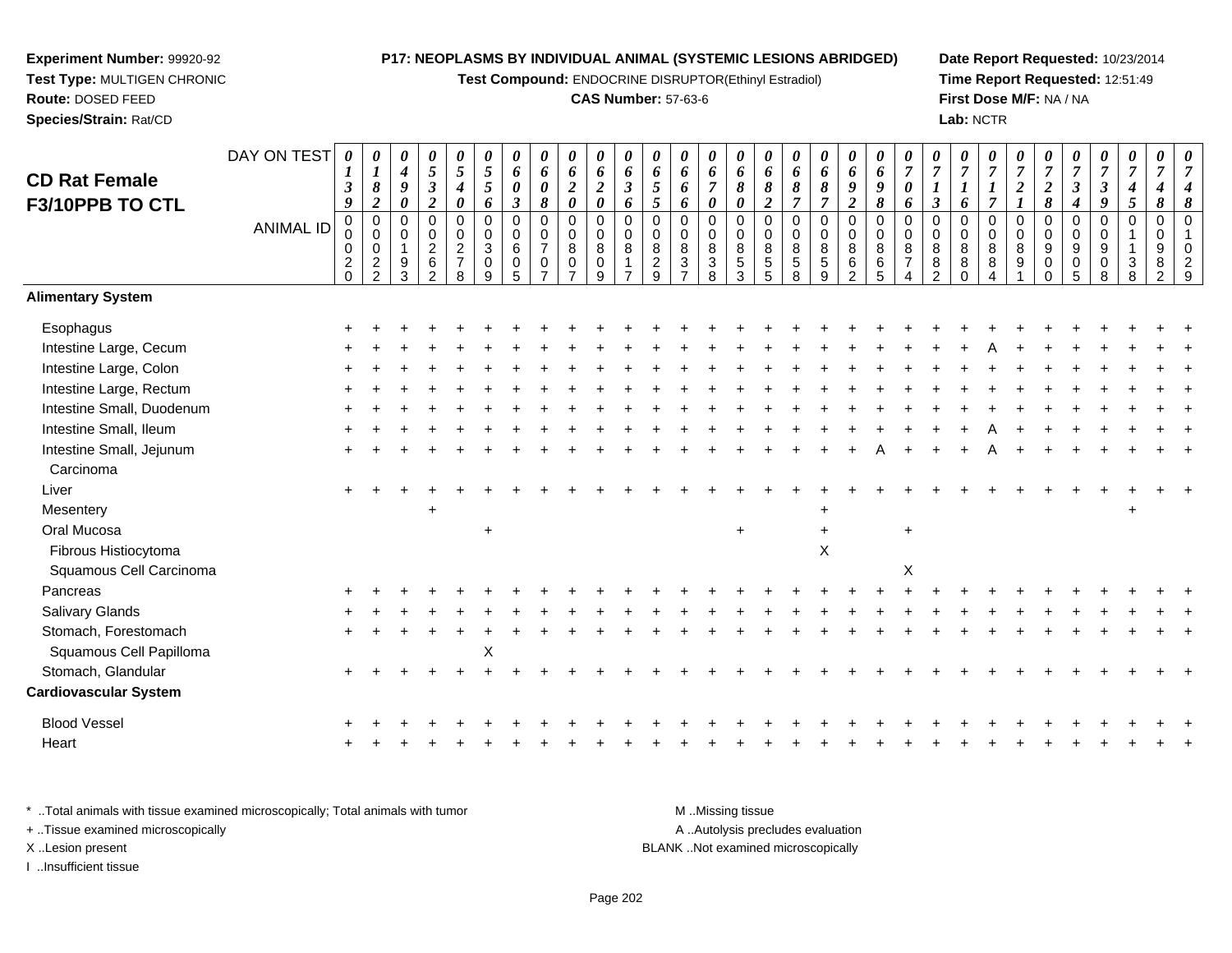**Test Compound:** ENDOCRINE DISRUPTOR(Ethinyl Estradiol)

# **CAS Number:** 57-63-6

**Date Report Requested:** 10/23/2014**Time Report Requested:** 12:51:49**First Dose M/F:** NA / NA**Lab:** NCTR

| <b>CD Rat Female</b><br>F3/10PPB TO CTL | DAY ON TEST<br><b>ANIMAL ID</b> | 0<br>$\boldsymbol{l}$<br>$\boldsymbol{\beta}$<br>9<br>$\mathbf 0$<br>0<br>0<br>$\frac{2}{0}$ | $\boldsymbol{\theta}$<br>$\boldsymbol{l}$<br>$\boldsymbol{\delta}$<br>$\overline{2}$<br>$\Omega$<br>0<br>$\mathbf 0$<br>$\overline{c}$ | $\theta$<br>4<br>9<br>0<br>0<br>$\Omega$<br>9 | 0<br>5<br>$\mathfrak{z}$<br>$\overline{2}$<br>$\Omega$<br>0<br>$\overline{c}$<br>$\,6$ | $\boldsymbol{\theta}$<br>5<br>$\boldsymbol{4}$<br>0<br>$\mathbf 0$<br>$\mathbf 0$<br>$\overline{c}$<br>$\overline{7}$ | $\boldsymbol{\theta}$<br>$\sqrt{5}$<br>$\mathfrak{s}$<br>6<br>$\Omega$<br>0<br>3<br>0 | $\boldsymbol{\theta}$<br>6<br>$\boldsymbol{\theta}$<br>$\mathfrak{z}$<br>$\Omega$<br>0<br>6<br>$\boldsymbol{0}$ | 0<br>6<br>0<br>8<br>$\Omega$<br>0<br>$\overline{7}$<br>0 | 0<br>6<br>$\boldsymbol{2}$<br>$\boldsymbol{\theta}$<br>0<br>0<br>8<br>$\mathbf 0$ | 0<br>6<br>$\boldsymbol{2}$<br>$\boldsymbol{\theta}$<br>$\mathbf 0$<br>$\pmb{0}$<br>$\bf 8$<br>$\pmb{0}$ | 0<br>6<br>$\boldsymbol{\beta}$<br>6<br>0<br>0<br>8 | $\boldsymbol{\theta}$<br>6<br>$\mathfrak{s}$<br>$\mathfrak{s}$<br>$\Omega$<br>$\mathbf 0$<br>8<br>$\frac{2}{9}$ | 0<br>6<br>6<br>6<br>$\Omega$<br>0<br>8<br>$\ensuremath{\mathsf{3}}$ | 0<br>6<br>$\overline{7}$<br>0<br>0<br>0<br>8<br>$\ensuremath{\mathsf{3}}$ | 0<br>6<br>$\pmb{8}$<br>0<br>$\Omega$<br>$\mathbf 0$<br>$\bf 8$<br>$\sqrt{5}$ | 0<br>6<br>$\pmb{8}$<br>$\boldsymbol{2}$<br>0<br>0<br>8<br>$\,$ 5 $\,$ | $\boldsymbol{\theta}$<br>6<br>8<br>$\overline{7}$<br>$\Omega$<br>0<br>8<br>$\,$ 5 $\,$ | 0<br>6<br>8<br>$\overline{7}$<br>$\Omega$<br>0<br>8<br>$\sqrt{5}$ | 0<br>6<br>9<br>$\overline{2}$<br>$\mathbf 0$<br>$\pmb{0}$<br>8<br>$\frac{6}{2}$ | 0<br>$\boldsymbol{6}$<br>$\boldsymbol{g}$<br>8<br>$\mathbf 0$<br>$\pmb{0}$<br>$\bf 8$<br>$\,6\,$ | $\boldsymbol{\theta}$<br>$\overline{7}$<br>$\pmb{\theta}$<br>6<br>$\Omega$<br>0<br>8<br>$\overline{7}$ | $\overline{7}$<br>$\boldsymbol{l}$<br>$\mathfrak{z}$<br>$\Omega$<br>0<br>8<br>8 | $\boldsymbol{\theta}$<br>$\overline{7}$<br>6<br>$\Omega$<br>$\Omega$<br>8<br>8 | $\frac{\boldsymbol{0}}{7}$<br>$\boldsymbol{l}$<br>$\overline{7}$<br>$\Omega$<br>$\pmb{0}$<br>8<br>8 | $\boldsymbol{\theta}$<br>$\overline{7}$<br>$\overline{2}$<br>$\Omega$<br>$\mathbf 0$<br>8<br>9 | $\boldsymbol{\theta}$<br>$\overline{7}$<br>$\boldsymbol{2}$<br>8<br>$\Omega$<br>0<br>9<br>0 | $\overline{7}$<br>3<br>$\boldsymbol{4}$<br>$\Omega$<br>$\mathbf 0$<br>9<br>0 | $\frac{\boldsymbol{0}}{7}$<br>$\boldsymbol{\beta}$<br>9<br>0<br>0<br>9<br>0 | $\boldsymbol{\theta}$<br>$\boldsymbol{7}$<br>$\boldsymbol{4}$<br>5<br>$\Omega$<br>$\ensuremath{\mathsf{3}}$ | $\boldsymbol{\theta}$<br>$\overline{7}$<br>4<br>8<br>$\mathbf 0$<br>0<br>9<br>8 | $\boldsymbol{\theta}$ |
|-----------------------------------------|---------------------------------|----------------------------------------------------------------------------------------------|----------------------------------------------------------------------------------------------------------------------------------------|-----------------------------------------------|----------------------------------------------------------------------------------------|-----------------------------------------------------------------------------------------------------------------------|---------------------------------------------------------------------------------------|-----------------------------------------------------------------------------------------------------------------|----------------------------------------------------------|-----------------------------------------------------------------------------------|---------------------------------------------------------------------------------------------------------|----------------------------------------------------|-----------------------------------------------------------------------------------------------------------------|---------------------------------------------------------------------|---------------------------------------------------------------------------|------------------------------------------------------------------------------|-----------------------------------------------------------------------|----------------------------------------------------------------------------------------|-------------------------------------------------------------------|---------------------------------------------------------------------------------|--------------------------------------------------------------------------------------------------|--------------------------------------------------------------------------------------------------------|---------------------------------------------------------------------------------|--------------------------------------------------------------------------------|-----------------------------------------------------------------------------------------------------|------------------------------------------------------------------------------------------------|---------------------------------------------------------------------------------------------|------------------------------------------------------------------------------|-----------------------------------------------------------------------------|-------------------------------------------------------------------------------------------------------------|---------------------------------------------------------------------------------|-----------------------|
| <b>Endocrine System</b>                 |                                 |                                                                                              | $\mathcal{P}$                                                                                                                          | 3                                             | 2                                                                                      | 8                                                                                                                     | 9                                                                                     | $\overline{5}$                                                                                                  | $\overline{7}$                                           | $\overline{7}$                                                                    | 9                                                                                                       | $\overline{7}$                                     |                                                                                                                 | $\overline{ }$                                                      | 8                                                                         | 3                                                                            | 5                                                                     | 8                                                                                      | 9                                                                 |                                                                                 | 5                                                                                                | 4                                                                                                      | $\mathcal{P}$                                                                   | $\Omega$                                                                       | $\Delta$                                                                                            |                                                                                                | $\Omega$                                                                                    | 5                                                                            | 8                                                                           | 8                                                                                                           | $\overline{2}$                                                                  | q                     |
|                                         |                                 |                                                                                              |                                                                                                                                        |                                               |                                                                                        |                                                                                                                       |                                                                                       |                                                                                                                 |                                                          |                                                                                   |                                                                                                         |                                                    |                                                                                                                 |                                                                     |                                                                           |                                                                              |                                                                       |                                                                                        |                                                                   |                                                                                 |                                                                                                  |                                                                                                        |                                                                                 |                                                                                |                                                                                                     |                                                                                                |                                                                                             |                                                                              |                                                                             |                                                                                                             |                                                                                 |                       |
| <b>Adrenal Cortex</b>                   |                                 |                                                                                              |                                                                                                                                        |                                               |                                                                                        |                                                                                                                       |                                                                                       |                                                                                                                 |                                                          |                                                                                   |                                                                                                         |                                                    |                                                                                                                 |                                                                     |                                                                           |                                                                              |                                                                       |                                                                                        |                                                                   |                                                                                 |                                                                                                  |                                                                                                        |                                                                                 |                                                                                |                                                                                                     |                                                                                                |                                                                                             |                                                                              |                                                                             |                                                                                                             |                                                                                 |                       |
| Adenoma                                 |                                 |                                                                                              |                                                                                                                                        |                                               |                                                                                        |                                                                                                                       |                                                                                       |                                                                                                                 |                                                          |                                                                                   |                                                                                                         |                                                    |                                                                                                                 | х                                                                   |                                                                           |                                                                              |                                                                       |                                                                                        |                                                                   |                                                                                 |                                                                                                  |                                                                                                        |                                                                                 |                                                                                |                                                                                                     |                                                                                                |                                                                                             |                                                                              |                                                                             |                                                                                                             |                                                                                 |                       |
| Adrenal Medulla                         |                                 |                                                                                              |                                                                                                                                        |                                               |                                                                                        |                                                                                                                       |                                                                                       |                                                                                                                 |                                                          |                                                                                   |                                                                                                         |                                                    |                                                                                                                 |                                                                     |                                                                           |                                                                              |                                                                       |                                                                                        |                                                                   |                                                                                 |                                                                                                  |                                                                                                        |                                                                                 |                                                                                |                                                                                                     |                                                                                                |                                                                                             |                                                                              |                                                                             |                                                                                                             |                                                                                 |                       |
| Islets, Pancreatic                      |                                 |                                                                                              |                                                                                                                                        |                                               |                                                                                        |                                                                                                                       |                                                                                       |                                                                                                                 |                                                          |                                                                                   |                                                                                                         |                                                    |                                                                                                                 |                                                                     |                                                                           |                                                                              |                                                                       |                                                                                        |                                                                   |                                                                                 |                                                                                                  |                                                                                                        |                                                                                 |                                                                                |                                                                                                     |                                                                                                |                                                                                             |                                                                              |                                                                             |                                                                                                             |                                                                                 |                       |
| Parathyroid Gland                       |                                 |                                                                                              |                                                                                                                                        |                                               |                                                                                        |                                                                                                                       |                                                                                       |                                                                                                                 |                                                          |                                                                                   |                                                                                                         |                                                    |                                                                                                                 |                                                                     |                                                                           |                                                                              |                                                                       |                                                                                        |                                                                   |                                                                                 |                                                                                                  |                                                                                                        |                                                                                 |                                                                                |                                                                                                     |                                                                                                |                                                                                             |                                                                              |                                                                             |                                                                                                             |                                                                                 |                       |
| <b>Pituitary Gland</b>                  |                                 |                                                                                              |                                                                                                                                        |                                               |                                                                                        |                                                                                                                       |                                                                                       |                                                                                                                 |                                                          |                                                                                   |                                                                                                         |                                                    |                                                                                                                 |                                                                     |                                                                           |                                                                              |                                                                       |                                                                                        |                                                                   |                                                                                 |                                                                                                  |                                                                                                        |                                                                                 |                                                                                |                                                                                                     |                                                                                                |                                                                                             |                                                                              |                                                                             |                                                                                                             |                                                                                 |                       |
| Pars Distalis, Adenoma                  |                                 |                                                                                              |                                                                                                                                        | X                                             |                                                                                        | X                                                                                                                     |                                                                                       |                                                                                                                 |                                                          | X                                                                                 |                                                                                                         |                                                    | Χ                                                                                                               | $\mathsf{X}$                                                        | $\mathsf{X}$                                                              | $\mathsf{X}$                                                                 |                                                                       | X                                                                                      | $\times$                                                          | $\times$                                                                        | X                                                                                                | X                                                                                                      | X                                                                               | X                                                                              | X                                                                                                   | X                                                                                              | X                                                                                           |                                                                              | х                                                                           |                                                                                                             | X.                                                                              | X                     |
| <b>Thyroid Gland</b>                    |                                 |                                                                                              |                                                                                                                                        |                                               |                                                                                        |                                                                                                                       |                                                                                       |                                                                                                                 |                                                          |                                                                                   |                                                                                                         |                                                    |                                                                                                                 |                                                                     |                                                                           |                                                                              |                                                                       |                                                                                        |                                                                   |                                                                                 |                                                                                                  |                                                                                                        |                                                                                 |                                                                                |                                                                                                     |                                                                                                |                                                                                             |                                                                              |                                                                             |                                                                                                             |                                                                                 |                       |
| C Cell, Adenoma                         |                                 |                                                                                              |                                                                                                                                        |                                               |                                                                                        |                                                                                                                       |                                                                                       |                                                                                                                 |                                                          |                                                                                   |                                                                                                         |                                                    |                                                                                                                 |                                                                     |                                                                           |                                                                              |                                                                       |                                                                                        |                                                                   |                                                                                 |                                                                                                  |                                                                                                        |                                                                                 |                                                                                |                                                                                                     |                                                                                                |                                                                                             |                                                                              |                                                                             |                                                                                                             |                                                                                 |                       |
| C Cell, Carcinoma                       |                                 |                                                                                              |                                                                                                                                        |                                               |                                                                                        |                                                                                                                       |                                                                                       |                                                                                                                 |                                                          |                                                                                   |                                                                                                         |                                                    |                                                                                                                 |                                                                     |                                                                           |                                                                              |                                                                       | $\boldsymbol{\mathsf{X}}$                                                              |                                                                   |                                                                                 |                                                                                                  |                                                                                                        |                                                                                 |                                                                                |                                                                                                     |                                                                                                |                                                                                             |                                                                              |                                                                             |                                                                                                             |                                                                                 |                       |
| <b>General Body System</b>              |                                 |                                                                                              |                                                                                                                                        |                                               |                                                                                        |                                                                                                                       |                                                                                       |                                                                                                                 |                                                          |                                                                                   |                                                                                                         |                                                    |                                                                                                                 |                                                                     |                                                                           |                                                                              |                                                                       |                                                                                        |                                                                   |                                                                                 |                                                                                                  |                                                                                                        |                                                                                 |                                                                                |                                                                                                     |                                                                                                |                                                                                             |                                                                              |                                                                             |                                                                                                             |                                                                                 |                       |
| <b>Tissue NOS</b>                       |                                 |                                                                                              |                                                                                                                                        |                                               |                                                                                        |                                                                                                                       |                                                                                       |                                                                                                                 |                                                          |                                                                                   |                                                                                                         |                                                    |                                                                                                                 |                                                                     |                                                                           |                                                                              |                                                                       |                                                                                        |                                                                   |                                                                                 |                                                                                                  |                                                                                                        |                                                                                 |                                                                                |                                                                                                     |                                                                                                |                                                                                             |                                                                              |                                                                             |                                                                                                             |                                                                                 |                       |
| Squamous Cell Carcinoma, Deep Invasion  |                                 |                                                                                              |                                                                                                                                        |                                               |                                                                                        |                                                                                                                       |                                                                                       |                                                                                                                 |                                                          |                                                                                   |                                                                                                         |                                                    |                                                                                                                 |                                                                     |                                                                           |                                                                              |                                                                       |                                                                                        |                                                                   |                                                                                 |                                                                                                  |                                                                                                        |                                                                                 |                                                                                |                                                                                                     |                                                                                                |                                                                                             |                                                                              |                                                                             |                                                                                                             |                                                                                 |                       |
| <b>Genital System</b>                   |                                 |                                                                                              |                                                                                                                                        |                                               |                                                                                        |                                                                                                                       |                                                                                       |                                                                                                                 |                                                          |                                                                                   |                                                                                                         |                                                    |                                                                                                                 |                                                                     |                                                                           |                                                                              |                                                                       |                                                                                        |                                                                   |                                                                                 |                                                                                                  |                                                                                                        |                                                                                 |                                                                                |                                                                                                     |                                                                                                |                                                                                             |                                                                              |                                                                             |                                                                                                             |                                                                                 |                       |
| <b>Clitoral Gland</b>                   |                                 |                                                                                              |                                                                                                                                        |                                               |                                                                                        |                                                                                                                       |                                                                                       |                                                                                                                 |                                                          |                                                                                   |                                                                                                         |                                                    |                                                                                                                 |                                                                     |                                                                           |                                                                              |                                                                       |                                                                                        |                                                                   |                                                                                 |                                                                                                  |                                                                                                        |                                                                                 |                                                                                |                                                                                                     |                                                                                                |                                                                                             |                                                                              |                                                                             |                                                                                                             |                                                                                 |                       |
| Adenoma                                 |                                 |                                                                                              |                                                                                                                                        |                                               |                                                                                        |                                                                                                                       |                                                                                       |                                                                                                                 |                                                          |                                                                                   |                                                                                                         |                                                    |                                                                                                                 | Χ                                                                   |                                                                           |                                                                              |                                                                       |                                                                                        |                                                                   |                                                                                 |                                                                                                  |                                                                                                        |                                                                                 |                                                                                |                                                                                                     |                                                                                                |                                                                                             |                                                                              |                                                                             |                                                                                                             |                                                                                 |                       |
| Ovary                                   |                                 |                                                                                              |                                                                                                                                        |                                               |                                                                                        |                                                                                                                       |                                                                                       |                                                                                                                 |                                                          |                                                                                   |                                                                                                         |                                                    |                                                                                                                 |                                                                     |                                                                           |                                                                              |                                                                       |                                                                                        |                                                                   |                                                                                 |                                                                                                  |                                                                                                        |                                                                                 |                                                                                |                                                                                                     |                                                                                                |                                                                                             |                                                                              |                                                                             |                                                                                                             |                                                                                 |                       |
| Granulosa Cell Tumor Benign             |                                 |                                                                                              |                                                                                                                                        |                                               |                                                                                        |                                                                                                                       |                                                                                       |                                                                                                                 |                                                          |                                                                                   |                                                                                                         |                                                    |                                                                                                                 |                                                                     |                                                                           |                                                                              |                                                                       |                                                                                        |                                                                   |                                                                                 | $\boldsymbol{\mathsf{X}}$                                                                        |                                                                                                        |                                                                                 |                                                                                |                                                                                                     |                                                                                                |                                                                                             |                                                                              |                                                                             |                                                                                                             |                                                                                 |                       |
| Sertoli Cell Tumor Benign               |                                 |                                                                                              |                                                                                                                                        |                                               |                                                                                        |                                                                                                                       |                                                                                       |                                                                                                                 |                                                          |                                                                                   |                                                                                                         |                                                    |                                                                                                                 |                                                                     |                                                                           |                                                                              |                                                                       |                                                                                        |                                                                   |                                                                                 |                                                                                                  |                                                                                                        |                                                                                 |                                                                                |                                                                                                     |                                                                                                |                                                                                             |                                                                              |                                                                             |                                                                                                             |                                                                                 |                       |
| Oviduct                                 |                                 |                                                                                              |                                                                                                                                        |                                               |                                                                                        |                                                                                                                       |                                                                                       |                                                                                                                 |                                                          |                                                                                   |                                                                                                         |                                                    |                                                                                                                 |                                                                     |                                                                           |                                                                              |                                                                       |                                                                                        |                                                                   |                                                                                 |                                                                                                  |                                                                                                        |                                                                                 |                                                                                |                                                                                                     |                                                                                                |                                                                                             |                                                                              |                                                                             |                                                                                                             |                                                                                 |                       |
|                                         |                                 |                                                                                              |                                                                                                                                        |                                               |                                                                                        |                                                                                                                       |                                                                                       |                                                                                                                 |                                                          |                                                                                   |                                                                                                         |                                                    |                                                                                                                 |                                                                     |                                                                           |                                                                              |                                                                       |                                                                                        |                                                                   |                                                                                 |                                                                                                  |                                                                                                        |                                                                                 |                                                                                |                                                                                                     |                                                                                                |                                                                                             |                                                                              |                                                                             |                                                                                                             |                                                                                 |                       |

\* ..Total animals with tissue examined microscopically; Total animals with tumor **M** . Missing tissue M ..Missing tissue A ..Autolysis precludes evaluation + ..Tissue examined microscopically X ..Lesion present BLANK ..Not examined microscopicallyI ..Insufficient tissue

**Experiment Number:** 99920-92**Test Type:** MULTIGEN CHRONIC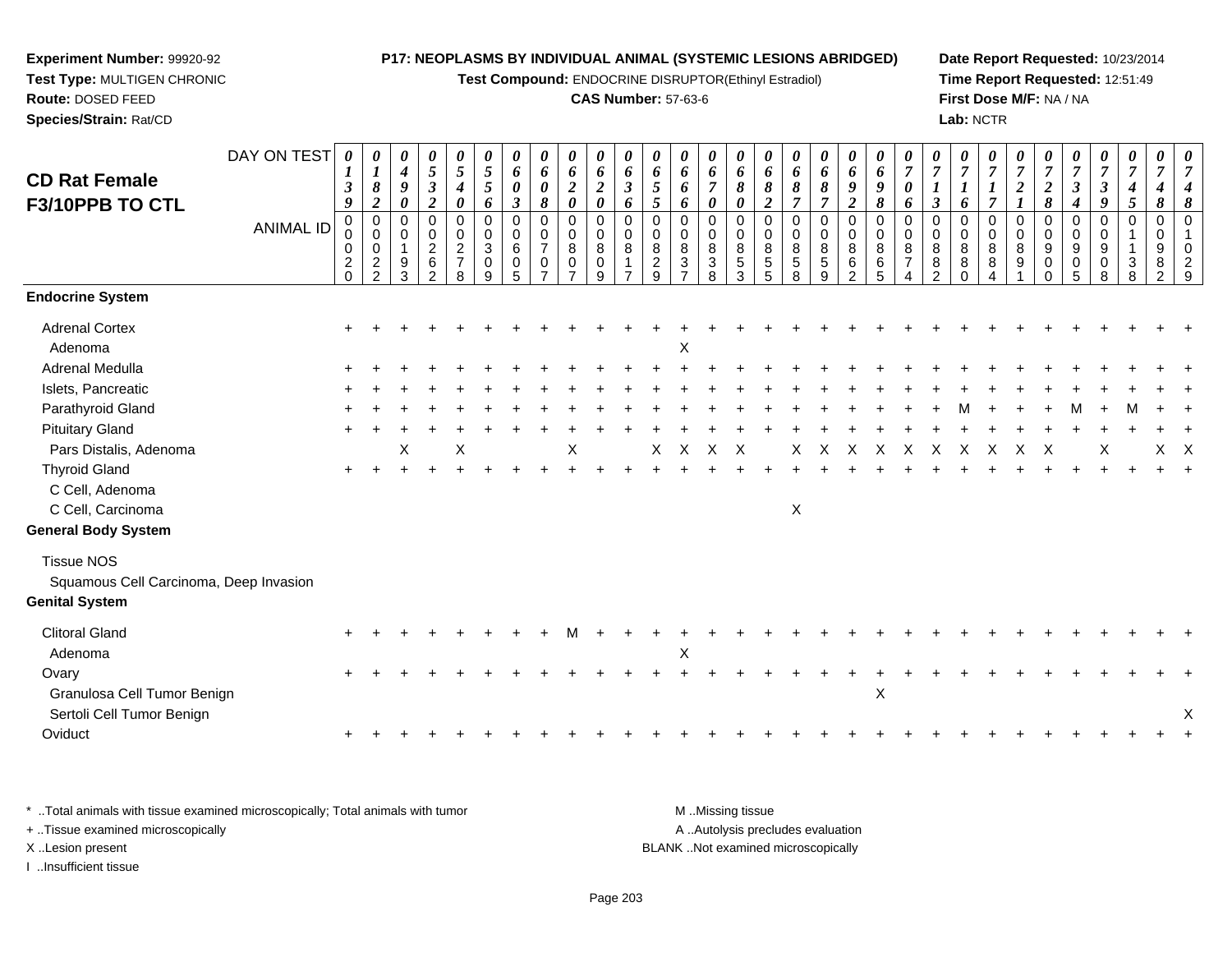**Test Compound:** ENDOCRINE DISRUPTOR(Ethinyl Estradiol)

# **CAS Number:** 57-63-6

**Date Report Requested:** 10/23/2014**Time Report Requested:** 12:51:49**First Dose M/F:** NA / NA**Lab:** NCTR

 $\ddot{}$ 

|                                         | DAY ON TEST      |                              | 0                                                                | $\theta$<br>$\boldsymbol{4}$ | $\boldsymbol{\theta}$<br>$\sqrt{5}$                         | $\boldsymbol{\theta}$<br>$\sqrt{5}$                                 | 5                                               | $\boldsymbol{\theta}$<br>6                    | U<br>6                                        | 6                                         | 6                     | 6                         | 6                                                  | 6                                                         | 6                               | 6                                        | $\boldsymbol{\theta}$<br>6              | 6                                        | 6                                        | 6                                    | 6                          | $\boldsymbol{\theta}$<br>$\overline{7}$ | $\boldsymbol{\theta}$<br>$\overline{7}$                          | $\overline{7}$                          |             | $\overline{7}$             | $\overline{7}$                                                            |                            |                                          | $\boldsymbol{\theta}$ |                    |  |
|-----------------------------------------|------------------|------------------------------|------------------------------------------------------------------|------------------------------|-------------------------------------------------------------|---------------------------------------------------------------------|-------------------------------------------------|-----------------------------------------------|-----------------------------------------------|-------------------------------------------|-----------------------|---------------------------|----------------------------------------------------|-----------------------------------------------------------|---------------------------------|------------------------------------------|-----------------------------------------|------------------------------------------|------------------------------------------|--------------------------------------|----------------------------|-----------------------------------------|------------------------------------------------------------------|-----------------------------------------|-------------|----------------------------|---------------------------------------------------------------------------|----------------------------|------------------------------------------|-----------------------|--------------------|--|
| <b>CD Rat Female</b><br>F3/10PPB TO CTL |                  | $\boldsymbol{\beta}$<br>9    | 8<br>$\boldsymbol{2}$                                            | $\boldsymbol{g}$<br>0        | $\mathfrak{z}$<br>$\boldsymbol{2}$                          | $\boldsymbol{4}$<br>$\boldsymbol{\theta}$                           | 5<br>6                                          | $\boldsymbol{\theta}$<br>$\boldsymbol{\beta}$ | $\boldsymbol{\theta}$<br>8                    | $\boldsymbol{2}$<br>$\boldsymbol{\theta}$ | $\overline{2}$<br>0   | $\boldsymbol{\beta}$<br>6 | $\sqrt{5}$<br>5                                    | 6<br>6                                                    | 0                               | 8<br>0                                   | 8<br>$\boldsymbol{2}$                   | 8                                        | $\boldsymbol{\delta}$<br>7               | $\boldsymbol{2}$                     | $\boldsymbol{q}$<br>8      | $\pmb{\theta}$<br>6                     | $\boldsymbol{\beta}$                                             | 6                                       |             | $\overline{2}$             | $\boldsymbol{2}$<br>8                                                     | 4                          | $\boldsymbol{\beta}$<br>$\boldsymbol{g}$ | $\boldsymbol{4}$<br>5 | 8                  |  |
|                                         | <b>ANIMAL ID</b> | 0<br>$\mathbf 2$<br>$\Omega$ | 0<br>$\mathbf 0$<br>$\pmb{0}$<br>$\overline{c}$<br>$\mathcal{P}$ | 0<br>$\boldsymbol{9}$<br>3   | $\mathbf 0$<br>$\pmb{0}$<br>$\frac{2}{6}$<br>$\overline{2}$ | $\mathbf 0$<br>$\mathbf 0$<br>$\overline{c}$<br>$\overline{7}$<br>8 | $\mathbf 0$<br>$\mathbf{3}$<br>$\mathbf 0$<br>9 | 0<br>0<br>6<br>0<br>5                         | 0<br>$\pmb{0}$<br>$\overline{7}$<br>$\pmb{0}$ | 0<br>$\mathbf 0$<br>8<br>$\Omega$         | $\mathbf 0$<br>8<br>q | 0<br>0<br>8               | 0<br>$\pmb{0}$<br>$\bf 8$<br>$\boldsymbol{2}$<br>9 | $\pmb{0}$<br>$\pmb{0}$<br>$\frac{8}{3}$<br>$\overline{ }$ | 0<br>$\bf 8$<br>$\sqrt{3}$<br>8 | 0<br>$\mathbf 0$<br>8<br>$\sqrt{5}$<br>3 | 0<br>$\pmb{0}$<br>8<br>$\,$ 5 $\,$<br>5 | 0<br>$\mathbf 0$<br>8<br>$\sqrt{5}$<br>8 | 0<br>$\mathbf 0$<br>8<br>$\sqrt{5}$<br>9 | $\mathbf 0$<br>$\mathbf 0$<br>8<br>6 | $\mathbf 0$<br>8<br>6<br>5 | $\pmb{0}$<br>8<br>$\overline{7}$        | $\boldsymbol{0}$<br>$\mathsf 0$<br>8<br>$\bf 8$<br>$\mathcal{P}$ | $\mathbf 0$<br>8<br>$\bf 8$<br>$\Omega$ | 0<br>8<br>8 | 0<br>$\mathbf 0$<br>8<br>9 | $\mathbf 0$<br>$\mathbf 0$<br>$\boldsymbol{9}$<br>$\mathbf 0$<br>$\Omega$ | $\mathbf 0$<br>9<br>0<br>5 | 0<br>$\mathbf 0$<br>9                    | 0<br>3<br>8           | $\Omega$<br>9<br>8 |  |
| <b>Uterus</b>                           |                  | $+$                          |                                                                  |                              |                                                             |                                                                     |                                                 |                                               |                                               |                                           |                       |                           |                                                    |                                                           |                                 |                                          |                                         |                                          |                                          |                                      |                            |                                         |                                                                  |                                         |             |                            |                                                                           |                            |                                          |                       |                    |  |
| Endometrium, Adenoma                    |                  |                              |                                                                  |                              |                                                             |                                                                     |                                                 |                                               | X                                             |                                           |                       |                           |                                                    | X                                                         |                                 |                                          |                                         |                                          |                                          |                                      |                            |                                         |                                                                  |                                         |             |                            |                                                                           |                            |                                          |                       |                    |  |
| Polyp Stromal                           |                  |                              |                                                                  |                              |                                                             |                                                                     |                                                 |                                               |                                               |                                           |                       |                           |                                                    |                                                           |                                 |                                          |                                         |                                          |                                          |                                      |                            |                                         |                                                                  |                                         |             |                            |                                                                           |                            |                                          |                       |                    |  |
| Vagina                                  |                  |                              |                                                                  |                              |                                                             |                                                                     |                                                 |                                               |                                               |                                           |                       |                           |                                                    |                                                           |                                 |                                          |                                         |                                          |                                          |                                      |                            |                                         |                                                                  |                                         |             |                            |                                                                           |                            |                                          |                       |                    |  |
| <b>Hematopoietic System</b>             |                  |                              |                                                                  |                              |                                                             |                                                                     |                                                 |                                               |                                               |                                           |                       |                           |                                                    |                                                           |                                 |                                          |                                         |                                          |                                          |                                      |                            |                                         |                                                                  |                                         |             |                            |                                                                           |                            |                                          |                       |                    |  |
| <b>Bone Marrow</b>                      |                  |                              |                                                                  |                              |                                                             |                                                                     |                                                 |                                               |                                               |                                           |                       |                           |                                                    |                                                           |                                 |                                          |                                         |                                          |                                          |                                      |                            |                                         |                                                                  |                                         |             |                            |                                                                           |                            |                                          |                       |                    |  |
| Lymph Node                              |                  |                              |                                                                  |                              | $\ddot{}$                                                   |                                                                     |                                                 |                                               |                                               |                                           |                       |                           |                                                    |                                                           |                                 | $+$                                      |                                         | $+$                                      | $+$                                      |                                      |                            |                                         |                                                                  |                                         |             |                            |                                                                           |                            |                                          | $\pm$                 |                    |  |
| Lymph Node, Mandibular                  |                  |                              |                                                                  |                              |                                                             |                                                                     |                                                 |                                               |                                               |                                           |                       |                           |                                                    |                                                           |                                 |                                          |                                         |                                          |                                          |                                      |                            |                                         |                                                                  |                                         |             |                            |                                                                           |                            |                                          |                       |                    |  |
| Carcinoma, Metastatic, Zymbal'S Gland   |                  |                              |                                                                  |                              |                                                             |                                                                     |                                                 |                                               | X                                             |                                           |                       |                           |                                                    |                                                           |                                 |                                          |                                         |                                          |                                          |                                      |                            |                                         |                                                                  |                                         |             |                            |                                                                           |                            |                                          |                       |                    |  |
| Lymph Node, Mesenteric                  |                  |                              |                                                                  |                              |                                                             |                                                                     |                                                 |                                               |                                               |                                           |                       |                           |                                                    |                                                           |                                 |                                          |                                         |                                          |                                          |                                      |                            |                                         |                                                                  |                                         |             |                            |                                                                           |                            |                                          |                       |                    |  |
| Spleen                                  |                  |                              |                                                                  |                              |                                                             |                                                                     |                                                 |                                               |                                               |                                           |                       |                           |                                                    |                                                           |                                 |                                          |                                         |                                          |                                          |                                      |                            |                                         |                                                                  |                                         |             |                            |                                                                           |                            |                                          |                       |                    |  |
| Thymus                                  |                  |                              |                                                                  |                              |                                                             |                                                                     |                                                 |                                               |                                               |                                           |                       |                           |                                                    |                                                           |                                 |                                          |                                         |                                          |                                          |                                      |                            |                                         |                                                                  |                                         |             |                            |                                                                           |                            |                                          |                       |                    |  |
| <b>Integumentary System</b>             |                  |                              |                                                                  |                              |                                                             |                                                                     |                                                 |                                               |                                               |                                           |                       |                           |                                                    |                                                           |                                 |                                          |                                         |                                          |                                          |                                      |                            |                                         |                                                                  |                                         |             |                            |                                                                           |                            |                                          |                       |                    |  |
| Mammary Gland                           |                  |                              |                                                                  |                              |                                                             |                                                                     |                                                 |                                               |                                               |                                           |                       |                           |                                                    |                                                           |                                 |                                          |                                         |                                          |                                          |                                      |                            |                                         |                                                                  |                                         |             |                            |                                                                           |                            |                                          |                       |                    |  |

 $\alpha$ 

e and the set of the set of the set of the set of the set of the set of the set of the set of the set of the s

 $\alpha$ 

e X

\* ..Total animals with tissue examined microscopically; Total animals with tumor **M** ..Missing tissue M ..Missing tissue

a X

n  $+$ 

+ ..Tissue examined microscopically

Adenocarcinoma

Fibroadenoma

**Skin** 

Adenocarcinoma, Multiple

Fibroadenoma, Multiple

Fibrous Histiocytoma

**Experiment Number:** 99920-92**Test Type:** MULTIGEN CHRONIC

**Route:** DOSED FEED**Species/Strain:** Rat/CD

Sarcoma

I ..Insufficient tissue

<sup>+</sup> <sup>+</sup> <sup>+</sup> <sup>+</sup> <sup>+</sup> <sup>+</sup> <sup>+</sup> <sup>+</sup> <sup>+</sup> <sup>+</sup> <sup>+</sup> <sup>+</sup> <sup>+</sup> <sup>+</sup> <sup>+</sup> <sup>+</sup> <sup>+</sup> <sup>+</sup> <sup>+</sup> <sup>+</sup> <sup>+</sup> <sup>+</sup> <sup>+</sup> <sup>+</sup> <sup>+</sup> <sup>+</sup> <sup>+</sup> <sup>+</sup> <sup>+</sup> <sup>+</sup>

A ..Autolysis precludes evaluation

 $\begin{array}{ccc} x & x \\ x & x & x \end{array}$ 

<sup>X</sup> <sup>X</sup> <sup>X</sup> <sup>X</sup> <sup>X</sup> <sup>X</sup> <sup>X</sup> <sup>X</sup>

<sup>X</sup> <sup>X</sup> <sup>X</sup> <sup>X</sup> <sup>X</sup> <sup>X</sup> <sup>X</sup> <sup>X</sup> <sup>X</sup> <sup>X</sup> <sup>X</sup> <sup>X</sup> <sup>X</sup> <sup>X</sup>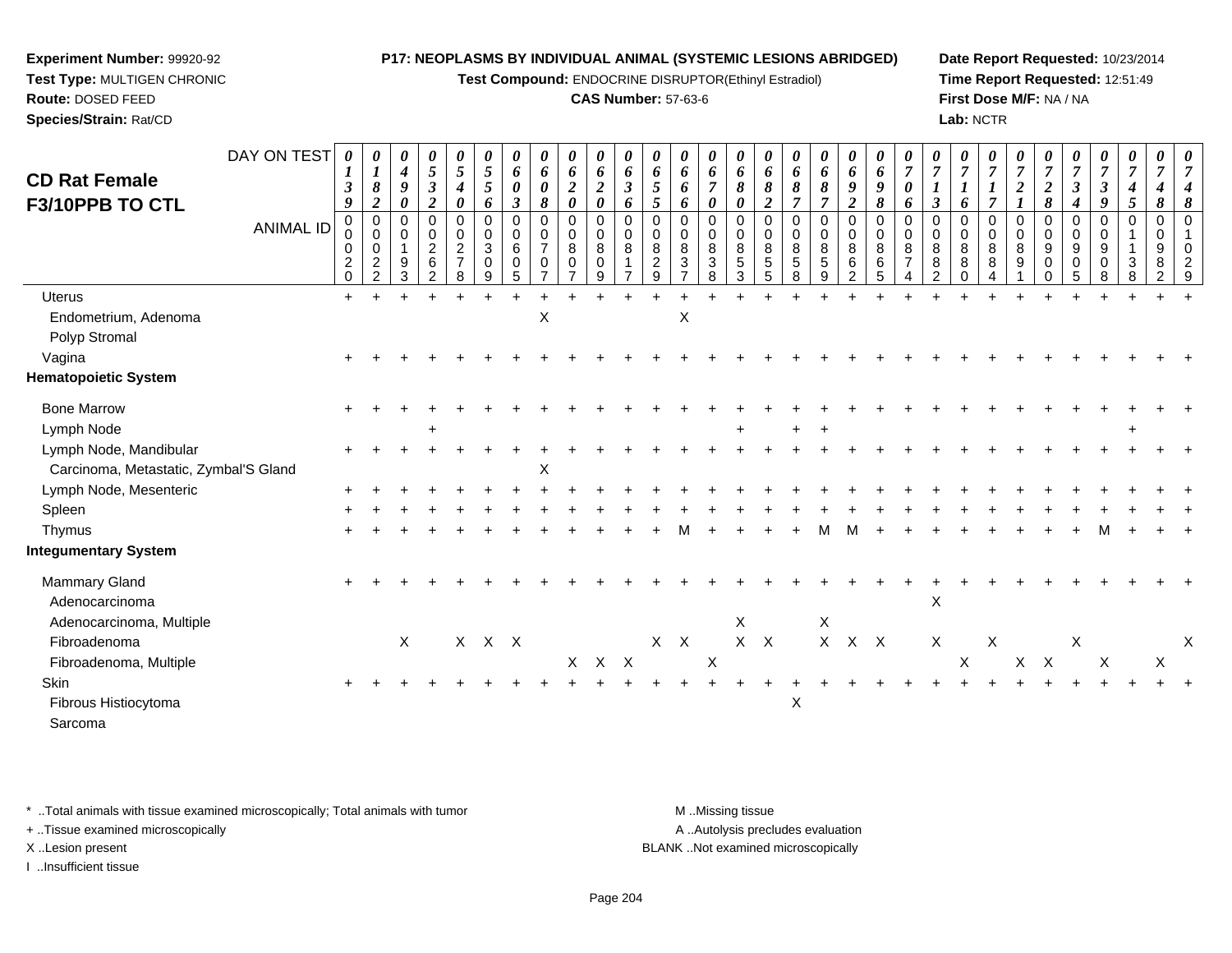**Test Compound:** ENDOCRINE DISRUPTOR(Ethinyl Estradiol)

## **CAS Number:** 57-63-6

**Date Report Requested:** 10/23/2014**Time Report Requested:** 12:51:50**First Dose M/F:** NA / NA**Lab:** NCTR

| $\mathbf 0$<br>$\mathbf 0$<br>$\mathbf 0$<br>$\mathbf 0$<br>$\mathbf 0$<br>$\mathbf 0$<br>$\mathbf 0$<br>$\Omega$<br>$\mathbf 0$<br>$\mathbf 0$<br>$\Omega$<br>$\Omega$<br>$\Omega$<br>0<br>0<br>$\mathbf 0$<br>$\mathbf 0$<br>$\Omega$<br>$\Omega$<br>$\mathbf 0$<br>$\Omega$<br>0<br>$\Omega$<br>0<br>0<br>$\mathbf 0$<br>$\mathbf 0$<br>$\mathbf 0$<br>$\Omega$<br>$\Omega$<br><b>ANIMAL ID</b><br>$\pmb{0}$<br>$\mathbf 0$<br>$\pmb{0}$<br>0<br>$\mathbf 0$<br>$\boldsymbol{0}$<br>$\pmb{0}$<br>$\pmb{0}$<br>$\pmb{0}$<br>$\mathbf 0$<br>0<br>0<br>$\mathbf 0$<br>$\mathbf 0$<br>$\mathbf 0$<br>0<br>0<br>0<br>0<br>$\mathbf 0$<br>0<br>0<br>0<br>0<br>0<br>0<br>$\mathbf{1}$<br>0<br>0<br>0<br>$\sqrt{2}$<br>$\overline{c}$<br>$\mathbf{3}$<br>$\bf8$<br>$\bf 8$<br>8<br>$\bf8$<br>8<br>$\pmb{0}$<br>6<br>$\overline{7}$<br>8<br>8<br>8<br>8<br>8<br>8<br>8<br>8<br>8<br>8<br>8<br>9<br>9<br>9<br>0<br>8<br>9<br>-1<br>$\overline{7}$<br>$\frac{5}{3}$<br>$\,6$<br>$\overline{c}$<br>$\frac{2}{2}$<br>$9\,$<br>6<br>$\frac{2}{9}$<br>3<br>$\sqrt{3}$<br>$\sqrt{5}$<br>$\sqrt{5}$<br>5<br>$\,6\,$<br>8<br>8<br>3<br>0<br>0<br>0<br>$\overline{7}$<br>8<br>9<br>0<br>0<br>0<br>0<br>8<br>$\Omega$<br>$\overline{5}$<br>2<br>5<br>3<br>2<br>$\Omega$<br>9<br>8<br>8<br>$\mathcal{P}$<br>5<br>8<br>2<br>8<br>9<br>5<br>$\overline{ }$<br>$\overline{ }$<br>9<br>$\Omega$<br>8<br>4<br>∩<br><b>Musculoskeletal System</b><br>Bone, Femur<br><b>Nervous System</b><br>Brain, Brain Stem<br>Brain, Cerebellum<br>Brain, Cerebrum<br><b>Respiratory System</b><br>Lung<br>X<br>Adenocarcinoma, Metastatic, Mammary<br>Gland<br>X<br>Carcinoma, Metastatic, Thyroid Gland<br>$\sf X$<br>Carcinoma, Metastatic, Zymbal'S Gland<br>Nose<br>Trachea<br><b>Special Senses System</b><br>Ear<br>$\ddot{}$<br><b>Neural Crest Tumor</b><br>X<br>X<br>Eye<br><b>Harderian Gland</b><br>Squamous Cell Carcinoma, Deep Invasion<br>$\ddot{}$ | <b>CD Rat Female</b> | DAY ON TEST | 0<br>$\bm{l}$<br>$\boldsymbol{\beta}$ | $\boldsymbol{l}$<br>$\pmb{8}$ | $\boldsymbol{\theta}$<br>$\boldsymbol{4}$<br>9 | $\boldsymbol{\theta}$<br>$\mathfrak{s}$<br>$\boldsymbol{\beta}$ | $\boldsymbol{\theta}$<br>$\mathfrak{S}$<br>$\boldsymbol{4}$ | 0<br>$\mathfrak{H}$<br>5 | $\boldsymbol{\theta}$<br>6<br>$\boldsymbol{\theta}$ | $\boldsymbol{\theta}$<br>6<br>0 | $\boldsymbol{\theta}$<br>6<br>$\boldsymbol{2}$ | 0<br>6<br>$\boldsymbol{2}$<br>$\boldsymbol{\theta}$ | 0<br>$\pmb{6}$<br>$\mathfrak{z}$ | 0<br>6<br>$\sqrt{5}$ | 0<br>6<br>6 | 0<br>6<br>$\overline{7}$ | $\boldsymbol{\theta}$<br>6<br>8 | 0<br>6<br>8      | $\boldsymbol{\theta}$<br>6<br>8 | $\boldsymbol{\theta}$<br>6<br>8 | 0<br>$\boldsymbol{6}$<br>$\boldsymbol{g}$ | $\boldsymbol{\theta}$<br>6<br>9 | $\overline{7}$<br>0 | $\overline{7}$       | U<br>$\overline{7}$ | $\boldsymbol{\theta}$<br>$\overline{7}$ | $\boldsymbol{\theta}$<br>$\overline{7}$<br>$\boldsymbol{2}$ | $\boldsymbol{7}$<br>$\boldsymbol{2}$ | $\overline{7}$<br>$\boldsymbol{\beta}$ | $\boldsymbol{\theta}$<br>$\overline{7}$<br>$\boldsymbol{\beta}$ | 0<br>$\overline{7}$<br>$\boldsymbol{4}$ | 0<br>$\overline{7}$<br>4 | 7                              |
|---------------------------------------------------------------------------------------------------------------------------------------------------------------------------------------------------------------------------------------------------------------------------------------------------------------------------------------------------------------------------------------------------------------------------------------------------------------------------------------------------------------------------------------------------------------------------------------------------------------------------------------------------------------------------------------------------------------------------------------------------------------------------------------------------------------------------------------------------------------------------------------------------------------------------------------------------------------------------------------------------------------------------------------------------------------------------------------------------------------------------------------------------------------------------------------------------------------------------------------------------------------------------------------------------------------------------------------------------------------------------------------------------------------------------------------------------------------------------------------------------------------------------------------------------------------------------------------------------------------------------------------------------------------------------------------------------------------------------------------------------------------------------------------------------------------------------------------------------------------------------------------------------------------------------------|----------------------|-------------|---------------------------------------|-------------------------------|------------------------------------------------|-----------------------------------------------------------------|-------------------------------------------------------------|--------------------------|-----------------------------------------------------|---------------------------------|------------------------------------------------|-----------------------------------------------------|----------------------------------|----------------------|-------------|--------------------------|---------------------------------|------------------|---------------------------------|---------------------------------|-------------------------------------------|---------------------------------|---------------------|----------------------|---------------------|-----------------------------------------|-------------------------------------------------------------|--------------------------------------|----------------------------------------|-----------------------------------------------------------------|-----------------------------------------|--------------------------|--------------------------------|
|                                                                                                                                                                                                                                                                                                                                                                                                                                                                                                                                                                                                                                                                                                                                                                                                                                                                                                                                                                                                                                                                                                                                                                                                                                                                                                                                                                                                                                                                                                                                                                                                                                                                                                                                                                                                                                                                                                                                 | F3/10PPB TO CTL      |             | 9                                     | $\boldsymbol{2}$              | $\boldsymbol{\theta}$                          | $\overline{2}$                                                  | $\boldsymbol{\theta}$                                       | 6                        | $\boldsymbol{\beta}$                                | 8                               | $\boldsymbol{\theta}$                          |                                                     | 6                                | $5\overline{)}$      | 6           | 0                        | $\boldsymbol{\theta}$           | $\boldsymbol{2}$ | $\overline{7}$                  | $\overline{7}$                  | $\overline{c}$                            | 8                               | 6                   | $\boldsymbol{\beta}$ | 6                   | $\overline{7}$                          |                                                             | 8                                    | 4                                      | 9                                                               | 5                                       | 8                        | 8<br>$\Omega$<br>$\Omega$<br>O |
|                                                                                                                                                                                                                                                                                                                                                                                                                                                                                                                                                                                                                                                                                                                                                                                                                                                                                                                                                                                                                                                                                                                                                                                                                                                                                                                                                                                                                                                                                                                                                                                                                                                                                                                                                                                                                                                                                                                                 |                      |             |                                       |                               |                                                |                                                                 |                                                             |                          |                                                     |                                 |                                                |                                                     |                                  |                      |             |                          |                                 |                  |                                 |                                 |                                           |                                 |                     |                      |                     |                                         |                                                             |                                      |                                        |                                                                 |                                         |                          |                                |
|                                                                                                                                                                                                                                                                                                                                                                                                                                                                                                                                                                                                                                                                                                                                                                                                                                                                                                                                                                                                                                                                                                                                                                                                                                                                                                                                                                                                                                                                                                                                                                                                                                                                                                                                                                                                                                                                                                                                 |                      |             |                                       |                               |                                                |                                                                 |                                                             |                          |                                                     |                                 |                                                |                                                     |                                  |                      |             |                          |                                 |                  |                                 |                                 |                                           |                                 |                     |                      |                     |                                         |                                                             |                                      |                                        |                                                                 |                                         |                          |                                |
|                                                                                                                                                                                                                                                                                                                                                                                                                                                                                                                                                                                                                                                                                                                                                                                                                                                                                                                                                                                                                                                                                                                                                                                                                                                                                                                                                                                                                                                                                                                                                                                                                                                                                                                                                                                                                                                                                                                                 |                      |             |                                       |                               |                                                |                                                                 |                                                             |                          |                                                     |                                 |                                                |                                                     |                                  |                      |             |                          |                                 |                  |                                 |                                 |                                           |                                 |                     |                      |                     |                                         |                                                             |                                      |                                        |                                                                 |                                         |                          |                                |
|                                                                                                                                                                                                                                                                                                                                                                                                                                                                                                                                                                                                                                                                                                                                                                                                                                                                                                                                                                                                                                                                                                                                                                                                                                                                                                                                                                                                                                                                                                                                                                                                                                                                                                                                                                                                                                                                                                                                 |                      |             |                                       |                               |                                                |                                                                 |                                                             |                          |                                                     |                                 |                                                |                                                     |                                  |                      |             |                          |                                 |                  |                                 |                                 |                                           |                                 |                     |                      |                     |                                         |                                                             |                                      |                                        |                                                                 |                                         |                          |                                |
|                                                                                                                                                                                                                                                                                                                                                                                                                                                                                                                                                                                                                                                                                                                                                                                                                                                                                                                                                                                                                                                                                                                                                                                                                                                                                                                                                                                                                                                                                                                                                                                                                                                                                                                                                                                                                                                                                                                                 |                      |             |                                       |                               |                                                |                                                                 |                                                             |                          |                                                     |                                 |                                                |                                                     |                                  |                      |             |                          |                                 |                  |                                 |                                 |                                           |                                 |                     |                      |                     |                                         |                                                             |                                      |                                        |                                                                 |                                         |                          |                                |
|                                                                                                                                                                                                                                                                                                                                                                                                                                                                                                                                                                                                                                                                                                                                                                                                                                                                                                                                                                                                                                                                                                                                                                                                                                                                                                                                                                                                                                                                                                                                                                                                                                                                                                                                                                                                                                                                                                                                 |                      |             |                                       |                               |                                                |                                                                 |                                                             |                          |                                                     |                                 |                                                |                                                     |                                  |                      |             |                          |                                 |                  |                                 |                                 |                                           |                                 |                     |                      |                     |                                         |                                                             |                                      |                                        |                                                                 |                                         |                          |                                |
|                                                                                                                                                                                                                                                                                                                                                                                                                                                                                                                                                                                                                                                                                                                                                                                                                                                                                                                                                                                                                                                                                                                                                                                                                                                                                                                                                                                                                                                                                                                                                                                                                                                                                                                                                                                                                                                                                                                                 |                      |             |                                       |                               |                                                |                                                                 |                                                             |                          |                                                     |                                 |                                                |                                                     |                                  |                      |             |                          |                                 |                  |                                 |                                 |                                           |                                 |                     |                      |                     |                                         |                                                             |                                      |                                        |                                                                 |                                         |                          |                                |
|                                                                                                                                                                                                                                                                                                                                                                                                                                                                                                                                                                                                                                                                                                                                                                                                                                                                                                                                                                                                                                                                                                                                                                                                                                                                                                                                                                                                                                                                                                                                                                                                                                                                                                                                                                                                                                                                                                                                 |                      |             |                                       |                               |                                                |                                                                 |                                                             |                          |                                                     |                                 |                                                |                                                     |                                  |                      |             |                          |                                 |                  |                                 |                                 |                                           |                                 |                     |                      |                     |                                         |                                                             |                                      |                                        |                                                                 |                                         |                          |                                |
|                                                                                                                                                                                                                                                                                                                                                                                                                                                                                                                                                                                                                                                                                                                                                                                                                                                                                                                                                                                                                                                                                                                                                                                                                                                                                                                                                                                                                                                                                                                                                                                                                                                                                                                                                                                                                                                                                                                                 |                      |             |                                       |                               |                                                |                                                                 |                                                             |                          |                                                     |                                 |                                                |                                                     |                                  |                      |             |                          |                                 |                  |                                 |                                 |                                           |                                 |                     |                      |                     |                                         |                                                             |                                      |                                        |                                                                 |                                         |                          |                                |
|                                                                                                                                                                                                                                                                                                                                                                                                                                                                                                                                                                                                                                                                                                                                                                                                                                                                                                                                                                                                                                                                                                                                                                                                                                                                                                                                                                                                                                                                                                                                                                                                                                                                                                                                                                                                                                                                                                                                 |                      |             |                                       |                               |                                                |                                                                 |                                                             |                          |                                                     |                                 |                                                |                                                     |                                  |                      |             |                          |                                 |                  |                                 |                                 |                                           |                                 |                     |                      |                     |                                         |                                                             |                                      |                                        |                                                                 |                                         |                          |                                |
|                                                                                                                                                                                                                                                                                                                                                                                                                                                                                                                                                                                                                                                                                                                                                                                                                                                                                                                                                                                                                                                                                                                                                                                                                                                                                                                                                                                                                                                                                                                                                                                                                                                                                                                                                                                                                                                                                                                                 |                      |             |                                       |                               |                                                |                                                                 |                                                             |                          |                                                     |                                 |                                                |                                                     |                                  |                      |             |                          |                                 |                  |                                 |                                 |                                           |                                 |                     |                      |                     |                                         |                                                             |                                      |                                        |                                                                 |                                         |                          |                                |
|                                                                                                                                                                                                                                                                                                                                                                                                                                                                                                                                                                                                                                                                                                                                                                                                                                                                                                                                                                                                                                                                                                                                                                                                                                                                                                                                                                                                                                                                                                                                                                                                                                                                                                                                                                                                                                                                                                                                 |                      |             |                                       |                               |                                                |                                                                 |                                                             |                          |                                                     |                                 |                                                |                                                     |                                  |                      |             |                          |                                 |                  |                                 |                                 |                                           |                                 |                     |                      |                     |                                         |                                                             |                                      |                                        |                                                                 |                                         |                          |                                |
|                                                                                                                                                                                                                                                                                                                                                                                                                                                                                                                                                                                                                                                                                                                                                                                                                                                                                                                                                                                                                                                                                                                                                                                                                                                                                                                                                                                                                                                                                                                                                                                                                                                                                                                                                                                                                                                                                                                                 |                      |             |                                       |                               |                                                |                                                                 |                                                             |                          |                                                     |                                 |                                                |                                                     |                                  |                      |             |                          |                                 |                  |                                 |                                 |                                           |                                 |                     |                      |                     |                                         |                                                             |                                      |                                        |                                                                 |                                         |                          |                                |
|                                                                                                                                                                                                                                                                                                                                                                                                                                                                                                                                                                                                                                                                                                                                                                                                                                                                                                                                                                                                                                                                                                                                                                                                                                                                                                                                                                                                                                                                                                                                                                                                                                                                                                                                                                                                                                                                                                                                 |                      |             |                                       |                               |                                                |                                                                 |                                                             |                          |                                                     |                                 |                                                |                                                     |                                  |                      |             |                          |                                 |                  |                                 |                                 |                                           |                                 |                     |                      |                     |                                         |                                                             |                                      |                                        |                                                                 |                                         |                          |                                |
|                                                                                                                                                                                                                                                                                                                                                                                                                                                                                                                                                                                                                                                                                                                                                                                                                                                                                                                                                                                                                                                                                                                                                                                                                                                                                                                                                                                                                                                                                                                                                                                                                                                                                                                                                                                                                                                                                                                                 |                      |             |                                       |                               |                                                |                                                                 |                                                             |                          |                                                     |                                 |                                                |                                                     |                                  |                      |             |                          |                                 |                  |                                 |                                 |                                           |                                 |                     |                      |                     |                                         |                                                             |                                      |                                        |                                                                 |                                         |                          |                                |
|                                                                                                                                                                                                                                                                                                                                                                                                                                                                                                                                                                                                                                                                                                                                                                                                                                                                                                                                                                                                                                                                                                                                                                                                                                                                                                                                                                                                                                                                                                                                                                                                                                                                                                                                                                                                                                                                                                                                 |                      |             |                                       |                               |                                                |                                                                 |                                                             |                          |                                                     |                                 |                                                |                                                     |                                  |                      |             |                          |                                 |                  |                                 |                                 |                                           |                                 |                     |                      |                     |                                         |                                                             |                                      |                                        |                                                                 |                                         |                          |                                |
|                                                                                                                                                                                                                                                                                                                                                                                                                                                                                                                                                                                                                                                                                                                                                                                                                                                                                                                                                                                                                                                                                                                                                                                                                                                                                                                                                                                                                                                                                                                                                                                                                                                                                                                                                                                                                                                                                                                                 |                      |             |                                       |                               |                                                |                                                                 |                                                             |                          |                                                     |                                 |                                                |                                                     |                                  |                      |             |                          |                                 |                  |                                 |                                 |                                           |                                 |                     |                      |                     |                                         |                                                             |                                      |                                        |                                                                 |                                         |                          |                                |
|                                                                                                                                                                                                                                                                                                                                                                                                                                                                                                                                                                                                                                                                                                                                                                                                                                                                                                                                                                                                                                                                                                                                                                                                                                                                                                                                                                                                                                                                                                                                                                                                                                                                                                                                                                                                                                                                                                                                 | Zymbal's Gland       |             |                                       |                               |                                                |                                                                 |                                                             |                          |                                                     |                                 |                                                |                                                     |                                  |                      |             |                          |                                 |                  |                                 |                                 |                                           |                                 |                     |                      |                     |                                         |                                                             |                                      |                                        |                                                                 |                                         |                          |                                |

\* ..Total animals with tissue examined microscopically; Total animals with tumor **M** . Missing tissue M ..Missing tissue

+ ..Tissue examined microscopically

**Experiment Number:** 99920-92**Test Type:** MULTIGEN CHRONIC

**Route:** DOSED FEED**Species/Strain:** Rat/CD

I ..Insufficient tissue

A ..Autolysis precludes evaluation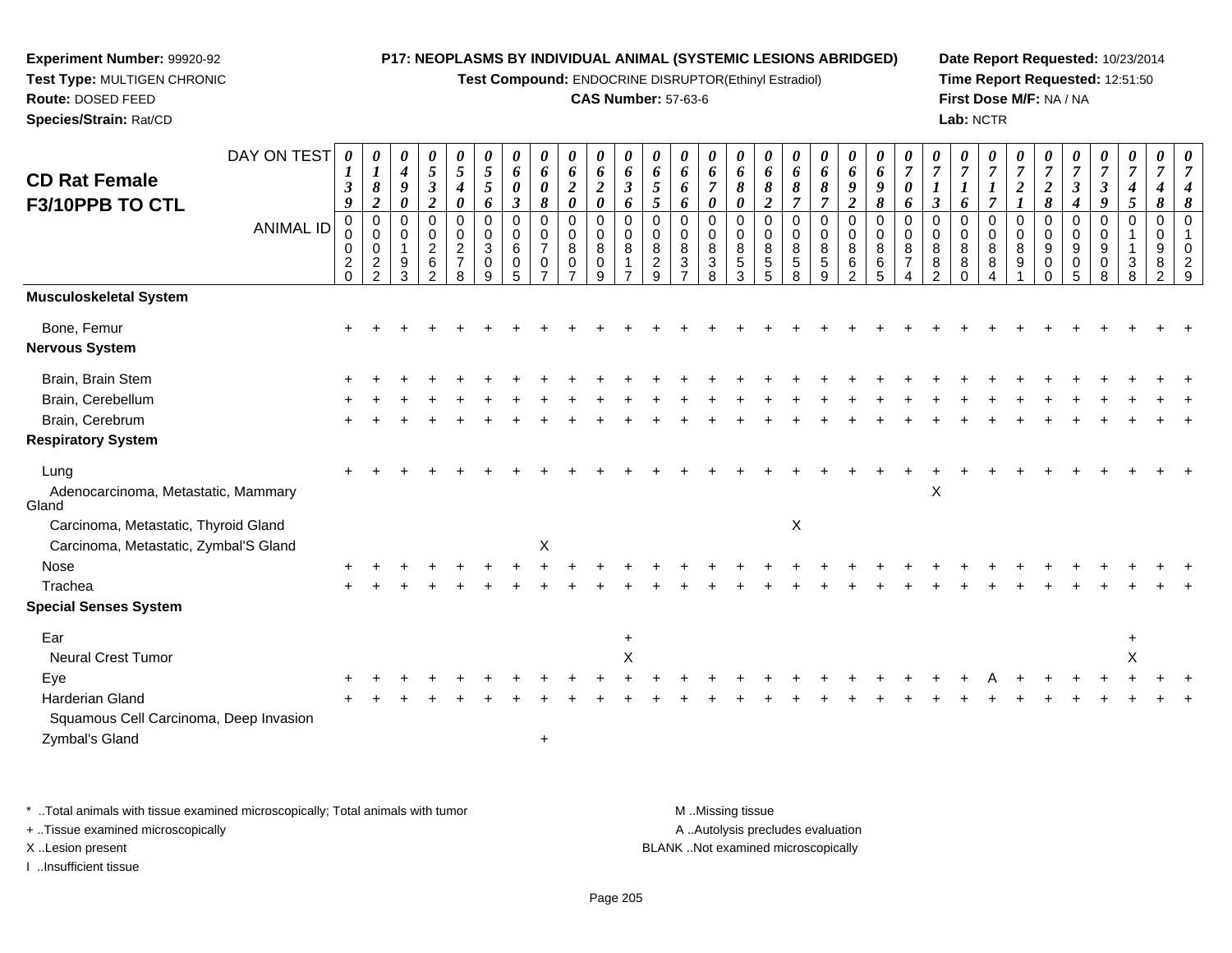**Test Compound:** ENDOCRINE DISRUPTOR(Ethinyl Estradiol)

# **CAS Number:** 57-63-6

**Date Report Requested:** 10/23/2014**Time Report Requested:** 12:51:50**First Dose M/F:** NA / NA**Lab:** NCTR

| <b>CD Rat Female</b><br>F3/10PPB TO CTL           | DAY ON TEST | $\theta$<br>$\mathbf{I}$<br>$\mathfrak{z}$<br>9 | $\boldsymbol{l}$<br>8<br>$\overline{2}$                   | 0<br>$\boldsymbol{4}$<br>9<br>$\boldsymbol{\theta}$ | 0<br>$5\overline{)}$<br>$\boldsymbol{\beta}$<br>$\boldsymbol{2}$ | 5<br>$\boldsymbol{4}$<br>0           | 5<br>$5\overline{)}$<br>6                                | 6<br>$\pmb{\theta}$<br>$\boldsymbol{\beta}$ | 0<br>6<br>$\pmb{\theta}$<br>8                                   | 0<br>6<br>$\boldsymbol{2}$<br>$\boldsymbol{\theta}$    | 0<br>6<br>$\boldsymbol{2}$<br>0       | 6<br>$\mathfrak{z}$<br>6 | 6<br>$\overline{5}$<br>$\mathcal{L}$ | $\boldsymbol{\theta}$<br>6<br>6<br>6     | 0<br>6<br>$\overline{ }$<br>0 | $\boldsymbol{\theta}$<br>6<br>8<br>0                | 6<br>8<br>$\overline{2}$  | 6<br>8                     | $\theta$<br>6<br>$\pmb{8}$<br>$\overline{ }$ | 0<br>6<br>9<br>$\boldsymbol{2}$ | $\theta$<br>6<br>9<br>8       | $\overline{ }$<br>o      | $\overline{ }$<br>$\boldsymbol{\beta}$ | $\theta$<br>$\overline{ }$<br>6 | 0<br>$\overline{7}$<br>$\overline{ }$ | 0<br>$\overline{ }$ | ∠<br>8         | $\overline{ }$<br>$\boldsymbol{\beta}$<br>4  | $\boldsymbol{\theta}$<br>7<br>$\boldsymbol{\beta}$<br>9 | $\boldsymbol{\theta}$<br>$\overline{7}$<br>4<br>5 | 0<br>$\overline{ }$<br>8 |   |
|---------------------------------------------------|-------------|-------------------------------------------------|-----------------------------------------------------------|-----------------------------------------------------|------------------------------------------------------------------|--------------------------------------|----------------------------------------------------------|---------------------------------------------|-----------------------------------------------------------------|--------------------------------------------------------|---------------------------------------|--------------------------|--------------------------------------|------------------------------------------|-------------------------------|-----------------------------------------------------|---------------------------|----------------------------|----------------------------------------------|---------------------------------|-------------------------------|--------------------------|----------------------------------------|---------------------------------|---------------------------------------|---------------------|----------------|----------------------------------------------|---------------------------------------------------------|---------------------------------------------------|--------------------------|---|
|                                                   | ANIMAL ID   | 0<br>0<br>0<br>$\sqrt{2}$<br>$\mathbf 0$        | 0<br>$\pmb{0}$<br>$\pmb{0}$<br>$\overline{c}$<br>$\Omega$ | 0<br>0<br>9<br>3                                    | $\boldsymbol{0}$<br>$\frac{2}{6}$<br>C                           | 0<br>$\pmb{0}$<br>$\frac{2}{7}$<br>8 | $\pmb{0}$<br>$\ensuremath{\mathsf{3}}$<br>$\pmb{0}$<br>9 | 0<br>6<br>$\pmb{0}$<br>$\overline{5}$       | 0<br>$\pmb{0}$<br>$\overline{ }$<br>$\pmb{0}$<br>$\overline{ }$ | $\boldsymbol{0}$<br>8<br>$\mathbf 0$<br>$\overline{ }$ | 0<br>$\pmb{0}$<br>8<br>$\pmb{0}$<br>9 | 0<br>8<br>$\rightarrow$  | 0<br>8<br>$\overline{c}$<br>$\Omega$ | 0<br>$\,0\,$<br>8<br>3<br>$\overline{ }$ | 0<br>8<br>3<br>R              | 0<br>$\boldsymbol{0}$<br>$\bf 8$<br>$\sqrt{5}$<br>3 | 0<br>8<br>$\sqrt{5}$<br>5 | 0<br>8<br>$\,$ 5 $\,$<br>8 | 0<br>0<br>8<br>5<br>9                        | 0<br>8<br>6<br>$\sim$           | 0<br>$\pmb{0}$<br>8<br>6<br>5 | 0<br>8<br>$\overline{ }$ | 0<br>8<br>8                            | 0<br>8<br>8                     | $\mathbf 0$<br>8<br>8                 | 0<br>8<br>9         | $\pmb{0}$<br>9 | 0<br>$\boldsymbol{0}$<br>9<br>$\pmb{0}$<br>5 | 0<br>9<br>0<br>8                                        | 3                                                 | 0<br>9<br>8              | ∠ |
| Carcinoma<br><b>Urinary System</b>                |             |                                                 |                                                           |                                                     |                                                                  |                                      |                                                          |                                             | X                                                               |                                                        |                                       |                          |                                      |                                          |                               |                                                     |                           |                            |                                              |                                 |                               |                          |                                        |                                 |                                       |                     |                |                                              |                                                         |                                                   |                          |   |
| Kidney<br>Renal Tubule, Adenoma                   |             |                                                 |                                                           |                                                     |                                                                  |                                      |                                                          |                                             |                                                                 |                                                        |                                       |                          |                                      |                                          |                               |                                                     |                           |                            |                                              |                                 |                               |                          |                                        |                                 |                                       |                     |                |                                              |                                                         |                                                   |                          | X |
| <b>Urinary Bladder</b><br><b>SYSTEMIC LESIONS</b> |             |                                                 |                                                           |                                                     |                                                                  |                                      |                                                          |                                             |                                                                 |                                                        |                                       |                          |                                      |                                          |                               |                                                     |                           |                            |                                              |                                 |                               |                          |                                        |                                 |                                       |                     |                |                                              |                                                         |                                                   |                          |   |
| Multiple Organ<br>Histiocytic Sarcoma             |             |                                                 |                                                           |                                                     |                                                                  |                                      |                                                          |                                             |                                                                 |                                                        |                                       |                          |                                      |                                          |                               |                                                     |                           |                            |                                              |                                 |                               |                          |                                        |                                 | X                                     |                     |                |                                              |                                                         |                                                   |                          |   |
| Lymphoma Malignant<br>Mesothelioma Malignant      |             |                                                 |                                                           |                                                     | X<br>X                                                           |                                      |                                                          |                                             |                                                                 |                                                        |                                       |                          |                                      |                                          |                               |                                                     |                           |                            |                                              |                                 |                               |                          |                                        |                                 |                                       |                     |                |                                              |                                                         |                                                   |                          |   |

\* ..Total animals with tissue examined microscopically; Total animals with tumor **M** . Missing tissue M ..Missing tissue

+ ..Tissue examined microscopically

**Experiment Number:** 99920-92**Test Type:** MULTIGEN CHRONIC

**Route:** DOSED FEED**Species/Strain:** Rat/CD

I ..Insufficient tissue

A ..Autolysis precludes evaluation X ..Lesion present BLANK ..Not examined microscopically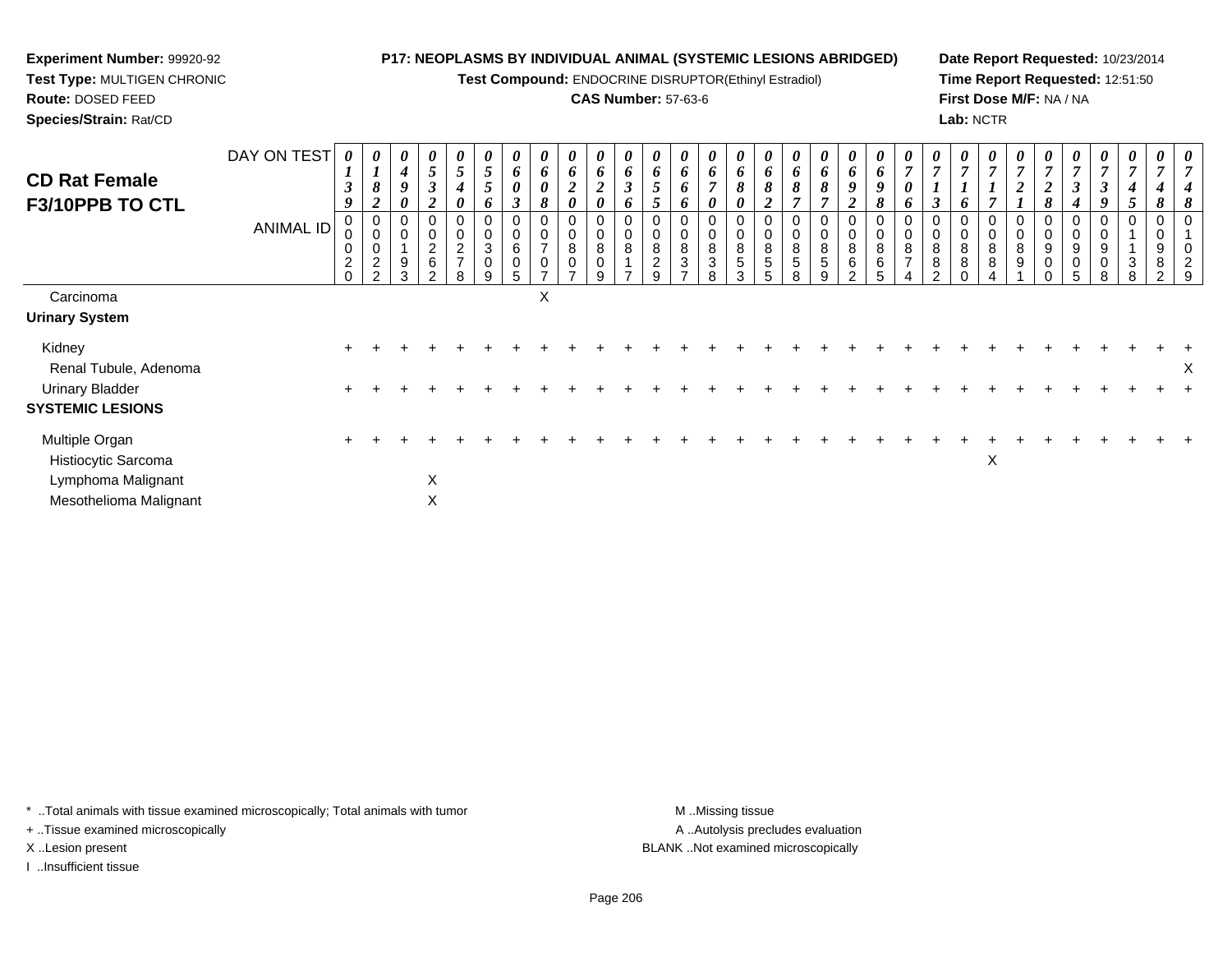**Test Compound:** ENDOCRINE DISRUPTOR(Ethinyl Estradiol)

# **CAS Number:** 57-63-6

**Date Report Requested:** 10/23/2014**Time Report Requested:** 12:51:50**First Dose M/F:** NA / NA**Lab:** NCTR

| <b>CD Rat Female</b>         | DAY ON TEST      | $\boldsymbol{\theta}$<br>$\overline{7}$ | 0<br>$\overline{7}$ | 0<br>$\overline{7}$                            | 0<br>$\overline{7}$ | 0<br>$\overline{7}$          | 0<br>$\overline{7}$                        | 0<br>$\overline{7}$              | 0<br>$\overline{7}$                     | 0<br>$\overline{7}$                     | 0<br>$\overline{7}$           | 0<br>$\overline{7}$ | 0<br>$\overline{7}$              | 0<br>$\overline{7}$           | 0<br>$\overline{7}$                       | 0<br>$\overline{7}$          | 0<br>$\overline{7}$  | 0<br>$\overline{7}$            | 0<br>$\overline{7}$ | 0<br>$\overline{7}$    |                       |
|------------------------------|------------------|-----------------------------------------|---------------------|------------------------------------------------|---------------------|------------------------------|--------------------------------------------|----------------------------------|-----------------------------------------|-----------------------------------------|-------------------------------|---------------------|----------------------------------|-------------------------------|-------------------------------------------|------------------------------|----------------------|--------------------------------|---------------------|------------------------|-----------------------|
|                              |                  | 4                                       | 4                   | $\boldsymbol{4}$                               | 4                   | $\boldsymbol{4}$             | 4                                          | $\sqrt{5}$                       | $\sqrt{5}$                              | 5                                       | 5                             | $5\overline{)}$     | $\mathfrak{s}$                   | 5                             | 5                                         | 5                            | $\mathfrak{s}$       | $\mathfrak{s}$                 | 5                   | 5                      |                       |
| F3/10PPB TO CTL              |                  | 9                                       | 9                   | 9                                              | 9                   | 9                            | 9                                          | 0                                | $\boldsymbol{\theta}$                   | $\pmb{\theta}$                          | $\boldsymbol{\mathit{1}}$     | 4                   | 4                                | 4                             | $\boldsymbol{4}$                          | $\boldsymbol{4}$             | 5                    | 5                              | 5                   | 5                      |                       |
|                              | <b>ANIMAL ID</b> | 0<br>0<br>9                             | 0<br>$\Omega$<br>9  | $\mathbf 0$<br>$\mathbf 0$<br>$\boldsymbol{9}$ | 0<br>1<br>$\Omega$  | $\mathbf 0$<br>1<br>$\Omega$ | $\mathbf 0$<br>$\mathbf{1}$<br>$\mathbf 0$ | $\mathbf 0$<br>$\mathbf{0}$<br>9 | $\mathsf{O}\xspace$<br>$\mathbf 0$<br>9 | $\mathbf 0$<br>$\mathbf{1}$<br>$\Omega$ | $\mathbf 0$<br>1<br>$\pmb{0}$ | 0<br>1<br>0         | 0<br>1<br>$\mathbf 0$            | $\pmb{0}$<br>1<br>$\mathbf 0$ | $\mathbf 0$<br>$\mathbf 1$<br>$\mathbf 0$ | $\Omega$<br>1<br>$\mathbf 1$ | $\Omega$<br>$\Omega$ | $\pmb{0}$<br>1<br>$\mathbf{1}$ | 0<br>1              | 0<br>1<br>$\mathbf{1}$ |                       |
|                              |                  | $\overline{c}$<br>4                     | 3<br>6              | 3<br>$\overline{7}$                            | 1<br>5              | 1<br>6                       | $\overline{c}$                             | 6<br>4                           | $\overline{7}$<br>5                     | 1<br>9                                  | $\frac{5}{2}$                 | 7<br>$\mathfrak{p}$ | $\overline{7}$<br>$\overline{7}$ | 8<br>6                        | 9<br>5                                    | $\sqrt{3}$<br>$\overline{7}$ | $\overline{7}$       | $\frac{2}{5}$                  | $\frac{2}{6}$       | $\frac{2}{8}$          | <i><b>*TOTALS</b></i> |
| <b>Alimentary System</b>     |                  |                                         |                     |                                                |                     |                              |                                            |                                  |                                         |                                         |                               |                     |                                  |                               |                                           |                              |                      |                                |                     |                        |                       |
| Esophagus                    |                  |                                         |                     |                                                |                     |                              |                                            |                                  |                                         |                                         |                               |                     |                                  |                               |                                           |                              |                      |                                |                     |                        | 50                    |
| Intestine Large, Cecum       |                  |                                         |                     |                                                |                     |                              |                                            |                                  |                                         |                                         |                               |                     |                                  |                               |                                           |                              |                      |                                |                     |                        | 49                    |
| Intestine Large, Colon       |                  |                                         |                     |                                                |                     |                              |                                            |                                  |                                         |                                         |                               |                     |                                  |                               |                                           |                              |                      |                                |                     |                        | 50                    |
| Intestine Large, Rectum      |                  |                                         |                     |                                                |                     |                              |                                            |                                  |                                         |                                         |                               |                     |                                  |                               |                                           |                              |                      |                                |                     |                        | 50                    |
| Intestine Small, Duodenum    |                  |                                         |                     |                                                |                     |                              |                                            |                                  |                                         |                                         |                               |                     |                                  |                               |                                           |                              |                      |                                |                     |                        | 50                    |
| Intestine Small, Ileum       |                  |                                         |                     |                                                |                     |                              |                                            |                                  |                                         |                                         |                               |                     |                                  |                               |                                           |                              |                      |                                |                     |                        | 49                    |
| Intestine Small, Jejunum     |                  |                                         |                     |                                                |                     |                              |                                            |                                  |                                         |                                         |                               |                     |                                  |                               |                                           |                              |                      |                                |                     |                        | 48                    |
| Carcinoma                    |                  |                                         |                     |                                                |                     |                              |                                            |                                  |                                         |                                         |                               |                     |                                  |                               |                                           | Χ                            |                      |                                |                     |                        | 1                     |
| Liver                        |                  |                                         |                     |                                                |                     |                              |                                            |                                  |                                         |                                         |                               |                     |                                  |                               |                                           |                              |                      |                                |                     |                        | 50                    |
| Mesentery                    |                  |                                         |                     |                                                |                     |                              |                                            |                                  |                                         |                                         |                               |                     |                                  |                               |                                           |                              |                      |                                |                     |                        | 4                     |
| Oral Mucosa                  |                  |                                         |                     |                                                |                     | +                            |                                            |                                  |                                         | $\ddot{}$                               |                               |                     |                                  |                               |                                           |                              | $\ddot{}$            |                                |                     |                        | 7                     |
| Fibrous Histiocytoma         |                  |                                         |                     |                                                |                     |                              |                                            |                                  |                                         |                                         |                               |                     |                                  |                               |                                           |                              |                      |                                |                     |                        | 1                     |
| Squamous Cell Carcinoma      |                  |                                         |                     |                                                |                     |                              |                                            |                                  |                                         |                                         |                               |                     |                                  |                               |                                           |                              | X                    |                                |                     |                        | 2                     |
| Pancreas                     |                  |                                         |                     |                                                |                     |                              |                                            |                                  |                                         |                                         |                               |                     |                                  |                               |                                           |                              |                      |                                |                     |                        | 50                    |
| <b>Salivary Glands</b>       |                  |                                         |                     |                                                |                     |                              |                                            |                                  |                                         |                                         |                               |                     |                                  |                               |                                           |                              |                      |                                |                     |                        | 50                    |
| Stomach, Forestomach         |                  |                                         |                     |                                                |                     |                              |                                            |                                  |                                         |                                         |                               |                     |                                  |                               |                                           |                              |                      |                                |                     |                        | 50                    |
| Squamous Cell Papilloma      |                  |                                         |                     |                                                |                     |                              |                                            |                                  |                                         |                                         |                               |                     |                                  |                               |                                           |                              | X                    |                                |                     |                        | 2                     |
| Stomach, Glandular           |                  |                                         |                     |                                                |                     |                              |                                            |                                  |                                         |                                         |                               |                     |                                  |                               |                                           |                              |                      |                                |                     |                        | 50                    |
| <b>Cardiovascular System</b> |                  |                                         |                     |                                                |                     |                              |                                            |                                  |                                         |                                         |                               |                     |                                  |                               |                                           |                              |                      |                                |                     |                        |                       |
| <b>Blood Vessel</b>          |                  |                                         |                     |                                                |                     |                              |                                            |                                  |                                         |                                         |                               |                     |                                  |                               |                                           |                              |                      |                                |                     |                        | 50                    |
| Heart                        |                  |                                         |                     |                                                |                     |                              |                                            |                                  |                                         |                                         |                               |                     |                                  |                               |                                           |                              |                      |                                |                     |                        | 50                    |
|                              |                  |                                         |                     |                                                |                     |                              |                                            |                                  |                                         |                                         |                               |                     |                                  |                               |                                           |                              |                      |                                |                     |                        |                       |

**Experiment Number:** 99920-92**Test Type:** MULTIGEN CHRONIC

**Route:** DOSED FEED**Species/Strain:** Rat/CD

\* ..Total animals with tissue examined microscopically; Total animals with tumor **M** . Missing tissue M ..Missing tissue A ..Autolysis precludes evaluation + ..Tissue examined microscopically X ..Lesion present BLANK ..Not examined microscopicallyI ..Insufficient tissue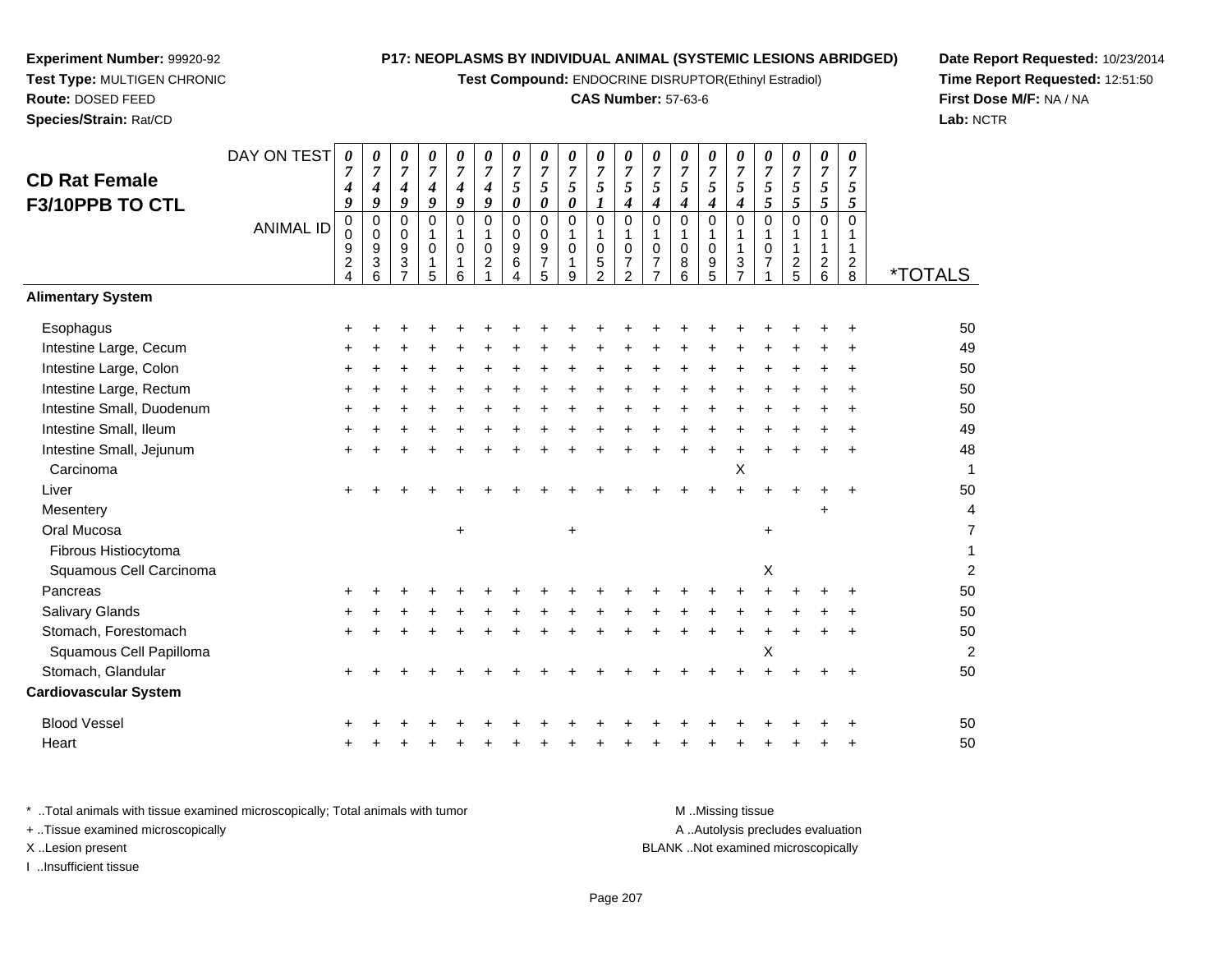**Test Compound:** ENDOCRINE DISRUPTOR(Ethinyl Estradiol)

# **CAS Number:** 57-63-6

**Date Report Requested:** 10/23/2014**Time Report Requested:** 12:51:50**First Dose M/F:** NA / NA**Lab:** NCTR

|                                        | DAY ON TEST      | 0                                | 0                                  | 0                                  | 0                     | 0                     | 0                                  | 0                                  | 0                          | 0                            | 0                            | 0                                  | 0                              | 0                     | 0                   | 0                              | 0                   | 0                     | 0                   | 0                                |                       |
|----------------------------------------|------------------|----------------------------------|------------------------------------|------------------------------------|-----------------------|-----------------------|------------------------------------|------------------------------------|----------------------------|------------------------------|------------------------------|------------------------------------|--------------------------------|-----------------------|---------------------|--------------------------------|---------------------|-----------------------|---------------------|----------------------------------|-----------------------|
| <b>CD Rat Female</b>                   |                  | 7<br>4                           | $\overline{7}$<br>$\boldsymbol{4}$ | $\overline{7}$<br>$\boldsymbol{4}$ | $\boldsymbol{7}$<br>4 | $\boldsymbol{7}$<br>4 | $\overline{7}$<br>$\boldsymbol{4}$ | $\boldsymbol{7}$<br>$\mathfrak{s}$ | $\overline{7}$<br>5        | $\overline{7}$<br>$\sqrt{5}$ | $\overline{7}$<br>$\sqrt{5}$ | $\boldsymbol{7}$<br>$\mathfrak{H}$ | $\boldsymbol{7}$<br>$\sqrt{5}$ | $\boldsymbol{7}$<br>5 | $\overline{7}$<br>5 | $\overline{7}$<br>5            | $\overline{7}$<br>5 | $\boldsymbol{7}$<br>5 | $\overline{7}$<br>5 | $\overline{7}$<br>$\mathfrak{s}$ |                       |
| F3/10PPB TO CTL                        |                  | 9                                | 9                                  | 9                                  | 9                     | 9                     | 9                                  | $\boldsymbol{\theta}$              | $\boldsymbol{\theta}$      | 0                            | $\boldsymbol{l}$             | $\boldsymbol{4}$                   | 4                              | 4                     | 4                   | 4                              | 5                   | 5                     | $\mathfrak{H}$      | 5                                |                       |
|                                        | <b>ANIMAL ID</b> | 0<br>$\mathbf 0$                 | $\mathbf 0$                        | $\mathbf 0$                        | 0<br>1                | $\Omega$              | $\mathbf 0$                        | $\Omega$<br>$\mathbf 0$            | $\mathbf 0$<br>$\mathbf 0$ | 0                            | $\mathbf 0$                  | $\mathbf 0$                        | $\Omega$                       | $\Omega$              | 0                   | $\mathbf 0$                    | $\Omega$            | $\Omega$              | $\Omega$            | $\Omega$                         |                       |
|                                        |                  | 9                                | 0<br>9                             | 0<br>9                             | $\mathbf 0$           | 1<br>$\Omega$         | $\mathbf{1}$<br>$\mathbf 0$        | 9                                  | 9                          | 1<br>0                       | 1<br>0                       | 1<br>0                             | 1<br>$\mathbf 0$               | $\mathbf 0$           | 1<br>$\mathbf 0$    | 1<br>$\mathbf{1}$              | 1<br>$\mathbf 0$    | 1                     |                     | 1<br>1                           |                       |
|                                        |                  | $\overline{2}$<br>$\overline{4}$ | $\ensuremath{\mathsf{3}}$<br>6     | $\mathbf{3}$                       | 1<br>5                | 1<br>6                | $\overline{2}$                     | 6<br>Λ                             | $\overline{7}$<br>5        | 1<br>9                       | 5<br>$\overline{2}$          | $\overline{7}$<br>2                | 7                              | 8<br>6                | 9<br>5              | $\mathbf{3}$<br>$\overline{7}$ | $\overline{7}$      | $\overline{c}$<br>5   | $\overline{c}$<br>6 | $\overline{2}$<br>8              | <i><b>*TOTALS</b></i> |
| <b>Endocrine System</b>                |                  |                                  |                                    |                                    |                       |                       |                                    |                                    |                            |                              |                              |                                    |                                |                       |                     |                                |                     |                       |                     |                                  |                       |
| <b>Adrenal Cortex</b>                  |                  |                                  |                                    |                                    |                       |                       |                                    |                                    |                            |                              |                              |                                    |                                |                       |                     |                                |                     |                       |                     |                                  | 50                    |
| Adenoma                                |                  |                                  |                                    |                                    |                       |                       |                                    |                                    |                            |                              |                              |                                    |                                |                       |                     |                                |                     |                       |                     |                                  | 1                     |
| Adrenal Medulla                        |                  |                                  |                                    |                                    |                       |                       |                                    |                                    |                            |                              |                              |                                    |                                |                       |                     |                                |                     |                       |                     |                                  | 50                    |
| Islets, Pancreatic                     |                  |                                  |                                    |                                    |                       |                       |                                    |                                    |                            |                              |                              |                                    |                                |                       |                     |                                |                     |                       |                     |                                  | 50                    |
| Parathyroid Gland                      |                  |                                  |                                    |                                    |                       |                       |                                    |                                    |                            |                              |                              |                                    |                                |                       |                     |                                |                     |                       |                     |                                  | 47                    |
| <b>Pituitary Gland</b>                 |                  |                                  |                                    |                                    |                       |                       |                                    |                                    |                            |                              |                              |                                    |                                |                       |                     |                                |                     |                       |                     |                                  | 50                    |
| Pars Distalis, Adenoma                 |                  | X                                | X                                  | х                                  | х                     | X                     | X                                  | X                                  | х                          | X                            | X                            | X                                  |                                | X                     | X                   |                                | X                   | X                     | X                   |                                  | 36                    |
| <b>Thyroid Gland</b>                   |                  | +                                |                                    |                                    |                       |                       |                                    |                                    |                            |                              |                              |                                    |                                |                       |                     |                                |                     |                       |                     |                                  | 50                    |
| C Cell, Adenoma                        |                  |                                  | X                                  |                                    |                       |                       |                                    |                                    |                            |                              |                              |                                    |                                |                       |                     |                                |                     |                       |                     |                                  | 1                     |
| C Cell, Carcinoma                      |                  |                                  |                                    |                                    |                       |                       |                                    |                                    |                            |                              |                              |                                    |                                |                       |                     |                                |                     |                       |                     |                                  | 1                     |
| <b>General Body System</b>             |                  |                                  |                                    |                                    |                       |                       |                                    |                                    |                            |                              |                              |                                    |                                |                       |                     |                                |                     |                       |                     |                                  |                       |
| <b>Tissue NOS</b>                      |                  |                                  |                                    |                                    |                       |                       |                                    |                                    |                            |                              |                              |                                    |                                |                       |                     |                                | +                   |                       |                     |                                  | 1                     |
| Squamous Cell Carcinoma, Deep Invasion |                  |                                  |                                    |                                    |                       |                       |                                    |                                    |                            |                              |                              |                                    |                                |                       |                     |                                | X                   |                       |                     |                                  | 1                     |
| <b>Genital System</b>                  |                  |                                  |                                    |                                    |                       |                       |                                    |                                    |                            |                              |                              |                                    |                                |                       |                     |                                |                     |                       |                     |                                  |                       |
| <b>Clitoral Gland</b>                  |                  |                                  |                                    |                                    |                       |                       |                                    |                                    |                            |                              |                              |                                    |                                |                       |                     |                                |                     |                       |                     |                                  | 49                    |
| Adenoma                                |                  |                                  |                                    |                                    |                       |                       |                                    |                                    |                            |                              |                              |                                    |                                |                       |                     |                                |                     |                       |                     |                                  | 1                     |
| Ovary                                  |                  |                                  |                                    |                                    |                       |                       |                                    |                                    |                            |                              |                              |                                    |                                |                       |                     |                                |                     |                       |                     |                                  | 50                    |
| Granulosa Cell Tumor Benign            |                  |                                  |                                    |                                    |                       |                       |                                    |                                    |                            |                              |                              |                                    |                                |                       |                     |                                |                     |                       |                     |                                  |                       |
| Sertoli Cell Tumor Benign              |                  |                                  |                                    |                                    |                       |                       |                                    |                                    |                            |                              |                              |                                    |                                |                       |                     |                                |                     |                       |                     |                                  | 1                     |
| Oviduct                                |                  |                                  |                                    |                                    |                       |                       |                                    |                                    |                            |                              |                              |                                    |                                |                       |                     |                                |                     |                       |                     |                                  | 50                    |
|                                        |                  |                                  |                                    |                                    |                       |                       |                                    |                                    |                            |                              |                              |                                    |                                |                       |                     |                                |                     |                       |                     |                                  |                       |

**Experiment Number:** 99920-92**Test Type:** MULTIGEN CHRONIC

**Route:** DOSED FEED**Species/Strain:** Rat/CD

\* ..Total animals with tissue examined microscopically; Total animals with tumor **M** . Missing tissue M ..Missing tissue A ..Autolysis precludes evaluation + ..Tissue examined microscopically X ..Lesion present BLANK ..Not examined microscopicallyI ..Insufficient tissue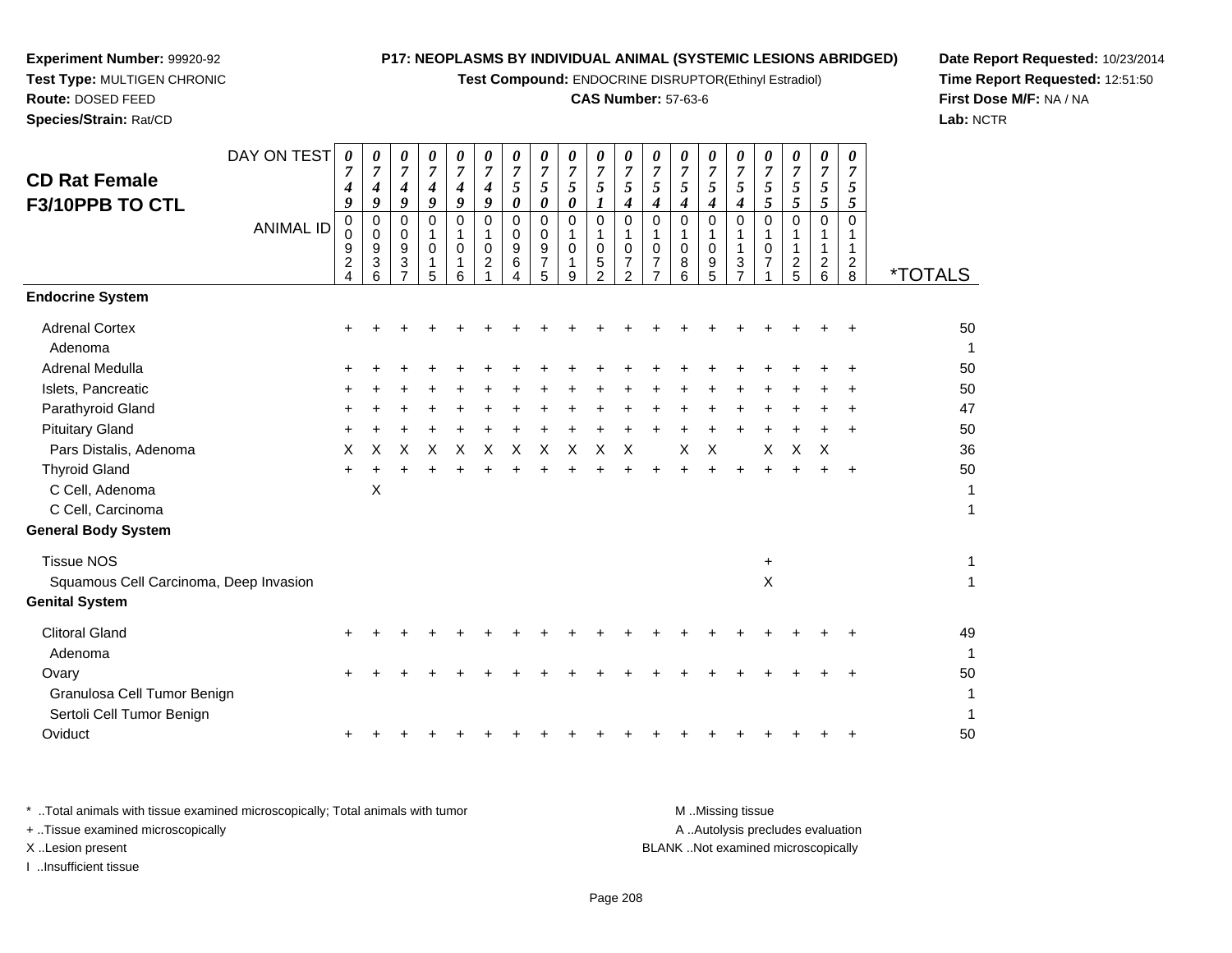**Test Compound:** ENDOCRINE DISRUPTOR(Ethinyl Estradiol)

# **CAS Number:** 57-63-6

**Date Report Requested:** 10/23/2014**Time Report Requested:** 12:51:50**First Dose M/F:** NA / NA**Lab:** NCTR

|                                       | DAY ON TEST      | 0                                  | 0                               | 0                              | 0                         | 0                         | 0                                         | 0                            | 0                                                   | 0                         | 0                                  | 0                                              | 0                         | 0                              | 0                         | 0                                    | 0                                         | 0                                               | 0                                                           | 0                                             |                       |
|---------------------------------------|------------------|------------------------------------|---------------------------------|--------------------------------|---------------------------|---------------------------|-------------------------------------------|------------------------------|-----------------------------------------------------|---------------------------|------------------------------------|------------------------------------------------|---------------------------|--------------------------------|---------------------------|--------------------------------------|-------------------------------------------|-------------------------------------------------|-------------------------------------------------------------|-----------------------------------------------|-----------------------|
| <b>CD Rat Female</b>                  |                  | 7<br>4                             | $\overline{7}$<br>4             | 7<br>4                         | $\overline{7}$<br>4       | $\boldsymbol{7}$<br>4     | $\overline{7}$<br>4                       | $\overline{7}$<br>$\sqrt{5}$ | $\overline{7}$<br>5                                 | $\overline{7}$<br>5       | $\boldsymbol{7}$<br>5              | $\overline{7}$<br>$\sqrt{5}$                   | $\overline{7}$<br>5       | $\overline{7}$<br>5            | 7<br>5                    | $\overline{7}$<br>5                  | $\overline{7}$<br>5                       | $\overline{7}$<br>5                             | $\overline{7}$<br>5                                         | $\overline{\mathcal{I}}$<br>5                 |                       |
| F3/10PPB TO CTL                       |                  | 9                                  | 9                               | 9                              | 9                         | 9                         | 9                                         | $\boldsymbol{\theta}$        | $\boldsymbol{\theta}$                               | 0                         | 1                                  | $\boldsymbol{4}$                               | $\boldsymbol{4}$          | 4                              | 4                         | $\boldsymbol{4}$                     | 5                                         | 5                                               | 5                                                           | 5                                             |                       |
|                                       | <b>ANIMAL ID</b> | 0<br>0<br>9<br>$\overline{c}$<br>4 | $\mathbf 0$<br>0<br>9<br>3<br>6 | $\Omega$<br>$\Omega$<br>9<br>3 | $\Omega$<br>$\Omega$<br>5 | $\Omega$<br>$\Omega$<br>6 | $\Omega$<br>$\mathbf 0$<br>$\overline{c}$ | 0<br>0<br>9<br>6<br>4        | $\Omega$<br>$\mathbf 0$<br>9<br>$\overline{7}$<br>5 | $\Omega$<br>$\Omega$<br>9 | 0<br>1<br>0<br>5<br>$\overline{2}$ | $\Omega$<br>$\mathbf 0$<br>$\overline{7}$<br>2 | $\Omega$<br>$\Omega$<br>7 | $\Omega$<br>$\Omega$<br>8<br>6 | 0<br>$\Omega$<br>9<br>5   | $\Omega$<br>1<br>3<br>$\overline{7}$ | $\Omega$<br>$\mathbf 0$<br>$\overline{7}$ | $\Omega$<br>$\mathbf{1}$<br>$\overline{c}$<br>5 | $\mathbf 0$<br>$\mathbf{1}$<br>$\overline{\mathbf{c}}$<br>6 | $\Omega$<br>1<br>$\overline{\mathbf{c}}$<br>8 | <i><b>*TOTALS</b></i> |
| <b>Uterus</b>                         |                  | $\ddot{}$                          | $+$                             | $+$                            | $\ddot{}$                 | $\ddot{}$                 | $\ddot{}$                                 | 4                            |                                                     | $+$                       | $+$                                | ÷.                                             | ÷.                        | $+$                            | $\ddot{}$                 | $\ddot{}$                            |                                           | ÷                                               | $\ddot{}$                                                   | $\ddot{}$                                     | 50                    |
| Endometrium, Adenoma                  |                  |                                    |                                 |                                |                           |                           |                                           |                              |                                                     |                           |                                    |                                                |                           |                                |                           |                                      |                                           |                                                 |                                                             |                                               | $\boldsymbol{2}$      |
| Polyp Stromal                         |                  | $\mathsf X$                        |                                 |                                |                           |                           |                                           |                              |                                                     |                           |                                    |                                                |                           | X                              |                           |                                      |                                           |                                                 |                                                             |                                               | $\overline{c}$        |
| Vagina                                |                  | $\ddot{}$                          |                                 |                                |                           |                           |                                           |                              |                                                     |                           |                                    |                                                |                           |                                |                           |                                      |                                           |                                                 |                                                             |                                               | 50                    |
| <b>Hematopoietic System</b>           |                  |                                    |                                 |                                |                           |                           |                                           |                              |                                                     |                           |                                    |                                                |                           |                                |                           |                                      |                                           |                                                 |                                                             |                                               |                       |
| <b>Bone Marrow</b>                    |                  | +                                  |                                 |                                |                           |                           |                                           |                              |                                                     |                           |                                    |                                                |                           |                                |                           |                                      |                                           |                                                 |                                                             |                                               | 50                    |
| Lymph Node                            |                  |                                    |                                 |                                |                           |                           |                                           |                              |                                                     |                           |                                    |                                                |                           |                                |                           |                                      |                                           |                                                 |                                                             |                                               | $10$                  |
| Lymph Node, Mandibular                |                  | +                                  |                                 |                                |                           |                           |                                           |                              |                                                     |                           |                                    |                                                |                           |                                |                           |                                      |                                           |                                                 |                                                             |                                               | 50                    |
| Carcinoma, Metastatic, Zymbal'S Gland |                  |                                    |                                 |                                |                           |                           |                                           |                              |                                                     |                           |                                    |                                                |                           |                                |                           |                                      |                                           |                                                 |                                                             |                                               | 1                     |
| Lymph Node, Mesenteric                |                  |                                    |                                 |                                |                           |                           |                                           |                              |                                                     |                           |                                    |                                                |                           |                                |                           |                                      |                                           |                                                 |                                                             |                                               | 50                    |
| Spleen                                |                  |                                    |                                 |                                |                           |                           |                                           |                              |                                                     |                           |                                    |                                                |                           |                                |                           |                                      |                                           |                                                 |                                                             |                                               | 50                    |
| Thymus                                |                  | $\ddot{}$                          |                                 |                                |                           |                           |                                           |                              |                                                     |                           |                                    |                                                |                           |                                |                           |                                      |                                           |                                                 |                                                             |                                               | 46                    |
| <b>Integumentary System</b>           |                  |                                    |                                 |                                |                           |                           |                                           |                              |                                                     |                           |                                    |                                                |                           |                                |                           |                                      |                                           |                                                 |                                                             |                                               |                       |
| Mammary Gland                         |                  | +                                  |                                 |                                |                           |                           |                                           |                              |                                                     |                           |                                    |                                                |                           |                                |                           |                                      |                                           |                                                 |                                                             |                                               | 50                    |
| Adenocarcinoma                        |                  | $\mathsf{X}$                       | $\boldsymbol{\mathsf{X}}$       |                                |                           |                           |                                           |                              |                                                     | X                         |                                    | $\times$                                       |                           | $\pmb{\times}$                 |                           |                                      |                                           |                                                 |                                                             |                                               | 6                     |
| Adenocarcinoma, Multiple              |                  |                                    |                                 | X                              |                           |                           |                                           |                              |                                                     |                           |                                    |                                                |                           |                                |                           |                                      |                                           |                                                 |                                                             |                                               | 3                     |
| Fibroadenoma                          |                  | $\boldsymbol{\mathsf{X}}$          |                                 | $\pmb{\times}$                 |                           | $\mathsf X$               |                                           |                              | X                                                   |                           |                                    |                                                |                           |                                |                           | $\boldsymbol{\mathsf{X}}$            |                                           | X                                               |                                                             |                                               | 21                    |
| Fibroadenoma, Multiple                |                  |                                    | X                               |                                | X                         |                           | X                                         | $\times$                     |                                                     | $\boldsymbol{\mathsf{X}}$ |                                    | X                                              | $\boldsymbol{\mathsf{X}}$ |                                | $\boldsymbol{\mathsf{X}}$ |                                      | $\boldsymbol{\mathsf{X}}$                 |                                                 |                                                             | X                                             | 19                    |
| <b>Skin</b>                           |                  |                                    |                                 |                                |                           |                           |                                           |                              |                                                     |                           |                                    |                                                |                           |                                |                           |                                      |                                           |                                                 |                                                             |                                               | 50                    |
| Fibrous Histiocytoma                  |                  |                                    |                                 |                                |                           |                           |                                           |                              |                                                     |                           |                                    |                                                |                           |                                |                           |                                      |                                           |                                                 |                                                             |                                               | 1                     |

Sarcomaa  $\lambda$  $\chi$  1

\* ..Total animals with tissue examined microscopically; Total animals with tumor **M** ...Missing tissue M ...Missing tissue

+ ..Tissue examined microscopically

Fibrous Histiocytoma

**Experiment Number:** 99920-92**Test Type:** MULTIGEN CHRONIC

**Route:** DOSED FEED**Species/Strain:** Rat/CD

I ..Insufficient tissue

A .. Autolysis precludes evaluation

X ..Lesion present BLANK ..Not examined microscopically

 $a$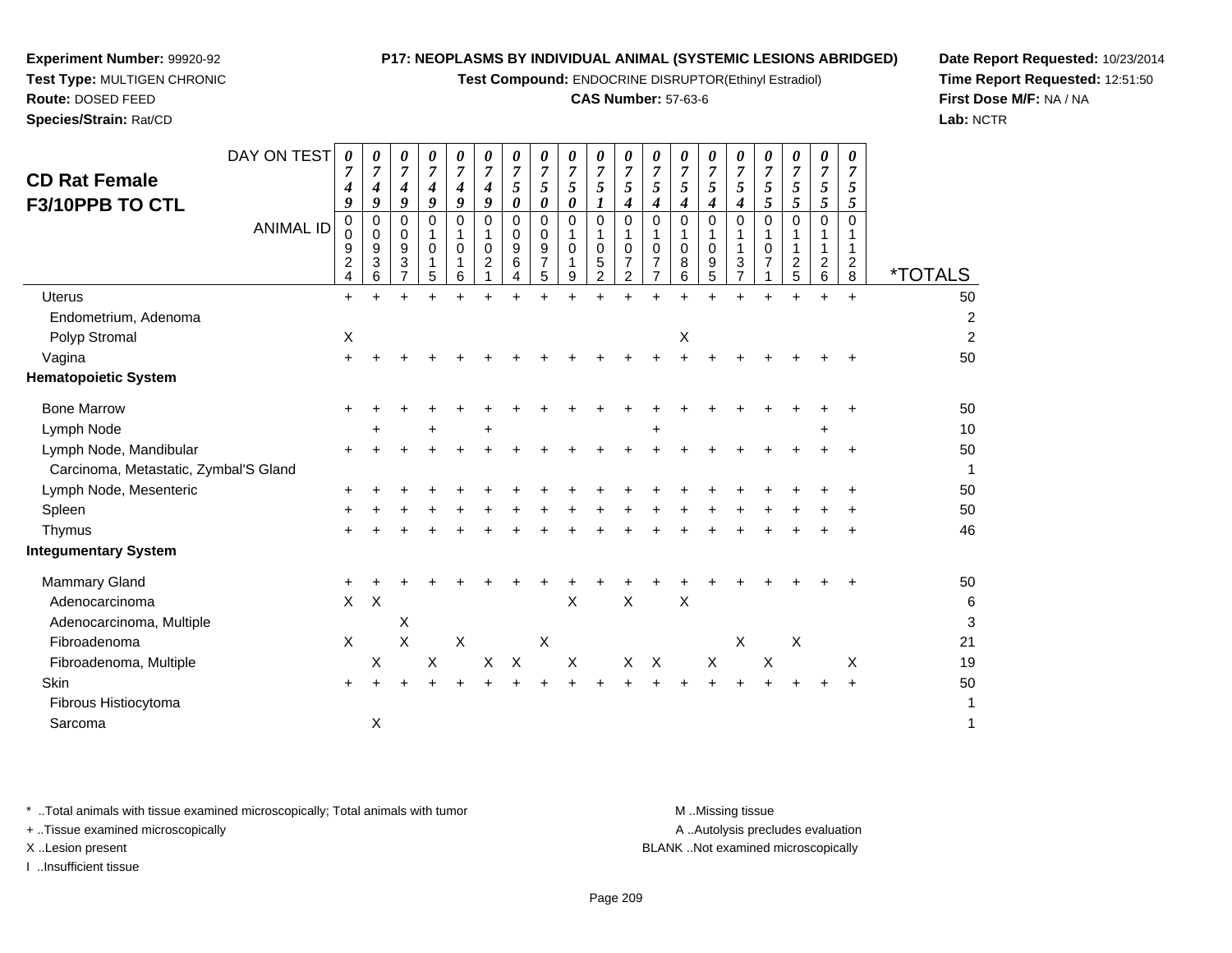**Test Compound:** ENDOCRINE DISRUPTOR(Ethinyl Estradiol)

# **CAS Number:** 57-63-6

**Date Report Requested:** 10/23/2014**Time Report Requested:** 12:51:50**First Dose M/F:** NA / NA**Lab:** NCTR

| <b>CD Rat Female</b><br>F3/10PPB TO CTL                                       | DAY ON TEST<br><b>ANIMAL ID</b> | $\boldsymbol{\theta}$<br>7<br>4<br>9<br>0<br>0<br>9<br>$\overline{\mathbf{c}}$<br>4 | 0<br>$\overline{7}$<br>4<br>9<br>0<br>0<br>9<br>3<br>6 | 0<br>$\overline{7}$<br>4<br>9<br>0<br>$\mathbf 0$<br>9<br>3<br>$\overline{7}$ | 0<br>$\overline{7}$<br>$\boldsymbol{4}$<br>9<br>$\Omega$<br>-1<br>$\Omega$<br>5 | 0<br>7<br>4<br>9<br>$\Omega$<br>$\Omega$<br>6 | 0<br>$\overline{7}$<br>4<br>9<br>$\Omega$<br>1<br>0<br>$\overline{c}$ | 0<br>$\overline{7}$<br>$\sqrt{5}$<br>$\boldsymbol{\theta}$<br>0<br>0<br>9<br>6<br>4 | 0<br>$\overline{7}$<br>5<br>0<br>0<br>$\mathbf 0$<br>9<br>$\overline{7}$<br>5 | 0<br>$\overline{7}$<br>5<br>0<br>0<br>$\mathbf{1}$<br>$\mathbf 0$<br>1<br>9 | 0<br>$\boldsymbol{7}$<br>5<br>1<br>0<br>1<br>0<br>5<br>$\overline{2}$ | 0<br>$\overline{7}$<br>$\sqrt{5}$<br>4<br>$\mathbf 0$<br>$\mathbf{1}$<br>$\mathbf 0$<br>$\overline{7}$<br>$\overline{2}$ | 0<br>$\overline{7}$<br>5<br>$\boldsymbol{4}$<br>0<br>-1<br>$\Omega$<br>7<br>$\overline{7}$ | 0<br>$\overline{7}$<br>5<br>4<br>$\Omega$<br>1<br>0<br>8<br>6 | 0<br>$\overline{7}$<br>5<br>4<br>0<br>$\mathbf 0$<br>$\frac{9}{5}$ | 0<br>$\overline{7}$<br>5<br>$\boldsymbol{4}$<br>$\Omega$<br>1<br>1<br>3<br>$\overline{7}$ | 0<br>$\overline{7}$<br>5<br>5<br>$\Omega$<br>1<br>$\mathbf 0$<br>$\overline{7}$ | 0<br>7<br>5<br>5<br>$\Omega$<br>1<br>1<br>$\frac{2}{5}$ | 0<br>$\overline{7}$<br>5<br>5<br>$\mathbf 0$<br>1<br>$\mathbf{1}$<br>$\frac{2}{6}$ | 0<br>7<br>5<br>5<br>0<br>1<br>$\overline{c}$<br>8 | <i><b>*TOTALS</b></i> |
|-------------------------------------------------------------------------------|---------------------------------|-------------------------------------------------------------------------------------|--------------------------------------------------------|-------------------------------------------------------------------------------|---------------------------------------------------------------------------------|-----------------------------------------------|-----------------------------------------------------------------------|-------------------------------------------------------------------------------------|-------------------------------------------------------------------------------|-----------------------------------------------------------------------------|-----------------------------------------------------------------------|--------------------------------------------------------------------------------------------------------------------------|--------------------------------------------------------------------------------------------|---------------------------------------------------------------|--------------------------------------------------------------------|-------------------------------------------------------------------------------------------|---------------------------------------------------------------------------------|---------------------------------------------------------|------------------------------------------------------------------------------------|---------------------------------------------------|-----------------------|
| <b>Musculoskeletal System</b>                                                 |                                 |                                                                                     |                                                        |                                                                               |                                                                                 |                                               |                                                                       |                                                                                     |                                                                               |                                                                             |                                                                       |                                                                                                                          |                                                                                            |                                                               |                                                                    |                                                                                           |                                                                                 |                                                         |                                                                                    |                                                   |                       |
| Bone, Femur<br><b>Nervous System</b>                                          |                                 |                                                                                     |                                                        |                                                                               |                                                                                 |                                               |                                                                       |                                                                                     |                                                                               |                                                                             |                                                                       |                                                                                                                          |                                                                                            |                                                               |                                                                    |                                                                                           |                                                                                 |                                                         |                                                                                    |                                                   | 50                    |
| Brain, Brain Stem                                                             |                                 |                                                                                     |                                                        |                                                                               |                                                                                 |                                               |                                                                       |                                                                                     |                                                                               |                                                                             |                                                                       |                                                                                                                          |                                                                                            |                                                               |                                                                    |                                                                                           |                                                                                 |                                                         |                                                                                    |                                                   | 50                    |
| Brain, Cerebellum                                                             |                                 |                                                                                     |                                                        |                                                                               |                                                                                 |                                               |                                                                       |                                                                                     |                                                                               |                                                                             |                                                                       |                                                                                                                          |                                                                                            |                                                               |                                                                    |                                                                                           |                                                                                 |                                                         |                                                                                    |                                                   | 50                    |
| Brain, Cerebrum                                                               |                                 | +                                                                                   |                                                        |                                                                               |                                                                                 |                                               |                                                                       |                                                                                     |                                                                               |                                                                             |                                                                       |                                                                                                                          |                                                                                            |                                                               |                                                                    |                                                                                           |                                                                                 |                                                         |                                                                                    |                                                   | 50                    |
| <b>Respiratory System</b>                                                     |                                 |                                                                                     |                                                        |                                                                               |                                                                                 |                                               |                                                                       |                                                                                     |                                                                               |                                                                             |                                                                       |                                                                                                                          |                                                                                            |                                                               |                                                                    |                                                                                           |                                                                                 |                                                         |                                                                                    |                                                   |                       |
| Lung<br>Adenocarcinoma, Metastatic, Mammary                                   |                                 |                                                                                     |                                                        |                                                                               |                                                                                 |                                               |                                                                       |                                                                                     |                                                                               |                                                                             |                                                                       |                                                                                                                          |                                                                                            |                                                               |                                                                    |                                                                                           |                                                                                 |                                                         |                                                                                    |                                                   | 50<br>$\mathbf{1}$    |
| Gland                                                                         |                                 |                                                                                     |                                                        |                                                                               |                                                                                 |                                               |                                                                       |                                                                                     |                                                                               |                                                                             |                                                                       |                                                                                                                          |                                                                                            |                                                               |                                                                    |                                                                                           |                                                                                 |                                                         |                                                                                    |                                                   |                       |
| Carcinoma, Metastatic, Thyroid Gland<br>Carcinoma, Metastatic, Zymbal'S Gland |                                 |                                                                                     |                                                        |                                                                               |                                                                                 |                                               |                                                                       |                                                                                     |                                                                               |                                                                             |                                                                       |                                                                                                                          |                                                                                            |                                                               |                                                                    |                                                                                           |                                                                                 |                                                         |                                                                                    |                                                   | 1<br>$\mathbf{1}$     |
| <b>Nose</b>                                                                   |                                 |                                                                                     |                                                        |                                                                               |                                                                                 |                                               |                                                                       |                                                                                     |                                                                               |                                                                             |                                                                       |                                                                                                                          |                                                                                            |                                                               |                                                                    |                                                                                           |                                                                                 |                                                         |                                                                                    |                                                   | 50                    |
| Trachea                                                                       |                                 |                                                                                     |                                                        |                                                                               |                                                                                 |                                               |                                                                       |                                                                                     |                                                                               |                                                                             |                                                                       |                                                                                                                          |                                                                                            |                                                               |                                                                    |                                                                                           |                                                                                 |                                                         |                                                                                    |                                                   | 50                    |
| <b>Special Senses System</b>                                                  |                                 |                                                                                     |                                                        |                                                                               |                                                                                 |                                               |                                                                       |                                                                                     |                                                                               |                                                                             |                                                                       |                                                                                                                          |                                                                                            |                                                               |                                                                    |                                                                                           |                                                                                 |                                                         |                                                                                    |                                                   |                       |
| Ear                                                                           |                                 |                                                                                     |                                                        |                                                                               |                                                                                 |                                               |                                                                       |                                                                                     |                                                                               |                                                                             |                                                                       |                                                                                                                          |                                                                                            |                                                               |                                                                    |                                                                                           |                                                                                 |                                                         |                                                                                    |                                                   | $\overline{c}$        |
| <b>Neural Crest Tumor</b>                                                     |                                 |                                                                                     |                                                        |                                                                               |                                                                                 |                                               |                                                                       |                                                                                     |                                                                               |                                                                             |                                                                       |                                                                                                                          |                                                                                            |                                                               |                                                                    |                                                                                           |                                                                                 |                                                         |                                                                                    |                                                   | $\overline{c}$        |
| Eye                                                                           |                                 |                                                                                     |                                                        |                                                                               |                                                                                 |                                               |                                                                       |                                                                                     |                                                                               |                                                                             |                                                                       |                                                                                                                          |                                                                                            |                                                               |                                                                    |                                                                                           |                                                                                 |                                                         |                                                                                    |                                                   | 49                    |
| Harderian Gland                                                               |                                 |                                                                                     |                                                        |                                                                               |                                                                                 |                                               |                                                                       |                                                                                     |                                                                               |                                                                             |                                                                       |                                                                                                                          |                                                                                            |                                                               |                                                                    |                                                                                           |                                                                                 |                                                         |                                                                                    |                                                   | 50                    |
| Squamous Cell Carcinoma, Deep Invasion<br>Zymbal's Gland                      |                                 |                                                                                     |                                                        |                                                                               |                                                                                 |                                               |                                                                       |                                                                                     |                                                                               |                                                                             |                                                                       |                                                                                                                          |                                                                                            |                                                               |                                                                    |                                                                                           | X                                                                               |                                                         |                                                                                    |                                                   | 1<br>1                |

**Experiment Number:** 99920-92**Test Type:** MULTIGEN CHRONIC

**Route:** DOSED FEED**Species/Strain:** Rat/CD

\* ..Total animals with tissue examined microscopically; Total animals with tumor **M** . Missing tissue M ..Missing tissue A ..Autolysis precludes evaluation + ..Tissue examined microscopically X ..Lesion present BLANK ..Not examined microscopicallyI ..Insufficient tissue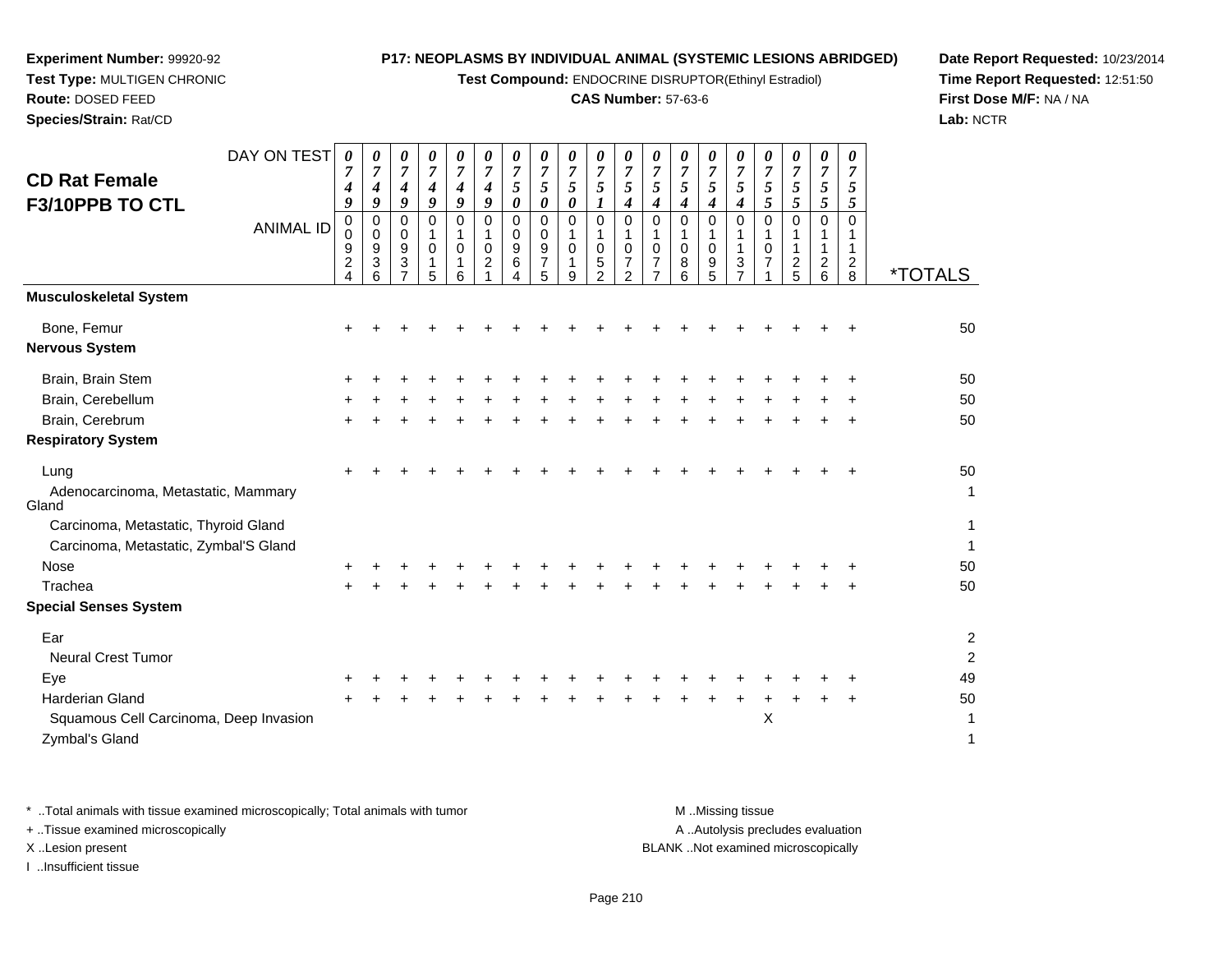**Test Compound:** ENDOCRINE DISRUPTOR(Ethinyl Estradiol)

# **CAS Number:** 57-63-6

<sup>+</sup> <sup>+</sup> <sup>+</sup> <sup>+</sup> <sup>+</sup> <sup>+</sup> <sup>+</sup> <sup>+</sup> <sup>+</sup> <sup>+</sup> <sup>+</sup> <sup>+</sup> <sup>+</sup> <sup>+</sup> <sup>+</sup> <sup>+</sup> <sup>+</sup> <sup>+</sup> <sup>50</sup>

 $\overline{a}$ 

t de la construction de la construction de la construction de la construction de la construction de la construction<br>La construction de la construction de la construction de la construction de la construction de la construc

t de la construction de la construction de la construction de la construction de la construction de la construction<br>La construction de la construction de la construction de la construction de la construction de la construc

**Date Report Requested:** 10/23/2014**Time Report Requested:** 12:51:50**First Dose M/F:** NA / NA**Lab:** NCTR

 $\overline{1}$ 

| <b>CD Rat Female</b><br>F3/10PPB TO CTL           | DAY ON TEST<br><b>ANIMAL ID</b> | 0<br>7<br>4<br>9<br>0<br>0<br>9<br>$\overline{2}$ | 0<br>7<br>4<br>9<br>0<br>0<br>9<br>3 | $\boldsymbol{\theta}$<br>7<br>4<br>9<br>9<br>3 | 0<br>7<br>4<br>9<br>0 | 0<br>$\overline{7}$<br>$\boldsymbol{4}$<br>9<br>0<br>$\mathbf 0$ | 0<br>$\overline{7}$<br>4<br>9<br>0<br>0<br>$\overline{2}$ | $\boldsymbol{\theta}$<br>7<br>C<br>0<br>0<br>9<br>6 | 0<br>7<br>5<br>0<br>9<br>$\overline{\phantom{a}}$ | 0<br>7<br>5<br>0<br>0<br>0 | 0<br>$\overline{7}$<br>5<br>0<br>$\mathbf 0$<br>5 | $\theta$<br>7<br>5<br>4<br>0<br>0<br>7 | $\boldsymbol{\theta}$<br>7<br>$\mathfrak{I}$<br>4<br>0<br>$\overline{ }$ | $\boldsymbol{\theta}$<br>7<br>5<br>4<br>0<br>8 | 0<br>7<br>5<br>4<br>0<br>9 | 0<br>7<br>5<br>4<br>3 | $\boldsymbol{\theta}$<br>$\overline{7}$<br>5<br>5<br>0<br>0<br>$\overline{ }$ | $\boldsymbol{\theta}$<br>7<br>5 <sup>5</sup><br>5<br>$\overline{2}$ | 0<br>$\overline{7}$<br>5<br>5<br>0<br>2 | 0<br>7<br>C<br>0<br>$\overline{\mathbf{c}}$ |                       |
|---------------------------------------------------|---------------------------------|---------------------------------------------------|--------------------------------------|------------------------------------------------|-----------------------|------------------------------------------------------------------|-----------------------------------------------------------|-----------------------------------------------------|---------------------------------------------------|----------------------------|---------------------------------------------------|----------------------------------------|--------------------------------------------------------------------------|------------------------------------------------|----------------------------|-----------------------|-------------------------------------------------------------------------------|---------------------------------------------------------------------|-----------------------------------------|---------------------------------------------|-----------------------|
| Carcinoma                                         |                                 | 4                                                 | 6                                    |                                                | 5                     | 6                                                                |                                                           |                                                     | 5                                                 | 9                          | $\mathcal{P}$                                     | າ                                      |                                                                          | 6                                              | 5                          |                       |                                                                               | 5                                                                   | 6                                       | 8                                           | <i><b>*TOTALS</b></i> |
| <b>Urinary System</b>                             |                                 |                                                   |                                      |                                                |                       |                                                                  |                                                           |                                                     |                                                   |                            |                                                   |                                        |                                                                          |                                                |                            |                       |                                                                               |                                                                     |                                         |                                             |                       |
| Kidney<br>Renal Tubule, Adenoma                   |                                 | $\div$                                            |                                      |                                                |                       |                                                                  |                                                           |                                                     |                                                   |                            |                                                   |                                        |                                                                          |                                                |                            |                       |                                                                               |                                                                     | $\pm$                                   |                                             | 50<br>1               |
| <b>Urinary Bladder</b><br><b>SYSTEMIC LESIONS</b> |                                 | +                                                 |                                      |                                                |                       |                                                                  | +                                                         | ÷                                                   | $\div$                                            | м                          | $\pm$                                             |                                        |                                                                          |                                                |                            |                       |                                                                               |                                                                     | +                                       | ÷                                           | 49                    |

\* ..Total animals with tissue examined microscopically; Total animals with tumor **M** ...Missing tissue M ...Missing tissue

n  $+$ 

+ ..Tissue examined microscopically

**Experiment Number:** 99920-92**Test Type:** MULTIGEN CHRONIC

**Route:** DOSED FEED**Species/Strain:** Rat/CD

Multiple Organ

Histiocytic Sarcoma

Lymphoma Malignant

Mesothelioma Malignant

I ..Insufficient tissue

A .. Autolysis precludes evaluation X ..Lesion present BLANK ..Not examined microscopically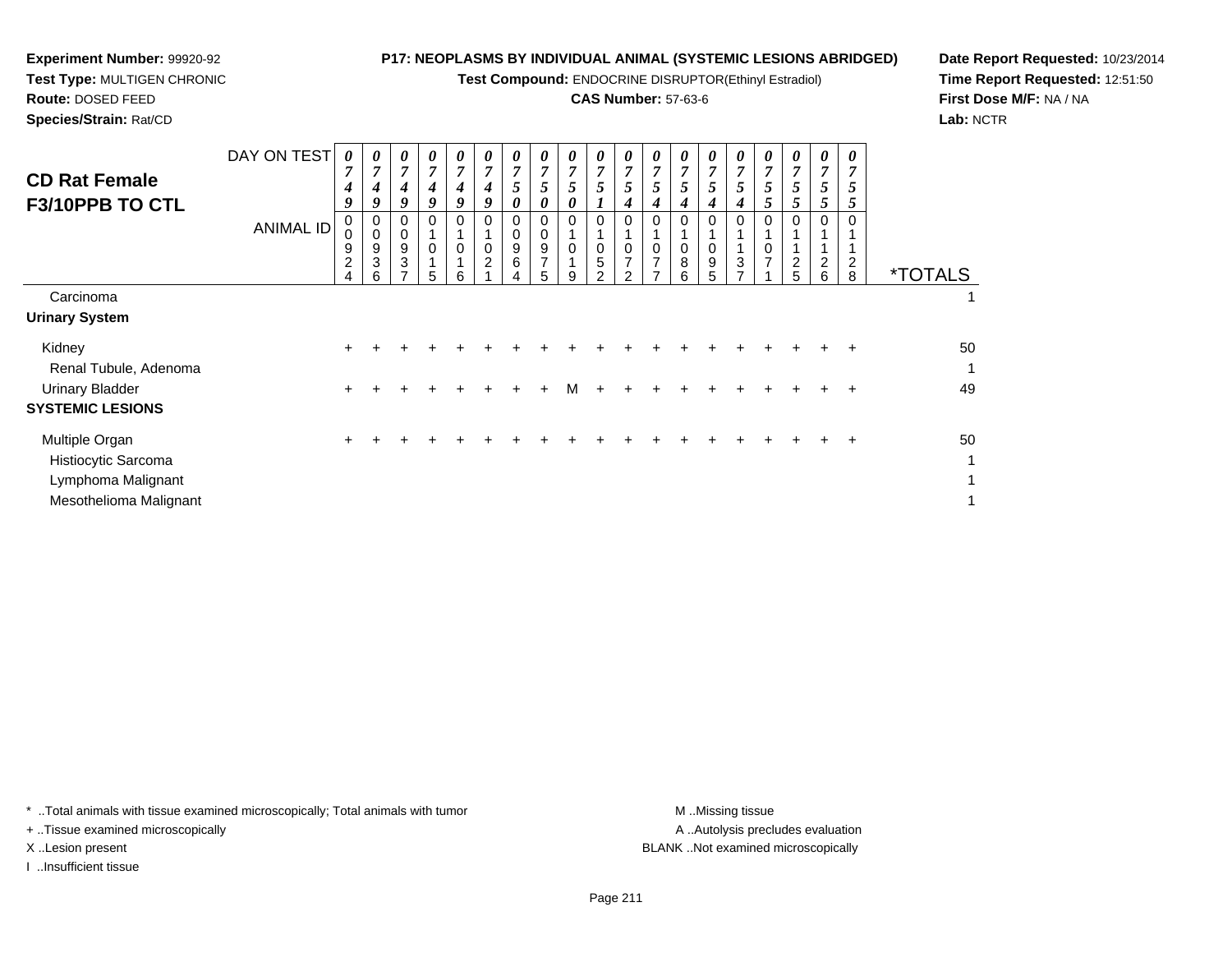**Test Compound:** ENDOCRINE DISRUPTOR(Ethinyl Estradiol)

# **CAS Number:** 57-63-6

**Date Report Requested:** 10/23/2014**Time Report Requested:** 12:51:50**First Dose M/F:** NA / NA**Lab:** NCTR

| <b>CD Rat Female</b><br>F3/50PPB TO CTL | DAY ON TEST<br><b>ANIMAL ID</b> | 0<br>$\boldsymbol{2}$<br>$\pmb{8}$<br>$\overline{7}$<br>$\pmb{0}$<br>0<br>0<br>$\frac{4}{3}$ | 0<br>$\boldsymbol{\beta}$<br>$\boldsymbol{2}$<br>$\boldsymbol{l}$<br>$\pmb{0}$<br>$\mathbf 0$<br>$\mathbf 0$<br>$\,$ 5 $\,$<br>$\mathcal{P}$ | 0<br>$\boldsymbol{4}$<br>0<br>0<br>$\Omega$<br>0<br>$\Omega$<br>9 | 0<br>$\boldsymbol{4}$<br>$\boldsymbol{2}$<br>$\overline{7}$<br>$\mathbf 0$<br>$\mathbf 0$<br>$\mathbf{1}$<br>8 | $\pmb{\theta}$<br>$\boldsymbol{4}$<br>$\boldsymbol{\beta}$<br>0<br>$\mathbf 0$<br>$\mathbf 0$<br>$\mathbf{1}$<br>$\overline{c}$ | 0<br>$\boldsymbol{4}$<br>$\boldsymbol{9}$<br>$\boldsymbol{\beta}$<br>$\mathbf 0$<br>0<br>$\mathbf{1}$<br>9<br>9 | 0<br>$\sqrt{5}$<br>4<br>8<br>$\mathbf 0$<br>$\mathbf 0$<br>$\overline{2}$<br>$\boldsymbol{9}$<br>$\overline{z}$ | 0<br>5<br>6<br>$\mathbf 0$<br>0<br>$\mathfrak{S}$<br>$\frac{2}{2}$ | $\pmb{\theta}$<br>5<br>$\overline{7}$<br>8<br>0<br>$\pmb{0}$<br>$\sqrt{3}$<br>$\sqrt{5}$<br>$\overline{ }$ | 0<br>5<br>9<br>6<br>$\pmb{0}$<br>$\pmb{0}$<br>$\sqrt{3}$<br>$\boldsymbol{9}$<br>$\overline{7}$ | $\boldsymbol{\theta}$<br>$\overline{5}$<br>$\boldsymbol{g}$<br>$\overline{7}$<br>$\mathbf 0$<br>$\mathbf 0$<br>$\mathbf{3}$<br>$\boldsymbol{9}$<br>8 | 0<br>6<br>$\boldsymbol{\theta}$<br>$\boldsymbol{\beta}$<br>$\mathbf 0$<br>$\mathbf 0$<br>$\overline{5}$<br>$\sqrt{5}$<br>$\mathcal{P}$ | 0<br>6<br>6<br>$\Omega$<br>0<br>8<br>$\Omega$ | 0<br>6<br>$\boldsymbol{\beta}$<br>$\boldsymbol{\beta}$<br>$\mathbf 0$<br>0<br>8<br>$\mathbf{1}$<br>5 | 0<br>6<br>6<br>9<br>$\mathbf 0$<br>$\pmb{0}$<br>$\,8\,$<br>$\ensuremath{\mathsf{3}}$<br>$6\phantom{1}$ | 0<br>6<br>$\overline{7}$<br>$\overline{7}$<br>$\mathbf 0$<br>$\mathbf 0$<br>$\,8\,$<br>$\sqrt{5}$<br>$\Omega$ | 0<br>6<br>$\overline{7}$<br>9<br>$\mathbf 0$<br>$\mathbf 0$<br>8<br>5 | 0<br>6<br>8<br>0<br>$\mathbf 0$<br>0<br>8<br>4<br>8 | 0<br>6<br>8<br>$\boldsymbol{2}$<br>$\pmb{0}$<br>$\mathsf 0$<br>8<br>$\sqrt{5}$<br>6 | 0<br>6<br>9<br>$\boldsymbol{4}$<br>$\mathbf 0$<br>$\pmb{0}$<br>$\,8\,$<br>$\,6\,$<br>3 | 0<br>$\overline{7}$<br>$\boldsymbol{\theta}$<br>$\overline{7}$<br>$\mathbf 0$<br>$\mathbf 0$<br>$\bf 8$<br>$\overline{7}$ | $\overline{7}$<br>$\boldsymbol{l}$<br>5<br>$\Omega$<br>$\mathbf 0$<br>$\, 8$<br>$\, 8$<br>3 | 0<br>$\overline{\tau}$<br>$\overline{\mathbf{c}}$<br>$\Omega$<br>0<br>8<br>9 | 0<br>$\overline{7}$<br>$\boldsymbol{2}$<br>$\mathfrak{z}$<br>0<br>$\mathbf 0$<br>8<br>9<br>$\Omega$ | 0<br>$\overline{7}$<br>4<br>8<br>$\mathbf 0$<br>$\mathbf 0$<br>$\boldsymbol{9}$<br>$\bf 8$<br>4 | 0<br>$\overline{7}$<br>$\boldsymbol{4}$<br>9<br>$\mathbf 0$<br>$\mathbf 0$<br>$\frac{9}{2}$ | $\overline{7}$<br>$\boldsymbol{4}$<br>9<br>$\Omega$<br>$\mathbf 0$<br>9<br>$\begin{array}{c} 2 \\ 6 \end{array}$ | 0<br>$\overline{7}$<br>4<br>9<br>0<br>0<br>9<br>$\overline{c}$<br>$\overline{7}$ | 0<br>$\overline{7}$<br>$\boldsymbol{4}$<br>9<br>0<br>$\mathbf 0$<br>9<br>$\ensuremath{\mathsf{3}}$<br>$\mathbf{3}$ | 0<br>$\overline{7}$<br>4<br>9<br>$\mathbf 0$<br>$\mathbf 0$<br>9<br>$\ensuremath{\mathsf{3}}$<br>8 | $\Omega$<br>q |
|-----------------------------------------|---------------------------------|----------------------------------------------------------------------------------------------|----------------------------------------------------------------------------------------------------------------------------------------------|-------------------------------------------------------------------|----------------------------------------------------------------------------------------------------------------|---------------------------------------------------------------------------------------------------------------------------------|-----------------------------------------------------------------------------------------------------------------|-----------------------------------------------------------------------------------------------------------------|--------------------------------------------------------------------|------------------------------------------------------------------------------------------------------------|------------------------------------------------------------------------------------------------|------------------------------------------------------------------------------------------------------------------------------------------------------|----------------------------------------------------------------------------------------------------------------------------------------|-----------------------------------------------|------------------------------------------------------------------------------------------------------|--------------------------------------------------------------------------------------------------------|---------------------------------------------------------------------------------------------------------------|-----------------------------------------------------------------------|-----------------------------------------------------|-------------------------------------------------------------------------------------|----------------------------------------------------------------------------------------|---------------------------------------------------------------------------------------------------------------------------|---------------------------------------------------------------------------------------------|------------------------------------------------------------------------------|-----------------------------------------------------------------------------------------------------|-------------------------------------------------------------------------------------------------|---------------------------------------------------------------------------------------------|------------------------------------------------------------------------------------------------------------------|----------------------------------------------------------------------------------|--------------------------------------------------------------------------------------------------------------------|----------------------------------------------------------------------------------------------------|---------------|
| <b>Alimentary System</b>                |                                 |                                                                                              |                                                                                                                                              |                                                                   |                                                                                                                |                                                                                                                                 |                                                                                                                 |                                                                                                                 |                                                                    |                                                                                                            |                                                                                                |                                                                                                                                                      |                                                                                                                                        |                                               |                                                                                                      |                                                                                                        |                                                                                                               |                                                                       |                                                     |                                                                                     |                                                                                        |                                                                                                                           |                                                                                             |                                                                              |                                                                                                     |                                                                                                 |                                                                                             |                                                                                                                  |                                                                                  |                                                                                                                    |                                                                                                    |               |
| Esophagus                               |                                 |                                                                                              |                                                                                                                                              |                                                                   |                                                                                                                |                                                                                                                                 |                                                                                                                 |                                                                                                                 |                                                                    |                                                                                                            |                                                                                                |                                                                                                                                                      |                                                                                                                                        |                                               |                                                                                                      |                                                                                                        |                                                                                                               |                                                                       |                                                     |                                                                                     |                                                                                        |                                                                                                                           |                                                                                             |                                                                              |                                                                                                     |                                                                                                 |                                                                                             |                                                                                                                  |                                                                                  |                                                                                                                    |                                                                                                    |               |
| Intestine Large, Cecum                  |                                 |                                                                                              |                                                                                                                                              |                                                                   |                                                                                                                |                                                                                                                                 |                                                                                                                 |                                                                                                                 |                                                                    |                                                                                                            |                                                                                                |                                                                                                                                                      |                                                                                                                                        |                                               |                                                                                                      |                                                                                                        |                                                                                                               |                                                                       |                                                     |                                                                                     |                                                                                        |                                                                                                                           |                                                                                             |                                                                              |                                                                                                     |                                                                                                 |                                                                                             |                                                                                                                  |                                                                                  |                                                                                                                    |                                                                                                    |               |
| Intestine Large, Colon                  |                                 |                                                                                              |                                                                                                                                              |                                                                   |                                                                                                                |                                                                                                                                 |                                                                                                                 |                                                                                                                 |                                                                    |                                                                                                            |                                                                                                |                                                                                                                                                      |                                                                                                                                        |                                               |                                                                                                      |                                                                                                        |                                                                                                               |                                                                       |                                                     |                                                                                     |                                                                                        |                                                                                                                           |                                                                                             |                                                                              |                                                                                                     |                                                                                                 |                                                                                             |                                                                                                                  |                                                                                  |                                                                                                                    |                                                                                                    |               |
| Intestine Large, Rectum                 |                                 |                                                                                              |                                                                                                                                              |                                                                   |                                                                                                                |                                                                                                                                 |                                                                                                                 |                                                                                                                 |                                                                    |                                                                                                            |                                                                                                |                                                                                                                                                      |                                                                                                                                        |                                               |                                                                                                      |                                                                                                        |                                                                                                               |                                                                       |                                                     |                                                                                     |                                                                                        |                                                                                                                           |                                                                                             |                                                                              |                                                                                                     |                                                                                                 |                                                                                             |                                                                                                                  |                                                                                  |                                                                                                                    |                                                                                                    |               |
| Intestine Small, Duodenum               |                                 |                                                                                              |                                                                                                                                              |                                                                   |                                                                                                                |                                                                                                                                 |                                                                                                                 |                                                                                                                 |                                                                    |                                                                                                            |                                                                                                |                                                                                                                                                      |                                                                                                                                        |                                               |                                                                                                      |                                                                                                        |                                                                                                               |                                                                       |                                                     |                                                                                     |                                                                                        |                                                                                                                           |                                                                                             |                                                                              |                                                                                                     |                                                                                                 |                                                                                             |                                                                                                                  |                                                                                  |                                                                                                                    |                                                                                                    |               |
| Intestine Small, Ileum                  |                                 |                                                                                              |                                                                                                                                              |                                                                   |                                                                                                                |                                                                                                                                 |                                                                                                                 |                                                                                                                 |                                                                    |                                                                                                            |                                                                                                |                                                                                                                                                      |                                                                                                                                        |                                               |                                                                                                      |                                                                                                        |                                                                                                               |                                                                       |                                                     |                                                                                     |                                                                                        |                                                                                                                           |                                                                                             |                                                                              |                                                                                                     |                                                                                                 |                                                                                             |                                                                                                                  |                                                                                  |                                                                                                                    |                                                                                                    |               |
| Intestine Small, Jejunum                |                                 |                                                                                              |                                                                                                                                              |                                                                   |                                                                                                                |                                                                                                                                 |                                                                                                                 |                                                                                                                 |                                                                    |                                                                                                            |                                                                                                |                                                                                                                                                      |                                                                                                                                        |                                               |                                                                                                      |                                                                                                        |                                                                                                               |                                                                       |                                                     |                                                                                     |                                                                                        |                                                                                                                           |                                                                                             |                                                                              |                                                                                                     |                                                                                                 |                                                                                             |                                                                                                                  |                                                                                  |                                                                                                                    |                                                                                                    |               |
| Liver                                   |                                 |                                                                                              |                                                                                                                                              |                                                                   |                                                                                                                |                                                                                                                                 |                                                                                                                 |                                                                                                                 |                                                                    |                                                                                                            |                                                                                                |                                                                                                                                                      |                                                                                                                                        |                                               |                                                                                                      |                                                                                                        |                                                                                                               |                                                                       |                                                     |                                                                                     |                                                                                        |                                                                                                                           |                                                                                             |                                                                              |                                                                                                     |                                                                                                 |                                                                                             |                                                                                                                  |                                                                                  |                                                                                                                    |                                                                                                    |               |
| Cholangioma                             |                                 |                                                                                              |                                                                                                                                              |                                                                   |                                                                                                                |                                                                                                                                 |                                                                                                                 |                                                                                                                 |                                                                    |                                                                                                            |                                                                                                |                                                                                                                                                      |                                                                                                                                        |                                               |                                                                                                      |                                                                                                        | X                                                                                                             |                                                                       |                                                     |                                                                                     |                                                                                        |                                                                                                                           |                                                                                             |                                                                              |                                                                                                     |                                                                                                 |                                                                                             |                                                                                                                  |                                                                                  |                                                                                                                    |                                                                                                    |               |
| Mesentery                               |                                 |                                                                                              | $\ddot{}$                                                                                                                                    |                                                                   |                                                                                                                |                                                                                                                                 | $\ddot{}$                                                                                                       |                                                                                                                 |                                                                    |                                                                                                            |                                                                                                |                                                                                                                                                      | $\ddot{}$                                                                                                                              |                                               |                                                                                                      |                                                                                                        |                                                                                                               |                                                                       |                                                     |                                                                                     | $\ddot{}$                                                                              |                                                                                                                           |                                                                                             |                                                                              |                                                                                                     |                                                                                                 |                                                                                             |                                                                                                                  |                                                                                  |                                                                                                                    |                                                                                                    |               |
| Oral Mucosa                             |                                 |                                                                                              |                                                                                                                                              |                                                                   |                                                                                                                |                                                                                                                                 |                                                                                                                 |                                                                                                                 |                                                                    |                                                                                                            | $\ddot{}$                                                                                      |                                                                                                                                                      |                                                                                                                                        |                                               |                                                                                                      |                                                                                                        |                                                                                                               |                                                                       |                                                     |                                                                                     |                                                                                        |                                                                                                                           |                                                                                             |                                                                              |                                                                                                     |                                                                                                 | $\ddot{}$                                                                                   |                                                                                                                  |                                                                                  |                                                                                                                    |                                                                                                    |               |
| Squamous Cell Carcinoma                 |                                 |                                                                                              |                                                                                                                                              |                                                                   |                                                                                                                |                                                                                                                                 |                                                                                                                 |                                                                                                                 |                                                                    |                                                                                                            | X                                                                                              |                                                                                                                                                      |                                                                                                                                        |                                               |                                                                                                      |                                                                                                        |                                                                                                               |                                                                       |                                                     |                                                                                     |                                                                                        |                                                                                                                           |                                                                                             |                                                                              |                                                                                                     |                                                                                                 |                                                                                             |                                                                                                                  |                                                                                  |                                                                                                                    |                                                                                                    |               |
| Pancreas                                |                                 |                                                                                              |                                                                                                                                              |                                                                   |                                                                                                                |                                                                                                                                 |                                                                                                                 |                                                                                                                 |                                                                    |                                                                                                            |                                                                                                |                                                                                                                                                      |                                                                                                                                        |                                               |                                                                                                      |                                                                                                        |                                                                                                               |                                                                       |                                                     |                                                                                     |                                                                                        |                                                                                                                           |                                                                                             |                                                                              |                                                                                                     |                                                                                                 |                                                                                             |                                                                                                                  |                                                                                  |                                                                                                                    |                                                                                                    |               |
| Salivary Glands                         |                                 |                                                                                              |                                                                                                                                              |                                                                   |                                                                                                                |                                                                                                                                 |                                                                                                                 |                                                                                                                 |                                                                    |                                                                                                            |                                                                                                |                                                                                                                                                      |                                                                                                                                        |                                               |                                                                                                      |                                                                                                        |                                                                                                               |                                                                       |                                                     |                                                                                     |                                                                                        |                                                                                                                           |                                                                                             |                                                                              |                                                                                                     |                                                                                                 |                                                                                             |                                                                                                                  |                                                                                  |                                                                                                                    |                                                                                                    |               |
| Stomach, Forestomach                    |                                 |                                                                                              |                                                                                                                                              |                                                                   |                                                                                                                |                                                                                                                                 |                                                                                                                 |                                                                                                                 |                                                                    |                                                                                                            |                                                                                                |                                                                                                                                                      |                                                                                                                                        |                                               |                                                                                                      |                                                                                                        |                                                                                                               |                                                                       |                                                     |                                                                                     |                                                                                        |                                                                                                                           |                                                                                             |                                                                              |                                                                                                     |                                                                                                 |                                                                                             |                                                                                                                  |                                                                                  |                                                                                                                    |                                                                                                    |               |
| Squamous Cell Carcinoma                 |                                 |                                                                                              |                                                                                                                                              |                                                                   |                                                                                                                |                                                                                                                                 |                                                                                                                 |                                                                                                                 |                                                                    |                                                                                                            |                                                                                                |                                                                                                                                                      |                                                                                                                                        |                                               |                                                                                                      |                                                                                                        |                                                                                                               |                                                                       |                                                     |                                                                                     |                                                                                        |                                                                                                                           |                                                                                             |                                                                              |                                                                                                     |                                                                                                 |                                                                                             |                                                                                                                  |                                                                                  |                                                                                                                    |                                                                                                    |               |
| Stomach, Glandular                      |                                 |                                                                                              |                                                                                                                                              |                                                                   |                                                                                                                |                                                                                                                                 |                                                                                                                 |                                                                                                                 |                                                                    |                                                                                                            |                                                                                                |                                                                                                                                                      |                                                                                                                                        |                                               |                                                                                                      |                                                                                                        |                                                                                                               |                                                                       |                                                     |                                                                                     |                                                                                        |                                                                                                                           |                                                                                             |                                                                              |                                                                                                     |                                                                                                 |                                                                                             |                                                                                                                  |                                                                                  |                                                                                                                    |                                                                                                    |               |
| <b>Cardiovascular System</b>            |                                 |                                                                                              |                                                                                                                                              |                                                                   |                                                                                                                |                                                                                                                                 |                                                                                                                 |                                                                                                                 |                                                                    |                                                                                                            |                                                                                                |                                                                                                                                                      |                                                                                                                                        |                                               |                                                                                                      |                                                                                                        |                                                                                                               |                                                                       |                                                     |                                                                                     |                                                                                        |                                                                                                                           |                                                                                             |                                                                              |                                                                                                     |                                                                                                 |                                                                                             |                                                                                                                  |                                                                                  |                                                                                                                    |                                                                                                    |               |
| <b>Blood Vessel</b>                     |                                 |                                                                                              |                                                                                                                                              |                                                                   |                                                                                                                |                                                                                                                                 |                                                                                                                 |                                                                                                                 |                                                                    |                                                                                                            |                                                                                                |                                                                                                                                                      |                                                                                                                                        |                                               |                                                                                                      |                                                                                                        |                                                                                                               |                                                                       |                                                     |                                                                                     |                                                                                        |                                                                                                                           |                                                                                             |                                                                              |                                                                                                     |                                                                                                 |                                                                                             |                                                                                                                  |                                                                                  |                                                                                                                    |                                                                                                    |               |
| Heart                                   |                                 |                                                                                              |                                                                                                                                              |                                                                   |                                                                                                                |                                                                                                                                 |                                                                                                                 |                                                                                                                 |                                                                    |                                                                                                            |                                                                                                |                                                                                                                                                      |                                                                                                                                        |                                               |                                                                                                      |                                                                                                        |                                                                                                               |                                                                       |                                                     |                                                                                     |                                                                                        |                                                                                                                           |                                                                                             |                                                                              |                                                                                                     |                                                                                                 |                                                                                             |                                                                                                                  |                                                                                  |                                                                                                                    |                                                                                                    |               |
|                                         |                                 |                                                                                              |                                                                                                                                              |                                                                   |                                                                                                                |                                                                                                                                 |                                                                                                                 |                                                                                                                 |                                                                    |                                                                                                            |                                                                                                |                                                                                                                                                      |                                                                                                                                        |                                               |                                                                                                      |                                                                                                        |                                                                                                               |                                                                       |                                                     |                                                                                     |                                                                                        |                                                                                                                           |                                                                                             |                                                                              |                                                                                                     |                                                                                                 |                                                                                             |                                                                                                                  |                                                                                  |                                                                                                                    |                                                                                                    |               |

\* ..Total animals with tissue examined microscopically; Total animals with tumor **M** . Missing tissue M ..Missing tissue A ..Autolysis precludes evaluation + ..Tissue examined microscopically X ..Lesion present BLANK ..Not examined microscopicallyI ..Insufficient tissue

**Experiment Number:** 99920-92**Test Type:** MULTIGEN CHRONIC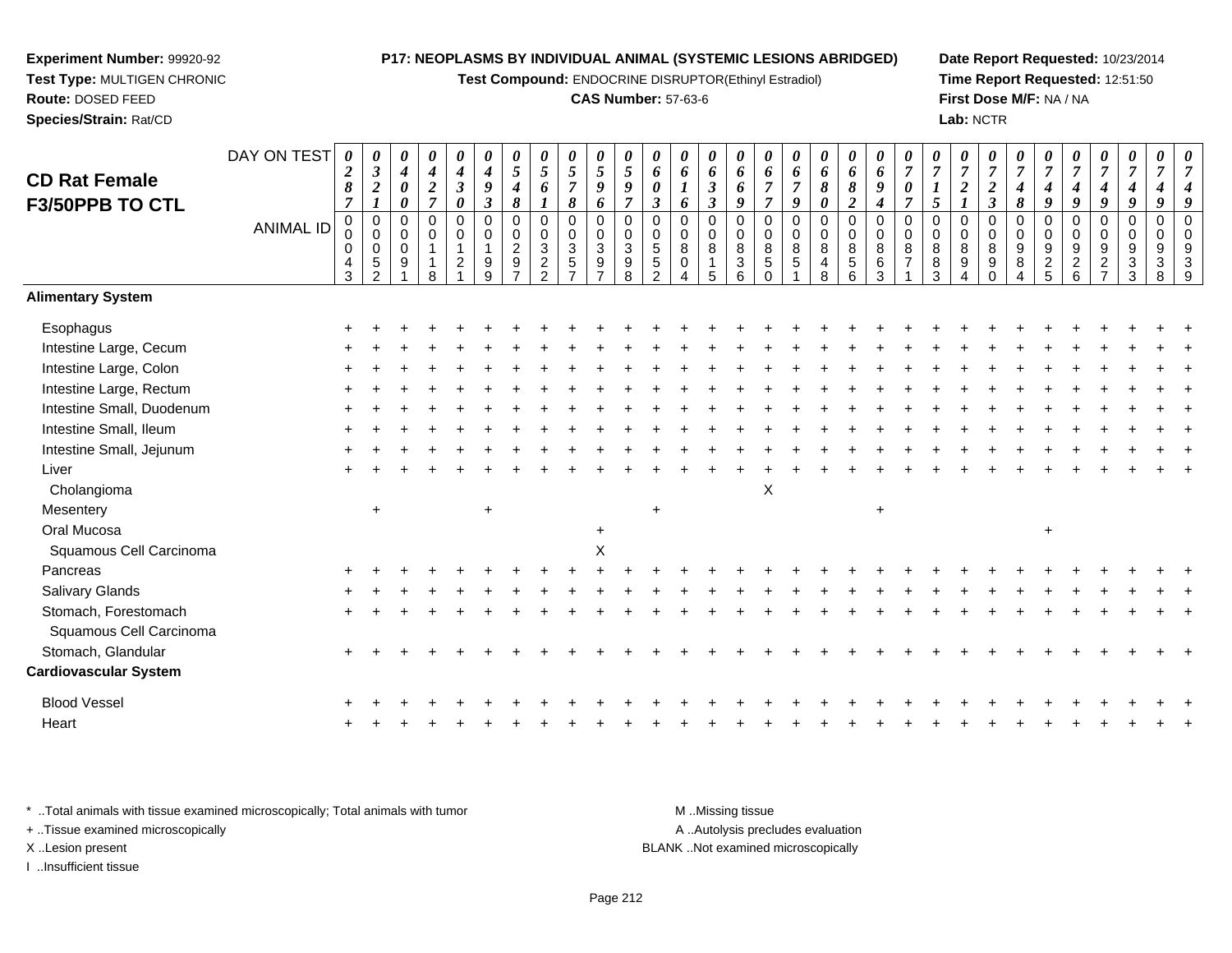**Test Compound:** ENDOCRINE DISRUPTOR(Ethinyl Estradiol)

# **CAS Number:** 57-63-6

**Date Report Requested:** 10/23/2014**Time Report Requested:** 12:51:51**First Dose M/F:** NA / NA**Lab:** NCTR

| <b>CD Rat Female</b><br>F3/50PPB TO CTL                                  | DAY ON TEST      | 0<br>$\boldsymbol{2}$<br>8<br>$\overline{7}$ | 0<br>$\boldsymbol{\beta}$<br>$\boldsymbol{2}$<br>$\boldsymbol{l}$       | 0<br>$\boldsymbol{4}$<br>0<br>$\pmb{\theta}$ | 0<br>$\boldsymbol{4}$<br>$\boldsymbol{2}$<br>$\overline{7}$ | 0<br>$\boldsymbol{4}$<br>$\boldsymbol{\beta}$<br>$\boldsymbol{\theta}$ | 0<br>$\boldsymbol{4}$<br>9<br>$\boldsymbol{\beta}$ | 0<br>$\mathfrak{s}$<br>4<br>8                       | 0<br>5<br>6                                               | 0<br>$\mathfrak{s}$<br>$\overline{7}$<br>$\pmb{8}$                                    | 0<br>5<br>9<br>6                                                             | 0<br>5<br>9<br>$\overline{7}$            | 0<br>6<br>$\boldsymbol{\theta}$<br>$\mathfrak{z}$                        | 0<br>6<br>1<br>6                             | 0<br>6<br>$\boldsymbol{\beta}$<br>$\boldsymbol{\beta}$     | 0<br>6<br>6<br>9          | 0<br>6<br>$\overline{7}$<br>$\overline{7}$ | 0<br>6<br>$\overline{\tau}$<br>9 | 0<br>6<br>$\pmb{8}$<br>0                                   | 0<br>6<br>$\pmb{8}$<br>$\overline{2}$                       | 0<br>6<br>$\boldsymbol{g}$<br>$\boldsymbol{4}$        | 0<br>$\overline{7}$<br>$\boldsymbol{\theta}$<br>$\overline{7}$ | 0<br>$\overline{7}$<br>5        | 0<br>$\boldsymbol{7}$<br>$\overline{a}$<br>$\boldsymbol{l}$ | 0<br>$\overline{7}$<br>$\boldsymbol{2}$<br>$\mathfrak{z}$ | $\overline{7}$<br>$\boldsymbol{4}$<br>8      | 0<br>$\overline{7}$<br>$\boldsymbol{4}$<br>9                    | 0<br>$\overline{7}$<br>$\boldsymbol{4}$<br>$\boldsymbol{g}$ | 0<br>$\boldsymbol{7}$<br>$\boldsymbol{4}$<br>$\boldsymbol{9}$ | 0<br>$\overline{7}$<br>$\boldsymbol{4}$<br>9 | 0<br>$\overline{7}$<br>4<br>9  | 0<br>$\overline{7}$<br>4<br>9             |
|--------------------------------------------------------------------------|------------------|----------------------------------------------|-------------------------------------------------------------------------|----------------------------------------------|-------------------------------------------------------------|------------------------------------------------------------------------|----------------------------------------------------|-----------------------------------------------------|-----------------------------------------------------------|---------------------------------------------------------------------------------------|------------------------------------------------------------------------------|------------------------------------------|--------------------------------------------------------------------------|----------------------------------------------|------------------------------------------------------------|---------------------------|--------------------------------------------|----------------------------------|------------------------------------------------------------|-------------------------------------------------------------|-------------------------------------------------------|----------------------------------------------------------------|---------------------------------|-------------------------------------------------------------|-----------------------------------------------------------|----------------------------------------------|-----------------------------------------------------------------|-------------------------------------------------------------|---------------------------------------------------------------|----------------------------------------------|--------------------------------|-------------------------------------------|
|                                                                          | <b>ANIMAL ID</b> | 0<br>$\mathbf 0$<br>$\Omega$<br>4<br>3       | $\mathbf 0$<br>$\pmb{0}$<br>$\mathbf 0$<br>$\sqrt{5}$<br>$\overline{2}$ | 0<br>0<br>$\mathbf 0$<br>9                   | 0<br>$\mathbf 0$<br>8                                       | $\mathbf 0$<br>$\mathbf 0$<br>$\overline{1}$<br>$\overline{c}$         | $\Omega$<br>0<br>1<br>9<br>9                       | $\mathbf 0$<br>$\mathbf 0$<br>$\boldsymbol{2}$<br>9 | 0<br>0<br>$\mathbf{3}$<br>$\overline{c}$<br>$\mathcal{P}$ | 0<br>$\mathsf{O}\xspace$<br>$\ensuremath{\mathsf{3}}$<br>$\sqrt{5}$<br>$\overline{ }$ | $\mathbf 0$<br>$\pmb{0}$<br>$\sqrt{3}$<br>$\boldsymbol{9}$<br>$\overline{7}$ | 0<br>$\mathbf 0$<br>$\sqrt{3}$<br>9<br>8 | $\mathbf 0$<br>$\mathbf 0$<br>$\,$ 5 $\,$<br>$\sqrt{5}$<br>$\mathcal{P}$ | 0<br>0<br>8<br>$\mathbf 0$<br>$\overline{A}$ | $\mathbf 0$<br>$\pmb{0}$<br>$\bf 8$<br>$\overline{1}$<br>5 | 0<br>0<br>8<br>3<br>6     | 0<br>$\mathbf 0$<br>8<br>$\sqrt{5}$        | $\mathbf 0$<br>0<br>8<br>5       | 0<br>$\mathsf{O}\xspace$<br>$\bf 8$<br>$\overline{4}$<br>8 | $\boldsymbol{0}$<br>$\pmb{0}$<br>$\,8\,$<br>$\sqrt{5}$<br>6 | $\mathbf 0$<br>$\mathbf 0$<br>$\,8\,$<br>$\,6\,$<br>3 | $\mathbf 0$<br>$\mathbf 0$<br>8<br>$\overline{7}$              | $\mathbf 0$<br>0<br>8<br>8<br>3 | 0<br>$\mathbf 0$<br>8<br>9<br>4                             | 0<br>0<br>8<br>9<br>$\mathbf 0$                           | 0<br>$\mathbf 0$<br>9<br>8<br>$\overline{4}$ | $\mathbf 0$<br>$\mathbf 0$<br>$\boldsymbol{9}$<br>$\frac{2}{5}$ | $\pmb{0}$<br>$\boldsymbol{0}$<br>$\frac{9}{2}$ 6            | 0<br>0<br>9<br>$\overline{c}$<br>$\overline{7}$               | $\mathbf 0$<br>0<br>9<br>$\mathbf{3}$<br>3   | 0<br>0<br>9<br>$\sqrt{3}$<br>8 | $\mathbf 0$<br>$\mathbf 0$<br>9<br>3<br>9 |
| <b>Endocrine System</b>                                                  |                  |                                              |                                                                         |                                              |                                                             |                                                                        |                                                    |                                                     |                                                           |                                                                                       |                                                                              |                                          |                                                                          |                                              |                                                            |                           |                                            |                                  |                                                            |                                                             |                                                       |                                                                |                                 |                                                             |                                                           |                                              |                                                                 |                                                             |                                                               |                                              |                                |                                           |
| <b>Adrenal Cortex</b>                                                    |                  |                                              |                                                                         |                                              |                                                             |                                                                        |                                                    |                                                     |                                                           |                                                                                       |                                                                              |                                          |                                                                          |                                              |                                                            |                           |                                            |                                  |                                                            |                                                             |                                                       |                                                                |                                 |                                                             |                                                           |                                              |                                                                 |                                                             |                                                               |                                              |                                |                                           |
| <b>Adrenal Medulla</b><br>Pheochromocytoma Benign                        |                  |                                              |                                                                         |                                              |                                                             |                                                                        |                                                    |                                                     |                                                           |                                                                                       |                                                                              |                                          |                                                                          |                                              |                                                            |                           |                                            |                                  |                                                            |                                                             |                                                       |                                                                |                                 |                                                             |                                                           |                                              |                                                                 |                                                             |                                                               |                                              |                                | $\times$                                  |
| Islets, Pancreatic<br>Adenoma                                            |                  |                                              |                                                                         |                                              |                                                             |                                                                        |                                                    |                                                     |                                                           |                                                                                       |                                                                              |                                          |                                                                          |                                              |                                                            |                           |                                            |                                  |                                                            |                                                             |                                                       |                                                                |                                 |                                                             |                                                           |                                              |                                                                 |                                                             |                                                               |                                              |                                |                                           |
| Parathyroid Gland                                                        |                  |                                              |                                                                         |                                              |                                                             |                                                                        |                                                    |                                                     |                                                           |                                                                                       |                                                                              |                                          |                                                                          |                                              |                                                            |                           |                                            |                                  |                                                            |                                                             |                                                       |                                                                |                                 |                                                             |                                                           |                                              |                                                                 |                                                             |                                                               |                                              |                                |                                           |
| <b>Pituitary Gland</b>                                                   |                  |                                              |                                                                         |                                              |                                                             |                                                                        |                                                    |                                                     |                                                           |                                                                                       |                                                                              |                                          |                                                                          |                                              |                                                            |                           |                                            |                                  |                                                            |                                                             |                                                       |                                                                |                                 |                                                             |                                                           |                                              |                                                                 |                                                             |                                                               |                                              |                                |                                           |
| Pars Distalis, Adenoma                                                   |                  |                                              |                                                                         |                                              |                                                             | X                                                                      | X                                                  |                                                     |                                                           | $\boldsymbol{\mathsf{X}}$                                                             |                                                                              |                                          |                                                                          | X                                            |                                                            | X                         | X                                          | X                                | X                                                          | X                                                           | X                                                     |                                                                | Χ                               |                                                             | х                                                         |                                              |                                                                 | X                                                           | X                                                             |                                              | $X$ $X$                        |                                           |
| <b>Thyroid Gland</b>                                                     |                  |                                              |                                                                         |                                              |                                                             |                                                                        |                                                    |                                                     |                                                           |                                                                                       |                                                                              |                                          |                                                                          |                                              |                                                            |                           |                                            |                                  |                                                            |                                                             |                                                       |                                                                |                                 |                                                             |                                                           |                                              |                                                                 |                                                             |                                                               |                                              |                                |                                           |
| Bilateral, C Cell, Adenoma                                               |                  |                                              |                                                                         |                                              |                                                             |                                                                        |                                                    |                                                     |                                                           |                                                                                       |                                                                              |                                          |                                                                          |                                              |                                                            |                           |                                            |                                  |                                                            |                                                             |                                                       |                                                                |                                 |                                                             |                                                           |                                              |                                                                 |                                                             |                                                               | $\boldsymbol{\mathsf{X}}$                    |                                |                                           |
| C Cell, Adenoma                                                          |                  |                                              |                                                                         |                                              |                                                             |                                                                        |                                                    |                                                     |                                                           |                                                                                       |                                                                              |                                          |                                                                          |                                              |                                                            | $\boldsymbol{\mathsf{X}}$ |                                            |                                  |                                                            |                                                             |                                                       |                                                                |                                 |                                                             |                                                           |                                              |                                                                 |                                                             |                                                               |                                              |                                |                                           |
| <b>General Body System</b>                                               |                  |                                              |                                                                         |                                              |                                                             |                                                                        |                                                    |                                                     |                                                           |                                                                                       |                                                                              |                                          |                                                                          |                                              |                                                            |                           |                                            |                                  |                                                            |                                                             |                                                       |                                                                |                                 |                                                             |                                                           |                                              |                                                                 |                                                             |                                                               |                                              |                                |                                           |
| <b>Tissue NOS</b><br>Alveolar/Bronchiolar Carcinoma, Metastatic,<br>Lung |                  |                                              |                                                                         |                                              |                                                             |                                                                        |                                                    |                                                     |                                                           |                                                                                       |                                                                              |                                          |                                                                          |                                              |                                                            |                           |                                            |                                  |                                                            |                                                             |                                                       |                                                                |                                 |                                                             |                                                           |                                              |                                                                 |                                                             |                                                               |                                              |                                |                                           |
| <b>Genital System</b>                                                    |                  |                                              |                                                                         |                                              |                                                             |                                                                        |                                                    |                                                     |                                                           |                                                                                       |                                                                              |                                          |                                                                          |                                              |                                                            |                           |                                            |                                  |                                                            |                                                             |                                                       |                                                                |                                 |                                                             |                                                           |                                              |                                                                 |                                                             |                                                               |                                              |                                |                                           |
| <b>Clitoral Gland</b><br>Adenoma                                         |                  |                                              |                                                                         |                                              |                                                             |                                                                        |                                                    |                                                     |                                                           |                                                                                       |                                                                              |                                          |                                                                          |                                              |                                                            |                           |                                            |                                  |                                                            | X                                                           |                                                       | $\boldsymbol{\mathsf{X}}$                                      |                                 |                                                             |                                                           |                                              |                                                                 |                                                             |                                                               |                                              |                                |                                           |
| Ovary<br>Granulosa Cell Tumor Benign                                     |                  |                                              |                                                                         |                                              |                                                             |                                                                        |                                                    |                                                     |                                                           |                                                                                       |                                                                              |                                          |                                                                          |                                              |                                                            |                           |                                            |                                  |                                                            |                                                             |                                                       |                                                                |                                 |                                                             |                                                           |                                              |                                                                 |                                                             | X                                                             |                                              |                                |                                           |
|                                                                          |                  |                                              |                                                                         |                                              |                                                             |                                                                        |                                                    |                                                     |                                                           |                                                                                       |                                                                              |                                          |                                                                          |                                              |                                                            |                           |                                            |                                  |                                                            |                                                             |                                                       |                                                                |                                 |                                                             |                                                           |                                              |                                                                 |                                                             |                                                               |                                              |                                |                                           |

\* ..Total animals with tissue examined microscopically; Total animals with tumor **M** . Missing tissue M ..Missing tissue A ..Autolysis precludes evaluation + ..Tissue examined microscopically X ..Lesion present BLANK ..Not examined microscopicallyI ..Insufficient tissue

**Experiment Number:** 99920-92**Test Type:** MULTIGEN CHRONIC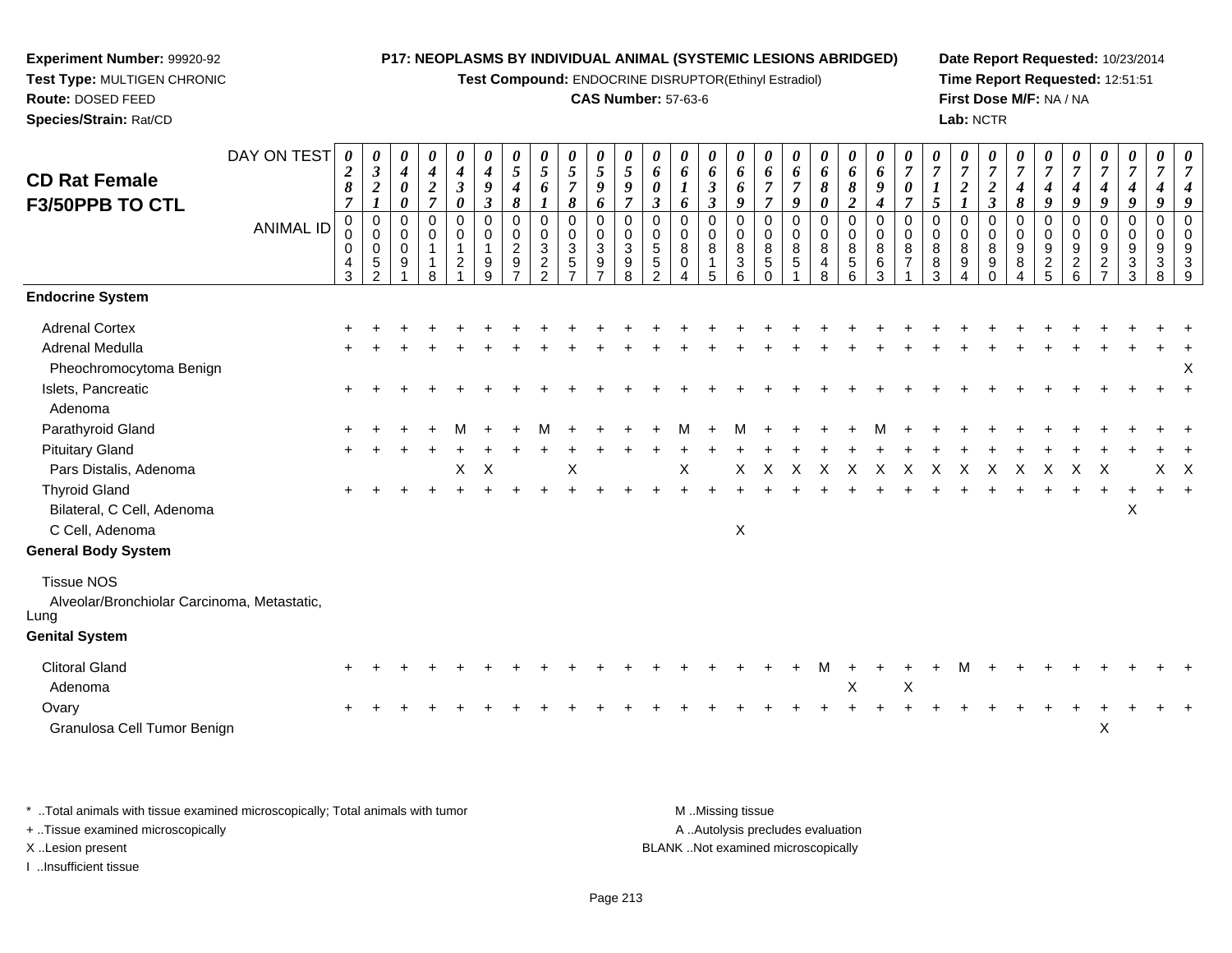**Test Compound:** ENDOCRINE DISRUPTOR(Ethinyl Estradiol)

## **CAS Number:** 57-63-6

**Date Report Requested:** 10/23/2014**Time Report Requested:** 12:51:51**First Dose M/F:** NA / NA**Lab:** NCTR

| <b>CD Rat Female</b><br><b>F3/50PPB TO CTL</b> | DAY ON TEST      | $\boldsymbol{\theta}$<br>$\boldsymbol{2}$<br>8<br>$\overline{7}$ | 0<br>$\boldsymbol{\beta}$<br>$\boldsymbol{2}$         | 0<br>$\boldsymbol{4}$<br>0<br>0 | $\boldsymbol{\theta}$<br>$\boldsymbol{4}$<br>$\boldsymbol{2}$<br>$\overline{7}$ | 0<br>$\boldsymbol{4}$<br>$\boldsymbol{\beta}$<br>0 | 0<br>4<br>9<br>3                  | 0<br>5<br>4<br>8              | 0<br>$5\phantom{.0}$<br>6              | 0<br>$\sqrt{5}$<br>$\overline{7}$<br>8                          | 0<br>$\mathfrak{H}$<br>9<br>6                                         | 0<br>$\overline{5}$<br>9<br>$\overline{7}$ | 0<br>6<br>0<br>$\boldsymbol{\beta}$          | 0<br>6<br>$\boldsymbol{l}$<br>6                     | 0<br>6<br>$\mathfrak{z}$<br>$\mathfrak{z}$ | 0<br>6<br>6<br>9                                           | 0<br>6<br>$\overline{7}$                         | 0<br>6<br>$\overline{7}$<br>9 | 0<br>6<br>8<br>0                                       | 0<br>6<br>8<br>$\overline{2}$                   | 0<br>6<br>9<br>$\boldsymbol{4}$     | 0<br>$\overline{7}$<br>0        | 0<br>$\overline{7}$<br>5                        | 0<br>$\overline{7}$<br>$\boldsymbol{2}$<br>$\boldsymbol{l}$ | 0<br>$\overline{7}$<br>$\boldsymbol{2}$<br>$\mathbf{3}$ | 0<br>$\overline{7}$<br>4<br>8                        | 0<br>$\overline{7}$<br>4<br>9 | 0<br>$\overline{7}$<br>4<br>9      | $\boldsymbol{\theta}$<br>$\overline{7}$<br>$\boldsymbol{4}$<br>9 | 0<br>$\overline{7}$<br>4<br>9                                      | 0<br>$\overline{7}$<br>9 | 0<br>$\overline{7}$<br>$\overline{4}$<br>9 |
|------------------------------------------------|------------------|------------------------------------------------------------------|-------------------------------------------------------|---------------------------------|---------------------------------------------------------------------------------|----------------------------------------------------|-----------------------------------|-------------------------------|----------------------------------------|-----------------------------------------------------------------|-----------------------------------------------------------------------|--------------------------------------------|----------------------------------------------|-----------------------------------------------------|--------------------------------------------|------------------------------------------------------------|--------------------------------------------------|-------------------------------|--------------------------------------------------------|-------------------------------------------------|-------------------------------------|---------------------------------|-------------------------------------------------|-------------------------------------------------------------|---------------------------------------------------------|------------------------------------------------------|-------------------------------|------------------------------------|------------------------------------------------------------------|--------------------------------------------------------------------|--------------------------|--------------------------------------------|
|                                                | <b>ANIMAL ID</b> | $\mathbf 0$<br>0<br>0<br>4<br>$\mathbf{3}$                       | 0<br>0<br>$\mathbf 0$<br>$\sqrt{5}$<br>$\overline{2}$ | 0<br>0<br>0<br>9                | $\mathbf 0$<br>$\mathbf 0$<br>$\mathbf 1$<br>8                                  | 0<br>0<br>1<br>$\overline{c}$                      | $\mathbf 0$<br>$\Omega$<br>9<br>9 | 0<br>0<br>$\overline{2}$<br>9 | $\mathbf 0$<br>0<br>3<br>$\frac{2}{2}$ | $\mathbf 0$<br>$\mathbf 0$<br>3<br>$\sqrt{5}$<br>$\overline{ }$ | $\mathbf 0$<br>$\mathbf 0$<br>3<br>$\boldsymbol{9}$<br>$\overline{7}$ | $\mathbf 0$<br>0<br>3<br>9<br>8            | 0<br>$\mathbf 0$<br>5<br>5<br>$\overline{c}$ | $\mathbf 0$<br>$\mathbf 0$<br>8<br>$\mathbf 0$<br>4 | $\mathbf 0$<br>0<br>8<br>$\mathbf{1}$<br>5 | $\Omega$<br>0<br>8<br>$\ensuremath{\mathsf{3}}$<br>$\,6\,$ | $\mathbf 0$<br>$\mathbf 0$<br>8<br>5<br>$\Omega$ | 0<br>$\mathbf 0$<br>8<br>5    | $\mathbf 0$<br>$\mathbf 0$<br>8<br>$\overline{4}$<br>8 | $\mathbf 0$<br>$\mathbf 0$<br>$\bf 8$<br>5<br>6 | $\mathbf 0$<br>0<br>8<br>$\,6$<br>3 | $\mathbf 0$<br>$\mathbf 0$<br>8 | $\mathbf 0$<br>$\mathbf 0$<br>8<br>$\bf 8$<br>3 | 0<br>0<br>8<br>9<br>4                                       | 0<br>0<br>8<br>9<br>0                                   | $\mathbf 0$<br>0<br>$\boldsymbol{9}$<br>$\bf 8$<br>4 | 0<br>0<br>9<br>$rac{2}{5}$    | 0<br>0<br>9<br>$\overline{c}$<br>6 | $\mathbf 0$<br>$\mathbf 0$<br>9<br>$\frac{2}{7}$                 | $\mathbf 0$<br>0<br>9<br>$\ensuremath{\mathsf{3}}$<br>$\mathbf{3}$ | 0<br>0<br>9<br>3<br>8    | $\Omega$<br>$\mathbf 0$<br>9<br>3<br>9     |
| Oviduct                                        |                  |                                                                  |                                                       |                                 |                                                                                 |                                                    |                                   |                               |                                        |                                                                 |                                                                       |                                            |                                              |                                                     |                                            |                                                            |                                                  |                               |                                                        |                                                 |                                     |                                 |                                                 |                                                             |                                                         |                                                      |                               |                                    |                                                                  |                                                                    |                          |                                            |
| <b>Uterus</b><br>Leiomyoma                     |                  |                                                                  |                                                       |                                 |                                                                                 |                                                    |                                   |                               | X                                      |                                                                 |                                                                       |                                            |                                              |                                                     |                                            |                                                            |                                                  |                               |                                                        |                                                 |                                     |                                 |                                                 |                                                             |                                                         |                                                      |                               |                                    |                                                                  |                                                                    |                          |                                            |
| Polyp Stromal                                  |                  |                                                                  |                                                       |                                 |                                                                                 |                                                    |                                   |                               | $\pmb{\times}$                         |                                                                 |                                                                       | $\boldsymbol{\mathsf{X}}$                  |                                              |                                                     |                                            |                                                            |                                                  |                               |                                                        | X                                               |                                     |                                 |                                                 |                                                             |                                                         |                                                      |                               |                                    | X                                                                |                                                                    |                          |                                            |
| Vagina<br><b>Hematopoietic System</b>          |                  |                                                                  |                                                       |                                 |                                                                                 |                                                    |                                   |                               |                                        |                                                                 |                                                                       |                                            |                                              |                                                     |                                            |                                                            |                                                  |                               |                                                        |                                                 |                                     |                                 |                                                 |                                                             |                                                         |                                                      |                               |                                    |                                                                  |                                                                    |                          |                                            |
| <b>Bone Marrow</b><br>Lymph Node               |                  | $\ddot{}$                                                        |                                                       |                                 |                                                                                 |                                                    |                                   |                               |                                        |                                                                 |                                                                       |                                            |                                              |                                                     |                                            |                                                            |                                                  |                               |                                                        |                                                 |                                     |                                 |                                                 |                                                             |                                                         |                                                      |                               |                                    |                                                                  |                                                                    |                          |                                            |
| Lymph Node, Mandibular                         |                  |                                                                  |                                                       |                                 |                                                                                 |                                                    |                                   |                               |                                        |                                                                 |                                                                       |                                            |                                              |                                                     |                                            |                                                            |                                                  |                               |                                                        |                                                 |                                     |                                 |                                                 |                                                             |                                                         |                                                      |                               |                                    |                                                                  |                                                                    |                          |                                            |
| Lymph Node, Mesenteric                         |                  |                                                                  |                                                       |                                 |                                                                                 |                                                    |                                   |                               |                                        |                                                                 |                                                                       |                                            |                                              |                                                     |                                            |                                                            |                                                  |                               |                                                        |                                                 |                                     |                                 |                                                 |                                                             |                                                         |                                                      |                               |                                    |                                                                  |                                                                    |                          |                                            |
| Spleen                                         |                  |                                                                  |                                                       |                                 |                                                                                 |                                                    |                                   |                               |                                        |                                                                 |                                                                       |                                            |                                              |                                                     |                                            |                                                            |                                                  |                               |                                                        |                                                 |                                     |                                 |                                                 |                                                             |                                                         |                                                      |                               |                                    |                                                                  |                                                                    |                          |                                            |
| Thymus<br><b>Integumentary System</b>          |                  |                                                                  |                                                       |                                 |                                                                                 |                                                    |                                   |                               |                                        |                                                                 |                                                                       |                                            |                                              |                                                     |                                            |                                                            |                                                  |                               |                                                        |                                                 |                                     |                                 |                                                 |                                                             |                                                         |                                                      |                               |                                    |                                                                  |                                                                    |                          |                                            |
| Mammary Gland<br>Adenocarcinoma                |                  | $\ddot{}$                                                        |                                                       |                                 |                                                                                 |                                                    |                                   |                               |                                        | $\mathsf X$                                                     |                                                                       |                                            |                                              |                                                     | $\mathsf{X}$                               |                                                            |                                                  | $\mathsf{X}$                  | X X                                                    |                                                 |                                     | X                               |                                                 |                                                             | X                                                       |                                                      |                               |                                    | X                                                                |                                                                    |                          |                                            |
| Fibroadenoma                                   |                  |                                                                  |                                                       |                                 |                                                                                 |                                                    |                                   |                               |                                        |                                                                 |                                                                       |                                            | X X X                                        |                                                     |                                            | $\mathsf X$                                                |                                                  | $\mathsf{X}$                  |                                                        |                                                 |                                     | $X$ $X$                         |                                                 | X                                                           |                                                         |                                                      |                               |                                    |                                                                  |                                                                    |                          |                                            |
| Fibroadenoma, Multiple                         |                  |                                                                  |                                                       |                                 | X                                                                               |                                                    |                                   | X                             |                                        |                                                                 |                                                                       |                                            |                                              |                                                     |                                            |                                                            | X                                                |                               |                                                        | $\mathsf{X}-\mathsf{X}$                         |                                     |                                 | $\boldsymbol{\mathsf{X}}$                       |                                                             | X                                                       |                                                      | X X X X                       |                                    |                                                                  |                                                                    |                          | Χ                                          |
| <b>Skin</b>                                    |                  | $\ddot{}$                                                        |                                                       |                                 |                                                                                 |                                                    |                                   |                               |                                        |                                                                 |                                                                       |                                            |                                              |                                                     |                                            |                                                            |                                                  |                               |                                                        |                                                 |                                     |                                 |                                                 |                                                             |                                                         |                                                      |                               |                                    |                                                                  |                                                                    |                          |                                            |
| Basal Cell Adenoma                             |                  |                                                                  |                                                       |                                 |                                                                                 |                                                    |                                   |                               |                                        |                                                                 |                                                                       |                                            |                                              |                                                     |                                            |                                                            |                                                  |                               |                                                        |                                                 |                                     |                                 |                                                 |                                                             |                                                         |                                                      |                               |                                    |                                                                  |                                                                    |                          |                                            |
| Fibroma                                        |                  |                                                                  |                                                       |                                 |                                                                                 |                                                    |                                   |                               |                                        |                                                                 |                                                                       |                                            |                                              |                                                     |                                            |                                                            |                                                  |                               |                                                        |                                                 |                                     |                                 |                                                 |                                                             | $\boldsymbol{\mathsf{X}}$                               |                                                      |                               |                                    |                                                                  |                                                                    |                          |                                            |
| Sarcoma                                        |                  |                                                                  |                                                       |                                 |                                                                                 |                                                    |                                   |                               |                                        |                                                                 |                                                                       | X                                          |                                              |                                                     |                                            |                                                            |                                                  |                               |                                                        |                                                 |                                     |                                 |                                                 |                                                             |                                                         |                                                      |                               |                                    |                                                                  |                                                                    |                          |                                            |
|                                                |                  |                                                                  |                                                       |                                 |                                                                                 |                                                    |                                   |                               |                                        |                                                                 |                                                                       |                                            |                                              |                                                     |                                            |                                                            |                                                  |                               |                                                        |                                                 |                                     |                                 |                                                 |                                                             |                                                         |                                                      |                               |                                    |                                                                  |                                                                    |                          |                                            |

\* ..Total animals with tissue examined microscopically; Total animals with tumor **M** . Missing tissue M ..Missing tissue

+ ..Tissue examined microscopically

**Experiment Number:** 99920-92**Test Type:** MULTIGEN CHRONIC

**Route:** DOSED FEED**Species/Strain:** Rat/CD

I ..Insufficient tissue

A ..Autolysis precludes evaluation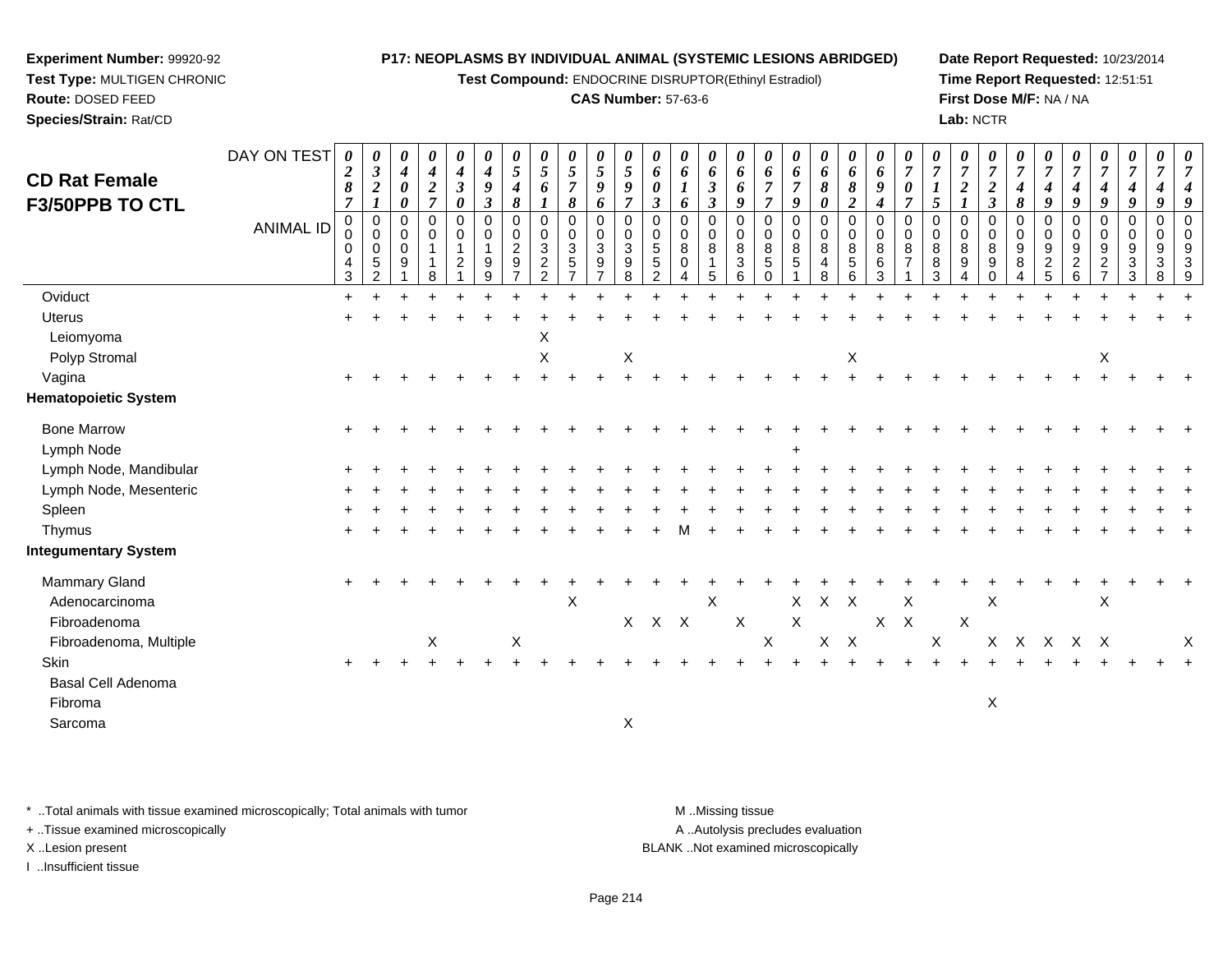**Test Compound:** ENDOCRINE DISRUPTOR(Ethinyl Estradiol)

# **CAS Number:** 57-63-6

**Date Report Requested:** 10/23/2014**Time Report Requested:** 12:51:51**First Dose M/F:** NA / NA**Lab:** NCTR

| <b>CD Rat Female</b>                                           | DAY ON TEST      | 0<br>$\boldsymbol{2}$<br>8                                | 0<br>$\boldsymbol{\beta}$<br>$\boldsymbol{2}$                            | $\boldsymbol{\theta}$<br>$\boldsymbol{4}$<br>$\boldsymbol{\theta}$  | $\pmb{\theta}$<br>$\boldsymbol{4}$<br>$\boldsymbol{2}$                        | 0<br>4<br>$\boldsymbol{\beta}$                         | 0<br>$\boldsymbol{4}$<br>$\pmb{9}$                        | 0<br>5<br>4                                              | 0<br>5<br>6                                                                   | $\boldsymbol{\theta}$<br>$\mathfrak{s}$<br>$\overline{7}$            | 0<br>$\overline{5}$<br>9                             | 0<br>5<br>9                                  | 0<br>6<br>0                                                      | 0<br>6<br>$\boldsymbol{l}$                  | 0<br>6<br>$\mathfrak{z}$                                                           | 0<br>6<br>6                                     | 0<br>6<br>$\overline{7}$                               | 0<br>6<br>$\overline{7}$               | 0<br>6<br>8                      | 0<br>6<br>8                                                             | $\boldsymbol{\theta}$<br>6<br>9                | 0<br>$\overline{7}$<br>$\boldsymbol{\theta}$ | 0<br>$\boldsymbol{7}$<br>$\boldsymbol{l}$  | 0<br>$\boldsymbol{7}$<br>$\boldsymbol{2}$ | 0<br>$\overline{7}$<br>$\boldsymbol{2}$            | $\overline{7}$<br>$\boldsymbol{4}$          | 0<br>$\overline{7}$<br>4                                                                | 0<br>$\overline{7}$<br>4                               | 0<br>$\boldsymbol{7}$<br>4                                  | 0<br>$\overline{7}$<br>4                    | 0<br>$\overline{7}$                  | 0<br>7                                         |
|----------------------------------------------------------------|------------------|-----------------------------------------------------------|--------------------------------------------------------------------------|---------------------------------------------------------------------|-------------------------------------------------------------------------------|--------------------------------------------------------|-----------------------------------------------------------|----------------------------------------------------------|-------------------------------------------------------------------------------|----------------------------------------------------------------------|------------------------------------------------------|----------------------------------------------|------------------------------------------------------------------|---------------------------------------------|------------------------------------------------------------------------------------|-------------------------------------------------|--------------------------------------------------------|----------------------------------------|----------------------------------|-------------------------------------------------------------------------|------------------------------------------------|----------------------------------------------|--------------------------------------------|-------------------------------------------|----------------------------------------------------|---------------------------------------------|-----------------------------------------------------------------------------------------|--------------------------------------------------------|-------------------------------------------------------------|---------------------------------------------|--------------------------------------|------------------------------------------------|
| F3/50PPB TO CTL                                                | <b>ANIMAL ID</b> | $\overline{7}$<br>$\pmb{0}$<br>0<br>$\mathbf 0$<br>4<br>3 | $\pmb{0}$<br>$\mathsf 0$<br>$\mathbf 0$<br>$\,$ 5 $\,$<br>$\mathfrak{p}$ | $\boldsymbol{\theta}$<br>$\pmb{0}$<br>$\pmb{0}$<br>$\mathbf 0$<br>9 | $\overline{7}$<br>$\pmb{0}$<br>$\pmb{0}$<br>$\mathbf{1}$<br>$\mathbf{1}$<br>8 | 0<br>$\mathbf 0$<br>0<br>$\mathbf 1$<br>$\overline{c}$ | $\boldsymbol{\beta}$<br>$\mathbf 0$<br>$\Omega$<br>9<br>q | 8<br>$\mathbf 0$<br>$\mathbf 0$<br>$\boldsymbol{2}$<br>9 | $\mathsf 0$<br>$\mathbf 0$<br>$\mathbf{3}$<br>$\overline{2}$<br>$\mathcal{P}$ | 8<br>$\pmb{0}$<br>$\mathbf 0$<br>$\mathbf{3}$<br>5<br>$\overline{ }$ | 6<br>$\mathbf 0$<br>$\mathbf 0$<br>$\mathbf{3}$<br>9 | 7<br>$\Omega$<br>0<br>$\mathbf{3}$<br>9<br>8 | $\boldsymbol{\beta}$<br>$\Omega$<br>0<br>5<br>5<br>$\mathcal{P}$ | 6<br>$\pmb{0}$<br>$\pmb{0}$<br>$\,8\,$<br>0 | $\boldsymbol{\beta}$<br>$\pmb{0}$<br>$\mathbf 0$<br>$\,8\,$<br>$\overline{1}$<br>5 | 9<br>0<br>$\mathbf 0$<br>8<br>$\mathbf{3}$<br>6 | $\overline{7}$<br>$\mathbf 0$<br>$\mathbf 0$<br>8<br>5 | 9<br>$\mathbf 0$<br>$\Omega$<br>8<br>5 | 0<br>0<br>0<br>$\,8\,$<br>4<br>8 | $\boldsymbol{2}$<br>$\mathbf 0$<br>$\mathbf 0$<br>8<br>$\mathbf 5$<br>6 | 4<br>$\mathbf 0$<br>$\mathbf 0$<br>8<br>6<br>3 | $\overline{7}$<br>$\Omega$<br>$\Omega$<br>8  | 5<br>$\mathbf 0$<br>0<br>$\bf 8$<br>8<br>3 | $\mathbf 0$<br>$\pmb{0}$<br>8<br>9        | $\boldsymbol{\beta}$<br>$\mathbf 0$<br>0<br>8<br>9 | 8<br>$\Omega$<br>0<br>$\boldsymbol{9}$<br>8 | 9<br>$\mathbf 0$<br>$\mathbf 0$<br>$\boldsymbol{9}$<br>$\overline{c}$<br>$\overline{5}$ | 9<br>0<br>$\boldsymbol{0}$<br>9<br>$\overline{a}$<br>6 | 9<br>$\mathbf 0$<br>$\mathbf 0$<br>9<br>$\overline{c}$<br>7 | 9<br>$\mathbf 0$<br>$\Omega$<br>9<br>3<br>3 | 9<br>$\mathbf 0$<br>0<br>9<br>3<br>8 | 9<br>$\mathbf 0$<br>$\mathbf 0$<br>9<br>3<br>9 |
| Musculoskeletal System                                         |                  |                                                           |                                                                          |                                                                     |                                                                               |                                                        |                                                           |                                                          |                                                                               |                                                                      |                                                      |                                              |                                                                  |                                             |                                                                                    |                                                 |                                                        |                                        |                                  |                                                                         |                                                |                                              |                                            |                                           |                                                    |                                             |                                                                                         |                                                        |                                                             |                                             |                                      |                                                |
| Bone, Femur<br><b>Skeletal Muscle</b><br>Nervous System        |                  | $\ddot{}$                                                 |                                                                          |                                                                     |                                                                               |                                                        |                                                           |                                                          |                                                                               |                                                                      |                                                      |                                              |                                                                  |                                             |                                                                                    |                                                 |                                                        |                                        |                                  |                                                                         |                                                |                                              |                                            |                                           |                                                    |                                             |                                                                                         |                                                        |                                                             |                                             |                                      |                                                |
| Brain, Brain Stem                                              |                  |                                                           |                                                                          |                                                                     |                                                                               |                                                        |                                                           |                                                          |                                                                               |                                                                      |                                                      |                                              |                                                                  |                                             |                                                                                    |                                                 |                                                        |                                        |                                  |                                                                         |                                                |                                              |                                            |                                           |                                                    |                                             |                                                                                         |                                                        |                                                             |                                             |                                      |                                                |
| Brain, Cerebellum<br>Astrocytoma Malignant                     |                  |                                                           |                                                                          |                                                                     |                                                                               |                                                        |                                                           |                                                          |                                                                               |                                                                      |                                                      |                                              |                                                                  |                                             |                                                                                    |                                                 |                                                        |                                        |                                  |                                                                         |                                                |                                              |                                            |                                           |                                                    |                                             |                                                                                         |                                                        |                                                             |                                             |                                      |                                                |
| Brain, Cerebrum                                                |                  |                                                           |                                                                          |                                                                     |                                                                               |                                                        |                                                           |                                                          |                                                                               |                                                                      |                                                      |                                              |                                                                  |                                             |                                                                                    |                                                 |                                                        |                                        |                                  |                                                                         |                                                |                                              |                                            |                                           |                                                    |                                             |                                                                                         |                                                        |                                                             |                                             |                                      |                                                |
| Peripheral Nerve                                               |                  |                                                           |                                                                          |                                                                     |                                                                               |                                                        |                                                           |                                                          |                                                                               |                                                                      |                                                      |                                              |                                                                  |                                             |                                                                                    |                                                 |                                                        |                                        |                                  |                                                                         |                                                |                                              |                                            |                                           |                                                    |                                             |                                                                                         |                                                        |                                                             |                                             |                                      |                                                |
| Spinal Cord                                                    |                  |                                                           |                                                                          |                                                                     |                                                                               |                                                        |                                                           |                                                          |                                                                               |                                                                      |                                                      |                                              |                                                                  |                                             |                                                                                    |                                                 |                                                        |                                        |                                  |                                                                         |                                                |                                              |                                            |                                           |                                                    |                                             |                                                                                         |                                                        |                                                             |                                             |                                      |                                                |
| <b>Respiratory System</b>                                      |                  |                                                           |                                                                          |                                                                     |                                                                               |                                                        |                                                           |                                                          |                                                                               |                                                                      |                                                      |                                              |                                                                  |                                             |                                                                                    |                                                 |                                                        |                                        |                                  |                                                                         |                                                |                                              |                                            |                                           |                                                    |                                             |                                                                                         |                                                        |                                                             |                                             |                                      |                                                |
| Lung<br>Adenocarcinoma, Metastatic, Mammary<br>Gland           |                  |                                                           |                                                                          |                                                                     |                                                                               |                                                        |                                                           |                                                          |                                                                               |                                                                      |                                                      |                                              |                                                                  |                                             |                                                                                    |                                                 |                                                        |                                        |                                  | $\pmb{\times}$                                                          |                                                |                                              |                                            |                                           |                                                    |                                             |                                                                                         |                                                        |                                                             |                                             |                                      |                                                |
| Alveolar/Bronchiolar Adenoma<br>Alveolar/Bronchiolar Carcinoma |                  |                                                           |                                                                          |                                                                     |                                                                               |                                                        |                                                           |                                                          |                                                                               |                                                                      |                                                      |                                              |                                                                  |                                             |                                                                                    |                                                 |                                                        |                                        |                                  |                                                                         | $\boldsymbol{\mathsf{X}}$                      |                                              |                                            |                                           |                                                    |                                             |                                                                                         |                                                        |                                                             |                                             |                                      |                                                |
| Nose                                                           |                  |                                                           |                                                                          |                                                                     |                                                                               |                                                        |                                                           |                                                          |                                                                               |                                                                      |                                                      |                                              |                                                                  |                                             |                                                                                    |                                                 |                                                        |                                        |                                  |                                                                         |                                                |                                              |                                            |                                           |                                                    |                                             |                                                                                         |                                                        |                                                             |                                             |                                      |                                                |
| Trachea                                                        |                  |                                                           |                                                                          |                                                                     |                                                                               |                                                        |                                                           |                                                          |                                                                               |                                                                      |                                                      |                                              |                                                                  |                                             |                                                                                    |                                                 |                                                        |                                        |                                  |                                                                         |                                                |                                              |                                            |                                           |                                                    |                                             |                                                                                         |                                                        |                                                             |                                             |                                      |                                                |
| <b>Special Senses System</b>                                   |                  |                                                           |                                                                          |                                                                     |                                                                               |                                                        |                                                           |                                                          |                                                                               |                                                                      |                                                      |                                              |                                                                  |                                             |                                                                                    |                                                 |                                                        |                                        |                                  |                                                                         |                                                |                                              |                                            |                                           |                                                    |                                             |                                                                                         |                                                        |                                                             |                                             |                                      |                                                |
| Eye                                                            |                  |                                                           |                                                                          |                                                                     |                                                                               |                                                        |                                                           |                                                          |                                                                               |                                                                      |                                                      |                                              |                                                                  |                                             |                                                                                    |                                                 |                                                        |                                        |                                  |                                                                         |                                                |                                              |                                            |                                           |                                                    |                                             |                                                                                         |                                                        |                                                             |                                             |                                      |                                                |
| Harderian Gland                                                |                  |                                                           |                                                                          |                                                                     |                                                                               |                                                        |                                                           |                                                          |                                                                               |                                                                      |                                                      |                                              |                                                                  |                                             |                                                                                    |                                                 |                                                        |                                        |                                  |                                                                         |                                                |                                              |                                            |                                           |                                                    |                                             |                                                                                         |                                                        |                                                             |                                             |                                      |                                                |
|                                                                |                  |                                                           |                                                                          |                                                                     |                                                                               |                                                        |                                                           |                                                          |                                                                               |                                                                      |                                                      |                                              |                                                                  |                                             |                                                                                    |                                                 |                                                        |                                        |                                  |                                                                         |                                                |                                              |                                            |                                           |                                                    |                                             |                                                                                         |                                                        |                                                             |                                             |                                      |                                                |

\* ..Total animals with tissue examined microscopically; Total animals with tumor **M** . Missing tissue M ..Missing tissue A ..Autolysis precludes evaluation + ..Tissue examined microscopically X ..Lesion present BLANK ..Not examined microscopicallyI ..Insufficient tissue

**Experiment Number:** 99920-92**Test Type:** MULTIGEN CHRONIC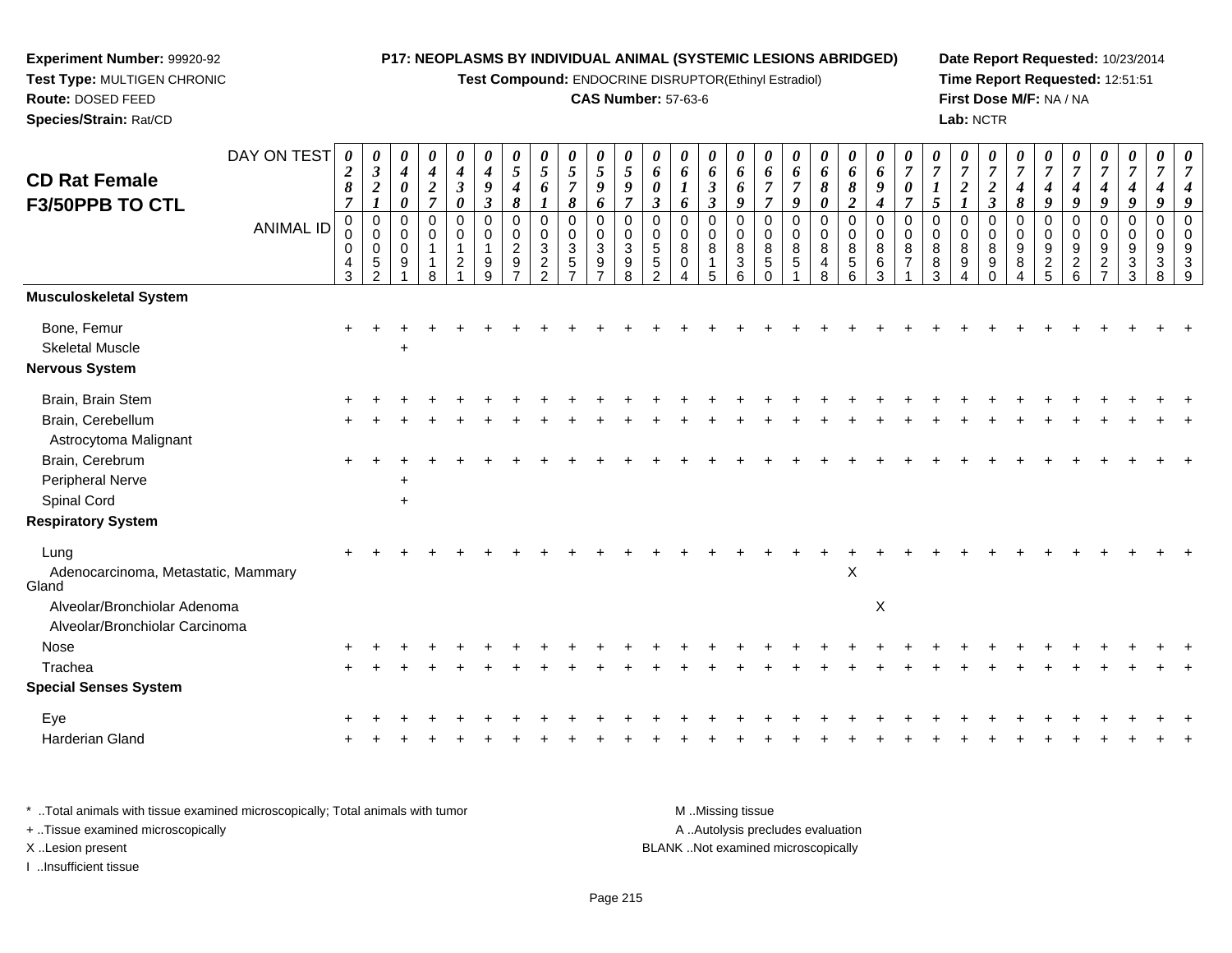**Test Compound:** ENDOCRINE DISRUPTOR(Ethinyl Estradiol)

# **CAS Number:** 57-63-6

**Date Report Requested:** 10/23/2014**Time Report Requested:** 12:51:52**First Dose M/F:** NA / NA**Lab:** NCTR

| <b>CD Rat Female</b><br><b>F3/50PPB TO CTL</b> | DAY ON TEST<br>ANIMAL ID | $\boldsymbol{\theta}$<br>$\overline{2}$<br>8<br>$\overline{7}$<br>0<br>0<br>0<br>$\overline{4}$ | $\boldsymbol{\theta}$<br>$\mathfrak{z}$<br>$\overline{2}$<br>$\pmb{0}$<br>$\pmb{0}$<br>$\pmb{0}$<br>5 | 0<br>4<br>$\boldsymbol{\theta}$<br>0<br>0<br>0<br>0<br>9 | 0<br>$\boldsymbol{4}$<br>$\boldsymbol{2}$<br>$\overline{ }$<br>$\mathbf 0$ | 0<br>$\boldsymbol{4}$<br>3<br>0<br>0<br>0<br>$\overline{A}$<br>$\overline{c}$ | 0<br>4<br>9<br>$\boldsymbol{\beta}$<br>0<br>0<br>9 | $\boldsymbol{\theta}$<br>5<br>4<br>8<br>0<br>$\overline{c}$<br>$\boldsymbol{9}$ | $\boldsymbol{\theta}$<br>$5\overline{)}$<br>6<br>0<br>$\mathbf 0$<br>$\mathbf{3}$<br>$\boldsymbol{2}$ | 0<br>$\sqrt{5}$<br>$\overline{7}$<br>8<br>$\mathbf 0$<br>3<br>5 | 0<br>5<br>9<br>6<br>$\pmb{0}$<br>$\pmb{0}$<br>$\sqrt{3}$<br>$\boldsymbol{9}$ | 0<br>5<br>9<br>0<br>3<br>9 | $\boldsymbol{\theta}$<br>6<br>$\boldsymbol{\theta}$<br>$\boldsymbol{\beta}$<br>0<br>5<br>5 | $\boldsymbol{\theta}$<br>6<br>6<br>0<br>0<br>8<br>0 | 0<br>6<br>$\mathfrak{z}$<br>3<br>8 | 0<br>6<br>6<br>9<br>0<br>$\mathbf 0$<br>8<br>$\ensuremath{\mathsf{3}}$ | 6<br>$\overline{ }$<br>8<br>5 | $\boldsymbol{\theta}$<br>6<br>$\overline{ }$<br>9<br>0<br>$\mathbf 0$<br>8<br>5 | $\boldsymbol{\theta}$<br>6<br>8<br>0<br>0<br>0<br>8<br>$\overline{4}$ | 0<br>6<br>8<br>$\boldsymbol{2}$<br>$\overline{0}$<br>8<br>5 | 0<br>6<br>9<br>$\boldsymbol{4}$<br>0<br>0<br>8<br>6 | $\theta$<br>$\overline{ }$<br>8<br>$\rightarrow$ | $\boldsymbol{\theta}$<br>$\mathcal{L}$<br>0<br>0<br>8<br>8 | $\boldsymbol{\theta}$<br>$\boldsymbol{2}$<br>0<br>0<br>8<br>9 | 0<br>$\overline{ }$<br>$\boldsymbol{2}$<br>3<br>8<br>9 | 0<br>$\overline{ }$<br>4<br>8<br>0<br>0<br>9<br>8 | 4<br>9<br>9<br>$\overline{c}$ | $\boldsymbol{\theta}$<br>4<br>9<br>0<br>0<br>9<br>$\boldsymbol{2}$ | 0<br>4<br>9<br>0<br>0<br>9<br>$\sqrt{2}$ | $\boldsymbol{\theta}$<br>4<br>9<br>$\overline{0}$<br>9<br>3 | 0<br>9<br>3 | 3 |
|------------------------------------------------|--------------------------|-------------------------------------------------------------------------------------------------|-------------------------------------------------------------------------------------------------------|----------------------------------------------------------|----------------------------------------------------------------------------|-------------------------------------------------------------------------------|----------------------------------------------------|---------------------------------------------------------------------------------|-------------------------------------------------------------------------------------------------------|-----------------------------------------------------------------|------------------------------------------------------------------------------|----------------------------|--------------------------------------------------------------------------------------------|-----------------------------------------------------|------------------------------------|------------------------------------------------------------------------|-------------------------------|---------------------------------------------------------------------------------|-----------------------------------------------------------------------|-------------------------------------------------------------|-----------------------------------------------------|--------------------------------------------------|------------------------------------------------------------|---------------------------------------------------------------|--------------------------------------------------------|---------------------------------------------------|-------------------------------|--------------------------------------------------------------------|------------------------------------------|-------------------------------------------------------------|-------------|---|
|                                                |                          | 3                                                                                               | າ                                                                                                     |                                                          | R                                                                          |                                                                               | 9                                                  | -                                                                               | <sup>o</sup>                                                                                          | $\overline{ }$                                                  | $\rightarrow$                                                                | 8                          |                                                                                            |                                                     | 5                                  | 6                                                                      |                               |                                                                                 | 8                                                                     | 6                                                           | 3                                                   |                                                  | 3                                                          |                                                               |                                                        |                                                   | 5                             | 6                                                                  | $\overline{ }$                           | 3                                                           | 8           | 9 |
| <b>Urinary System</b>                          |                          |                                                                                                 |                                                                                                       |                                                          |                                                                            |                                                                               |                                                    |                                                                                 |                                                                                                       |                                                                 |                                                                              |                            |                                                                                            |                                                     |                                    |                                                                        |                               |                                                                                 |                                                                       |                                                             |                                                     |                                                  |                                                            |                                                               |                                                        |                                                   |                               |                                                                    |                                          |                                                             |             |   |
| Kidney                                         |                          |                                                                                                 |                                                                                                       |                                                          |                                                                            |                                                                               |                                                    |                                                                                 |                                                                                                       |                                                                 |                                                                              |                            |                                                                                            |                                                     |                                    |                                                                        |                               |                                                                                 |                                                                       |                                                             |                                                     |                                                  |                                                            |                                                               |                                                        |                                                   |                               |                                                                    |                                          |                                                             |             |   |
| Liposarcoma                                    |                          |                                                                                                 |                                                                                                       |                                                          |                                                                            |                                                                               |                                                    |                                                                                 |                                                                                                       |                                                                 |                                                                              |                            |                                                                                            |                                                     |                                    |                                                                        |                               |                                                                                 |                                                                       |                                                             |                                                     |                                                  |                                                            |                                                               |                                                        |                                                   |                               |                                                                    |                                          |                                                             |             |   |
| Nephroblastoma                                 |                          | $\pmb{\times}$                                                                                  |                                                                                                       |                                                          |                                                                            |                                                                               |                                                    |                                                                                 |                                                                                                       |                                                                 |                                                                              |                            |                                                                                            |                                                     |                                    |                                                                        |                               |                                                                                 |                                                                       |                                                             |                                                     |                                                  |                                                            |                                                               |                                                        |                                                   |                               |                                                                    |                                          |                                                             |             |   |
| Renal Tubule, Adenoma                          |                          |                                                                                                 |                                                                                                       |                                                          |                                                                            |                                                                               |                                                    |                                                                                 |                                                                                                       |                                                                 |                                                                              |                            |                                                                                            |                                                     |                                    |                                                                        |                               |                                                                                 |                                                                       |                                                             |                                                     |                                                  |                                                            |                                                               |                                                        |                                                   |                               |                                                                    |                                          |                                                             |             |   |
| <b>Urinary Bladder</b>                         |                          |                                                                                                 |                                                                                                       |                                                          |                                                                            |                                                                               |                                                    |                                                                                 |                                                                                                       |                                                                 |                                                                              |                            |                                                                                            |                                                     |                                    |                                                                        |                               |                                                                                 |                                                                       |                                                             |                                                     |                                                  |                                                            |                                                               |                                                        |                                                   |                               |                                                                    |                                          |                                                             |             |   |
| Transit Epithe, Papilloma                      |                          |                                                                                                 |                                                                                                       |                                                          |                                                                            |                                                                               |                                                    |                                                                                 |                                                                                                       |                                                                 |                                                                              |                            |                                                                                            |                                                     |                                    |                                                                        |                               |                                                                                 |                                                                       |                                                             |                                                     |                                                  |                                                            |                                                               |                                                        |                                                   |                               |                                                                    |                                          |                                                             |             |   |
| <b>SYSTEMIC LESIONS</b>                        |                          |                                                                                                 |                                                                                                       |                                                          |                                                                            |                                                                               |                                                    |                                                                                 |                                                                                                       |                                                                 |                                                                              |                            |                                                                                            |                                                     |                                    |                                                                        |                               |                                                                                 |                                                                       |                                                             |                                                     |                                                  |                                                            |                                                               |                                                        |                                                   |                               |                                                                    |                                          |                                                             |             |   |
| Multiple Organ                                 |                          |                                                                                                 |                                                                                                       |                                                          |                                                                            |                                                                               |                                                    |                                                                                 |                                                                                                       |                                                                 |                                                                              |                            |                                                                                            |                                                     |                                    |                                                                        |                               |                                                                                 |                                                                       |                                                             |                                                     |                                                  |                                                            |                                                               |                                                        |                                                   |                               |                                                                    |                                          |                                                             |             |   |
| Lymphoma Malignant                             |                          |                                                                                                 | X                                                                                                     |                                                          |                                                                            |                                                                               |                                                    |                                                                                 |                                                                                                       |                                                                 |                                                                              |                            |                                                                                            |                                                     |                                    |                                                                        |                               |                                                                                 |                                                                       |                                                             |                                                     |                                                  |                                                            |                                                               |                                                        |                                                   |                               |                                                                    |                                          |                                                             |             |   |

\* ..Total animals with tissue examined microscopically; Total animals with tumor **M** . Missing tissue M ..Missing tissue

+ ..Tissue examined microscopically

**Experiment Number:** 99920-92**Test Type:** MULTIGEN CHRONIC

**Route:** DOSED FEED**Species/Strain:** Rat/CD

I ..Insufficient tissue

A ..Autolysis precludes evaluation X ..Lesion present BLANK ..Not examined microscopically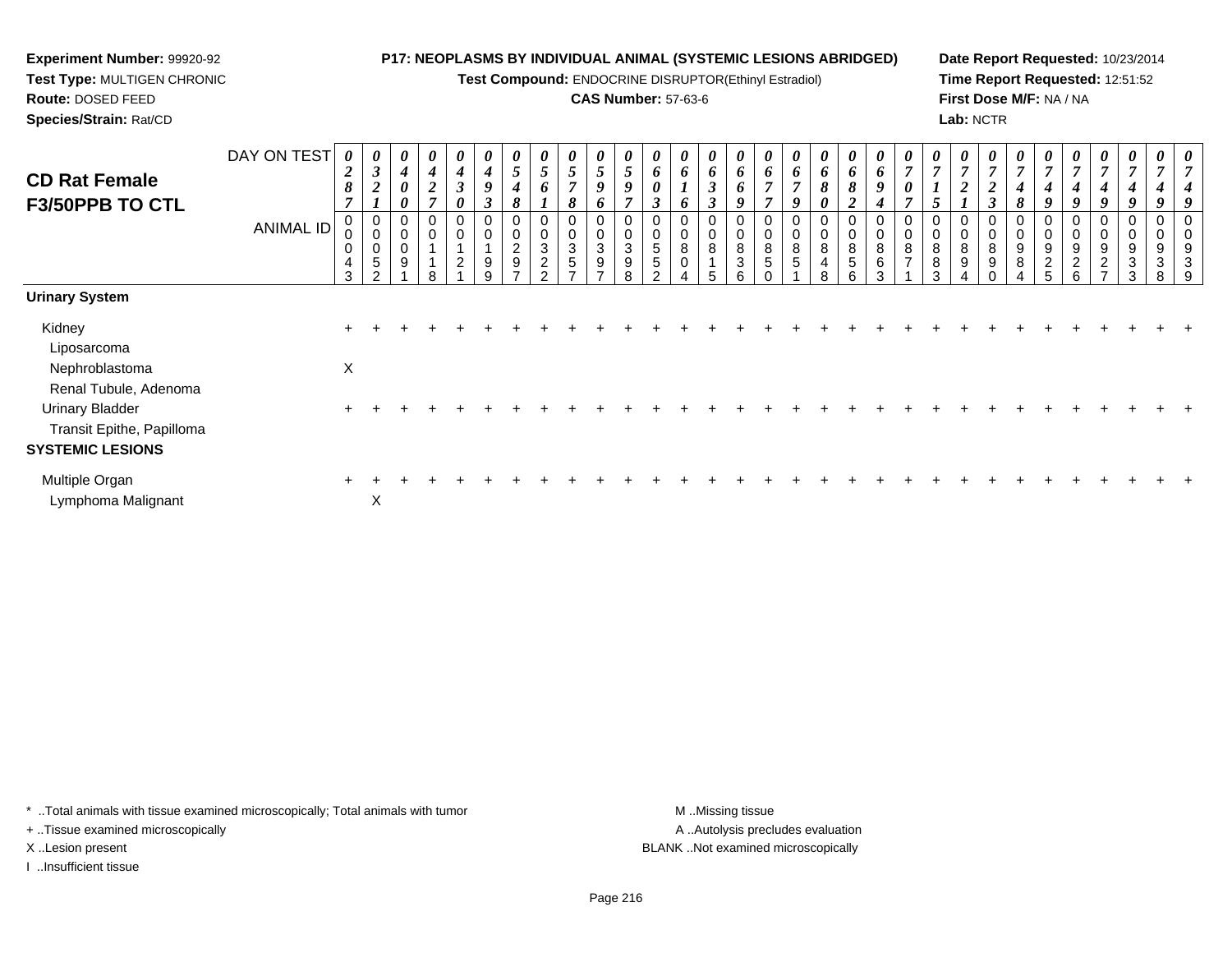**Test Compound:** ENDOCRINE DISRUPTOR(Ethinyl Estradiol)

### **CAS Number:** 57-63-6

**Date Report Requested:** 10/23/2014**Time Report Requested:** 12:51:52**First Dose M/F:** NA / NA**Lab:** NCTR

 $\overline{2}$ 

| <b>CD Rat Female</b><br>F3/50PPB TO CTL | DAY ON TEST      | 0<br>4<br>9                          | 0<br>$\overline{7}$<br>4<br>9 | 0<br>7<br>$\boldsymbol{4}$<br>9     | 0<br>$\overline{7}$<br>$\boldsymbol{4}$<br>9 | 0<br>$\overline{7}$<br>$\boldsymbol{4}$<br>9 | 0<br>7<br>4<br>9                                 | 0<br>$\overline{7}$<br>4<br>9                       | 0<br>$\overline{7}$<br>5<br>0          | 0<br>$\overline{7}$<br>5<br>$\pmb{\theta}$                               | 0<br>$\overline{7}$<br>5<br>$\boldsymbol{2}$ | 0<br>$\overline{7}$<br>5<br>$\boldsymbol{\beta}$ | 0<br>$\overline{7}$<br>5<br>4                       | 0<br>$\overline{7}$<br>5<br>4                    | 0<br>$\overline{7}$<br>$\mathfrak{s}$<br>$\boldsymbol{4}$ | 0<br>$\overline{7}$<br>5<br>$\boldsymbol{4}$ | 0<br>$\overline{7}$<br>5<br>4                 | 0<br>$\overline{7}$<br>5<br>4        | 0<br>$\overline{7}$<br>5<br>5                       | 0<br>$\overline{7}$<br>5<br>5   |                       |
|-----------------------------------------|------------------|--------------------------------------|-------------------------------|-------------------------------------|----------------------------------------------|----------------------------------------------|--------------------------------------------------|-----------------------------------------------------|----------------------------------------|--------------------------------------------------------------------------|----------------------------------------------|--------------------------------------------------|-----------------------------------------------------|--------------------------------------------------|-----------------------------------------------------------|----------------------------------------------|-----------------------------------------------|--------------------------------------|-----------------------------------------------------|---------------------------------|-----------------------|
|                                         | <b>ANIMAL ID</b> | $\pmb{0}$<br>0<br>9<br>4<br>$\Omega$ | $\mathbf 0$<br>0<br>9<br>4    | $\mathbf 0$<br>0<br>$9\,$<br>6<br>9 | $\Omega$<br>0<br>9<br>$\overline{7}$<br>6    | $\mathbf 0$<br>1<br>0<br>$\overline{c}$<br>4 | $\Omega$<br>1<br>$\Omega$<br>$\overline{c}$<br>5 | $\Omega$<br>1<br>$\mathbf 0$<br>$\overline{2}$<br>8 | $\Omega$<br>1<br>$\mathbf 0$<br>1<br>8 | $\mathbf 0$<br>$\mathbf{1}$<br>$\mathbf 0$<br>$\overline{c}$<br>$\Omega$ | $\mathbf 0$<br>1<br>$\mathbf 0$<br>5         | $\Omega$<br>1<br>3<br>6                          | $\Omega$<br>1<br>$\mathbf 0$<br>$\overline{7}$<br>8 | $\Omega$<br>1<br>$\Omega$<br>$\overline{7}$<br>9 | $\Omega$<br>$\mathbf{1}$<br>$\mathbf 0$<br>8<br>$\Omega$  | $\Omega$<br>1<br>$\mathbf 0$<br>8<br>9       | $\Omega$<br>1<br>$\mathbf 0$<br>9<br>$\Omega$ | $\mathbf 0$<br>1<br>$\mathbf 0$<br>9 | $\Omega$<br>1<br>$\mathbf 0$<br>$\overline{7}$<br>3 | $\Omega$<br>$\overline{2}$<br>9 | <i><b>*TOTALS</b></i> |
| <b>Alimentary System</b>                |                  |                                      |                               |                                     |                                              |                                              |                                                  |                                                     |                                        |                                                                          |                                              |                                                  |                                                     |                                                  |                                                           |                                              |                                               |                                      |                                                     |                                 |                       |
| Esophagus                               |                  | ٠                                    |                               |                                     |                                              |                                              |                                                  |                                                     |                                        |                                                                          |                                              |                                                  |                                                     |                                                  |                                                           |                                              |                                               |                                      |                                                     |                                 | 50                    |
| Intestine Large, Cecum                  |                  |                                      |                               |                                     |                                              |                                              |                                                  |                                                     |                                        |                                                                          |                                              |                                                  |                                                     |                                                  |                                                           |                                              |                                               |                                      |                                                     |                                 | 50                    |
| Intestine Large, Colon                  |                  | +                                    |                               |                                     |                                              |                                              |                                                  |                                                     |                                        |                                                                          |                                              |                                                  |                                                     |                                                  |                                                           |                                              |                                               |                                      |                                                     |                                 | 50                    |
| Intestine Large, Rectum                 |                  | +                                    |                               |                                     |                                              |                                              |                                                  |                                                     |                                        |                                                                          |                                              |                                                  |                                                     |                                                  |                                                           |                                              |                                               |                                      |                                                     |                                 | 50                    |
| Intestine Small, Duodenum               |                  | $\ddot{}$                            |                               |                                     |                                              |                                              |                                                  |                                                     |                                        |                                                                          |                                              |                                                  |                                                     |                                                  |                                                           |                                              |                                               |                                      |                                                     | ÷                               | 50                    |
| Intestine Small, Ileum                  |                  |                                      |                               |                                     |                                              |                                              |                                                  |                                                     |                                        |                                                                          |                                              |                                                  |                                                     |                                                  |                                                           |                                              |                                               |                                      |                                                     |                                 | 50                    |
| Intestine Small, Jejunum                |                  | +                                    |                               |                                     |                                              |                                              |                                                  |                                                     |                                        |                                                                          |                                              |                                                  |                                                     |                                                  |                                                           |                                              |                                               |                                      |                                                     |                                 | 50                    |
| Liver                                   |                  |                                      |                               |                                     |                                              |                                              |                                                  |                                                     |                                        |                                                                          |                                              |                                                  |                                                     |                                                  |                                                           |                                              |                                               |                                      |                                                     |                                 | 50                    |
| Cholangioma                             |                  |                                      |                               |                                     |                                              |                                              |                                                  |                                                     |                                        |                                                                          |                                              |                                                  |                                                     |                                                  |                                                           |                                              |                                               |                                      |                                                     |                                 | 1                     |
| Mesentery                               |                  |                                      |                               |                                     |                                              |                                              |                                                  |                                                     |                                        |                                                                          |                                              |                                                  |                                                     |                                                  |                                                           |                                              |                                               |                                      |                                                     |                                 | 4                     |
| Oral Mucosa                             |                  |                                      |                               |                                     |                                              |                                              |                                                  |                                                     |                                        |                                                                          |                                              |                                                  |                                                     |                                                  |                                                           |                                              |                                               |                                      |                                                     |                                 | $\overline{c}$        |
| Squamous Cell Carcinoma                 |                  |                                      |                               |                                     |                                              |                                              |                                                  |                                                     |                                        |                                                                          |                                              |                                                  |                                                     |                                                  |                                                           |                                              |                                               |                                      |                                                     |                                 | 1                     |
| Pancreas                                |                  |                                      |                               |                                     |                                              |                                              |                                                  |                                                     |                                        |                                                                          |                                              |                                                  |                                                     |                                                  |                                                           |                                              |                                               |                                      |                                                     |                                 | 50                    |
| Salivary Glands                         |                  | ٠                                    |                               |                                     |                                              |                                              |                                                  |                                                     |                                        |                                                                          |                                              |                                                  |                                                     |                                                  |                                                           |                                              |                                               |                                      |                                                     |                                 | 50                    |
| Stomach, Forestomach                    |                  | +                                    |                               |                                     |                                              |                                              |                                                  |                                                     |                                        |                                                                          |                                              |                                                  |                                                     |                                                  |                                                           |                                              |                                               |                                      |                                                     |                                 | 50                    |
| Squamous Cell Carcinoma                 |                  | X                                    |                               |                                     |                                              |                                              |                                                  |                                                     |                                        |                                                                          |                                              |                                                  |                                                     |                                                  |                                                           |                                              |                                               |                                      |                                                     |                                 | 1                     |
| Stomach, Glandular                      |                  |                                      |                               |                                     |                                              |                                              |                                                  |                                                     |                                        |                                                                          |                                              |                                                  |                                                     |                                                  |                                                           |                                              |                                               |                                      |                                                     |                                 | 50                    |
| <b>Cardiovascular System</b>            |                  |                                      |                               |                                     |                                              |                                              |                                                  |                                                     |                                        |                                                                          |                                              |                                                  |                                                     |                                                  |                                                           |                                              |                                               |                                      |                                                     |                                 |                       |
| <b>Blood Vessel</b>                     |                  |                                      |                               |                                     |                                              |                                              |                                                  |                                                     |                                        |                                                                          |                                              |                                                  |                                                     |                                                  |                                                           |                                              |                                               |                                      |                                                     |                                 | 50                    |
| Heart                                   |                  |                                      |                               |                                     |                                              |                                              |                                                  |                                                     |                                        |                                                                          |                                              |                                                  |                                                     |                                                  |                                                           |                                              |                                               |                                      |                                                     |                                 | 50                    |
|                                         |                  |                                      |                               |                                     |                                              |                                              |                                                  |                                                     |                                        |                                                                          |                                              |                                                  |                                                     |                                                  |                                                           |                                              |                                               |                                      |                                                     |                                 |                       |

**Experiment Number:** 99920-92**Test Type:** MULTIGEN CHRONIC

**Route:** DOSED FEED**Species/Strain:** Rat/CD

\* ..Total animals with tissue examined microscopically; Total animals with tumor A .. Autolysis precludes evaluation + ..Tissue examined microscopically X ..Lesion present BLANK ..Not examined microscopicallyI ..Insufficient tissue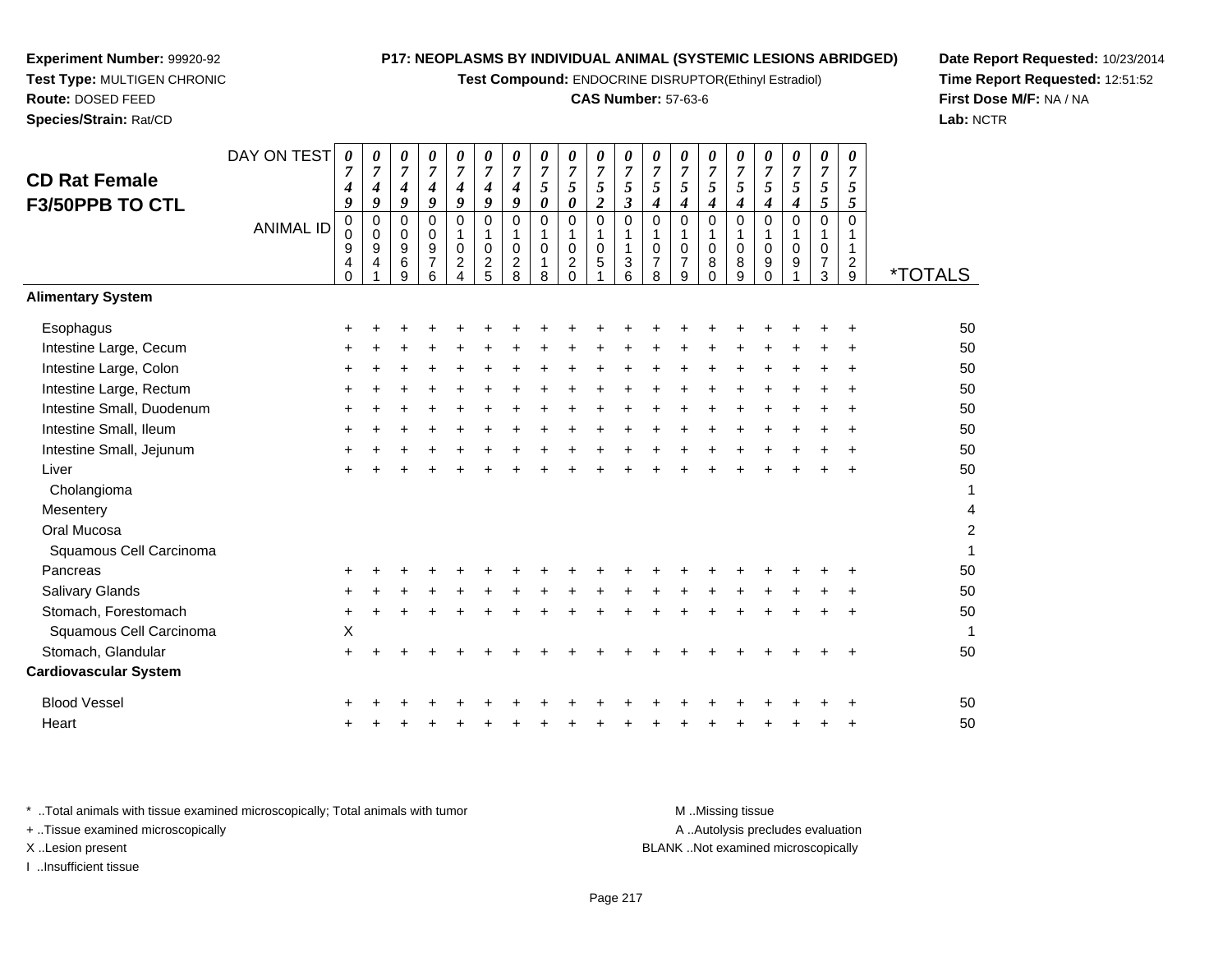**Test Compound:** ENDOCRINE DISRUPTOR(Ethinyl Estradiol)

# **CAS Number:** 57-63-6

**Date Report Requested:** 10/23/2014 **Time Report Requested:** 12:51:52**First Dose M/F:** NA / NA**Lab:** NCTR

| DAY ON TEST<br><b>CD Rat Female</b><br>F3/50PPB TO CTL                                              | 0<br>4<br>9                  | 0<br>$\overline{7}$<br>4<br>9 | 0<br>7<br>4<br>9                        | 0<br>$\overline{7}$<br>$\boldsymbol{4}$<br>9        | 0<br>$\boldsymbol{7}$<br>$\boldsymbol{4}$<br>9         | 0<br>$\overline{7}$<br>$\boldsymbol{4}$<br>9 | 0<br>$\overline{7}$<br>$\boldsymbol{4}$<br>$\boldsymbol{g}$ | 0<br>$\overline{7}$<br>5<br>0 | 0<br>$\overline{7}$<br>5<br>0                                  | 0<br>$\overline{7}$<br>5<br>$\overline{\mathbf{c}}$ | 0<br>$\overline{7}$<br>$\sqrt{5}$<br>$\boldsymbol{\beta}$ | 0<br>$\overline{7}$<br>5<br>$\boldsymbol{4}$     | 0<br>$\overline{7}$<br>5<br>4                | 0<br>7<br>5<br>4               | 0<br>$\overline{7}$<br>5<br>$\boldsymbol{4}$ | 0<br>$\overline{7}$<br>$\mathfrak{s}$<br>4 | 0<br>$\overline{7}$<br>5<br>4 | 0<br>$\overline{7}$<br>5<br>5   | 0<br>$\overline{7}$<br>5<br>$\mathfrak{F}$           |                       |
|-----------------------------------------------------------------------------------------------------|------------------------------|-------------------------------|-----------------------------------------|-----------------------------------------------------|--------------------------------------------------------|----------------------------------------------|-------------------------------------------------------------|-------------------------------|----------------------------------------------------------------|-----------------------------------------------------|-----------------------------------------------------------|--------------------------------------------------|----------------------------------------------|--------------------------------|----------------------------------------------|--------------------------------------------|-------------------------------|---------------------------------|------------------------------------------------------|-----------------------|
| <b>ANIMAL ID</b>                                                                                    | 0<br>0<br>9<br>4<br>$\Omega$ | 0<br>$\mathbf 0$<br>9<br>4    | $\Omega$<br>0<br>9<br>6<br>$\mathbf{Q}$ | $\Omega$<br>$\mathbf 0$<br>9<br>$\overline{7}$<br>6 | $\Omega$<br>$\mathbf 0$<br>$\overline{c}$<br>$\lambda$ | $\Omega$<br>$\Omega$<br>$\overline{c}$<br>5  | $\Omega$<br>-1<br>0<br>$\overline{c}$<br>8                  | $\Omega$<br>1<br>0<br>-1<br>8 | $\mathbf 0$<br>$\mathbf{1}$<br>0<br>$\overline{c}$<br>$\Omega$ | 0<br>$\mathbf{1}$<br>0<br>5                         | $\Omega$<br>1<br>$\mathbf{1}$<br>$\mathbf{3}$<br>6        | $\Omega$<br>1<br>$\Omega$<br>$\overline{7}$<br>8 | $\mathbf 0$<br>1<br>0<br>$\overline{7}$<br>9 | $\Omega$<br>0<br>8<br>$\Omega$ | $\mathbf 0$<br>1<br>0<br>8<br>$\mathbf{q}$   | $\Omega$<br>1<br>$\Omega$<br>9<br>$\Omega$ | $\Omega$<br>$\Omega$<br>9     | $\mathbf 0$<br>1<br>0<br>7<br>3 | $\Omega$<br>1<br>$\mathbf{1}$<br>$\overline{2}$<br>9 | <i><b>*TOTALS</b></i> |
| <b>Endocrine System</b>                                                                             |                              |                               |                                         |                                                     |                                                        |                                              |                                                             |                               |                                                                |                                                     |                                                           |                                                  |                                              |                                |                                              |                                            |                               |                                 |                                                      |                       |
| <b>Adrenal Cortex</b>                                                                               |                              |                               |                                         |                                                     |                                                        |                                              |                                                             |                               |                                                                |                                                     |                                                           |                                                  |                                              |                                |                                              |                                            |                               |                                 |                                                      | 50                    |
| <b>Adrenal Medulla</b><br>Pheochromocytoma Benign                                                   |                              |                               |                                         |                                                     |                                                        |                                              |                                                             |                               |                                                                |                                                     |                                                           |                                                  |                                              |                                |                                              |                                            |                               |                                 |                                                      | 50<br>$\mathbf{1}$    |
| Islets, Pancreatic<br>Adenoma                                                                       | +                            |                               |                                         |                                                     |                                                        |                                              |                                                             |                               |                                                                |                                                     |                                                           |                                                  |                                              |                                |                                              |                                            |                               |                                 | Χ                                                    | 50<br>1               |
| Parathyroid Gland                                                                                   | +                            |                               |                                         |                                                     |                                                        |                                              |                                                             |                               |                                                                |                                                     |                                                           |                                                  |                                              |                                |                                              |                                            |                               |                                 |                                                      | 44                    |
| <b>Pituitary Gland</b><br>Pars Distalis, Adenoma                                                    | $\ddot{}$                    | X                             |                                         | X                                                   | X                                                      | $\times$                                     |                                                             | X                             | $\times$                                                       |                                                     | $\boldsymbol{\mathsf{X}}$                                 | $\mathsf X$                                      |                                              | $\boldsymbol{\mathsf{X}}$      |                                              |                                            | X                             | X                               | $\boldsymbol{\mathsf{X}}$                            | 50<br>32              |
| <b>Thyroid Gland</b><br>Bilateral, C Cell, Adenoma<br>C Cell, Adenoma<br><b>General Body System</b> |                              |                               |                                         |                                                     |                                                        |                                              |                                                             |                               |                                                                |                                                     |                                                           |                                                  |                                              |                                |                                              |                                            |                               |                                 |                                                      | 50<br>1<br>1          |
|                                                                                                     |                              |                               |                                         |                                                     |                                                        |                                              |                                                             |                               |                                                                |                                                     |                                                           |                                                  |                                              |                                |                                              |                                            |                               |                                 |                                                      |                       |
| <b>Tissue NOS</b><br>Alveolar/Bronchiolar Carcinoma, Metastatic,<br>Lung                            |                              |                               |                                         |                                                     |                                                        | $\ddot{}$<br>$\boldsymbol{\mathsf{X}}$       |                                                             |                               |                                                                |                                                     |                                                           |                                                  |                                              |                                |                                              |                                            |                               |                                 |                                                      | 1<br>$\mathbf{1}$     |
| <b>Genital System</b>                                                                               |                              |                               |                                         |                                                     |                                                        |                                              |                                                             |                               |                                                                |                                                     |                                                           |                                                  |                                              |                                |                                              |                                            |                               |                                 |                                                      |                       |
| <b>Clitoral Gland</b><br>Adenoma                                                                    | +                            |                               |                                         |                                                     |                                                        |                                              |                                                             |                               |                                                                |                                                     |                                                           |                                                  |                                              |                                |                                              |                                            |                               |                                 |                                                      | 48<br>$\overline{c}$  |
| Ovary<br>Granulosa Cell Tumor Benign                                                                |                              |                               |                                         |                                                     |                                                        |                                              |                                                             |                               | X                                                              |                                                     |                                                           |                                                  |                                              |                                |                                              |                                            |                               |                                 |                                                      | 50<br>$\overline{2}$  |

**Experiment Number:** 99920-92**Test Type:** MULTIGEN CHRONIC

**Route:** DOSED FEED**Species/Strain:** Rat/CD

| Total animals with tissue examined microscopically; Total animals with tumor | M Missina tissue                   |
|------------------------------------------------------------------------------|------------------------------------|
| + Tissue examined microscopically                                            | A Autolysis precludes evaluation   |
| X Lesion present                                                             | BLANK Not examined microscopically |
| …Insufficient tissue                                                         |                                    |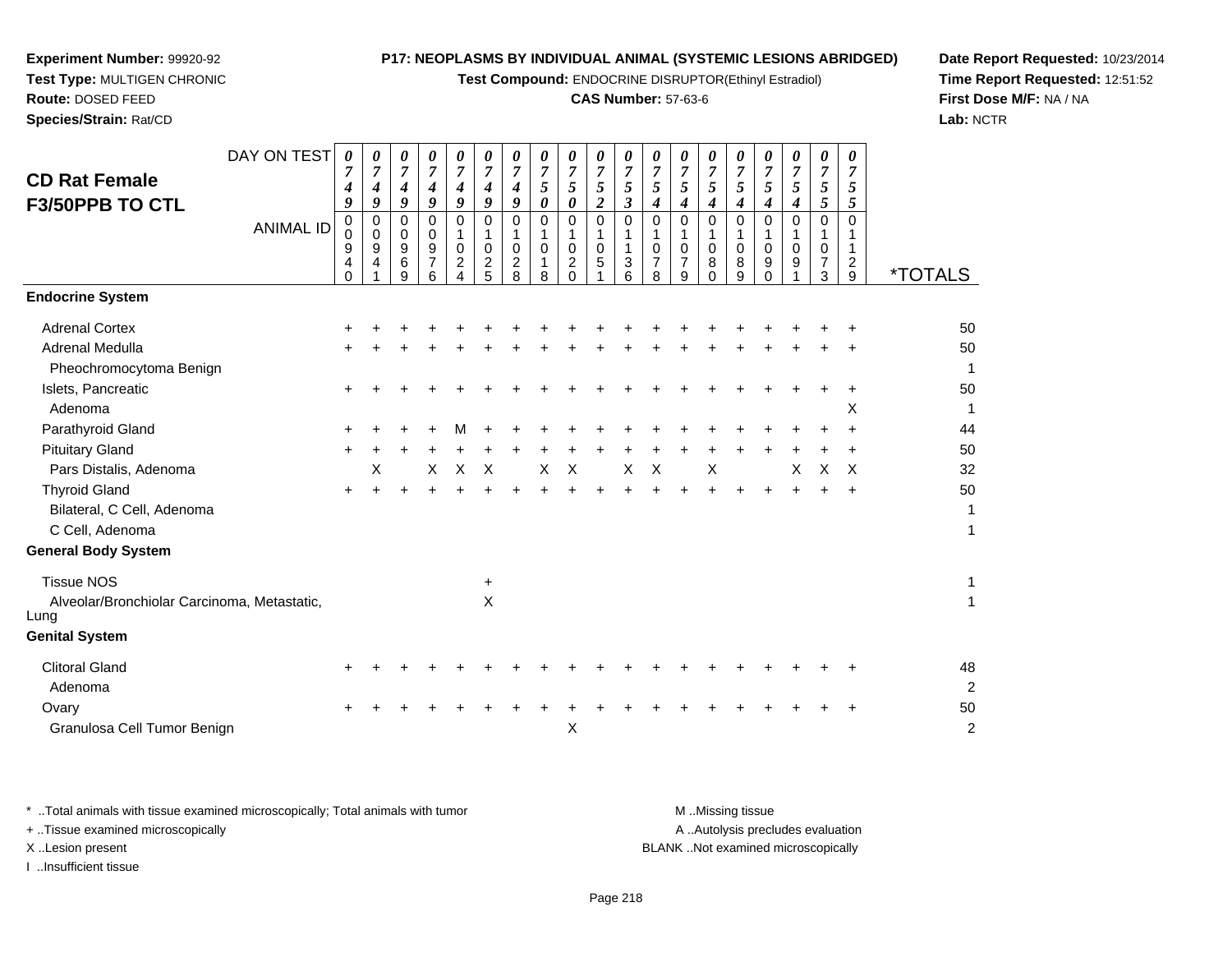**Test Compound:** ENDOCRINE DISRUPTOR(Ethinyl Estradiol)

#### **CAS Number:** 57-63-6

<sup>+</sup> <sup>+</sup> <sup>+</sup> <sup>+</sup> <sup>+</sup> <sup>+</sup> <sup>+</sup> <sup>+</sup> <sup>+</sup> <sup>+</sup> <sup>+</sup> <sup>+</sup> <sup>+</sup> <sup>+</sup> <sup>+</sup> <sup>+</sup> <sup>+</sup> <sup>+</sup> <sup>50</sup>

 $X$   $X$   $X$   $X$   $X$  13

<sup>+</sup> <sup>+</sup> <sup>+</sup> <sup>+</sup> <sup>+</sup> <sup>+</sup> <sup>+</sup> <sup>+</sup> <sup>+</sup> <sup>+</sup> <sup>+</sup> <sup>+</sup> <sup>+</sup> <sup>+</sup> <sup>+</sup> <sup>+</sup> <sup>+</sup> <sup>+</sup> <sup>50</sup>

X X X X X X X X X X X X 24

9 \*TOTALS

 $\boldsymbol{X}$  1

50

**Date Report Requested:** 10/23/2014**Time Report Requested:** 12:51:52**First Dose M/F:** NA / NA**Lab:** NCTR

| <b>Uterus</b>               | $\ddot{}$ |   |        |        |           |        |       |           |           |       |       |    |           |       |           |     |        |        | 50 |
|-----------------------------|-----------|---|--------|--------|-----------|--------|-------|-----------|-----------|-------|-------|----|-----------|-------|-----------|-----|--------|--------|----|
| Leiomyoma                   |           |   |        |        |           |        |       |           |           |       |       |    |           |       |           |     |        |        | 1  |
| Polyp Stromal               |           |   |        |        |           |        |       |           | X         |       |       |    |           |       |           |     |        |        | 5  |
| Vagina                      | $\pm$     |   |        |        |           |        |       |           |           |       |       |    |           |       |           |     | $\div$ | $\div$ | 50 |
| <b>Hematopoietic System</b> |           |   |        |        |           |        |       |           |           |       |       |    |           |       |           |     |        |        |    |
| <b>Bone Marrow</b>          | $\ddot{}$ |   |        |        |           |        |       |           |           |       |       |    |           |       |           |     |        |        | 50 |
| Lymph Node                  |           |   |        |        |           |        | $+$   |           | $\ddot{}$ |       |       |    | $\ddot{}$ |       |           |     |        | $\pm$  | 5  |
| Lymph Node, Mandibular      | $\ddot{}$ |   |        |        |           |        |       |           |           |       |       |    |           |       |           |     |        |        | 50 |
| Lymph Node, Mesenteric      | $\ddot{}$ | M |        |        |           |        |       |           |           |       | $\pm$ | ÷. | $\pm$     |       |           |     | ÷.     | $\pm$  | 49 |
| Spleen                      | $\pm$     |   | ÷      | $\div$ | $+$       | $\pm$  | $\pm$ | $\pm$     | ÷         | $\pm$ | $\pm$ | +  | $\pm$     | $\pm$ |           |     | $\pm$  | $\pm$  | 50 |
| Thymus                      | $\ddot{}$ |   | $\div$ | $+$    | $\ddot{}$ | $\div$ | $\pm$ | $\ddot{}$ | $\ddot{}$ | +     | $\pm$ | ÷. | $+$       | $+$   | $\ddot{}$ | $+$ | $\pm$  | $\pm$  | 49 |
| <b>Integumentary System</b> |           |   |        |        |           |        |       |           |           |       |       |    |           |       |           |     |        |        |    |
| Mammary Gland               | $\ddot{}$ |   |        |        |           |        |       |           |           |       |       |    |           |       |           |     |        | $\div$ | 50 |
| Adenocarcinoma              |           | X | X      |        |           |        |       |           |           |       |       |    |           |       |           |     |        |        | 10 |
|                             |           |   |        |        |           |        |       |           |           |       |       |    |           |       |           |     |        |        |    |

DAY ON TEST

 $\alpha$ 

 $\overline{a}$ 

 $a$ 

0 2 4

ANIMAL ID

 $\mathfrak{t}$  +

\* ..Total animals with tissue examined microscopically; Total animals with tumor **M** ..Missing tissue M ..Missing tissue

a  $\lambda$ 

n  $+$ 

e X

+ ..Tissue examined microscopically

**Experiment Number:** 99920-92**Test Type:** MULTIGEN CHRONIC

**Route:** DOSED FEED**Species/Strain:** Rat/CD

**CD Rat FemaleF3/50PPB TO CTL**

**Oviduct** 

Uterus

**Skin** 

Fibroma

Sarcoma

Fibroadenoma

Fibroadenoma, Multiple

Basal Cell Adenoma

I ..Insufficient tissue

A ..Autolysis precludes evaluation

X ..Lesion present BLANK ..Not examined microscopically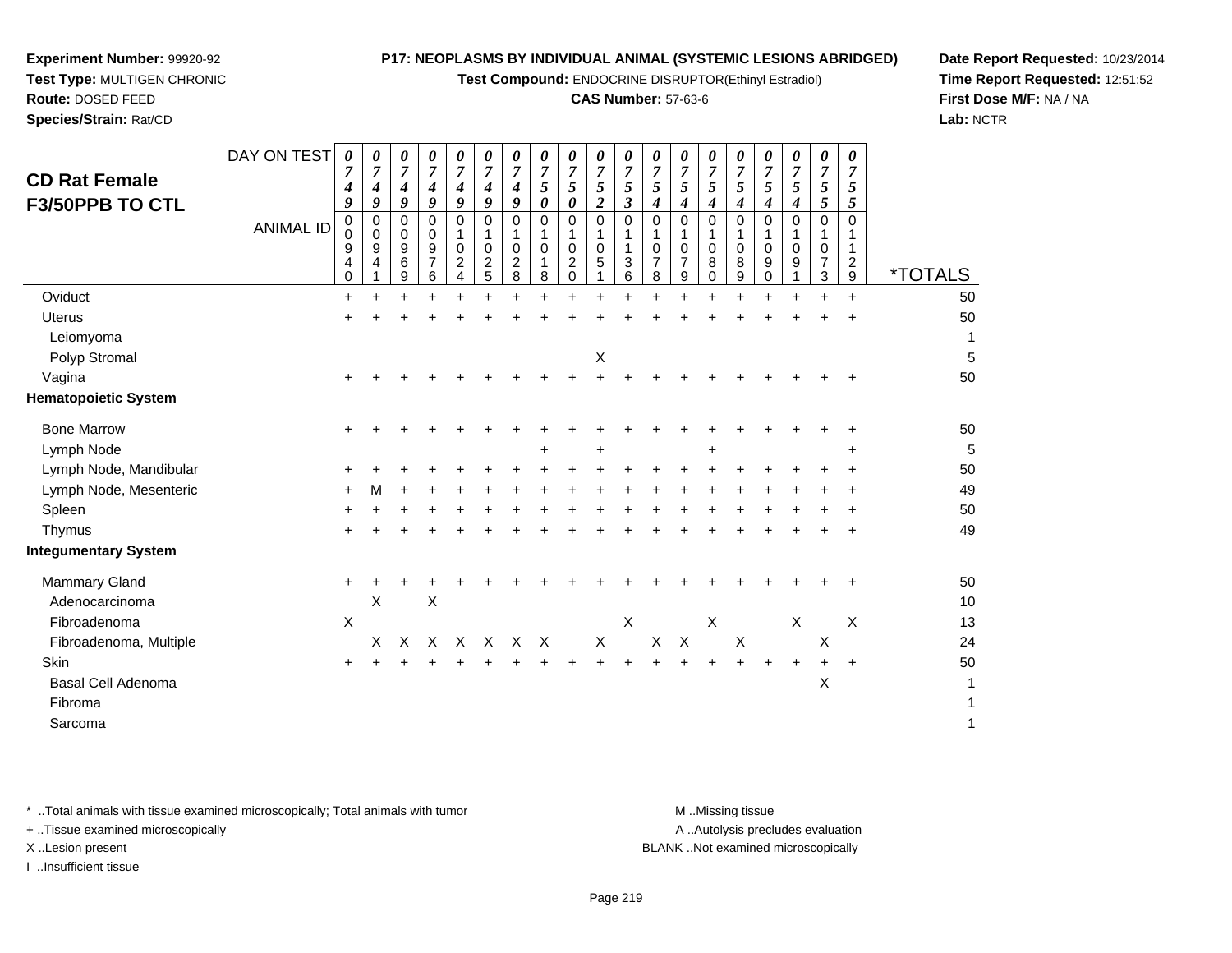**Test Compound:** ENDOCRINE DISRUPTOR(Ethinyl Estradiol)

# **CAS Number:** 57-63-6

**Date Report Requested:** 10/23/2014 **Time Report Requested:** 12:51:52**First Dose M/F:** NA / NA**Lab:** NCTR

| DAY ON TEST<br><b>CD Rat Female</b><br>F3/50PPB TO CTL<br><b>ANIMAL ID</b> | $\boldsymbol{\theta}$<br>7<br>4<br>9<br>$\mathbf 0$<br>$\mathbf 0$<br>9<br>4<br>$\Omega$ | 0<br>$\overline{7}$<br>$\boldsymbol{4}$<br>9<br>$\mathbf 0$<br>$\mathbf 0$<br>9<br>4 | 0<br>$\overline{7}$<br>4<br>9<br>0<br>0<br>9<br>6<br>9 | 0<br>$\boldsymbol{7}$<br>$\boldsymbol{4}$<br>9<br>$\mathbf 0$<br>$\mathbf 0$<br>9<br>$\overline{7}$<br>6 | $\frac{\boldsymbol{\theta}}{\boldsymbol{7}}$<br>$\boldsymbol{4}$<br>9<br>0<br>1<br>$\pmb{0}$<br>$\overline{c}$<br>4 | $\pmb{\theta}$<br>$\overline{7}$<br>$\boldsymbol{4}$<br>9<br>0<br>1<br>$\mathbf 0$<br>$\boldsymbol{2}$<br>5 | 0<br>$\overline{7}$<br>4<br>9<br>0<br>0<br>$\overline{c}$<br>8 | $\boldsymbol{\theta}$<br>$\overline{7}$<br>$\sqrt{5}$<br>$\pmb{\theta}$<br>$\mathbf 0$<br>1<br>$\pmb{0}$<br>$\mathbf{1}$<br>8 | 0<br>$\overline{7}$<br>$\mathfrak{s}$<br>$\boldsymbol{\theta}$<br>$\mathbf 0$<br>1<br>$\mathbf 0$<br>$\overline{c}$<br>$\Omega$ | 0<br>$\overline{7}$<br>5<br>$\overline{c}$<br>$\overline{0}$<br>$\pmb{0}$<br>5 | 0<br>$\overline{7}$<br>$\sqrt{5}$<br>$\overline{\mathbf{3}}$<br>0<br>1<br>$\mathbf{1}$<br>$\ensuremath{\mathsf{3}}$<br>6 | 0<br>$\overline{7}$<br>5<br>$\boldsymbol{4}$<br>$\pmb{0}$<br>1<br>$\pmb{0}$<br>$\overline{7}$<br>8 | 0<br>$\overline{7}$<br>$\sqrt{5}$<br>$\boldsymbol{4}$<br>$\mathbf 0$<br>1<br>$\mathbf 0$<br>$\overline{7}$<br>9 | 0<br>$\overline{7}$<br>5<br>4<br>$\mathbf 0$<br>1<br>$\mathbf 0$<br>8<br>$\Omega$ | 0<br>$\overline{7}$<br>5<br>4<br>0<br>1<br>$\mathbf 0$<br>8<br>9 | 0<br>$\overline{7}$<br>5<br>$\boldsymbol{4}$<br>0<br>1<br>$\mathbf 0$<br>9<br>$\Omega$ | 0<br>$\overline{7}$<br>5<br>$\boldsymbol{4}$<br>$\Omega$<br>0<br>9 | 0<br>$\overline{7}$<br>5<br>5<br>$\mathbf 0$<br>1<br>0<br>7<br>3 | $\boldsymbol{\theta}$<br>$\overline{7}$<br>5<br>5<br>$\mathbf 0$<br>1<br>1<br>$\frac{2}{9}$ | <i><b>*TOTALS</b></i> |
|----------------------------------------------------------------------------|------------------------------------------------------------------------------------------|--------------------------------------------------------------------------------------|--------------------------------------------------------|----------------------------------------------------------------------------------------------------------|---------------------------------------------------------------------------------------------------------------------|-------------------------------------------------------------------------------------------------------------|----------------------------------------------------------------|-------------------------------------------------------------------------------------------------------------------------------|---------------------------------------------------------------------------------------------------------------------------------|--------------------------------------------------------------------------------|--------------------------------------------------------------------------------------------------------------------------|----------------------------------------------------------------------------------------------------|-----------------------------------------------------------------------------------------------------------------|-----------------------------------------------------------------------------------|------------------------------------------------------------------|----------------------------------------------------------------------------------------|--------------------------------------------------------------------|------------------------------------------------------------------|---------------------------------------------------------------------------------------------|-----------------------|
| <b>Musculoskeletal System</b>                                              |                                                                                          |                                                                                      |                                                        |                                                                                                          |                                                                                                                     |                                                                                                             |                                                                |                                                                                                                               |                                                                                                                                 |                                                                                |                                                                                                                          |                                                                                                    |                                                                                                                 |                                                                                   |                                                                  |                                                                                        |                                                                    |                                                                  |                                                                                             |                       |
| Bone, Femur<br><b>Skeletal Muscle</b><br><b>Nervous System</b>             |                                                                                          |                                                                                      |                                                        |                                                                                                          |                                                                                                                     |                                                                                                             |                                                                |                                                                                                                               |                                                                                                                                 |                                                                                |                                                                                                                          |                                                                                                    |                                                                                                                 |                                                                                   |                                                                  |                                                                                        |                                                                    |                                                                  |                                                                                             | 50<br>1               |
| Brain, Brain Stem                                                          |                                                                                          |                                                                                      |                                                        |                                                                                                          |                                                                                                                     |                                                                                                             |                                                                |                                                                                                                               |                                                                                                                                 |                                                                                |                                                                                                                          |                                                                                                    |                                                                                                                 |                                                                                   |                                                                  |                                                                                        |                                                                    |                                                                  |                                                                                             | 50                    |
| Brain, Cerebellum<br>Astrocytoma Malignant                                 | X                                                                                        |                                                                                      |                                                        |                                                                                                          |                                                                                                                     |                                                                                                             |                                                                |                                                                                                                               |                                                                                                                                 |                                                                                |                                                                                                                          |                                                                                                    |                                                                                                                 |                                                                                   |                                                                  |                                                                                        |                                                                    |                                                                  |                                                                                             | 50<br>-1              |
| Brain, Cerebrum<br>Peripheral Nerve<br>Spinal Cord                         | $+$                                                                                      |                                                                                      |                                                        |                                                                                                          |                                                                                                                     |                                                                                                             |                                                                |                                                                                                                               |                                                                                                                                 |                                                                                |                                                                                                                          |                                                                                                    |                                                                                                                 |                                                                                   |                                                                  |                                                                                        |                                                                    |                                                                  |                                                                                             | 50<br>1<br>1          |
| <b>Respiratory System</b>                                                  |                                                                                          |                                                                                      |                                                        |                                                                                                          |                                                                                                                     |                                                                                                             |                                                                |                                                                                                                               |                                                                                                                                 |                                                                                |                                                                                                                          |                                                                                                    |                                                                                                                 |                                                                                   |                                                                  |                                                                                        |                                                                    |                                                                  |                                                                                             |                       |
| Lung<br>Adenocarcinoma, Metastatic, Mammary<br>Gland                       |                                                                                          |                                                                                      |                                                        |                                                                                                          |                                                                                                                     |                                                                                                             |                                                                |                                                                                                                               |                                                                                                                                 |                                                                                |                                                                                                                          |                                                                                                    |                                                                                                                 |                                                                                   |                                                                  |                                                                                        |                                                                    |                                                                  |                                                                                             | 50<br>1               |
| Alveolar/Bronchiolar Adenoma<br>Alveolar/Bronchiolar Carcinoma             |                                                                                          |                                                                                      |                                                        |                                                                                                          |                                                                                                                     | Χ                                                                                                           |                                                                |                                                                                                                               |                                                                                                                                 |                                                                                |                                                                                                                          |                                                                                                    |                                                                                                                 |                                                                                   |                                                                  |                                                                                        |                                                                    |                                                                  |                                                                                             | 1<br>1                |
| <b>Nose</b>                                                                |                                                                                          |                                                                                      |                                                        |                                                                                                          |                                                                                                                     |                                                                                                             |                                                                |                                                                                                                               |                                                                                                                                 |                                                                                |                                                                                                                          |                                                                                                    |                                                                                                                 |                                                                                   |                                                                  |                                                                                        |                                                                    |                                                                  |                                                                                             | 50                    |
| Trachea                                                                    |                                                                                          |                                                                                      |                                                        |                                                                                                          |                                                                                                                     |                                                                                                             |                                                                |                                                                                                                               |                                                                                                                                 |                                                                                |                                                                                                                          |                                                                                                    |                                                                                                                 |                                                                                   |                                                                  |                                                                                        |                                                                    |                                                                  |                                                                                             | 50                    |
| <b>Special Senses System</b>                                               |                                                                                          |                                                                                      |                                                        |                                                                                                          |                                                                                                                     |                                                                                                             |                                                                |                                                                                                                               |                                                                                                                                 |                                                                                |                                                                                                                          |                                                                                                    |                                                                                                                 |                                                                                   |                                                                  |                                                                                        |                                                                    |                                                                  |                                                                                             |                       |
| Eye                                                                        |                                                                                          |                                                                                      |                                                        |                                                                                                          |                                                                                                                     |                                                                                                             |                                                                |                                                                                                                               |                                                                                                                                 |                                                                                |                                                                                                                          |                                                                                                    |                                                                                                                 |                                                                                   |                                                                  |                                                                                        |                                                                    |                                                                  |                                                                                             | 50                    |
| <b>Harderian Gland</b>                                                     |                                                                                          |                                                                                      |                                                        |                                                                                                          |                                                                                                                     |                                                                                                             |                                                                |                                                                                                                               |                                                                                                                                 |                                                                                |                                                                                                                          |                                                                                                    |                                                                                                                 |                                                                                   |                                                                  |                                                                                        |                                                                    |                                                                  |                                                                                             | 50                    |

**Experiment Number:** 99920-92**Test Type:** MULTIGEN CHRONIC

**Route:** DOSED FEED**Species/Strain:** Rat/CD

| * Total animals with tissue examined microscopically; Total animals with tumor | M Missing tissue                   |
|--------------------------------------------------------------------------------|------------------------------------|
| + Tissue examined microscopically                                              | A Autolysis precludes evaluation   |
| X Lesion present                                                               | BLANK Not examined microscopically |
| Insufficient tissue                                                            |                                    |